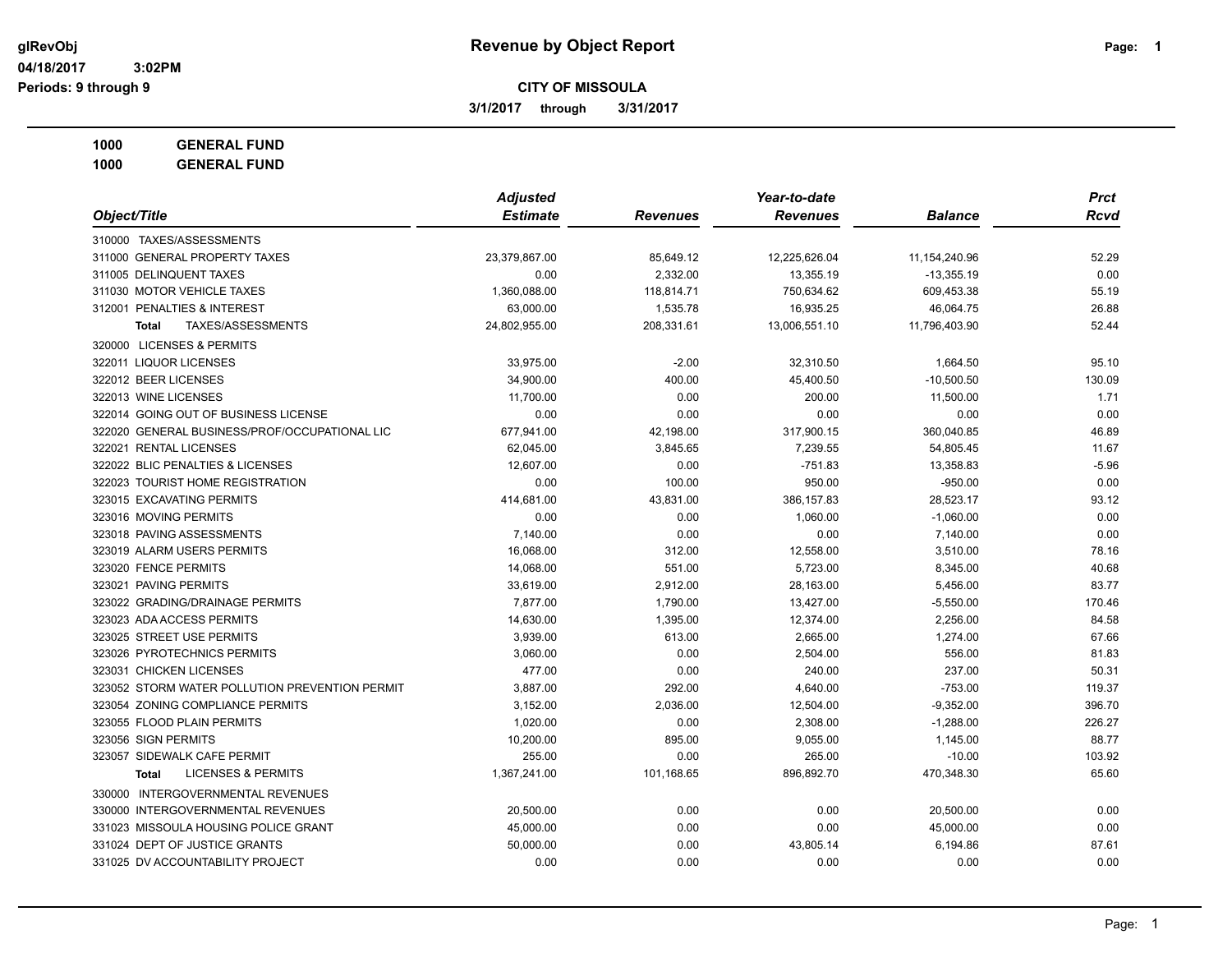**3/1/2017 through 3/31/2017**

|                                                   | <b>Adjusted</b> |                 | Year-to-date    |                | <b>Prct</b> |
|---------------------------------------------------|-----------------|-----------------|-----------------|----------------|-------------|
| Object/Title                                      | <b>Estimate</b> | <b>Revenues</b> | <b>Revenues</b> | <b>Balance</b> | <b>Rcvd</b> |
| 331050 ISTEA/CTEP GRANT                           | 0.00            | 0.00            | 0.00            | 0.00           | 0.00        |
| 331054 FHWA PL GRANT                              | 0.00            | 0.00            | 0.00            | 0.00           | 0.00        |
| 331091 US DOT HMEP GRANT                          | 0.00            | 2,736.55        | 36,632.13       | $-36,632.13$   | 0.00        |
| 331112 SAFER GRANT                                | 0.00            | 0.00            | 0.00            | 0.00           | 0.00        |
| 331113 *** Title Not Found ***                    | 0.00            | 0.00            | 0.00            | 0.00           | 0.00        |
| 331114 TITLE III GRANT-MSLA CO                    | 14,500.00       | 0.00            | 0.00            | 14,500.00      | 0.00        |
| 331160 SAFE ROUTES TO SCHOOLS fY08 \$82,500       | 0.00            | 0.00            | 0.00            | 0.00           | 0.00        |
| 331170 HISTORICAL PRESERVATION GRANT              | 0.00            | 0.00            | 0.00            | 0.00           | 0.00        |
| 331178 DUI TASK FORCE                             | 0.00            | 0.00            | 0.00            | 0.00           | 0.00        |
| 334014 *** Title Not Found ***                    | 0.00            | 0.00            | 0.00            | 0.00           | 0.00        |
| 334017 SCHOOL RESOURCE OFFICER                    | 240,000.00      | 0.00            | 68,850.00       | 171,150.00     | 28.69       |
| 335075 STATE GAMBLING/VIDEO/KENO/BINGO FEES       | 127.650.00      | 0.00            | 121,045.56      | 6,604.44       | 94.83       |
| 335077 STATE KENO/BINGO PROCEEDS TAX              | 0.00            | 0.00            | 0.00            | 0.00           | 0.00        |
| 335210 PERSONAL PROPERTY TAX REIMBURSEMENT        | 435,116.00      | 0.00            | 0.00            | 435,116.00     | 0.00        |
| 335230 HB 124 REVENUE                             | 8,072,398.00    | 2,126,878.67    | 6,380,636.01    | 1,691,761.99   | 79.04       |
| 336001 MDT REIMBURSEMENTS                         | 0.00            | 0.00            | 152,600.00      | $-152,600.00$  | 0.00        |
| 336021 STATE CONTRIB - POLICE RETIREMENT          | 2,459,661.00    | 0.00            | 1,454,125.65    | 1,005,535.35   | 59.12       |
| 336022 STATE CONTRIB. - FIRE RETIREMENT           | 2,265,164.00    | 0.00            | 1,467,277.57    | 797,886.43     | 64.78       |
| 336023 STATE CONTRIB. - PERS                      | 10,098.00       | 0.00            | 8,547.56        | 1,550.44       | 84.65       |
| 337000 LOCAL GRANTS                               | 0.00            | 0.00            | 0.00            | 0.00           | 0.00        |
| 337009 *** Title Not Found ***                    | 0.00            | 0.00            | 0.00            | 0.00           | 0.00        |
| 337012 LEGAL SERVICES-CONTRACTED/REIMB.           | 6,000.00        | 0.00            | 6,412.50        | $-412.50$      | 106.88      |
| 337013 MUTD SIGN MAINTENANCE AGREEMENT            | 3,000.00        | 0.00            | 0.00            | 3,000.00       | 0.00        |
| 338000 LOCAL SHARING OF TAX INCREMENT             | 0.00            | 0.00            | 0.00            | 0.00           | 0.00        |
| 338100 PLANNING MILLS PASSED THRU COUNTY          | 0.00            | 0.00            | 0.00            | 0.00           | 0.00        |
| 339000 PAYMENT IN LIEU OF TAXES                   | 34,056.00       | 0.00            | 14,898.00       | 19,158.00      | 43.75       |
| <b>INTERGOVERNMENTAL REVENUES</b><br><b>Total</b> | 13,783,143.00   | 2,129,615.22    | 9,754,830.12    | 4,028,312.88   | 70.77       |
| 340000 CHARGES FOR SERVICES                       |                 |                 |                 |                |             |
| 341009 BLDG ADMIN FEES                            | 363,860.00      | 0.00            | 181,930.00      | 181,930.00     | 50.00       |
| 341010 MISCELLANEOUS COLLECTIONS                  | 76,264.00       | 75.00           | 175.00          | 76,089.00      | 0.23        |
| 341011 TRANSPORTATION ADMIN FEES                  | 24,720.00       | 0.00            | 12,360.00       | 12,360.00      | 50.00       |
| 341012 MAYORS PROCLAMATION FEES                   | 100.00          | 0.00            | 0.00            | 100.00         | 0.00        |
| 341013 AIR FUND FEES                              | 250.00          | 0.00            | 70.00           | 180.00         | 28.00       |
| 341015 SEWER ADMINISTRATION FEES                  | 1,350,838.00    | 0.00            | 675,419.00      | 675,419.00     | 50.00       |
| 341016 MRA ADMINISTRATION FEES                    | 148,635.00      | 0.00            | 74,318.00       | 74,317.00      | 50.00       |
| 341017 LIGHTING ADMINISTRATION FEES               | 15,916.00       | 0.00            | 7,958.00        | 7,958.00       | 50.00       |
| 341018 PARKING COMM ADMIN FEES                    | 198,357.00      | 0.00            | 99,179.00       | 99,178.00      | 50.00       |
| 341019 *** Title Not Found ***                    | 4,647.00        | 0.00            | 2,324.00        | 2,323.00       | 50.01       |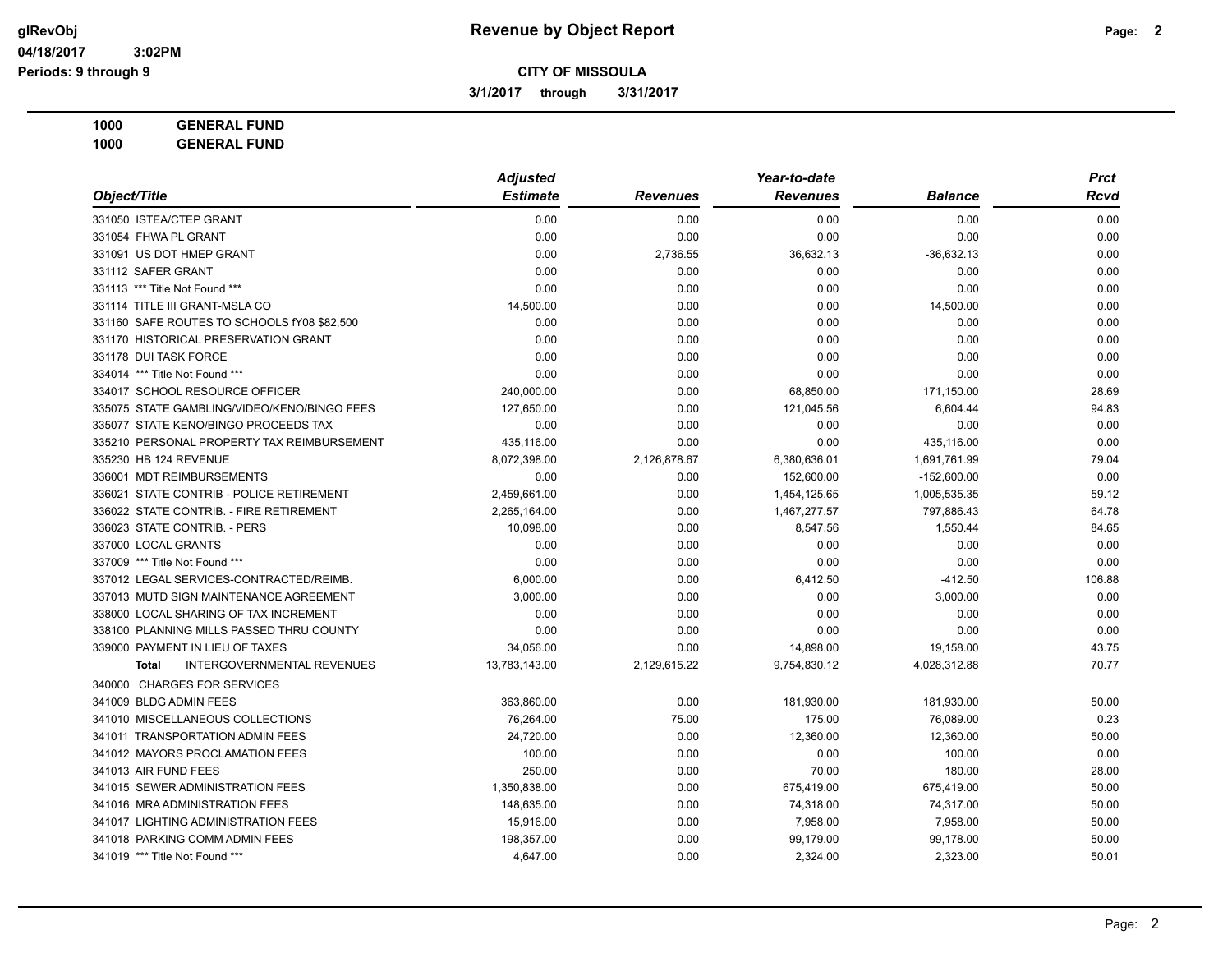**3/1/2017 through 3/31/2017**

| Object/Title                             | <b>Adjusted</b> |                 | Year-to-date    |                | <b>Prct</b> |
|------------------------------------------|-----------------|-----------------|-----------------|----------------|-------------|
|                                          | <b>Estimate</b> | <b>Revenues</b> | <b>Revenues</b> | <b>Balance</b> | Rcvd        |
| 341021 SID ADMINISTRATION FEES           | 0.00            | 0.00            | 0.00            | 0.00           | 0.00        |
| 341022 PROJECT ADMIN FEES                | 0.00            | 0.00            | 0.00            | 0.00           | 0.00        |
| 341023 PLANNING ADMIN FEES               | 25,462.00       | 0.00            | 12,731.00       | 12,731.00      | 50.00       |
| 341024 HOUSING GRANT ADMIN FEES          | 52,000.00       | 0.00            | 0.00            | 52,000.00      | 0.00        |
| 341026 WATER ADMINISTRATION FEES         | 0.00            | 0.00            | 0.00            | 0.00           | 0.00        |
| 341027 STORMWATER ADMINISTRATION FEES    | 0.00            | 0.00            | 13,190.00       | $-13,190.00$   | 0.00        |
| 341031 STATE REIMB MUNI COURT            | 0.00            | 0.00            | 0.00            | 0.00           | 0.00        |
| 341041 SEWER EXTENSION RECORDING FEES    | 4,500.00        | 626.00          | 3,028.00        | 1,472.00       | 67.29       |
| 341052 MUNICIPAL COURT FILING FEES       | 330,916.00      | 20,950.73       | 208,422.66      | 122,493.34     | 62.98       |
| 341055 CRIME VICTIM SURCHARGE            | 2,500.00        | 136.00          | 961.73          | 1,538.27       | 38.47       |
| 341067 SUBDIVISION EXEMPTION AFFIDAVITS  | 0.00            | 400.00          | 3,791.16        | $-3,791.16$    | 0.00        |
| 341068 SUBDIVISON FEES                   | 5,100.00        | 2,548.00        | 11,071.00       | $-5,971.00$    | 217.08      |
| 341069 REZONING FEES                     | 5,100.00        | 0.00            | 8,025.00        | $-2,925.00$    | 157.35      |
| 341070 DESIGN REVIEW BOARD               | 15,300.00       | 1,115.36        | 23,768.64       | $-8,468.64$    | 155.35      |
| 341071 BOARD OF ADJUST, ZONING, SIGNS    | 0.00            | 0.00            | 0.00            | 0.00           | 0.00        |
| 341072 FLOOD PLAIN-0THER FEES            | 0.00            | 0.00            | 0.00            | 0.00           | 0.00        |
| 341073 FIRE PLAN CHECK FEES              | 28,541.00       | 4,056.00        | 29,448.00       | $-907.00$      | 103.18      |
| 341074 FIRE INSPECTION FEES              | 51,000.00       | 7,643.00        | 51,352.00       | $-352.00$      | 100.69      |
| 341076 ENGINEERING PLAN CHECK FEES       | 34,148.00       | 5,643.00        | 36,540.00       | $-2,392.00$    | 107.00      |
| 341077 ZONING COMPLIANCE INSPECTIONS     | 0.00            | 0.00            | 0.00            | 0.00           | 0.00        |
| 341078 ENGINEERING MAP FEES              | 122.00          | 12.00           | 72.00           | 50.00          | 59.02       |
| 341079 GREASE INTERCEPTOR APPEAL FEES    | 2,000.00        | 154.50          | 618.00          | 1,382.00       | 30.90       |
| 341090 STREET VACATION PETITION FEES     | 0.00            | 0.00            | 0.00            | 0.00           | 0.00        |
| 341091 INSPECTION CODE BOOKS & COPIES    | 0.00            | 0.00            | 0.00            | 0.00           | 0.00        |
| 341100 GRANT ADMINISTRATION SERVICE FEES | 0.00            | 0.00            | 0.00            | 0.00           | 0.00        |
| 342010 POLICE/BID AGREEMENT              | 48,000.00       | 0.00            | 49,115.00       | $-1,115.00$    | 102.32      |
| 342012 PD REIMBURSABLE SERVICES          | 750.00          | 0.00            | 531.66          | 218.34         | 70.89       |
| 342013 SECURITY INVEST FEES              | 11,000.00       | 1,456.00        | 9,171.50        | 1,828.50       | 83.38       |
| 342014 POLICE DEPARTMENT SERVICE FEES    | 15,000.00       | 1,855.43        | 17,333.43       | $-2,333.43$    | 115.56      |
| 342015 POLICE OVERTIME FEES              | 84,000.00       | 3,531.66        | 76,481.53       | 7,518.47       | 91.05       |
| 342016 POLICE TRAINING FEES              | 36,000.00       | 1,170.22        | 3,142.32        | 32,857.68      | 8.73        |
| 342017 CATERING FEES                     | 7,200.00        | 385.00          | 3,220.00        | 3,980.00       | 44.72       |
| 342018 DESK REPORTS                      | 20,000.00       | 2,567.00        | 21,892.00       | $-1,892.00$    | 109.46      |
| 342019 ABANDONED VEHICLE REVENUE FEES    | 12,500.00       | 315.00          | 6,505.00        | 5,995.00       | 52.04       |
| 342020 FIRE DEPARTMENT FEES              | 100.00          | 89.00           | 498.00          | $-398.00$      | 498.00      |
| 342021 CPR EDUCATION PROGRAM             | 7,435.00        | 455.00          | 5,610.00        | 1,825.00       | 75.45       |
| 342022 OUTSIDE HIRES                     | 920,150.00      | 6,363.15        | 540,944.19      | 379,205.81     | 58.79       |
| 342060 BIKE PROGRAM SALES & FEES         | 2,700.00        | 0.00            | 0.00            | 2,700.00       | 0.00        |
| 343000 PW REIMBURSABLE SERVICES          | 31,258.00       | 12,763.28       | 34,747.24       | $-3,489.24$    | 111.16      |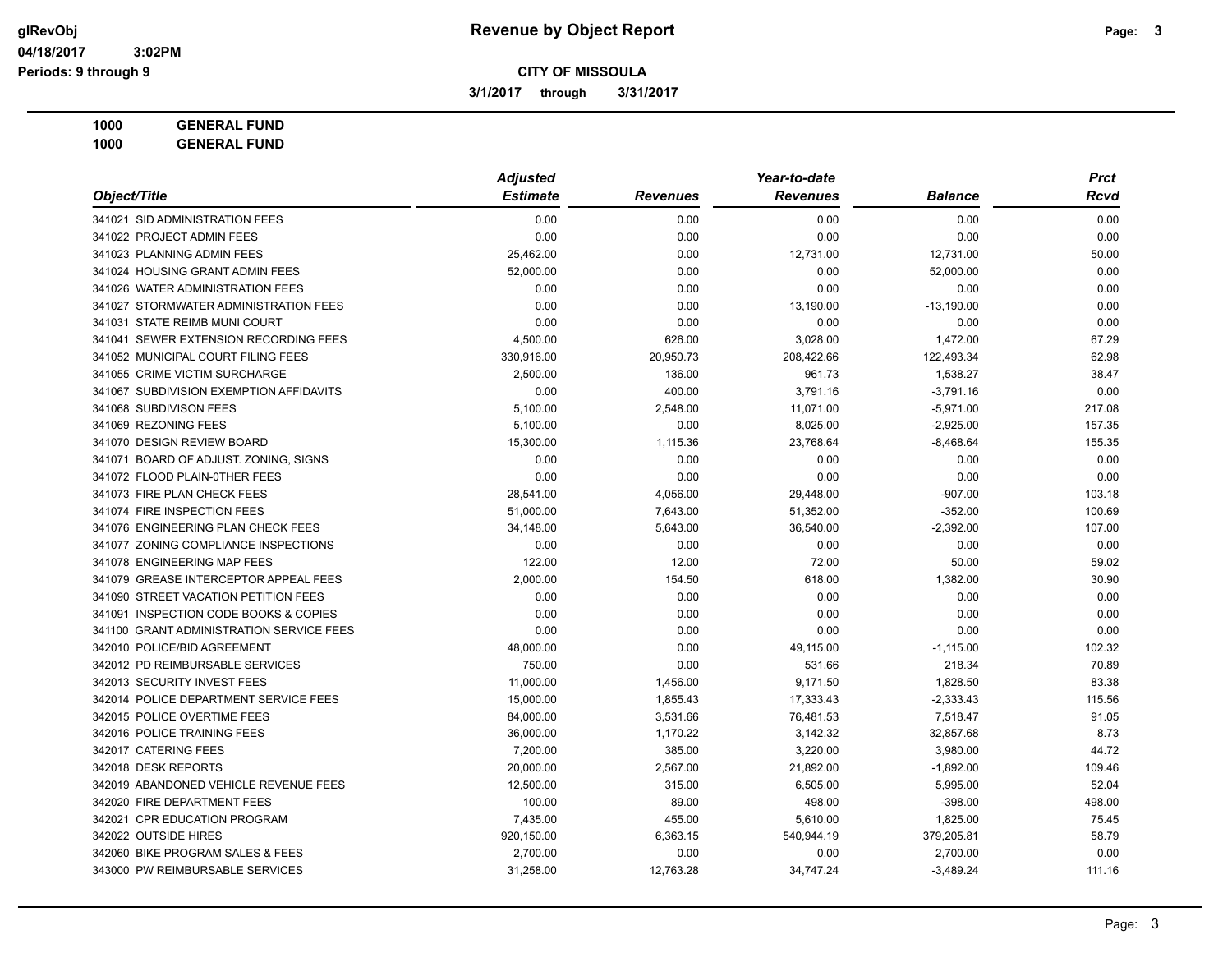**3/1/2017 through 3/31/2017**

| Object/Title                                | <b>Adjusted</b> |                 | Year-to-date    |                | <b>Prct</b> |
|---------------------------------------------|-----------------|-----------------|-----------------|----------------|-------------|
|                                             | <b>Estimate</b> | <b>Revenues</b> | <b>Revenues</b> | <b>Balance</b> | Rcvd        |
| 343001 SIGN FABRICATION & CONTRACTS         | 500.00          | 0.00            | 0.00            | 500.00         | 0.00        |
| 343002 OTHER AGENCIES - VEH MAINT           | 48,000.00       | 0.00            | 15,333.83       | 32,666.17      | 31.95       |
| 343003 STATE PAYMENT - TRAFFIC COUNTS       | 4,450.00        | 0.00            | 0.00            | 4,450.00       | 0.00        |
| 343004 SPECIAL STATE CONTRACTS              | 80,000.00       | 0.00            | 99,672.50       | $-19,672.50$   | 124.59      |
| 343006 OTHER GOVT AGENCY-STREET PROJECTS    | 98,318.00       | 0.00            | 0.00            | 98,318.00      | 0.00        |
| 343008 PRIVATE COMPANY STREET PAYMENTS      | 0.00            | 0.00            | 0.00            | 0.00           | 0.00        |
| 343010 STREET DEPT SALES & SERVICES         | 19,195.00       | 0.00            | 0.00            | 19,195.00      | 0.00        |
| 343013 SNOW REMOVAL FEES                    | 2,933.00        | 0.00            | 126.00          | 2,807.00       | 4.30        |
| 343018 SALE OF MATERIALS                    | 0.00            | 0.00            | 0.00            | 0.00           | 0.00        |
| 343080 STATE MAINTENANCE CONTRACT           | 530,082.00      | 4,466.20        | 302,403.49      | 227,678.51     | 57.05       |
| 343082 MDT URBAN PROJECTS                   | 0.00            | 0.00            | 0.00            | 0.00           | 0.00        |
| 343083 CONTRACT SEWER APPLICATIONS          | 0.00            | 0.00            | 0.00            | 0.00           | 0.00        |
| 343084 STREET MAINTENANCE MATERIALS REIMB   | 55,500.00       | 0.00            | 10,744.31       | 44,755.69      | 19.36       |
| 343097 SIDEWALK AND CURB FEES               | 340,000.00      | 5,101.00        | 259,036.01      | 80,963.99      | 76.19       |
| 343311 SALE OF NICHES                       | 3,200.00        | 0.00            | 0.00            | 3,200.00       | 0.00        |
| 343320 CEMETERY - SALE OF PLOTS             | 12,870.00       | 1,400.00        | 10,900.00       | 1,970.00       | 84.69       |
| 343321 CEMETERY FOUNDATIONS                 | 1,570.00        | 0.00            | 2,015.00        | $-445.00$      | 128.34      |
| 343322 CEMETERY FLOWER CARE                 | 4,250.00        | 1,930.00        | 1,930.00        | 2,320.00       | 45.41       |
| 343323 CEMETERY - LINER INSTALL FEES        | 5,580.00        | 1,500.00        | 9,625.00        | $-4,045.00$    | 172.49      |
| 343324 OTHER CEMETERY FEES                  | 1,500.00        | 150.00          | 1,350.00        | 150.00         | 90.00       |
| 343325 2ND INTERMENT RIGHT                  | 0.00            | 0.00            | 2,000.00        | $-2,000.00$    | 0.00        |
| 343340 CEMETERY - OPENINGS & CLOSINGS       | 10,950.00       | 1,275.00        | 9,900.00        | 1,050.00       | 90.41       |
| 343350 CEMETERY CARE, FEES                  | 29,000.00       | 0.00            | 0.00            | 29,000.00      | 0.00        |
| 343360 WEED CONTROL                         | 3,000.00        | 0.00            | 1,985.00        | 1,015.00       | 66.17       |
| 346029 PARKS PETTY CASH FUND                | 0.00            | 0.00            | 0.00            | 0.00           | 0.00        |
| 346031 RECREATION FEES                      | 171,283.00      | 15,193.00       | 143,601.15      | 27,681.85      | 83.84       |
| 346033 PARK FEES/FACILITY RENTALS           | 200.00          | 4,600.46        | 44,066.09       | -43,866.09     | 22,033.05   |
| 346034 GROUNDS MAINTENANCE CONTRACT         | 181,734.00      | 0.00            | 48,368.00       | 133,366.00     | 26.61       |
| 346036 PARK CONCESSION FEES                 | 3,000.00        | 26.50           | 506.64          | 2,493.36       | 16.89       |
| 346037 YOUTH DRUG COURT CONTRACT            | 11,700.00       | 0.00            | 0.00            | 11,700.00      | 0.00        |
| 346050 COUNTY PLAYGROUND CONTRACT           | 3,150.00        | 0.00            | 0.00            | 3,150.00       | 0.00        |
| 346051 MONTANA PARKS/REC CONFERENCE 2012    | 4,500.00        | 404.60          | 3,236.80        | 1,263.20       | 71.93       |
| 346054 PARKS MISC OVERTIME FEES             | 0.00            | 0.00            | 329.34          | $-329.34$      | 0.00        |
| 346070 RECREATION GENERAL MERCHANDISE       | 0.00            | 0.00            | 0.00            | 0.00           | 0.00        |
| <b>CHARGES FOR SERVICES</b><br><b>Total</b> | 5,562,834.00    | 110,357.09      | 3,193,073.22    | 2,369,760.78   | 57.40       |
| 350000 FINES & FORFEITURES                  |                 |                 |                 |                |             |
| 351022 LAW ENFORCEMENT ACADEMY SURCHARGE #5 | 0.00            | 5,165.58        | 25,103.79       | $-25,103.79$   | 0.00        |
| 351031 TRAFFIC FINES                        | 1,356,738.00    | 107,674.60      | 823,141.35      | 533,596.65     | 60.67       |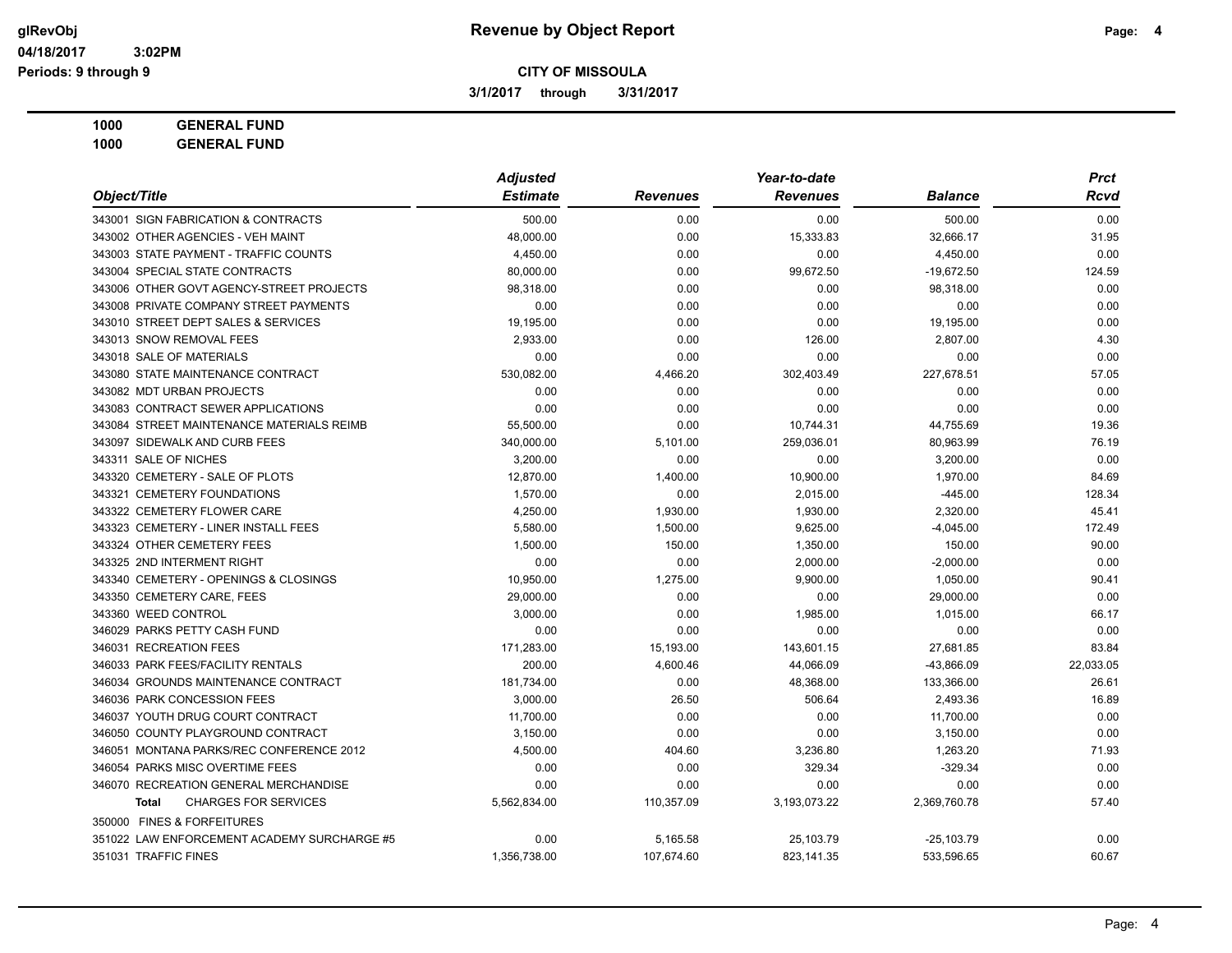**3/1/2017 through 3/31/2017**

|                                                | <b>Adjusted</b> |                 | Year-to-date    |                | <b>Prct</b> |
|------------------------------------------------|-----------------|-----------------|-----------------|----------------|-------------|
| Object/Title                                   | <b>Estimate</b> | <b>Revenues</b> | <b>Revenues</b> | <b>Balance</b> | Rcvd        |
| 351032 SURCHARGE ON FINES                      | 129.089.00      | 7,483.67        | 62,861.17       | 66,227.83      | 48.70       |
| 351033 PUBLIC DEFENDER FEES                    | 125,000.00      | 6,226.32        | 46,794.25       | 78,205.75      | 37.44       |
| 351034 CELLULAR PHONE FINES                    | 65,000.00       | 3,615.12        | 60,283.75       | 4,716.25       | 92.74       |
| 351035 CELL PHONE FINES: EDUCATION             | 65,000.00       | 3,615.12        | 60,283.75       | 4,716.25       | 92.74       |
| 355000 FALSE ALARM PENALTY                     | 10,000.00       | 1,352.00        | 7,046.00        | 2,954.00       | 70.46       |
| <b>Total</b><br><b>FINES &amp; FORFEITURES</b> | 1,750,827.00    | 135, 132.41     | 1,085,514.06    | 665,312.94     | 62.00       |
| 360000 MISCELLANEOUS REVENUES                  |                 |                 |                 |                |             |
| 360000 MISCELLANEOUS REVENUES                  | 0.00            | 0.00            | 0.00            | 0.00           | 0.00        |
| 360001 COPIES                                  | 2,200.00        | 4,226.75        | 5,716.00        | $-3,516.00$    | 259.82      |
| 360002 PHONES                                  | 0.00            | 0.00            | 0.00            | 0.00           | 0.00        |
| 360003 MMIA REIMBURSEMENT-ATTORNEY             | 0.00            | 0.00            | 0.00            | 0.00           | 0.00        |
| 360010 MISCELLANEOUS                           | 15,000.00       | 407.36          | 3,217.70        | 11,782.30      | 21.45       |
| 360011 ENERGY REBATES FOR COMPUTER UPGRADES    | 0.00            | 0.00            | 0.00            | 0.00           | 0.00        |
| 360050 OVER/SHORT                              | 0.00            | 0.00            | 1.00            | $-1.00$        | 0.00        |
| 360100 REFUNDS                                 | 200.00          | 0.00            | 0.00            | 200.00         | 0.00        |
| 362000 OTHER MISCELLANEOUS REVENUE             | 8,000.00        | 0.00            | 0.00            | 8,000.00       | 0.00        |
| 362001 MUNICIPAL COURT BAD CHECK CHARGES       | 0.00            | 0.00            | 0.00            | 0.00           | 0.00        |
| 362002 BAD CHECK CHARGES                       | 500.00          | 0.00            | 165.00          | 335.00         | 33.00       |
| 362003 US BANK FEE REIMBURSEMENT               | 0.00            | 0.00            | 0.00            | 0.00           | 0.00        |
| 362004 URD III FACADE IMPROVEMENT LOAN REC     | 0.00            | 0.00            | 0.00            | 0.00           | 0.00        |
| 362011 SALE OF UNCLAIMED PROPERTY              | 0.00            | 0.00            | 0.00            | 0.00           | 0.00        |
| 362012 REC/GREEN TAG PROGRAM                   | 300.00          | 0.00            | 0.00            | 300.00         | 0.00        |
| 364012 SALE OF SURPLUS PROPERTY                | 40,000.00       | 0.00            | 14,445.22       | 25,554.78      | 36.11       |
| 364040 INSURANCE AND DAMAGE RECOVERY           | 40,000.00       | 4,670.68        | 17,195.15       | 22,804.85      | 42.99       |
| 364041 WORKERS COMPENSATION REIMBURSEMENT      | 2,500.00        | 0.00            | 0.00            | 2,500.00       | 0.00        |
| 364042 EXPENDITURE REIMBURSEMENTS              | 1,200.00        | 0.00            | 0.00            | 1,200.00       | 0.00        |
| 364043 RATTLESNAKE CORRIDOR REIMBURSEMENT      | 10,000.00       | $-572.00$       | 8,294.00        | 1,706.00       | 82.94       |
| 364044 EMERGENCY RESPONSE REIMBURSEMENT        | 50,000.00       | 0.00            | 0.00            | 50,000.00      | 0.00        |
| 364047 MMIA EXPENDITURE REIMBURSEMENT          | 0.00            | 0.00            | 0.00            | 0.00           | 0.00        |
| 364051 DOT RADAR GRANT                         | 0.00            | 0.00            | 0.00            | 0.00           | 0.00        |
| 364053 EXPENDITURE REIMB-FIRE SERVICES         | 0.00            | 0.00            | 0.00            | 0.00           | 0.00        |
| 364060 REIMB LETTER OF CREDIT-709 PARKVIEW     | 0.00            | 0.00            | 0.00            | 0.00           | 0.00        |
| 364061 REIMB LETTER OF CREDIT-LINNEA LANE      | 0.00            | 0.00            | 0.00            | 0.00           | 0.00        |
| 365000 DONATIONS                               | 0.00            | 0.00            | 0.00            | 0.00           | 0.00        |
| 365001 *** Title Not Found ***                 | 0.00            | 141.00          | 3,173.02        | $-3,173.02$    | 0.00        |
| 365003 DONATIONS - SMOKE ALARMS                | 0.00            | 0.00            | 0.00            | 0.00           | 0.00        |
| 365004 GRANT CR TRAIL ASSN DONATION            | 0.00            | 0.00            | 0.00            | 0.00           | 0.00        |
| 365015 DONATIONS - COMBAT CHALLENGE            | 0.00            | 0.00            | 0.00            | 0.00           | 0.00        |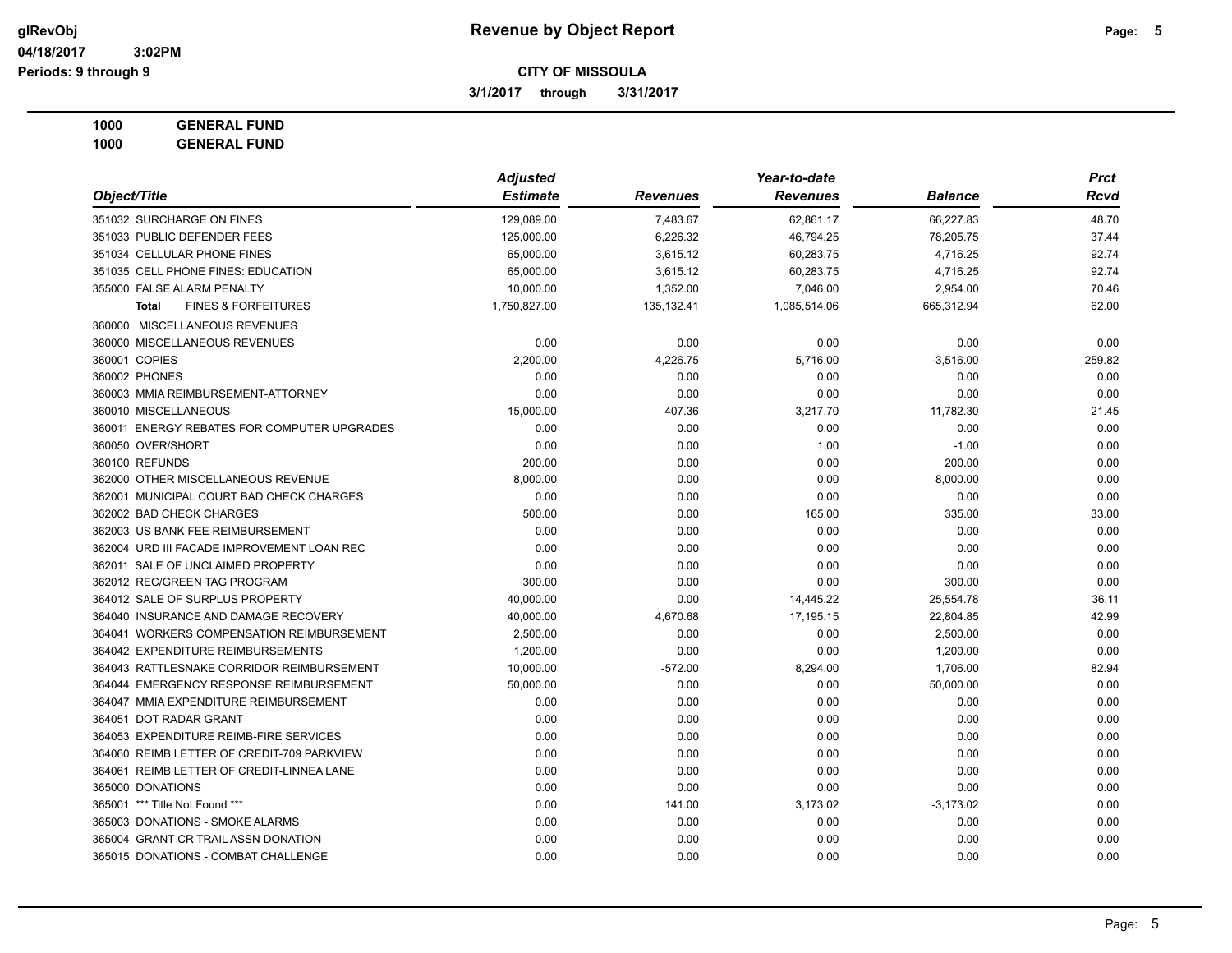**3/1/2017 through 3/31/2017**

|                                                    | <b>Adjusted</b> |                 | Year-to-date    |                | <b>Prct</b> |
|----------------------------------------------------|-----------------|-----------------|-----------------|----------------|-------------|
| Object/Title                                       | <b>Estimate</b> | <b>Revenues</b> | <b>Revenues</b> | <b>Balance</b> | <b>Rcvd</b> |
| 365016 LOCAL MATCH MDT                             | 0.00            | 0.00            | 0.00            | 0.00           | 0.00        |
| 365017 LOCAL MATCH TRANSIT                         | 0.00            | 0.00            | 0.00            | 0.00           | 0.00        |
| 365018 DONATIONS - MLCT CONFERENCE                 | 0.00            | 0.00            | 0.00            | 0.00           | 0.00        |
| 365021 PARKS AND RECS GRANTS & CONTRIBUTIONS       | 15,000.00       | 0.00            | 15,000.00       | 0.00           | 100.00      |
| 365022 NEIGHBORHOOD COUNCIL DONATIONS              | 0.00            | 0.00            | 0.00            | 0.00           | 0.00        |
| 368000 SALE OF COINS                               | 0.00            | 0.00            | 0.00            | 0.00           | 0.00        |
| 368001 SALE OF POLICE PROMOTIONS                   | 0.00            | 0.00            | 0.00            | 0.00           | 0.00        |
| 368002 SALE OF FIRE PROMOTIONS                     | 0.00            | 0.00            | 0.00            | 0.00           | 0.00        |
| <b>MISCELLANEOUS REVENUES</b><br><b>Total</b>      | 184,900.00      | 8,873.79        | 67,207.09       | 117,692.91     | 36.35       |
| 370000 INVESTMENTS & ROYALTY EARNINGS              |                 |                 |                 |                |             |
| 371010 INTEREST ON INVESTMENTS                     | 3,500.00        | 0.00            | 276.58          | 3,223.42       | 7.90        |
| 371020 GAIN/LOSS IN MARKET VALUE OF INVESTMENTS    | 0.00            | 0.00            | 0.00            | 0.00           | 0.00        |
| <b>INVESTMENTS &amp; ROYALTY EARNINGS</b><br>Total | 3,500.00        | 0.00            | 276.58          | 3,223.42       | 7.90        |
| 380000 OTHER FINANCING SOURCES                     |                 |                 |                 |                |             |
| 381070 PROCEEDS FROM NOTES/LOANS/INTERCAP          | 0.00            | 0.00            | 0.00            | 0.00           | 0.00        |
| 381090 PROCEEDS FROM CAPITAL LEASE                 | 316,129.00      | 0.00            | 0.00            | 316,129.00     | 0.00        |
| 382010 SALE OF FIXED ASSETS                        | 0.00            | 0.00            | 0.00            | 0.00           | 0.00        |
| 383000 OPERATING TRANSFERS                         | 74,000.00       | 0.00            | 37,000.00       | 37,000.00      | 50.00       |
| 383001 TRANS FR FLUSHING DISTRICT                  | 41,200.00       | 0.00            | 20,600.00       | 20,600.00      | 50.00       |
| 383002 TRANS FR GAS TAX                            | 564,000.00      | 0.00            | 282,000.00      | 282,000.00     | 50.00       |
| 383003 TRANS FR COMPREHENSIVE INSURANCE LEVY       | 0.00            | 0.00            | 0.00            | 0.00           | 0.00        |
| 383004 TRANS FR EMPLOYEE HEALTH INSURANCE LEVY     | 4,778,675.00    | 0.00            | 2,389,338.00    | 2,389,337.00   | 50.00       |
| 383007 TRANS FR CABLE FRANCHISE                    | 301,433.00      | 0.00            | 150,717.00      | 150,716.00     | 50.00       |
| 383008 TRANS FR RUSSELL PARK DISTRICT              | 0.00            | 0.00            | 0.00            | 0.00           | 0.00        |
| 383009 TRANS FR TITLE I                            | 0.00            | 0.00            | 0.00            | 0.00           | 0.00        |
| 383010 TRANS FR CIP                                | 0.00            | 0.00            | 0.00            | 0.00           | 0.00        |
| 383011 TRANS FR SID REVOLVING                      | 100,000.00      | 0.00            | 0.00            | 100,000.00     | 0.00        |
| 383014 TRANS FR MRA                                | 0.00            | 0.00            | 0.00            | 0.00           | 0.00        |
| 383015 TRANS FR MPC                                | 0.00            | 0.00            | 0.00            | 0.00           | 0.00        |
| 383017 TRANS FR BUILDING                           | 0.00            | 0.00            | 0.00            | 0.00           | 0.00        |
| 383018 TRANS FR WILLOWWOOD PARK DISTRICT           | 0.00            | 0.00            | 0.00            | 0.00           | 0.00        |
| 383020 TRANS FR CEMETERY CARE                      | 0.00            | 0.00            | 0.00            | 0.00           | 0.00        |
| 383021 TRANS FR P&R TRAILS DEVLP                   | 0.00            | 0.00            | 0.00            | 0.00           | 0.00        |
| 383024 TRANS FR SEWER CLEARING                     | 0.00            | 0.00            | 0.00            | 0.00           | 0.00        |
| 383027 TRANS FR URD                                | 0.00            | 0.00            | 0.00            | 0.00           | 0.00        |
| 383028 TRANS FROM GF FOR HEALTH RESERVE            | 0.00            | 0.00            | 0.00            | 0.00           | 0.00        |
| 383046 TRANS FR PARKS MAINTENANCE DIST             | 0.00            | 0.00            | 0.00            | 0.00           | 0.00        |
| 383047 TRANS FR STREET MAINTENANCE DISTRICT        | 0.00            | 0.00            | 0.00            | 0.00           | 0.00        |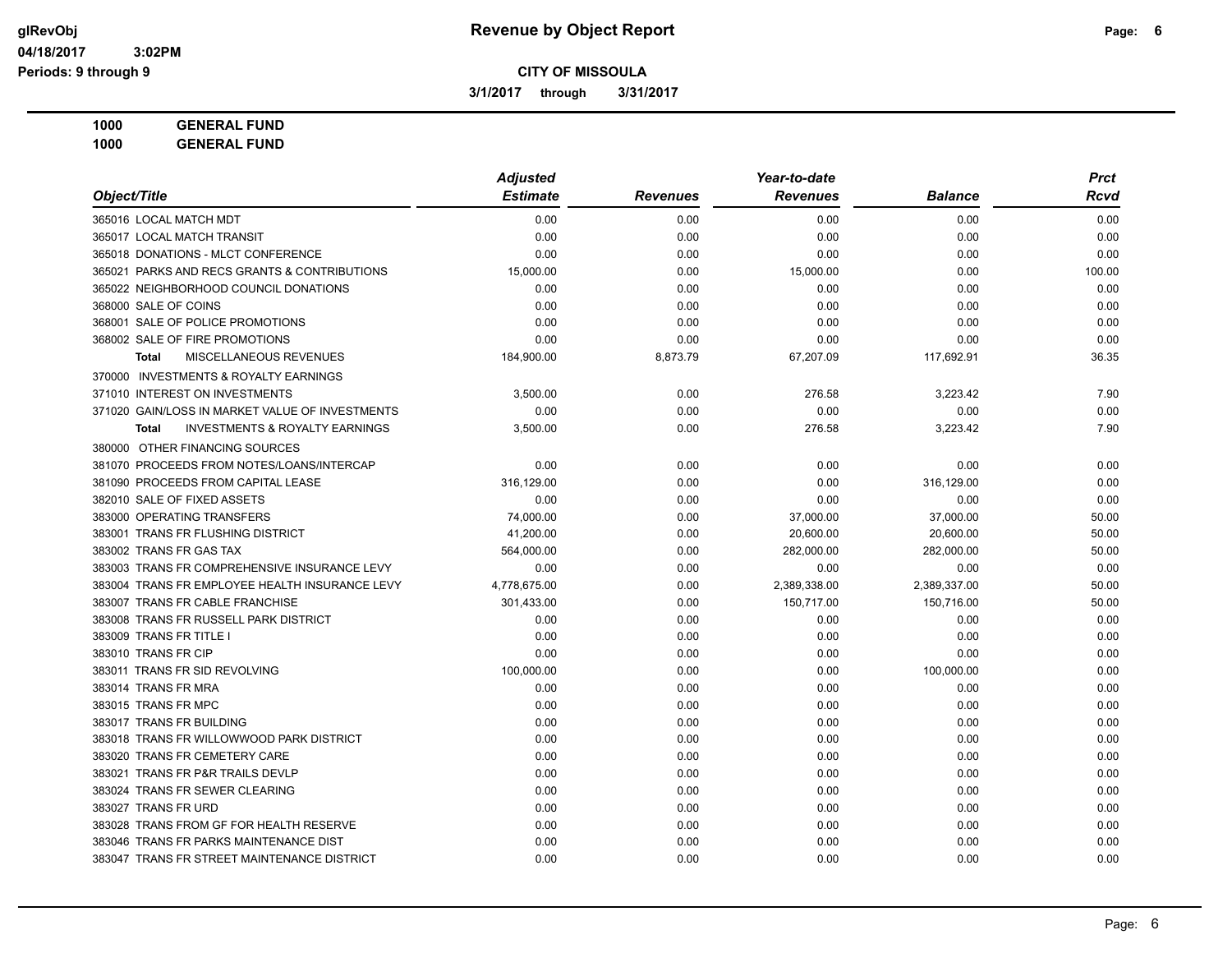**3/1/2017 through 3/31/2017**

|                                          | <b>Adjusted</b> |                 | Year-to-date    |                | <b>Prct</b> |
|------------------------------------------|-----------------|-----------------|-----------------|----------------|-------------|
| Object/Title                             | <b>Estimate</b> | <b>Revenues</b> | <b>Revenues</b> | <b>Balance</b> | <b>Rcvd</b> |
| 383050 TRANSFER FROM IMPACT FEES         | 0.00            | 0.00            | 0.00            | 0.00           | 0.00        |
| 383065 TRANSFER FROM WWTF                | 50.213.00       | 0.00            | 0.00            | 50.213.00      | 0.00        |
| OTHER FINANCING SOURCES<br>Total         | 6,225,650.00    | 0.00            | 2,879,655.00    | 3,345,995.00   | 46.25       |
| 390000 INTERNAL SERVICES                 |                 |                 |                 |                |             |
| 399999 NEW REQUESTS FUNDING              | 0.00            | 0.00            | 0.00            | 0.00           | 0.00        |
| <b>INTERNAL SERVICES</b><br><b>Total</b> | 0.00            | 0.00            | 0.00            | 0.00           | 0.00        |
|                                          |                 |                 |                 |                |             |
| <b>GENERAL FUND</b><br><b>Total</b>      | 53.681.050.00   | 2,693,478.77    | 30.883.999.87   | 22.797.050.13  | 57.53       |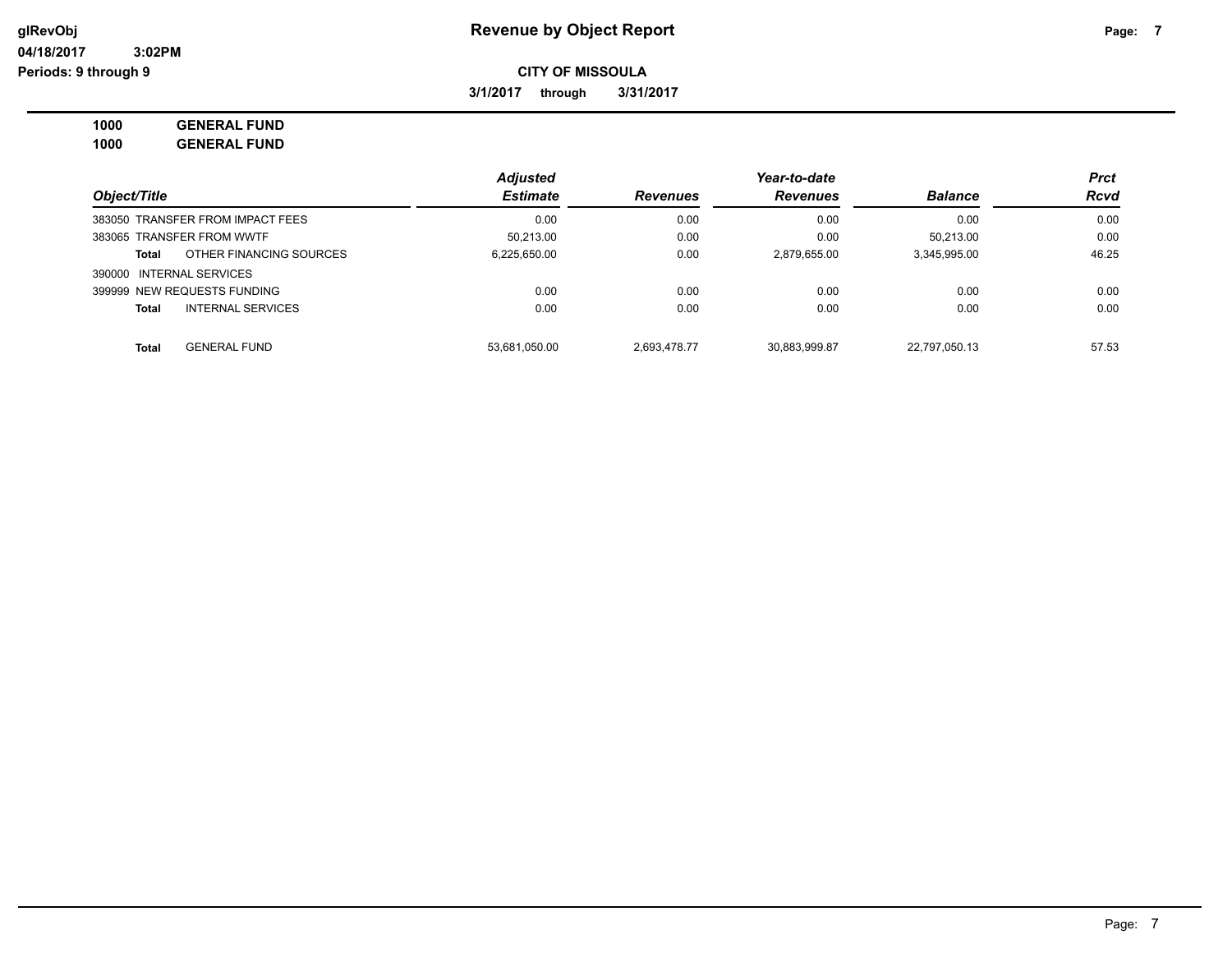**Periods: 9 through 9**

**CITY OF MISSOULA**

**3/1/2017 through 3/31/2017**

| Object/Title                                  | <b>Adjusted</b> | Year-to-date    |                 |                  | <b>Prct</b> |
|-----------------------------------------------|-----------------|-----------------|-----------------|------------------|-------------|
|                                               | <b>Estimate</b> | <b>Revenues</b> | <b>Revenues</b> | <b>Balance</b>   | Rcvd        |
| 310000 TAXES/ASSESSMENTS                      |                 |                 |                 |                  |             |
| 311000 GENERAL PROPERTY TAXES                 | 23,379,867.00   | 85,649.12       | 12,225,626.04   | 11, 154, 240. 96 | 52.29       |
| 311005 DELINQUENT TAXES                       | 0.00            | 2,332.00        | 13,355.19       | $-13,355.19$     | 0.00        |
| 311030 MOTOR VEHICLE TAXES                    | 1,360,088.00    | 118,814.71      | 750,634.62      | 609,453.38       | 55.19       |
| 312001 PENALTIES & INTEREST                   | 63,000.00       | 1,535.78        | 16,935.25       | 46,064.75        | 26.88       |
| TAXES/ASSESSMENTS<br><b>Total</b>             | 24,802,955.00   | 208,331.61      | 13,006,551.10   | 11,796,403.90    | 52.44       |
| 320000 LICENSES & PERMITS                     |                 |                 |                 |                  |             |
| 322011 LIQUOR LICENSES                        | 33,975.00       | $-2.00$         | 32,310.50       | 1,664.50         | 95.10       |
| 322012 BEER LICENSES                          | 34,900.00       | 400.00          | 45,400.50       | $-10,500.50$     | 130.09      |
| 322013 WINE LICENSES                          | 11,700.00       | 0.00            | 200.00          | 11,500.00        | 1.71        |
| 322014 GOING OUT OF BUSINESS LICENSE          | 0.00            | 0.00            | 0.00            | 0.00             | 0.00        |
| 322020 GENERAL BUSINESS/PROF/OCCUPATIONAL LIC | 677,941.00      | 42,198.00       | 317,900.15      | 360,040.85       | 46.89       |
| 322021 RENTAL LICENSES                        | 62,045.00       | 3,845.65        | 7,239.55        | 54,805.45        | 11.67       |
| 322022 BLIC PENALTIES & LICENSES              | 12,607.00       | 0.00            | $-751.83$       | 13,358.83        | $-5.96$     |
| 322023 TOURIST HOME REGISTRATION              | 0.00            | 100.00          | 950.00          | $-950.00$        | 0.00        |
| 323015 EXCAVATING PERMITS                     | 414,681.00      | 43,831.00       | 386, 157.83     | 28,523.17        | 93.12       |
| 323016 MOVING PERMITS                         | 0.00            | 0.00            | 1,060.00        | $-1,060.00$      | 0.00        |
| 323018 PAVING ASSESSMENTS                     | 7,140.00        | 0.00            | 0.00            | 7,140.00         | 0.00        |
| 323019 ALARM USERS PERMITS                    | 16,068.00       | 312.00          | 12,558.00       | 3,510.00         | 78.16       |
| 323020 FENCE PERMITS                          | 14,068.00       | 551.00          | 5,723.00        | 8,345.00         | 40.68       |
| 323021 PAVING PERMITS                         | 33,619.00       | 2,912.00        | 28,163.00       | 5,456.00         | 83.77       |
| 323022 GRADING/DRAINAGE PERMITS               | 7,877.00        | 1,790.00        | 13,427.00       | $-5,550.00$      | 170.46      |
| 323023 ADA ACCESS PERMITS                     | 14,630.00       | 1,395.00        | 12,374.00       | 2,256.00         | 84.58       |
| 323025 STREET USE PERMITS                     | 3,939.00        | 613.00          | 2,665.00        | 1,274.00         | 67.66       |
| 323026 PYROTECHNICS PERMITS                   | 3,060.00        | 0.00            | 2,504.00        | 556.00           | 81.83       |
| 323031 CHICKEN LICENSES                       | 477.00          | 0.00            | 240.00          | 237.00           | 50.31       |
| 323052 STORM WATER POLLUTION PREVENTION PERM  | 3,887.00        | 292.00          | 4,640.00        | $-753.00$        | 119.37      |
| 323054 ZONING COMPLIANCE PERMITS              | 3,152.00        | 2,036.00        | 12,504.00       | $-9,352.00$      | 396.70      |
| 323055 FLOOD PLAIN PERMITS                    | 1,020.00        | 0.00            | 2,308.00        | $-1,288.00$      | 226.27      |
| 323056 SIGN PERMITS                           | 10,200.00       | 895.00          | 9,055.00        | 1,145.00         | 88.77       |
| 323057 SIDEWALK CAFE PERMIT                   | 255.00          | 0.00            | 265.00          | $-10.00$         | 103.92      |
| <b>LICENSES &amp; PERMITS</b><br><b>Total</b> | 1,367,241.00    | 101,168.65      | 896,892.70      | 470,348.30       | 65.60       |
| 330000 INTERGOVERNMENTAL REVENUES             |                 |                 |                 |                  |             |
| 330000 INTERGOVERNMENTAL REVENUES             | 20,500.00       | 0.00            | 0.00            | 20,500.00        | 0.00        |
| 331023 MISSOULA HOUSING POLICE GRANT          | 45,000.00       | 0.00            | 0.00            | 45,000.00        | 0.00        |
| 331024 DEPT OF JUSTICE GRANTS                 | 50,000.00       | 0.00            | 43,805.14       | 6,194.86         | 87.61       |
| 331025 DV ACCOUNTABILITY PROJECT              | 0.00            | 0.00            | 0.00            | 0.00             | 0.00        |
| 331050 ISTEA/CTEP GRANT                       | 0.00            | 0.00            | 0.00            | 0.00             | 0.00        |
| 331054 FHWA PL GRANT                          | 0.00            | 0.00            | 0.00            | 0.00             | 0.00        |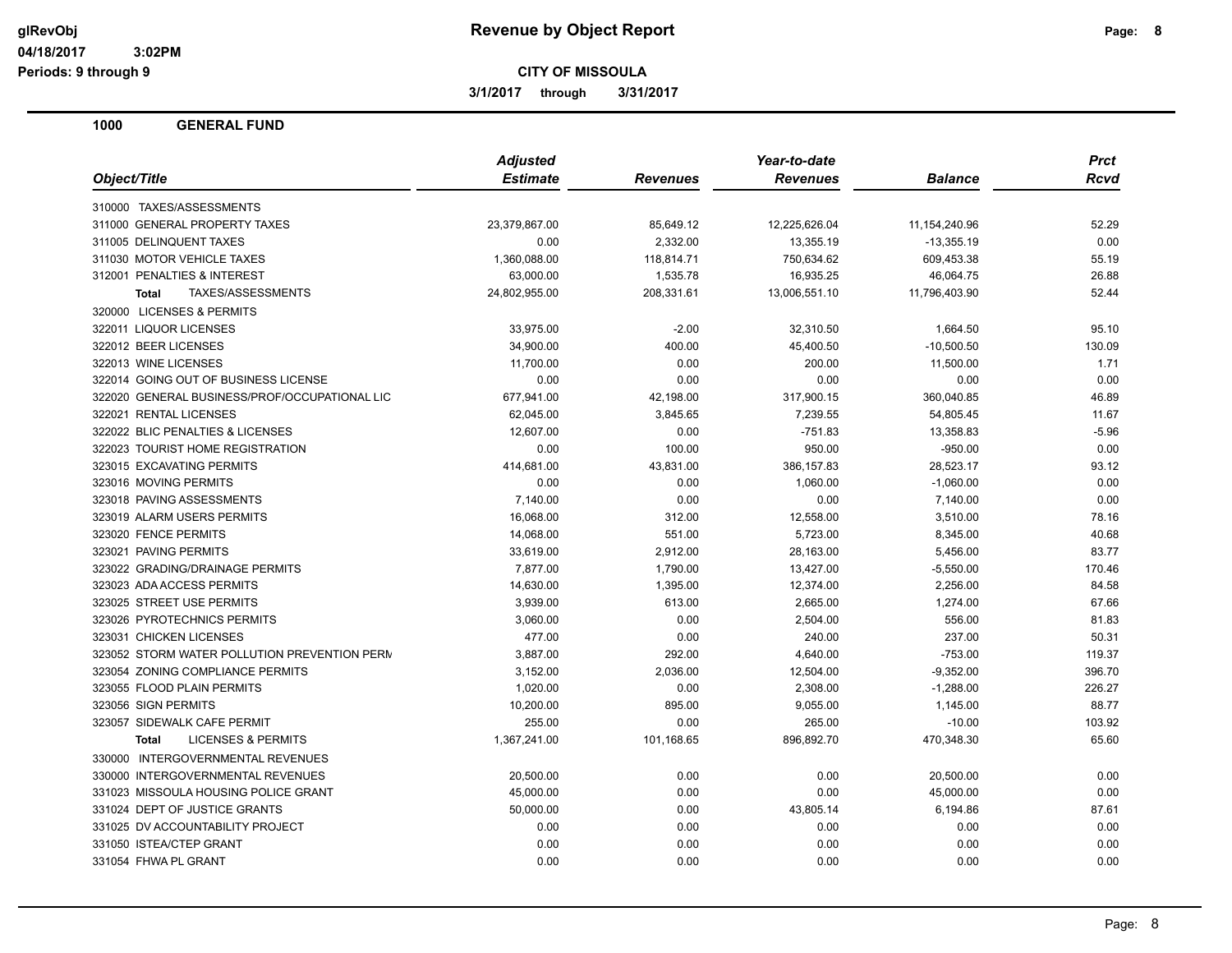**3/1/2017 through 3/31/2017**

| Object/Title                                | <b>Adjusted</b> |                 | Year-to-date    |                | <b>Prct</b> |
|---------------------------------------------|-----------------|-----------------|-----------------|----------------|-------------|
|                                             | <b>Estimate</b> | <b>Revenues</b> | <b>Revenues</b> | <b>Balance</b> | Rcvd        |
| 331091 US DOT HMEP GRANT                    | 0.00            | 2,736.55        | 36,632.13       | $-36,632.13$   | 0.00        |
| 331112 SAFER GRANT                          | 0.00            | 0.00            | 0.00            | 0.00           | 0.00        |
| 331113 *** Title Not Found ***              | 0.00            | 0.00            | 0.00            | 0.00           | 0.00        |
| 331114 TITLE III GRANT-MSLA CO              | 14,500.00       | 0.00            | 0.00            | 14,500.00      | 0.00        |
| 331160 SAFE ROUTES TO SCHOOLS fY08 \$82,500 | 0.00            | 0.00            | 0.00            | 0.00           | 0.00        |
| 331170 HISTORICAL PRESERVATION GRANT        | 0.00            | 0.00            | 0.00            | 0.00           | 0.00        |
| 331178 DUI TASK FORCE                       | 0.00            | 0.00            | 0.00            | 0.00           | 0.00        |
| 334014 *** Title Not Found ***              | 0.00            | 0.00            | 0.00            | 0.00           | 0.00        |
| 334017 SCHOOL RESOURCE OFFICER              | 240,000.00      | 0.00            | 68,850.00       | 171,150.00     | 28.69       |
| 335075 STATE GAMBLING/VIDEO/KENO/BINGO FEES | 127,650.00      | 0.00            | 121,045.56      | 6,604.44       | 94.83       |
| 335077 STATE KENO/BINGO PROCEEDS TAX        | 0.00            | 0.00            | 0.00            | 0.00           | 0.00        |
| 335210 PERSONAL PROPERTY TAX REIMBURSEMENT  | 435,116.00      | 0.00            | 0.00            | 435,116.00     | 0.00        |
| 335230 HB 124 REVENUE                       | 8,072,398.00    | 2,126,878.67    | 6,380,636.01    | 1,691,761.99   | 79.04       |
| 336001 MDT REIMBURSEMENTS                   | 0.00            | 0.00            | 152,600.00      | $-152,600.00$  | 0.00        |
| 336021 STATE CONTRIB - POLICE RETIREMENT    | 2,459,661.00    | 0.00            | 1,454,125.65    | 1,005,535.35   | 59.12       |
| 336022 STATE CONTRIB. - FIRE RETIREMENT     | 2,265,164.00    | 0.00            | 1,467,277.57    | 797,886.43     | 64.78       |
| 336023 STATE CONTRIB. - PERS                | 10,098.00       | 0.00            | 8,547.56        | 1,550.44       | 84.65       |
| 337000 LOCAL GRANTS                         | 0.00            | 0.00            | 0.00            | 0.00           | 0.00        |
| 337009 *** Title Not Found ***              | 0.00            | 0.00            | 0.00            | 0.00           | 0.00        |
| 337012 LEGAL SERVICES-CONTRACTED/REIMB.     | 6,000.00        | 0.00            | 6,412.50        | $-412.50$      | 106.88      |
| 337013 MUTD SIGN MAINTENANCE AGREEMENT      | 3,000.00        | 0.00            | 0.00            | 3,000.00       | 0.00        |
| 338000 LOCAL SHARING OF TAX INCREMENT       | 0.00            | 0.00            | 0.00            | 0.00           | 0.00        |
| 338100 PLANNING MILLS PASSED THRU COUNTY    | 0.00            | 0.00            | 0.00            | 0.00           | 0.00        |
| 339000 PAYMENT IN LIEU OF TAXES             | 34,056.00       | 0.00            | 14,898.00       | 19,158.00      | 43.75       |
| INTERGOVERNMENTAL REVENUES<br><b>Total</b>  | 13,783,143.00   | 2,129,615.22    | 9,754,830.12    | 4,028,312.88   | 70.77       |
| 340000 CHARGES FOR SERVICES                 |                 |                 |                 |                |             |
| 341009 BLDG ADMIN FEES                      | 363,860.00      | 0.00            | 181,930.00      | 181,930.00     | 50.00       |
| 341010 MISCELLANEOUS COLLECTIONS            | 76,264.00       | 75.00           | 175.00          | 76,089.00      | 0.23        |
| 341011 TRANSPORTATION ADMIN FEES            | 24,720.00       | 0.00            | 12,360.00       | 12,360.00      | 50.00       |
| 341012 MAYORS PROCLAMATION FEES             | 100.00          | 0.00            | 0.00            | 100.00         | 0.00        |
| 341013 AIR FUND FEES                        | 250.00          | 0.00            | 70.00           | 180.00         | 28.00       |
| 341015 SEWER ADMINISTRATION FEES            | 1,350,838.00    | 0.00            | 675,419.00      | 675,419.00     | 50.00       |
| 341016 MRA ADMINISTRATION FEES              | 148,635.00      | 0.00            | 74,318.00       | 74,317.00      | 50.00       |
| 341017 LIGHTING ADMINISTRATION FEES         | 15,916.00       | 0.00            | 7,958.00        | 7,958.00       | 50.00       |
| 341018 PARKING COMM ADMIN FEES              | 198,357.00      | 0.00            | 99,179.00       | 99,178.00      | 50.00       |
| 341019 *** Title Not Found ***              | 4,647.00        | 0.00            | 2,324.00        | 2,323.00       | 50.01       |
| 341021 SID ADMINISTRATION FEES              | 0.00            | 0.00            | 0.00            | 0.00           | 0.00        |
| 341022 PROJECT ADMIN FEES                   | 0.00            | 0.00            | 0.00            | 0.00           | 0.00        |
| 341023 PLANNING ADMIN FEES                  | 25,462.00       | 0.00            | 12,731.00       | 12,731.00      | 50.00       |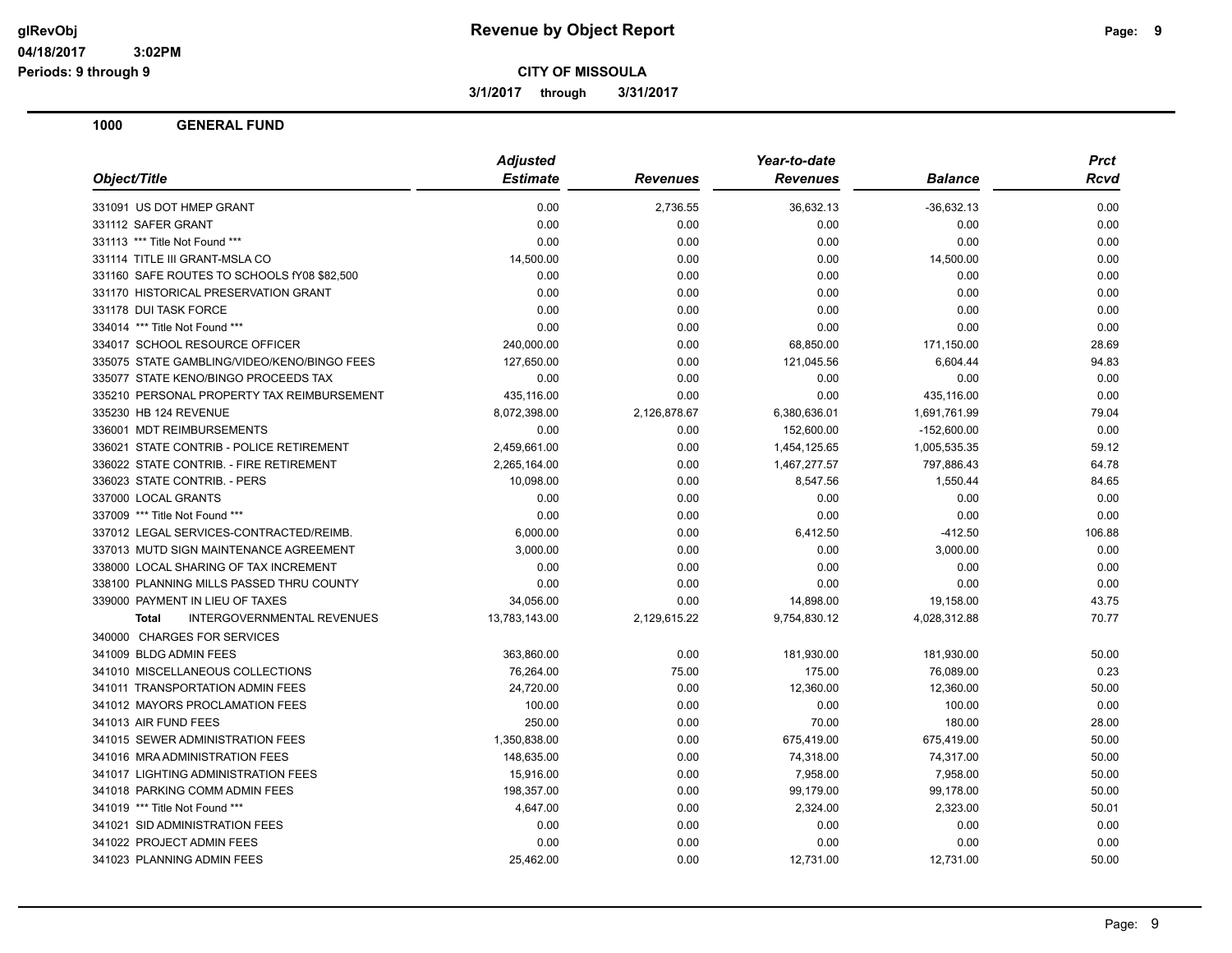**3/1/2017 through 3/31/2017**

| Object/Title<br><b>Estimate</b><br><b>Revenues</b><br><b>Revenues</b><br>52,000.00<br>341024 HOUSING GRANT ADMIN FEES<br>0.00 | <b>Balance</b><br>Rcvd<br>0.00<br>52,000.00<br>0.00<br>0.00<br>0.00<br>0.00 |
|-------------------------------------------------------------------------------------------------------------------------------|-----------------------------------------------------------------------------|
|                                                                                                                               |                                                                             |
|                                                                                                                               |                                                                             |
| 341026 WATER ADMINISTRATION FEES<br>0.00<br>0.00                                                                              |                                                                             |
| 341027 STORMWATER ADMINISTRATION FEES<br>0.00<br>0.00<br>13,190.00                                                            | 0.00<br>$-13,190.00$                                                        |
| 341031 STATE REIMB MUNI COURT<br>0.00<br>0.00                                                                                 | 0.00<br>0.00<br>0.00                                                        |
| 341041 SEWER EXTENSION RECORDING FEES<br>4,500.00<br>626.00<br>3,028.00                                                       | 1,472.00<br>67.29                                                           |
| 341052 MUNICIPAL COURT FILING FEES<br>330,916.00<br>20,950.73<br>208,422.66                                                   | 122,493.34<br>62.98                                                         |
| 341055 CRIME VICTIM SURCHARGE<br>2,500.00<br>136.00<br>961.73                                                                 | 1,538.27<br>38.47                                                           |
| 341067 SUBDIVISION EXEMPTION AFFIDAVITS<br>0.00<br>400.00<br>3.791.16                                                         | 0.00<br>$-3,791.16$                                                         |
| 341068 SUBDIVISON FEES<br>5,100.00<br>2,548.00<br>11,071.00                                                                   | $-5,971.00$<br>217.08                                                       |
| 341069 REZONING FEES<br>5,100.00<br>0.00<br>8,025.00                                                                          | $-2,925.00$<br>157.35                                                       |
| 341070 DESIGN REVIEW BOARD<br>15,300.00<br>1,115.36<br>23,768.64                                                              | $-8,468.64$<br>155.35                                                       |
| 341071 BOARD OF ADJUST. ZONING, SIGNS<br>0.00<br>0.00                                                                         | 0.00<br>0.00<br>0.00                                                        |
| 341072 FLOOD PLAIN-0THER FEES<br>0.00<br>0.00                                                                                 | 0.00<br>0.00<br>0.00                                                        |
| 341073 FIRE PLAN CHECK FEES<br>28,541.00<br>4,056.00<br>29,448.00                                                             | $-907.00$<br>103.18                                                         |
| 341074 FIRE INSPECTION FEES<br>51,000.00<br>7,643.00<br>51,352.00                                                             | $-352.00$<br>100.69                                                         |
| 341076 ENGINEERING PLAN CHECK FEES<br>34,148.00<br>5,643.00<br>36,540.00                                                      | 107.00<br>$-2,392.00$                                                       |
| 341077 ZONING COMPLIANCE INSPECTIONS<br>0.00<br>0.00                                                                          | 0.00<br>0.00<br>0.00                                                        |
| 341078 ENGINEERING MAP FEES<br>122.00<br>12.00                                                                                | 59.02<br>72.00<br>50.00                                                     |
| 341079 GREASE INTERCEPTOR APPEAL FEES<br>2,000.00<br>154.50<br>618.00                                                         | 1,382.00<br>30.90                                                           |
| 341090 STREET VACATION PETITION FEES<br>0.00<br>0.00                                                                          | 0.00<br>0.00<br>0.00                                                        |
| 341091 INSPECTION CODE BOOKS & COPIES<br>0.00<br>0.00                                                                         | 0.00<br>0.00<br>0.00                                                        |
| 341100 GRANT ADMINISTRATION SERVICE FEES<br>0.00<br>0.00                                                                      | 0.00<br>0.00<br>0.00                                                        |
| 342010 POLICE/BID AGREEMENT<br>0.00<br>48,000.00<br>49,115.00                                                                 | 102.32<br>$-1,115.00$                                                       |
| 342012 PD REIMBURSABLE SERVICES<br>750.00<br>0.00<br>531.66                                                                   | 70.89<br>218.34                                                             |
| 342013 SECURITY INVEST FEES<br>11,000.00<br>9,171.50<br>1,456.00                                                              | 1,828.50<br>83.38                                                           |
| 342014 POLICE DEPARTMENT SERVICE FEES<br>15,000.00<br>1,855.43<br>17,333.43                                                   | $-2,333.43$<br>115.56                                                       |
| 342015 POLICE OVERTIME FEES<br>84,000.00<br>76,481.53<br>3,531.66                                                             | 91.05<br>7,518.47                                                           |
| 342016 POLICE TRAINING FEES<br>36,000.00<br>1,170.22<br>3,142.32                                                              | 32,857.68<br>8.73                                                           |
| 342017 CATERING FEES<br>7,200.00<br>385.00<br>3,220.00                                                                        | 44.72<br>3,980.00                                                           |
| 342018 DESK REPORTS<br>20,000.00<br>2,567.00<br>21,892.00                                                                     | $-1,892.00$<br>109.46                                                       |
| 342019 ABANDONED VEHICLE REVENUE FEES<br>12,500.00<br>315.00<br>6,505.00                                                      | 5,995.00<br>52.04                                                           |
| 342020 FIRE DEPARTMENT FEES<br>100.00<br>89.00<br>498.00                                                                      | $-398.00$<br>498.00                                                         |
| 342021 CPR EDUCATION PROGRAM<br>7,435.00<br>455.00<br>5,610.00                                                                | 1,825.00<br>75.45                                                           |
| 342022 OUTSIDE HIRES<br>920,150.00<br>6,363.15<br>540,944.19                                                                  | 379,205.81<br>58.79                                                         |
| 342060 BIKE PROGRAM SALES & FEES<br>0.00<br>2,700.00                                                                          | 0.00<br>0.00<br>2,700.00                                                    |
| 343000 PW REIMBURSABLE SERVICES<br>31,258.00<br>12,763.28<br>34,747.24                                                        | $-3,489.24$<br>111.16                                                       |
| 343001 SIGN FABRICATION & CONTRACTS<br>500.00<br>0.00                                                                         | 0.00<br>0.00<br>500.00                                                      |
| 343002 OTHER AGENCIES - VEH MAINT<br>48,000.00<br>0.00<br>15,333.83                                                           | 32,666.17<br>31.95                                                          |
| 343003 STATE PAYMENT - TRAFFIC COUNTS<br>4,450.00<br>0.00                                                                     | 0.00<br>4,450.00<br>0.00                                                    |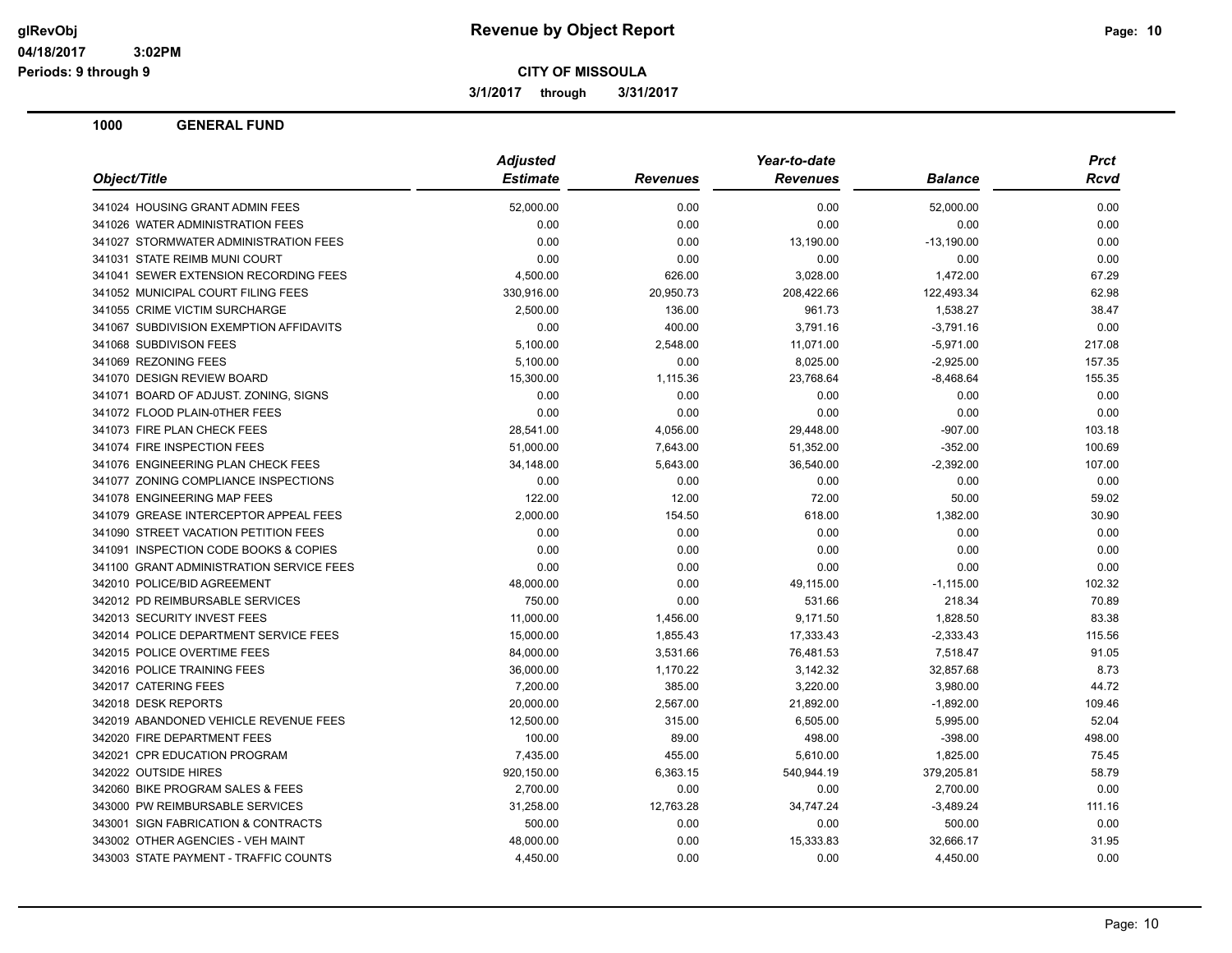**3/1/2017 through 3/31/2017**

|                                             | <b>Adjusted</b> |                 | Year-to-date    | <b>Prct</b>    |           |
|---------------------------------------------|-----------------|-----------------|-----------------|----------------|-----------|
| Object/Title                                | <b>Estimate</b> | <b>Revenues</b> | <b>Revenues</b> | <b>Balance</b> | Rcvd      |
| 343004 SPECIAL STATE CONTRACTS              | 80,000.00       | 0.00            | 99,672.50       | $-19,672.50$   | 124.59    |
| 343006 OTHER GOVT AGENCY-STREET PROJECTS    | 98,318.00       | 0.00            | 0.00            | 98,318.00      | 0.00      |
| 343008 PRIVATE COMPANY STREET PAYMENTS      | 0.00            | 0.00            | 0.00            | 0.00           | 0.00      |
| 343010 STREET DEPT SALES & SERVICES         | 19,195.00       | 0.00            | 0.00            | 19,195.00      | 0.00      |
| 343013 SNOW REMOVAL FEES                    | 2,933.00        | 0.00            | 126.00          | 2,807.00       | 4.30      |
| 343018 SALE OF MATERIALS                    | 0.00            | 0.00            | 0.00            | 0.00           | 0.00      |
| 343080 STATE MAINTENANCE CONTRACT           | 530,082.00      | 4,466.20        | 302,403.49      | 227,678.51     | 57.05     |
| 343082 MDT URBAN PROJECTS                   | 0.00            | 0.00            | 0.00            | 0.00           | 0.00      |
| 343083 CONTRACT SEWER APPLICATIONS          | 0.00            | 0.00            | 0.00            | 0.00           | 0.00      |
| 343084 STREET MAINTENANCE MATERIALS REIMB   | 55,500.00       | 0.00            | 10,744.31       | 44,755.69      | 19.36     |
| 343097 SIDEWALK AND CURB FEES               | 340,000.00      | 5,101.00        | 259,036.01      | 80,963.99      | 76.19     |
| 343311 SALE OF NICHES                       | 3,200.00        | 0.00            | 0.00            | 3,200.00       | 0.00      |
| 343320 CEMETERY - SALE OF PLOTS             | 12,870.00       | 1,400.00        | 10,900.00       | 1,970.00       | 84.69     |
| 343321 CEMETERY FOUNDATIONS                 | 1,570.00        | 0.00            | 2,015.00        | $-445.00$      | 128.34    |
| 343322 CEMETERY FLOWER CARE                 | 4,250.00        | 1,930.00        | 1,930.00        | 2,320.00       | 45.41     |
| 343323 CEMETERY - LINER INSTALL FEES        | 5,580.00        | 1,500.00        | 9,625.00        | $-4,045.00$    | 172.49    |
| 343324 OTHER CEMETERY FEES                  | 1,500.00        | 150.00          | 1,350.00        | 150.00         | 90.00     |
| 343325 2ND INTERMENT RIGHT                  | 0.00            | 0.00            | 2,000.00        | $-2,000.00$    | 0.00      |
| 343340 CEMETERY - OPENINGS & CLOSINGS       | 10,950.00       | 1,275.00        | 9,900.00        | 1,050.00       | 90.41     |
| 343350 CEMETERY CARE, FEES                  | 29,000.00       | 0.00            | 0.00            | 29,000.00      | 0.00      |
| 343360 WEED CONTROL                         | 3.000.00        | 0.00            | 1,985.00        | 1,015.00       | 66.17     |
| 346029 PARKS PETTY CASH FUND                | 0.00            | 0.00            | 0.00            | 0.00           | 0.00      |
| 346031 RECREATION FEES                      | 171,283.00      | 15,193.00       | 143,601.15      | 27,681.85      | 83.84     |
| 346033 PARK FEES/FACILITY RENTALS           | 200.00          | 4,600.46        | 44,066.09       | -43,866.09     | 22,033.05 |
| 346034 GROUNDS MAINTENANCE CONTRACT         | 181,734.00      | 0.00            | 48,368.00       | 133,366.00     | 26.61     |
| 346036 PARK CONCESSION FEES                 | 3,000.00        | 26.50           | 506.64          | 2,493.36       | 16.89     |
| 346037 YOUTH DRUG COURT CONTRACT            | 11,700.00       | 0.00            | 0.00            | 11,700.00      | 0.00      |
| 346050 COUNTY PLAYGROUND CONTRACT           | 3,150.00        | 0.00            | 0.00            | 3,150.00       | 0.00      |
| 346051 MONTANA PARKS/REC CONFERENCE 2012    | 4,500.00        | 404.60          | 3,236.80        | 1,263.20       | 71.93     |
| 346054 PARKS MISC OVERTIME FEES             | 0.00            | 0.00            | 329.34          | $-329.34$      | 0.00      |
| 346070 RECREATION GENERAL MERCHANDISE       | 0.00            | 0.00            | 0.00            | 0.00           | 0.00      |
| <b>CHARGES FOR SERVICES</b><br><b>Total</b> | 5,562,834.00    | 110,357.09      | 3,193,073.22    | 2,369,760.78   | 57.40     |
| 350000 FINES & FORFEITURES                  |                 |                 |                 |                |           |
| 351022 LAW ENFORCEMENT ACADEMY SURCHARGE #! | 0.00            | 5,165.58        | 25,103.79       | $-25,103.79$   | 0.00      |
| 351031 TRAFFIC FINES                        | 1,356,738.00    | 107,674.60      | 823,141.35      | 533,596.65     | 60.67     |
| 351032 SURCHARGE ON FINES                   | 129,089.00      | 7,483.67        | 62,861.17       | 66,227.83      | 48.70     |
| 351033 PUBLIC DEFENDER FEES                 | 125,000.00      | 6,226.32        | 46,794.25       | 78,205.75      | 37.44     |
| 351034 CELLULAR PHONE FINES                 | 65,000.00       | 3,615.12        | 60,283.75       | 4,716.25       | 92.74     |
| 351035 CELL PHONE FINES: EDUCATION          | 65,000.00       | 3,615.12        | 60,283.75       | 4,716.25       | 92.74     |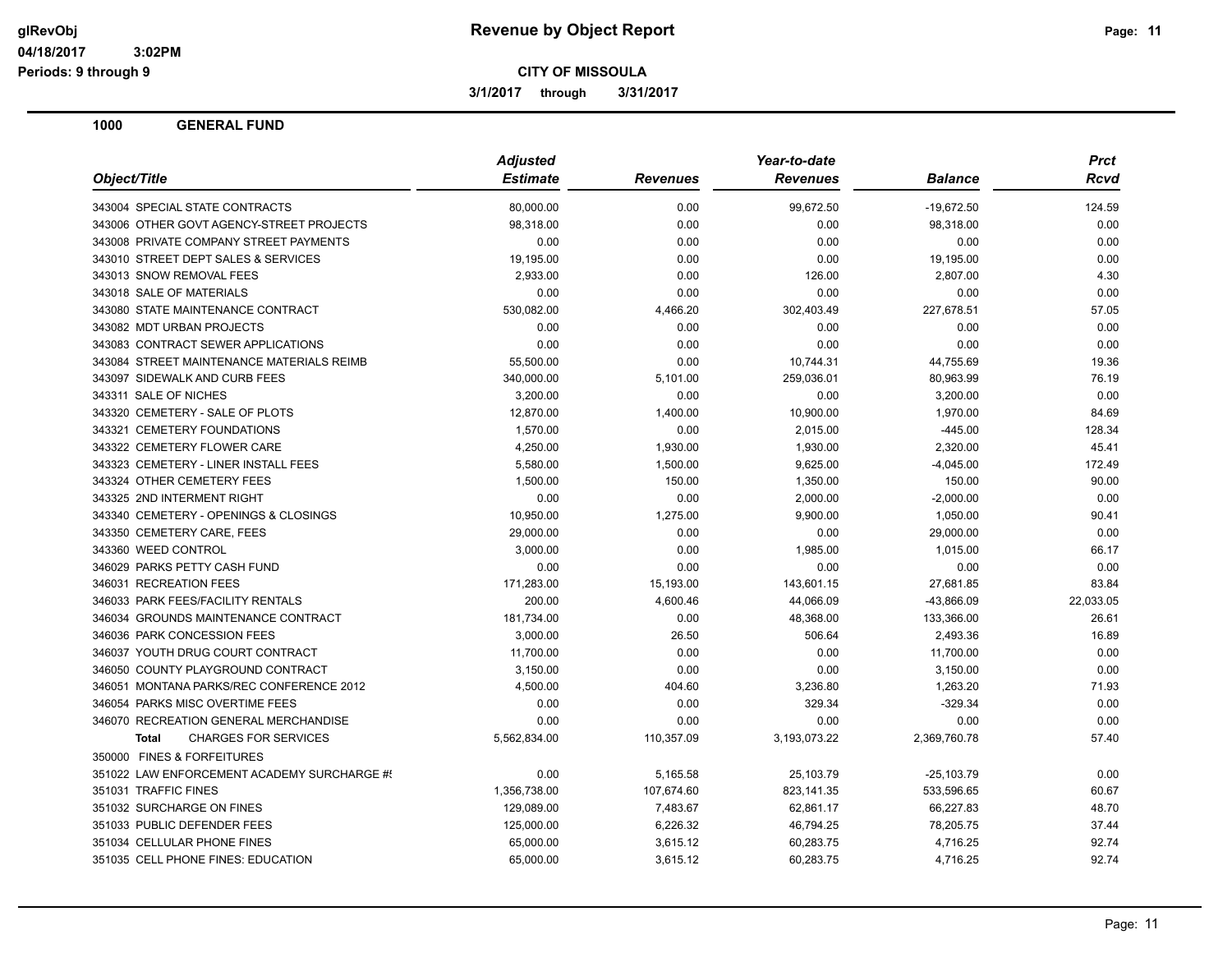**Periods: 9 through 9**

**CITY OF MISSOULA**

**3/1/2017 through 3/31/2017**

#### **1000 GENERAL FUND**

 **3:02PM**

| Object/Title                                   | <b>Adjusted</b> |                 | Year-to-date    |                | <b>Prct</b> |
|------------------------------------------------|-----------------|-----------------|-----------------|----------------|-------------|
|                                                | <b>Estimate</b> | <b>Revenues</b> | <b>Revenues</b> | <b>Balance</b> | Rcvd        |
| 355000 FALSE ALARM PENALTY                     | 10,000.00       | 1,352.00        | 7,046.00        | 2,954.00       | 70.46       |
| <b>FINES &amp; FORFEITURES</b><br><b>Total</b> | 1,750,827.00    | 135,132.41      | 1,085,514.06    | 665,312.94     | 62.00       |
| 360000 MISCELLANEOUS REVENUES                  |                 |                 |                 |                |             |
| 360000 MISCELLANEOUS REVENUES                  | 0.00            | 0.00            | 0.00            | 0.00           | 0.00        |
| 360001 COPIES                                  | 2,200.00        | 4,226.75        | 5,716.00        | $-3,516.00$    | 259.82      |
| 360002 PHONES                                  | 0.00            | 0.00            | 0.00            | 0.00           | 0.00        |
| 360003 MMIA REIMBURSEMENT-ATTORNEY             | 0.00            | 0.00            | 0.00            | 0.00           | 0.00        |
| 360010 MISCELLANEOUS                           | 15,000.00       | 407.36          | 3,217.70        | 11,782.30      | 21.45       |
| 360011 ENERGY REBATES FOR COMPUTER UPGRADES    | 0.00            | 0.00            | 0.00            | 0.00           | 0.00        |
| 360050 OVER/SHORT                              | 0.00            | 0.00            | 1.00            | $-1.00$        | 0.00        |
| 360100 REFUNDS                                 | 200.00          | 0.00            | 0.00            | 200.00         | 0.00        |
| 362000 OTHER MISCELLANEOUS REVENUE             | 8,000.00        | 0.00            | 0.00            | 8,000.00       | 0.00        |
| 362001 MUNICIPAL COURT BAD CHECK CHARGES       | 0.00            | 0.00            | 0.00            | 0.00           | 0.00        |
| 362002 BAD CHECK CHARGES                       | 500.00          | 0.00            | 165.00          | 335.00         | 33.00       |
| 362003 US BANK FEE REIMBURSEMENT               | 0.00            | 0.00            | 0.00            | 0.00           | 0.00        |
| 362004 URD III FACADE IMPROVEMENT LOAN REC     | 0.00            | 0.00            | 0.00            | 0.00           | 0.00        |
| 362011 SALE OF UNCLAIMED PROPERTY              | 0.00            | 0.00            | 0.00            | 0.00           | 0.00        |
| 362012 REC/GREEN TAG PROGRAM                   | 300.00          | 0.00            | 0.00            | 300.00         | 0.00        |
| 364012 SALE OF SURPLUS PROPERTY                | 40,000.00       | 0.00            | 14,445.22       | 25,554.78      | 36.11       |
| 364040 INSURANCE AND DAMAGE RECOVERY           | 40,000.00       | 4,670.68        | 17,195.15       | 22,804.85      | 42.99       |
| 364041 WORKERS COMPENSATION REIMBURSEMENT      | 2,500.00        | 0.00            | 0.00            | 2,500.00       | 0.00        |
| 364042 EXPENDITURE REIMBURSEMENTS              | 1,200.00        | 0.00            | 0.00            | 1,200.00       | 0.00        |
| 364043 RATTLESNAKE CORRIDOR REIMBURSEMENT      | 10,000.00       | $-572.00$       | 8,294.00        | 1,706.00       | 82.94       |
| 364044 EMERGENCY RESPONSE REIMBURSEMENT        | 50,000.00       | 0.00            | 0.00            | 50,000.00      | 0.00        |
| 364047 MMIA EXPENDITURE REIMBURSEMENT          | 0.00            | 0.00            | 0.00            | 0.00           | 0.00        |
| 364051 DOT RADAR GRANT                         | 0.00            | 0.00            | 0.00            | 0.00           | 0.00        |
| 364053 EXPENDITURE REIMB-FIRE SERVICES         | 0.00            | 0.00            | 0.00            | 0.00           | 0.00        |
| 364060 REIMB LETTER OF CREDIT-709 PARKVIEW     | 0.00            | 0.00            | 0.00            | 0.00           | 0.00        |
| 364061 REIMB LETTER OF CREDIT-LINNEA LANE      | 0.00            | 0.00            | 0.00            | 0.00           | 0.00        |
| 365000 DONATIONS                               | 0.00            | 0.00            | 0.00            | 0.00           | 0.00        |
| 365001 *** Title Not Found ***                 | 0.00            | 141.00          | 3,173.02        | $-3,173.02$    | 0.00        |
| 365003 DONATIONS - SMOKE ALARMS                | 0.00            | 0.00            | 0.00            | 0.00           | 0.00        |
| 365004 GRANT CR TRAIL ASSN DONATION            | 0.00            | 0.00            | 0.00            | 0.00           | 0.00        |
| 365015 DONATIONS - COMBAT CHALLENGE            | 0.00            | 0.00            | 0.00            | 0.00           | 0.00        |
| 365016 LOCAL MATCH MDT                         | 0.00            | 0.00            | 0.00            | 0.00           | 0.00        |
| 365017 LOCAL MATCH TRANSIT                     | 0.00            | 0.00            | 0.00            | 0.00           | 0.00        |
| 365018 DONATIONS - MLCT CONFERENCE             | 0.00            | 0.00            | 0.00            | 0.00           | 0.00        |
| 365021 PARKS AND RECS GRANTS & CONTRIBUTIONS   | 15,000.00       | 0.00            | 15,000.00       | 0.00           | 100.00      |
| 365022 NEIGHBORHOOD COUNCIL DONATIONS          | 0.00            | 0.00            | 0.00            | 0.00           | 0.00        |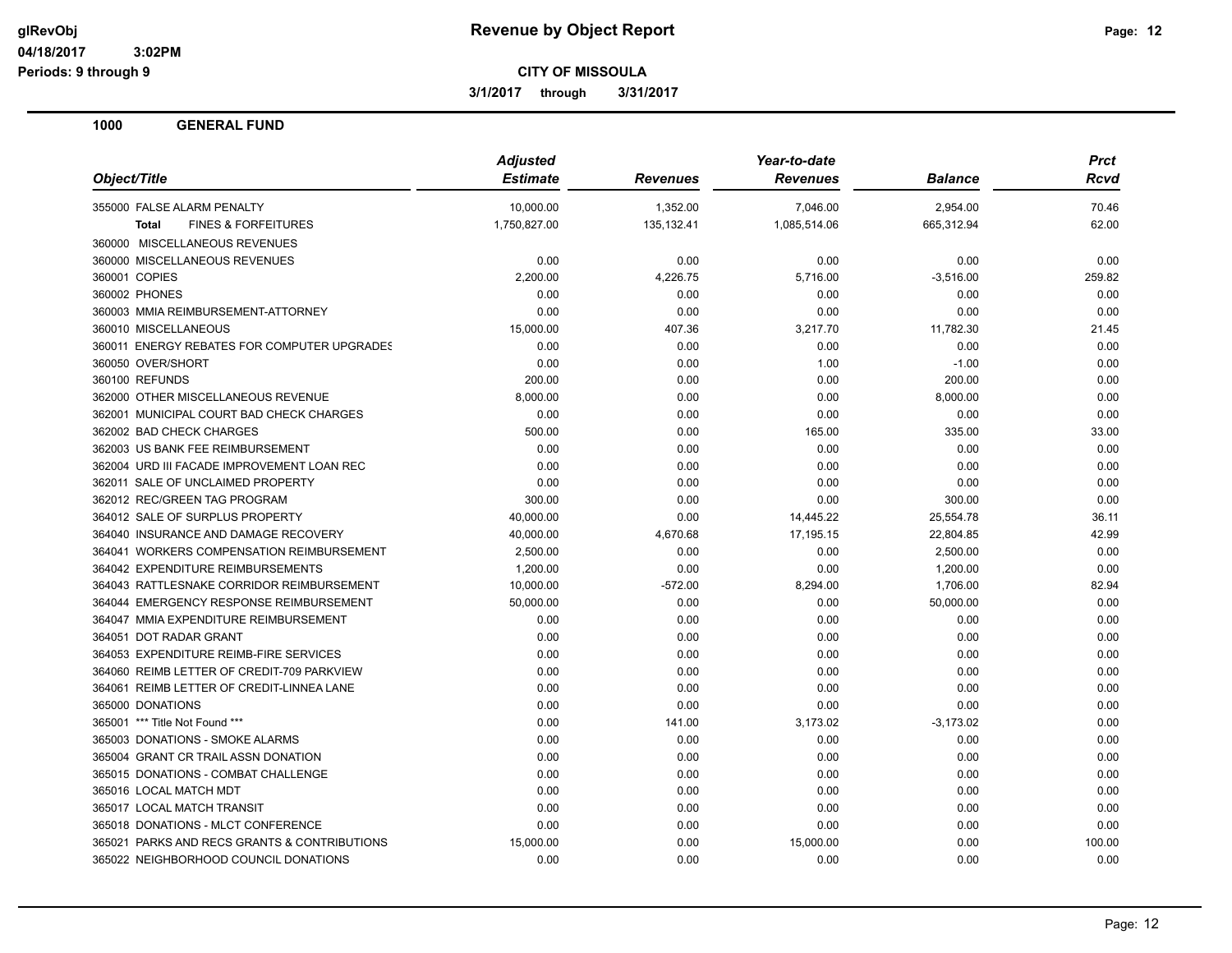**Periods: 9 through 9**

**CITY OF MISSOULA**

**3/1/2017 through 3/31/2017**

#### **1000 GENERAL FUND**

 **3:02PM**

|                                                           | <b>Adjusted</b> |                 | Year-to-date    |                | <b>Prct</b> |
|-----------------------------------------------------------|-----------------|-----------------|-----------------|----------------|-------------|
| Object/Title                                              | <b>Estimate</b> | <b>Revenues</b> | <b>Revenues</b> | <b>Balance</b> | Rcvd        |
| 368000 SALE OF COINS                                      | 0.00            | 0.00            | 0.00            | 0.00           | 0.00        |
| 368001 SALE OF POLICE PROMOTIONS                          | 0.00            | 0.00            | 0.00            | 0.00           | 0.00        |
| 368002 SALE OF FIRE PROMOTIONS                            | 0.00            | 0.00            | 0.00            | 0.00           | 0.00        |
| MISCELLANEOUS REVENUES<br><b>Total</b>                    | 184,900.00      | 8,873.79        | 67,207.09       | 117,692.91     | 36.35       |
| 370000 INVESTMENTS & ROYALTY EARNINGS                     |                 |                 |                 |                |             |
| 371010 INTEREST ON INVESTMENTS                            | 3,500.00        | 0.00            | 276.58          | 3,223.42       | 7.90        |
| 371020 GAIN/LOSS IN MARKET VALUE OF INVESTMENT            | 0.00            | 0.00            | 0.00            | 0.00           | 0.00        |
| <b>INVESTMENTS &amp; ROYALTY EARNINGS</b><br><b>Total</b> | 3,500.00        | 0.00            | 276.58          | 3,223.42       | 7.90        |
| 380000 OTHER FINANCING SOURCES                            |                 |                 |                 |                |             |
| 381070 PROCEEDS FROM NOTES/LOANS/INTERCAP                 | 0.00            | 0.00            | 0.00            | 0.00           | 0.00        |
| 381090 PROCEEDS FROM CAPITAL LEASE                        | 316,129.00      | 0.00            | 0.00            | 316,129.00     | 0.00        |
| 382010 SALE OF FIXED ASSETS                               | 0.00            | 0.00            | 0.00            | 0.00           | 0.00        |
| 383000 OPERATING TRANSFERS                                | 74,000.00       | 0.00            | 37,000.00       | 37,000.00      | 50.00       |
| 383001 TRANS FR FLUSHING DISTRICT                         | 41,200.00       | 0.00            | 20,600.00       | 20,600.00      | 50.00       |
| 383002 TRANS FR GAS TAX                                   | 564,000.00      | 0.00            | 282,000.00      | 282,000.00     | 50.00       |
| 383003 TRANS FR COMPREHENSIVE INSURANCE LEVY              | 0.00            | 0.00            | 0.00            | 0.00           | 0.00        |
| 383004 TRANS FR EMPLOYEE HEALTH INSURANCE LEV             | 4,778,675.00    | 0.00            | 2,389,338.00    | 2,389,337.00   | 50.00       |
| 383007 TRANS FR CABLE FRANCHISE                           | 301,433.00      | 0.00            | 150,717.00      | 150,716.00     | 50.00       |
| 383008 TRANS FR RUSSELL PARK DISTRICT                     | 0.00            | 0.00            | 0.00            | 0.00           | 0.00        |
| 383009 TRANS FR TITLE I                                   | 0.00            | 0.00            | 0.00            | 0.00           | 0.00        |
| 383010 TRANS FR CIP                                       | 0.00            | 0.00            | 0.00            | 0.00           | 0.00        |
| 383011 TRANS FR SID REVOLVING                             | 100,000.00      | 0.00            | 0.00            | 100,000.00     | 0.00        |
| 383014 TRANS FR MRA                                       | 0.00            | 0.00            | 0.00            | 0.00           | 0.00        |
| 383015 TRANS FR MPC                                       | 0.00            | 0.00            | 0.00            | 0.00           | 0.00        |
| 383017 TRANS FR BUILDING                                  | 0.00            | 0.00            | 0.00            | 0.00           | 0.00        |
| 383018 TRANS FR WILLOWWOOD PARK DISTRICT                  | 0.00            | 0.00            | 0.00            | 0.00           | 0.00        |
| 383020 TRANS FR CEMETERY CARE                             | 0.00            | 0.00            | 0.00            | 0.00           | 0.00        |
| 383021 TRANS FR P&R TRAILS DEVLP                          | 0.00            | 0.00            | 0.00            | 0.00           | 0.00        |
| 383024 TRANS FR SEWER CLEARING                            | 0.00            | 0.00            | 0.00            | 0.00           | 0.00        |
| 383027 TRANS FR URD                                       | 0.00            | 0.00            | 0.00            | 0.00           | 0.00        |
| 383028 TRANS FROM GF FOR HEALTH RESERVE                   | 0.00            | 0.00            | 0.00            | 0.00           | 0.00        |
| 383046 TRANS FR PARKS MAINTENANCE DIST                    | 0.00            | 0.00            | 0.00            | 0.00           | 0.00        |
| 383047 TRANS FR STREET MAINTENANCE DISTRICT               | 0.00            | 0.00            | 0.00            | 0.00           | 0.00        |
| 383050 TRANSFER FROM IMPACT FEES                          | 0.00            | 0.00            | 0.00            | 0.00           | 0.00        |
| 383065 TRANSFER FROM WWTF                                 | 50.213.00       | 0.00            | 0.00            | 50,213.00      | 0.00        |
| OTHER FINANCING SOURCES<br><b>Total</b>                   | 6,225,650.00    | 0.00            | 2,879,655.00    | 3,345,995.00   | 46.25       |
| 390000 INTERNAL SERVICES                                  |                 |                 |                 |                |             |
| 399999 NEW REQUESTS FUNDING                               | 0.00            | 0.00            | 0.00            | 0.00           | 0.00        |
| <b>INTERNAL SERVICES</b><br><b>Total</b>                  | 0.00            | 0.00            | 0.00            | 0.00           | 0.00        |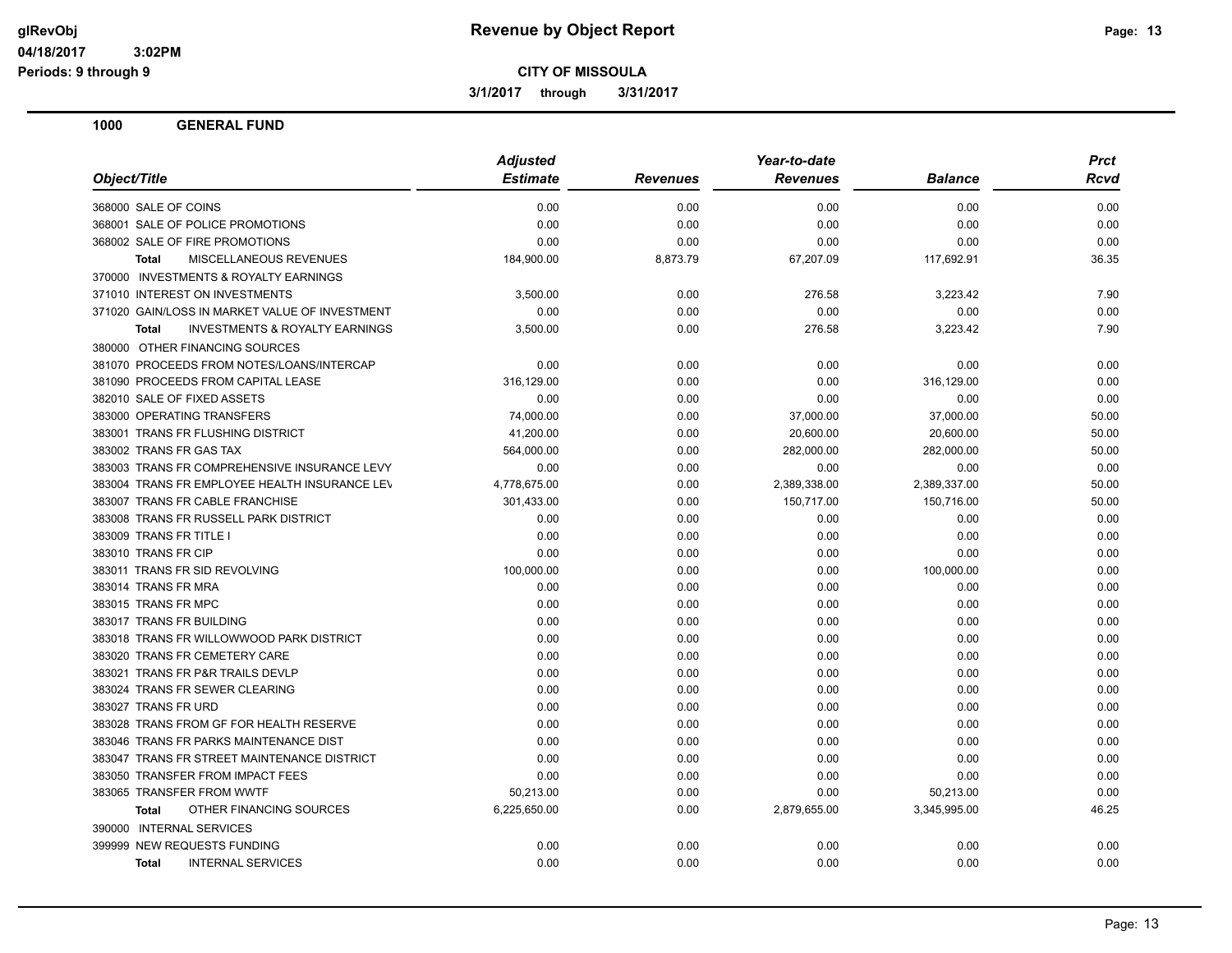| glRevObj<br>04/18/2017<br>3:02PM |              |                     | <b>Revenue by Object Report</b>                 |              |               |               |       |
|----------------------------------|--------------|---------------------|-------------------------------------------------|--------------|---------------|---------------|-------|
| Periods: 9 through 9             |              | 3/1/2017            | <b>CITY OF MISSOULA</b><br>3/31/2017<br>through |              |               |               |       |
|                                  | <b>Total</b> | <b>GENERAL FUND</b> | 53,681,050.00                                   | 2,693,478.77 | 30,883,999.87 | 22,797,050.13 | 57.53 |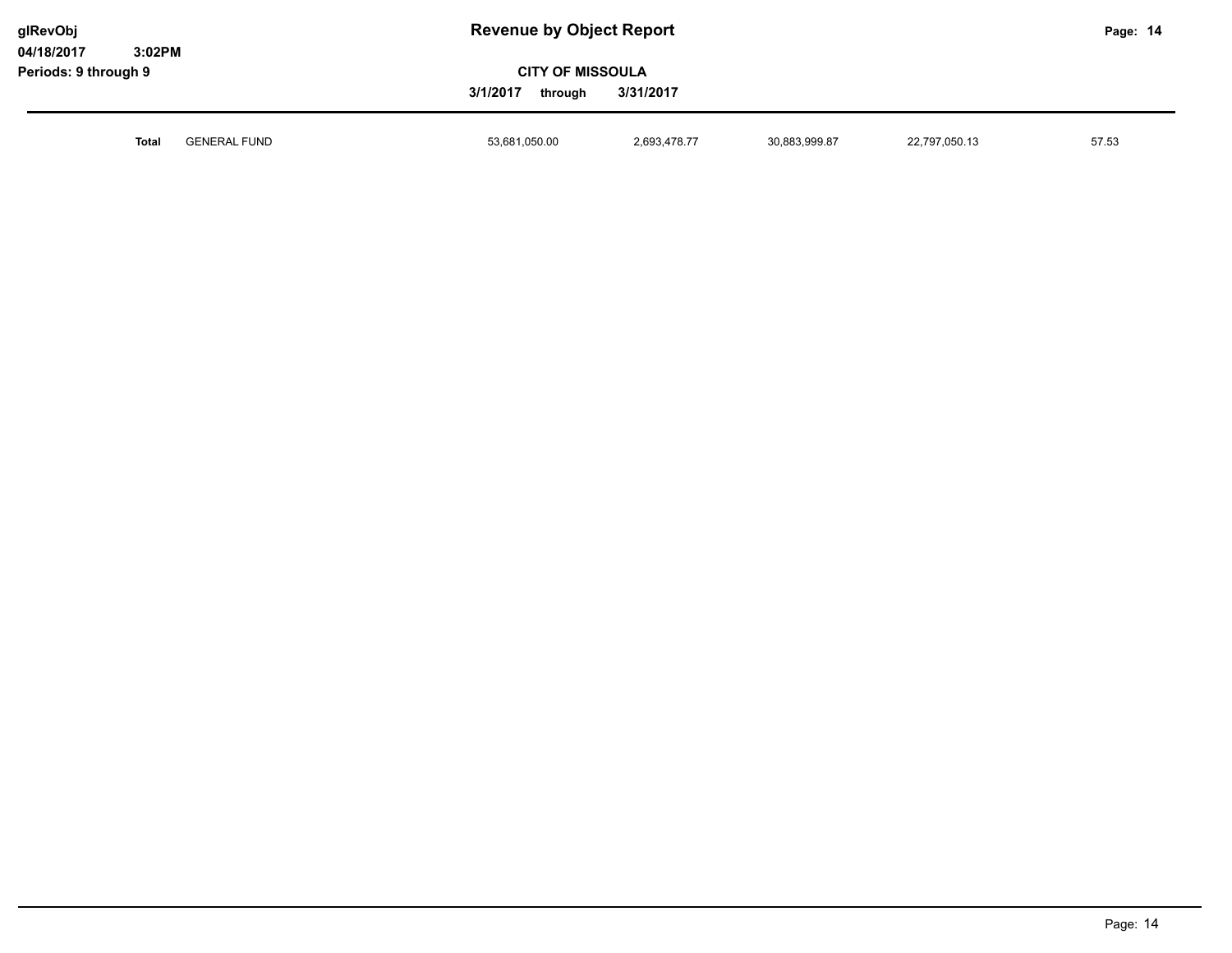**3/1/2017 through 3/31/2017**

# **1211 PARK ACQUISITION & DEVELOPMENT**

# **1211 PARK ACQUISITION & DEVELOPMENT**

|                                                           | <b>Adjusted</b> |                 | Year-to-date    |                | <b>Prct</b> |
|-----------------------------------------------------------|-----------------|-----------------|-----------------|----------------|-------------|
| Object/Title                                              | <b>Estimate</b> | <b>Revenues</b> | <b>Revenues</b> | <b>Balance</b> | Rcvd        |
| 340000 CHARGES FOR SERVICES                               |                 |                 |                 |                |             |
| 346080 PAYMENT IN LIEU OF PARKS                           | 243,228.00      | 0.00            | 30,760.00       | 212,468.00     | 12.65       |
| 346082 HIGH PARK EASEMENT EXCHANGE                        | 0.00            | 0.00            | 0.00            | 0.00           | 0.00        |
| <b>CHARGES FOR SERVICES</b><br><b>Total</b>               | 243,228.00      | 0.00            | 30,760.00       | 212,468.00     | 12.65       |
| 360000 MISCELLANEOUS REVENUES                             |                 |                 |                 |                |             |
| 360010 MISCELLANEOUS                                      | 0.00            | 0.00            | 0.00            | 0.00           | 0.00        |
| 360016 LAFRAY PARK DONATIONS                              | 0.00            | 0.00            | 0.00            | 0.00           | 0.00        |
| 360017 PARK PLANS FORFEITURE                              | 0.00            | 0.00            | 0.00            | 0.00           | 0.00        |
| 360020 GREENOUGH PARK ENCROACHMENTS                       | 0.00            | 0.00            | 0.00            | 0.00           | 0.00        |
| 365102 RECREATION YOUTH & ADULT SPORTS                    | 0.00            | 0.00            | 0.00            | 0.00           | 0.00        |
| MISCELLANEOUS REVENUES<br><b>Total</b>                    | 0.00            | 0.00            | 0.00            | 0.00           | 0.00        |
| 370000 INVESTMENTS & ROYALTY EARNINGS                     |                 |                 |                 |                |             |
| 371010 INTEREST ON INVESTMENTS                            | 0.00            | 0.00            | 0.00            | 0.00           | 0.00        |
| 371020 GAIN/LOSS IN MARKET VALUE OF INVESTMENTS           | 0.00            | 0.00            | 0.00            | 0.00           | 0.00        |
| <b>INVESTMENTS &amp; ROYALTY EARNINGS</b><br><b>Total</b> | 0.00            | 0.00            | 0.00            | 0.00           | 0.00        |
| 380000 OTHER FINANCING SOURCES                            |                 |                 |                 |                |             |
| 383000 OPERATING TRANSFERS                                | 0.00            | 0.00            | 0.00            | 0.00           | 0.00        |
| 383029 TRANS FR GENERAL                                   | 0.00            | 0.00            | 0.00            | 0.00           | 0.00        |
| OTHER FINANCING SOURCES<br>Total                          | 0.00            | 0.00            | 0.00            | 0.00           | 0.00        |
| PARK ACQUISITION & DEVELOPMENT<br>Total                   | 243.228.00      | 0.00            | 30.760.00       | 212.468.00     | 12.65       |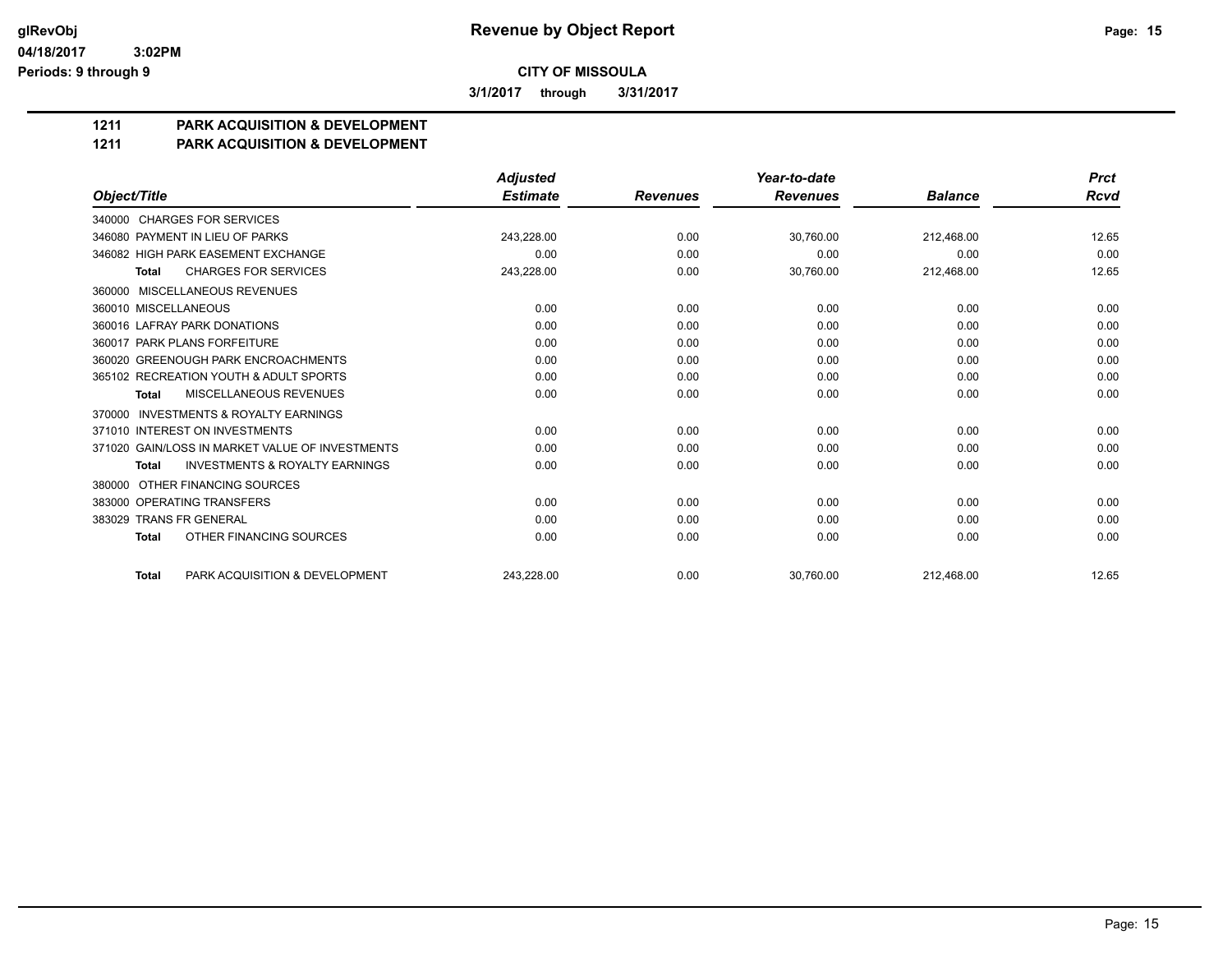**3/1/2017 through 3/31/2017**

# **1211 PARK ACQUISITION & DEVELOPMENT**

|                                                     | <b>Adjusted</b> |                 | Year-to-date    |                | <b>Prct</b> |
|-----------------------------------------------------|-----------------|-----------------|-----------------|----------------|-------------|
| Object/Title                                        | <b>Estimate</b> | <b>Revenues</b> | <b>Revenues</b> | <b>Balance</b> | Rcvd        |
| 340000 CHARGES FOR SERVICES                         |                 |                 |                 |                |             |
| 346080 PAYMENT IN LIEU OF PARKS                     | 243,228.00      | 0.00            | 30,760.00       | 212,468.00     | 12.65       |
| 346082 HIGH PARK EASEMENT EXCHANGE                  | 0.00            | 0.00            | 0.00            | 0.00           | 0.00        |
| <b>CHARGES FOR SERVICES</b><br>Total                | 243,228.00      | 0.00            | 30,760.00       | 212,468.00     | 12.65       |
| MISCELLANEOUS REVENUES<br>360000                    |                 |                 |                 |                |             |
| 360010 MISCELLANEOUS                                | 0.00            | 0.00            | 0.00            | 0.00           | 0.00        |
| 360016 LAFRAY PARK DONATIONS                        | 0.00            | 0.00            | 0.00            | 0.00           | 0.00        |
| 360017 PARK PLANS FORFEITURE                        | 0.00            | 0.00            | 0.00            | 0.00           | 0.00        |
| 360020 GREENOUGH PARK ENCROACHMENTS                 | 0.00            | 0.00            | 0.00            | 0.00           | 0.00        |
| 365102 RECREATION YOUTH & ADULT SPORTS              | 0.00            | 0.00            | 0.00            | 0.00           | 0.00        |
| MISCELLANEOUS REVENUES<br>Total                     | 0.00            | 0.00            | 0.00            | 0.00           | 0.00        |
| <b>INVESTMENTS &amp; ROYALTY EARNINGS</b><br>370000 |                 |                 |                 |                |             |
| 371010 INTEREST ON INVESTMENTS                      | 0.00            | 0.00            | 0.00            | 0.00           | 0.00        |
| 371020 GAIN/LOSS IN MARKET VALUE OF INVESTMENT      | 0.00            | 0.00            | 0.00            | 0.00           | 0.00        |
| <b>INVESTMENTS &amp; ROYALTY EARNINGS</b><br>Total  | 0.00            | 0.00            | 0.00            | 0.00           | 0.00        |
| 380000 OTHER FINANCING SOURCES                      |                 |                 |                 |                |             |
| 383000 OPERATING TRANSFERS                          | 0.00            | 0.00            | 0.00            | 0.00           | 0.00        |
| 383029 TRANS FR GENERAL                             | 0.00            | 0.00            | 0.00            | 0.00           | 0.00        |
| OTHER FINANCING SOURCES<br><b>Total</b>             | 0.00            | 0.00            | 0.00            | 0.00           | 0.00        |
| PARK ACQUISITION & DEVELOPMENT<br><b>Total</b>      | 243,228.00      | 0.00            | 30,760.00       | 212,468.00     | 12.65       |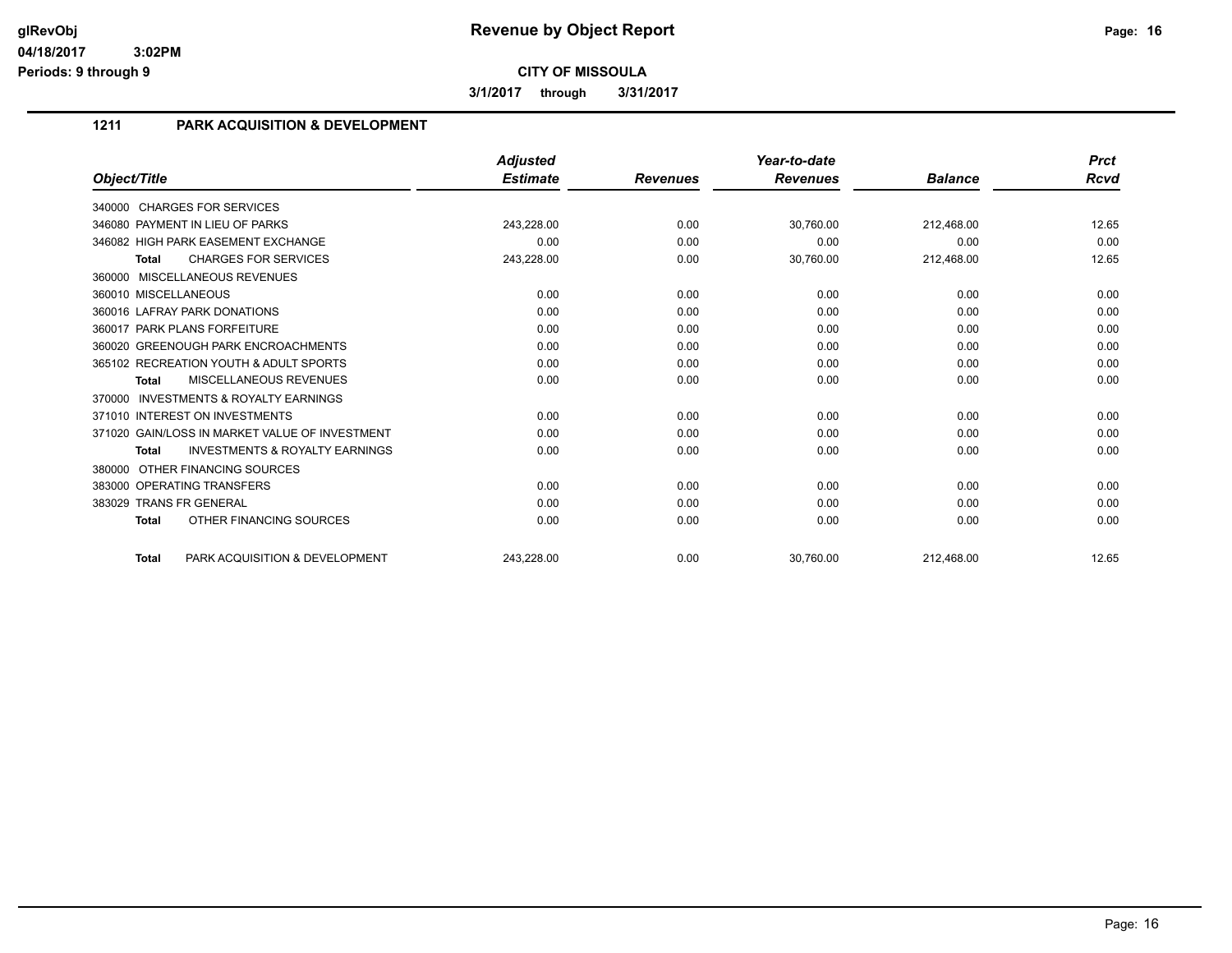**3/1/2017 through 3/31/2017**

**1212 PARK ENTERPRISE FUND 1212 PARK ENTERPRISE FUND**

*Object/Title Adjusted Estimate Revenues Year-to-date Revenues Balance Prct Rcvd* 340000 CHARGES FOR SERVICES 346000 FEES 223,100.00 2,548.81 20,280.20 202,819.80 9.09 346001 TENNIS FEE 1,000.00 0.00 1,380.00 -380.00 138.00 346030 SWIMMING POOL FEES 1,000.00 0.00 1,000.00 0.00 100.00 346040 MCCORMICK SWIMMING POOL 0.00 0.00 0.00 0.00 0.00 346056 PICNIC SITE FEES 0.00 0.00 0.00 0.00 0.00  $0.00 \hspace{1.5cm} 0.00 \hspace{3.1cm} 0.00 \hspace{1.5cm} 0.00 \hspace{1.5cm} 0.00 \hspace{1.5cm} 0.00 \hspace{1.5cm} 0.00 \hspace{1.5cm} 0.00 \hspace{1.5cm} 0.00 \hspace{1.5cm} 0.00 \hspace{1.5cm} 0.00 \hspace{1.5cm} 0.00 \hspace{1.5cm} 0.00 \hspace{1.5cm} 0.00 \hspace{1.5cm} 0.00 \hspace{1.5cm} 0.00 \hspace{1.5$ **Total** CHARGES FOR SERVICES 225,100.00 2,548.81 22,660.20 202,439.80 10.07 360000 MISCELLANEOUS REVENUES 360010 MISCELLANEOUS 0.00 0.00 0.00 0.00 0.00 **Total** MISCELLANEOUS REVENUES 0.00 0.00 0.00 0.00 0.00 370000 INVESTMENTS & ROYALTY EARNINGS 371010 INTEREST ON INVESTMENTS 0.00 0.00 0.00 0.00 0.00 371020 GAIN/LOSS IN MARKET VALUE OF INVESTMENTS  $0.00$   $0.00$   $0.00$   $0.00$   $0.00$   $0.00$   $0.00$   $0.00$   $0.00$   $0.00$ **Total** INVESTMENTS & ROYALTY EARNINGS 0.00 0.00 0.00 0.00 0.00 **Total** PARK ENTERPRISE FUND 225,100.00 2,548.81 22,660.20 202,439.80 10.07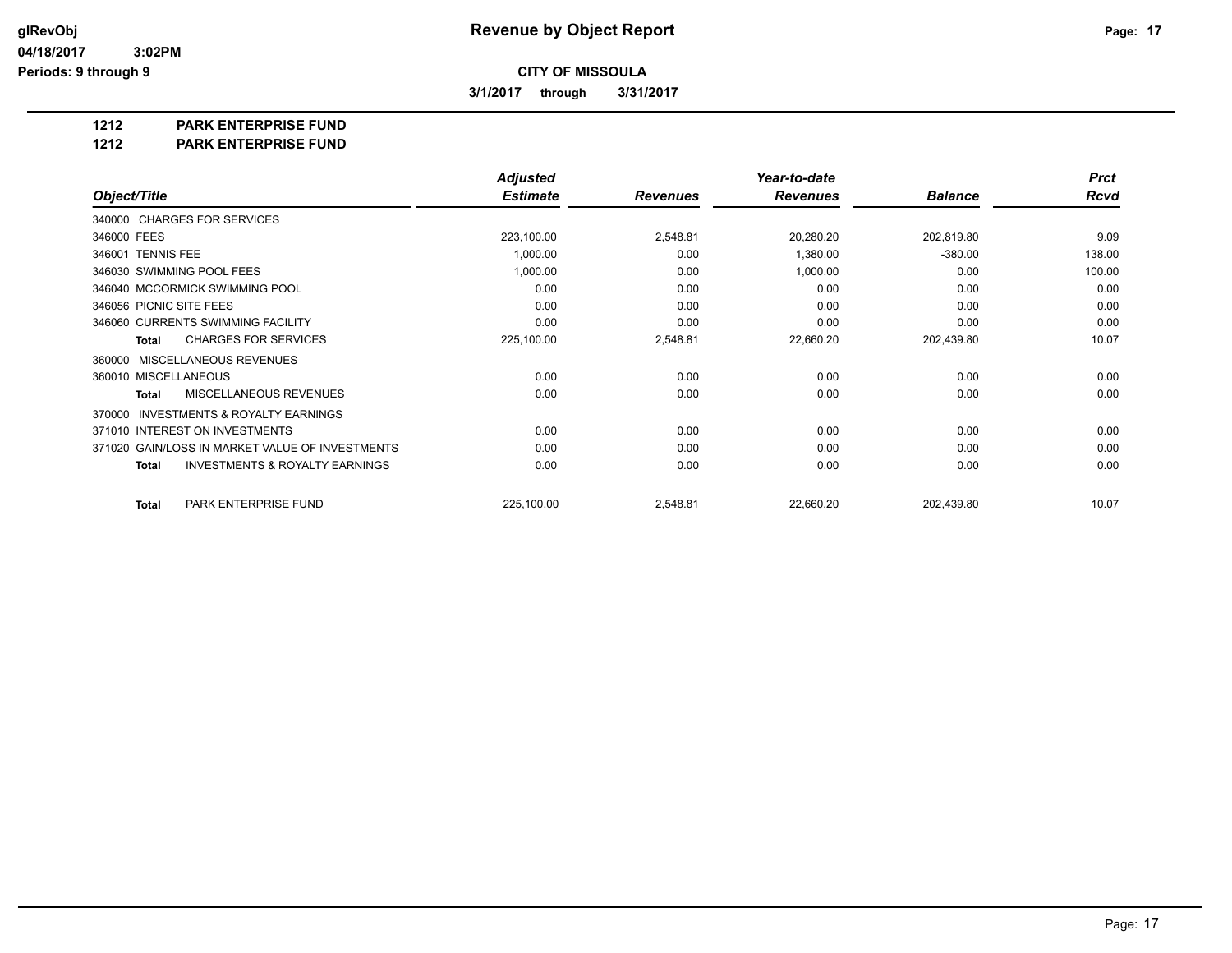**3/1/2017 through 3/31/2017**

# **1212 PARK ENTERPRISE FUND**

|                                                           | <b>Adjusted</b> |                 | Year-to-date    |                | <b>Prct</b> |
|-----------------------------------------------------------|-----------------|-----------------|-----------------|----------------|-------------|
| Object/Title                                              | <b>Estimate</b> | <b>Revenues</b> | <b>Revenues</b> | <b>Balance</b> | <b>Rcvd</b> |
| 340000 CHARGES FOR SERVICES                               |                 |                 |                 |                |             |
| 346000 FEES                                               | 223,100.00      | 2,548.81        | 20,280.20       | 202,819.80     | 9.09        |
| 346001 TENNIS FEE                                         | 1,000.00        | 0.00            | 1,380.00        | $-380.00$      | 138.00      |
| 346030 SWIMMING POOL FEES                                 | 1,000.00        | 0.00            | 1,000.00        | 0.00           | 100.00      |
| 346040 MCCORMICK SWIMMING POOL                            | 0.00            | 0.00            | 0.00            | 0.00           | 0.00        |
| 346056 PICNIC SITE FEES                                   | 0.00            | 0.00            | 0.00            | 0.00           | 0.00        |
| 346060 CURRENTS SWIMMING FACILITY                         | 0.00            | 0.00            | 0.00            | 0.00           | 0.00        |
| <b>CHARGES FOR SERVICES</b><br>Total                      | 225,100.00      | 2,548.81        | 22,660.20       | 202,439.80     | 10.07       |
| 360000 MISCELLANEOUS REVENUES                             |                 |                 |                 |                |             |
| 360010 MISCELLANEOUS                                      | 0.00            | 0.00            | 0.00            | 0.00           | 0.00        |
| MISCELLANEOUS REVENUES<br>Total                           | 0.00            | 0.00            | 0.00            | 0.00           | 0.00        |
| <b>INVESTMENTS &amp; ROYALTY EARNINGS</b><br>370000       |                 |                 |                 |                |             |
| 371010 INTEREST ON INVESTMENTS                            | 0.00            | 0.00            | 0.00            | 0.00           | 0.00        |
| 371020 GAIN/LOSS IN MARKET VALUE OF INVESTMENT            | 0.00            | 0.00            | 0.00            | 0.00           | 0.00        |
| <b>INVESTMENTS &amp; ROYALTY EARNINGS</b><br><b>Total</b> | 0.00            | 0.00            | 0.00            | 0.00           | 0.00        |
| PARK ENTERPRISE FUND<br>Total                             | 225,100.00      | 2,548.81        | 22,660.20       | 202,439.80     | 10.07       |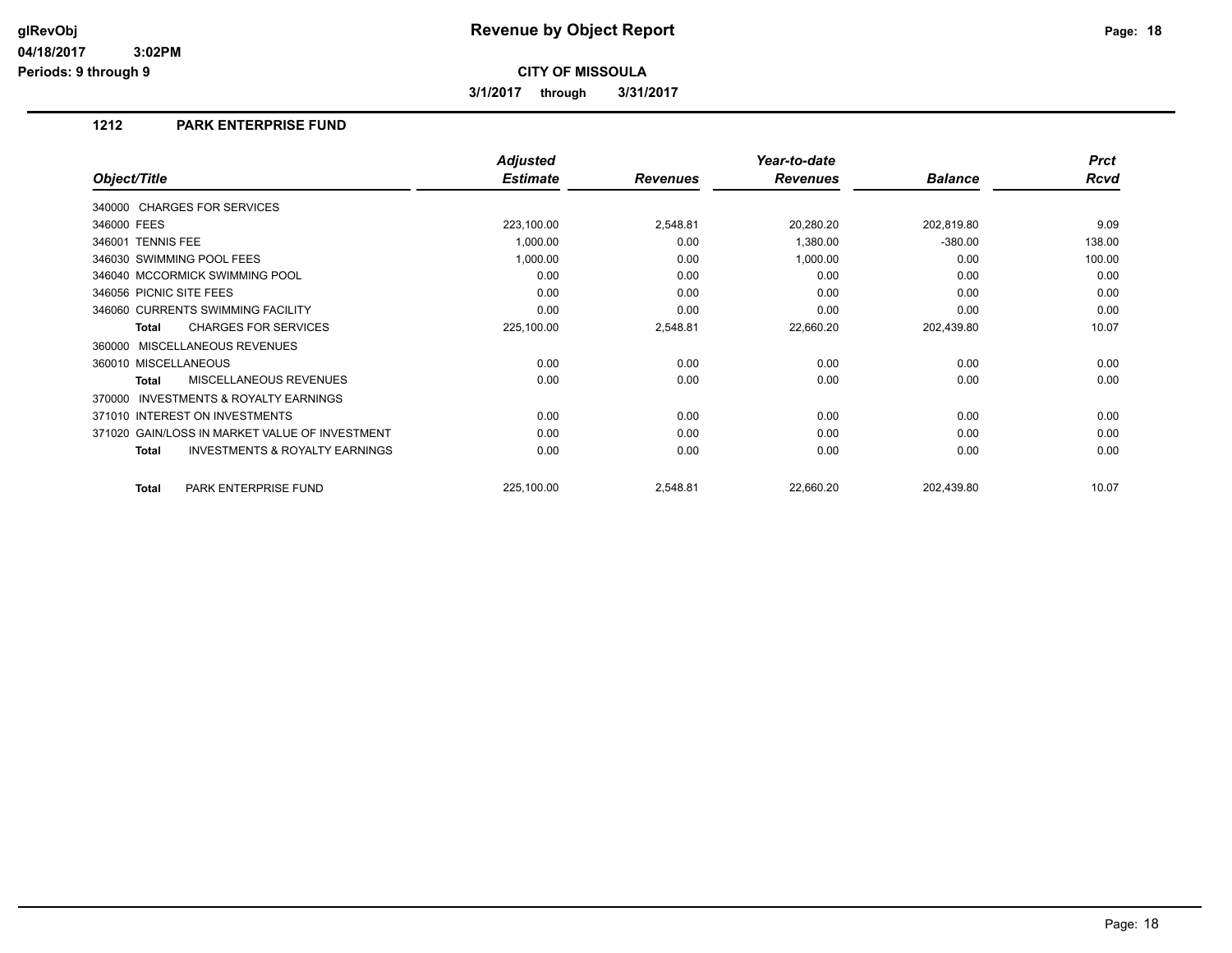**3/1/2017 through 3/31/2017**

**1216 PARKS & REC TRAILS, DEV**

|                                                   | <b>Adjusted</b> |                 | Year-to-date    |                | <b>Prct</b> |
|---------------------------------------------------|-----------------|-----------------|-----------------|----------------|-------------|
| Object/Title                                      | <b>Estimate</b> | <b>Revenues</b> | <b>Revenues</b> | <b>Balance</b> | <b>Rcvd</b> |
| 330000 INTERGOVERNMENTAL REVENUES                 |                 |                 |                 |                |             |
| 331013 NORTHSIDE PED BRIDGE ARRA GRANT            | 0.00            | 0.00            | 0.00            | 0.00           | 0.00        |
| 331014 WHITE PINE PLAYGROUND-CDBG GRANT           | 0.00            | 0.00            | 0.00            | 0.00           | 0.00        |
| 334025 COUNTY WEED                                | 15,000.00       | 0.00            | 43,007.68       | $-28,007.68$   | 286.72      |
| 334026 FOREST HEALTH GRANT                        | 20,000.00       | 0.00            | 0.00            | 20,000.00      | 0.00        |
| 334028 DEPT OF AG INTERN GRANT                    | 0.00            | 0.00            | 0.00            | 0.00           | 0.00        |
| 334121 DNRC GRANT                                 | 50,000.00       | 0.00            | 0.00            | 50,000.00      | 0.00        |
| 334122 RENEWABLE RESOURCE GRANTS                  | 0.00            | 0.00            | 0.00            | 0.00           | 0.00        |
| 334125 FWP GRANT                                  | 27,000.00       | 0.00            | 0.00            | 27,000.00      | 0.00        |
| 334251 RTP/TAP STATE GRANTS                       | 0.00            | 0.00            | $-2,548.00$     | 2,548.00       | 0.00        |
| 336023 STATE CONTRIB. - PERS                      | 0.00            | 0.00            | 5.57            | $-5.57$        | 0.00        |
| <b>INTERGOVERNMENTAL REVENUES</b><br><b>Total</b> | 112,000.00      | 0.00            | 40,465.25       | 71,534.75      | 36.13       |
| 340000 CHARGES FOR SERVICES                       |                 |                 |                 |                |             |
| 343036 *** Title Not Found ***                    | 0.00            | 0.00            | 0.00            | 0.00           | 0.00        |
| 343302 PARKS SOIL PROJECT                         | 0.00            | 0.00            | 0.00            | 0.00           | 0.00        |
| 346034 GROUNDS MAINTENANCE CONTRACT               | 0.00            | 0.00            | 0.00            | 0.00           | 0.00        |
| 346052 PLAYGROUND SAFETY TRAINING                 | 0.00            | 0.00            | 0.00            | 0.00           | 0.00        |
| 346055 COUNTY PARK SUPPORT                        | 0.00            | 0.00            | 0.00            | 0.00           | 0.00        |
| <b>CHARGES FOR SERVICES</b><br><b>Total</b>       | 0.00            | 0.00            | 0.00            | 0.00           | 0.00        |
| 360000 MISCELLANEOUS REVENUES                     |                 |                 |                 |                |             |
| 360000 MISCELLANEOUS REVENUES                     | 25,000.00       | 0.00            | 0.00            | 25,000.00      | 0.00        |
| 360010 MISCELLANEOUS                              | 0.00            | 0.00            | 0.00            | 0.00           | 0.00        |
| 361000 RATTLESNAKE LAND LEASES                    | 0.00            | 1,000.00        | 2,100.00        | $-2,100.00$    | 0.00        |
| 361003 CARAS PARK CONCERT REVENUE                 | 0.00            | 0.00            | 0.00            | 0.00           | 0.00        |
| 364040 INSURANCE AND DAMAGE RECOVERY              | 0.00            | 15.00           | 20,264.78       | $-20,264.78$   | 0.00        |
| 365000 DONATIONS                                  | 0.00            | 0.00            | 0.00            | 0.00           | 0.00        |
| 365001 *** Title Not Found ***                    | 19,650.00       | 0.00            | 0.00            | 19,650.00      | 0.00        |
| 365002 OTHER RECREATION DONATIONS                 | 70,000.00       | 125.00          | 11,957.89       | 58,042.11      | 17.08       |
| 365003 DONATIONS - SMOKE ALARMS                   | 0.00            | 0.00            | 100.55          | $-100.55$      | 0.00        |
| 365004 GRANT CR TRAIL ASSN DONATION               | 0.00            | 0.00            | 0.00            | 0.00           | 0.00        |
| 365005 DONATIONS - ARCO                           | 0.00            | 0.00            | 0.00            | 0.00           | 0.00        |
| 365009 DONATIONS - BASKETBALL/TENNIS COURT        | 45,000.00       | 0.00            | 1,224.00        | 43,776.00      | 2.72        |
| 365019 PARKS DONATIONS                            | 271,100.00      | 34.80           | 15,212.37       | 255,887.63     | 5.61        |
| 365020 OPEN SPACE DONATIONS                       | 10,000.00       | 0.00            | 25.00           | 9,975.00       | 0.25        |
| 365100 RECREATION OUTDOOR                         | 30,000.00       | 0.00            | 2,004.00        | 27,996.00      | 6.68        |
| 365101 RECREATION SCHOLARSHIP                     | 0.00            | $-179.86$       | 6,905.29        | $-6,905.29$    | 0.00        |
| 365102 RECREATION YOUTH & ADULT SPORTS            | 0.00            | 1,720.00        | 3,070.00        | $-3,070.00$    | 0.00        |
| 365103 URBAN FORESTRY PROGRAMS                    | 55.000.00       | 0.00            | 2,848.00        | 52,152.00      | 5.18        |
|                                                   |                 |                 |                 |                |             |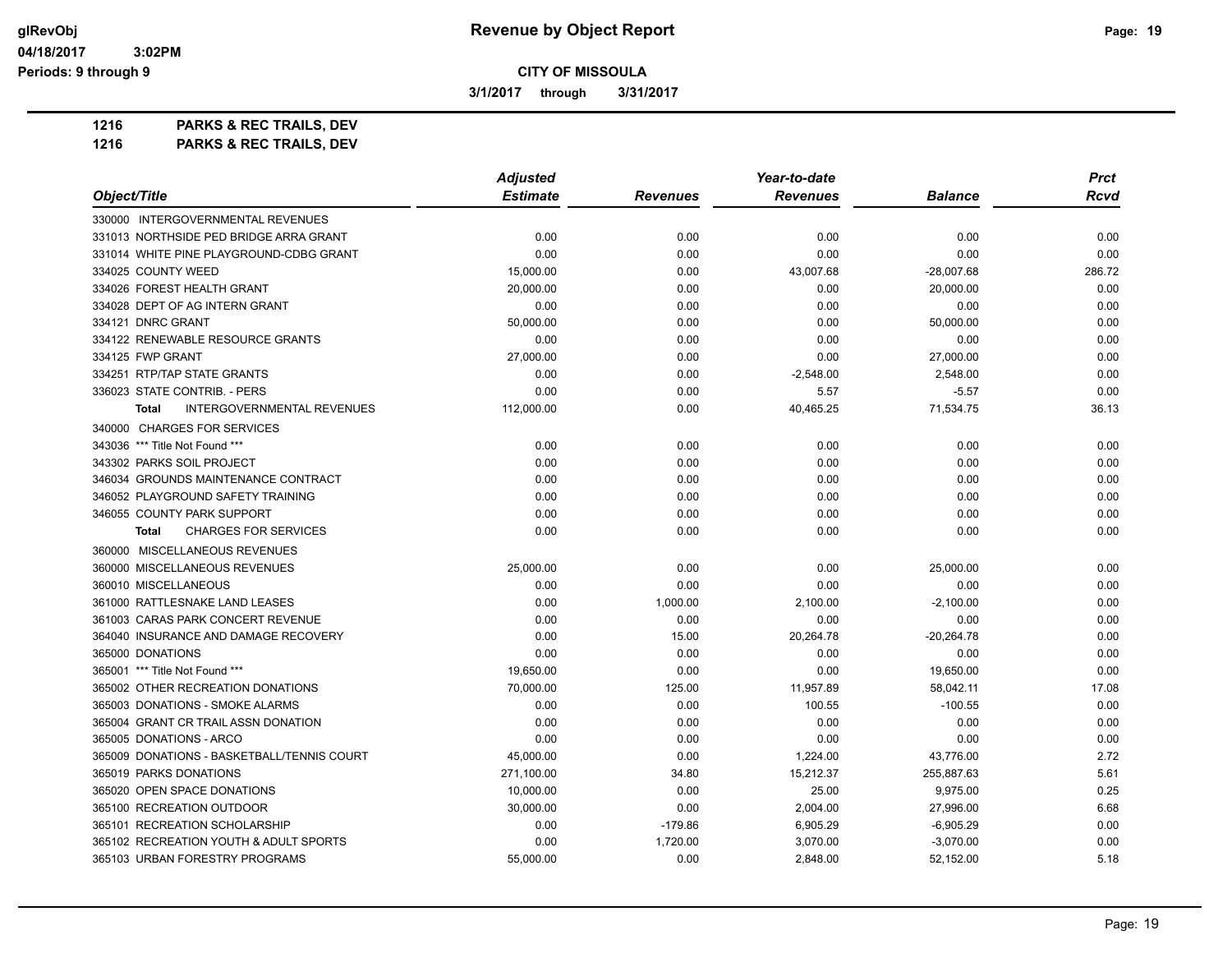**3/1/2017 through 3/31/2017**

**1216 PARKS & REC TRAILS, DEV 1216 PARKS & REC TRAILS, DEV**

*Object/Title Adjusted Estimate Revenues Year-to-date Revenues Balance Prct Rcvd* 365109 CONSERVATION LANDS DONATIONS 20,000.00 0.00 0.00 20,000.00 0.00 **Total** MISCELLANEOUS REVENUES 545,750.00 2,714.94 65,711.88 480,038.12 12.04 370000 INVESTMENTS & ROYALTY EARNINGS 371010 INTEREST ON INVESTMENTS 0.00 0.00 0.00 0.00 0.00 371020 GAIN/LOSS IN MARKET VALUE OF INVESTMENTS 0.00 0.00 0.00 0.00 0.00 **Total** INVESTMENTS & ROYALTY EARNINGS 0.00 0.00 0.00 0.00 0.00 380000 OTHER FINANCING SOURCES 383000 OPERATING TRANSFERS 10,000.00 0.00 10,000.00 100.00 383001 TRANS FR FLUSHING DISTRICT 0.00 0.00 0.00 0.00 0.00 383026 TRANS FR CDBG 158,000.00 0.00 160,000.00 -2,000.00 101.27 383043 TRANSFERS FROM IMPACT FEES 0.00 0.00 0.00 0.00 0.00 **Total OTHER FINANCING SOURCES** 168,000.00 0.00 0.00 170,000.00 120,000.00 101.19 **Total PARKS & REC TRAILS, DEV 825,750.00** 825,750.00 2,714.94 276,177.13 549,572.87 33.45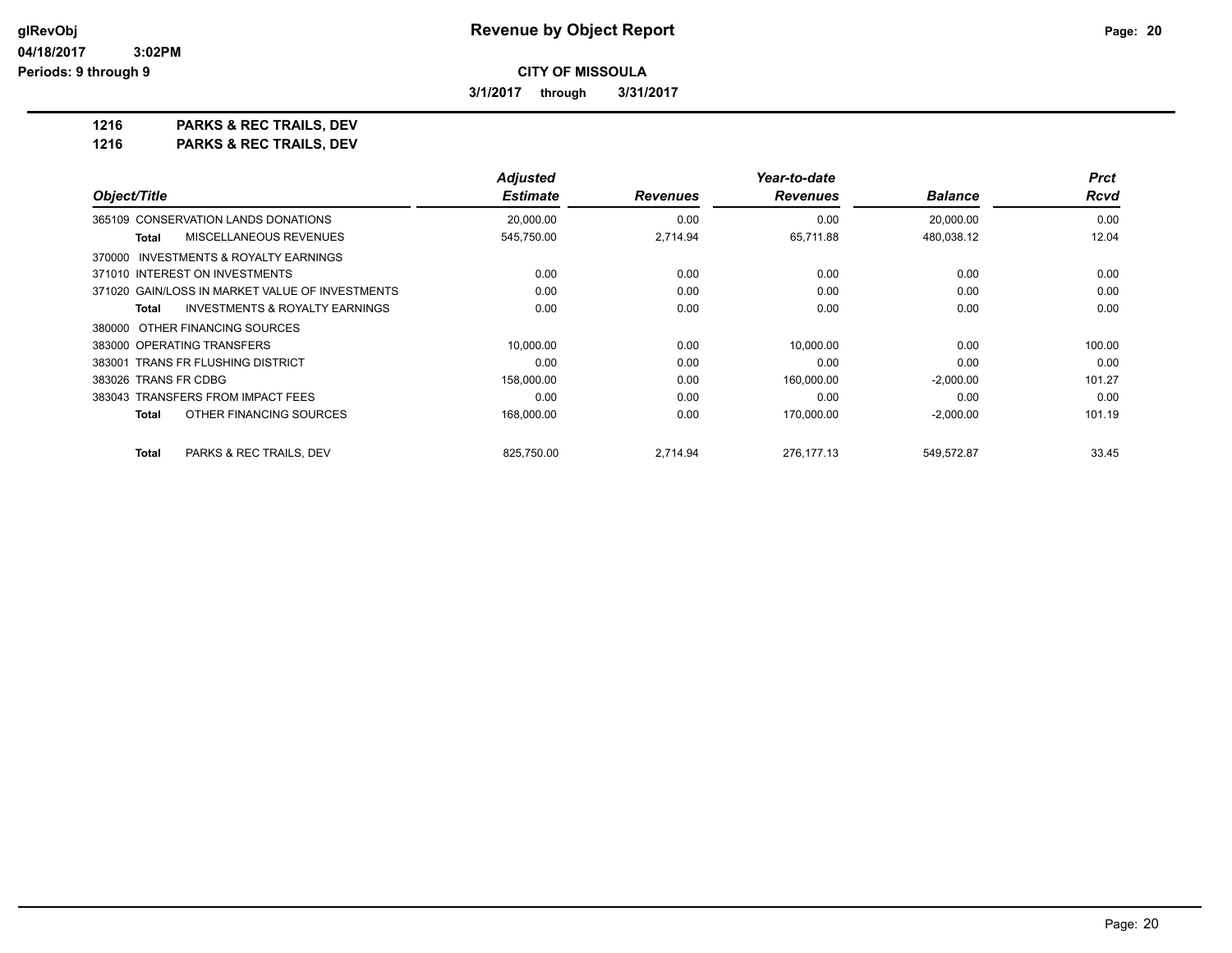**3/1/2017 through 3/31/2017**

# **1216 PARKS & REC TRAILS, DEV**

|                                                   | <b>Adjusted</b> |                 | Year-to-date    |                | <b>Prct</b> |
|---------------------------------------------------|-----------------|-----------------|-----------------|----------------|-------------|
| Object/Title                                      | <b>Estimate</b> | <b>Revenues</b> | <b>Revenues</b> | <b>Balance</b> | <b>Rcvd</b> |
| 330000 INTERGOVERNMENTAL REVENUES                 |                 |                 |                 |                |             |
| 331013 NORTHSIDE PED BRIDGE ARRA GRANT            | 0.00            | 0.00            | 0.00            | 0.00           | 0.00        |
| 331014 WHITE PINE PLAYGROUND-CDBG GRANT           | 0.00            | 0.00            | 0.00            | 0.00           | 0.00        |
| 334025 COUNTY WEED                                | 15,000.00       | 0.00            | 43,007.68       | $-28,007.68$   | 286.72      |
| 334026 FOREST HEALTH GRANT                        | 20,000.00       | 0.00            | 0.00            | 20,000.00      | 0.00        |
| 334028 DEPT OF AG INTERN GRANT                    | 0.00            | 0.00            | 0.00            | 0.00           | 0.00        |
| 334121 DNRC GRANT                                 | 50,000.00       | 0.00            | 0.00            | 50,000.00      | 0.00        |
| 334122 RENEWABLE RESOURCE GRANTS                  | 0.00            | 0.00            | 0.00            | 0.00           | 0.00        |
| 334125 FWP GRANT                                  | 27,000.00       | 0.00            | 0.00            | 27,000.00      | 0.00        |
| 334251 RTP/TAP STATE GRANTS                       | 0.00            | 0.00            | $-2,548.00$     | 2,548.00       | 0.00        |
| 336023 STATE CONTRIB. - PERS                      | 0.00            | 0.00            | 5.57            | $-5.57$        | 0.00        |
| <b>INTERGOVERNMENTAL REVENUES</b><br><b>Total</b> | 112,000.00      | 0.00            | 40,465.25       | 71,534.75      | 36.13       |
| 340000 CHARGES FOR SERVICES                       |                 |                 |                 |                |             |
| 343036 *** Title Not Found ***                    | 0.00            | 0.00            | 0.00            | 0.00           | 0.00        |
| 343302 PARKS SOIL PROJECT                         | 0.00            | 0.00            | 0.00            | 0.00           | 0.00        |
| 346034 GROUNDS MAINTENANCE CONTRACT               | 0.00            | 0.00            | 0.00            | 0.00           | 0.00        |
| 346052 PLAYGROUND SAFETY TRAINING                 | 0.00            | 0.00            | 0.00            | 0.00           | 0.00        |
| 346055 COUNTY PARK SUPPORT                        | 0.00            | 0.00            | 0.00            | 0.00           | 0.00        |
| <b>CHARGES FOR SERVICES</b><br><b>Total</b>       | 0.00            | 0.00            | 0.00            | 0.00           | 0.00        |
| 360000 MISCELLANEOUS REVENUES                     |                 |                 |                 |                |             |
| 360000 MISCELLANEOUS REVENUES                     | 25,000.00       | 0.00            | 0.00            | 25,000.00      | 0.00        |
| 360010 MISCELLANEOUS                              | 0.00            | 0.00            | 0.00            | 0.00           | 0.00        |
| 361000 RATTLESNAKE LAND LEASES                    | 0.00            | 1,000.00        | 2,100.00        | $-2,100.00$    | 0.00        |
| 361003 CARAS PARK CONCERT REVENUE                 | 0.00            | 0.00            | 0.00            | 0.00           | 0.00        |
| 364040 INSURANCE AND DAMAGE RECOVERY              | 0.00            | 15.00           | 20,264.78       | $-20,264.78$   | 0.00        |
| 365000 DONATIONS                                  | 0.00            | 0.00            | 0.00            | 0.00           | 0.00        |
| 365001 *** Title Not Found ***                    | 19,650.00       | 0.00            | 0.00            | 19,650.00      | 0.00        |
| 365002 OTHER RECREATION DONATIONS                 | 70,000.00       | 125.00          | 11,957.89       | 58,042.11      | 17.08       |
| 365003 DONATIONS - SMOKE ALARMS                   | 0.00            | 0.00            | 100.55          | $-100.55$      | 0.00        |
| 365004 GRANT CR TRAIL ASSN DONATION               | 0.00            | 0.00            | 0.00            | 0.00           | 0.00        |
| 365005 DONATIONS - ARCO                           | 0.00            | 0.00            | 0.00            | 0.00           | 0.00        |
| 365009 DONATIONS - BASKETBALL/TENNIS COURT        | 45,000.00       | 0.00            | 1,224.00        | 43,776.00      | 2.72        |
| 365019 PARKS DONATIONS                            | 271,100.00      | 34.80           | 15,212.37       | 255,887.63     | 5.61        |
| 365020 OPEN SPACE DONATIONS                       | 10,000.00       | 0.00            | 25.00           | 9,975.00       | 0.25        |
| 365100 RECREATION OUTDOOR                         | 30,000.00       | 0.00            | 2,004.00        | 27,996.00      | 6.68        |
| 365101 RECREATION SCHOLARSHIP                     | 0.00            | $-179.86$       | 6,905.29        | $-6,905.29$    | 0.00        |
| 365102 RECREATION YOUTH & ADULT SPORTS            | 0.00            | 1,720.00        | 3,070.00        | $-3,070.00$    | 0.00        |
| 365103 URBAN FORESTRY PROGRAMS                    | 55,000.00       | 0.00            | 2,848.00        | 52,152.00      | 5.18        |
| 365109 CONSERVATION LANDS DONATIONS               | 20,000.00       | 0.00            | 0.00            | 20,000.00      | 0.00        |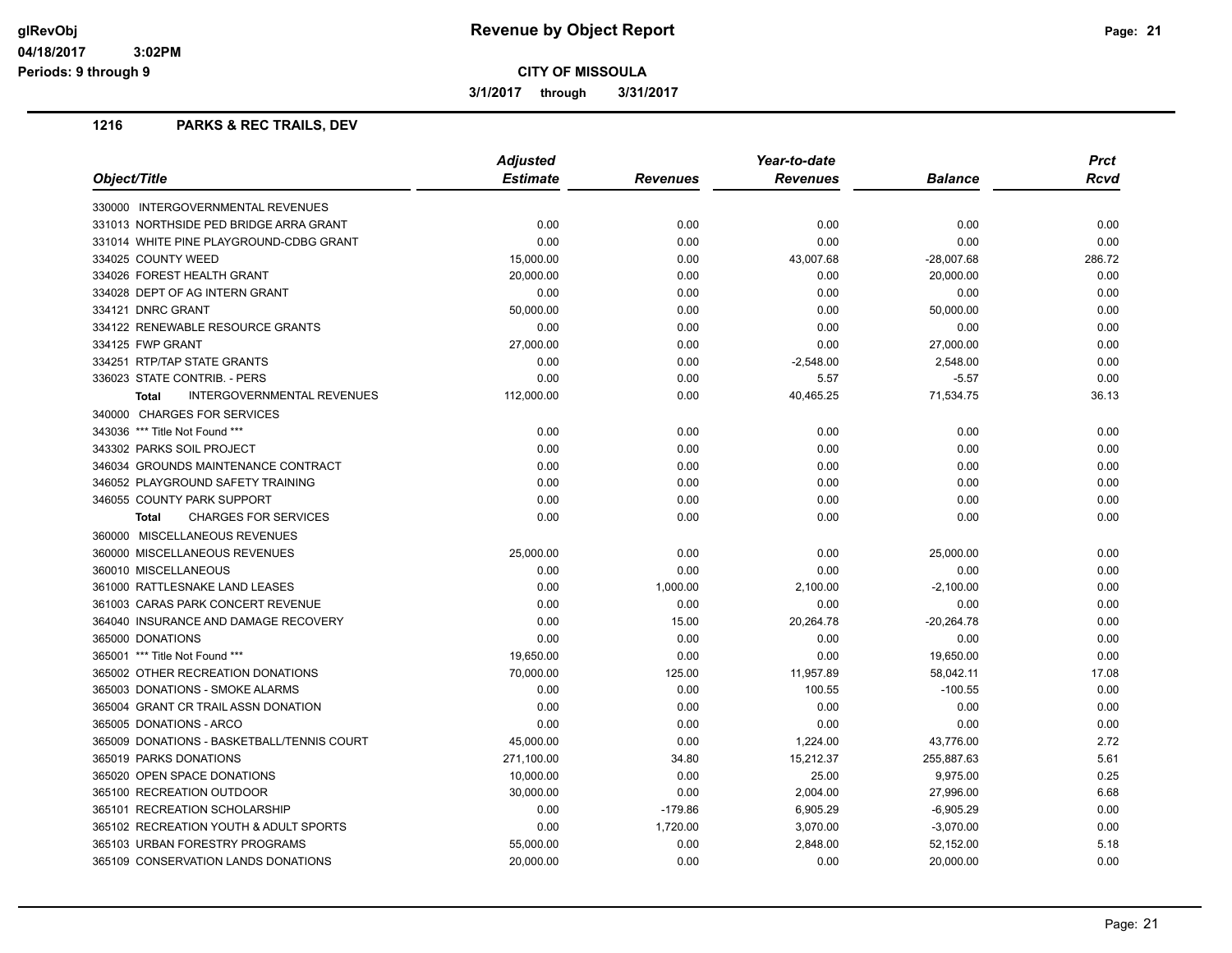**3/1/2017 through 3/31/2017**

# **1216 PARKS & REC TRAILS, DEV**

|                                                           | <b>Adjusted</b> |                 | Year-to-date    |                | <b>Prct</b> |
|-----------------------------------------------------------|-----------------|-----------------|-----------------|----------------|-------------|
| Object/Title                                              | <b>Estimate</b> | <b>Revenues</b> | <b>Revenues</b> | <b>Balance</b> | Rcvd        |
| MISCELLANEOUS REVENUES<br><b>Total</b>                    | 545,750.00      | 2.714.94        | 65,711.88       | 480,038.12     | 12.04       |
| 370000 INVESTMENTS & ROYALTY EARNINGS                     |                 |                 |                 |                |             |
| 371010 INTEREST ON INVESTMENTS                            | 0.00            | 0.00            | 0.00            | 0.00           | 0.00        |
| 371020 GAIN/LOSS IN MARKET VALUE OF INVESTMENT            | 0.00            | 0.00            | 0.00            | 0.00           | 0.00        |
| <b>INVESTMENTS &amp; ROYALTY EARNINGS</b><br><b>Total</b> | 0.00            | 0.00            | 0.00            | 0.00           | 0.00        |
| 380000 OTHER FINANCING SOURCES                            |                 |                 |                 |                |             |
| 383000 OPERATING TRANSFERS                                | 10.000.00       | 0.00            | 10.000.00       | 0.00           | 100.00      |
| 383001 TRANS FR FLUSHING DISTRICT                         | 0.00            | 0.00            | 0.00            | 0.00           | 0.00        |
| 383026 TRANS FR CDBG                                      | 158,000.00      | 0.00            | 160,000.00      | $-2,000.00$    | 101.27      |
| 383043 TRANSFERS FROM IMPACT FEES                         | 0.00            | 0.00            | 0.00            | 0.00           | 0.00        |
| <b>Total</b><br>OTHER FINANCING SOURCES                   | 168,000.00      | 0.00            | 170,000.00      | $-2,000.00$    | 101.19      |
| PARKS & REC TRAILS, DEV<br><b>Total</b>                   | 825.750.00      | 2.714.94        | 276.177.13      | 549.572.87     | 33.45       |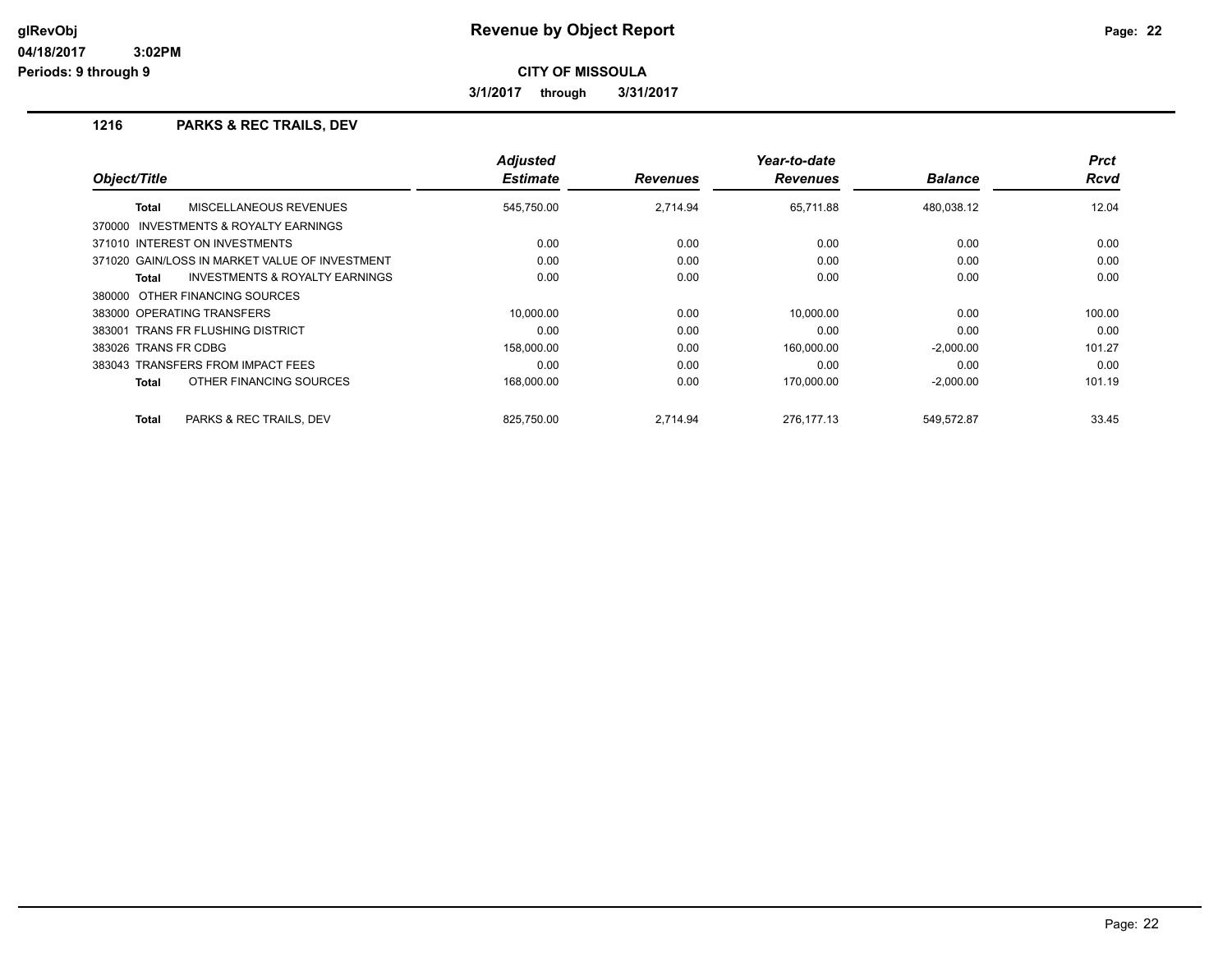**3/1/2017 through 3/31/2017**

**1217 PARKS CITY LIFE GYM LEASE**

**1217 PARKS CITY LIFE GYM LEASE**

|                                      | <b>Adjusted</b> |                 | Year-to-date    |                | <b>Prct</b> |
|--------------------------------------|-----------------|-----------------|-----------------|----------------|-------------|
| Object/Title                         | <b>Estimate</b> | <b>Revenues</b> | <b>Revenues</b> | <b>Balance</b> | <b>Rcvd</b> |
| 330000 INTERGOVERNMENTAL REVENUES    |                 |                 |                 |                |             |
| 336023 STATE CONTRIB. - PERS         | 0.00            | 0.00            | 0.00            | 0.00           | 0.00        |
| INTERGOVERNMENTAL REVENUES<br>Total  | 0.00            | 0.00            | 0.00            | 0.00           | 0.00        |
| 340000 CHARGES FOR SERVICES          |                 |                 |                 |                |             |
| 346031 RECREATION FEES               | 38,000.00       | 4.241.00        | 39.790.00       | $-1,790.00$    | 104.71      |
| 346032 PRESCHOOL PROGRAMS            | 0.00            | 0.00            | 0.00            | 0.00           | 0.00        |
| 346053 CITY LIFE PROGRAMS            | 7,250.00        | 1,499.00        | 8,143.00        | $-893.00$      | 112.32      |
| <b>CHARGES FOR SERVICES</b><br>Total | 45,250.00       | 5,740.00        | 47,933.00       | $-2,683.00$    | 105.93      |
| 360000 MISCELLANEOUS REVENUES        |                 |                 |                 |                |             |
| 365019 PARKS DONATIONS               | 0.00            | 0.00            | 0.00            | 0.00           | 0.00        |
| MISCELLANEOUS REVENUES<br>Total      | 0.00            | 0.00            | 0.00            | 0.00           | 0.00        |
| PARKS CITY LIFE GYM LEASE<br>Total   | 45.250.00       | 5.740.00        | 47.933.00       | $-2.683.00$    | 105.93      |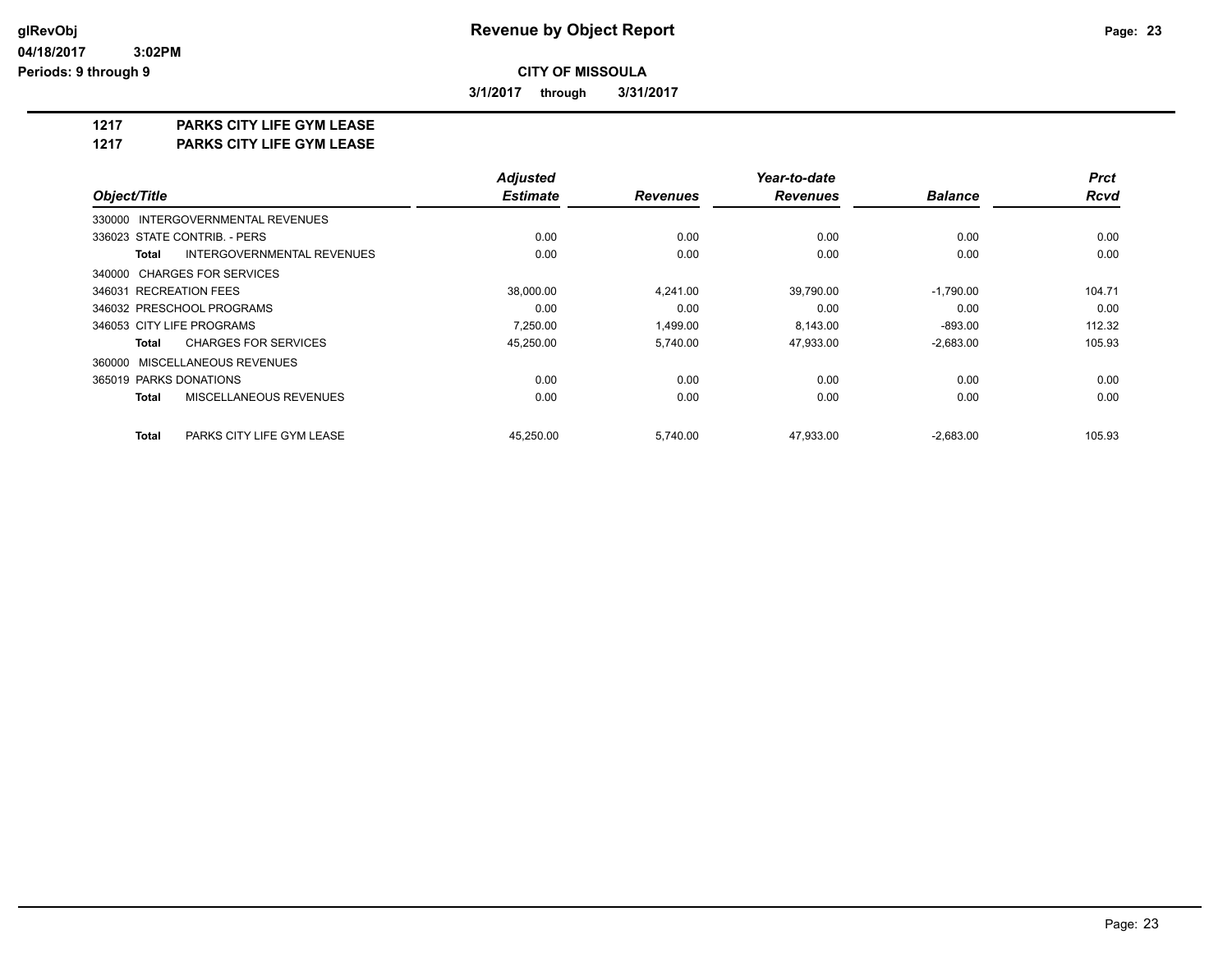**3/1/2017 through 3/31/2017**

# **1217 PARKS CITY LIFE GYM LEASE**

| Object/Title                                | <b>Adjusted</b><br><b>Estimate</b> | <b>Revenues</b> | Year-to-date<br><b>Revenues</b> | <b>Balance</b> | <b>Prct</b><br><b>Rcvd</b> |
|---------------------------------------------|------------------------------------|-----------------|---------------------------------|----------------|----------------------------|
| INTERGOVERNMENTAL REVENUES<br>330000        |                                    |                 |                                 |                |                            |
| 336023 STATE CONTRIB. - PERS                | 0.00                               | 0.00            | 0.00                            | 0.00           | 0.00                       |
| INTERGOVERNMENTAL REVENUES<br><b>Total</b>  | 0.00                               | 0.00            | 0.00                            | 0.00           | 0.00                       |
| 340000 CHARGES FOR SERVICES                 |                                    |                 |                                 |                |                            |
| 346031 RECREATION FEES                      | 38,000.00                          | 4,241.00        | 39,790.00                       | $-1,790.00$    | 104.71                     |
| 346032 PRESCHOOL PROGRAMS                   | 0.00                               | 0.00            | 0.00                            | 0.00           | 0.00                       |
| 346053 CITY LIFE PROGRAMS                   | 7.250.00                           | 1,499.00        | 8.143.00                        | $-893.00$      | 112.32                     |
| <b>CHARGES FOR SERVICES</b><br><b>Total</b> | 45,250.00                          | 5,740.00        | 47,933.00                       | $-2,683.00$    | 105.93                     |
| MISCELLANEOUS REVENUES<br>360000            |                                    |                 |                                 |                |                            |
| 365019 PARKS DONATIONS                      | 0.00                               | 0.00            | 0.00                            | 0.00           | 0.00                       |
| MISCELLANEOUS REVENUES<br><b>Total</b>      | 0.00                               | 0.00            | 0.00                            | 0.00           | 0.00                       |
| <b>Total</b><br>PARKS CITY LIFE GYM LEASE   | 45,250.00                          | 5.740.00        | 47.933.00                       | $-2,683.00$    | 105.93                     |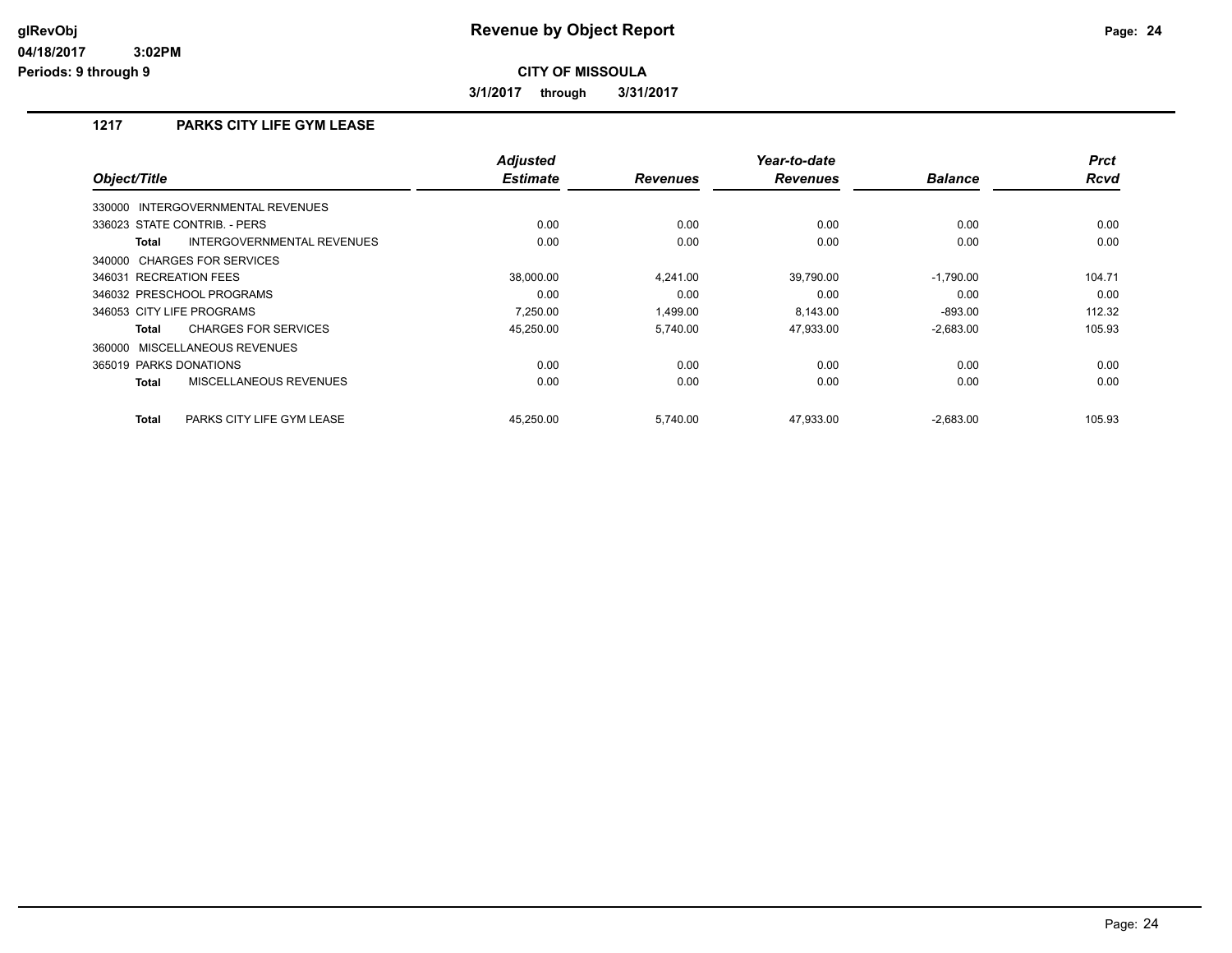**3/1/2017 through 3/31/2017**

**1218 ALL ABILITIES PLAYGROUND**

**1218 ALL ABILITIES PLAYGROUND**

|                                   | <b>Adjusted</b> |                 | Year-to-date    |                | <b>Prct</b> |
|-----------------------------------|-----------------|-----------------|-----------------|----------------|-------------|
| Object/Title                      | <b>Estimate</b> | <b>Revenues</b> | <b>Revenues</b> | <b>Balance</b> | <b>Rcvd</b> |
| 360000 MISCELLANEOUS REVENUES     |                 |                 |                 |                |             |
| 365019 PARKS DONATIONS            | 0.00            | 0.00            | 7.685.00        | $-7.685.00$    | 0.00        |
| MISCELLANEOUS REVENUES<br>Total   | 0.00            | 0.00            | 7.685.00        | $-7.685.00$    | 0.00        |
| 380000 OTHER FINANCING SOURCES    |                 |                 |                 |                |             |
| 383010 TRANS FR CIP               | 11.387.00       | 0.00            | 0.00            | 11.387.00      | 0.00        |
| OTHER FINANCING SOURCES<br>Total  | 11.387.00       | 0.00            | 0.00            | 11.387.00      | 0.00        |
|                                   |                 |                 |                 |                |             |
| Total<br>ALL ABILITIES PLAYGROUND | 11.387.00       | 0.00            | 7.685.00        | 3.702.00       | 67.49       |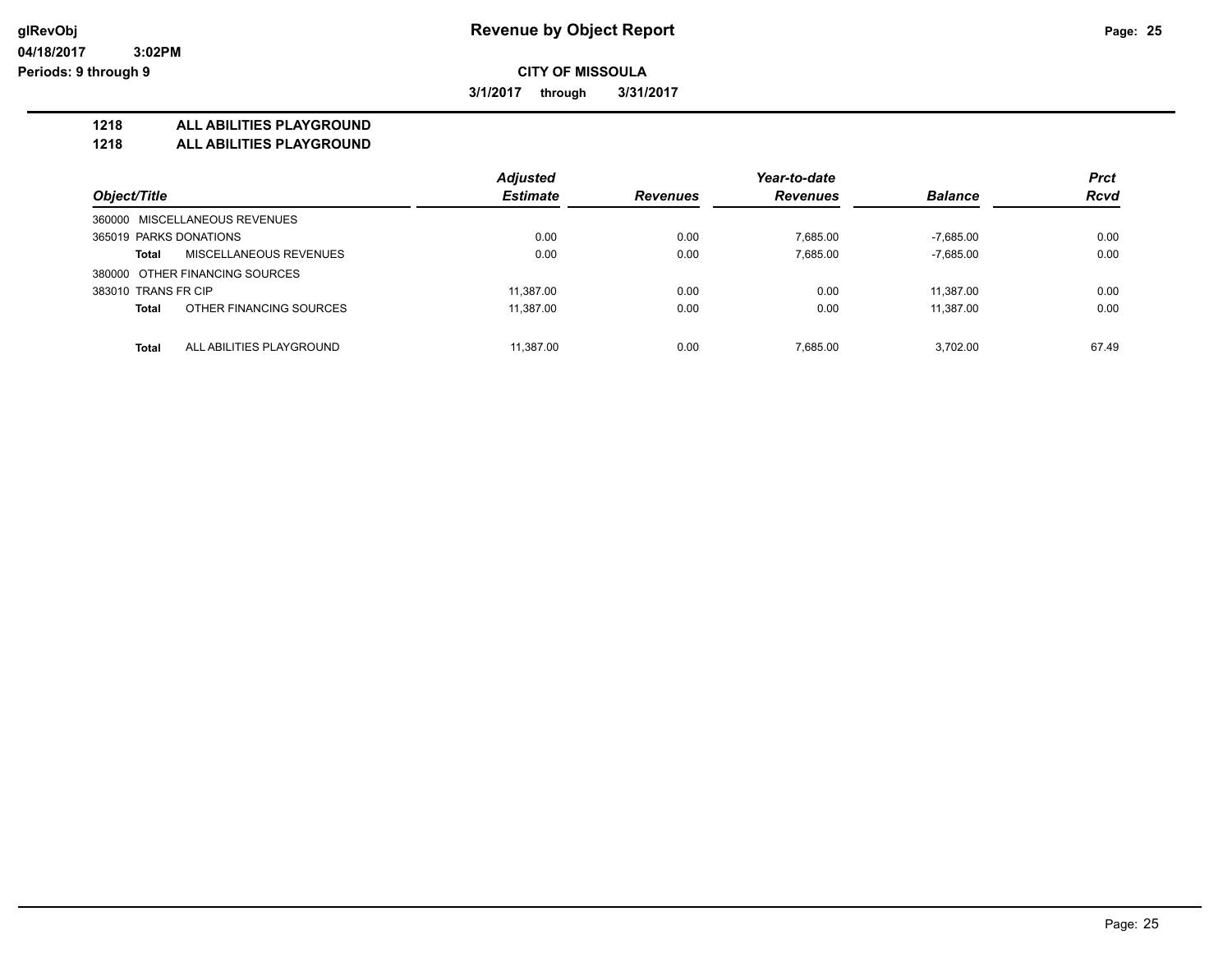**3/1/2017 through 3/31/2017**

# **1218 ALL ABILITIES PLAYGROUND**

|                        |                                | <b>Adjusted</b> |                 | Year-to-date    |                | <b>Prct</b> |
|------------------------|--------------------------------|-----------------|-----------------|-----------------|----------------|-------------|
| Object/Title           |                                | <b>Estimate</b> | <b>Revenues</b> | <b>Revenues</b> | <b>Balance</b> | <b>Rcvd</b> |
|                        | 360000 MISCELLANEOUS REVENUES  |                 |                 |                 |                |             |
| 365019 PARKS DONATIONS |                                | 0.00            | 0.00            | 7.685.00        | $-7.685.00$    | 0.00        |
| Total                  | MISCELLANEOUS REVENUES         | 0.00            | 0.00            | 7.685.00        | $-7,685.00$    | 0.00        |
|                        | 380000 OTHER FINANCING SOURCES |                 |                 |                 |                |             |
| 383010 TRANS FR CIP    |                                | 11.387.00       | 0.00            | 0.00            | 11.387.00      | 0.00        |
| <b>Total</b>           | OTHER FINANCING SOURCES        | 11.387.00       | 0.00            | 0.00            | 11.387.00      | 0.00        |
| <b>Total</b>           | ALL ABILITIES PLAYGROUND       | 11.387.00       | 0.00            | 7.685.00        | 3.702.00       | 67.49       |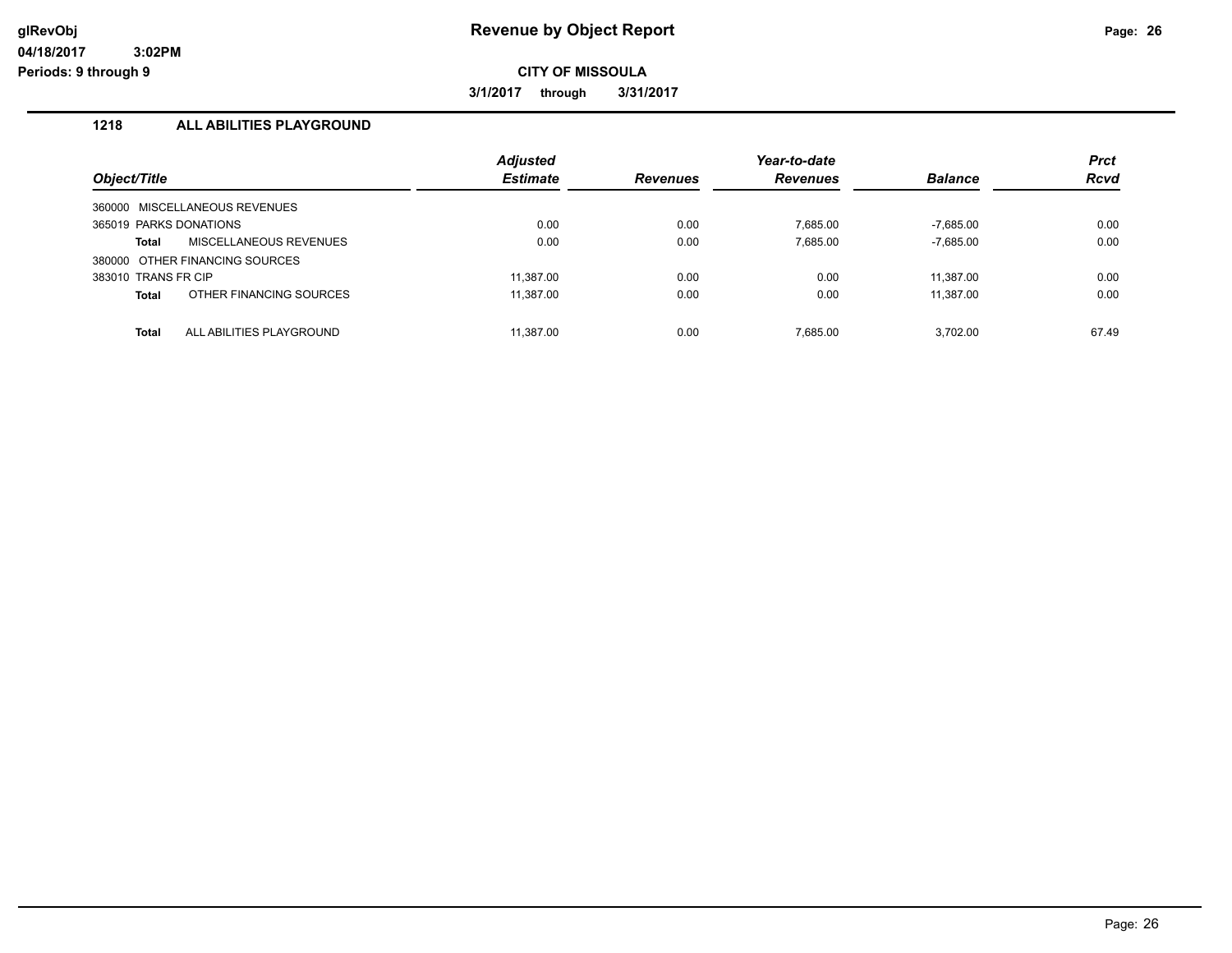**3/1/2017 through 3/31/2017**

# **1219 FT MISSOULA REGIONAL PARK**

#### **1219 FT MISSOULA REGIONAL PARK**

|                                            | <b>Adjusted</b> |                 | Year-to-date    |                | <b>Prct</b> |
|--------------------------------------------|-----------------|-----------------|-----------------|----------------|-------------|
| Object/Title                               | <b>Estimate</b> | <b>Revenues</b> | <b>Revenues</b> | <b>Balance</b> | Rcvd        |
| 330000 INTERGOVERNMENTAL REVENUES          |                 |                 |                 |                |             |
| 330000 INTERGOVERNMENTAL REVENUES          | 0.00            | 0.00            | 441,259.58      | $-441,259.58$  | 0.00        |
| 336023 STATE CONTRIB. - PERS               | 0.00            | 0.00            | 54.01           | $-54.01$       | 0.00        |
| <b>INTERGOVERNMENTAL REVENUES</b><br>Total | 0.00            | 0.00            | 441,313.59      | -441,313.59    | 0.00        |
| 340000 CHARGES FOR SERVICES                |                 |                 |                 |                |             |
| 346031 RECREATION FEES                     | 35,000.00       | 3,295.00        | 3,295.00        | 31,705.00      | 9.41        |
| 346033 PARK FEES/FACILITY RENTALS          | 8.875.00        | 3,728.91        | 4,168.27        | 4,706.73       | 46.97       |
| 346036 PARK CONCESSION FEES                | 20,000.00       | 0.00            | 0.00            | 20,000.00      | 0.00        |
| 346050 COUNTY PLAYGROUND CONTRACT          | 0.00            | 0.00            | 0.00            | 0.00           | 0.00        |
| <b>CHARGES FOR SERVICES</b><br>Total       | 63,875.00       | 7,023.91        | 7,463.27        | 56,411.73      | 11.68       |
| 360000 MISCELLANEOUS REVENUES              |                 |                 |                 |                |             |
| 360010 MISCELLANEOUS                       | 0.00            | 0.00            | 317.218.66      | $-317.218.66$  | 0.00        |
| 365000 DONATIONS                           | 0.00            | 6,200.00        | 9,200.00        | $-9,200.00$    | 0.00        |
| MISCELLANEOUS REVENUES<br>Total            | 0.00            | 6,200.00        | 326,418.66      | $-326,418.66$  | 0.00        |
| 380000 OTHER FINANCING SOURCES             |                 |                 |                 |                |             |
| 381010 BOND PROCEEDS                       | 132.115.00      | 0.00            | 0.00            | 132.115.00     | 0.00        |
| 383000 OPERATING TRANSFERS                 | 163,214.00      | 0.00            | 0.00            | 163,214.00     | 0.00        |
| 383050 TRANSFER FROM IMPACT FEES           | 0.00            | 0.00            | 0.00            | 0.00           | 0.00        |
| OTHER FINANCING SOURCES<br><b>Total</b>    | 295,329.00      | 0.00            | 0.00            | 295,329.00     | 0.00        |
| FT MISSOULA REGIONAL PARK<br>Total         | 359,204.00      | 13,223.91       | 775,195.52      | -415,991.52    | 215.81      |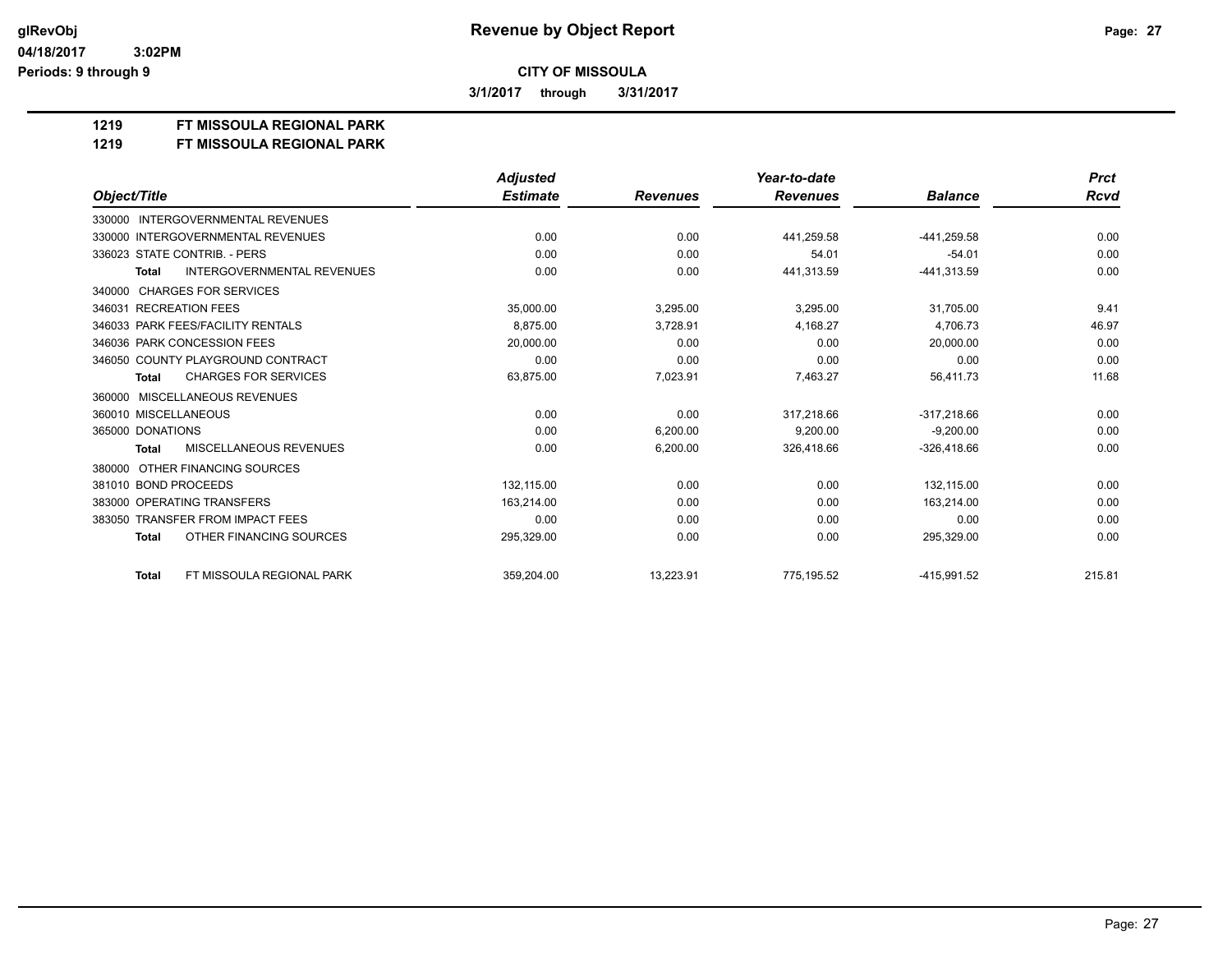**3/1/2017 through 3/31/2017**

# **1219 FT MISSOULA REGIONAL PARK**

|                                                   | <b>Adjusted</b> |                 | Year-to-date    |                | <b>Prct</b> |
|---------------------------------------------------|-----------------|-----------------|-----------------|----------------|-------------|
| Object/Title                                      | <b>Estimate</b> | <b>Revenues</b> | <b>Revenues</b> | <b>Balance</b> | Rcvd        |
| 330000 INTERGOVERNMENTAL REVENUES                 |                 |                 |                 |                |             |
| 330000 INTERGOVERNMENTAL REVENUES                 | 0.00            | 0.00            | 441,259.58      | $-441,259.58$  | 0.00        |
| 336023 STATE CONTRIB. - PERS                      | 0.00            | 0.00            | 54.01           | $-54.01$       | 0.00        |
| <b>INTERGOVERNMENTAL REVENUES</b><br><b>Total</b> | 0.00            | 0.00            | 441,313.59      | -441,313.59    | 0.00        |
| 340000 CHARGES FOR SERVICES                       |                 |                 |                 |                |             |
| 346031 RECREATION FEES                            | 35,000.00       | 3,295.00        | 3,295.00        | 31,705.00      | 9.41        |
| 346033 PARK FEES/FACILITY RENTALS                 | 8,875.00        | 3,728.91        | 4,168.27        | 4,706.73       | 46.97       |
| 346036 PARK CONCESSION FEES                       | 20,000.00       | 0.00            | 0.00            | 20,000.00      | 0.00        |
| 346050 COUNTY PLAYGROUND CONTRACT                 | 0.00            | 0.00            | 0.00            | 0.00           | 0.00        |
| <b>CHARGES FOR SERVICES</b><br><b>Total</b>       | 63,875.00       | 7,023.91        | 7,463.27        | 56,411.73      | 11.68       |
| 360000 MISCELLANEOUS REVENUES                     |                 |                 |                 |                |             |
| 360010 MISCELLANEOUS                              | 0.00            | 0.00            | 317,218.66      | $-317,218.66$  | 0.00        |
| 365000 DONATIONS                                  | 0.00            | 6,200.00        | 9,200.00        | $-9,200.00$    | 0.00        |
| MISCELLANEOUS REVENUES<br><b>Total</b>            | 0.00            | 6,200.00        | 326,418.66      | $-326,418.66$  | 0.00        |
| OTHER FINANCING SOURCES<br>380000                 |                 |                 |                 |                |             |
| 381010 BOND PROCEEDS                              | 132.115.00      | 0.00            | 0.00            | 132.115.00     | 0.00        |
| 383000 OPERATING TRANSFERS                        | 163,214.00      | 0.00            | 0.00            | 163,214.00     | 0.00        |
| 383050 TRANSFER FROM IMPACT FEES                  | 0.00            | 0.00            | 0.00            | 0.00           | 0.00        |
| OTHER FINANCING SOURCES<br><b>Total</b>           | 295,329.00      | 0.00            | 0.00            | 295,329.00     | 0.00        |
| FT MISSOULA REGIONAL PARK<br><b>Total</b>         | 359,204.00      | 13,223.91       | 775,195.52      | $-415,991.52$  | 215.81      |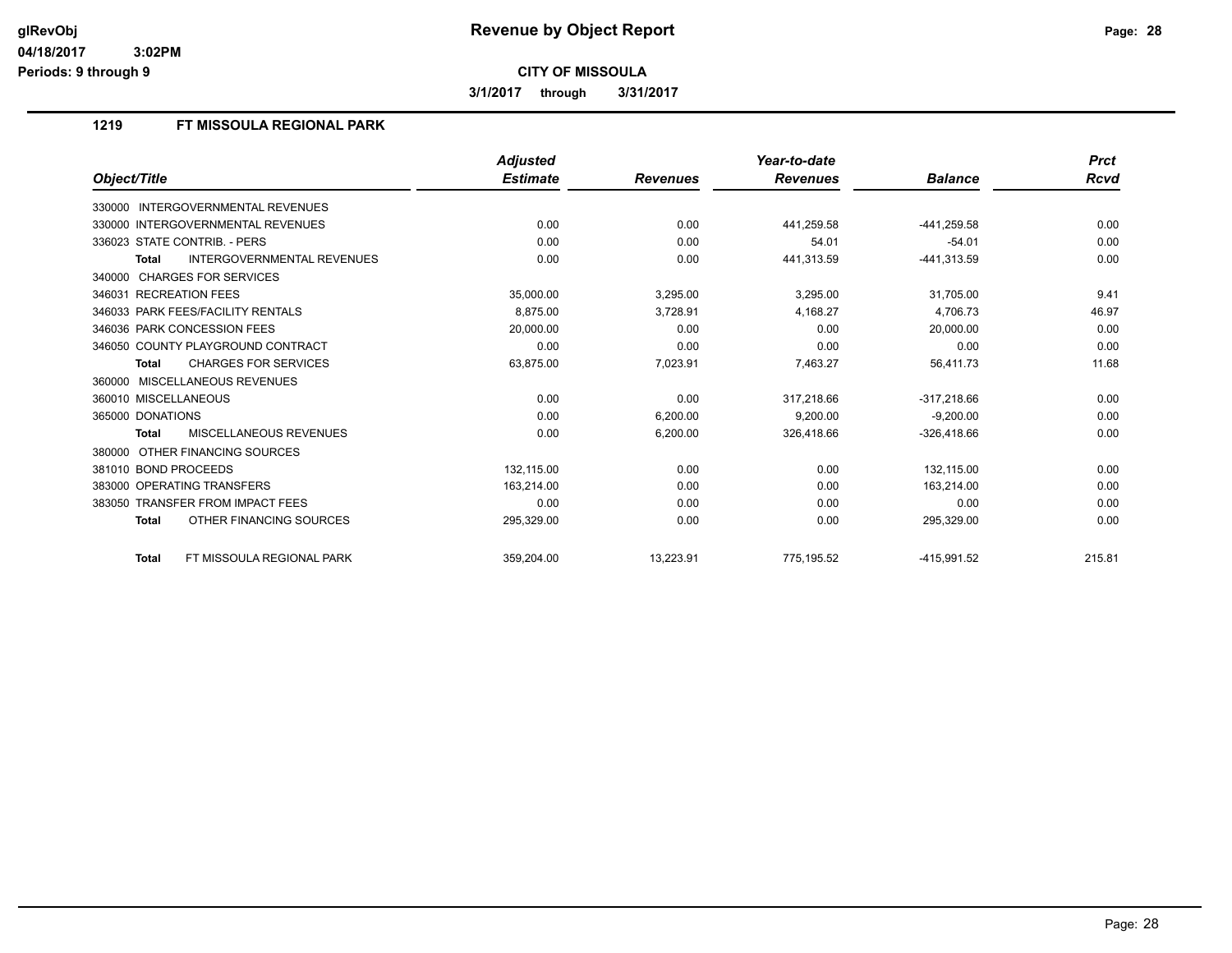*Prct Rcvd*

# **CITY OF MISSOULA**

**3/1/2017 through 3/31/2017**

#### **1241 CREMAIN WALL & CEMETERY DONATIONS FUND 1241 CREMAIN WALL & CEMETERY DONATIONS FUND**

| Object/Title                                    | <b>Adjusted</b><br><b>Estimate</b> | <b>Revenues</b> | Year-to-date<br><b>Revenues</b> |  |
|-------------------------------------------------|------------------------------------|-----------------|---------------------------------|--|
| 340000 CHARGES FOR SERVICES                     |                                    |                 |                                 |  |
| <b>242240 CALE OF NICUE MAMEDI ATEC 9 VACES</b> | E OOO OO                           | 0.00            | $C$ 100.00                      |  |

|                  | 340000 CHARGES FOR SERVICES                     |          |      |          |             |        |
|------------------|-------------------------------------------------|----------|------|----------|-------------|--------|
|                  | 343310 SALE OF NICHE NAMEPLATES & VASES         | 5,000.00 | 0.00 | 6.100.00 | $-1.100.00$ | 122.00 |
|                  | 343311 SALE OF NICHES                           | 0.00     | 0.00 | 0.00     | 0.00        | 0.00   |
| Total            | <b>CHARGES FOR SERVICES</b>                     | 5,000.00 | 0.00 | 6.100.00 | $-1.100.00$ | 122.00 |
|                  | 360000 MISCELLANEOUS REVENUES                   |          |      |          |             |        |
|                  | 360010 MISCELLANEOUS                            | 0.00     | 0.00 | 0.00     | 0.00        | 0.00   |
| 365000 DONATIONS |                                                 | 0.00     | 0.00 | 0.00     | 0.00        | 0.00   |
| Total            | MISCELLANEOUS REVENUES                          | 0.00     | 0.00 | 0.00     | 0.00        | 0.00   |
|                  | 370000 INVESTMENTS & ROYALTY EARNINGS           |          |      |          |             |        |
|                  | 371010 INTEREST ON INVESTMENTS                  | 0.00     | 0.00 | 0.00     | 0.00        | 0.00   |
|                  | 371020 GAIN/LOSS IN MARKET VALUE OF INVESTMENTS | 0.00     | 0.00 | 0.00     | 0.00        | 0.00   |
| Total            | INVESTMENTS & ROYALTY EARNINGS                  | 0.00     | 0.00 | 0.00     | 0.00        | 0.00   |
| Total            | <b>CREMAIN WALL &amp; CEMETERY DONATIONS F</b>  | 5.000.00 | 0.00 | 6.100.00 | $-1.100.00$ | 122.00 |
|                  |                                                 |          |      |          |             |        |

*Balance*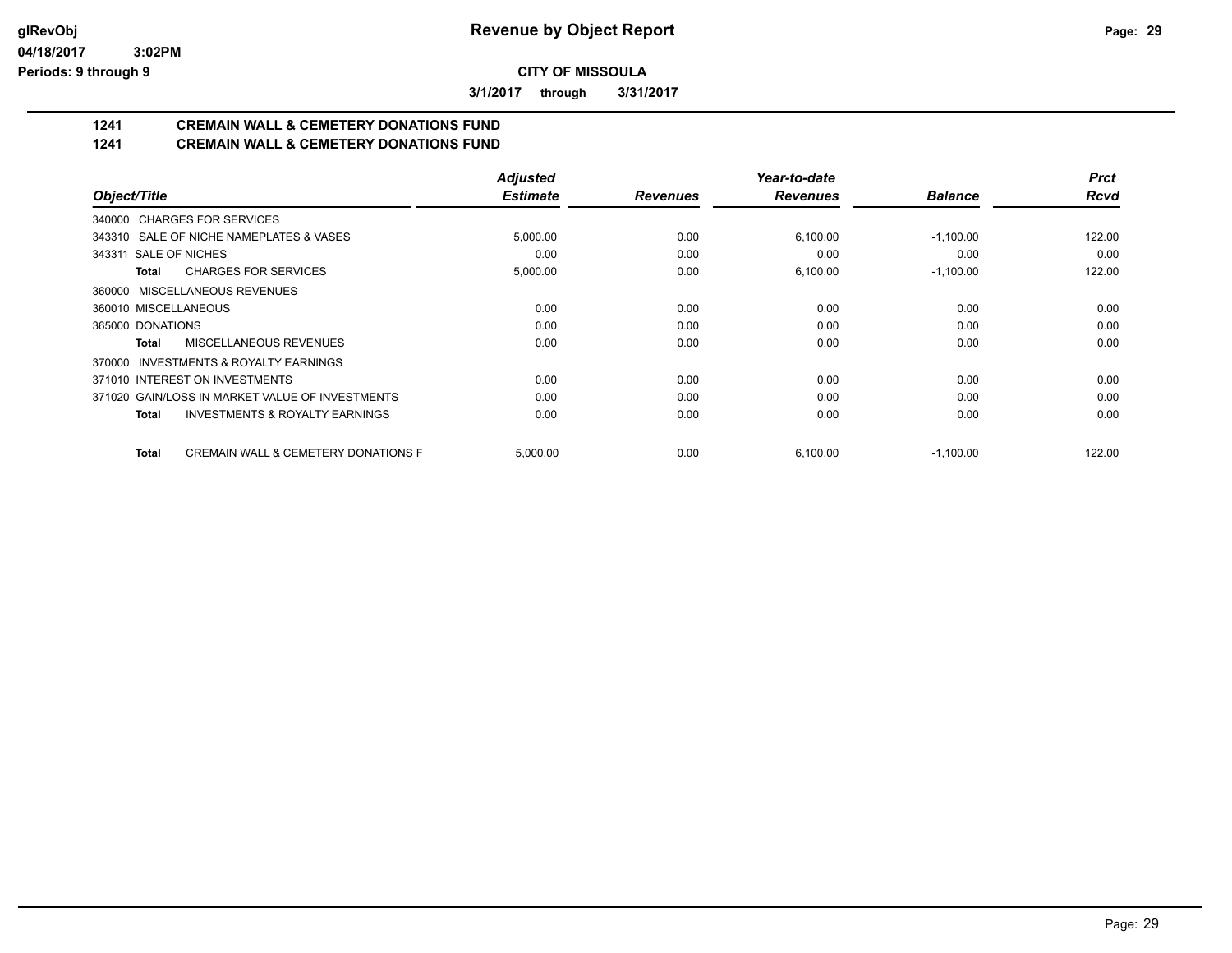**3/1/2017 through 3/31/2017**

# **1241 CREMAIN WALL & CEMETERY DONATIONS FUND**

|                                                                | <b>Adjusted</b> |                 | Year-to-date    |                | <b>Prct</b> |
|----------------------------------------------------------------|-----------------|-----------------|-----------------|----------------|-------------|
| Object/Title                                                   | <b>Estimate</b> | <b>Revenues</b> | <b>Revenues</b> | <b>Balance</b> | <b>Rcvd</b> |
| 340000 CHARGES FOR SERVICES                                    |                 |                 |                 |                |             |
| 343310 SALE OF NICHE NAMEPLATES & VASES                        | 5,000.00        | 0.00            | 6,100.00        | $-1,100.00$    | 122.00      |
| 343311 SALE OF NICHES                                          | 0.00            | 0.00            | 0.00            | 0.00           | 0.00        |
| <b>CHARGES FOR SERVICES</b><br>Total                           | 5,000.00        | 0.00            | 6,100.00        | $-1,100.00$    | 122.00      |
| 360000 MISCELLANEOUS REVENUES                                  |                 |                 |                 |                |             |
| 360010 MISCELLANEOUS                                           | 0.00            | 0.00            | 0.00            | 0.00           | 0.00        |
| 365000 DONATIONS                                               | 0.00            | 0.00            | 0.00            | 0.00           | 0.00        |
| MISCELLANEOUS REVENUES<br>Total                                | 0.00            | 0.00            | 0.00            | 0.00           | 0.00        |
| 370000 INVESTMENTS & ROYALTY EARNINGS                          |                 |                 |                 |                |             |
| 371010 INTEREST ON INVESTMENTS                                 | 0.00            | 0.00            | 0.00            | 0.00           | 0.00        |
| 371020 GAIN/LOSS IN MARKET VALUE OF INVESTMENT                 | 0.00            | 0.00            | 0.00            | 0.00           | 0.00        |
| <b>INVESTMENTS &amp; ROYALTY EARNINGS</b><br>Total             | 0.00            | 0.00            | 0.00            | 0.00           | 0.00        |
| <b>CREMAIN WALL &amp; CEMETERY DONATIONS F</b><br><b>Total</b> | 5,000.00        | 0.00            | 6,100.00        | $-1,100.00$    | 122.00      |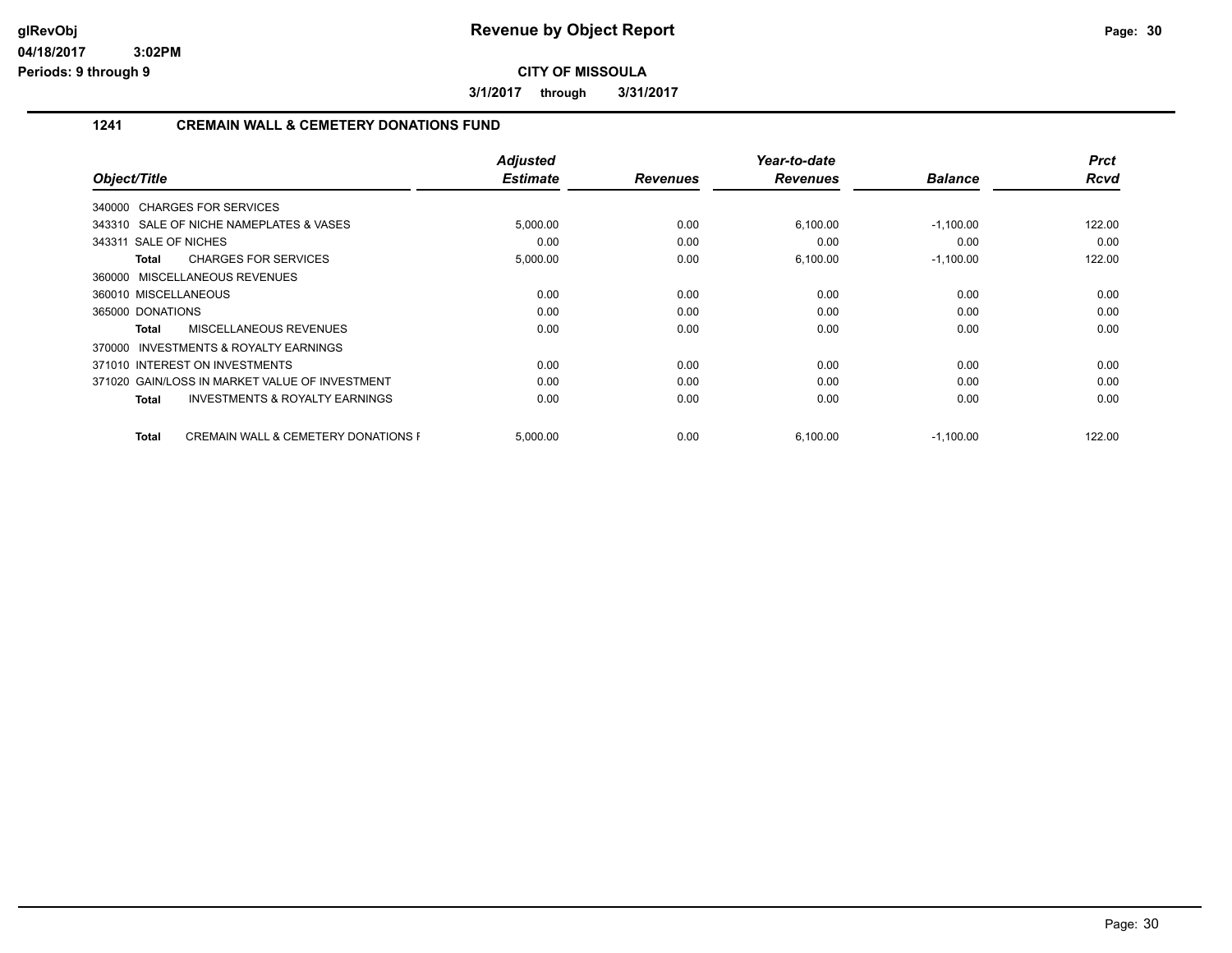**3/1/2017 through 3/31/2017**

**1242 CEMETERY CARE FUND**

| <b>CEMETERY CARE FUND</b><br>1242 |  |
|-----------------------------------|--|
|-----------------------------------|--|

|                                                           | <b>Adjusted</b> |                 | Year-to-date    |                | <b>Prct</b> |
|-----------------------------------------------------------|-----------------|-----------------|-----------------|----------------|-------------|
| Object/Title                                              | <b>Estimate</b> | <b>Revenues</b> | <b>Revenues</b> | <b>Balance</b> | <b>Rcvd</b> |
| 340000 CHARGES FOR SERVICES                               |                 |                 |                 |                |             |
| 343320 CEMETERY - SALE OF PLOTS                           | 0.00            | 1,400.00        | 10,900.00       | $-10,900.00$   | 0.00        |
| 343321 CEMETERY FOUNDATIONS                               | 0.00            | 0.00            | 2.015.00        | $-2.015.00$    | 0.00        |
| 343322 CEMETERY FLOWER CARE                               | 0.00            | 1,930.00        | 1,930.00        | $-1,930.00$    | 0.00        |
| 343323 CEMETERY - LINER INSTALL FEES                      | 0.00            | 1,500.00        | 9,625.00        | $-9,625.00$    | 0.00        |
| 343324 OTHER CEMETERY FEES                                | 0.00            | 150.00          | 1,350.00        | $-1,350.00$    | 0.00        |
| 343325 2ND INTERMENT RIGHT                                | 0.00            | 0.00            | 2,000.00        | $-2,000.00$    | 0.00        |
| 343340 CEMETERY - OPENINGS & CLOSINGS                     | 0.00            | 1,275.00        | 9,900.00        | $-9,900.00$    | 0.00        |
| 343350 CEMETERY CARE, FEES                                | 75,000.00       | 0.00            | 0.00            | 75,000.00      | 0.00        |
| <b>CHARGES FOR SERVICES</b><br>Total                      | 75,000.00       | 6,255.00        | 37,720.00       | 37,280.00      | 50.29       |
| 360000 MISCELLANEOUS REVENUES                             |                 |                 |                 |                |             |
| 360010 MISCELLANEOUS                                      | 0.00            | 0.00            | 0.00            | 0.00           | 0.00        |
| MISCELLANEOUS REVENUES<br><b>Total</b>                    | 0.00            | 0.00            | 0.00            | 0.00           | 0.00        |
| <b>INVESTMENTS &amp; ROYALTY EARNINGS</b><br>370000       |                 |                 |                 |                |             |
| 371010 INTEREST ON INVESTMENTS                            | 0.00            | 0.00            | 0.00            | 0.00           | 0.00        |
| 371020 GAIN/LOSS IN MARKET VALUE OF INVESTMENTS           | 0.00            | 0.00            | 0.00            | 0.00           | 0.00        |
| <b>INVESTMENTS &amp; ROYALTY EARNINGS</b><br><b>Total</b> | 0.00            | 0.00            | 0.00            | 0.00           | 0.00        |
| 380000 OTHER FINANCING SOURCES                            |                 |                 |                 |                |             |
| 382010 SALE OF FIXED ASSETS                               | 0.00            | 0.00            | 0.00            | 0.00           | 0.00        |
| OTHER FINANCING SOURCES<br><b>Total</b>                   | 0.00            | 0.00            | 0.00            | 0.00           | 0.00        |
| <b>CEMETERY CARE FUND</b><br><b>Total</b>                 | 75.000.00       | 6.255.00        | 37.720.00       | 37.280.00      | 50.29       |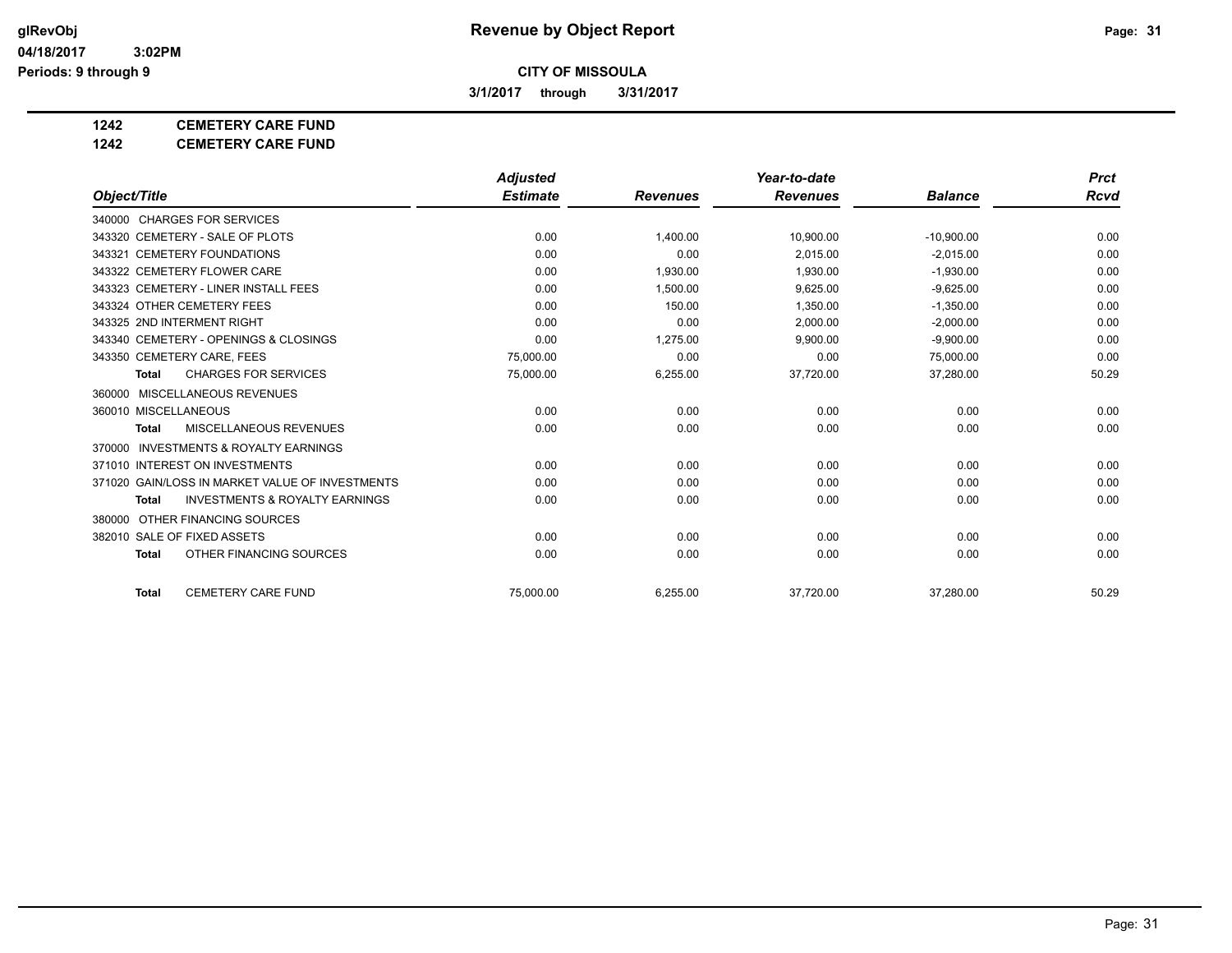**3/1/2017 through 3/31/2017**

# **1242 CEMETERY CARE FUND**

|                                                           | <b>Adjusted</b> |                 | Year-to-date    |                | <b>Prct</b> |
|-----------------------------------------------------------|-----------------|-----------------|-----------------|----------------|-------------|
| Object/Title                                              | <b>Estimate</b> | <b>Revenues</b> | <b>Revenues</b> | <b>Balance</b> | <b>Rcvd</b> |
| 340000 CHARGES FOR SERVICES                               |                 |                 |                 |                |             |
| 343320 CEMETERY - SALE OF PLOTS                           | 0.00            | 1,400.00        | 10,900.00       | $-10,900.00$   | 0.00        |
| 343321 CEMETERY FOUNDATIONS                               | 0.00            | 0.00            | 2,015.00        | $-2,015.00$    | 0.00        |
| 343322 CEMETERY FLOWER CARE                               | 0.00            | 1,930.00        | 1,930.00        | $-1,930.00$    | 0.00        |
| 343323 CEMETERY - LINER INSTALL FEES                      | 0.00            | 1,500.00        | 9,625.00        | $-9,625.00$    | 0.00        |
| 343324 OTHER CEMETERY FEES                                | 0.00            | 150.00          | 1,350.00        | $-1,350.00$    | 0.00        |
| 343325 2ND INTERMENT RIGHT                                | 0.00            | 0.00            | 2,000.00        | $-2,000.00$    | 0.00        |
| 343340 CEMETERY - OPENINGS & CLOSINGS                     | 0.00            | 1,275.00        | 9,900.00        | $-9,900.00$    | 0.00        |
| 343350 CEMETERY CARE, FEES                                | 75,000.00       | 0.00            | 0.00            | 75,000.00      | 0.00        |
| <b>CHARGES FOR SERVICES</b><br><b>Total</b>               | 75,000.00       | 6,255.00        | 37,720.00       | 37,280.00      | 50.29       |
| 360000 MISCELLANEOUS REVENUES                             |                 |                 |                 |                |             |
| 360010 MISCELLANEOUS                                      | 0.00            | 0.00            | 0.00            | 0.00           | 0.00        |
| <b>MISCELLANEOUS REVENUES</b><br><b>Total</b>             | 0.00            | 0.00            | 0.00            | 0.00           | 0.00        |
| <b>INVESTMENTS &amp; ROYALTY EARNINGS</b><br>370000       |                 |                 |                 |                |             |
| 371010 INTEREST ON INVESTMENTS                            | 0.00            | 0.00            | 0.00            | 0.00           | 0.00        |
| 371020 GAIN/LOSS IN MARKET VALUE OF INVESTMENT            | 0.00            | 0.00            | 0.00            | 0.00           | 0.00        |
| <b>INVESTMENTS &amp; ROYALTY EARNINGS</b><br><b>Total</b> | 0.00            | 0.00            | 0.00            | 0.00           | 0.00        |
| 380000 OTHER FINANCING SOURCES                            |                 |                 |                 |                |             |
| 382010 SALE OF FIXED ASSETS                               | 0.00            | 0.00            | 0.00            | 0.00           | 0.00        |
| OTHER FINANCING SOURCES<br><b>Total</b>                   | 0.00            | 0.00            | 0.00            | 0.00           | 0.00        |
| <b>CEMETERY CARE FUND</b><br><b>Total</b>                 | 75.000.00       | 6.255.00        | 37.720.00       | 37.280.00      | 50.29       |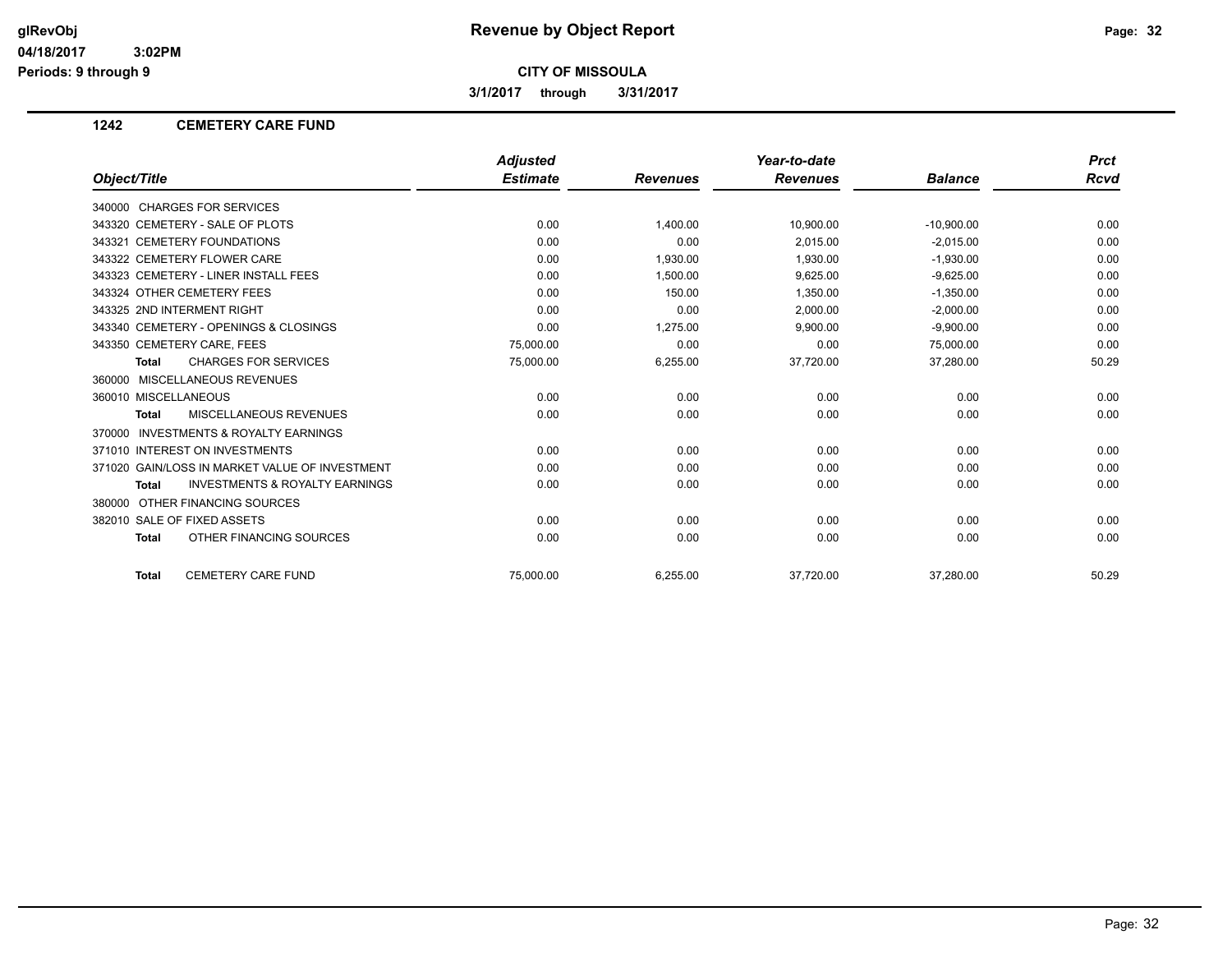**3/1/2017 through 3/31/2017**

**1243 CEMETERY MEMORIAL FUND**

**1243 CEMETERY MEMORIAL FUND**

|                                                    | <b>Adjusted</b> |                 | Year-to-date    |                | <b>Prct</b> |
|----------------------------------------------------|-----------------|-----------------|-----------------|----------------|-------------|
| Object/Title                                       | <b>Estimate</b> | <b>Revenues</b> | <b>Revenues</b> | <b>Balance</b> | <b>Rcvd</b> |
| 360000 MISCELLANEOUS REVENUES                      |                 |                 |                 |                |             |
| 360010 MISCELLANEOUS                               | 0.00            | 0.00            | 0.00            | 0.00           | 0.00        |
| 365000 DONATIONS                                   | 1,500.00        | 0.00            | 1.278.95        | 221.05         | 85.26       |
| MISCELLANEOUS REVENUES<br>Total                    | 1.500.00        | 0.00            | 1.278.95        | 221.05         | 85.26       |
| 370000 INVESTMENTS & ROYALTY EARNINGS              |                 |                 |                 |                |             |
| 371010 INTEREST ON INVESTMENTS                     | 0.00            | 0.00            | 0.00            | 0.00           | 0.00        |
| 371020 GAIN/LOSS IN MARKET VALUE OF INVESTMENTS    | 0.00            | 0.00            | 0.00            | 0.00           | 0.00        |
| <b>INVESTMENTS &amp; ROYALTY EARNINGS</b><br>Total | 0.00            | 0.00            | 0.00            | 0.00           | 0.00        |
| CEMETERY MEMORIAL FUND<br><b>Total</b>             | 1.500.00        | 0.00            | 1.278.95        | 221.05         | 85.26       |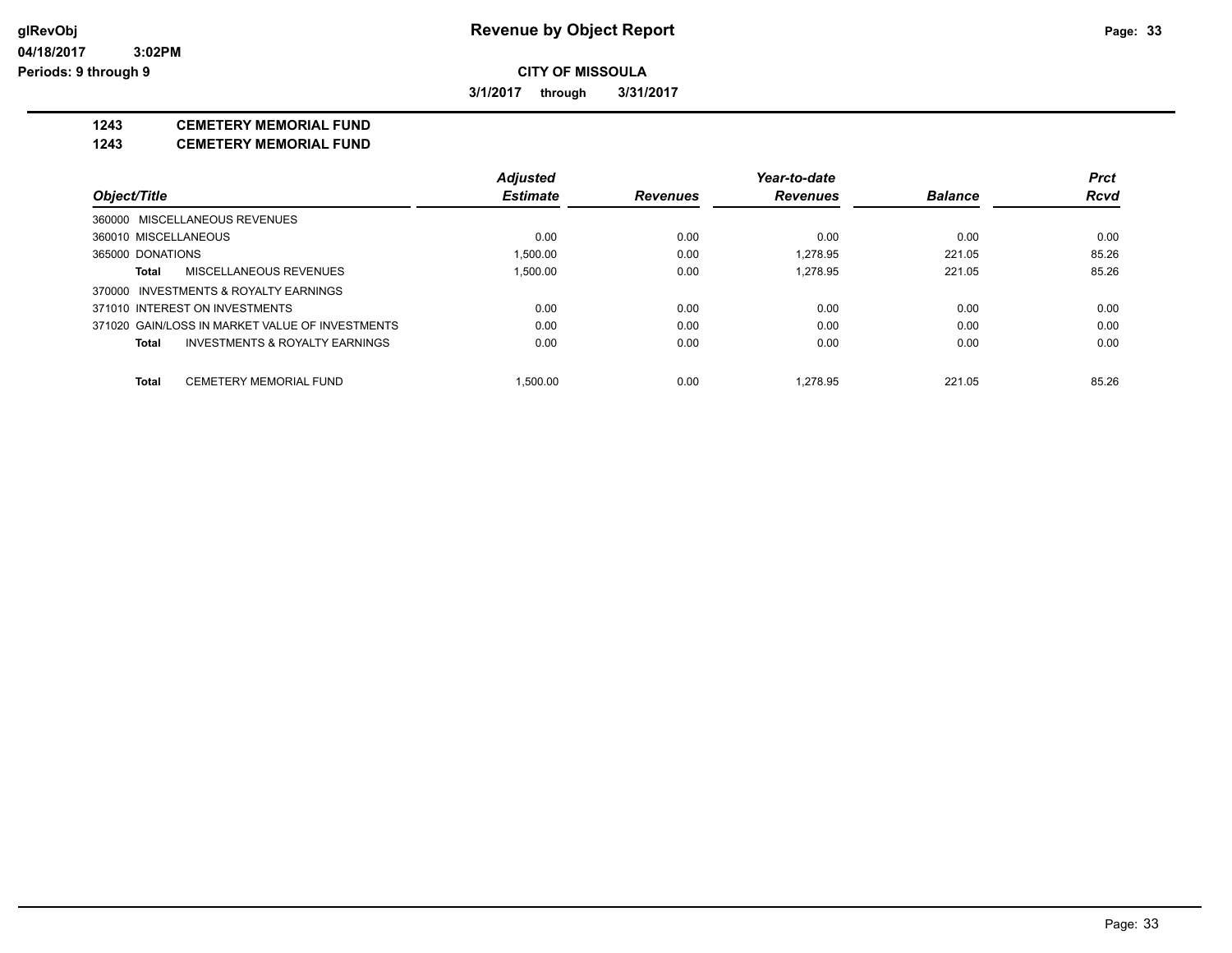**3/1/2017 through 3/31/2017**

# **1243 CEMETERY MEMORIAL FUND**

|                      |                                                | <b>Adjusted</b> |                 | Year-to-date    |                | <b>Prct</b> |
|----------------------|------------------------------------------------|-----------------|-----------------|-----------------|----------------|-------------|
| Object/Title         |                                                | <b>Estimate</b> | <b>Revenues</b> | <b>Revenues</b> | <b>Balance</b> | <b>Rcvd</b> |
|                      | 360000 MISCELLANEOUS REVENUES                  |                 |                 |                 |                |             |
| 360010 MISCELLANEOUS |                                                | 0.00            | 0.00            | 0.00            | 0.00           | 0.00        |
| 365000 DONATIONS     |                                                | 1.500.00        | 0.00            | 1.278.95        | 221.05         | 85.26       |
| Total                | MISCELLANEOUS REVENUES                         | 1.500.00        | 0.00            | 1.278.95        | 221.05         | 85.26       |
|                      | 370000 INVESTMENTS & ROYALTY EARNINGS          |                 |                 |                 |                |             |
|                      | 371010 INTEREST ON INVESTMENTS                 | 0.00            | 0.00            | 0.00            | 0.00           | 0.00        |
|                      | 371020 GAIN/LOSS IN MARKET VALUE OF INVESTMENT | 0.00            | 0.00            | 0.00            | 0.00           | 0.00        |
| Total                | INVESTMENTS & ROYALTY EARNINGS                 | 0.00            | 0.00            | 0.00            | 0.00           | 0.00        |
| <b>Total</b>         | CEMETERY MEMORIAL FUND                         | 1.500.00        | 0.00            | 1.278.95        | 221.05         | 85.26       |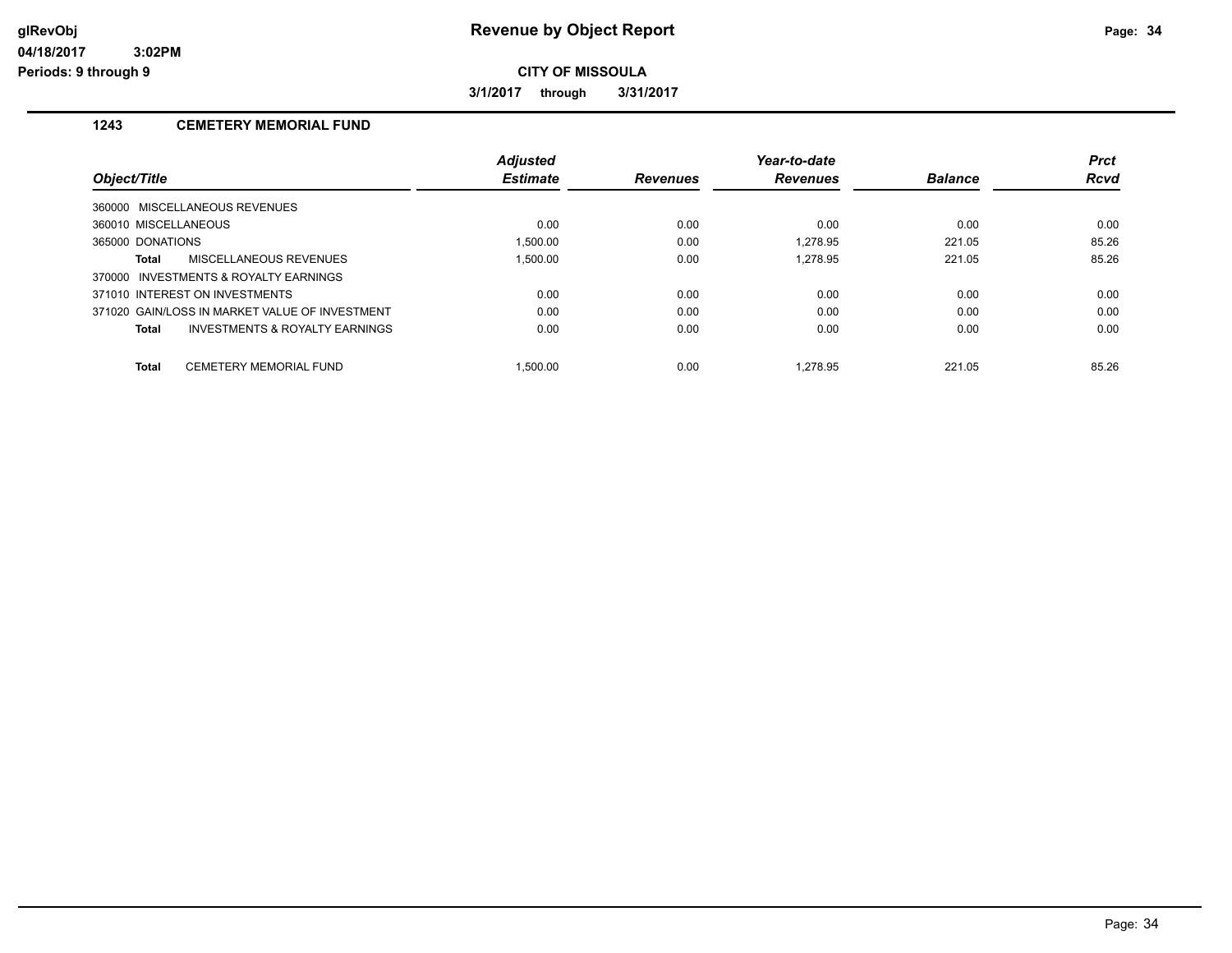**3/1/2017 through 3/31/2017**

**1265 TITLE 1 PROJECTS FUND**

**1265 TITLE 1 PROJECTS FUND**

|                                         | <b>Adjusted</b> |                 | Year-to-date    |                | <b>Prct</b> |
|-----------------------------------------|-----------------|-----------------|-----------------|----------------|-------------|
| Object/Title                            | <b>Estimate</b> | <b>Revenues</b> | <b>Revenues</b> | <b>Balance</b> | <b>Rcvd</b> |
| 360000 MISCELLANEOUS REVENUES           |                 |                 |                 |                |             |
| 360010 MISCELLANEOUS                    | 0.00            | 0.00            | 0.00            | 0.00           | 0.00        |
| MISCELLANEOUS REVENUES<br>Total         | 0.00            | 0.00            | 0.00            | 0.00           | 0.00        |
| 370000 INVESTMENTS & ROYALTY EARNINGS   |                 |                 |                 |                |             |
| 371010 INTEREST ON INVESTMENTS          | 0.00            | 0.00            | 0.00            | 0.00           | 0.00        |
| 373002 LOAN REPAYMENT - FAMILY SERVICES | 70.000.00       | 0.00            | 0.00            | 70.000.00      | 0.00        |
| 373006 BURNS ST COMMONS                 | 0.00            | 0.00            | 0.00            | 0.00           | 0.00        |
| INVESTMENTS & ROYALTY EARNINGS<br>Total | 70,000.00       | 0.00            | 0.00            | 70.000.00      | 0.00        |
|                                         |                 |                 |                 |                |             |
| TITLE 1 PROJECTS FUND<br><b>Total</b>   | 70.000.00       | 0.00            | 0.00            | 70.000.00      | 0.00        |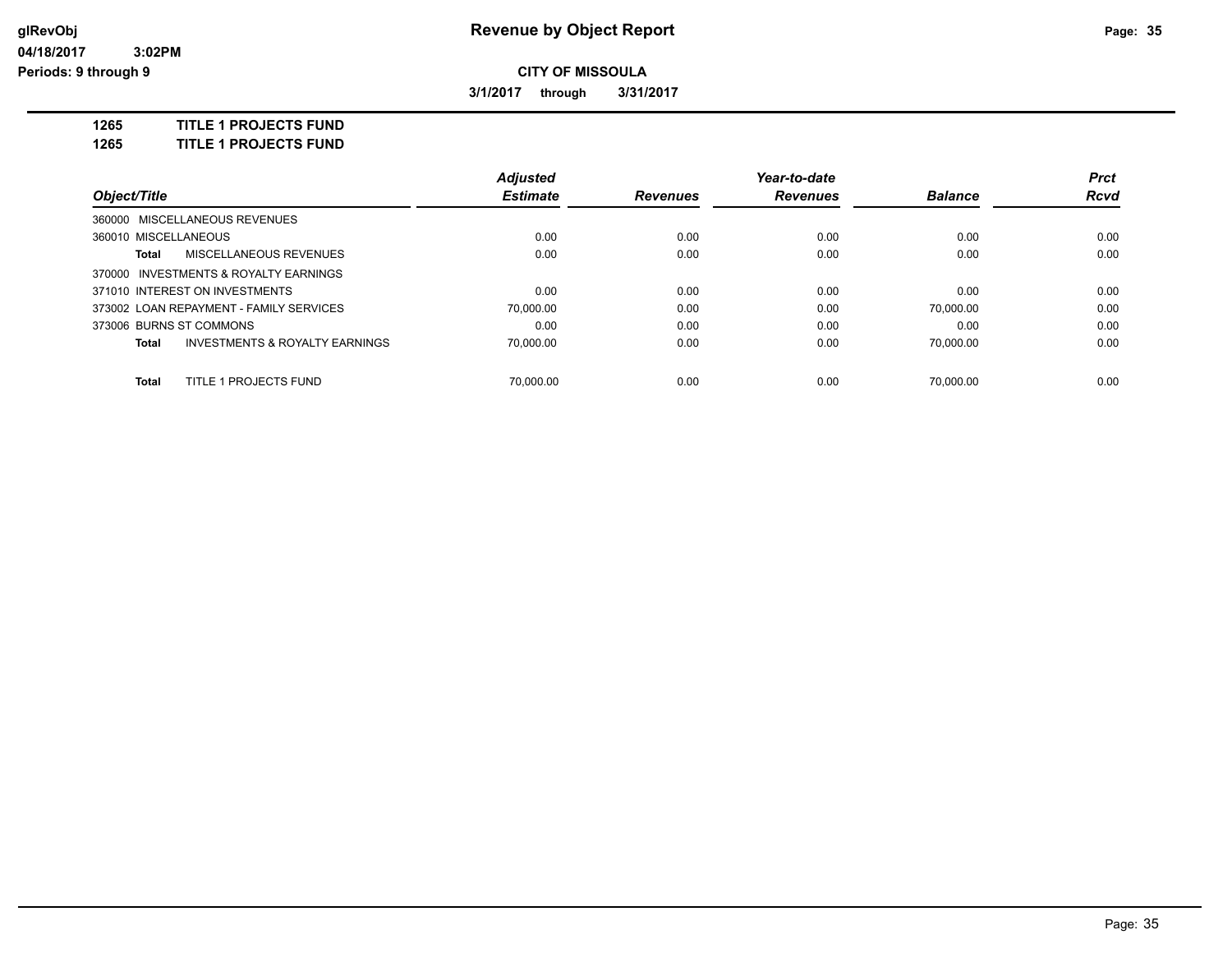**3/1/2017 through 3/31/2017**

# **1265 TITLE 1 PROJECTS FUND**

| Object/Title                            | <b>Adjusted</b> |                 | Year-to-date    |                | <b>Prct</b> |
|-----------------------------------------|-----------------|-----------------|-----------------|----------------|-------------|
|                                         | <b>Estimate</b> | <b>Revenues</b> | <b>Revenues</b> | <b>Balance</b> | <b>Rcvd</b> |
| 360000 MISCELLANEOUS REVENUES           |                 |                 |                 |                |             |
| 360010 MISCELLANEOUS                    | 0.00            | 0.00            | 0.00            | 0.00           | 0.00        |
| <b>MISCELLANEOUS REVENUES</b><br>Total  | 0.00            | 0.00            | 0.00            | 0.00           | 0.00        |
| 370000 INVESTMENTS & ROYALTY EARNINGS   |                 |                 |                 |                |             |
| 371010 INTEREST ON INVESTMENTS          | 0.00            | 0.00            | 0.00            | 0.00           | 0.00        |
| 373002 LOAN REPAYMENT - FAMILY SERVICES | 70.000.00       | 0.00            | 0.00            | 70.000.00      | 0.00        |
| 373006 BURNS ST COMMONS                 | 0.00            | 0.00            | 0.00            | 0.00           | 0.00        |
| INVESTMENTS & ROYALTY EARNINGS<br>Total | 70.000.00       | 0.00            | 0.00            | 70.000.00      | 0.00        |
| TITLE 1 PROJECTS FUND<br>Total          | 70.000.00       | 0.00            | 0.00            | 70.000.00      | 0.00        |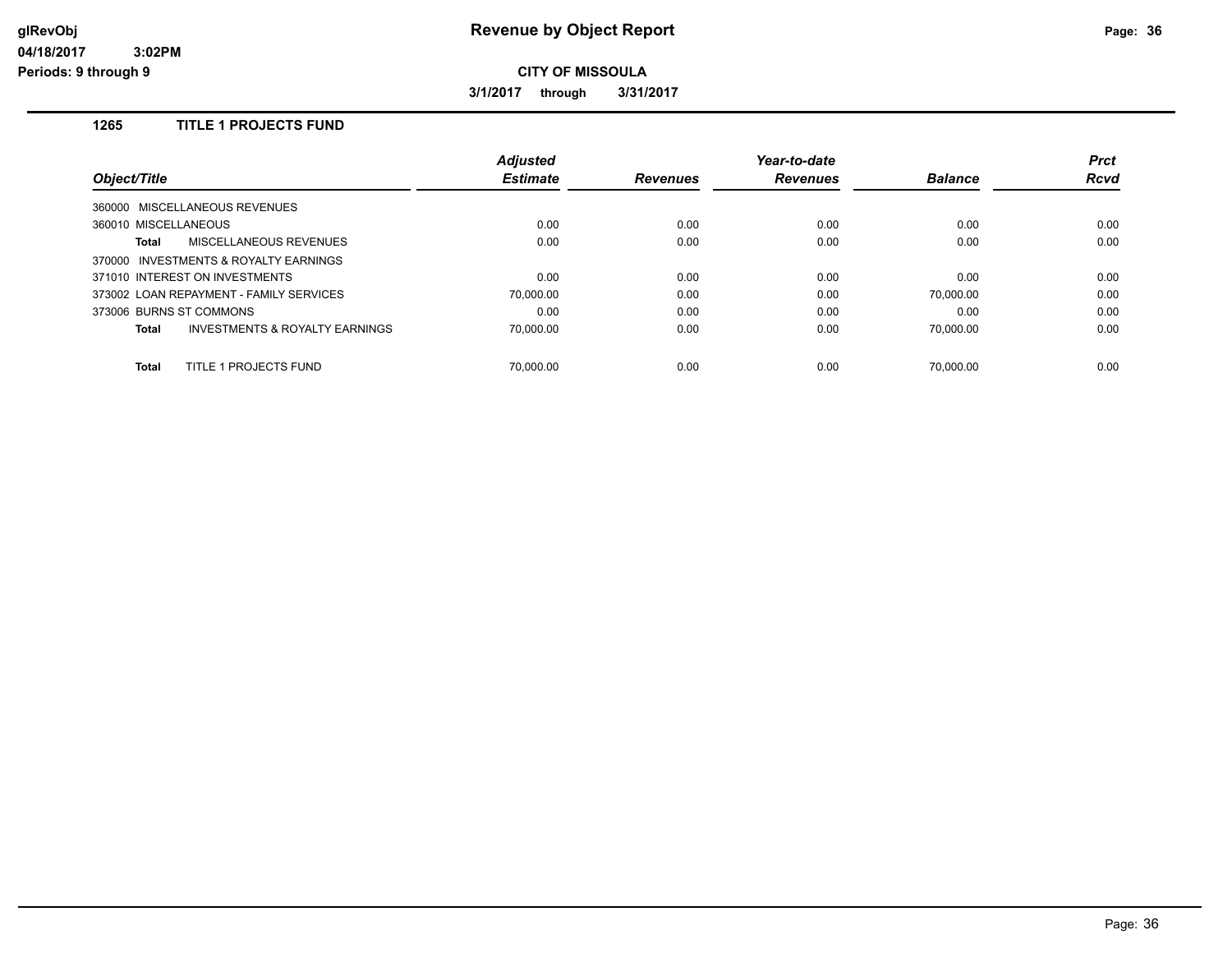**3/1/2017 through 3/31/2017**

# **1396 PROGRAM INCOME REVOLVING LOAN PROGRAM 1396 PROGRAM INCOME REVOLVING LOAN PROGRAM**

|                                                    | <b>Adjusted</b> |                 | Year-to-date    |                | <b>Prct</b> |
|----------------------------------------------------|-----------------|-----------------|-----------------|----------------|-------------|
| Object/Title                                       | <b>Estimate</b> | <b>Revenues</b> | <b>Revenues</b> | <b>Balance</b> | <b>Rcvd</b> |
| <b>INTERGOVERNMENTAL REVENUES</b><br>330000        |                 |                 |                 |                |             |
| 331010 ENTITLEMENT - CDBG                          | 0.00            | 0.00            | 0.00            | 0.00           | 0.00        |
| <b>INTERGOVERNMENTAL REVENUES</b><br>Total         | 0.00            | 0.00            | 0.00            | 0.00           | 0.00        |
| 360000 MISCELLANEOUS REVENUES                      |                 |                 |                 |                |             |
| 360005 LOAN REPAYMENTS                             | 0.00            | 0.00            | 0.00            | 0.00           | 0.00        |
| 360010 MISCELLANEOUS                               | 0.00            | 0.00            | 0.00            | 0.00           | 0.00        |
| 360013 REPAYMENT OF SEWER GRANT                    | 7,000.00        | 0.00            | 8,762.00        | $-1,762.00$    | 125.17      |
| 360014 REPAYMENT OF LOAN/MHA                       | 0.00            | 0.00            | 0.00            | 0.00           | 0.00        |
| 361013 CLOSED GRANT REPAYMENTS                     | 0.00            | 0.00            | 0.00            | 0.00           | 0.00        |
| <b>MISCELLANEOUS REVENUES</b><br>Total             | 7,000.00        | 0.00            | 8,762.00        | $-1,762.00$    | 125.17      |
| INVESTMENTS & ROYALTY EARNINGS<br>370000           |                 |                 |                 |                |             |
| 371010 INTEREST ON INVESTMENTS                     | 0.00            | 0.00            | 0.00            | 0.00           | 0.00        |
| 371020 GAIN/LOSS IN MARKET VALUE OF INVESTMENTS    | 0.00            | 0.00            | 0.00            | 0.00           | 0.00        |
| <b>INVESTMENTS &amp; ROYALTY EARNINGS</b><br>Total | 0.00            | 0.00            | 0.00            | 0.00           | 0.00        |
| OTHER FINANCING SOURCES<br>380000                  |                 |                 |                 |                |             |
| 383026 TRANS FR CDBG                               | 0.00            | 0.00            | 0.00            | 0.00           | 0.00        |
| OTHER FINANCING SOURCES<br>Total                   | 0.00            | 0.00            | 0.00            | 0.00           | 0.00        |
| PROGRAM INCOME REVOLVING LOAN PRO<br><b>Total</b>  | 7,000.00        | 0.00            | 8,762.00        | $-1,762.00$    | 125.17      |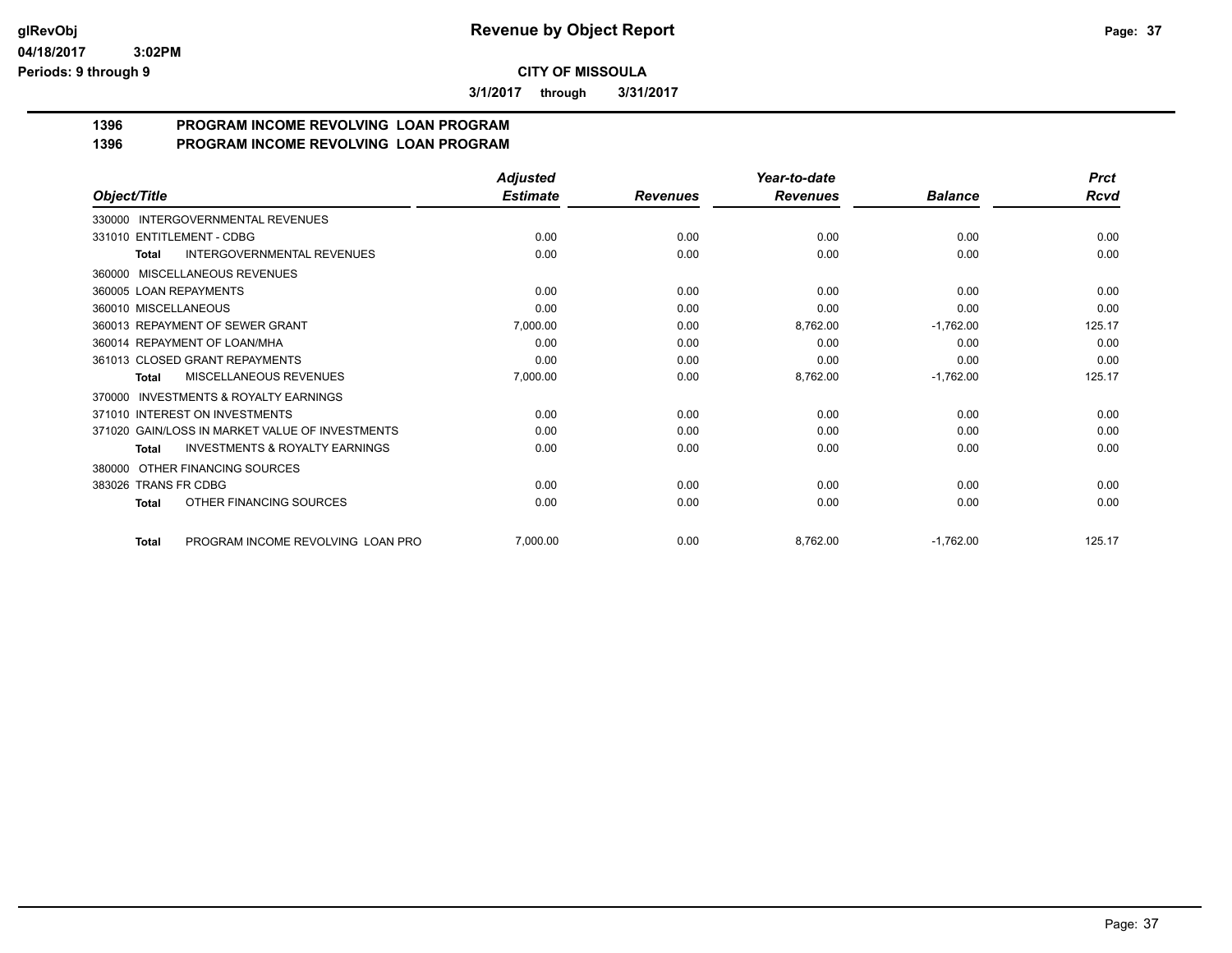**3/1/2017 through 3/31/2017**

# **1396 PROGRAM INCOME REVOLVING LOAN PROGRAM**

|                                                           | <b>Adjusted</b> |                 | Year-to-date    |                | <b>Prct</b> |
|-----------------------------------------------------------|-----------------|-----------------|-----------------|----------------|-------------|
| Object/Title                                              | <b>Estimate</b> | <b>Revenues</b> | <b>Revenues</b> | <b>Balance</b> | <b>Rcvd</b> |
| INTERGOVERNMENTAL REVENUES<br>330000                      |                 |                 |                 |                |             |
| 331010 ENTITLEMENT - CDBG                                 | 0.00            | 0.00            | 0.00            | 0.00           | 0.00        |
| <b>INTERGOVERNMENTAL REVENUES</b><br>Total                | 0.00            | 0.00            | 0.00            | 0.00           | 0.00        |
| 360000 MISCELLANEOUS REVENUES                             |                 |                 |                 |                |             |
| 360005 LOAN REPAYMENTS                                    | 0.00            | 0.00            | 0.00            | 0.00           | 0.00        |
| 360010 MISCELLANEOUS                                      | 0.00            | 0.00            | 0.00            | 0.00           | 0.00        |
| 360013 REPAYMENT OF SEWER GRANT                           | 7,000.00        | 0.00            | 8,762.00        | $-1,762.00$    | 125.17      |
| 360014 REPAYMENT OF LOAN/MHA                              | 0.00            | 0.00            | 0.00            | 0.00           | 0.00        |
| 361013 CLOSED GRANT REPAYMENTS                            | 0.00            | 0.00            | 0.00            | 0.00           | 0.00        |
| MISCELLANEOUS REVENUES<br><b>Total</b>                    | 7,000.00        | 0.00            | 8,762.00        | $-1,762.00$    | 125.17      |
| <b>INVESTMENTS &amp; ROYALTY EARNINGS</b><br>370000       |                 |                 |                 |                |             |
| 371010 INTEREST ON INVESTMENTS                            | 0.00            | 0.00            | 0.00            | 0.00           | 0.00        |
| 371020 GAIN/LOSS IN MARKET VALUE OF INVESTMENT            | 0.00            | 0.00            | 0.00            | 0.00           | 0.00        |
| <b>INVESTMENTS &amp; ROYALTY EARNINGS</b><br><b>Total</b> | 0.00            | 0.00            | 0.00            | 0.00           | 0.00        |
| OTHER FINANCING SOURCES<br>380000                         |                 |                 |                 |                |             |
| 383026 TRANS FR CDBG                                      | 0.00            | 0.00            | 0.00            | 0.00           | 0.00        |
| OTHER FINANCING SOURCES<br><b>Total</b>                   | 0.00            | 0.00            | 0.00            | 0.00           | 0.00        |
| PROGRAM INCOME REVOLVING LOAN PRC<br><b>Total</b>         | 7,000.00        | 0.00            | 8,762.00        | $-1,762.00$    | 125.17      |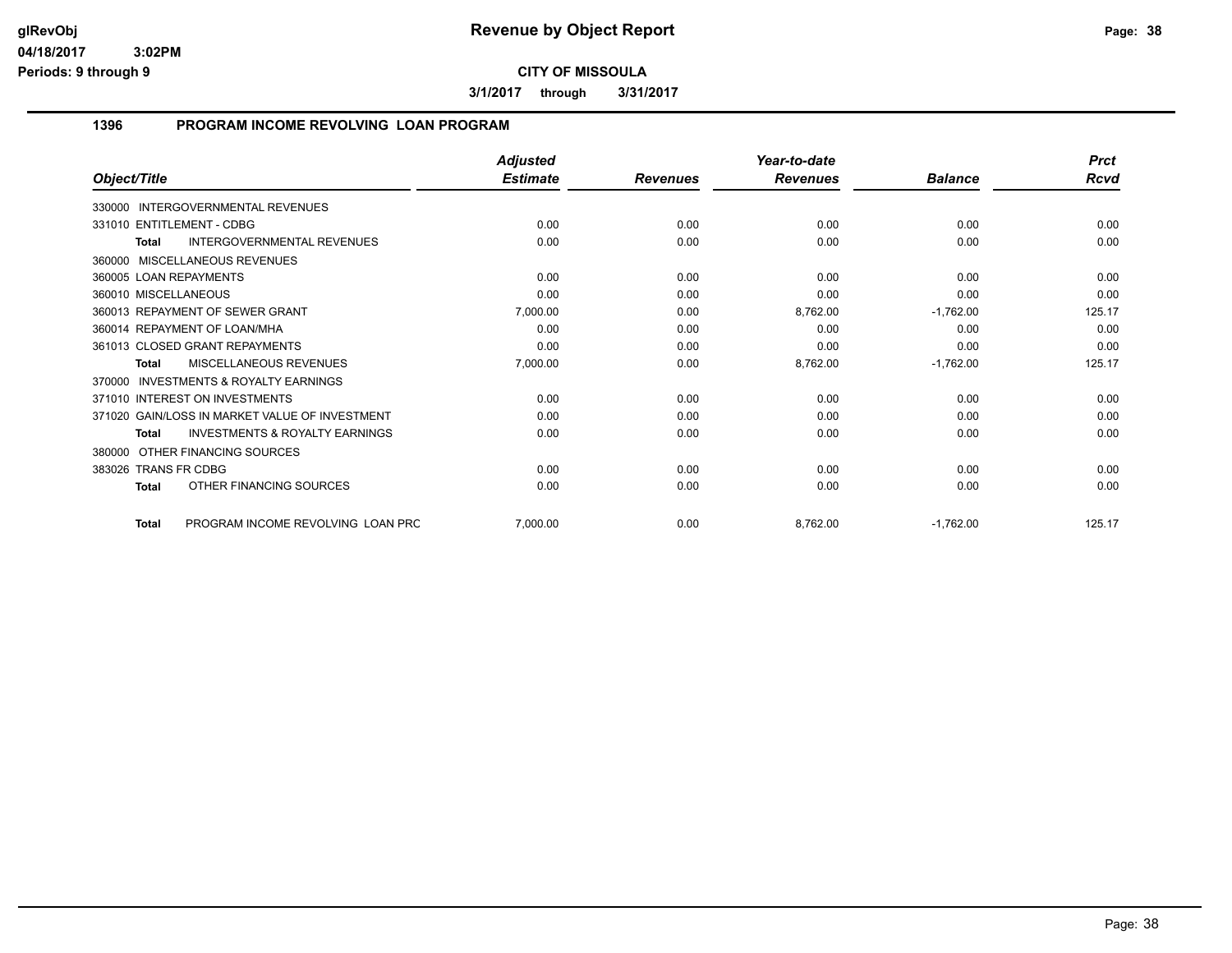**3/1/2017 through 3/31/2017**

# **1397 STATE HOME PROGRAM INCOME**

# **1397 STATE HOME PROGRAM INCOME**

|                                                    | <b>Adjusted</b> |                 | Year-to-date    |                | <b>Prct</b> |
|----------------------------------------------------|-----------------|-----------------|-----------------|----------------|-------------|
| Object/Title                                       | <b>Estimate</b> | <b>Revenues</b> | <b>Revenues</b> | <b>Balance</b> | Rcvd        |
| INTERGOVERNMENTAL REVENUES<br>330000               |                 |                 |                 |                |             |
| 331003 STATE HOME PROGRAM INCOME                   | 186.935.00      | 0.00            | 0.00            | 186.935.00     | 0.00        |
| <b>INTERGOVERNMENTAL REVENUES</b><br>Total         | 186,935.00      | 0.00            | 0.00            | 186,935.00     | 0.00        |
| 360000 MISCELLANEOUS REVENUES                      |                 |                 |                 |                |             |
| 360005 LOAN REPAYMENTS                             | 0.00            | 0.00            | 0.00            | 0.00           | 0.00        |
| MISCELLANEOUS REVENUES<br>Total                    | 0.00            | 0.00            | 0.00            | 0.00           | 0.00        |
| 370000 INVESTMENTS & ROYALTY EARNINGS              |                 |                 |                 |                |             |
| 371010 INTEREST ON INVESTMENTS                     | 0.00            | 0.00            | 0.00            | 0.00           | 0.00        |
| <b>INVESTMENTS &amp; ROYALTY EARNINGS</b><br>Total | 0.00            | 0.00            | 0.00            | 0.00           | 0.00        |
|                                                    |                 |                 |                 |                |             |
| STATE HOME PROGRAM INCOME<br><b>Total</b>          | 186.935.00      | 0.00            | 0.00            | 186.935.00     | 0.00        |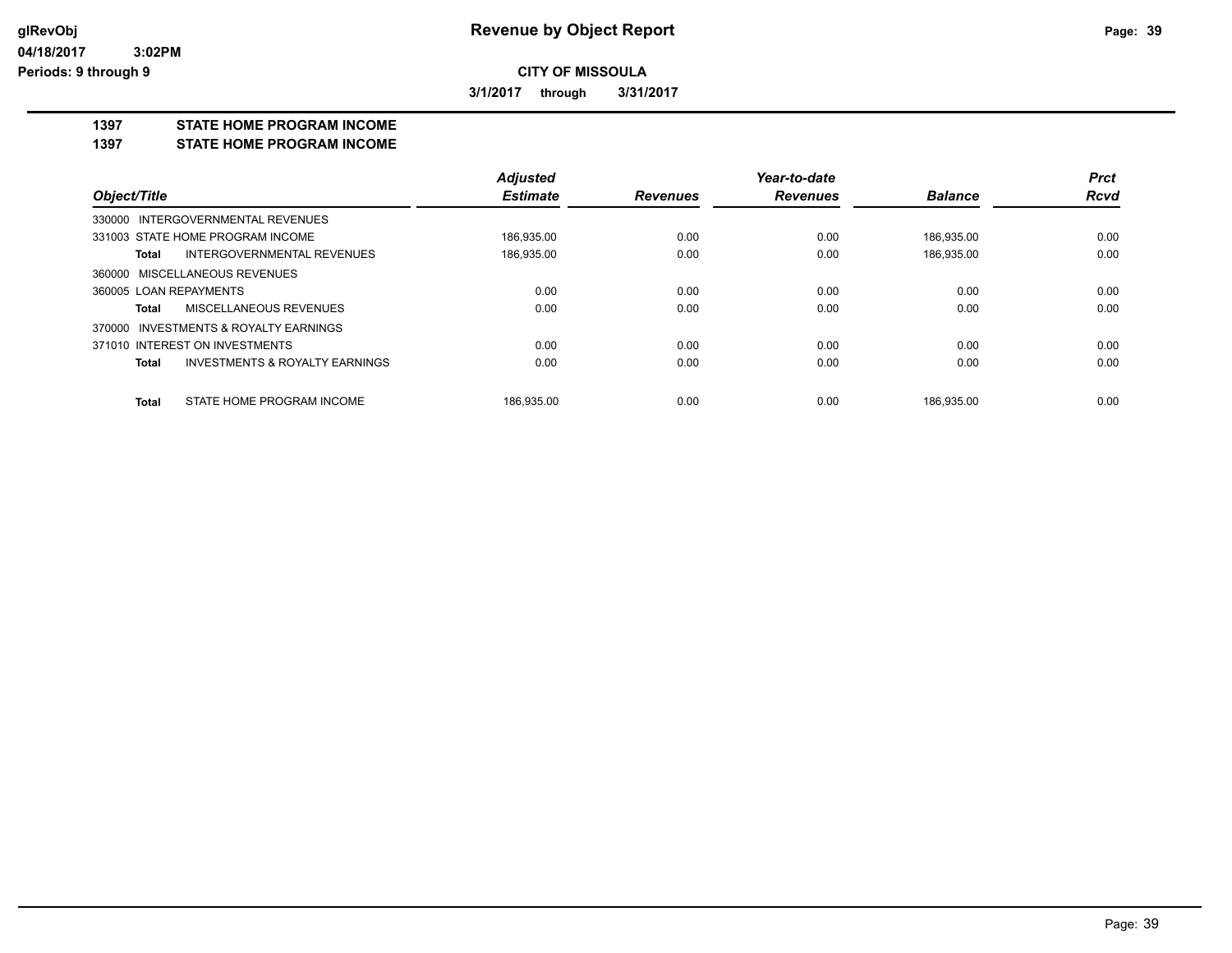**3/1/2017 through 3/31/2017**

#### **1397 STATE HOME PROGRAM INCOME**

| Object/Title           |                                           | <b>Adjusted</b><br><b>Estimate</b> | <b>Revenues</b> | Year-to-date<br><b>Revenues</b> | <b>Balance</b> | <b>Prct</b><br>Rcvd |
|------------------------|-------------------------------------------|------------------------------------|-----------------|---------------------------------|----------------|---------------------|
|                        |                                           |                                    |                 |                                 |                |                     |
| 330000                 | INTERGOVERNMENTAL REVENUES                |                                    |                 |                                 |                |                     |
|                        | 331003 STATE HOME PROGRAM INCOME          | 186,935.00                         | 0.00            | 0.00                            | 186,935.00     | 0.00                |
| Total                  | INTERGOVERNMENTAL REVENUES                | 186,935.00                         | 0.00            | 0.00                            | 186,935.00     | 0.00                |
|                        | 360000 MISCELLANEOUS REVENUES             |                                    |                 |                                 |                |                     |
| 360005 LOAN REPAYMENTS |                                           | 0.00                               | 0.00            | 0.00                            | 0.00           | 0.00                |
| Total                  | <b>MISCELLANEOUS REVENUES</b>             | 0.00                               | 0.00            | 0.00                            | 0.00           | 0.00                |
|                        | 370000 INVESTMENTS & ROYALTY EARNINGS     |                                    |                 |                                 |                |                     |
|                        | 371010 INTEREST ON INVESTMENTS            | 0.00                               | 0.00            | 0.00                            | 0.00           | 0.00                |
| Total                  | <b>INVESTMENTS &amp; ROYALTY EARNINGS</b> | 0.00                               | 0.00            | 0.00                            | 0.00           | 0.00                |
| <b>Total</b>           | STATE HOME PROGRAM INCOME                 | 186.935.00                         | 0.00            | 0.00                            | 186.935.00     | 0.00                |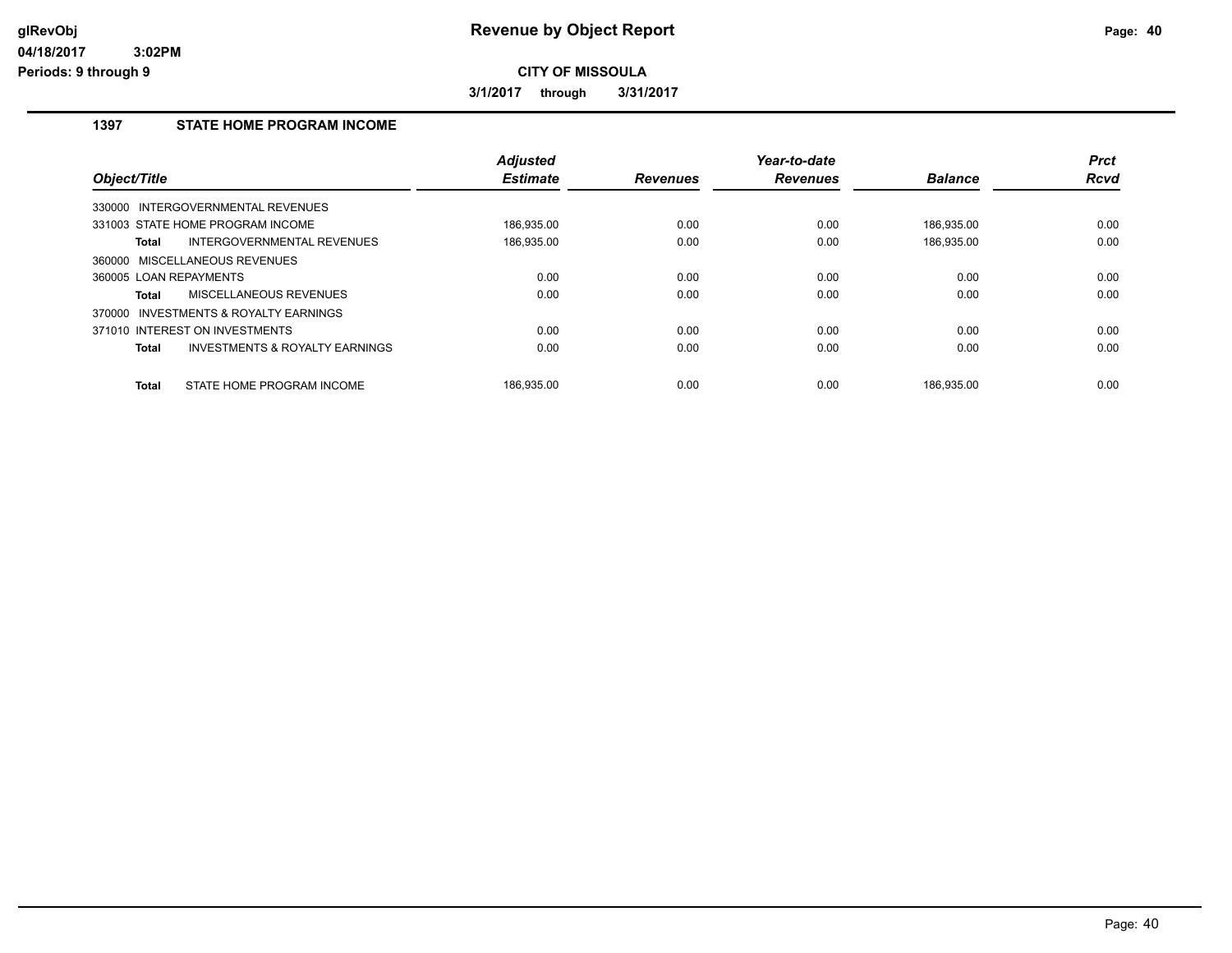**3/1/2017 through 3/31/2017**

**2250 PLANNING FUND 2250 PLANNING FUND**

|                                                    | <b>Adjusted</b> |                 | Year-to-date    |                | <b>Prct</b> |
|----------------------------------------------------|-----------------|-----------------|-----------------|----------------|-------------|
| Object/Title                                       | <b>Estimate</b> | <b>Revenues</b> | <b>Revenues</b> | <b>Balance</b> | <b>Rcvd</b> |
| 330000 INTERGOVERNMENTAL REVENUES                  |                 |                 |                 |                |             |
| 331055 FTA GRANT                                   | 0.00            | 0.00            | 0.00            | 0.00           | 0.00        |
| 331056 MDT FEDERAL CMAQ                            | 0.00            | 0.00            | 0.00            | 0.00           | 0.00        |
| 331170 HISTORICAL PRESERVATION GRANT               | 5,500.00        | 0.00            | 5,500.00        | 0.00           | 100.00      |
| 336023 STATE CONTRIB. - PERS                       | 0.00            | 0.00            | 166.59          | $-166.59$      | 0.00        |
| 338100 PLANNING MILLS PASSED THRU COUNTY           | 329,157.00      | 0.00            | 41,867.00       | 287,290.00     | 12.72       |
| INTERGOVERNMENTAL REVENUES<br>Total                | 334,657.00      | 0.00            | 47,533.59       | 287.123.41     | 14.20       |
| INVESTMENTS & ROYALTY EARNINGS<br>370000           |                 |                 |                 |                |             |
| 371010 INTEREST ON INVESTMENTS                     | 0.00            | 0.00            | 0.00            | 0.00           | 0.00        |
| <b>INVESTMENTS &amp; ROYALTY EARNINGS</b><br>Total | 0.00            | 0.00            | 0.00            | 0.00           | 0.00        |
| OTHER FINANCING SOURCES<br>380000                  |                 |                 |                 |                |             |
| 383029 TRANS FR GENERAL                            | 83,734.00       | 0.00            | 0.00            | 83,734.00      | 0.00        |
| OTHER FINANCING SOURCES<br>Total                   | 83,734.00       | 0.00            | 0.00            | 83,734.00      | 0.00        |
| <b>PLANNING FUND</b><br>Total                      | 418,391.00      | 0.00            | 47,533.59       | 370,857.41     | 11.36       |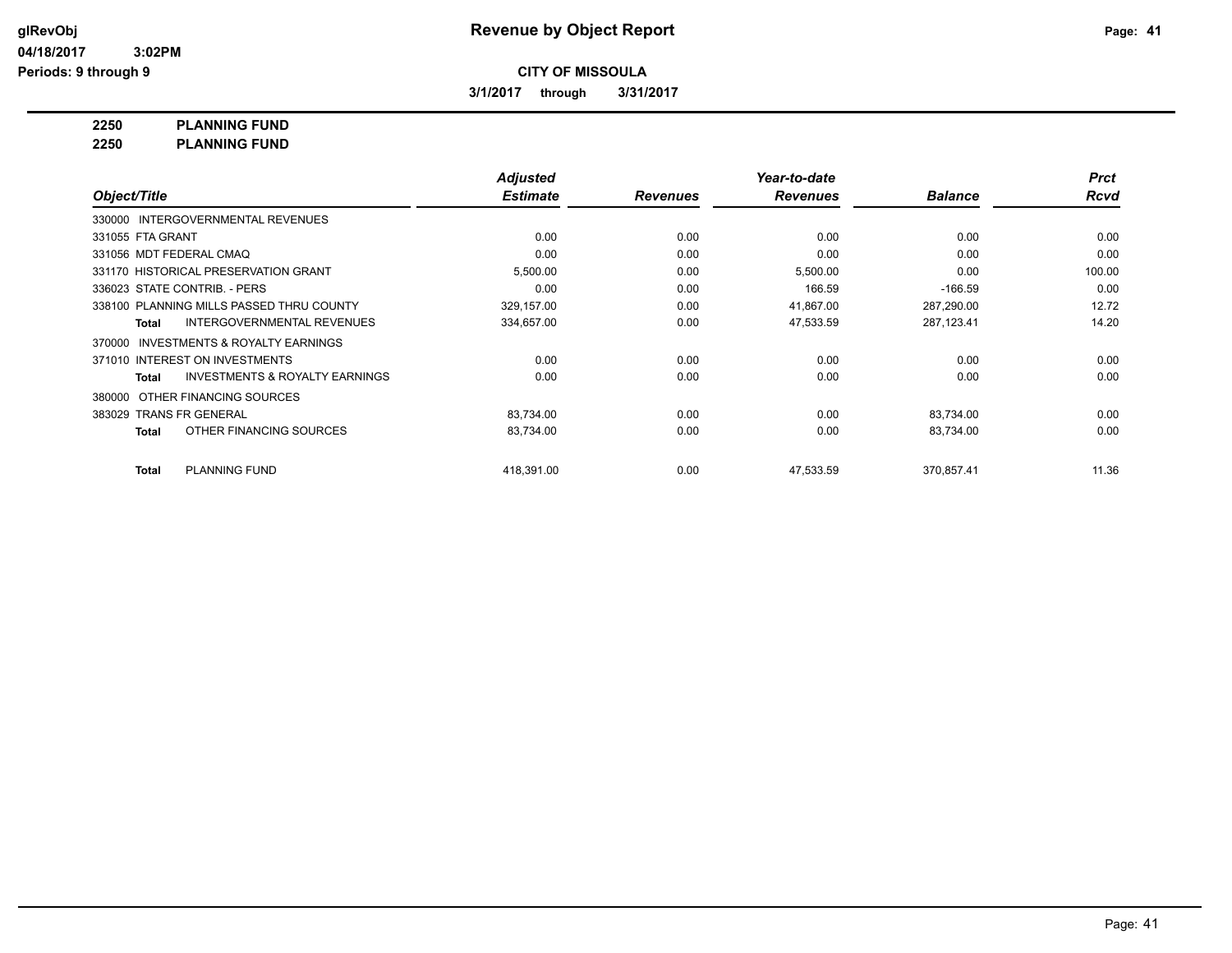**3/1/2017 through 3/31/2017**

#### **2250 PLANNING FUND**

| Object/Title                                              | <b>Adjusted</b><br><b>Estimate</b> | <b>Revenues</b> | Year-to-date<br><b>Revenues</b> | <b>Balance</b> | <b>Prct</b><br><b>Rcvd</b> |
|-----------------------------------------------------------|------------------------------------|-----------------|---------------------------------|----------------|----------------------------|
| 330000 INTERGOVERNMENTAL REVENUES                         |                                    |                 |                                 |                |                            |
| 331055 FTA GRANT                                          | 0.00                               | 0.00            | 0.00                            | 0.00           | 0.00                       |
| 331056 MDT FEDERAL CMAQ                                   | 0.00                               | 0.00            | 0.00                            | 0.00           | 0.00                       |
| 331170 HISTORICAL PRESERVATION GRANT                      | 5,500.00                           | 0.00            | 5,500.00                        | 0.00           | 100.00                     |
| 336023 STATE CONTRIB. - PERS                              | 0.00                               | 0.00            | 166.59                          | $-166.59$      | 0.00                       |
| 338100 PLANNING MILLS PASSED THRU COUNTY                  | 329,157.00                         | 0.00            | 41,867.00                       | 287,290.00     | 12.72                      |
| <b>INTERGOVERNMENTAL REVENUES</b><br><b>Total</b>         | 334,657.00                         | 0.00            | 47,533.59                       | 287,123.41     | 14.20                      |
| <b>INVESTMENTS &amp; ROYALTY EARNINGS</b><br>370000       |                                    |                 |                                 |                |                            |
| 371010 INTEREST ON INVESTMENTS                            | 0.00                               | 0.00            | 0.00                            | 0.00           | 0.00                       |
| <b>INVESTMENTS &amp; ROYALTY EARNINGS</b><br><b>Total</b> | 0.00                               | 0.00            | 0.00                            | 0.00           | 0.00                       |
| 380000 OTHER FINANCING SOURCES                            |                                    |                 |                                 |                |                            |
| 383029 TRANS FR GENERAL                                   | 83,734.00                          | 0.00            | 0.00                            | 83,734.00      | 0.00                       |
| OTHER FINANCING SOURCES<br><b>Total</b>                   | 83,734.00                          | 0.00            | 0.00                            | 83,734.00      | 0.00                       |
| <b>PLANNING FUND</b><br><b>Total</b>                      | 418,391.00                         | 0.00            | 47,533.59                       | 370,857.41     | 11.36                      |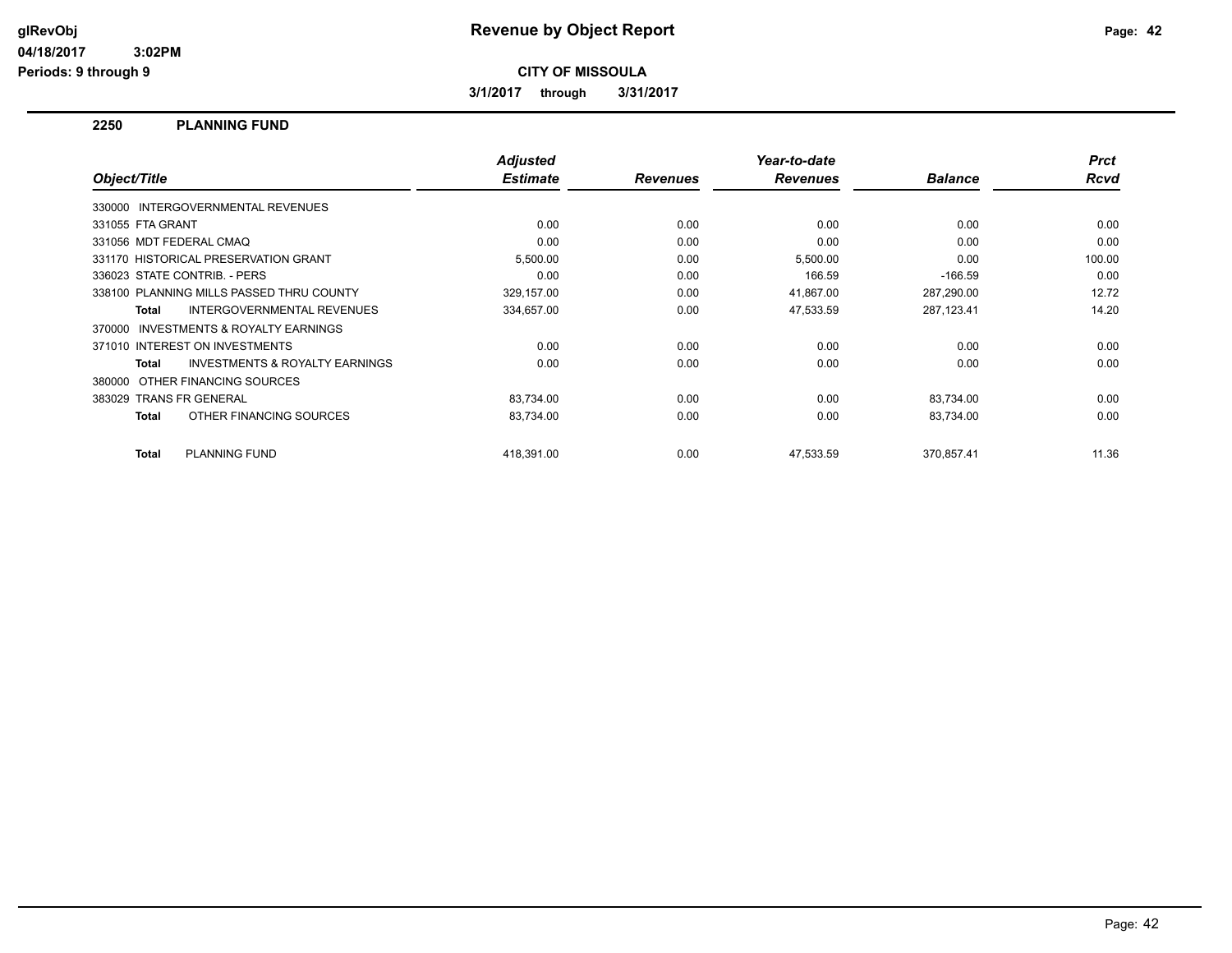**3/1/2017 through 3/31/2017**

# **2310 PUBLIC SAFETY INFORMATION SYSTEMS 2310 PUBLIC SAFETY INFORMATION SYSTEMS**

|                                                   | <b>Adjusted</b> |                 | Year-to-date    |                | <b>Prct</b> |
|---------------------------------------------------|-----------------|-----------------|-----------------|----------------|-------------|
| Object/Title                                      | <b>Estimate</b> | <b>Revenues</b> | <b>Revenues</b> | <b>Balance</b> | <b>Rcvd</b> |
| 330000 INTERGOVERNMENTAL REVENUES                 |                 |                 |                 |                |             |
| 330000 INTERGOVERNMENTAL REVENUES                 | 18,000.00       | 0.00            | 15.300.00       | 2.700.00       | 85.00       |
| INTERGOVERNMENTAL REVENUES<br>Total               | 18,000.00       | 0.00            | 15,300.00       | 2.700.00       | 85.00       |
| 380000 OTHER FINANCING SOURCES                    |                 |                 |                 |                |             |
| 383029 TRANS FR GENERAL                           | 6.000.00        | 0.00            | 6.000.00        | 0.00           | 100.00      |
| OTHER FINANCING SOURCES<br>Total                  | 6.000.00        | 0.00            | 6.000.00        | 0.00           | 100.00      |
|                                                   |                 |                 |                 |                |             |
| <b>Total</b><br>PUBLIC SAFETY INFORMATION SYSTEMS | 24.000.00       | 0.00            | 21.300.00       | 2.700.00       | 88.75       |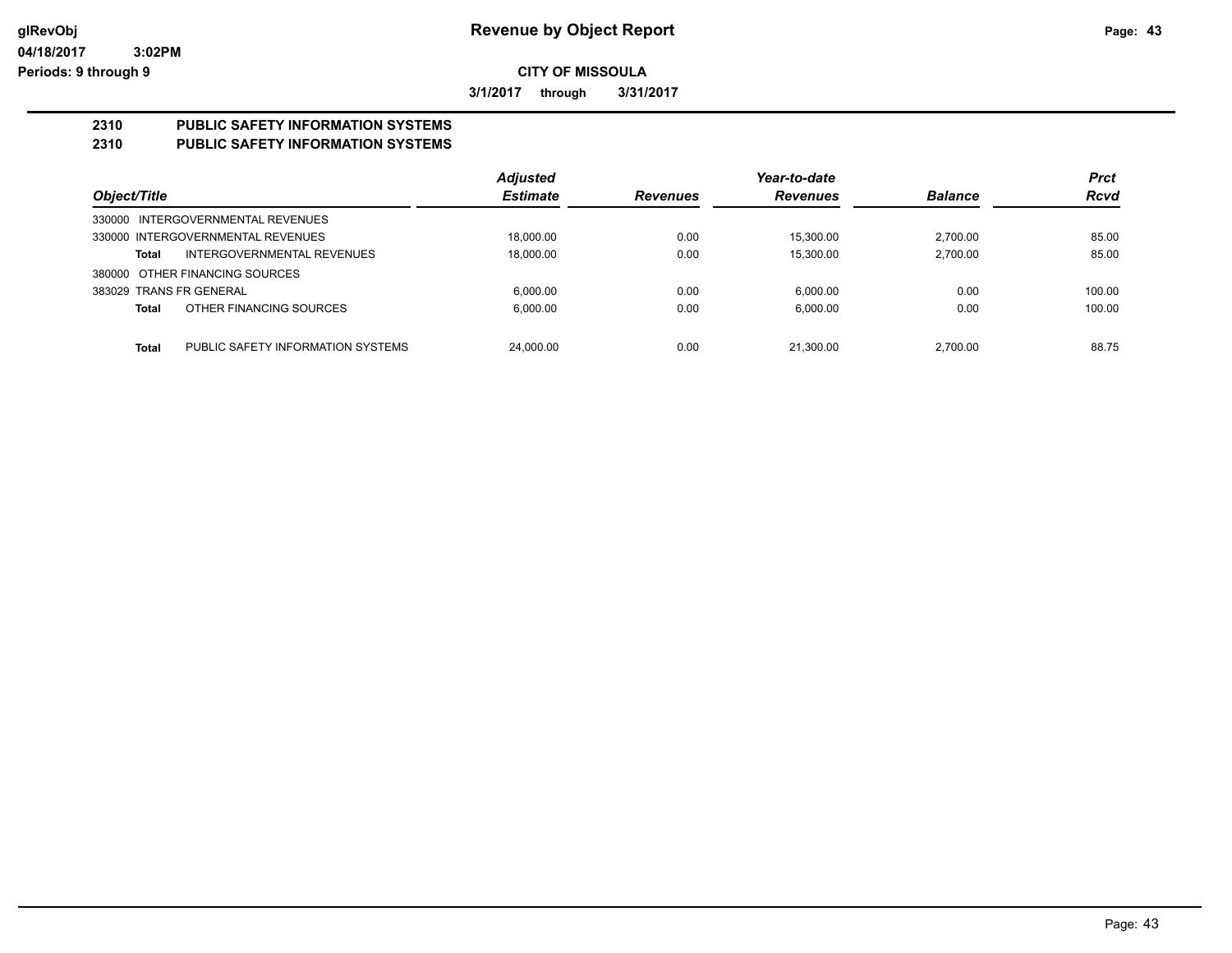**3/1/2017 through 3/31/2017**

#### **2310 PUBLIC SAFETY INFORMATION SYSTEMS**

|                         |                                   | <b>Adjusted</b> |                 | Year-to-date    |                | <b>Prct</b> |
|-------------------------|-----------------------------------|-----------------|-----------------|-----------------|----------------|-------------|
| Object/Title            |                                   | <b>Estimate</b> | <b>Revenues</b> | <b>Revenues</b> | <b>Balance</b> | <b>Rcvd</b> |
|                         | 330000 INTERGOVERNMENTAL REVENUES |                 |                 |                 |                |             |
|                         | 330000 INTERGOVERNMENTAL REVENUES | 18.000.00       | 0.00            | 15.300.00       | 2.700.00       | 85.00       |
| Total                   | INTERGOVERNMENTAL REVENUES        | 18.000.00       | 0.00            | 15,300.00       | 2.700.00       | 85.00       |
|                         | 380000 OTHER FINANCING SOURCES    |                 |                 |                 |                |             |
| 383029 TRANS FR GENERAL |                                   | 6,000.00        | 0.00            | 6.000.00        | 0.00           | 100.00      |
| Total                   | OTHER FINANCING SOURCES           | 6,000.00        | 0.00            | 6.000.00        | 0.00           | 100.00      |
| <b>Total</b>            | PUBLIC SAFETY INFORMATION SYSTEMS | 24.000.00       | 0.00            | 21.300.00       | 2.700.00       | 88.75       |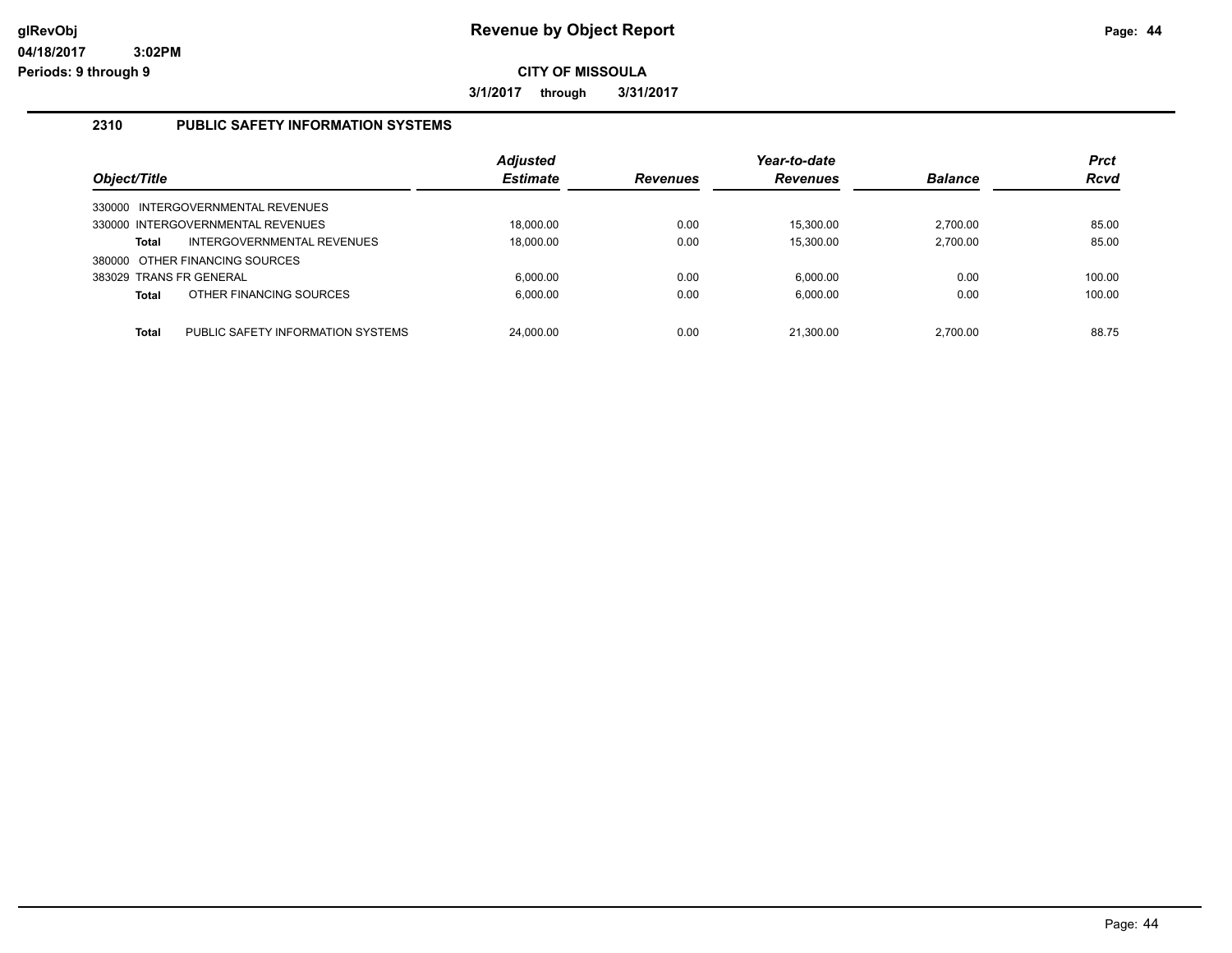**3/1/2017 through 3/31/2017**

**2321 IMPACT FEE FUND 2321 IMPACT FEE FUND**

|                                                     | <b>Adjusted</b> |                 | Year-to-date    |                | <b>Prct</b> |
|-----------------------------------------------------|-----------------|-----------------|-----------------|----------------|-------------|
| Object/Title                                        | <b>Estimate</b> | <b>Revenues</b> | <b>Revenues</b> | <b>Balance</b> | <b>Rcvd</b> |
| 340000 CHARGES FOR SERVICES                         |                 |                 |                 |                |             |
| 341032 IMPACT FEE CLEARING ACCOUNT                  | 1,200,000.00    | 45.003.51       | 1.268.048.79    | $-68.048.79$   | 105.67      |
| 341033 IMPACT FEES-PARKS SHARE                      | 0.00            | 0.00            | 0.00            | 0.00           | 0.00        |
| 341034 IMPACT FEES-FIRE SHARE                       | 0.00            | 0.00            | 0.00            | 0.00           | 0.00        |
| 341035 IMPACT FEES-POLICE SHARE                     | 0.00            | 0.00            | 0.00            | 0.00           | 0.00        |
| 341036 IMPACT FEES-COMMUNITY SERVICE SHARE          | 0.00            | 0.00            | 0.00            | 0.00           | 0.00        |
| 341037 IMPACT FEE-ROAD SHARE                        | 0.00            | 0.00            | 0.00            | 0.00           | 0.00        |
| <b>CHARGES FOR SERVICES</b><br>Total                | 1,200,000.00    | 45,003.51       | 1,268,048.79    | $-68,048.79$   | 105.67      |
| <b>INVESTMENTS &amp; ROYALTY EARNINGS</b><br>370000 |                 |                 |                 |                |             |
| 371010 INTEREST ON INVESTMENTS                      | 0.00            | 0.00            | 0.00            | 0.00           | 0.00        |
| <b>INVESTMENTS &amp; ROYALTY EARNINGS</b><br>Total  | 0.00            | 0.00            | 0.00            | 0.00           | 0.00        |
| <b>IMPACT FEE FUND</b><br><b>Total</b>              | .200.000.00     | 45.003.51       | .268.048.79     | $-68.048.79$   | 105.67      |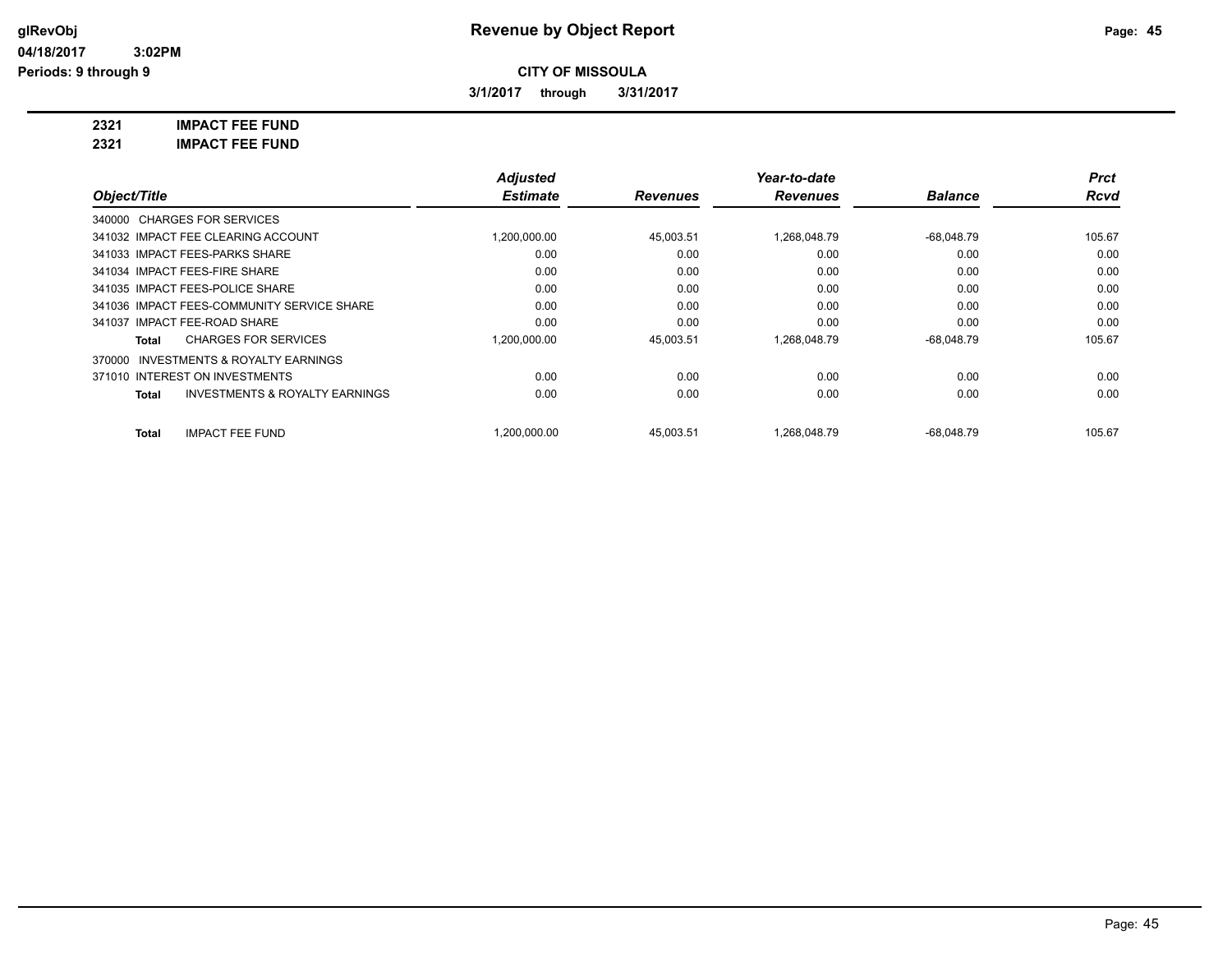**3/1/2017 through 3/31/2017**

#### **2321 IMPACT FEE FUND**

|                                                           | <b>Adjusted</b> |                 | Year-to-date    |                | <b>Prct</b> |
|-----------------------------------------------------------|-----------------|-----------------|-----------------|----------------|-------------|
| Object/Title                                              | <b>Estimate</b> | <b>Revenues</b> | <b>Revenues</b> | <b>Balance</b> | <b>Rcvd</b> |
| 340000 CHARGES FOR SERVICES                               |                 |                 |                 |                |             |
| 341032 IMPACT FEE CLEARING ACCOUNT                        | 1.200.000.00    | 45,003.51       | 1,268,048.79    | $-68.048.79$   | 105.67      |
| 341033 IMPACT FEES-PARKS SHARE                            | 0.00            | 0.00            | 0.00            | 0.00           | 0.00        |
| 341034 IMPACT FEES-FIRE SHARE                             | 0.00            | 0.00            | 0.00            | 0.00           | 0.00        |
| 341035 IMPACT FEES-POLICE SHARE                           | 0.00            | 0.00            | 0.00            | 0.00           | 0.00        |
| 341036 IMPACT FEES-COMMUNITY SERVICE SHARE                | 0.00            | 0.00            | 0.00            | 0.00           | 0.00        |
| 341037 IMPACT FEE-ROAD SHARE                              | 0.00            | 0.00            | 0.00            | 0.00           | 0.00        |
| <b>CHARGES FOR SERVICES</b><br>Total                      | 1,200,000.00    | 45,003.51       | 1.268.048.79    | $-68.048.79$   | 105.67      |
| 370000 INVESTMENTS & ROYALTY EARNINGS                     |                 |                 |                 |                |             |
| 371010 INTEREST ON INVESTMENTS                            | 0.00            | 0.00            | 0.00            | 0.00           | 0.00        |
| <b>INVESTMENTS &amp; ROYALTY EARNINGS</b><br><b>Total</b> | 0.00            | 0.00            | 0.00            | 0.00           | 0.00        |
| <b>IMPACT FEE FUND</b><br><b>Total</b>                    | 1.200.000.00    | 45.003.51       | 1.268.048.79    | $-68.048.79$   | 105.67      |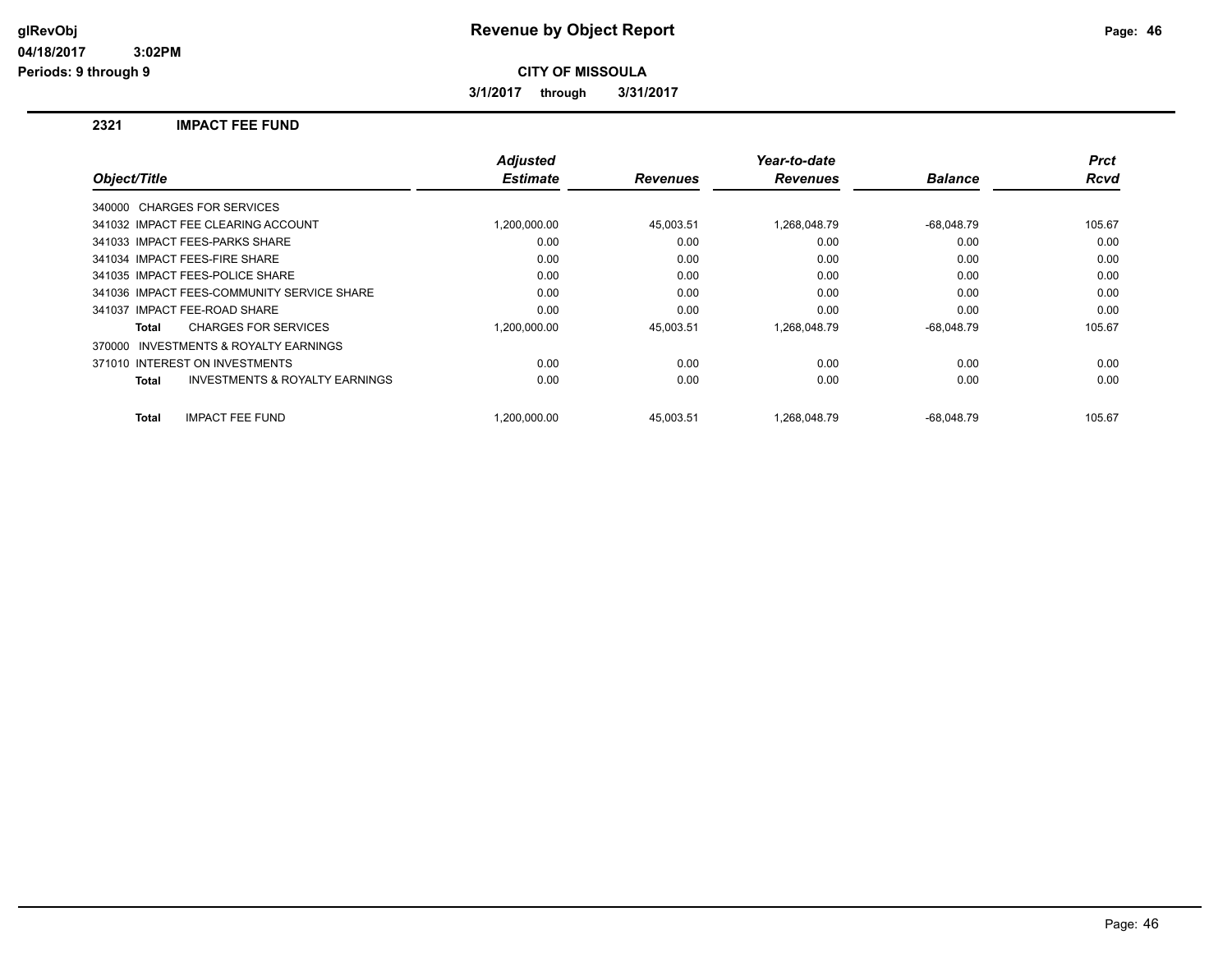**3/1/2017 through 3/31/2017**

# **2322 GEORGE ELMER/CATTLE DR INTERSECTION 2322 GEORGE ELMER/CATTLE DR INTERSECTION**

|              |                                            | <b>Adjusted</b> |                 | Year-to-date    |                | <b>Prct</b> |
|--------------|--------------------------------------------|-----------------|-----------------|-----------------|----------------|-------------|
| Object/Title |                                            | <b>Estimate</b> | <b>Revenues</b> | <b>Revenues</b> | <b>Balance</b> | <b>Rcvd</b> |
|              | 360000 MISCELLANEOUS REVENUES              |                 |                 |                 |                |             |
|              | 365000 DEVELOPER CONRIBUTIONS              | 15.000.00       | 0.00            | 0.00            | 15,000.00      | 0.00        |
| <b>Total</b> | <b>MISCELLANEOUS REVENUES</b>              | 15.000.00       | 0.00            | 0.00            | 15,000.00      | 0.00        |
| <b>Total</b> | <b>GEORGE ELMER/CATTLE DR INTERSECTION</b> | 15,000.00       | 0.00            | 0.00            | 15,000.00      | 0.00        |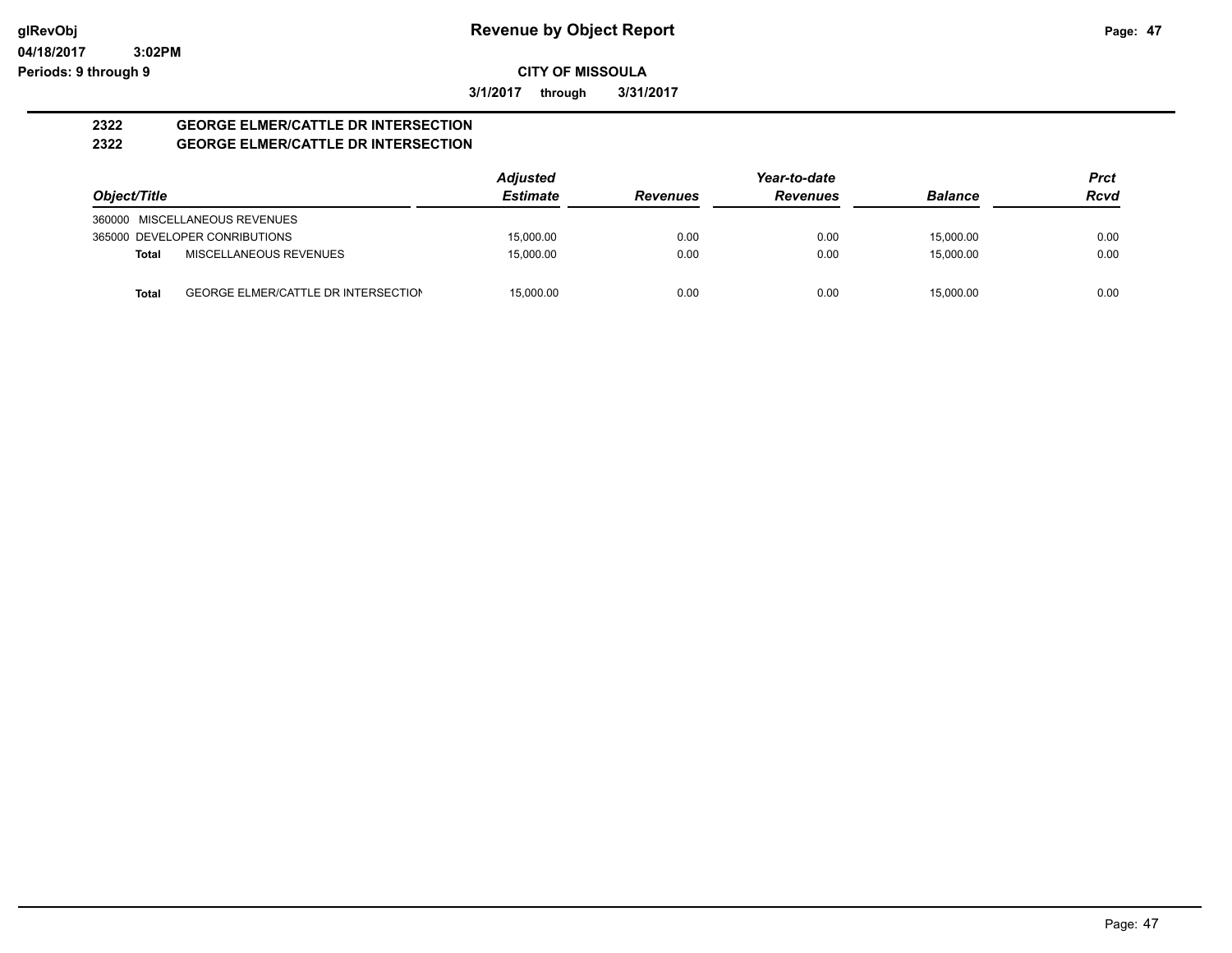**3/1/2017 through 3/31/2017**

# **2322 GEORGE ELMER/CATTLE DR INTERSECTION**

|              |                                            | <b>Adjusted</b> |                 | Year-to-date    |                | <b>Prct</b> |
|--------------|--------------------------------------------|-----------------|-----------------|-----------------|----------------|-------------|
| Object/Title |                                            | <b>Estimate</b> | <b>Revenues</b> | <b>Revenues</b> | <b>Balance</b> | <b>Rcvd</b> |
|              | 360000 MISCELLANEOUS REVENUES              |                 |                 |                 |                |             |
|              | 365000 DEVELOPER CONRIBUTIONS              | 15,000.00       | 0.00            | 0.00            | 15,000.00      | 0.00        |
| <b>Total</b> | MISCELLANEOUS REVENUES                     | 15,000.00       | 0.00            | 0.00            | 15.000.00      | 0.00        |
| <b>Total</b> | <b>GEORGE ELMER/CATTLE DR INTERSECTIOL</b> | 15,000.00       | 0.00            | 0.00            | 15.000.00      | 0.00        |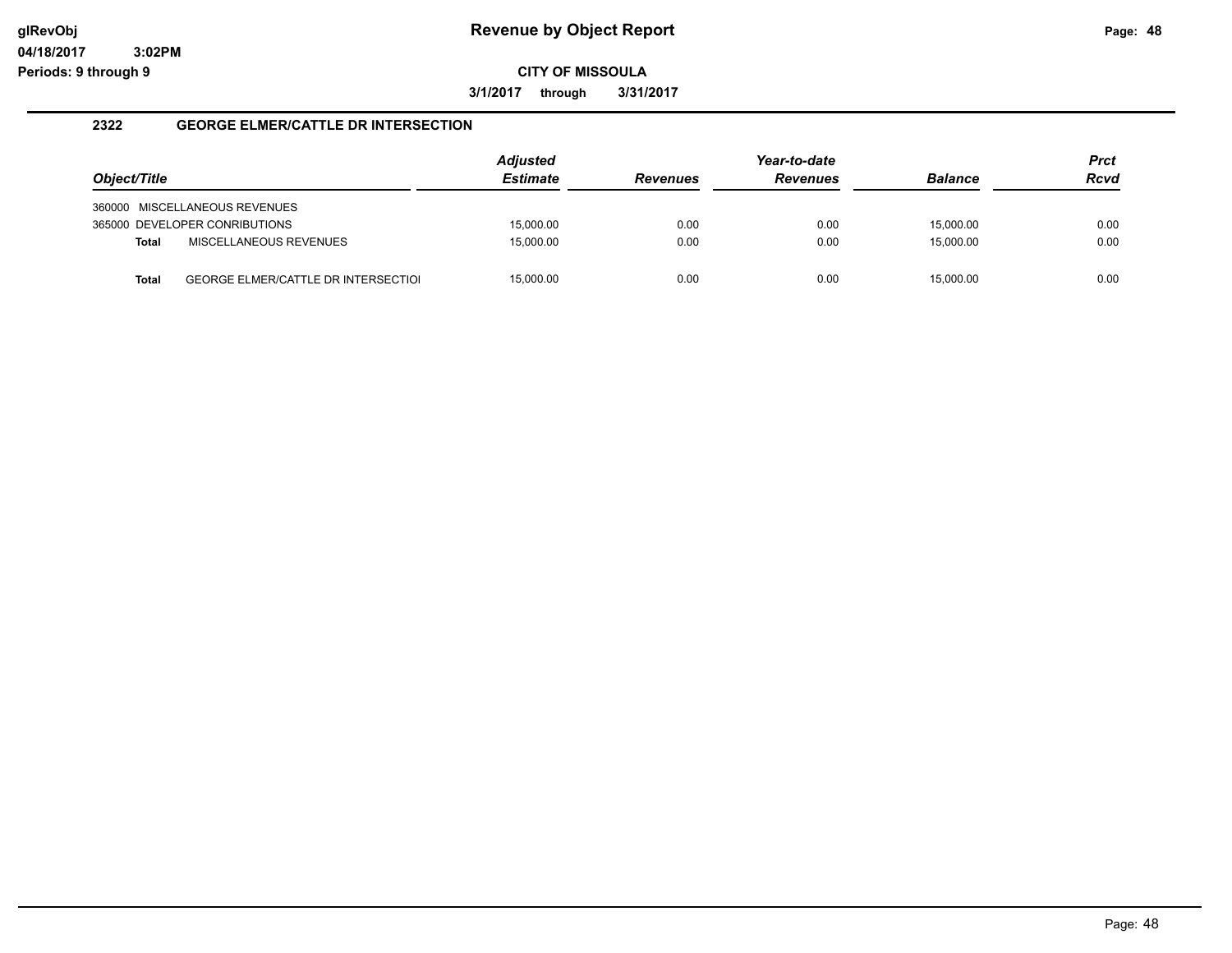**3/1/2017 through 3/31/2017**

**2365 PUBLIC ART FUND 2365 PUBLIC ART FUND**

|                                            | <b>Adjusted</b> |                 | Year-to-date    |                | <b>Prct</b> |
|--------------------------------------------|-----------------|-----------------|-----------------|----------------|-------------|
| Object/Title                               | <b>Estimate</b> | <b>Revenues</b> | <b>Revenues</b> | <b>Balance</b> | <b>Rcvd</b> |
| 330000 INTERGOVERNMENTAL REVENUES          |                 |                 |                 |                |             |
| 337000 LOCAL GRANTS                        | 0.00            | 0.00            | 0.00            | 0.00           | 0.00        |
| 337002 MRA GRANT                           | 0.00            | 0.00            | 1,000.00        | $-1,000.00$    | 0.00        |
| <b>INTERGOVERNMENTAL REVENUES</b><br>Total | 0.00            | 0.00            | 1,000.00        | $-1,000.00$    | 0.00        |
| 360000 MISCELLANEOUS REVENUES              |                 |                 |                 |                |             |
| 360010 MISCELLANEOUS                       | 10,095.00       | 0.00            | 0.00            | 10,095.00      | 0.00        |
| 364040 INSURANCE AND DAMAGE RECOVERY       | 0.00            | 0.00            | 0.00            | 0.00           | 0.00        |
| 365000 DONATIONS                           | 0.00            | 0.00            | 80.50           | $-80.50$       | 0.00        |
| MISCELLANEOUS REVENUES<br><b>Total</b>     | 10,095.00       | 0.00            | 80.50           | 10.014.50      | 0.80        |
| 380000 OTHER FINANCING SOURCES             |                 |                 |                 |                |             |
| 383000 OPERATING TRANSFERS                 | 0.00            | 0.00            | 0.00            | 0.00           | 0.00        |
| OTHER FINANCING SOURCES<br><b>Total</b>    | 0.00            | 0.00            | 0.00            | 0.00           | 0.00        |
| PUBLIC ART FUND<br><b>Total</b>            | 10,095.00       | 0.00            | 1,080.50        | 9,014.50       | 10.70       |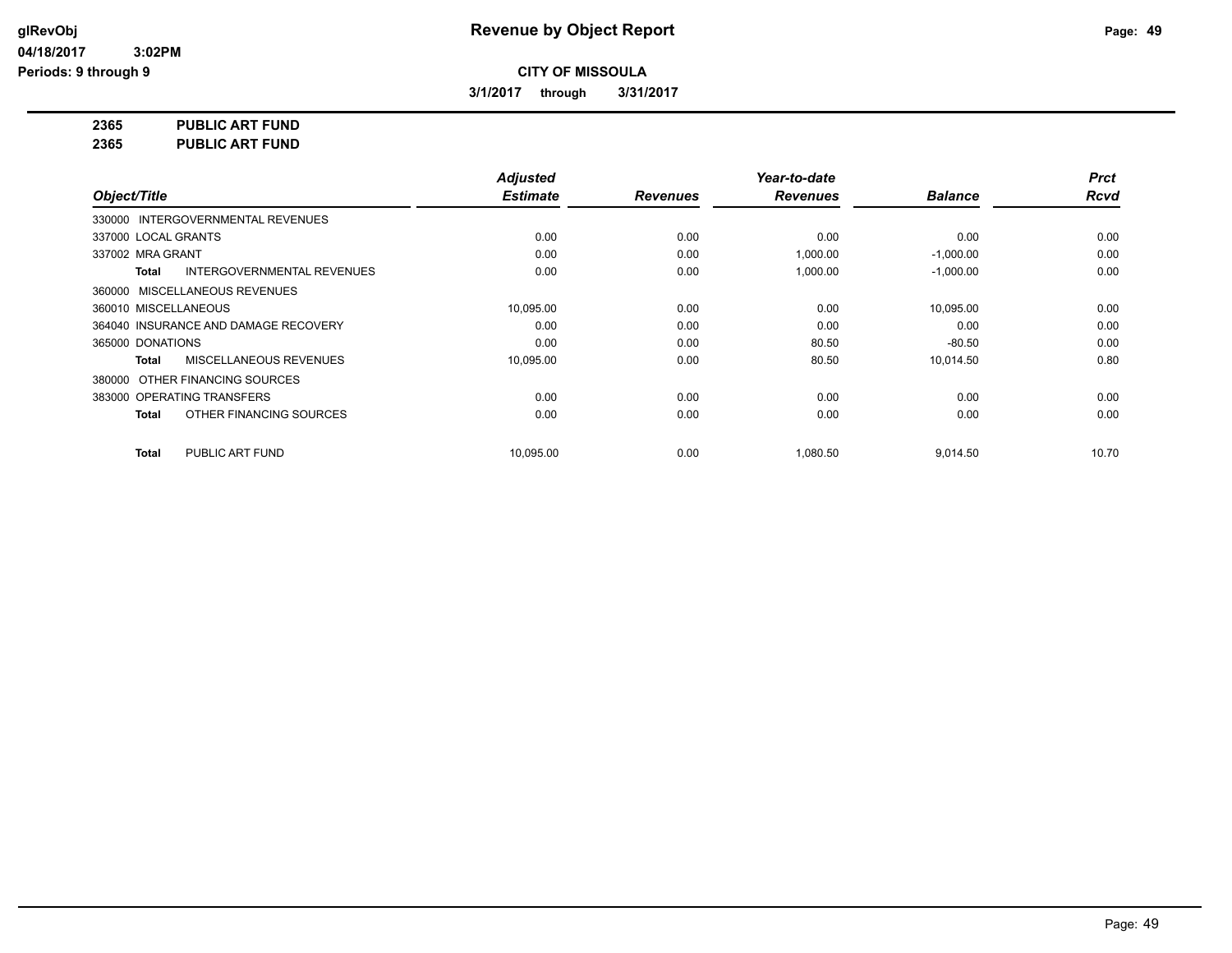**3/1/2017 through 3/31/2017**

#### **2365 PUBLIC ART FUND**

|                                            | <b>Adjusted</b> |                 | Year-to-date    |                | <b>Prct</b> |
|--------------------------------------------|-----------------|-----------------|-----------------|----------------|-------------|
| Object/Title                               | <b>Estimate</b> | <b>Revenues</b> | <b>Revenues</b> | <b>Balance</b> | <b>Rcvd</b> |
| 330000 INTERGOVERNMENTAL REVENUES          |                 |                 |                 |                |             |
| 337000 LOCAL GRANTS                        | 0.00            | 0.00            | 0.00            | 0.00           | 0.00        |
| 337002 MRA GRANT                           | 0.00            | 0.00            | 1,000.00        | $-1,000.00$    | 0.00        |
| <b>INTERGOVERNMENTAL REVENUES</b><br>Total | 0.00            | 0.00            | 1,000.00        | $-1,000.00$    | 0.00        |
| 360000 MISCELLANEOUS REVENUES              |                 |                 |                 |                |             |
| 360010 MISCELLANEOUS                       | 10,095.00       | 0.00            | 0.00            | 10,095.00      | 0.00        |
| 364040 INSURANCE AND DAMAGE RECOVERY       | 0.00            | 0.00            | 0.00            | 0.00           | 0.00        |
| 365000 DONATIONS                           | 0.00            | 0.00            | 80.50           | $-80.50$       | 0.00        |
| <b>MISCELLANEOUS REVENUES</b><br>Total     | 10,095.00       | 0.00            | 80.50           | 10.014.50      | 0.80        |
| OTHER FINANCING SOURCES<br>380000          |                 |                 |                 |                |             |
| 383000 OPERATING TRANSFERS                 | 0.00            | 0.00            | 0.00            | 0.00           | 0.00        |
| OTHER FINANCING SOURCES<br><b>Total</b>    | 0.00            | 0.00            | 0.00            | 0.00           | 0.00        |
| PUBLIC ART FUND<br><b>Total</b>            | 10,095.00       | 0.00            | 1,080.50        | 9,014.50       | 10.70       |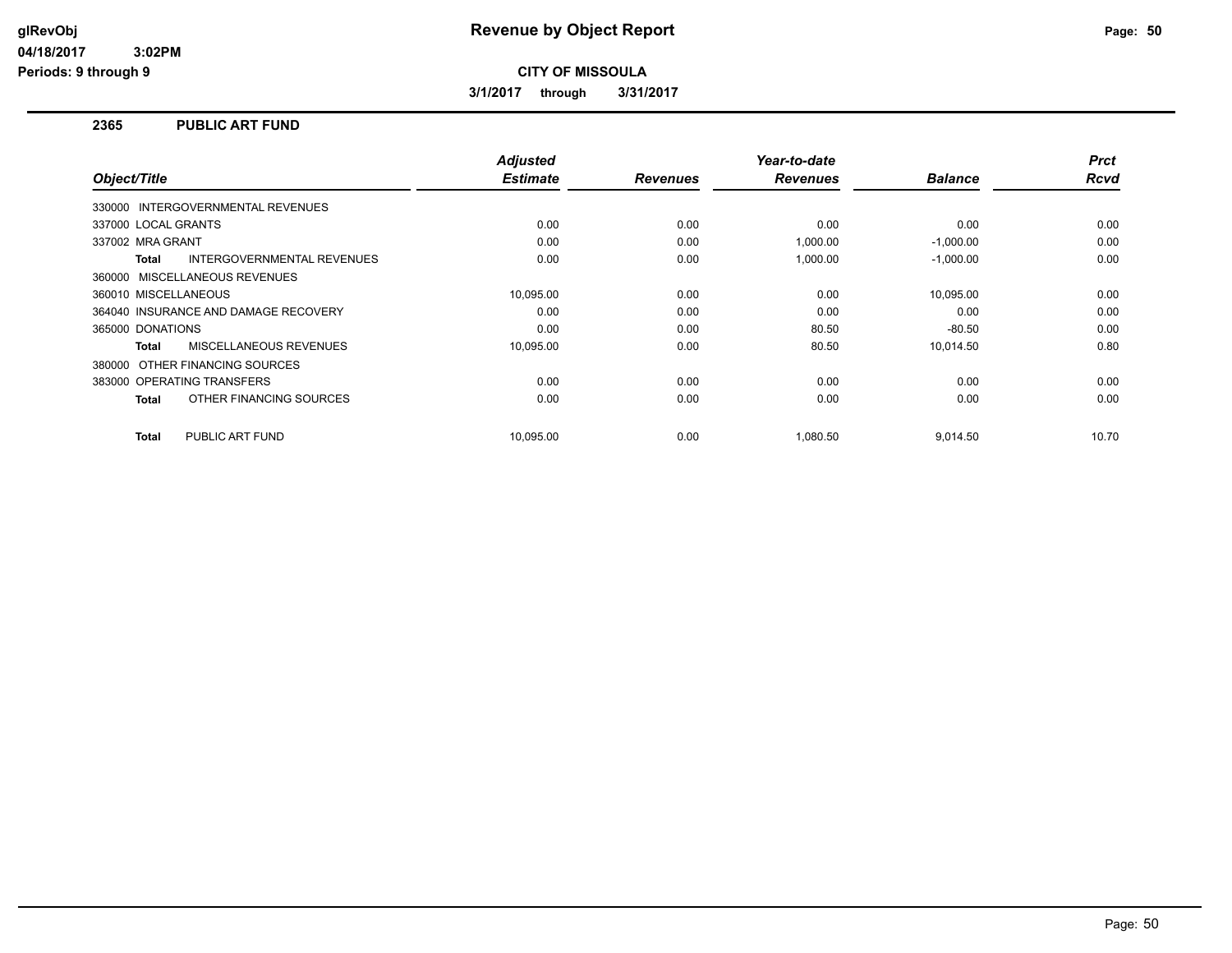**3/1/2017 through 3/31/2017**

# **2371 EMPLOYEE HEALTH INSURANCE LEVY FUND 2371 EMPLOYEE HEALTH INSURANCE LEVY FUND**

|                                              | <b>Adiusted</b> |                 | Year-to-date    |                | <b>Prct</b> |
|----------------------------------------------|-----------------|-----------------|-----------------|----------------|-------------|
| Object/Title                                 | <b>Estimate</b> | <b>Revenues</b> | <b>Revenues</b> | <b>Balance</b> | <b>Rcvd</b> |
| 310000 TAXES/ASSESSMENTS                     |                 |                 |                 |                |             |
| 311000 GENERAL PROPERTY TAXES                | 4.525.00        | 12.65           | 2.238.02        | 2.286.98       | 49.46       |
| <b>PENALTIES &amp; INTEREST</b><br>312001    | 0.00            | 4.00            | 9.61            | $-9.61$        | 0.00        |
| TAXES/ASSESSMENTS<br>Total                   | 4,525.00        | 16.65           | 2.247.63        | 2.277.37       | 49.67       |
| 370000 INVESTMENTS & ROYALTY EARNINGS        |                 |                 |                 |                |             |
| 371010 INTEREST ON INVESTMENTS               | 0.00            | 0.00            | 0.00            | 0.00           | 0.00        |
| INVESTMENTS & ROYALTY EARNINGS<br>Total      | 0.00            | 0.00            | 0.00            | 0.00           | 0.00        |
| EMPLOYEE HEALTH INSURANCE LEVY FUNI<br>Total | 4.525.00        | 16.65           | 2.247.63        | 2.277.37       | 49.67       |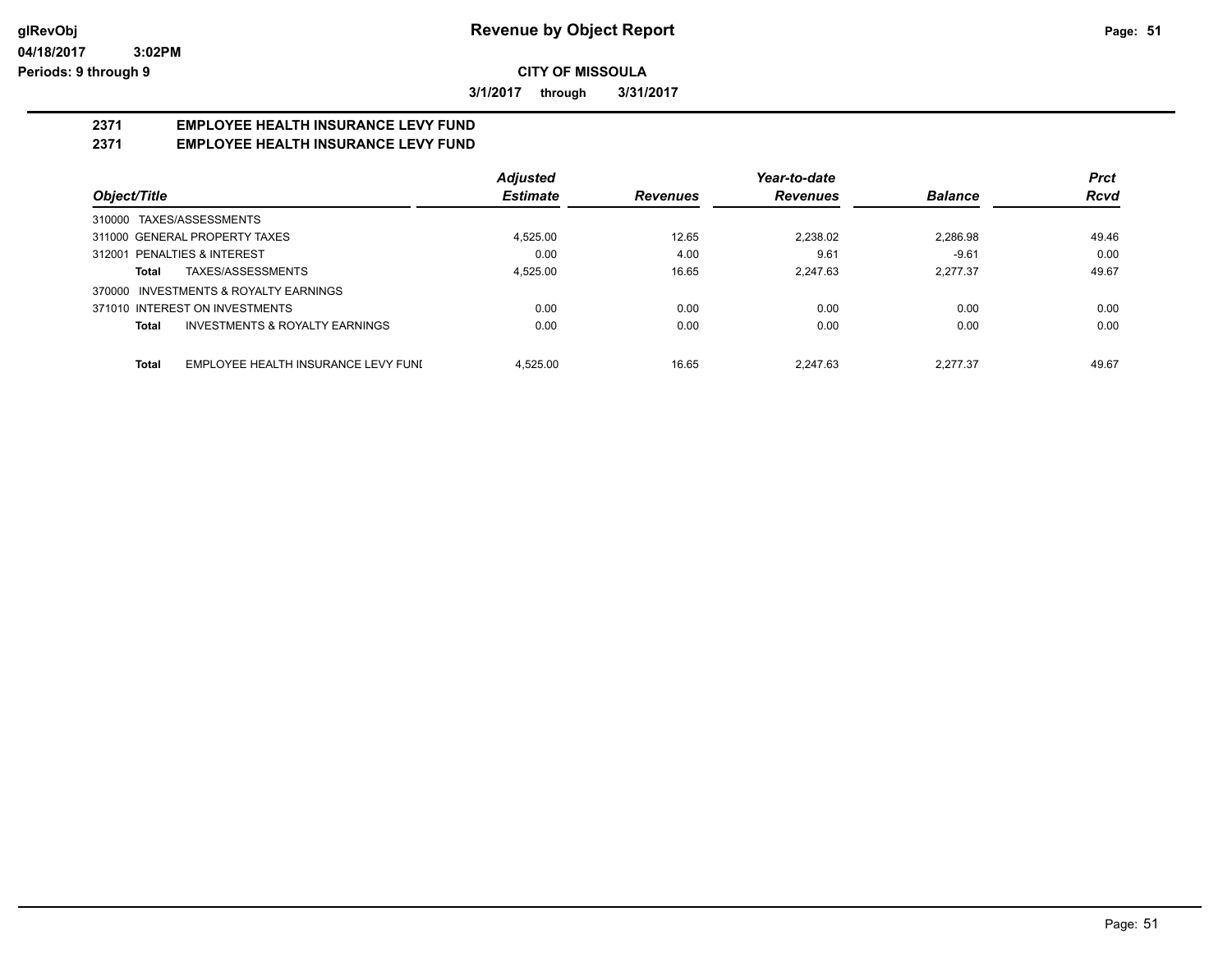**3/1/2017 through 3/31/2017**

#### **2371 EMPLOYEE HEALTH INSURANCE LEVY FUND**

|              |                                       | <b>Adjusted</b><br><b>Estimate</b> |                 | Year-to-date    | <b>Balance</b> | <b>Prct</b><br><b>Rcvd</b> |
|--------------|---------------------------------------|------------------------------------|-----------------|-----------------|----------------|----------------------------|
| Object/Title |                                       |                                    | <b>Revenues</b> | <b>Revenues</b> |                |                            |
|              | 310000 TAXES/ASSESSMENTS              |                                    |                 |                 |                |                            |
|              | 311000 GENERAL PROPERTY TAXES         | 4.525.00                           | 12.65           | 2.238.02        | 2.286.98       | 49.46                      |
|              | 312001 PENALTIES & INTEREST           | 0.00                               | 4.00            | 9.61            | $-9.61$        | 0.00                       |
| Total        | TAXES/ASSESSMENTS                     | 4.525.00                           | 16.65           | 2.247.63        | 2.277.37       | 49.67                      |
|              | 370000 INVESTMENTS & ROYALTY EARNINGS |                                    |                 |                 |                |                            |
|              | 371010 INTEREST ON INVESTMENTS        | 0.00                               | 0.00            | 0.00            | 0.00           | 0.00                       |
| Total        | INVESTMENTS & ROYALTY EARNINGS        | 0.00                               | 0.00            | 0.00            | 0.00           | 0.00                       |
| <b>Total</b> | EMPLOYEE HEALTH INSURANCE LEVY FUN    | 4.525.00                           | 16.65           | 2.247.63        | 2.277.37       | 49.67                      |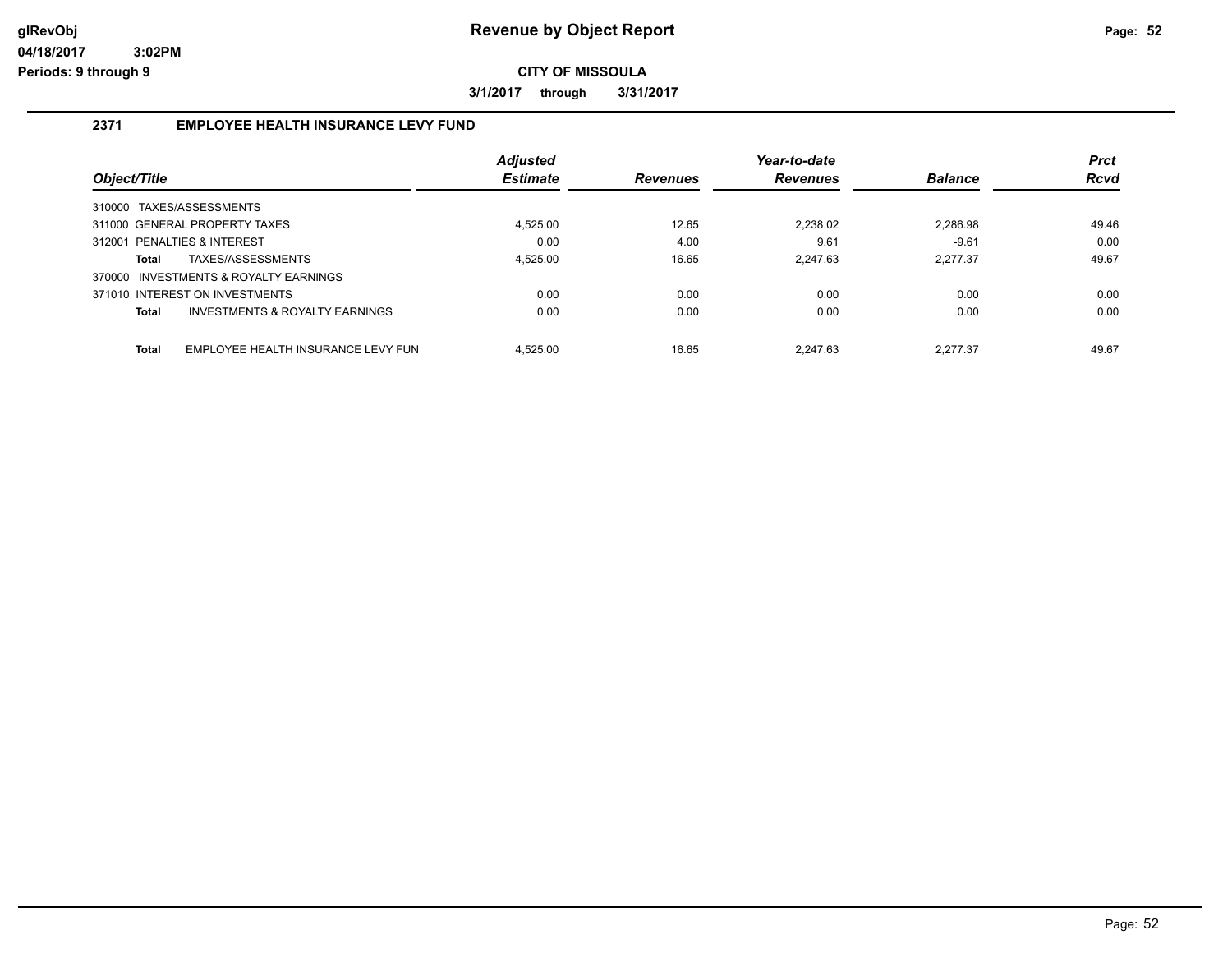**3/1/2017 through 3/31/2017**

**2372 PERMISSIVE MEDICAL LEVY 2372 PERMISSIVE MEDICAL LEVY**

|              |                                       | <b>Adjusted</b> |                 | Year-to-date    |                | <b>Prct</b> |
|--------------|---------------------------------------|-----------------|-----------------|-----------------|----------------|-------------|
| Object/Title |                                       | <b>Estimate</b> | <b>Revenues</b> | <b>Revenues</b> | <b>Balance</b> | Rcvd        |
|              | 310000 TAXES/ASSESSMENTS              |                 |                 |                 |                |             |
|              | 311000 GENERAL PROPERTY TAXES         | 4.774.150.00    | 17.957.01       | 2.499.118.93    | 2.275.031.07   | 52.35       |
|              | 312001 PENALTIES & INTEREST           | 0.00            | 230.08          | 1.894.99        | $-1.894.99$    | 0.00        |
| Total        | TAXES/ASSESSMENTS                     | 4,774,150.00    | 18.187.09       | 2,501,013.92    | 2.273.136.08   | 52.39       |
|              | 370000 INVESTMENTS & ROYALTY EARNINGS |                 |                 |                 |                |             |
|              | 371010 INTEREST ON INVESTMENTS        | 0.00            | 0.00            | 0.00            | 0.00           | 0.00        |
| Total        | INVESTMENTS & ROYALTY EARNINGS        | 0.00            | 0.00            | 0.00            | 0.00           | 0.00        |
| <b>Total</b> | PERMISSIVE MEDICAL LEVY               | 4.774.150.00    | 18.187.09       | 2.501.013.92    | 2.273.136.08   | 52.39       |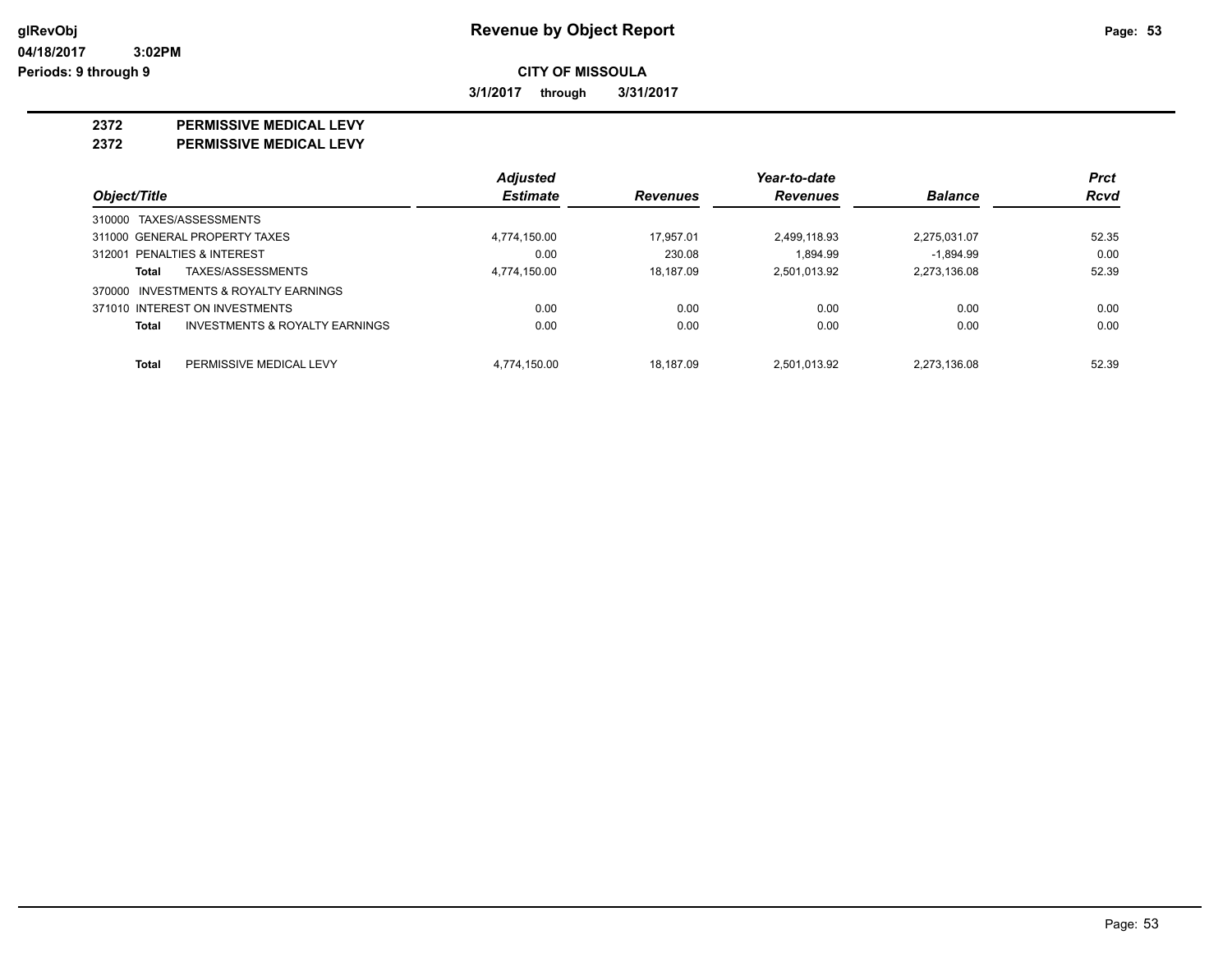**3/1/2017 through 3/31/2017**

#### **2372 PERMISSIVE MEDICAL LEVY**

|              |                                | <b>Adjusted</b> |                 | Year-to-date    |                | <b>Prct</b> |
|--------------|--------------------------------|-----------------|-----------------|-----------------|----------------|-------------|
| Object/Title |                                | <b>Estimate</b> | <b>Revenues</b> | <b>Revenues</b> | <b>Balance</b> | <b>Rcvd</b> |
|              | 310000 TAXES/ASSESSMENTS       |                 |                 |                 |                |             |
|              | 311000 GENERAL PROPERTY TAXES  | 4.774.150.00    | 17.957.01       | 2.499.118.93    | 2,275,031.07   | 52.35       |
|              | 312001 PENALTIES & INTEREST    | 0.00            | 230.08          | 1.894.99        | $-1.894.99$    | 0.00        |
| Total        | TAXES/ASSESSMENTS              | 4,774,150.00    | 18,187.09       | 2,501,013.92    | 2,273,136.08   | 52.39       |
| 370000       | INVESTMENTS & ROYALTY EARNINGS |                 |                 |                 |                |             |
|              | 371010 INTEREST ON INVESTMENTS | 0.00            | 0.00            | 0.00            | 0.00           | 0.00        |
| Total        | INVESTMENTS & ROYALTY EARNINGS | 0.00            | 0.00            | 0.00            | 0.00           | 0.00        |
| Total        | PERMISSIVE MEDICAL LEVY        | 4.774.150.00    | 18.187.09       | 2.501.013.92    | 2.273.136.08   | 52.39       |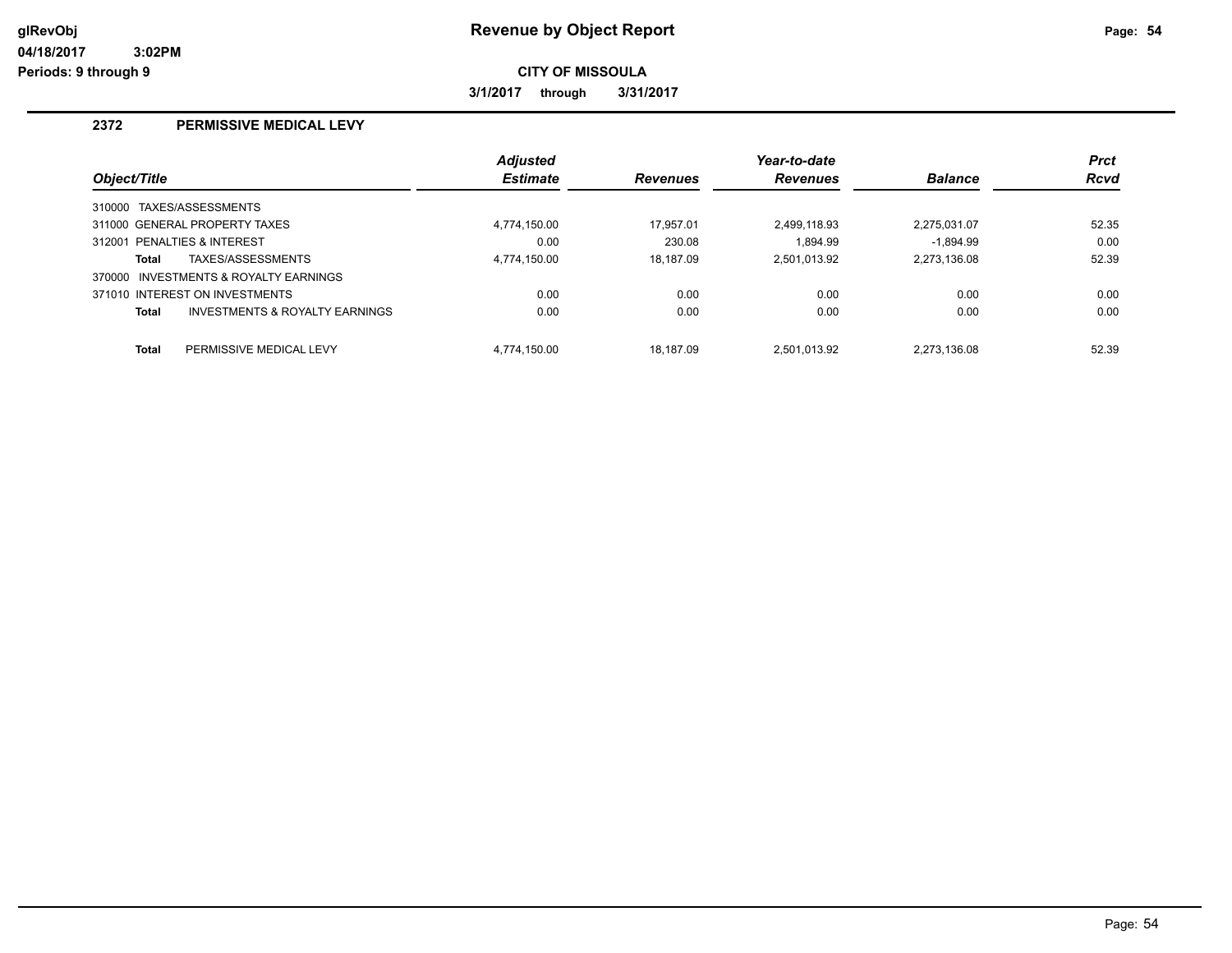**3/1/2017 through 3/31/2017**

# **2389 CABLE TELEVISION FRANCHISE FUND 2389 CABLE TELEVISION FRANCHISE FUND**

|                   |                                 | <b>Adjusted</b> |                 | Year-to-date    |                | <b>Prct</b> |
|-------------------|---------------------------------|-----------------|-----------------|-----------------|----------------|-------------|
| Object/Title      |                                 | <b>Estimate</b> | <b>Revenues</b> | <b>Revenues</b> | <b>Balance</b> | <b>Rcvd</b> |
|                   | 320000 LICENSES & PERMITS       |                 |                 |                 |                |             |
|                   | 322031 FRANCHISE FEE - AT&T     | 680.000.00      | 0.00            | 346.315.86      | 333.684.14     | 50.93       |
| 322034 PEG ACCESS |                                 | 56.000.00       | 0.00            | 19.385.05       | 36.614.95      | 34.62       |
| Total             | <b>LICENSES &amp; PERMITS</b>   | 736.000.00      | 0.00            | 365.700.91      | 370.299.09     | 49.69       |
|                   | 360000 MISCELLANEOUS REVENUES   |                 |                 |                 |                |             |
| 365000 DONATIONS  |                                 | 0.00            | 0.00            | 0.00            | 0.00           | 0.00        |
| Total             | MISCELLANEOUS REVENUES          | 0.00            | 0.00            | 0.00            | 0.00           | 0.00        |
| <b>Total</b>      | CABLE TELEVISION FRANCHISE FUND | 736.000.00      | 0.00            | 365.700.91      | 370.299.09     | 49.69       |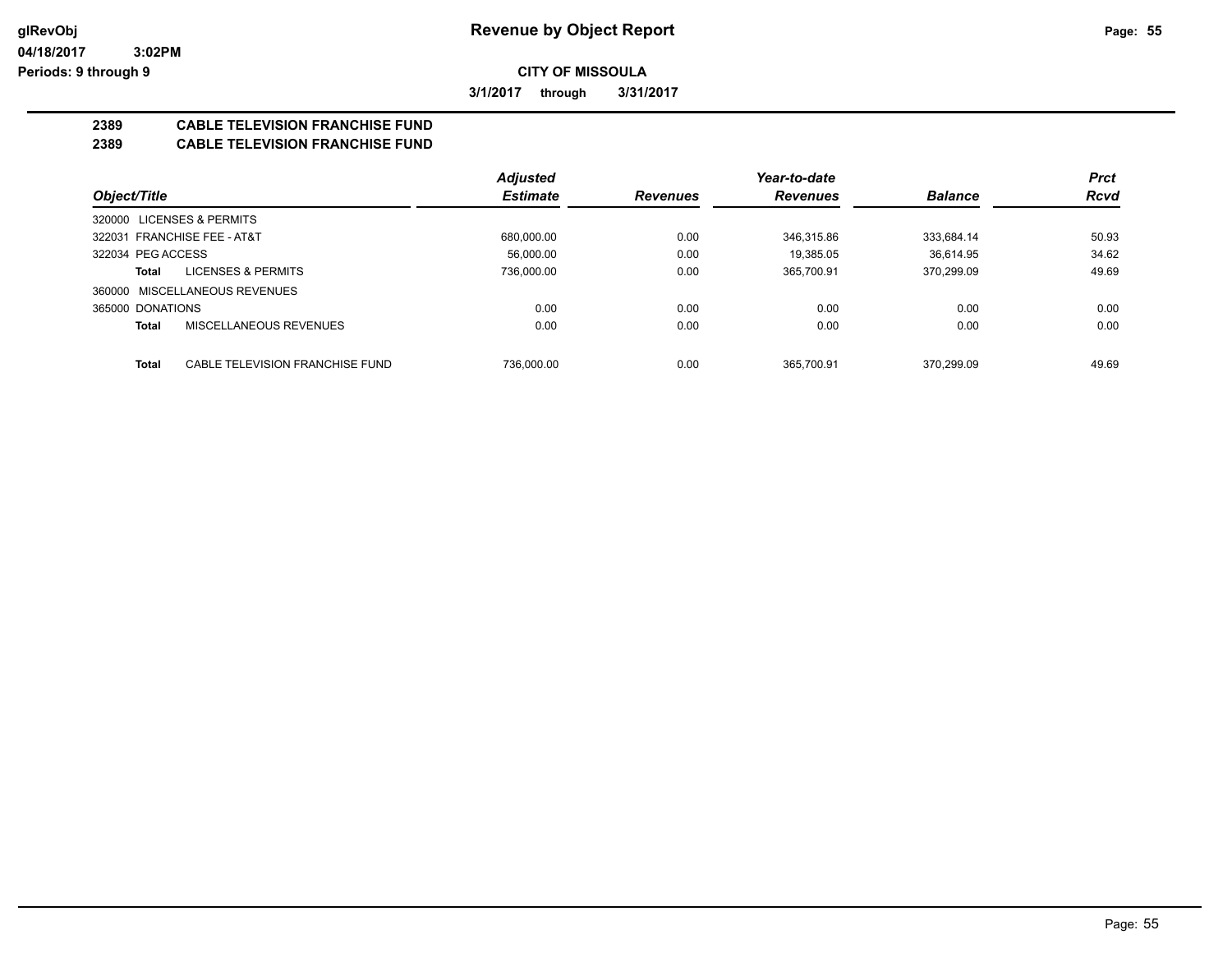**3/1/2017 through 3/31/2017**

#### **2389 CABLE TELEVISION FRANCHISE FUND**

|                   |                                 | <b>Adjusted</b> |                 | Year-to-date    |                | <b>Prct</b> |
|-------------------|---------------------------------|-----------------|-----------------|-----------------|----------------|-------------|
| Object/Title      |                                 | <b>Estimate</b> | <b>Revenues</b> | <b>Revenues</b> | <b>Balance</b> | <b>Rcvd</b> |
|                   | 320000 LICENSES & PERMITS       |                 |                 |                 |                |             |
|                   | 322031 FRANCHISE FEE - AT&T     | 680.000.00      | 0.00            | 346.315.86      | 333.684.14     | 50.93       |
| 322034 PEG ACCESS |                                 | 56.000.00       | 0.00            | 19.385.05       | 36.614.95      | 34.62       |
| Total             | <b>LICENSES &amp; PERMITS</b>   | 736.000.00      | 0.00            | 365,700.91      | 370,299.09     | 49.69       |
|                   | 360000 MISCELLANEOUS REVENUES   |                 |                 |                 |                |             |
| 365000 DONATIONS  |                                 | 0.00            | 0.00            | 0.00            | 0.00           | 0.00        |
| <b>Total</b>      | MISCELLANEOUS REVENUES          | 0.00            | 0.00            | 0.00            | 0.00           | 0.00        |
| <b>Total</b>      | CABLE TELEVISION FRANCHISE FUND | 736.000.00      | 0.00            | 365.700.91      | 370.299.09     | 49.69       |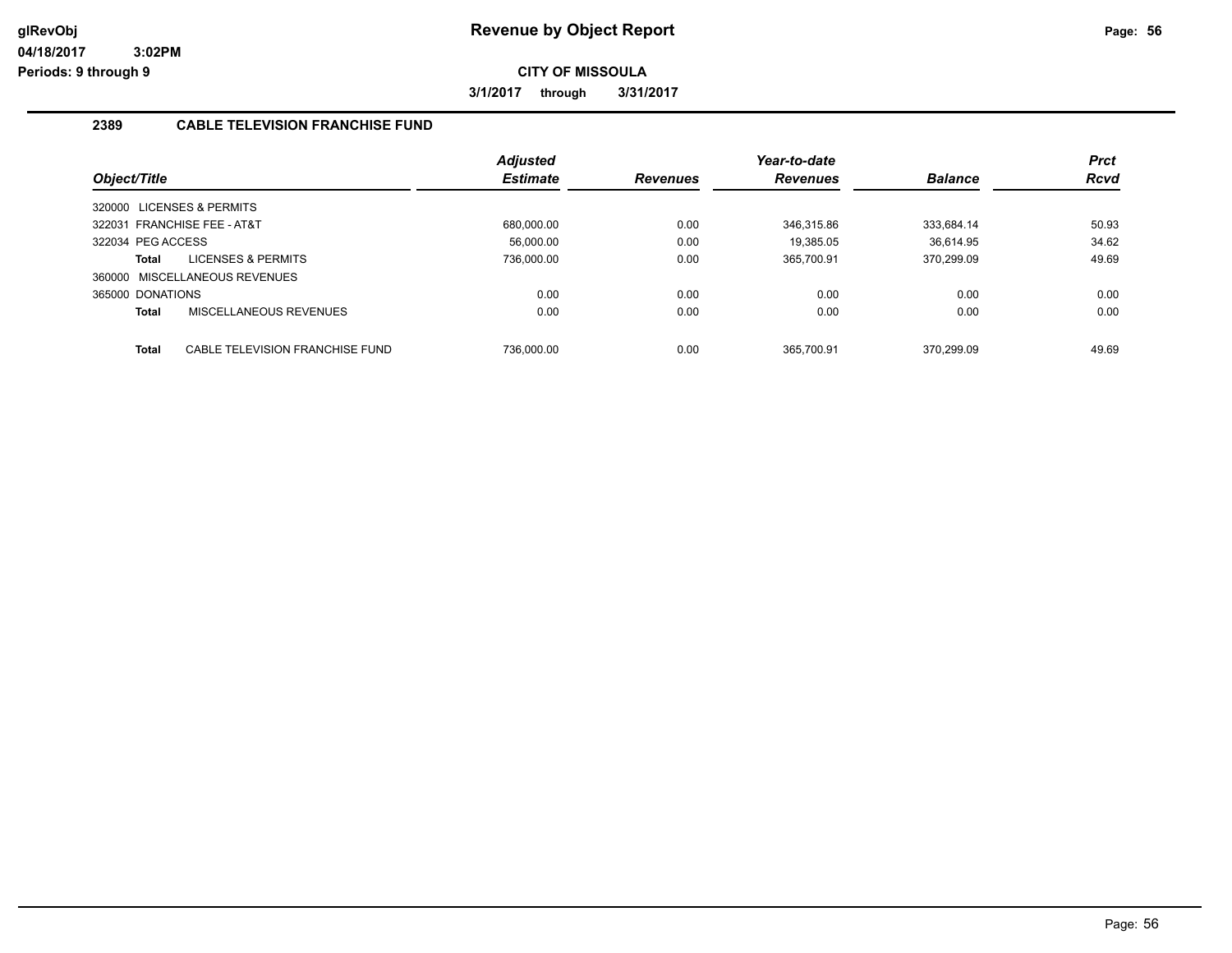**3/1/2017 through 3/31/2017**

**2390 DRUG FORFEITURE FUND 2390 DRUG FORFEITURE FUND**

|                                         | <b>Adjusted</b> |                 | Year-to-date    |                | <b>Prct</b> |
|-----------------------------------------|-----------------|-----------------|-----------------|----------------|-------------|
| Object/Title                            | <b>Estimate</b> | <b>Revenues</b> | <b>Revenues</b> | <b>Balance</b> | <b>Rcvd</b> |
| 350000 FINES & FORFEITURES              |                 |                 |                 |                |             |
| 351013 DRUG FORFEITURES                 | 16.800.00       | 2.064.73        | 10.394.85       | 6.405.15       | 61.87       |
| <b>FINES &amp; FORFEITURES</b><br>Total | 16,800.00       | 2,064.73        | 10,394.85       | 6,405.15       | 61.87       |
| 370000 INVESTMENTS & ROYALTY EARNINGS   |                 |                 |                 |                |             |
| 371010 INTEREST ON INVESTMENTS          | 0.00            | 0.00            | 0.00            | 0.00           | 0.00        |
| INVESTMENTS & ROYALTY EARNINGS<br>Total | 0.00            | 0.00            | 0.00            | 0.00           | 0.00        |
| <b>Total</b><br>DRUG FORFEITURE FUND    | 16.800.00       | 2.064.73        | 10.394.85       | 6.405.15       | 61.87       |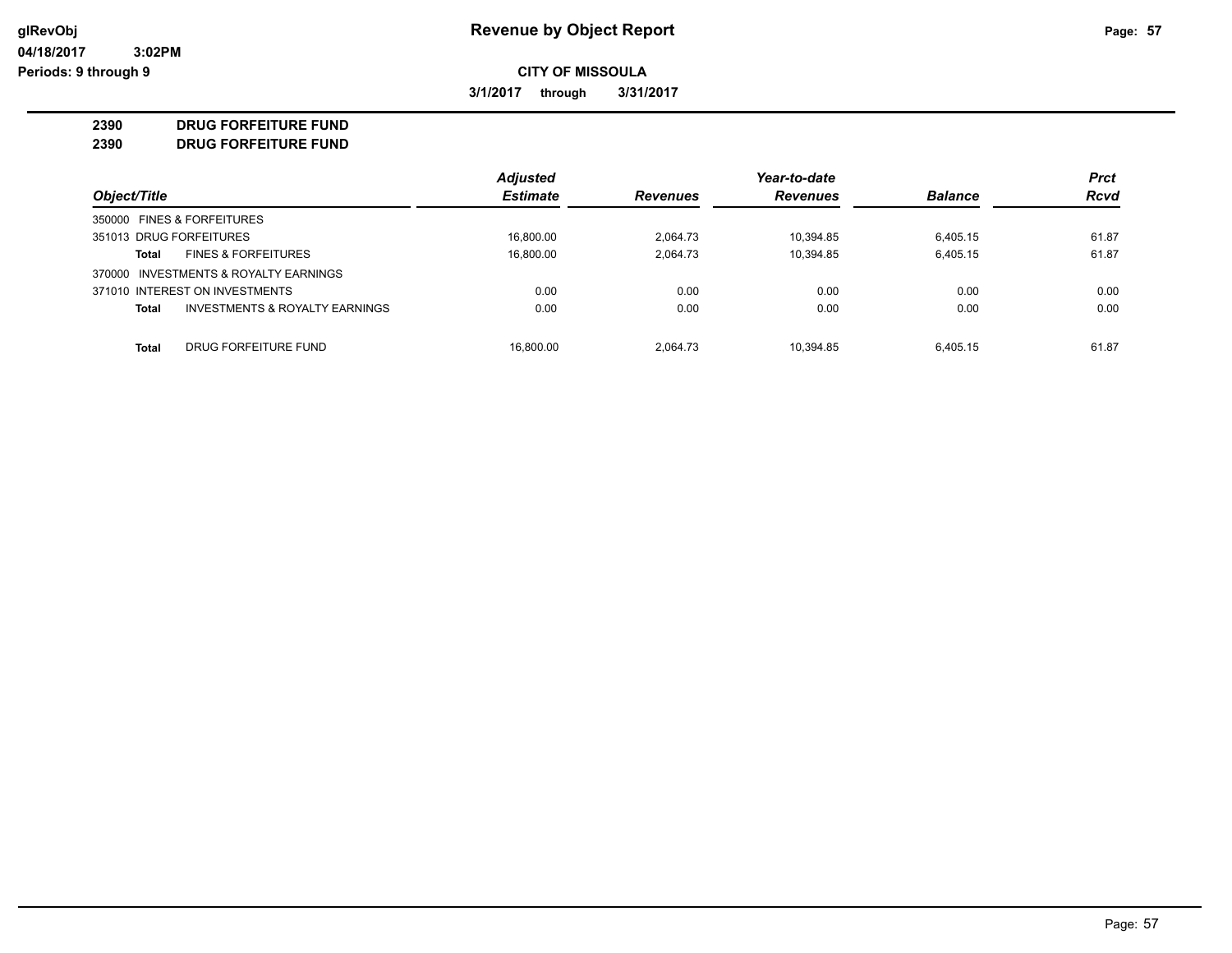**3/1/2017 through 3/31/2017**

#### **2390 DRUG FORFEITURE FUND**

|                                       |                                | <b>Adjusted</b> |                 | Year-to-date    |                | <b>Prct</b> |
|---------------------------------------|--------------------------------|-----------------|-----------------|-----------------|----------------|-------------|
| Object/Title                          |                                | <b>Estimate</b> | <b>Revenues</b> | <b>Revenues</b> | <b>Balance</b> | <b>Rcvd</b> |
| 350000 FINES & FORFEITURES            |                                |                 |                 |                 |                |             |
| 351013 DRUG FORFEITURES               |                                | 16.800.00       | 2.064.73        | 10.394.85       | 6.405.15       | 61.87       |
| Total                                 | <b>FINES &amp; FORFEITURES</b> | 16.800.00       | 2.064.73        | 10.394.85       | 6.405.15       | 61.87       |
| 370000 INVESTMENTS & ROYALTY EARNINGS |                                |                 |                 |                 |                |             |
| 371010 INTEREST ON INVESTMENTS        |                                | 0.00            | 0.00            | 0.00            | 0.00           | 0.00        |
| <b>Total</b>                          | INVESTMENTS & ROYALTY EARNINGS | 0.00            | 0.00            | 0.00            | 0.00           | 0.00        |
| <b>Total</b>                          | DRUG FORFEITURE FUND           | 16.800.00       | 2.064.73        | 10.394.85       | 6.405.15       | 61.87       |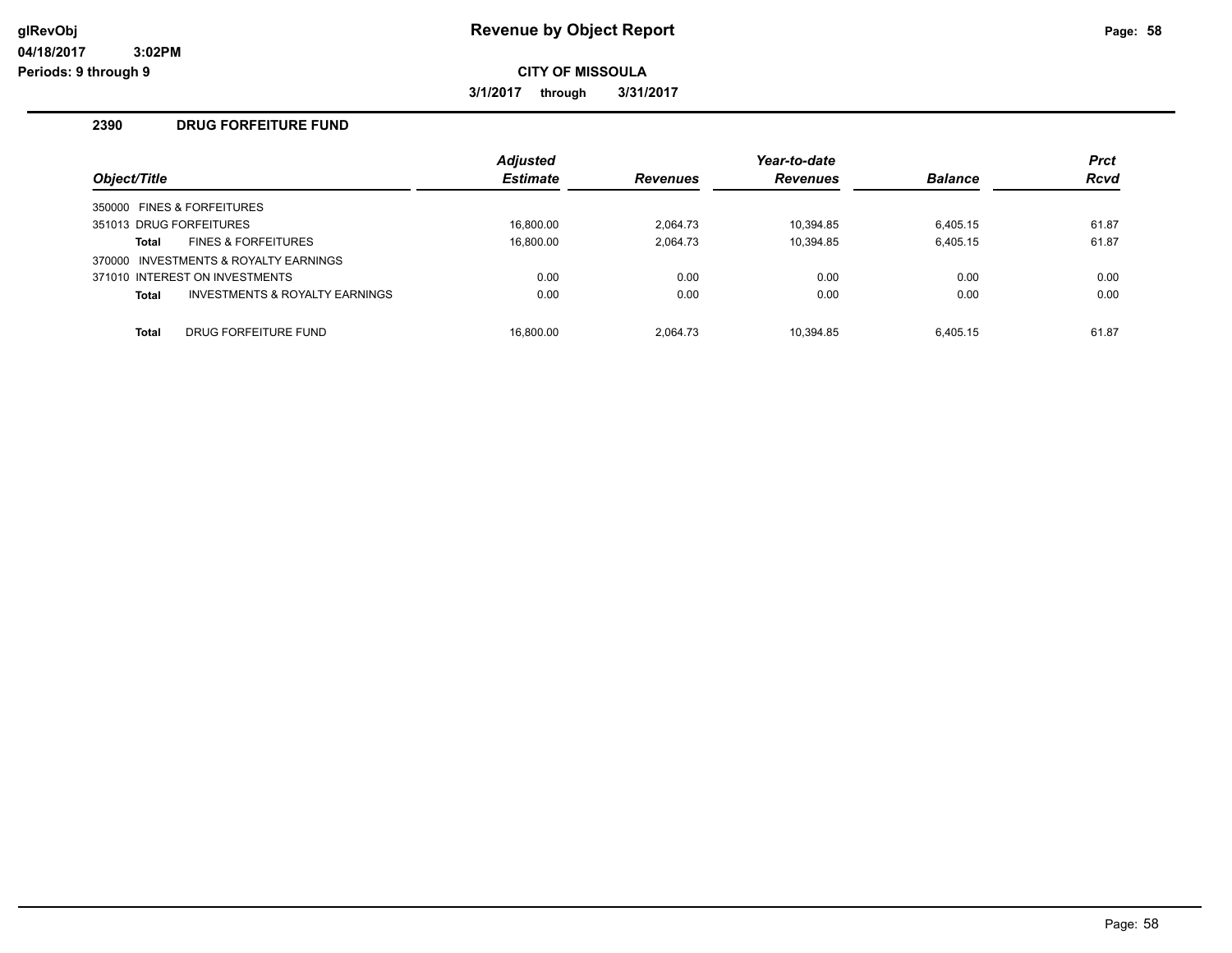**CITY OF MISSOULA**

**3/1/2017 through 3/31/2017**

**2394 BUILDING INSPECTION FUND 2394 BUILDING INSPECTION FUND**

|                                                     | <b>Adjusted</b> |                 | Year-to-date    |                | <b>Prct</b> |
|-----------------------------------------------------|-----------------|-----------------|-----------------|----------------|-------------|
| Object/Title                                        | <b>Estimate</b> | <b>Revenues</b> | <b>Revenues</b> | <b>Balance</b> | <b>Rcvd</b> |
| 320000 LICENSES & PERMITS                           |                 |                 |                 |                |             |
| 323011 BUILDING PERMITS                             | 1,111,650.00    | 111,713.07      | 1,002,440.17    | 109,209.83     | 90.18       |
| 323012 ELECTRICAL PERMITS                           | 239,641.00      | 18,664.19       | 198,073.78      | 41,567.22      | 82.65       |
| 323013 PLUMBING PERMITS                             | 137,006.00      | 47,333.00       | 166,159.00      | $-29,153.00$   | 121.28      |
| 323014 BLDG PERMIT REVIEW FEE                       | 0.00            | 0.00            | 0.00            | 0.00           | 0.00        |
| 323016 MOVING PERMITS                               | 0.00            | 0.00            | 0.00            | 0.00           | 0.00        |
| 323017 MECHANICAL PERMITS                           | 100,282.00      | 10,918.00       | 97,820.80       | 2,461.20       | 97.55       |
| <b>LICENSES &amp; PERMITS</b><br>Total              | 1,588,579.00    | 188,628.26      | 1,464,493.75    | 124,085.25     | 92.19       |
| 330000 INTERGOVERNMENTAL REVENUES                   |                 |                 |                 |                |             |
| 336023 STATE CONTRIB. - PERS                        | 0.00            | 0.00            | 344.61          | $-344.61$      | 0.00        |
| <b>INTERGOVERNMENTAL REVENUES</b><br><b>Total</b>   | 0.00            | 0.00            | 344.61          | $-344.61$      | 0.00        |
| 340000 CHARGES FOR SERVICES                         |                 |                 |                 |                |             |
| 341091 INSPECTION CODE BOOKS & COPIES               | 1.393.00        | 79.50           | 432.75          | 960.25         | 31.07       |
| <b>CHARGES FOR SERVICES</b><br>Total                | 1,393.00        | 79.50           | 432.75          | 960.25         | 31.07       |
| 360000 MISCELLANEOUS REVENUES                       |                 |                 |                 |                |             |
| 360010 MISCELLANEOUS                                | 0.00            | 0.00            | 1,723.63        | $-1,723.63$    | 0.00        |
| 360015 CONFERENCE REVENUES - BUILDING               | 0.00            | 0.00            | 0.00            | 0.00           | 0.00        |
| MISCELLANEOUS REVENUES<br><b>Total</b>              | 0.00            | 0.00            | 1,723.63        | $-1,723.63$    | 0.00        |
| <b>INVESTMENTS &amp; ROYALTY EARNINGS</b><br>370000 |                 |                 |                 |                |             |
| 371010 INTEREST ON INVESTMENTS                      | 0.00            | 0.00            | 0.00            | 0.00           | 0.00        |
| 371020 GAIN/LOSS IN MARKET VALUE OF INVESTMENTS     | 0.00            | 0.00            | 0.00            | 0.00           | 0.00        |
| <b>INVESTMENTS &amp; ROYALTY EARNINGS</b><br>Total  | 0.00            | 0.00            | 0.00            | 0.00           | 0.00        |
| OTHER FINANCING SOURCES<br>380000                   |                 |                 |                 |                |             |
| 382010 SALE OF FIXED ASSETS                         | 0.00            | 0.00            | 0.00            | 0.00           | 0.00        |
| 383000 OPERATING TRANSFERS                          | 0.00            | 0.00            | 0.00            | 0.00           | 0.00        |
| OTHER FINANCING SOURCES<br><b>Total</b>             | 0.00            | 0.00            | 0.00            | 0.00           | 0.00        |
| <b>BUILDING INSPECTION FUND</b><br><b>Total</b>     | 1.589.972.00    | 188.707.76      | 1.466.994.74    | 122.977.26     | 92.27       |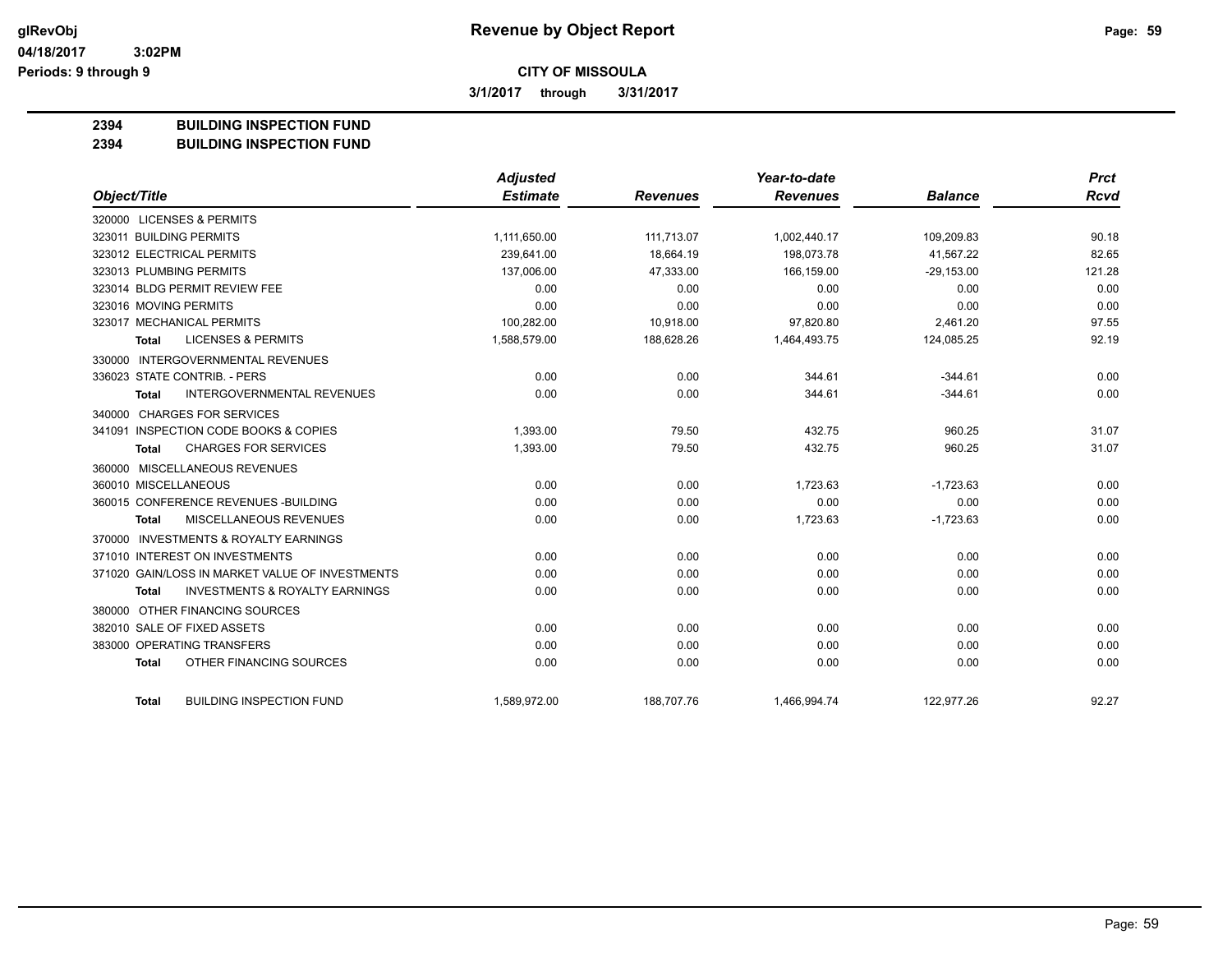**3/1/2017 through 3/31/2017**

# **2394 BUILDING INSPECTION FUND**

|                                                           | <b>Adjusted</b> |                 | Year-to-date    |                | <b>Prct</b> |
|-----------------------------------------------------------|-----------------|-----------------|-----------------|----------------|-------------|
| Object/Title                                              | <b>Estimate</b> | <b>Revenues</b> | <b>Revenues</b> | <b>Balance</b> | Rcvd        |
| 320000 LICENSES & PERMITS                                 |                 |                 |                 |                |             |
| 323011 BUILDING PERMITS                                   | 1,111,650.00    | 111,713.07      | 1,002,440.17    | 109,209.83     | 90.18       |
| 323012 ELECTRICAL PERMITS                                 | 239,641.00      | 18.664.19       | 198.073.78      | 41.567.22      | 82.65       |
| 323013 PLUMBING PERMITS                                   | 137,006.00      | 47.333.00       | 166.159.00      | $-29,153.00$   | 121.28      |
| 323014 BLDG PERMIT REVIEW FEE                             | 0.00            | 0.00            | 0.00            | 0.00           | 0.00        |
| 323016 MOVING PERMITS                                     | 0.00            | 0.00            | 0.00            | 0.00           | 0.00        |
| 323017 MECHANICAL PERMITS                                 | 100,282.00      | 10,918.00       | 97,820.80       | 2,461.20       | 97.55       |
| <b>LICENSES &amp; PERMITS</b><br>Total                    | 1,588,579.00    | 188,628.26      | 1,464,493.75    | 124,085.25     | 92.19       |
| 330000 INTERGOVERNMENTAL REVENUES                         |                 |                 |                 |                |             |
| 336023 STATE CONTRIB. - PERS                              | 0.00            | 0.00            | 344.61          | $-344.61$      | 0.00        |
| INTERGOVERNMENTAL REVENUES<br><b>Total</b>                | 0.00            | 0.00            | 344.61          | $-344.61$      | 0.00        |
| 340000 CHARGES FOR SERVICES                               |                 |                 |                 |                |             |
| 341091 INSPECTION CODE BOOKS & COPIES                     | 1.393.00        | 79.50           | 432.75          | 960.25         | 31.07       |
| <b>CHARGES FOR SERVICES</b><br><b>Total</b>               | 1,393.00        | 79.50           | 432.75          | 960.25         | 31.07       |
| 360000 MISCELLANEOUS REVENUES                             |                 |                 |                 |                |             |
| 360010 MISCELLANEOUS                                      | 0.00            | 0.00            | 1,723.63        | $-1,723.63$    | 0.00        |
| 360015 CONFERENCE REVENUES - BUILDING                     | 0.00            | 0.00            | 0.00            | 0.00           | 0.00        |
| MISCELLANEOUS REVENUES<br>Total                           | 0.00            | 0.00            | 1,723.63        | $-1,723.63$    | 0.00        |
| 370000 INVESTMENTS & ROYALTY EARNINGS                     |                 |                 |                 |                |             |
| 371010 INTEREST ON INVESTMENTS                            | 0.00            | 0.00            | 0.00            | 0.00           | 0.00        |
| 371020 GAIN/LOSS IN MARKET VALUE OF INVESTMENT            | 0.00            | 0.00            | 0.00            | 0.00           | 0.00        |
| <b>INVESTMENTS &amp; ROYALTY EARNINGS</b><br><b>Total</b> | 0.00            | 0.00            | 0.00            | 0.00           | 0.00        |
| 380000 OTHER FINANCING SOURCES                            |                 |                 |                 |                |             |
| 382010 SALE OF FIXED ASSETS                               | 0.00            | 0.00            | 0.00            | 0.00           | 0.00        |
| 383000 OPERATING TRANSFERS                                | 0.00            | 0.00            | 0.00            | 0.00           | 0.00        |
| OTHER FINANCING SOURCES<br><b>Total</b>                   | 0.00            | 0.00            | 0.00            | 0.00           | 0.00        |
| <b>BUILDING INSPECTION FUND</b><br><b>Total</b>           | 1,589,972.00    | 188,707.76      | 1,466,994.74    | 122.977.26     | 92.27       |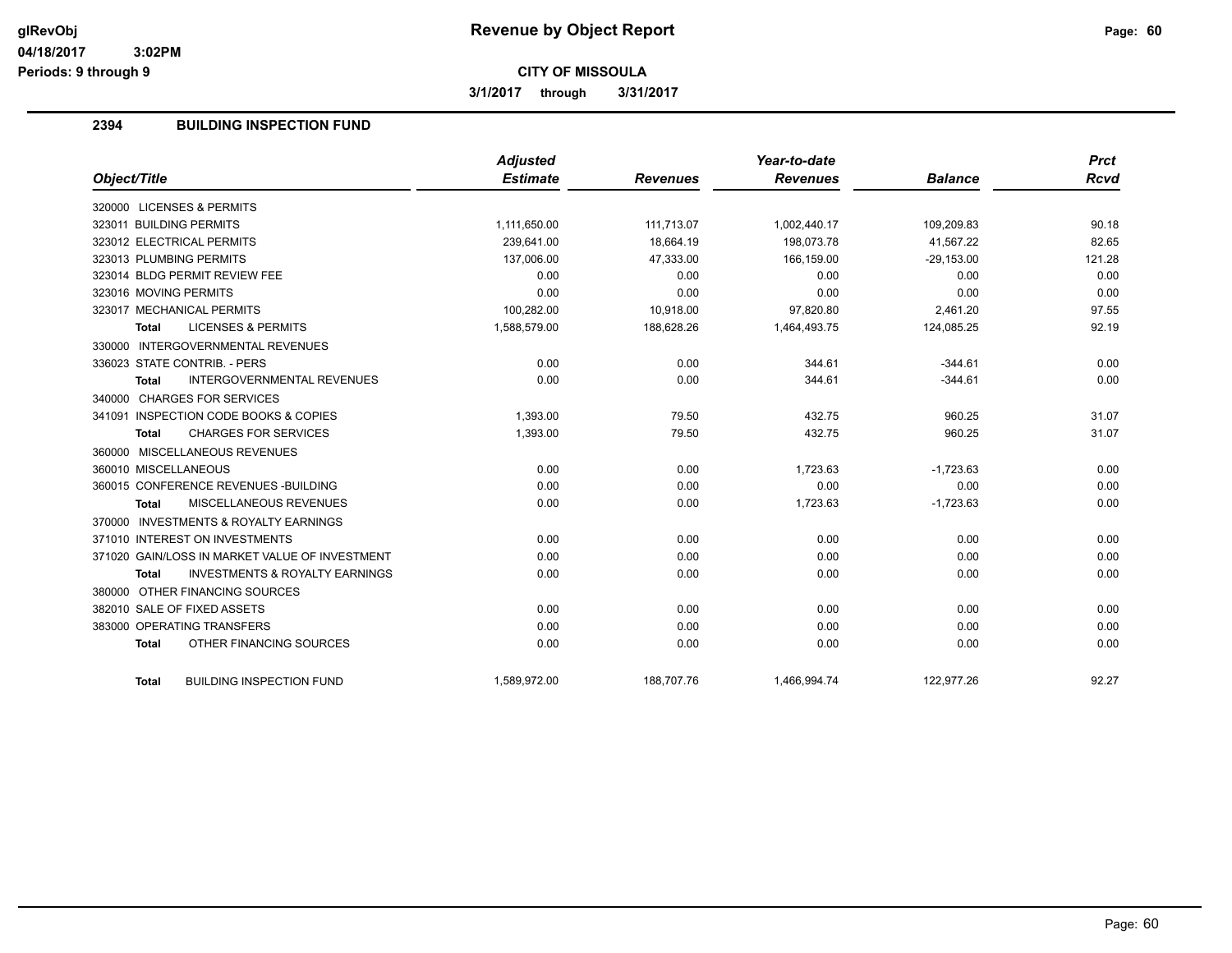**3/1/2017 through 3/31/2017**

# **2395 CITY GRANTS & PROGRAM INCOME FUND 2395 CITY GRANTS & PROGRAM INCOME FUND**

|                                                           | <b>Adjusted</b> |                 | Year-to-date    |                | <b>Prct</b> |
|-----------------------------------------------------------|-----------------|-----------------|-----------------|----------------|-------------|
| Object/Title                                              | <b>Estimate</b> | <b>Revenues</b> | <b>Revenues</b> | <b>Balance</b> | <b>Rcvd</b> |
| <b>INTERGOVERNMENTAL REVENUES</b><br>330000               |                 |                 |                 |                |             |
| 331010 ENTITLEMENT - CDBG                                 | 0.00            | 0.00            | 0.00            | 0.00           | 0.00        |
| <b>INTERGOVERNMENTAL REVENUES</b><br><b>Total</b>         | 0.00            | 0.00            | 0.00            | 0.00           | 0.00        |
| MISCELLANEOUS REVENUES<br>360000                          |                 |                 |                 |                |             |
| 360005 LOAN REPAYMENTS                                    | 0.00            | 0.00            | 0.00            | 0.00           | 0.00        |
| 360010 MISCELLANEOUS                                      | 0.00            | 0.00            | 0.00            | 0.00           | 0.00        |
| 360013 REPAYMENT OF SEWER GRANT                           | 0.00            | 0.00            | 0.00            | 0.00           | 0.00        |
| 360014 REPAYMENT OF LOAN/MHA                              | 0.00            | 0.00            | 0.00            | 0.00           | 0.00        |
| 362000 OTHER MISCELLANEOUS REVENUE                        | 2,105.00        | 0.00            | 0.00            | 2,105.00       | 0.00        |
| MISCELLANEOUS REVENUES<br><b>Total</b>                    | 2,105.00        | 0.00            | 0.00            | 2,105.00       | 0.00        |
| <b>INVESTMENTS &amp; ROYALTY EARNINGS</b><br>370000       |                 |                 |                 |                |             |
| 371010 INTEREST ON INVESTMENTS                            | 0.00            | 0.00            | 0.00            | 0.00           | 0.00        |
| 371020 GAIN/LOSS IN MARKET VALUE OF INVESTMENTS           | 0.00            | 0.00            | 0.00            | 0.00           | 0.00        |
| <b>INVESTMENTS &amp; ROYALTY EARNINGS</b><br><b>Total</b> | 0.00            | 0.00            | 0.00            | 0.00           | 0.00        |
| OTHER FINANCING SOURCES<br>380000                         |                 |                 |                 |                |             |
| 383026 TRANS FR CDBG                                      | 0.00            | 0.00            | 0.00            | 0.00           | 0.00        |
| OTHER FINANCING SOURCES<br><b>Total</b>                   | 0.00            | 0.00            | 0.00            | 0.00           | 0.00        |
| CITY GRANTS & PROGRAM INCOME FUND<br>Total                | 2,105.00        | 0.00            | 0.00            | 2,105.00       | 0.00        |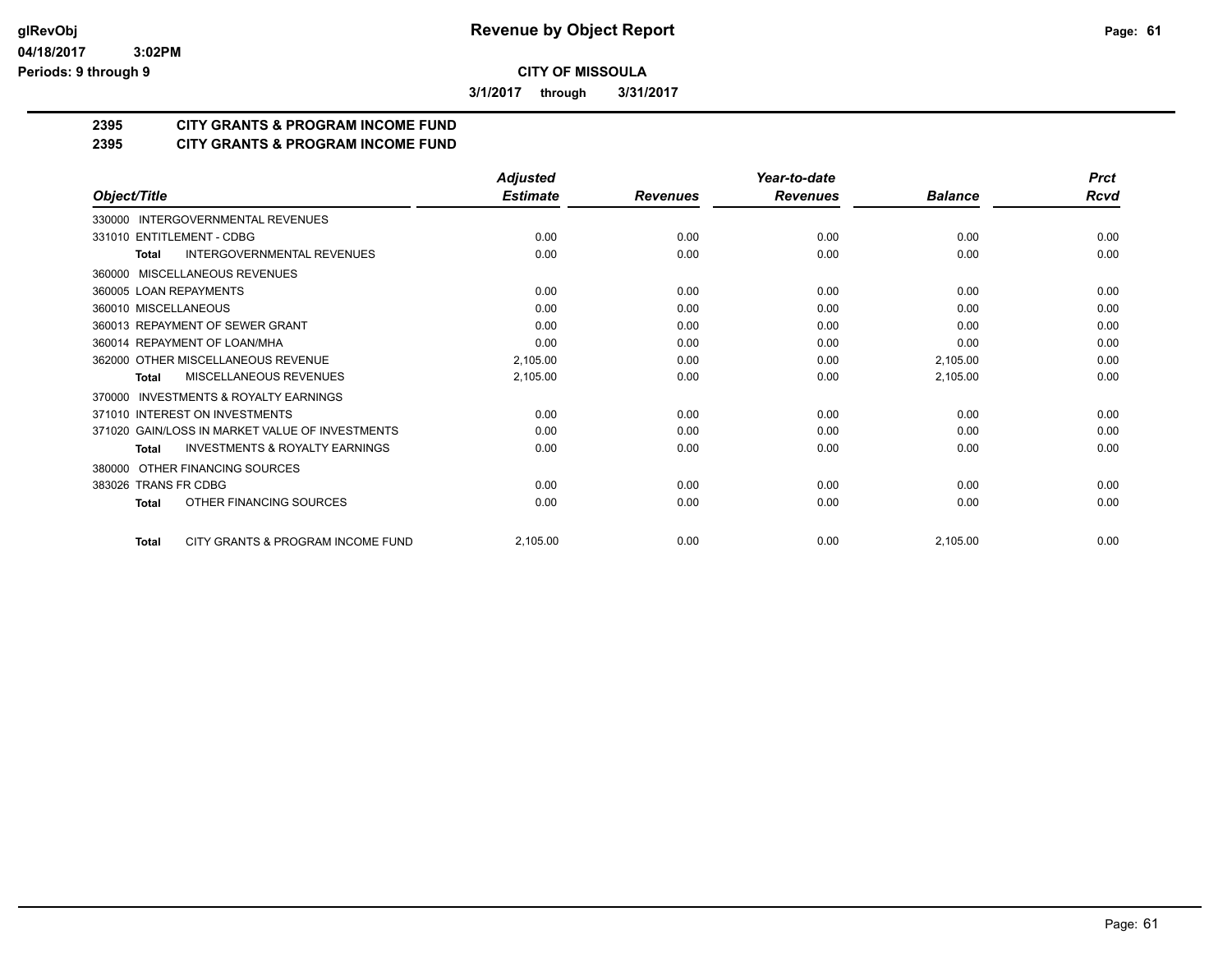**3/1/2017 through 3/31/2017**

#### **2395 CITY GRANTS & PROGRAM INCOME FUND**

|                                                           | <b>Adjusted</b> |                 | Year-to-date    |                | <b>Prct</b> |
|-----------------------------------------------------------|-----------------|-----------------|-----------------|----------------|-------------|
| Object/Title                                              | <b>Estimate</b> | <b>Revenues</b> | <b>Revenues</b> | <b>Balance</b> | Rcvd        |
| INTERGOVERNMENTAL REVENUES<br>330000                      |                 |                 |                 |                |             |
| 331010 ENTITLEMENT - CDBG                                 | 0.00            | 0.00            | 0.00            | 0.00           | 0.00        |
| INTERGOVERNMENTAL REVENUES<br><b>Total</b>                | 0.00            | 0.00            | 0.00            | 0.00           | 0.00        |
| 360000 MISCELLANEOUS REVENUES                             |                 |                 |                 |                |             |
| 360005 LOAN REPAYMENTS                                    | 0.00            | 0.00            | 0.00            | 0.00           | 0.00        |
| 360010 MISCELLANEOUS                                      | 0.00            | 0.00            | 0.00            | 0.00           | 0.00        |
| 360013 REPAYMENT OF SEWER GRANT                           | 0.00            | 0.00            | 0.00            | 0.00           | 0.00        |
| 360014 REPAYMENT OF LOAN/MHA                              | 0.00            | 0.00            | 0.00            | 0.00           | 0.00        |
| 362000 OTHER MISCELLANEOUS REVENUE                        | 2,105.00        | 0.00            | 0.00            | 2,105.00       | 0.00        |
| MISCELLANEOUS REVENUES<br><b>Total</b>                    | 2,105.00        | 0.00            | 0.00            | 2,105.00       | 0.00        |
| <b>INVESTMENTS &amp; ROYALTY EARNINGS</b><br>370000       |                 |                 |                 |                |             |
| 371010 INTEREST ON INVESTMENTS                            | 0.00            | 0.00            | 0.00            | 0.00           | 0.00        |
| 371020 GAIN/LOSS IN MARKET VALUE OF INVESTMENT            | 0.00            | 0.00            | 0.00            | 0.00           | 0.00        |
| <b>INVESTMENTS &amp; ROYALTY EARNINGS</b><br><b>Total</b> | 0.00            | 0.00            | 0.00            | 0.00           | 0.00        |
| OTHER FINANCING SOURCES<br>380000                         |                 |                 |                 |                |             |
| 383026 TRANS FR CDBG                                      | 0.00            | 0.00            | 0.00            | 0.00           | 0.00        |
| OTHER FINANCING SOURCES<br><b>Total</b>                   | 0.00            | 0.00            | 0.00            | 0.00           | 0.00        |
| CITY GRANTS & PROGRAM INCOME FUND<br>Total                | 2,105.00        | 0.00            | 0.00            | 2,105.00       | 0.00        |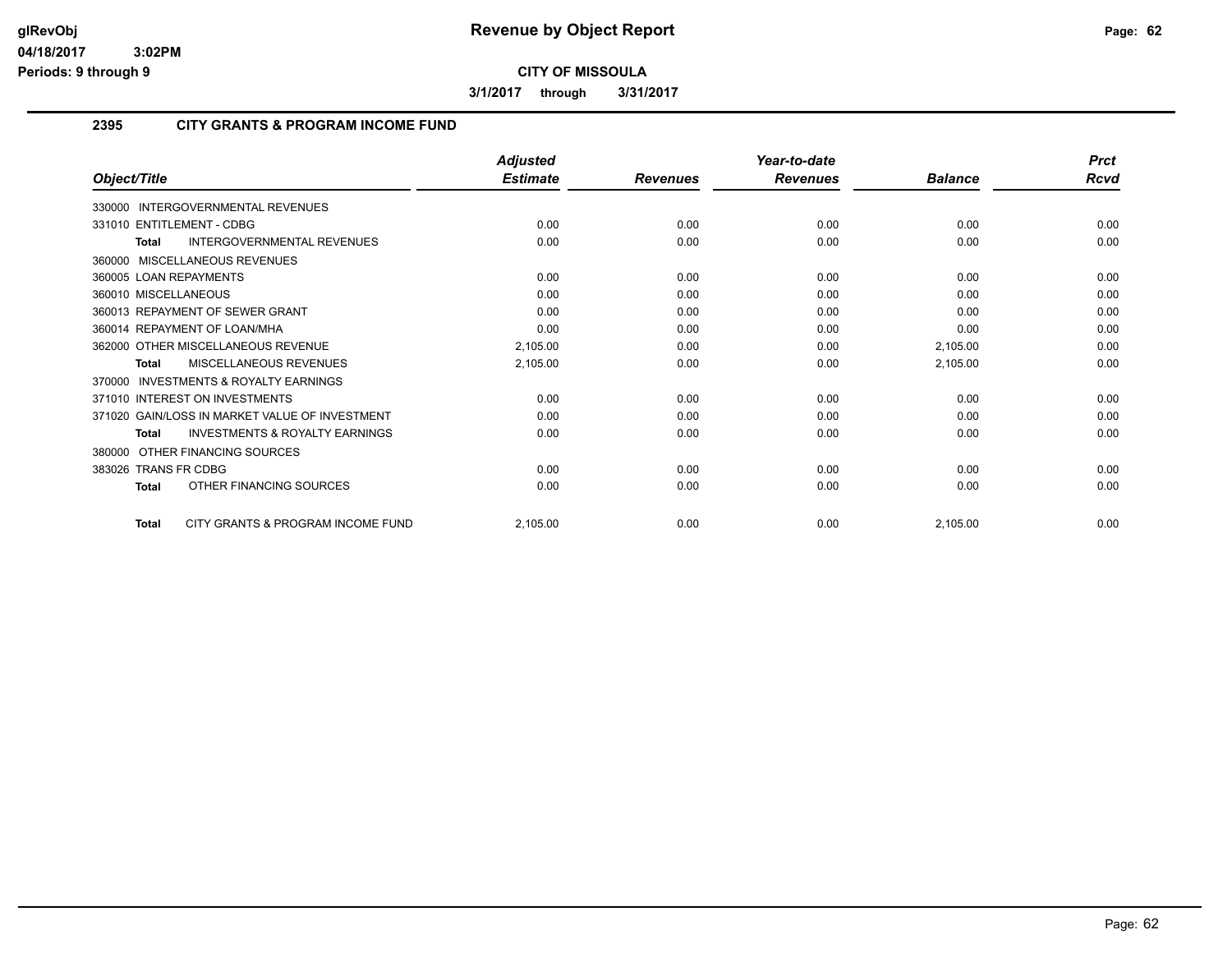**3/1/2017 through 3/31/2017**

# **2399 DANGEROUS BUILDING DEMOLITION & REPAIR F 2399 DANGEROUS BUILDING DEMOLITION & REPAIR F**

|                         |                                      | <b>Adjusted</b> |                 |                 | <b>Prct</b>    |             |
|-------------------------|--------------------------------------|-----------------|-----------------|-----------------|----------------|-------------|
| Object/Title            |                                      | <b>Estimate</b> | <b>Revenues</b> | <b>Revenues</b> | <b>Balance</b> | <b>Rcvd</b> |
|                         | 360000 MISCELLANEOUS REVENUES        |                 |                 |                 |                |             |
| 363000 ASSESSMENTS PAID |                                      | 15.000.00       | 0.00            | 0.00            | 15,000.00      | 0.00        |
| Total                   | MISCELLANEOUS REVENUES               | 15.000.00       | 0.00            | 0.00            | 15,000.00      | 0.00        |
| Total                   | DANGEROUS BUILDING DEMOLITION & REP. | 15.000.00       | 0.00            | 0.00            | 15.000.00      | 0.00        |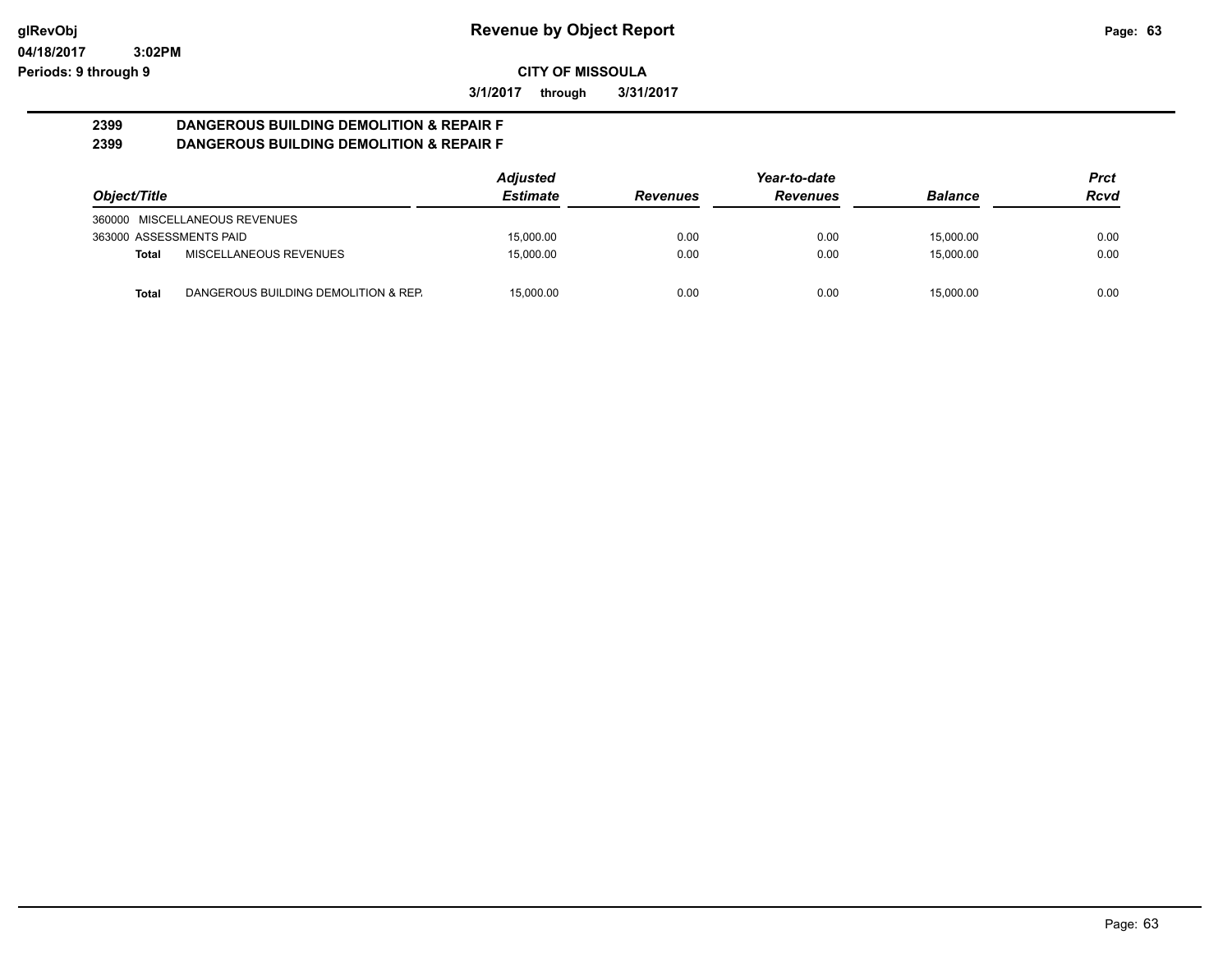**3/1/2017 through 3/31/2017**

#### **2399 DANGEROUS BUILDING DEMOLITION & REPAIR F**

|                         |                                     | <b>Adjusted</b> |                 | Year-to-date    |                | <b>Prct</b> |
|-------------------------|-------------------------------------|-----------------|-----------------|-----------------|----------------|-------------|
| Object/Title            |                                     | <b>Estimate</b> | <b>Revenues</b> | <b>Revenues</b> | <b>Balance</b> | <b>Rcvd</b> |
|                         | 360000 MISCELLANEOUS REVENUES       |                 |                 |                 |                |             |
| 363000 ASSESSMENTS PAID |                                     | 15.000.00       | 0.00            | 0.00            | 15,000.00      | 0.00        |
| <b>Total</b>            | MISCELLANEOUS REVENUES              | 15,000.00       | 0.00            | 0.00            | 15,000.00      | 0.00        |
| Total                   | DANGEROUS BUILDING DEMOLITION & REF | 15.000.00       | 0.00            | 0.00            | 15,000.00      | 0.00        |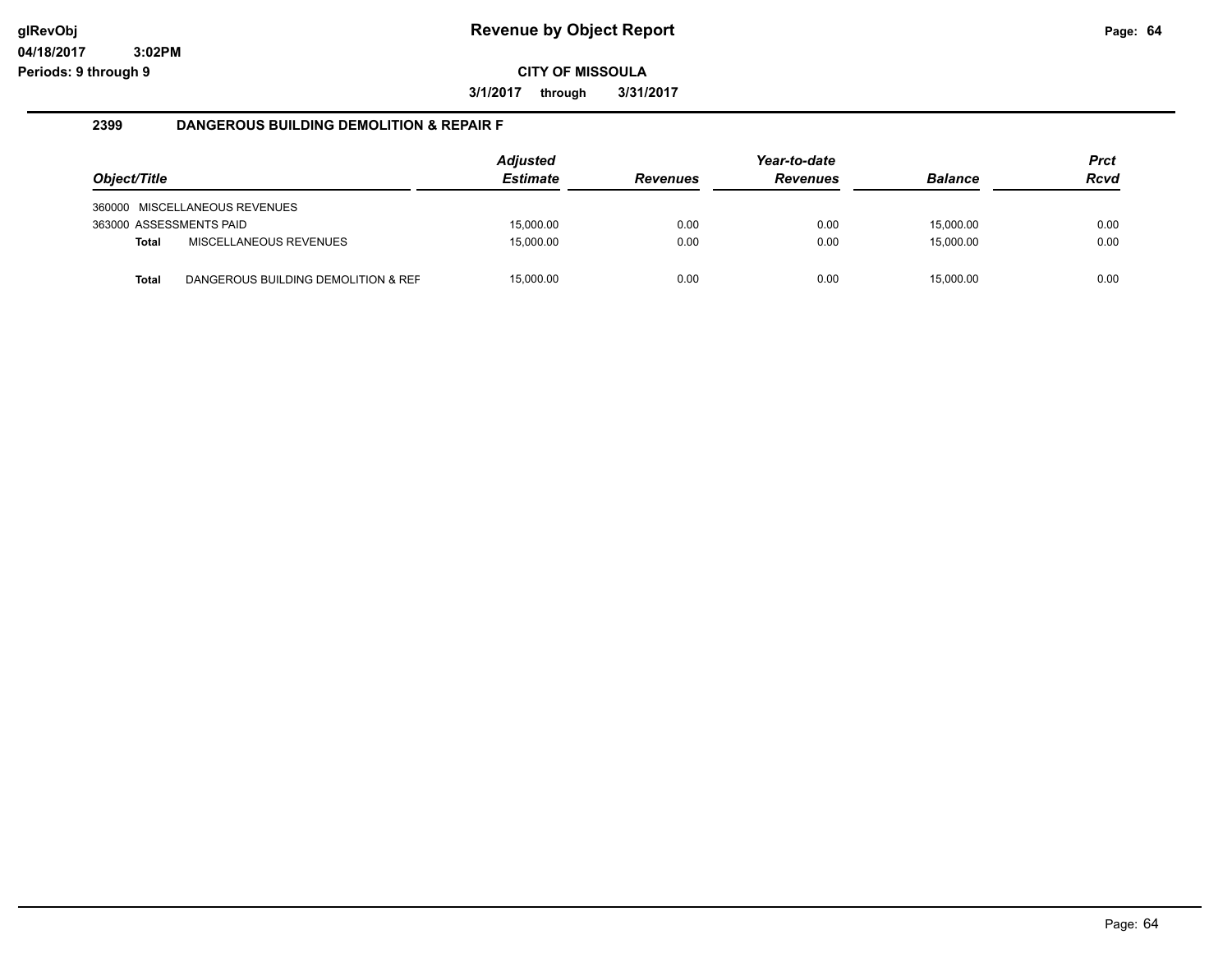**3/1/2017 through 3/31/2017**

# **2400 STREET LIGHTING ASSESSMENTS FUND 2400 STREET LIGHTING ASSESSMENTS FUND**

|                                                    | <b>Adjusted</b> |                 | Year-to-date    |                | <b>Prct</b> |
|----------------------------------------------------|-----------------|-----------------|-----------------|----------------|-------------|
| Object/Title                                       | <b>Estimate</b> | <b>Revenues</b> | <b>Revenues</b> | <b>Balance</b> | <b>Rcvd</b> |
| 360000 MISCELLANEOUS REVENUES                      |                 |                 |                 |                |             |
| 360010 MISCELLANEOUS                               | 0.00            | 0.00            | 0.00            | 0.00           | 0.00        |
| 363010 LIGHTING ASSESSMENTS                        | 317,276.00      | 2.071.68        | 304,640.26      | 12,635.74      | 96.02       |
| 363040 PENALTY AND INTEREST                        | 0.00            | 77.83           | 376.74          | $-376.74$      | 0.00        |
| MISCELLANEOUS REVENUES<br>Total                    | 317.276.00      | 2.149.51        | 305.017.00      | 12.259.00      | 96.14       |
| 370000 INVESTMENTS & ROYALTY EARNINGS              |                 |                 |                 |                |             |
| 371010 INTEREST ON INVESTMENTS                     | 0.00            | 0.00            | 0.00            | 0.00           | 0.00        |
| 371020 GAIN/LOSS IN MARKET VALUE OF INVESTMENTS    | 0.00            | 0.00            | 0.00            | 0.00           | 0.00        |
| <b>INVESTMENTS &amp; ROYALTY EARNINGS</b><br>Total | 0.00            | 0.00            | 0.00            | 0.00           | 0.00        |
|                                                    |                 |                 |                 |                |             |
| <b>Total</b><br>STREET LIGHTING ASSESSMENTS FUND   | 317.276.00      | 2.149.51        | 305.017.00      | 12.259.00      | 96.14       |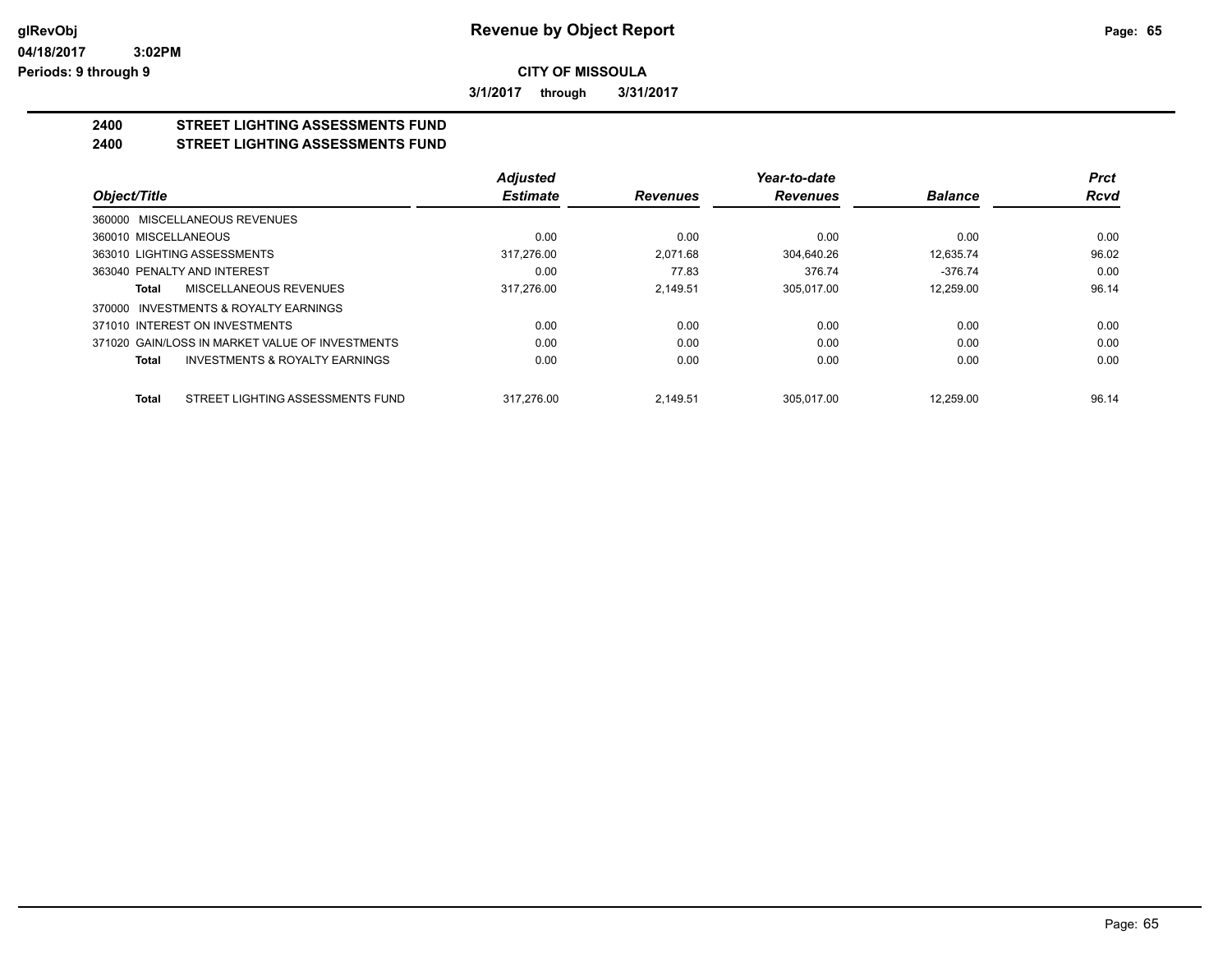**3/1/2017 through 3/31/2017**

# **2400 STREET LIGHTING ASSESSMENTS FUND**

| Object/Title                                       | <b>Adjusted</b><br><b>Estimate</b> | Revenues | Year-to-date<br><b>Revenues</b> | <b>Balance</b> | <b>Prct</b><br><b>Rcvd</b> |
|----------------------------------------------------|------------------------------------|----------|---------------------------------|----------------|----------------------------|
| 360000 MISCELLANEOUS REVENUES                      |                                    |          |                                 |                |                            |
| 360010 MISCELLANEOUS                               | 0.00                               | 0.00     | 0.00                            | 0.00           | 0.00                       |
| 363010 LIGHTING ASSESSMENTS                        | 317.276.00                         | 2.071.68 | 304.640.26                      | 12.635.74      | 96.02                      |
| 363040 PENALTY AND INTEREST                        | 0.00                               | 77.83    | 376.74                          | $-376.74$      | 0.00                       |
| MISCELLANEOUS REVENUES<br>Total                    | 317,276.00                         | 2.149.51 | 305,017.00                      | 12,259.00      | 96.14                      |
| INVESTMENTS & ROYALTY EARNINGS<br>370000           |                                    |          |                                 |                |                            |
| 371010 INTEREST ON INVESTMENTS                     | 0.00                               | 0.00     | 0.00                            | 0.00           | 0.00                       |
| 371020 GAIN/LOSS IN MARKET VALUE OF INVESTMENT     | 0.00                               | 0.00     | 0.00                            | 0.00           | 0.00                       |
| <b>INVESTMENTS &amp; ROYALTY EARNINGS</b><br>Total | 0.00                               | 0.00     | 0.00                            | 0.00           | 0.00                       |
|                                                    |                                    |          |                                 |                |                            |
| STREET LIGHTING ASSESSMENTS FUND<br><b>Total</b>   | 317.276.00                         | 2.149.51 | 305.017.00                      | 12.259.00      | 96.14                      |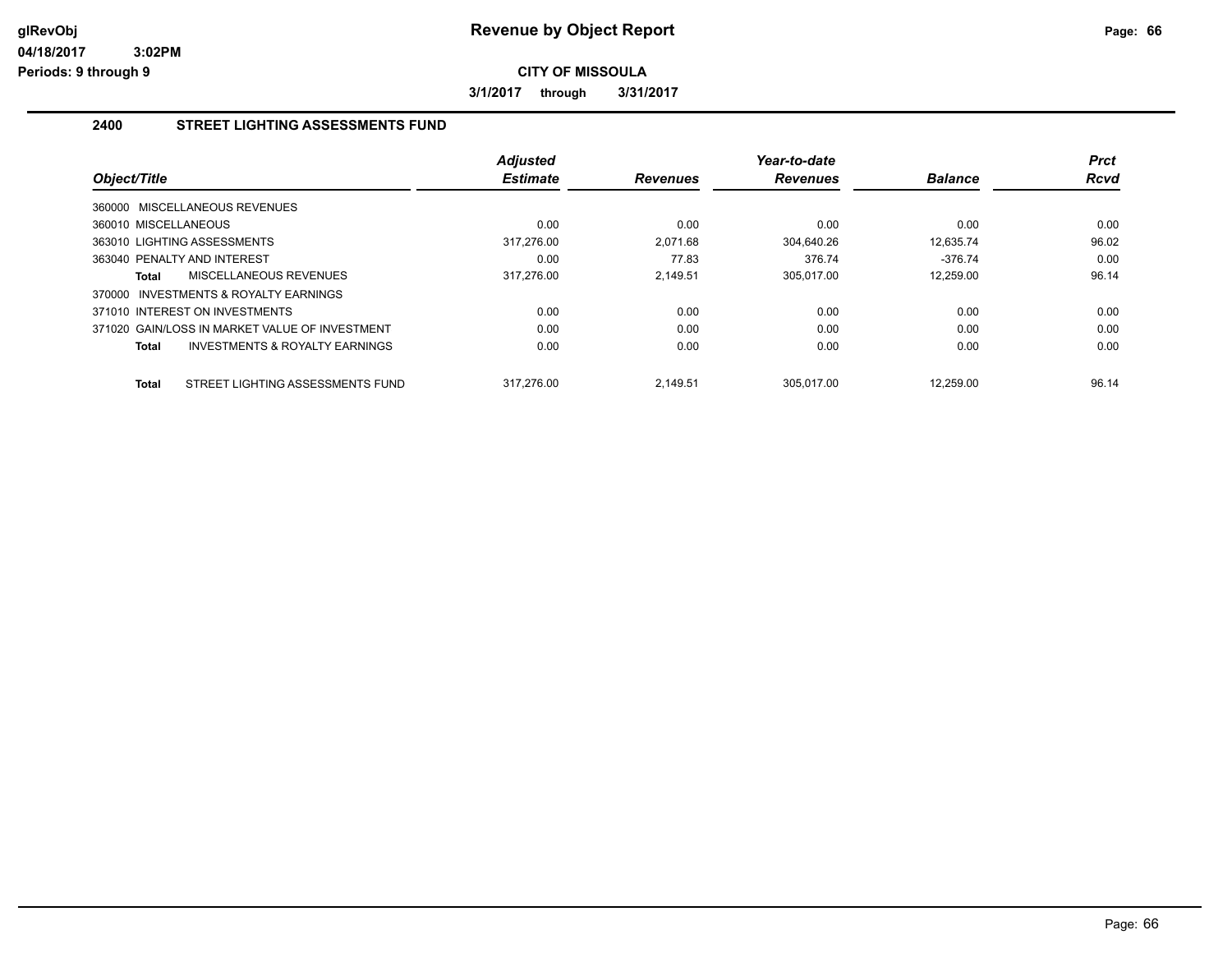**3/1/2017 through 3/31/2017**

# **2500 STREET MAINTENANCE ASSESSMENT FUND 2500 STREET MAINTENANCE ASSESSMENT FUND**

|                                                    | <b>Adjusted</b> |                 | Year-to-date    |                | <b>Prct</b> |
|----------------------------------------------------|-----------------|-----------------|-----------------|----------------|-------------|
| Object/Title                                       | <b>Estimate</b> | <b>Revenues</b> | <b>Revenues</b> | <b>Balance</b> | Rcvd        |
| 360000 MISCELLANEOUS REVENUES                      |                 |                 |                 |                |             |
| 363010 LIGHTING ASSESSMENTS                        | 62,780.00       | 1,405.76        | 35,794.49       | 26,985.51      | 57.02       |
| 363040 PENALTY AND INTEREST                        | 0.00            | 18.80           | $-132.22$       | 132.22         | 0.00        |
| <b>MISCELLANEOUS REVENUES</b><br>Total             | 62,780.00       | 1,424.56        | 35,662.27       | 27, 117. 73    | 56.81       |
| INVESTMENTS & ROYALTY EARNINGS<br>370000           |                 |                 |                 |                |             |
| 371010 INTEREST ON INVESTMENTS                     | 0.00            | 0.00            | 0.00            | 0.00           | 0.00        |
| 371020 GAIN/LOSS IN MARKET VALUE OF INVESTMENTS    | 0.00            | 0.00            | 0.00            | 0.00           | 0.00        |
| <b>INVESTMENTS &amp; ROYALTY EARNINGS</b><br>Total | 0.00            | 0.00            | 0.00            | 0.00           | 0.00        |
| OTHER FINANCING SOURCES<br>380000                  |                 |                 |                 |                |             |
| 383000 OPERATING TRANSFERS                         | 0.00            | 0.00            | 0.00            | 0.00           | 0.00        |
| OTHER FINANCING SOURCES<br><b>Total</b>            | 0.00            | 0.00            | 0.00            | 0.00           | 0.00        |
| STREET MAINTENANCE ASSESSMENT FUND<br><b>Total</b> | 62.780.00       | 1.424.56        | 35.662.27       | 27.117.73      | 56.81       |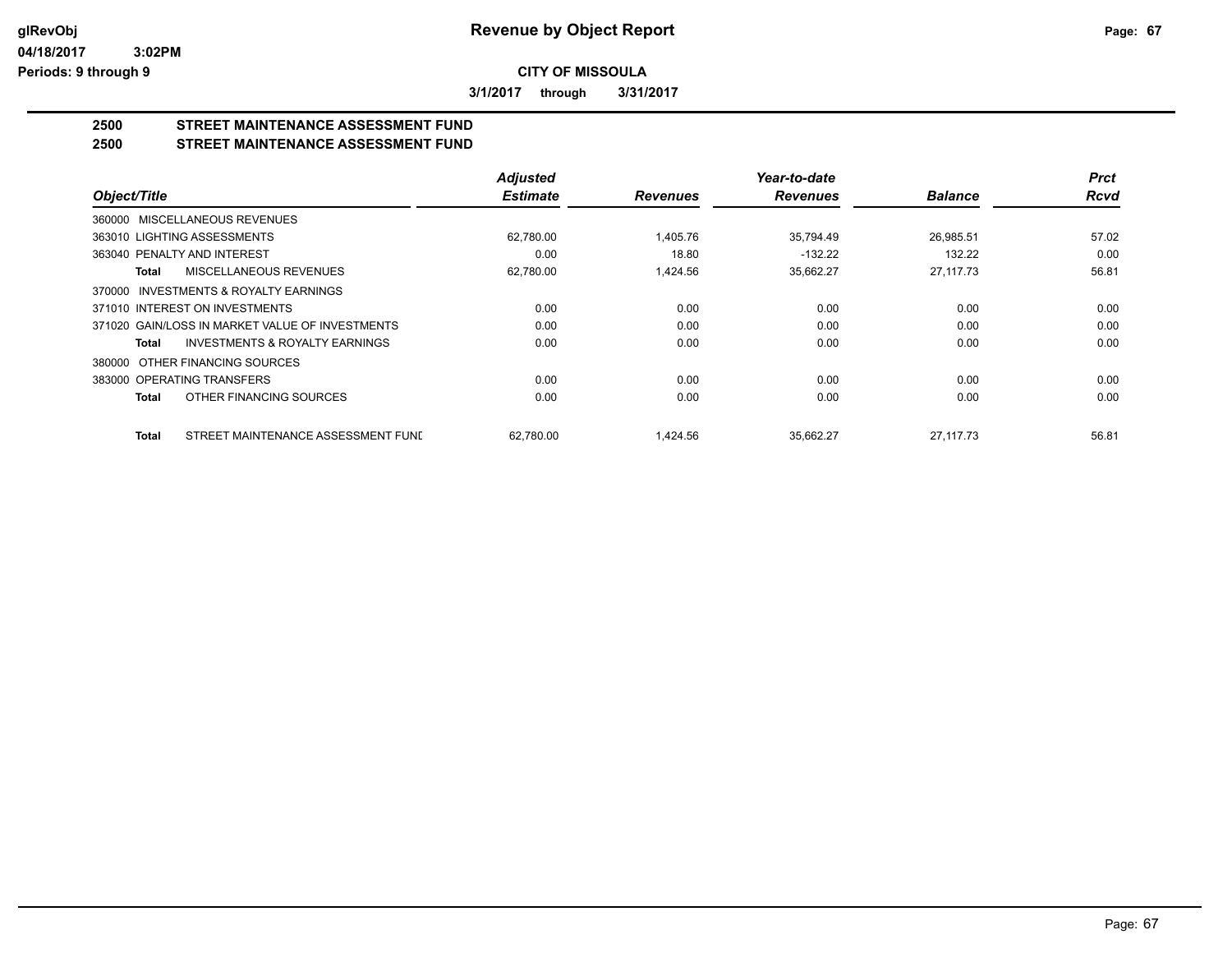**3/1/2017 through 3/31/2017**

#### **2500 STREET MAINTENANCE ASSESSMENT FUND**

| Object/Title                                        | <b>Adjusted</b><br><b>Estimate</b> | <b>Revenues</b> | Year-to-date<br><b>Revenues</b> | <b>Balance</b> | <b>Prct</b><br><b>Rcvd</b> |
|-----------------------------------------------------|------------------------------------|-----------------|---------------------------------|----------------|----------------------------|
|                                                     |                                    |                 |                                 |                |                            |
| 360000 MISCELLANEOUS REVENUES                       |                                    |                 |                                 |                |                            |
| 363010 LIGHTING ASSESSMENTS                         | 62,780.00                          | 1,405.76        | 35,794.49                       | 26,985.51      | 57.02                      |
| 363040 PENALTY AND INTEREST                         | 0.00                               | 18.80           | $-132.22$                       | 132.22         | 0.00                       |
| MISCELLANEOUS REVENUES<br>Total                     | 62,780.00                          | 1,424.56        | 35,662.27                       | 27,117.73      | 56.81                      |
| <b>INVESTMENTS &amp; ROYALTY EARNINGS</b><br>370000 |                                    |                 |                                 |                |                            |
| 371010 INTEREST ON INVESTMENTS                      | 0.00                               | 0.00            | 0.00                            | 0.00           | 0.00                       |
| 371020 GAIN/LOSS IN MARKET VALUE OF INVESTMENT      | 0.00                               | 0.00            | 0.00                            | 0.00           | 0.00                       |
| <b>INVESTMENTS &amp; ROYALTY EARNINGS</b><br>Total  | 0.00                               | 0.00            | 0.00                            | 0.00           | 0.00                       |
| 380000 OTHER FINANCING SOURCES                      |                                    |                 |                                 |                |                            |
| 383000 OPERATING TRANSFERS                          | 0.00                               | 0.00            | 0.00                            | 0.00           | 0.00                       |
| OTHER FINANCING SOURCES<br>Total                    | 0.00                               | 0.00            | 0.00                            | 0.00           | 0.00                       |
| STREET MAINTENANCE ASSESSMENT FUNI<br><b>Total</b>  | 62,780.00                          | 1,424.56        | 35,662.27                       | 27.117.73      | 56.81                      |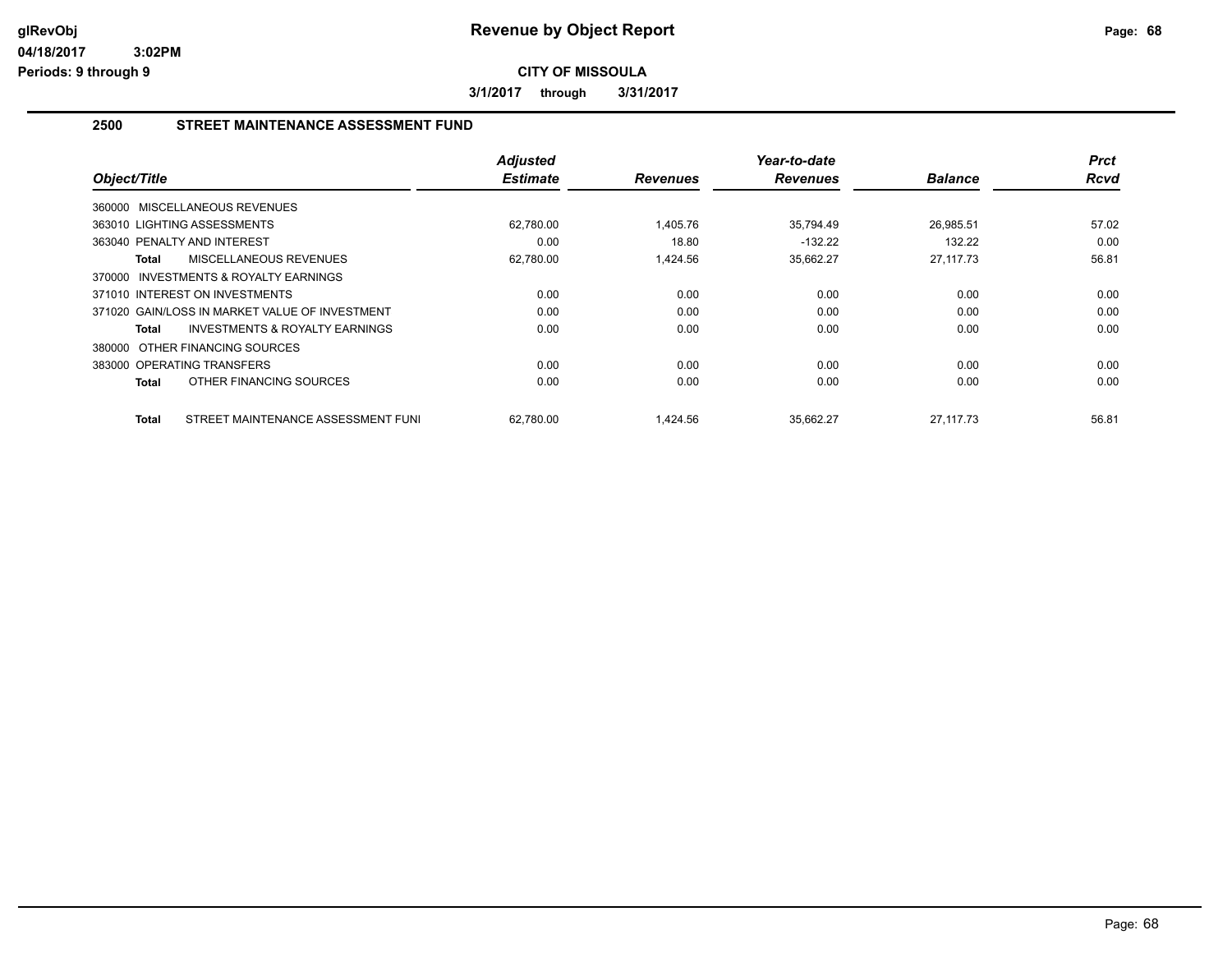**3/1/2017 through 3/31/2017**

# **2511 WILLOWWOOD PARK MAINTENANCE ASSESSMENT F 2511 WILLOWWOOD PARK MAINTENANCE ASSESSMENT F**

|              |                                           | <b>Adjusted</b> |                 | Year-to-date    |                | Prct        |
|--------------|-------------------------------------------|-----------------|-----------------|-----------------|----------------|-------------|
| Object/Title |                                           | <b>Estimate</b> | <b>Revenues</b> | <b>Revenues</b> | <b>Balance</b> | <b>Rcvd</b> |
|              | 370000 INVESTMENTS & ROYALTY EARNINGS     |                 |                 |                 |                |             |
|              | 371010 INTEREST ON INVESTMENTS            | 0.00            | 0.00            | 0.00            | 0.00           | 0.00        |
| Total        | <b>INVESTMENTS &amp; ROYALTY EARNINGS</b> | 0.00            | 0.00            | 0.00            | 0.00           | 0.00        |
| Total        | WILLOWWOOD PARK MAINTENANCE ASSES         | 0.00            | 0.00            | 0.00            | 0.00           | 0.00        |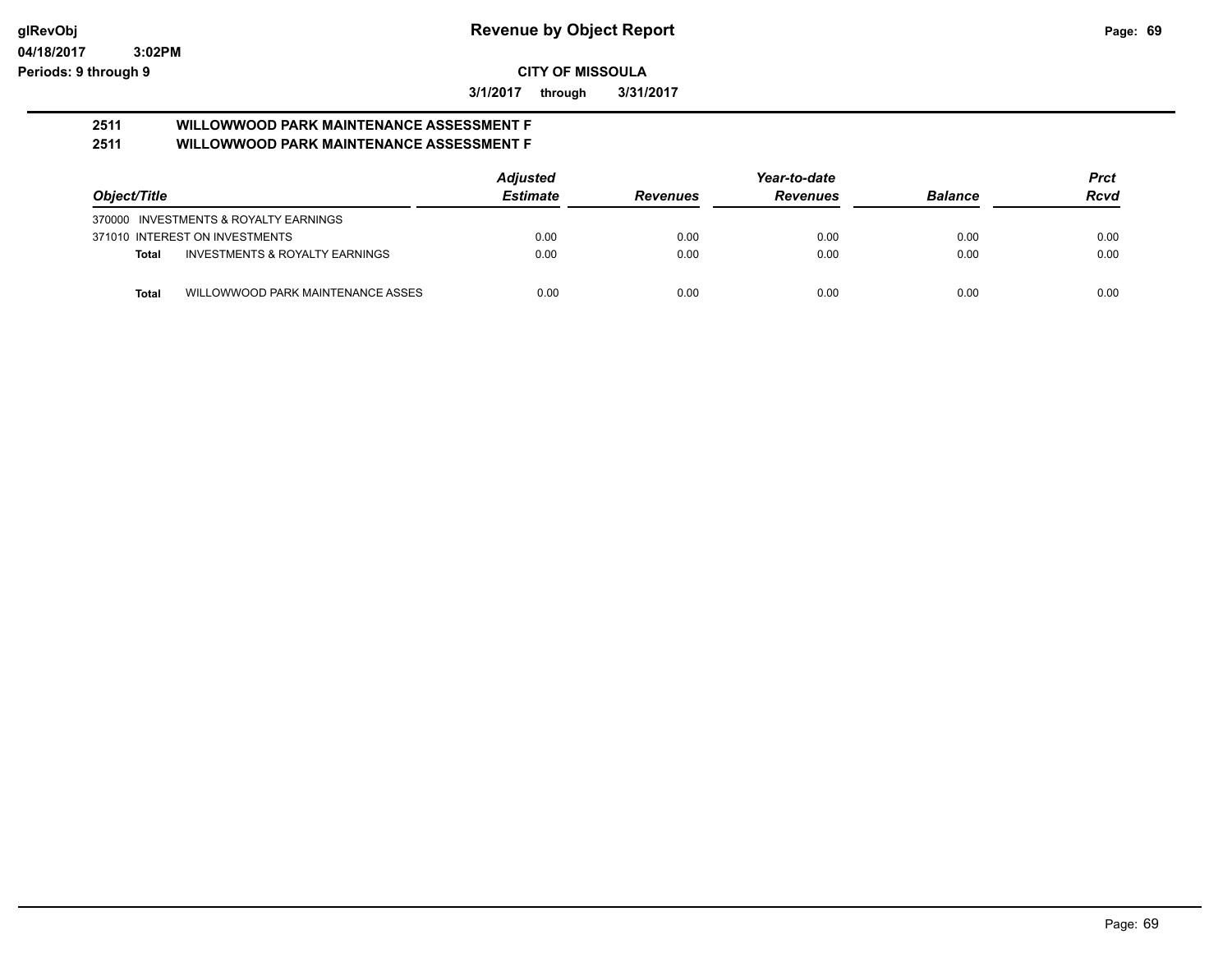**3/1/2017 through 3/31/2017**

#### **2511 WILLOWWOOD PARK MAINTENANCE ASSESSMENT F**

|              |                                       | <b>Adjusted</b> |                 | Year-to-date    |                | <b>Prct</b> |
|--------------|---------------------------------------|-----------------|-----------------|-----------------|----------------|-------------|
| Object/Title |                                       | <b>Estimate</b> | <b>Revenues</b> | <b>Revenues</b> | <b>Balance</b> | Rcvd        |
|              | 370000 INVESTMENTS & ROYALTY EARNINGS |                 |                 |                 |                |             |
|              | 371010 INTEREST ON INVESTMENTS        | 0.00            | 0.00            | 0.00            | 0.00           | 0.00        |
| <b>Total</b> | INVESTMENTS & ROYALTY EARNINGS        | 0.00            | 0.00            | 0.00            | 0.00           | 0.00        |
| Total        | WILLOWWOOD PARK MAINTENANCE ASSES     | 0.00            | 0.00            | 0.00            | 0.00           | 0.00        |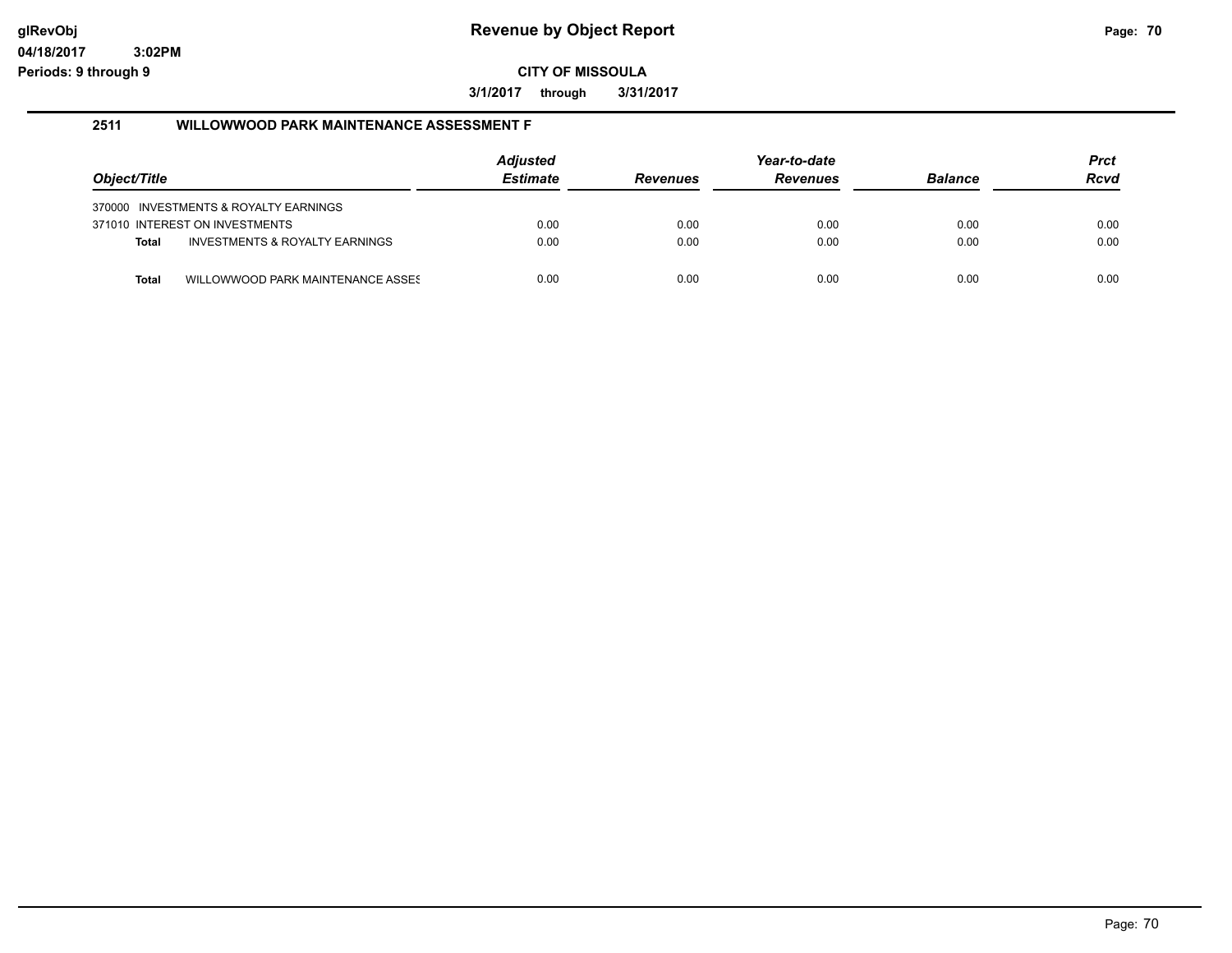**3/1/2017 through 3/31/2017**

**2512 ROAD DISTRICT #1 2512 ROAD DISTRICT #1**

|                                                    | <b>Adjusted</b> |                 | Year-to-date    |                | <b>Prct</b> |
|----------------------------------------------------|-----------------|-----------------|-----------------|----------------|-------------|
| Object/Title                                       | <b>Estimate</b> | <b>Revenues</b> | <b>Revenues</b> | <b>Balance</b> | Rcvd        |
| 330000 INTERGOVERNMENTAL REVENUES                  |                 |                 |                 |                |             |
| 336023 STATE CONTRIB. - PERS                       | 0.00            | 0.00            | 10.53           | $-10.53$       | 0.00        |
| <b>INTERGOVERNMENTAL REVENUES</b><br>Total         | 0.00            | 0.00            | 10.53           | $-10.53$       | 0.00        |
| 360000 MISCELLANEOUS REVENUES                      |                 |                 |                 |                |             |
| 363020 PROPERTY ASSESSMENTS                        | 1.645.581.00    | 6.912.50        | 882.657.67      | 762.923.33     | 53.64       |
| 363040 PENALTY AND INTEREST                        | 0.00            | 99.96           | 1.069.36        | $-1,069.36$    | 0.00        |
| MISCELLANEOUS REVENUES<br>Total                    | 1,645,581.00    | 7.012.46        | 883,727.03      | 761,853.97     | 53.70       |
| 370000 INVESTMENTS & ROYALTY EARNINGS              |                 |                 |                 |                |             |
| 371010 INTEREST ON INVESTMENTS                     | 0.00            | 0.00            | 0.00            | 0.00           | 0.00        |
| <b>INVESTMENTS &amp; ROYALTY EARNINGS</b><br>Total | 0.00            | 0.00            | 0.00            | 0.00           | 0.00        |
| <b>ROAD DISTRICT #1</b><br>Total                   | 1.645.581.00    | 7.012.46        | 883.737.56      | 761.843.44     | 53.70       |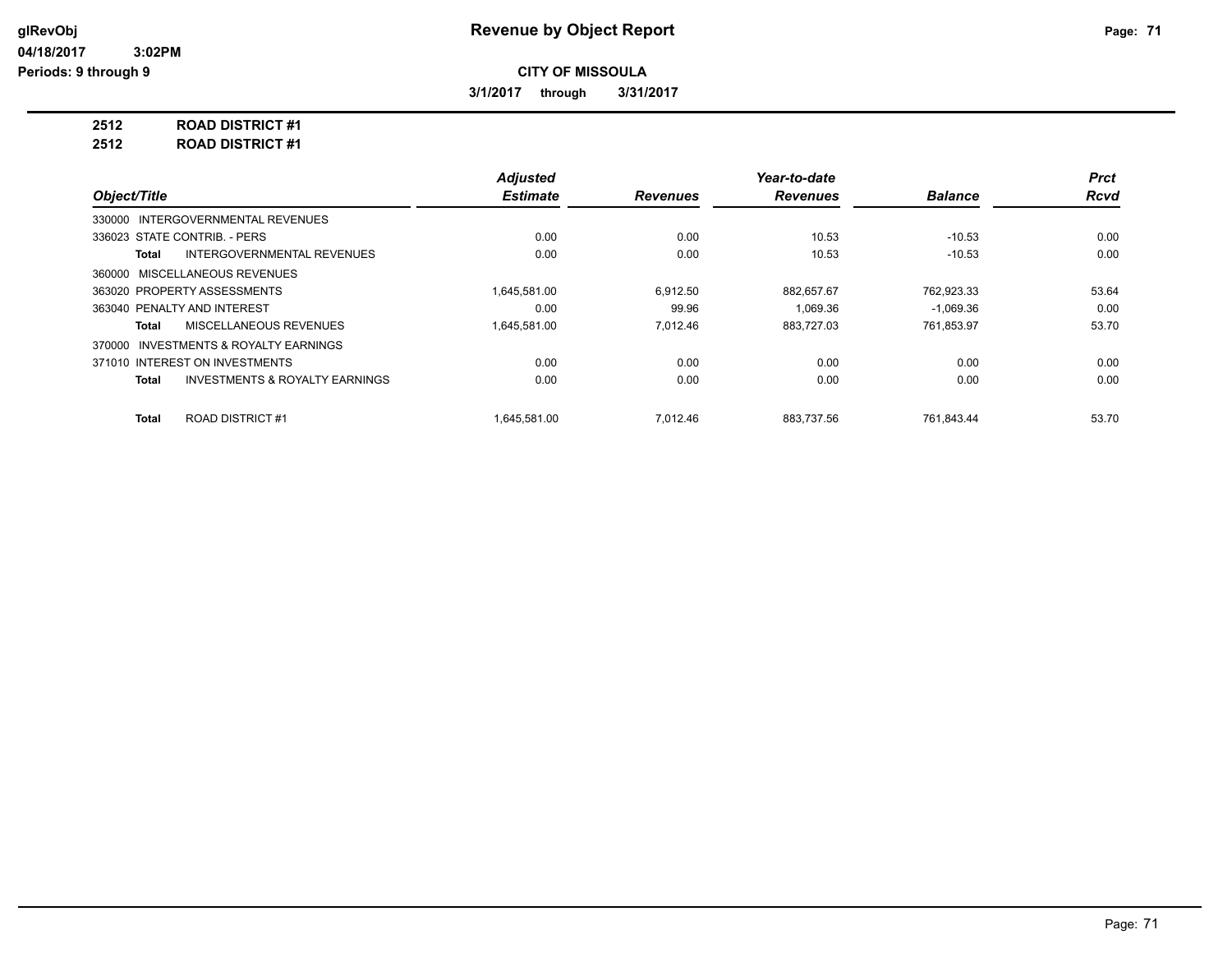**3/1/2017 through 3/31/2017**

#### **2512 ROAD DISTRICT #1**

|                                                    | <b>Adjusted</b> |                 | Year-to-date    |                | <b>Prct</b> |
|----------------------------------------------------|-----------------|-----------------|-----------------|----------------|-------------|
| Object/Title                                       | <b>Estimate</b> | <b>Revenues</b> | <b>Revenues</b> | <b>Balance</b> | <b>Rcvd</b> |
| 330000 INTERGOVERNMENTAL REVENUES                  |                 |                 |                 |                |             |
| 336023 STATE CONTRIB. - PERS                       | 0.00            | 0.00            | 10.53           | $-10.53$       | 0.00        |
| INTERGOVERNMENTAL REVENUES<br>Total                | 0.00            | 0.00            | 10.53           | $-10.53$       | 0.00        |
| 360000 MISCELLANEOUS REVENUES                      |                 |                 |                 |                |             |
| 363020 PROPERTY ASSESSMENTS                        | 1.645.581.00    | 6.912.50        | 882,657.67      | 762,923.33     | 53.64       |
| 363040 PENALTY AND INTEREST                        | 0.00            | 99.96           | 1.069.36        | $-1.069.36$    | 0.00        |
| MISCELLANEOUS REVENUES<br>Total                    | 1,645,581.00    | 7.012.46        | 883,727.03      | 761,853.97     | 53.70       |
| 370000 INVESTMENTS & ROYALTY EARNINGS              |                 |                 |                 |                |             |
| 371010 INTEREST ON INVESTMENTS                     | 0.00            | 0.00            | 0.00            | 0.00           | 0.00        |
| <b>INVESTMENTS &amp; ROYALTY EARNINGS</b><br>Total | 0.00            | 0.00            | 0.00            | 0.00           | 0.00        |
| <b>ROAD DISTRICT#1</b><br><b>Total</b>             | 1.645.581.00    | 7.012.46        | 883.737.56      | 761,843.44     | 53.70       |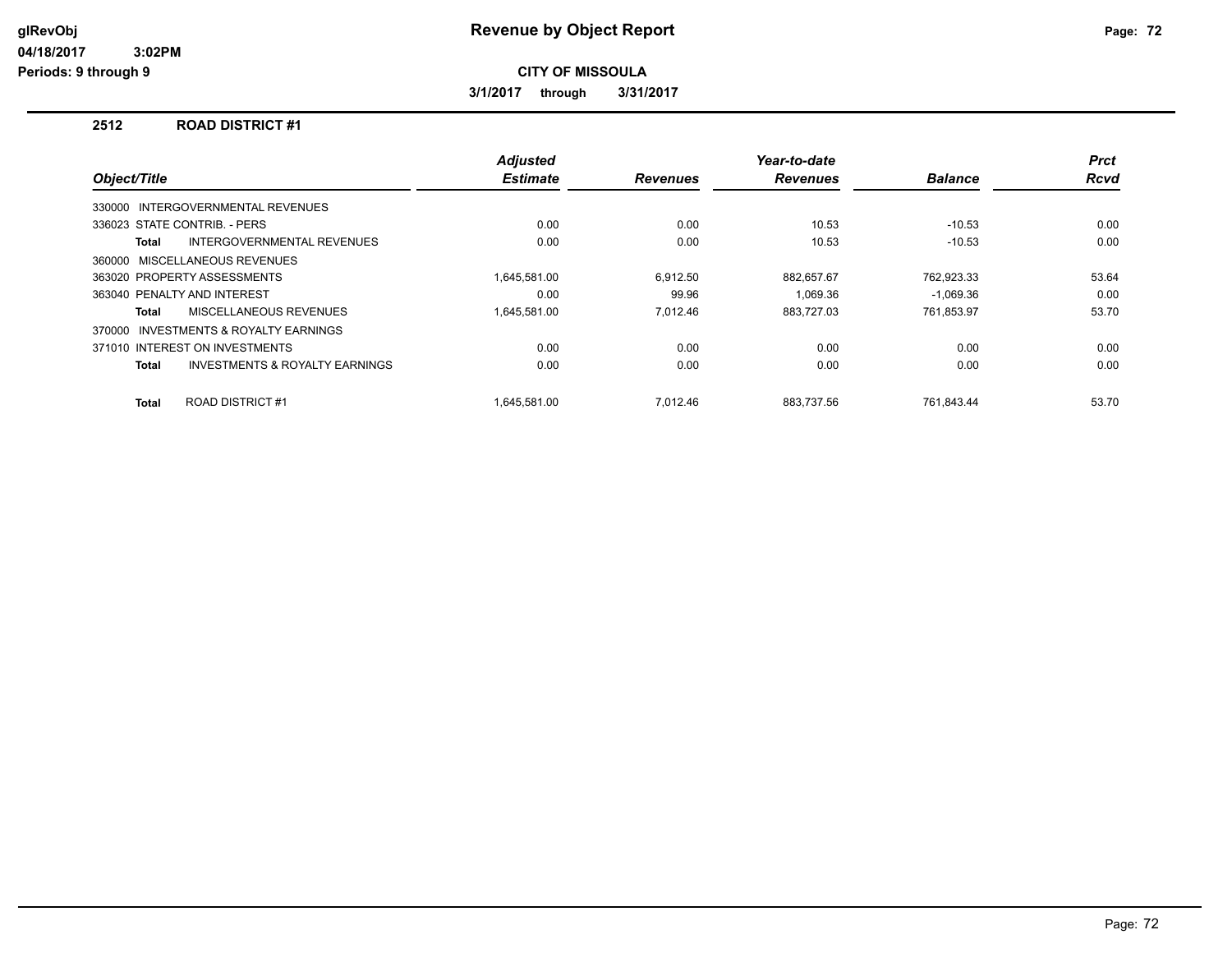**3/1/2017 through 3/31/2017**

**2513 PARK DISTRICT #1 2513 PARK DISTRICT #1**

|                                                     | <b>Adjusted</b> |                 | Year-to-date    |                | <b>Prct</b> |
|-----------------------------------------------------|-----------------|-----------------|-----------------|----------------|-------------|
| Object/Title                                        | <b>Estimate</b> | <b>Revenues</b> | <b>Revenues</b> | <b>Balance</b> | <b>Rcvd</b> |
| 330000 INTERGOVERNMENTAL REVENUES                   |                 |                 |                 |                |             |
| 336023 STATE CONTRIB. - PERS                        | 0.00            | 0.00            | 114.69          | $-114.69$      | 0.00        |
| INTERGOVERNMENTAL REVENUES<br>Total                 | 0.00            | 0.00            | 114.69          | $-114.69$      | 0.00        |
| 360000 MISCELLANEOUS REVENUES                       |                 |                 |                 |                |             |
| 363020 PROPERTY ASSESSMENTS                         | 1.297.626.00    | 5,426.00        | 686,448.62      | 611,177.38     | 52.90       |
| 363040 PENALTY AND INTEREST                         | 0.00            | 77.36           | 9,852.05        | $-9,852.05$    | 0.00        |
| MISCELLANEOUS REVENUES<br>Total                     | 1,297,626.00    | 5,503.36        | 696,300.67      | 601,325.33     | 53.66       |
| <b>INVESTMENTS &amp; ROYALTY EARNINGS</b><br>370000 |                 |                 |                 |                |             |
| 371010 INTEREST ON INVESTMENTS                      | 0.00            | 0.00            | 0.00            | 0.00           | 0.00        |
| <b>INVESTMENTS &amp; ROYALTY EARNINGS</b><br>Total  | 0.00            | 0.00            | 0.00            | 0.00           | 0.00        |
| OTHER FINANCING SOURCES<br>380000                   |                 |                 |                 |                |             |
| 381090 PROCEEDS FROM CAPITAL LEASE                  | 0.00            | 0.00            | 0.00            | 0.00           | 0.00        |
| 383000 OPERATING TRANSFERS                          | 10,075.00       | 0.00            | 10,075.00       | 0.00           | 100.00      |
| OTHER FINANCING SOURCES<br>Total                    | 10,075.00       | 0.00            | 10,075.00       | 0.00           | 100.00      |
| <b>PARK DISTRICT#1</b><br><b>Total</b>              | 1,307,701.00    | 5,503.36        | 706,490.36      | 601,210.64     | 54.03       |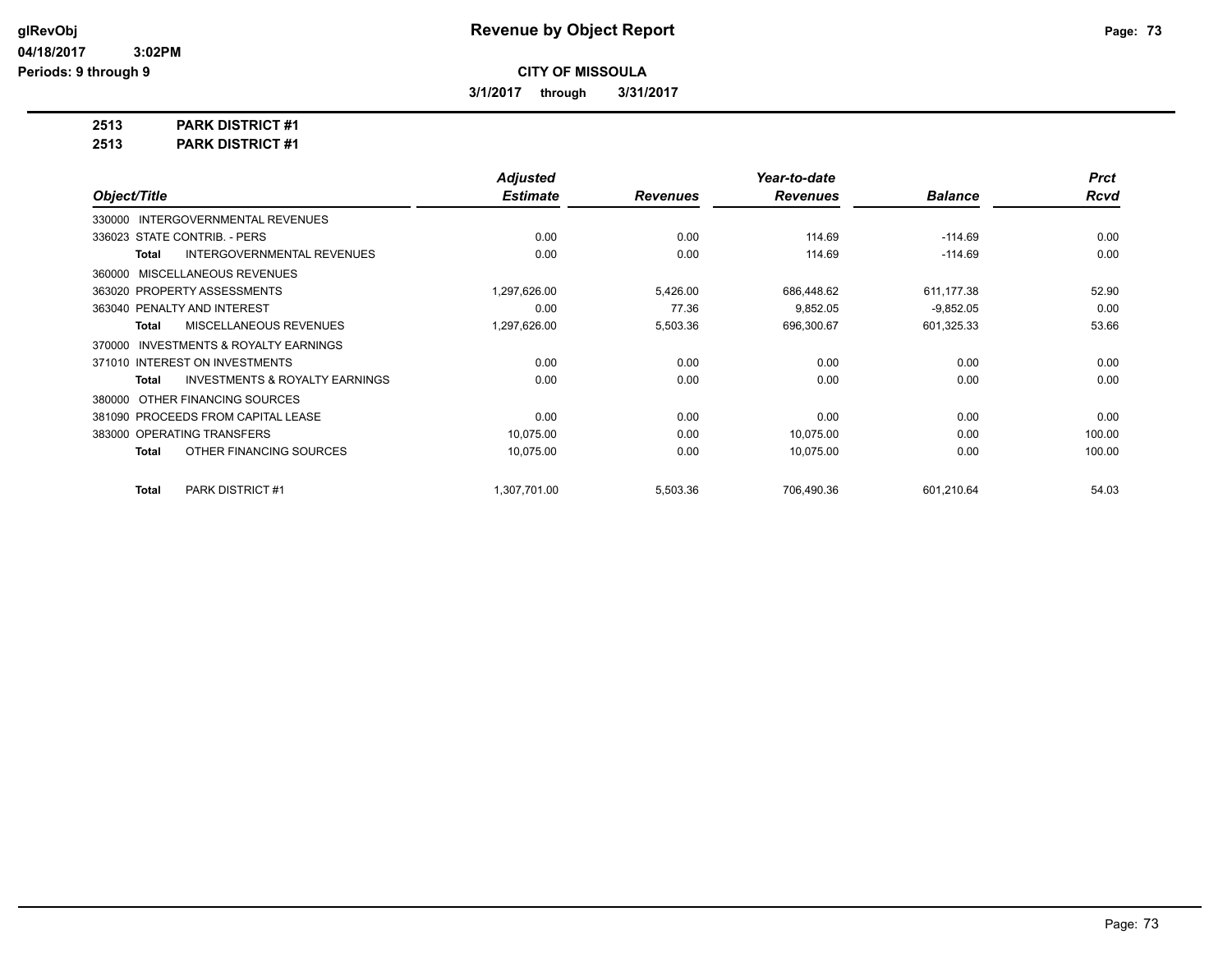**3/1/2017 through 3/31/2017**

#### **2513 PARK DISTRICT #1**

|                                                     | <b>Adjusted</b> |                 | Year-to-date    |                | <b>Prct</b> |
|-----------------------------------------------------|-----------------|-----------------|-----------------|----------------|-------------|
| Object/Title                                        | <b>Estimate</b> | <b>Revenues</b> | <b>Revenues</b> | <b>Balance</b> | <b>Rcvd</b> |
| 330000 INTERGOVERNMENTAL REVENUES                   |                 |                 |                 |                |             |
| 336023 STATE CONTRIB. - PERS                        | 0.00            | 0.00            | 114.69          | $-114.69$      | 0.00        |
| <b>INTERGOVERNMENTAL REVENUES</b><br><b>Total</b>   | 0.00            | 0.00            | 114.69          | $-114.69$      | 0.00        |
| MISCELLANEOUS REVENUES<br>360000                    |                 |                 |                 |                |             |
| 363020 PROPERTY ASSESSMENTS                         | 1,297,626.00    | 5,426.00        | 686,448.62      | 611, 177.38    | 52.90       |
| 363040 PENALTY AND INTEREST                         | 0.00            | 77.36           | 9,852.05        | $-9,852.05$    | 0.00        |
| <b>MISCELLANEOUS REVENUES</b><br><b>Total</b>       | 1,297,626.00    | 5,503.36        | 696,300.67      | 601,325.33     | 53.66       |
| <b>INVESTMENTS &amp; ROYALTY EARNINGS</b><br>370000 |                 |                 |                 |                |             |
| 371010 INTEREST ON INVESTMENTS                      | 0.00            | 0.00            | 0.00            | 0.00           | 0.00        |
| <b>INVESTMENTS &amp; ROYALTY EARNINGS</b><br>Total  | 0.00            | 0.00            | 0.00            | 0.00           | 0.00        |
| OTHER FINANCING SOURCES<br>380000                   |                 |                 |                 |                |             |
| 381090 PROCEEDS FROM CAPITAL LEASE                  | 0.00            | 0.00            | 0.00            | 0.00           | 0.00        |
| 383000 OPERATING TRANSFERS                          | 10,075.00       | 0.00            | 10,075.00       | 0.00           | 100.00      |
| OTHER FINANCING SOURCES<br><b>Total</b>             | 10,075.00       | 0.00            | 10,075.00       | 0.00           | 100.00      |
| <b>PARK DISTRICT#1</b><br><b>Total</b>              | 1,307,701.00    | 5,503.36        | 706,490.36      | 601,210.64     | 54.03       |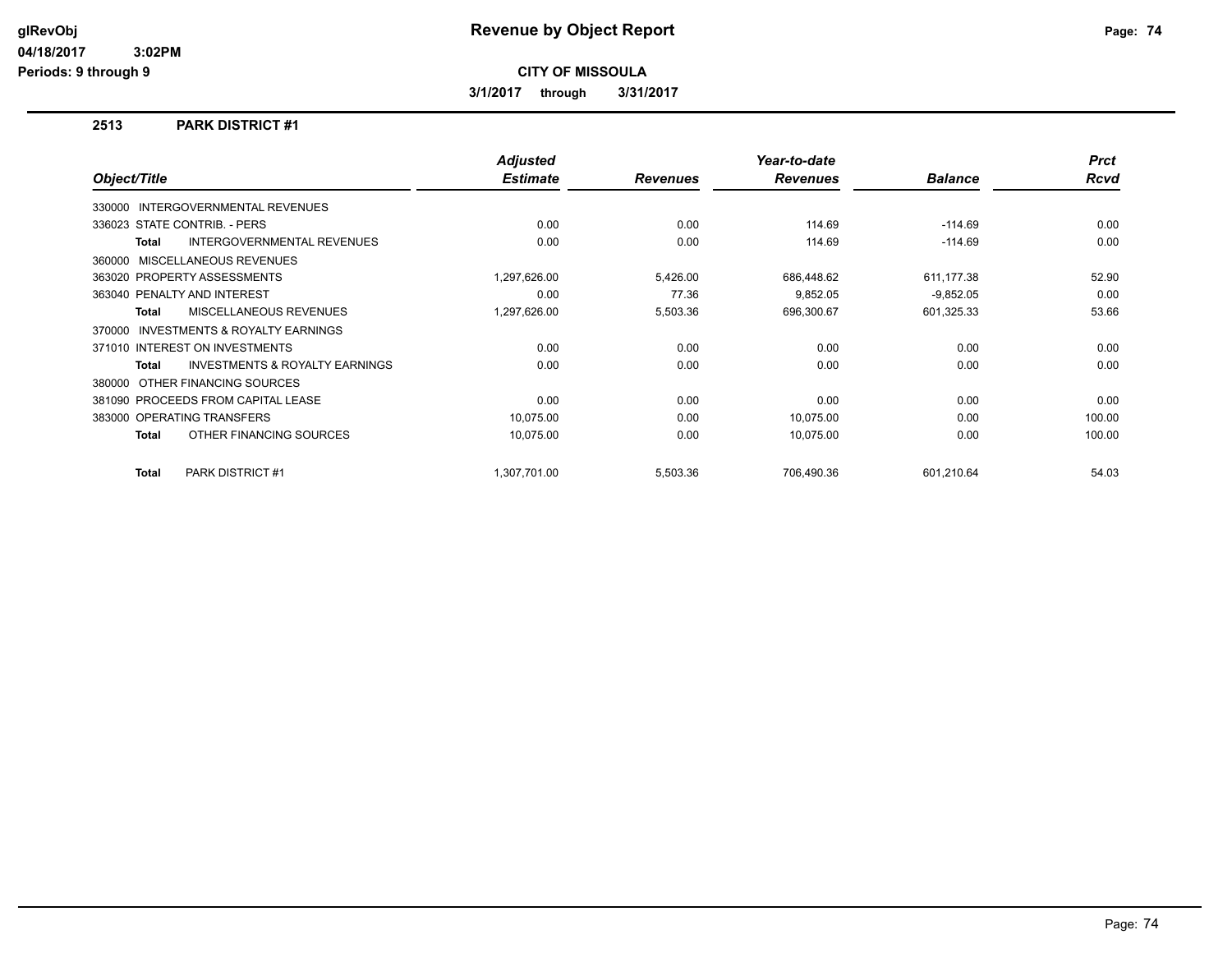**3/1/2017 through 3/31/2017**

**2820 STATE GAS TAX FUND 2820 STATE GAS TAX FUND**

|              |                                   | <b>Adjusted</b> |                 | Year-to-date   |             | <b>Prct</b> |
|--------------|-----------------------------------|-----------------|-----------------|----------------|-------------|-------------|
| Object/Title | <b>Estimate</b>                   | <b>Revenues</b> | <b>Revenues</b> | <b>Balance</b> | <b>Rcvd</b> |             |
|              | 330000 INTERGOVERNMENTAL REVENUES |                 |                 |                |             |             |
|              | 331052 MDT CMAQ STRIPING GRANT    | 0.00            | 0.00            | 0.00           | 0.00        | 0.00        |
|              | 334040 GAS TAX APPORTIONMENT      | 1.081.510.00    | 90.125.79       | 811.132.13     | 270.377.87  | 75.00       |
| Total        | INTERGOVERNMENTAL REVENUES        | 1.081.510.00    | 90.125.79       | 811.132.13     | 270.377.87  | 75.00       |
|              | 380000 OTHER FINANCING SOURCES    |                 |                 |                |             |             |
|              | 383000 OPERATING TRANSFERS        | 0.00            | 0.00            | 0.00           | 0.00        | 0.00        |
| Total        | OTHER FINANCING SOURCES           | 0.00            | 0.00            | 0.00           | 0.00        | 0.00        |
| <b>Total</b> | STATE GAS TAX FUND                | 1.081.510.00    | 90.125.79       | 811.132.13     | 270.377.87  | 75.00       |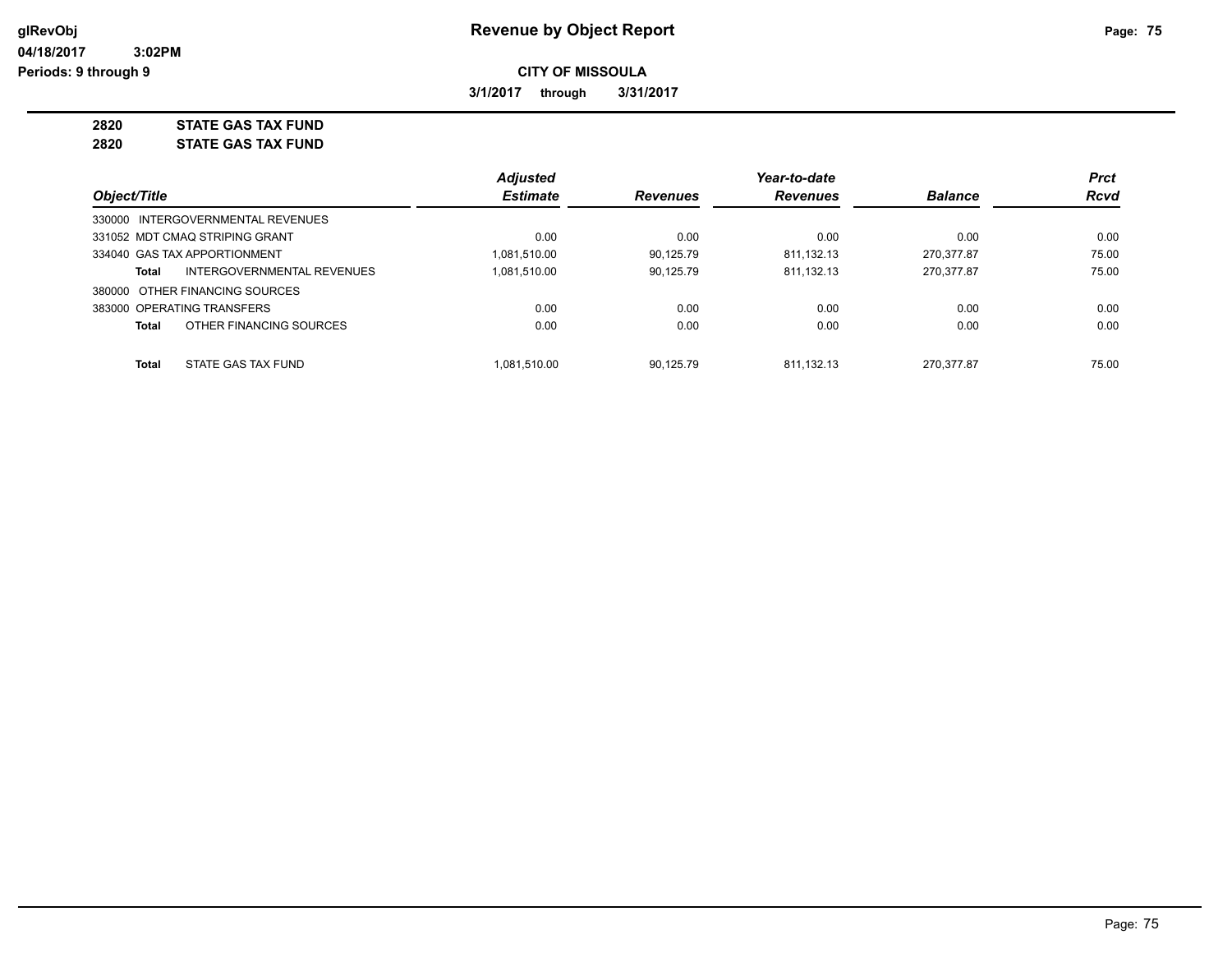**3/1/2017 through 3/31/2017**

#### **2820 STATE GAS TAX FUND**

|              |                                   | <b>Adjusted</b> |                 | Year-to-date    |                | <b>Prct</b> |
|--------------|-----------------------------------|-----------------|-----------------|-----------------|----------------|-------------|
| Object/Title |                                   | <b>Estimate</b> | <b>Revenues</b> | <b>Revenues</b> | <b>Balance</b> | <b>Rcvd</b> |
|              | 330000 INTERGOVERNMENTAL REVENUES |                 |                 |                 |                |             |
|              | 331052 MDT CMAQ STRIPING GRANT    | 0.00            | 0.00            | 0.00            | 0.00           | 0.00        |
|              | 334040 GAS TAX APPORTIONMENT      | 1.081.510.00    | 90.125.79       | 811.132.13      | 270.377.87     | 75.00       |
| Total        | INTERGOVERNMENTAL REVENUES        | 1,081,510.00    | 90.125.79       | 811,132.13      | 270.377.87     | 75.00       |
|              | 380000 OTHER FINANCING SOURCES    |                 |                 |                 |                |             |
|              | 383000 OPERATING TRANSFERS        | 0.00            | 0.00            | 0.00            | 0.00           | 0.00        |
| Total        | OTHER FINANCING SOURCES           | 0.00            | 0.00            | 0.00            | 0.00           | 0.00        |
| <b>Total</b> | STATE GAS TAX FUND                | 1.081.510.00    | 90.125.79       | 811.132.13      | 270.377.87     | 75.00       |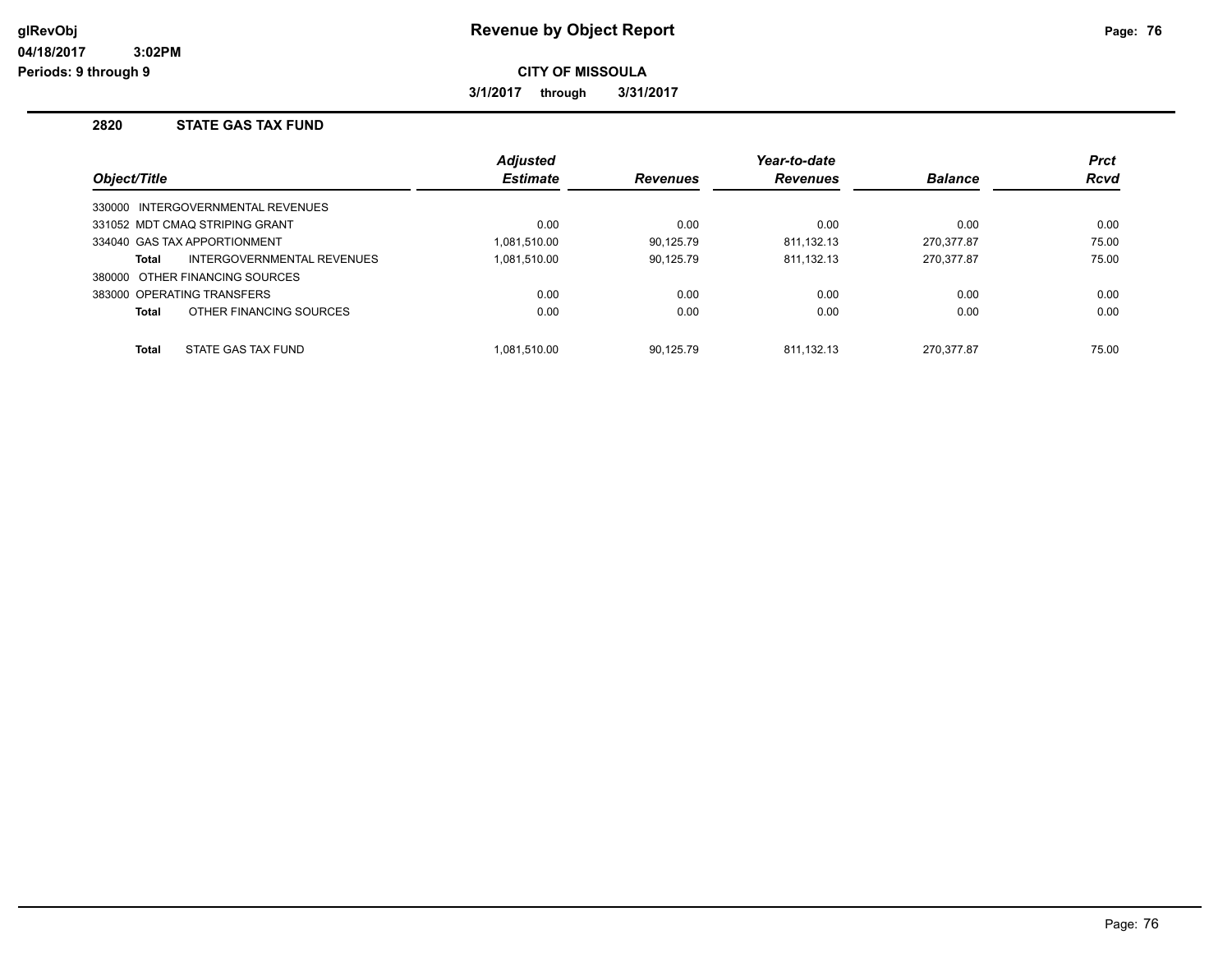**3/1/2017 through 3/31/2017**

**2917 CRIME VICTIM SURCHARGE 2917 CRIME VICTIM SURCHARGE**

|                                                 | <b>Adjusted</b> |                 | Year-to-date    |                | <b>Prct</b> |
|-------------------------------------------------|-----------------|-----------------|-----------------|----------------|-------------|
| Object/Title                                    | <b>Estimate</b> | <b>Revenues</b> | <b>Revenues</b> | <b>Balance</b> | <b>Rcvd</b> |
| 370000 INVESTMENTS & ROYALTY EARNINGS           |                 |                 |                 |                |             |
| 371010 INTEREST ON INVESTMENTS                  | 0.00            | 0.00            | 0.00            | 0.00           | 0.00        |
| 371020 GAIN/LOSS IN MARKET VALUE OF INVESTMENTS | 0.00            | 0.00            | 0.00            | 0.00           | 0.00        |
| INVESTMENTS & ROYALTY EARNINGS<br>Total         | 0.00            | 0.00            | 0.00            | 0.00           | 0.00        |
|                                                 |                 |                 |                 |                |             |
| <b>Total</b><br><b>CRIME VICTIM SURCHARGE</b>   | 0.00            | 0.00            | 0.00            | 0.00           | 0.00        |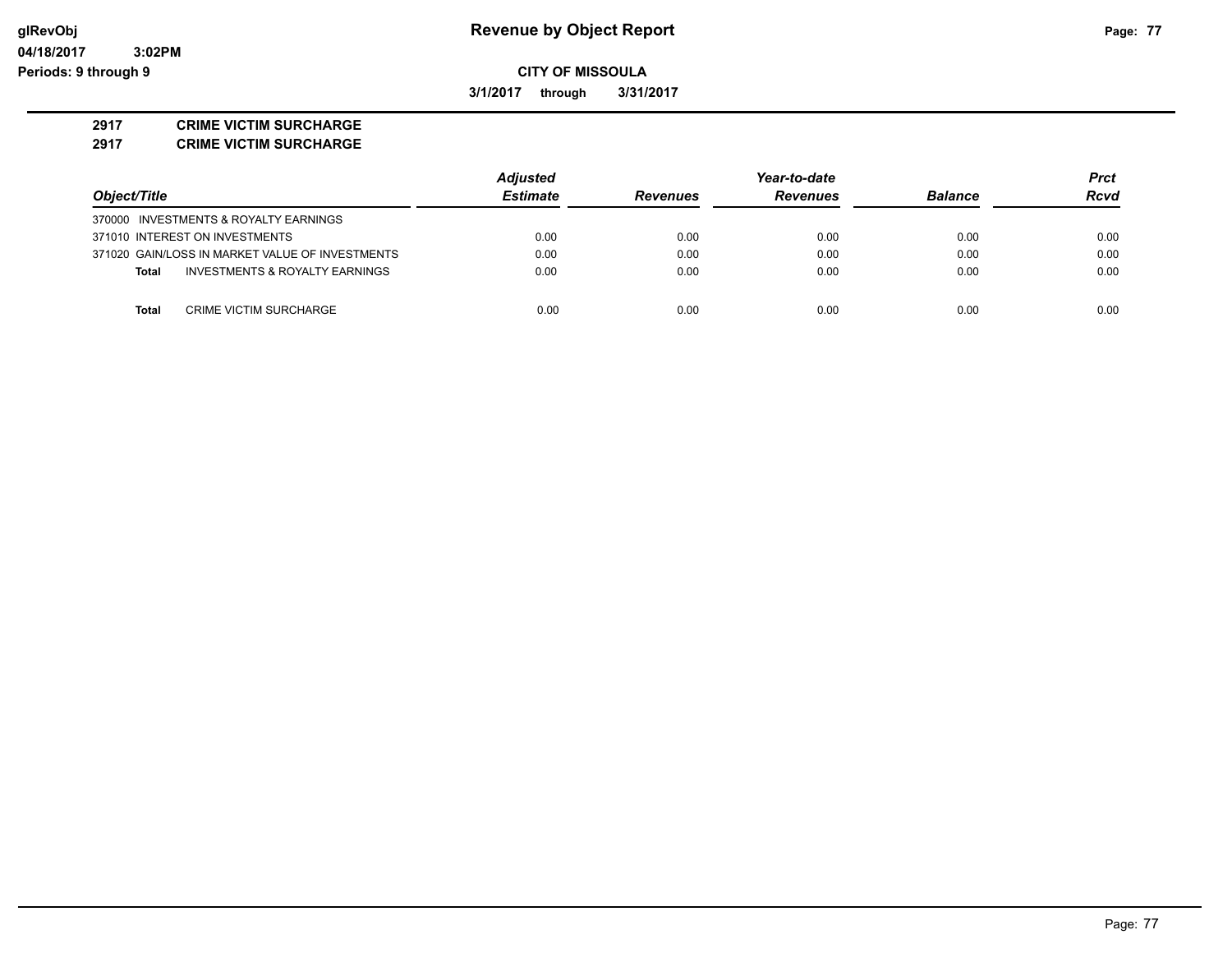**3/1/2017 through 3/31/2017**

#### **2917 CRIME VICTIM SURCHARGE**

|                                                           | <b>Adjusted</b> |                 | Year-to-date    |                |             |
|-----------------------------------------------------------|-----------------|-----------------|-----------------|----------------|-------------|
| Object/Title                                              | <b>Estimate</b> | <b>Revenues</b> | <b>Revenues</b> | <b>Balance</b> | <b>Rcvd</b> |
| 370000 INVESTMENTS & ROYALTY EARNINGS                     |                 |                 |                 |                |             |
| 371010 INTEREST ON INVESTMENTS                            | 0.00            | 0.00            | 0.00            | 0.00           | 0.00        |
| 371020 GAIN/LOSS IN MARKET VALUE OF INVESTMENT            | 0.00            | 0.00            | 0.00            | 0.00           | 0.00        |
| <b>INVESTMENTS &amp; ROYALTY EARNINGS</b><br><b>Total</b> | 0.00            | 0.00            | 0.00            | 0.00           | 0.00        |
| Total<br>CRIME VICTIM SURCHARGE                           | 0.00            | 0.00            | 0.00            | 0.00           | 0.00        |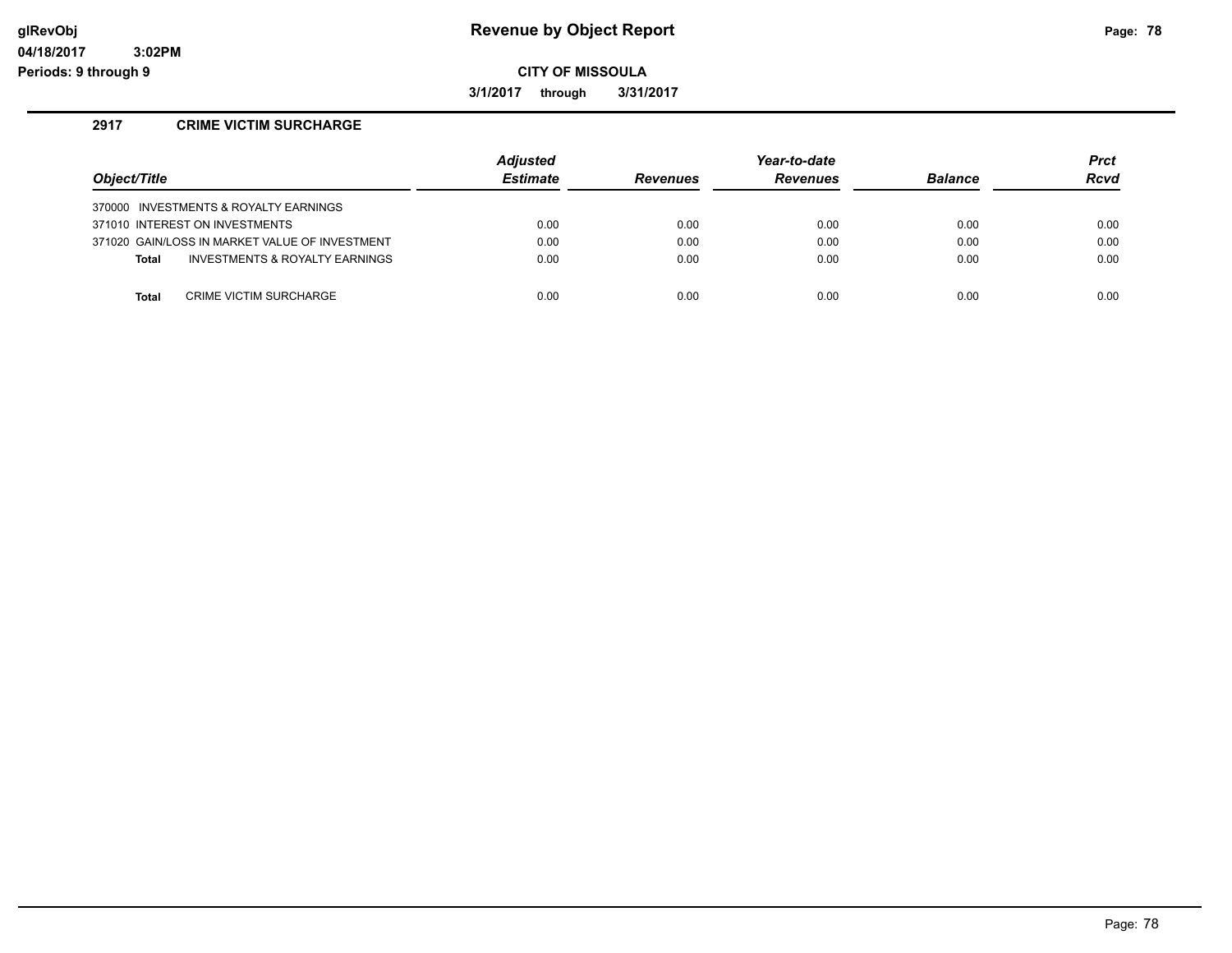**3/1/2017 through 3/31/2017**

#### **2918 LAW ENFORCEMENT BLOCK GRANT FUND 2918 LAW ENFORCEMENT BLOCK GRANT FUND**

|                                                     | <b>Adjusted</b> |                 | Year-to-date    |                | <b>Prct</b> |
|-----------------------------------------------------|-----------------|-----------------|-----------------|----------------|-------------|
| Object/Title                                        | <b>Estimate</b> | <b>Revenues</b> | <b>Revenues</b> | <b>Balance</b> | <b>Rcvd</b> |
| <b>INTERGOVERNMENTAL REVENUES</b><br>330000         |                 |                 |                 |                |             |
| 331000 FEDERAL GRANTS                               | 0.00            | 0.00            | 0.00            | 0.00           | 0.00        |
| 331001 BYRNE DISCRETIONARY                          | 0.00            | 0.00            | 0.00            | 0.00           | 0.00        |
| 331022 EQUIPMENT GRANT                              | 0.00            | 0.00            | 0.00            | 0.00           | 0.00        |
| 331023 COPS HIRING GRANT 2011                       | 40,000.00       | 0.00            | 21,933.32       | 18,066.68      | 54.83       |
| 331024 DEPT OF JUSTICE GRANTS                       | 0.00            | 0.00            | 0.00            | 0.00           | 0.00        |
| 331026 ICAC GRANT                                   | 0.00            | 0.00            | 0.00            | 0.00           | 0.00        |
| 331027 JAG GRANTS REVENUE                           | 60,373.00       | 0.00            | 43,124.00       | 17,249.00      | 71.43       |
| 336021 STATE CONTRIB - POLICE RETIREMENT            | 0.00            | 0.00            | 0.00            | 0.00           | 0.00        |
| <b>INTERGOVERNMENTAL REVENUES</b><br>Total          | 100,373.00      | 0.00            | 65,057.32       | 35,315.68      | 64.82       |
| <b>CHARGES FOR SERVICES</b><br>340000               |                 |                 |                 |                |             |
| 342010 POLICE/BID AGREEMENT                         | 0.00            | 0.00            | 0.00            | 0.00           | 0.00        |
| <b>CHARGES FOR SERVICES</b><br>Total                | 0.00            | 0.00            | 0.00            | 0.00           | 0.00        |
| MISCELLANEOUS REVENUES<br>360000                    |                 |                 |                 |                |             |
| 360010 MISCELLANEOUS                                | 0.00            | 0.00            | 0.00            | 0.00           | 0.00        |
| MISCELLANEOUS REVENUES<br>Total                     | 0.00            | 0.00            | 0.00            | 0.00           | 0.00        |
| <b>INVESTMENTS &amp; ROYALTY EARNINGS</b><br>370000 |                 |                 |                 |                |             |
| 371010 INTEREST ON INVESTMENTS                      | 0.00            | 0.00            | 0.00            | 0.00           | 0.00        |
| 371020 GAIN/LOSS IN MARKET VALUE OF INVESTMENTS     | 0.00            | 0.00            | 0.00            | 0.00           | 0.00        |
| <b>INVESTMENTS &amp; ROYALTY EARNINGS</b><br>Total  | 0.00            | 0.00            | 0.00            | 0.00           | 0.00        |
| OTHER FINANCING SOURCES<br>380000                   |                 |                 |                 |                |             |
| 383023 TRANS FR DRUG FORFEITURE                     | 0.00            | 0.00            | 0.00            | 0.00           | 0.00        |
| 383036 TRANSFER - GRANT                             | 0.00            | 0.00            | 0.00            | 0.00           | 0.00        |
| OTHER FINANCING SOURCES<br><b>Total</b>             | 0.00            | 0.00            | 0.00            | 0.00           | 0.00        |
| LAW ENFORCEMENT BLOCK GRANT FUND<br><b>Total</b>    | 100,373.00      | 0.00            | 65,057.32       | 35,315.68      | 64.82       |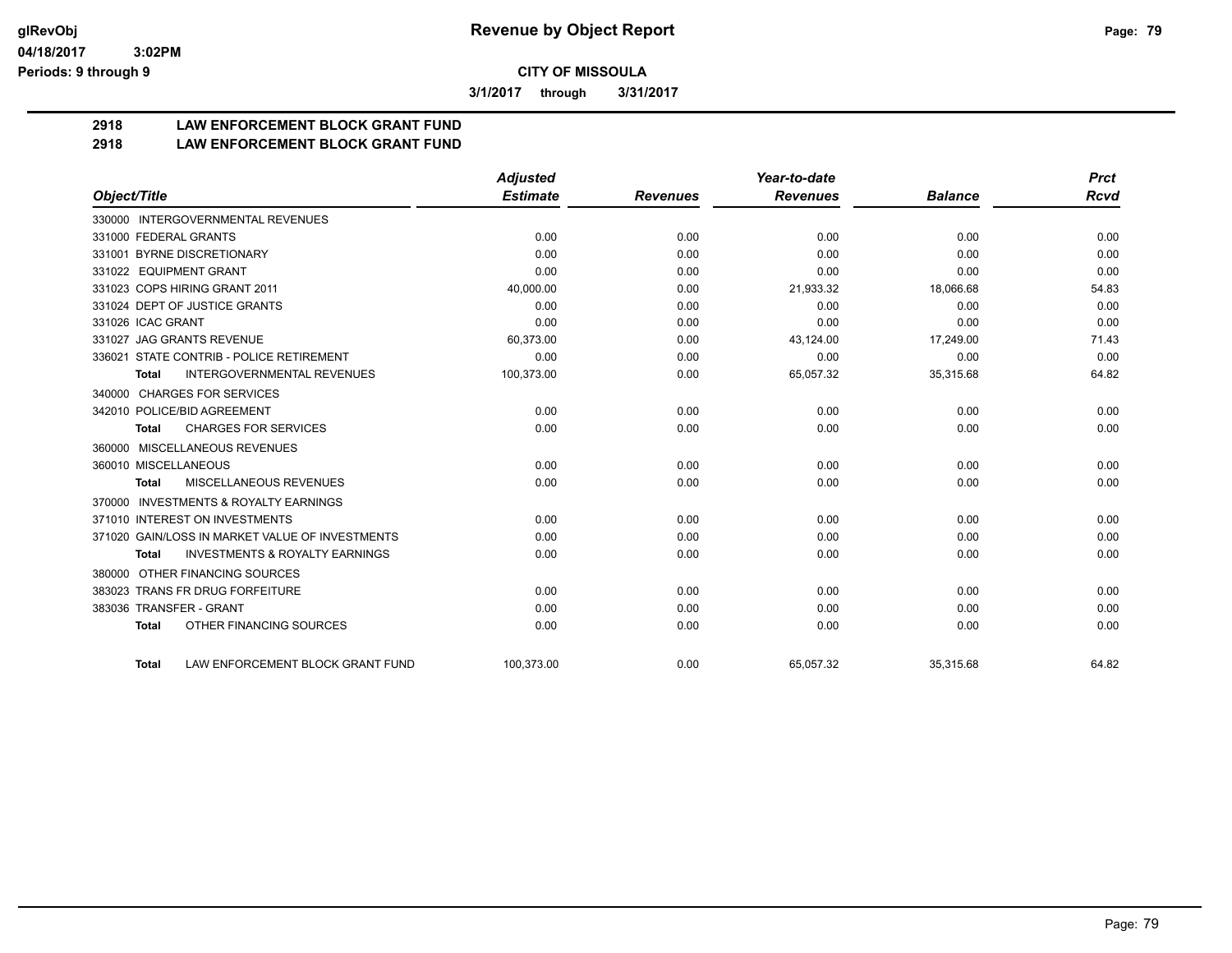**3/1/2017 through 3/31/2017**

#### **2918 LAW ENFORCEMENT BLOCK GRANT FUND**

|                                                           | <b>Adjusted</b> |                 | Year-to-date    |                | <b>Prct</b> |
|-----------------------------------------------------------|-----------------|-----------------|-----------------|----------------|-------------|
| Object/Title                                              | <b>Estimate</b> | <b>Revenues</b> | <b>Revenues</b> | <b>Balance</b> | <b>Rcvd</b> |
| 330000 INTERGOVERNMENTAL REVENUES                         |                 |                 |                 |                |             |
| 331000 FEDERAL GRANTS                                     | 0.00            | 0.00            | 0.00            | 0.00           | 0.00        |
| 331001 BYRNE DISCRETIONARY                                | 0.00            | 0.00            | 0.00            | 0.00           | 0.00        |
| 331022 EQUIPMENT GRANT                                    | 0.00            | 0.00            | 0.00            | 0.00           | 0.00        |
| 331023 COPS HIRING GRANT 2011                             | 40,000.00       | 0.00            | 21,933.32       | 18,066.68      | 54.83       |
| 331024 DEPT OF JUSTICE GRANTS                             | 0.00            | 0.00            | 0.00            | 0.00           | 0.00        |
| 331026 ICAC GRANT                                         | 0.00            | 0.00            | 0.00            | 0.00           | 0.00        |
| 331027 JAG GRANTS REVENUE                                 | 60,373.00       | 0.00            | 43,124.00       | 17,249.00      | 71.43       |
| 336021 STATE CONTRIB - POLICE RETIREMENT                  | 0.00            | 0.00            | 0.00            | 0.00           | 0.00        |
| INTERGOVERNMENTAL REVENUES<br><b>Total</b>                | 100,373.00      | 0.00            | 65,057.32       | 35,315.68      | 64.82       |
| 340000 CHARGES FOR SERVICES                               |                 |                 |                 |                |             |
| 342010 POLICE/BID AGREEMENT                               | 0.00            | 0.00            | 0.00            | 0.00           | 0.00        |
| <b>CHARGES FOR SERVICES</b><br>Total                      | 0.00            | 0.00            | 0.00            | 0.00           | 0.00        |
| 360000 MISCELLANEOUS REVENUES                             |                 |                 |                 |                |             |
| 360010 MISCELLANEOUS                                      | 0.00            | 0.00            | 0.00            | 0.00           | 0.00        |
| MISCELLANEOUS REVENUES<br>Total                           | 0.00            | 0.00            | 0.00            | 0.00           | 0.00        |
| 370000 INVESTMENTS & ROYALTY EARNINGS                     |                 |                 |                 |                |             |
| 371010 INTEREST ON INVESTMENTS                            | 0.00            | 0.00            | 0.00            | 0.00           | 0.00        |
| 371020 GAIN/LOSS IN MARKET VALUE OF INVESTMENT            | 0.00            | 0.00            | 0.00            | 0.00           | 0.00        |
| <b>INVESTMENTS &amp; ROYALTY EARNINGS</b><br><b>Total</b> | 0.00            | 0.00            | 0.00            | 0.00           | 0.00        |
| 380000 OTHER FINANCING SOURCES                            |                 |                 |                 |                |             |
| 383023 TRANS FR DRUG FORFEITURE                           | 0.00            | 0.00            | 0.00            | 0.00           | 0.00        |
| 383036 TRANSFER - GRANT                                   | 0.00            | 0.00            | 0.00            | 0.00           | 0.00        |
| OTHER FINANCING SOURCES<br><b>Total</b>                   | 0.00            | 0.00            | 0.00            | 0.00           | 0.00        |
| LAW ENFORCEMENT BLOCK GRANT FUND<br>Total                 | 100.373.00      | 0.00            | 65,057.32       | 35,315.68      | 64.82       |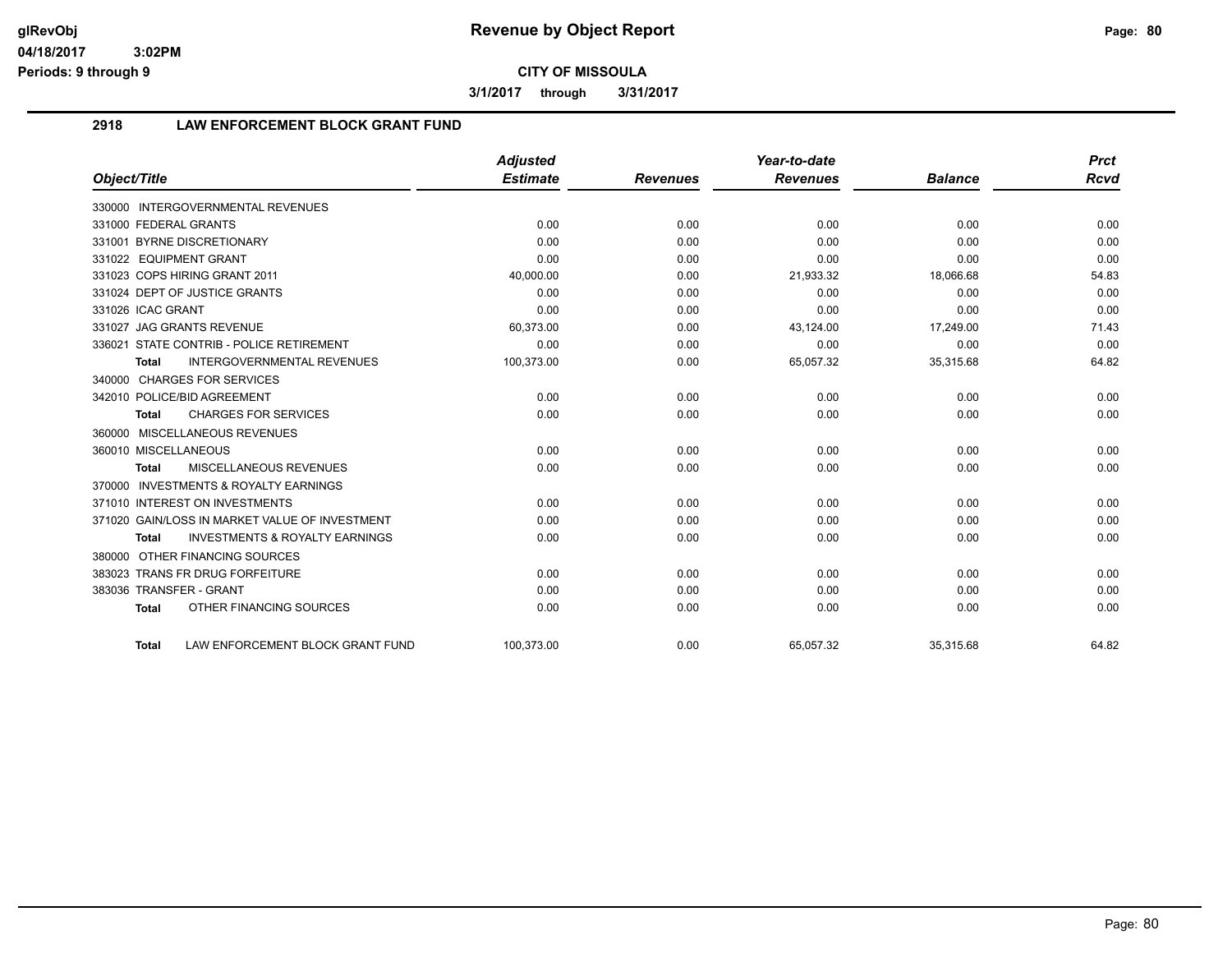**3/1/2017 through 3/31/2017**

## **2919 HIDTA FUND**

**2919 HIDTA FUND**

|                                                    | <b>Adjusted</b> |                 | Year-to-date    |                | <b>Prct</b> |
|----------------------------------------------------|-----------------|-----------------|-----------------|----------------|-------------|
| Object/Title                                       | <b>Estimate</b> | <b>Revenues</b> | <b>Revenues</b> | <b>Balance</b> | Rcvd        |
| 340000 CHARGES FOR SERVICES                        |                 |                 |                 |                |             |
| 342013 SECURITY INVEST FEES                        | 140,600.00      | 195.46          | 26.684.75       | 113,915.25     | 18.98       |
| 342014 POLICE DEPARTMENT SERVICE FEES              | 0.00            | 1.550.64        | 13.663.75       | $-13.663.75$   | 0.00        |
| <b>CHARGES FOR SERVICES</b><br>Total               | 140,600.00      | 1,746.10        | 40,348.50       | 100,251.50     | 28.70       |
| 360000 MISCELLANEOUS REVENUES                      |                 |                 |                 |                |             |
| 360010 MISCELLANEOUS                               | 0.00            | 0.00            | 0.00            | 0.00           | 0.00        |
| MISCELLANEOUS REVENUES<br>Total                    | 0.00            | 0.00            | 0.00            | 0.00           | 0.00        |
| INVESTMENTS & ROYALTY EARNINGS<br>370000           |                 |                 |                 |                |             |
| 371010 INTEREST ON INVESTMENTS                     | 0.00            | 0.00            | 0.00            | 0.00           | 0.00        |
| <b>INVESTMENTS &amp; ROYALTY EARNINGS</b><br>Total | 0.00            | 0.00            | 0.00            | 0.00           | 0.00        |
| <b>HIDTA FUND</b><br><b>Total</b>                  | 140.600.00      | 1.746.10        | 40.348.50       | 100.251.50     | 28.70       |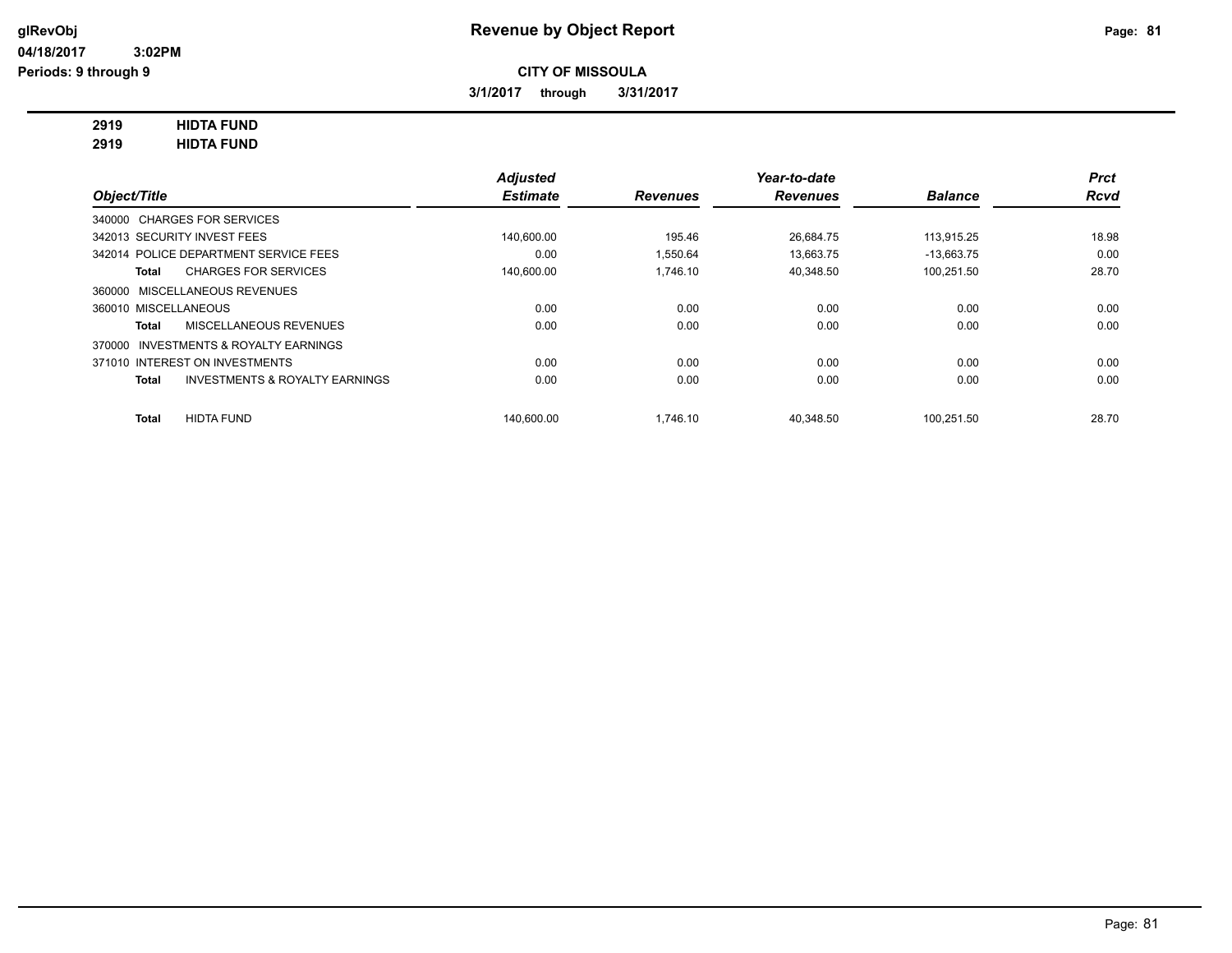**3/1/2017 through 3/31/2017**

**2919 HIDTA FUND**

|                                                    | <b>Adjusted</b> |                 | Year-to-date    |                | <b>Prct</b> |
|----------------------------------------------------|-----------------|-----------------|-----------------|----------------|-------------|
| Object/Title                                       | <b>Estimate</b> | <b>Revenues</b> | <b>Revenues</b> | <b>Balance</b> | Rcvd        |
| 340000 CHARGES FOR SERVICES                        |                 |                 |                 |                |             |
| 342013 SECURITY INVEST FEES                        | 140.600.00      | 195.46          | 26,684.75       | 113,915.25     | 18.98       |
| 342014 POLICE DEPARTMENT SERVICE FEES              | 0.00            | 1.550.64        | 13.663.75       | $-13.663.75$   | 0.00        |
| <b>CHARGES FOR SERVICES</b><br>Total               | 140,600.00      | 1.746.10        | 40,348.50       | 100,251.50     | 28.70       |
| 360000 MISCELLANEOUS REVENUES                      |                 |                 |                 |                |             |
| 360010 MISCELLANEOUS                               | 0.00            | 0.00            | 0.00            | 0.00           | 0.00        |
| MISCELLANEOUS REVENUES<br><b>Total</b>             | 0.00            | 0.00            | 0.00            | 0.00           | 0.00        |
| INVESTMENTS & ROYALTY EARNINGS<br>370000           |                 |                 |                 |                |             |
| 371010 INTEREST ON INVESTMENTS                     | 0.00            | 0.00            | 0.00            | 0.00           | 0.00        |
| <b>INVESTMENTS &amp; ROYALTY EARNINGS</b><br>Total | 0.00            | 0.00            | 0.00            | 0.00           | 0.00        |
| <b>HIDTA FUND</b><br><b>Total</b>                  | 140.600.00      | 1.746.10        | 40.348.50       | 100.251.50     | 28.70       |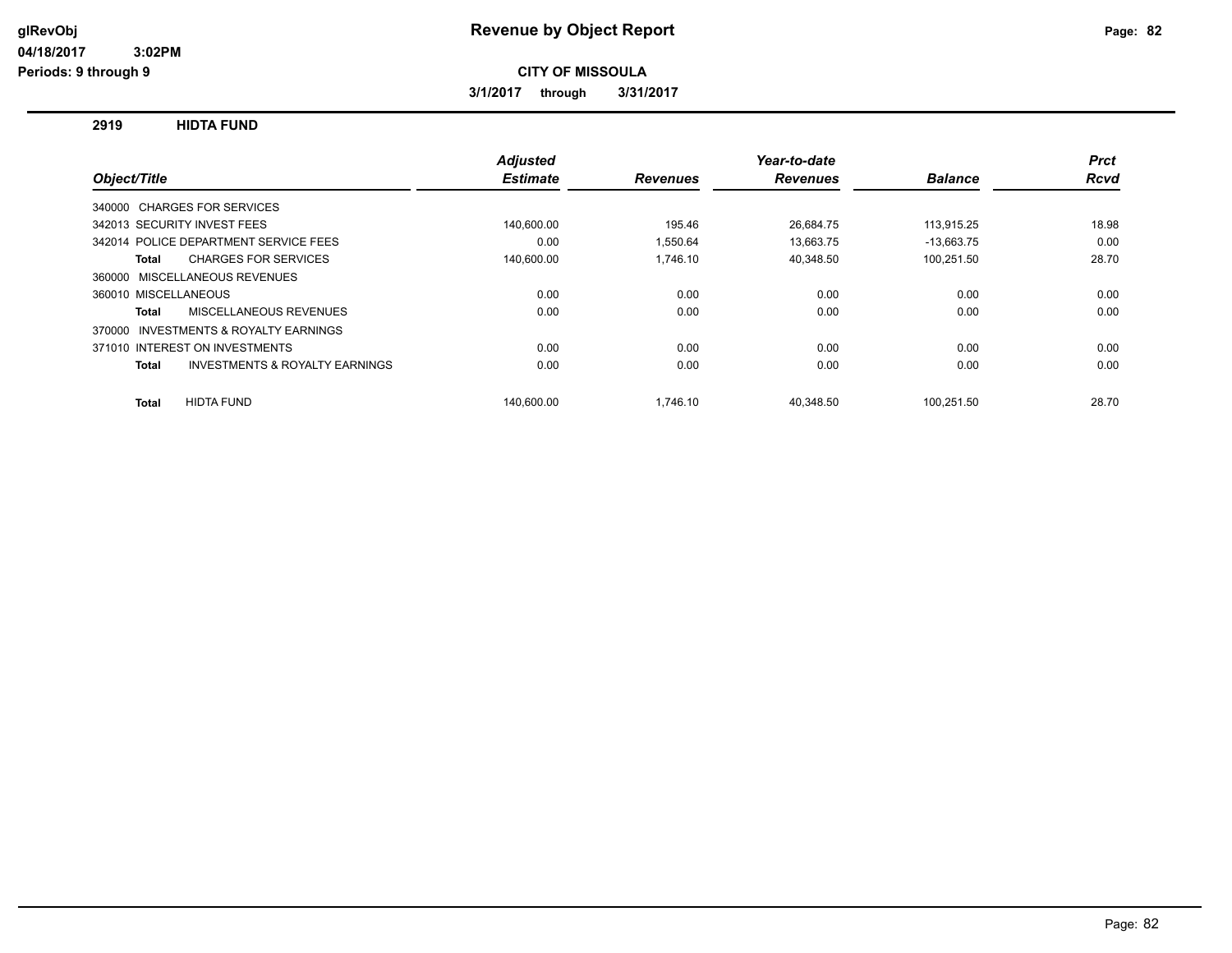**3/1/2017 through 3/31/2017**

# **2939 CDBG PROGRAM INCOME ACCOUNT**

**2939 CDBG PROGRAM INCOME ACCOUNT**

|                                                    | <b>Adjusted</b> |                 | Year-to-date    |                | <b>Prct</b> |
|----------------------------------------------------|-----------------|-----------------|-----------------|----------------|-------------|
| Object/Title                                       | <b>Estimate</b> | <b>Revenues</b> | <b>Revenues</b> | <b>Balance</b> | <b>Rcvd</b> |
| 330000 INTERGOVERNMENTAL REVENUES                  |                 |                 |                 |                |             |
| 331000 FEDERAL GRANTS                              | 14,383.00       | 0.00            | 29,370.12       | $-14,987.12$   | 204.20      |
| INTERGOVERNMENTAL REVENUES<br>Total                | 14,383.00       | 0.00            | 29,370.12       | $-14,987.12$   | 204.20      |
| 360000 MISCELLANEOUS REVENUES                      |                 |                 |                 |                |             |
| 360010 MISCELLANEOUS                               | 0.00            | 0.00            | 0.00            | 0.00           | 0.00        |
| <b>MISCELLANEOUS REVENUES</b><br>Total             | 0.00            | 0.00            | 0.00            | 0.00           | 0.00        |
| 370000 INVESTMENTS & ROYALTY EARNINGS              |                 |                 |                 |                |             |
| 371010 INTEREST ON INVESTMENTS                     | 0.00            | 0.00            | 0.00            | 0.00           | 0.00        |
| 371020 GAIN/LOSS IN MARKET VALUE OF INVESTMENTS    | 0.00            | 0.00            | 0.00            | 0.00           | 0.00        |
| <b>INVESTMENTS &amp; ROYALTY EARNINGS</b><br>Total | 0.00            | 0.00            | 0.00            | 0.00           | 0.00        |
| 380000 OTHER FINANCING SOURCES                     |                 |                 |                 |                |             |
| 383000 OPERATING TRANSFERS                         | 0.00            | 0.00            | 0.00            | 0.00           | 0.00        |
| 383009 TRANS FR TITLE I                            | 0.00            | 0.00            | 0.00            | 0.00           | 0.00        |
| OTHER FINANCING SOURCES<br>Total                   | 0.00            | 0.00            | 0.00            | 0.00           | 0.00        |
| CDBG PROGRAM INCOME ACCOUNT<br><b>Total</b>        | 14,383.00       | 0.00            | 29,370.12       | $-14,987.12$   | 204.20      |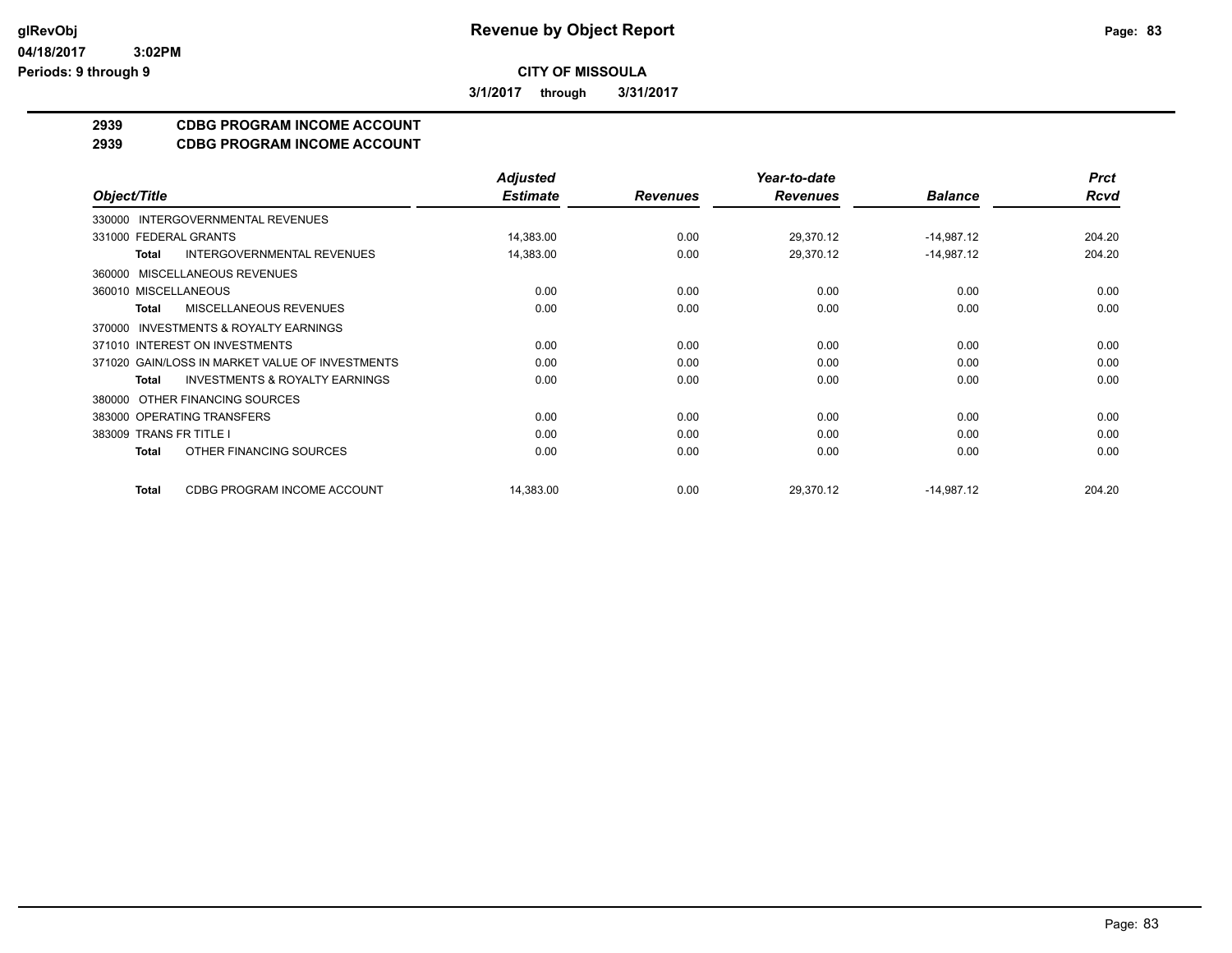**3/1/2017 through 3/31/2017**

#### **2939 CDBG PROGRAM INCOME ACCOUNT**

|                                                           | <b>Adjusted</b> |                 | Year-to-date    |                | <b>Prct</b> |
|-----------------------------------------------------------|-----------------|-----------------|-----------------|----------------|-------------|
| Object/Title                                              | <b>Estimate</b> | <b>Revenues</b> | <b>Revenues</b> | <b>Balance</b> | <b>Rcvd</b> |
| 330000 INTERGOVERNMENTAL REVENUES                         |                 |                 |                 |                |             |
| 331000 FEDERAL GRANTS                                     | 14,383.00       | 0.00            | 29,370.12       | $-14,987.12$   | 204.20      |
| INTERGOVERNMENTAL REVENUES<br><b>Total</b>                | 14,383.00       | 0.00            | 29,370.12       | $-14,987.12$   | 204.20      |
| 360000 MISCELLANEOUS REVENUES                             |                 |                 |                 |                |             |
| 360010 MISCELLANEOUS                                      | 0.00            | 0.00            | 0.00            | 0.00           | 0.00        |
| MISCELLANEOUS REVENUES<br><b>Total</b>                    | 0.00            | 0.00            | 0.00            | 0.00           | 0.00        |
| <b>INVESTMENTS &amp; ROYALTY EARNINGS</b><br>370000       |                 |                 |                 |                |             |
| 371010 INTEREST ON INVESTMENTS                            | 0.00            | 0.00            | 0.00            | 0.00           | 0.00        |
| 371020 GAIN/LOSS IN MARKET VALUE OF INVESTMENT            | 0.00            | 0.00            | 0.00            | 0.00           | 0.00        |
| <b>INVESTMENTS &amp; ROYALTY EARNINGS</b><br><b>Total</b> | 0.00            | 0.00            | 0.00            | 0.00           | 0.00        |
| OTHER FINANCING SOURCES<br>380000                         |                 |                 |                 |                |             |
| 383000 OPERATING TRANSFERS                                | 0.00            | 0.00            | 0.00            | 0.00           | 0.00        |
| 383009 TRANS FR TITLE I                                   | 0.00            | 0.00            | 0.00            | 0.00           | 0.00        |
| OTHER FINANCING SOURCES<br><b>Total</b>                   | 0.00            | 0.00            | 0.00            | 0.00           | 0.00        |
| <b>Total</b><br>CDBG PROGRAM INCOME ACCOUNT               | 14,383.00       | 0.00            | 29,370.12       | $-14,987.12$   | 204.20      |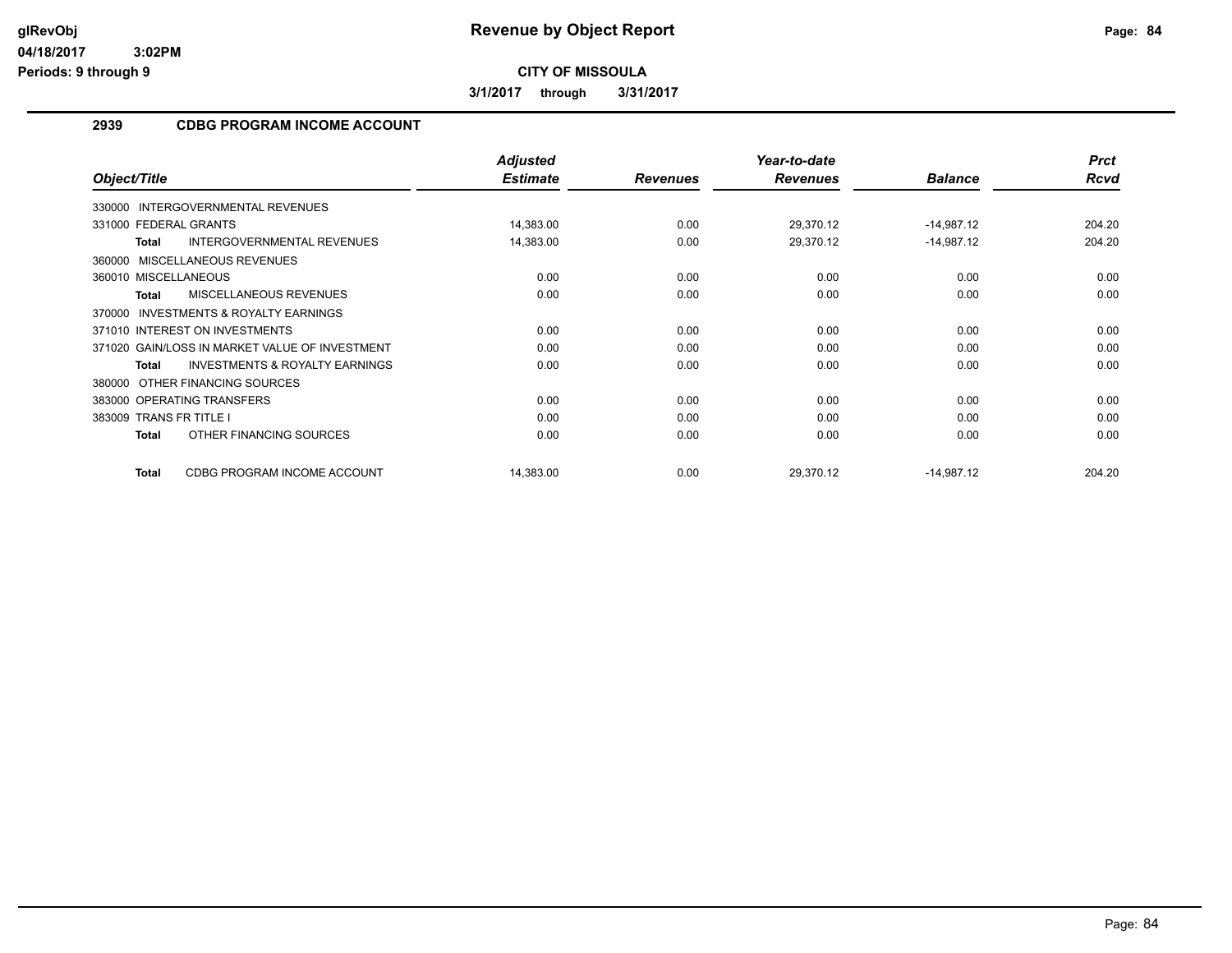**3/1/2017 through 3/31/2017**

## **2940 CDBG FUND**

**2940 CDBG FUND**

|                                                    | <b>Adjusted</b> |                 | Year-to-date    |                | <b>Prct</b> |
|----------------------------------------------------|-----------------|-----------------|-----------------|----------------|-------------|
| Object/Title                                       | <b>Estimate</b> | <b>Revenues</b> | <b>Revenues</b> | <b>Balance</b> | <b>Rcvd</b> |
| 330000 INTERGOVERNMENTAL REVENUES                  |                 |                 |                 |                |             |
| 331010 ENTITLEMENT - CDBG                          | 577,639.00      | 0.00            | 266,856.09      | 310,782.91     | 46.20       |
| 331012 ARRA/CDBG STIMULUS REVENUE                  | 112,504.00      | 0.00            | 0.00            | 112,504.00     | 0.00        |
| <b>INTERGOVERNMENTAL REVENUES</b><br>Total         | 690,143.00      | 0.00            | 266,856.09      | 423,286.91     | 38.67       |
| 360000 MISCELLANEOUS REVENUES                      |                 |                 |                 |                |             |
| 360010 MISCELLANEOUS                               | 0.00            | 0.00            | 0.00            | 0.00           | 0.00        |
| MISCELLANEOUS REVENUES<br>Total                    | 0.00            | 0.00            | 0.00            | 0.00           | 0.00        |
| 370000 INVESTMENTS & ROYALTY EARNINGS              |                 |                 |                 |                |             |
| 371010 INTEREST ON INVESTMENTS                     | 0.00            | 0.00            | 0.00            | 0.00           | 0.00        |
| <b>INVESTMENTS &amp; ROYALTY EARNINGS</b><br>Total | 0.00            | 0.00            | 0.00            | 0.00           | 0.00        |
| 380000 OTHER FINANCING SOURCES                     |                 |                 |                 |                |             |
| 383000 OPERATING TRANSFERS                         | 0.00            | 0.00            | 0.00            | 0.00           | 0.00        |
| 383009 TRANS FR TITLE I                            | 0.00            | 0.00            | 0.00            | 0.00           | 0.00        |
| OTHER FINANCING SOURCES<br>Total                   | 0.00            | 0.00            | 0.00            | 0.00           | 0.00        |
| <b>CDBG FUND</b><br><b>Total</b>                   | 690,143.00      | 0.00            | 266,856.09      | 423,286.91     | 38.67       |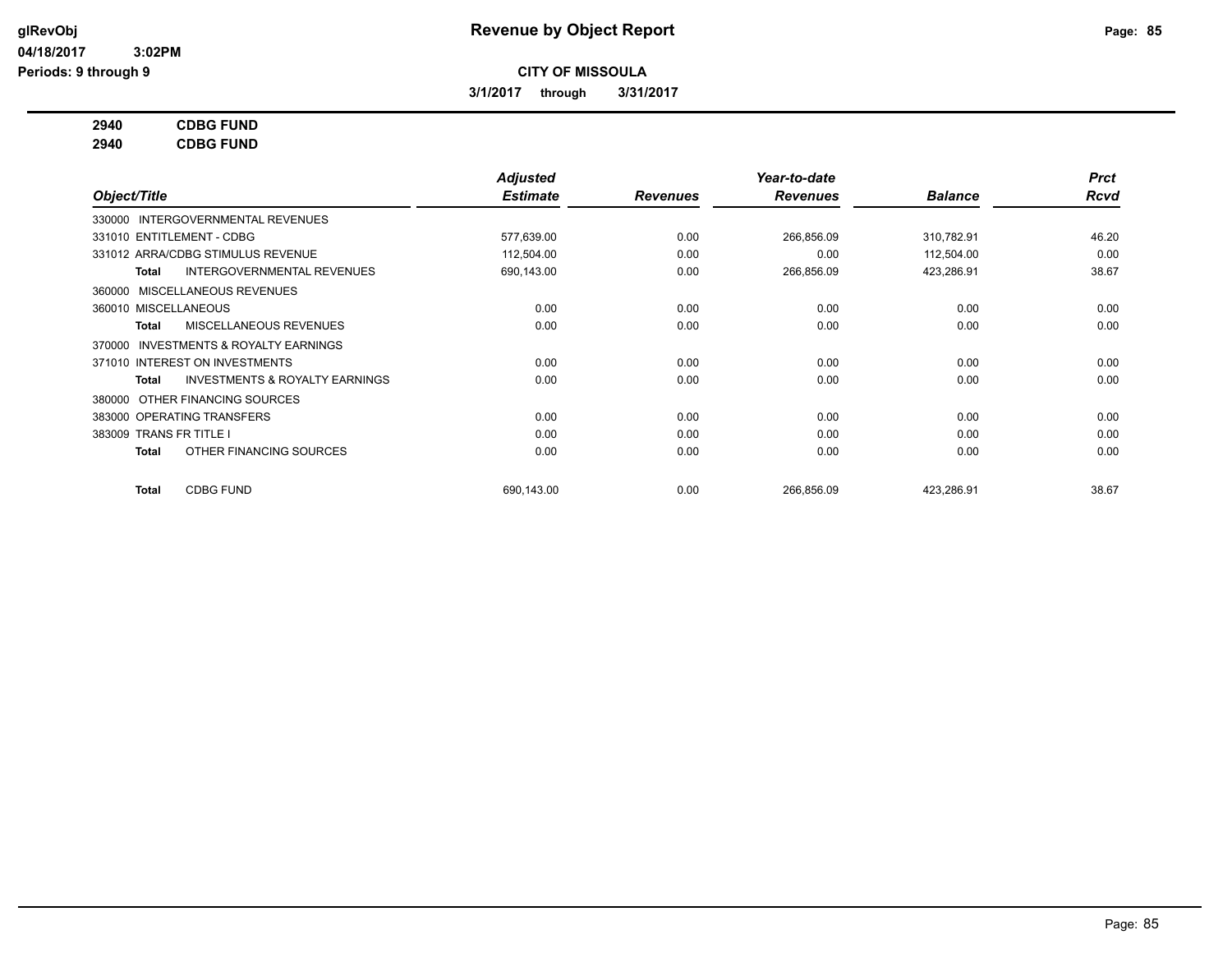**3/1/2017 through 3/31/2017**

#### **2940 CDBG FUND**

|                                                           | <b>Adjusted</b> |                 | Year-to-date    |                | <b>Prct</b> |
|-----------------------------------------------------------|-----------------|-----------------|-----------------|----------------|-------------|
| Object/Title                                              | <b>Estimate</b> | <b>Revenues</b> | <b>Revenues</b> | <b>Balance</b> | Rcvd        |
| 330000 INTERGOVERNMENTAL REVENUES                         |                 |                 |                 |                |             |
| 331010 ENTITLEMENT - CDBG                                 | 577,639.00      | 0.00            | 266,856.09      | 310,782.91     | 46.20       |
| 331012 ARRA/CDBG STIMULUS REVENUE                         | 112,504.00      | 0.00            | 0.00            | 112,504.00     | 0.00        |
| <b>INTERGOVERNMENTAL REVENUES</b><br><b>Total</b>         | 690,143.00      | 0.00            | 266,856.09      | 423,286.91     | 38.67       |
| 360000 MISCELLANEOUS REVENUES                             |                 |                 |                 |                |             |
| 360010 MISCELLANEOUS                                      | 0.00            | 0.00            | 0.00            | 0.00           | 0.00        |
| MISCELLANEOUS REVENUES<br><b>Total</b>                    | 0.00            | 0.00            | 0.00            | 0.00           | 0.00        |
| <b>INVESTMENTS &amp; ROYALTY EARNINGS</b><br>370000       |                 |                 |                 |                |             |
| 371010 INTEREST ON INVESTMENTS                            | 0.00            | 0.00            | 0.00            | 0.00           | 0.00        |
| <b>INVESTMENTS &amp; ROYALTY EARNINGS</b><br><b>Total</b> | 0.00            | 0.00            | 0.00            | 0.00           | 0.00        |
| OTHER FINANCING SOURCES<br>380000                         |                 |                 |                 |                |             |
| 383000 OPERATING TRANSFERS                                | 0.00            | 0.00            | 0.00            | 0.00           | 0.00        |
| 383009 TRANS FR TITLE I                                   | 0.00            | 0.00            | 0.00            | 0.00           | 0.00        |
| OTHER FINANCING SOURCES<br><b>Total</b>                   | 0.00            | 0.00            | 0.00            | 0.00           | 0.00        |
| <b>CDBG FUND</b><br><b>Total</b>                          | 690,143.00      | 0.00            | 266,856.09      | 423,286.91     | 38.67       |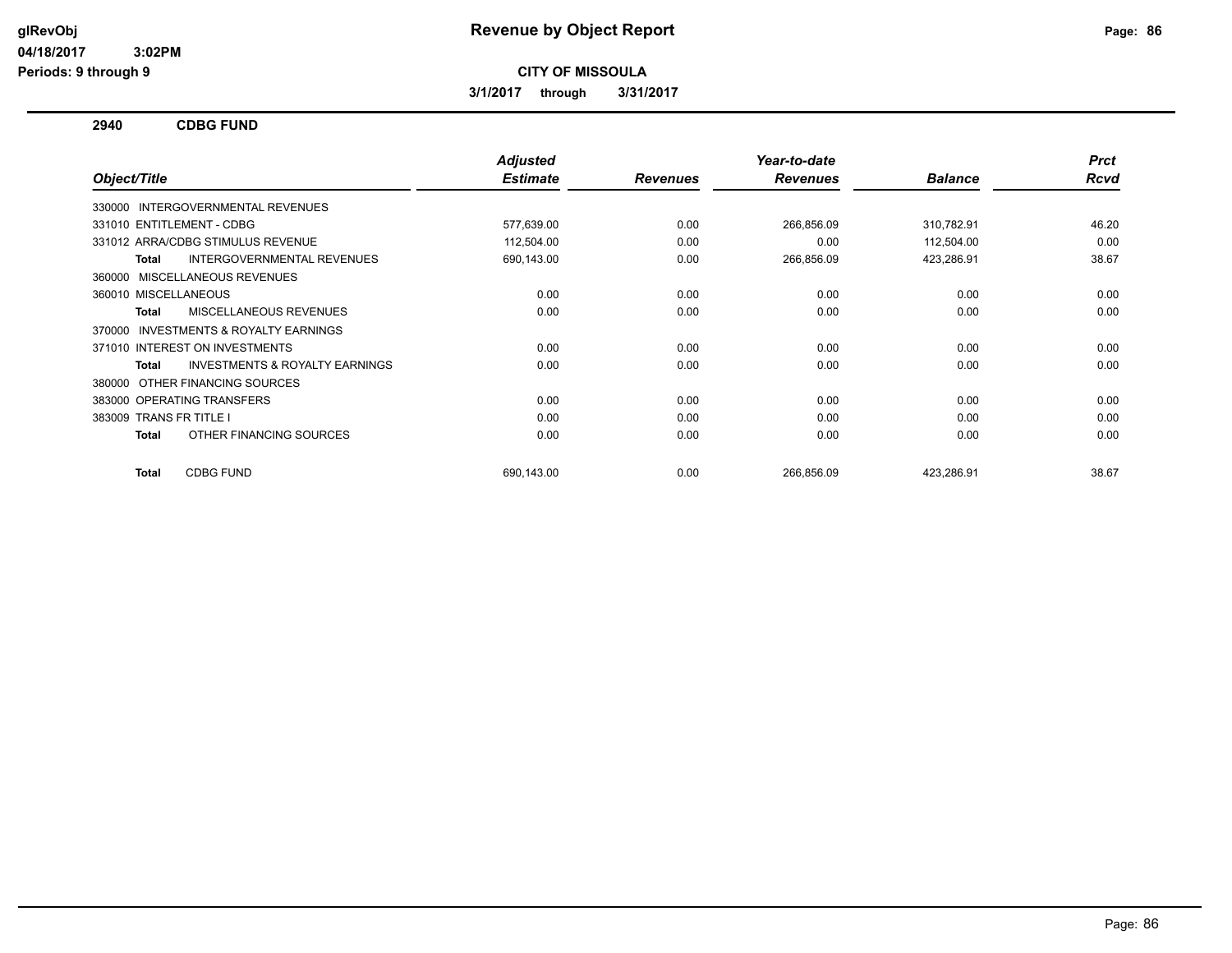**3/1/2017 through 3/31/2017**

## **2941 HOME FUND**

**2941 HOME FUND**

|                                                           | <b>Adjusted</b> |                 | Year-to-date    |                | <b>Prct</b> |
|-----------------------------------------------------------|-----------------|-----------------|-----------------|----------------|-------------|
| Object/Title                                              | <b>Estimate</b> | <b>Revenues</b> | <b>Revenues</b> | <b>Balance</b> | <b>Rcvd</b> |
| 330000 INTERGOVERNMENTAL REVENUES                         |                 |                 |                 |                |             |
| 330000 INTERGOVERNMENTAL REVENUES                         | 57,448.00       | 0.00            | $-15,236.31$    | 72.684.31      | $-26.52$    |
| 331016 HOMEWORD 1800 PHILLIPS                             | 0.00            | 0.00            | 337.28          | $-337.28$      | 0.00        |
| 331033 WORD                                               | 0.00            | 0.00            | 2,899.28        | $-2,899.28$    | 0.00        |
| 334145 WESTERN MT MENTAL HEALTH CTR                       | 0.00            | 0.00            | 0.00            | 0.00           | 0.00        |
| 334149 MISSOULA HOMEOWNERSHIP PROGRAM                     | 0.00            | 0.00            | 0.00            | 0.00           | 0.00        |
| 334153 FY14 DISTRICT XI HRC TBRA                          | 0.00            | 0.00            | $-8.00$         | 8.00           | 0.00        |
| 334154 HOMEWORD SWEETGRASS                                | 0.00            | 0.00            | 102,627.00      | $-102,627.00$  | 0.00        |
| 334155 FY08 NMCDC                                         | 0.00            | 0.00            | 0.00            | 0.00           | 0.00        |
| 334156 HOME PROGRAM INCOME                                | 437,800.00      | 0.00            | 0.00            | 437,800.00     | 0.00        |
| 334157 FY09 MHA                                           | 0.00            | 0.00            | 0.00            | 0.00           | 0.00        |
| 334159 FY09 HOMEWORD                                      | 0.00            | 0.00            | 0.00            | 0.00           | 0.00        |
| 334160 FY09 NMCDC                                         | 0.00            | 0.00            | 0.00            | 0.00           | 0.00        |
| 334161 FY10 DISTRICT XI HRC                               | 0.00            | 0.00            | 0.00            | 0.00           | 0.00        |
| 334163 FY10 homeWORD/SOLSTICE APT                         | 0.00            | 0.00            | 0.00            | 0.00           | 0.00        |
| <b>INTERGOVERNMENTAL REVENUES</b><br>Total                | 495,248.00      | 0.00            | 90,619.25       | 404,628.75     | 18.30       |
| 340000 CHARGES FOR SERVICES                               |                 |                 |                 |                |             |
| 341450 *** Title Not Found ***                            | 0.00            | 0.00            | 0.00            | 0.00           | 0.00        |
| <b>CHARGES FOR SERVICES</b><br>Total                      | 0.00            | 0.00            | 0.00            | 0.00           | 0.00        |
| 360000 MISCELLANEOUS REVENUES                             |                 |                 |                 |                |             |
| 360005 LOAN REPAYMENTS                                    | 0.00            | 0.00            | 0.00            | 0.00           | 0.00        |
| 360010 MISCELLANEOUS                                      | 0.00            | 0.00            | 0.00            | 0.00           | 0.00        |
| MISCELLANEOUS REVENUES<br><b>Total</b>                    | 0.00            | 0.00            | 0.00            | 0.00           | 0.00        |
| 370000 INVESTMENTS & ROYALTY EARNINGS                     |                 |                 |                 |                |             |
| 371020 GAIN/LOSS IN MARKET VALUE OF INVESTMENTS           | 0.00            | 0.00            | 0.00            | 0.00           | 0.00        |
| <b>INVESTMENTS &amp; ROYALTY EARNINGS</b><br><b>Total</b> | 0.00            | 0.00            | 0.00            | 0.00           | 0.00        |
| <b>HOME FUND</b><br><b>Total</b>                          | 495,248.00      | 0.00            | 90,619.25       | 404,628.75     | 18.30       |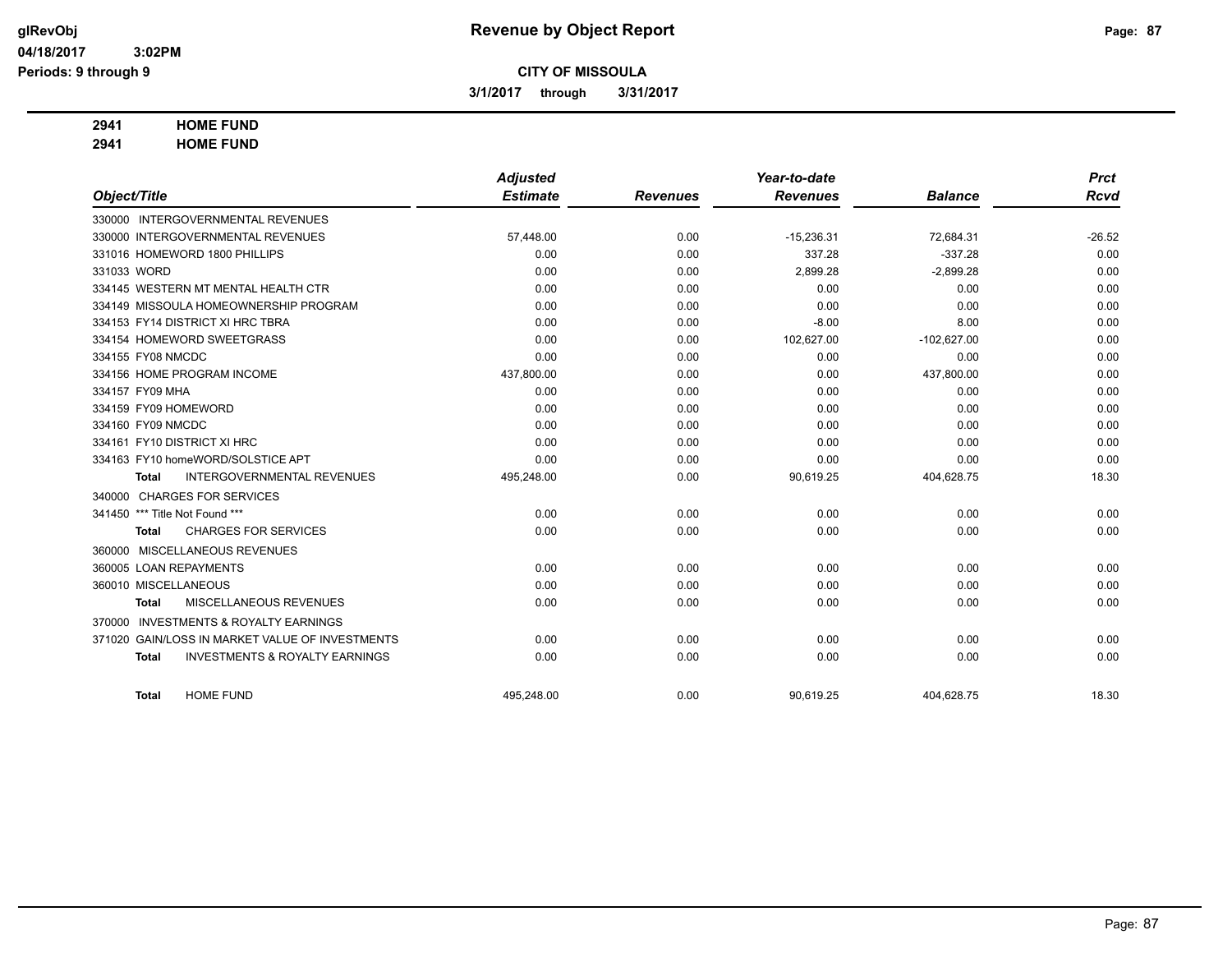**3/1/2017 through 3/31/2017**

#### **2941 HOME FUND**

|                                                           | <b>Adjusted</b> |                 | Year-to-date    |                | <b>Prct</b> |
|-----------------------------------------------------------|-----------------|-----------------|-----------------|----------------|-------------|
| Object/Title                                              | <b>Estimate</b> | <b>Revenues</b> | <b>Revenues</b> | <b>Balance</b> | <b>Rcvd</b> |
| 330000 INTERGOVERNMENTAL REVENUES                         |                 |                 |                 |                |             |
| 330000 INTERGOVERNMENTAL REVENUES                         | 57,448.00       | 0.00            | $-15,236.31$    | 72,684.31      | $-26.52$    |
| 331016 HOMEWORD 1800 PHILLIPS                             | 0.00            | 0.00            | 337.28          | $-337.28$      | 0.00        |
| 331033 WORD                                               | 0.00            | 0.00            | 2,899.28        | $-2,899.28$    | 0.00        |
| 334145 WESTERN MT MENTAL HEALTH CTR                       | 0.00            | 0.00            | 0.00            | 0.00           | 0.00        |
| 334149 MISSOULA HOMEOWNERSHIP PROGRAM                     | 0.00            | 0.00            | 0.00            | 0.00           | 0.00        |
| 334153 FY14 DISTRICT XI HRC TBRA                          | 0.00            | 0.00            | $-8.00$         | 8.00           | 0.00        |
| 334154 HOMEWORD SWEETGRASS                                | 0.00            | 0.00            | 102,627.00      | $-102,627.00$  | 0.00        |
| 334155 FY08 NMCDC                                         | 0.00            | 0.00            | 0.00            | 0.00           | 0.00        |
| 334156 HOME PROGRAM INCOME                                | 437,800.00      | 0.00            | 0.00            | 437,800.00     | 0.00        |
| 334157 FY09 MHA                                           | 0.00            | 0.00            | 0.00            | 0.00           | 0.00        |
| 334159 FY09 HOMEWORD                                      | 0.00            | 0.00            | 0.00            | 0.00           | 0.00        |
| 334160 FY09 NMCDC                                         | 0.00            | 0.00            | 0.00            | 0.00           | 0.00        |
| 334161 FY10 DISTRICT XI HRC                               | 0.00            | 0.00            | 0.00            | 0.00           | 0.00        |
| 334163 FY10 homeWORD/SOLSTICE APT                         | 0.00            | 0.00            | 0.00            | 0.00           | 0.00        |
| <b>INTERGOVERNMENTAL REVENUES</b><br>Total                | 495,248.00      | 0.00            | 90,619.25       | 404,628.75     | 18.30       |
| 340000 CHARGES FOR SERVICES                               |                 |                 |                 |                |             |
| 341450 *** Title Not Found ***                            | 0.00            | 0.00            | 0.00            | 0.00           | 0.00        |
| <b>CHARGES FOR SERVICES</b><br>Total                      | 0.00            | 0.00            | 0.00            | 0.00           | 0.00        |
| 360000 MISCELLANEOUS REVENUES                             |                 |                 |                 |                |             |
| 360005 LOAN REPAYMENTS                                    | 0.00            | 0.00            | 0.00            | 0.00           | 0.00        |
| 360010 MISCELLANEOUS                                      | 0.00            | 0.00            | 0.00            | 0.00           | 0.00        |
| MISCELLANEOUS REVENUES<br>Total                           | 0.00            | 0.00            | 0.00            | 0.00           | 0.00        |
| 370000 INVESTMENTS & ROYALTY EARNINGS                     |                 |                 |                 |                |             |
| 371020 GAIN/LOSS IN MARKET VALUE OF INVESTMENT            | 0.00            | 0.00            | 0.00            | 0.00           | 0.00        |
| <b>INVESTMENTS &amp; ROYALTY EARNINGS</b><br><b>Total</b> | 0.00            | 0.00            | 0.00            | 0.00           | 0.00        |
|                                                           |                 |                 |                 |                |             |
| <b>HOME FUND</b><br><b>Total</b>                          | 495,248.00      | 0.00            | 90,619.25       | 404,628.75     | 18.30       |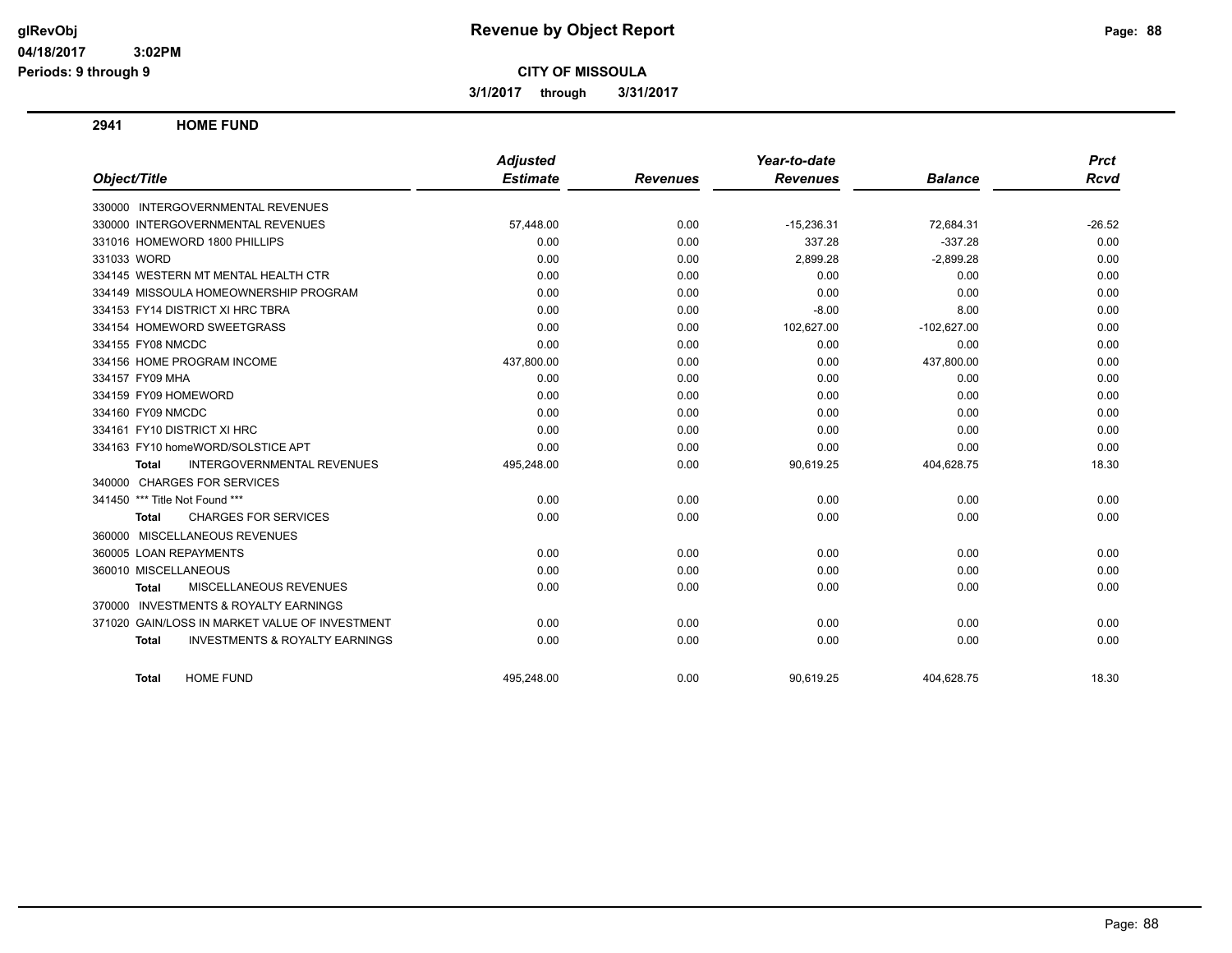**3/1/2017 through 3/31/2017**

**2942 ADDI PROGRAM 2942 ADDI PROGRAM**

|                                                    | <b>Adjusted</b> |                 | Year-to-date    |                | <b>Prct</b> |
|----------------------------------------------------|-----------------|-----------------|-----------------|----------------|-------------|
| Object/Title                                       | <b>Estimate</b> | <b>Revenues</b> | <b>Revenues</b> | <b>Balance</b> | Rcvd        |
| 330000 INTERGOVERNMENTAL REVENUES                  |                 |                 |                 |                |             |
| 330000 INTERGOVERNMENTAL REVENUES                  | 0.00            | 0.00            | 0.00            | 0.00           | 0.00        |
| 334146 ADDI FUNDS-1ST TIME HOMEBUYERS              | 0.00            | 0.00            | 0.00            | 0.00           | 0.00        |
| INTERGOVERNMENTAL REVENUES<br>Total                | 0.00            | 0.00            | 0.00            | 0.00           | 0.00        |
| 370000 INVESTMENTS & ROYALTY EARNINGS              |                 |                 |                 |                |             |
| 371010 INTEREST ON INVESTMENTS                     | 0.00            | 0.00            | 0.00            | 0.00           | 0.00        |
| 371020 GAIN/LOSS IN MARKET VALUE OF INVESTMENTS    | 0.00            | 0.00            | 0.00            | 0.00           | 0.00        |
| <b>INVESTMENTS &amp; ROYALTY EARNINGS</b><br>Total | 0.00            | 0.00            | 0.00            | 0.00           | 0.00        |
| ADDI PROGRAM<br>Total                              | 0.00            | 0.00            | 0.00            | 0.00           | 0.00        |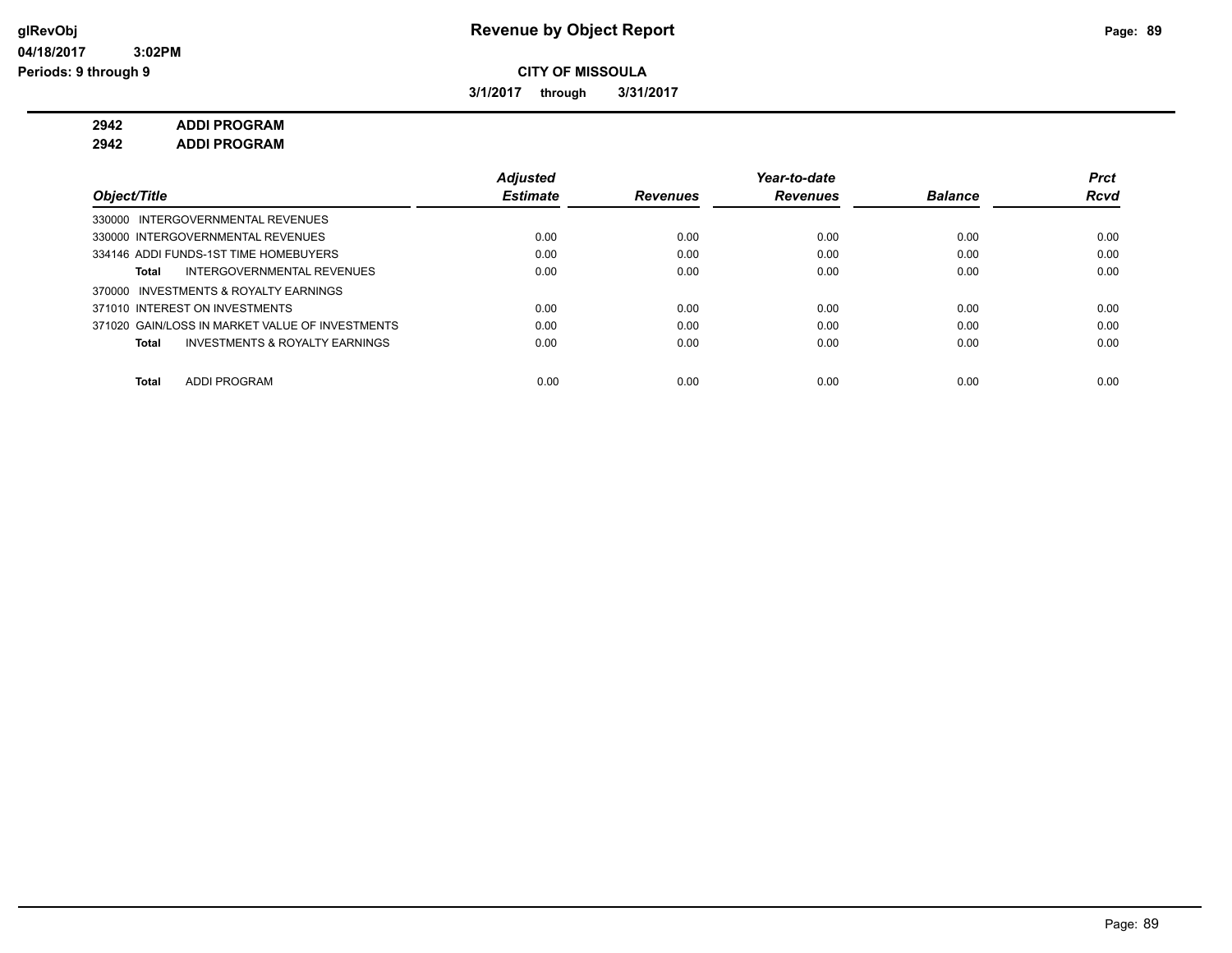**3/1/2017 through 3/31/2017**

#### **2942 ADDI PROGRAM**

|                                                           | <b>Adiusted</b> |                 | Year-to-date    |                | <b>Prct</b> |
|-----------------------------------------------------------|-----------------|-----------------|-----------------|----------------|-------------|
| Obiect/Title                                              | Estimate        | <b>Revenues</b> | <b>Revenues</b> | <b>Balance</b> | <b>Rcvd</b> |
| 330000 INTERGOVERNMENTAL REVENUES                         |                 |                 |                 |                |             |
| 330000 INTERGOVERNMENTAL REVENUES                         | 0.00            | 0.00            | 0.00            | 0.00           | 0.00        |
| 334146 ADDI FUNDS-1ST TIME HOMEBUYERS                     | 0.00            | 0.00            | 0.00            | 0.00           | 0.00        |
| INTERGOVERNMENTAL REVENUES<br>Total                       | 0.00            | 0.00            | 0.00            | 0.00           | 0.00        |
| 370000 INVESTMENTS & ROYALTY EARNINGS                     |                 |                 |                 |                |             |
| 371010 INTEREST ON INVESTMENTS                            | 0.00            | 0.00            | 0.00            | 0.00           | 0.00        |
| 371020 GAIN/LOSS IN MARKET VALUE OF INVESTMENT            | 0.00            | 0.00            | 0.00            | 0.00           | 0.00        |
| <b>INVESTMENTS &amp; ROYALTY EARNINGS</b><br><b>Total</b> | 0.00            | 0.00            | 0.00            | 0.00           | 0.00        |
|                                                           |                 |                 |                 |                |             |
| ADDI PROGRAM<br>Total                                     | 0.00            | 0.00            | 0.00            | 0.00           | 0.00        |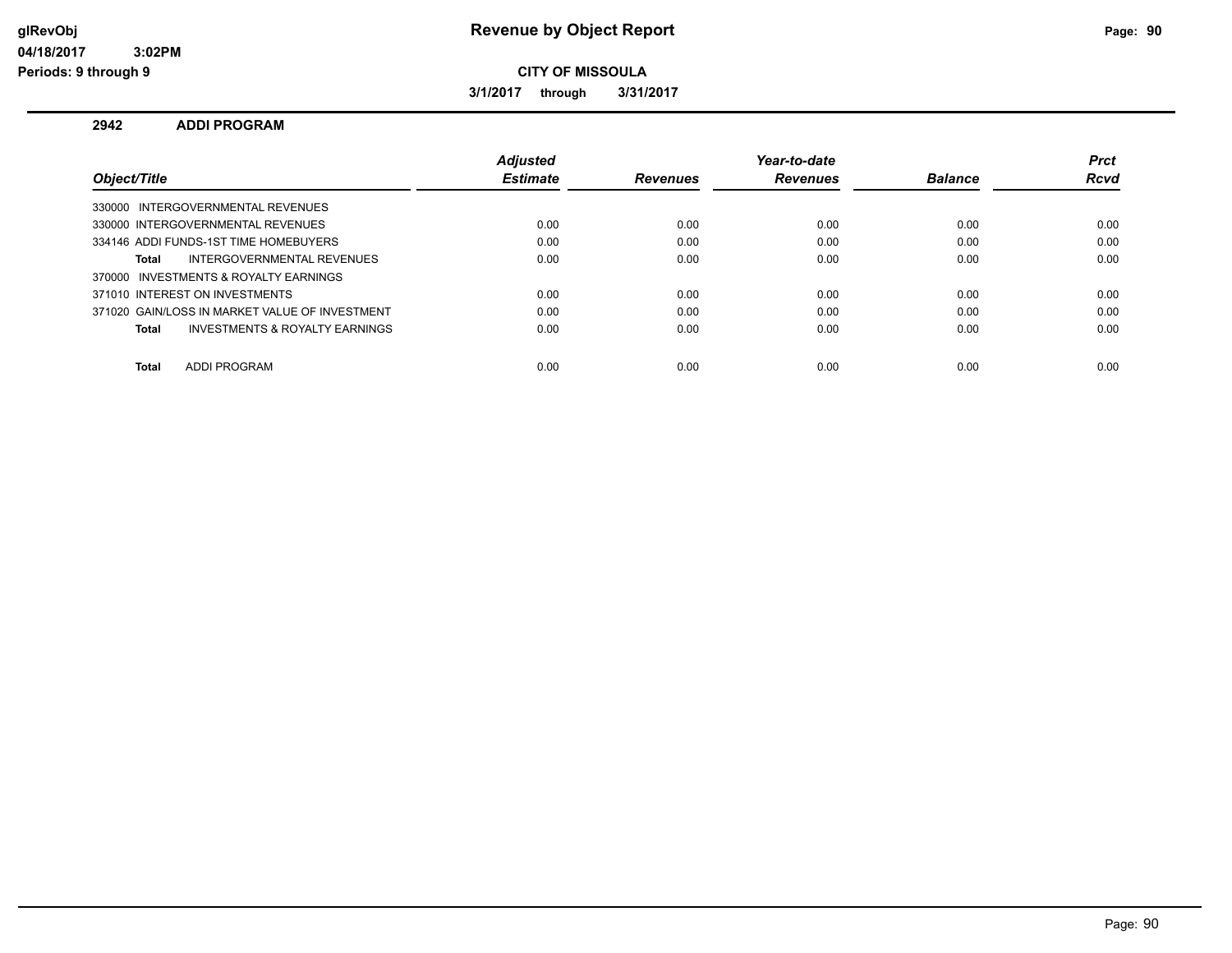**3/1/2017 through 3/31/2017**

## **2943 CITY HOME PROGRAM INCOME**

#### **2943 CITY HOME PROGRAM INCOME**

|                                            | <b>Adjusted</b> |                 | Year-to-date    |                | <b>Prct</b> |
|--------------------------------------------|-----------------|-----------------|-----------------|----------------|-------------|
| Object/Title                               | <b>Estimate</b> | <b>Revenues</b> | <b>Revenues</b> | <b>Balance</b> | Rcvd        |
| 330000 INTERGOVERNMENTAL REVENUES          |                 |                 |                 |                |             |
| 334156 *** Title Not Found ***             | 0.00            | 0.00            | 40,183.85       | $-40,183.85$   | 0.00        |
| <b>INTERGOVERNMENTAL REVENUES</b><br>Total | 0.00            | 0.00            | 40,183.85       | $-40,183.85$   | 0.00        |
| 360000 MISCELLANEOUS REVENUES              |                 |                 |                 |                |             |
| 360005 LOAN REPAYMENTS                     | 25,000.00       | 0.00            | 0.00            | 25,000.00      | 0.00        |
| 360010 MISCELLANEOUS                       | 0.00            | 133.34          | 533.36          | $-533.36$      | 0.00        |
| <b>MISCELLANEOUS REVENUES</b><br>Total     | 25,000.00       | 133.34          | 533.36          | 24.466.64      | 2.13        |
| 380000 OTHER FINANCING SOURCES             |                 |                 |                 |                |             |
| 383000 OPERATING TRANSFERS                 | 0.00            | 0.00            | 0.00            | 0.00           | 0.00        |
| OTHER FINANCING SOURCES<br>Total           | 0.00            | 0.00            | 0.00            | 0.00           | 0.00        |
| CITY HOME PROGRAM INCOME<br><b>Total</b>   | 25.000.00       | 133.34          | 40.717.21       | $-15.717.21$   | 162.87      |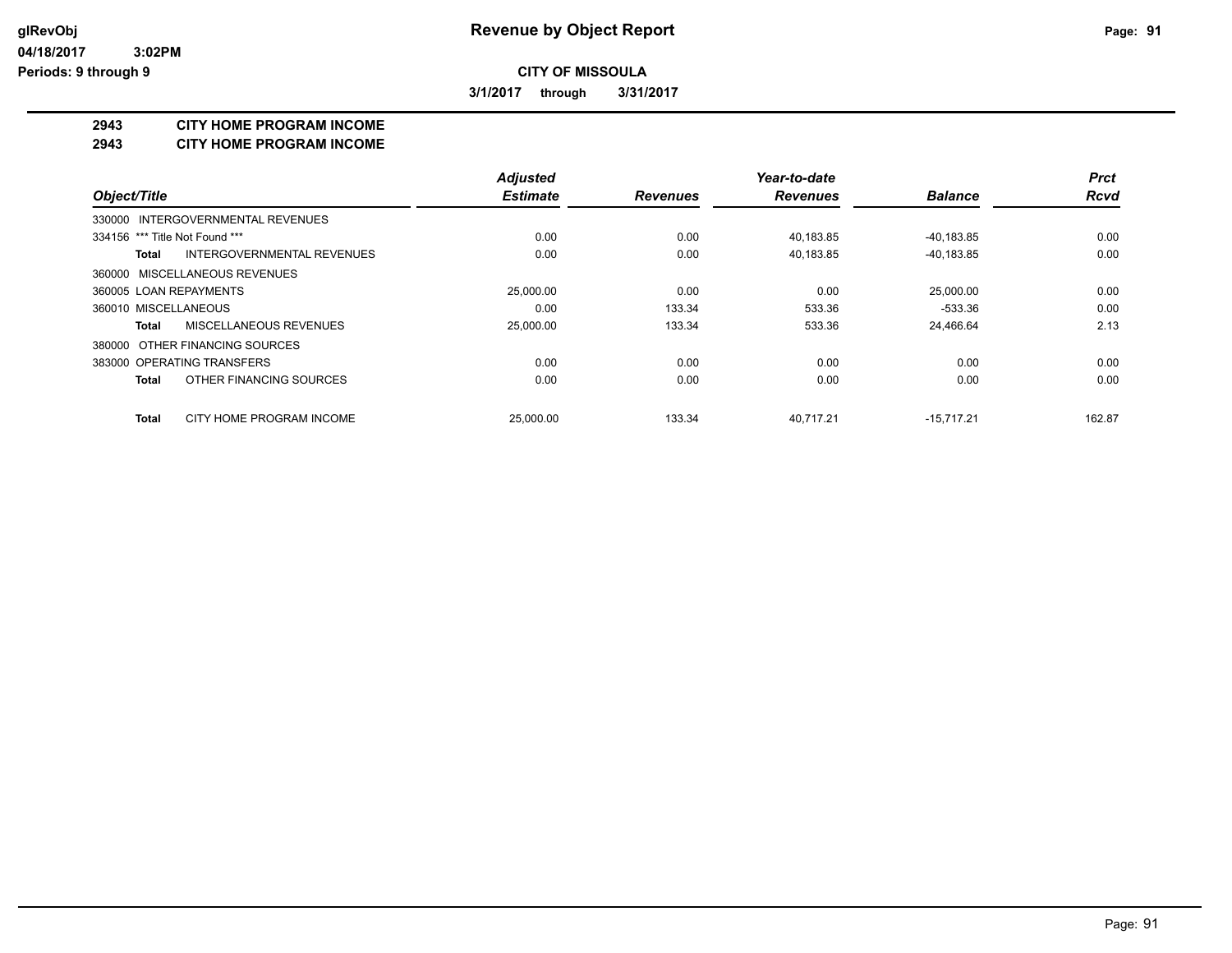**3/1/2017 through 3/31/2017**

#### **2943 CITY HOME PROGRAM INCOME**

|                                          | <b>Adjusted</b> |                 | Year-to-date    |                | <b>Prct</b> |
|------------------------------------------|-----------------|-----------------|-----------------|----------------|-------------|
| Object/Title                             | <b>Estimate</b> | <b>Revenues</b> | <b>Revenues</b> | <b>Balance</b> | <b>Rcvd</b> |
| 330000 INTERGOVERNMENTAL REVENUES        |                 |                 |                 |                |             |
| 334156 *** Title Not Found ***           | 0.00            | 0.00            | 40.183.85       | $-40,183.85$   | 0.00        |
| INTERGOVERNMENTAL REVENUES<br>Total      | 0.00            | 0.00            | 40,183.85       | $-40,183.85$   | 0.00        |
| MISCELLANEOUS REVENUES<br>360000         |                 |                 |                 |                |             |
| 360005 LOAN REPAYMENTS                   | 25,000.00       | 0.00            | 0.00            | 25,000.00      | 0.00        |
| 360010 MISCELLANEOUS                     | 0.00            | 133.34          | 533.36          | $-533.36$      | 0.00        |
| MISCELLANEOUS REVENUES<br>Total          | 25,000.00       | 133.34          | 533.36          | 24,466.64      | 2.13        |
| OTHER FINANCING SOURCES<br>380000        |                 |                 |                 |                |             |
| 383000 OPERATING TRANSFERS               | 0.00            | 0.00            | 0.00            | 0.00           | 0.00        |
| OTHER FINANCING SOURCES<br><b>Total</b>  | 0.00            | 0.00            | 0.00            | 0.00           | 0.00        |
| CITY HOME PROGRAM INCOME<br><b>Total</b> | 25.000.00       | 133.34          | 40.717.21       | $-15.717.21$   | 162.87      |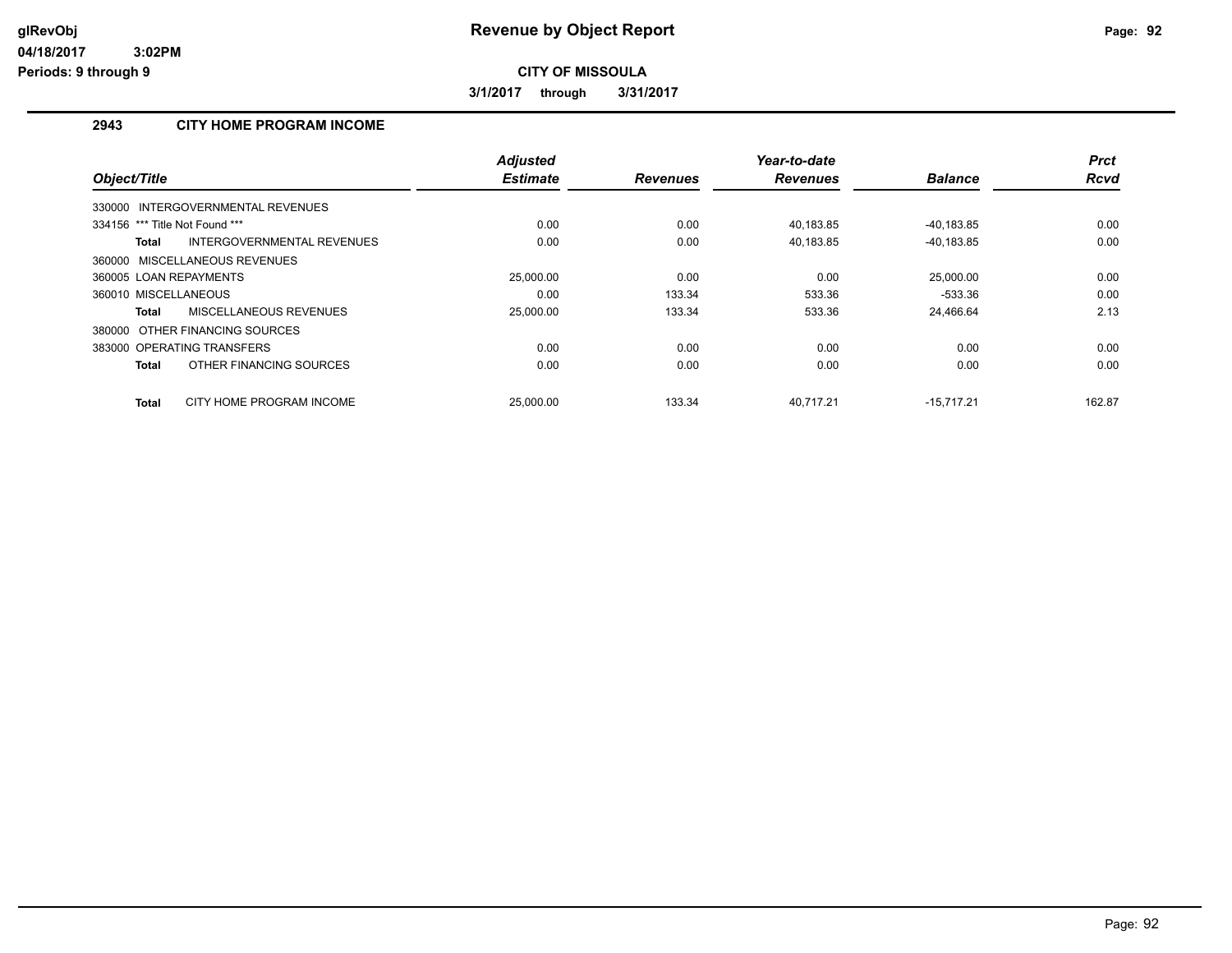**3/1/2017 through 3/31/2017**

#### **2944 NEIGHBORHOOD STABILIZATION PROGRAM 2944 NEIGHBORHOOD STABILIZATION PROGRAM**

| Object/Title |                                    | <b>Adjusted</b><br><b>Estimate</b> | <b>Revenues</b> | Year-to-date<br><b>Revenues</b> | <b>Balance</b> | Prct<br><b>Rcvd</b> |
|--------------|------------------------------------|------------------------------------|-----------------|---------------------------------|----------------|---------------------|
|              |                                    |                                    |                 |                                 |                |                     |
|              | 330000 INTERGOVERNMENTAL REVENUES  |                                    |                 |                                 |                |                     |
|              | 331011 NSP GRANT/SILVERTIP PROJECT | 0.00                               | 0.00            | 0.00                            | 0.00           | 0.00                |
|              | 331017 HUD 6.7M/SILVERTIP APTS     | 0.00                               | 0.00            | 0.00                            | 0.00           | 0.00                |
|              | 331018 MHA 1M/SILVERTIP APTS       | 0.00                               | 0.00            | 0.00                            | 0.00           | 0.00                |
| <b>Total</b> | INTERGOVERNMENTAL REVENUES         | 0.00                               | 0.00            | 0.00                            | 0.00           | 0.00                |
|              |                                    |                                    |                 |                                 |                |                     |
| <b>Total</b> | NEIGHBORHOOD STABILIZATION PROGRAM | 0.00                               | 0.00            | 0.00                            | 0.00           | 0.00                |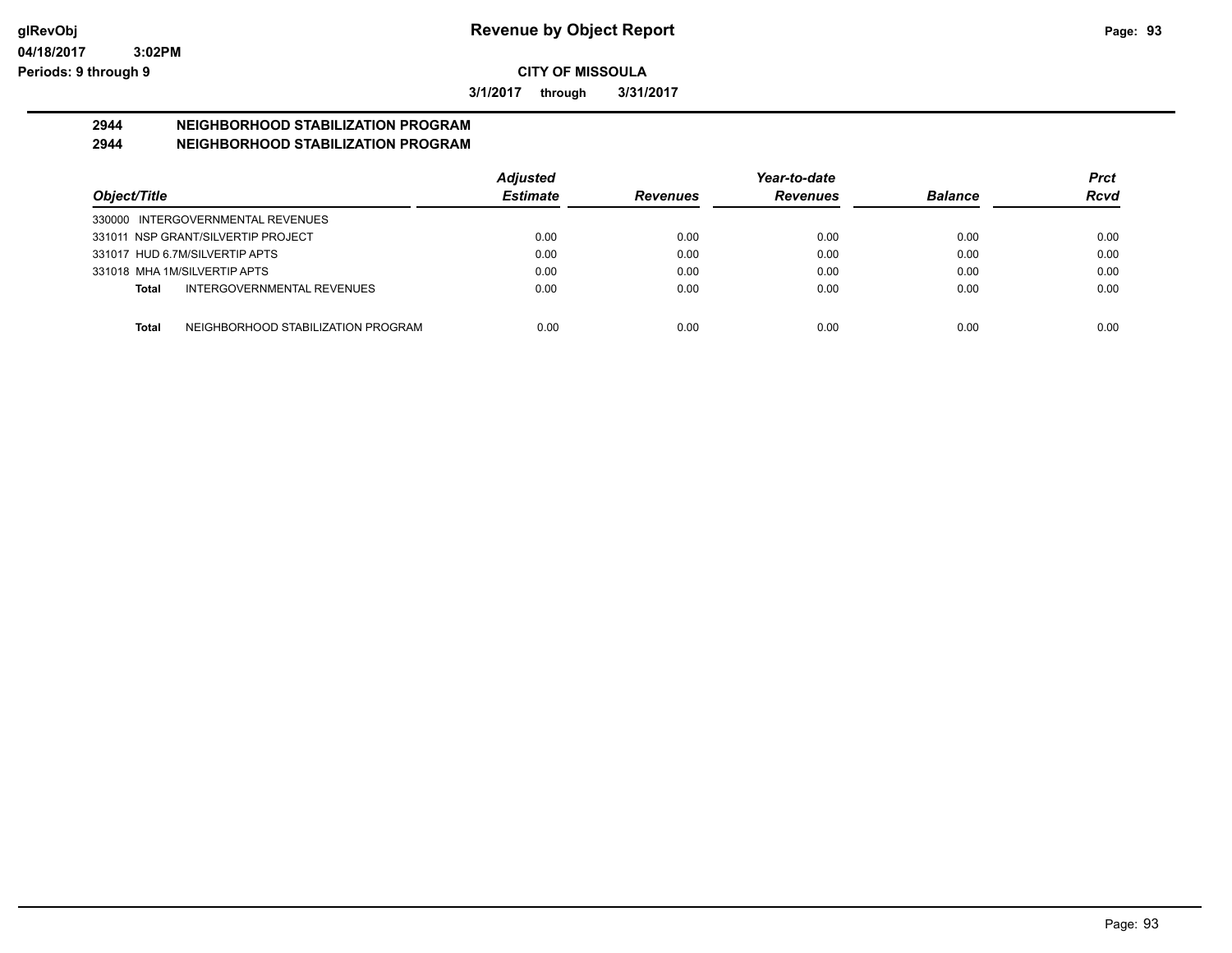**3/1/2017 through 3/31/2017**

#### **2944 NEIGHBORHOOD STABILIZATION PROGRAM**

| Object/Title                                | <b>Adjusted</b><br><b>Estimate</b> | <b>Revenues</b> | Year-to-date<br><b>Revenues</b> | <b>Balance</b> | <b>Prct</b><br><b>Rcvd</b> |
|---------------------------------------------|------------------------------------|-----------------|---------------------------------|----------------|----------------------------|
| 330000 INTERGOVERNMENTAL REVENUES           |                                    |                 |                                 |                |                            |
| 331011 NSP GRANT/SILVERTIP PROJECT          | 0.00                               | 0.00            | 0.00                            | 0.00           | 0.00                       |
| 331017 HUD 6.7M/SILVERTIP APTS              | 0.00                               | 0.00            | 0.00                            | 0.00           | 0.00                       |
| 331018 MHA 1M/SILVERTIP APTS                | 0.00                               | 0.00            | 0.00                            | 0.00           | 0.00                       |
| INTERGOVERNMENTAL REVENUES<br><b>Total</b>  | 0.00                               | 0.00            | 0.00                            | 0.00           | 0.00                       |
| Total<br>NEIGHBORHOOD STABILIZATION PROGRAM | 0.00                               | 0.00            | 0.00                            | 0.00           | 0.00                       |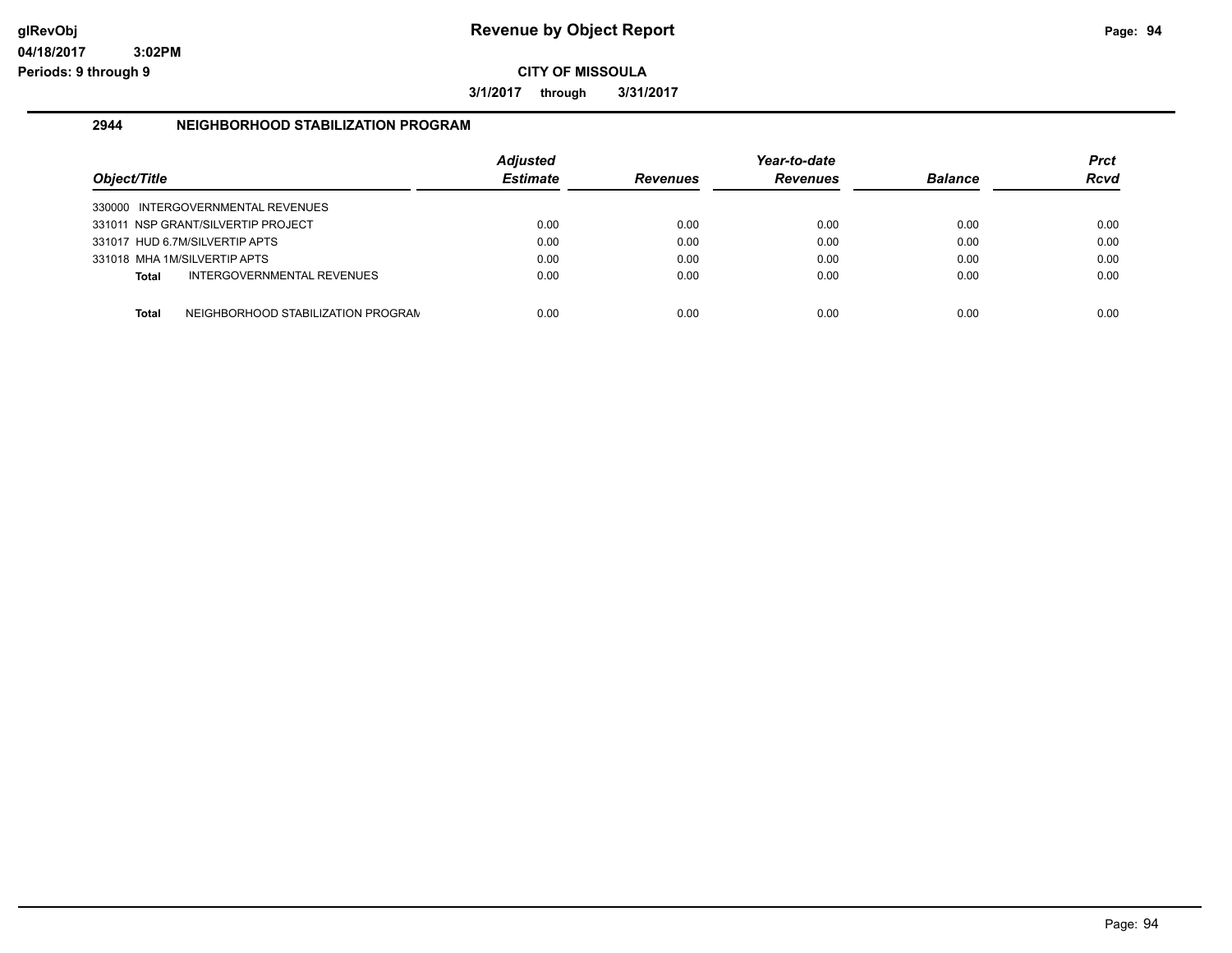**3/1/2017 through 3/31/2017**

**2955 TRANSPORTATION 2955 TRANSPORTATION**

|                                                           | <b>Adjusted</b> |                 | Year-to-date    |                | <b>Prct</b> |
|-----------------------------------------------------------|-----------------|-----------------|-----------------|----------------|-------------|
| Object/Title                                              | <b>Estimate</b> | <b>Revenues</b> | <b>Revenues</b> | <b>Balance</b> | Rcvd        |
| INTERGOVERNMENTAL REVENUES<br>330000                      |                 |                 |                 |                |             |
| 330000 INTERGOVERNMENTAL REVENUES                         | 0.00            | 0.00            | 0.00            | 0.00           | 0.00        |
| 330005 MUTD GRANT ADMIN FEE                               | 0.00            | 0.00            | 0.00            | 0.00           | 0.00        |
| 331054 FHWA PL GRANT                                      | 851,201.00      | 109,812.87      | 202,424.50      | 648,776.50     | 23.78       |
| 331055 FTA GRANT                                          | 166,584.00      | 24.517.79       | 62.149.65       | 104,434.35     | 37.31       |
| 331056 MDT FEDERAL CMAQ                                   | 285.698.00      | 0.00            | 61.460.97       | 224.237.03     | 21.51       |
| 336023 STATE CONTRIB. - PERS                              | 0.00            | 0.00            | 260.06          | $-260.06$      | 0.00        |
| 336030 COUNTY CONTRIBUTION                                | 9,900.00        | 5,023.60        | 13,023.60       | $-3,123.60$    | 131.55      |
| INTERGOVERNMENTAL REVENUES<br><b>Total</b>                | 1,313,383.00    | 139,354.26      | 339,318.78      | 974,064.22     | 25.84       |
| MISCELLANEOUS REVENUES<br>360000                          |                 |                 |                 |                |             |
| 362000 OTHER MISCELLANEOUS REVENUE                        | 10,000.00       | 0.00            | 0.00            | 10,000.00      | 0.00        |
| 362007 *** Title Not Found ***                            | 0.00            | 0.00            | 0.00            | 0.00           | 0.00        |
| 365016 LOCAL MATCH MDT                                    | 30,000.00       | 1,400.00        | 6,628.68        | 23,371.32      | 22.10       |
| <b>MISCELLANEOUS REVENUES</b><br><b>Total</b>             | 40,000.00       | 1,400.00        | 6,628.68        | 33,371.32      | 16.57       |
| <b>INVESTMENTS &amp; ROYALTY EARNINGS</b><br>370000       |                 |                 |                 |                |             |
| 371010 INTEREST ON INVESTMENTS                            | 0.00            | 0.00            | 0.00            | 0.00           | 0.00        |
| <b>INVESTMENTS &amp; ROYALTY EARNINGS</b><br><b>Total</b> | 0.00            | 0.00            | 0.00            | 0.00           | 0.00        |
| OTHER FINANCING SOURCES<br>380000                         |                 |                 |                 |                |             |
| 383000 OPERATING TRANSFERS                                | 82.086.00       | 0.00            | 41.043.00       | 41.043.00      | 50.00       |
| 383029 TRANS FR GENERAL                                   | 9.900.00        | 0.00            | 9,900.00        | 0.00           | 100.00      |
| OTHER FINANCING SOURCES<br><b>Total</b>                   | 91,986.00       | 0.00            | 50,943.00       | 41,043.00      | 55.38       |
| <b>TRANSPORTATION</b><br><b>Total</b>                     | 1.445.369.00    | 140.754.26      | 396.890.46      | 1.048.478.54   | 27.46       |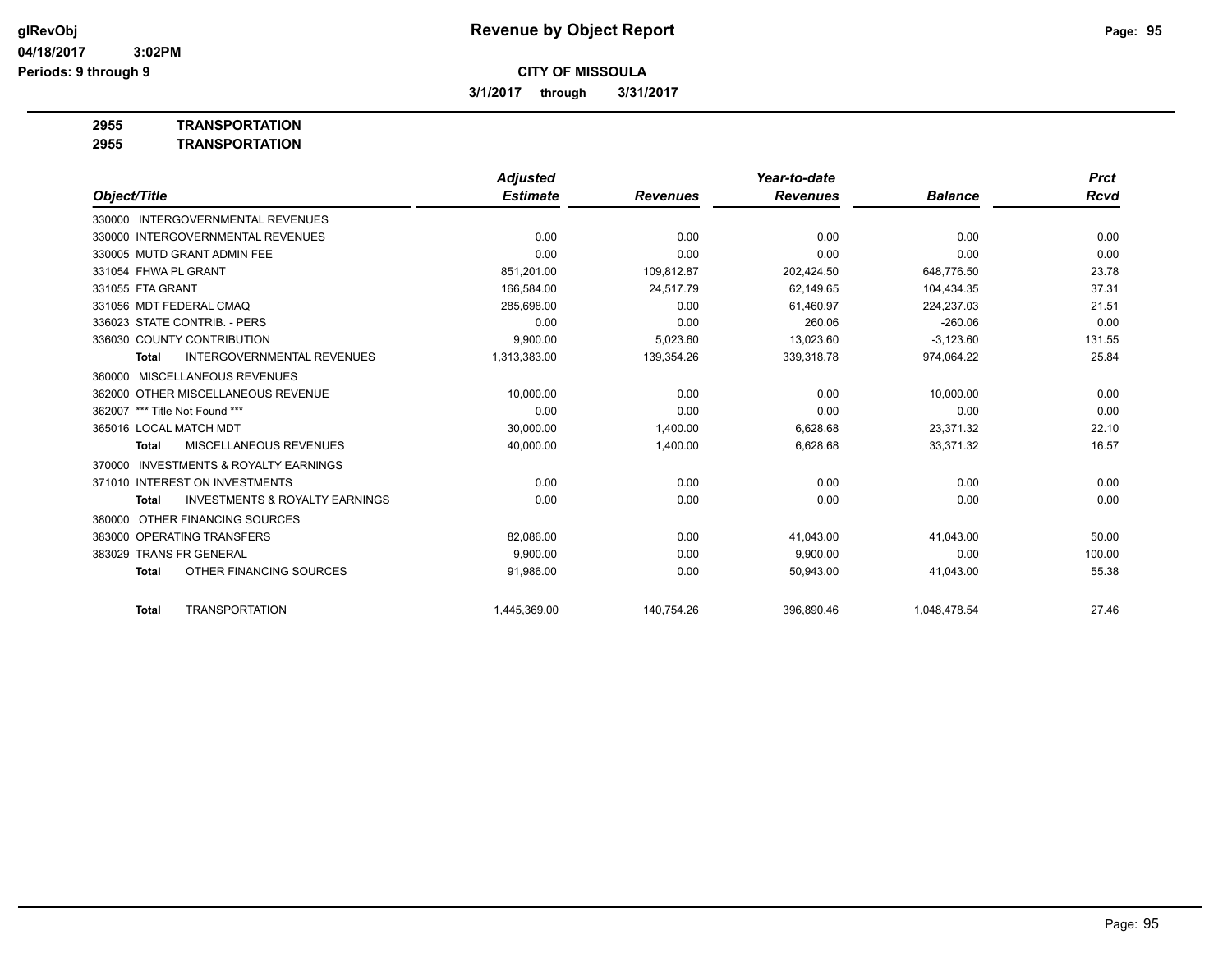**3/1/2017 through 3/31/2017**

#### **2955 TRANSPORTATION**

|                                                           | <b>Adjusted</b> |                 | Year-to-date    |                | <b>Prct</b> |
|-----------------------------------------------------------|-----------------|-----------------|-----------------|----------------|-------------|
| Object/Title                                              | <b>Estimate</b> | <b>Revenues</b> | <b>Revenues</b> | <b>Balance</b> | Rcvd        |
| 330000 INTERGOVERNMENTAL REVENUES                         |                 |                 |                 |                |             |
| 330000 INTERGOVERNMENTAL REVENUES                         | 0.00            | 0.00            | 0.00            | 0.00           | 0.00        |
| 330005 MUTD GRANT ADMIN FEE                               | 0.00            | 0.00            | 0.00            | 0.00           | 0.00        |
| 331054 FHWA PL GRANT                                      | 851,201.00      | 109,812.87      | 202,424.50      | 648,776.50     | 23.78       |
| 331055 FTA GRANT                                          | 166,584.00      | 24,517.79       | 62,149.65       | 104,434.35     | 37.31       |
| 331056 MDT FEDERAL CMAQ                                   | 285,698.00      | 0.00            | 61,460.97       | 224,237.03     | 21.51       |
| 336023 STATE CONTRIB. - PERS                              | 0.00            | 0.00            | 260.06          | $-260.06$      | 0.00        |
| 336030 COUNTY CONTRIBUTION                                | 9,900.00        | 5,023.60        | 13,023.60       | $-3,123.60$    | 131.55      |
| <b>INTERGOVERNMENTAL REVENUES</b><br><b>Total</b>         | 1,313,383.00    | 139,354.26      | 339,318.78      | 974,064.22     | 25.84       |
| 360000 MISCELLANEOUS REVENUES                             |                 |                 |                 |                |             |
| 362000 OTHER MISCELLANEOUS REVENUE                        | 10.000.00       | 0.00            | 0.00            | 10,000.00      | 0.00        |
| 362007 *** Title Not Found ***                            | 0.00            | 0.00            | 0.00            | 0.00           | 0.00        |
| 365016 LOCAL MATCH MDT                                    | 30,000.00       | 1,400.00        | 6,628.68        | 23,371.32      | 22.10       |
| MISCELLANEOUS REVENUES<br><b>Total</b>                    | 40,000.00       | 1,400.00        | 6,628.68        | 33,371.32      | 16.57       |
| <b>INVESTMENTS &amp; ROYALTY EARNINGS</b><br>370000       |                 |                 |                 |                |             |
| 371010 INTEREST ON INVESTMENTS                            | 0.00            | 0.00            | 0.00            | 0.00           | 0.00        |
| <b>INVESTMENTS &amp; ROYALTY EARNINGS</b><br><b>Total</b> | 0.00            | 0.00            | 0.00            | 0.00           | 0.00        |
| 380000 OTHER FINANCING SOURCES                            |                 |                 |                 |                |             |
| 383000 OPERATING TRANSFERS                                | 82,086.00       | 0.00            | 41,043.00       | 41,043.00      | 50.00       |
| 383029 TRANS FR GENERAL                                   | 9.900.00        | 0.00            | 9,900.00        | 0.00           | 100.00      |
| OTHER FINANCING SOURCES<br><b>Total</b>                   | 91,986.00       | 0.00            | 50,943.00       | 41,043.00      | 55.38       |
| <b>TRANSPORTATION</b><br><b>Total</b>                     | 1,445,369.00    | 140,754.26      | 396,890.46      | 1,048,478.54   | 27.46       |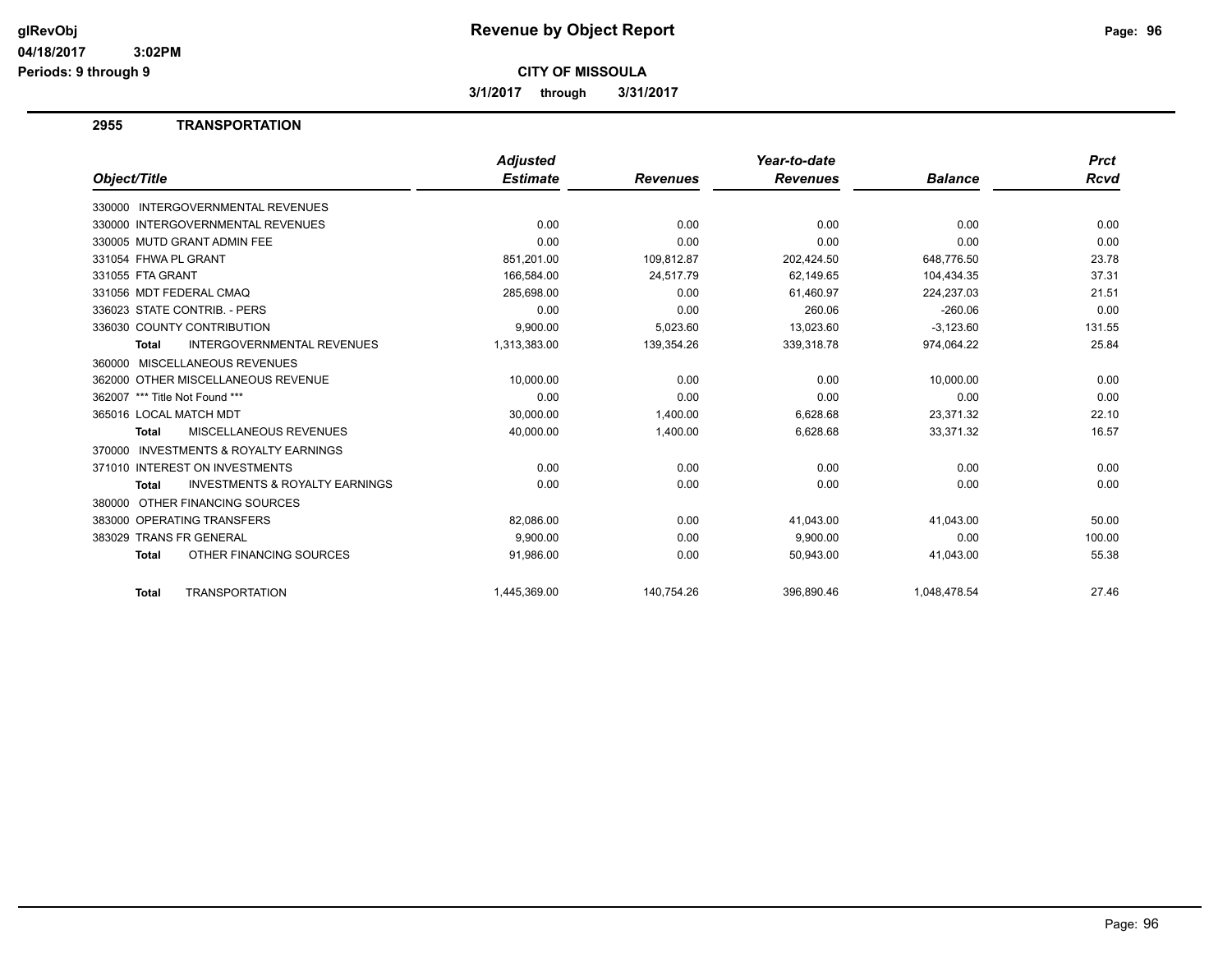**3/1/2017 through 3/31/2017**

# **2987 FEDERAL TRANSPORTATION FUND**

| <b>Estimate</b><br>Object/Title<br><b>Revenues</b><br><b>Rcvd</b><br><b>Revenues</b><br><b>Balance</b><br>310000 TAXES/ASSESSMENTS<br>311011 TAX INCREMENT<br>0.00<br>0.00<br>0.00<br>0.00<br>0.00<br>TAXES/ASSESSMENTS<br>0.00<br>0.00<br>0.00<br>0.00<br>0.00<br>Total<br>330000 INTERGOVERNMENTAL REVENUES<br>331050 ISTEA/CTEP GRANT<br>0.00<br>0.00<br>0.00<br>0.00<br>0.00<br>331051 ISTEA/CTEP-HIGGINS HILL/BECKWITH<br>0.00<br>0.00<br>0.00<br>0.00<br>0.00<br>331052 MDT CMAQ STRIPING GRANT<br>0.00<br>0.00<br>0.00<br>0.00<br>0.00<br>331053 CTEP PLAYFAIR<br>0.00<br>0.00<br>53,488.16<br>$-53,488.16$<br>0.00<br>331153 RUSSELL S 3RD IMPROVEMENTS<br>0.00<br>0.00<br>0.00<br>0.00<br>0.00<br>331154 CTEP-MILWAUKEE RR TRAIL<br>0.00<br>0.00<br>0.00<br>0.00<br>0.00<br>331155 CTEP/GRANT CREEK TRAIL BCN<br>0.00<br>0.00<br>0.00<br>0.00<br>0.00<br>331156 CTEP GRANT - S HILLS TRAILS SYSTEM<br>371,738.00<br>0.00<br>0.00<br>371,738.00<br>0.00<br>331159 CTEP-U OF M CROSSWALK PROJECT<br>0.00<br>0.00<br>0.00<br>0.00<br>0.00<br>331161 CTEP-LOLO ST/BRIDGE TO DUNCAN S/C<br>0.00<br>0.00<br>0.00<br>0.00<br>0.00<br>331180 LIBRARY LITERACY GRANT<br>0.00<br>0.00<br>0.00<br>0.00<br>0.00<br>331181 CTEP/CMAQ MADISON ST TO U CONNECTOR<br>0.00<br>0.00<br>0.00<br>0.00<br>0.00<br>334045 MONTANA DEPARTMENT TRANSPORTATION<br>0.00<br>0.00<br>0.00<br>0.00<br>0.00<br>334251 RTP/TAP STATE GRANTS<br>0.00<br>0.00<br>0.00<br>0.00<br>0.00<br>336023 STATE CONTRIB. - PERS<br>0.00<br>0.00<br>0.48<br>$-0.48$<br>0.00<br><b>INTERGOVERNMENTAL REVENUES</b><br>371,738.00<br>0.00<br>53,488.64<br>318,249.36<br>14.39<br>Total<br>340000 CHARGES FOR SERVICES<br>343011 STREET AND ROADWAY REPAIR CHARGES<br>0.00<br>0.00<br>0.00<br>0.00<br>0.00<br><b>CHARGES FOR SERVICES</b><br>0.00<br>0.00<br>0.00<br>0.00<br>0.00<br><b>Total</b><br>360000 MISCELLANEOUS REVENUES<br>360010 MISCELLANEOUS<br>0.00<br>0.00<br>0.00<br>0.00<br>0.00<br>363020 PROPERTY ASSESSMENTS<br>0.00<br>0.00<br>0.00<br>0.00<br>0.00<br>365000 DONATIONS<br>0.00<br>0.00<br>0.00<br>0.00<br>0.00<br>365004 GRANT CR TRAIL ASSN DONATION<br>0.00<br>0.00<br>0.00<br>0.00<br>0.00<br>MISCELLANEOUS REVENUES<br>0.00<br>0.00<br>0.00<br>0.00<br>0.00<br><b>Total</b><br>370000 INVESTMENTS & ROYALTY EARNINGS<br>0.00<br>0.00<br>0.00<br>0.00<br>0.00<br>0.00<br>0.00<br>0.00<br>0.00<br>0.00<br><b>INVESTMENTS &amp; ROYALTY EARNINGS</b><br>0.00<br>0.00<br>0.00<br>0.00<br>0.00<br>Total<br>380000 OTHER FINANCING SOURCES<br>381009 TRANSFERS IN-OPEN SPACE BOND<br>0.00<br>0.00<br>0.00<br>0.00<br>0.00<br>381010 BOND PROCEEDS<br>0.00<br>0.00<br>0.00<br>0.00<br>0.00<br>381011 OPEN SPACE REVENUE<br>0.00<br>0.00<br>0.00<br>0.00<br>0.00<br>383000 OPERATING TRANSFERS<br>0.00<br>0.00<br>0.00<br>0.00<br>0.00 |                                                 | <b>Adjusted</b> | Year-to-date | <b>Prct</b> |
|--------------------------------------------------------------------------------------------------------------------------------------------------------------------------------------------------------------------------------------------------------------------------------------------------------------------------------------------------------------------------------------------------------------------------------------------------------------------------------------------------------------------------------------------------------------------------------------------------------------------------------------------------------------------------------------------------------------------------------------------------------------------------------------------------------------------------------------------------------------------------------------------------------------------------------------------------------------------------------------------------------------------------------------------------------------------------------------------------------------------------------------------------------------------------------------------------------------------------------------------------------------------------------------------------------------------------------------------------------------------------------------------------------------------------------------------------------------------------------------------------------------------------------------------------------------------------------------------------------------------------------------------------------------------------------------------------------------------------------------------------------------------------------------------------------------------------------------------------------------------------------------------------------------------------------------------------------------------------------------------------------------------------------------------------------------------------------------------------------------------------------------------------------------------------------------------------------------------------------------------------------------------------------------------------------------------------------------------------------------------------------------------------------------------------------------------------------------------------------------------------------------------------------------------------------------------------------------------------------------------------------------------------------------------------------------------------------------------------------------------------------------------------------------------------------------------|-------------------------------------------------|-----------------|--------------|-------------|
|                                                                                                                                                                                                                                                                                                                                                                                                                                                                                                                                                                                                                                                                                                                                                                                                                                                                                                                                                                                                                                                                                                                                                                                                                                                                                                                                                                                                                                                                                                                                                                                                                                                                                                                                                                                                                                                                                                                                                                                                                                                                                                                                                                                                                                                                                                                                                                                                                                                                                                                                                                                                                                                                                                                                                                                                                    |                                                 |                 |              |             |
|                                                                                                                                                                                                                                                                                                                                                                                                                                                                                                                                                                                                                                                                                                                                                                                                                                                                                                                                                                                                                                                                                                                                                                                                                                                                                                                                                                                                                                                                                                                                                                                                                                                                                                                                                                                                                                                                                                                                                                                                                                                                                                                                                                                                                                                                                                                                                                                                                                                                                                                                                                                                                                                                                                                                                                                                                    |                                                 |                 |              |             |
|                                                                                                                                                                                                                                                                                                                                                                                                                                                                                                                                                                                                                                                                                                                                                                                                                                                                                                                                                                                                                                                                                                                                                                                                                                                                                                                                                                                                                                                                                                                                                                                                                                                                                                                                                                                                                                                                                                                                                                                                                                                                                                                                                                                                                                                                                                                                                                                                                                                                                                                                                                                                                                                                                                                                                                                                                    |                                                 |                 |              |             |
|                                                                                                                                                                                                                                                                                                                                                                                                                                                                                                                                                                                                                                                                                                                                                                                                                                                                                                                                                                                                                                                                                                                                                                                                                                                                                                                                                                                                                                                                                                                                                                                                                                                                                                                                                                                                                                                                                                                                                                                                                                                                                                                                                                                                                                                                                                                                                                                                                                                                                                                                                                                                                                                                                                                                                                                                                    |                                                 |                 |              |             |
|                                                                                                                                                                                                                                                                                                                                                                                                                                                                                                                                                                                                                                                                                                                                                                                                                                                                                                                                                                                                                                                                                                                                                                                                                                                                                                                                                                                                                                                                                                                                                                                                                                                                                                                                                                                                                                                                                                                                                                                                                                                                                                                                                                                                                                                                                                                                                                                                                                                                                                                                                                                                                                                                                                                                                                                                                    |                                                 |                 |              |             |
|                                                                                                                                                                                                                                                                                                                                                                                                                                                                                                                                                                                                                                                                                                                                                                                                                                                                                                                                                                                                                                                                                                                                                                                                                                                                                                                                                                                                                                                                                                                                                                                                                                                                                                                                                                                                                                                                                                                                                                                                                                                                                                                                                                                                                                                                                                                                                                                                                                                                                                                                                                                                                                                                                                                                                                                                                    |                                                 |                 |              |             |
|                                                                                                                                                                                                                                                                                                                                                                                                                                                                                                                                                                                                                                                                                                                                                                                                                                                                                                                                                                                                                                                                                                                                                                                                                                                                                                                                                                                                                                                                                                                                                                                                                                                                                                                                                                                                                                                                                                                                                                                                                                                                                                                                                                                                                                                                                                                                                                                                                                                                                                                                                                                                                                                                                                                                                                                                                    |                                                 |                 |              |             |
|                                                                                                                                                                                                                                                                                                                                                                                                                                                                                                                                                                                                                                                                                                                                                                                                                                                                                                                                                                                                                                                                                                                                                                                                                                                                                                                                                                                                                                                                                                                                                                                                                                                                                                                                                                                                                                                                                                                                                                                                                                                                                                                                                                                                                                                                                                                                                                                                                                                                                                                                                                                                                                                                                                                                                                                                                    |                                                 |                 |              |             |
|                                                                                                                                                                                                                                                                                                                                                                                                                                                                                                                                                                                                                                                                                                                                                                                                                                                                                                                                                                                                                                                                                                                                                                                                                                                                                                                                                                                                                                                                                                                                                                                                                                                                                                                                                                                                                                                                                                                                                                                                                                                                                                                                                                                                                                                                                                                                                                                                                                                                                                                                                                                                                                                                                                                                                                                                                    |                                                 |                 |              |             |
|                                                                                                                                                                                                                                                                                                                                                                                                                                                                                                                                                                                                                                                                                                                                                                                                                                                                                                                                                                                                                                                                                                                                                                                                                                                                                                                                                                                                                                                                                                                                                                                                                                                                                                                                                                                                                                                                                                                                                                                                                                                                                                                                                                                                                                                                                                                                                                                                                                                                                                                                                                                                                                                                                                                                                                                                                    |                                                 |                 |              |             |
|                                                                                                                                                                                                                                                                                                                                                                                                                                                                                                                                                                                                                                                                                                                                                                                                                                                                                                                                                                                                                                                                                                                                                                                                                                                                                                                                                                                                                                                                                                                                                                                                                                                                                                                                                                                                                                                                                                                                                                                                                                                                                                                                                                                                                                                                                                                                                                                                                                                                                                                                                                                                                                                                                                                                                                                                                    |                                                 |                 |              |             |
|                                                                                                                                                                                                                                                                                                                                                                                                                                                                                                                                                                                                                                                                                                                                                                                                                                                                                                                                                                                                                                                                                                                                                                                                                                                                                                                                                                                                                                                                                                                                                                                                                                                                                                                                                                                                                                                                                                                                                                                                                                                                                                                                                                                                                                                                                                                                                                                                                                                                                                                                                                                                                                                                                                                                                                                                                    |                                                 |                 |              |             |
|                                                                                                                                                                                                                                                                                                                                                                                                                                                                                                                                                                                                                                                                                                                                                                                                                                                                                                                                                                                                                                                                                                                                                                                                                                                                                                                                                                                                                                                                                                                                                                                                                                                                                                                                                                                                                                                                                                                                                                                                                                                                                                                                                                                                                                                                                                                                                                                                                                                                                                                                                                                                                                                                                                                                                                                                                    |                                                 |                 |              |             |
|                                                                                                                                                                                                                                                                                                                                                                                                                                                                                                                                                                                                                                                                                                                                                                                                                                                                                                                                                                                                                                                                                                                                                                                                                                                                                                                                                                                                                                                                                                                                                                                                                                                                                                                                                                                                                                                                                                                                                                                                                                                                                                                                                                                                                                                                                                                                                                                                                                                                                                                                                                                                                                                                                                                                                                                                                    |                                                 |                 |              |             |
|                                                                                                                                                                                                                                                                                                                                                                                                                                                                                                                                                                                                                                                                                                                                                                                                                                                                                                                                                                                                                                                                                                                                                                                                                                                                                                                                                                                                                                                                                                                                                                                                                                                                                                                                                                                                                                                                                                                                                                                                                                                                                                                                                                                                                                                                                                                                                                                                                                                                                                                                                                                                                                                                                                                                                                                                                    |                                                 |                 |              |             |
|                                                                                                                                                                                                                                                                                                                                                                                                                                                                                                                                                                                                                                                                                                                                                                                                                                                                                                                                                                                                                                                                                                                                                                                                                                                                                                                                                                                                                                                                                                                                                                                                                                                                                                                                                                                                                                                                                                                                                                                                                                                                                                                                                                                                                                                                                                                                                                                                                                                                                                                                                                                                                                                                                                                                                                                                                    |                                                 |                 |              |             |
|                                                                                                                                                                                                                                                                                                                                                                                                                                                                                                                                                                                                                                                                                                                                                                                                                                                                                                                                                                                                                                                                                                                                                                                                                                                                                                                                                                                                                                                                                                                                                                                                                                                                                                                                                                                                                                                                                                                                                                                                                                                                                                                                                                                                                                                                                                                                                                                                                                                                                                                                                                                                                                                                                                                                                                                                                    |                                                 |                 |              |             |
|                                                                                                                                                                                                                                                                                                                                                                                                                                                                                                                                                                                                                                                                                                                                                                                                                                                                                                                                                                                                                                                                                                                                                                                                                                                                                                                                                                                                                                                                                                                                                                                                                                                                                                                                                                                                                                                                                                                                                                                                                                                                                                                                                                                                                                                                                                                                                                                                                                                                                                                                                                                                                                                                                                                                                                                                                    |                                                 |                 |              |             |
|                                                                                                                                                                                                                                                                                                                                                                                                                                                                                                                                                                                                                                                                                                                                                                                                                                                                                                                                                                                                                                                                                                                                                                                                                                                                                                                                                                                                                                                                                                                                                                                                                                                                                                                                                                                                                                                                                                                                                                                                                                                                                                                                                                                                                                                                                                                                                                                                                                                                                                                                                                                                                                                                                                                                                                                                                    |                                                 |                 |              |             |
|                                                                                                                                                                                                                                                                                                                                                                                                                                                                                                                                                                                                                                                                                                                                                                                                                                                                                                                                                                                                                                                                                                                                                                                                                                                                                                                                                                                                                                                                                                                                                                                                                                                                                                                                                                                                                                                                                                                                                                                                                                                                                                                                                                                                                                                                                                                                                                                                                                                                                                                                                                                                                                                                                                                                                                                                                    |                                                 |                 |              |             |
|                                                                                                                                                                                                                                                                                                                                                                                                                                                                                                                                                                                                                                                                                                                                                                                                                                                                                                                                                                                                                                                                                                                                                                                                                                                                                                                                                                                                                                                                                                                                                                                                                                                                                                                                                                                                                                                                                                                                                                                                                                                                                                                                                                                                                                                                                                                                                                                                                                                                                                                                                                                                                                                                                                                                                                                                                    |                                                 |                 |              |             |
|                                                                                                                                                                                                                                                                                                                                                                                                                                                                                                                                                                                                                                                                                                                                                                                                                                                                                                                                                                                                                                                                                                                                                                                                                                                                                                                                                                                                                                                                                                                                                                                                                                                                                                                                                                                                                                                                                                                                                                                                                                                                                                                                                                                                                                                                                                                                                                                                                                                                                                                                                                                                                                                                                                                                                                                                                    |                                                 |                 |              |             |
|                                                                                                                                                                                                                                                                                                                                                                                                                                                                                                                                                                                                                                                                                                                                                                                                                                                                                                                                                                                                                                                                                                                                                                                                                                                                                                                                                                                                                                                                                                                                                                                                                                                                                                                                                                                                                                                                                                                                                                                                                                                                                                                                                                                                                                                                                                                                                                                                                                                                                                                                                                                                                                                                                                                                                                                                                    |                                                 |                 |              |             |
|                                                                                                                                                                                                                                                                                                                                                                                                                                                                                                                                                                                                                                                                                                                                                                                                                                                                                                                                                                                                                                                                                                                                                                                                                                                                                                                                                                                                                                                                                                                                                                                                                                                                                                                                                                                                                                                                                                                                                                                                                                                                                                                                                                                                                                                                                                                                                                                                                                                                                                                                                                                                                                                                                                                                                                                                                    |                                                 |                 |              |             |
|                                                                                                                                                                                                                                                                                                                                                                                                                                                                                                                                                                                                                                                                                                                                                                                                                                                                                                                                                                                                                                                                                                                                                                                                                                                                                                                                                                                                                                                                                                                                                                                                                                                                                                                                                                                                                                                                                                                                                                                                                                                                                                                                                                                                                                                                                                                                                                                                                                                                                                                                                                                                                                                                                                                                                                                                                    |                                                 |                 |              |             |
|                                                                                                                                                                                                                                                                                                                                                                                                                                                                                                                                                                                                                                                                                                                                                                                                                                                                                                                                                                                                                                                                                                                                                                                                                                                                                                                                                                                                                                                                                                                                                                                                                                                                                                                                                                                                                                                                                                                                                                                                                                                                                                                                                                                                                                                                                                                                                                                                                                                                                                                                                                                                                                                                                                                                                                                                                    |                                                 |                 |              |             |
|                                                                                                                                                                                                                                                                                                                                                                                                                                                                                                                                                                                                                                                                                                                                                                                                                                                                                                                                                                                                                                                                                                                                                                                                                                                                                                                                                                                                                                                                                                                                                                                                                                                                                                                                                                                                                                                                                                                                                                                                                                                                                                                                                                                                                                                                                                                                                                                                                                                                                                                                                                                                                                                                                                                                                                                                                    |                                                 |                 |              |             |
|                                                                                                                                                                                                                                                                                                                                                                                                                                                                                                                                                                                                                                                                                                                                                                                                                                                                                                                                                                                                                                                                                                                                                                                                                                                                                                                                                                                                                                                                                                                                                                                                                                                                                                                                                                                                                                                                                                                                                                                                                                                                                                                                                                                                                                                                                                                                                                                                                                                                                                                                                                                                                                                                                                                                                                                                                    |                                                 |                 |              |             |
|                                                                                                                                                                                                                                                                                                                                                                                                                                                                                                                                                                                                                                                                                                                                                                                                                                                                                                                                                                                                                                                                                                                                                                                                                                                                                                                                                                                                                                                                                                                                                                                                                                                                                                                                                                                                                                                                                                                                                                                                                                                                                                                                                                                                                                                                                                                                                                                                                                                                                                                                                                                                                                                                                                                                                                                                                    |                                                 |                 |              |             |
|                                                                                                                                                                                                                                                                                                                                                                                                                                                                                                                                                                                                                                                                                                                                                                                                                                                                                                                                                                                                                                                                                                                                                                                                                                                                                                                                                                                                                                                                                                                                                                                                                                                                                                                                                                                                                                                                                                                                                                                                                                                                                                                                                                                                                                                                                                                                                                                                                                                                                                                                                                                                                                                                                                                                                                                                                    |                                                 |                 |              |             |
|                                                                                                                                                                                                                                                                                                                                                                                                                                                                                                                                                                                                                                                                                                                                                                                                                                                                                                                                                                                                                                                                                                                                                                                                                                                                                                                                                                                                                                                                                                                                                                                                                                                                                                                                                                                                                                                                                                                                                                                                                                                                                                                                                                                                                                                                                                                                                                                                                                                                                                                                                                                                                                                                                                                                                                                                                    |                                                 |                 |              |             |
|                                                                                                                                                                                                                                                                                                                                                                                                                                                                                                                                                                                                                                                                                                                                                                                                                                                                                                                                                                                                                                                                                                                                                                                                                                                                                                                                                                                                                                                                                                                                                                                                                                                                                                                                                                                                                                                                                                                                                                                                                                                                                                                                                                                                                                                                                                                                                                                                                                                                                                                                                                                                                                                                                                                                                                                                                    | 371010 INTEREST ON INVESTMENTS                  |                 |              |             |
|                                                                                                                                                                                                                                                                                                                                                                                                                                                                                                                                                                                                                                                                                                                                                                                                                                                                                                                                                                                                                                                                                                                                                                                                                                                                                                                                                                                                                                                                                                                                                                                                                                                                                                                                                                                                                                                                                                                                                                                                                                                                                                                                                                                                                                                                                                                                                                                                                                                                                                                                                                                                                                                                                                                                                                                                                    | 371020 GAIN/LOSS IN MARKET VALUE OF INVESTMENTS |                 |              |             |
|                                                                                                                                                                                                                                                                                                                                                                                                                                                                                                                                                                                                                                                                                                                                                                                                                                                                                                                                                                                                                                                                                                                                                                                                                                                                                                                                                                                                                                                                                                                                                                                                                                                                                                                                                                                                                                                                                                                                                                                                                                                                                                                                                                                                                                                                                                                                                                                                                                                                                                                                                                                                                                                                                                                                                                                                                    |                                                 |                 |              |             |
|                                                                                                                                                                                                                                                                                                                                                                                                                                                                                                                                                                                                                                                                                                                                                                                                                                                                                                                                                                                                                                                                                                                                                                                                                                                                                                                                                                                                                                                                                                                                                                                                                                                                                                                                                                                                                                                                                                                                                                                                                                                                                                                                                                                                                                                                                                                                                                                                                                                                                                                                                                                                                                                                                                                                                                                                                    |                                                 |                 |              |             |
|                                                                                                                                                                                                                                                                                                                                                                                                                                                                                                                                                                                                                                                                                                                                                                                                                                                                                                                                                                                                                                                                                                                                                                                                                                                                                                                                                                                                                                                                                                                                                                                                                                                                                                                                                                                                                                                                                                                                                                                                                                                                                                                                                                                                                                                                                                                                                                                                                                                                                                                                                                                                                                                                                                                                                                                                                    |                                                 |                 |              |             |
|                                                                                                                                                                                                                                                                                                                                                                                                                                                                                                                                                                                                                                                                                                                                                                                                                                                                                                                                                                                                                                                                                                                                                                                                                                                                                                                                                                                                                                                                                                                                                                                                                                                                                                                                                                                                                                                                                                                                                                                                                                                                                                                                                                                                                                                                                                                                                                                                                                                                                                                                                                                                                                                                                                                                                                                                                    |                                                 |                 |              |             |
|                                                                                                                                                                                                                                                                                                                                                                                                                                                                                                                                                                                                                                                                                                                                                                                                                                                                                                                                                                                                                                                                                                                                                                                                                                                                                                                                                                                                                                                                                                                                                                                                                                                                                                                                                                                                                                                                                                                                                                                                                                                                                                                                                                                                                                                                                                                                                                                                                                                                                                                                                                                                                                                                                                                                                                                                                    |                                                 |                 |              |             |
|                                                                                                                                                                                                                                                                                                                                                                                                                                                                                                                                                                                                                                                                                                                                                                                                                                                                                                                                                                                                                                                                                                                                                                                                                                                                                                                                                                                                                                                                                                                                                                                                                                                                                                                                                                                                                                                                                                                                                                                                                                                                                                                                                                                                                                                                                                                                                                                                                                                                                                                                                                                                                                                                                                                                                                                                                    |                                                 |                 |              |             |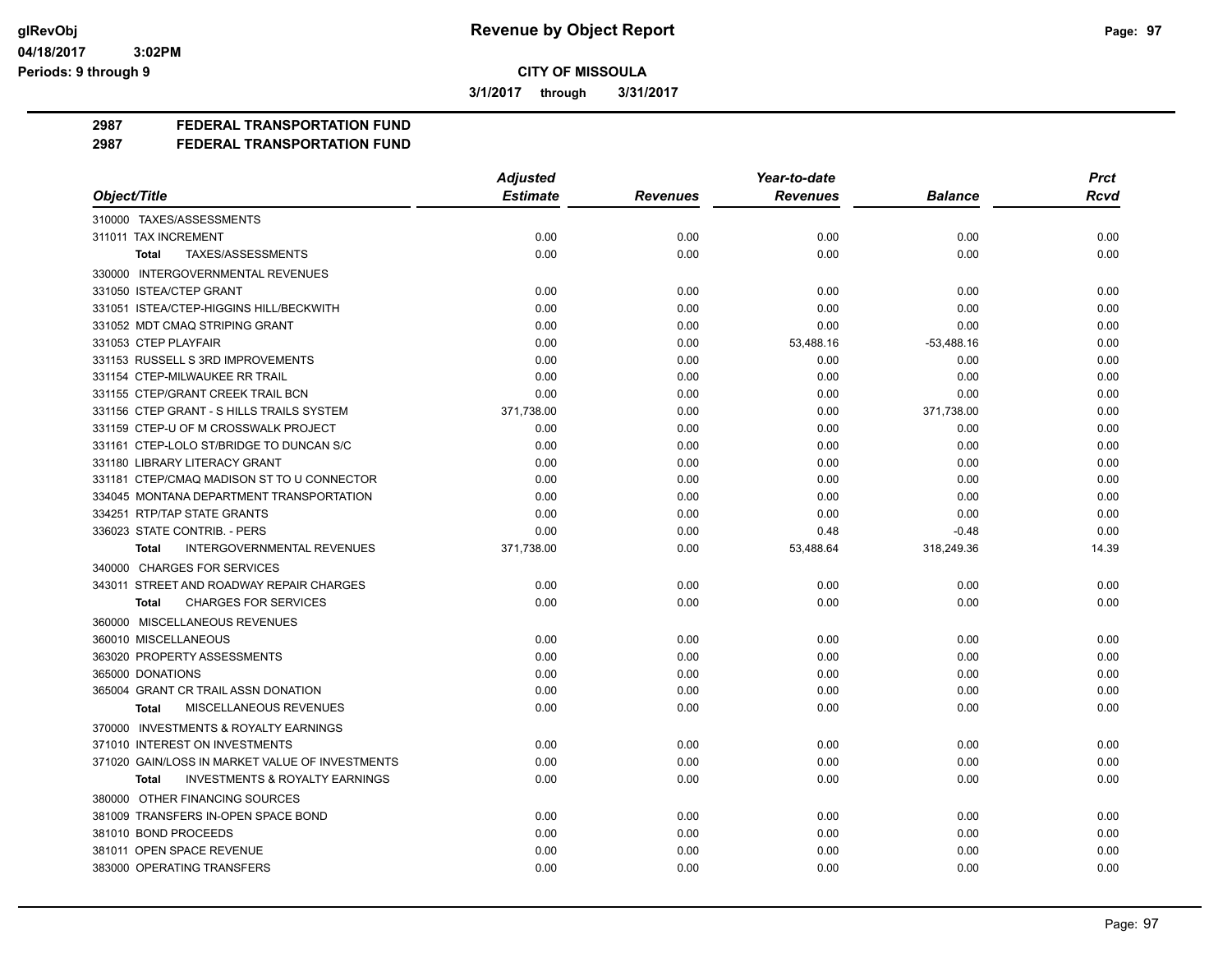**3/1/2017 through 3/31/2017**

# **2987 FEDERAL TRANSPORTATION FUND**

|                                             | <b>Adjusted</b> |                 | Year-to-date    |                | <b>Prct</b> |
|---------------------------------------------|-----------------|-----------------|-----------------|----------------|-------------|
| Object/Title                                | <b>Estimate</b> | <b>Revenues</b> | <b>Revenues</b> | <b>Balance</b> | Rcvd        |
| 383002 TRANS FR GAS TAX                     | 0.00            | 0.00            | 0.00            | 0.00           | 0.00        |
| 383010 TRANS FR CIP                         | 0.00            | 0.00            | 0.00            | 0.00           | 0.00        |
| 383014 TRANS FR MRA                         | 0.00            | 0.00            | 0.00            | 0.00           | 0.00        |
| 383021 TRANS FR P&R TRAILS DEVLP            | 0.00            | 0.00            | 0.00            | 0.00           | 0.00        |
| 383043 TRANSFERS FROM IMPACT FEES           | 0.00            | 0.00            | 0.00            | 0.00           | 0.00        |
| OTHER FINANCING SOURCES<br>Total            | 0.00            | 0.00            | 0.00            | 0.00           | 0.00        |
| FEDERAL TRANSPORTATION FUND<br><b>Total</b> | 371,738.00      | 0.00            | 53.488.64       | 318.249.36     | 14.39       |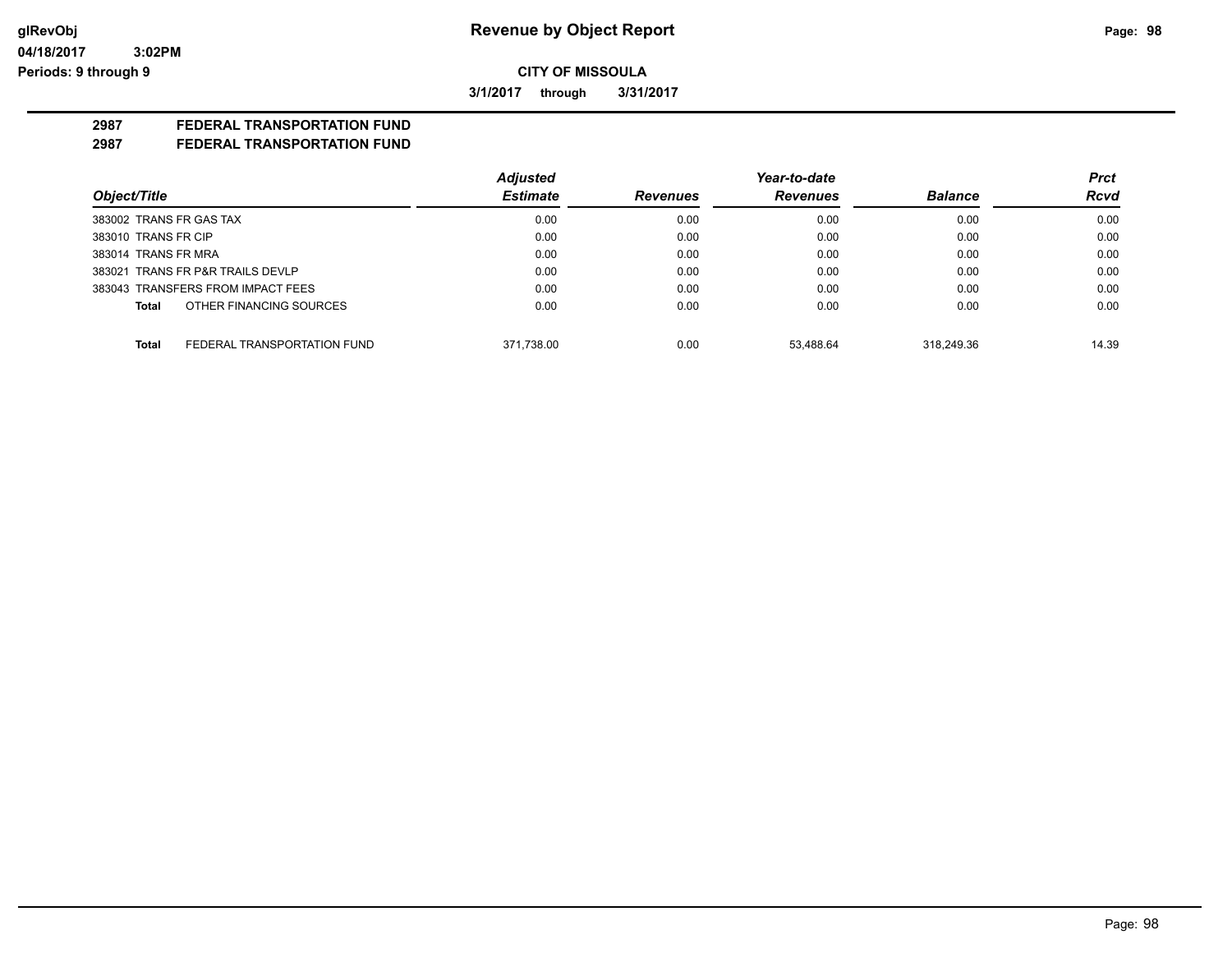**3/1/2017 through 3/31/2017**

|                                                           | <b>Adjusted</b> |                 | Year-to-date    |              | <b>Prct</b> |
|-----------------------------------------------------------|-----------------|-----------------|-----------------|--------------|-------------|
| Object/Title                                              | <b>Estimate</b> | <b>Revenues</b> | <b>Revenues</b> | Balance      | <b>Rcvd</b> |
| 310000 TAXES/ASSESSMENTS                                  |                 |                 |                 |              |             |
| 311011 TAX INCREMENT                                      | 0.00            | 0.00            | 0.00            | 0.00         | 0.00        |
| TAXES/ASSESSMENTS<br><b>Total</b>                         | 0.00            | 0.00            | 0.00            | 0.00         | 0.00        |
| 330000 INTERGOVERNMENTAL REVENUES                         |                 |                 |                 |              |             |
| 331050 ISTEA/CTEP GRANT                                   | 0.00            | 0.00            | 0.00            | 0.00         | 0.00        |
| 331051 ISTEA/CTEP-HIGGINS HILL/BECKWITH                   | 0.00            | 0.00            | 0.00            | 0.00         | 0.00        |
| 331052 MDT CMAQ STRIPING GRANT                            | 0.00            | 0.00            | 0.00            | 0.00         | 0.00        |
| 331053 CTEP PLAYFAIR                                      | 0.00            | 0.00            | 53,488.16       | $-53,488.16$ | 0.00        |
| 331153 RUSSELL S 3RD IMPROVEMENTS                         | 0.00            | 0.00            | 0.00            | 0.00         | 0.00        |
| 331154 CTEP-MILWAUKEE RR TRAIL                            | 0.00            | 0.00            | 0.00            | 0.00         | 0.00        |
| 331155 CTEP/GRANT CREEK TRAIL BCN                         | 0.00            | 0.00            | 0.00            | 0.00         | 0.00        |
| 331156 CTEP GRANT - S HILLS TRAILS SYSTEM                 | 371,738.00      | 0.00            | 0.00            | 371,738.00   | 0.00        |
| 331159 CTEP-U OF M CROSSWALK PROJECT                      | 0.00            | 0.00            | 0.00            | 0.00         | 0.00        |
| 331161 CTEP-LOLO ST/BRIDGE TO DUNCAN S/C                  | 0.00            | 0.00            | 0.00            | 0.00         | 0.00        |
| 331180 LIBRARY LITERACY GRANT                             | 0.00            | 0.00            | 0.00            | 0.00         | 0.00        |
| 331181 CTEP/CMAQ MADISON ST TO U CONNECTOR                | 0.00            | 0.00            | 0.00            | 0.00         | 0.00        |
| 334045 MONTANA DEPARTMENT TRANSPORTATION                  | 0.00            | 0.00            | 0.00            | 0.00         | 0.00        |
| 334251 RTP/TAP STATE GRANTS                               | 0.00            | 0.00            | 0.00            | 0.00         | 0.00        |
| 336023 STATE CONTRIB. - PERS                              | 0.00            | 0.00            | 0.48            | $-0.48$      | 0.00        |
| <b>INTERGOVERNMENTAL REVENUES</b><br><b>Total</b>         | 371,738.00      | 0.00            | 53,488.64       | 318,249.36   | 14.39       |
| 340000 CHARGES FOR SERVICES                               |                 |                 |                 |              |             |
| 343011 STREET AND ROADWAY REPAIR CHARGES                  | 0.00            | 0.00            | 0.00            | 0.00         | 0.00        |
| <b>CHARGES FOR SERVICES</b><br>Total                      | 0.00            | 0.00            | 0.00            | 0.00         | 0.00        |
| 360000 MISCELLANEOUS REVENUES                             |                 |                 |                 |              |             |
| 360010 MISCELLANEOUS                                      | 0.00            | 0.00            | 0.00            | 0.00         | 0.00        |
| 363020 PROPERTY ASSESSMENTS                               | 0.00            | 0.00            | 0.00            | 0.00         | 0.00        |
| 365000 DONATIONS                                          | 0.00            | 0.00            | 0.00            | 0.00         | 0.00        |
| 365004 GRANT CR TRAIL ASSN DONATION                       | 0.00            | 0.00            | 0.00            | 0.00         | 0.00        |
| MISCELLANEOUS REVENUES<br><b>Total</b>                    | 0.00            | 0.00            | 0.00            | 0.00         | 0.00        |
| 370000 INVESTMENTS & ROYALTY EARNINGS                     |                 |                 |                 |              |             |
| 371010 INTEREST ON INVESTMENTS                            | 0.00            | 0.00            | 0.00            | 0.00         | 0.00        |
| 371020 GAIN/LOSS IN MARKET VALUE OF INVESTMENT            | 0.00            | 0.00            | 0.00            | 0.00         | 0.00        |
| <b>INVESTMENTS &amp; ROYALTY EARNINGS</b><br><b>Total</b> | 0.00            | 0.00            | 0.00            | 0.00         | 0.00        |
| 380000 OTHER FINANCING SOURCES                            |                 |                 |                 |              |             |
| 381009 TRANSFERS IN-OPEN SPACE BOND                       | 0.00            | 0.00            | 0.00            | 0.00         | 0.00        |
| 381010 BOND PROCEEDS                                      | 0.00            | 0.00            | 0.00            | 0.00         | 0.00        |
| 381011 OPEN SPACE REVENUE                                 | 0.00            | 0.00            | 0.00            | 0.00         | 0.00        |
| 383000 OPERATING TRANSFERS                                | 0.00            | 0.00            | 0.00            | 0.00         | 0.00        |
| 383002 TRANS FR GAS TAX                                   | 0.00            | 0.00            | 0.00            | 0.00         | 0.00        |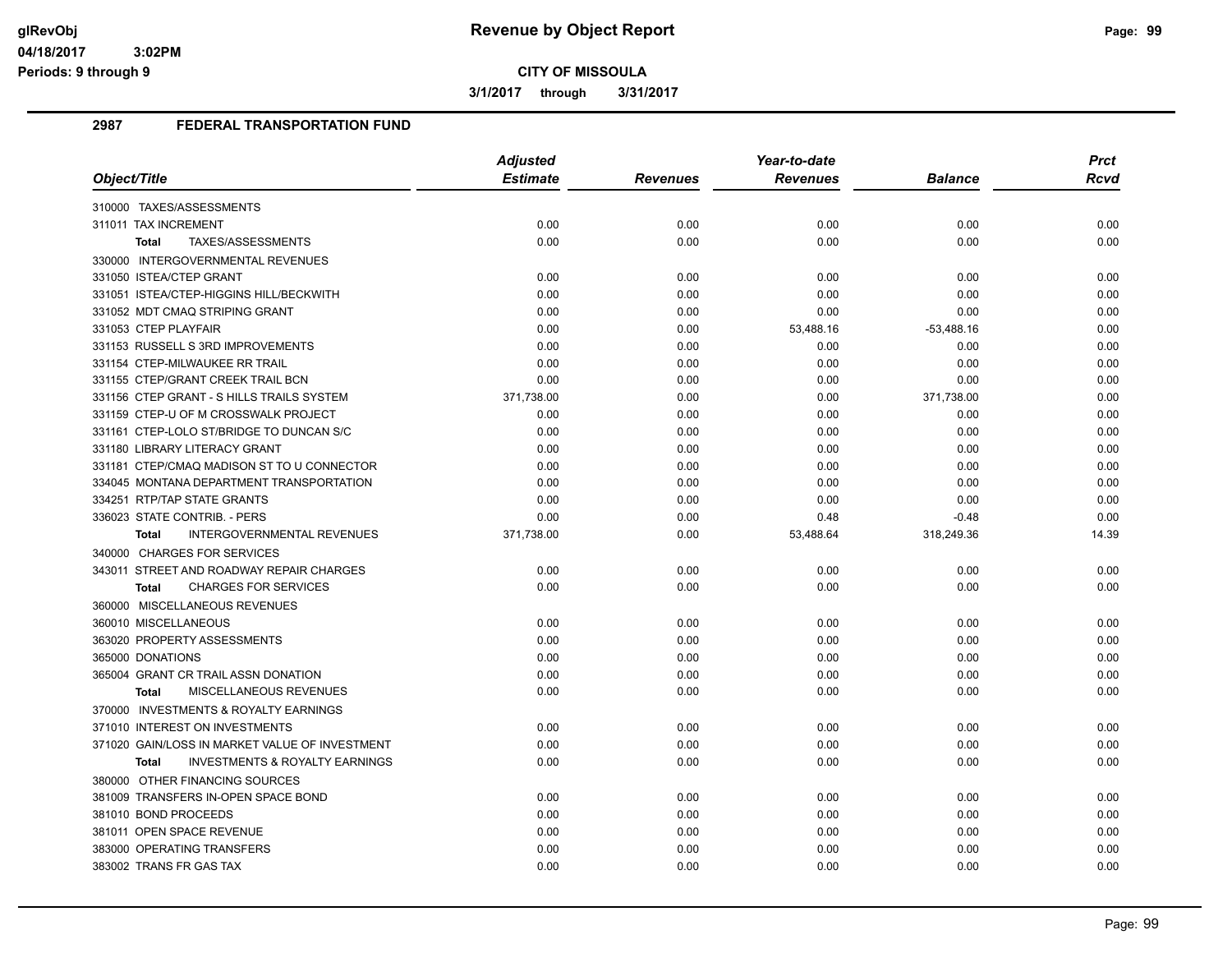**3/1/2017 through 3/31/2017**

| Object/Title                                | <b>Adjusted</b><br><b>Estimate</b> | <b>Revenues</b> | Year-to-date<br><b>Revenues</b> | <b>Balance</b> | <b>Prct</b><br><b>Rcvd</b> |
|---------------------------------------------|------------------------------------|-----------------|---------------------------------|----------------|----------------------------|
| 383010 TRANS FR CIP                         | 0.00                               | 0.00            | 0.00                            | 0.00           | 0.00                       |
| 383014 TRANS FR MRA                         | 0.00                               | 0.00            | 0.00                            | 0.00           | 0.00                       |
| 383021 TRANS FR P&R TRAILS DEVLP            | 0.00                               | 0.00            | 0.00                            | 0.00           | 0.00                       |
| 383043 TRANSFERS FROM IMPACT FEES           | 0.00                               | 0.00            | 0.00                            | 0.00           | 0.00                       |
| OTHER FINANCING SOURCES<br>Total            | 0.00                               | 0.00            | 0.00                            | 0.00           | 0.00                       |
| <b>Total</b><br>FEDERAL TRANSPORTATION FUND | 371.738.00                         | 0.00            | 53.488.64                       | 318.249.36     | 14.39                      |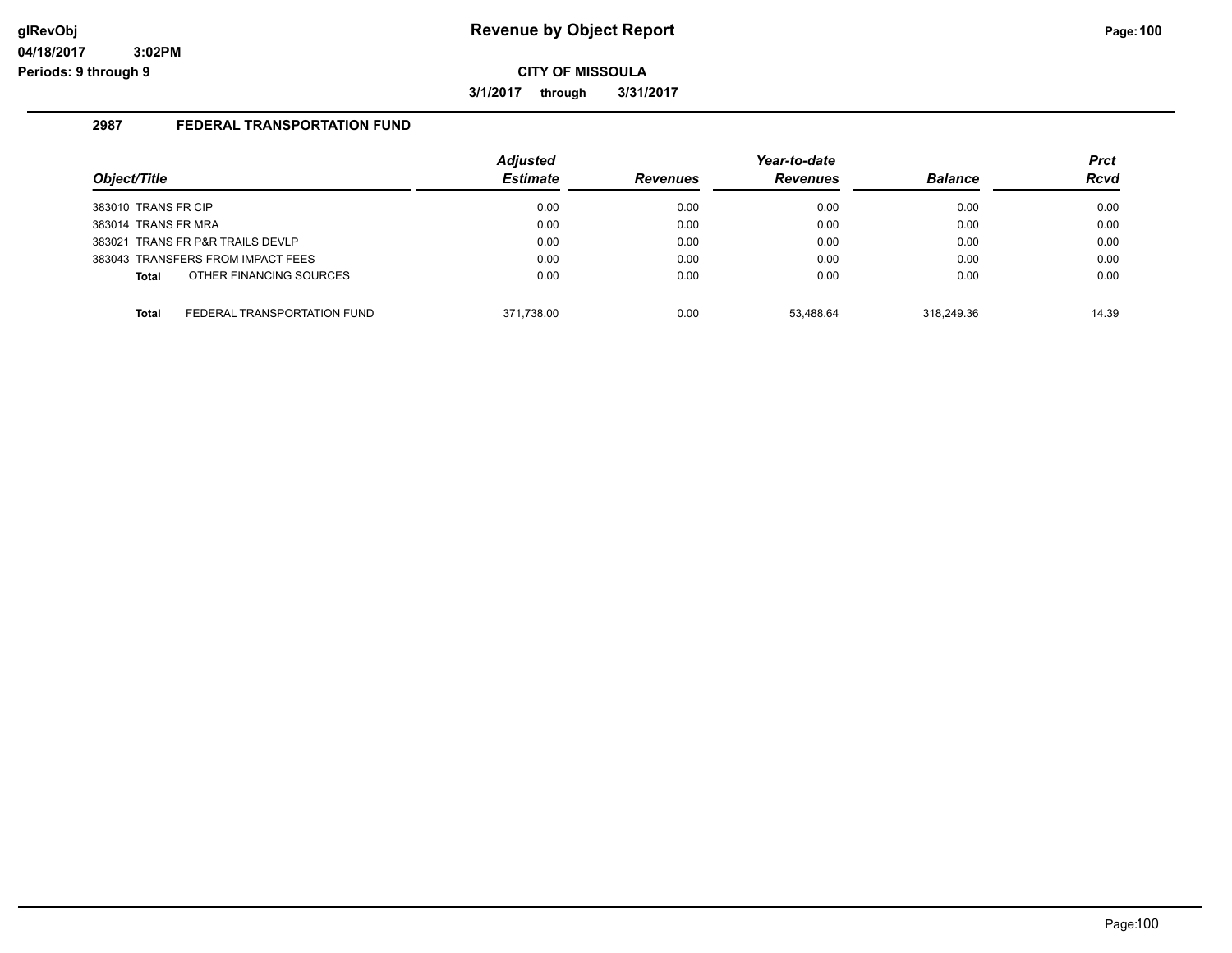**3/1/2017 through 3/31/2017**

**2988 GRANTS & DONATIONS FUND**

**2988 GRANTS & DONATIONS FUND**

| Object/Title                                      | <b>Adjusted</b> |                 | Year-to-date    |                | <b>Prct</b> |
|---------------------------------------------------|-----------------|-----------------|-----------------|----------------|-------------|
|                                                   | <b>Estimate</b> | <b>Revenues</b> | <b>Revenues</b> | <b>Balance</b> | <b>Rcvd</b> |
| 330000 INTERGOVERNMENTAL REVENUES                 |                 |                 |                 |                |             |
| 331013 NORTHSIDE PED BRIDGE/ARRA-CDBG GRANT       | 0.00            | 0.00            | 0.00            | 0.00           | 0.00        |
| 331014 EECBG GRANT                                | 0.00            | 0.00            | 0.00            | 0.00           | 0.00        |
| 331022 EQUIPMENT GRANT                            | 0.00            | 0.00            | 0.00            | 0.00           | 0.00        |
| 331025 DV ACCOUNTABILITY PROJECT                  | 0.00            | 0.00            | 0.00            | 0.00           | 0.00        |
| 331026 FY09 POLICE ICAC FEDERAL GRANT             | 0.00            | 197.68          | 48,401.27       | $-48,401.27$   | 0.00        |
| 331028 DUI-COPS IN SHOPS                          | 0.00            | 0.00            | 0.00            | 0.00           | 0.00        |
| 331029 CHRP GRANT                                 | 0.00            | 0.00            | 0.00            | 0.00           | 0.00        |
| 331030 COMMUNITY RESOURCE OFFICER/MCPS            | 0.00            | 0.00            | 0.00            | 0.00           | 0.00        |
| 331038 EPA BROWNSFIELD GRANT                      | 509,603.00      | 36,265.08       | 36,265.08       | 473,337.92     | 7.12        |
| 331090 EPA GRANT                                  | 378,075.00      | 271,945.16      | 59,928.93       | 318,146.07     | 15.85       |
| 331113 *** Title Not Found ***                    | 60,000.00       | 0.00            | 0.00            | 60,000.00      | 0.00        |
| 331178 DUI TASK FORCE GRANT                       | 0.00            | 0.00            | 0.00            | 0.00           | 0.00        |
| 331181 GRANTS/DONATIONS - FORT MISSOULA           | 0.00            | 0.00            | 0.00            | 0.00           | 0.00        |
| 334013 STATE GRANT - OT SEATBELT                  | 0.00            | 0.00            | 0.00            | 0.00           | 0.00        |
| 334014 *** Title Not Found ***                    | 0.00            | 0.00            | 0.00            | 0.00           | 0.00        |
| 334015 COPS TECHNOLOGY GRANT                      | 0.00            | 0.00            | 0.00            | 0.00           | 0.00        |
| 334016 BULLETPROOF VEST GRANT                     | 0.00            | 0.00            | 0.00            | 0.00           | 0.00        |
| 334018 STATE GRANT - CAPITAL                      | 0.00            | 0.00            | 0.00            | 0.00           | 0.00        |
| 334020 UNDERAGE DRINKING GRANT                    | 0.00            | 0.00            | 0.00            | 0.00           | 0.00        |
| 334025 COUNTY WEED                                | 0.00            | 0.00            | 0.00            | 0.00           | 0.00        |
| 334028 DEPT OF AG INTERN GRANT                    | 0.00            | 0.00            | 0.00            | 0.00           | 0.00        |
| 334076 BIG SKY TRUST FUND GRANTS                  | 0.00            | 0.00            | 0.00            | 0.00           | 0.00        |
| 334121 DNRC-EPA AREA WIDE ASSESSMENT GRANT        | 0.00            | 0.00            | 0.00            | 0.00           | 0.00        |
| 336021 STATE CONTRIB - POLICE RETIREMENT          | 0.00            | 0.00            | 0.00            | 0.00           | 0.00        |
| 336023 STATE CONTRIB. - PERS                      | 0.00            | 0.00            | 4.26            | $-4.26$        | 0.00        |
| <b>INTERGOVERNMENTAL REVENUES</b><br><b>Total</b> | 947,678.00      | 308,407.92      | 144,599.54      | 803,078.46     | 15.26       |
| 340000 CHARGES FOR SERVICES                       |                 |                 |                 |                |             |
| 342000 ANTI-GRAFFITI PROJECT                      | 0.00            | 0.00            | 0.00            | 0.00           | 0.00        |
| 342013 SECURITY INVEST FEES                       | 0.00            | 0.00            | 0.00            | 0.00           | 0.00        |
| <b>CHARGES FOR SERVICES</b><br>Total              | 0.00            | 0.00            | 0.00            | 0.00           | 0.00        |
| 360000 MISCELLANEOUS REVENUES                     |                 |                 |                 |                |             |
| 360010 MISCELLANEOUS                              | 0.00            | 0.00            | 0.00            | 0.00           | 0.00        |
| 365000 DONATIONS                                  | 21,910.00       | 0.00            | 50.00           | 21,860.00      | 0.23        |
| 365015 GREEN BLOCK PILOT PROJECT                  | 0.00            | 0.00            | 0.00            | 0.00           | 0.00        |
| 365021 PARKS AND RECS GRANTS & CONTRIBUTIONS      | 0.00            | 0.00            | 0.00            | 0.00           | 0.00        |
| MISCELLANEOUS REVENUES<br><b>Total</b>            | 21,910.00       | 0.00            | 50.00           | 21,860.00      | 0.23        |
|                                                   |                 |                 |                 |                |             |
| 380000 OTHER FINANCING SOURCES                    |                 |                 |                 |                |             |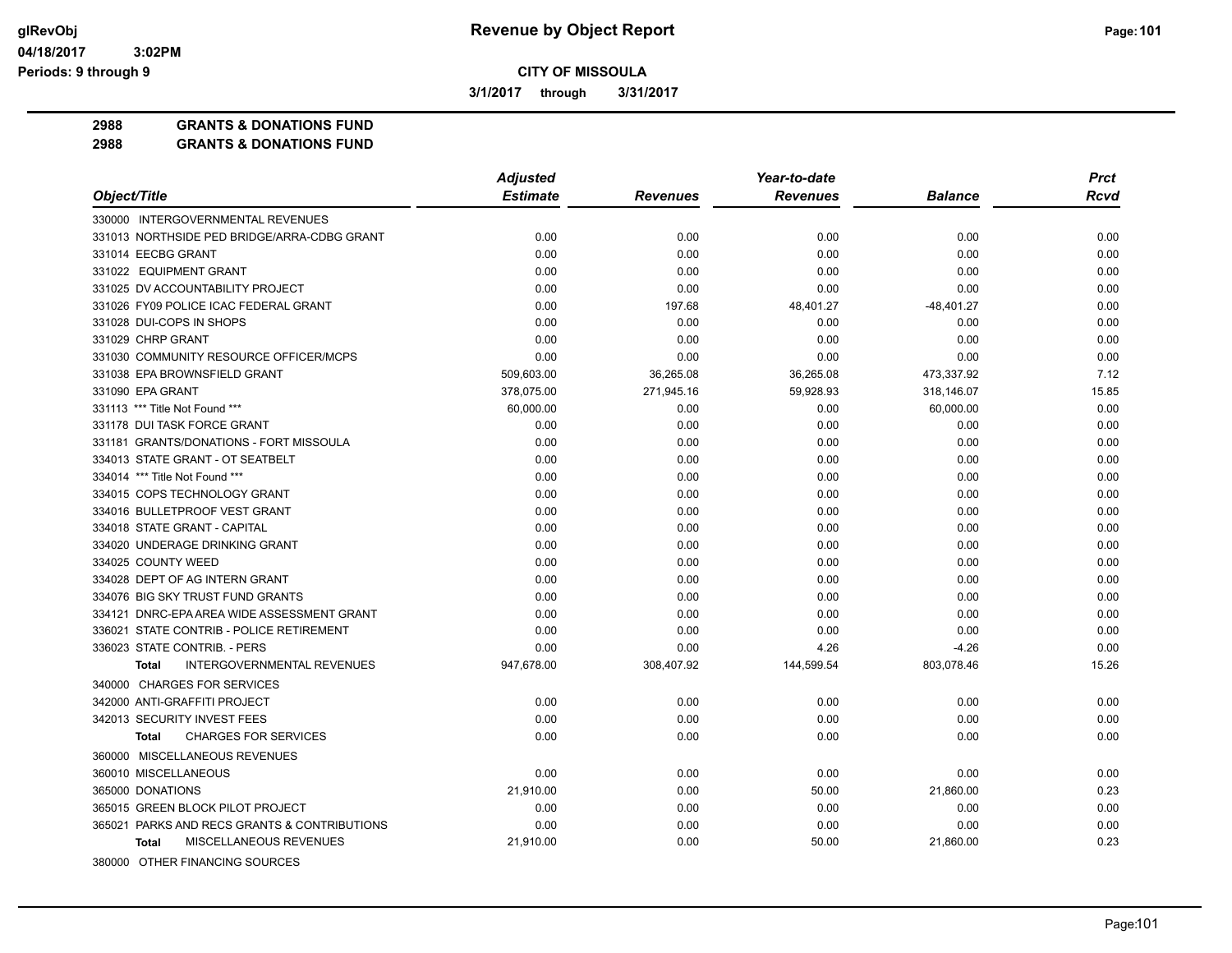**3/1/2017 through 3/31/2017**

**2988 GRANTS & DONATIONS FUND 2988 GRANTS & DONATIONS FUND**

|                                             | <b>Adjusted</b> |                 | Year-to-date    |                |       |
|---------------------------------------------|-----------------|-----------------|-----------------|----------------|-------|
| Object/Title                                | <b>Estimate</b> | <b>Revenues</b> | <b>Revenues</b> | <b>Balance</b> | Rcvd  |
| 383002 TRANS FR GAS TAX                     | 0.00            | 0.00            | 0.00            | 0.00           | 0.00  |
| 383022 TRANS FR OPEN SPACE BOND             | 0.00            | 0.00            | 0.00            | 0.00           | 0.00  |
| 383042 TRANSFERS FROM OTHER FUNDS           | 0.00            | 0.00            | 0.00            | 0.00           | 0.00  |
| OTHER FINANCING SOURCES<br>Total            | 0.00            | 0.00            | 0.00            | 0.00           | 0.00  |
| <b>GRANTS &amp; DONATIONS FUND</b><br>Total | 969.588.00      | 308.407.92      | 144.649.54      | 824.938.46     | 14.92 |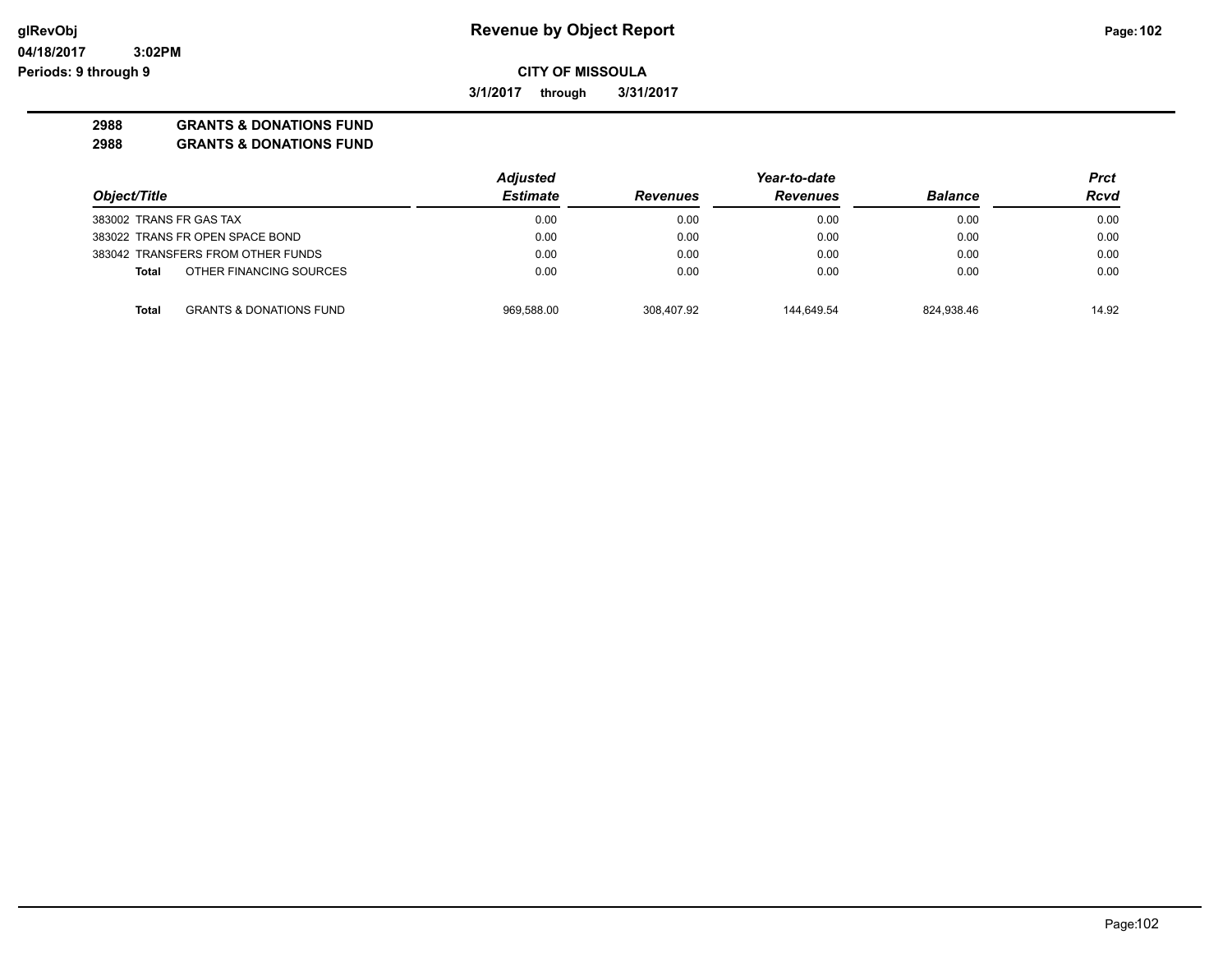**3/1/2017 through 3/31/2017**

#### **2988 GRANTS & DONATIONS FUND**

|                                              | <b>Adjusted</b> |                 | Year-to-date    | <b>Prct</b>    |       |
|----------------------------------------------|-----------------|-----------------|-----------------|----------------|-------|
| Object/Title                                 | <b>Estimate</b> | <b>Revenues</b> | <b>Revenues</b> | <b>Balance</b> | Rcvd  |
| 330000 INTERGOVERNMENTAL REVENUES            |                 |                 |                 |                |       |
| 331013 NORTHSIDE PED BRIDGE/ARRA-CDBG GRANT  | 0.00            | 0.00            | 0.00            | 0.00           | 0.00  |
| 331014 EECBG GRANT                           | 0.00            | 0.00            | 0.00            | 0.00           | 0.00  |
| 331022 EQUIPMENT GRANT                       | 0.00            | 0.00            | 0.00            | 0.00           | 0.00  |
| 331025 DV ACCOUNTABILITY PROJECT             | 0.00            | 0.00            | 0.00            | 0.00           | 0.00  |
| 331026 FY09 POLICE ICAC FEDERAL GRANT        | 0.00            | 197.68          | 48,401.27       | $-48,401.27$   | 0.00  |
| 331028 DUI-COPS IN SHOPS                     | 0.00            | 0.00            | 0.00            | 0.00           | 0.00  |
| 331029 CHRP GRANT                            | 0.00            | 0.00            | 0.00            | 0.00           | 0.00  |
| 331030 COMMUNITY RESOURCE OFFICER/MCPS       | 0.00            | 0.00            | 0.00            | 0.00           | 0.00  |
| 331038 EPA BROWNSFIELD GRANT                 | 509,603.00      | 36,265.08       | 36,265.08       | 473,337.92     | 7.12  |
| 331090 EPA GRANT                             | 378,075.00      | 271,945.16      | 59,928.93       | 318,146.07     | 15.85 |
| 331113 *** Title Not Found ***               | 60,000.00       | 0.00            | 0.00            | 60,000.00      | 0.00  |
| 331178 DUI TASK FORCE GRANT                  | 0.00            | 0.00            | 0.00            | 0.00           | 0.00  |
| 331181 GRANTS/DONATIONS - FORT MISSOULA      | 0.00            | 0.00            | 0.00            | 0.00           | 0.00  |
| 334013 STATE GRANT - OT SEATBELT             | 0.00            | 0.00            | 0.00            | 0.00           | 0.00  |
| 334014 *** Title Not Found ***               | 0.00            | 0.00            | 0.00            | 0.00           | 0.00  |
| 334015 COPS TECHNOLOGY GRANT                 | 0.00            | 0.00            | 0.00            | 0.00           | 0.00  |
| 334016 BULLETPROOF VEST GRANT                | 0.00            | 0.00            | 0.00            | 0.00           | 0.00  |
| 334018 STATE GRANT - CAPITAL                 | 0.00            | 0.00            | 0.00            | 0.00           | 0.00  |
| 334020 UNDERAGE DRINKING GRANT               | 0.00            | 0.00            | 0.00            | 0.00           | 0.00  |
| 334025 COUNTY WEED                           | 0.00            | 0.00            | 0.00            | 0.00           | 0.00  |
| 334028 DEPT OF AG INTERN GRANT               | 0.00            | 0.00            | 0.00            | 0.00           | 0.00  |
| 334076 BIG SKY TRUST FUND GRANTS             | 0.00            | 0.00            | 0.00            | 0.00           | 0.00  |
| 334121 DNRC-EPA AREA WIDE ASSESSMENT GRANT   | 0.00            | 0.00            | 0.00            | 0.00           | 0.00  |
| 336021 STATE CONTRIB - POLICE RETIREMENT     | 0.00            | 0.00            | 0.00            | 0.00           | 0.00  |
| 336023 STATE CONTRIB. - PERS                 | 0.00            | 0.00            | 4.26            | $-4.26$        | 0.00  |
| INTERGOVERNMENTAL REVENUES<br><b>Total</b>   | 947,678.00      | 308,407.92      | 144,599.54      | 803,078.46     | 15.26 |
| 340000 CHARGES FOR SERVICES                  |                 |                 |                 |                |       |
| 342000 ANTI-GRAFFITI PROJECT                 | 0.00            | 0.00            | 0.00            | 0.00           | 0.00  |
| 342013 SECURITY INVEST FEES                  | 0.00            | 0.00            | 0.00            | 0.00           | 0.00  |
| <b>CHARGES FOR SERVICES</b><br>Total         | 0.00            | 0.00            | 0.00            | 0.00           | 0.00  |
| 360000 MISCELLANEOUS REVENUES                |                 |                 |                 |                |       |
| 360010 MISCELLANEOUS                         | 0.00            | 0.00            | 0.00            | 0.00           | 0.00  |
| 365000 DONATIONS                             | 21,910.00       | 0.00            | 50.00           | 21,860.00      | 0.23  |
| 365015 GREEN BLOCK PILOT PROJECT             | 0.00            | 0.00            | 0.00            | 0.00           | 0.00  |
| 365021 PARKS AND RECS GRANTS & CONTRIBUTIONS | 0.00            | 0.00            | 0.00            | 0.00           | 0.00  |
| MISCELLANEOUS REVENUES<br><b>Total</b>       | 21,910.00       | 0.00            | 50.00           | 21,860.00      | 0.23  |
| 380000 OTHER FINANCING SOURCES               |                 |                 |                 |                |       |
| 383002 TRANS FR GAS TAX                      | 0.00            | 0.00            | 0.00            | 0.00           | 0.00  |
|                                              |                 |                 |                 |                |       |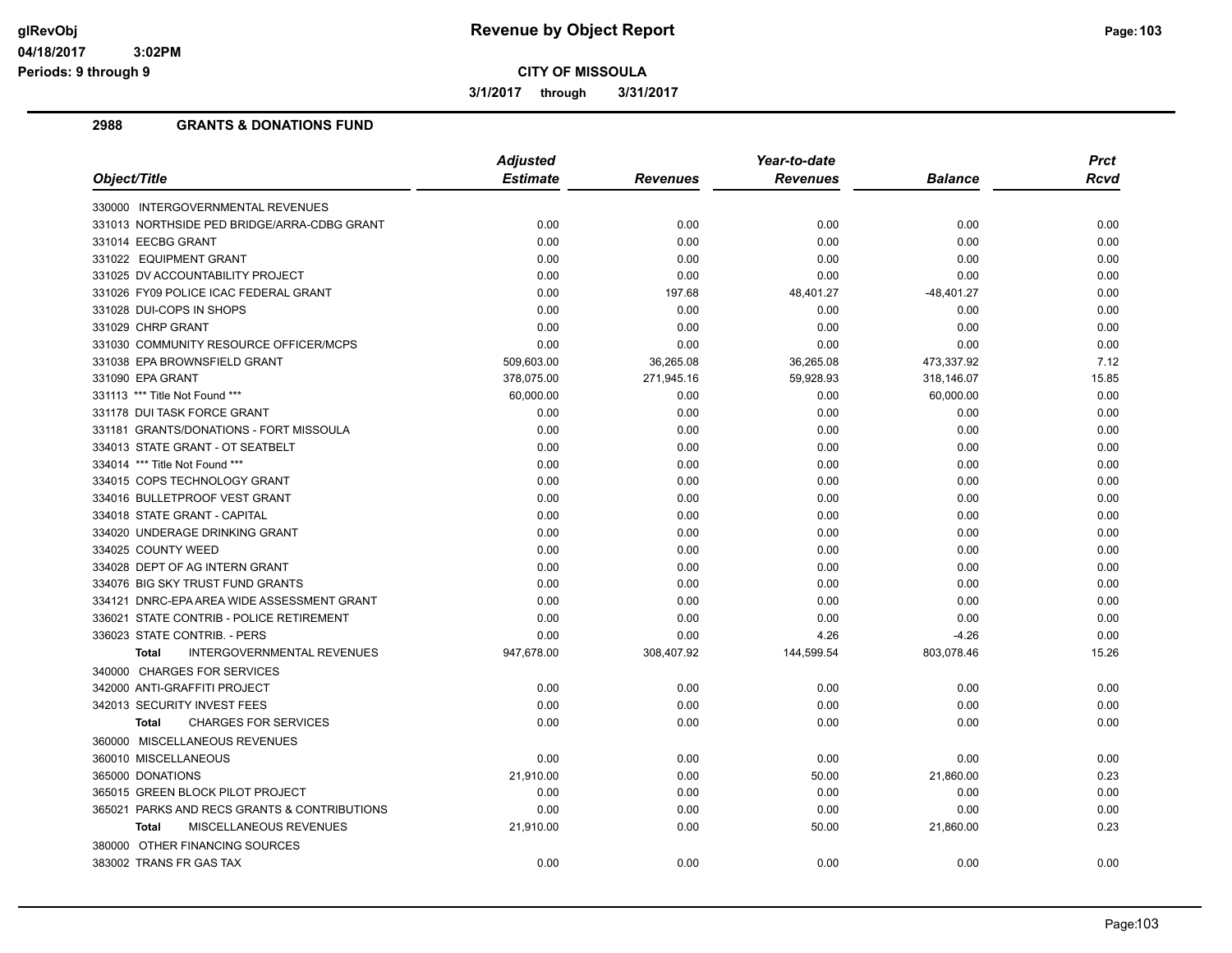**3/1/2017 through 3/31/2017**

#### **2988 GRANTS & DONATIONS FUND**

|              |                                    | <b>Adjusted</b>                    |            | <b>Prct</b>    |             |       |
|--------------|------------------------------------|------------------------------------|------------|----------------|-------------|-------|
| Object/Title | <b>Estimate</b>                    | <b>Revenues</b><br><b>Revenues</b> |            | <b>Balance</b> | <b>Rcvd</b> |       |
|              | 383022 TRANS FR OPEN SPACE BOND    | 0.00                               | 0.00       | 0.00           | 0.00        | 0.00  |
|              | 383042 TRANSFERS FROM OTHER FUNDS  | 0.00                               | 0.00       | 0.00           | 0.00        | 0.00  |
| Total        | OTHER FINANCING SOURCES            | 0.00                               | 0.00       | 0.00           | 0.00        | 0.00  |
| <b>Total</b> | <b>GRANTS &amp; DONATIONS FUND</b> | 969,588.00                         | 308.407.92 | 144.649.54     | 824.938.46  | 14.92 |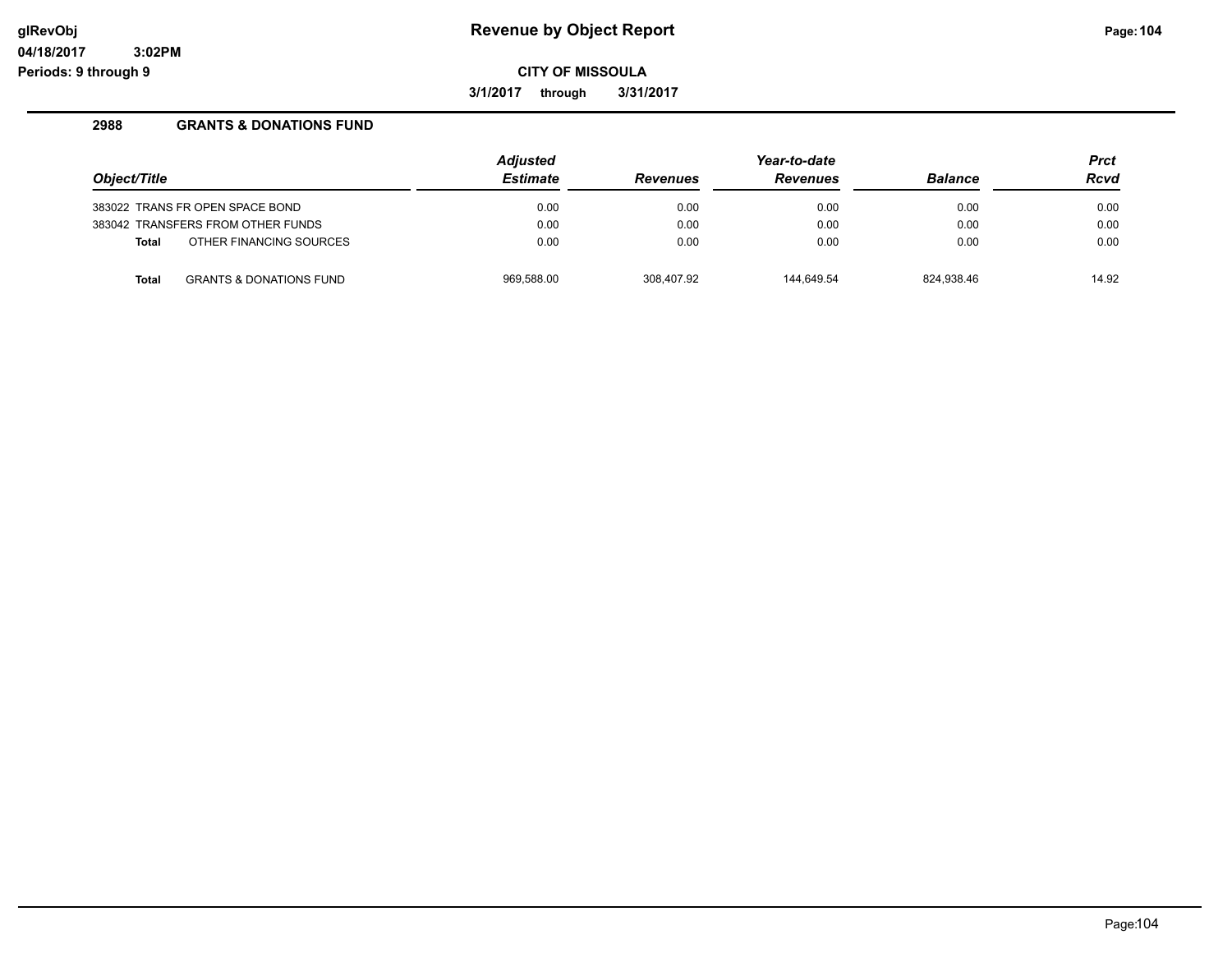**3/1/2017 through 3/31/2017**

**2989 POLICE GRANTS & DONATIONS**

**2989 POLICE GRANTS & DONATIONS**

|                                                   | <b>Adjusted</b> |                 | Year-to-date    |                | <b>Prct</b> |
|---------------------------------------------------|-----------------|-----------------|-----------------|----------------|-------------|
| Object/Title                                      | <b>Estimate</b> | <b>Revenues</b> | <b>Revenues</b> | <b>Balance</b> | Rcvd        |
| <b>INTERGOVERNMENTAL REVENUES</b><br>330000       |                 |                 |                 |                |             |
| 331022 EQUIPMENT GRANT                            | 44,100.00       | 0.00            | 0.00            | 44,100.00      | 0.00        |
| 331026 ICAC GRANT                                 | 105,411.00      | 0.00            | 0.00            | 105,411.00     | 0.00        |
| 331028 JAG VII                                    | 5,000.00        | 0.00            | 0.00            | 5,000.00       | 0.00        |
| 334013 STATE GRANT - OT SEATBELT                  | 53,600.00       | 7,869.42        | 27,481.03       | 26,118.97      | 51.27       |
| 334015 COPS TECHNOLOGY GRANT                      | 279,242.00      | 0.00            | 114,614.44      | 164,627.56     | 41.04       |
| 334016 BULLETPROOF VEST GRANT                     | 10,500.00       | 0.00            | 0.00            | 10,500.00      | 0.00        |
| 334020 UNDERAGE DRINKING GRANT                    | 10,903.00       | 0.00            | 0.00            | 10,903.00      | 0.00        |
| 336021 STATE CONTRIB - POLICE RETIREMENT          | 0.00            | 0.00            | 0.00            | 0.00           | 0.00        |
| <b>INTERGOVERNMENTAL REVENUES</b><br><b>Total</b> | 508,756.00      | 7,869.42        | 142,095.47      | 366,660.53     | 27.93       |
| 340000 CHARGES FOR SERVICES                       |                 |                 |                 |                |             |
| 342000 *** Title Not Found ***                    | 5,000.00        | 787.50          | 787.50          | 4,212.50       | 15.75       |
| <b>CHARGES FOR SERVICES</b><br><b>Total</b>       | 5,000.00        | 787.50          | 787.50          | 4,212.50       | 15.75       |
| 360000 MISCELLANEOUS REVENUES                     |                 |                 |                 |                |             |
| 365000 DONATIONS                                  | 20,000.00       | 0.00            | 0.00            | 20,000.00      | 0.00        |
| MISCELLANEOUS REVENUES<br><b>Total</b>            | 20,000.00       | 0.00            | 0.00            | 20,000.00      | 0.00        |
| POLICE GRANTS & DONATIONS<br><b>Total</b>         | 533,756.00      | 8,656.92        | 142,882.97      | 390,873.03     | 26.77       |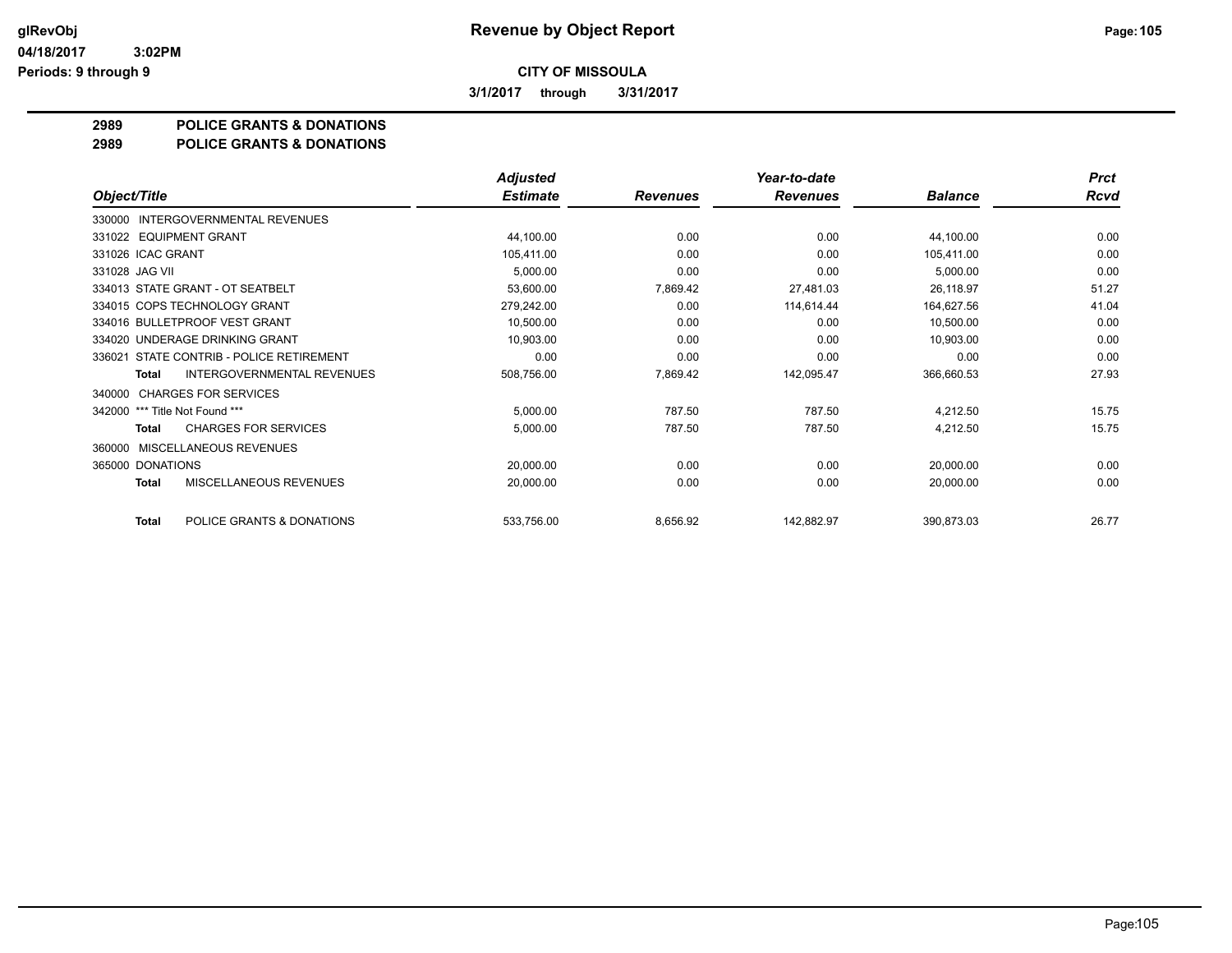**3/1/2017 through 3/31/2017**

#### **2989 POLICE GRANTS & DONATIONS**

|                                                   | <b>Adjusted</b> |                 | Year-to-date    |                | <b>Prct</b> |
|---------------------------------------------------|-----------------|-----------------|-----------------|----------------|-------------|
| Object/Title                                      | <b>Estimate</b> | <b>Revenues</b> | <b>Revenues</b> | <b>Balance</b> | <b>Rcvd</b> |
| INTERGOVERNMENTAL REVENUES<br>330000              |                 |                 |                 |                |             |
| 331022 EQUIPMENT GRANT                            | 44,100.00       | 0.00            | 0.00            | 44,100.00      | 0.00        |
| 331026 ICAC GRANT                                 | 105,411.00      | 0.00            | 0.00            | 105,411.00     | 0.00        |
| 331028 JAG VII                                    | 5,000.00        | 0.00            | 0.00            | 5,000.00       | 0.00        |
| 334013 STATE GRANT - OT SEATBELT                  | 53,600.00       | 7,869.42        | 27,481.03       | 26,118.97      | 51.27       |
| 334015 COPS TECHNOLOGY GRANT                      | 279,242.00      | 0.00            | 114,614.44      | 164,627.56     | 41.04       |
| 334016 BULLETPROOF VEST GRANT                     | 10,500.00       | 0.00            | 0.00            | 10,500.00      | 0.00        |
| 334020 UNDERAGE DRINKING GRANT                    | 10,903.00       | 0.00            | 0.00            | 10,903.00      | 0.00        |
| 336021 STATE CONTRIB - POLICE RETIREMENT          | 0.00            | 0.00            | 0.00            | 0.00           | 0.00        |
| <b>INTERGOVERNMENTAL REVENUES</b><br><b>Total</b> | 508,756.00      | 7,869.42        | 142,095.47      | 366,660.53     | 27.93       |
| 340000 CHARGES FOR SERVICES                       |                 |                 |                 |                |             |
| 342000 *** Title Not Found ***                    | 5,000.00        | 787.50          | 787.50          | 4,212.50       | 15.75       |
| <b>CHARGES FOR SERVICES</b><br>Total              | 5,000.00        | 787.50          | 787.50          | 4,212.50       | 15.75       |
| 360000 MISCELLANEOUS REVENUES                     |                 |                 |                 |                |             |
| 365000 DONATIONS                                  | 20,000.00       | 0.00            | 0.00            | 20,000.00      | 0.00        |
| MISCELLANEOUS REVENUES<br>Total                   | 20,000.00       | 0.00            | 0.00            | 20,000.00      | 0.00        |
| POLICE GRANTS & DONATIONS<br>Total                | 533,756.00      | 8,656.92        | 142,882.97      | 390,873.03     | 26.77       |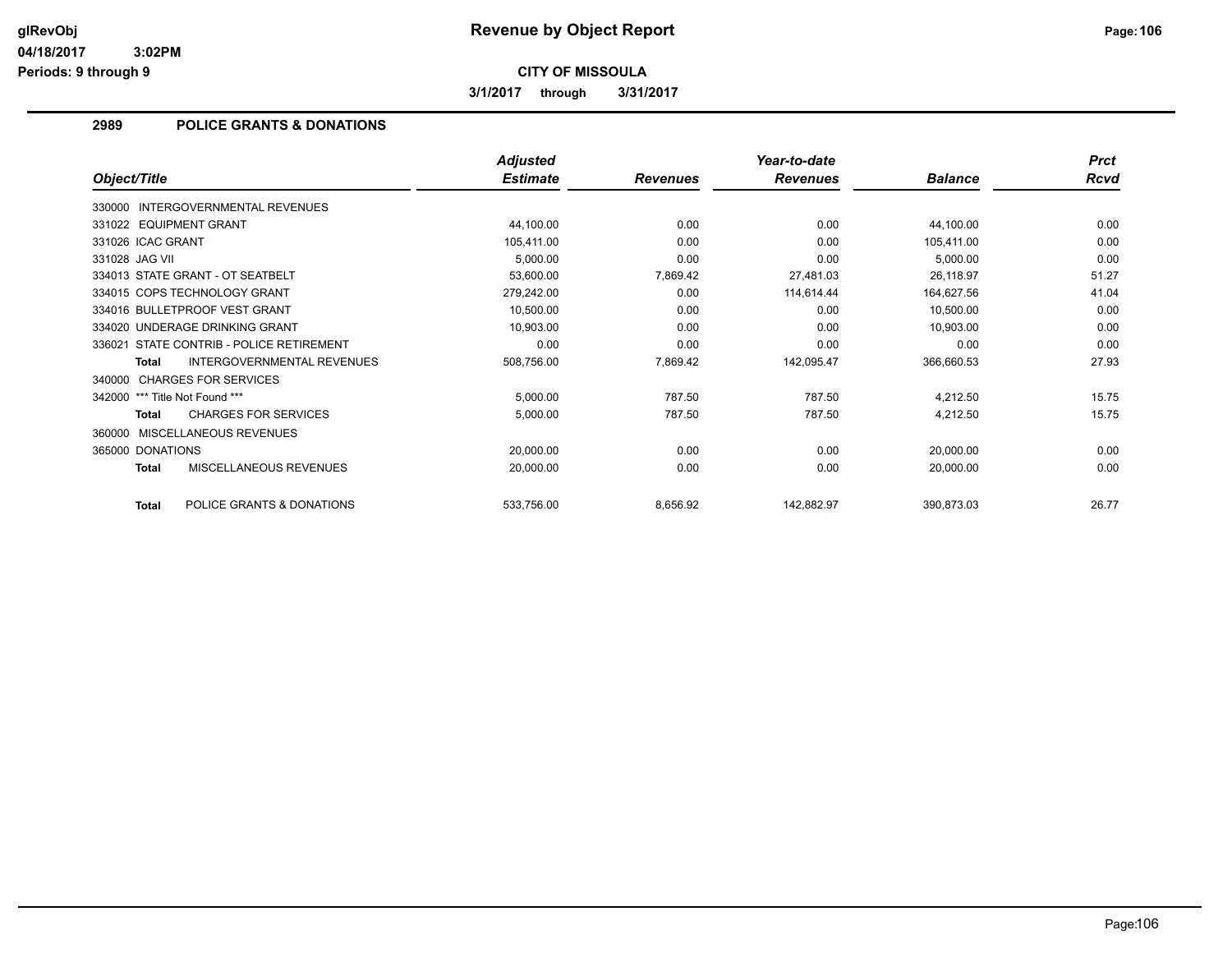**3/1/2017 through 3/31/2017**

**3000 SID REVOLVING FUND 3000 SID REVOLVING FUND**

|                                                           | <b>Adjusted</b> |                 | Year-to-date    |                | <b>Prct</b> |
|-----------------------------------------------------------|-----------------|-----------------|-----------------|----------------|-------------|
| Object/Title                                              | <b>Estimate</b> | <b>Revenues</b> | <b>Revenues</b> | <b>Balance</b> | <b>Rcvd</b> |
| MISCELLANEOUS REVENUES<br>360000                          |                 |                 |                 |                |             |
| 360000 MISCELLANEOUS REVENUES                             | 0.00            | 0.00            | 0.00            | 0.00           | 0.00        |
| 360010 MISCELLANEOUS                                      | 0.00            | 0.00            | 0.00            | 0.00           | 0.00        |
| 362000 OTHER MISCELLANEOUS REVENUE                        | 0.00            | 0.00            | 0.00            | 0.00           | 0.00        |
| MISCELLANEOUS REVENUES<br><b>Total</b>                    | 0.00            | 0.00            | 0.00            | 0.00           | 0.00        |
| INVESTMENTS & ROYALTY EARNINGS<br>370000                  |                 |                 |                 |                |             |
| 371010 INTEREST ON INVESTMENTS                            | 0.00            | 0.00            | 0.00            | 0.00           | 0.00        |
| 371020 GAIN/LOSS IN MARKET VALUE OF INVESTMENTS           | 0.00            | 0.00            | 0.00            | 0.00           | 0.00        |
| <b>INVESTMENTS &amp; ROYALTY EARNINGS</b><br><b>Total</b> | 0.00            | 0.00            | 0.00            | 0.00           | 0.00        |
| OTHER FINANCING SOURCES<br>380000                         |                 |                 |                 |                |             |
| 380000 OTHER FINANCING SOURCES                            | 0.00            | 0.00            | 0.00            | 0.00           | 0.00        |
| 381002 SRF LOAN                                           | 0.00            | 0.00            | 0.00            | 0.00           | 0.00        |
| 381009 TRANSFERS IN                                       | 0.00            | 0.00            | 0.00            | 0.00           | 0.00        |
| 381030 SID BONDS PROCEEDS                                 | 0.00            | 0.00            | 0.00            | 0.00           | 0.00        |
| 383000 OPERATING TRANSFERS                                | 0.00            | 0.00            | 144,634.25      | $-144,634.25$  | 0.00        |
| 383039 FROM SID TRANSFERS                                 | 0.00            | 0.00            | 0.00            | 0.00           | 0.00        |
| OTHER FINANCING SOURCES<br>Total                          | 0.00            | 0.00            | 144,634.25      | $-144,634.25$  | 0.00        |
| <b>SID REVOLVING FUND</b><br><b>Total</b>                 | 0.00            | 0.00            | 144,634.25      | $-144,634.25$  | 0.00        |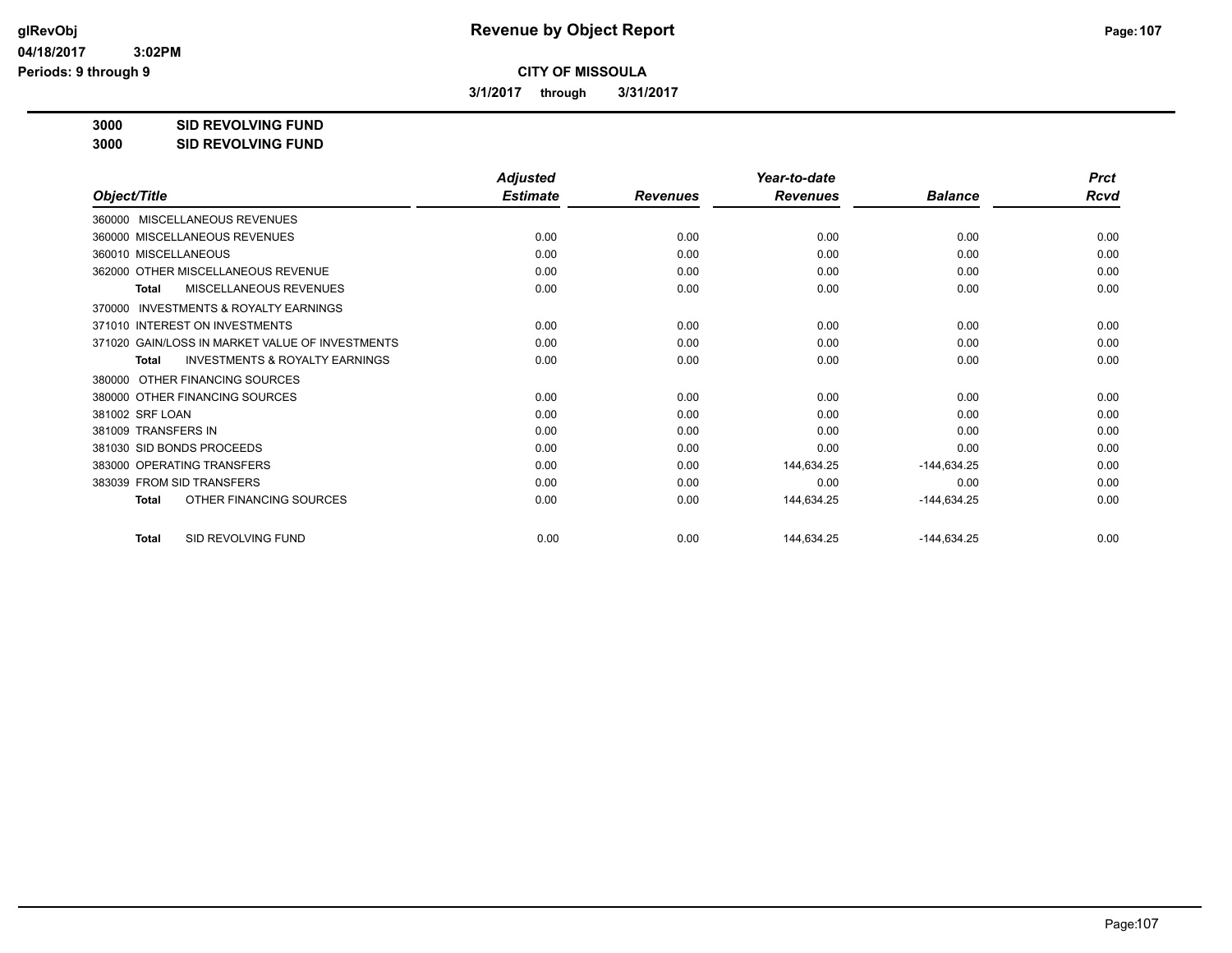**3/1/2017 through 3/31/2017**

#### **3000 SID REVOLVING FUND**

|                                                           | <b>Adjusted</b> |                 | Year-to-date    |                | <b>Prct</b> |
|-----------------------------------------------------------|-----------------|-----------------|-----------------|----------------|-------------|
| Object/Title                                              | <b>Estimate</b> | <b>Revenues</b> | <b>Revenues</b> | <b>Balance</b> | <b>Rcvd</b> |
| 360000 MISCELLANEOUS REVENUES                             |                 |                 |                 |                |             |
| 360000 MISCELLANEOUS REVENUES                             | 0.00            | 0.00            | 0.00            | 0.00           | 0.00        |
| 360010 MISCELLANEOUS                                      | 0.00            | 0.00            | 0.00            | 0.00           | 0.00        |
| 362000 OTHER MISCELLANEOUS REVENUE                        | 0.00            | 0.00            | 0.00            | 0.00           | 0.00        |
| MISCELLANEOUS REVENUES<br>Total                           | 0.00            | 0.00            | 0.00            | 0.00           | 0.00        |
| 370000 INVESTMENTS & ROYALTY EARNINGS                     |                 |                 |                 |                |             |
| 371010 INTEREST ON INVESTMENTS                            | 0.00            | 0.00            | 0.00            | 0.00           | 0.00        |
| 371020 GAIN/LOSS IN MARKET VALUE OF INVESTMENT            | 0.00            | 0.00            | 0.00            | 0.00           | 0.00        |
| <b>INVESTMENTS &amp; ROYALTY EARNINGS</b><br><b>Total</b> | 0.00            | 0.00            | 0.00            | 0.00           | 0.00        |
| 380000 OTHER FINANCING SOURCES                            |                 |                 |                 |                |             |
| 380000 OTHER FINANCING SOURCES                            | 0.00            | 0.00            | 0.00            | 0.00           | 0.00        |
| 381002 SRF LOAN                                           | 0.00            | 0.00            | 0.00            | 0.00           | 0.00        |
| 381009 TRANSFERS IN                                       | 0.00            | 0.00            | 0.00            | 0.00           | 0.00        |
| 381030 SID BONDS PROCEEDS                                 | 0.00            | 0.00            | 0.00            | 0.00           | 0.00        |
| 383000 OPERATING TRANSFERS                                | 0.00            | 0.00            | 144,634.25      | $-144,634.25$  | 0.00        |
| 383039 FROM SID TRANSFERS                                 | 0.00            | 0.00            | 0.00            | 0.00           | 0.00        |
| OTHER FINANCING SOURCES<br><b>Total</b>                   | 0.00            | 0.00            | 144,634.25      | $-144,634.25$  | 0.00        |
| SID REVOLVING FUND<br><b>Total</b>                        | 0.00            | 0.00            | 144,634.25      | $-144,634.25$  | 0.00        |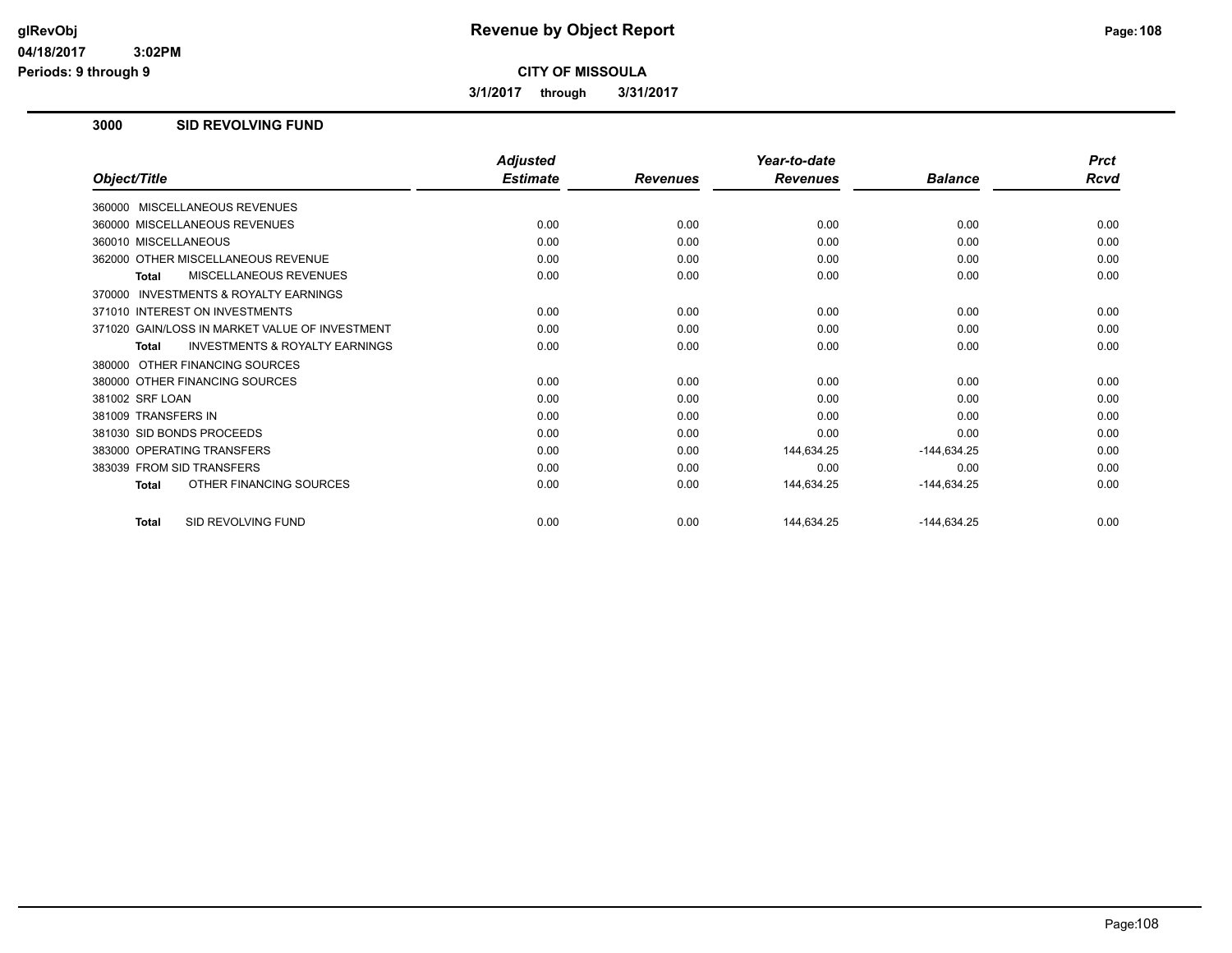**3/1/2017 through 3/31/2017**

# **3065 1998 PUBLIC SAFETY G O BONDS FUND**

**3065 1998 PUBLIC SAFETY G O BONDS FUND**

|                                                    | <b>Adjusted</b> |                 | Year-to-date    |                | <b>Prct</b> |
|----------------------------------------------------|-----------------|-----------------|-----------------|----------------|-------------|
| Object/Title                                       | <b>Estimate</b> | <b>Revenues</b> | <b>Revenues</b> | <b>Balance</b> | <b>Rcvd</b> |
| 310000 TAXES/ASSESSMENTS                           |                 |                 |                 |                |             |
| 310000 TAXES/ASSESSMENTS                           | 0.00            | 0.00            | 0.00            | 0.00           | 0.00        |
| 311000 GENERAL PROPERTY TAXES                      | 0.00            | 0.00            | 0.00            | 0.00           | 0.00        |
| 311001 CURRENT TAXES                               | 0.00            | 0.00            | 0.00            | 0.00           | 0.00        |
| 311030 MOTOR VEHICLE TAXES                         | 0.00            | 0.00            | 0.00            | 0.00           | 0.00        |
| 312000 PENALTIES & INTEREST - DELINQUENT TAXES     | 0.00            | 0.00            | 0.00            | 0.00           | 0.00        |
| 312001 PENALTIES & INTEREST                        | 0.00            | 0.00            | 0.00            | 0.00           | 0.00        |
| 314000 PROP TAX - OTHER THAN ASSESSED VAL          | 0.00            | 0.00            | 0.00            | 0.00           | 0.00        |
| 314001 LIGHT VEHICLE TAX                           | 0.00            | 0.00            | 0.00            | 0.00           | 0.00        |
| TAXES/ASSESSMENTS<br><b>Total</b>                  | 0.00            | 0.00            | 0.00            | 0.00           | 0.00        |
| 330000 INTERGOVERNMENTAL REVENUES                  |                 |                 |                 |                |             |
| 334056 BANK CORP. LIC. TAX - (PREVIOUS YEARS)      | 0.00            | 0.00            | 0.00            | 0.00           | 0.00        |
| 335210 PERSONAL PROPERTY TAX REIMBURSEMENT         | 0.00            | 0.00            | 0.00            | 0.00           | 0.00        |
| 335230 HB 124 REVENUE                              | 0.00            | 0.00            | 0.00            | 0.00           | 0.00        |
| 335250 STATE REIMB - SB #184                       | 0.00            | 0.00            | 0.00            | 0.00           | 0.00        |
| <b>INTERGOVERNMENTAL REVENUES</b><br><b>Total</b>  | 0.00            | 0.00            | 0.00            | 0.00           | 0.00        |
| 360000 MISCELLANEOUS REVENUES                      |                 |                 |                 |                |             |
| 360010 MISCELLANEOUS                               | 0.00            | 0.00            | 0.00            | 0.00           | 0.00        |
| MISCELLANEOUS REVENUES<br>Total                    | 0.00            | 0.00            | 0.00            | 0.00           | 0.00        |
| 370000 INVESTMENTS & ROYALTY EARNINGS              |                 |                 |                 |                |             |
| 371010 INTEREST ON INVESTMENTS                     | 0.00            | 0.00            | 0.00            | 0.00           | 0.00        |
| 371020 GAIN/LOSS IN MARKET VALUE OF INVESTMENTS    | 0.00            | 0.00            | 0.00            | 0.00           | 0.00        |
| <b>INVESTMENTS &amp; ROYALTY EARNINGS</b><br>Total | 0.00            | 0.00            | 0.00            | 0.00           | 0.00        |
| 380000 OTHER FINANCING SOURCES                     |                 |                 |                 |                |             |
| 381010 BOND PROCEEDS                               | 0.00            | 0.00            | 0.00            | 0.00           | 0.00        |
| 383042 TRANSFERS FROM OTHER FUNDS                  | 0.00            | 0.00            | 0.00            | 0.00           | 0.00        |
| OTHER FINANCING SOURCES<br><b>Total</b>            | 0.00            | 0.00            | 0.00            | 0.00           | 0.00        |
| 1998 PUBLIC SAFETY G O BONDS FUND<br><b>Total</b>  | 0.00            | 0.00            | 0.00            | 0.00           | 0.00        |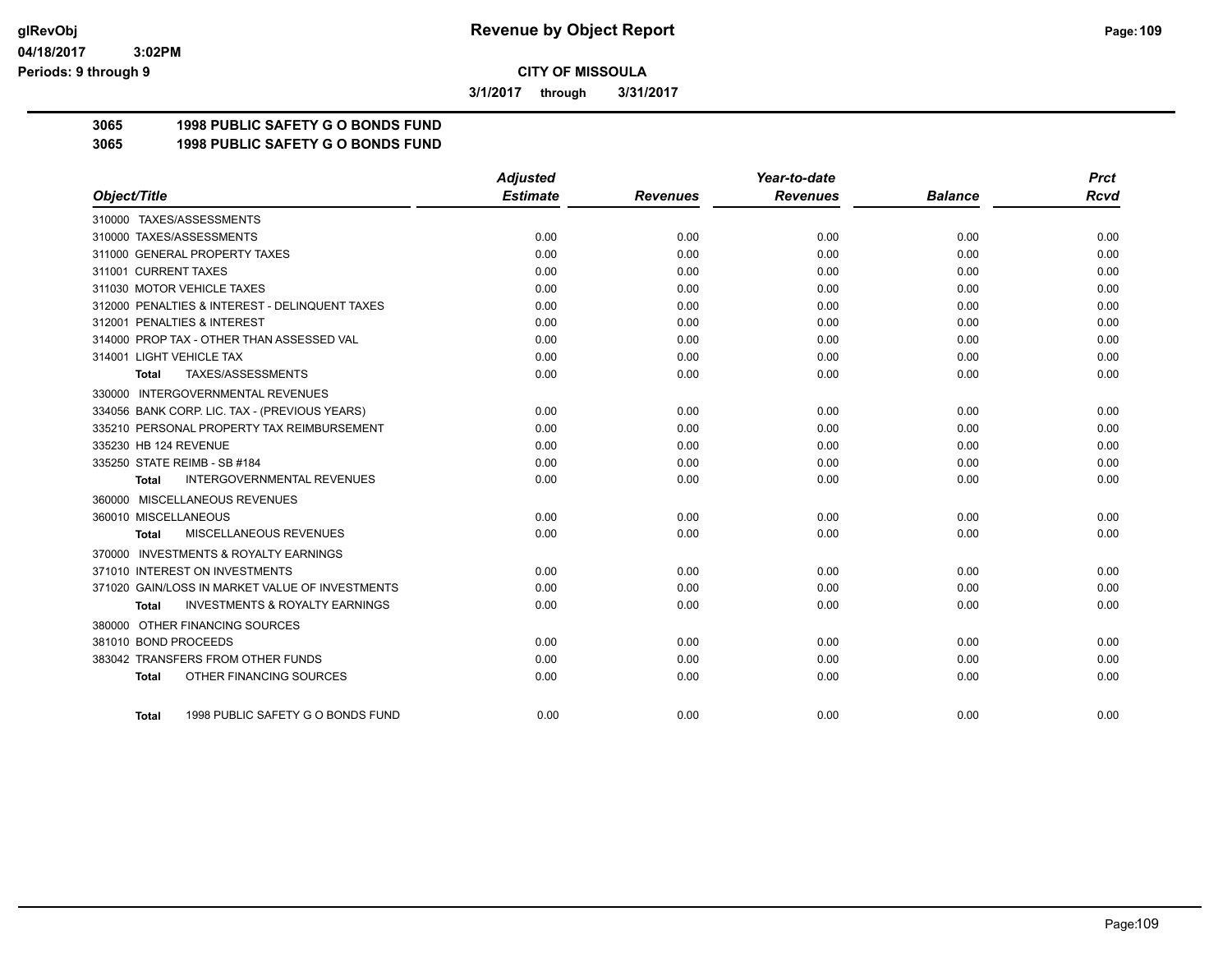**3/1/2017 through 3/31/2017**

## **3065 1998 PUBLIC SAFETY G O BONDS FUND**

|                                                    | <b>Adjusted</b> |                 | Year-to-date    |                | <b>Prct</b> |
|----------------------------------------------------|-----------------|-----------------|-----------------|----------------|-------------|
| Object/Title                                       | <b>Estimate</b> | <b>Revenues</b> | <b>Revenues</b> | <b>Balance</b> | <b>Rcvd</b> |
| 310000 TAXES/ASSESSMENTS                           |                 |                 |                 |                |             |
| 310000 TAXES/ASSESSMENTS                           | 0.00            | 0.00            | 0.00            | 0.00           | 0.00        |
| 311000 GENERAL PROPERTY TAXES                      | 0.00            | 0.00            | 0.00            | 0.00           | 0.00        |
| 311001 CURRENT TAXES                               | 0.00            | 0.00            | 0.00            | 0.00           | 0.00        |
| 311030 MOTOR VEHICLE TAXES                         | 0.00            | 0.00            | 0.00            | 0.00           | 0.00        |
| 312000 PENALTIES & INTEREST - DELINQUENT TAXES     | 0.00            | 0.00            | 0.00            | 0.00           | 0.00        |
| 312001 PENALTIES & INTEREST                        | 0.00            | 0.00            | 0.00            | 0.00           | 0.00        |
| 314000 PROP TAX - OTHER THAN ASSESSED VAL          | 0.00            | 0.00            | 0.00            | 0.00           | 0.00        |
| 314001 LIGHT VEHICLE TAX                           | 0.00            | 0.00            | 0.00            | 0.00           | 0.00        |
| TAXES/ASSESSMENTS<br><b>Total</b>                  | 0.00            | 0.00            | 0.00            | 0.00           | 0.00        |
| 330000 INTERGOVERNMENTAL REVENUES                  |                 |                 |                 |                |             |
| 334056 BANK CORP. LIC. TAX - (PREVIOUS YEARS)      | 0.00            | 0.00            | 0.00            | 0.00           | 0.00        |
| 335210 PERSONAL PROPERTY TAX REIMBURSEMENT         | 0.00            | 0.00            | 0.00            | 0.00           | 0.00        |
| 335230 HB 124 REVENUE                              | 0.00            | 0.00            | 0.00            | 0.00           | 0.00        |
| 335250 STATE REIMB - SB #184                       | 0.00            | 0.00            | 0.00            | 0.00           | 0.00        |
| INTERGOVERNMENTAL REVENUES<br><b>Total</b>         | 0.00            | 0.00            | 0.00            | 0.00           | 0.00        |
| 360000 MISCELLANEOUS REVENUES                      |                 |                 |                 |                |             |
| 360010 MISCELLANEOUS                               | 0.00            | 0.00            | 0.00            | 0.00           | 0.00        |
| MISCELLANEOUS REVENUES<br><b>Total</b>             | 0.00            | 0.00            | 0.00            | 0.00           | 0.00        |
| 370000 INVESTMENTS & ROYALTY EARNINGS              |                 |                 |                 |                |             |
| 371010 INTEREST ON INVESTMENTS                     | 0.00            | 0.00            | 0.00            | 0.00           | 0.00        |
| 371020 GAIN/LOSS IN MARKET VALUE OF INVESTMENT     | 0.00            | 0.00            | 0.00            | 0.00           | 0.00        |
| <b>INVESTMENTS &amp; ROYALTY EARNINGS</b><br>Total | 0.00            | 0.00            | 0.00            | 0.00           | 0.00        |
| 380000 OTHER FINANCING SOURCES                     |                 |                 |                 |                |             |
| 381010 BOND PROCEEDS                               | 0.00            | 0.00            | 0.00            | 0.00           | 0.00        |
| 383042 TRANSFERS FROM OTHER FUNDS                  | 0.00            | 0.00            | 0.00            | 0.00           | 0.00        |
| OTHER FINANCING SOURCES<br><b>Total</b>            | 0.00            | 0.00            | 0.00            | 0.00           | 0.00        |
| 1998 PUBLIC SAFETY G O BONDS FUND<br><b>Total</b>  | 0.00            | 0.00            | 0.00            | 0.00           | 0.00        |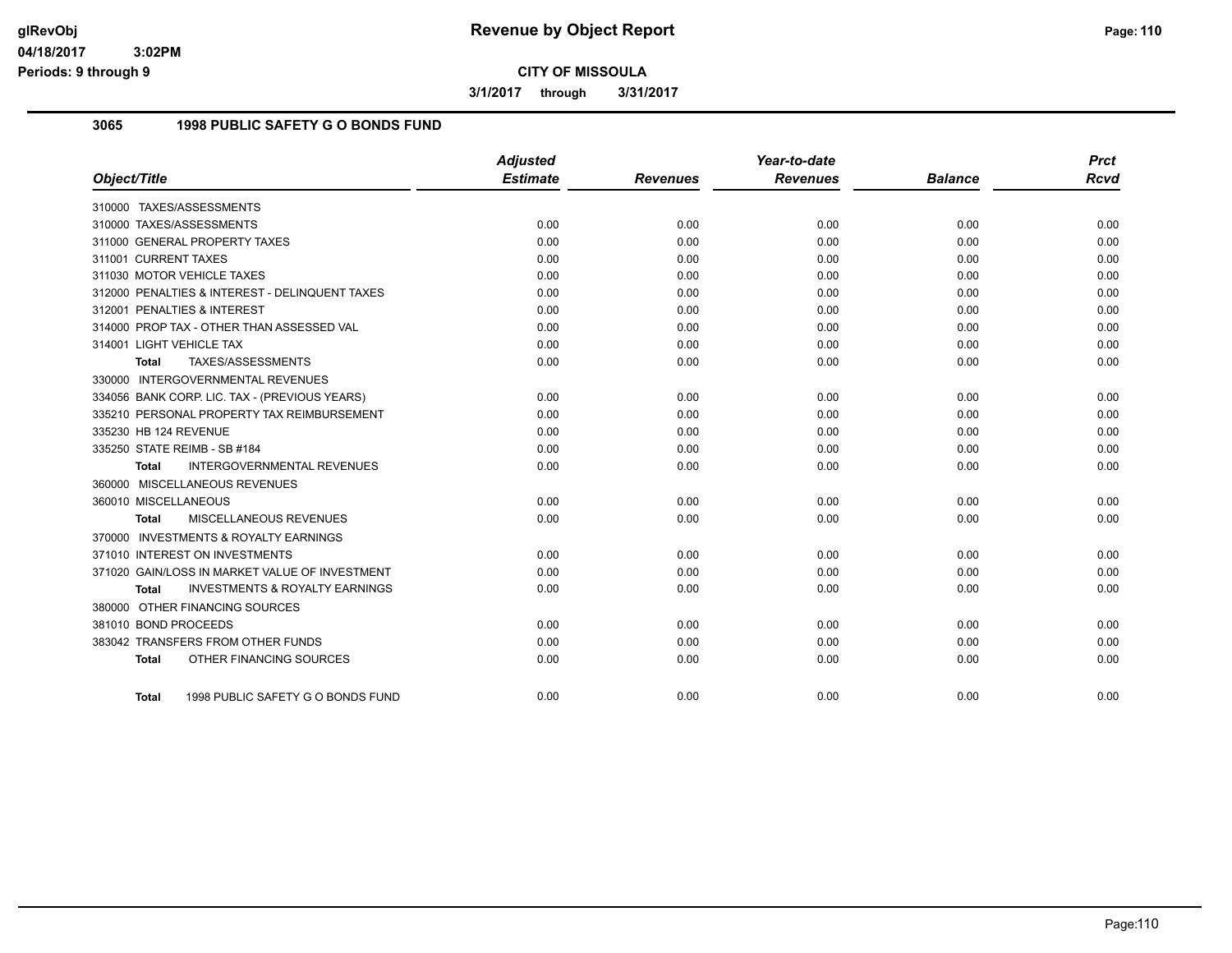**3/1/2017 through 3/31/2017**

**3070 1996 OPEN SPACE GO BONDS**

**3070 1996 OPEN SPACE GO BONDS**

|                                                    | <b>Adjusted</b> |                 | Year-to-date    |                | <b>Prct</b> |
|----------------------------------------------------|-----------------|-----------------|-----------------|----------------|-------------|
| Object/Title                                       | <b>Estimate</b> | <b>Revenues</b> | <b>Revenues</b> | <b>Balance</b> | Rcvd        |
| 310000 TAXES/ASSESSMENTS                           |                 |                 |                 |                |             |
| 310000 TAXES/ASSESSMENTS                           | 0.00            | 0.00            | 0.00            | 0.00           | 0.00        |
| 311000 GENERAL PROPERTY TAXES                      | 0.00            | 0.00            | 0.00            | 0.00           | 0.00        |
| 311030 MOTOR VEHICLE TAXES                         | 0.00            | 0.00            | 0.00            | 0.00           | 0.00        |
| 312000 PENALTIES & INTEREST - DELINQUENT TAXES     | 0.00            | 0.00            | 0.00            | 0.00           | 0.00        |
| 312001 PENALTIES & INTEREST                        | 0.00            | 0.00            | 0.00            | 0.00           | 0.00        |
| 314000 PROP TAX - OTHER THAN ASSESSED VAL          | 0.00            | 0.00            | 0.00            | 0.00           | 0.00        |
| 314001 LIGHT VEHICLE TAX                           | 0.00            | 0.00            | 0.00            | 0.00           | 0.00        |
| TAXES/ASSESSMENTS<br><b>Total</b>                  | 0.00            | 0.00            | 0.00            | 0.00           | 0.00        |
| 330000 INTERGOVERNMENTAL REVENUES                  |                 |                 |                 |                |             |
| 334056 BANK CORP. LIC. TAX - (PREVIOUS YEARS)      | 0.00            | 0.00            | 0.00            | 0.00           | 0.00        |
| 335210 PERSONAL PROPERTY TAX REIMBURSEMENT         | 0.00            | 0.00            | 0.00            | 0.00           | 0.00        |
| 335250 STATE REIMB - SB #184                       | 0.00            | 0.00            | 0.00            | 0.00           | 0.00        |
| <b>INTERGOVERNMENTAL REVENUES</b><br><b>Total</b>  | 0.00            | 0.00            | 0.00            | 0.00           | 0.00        |
| 370000 INVESTMENTS & ROYALTY EARNINGS              |                 |                 |                 |                |             |
| 371010 INTEREST ON INVESTMENTS                     | 0.00            | 0.00            | 0.00            | 0.00           | 0.00        |
| 371020 GAIN/LOSS IN MARKET VALUE OF INVESTMENTS    | 0.00            | 0.00            | 0.00            | 0.00           | 0.00        |
| <b>INVESTMENTS &amp; ROYALTY EARNINGS</b><br>Total | 0.00            | 0.00            | 0.00            | 0.00           | 0.00        |
| 380000 OTHER FINANCING SOURCES                     |                 |                 |                 |                |             |
| 381010 BOND PROCEEDS                               | 0.00            | 0.00            | 0.00            | 0.00           | 0.00        |
| OTHER FINANCING SOURCES<br><b>Total</b>            | 0.00            | 0.00            | 0.00            | 0.00           | 0.00        |
| 1996 OPEN SPACE GO BONDS<br><b>Total</b>           | 0.00            | 0.00            | 0.00            | 0.00           | 0.00        |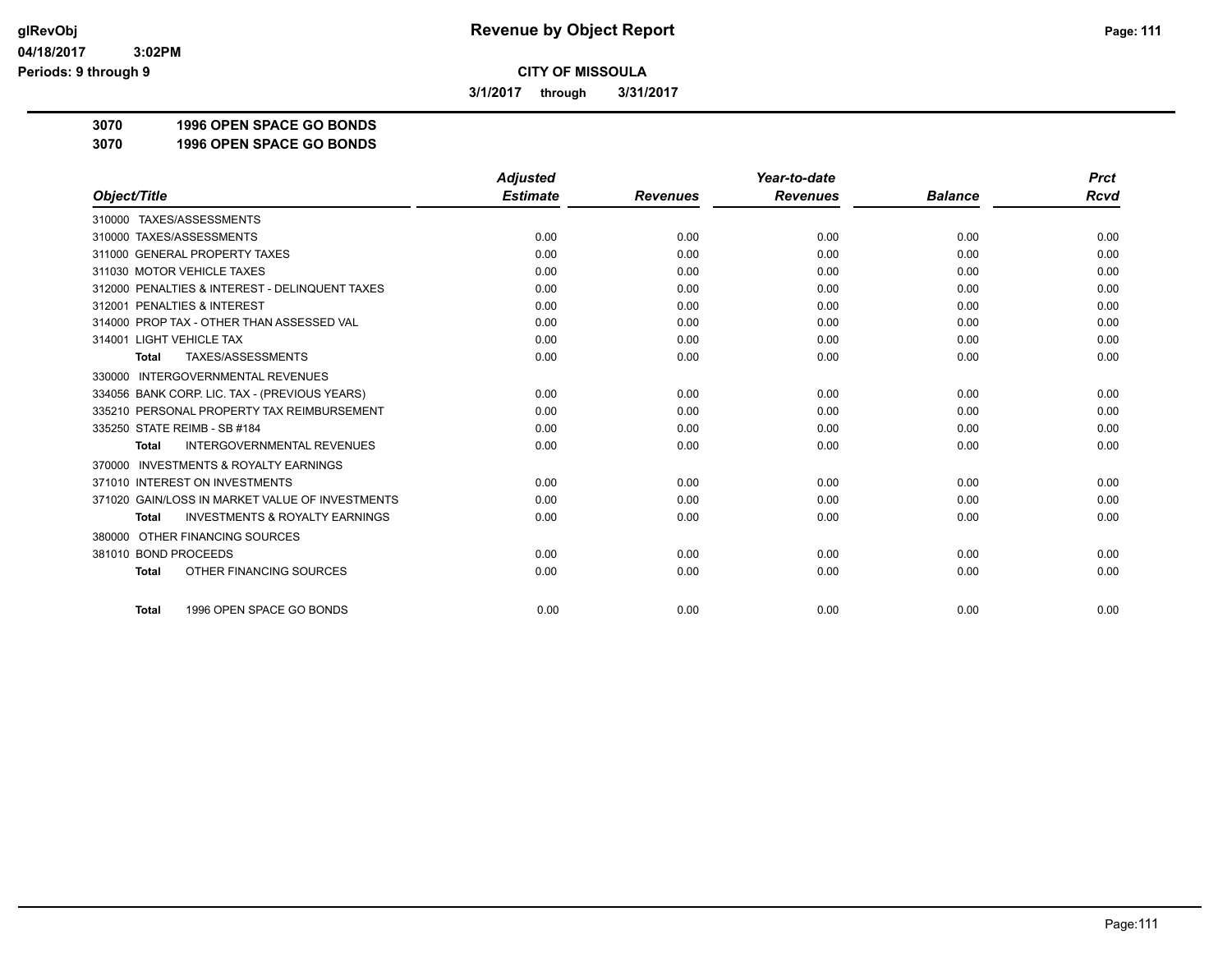**3/1/2017 through 3/31/2017**

## **3070 1996 OPEN SPACE GO BONDS**

|                                                           | <b>Adjusted</b> |                 | Year-to-date    |                | <b>Prct</b> |
|-----------------------------------------------------------|-----------------|-----------------|-----------------|----------------|-------------|
| Object/Title                                              | <b>Estimate</b> | <b>Revenues</b> | <b>Revenues</b> | <b>Balance</b> | Rcvd        |
| 310000 TAXES/ASSESSMENTS                                  |                 |                 |                 |                |             |
| 310000 TAXES/ASSESSMENTS                                  | 0.00            | 0.00            | 0.00            | 0.00           | 0.00        |
| 311000 GENERAL PROPERTY TAXES                             | 0.00            | 0.00            | 0.00            | 0.00           | 0.00        |
| 311030 MOTOR VEHICLE TAXES                                | 0.00            | 0.00            | 0.00            | 0.00           | 0.00        |
| 312000 PENALTIES & INTEREST - DELINQUENT TAXES            | 0.00            | 0.00            | 0.00            | 0.00           | 0.00        |
| 312001 PENALTIES & INTEREST                               | 0.00            | 0.00            | 0.00            | 0.00           | 0.00        |
| 314000 PROP TAX - OTHER THAN ASSESSED VAL                 | 0.00            | 0.00            | 0.00            | 0.00           | 0.00        |
| 314001 LIGHT VEHICLE TAX                                  | 0.00            | 0.00            | 0.00            | 0.00           | 0.00        |
| TAXES/ASSESSMENTS<br><b>Total</b>                         | 0.00            | 0.00            | 0.00            | 0.00           | 0.00        |
| 330000 INTERGOVERNMENTAL REVENUES                         |                 |                 |                 |                |             |
| 334056 BANK CORP. LIC. TAX - (PREVIOUS YEARS)             | 0.00            | 0.00            | 0.00            | 0.00           | 0.00        |
| 335210 PERSONAL PROPERTY TAX REIMBURSEMENT                | 0.00            | 0.00            | 0.00            | 0.00           | 0.00        |
| 335250 STATE REIMB - SB #184                              | 0.00            | 0.00            | 0.00            | 0.00           | 0.00        |
| INTERGOVERNMENTAL REVENUES<br><b>Total</b>                | 0.00            | 0.00            | 0.00            | 0.00           | 0.00        |
| 370000 INVESTMENTS & ROYALTY EARNINGS                     |                 |                 |                 |                |             |
| 371010 INTEREST ON INVESTMENTS                            | 0.00            | 0.00            | 0.00            | 0.00           | 0.00        |
| 371020 GAIN/LOSS IN MARKET VALUE OF INVESTMENT            | 0.00            | 0.00            | 0.00            | 0.00           | 0.00        |
| <b>INVESTMENTS &amp; ROYALTY EARNINGS</b><br><b>Total</b> | 0.00            | 0.00            | 0.00            | 0.00           | 0.00        |
| 380000 OTHER FINANCING SOURCES                            |                 |                 |                 |                |             |
| 381010 BOND PROCEEDS                                      | 0.00            | 0.00            | 0.00            | 0.00           | 0.00        |
| OTHER FINANCING SOURCES<br><b>Total</b>                   | 0.00            | 0.00            | 0.00            | 0.00           | 0.00        |
| 1996 OPEN SPACE GO BONDS<br><b>Total</b>                  | 0.00            | 0.00            | 0.00            | 0.00           | 0.00        |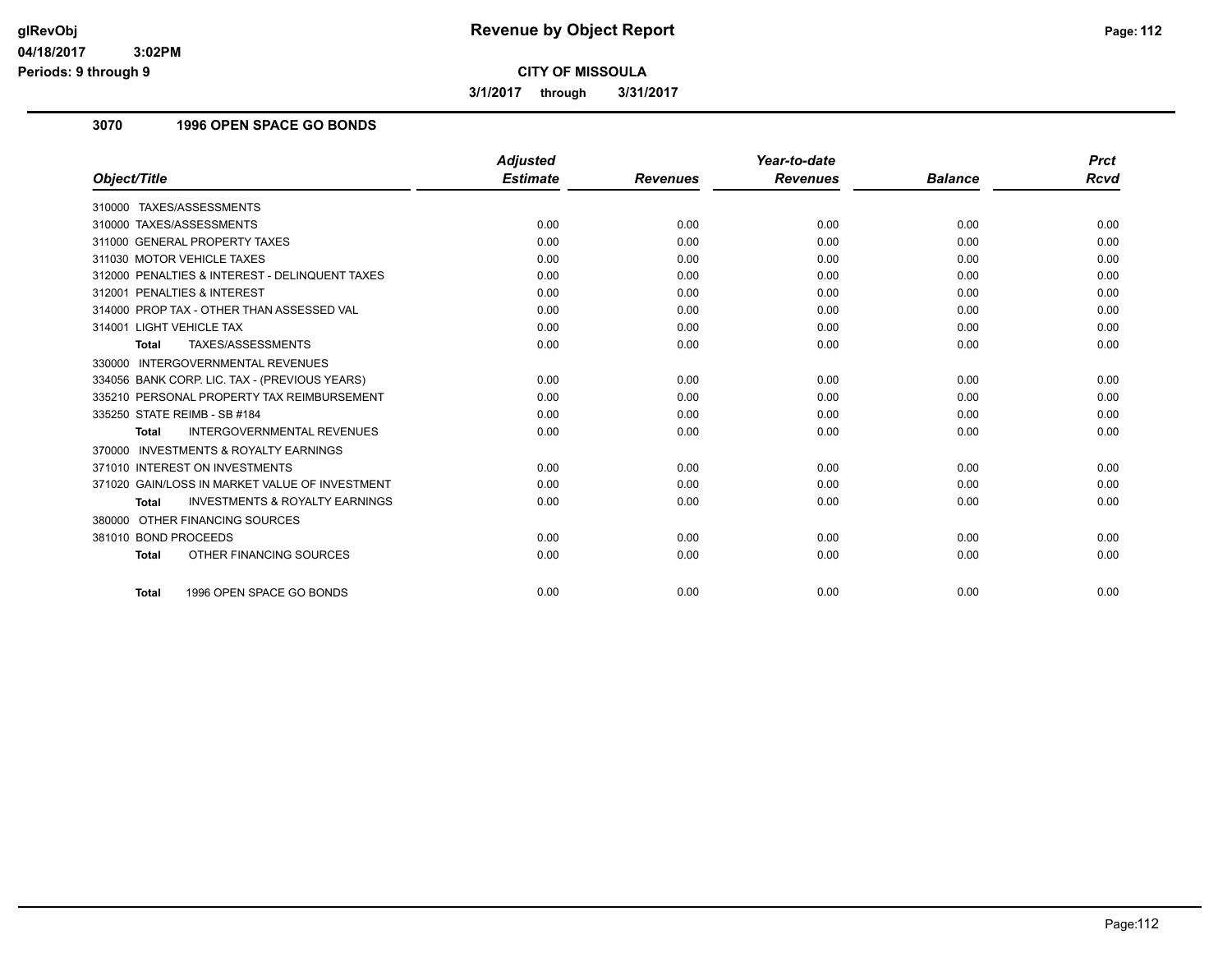**3/1/2017 through 3/31/2017**

## **3075 1997 OPEN SPACE G O BOND FUND**

**3075 1997 OPEN SPACE G O BOND FUND**

|                                                           | <b>Adjusted</b> |                 | Year-to-date    |                | <b>Prct</b> |
|-----------------------------------------------------------|-----------------|-----------------|-----------------|----------------|-------------|
| Object/Title                                              | <b>Estimate</b> | <b>Revenues</b> | <b>Revenues</b> | <b>Balance</b> | <b>Rcvd</b> |
| 310000 TAXES/ASSESSMENTS                                  |                 |                 |                 |                |             |
| 310000 TAXES/ASSESSMENTS                                  | 0.00            | 0.00            | 0.00            | 0.00           | 0.00        |
| 311000 GENERAL PROPERTY TAXES                             | 0.00            | 0.00            | 0.00            | 0.00           | 0.00        |
| 311030 MOTOR VEHICLE TAXES                                | 0.00            | 0.00            | 0.00            | 0.00           | 0.00        |
| 312000 PENALTIES & INTEREST - DELINQUENT TAXES            | 0.00            | 0.00            | 0.00            | 0.00           | 0.00        |
| 312001 PENALTIES & INTEREST                               | 0.00            | 0.00            | 0.00            | 0.00           | 0.00        |
| 314000 PROP TAX - OTHER THAN ASSESSED VAL                 | 0.00            | 0.00            | 0.00            | 0.00           | 0.00        |
| 314001 LIGHT VEHICLE TAX                                  | 0.00            | 0.00            | 0.00            | 0.00           | 0.00        |
| TAXES/ASSESSMENTS<br><b>Total</b>                         | 0.00            | 0.00            | 0.00            | 0.00           | 0.00        |
| 330000 INTERGOVERNMENTAL REVENUES                         |                 |                 |                 |                |             |
| 334056 BANK CORP. LIC. TAX - (PREVIOUS YEARS)             | 0.00            | 0.00            | 0.00            | 0.00           | 0.00        |
| 335210 PERSONAL PROPERTY TAX REIMBURSEMENT                | 0.00            | 0.00            | 0.00            | 0.00           | 0.00        |
| 335250 STATE REIMB - SB #184                              | 0.00            | 0.00            | 0.00            | 0.00           | 0.00        |
| <b>INTERGOVERNMENTAL REVENUES</b><br><b>Total</b>         | 0.00            | 0.00            | 0.00            | 0.00           | 0.00        |
| 360000 MISCELLANEOUS REVENUES                             |                 |                 |                 |                |             |
| 360010 MISCELLANEOUS                                      | 0.00            | 0.00            | 0.00            | 0.00           | 0.00        |
| MISCELLANEOUS REVENUES<br>Total                           | 0.00            | 0.00            | 0.00            | 0.00           | 0.00        |
| 370000 INVESTMENTS & ROYALTY EARNINGS                     |                 |                 |                 |                |             |
| 371010 INTEREST ON INVESTMENTS                            | 0.00            | 0.00            | 0.00            | 0.00           | 0.00        |
| 371020 GAIN/LOSS IN MARKET VALUE OF INVESTMENTS           | 0.00            | 0.00            | 0.00            | 0.00           | 0.00        |
| <b>INVESTMENTS &amp; ROYALTY EARNINGS</b><br><b>Total</b> | 0.00            | 0.00            | 0.00            | 0.00           | 0.00        |
| 380000 OTHER FINANCING SOURCES                            |                 |                 |                 |                |             |
| 380000 OTHER FINANCING SOURCES                            | 0.00            | 0.00            | 0.00            | 0.00           | 0.00        |
| 381010 BOND PROCEEDS                                      | 0.00            | 0.00            | 0.00            | 0.00           | 0.00        |
| OTHER FINANCING SOURCES<br><b>Total</b>                   | 0.00            | 0.00            | 0.00            | 0.00           | 0.00        |
| 1997 OPEN SPACE G O BOND FUND<br><b>Total</b>             | 0.00            | 0.00            | 0.00            | 0.00           | 0.00        |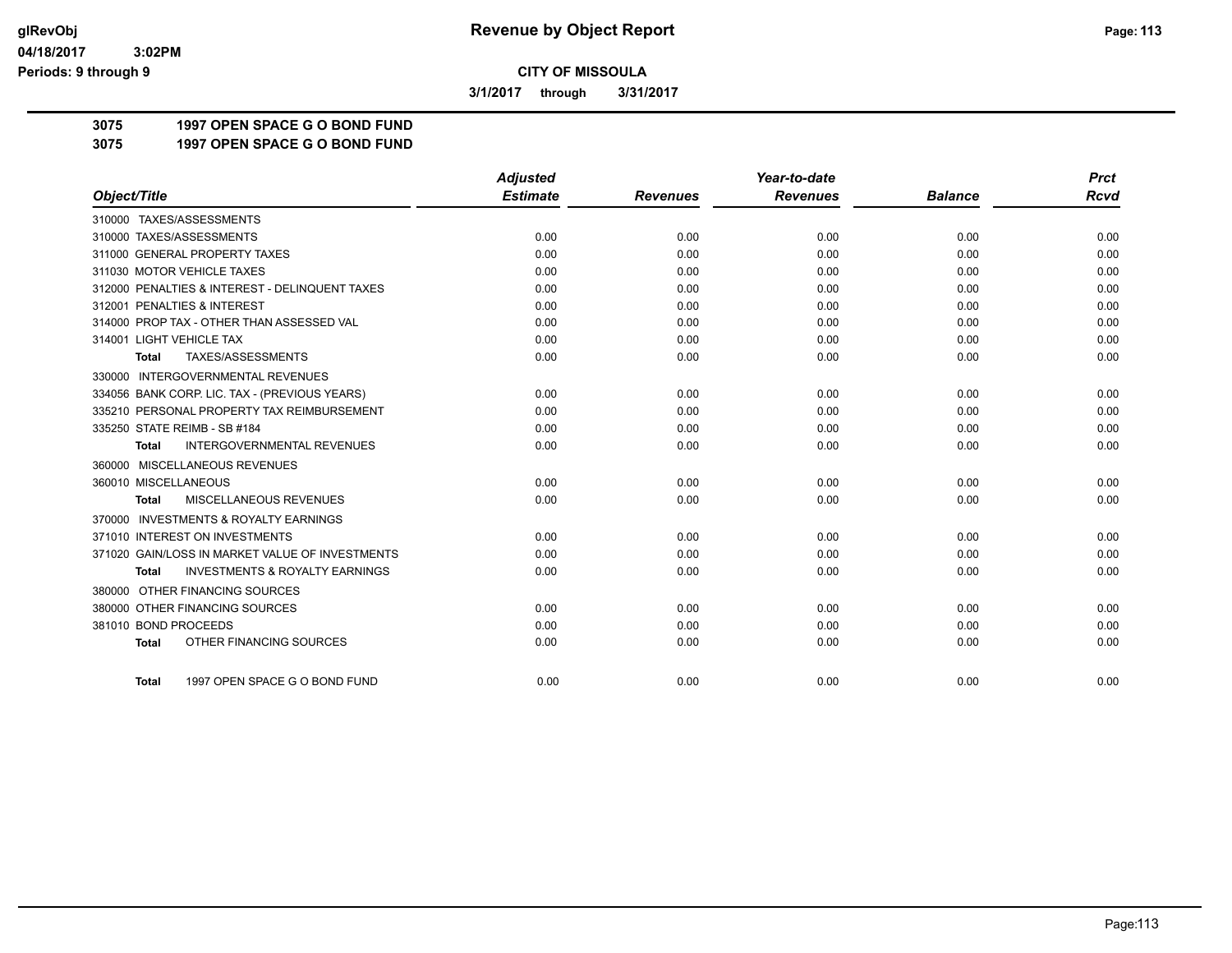**3/1/2017 through 3/31/2017**

## **3075 1997 OPEN SPACE G O BOND FUND**

|                                                           | <b>Adjusted</b> |                 | Year-to-date    |                | <b>Prct</b> |
|-----------------------------------------------------------|-----------------|-----------------|-----------------|----------------|-------------|
| Object/Title                                              | <b>Estimate</b> | <b>Revenues</b> | <b>Revenues</b> | <b>Balance</b> | <b>Rcvd</b> |
| 310000 TAXES/ASSESSMENTS                                  |                 |                 |                 |                |             |
| 310000 TAXES/ASSESSMENTS                                  | 0.00            | 0.00            | 0.00            | 0.00           | 0.00        |
| 311000 GENERAL PROPERTY TAXES                             | 0.00            | 0.00            | 0.00            | 0.00           | 0.00        |
| 311030 MOTOR VEHICLE TAXES                                | 0.00            | 0.00            | 0.00            | 0.00           | 0.00        |
| 312000 PENALTIES & INTEREST - DELINQUENT TAXES            | 0.00            | 0.00            | 0.00            | 0.00           | 0.00        |
| 312001 PENALTIES & INTEREST                               | 0.00            | 0.00            | 0.00            | 0.00           | 0.00        |
| 314000 PROP TAX - OTHER THAN ASSESSED VAL                 | 0.00            | 0.00            | 0.00            | 0.00           | 0.00        |
| 314001 LIGHT VEHICLE TAX                                  | 0.00            | 0.00            | 0.00            | 0.00           | 0.00        |
| TAXES/ASSESSMENTS<br><b>Total</b>                         | 0.00            | 0.00            | 0.00            | 0.00           | 0.00        |
| 330000 INTERGOVERNMENTAL REVENUES                         |                 |                 |                 |                |             |
| 334056 BANK CORP. LIC. TAX - (PREVIOUS YEARS)             | 0.00            | 0.00            | 0.00            | 0.00           | 0.00        |
| 335210 PERSONAL PROPERTY TAX REIMBURSEMENT                | 0.00            | 0.00            | 0.00            | 0.00           | 0.00        |
| 335250 STATE REIMB - SB #184                              | 0.00            | 0.00            | 0.00            | 0.00           | 0.00        |
| <b>INTERGOVERNMENTAL REVENUES</b><br><b>Total</b>         | 0.00            | 0.00            | 0.00            | 0.00           | 0.00        |
| 360000 MISCELLANEOUS REVENUES                             |                 |                 |                 |                |             |
| 360010 MISCELLANEOUS                                      | 0.00            | 0.00            | 0.00            | 0.00           | 0.00        |
| <b>MISCELLANEOUS REVENUES</b><br><b>Total</b>             | 0.00            | 0.00            | 0.00            | 0.00           | 0.00        |
| 370000 INVESTMENTS & ROYALTY EARNINGS                     |                 |                 |                 |                |             |
| 371010 INTEREST ON INVESTMENTS                            | 0.00            | 0.00            | 0.00            | 0.00           | 0.00        |
| 371020 GAIN/LOSS IN MARKET VALUE OF INVESTMENT            | 0.00            | 0.00            | 0.00            | 0.00           | 0.00        |
| <b>INVESTMENTS &amp; ROYALTY EARNINGS</b><br><b>Total</b> | 0.00            | 0.00            | 0.00            | 0.00           | 0.00        |
| 380000 OTHER FINANCING SOURCES                            |                 |                 |                 |                |             |
| 380000 OTHER FINANCING SOURCES                            | 0.00            | 0.00            | 0.00            | 0.00           | 0.00        |
| 381010 BOND PROCEEDS                                      | 0.00            | 0.00            | 0.00            | 0.00           | 0.00        |
| OTHER FINANCING SOURCES<br><b>Total</b>                   | 0.00            | 0.00            | 0.00            | 0.00           | 0.00        |
| 1997 OPEN SPACE G O BOND FUND<br><b>Total</b>             | 0.00            | 0.00            | 0.00            | 0.00           | 0.00        |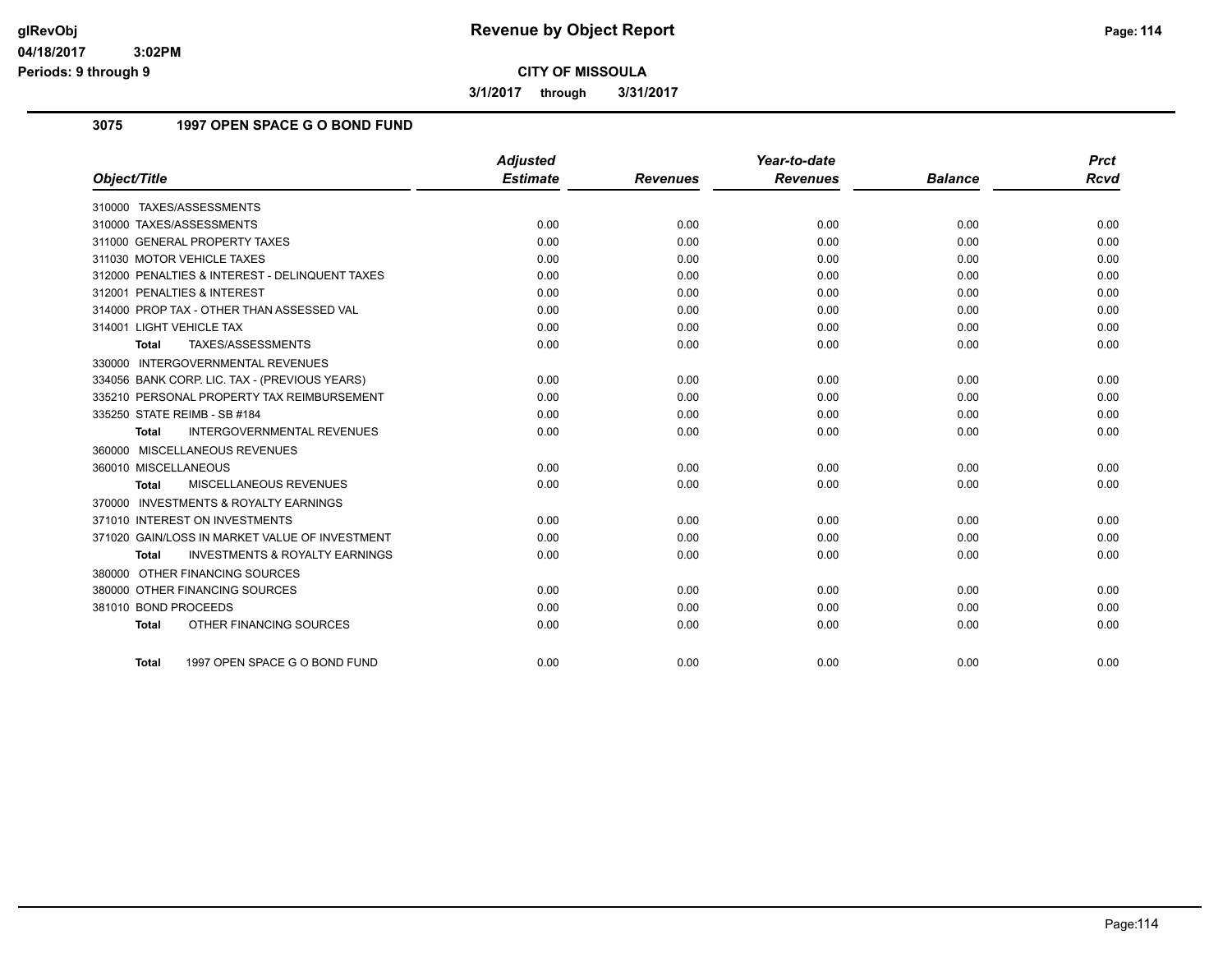**3/1/2017 through 3/31/2017**

## **3080 1994 FIRE EQUIP/CITY HALLS REFUND BOND F**

**3080 1994 FIRE EQUIP/CITY HALLS REFUND BOND F**

|                                                    | <b>Adjusted</b> |                 | Year-to-date    |                | <b>Prct</b> |
|----------------------------------------------------|-----------------|-----------------|-----------------|----------------|-------------|
| Object/Title                                       | <b>Estimate</b> | <b>Revenues</b> | <b>Revenues</b> | <b>Balance</b> | <b>Rcvd</b> |
| 310000 TAXES/ASSESSMENTS                           |                 |                 |                 |                |             |
| 310000 TAXES/ASSESSMENTS                           | 0.00            | 0.00            | 0.00            | 0.00           | 0.00        |
| 311000 GENERAL PROPERTY TAXES                      | 0.00            | 0.00            | 0.00            | 0.00           | 0.00        |
| 311030 MOTOR VEHICLE TAXES                         | 0.00            | 0.00            | 0.00            | 0.00           | 0.00        |
| 312000 PENALTIES & INTEREST - DELINQUENT TAXES     | 0.00            | 0.00            | 0.00            | 0.00           | 0.00        |
| 312001 PENALTIES & INTEREST                        | 0.00            | 0.00            | 0.00            | 0.00           | 0.00        |
| 314000 PROP TAX - OTHER THAN ASSESSED VAL          | 0.00            | 0.00            | 0.00            | 0.00           | 0.00        |
| 314001 LIGHT VEHICLE TAX                           | 0.00            | 0.00            | 0.00            | 0.00           | 0.00        |
| TAXES/ASSESSMENTS<br>Total                         | 0.00            | 0.00            | 0.00            | 0.00           | 0.00        |
| 330000 INTERGOVERNMENTAL REVENUES                  |                 |                 |                 |                |             |
| 334056 BANK CORP. LIC. TAX - (PREVIOUS YEARS)      | 0.00            | 0.00            | 0.00            | 0.00           | 0.00        |
| 335210 PERSONAL PROPERTY TAX REIMBURSEMENT         | 0.00            | 0.00            | 0.00            | 0.00           | 0.00        |
| 335250 STATE REIMB - SB #184                       | 0.00            | 0.00            | 0.00            | 0.00           | 0.00        |
| <b>INTERGOVERNMENTAL REVENUES</b><br><b>Total</b>  | 0.00            | 0.00            | 0.00            | 0.00           | 0.00        |
| 360000 MISCELLANEOUS REVENUES                      |                 |                 |                 |                |             |
| 360010 MISCELLANEOUS                               | 0.00            | 0.00            | 0.00            | 0.00           | 0.00        |
| MISCELLANEOUS REVENUES<br>Total                    | 0.00            | 0.00            | 0.00            | 0.00           | 0.00        |
| 370000 INVESTMENTS & ROYALTY EARNINGS              |                 |                 |                 |                |             |
| 371010 INTEREST ON INVESTMENTS                     | 0.00            | 0.00            | 0.00            | 0.00           | 0.00        |
| 371020 GAIN/LOSS IN MARKET VALUE OF INVESTMENTS    | 0.00            | 0.00            | 0.00            | 0.00           | 0.00        |
| <b>INVESTMENTS &amp; ROYALTY EARNINGS</b><br>Total | 0.00            | 0.00            | 0.00            | 0.00           | 0.00        |
| 380000 OTHER FINANCING SOURCES                     |                 |                 |                 |                |             |
| 380000 OTHER FINANCING SOURCES                     | 0.00            | 0.00            | 0.00            | 0.00           | 0.00        |
| 381010 BOND PROCEEDS                               | 0.00            | 0.00            | 0.00            | 0.00           | 0.00        |
| OTHER FINANCING SOURCES<br><b>Total</b>            | 0.00            | 0.00            | 0.00            | 0.00           | 0.00        |
| 1994 FIRE EQUIP/CITY HALLS REFUND BONI<br>Total    | 0.00            | 0.00            | 0.00            | 0.00           | 0.00        |
|                                                    |                 |                 |                 |                |             |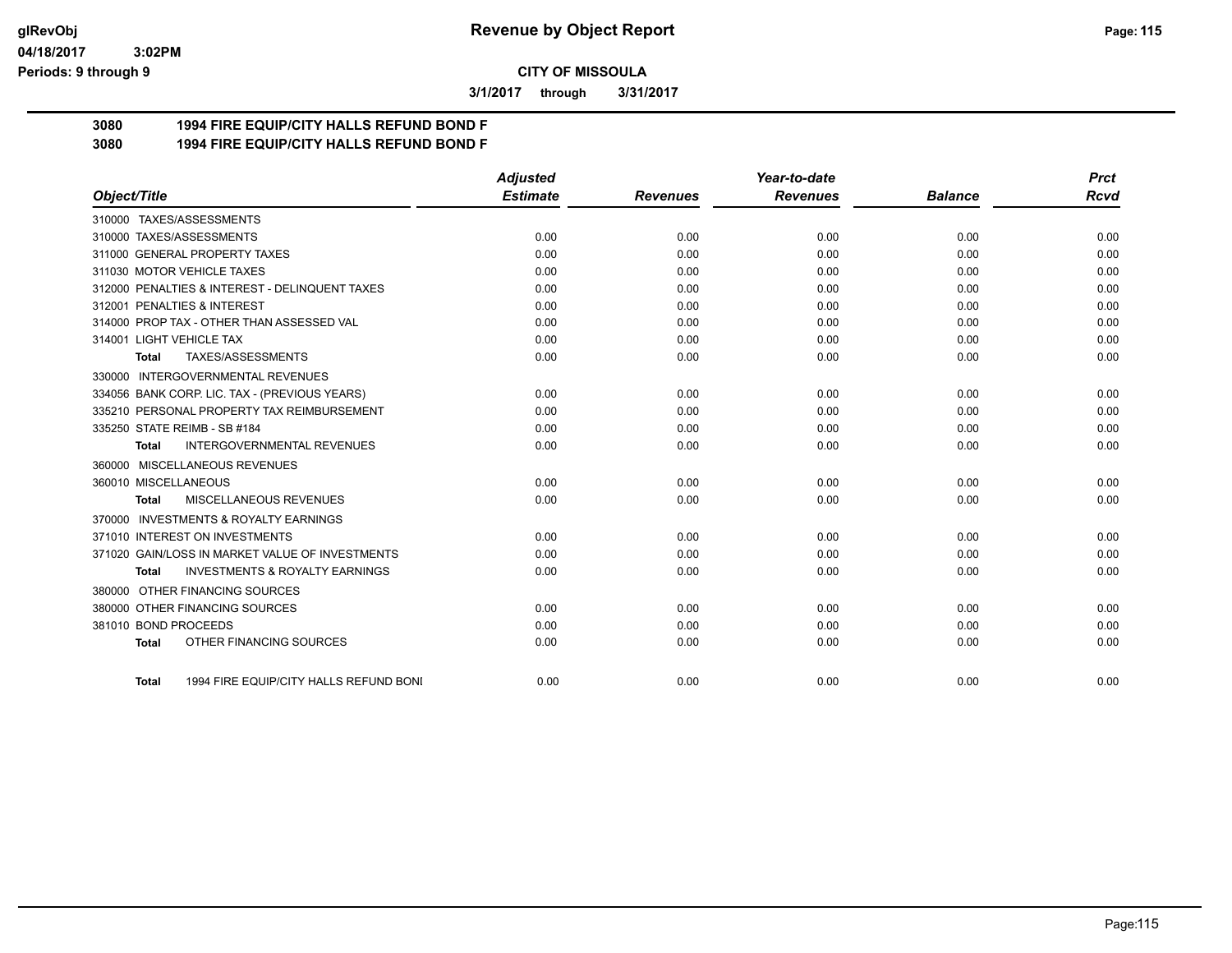**3/1/2017 through 3/31/2017**

#### **3080 1994 FIRE EQUIP/CITY HALLS REFUND BOND F**

|                                                           | <b>Adjusted</b> |                 | Year-to-date    |                | <b>Prct</b> |
|-----------------------------------------------------------|-----------------|-----------------|-----------------|----------------|-------------|
| Object/Title                                              | <b>Estimate</b> | <b>Revenues</b> | <b>Revenues</b> | <b>Balance</b> | Rcvd        |
| 310000 TAXES/ASSESSMENTS                                  |                 |                 |                 |                |             |
| 310000 TAXES/ASSESSMENTS                                  | 0.00            | 0.00            | 0.00            | 0.00           | 0.00        |
| 311000 GENERAL PROPERTY TAXES                             | 0.00            | 0.00            | 0.00            | 0.00           | 0.00        |
| 311030 MOTOR VEHICLE TAXES                                | 0.00            | 0.00            | 0.00            | 0.00           | 0.00        |
| 312000 PENALTIES & INTEREST - DELINQUENT TAXES            | 0.00            | 0.00            | 0.00            | 0.00           | 0.00        |
| 312001 PENALTIES & INTEREST                               | 0.00            | 0.00            | 0.00            | 0.00           | 0.00        |
| 314000 PROP TAX - OTHER THAN ASSESSED VAL                 | 0.00            | 0.00            | 0.00            | 0.00           | 0.00        |
| 314001 LIGHT VEHICLE TAX                                  | 0.00            | 0.00            | 0.00            | 0.00           | 0.00        |
| TAXES/ASSESSMENTS<br><b>Total</b>                         | 0.00            | 0.00            | 0.00            | 0.00           | 0.00        |
| 330000 INTERGOVERNMENTAL REVENUES                         |                 |                 |                 |                |             |
| 334056 BANK CORP. LIC. TAX - (PREVIOUS YEARS)             | 0.00            | 0.00            | 0.00            | 0.00           | 0.00        |
| 335210 PERSONAL PROPERTY TAX REIMBURSEMENT                | 0.00            | 0.00            | 0.00            | 0.00           | 0.00        |
| 335250 STATE REIMB - SB #184                              | 0.00            | 0.00            | 0.00            | 0.00           | 0.00        |
| <b>INTERGOVERNMENTAL REVENUES</b><br><b>Total</b>         | 0.00            | 0.00            | 0.00            | 0.00           | 0.00        |
| 360000 MISCELLANEOUS REVENUES                             |                 |                 |                 |                |             |
| 360010 MISCELLANEOUS                                      | 0.00            | 0.00            | 0.00            | 0.00           | 0.00        |
| MISCELLANEOUS REVENUES<br><b>Total</b>                    | 0.00            | 0.00            | 0.00            | 0.00           | 0.00        |
| 370000 INVESTMENTS & ROYALTY EARNINGS                     |                 |                 |                 |                |             |
| 371010 INTEREST ON INVESTMENTS                            | 0.00            | 0.00            | 0.00            | 0.00           | 0.00        |
| 371020 GAIN/LOSS IN MARKET VALUE OF INVESTMENT            | 0.00            | 0.00            | 0.00            | 0.00           | 0.00        |
| <b>INVESTMENTS &amp; ROYALTY EARNINGS</b><br><b>Total</b> | 0.00            | 0.00            | 0.00            | 0.00           | 0.00        |
| 380000 OTHER FINANCING SOURCES                            |                 |                 |                 |                |             |
| 380000 OTHER FINANCING SOURCES                            | 0.00            | 0.00            | 0.00            | 0.00           | 0.00        |
| 381010 BOND PROCEEDS                                      | 0.00            | 0.00            | 0.00            | 0.00           | 0.00        |
| OTHER FINANCING SOURCES<br><b>Total</b>                   | 0.00            | 0.00            | 0.00            | 0.00           | 0.00        |
| 1994 FIRE EQUIP/CITY HALLS REFUND BON<br><b>Total</b>     | 0.00            | 0.00            | 0.00            | 0.00           | 0.00        |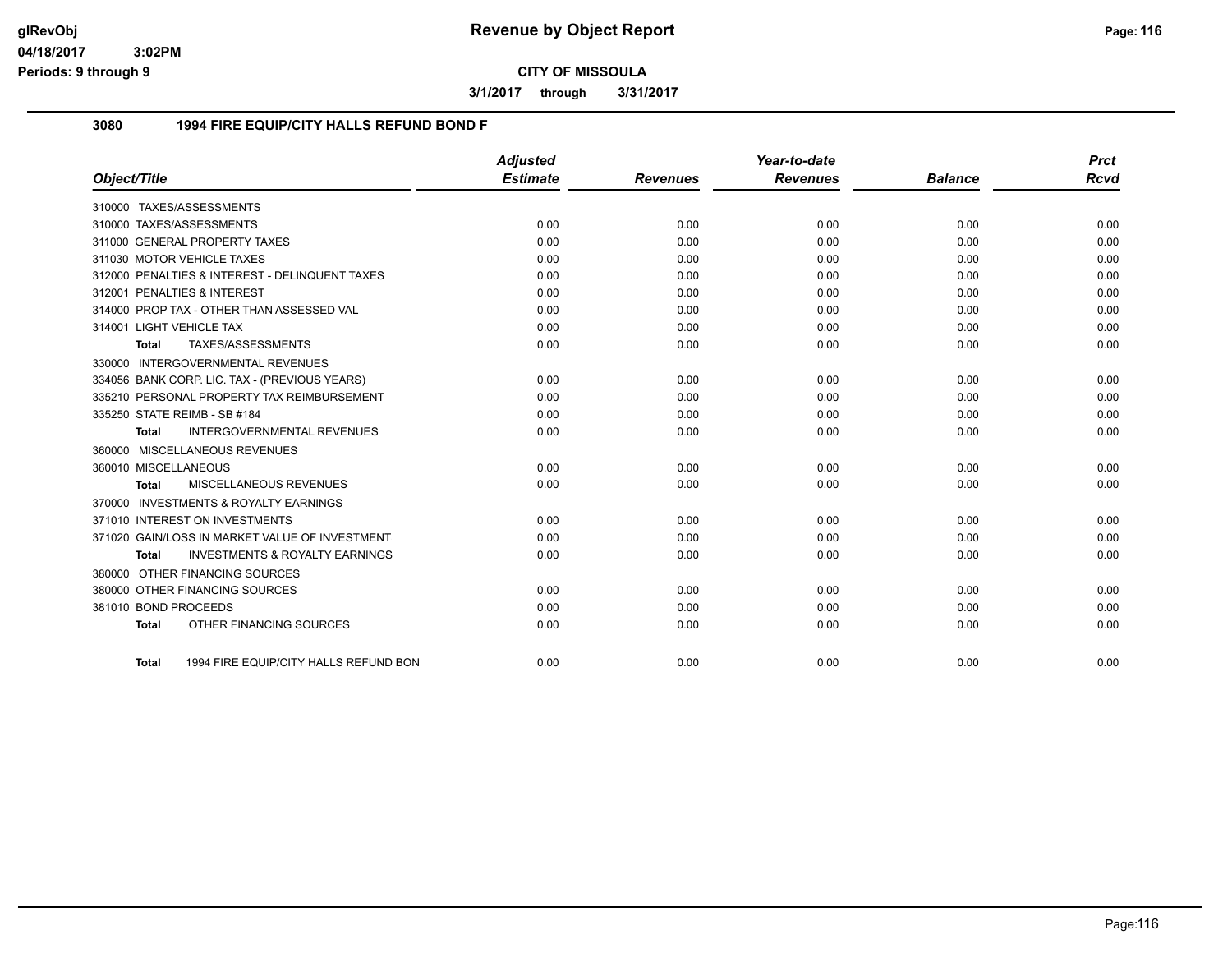**3/1/2017 through 3/31/2017**

**3085 1993 FIRE STATION G O BOND FUND**

**3085 1993 FIRE STATION G O BOND FUND**

|                                                           | <b>Adjusted</b> |                 | Year-to-date    |                | <b>Prct</b> |
|-----------------------------------------------------------|-----------------|-----------------|-----------------|----------------|-------------|
| Object/Title                                              | <b>Estimate</b> | <b>Revenues</b> | <b>Revenues</b> | <b>Balance</b> | <b>Rcvd</b> |
| 310000 TAXES/ASSESSMENTS                                  |                 |                 |                 |                |             |
| 310000 TAXES/ASSESSMENTS                                  | 0.00            | 0.00            | 0.00            | 0.00           | 0.00        |
| 311000 GENERAL PROPERTY TAXES                             | 0.00            | 0.00            | 0.00            | 0.00           | 0.00        |
| 311030 MOTOR VEHICLE TAXES                                | 0.00            | 0.00            | 0.00            | 0.00           | 0.00        |
| 312000 PENALTIES & INTEREST - DELINQUENT TAXES            | 0.00            | 0.00            | 0.00            | 0.00           | 0.00        |
| 312001 PENALTIES & INTEREST                               | 0.00            | 0.00            | 0.00            | 0.00           | 0.00        |
| 314000 PROP TAX - OTHER THAN ASSESSED VAL                 | 0.00            | 0.00            | 0.00            | 0.00           | 0.00        |
| 314001 LIGHT VEHICLE TAX                                  | 0.00            | 0.00            | 0.00            | 0.00           | 0.00        |
| TAXES/ASSESSMENTS<br><b>Total</b>                         | 0.00            | 0.00            | 0.00            | 0.00           | 0.00        |
| 330000 INTERGOVERNMENTAL REVENUES                         |                 |                 |                 |                |             |
| 334056 BANK CORP. LIC. TAX - (PREVIOUS YEARS)             | 0.00            | 0.00            | 0.00            | 0.00           | 0.00        |
| 335210 PERSONAL PROPERTY TAX REIMBURSEMENT                | 0.00            | 0.00            | 0.00            | 0.00           | 0.00        |
| 335250 STATE REIMB - SB #184                              | 0.00            | 0.00            | 0.00            | 0.00           | 0.00        |
| <b>INTERGOVERNMENTAL REVENUES</b><br><b>Total</b>         | 0.00            | 0.00            | 0.00            | 0.00           | 0.00        |
| 360000 MISCELLANEOUS REVENUES                             |                 |                 |                 |                |             |
| 360010 MISCELLANEOUS                                      | 0.00            | 0.00            | 0.00            | 0.00           | 0.00        |
| <b>MISCELLANEOUS REVENUES</b><br><b>Total</b>             | 0.00            | 0.00            | 0.00            | 0.00           | 0.00        |
| 370000 INVESTMENTS & ROYALTY EARNINGS                     |                 |                 |                 |                |             |
| 371010 INTEREST ON INVESTMENTS                            | 0.00            | 0.00            | 0.00            | 0.00           | 0.00        |
| 371020 GAIN/LOSS IN MARKET VALUE OF INVESTMENTS           | 0.00            | 0.00            | 0.00            | 0.00           | 0.00        |
| <b>INVESTMENTS &amp; ROYALTY EARNINGS</b><br><b>Total</b> | 0.00            | 0.00            | 0.00            | 0.00           | 0.00        |
|                                                           |                 |                 |                 |                |             |
| 1993 FIRE STATION G O BOND FUND<br><b>Total</b>           | 0.00            | 0.00            | 0.00            | 0.00           | 0.00        |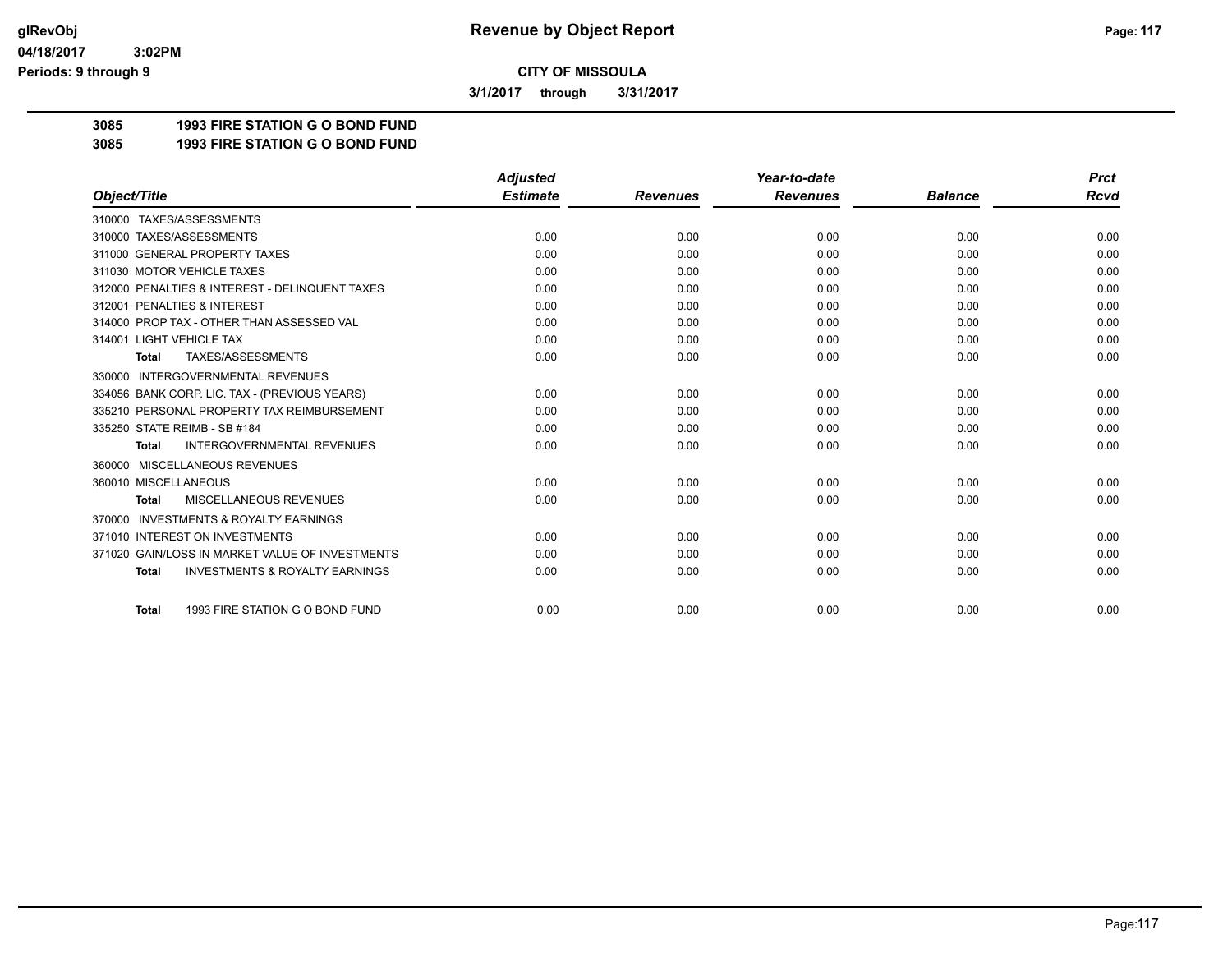**3/1/2017 through 3/31/2017**

## **3085 1993 FIRE STATION G O BOND FUND**

|                                                           | <b>Adjusted</b> |                 | Year-to-date    |                | <b>Prct</b> |
|-----------------------------------------------------------|-----------------|-----------------|-----------------|----------------|-------------|
| Object/Title                                              | <b>Estimate</b> | <b>Revenues</b> | <b>Revenues</b> | <b>Balance</b> | Rcvd        |
| 310000 TAXES/ASSESSMENTS                                  |                 |                 |                 |                |             |
| 310000 TAXES/ASSESSMENTS                                  | 0.00            | 0.00            | 0.00            | 0.00           | 0.00        |
| 311000 GENERAL PROPERTY TAXES                             | 0.00            | 0.00            | 0.00            | 0.00           | 0.00        |
| 311030 MOTOR VEHICLE TAXES                                | 0.00            | 0.00            | 0.00            | 0.00           | 0.00        |
| 312000 PENALTIES & INTEREST - DELINQUENT TAXES            | 0.00            | 0.00            | 0.00            | 0.00           | 0.00        |
| 312001 PENALTIES & INTEREST                               | 0.00            | 0.00            | 0.00            | 0.00           | 0.00        |
| 314000 PROP TAX - OTHER THAN ASSESSED VAL                 | 0.00            | 0.00            | 0.00            | 0.00           | 0.00        |
| 314001 LIGHT VEHICLE TAX                                  | 0.00            | 0.00            | 0.00            | 0.00           | 0.00        |
| TAXES/ASSESSMENTS<br><b>Total</b>                         | 0.00            | 0.00            | 0.00            | 0.00           | 0.00        |
| 330000 INTERGOVERNMENTAL REVENUES                         |                 |                 |                 |                |             |
| 334056 BANK CORP. LIC. TAX - (PREVIOUS YEARS)             | 0.00            | 0.00            | 0.00            | 0.00           | 0.00        |
| 335210 PERSONAL PROPERTY TAX REIMBURSEMENT                | 0.00            | 0.00            | 0.00            | 0.00           | 0.00        |
| 335250 STATE REIMB - SB #184                              | 0.00            | 0.00            | 0.00            | 0.00           | 0.00        |
| <b>INTERGOVERNMENTAL REVENUES</b><br><b>Total</b>         | 0.00            | 0.00            | 0.00            | 0.00           | 0.00        |
| 360000 MISCELLANEOUS REVENUES                             |                 |                 |                 |                |             |
| 360010 MISCELLANEOUS                                      | 0.00            | 0.00            | 0.00            | 0.00           | 0.00        |
| <b>MISCELLANEOUS REVENUES</b><br><b>Total</b>             | 0.00            | 0.00            | 0.00            | 0.00           | 0.00        |
| 370000 INVESTMENTS & ROYALTY EARNINGS                     |                 |                 |                 |                |             |
| 371010 INTEREST ON INVESTMENTS                            | 0.00            | 0.00            | 0.00            | 0.00           | 0.00        |
| 371020 GAIN/LOSS IN MARKET VALUE OF INVESTMENT            | 0.00            | 0.00            | 0.00            | 0.00           | 0.00        |
| <b>INVESTMENTS &amp; ROYALTY EARNINGS</b><br><b>Total</b> | 0.00            | 0.00            | 0.00            | 0.00           | 0.00        |
| 1993 FIRE STATION G O BOND FUND<br><b>Total</b>           | 0.00            | 0.00            | 0.00            | 0.00           | 0.00        |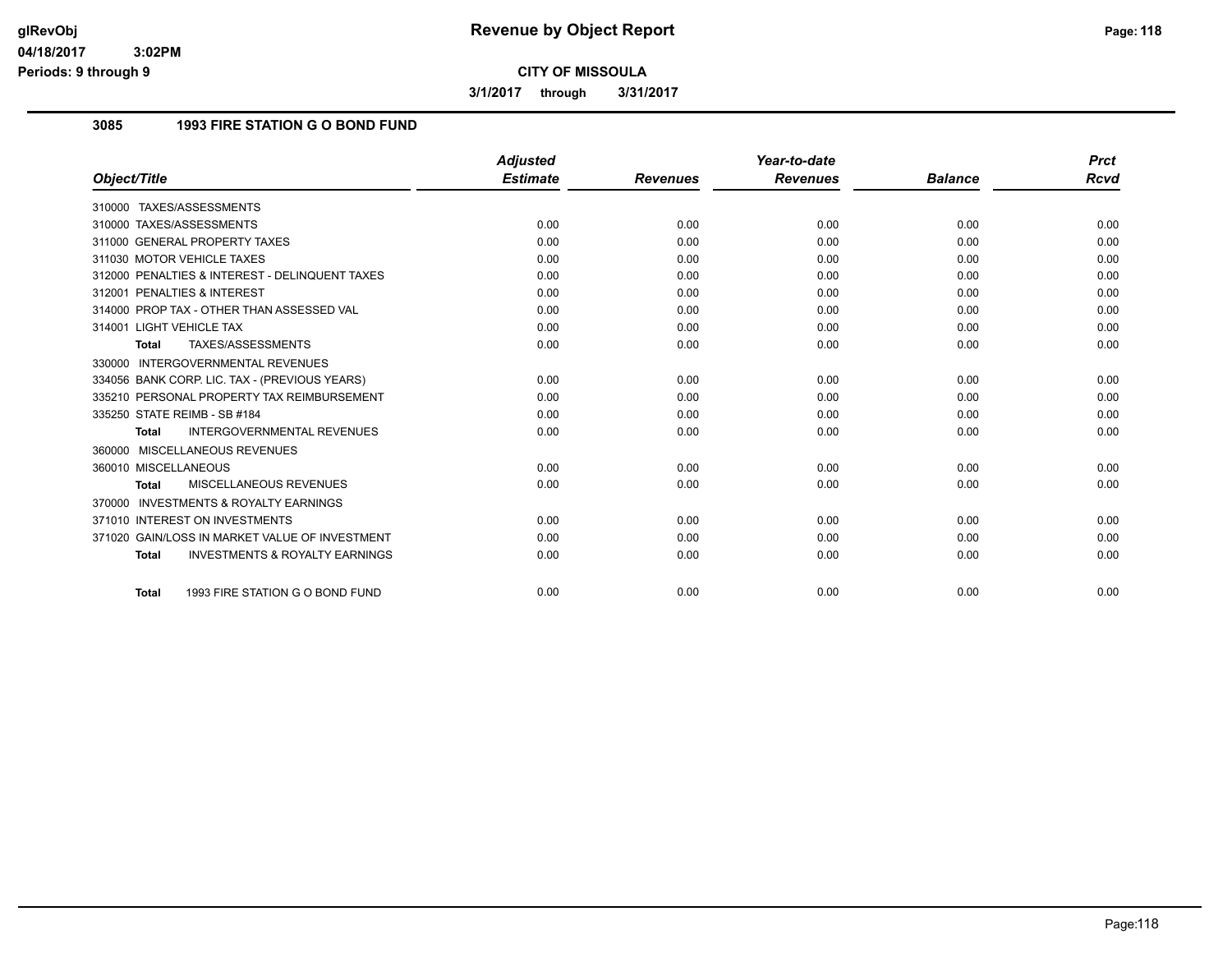**3/1/2017 through 3/31/2017**

**3090 2004 AQUATICS BOND 3090 2004 AQUATICS BOND**

|                                                           | <b>Adjusted</b> |                 | Year-to-date    |                | <b>Prct</b> |
|-----------------------------------------------------------|-----------------|-----------------|-----------------|----------------|-------------|
| Object/Title                                              | <b>Estimate</b> | <b>Revenues</b> | <b>Revenues</b> | <b>Balance</b> | <b>Rcvd</b> |
| 310000 TAXES/ASSESSMENTS                                  |                 |                 |                 |                |             |
| 310000 TAXES/ASSESSMENTS                                  | 0.00            | 0.00            | 0.00            | 0.00           | 0.00        |
| 311000 GENERAL PROPERTY TAXES                             | 0.00            | 0.00            | 0.00            | 0.00           | 0.00        |
| 311030 MOTOR VEHICLE TAXES                                | 0.00            | 0.00            | 0.00            | 0.00           | 0.00        |
| 312000 PENALTIES & INTEREST - DELINQUENT TAXES            | 0.00            | 0.00            | 0.00            | 0.00           | 0.00        |
| 312001 PENALTIES & INTEREST                               | 0.00            | 33.12           | 115.02          | $-115.02$      | 0.00        |
| 314000 PROP TAX - OTHER THAN ASSESSED VAL                 | 0.00            | 0.00            | 0.00            | 0.00           | 0.00        |
| 314001 LIGHT VEHICLE TAX                                  | 0.00            | 0.00            | 0.00            | 0.00           | 0.00        |
| TAXES/ASSESSMENTS<br><b>Total</b>                         | 0.00            | 33.12           | 115.02          | $-115.02$      | 0.00        |
| 330000 INTERGOVERNMENTAL REVENUES                         |                 |                 |                 |                |             |
| 334056 BANK CORP. LIC. TAX - (PREVIOUS YEARS)             | 0.00            | 0.00            | 0.00            | 0.00           | 0.00        |
| 335210 PERSONAL PROPERTY TAX REIMBURSEMENT                | 0.00            | 0.00            | 0.00            | 0.00           | 0.00        |
| 335250 STATE REIMB - SB #184                              | 0.00            | 0.00            | 0.00            | 0.00           | 0.00        |
| <b>INTERGOVERNMENTAL REVENUES</b><br>Total                | 0.00            | 0.00            | 0.00            | 0.00           | 0.00        |
| 360000 MISCELLANEOUS REVENUES                             |                 |                 |                 |                |             |
| 360010 MISCELLANEOUS                                      | 0.00            | 0.00            | 0.00            | 0.00           | 0.00        |
| MISCELLANEOUS REVENUES<br>Total                           | 0.00            | 0.00            | 0.00            | 0.00           | 0.00        |
| 370000 INVESTMENTS & ROYALTY EARNINGS                     |                 |                 |                 |                |             |
| 371010 INTEREST ON INVESTMENTS                            | 0.00            | 0.00            | 0.00            | 0.00           | 0.00        |
| 371020 GAIN/LOSS IN MARKET VALUE OF INVESTMENTS           | 0.00            | 0.00            | 0.00            | 0.00           | 0.00        |
| <b>INVESTMENTS &amp; ROYALTY EARNINGS</b><br><b>Total</b> | 0.00            | 0.00            | 0.00            | 0.00           | 0.00        |
| 380000 OTHER FINANCING SOURCES                            |                 |                 |                 |                |             |
| 383043 TRANSFERS FROM IMPACT FEES                         | 0.00            | 0.00            | 0.00            | 0.00           | 0.00        |
| OTHER FINANCING SOURCES<br><b>Total</b>                   | 0.00            | 0.00            | 0.00            | 0.00           | 0.00        |
| 2004 AQUATICS BOND<br><b>Total</b>                        | 0.00            | 33.12           | 115.02          | $-115.02$      | 0.00        |
|                                                           |                 |                 |                 |                |             |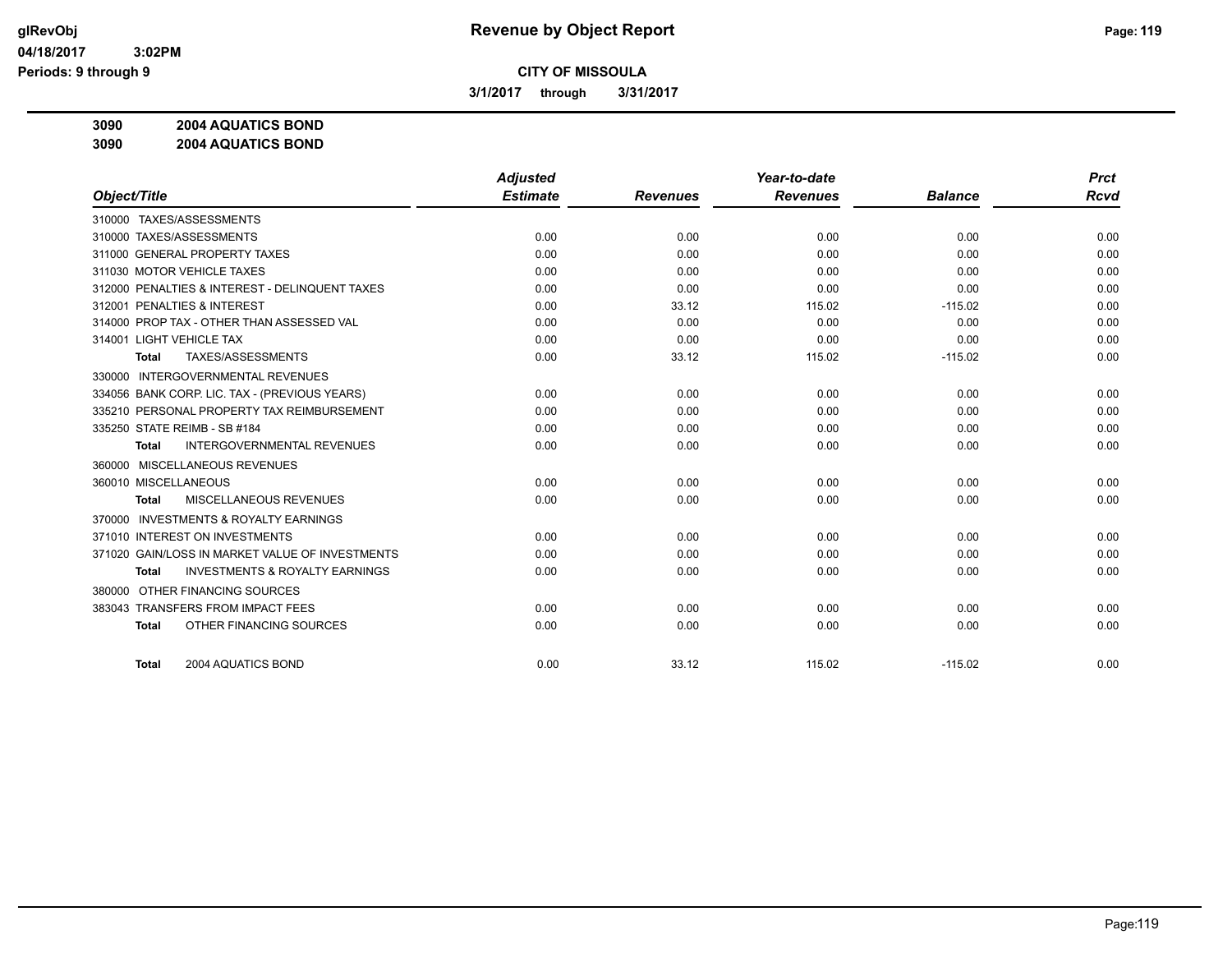**3/1/2017 through 3/31/2017**

### **3090 2004 AQUATICS BOND**

|                                                           | <b>Adjusted</b> |                 | Year-to-date    |                | <b>Prct</b> |
|-----------------------------------------------------------|-----------------|-----------------|-----------------|----------------|-------------|
| Object/Title                                              | <b>Estimate</b> | <b>Revenues</b> | <b>Revenues</b> | <b>Balance</b> | <b>Rcvd</b> |
| 310000 TAXES/ASSESSMENTS                                  |                 |                 |                 |                |             |
| 310000 TAXES/ASSESSMENTS                                  | 0.00            | 0.00            | 0.00            | 0.00           | 0.00        |
| 311000 GENERAL PROPERTY TAXES                             | 0.00            | 0.00            | 0.00            | 0.00           | 0.00        |
| 311030 MOTOR VEHICLE TAXES                                | 0.00            | 0.00            | 0.00            | 0.00           | 0.00        |
| 312000 PENALTIES & INTEREST - DELINQUENT TAXES            | 0.00            | 0.00            | 0.00            | 0.00           | 0.00        |
| 312001 PENALTIES & INTEREST                               | 0.00            | 33.12           | 115.02          | $-115.02$      | 0.00        |
| 314000 PROP TAX - OTHER THAN ASSESSED VAL                 | 0.00            | 0.00            | 0.00            | 0.00           | 0.00        |
| 314001 LIGHT VEHICLE TAX                                  | 0.00            | 0.00            | 0.00            | 0.00           | 0.00        |
| TAXES/ASSESSMENTS<br><b>Total</b>                         | 0.00            | 33.12           | 115.02          | $-115.02$      | 0.00        |
| 330000 INTERGOVERNMENTAL REVENUES                         |                 |                 |                 |                |             |
| 334056 BANK CORP. LIC. TAX - (PREVIOUS YEARS)             | 0.00            | 0.00            | 0.00            | 0.00           | 0.00        |
| 335210 PERSONAL PROPERTY TAX REIMBURSEMENT                | 0.00            | 0.00            | 0.00            | 0.00           | 0.00        |
| 335250 STATE REIMB - SB #184                              | 0.00            | 0.00            | 0.00            | 0.00           | 0.00        |
| <b>INTERGOVERNMENTAL REVENUES</b><br><b>Total</b>         | 0.00            | 0.00            | 0.00            | 0.00           | 0.00        |
| 360000 MISCELLANEOUS REVENUES                             |                 |                 |                 |                |             |
| 360010 MISCELLANEOUS                                      | 0.00            | 0.00            | 0.00            | 0.00           | 0.00        |
| MISCELLANEOUS REVENUES<br><b>Total</b>                    | 0.00            | 0.00            | 0.00            | 0.00           | 0.00        |
| 370000 INVESTMENTS & ROYALTY EARNINGS                     |                 |                 |                 |                |             |
| 371010 INTEREST ON INVESTMENTS                            | 0.00            | 0.00            | 0.00            | 0.00           | 0.00        |
| 371020 GAIN/LOSS IN MARKET VALUE OF INVESTMENT            | 0.00            | 0.00            | 0.00            | 0.00           | 0.00        |
| <b>INVESTMENTS &amp; ROYALTY EARNINGS</b><br><b>Total</b> | 0.00            | 0.00            | 0.00            | 0.00           | 0.00        |
| 380000 OTHER FINANCING SOURCES                            |                 |                 |                 |                |             |
| 383043 TRANSFERS FROM IMPACT FEES                         | 0.00            | 0.00            | 0.00            | 0.00           | 0.00        |
| OTHER FINANCING SOURCES<br><b>Total</b>                   | 0.00            | 0.00            | 0.00            | 0.00           | 0.00        |
| 2004 AQUATICS BOND<br><b>Total</b>                        | 0.00            | 33.12           | 115.02          | $-115.02$      | 0.00        |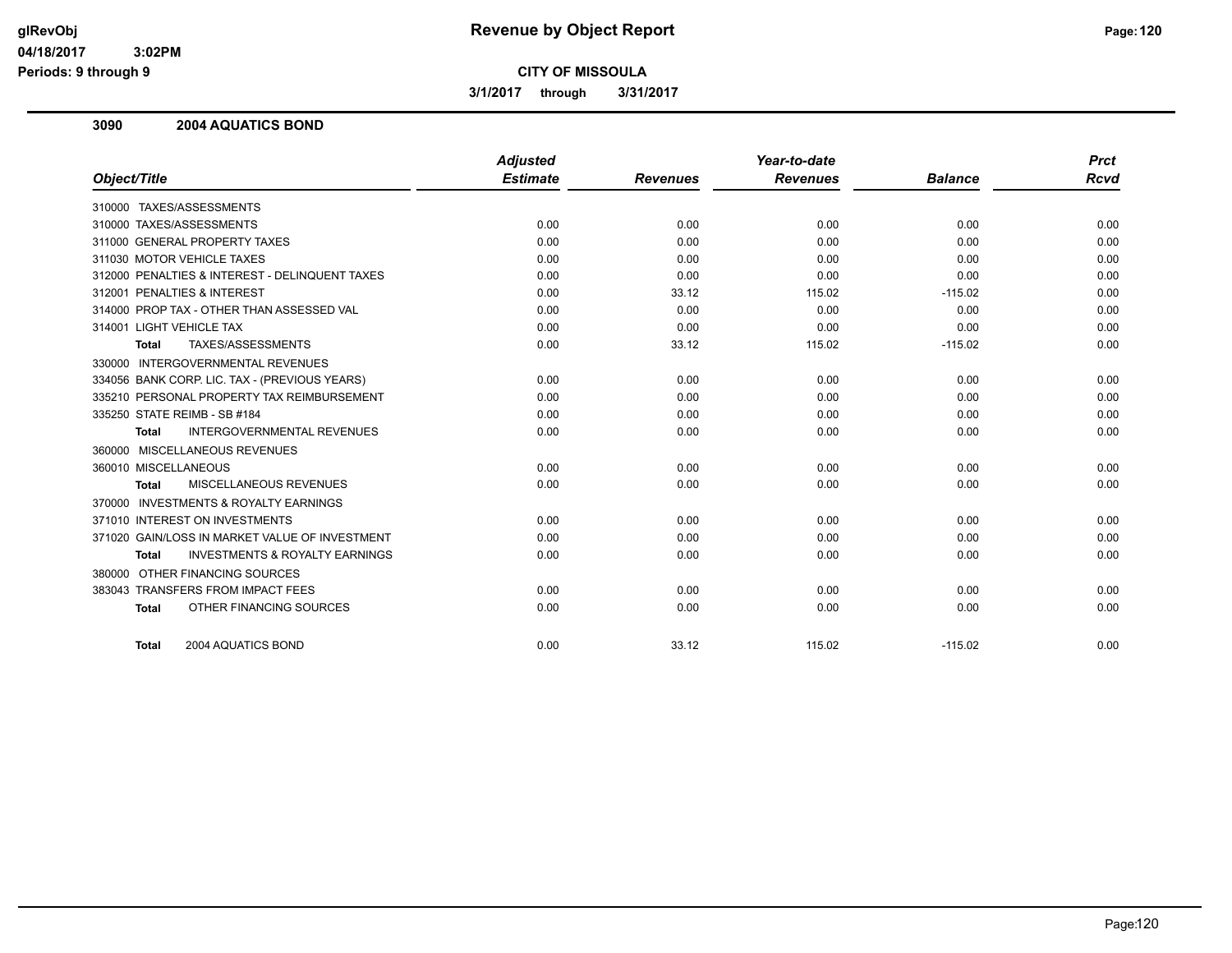**3/1/2017 through 3/31/2017**

## **3091 SERIES 2012A AQUATICS REFUNDING BOND**

**3091 SERIES 2012A AQUATICS REFUNDING BOND**

|                                                           | <b>Adjusted</b> |                 | Year-to-date    |                | <b>Prct</b> |
|-----------------------------------------------------------|-----------------|-----------------|-----------------|----------------|-------------|
| Object/Title                                              | <b>Estimate</b> | <b>Revenues</b> | <b>Revenues</b> | <b>Balance</b> | Rcvd        |
| TAXES/ASSESSMENTS<br>310000                               |                 |                 |                 |                |             |
| 310000 TAXES/ASSESSMENTS                                  | 0.00            | 0.00            | 0.00            | 0.00           | 0.00        |
| 311000 GENERAL PROPERTY TAXES                             | 593,785.00      | 2,239.10        | 310,971.08      | 282,813.92     | 52.37       |
| 312000 PENALTIES & INTEREST - DELINQUENT TAXES            | 0.00            | 0.00            | 0.00            | 0.00           | 0.00        |
| 312001 PENALTIES & INTEREST                               | 0.00            | 29.53           | 238.00          | $-238.00$      | 0.00        |
| 314000 PROP TAX - OTHER THAN ASSESSED VAL                 | 0.00            | 0.00            | 0.00            | 0.00           | 0.00        |
| TAXES/ASSESSMENTS<br><b>Total</b>                         | 593,785.00      | 2,268.63        | 311,209.08      | 282,575.92     | 52.41       |
| <b>MISCELLANEOUS REVENUES</b><br>360000                   |                 |                 |                 |                |             |
| 360010 MISCELLANEOUS                                      | 0.00            | 0.00            | 0.00            | 0.00           | 0.00        |
| <b>MISCELLANEOUS REVENUES</b><br><b>Total</b>             | 0.00            | 0.00            | 0.00            | 0.00           | 0.00        |
| <b>INVESTMENTS &amp; ROYALTY EARNINGS</b><br>370000       |                 |                 |                 |                |             |
| 371010 INTEREST ON INVESTMENTS                            | 0.00            | 0.00            | 0.00            | 0.00           | 0.00        |
| 371020 GAIN/LOSS IN MARKET VALUE OF INVESTMENTS           | 0.00            | 0.00            | 0.00            | 0.00           | 0.00        |
| <b>INVESTMENTS &amp; ROYALTY EARNINGS</b><br><b>Total</b> | 0.00            | 0.00            | 0.00            | 0.00           | 0.00        |
| OTHER FINANCING SOURCES<br>380000                         |                 |                 |                 |                |             |
| 381010 BOND PROCEEDS                                      | 0.00            | 0.00            | 0.00            | 0.00           | 0.00        |
| OTHER FINANCING SOURCES<br>Total                          | 0.00            | 0.00            | 0.00            | 0.00           | 0.00        |
| SERIES 2012A AQUATICS REFUNDING BONI<br><b>Total</b>      | 593,785.00      | 2,268.63        | 311,209.08      | 282,575.92     | 52.41       |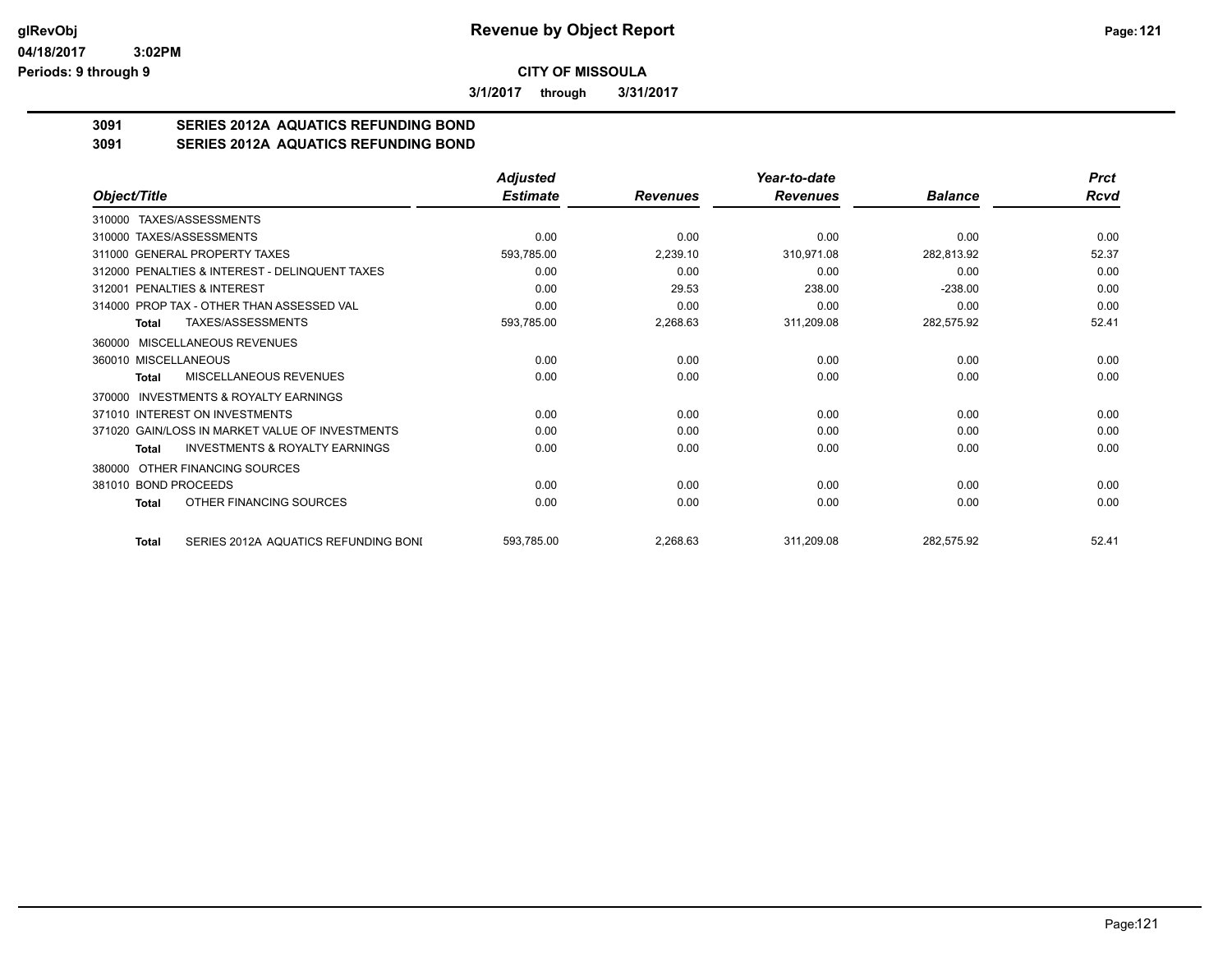**3/1/2017 through 3/31/2017**

## **3091 SERIES 2012A AQUATICS REFUNDING BOND**

|                                                     | <b>Adjusted</b> |                 | Year-to-date    |                | <b>Prct</b> |
|-----------------------------------------------------|-----------------|-----------------|-----------------|----------------|-------------|
| Object/Title                                        | <b>Estimate</b> | <b>Revenues</b> | <b>Revenues</b> | <b>Balance</b> | Rcvd        |
| 310000 TAXES/ASSESSMENTS                            |                 |                 |                 |                |             |
| 310000 TAXES/ASSESSMENTS                            | 0.00            | 0.00            | 0.00            | 0.00           | 0.00        |
| 311000 GENERAL PROPERTY TAXES                       | 593,785.00      | 2,239.10        | 310,971.08      | 282,813.92     | 52.37       |
| 312000 PENALTIES & INTEREST - DELINQUENT TAXES      | 0.00            | 0.00            | 0.00            | 0.00           | 0.00        |
| 312001 PENALTIES & INTEREST                         | 0.00            | 29.53           | 238.00          | $-238.00$      | 0.00        |
| 314000 PROP TAX - OTHER THAN ASSESSED VAL           | 0.00            | 0.00            | 0.00            | 0.00           | 0.00        |
| TAXES/ASSESSMENTS<br><b>Total</b>                   | 593,785.00      | 2,268.63        | 311,209.08      | 282,575.92     | 52.41       |
| 360000 MISCELLANEOUS REVENUES                       |                 |                 |                 |                |             |
| 360010 MISCELLANEOUS                                | 0.00            | 0.00            | 0.00            | 0.00           | 0.00        |
| MISCELLANEOUS REVENUES<br>Total                     | 0.00            | 0.00            | 0.00            | 0.00           | 0.00        |
| <b>INVESTMENTS &amp; ROYALTY EARNINGS</b><br>370000 |                 |                 |                 |                |             |
| 371010 INTEREST ON INVESTMENTS                      | 0.00            | 0.00            | 0.00            | 0.00           | 0.00        |
| 371020 GAIN/LOSS IN MARKET VALUE OF INVESTMENT      | 0.00            | 0.00            | 0.00            | 0.00           | 0.00        |
| <b>INVESTMENTS &amp; ROYALTY EARNINGS</b><br>Total  | 0.00            | 0.00            | 0.00            | 0.00           | 0.00        |
| OTHER FINANCING SOURCES<br>380000                   |                 |                 |                 |                |             |
| 381010 BOND PROCEEDS                                | 0.00            | 0.00            | 0.00            | 0.00           | 0.00        |
| OTHER FINANCING SOURCES<br><b>Total</b>             | 0.00            | 0.00            | 0.00            | 0.00           | 0.00        |
| SERIES 2012A AQUATICS REFUNDING BON<br><b>Total</b> | 593,785.00      | 2,268.63        | 311,209.08      | 282,575.92     | 52.41       |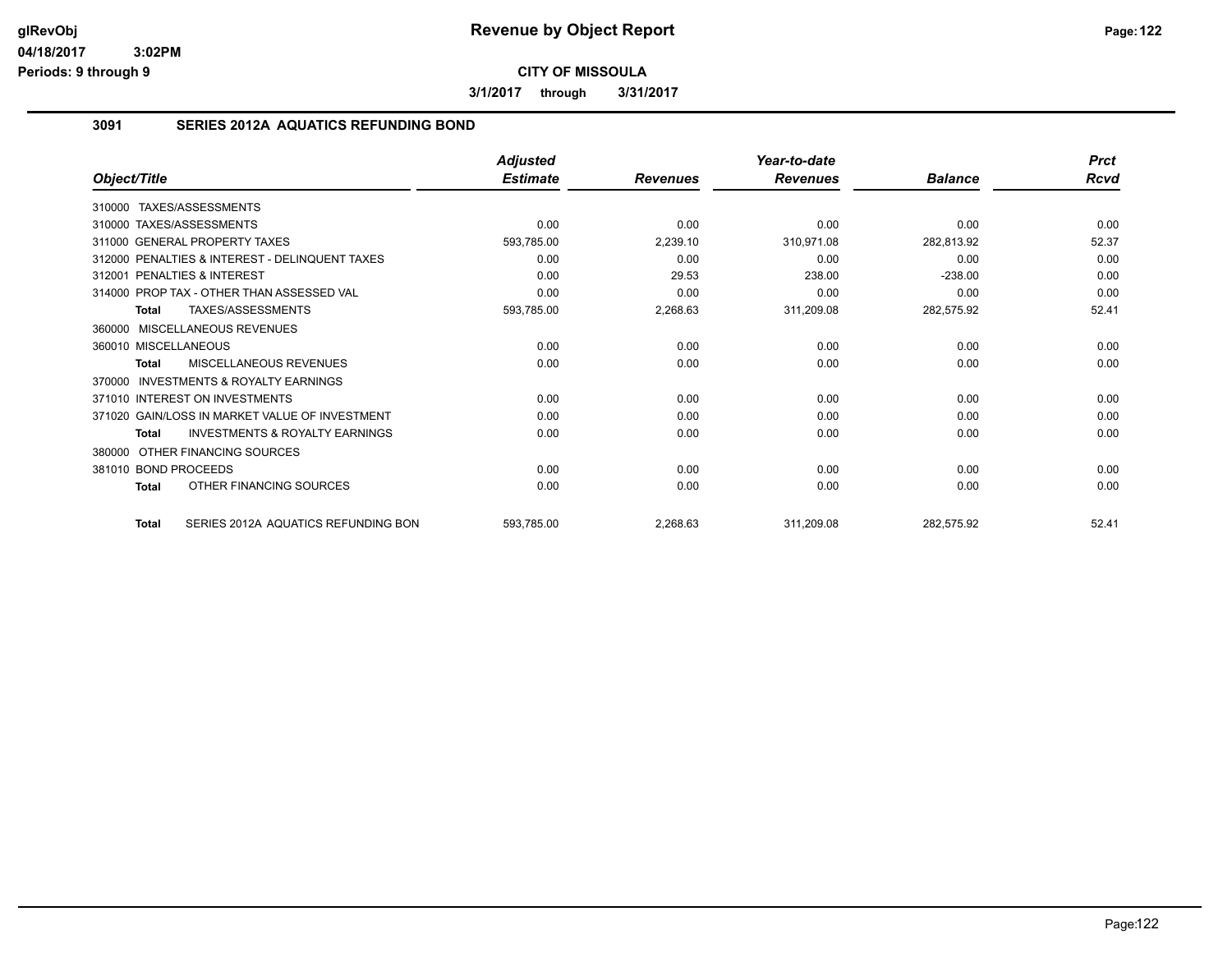**3/1/2017 through 3/31/2017**

## **3092 Series 2013A GO REFUNDING BONDS**

**3092 Series 2013A GO REFUNDING BONDS**

|                                                    | <b>Adjusted</b> |                 | Year-to-date    |                | <b>Prct</b> |
|----------------------------------------------------|-----------------|-----------------|-----------------|----------------|-------------|
| Object/Title                                       | <b>Estimate</b> | <b>Revenues</b> | <b>Revenues</b> | <b>Balance</b> | <b>Rcvd</b> |
| 310000 TAXES/ASSESSMENTS                           |                 |                 |                 |                |             |
| 310000 TAXES/ASSESSMENTS                           | 0.00            | 0.00            | 0.00            | 0.00           | 0.00        |
| 311000 GENERAL PROPERTY TAXES                      | 670,470.00      | 2,530.04        | 351,275.49      | 319,194.51     | 52.39       |
| 312000 PENALTIES & INTEREST - DELINQUENT TAXES     | 0.00            | 0.00            | 0.00            | 0.00           | 0.00        |
| <b>PENALTIES &amp; INTEREST</b><br>312001          | 0.00            | 0.00            | 154.02          | $-154.02$      | 0.00        |
| TAXES/ASSESSMENTS<br>Total                         | 670,470.00      | 2,530.04        | 351,429.51      | 319,040.49     | 52.42       |
| 370000 INVESTMENTS & ROYALTY EARNINGS              |                 |                 |                 |                |             |
| 371010 INTEREST ON INVESTMENTS                     | 0.00            | 0.00            | 0.00            | 0.00           | 0.00        |
| 371020 GAIN/LOSS IN MARKET VALUE OF INVESTMENTS    | 0.00            | 0.00            | 0.00            | 0.00           | 0.00        |
| <b>INVESTMENTS &amp; ROYALTY EARNINGS</b><br>Total | 0.00            | 0.00            | 0.00            | 0.00           | 0.00        |
| OTHER FINANCING SOURCES<br>380000                  |                 |                 |                 |                |             |
| 381010 BOND PROCEEDS                               | 0.00            | 0.00            | 0.00            | 0.00           | 0.00        |
| OTHER FINANCING SOURCES<br>Total                   | 0.00            | 0.00            | 0.00            | 0.00           | 0.00        |
| Series 2013A GO REFUNDING BONDS<br><b>Total</b>    | 670.470.00      | 2,530.04        | 351,429.51      | 319.040.49     | 52.42       |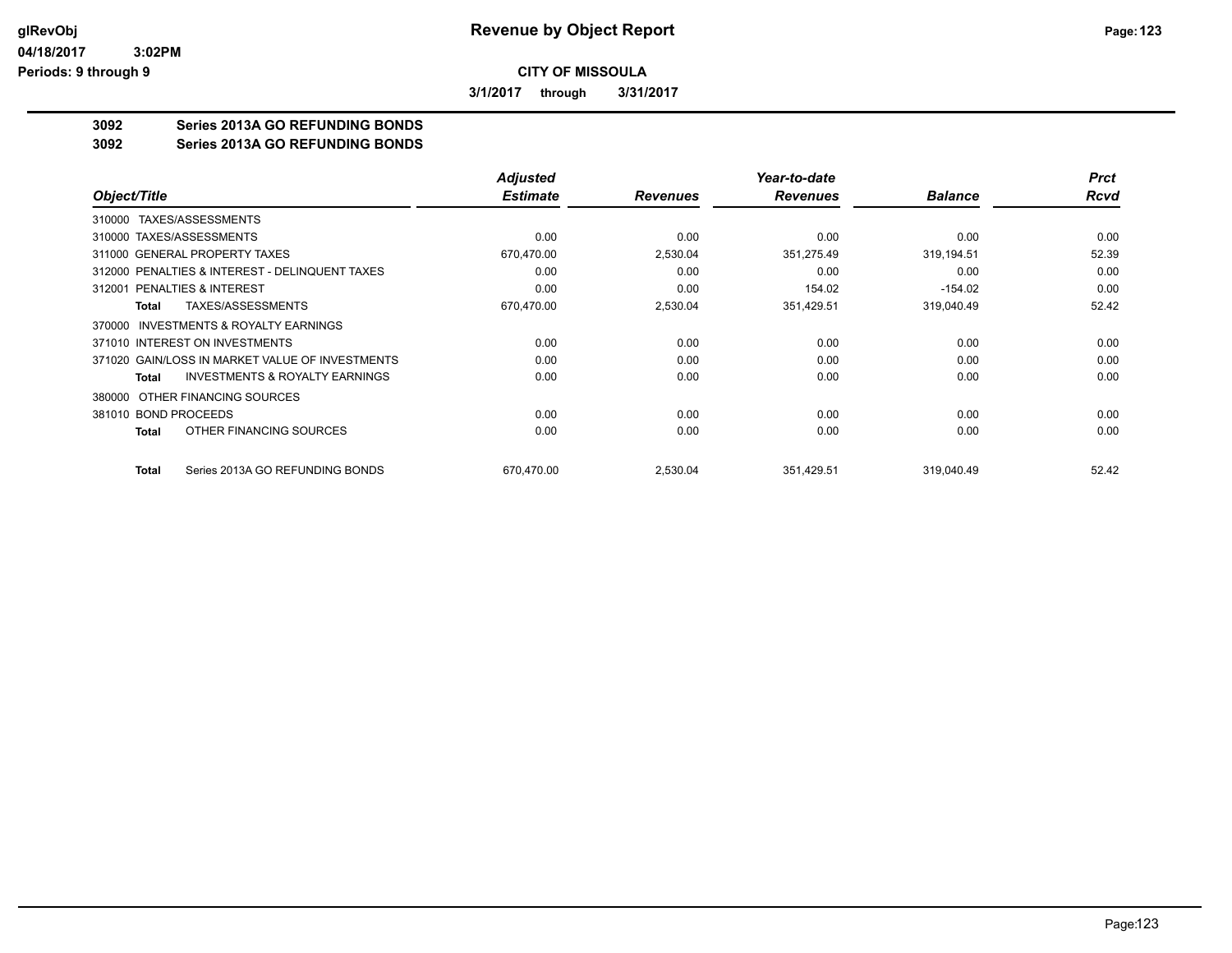**3/1/2017 through 3/31/2017**

### **3092 Series 2013A GO REFUNDING BONDS**

| Object/Title                                        |                                           | <b>Adjusted</b><br><b>Estimate</b> | <b>Revenues</b> | Year-to-date<br><b>Revenues</b> | <b>Balance</b> | <b>Prct</b><br>Rcvd |
|-----------------------------------------------------|-------------------------------------------|------------------------------------|-----------------|---------------------------------|----------------|---------------------|
|                                                     |                                           |                                    |                 |                                 |                |                     |
| TAXES/ASSESSMENTS<br>310000                         |                                           |                                    |                 |                                 |                |                     |
| 310000 TAXES/ASSESSMENTS                            |                                           | 0.00                               | 0.00            | 0.00                            | 0.00           | 0.00                |
| 311000 GENERAL PROPERTY TAXES                       |                                           | 670,470.00                         | 2,530.04        | 351,275.49                      | 319,194.51     | 52.39               |
| 312000 PENALTIES & INTEREST - DELINQUENT TAXES      |                                           | 0.00                               | 0.00            | 0.00                            | 0.00           | 0.00                |
| 312001 PENALTIES & INTEREST                         |                                           | 0.00                               | 0.00            | 154.02                          | $-154.02$      | 0.00                |
| TAXES/ASSESSMENTS<br>Total                          |                                           | 670,470.00                         | 2,530.04        | 351,429.51                      | 319,040.49     | 52.42               |
| <b>INVESTMENTS &amp; ROYALTY EARNINGS</b><br>370000 |                                           |                                    |                 |                                 |                |                     |
| 371010 INTEREST ON INVESTMENTS                      |                                           | 0.00                               | 0.00            | 0.00                            | 0.00           | 0.00                |
| 371020 GAIN/LOSS IN MARKET VALUE OF INVESTMENT      |                                           | 0.00                               | 0.00            | 0.00                            | 0.00           | 0.00                |
| Total                                               | <b>INVESTMENTS &amp; ROYALTY EARNINGS</b> | 0.00                               | 0.00            | 0.00                            | 0.00           | 0.00                |
| 380000 OTHER FINANCING SOURCES                      |                                           |                                    |                 |                                 |                |                     |
| 381010 BOND PROCEEDS                                |                                           | 0.00                               | 0.00            | 0.00                            | 0.00           | 0.00                |
| OTHER FINANCING SOURCES<br><b>Total</b>             |                                           | 0.00                               | 0.00            | 0.00                            | 0.00           | 0.00                |
| Series 2013A GO REFUNDING BONDS<br><b>Total</b>     |                                           | 670,470.00                         | 2,530.04        | 351,429.51                      | 319,040.49     | 52.42               |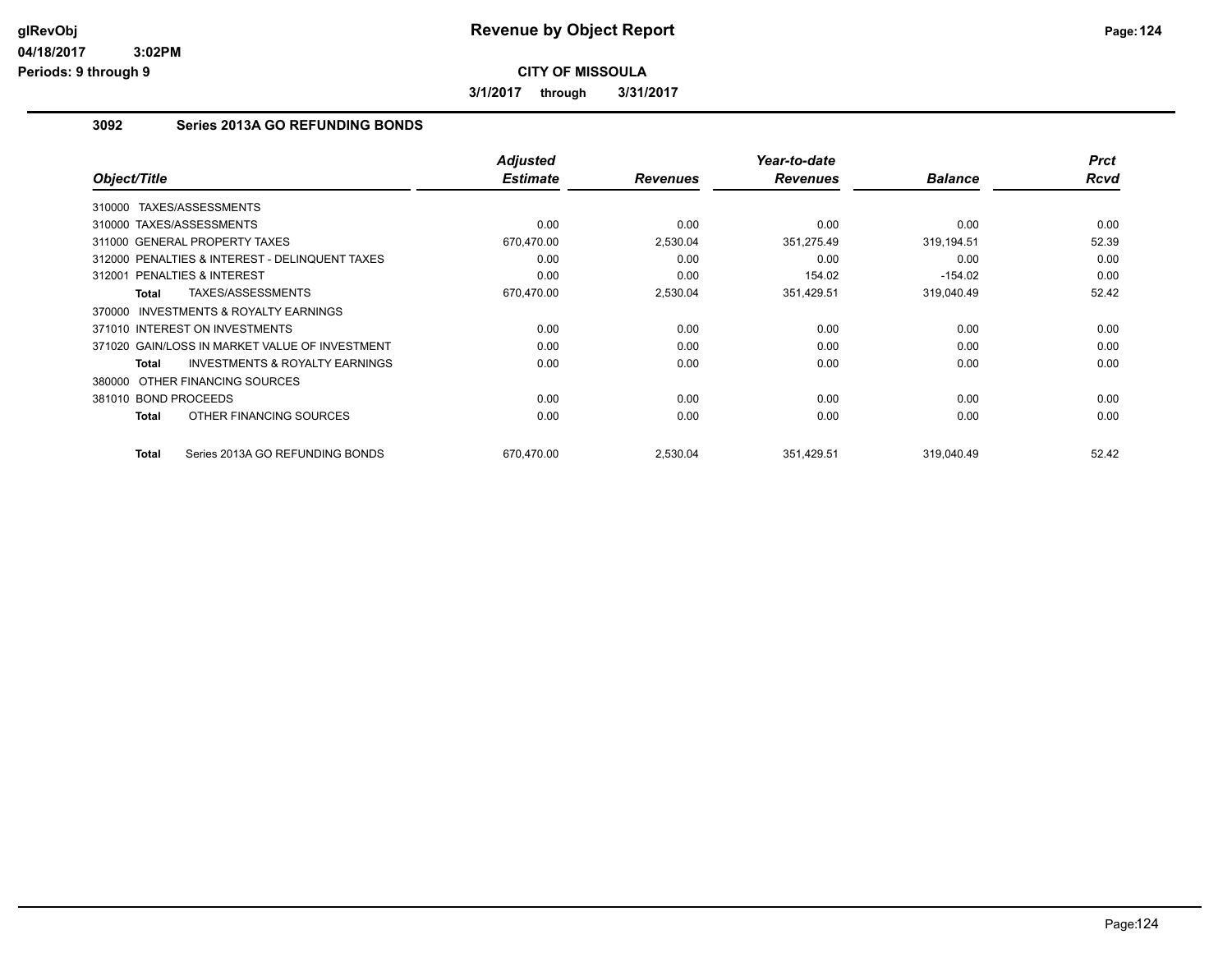**3/1/2017 through 3/31/2017**

## **3095 2004 REFUNDING BONDS DEBT SERVICE 3095 2004 REFUNDING BONDS DEBT SERVICE**

|                                                    | <b>Adjusted</b> |                 | Year-to-date    |                | <b>Prct</b> |
|----------------------------------------------------|-----------------|-----------------|-----------------|----------------|-------------|
| Object/Title                                       | <b>Estimate</b> | <b>Revenues</b> | <b>Revenues</b> | <b>Balance</b> | <b>Rcvd</b> |
| 310000 TAXES/ASSESSMENTS                           |                 |                 |                 |                |             |
| 310000 TAXES/ASSESSMENTS                           | 0.00            | 0.00            | 0.00            | 0.00           | 0.00        |
| 311000 GENERAL PROPERTY TAXES                      | 0.00            | 0.10            | $-12.68$        | 12.68          | 0.00        |
| 311030 MOTOR VEHICLE TAXES                         | 0.00            | 0.00            | 0.00            | 0.00           | 0.00        |
| 312000 PENALTIES & INTEREST - DELINQUENT TAXES     | 0.00            | 0.00            | 0.00            | 0.00           | 0.00        |
| 312001 PENALTIES & INTEREST                        | 0.00            | 0.61            | 1.01            | $-1.01$        | 0.00        |
| 314000 PROP TAX - OTHER THAN ASSESSED VAL          | 0.00            | 0.00            | 0.00            | 0.00           | 0.00        |
| 314001 LIGHT VEHICLE TAX                           | 0.00            | 0.00            | 0.00            | 0.00           | 0.00        |
| TAXES/ASSESSMENTS<br>Total                         | 0.00            | 0.71            | $-11.67$        | 11.67          | 0.00        |
| 330000 INTERGOVERNMENTAL REVENUES                  |                 |                 |                 |                |             |
| 334056 BANK CORP. LIC. TAX - (PREVIOUS YEARS)      | 0.00            | 0.00            | 0.00            | 0.00           | 0.00        |
| 335210 PERSONAL PROPERTY TAX REIMBURSEMENT         | 0.00            | 0.00            | 0.00            | 0.00           | 0.00        |
| 335250 STATE REIMB - SB #184                       | 0.00            | 0.00            | 0.00            | 0.00           | 0.00        |
| <b>INTERGOVERNMENTAL REVENUES</b><br>Total         | 0.00            | 0.00            | 0.00            | 0.00           | 0.00        |
| 360000 MISCELLANEOUS REVENUES                      |                 |                 |                 |                |             |
| 360010 MISCELLANEOUS                               | 0.00            | 0.00            | 0.00            | 0.00           | 0.00        |
| <b>MISCELLANEOUS REVENUES</b><br>Total             | 0.00            | 0.00            | 0.00            | 0.00           | 0.00        |
| 370000 INVESTMENTS & ROYALTY EARNINGS              |                 |                 |                 |                |             |
| 371010 INTEREST ON INVESTMENTS                     | 0.00            | 0.00            | 0.00            | 0.00           | 0.00        |
| 371020 GAIN/LOSS IN MARKET VALUE OF INVESTMENTS    | 0.00            | 0.00            | 0.00            | 0.00           | 0.00        |
| <b>INVESTMENTS &amp; ROYALTY EARNINGS</b><br>Total | 0.00            | 0.00            | 0.00            | 0.00           | 0.00        |
| 380000 OTHER FINANCING SOURCES                     |                 |                 |                 |                |             |
| 380000 OTHER FINANCING SOURCES                     | 0.00            | 0.00            | 0.00            | 0.00           | 0.00        |
| 381009 TRANSFERS IN                                | 0.00            | 0.00            | 0.00            | 0.00           | 0.00        |
| 381010 BOND PROCEEDS                               | 0.00            | 0.00            | 0.00            | 0.00           | 0.00        |
| 383043 TRANSFERS FROM IMPACT FEES                  | 0.00            | 0.00            | 0.00            | 0.00           | 0.00        |
| OTHER FINANCING SOURCES<br><b>Total</b>            | 0.00            | 0.00            | 0.00            | 0.00           | 0.00        |
| 2004 REFUNDING BONDS DEBT SERVICE<br>Total         | 0.00            | 0.71            | $-11.67$        | 11.67          | 0.00        |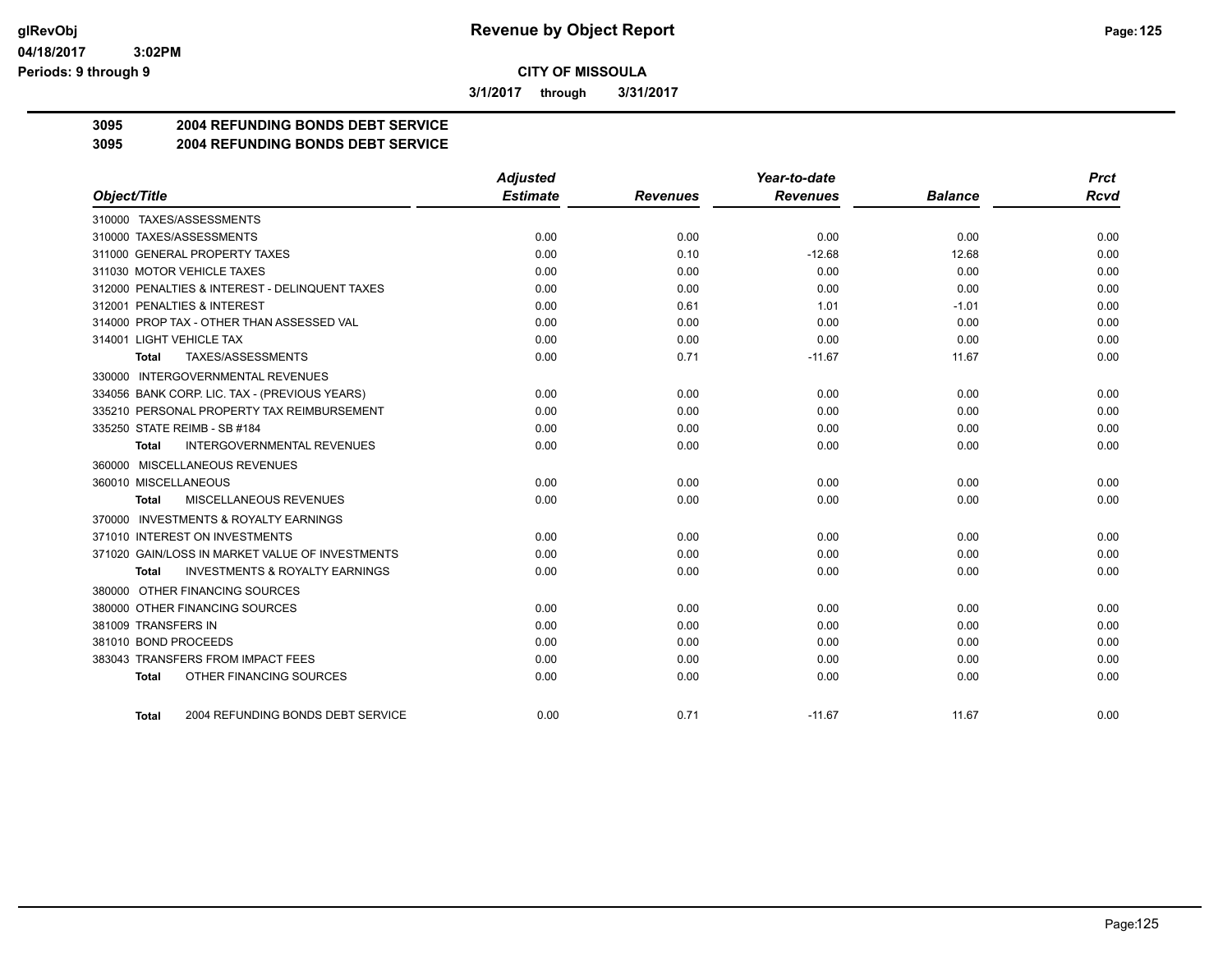**3/1/2017 through 3/31/2017**

## **3095 2004 REFUNDING BONDS DEBT SERVICE**

|                                                    | <b>Adjusted</b> |                 | Year-to-date    |                | <b>Prct</b> |
|----------------------------------------------------|-----------------|-----------------|-----------------|----------------|-------------|
| Object/Title                                       | <b>Estimate</b> | <b>Revenues</b> | <b>Revenues</b> | <b>Balance</b> | <b>Rcvd</b> |
| 310000 TAXES/ASSESSMENTS                           |                 |                 |                 |                |             |
| 310000 TAXES/ASSESSMENTS                           | 0.00            | 0.00            | 0.00            | 0.00           | 0.00        |
| 311000 GENERAL PROPERTY TAXES                      | 0.00            | 0.10            | $-12.68$        | 12.68          | 0.00        |
| 311030 MOTOR VEHICLE TAXES                         | 0.00            | 0.00            | 0.00            | 0.00           | 0.00        |
| 312000 PENALTIES & INTEREST - DELINQUENT TAXES     | 0.00            | 0.00            | 0.00            | 0.00           | 0.00        |
| 312001 PENALTIES & INTEREST                        | 0.00            | 0.61            | 1.01            | $-1.01$        | 0.00        |
| 314000 PROP TAX - OTHER THAN ASSESSED VAL          | 0.00            | 0.00            | 0.00            | 0.00           | 0.00        |
| 314001 LIGHT VEHICLE TAX                           | 0.00            | 0.00            | 0.00            | 0.00           | 0.00        |
| TAXES/ASSESSMENTS<br><b>Total</b>                  | 0.00            | 0.71            | $-11.67$        | 11.67          | 0.00        |
| 330000 INTERGOVERNMENTAL REVENUES                  |                 |                 |                 |                |             |
| 334056 BANK CORP. LIC. TAX - (PREVIOUS YEARS)      | 0.00            | 0.00            | 0.00            | 0.00           | 0.00        |
| 335210 PERSONAL PROPERTY TAX REIMBURSEMENT         | 0.00            | 0.00            | 0.00            | 0.00           | 0.00        |
| 335250 STATE REIMB - SB #184                       | 0.00            | 0.00            | 0.00            | 0.00           | 0.00        |
| <b>INTERGOVERNMENTAL REVENUES</b><br>Total         | 0.00            | 0.00            | 0.00            | 0.00           | 0.00        |
| 360000 MISCELLANEOUS REVENUES                      |                 |                 |                 |                |             |
| 360010 MISCELLANEOUS                               | 0.00            | 0.00            | 0.00            | 0.00           | 0.00        |
| MISCELLANEOUS REVENUES<br>Total                    | 0.00            | 0.00            | 0.00            | 0.00           | 0.00        |
| 370000 INVESTMENTS & ROYALTY EARNINGS              |                 |                 |                 |                |             |
| 371010 INTEREST ON INVESTMENTS                     | 0.00            | 0.00            | 0.00            | 0.00           | 0.00        |
| 371020 GAIN/LOSS IN MARKET VALUE OF INVESTMENT     | 0.00            | 0.00            | 0.00            | 0.00           | 0.00        |
| <b>INVESTMENTS &amp; ROYALTY EARNINGS</b><br>Total | 0.00            | 0.00            | 0.00            | 0.00           | 0.00        |
| 380000 OTHER FINANCING SOURCES                     |                 |                 |                 |                |             |
| 380000 OTHER FINANCING SOURCES                     | 0.00            | 0.00            | 0.00            | 0.00           | 0.00        |
| 381009 TRANSFERS IN                                | 0.00            | 0.00            | 0.00            | 0.00           | 0.00        |
| 381010 BOND PROCEEDS                               | 0.00            | 0.00            | 0.00            | 0.00           | 0.00        |
| 383043 TRANSFERS FROM IMPACT FEES                  | 0.00            | 0.00            | 0.00            | 0.00           | 0.00        |
| OTHER FINANCING SOURCES<br><b>Total</b>            | 0.00            | 0.00            | 0.00            | 0.00           | 0.00        |
|                                                    |                 |                 |                 |                |             |
| 2004 REFUNDING BONDS DEBT SERVICE<br><b>Total</b>  | 0.00            | 0.71            | $-11.67$        | 11.67          | 0.00        |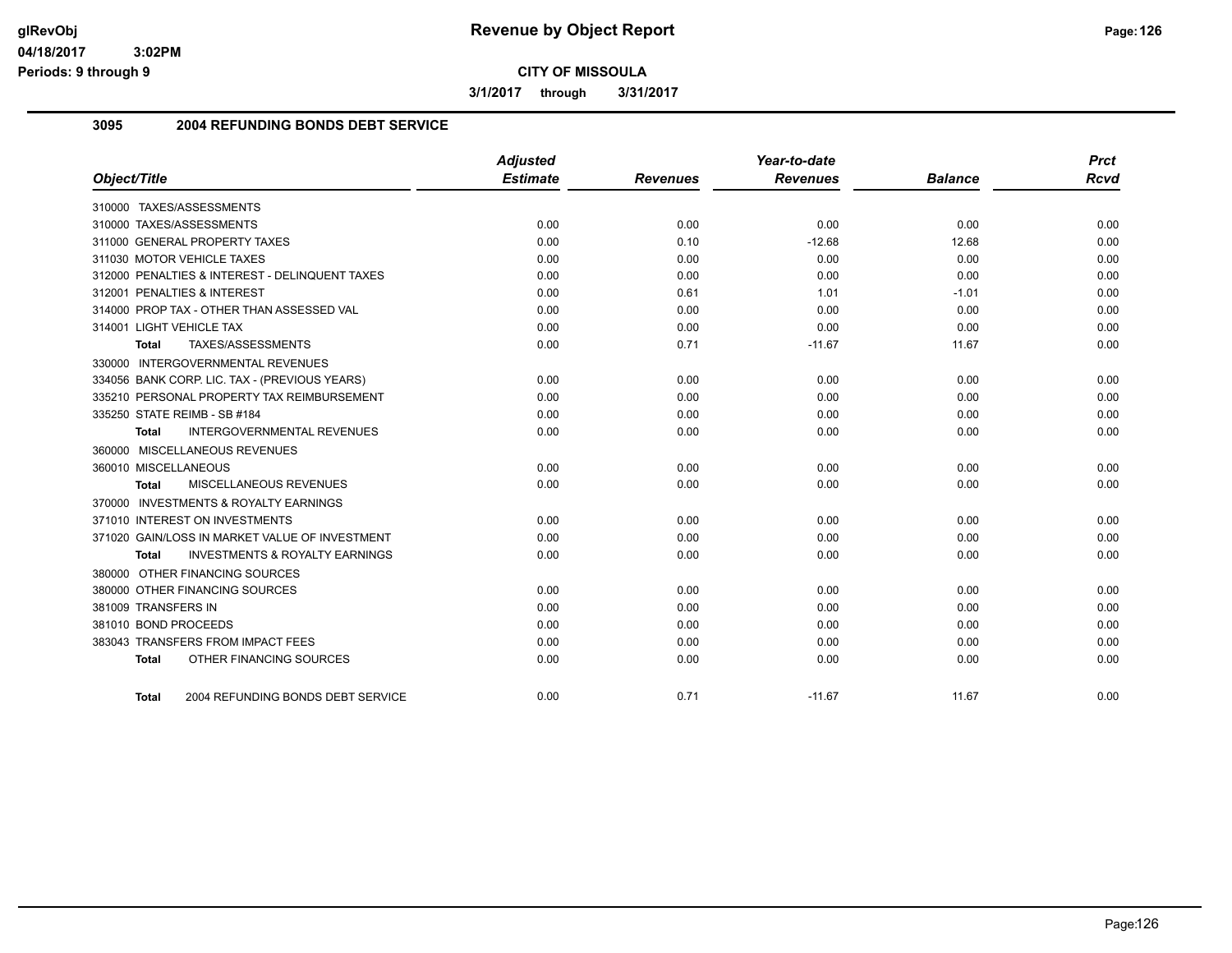**3/1/2017 through 3/31/2017**

**3096 NEW FIRE STATION GO BOND**

**3096 NEW FIRE STATION GO BOND**

|                                                    | <b>Adjusted</b> |                 | Year-to-date    |                | <b>Prct</b> |
|----------------------------------------------------|-----------------|-----------------|-----------------|----------------|-------------|
| Object/Title                                       | <b>Estimate</b> | <b>Revenues</b> | <b>Revenues</b> | <b>Balance</b> | <b>Rcvd</b> |
| 310000 TAXES/ASSESSMENTS                           |                 |                 |                 |                |             |
| 310000 TAXES/ASSESSMENTS                           | 0.00            | 0.00            | 0.00            | 0.00           | 0.00        |
| 311000 GENERAL PROPERTY TAXES                      | 0.00            | 29.70           | 412.05          | $-412.05$      | 0.00        |
| 311030 MOTOR VEHICLE TAXES                         | 0.00            | 0.00            | 0.00            | 0.00           | 0.00        |
| 312001 PENALTIES & INTEREST                        | 0.00            | 2.80            | 9.60            | $-9.60$        | 0.00        |
| TAXES/ASSESSMENTS<br>Total                         | 0.00            | 32.50           | 421.65          | $-421.65$      | 0.00        |
| 370000 INVESTMENTS & ROYALTY EARNINGS              |                 |                 |                 |                |             |
| 371010 INTEREST ON INVESTMENTS                     | 0.00            | 0.00            | 0.00            | 0.00           | 0.00        |
| 371020 GAIN/LOSS IN MARKET VALUE OF INVESTMENTS    | 0.00            | 0.00            | 0.00            | 0.00           | 0.00        |
| <b>INVESTMENTS &amp; ROYALTY EARNINGS</b><br>Total | 0.00            | 0.00            | 0.00            | 0.00           | 0.00        |
| 380000 OTHER FINANCING SOURCES                     |                 |                 |                 |                |             |
| 383000 OPERATING TRANSFERS                         | 0.00            | 0.00            | 0.00            | 0.00           | 0.00        |
| OTHER FINANCING SOURCES<br>Total                   | 0.00            | 0.00            | 0.00            | 0.00           | 0.00        |
| <b>NEW FIRE STATION GO BOND</b><br>Total           | 0.00            | 32.50           | 421.65          | $-421.65$      | 0.00        |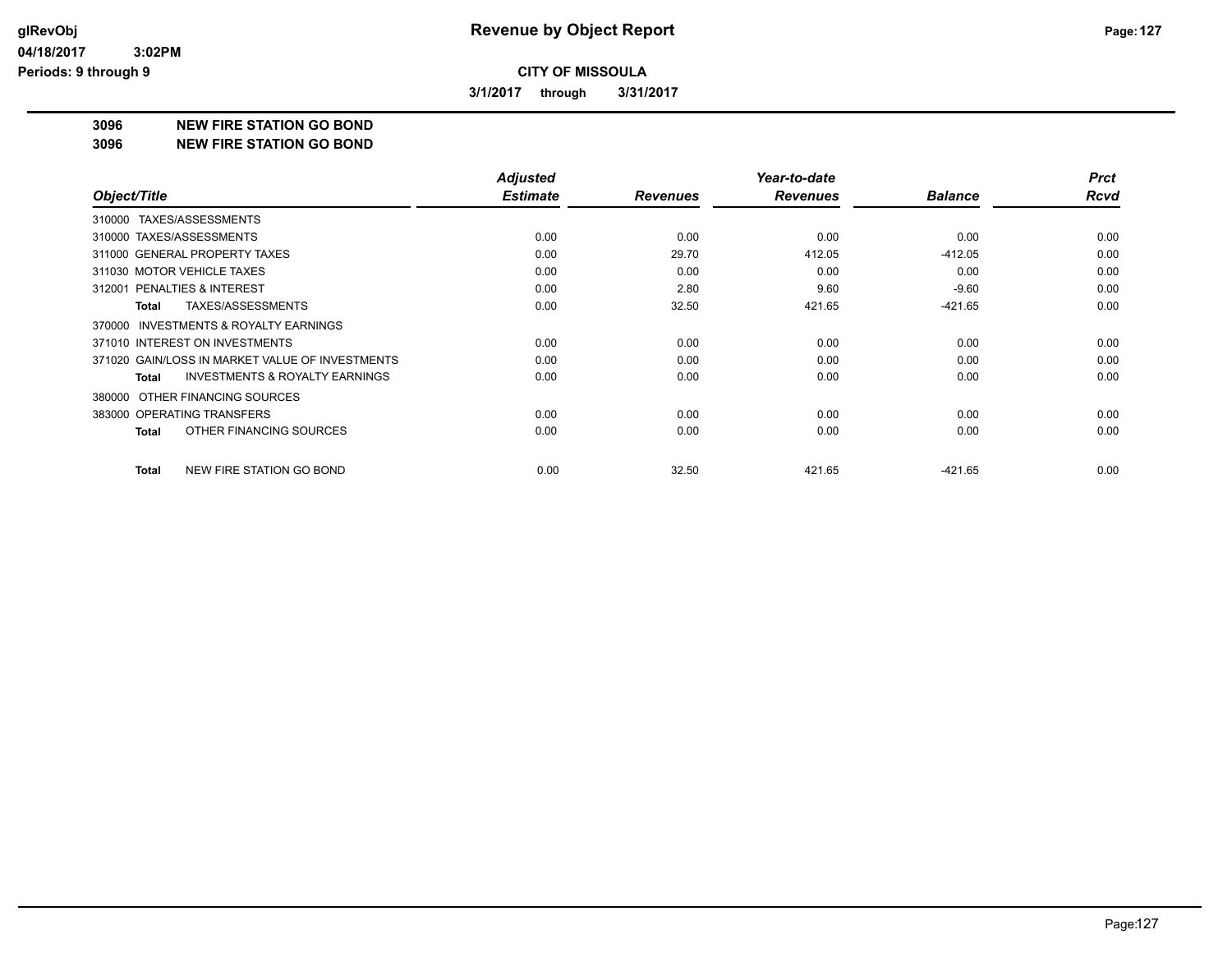**3/1/2017 through 3/31/2017**

## **3096 NEW FIRE STATION GO BOND**

|                                                     | <b>Adjusted</b> |                 | Year-to-date    |                | <b>Prct</b> |
|-----------------------------------------------------|-----------------|-----------------|-----------------|----------------|-------------|
| Object/Title                                        | <b>Estimate</b> | <b>Revenues</b> | <b>Revenues</b> | <b>Balance</b> | Rcvd        |
| 310000 TAXES/ASSESSMENTS                            |                 |                 |                 |                |             |
| 310000 TAXES/ASSESSMENTS                            | 0.00            | 0.00            | 0.00            | 0.00           | 0.00        |
| 311000 GENERAL PROPERTY TAXES                       | 0.00            | 29.70           | 412.05          | $-412.05$      | 0.00        |
| 311030 MOTOR VEHICLE TAXES                          | 0.00            | 0.00            | 0.00            | 0.00           | 0.00        |
| 312001 PENALTIES & INTEREST                         | 0.00            | 2.80            | 9.60            | $-9.60$        | 0.00        |
| TAXES/ASSESSMENTS<br>Total                          | 0.00            | 32.50           | 421.65          | $-421.65$      | 0.00        |
| <b>INVESTMENTS &amp; ROYALTY EARNINGS</b><br>370000 |                 |                 |                 |                |             |
| 371010 INTEREST ON INVESTMENTS                      | 0.00            | 0.00            | 0.00            | 0.00           | 0.00        |
| 371020 GAIN/LOSS IN MARKET VALUE OF INVESTMENT      | 0.00            | 0.00            | 0.00            | 0.00           | 0.00        |
| <b>INVESTMENTS &amp; ROYALTY EARNINGS</b><br>Total  | 0.00            | 0.00            | 0.00            | 0.00           | 0.00        |
| 380000 OTHER FINANCING SOURCES                      |                 |                 |                 |                |             |
| 383000 OPERATING TRANSFERS                          | 0.00            | 0.00            | 0.00            | 0.00           | 0.00        |
| OTHER FINANCING SOURCES<br>Total                    | 0.00            | 0.00            | 0.00            | 0.00           | 0.00        |
| NEW FIRE STATION GO BOND<br>Total                   | 0.00            | 32.50           | 421.65          | $-421.65$      | 0.00        |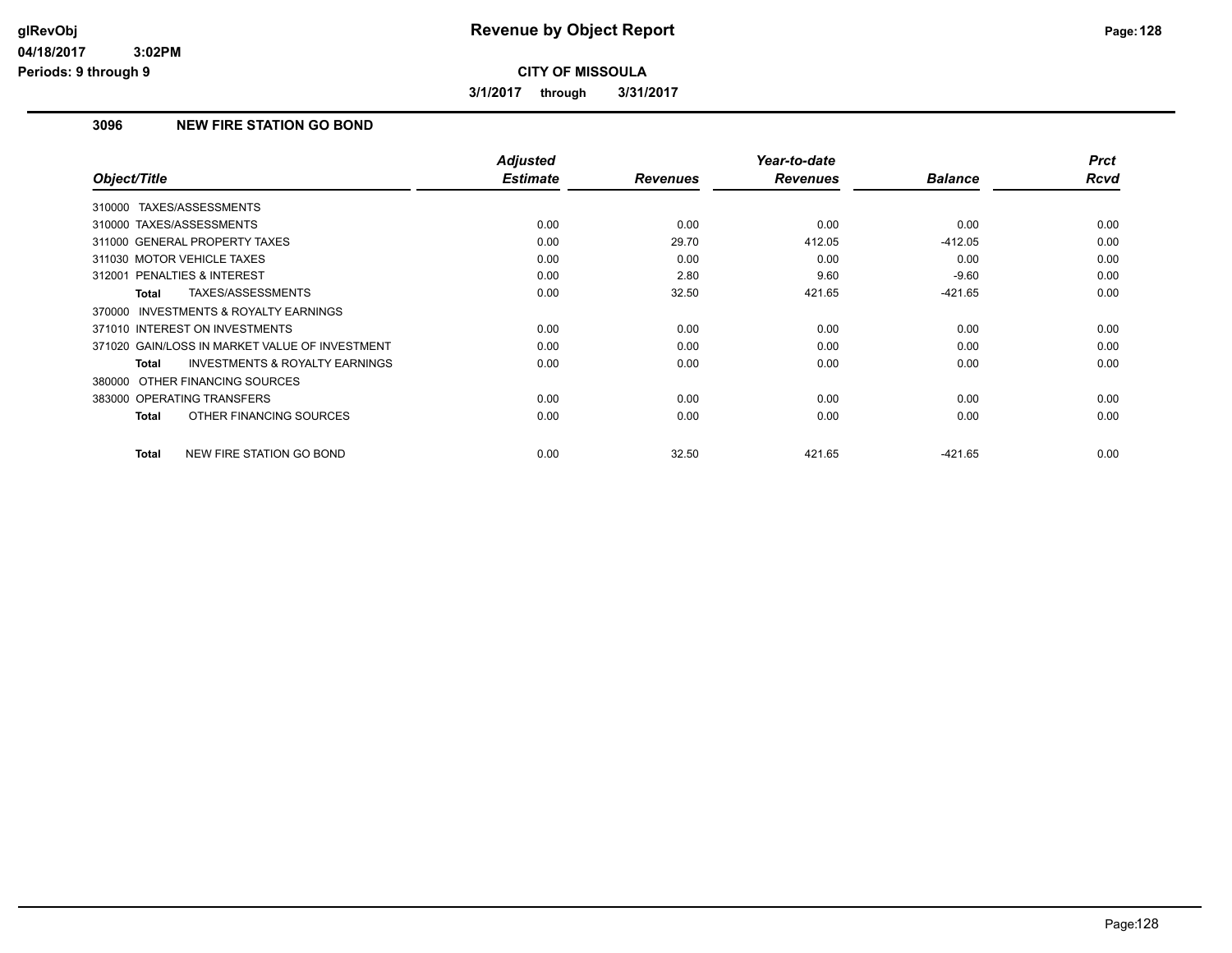**3/1/2017 through 3/31/2017**

**3097 2007 REFUNDING BONDS**

**3097 2007 REFUNDING BONDS**

|                                                     | <b>Adjusted</b> |                 | Year-to-date    |                | <b>Prct</b> |
|-----------------------------------------------------|-----------------|-----------------|-----------------|----------------|-------------|
| Object/Title                                        | <b>Estimate</b> | <b>Revenues</b> | <b>Revenues</b> | <b>Balance</b> | Rcvd        |
| 310000 TAXES/ASSESSMENTS                            |                 |                 |                 |                |             |
| 310000 TAXES/ASSESSMENTS                            | 0.00            | 0.00            | 0.00            | 0.00           | 0.00        |
| 311000 GENERAL PROPERTY TAXES                       | 0.00            | 0.00            | 0.00            | 0.00           | 0.00        |
| 311030 MOTOR VEHICLE TAXES                          | 0.00            | 0.00            | 0.00            | 0.00           | 0.00        |
| <b>PENALTIES &amp; INTEREST</b><br>312001           | 0.00            | 0.00            | 0.00            | 0.00           | 0.00        |
| TAXES/ASSESSMENTS<br>Total                          | 0.00            | 0.00            | 0.00            | 0.00           | 0.00        |
| <b>INVESTMENTS &amp; ROYALTY EARNINGS</b><br>370000 |                 |                 |                 |                |             |
| 371010 INTEREST ON INVESTMENTS                      | 0.00            | 0.00            | 0.00            | 0.00           | 0.00        |
| 371020 GAIN/LOSS IN MARKET VALUE OF INVESTMENTS     | 0.00            | 0.00            | 0.00            | 0.00           | 0.00        |
| <b>INVESTMENTS &amp; ROYALTY EARNINGS</b><br>Total  | 0.00            | 0.00            | 0.00            | 0.00           | 0.00        |
| OTHER FINANCING SOURCES<br>380000                   |                 |                 |                 |                |             |
| 381010 BOND PROCEEDS                                | 0.00            | 0.00            | 0.00            | 0.00           | 0.00        |
| 383042 TRANSFERS FROM OTHER FUNDS                   | 0.00            | 0.00            | 0.00            | 0.00           | 0.00        |
| 383043 TRANSFERS FROM IMPACT FEES                   | 0.00            | 0.00            | 0.00            | 0.00           | 0.00        |
| OTHER FINANCING SOURCES<br><b>Total</b>             | 0.00            | 0.00            | 0.00            | 0.00           | 0.00        |
| 2007 REFUNDING BONDS<br><b>Total</b>                | 0.00            | 0.00            | 0.00            | 0.00           | 0.00        |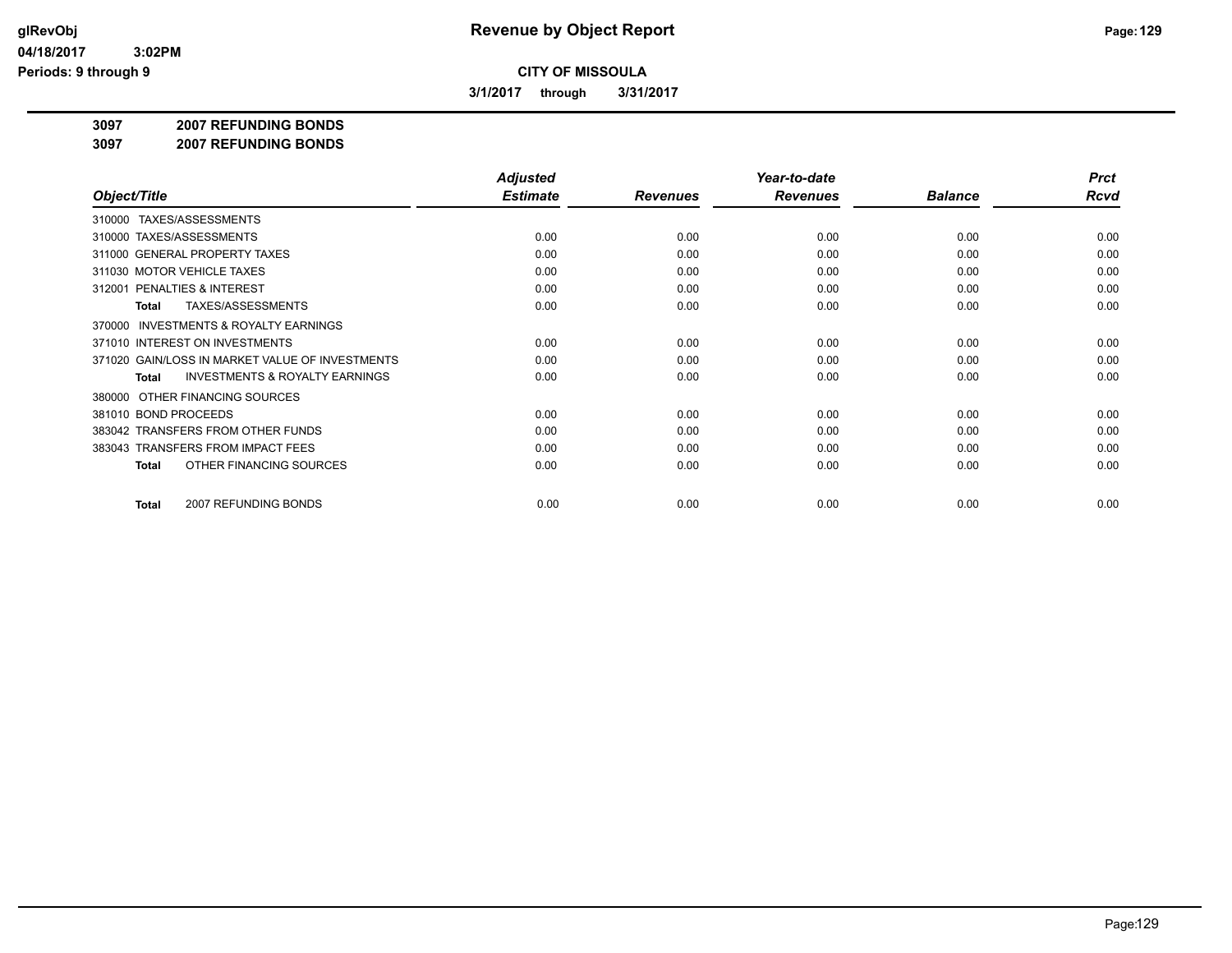**3/1/2017 through 3/31/2017**

## **3097 2007 REFUNDING BONDS**

|                                                     | <b>Adjusted</b> |                 | Year-to-date    |                | <b>Prct</b> |
|-----------------------------------------------------|-----------------|-----------------|-----------------|----------------|-------------|
| Object/Title                                        | <b>Estimate</b> | <b>Revenues</b> | <b>Revenues</b> | <b>Balance</b> | <b>Rcvd</b> |
| TAXES/ASSESSMENTS<br>310000                         |                 |                 |                 |                |             |
| 310000 TAXES/ASSESSMENTS                            | 0.00            | 0.00            | 0.00            | 0.00           | 0.00        |
| 311000 GENERAL PROPERTY TAXES                       | 0.00            | 0.00            | 0.00            | 0.00           | 0.00        |
| 311030 MOTOR VEHICLE TAXES                          | 0.00            | 0.00            | 0.00            | 0.00           | 0.00        |
| 312001 PENALTIES & INTEREST                         | 0.00            | 0.00            | 0.00            | 0.00           | 0.00        |
| TAXES/ASSESSMENTS<br>Total                          | 0.00            | 0.00            | 0.00            | 0.00           | 0.00        |
| <b>INVESTMENTS &amp; ROYALTY EARNINGS</b><br>370000 |                 |                 |                 |                |             |
| 371010 INTEREST ON INVESTMENTS                      | 0.00            | 0.00            | 0.00            | 0.00           | 0.00        |
| 371020 GAIN/LOSS IN MARKET VALUE OF INVESTMENT      | 0.00            | 0.00            | 0.00            | 0.00           | 0.00        |
| <b>INVESTMENTS &amp; ROYALTY EARNINGS</b><br>Total  | 0.00            | 0.00            | 0.00            | 0.00           | 0.00        |
| 380000 OTHER FINANCING SOURCES                      |                 |                 |                 |                |             |
| 381010 BOND PROCEEDS                                | 0.00            | 0.00            | 0.00            | 0.00           | 0.00        |
| 383042 TRANSFERS FROM OTHER FUNDS                   | 0.00            | 0.00            | 0.00            | 0.00           | 0.00        |
| 383043 TRANSFERS FROM IMPACT FEES                   | 0.00            | 0.00            | 0.00            | 0.00           | 0.00        |
| OTHER FINANCING SOURCES<br>Total                    | 0.00            | 0.00            | 0.00            | 0.00           | 0.00        |
|                                                     |                 |                 |                 |                |             |
| 2007 REFUNDING BONDS<br>Total                       | 0.00            | 0.00            | 0.00            | 0.00           | 0.00        |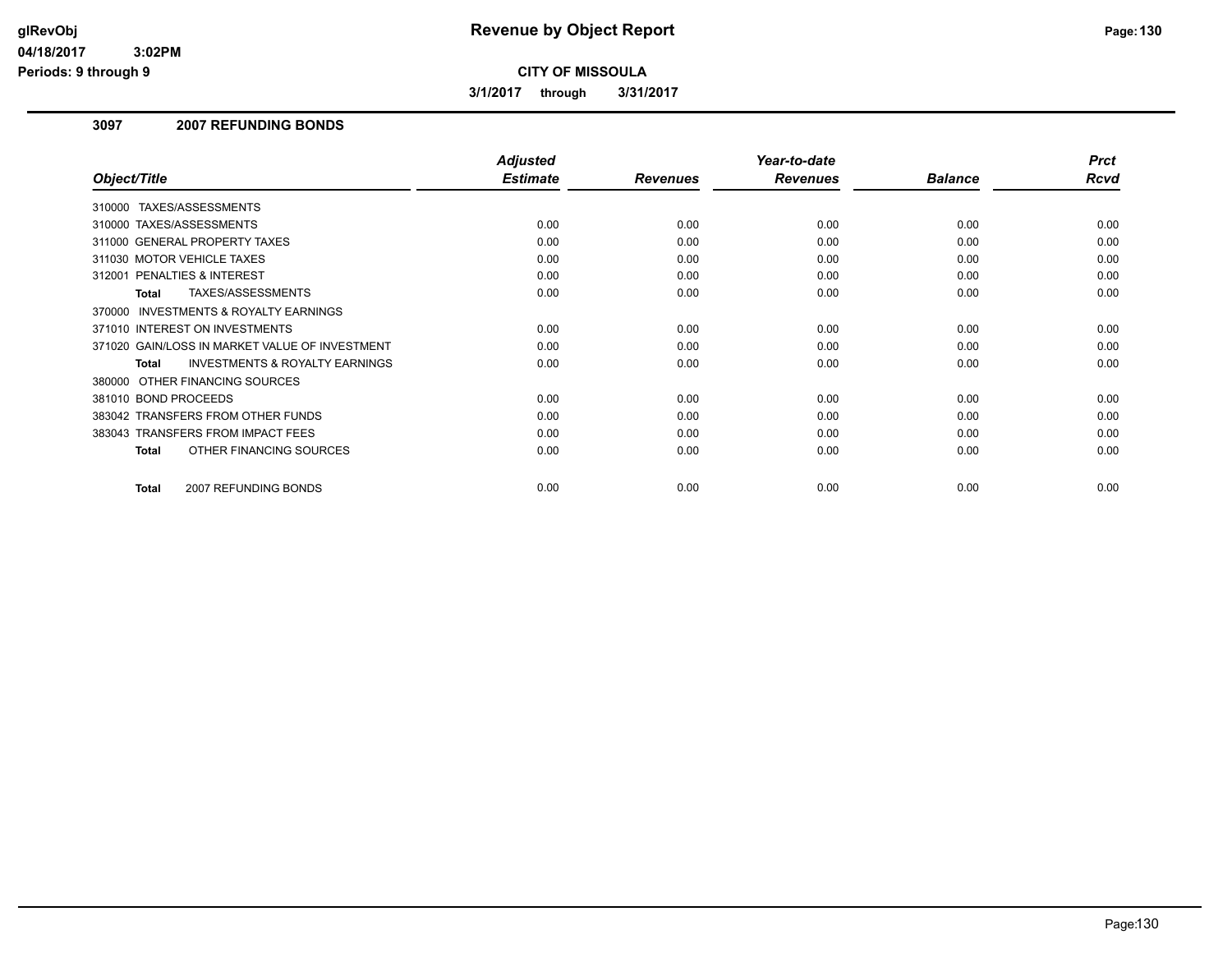**3/1/2017 through 3/31/2017**

## **3100 SIDEWALK & CURB WARRANTS FUND 3100 SIDEWALK & CURB WARRANTS FUND**

|                                                     | <b>Adjusted</b> |                 | Year-to-date    |                | <b>Prct</b> |
|-----------------------------------------------------|-----------------|-----------------|-----------------|----------------|-------------|
| Object/Title                                        | <b>Estimate</b> | <b>Revenues</b> | <b>Revenues</b> | <b>Balance</b> | <b>Rcvd</b> |
| TAXES/ASSESSMENTS<br>310000                         |                 |                 |                 |                |             |
| <b>PENALTIES &amp; INTEREST</b><br>312001           | 0.00            | 0.00            | 0.00            | 0.00           | 0.00        |
| TAXES/ASSESSMENTS<br><b>Total</b>                   | 0.00            | 0.00            | 0.00            | 0.00           | 0.00        |
| <b>MISCELLANEOUS REVENUES</b><br>360000             |                 |                 |                 |                |             |
| 360010 MISCELLANEOUS                                | 0.00            | 0.00            | 0.00            | 0.00           | 0.00        |
| 363020 PROPERTY ASSESSMENTS                         | 0.00            | 0.00            | 0.00            | 0.00           | 0.00        |
| PAYOFF PRINCIPAL ASSESSMENTS<br>363021              | 0.00            | 0.00            | 0.00            | 0.00           | 0.00        |
| 363022 BOND INTEREST ASSESSMENTS                    | 0.00            | 0.00            | 0.00            | 0.00           | 0.00        |
| 363030 SIDEWALK AND CURB ASSESSMENTS                | 0.00            | 0.00            | 0.00            | 0.00           | 0.00        |
| 363040 PENALTY AND INTEREST                         | 0.00            | 0.00            | 0.00            | 0.00           | 0.00        |
| MISCELLANEOUS REVENUES<br><b>Total</b>              | 0.00            | 0.00            | 0.00            | 0.00           | 0.00        |
| <b>INVESTMENTS &amp; ROYALTY EARNINGS</b><br>370000 |                 |                 |                 |                |             |
| 371010 INTEREST ON INVESTMENTS                      | 0.00            | 0.00            | 0.00            | 0.00           | 0.00        |
| 371020 GAIN/LOSS IN MARKET VALUE OF INVESTMENTS     | 0.00            | 0.00            | 0.00            | 0.00           | 0.00        |
| <b>INVESTMENTS &amp; ROYALTY EARNINGS</b><br>Total  | 0.00            | 0.00            | 0.00            | 0.00           | 0.00        |
| OTHER FINANCING SOURCES<br>380000                   |                 |                 |                 |                |             |
| 383042 TRANSFERS FROM OTHER FUNDS                   | 100,000.00      | 0.00            | 0.00            | 100,000.00     | 0.00        |
| OTHER FINANCING SOURCES<br>Total                    | 100,000.00      | 0.00            | 0.00            | 100,000.00     | 0.00        |
| SIDEWALK & CURB WARRANTS FUND<br><b>Total</b>       | 100.000.00      | 0.00            | 0.00            | 100.000.00     | 0.00        |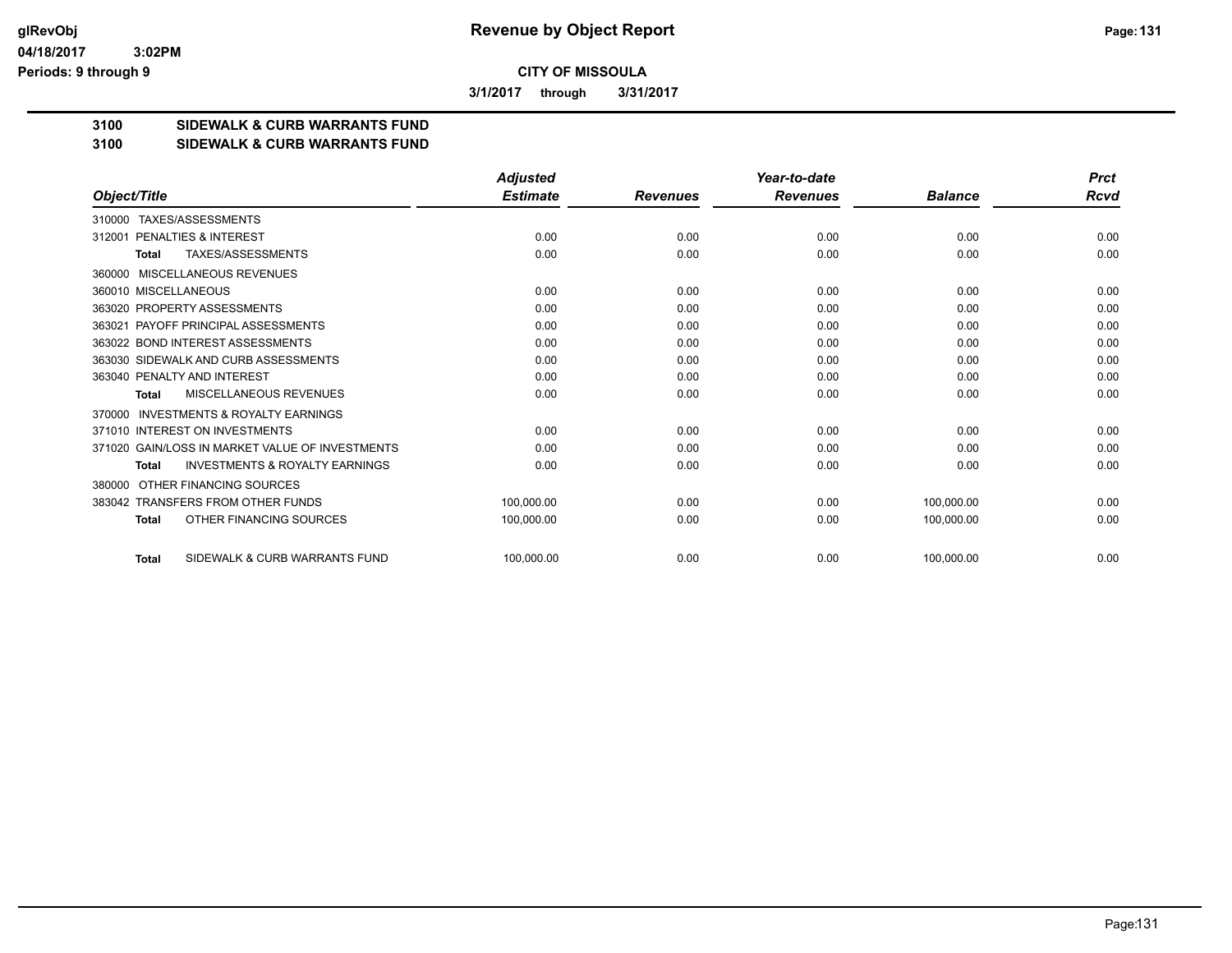**3/1/2017 through 3/31/2017**

## **3100 SIDEWALK & CURB WARRANTS FUND**

|                                                           | <b>Adjusted</b> |                 | Year-to-date    |                | <b>Prct</b> |
|-----------------------------------------------------------|-----------------|-----------------|-----------------|----------------|-------------|
| Object/Title                                              | <b>Estimate</b> | <b>Revenues</b> | <b>Revenues</b> | <b>Balance</b> | Rcvd        |
| TAXES/ASSESSMENTS<br>310000                               |                 |                 |                 |                |             |
| PENALTIES & INTEREST<br>312001                            | 0.00            | 0.00            | 0.00            | 0.00           | 0.00        |
| TAXES/ASSESSMENTS<br>Total                                | 0.00            | 0.00            | 0.00            | 0.00           | 0.00        |
| <b>MISCELLANEOUS REVENUES</b><br>360000                   |                 |                 |                 |                |             |
| 360010 MISCELLANEOUS                                      | 0.00            | 0.00            | 0.00            | 0.00           | 0.00        |
| 363020 PROPERTY ASSESSMENTS                               | 0.00            | 0.00            | 0.00            | 0.00           | 0.00        |
| 363021 PAYOFF PRINCIPAL ASSESSMENTS                       | 0.00            | 0.00            | 0.00            | 0.00           | 0.00        |
| 363022 BOND INTEREST ASSESSMENTS                          | 0.00            | 0.00            | 0.00            | 0.00           | 0.00        |
| 363030 SIDEWALK AND CURB ASSESSMENTS                      | 0.00            | 0.00            | 0.00            | 0.00           | 0.00        |
| 363040 PENALTY AND INTEREST                               | 0.00            | 0.00            | 0.00            | 0.00           | 0.00        |
| <b>MISCELLANEOUS REVENUES</b><br>Total                    | 0.00            | 0.00            | 0.00            | 0.00           | 0.00        |
| INVESTMENTS & ROYALTY EARNINGS<br>370000                  |                 |                 |                 |                |             |
| 371010 INTEREST ON INVESTMENTS                            | 0.00            | 0.00            | 0.00            | 0.00           | 0.00        |
| 371020 GAIN/LOSS IN MARKET VALUE OF INVESTMENT            | 0.00            | 0.00            | 0.00            | 0.00           | 0.00        |
| <b>INVESTMENTS &amp; ROYALTY EARNINGS</b><br><b>Total</b> | 0.00            | 0.00            | 0.00            | 0.00           | 0.00        |
| OTHER FINANCING SOURCES<br>380000                         |                 |                 |                 |                |             |
| 383042 TRANSFERS FROM OTHER FUNDS                         | 100,000.00      | 0.00            | 0.00            | 100,000.00     | 0.00        |
| OTHER FINANCING SOURCES<br><b>Total</b>                   | 100,000.00      | 0.00            | 0.00            | 100,000.00     | 0.00        |
| SIDEWALK & CURB WARRANTS FUND<br><b>Total</b>             | 100.000.00      | 0.00            | 0.00            | 100.000.00     | 0.00        |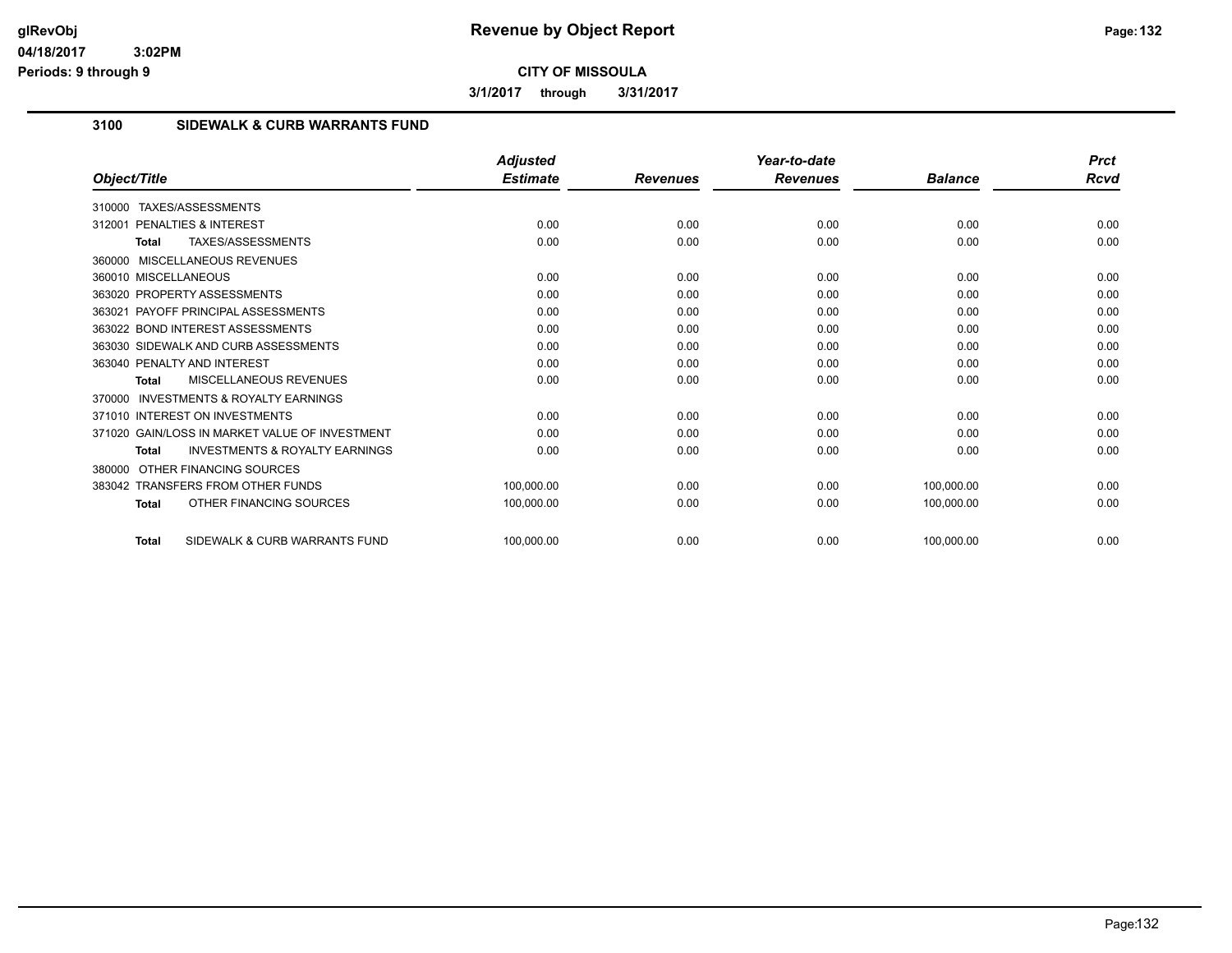*Prct* 

## **CITY OF MISSOULA**

**3/1/2017 through 3/31/2017**

#### **3200 FY99 SIDEWALK & CURB DEBT SERVICE FUND 3200 FY99 SIDEWALK & CURB DEBT SERVICE FUND**

| ----                     |                 |                 |
|--------------------------|-----------------|-----------------|
|                          | <b>Adjusted</b> |                 |
| Object/Title             | <b>Estimate</b> | <b>Revenues</b> |
| 310000 TAYES/ASSESSMENTS |                 |                 |

| Object/Title                                              | <b>Estimate</b> | <b>Revenues</b> | <b>Revenues</b> | <b>Balance</b> | Rcvd |
|-----------------------------------------------------------|-----------------|-----------------|-----------------|----------------|------|
| TAXES/ASSESSMENTS<br>310000                               |                 |                 |                 |                |      |
| <b>PENALTIES &amp; INTEREST</b><br>312001                 | 0.00            | 0.00            | 0.00            | 0.00           | 0.00 |
| TAXES/ASSESSMENTS<br>Total                                | 0.00            | 0.00            | 0.00            | 0.00           | 0.00 |
| 360000 MISCELLANEOUS REVENUES                             |                 |                 |                 |                |      |
| 363020 PROPERTY ASSESSMENTS                               | 0.00            | 0.00            | 0.00            | 0.00           | 0.00 |
| PAYOFF PRINCIPAL ASSESSMENTS<br>363021                    | 0.00            | 0.00            | 0.00            | 0.00           | 0.00 |
| 363022 BOND INTEREST ASSESSMENTS                          | 0.00            | 0.00            | 0.00            | 0.00           | 0.00 |
| 363040 PENALTY AND INTEREST                               | 0.00            | 0.00            | 0.00            | 0.00           | 0.00 |
| <b>MISCELLANEOUS REVENUES</b><br>Total                    | 0.00            | 0.00            | 0.00            | 0.00           | 0.00 |
| 370000 INVESTMENTS & ROYALTY EARNINGS                     |                 |                 |                 |                |      |
| 371010 INTEREST ON INVESTMENTS                            | 0.00            | 0.00            | 0.00            | 0.00           | 0.00 |
| 371020 GAIN/LOSS IN MARKET VALUE OF INVESTMENTS           | 0.00            | 0.00            | 0.00            | 0.00           | 0.00 |
| <b>INVESTMENTS &amp; ROYALTY EARNINGS</b><br>Total        | 0.00            | 0.00            | 0.00            | 0.00           | 0.00 |
| 380000 OTHER FINANCING SOURCES                            |                 |                 |                 |                |      |
| 381009 TRANSFERS IN                                       | 0.00            | 0.00            | 0.00            | 0.00           | 0.00 |
| OTHER FINANCING SOURCES<br>Total                          | 0.00            | 0.00            | 0.00            | 0.00           | 0.00 |
| <b>FY99 SIDEWALK &amp; CURB DEBT SERVICE FUI</b><br>Total | 0.00            | 0.00            | 0.00            | 0.00           | 0.00 |

*Year-to-date*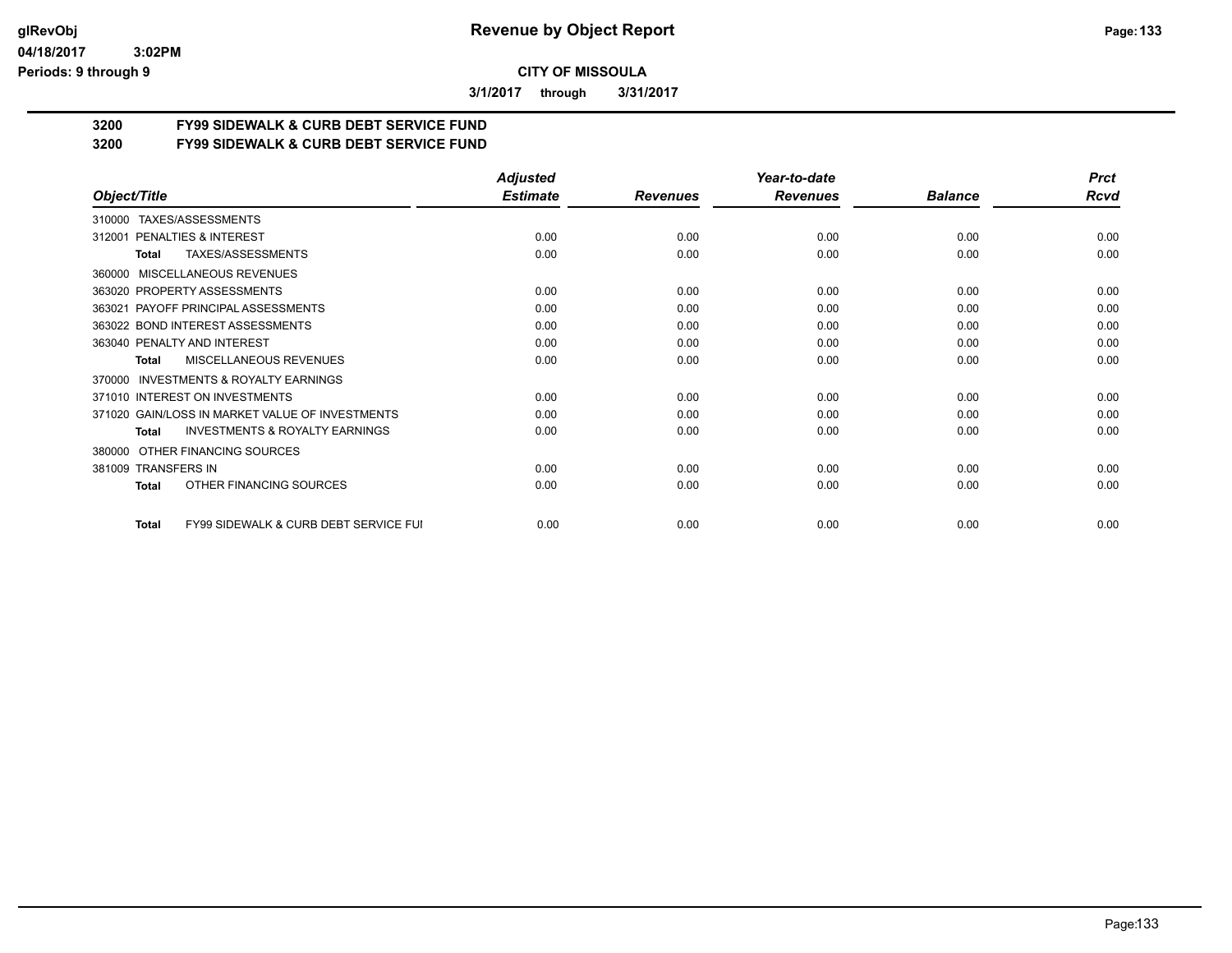**3/1/2017 through 3/31/2017**

### **3200 FY99 SIDEWALK & CURB DEBT SERVICE FUND**

|                                                           | <b>Adjusted</b> |                 | Year-to-date    |                | <b>Prct</b> |
|-----------------------------------------------------------|-----------------|-----------------|-----------------|----------------|-------------|
| Object/Title                                              | <b>Estimate</b> | <b>Revenues</b> | <b>Revenues</b> | <b>Balance</b> | <b>Rcvd</b> |
| TAXES/ASSESSMENTS<br>310000                               |                 |                 |                 |                |             |
| 312001 PENALTIES & INTEREST                               | 0.00            | 0.00            | 0.00            | 0.00           | 0.00        |
| TAXES/ASSESSMENTS<br><b>Total</b>                         | 0.00            | 0.00            | 0.00            | 0.00           | 0.00        |
| <b>MISCELLANEOUS REVENUES</b><br>360000                   |                 |                 |                 |                |             |
| 363020 PROPERTY ASSESSMENTS                               | 0.00            | 0.00            | 0.00            | 0.00           | 0.00        |
| 363021 PAYOFF PRINCIPAL ASSESSMENTS                       | 0.00            | 0.00            | 0.00            | 0.00           | 0.00        |
| 363022 BOND INTEREST ASSESSMENTS                          | 0.00            | 0.00            | 0.00            | 0.00           | 0.00        |
| 363040 PENALTY AND INTEREST                               | 0.00            | 0.00            | 0.00            | 0.00           | 0.00        |
| MISCELLANEOUS REVENUES<br>Total                           | 0.00            | 0.00            | 0.00            | 0.00           | 0.00        |
| <b>INVESTMENTS &amp; ROYALTY EARNINGS</b><br>370000       |                 |                 |                 |                |             |
| 371010 INTEREST ON INVESTMENTS                            | 0.00            | 0.00            | 0.00            | 0.00           | 0.00        |
| 371020 GAIN/LOSS IN MARKET VALUE OF INVESTMENT            | 0.00            | 0.00            | 0.00            | 0.00           | 0.00        |
| <b>INVESTMENTS &amp; ROYALTY EARNINGS</b><br><b>Total</b> | 0.00            | 0.00            | 0.00            | 0.00           | 0.00        |
| OTHER FINANCING SOURCES<br>380000                         |                 |                 |                 |                |             |
| 381009 TRANSFERS IN                                       | 0.00            | 0.00            | 0.00            | 0.00           | 0.00        |
| OTHER FINANCING SOURCES<br><b>Total</b>                   | 0.00            | 0.00            | 0.00            | 0.00           | 0.00        |
| FY99 SIDEWALK & CURB DEBT SERVICE FU<br><b>Total</b>      | 0.00            | 0.00            | 0.00            | 0.00           | 0.00        |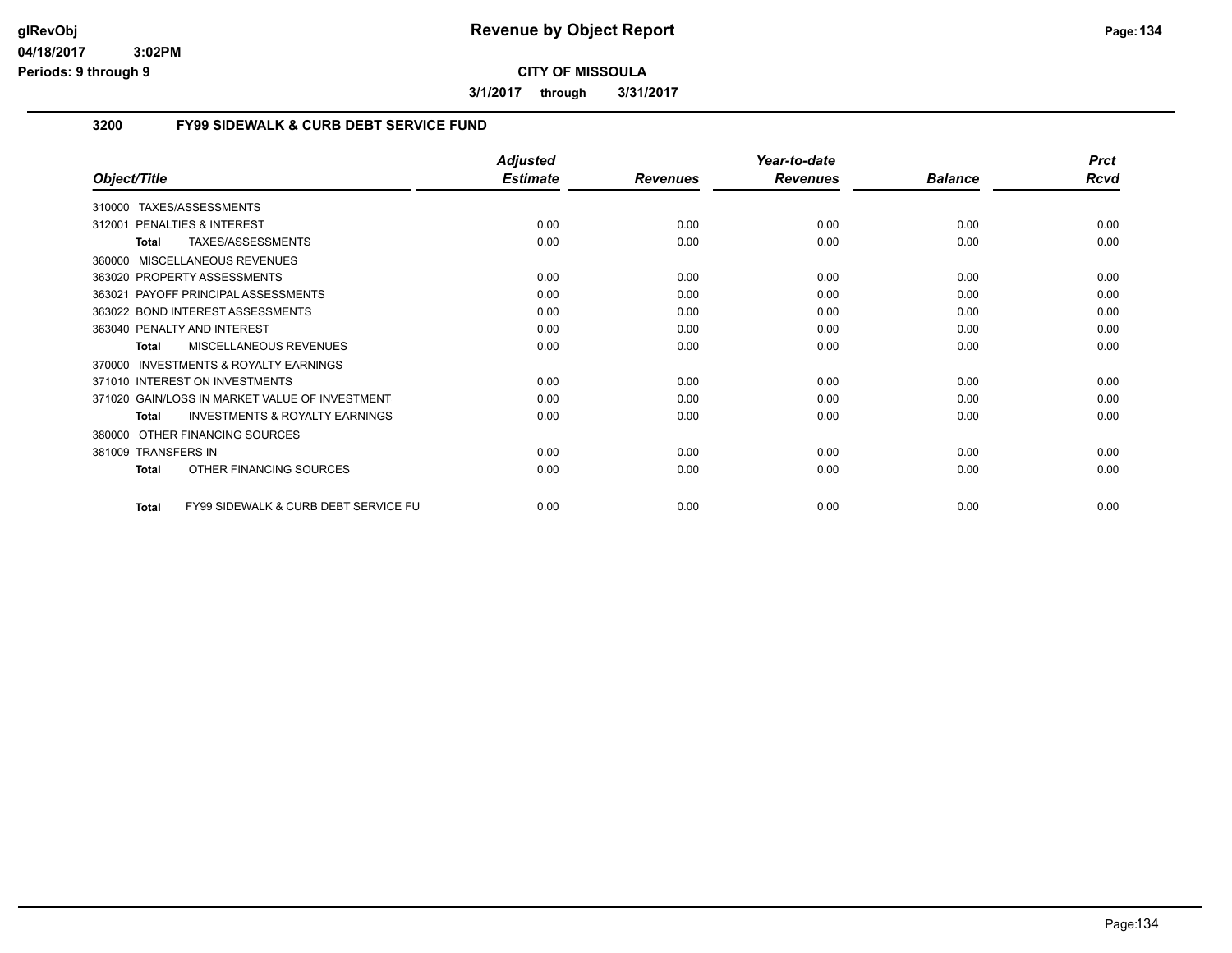*Prct Rcvd*

## **CITY OF MISSOULA**

**3/1/2017 through 3/31/2017**

#### **3300 FY00 SIDEWALK & CURB DEBT SERVICE FUND 3300 FY00 SIDEWALK & CURB DEBT SERVICE FUND**

|                                                       | <b>Adjusted</b> |                 | Year-to-date    |                | <b>Prct</b> |
|-------------------------------------------------------|-----------------|-----------------|-----------------|----------------|-------------|
| Object/Title                                          | <b>Estimate</b> | <b>Revenues</b> | <b>Revenues</b> | <b>Balance</b> | Rcvd        |
| 360000 MISCELLANEOUS REVENUES                         |                 |                 |                 |                |             |
| 363020 PROPERTY ASSESSMENTS                           | 0.00            | 0.00            | 0.00            | 0.00           | 0.00        |
| 363021 PAYOFF PRINCIPAL ASSESSMENTS                   | 0.00            | 0.00            | 0.00            | 0.00           | 0.00        |
| 363022 BOND INTEREST ASSESSMENTS                      | 0.00            | 0.00            | 0.00            | 0.00           | 0.00        |
| 363040 PENALTY AND INTEREST                           | 0.00            | 0.00            | 0.00            | 0.00           | 0.00        |
| MISCELLANEOUS REVENUES<br>Total                       | 0.00            | 0.00            | 0.00            | 0.00           | 0.00        |
| 370000 INVESTMENTS & ROYALTY EARNINGS                 |                 |                 |                 |                |             |
| 371010 INTEREST ON INVESTMENTS                        | 0.00            | 0.00            | 0.00            | 0.00           | 0.00        |
| 371020 GAIN/LOSS IN MARKET VALUE OF INVESTMENTS       | 0.00            | 0.00            | 0.00            | 0.00           | 0.00        |
| <b>INVESTMENTS &amp; ROYALTY EARNINGS</b><br>Total    | 0.00            | 0.00            | 0.00            | 0.00           | 0.00        |
| FY00 SIDEWALK & CURB DEBT SERVICE FUI<br><b>Total</b> | 0.00            | 0.00            | 0.00            | 0.00           | 0.00        |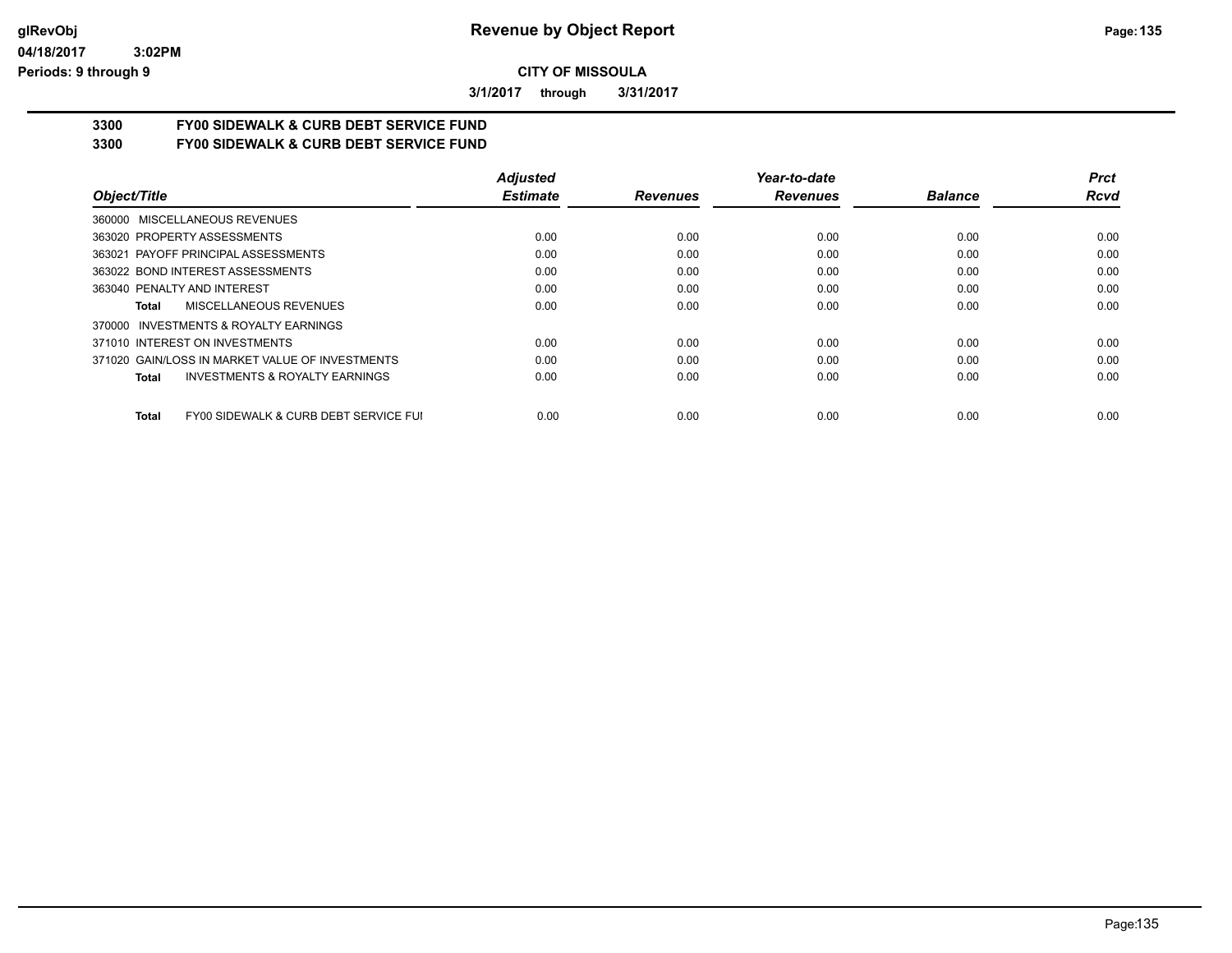**3/1/2017 through 3/31/2017**

## **3300 FY00 SIDEWALK & CURB DEBT SERVICE FUND**

| Object/Title                                         | <b>Adjusted</b><br><b>Estimate</b> | <b>Revenues</b> | Year-to-date<br><b>Revenues</b> | <b>Balance</b> | <b>Prct</b><br><b>Rcvd</b> |
|------------------------------------------------------|------------------------------------|-----------------|---------------------------------|----------------|----------------------------|
| 360000 MISCELLANEOUS REVENUES                        |                                    |                 |                                 |                |                            |
| 363020 PROPERTY ASSESSMENTS                          | 0.00                               | 0.00            | 0.00                            | 0.00           | 0.00                       |
| 363021 PAYOFF PRINCIPAL ASSESSMENTS                  | 0.00                               | 0.00            | 0.00                            | 0.00           | 0.00                       |
| 363022 BOND INTEREST ASSESSMENTS                     | 0.00                               | 0.00            | 0.00                            | 0.00           | 0.00                       |
| 363040 PENALTY AND INTEREST                          | 0.00                               | 0.00            | 0.00                            | 0.00           | 0.00                       |
| MISCELLANEOUS REVENUES<br>Total                      | 0.00                               | 0.00            | 0.00                            | 0.00           | 0.00                       |
| INVESTMENTS & ROYALTY EARNINGS<br>370000             |                                    |                 |                                 |                |                            |
| 371010 INTEREST ON INVESTMENTS                       | 0.00                               | 0.00            | 0.00                            | 0.00           | 0.00                       |
| 371020 GAIN/LOSS IN MARKET VALUE OF INVESTMENT       | 0.00                               | 0.00            | 0.00                            | 0.00           | 0.00                       |
| <b>INVESTMENTS &amp; ROYALTY EARNINGS</b><br>Total   | 0.00                               | 0.00            | 0.00                            | 0.00           | 0.00                       |
|                                                      |                                    |                 |                                 |                |                            |
| FY00 SIDEWALK & CURB DEBT SERVICE FU<br><b>Total</b> | 0.00                               | 0.00            | 0.00                            | 0.00           | 0.00                       |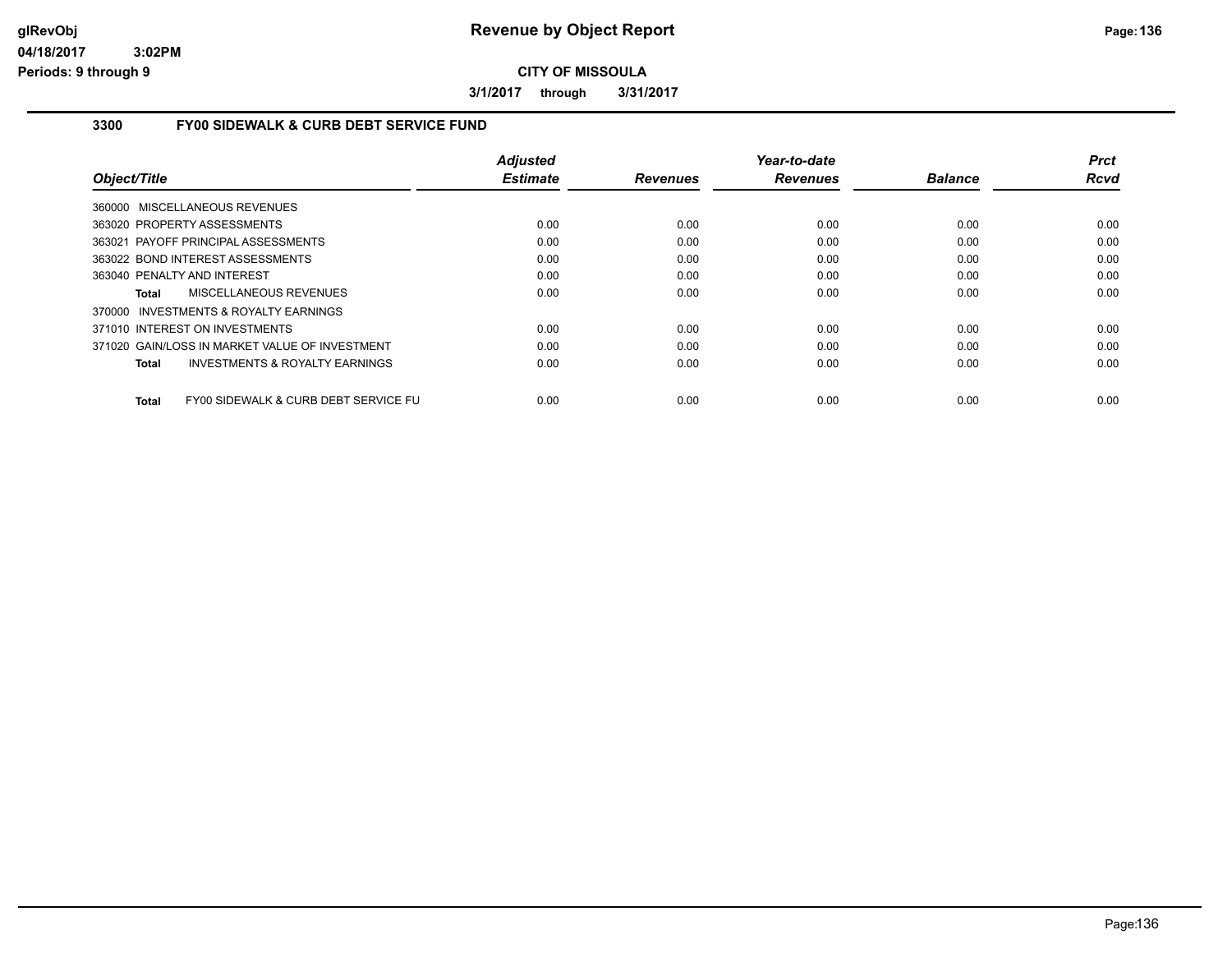**3/1/2017 through 3/31/2017**

**3305 JUDGMENT LEVIES 3305 JUDGMENT LEVIES**

|                                        | <b>Adjusted</b> |                 | Year-to-date    |                | <b>Prct</b> |
|----------------------------------------|-----------------|-----------------|-----------------|----------------|-------------|
| Object/Title                           | <b>Estimate</b> | <b>Revenues</b> | <b>Revenues</b> | <b>Balance</b> | <b>Rcvd</b> |
| 310000 TAXES/ASSESSMENTS               |                 |                 |                 |                |             |
| 311000 GENERAL PROPERTY TAXES          | 0.00            | $-0.21$         | $-1.89$         | 1.89           | 0.00        |
| 312001 PENALTIES & INTEREST            | 0.00            | 0.00            | 0.06            | $-0.06$        | 0.00        |
| TAXES/ASSESSMENTS<br>Total             | 0.00            | $-0.21$         | $-1.83$         | 1.83           | 0.00        |
| <b>JUDGMENT LEVIES</b><br><b>Total</b> | 0.00            | $-0.21$         | $-1.83$         | 1.83           | 0.00        |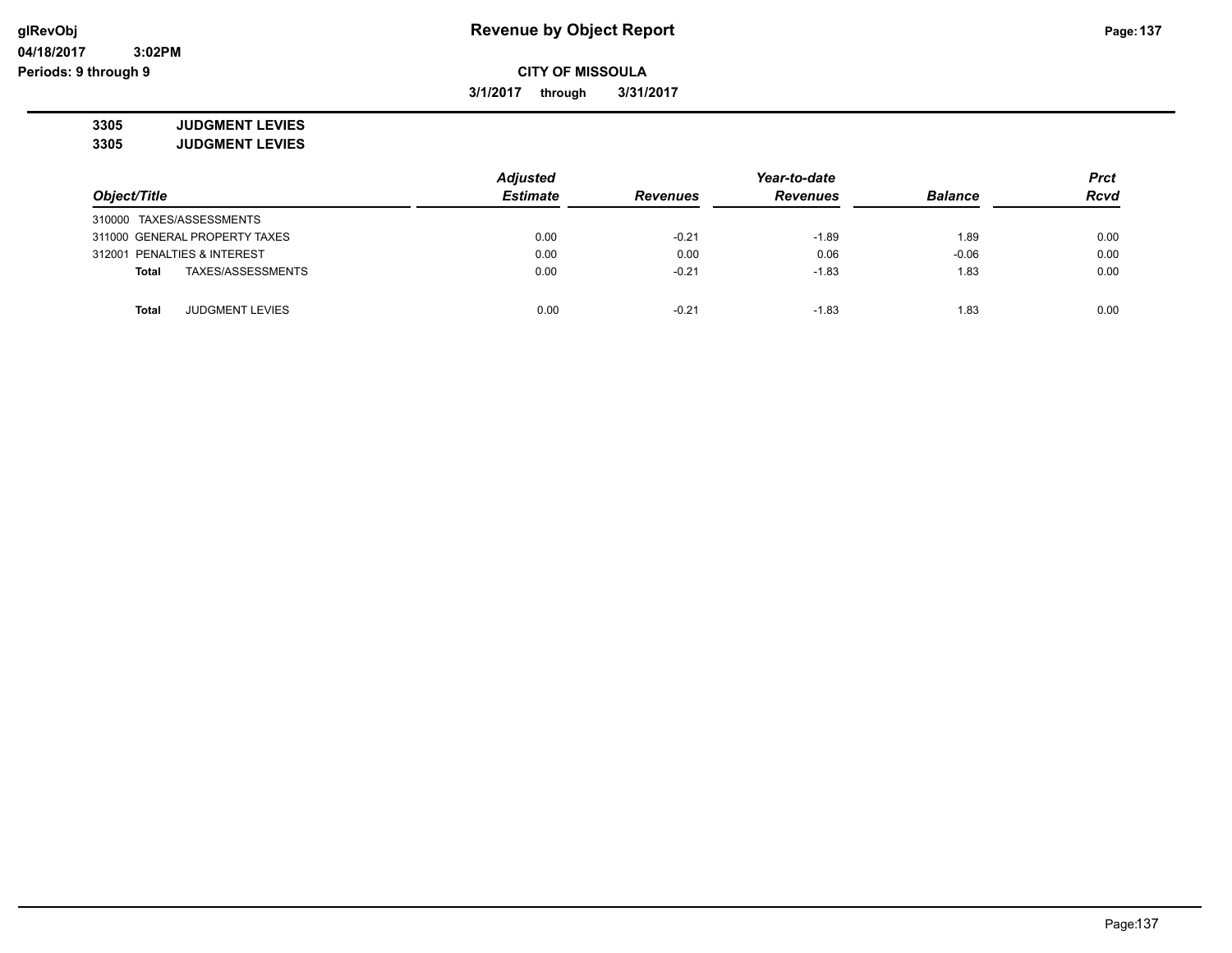**3/1/2017 through 3/31/2017**

#### **3305 JUDGMENT LEVIES**

|                                 | <b>Adjusted</b> |                 | Year-to-date    |                | <b>Prct</b> |
|---------------------------------|-----------------|-----------------|-----------------|----------------|-------------|
| Object/Title                    | <b>Estimate</b> | <b>Revenues</b> | <b>Revenues</b> | <b>Balance</b> | <b>Rcvd</b> |
| 310000 TAXES/ASSESSMENTS        |                 |                 |                 |                |             |
| 311000 GENERAL PROPERTY TAXES   | 0.00            | $-0.21$         | $-1.89$         | 1.89           | 0.00        |
| 312001 PENALTIES & INTEREST     | 0.00            | 0.00            | 0.06            | $-0.06$        | 0.00        |
| TAXES/ASSESSMENTS<br>Total      | 0.00            | $-0.21$         | $-1.83$         | 1.83           | 0.00        |
|                                 |                 |                 |                 |                |             |
| <b>JUDGMENT LEVIES</b><br>Total | 0.00            | $-0.21$         | $-1.83$         | 1.83           | 0.00        |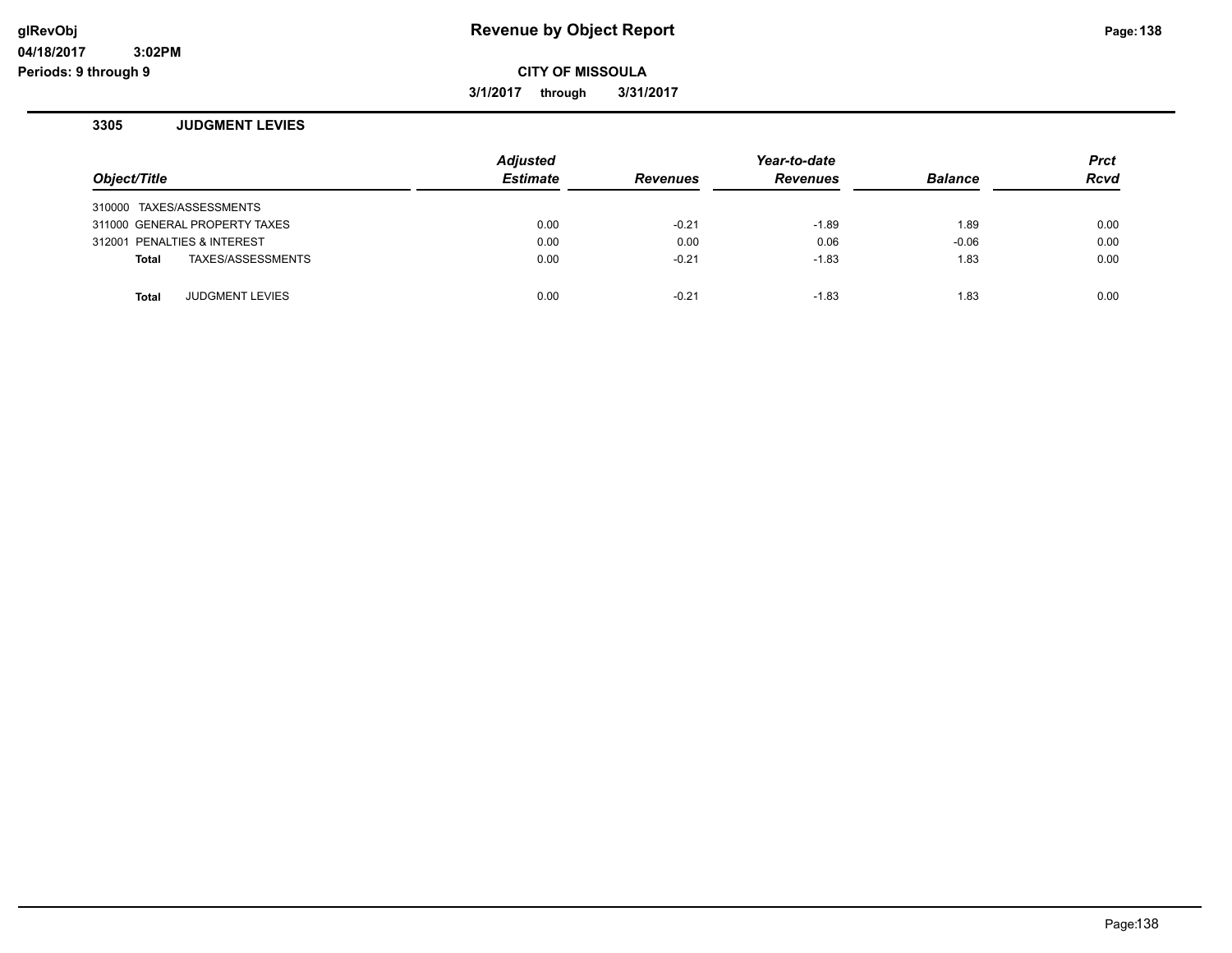**3/1/2017 through 3/31/2017**

## **3400 FY01 SIDEWALK & CURB DEBT SERVICE FUND 3400 FY01 SIDEWALK & CURB DEBT SERVICE FUND**

|                                                           | <b>Adjusted</b> |                 | Year-to-date    |                | <b>Prct</b> |
|-----------------------------------------------------------|-----------------|-----------------|-----------------|----------------|-------------|
| Object/Title                                              | <b>Estimate</b> | <b>Revenues</b> | <b>Revenues</b> | <b>Balance</b> | <b>Rcvd</b> |
| TAXES/ASSESSMENTS<br>310000                               |                 |                 |                 |                |             |
| <b>PENALTIES &amp; INTEREST</b><br>312001                 | 0.00            | 0.00            | 0.00            | 0.00           | 0.00        |
| TAXES/ASSESSMENTS<br>Total                                | 0.00            | 0.00            | 0.00            | 0.00           | 0.00        |
| 360000 MISCELLANEOUS REVENUES                             |                 |                 |                 |                |             |
| 360010 MISCELLANEOUS                                      | 0.00            | 0.00            | 0.00            | 0.00           | 0.00        |
| 363020 PROPERTY ASSESSMENTS                               | 0.00            | 0.00            | 0.00            | 0.00           | 0.00        |
| 363021 PAYOFF PRINCIPAL ASSESSMENTS                       | 0.00            | 0.00            | 0.00            | 0.00           | 0.00        |
| 363022 BOND INTEREST ASSESSMENTS                          | 0.00            | 0.00            | 0.00            | 0.00           | 0.00        |
| 363040 PENALTY AND INTEREST                               | 0.00            | 0.00            | 0.00            | 0.00           | 0.00        |
| <b>MISCELLANEOUS REVENUES</b><br>Total                    | 0.00            | 0.00            | 0.00            | 0.00           | 0.00        |
| 370000 INVESTMENTS & ROYALTY EARNINGS                     |                 |                 |                 |                |             |
| 371010 INTEREST ON INVESTMENTS                            | 0.00            | 0.00            | 0.00            | 0.00           | 0.00        |
| 371020 GAIN/LOSS IN MARKET VALUE OF INVESTMENTS           | 0.00            | 0.00            | 0.00            | 0.00           | 0.00        |
| <b>INVESTMENTS &amp; ROYALTY EARNINGS</b><br>Total        | 0.00            | 0.00            | 0.00            | 0.00           | 0.00        |
|                                                           |                 |                 |                 |                |             |
| <b>FY01 SIDEWALK &amp; CURB DEBT SERVICE FUI</b><br>Total | 0.00            | 0.00            | 0.00            | 0.00           | 0.00        |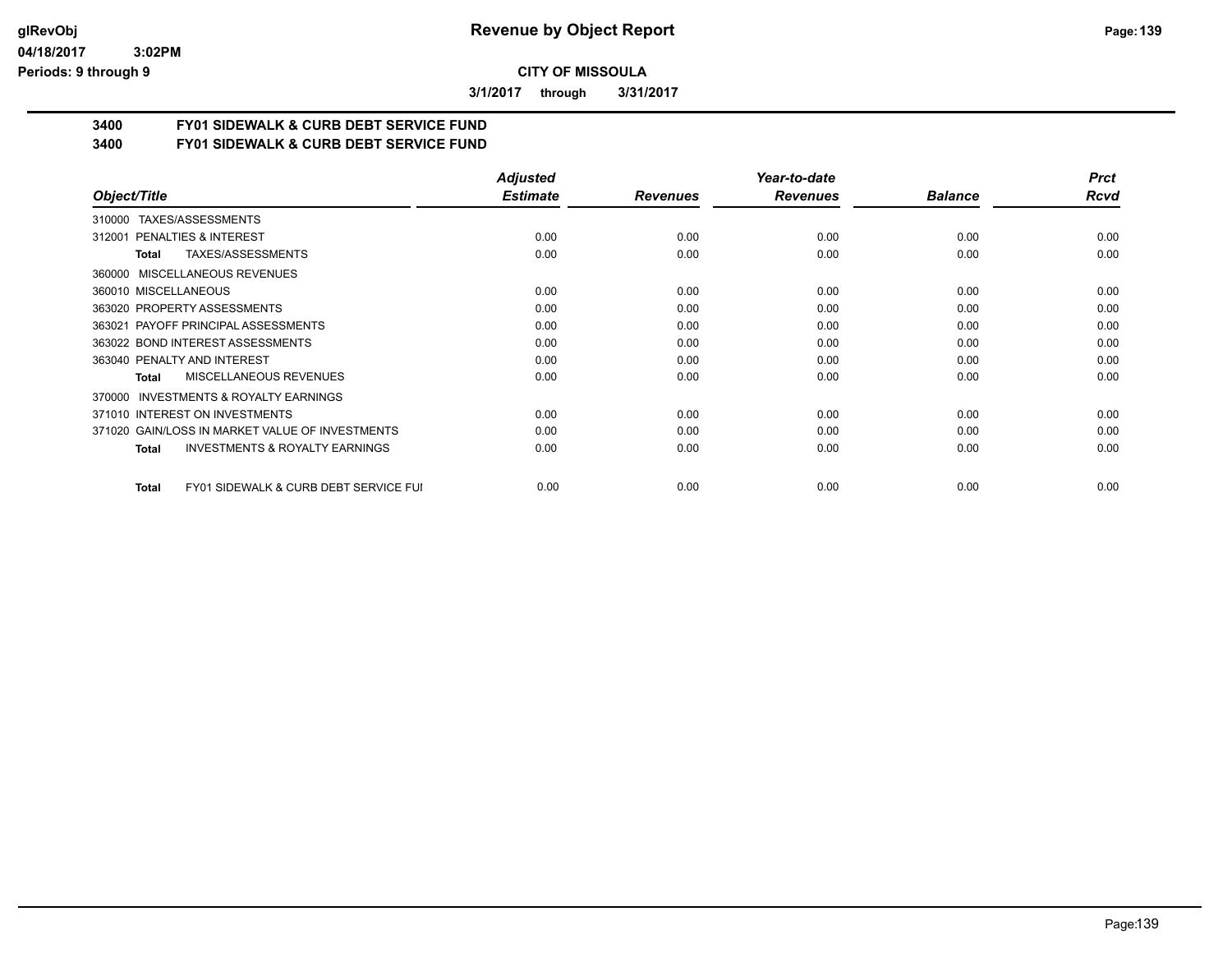**3/1/2017 through 3/31/2017**

### **3400 FY01 SIDEWALK & CURB DEBT SERVICE FUND**

|                                                           | <b>Adjusted</b> |                 | Year-to-date    |                | <b>Prct</b> |
|-----------------------------------------------------------|-----------------|-----------------|-----------------|----------------|-------------|
| Object/Title                                              | <b>Estimate</b> | <b>Revenues</b> | <b>Revenues</b> | <b>Balance</b> | Rcvd        |
| TAXES/ASSESSMENTS<br>310000                               |                 |                 |                 |                |             |
| 312001 PENALTIES & INTEREST                               | 0.00            | 0.00            | 0.00            | 0.00           | 0.00        |
| TAXES/ASSESSMENTS<br>Total                                | 0.00            | 0.00            | 0.00            | 0.00           | 0.00        |
| 360000 MISCELLANEOUS REVENUES                             |                 |                 |                 |                |             |
| 360010 MISCELLANEOUS                                      | 0.00            | 0.00            | 0.00            | 0.00           | 0.00        |
| 363020 PROPERTY ASSESSMENTS                               | 0.00            | 0.00            | 0.00            | 0.00           | 0.00        |
| 363021 PAYOFF PRINCIPAL ASSESSMENTS                       | 0.00            | 0.00            | 0.00            | 0.00           | 0.00        |
| 363022 BOND INTEREST ASSESSMENTS                          | 0.00            | 0.00            | 0.00            | 0.00           | 0.00        |
| 363040 PENALTY AND INTEREST                               | 0.00            | 0.00            | 0.00            | 0.00           | 0.00        |
| MISCELLANEOUS REVENUES<br>Total                           | 0.00            | 0.00            | 0.00            | 0.00           | 0.00        |
| INVESTMENTS & ROYALTY EARNINGS<br>370000                  |                 |                 |                 |                |             |
| 371010 INTEREST ON INVESTMENTS                            | 0.00            | 0.00            | 0.00            | 0.00           | 0.00        |
| 371020 GAIN/LOSS IN MARKET VALUE OF INVESTMENT            | 0.00            | 0.00            | 0.00            | 0.00           | 0.00        |
| <b>INVESTMENTS &amp; ROYALTY EARNINGS</b><br><b>Total</b> | 0.00            | 0.00            | 0.00            | 0.00           | 0.00        |
| FY01 SIDEWALK & CURB DEBT SERVICE FU<br>Total             | 0.00            | 0.00            | 0.00            | 0.00           | 0.00        |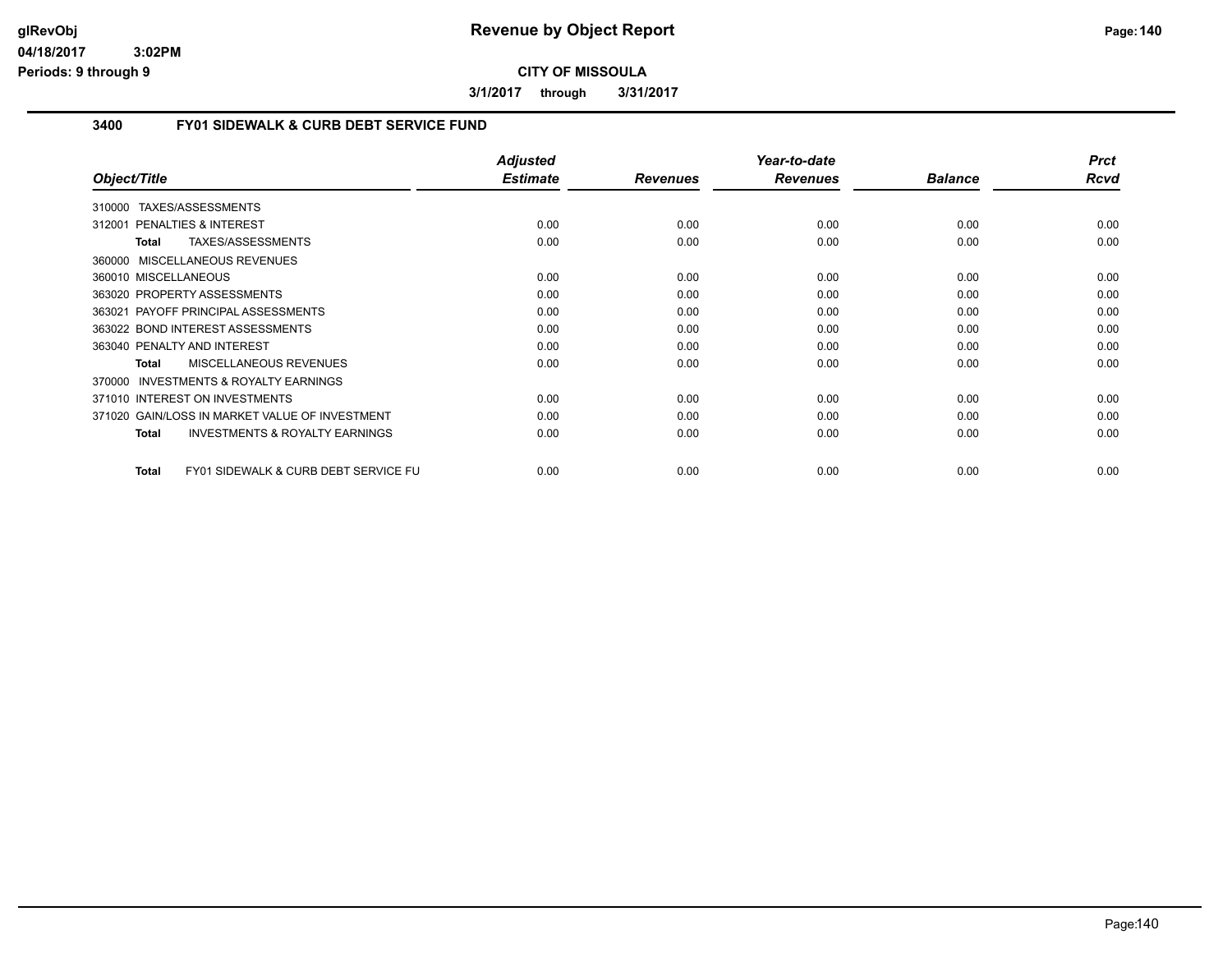*Prct Rcvd*

## **CITY OF MISSOULA**

**3/1/2017 through 3/31/2017**

#### **3410 FY02 SIDEWALK & CURB DEBT SERVICE FUND 3410 FY02 SIDEWALK & CURB DEBT SERVICE FUND**

|                                                           | <b>Adjusted</b> |                 | Year-to-date    |                | <b>Prct</b> |
|-----------------------------------------------------------|-----------------|-----------------|-----------------|----------------|-------------|
| Object/Title                                              | <b>Estimate</b> | <b>Revenues</b> | <b>Revenues</b> | <b>Balance</b> | Rcva        |
| 360000 MISCELLANEOUS REVENUES                             |                 |                 |                 |                |             |
| 363020 PROPERTY ASSESSMENTS                               | 0.00            | 0.00            | 0.00            | 0.00           | 0.00        |
| 363021 PAYOFF PRINCIPAL ASSESSMENTS                       | 0.00            | 0.00            | 0.00            | 0.00           | 0.00        |
| 363022 BOND INTEREST ASSESSMENTS                          | 0.00            | 0.00            | 0.00            | 0.00           | 0.00        |
| 363040 PENALTY AND INTEREST                               | 0.00            | 0.00            | 0.00            | 0.00           | 0.00        |
| MISCELLANEOUS REVENUES<br>Total                           | 0.00            | 0.00            | 0.00            | 0.00           | 0.00        |
| 370000 INVESTMENTS & ROYALTY EARNINGS                     |                 |                 |                 |                |             |
| 371010 INTEREST ON INVESTMENTS                            | 0.00            | 0.00            | 0.00            | 0.00           | 0.00        |
| 371020 GAIN/LOSS IN MARKET VALUE OF INVESTMENTS           | 0.00            | 0.00            | 0.00            | 0.00           | 0.00        |
| <b>INVESTMENTS &amp; ROYALTY EARNINGS</b><br>Total        | 0.00            | 0.00            | 0.00            | 0.00           | 0.00        |
| <b>FY02 SIDEWALK &amp; CURB DEBT SERVICE FUI</b><br>Total | 0.00            | 0.00            | 0.00            | 0.00           | 0.00        |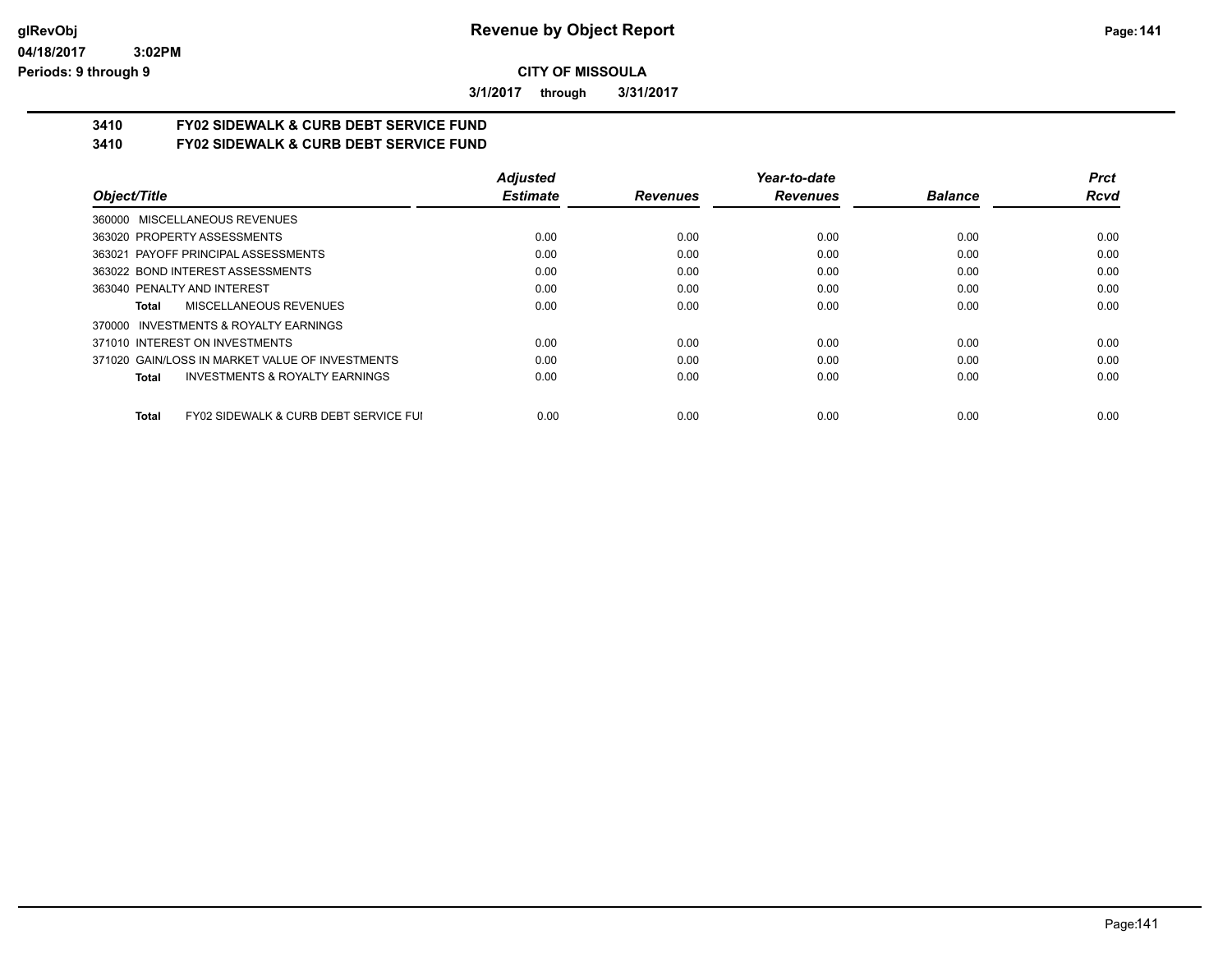**3/1/2017 through 3/31/2017**

## **3410 FY02 SIDEWALK & CURB DEBT SERVICE FUND**

| Object/Title                                       | <b>Adjusted</b><br><b>Estimate</b> | <b>Revenues</b> | Year-to-date<br><b>Revenues</b> | <b>Balance</b> | <b>Prct</b><br><b>Rcvd</b> |
|----------------------------------------------------|------------------------------------|-----------------|---------------------------------|----------------|----------------------------|
| 360000 MISCELLANEOUS REVENUES                      |                                    |                 |                                 |                |                            |
| 363020 PROPERTY ASSESSMENTS                        | 0.00                               | 0.00            | 0.00                            | 0.00           | 0.00                       |
| 363021 PAYOFF PRINCIPAL ASSESSMENTS                | 0.00                               | 0.00            | 0.00                            | 0.00           | 0.00                       |
| 363022 BOND INTEREST ASSESSMENTS                   | 0.00                               | 0.00            | 0.00                            | 0.00           | 0.00                       |
| 363040 PENALTY AND INTEREST                        | 0.00                               | 0.00            | 0.00                            | 0.00           | 0.00                       |
| MISCELLANEOUS REVENUES<br>Total                    | 0.00                               | 0.00            | 0.00                            | 0.00           | 0.00                       |
| INVESTMENTS & ROYALTY EARNINGS<br>370000           |                                    |                 |                                 |                |                            |
| 371010 INTEREST ON INVESTMENTS                     | 0.00                               | 0.00            | 0.00                            | 0.00           | 0.00                       |
| 371020 GAIN/LOSS IN MARKET VALUE OF INVESTMENT     | 0.00                               | 0.00            | 0.00                            | 0.00           | 0.00                       |
| <b>INVESTMENTS &amp; ROYALTY EARNINGS</b><br>Total | 0.00                               | 0.00            | 0.00                            | 0.00           | 0.00                       |
| Total<br>FY02 SIDEWALK & CURB DEBT SERVICE FU      | 0.00                               | 0.00            | 0.00                            | 0.00           | 0.00                       |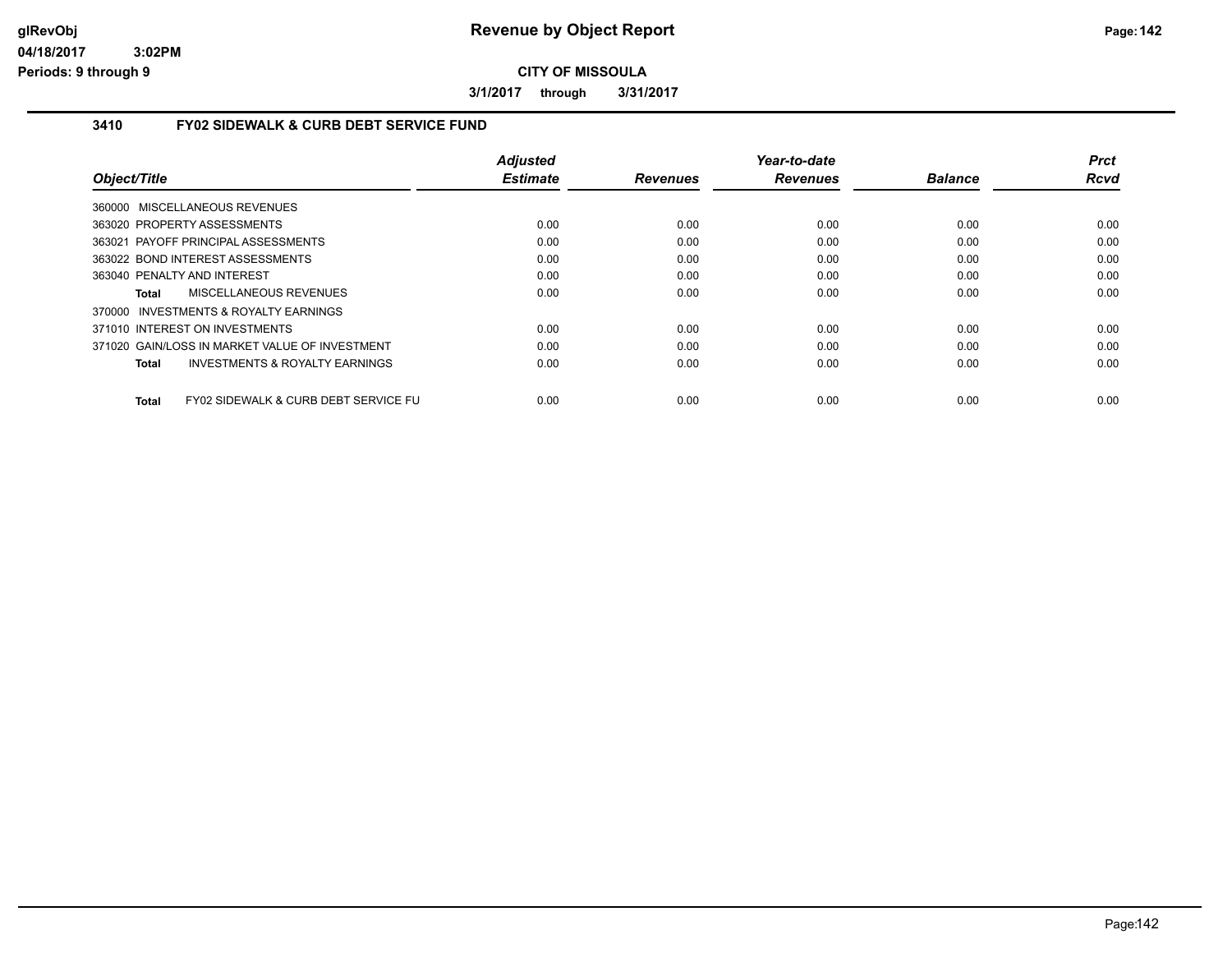**3/1/2017 through 3/31/2017**

# **3420 FY03 SIDEWALK & CURB DEBT SERVICE**

**3420 FY03 SIDEWALK & CURB DEBT SERVICE**

|                                                       | <b>Adjusted</b> |                 | Year-to-date    |                | <b>Prct</b> |
|-------------------------------------------------------|-----------------|-----------------|-----------------|----------------|-------------|
| Object/Title                                          | <b>Estimate</b> | <b>Revenues</b> | <b>Revenues</b> | <b>Balance</b> | <b>Rcvd</b> |
| 360000 MISCELLANEOUS REVENUES                         |                 |                 |                 |                |             |
| 363020 PROPERTY ASSESSMENTS                           | 0.00            | 0.00            | 0.00            | 0.00           | 0.00        |
| 363021 PAYOFF PRINCIPAL ASSESSMENTS                   | 0.00            | 0.00            | 0.00            | 0.00           | 0.00        |
| 363022 BOND INTEREST ASSESSMENTS                      | 0.00            | 0.00            | 0.00            | 0.00           | 0.00        |
| 363040 PENALTY AND INTEREST                           | 0.00            | 0.00            | 0.00            | 0.00           | 0.00        |
| <b>MISCELLANEOUS REVENUES</b><br><b>Total</b>         | 0.00            | 0.00            | 0.00            | 0.00           | 0.00        |
| 370000 INVESTMENTS & ROYALTY EARNINGS                 |                 |                 |                 |                |             |
| 371010 INTEREST ON INVESTMENTS                        | 0.00            | 0.00            | 0.00            | 0.00           | 0.00        |
| 371020 GAIN/LOSS IN MARKET VALUE OF INVESTMENTS       | 0.00            | 0.00            | 0.00            | 0.00           | 0.00        |
| <b>INVESTMENTS &amp; ROYALTY EARNINGS</b><br>Total    | 0.00            | 0.00            | 0.00            | 0.00           | 0.00        |
| 380000 OTHER FINANCING SOURCES                        |                 |                 |                 |                |             |
| 381009 TRANSFERS IN                                   | 0.00            | 0.00            | 0.00            | 0.00           | 0.00        |
| OTHER FINANCING SOURCES<br>Total                      | 0.00            | 0.00            | 0.00            | 0.00           | 0.00        |
| <b>FY03 SIDEWALK &amp; CURB DEBT SERVICE</b><br>Total | 0.00            | 0.00            | 0.00            | 0.00           | 0.00        |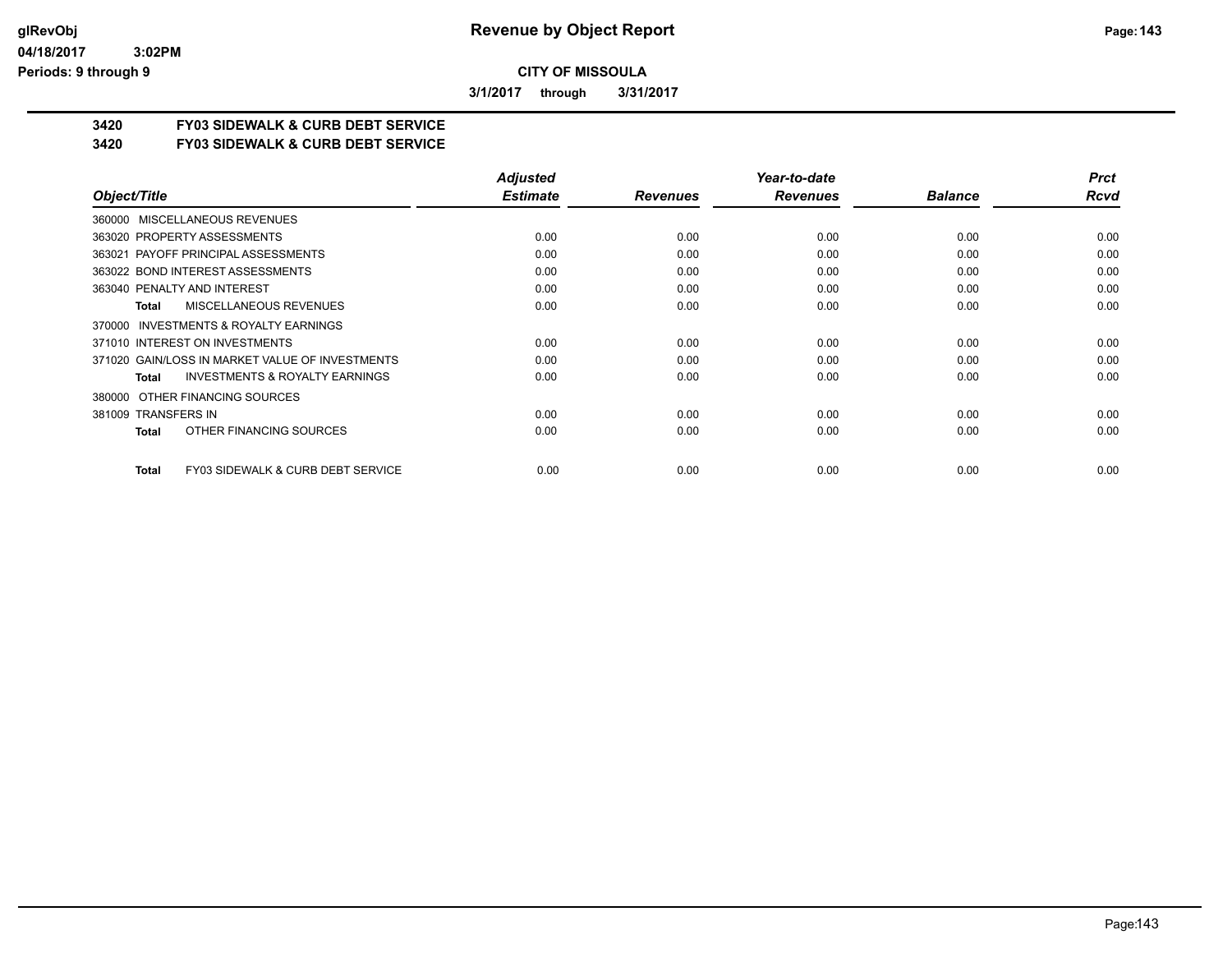**3/1/2017 through 3/31/2017**

## **3420 FY03 SIDEWALK & CURB DEBT SERVICE**

| Object/Title                                                 | <b>Adjusted</b><br><b>Estimate</b> | <b>Revenues</b> | Year-to-date<br><b>Revenues</b> | <b>Balance</b> | <b>Prct</b><br>Rcvd |
|--------------------------------------------------------------|------------------------------------|-----------------|---------------------------------|----------------|---------------------|
| 360000 MISCELLANEOUS REVENUES                                |                                    |                 |                                 |                |                     |
| 363020 PROPERTY ASSESSMENTS                                  | 0.00                               | 0.00            | 0.00                            | 0.00           | 0.00                |
| 363021 PAYOFF PRINCIPAL ASSESSMENTS                          | 0.00                               | 0.00            | 0.00                            | 0.00           | 0.00                |
| 363022 BOND INTEREST ASSESSMENTS                             | 0.00                               | 0.00            | 0.00                            | 0.00           | 0.00                |
| 363040 PENALTY AND INTEREST                                  | 0.00                               | 0.00            | 0.00                            | 0.00           | 0.00                |
| MISCELLANEOUS REVENUES<br>Total                              | 0.00                               | 0.00            | 0.00                            | 0.00           | 0.00                |
| 370000 INVESTMENTS & ROYALTY EARNINGS                        |                                    |                 |                                 |                |                     |
| 371010 INTEREST ON INVESTMENTS                               | 0.00                               | 0.00            | 0.00                            | 0.00           | 0.00                |
| 371020 GAIN/LOSS IN MARKET VALUE OF INVESTMENT               | 0.00                               | 0.00            | 0.00                            | 0.00           | 0.00                |
| <b>INVESTMENTS &amp; ROYALTY EARNINGS</b><br><b>Total</b>    | 0.00                               | 0.00            | 0.00                            | 0.00           | 0.00                |
| 380000 OTHER FINANCING SOURCES                               |                                    |                 |                                 |                |                     |
| 381009 TRANSFERS IN                                          | 0.00                               | 0.00            | 0.00                            | 0.00           | 0.00                |
| OTHER FINANCING SOURCES<br><b>Total</b>                      | 0.00                               | 0.00            | 0.00                            | 0.00           | 0.00                |
| <b>FY03 SIDEWALK &amp; CURB DEBT SERVICE</b><br><b>Total</b> | 0.00                               | 0.00            | 0.00                            | 0.00           | 0.00                |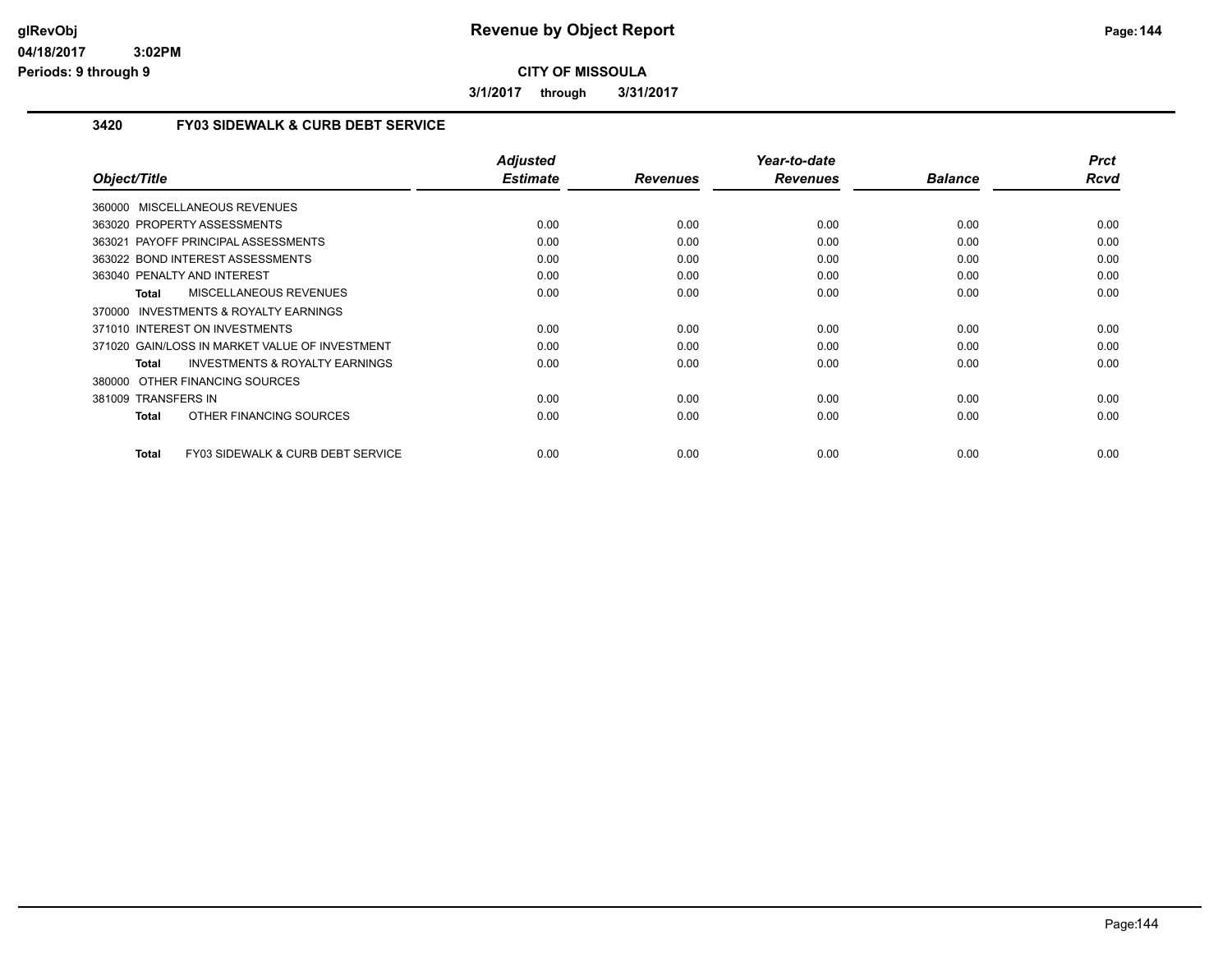**3/1/2017 through 3/31/2017**

## **3430 FY04 SIDEWALK CURB DEBT SERVICE 3430 FY04 SIDEWALK CURB DEBT SERVICE**

|                                                        | <b>Adjusted</b> |                 | Year-to-date    |                | <b>Prct</b> |
|--------------------------------------------------------|-----------------|-----------------|-----------------|----------------|-------------|
| Object/Title                                           | <b>Estimate</b> | <b>Revenues</b> | <b>Revenues</b> | <b>Balance</b> | <b>Rcvd</b> |
| 360000 MISCELLANEOUS REVENUES                          |                 |                 |                 |                |             |
| 363020 PROPERTY ASSESSMENTS                            | 0.00            | 0.00            | 0.00            | 0.00           | 0.00        |
| 363021 PAYOFF PRINCIPAL ASSESSMENTS                    | 0.00            | 0.00            | 0.00            | 0.00           | 0.00        |
| 363022 BOND INTEREST ASSESSMENTS                       | 0.00            | 0.00            | 0.00            | 0.00           | 0.00        |
| 363040 PENALTY AND INTEREST                            | 0.00            | 0.00            | 0.00            | 0.00           | 0.00        |
| <b>MISCELLANEOUS REVENUES</b><br>Total                 | 0.00            | 0.00            | 0.00            | 0.00           | 0.00        |
| 370000 INVESTMENTS & ROYALTY EARNINGS                  |                 |                 |                 |                |             |
| 371010 INTEREST ON INVESTMENTS                         | 0.00            | 0.00            | 0.00            | 0.00           | 0.00        |
| 371020 GAIN/LOSS IN MARKET VALUE OF INVESTMENTS        | 0.00            | 0.00            | 0.00            | 0.00           | 0.00        |
| <b>INVESTMENTS &amp; ROYALTY EARNINGS</b><br>Total     | 0.00            | 0.00            | 0.00            | 0.00           | 0.00        |
| 380000 OTHER FINANCING SOURCES                         |                 |                 |                 |                |             |
| 381030 SID BOND PROCEEDS                               | 0.00            | 0.00            | 0.00            | 0.00           | 0.00        |
| OTHER FINANCING SOURCES<br>Total                       | 0.00            | 0.00            | 0.00            | 0.00           | 0.00        |
| <b>FY04 SIDEWALK CURB DEBT SERVICE</b><br><b>Total</b> | 0.00            | 0.00            | 0.00            | 0.00           | 0.00        |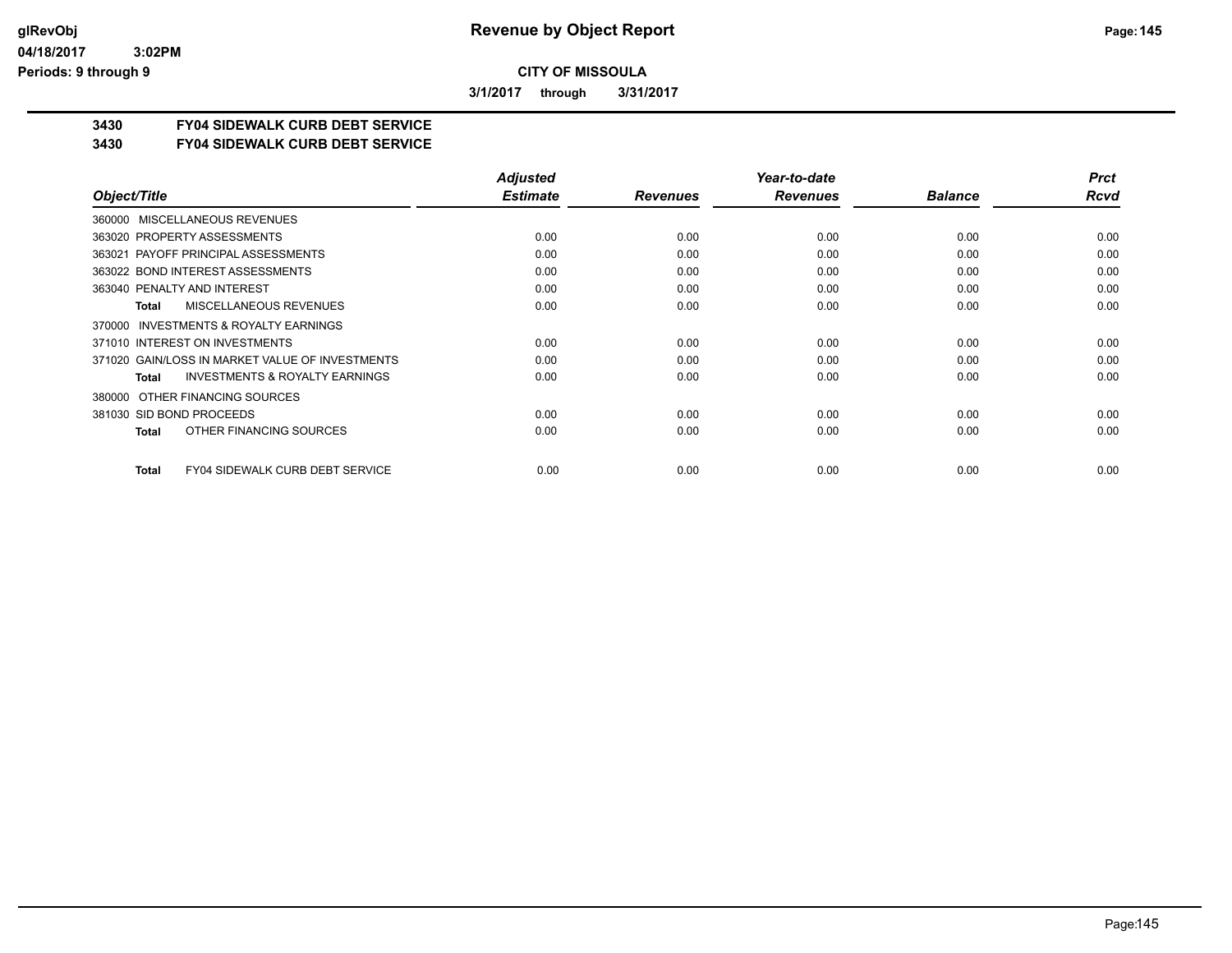**3/1/2017 through 3/31/2017**

## **3430 FY04 SIDEWALK CURB DEBT SERVICE**

|                                                     | <b>Adjusted</b> |                 | Year-to-date    |                | <b>Prct</b> |
|-----------------------------------------------------|-----------------|-----------------|-----------------|----------------|-------------|
| Object/Title                                        | <b>Estimate</b> | <b>Revenues</b> | <b>Revenues</b> | <b>Balance</b> | <b>Rcvd</b> |
| 360000 MISCELLANEOUS REVENUES                       |                 |                 |                 |                |             |
| 363020 PROPERTY ASSESSMENTS                         | 0.00            | 0.00            | 0.00            | 0.00           | 0.00        |
| 363021 PAYOFF PRINCIPAL ASSESSMENTS                 | 0.00            | 0.00            | 0.00            | 0.00           | 0.00        |
| 363022 BOND INTEREST ASSESSMENTS                    | 0.00            | 0.00            | 0.00            | 0.00           | 0.00        |
| 363040 PENALTY AND INTEREST                         | 0.00            | 0.00            | 0.00            | 0.00           | 0.00        |
| MISCELLANEOUS REVENUES<br>Total                     | 0.00            | 0.00            | 0.00            | 0.00           | 0.00        |
| <b>INVESTMENTS &amp; ROYALTY EARNINGS</b><br>370000 |                 |                 |                 |                |             |
| 371010 INTEREST ON INVESTMENTS                      | 0.00            | 0.00            | 0.00            | 0.00           | 0.00        |
| 371020 GAIN/LOSS IN MARKET VALUE OF INVESTMENT      | 0.00            | 0.00            | 0.00            | 0.00           | 0.00        |
| <b>INVESTMENTS &amp; ROYALTY EARNINGS</b><br>Total  | 0.00            | 0.00            | 0.00            | 0.00           | 0.00        |
| 380000 OTHER FINANCING SOURCES                      |                 |                 |                 |                |             |
| 381030 SID BOND PROCEEDS                            | 0.00            | 0.00            | 0.00            | 0.00           | 0.00        |
| OTHER FINANCING SOURCES<br>Total                    | 0.00            | 0.00            | 0.00            | 0.00           | 0.00        |
|                                                     |                 |                 |                 |                |             |
| <b>FY04 SIDEWALK CURB DEBT SERVICE</b><br>Total     | 0.00            | 0.00            | 0.00            | 0.00           | 0.00        |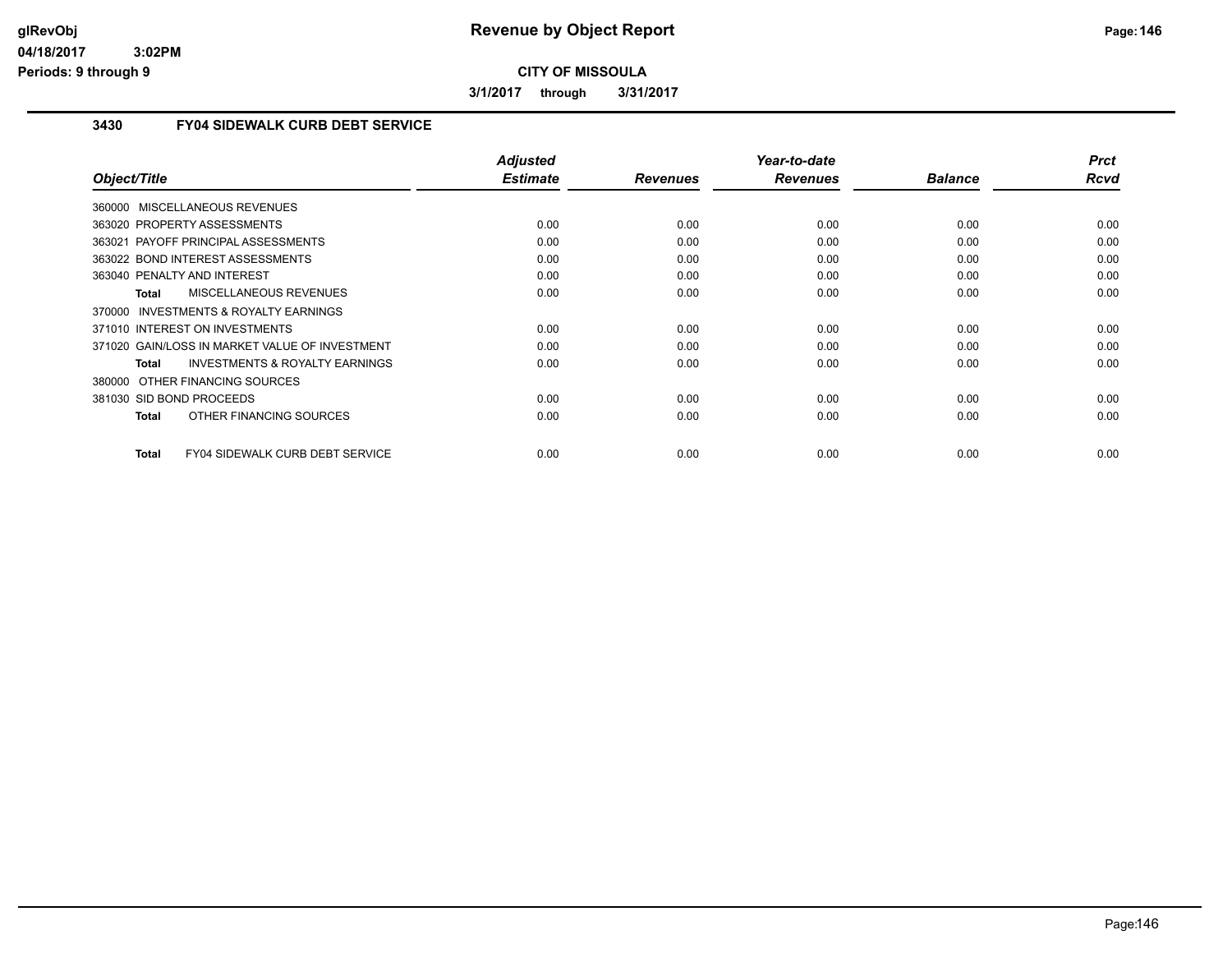**3/1/2017 through 3/31/2017**

**3433 SID 433 DEBT SERVICE**

**3433 SID 433 DEBT SERVICE**

|                                                           | <b>Adjusted</b> |                 | Year-to-date    |                | <b>Prct</b> |
|-----------------------------------------------------------|-----------------|-----------------|-----------------|----------------|-------------|
| Object/Title                                              | <b>Estimate</b> | <b>Revenues</b> | <b>Revenues</b> | <b>Balance</b> | <b>Rcvd</b> |
| 360000 MISCELLANEOUS REVENUES                             |                 |                 |                 |                |             |
| 363020 PROPERTY ASSESSMENTS                               | 0.00            | 0.00            | 0.00            | 0.00           | 0.00        |
| 363021 PAYOFF PRINCIPAL ASSESSMENTS                       | 0.00            | 0.00            | 0.00            | 0.00           | 0.00        |
| 363022 BOND INTEREST ASSESSMENTS                          | 0.00            | 0.00            | 0.00            | 0.00           | 0.00        |
| 363040 PENALTY AND INTEREST                               | 0.00            | 0.00            | 0.00            | 0.00           | 0.00        |
| <b>MISCELLANEOUS REVENUES</b><br>Total                    | 0.00            | 0.00            | 0.00            | 0.00           | 0.00        |
| 370000 INVESTMENTS & ROYALTY EARNINGS                     |                 |                 |                 |                |             |
| 371010 INTEREST ON INVESTMENTS                            | 0.00            | 0.00            | 0.00            | 0.00           | 0.00        |
| 371020 GAIN/LOSS IN MARKET VALUE OF INVESTMENTS           | 0.00            | 0.00            | 0.00            | 0.00           | 0.00        |
| <b>INVESTMENTS &amp; ROYALTY EARNINGS</b><br><b>Total</b> | 0.00            | 0.00            | 0.00            | 0.00           | 0.00        |
| SID 433 DEBT SERVICE<br>Total                             | 0.00            | 0.00            | 0.00            | 0.00           | 0.00        |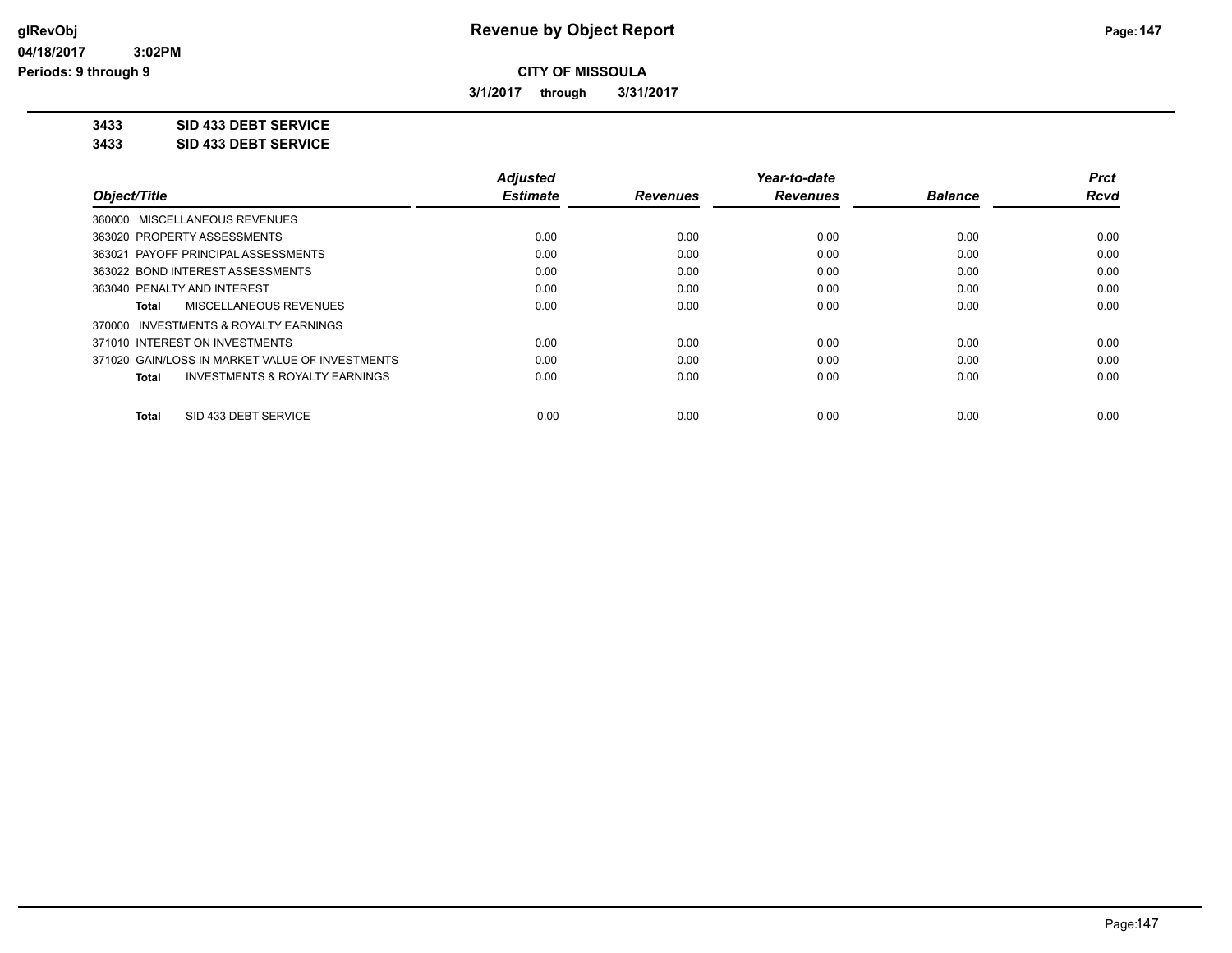**3/1/2017 through 3/31/2017**

### **3433 SID 433 DEBT SERVICE**

| Object/Title                                              | <b>Adjusted</b><br><b>Estimate</b> | <b>Revenues</b> | Year-to-date<br><b>Revenues</b> | <b>Balance</b> | <b>Prct</b><br><b>Rcvd</b> |
|-----------------------------------------------------------|------------------------------------|-----------------|---------------------------------|----------------|----------------------------|
| 360000 MISCELLANEOUS REVENUES                             |                                    |                 |                                 |                |                            |
| 363020 PROPERTY ASSESSMENTS                               | 0.00                               | 0.00            | 0.00                            | 0.00           | 0.00                       |
| 363021 PAYOFF PRINCIPAL ASSESSMENTS                       | 0.00                               | 0.00            | 0.00                            | 0.00           | 0.00                       |
| 363022 BOND INTEREST ASSESSMENTS                          | 0.00                               | 0.00            | 0.00                            | 0.00           | 0.00                       |
| 363040 PENALTY AND INTEREST                               | 0.00                               | 0.00            | 0.00                            | 0.00           | 0.00                       |
| MISCELLANEOUS REVENUES<br><b>Total</b>                    | 0.00                               | 0.00            | 0.00                            | 0.00           | 0.00                       |
| INVESTMENTS & ROYALTY EARNINGS<br>370000                  |                                    |                 |                                 |                |                            |
| 371010 INTEREST ON INVESTMENTS                            | 0.00                               | 0.00            | 0.00                            | 0.00           | 0.00                       |
| 371020 GAIN/LOSS IN MARKET VALUE OF INVESTMENT            | 0.00                               | 0.00            | 0.00                            | 0.00           | 0.00                       |
| <b>INVESTMENTS &amp; ROYALTY EARNINGS</b><br><b>Total</b> | 0.00                               | 0.00            | 0.00                            | 0.00           | 0.00                       |
|                                                           |                                    |                 |                                 |                |                            |
| SID 433 DEBT SERVICE<br><b>Total</b>                      | 0.00                               | 0.00            | 0.00                            | 0.00           | 0.00                       |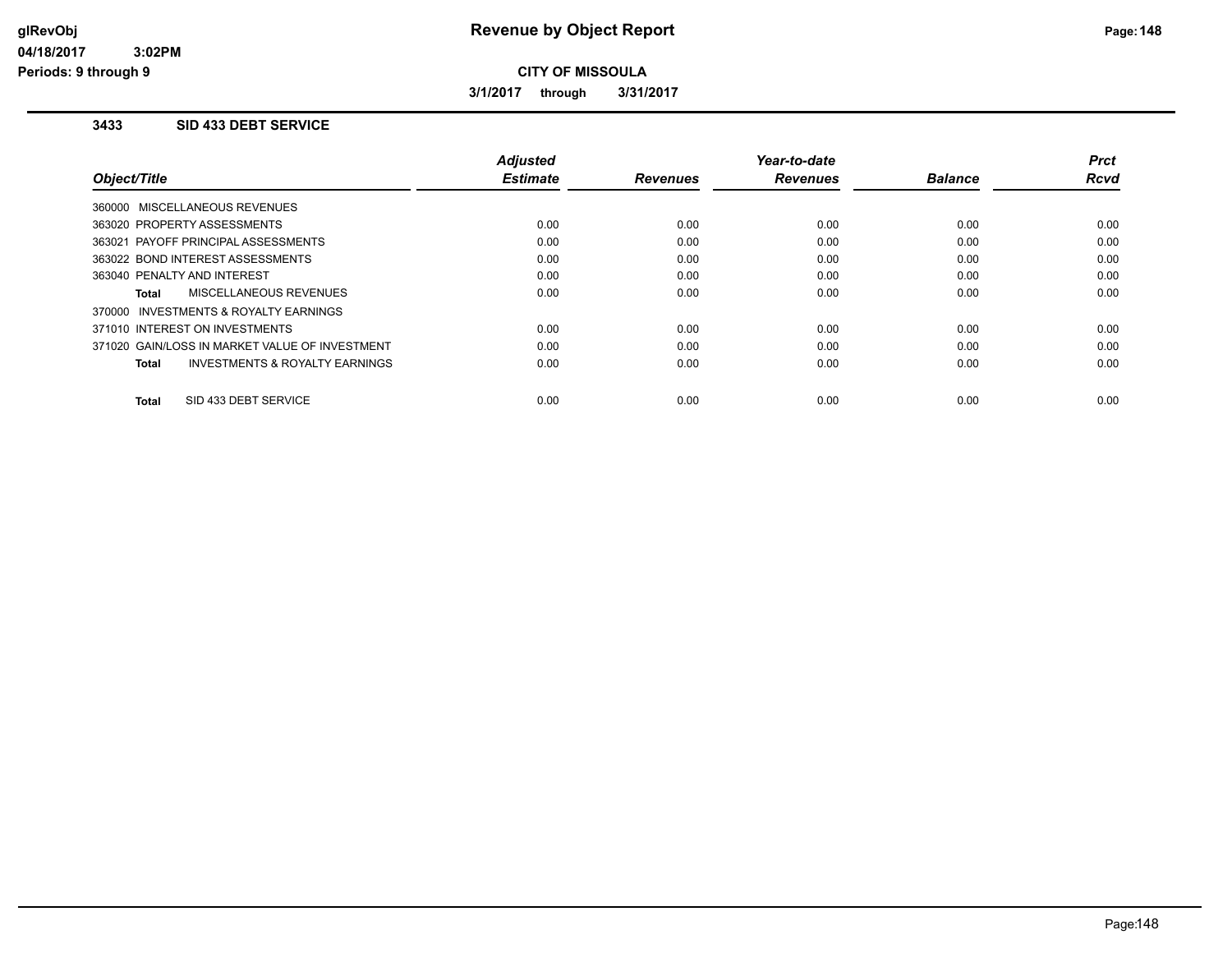**3/1/2017 through 3/31/2017**

**3440 FY 05 SIDEWALK AND CURB**

**3440 FY 05 SIDEWALK AND CURB**

|                                                     | <b>Adjusted</b> |                 | Year-to-date    |                | <b>Prct</b> |
|-----------------------------------------------------|-----------------|-----------------|-----------------|----------------|-------------|
| Object/Title                                        | <b>Estimate</b> | <b>Revenues</b> | <b>Revenues</b> | <b>Balance</b> | Rcvd        |
| 360000 MISCELLANEOUS REVENUES                       |                 |                 |                 |                |             |
| 363020 PROPERTY ASSESSMENTS                         | 36,628.00       | 0.00            | 12.703.58       | 23,924.42      | 34.68       |
| 363021 PAYOFF PRINCIPAL ASSESSMENTS                 | 0.00            | 0.00            | 1,185.43        | $-1,185.43$    | 0.00        |
| 363022 BOND INTEREST ASSESSMENTS                    | 0.00            | 0.00            | 0.00            | 0.00           | 0.00        |
| 363040 PENALTY AND INTEREST                         | 0.00            | 0.00            | 1.35            | $-1.35$        | 0.00        |
| MISCELLANEOUS REVENUES<br>Total                     | 36,628.00       | 0.00            | 13,890.36       | 22,737.64      | 37.92       |
| <b>INVESTMENTS &amp; ROYALTY EARNINGS</b><br>370000 |                 |                 |                 |                |             |
| 371010 INTEREST ON INVESTMENTS                      | 0.00            | 0.00            | 0.00            | 0.00           | 0.00        |
| 371020 GAIN/LOSS IN MARKET VALUE OF INVESTMENTS     | 0.00            | 0.00            | 0.00            | 0.00           | 0.00        |
| 371500 INTEREST ON INTERFUND LOAN                   | 0.00            | 0.00            | 0.00            | 0.00           | 0.00        |
| <b>INVESTMENTS &amp; ROYALTY EARNINGS</b><br>Total  | 0.00            | 0.00            | 0.00            | 0.00           | 0.00        |
| 380000 OTHER FINANCING SOURCES                      |                 |                 |                 |                |             |
| 381030 SID BONDS PROCEEDS                           | 0.00            | 0.00            | 0.00            | 0.00           | 0.00        |
| OTHER FINANCING SOURCES<br>Total                    | 0.00            | 0.00            | 0.00            | 0.00           | 0.00        |
| FY 05 SIDEWALK AND CURB<br><b>Total</b>             | 36,628.00       | 0.00            | 13,890.36       | 22,737.64      | 37.92       |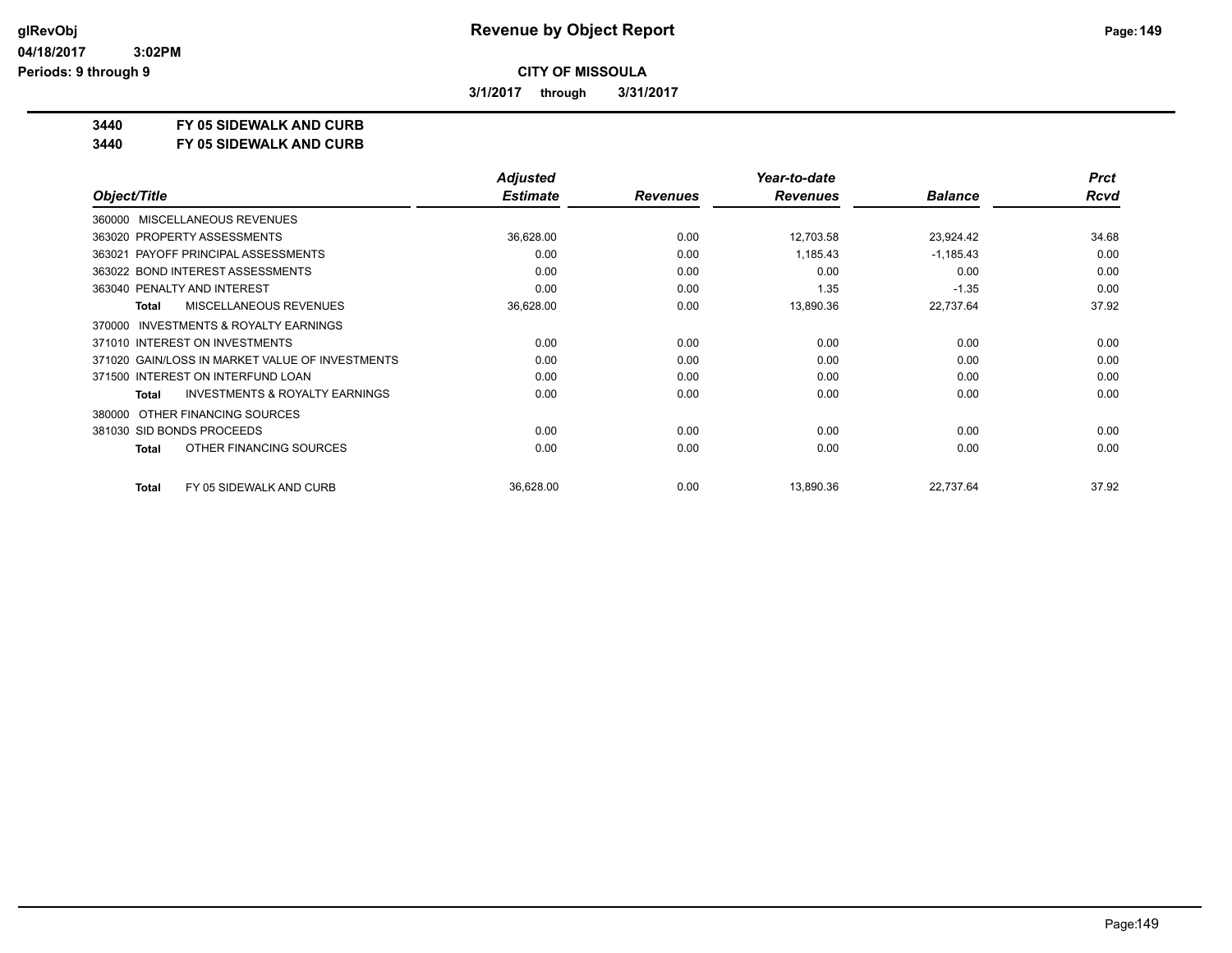**3/1/2017 through 3/31/2017**

## **3440 FY 05 SIDEWALK AND CURB**

|                                                           | <b>Adjusted</b> |                 | Year-to-date    |                | <b>Prct</b> |
|-----------------------------------------------------------|-----------------|-----------------|-----------------|----------------|-------------|
| Object/Title                                              | <b>Estimate</b> | <b>Revenues</b> | <b>Revenues</b> | <b>Balance</b> | <b>Rcvd</b> |
| 360000 MISCELLANEOUS REVENUES                             |                 |                 |                 |                |             |
| 363020 PROPERTY ASSESSMENTS                               | 36,628.00       | 0.00            | 12,703.58       | 23,924.42      | 34.68       |
| 363021 PAYOFF PRINCIPAL ASSESSMENTS                       | 0.00            | 0.00            | 1,185.43        | $-1,185.43$    | 0.00        |
| 363022 BOND INTEREST ASSESSMENTS                          | 0.00            | 0.00            | 0.00            | 0.00           | 0.00        |
| 363040 PENALTY AND INTEREST                               | 0.00            | 0.00            | 1.35            | $-1.35$        | 0.00        |
| MISCELLANEOUS REVENUES<br><b>Total</b>                    | 36,628.00       | 0.00            | 13,890.36       | 22,737.64      | 37.92       |
| <b>INVESTMENTS &amp; ROYALTY EARNINGS</b><br>370000       |                 |                 |                 |                |             |
| 371010 INTEREST ON INVESTMENTS                            | 0.00            | 0.00            | 0.00            | 0.00           | 0.00        |
| 371020 GAIN/LOSS IN MARKET VALUE OF INVESTMENT            | 0.00            | 0.00            | 0.00            | 0.00           | 0.00        |
| 371500 INTEREST ON INTERFUND LOAN                         | 0.00            | 0.00            | 0.00            | 0.00           | 0.00        |
| <b>INVESTMENTS &amp; ROYALTY EARNINGS</b><br><b>Total</b> | 0.00            | 0.00            | 0.00            | 0.00           | 0.00        |
| OTHER FINANCING SOURCES<br>380000                         |                 |                 |                 |                |             |
| 381030 SID BONDS PROCEEDS                                 | 0.00            | 0.00            | 0.00            | 0.00           | 0.00        |
| OTHER FINANCING SOURCES<br><b>Total</b>                   | 0.00            | 0.00            | 0.00            | 0.00           | 0.00        |
| FY 05 SIDEWALK AND CURB<br><b>Total</b>                   | 36,628.00       | 0.00            | 13,890.36       | 22,737.64      | 37.92       |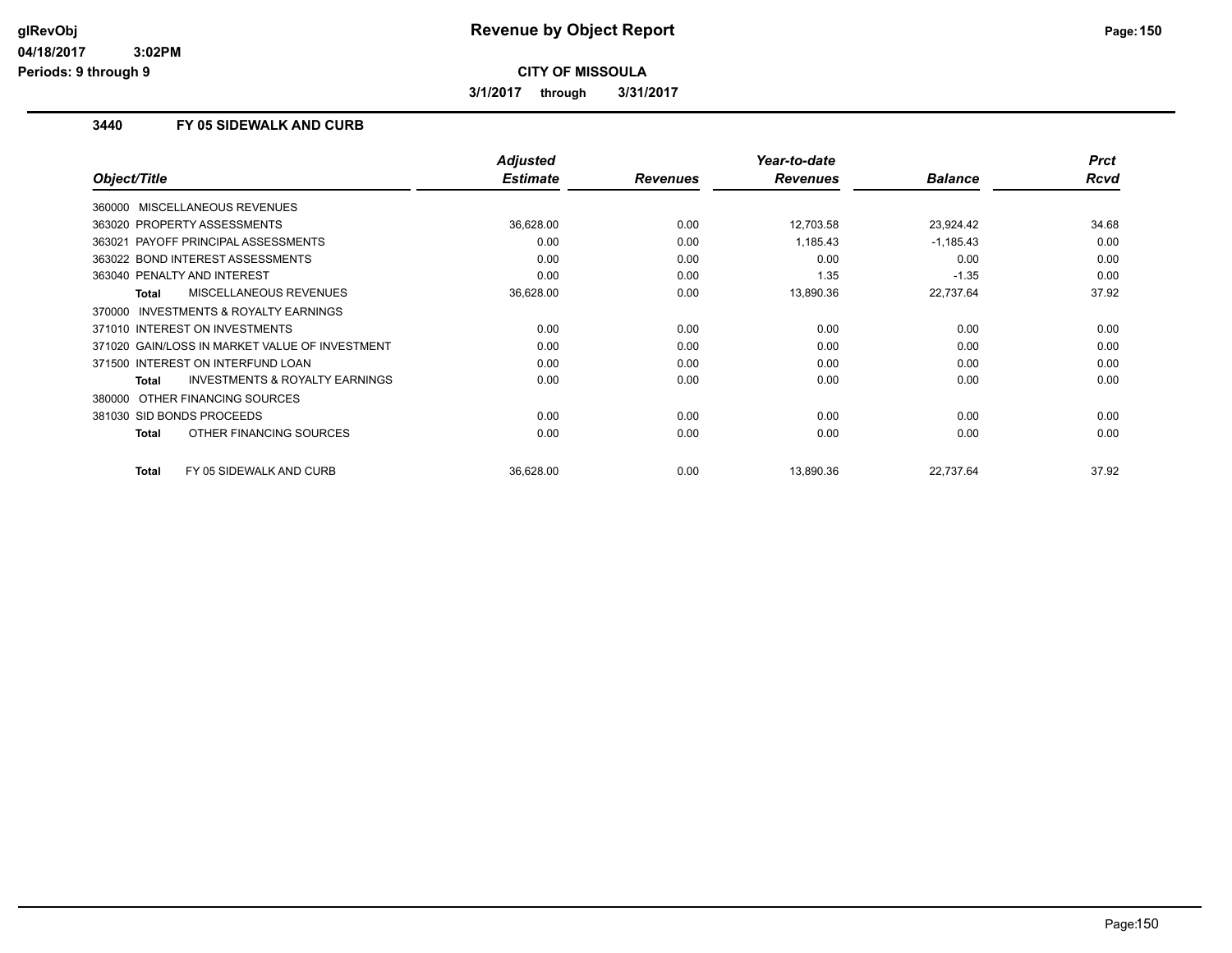**3/1/2017 through 3/31/2017**

**3441 FY 06 SIDEWALK & CURB DEBT**

**3441 FY 06 SIDEWALK & CURB DEBT**

|                                                 | <b>Adjusted</b> |                 | Year-to-date    |                | <b>Prct</b> |
|-------------------------------------------------|-----------------|-----------------|-----------------|----------------|-------------|
| Object/Title                                    | <b>Estimate</b> | <b>Revenues</b> | <b>Revenues</b> | <b>Balance</b> | Rcvd        |
| 360000 MISCELLANEOUS REVENUES                   |                 |                 |                 |                |             |
| 363020 PROPERTY ASSESSMENTS                     | 0.00            | 0.00            | 0.00            | 0.00           | 0.00        |
| MISCELLANEOUS REVENUES<br>Total                 | 0.00            | 0.00            | 0.00            | 0.00           | 0.00        |
| 370000 INVESTMENTS & ROYALTY EARNINGS           |                 |                 |                 |                |             |
| 371010 INTEREST ON INVESTMENTS                  | 0.00            | 0.00            | 0.00            | 0.00           | 0.00        |
| 371020 GAIN/LOSS IN MARKET VALUE OF INVESTMENTS | 0.00            | 0.00            | 0.00            | 0.00           | 0.00        |
| INVESTMENTS & ROYALTY EARNINGS<br><b>Total</b>  | 0.00            | 0.00            | 0.00            | 0.00           | 0.00        |
|                                                 |                 |                 |                 |                |             |
| FY 06 SIDEWALK & CURB DEBT<br><b>Total</b>      | 0.00            | 0.00            | 0.00            | 0.00           | 0.00        |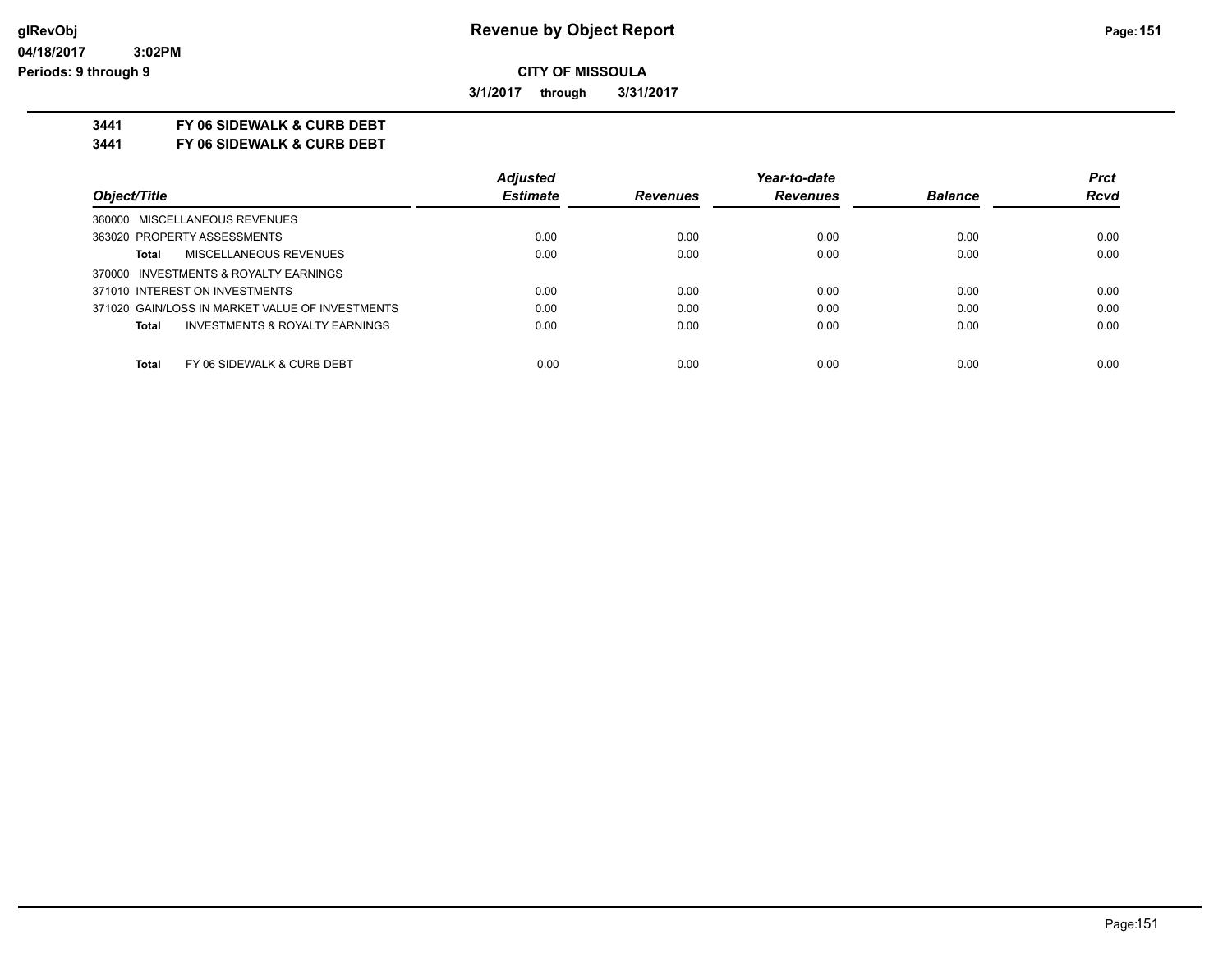**3/1/2017 through 3/31/2017**

## **3441 FY 06 SIDEWALK & CURB DEBT**

|                                                           | <b>Adjusted</b> |                 | Year-to-date    |                | <b>Prct</b> |
|-----------------------------------------------------------|-----------------|-----------------|-----------------|----------------|-------------|
| Object/Title                                              | <b>Estimate</b> | <b>Revenues</b> | <b>Revenues</b> | <b>Balance</b> | <b>Rcvd</b> |
| MISCELLANEOUS REVENUES<br>360000                          |                 |                 |                 |                |             |
| 363020 PROPERTY ASSESSMENTS                               | 0.00            | 0.00            | 0.00            | 0.00           | 0.00        |
| <b>MISCELLANEOUS REVENUES</b><br>Total                    | 0.00            | 0.00            | 0.00            | 0.00           | 0.00        |
| 370000 INVESTMENTS & ROYALTY EARNINGS                     |                 |                 |                 |                |             |
| 371010 INTEREST ON INVESTMENTS                            | 0.00            | 0.00            | 0.00            | 0.00           | 0.00        |
| 371020 GAIN/LOSS IN MARKET VALUE OF INVESTMENT            | 0.00            | 0.00            | 0.00            | 0.00           | 0.00        |
| <b>INVESTMENTS &amp; ROYALTY EARNINGS</b><br><b>Total</b> | 0.00            | 0.00            | 0.00            | 0.00           | 0.00        |
| <b>Total</b><br>FY 06 SIDEWALK & CURB DEBT                | 0.00            | 0.00            | 0.00            | 0.00           | 0.00        |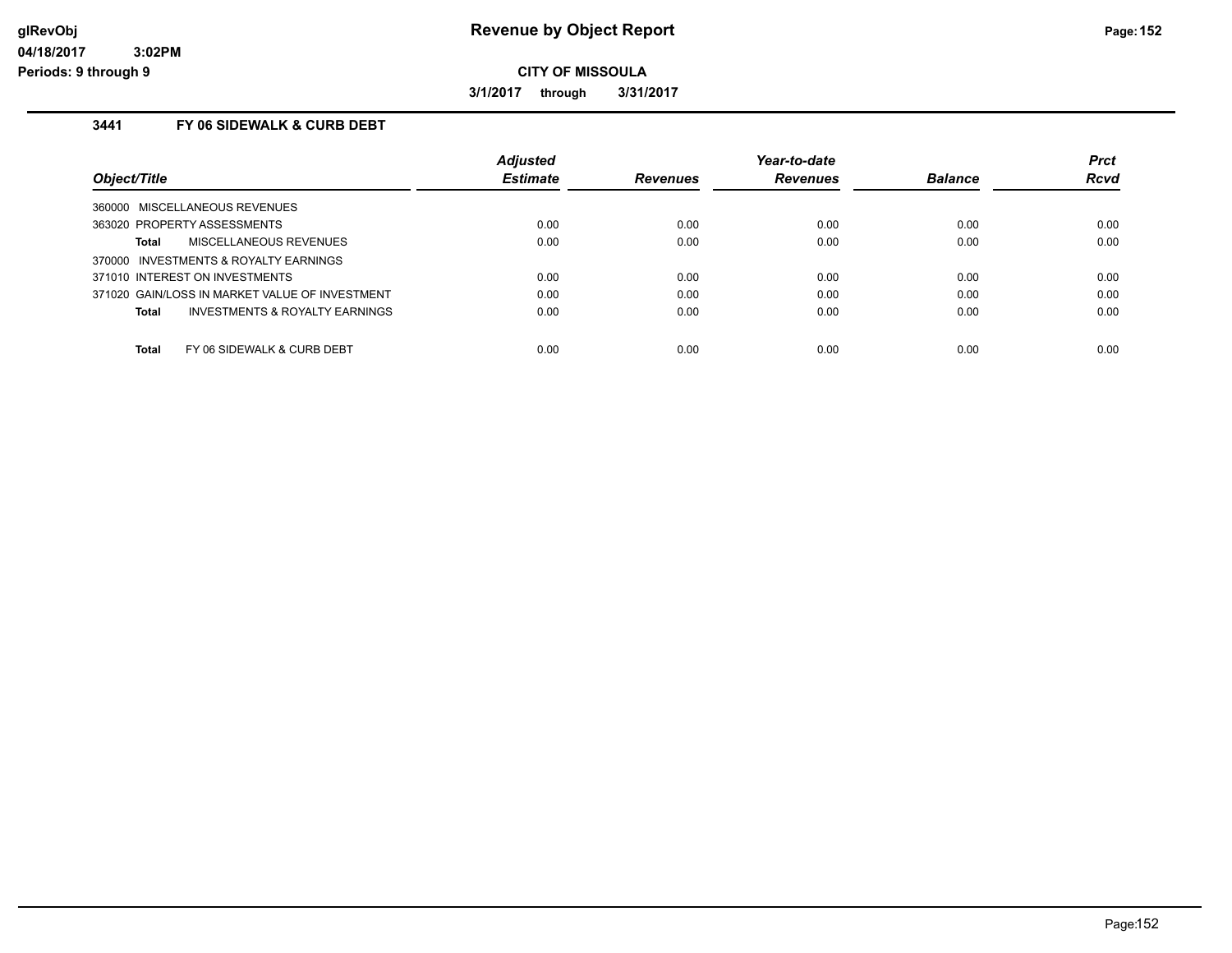**3/1/2017 through 3/31/2017**

**3449 SID 449 DEBT SERVICE**

**3449 SID 449 DEBT SERVICE**

|                                                    | <b>Adjusted</b> |                 | Year-to-date    |                | <b>Prct</b> |
|----------------------------------------------------|-----------------|-----------------|-----------------|----------------|-------------|
| Object/Title                                       | <b>Estimate</b> | <b>Revenues</b> | <b>Revenues</b> | <b>Balance</b> | Rcvd        |
| 360000 MISCELLANEOUS REVENUES                      |                 |                 |                 |                |             |
| 363020 PROPERTY ASSESSMENTS                        | 0.00            | 0.00            | 0.00            | 0.00           | 0.00        |
| 363021 PAYOFF PRINCIPAL ASSESSMENTS                | 0.00            | 0.00            | 0.00            | 0.00           | 0.00        |
| 363022 BOND INTEREST ASSESSMENTS                   | 0.00            | 0.00            | 0.00            | 0.00           | 0.00        |
| 363040 PENALTY AND INTEREST                        | 0.00            | 0.00            | 0.00            | 0.00           | 0.00        |
| MISCELLANEOUS REVENUES<br>Total                    | 0.00            | 0.00            | 0.00            | 0.00           | 0.00        |
| 370000 INVESTMENTS & ROYALTY EARNINGS              |                 |                 |                 |                |             |
| 371010 INTEREST ON INVESTMENTS                     | 0.00            | 0.00            | 0.00            | 0.00           | 0.00        |
| 371020 GAIN/LOSS IN MARKET VALUE OF INVESTMENTS    | 0.00            | 0.00            | 0.00            | 0.00           | 0.00        |
| <b>INVESTMENTS &amp; ROYALTY EARNINGS</b><br>Total | 0.00            | 0.00            | 0.00            | 0.00           | 0.00        |
| SID 449 DEBT SERVICE<br>Total                      | 0.00            | 0.00            | 0.00            | 0.00           | 0.00        |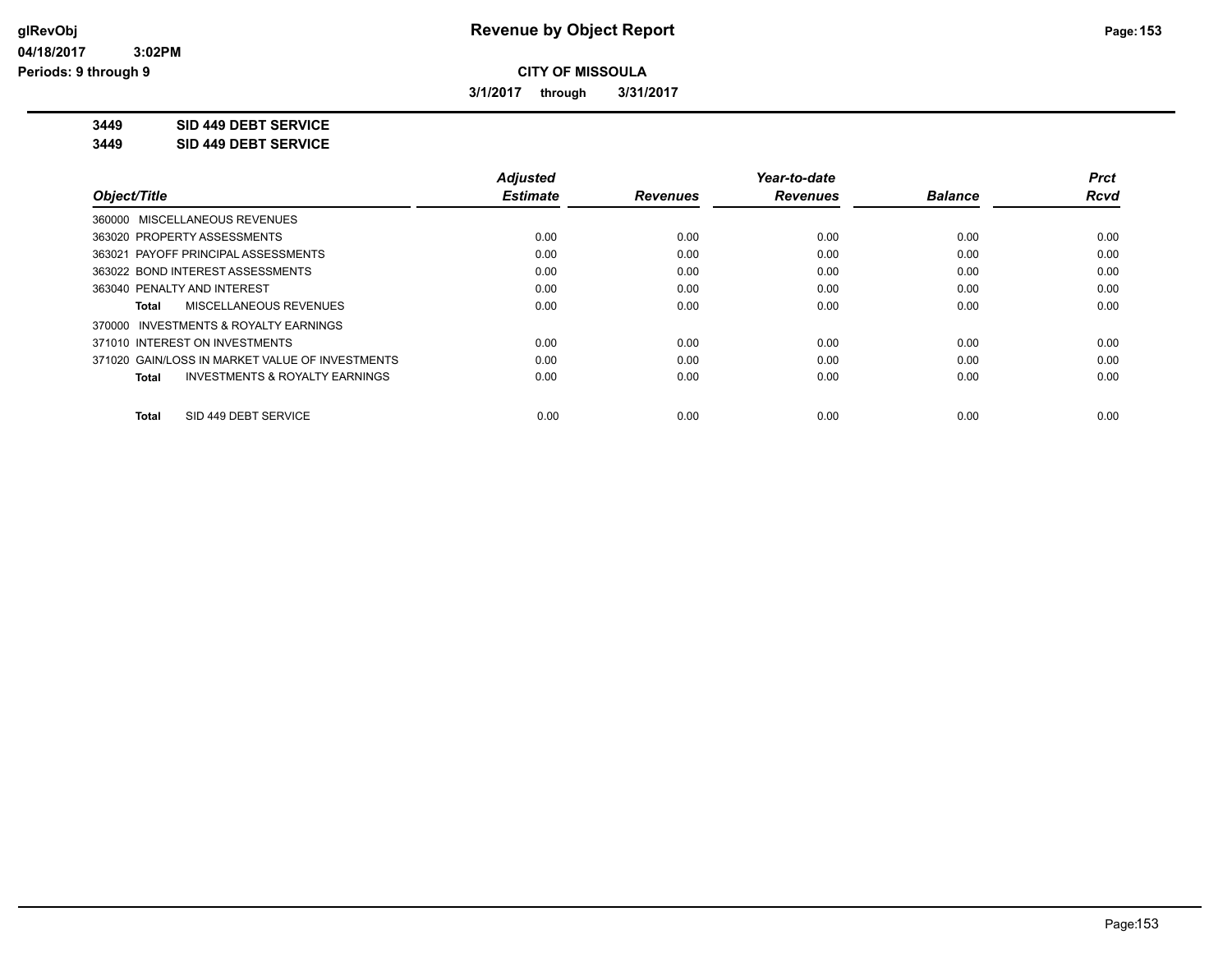**3/1/2017 through 3/31/2017**

### **3449 SID 449 DEBT SERVICE**

| Object/Title                                              | <b>Adjusted</b><br><b>Estimate</b> | <b>Revenues</b> | Year-to-date<br><b>Revenues</b> | <b>Balance</b> | <b>Prct</b><br><b>Rcvd</b> |
|-----------------------------------------------------------|------------------------------------|-----------------|---------------------------------|----------------|----------------------------|
| 360000 MISCELLANEOUS REVENUES                             |                                    |                 |                                 |                |                            |
| 363020 PROPERTY ASSESSMENTS                               | 0.00                               | 0.00            | 0.00                            | 0.00           | 0.00                       |
| 363021 PAYOFF PRINCIPAL ASSESSMENTS                       | 0.00                               | 0.00            | 0.00                            | 0.00           | 0.00                       |
| 363022 BOND INTEREST ASSESSMENTS                          | 0.00                               | 0.00            | 0.00                            | 0.00           | 0.00                       |
| 363040 PENALTY AND INTEREST                               | 0.00                               | 0.00            | 0.00                            | 0.00           | 0.00                       |
| MISCELLANEOUS REVENUES<br><b>Total</b>                    | 0.00                               | 0.00            | 0.00                            | 0.00           | 0.00                       |
| INVESTMENTS & ROYALTY EARNINGS<br>370000                  |                                    |                 |                                 |                |                            |
| 371010 INTEREST ON INVESTMENTS                            | 0.00                               | 0.00            | 0.00                            | 0.00           | 0.00                       |
| 371020 GAIN/LOSS IN MARKET VALUE OF INVESTMENT            | 0.00                               | 0.00            | 0.00                            | 0.00           | 0.00                       |
| <b>INVESTMENTS &amp; ROYALTY EARNINGS</b><br><b>Total</b> | 0.00                               | 0.00            | 0.00                            | 0.00           | 0.00                       |
|                                                           |                                    |                 |                                 |                |                            |
| SID 449 DEBT SERVICE<br><b>Total</b>                      | 0.00                               | 0.00            | 0.00                            | 0.00           | 0.00                       |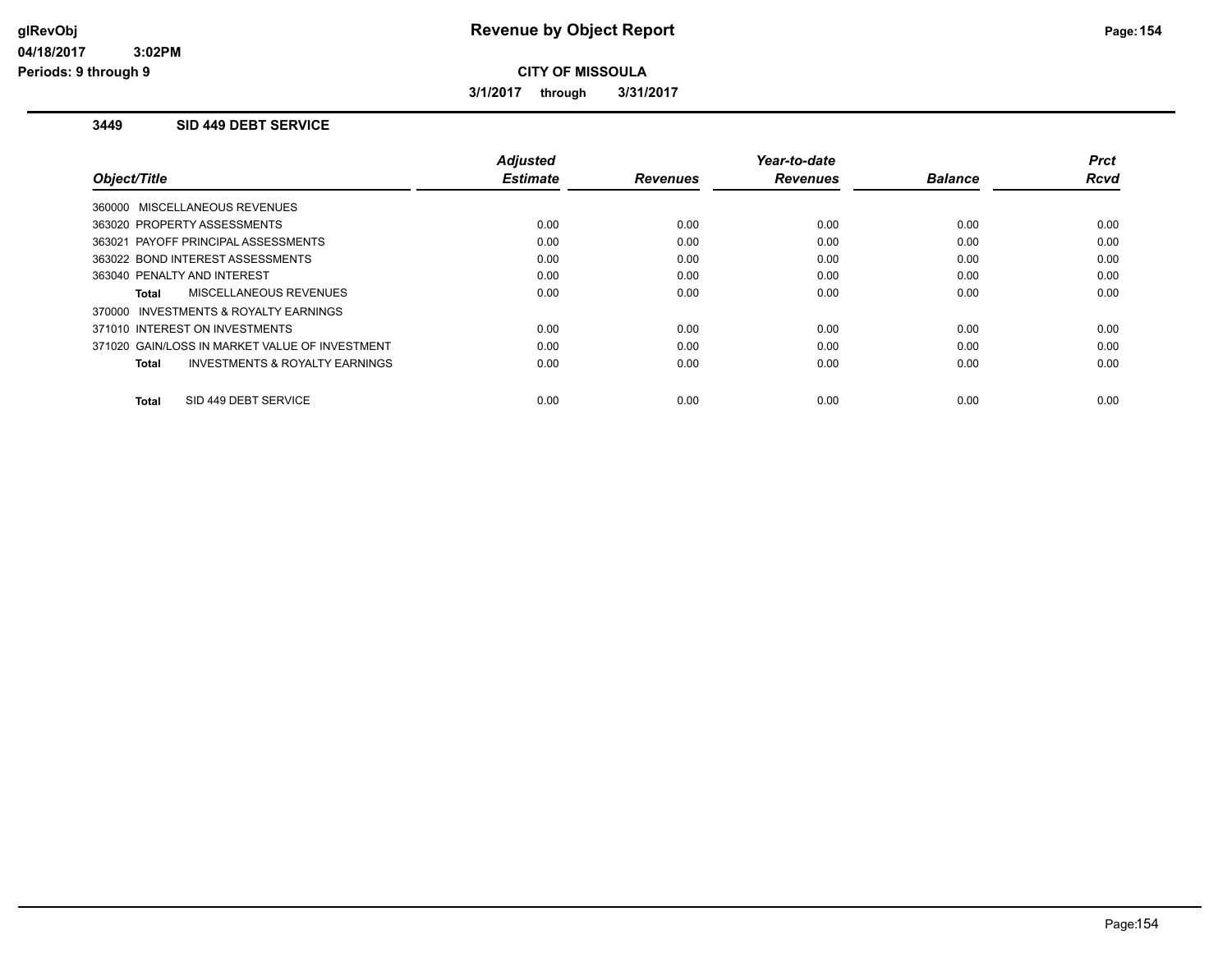**3/1/2017 through 3/31/2017**

**3450 FY 06 SIDEWALK AND CURB**

**3450 FY 06 SIDEWALK AND CURB**

|                                                     | <b>Adjusted</b> |                 | Year-to-date    |                | <b>Prct</b> |
|-----------------------------------------------------|-----------------|-----------------|-----------------|----------------|-------------|
| Object/Title                                        | <b>Estimate</b> | <b>Revenues</b> | <b>Revenues</b> | <b>Balance</b> | <b>Rcvd</b> |
| 360000 MISCELLANEOUS REVENUES                       |                 |                 |                 |                |             |
| 363020 PROPERTY ASSESSMENTS                         | 27,475.00       | 230.71          | 14,993.97       | 12,481.03      | 54.57       |
| 363021 PAYOFF PRINCIPAL ASSESSMENTS                 | 0.00            | 0.00            | 0.00            | 0.00           | 0.00        |
| 363022 BOND INTEREST ASSESSMENTS                    | 0.00            | 0.00            | 0.00            | 0.00           | 0.00        |
| 363040 PENALTY AND INTEREST                         | 0.00            | 0.00            | 7.80            | $-7.80$        | 0.00        |
| <b>MISCELLANEOUS REVENUES</b><br>Total              | 27,475.00       | 230.71          | 15,001.77       | 12,473.23      | 54.60       |
| <b>INVESTMENTS &amp; ROYALTY EARNINGS</b><br>370000 |                 |                 |                 |                |             |
| 371010 INTEREST ON INVESTMENTS                      | 0.00            | 0.00            | 0.00            | 0.00           | 0.00        |
| 371020 GAIN/LOSS IN MARKET VALUE OF INVESTMENTS     | 0.00            | 0.00            | 0.00            | 0.00           | 0.00        |
| 371500 INTEREST ON INTERFUND LOAN                   | 0.00            | 0.00            | 0.00            | 0.00           | 0.00        |
| <b>INVESTMENTS &amp; ROYALTY EARNINGS</b><br>Total  | 0.00            | 0.00            | 0.00            | 0.00           | 0.00        |
| OTHER FINANCING SOURCES<br>380000                   |                 |                 |                 |                |             |
| 381030 SID BONDS PROCEEDS                           | 0.00            | 0.00            | 0.00            | 0.00           | 0.00        |
| 383042 TRANSFERS FROM OTHER FUNDS                   | 0.00            | 0.00            | 0.00            | 0.00           | 0.00        |
| OTHER FINANCING SOURCES<br><b>Total</b>             | 0.00            | 0.00            | 0.00            | 0.00           | 0.00        |
| FY 06 SIDEWALK AND CURB<br><b>Total</b>             | 27,475.00       | 230.71          | 15,001.77       | 12,473.23      | 54.60       |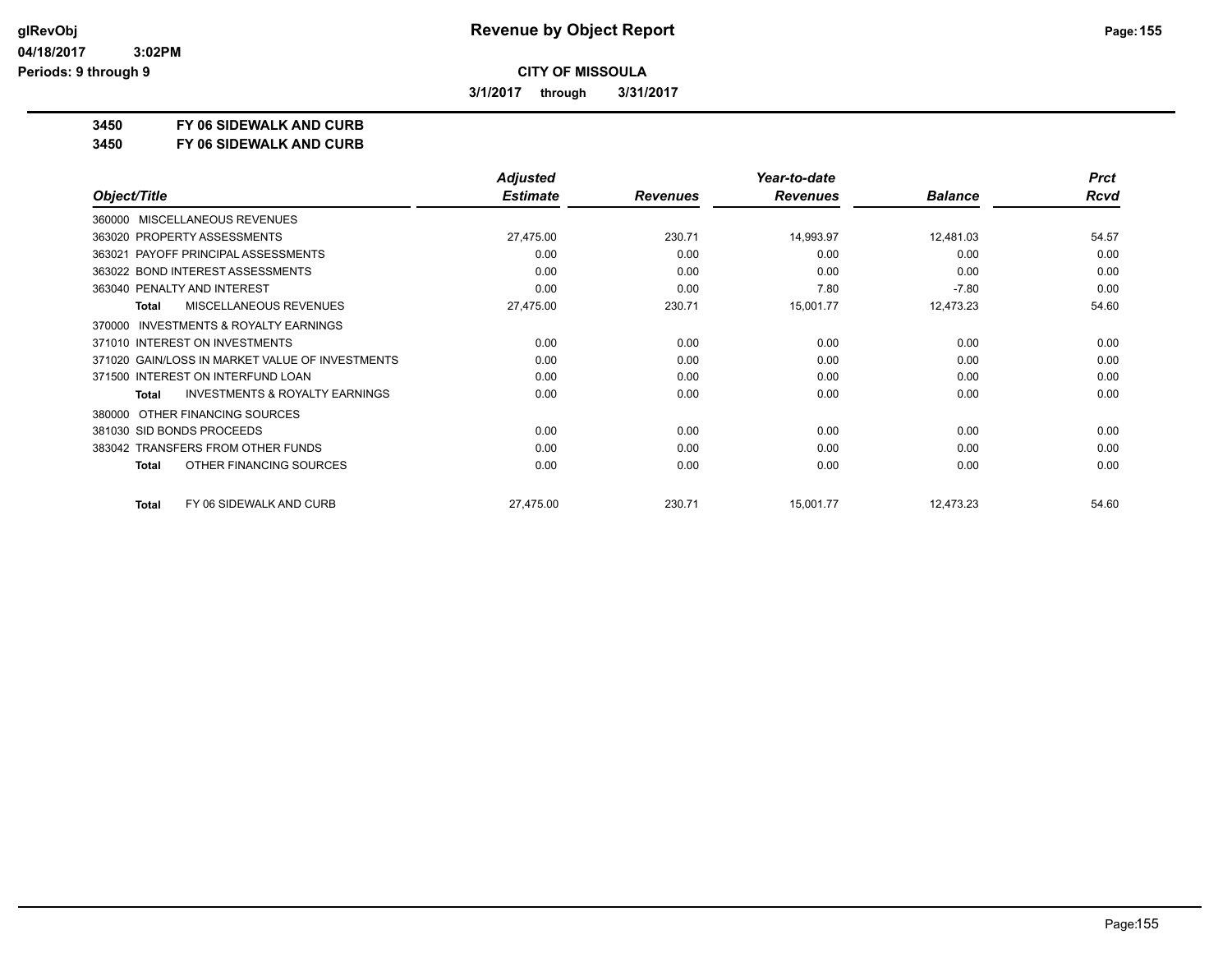**3/1/2017 through 3/31/2017**

## **3450 FY 06 SIDEWALK AND CURB**

|                                                     | <b>Adjusted</b> |                 | Year-to-date    |                | <b>Prct</b> |
|-----------------------------------------------------|-----------------|-----------------|-----------------|----------------|-------------|
| Object/Title                                        | <b>Estimate</b> | <b>Revenues</b> | <b>Revenues</b> | <b>Balance</b> | <b>Rcvd</b> |
| 360000 MISCELLANEOUS REVENUES                       |                 |                 |                 |                |             |
| 363020 PROPERTY ASSESSMENTS                         | 27,475.00       | 230.71          | 14,993.97       | 12,481.03      | 54.57       |
| 363021 PAYOFF PRINCIPAL ASSESSMENTS                 | 0.00            | 0.00            | 0.00            | 0.00           | 0.00        |
| 363022 BOND INTEREST ASSESSMENTS                    | 0.00            | 0.00            | 0.00            | 0.00           | 0.00        |
| 363040 PENALTY AND INTEREST                         | 0.00            | 0.00            | 7.80            | $-7.80$        | 0.00        |
| MISCELLANEOUS REVENUES<br>Total                     | 27,475.00       | 230.71          | 15,001.77       | 12,473.23      | 54.60       |
| <b>INVESTMENTS &amp; ROYALTY EARNINGS</b><br>370000 |                 |                 |                 |                |             |
| 371010 INTEREST ON INVESTMENTS                      | 0.00            | 0.00            | 0.00            | 0.00           | 0.00        |
| 371020 GAIN/LOSS IN MARKET VALUE OF INVESTMENT      | 0.00            | 0.00            | 0.00            | 0.00           | 0.00        |
| 371500 INTEREST ON INTERFUND LOAN                   | 0.00            | 0.00            | 0.00            | 0.00           | 0.00        |
| <b>INVESTMENTS &amp; ROYALTY EARNINGS</b><br>Total  | 0.00            | 0.00            | 0.00            | 0.00           | 0.00        |
| 380000 OTHER FINANCING SOURCES                      |                 |                 |                 |                |             |
| 381030 SID BONDS PROCEEDS                           | 0.00            | 0.00            | 0.00            | 0.00           | 0.00        |
| 383042 TRANSFERS FROM OTHER FUNDS                   | 0.00            | 0.00            | 0.00            | 0.00           | 0.00        |
| OTHER FINANCING SOURCES<br>Total                    | 0.00            | 0.00            | 0.00            | 0.00           | 0.00        |
| FY 06 SIDEWALK AND CURB<br><b>Total</b>             | 27,475.00       | 230.71          | 15,001.77       | 12,473.23      | 54.60       |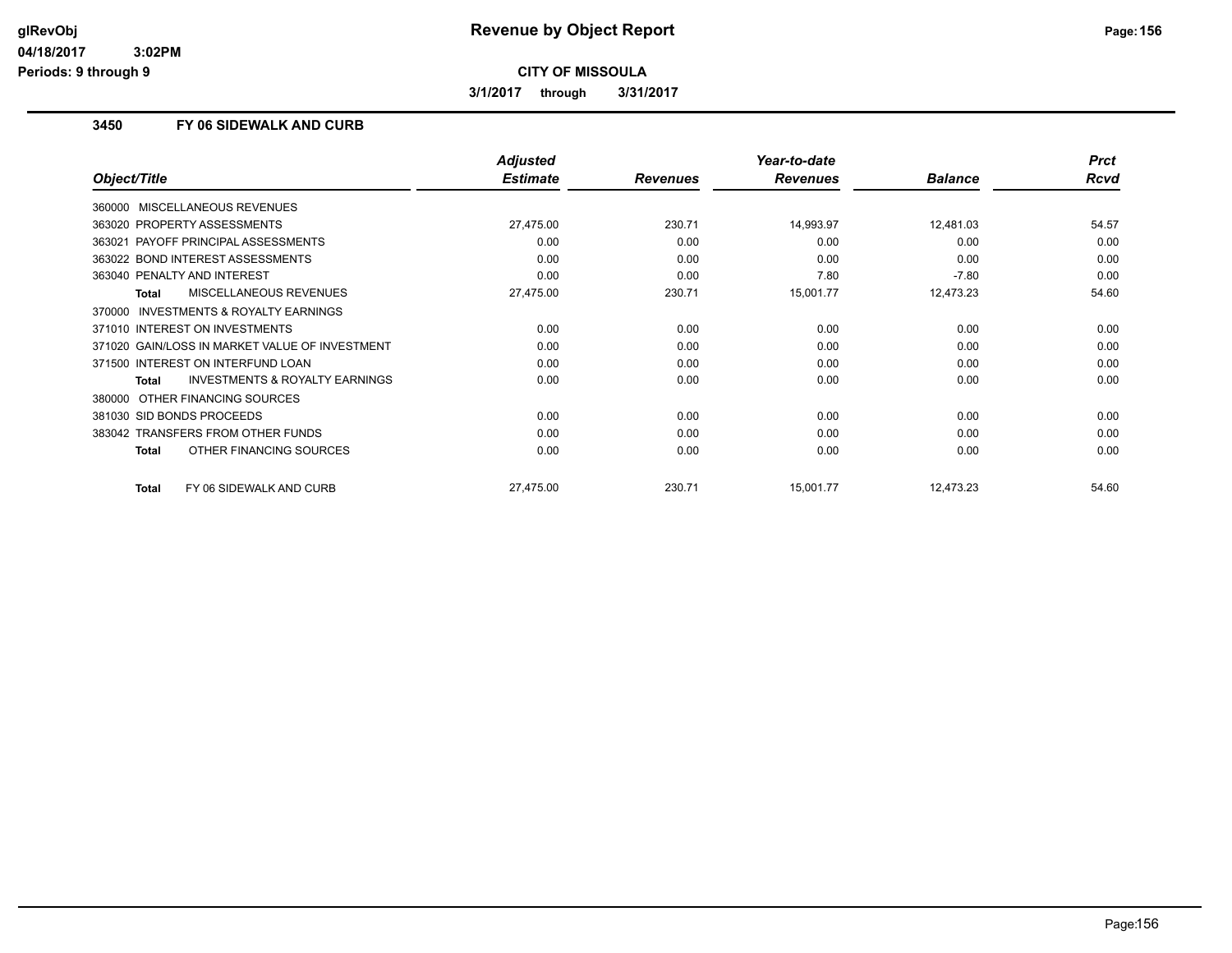**3/1/2017 through 3/31/2017**

**3460 FY07 SIDEWALK AND CURB DEBT**

**3460 FY07 SIDEWALK AND CURB DEBT**

|                                                     | <b>Adjusted</b> |                 | Year-to-date    |                | <b>Prct</b> |
|-----------------------------------------------------|-----------------|-----------------|-----------------|----------------|-------------|
| Object/Title                                        | <b>Estimate</b> | <b>Revenues</b> | <b>Revenues</b> | <b>Balance</b> | <b>Rcvd</b> |
| 360000 MISCELLANEOUS REVENUES                       |                 |                 |                 |                |             |
| 363020 PROPERTY ASSESSMENTS                         | 56,830.00       | 2,881.35        | 29,165.00       | 27,665.00      | 51.32       |
| PAYOFF PRINCIPAL ASSESSMENTS<br>363021              | 0.00            | 0.00            | 0.00            | 0.00           | 0.00        |
| 363022 BOND INTEREST ASSESSMENTS                    | 0.00            | 0.00            | 0.00            | 0.00           | 0.00        |
| 363040 PENALTY AND INTEREST                         | 0.00            | 0.00            | 29.04           | $-29.04$       | 0.00        |
| <b>MISCELLANEOUS REVENUES</b><br>Total              | 56,830.00       | 2,881.35        | 29,194.04       | 27,635.96      | 51.37       |
| <b>INVESTMENTS &amp; ROYALTY EARNINGS</b><br>370000 |                 |                 |                 |                |             |
| 371010 INTEREST ON INVESTMENTS                      | 0.00            | 0.00            | 0.00            | 0.00           | 0.00        |
| 371020 GAIN/LOSS IN MARKET VALUE OF INVESTMENTS     | 0.00            | 0.00            | 0.00            | 0.00           | 0.00        |
| 371500 INTEREST ON INTERFUND LOAN                   | 0.00            | 0.00            | 0.00            | 0.00           | 0.00        |
| <b>INVESTMENTS &amp; ROYALTY EARNINGS</b><br>Total  | 0.00            | 0.00            | 0.00            | 0.00           | 0.00        |
| 380000 OTHER FINANCING SOURCES                      |                 |                 |                 |                |             |
| 381030 SID BONDS PROCEEDS                           | 0.00            | 0.00            | 0.00            | 0.00           | 0.00        |
| 383042 TRANSFERS FROM OTHER FUNDS                   | 0.00            | 0.00            | 0.00            | 0.00           | 0.00        |
| OTHER FINANCING SOURCES<br>Total                    | 0.00            | 0.00            | 0.00            | 0.00           | 0.00        |
| <b>FY07 SIDEWALK AND CURB DEBT</b><br><b>Total</b>  | 56,830.00       | 2,881.35        | 29,194.04       | 27,635.96      | 51.37       |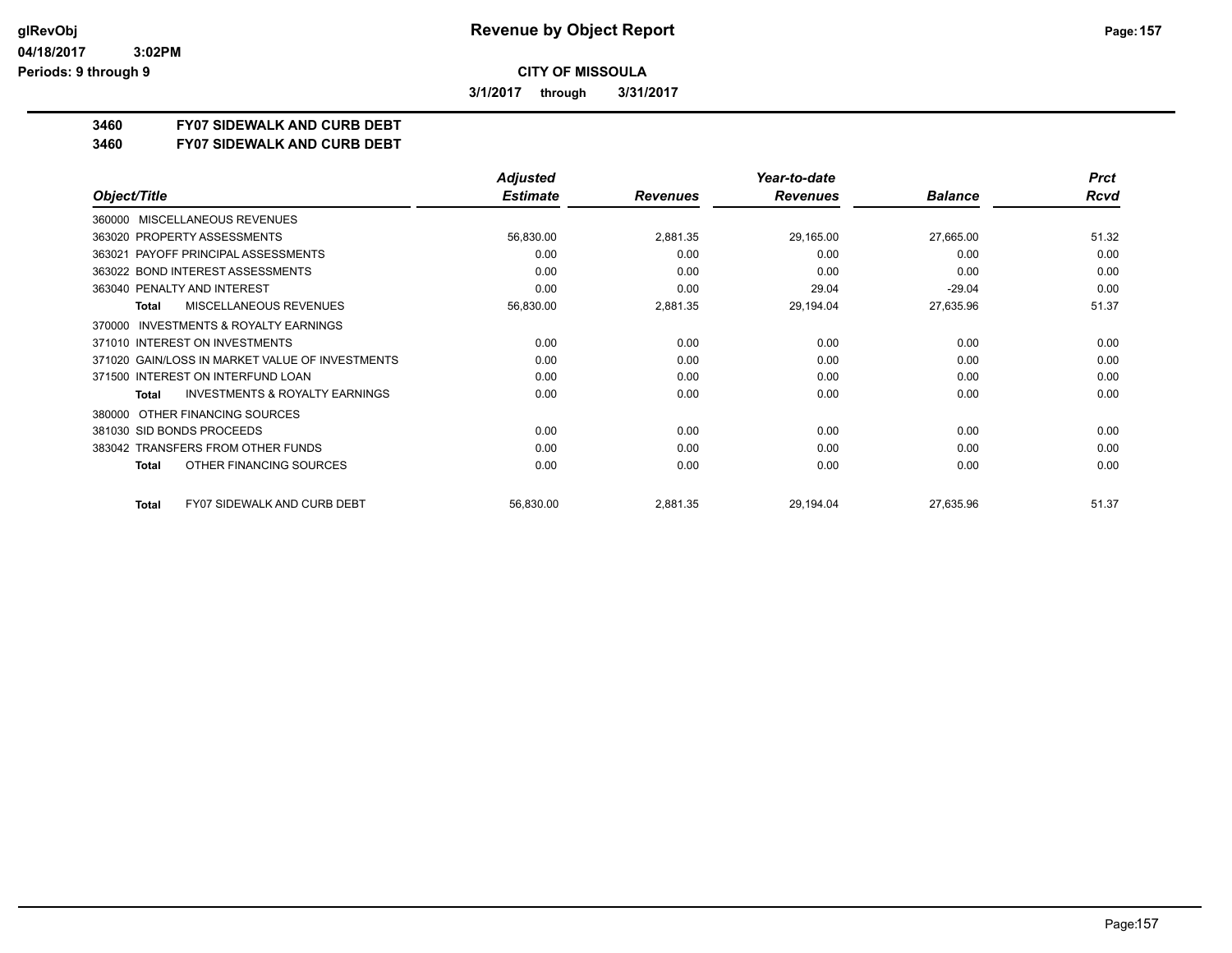**3/1/2017 through 3/31/2017**

## **3460 FY07 SIDEWALK AND CURB DEBT**

|                                                           | <b>Adjusted</b> |                 | Year-to-date    |                | <b>Prct</b> |
|-----------------------------------------------------------|-----------------|-----------------|-----------------|----------------|-------------|
| Object/Title                                              | <b>Estimate</b> | <b>Revenues</b> | <b>Revenues</b> | <b>Balance</b> | Rcvd        |
| 360000 MISCELLANEOUS REVENUES                             |                 |                 |                 |                |             |
| 363020 PROPERTY ASSESSMENTS                               | 56,830.00       | 2,881.35        | 29,165.00       | 27,665.00      | 51.32       |
| 363021 PAYOFF PRINCIPAL ASSESSMENTS                       | 0.00            | 0.00            | 0.00            | 0.00           | 0.00        |
| 363022 BOND INTEREST ASSESSMENTS                          | 0.00            | 0.00            | 0.00            | 0.00           | 0.00        |
| 363040 PENALTY AND INTEREST                               | 0.00            | 0.00            | 29.04           | $-29.04$       | 0.00        |
| <b>MISCELLANEOUS REVENUES</b><br>Total                    | 56,830.00       | 2,881.35        | 29,194.04       | 27,635.96      | 51.37       |
| <b>INVESTMENTS &amp; ROYALTY EARNINGS</b><br>370000       |                 |                 |                 |                |             |
| 371010 INTEREST ON INVESTMENTS                            | 0.00            | 0.00            | 0.00            | 0.00           | 0.00        |
| 371020 GAIN/LOSS IN MARKET VALUE OF INVESTMENT            | 0.00            | 0.00            | 0.00            | 0.00           | 0.00        |
| 371500 INTEREST ON INTERFUND LOAN                         | 0.00            | 0.00            | 0.00            | 0.00           | 0.00        |
| <b>INVESTMENTS &amp; ROYALTY EARNINGS</b><br><b>Total</b> | 0.00            | 0.00            | 0.00            | 0.00           | 0.00        |
| 380000 OTHER FINANCING SOURCES                            |                 |                 |                 |                |             |
| 381030 SID BONDS PROCEEDS                                 | 0.00            | 0.00            | 0.00            | 0.00           | 0.00        |
| 383042 TRANSFERS FROM OTHER FUNDS                         | 0.00            | 0.00            | 0.00            | 0.00           | 0.00        |
| OTHER FINANCING SOURCES<br>Total                          | 0.00            | 0.00            | 0.00            | 0.00           | 0.00        |
| <b>FY07 SIDEWALK AND CURB DEBT</b><br>Total               | 56,830.00       | 2,881.35        | 29,194.04       | 27,635.96      | 51.37       |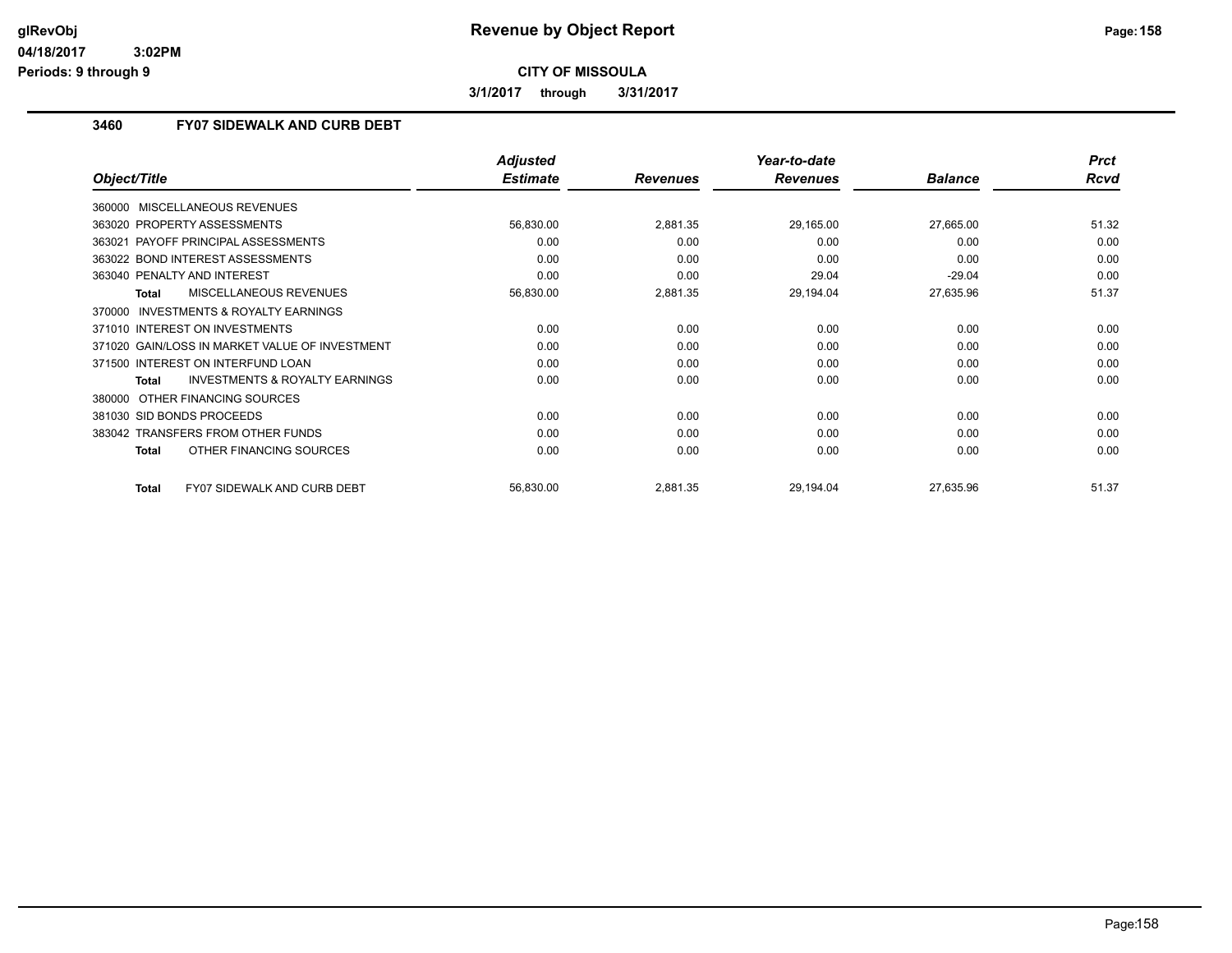**3/1/2017 through 3/31/2017**

## **3461 SERIES 2008A SIDEWALK AND CURB**

**3461 SERIES 2008A SIDEWALK AND CURB**

|                                                    | <b>Adjusted</b> |                 | Year-to-date    |                | <b>Prct</b> |
|----------------------------------------------------|-----------------|-----------------|-----------------|----------------|-------------|
| Object/Title                                       | <b>Estimate</b> | <b>Revenues</b> | <b>Revenues</b> | <b>Balance</b> | <b>Rcvd</b> |
| 360000 MISCELLANEOUS REVENUES                      |                 |                 |                 |                |             |
| 363020 PROPERTY ASSESSMENTS                        | 27,838.00       | 0.00            | 11,795.82       | 16,042.18      | 42.37       |
| PAYOFF PRINCIPAL ASSESSMENTS<br>363021             | 0.00            | 0.00            | 22,391.91       | $-22,391.91$   | 0.00        |
| 363022 BOND INTEREST ASSESSMENTS                   | 0.00            | 0.00            | 0.00            | 0.00           | 0.00        |
| 363040 PENALTY AND INTEREST                        | 0.00            | 0.00            | 9.45            | $-9.45$        | 0.00        |
| <b>MISCELLANEOUS REVENUES</b><br>Total             | 27,838.00       | 0.00            | 34,197.18       | $-6,359.18$    | 122.84      |
| 370000 INVESTMENTS & ROYALTY EARNINGS              |                 |                 |                 |                |             |
| 371010 INTEREST ON INVESTMENTS                     | 0.00            | 0.00            | 0.00            | 0.00           | 0.00        |
| 371020 GAIN/LOSS IN MARKET VALUE OF INVESTMENTS    | 0.00            | 0.00            | 0.00            | 0.00           | 0.00        |
| <b>INVESTMENTS &amp; ROYALTY EARNINGS</b><br>Total | 0.00            | 0.00            | 0.00            | 0.00           | 0.00        |
| OTHER FINANCING SOURCES<br>380000                  |                 |                 |                 |                |             |
| 381030 SID BONDS PROCEEDS                          | 0.00            | 0.00            | 0.00            | 0.00           | 0.00        |
| OTHER FINANCING SOURCES<br><b>Total</b>            | 0.00            | 0.00            | 0.00            | 0.00           | 0.00        |
| SERIES 2008A SIDEWALK AND CURB<br><b>Total</b>     | 27,838.00       | 0.00            | 34,197.18       | $-6,359.18$    | 122.84      |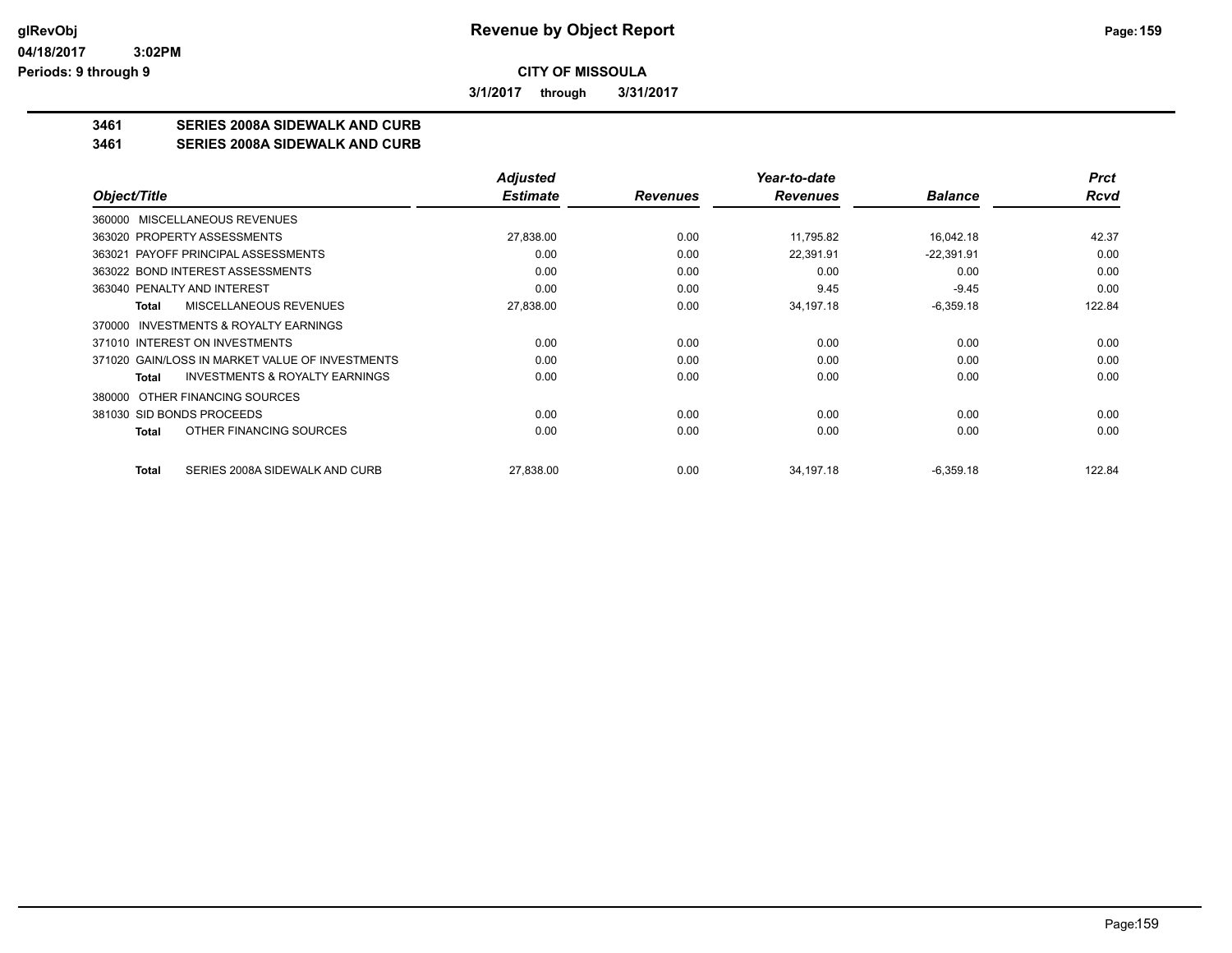**3/1/2017 through 3/31/2017**

## **3461 SERIES 2008A SIDEWALK AND CURB**

|                                                           | <b>Adjusted</b> |                 | Year-to-date    |                | <b>Prct</b> |
|-----------------------------------------------------------|-----------------|-----------------|-----------------|----------------|-------------|
| Object/Title                                              | <b>Estimate</b> | <b>Revenues</b> | <b>Revenues</b> | <b>Balance</b> | Rcvd        |
| 360000 MISCELLANEOUS REVENUES                             |                 |                 |                 |                |             |
| 363020 PROPERTY ASSESSMENTS                               | 27,838.00       | 0.00            | 11,795.82       | 16.042.18      | 42.37       |
| 363021 PAYOFF PRINCIPAL ASSESSMENTS                       | 0.00            | 0.00            | 22,391.91       | $-22,391.91$   | 0.00        |
| 363022 BOND INTEREST ASSESSMENTS                          | 0.00            | 0.00            | 0.00            | 0.00           | 0.00        |
| 363040 PENALTY AND INTEREST                               | 0.00            | 0.00            | 9.45            | $-9.45$        | 0.00        |
| MISCELLANEOUS REVENUES<br><b>Total</b>                    | 27,838.00       | 0.00            | 34,197.18       | $-6,359.18$    | 122.84      |
| <b>INVESTMENTS &amp; ROYALTY EARNINGS</b><br>370000       |                 |                 |                 |                |             |
| 371010 INTEREST ON INVESTMENTS                            | 0.00            | 0.00            | 0.00            | 0.00           | 0.00        |
| 371020 GAIN/LOSS IN MARKET VALUE OF INVESTMENT            | 0.00            | 0.00            | 0.00            | 0.00           | 0.00        |
| <b>INVESTMENTS &amp; ROYALTY EARNINGS</b><br><b>Total</b> | 0.00            | 0.00            | 0.00            | 0.00           | 0.00        |
| 380000 OTHER FINANCING SOURCES                            |                 |                 |                 |                |             |
| 381030 SID BONDS PROCEEDS                                 | 0.00            | 0.00            | 0.00            | 0.00           | 0.00        |
| OTHER FINANCING SOURCES<br><b>Total</b>                   | 0.00            | 0.00            | 0.00            | 0.00           | 0.00        |
| SERIES 2008A SIDEWALK AND CURB<br><b>Total</b>            | 27,838.00       | 0.00            | 34,197.18       | $-6,359.18$    | 122.84      |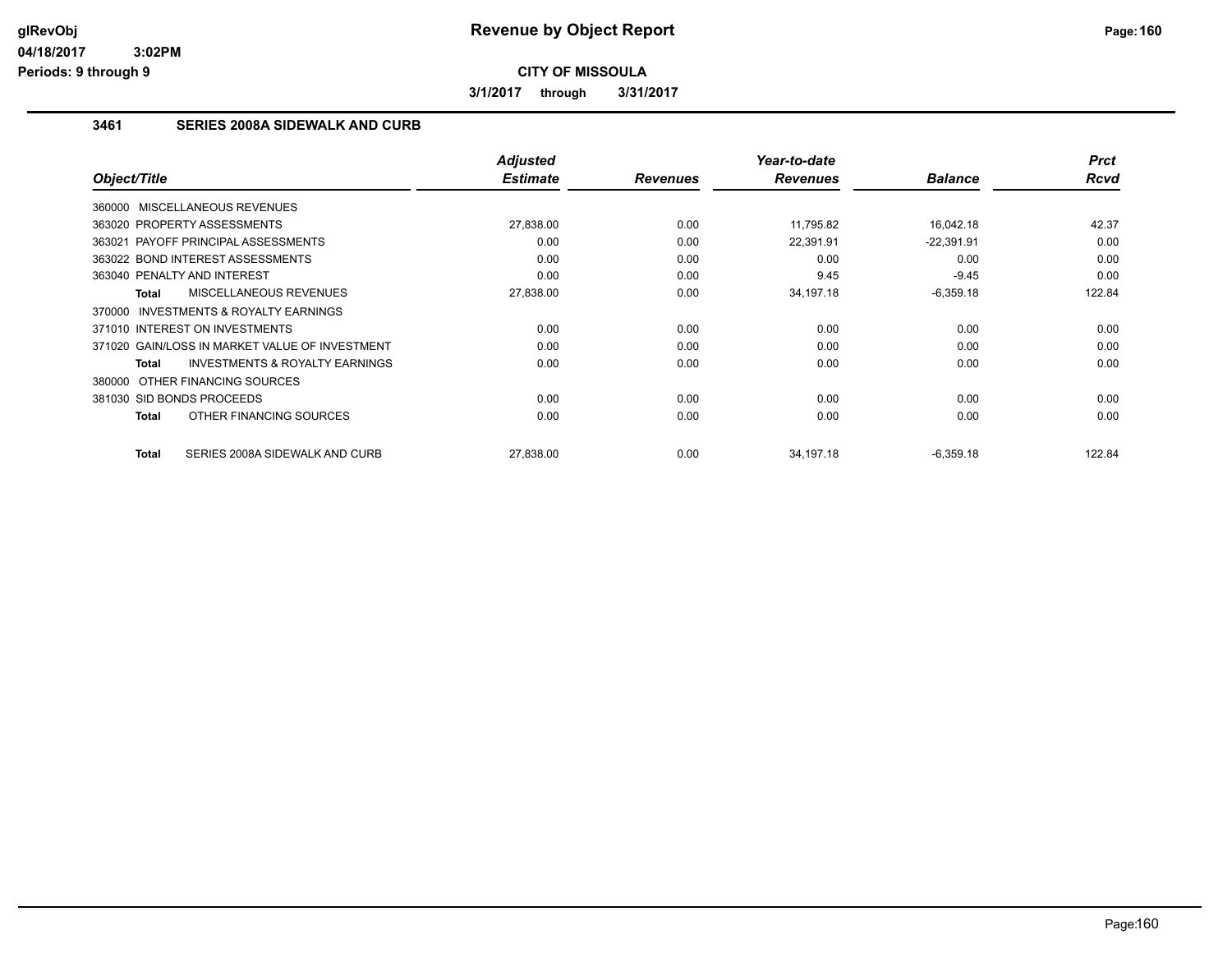**3/1/2017 through 3/31/2017**

## **3462 SERIES 2009 SIDEWALK AND CURB**

**3462 SERIES 2009 SIDEWALK AND CURB**

|                                                    | <b>Adjusted</b> |                 | Year-to-date    |                | <b>Prct</b> |
|----------------------------------------------------|-----------------|-----------------|-----------------|----------------|-------------|
| Object/Title                                       | <b>Estimate</b> | <b>Revenues</b> | <b>Revenues</b> | <b>Balance</b> | Rcvd        |
| MISCELLANEOUS REVENUES<br>360000                   |                 |                 |                 |                |             |
| 363020 PROPERTY ASSESSMENTS                        | 63,368.00       | 0.00            | 33,592.59       | 29,775.41      | 53.01       |
| PAYOFF PRINCIPAL ASSESSMENTS<br>363021             | 0.00            | 0.00            | 13,629.19       | $-13,629.19$   | 0.00        |
| 363022 BOND INTEREST ASSESSMENTS                   | 0.00            | 0.00            | 0.00            | 0.00           | 0.00        |
| 363040 PENALTY AND INTEREST                        | 0.00            | 0.00            | 94.79           | $-94.79$       | 0.00        |
| <b>MISCELLANEOUS REVENUES</b><br><b>Total</b>      | 63,368.00       | 0.00            | 47,316.57       | 16,051.43      | 74.67       |
| INVESTMENTS & ROYALTY EARNINGS<br>370000           |                 |                 |                 |                |             |
| 371010 INTEREST ON INVESTMENTS                     | 0.00            | 0.00            | 0.00            | 0.00           | 0.00        |
| 371020 GAIN/LOSS IN MARKET VALUE OF INVESTMENTS    | 0.00            | 0.00            | 0.00            | 0.00           | 0.00        |
| <b>INVESTMENTS &amp; ROYALTY EARNINGS</b><br>Total | 0.00            | 0.00            | 0.00            | 0.00           | 0.00        |
| OTHER FINANCING SOURCES<br>380000                  |                 |                 |                 |                |             |
| 381030 SID BONDS PROCEEDS                          | 0.00            | 0.00            | 0.00            | 0.00           | 0.00        |
| 383042 TRANSFERS FROM OTHER FUNDS                  | 0.00            | 0.00            | 0.00            | 0.00           | 0.00        |
| OTHER FINANCING SOURCES<br><b>Total</b>            | 0.00            | 0.00            | 0.00            | 0.00           | 0.00        |
| SERIES 2009 SIDEWALK AND CURB<br><b>Total</b>      | 63,368.00       | 0.00            | 47,316.57       | 16,051.43      | 74.67       |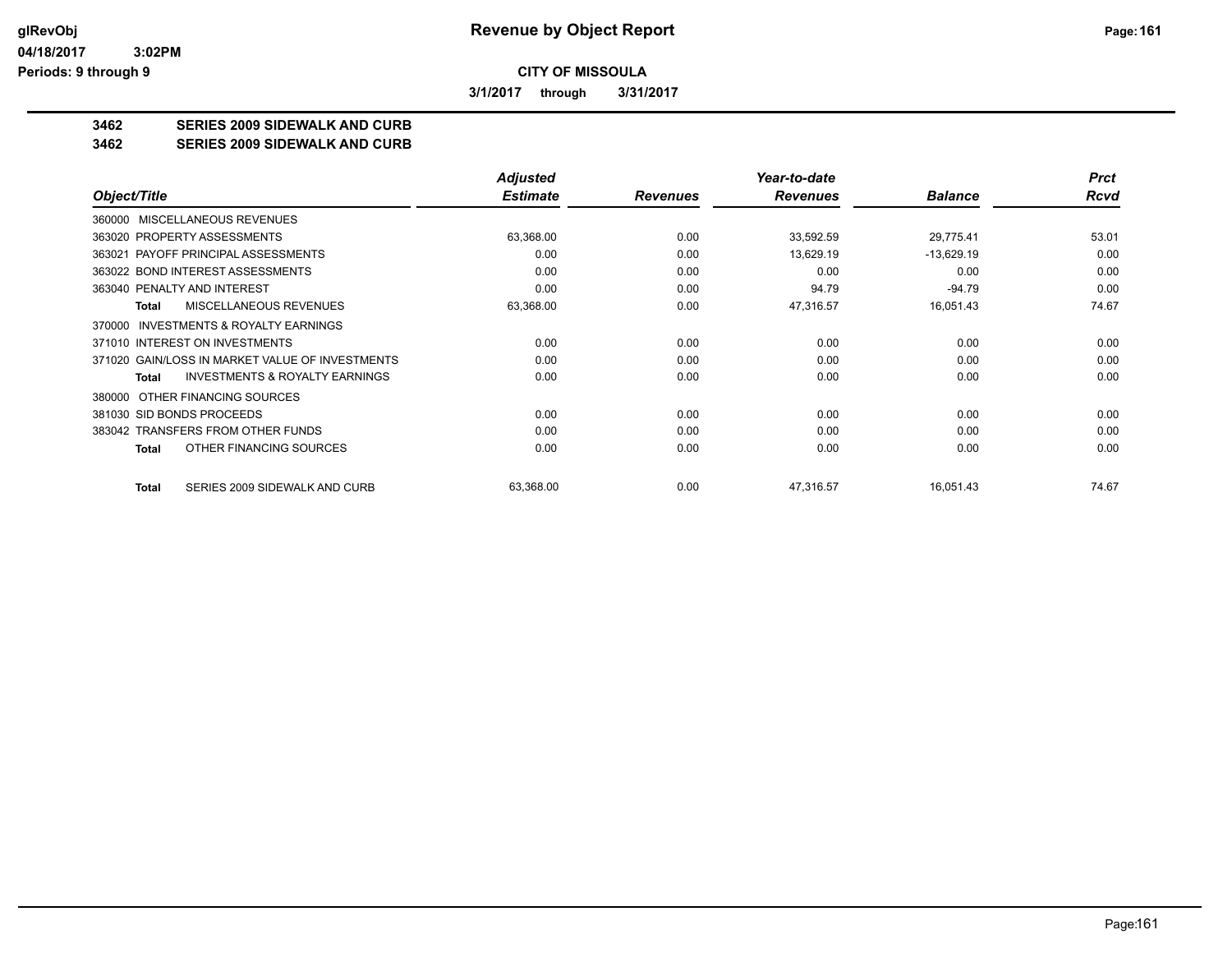**3/1/2017 through 3/31/2017**

## **3462 SERIES 2009 SIDEWALK AND CURB**

|                                                     | <b>Adjusted</b> |                 | Year-to-date    |                | <b>Prct</b> |
|-----------------------------------------------------|-----------------|-----------------|-----------------|----------------|-------------|
| Object/Title                                        | <b>Estimate</b> | <b>Revenues</b> | <b>Revenues</b> | <b>Balance</b> | <b>Rcvd</b> |
| 360000 MISCELLANEOUS REVENUES                       |                 |                 |                 |                |             |
| 363020 PROPERTY ASSESSMENTS                         | 63,368.00       | 0.00            | 33,592.59       | 29,775.41      | 53.01       |
| 363021 PAYOFF PRINCIPAL ASSESSMENTS                 | 0.00            | 0.00            | 13,629.19       | $-13,629.19$   | 0.00        |
| 363022 BOND INTEREST ASSESSMENTS                    | 0.00            | 0.00            | 0.00            | 0.00           | 0.00        |
| 363040 PENALTY AND INTEREST                         | 0.00            | 0.00            | 94.79           | $-94.79$       | 0.00        |
| MISCELLANEOUS REVENUES<br>Total                     | 63,368.00       | 0.00            | 47,316.57       | 16,051.43      | 74.67       |
| <b>INVESTMENTS &amp; ROYALTY EARNINGS</b><br>370000 |                 |                 |                 |                |             |
| 371010 INTEREST ON INVESTMENTS                      | 0.00            | 0.00            | 0.00            | 0.00           | 0.00        |
| 371020 GAIN/LOSS IN MARKET VALUE OF INVESTMENT      | 0.00            | 0.00            | 0.00            | 0.00           | 0.00        |
| <b>INVESTMENTS &amp; ROYALTY EARNINGS</b><br>Total  | 0.00            | 0.00            | 0.00            | 0.00           | 0.00        |
| 380000 OTHER FINANCING SOURCES                      |                 |                 |                 |                |             |
| 381030 SID BONDS PROCEEDS                           | 0.00            | 0.00            | 0.00            | 0.00           | 0.00        |
| 383042 TRANSFERS FROM OTHER FUNDS                   | 0.00            | 0.00            | 0.00            | 0.00           | 0.00        |
| OTHER FINANCING SOURCES<br>Total                    | 0.00            | 0.00            | 0.00            | 0.00           | 0.00        |
| SERIES 2009 SIDEWALK AND CURB<br>Total              | 63,368.00       | 0.00            | 47,316.57       | 16,051.43      | 74.67       |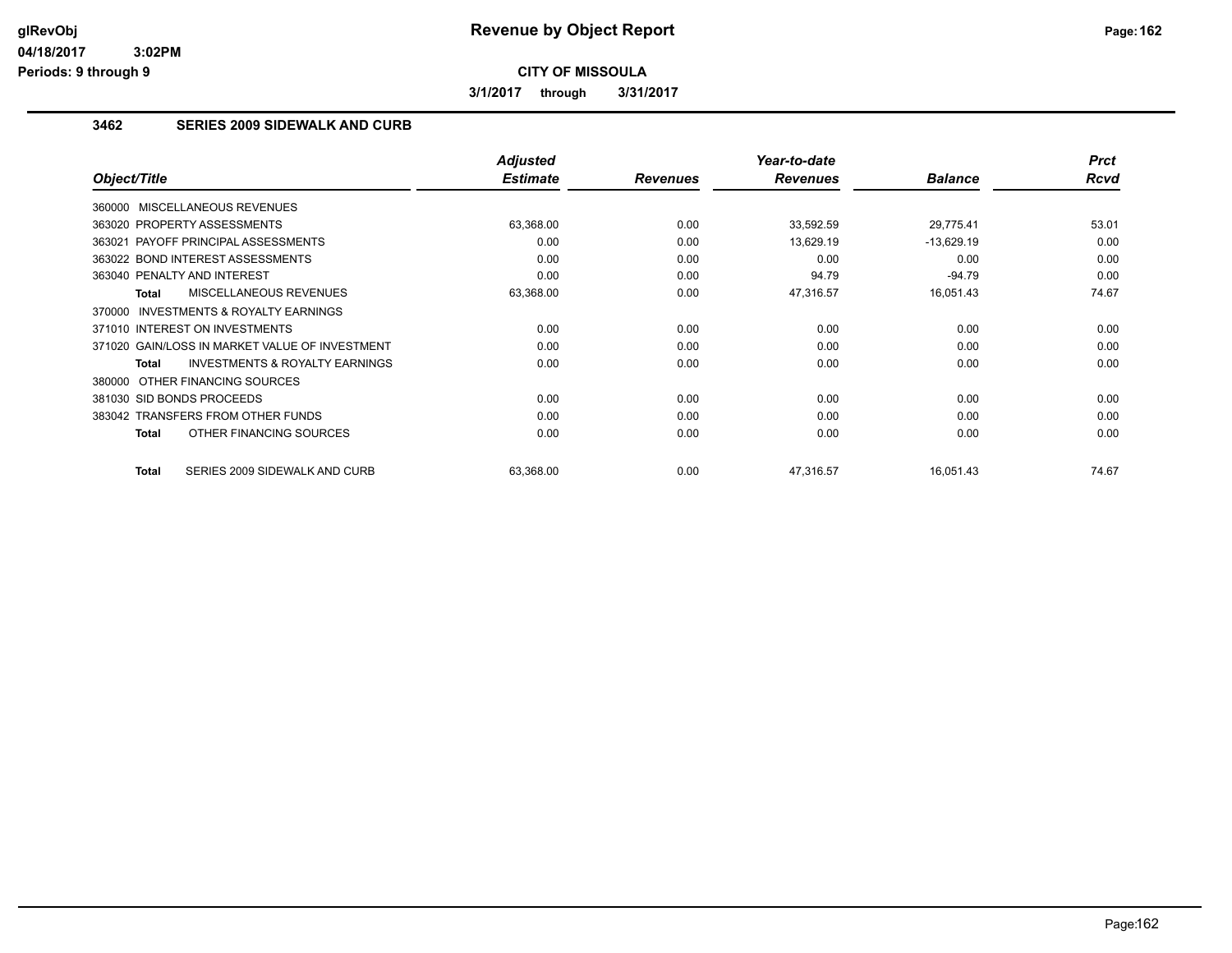**3/1/2017 through 3/31/2017**

## **3463 SERIES 2010 SIDEWALK AND CURB**

**3463 SERIES 2010 SIDEWALK AND CURB**

|                                                    | <b>Adjusted</b> |                 | Year-to-date    |                | <b>Prct</b> |
|----------------------------------------------------|-----------------|-----------------|-----------------|----------------|-------------|
| Object/Title                                       | <b>Estimate</b> | <b>Revenues</b> | <b>Revenues</b> | <b>Balance</b> | Rcvd        |
| MISCELLANEOUS REVENUES<br>360000                   |                 |                 |                 |                |             |
| 363020 PROPERTY ASSESSMENTS                        | 96,850.00       | 1,012.12        | 42,162.03       | 54,687.97      | 43.53       |
| PAYOFF PRINCIPAL ASSESSMENTS<br>363021             | 0.00            | 0.00            | 6,147.22        | $-6,147.22$    | 0.00        |
| 363022 BOND INTEREST ASSESSMENTS                   | 0.00            | 0.00            | 0.00            | 0.00           | 0.00        |
| 363040 PENALTY AND INTEREST                        | 0.00            | 22.54           | 86.41           | $-86.41$       | 0.00        |
| <b>MISCELLANEOUS REVENUES</b><br>Total             | 96,850.00       | 1,034.66        | 48,395.66       | 48,454.34      | 49.97       |
| INVESTMENTS & ROYALTY EARNINGS<br>370000           |                 |                 |                 |                |             |
| 371010 INTEREST ON INVESTMENTS                     | 0.00            | 0.00            | 0.00            | 0.00           | 0.00        |
| 371020 GAIN/LOSS IN MARKET VALUE OF INVESTMENTS    | 0.00            | 0.00            | 0.00            | 0.00           | 0.00        |
| <b>INVESTMENTS &amp; ROYALTY EARNINGS</b><br>Total | 0.00            | 0.00            | 0.00            | 0.00           | 0.00        |
| OTHER FINANCING SOURCES<br>380000                  |                 |                 |                 |                |             |
| 381030 SID BONDS PROCEEDS                          | 0.00            | 0.00            | 0.00            | 0.00           | 0.00        |
| 383042 TRANSFERS FROM OTHER FUNDS                  | 0.00            | 0.00            | 0.00            | 0.00           | 0.00        |
| OTHER FINANCING SOURCES<br><b>Total</b>            | 0.00            | 0.00            | 0.00            | 0.00           | 0.00        |
| SERIES 2010 SIDEWALK AND CURB<br>Total             | 96,850.00       | 1,034.66        | 48,395.66       | 48,454.34      | 49.97       |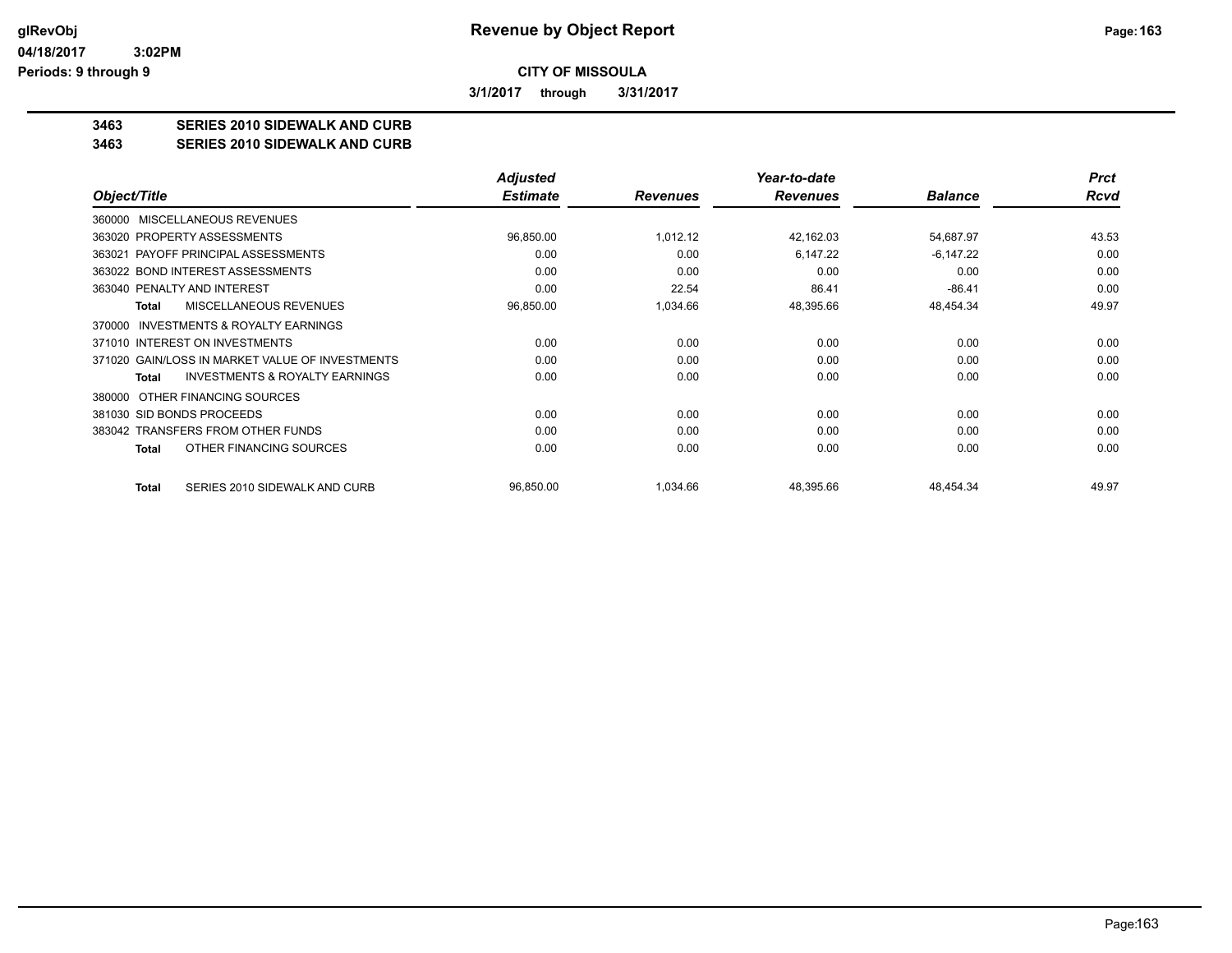**3/1/2017 through 3/31/2017**

## **3463 SERIES 2010 SIDEWALK AND CURB**

|                                                     | <b>Adjusted</b> |                 | Year-to-date    |                | <b>Prct</b> |
|-----------------------------------------------------|-----------------|-----------------|-----------------|----------------|-------------|
| Object/Title                                        | <b>Estimate</b> | <b>Revenues</b> | <b>Revenues</b> | <b>Balance</b> | <b>Rcvd</b> |
| 360000 MISCELLANEOUS REVENUES                       |                 |                 |                 |                |             |
| 363020 PROPERTY ASSESSMENTS                         | 96,850.00       | 1,012.12        | 42,162.03       | 54,687.97      | 43.53       |
| PAYOFF PRINCIPAL ASSESSMENTS<br>363021              | 0.00            | 0.00            | 6,147.22        | $-6,147.22$    | 0.00        |
| 363022 BOND INTEREST ASSESSMENTS                    | 0.00            | 0.00            | 0.00            | 0.00           | 0.00        |
| 363040 PENALTY AND INTEREST                         | 0.00            | 22.54           | 86.41           | $-86.41$       | 0.00        |
| MISCELLANEOUS REVENUES<br>Total                     | 96,850.00       | 1,034.66        | 48,395.66       | 48,454.34      | 49.97       |
| <b>INVESTMENTS &amp; ROYALTY EARNINGS</b><br>370000 |                 |                 |                 |                |             |
| 371010 INTEREST ON INVESTMENTS                      | 0.00            | 0.00            | 0.00            | 0.00           | 0.00        |
| 371020 GAIN/LOSS IN MARKET VALUE OF INVESTMENT      | 0.00            | 0.00            | 0.00            | 0.00           | 0.00        |
| <b>INVESTMENTS &amp; ROYALTY EARNINGS</b><br>Total  | 0.00            | 0.00            | 0.00            | 0.00           | 0.00        |
| 380000 OTHER FINANCING SOURCES                      |                 |                 |                 |                |             |
| 381030 SID BONDS PROCEEDS                           | 0.00            | 0.00            | 0.00            | 0.00           | 0.00        |
| 383042 TRANSFERS FROM OTHER FUNDS                   | 0.00            | 0.00            | 0.00            | 0.00           | 0.00        |
| OTHER FINANCING SOURCES<br>Total                    | 0.00            | 0.00            | 0.00            | 0.00           | 0.00        |
| SERIES 2010 SIDEWALK AND CURB<br><b>Total</b>       | 96,850.00       | 1,034.66        | 48,395.66       | 48,454.34      | 49.97       |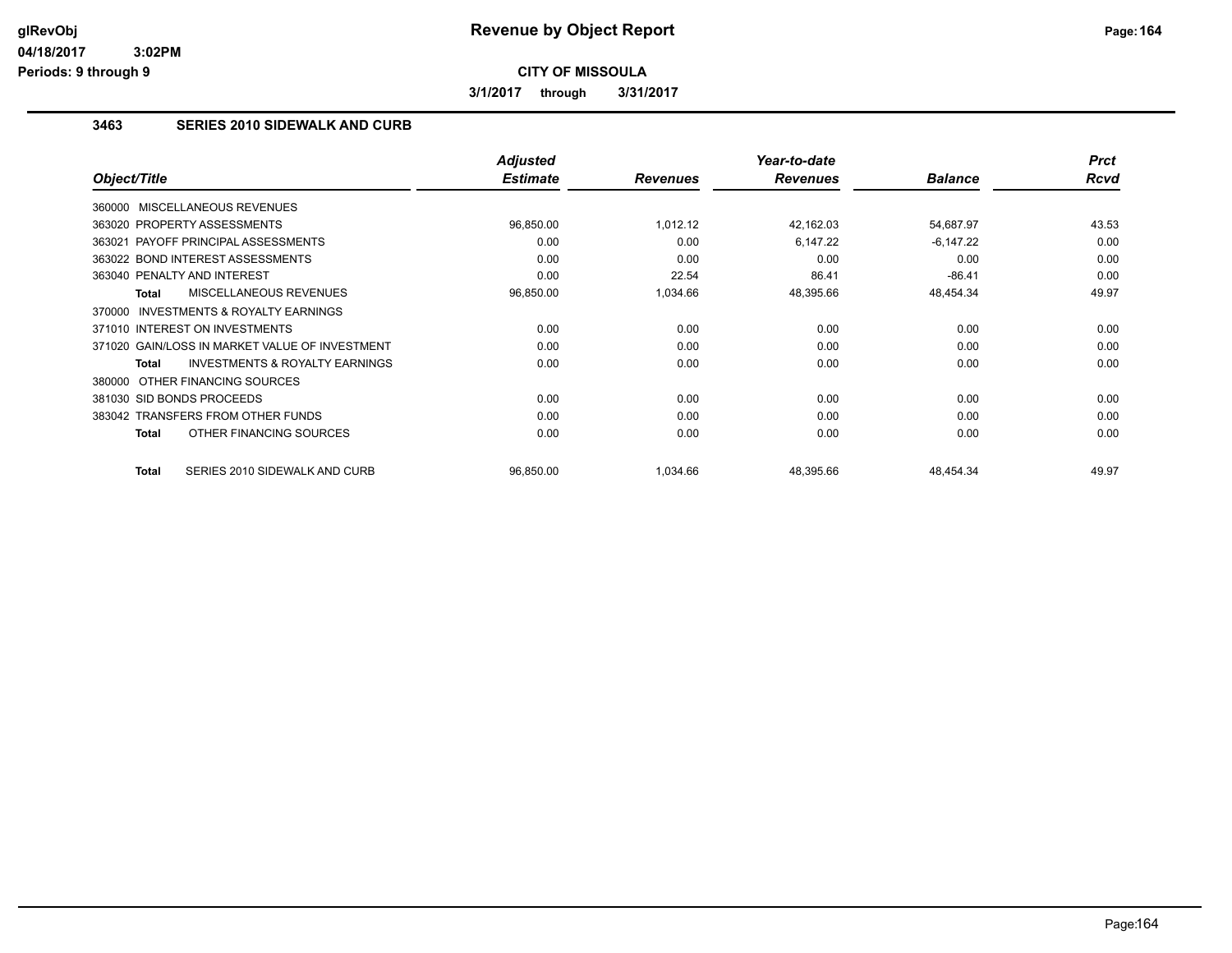**3/1/2017 through 3/31/2017**

**3464 FY12 S/C DEBT SERVICE**

**3464 FY12 S/C DEBT SERVICE**

|                                                     | <b>Adjusted</b> |                 | Year-to-date    |                | <b>Prct</b> |
|-----------------------------------------------------|-----------------|-----------------|-----------------|----------------|-------------|
| Object/Title                                        | <b>Estimate</b> | <b>Revenues</b> | <b>Revenues</b> | <b>Balance</b> | <b>Rcvd</b> |
| 360000 MISCELLANEOUS REVENUES                       |                 |                 |                 |                |             |
| 363020 PROPERTY ASSESSMENTS                         | 70,910.00       | 0.00            | 36,246.78       | 34,663.22      | 51.12       |
| 363021 PAYOFF PRINCIPAL ASSESSMENTS                 | 0.00            | 0.00            | 742.61          | -742.61        | 0.00        |
| 363022 BOND INTEREST ASSESSMENTS                    | 0.00            | 0.00            | 0.00            | 0.00           | 0.00        |
| 363040 PENALTY AND INTEREST                         | 0.00            | 0.00            | 44.23           | $-44.23$       | 0.00        |
| <b>MISCELLANEOUS REVENUES</b><br>Total              | 70,910.00       | 0.00            | 37,033.62       | 33,876.38      | 52.23       |
| <b>INVESTMENTS &amp; ROYALTY EARNINGS</b><br>370000 |                 |                 |                 |                |             |
| 371010 INTEREST ON INVESTMENTS                      | 0.00            | 0.00            | 0.00            | 0.00           | 0.00        |
| 371020 GAIN/LOSS IN MARKET VALUE OF INVESTMENTS     | 0.00            | 0.00            | 0.00            | 0.00           | 0.00        |
| <b>INVESTMENTS &amp; ROYALTY EARNINGS</b><br>Total  | 0.00            | 0.00            | 0.00            | 0.00           | 0.00        |
| OTHER FINANCING SOURCES<br>380000                   |                 |                 |                 |                |             |
| 381030 SID BONDS PROCEEDS                           | 0.00            | 0.00            | 0.00            | 0.00           | 0.00        |
| 383042 TRANSFERS FROM OTHER FUNDS                   | 0.00            | 0.00            | 0.00            | 0.00           | 0.00        |
| OTHER FINANCING SOURCES<br>Total                    | 0.00            | 0.00            | 0.00            | 0.00           | 0.00        |
| FY12 S/C DEBT SERVICE<br>Total                      | 70,910.00       | 0.00            | 37,033.62       | 33,876.38      | 52.23       |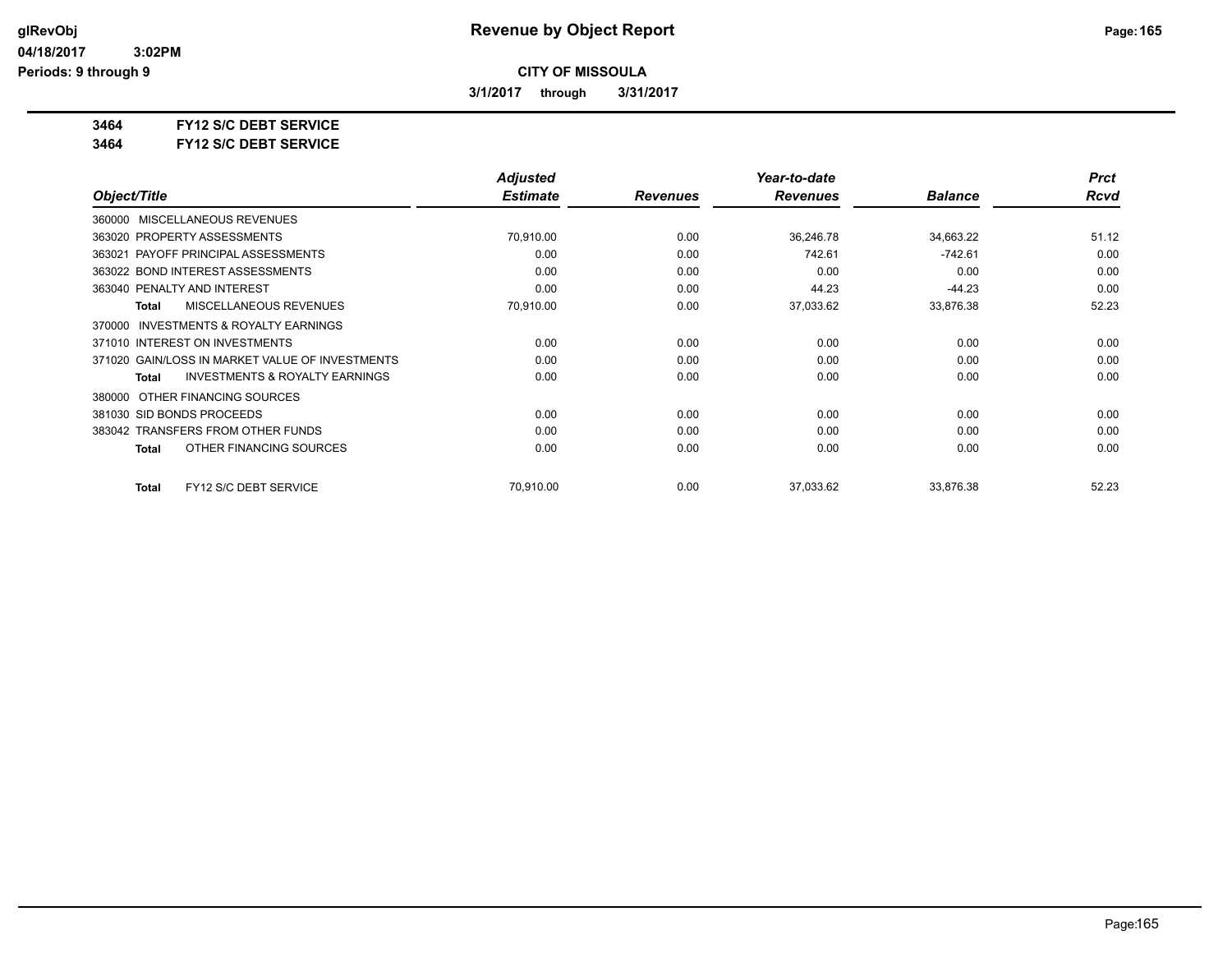**3/1/2017 through 3/31/2017**

### **3464 FY12 S/C DEBT SERVICE**

|                                                           | <b>Adjusted</b> |                 | Year-to-date    |                | <b>Prct</b> |
|-----------------------------------------------------------|-----------------|-----------------|-----------------|----------------|-------------|
| Object/Title                                              | <b>Estimate</b> | <b>Revenues</b> | <b>Revenues</b> | <b>Balance</b> | Rcvd        |
| 360000 MISCELLANEOUS REVENUES                             |                 |                 |                 |                |             |
| 363020 PROPERTY ASSESSMENTS                               | 70,910.00       | 0.00            | 36,246.78       | 34,663.22      | 51.12       |
| 363021 PAYOFF PRINCIPAL ASSESSMENTS                       | 0.00            | 0.00            | 742.61          | $-742.61$      | 0.00        |
| 363022 BOND INTEREST ASSESSMENTS                          | 0.00            | 0.00            | 0.00            | 0.00           | 0.00        |
| 363040 PENALTY AND INTEREST                               | 0.00            | 0.00            | 44.23           | $-44.23$       | 0.00        |
| MISCELLANEOUS REVENUES<br><b>Total</b>                    | 70,910.00       | 0.00            | 37,033.62       | 33,876.38      | 52.23       |
| <b>INVESTMENTS &amp; ROYALTY EARNINGS</b><br>370000       |                 |                 |                 |                |             |
| 371010 INTEREST ON INVESTMENTS                            | 0.00            | 0.00            | 0.00            | 0.00           | 0.00        |
| 371020 GAIN/LOSS IN MARKET VALUE OF INVESTMENT            | 0.00            | 0.00            | 0.00            | 0.00           | 0.00        |
| <b>INVESTMENTS &amp; ROYALTY EARNINGS</b><br><b>Total</b> | 0.00            | 0.00            | 0.00            | 0.00           | 0.00        |
| OTHER FINANCING SOURCES<br>380000                         |                 |                 |                 |                |             |
| 381030 SID BONDS PROCEEDS                                 | 0.00            | 0.00            | 0.00            | 0.00           | 0.00        |
| 383042 TRANSFERS FROM OTHER FUNDS                         | 0.00            | 0.00            | 0.00            | 0.00           | 0.00        |
| OTHER FINANCING SOURCES<br><b>Total</b>                   | 0.00            | 0.00            | 0.00            | 0.00           | 0.00        |
| FY12 S/C DEBT SERVICE<br><b>Total</b>                     | 70.910.00       | 0.00            | 37,033.62       | 33,876.38      | 52.23       |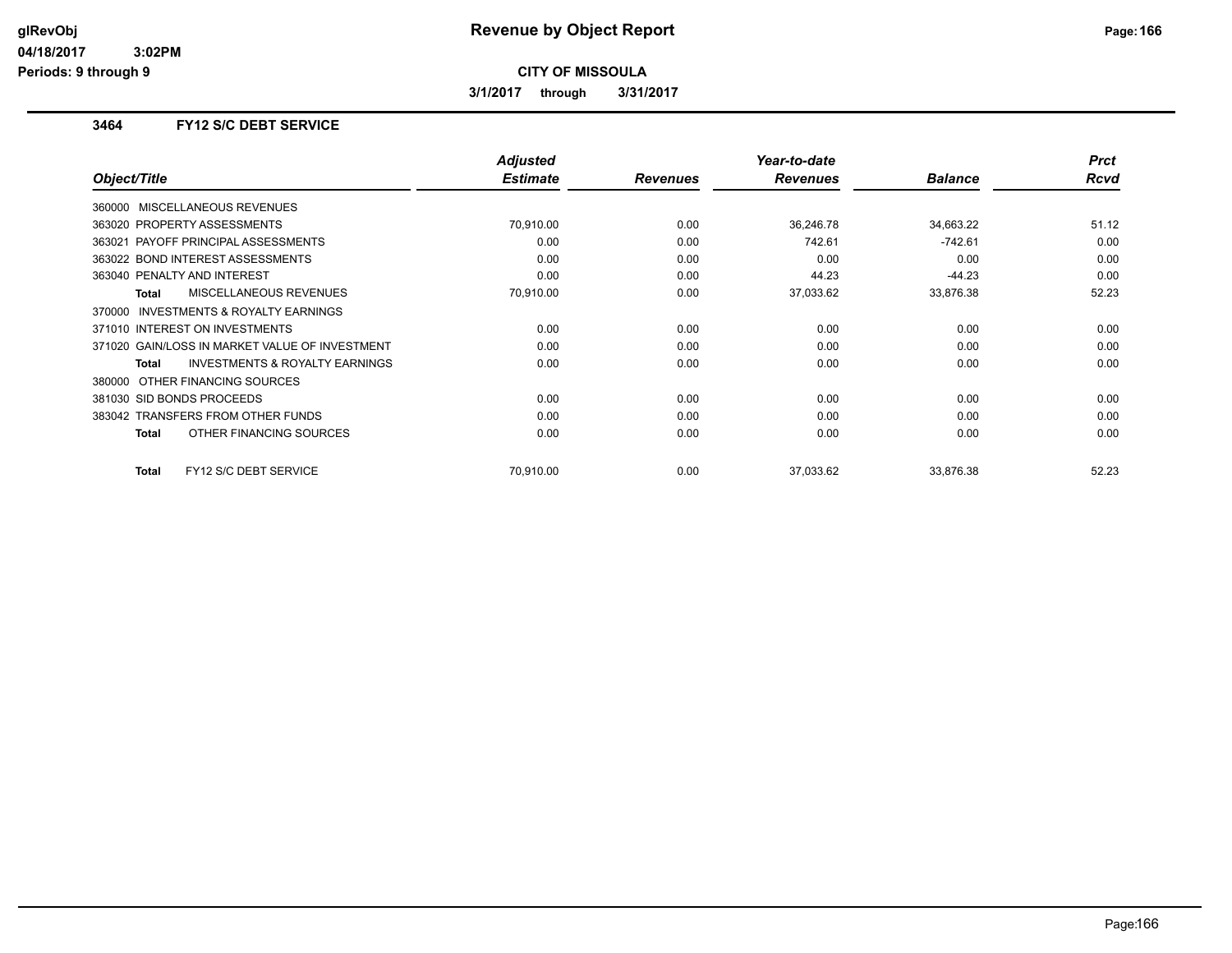**3/1/2017 through 3/31/2017**

# **3465 FY13 SIDEWALK/CURB DEBT SERVICE**

**3465 FY13 SIDEWALK/CURB DEBT SERVICE**

|                                                    | <b>Adjusted</b> |                 | Year-to-date    |                | <b>Prct</b> |
|----------------------------------------------------|-----------------|-----------------|-----------------|----------------|-------------|
| Object/Title                                       | <b>Estimate</b> | <b>Revenues</b> | <b>Revenues</b> | <b>Balance</b> | Rcvd        |
| 360000 MISCELLANEOUS REVENUES                      |                 |                 |                 |                |             |
| 363020 PROPERTY ASSESSMENTS                        | 39,067.00       | 0.00            | 20,096.27       | 18,970.73      | 51.44       |
| PAYOFF PRINCIPAL ASSESSMENTS<br>363021             | 0.00            | 0.00            | 0.00            | 0.00           | 0.00        |
| 363022 BOND INTEREST ASSESSMENTS                   | 0.00            | 0.00            | 0.00            | 0.00           | 0.00        |
| 363040 PENALTY AND INTEREST                        | 0.00            | 0.00            | 14.34           | $-14.34$       | 0.00        |
| <b>MISCELLANEOUS REVENUES</b><br>Total             | 39,067.00       | 0.00            | 20,110.61       | 18,956.39      | 51.48       |
| INVESTMENTS & ROYALTY EARNINGS<br>370000           |                 |                 |                 |                |             |
| 371010 INTEREST ON INVESTMENTS                     | 0.00            | 0.00            | 0.00            | 0.00           | 0.00        |
| 371020 GAIN/LOSS IN MARKET VALUE OF INVESTMENTS    | 0.00            | 0.00            | 0.00            | 0.00           | 0.00        |
| <b>INVESTMENTS &amp; ROYALTY EARNINGS</b><br>Total | 0.00            | 0.00            | 0.00            | 0.00           | 0.00        |
| OTHER FINANCING SOURCES<br>380000                  |                 |                 |                 |                |             |
| 381030 SID BONDS PROCEEDS                          | 0.00            | 0.00            | 0.00            | 0.00           | 0.00        |
| 383042 TRANSFERS FROM OTHER FUNDS                  | 0.00            | 0.00            | 0.00            | 0.00           | 0.00        |
| OTHER FINANCING SOURCES<br><b>Total</b>            | 0.00            | 0.00            | 0.00            | 0.00           | 0.00        |
| FY13 SIDEWALK/CURB DEBT SERVICE<br><b>Total</b>    | 39,067.00       | 0.00            | 20,110.61       | 18,956.39      | 51.48       |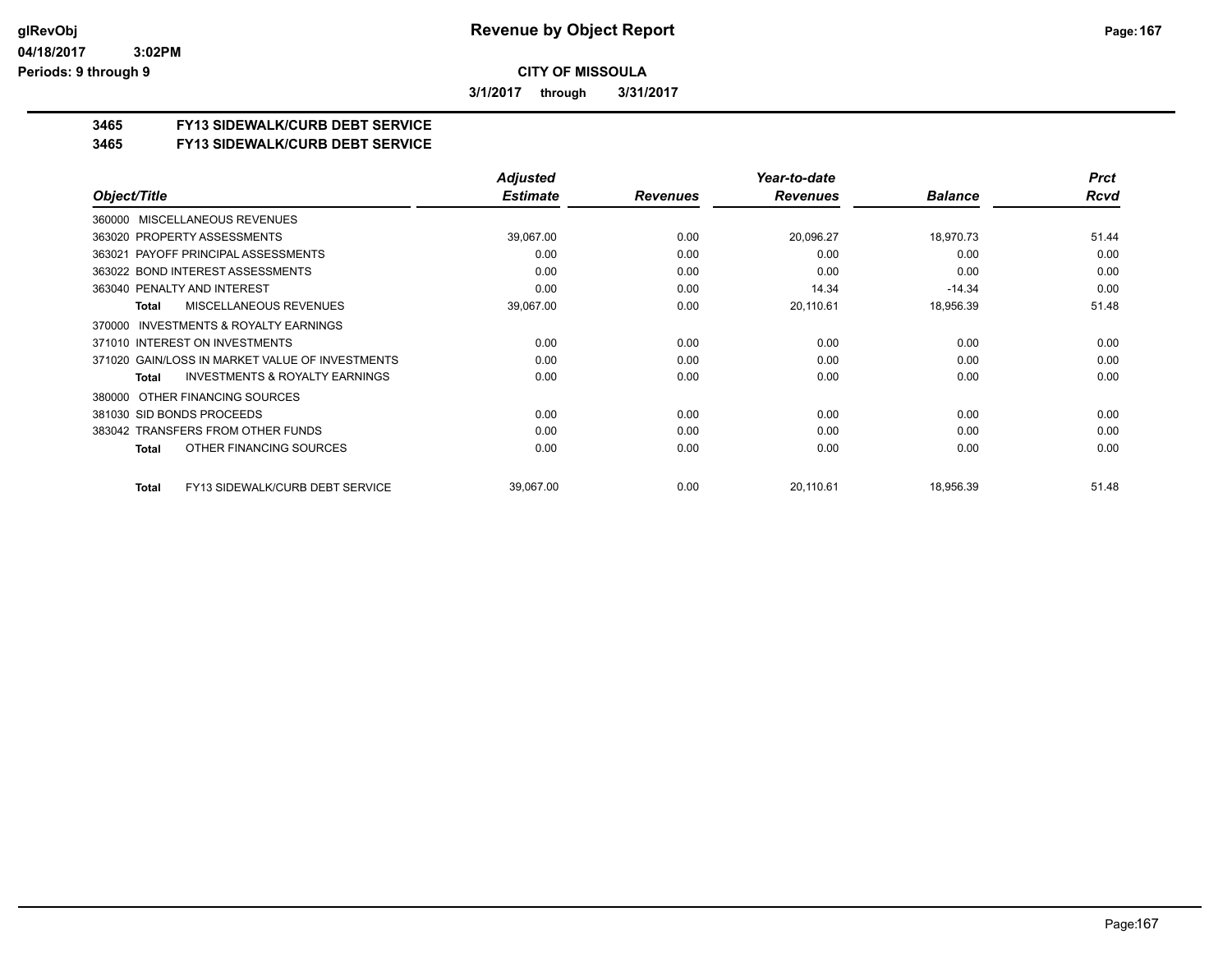**3/1/2017 through 3/31/2017**

## **3465 FY13 SIDEWALK/CURB DEBT SERVICE**

|                                                           | <b>Adjusted</b> |                 | Year-to-date    |                | <b>Prct</b> |
|-----------------------------------------------------------|-----------------|-----------------|-----------------|----------------|-------------|
| Object/Title                                              | <b>Estimate</b> | <b>Revenues</b> | <b>Revenues</b> | <b>Balance</b> | <b>Rcvd</b> |
| 360000 MISCELLANEOUS REVENUES                             |                 |                 |                 |                |             |
| 363020 PROPERTY ASSESSMENTS                               | 39,067.00       | 0.00            | 20,096.27       | 18,970.73      | 51.44       |
| 363021 PAYOFF PRINCIPAL ASSESSMENTS                       | 0.00            | 0.00            | 0.00            | 0.00           | 0.00        |
| 363022 BOND INTEREST ASSESSMENTS                          | 0.00            | 0.00            | 0.00            | 0.00           | 0.00        |
| 363040 PENALTY AND INTEREST                               | 0.00            | 0.00            | 14.34           | $-14.34$       | 0.00        |
| MISCELLANEOUS REVENUES<br><b>Total</b>                    | 39,067.00       | 0.00            | 20,110.61       | 18,956.39      | 51.48       |
| <b>INVESTMENTS &amp; ROYALTY EARNINGS</b><br>370000       |                 |                 |                 |                |             |
| 371010 INTEREST ON INVESTMENTS                            | 0.00            | 0.00            | 0.00            | 0.00           | 0.00        |
| 371020 GAIN/LOSS IN MARKET VALUE OF INVESTMENT            | 0.00            | 0.00            | 0.00            | 0.00           | 0.00        |
| <b>INVESTMENTS &amp; ROYALTY EARNINGS</b><br><b>Total</b> | 0.00            | 0.00            | 0.00            | 0.00           | 0.00        |
| OTHER FINANCING SOURCES<br>380000                         |                 |                 |                 |                |             |
| 381030 SID BONDS PROCEEDS                                 | 0.00            | 0.00            | 0.00            | 0.00           | 0.00        |
| 383042 TRANSFERS FROM OTHER FUNDS                         | 0.00            | 0.00            | 0.00            | 0.00           | 0.00        |
| OTHER FINANCING SOURCES<br><b>Total</b>                   | 0.00            | 0.00            | 0.00            | 0.00           | 0.00        |
| FY13 SIDEWALK/CURB DEBT SERVICE<br><b>Total</b>           | 39,067.00       | 0.00            | 20.110.61       | 18,956.39      | 51.48       |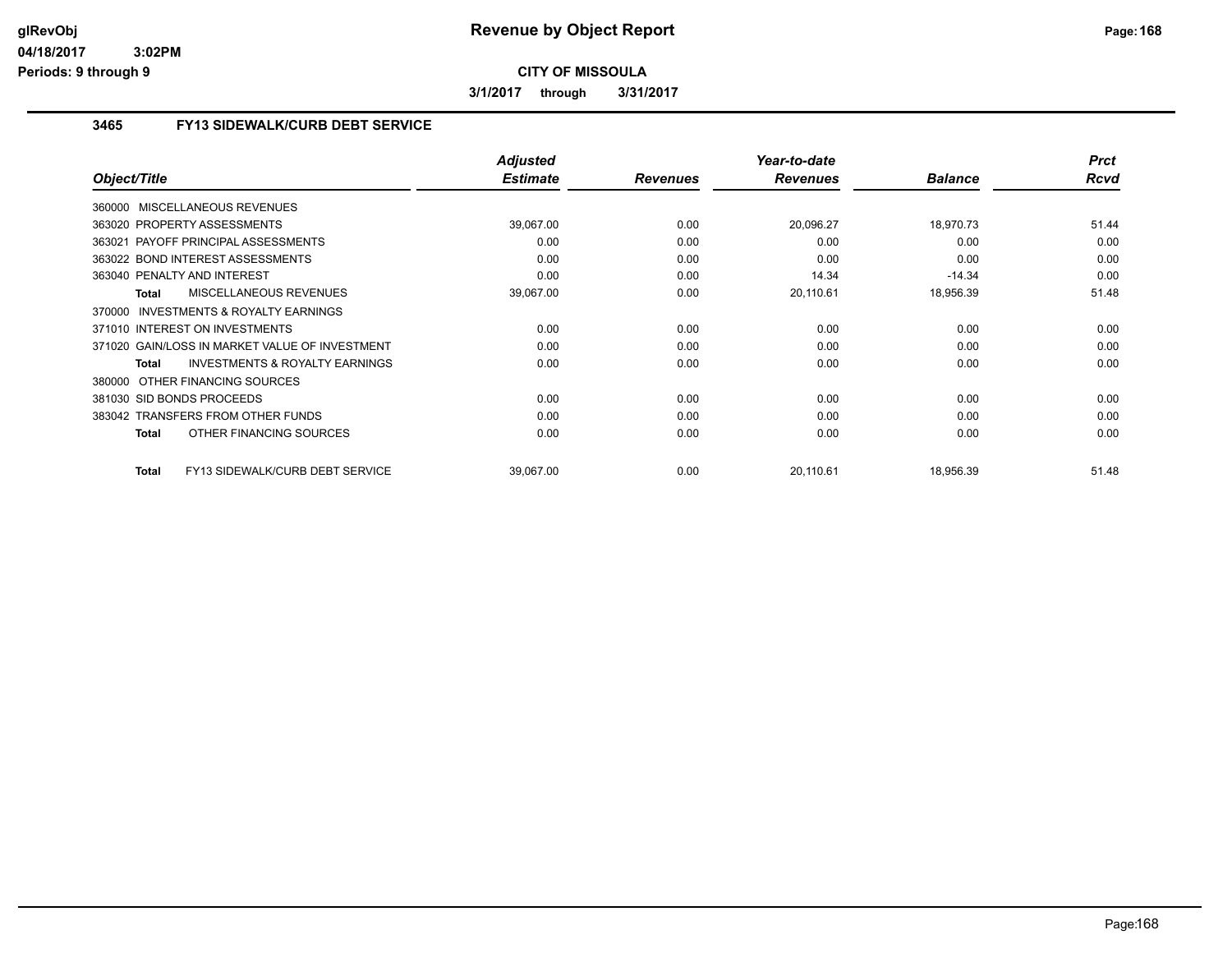**3/1/2017 through 3/31/2017**

# **3466 FY15 SIDEWALK/CURB DEBT SERVICE**

**3466 FY15 SIDEWALK/CURB DEBT SERVICE**

|                                                        | <b>Adjusted</b> |                 | Year-to-date    |                | <b>Prct</b> |
|--------------------------------------------------------|-----------------|-----------------|-----------------|----------------|-------------|
| Object/Title                                           | <b>Estimate</b> | <b>Revenues</b> | <b>Revenues</b> | <b>Balance</b> | Rcvd        |
| MISCELLANEOUS REVENUES<br>360000                       |                 |                 |                 |                |             |
| 363020 PROPERTY ASSESSMENTS                            | 57,525.00       | 0.00            | 28,406.16       | 29,118.84      | 49.38       |
| PAYOFF PRINCIPAL ASSESSMENTS<br>363021                 | 0.00            | 0.00            | 15,423.29       | $-15,423.29$   | 0.00        |
| 363022 BOND INTEREST ASSESSMENTS                       | 0.00            | 0.00            | 0.00            | 0.00           | 0.00        |
| 363040 PENALTY AND INTEREST                            | 0.00            | 0.00            | 6.97            | $-6.97$        | 0.00        |
| <b>MISCELLANEOUS REVENUES</b><br><b>Total</b>          | 57,525.00       | 0.00            | 43,836.42       | 13,688.58      | 76.20       |
| <b>INVESTMENTS &amp; ROYALTY EARNINGS</b><br>370000    |                 |                 |                 |                |             |
| 371010 INTEREST ON INVESTMENTS                         | 0.00            | 0.00            | 0.00            | 0.00           | 0.00        |
| 371020 GAIN/LOSS IN MARKET VALUE OF INVESTMENTS        | 0.00            | 0.00            | 0.00            | 0.00           | 0.00        |
| <b>INVESTMENTS &amp; ROYALTY EARNINGS</b><br>Total     | 0.00            | 0.00            | 0.00            | 0.00           | 0.00        |
| OTHER FINANCING SOURCES<br>380000                      |                 |                 |                 |                |             |
| 381030 SID BONDS PROCEEDS                              | 0.00            | 0.00            | 0.00            | 0.00           | 0.00        |
| 383042 TRANSFERS FROM OTHER FUNDS                      | 0.00            | 0.00            | 0.00            | 0.00           | 0.00        |
| OTHER FINANCING SOURCES<br><b>Total</b>                | 0.00            | 0.00            | 0.00            | 0.00           | 0.00        |
| <b>FY15 SIDEWALK/CURB DEBT SERVICE</b><br><b>Total</b> | 57,525.00       | 0.00            | 43,836.42       | 13,688.58      | 76.20       |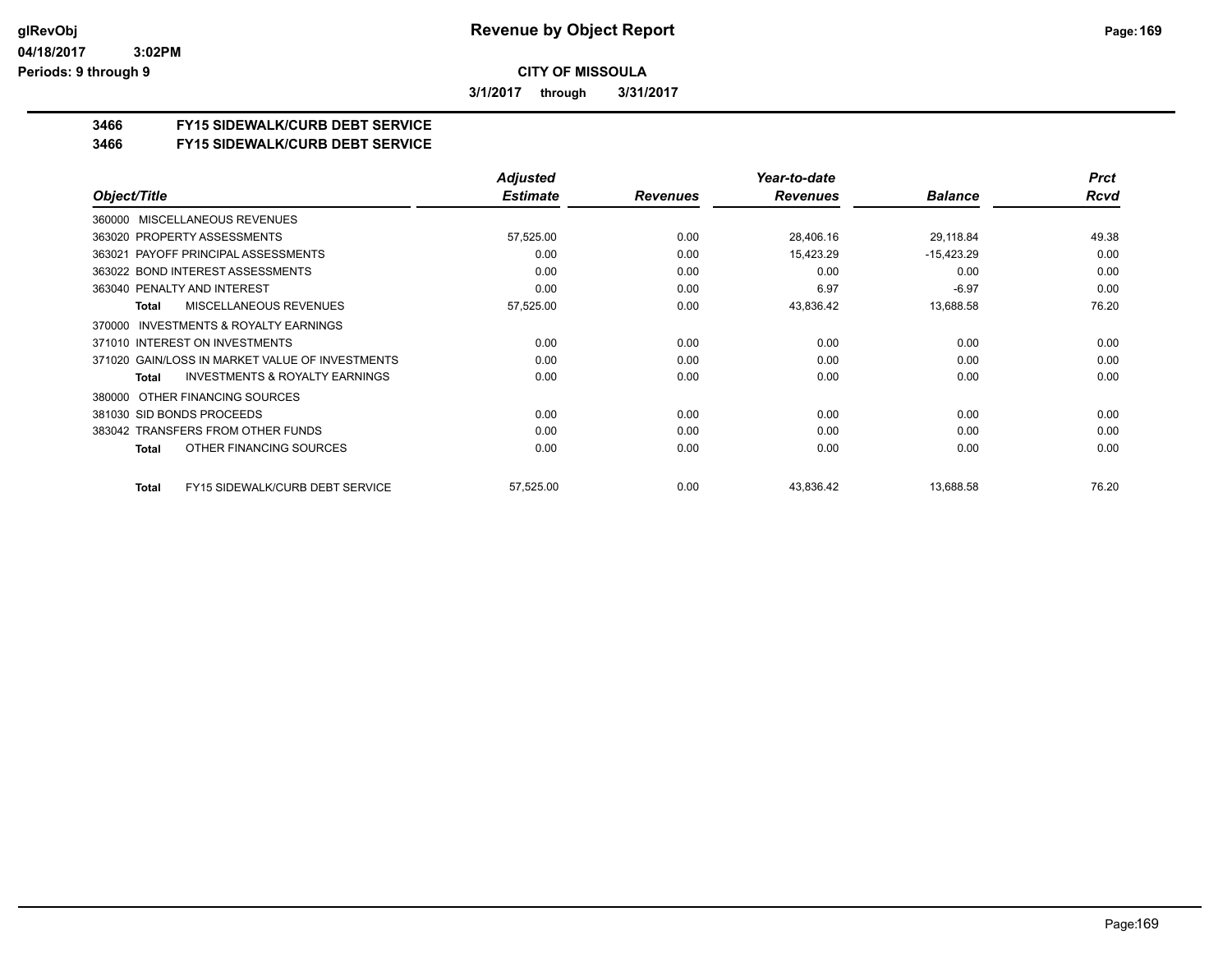**3/1/2017 through 3/31/2017**

## **3466 FY15 SIDEWALK/CURB DEBT SERVICE**

|                                                           | <b>Adjusted</b> |                 | Year-to-date    |                | <b>Prct</b> |
|-----------------------------------------------------------|-----------------|-----------------|-----------------|----------------|-------------|
| Object/Title                                              | <b>Estimate</b> | <b>Revenues</b> | <b>Revenues</b> | <b>Balance</b> | <b>Rcvd</b> |
| 360000 MISCELLANEOUS REVENUES                             |                 |                 |                 |                |             |
| 363020 PROPERTY ASSESSMENTS                               | 57,525.00       | 0.00            | 28,406.16       | 29,118.84      | 49.38       |
| 363021 PAYOFF PRINCIPAL ASSESSMENTS                       | 0.00            | 0.00            | 15,423.29       | $-15,423.29$   | 0.00        |
| 363022 BOND INTEREST ASSESSMENTS                          | 0.00            | 0.00            | 0.00            | 0.00           | 0.00        |
| 363040 PENALTY AND INTEREST                               | 0.00            | 0.00            | 6.97            | $-6.97$        | 0.00        |
| MISCELLANEOUS REVENUES<br><b>Total</b>                    | 57,525.00       | 0.00            | 43,836.42       | 13,688.58      | 76.20       |
| 370000 INVESTMENTS & ROYALTY EARNINGS                     |                 |                 |                 |                |             |
| 371010 INTEREST ON INVESTMENTS                            | 0.00            | 0.00            | 0.00            | 0.00           | 0.00        |
| 371020 GAIN/LOSS IN MARKET VALUE OF INVESTMENT            | 0.00            | 0.00            | 0.00            | 0.00           | 0.00        |
| <b>INVESTMENTS &amp; ROYALTY EARNINGS</b><br><b>Total</b> | 0.00            | 0.00            | 0.00            | 0.00           | 0.00        |
| 380000 OTHER FINANCING SOURCES                            |                 |                 |                 |                |             |
| 381030 SID BONDS PROCEEDS                                 | 0.00            | 0.00            | 0.00            | 0.00           | 0.00        |
| 383042 TRANSFERS FROM OTHER FUNDS                         | 0.00            | 0.00            | 0.00            | 0.00           | 0.00        |
| OTHER FINANCING SOURCES<br><b>Total</b>                   | 0.00            | 0.00            | 0.00            | 0.00           | 0.00        |
| FY15 SIDEWALK/CURB DEBT SERVICE<br><b>Total</b>           | 57,525.00       | 0.00            | 43,836.42       | 13,688.58      | 76.20       |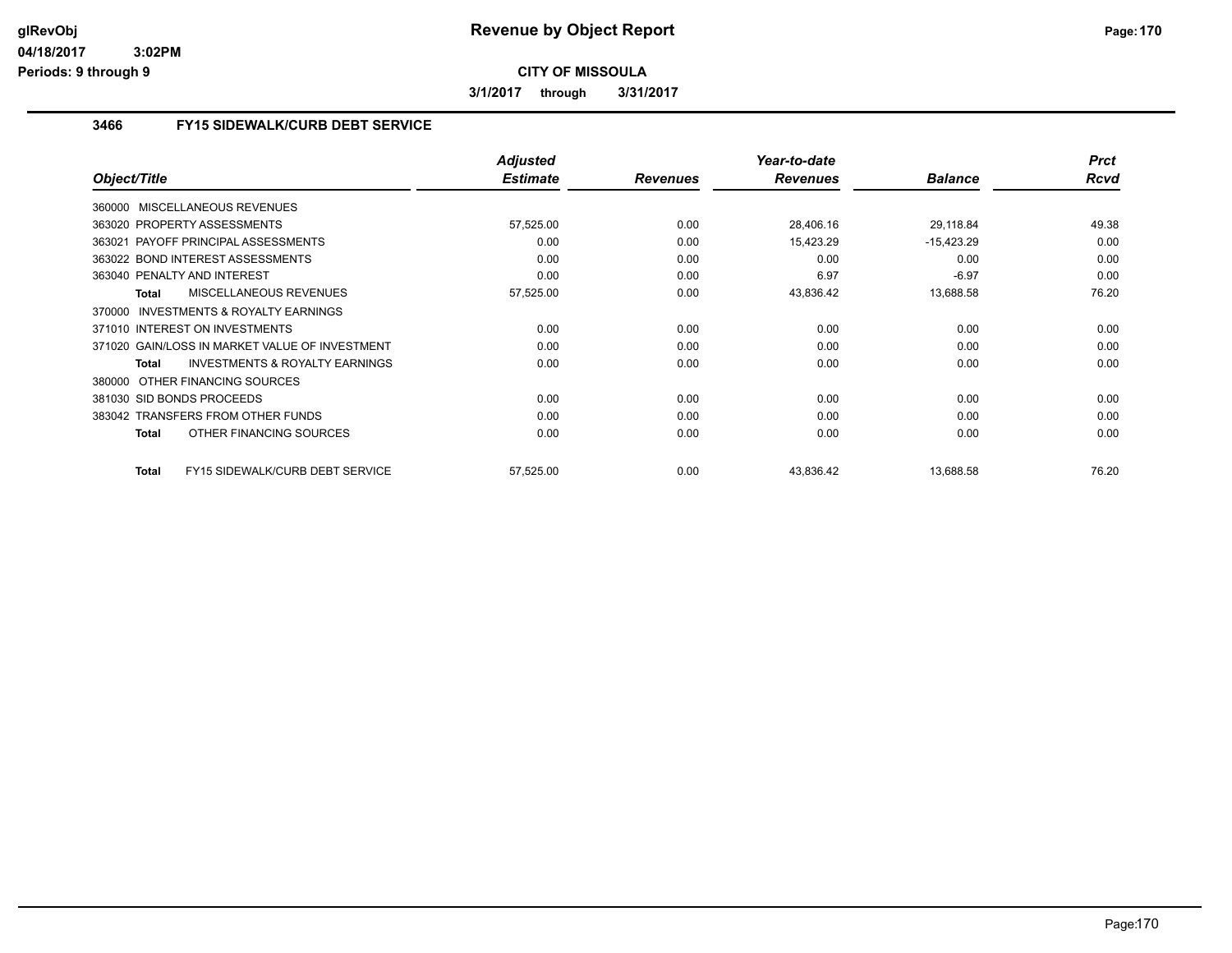**3/1/2017 through 3/31/2017**

## **3467 FY16 SIDEWALK/CURB DEBT SERVICE**

**3467 FY16 SIDEWALK/CURB DEBT SERVICE**

|                                                    | <b>Adjusted</b> |                 | Year-to-date    |                | <b>Prct</b> |
|----------------------------------------------------|-----------------|-----------------|-----------------|----------------|-------------|
| Object/Title                                       | <b>Estimate</b> | <b>Revenues</b> | <b>Revenues</b> | <b>Balance</b> | Rcvd        |
| 360000 MISCELLANEOUS REVENUES                      |                 |                 |                 |                |             |
| 363020 PROPERTY ASSESSMENTS                        | 0.00            | 0.00            | 17,547.80       | $-17,547.80$   | 0.00        |
| PAYOFF PRINCIPAL ASSESSMENTS<br>363021             | 0.00            | 0.00            | 7.291.23        | $-7,291.23$    | 0.00        |
| 363022 BOND INTEREST ASSESSMENTS                   | 0.00            | 0.00            | 0.00            | 0.00           | 0.00        |
| 363040 PENALTY AND INTEREST                        | 0.00            | 0.00            | 37.22           | $-37.22$       | 0.00        |
| <b>MISCELLANEOUS REVENUES</b><br>Total             | 0.00            | 0.00            | 24,876.25       | $-24,876.25$   | 0.00        |
| 370000 INVESTMENTS & ROYALTY EARNINGS              |                 |                 |                 |                |             |
| 371010 INTEREST ON INVESTMENTS                     | 0.00            | 0.00            | 0.00            | 0.00           | 0.00        |
| 371020 GAIN/LOSS IN MARKET VALUE OF INVESTMENTS    | 0.00            | 0.00            | 0.00            | 0.00           | 0.00        |
| <b>INVESTMENTS &amp; ROYALTY EARNINGS</b><br>Total | 0.00            | 0.00            | 0.00            | 0.00           | 0.00        |
| 380000 OTHER FINANCING SOURCES                     |                 |                 |                 |                |             |
| 381030 SID BONDS PROCEEDS                          | 0.00            | 0.00            | 0.00            | 0.00           | 0.00        |
| 383042 TRANSFERS FROM OTHER FUNDS                  | 0.00            | 0.00            | 0.00            | 0.00           | 0.00        |
| OTHER FINANCING SOURCES<br><b>Total</b>            | 0.00            | 0.00            | 0.00            | 0.00           | 0.00        |
| FY16 SIDEWALK/CURB DEBT SERVICE<br><b>Total</b>    | 0.00            | 0.00            | 24,876.25       | $-24,876.25$   | 0.00        |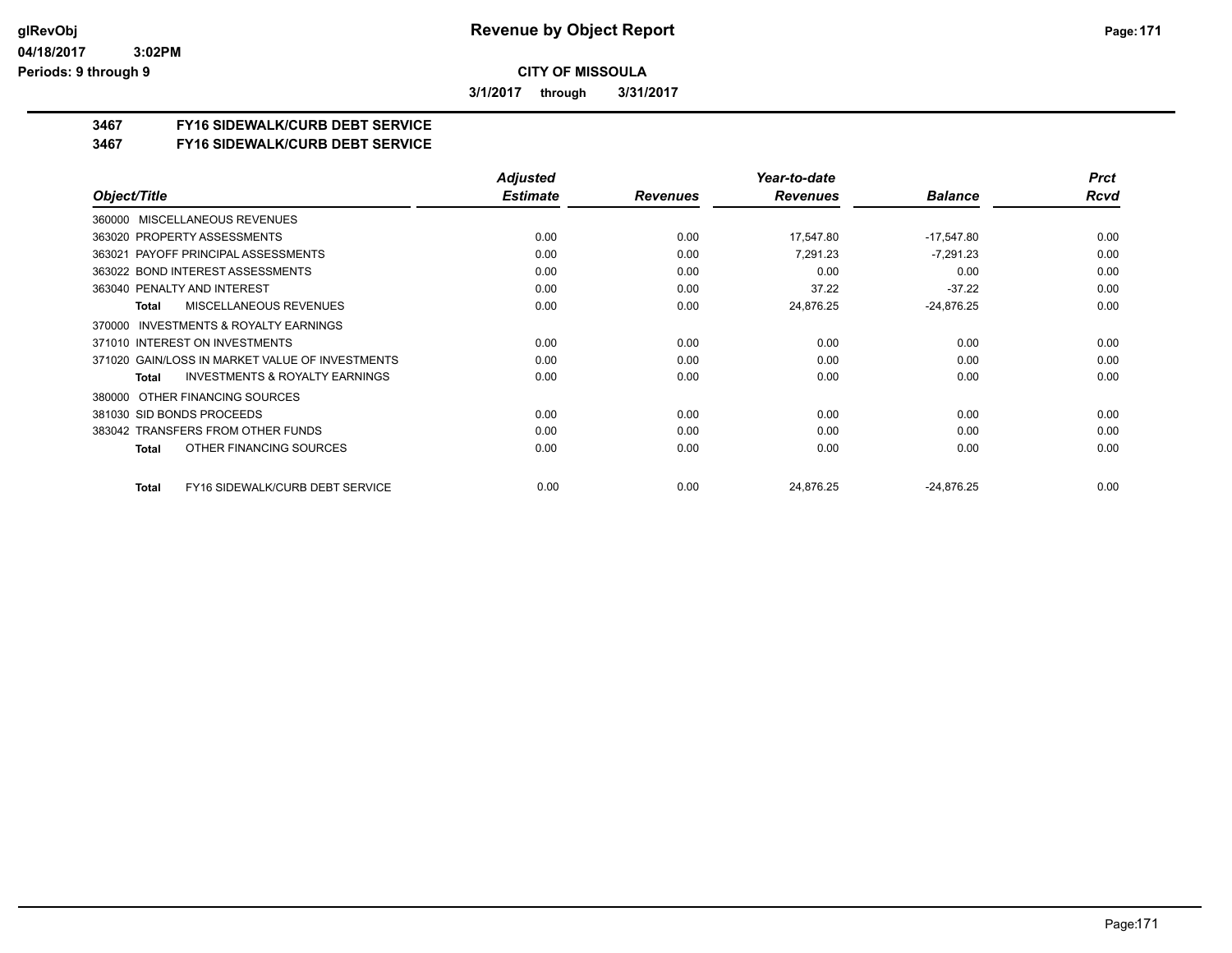**3/1/2017 through 3/31/2017**

## **3467 FY16 SIDEWALK/CURB DEBT SERVICE**

|                                                    | <b>Adjusted</b> |                 | Year-to-date    |                | <b>Prct</b> |
|----------------------------------------------------|-----------------|-----------------|-----------------|----------------|-------------|
| Object/Title                                       | <b>Estimate</b> | <b>Revenues</b> | <b>Revenues</b> | <b>Balance</b> | Rcvd        |
| 360000 MISCELLANEOUS REVENUES                      |                 |                 |                 |                |             |
| 363020 PROPERTY ASSESSMENTS                        | 0.00            | 0.00            | 17,547.80       | $-17,547.80$   | 0.00        |
| 363021 PAYOFF PRINCIPAL ASSESSMENTS                | 0.00            | 0.00            | 7,291.23        | $-7,291.23$    | 0.00        |
| 363022 BOND INTEREST ASSESSMENTS                   | 0.00            | 0.00            | 0.00            | 0.00           | 0.00        |
| 363040 PENALTY AND INTEREST                        | 0.00            | 0.00            | 37.22           | $-37.22$       | 0.00        |
| MISCELLANEOUS REVENUES<br>Total                    | 0.00            | 0.00            | 24,876.25       | $-24,876.25$   | 0.00        |
| INVESTMENTS & ROYALTY EARNINGS<br>370000           |                 |                 |                 |                |             |
| 371010 INTEREST ON INVESTMENTS                     | 0.00            | 0.00            | 0.00            | 0.00           | 0.00        |
| 371020 GAIN/LOSS IN MARKET VALUE OF INVESTMENT     | 0.00            | 0.00            | 0.00            | 0.00           | 0.00        |
| <b>INVESTMENTS &amp; ROYALTY EARNINGS</b><br>Total | 0.00            | 0.00            | 0.00            | 0.00           | 0.00        |
| 380000 OTHER FINANCING SOURCES                     |                 |                 |                 |                |             |
| 381030 SID BONDS PROCEEDS                          | 0.00            | 0.00            | 0.00            | 0.00           | 0.00        |
| 383042 TRANSFERS FROM OTHER FUNDS                  | 0.00            | 0.00            | 0.00            | 0.00           | 0.00        |
| OTHER FINANCING SOURCES<br>Total                   | 0.00            | 0.00            | 0.00            | 0.00           | 0.00        |
| FY16 SIDEWALK/CURB DEBT SERVICE<br>Total           | 0.00            | 0.00            | 24.876.25       | $-24.876.25$   | 0.00        |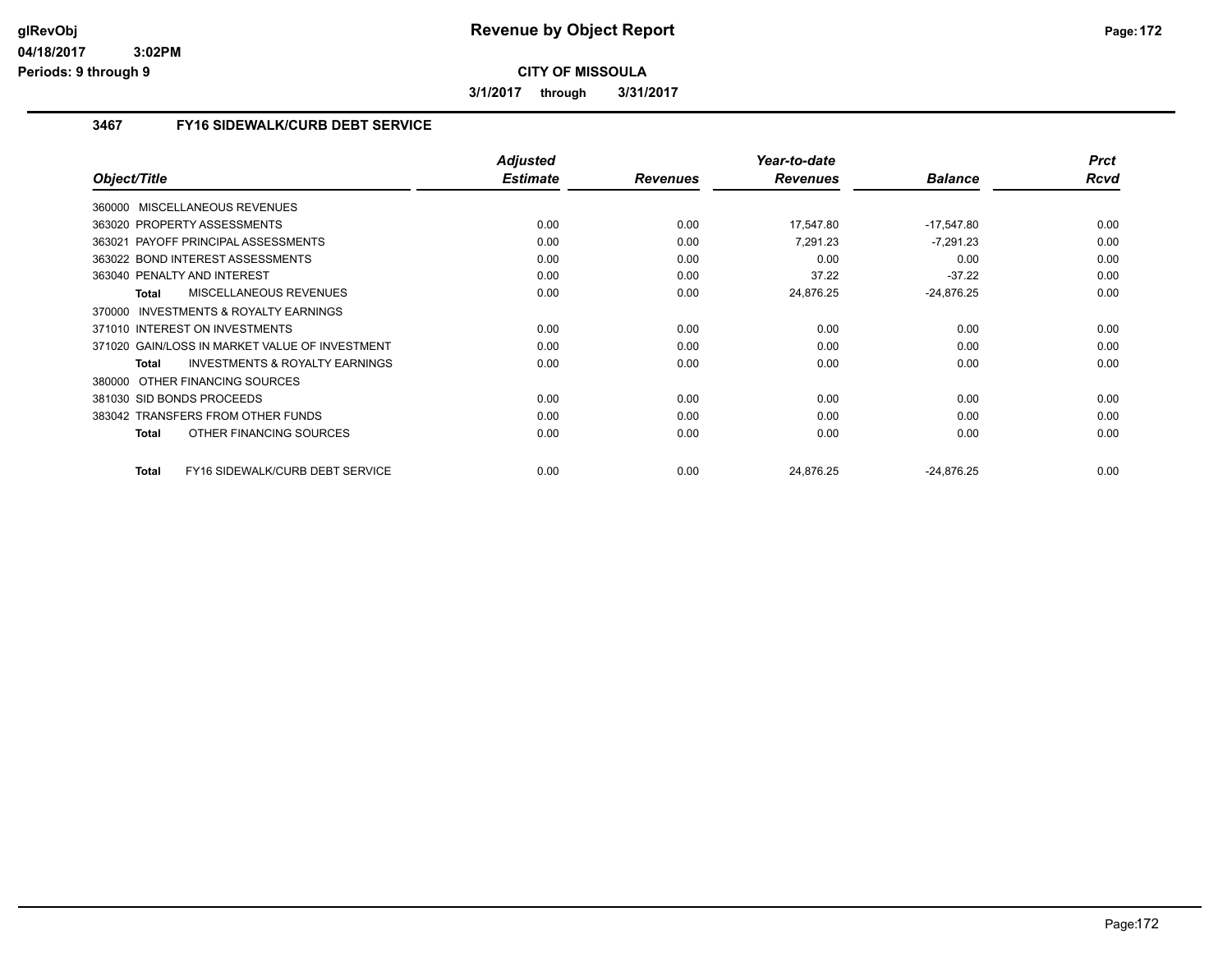**3/1/2017 through 3/31/2017**

**3470 SID 470 DEBT SERVICE FUND**

**3470 SID 470 DEBT SERVICE FUND**

|                                                     | <b>Adjusted</b> |                 | Year-to-date    |                | <b>Prct</b> |
|-----------------------------------------------------|-----------------|-----------------|-----------------|----------------|-------------|
| Object/Title                                        | <b>Estimate</b> | <b>Revenues</b> | <b>Revenues</b> | <b>Balance</b> | Rcvd        |
| TAXES/ASSESSMENTS<br>310000                         |                 |                 |                 |                |             |
| 312001 PENALTIES & INTEREST                         | 0.00            | 0.00            | 0.00            | 0.00           | 0.00        |
| TAXES/ASSESSMENTS<br>Total                          | 0.00            | 0.00            | 0.00            | 0.00           | 0.00        |
| 360000 MISCELLANEOUS REVENUES                       |                 |                 |                 |                |             |
| 363020 PROPERTY ASSESSMENTS                         | 0.00            | 0.00            | 0.00            | 0.00           | 0.00        |
| 363021 PAYOFF PRINCIPAL ASSESSMENTS                 | 0.00            | 0.00            | 0.00            | 0.00           | 0.00        |
| 363022 BOND INTEREST ASSESSMENTS                    | 0.00            | 0.00            | 0.00            | 0.00           | 0.00        |
| 363040 PENALTY AND INTEREST                         | 0.00            | 0.00            | 0.00            | 0.00           | 0.00        |
| MISCELLANEOUS REVENUES<br><b>Total</b>              | 0.00            | 0.00            | 0.00            | 0.00           | 0.00        |
| <b>INVESTMENTS &amp; ROYALTY EARNINGS</b><br>370000 |                 |                 |                 |                |             |
| 371010 INTEREST ON INVESTMENTS                      | 0.00            | 0.00            | 0.00            | 0.00           | 0.00        |
| 371020 GAIN/LOSS IN MARKET VALUE OF INVESTMENTS     | 0.00            | 0.00            | 0.00            | 0.00           | 0.00        |
| <b>INVESTMENTS &amp; ROYALTY EARNINGS</b><br>Total  | 0.00            | 0.00            | 0.00            | 0.00           | 0.00        |
| OTHER FINANCING SOURCES<br>380000                   |                 |                 |                 |                |             |
| 381009 TRANSFERS IN                                 | 0.00            | 0.00            | 0.00            | 0.00           | 0.00        |
| OTHER FINANCING SOURCES<br><b>Total</b>             | 0.00            | 0.00            | 0.00            | 0.00           | 0.00        |
| SID 470 DEBT SERVICE FUND<br><b>Total</b>           | 0.00            | 0.00            | 0.00            | 0.00           | 0.00        |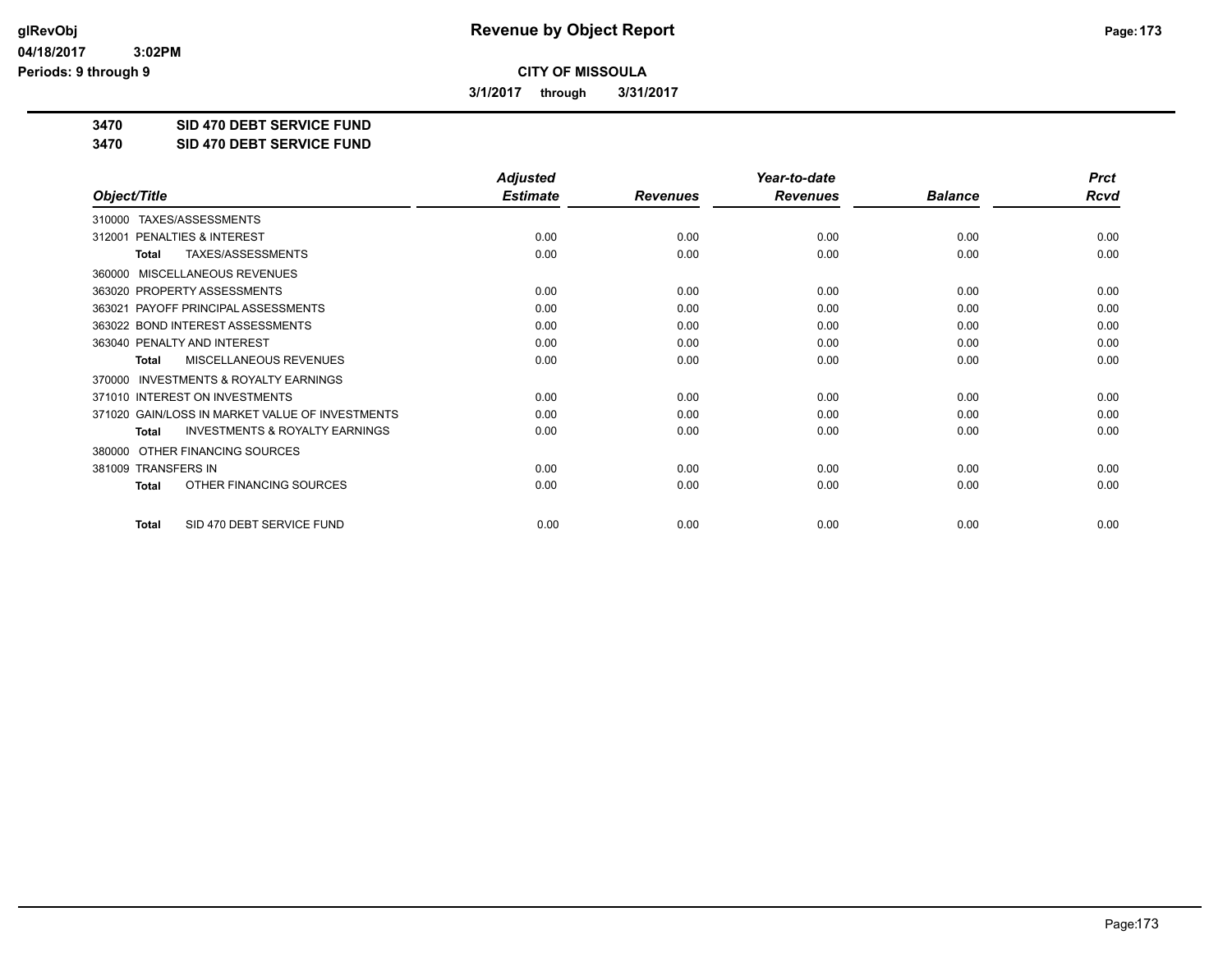**3/1/2017 through 3/31/2017**

## **3470 SID 470 DEBT SERVICE FUND**

|                                                     | <b>Adjusted</b> |                 | Year-to-date    |                | <b>Prct</b> |
|-----------------------------------------------------|-----------------|-----------------|-----------------|----------------|-------------|
| Object/Title                                        | <b>Estimate</b> | <b>Revenues</b> | <b>Revenues</b> | <b>Balance</b> | <b>Rcvd</b> |
| TAXES/ASSESSMENTS<br>310000                         |                 |                 |                 |                |             |
| 312001 PENALTIES & INTEREST                         | 0.00            | 0.00            | 0.00            | 0.00           | 0.00        |
| TAXES/ASSESSMENTS<br><b>Total</b>                   | 0.00            | 0.00            | 0.00            | 0.00           | 0.00        |
| MISCELLANEOUS REVENUES<br>360000                    |                 |                 |                 |                |             |
| 363020 PROPERTY ASSESSMENTS                         | 0.00            | 0.00            | 0.00            | 0.00           | 0.00        |
| 363021 PAYOFF PRINCIPAL ASSESSMENTS                 | 0.00            | 0.00            | 0.00            | 0.00           | 0.00        |
| 363022 BOND INTEREST ASSESSMENTS                    | 0.00            | 0.00            | 0.00            | 0.00           | 0.00        |
| 363040 PENALTY AND INTEREST                         | 0.00            | 0.00            | 0.00            | 0.00           | 0.00        |
| <b>MISCELLANEOUS REVENUES</b><br>Total              | 0.00            | 0.00            | 0.00            | 0.00           | 0.00        |
| <b>INVESTMENTS &amp; ROYALTY EARNINGS</b><br>370000 |                 |                 |                 |                |             |
| 371010 INTEREST ON INVESTMENTS                      | 0.00            | 0.00            | 0.00            | 0.00           | 0.00        |
| 371020 GAIN/LOSS IN MARKET VALUE OF INVESTMENT      | 0.00            | 0.00            | 0.00            | 0.00           | 0.00        |
| <b>INVESTMENTS &amp; ROYALTY EARNINGS</b><br>Total  | 0.00            | 0.00            | 0.00            | 0.00           | 0.00        |
| OTHER FINANCING SOURCES<br>380000                   |                 |                 |                 |                |             |
| 381009 TRANSFERS IN                                 | 0.00            | 0.00            | 0.00            | 0.00           | 0.00        |
| OTHER FINANCING SOURCES<br><b>Total</b>             | 0.00            | 0.00            | 0.00            | 0.00           | 0.00        |
| SID 470 DEBT SERVICE FUND<br><b>Total</b>           | 0.00            | 0.00            | 0.00            | 0.00           | 0.00        |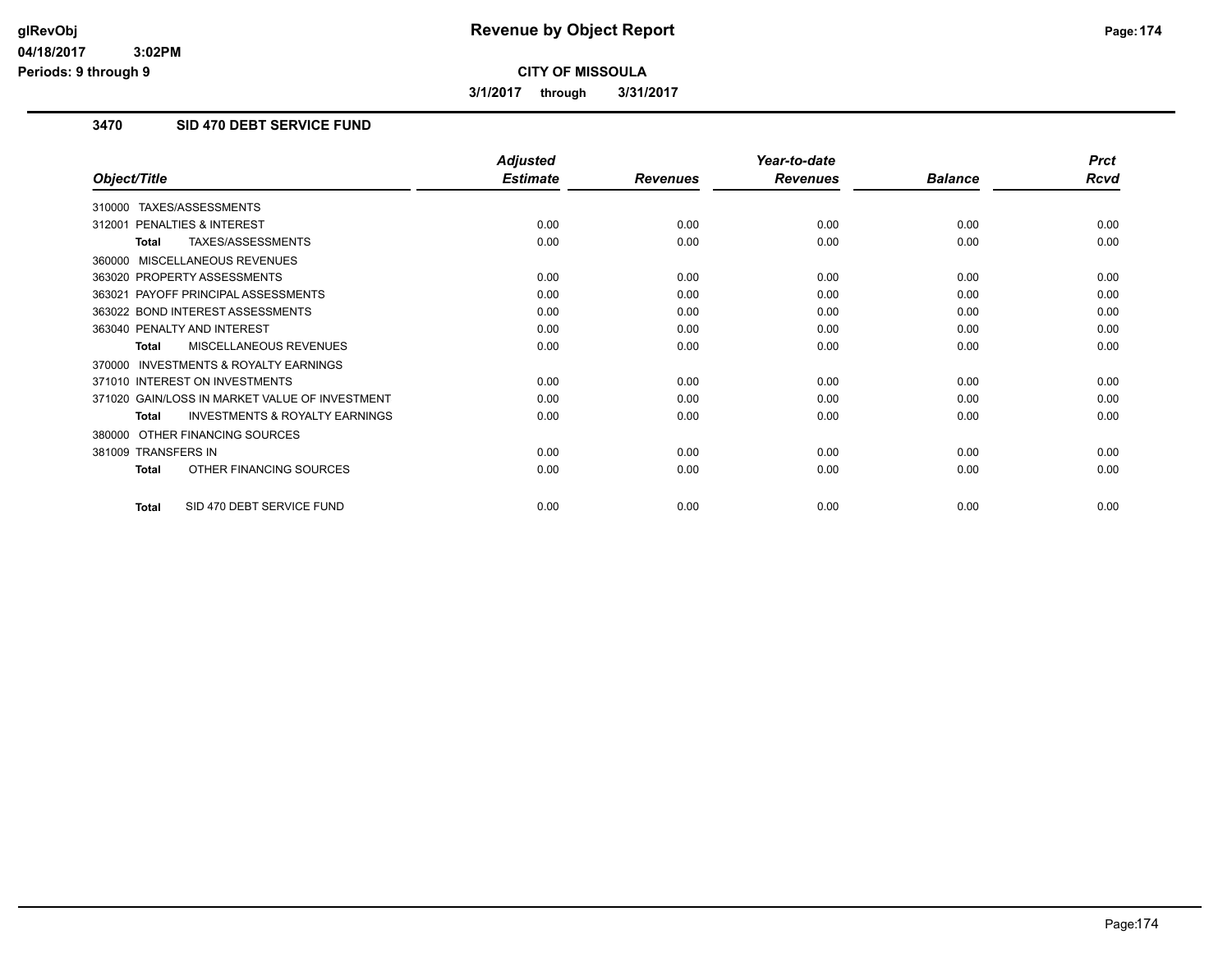**3/1/2017 through 3/31/2017**

**3491 SID 491 DEBT SERVICE FUND**

**3491 SID 491 DEBT SERVICE FUND**

|                                                     | <b>Adjusted</b> |                 | Year-to-date    |                |      |
|-----------------------------------------------------|-----------------|-----------------|-----------------|----------------|------|
| Object/Title                                        | <b>Estimate</b> | <b>Revenues</b> | <b>Revenues</b> | <b>Balance</b> | Rcvd |
| 310000 TAXES/ASSESSMENTS                            |                 |                 |                 |                |      |
| PENALTIES & INTEREST<br>312001                      | 0.00            | 0.00            | 0.00            | 0.00           | 0.00 |
| TAXES/ASSESSMENTS<br><b>Total</b>                   | 0.00            | 0.00            | 0.00            | 0.00           | 0.00 |
| 360000 MISCELLANEOUS REVENUES                       |                 |                 |                 |                |      |
| 360010 MISCELLANEOUS                                | 0.00            | 0.00            | 0.00            | 0.00           | 0.00 |
| 363020 PROPERTY ASSESSMENTS                         | 0.00            | 0.00            | 0.00            | 0.00           | 0.00 |
| 363021 PAYOFF PRINCIPAL ASSESSMENTS                 | 0.00            | 0.00            | 0.00            | 0.00           | 0.00 |
| 363022 BOND INTEREST ASSESSMENTS                    | 0.00            | 0.00            | 0.00            | 0.00           | 0.00 |
| 363040 PENALTY AND INTEREST                         | 0.00            | 0.00            | 0.00            | 0.00           | 0.00 |
| MISCELLANEOUS REVENUES<br>Total                     | 0.00            | 0.00            | 0.00            | 0.00           | 0.00 |
| <b>INVESTMENTS &amp; ROYALTY EARNINGS</b><br>370000 |                 |                 |                 |                |      |
| 371010 INTEREST ON INVESTMENTS                      | 0.00            | 0.00            | 0.00            | 0.00           | 0.00 |
| 371020 GAIN/LOSS IN MARKET VALUE OF INVESTMENTS     | 0.00            | 0.00            | 0.00            | 0.00           | 0.00 |
| <b>INVESTMENTS &amp; ROYALTY EARNINGS</b><br>Total  | 0.00            | 0.00            | 0.00            | 0.00           | 0.00 |
| OTHER FINANCING SOURCES<br>380000                   |                 |                 |                 |                |      |
| 381009 TRANSFERS IN                                 | 0.00            | 0.00            | 0.00            | 0.00           | 0.00 |
| OTHER FINANCING SOURCES<br><b>Total</b>             | 0.00            | 0.00            | 0.00            | 0.00           | 0.00 |
| SID 491 DEBT SERVICE FUND<br><b>Total</b>           | 0.00            | 0.00            | 0.00            | 0.00           | 0.00 |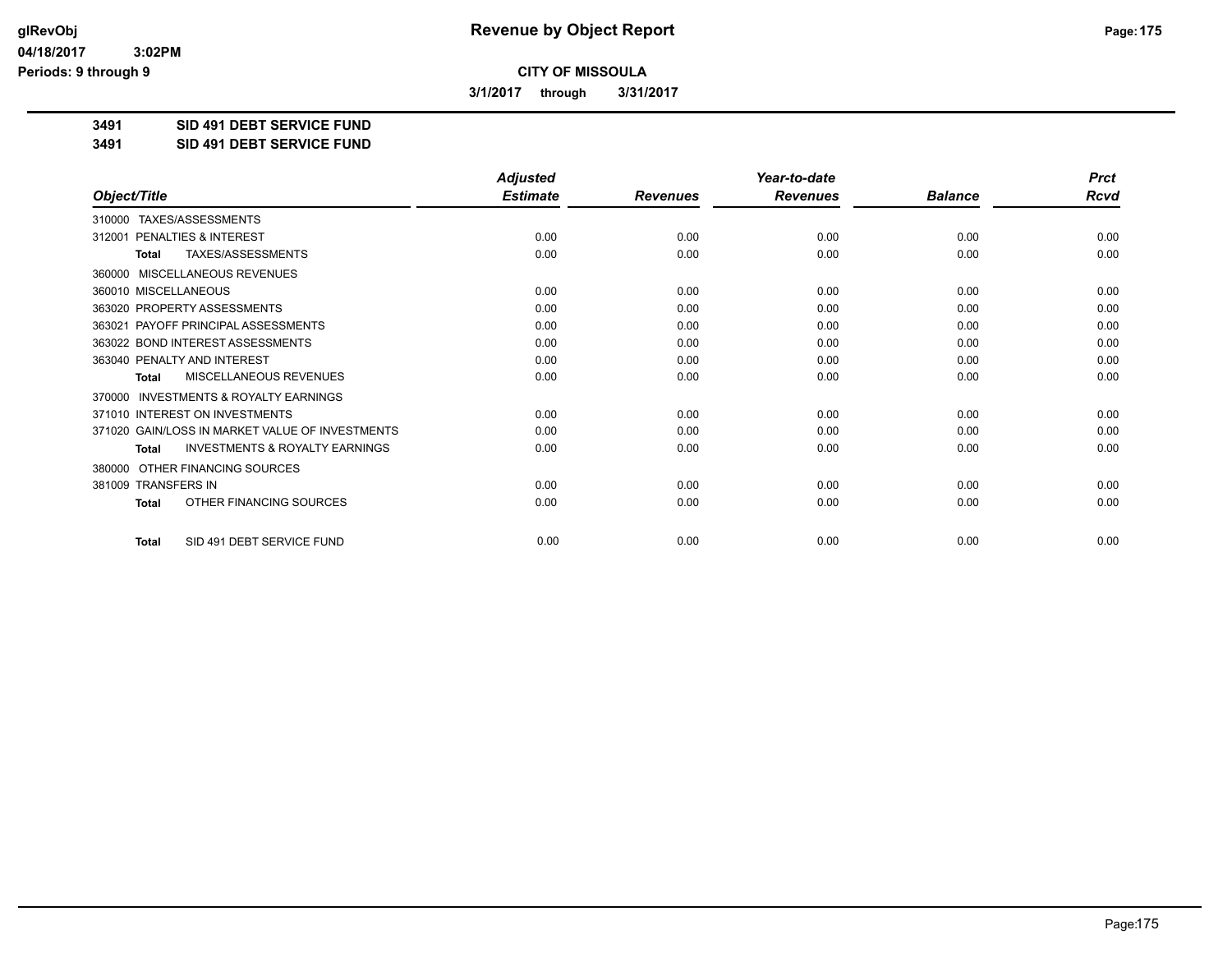**3/1/2017 through 3/31/2017**

## **3491 SID 491 DEBT SERVICE FUND**

|                                                    | <b>Adjusted</b> |                 | Year-to-date    |                | <b>Prct</b> |
|----------------------------------------------------|-----------------|-----------------|-----------------|----------------|-------------|
| Object/Title                                       | <b>Estimate</b> | <b>Revenues</b> | <b>Revenues</b> | <b>Balance</b> | <b>Rcvd</b> |
| 310000 TAXES/ASSESSMENTS                           |                 |                 |                 |                |             |
| PENALTIES & INTEREST<br>312001                     | 0.00            | 0.00            | 0.00            | 0.00           | 0.00        |
| TAXES/ASSESSMENTS<br><b>Total</b>                  | 0.00            | 0.00            | 0.00            | 0.00           | 0.00        |
| 360000 MISCELLANEOUS REVENUES                      |                 |                 |                 |                |             |
| 360010 MISCELLANEOUS                               | 0.00            | 0.00            | 0.00            | 0.00           | 0.00        |
| 363020 PROPERTY ASSESSMENTS                        | 0.00            | 0.00            | 0.00            | 0.00           | 0.00        |
| 363021 PAYOFF PRINCIPAL ASSESSMENTS                | 0.00            | 0.00            | 0.00            | 0.00           | 0.00        |
| 363022 BOND INTEREST ASSESSMENTS                   | 0.00            | 0.00            | 0.00            | 0.00           | 0.00        |
| 363040 PENALTY AND INTEREST                        | 0.00            | 0.00            | 0.00            | 0.00           | 0.00        |
| <b>MISCELLANEOUS REVENUES</b><br>Total             | 0.00            | 0.00            | 0.00            | 0.00           | 0.00        |
| 370000 INVESTMENTS & ROYALTY EARNINGS              |                 |                 |                 |                |             |
| 371010 INTEREST ON INVESTMENTS                     | 0.00            | 0.00            | 0.00            | 0.00           | 0.00        |
| 371020 GAIN/LOSS IN MARKET VALUE OF INVESTMENT     | 0.00            | 0.00            | 0.00            | 0.00           | 0.00        |
| <b>INVESTMENTS &amp; ROYALTY EARNINGS</b><br>Total | 0.00            | 0.00            | 0.00            | 0.00           | 0.00        |
| 380000 OTHER FINANCING SOURCES                     |                 |                 |                 |                |             |
| 381009 TRANSFERS IN                                | 0.00            | 0.00            | 0.00            | 0.00           | 0.00        |
| OTHER FINANCING SOURCES<br>Total                   | 0.00            | 0.00            | 0.00            | 0.00           | 0.00        |
| SID 491 DEBT SERVICE FUND<br><b>Total</b>          | 0.00            | 0.00            | 0.00            | 0.00           | 0.00        |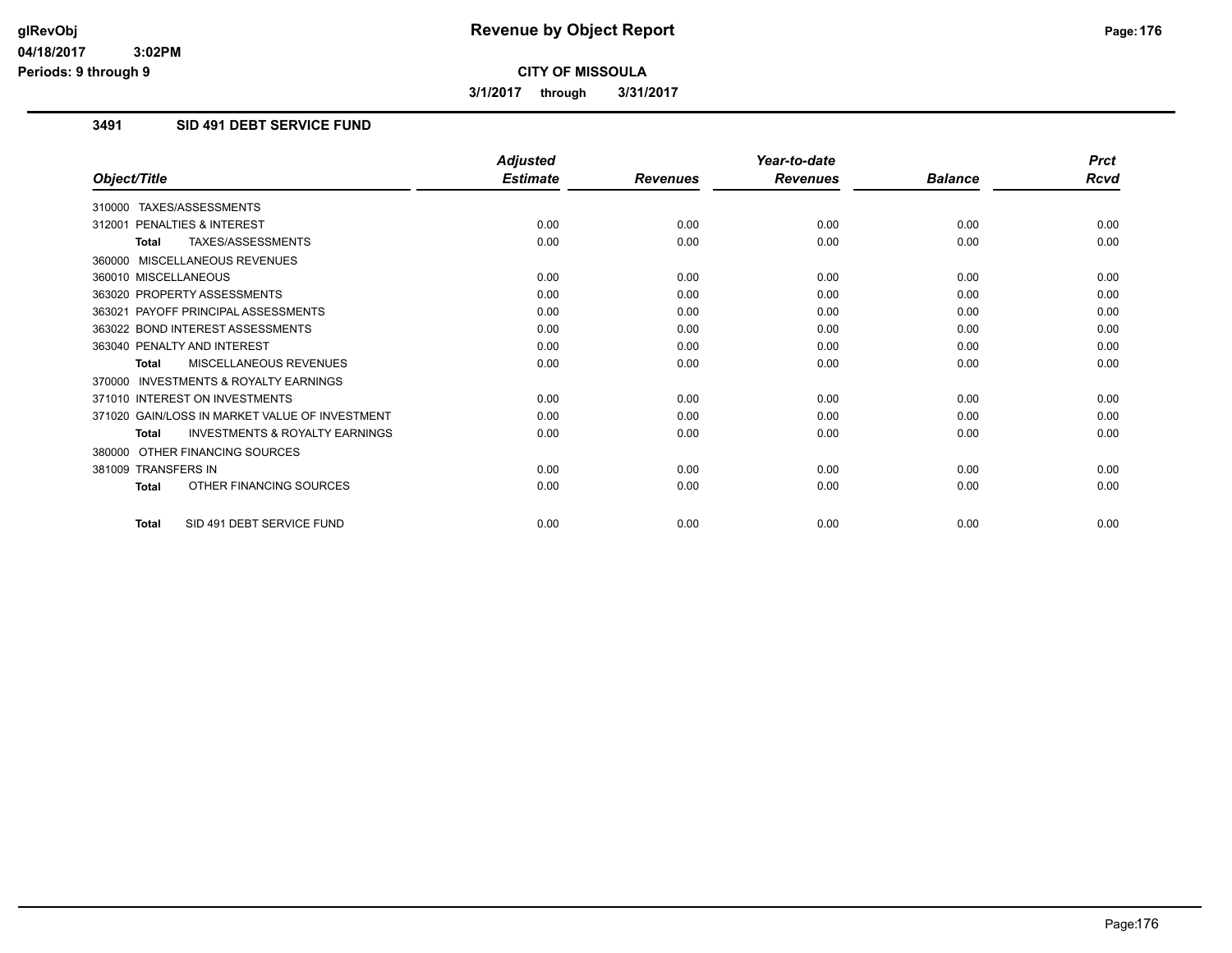**3/1/2017 through 3/31/2017**

**3492 SID 492/499 DEBT SERVICE FUND**

**3492 SID 492/499 DEBT SERVICE FUND**

|                                                    | <b>Adjusted</b> |                 | Year-to-date    |                | <b>Prct</b> |
|----------------------------------------------------|-----------------|-----------------|-----------------|----------------|-------------|
| Object/Title                                       | <b>Estimate</b> | <b>Revenues</b> | <b>Revenues</b> | <b>Balance</b> | <b>Rcvd</b> |
| 360000 MISCELLANEOUS REVENUES                      |                 |                 |                 |                |             |
| 360010 MISCELLANEOUS                               | 0.00            | 0.00            | 0.00            | 0.00           | 0.00        |
| 363040 PENALTY AND INTEREST                        | 0.00            | 0.00            | 0.00            | 0.00           | 0.00        |
| MISCELLANEOUS REVENUES<br>Total                    | 0.00            | 0.00            | 0.00            | 0.00           | 0.00        |
| 370000 INVESTMENTS & ROYALTY EARNINGS              |                 |                 |                 |                |             |
| 371010 INTEREST ON INVESTMENTS                     | 0.00            | 0.00            | 0.00            | 0.00           | 0.00        |
| 371020 GAIN/LOSS IN MARKET VALUE OF INVESTMENTS    | 0.00            | 0.00            | 0.00            | 0.00           | 0.00        |
| <b>INVESTMENTS &amp; ROYALTY EARNINGS</b><br>Total | 0.00            | 0.00            | 0.00            | 0.00           | 0.00        |
| 380000 OTHER FINANCING SOURCES                     |                 |                 |                 |                |             |
| 381009 TRANSFERS IN                                | 0.00            | 0.00            | 0.00            | 0.00           | 0.00        |
| OTHER FINANCING SOURCES<br>Total                   | 0.00            | 0.00            | 0.00            | 0.00           | 0.00        |
| <b>Total</b><br>SID 492/499 DEBT SERVICE FUND      | 0.00            | 0.00            | 0.00            | 0.00           | 0.00        |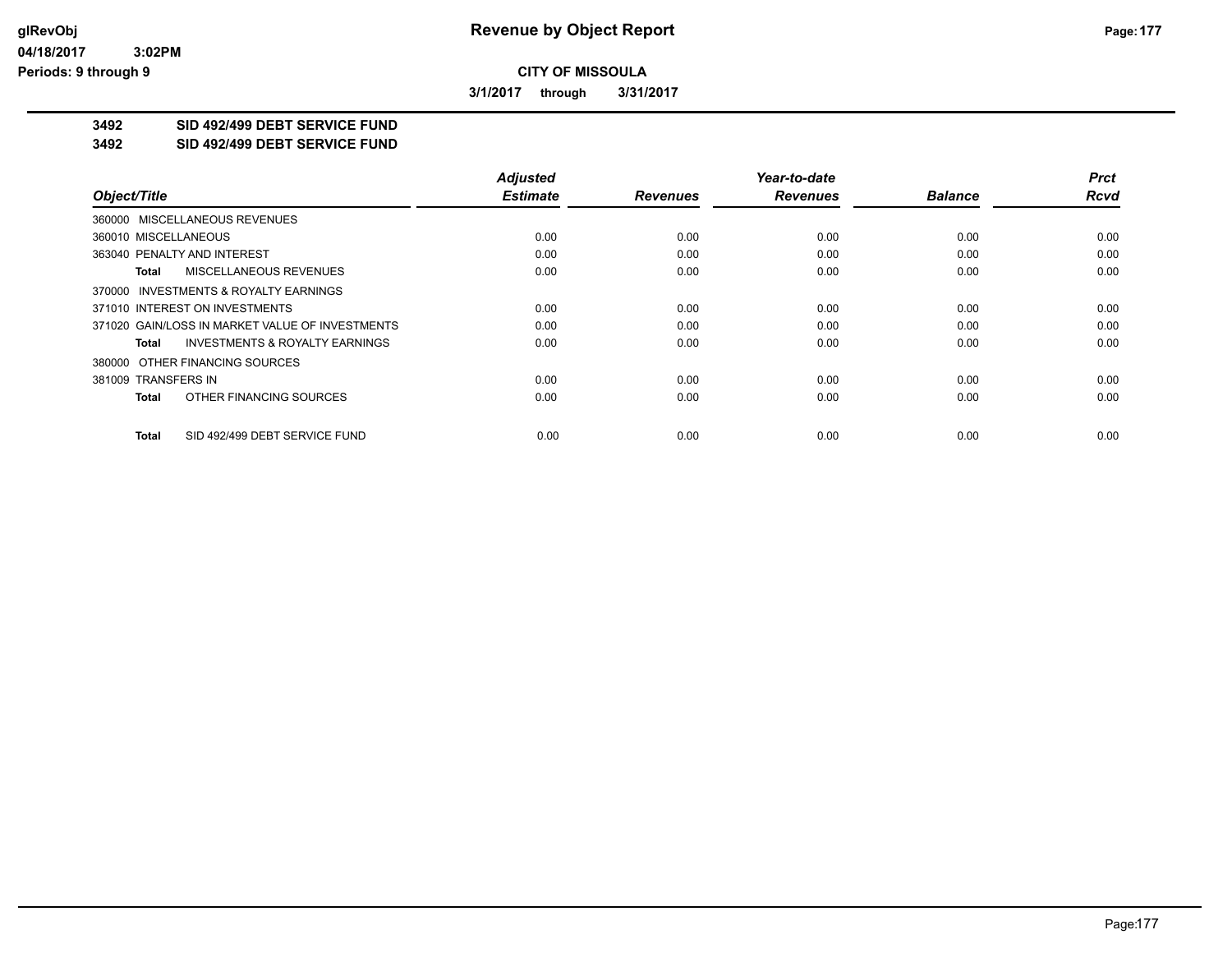**3/1/2017 through 3/31/2017**

### **3492 SID 492/499 DEBT SERVICE FUND**

| Object/Title                                              | <b>Adjusted</b><br><b>Estimate</b> | <b>Revenues</b> | Year-to-date<br><b>Revenues</b> | <b>Balance</b> | <b>Prct</b><br>Rcvd |
|-----------------------------------------------------------|------------------------------------|-----------------|---------------------------------|----------------|---------------------|
| 360000 MISCELLANEOUS REVENUES                             |                                    |                 |                                 |                |                     |
| 360010 MISCELLANEOUS                                      | 0.00                               | 0.00            | 0.00                            | 0.00           | 0.00                |
| 363040 PENALTY AND INTEREST                               | 0.00                               | 0.00            | 0.00                            | 0.00           | 0.00                |
| MISCELLANEOUS REVENUES<br>Total                           | 0.00                               | 0.00            | 0.00                            | 0.00           | 0.00                |
| INVESTMENTS & ROYALTY EARNINGS<br>370000                  |                                    |                 |                                 |                |                     |
| 371010 INTEREST ON INVESTMENTS                            | 0.00                               | 0.00            | 0.00                            | 0.00           | 0.00                |
| 371020 GAIN/LOSS IN MARKET VALUE OF INVESTMENT            | 0.00                               | 0.00            | 0.00                            | 0.00           | 0.00                |
| <b>INVESTMENTS &amp; ROYALTY EARNINGS</b><br><b>Total</b> | 0.00                               | 0.00            | 0.00                            | 0.00           | 0.00                |
| 380000 OTHER FINANCING SOURCES                            |                                    |                 |                                 |                |                     |
| 381009 TRANSFERS IN                                       | 0.00                               | 0.00            | 0.00                            | 0.00           | 0.00                |
| OTHER FINANCING SOURCES<br><b>Total</b>                   | 0.00                               | 0.00            | 0.00                            | 0.00           | 0.00                |
| SID 492/499 DEBT SERVICE FUND<br><b>Total</b>             | 0.00                               | 0.00            | 0.00                            | 0.00           | 0.00                |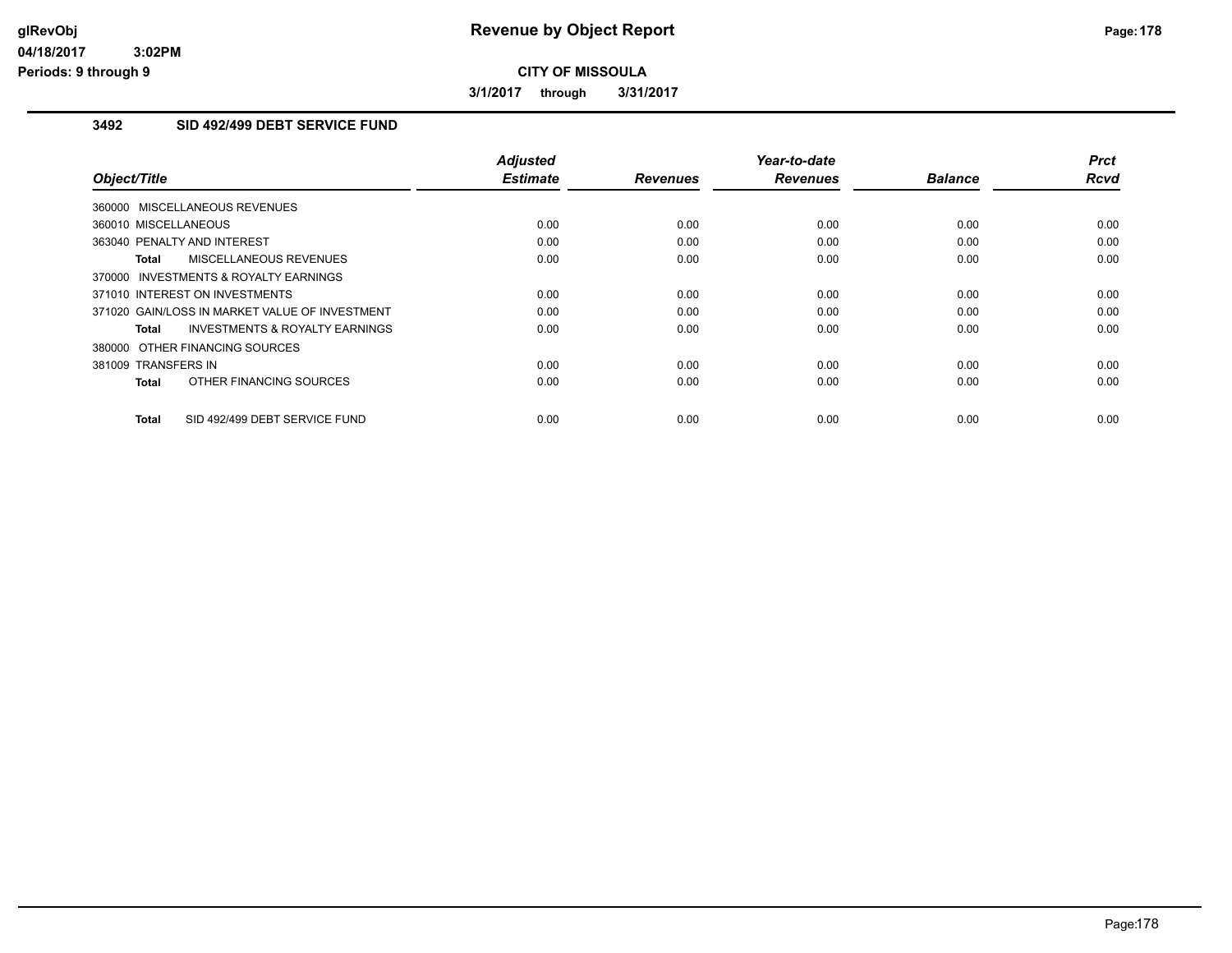**3/1/2017 through 3/31/2017**

**3494 SID 494 DEBT SERVICE**

**3494 SID 494 DEBT SERVICE**

|                                                           | <b>Adjusted</b> |                 | Year-to-date    |                |             |
|-----------------------------------------------------------|-----------------|-----------------|-----------------|----------------|-------------|
| Object/Title                                              | <b>Estimate</b> | <b>Revenues</b> | <b>Revenues</b> | <b>Balance</b> | <b>Rcvd</b> |
| 310000 TAXES/ASSESSMENTS                                  |                 |                 |                 |                |             |
| PENALTIES & INTEREST<br>312001                            | 0.00            | 0.00            | 0.00            | 0.00           | 0.00        |
| TAXES/ASSESSMENTS<br><b>Total</b>                         | 0.00            | 0.00            | 0.00            | 0.00           | 0.00        |
| 360000 MISCELLANEOUS REVENUES                             |                 |                 |                 |                |             |
| 360010 MISCELLANEOUS                                      | 0.00            | 0.00            | 0.00            | 0.00           | 0.00        |
| 363020 PROPERTY ASSESSMENTS                               | 0.00            | 0.00            | 0.00            | 0.00           | 0.00        |
| 363021 PAYOFF PRINCIPAL ASSESSMENTS                       | 0.00            | 0.00            | 0.00            | 0.00           | 0.00        |
| 363022 BOND INTEREST ASSESSMENTS                          | 0.00            | 0.00            | 0.00            | 0.00           | 0.00        |
| 363040 PENALTY AND INTEREST                               | 0.00            | 0.00            | 0.00            | 0.00           | 0.00        |
| MISCELLANEOUS REVENUES<br><b>Total</b>                    | 0.00            | 0.00            | 0.00            | 0.00           | 0.00        |
| <b>INVESTMENTS &amp; ROYALTY EARNINGS</b><br>370000       |                 |                 |                 |                |             |
| 371010 INTEREST ON INVESTMENTS                            | 0.00            | 0.00            | 0.00            | 0.00           | 0.00        |
| 371020 GAIN/LOSS IN MARKET VALUE OF INVESTMENTS           | 0.00            | 0.00            | 0.00            | 0.00           | 0.00        |
| <b>INVESTMENTS &amp; ROYALTY EARNINGS</b><br><b>Total</b> | 0.00            | 0.00            | 0.00            | 0.00           | 0.00        |
| OTHER FINANCING SOURCES<br>380000                         |                 |                 |                 |                |             |
| 381009 TRANSFERS IN                                       | 0.00            | 0.00            | 0.00            | 0.00           | 0.00        |
| OTHER FINANCING SOURCES<br><b>Total</b>                   | 0.00            | 0.00            | 0.00            | 0.00           | 0.00        |
| SID 494 DEBT SERVICE<br><b>Total</b>                      | 0.00            | 0.00            | 0.00            | 0.00           | 0.00        |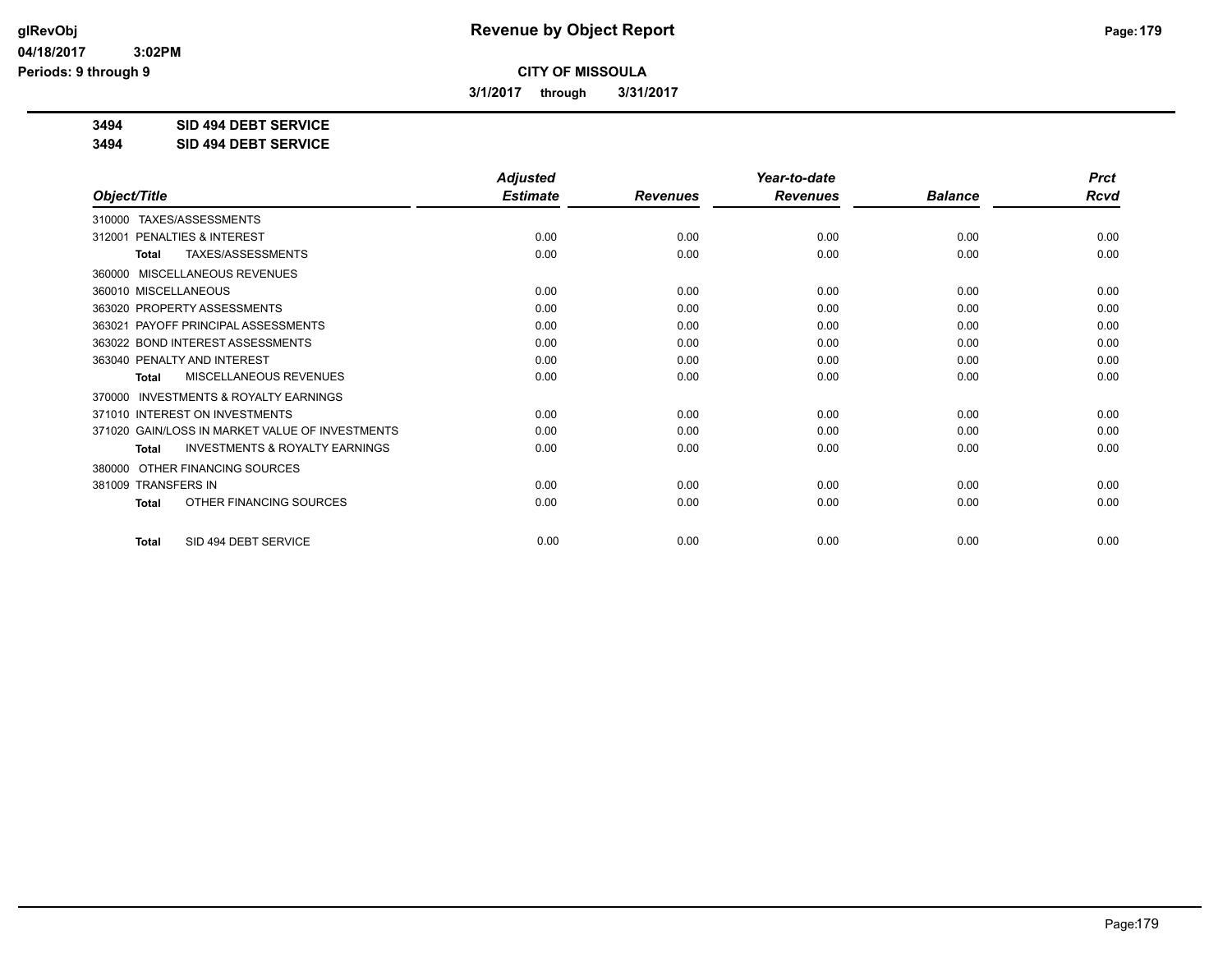**3/1/2017 through 3/31/2017**

### **3494 SID 494 DEBT SERVICE**

|                                                           | <b>Adjusted</b> |                 | Year-to-date    |                | <b>Prct</b> |
|-----------------------------------------------------------|-----------------|-----------------|-----------------|----------------|-------------|
| Object/Title                                              | <b>Estimate</b> | <b>Revenues</b> | <b>Revenues</b> | <b>Balance</b> | <b>Rcvd</b> |
| 310000 TAXES/ASSESSMENTS                                  |                 |                 |                 |                |             |
| 312001 PENALTIES & INTEREST                               | 0.00            | 0.00            | 0.00            | 0.00           | 0.00        |
| TAXES/ASSESSMENTS<br><b>Total</b>                         | 0.00            | 0.00            | 0.00            | 0.00           | 0.00        |
| 360000 MISCELLANEOUS REVENUES                             |                 |                 |                 |                |             |
| 360010 MISCELLANEOUS                                      | 0.00            | 0.00            | 0.00            | 0.00           | 0.00        |
| 363020 PROPERTY ASSESSMENTS                               | 0.00            | 0.00            | 0.00            | 0.00           | 0.00        |
| 363021 PAYOFF PRINCIPAL ASSESSMENTS                       | 0.00            | 0.00            | 0.00            | 0.00           | 0.00        |
| 363022 BOND INTEREST ASSESSMENTS                          | 0.00            | 0.00            | 0.00            | 0.00           | 0.00        |
| 363040 PENALTY AND INTEREST                               | 0.00            | 0.00            | 0.00            | 0.00           | 0.00        |
| <b>MISCELLANEOUS REVENUES</b><br>Total                    | 0.00            | 0.00            | 0.00            | 0.00           | 0.00        |
| <b>INVESTMENTS &amp; ROYALTY EARNINGS</b><br>370000       |                 |                 |                 |                |             |
| 371010 INTEREST ON INVESTMENTS                            | 0.00            | 0.00            | 0.00            | 0.00           | 0.00        |
| 371020 GAIN/LOSS IN MARKET VALUE OF INVESTMENT            | 0.00            | 0.00            | 0.00            | 0.00           | 0.00        |
| <b>INVESTMENTS &amp; ROYALTY EARNINGS</b><br><b>Total</b> | 0.00            | 0.00            | 0.00            | 0.00           | 0.00        |
| 380000 OTHER FINANCING SOURCES                            |                 |                 |                 |                |             |
| 381009 TRANSFERS IN                                       | 0.00            | 0.00            | 0.00            | 0.00           | 0.00        |
| OTHER FINANCING SOURCES<br><b>Total</b>                   | 0.00            | 0.00            | 0.00            | 0.00           | 0.00        |
| SID 494 DEBT SERVICE<br><b>Total</b>                      | 0.00            | 0.00            | 0.00            | 0.00           | 0.00        |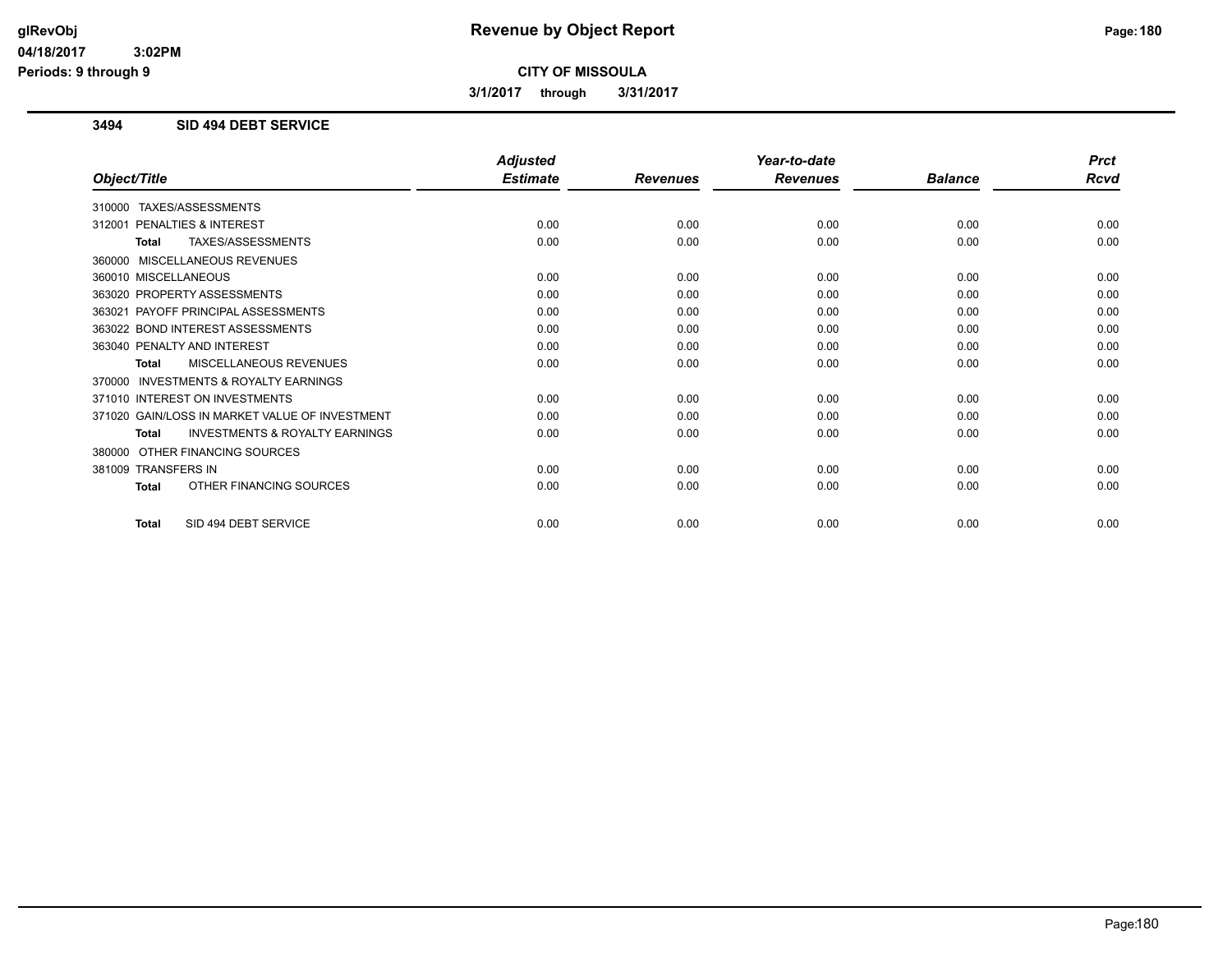**3/1/2017 through 3/31/2017**

**3495 SID 495 DEBT SERVICE FUND**

**3495 SID 495 DEBT SERVICE FUND**

|                                                           | <b>Adjusted</b> |                 | Year-to-date    |                | <b>Prct</b> |
|-----------------------------------------------------------|-----------------|-----------------|-----------------|----------------|-------------|
| Object/Title                                              | <b>Estimate</b> | <b>Revenues</b> | <b>Revenues</b> | <b>Balance</b> | <b>Rcvd</b> |
| 310000 TAXES/ASSESSMENTS                                  |                 |                 |                 |                |             |
| 312001 PENALTIES & INTEREST                               | 0.00            | 0.00            | 0.00            | 0.00           | 0.00        |
| TAXES/ASSESSMENTS<br><b>Total</b>                         | 0.00            | 0.00            | 0.00            | 0.00           | 0.00        |
| 360000 MISCELLANEOUS REVENUES                             |                 |                 |                 |                |             |
| 360010 MISCELLANEOUS                                      | 0.00            | 0.00            | 0.00            | 0.00           | 0.00        |
| 363020 PROPERTY ASSESSMENTS                               | 0.00            | 0.00            | 0.00            | 0.00           | 0.00        |
| 363021 PAYOFF PRINCIPAL ASSESSMENTS                       | 0.00            | 0.00            | 0.00            | 0.00           | 0.00        |
| 363022 BOND INTEREST ASSESSMENTS                          | 0.00            | 0.00            | 0.00            | 0.00           | 0.00        |
| 363040 PENALTY AND INTEREST                               | 0.00            | 0.00            | 0.00            | 0.00           | 0.00        |
| MISCELLANEOUS REVENUES<br>Total                           | 0.00            | 0.00            | 0.00            | 0.00           | 0.00        |
| <b>INVESTMENTS &amp; ROYALTY EARNINGS</b><br>370000       |                 |                 |                 |                |             |
| 371010 INTEREST ON INVESTMENTS                            | 0.00            | 0.00            | 0.00            | 0.00           | 0.00        |
| 371020 GAIN/LOSS IN MARKET VALUE OF INVESTMENTS           | 0.00            | 0.00            | 0.00            | 0.00           | 0.00        |
| <b>INVESTMENTS &amp; ROYALTY EARNINGS</b><br><b>Total</b> | 0.00            | 0.00            | 0.00            | 0.00           | 0.00        |
| OTHER FINANCING SOURCES<br>380000                         |                 |                 |                 |                |             |
| 381009 TRANSFERS IN                                       | 0.00            | 0.00            | 0.00            | 0.00           | 0.00        |
| OTHER FINANCING SOURCES<br><b>Total</b>                   | 0.00            | 0.00            | 0.00            | 0.00           | 0.00        |
| SID 495 DEBT SERVICE FUND<br><b>Total</b>                 | 0.00            | 0.00            | 0.00            | 0.00           | 0.00        |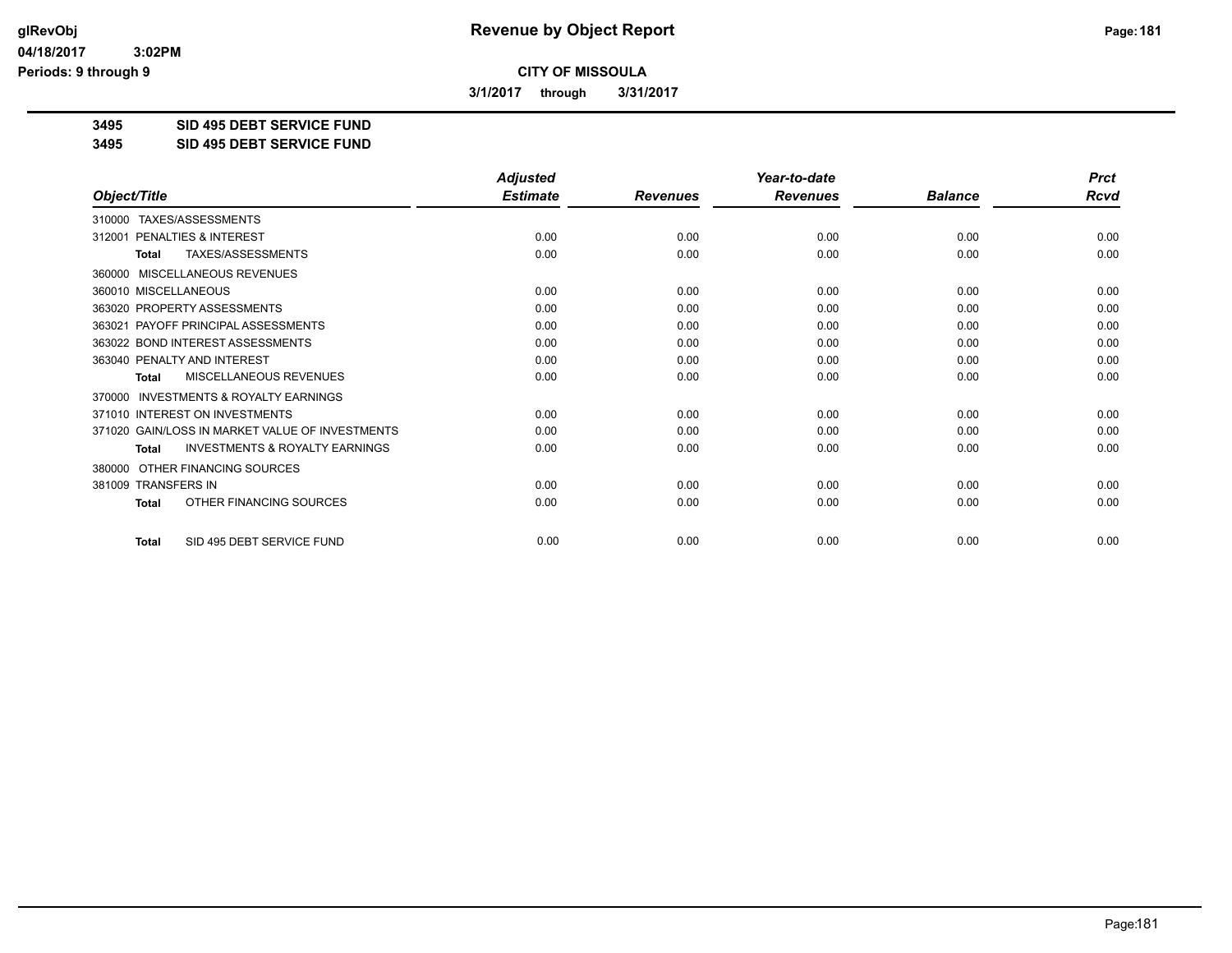**3/1/2017 through 3/31/2017**

### **3495 SID 495 DEBT SERVICE FUND**

|                                                           | <b>Adjusted</b> |                 | Year-to-date    |                | <b>Prct</b> |
|-----------------------------------------------------------|-----------------|-----------------|-----------------|----------------|-------------|
| Object/Title                                              | <b>Estimate</b> | <b>Revenues</b> | <b>Revenues</b> | <b>Balance</b> | <b>Rcvd</b> |
| 310000 TAXES/ASSESSMENTS                                  |                 |                 |                 |                |             |
| PENALTIES & INTEREST<br>312001                            | 0.00            | 0.00            | 0.00            | 0.00           | 0.00        |
| TAXES/ASSESSMENTS<br><b>Total</b>                         | 0.00            | 0.00            | 0.00            | 0.00           | 0.00        |
| 360000 MISCELLANEOUS REVENUES                             |                 |                 |                 |                |             |
| 360010 MISCELLANEOUS                                      | 0.00            | 0.00            | 0.00            | 0.00           | 0.00        |
| 363020 PROPERTY ASSESSMENTS                               | 0.00            | 0.00            | 0.00            | 0.00           | 0.00        |
| 363021 PAYOFF PRINCIPAL ASSESSMENTS                       | 0.00            | 0.00            | 0.00            | 0.00           | 0.00        |
| 363022 BOND INTEREST ASSESSMENTS                          | 0.00            | 0.00            | 0.00            | 0.00           | 0.00        |
| 363040 PENALTY AND INTEREST                               | 0.00            | 0.00            | 0.00            | 0.00           | 0.00        |
| MISCELLANEOUS REVENUES<br><b>Total</b>                    | 0.00            | 0.00            | 0.00            | 0.00           | 0.00        |
| <b>INVESTMENTS &amp; ROYALTY EARNINGS</b><br>370000       |                 |                 |                 |                |             |
| 371010 INTEREST ON INVESTMENTS                            | 0.00            | 0.00            | 0.00            | 0.00           | 0.00        |
| 371020 GAIN/LOSS IN MARKET VALUE OF INVESTMENT            | 0.00            | 0.00            | 0.00            | 0.00           | 0.00        |
| <b>INVESTMENTS &amp; ROYALTY EARNINGS</b><br><b>Total</b> | 0.00            | 0.00            | 0.00            | 0.00           | 0.00        |
| 380000 OTHER FINANCING SOURCES                            |                 |                 |                 |                |             |
| 381009 TRANSFERS IN                                       | 0.00            | 0.00            | 0.00            | 0.00           | 0.00        |
| OTHER FINANCING SOURCES<br><b>Total</b>                   | 0.00            | 0.00            | 0.00            | 0.00           | 0.00        |
| SID 495 DEBT SERVICE FUND<br><b>Total</b>                 | 0.00            | 0.00            | 0.00            | 0.00           | 0.00        |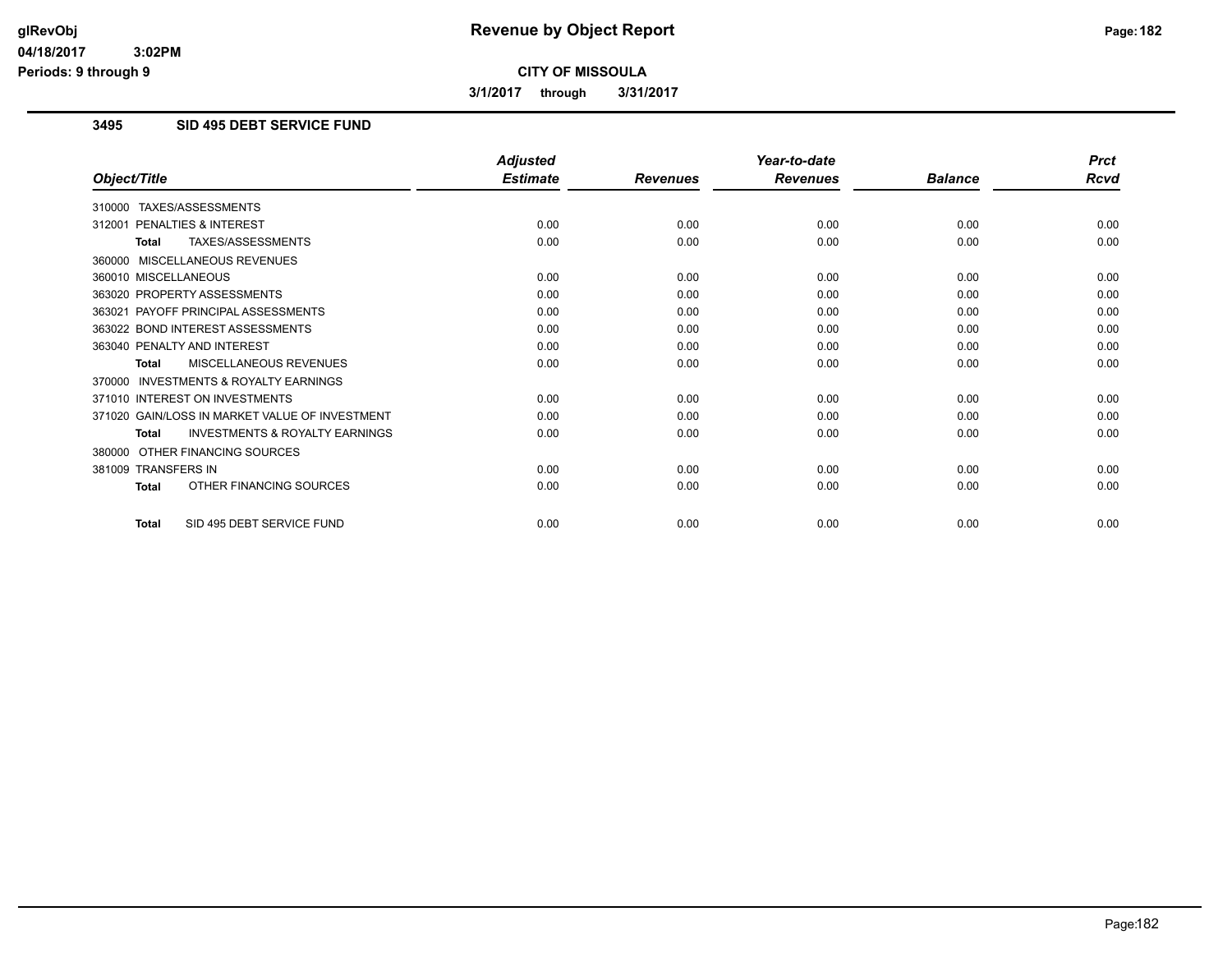**3/1/2017 through 3/31/2017**

**3496 SID 496 DEBT SERVICE FUND**

**3496 SID 496 DEBT SERVICE FUND**

|                                                     | <b>Adjusted</b> |                 | Year-to-date    |                | <b>Prct</b> |
|-----------------------------------------------------|-----------------|-----------------|-----------------|----------------|-------------|
| Object/Title                                        | <b>Estimate</b> | <b>Revenues</b> | <b>Revenues</b> | <b>Balance</b> | Rcvd        |
| TAXES/ASSESSMENTS<br>310000                         |                 |                 |                 |                |             |
| 312001 PENALTIES & INTEREST                         | 0.00            | 0.00            | 0.00            | 0.00           | 0.00        |
| TAXES/ASSESSMENTS<br><b>Total</b>                   | 0.00            | 0.00            | 0.00            | 0.00           | 0.00        |
| 360000 MISCELLANEOUS REVENUES                       |                 |                 |                 |                |             |
| 360010 MISCELLANEOUS                                | 0.00            | 0.00            | 0.00            | 0.00           | 0.00        |
| 363020 PROPERTY ASSESSMENTS                         | 0.00            | 0.00            | 0.00            | 0.00           | 0.00        |
| 363021 PAYOFF PRINCIPAL ASSESSMENTS                 | 0.00            | 0.00            | 0.00            | 0.00           | 0.00        |
| 363022 BOND INTEREST ASSESSMENTS                    | 0.00            | 0.00            | 0.00            | 0.00           | 0.00        |
| 363040 PENALTY AND INTEREST                         | 0.00            | 0.00            | 0.00            | 0.00           | 0.00        |
| MISCELLANEOUS REVENUES<br>Total                     | 0.00            | 0.00            | 0.00            | 0.00           | 0.00        |
| <b>INVESTMENTS &amp; ROYALTY EARNINGS</b><br>370000 |                 |                 |                 |                |             |
| 371010 INTEREST ON INVESTMENTS                      | 0.00            | 0.00            | 0.00            | 0.00           | 0.00        |
| 371020 GAIN/LOSS IN MARKET VALUE OF INVESTMENTS     | 0.00            | 0.00            | 0.00            | 0.00           | 0.00        |
| <b>INVESTMENTS &amp; ROYALTY EARNINGS</b><br>Total  | 0.00            | 0.00            | 0.00            | 0.00           | 0.00        |
| OTHER FINANCING SOURCES<br>380000                   |                 |                 |                 |                |             |
| 381009 TRANSFERS IN                                 | 0.00            | 0.00            | 0.00            | 0.00           | 0.00        |
| OTHER FINANCING SOURCES<br><b>Total</b>             | 0.00            | 0.00            | 0.00            | 0.00           | 0.00        |
| SID 496 DEBT SERVICE FUND<br><b>Total</b>           | 0.00            | 0.00            | 0.00            | 0.00           | 0.00        |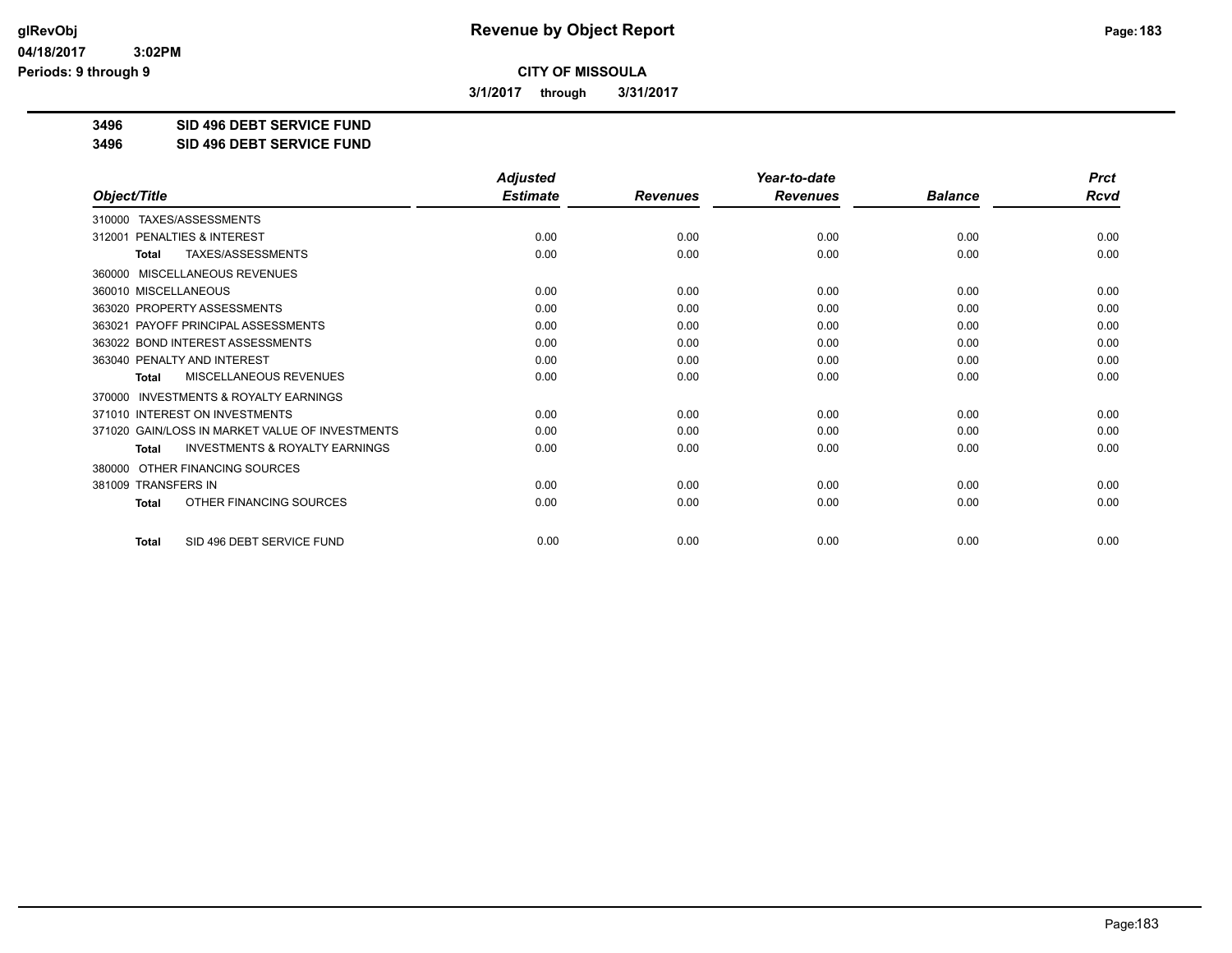**3/1/2017 through 3/31/2017**

### **3496 SID 496 DEBT SERVICE FUND**

|                                                     | <b>Adjusted</b> |                 | Year-to-date    |                | <b>Prct</b> |
|-----------------------------------------------------|-----------------|-----------------|-----------------|----------------|-------------|
| Object/Title                                        | <b>Estimate</b> | <b>Revenues</b> | <b>Revenues</b> | <b>Balance</b> | Rcvd        |
| 310000 TAXES/ASSESSMENTS                            |                 |                 |                 |                |             |
| 312001 PENALTIES & INTEREST                         | 0.00            | 0.00            | 0.00            | 0.00           | 0.00        |
| TAXES/ASSESSMENTS<br><b>Total</b>                   | 0.00            | 0.00            | 0.00            | 0.00           | 0.00        |
| 360000 MISCELLANEOUS REVENUES                       |                 |                 |                 |                |             |
| 360010 MISCELLANEOUS                                | 0.00            | 0.00            | 0.00            | 0.00           | 0.00        |
| 363020 PROPERTY ASSESSMENTS                         | 0.00            | 0.00            | 0.00            | 0.00           | 0.00        |
| 363021 PAYOFF PRINCIPAL ASSESSMENTS                 | 0.00            | 0.00            | 0.00            | 0.00           | 0.00        |
| 363022 BOND INTEREST ASSESSMENTS                    | 0.00            | 0.00            | 0.00            | 0.00           | 0.00        |
| 363040 PENALTY AND INTEREST                         | 0.00            | 0.00            | 0.00            | 0.00           | 0.00        |
| MISCELLANEOUS REVENUES<br>Total                     | 0.00            | 0.00            | 0.00            | 0.00           | 0.00        |
| <b>INVESTMENTS &amp; ROYALTY EARNINGS</b><br>370000 |                 |                 |                 |                |             |
| 371010 INTEREST ON INVESTMENTS                      | 0.00            | 0.00            | 0.00            | 0.00           | 0.00        |
| 371020 GAIN/LOSS IN MARKET VALUE OF INVESTMENT      | 0.00            | 0.00            | 0.00            | 0.00           | 0.00        |
| <b>INVESTMENTS &amp; ROYALTY EARNINGS</b><br>Total  | 0.00            | 0.00            | 0.00            | 0.00           | 0.00        |
| OTHER FINANCING SOURCES<br>380000                   |                 |                 |                 |                |             |
| 381009 TRANSFERS IN                                 | 0.00            | 0.00            | 0.00            | 0.00           | 0.00        |
| OTHER FINANCING SOURCES<br><b>Total</b>             | 0.00            | 0.00            | 0.00            | 0.00           | 0.00        |
| SID 496 DEBT SERVICE FUND<br><b>Total</b>           | 0.00            | 0.00            | 0.00            | 0.00           | 0.00        |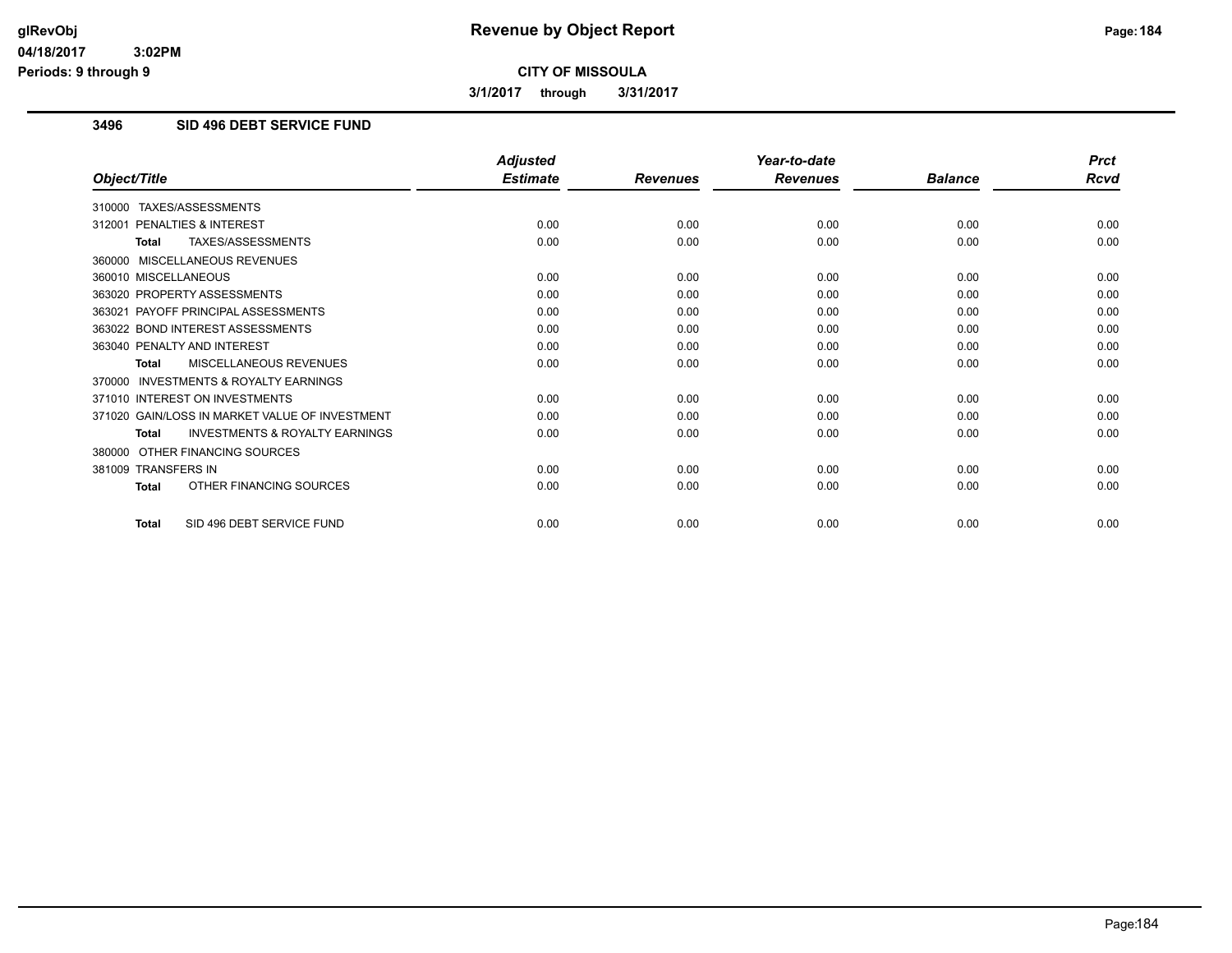**3/1/2017 through 3/31/2017**

**3497 SID 497 DEBT SERVICE FUND**

**3497 SID 497 DEBT SERVICE FUND**

|                                                           | <b>Adjusted</b> |                 | Year-to-date    |                | <b>Prct</b> |
|-----------------------------------------------------------|-----------------|-----------------|-----------------|----------------|-------------|
| Object/Title                                              | <b>Estimate</b> | <b>Revenues</b> | <b>Revenues</b> | <b>Balance</b> | Rcvd        |
| 310000 TAXES/ASSESSMENTS                                  |                 |                 |                 |                |             |
| 312001 PENALTIES & INTEREST                               | 0.00            | 0.00            | 0.00            | 0.00           | 0.00        |
| TAXES/ASSESSMENTS<br>Total                                | 0.00            | 0.00            | 0.00            | 0.00           | 0.00        |
| 360000 MISCELLANEOUS REVENUES                             |                 |                 |                 |                |             |
| 360010 MISCELLANEOUS                                      | 0.00            | 0.00            | 0.00            | 0.00           | 0.00        |
| 363020 PROPERTY ASSESSMENTS                               | 0.00            | 0.00            | 0.00            | 0.00           | 0.00        |
| 363021 PAYOFF PRINCIPAL ASSESSMENTS                       | 0.00            | 0.00            | 0.00            | 0.00           | 0.00        |
| 363022 BOND INTEREST ASSESSMENTS                          | 0.00            | 0.00            | 0.00            | 0.00           | 0.00        |
| 363040 PENALTY AND INTEREST                               | 0.00            | 0.00            | 0.00            | 0.00           | 0.00        |
| MISCELLANEOUS REVENUES<br><b>Total</b>                    | 0.00            | 0.00            | 0.00            | 0.00           | 0.00        |
| INVESTMENTS & ROYALTY EARNINGS<br>370000                  |                 |                 |                 |                |             |
| 371010 INTEREST ON INVESTMENTS                            | 0.00            | 0.00            | 0.00            | 0.00           | 0.00        |
| 371020 GAIN/LOSS IN MARKET VALUE OF INVESTMENTS           | 0.00            | 0.00            | 0.00            | 0.00           | 0.00        |
| <b>INVESTMENTS &amp; ROYALTY EARNINGS</b><br><b>Total</b> | 0.00            | 0.00            | 0.00            | 0.00           | 0.00        |
| SID 497 DEBT SERVICE FUND<br>Total                        | 0.00            | 0.00            | 0.00            | 0.00           | 0.00        |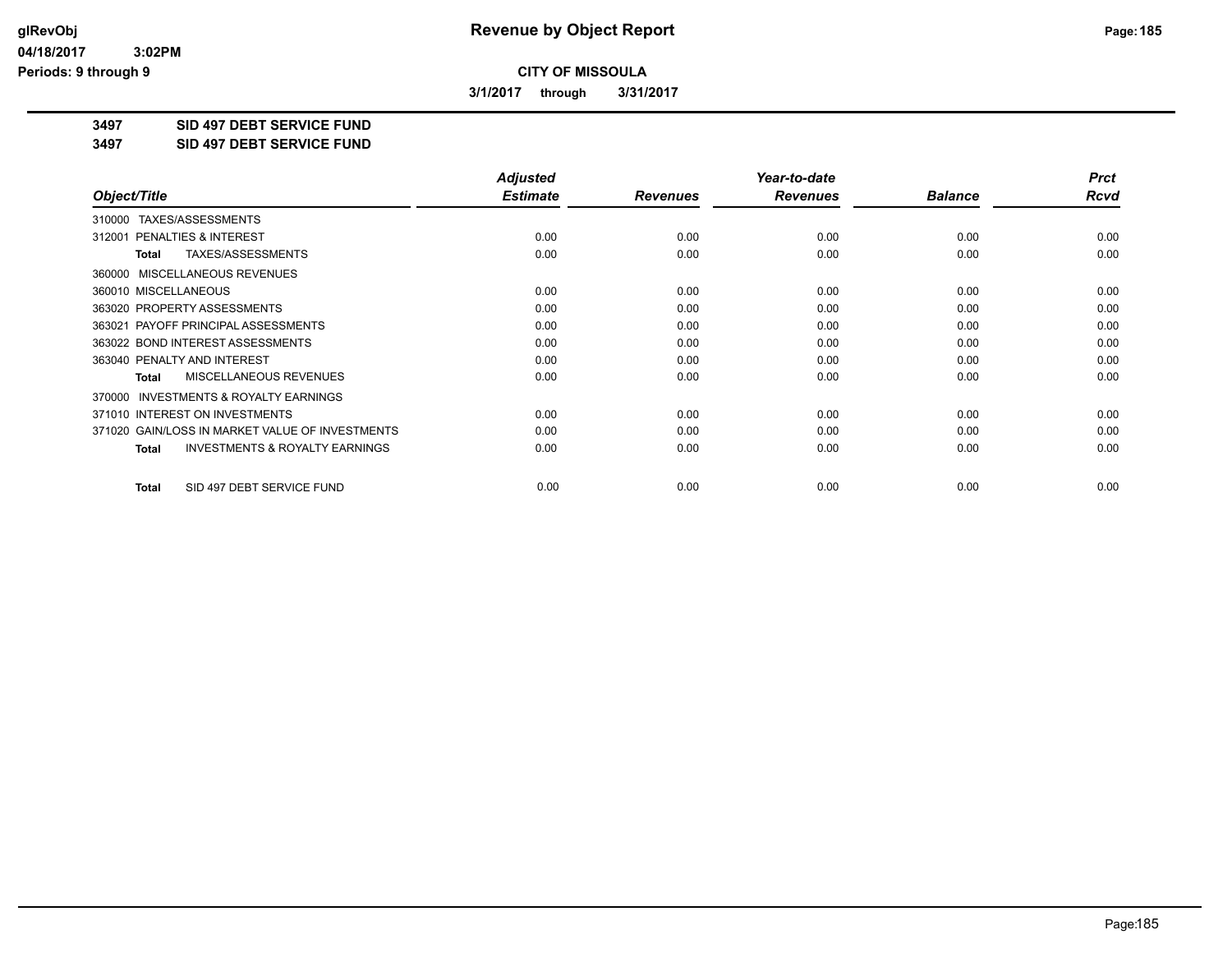**3/1/2017 through 3/31/2017**

### **3497 SID 497 DEBT SERVICE FUND**

|                                                           | <b>Adjusted</b> |                 | Year-to-date    |                | <b>Prct</b> |
|-----------------------------------------------------------|-----------------|-----------------|-----------------|----------------|-------------|
| Object/Title                                              | <b>Estimate</b> | <b>Revenues</b> | <b>Revenues</b> | <b>Balance</b> | <b>Rcvd</b> |
| 310000 TAXES/ASSESSMENTS                                  |                 |                 |                 |                |             |
| 312001 PENALTIES & INTEREST                               | 0.00            | 0.00            | 0.00            | 0.00           | 0.00        |
| TAXES/ASSESSMENTS<br><b>Total</b>                         | 0.00            | 0.00            | 0.00            | 0.00           | 0.00        |
| 360000 MISCELLANEOUS REVENUES                             |                 |                 |                 |                |             |
| 360010 MISCELLANEOUS                                      | 0.00            | 0.00            | 0.00            | 0.00           | 0.00        |
| 363020 PROPERTY ASSESSMENTS                               | 0.00            | 0.00            | 0.00            | 0.00           | 0.00        |
| 363021 PAYOFF PRINCIPAL ASSESSMENTS                       | 0.00            | 0.00            | 0.00            | 0.00           | 0.00        |
| 363022 BOND INTEREST ASSESSMENTS                          | 0.00            | 0.00            | 0.00            | 0.00           | 0.00        |
| 363040 PENALTY AND INTEREST                               | 0.00            | 0.00            | 0.00            | 0.00           | 0.00        |
| MISCELLANEOUS REVENUES<br><b>Total</b>                    | 0.00            | 0.00            | 0.00            | 0.00           | 0.00        |
| 370000 INVESTMENTS & ROYALTY EARNINGS                     |                 |                 |                 |                |             |
| 371010 INTEREST ON INVESTMENTS                            | 0.00            | 0.00            | 0.00            | 0.00           | 0.00        |
| 371020 GAIN/LOSS IN MARKET VALUE OF INVESTMENT            | 0.00            | 0.00            | 0.00            | 0.00           | 0.00        |
| <b>INVESTMENTS &amp; ROYALTY EARNINGS</b><br><b>Total</b> | 0.00            | 0.00            | 0.00            | 0.00           | 0.00        |
| SID 497 DEBT SERVICE FUND<br><b>Total</b>                 | 0.00            | 0.00            | 0.00            | 0.00           | 0.00        |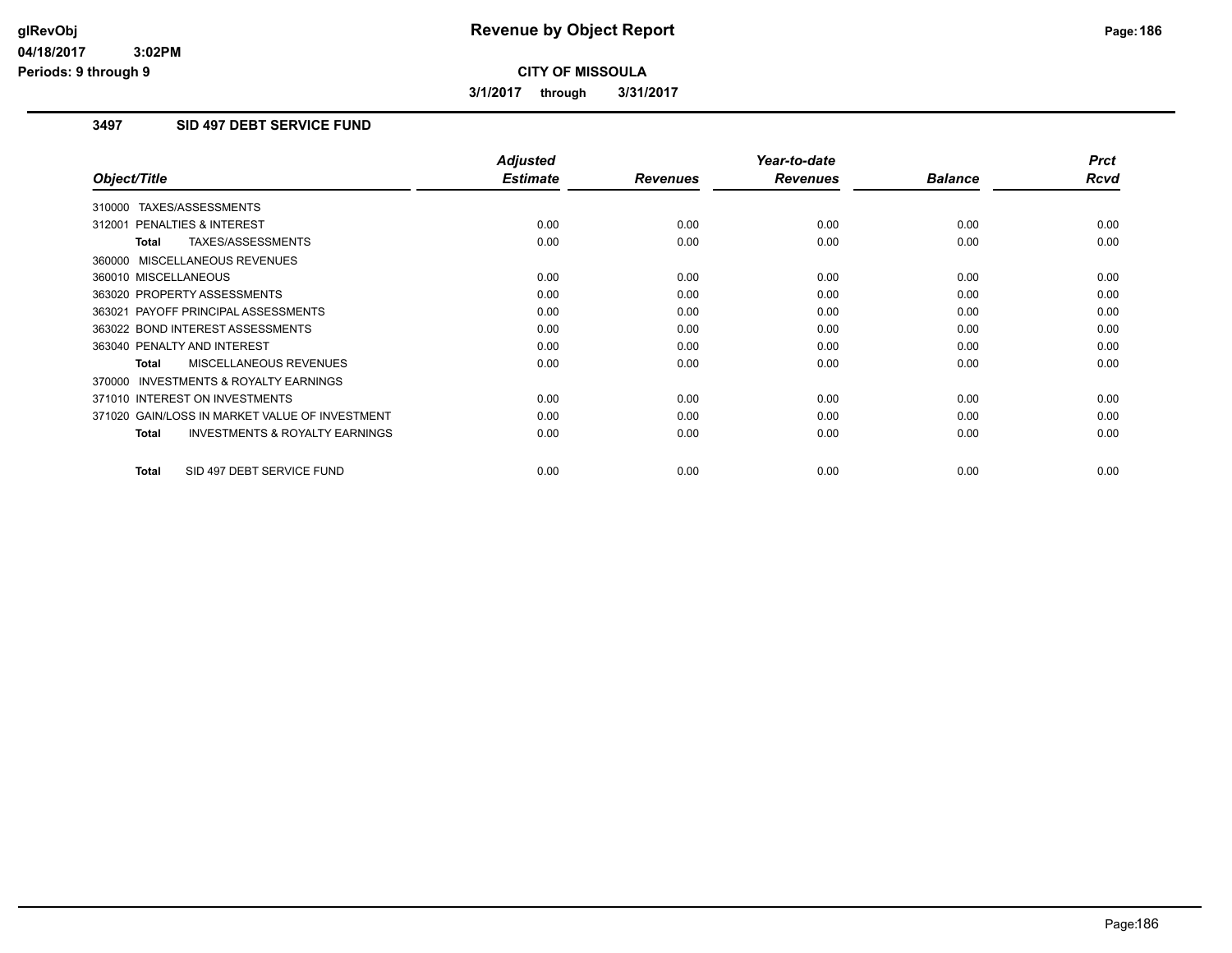**3/1/2017 through 3/31/2017**

**3498 SID 498 DEBT SERVICE FUND**

**3498 SID 498 DEBT SERVICE FUND**

|                                                           | <b>Adjusted</b> |                 | Year-to-date    |                | <b>Prct</b> |
|-----------------------------------------------------------|-----------------|-----------------|-----------------|----------------|-------------|
| Object/Title                                              | <b>Estimate</b> | <b>Revenues</b> | <b>Revenues</b> | <b>Balance</b> | Rcvd        |
| 310000 TAXES/ASSESSMENTS                                  |                 |                 |                 |                |             |
| 312001 PENALTIES & INTEREST                               | 0.00            | 0.00            | 0.00            | 0.00           | 0.00        |
| TAXES/ASSESSMENTS<br><b>Total</b>                         | 0.00            | 0.00            | 0.00            | 0.00           | 0.00        |
| 360000 MISCELLANEOUS REVENUES                             |                 |                 |                 |                |             |
| 360010 MISCELLANEOUS                                      | 0.00            | 0.00            | 0.00            | 0.00           | 0.00        |
| 363020 PROPERTY ASSESSMENTS                               | 0.00            | 0.00            | 0.00            | 0.00           | 0.00        |
| 363021 PAYOFF PRINCIPAL ASSESSMENTS                       | 0.00            | 0.00            | 0.00            | 0.00           | 0.00        |
| 363022 BOND INTEREST ASSESSMENTS                          | 0.00            | 0.00            | 0.00            | 0.00           | 0.00        |
| 363040 PENALTY AND INTEREST                               | 0.00            | 0.00            | 0.00            | 0.00           | 0.00        |
| MISCELLANEOUS REVENUES<br>Total                           | 0.00            | 0.00            | 0.00            | 0.00           | 0.00        |
| 370000 INVESTMENTS & ROYALTY EARNINGS                     |                 |                 |                 |                |             |
| 371010 INTEREST ON INVESTMENTS                            | 0.00            | 0.00            | 0.00            | 0.00           | 0.00        |
| 371020 GAIN/LOSS IN MARKET VALUE OF INVESTMENTS           | 0.00            | 0.00            | 0.00            | 0.00           | 0.00        |
| 371500 INTEREST ON INTERFUND LOAN                         | 0.00            | 0.00            | 0.00            | 0.00           | 0.00        |
| <b>INVESTMENTS &amp; ROYALTY EARNINGS</b><br><b>Total</b> | 0.00            | 0.00            | 0.00            | 0.00           | 0.00        |
| 380000 OTHER FINANCING SOURCES                            |                 |                 |                 |                |             |
| 381009 TRANSFERS IN                                       | 0.00            | 0.00            | 0.00            | 0.00           | 0.00        |
| OTHER FINANCING SOURCES<br><b>Total</b>                   | 0.00            | 0.00            | 0.00            | 0.00           | 0.00        |
| SID 498 DEBT SERVICE FUND<br><b>Total</b>                 | 0.00            | 0.00            | 0.00            | 0.00           | 0.00        |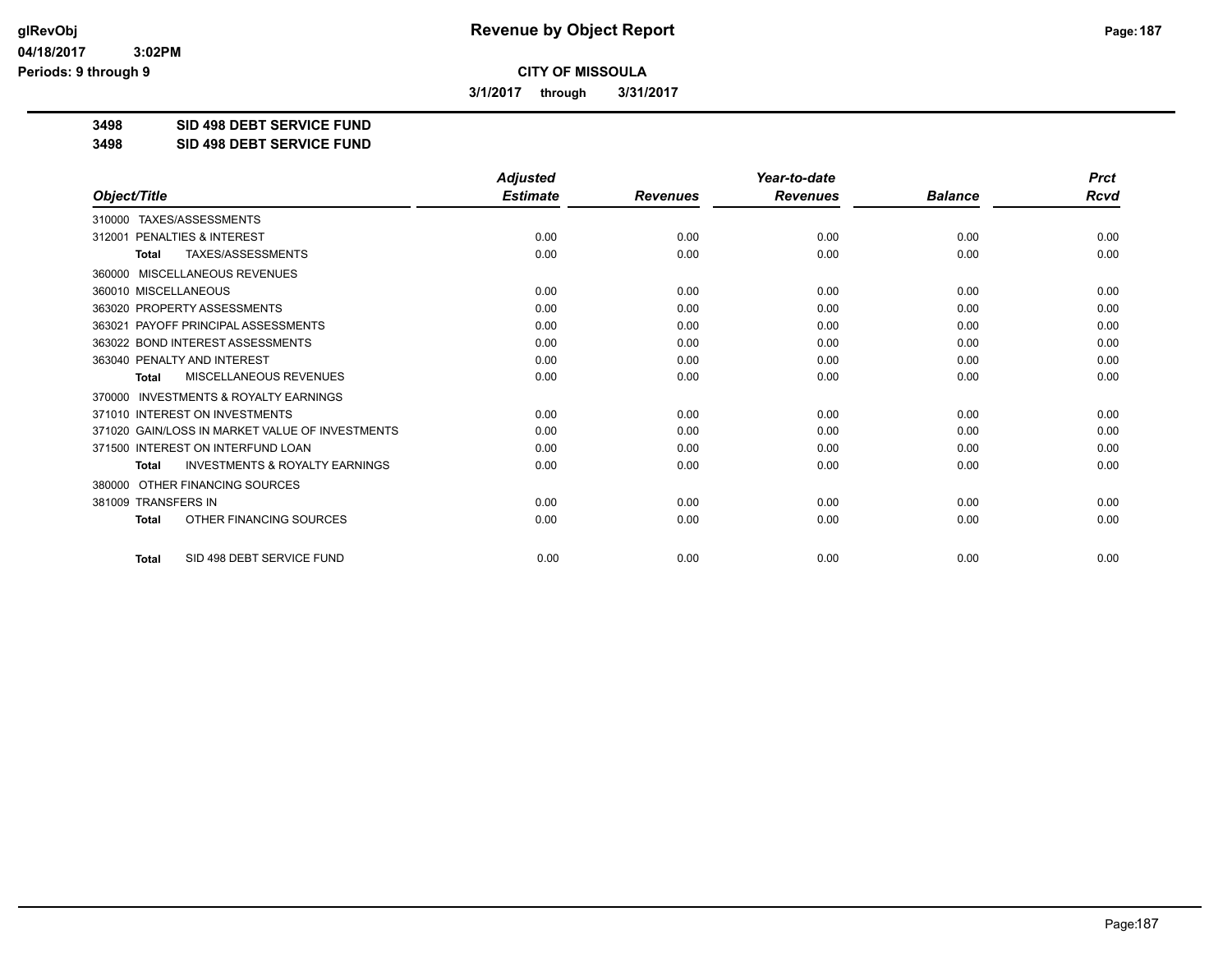**3/1/2017 through 3/31/2017**

### **3498 SID 498 DEBT SERVICE FUND**

|                                                    | <b>Adjusted</b> |                 | Year-to-date    |                | <b>Prct</b> |
|----------------------------------------------------|-----------------|-----------------|-----------------|----------------|-------------|
| Object/Title                                       | <b>Estimate</b> | <b>Revenues</b> | <b>Revenues</b> | <b>Balance</b> | <b>Rcvd</b> |
| 310000 TAXES/ASSESSMENTS                           |                 |                 |                 |                |             |
| <b>PENALTIES &amp; INTEREST</b><br>312001          | 0.00            | 0.00            | 0.00            | 0.00           | 0.00        |
| TAXES/ASSESSMENTS<br><b>Total</b>                  | 0.00            | 0.00            | 0.00            | 0.00           | 0.00        |
| 360000 MISCELLANEOUS REVENUES                      |                 |                 |                 |                |             |
| 360010 MISCELLANEOUS                               | 0.00            | 0.00            | 0.00            | 0.00           | 0.00        |
| 363020 PROPERTY ASSESSMENTS                        | 0.00            | 0.00            | 0.00            | 0.00           | 0.00        |
| 363021 PAYOFF PRINCIPAL ASSESSMENTS                | 0.00            | 0.00            | 0.00            | 0.00           | 0.00        |
| 363022 BOND INTEREST ASSESSMENTS                   | 0.00            | 0.00            | 0.00            | 0.00           | 0.00        |
| 363040 PENALTY AND INTEREST                        | 0.00            | 0.00            | 0.00            | 0.00           | 0.00        |
| MISCELLANEOUS REVENUES<br>Total                    | 0.00            | 0.00            | 0.00            | 0.00           | 0.00        |
| 370000 INVESTMENTS & ROYALTY EARNINGS              |                 |                 |                 |                |             |
| 371010 INTEREST ON INVESTMENTS                     | 0.00            | 0.00            | 0.00            | 0.00           | 0.00        |
| 371020 GAIN/LOSS IN MARKET VALUE OF INVESTMENT     | 0.00            | 0.00            | 0.00            | 0.00           | 0.00        |
| 371500 INTEREST ON INTERFUND LOAN                  | 0.00            | 0.00            | 0.00            | 0.00           | 0.00        |
| <b>INVESTMENTS &amp; ROYALTY EARNINGS</b><br>Total | 0.00            | 0.00            | 0.00            | 0.00           | 0.00        |
| 380000 OTHER FINANCING SOURCES                     |                 |                 |                 |                |             |
| 381009 TRANSFERS IN                                | 0.00            | 0.00            | 0.00            | 0.00           | 0.00        |
| OTHER FINANCING SOURCES<br><b>Total</b>            | 0.00            | 0.00            | 0.00            | 0.00           | 0.00        |
| SID 498 DEBT SERVICE FUND<br><b>Total</b>          | 0.00            | 0.00            | 0.00            | 0.00           | 0.00        |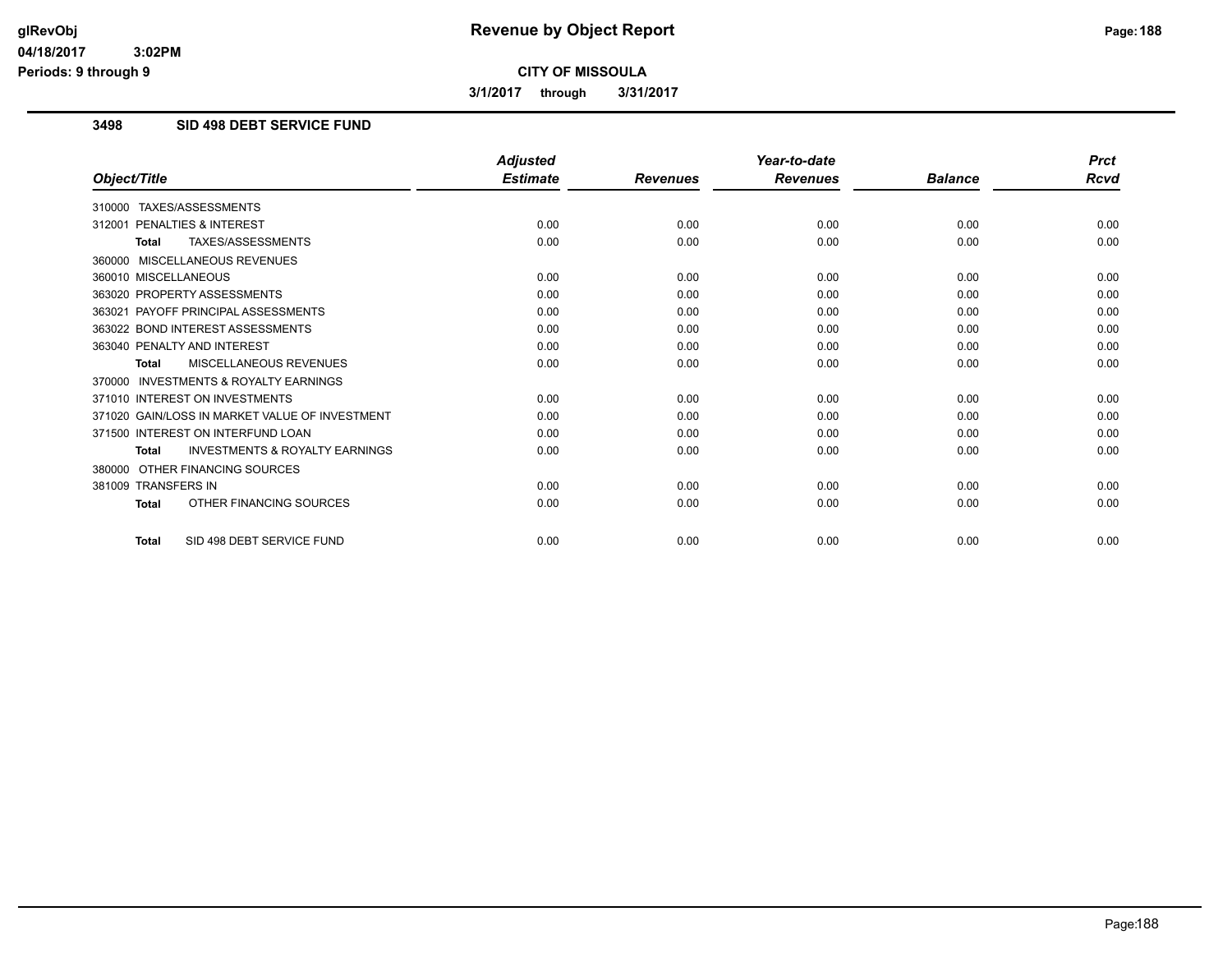**3/1/2017 through 3/31/2017**

**3500 SID 500 DEBT SERVICE FUND**

**3500 SID 500 DEBT SERVICE FUND**

|                                                     | <b>Adjusted</b> |                 | Year-to-date    |                | <b>Prct</b> |
|-----------------------------------------------------|-----------------|-----------------|-----------------|----------------|-------------|
| Object/Title                                        | <b>Estimate</b> | <b>Revenues</b> | <b>Revenues</b> | <b>Balance</b> | Rcvd        |
| 310000 TAXES/ASSESSMENTS                            |                 |                 |                 |                |             |
| 312001 PENALTIES & INTEREST                         | 0.00            | 0.00            | 0.00            | 0.00           | 0.00        |
| TAXES/ASSESSMENTS<br>Total                          | 0.00            | 0.00            | 0.00            | 0.00           | 0.00        |
| 360000 MISCELLANEOUS REVENUES                       |                 |                 |                 |                |             |
| 360010 MISCELLANEOUS                                | 0.00            | 0.00            | 0.00            | 0.00           | 0.00        |
| 363020 PROPERTY ASSESSMENTS                         | 0.00            | 0.00            | 0.00            | 0.00           | 0.00        |
| 363021 PAYOFF PRINCIPAL ASSESSMENTS                 | 0.00            | 0.00            | 0.00            | 0.00           | 0.00        |
| 363022 BOND INTEREST ASSESSMENTS                    | 0.00            | 0.00            | 0.00            | 0.00           | 0.00        |
| 363040 PENALTY AND INTEREST                         | 0.00            | 0.00            | 0.00            | 0.00           | 0.00        |
| MISCELLANEOUS REVENUES<br>Total                     | 0.00            | 0.00            | 0.00            | 0.00           | 0.00        |
| <b>INVESTMENTS &amp; ROYALTY EARNINGS</b><br>370000 |                 |                 |                 |                |             |
| 371010 INTEREST ON INVESTMENTS                      | 0.00            | 0.00            | 0.00            | 0.00           | 0.00        |
| 371020 GAIN/LOSS IN MARKET VALUE OF INVESTMENTS     | 0.00            | 0.00            | 0.00            | 0.00           | 0.00        |
| <b>INVESTMENTS &amp; ROYALTY EARNINGS</b><br>Total  | 0.00            | 0.00            | 0.00            | 0.00           | 0.00        |
| SID 500 DEBT SERVICE FUND<br><b>Total</b>           | 0.00            | 0.00            | 0.00            | 0.00           | 0.00        |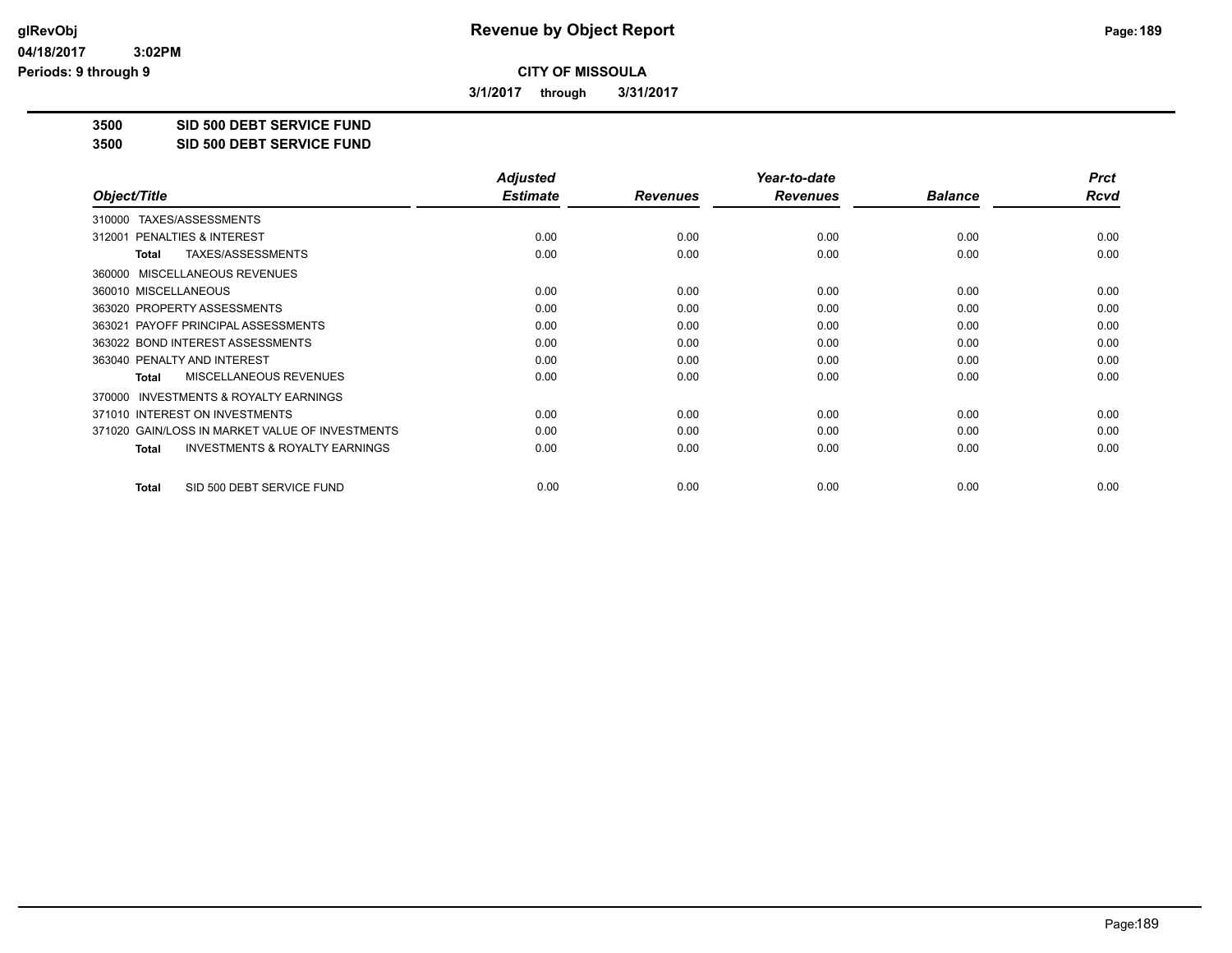**3/1/2017 through 3/31/2017**

### **3500 SID 500 DEBT SERVICE FUND**

|                                                           | <b>Adjusted</b> |                 | Year-to-date    |                | <b>Prct</b> |
|-----------------------------------------------------------|-----------------|-----------------|-----------------|----------------|-------------|
| Object/Title                                              | <b>Estimate</b> | <b>Revenues</b> | <b>Revenues</b> | <b>Balance</b> | <b>Rcvd</b> |
| 310000 TAXES/ASSESSMENTS                                  |                 |                 |                 |                |             |
| 312001 PENALTIES & INTEREST                               | 0.00            | 0.00            | 0.00            | 0.00           | 0.00        |
| TAXES/ASSESSMENTS<br><b>Total</b>                         | 0.00            | 0.00            | 0.00            | 0.00           | 0.00        |
| 360000 MISCELLANEOUS REVENUES                             |                 |                 |                 |                |             |
| 360010 MISCELLANEOUS                                      | 0.00            | 0.00            | 0.00            | 0.00           | 0.00        |
| 363020 PROPERTY ASSESSMENTS                               | 0.00            | 0.00            | 0.00            | 0.00           | 0.00        |
| 363021 PAYOFF PRINCIPAL ASSESSMENTS                       | 0.00            | 0.00            | 0.00            | 0.00           | 0.00        |
| 363022 BOND INTEREST ASSESSMENTS                          | 0.00            | 0.00            | 0.00            | 0.00           | 0.00        |
| 363040 PENALTY AND INTEREST                               | 0.00            | 0.00            | 0.00            | 0.00           | 0.00        |
| <b>MISCELLANEOUS REVENUES</b><br>Total                    | 0.00            | 0.00            | 0.00            | 0.00           | 0.00        |
| INVESTMENTS & ROYALTY EARNINGS<br>370000                  |                 |                 |                 |                |             |
| 371010 INTEREST ON INVESTMENTS                            | 0.00            | 0.00            | 0.00            | 0.00           | 0.00        |
| 371020 GAIN/LOSS IN MARKET VALUE OF INVESTMENT            | 0.00            | 0.00            | 0.00            | 0.00           | 0.00        |
| <b>INVESTMENTS &amp; ROYALTY EARNINGS</b><br><b>Total</b> | 0.00            | 0.00            | 0.00            | 0.00           | 0.00        |
| SID 500 DEBT SERVICE FUND<br><b>Total</b>                 | 0.00            | 0.00            | 0.00            | 0.00           | 0.00        |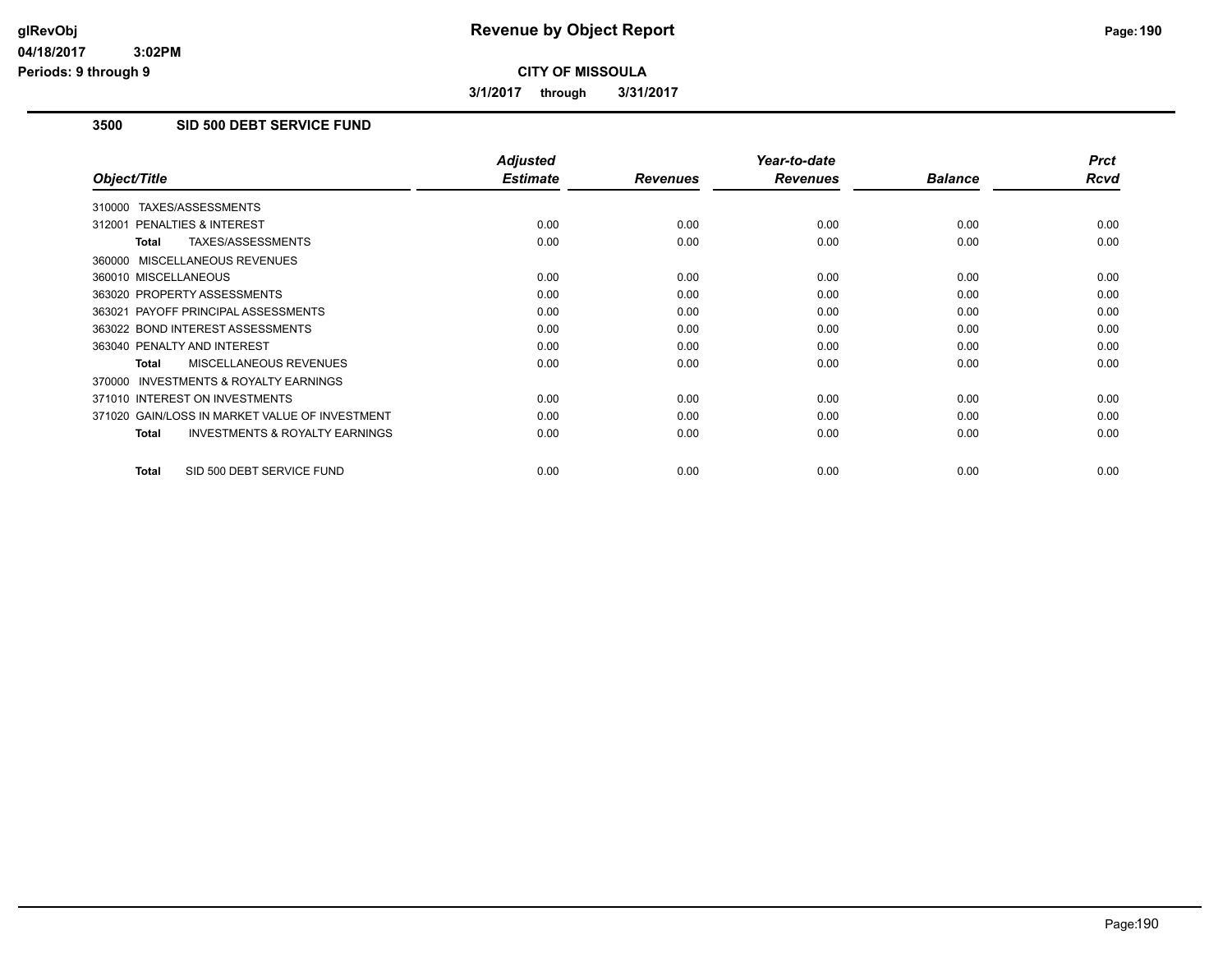**3/1/2017 through 3/31/2017**

**3501 SID 501 DEBT SERVICE FUND**

**3501 SID 501 DEBT SERVICE FUND**

|                                                           | <b>Adjusted</b> |                 | Year-to-date    |                | <b>Prct</b> |
|-----------------------------------------------------------|-----------------|-----------------|-----------------|----------------|-------------|
| Object/Title                                              | <b>Estimate</b> | <b>Revenues</b> | <b>Revenues</b> | <b>Balance</b> | Rcvd        |
| 310000 TAXES/ASSESSMENTS                                  |                 |                 |                 |                |             |
| 312001 PENALTIES & INTEREST                               | 0.00            | 0.00            | 0.00            | 0.00           | 0.00        |
| TAXES/ASSESSMENTS<br>Total                                | 0.00            | 0.00            | 0.00            | 0.00           | 0.00        |
| 360000 MISCELLANEOUS REVENUES                             |                 |                 |                 |                |             |
| 360010 MISCELLANEOUS                                      | 0.00            | 0.00            | 0.00            | 0.00           | 0.00        |
| 363020 PROPERTY ASSESSMENTS                               | 0.00            | 0.00            | 0.00            | 0.00           | 0.00        |
| 363021 PAYOFF PRINCIPAL ASSESSMENTS                       | 0.00            | 0.00            | 0.00            | 0.00           | 0.00        |
| 363022 BOND INTEREST ASSESSMENTS                          | 0.00            | 0.00            | 0.00            | 0.00           | 0.00        |
| 363040 PENALTY AND INTEREST                               | 0.00            | 0.00            | 0.00            | 0.00           | 0.00        |
| MISCELLANEOUS REVENUES<br>Total                           | 0.00            | 0.00            | 0.00            | 0.00           | 0.00        |
| 370000 INVESTMENTS & ROYALTY EARNINGS                     |                 |                 |                 |                |             |
| 371010 INTEREST ON INVESTMENTS                            | 0.00            | 0.00            | 0.00            | 0.00           | 0.00        |
| 371020 GAIN/LOSS IN MARKET VALUE OF INVESTMENTS           | 0.00            | 0.00            | 0.00            | 0.00           | 0.00        |
| <b>INVESTMENTS &amp; ROYALTY EARNINGS</b><br><b>Total</b> | 0.00            | 0.00            | 0.00            | 0.00           | 0.00        |
| SID 501 DEBT SERVICE FUND<br><b>Total</b>                 | 0.00            | 0.00            | 0.00            | 0.00           | 0.00        |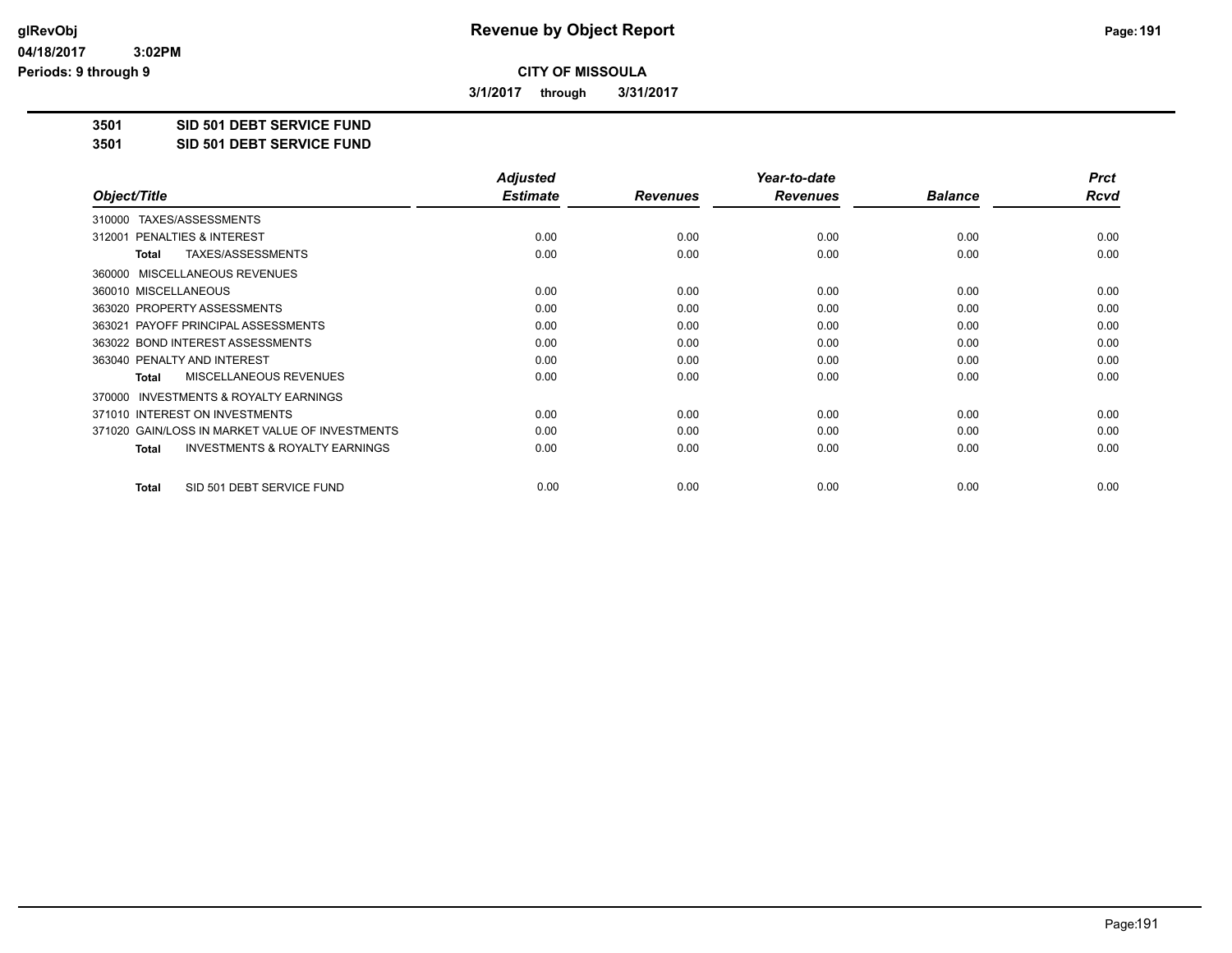**3/1/2017 through 3/31/2017**

### **3501 SID 501 DEBT SERVICE FUND**

|                                                           | <b>Adjusted</b> |                 | Year-to-date    |                | <b>Prct</b> |
|-----------------------------------------------------------|-----------------|-----------------|-----------------|----------------|-------------|
| Object/Title                                              | <b>Estimate</b> | <b>Revenues</b> | <b>Revenues</b> | <b>Balance</b> | <b>Rcvd</b> |
| 310000 TAXES/ASSESSMENTS                                  |                 |                 |                 |                |             |
| 312001 PENALTIES & INTEREST                               | 0.00            | 0.00            | 0.00            | 0.00           | 0.00        |
| TAXES/ASSESSMENTS<br>Total                                | 0.00            | 0.00            | 0.00            | 0.00           | 0.00        |
| 360000 MISCELLANEOUS REVENUES                             |                 |                 |                 |                |             |
| 360010 MISCELLANEOUS                                      | 0.00            | 0.00            | 0.00            | 0.00           | 0.00        |
| 363020 PROPERTY ASSESSMENTS                               | 0.00            | 0.00            | 0.00            | 0.00           | 0.00        |
| 363021 PAYOFF PRINCIPAL ASSESSMENTS                       | 0.00            | 0.00            | 0.00            | 0.00           | 0.00        |
| 363022 BOND INTEREST ASSESSMENTS                          | 0.00            | 0.00            | 0.00            | 0.00           | 0.00        |
| 363040 PENALTY AND INTEREST                               | 0.00            | 0.00            | 0.00            | 0.00           | 0.00        |
| <b>MISCELLANEOUS REVENUES</b><br>Total                    | 0.00            | 0.00            | 0.00            | 0.00           | 0.00        |
| INVESTMENTS & ROYALTY EARNINGS<br>370000                  |                 |                 |                 |                |             |
| 371010 INTEREST ON INVESTMENTS                            | 0.00            | 0.00            | 0.00            | 0.00           | 0.00        |
| 371020 GAIN/LOSS IN MARKET VALUE OF INVESTMENT            | 0.00            | 0.00            | 0.00            | 0.00           | 0.00        |
| <b>INVESTMENTS &amp; ROYALTY EARNINGS</b><br><b>Total</b> | 0.00            | 0.00            | 0.00            | 0.00           | 0.00        |
| SID 501 DEBT SERVICE FUND<br><b>Total</b>                 | 0.00            | 0.00            | 0.00            | 0.00           | 0.00        |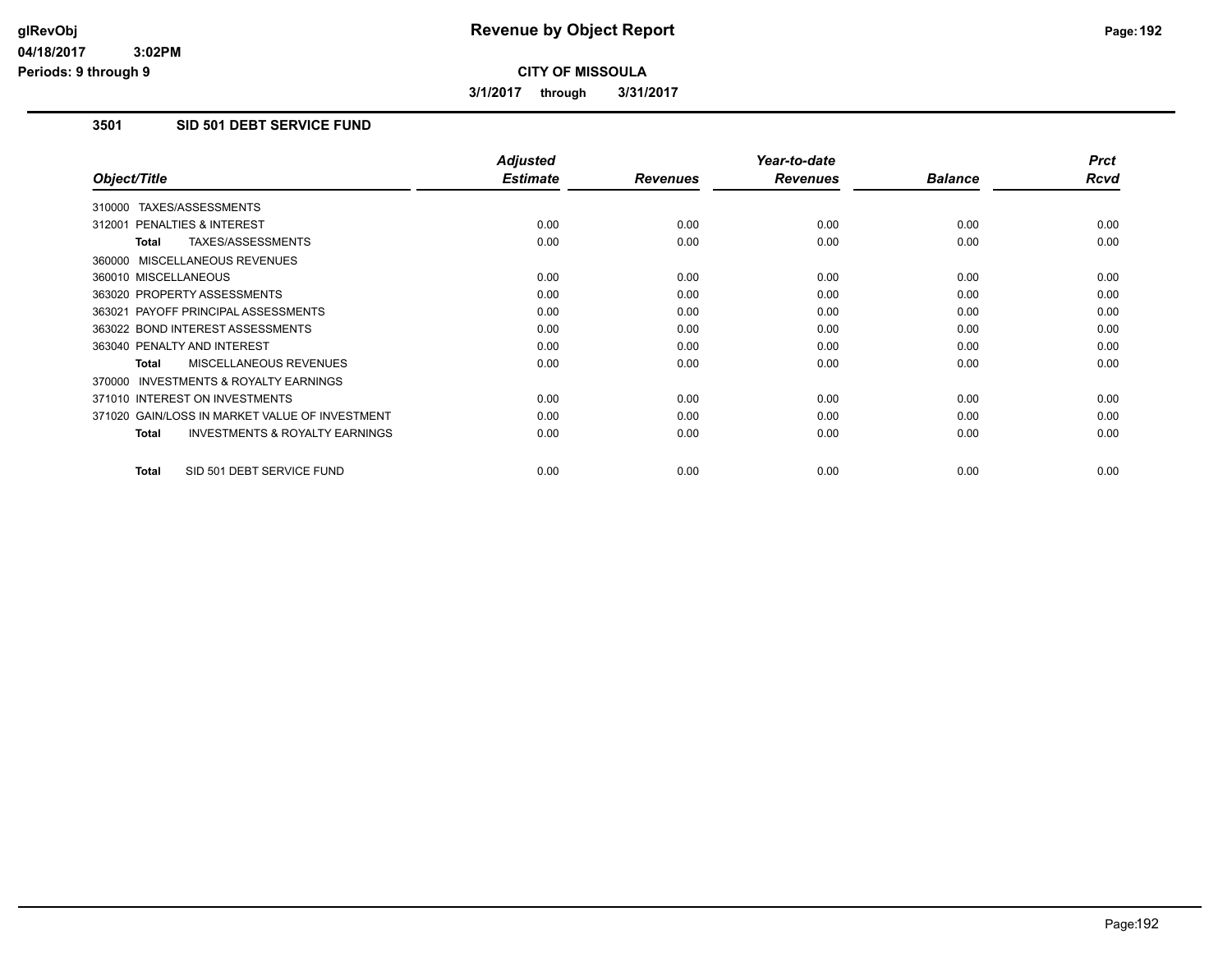**3/1/2017 through 3/31/2017**

**3502 SID 502 DEBT SERVICE FUND**

**3502 SID 502 DEBT SERVICE FUND**

|                                                           | <b>Adjusted</b> |                 | Year-to-date    |                | <b>Prct</b> |
|-----------------------------------------------------------|-----------------|-----------------|-----------------|----------------|-------------|
| Object/Title                                              | <b>Estimate</b> | <b>Revenues</b> | <b>Revenues</b> | <b>Balance</b> | Rcvd        |
| 310000 TAXES/ASSESSMENTS                                  |                 |                 |                 |                |             |
| 312001 PENALTIES & INTEREST                               | 0.00            | 0.00            | 0.00            | 0.00           | 0.00        |
| TAXES/ASSESSMENTS<br>Total                                | 0.00            | 0.00            | 0.00            | 0.00           | 0.00        |
| 360000 MISCELLANEOUS REVENUES                             |                 |                 |                 |                |             |
| 360010 MISCELLANEOUS                                      | 0.00            | 0.00            | 0.00            | 0.00           | 0.00        |
| 363020 PROPERTY ASSESSMENTS                               | 0.00            | 0.00            | 0.00            | 0.00           | 0.00        |
| 363021 PAYOFF PRINCIPAL ASSESSMENTS                       | 0.00            | 0.00            | 0.00            | 0.00           | 0.00        |
| 363022 BOND INTEREST ASSESSMENTS                          | 0.00            | 0.00            | 0.00            | 0.00           | 0.00        |
| 363040 PENALTY AND INTEREST                               | 0.00            | 0.00            | 0.00            | 0.00           | 0.00        |
| MISCELLANEOUS REVENUES<br>Total                           | 0.00            | 0.00            | 0.00            | 0.00           | 0.00        |
| 370000 INVESTMENTS & ROYALTY EARNINGS                     |                 |                 |                 |                |             |
| 371010 INTEREST ON INVESTMENTS                            | 0.00            | 0.00            | 0.00            | 0.00           | 0.00        |
| 371020 GAIN/LOSS IN MARKET VALUE OF INVESTMENTS           | 0.00            | 0.00            | 0.00            | 0.00           | 0.00        |
| <b>INVESTMENTS &amp; ROYALTY EARNINGS</b><br><b>Total</b> | 0.00            | 0.00            | 0.00            | 0.00           | 0.00        |
| SID 502 DEBT SERVICE FUND<br><b>Total</b>                 | 0.00            | 0.00            | 0.00            | 0.00           | 0.00        |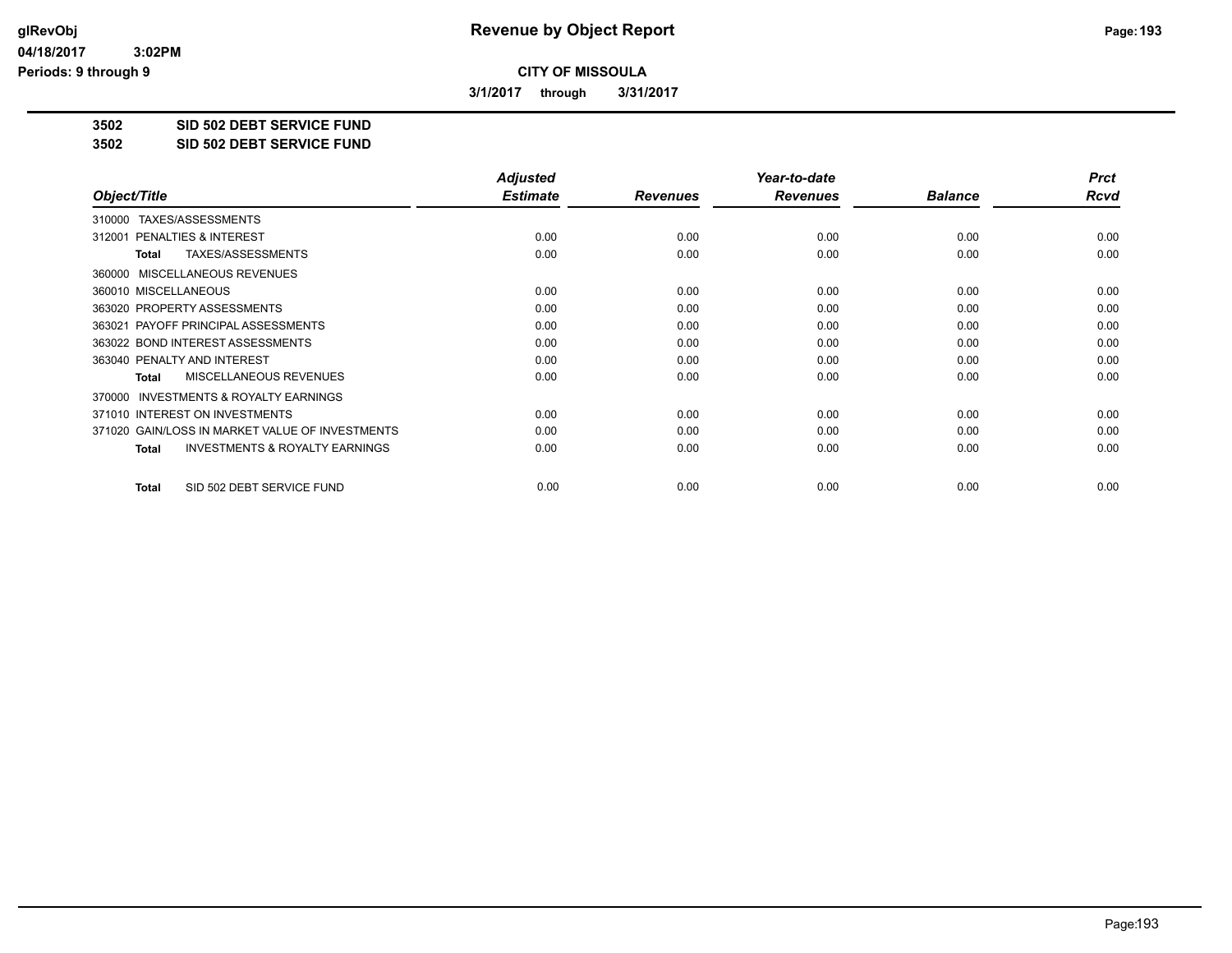**3/1/2017 through 3/31/2017**

### **3502 SID 502 DEBT SERVICE FUND**

|                                                           | <b>Adjusted</b> |                 | Year-to-date    |                | <b>Prct</b> |
|-----------------------------------------------------------|-----------------|-----------------|-----------------|----------------|-------------|
| Object/Title                                              | <b>Estimate</b> | <b>Revenues</b> | <b>Revenues</b> | <b>Balance</b> | <b>Rcvd</b> |
| 310000 TAXES/ASSESSMENTS                                  |                 |                 |                 |                |             |
| 312001 PENALTIES & INTEREST                               | 0.00            | 0.00            | 0.00            | 0.00           | 0.00        |
| TAXES/ASSESSMENTS<br>Total                                | 0.00            | 0.00            | 0.00            | 0.00           | 0.00        |
| 360000 MISCELLANEOUS REVENUES                             |                 |                 |                 |                |             |
| 360010 MISCELLANEOUS                                      | 0.00            | 0.00            | 0.00            | 0.00           | 0.00        |
| 363020 PROPERTY ASSESSMENTS                               | 0.00            | 0.00            | 0.00            | 0.00           | 0.00        |
| 363021 PAYOFF PRINCIPAL ASSESSMENTS                       | 0.00            | 0.00            | 0.00            | 0.00           | 0.00        |
| 363022 BOND INTEREST ASSESSMENTS                          | 0.00            | 0.00            | 0.00            | 0.00           | 0.00        |
| 363040 PENALTY AND INTEREST                               | 0.00            | 0.00            | 0.00            | 0.00           | 0.00        |
| <b>MISCELLANEOUS REVENUES</b><br>Total                    | 0.00            | 0.00            | 0.00            | 0.00           | 0.00        |
| INVESTMENTS & ROYALTY EARNINGS<br>370000                  |                 |                 |                 |                |             |
| 371010 INTEREST ON INVESTMENTS                            | 0.00            | 0.00            | 0.00            | 0.00           | 0.00        |
| 371020 GAIN/LOSS IN MARKET VALUE OF INVESTMENT            | 0.00            | 0.00            | 0.00            | 0.00           | 0.00        |
| <b>INVESTMENTS &amp; ROYALTY EARNINGS</b><br><b>Total</b> | 0.00            | 0.00            | 0.00            | 0.00           | 0.00        |
| SID 502 DEBT SERVICE FUND<br><b>Total</b>                 | 0.00            | 0.00            | 0.00            | 0.00           | 0.00        |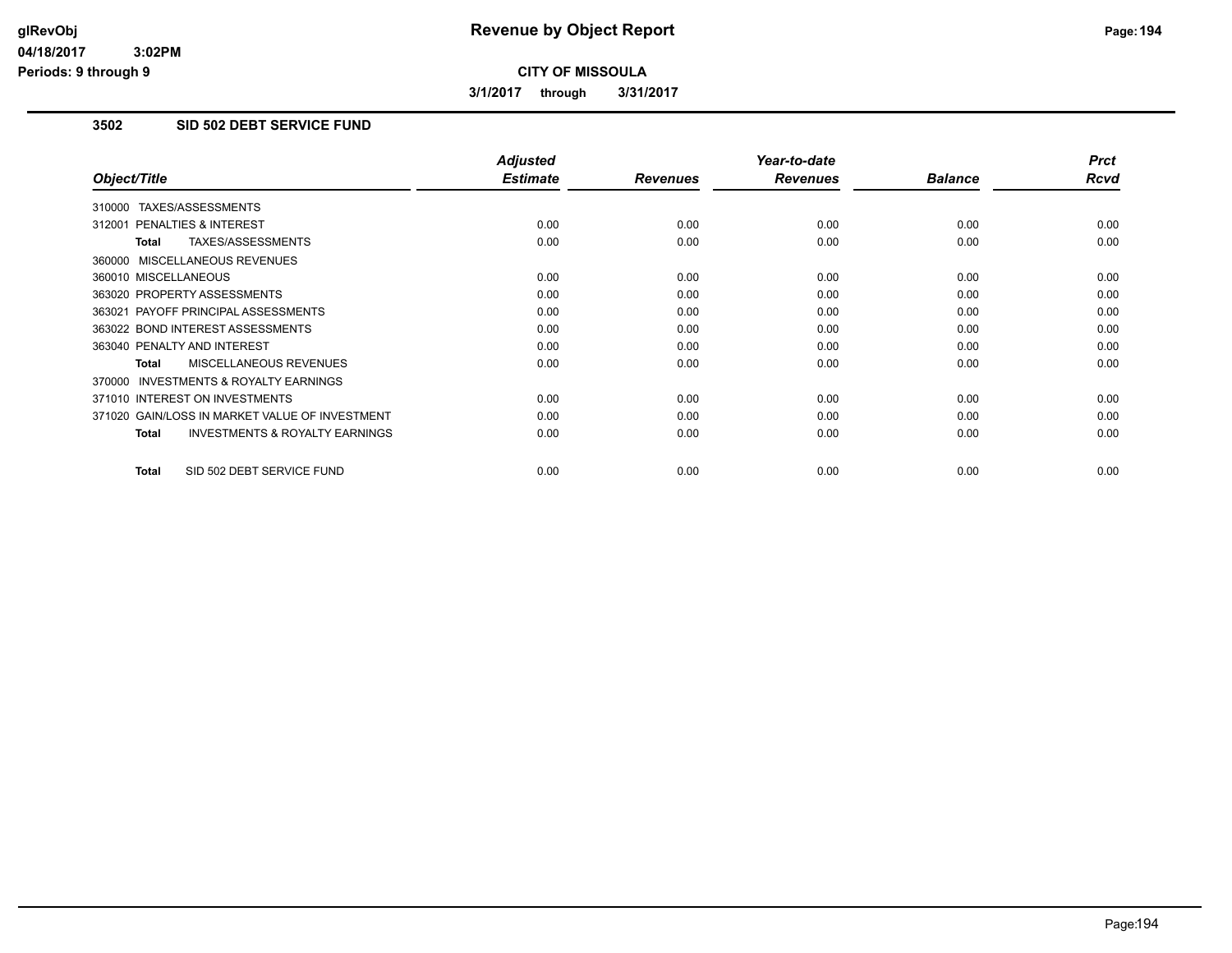**3/1/2017 through 3/31/2017**

**3503 SID 503 DEBT SERVICE FUND**

**3503 SID 503 DEBT SERVICE FUND**

|                                                           | <b>Adjusted</b> |                 | Year-to-date    |                | <b>Prct</b> |
|-----------------------------------------------------------|-----------------|-----------------|-----------------|----------------|-------------|
| Object/Title                                              | <b>Estimate</b> | <b>Revenues</b> | <b>Revenues</b> | <b>Balance</b> | Rcvd        |
| 310000 TAXES/ASSESSMENTS                                  |                 |                 |                 |                |             |
| 312001 PENALTIES & INTEREST                               | 0.00            | 0.00            | 0.00            | 0.00           | 0.00        |
| TAXES/ASSESSMENTS<br>Total                                | 0.00            | 0.00            | 0.00            | 0.00           | 0.00        |
| 360000 MISCELLANEOUS REVENUES                             |                 |                 |                 |                |             |
| 360010 MISCELLANEOUS                                      | 0.00            | 0.00            | 0.00            | 0.00           | 0.00        |
| 363020 PROPERTY ASSESSMENTS                               | 0.00            | 0.00            | 0.00            | 0.00           | 0.00        |
| 363021 PAYOFF PRINCIPAL ASSESSMENTS                       | 0.00            | 0.00            | 0.00            | 0.00           | 0.00        |
| 363022 BOND INTEREST ASSESSMENTS                          | 0.00            | 0.00            | 0.00            | 0.00           | 0.00        |
| 363040 PENALTY AND INTEREST                               | 0.00            | 0.00            | 0.00            | 0.00           | 0.00        |
| MISCELLANEOUS REVENUES<br>Total                           | 0.00            | 0.00            | 0.00            | 0.00           | 0.00        |
| 370000 INVESTMENTS & ROYALTY EARNINGS                     |                 |                 |                 |                |             |
| 371010 INTEREST ON INVESTMENTS                            | 0.00            | 0.00            | 0.00            | 0.00           | 0.00        |
| 371020 GAIN/LOSS IN MARKET VALUE OF INVESTMENTS           | 0.00            | 0.00            | 0.00            | 0.00           | 0.00        |
| <b>INVESTMENTS &amp; ROYALTY EARNINGS</b><br><b>Total</b> | 0.00            | 0.00            | 0.00            | 0.00           | 0.00        |
| SID 503 DEBT SERVICE FUND<br><b>Total</b>                 | 0.00            | 0.00            | 0.00            | 0.00           | 0.00        |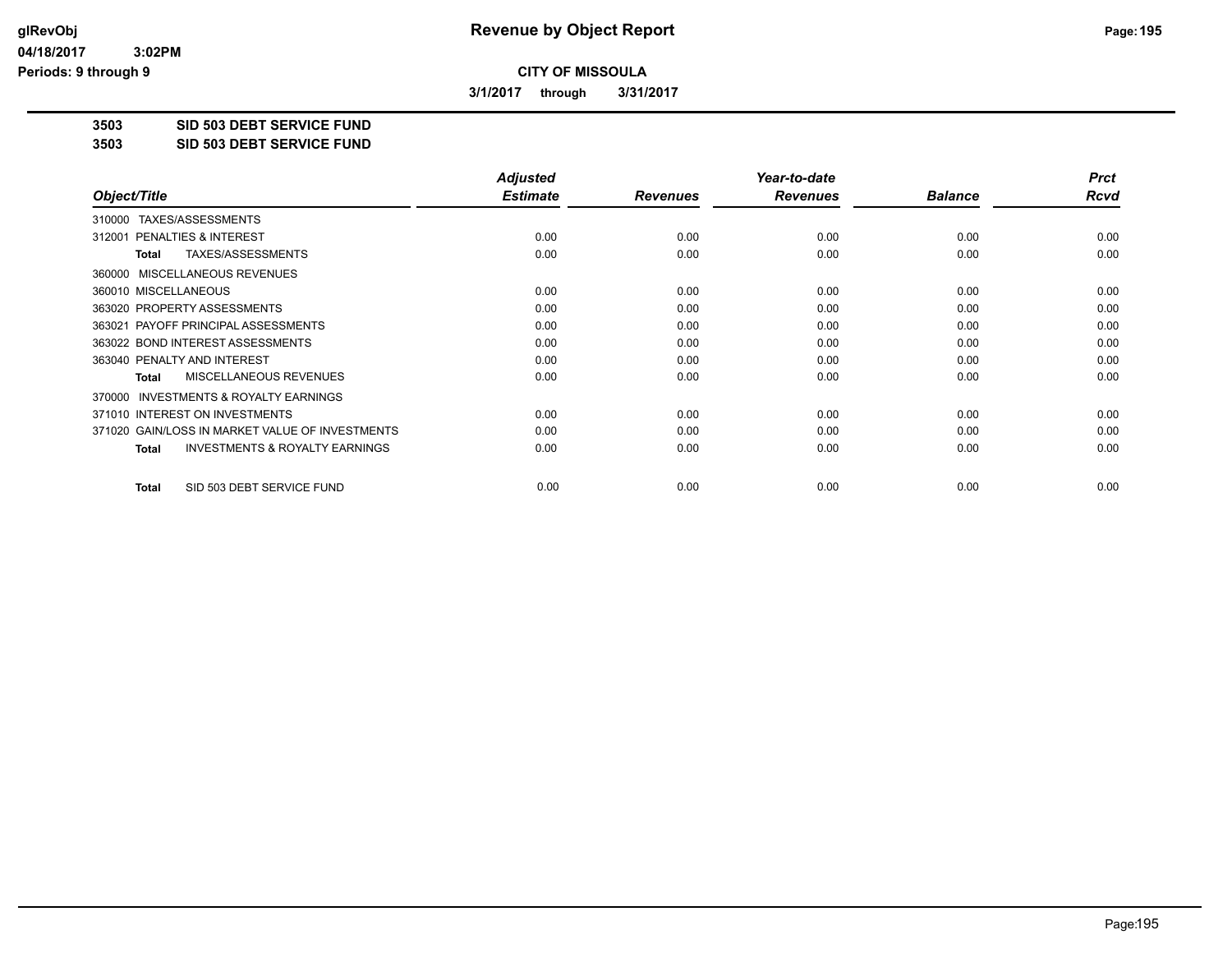**3/1/2017 through 3/31/2017**

### **3503 SID 503 DEBT SERVICE FUND**

|                                                           | <b>Adjusted</b> |                 | Year-to-date    |                | <b>Prct</b> |
|-----------------------------------------------------------|-----------------|-----------------|-----------------|----------------|-------------|
| Object/Title                                              | <b>Estimate</b> | <b>Revenues</b> | <b>Revenues</b> | <b>Balance</b> | <b>Rcvd</b> |
| 310000 TAXES/ASSESSMENTS                                  |                 |                 |                 |                |             |
| 312001 PENALTIES & INTEREST                               | 0.00            | 0.00            | 0.00            | 0.00           | 0.00        |
| TAXES/ASSESSMENTS<br>Total                                | 0.00            | 0.00            | 0.00            | 0.00           | 0.00        |
| 360000 MISCELLANEOUS REVENUES                             |                 |                 |                 |                |             |
| 360010 MISCELLANEOUS                                      | 0.00            | 0.00            | 0.00            | 0.00           | 0.00        |
| 363020 PROPERTY ASSESSMENTS                               | 0.00            | 0.00            | 0.00            | 0.00           | 0.00        |
| 363021 PAYOFF PRINCIPAL ASSESSMENTS                       | 0.00            | 0.00            | 0.00            | 0.00           | 0.00        |
| 363022 BOND INTEREST ASSESSMENTS                          | 0.00            | 0.00            | 0.00            | 0.00           | 0.00        |
| 363040 PENALTY AND INTEREST                               | 0.00            | 0.00            | 0.00            | 0.00           | 0.00        |
| <b>MISCELLANEOUS REVENUES</b><br>Total                    | 0.00            | 0.00            | 0.00            | 0.00           | 0.00        |
| INVESTMENTS & ROYALTY EARNINGS<br>370000                  |                 |                 |                 |                |             |
| 371010 INTEREST ON INVESTMENTS                            | 0.00            | 0.00            | 0.00            | 0.00           | 0.00        |
| 371020 GAIN/LOSS IN MARKET VALUE OF INVESTMENT            | 0.00            | 0.00            | 0.00            | 0.00           | 0.00        |
| <b>INVESTMENTS &amp; ROYALTY EARNINGS</b><br><b>Total</b> | 0.00            | 0.00            | 0.00            | 0.00           | 0.00        |
| SID 503 DEBT SERVICE FUND<br><b>Total</b>                 | 0.00            | 0.00            | 0.00            | 0.00           | 0.00        |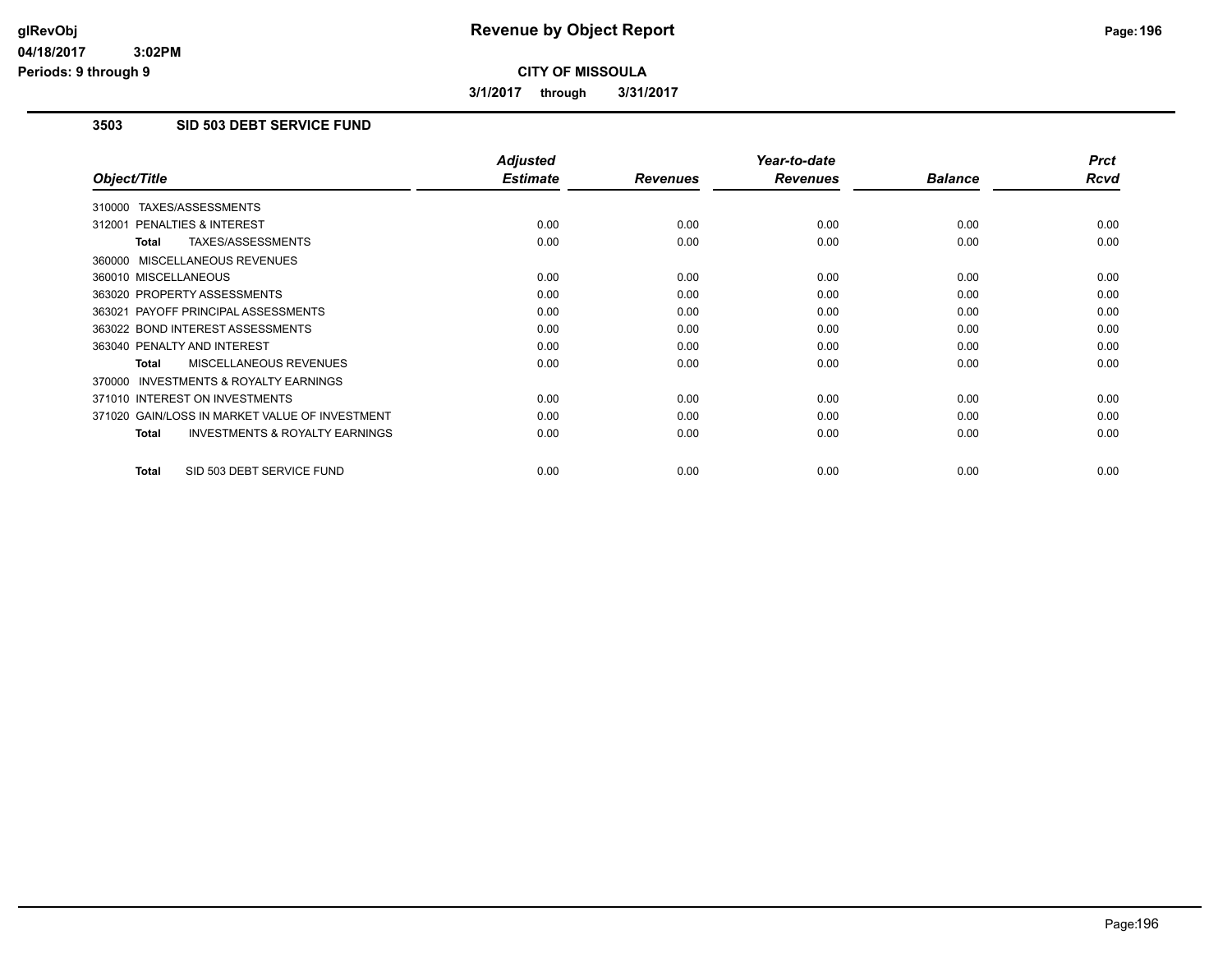**3/1/2017 through 3/31/2017**

**3504 SID 504 DEBT SERVICE FUND**

**3504 SID 504 DEBT SERVICE FUND**

|                                                     | <b>Adjusted</b> |                 | Year-to-date    |                | <b>Prct</b> |
|-----------------------------------------------------|-----------------|-----------------|-----------------|----------------|-------------|
| Object/Title                                        | <b>Estimate</b> | <b>Revenues</b> | <b>Revenues</b> | <b>Balance</b> | <b>Rcvd</b> |
| TAXES/ASSESSMENTS<br>310000                         |                 |                 |                 |                |             |
| PENALTIES & INTEREST<br>312001                      | 0.00            | 0.00            | 0.00            | 0.00           | 0.00        |
| TAXES/ASSESSMENTS<br><b>Total</b>                   | 0.00            | 0.00            | 0.00            | 0.00           | 0.00        |
| 360000 MISCELLANEOUS REVENUES                       |                 |                 |                 |                |             |
| 360010 MISCELLANEOUS                                | 0.00            | 0.00            | 0.00            | 0.00           | 0.00        |
| 363020 PROPERTY ASSESSMENTS                         | 0.00            | 0.00            | 0.00            | 0.00           | 0.00        |
| 363021 PAYOFF PRINCIPAL ASSESSMENTS                 | 0.00            | 0.00            | 0.00            | 0.00           | 0.00        |
| 363022 BOND INTEREST ASSESSMENTS                    | 0.00            | 0.00            | 0.00            | 0.00           | 0.00        |
| 363040 PENALTY AND INTEREST                         | 0.00            | 0.00            | 0.00            | 0.00           | 0.00        |
| MISCELLANEOUS REVENUES<br>Total                     | 0.00            | 0.00            | 0.00            | 0.00           | 0.00        |
| <b>INVESTMENTS &amp; ROYALTY EARNINGS</b><br>370000 |                 |                 |                 |                |             |
| 371010 INTEREST ON INVESTMENTS                      | 0.00            | 0.00            | 0.00            | 0.00           | 0.00        |
| 371020 GAIN/LOSS IN MARKET VALUE OF INVESTMENTS     | 0.00            | 0.00            | 0.00            | 0.00           | 0.00        |
| <b>INVESTMENTS &amp; ROYALTY EARNINGS</b><br>Total  | 0.00            | 0.00            | 0.00            | 0.00           | 0.00        |
| OTHER FINANCING SOURCES<br>380000                   |                 |                 |                 |                |             |
| 381009 TRANSFERS IN                                 | 0.00            | 0.00            | 0.00            | 0.00           | 0.00        |
| OTHER FINANCING SOURCES<br>Total                    | 0.00            | 0.00            | 0.00            | 0.00           | 0.00        |
| SID 504 DEBT SERVICE FUND<br><b>Total</b>           | 0.00            | 0.00            | 0.00            | 0.00           | 0.00        |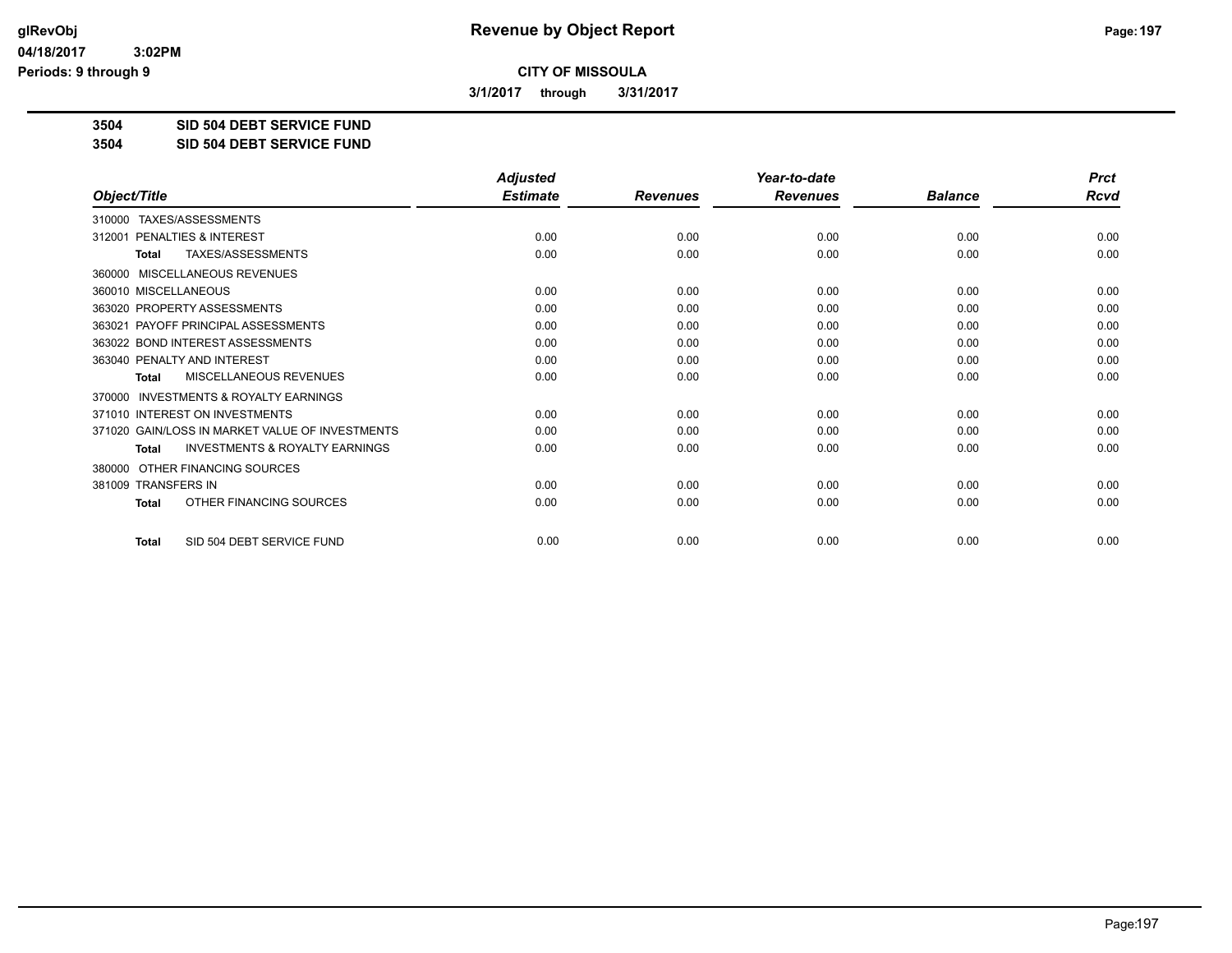**3/1/2017 through 3/31/2017**

### **3504 SID 504 DEBT SERVICE FUND**

|                                                           | <b>Adjusted</b> |                 | Year-to-date    |                | <b>Prct</b> |
|-----------------------------------------------------------|-----------------|-----------------|-----------------|----------------|-------------|
| Object/Title                                              | <b>Estimate</b> | <b>Revenues</b> | <b>Revenues</b> | <b>Balance</b> | Rcvd        |
| 310000 TAXES/ASSESSMENTS                                  |                 |                 |                 |                |             |
| PENALTIES & INTEREST<br>312001                            | 0.00            | 0.00            | 0.00            | 0.00           | 0.00        |
| TAXES/ASSESSMENTS<br><b>Total</b>                         | 0.00            | 0.00            | 0.00            | 0.00           | 0.00        |
| 360000 MISCELLANEOUS REVENUES                             |                 |                 |                 |                |             |
| 360010 MISCELLANEOUS                                      | 0.00            | 0.00            | 0.00            | 0.00           | 0.00        |
| 363020 PROPERTY ASSESSMENTS                               | 0.00            | 0.00            | 0.00            | 0.00           | 0.00        |
| 363021 PAYOFF PRINCIPAL ASSESSMENTS                       | 0.00            | 0.00            | 0.00            | 0.00           | 0.00        |
| 363022 BOND INTEREST ASSESSMENTS                          | 0.00            | 0.00            | 0.00            | 0.00           | 0.00        |
| 363040 PENALTY AND INTEREST                               | 0.00            | 0.00            | 0.00            | 0.00           | 0.00        |
| MISCELLANEOUS REVENUES<br><b>Total</b>                    | 0.00            | 0.00            | 0.00            | 0.00           | 0.00        |
| 370000 INVESTMENTS & ROYALTY EARNINGS                     |                 |                 |                 |                |             |
| 371010 INTEREST ON INVESTMENTS                            | 0.00            | 0.00            | 0.00            | 0.00           | 0.00        |
| 371020 GAIN/LOSS IN MARKET VALUE OF INVESTMENT            | 0.00            | 0.00            | 0.00            | 0.00           | 0.00        |
| <b>INVESTMENTS &amp; ROYALTY EARNINGS</b><br><b>Total</b> | 0.00            | 0.00            | 0.00            | 0.00           | 0.00        |
| 380000 OTHER FINANCING SOURCES                            |                 |                 |                 |                |             |
| 381009 TRANSFERS IN                                       | 0.00            | 0.00            | 0.00            | 0.00           | 0.00        |
| OTHER FINANCING SOURCES<br><b>Total</b>                   | 0.00            | 0.00            | 0.00            | 0.00           | 0.00        |
| SID 504 DEBT SERVICE FUND<br><b>Total</b>                 | 0.00            | 0.00            | 0.00            | 0.00           | 0.00        |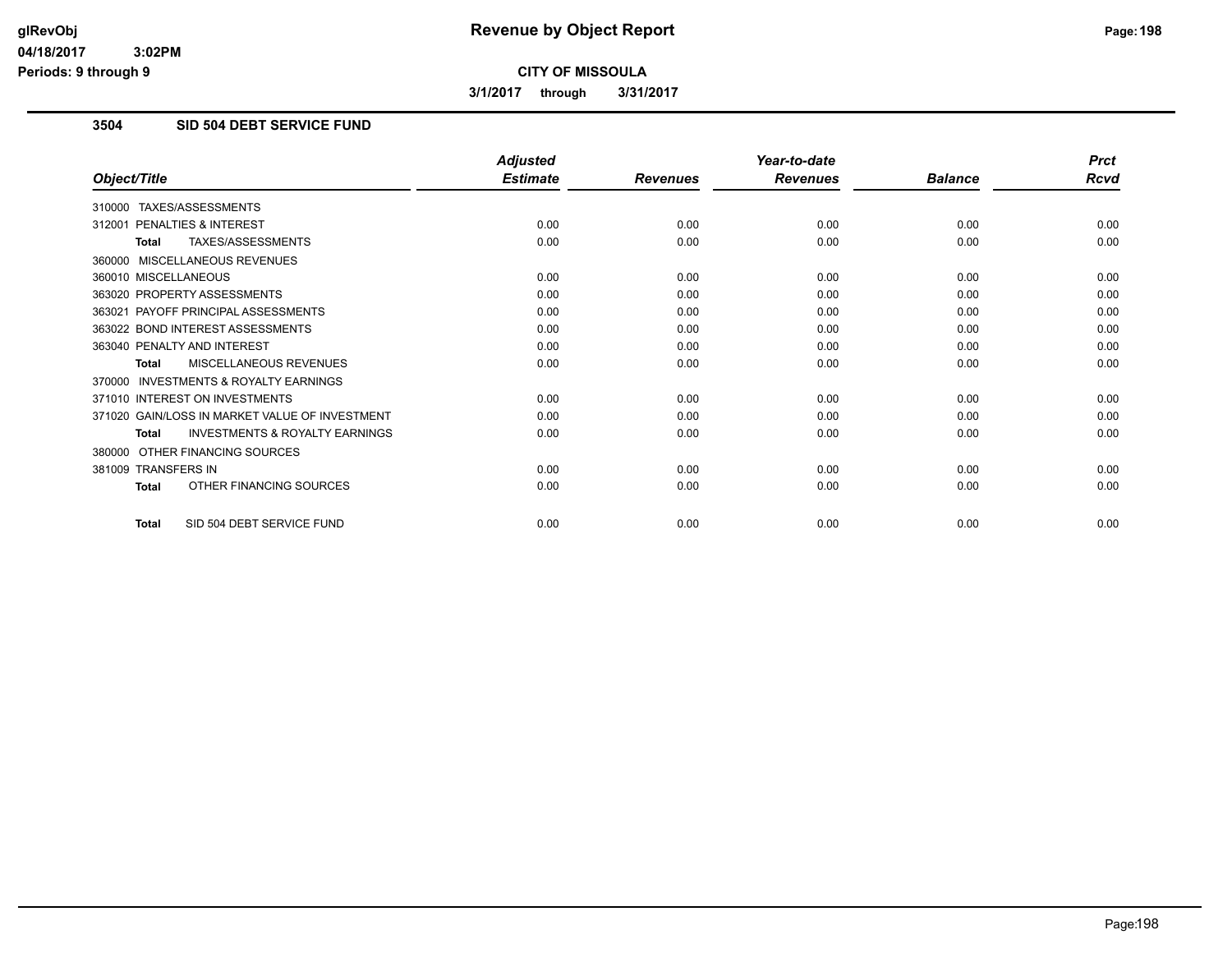**3/1/2017 through 3/31/2017**

**3505 SID 505 DEBT SERVICE FUND**

**3505 SID 505 DEBT SERVICE FUND**

|                                                    | <b>Adjusted</b> |                 | Year-to-date    |                | <b>Prct</b> |
|----------------------------------------------------|-----------------|-----------------|-----------------|----------------|-------------|
| Object/Title                                       | <b>Estimate</b> | <b>Revenues</b> | <b>Revenues</b> | <b>Balance</b> | Rcvd        |
| 310000 TAXES/ASSESSMENTS                           |                 |                 |                 |                |             |
| 312001 PENALTIES & INTEREST                        | 0.00            | 0.00            | 0.00            | 0.00           | 0.00        |
| TAXES/ASSESSMENTS<br>Total                         | 0.00            | 0.00            | 0.00            | 0.00           | 0.00        |
| 360000 MISCELLANEOUS REVENUES                      |                 |                 |                 |                |             |
| 360010 MISCELLANEOUS                               | 0.00            | 0.00            | 0.00            | 0.00           | 0.00        |
| 363020 PROPERTY ASSESSMENTS                        | 0.00            | 0.00            | 0.00            | 0.00           | 0.00        |
| 363021 PAYOFF PRINCIPAL ASSESSMENTS                | 0.00            | 0.00            | 0.00            | 0.00           | 0.00        |
| 363022 BOND INTEREST ASSESSMENTS                   | 0.00            | 0.00            | 0.00            | 0.00           | 0.00        |
| 363040 PENALTY AND INTEREST                        | 0.00            | 0.00            | 0.00            | 0.00           | 0.00        |
| MISCELLANEOUS REVENUES<br>Total                    | 0.00            | 0.00            | 0.00            | 0.00           | 0.00        |
| INVESTMENTS & ROYALTY EARNINGS<br>370000           |                 |                 |                 |                |             |
| 371010 INTEREST ON INVESTMENTS                     | 0.00            | 0.00            | 0.00            | 0.00           | 0.00        |
| 371020 GAIN/LOSS IN MARKET VALUE OF INVESTMENTS    | 0.00            | 0.00            | 0.00            | 0.00           | 0.00        |
| <b>INVESTMENTS &amp; ROYALTY EARNINGS</b><br>Total | 0.00            | 0.00            | 0.00            | 0.00           | 0.00        |
| SID 505 DEBT SERVICE FUND<br>Total                 | 0.00            | 0.00            | 0.00            | 0.00           | 0.00        |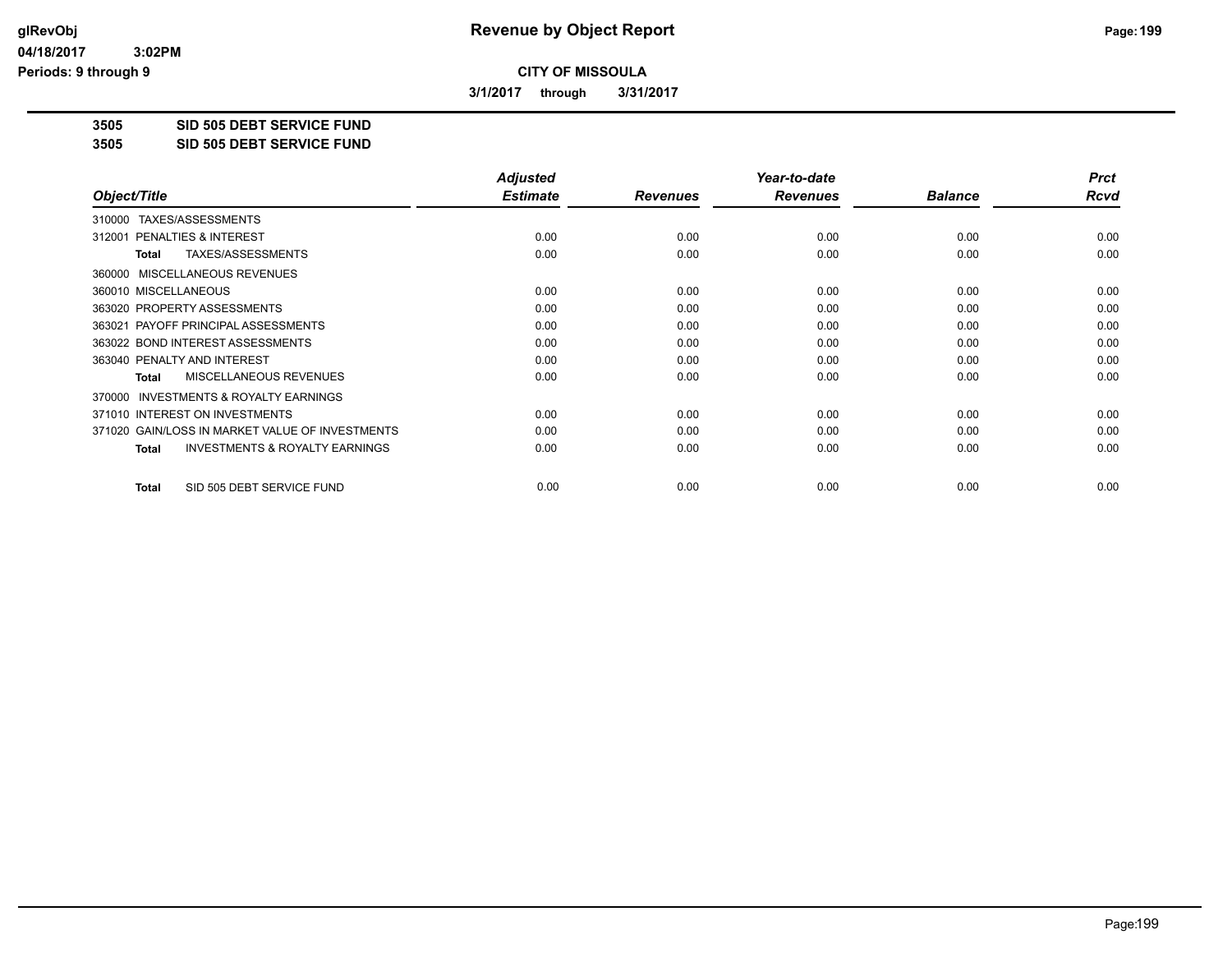**3/1/2017 through 3/31/2017**

### **3505 SID 505 DEBT SERVICE FUND**

|                                                           | <b>Adjusted</b> |                 | Year-to-date    |                | <b>Prct</b> |
|-----------------------------------------------------------|-----------------|-----------------|-----------------|----------------|-------------|
| Object/Title                                              | <b>Estimate</b> | <b>Revenues</b> | <b>Revenues</b> | <b>Balance</b> | Rcvd        |
| TAXES/ASSESSMENTS<br>310000                               |                 |                 |                 |                |             |
| 312001 PENALTIES & INTEREST                               | 0.00            | 0.00            | 0.00            | 0.00           | 0.00        |
| TAXES/ASSESSMENTS<br>Total                                | 0.00            | 0.00            | 0.00            | 0.00           | 0.00        |
| 360000 MISCELLANEOUS REVENUES                             |                 |                 |                 |                |             |
| 360010 MISCELLANEOUS                                      | 0.00            | 0.00            | 0.00            | 0.00           | 0.00        |
| 363020 PROPERTY ASSESSMENTS                               | 0.00            | 0.00            | 0.00            | 0.00           | 0.00        |
| 363021 PAYOFF PRINCIPAL ASSESSMENTS                       | 0.00            | 0.00            | 0.00            | 0.00           | 0.00        |
| 363022 BOND INTEREST ASSESSMENTS                          | 0.00            | 0.00            | 0.00            | 0.00           | 0.00        |
| 363040 PENALTY AND INTEREST                               | 0.00            | 0.00            | 0.00            | 0.00           | 0.00        |
| <b>MISCELLANEOUS REVENUES</b><br>Total                    | 0.00            | 0.00            | 0.00            | 0.00           | 0.00        |
| <b>INVESTMENTS &amp; ROYALTY EARNINGS</b><br>370000       |                 |                 |                 |                |             |
| 371010 INTEREST ON INVESTMENTS                            | 0.00            | 0.00            | 0.00            | 0.00           | 0.00        |
| 371020 GAIN/LOSS IN MARKET VALUE OF INVESTMENT            | 0.00            | 0.00            | 0.00            | 0.00           | 0.00        |
| <b>INVESTMENTS &amp; ROYALTY EARNINGS</b><br><b>Total</b> | 0.00            | 0.00            | 0.00            | 0.00           | 0.00        |
| SID 505 DEBT SERVICE FUND<br><b>Total</b>                 | 0.00            | 0.00            | 0.00            | 0.00           | 0.00        |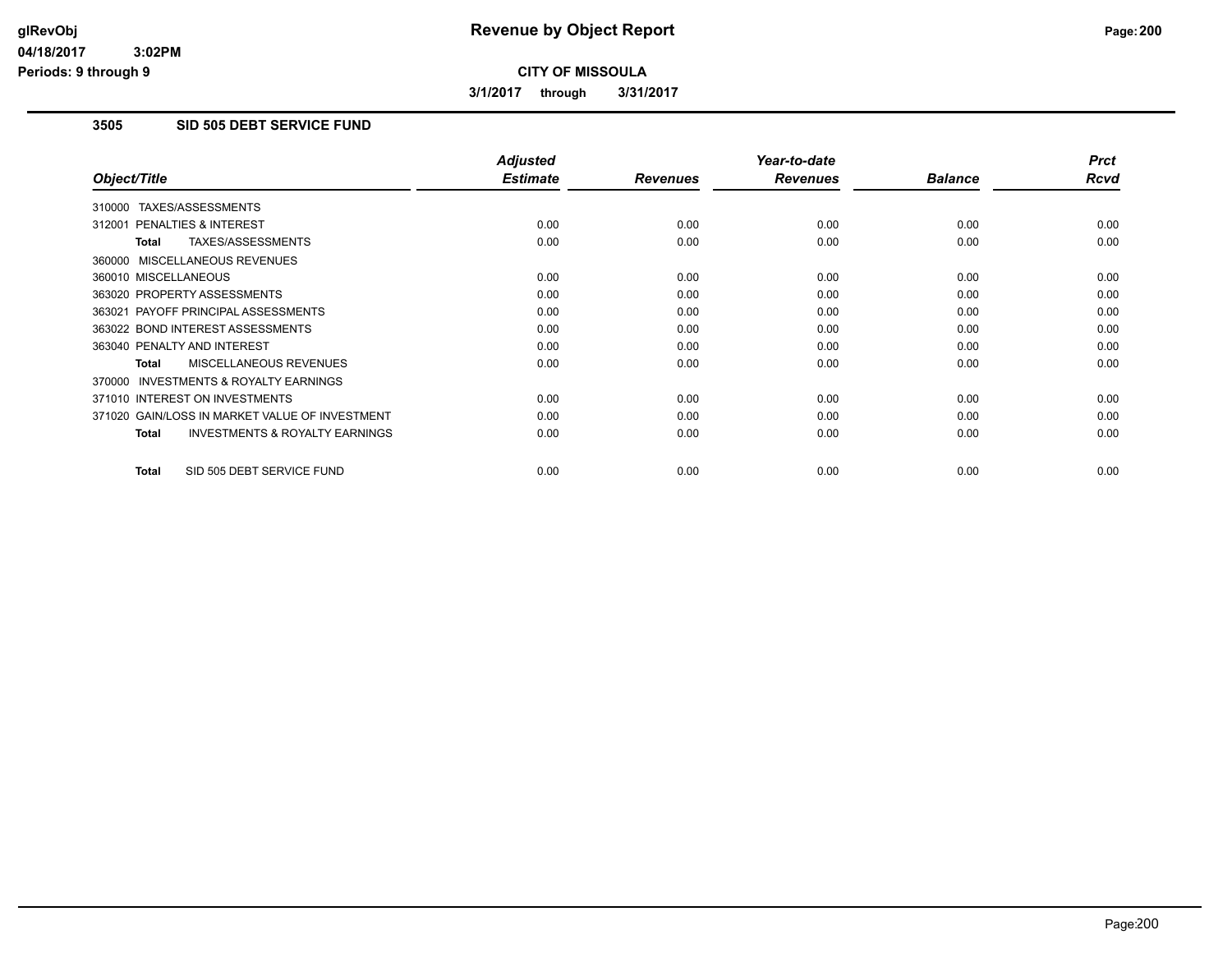**3/1/2017 through 3/31/2017**

**3506 SID 506 DEBT SERVICE FUND**

**3506 SID 506 DEBT SERVICE FUND**

|                                                           | <b>Adjusted</b> |                 | Year-to-date    |                | <b>Prct</b> |
|-----------------------------------------------------------|-----------------|-----------------|-----------------|----------------|-------------|
| Object/Title                                              | <b>Estimate</b> | <b>Revenues</b> | <b>Revenues</b> | <b>Balance</b> | <b>Rcvd</b> |
| 310000 TAXES/ASSESSMENTS                                  |                 |                 |                 |                |             |
| 312001 PENALTIES & INTEREST                               | 0.00            | 0.00            | 0.00            | 0.00           | 0.00        |
| TAXES/ASSESSMENTS<br><b>Total</b>                         | 0.00            | 0.00            | 0.00            | 0.00           | 0.00        |
| 360000 MISCELLANEOUS REVENUES                             |                 |                 |                 |                |             |
| 360010 MISCELLANEOUS                                      | 0.00            | 0.00            | 0.00            | 0.00           | 0.00        |
| 363020 PROPERTY ASSESSMENTS                               | 0.00            | 0.00            | 0.00            | 0.00           | 0.00        |
| 363021 PAYOFF PRINCIPAL ASSESSMENTS                       | 0.00            | 0.00            | 0.00            | 0.00           | 0.00        |
| 363022 BOND INTEREST ASSESSMENTS                          | 0.00            | 0.00            | 0.00            | 0.00           | 0.00        |
| 363040 PENALTY AND INTEREST                               | 0.00            | 0.00            | 0.00            | 0.00           | 0.00        |
| MISCELLANEOUS REVENUES<br>Total                           | 0.00            | 0.00            | 0.00            | 0.00           | 0.00        |
| <b>INVESTMENTS &amp; ROYALTY EARNINGS</b><br>370000       |                 |                 |                 |                |             |
| 371010 INTEREST ON INVESTMENTS                            | 0.00            | 0.00            | 0.00            | 0.00           | 0.00        |
| 371020 GAIN/LOSS IN MARKET VALUE OF INVESTMENTS           | 0.00            | 0.00            | 0.00            | 0.00           | 0.00        |
| <b>INVESTMENTS &amp; ROYALTY EARNINGS</b><br><b>Total</b> | 0.00            | 0.00            | 0.00            | 0.00           | 0.00        |
| OTHER FINANCING SOURCES<br>380000                         |                 |                 |                 |                |             |
| 381009 TRANSFERS IN                                       | 0.00            | 0.00            | 0.00            | 0.00           | 0.00        |
| OTHER FINANCING SOURCES<br><b>Total</b>                   | 0.00            | 0.00            | 0.00            | 0.00           | 0.00        |
| SID 506 DEBT SERVICE FUND<br><b>Total</b>                 | 0.00            | 0.00            | 0.00            | 0.00           | 0.00        |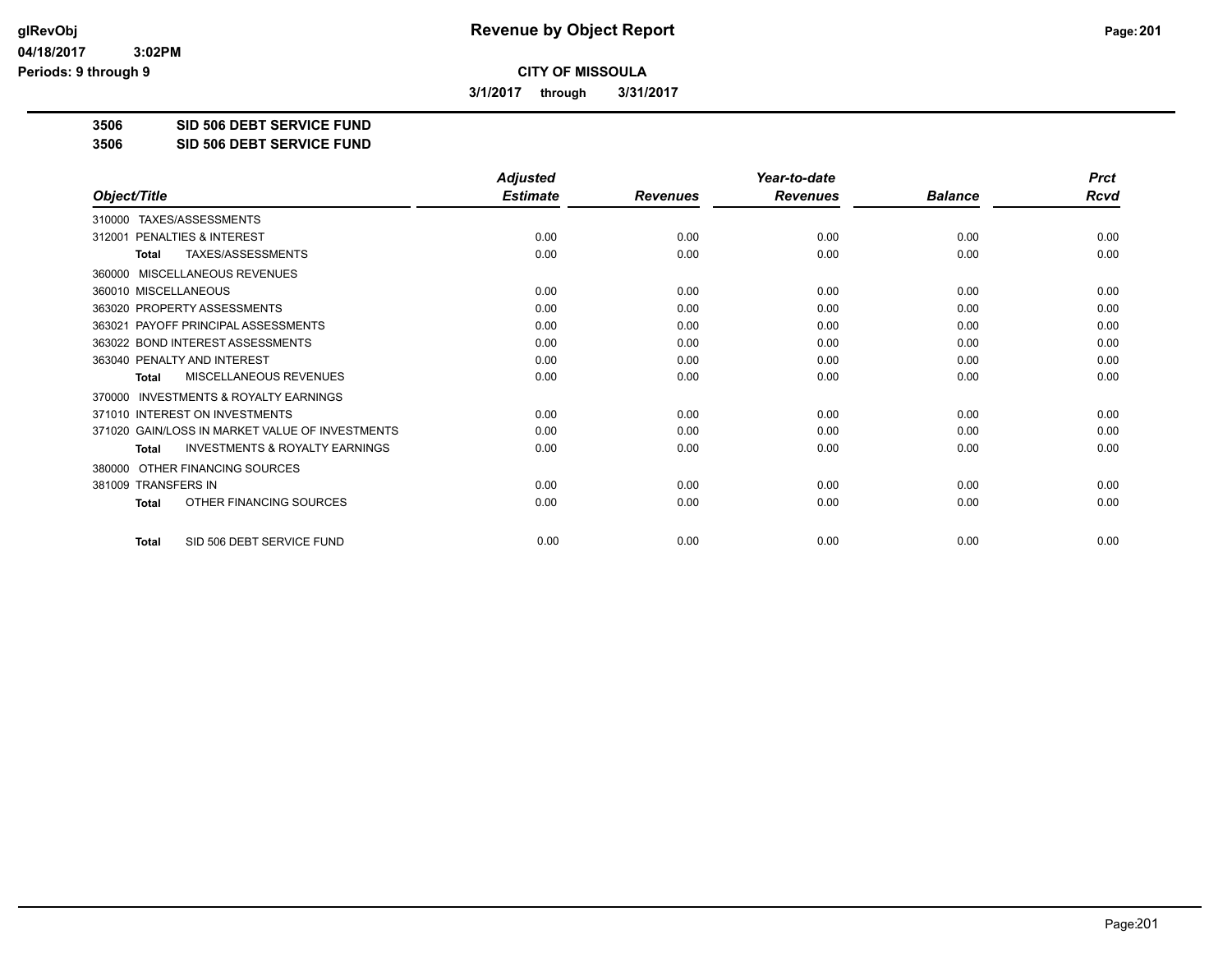**3/1/2017 through 3/31/2017**

### **3506 SID 506 DEBT SERVICE FUND**

|                                                           | <b>Adjusted</b> |                 | Year-to-date    |                | <b>Prct</b> |
|-----------------------------------------------------------|-----------------|-----------------|-----------------|----------------|-------------|
| Object/Title                                              | <b>Estimate</b> | <b>Revenues</b> | <b>Revenues</b> | <b>Balance</b> | Rcvd        |
| 310000 TAXES/ASSESSMENTS                                  |                 |                 |                 |                |             |
| 312001 PENALTIES & INTEREST                               | 0.00            | 0.00            | 0.00            | 0.00           | 0.00        |
| TAXES/ASSESSMENTS<br><b>Total</b>                         | 0.00            | 0.00            | 0.00            | 0.00           | 0.00        |
| 360000 MISCELLANEOUS REVENUES                             |                 |                 |                 |                |             |
| 360010 MISCELLANEOUS                                      | 0.00            | 0.00            | 0.00            | 0.00           | 0.00        |
| 363020 PROPERTY ASSESSMENTS                               | 0.00            | 0.00            | 0.00            | 0.00           | 0.00        |
| 363021 PAYOFF PRINCIPAL ASSESSMENTS                       | 0.00            | 0.00            | 0.00            | 0.00           | 0.00        |
| 363022 BOND INTEREST ASSESSMENTS                          | 0.00            | 0.00            | 0.00            | 0.00           | 0.00        |
| 363040 PENALTY AND INTEREST                               | 0.00            | 0.00            | 0.00            | 0.00           | 0.00        |
| MISCELLANEOUS REVENUES<br><b>Total</b>                    | 0.00            | 0.00            | 0.00            | 0.00           | 0.00        |
| <b>INVESTMENTS &amp; ROYALTY EARNINGS</b><br>370000       |                 |                 |                 |                |             |
| 371010 INTEREST ON INVESTMENTS                            | 0.00            | 0.00            | 0.00            | 0.00           | 0.00        |
| 371020 GAIN/LOSS IN MARKET VALUE OF INVESTMENT            | 0.00            | 0.00            | 0.00            | 0.00           | 0.00        |
| <b>INVESTMENTS &amp; ROYALTY EARNINGS</b><br><b>Total</b> | 0.00            | 0.00            | 0.00            | 0.00           | 0.00        |
| OTHER FINANCING SOURCES<br>380000                         |                 |                 |                 |                |             |
| 381009 TRANSFERS IN                                       | 0.00            | 0.00            | 0.00            | 0.00           | 0.00        |
| OTHER FINANCING SOURCES<br><b>Total</b>                   | 0.00            | 0.00            | 0.00            | 0.00           | 0.00        |
| SID 506 DEBT SERVICE FUND<br><b>Total</b>                 | 0.00            | 0.00            | 0.00            | 0.00           | 0.00        |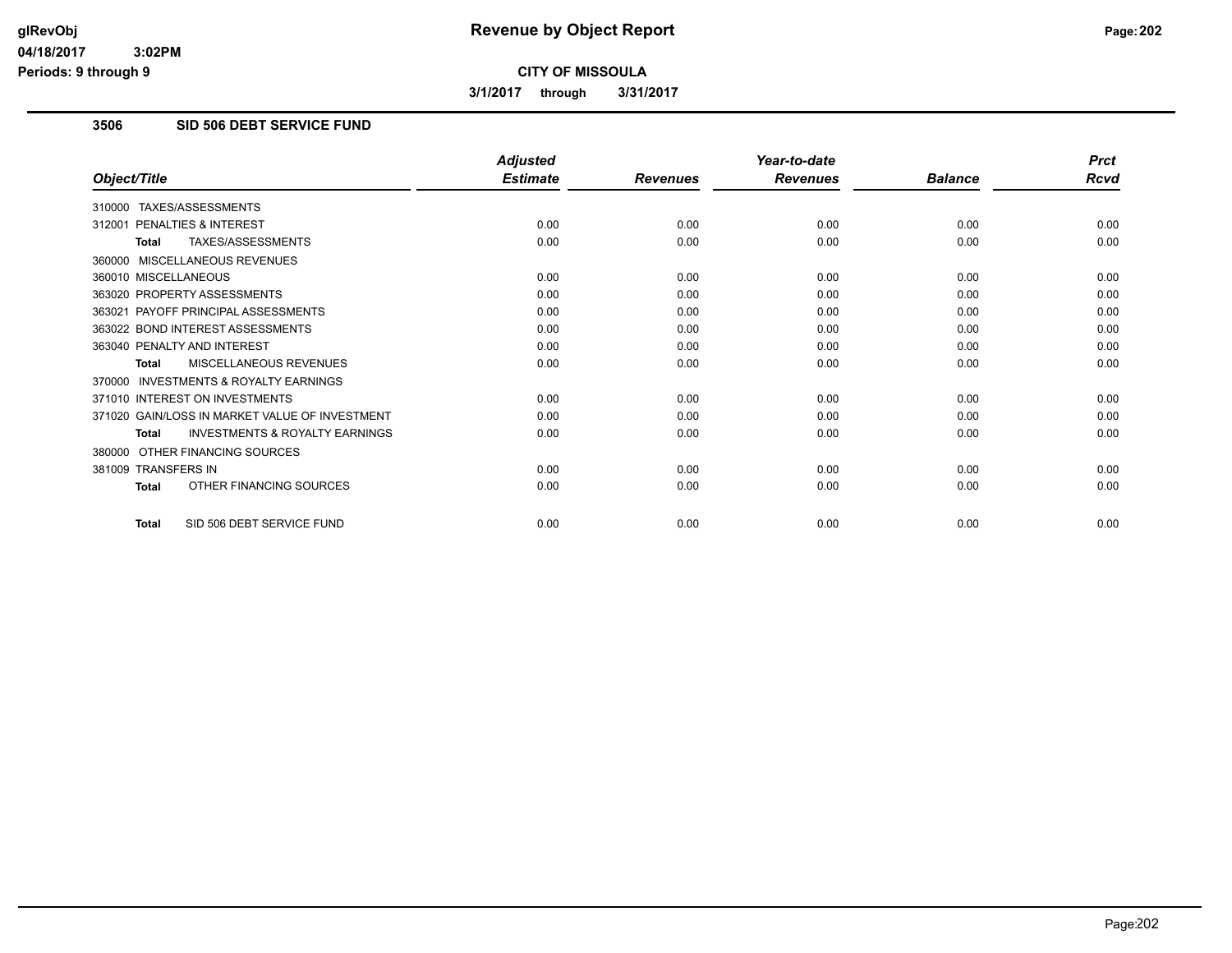**3/1/2017 through 3/31/2017**

**3507 SID 507 DEBT SERVICE FUND**

**3507 SID 507 DEBT SERVICE FUND**

|                                                     | <b>Adjusted</b> |                 | Year-to-date    |                | <b>Prct</b> |
|-----------------------------------------------------|-----------------|-----------------|-----------------|----------------|-------------|
| Object/Title                                        | <b>Estimate</b> | <b>Revenues</b> | <b>Revenues</b> | <b>Balance</b> | <b>Rcvd</b> |
| TAXES/ASSESSMENTS<br>310000                         |                 |                 |                 |                |             |
| PENALTIES & INTEREST<br>312001                      | 0.00            | 0.00            | 0.00            | 0.00           | 0.00        |
| TAXES/ASSESSMENTS<br><b>Total</b>                   | 0.00            | 0.00            | 0.00            | 0.00           | 0.00        |
| 360000 MISCELLANEOUS REVENUES                       |                 |                 |                 |                |             |
| 360010 MISCELLANEOUS                                | 0.00            | 0.00            | 0.00            | 0.00           | 0.00        |
| 363020 PROPERTY ASSESSMENTS                         | 0.00            | 0.00            | 0.00            | 0.00           | 0.00        |
| 363021 PAYOFF PRINCIPAL ASSESSMENTS                 | 0.00            | 0.00            | 0.00            | 0.00           | 0.00        |
| 363022 BOND INTEREST ASSESSMENTS                    | 0.00            | 0.00            | 0.00            | 0.00           | 0.00        |
| 363040 PENALTY AND INTEREST                         | 0.00            | 0.00            | 0.00            | 0.00           | 0.00        |
| MISCELLANEOUS REVENUES<br>Total                     | 0.00            | 0.00            | 0.00            | 0.00           | 0.00        |
| <b>INVESTMENTS &amp; ROYALTY EARNINGS</b><br>370000 |                 |                 |                 |                |             |
| 371010 INTEREST ON INVESTMENTS                      | 0.00            | 0.00            | 0.00            | 0.00           | 0.00        |
| 371020 GAIN/LOSS IN MARKET VALUE OF INVESTMENTS     | 0.00            | 0.00            | 0.00            | 0.00           | 0.00        |
| <b>INVESTMENTS &amp; ROYALTY EARNINGS</b><br>Total  | 0.00            | 0.00            | 0.00            | 0.00           | 0.00        |
| OTHER FINANCING SOURCES<br>380000                   |                 |                 |                 |                |             |
| 381009 TRANSFERS IN                                 | 0.00            | 0.00            | 0.00            | 0.00           | 0.00        |
| OTHER FINANCING SOURCES<br>Total                    | 0.00            | 0.00            | 0.00            | 0.00           | 0.00        |
| SID 507 DEBT SERVICE FUND<br><b>Total</b>           | 0.00            | 0.00            | 0.00            | 0.00           | 0.00        |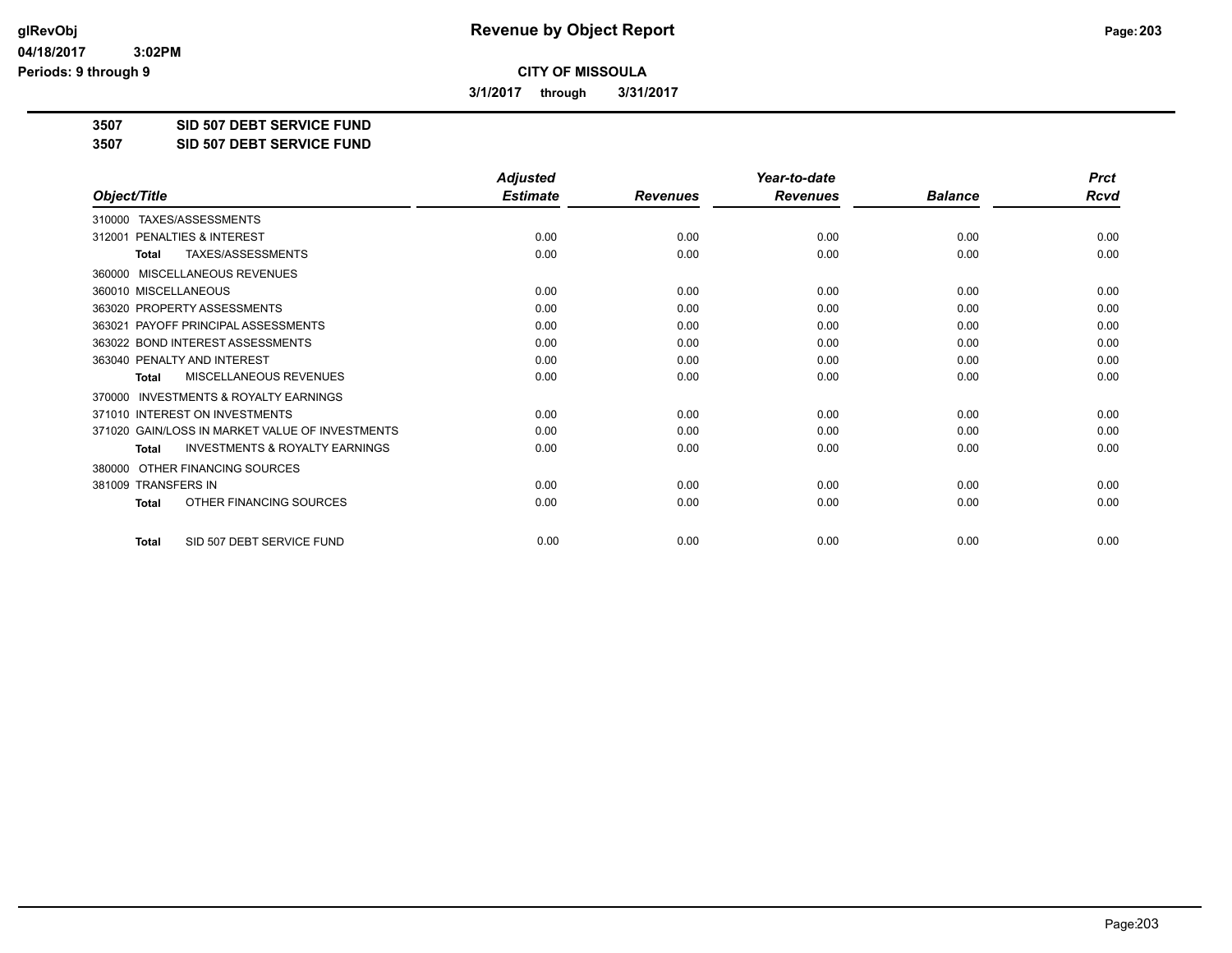**3/1/2017 through 3/31/2017**

### **3507 SID 507 DEBT SERVICE FUND**

|                                                           | <b>Adjusted</b> |                 | Year-to-date    |                | <b>Prct</b> |
|-----------------------------------------------------------|-----------------|-----------------|-----------------|----------------|-------------|
| Object/Title                                              | <b>Estimate</b> | <b>Revenues</b> | <b>Revenues</b> | <b>Balance</b> | Rcvd        |
| 310000 TAXES/ASSESSMENTS                                  |                 |                 |                 |                |             |
| PENALTIES & INTEREST<br>312001                            | 0.00            | 0.00            | 0.00            | 0.00           | 0.00        |
| TAXES/ASSESSMENTS<br><b>Total</b>                         | 0.00            | 0.00            | 0.00            | 0.00           | 0.00        |
| 360000 MISCELLANEOUS REVENUES                             |                 |                 |                 |                |             |
| 360010 MISCELLANEOUS                                      | 0.00            | 0.00            | 0.00            | 0.00           | 0.00        |
| 363020 PROPERTY ASSESSMENTS                               | 0.00            | 0.00            | 0.00            | 0.00           | 0.00        |
| 363021 PAYOFF PRINCIPAL ASSESSMENTS                       | 0.00            | 0.00            | 0.00            | 0.00           | 0.00        |
| 363022 BOND INTEREST ASSESSMENTS                          | 0.00            | 0.00            | 0.00            | 0.00           | 0.00        |
| 363040 PENALTY AND INTEREST                               | 0.00            | 0.00            | 0.00            | 0.00           | 0.00        |
| MISCELLANEOUS REVENUES<br><b>Total</b>                    | 0.00            | 0.00            | 0.00            | 0.00           | 0.00        |
| 370000 INVESTMENTS & ROYALTY EARNINGS                     |                 |                 |                 |                |             |
| 371010 INTEREST ON INVESTMENTS                            | 0.00            | 0.00            | 0.00            | 0.00           | 0.00        |
| 371020 GAIN/LOSS IN MARKET VALUE OF INVESTMENT            | 0.00            | 0.00            | 0.00            | 0.00           | 0.00        |
| <b>INVESTMENTS &amp; ROYALTY EARNINGS</b><br><b>Total</b> | 0.00            | 0.00            | 0.00            | 0.00           | 0.00        |
| 380000 OTHER FINANCING SOURCES                            |                 |                 |                 |                |             |
| 381009 TRANSFERS IN                                       | 0.00            | 0.00            | 0.00            | 0.00           | 0.00        |
| OTHER FINANCING SOURCES<br>Total                          | 0.00            | 0.00            | 0.00            | 0.00           | 0.00        |
| SID 507 DEBT SERVICE FUND<br><b>Total</b>                 | 0.00            | 0.00            | 0.00            | 0.00           | 0.00        |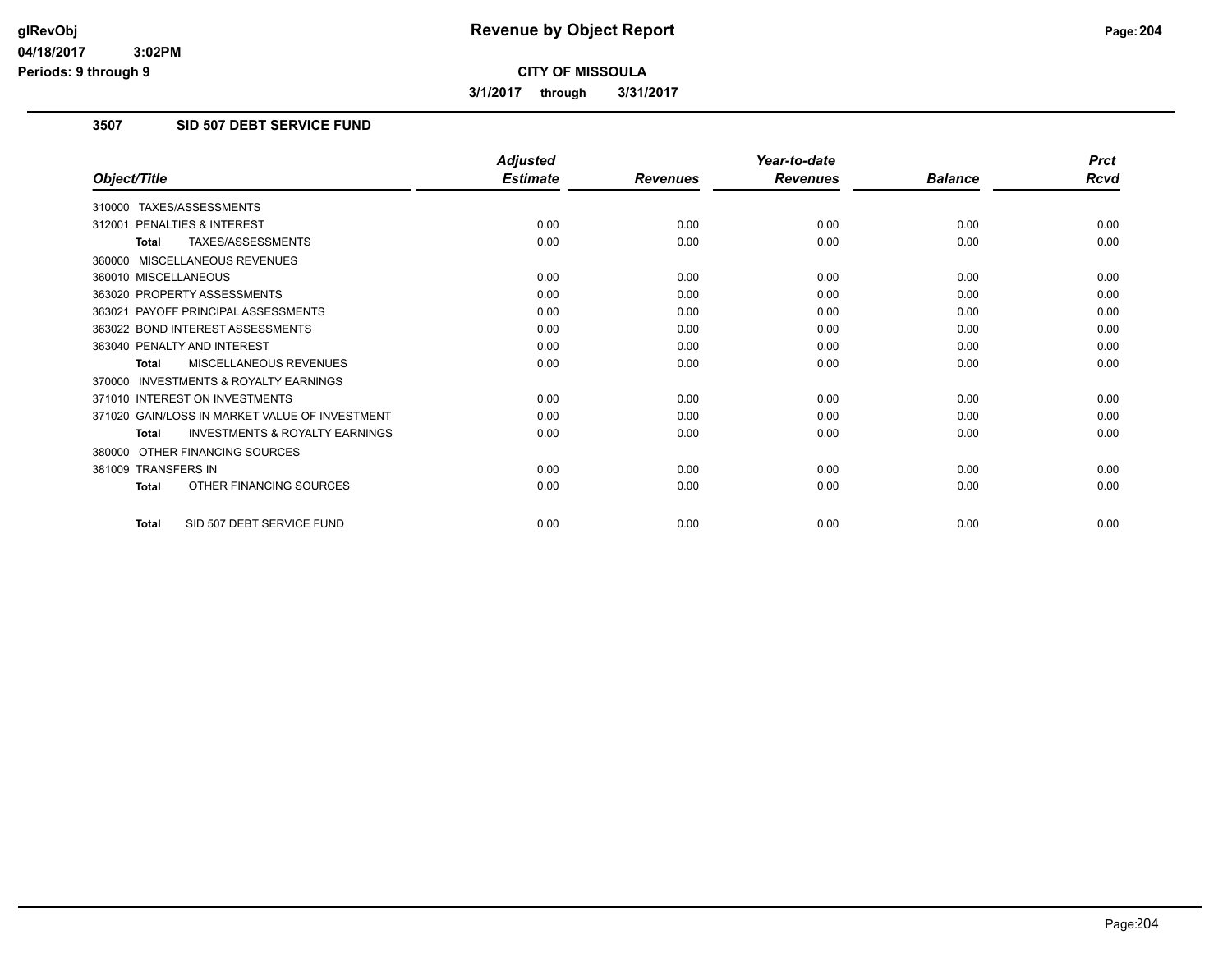**3/1/2017 through 3/31/2017**

**3508 SID 508 DEBT SERVICE FUND**

**3508 SID 508 DEBT SERVICE FUND**

|                                                     | <b>Adjusted</b> |                 | Year-to-date    |                | <b>Prct</b> |
|-----------------------------------------------------|-----------------|-----------------|-----------------|----------------|-------------|
| Object/Title                                        | <b>Estimate</b> | <b>Revenues</b> | <b>Revenues</b> | <b>Balance</b> | Rcvd        |
| TAXES/ASSESSMENTS<br>310000                         |                 |                 |                 |                |             |
| 312001 PENALTIES & INTEREST                         | 0.00            | 0.00            | 0.00            | 0.00           | 0.00        |
| TAXES/ASSESSMENTS<br><b>Total</b>                   | 0.00            | 0.00            | 0.00            | 0.00           | 0.00        |
| 360000 MISCELLANEOUS REVENUES                       |                 |                 |                 |                |             |
| 360010 MISCELLANEOUS                                | 0.00            | 0.00            | 0.00            | 0.00           | 0.00        |
| 363020 PROPERTY ASSESSMENTS                         | 0.00            | 0.00            | 0.00            | 0.00           | 0.00        |
| 363021 PAYOFF PRINCIPAL ASSESSMENTS                 | 0.00            | 0.00            | 0.00            | 0.00           | 0.00        |
| 363022 BOND INTEREST ASSESSMENTS                    | 0.00            | 0.00            | 0.00            | 0.00           | 0.00        |
| 363040 PENALTY AND INTEREST                         | 0.00            | 0.00            | 0.00            | 0.00           | 0.00        |
| MISCELLANEOUS REVENUES<br>Total                     | 0.00            | 0.00            | 0.00            | 0.00           | 0.00        |
| <b>INVESTMENTS &amp; ROYALTY EARNINGS</b><br>370000 |                 |                 |                 |                |             |
| 371010 INTEREST ON INVESTMENTS                      | 0.00            | 0.00            | 0.00            | 0.00           | 0.00        |
| 371020 GAIN/LOSS IN MARKET VALUE OF INVESTMENTS     | 0.00            | 0.00            | 0.00            | 0.00           | 0.00        |
| <b>INVESTMENTS &amp; ROYALTY EARNINGS</b><br>Total  | 0.00            | 0.00            | 0.00            | 0.00           | 0.00        |
| OTHER FINANCING SOURCES<br>380000                   |                 |                 |                 |                |             |
| 381009 TRANSFERS IN                                 | 0.00            | 0.00            | 0.00            | 0.00           | 0.00        |
| OTHER FINANCING SOURCES<br>Total                    | 0.00            | 0.00            | 0.00            | 0.00           | 0.00        |
| SID 508 DEBT SERVICE FUND<br>Total                  | 0.00            | 0.00            | 0.00            | 0.00           | 0.00        |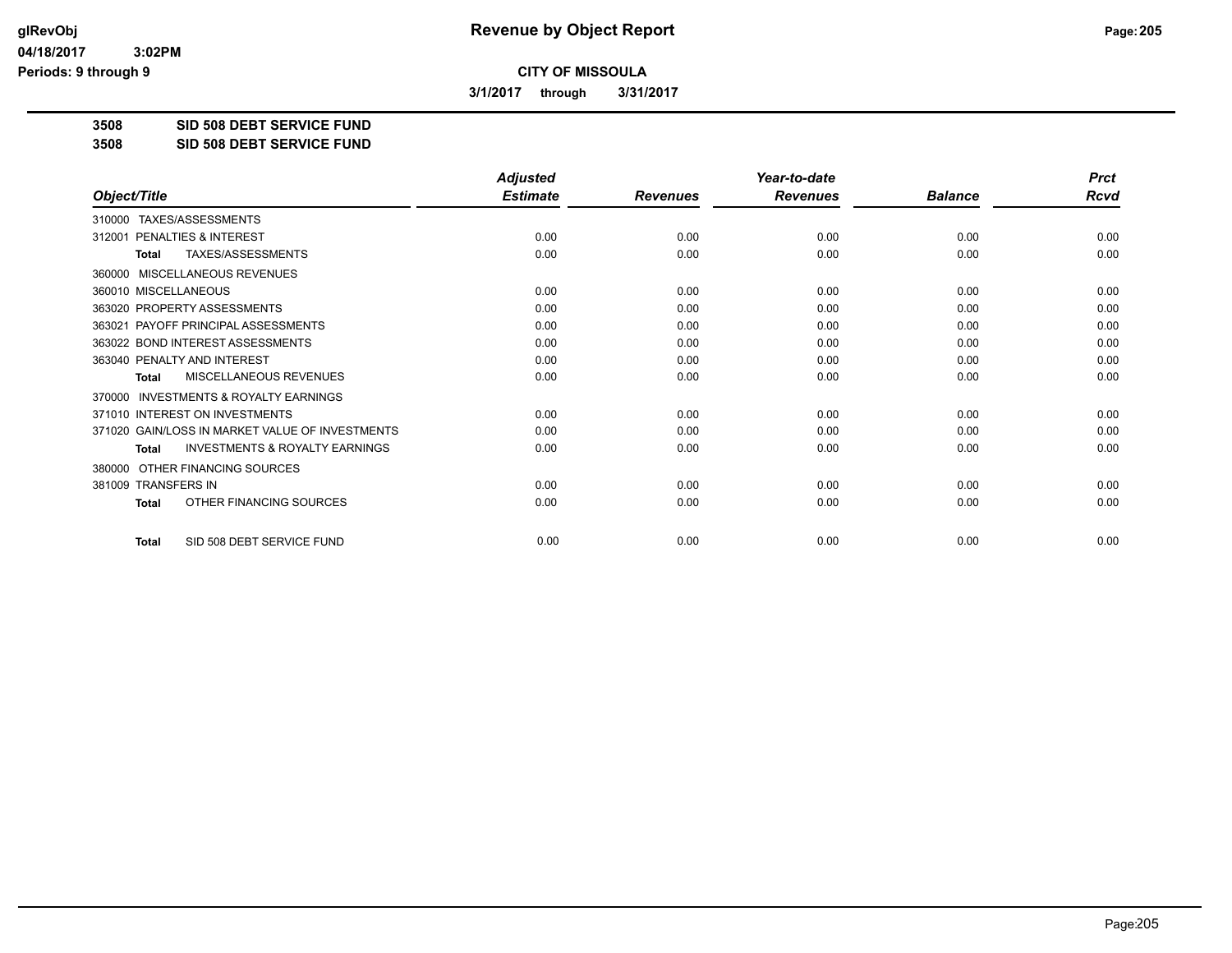**3/1/2017 through 3/31/2017**

### **3508 SID 508 DEBT SERVICE FUND**

|                                                           | <b>Adjusted</b> |                 | Year-to-date    |                | <b>Prct</b> |
|-----------------------------------------------------------|-----------------|-----------------|-----------------|----------------|-------------|
| Object/Title                                              | <b>Estimate</b> | <b>Revenues</b> | <b>Revenues</b> | <b>Balance</b> | Rcvd        |
| 310000 TAXES/ASSESSMENTS                                  |                 |                 |                 |                |             |
| PENALTIES & INTEREST<br>312001                            | 0.00            | 0.00            | 0.00            | 0.00           | 0.00        |
| TAXES/ASSESSMENTS<br><b>Total</b>                         | 0.00            | 0.00            | 0.00            | 0.00           | 0.00        |
| 360000 MISCELLANEOUS REVENUES                             |                 |                 |                 |                |             |
| 360010 MISCELLANEOUS                                      | 0.00            | 0.00            | 0.00            | 0.00           | 0.00        |
| 363020 PROPERTY ASSESSMENTS                               | 0.00            | 0.00            | 0.00            | 0.00           | 0.00        |
| 363021 PAYOFF PRINCIPAL ASSESSMENTS                       | 0.00            | 0.00            | 0.00            | 0.00           | 0.00        |
| 363022 BOND INTEREST ASSESSMENTS                          | 0.00            | 0.00            | 0.00            | 0.00           | 0.00        |
| 363040 PENALTY AND INTEREST                               | 0.00            | 0.00            | 0.00            | 0.00           | 0.00        |
| MISCELLANEOUS REVENUES<br><b>Total</b>                    | 0.00            | 0.00            | 0.00            | 0.00           | 0.00        |
| 370000 INVESTMENTS & ROYALTY EARNINGS                     |                 |                 |                 |                |             |
| 371010 INTEREST ON INVESTMENTS                            | 0.00            | 0.00            | 0.00            | 0.00           | 0.00        |
| 371020 GAIN/LOSS IN MARKET VALUE OF INVESTMENT            | 0.00            | 0.00            | 0.00            | 0.00           | 0.00        |
| <b>INVESTMENTS &amp; ROYALTY EARNINGS</b><br><b>Total</b> | 0.00            | 0.00            | 0.00            | 0.00           | 0.00        |
| 380000 OTHER FINANCING SOURCES                            |                 |                 |                 |                |             |
| 381009 TRANSFERS IN                                       | 0.00            | 0.00            | 0.00            | 0.00           | 0.00        |
| OTHER FINANCING SOURCES<br><b>Total</b>                   | 0.00            | 0.00            | 0.00            | 0.00           | 0.00        |
| SID 508 DEBT SERVICE FUND<br><b>Total</b>                 | 0.00            | 0.00            | 0.00            | 0.00           | 0.00        |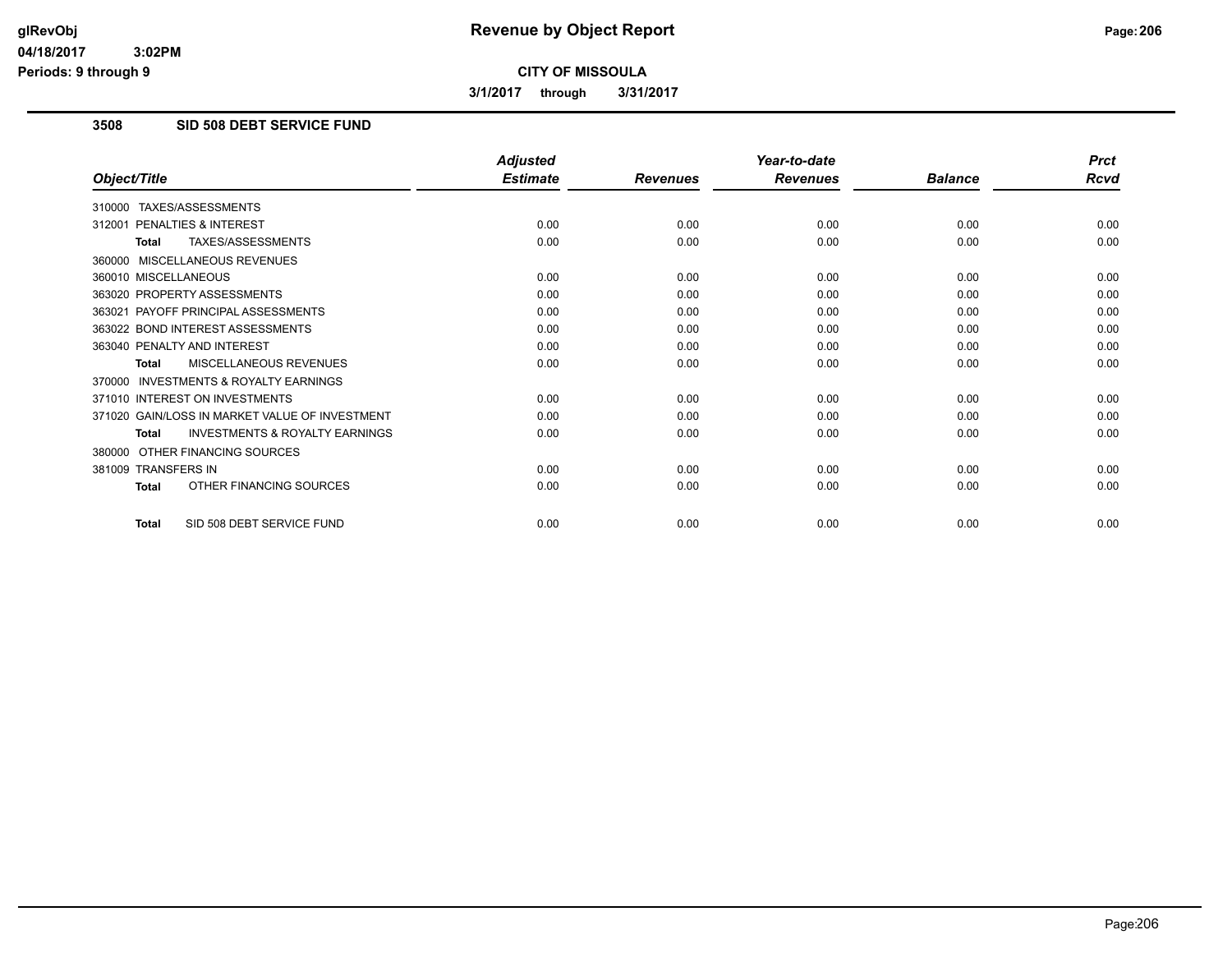**3/1/2017 through 3/31/2017**

**3510 SID 510 DEBT SERVICE FUND**

**3510 SID 510 DEBT SERVICE FUND**

|                                                           | <b>Adjusted</b> |                 | Year-to-date    |                | <b>Prct</b> |
|-----------------------------------------------------------|-----------------|-----------------|-----------------|----------------|-------------|
| Object/Title                                              | <b>Estimate</b> | <b>Revenues</b> | <b>Revenues</b> | <b>Balance</b> | <b>Rcvd</b> |
| 310000 TAXES/ASSESSMENTS                                  |                 |                 |                 |                |             |
| 312001 PENALTIES & INTEREST                               | 0.00            | 0.00            | 0.00            | 0.00           | 0.00        |
| TAXES/ASSESSMENTS<br><b>Total</b>                         | 0.00            | 0.00            | 0.00            | 0.00           | 0.00        |
| 360000 MISCELLANEOUS REVENUES                             |                 |                 |                 |                |             |
| 360010 MISCELLANEOUS                                      | 0.00            | 0.00            | 0.00            | 0.00           | 0.00        |
| 363020 PROPERTY ASSESSMENTS                               | 0.00            | 0.00            | 0.00            | 0.00           | 0.00        |
| 363021 PAYOFF PRINCIPAL ASSESSMENTS                       | 0.00            | 0.00            | 0.00            | 0.00           | 0.00        |
| 363022 BOND INTEREST ASSESSMENTS                          | 0.00            | 0.00            | 0.00            | 0.00           | 0.00        |
| 363040 PENALTY AND INTEREST                               | 0.00            | 0.00            | 0.00            | 0.00           | 0.00        |
| MISCELLANEOUS REVENUES<br>Total                           | 0.00            | 0.00            | 0.00            | 0.00           | 0.00        |
| 370000 INVESTMENTS & ROYALTY EARNINGS                     |                 |                 |                 |                |             |
| 371010 INTEREST ON INVESTMENTS                            | 0.00            | 0.00            | 0.00            | 0.00           | 0.00        |
| 371020 GAIN/LOSS IN MARKET VALUE OF INVESTMENTS           | 0.00            | 0.00            | 0.00            | 0.00           | 0.00        |
| 371500 INTEREST ON INTERFUND LOAN                         | 0.00            | 0.00            | 0.00            | 0.00           | 0.00        |
| <b>INVESTMENTS &amp; ROYALTY EARNINGS</b><br><b>Total</b> | 0.00            | 0.00            | 0.00            | 0.00           | 0.00        |
| SID 510 DEBT SERVICE FUND<br><b>Total</b>                 | 0.00            | 0.00            | 0.00            | 0.00           | 0.00        |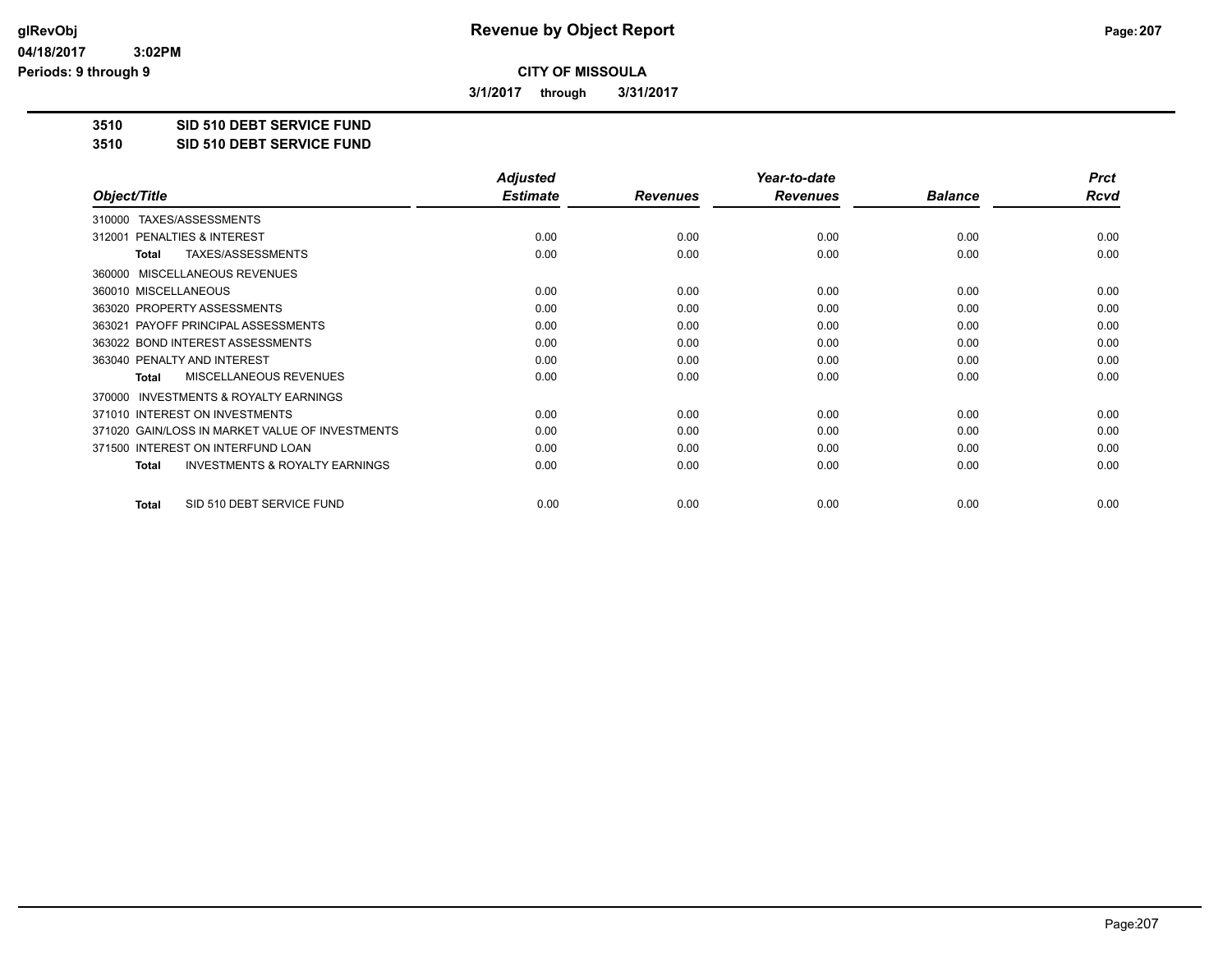**3/1/2017 through 3/31/2017**

# **3510 SID 510 DEBT SERVICE FUND**

|                                                           | <b>Adjusted</b> |                 | Year-to-date    |                | <b>Prct</b> |
|-----------------------------------------------------------|-----------------|-----------------|-----------------|----------------|-------------|
| Object/Title                                              | <b>Estimate</b> | <b>Revenues</b> | <b>Revenues</b> | <b>Balance</b> | Rcvd        |
| TAXES/ASSESSMENTS<br>310000                               |                 |                 |                 |                |             |
| 312001 PENALTIES & INTEREST                               | 0.00            | 0.00            | 0.00            | 0.00           | 0.00        |
| TAXES/ASSESSMENTS<br><b>Total</b>                         | 0.00            | 0.00            | 0.00            | 0.00           | 0.00        |
| 360000 MISCELLANEOUS REVENUES                             |                 |                 |                 |                |             |
| 360010 MISCELLANEOUS                                      | 0.00            | 0.00            | 0.00            | 0.00           | 0.00        |
| 363020 PROPERTY ASSESSMENTS                               | 0.00            | 0.00            | 0.00            | 0.00           | 0.00        |
| 363021 PAYOFF PRINCIPAL ASSESSMENTS                       | 0.00            | 0.00            | 0.00            | 0.00           | 0.00        |
| 363022 BOND INTEREST ASSESSMENTS                          | 0.00            | 0.00            | 0.00            | 0.00           | 0.00        |
| 363040 PENALTY AND INTEREST                               | 0.00            | 0.00            | 0.00            | 0.00           | 0.00        |
| MISCELLANEOUS REVENUES<br><b>Total</b>                    | 0.00            | 0.00            | 0.00            | 0.00           | 0.00        |
| <b>INVESTMENTS &amp; ROYALTY EARNINGS</b><br>370000       |                 |                 |                 |                |             |
| 371010 INTEREST ON INVESTMENTS                            | 0.00            | 0.00            | 0.00            | 0.00           | 0.00        |
| 371020 GAIN/LOSS IN MARKET VALUE OF INVESTMENT            | 0.00            | 0.00            | 0.00            | 0.00           | 0.00        |
| 371500 INTEREST ON INTERFUND LOAN                         | 0.00            | 0.00            | 0.00            | 0.00           | 0.00        |
| <b>INVESTMENTS &amp; ROYALTY EARNINGS</b><br><b>Total</b> | 0.00            | 0.00            | 0.00            | 0.00           | 0.00        |
| SID 510 DEBT SERVICE FUND<br><b>Total</b>                 | 0.00            | 0.00            | 0.00            | 0.00           | 0.00        |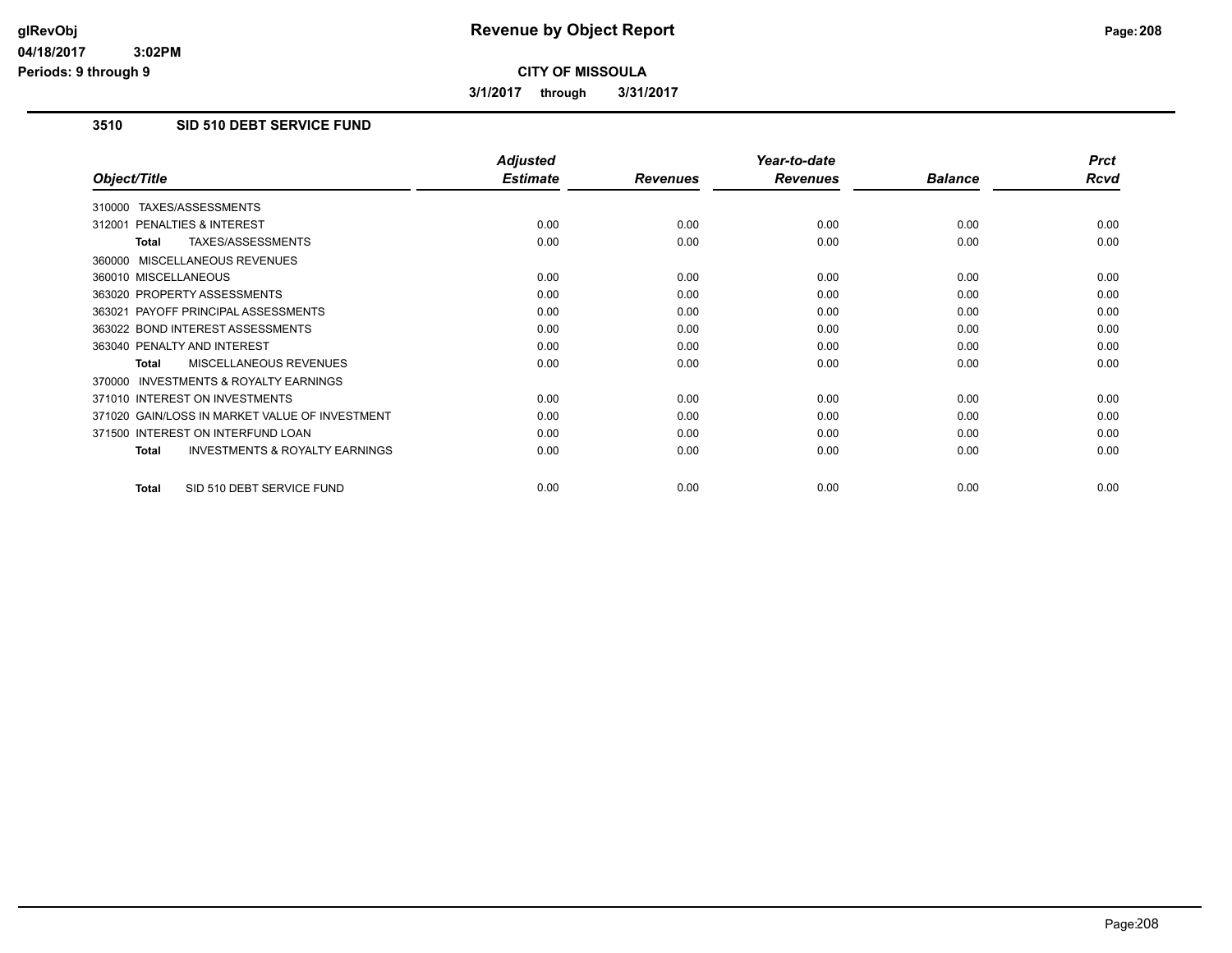**3/1/2017 through 3/31/2017**

**3511 SID 511 DEBT SERVICE FUND**

**3511 SID 511 DEBT SERVICE FUND**

|                                                     | <b>Adjusted</b> |                 | Year-to-date    |                | <b>Prct</b> |
|-----------------------------------------------------|-----------------|-----------------|-----------------|----------------|-------------|
| Object/Title                                        | <b>Estimate</b> | <b>Revenues</b> | <b>Revenues</b> | <b>Balance</b> | Rcvd        |
| 310000 TAXES/ASSESSMENTS                            |                 |                 |                 |                |             |
| 312001 PENALTIES & INTEREST                         | 0.00            | 0.00            | 0.00            | 0.00           | 0.00        |
| TAXES/ASSESSMENTS<br>Total                          | 0.00            | 0.00            | 0.00            | 0.00           | 0.00        |
| 360000 MISCELLANEOUS REVENUES                       |                 |                 |                 |                |             |
| 360010 MISCELLANEOUS                                | 0.00            | 0.00            | 0.00            | 0.00           | 0.00        |
| 363020 PROPERTY ASSESSMENTS                         | 0.00            | 0.00            | 0.00            | 0.00           | 0.00        |
| 363021 PAYOFF PRINCIPAL ASSESSMENTS                 | 0.00            | 0.00            | 0.00            | 0.00           | 0.00        |
| 363022 BOND INTEREST ASSESSMENTS                    | 0.00            | 0.00            | 0.00            | 0.00           | 0.00        |
| 363040 PENALTY AND INTEREST                         | 0.00            | 0.00            | 0.00            | 0.00           | 0.00        |
| MISCELLANEOUS REVENUES<br>Total                     | 0.00            | 0.00            | 0.00            | 0.00           | 0.00        |
| <b>INVESTMENTS &amp; ROYALTY EARNINGS</b><br>370000 |                 |                 |                 |                |             |
| 371010 INTEREST ON INVESTMENTS                      | 0.00            | 0.00            | 0.00            | 0.00           | 0.00        |
| 371020 GAIN/LOSS IN MARKET VALUE OF INVESTMENTS     | 0.00            | 0.00            | 0.00            | 0.00           | 0.00        |
| <b>INVESTMENTS &amp; ROYALTY EARNINGS</b><br>Total  | 0.00            | 0.00            | 0.00            | 0.00           | 0.00        |
| SID 511 DEBT SERVICE FUND<br><b>Total</b>           | 0.00            | 0.00            | 0.00            | 0.00           | 0.00        |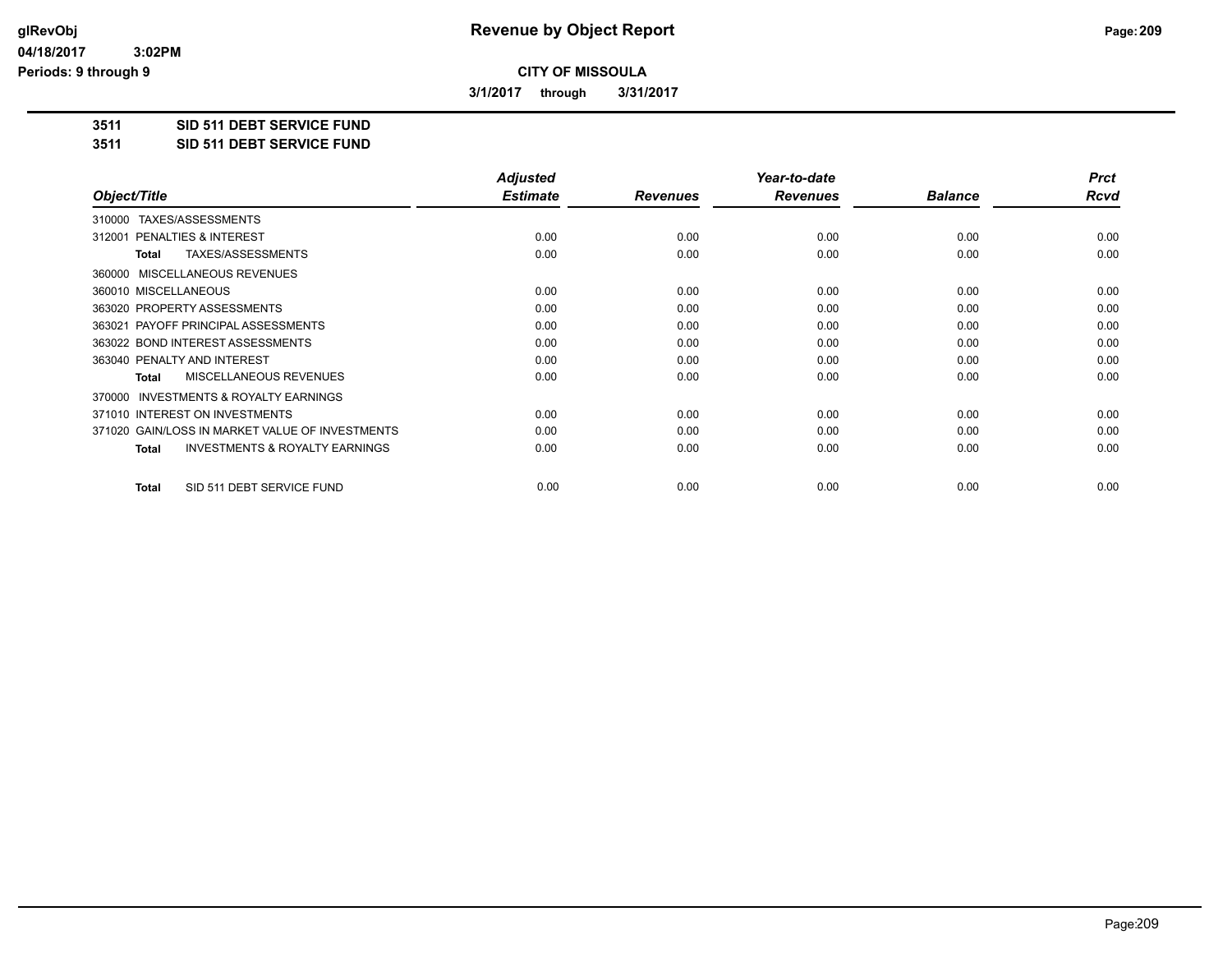**3/1/2017 through 3/31/2017**

# **3511 SID 511 DEBT SERVICE FUND**

|                                                           | <b>Adjusted</b> |                 | Year-to-date    |                | <b>Prct</b> |
|-----------------------------------------------------------|-----------------|-----------------|-----------------|----------------|-------------|
| Object/Title                                              | <b>Estimate</b> | <b>Revenues</b> | <b>Revenues</b> | <b>Balance</b> | Rcvd        |
| TAXES/ASSESSMENTS<br>310000                               |                 |                 |                 |                |             |
| 312001 PENALTIES & INTEREST                               | 0.00            | 0.00            | 0.00            | 0.00           | 0.00        |
| TAXES/ASSESSMENTS<br>Total                                | 0.00            | 0.00            | 0.00            | 0.00           | 0.00        |
| 360000 MISCELLANEOUS REVENUES                             |                 |                 |                 |                |             |
| 360010 MISCELLANEOUS                                      | 0.00            | 0.00            | 0.00            | 0.00           | 0.00        |
| 363020 PROPERTY ASSESSMENTS                               | 0.00            | 0.00            | 0.00            | 0.00           | 0.00        |
| 363021 PAYOFF PRINCIPAL ASSESSMENTS                       | 0.00            | 0.00            | 0.00            | 0.00           | 0.00        |
| 363022 BOND INTEREST ASSESSMENTS                          | 0.00            | 0.00            | 0.00            | 0.00           | 0.00        |
| 363040 PENALTY AND INTEREST                               | 0.00            | 0.00            | 0.00            | 0.00           | 0.00        |
| MISCELLANEOUS REVENUES<br>Total                           | 0.00            | 0.00            | 0.00            | 0.00           | 0.00        |
| <b>INVESTMENTS &amp; ROYALTY EARNINGS</b><br>370000       |                 |                 |                 |                |             |
| 371010 INTEREST ON INVESTMENTS                            | 0.00            | 0.00            | 0.00            | 0.00           | 0.00        |
| 371020 GAIN/LOSS IN MARKET VALUE OF INVESTMENT            | 0.00            | 0.00            | 0.00            | 0.00           | 0.00        |
| <b>INVESTMENTS &amp; ROYALTY EARNINGS</b><br><b>Total</b> | 0.00            | 0.00            | 0.00            | 0.00           | 0.00        |
| SID 511 DEBT SERVICE FUND<br><b>Total</b>                 | 0.00            | 0.00            | 0.00            | 0.00           | 0.00        |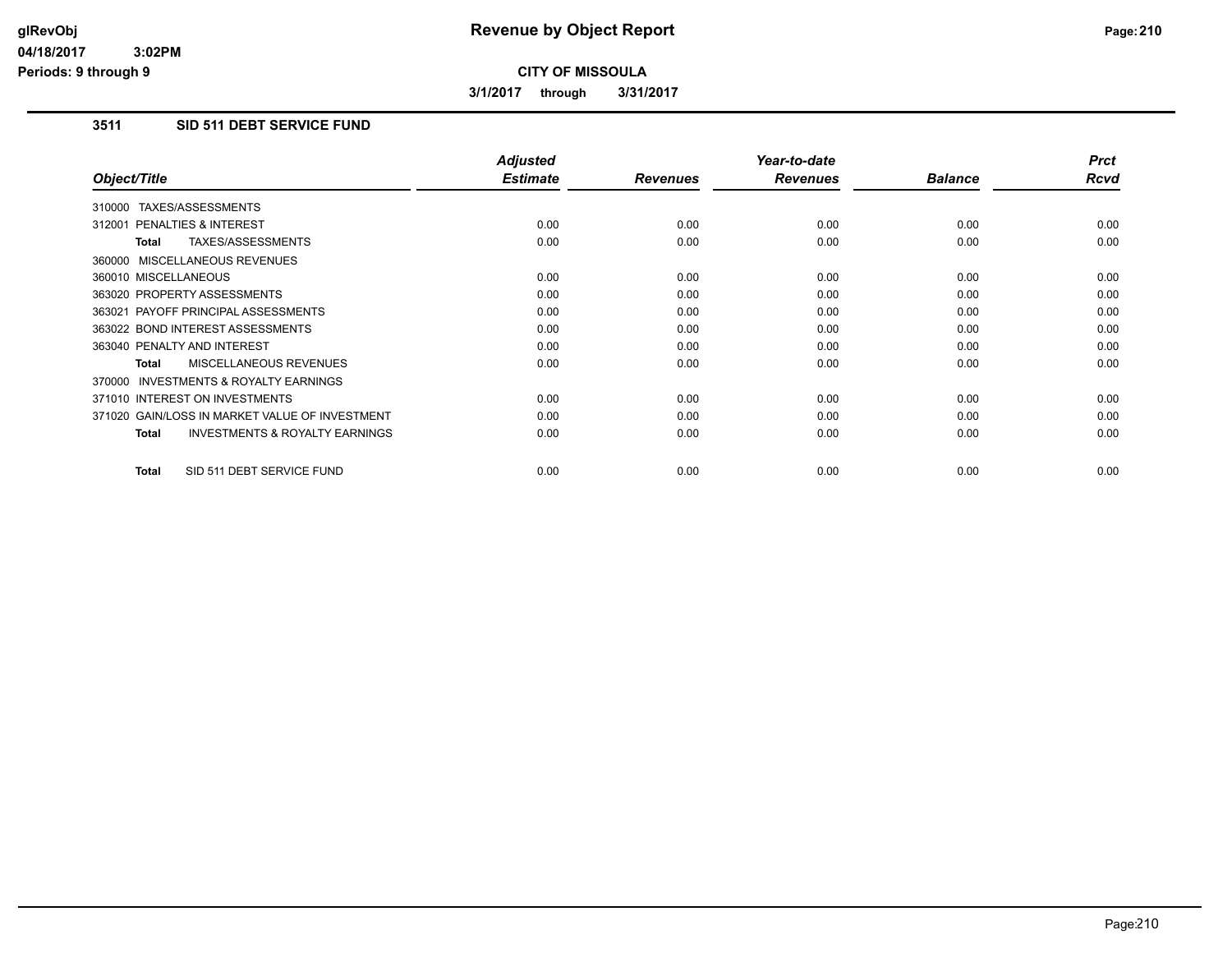**3/1/2017 through 3/31/2017**

**3512 SID 512 DEBT SERVICE FUND**

**3512 SID 512 DEBT SERVICE FUND**

|                                                     | <b>Adjusted</b> |                 | Year-to-date    |                | <b>Prct</b> |
|-----------------------------------------------------|-----------------|-----------------|-----------------|----------------|-------------|
| Object/Title                                        | <b>Estimate</b> | <b>Revenues</b> | <b>Revenues</b> | <b>Balance</b> | Rcvd        |
| TAXES/ASSESSMENTS<br>310000                         |                 |                 |                 |                |             |
| 312001 PENALTIES & INTEREST                         | 0.00            | 0.00            | 0.00            | 0.00           | 0.00        |
| TAXES/ASSESSMENTS<br>Total                          | 0.00            | 0.00            | 0.00            | 0.00           | 0.00        |
| MISCELLANEOUS REVENUES<br>360000                    |                 |                 |                 |                |             |
| 360010 MISCELLANEOUS                                | 0.00            | 0.00            | 0.00            | 0.00           | 0.00        |
| 363020 PROPERTY ASSESSMENTS                         | 21,937.00       | 1,789.02        | 45,932.40       | $-23,995.40$   | 209.38      |
| 363021 PAYOFF PRINCIPAL ASSESSMENTS                 | 0.00            | 0.00            | 39.24           | $-39.24$       | 0.00        |
| 363022 BOND INTEREST ASSESSMENTS                    | 0.00            | 0.00            | 0.00            | 0.00           | 0.00        |
| 363040 PENALTY AND INTEREST                         | 0.00            | 10.24           | 54.99           | $-54.99$       | 0.00        |
| MISCELLANEOUS REVENUES<br>Total                     | 21,937.00       | 1,799.26        | 46,026.63       | $-24,089.63$   | 209.81      |
| <b>INVESTMENTS &amp; ROYALTY EARNINGS</b><br>370000 |                 |                 |                 |                |             |
| 371010 INTEREST ON INVESTMENTS                      | 0.00            | 0.00            | 0.00            | 0.00           | 0.00        |
| 371020 GAIN/LOSS IN MARKET VALUE OF INVESTMENTS     | 0.00            | 0.00            | 0.00            | 0.00           | 0.00        |
| 371500 INTEREST ON INTERFUND LOAN                   | 0.00            | 0.00            | 0.00            | 0.00           | 0.00        |
| <b>INVESTMENTS &amp; ROYALTY EARNINGS</b><br>Total  | 0.00            | 0.00            | 0.00            | 0.00           | 0.00        |
| SID 512 DEBT SERVICE FUND<br><b>Total</b>           | 21,937.00       | 1,799.26        | 46,026.63       | $-24,089.63$   | 209.81      |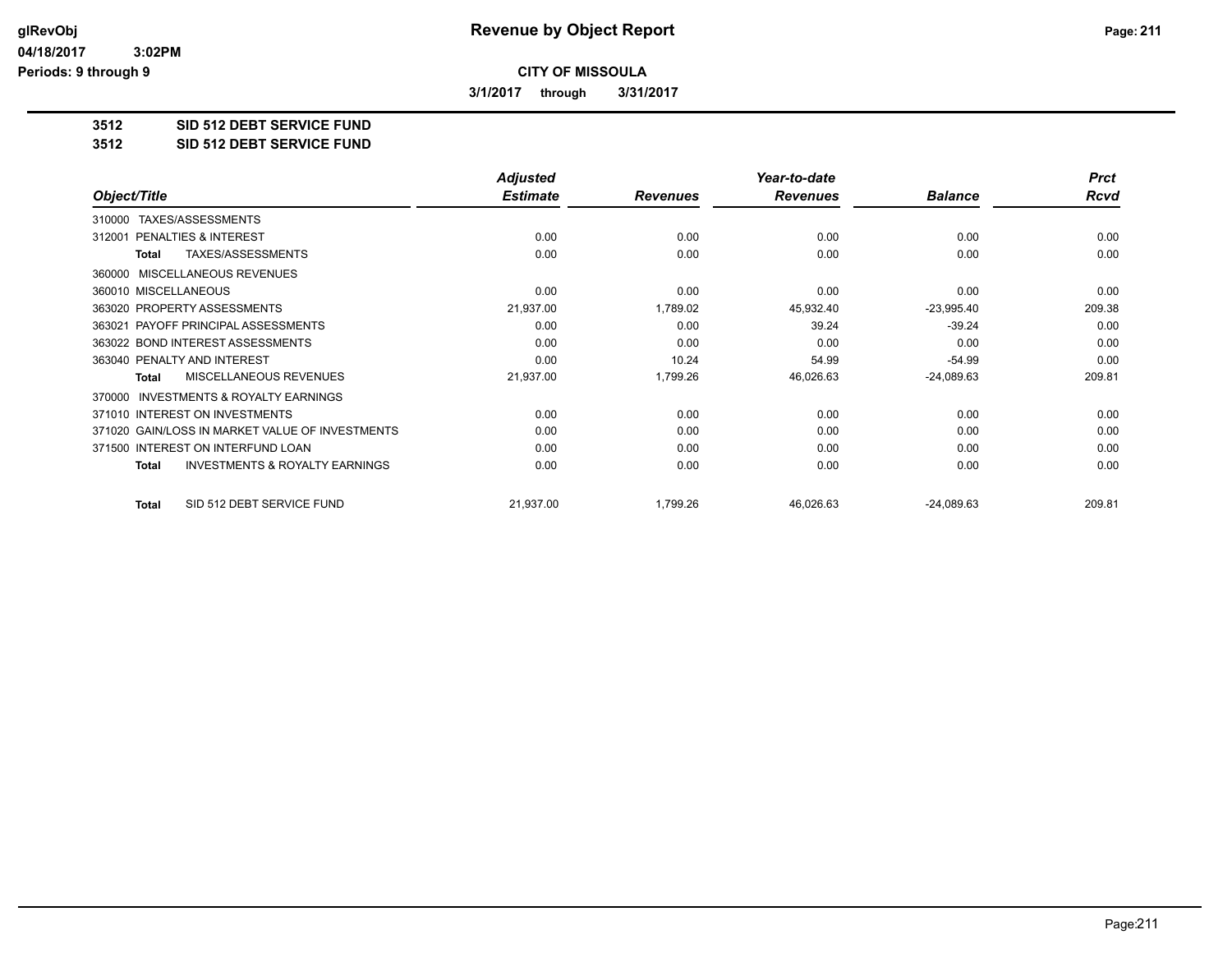**3/1/2017 through 3/31/2017**

# **3512 SID 512 DEBT SERVICE FUND**

|                                                           | <b>Adjusted</b> |                 | Year-to-date    |                | <b>Prct</b> |
|-----------------------------------------------------------|-----------------|-----------------|-----------------|----------------|-------------|
| Object/Title                                              | <b>Estimate</b> | <b>Revenues</b> | <b>Revenues</b> | <b>Balance</b> | Rcvd        |
| TAXES/ASSESSMENTS<br>310000                               |                 |                 |                 |                |             |
| <b>PENALTIES &amp; INTEREST</b><br>312001                 | 0.00            | 0.00            | 0.00            | 0.00           | 0.00        |
| TAXES/ASSESSMENTS<br><b>Total</b>                         | 0.00            | 0.00            | 0.00            | 0.00           | 0.00        |
| 360000 MISCELLANEOUS REVENUES                             |                 |                 |                 |                |             |
| 360010 MISCELLANEOUS                                      | 0.00            | 0.00            | 0.00            | 0.00           | 0.00        |
| 363020 PROPERTY ASSESSMENTS                               | 21,937.00       | 1,789.02        | 45,932.40       | $-23,995.40$   | 209.38      |
| 363021 PAYOFF PRINCIPAL ASSESSMENTS                       | 0.00            | 0.00            | 39.24           | $-39.24$       | 0.00        |
| 363022 BOND INTEREST ASSESSMENTS                          | 0.00            | 0.00            | 0.00            | 0.00           | 0.00        |
| 363040 PENALTY AND INTEREST                               | 0.00            | 10.24           | 54.99           | $-54.99$       | 0.00        |
| MISCELLANEOUS REVENUES<br>Total                           | 21,937.00       | 1,799.26        | 46,026.63       | $-24,089.63$   | 209.81      |
| 370000 INVESTMENTS & ROYALTY EARNINGS                     |                 |                 |                 |                |             |
| 371010 INTEREST ON INVESTMENTS                            | 0.00            | 0.00            | 0.00            | 0.00           | 0.00        |
| 371020 GAIN/LOSS IN MARKET VALUE OF INVESTMENT            | 0.00            | 0.00            | 0.00            | 0.00           | 0.00        |
| 371500 INTEREST ON INTERFUND LOAN                         | 0.00            | 0.00            | 0.00            | 0.00           | 0.00        |
| <b>INVESTMENTS &amp; ROYALTY EARNINGS</b><br><b>Total</b> | 0.00            | 0.00            | 0.00            | 0.00           | 0.00        |
| SID 512 DEBT SERVICE FUND<br><b>Total</b>                 | 21,937.00       | 1,799.26        | 46,026.63       | $-24,089.63$   | 209.81      |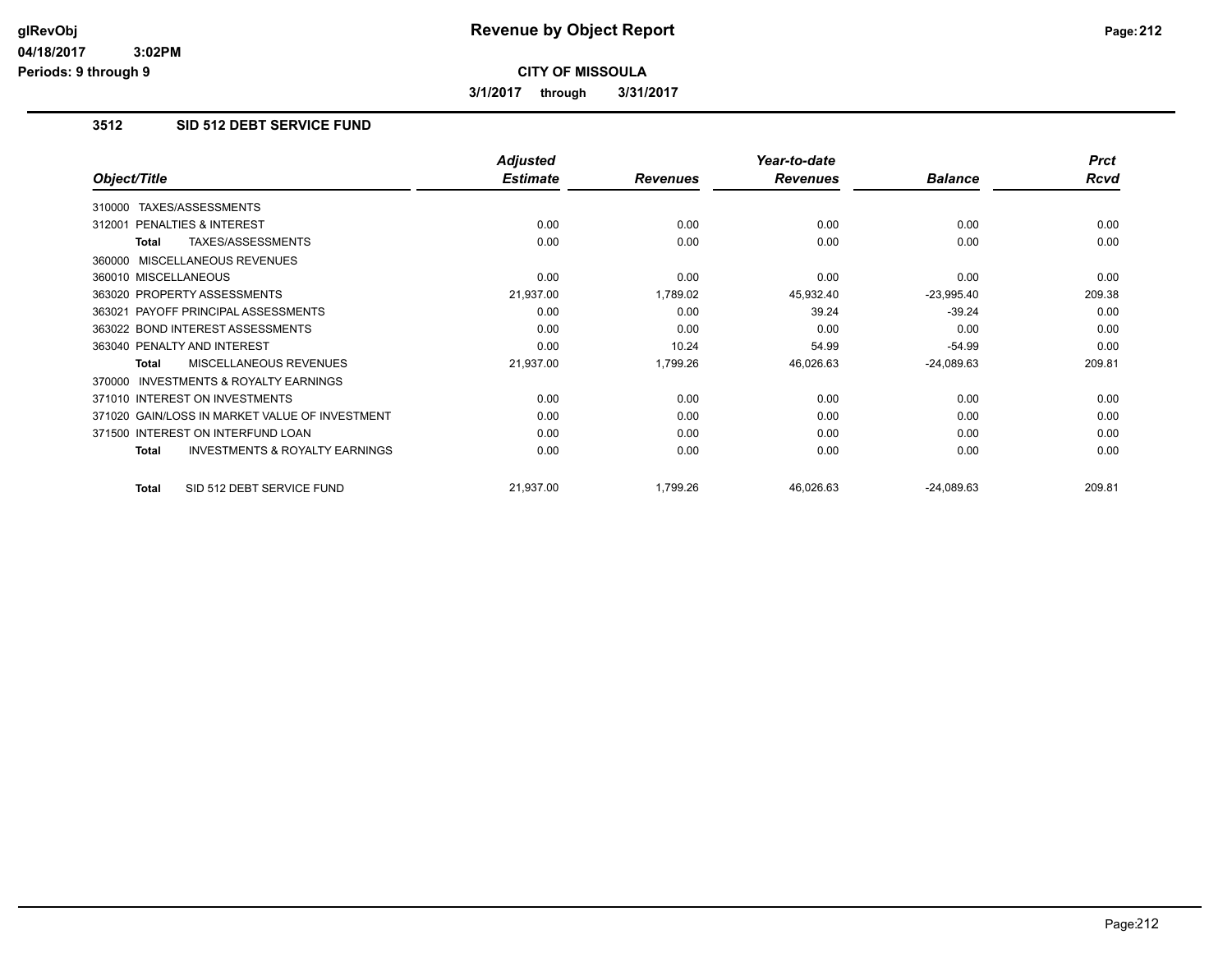**3/1/2017 through 3/31/2017**

**3513 SID 513 DEBT SERVICE FUND**

**3513 SID 513 DEBT SERVICE FUND**

|                                                     | <b>Adjusted</b> |                 | Year-to-date    |                | <b>Prct</b> |
|-----------------------------------------------------|-----------------|-----------------|-----------------|----------------|-------------|
| Object/Title                                        | <b>Estimate</b> | <b>Revenues</b> | <b>Revenues</b> | <b>Balance</b> | <b>Rcvd</b> |
| TAXES/ASSESSMENTS<br>310000                         |                 |                 |                 |                |             |
| PENALTIES & INTEREST<br>312001                      | 0.00            | 0.00            | 0.00            | 0.00           | 0.00        |
| TAXES/ASSESSMENTS<br><b>Total</b>                   | 0.00            | 0.00            | 0.00            | 0.00           | 0.00        |
| 360000 MISCELLANEOUS REVENUES                       |                 |                 |                 |                |             |
| 360010 MISCELLANEOUS                                | 0.00            | 0.00            | 0.00            | 0.00           | 0.00        |
| 363020 PROPERTY ASSESSMENTS                         | 0.00            | 0.00            | 0.00            | 0.00           | 0.00        |
| 363021 PAYOFF PRINCIPAL ASSESSMENTS                 | 0.00            | 0.00            | 0.00            | 0.00           | 0.00        |
| 363022 BOND INTEREST ASSESSMENTS                    | 0.00            | 0.00            | 0.00            | 0.00           | 0.00        |
| 363040 PENALTY AND INTEREST                         | 0.00            | 0.00            | 0.00            | 0.00           | 0.00        |
| MISCELLANEOUS REVENUES<br>Total                     | 0.00            | 0.00            | 0.00            | 0.00           | 0.00        |
| <b>INVESTMENTS &amp; ROYALTY EARNINGS</b><br>370000 |                 |                 |                 |                |             |
| 371010 INTEREST ON INVESTMENTS                      | 0.00            | 0.00            | 0.00            | 0.00           | 0.00        |
| 371020 GAIN/LOSS IN MARKET VALUE OF INVESTMENTS     | 0.00            | 0.00            | 0.00            | 0.00           | 0.00        |
| <b>INVESTMENTS &amp; ROYALTY EARNINGS</b><br>Total  | 0.00            | 0.00            | 0.00            | 0.00           | 0.00        |
| OTHER FINANCING SOURCES<br>380000                   |                 |                 |                 |                |             |
| 381009 TRANSFERS IN                                 | 0.00            | 0.00            | 0.00            | 0.00           | 0.00        |
| OTHER FINANCING SOURCES<br>Total                    | 0.00            | 0.00            | 0.00            | 0.00           | 0.00        |
| SID 513 DEBT SERVICE FUND<br><b>Total</b>           | 0.00            | 0.00            | 0.00            | 0.00           | 0.00        |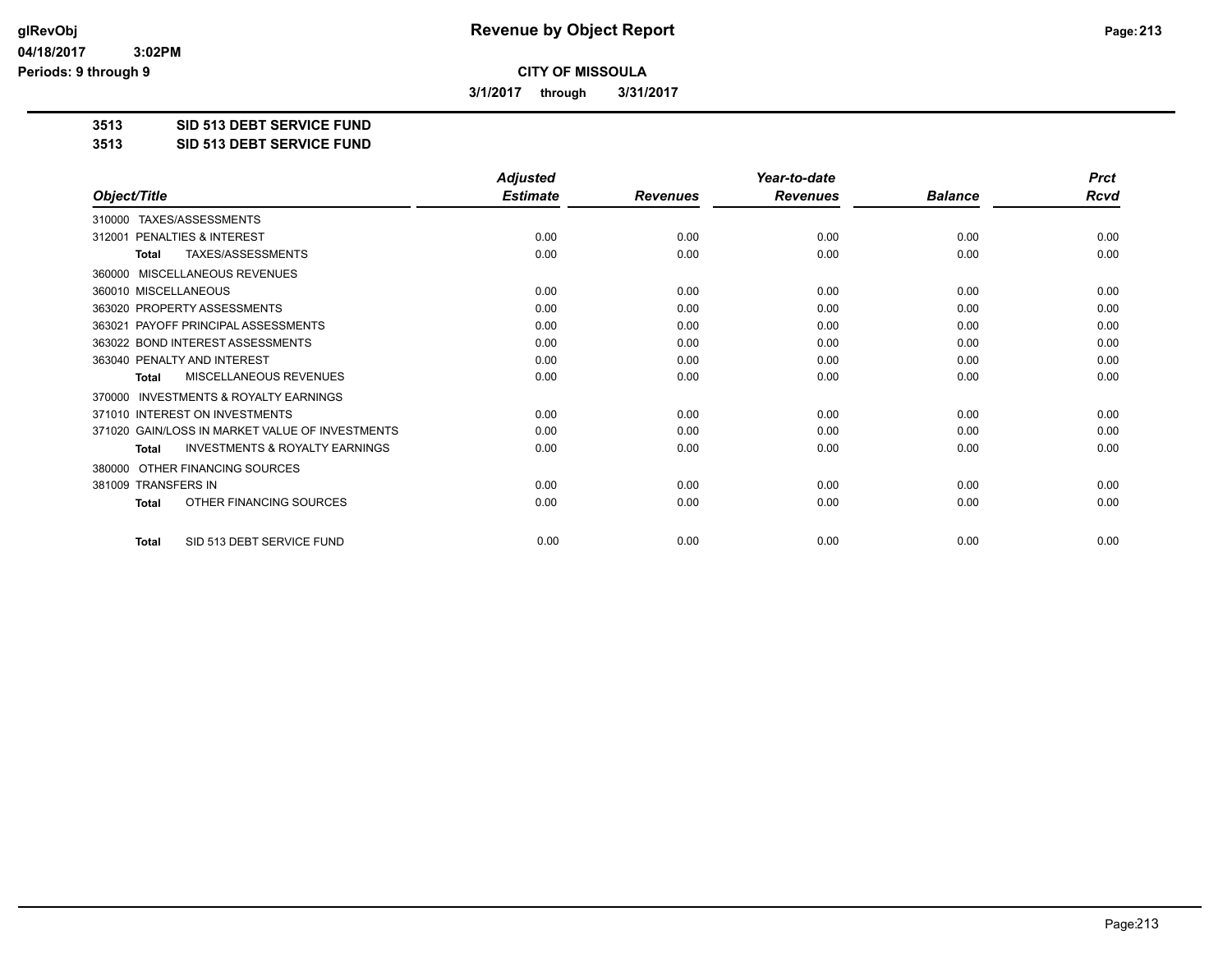**3/1/2017 through 3/31/2017**

# **3513 SID 513 DEBT SERVICE FUND**

|                                                           | <b>Adjusted</b> |                 | Year-to-date    |                | <b>Prct</b> |
|-----------------------------------------------------------|-----------------|-----------------|-----------------|----------------|-------------|
| Object/Title                                              | <b>Estimate</b> | <b>Revenues</b> | <b>Revenues</b> | <b>Balance</b> | <b>Rcvd</b> |
| 310000 TAXES/ASSESSMENTS                                  |                 |                 |                 |                |             |
| <b>PENALTIES &amp; INTEREST</b><br>312001                 | 0.00            | 0.00            | 0.00            | 0.00           | 0.00        |
| TAXES/ASSESSMENTS<br><b>Total</b>                         | 0.00            | 0.00            | 0.00            | 0.00           | 0.00        |
| 360000 MISCELLANEOUS REVENUES                             |                 |                 |                 |                |             |
| 360010 MISCELLANEOUS                                      | 0.00            | 0.00            | 0.00            | 0.00           | 0.00        |
| 363020 PROPERTY ASSESSMENTS                               | 0.00            | 0.00            | 0.00            | 0.00           | 0.00        |
| 363021 PAYOFF PRINCIPAL ASSESSMENTS                       | 0.00            | 0.00            | 0.00            | 0.00           | 0.00        |
| 363022 BOND INTEREST ASSESSMENTS                          | 0.00            | 0.00            | 0.00            | 0.00           | 0.00        |
| 363040 PENALTY AND INTEREST                               | 0.00            | 0.00            | 0.00            | 0.00           | 0.00        |
| MISCELLANEOUS REVENUES<br><b>Total</b>                    | 0.00            | 0.00            | 0.00            | 0.00           | 0.00        |
| 370000 INVESTMENTS & ROYALTY EARNINGS                     |                 |                 |                 |                |             |
| 371010 INTEREST ON INVESTMENTS                            | 0.00            | 0.00            | 0.00            | 0.00           | 0.00        |
| 371020 GAIN/LOSS IN MARKET VALUE OF INVESTMENT            | 0.00            | 0.00            | 0.00            | 0.00           | 0.00        |
| <b>INVESTMENTS &amp; ROYALTY EARNINGS</b><br><b>Total</b> | 0.00            | 0.00            | 0.00            | 0.00           | 0.00        |
| 380000 OTHER FINANCING SOURCES                            |                 |                 |                 |                |             |
| 381009 TRANSFERS IN                                       | 0.00            | 0.00            | 0.00            | 0.00           | 0.00        |
| OTHER FINANCING SOURCES<br><b>Total</b>                   | 0.00            | 0.00            | 0.00            | 0.00           | 0.00        |
| SID 513 DEBT SERVICE FUND<br><b>Total</b>                 | 0.00            | 0.00            | 0.00            | 0.00           | 0.00        |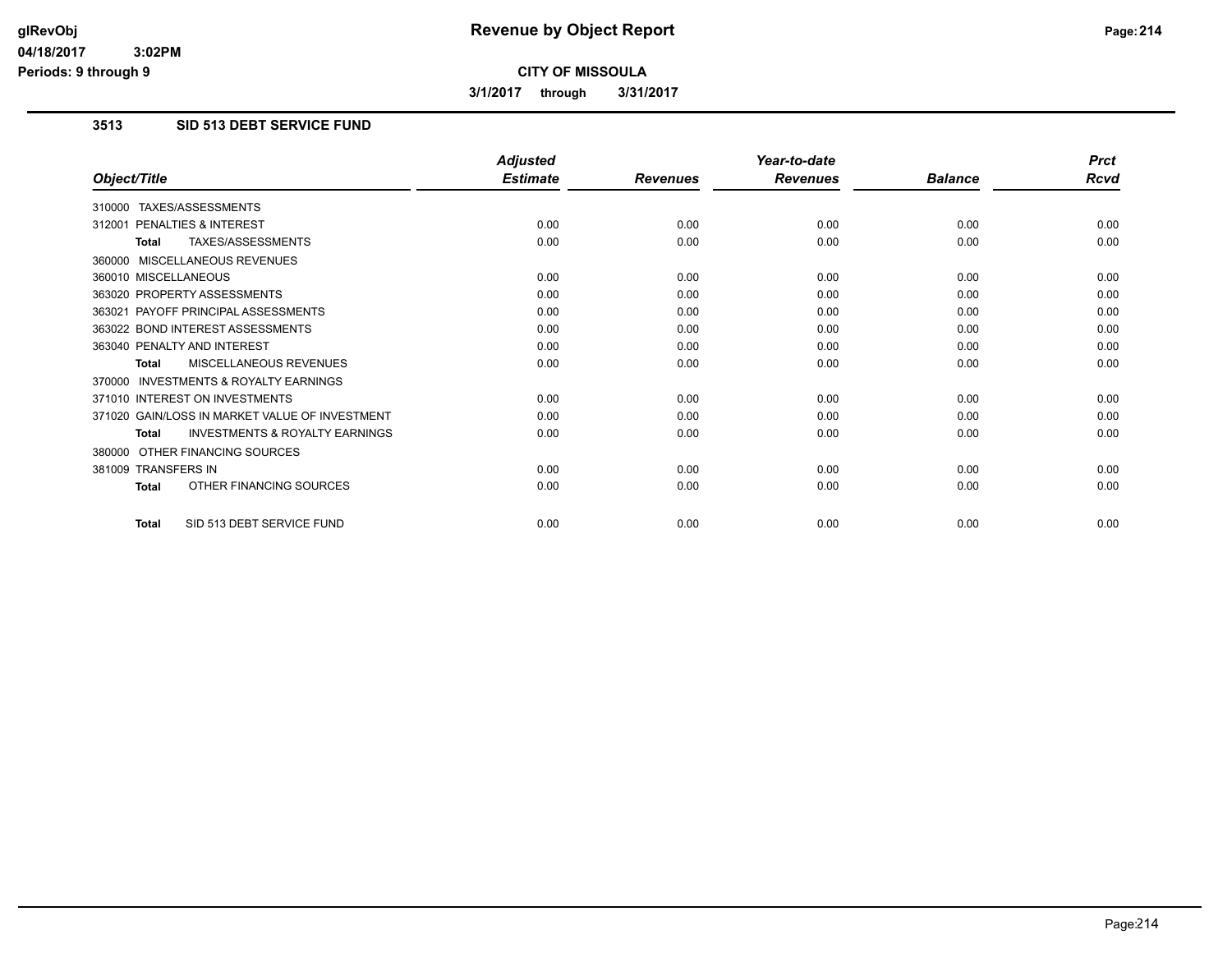**3/1/2017 through 3/31/2017**

**3514 SID 514 DEBT SERVICE FUND**

**3514 SID 514 DEBT SERVICE FUND**

|                                                     | <b>Adjusted</b> |                 | Year-to-date    |                | <b>Prct</b> |
|-----------------------------------------------------|-----------------|-----------------|-----------------|----------------|-------------|
| Object/Title                                        | <b>Estimate</b> | <b>Revenues</b> | <b>Revenues</b> | <b>Balance</b> | Rcvd        |
| TAXES/ASSESSMENTS<br>310000                         |                 |                 |                 |                |             |
| PENALTIES & INTEREST<br>312001                      | 0.00            | 0.00            | 0.00            | 0.00           | 0.00        |
| TAXES/ASSESSMENTS<br><b>Total</b>                   | 0.00            | 0.00            | 0.00            | 0.00           | 0.00        |
| 360000 MISCELLANEOUS REVENUES                       |                 |                 |                 |                |             |
| 360010 MISCELLANEOUS                                | 0.00            | 0.00            | 0.00            | 0.00           | 0.00        |
| 363020 PROPERTY ASSESSMENTS                         | 0.00            | 0.00            | 0.00            | 0.00           | 0.00        |
| 363021 PAYOFF PRINCIPAL ASSESSMENTS                 | 0.00            | 0.00            | 0.00            | 0.00           | 0.00        |
| 363022 BOND INTEREST ASSESSMENTS                    | 0.00            | 0.00            | 0.00            | 0.00           | 0.00        |
| 363040 PENALTY AND INTEREST                         | 0.00            | 0.00            | 0.00            | 0.00           | 0.00        |
| MISCELLANEOUS REVENUES<br>Total                     | 0.00            | 0.00            | 0.00            | 0.00           | 0.00        |
| <b>INVESTMENTS &amp; ROYALTY EARNINGS</b><br>370000 |                 |                 |                 |                |             |
| 371010 INTEREST ON INVESTMENTS                      | 0.00            | 0.00            | 0.00            | 0.00           | 0.00        |
| 371020 GAIN/LOSS IN MARKET VALUE OF INVESTMENTS     | 0.00            | 0.00            | 0.00            | 0.00           | 0.00        |
| <b>INVESTMENTS &amp; ROYALTY EARNINGS</b><br>Total  | 0.00            | 0.00            | 0.00            | 0.00           | 0.00        |
| OTHER FINANCING SOURCES<br>380000                   |                 |                 |                 |                |             |
| 383042 TRANSFERS FROM OTHER FUNDS                   | 0.00            | 0.00            | 0.00            | 0.00           | 0.00        |
| OTHER FINANCING SOURCES<br><b>Total</b>             | 0.00            | 0.00            | 0.00            | 0.00           | 0.00        |
| SID 514 DEBT SERVICE FUND<br><b>Total</b>           | 0.00            | 0.00            | 0.00            | 0.00           | 0.00        |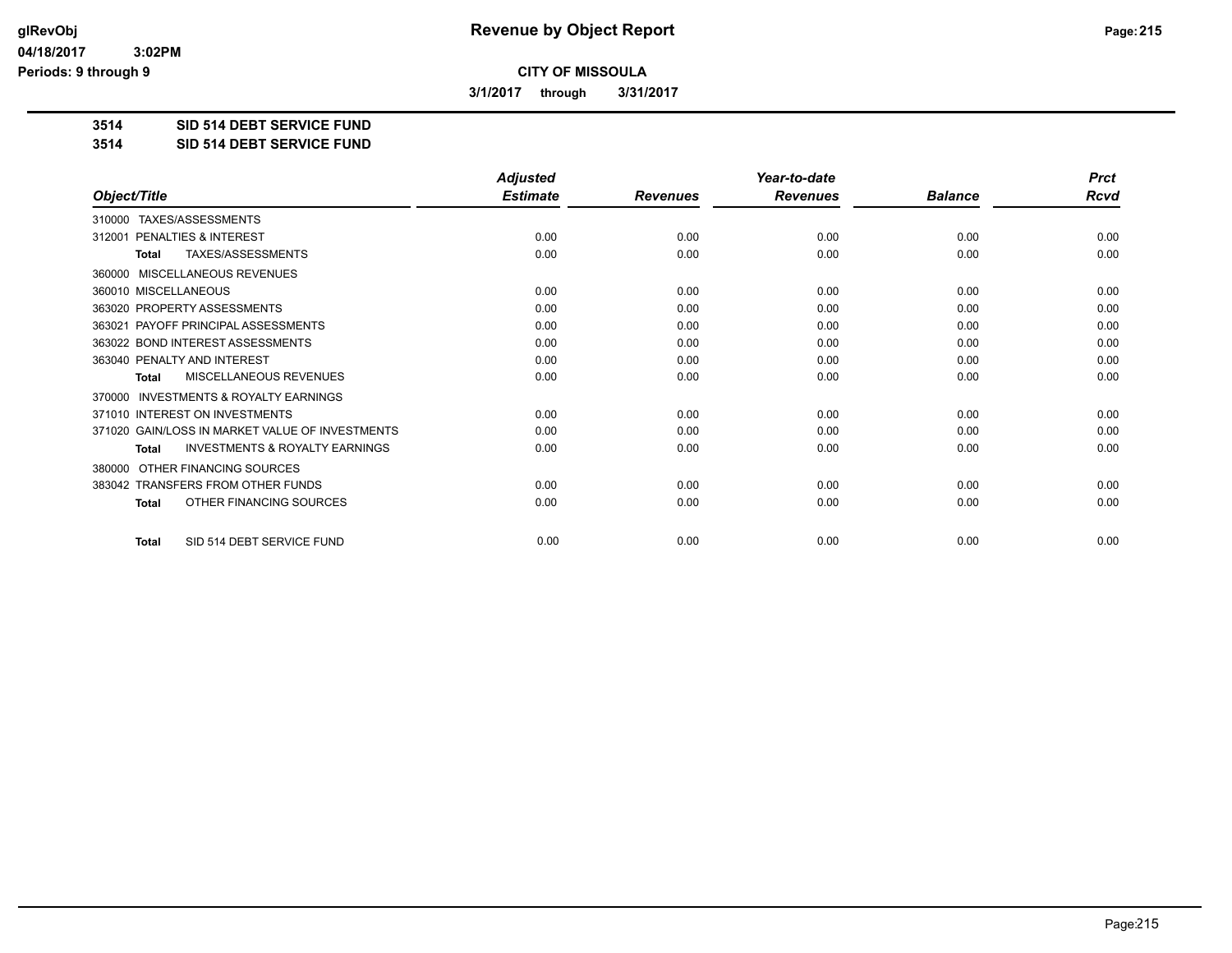**3/1/2017 through 3/31/2017**

# **3514 SID 514 DEBT SERVICE FUND**

|                                                           | <b>Adjusted</b> |                 | Year-to-date    |                | <b>Prct</b> |
|-----------------------------------------------------------|-----------------|-----------------|-----------------|----------------|-------------|
| Object/Title                                              | <b>Estimate</b> | <b>Revenues</b> | <b>Revenues</b> | <b>Balance</b> | <b>Rcvd</b> |
| 310000 TAXES/ASSESSMENTS                                  |                 |                 |                 |                |             |
| PENALTIES & INTEREST<br>312001                            | 0.00            | 0.00            | 0.00            | 0.00           | 0.00        |
| TAXES/ASSESSMENTS<br>Total                                | 0.00            | 0.00            | 0.00            | 0.00           | 0.00        |
| 360000 MISCELLANEOUS REVENUES                             |                 |                 |                 |                |             |
| 360010 MISCELLANEOUS                                      | 0.00            | 0.00            | 0.00            | 0.00           | 0.00        |
| 363020 PROPERTY ASSESSMENTS                               | 0.00            | 0.00            | 0.00            | 0.00           | 0.00        |
| 363021 PAYOFF PRINCIPAL ASSESSMENTS                       | 0.00            | 0.00            | 0.00            | 0.00           | 0.00        |
| 363022 BOND INTEREST ASSESSMENTS                          | 0.00            | 0.00            | 0.00            | 0.00           | 0.00        |
| 363040 PENALTY AND INTEREST                               | 0.00            | 0.00            | 0.00            | 0.00           | 0.00        |
| MISCELLANEOUS REVENUES<br><b>Total</b>                    | 0.00            | 0.00            | 0.00            | 0.00           | 0.00        |
| 370000 INVESTMENTS & ROYALTY EARNINGS                     |                 |                 |                 |                |             |
| 371010 INTEREST ON INVESTMENTS                            | 0.00            | 0.00            | 0.00            | 0.00           | 0.00        |
| 371020 GAIN/LOSS IN MARKET VALUE OF INVESTMENT            | 0.00            | 0.00            | 0.00            | 0.00           | 0.00        |
| <b>INVESTMENTS &amp; ROYALTY EARNINGS</b><br><b>Total</b> | 0.00            | 0.00            | 0.00            | 0.00           | 0.00        |
| 380000 OTHER FINANCING SOURCES                            |                 |                 |                 |                |             |
| 383042 TRANSFERS FROM OTHER FUNDS                         | 0.00            | 0.00            | 0.00            | 0.00           | 0.00        |
| OTHER FINANCING SOURCES<br><b>Total</b>                   | 0.00            | 0.00            | 0.00            | 0.00           | 0.00        |
| SID 514 DEBT SERVICE FUND<br><b>Total</b>                 | 0.00            | 0.00            | 0.00            | 0.00           | 0.00        |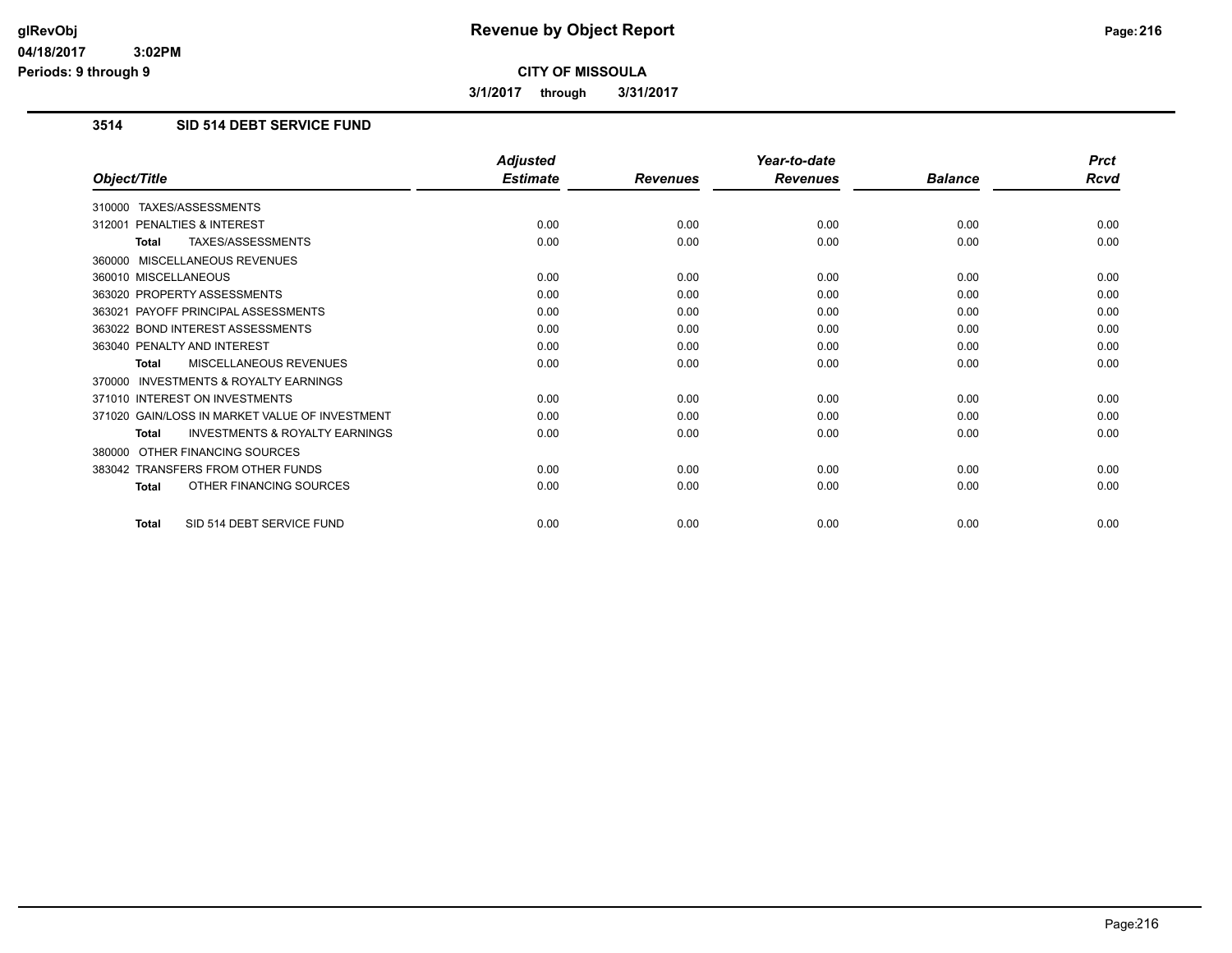**3/1/2017 through 3/31/2017**

**3515 SID 515 DEBT SERVICE FUND**

**3515 SID 515 DEBT SERVICE FUND**

|                                                           | <b>Adjusted</b> |                 | Year-to-date    |                | <b>Prct</b> |
|-----------------------------------------------------------|-----------------|-----------------|-----------------|----------------|-------------|
| Object/Title                                              | <b>Estimate</b> | <b>Revenues</b> | <b>Revenues</b> | <b>Balance</b> | <b>Rcvd</b> |
| TAXES/ASSESSMENTS<br>310000                               |                 |                 |                 |                |             |
| PENALTIES & INTEREST<br>312001                            | 0.00            | 0.00            | 0.00            | 0.00           | 0.00        |
| TAXES/ASSESSMENTS<br>Total                                | 0.00            | 0.00            | 0.00            | 0.00           | 0.00        |
| MISCELLANEOUS REVENUES<br>360000                          |                 |                 |                 |                |             |
| 363020 PROPERTY ASSESSMENTS                               | 0.00            | 0.00            | 0.00            | 0.00           | 0.00        |
| 363021 PAYOFF PRINCIPAL ASSESSMENTS                       | 0.00            | 0.00            | 0.00            | 0.00           | 0.00        |
| 363022 BOND INTEREST ASSESSMENTS                          | 0.00            | 0.00            | 0.00            | 0.00           | 0.00        |
| 363040 PENALTY AND INTEREST                               | 0.00            | 0.00            | 0.00            | 0.00           | 0.00        |
| MISCELLANEOUS REVENUES<br><b>Total</b>                    | 0.00            | 0.00            | 0.00            | 0.00           | 0.00        |
| <b>INVESTMENTS &amp; ROYALTY EARNINGS</b><br>370000       |                 |                 |                 |                |             |
| 371010 INTEREST ON INVESTMENTS                            | 0.00            | 0.00            | 0.00            | 0.00           | 0.00        |
| 371020 GAIN/LOSS IN MARKET VALUE OF INVESTMENTS           | 0.00            | 0.00            | 0.00            | 0.00           | 0.00        |
| <b>INVESTMENTS &amp; ROYALTY EARNINGS</b><br><b>Total</b> | 0.00            | 0.00            | 0.00            | 0.00           | 0.00        |
| OTHER FINANCING SOURCES<br>380000                         |                 |                 |                 |                |             |
| 383042 TRANSFERS FROM OTHER FUNDS                         | 0.00            | 0.00            | 0.00            | 0.00           | 0.00        |
| OTHER FINANCING SOURCES<br><b>Total</b>                   | 0.00            | 0.00            | 0.00            | 0.00           | 0.00        |
| SID 515 DEBT SERVICE FUND<br><b>Total</b>                 | 0.00            | 0.00            | 0.00            | 0.00           | 0.00        |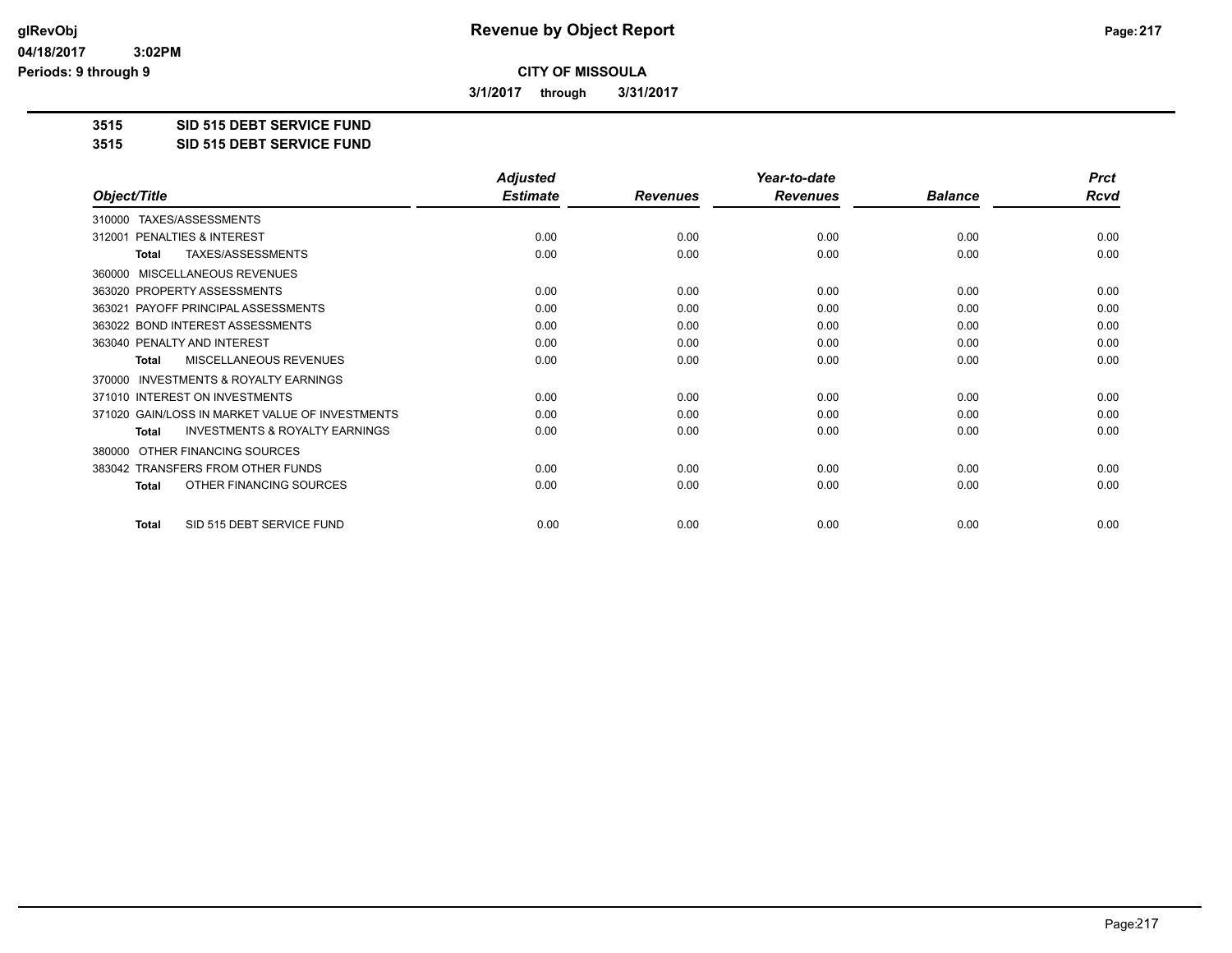**3/1/2017 through 3/31/2017**

#### **3515 SID 515 DEBT SERVICE FUND**

|                                                    | <b>Adjusted</b> |                 | Year-to-date    |                | <b>Prct</b> |
|----------------------------------------------------|-----------------|-----------------|-----------------|----------------|-------------|
| Object/Title                                       | <b>Estimate</b> | <b>Revenues</b> | <b>Revenues</b> | <b>Balance</b> | <b>Rcvd</b> |
| TAXES/ASSESSMENTS<br>310000                        |                 |                 |                 |                |             |
| <b>PENALTIES &amp; INTEREST</b><br>312001          | 0.00            | 0.00            | 0.00            | 0.00           | 0.00        |
| <b>TAXES/ASSESSMENTS</b><br><b>Total</b>           | 0.00            | 0.00            | 0.00            | 0.00           | 0.00        |
| 360000 MISCELLANEOUS REVENUES                      |                 |                 |                 |                |             |
| 363020 PROPERTY ASSESSMENTS                        | 0.00            | 0.00            | 0.00            | 0.00           | 0.00        |
| PAYOFF PRINCIPAL ASSESSMENTS<br>363021             | 0.00            | 0.00            | 0.00            | 0.00           | 0.00        |
| 363022 BOND INTEREST ASSESSMENTS                   | 0.00            | 0.00            | 0.00            | 0.00           | 0.00        |
| 363040 PENALTY AND INTEREST                        | 0.00            | 0.00            | 0.00            | 0.00           | 0.00        |
| MISCELLANEOUS REVENUES<br>Total                    | 0.00            | 0.00            | 0.00            | 0.00           | 0.00        |
| 370000 INVESTMENTS & ROYALTY EARNINGS              |                 |                 |                 |                |             |
| 371010 INTEREST ON INVESTMENTS                     | 0.00            | 0.00            | 0.00            | 0.00           | 0.00        |
| 371020 GAIN/LOSS IN MARKET VALUE OF INVESTMENT     | 0.00            | 0.00            | 0.00            | 0.00           | 0.00        |
| <b>INVESTMENTS &amp; ROYALTY EARNINGS</b><br>Total | 0.00            | 0.00            | 0.00            | 0.00           | 0.00        |
| 380000 OTHER FINANCING SOURCES                     |                 |                 |                 |                |             |
| 383042 TRANSFERS FROM OTHER FUNDS                  | 0.00            | 0.00            | 0.00            | 0.00           | 0.00        |
| OTHER FINANCING SOURCES<br><b>Total</b>            | 0.00            | 0.00            | 0.00            | 0.00           | 0.00        |
| SID 515 DEBT SERVICE FUND<br><b>Total</b>          | 0.00            | 0.00            | 0.00            | 0.00           | 0.00        |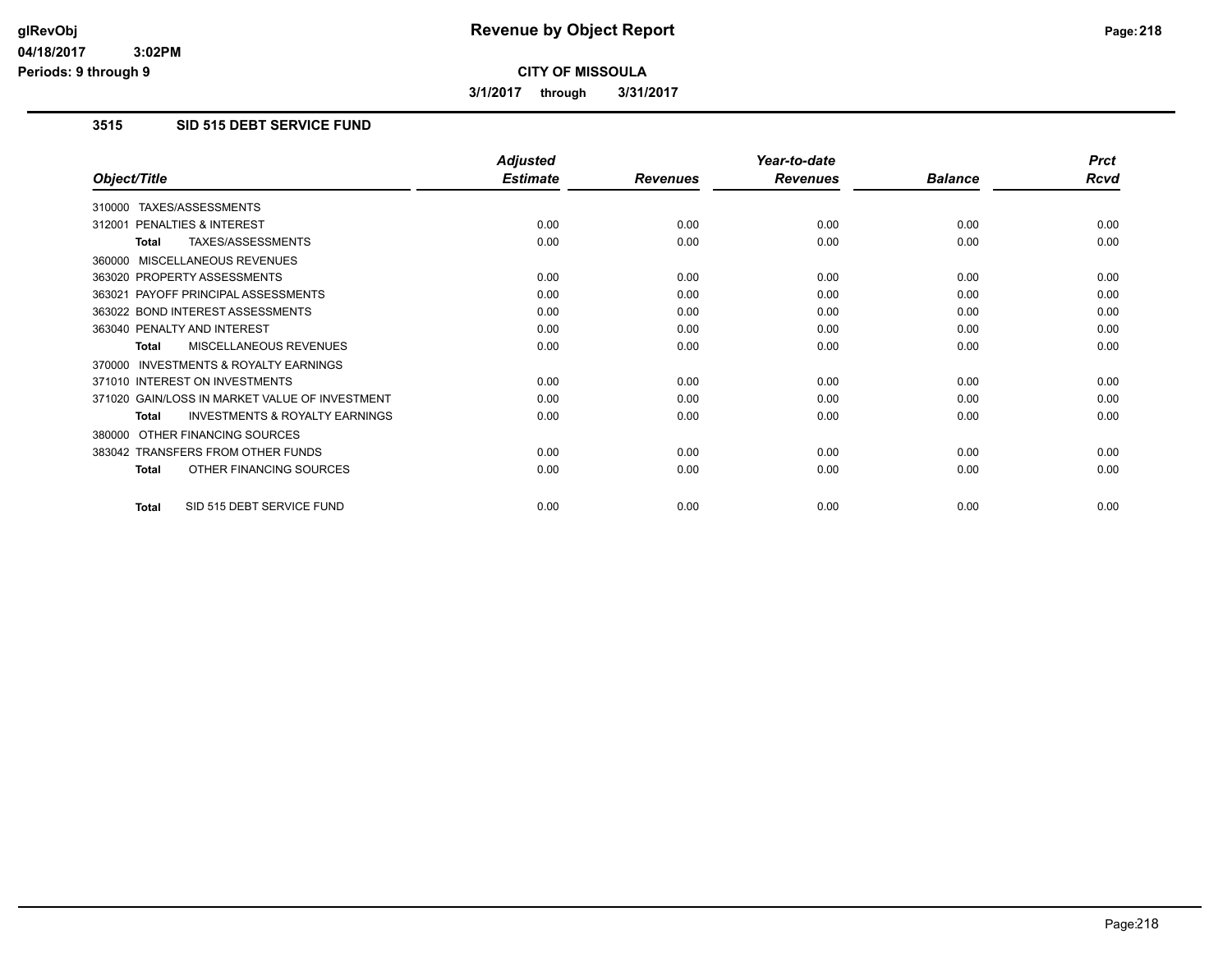**3/1/2017 through 3/31/2017**

**3517 SID 517 DEBT SERVICE FUND**

**3517 SID 517 DEBT SERVICE FUND**

|                                                     | <b>Adjusted</b> |                 | Year-to-date    |                | <b>Prct</b> |
|-----------------------------------------------------|-----------------|-----------------|-----------------|----------------|-------------|
| Object/Title                                        | <b>Estimate</b> | <b>Revenues</b> | <b>Revenues</b> | <b>Balance</b> | Rcvd        |
| 310000 TAXES/ASSESSMENTS                            |                 |                 |                 |                |             |
| PENALTIES & INTEREST<br>312001                      | 0.00            | 0.00            | 0.00            | 0.00           | 0.00        |
| TAXES/ASSESSMENTS<br>Total                          | 0.00            | 0.00            | 0.00            | 0.00           | 0.00        |
| MISCELLANEOUS REVENUES<br>360000                    |                 |                 |                 |                |             |
| 360010 MISCELLANEOUS                                | 0.00            | 0.00            | 0.00            | 0.00           | 0.00        |
| 363020 PROPERTY ASSESSMENTS                         | 0.00            | 0.00            | 0.00            | 0.00           | 0.00        |
| 363021 PAYOFF PRINCIPAL ASSESSMENTS                 | 0.00            | 0.00            | 0.00            | 0.00           | 0.00        |
| 363022 BOND INTEREST ASSESSMENTS                    | 0.00            | 0.00            | 0.00            | 0.00           | 0.00        |
| 363040 PENALTY AND INTEREST                         | 0.00            | 0.00            | 0.00            | 0.00           | 0.00        |
| MISCELLANEOUS REVENUES<br>Total                     | 0.00            | 0.00            | 0.00            | 0.00           | 0.00        |
| <b>INVESTMENTS &amp; ROYALTY EARNINGS</b><br>370000 |                 |                 |                 |                |             |
| 371010 INTEREST ON INVESTMENTS                      | 0.00            | 0.00            | 0.00            | 0.00           | 0.00        |
| 371020 GAIN/LOSS IN MARKET VALUE OF INVESTMENTS     | 0.00            | 0.00            | 0.00            | 0.00           | 0.00        |
| <b>INVESTMENTS &amp; ROYALTY EARNINGS</b><br>Total  | 0.00            | 0.00            | 0.00            | 0.00           | 0.00        |
| OTHER FINANCING SOURCES<br>380000                   |                 |                 |                 |                |             |
| 381009 TRANSFERS IN                                 | 0.00            | 0.00            | 0.00            | 0.00           | 0.00        |
| OTHER FINANCING SOURCES<br><b>Total</b>             | 0.00            | 0.00            | 0.00            | 0.00           | 0.00        |
| SID 517 DEBT SERVICE FUND<br><b>Total</b>           | 0.00            | 0.00            | 0.00            | 0.00           | 0.00        |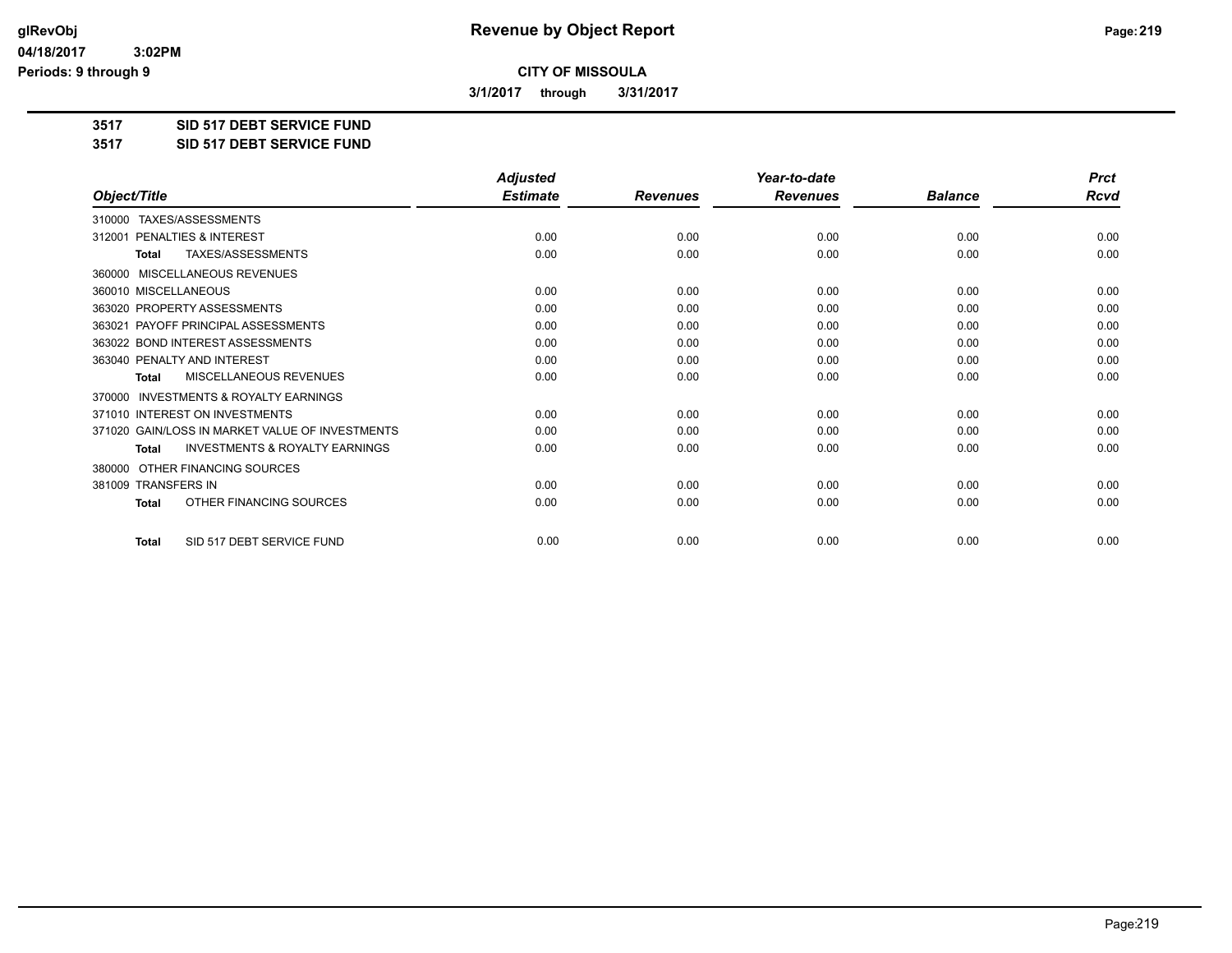**3/1/2017 through 3/31/2017**

#### **3517 SID 517 DEBT SERVICE FUND**

|                                                           | <b>Adjusted</b> |                 | Year-to-date    |                | <b>Prct</b> |
|-----------------------------------------------------------|-----------------|-----------------|-----------------|----------------|-------------|
| Object/Title                                              | <b>Estimate</b> | <b>Revenues</b> | <b>Revenues</b> | <b>Balance</b> | Rcvd        |
| 310000 TAXES/ASSESSMENTS                                  |                 |                 |                 |                |             |
| PENALTIES & INTEREST<br>312001                            | 0.00            | 0.00            | 0.00            | 0.00           | 0.00        |
| TAXES/ASSESSMENTS<br><b>Total</b>                         | 0.00            | 0.00            | 0.00            | 0.00           | 0.00        |
| 360000 MISCELLANEOUS REVENUES                             |                 |                 |                 |                |             |
| 360010 MISCELLANEOUS                                      | 0.00            | 0.00            | 0.00            | 0.00           | 0.00        |
| 363020 PROPERTY ASSESSMENTS                               | 0.00            | 0.00            | 0.00            | 0.00           | 0.00        |
| 363021 PAYOFF PRINCIPAL ASSESSMENTS                       | 0.00            | 0.00            | 0.00            | 0.00           | 0.00        |
| 363022 BOND INTEREST ASSESSMENTS                          | 0.00            | 0.00            | 0.00            | 0.00           | 0.00        |
| 363040 PENALTY AND INTEREST                               | 0.00            | 0.00            | 0.00            | 0.00           | 0.00        |
| MISCELLANEOUS REVENUES<br><b>Total</b>                    | 0.00            | 0.00            | 0.00            | 0.00           | 0.00        |
| 370000 INVESTMENTS & ROYALTY EARNINGS                     |                 |                 |                 |                |             |
| 371010 INTEREST ON INVESTMENTS                            | 0.00            | 0.00            | 0.00            | 0.00           | 0.00        |
| 371020 GAIN/LOSS IN MARKET VALUE OF INVESTMENT            | 0.00            | 0.00            | 0.00            | 0.00           | 0.00        |
| <b>INVESTMENTS &amp; ROYALTY EARNINGS</b><br><b>Total</b> | 0.00            | 0.00            | 0.00            | 0.00           | 0.00        |
| 380000 OTHER FINANCING SOURCES                            |                 |                 |                 |                |             |
| 381009 TRANSFERS IN                                       | 0.00            | 0.00            | 0.00            | 0.00           | 0.00        |
| OTHER FINANCING SOURCES<br><b>Total</b>                   | 0.00            | 0.00            | 0.00            | 0.00           | 0.00        |
| SID 517 DEBT SERVICE FUND<br><b>Total</b>                 | 0.00            | 0.00            | 0.00            | 0.00           | 0.00        |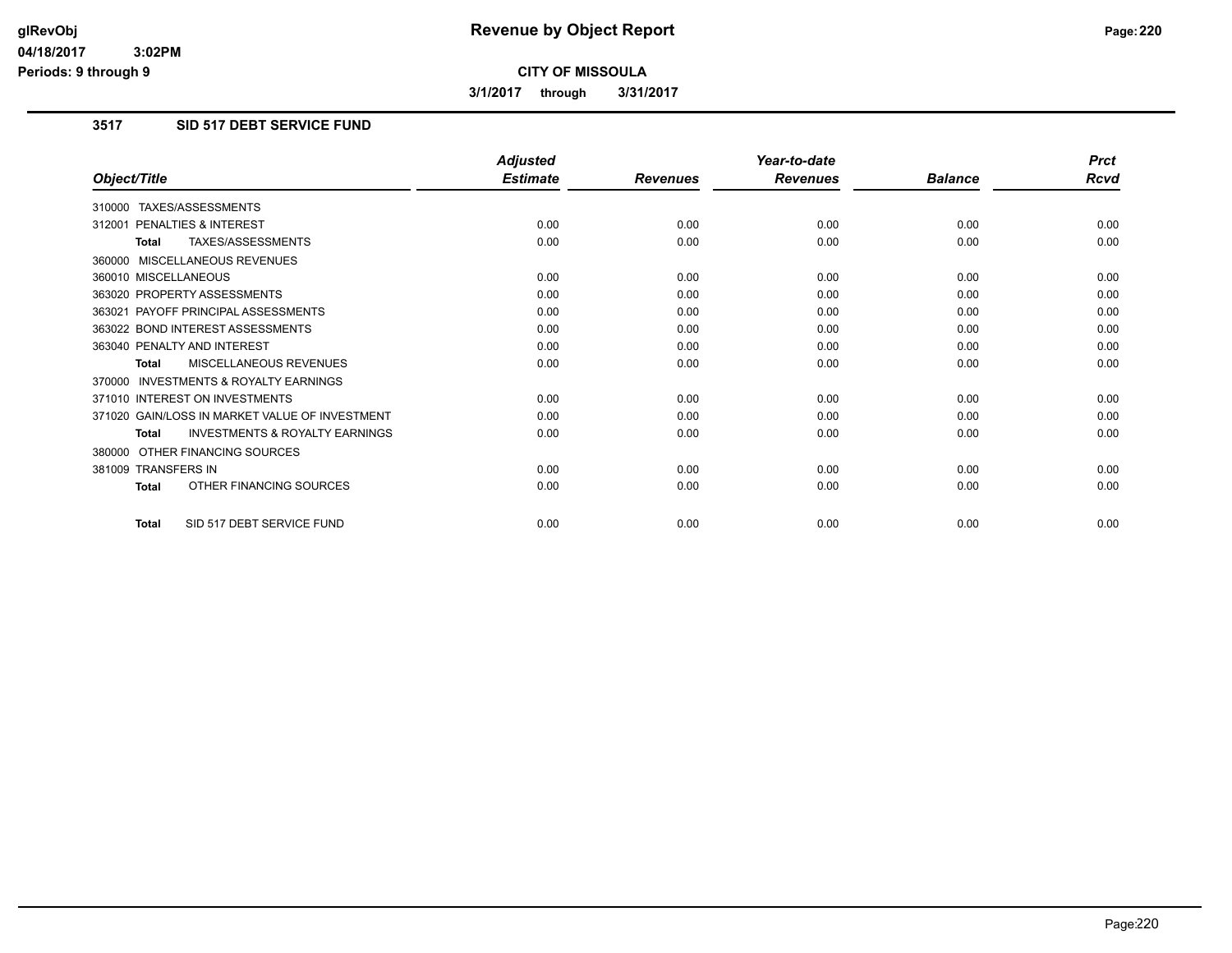**3/1/2017 through 3/31/2017**

**3518 SID 518 DEBT SERVICE FUND**

**3518 SID 518 DEBT SERVICE FUND**

|                                                     | <b>Adjusted</b> |                 | Year-to-date    |                | <b>Prct</b> |
|-----------------------------------------------------|-----------------|-----------------|-----------------|----------------|-------------|
| Object/Title                                        | <b>Estimate</b> | <b>Revenues</b> | <b>Revenues</b> | <b>Balance</b> | <b>Rcvd</b> |
| TAXES/ASSESSMENTS<br>310000                         |                 |                 |                 |                |             |
| PENALTIES & INTEREST<br>312001                      | 0.00            | 0.00            | 0.00            | 0.00           | 0.00        |
| <b>TAXES/ASSESSMENTS</b><br><b>Total</b>            | 0.00            | 0.00            | 0.00            | 0.00           | 0.00        |
| MISCELLANEOUS REVENUES<br>360000                    |                 |                 |                 |                |             |
| 363020 PROPERTY ASSESSMENTS                         | 0.00            | 0.00            | 0.00            | 0.00           | 0.00        |
| 363021 PAYOFF PRINCIPAL ASSESSMENTS                 | 0.00            | 0.00            | 0.00            | 0.00           | 0.00        |
| 363022 BOND INTEREST ASSESSMENTS                    | 0.00            | 0.00            | 0.00            | 0.00           | 0.00        |
| 363040 PENALTY AND INTEREST                         | 0.00            | 0.00            | 0.00            | 0.00           | 0.00        |
| MISCELLANEOUS REVENUES<br>Total                     | 0.00            | 0.00            | 0.00            | 0.00           | 0.00        |
| <b>INVESTMENTS &amp; ROYALTY EARNINGS</b><br>370000 |                 |                 |                 |                |             |
| 371010 INTEREST ON INVESTMENTS                      | 0.00            | 0.00            | 0.00            | 0.00           | 0.00        |
| 371020 GAIN/LOSS IN MARKET VALUE OF INVESTMENTS     | 0.00            | 0.00            | 0.00            | 0.00           | 0.00        |
| <b>INVESTMENTS &amp; ROYALTY EARNINGS</b><br>Total  | 0.00            | 0.00            | 0.00            | 0.00           | 0.00        |
| OTHER FINANCING SOURCES<br>380000                   |                 |                 |                 |                |             |
| 381009 TRANSFERS IN                                 | 0.00            | 0.00            | 0.00            | 0.00           | 0.00        |
| 383000 OPERATING TRANSFERS                          | 0.00            | 0.00            | 0.00            | 0.00           | 0.00        |
| OTHER FINANCING SOURCES<br>Total                    | 0.00            | 0.00            | 0.00            | 0.00           | 0.00        |
| SID 518 DEBT SERVICE FUND<br><b>Total</b>           | 0.00            | 0.00            | 0.00            | 0.00           | 0.00        |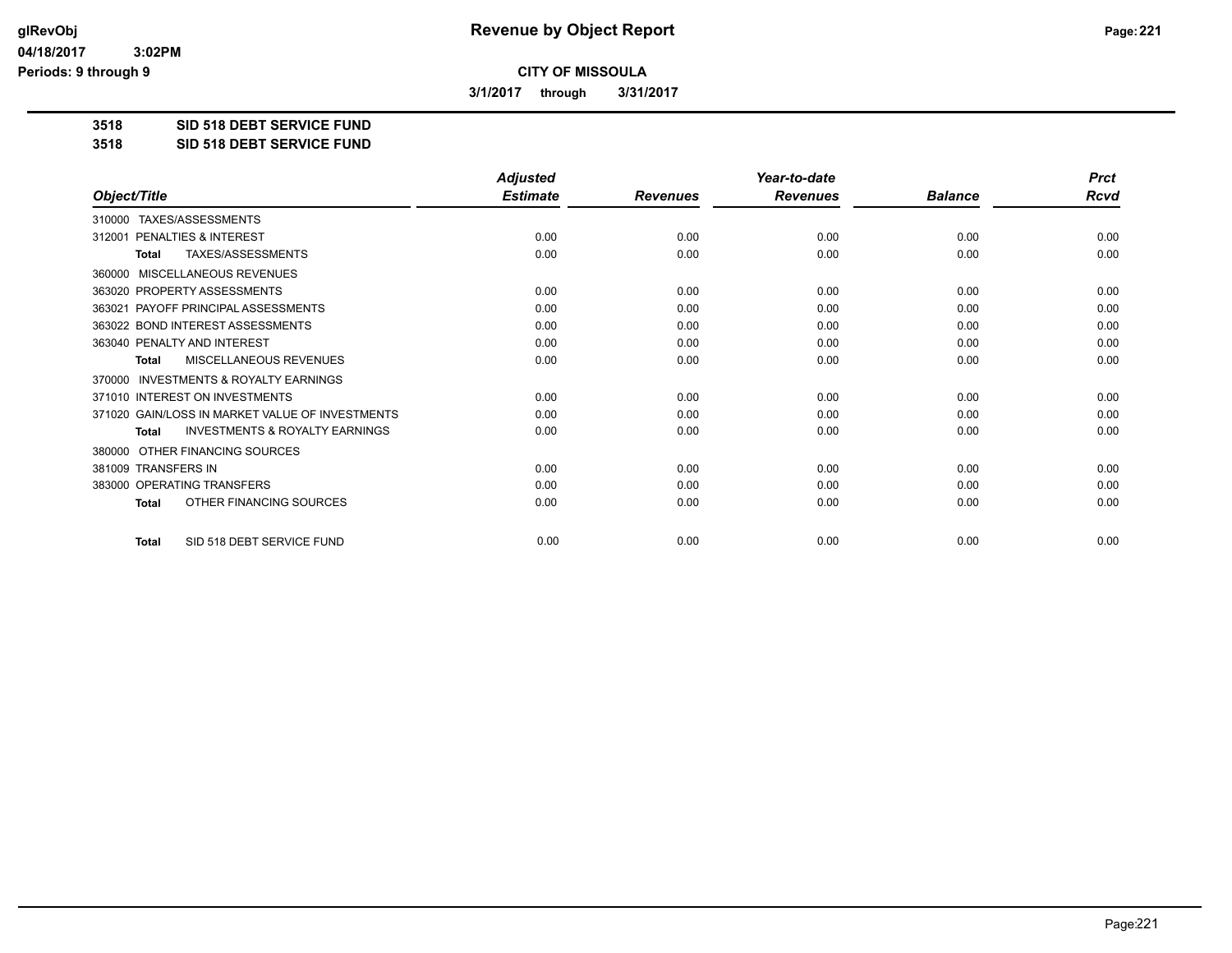**3/1/2017 through 3/31/2017**

#### **3518 SID 518 DEBT SERVICE FUND**

|                                                           | <b>Adjusted</b> |                 | Year-to-date    |                | <b>Prct</b> |
|-----------------------------------------------------------|-----------------|-----------------|-----------------|----------------|-------------|
| Object/Title                                              | <b>Estimate</b> | <b>Revenues</b> | <b>Revenues</b> | <b>Balance</b> | Rcvd        |
| 310000 TAXES/ASSESSMENTS                                  |                 |                 |                 |                |             |
| PENALTIES & INTEREST<br>312001                            | 0.00            | 0.00            | 0.00            | 0.00           | 0.00        |
| TAXES/ASSESSMENTS<br><b>Total</b>                         | 0.00            | 0.00            | 0.00            | 0.00           | 0.00        |
| 360000 MISCELLANEOUS REVENUES                             |                 |                 |                 |                |             |
| 363020 PROPERTY ASSESSMENTS                               | 0.00            | 0.00            | 0.00            | 0.00           | 0.00        |
| 363021 PAYOFF PRINCIPAL ASSESSMENTS                       | 0.00            | 0.00            | 0.00            | 0.00           | 0.00        |
| 363022 BOND INTEREST ASSESSMENTS                          | 0.00            | 0.00            | 0.00            | 0.00           | 0.00        |
| 363040 PENALTY AND INTEREST                               | 0.00            | 0.00            | 0.00            | 0.00           | 0.00        |
| <b>MISCELLANEOUS REVENUES</b><br><b>Total</b>             | 0.00            | 0.00            | 0.00            | 0.00           | 0.00        |
| 370000 INVESTMENTS & ROYALTY EARNINGS                     |                 |                 |                 |                |             |
| 371010 INTEREST ON INVESTMENTS                            | 0.00            | 0.00            | 0.00            | 0.00           | 0.00        |
| 371020 GAIN/LOSS IN MARKET VALUE OF INVESTMENT            | 0.00            | 0.00            | 0.00            | 0.00           | 0.00        |
| <b>INVESTMENTS &amp; ROYALTY EARNINGS</b><br><b>Total</b> | 0.00            | 0.00            | 0.00            | 0.00           | 0.00        |
| 380000 OTHER FINANCING SOURCES                            |                 |                 |                 |                |             |
| 381009 TRANSFERS IN                                       | 0.00            | 0.00            | 0.00            | 0.00           | 0.00        |
| 383000 OPERATING TRANSFERS                                | 0.00            | 0.00            | 0.00            | 0.00           | 0.00        |
| OTHER FINANCING SOURCES<br>Total                          | 0.00            | 0.00            | 0.00            | 0.00           | 0.00        |
| SID 518 DEBT SERVICE FUND<br><b>Total</b>                 | 0.00            | 0.00            | 0.00            | 0.00           | 0.00        |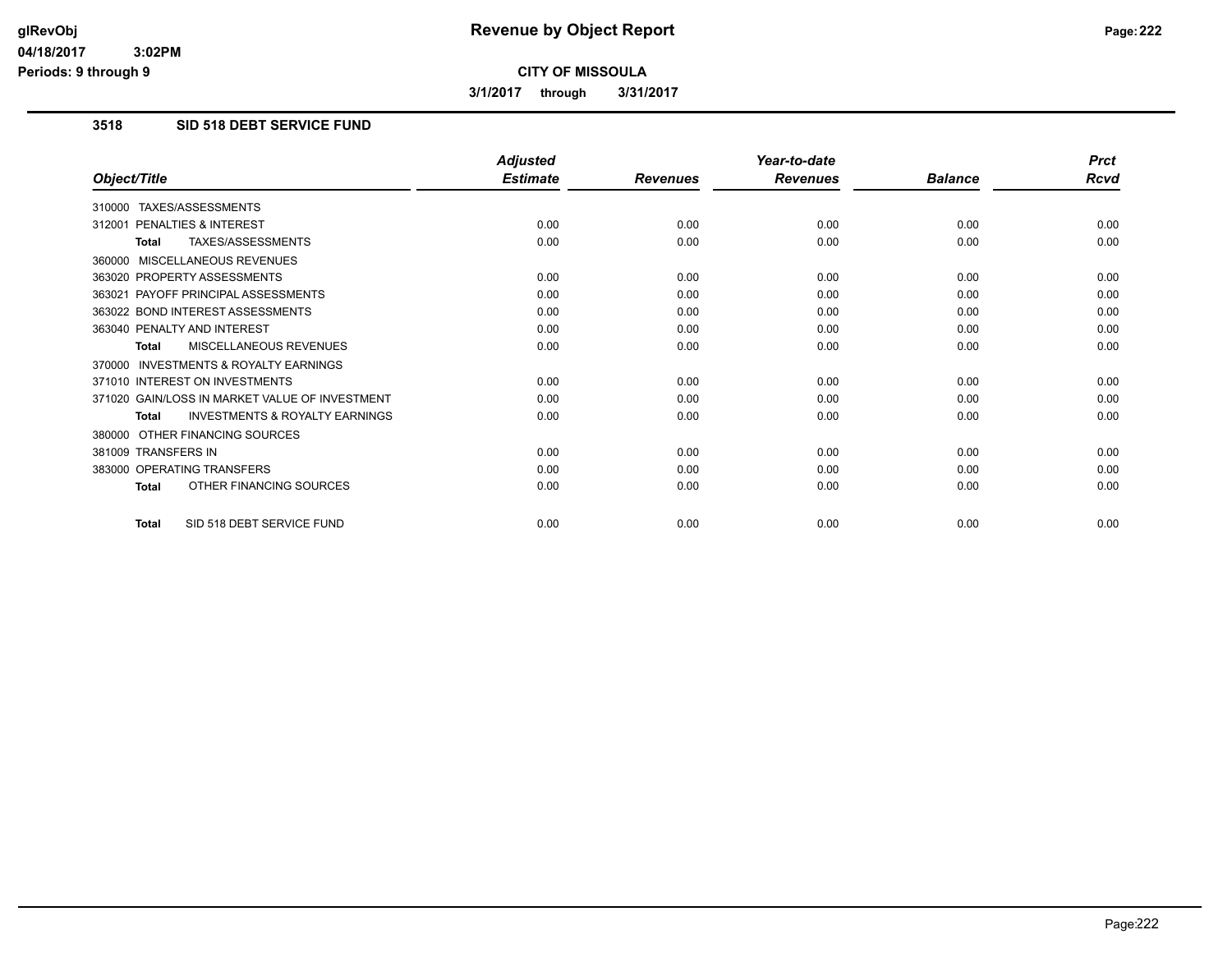**3/1/2017 through 3/31/2017**

**3519 SID 519 DEBT SERVICE FUND**

**3519 SID 519 DEBT SERVICE FUND**

|                                                           | <b>Adjusted</b> |                 | Year-to-date    |                | <b>Prct</b> |
|-----------------------------------------------------------|-----------------|-----------------|-----------------|----------------|-------------|
| Object/Title                                              | <b>Estimate</b> | <b>Revenues</b> | <b>Revenues</b> | <b>Balance</b> | <b>Rcvd</b> |
| 310000 TAXES/ASSESSMENTS                                  |                 |                 |                 |                |             |
| 312001 PENALTIES & INTEREST                               | 0.00            | 0.00            | 0.00            | 0.00           | 0.00        |
| TAXES/ASSESSMENTS<br><b>Total</b>                         | 0.00            | 0.00            | 0.00            | 0.00           | 0.00        |
| 360000 MISCELLANEOUS REVENUES                             |                 |                 |                 |                |             |
| 360010 MISCELLANEOUS                                      | 0.00            | 0.00            | 0.00            | 0.00           | 0.00        |
| 363020 PROPERTY ASSESSMENTS                               | 0.00            | 0.00            | 0.00            | 0.00           | 0.00        |
| 363021 PAYOFF PRINCIPAL ASSESSMENTS                       | 0.00            | 0.00            | 0.00            | 0.00           | 0.00        |
| 363022 BOND INTEREST ASSESSMENTS                          | 0.00            | 0.00            | 0.00            | 0.00           | 0.00        |
| 363040 PENALTY AND INTEREST                               | 0.00            | 0.00            | 0.00            | 0.00           | 0.00        |
| MISCELLANEOUS REVENUES<br>Total                           | 0.00            | 0.00            | 0.00            | 0.00           | 0.00        |
| <b>INVESTMENTS &amp; ROYALTY EARNINGS</b><br>370000       |                 |                 |                 |                |             |
| 371010 INTEREST ON INVESTMENTS                            | 0.00            | 0.00            | 0.00            | 0.00           | 0.00        |
| 371020 GAIN/LOSS IN MARKET VALUE OF INVESTMENTS           | 0.00            | 0.00            | 0.00            | 0.00           | 0.00        |
| <b>INVESTMENTS &amp; ROYALTY EARNINGS</b><br><b>Total</b> | 0.00            | 0.00            | 0.00            | 0.00           | 0.00        |
| OTHER FINANCING SOURCES<br>380000                         |                 |                 |                 |                |             |
| 381009 TRANSFERS IN                                       | 0.00            | 0.00            | 0.00            | 0.00           | 0.00        |
| OTHER FINANCING SOURCES<br><b>Total</b>                   | 0.00            | 0.00            | 0.00            | 0.00           | 0.00        |
| SID 519 DEBT SERVICE FUND<br><b>Total</b>                 | 0.00            | 0.00            | 0.00            | 0.00           | 0.00        |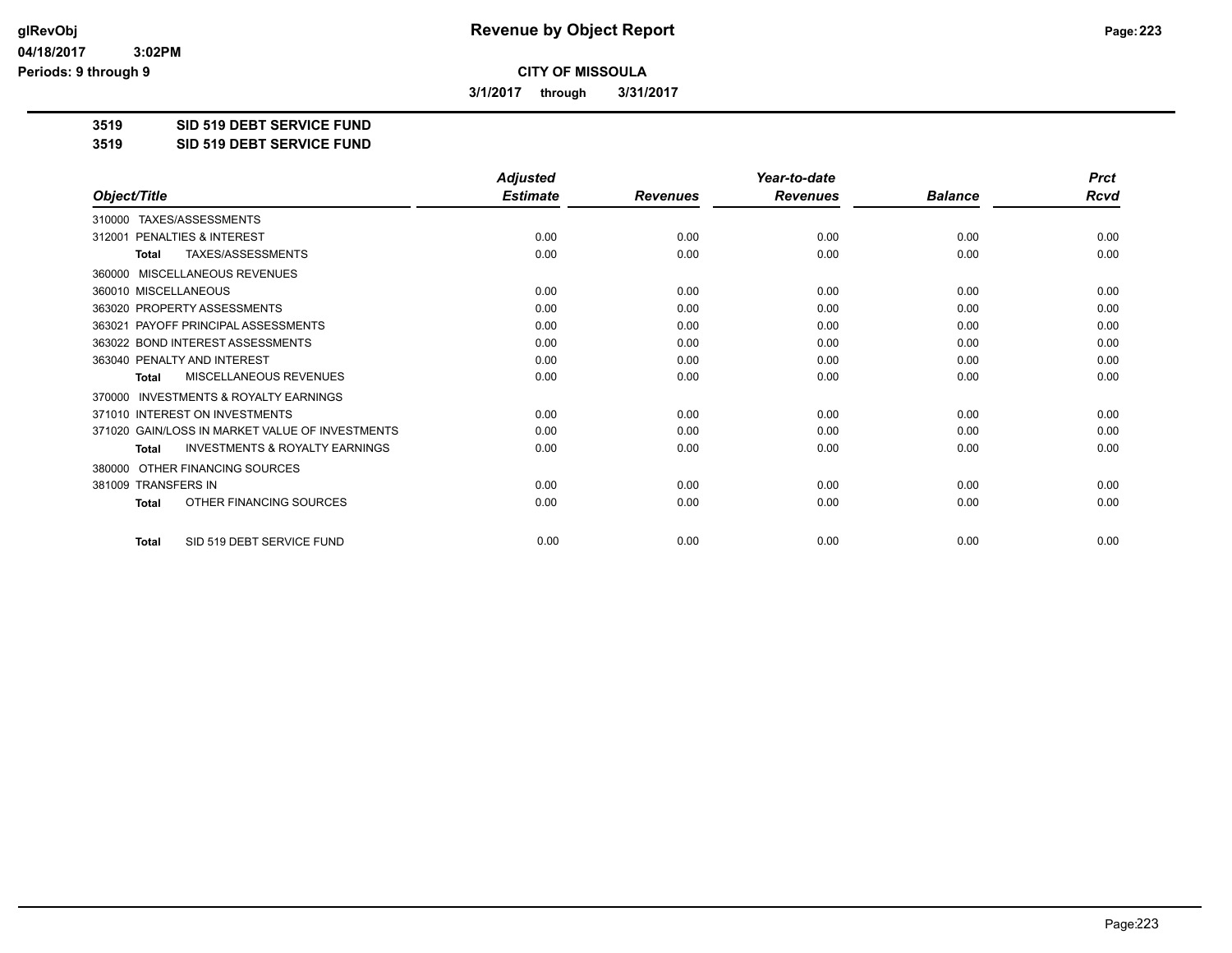**3/1/2017 through 3/31/2017**

#### **3519 SID 519 DEBT SERVICE FUND**

|                                                           | <b>Adjusted</b> |                 | Year-to-date    |                | <b>Prct</b> |
|-----------------------------------------------------------|-----------------|-----------------|-----------------|----------------|-------------|
| Object/Title                                              | <b>Estimate</b> | <b>Revenues</b> | <b>Revenues</b> | <b>Balance</b> | <b>Rcvd</b> |
| 310000 TAXES/ASSESSMENTS                                  |                 |                 |                 |                |             |
| PENALTIES & INTEREST<br>312001                            | 0.00            | 0.00            | 0.00            | 0.00           | 0.00        |
| TAXES/ASSESSMENTS<br><b>Total</b>                         | 0.00            | 0.00            | 0.00            | 0.00           | 0.00        |
| 360000 MISCELLANEOUS REVENUES                             |                 |                 |                 |                |             |
| 360010 MISCELLANEOUS                                      | 0.00            | 0.00            | 0.00            | 0.00           | 0.00        |
| 363020 PROPERTY ASSESSMENTS                               | 0.00            | 0.00            | 0.00            | 0.00           | 0.00        |
| 363021 PAYOFF PRINCIPAL ASSESSMENTS                       | 0.00            | 0.00            | 0.00            | 0.00           | 0.00        |
| 363022 BOND INTEREST ASSESSMENTS                          | 0.00            | 0.00            | 0.00            | 0.00           | 0.00        |
| 363040 PENALTY AND INTEREST                               | 0.00            | 0.00            | 0.00            | 0.00           | 0.00        |
| <b>MISCELLANEOUS REVENUES</b><br>Total                    | 0.00            | 0.00            | 0.00            | 0.00           | 0.00        |
| 370000 INVESTMENTS & ROYALTY EARNINGS                     |                 |                 |                 |                |             |
| 371010 INTEREST ON INVESTMENTS                            | 0.00            | 0.00            | 0.00            | 0.00           | 0.00        |
| 371020 GAIN/LOSS IN MARKET VALUE OF INVESTMENT            | 0.00            | 0.00            | 0.00            | 0.00           | 0.00        |
| <b>INVESTMENTS &amp; ROYALTY EARNINGS</b><br><b>Total</b> | 0.00            | 0.00            | 0.00            | 0.00           | 0.00        |
| 380000 OTHER FINANCING SOURCES                            |                 |                 |                 |                |             |
| 381009 TRANSFERS IN                                       | 0.00            | 0.00            | 0.00            | 0.00           | 0.00        |
| OTHER FINANCING SOURCES<br>Total                          | 0.00            | 0.00            | 0.00            | 0.00           | 0.00        |
| SID 519 DEBT SERVICE FUND<br><b>Total</b>                 | 0.00            | 0.00            | 0.00            | 0.00           | 0.00        |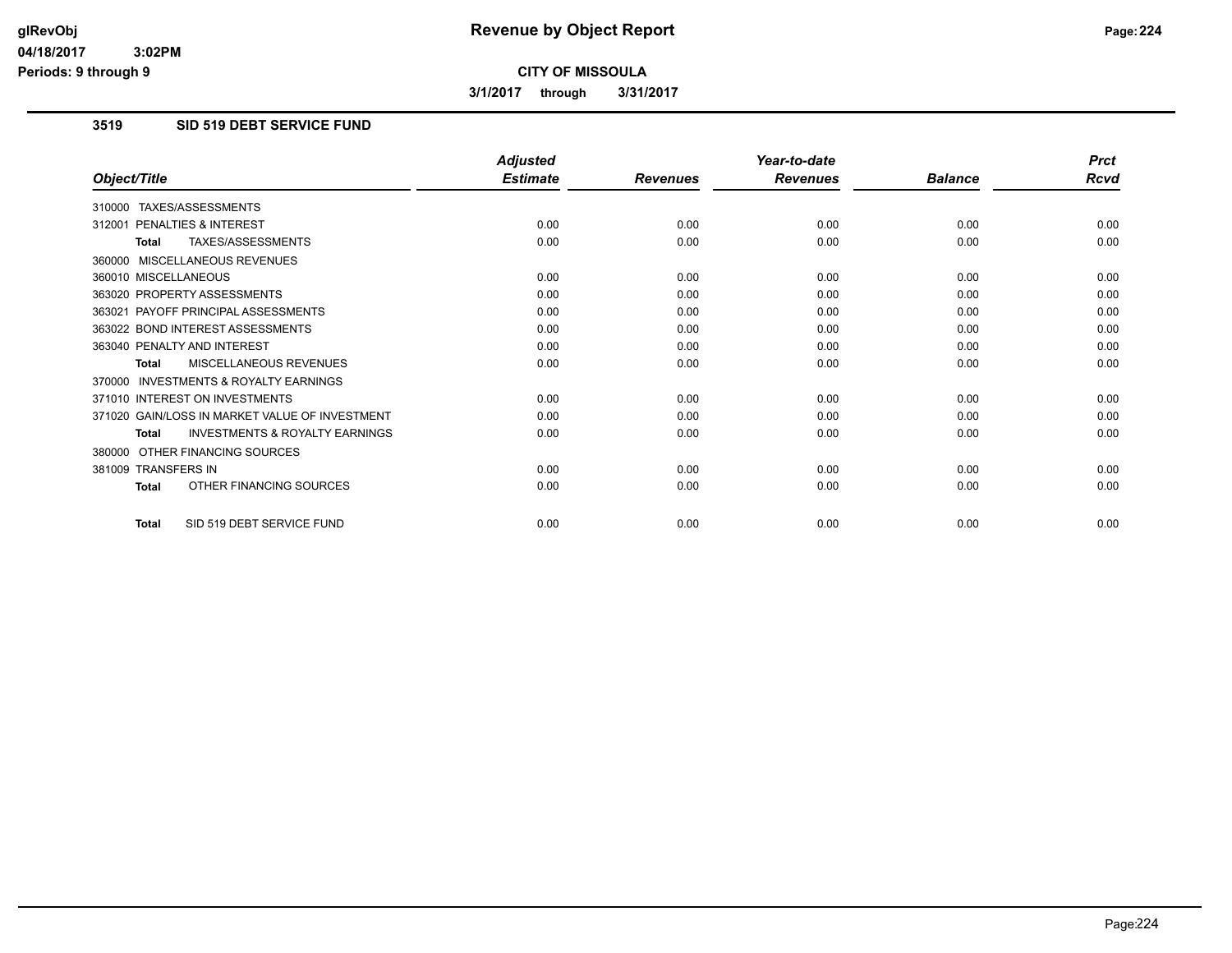**3/1/2017 through 3/31/2017**

**3520 SID 520 DEBT SERVICE FUND**

**3520 SID 520 DEBT SERVICE FUND**

|                                                     | <b>Adjusted</b> |                 | Year-to-date    |                |       |
|-----------------------------------------------------|-----------------|-----------------|-----------------|----------------|-------|
| Object/Title                                        | <b>Estimate</b> | <b>Revenues</b> | <b>Revenues</b> | <b>Balance</b> | Rcvd  |
| TAXES/ASSESSMENTS<br>310000                         |                 |                 |                 |                |       |
| 312001 PENALTIES & INTEREST                         | 0.00            | 0.00            | 0.00            | 0.00           | 0.00  |
| TAXES/ASSESSMENTS<br><b>Total</b>                   | 0.00            | 0.00            | 0.00            | 0.00           | 0.00  |
| MISCELLANEOUS REVENUES<br>360000                    |                 |                 |                 |                |       |
| 360010 MISCELLANEOUS                                | 0.00            | 0.00            | 0.00            | 0.00           | 0.00  |
| 363020 PROPERTY ASSESSMENTS                         | 159,340.00      | 276.64          | 72,964.99       | 86,375.01      | 45.79 |
| 363021 PAYOFF PRINCIPAL ASSESSMENTS                 | 0.00            | 0.00            | 723.00          | $-723.00$      | 0.00  |
| 363022 BOND INTEREST ASSESSMENTS                    | 0.00            | 0.00            | 0.00            | 0.00           | 0.00  |
| 363040 PENALTY AND INTEREST                         | 0.00            | 10.38           | 110.26          | $-110.26$      | 0.00  |
| MISCELLANEOUS REVENUES<br>Total                     | 159,340.00      | 287.02          | 73,798.25       | 85,541.75      | 46.31 |
| <b>INVESTMENTS &amp; ROYALTY EARNINGS</b><br>370000 |                 |                 |                 |                |       |
| 371010 INTEREST ON INVESTMENTS                      | 0.00            | 0.00            | 0.00            | 0.00           | 0.00  |
| 371020 GAIN/LOSS IN MARKET VALUE OF INVESTMENTS     | 0.00            | 0.00            | 0.00            | 0.00           | 0.00  |
| <b>INVESTMENTS &amp; ROYALTY EARNINGS</b><br>Total  | 0.00            | 0.00            | 0.00            | 0.00           | 0.00  |
| OTHER FINANCING SOURCES<br>380000                   |                 |                 |                 |                |       |
| 383000 OPERATING TRANSFERS                          | 0.00            | 0.00            | 0.00            | 0.00           | 0.00  |
| OTHER FINANCING SOURCES<br>Total                    | 0.00            | 0.00            | 0.00            | 0.00           | 0.00  |
| SID 520 DEBT SERVICE FUND<br><b>Total</b>           | 159,340.00      | 287.02          | 73,798.25       | 85,541.75      | 46.31 |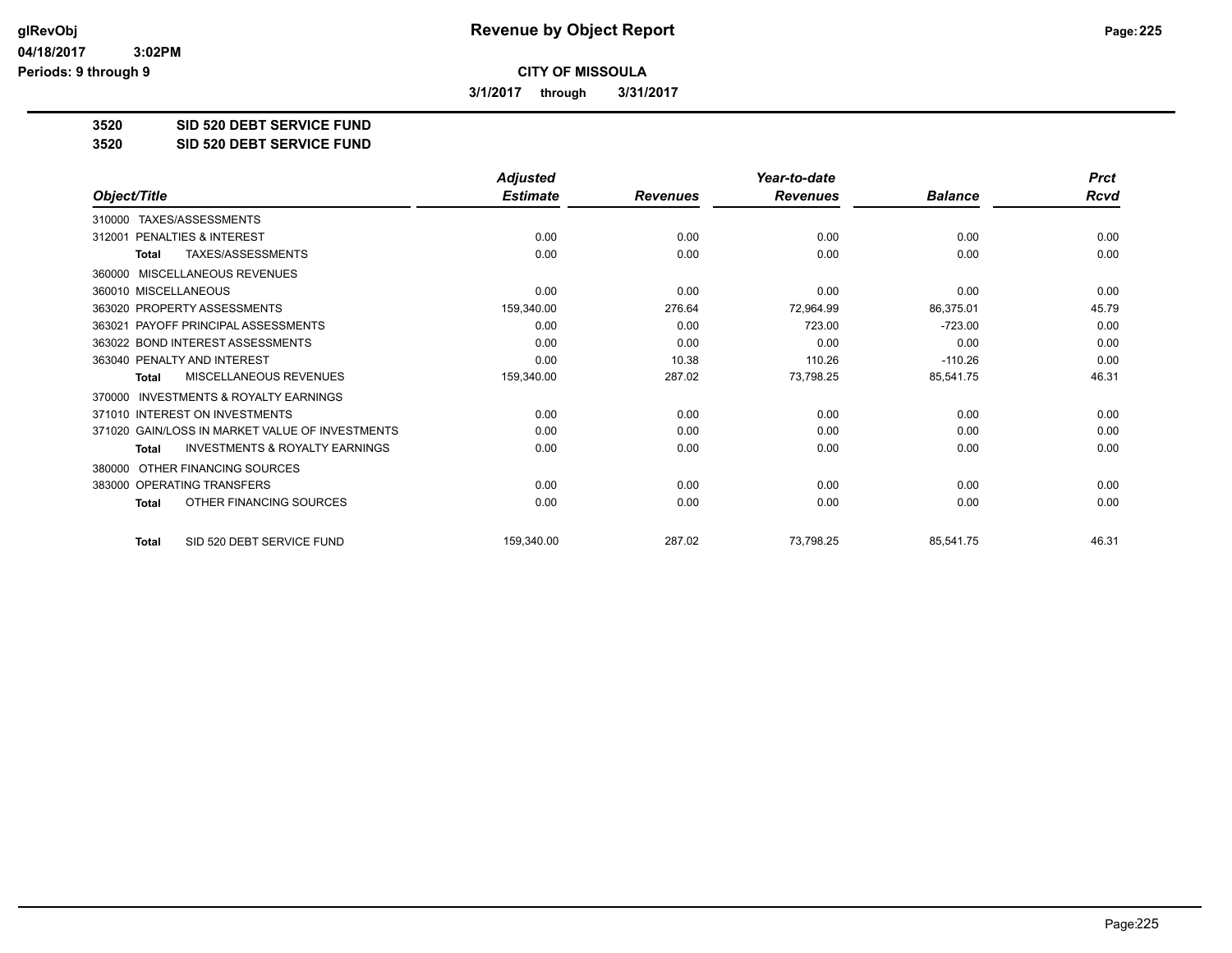**3/1/2017 through 3/31/2017**

#### **3520 SID 520 DEBT SERVICE FUND**

|                                                           | <b>Adjusted</b> |                 | Year-to-date    |                | <b>Prct</b> |
|-----------------------------------------------------------|-----------------|-----------------|-----------------|----------------|-------------|
| Object/Title                                              | <b>Estimate</b> | <b>Revenues</b> | <b>Revenues</b> | <b>Balance</b> | Rcvd        |
| TAXES/ASSESSMENTS<br>310000                               |                 |                 |                 |                |             |
| PENALTIES & INTEREST<br>312001                            | 0.00            | 0.00            | 0.00            | 0.00           | 0.00        |
| TAXES/ASSESSMENTS<br><b>Total</b>                         | 0.00            | 0.00            | 0.00            | 0.00           | 0.00        |
| 360000 MISCELLANEOUS REVENUES                             |                 |                 |                 |                |             |
| 360010 MISCELLANEOUS                                      | 0.00            | 0.00            | 0.00            | 0.00           | 0.00        |
| 363020 PROPERTY ASSESSMENTS                               | 159,340.00      | 276.64          | 72,964.99       | 86,375.01      | 45.79       |
| 363021 PAYOFF PRINCIPAL ASSESSMENTS                       | 0.00            | 0.00            | 723.00          | $-723.00$      | 0.00        |
| 363022 BOND INTEREST ASSESSMENTS                          | 0.00            | 0.00            | 0.00            | 0.00           | 0.00        |
| 363040 PENALTY AND INTEREST                               | 0.00            | 10.38           | 110.26          | $-110.26$      | 0.00        |
| MISCELLANEOUS REVENUES<br>Total                           | 159,340.00      | 287.02          | 73,798.25       | 85,541.75      | 46.31       |
| <b>INVESTMENTS &amp; ROYALTY EARNINGS</b><br>370000       |                 |                 |                 |                |             |
| 371010 INTEREST ON INVESTMENTS                            | 0.00            | 0.00            | 0.00            | 0.00           | 0.00        |
| 371020 GAIN/LOSS IN MARKET VALUE OF INVESTMENT            | 0.00            | 0.00            | 0.00            | 0.00           | 0.00        |
| <b>INVESTMENTS &amp; ROYALTY EARNINGS</b><br><b>Total</b> | 0.00            | 0.00            | 0.00            | 0.00           | 0.00        |
| OTHER FINANCING SOURCES<br>380000                         |                 |                 |                 |                |             |
| 383000 OPERATING TRANSFERS                                | 0.00            | 0.00            | 0.00            | 0.00           | 0.00        |
| OTHER FINANCING SOURCES<br><b>Total</b>                   | 0.00            | 0.00            | 0.00            | 0.00           | 0.00        |
| SID 520 DEBT SERVICE FUND<br><b>Total</b>                 | 159,340.00      | 287.02          | 73,798.25       | 85,541.75      | 46.31       |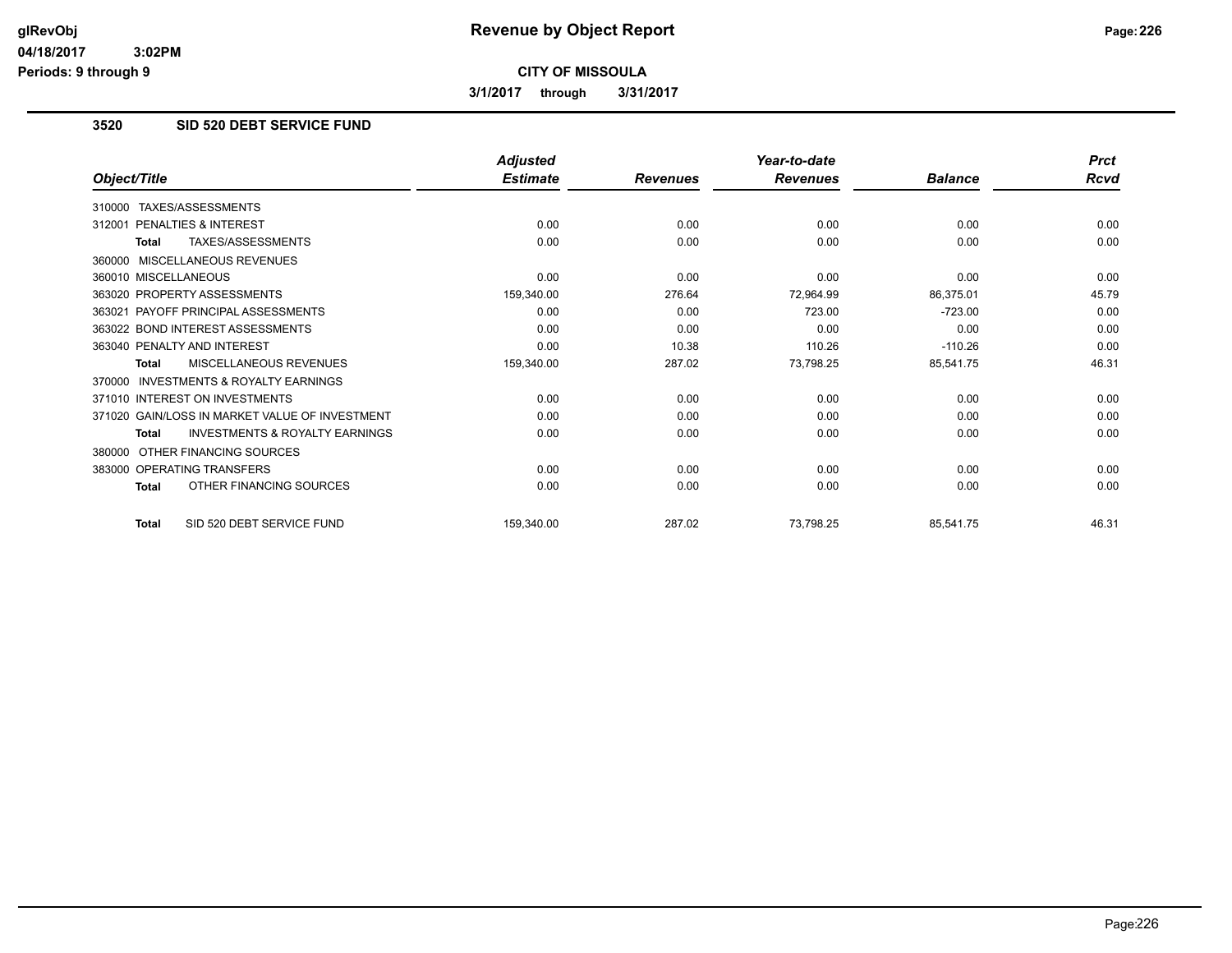**3/1/2017 through 3/31/2017**

**3521 SID 521 DEBT SERVICE FUND**

**3521 SID 521 DEBT SERVICE FUND**

|                                                     | <b>Adjusted</b> |                 | Year-to-date    |                |             |  |
|-----------------------------------------------------|-----------------|-----------------|-----------------|----------------|-------------|--|
| Object/Title                                        | <b>Estimate</b> | <b>Revenues</b> | <b>Revenues</b> | <b>Balance</b> | <b>Rcvd</b> |  |
| TAXES/ASSESSMENTS<br>310000                         |                 |                 |                 |                |             |  |
| PENALTIES & INTEREST<br>312001                      | 0.00            | 0.00            | 0.00            | 0.00           | 0.00        |  |
| TAXES/ASSESSMENTS<br><b>Total</b>                   | 0.00            | 0.00            | 0.00            | 0.00           | 0.00        |  |
| 360000 MISCELLANEOUS REVENUES                       |                 |                 |                 |                |             |  |
| 360010 MISCELLANEOUS                                | 0.00            | 0.00            | 0.00            | 0.00           | 0.00        |  |
| 363020 PROPERTY ASSESSMENTS                         | 98.00           | 0.00            | 0.00            | 98.00          | 0.00        |  |
| 363021 PAYOFF PRINCIPAL ASSESSMENTS                 | 0.00            | 0.00            | 0.00            | 0.00           | 0.00        |  |
| 363022 BOND INTEREST ASSESSMENTS                    | 0.00            | 0.00            | 0.00            | 0.00           | 0.00        |  |
| 363040 PENALTY AND INTEREST                         | 0.00            | 0.00            | 0.00            | 0.00           | 0.00        |  |
| MISCELLANEOUS REVENUES<br>Total                     | 98.00           | 0.00            | 0.00            | 98.00          | 0.00        |  |
| <b>INVESTMENTS &amp; ROYALTY EARNINGS</b><br>370000 |                 |                 |                 |                |             |  |
| 371010 INTEREST ON INVESTMENTS                      | 0.00            | 0.00            | 0.00            | 0.00           | 0.00        |  |
| 371020 GAIN/LOSS IN MARKET VALUE OF INVESTMENTS     | 0.00            | 0.00            | 0.00            | 0.00           | 0.00        |  |
| <b>INVESTMENTS &amp; ROYALTY EARNINGS</b><br>Total  | 0.00            | 0.00            | 0.00            | 0.00           | 0.00        |  |
| OTHER FINANCING SOURCES<br>380000                   |                 |                 |                 |                |             |  |
| 381009 TRANSFERS IN                                 | 0.00            | 0.00            | 0.00            | 0.00           | 0.00        |  |
| OTHER FINANCING SOURCES<br>Total                    | 0.00            | 0.00            | 0.00            | 0.00           | 0.00        |  |
| SID 521 DEBT SERVICE FUND<br><b>Total</b>           | 98.00           | 0.00            | 0.00            | 98.00          | 0.00        |  |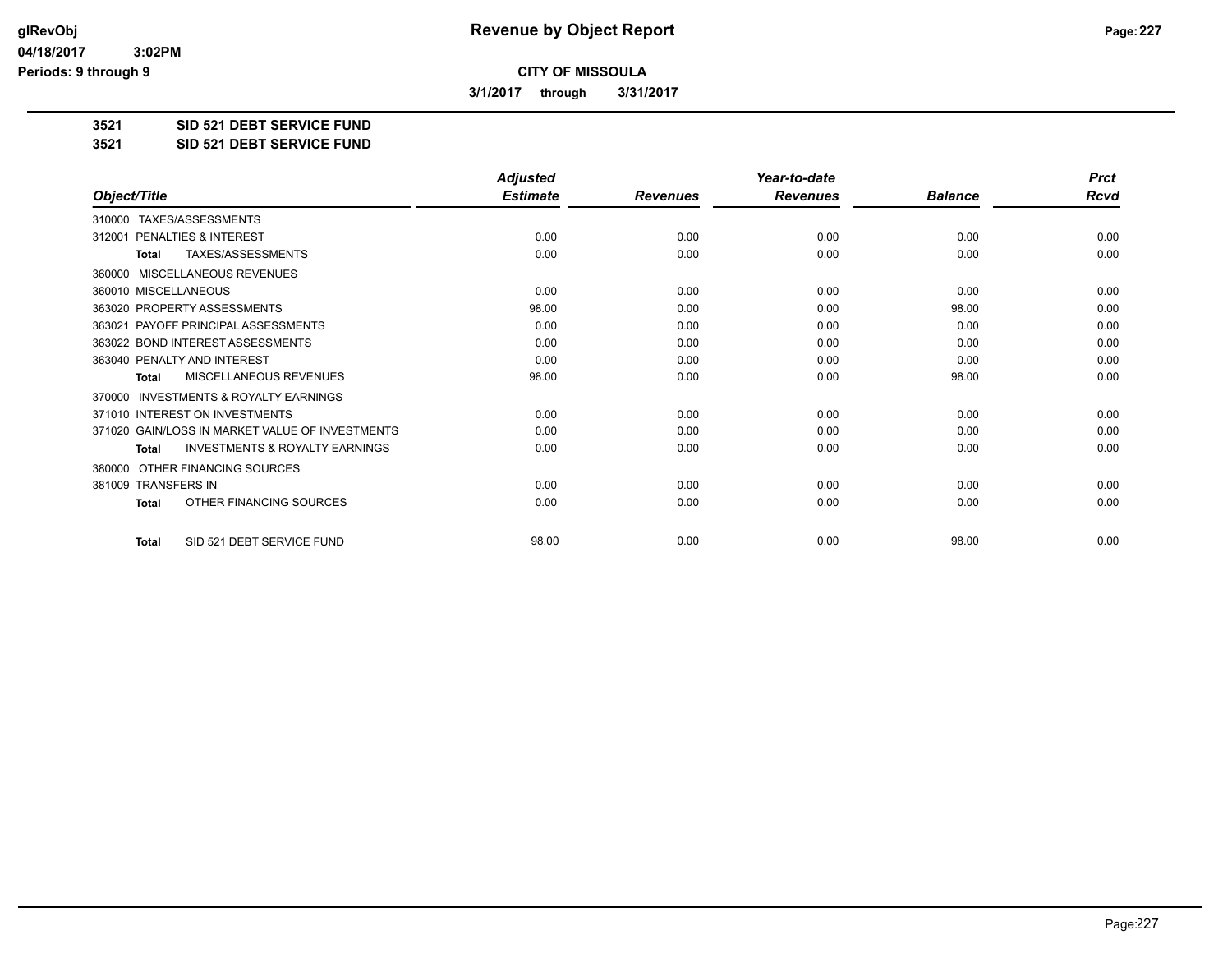**3/1/2017 through 3/31/2017**

#### **3521 SID 521 DEBT SERVICE FUND**

|                                                     | <b>Adjusted</b> |                 | Year-to-date    |                | <b>Prct</b> |
|-----------------------------------------------------|-----------------|-----------------|-----------------|----------------|-------------|
| Object/Title                                        | <b>Estimate</b> | <b>Revenues</b> | <b>Revenues</b> | <b>Balance</b> | Rcvd        |
| 310000 TAXES/ASSESSMENTS                            |                 |                 |                 |                |             |
| 312001 PENALTIES & INTEREST                         | 0.00            | 0.00            | 0.00            | 0.00           | 0.00        |
| TAXES/ASSESSMENTS<br><b>Total</b>                   | 0.00            | 0.00            | 0.00            | 0.00           | 0.00        |
| 360000 MISCELLANEOUS REVENUES                       |                 |                 |                 |                |             |
| 360010 MISCELLANEOUS                                | 0.00            | 0.00            | 0.00            | 0.00           | 0.00        |
| 363020 PROPERTY ASSESSMENTS                         | 98.00           | 0.00            | 0.00            | 98.00          | 0.00        |
| 363021 PAYOFF PRINCIPAL ASSESSMENTS                 | 0.00            | 0.00            | 0.00            | 0.00           | 0.00        |
| 363022 BOND INTEREST ASSESSMENTS                    | 0.00            | 0.00            | 0.00            | 0.00           | 0.00        |
| 363040 PENALTY AND INTEREST                         | 0.00            | 0.00            | 0.00            | 0.00           | 0.00        |
| MISCELLANEOUS REVENUES<br>Total                     | 98.00           | 0.00            | 0.00            | 98.00          | 0.00        |
| <b>INVESTMENTS &amp; ROYALTY EARNINGS</b><br>370000 |                 |                 |                 |                |             |
| 371010 INTEREST ON INVESTMENTS                      | 0.00            | 0.00            | 0.00            | 0.00           | 0.00        |
| 371020 GAIN/LOSS IN MARKET VALUE OF INVESTMENT      | 0.00            | 0.00            | 0.00            | 0.00           | 0.00        |
| <b>INVESTMENTS &amp; ROYALTY EARNINGS</b><br>Total  | 0.00            | 0.00            | 0.00            | 0.00           | 0.00        |
| OTHER FINANCING SOURCES<br>380000                   |                 |                 |                 |                |             |
| 381009 TRANSFERS IN                                 | 0.00            | 0.00            | 0.00            | 0.00           | 0.00        |
| OTHER FINANCING SOURCES<br><b>Total</b>             | 0.00            | 0.00            | 0.00            | 0.00           | 0.00        |
| SID 521 DEBT SERVICE FUND<br><b>Total</b>           | 98.00           | 0.00            | 0.00            | 98.00          | 0.00        |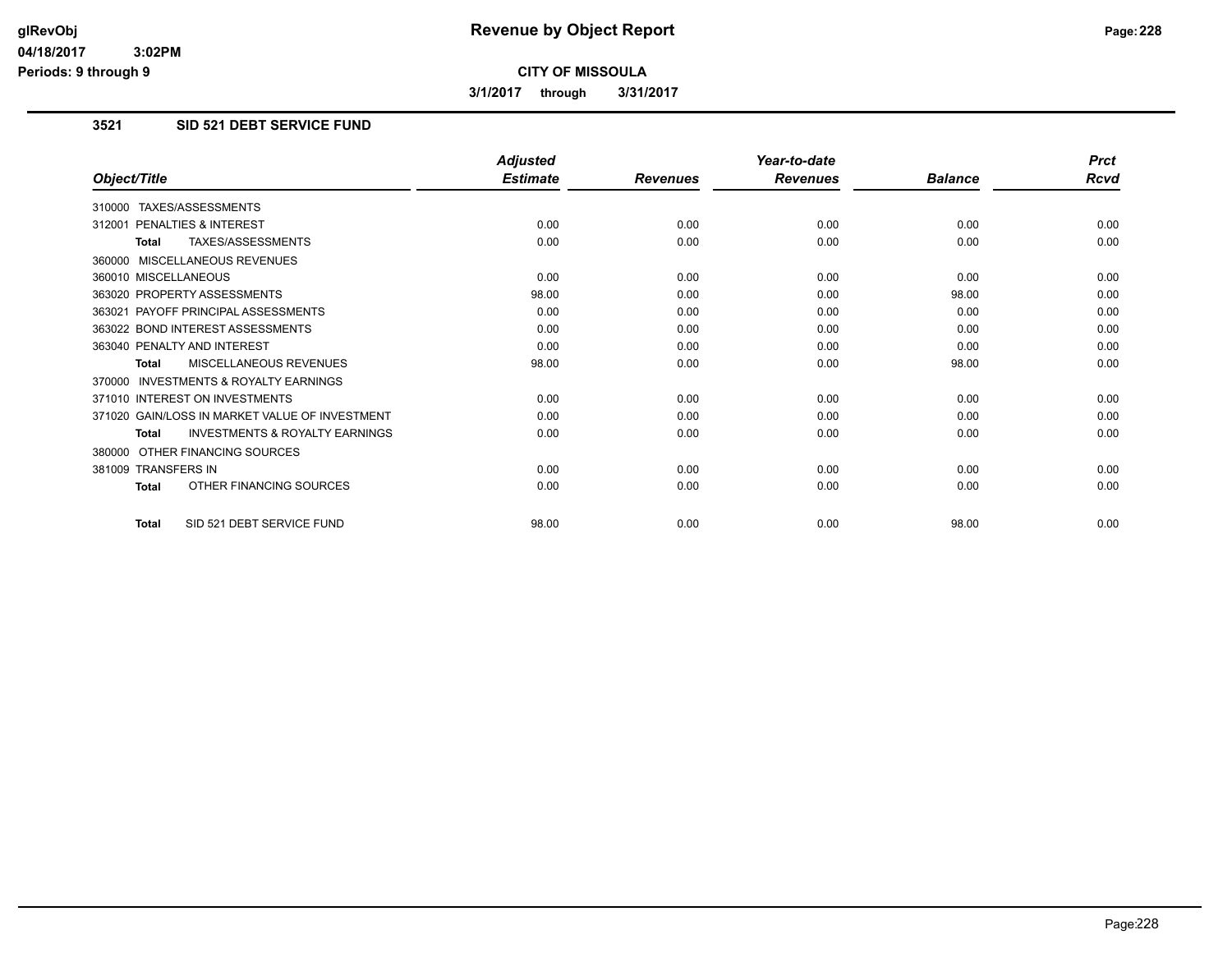**3/1/2017 through 3/31/2017**

**3522 SID 522 DEBT SERVICE FUND**

**3522 SID 522 DEBT SERVICE FUND**

|                                                           | <b>Adjusted</b> |                 | Year-to-date    |                | <b>Prct</b> |
|-----------------------------------------------------------|-----------------|-----------------|-----------------|----------------|-------------|
| Object/Title                                              | <b>Estimate</b> | <b>Revenues</b> | <b>Revenues</b> | <b>Balance</b> | <b>Rcvd</b> |
| 310000 TAXES/ASSESSMENTS                                  |                 |                 |                 |                |             |
| 312001 PENALTIES & INTEREST                               | 0.00            | 0.00            | 0.00            | 0.00           | 0.00        |
| TAXES/ASSESSMENTS<br><b>Total</b>                         | 0.00            | 0.00            | 0.00            | 0.00           | 0.00        |
| 360000 MISCELLANEOUS REVENUES                             |                 |                 |                 |                |             |
| 360010 MISCELLANEOUS                                      | 0.00            | 0.00            | 0.00            | 0.00           | 0.00        |
| 363020 PROPERTY ASSESSMENTS                               | 142.00          | 0.00            | 0.00            | 142.00         | 0.00        |
| 363021 PAYOFF PRINCIPAL ASSESSMENTS                       | 0.00            | 0.00            | 0.00            | 0.00           | 0.00        |
| 363022 BOND INTEREST ASSESSMENTS                          | 0.00            | 0.00            | 0.00            | 0.00           | 0.00        |
| 363040 PENALTY AND INTEREST                               | 0.00            | 0.00            | 0.00            | 0.00           | 0.00        |
| MISCELLANEOUS REVENUES<br>Total                           | 142.00          | 0.00            | 0.00            | 142.00         | 0.00        |
| <b>INVESTMENTS &amp; ROYALTY EARNINGS</b><br>370000       |                 |                 |                 |                |             |
| 371010 INTEREST ON INVESTMENTS                            | 0.00            | 0.00            | 0.00            | 0.00           | 0.00        |
| 371020 GAIN/LOSS IN MARKET VALUE OF INVESTMENTS           | 0.00            | 0.00            | 0.00            | 0.00           | 0.00        |
| <b>INVESTMENTS &amp; ROYALTY EARNINGS</b><br><b>Total</b> | 0.00            | 0.00            | 0.00            | 0.00           | 0.00        |
| SID 522 DEBT SERVICE FUND<br><b>Total</b>                 | 142.00          | 0.00            | 0.00            | 142.00         | 0.00        |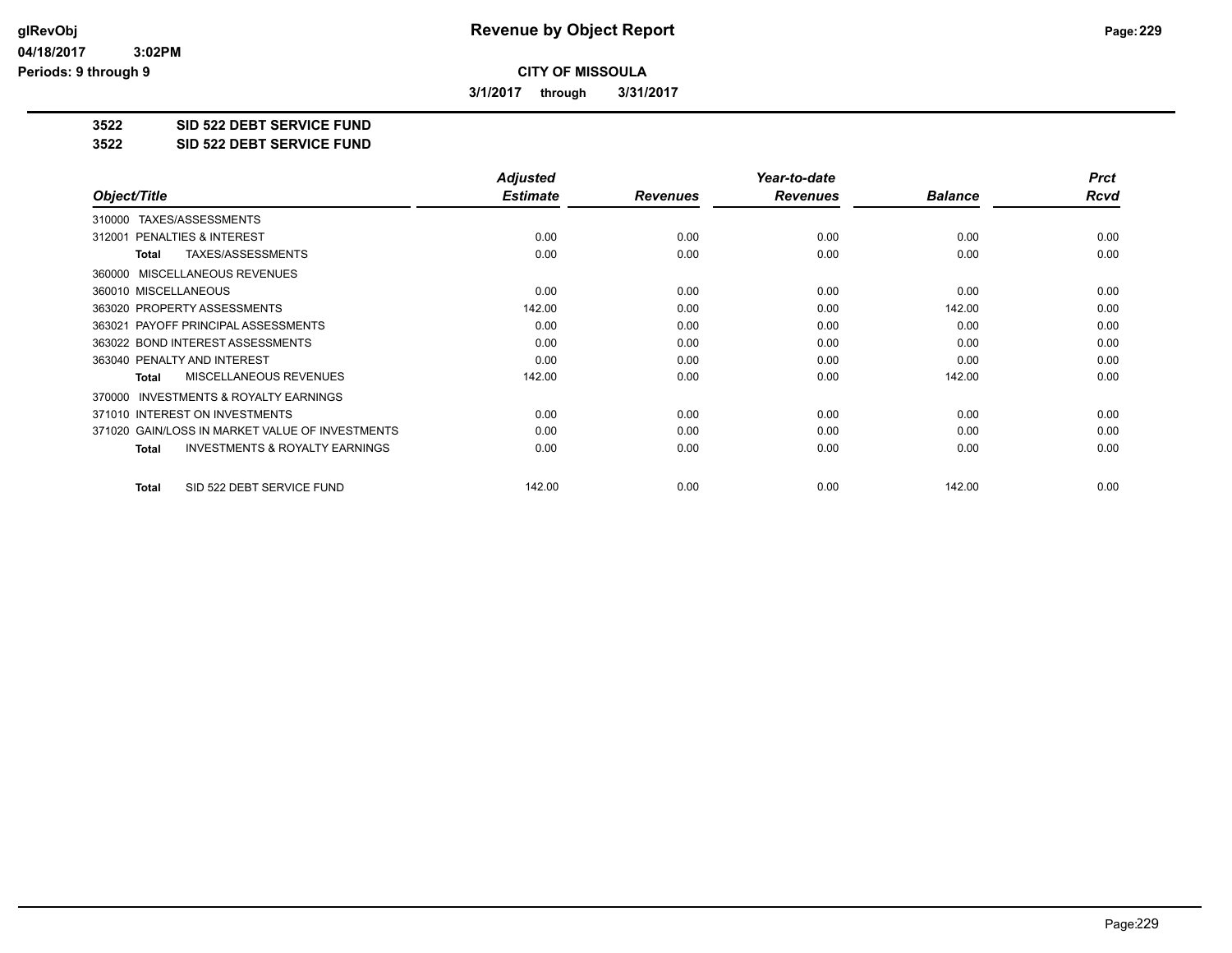**3/1/2017 through 3/31/2017**

#### **3522 SID 522 DEBT SERVICE FUND**

|                                                           | <b>Adjusted</b> |                 | Year-to-date    |                | <b>Prct</b> |
|-----------------------------------------------------------|-----------------|-----------------|-----------------|----------------|-------------|
| Object/Title                                              | <b>Estimate</b> | <b>Revenues</b> | <b>Revenues</b> | <b>Balance</b> | <b>Rcvd</b> |
| 310000 TAXES/ASSESSMENTS                                  |                 |                 |                 |                |             |
| 312001 PENALTIES & INTEREST                               | 0.00            | 0.00            | 0.00            | 0.00           | 0.00        |
| TAXES/ASSESSMENTS<br>Total                                | 0.00            | 0.00            | 0.00            | 0.00           | 0.00        |
| 360000 MISCELLANEOUS REVENUES                             |                 |                 |                 |                |             |
| 360010 MISCELLANEOUS                                      | 0.00            | 0.00            | 0.00            | 0.00           | 0.00        |
| 363020 PROPERTY ASSESSMENTS                               | 142.00          | 0.00            | 0.00            | 142.00         | 0.00        |
| 363021 PAYOFF PRINCIPAL ASSESSMENTS                       | 0.00            | 0.00            | 0.00            | 0.00           | 0.00        |
| 363022 BOND INTEREST ASSESSMENTS                          | 0.00            | 0.00            | 0.00            | 0.00           | 0.00        |
| 363040 PENALTY AND INTEREST                               | 0.00            | 0.00            | 0.00            | 0.00           | 0.00        |
| <b>MISCELLANEOUS REVENUES</b><br>Total                    | 142.00          | 0.00            | 0.00            | 142.00         | 0.00        |
| INVESTMENTS & ROYALTY EARNINGS<br>370000                  |                 |                 |                 |                |             |
| 371010 INTEREST ON INVESTMENTS                            | 0.00            | 0.00            | 0.00            | 0.00           | 0.00        |
| 371020 GAIN/LOSS IN MARKET VALUE OF INVESTMENT            | 0.00            | 0.00            | 0.00            | 0.00           | 0.00        |
| <b>INVESTMENTS &amp; ROYALTY EARNINGS</b><br><b>Total</b> | 0.00            | 0.00            | 0.00            | 0.00           | 0.00        |
| SID 522 DEBT SERVICE FUND<br><b>Total</b>                 | 142.00          | 0.00            | 0.00            | 142.00         | 0.00        |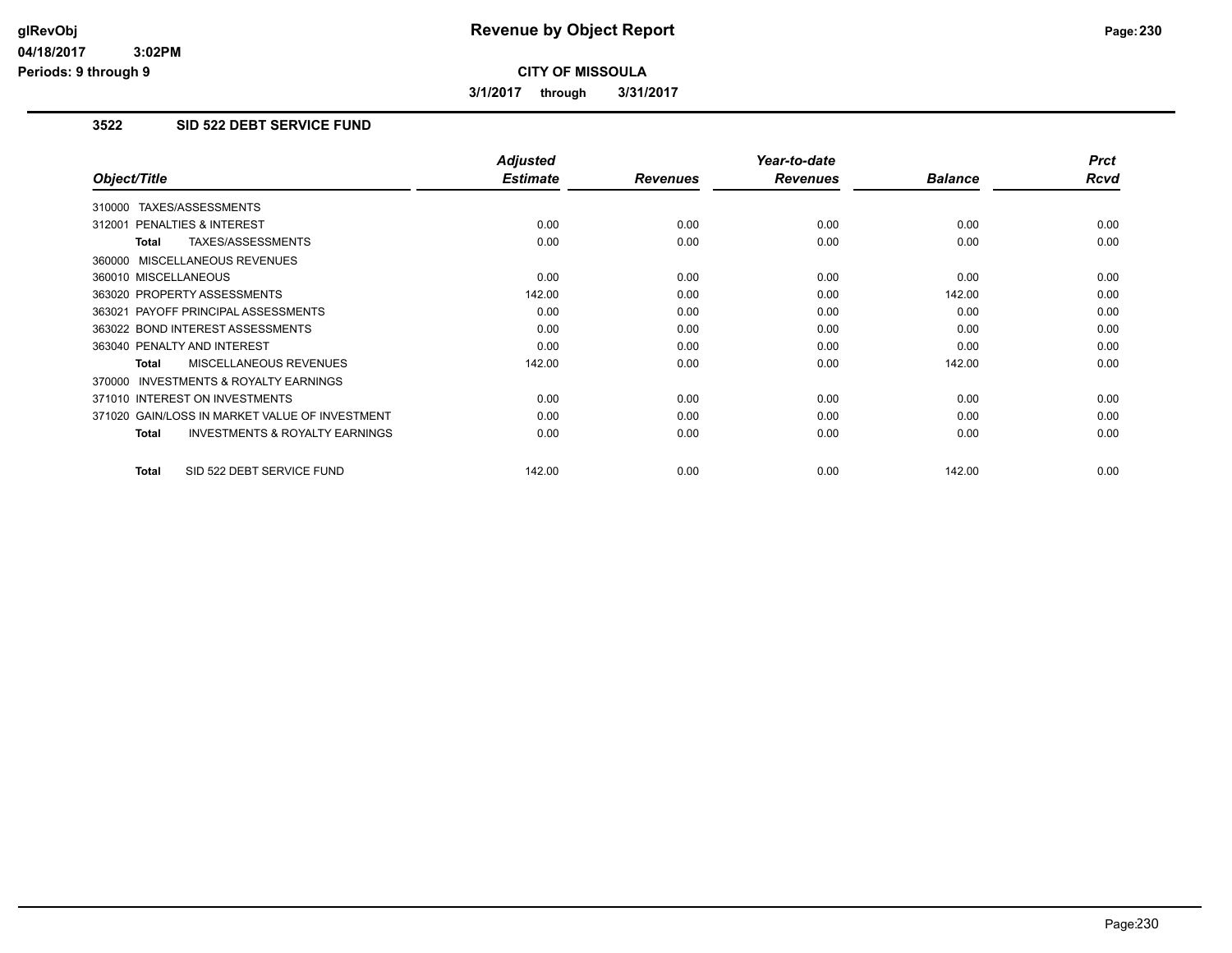**3/1/2017 through 3/31/2017**

**3524 SID 524 DEBT SERVICE FUND**

**3524 SID 524 DEBT SERVICE FUND**

|                                                    | <b>Adjusted</b> |                 | Year-to-date    |                | <b>Prct</b> |
|----------------------------------------------------|-----------------|-----------------|-----------------|----------------|-------------|
| Object/Title                                       | <b>Estimate</b> | <b>Revenues</b> | <b>Revenues</b> | <b>Balance</b> | <b>Rcvd</b> |
| 310000 TAXES/ASSESSMENTS                           |                 |                 |                 |                |             |
| 312001 PENALTIES & INTEREST                        | 0.00            | 0.00            | 0.00            | 0.00           | 0.00        |
| TAXES/ASSESSMENTS<br>Total                         | 0.00            | 0.00            | 0.00            | 0.00           | 0.00        |
| 360000 MISCELLANEOUS REVENUES                      |                 |                 |                 |                |             |
| 363020 PROPERTY ASSESSMENTS                        | 305,600.00      | 591.08          | 131,080.30      | 174,519.70     | 42.89       |
| 363021 PAYOFF PRINCIPAL ASSESSMENTS                | 0.00            | 0.00            | 7,543.42        | $-7,543.42$    | 0.00        |
| 363022 BOND INTEREST ASSESSMENTS                   | 0.00            | 0.00            | 0.00            | 0.00           | 0.00        |
| 363040 PENALTY AND INTEREST                        | 0.00            | 10.19           | 190.10          | $-190.10$      | 0.00        |
| MISCELLANEOUS REVENUES<br>Total                    | 305,600.00      | 601.27          | 138,813.82      | 166,786.18     | 45.42       |
| 370000 INVESTMENTS & ROYALTY EARNINGS              |                 |                 |                 |                |             |
| 371010 INTEREST ON INVESTMENTS                     | 0.00            | 0.00            | 0.00            | 0.00           | 0.00        |
| 371020 GAIN/LOSS IN MARKET VALUE OF INVESTMENTS    | 0.00            | 0.00            | 0.00            | 0.00           | 0.00        |
| 371500 INTEREST ON INTERFUND LOAN                  | 0.00            | 0.00            | 0.00            | 0.00           | 0.00        |
| <b>INVESTMENTS &amp; ROYALTY EARNINGS</b><br>Total | 0.00            | 0.00            | 0.00            | 0.00           | 0.00        |
| SID 524 DEBT SERVICE FUND<br>Total                 | 305,600.00      | 601.27          | 138,813.82      | 166,786.18     | 45.42       |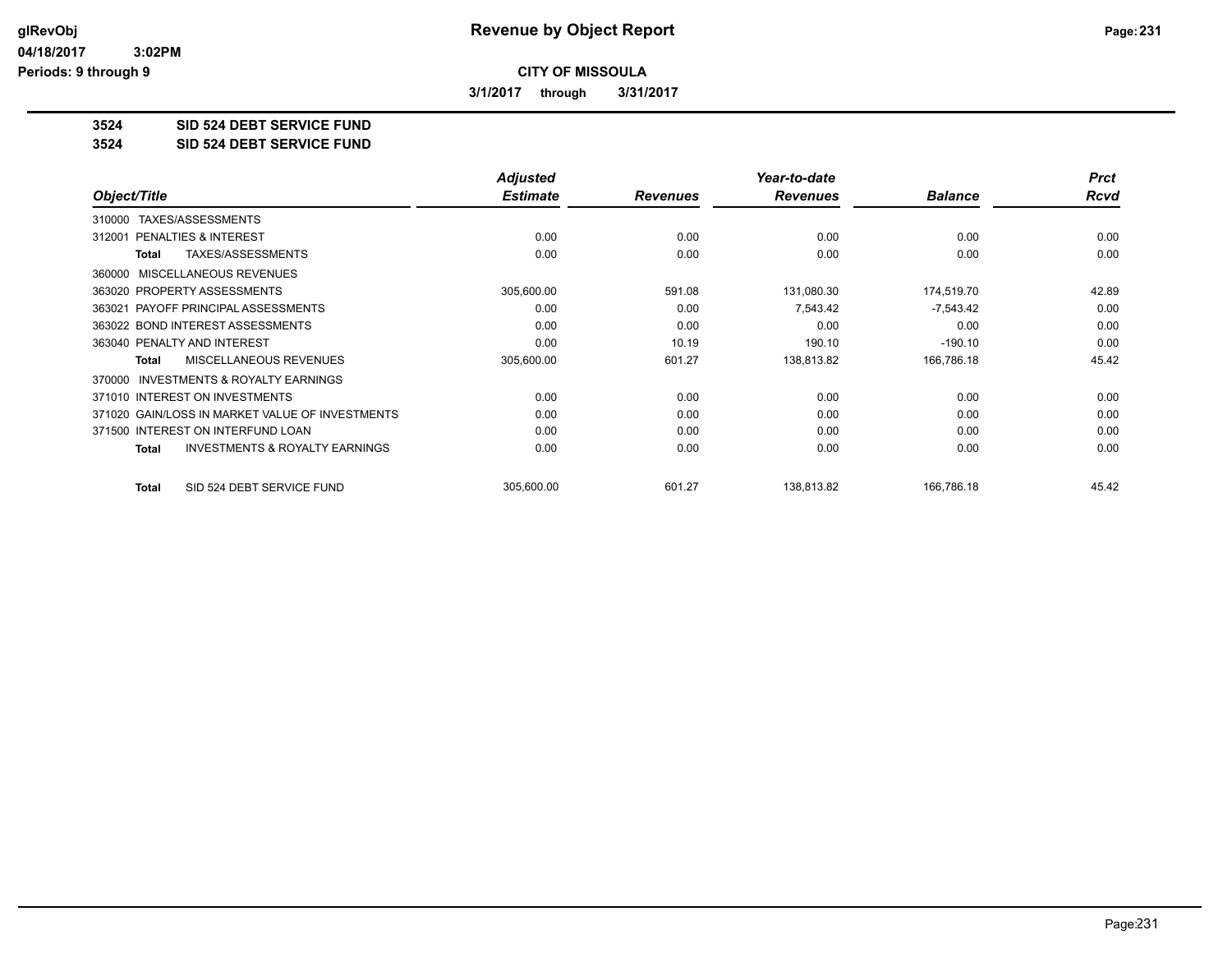**3/1/2017 through 3/31/2017**

#### **3524 SID 524 DEBT SERVICE FUND**

|                                                     | <b>Adjusted</b> |                 | Year-to-date    |                | <b>Prct</b> |
|-----------------------------------------------------|-----------------|-----------------|-----------------|----------------|-------------|
| Object/Title                                        | <b>Estimate</b> | <b>Revenues</b> | <b>Revenues</b> | <b>Balance</b> | Rcvd        |
| 310000 TAXES/ASSESSMENTS                            |                 |                 |                 |                |             |
| PENALTIES & INTEREST<br>312001                      | 0.00            | 0.00            | 0.00            | 0.00           | 0.00        |
| TAXES/ASSESSMENTS<br>Total                          | 0.00            | 0.00            | 0.00            | 0.00           | 0.00        |
| 360000 MISCELLANEOUS REVENUES                       |                 |                 |                 |                |             |
| 363020 PROPERTY ASSESSMENTS                         | 305,600.00      | 591.08          | 131,080.30      | 174,519.70     | 42.89       |
| 363021 PAYOFF PRINCIPAL ASSESSMENTS                 | 0.00            | 0.00            | 7,543.42        | $-7,543.42$    | 0.00        |
| 363022 BOND INTEREST ASSESSMENTS                    | 0.00            | 0.00            | 0.00            | 0.00           | 0.00        |
| 363040 PENALTY AND INTEREST                         | 0.00            | 10.19           | 190.10          | $-190.10$      | 0.00        |
| MISCELLANEOUS REVENUES<br>Total                     | 305,600.00      | 601.27          | 138,813.82      | 166,786.18     | 45.42       |
| <b>INVESTMENTS &amp; ROYALTY EARNINGS</b><br>370000 |                 |                 |                 |                |             |
| 371010 INTEREST ON INVESTMENTS                      | 0.00            | 0.00            | 0.00            | 0.00           | 0.00        |
| 371020 GAIN/LOSS IN MARKET VALUE OF INVESTMENT      | 0.00            | 0.00            | 0.00            | 0.00           | 0.00        |
| 371500 INTEREST ON INTERFUND LOAN                   | 0.00            | 0.00            | 0.00            | 0.00           | 0.00        |
| <b>INVESTMENTS &amp; ROYALTY EARNINGS</b><br>Total  | 0.00            | 0.00            | 0.00            | 0.00           | 0.00        |
| SID 524 DEBT SERVICE FUND<br><b>Total</b>           | 305,600.00      | 601.27          | 138,813.82      | 166,786.18     | 45.42       |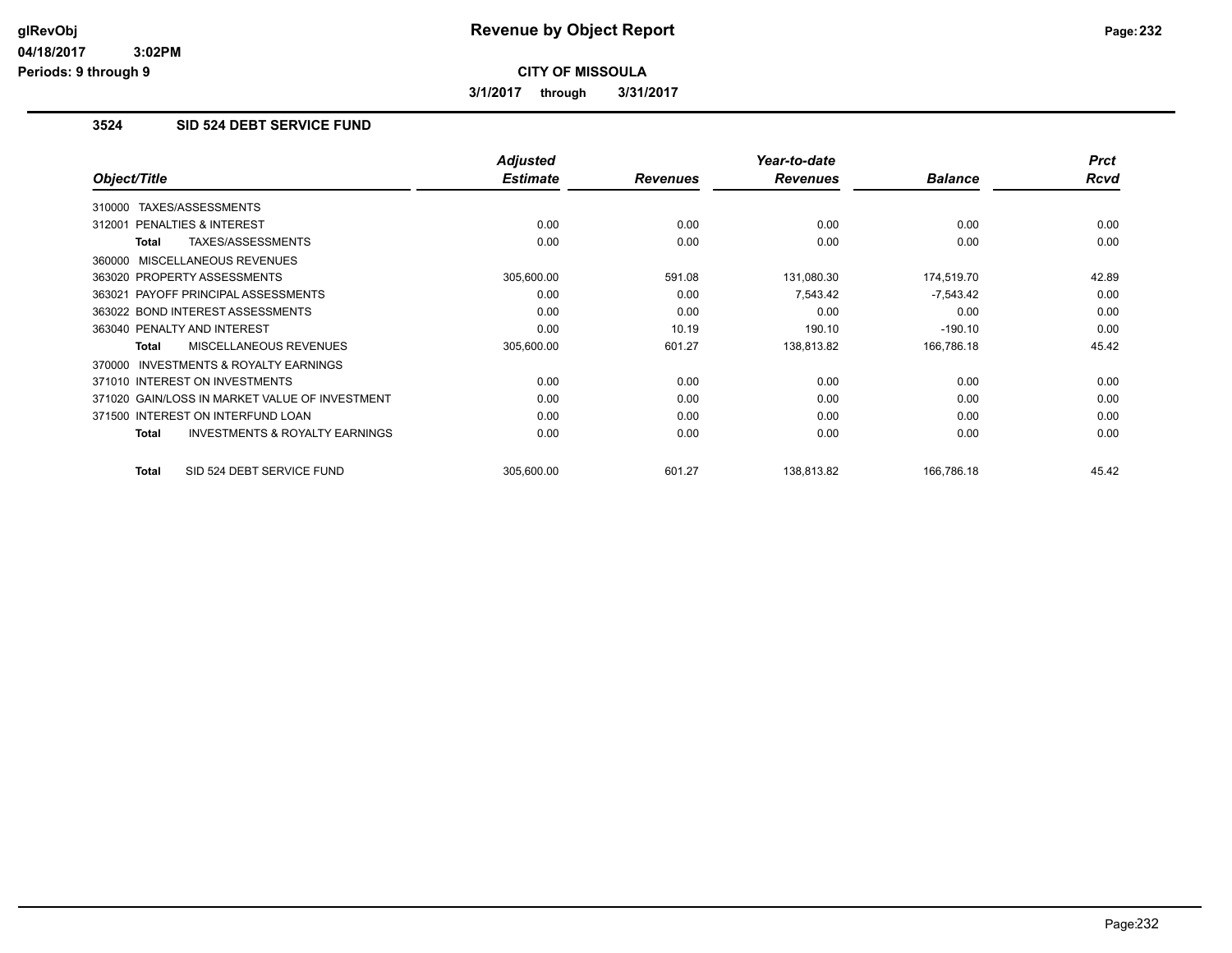**3/1/2017 through 3/31/2017**

**3525 SID 525 DEBT SERVICE FUND**

**3525 SID 525 DEBT SERVICE FUND**

|                                                     | <b>Adjusted</b> |                 | Year-to-date    |                | <b>Prct</b> |
|-----------------------------------------------------|-----------------|-----------------|-----------------|----------------|-------------|
| Object/Title                                        | <b>Estimate</b> | <b>Revenues</b> | <b>Revenues</b> | <b>Balance</b> | Rcvd        |
| TAXES/ASSESSMENTS<br>310000                         |                 |                 |                 |                |             |
| 312001 PENALTIES & INTEREST                         | 0.00            | 0.00            | 0.00            | 0.00           | 0.00        |
| TAXES/ASSESSMENTS<br>Total                          | 0.00            | 0.00            | 0.00            | 0.00           | 0.00        |
| MISCELLANEOUS REVENUES<br>360000                    |                 |                 |                 |                |             |
| 360010 MISCELLANEOUS                                | 0.00            | 0.00            | 0.00            | 0.00           | 0.00        |
| 363020 PROPERTY ASSESSMENTS                         | 32,440.00       | 162.69          | 16,870.90       | 15,569.10      | 52.01       |
| 363021 PAYOFF PRINCIPAL ASSESSMENTS                 | 0.00            | 0.00            | 0.00            | 0.00           | 0.00        |
| 363022 BOND INTEREST ASSESSMENTS                    | 0.00            | 0.00            | 0.00            | 0.00           | 0.00        |
| 363040 PENALTY AND INTEREST                         | 0.00            | 6.95            | 40.44           | $-40.44$       | 0.00        |
| MISCELLANEOUS REVENUES<br>Total                     | 32,440.00       | 169.64          | 16,911.34       | 15,528.66      | 52.13       |
| <b>INVESTMENTS &amp; ROYALTY EARNINGS</b><br>370000 |                 |                 |                 |                |             |
| 371010 INTEREST ON INVESTMENTS                      | 0.00            | 0.00            | 0.00            | 0.00           | 0.00        |
| 371020 GAIN/LOSS IN MARKET VALUE OF INVESTMENTS     | 0.00            | 0.00            | 0.00            | 0.00           | 0.00        |
| 371500 INTEREST ON INTERFUND LOAN                   | 0.00            | 0.00            | 0.00            | 0.00           | 0.00        |
| <b>INVESTMENTS &amp; ROYALTY EARNINGS</b><br>Total  | 0.00            | 0.00            | 0.00            | 0.00           | 0.00        |
| SID 525 DEBT SERVICE FUND<br><b>Total</b>           | 32,440.00       | 169.64          | 16,911.34       | 15,528.66      | 52.13       |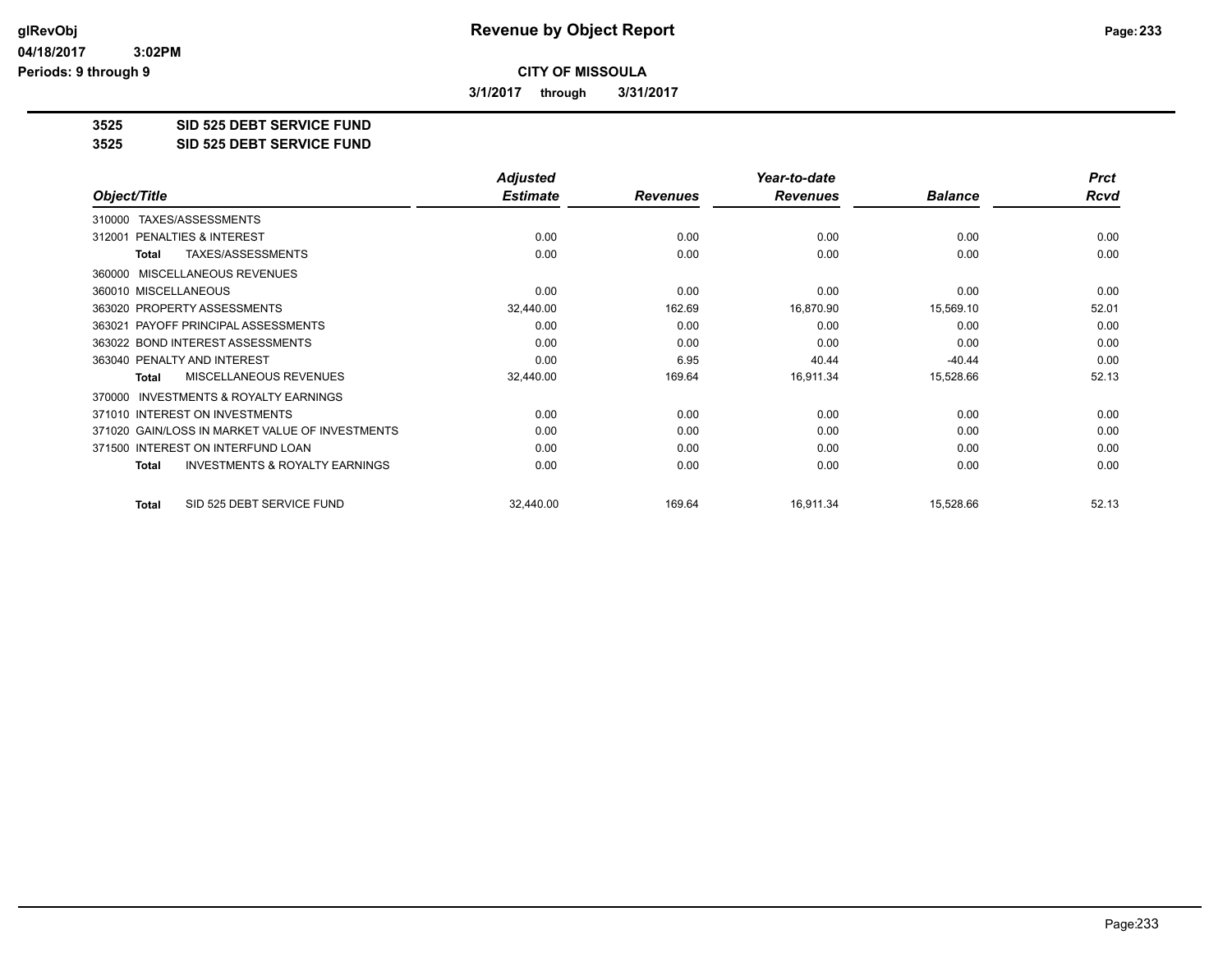**3/1/2017 through 3/31/2017**

#### **3525 SID 525 DEBT SERVICE FUND**

|                                                           | <b>Adjusted</b> |                 | Year-to-date    |                | <b>Prct</b> |
|-----------------------------------------------------------|-----------------|-----------------|-----------------|----------------|-------------|
| Object/Title                                              | <b>Estimate</b> | <b>Revenues</b> | <b>Revenues</b> | <b>Balance</b> | <b>Rcvd</b> |
| TAXES/ASSESSMENTS<br>310000                               |                 |                 |                 |                |             |
| PENALTIES & INTEREST<br>312001                            | 0.00            | 0.00            | 0.00            | 0.00           | 0.00        |
| TAXES/ASSESSMENTS<br>Total                                | 0.00            | 0.00            | 0.00            | 0.00           | 0.00        |
| 360000 MISCELLANEOUS REVENUES                             |                 |                 |                 |                |             |
| 360010 MISCELLANEOUS                                      | 0.00            | 0.00            | 0.00            | 0.00           | 0.00        |
| 363020 PROPERTY ASSESSMENTS                               | 32,440.00       | 162.69          | 16,870.90       | 15,569.10      | 52.01       |
| 363021 PAYOFF PRINCIPAL ASSESSMENTS                       | 0.00            | 0.00            | 0.00            | 0.00           | 0.00        |
| 363022 BOND INTEREST ASSESSMENTS                          | 0.00            | 0.00            | 0.00            | 0.00           | 0.00        |
| 363040 PENALTY AND INTEREST                               | 0.00            | 6.95            | 40.44           | $-40.44$       | 0.00        |
| MISCELLANEOUS REVENUES<br>Total                           | 32,440.00       | 169.64          | 16,911.34       | 15,528.66      | 52.13       |
| <b>INVESTMENTS &amp; ROYALTY EARNINGS</b><br>370000       |                 |                 |                 |                |             |
| 371010 INTEREST ON INVESTMENTS                            | 0.00            | 0.00            | 0.00            | 0.00           | 0.00        |
| 371020 GAIN/LOSS IN MARKET VALUE OF INVESTMENT            | 0.00            | 0.00            | 0.00            | 0.00           | 0.00        |
| 371500 INTEREST ON INTERFUND LOAN                         | 0.00            | 0.00            | 0.00            | 0.00           | 0.00        |
| <b>INVESTMENTS &amp; ROYALTY EARNINGS</b><br><b>Total</b> | 0.00            | 0.00            | 0.00            | 0.00           | 0.00        |
| SID 525 DEBT SERVICE FUND<br><b>Total</b>                 | 32,440.00       | 169.64          | 16,911.34       | 15,528.66      | 52.13       |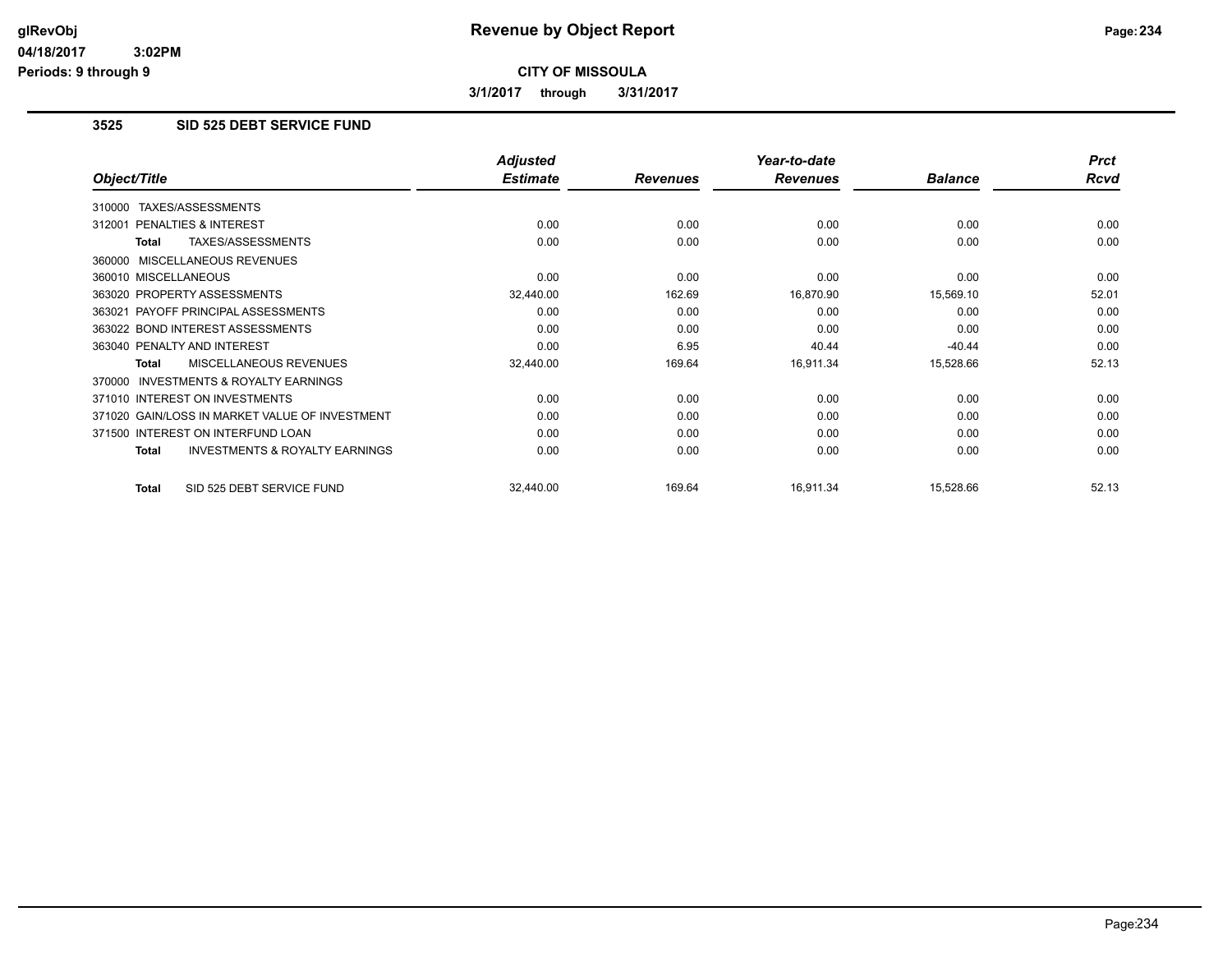**3/1/2017 through 3/31/2017**

**3526 SID 526 DEBT SERVICE FUND**

**3526 SID 526 DEBT SERVICE FUND**

|                                                     | <b>Adjusted</b> |                 | Year-to-date    |                | <b>Prct</b> |
|-----------------------------------------------------|-----------------|-----------------|-----------------|----------------|-------------|
| Object/Title                                        | <b>Estimate</b> | <b>Revenues</b> | <b>Revenues</b> | <b>Balance</b> | Rcvd        |
| TAXES/ASSESSMENTS<br>310000                         |                 |                 |                 |                |             |
| 312001 PENALTIES & INTEREST                         | 0.00            | 0.00            | 0.00            | 0.00           | 0.00        |
| TAXES/ASSESSMENTS<br>Total                          | 0.00            | 0.00            | 0.00            | 0.00           | 0.00        |
| MISCELLANEOUS REVENUES<br>360000                    |                 |                 |                 |                |             |
| 360010 MISCELLANEOUS                                | 0.00            | 0.00            | 0.00            | 0.00           | 0.00        |
| 363020 PROPERTY ASSESSMENTS                         | 193,100.00      | 466.98          | 64,645.01       | 128,454.99     | 33.48       |
| 363021 PAYOFF PRINCIPAL ASSESSMENTS                 | 0.00            | 0.00            | 8,343.71        | $-8,343.71$    | 0.00        |
| 363022 BOND INTEREST ASSESSMENTS                    | 0.00            | 0.00            | 0.00            | 0.00           | 0.00        |
| 363040 PENALTY AND INTEREST                         | 0.00            | 4.46            | 35.39           | $-35.39$       | 0.00        |
| MISCELLANEOUS REVENUES<br>Total                     | 193,100.00      | 471.44          | 73,024.11       | 120,075.89     | 37.82       |
| <b>INVESTMENTS &amp; ROYALTY EARNINGS</b><br>370000 |                 |                 |                 |                |             |
| 371010 INTEREST ON INVESTMENTS                      | 0.00            | 0.00            | 0.00            | 0.00           | 0.00        |
| 371020 GAIN/LOSS IN MARKET VALUE OF INVESTMENTS     | 0.00            | 0.00            | 0.00            | 0.00           | 0.00        |
| 371500 INTEREST ON INTERFUND LOAN                   | 0.00            | 0.00            | 0.00            | 0.00           | 0.00        |
| INVESTMENTS & ROYALTY EARNINGS<br>Total             | 0.00            | 0.00            | 0.00            | 0.00           | 0.00        |
| SID 526 DEBT SERVICE FUND<br><b>Total</b>           | 193,100.00      | 471.44          | 73,024.11       | 120,075.89     | 37.82       |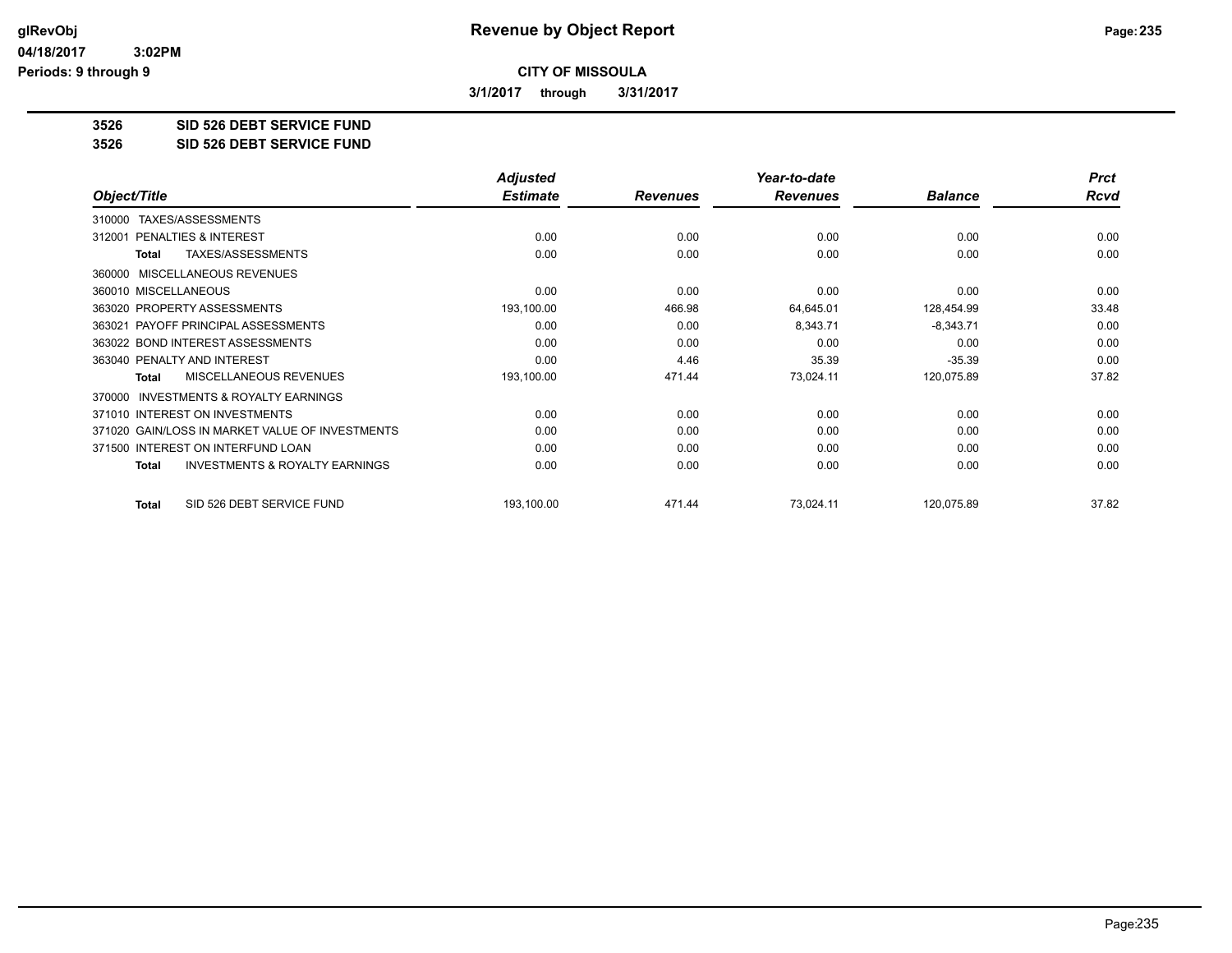**3/1/2017 through 3/31/2017**

#### **3526 SID 526 DEBT SERVICE FUND**

|                                                           | <b>Adjusted</b> |                 | Year-to-date    |                | <b>Prct</b> |
|-----------------------------------------------------------|-----------------|-----------------|-----------------|----------------|-------------|
| Object/Title                                              | <b>Estimate</b> | <b>Revenues</b> | <b>Revenues</b> | <b>Balance</b> | <b>Rcvd</b> |
| TAXES/ASSESSMENTS<br>310000                               |                 |                 |                 |                |             |
| 312001 PENALTIES & INTEREST                               | 0.00            | 0.00            | 0.00            | 0.00           | 0.00        |
| TAXES/ASSESSMENTS<br>Total                                | 0.00            | 0.00            | 0.00            | 0.00           | 0.00        |
| MISCELLANEOUS REVENUES<br>360000                          |                 |                 |                 |                |             |
| 360010 MISCELLANEOUS                                      | 0.00            | 0.00            | 0.00            | 0.00           | 0.00        |
| 363020 PROPERTY ASSESSMENTS                               | 193,100.00      | 466.98          | 64,645.01       | 128,454.99     | 33.48       |
| 363021 PAYOFF PRINCIPAL ASSESSMENTS                       | 0.00            | 0.00            | 8,343.71        | $-8,343.71$    | 0.00        |
| 363022 BOND INTEREST ASSESSMENTS                          | 0.00            | 0.00            | 0.00            | 0.00           | 0.00        |
| 363040 PENALTY AND INTEREST                               | 0.00            | 4.46            | 35.39           | $-35.39$       | 0.00        |
| <b>MISCELLANEOUS REVENUES</b><br>Total                    | 193,100.00      | 471.44          | 73,024.11       | 120,075.89     | 37.82       |
| <b>INVESTMENTS &amp; ROYALTY EARNINGS</b><br>370000       |                 |                 |                 |                |             |
| 371010 INTEREST ON INVESTMENTS                            | 0.00            | 0.00            | 0.00            | 0.00           | 0.00        |
| 371020 GAIN/LOSS IN MARKET VALUE OF INVESTMENT            | 0.00            | 0.00            | 0.00            | 0.00           | 0.00        |
| 371500 INTEREST ON INTERFUND LOAN                         | 0.00            | 0.00            | 0.00            | 0.00           | 0.00        |
| <b>INVESTMENTS &amp; ROYALTY EARNINGS</b><br><b>Total</b> | 0.00            | 0.00            | 0.00            | 0.00           | 0.00        |
| SID 526 DEBT SERVICE FUND<br><b>Total</b>                 | 193,100.00      | 471.44          | 73,024.11       | 120,075.89     | 37.82       |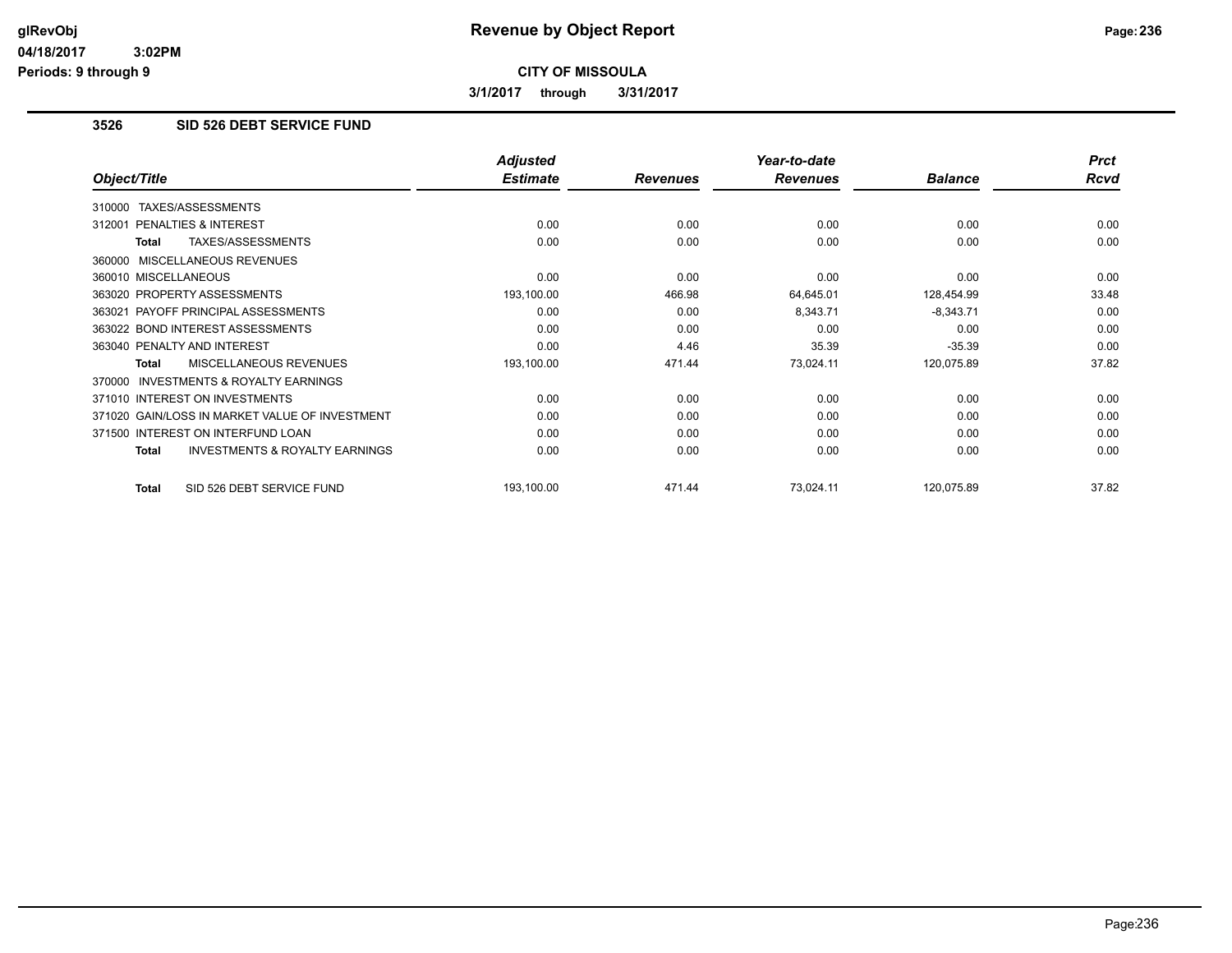**3/1/2017 through 3/31/2017**

**3527 SID 527 DEBT SERVICE FUND**

**3527 SID 527 DEBT SERVICE FUND**

|                                                     | <b>Adjusted</b> |                 | Year-to-date    |                | <b>Prct</b> |
|-----------------------------------------------------|-----------------|-----------------|-----------------|----------------|-------------|
| Object/Title                                        | <b>Estimate</b> | <b>Revenues</b> | <b>Revenues</b> | <b>Balance</b> | <b>Rcvd</b> |
| TAXES/ASSESSMENTS<br>310000                         |                 |                 |                 |                |             |
| PENALTIES & INTEREST<br>312001                      | 0.00            | 0.00            | 0.00            | 0.00           | 0.00        |
| TAXES/ASSESSMENTS<br><b>Total</b>                   | 0.00            | 0.00            | 0.00            | 0.00           | 0.00        |
| 360000 MISCELLANEOUS REVENUES                       |                 |                 |                 |                |             |
| 360010 MISCELLANEOUS                                | 0.00            | 0.00            | 0.00            | 0.00           | 0.00        |
| 363020 PROPERTY ASSESSMENTS                         | 0.00            | 0.00            | 0.00            | 0.00           | 0.00        |
| 363021 PAYOFF PRINCIPAL ASSESSMENTS                 | 0.00            | 0.00            | 0.00            | 0.00           | 0.00        |
| 363022 BOND INTEREST ASSESSMENTS                    | 0.00            | 0.00            | 0.00            | 0.00           | 0.00        |
| 363040 PENALTY AND INTEREST                         | 0.00            | 0.00            | 0.00            | 0.00           | 0.00        |
| MISCELLANEOUS REVENUES<br>Total                     | 0.00            | 0.00            | 0.00            | 0.00           | 0.00        |
| <b>INVESTMENTS &amp; ROYALTY EARNINGS</b><br>370000 |                 |                 |                 |                |             |
| 371010 INTEREST ON INVESTMENTS                      | 0.00            | 0.00            | 0.00            | 0.00           | 0.00        |
| 371020 GAIN/LOSS IN MARKET VALUE OF INVESTMENTS     | 0.00            | 0.00            | 0.00            | 0.00           | 0.00        |
| <b>INVESTMENTS &amp; ROYALTY EARNINGS</b><br>Total  | 0.00            | 0.00            | 0.00            | 0.00           | 0.00        |
| OTHER FINANCING SOURCES<br>380000                   |                 |                 |                 |                |             |
| 381030 SID BONDS PROCEEDS                           | 0.00            | 0.00            | 0.00            | 0.00           | 0.00        |
| OTHER FINANCING SOURCES<br><b>Total</b>             | 0.00            | 0.00            | 0.00            | 0.00           | 0.00        |
| SID 527 DEBT SERVICE FUND<br><b>Total</b>           | 0.00            | 0.00            | 0.00            | 0.00           | 0.00        |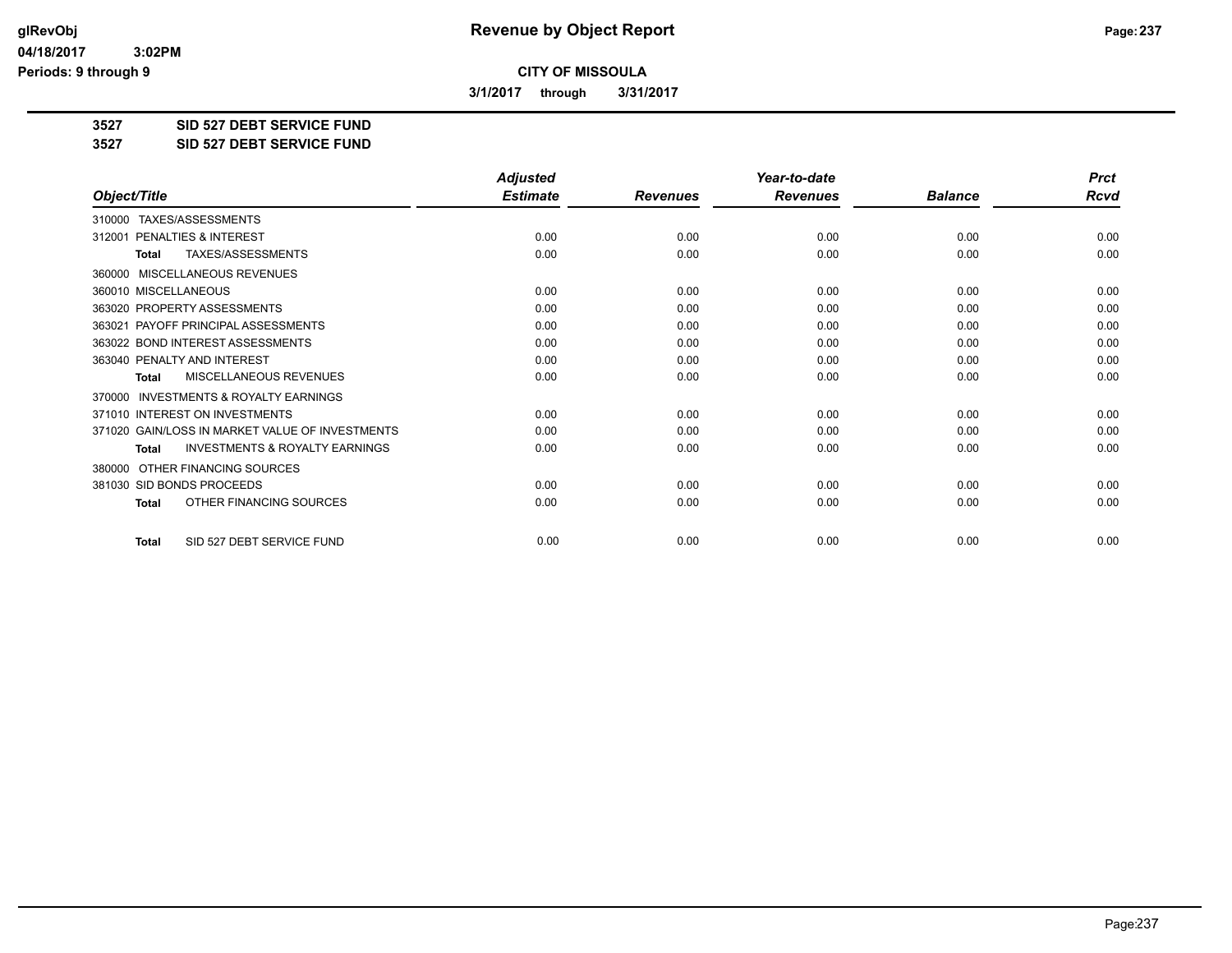**3/1/2017 through 3/31/2017**

#### **3527 SID 527 DEBT SERVICE FUND**

|                                                     | <b>Adjusted</b> |                 | Year-to-date    |                | <b>Prct</b> |
|-----------------------------------------------------|-----------------|-----------------|-----------------|----------------|-------------|
| Object/Title                                        | <b>Estimate</b> | <b>Revenues</b> | <b>Revenues</b> | <b>Balance</b> | Rcvd        |
| 310000 TAXES/ASSESSMENTS                            |                 |                 |                 |                |             |
| 312001 PENALTIES & INTEREST                         | 0.00            | 0.00            | 0.00            | 0.00           | 0.00        |
| TAXES/ASSESSMENTS<br><b>Total</b>                   | 0.00            | 0.00            | 0.00            | 0.00           | 0.00        |
| 360000 MISCELLANEOUS REVENUES                       |                 |                 |                 |                |             |
| 360010 MISCELLANEOUS                                | 0.00            | 0.00            | 0.00            | 0.00           | 0.00        |
| 363020 PROPERTY ASSESSMENTS                         | 0.00            | 0.00            | 0.00            | 0.00           | 0.00        |
| 363021 PAYOFF PRINCIPAL ASSESSMENTS                 | 0.00            | 0.00            | 0.00            | 0.00           | 0.00        |
| 363022 BOND INTEREST ASSESSMENTS                    | 0.00            | 0.00            | 0.00            | 0.00           | 0.00        |
| 363040 PENALTY AND INTEREST                         | 0.00            | 0.00            | 0.00            | 0.00           | 0.00        |
| MISCELLANEOUS REVENUES<br>Total                     | 0.00            | 0.00            | 0.00            | 0.00           | 0.00        |
| <b>INVESTMENTS &amp; ROYALTY EARNINGS</b><br>370000 |                 |                 |                 |                |             |
| 371010 INTEREST ON INVESTMENTS                      | 0.00            | 0.00            | 0.00            | 0.00           | 0.00        |
| 371020 GAIN/LOSS IN MARKET VALUE OF INVESTMENT      | 0.00            | 0.00            | 0.00            | 0.00           | 0.00        |
| <b>INVESTMENTS &amp; ROYALTY EARNINGS</b><br>Total  | 0.00            | 0.00            | 0.00            | 0.00           | 0.00        |
| OTHER FINANCING SOURCES<br>380000                   |                 |                 |                 |                |             |
| 381030 SID BONDS PROCEEDS                           | 0.00            | 0.00            | 0.00            | 0.00           | 0.00        |
| OTHER FINANCING SOURCES<br><b>Total</b>             | 0.00            | 0.00            | 0.00            | 0.00           | 0.00        |
| SID 527 DEBT SERVICE FUND<br><b>Total</b>           | 0.00            | 0.00            | 0.00            | 0.00           | 0.00        |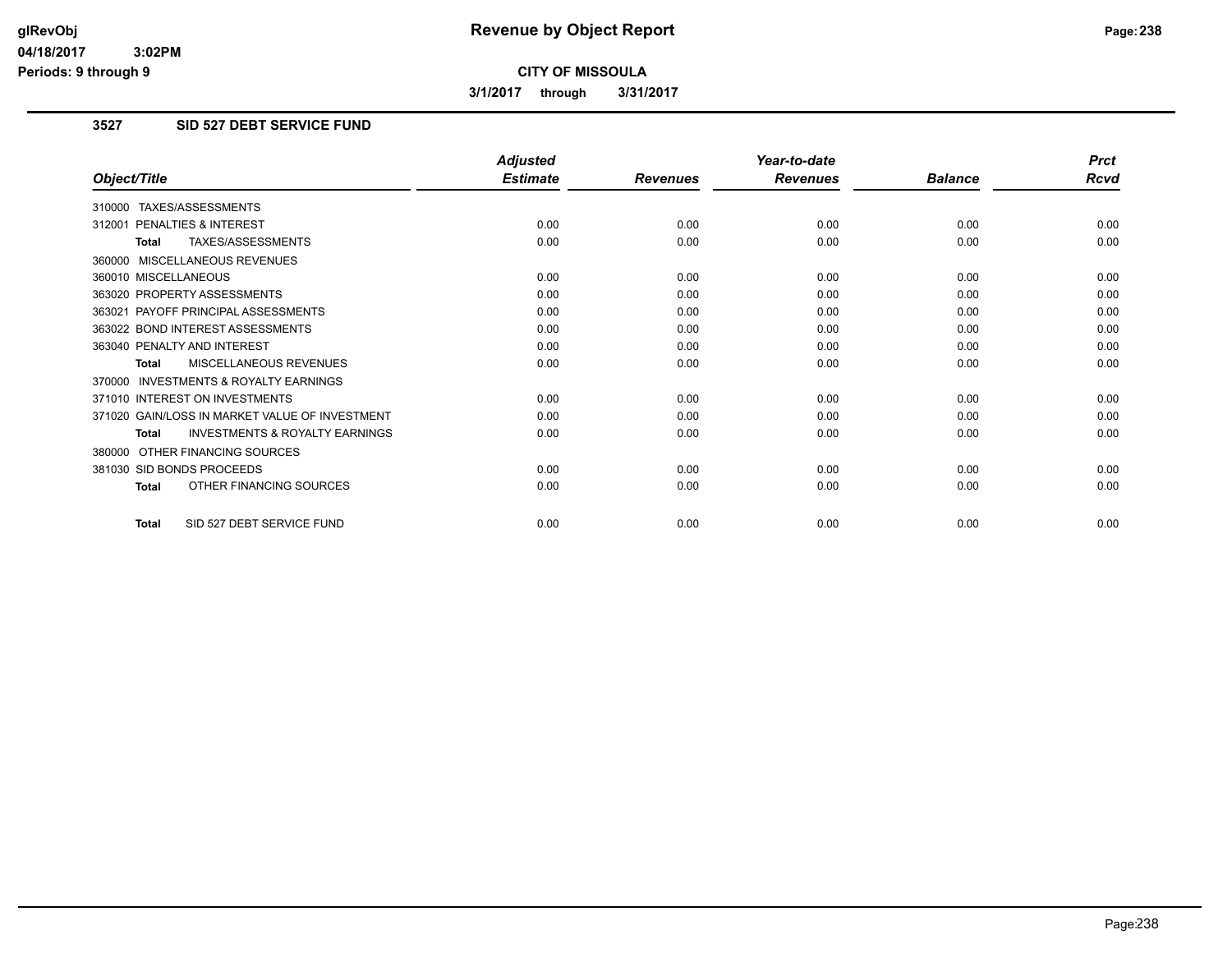**3/1/2017 through 3/31/2017**

**3530 SID 530 DEBT SERVICE FUND**

**3530 SID 530 DEBT SERVICE FUND**

|                                                    | <b>Adjusted</b> |                 | Year-to-date    |                | <b>Prct</b> |
|----------------------------------------------------|-----------------|-----------------|-----------------|----------------|-------------|
| Object/Title                                       | <b>Estimate</b> | <b>Revenues</b> | <b>Revenues</b> | <b>Balance</b> | Rcvd        |
| 310000 TAXES/ASSESSMENTS                           |                 |                 |                 |                |             |
| 312001 PENALTIES & INTEREST                        | 0.00            | 0.00            | 0.00            | 0.00           | 0.00        |
| TAXES/ASSESSMENTS<br>Total                         | 0.00            | 0.00            | 0.00            | 0.00           | 0.00        |
| 360000 MISCELLANEOUS REVENUES                      |                 |                 |                 |                |             |
| 360010 MISCELLANEOUS                               | 0.00            | 0.00            | 0.00            | 0.00           | 0.00        |
| 363020 PROPERTY ASSESSMENTS                        | 0.00            | 0.00            | 0.00            | 0.00           | 0.00        |
| 363021 PAYOFF PRINCIPAL ASSESSMENTS                | 0.00            | 0.00            | 0.00            | 0.00           | 0.00        |
| 363022 BOND INTEREST ASSESSMENTS                   | 0.00            | 0.00            | 0.00            | 0.00           | 0.00        |
| 363040 PENALTY AND INTEREST                        | 0.00            | 0.00            | 0.00            | 0.00           | 0.00        |
| MISCELLANEOUS REVENUES<br>Total                    | 0.00            | 0.00            | 0.00            | 0.00           | 0.00        |
| INVESTMENTS & ROYALTY EARNINGS<br>370000           |                 |                 |                 |                |             |
| 371010 INTEREST ON INVESTMENTS                     | 0.00            | 0.00            | 0.00            | 0.00           | 0.00        |
| 371020 GAIN/LOSS IN MARKET VALUE OF INVESTMENTS    | 0.00            | 0.00            | 0.00            | 0.00           | 0.00        |
| <b>INVESTMENTS &amp; ROYALTY EARNINGS</b><br>Total | 0.00            | 0.00            | 0.00            | 0.00           | 0.00        |
| SID 530 DEBT SERVICE FUND<br>Total                 | 0.00            | 0.00            | 0.00            | 0.00           | 0.00        |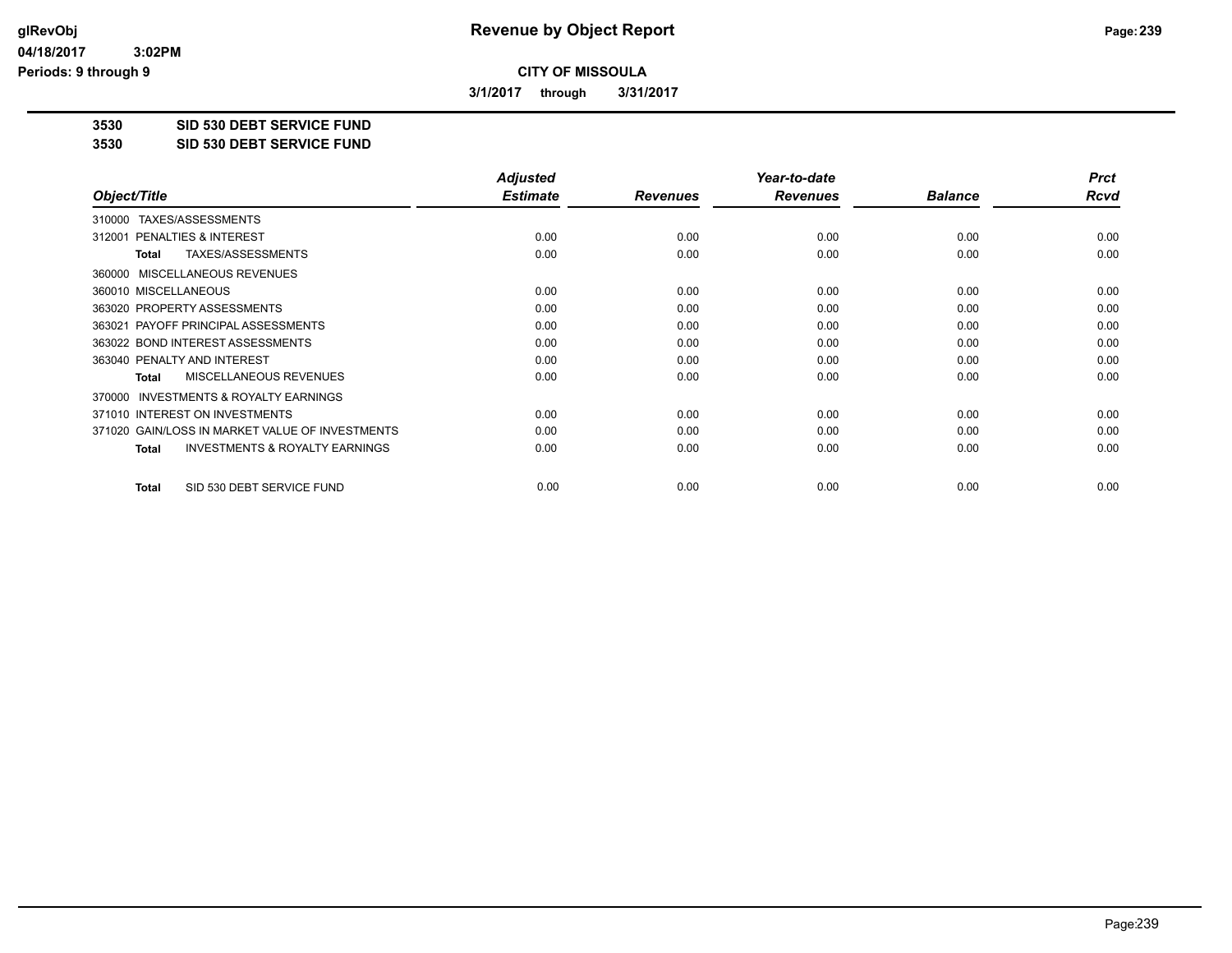**3/1/2017 through 3/31/2017**

#### **3530 SID 530 DEBT SERVICE FUND**

|                                                     | <b>Adjusted</b> |                 | Year-to-date    |                | <b>Prct</b> |
|-----------------------------------------------------|-----------------|-----------------|-----------------|----------------|-------------|
| Object/Title                                        | <b>Estimate</b> | <b>Revenues</b> | <b>Revenues</b> | <b>Balance</b> | Rcvd        |
| 310000 TAXES/ASSESSMENTS                            |                 |                 |                 |                |             |
| 312001 PENALTIES & INTEREST                         | 0.00            | 0.00            | 0.00            | 0.00           | 0.00        |
| TAXES/ASSESSMENTS<br>Total                          | 0.00            | 0.00            | 0.00            | 0.00           | 0.00        |
| 360000 MISCELLANEOUS REVENUES                       |                 |                 |                 |                |             |
| 360010 MISCELLANEOUS                                | 0.00            | 0.00            | 0.00            | 0.00           | 0.00        |
| 363020 PROPERTY ASSESSMENTS                         | 0.00            | 0.00            | 0.00            | 0.00           | 0.00        |
| 363021 PAYOFF PRINCIPAL ASSESSMENTS                 | 0.00            | 0.00            | 0.00            | 0.00           | 0.00        |
| 363022 BOND INTEREST ASSESSMENTS                    | 0.00            | 0.00            | 0.00            | 0.00           | 0.00        |
| 363040 PENALTY AND INTEREST                         | 0.00            | 0.00            | 0.00            | 0.00           | 0.00        |
| MISCELLANEOUS REVENUES<br>Total                     | 0.00            | 0.00            | 0.00            | 0.00           | 0.00        |
| <b>INVESTMENTS &amp; ROYALTY EARNINGS</b><br>370000 |                 |                 |                 |                |             |
| 371010 INTEREST ON INVESTMENTS                      | 0.00            | 0.00            | 0.00            | 0.00           | 0.00        |
| 371020 GAIN/LOSS IN MARKET VALUE OF INVESTMENT      | 0.00            | 0.00            | 0.00            | 0.00           | 0.00        |
| <b>INVESTMENTS &amp; ROYALTY EARNINGS</b><br>Total  | 0.00            | 0.00            | 0.00            | 0.00           | 0.00        |
| SID 530 DEBT SERVICE FUND<br><b>Total</b>           | 0.00            | 0.00            | 0.00            | 0.00           | 0.00        |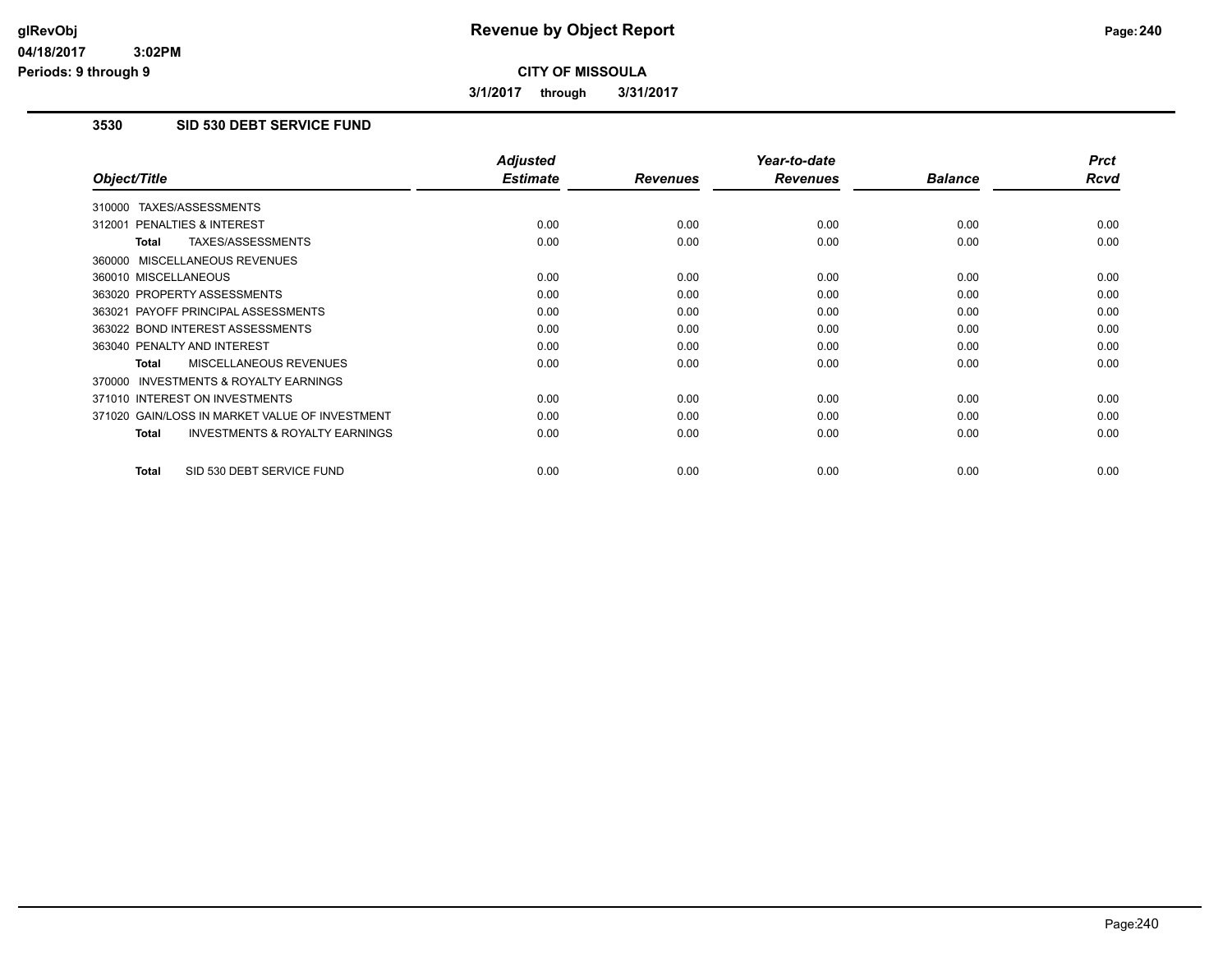**3/1/2017 through 3/31/2017**

**3531 SID 531 HICKORY ST CALMING**

**3531 SID 531 HICKORY ST CALMING**

|                                                     | <b>Adjusted</b> |                 | Year-to-date    |                | <b>Prct</b> |
|-----------------------------------------------------|-----------------|-----------------|-----------------|----------------|-------------|
| Object/Title                                        | <b>Estimate</b> | <b>Revenues</b> | <b>Revenues</b> | <b>Balance</b> | Rcvd        |
| TAXES/ASSESSMENTS<br>310000                         |                 |                 |                 |                |             |
| PENALTIES & INTEREST<br>312001                      | 0.00            | 0.00            | 0.00            | 0.00           | 0.00        |
| TAXES/ASSESSMENTS<br><b>Total</b>                   | 0.00            | 0.00            | 0.00            | 0.00           | 0.00        |
| 360000 MISCELLANEOUS REVENUES                       |                 |                 |                 |                |             |
| 360010 MISCELLANEOUS                                | 0.00            | 0.00            | 0.00            | 0.00           | 0.00        |
| 363020 PROPERTY ASSESSMENTS                         | 0.00            | 0.00            | 0.00            | 0.00           | 0.00        |
| 363021 PAYOFF PRINCIPAL ASSESSMENTS                 | 0.00            | 0.00            | 0.00            | 0.00           | 0.00        |
| 363022 BOND INTEREST ASSESSMENTS                    | 0.00            | 0.00            | 0.00            | 0.00           | 0.00        |
| 363040 PENALTY AND INTEREST                         | 0.00            | 0.00            | 0.00            | 0.00           | 0.00        |
| MISCELLANEOUS REVENUES<br>Total                     | 0.00            | 0.00            | 0.00            | 0.00           | 0.00        |
| <b>INVESTMENTS &amp; ROYALTY EARNINGS</b><br>370000 |                 |                 |                 |                |             |
| 371010 INTEREST ON INVESTMENTS                      | 0.00            | 0.00            | 0.00            | 0.00           | 0.00        |
| 371020 GAIN/LOSS IN MARKET VALUE OF INVESTMENTS     | 0.00            | 0.00            | 0.00            | 0.00           | 0.00        |
| <b>INVESTMENTS &amp; ROYALTY EARNINGS</b><br>Total  | 0.00            | 0.00            | 0.00            | 0.00           | 0.00        |
| OTHER FINANCING SOURCES<br>380000                   |                 |                 |                 |                |             |
| 383000 OPERATING TRANSFERS                          | 0.00            | 0.00            | 0.00            | 0.00           | 0.00        |
| OTHER FINANCING SOURCES<br><b>Total</b>             | 0.00            | 0.00            | 0.00            | 0.00           | 0.00        |
| SID 531 HICKORY ST CALMING<br><b>Total</b>          | 0.00            | 0.00            | 0.00            | 0.00           | 0.00        |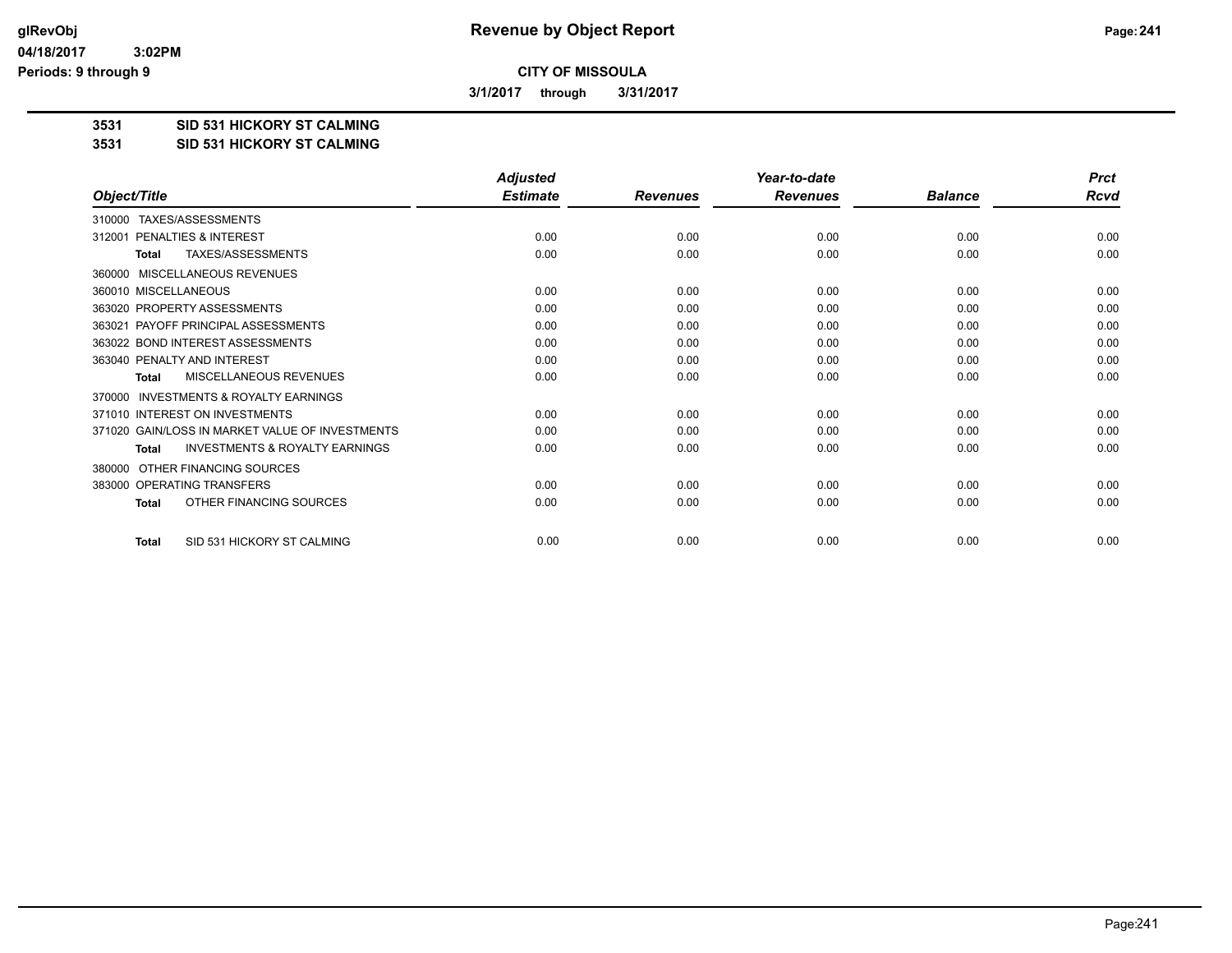**3/1/2017 through 3/31/2017**

#### **3531 SID 531 HICKORY ST CALMING**

|                                                           | <b>Adjusted</b> |                 | Year-to-date    |                | <b>Prct</b> |
|-----------------------------------------------------------|-----------------|-----------------|-----------------|----------------|-------------|
| Object/Title                                              | <b>Estimate</b> | <b>Revenues</b> | <b>Revenues</b> | <b>Balance</b> | Rcvd        |
| 310000 TAXES/ASSESSMENTS                                  |                 |                 |                 |                |             |
| 312001 PENALTIES & INTEREST                               | 0.00            | 0.00            | 0.00            | 0.00           | 0.00        |
| TAXES/ASSESSMENTS<br>Total                                | 0.00            | 0.00            | 0.00            | 0.00           | 0.00        |
| 360000 MISCELLANEOUS REVENUES                             |                 |                 |                 |                |             |
| 360010 MISCELLANEOUS                                      | 0.00            | 0.00            | 0.00            | 0.00           | 0.00        |
| 363020 PROPERTY ASSESSMENTS                               | 0.00            | 0.00            | 0.00            | 0.00           | 0.00        |
| 363021 PAYOFF PRINCIPAL ASSESSMENTS                       | 0.00            | 0.00            | 0.00            | 0.00           | 0.00        |
| 363022 BOND INTEREST ASSESSMENTS                          | 0.00            | 0.00            | 0.00            | 0.00           | 0.00        |
| 363040 PENALTY AND INTEREST                               | 0.00            | 0.00            | 0.00            | 0.00           | 0.00        |
| MISCELLANEOUS REVENUES<br>Total                           | 0.00            | 0.00            | 0.00            | 0.00           | 0.00        |
| <b>INVESTMENTS &amp; ROYALTY EARNINGS</b><br>370000       |                 |                 |                 |                |             |
| 371010 INTEREST ON INVESTMENTS                            | 0.00            | 0.00            | 0.00            | 0.00           | 0.00        |
| 371020 GAIN/LOSS IN MARKET VALUE OF INVESTMENT            | 0.00            | 0.00            | 0.00            | 0.00           | 0.00        |
| <b>INVESTMENTS &amp; ROYALTY EARNINGS</b><br><b>Total</b> | 0.00            | 0.00            | 0.00            | 0.00           | 0.00        |
| OTHER FINANCING SOURCES<br>380000                         |                 |                 |                 |                |             |
| 383000 OPERATING TRANSFERS                                | 0.00            | 0.00            | 0.00            | 0.00           | 0.00        |
| OTHER FINANCING SOURCES<br>Total                          | 0.00            | 0.00            | 0.00            | 0.00           | 0.00        |
| SID 531 HICKORY ST CALMING<br><b>Total</b>                | 0.00            | 0.00            | 0.00            | 0.00           | 0.00        |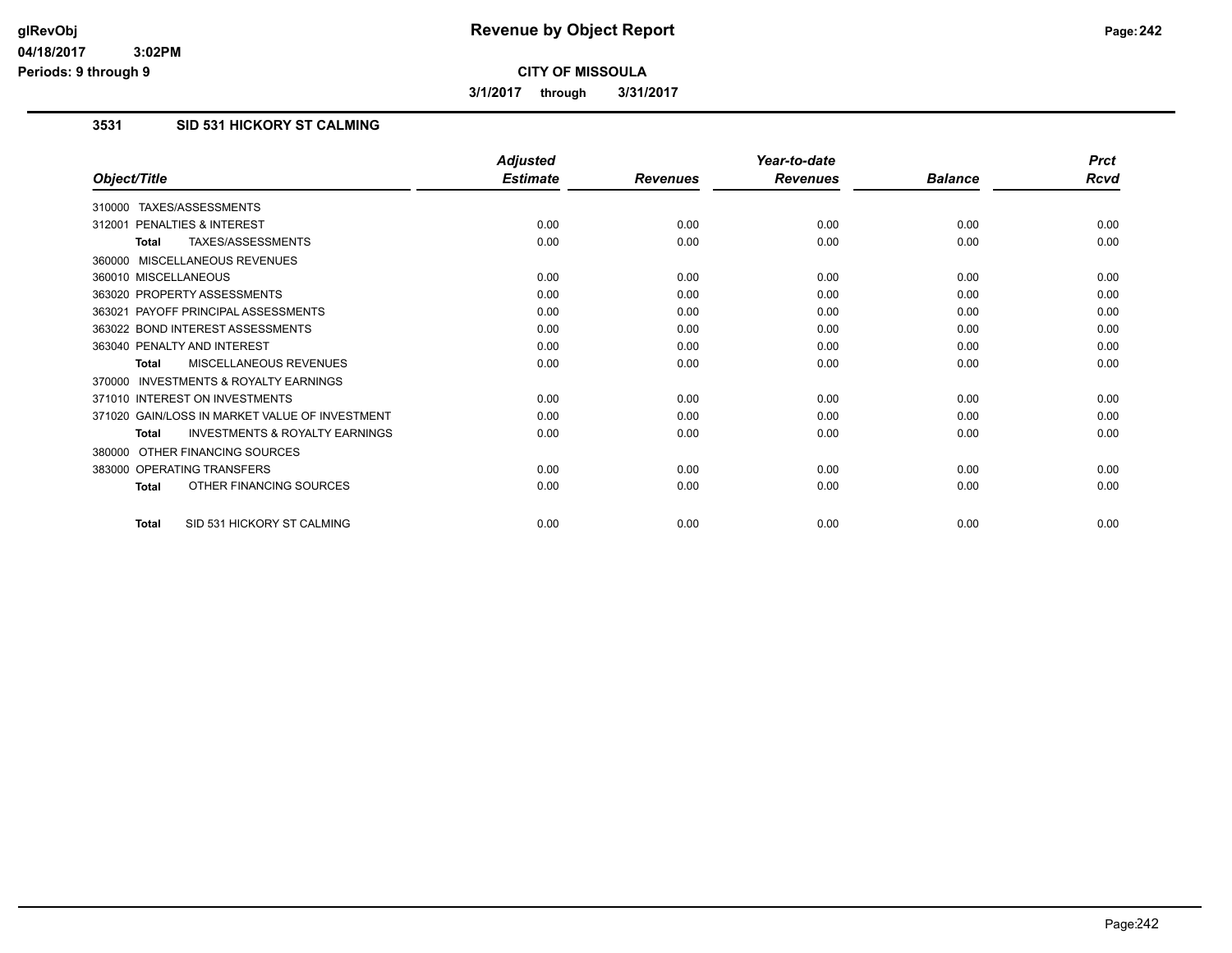**3/1/2017 through 3/31/2017**

**3532 SID 532 DEBT SERVICE FUND**

**3532 SID 532 DEBT SERVICE FUND**

|                                                    | <b>Adjusted</b> |                 | Year-to-date    |                | <b>Prct</b> |
|----------------------------------------------------|-----------------|-----------------|-----------------|----------------|-------------|
| Object/Title                                       | <b>Estimate</b> | <b>Revenues</b> | <b>Revenues</b> | <b>Balance</b> | Rcvd        |
| 360000 MISCELLANEOUS REVENUES                      |                 |                 |                 |                |             |
| 363020 PROPERTY ASSESSMENTS                        | 40,633.00       | 0.00            | 16.948.12       | 23,684.88      | 41.71       |
| 363021 PAYOFF PRINCIPAL ASSESSMENTS                | 0.00            | 0.00            | 0.00            | 0.00           | 0.00        |
| 363022 BOND INTEREST ASSESSMENTS                   | 0.00            | 0.00            | 0.00            | 0.00           | 0.00        |
| 363040 PENALTY AND INTEREST                        | 0.00            | 0.00            | 31.01           | $-31.01$       | 0.00        |
| MISCELLANEOUS REVENUES<br>Total                    | 40,633.00       | 0.00            | 16.979.13       | 23.653.87      | 41.79       |
| INVESTMENTS & ROYALTY EARNINGS<br>370000           |                 |                 |                 |                |             |
| 371010 INTEREST ON INVESTMENTS                     | 0.00            | 0.00            | 0.00            | 0.00           | 0.00        |
| 371020 GAIN/LOSS IN MARKET VALUE OF INVESTMENTS    | 0.00            | 0.00            | 0.00            | 0.00           | 0.00        |
| <b>INVESTMENTS &amp; ROYALTY EARNINGS</b><br>Total | 0.00            | 0.00            | 0.00            | 0.00           | 0.00        |
| SID 532 DEBT SERVICE FUND<br>Total                 | 40.633.00       | 0.00            | 16.979.13       | 23.653.87      | 41.79       |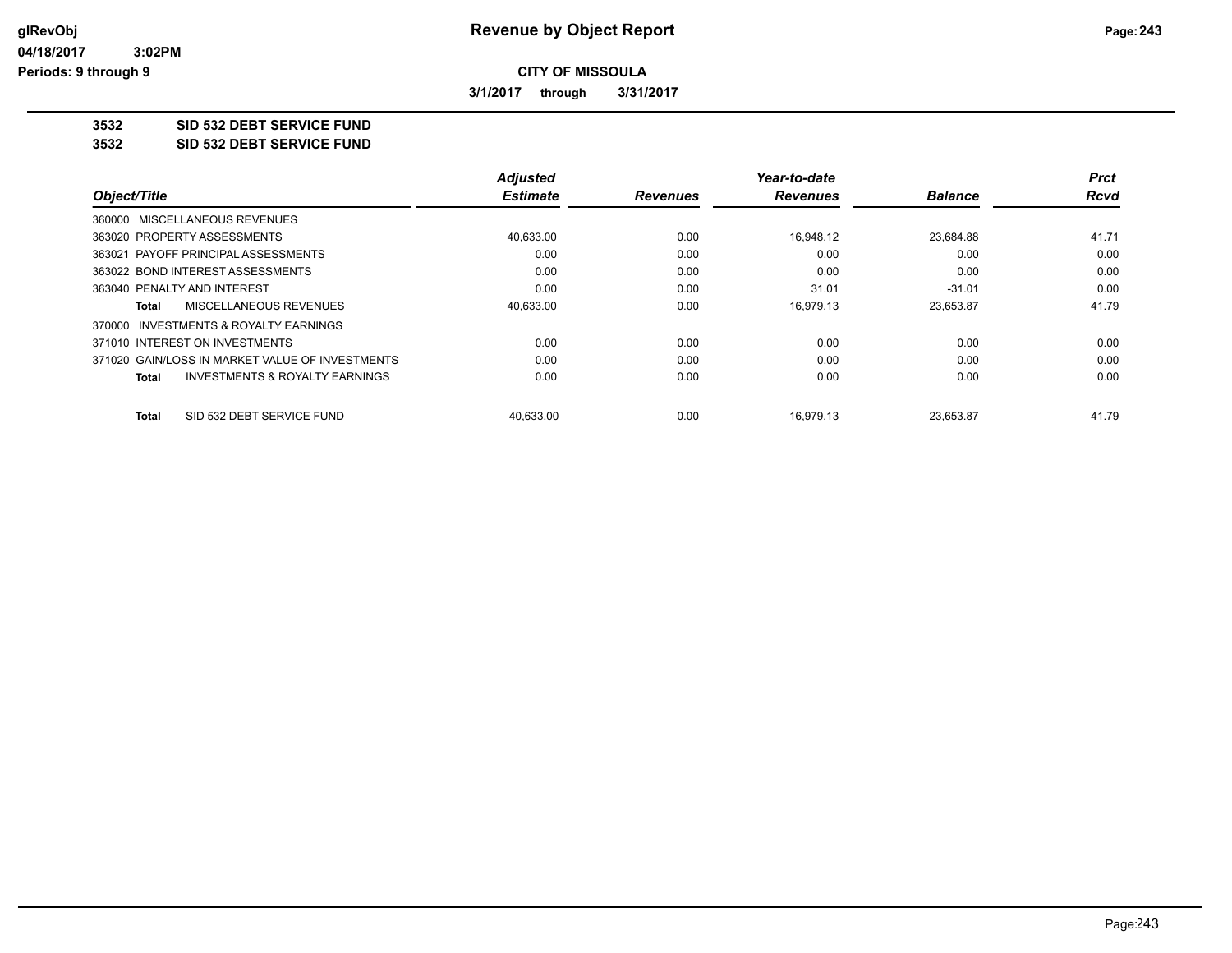**3/1/2017 through 3/31/2017**

#### **3532 SID 532 DEBT SERVICE FUND**

|                                                           | <b>Adjusted</b> |                 | Year-to-date    |                | <b>Prct</b> |
|-----------------------------------------------------------|-----------------|-----------------|-----------------|----------------|-------------|
| Object/Title                                              | <b>Estimate</b> | <b>Revenues</b> | <b>Revenues</b> | <b>Balance</b> | Rcvd        |
| 360000 MISCELLANEOUS REVENUES                             |                 |                 |                 |                |             |
| 363020 PROPERTY ASSESSMENTS                               | 40.633.00       | 0.00            | 16.948.12       | 23.684.88      | 41.71       |
| 363021 PAYOFF PRINCIPAL ASSESSMENTS                       | 0.00            | 0.00            | 0.00            | 0.00           | 0.00        |
| 363022 BOND INTEREST ASSESSMENTS                          | 0.00            | 0.00            | 0.00            | 0.00           | 0.00        |
| 363040 PENALTY AND INTEREST                               | 0.00            | 0.00            | 31.01           | $-31.01$       | 0.00        |
| MISCELLANEOUS REVENUES<br>Total                           | 40,633.00       | 0.00            | 16.979.13       | 23,653.87      | 41.79       |
| 370000 INVESTMENTS & ROYALTY EARNINGS                     |                 |                 |                 |                |             |
| 371010 INTEREST ON INVESTMENTS                            | 0.00            | 0.00            | 0.00            | 0.00           | 0.00        |
| 371020 GAIN/LOSS IN MARKET VALUE OF INVESTMENT            | 0.00            | 0.00            | 0.00            | 0.00           | 0.00        |
| <b>INVESTMENTS &amp; ROYALTY EARNINGS</b><br><b>Total</b> | 0.00            | 0.00            | 0.00            | 0.00           | 0.00        |
| SID 532 DEBT SERVICE FUND<br><b>Total</b>                 | 40.633.00       | 0.00            | 16.979.13       | 23.653.87      | 41.79       |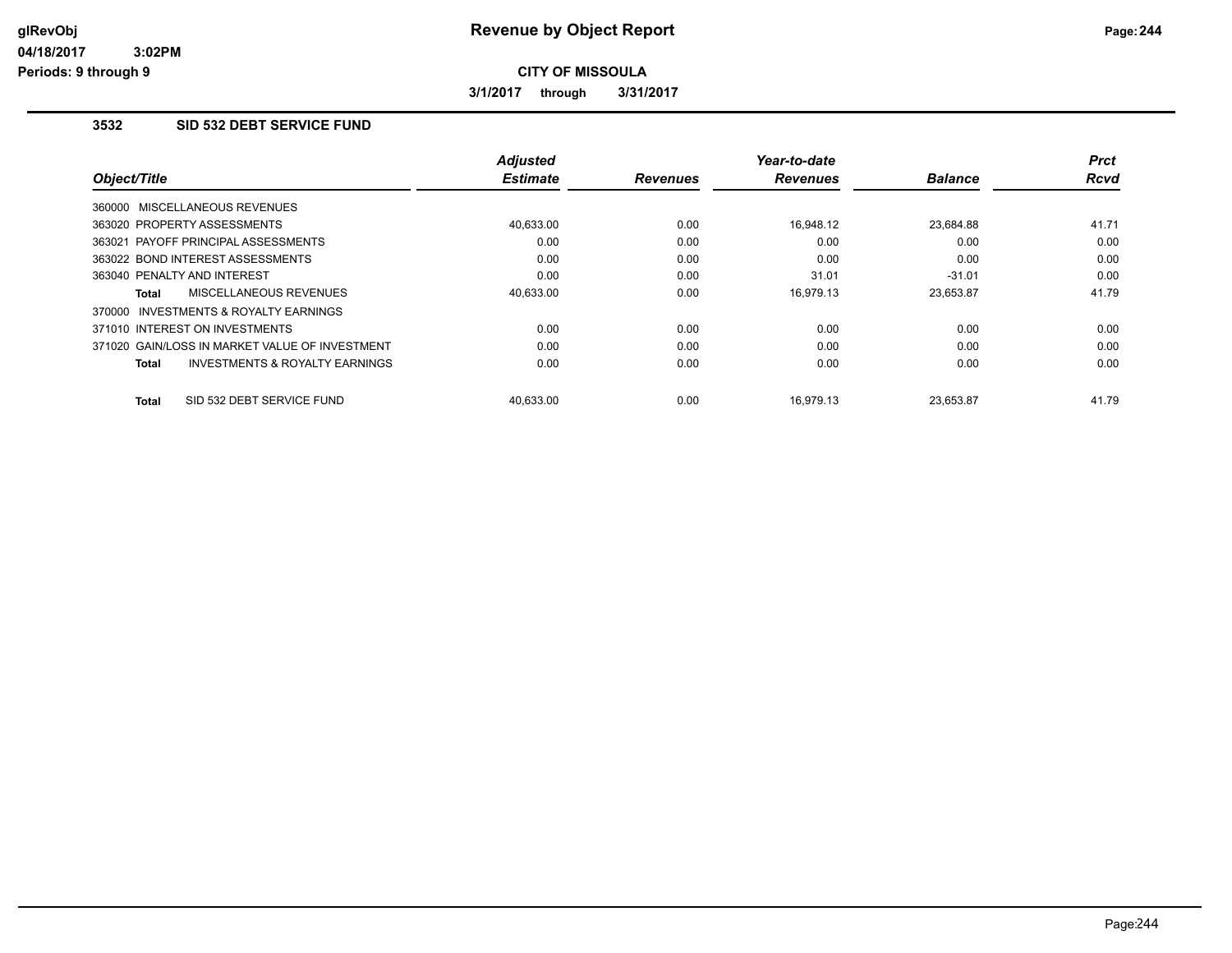**3/1/2017 through 3/31/2017**

# **3533 GILBERT ST SEWER SID DEBT FUND**

### **3533 GILBERT ST SEWER SID DEBT FUND**

|                                                     | <b>Adjusted</b> |                 | Year-to-date    |                |       |  |
|-----------------------------------------------------|-----------------|-----------------|-----------------|----------------|-------|--|
| Object/Title                                        | <b>Estimate</b> | <b>Revenues</b> | <b>Revenues</b> | <b>Balance</b> | Rcvd  |  |
| TAXES/ASSESSMENTS<br>310000                         |                 |                 |                 |                |       |  |
| <b>PENALTIES &amp; INTEREST</b><br>312001           | 0.00            | 0.00            | 0.00            | 0.00           | 0.00  |  |
| TAXES/ASSESSMENTS<br>Total                          | 0.00            | 0.00            | 0.00            | 0.00           | 0.00  |  |
| MISCELLANEOUS REVENUES<br>360000                    |                 |                 |                 |                |       |  |
| 363020 PROPERTY ASSESSMENTS                         | 16,875.00       | 238.23          | 6,770.63        | 10,104.37      | 40.12 |  |
| PAYOFF PRINCIPAL ASSESSMENTS<br>363021              | 0.00            | 0.00            | 1,910.85        | $-1,910.85$    | 0.00  |  |
| 363022 BOND INTEREST ASSESSMENTS                    | 0.00            | 0.00            | 0.00            | 0.00           | 0.00  |  |
| 363040 PENALTY AND INTEREST                         | 0.00            | 0.00            | 2.63            | $-2.63$        | 0.00  |  |
| MISCELLANEOUS REVENUES<br>Total                     | 16,875.00       | 238.23          | 8,684.11        | 8,190.89       | 51.46 |  |
| <b>INVESTMENTS &amp; ROYALTY EARNINGS</b><br>370000 |                 |                 |                 |                |       |  |
| 371010 INTEREST ON INVESTMENTS                      | 0.00            | 0.00            | 0.00            | 0.00           | 0.00  |  |
| 371020 GAIN/LOSS IN MARKET VALUE OF INVESTMENTS     | 0.00            | 0.00            | 0.00            | 0.00           | 0.00  |  |
| <b>INVESTMENTS &amp; ROYALTY EARNINGS</b><br>Total  | 0.00            | 0.00            | 0.00            | 0.00           | 0.00  |  |
| OTHER FINANCING SOURCES<br>380000                   |                 |                 |                 |                |       |  |
| 381009 TRANSFERS IN                                 | 0.00            | 0.00            | 0.00            | 0.00           | 0.00  |  |
| OTHER FINANCING SOURCES<br>Total                    | 0.00            | 0.00            | 0.00            | 0.00           | 0.00  |  |
| GILBERT ST SEWER SID DEBT FUND<br><b>Total</b>      | 16,875.00       | 238.23          | 8,684.11        | 8,190.89       | 51.46 |  |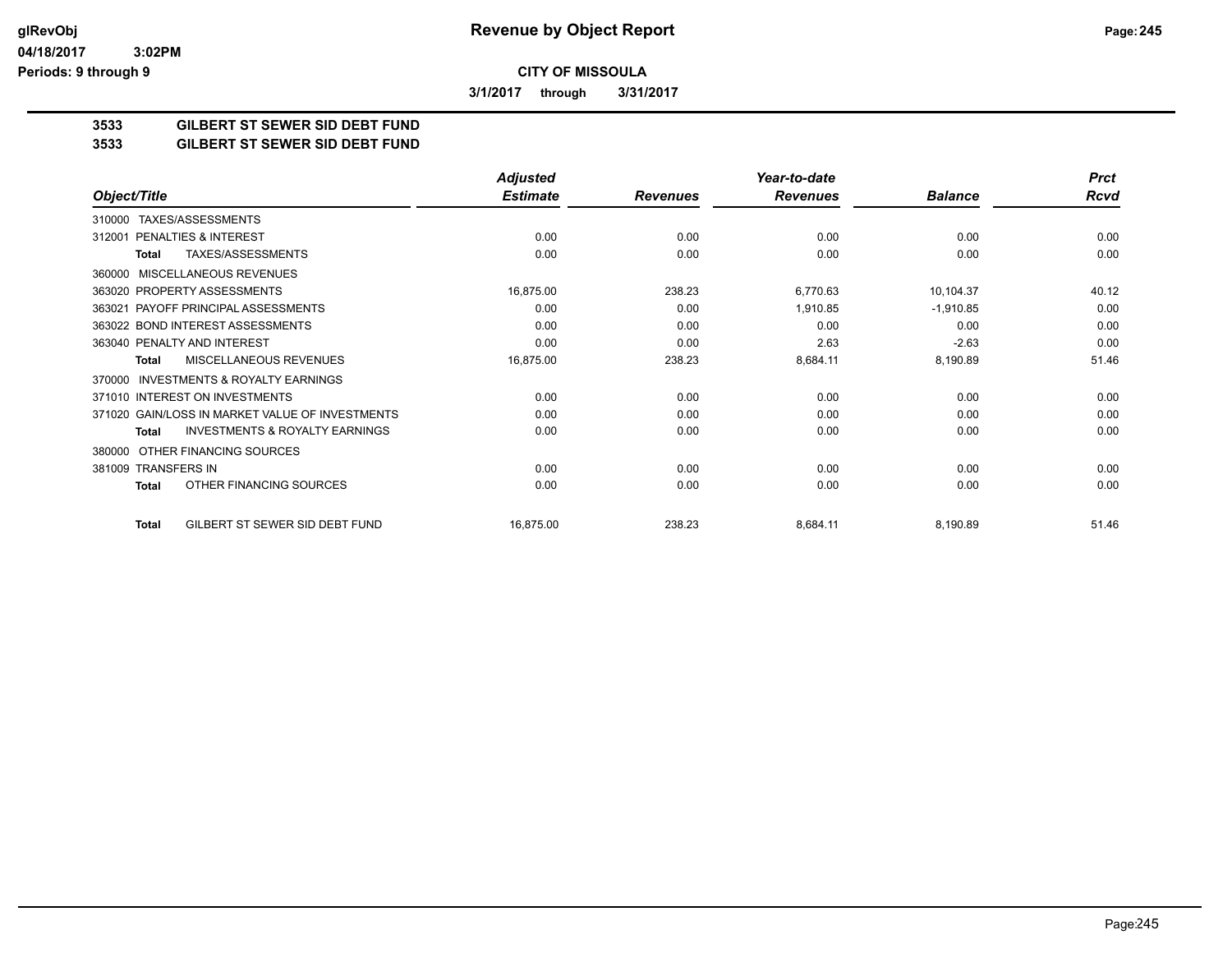**3/1/2017 through 3/31/2017**

#### **3533 GILBERT ST SEWER SID DEBT FUND**

|                                                           | <b>Adjusted</b> |                 | Year-to-date    |                | <b>Prct</b> |
|-----------------------------------------------------------|-----------------|-----------------|-----------------|----------------|-------------|
| Object/Title                                              | <b>Estimate</b> | <b>Revenues</b> | <b>Revenues</b> | <b>Balance</b> | <b>Rcvd</b> |
| TAXES/ASSESSMENTS<br>310000                               |                 |                 |                 |                |             |
| 312001 PENALTIES & INTEREST                               | 0.00            | 0.00            | 0.00            | 0.00           | 0.00        |
| TAXES/ASSESSMENTS<br><b>Total</b>                         | 0.00            | 0.00            | 0.00            | 0.00           | 0.00        |
| MISCELLANEOUS REVENUES<br>360000                          |                 |                 |                 |                |             |
| 363020 PROPERTY ASSESSMENTS                               | 16,875.00       | 238.23          | 6,770.63        | 10,104.37      | 40.12       |
| 363021 PAYOFF PRINCIPAL ASSESSMENTS                       | 0.00            | 0.00            | 1,910.85        | $-1,910.85$    | 0.00        |
| 363022 BOND INTEREST ASSESSMENTS                          | 0.00            | 0.00            | 0.00            | 0.00           | 0.00        |
| 363040 PENALTY AND INTEREST                               | 0.00            | 0.00            | 2.63            | $-2.63$        | 0.00        |
| MISCELLANEOUS REVENUES<br>Total                           | 16,875.00       | 238.23          | 8,684.11        | 8,190.89       | 51.46       |
| <b>INVESTMENTS &amp; ROYALTY EARNINGS</b><br>370000       |                 |                 |                 |                |             |
| 371010 INTEREST ON INVESTMENTS                            | 0.00            | 0.00            | 0.00            | 0.00           | 0.00        |
| 371020 GAIN/LOSS IN MARKET VALUE OF INVESTMENT            | 0.00            | 0.00            | 0.00            | 0.00           | 0.00        |
| <b>INVESTMENTS &amp; ROYALTY EARNINGS</b><br><b>Total</b> | 0.00            | 0.00            | 0.00            | 0.00           | 0.00        |
| OTHER FINANCING SOURCES<br>380000                         |                 |                 |                 |                |             |
| 381009 TRANSFERS IN                                       | 0.00            | 0.00            | 0.00            | 0.00           | 0.00        |
| OTHER FINANCING SOURCES<br><b>Total</b>                   | 0.00            | 0.00            | 0.00            | 0.00           | 0.00        |
| GILBERT ST SEWER SID DEBT FUND<br><b>Total</b>            | 16,875.00       | 238.23          | 8,684.11        | 8,190.89       | 51.46       |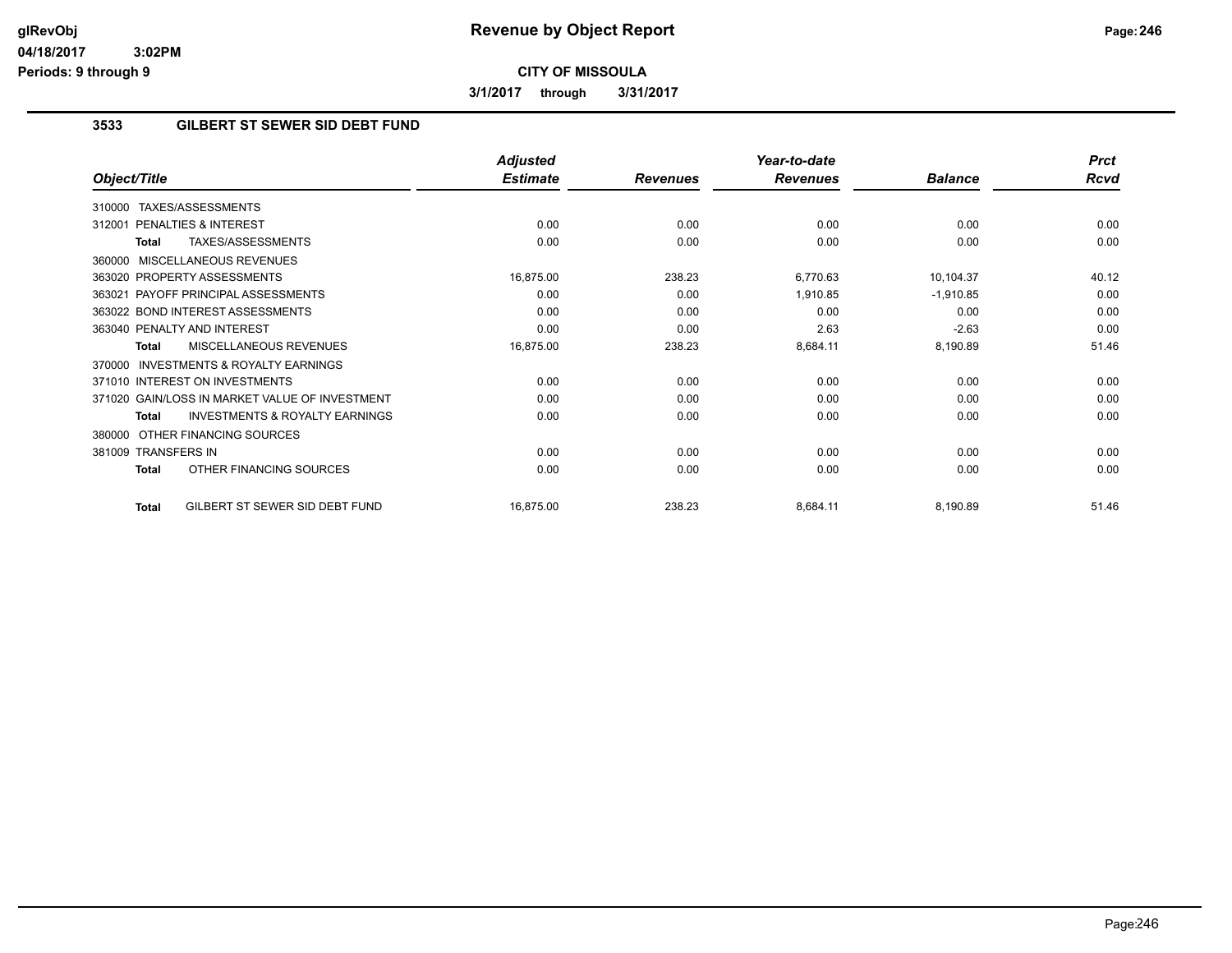**3/1/2017 through 3/31/2017**

**3534 LINCOLNWOOD SEWER PHASE I**

**3534 LINCOLNWOOD SEWER PHASE I**

|                                                     | <b>Adjusted</b> |                 | Year-to-date    |                | <b>Prct</b> |
|-----------------------------------------------------|-----------------|-----------------|-----------------|----------------|-------------|
| Object/Title                                        | <b>Estimate</b> | <b>Revenues</b> | <b>Revenues</b> | <b>Balance</b> | <b>Rcvd</b> |
| TAXES/ASSESSMENTS<br>310000                         |                 |                 |                 |                |             |
| 312001 PENALTIES & INTEREST                         | 0.00            | 0.00            | 0.00            | 0.00           | 0.00        |
| TAXES/ASSESSMENTS<br>Total                          | 0.00            | 0.00            | 0.00            | 0.00           | 0.00        |
| 360000 MISCELLANEOUS REVENUES                       |                 |                 |                 |                |             |
| 363020 PROPERTY ASSESSMENTS                         | 17,513.00       | 0.00            | 7,871.29        | 9,641.71       | 44.95       |
| 363021 PAYOFF PRINCIPAL ASSESSMENTS                 | 0.00            | 0.00            | 0.00            | 0.00           | 0.00        |
| 363022 BOND INTEREST ASSESSMENTS                    | 0.00            | 0.00            | 0.00            | 0.00           | 0.00        |
| 363040 PENALTY AND INTEREST                         | 0.00            | 0.00            | 4.28            | $-4.28$        | 0.00        |
| MISCELLANEOUS REVENUES<br>Total                     | 17,513.00       | 0.00            | 7,875.57        | 9,637.43       | 44.97       |
| <b>INVESTMENTS &amp; ROYALTY EARNINGS</b><br>370000 |                 |                 |                 |                |             |
| 371010 INTEREST ON INVESTMENTS                      | 0.00            | 0.00            | 0.00            | 0.00           | 0.00        |
| 371020 GAIN/LOSS IN MARKET VALUE OF INVESTMENTS     | 0.00            | 0.00            | 0.00            | 0.00           | 0.00        |
| <b>INVESTMENTS &amp; ROYALTY EARNINGS</b><br>Total  | 0.00            | 0.00            | 0.00            | 0.00           | 0.00        |
| LINCOLNWOOD SEWER PHASE I<br><b>Total</b>           | 17.513.00       | 0.00            | 7.875.57        | 9,637.43       | 44.97       |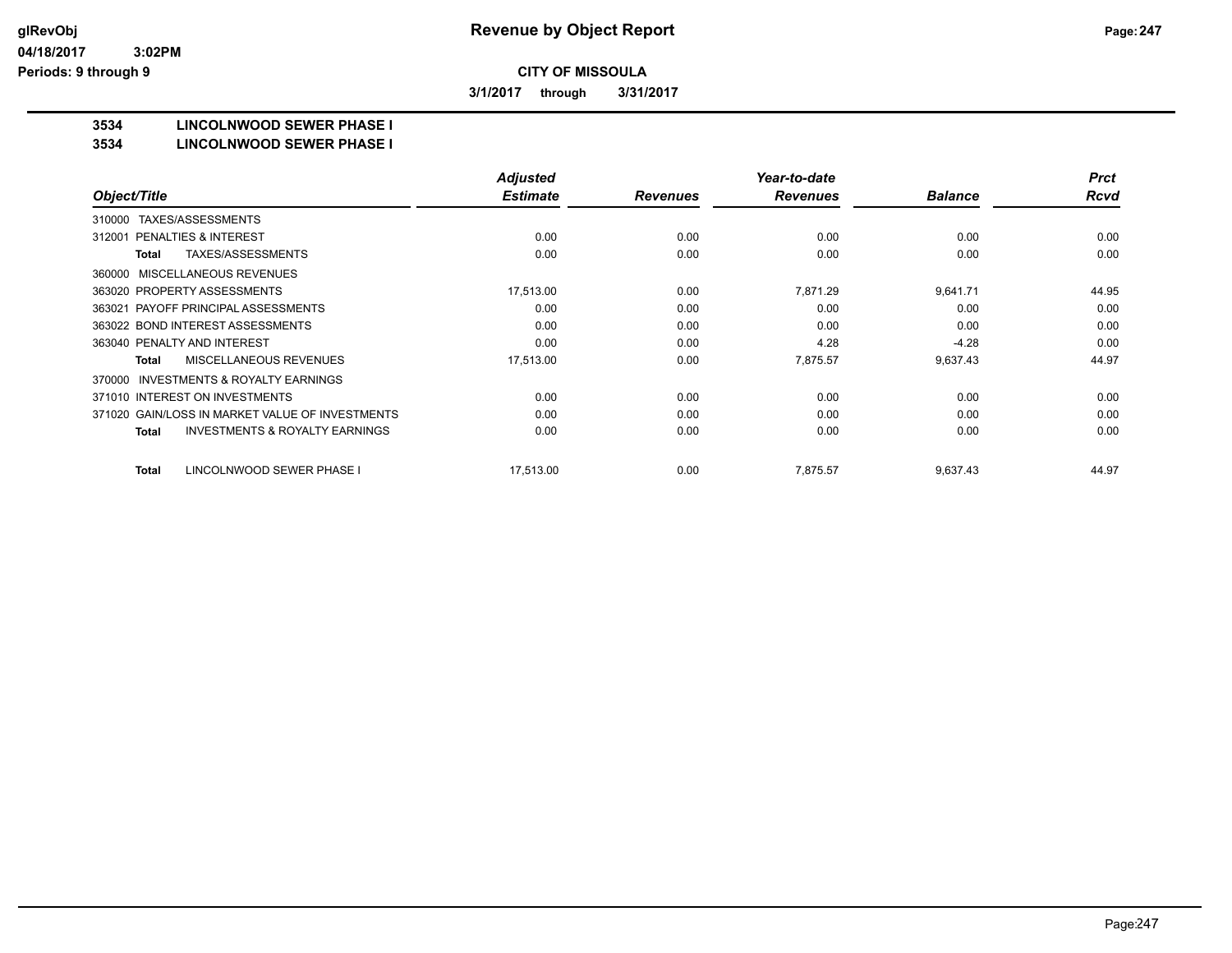**3/1/2017 through 3/31/2017**

#### **3534 LINCOLNWOOD SEWER PHASE I**

|                                                           | <b>Adjusted</b> |                 | Year-to-date    |                | <b>Prct</b> |
|-----------------------------------------------------------|-----------------|-----------------|-----------------|----------------|-------------|
| Object/Title                                              | <b>Estimate</b> | <b>Revenues</b> | <b>Revenues</b> | <b>Balance</b> | <b>Rcvd</b> |
| TAXES/ASSESSMENTS<br>310000                               |                 |                 |                 |                |             |
| 312001 PENALTIES & INTEREST                               | 0.00            | 0.00            | 0.00            | 0.00           | 0.00        |
| TAXES/ASSESSMENTS<br>Total                                | 0.00            | 0.00            | 0.00            | 0.00           | 0.00        |
| MISCELLANEOUS REVENUES<br>360000                          |                 |                 |                 |                |             |
| 363020 PROPERTY ASSESSMENTS                               | 17,513.00       | 0.00            | 7,871.29        | 9,641.71       | 44.95       |
| 363021 PAYOFF PRINCIPAL ASSESSMENTS                       | 0.00            | 0.00            | 0.00            | 0.00           | 0.00        |
| 363022 BOND INTEREST ASSESSMENTS                          | 0.00            | 0.00            | 0.00            | 0.00           | 0.00        |
| 363040 PENALTY AND INTEREST                               | 0.00            | 0.00            | 4.28            | $-4.28$        | 0.00        |
| <b>MISCELLANEOUS REVENUES</b><br>Total                    | 17,513.00       | 0.00            | 7,875.57        | 9,637.43       | 44.97       |
| <b>INVESTMENTS &amp; ROYALTY EARNINGS</b><br>370000       |                 |                 |                 |                |             |
| 371010 INTEREST ON INVESTMENTS                            | 0.00            | 0.00            | 0.00            | 0.00           | 0.00        |
| 371020 GAIN/LOSS IN MARKET VALUE OF INVESTMENT            | 0.00            | 0.00            | 0.00            | 0.00           | 0.00        |
| <b>INVESTMENTS &amp; ROYALTY EARNINGS</b><br><b>Total</b> | 0.00            | 0.00            | 0.00            | 0.00           | 0.00        |
| LINCOLNWOOD SEWER PHASE I<br><b>Total</b>                 | 17,513.00       | 0.00            | 7,875.57        | 9,637.43       | 44.97       |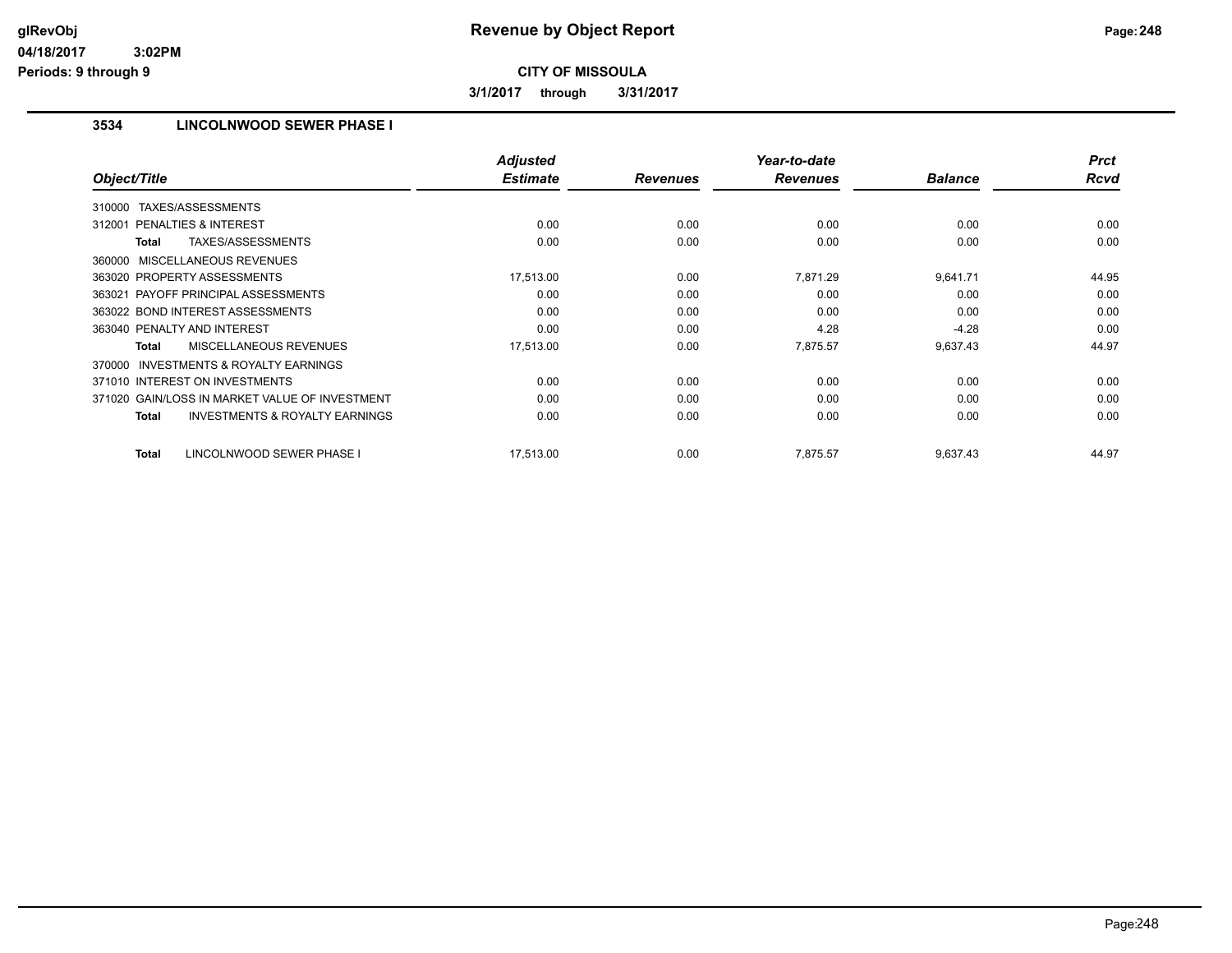**3/1/2017 through 3/31/2017**

## **3535 SLANT STREET TRAFFIC CALMING**

#### **3535 SLANT STREET TRAFFIC CALMING**

|                                                           | <b>Adjusted</b> |                 | Year-to-date    |                | <b>Prct</b> |
|-----------------------------------------------------------|-----------------|-----------------|-----------------|----------------|-------------|
| Object/Title                                              | <b>Estimate</b> | <b>Revenues</b> | <b>Revenues</b> | <b>Balance</b> | Rcvd        |
| 310000 TAXES/ASSESSMENTS                                  |                 |                 |                 |                |             |
| PENALTIES & INTEREST<br>312001                            | 0.00            | 0.00            | 0.00            | 0.00           | 0.00        |
| TAXES/ASSESSMENTS<br>Total                                | 0.00            | 0.00            | 0.00            | 0.00           | 0.00        |
| 360000 MISCELLANEOUS REVENUES                             |                 |                 |                 |                |             |
| 360010 MISCELLANEOUS                                      | 0.00            | 0.00            | 0.00            | 0.00           | 0.00        |
| 363020 PROPERTY ASSESSMENTS                               | 0.00            | 0.00            | 23.01           | $-23.01$       | 0.00        |
| 363021 PAYOFF PRINCIPAL ASSESSMENTS                       | 0.00            | 0.00            | 0.00            | 0.00           | 0.00        |
| 363022 BOND INTEREST ASSESSMENTS                          | 0.00            | 0.00            | 0.00            | 0.00           | 0.00        |
| 363040 PENALTY AND INTEREST                               | 0.00            | 0.00            | 0.49            | $-0.49$        | 0.00        |
| MISCELLANEOUS REVENUES<br><b>Total</b>                    | 0.00            | 0.00            | 23.50           | $-23.50$       | 0.00        |
| <b>INVESTMENTS &amp; ROYALTY EARNINGS</b><br>370000       |                 |                 |                 |                |             |
| 371010 INTEREST ON INVESTMENTS                            | 0.00            | 0.00            | 0.00            | 0.00           | 0.00        |
| 371020 GAIN/LOSS IN MARKET VALUE OF INVESTMENTS           | 0.00            | 0.00            | 0.00            | 0.00           | 0.00        |
| <b>INVESTMENTS &amp; ROYALTY EARNINGS</b><br><b>Total</b> | 0.00            | 0.00            | 0.00            | 0.00           | 0.00        |
| 380000 OTHER FINANCING SOURCES                            |                 |                 |                 |                |             |
| 383000 OPERATING TRANSFERS                                | 0.00            | 0.00            | 0.00            | 0.00           | 0.00        |
| OTHER FINANCING SOURCES<br><b>Total</b>                   | 0.00            | 0.00            | 0.00            | 0.00           | 0.00        |
| SLANT STREET TRAFFIC CALMING<br><b>Total</b>              | 0.00            | 0.00            | 23.50           | $-23.50$       | 0.00        |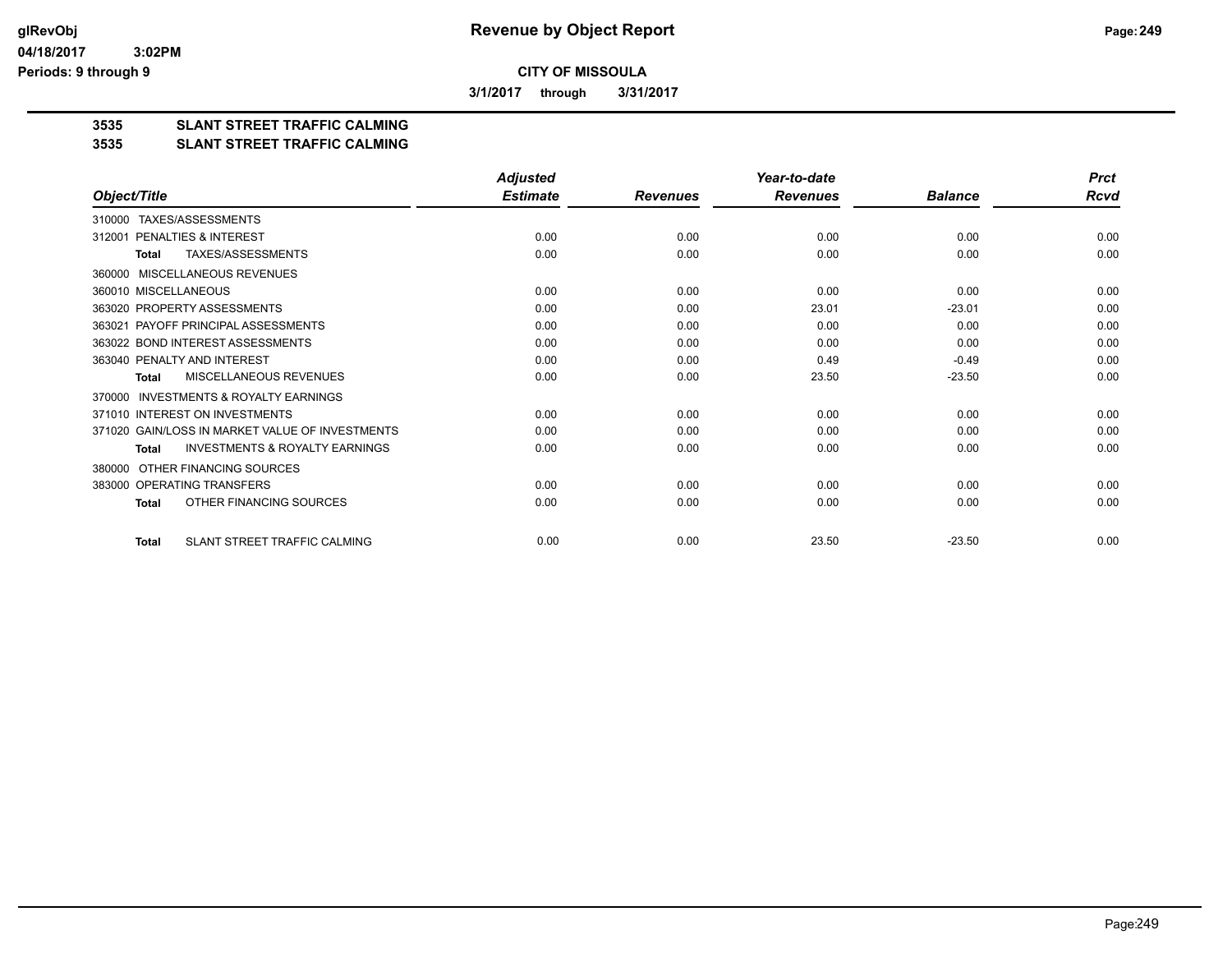**3/1/2017 through 3/31/2017**

#### **3535 SLANT STREET TRAFFIC CALMING**

|                                                           | <b>Adjusted</b> |                 | Year-to-date    |                | <b>Prct</b> |
|-----------------------------------------------------------|-----------------|-----------------|-----------------|----------------|-------------|
| Object/Title                                              | <b>Estimate</b> | <b>Revenues</b> | <b>Revenues</b> | <b>Balance</b> | Rcvd        |
| 310000 TAXES/ASSESSMENTS                                  |                 |                 |                 |                |             |
| PENALTIES & INTEREST<br>312001                            | 0.00            | 0.00            | 0.00            | 0.00           | 0.00        |
| TAXES/ASSESSMENTS<br><b>Total</b>                         | 0.00            | 0.00            | 0.00            | 0.00           | 0.00        |
| 360000 MISCELLANEOUS REVENUES                             |                 |                 |                 |                |             |
| 360010 MISCELLANEOUS                                      | 0.00            | 0.00            | 0.00            | 0.00           | 0.00        |
| 363020 PROPERTY ASSESSMENTS                               | 0.00            | 0.00            | 23.01           | $-23.01$       | 0.00        |
| 363021 PAYOFF PRINCIPAL ASSESSMENTS                       | 0.00            | 0.00            | 0.00            | 0.00           | 0.00        |
| 363022 BOND INTEREST ASSESSMENTS                          | 0.00            | 0.00            | 0.00            | 0.00           | 0.00        |
| 363040 PENALTY AND INTEREST                               | 0.00            | 0.00            | 0.49            | $-0.49$        | 0.00        |
| MISCELLANEOUS REVENUES<br>Total                           | 0.00            | 0.00            | 23.50           | $-23.50$       | 0.00        |
| <b>INVESTMENTS &amp; ROYALTY EARNINGS</b><br>370000       |                 |                 |                 |                |             |
| 371010 INTEREST ON INVESTMENTS                            | 0.00            | 0.00            | 0.00            | 0.00           | 0.00        |
| 371020 GAIN/LOSS IN MARKET VALUE OF INVESTMENT            | 0.00            | 0.00            | 0.00            | 0.00           | 0.00        |
| <b>INVESTMENTS &amp; ROYALTY EARNINGS</b><br><b>Total</b> | 0.00            | 0.00            | 0.00            | 0.00           | 0.00        |
| OTHER FINANCING SOURCES<br>380000                         |                 |                 |                 |                |             |
| 383000 OPERATING TRANSFERS                                | 0.00            | 0.00            | 0.00            | 0.00           | 0.00        |
| OTHER FINANCING SOURCES<br><b>Total</b>                   | 0.00            | 0.00            | 0.00            | 0.00           | 0.00        |
| SLANT STREET TRAFFIC CALMING<br><b>Total</b>              | 0.00            | 0.00            | 23.50           | $-23.50$       | 0.00        |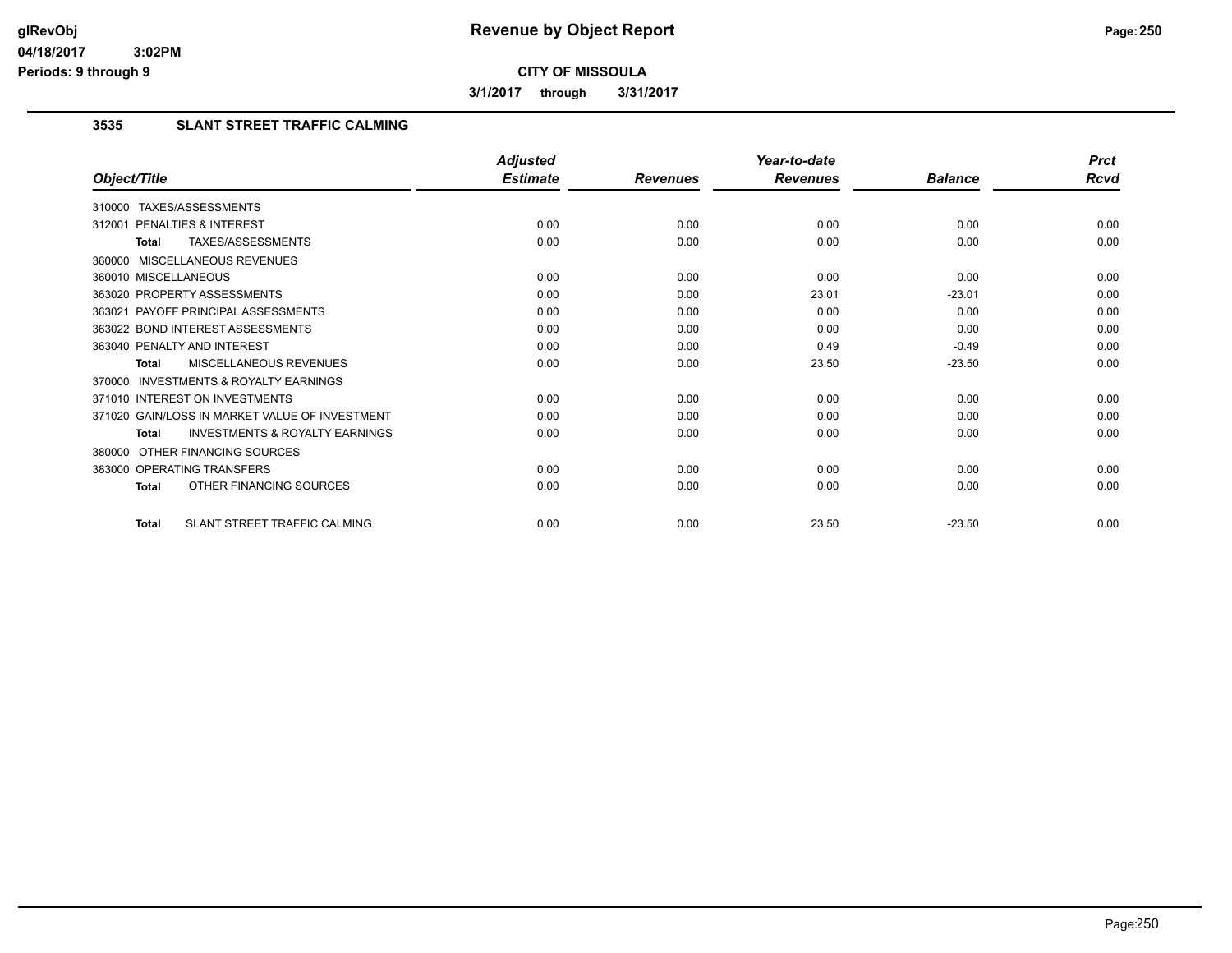**3/1/2017 through 3/31/2017**

# **3536 LINCOLNWOOD SEWER PHASE II**

### **3536 LINCOLNWOOD SEWER PHASE II**

|                                                           | <b>Adjusted</b> |                 | Year-to-date    |                | <b>Prct</b> |
|-----------------------------------------------------------|-----------------|-----------------|-----------------|----------------|-------------|
| Object/Title                                              | <b>Estimate</b> | <b>Revenues</b> | <b>Revenues</b> | <b>Balance</b> | <b>Rcvd</b> |
| TAXES/ASSESSMENTS<br>310000                               |                 |                 |                 |                |             |
| <b>PENALTIES &amp; INTEREST</b><br>312001                 | 0.00            | 0.00            | 0.00            | 0.00           | 0.00        |
| TAXES/ASSESSMENTS<br>Total                                | 0.00            | 0.00            | 0.00            | 0.00           | 0.00        |
| MISCELLANEOUS REVENUES<br>360000                          |                 |                 |                 |                |             |
| 363020 PROPERTY ASSESSMENTS                               | 31,544.00       | 0.00            | 13,993.38       | 17,550.62      | 44.36       |
| PAYOFF PRINCIPAL ASSESSMENTS<br>363021                    | 0.00            | 0.00            | 3,352.17        | $-3,352.17$    | 0.00        |
| 363022 BOND INTEREST ASSESSMENTS                          | 0.00            | 0.00            | 0.00            | 0.00           | 0.00        |
| 363040 PENALTY AND INTEREST                               | 0.00            | 0.00            | 6.30            | $-6.30$        | 0.00        |
| MISCELLANEOUS REVENUES<br>Total                           | 31,544.00       | 0.00            | 17,351.85       | 14,192.15      | 55.01       |
| <b>INVESTMENTS &amp; ROYALTY EARNINGS</b><br>370000       |                 |                 |                 |                |             |
| 371010 INTEREST ON INVESTMENTS                            | 0.00            | 0.00            | 0.00            | 0.00           | 0.00        |
| 371020 GAIN/LOSS IN MARKET VALUE OF INVESTMENTS           | 0.00            | 0.00            | 0.00            | 0.00           | 0.00        |
| <b>INVESTMENTS &amp; ROYALTY EARNINGS</b><br><b>Total</b> | 0.00            | 0.00            | 0.00            | 0.00           | 0.00        |
| LINCOLNWOOD SEWER PHASE II<br><b>Total</b>                | 31,544.00       | 0.00            | 17,351.85       | 14,192.15      | 55.01       |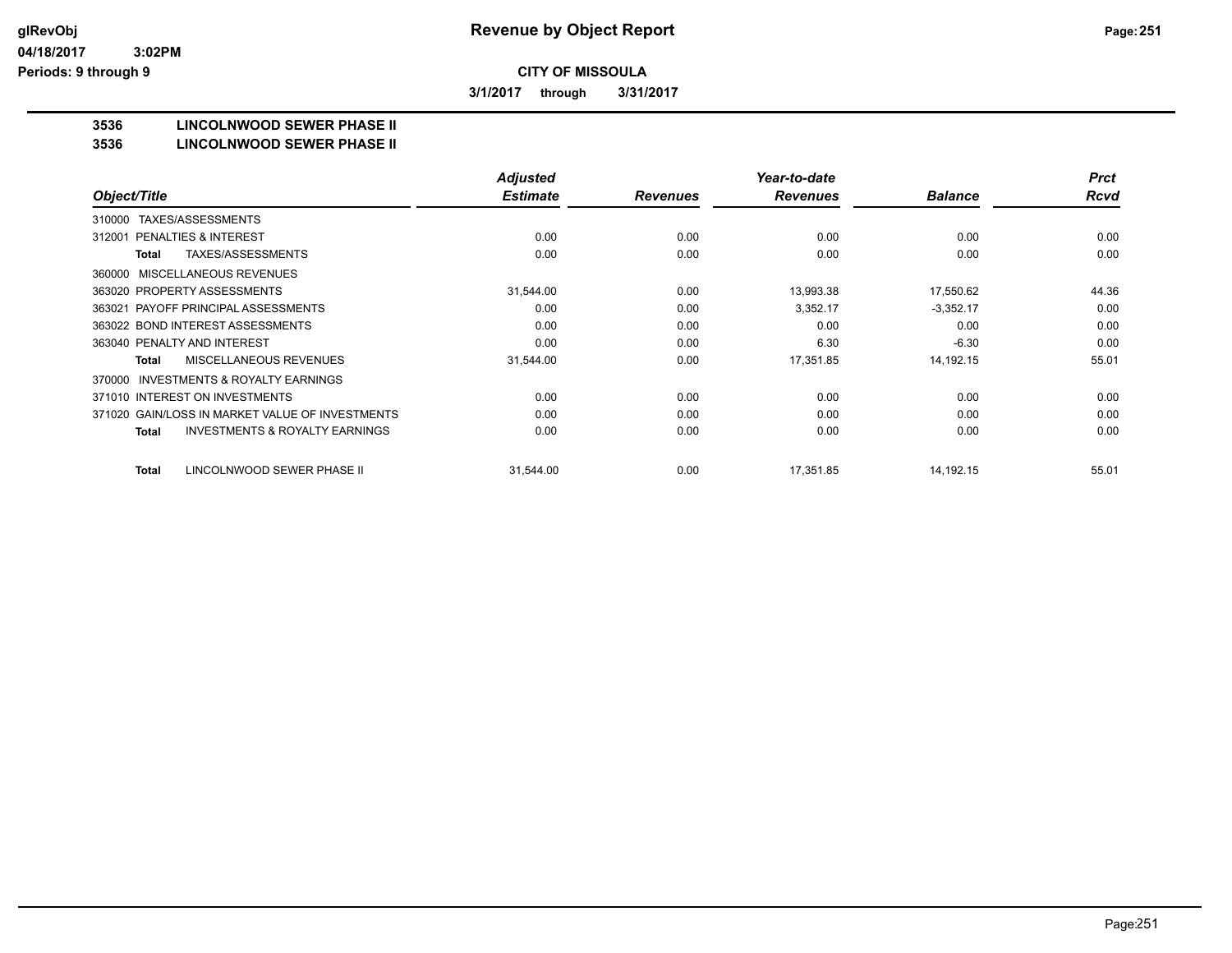**3/1/2017 through 3/31/2017**

#### **3536 LINCOLNWOOD SEWER PHASE II**

|                                                    | <b>Adjusted</b> |                 | Year-to-date    |                | <b>Prct</b> |
|----------------------------------------------------|-----------------|-----------------|-----------------|----------------|-------------|
| Object/Title                                       | <b>Estimate</b> | <b>Revenues</b> | <b>Revenues</b> | <b>Balance</b> | <b>Rcvd</b> |
| TAXES/ASSESSMENTS<br>310000                        |                 |                 |                 |                |             |
| PENALTIES & INTEREST<br>312001                     | 0.00            | 0.00            | 0.00            | 0.00           | 0.00        |
| TAXES/ASSESSMENTS<br>Total                         | 0.00            | 0.00            | 0.00            | 0.00           | 0.00        |
| 360000 MISCELLANEOUS REVENUES                      |                 |                 |                 |                |             |
| 363020 PROPERTY ASSESSMENTS                        | 31,544.00       | 0.00            | 13,993.38       | 17,550.62      | 44.36       |
| 363021 PAYOFF PRINCIPAL ASSESSMENTS                | 0.00            | 0.00            | 3,352.17        | $-3,352.17$    | 0.00        |
| 363022 BOND INTEREST ASSESSMENTS                   | 0.00            | 0.00            | 0.00            | 0.00           | 0.00        |
| 363040 PENALTY AND INTEREST                        | 0.00            | 0.00            | 6.30            | $-6.30$        | 0.00        |
| MISCELLANEOUS REVENUES<br>Total                    | 31,544.00       | 0.00            | 17,351.85       | 14,192.15      | 55.01       |
| INVESTMENTS & ROYALTY EARNINGS<br>370000           |                 |                 |                 |                |             |
| 371010 INTEREST ON INVESTMENTS                     | 0.00            | 0.00            | 0.00            | 0.00           | 0.00        |
| 371020 GAIN/LOSS IN MARKET VALUE OF INVESTMENT     | 0.00            | 0.00            | 0.00            | 0.00           | 0.00        |
| <b>INVESTMENTS &amp; ROYALTY EARNINGS</b><br>Total | 0.00            | 0.00            | 0.00            | 0.00           | 0.00        |
| LINCOLNWOOD SEWER PHASE II<br><b>Total</b>         | 31,544.00       | 0.00            | 17.351.85       | 14,192.15      | 55.01       |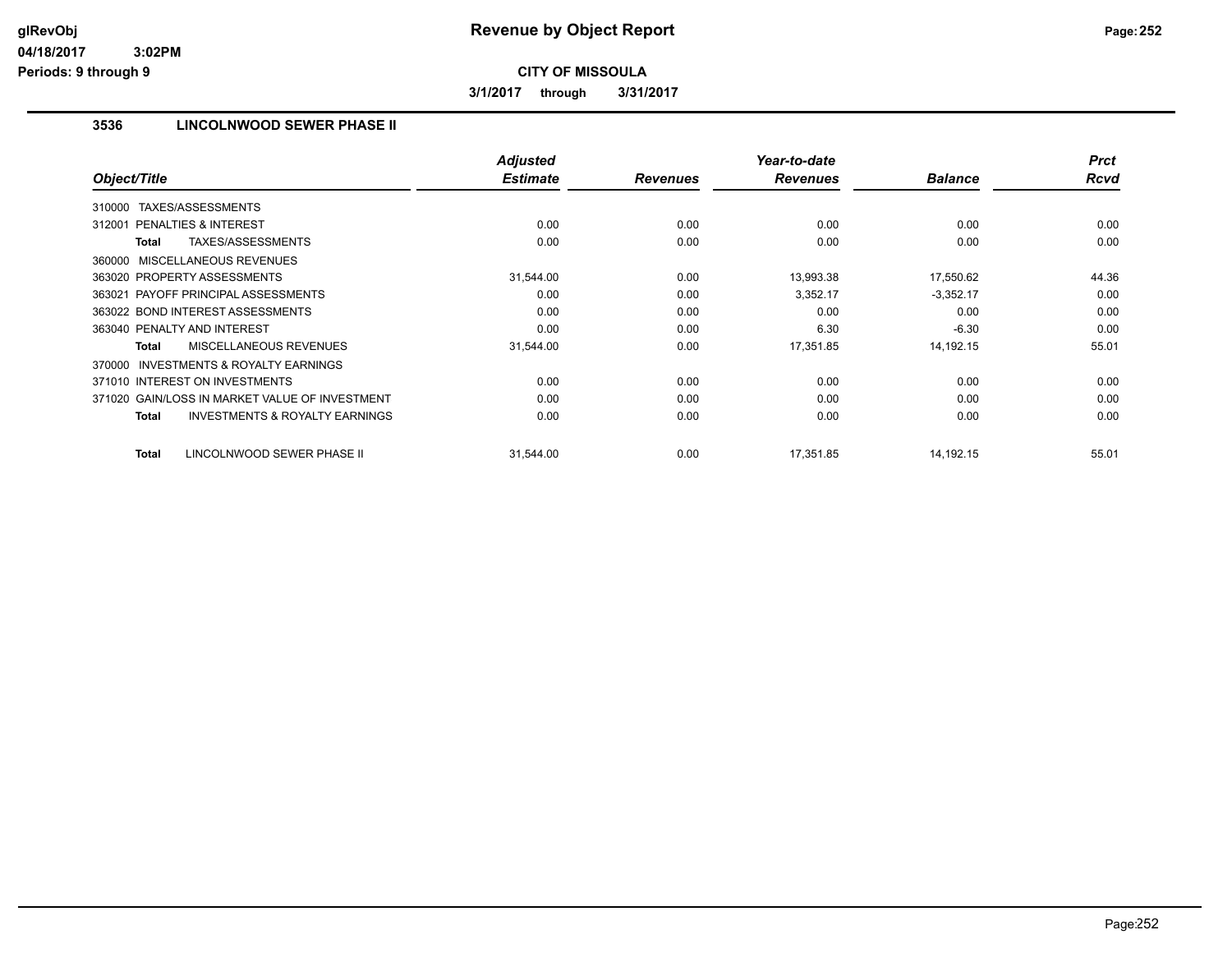**3/1/2017 through 3/31/2017**

## **3539 SOUTH 4TH STREET W TRAFFIC**

## **3539 SOUTH 4TH STREET W TRAFFIC**

|                                                           | <b>Adjusted</b> |                 | Year-to-date    |                | <b>Prct</b> |
|-----------------------------------------------------------|-----------------|-----------------|-----------------|----------------|-------------|
| Object/Title                                              | <b>Estimate</b> | <b>Revenues</b> | <b>Revenues</b> | <b>Balance</b> | <b>Rcvd</b> |
| TAXES/ASSESSMENTS<br>310000                               |                 |                 |                 |                |             |
| PENALTIES & INTEREST<br>312001                            | 0.00            | 0.00            | 0.00            | 0.00           | 0.00        |
| TAXES/ASSESSMENTS<br><b>Total</b>                         | 0.00            | 0.00            | 0.00            | 0.00           | 0.00        |
| 360000 MISCELLANEOUS REVENUES                             |                 |                 |                 |                |             |
| 360010 MISCELLANEOUS                                      | 0.00            | 0.00            | 0.00            | 0.00           | 0.00        |
| 363020 PROPERTY ASSESSMENTS                               | 0.00            | 0.00            | 0.00            | 0.00           | 0.00        |
| 363021 PAYOFF PRINCIPAL ASSESSMENTS                       | 0.00            | 0.00            | 0.00            | 0.00           | 0.00        |
| 363022 BOND INTEREST ASSESSMENTS                          | 0.00            | 0.00            | 0.00            | 0.00           | 0.00        |
| 363040 PENALTY AND INTEREST                               | 0.00            | 0.00            | 0.00            | 0.00           | 0.00        |
| <b>MISCELLANEOUS REVENUES</b><br><b>Total</b>             | 0.00            | 0.00            | 0.00            | 0.00           | 0.00        |
| <b>INVESTMENTS &amp; ROYALTY EARNINGS</b><br>370000       |                 |                 |                 |                |             |
| 371010 INTEREST ON INVESTMENTS                            | 0.00            | 0.00            | 0.00            | 0.00           | 0.00        |
| 371020 GAIN/LOSS IN MARKET VALUE OF INVESTMENTS           | 0.00            | 0.00            | 0.00            | 0.00           | 0.00        |
| <b>INVESTMENTS &amp; ROYALTY EARNINGS</b><br><b>Total</b> | 0.00            | 0.00            | 0.00            | 0.00           | 0.00        |
| OTHER FINANCING SOURCES<br>380000                         |                 |                 |                 |                |             |
| 383000 OPERATING TRANSFERS                                | 0.00            | 0.00            | 0.00            | 0.00           | 0.00        |
| OTHER FINANCING SOURCES<br><b>Total</b>                   | 0.00            | 0.00            | 0.00            | 0.00           | 0.00        |
| SOUTH 4TH STREET W TRAFFIC<br><b>Total</b>                | 0.00            | 0.00            | 0.00            | 0.00           | 0.00        |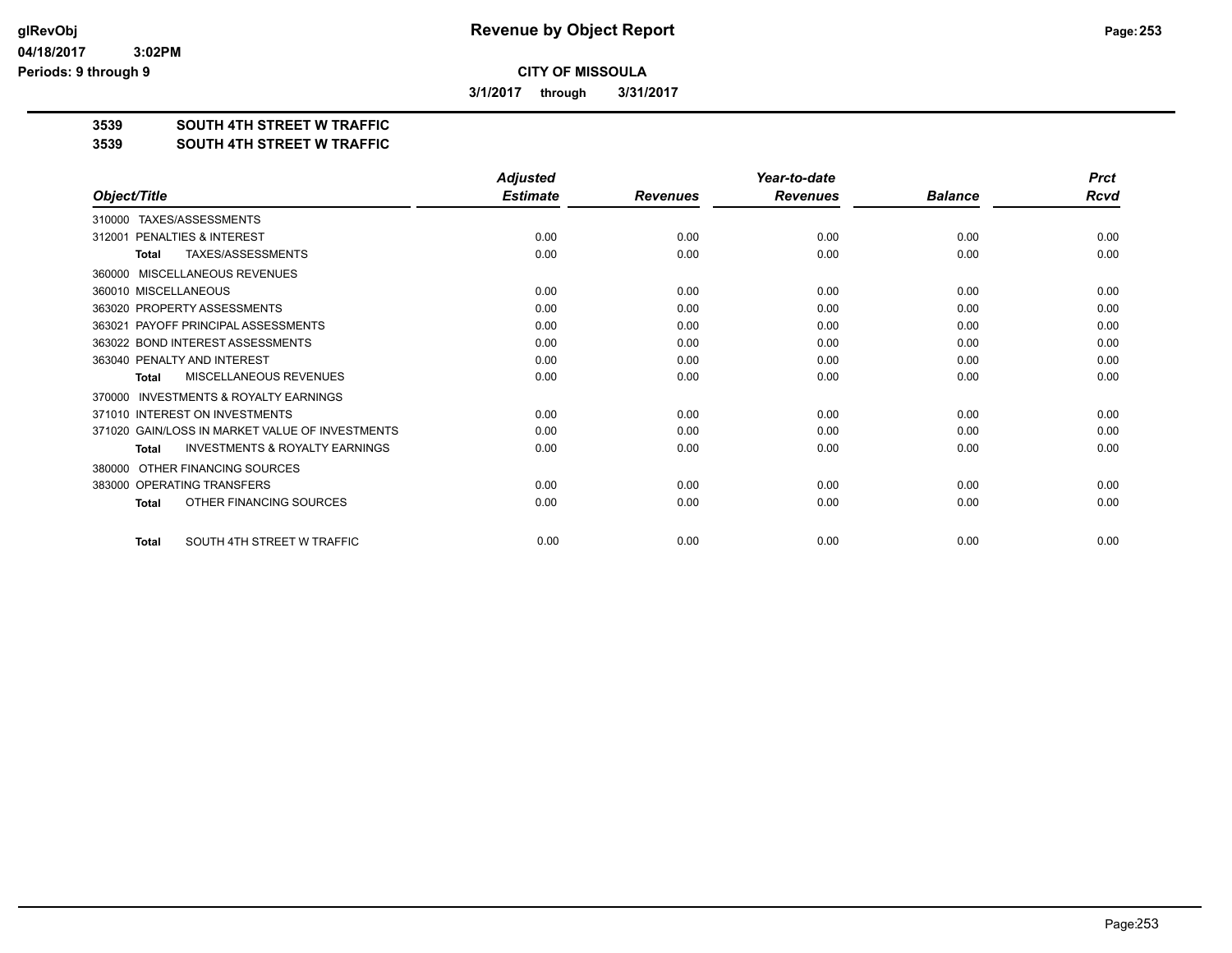**3/1/2017 through 3/31/2017**

## **3539 SOUTH 4TH STREET W TRAFFIC**

|                                                     | <b>Adjusted</b> |                 | Year-to-date    |                | <b>Prct</b> |
|-----------------------------------------------------|-----------------|-----------------|-----------------|----------------|-------------|
| Object/Title                                        | <b>Estimate</b> | <b>Revenues</b> | <b>Revenues</b> | <b>Balance</b> | <b>Rcvd</b> |
| 310000 TAXES/ASSESSMENTS                            |                 |                 |                 |                |             |
| <b>PENALTIES &amp; INTEREST</b><br>312001           | 0.00            | 0.00            | 0.00            | 0.00           | 0.00        |
| TAXES/ASSESSMENTS<br><b>Total</b>                   | 0.00            | 0.00            | 0.00            | 0.00           | 0.00        |
| 360000 MISCELLANEOUS REVENUES                       |                 |                 |                 |                |             |
| 360010 MISCELLANEOUS                                | 0.00            | 0.00            | 0.00            | 0.00           | 0.00        |
| 363020 PROPERTY ASSESSMENTS                         | 0.00            | 0.00            | 0.00            | 0.00           | 0.00        |
| 363021 PAYOFF PRINCIPAL ASSESSMENTS                 | 0.00            | 0.00            | 0.00            | 0.00           | 0.00        |
| 363022 BOND INTEREST ASSESSMENTS                    | 0.00            | 0.00            | 0.00            | 0.00           | 0.00        |
| 363040 PENALTY AND INTEREST                         | 0.00            | 0.00            | 0.00            | 0.00           | 0.00        |
| MISCELLANEOUS REVENUES<br>Total                     | 0.00            | 0.00            | 0.00            | 0.00           | 0.00        |
| <b>INVESTMENTS &amp; ROYALTY EARNINGS</b><br>370000 |                 |                 |                 |                |             |
| 371010 INTEREST ON INVESTMENTS                      | 0.00            | 0.00            | 0.00            | 0.00           | 0.00        |
| 371020 GAIN/LOSS IN MARKET VALUE OF INVESTMENT      | 0.00            | 0.00            | 0.00            | 0.00           | 0.00        |
| <b>INVESTMENTS &amp; ROYALTY EARNINGS</b><br>Total  | 0.00            | 0.00            | 0.00            | 0.00           | 0.00        |
| OTHER FINANCING SOURCES<br>380000                   |                 |                 |                 |                |             |
| 383000 OPERATING TRANSFERS                          | 0.00            | 0.00            | 0.00            | 0.00           | 0.00        |
| OTHER FINANCING SOURCES<br><b>Total</b>             | 0.00            | 0.00            | 0.00            | 0.00           | 0.00        |
| SOUTH 4TH STREET W TRAFFIC<br><b>Total</b>          | 0.00            | 0.00            | 0.00            | 0.00           | 0.00        |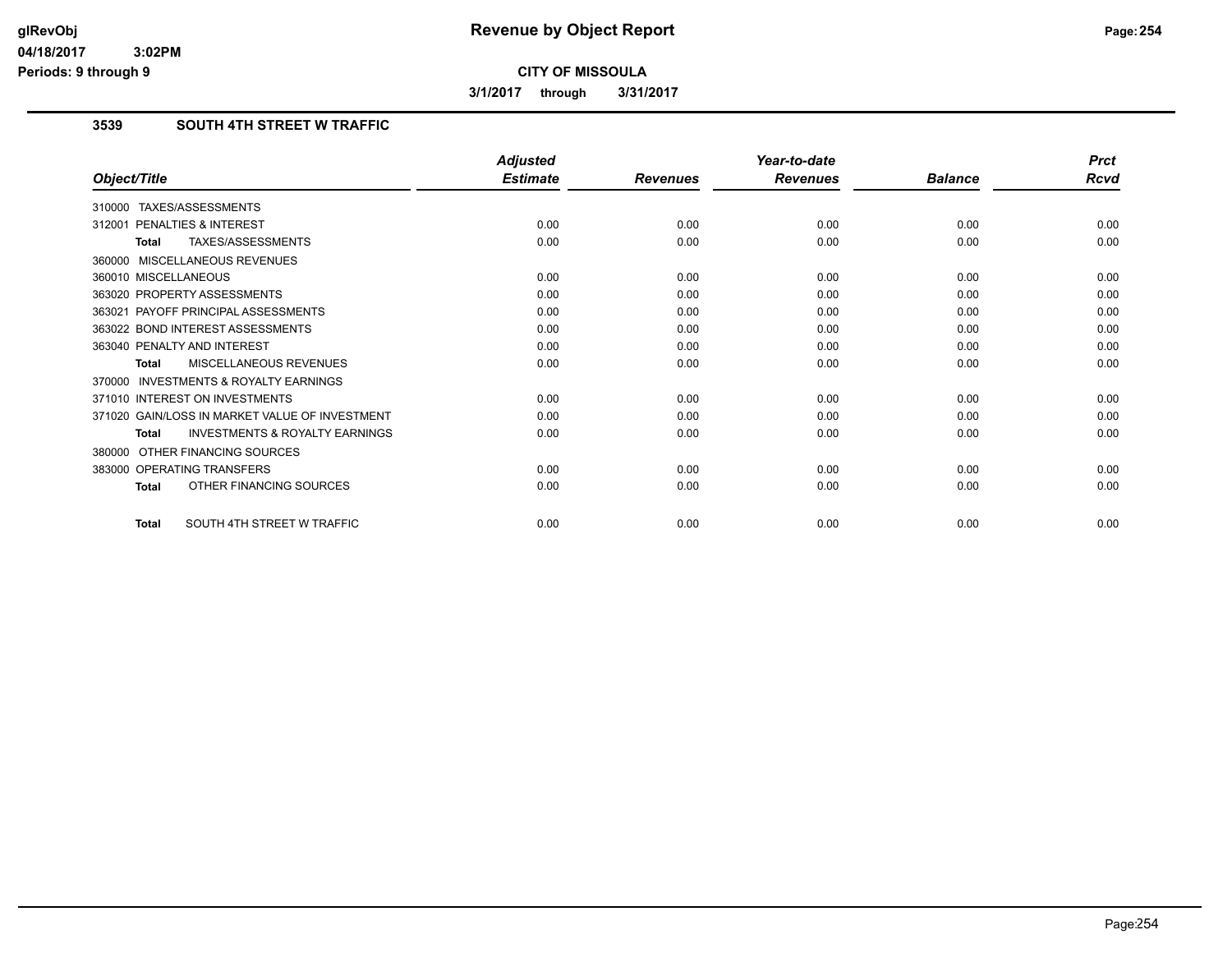**3/1/2017 through 3/31/2017**

**3540 SID 540 DEBT SERVICE FUND**

**3540 SID 540 DEBT SERVICE FUND**

|                                                    | <b>Adjusted</b> |                 | Year-to-date    |                | <b>Prct</b> |
|----------------------------------------------------|-----------------|-----------------|-----------------|----------------|-------------|
| Object/Title                                       | <b>Estimate</b> | <b>Revenues</b> | <b>Revenues</b> | <b>Balance</b> | Rcvd        |
| 360000 MISCELLANEOUS REVENUES                      |                 |                 |                 |                |             |
| 363020 PROPERTY ASSESSMENTS                        | 121.253.00      | 157.67          | 46.764.21       | 74.488.79      | 38.57       |
| 363021 PAYOFF PRINCIPAL ASSESSMENTS                | 0.00            | 0.00            | 7.863.21        | $-7.863.21$    | 0.00        |
| 363040 PENALTY AND INTEREST                        | 0.00            | 0.00            | 25.21           | $-25.21$       | 0.00        |
| MISCELLANEOUS REVENUES<br>Total                    | 121,253.00      | 157.67          | 54,652.63       | 66,600.37      | 45.07       |
| 370000 INVESTMENTS & ROYALTY EARNINGS              |                 |                 |                 |                |             |
| 371010 INTEREST ON INVESTMENTS                     | 0.00            | 0.00            | 0.00            | 0.00           | 0.00        |
| 371500 INTEREST ON INTERFUND LOAN                  | 0.00            | 0.00            | 0.00            | 0.00           | 0.00        |
| <b>INVESTMENTS &amp; ROYALTY EARNINGS</b><br>Total | 0.00            | 0.00            | 0.00            | 0.00           | 0.00        |
| SID 540 DEBT SERVICE FUND<br><b>Total</b>          | 121.253.00      | 157.67          | 54.652.63       | 66.600.37      | 45.07       |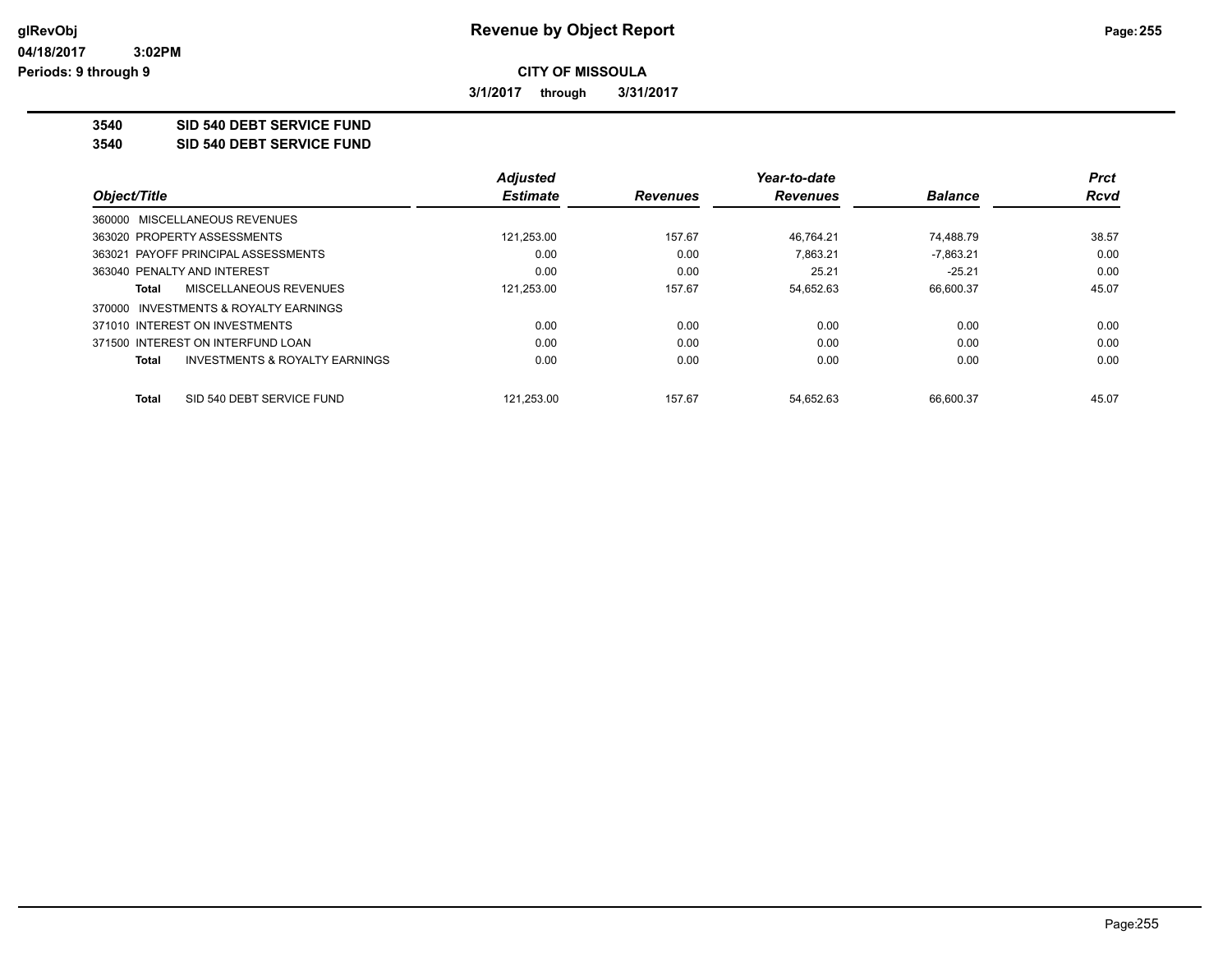**3/1/2017 through 3/31/2017**

#### **3540 SID 540 DEBT SERVICE FUND**

| Object/Title                |                                           | <b>Adjusted</b><br><b>Estimate</b> | <b>Revenues</b> | Year-to-date<br><b>Revenues</b> | <b>Balance</b> | <b>Prct</b><br><b>Rcvd</b> |
|-----------------------------|-------------------------------------------|------------------------------------|-----------------|---------------------------------|----------------|----------------------------|
|                             |                                           |                                    |                 |                                 |                |                            |
|                             | 360000 MISCELLANEOUS REVENUES             |                                    |                 |                                 |                |                            |
| 363020 PROPERTY ASSESSMENTS |                                           | 121,253.00                         | 157.67          | 46.764.21                       | 74.488.79      | 38.57                      |
|                             | 363021 PAYOFF PRINCIPAL ASSESSMENTS       | 0.00                               | 0.00            | 7.863.21                        | $-7.863.21$    | 0.00                       |
| 363040 PENALTY AND INTEREST |                                           | 0.00                               | 0.00            | 25.21                           | $-25.21$       | 0.00                       |
| Total                       | MISCELLANEOUS REVENUES                    | 121,253.00                         | 157.67          | 54,652.63                       | 66,600.37      | 45.07                      |
|                             | 370000 INVESTMENTS & ROYALTY EARNINGS     |                                    |                 |                                 |                |                            |
|                             | 371010 INTEREST ON INVESTMENTS            | 0.00                               | 0.00            | 0.00                            | 0.00           | 0.00                       |
|                             | 371500 INTEREST ON INTERFUND LOAN         | 0.00                               | 0.00            | 0.00                            | 0.00           | 0.00                       |
| <b>Total</b>                | <b>INVESTMENTS &amp; ROYALTY EARNINGS</b> | 0.00                               | 0.00            | 0.00                            | 0.00           | 0.00                       |
| <b>Total</b>                | SID 540 DEBT SERVICE FUND                 | 121.253.00                         | 157.67          | 54.652.63                       | 66.600.37      | 45.07                      |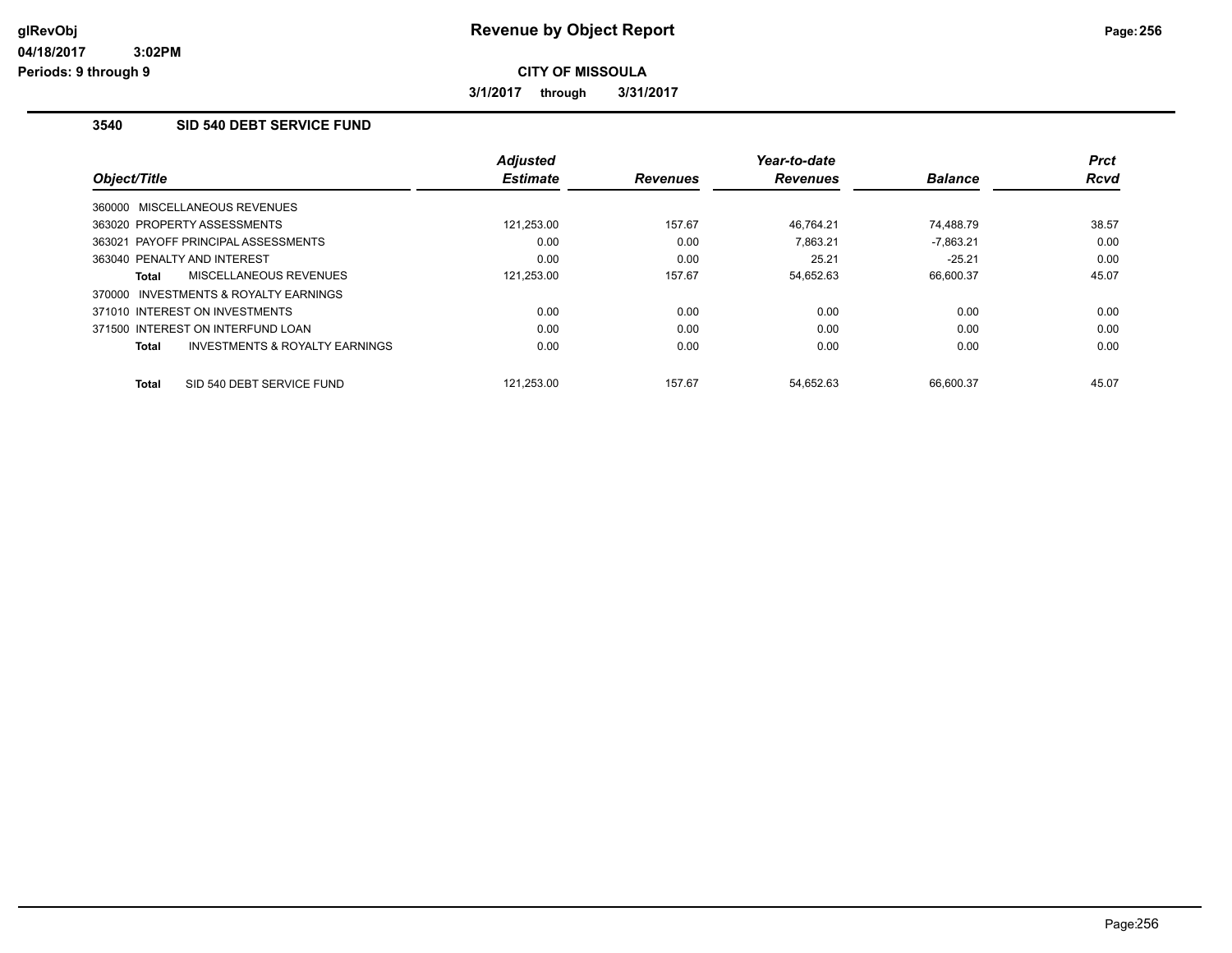**3/1/2017 through 3/31/2017**

**3541 SID 541 DEBT SERVICE**

|                                                    | <b>Adjusted</b> |                 | Year-to-date    |                | <b>Prct</b> |
|----------------------------------------------------|-----------------|-----------------|-----------------|----------------|-------------|
| Object/Title                                       | <b>Estimate</b> | <b>Revenues</b> | <b>Revenues</b> | <b>Balance</b> | <b>Rcvd</b> |
| 360000 MISCELLANEOUS REVENUES                      |                 |                 |                 |                |             |
| 363020 PROPERTY ASSESSMENTS                        | 58,098.00       | 148.40          | 29,760.02       | 28,337.98      | 51.22       |
| PAYOFF PRINCIPAL ASSESSMENTS<br>363021             | 0.00            | 0.00            | 2,999.46        | $-2,999.46$    | 0.00        |
| 363040 PENALTY AND INTEREST                        | 0.00            | 2.17            | 19.89           | $-19.89$       | 0.00        |
| MISCELLANEOUS REVENUES<br><b>Total</b>             | 58,098.00       | 150.57          | 32,779.37       | 25,318.63      | 56.42       |
| 370000 INVESTMENTS & ROYALTY EARNINGS              |                 |                 |                 |                |             |
| 371010 INTEREST ON INVESTMENTS                     | 0.00            | 0.00            | 0.00            | 0.00           | 0.00        |
| <b>INVESTMENTS &amp; ROYALTY EARNINGS</b><br>Total | 0.00            | 0.00            | 0.00            | 0.00           | 0.00        |
| 380000 OTHER FINANCING SOURCES                     |                 |                 |                 |                |             |
| 381030 SID BONDS PROCEEDS                          | 0.00            | 0.00            | 0.00            | 0.00           | 0.00        |
| OTHER FINANCING SOURCES<br><b>Total</b>            | 0.00            | 0.00            | 0.00            | 0.00           | 0.00        |
| SID 541 DEBT SERVICE<br><b>Total</b>               | 58,098.00       | 150.57          | 32.779.37       | 25,318.63      | 56.42       |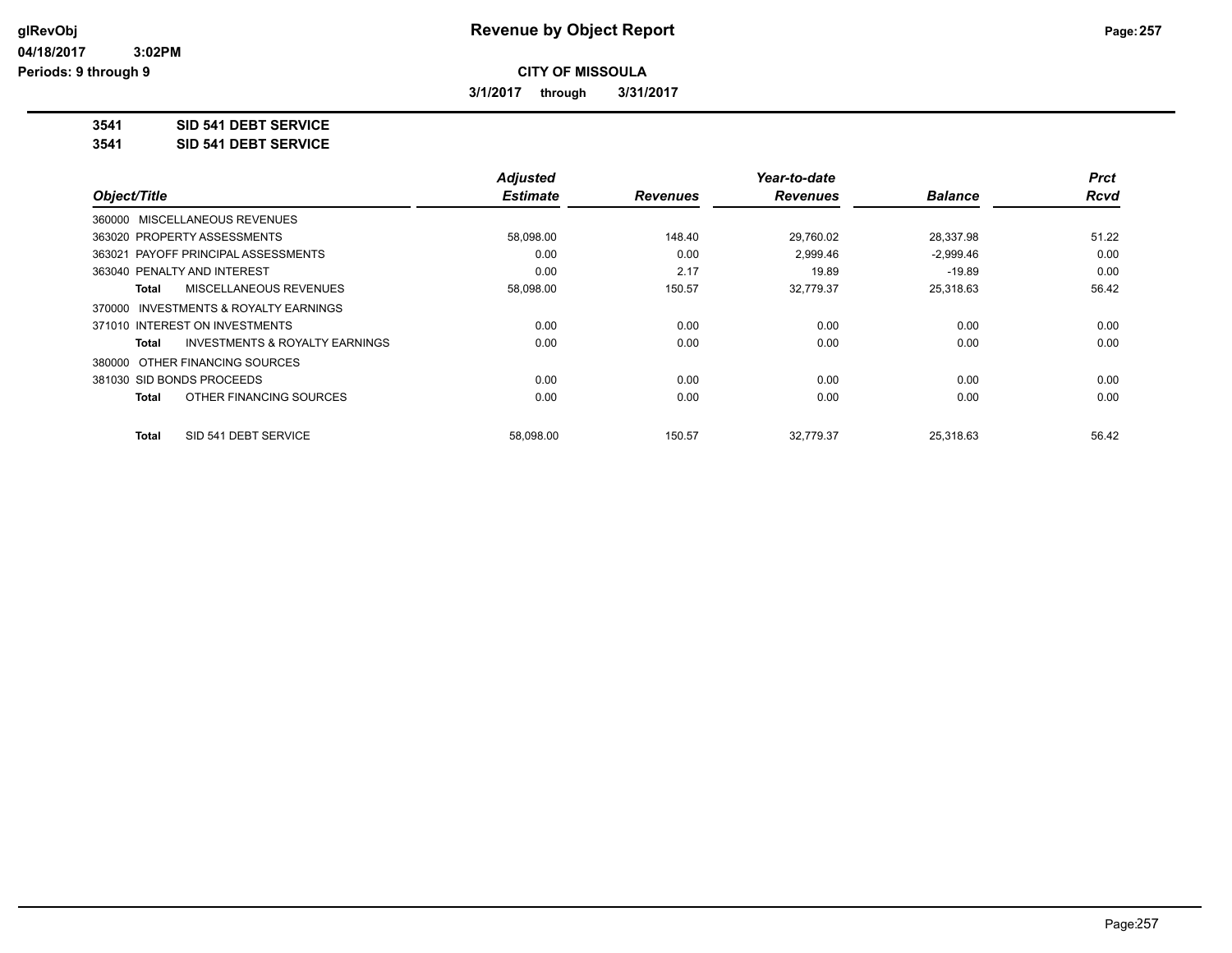**3/1/2017 through 3/31/2017**

#### **3541 SID 541 DEBT SERVICE**

| Object/Title                                              | <b>Adjusted</b><br><b>Estimate</b> | <b>Revenues</b> | Year-to-date<br><b>Revenues</b> | <b>Balance</b> | <b>Prct</b><br><b>Rcvd</b> |
|-----------------------------------------------------------|------------------------------------|-----------------|---------------------------------|----------------|----------------------------|
| <b>MISCELLANEOUS REVENUES</b><br>360000                   |                                    |                 |                                 |                |                            |
| 363020 PROPERTY ASSESSMENTS                               | 58,098.00                          | 148.40          | 29,760.02                       | 28,337.98      | 51.22                      |
| 363021 PAYOFF PRINCIPAL ASSESSMENTS                       | 0.00                               | 0.00            | 2,999.46                        | $-2,999.46$    | 0.00                       |
| 363040 PENALTY AND INTEREST                               | 0.00                               | 2.17            | 19.89                           | $-19.89$       | 0.00                       |
| MISCELLANEOUS REVENUES<br>Total                           | 58,098.00                          | 150.57          | 32.779.37                       | 25.318.63      | 56.42                      |
| <b>INVESTMENTS &amp; ROYALTY EARNINGS</b><br>370000       |                                    |                 |                                 |                |                            |
| 371010 INTEREST ON INVESTMENTS                            | 0.00                               | 0.00            | 0.00                            | 0.00           | 0.00                       |
| <b>INVESTMENTS &amp; ROYALTY EARNINGS</b><br><b>Total</b> | 0.00                               | 0.00            | 0.00                            | 0.00           | 0.00                       |
| 380000 OTHER FINANCING SOURCES                            |                                    |                 |                                 |                |                            |
| 381030 SID BONDS PROCEEDS                                 | 0.00                               | 0.00            | 0.00                            | 0.00           | 0.00                       |
| OTHER FINANCING SOURCES<br><b>Total</b>                   | 0.00                               | 0.00            | 0.00                            | 0.00           | 0.00                       |
| <b>Total</b><br>SID 541 DEBT SERVICE                      | 58.098.00                          | 150.57          | 32.779.37                       | 25.318.63      | 56.42                      |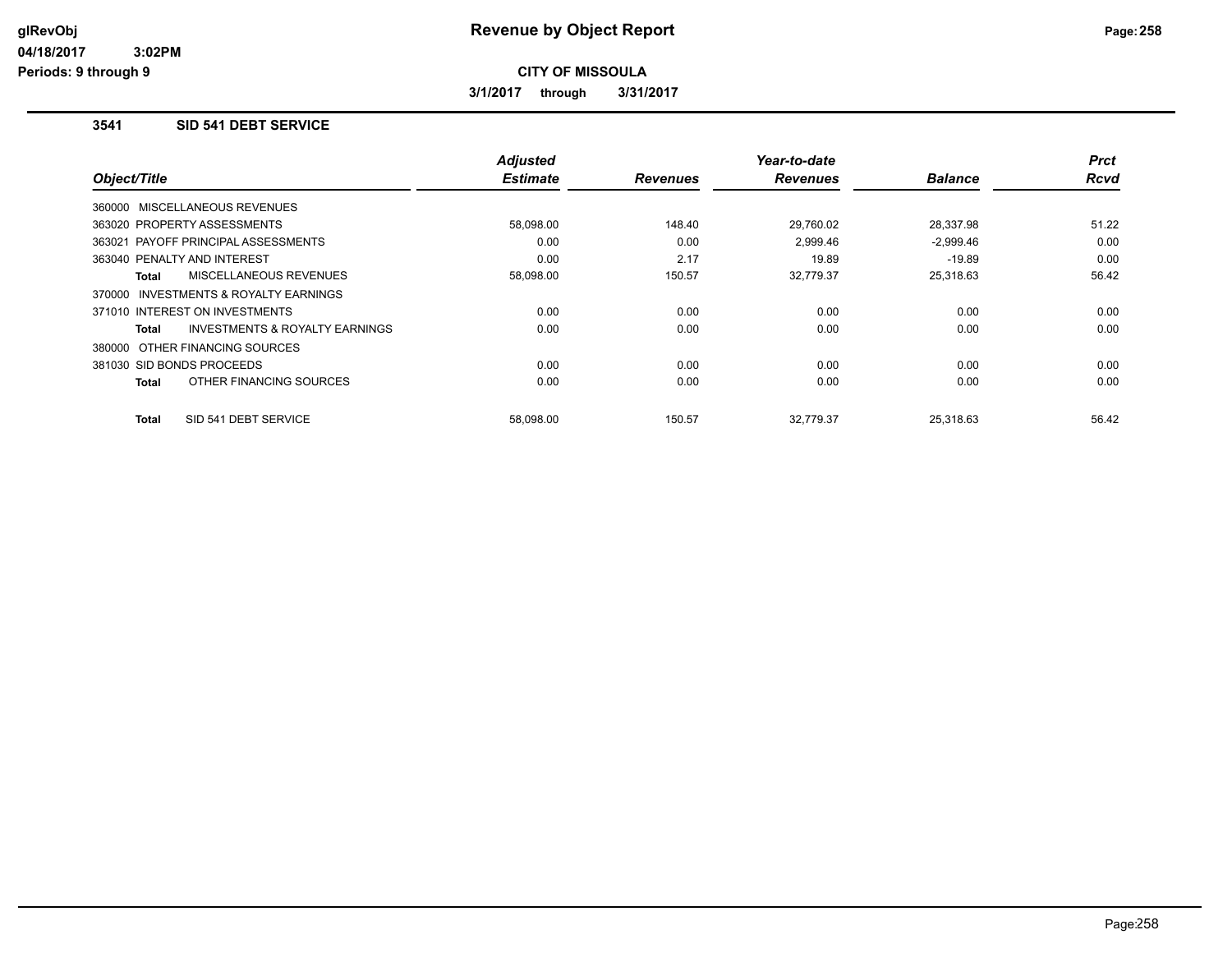**3/1/2017 through 3/31/2017**

**3543 SID 543 DEBT SERVICE**

**3543 SID 543 DEBT SERVICE**

|                                         | <b>Adjusted</b> |                 | Year-to-date    |                | <b>Prct</b> |
|-----------------------------------------|-----------------|-----------------|-----------------|----------------|-------------|
| Object/Title                            | <b>Estimate</b> | <b>Revenues</b> | <b>Revenues</b> | <b>Balance</b> | <b>Rcvd</b> |
| 360000 MISCELLANEOUS REVENUES           |                 |                 |                 |                |             |
| 363020 PROPERTY ASSESSMENTS             | 0.00            | 18.65           | 4.894.64        | $-4.894.64$    | 0.00        |
| 363021 PAYOFF PRINCIPAL ASSESSMENTS     | 0.00            | 0.00            | 95.01           | $-95.01$       | 0.00        |
| 363040 PENALTY AND INTEREST             | 0.00            | 0.76            | 6.19            | $-6.19$        | 0.00        |
| <b>MISCELLANEOUS REVENUES</b><br>Total  | 0.00            | 19.41           | 4,995.84        | $-4.995.84$    | 0.00        |
| 370000 INVESTMENTS & ROYALTY EARNINGS   |                 |                 |                 |                |             |
| 371010 INTEREST ON INVESTMENTS          | 0.00            | 0.00            | 0.00            | 0.00           | 0.00        |
| INVESTMENTS & ROYALTY EARNINGS<br>Total | 0.00            | 0.00            | 0.00            | 0.00           | 0.00        |
| SID 543 DEBT SERVICE<br>Total           | 0.00            | 19.41           | 4.995.84        | $-4.995.84$    | 0.00        |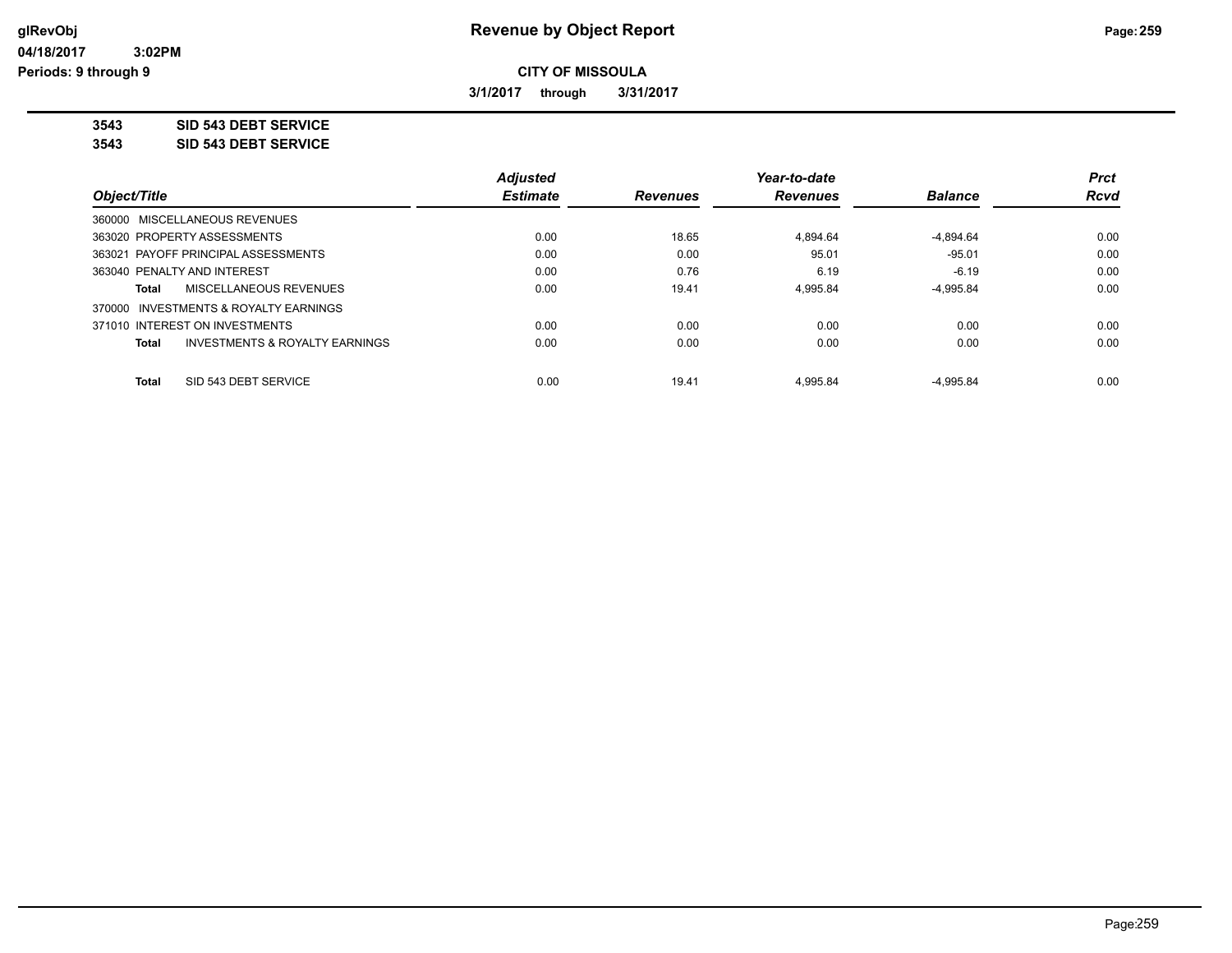**3/1/2017 through 3/31/2017**

#### **3543 SID 543 DEBT SERVICE**

|                                                     | <b>Adjusted</b> |                 | Year-to-date    |                | <b>Prct</b> |
|-----------------------------------------------------|-----------------|-----------------|-----------------|----------------|-------------|
| <i><b>Object/Title</b></i>                          | <b>Estimate</b> | <b>Revenues</b> | <b>Revenues</b> | <b>Balance</b> | <b>Rcvd</b> |
| 360000 MISCELLANEOUS REVENUES                       |                 |                 |                 |                |             |
| 363020 PROPERTY ASSESSMENTS                         | 0.00            | 18.65           | 4.894.64        | $-4,894.64$    | 0.00        |
| 363021 PAYOFF PRINCIPAL ASSESSMENTS                 | 0.00            | 0.00            | 95.01           | $-95.01$       | 0.00        |
| 363040 PENALTY AND INTEREST                         | 0.00            | 0.76            | 6.19            | $-6.19$        | 0.00        |
| MISCELLANEOUS REVENUES<br>Total                     | 0.00            | 19.41           | 4.995.84        | $-4.995.84$    | 0.00        |
| <b>INVESTMENTS &amp; ROYALTY EARNINGS</b><br>370000 |                 |                 |                 |                |             |
| 371010 INTEREST ON INVESTMENTS                      | 0.00            | 0.00            | 0.00            | 0.00           | 0.00        |
| INVESTMENTS & ROYALTY EARNINGS<br><b>Total</b>      | 0.00            | 0.00            | 0.00            | 0.00           | 0.00        |
| SID 543 DEBT SERVICE<br><b>Total</b>                | 0.00            | 19.41           | 4.995.84        | $-4.995.84$    | 0.00        |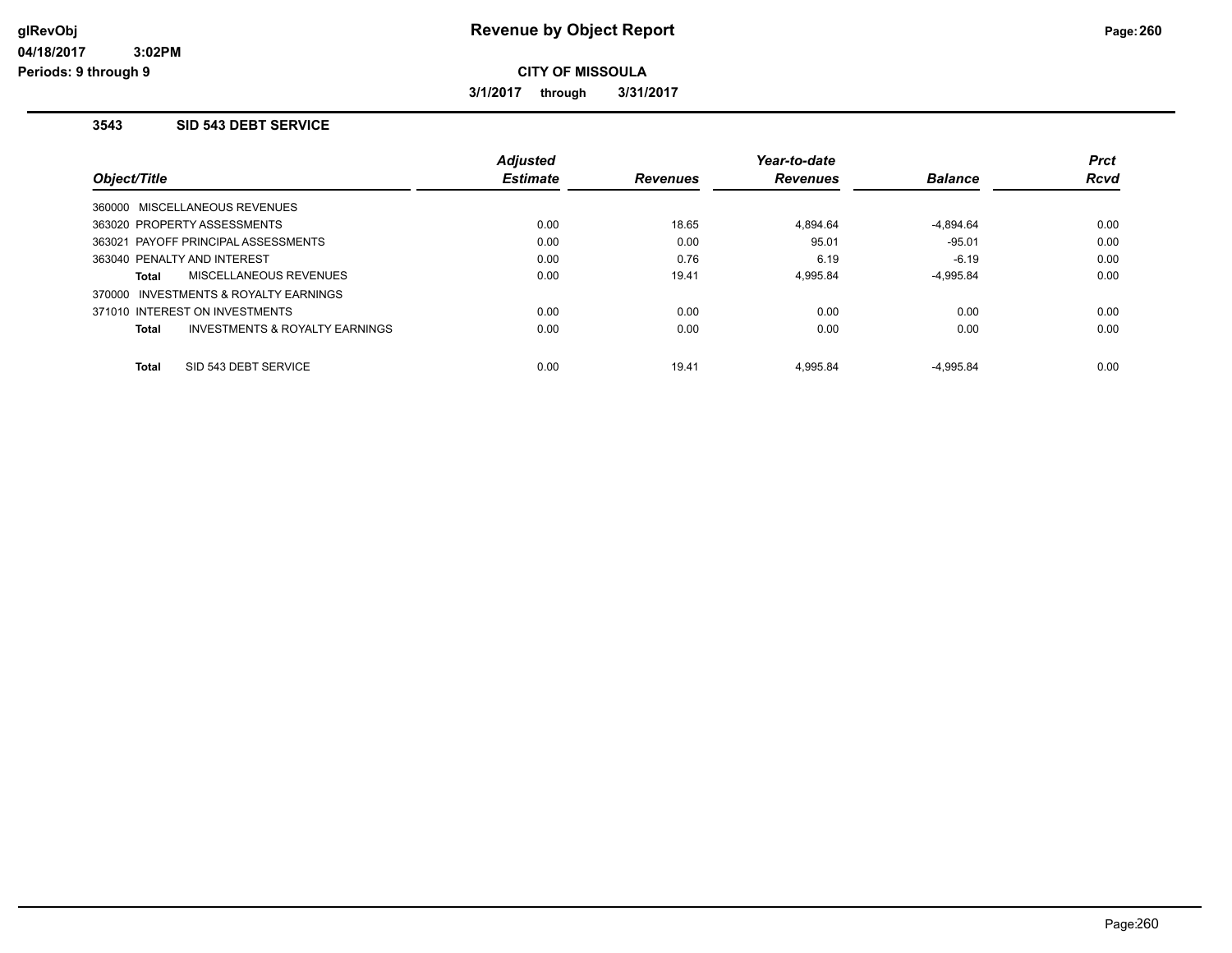**3/1/2017 through 3/31/2017**

## **3544 SID 544 RATTLESNAKE DEBT SERVICE 3544 SID 544 RATTLESNAKE DEBT SERVICE**

|                                           | <b>Adjusted</b> |                 | Year-to-date    |                | <b>Prct</b> |
|-------------------------------------------|-----------------|-----------------|-----------------|----------------|-------------|
| Object/Title                              | <b>Estimate</b> | <b>Revenues</b> | <b>Revenues</b> | <b>Balance</b> | <b>Rcvd</b> |
| 360000 MISCELLANEOUS REVENUES             |                 |                 |                 |                |             |
| 363020 PROPERTY ASSESSMENTS               | 139.497.00      | 205.89          | 78.245.31       | 61.251.69      | 56.09       |
| 363021 PAYOFF PRINCIPAL ASSESSMENTS       | 0.00            | 0.00            | 0.00            | 0.00           | 0.00        |
| 363040 PENALTY AND INTEREST               | 0.00            | 0.00            | 65.42           | $-65.42$       | 0.00        |
| MISCELLANEOUS REVENUES<br>Total           | 139.497.00      | 205.89          | 78.310.73       | 61,186.27      | 56.14       |
| INVESTMENTS & ROYALTY EARNINGS<br>370000  |                 |                 |                 |                |             |
| 371010 INTEREST ON INVESTMENTS            | 0.00            | 0.00            | 0.00            | 0.00           | 0.00        |
| INVESTMENTS & ROYALTY EARNINGS<br>Total   | 0.00            | 0.00            | 0.00            | 0.00           | 0.00        |
| SID 544 RATTLESNAKE DEBT SERVICE<br>Total | 139.497.00      | 205.89          | 78.310.73       | 61.186.27      | 56.14       |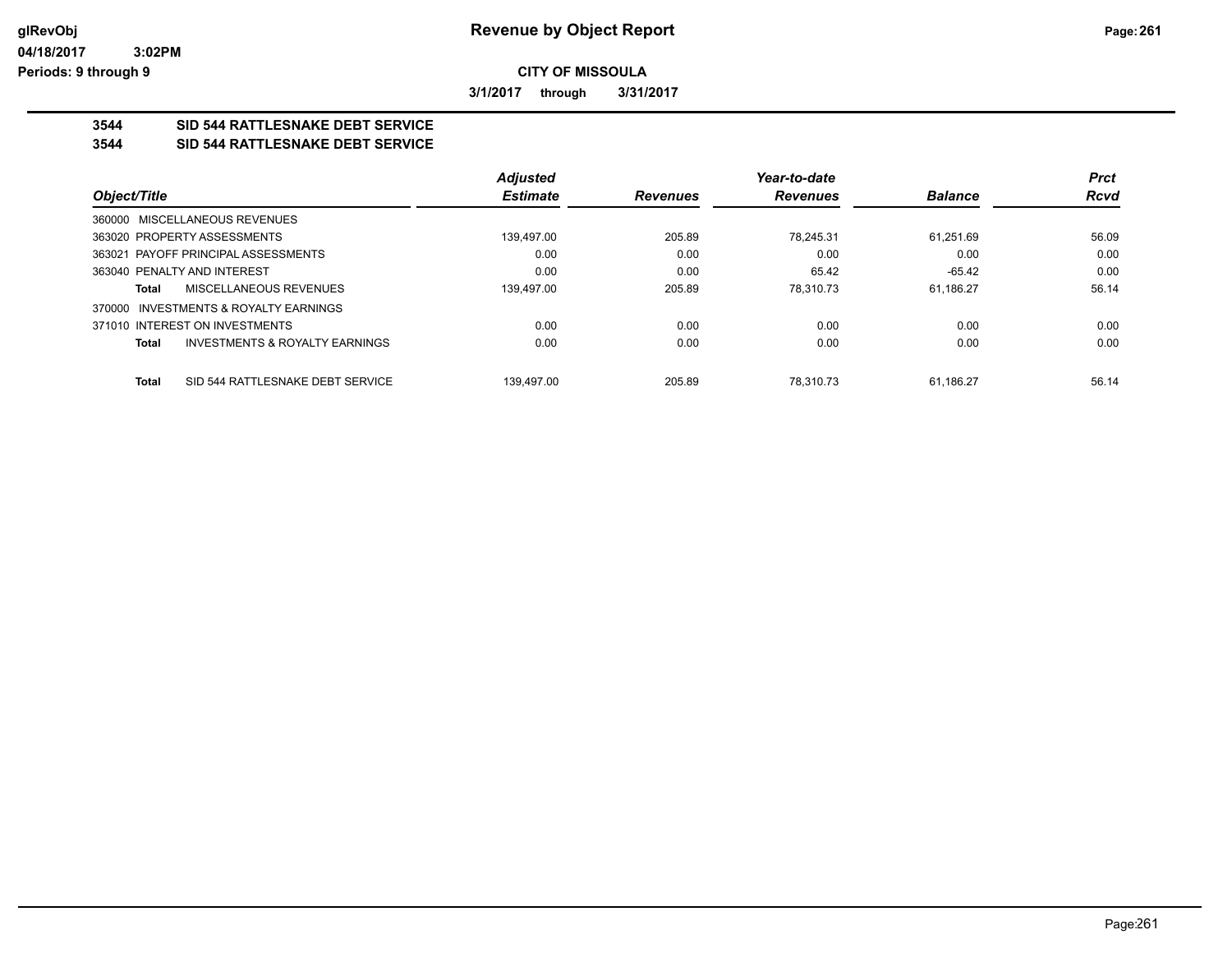**3/1/2017 through 3/31/2017**

## **3544 SID 544 RATTLESNAKE DEBT SERVICE**

|                                |                                       | <b>Adjusted</b> |                 | Year-to-date    |                | <b>Prct</b> |
|--------------------------------|---------------------------------------|-----------------|-----------------|-----------------|----------------|-------------|
| Object/Title                   |                                       | <b>Estimate</b> | <b>Revenues</b> | <b>Revenues</b> | <b>Balance</b> | <b>Rcvd</b> |
| 360000 MISCELLANEOUS REVENUES  |                                       |                 |                 |                 |                |             |
| 363020 PROPERTY ASSESSMENTS    |                                       | 139,497.00      | 205.89          | 78.245.31       | 61.251.69      | 56.09       |
|                                | 363021 PAYOFF PRINCIPAL ASSESSMENTS   | 0.00            | 0.00            | 0.00            | 0.00           | 0.00        |
| 363040 PENALTY AND INTEREST    |                                       | 0.00            | 0.00            | 65.42           | $-65.42$       | 0.00        |
| Total                          | MISCELLANEOUS REVENUES                | 139.497.00      | 205.89          | 78.310.73       | 61.186.27      | 56.14       |
|                                | 370000 INVESTMENTS & ROYALTY EARNINGS |                 |                 |                 |                |             |
| 371010 INTEREST ON INVESTMENTS |                                       | 0.00            | 0.00            | 0.00            | 0.00           | 0.00        |
| <b>Total</b>                   | INVESTMENTS & ROYALTY EARNINGS        | 0.00            | 0.00            | 0.00            | 0.00           | 0.00        |
| <b>Total</b>                   | SID 544 RATTLESNAKE DEBT SERVICE      | 139.497.00      | 205.89          | 78.310.73       | 61.186.27      | 56.14       |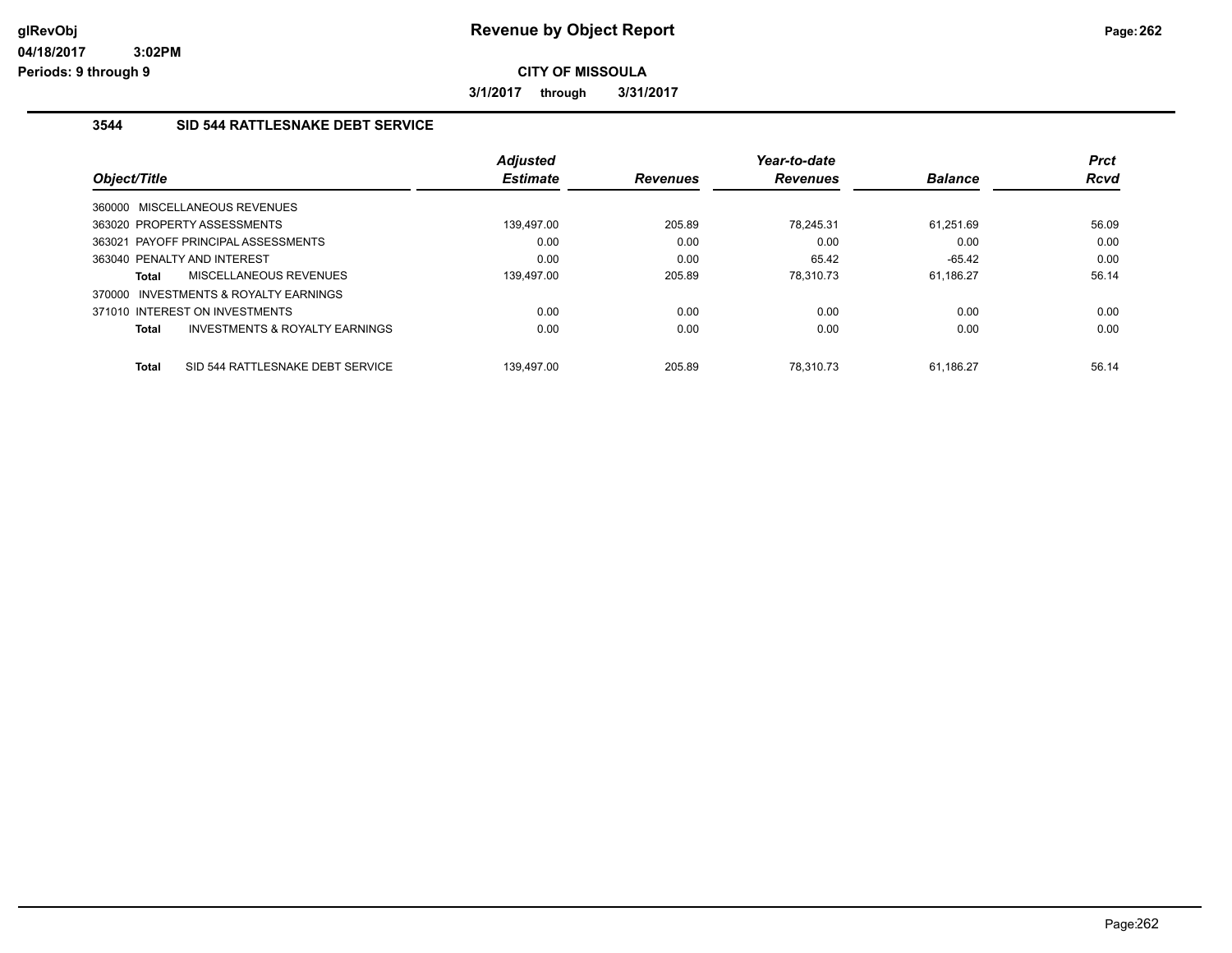**3/1/2017 through 3/31/2017**

**3545 SID 545 DEBT SERVICE**

**3545 SID 545 DEBT SERVICE**

|                                         | <b>Adjusted</b> |                 | Year-to-date    |                | <b>Prct</b> |
|-----------------------------------------|-----------------|-----------------|-----------------|----------------|-------------|
| Object/Title                            | <b>Estimate</b> | <b>Revenues</b> | <b>Revenues</b> | <b>Balance</b> | Rcvd        |
| 360000 MISCELLANEOUS REVENUES           |                 |                 |                 |                |             |
| 363020 PROPERTY ASSESSMENTS             | 0.00            | 0.00            | 1.001.96        | -1.001.96      | 0.00        |
| 363021 PAYOFF PRINCIPAL ASSESSMENTS     | 0.00            | 0.00            | 0.00            | 0.00           | 0.00        |
| 363040 PENALTY AND INTEREST             | 0.00            | 0.00            | 1.47            | $-1.47$        | 0.00        |
| MISCELLANEOUS REVENUES<br>Total         | 0.00            | 0.00            | 1.003.43        | $-1.003.43$    | 0.00        |
| 370000 INVESTMENTS & ROYALTY EARNINGS   |                 |                 |                 |                |             |
| 371010 INTEREST ON INVESTMENTS          | 0.00            | 0.00            | 0.00            | 0.00           | 0.00        |
| INVESTMENTS & ROYALTY EARNINGS<br>Total | 0.00            | 0.00            | 0.00            | 0.00           | 0.00        |
| SID 545 DEBT SERVICE<br>Total           | 0.00            | 0.00            | 1.003.43        | $-1.003.43$    | 0.00        |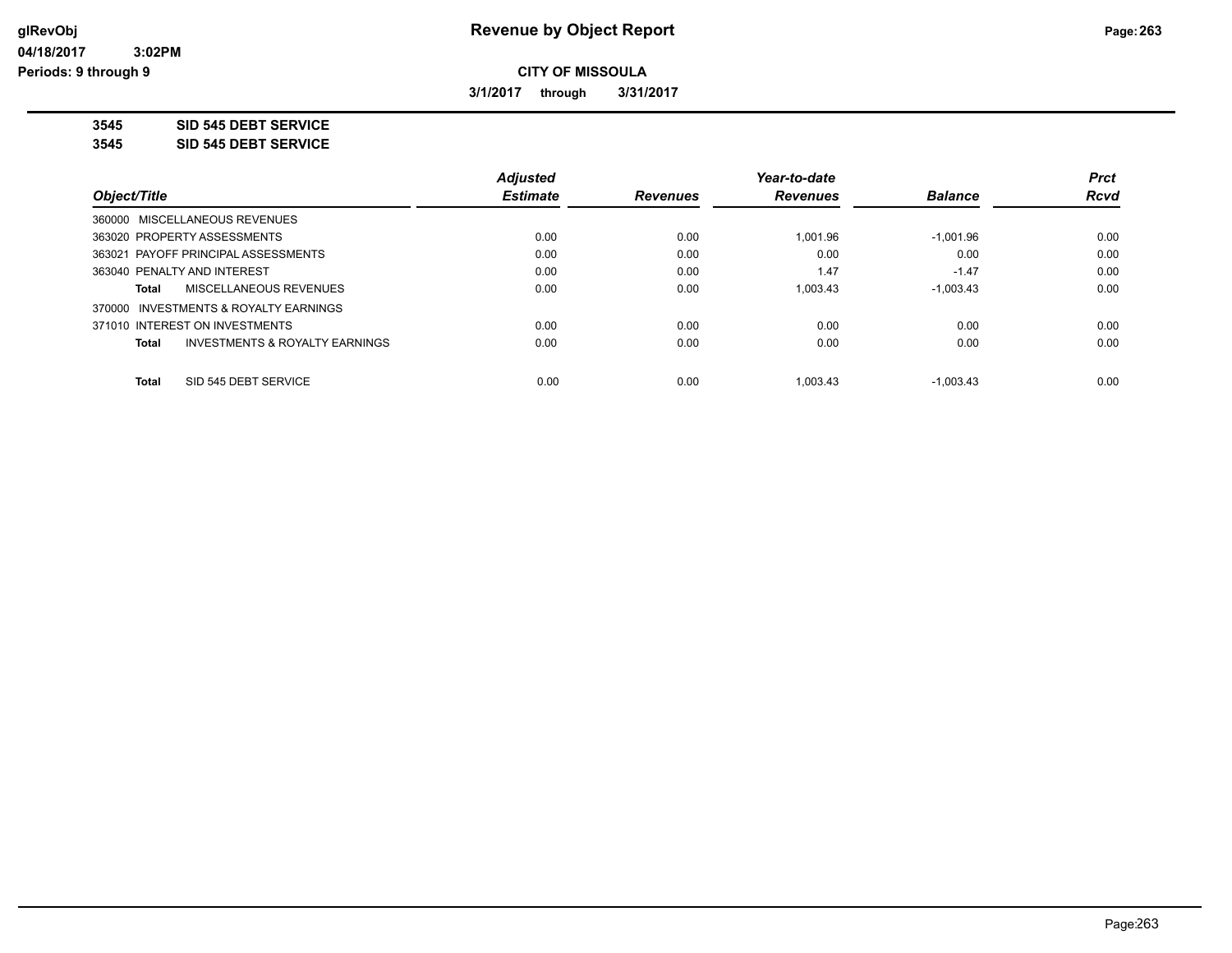**3/1/2017 through 3/31/2017**

#### **3545 SID 545 DEBT SERVICE**

|                                         | <b>Adiusted</b> |                 | Year-to-date    |                | <b>Prct</b> |
|-----------------------------------------|-----------------|-----------------|-----------------|----------------|-------------|
| Object/Title                            | <b>Estimate</b> | <b>Revenues</b> | <b>Revenues</b> | <b>Balance</b> | <b>Rcvd</b> |
| 360000 MISCELLANEOUS REVENUES           |                 |                 |                 |                |             |
| 363020 PROPERTY ASSESSMENTS             | 0.00            | 0.00            | 1.001.96        | $-1.001.96$    | 0.00        |
| 363021 PAYOFF PRINCIPAL ASSESSMENTS     | 0.00            | 0.00            | 0.00            | 0.00           | 0.00        |
| 363040 PENALTY AND INTEREST             | 0.00            | 0.00            | 1.47            | $-1.47$        | 0.00        |
| MISCELLANEOUS REVENUES<br>Total         | 0.00            | 0.00            | 1.003.43        | $-1.003.43$    | 0.00        |
| 370000 INVESTMENTS & ROYALTY EARNINGS   |                 |                 |                 |                |             |
| 371010 INTEREST ON INVESTMENTS          | 0.00            | 0.00            | 0.00            | 0.00           | 0.00        |
| Total<br>INVESTMENTS & ROYALTY EARNINGS | 0.00            | 0.00            | 0.00            | 0.00           | 0.00        |
| SID 545 DEBT SERVICE<br>Total           | 0.00            | 0.00            | 1.003.43        | $-1.003.43$    | 0.00        |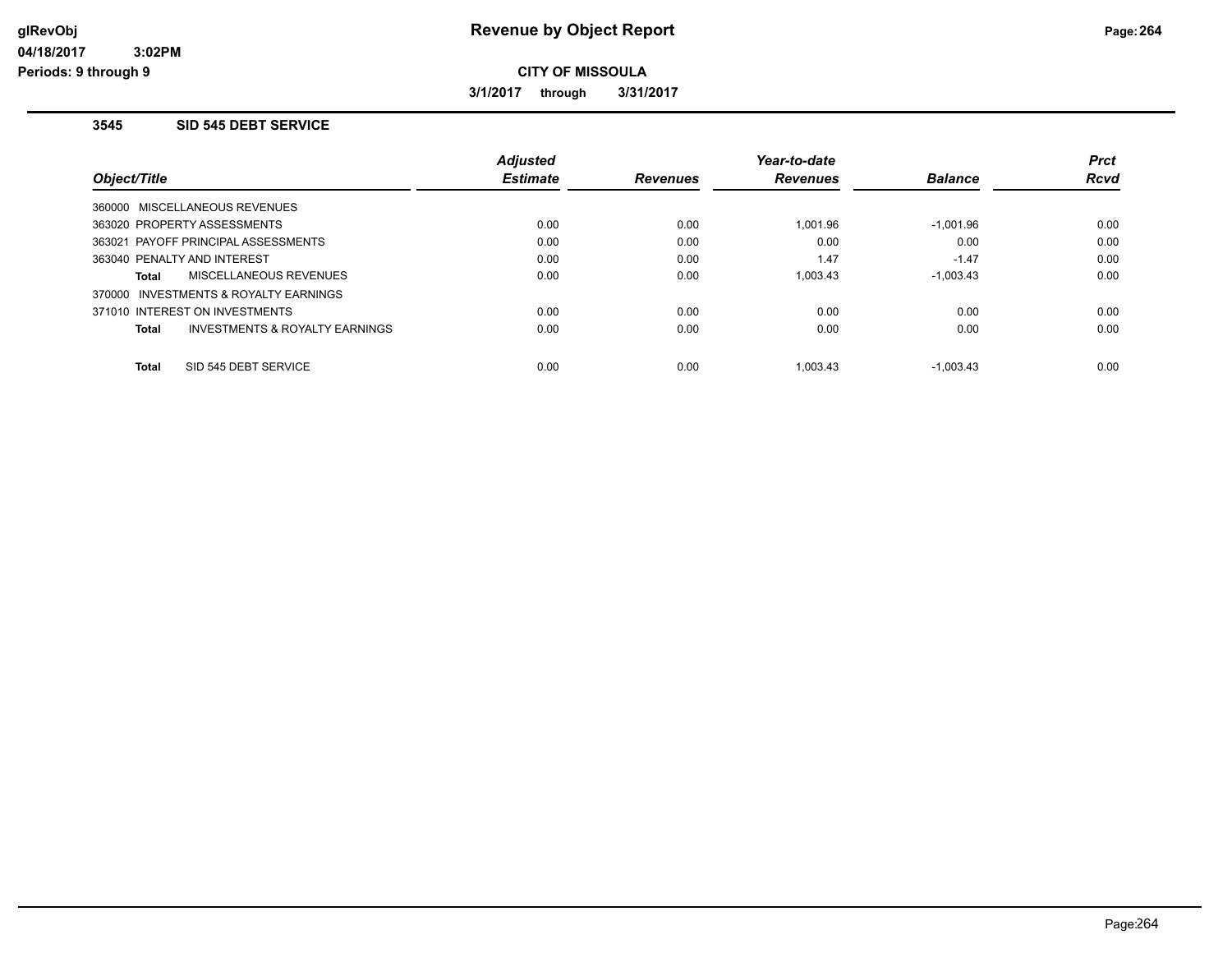**3/1/2017 through 3/31/2017**

**3546 SID 546 DEBT SERVICE**

**3546 SID 546 DEBT SERVICE**

|                                         | <b>Adjusted</b> |          | Year-to-date    |                | <b>Prct</b> |
|-----------------------------------------|-----------------|----------|-----------------|----------------|-------------|
| Object/Title                            | <b>Estimate</b> | Revenues | <b>Revenues</b> | <b>Balance</b> | <b>Rcvd</b> |
| 360000 MISCELLANEOUS REVENUES           |                 |          |                 |                |             |
| 363020 PROPERTY ASSESSMENTS             | 0.00            | 0.00     | 867.97          | $-867.97$      | 0.00        |
| 363021 PAYOFF PRINCIPAL ASSESSMENTS     | 0.00            | 0.00     | 125.61          | $-125.61$      | 0.00        |
| 363040 PENALTY AND INTEREST             | 0.00            | 0.00     | 0.84            | $-0.84$        | 0.00        |
| MISCELLANEOUS REVENUES<br>Total         | 0.00            | 0.00     | 994.42          | $-994.42$      | 0.00        |
| 370000 INVESTMENTS & ROYALTY EARNINGS   |                 |          |                 |                |             |
| 371010 INTEREST ON INVESTMENTS          | 0.00            | 0.00     | 0.00            | 0.00           | 0.00        |
| INVESTMENTS & ROYALTY EARNINGS<br>Total | 0.00            | 0.00     | 0.00            | 0.00           | 0.00        |
|                                         |                 |          |                 |                |             |
| SID 546 DEBT SERVICE<br>Total           | 0.00            | 0.00     | 994.42          | $-994.42$      | 0.00        |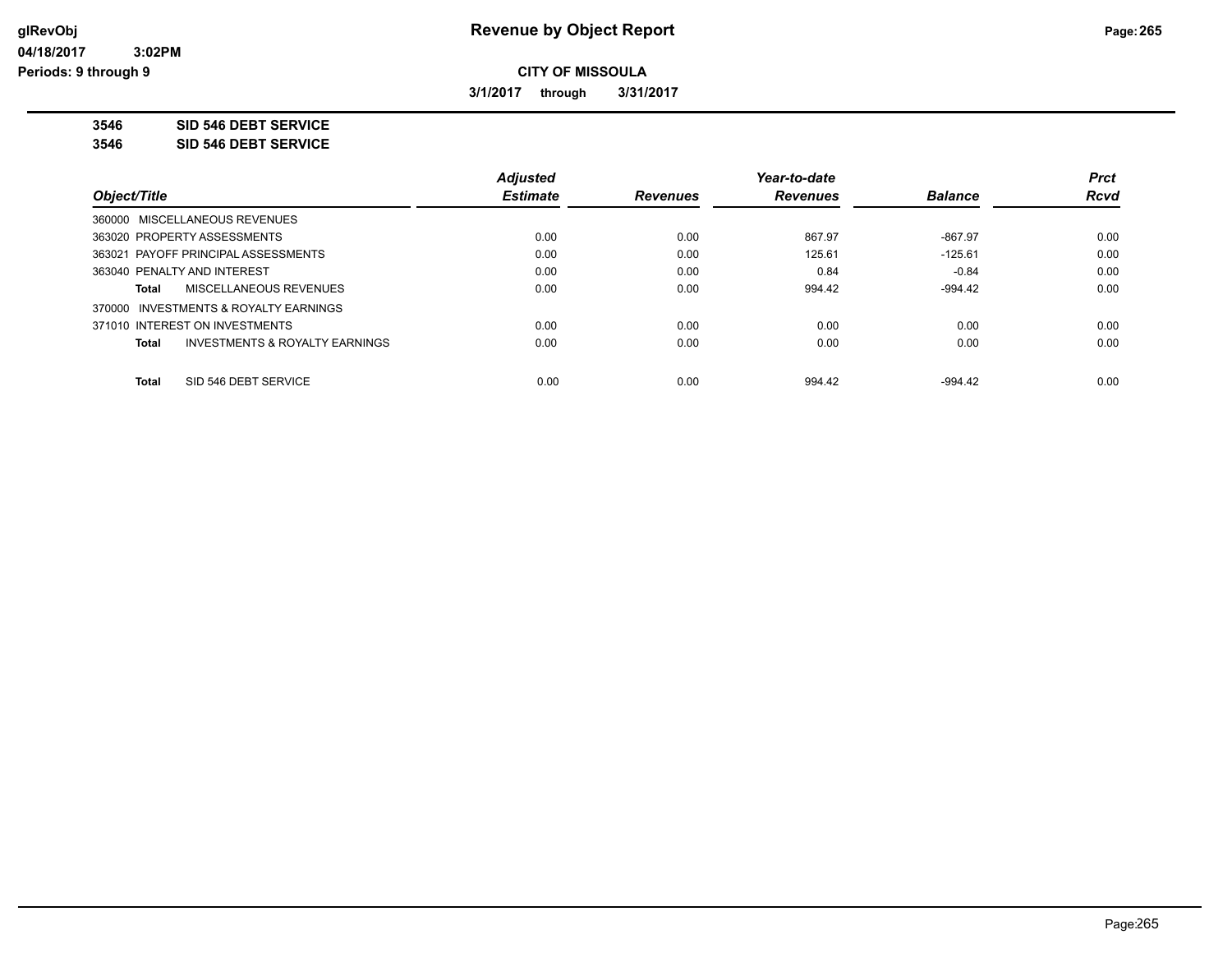**3/1/2017 through 3/31/2017**

#### **3546 SID 546 DEBT SERVICE**

|                                       |                                | <b>Adiusted</b> |                 | Year-to-date    |                | <b>Prct</b> |
|---------------------------------------|--------------------------------|-----------------|-----------------|-----------------|----------------|-------------|
| Object/Title                          |                                | <b>Estimate</b> | <b>Revenues</b> | <b>Revenues</b> | <b>Balance</b> | <b>Rcvd</b> |
| 360000 MISCELLANEOUS REVENUES         |                                |                 |                 |                 |                |             |
| 363020 PROPERTY ASSESSMENTS           |                                | 0.00            | 0.00            | 867.97          | $-867.97$      | 0.00        |
| 363021 PAYOFF PRINCIPAL ASSESSMENTS   |                                | 0.00            | 0.00            | 125.61          | $-125.61$      | 0.00        |
| 363040 PENALTY AND INTEREST           |                                | 0.00            | 0.00            | 0.84            | $-0.84$        | 0.00        |
| Total                                 | MISCELLANEOUS REVENUES         | 0.00            | 0.00            | 994.42          | $-994.42$      | 0.00        |
| 370000 INVESTMENTS & ROYALTY EARNINGS |                                |                 |                 |                 |                |             |
| 371010 INTEREST ON INVESTMENTS        |                                | 0.00            | 0.00            | 0.00            | 0.00           | 0.00        |
| Total                                 | INVESTMENTS & ROYALTY EARNINGS | 0.00            | 0.00            | 0.00            | 0.00           | 0.00        |
| <b>Total</b>                          | SID 546 DEBT SERVICE           | 0.00            | 0.00            | 994.42          | $-994.42$      | 0.00        |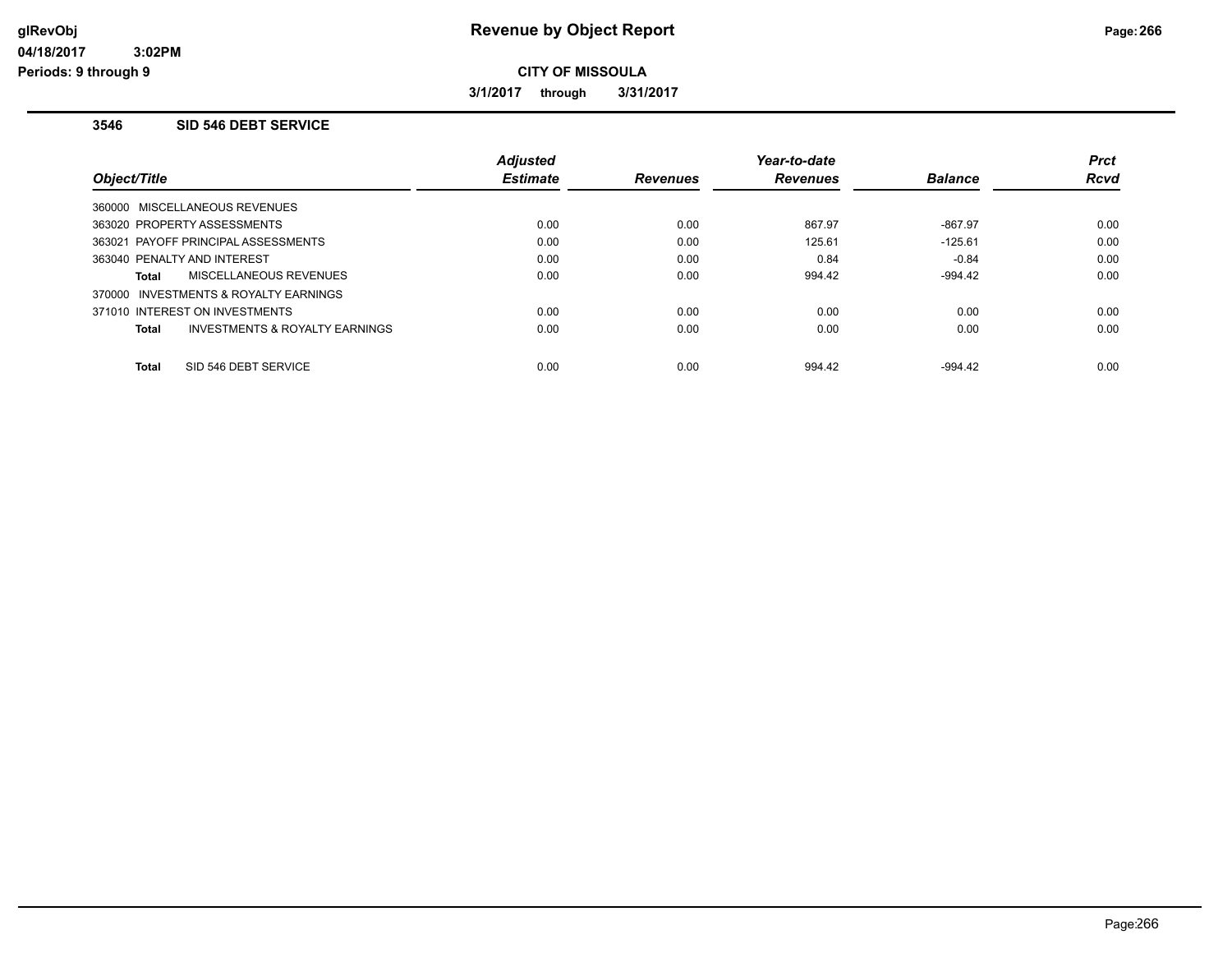**3/1/2017 through 3/31/2017**

**3548 SID 548-5TH, 6TH & ARTHUR 3548 SID 548-5TH, 6TH & ARTHUR**

*Object/Title Adjusted Estimate Revenues Year-to-date Revenues Balance Prct Rcvd* 360000 MISCELLANEOUS REVENUES 363020 PROPERTY ASSESSMENTS 109,575.00 0.00 25,312.50 84,262.50 23.10 363021 PAYOFF PRINCIPAL ASSESSMENTS 0.00 0.00 0.00 0.00 0.00 363040 PENALTY AND INTEREST 0.00 0.00 0.00 0.00 0.00 **Total** MISCELLANEOUS REVENUES 109,575.00 0.00 25,312.50 84,262.50 23.10 370000 INVESTMENTS & ROYALTY EARNINGS 371010 INTEREST ON INVESTMENTS 0.00 0.00 0.00 0.00 0.00 **Total** INVESTMENTS & ROYALTY EARNINGS 0.00 0.00 0.00 0.00 0.00 **Total** SID 548-5TH, 6TH & ARTHUR 109,575.00 0.00 25,312.50 84,262.50 23.10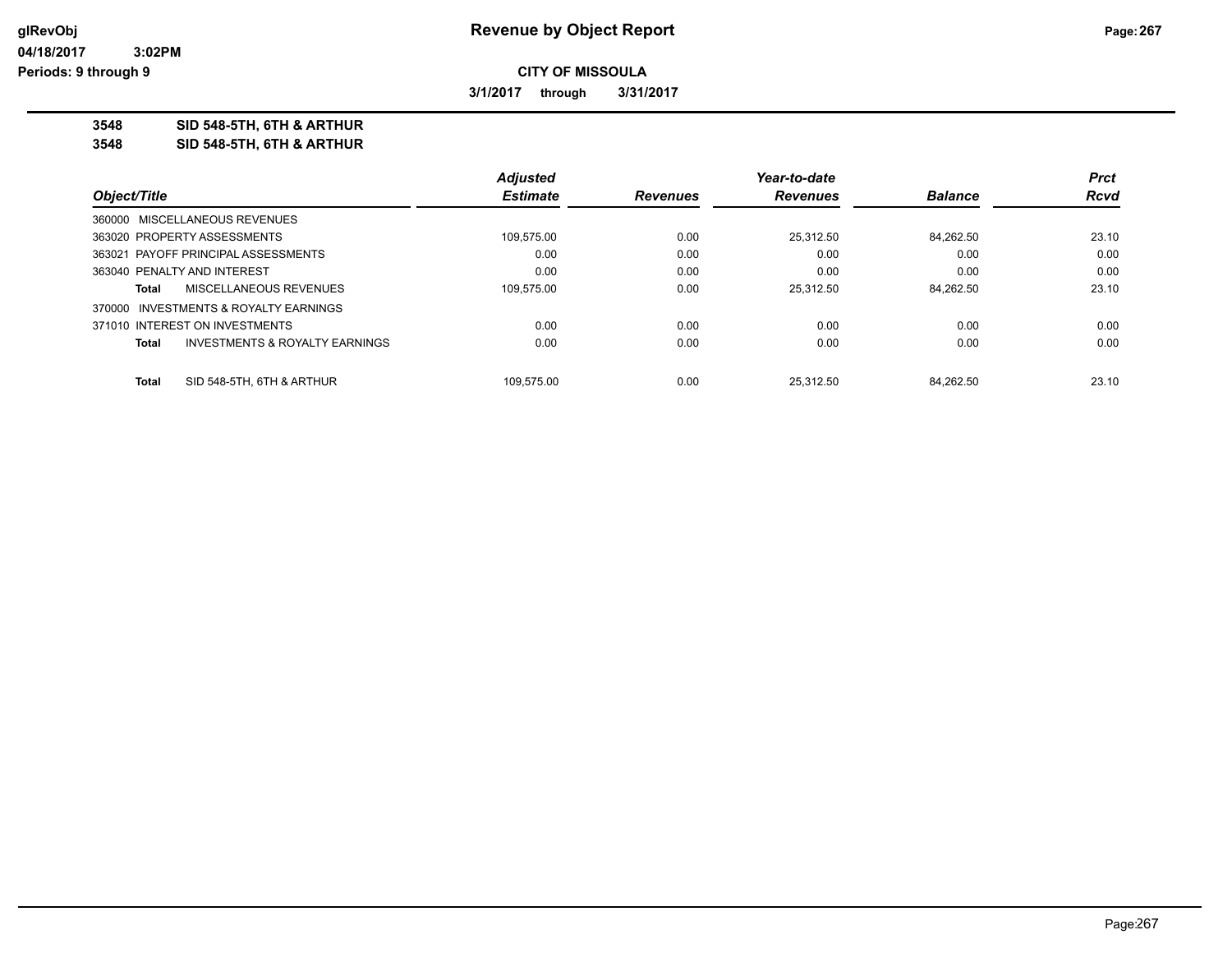**3/1/2017 through 3/31/2017**

#### **3548 SID 548-5TH, 6TH & ARTHUR**

|              |                                     | <b>Adjusted</b> |                 | Year-to-date    |                | <b>Prct</b> |
|--------------|-------------------------------------|-----------------|-----------------|-----------------|----------------|-------------|
| Object/Title |                                     | <b>Estimate</b> | <b>Revenues</b> | <b>Revenues</b> | <b>Balance</b> | <b>Rcvd</b> |
|              | 360000 MISCELLANEOUS REVENUES       |                 |                 |                 |                |             |
|              | 363020 PROPERTY ASSESSMENTS         | 109.575.00      | 0.00            | 25.312.50       | 84.262.50      | 23.10       |
|              | 363021 PAYOFF PRINCIPAL ASSESSMENTS | 0.00            | 0.00            | 0.00            | 0.00           | 0.00        |
|              | 363040 PENALTY AND INTEREST         | 0.00            | 0.00            | 0.00            | 0.00           | 0.00        |
| Total        | MISCELLANEOUS REVENUES              | 109.575.00      | 0.00            | 25.312.50       | 84.262.50      | 23.10       |
| 370000       | INVESTMENTS & ROYALTY EARNINGS      |                 |                 |                 |                |             |
|              | 371010 INTEREST ON INVESTMENTS      | 0.00            | 0.00            | 0.00            | 0.00           | 0.00        |
| <b>Total</b> | INVESTMENTS & ROYALTY EARNINGS      | 0.00            | 0.00            | 0.00            | 0.00           | 0.00        |
| <b>Total</b> | SID 548-5TH, 6TH & ARTHUR           | 109.575.00      | 0.00            | 25.312.50       | 84.262.50      | 23.10       |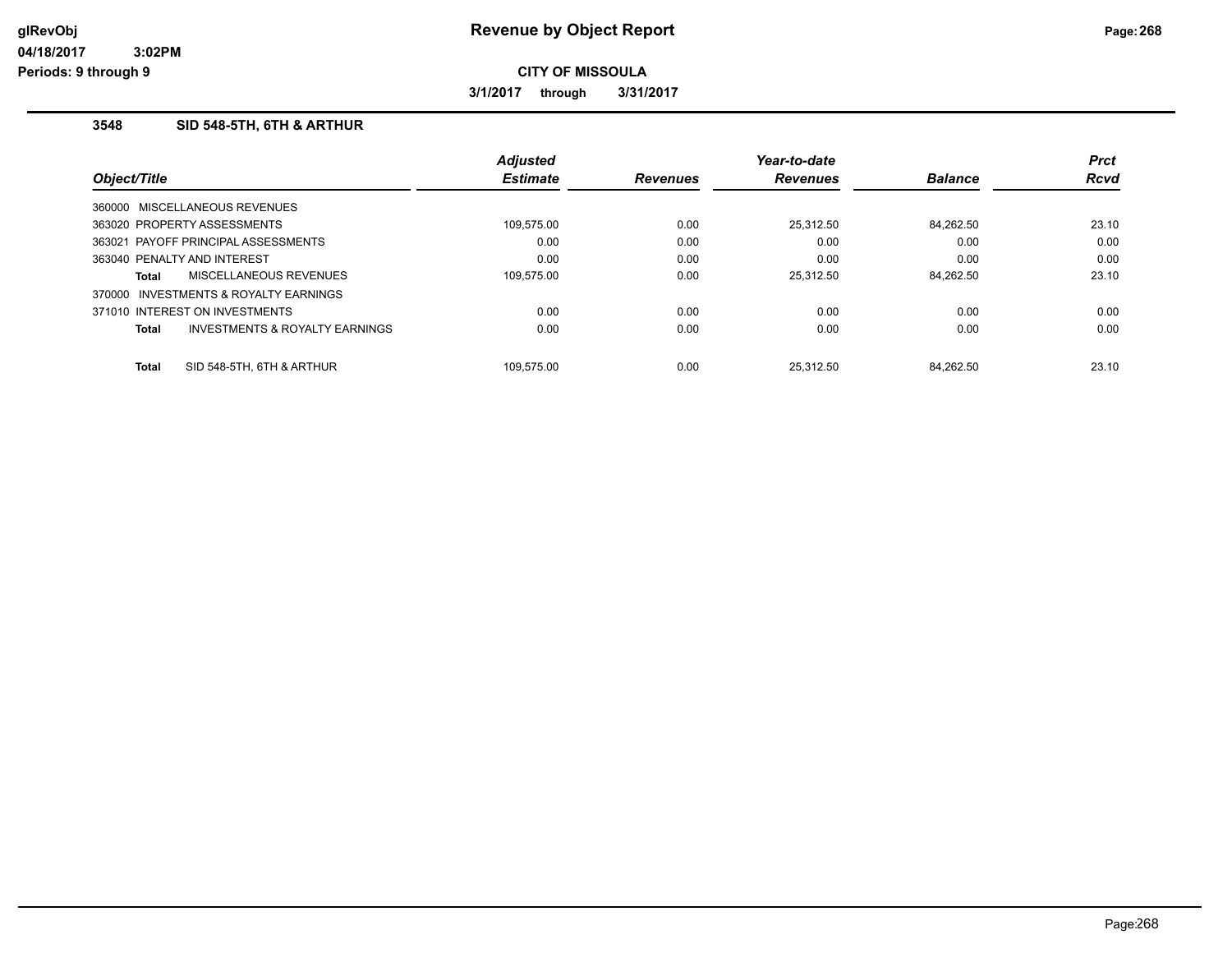**3/1/2017 through 3/31/2017**

**3549 SID 549 HILLVIEW WAY**

**3549 SID 549 HILLVIEW WAY**

|                                                    | <b>Adjusted</b> |                 | Year-to-date    |                | <b>Prct</b> |
|----------------------------------------------------|-----------------|-----------------|-----------------|----------------|-------------|
| Object/Title                                       | <b>Estimate</b> | <b>Revenues</b> | <b>Revenues</b> | <b>Balance</b> | Rcvd        |
| 360000 MISCELLANEOUS REVENUES                      |                 |                 |                 |                |             |
| 363020 PROPERTY ASSESSMENTS                        | 0.00            | 479.63          | 71.963.19       | $-71.963.19$   | 0.00        |
| 363021 PAYOFF PRINCIPAL ASSESSMENTS                | 0.00            | 0.00            | 79.874.86       | -79.874.86     | 0.00        |
| 363040 PENALTY AND INTEREST                        | 0.00            | 5.16            | 27.21           | $-27.21$       | 0.00        |
| <b>MISCELLANEOUS REVENUES</b><br>Total             | 0.00            | 484.79          | 151,865.26      | $-151,865.26$  | 0.00        |
| 370000 INVESTMENTS & ROYALTY EARNINGS              |                 |                 |                 |                |             |
| 371010 INTEREST ON INVESTMENTS                     | 0.00            | 0.00            | 0.00            | 0.00           | 0.00        |
| <b>INVESTMENTS &amp; ROYALTY EARNINGS</b><br>Total | 0.00            | 0.00            | 0.00            | 0.00           | 0.00        |
|                                                    |                 |                 |                 |                |             |
| SID 549 HILLVIEW WAY<br>Total                      | 0.00            | 484.79          | 151.865.26      | $-151.865.26$  | 0.00        |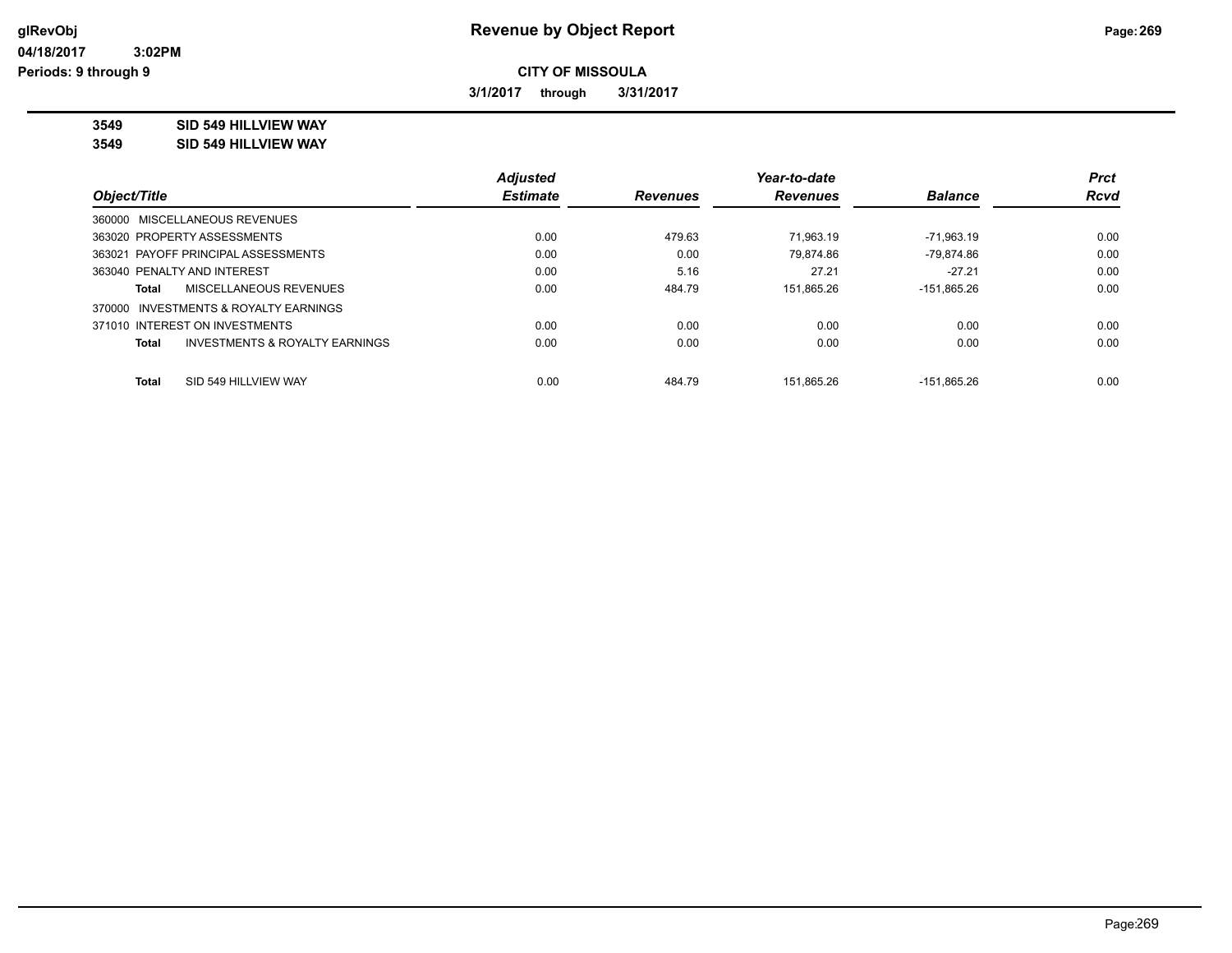**3/1/2017 through 3/31/2017**

## **3549 SID 549 HILLVIEW WAY**

|                                                           | <b>Adjusted</b> |                 | Year-to-date    |                | <b>Prct</b> |
|-----------------------------------------------------------|-----------------|-----------------|-----------------|----------------|-------------|
| Object/Title                                              | <b>Estimate</b> | <b>Revenues</b> | <b>Revenues</b> | <b>Balance</b> | <b>Rcvd</b> |
| 360000 MISCELLANEOUS REVENUES                             |                 |                 |                 |                |             |
| 363020 PROPERTY ASSESSMENTS                               | 0.00            | 479.63          | 71.963.19       | $-71.963.19$   | 0.00        |
| 363021 PAYOFF PRINCIPAL ASSESSMENTS                       | 0.00            | 0.00            | 79.874.86       | -79.874.86     | 0.00        |
| 363040 PENALTY AND INTEREST                               | 0.00            | 5.16            | 27.21           | $-27.21$       | 0.00        |
| MISCELLANEOUS REVENUES<br>Total                           | 0.00            | 484.79          | 151,865.26      | $-151,865.26$  | 0.00        |
| 370000 INVESTMENTS & ROYALTY EARNINGS                     |                 |                 |                 |                |             |
| 371010 INTEREST ON INVESTMENTS                            | 0.00            | 0.00            | 0.00            | 0.00           | 0.00        |
| <b>INVESTMENTS &amp; ROYALTY EARNINGS</b><br><b>Total</b> | 0.00            | 0.00            | 0.00            | 0.00           | 0.00        |
| SID 549 HILLVIEW WAY<br><b>Total</b>                      | 0.00            | 484.79          | 151.865.26      | -151.865.26    | 0.00        |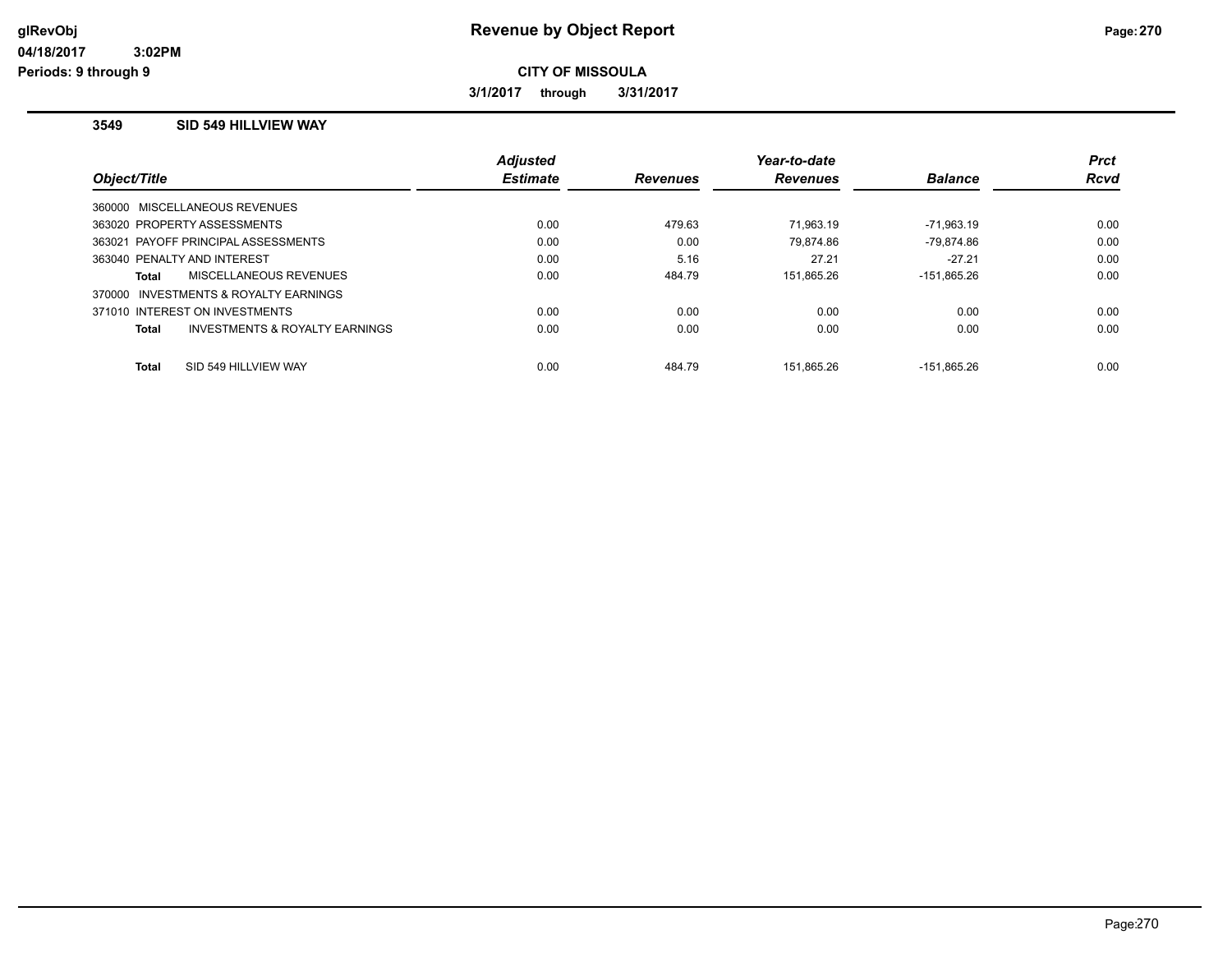**3/1/2017 through 3/31/2017**

## **4060 CAPITAL IMPROVEMENT PROGRAM FUND 4060 CAPITAL IMPROVEMENT PROGRAM FUND**

|                                                           | <b>Adjusted</b> |                 | Year-to-date    |                | <b>Prct</b> |
|-----------------------------------------------------------|-----------------|-----------------|-----------------|----------------|-------------|
| Object/Title                                              | <b>Estimate</b> | <b>Revenues</b> | <b>Revenues</b> | <b>Balance</b> | <b>Rcvd</b> |
| 330000 INTERGOVERNMENTAL REVENUES                         |                 |                 |                 |                |             |
| 331001 GRANTS                                             | 0.00            | 0.00            | 0.00            | 0.00           | 0.00        |
| 331002 COUNTY ASSISTANCE CIP PROJECTS                     | 0.00            | 0.00            | 0.00            | 0.00           | 0.00        |
| 331003 STATE HOME PROGRAM INCOME                          | 0.00            | 0.00            | 0.00            | 0.00           | 0.00        |
| 331004 CITY ASSESSMENTS                                   | 0.00            | 0.00            | 0.00            | 0.00           | 0.00        |
| 334040 GAS TAX APPORTIONMENT                              | 0.00            | 0.00            | 0.00            | 0.00           | 0.00        |
| 334061 IMPACT FEES-CLEARING ACCOUNT                       | 0.00            | 0.00            | 0.00            | 0.00           | 0.00        |
| 334120 TSEP GRANT                                         | 0.00            | 0.00            | 0.00            | 0.00           | 0.00        |
| 334121 DNRC GRANT                                         | 0.00            | 0.00            | 0.00            | 0.00           | 0.00        |
| 334123 MAQI FEDERAL ASSISTANCE                            | 0.00            | 0.00            | 0.00            | 0.00           | 0.00        |
| 334124 GRANTS-CIP                                         | 0.00            | 0.00            | 0.00            | 0.00           | 0.00        |
| 334125 FIRE FIGHTER GRANT                                 | 0.00            | 0.00            | 0.00            | 0.00           | 0.00        |
| 334126 DEVELOPER ASSESSMENTS                              | 0.00            | 0.00            | 0.00            | 0.00           | 0.00        |
| 334127 TONKIN TRAIL - FISH WILDLIFE PARKS                 | 0.00            | 0.00            | 0.00            | 0.00           | 0.00        |
| 334128 CDBG FIRE HYDRANT GRANT                            | 0.00            | 0.00            | 0.00            | 0.00           | 0.00        |
| 334143 MONTANA TOURISM GRANT                              | 0.00            | 0.00            | 0.00            | 0.00           | 0.00        |
| 339000 PAYMENT IN LIEU OF TAXES                           | 0.00            | 0.00            | 0.00            | 0.00           | 0.00        |
| <b>INTERGOVERNMENTAL REVENUES</b><br>Total                | 0.00            | 0.00            | 0.00            | 0.00           | 0.00        |
| 360000 MISCELLANEOUS REVENUES                             |                 |                 |                 |                |             |
| 360010 MISCELLANEOUS                                      | 0.00            | 0.00            | 0.00            | 0.00           | 0.00        |
| 360011 YOUTH COUNCIL FUNDS                                | 0.00            | 0.00            | 0.00            | 0.00           | 0.00        |
| 360012 SEWER GRANT REPAYMENTS                             | 0.00            | 0.00            | 0.00            | 0.00           | 0.00        |
| 360016 MRA SHARE OF CIVIC STADIUM PARKING                 | 0.00            | 0.00            | 0.00            | 0.00           | 0.00        |
| 362000 OTHER MISCELLANEOUS REVENUE                        | 0.00            | 0.00            | 0.00            | 0.00           | 0.00        |
| 365000 DONATIONS                                          | 0.00            | 0.00            | 0.00            | 0.00           | 0.00        |
| 365001 *** Title Not Found ***                            | 0.00            | 0.00            | 180,529.55      | -180,529.55    | 0.00        |
| 365030 WHITE PINE PARK DONATION-ZIP BEVERAGE              | 0.00            | 0.00            | 0.00            | 0.00           | 0.00        |
| MISCELLANEOUS REVENUES<br>Total                           | 0.00            | 0.00            | 180,529.55      | $-180,529.55$  | 0.00        |
| 370000 INVESTMENTS & ROYALTY EARNINGS                     |                 |                 |                 |                |             |
| 371010 INTEREST ON INVESTMENTS                            | 0.00            | 0.00            | 665,421.00      | $-665,421.00$  | 0.00        |
| 371020 GAIN/LOSS IN MARKET VALUE OF INVESTMENTS           | 0.00            | 0.00            | 0.00            | 0.00           | 0.00        |
| <b>INVESTMENTS &amp; ROYALTY EARNINGS</b><br><b>Total</b> | 0.00            | 0.00            | 665,421.00      | $-665,421.00$  | 0.00        |
| 380000 OTHER FINANCING SOURCES                            |                 |                 |                 |                |             |
| 381000 LOAN PROCEEDS                                      | 0.00            | 0.00            | 0.00            | 0.00           | 0.00        |
| 381010 BOND PROCEEDS                                      | 0.00            | 0.00            | 0.00            | 0.00           | 0.00        |
| 381011 \$1,860,000 General Fund Obligation Bond           | 0.00            | 0.00            | 0.00            | 0.00           | 0.00        |
| 381012 \$680,000 FIRE GF DEBT                             | 0.00            | 0.00            | 0.00            | 0.00           | 0.00        |
| 381015 \$1,010,000 LIMITED TAX GO BONDS 2010C             | 0.00            | 0.00            | 0.00            | 0.00           | 0.00        |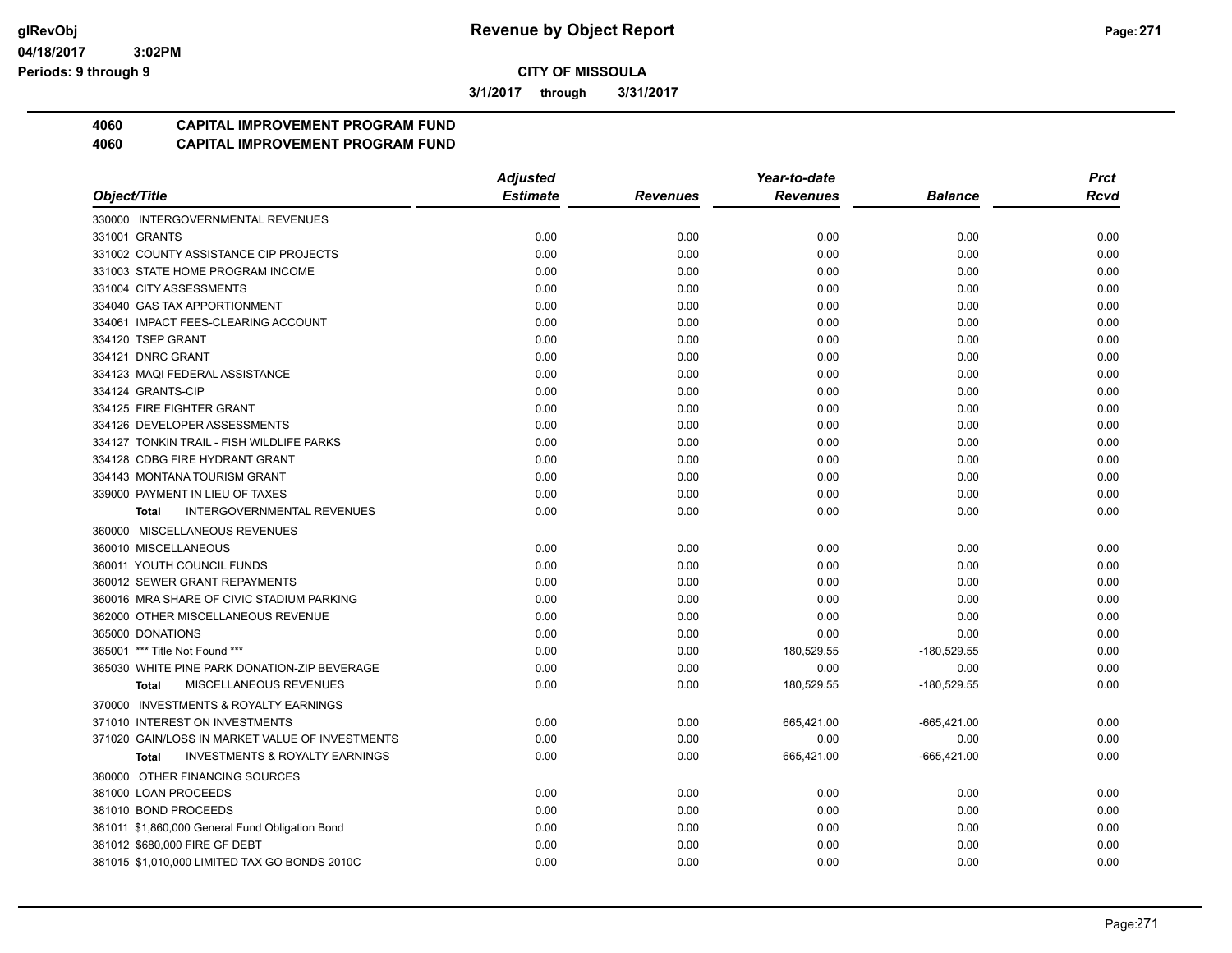**3/1/2017 through 3/31/2017**

## **4060 CAPITAL IMPROVEMENT PROGRAM FUND 4060 CAPITAL IMPROVEMENT PROGRAM FUND**

|                                                  | <b>Adjusted</b> |                 | Year-to-date    |                 | <b>Prct</b> |
|--------------------------------------------------|-----------------|-----------------|-----------------|-----------------|-------------|
| Object/Title                                     | <b>Estimate</b> | <b>Revenues</b> | <b>Revenues</b> | <b>Balance</b>  | Rcvd        |
| 381090 PROCEEDS FROM CAPITAL LEASE               | 316,129.00      | 0.00            | 1,758,426.64    | $-1,442,297.64$ | 556.24      |
| 382010 SALE OF FIXED ASSETS                      | 0.00            | 0.00            | 0.00            | 0.00            | 0.00        |
| 383009 TRANS FR TITLE I                          | 0.00            | 0.00            | 0.00            | 0.00            | 0.00        |
| 383010 TRANS FR CIP                              | 0.00            | 0.00            | 0.00            | 0.00            | 0.00        |
| 383014 TRANS FR MRA                              | 0.00            | 0.00            | 0.00            | 0.00            | 0.00        |
| 383015 TRANS FR MPC                              | 0.00            | 0.00            | 0.00            | 0.00            | 0.00        |
| 383017 TRANS FR BUILDING                         | 0.00            | 0.00            | 0.00            | 0.00            | 0.00        |
| 383020 TRANS FR CEMETERY CARE                    | 0.00            | 0.00            | 0.00            | 0.00            | 0.00        |
| 383025 TRANS FR SEWER R & D                      | 0.00            | 0.00            | 0.00            | 0.00            | 0.00        |
| 383029 TRANS FR GENERAL                          | 1,330,841.00    | 0.00            | 0.00            | 1,330,841.00    | 0.00        |
| 383041 TRANS FR CDBG                             | 0.00            | 0.00            | 0.00            | 0.00            | 0.00        |
| 383042 TRANSFERS FROM OTHER FUNDS                | 0.00            | 0.00            | 0.00            | 0.00            | 0.00        |
| 383043 TRANSFERS FROM IMPACT FEES                | 0.00            | 0.00            | 0.00            | 0.00            | 0.00        |
| 383044 TRANSFER FROM PYMT IN LIEU OF PARKS       | 0.00            | 0.00            | 0.00            | 0.00            | 0.00        |
| 383045 TRANSFER FROM PARK ENTERPRISE             | 0.00            | 0.00            | 0.00            | 0.00            | 0.00        |
| OTHER FINANCING SOURCES<br><b>Total</b>          | 1,646,970.00    | 0.00            | 1,758,426.64    | $-111,456.64$   | 106.77      |
| CAPITAL IMPROVEMENT PROGRAM FUND<br><b>Total</b> | 1,646,970.00    | 0.00            | 2,604,377.19    | $-957,407.19$   | 158.13      |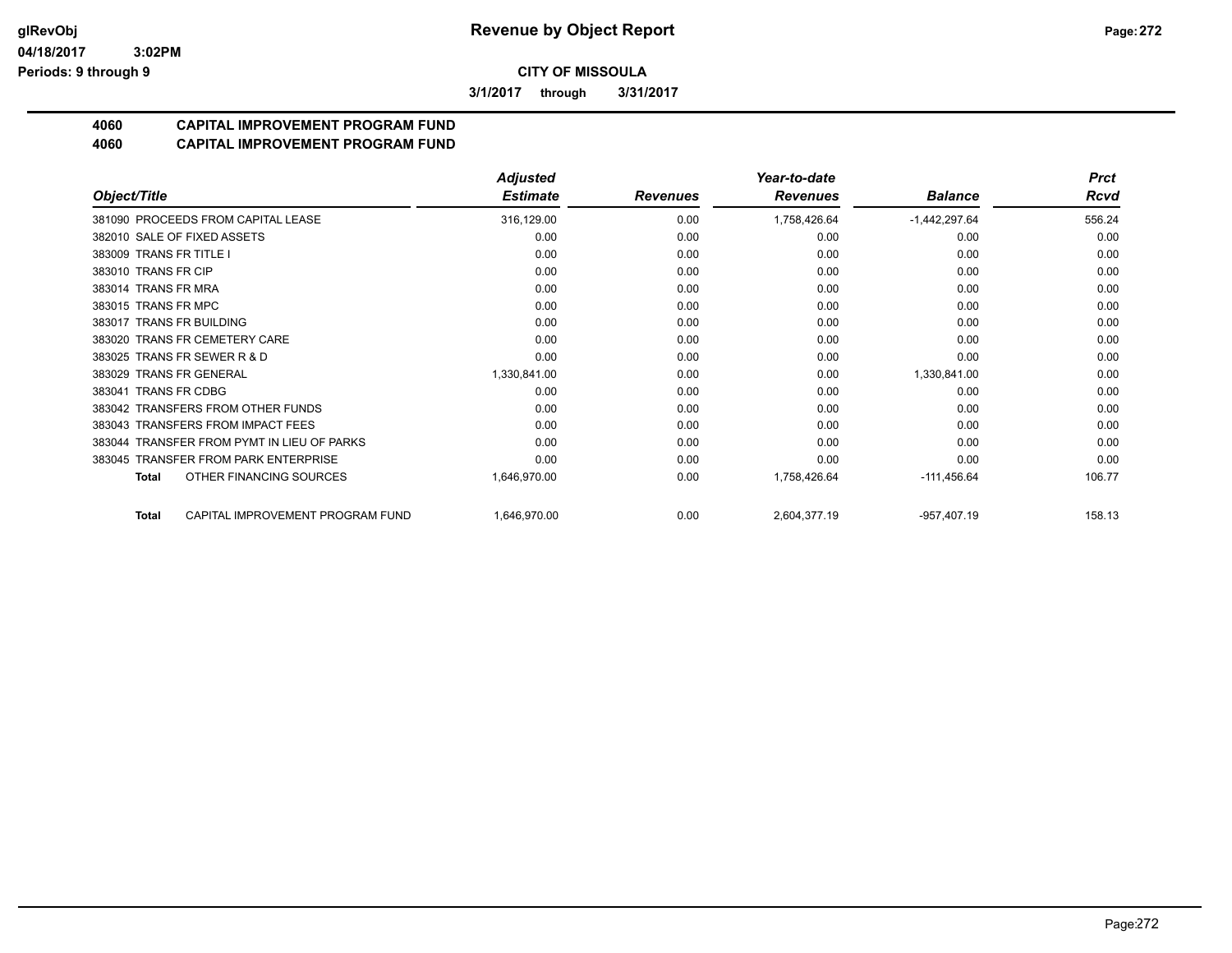**3/1/2017 through 3/31/2017**

## **4060 CAPITAL IMPROVEMENT PROGRAM FUND**

|                                                           | <b>Adjusted</b> |                 | Year-to-date    |                 | <b>Prct</b> |
|-----------------------------------------------------------|-----------------|-----------------|-----------------|-----------------|-------------|
| Object/Title                                              | <b>Estimate</b> | <b>Revenues</b> | <b>Revenues</b> | <b>Balance</b>  | <b>Rcvd</b> |
| 330000 INTERGOVERNMENTAL REVENUES                         |                 |                 |                 |                 |             |
| 331001 GRANTS                                             | 0.00            | 0.00            | 0.00            | 0.00            | 0.00        |
| 331002 COUNTY ASSISTANCE CIP PROJECTS                     | 0.00            | 0.00            | 0.00            | 0.00            | 0.00        |
| 331003 STATE HOME PROGRAM INCOME                          | 0.00            | 0.00            | 0.00            | 0.00            | 0.00        |
| 331004 CITY ASSESSMENTS                                   | 0.00            | 0.00            | 0.00            | 0.00            | 0.00        |
| 334040 GAS TAX APPORTIONMENT                              | 0.00            | 0.00            | 0.00            | 0.00            | 0.00        |
| 334061 IMPACT FEES-CLEARING ACCOUNT                       | 0.00            | 0.00            | 0.00            | 0.00            | 0.00        |
| 334120 TSEP GRANT                                         | 0.00            | 0.00            | 0.00            | 0.00            | 0.00        |
| 334121 DNRC GRANT                                         | 0.00            | 0.00            | 0.00            | 0.00            | 0.00        |
| 334123 MAQI FEDERAL ASSISTANCE                            | 0.00            | 0.00            | 0.00            | 0.00            | 0.00        |
| 334124 GRANTS-CIP                                         | 0.00            | 0.00            | 0.00            | 0.00            | 0.00        |
| 334125 FIRE FIGHTER GRANT                                 | 0.00            | 0.00            | 0.00            | 0.00            | 0.00        |
| 334126 DEVELOPER ASSESSMENTS                              | 0.00            | 0.00            | 0.00            | 0.00            | 0.00        |
| 334127 TONKIN TRAIL - FISH WILDLIFE PARKS                 | 0.00            | 0.00            | 0.00            | 0.00            | 0.00        |
| 334128 CDBG FIRE HYDRANT GRANT                            | 0.00            | 0.00            | 0.00            | 0.00            | 0.00        |
| 334143 MONTANA TOURISM GRANT                              | 0.00            | 0.00            | 0.00            | 0.00            | 0.00        |
| 339000 PAYMENT IN LIEU OF TAXES                           | 0.00            | 0.00            | 0.00            | 0.00            | 0.00        |
| <b>INTERGOVERNMENTAL REVENUES</b><br><b>Total</b>         | 0.00            | 0.00            | 0.00            | 0.00            | 0.00        |
| 360000 MISCELLANEOUS REVENUES                             |                 |                 |                 |                 |             |
| 360010 MISCELLANEOUS                                      | 0.00            | 0.00            | 0.00            | 0.00            | 0.00        |
| 360011 YOUTH COUNCIL FUNDS                                | 0.00            | 0.00            | 0.00            | 0.00            | 0.00        |
| 360012 SEWER GRANT REPAYMENTS                             | 0.00            | 0.00            | 0.00            | 0.00            | 0.00        |
| 360016 MRA SHARE OF CIVIC STADIUM PARKING                 | 0.00            | 0.00            | 0.00            | 0.00            | 0.00        |
| 362000 OTHER MISCELLANEOUS REVENUE                        | 0.00            | 0.00            | 0.00            | 0.00            | 0.00        |
| 365000 DONATIONS                                          | 0.00            | 0.00            | 0.00            | 0.00            | 0.00        |
| 365001 *** Title Not Found ***                            | 0.00            | 0.00            | 180,529.55      | $-180,529.55$   | 0.00        |
| 365030 WHITE PINE PARK DONATION-ZIP BEVERAGE              | 0.00            | 0.00            | 0.00            | 0.00            | 0.00        |
| MISCELLANEOUS REVENUES<br><b>Total</b>                    | 0.00            | 0.00            | 180,529.55      | $-180,529.55$   | 0.00        |
| 370000 INVESTMENTS & ROYALTY EARNINGS                     |                 |                 |                 |                 |             |
| 371010 INTEREST ON INVESTMENTS                            | 0.00            | 0.00            | 665,421.00      | $-665,421.00$   | 0.00        |
| 371020 GAIN/LOSS IN MARKET VALUE OF INVESTMENT            | 0.00            | 0.00            | 0.00            | 0.00            | 0.00        |
| <b>INVESTMENTS &amp; ROYALTY EARNINGS</b><br><b>Total</b> | 0.00            | 0.00            | 665,421.00      | $-665,421.00$   | 0.00        |
| 380000 OTHER FINANCING SOURCES                            |                 |                 |                 |                 |             |
| 381000 LOAN PROCEEDS                                      | 0.00            | 0.00            | 0.00            | 0.00            | 0.00        |
| 381010 BOND PROCEEDS                                      | 0.00            | 0.00            | 0.00            | 0.00            | 0.00        |
| 381011 \$1,860,000 General Fund Obligation Bond           | 0.00            | 0.00            | 0.00            | 0.00            | 0.00        |
| 381012 \$680,000 FIRE GF DEBT                             | 0.00            | 0.00            | 0.00            | 0.00            | 0.00        |
| 381015 \$1,010,000 LIMITED TAX GO BONDS 2010C             | 0.00            | 0.00            | 0.00            | 0.00            | 0.00        |
| 381090 PROCEEDS FROM CAPITAL LEASE                        | 316.129.00      | 0.00            | 1,758,426.64    | $-1.442.297.64$ | 556.24      |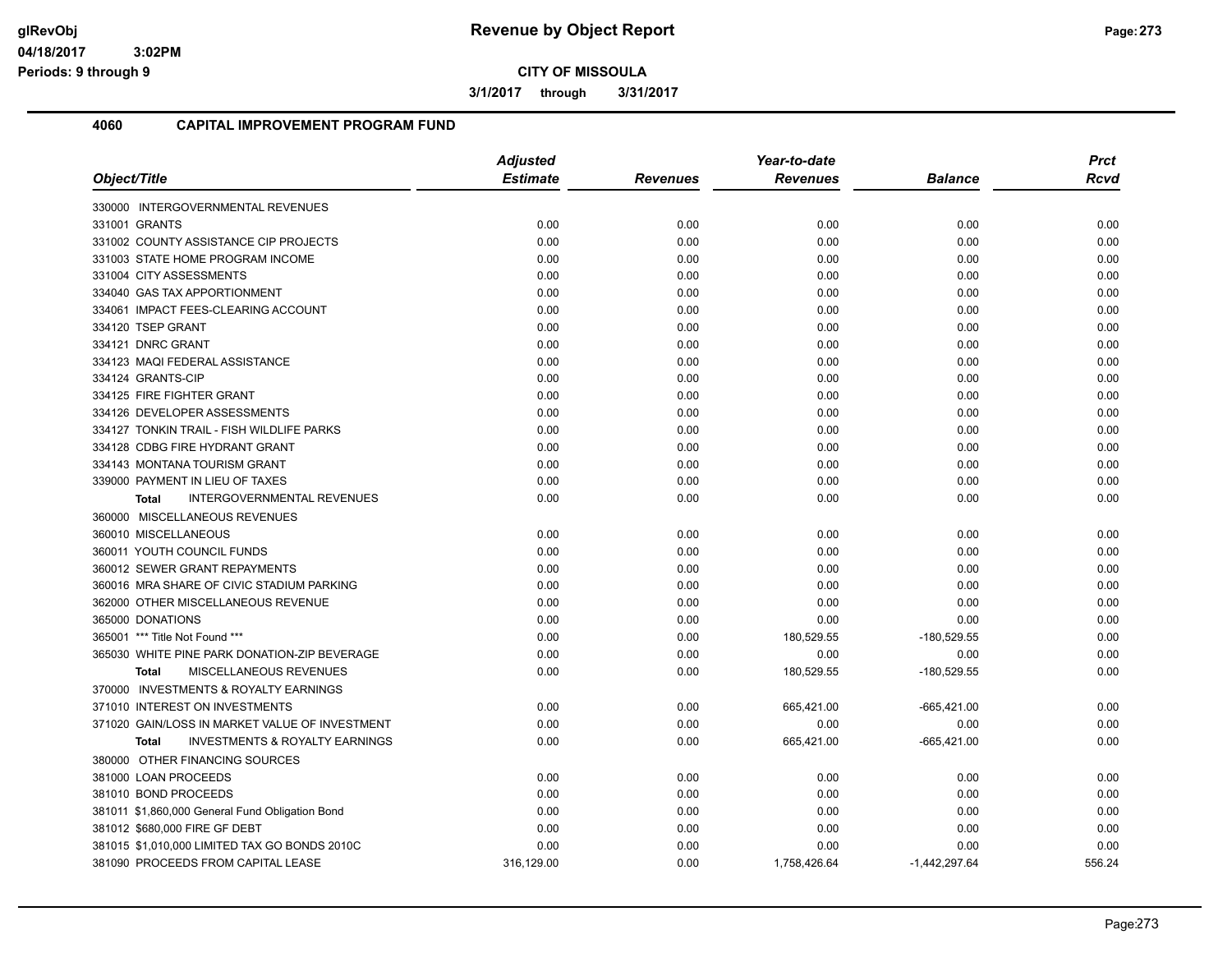**3/1/2017 through 3/31/2017**

## **4060 CAPITAL IMPROVEMENT PROGRAM FUND**

|                                                  | <b>Adjusted</b> |                 | Year-to-date    |                | <b>Prct</b> |
|--------------------------------------------------|-----------------|-----------------|-----------------|----------------|-------------|
| Object/Title                                     | <b>Estimate</b> | <b>Revenues</b> | <b>Revenues</b> | <b>Balance</b> | <b>Rcvd</b> |
| 382010 SALE OF FIXED ASSETS                      | 0.00            | 0.00            | 0.00            | 0.00           | 0.00        |
| 383009 TRANS FR TITLE I                          | 0.00            | 0.00            | 0.00            | 0.00           | 0.00        |
| 383010 TRANS FR CIP                              | 0.00            | 0.00            | 0.00            | 0.00           | 0.00        |
| 383014 TRANS FR MRA                              | 0.00            | 0.00            | 0.00            | 0.00           | 0.00        |
| 383015 TRANS FR MPC                              | 0.00            | 0.00            | 0.00            | 0.00           | 0.00        |
| 383017 TRANS FR BUILDING                         | 0.00            | 0.00            | 0.00            | 0.00           | 0.00        |
| 383020 TRANS FR CEMETERY CARE                    | 0.00            | 0.00            | 0.00            | 0.00           | 0.00        |
| 383025 TRANS FR SEWER R & D                      | 0.00            | 0.00            | 0.00            | 0.00           | 0.00        |
| 383029 TRANS FR GENERAL                          | 1,330,841.00    | 0.00            | 0.00            | 1,330,841.00   | 0.00        |
| <b>TRANS FR CDBG</b><br>383041                   | 0.00            | 0.00            | 0.00            | 0.00           | 0.00        |
| 383042 TRANSFERS FROM OTHER FUNDS                | 0.00            | 0.00            | 0.00            | 0.00           | 0.00        |
| 383043 TRANSFERS FROM IMPACT FEES                | 0.00            | 0.00            | 0.00            | 0.00           | 0.00        |
| 383044 TRANSFER FROM PYMT IN LIEU OF PARKS       | 0.00            | 0.00            | 0.00            | 0.00           | 0.00        |
| 383045 TRANSFER FROM PARK ENTERPRISE             | 0.00            | 0.00            | 0.00            | 0.00           | 0.00        |
| OTHER FINANCING SOURCES<br><b>Total</b>          | 1,646,970.00    | 0.00            | 1,758,426.64    | $-111,456.64$  | 106.77      |
| CAPITAL IMPROVEMENT PROGRAM FUND<br><b>Total</b> | 1,646,970.00    | 0.00            | 2,604,377.19    | $-957,407.19$  | 158.13      |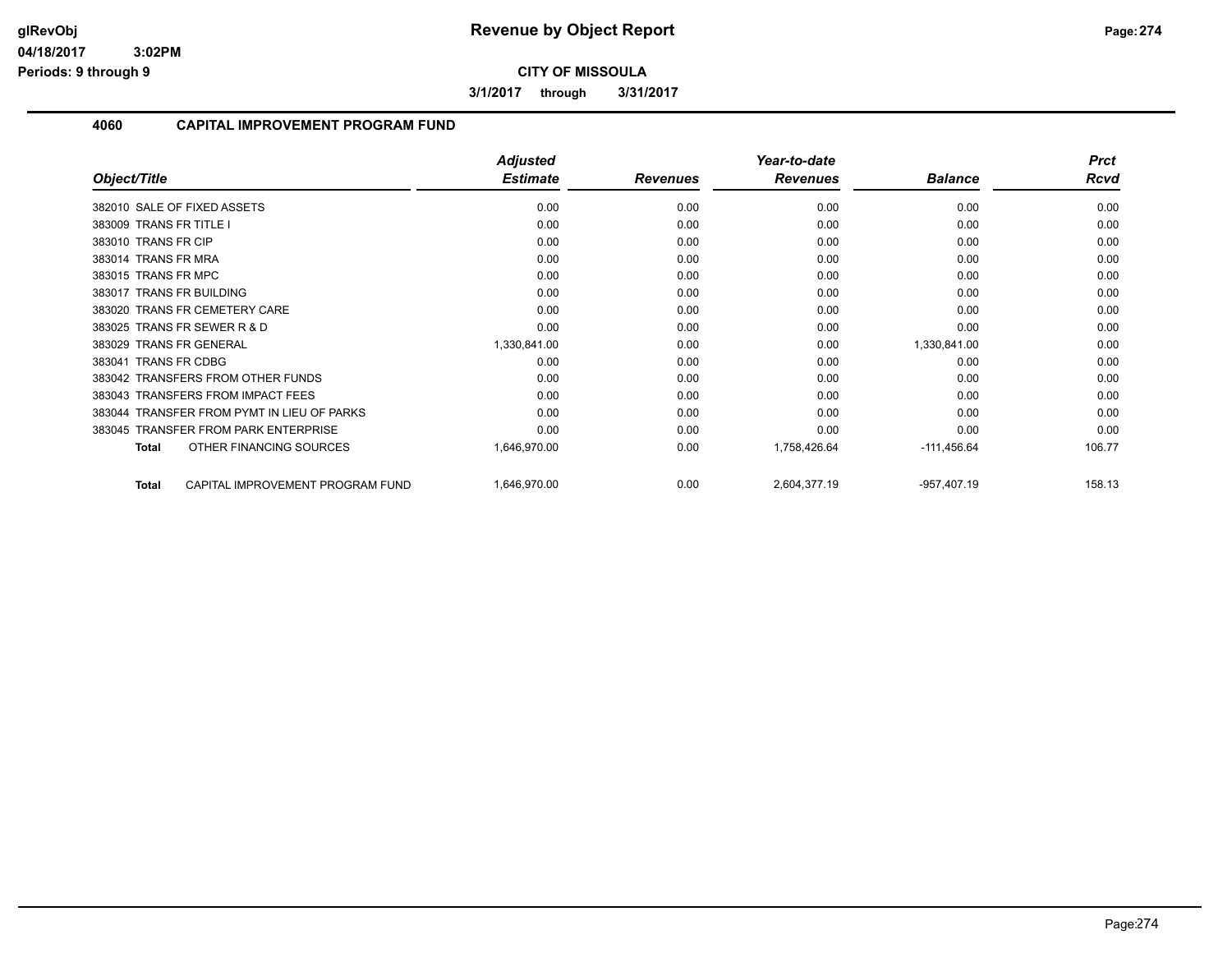**3/1/2017 through 3/31/2017**

## **4130 1997 G O BOND OPEN SPACE PURCHASE FUND 4130 1997 G O BOND OPEN SPACE PURCHASE FUND**

|                                                      | <b>Adjusted</b> |                 | Year-to-date    |                | <b>Prct</b> |
|------------------------------------------------------|-----------------|-----------------|-----------------|----------------|-------------|
| Object/Title                                         | <b>Estimate</b> | <b>Revenues</b> | <b>Revenues</b> | <b>Balance</b> | Rcvd        |
| 330000 INTERGOVERNMENTAL REVENUES                    |                 |                 |                 |                |             |
| 330000 INTERGOVERNMENTAL REVENUES                    | 0.00            | 0.00            | 0.00            | 0.00           | 0.00        |
| 331156 CTEP GRANT - S HILLS TRAIL SYSTEM             | 0.00            | 0.00            | 0.00            | 0.00           | 0.00        |
| 334014 *** Title Not Found ***                       | 0.00            | 0.00            | 0.00            | 0.00           | 0.00        |
| <b>INTERGOVERNMENTAL REVENUES</b><br><b>Total</b>    | 0.00            | 0.00            | 0.00            | 0.00           | 0.00        |
| 340000 CHARGES FOR SERVICES                          |                 |                 |                 |                |             |
| 343065 BUILDING RENTALS                              | 0.00            | 0.00            | 0.00            | 0.00           | 0.00        |
| <b>CHARGES FOR SERVICES</b><br><b>Total</b>          | 0.00            | 0.00            | 0.00            | 0.00           | 0.00        |
| MISCELLANEOUS REVENUES<br>360000                     |                 |                 |                 |                |             |
| 360010 MISCELLANEOUS                                 | 0.00            | 0.00            | 0.00            | 0.00           | 0.00        |
| 365000 DONATIONS                                     | 0.00            | 0.00            | 0.00            | 0.00           | 0.00        |
| MISCELLANEOUS REVENUES<br>Total                      | 0.00            | 0.00            | 0.00            | 0.00           | 0.00        |
| <b>INVESTMENTS &amp; ROYALTY EARNINGS</b><br>370000  |                 |                 |                 |                |             |
| 371010 INTEREST ON INVESTMENTS                       | 0.00            | 0.00            | 0.00            | 0.00           | 0.00        |
| 371020 GAIN/LOSS IN MARKET VALUE OF INVESTMENTS      | 0.00            | 0.00            | 0.00            | 0.00           | 0.00        |
| <b>INVESTMENTS &amp; ROYALTY EARNINGS</b><br>Total   | 0.00            | 0.00            | 0.00            | 0.00           | 0.00        |
| OTHER FINANCING SOURCES<br>380000                    |                 |                 |                 |                |             |
| 382010 SALE OF FIXED ASSETS                          | 0.00            | 0.00            | 0.00            | 0.00           | 0.00        |
| 383000 OPERATING TRANSFERS                           | 0.00            | 0.00            | 0.00            | 0.00           | 0.00        |
| OTHER FINANCING SOURCES<br><b>Total</b>              | 0.00            | 0.00            | 0.00            | 0.00           | 0.00        |
| 1997 G O BOND OPEN SPACE PURCHASE FU<br><b>Total</b> | 0.00            | 0.00            | 0.00            | 0.00           | 0.00        |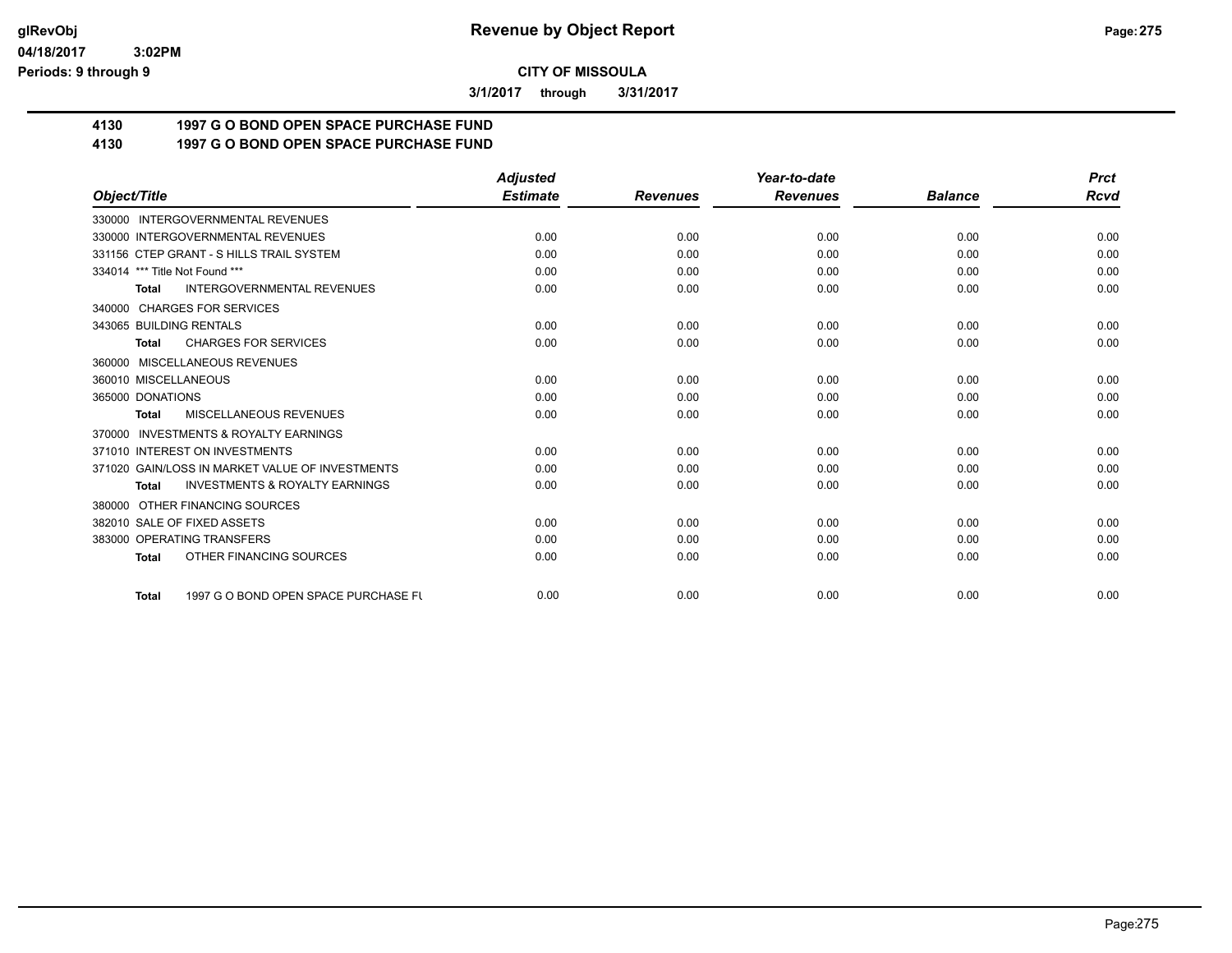**3/1/2017 through 3/31/2017**

## **4130 1997 G O BOND OPEN SPACE PURCHASE FUND**

|                                                     | <b>Adjusted</b> |                 | Year-to-date    |                | <b>Prct</b> |
|-----------------------------------------------------|-----------------|-----------------|-----------------|----------------|-------------|
| Object/Title                                        | <b>Estimate</b> | <b>Revenues</b> | <b>Revenues</b> | <b>Balance</b> | <b>Rcvd</b> |
| 330000 INTERGOVERNMENTAL REVENUES                   |                 |                 |                 |                |             |
| 330000 INTERGOVERNMENTAL REVENUES                   | 0.00            | 0.00            | 0.00            | 0.00           | 0.00        |
| 331156 CTEP GRANT - S HILLS TRAIL SYSTEM            | 0.00            | 0.00            | 0.00            | 0.00           | 0.00        |
| 334014 *** Title Not Found ***                      | 0.00            | 0.00            | 0.00            | 0.00           | 0.00        |
| <b>INTERGOVERNMENTAL REVENUES</b><br><b>Total</b>   | 0.00            | 0.00            | 0.00            | 0.00           | 0.00        |
| 340000 CHARGES FOR SERVICES                         |                 |                 |                 |                |             |
| 343065 BUILDING RENTALS                             | 0.00            | 0.00            | 0.00            | 0.00           | 0.00        |
| <b>CHARGES FOR SERVICES</b><br><b>Total</b>         | 0.00            | 0.00            | 0.00            | 0.00           | 0.00        |
| 360000 MISCELLANEOUS REVENUES                       |                 |                 |                 |                |             |
| 360010 MISCELLANEOUS                                | 0.00            | 0.00            | 0.00            | 0.00           | 0.00        |
| 365000 DONATIONS                                    | 0.00            | 0.00            | 0.00            | 0.00           | 0.00        |
| <b>MISCELLANEOUS REVENUES</b><br><b>Total</b>       | 0.00            | 0.00            | 0.00            | 0.00           | 0.00        |
| 370000 INVESTMENTS & ROYALTY EARNINGS               |                 |                 |                 |                |             |
| 371010 INTEREST ON INVESTMENTS                      | 0.00            | 0.00            | 0.00            | 0.00           | 0.00        |
| 371020 GAIN/LOSS IN MARKET VALUE OF INVESTMENT      | 0.00            | 0.00            | 0.00            | 0.00           | 0.00        |
| <b>INVESTMENTS &amp; ROYALTY EARNINGS</b><br>Total  | 0.00            | 0.00            | 0.00            | 0.00           | 0.00        |
| 380000 OTHER FINANCING SOURCES                      |                 |                 |                 |                |             |
| 382010 SALE OF FIXED ASSETS                         | 0.00            | 0.00            | 0.00            | 0.00           | 0.00        |
| 383000 OPERATING TRANSFERS                          | 0.00            | 0.00            | 0.00            | 0.00           | 0.00        |
| OTHER FINANCING SOURCES<br><b>Total</b>             | 0.00            | 0.00            | 0.00            | 0.00           | 0.00        |
| 1997 G O BOND OPEN SPACE PURCHASE F<br><b>Total</b> | 0.00            | 0.00            | 0.00            | 0.00           | 0.00        |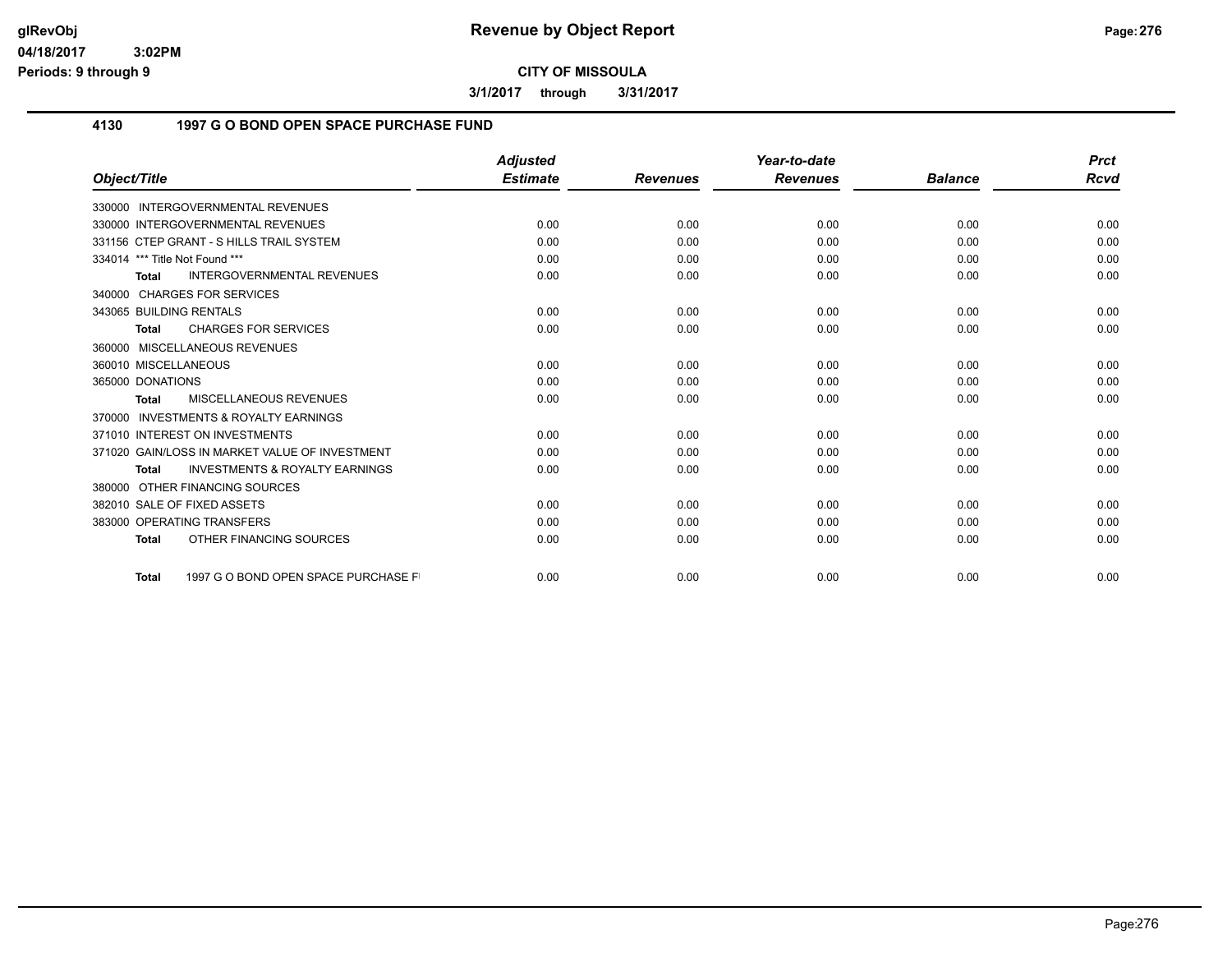**3/1/2017 through 3/31/2017**

**4196 NEW FIRE STATION GO BOND**

**4196 NEW FIRE STATION GO BOND**

|                                                    | <b>Adjusted</b> |                 | Year-to-date    |                | <b>Prct</b> |
|----------------------------------------------------|-----------------|-----------------|-----------------|----------------|-------------|
| Object/Title                                       | <b>Estimate</b> | <b>Revenues</b> | <b>Revenues</b> | <b>Balance</b> | Rcvd        |
| 360000 MISCELLANEOUS REVENUES                      |                 |                 |                 |                |             |
| 365023 NORTHWESTERN ENERGY GRANT                   | 0.00            | 0.00            | 0.00            | 0.00           | 0.00        |
| MISCELLANEOUS REVENUES<br>Total                    | 0.00            | 0.00            | 0.00            | 0.00           | 0.00        |
| 370000 INVESTMENTS & ROYALTY EARNINGS              |                 |                 |                 |                |             |
| 371010 INTEREST ON INVESTMENTS                     | 0.00            | 0.00            | 0.00            | 0.00           | 0.00        |
| 371020 GAIN/LOSS IN MARKET VALUE OF INVESTMENTS    | 0.00            | 0.00            | 0.00            | 0.00           | 0.00        |
| <b>INVESTMENTS &amp; ROYALTY EARNINGS</b><br>Total | 0.00            | 0.00            | 0.00            | 0.00           | 0.00        |
| 380000 OTHER FINANCING SOURCES                     |                 |                 |                 |                |             |
| 381010 BOND PROCEEDS                               | 0.00            | 0.00            | 0.00            | 0.00           | 0.00        |
| 383000 OPERATING TRANSFERS                         | 0.00            | 0.00            | 0.00            | 0.00           | 0.00        |
| OTHER FINANCING SOURCES<br>Total                   | 0.00            | 0.00            | 0.00            | 0.00           | 0.00        |
| NEW FIRE STATION GO BOND<br><b>Total</b>           | 0.00            | 0.00            | 0.00            | 0.00           | 0.00        |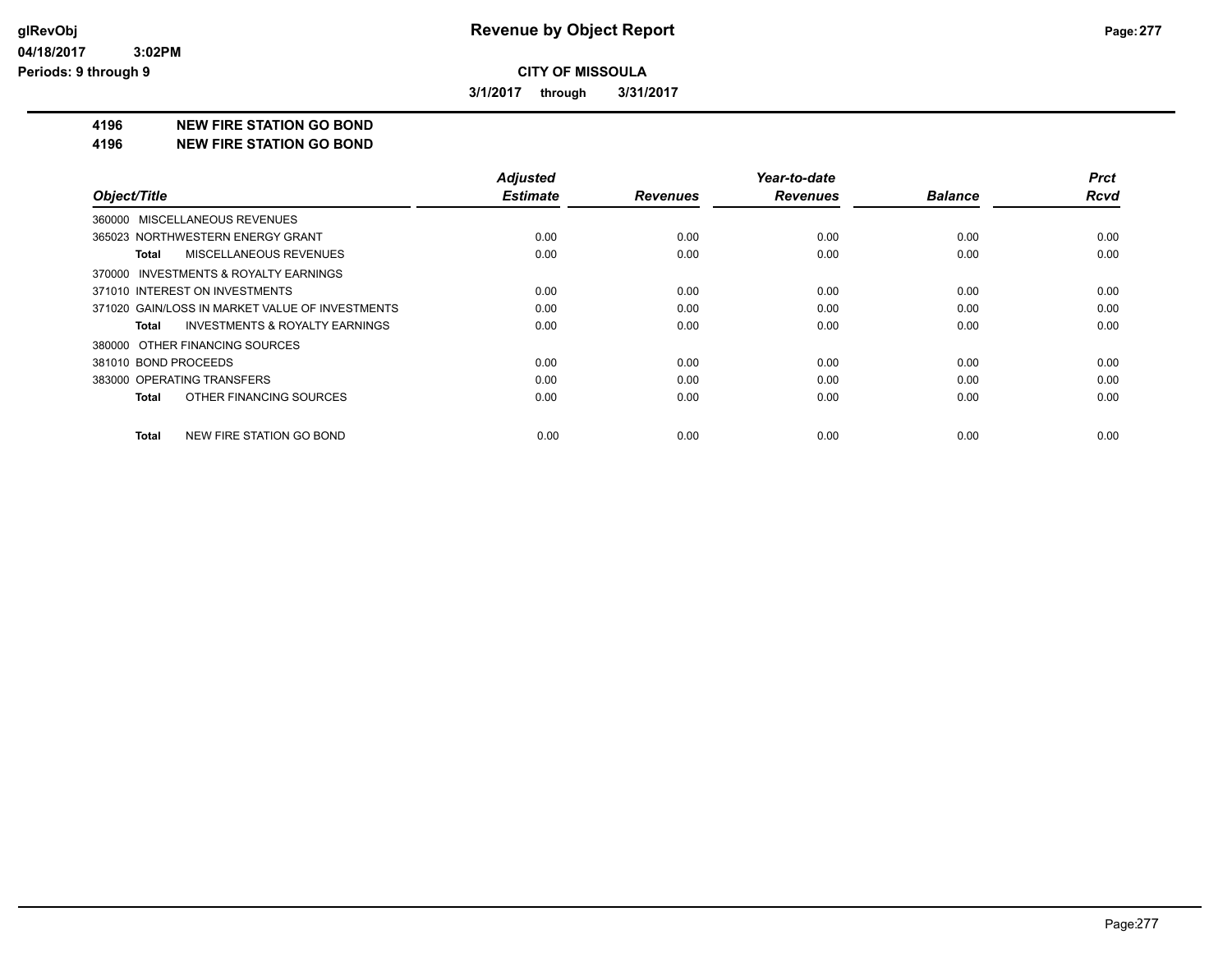**3/1/2017 through 3/31/2017**

## **4196 NEW FIRE STATION GO BOND**

| Object/Title                                       | <b>Adjusted</b><br><b>Estimate</b> | <b>Revenues</b> | Year-to-date<br><b>Revenues</b> | <b>Balance</b> | <b>Prct</b><br>Rcvd |
|----------------------------------------------------|------------------------------------|-----------------|---------------------------------|----------------|---------------------|
|                                                    |                                    |                 |                                 |                |                     |
| 360000 MISCELLANEOUS REVENUES                      |                                    |                 |                                 |                |                     |
| 365023 NORTHWESTERN ENERGY GRANT                   | 0.00                               | 0.00            | 0.00                            | 0.00           | 0.00                |
| MISCELLANEOUS REVENUES<br><b>Total</b>             | 0.00                               | 0.00            | 0.00                            | 0.00           | 0.00                |
| 370000 INVESTMENTS & ROYALTY EARNINGS              |                                    |                 |                                 |                |                     |
| 371010 INTEREST ON INVESTMENTS                     | 0.00                               | 0.00            | 0.00                            | 0.00           | 0.00                |
| 371020 GAIN/LOSS IN MARKET VALUE OF INVESTMENT     | 0.00                               | 0.00            | 0.00                            | 0.00           | 0.00                |
| <b>INVESTMENTS &amp; ROYALTY EARNINGS</b><br>Total | 0.00                               | 0.00            | 0.00                            | 0.00           | 0.00                |
| 380000 OTHER FINANCING SOURCES                     |                                    |                 |                                 |                |                     |
| 381010 BOND PROCEEDS                               | 0.00                               | 0.00            | 0.00                            | 0.00           | 0.00                |
| 383000 OPERATING TRANSFERS                         | 0.00                               | 0.00            | 0.00                            | 0.00           | 0.00                |
| OTHER FINANCING SOURCES<br><b>Total</b>            | 0.00                               | 0.00            | 0.00                            | 0.00           | 0.00                |
| NEW FIRE STATION GO BOND<br><b>Total</b>           | 0.00                               | 0.00            | 0.00                            | 0.00           | 0.00                |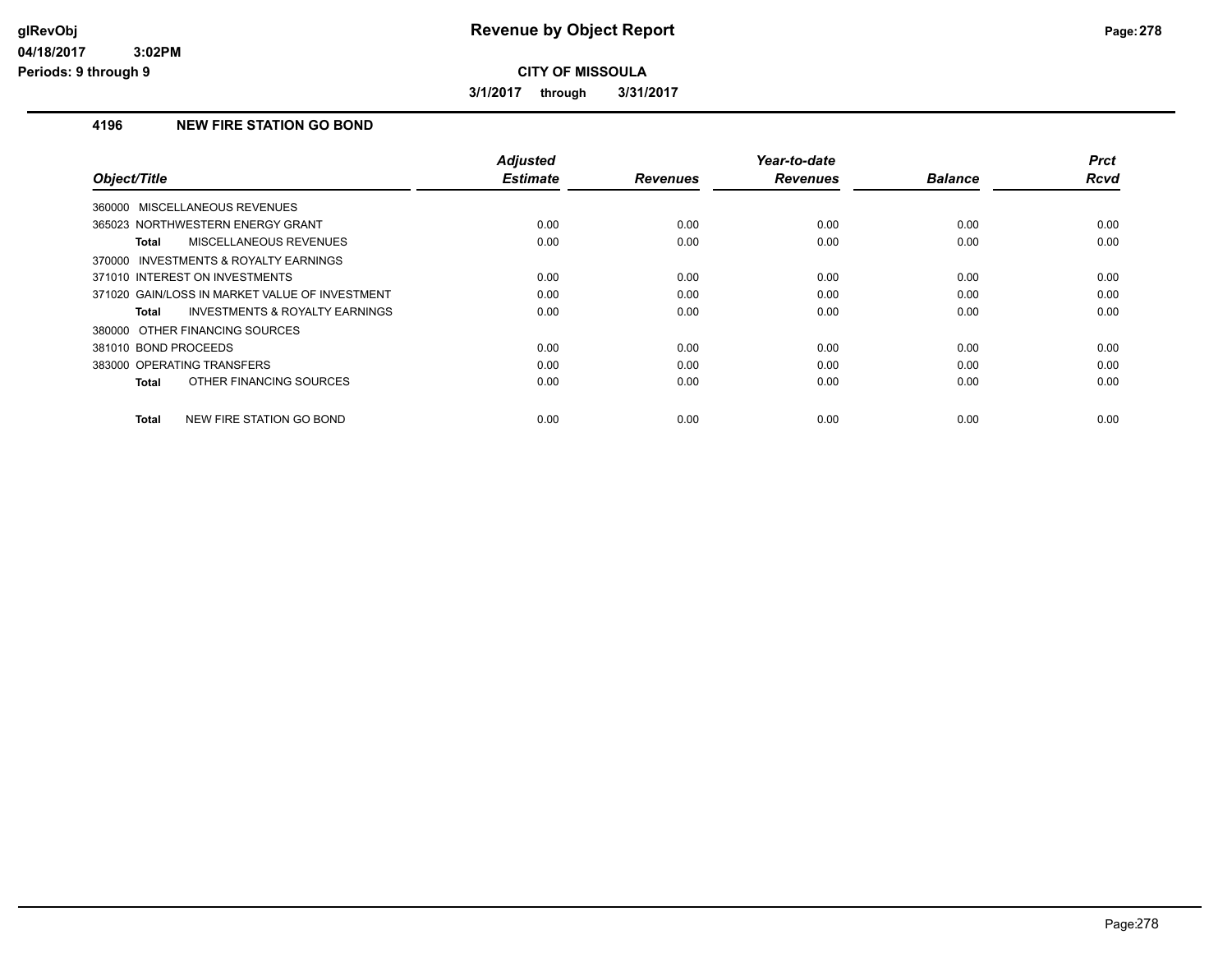**3/1/2017 through 3/31/2017**

## **4450 S/C CONSTRUCTION FUND FOR FY06 4450 S/C CONSTRUCTION FUND FOR FY06**

|                                                 | <b>Adjusted</b> |                 | Year-to-date    |                | <b>Prct</b> |
|-------------------------------------------------|-----------------|-----------------|-----------------|----------------|-------------|
| Object/Title                                    | <b>Estimate</b> | <b>Revenues</b> | <b>Revenues</b> | <b>Balance</b> | <b>Rcvd</b> |
| 370000 INVESTMENTS & ROYALTY EARNINGS           |                 |                 |                 |                |             |
| 371010 INTEREST ON INVESTMENTS                  | 0.00            | 0.00            | 0.00            | 0.00           | 0.00        |
| 371020 GAIN/LOSS IN MARKET VALUE OF INVESTMENTS | 0.00            | 0.00            | 0.00            | 0.00           | 0.00        |
| INVESTMENTS & ROYALTY EARNINGS<br><b>Total</b>  | 0.00            | 0.00            | 0.00            | 0.00           | 0.00        |
|                                                 |                 |                 |                 |                |             |
| S/C CONSTRUCTION FUND FOR FY06<br><b>Total</b>  | 0.00            | 0.00            | 0.00            | 0.00           | 0.00        |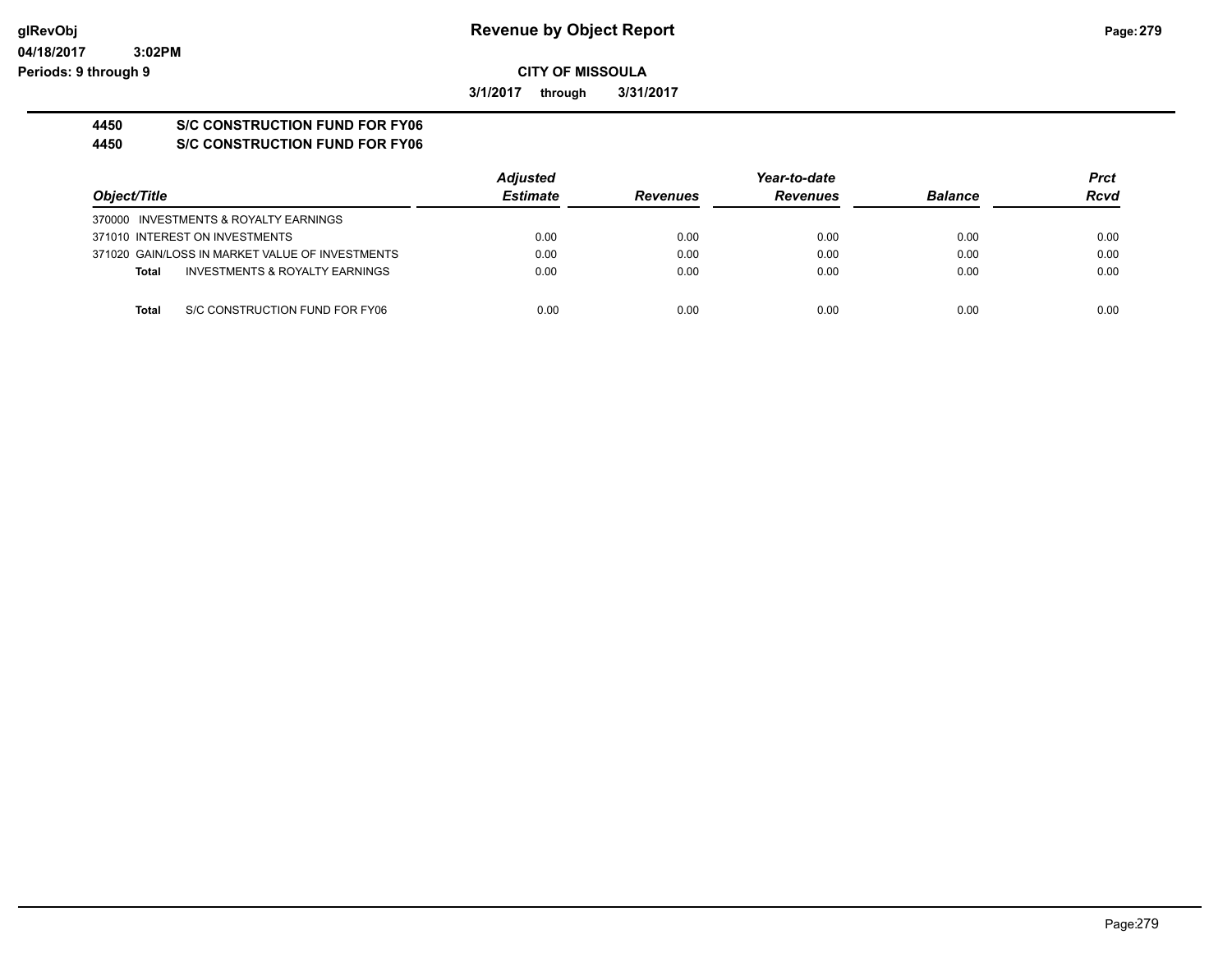**3/1/2017 through 3/31/2017**

#### **4450 S/C CONSTRUCTION FUND FOR FY06**

|                                                | <b>Adjusted</b> |                 | Year-to-date    |                | <b>Prct</b> |
|------------------------------------------------|-----------------|-----------------|-----------------|----------------|-------------|
| Object/Title                                   | <b>Estimate</b> | <b>Revenues</b> | <b>Revenues</b> | <b>Balance</b> | <b>Rcvd</b> |
| 370000 INVESTMENTS & ROYALTY EARNINGS          |                 |                 |                 |                |             |
| 371010 INTEREST ON INVESTMENTS                 | 0.00            | 0.00            | 0.00            | 0.00           | 0.00        |
| 371020 GAIN/LOSS IN MARKET VALUE OF INVESTMENT | 0.00            | 0.00            | 0.00            | 0.00           | 0.00        |
| INVESTMENTS & ROYALTY EARNINGS<br>Total        | 0.00            | 0.00            | 0.00            | 0.00           | 0.00        |
| <b>Total</b><br>S/C CONSTRUCTION FUND FOR FY06 | 0.00            | 0.00            | 0.00            | 0.00           | 0.00        |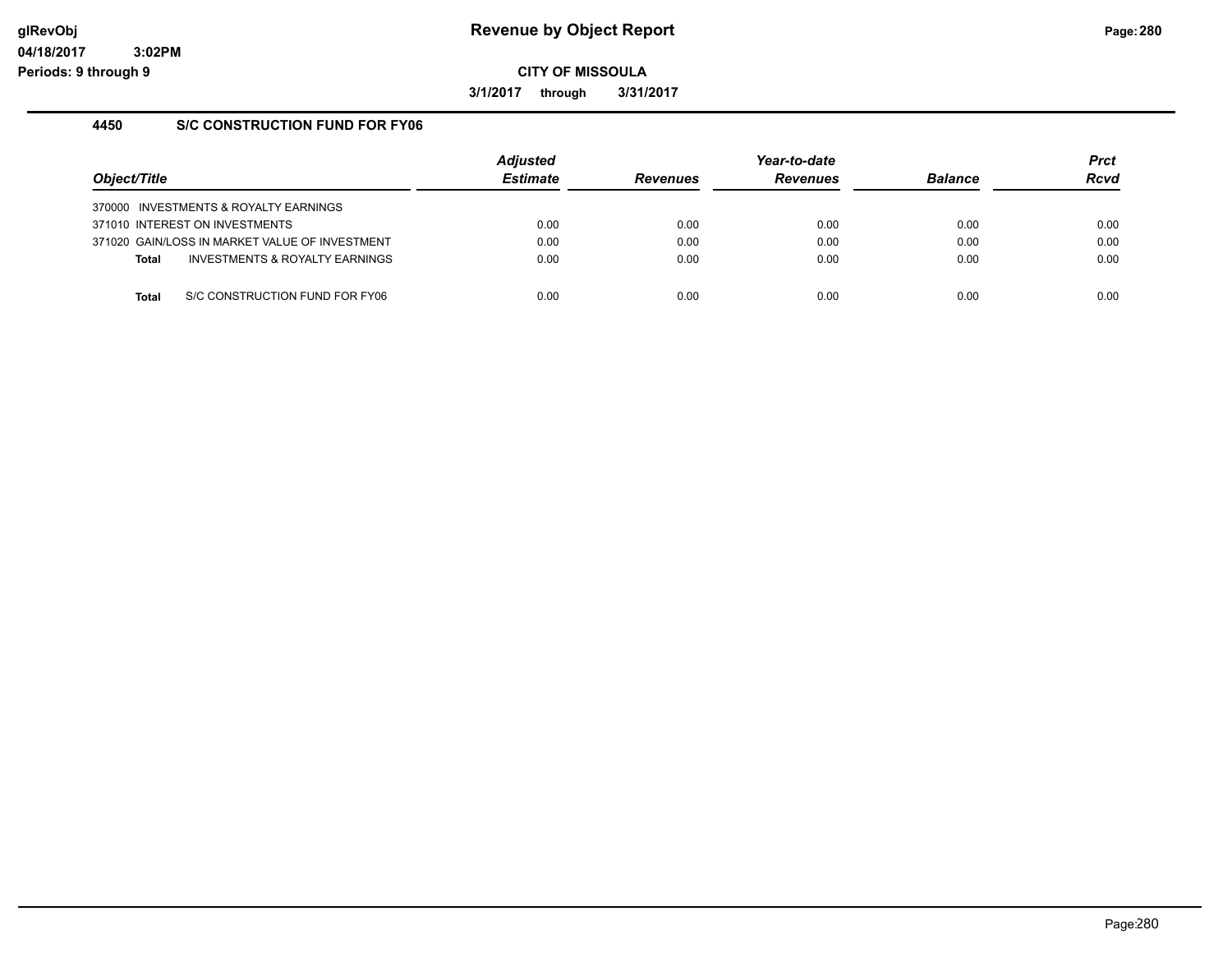**3/1/2017 through 3/31/2017**

**4451 FY07 S/C BOND FUND**

**4451 FY07 S/C BOND FUND**

|                                                    | <b>Adjusted</b> |                 | Year-to-date    |                | <b>Prct</b> |
|----------------------------------------------------|-----------------|-----------------|-----------------|----------------|-------------|
| Object/Title                                       | <b>Estimate</b> | <b>Revenues</b> | <b>Revenues</b> | <b>Balance</b> | Rcvd        |
| 360000 MISCELLANEOUS REVENUES                      |                 |                 |                 |                |             |
| 360010 MISCELLANEOUS                               | 0.00            | 0.00            | 0.00            | 0.00           | 0.00        |
| <b>MISCELLANEOUS REVENUES</b><br>Total             | 0.00            | 0.00            | 0.00            | 0.00           | 0.00        |
| 370000 INVESTMENTS & ROYALTY EARNINGS              |                 |                 |                 |                |             |
| 371010 INTEREST ON INVESTMENTS                     | 0.00            | 0.00            | 0.00            | 0.00           | 0.00        |
| 371020 GAIN/LOSS IN MARKET VALUE OF INVESTMENTS    | 0.00            | 0.00            | 0.00            | 0.00           | 0.00        |
| <b>INVESTMENTS &amp; ROYALTY EARNINGS</b><br>Total | 0.00            | 0.00            | 0.00            | 0.00           | 0.00        |
| 380000 OTHER FINANCING SOURCES                     |                 |                 |                 |                |             |
| 381030 SID BONDS PROCEEDS                          | 0.00            | 0.00            | 0.00            | 0.00           | 0.00        |
| OTHER FINANCING SOURCES<br>Total                   | 0.00            | 0.00            | 0.00            | 0.00           | 0.00        |
| FY07 S/C BOND FUND<br><b>Total</b>                 | 0.00            | 0.00            | 0.00            | 0.00           | 0.00        |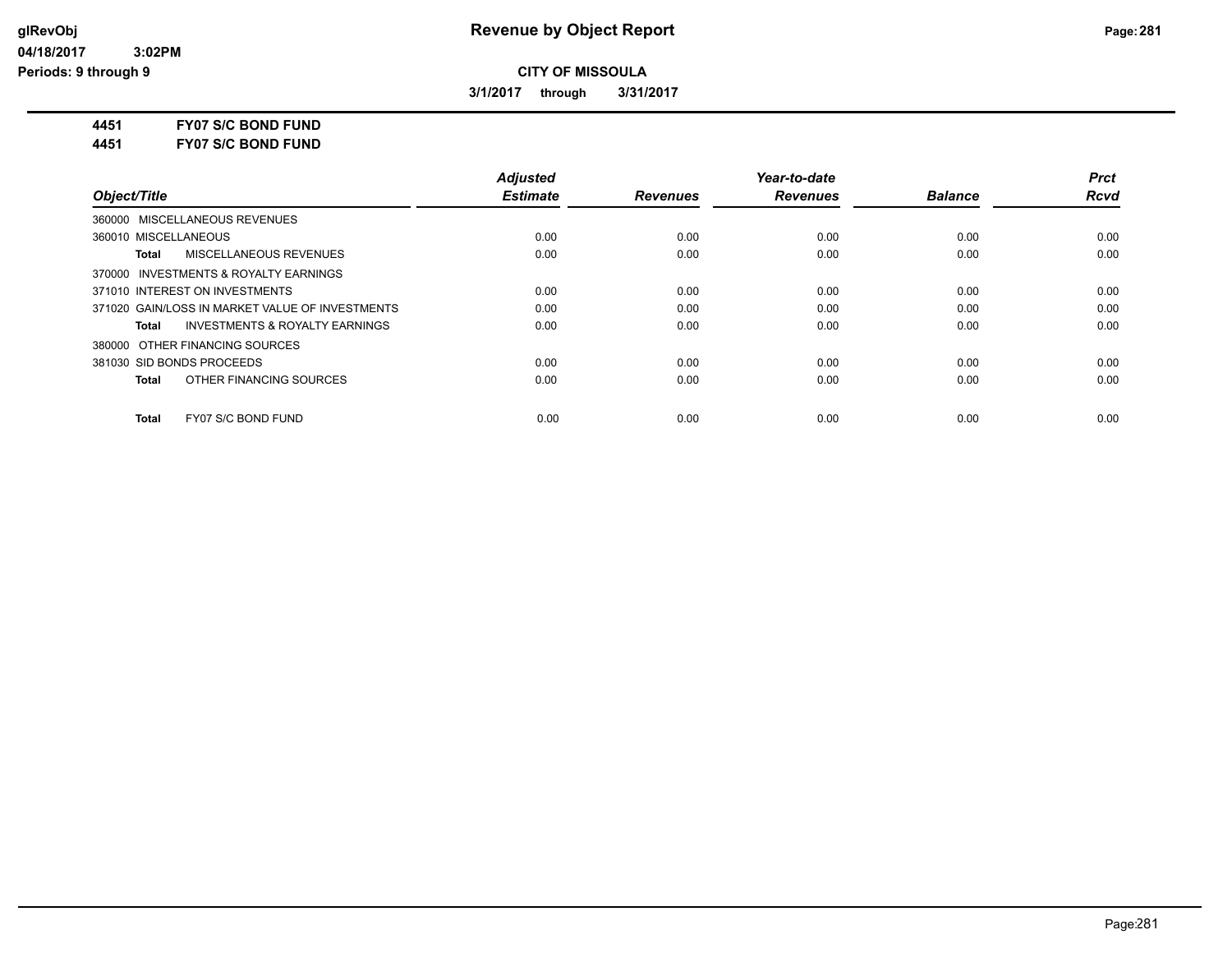**3/1/2017 through 3/31/2017**

#### **4451 FY07 S/C BOND FUND**

| Object/Title                                   | <b>Adjusted</b><br><b>Estimate</b> | <b>Revenues</b> | Year-to-date<br><b>Revenues</b> | <b>Balance</b> | <b>Prct</b><br><b>Rcvd</b> |
|------------------------------------------------|------------------------------------|-----------------|---------------------------------|----------------|----------------------------|
|                                                |                                    |                 |                                 |                |                            |
| MISCELLANEOUS REVENUES<br>360000               |                                    |                 |                                 |                |                            |
| 360010 MISCELLANEOUS                           | 0.00                               | 0.00            | 0.00                            | 0.00           | 0.00                       |
| <b>MISCELLANEOUS REVENUES</b><br><b>Total</b>  | 0.00                               | 0.00            | 0.00                            | 0.00           | 0.00                       |
| 370000 INVESTMENTS & ROYALTY EARNINGS          |                                    |                 |                                 |                |                            |
| 371010 INTEREST ON INVESTMENTS                 | 0.00                               | 0.00            | 0.00                            | 0.00           | 0.00                       |
| 371020 GAIN/LOSS IN MARKET VALUE OF INVESTMENT | 0.00                               | 0.00            | 0.00                            | 0.00           | 0.00                       |
| INVESTMENTS & ROYALTY EARNINGS<br>Total        | 0.00                               | 0.00            | 0.00                            | 0.00           | 0.00                       |
| 380000 OTHER FINANCING SOURCES                 |                                    |                 |                                 |                |                            |
| 381030 SID BONDS PROCEEDS                      | 0.00                               | 0.00            | 0.00                            | 0.00           | 0.00                       |
| OTHER FINANCING SOURCES<br><b>Total</b>        | 0.00                               | 0.00            | 0.00                            | 0.00           | 0.00                       |
| FY07 S/C BOND FUND<br>Total                    | 0.00                               | 0.00            | 0.00                            | 0.00           | 0.00                       |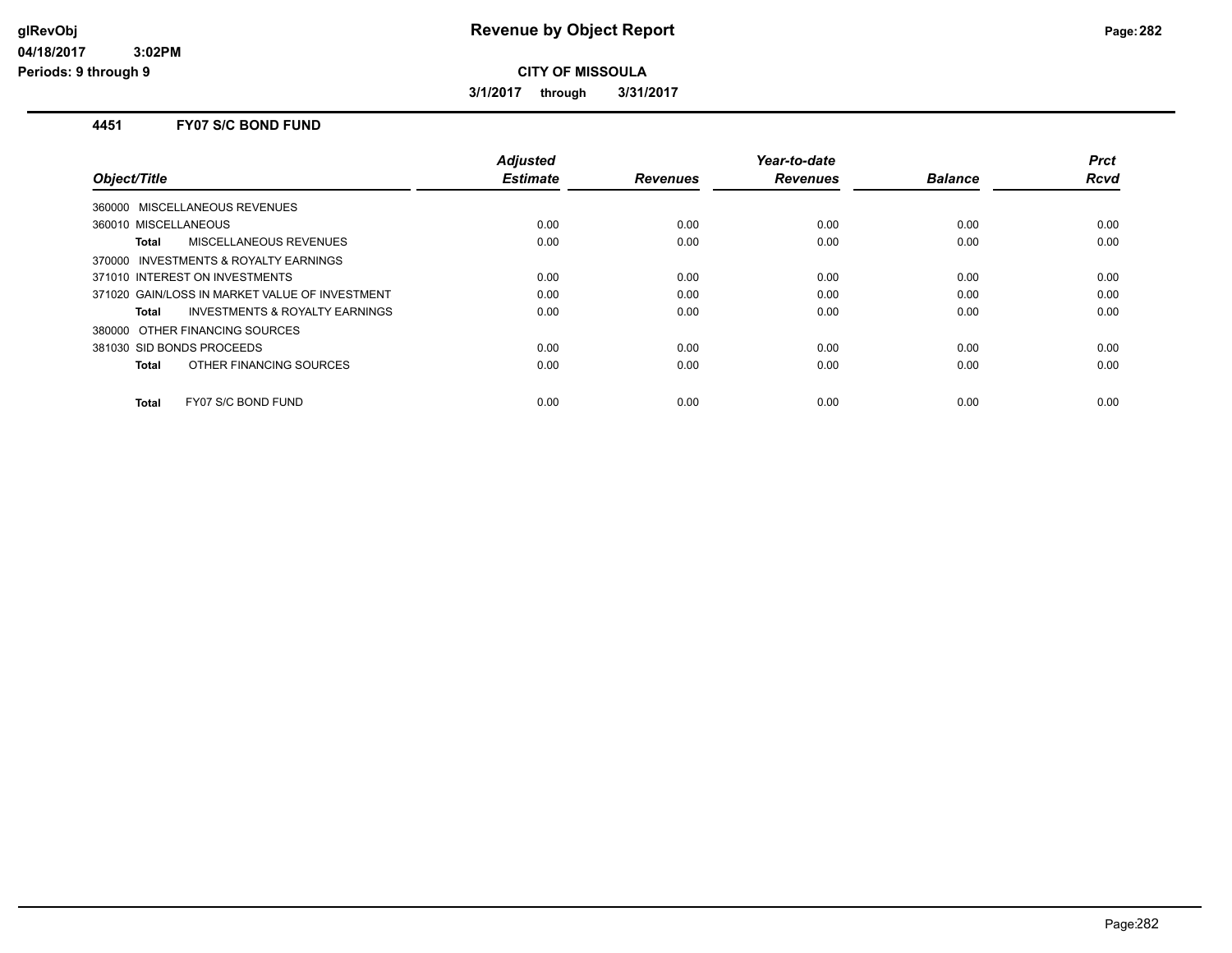**3/1/2017 through 3/31/2017**

# **4452 S/C CONSTRUCTION FUND FOR FY 08 BOND SAL**

**4452 S/C CONSTRUCTION FUND FOR FY 08 BOND SAL**

|                                                 | <b>Adjusted</b> |                 | Year-to-date    |                | <b>Prct</b> |
|-------------------------------------------------|-----------------|-----------------|-----------------|----------------|-------------|
| Object/Title                                    | <b>Estimate</b> | <b>Revenues</b> | <b>Revenues</b> | <b>Balance</b> | <b>Rcvd</b> |
| 360000 MISCELLANEOUS REVENUES                   |                 |                 |                 |                |             |
| 360010 MISCELLANEOUS                            | 0.00            | 0.00            | 0.00            | 0.00           | 0.00        |
| 362000 OTHER MISCELLANEOUS REVENUE              | 0.00            | 0.00            | 0.00            | 0.00           | 0.00        |
| MISCELLANEOUS REVENUES<br>Total                 | 0.00            | 0.00            | 0.00            | 0.00           | 0.00        |
| 370000 INVESTMENTS & ROYALTY EARNINGS           |                 |                 |                 |                |             |
| 371010 INTEREST ON INVESTMENTS                  | 0.00            | 0.00            | 0.00            | 0.00           | 0.00        |
| 371020 GAIN/LOSS IN MARKET VALUE OF INVESTMENTS | 0.00            | 0.00            | 0.00            | 0.00           | 0.00        |
| INVESTMENTS & ROYALTY EARNINGS<br>Total         | 0.00            | 0.00            | 0.00            | 0.00           | 0.00        |
| 380000 OTHER FINANCING SOURCES                  |                 |                 |                 |                |             |
| 381000 LOAN PROCEEDS                            | 0.00            | 0.00            | 0.00            | 0.00           | 0.00        |
| 383042 TRANSFERS FROM OTHER FUNDS               | 0.00            | 0.00            | 0.00            | 0.00           | 0.00        |
| OTHER FINANCING SOURCES<br>Total                | 0.00            | 0.00            | 0.00            | 0.00           | 0.00        |
| S/C CONSTRUCTION FUND FOR FY 08 BONE<br>Total   | 0.00            | 0.00            | 0.00            | 0.00           | 0.00        |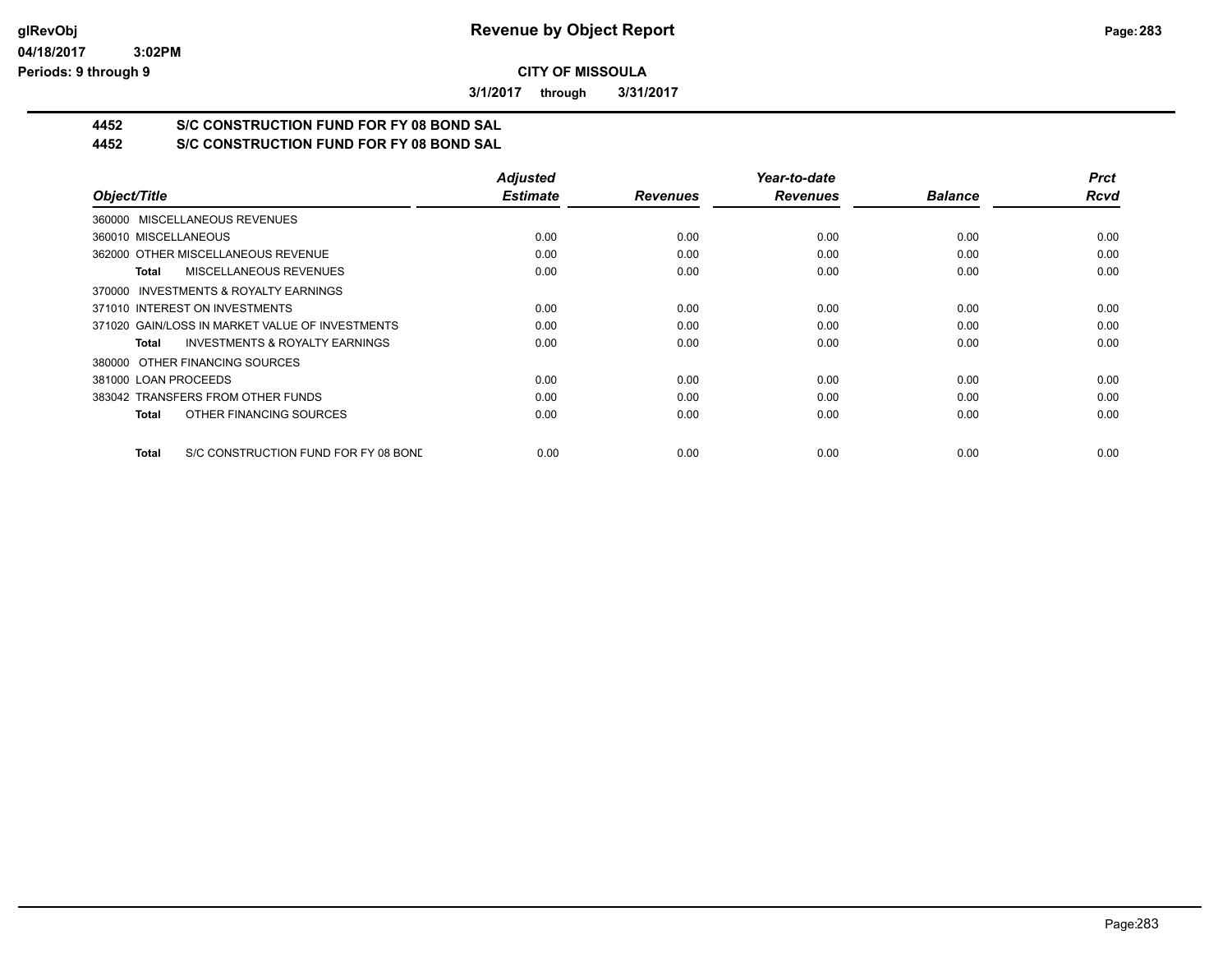**3/1/2017 through 3/31/2017**

## **4452 S/C CONSTRUCTION FUND FOR FY 08 BOND SAL**

|                                                     | <b>Adjusted</b> |                 | Year-to-date    |                | <b>Prct</b> |
|-----------------------------------------------------|-----------------|-----------------|-----------------|----------------|-------------|
| Object/Title                                        | <b>Estimate</b> | <b>Revenues</b> | <b>Revenues</b> | <b>Balance</b> | <b>Rcvd</b> |
| 360000 MISCELLANEOUS REVENUES                       |                 |                 |                 |                |             |
| 360010 MISCELLANEOUS                                | 0.00            | 0.00            | 0.00            | 0.00           | 0.00        |
| 362000 OTHER MISCELLANEOUS REVENUE                  | 0.00            | 0.00            | 0.00            | 0.00           | 0.00        |
| <b>MISCELLANEOUS REVENUES</b><br>Total              | 0.00            | 0.00            | 0.00            | 0.00           | 0.00        |
| <b>INVESTMENTS &amp; ROYALTY EARNINGS</b><br>370000 |                 |                 |                 |                |             |
| 371010 INTEREST ON INVESTMENTS                      | 0.00            | 0.00            | 0.00            | 0.00           | 0.00        |
| 371020 GAIN/LOSS IN MARKET VALUE OF INVESTMENT      | 0.00            | 0.00            | 0.00            | 0.00           | 0.00        |
| INVESTMENTS & ROYALTY EARNINGS<br>Total             | 0.00            | 0.00            | 0.00            | 0.00           | 0.00        |
| 380000 OTHER FINANCING SOURCES                      |                 |                 |                 |                |             |
| 381000 LOAN PROCEEDS                                | 0.00            | 0.00            | 0.00            | 0.00           | 0.00        |
| 383042 TRANSFERS FROM OTHER FUNDS                   | 0.00            | 0.00            | 0.00            | 0.00           | 0.00        |
| OTHER FINANCING SOURCES<br>Total                    | 0.00            | 0.00            | 0.00            | 0.00           | 0.00        |
|                                                     |                 |                 |                 |                |             |
| S/C CONSTRUCTION FUND FOR FY 08 BONI<br>Total       | 0.00            | 0.00            | 0.00            | 0.00           | 0.00        |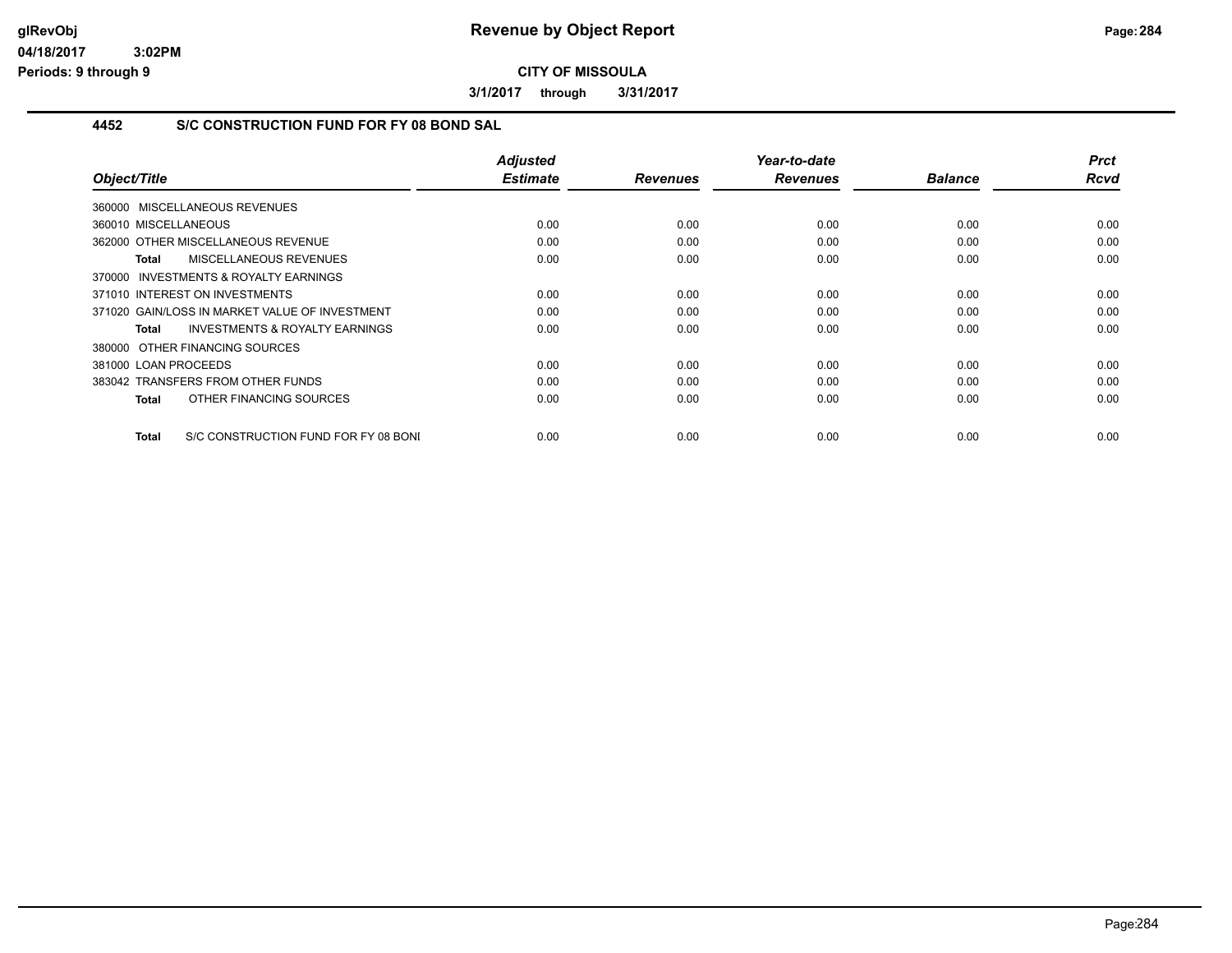**3/1/2017 through 3/31/2017**

# **4453 S/C CONSTRUCTION FUND FY09 BOND**

**4453 S/C CONSTRUCTION FUND FY09 BOND**

|                                                    | <b>Adjusted</b> |                 | Year-to-date    |                | <b>Prct</b> |
|----------------------------------------------------|-----------------|-----------------|-----------------|----------------|-------------|
| Object/Title                                       | <b>Estimate</b> | <b>Revenues</b> | <b>Revenues</b> | <b>Balance</b> | Rcvd        |
| 360000 MISCELLANEOUS REVENUES                      |                 |                 |                 |                |             |
| 360010 MISCELLANEOUS                               | 0.00            | 0.00            | 0.00            | 0.00           | 0.00        |
| 362000 OTHER MISCELLANEOUS REVENUE                 | 0.00            | 0.00            | 0.00            | 0.00           | 0.00        |
| MISCELLANEOUS REVENUES<br>Total                    | 0.00            | 0.00            | 0.00            | 0.00           | 0.00        |
| INVESTMENTS & ROYALTY EARNINGS<br>370000           |                 |                 |                 |                |             |
| 371010 INTEREST ON INVESTMENTS                     | 0.00            | 0.00            | 0.00            | 0.00           | 0.00        |
| <b>INVESTMENTS &amp; ROYALTY EARNINGS</b><br>Total | 0.00            | 0.00            | 0.00            | 0.00           | 0.00        |
| 380000 OTHER FINANCING SOURCES                     |                 |                 |                 |                |             |
| 381030 SID BONDS PROCEEDS                          | 0.00            | 0.00            | 0.00            | 0.00           | 0.00        |
| 383000 OPERATING TRANSFERS                         | 0.00            | 0.00            | 0.00            | 0.00           | 0.00        |
| OTHER FINANCING SOURCES<br>Total                   | 0.00            | 0.00            | 0.00            | 0.00           | 0.00        |
| S/C CONSTRUCTION FUND FY09 BOND<br>Total           | 0.00            | 0.00            | 0.00            | 0.00           | 0.00        |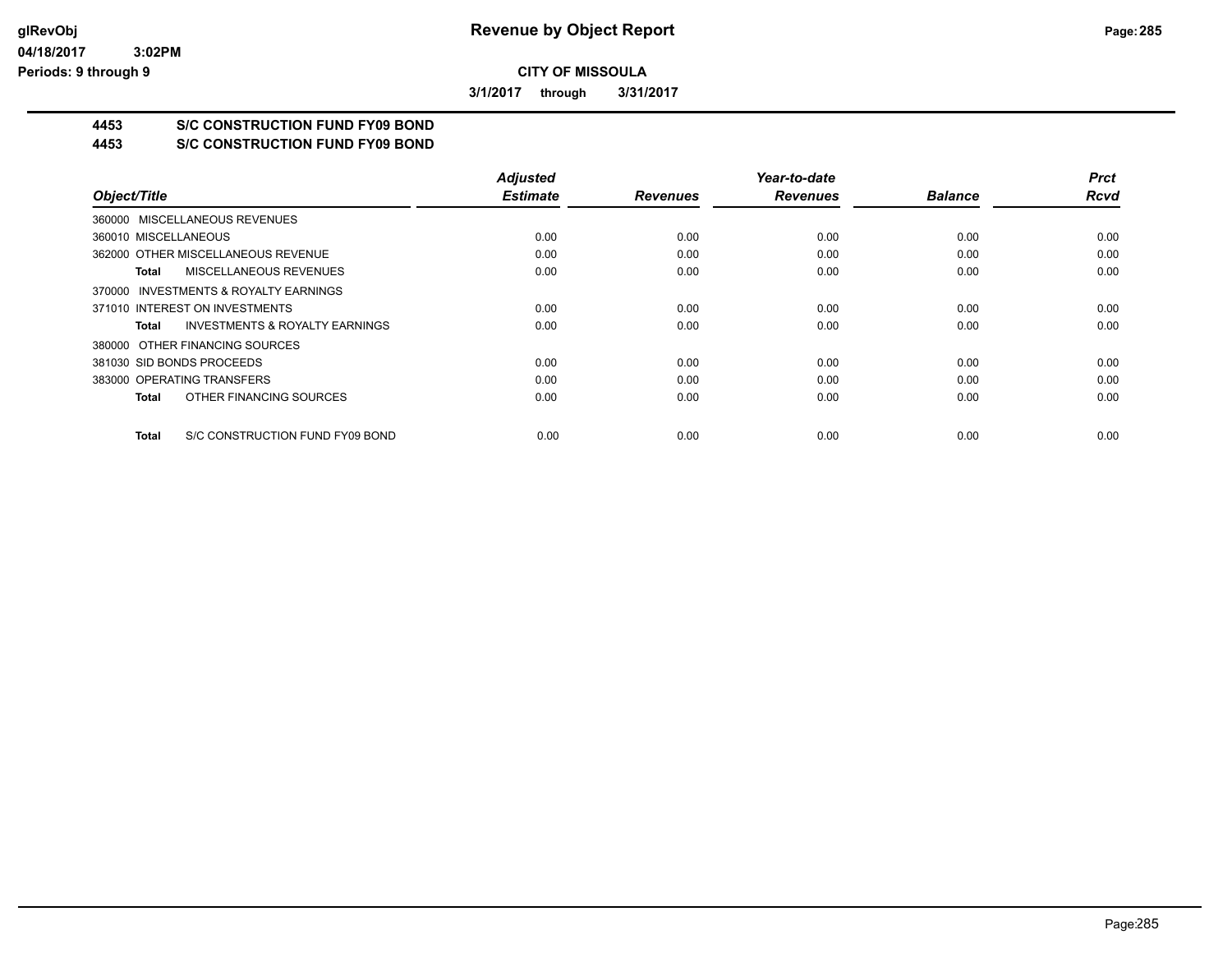**3/1/2017 through 3/31/2017**

## **4453 S/C CONSTRUCTION FUND FY09 BOND**

|                                                 | <b>Adjusted</b> |                 | Year-to-date    |                | <b>Prct</b> |
|-------------------------------------------------|-----------------|-----------------|-----------------|----------------|-------------|
| Object/Title                                    | <b>Estimate</b> | <b>Revenues</b> | <b>Revenues</b> | <b>Balance</b> | <b>Rcvd</b> |
| 360000 MISCELLANEOUS REVENUES                   |                 |                 |                 |                |             |
| 360010 MISCELLANEOUS                            | 0.00            | 0.00            | 0.00            | 0.00           | 0.00        |
| 362000 OTHER MISCELLANEOUS REVENUE              | 0.00            | 0.00            | 0.00            | 0.00           | 0.00        |
| MISCELLANEOUS REVENUES<br>Total                 | 0.00            | 0.00            | 0.00            | 0.00           | 0.00        |
| 370000 INVESTMENTS & ROYALTY EARNINGS           |                 |                 |                 |                |             |
| 371010 INTEREST ON INVESTMENTS                  | 0.00            | 0.00            | 0.00            | 0.00           | 0.00        |
| INVESTMENTS & ROYALTY EARNINGS<br>Total         | 0.00            | 0.00            | 0.00            | 0.00           | 0.00        |
| 380000 OTHER FINANCING SOURCES                  |                 |                 |                 |                |             |
| 381030 SID BONDS PROCEEDS                       | 0.00            | 0.00            | 0.00            | 0.00           | 0.00        |
| 383000 OPERATING TRANSFERS                      | 0.00            | 0.00            | 0.00            | 0.00           | 0.00        |
| OTHER FINANCING SOURCES<br><b>Total</b>         | 0.00            | 0.00            | 0.00            | 0.00           | 0.00        |
| S/C CONSTRUCTION FUND FY09 BOND<br><b>Total</b> | 0.00            | 0.00            | 0.00            | 0.00           | 0.00        |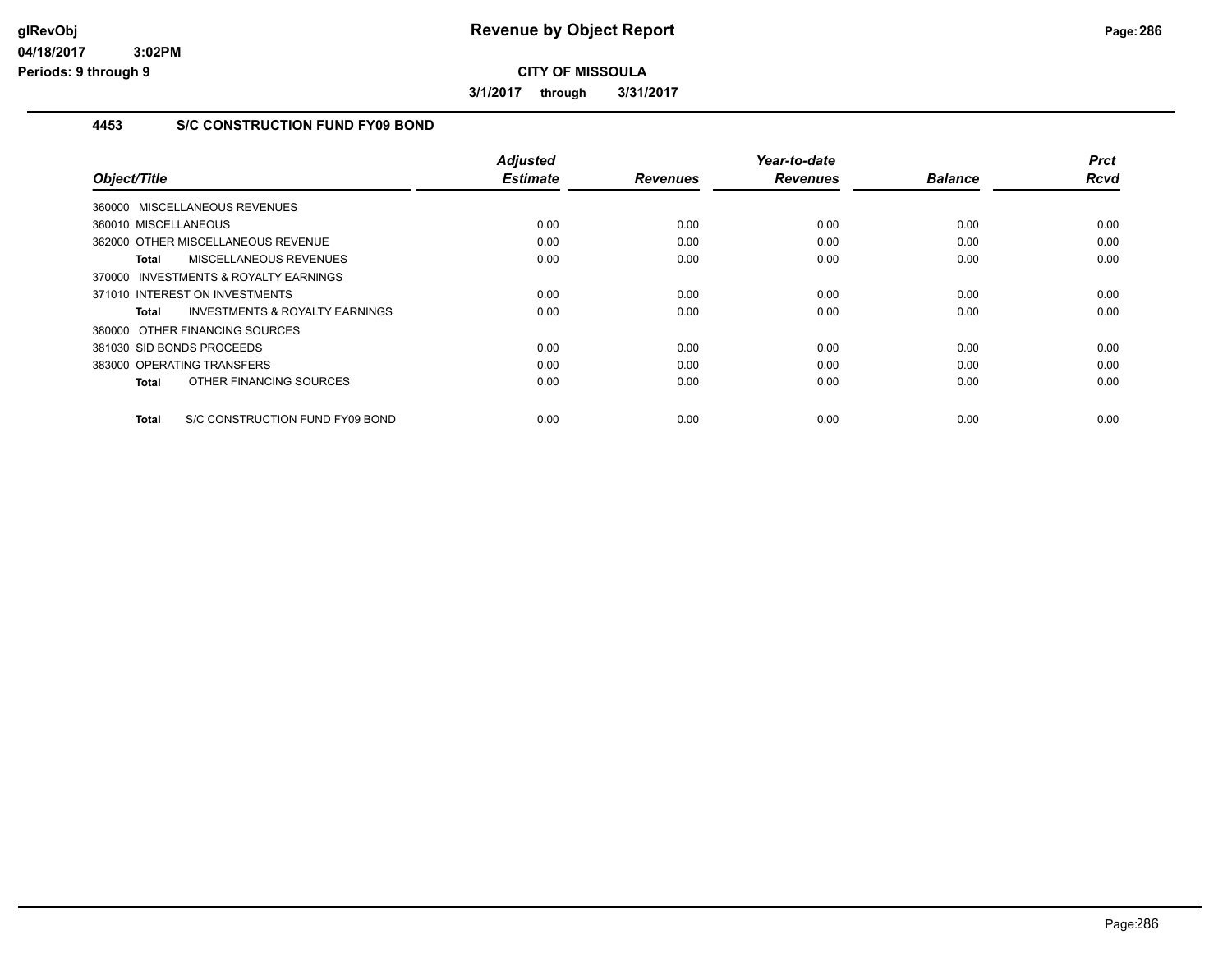**3/1/2017 through 3/31/2017**

## **4454 S/C CONSTRUCTION FUND FOR FY10**

**4454 S/C CONSTRUCTION FUND FOR FY10**

|                                                    | <b>Adjusted</b> |                 | Year-to-date    |                | <b>Prct</b> |
|----------------------------------------------------|-----------------|-----------------|-----------------|----------------|-------------|
| Object/Title                                       | <b>Estimate</b> | <b>Revenues</b> | <b>Revenues</b> | <b>Balance</b> | Rcvd        |
| 360000 MISCELLANEOUS REVENUES                      |                 |                 |                 |                |             |
| 360010 MISCELLANEOUS                               | 0.00            | 0.00            | 0.00            | 0.00           | 0.00        |
| 362000 OTHER MISCELLANEOUS REVENUE                 | 0.00            | 0.00            | 0.00            | 0.00           | 0.00        |
| MISCELLANEOUS REVENUES<br>Total                    | 0.00            | 0.00            | 0.00            | 0.00           | 0.00        |
| 370000 INVESTMENTS & ROYALTY EARNINGS              |                 |                 |                 |                |             |
| 371010 INTEREST ON INVESTMENTS                     | 0.00            | 0.00            | 0.00            | 0.00           | 0.00        |
| <b>INVESTMENTS &amp; ROYALTY EARNINGS</b><br>Total | 0.00            | 0.00            | 0.00            | 0.00           | 0.00        |
| 380000 OTHER FINANCING SOURCES                     |                 |                 |                 |                |             |
| 381030 SID BONDS PROCEEDS                          | 0.00            | 0.00            | 0.00            | 0.00           | 0.00        |
| OTHER FINANCING SOURCES<br>Total                   | 0.00            | 0.00            | 0.00            | 0.00           | 0.00        |
| <b>Total</b><br>S/C CONSTRUCTION FUND FOR FY10     | 0.00            | 0.00            | 0.00            | 0.00           | 0.00        |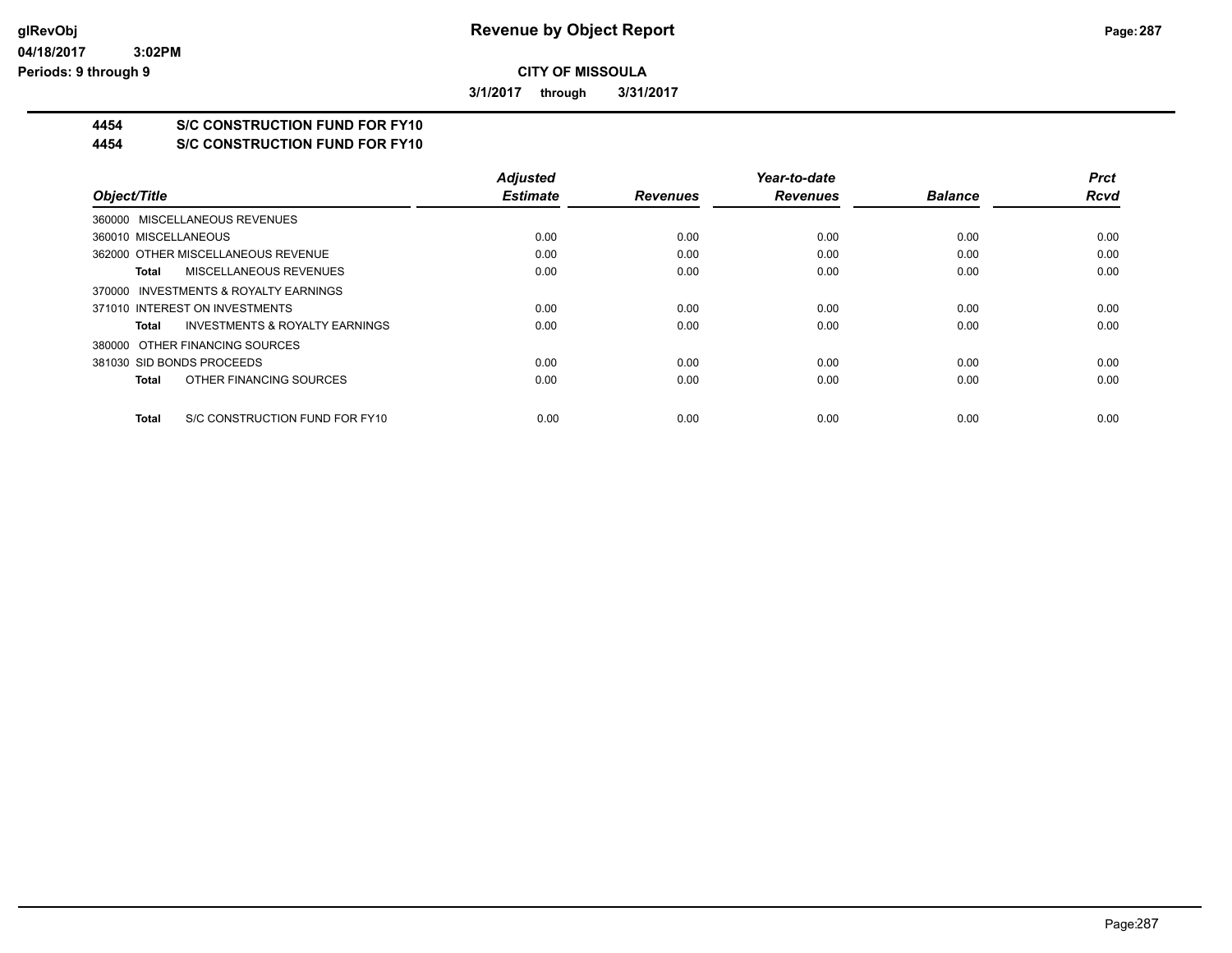**3/1/2017 through 3/31/2017**

## **4454 S/C CONSTRUCTION FUND FOR FY10**

| Object/Title                                        | <b>Adjusted</b><br><b>Estimate</b> | <b>Revenues</b> | Year-to-date<br><b>Revenues</b> | <b>Balance</b> | <b>Prct</b><br><b>Rcvd</b> |
|-----------------------------------------------------|------------------------------------|-----------------|---------------------------------|----------------|----------------------------|
|                                                     |                                    |                 |                                 |                |                            |
| 360000 MISCELLANEOUS REVENUES                       |                                    |                 |                                 |                |                            |
| 360010 MISCELLANEOUS                                | 0.00                               | 0.00            | 0.00                            | 0.00           | 0.00                       |
| 362000 OTHER MISCELLANEOUS REVENUE                  | 0.00                               | 0.00            | 0.00                            | 0.00           | 0.00                       |
| MISCELLANEOUS REVENUES<br>Total                     | 0.00                               | 0.00            | 0.00                            | 0.00           | 0.00                       |
| <b>INVESTMENTS &amp; ROYALTY EARNINGS</b><br>370000 |                                    |                 |                                 |                |                            |
| 371010 INTEREST ON INVESTMENTS                      | 0.00                               | 0.00            | 0.00                            | 0.00           | 0.00                       |
| <b>INVESTMENTS &amp; ROYALTY EARNINGS</b><br>Total  | 0.00                               | 0.00            | 0.00                            | 0.00           | 0.00                       |
| 380000 OTHER FINANCING SOURCES                      |                                    |                 |                                 |                |                            |
| 381030 SID BONDS PROCEEDS                           | 0.00                               | 0.00            | 0.00                            | 0.00           | 0.00                       |
| OTHER FINANCING SOURCES<br>Total                    | 0.00                               | 0.00            | 0.00                            | 0.00           | 0.00                       |
| <b>Total</b><br>S/C CONSTRUCTION FUND FOR FY10      | 0.00                               | 0.00            | 0.00                            | 0.00           | 0.00                       |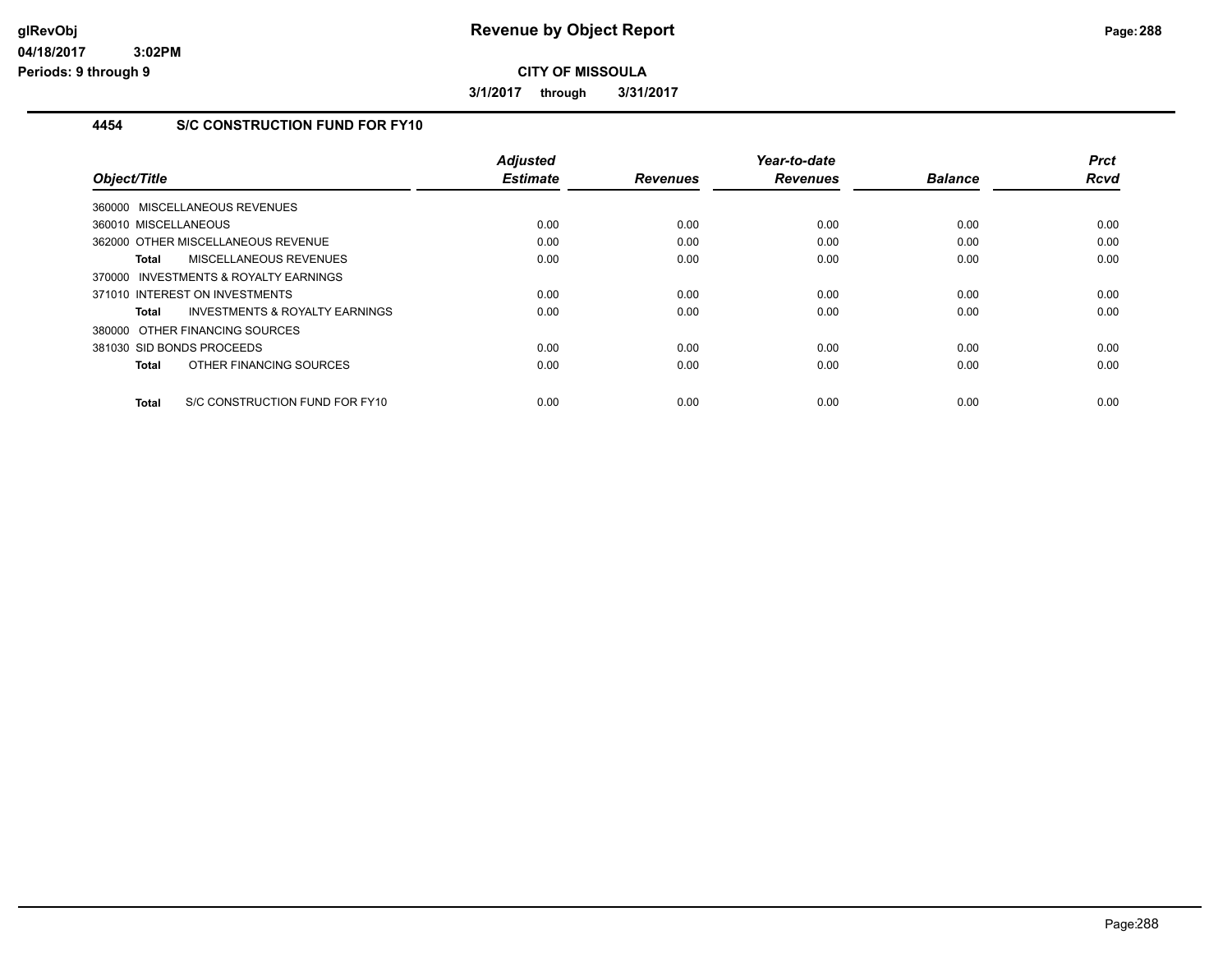**3/1/2017 through 3/31/2017**

**4455 FY11 S/C CONSTRUCTION FUND**

**4455 FY11 S/C CONSTRUCTION FUND**

|                                         | <b>Adjusted</b> |                 | Year-to-date    |                | <b>Prct</b> |
|-----------------------------------------|-----------------|-----------------|-----------------|----------------|-------------|
| Object/Title                            | <b>Estimate</b> | <b>Revenues</b> | <b>Revenues</b> | <b>Balance</b> | <b>Rcvd</b> |
| 360000 MISCELLANEOUS REVENUES           |                 |                 |                 |                |             |
| 360010 MISCELLANEOUS                    | 0.00            | 0.00            | 0.00            | 0.00           | 0.00        |
| <b>MISCELLANEOUS REVENUES</b><br>Total  | 0.00            | 0.00            | 0.00            | 0.00           | 0.00        |
| 370000 INVESTMENTS & ROYALTY EARNINGS   |                 |                 |                 |                |             |
| 371010 INTEREST ON INVESTMENTS          | 0.00            | 0.00            | 0.00            | 0.00           | 0.00        |
| INVESTMENTS & ROYALTY EARNINGS<br>Total | 0.00            | 0.00            | 0.00            | 0.00           | 0.00        |
| 380000 OTHER FINANCING SOURCES          |                 |                 |                 |                |             |
| 381030 SID BONDS PROCEEDS               | 0.00            | 0.00            | 0.00            | 0.00           | 0.00        |
| OTHER FINANCING SOURCES<br>Total        | 0.00            | 0.00            | 0.00            | 0.00           | 0.00        |
|                                         |                 |                 |                 |                |             |
| FY11 S/C CONSTRUCTION FUND<br>Total     | 0.00            | 0.00            | 0.00            | 0.00           | 0.00        |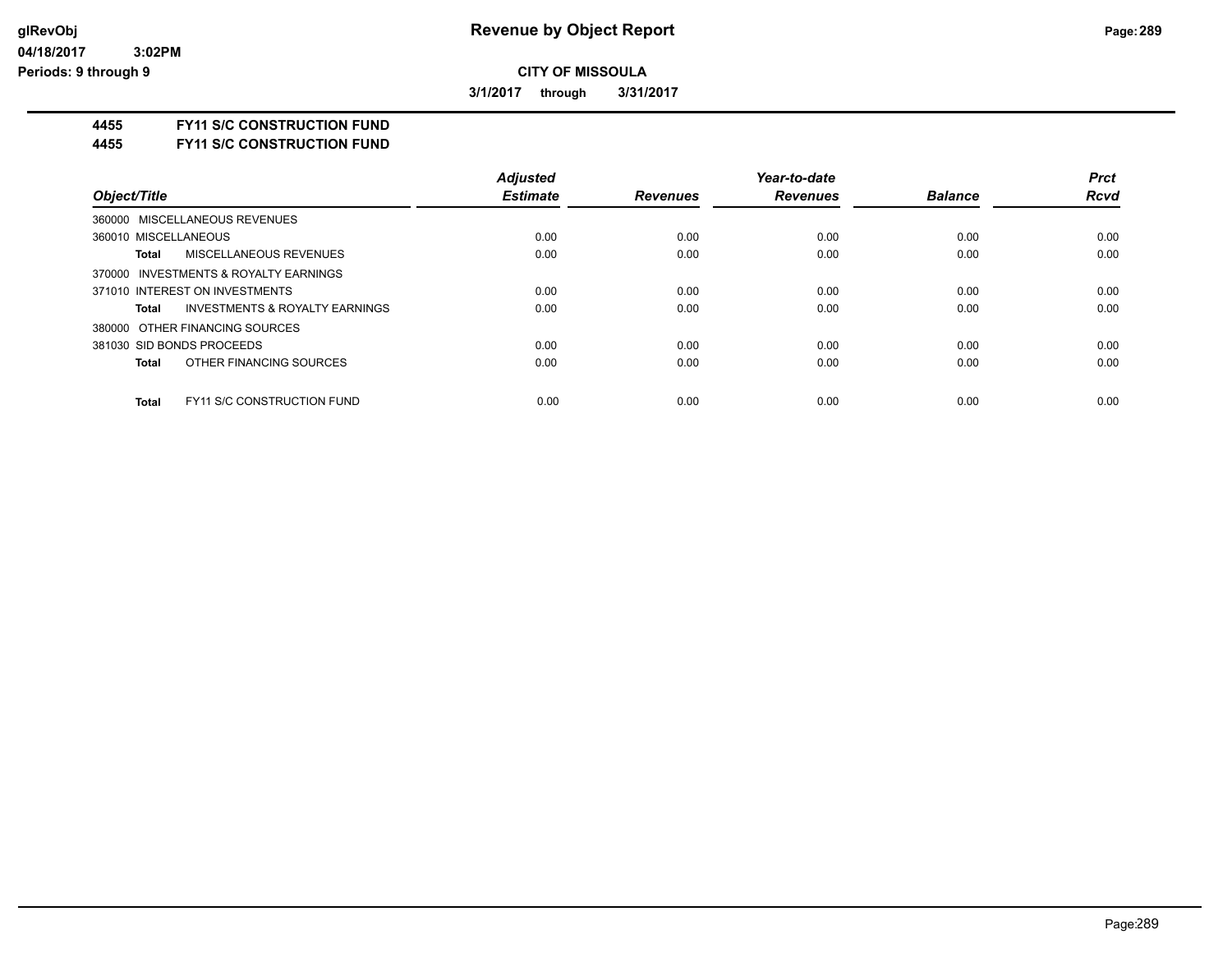**3/1/2017 through 3/31/2017**

### **4455 FY11 S/C CONSTRUCTION FUND**

|                                            | <b>Adjusted</b> |                 | Year-to-date    |                | <b>Prct</b> |
|--------------------------------------------|-----------------|-----------------|-----------------|----------------|-------------|
| Object/Title                               | <b>Estimate</b> | <b>Revenues</b> | <b>Revenues</b> | <b>Balance</b> | <b>Rcvd</b> |
| 360000 MISCELLANEOUS REVENUES              |                 |                 |                 |                |             |
| 360010 MISCELLANEOUS                       | 0.00            | 0.00            | 0.00            | 0.00           | 0.00        |
| <b>MISCELLANEOUS REVENUES</b><br>Total     | 0.00            | 0.00            | 0.00            | 0.00           | 0.00        |
| INVESTMENTS & ROYALTY EARNINGS<br>370000   |                 |                 |                 |                |             |
| 371010 INTEREST ON INVESTMENTS             | 0.00            | 0.00            | 0.00            | 0.00           | 0.00        |
| INVESTMENTS & ROYALTY EARNINGS<br>Total    | 0.00            | 0.00            | 0.00            | 0.00           | 0.00        |
| 380000 OTHER FINANCING SOURCES             |                 |                 |                 |                |             |
| 381030 SID BONDS PROCEEDS                  | 0.00            | 0.00            | 0.00            | 0.00           | 0.00        |
| OTHER FINANCING SOURCES<br>Total           | 0.00            | 0.00            | 0.00            | 0.00           | 0.00        |
| <b>FY11 S/C CONSTRUCTION FUND</b><br>Total | 0.00            | 0.00            | 0.00            | 0.00           | 0.00        |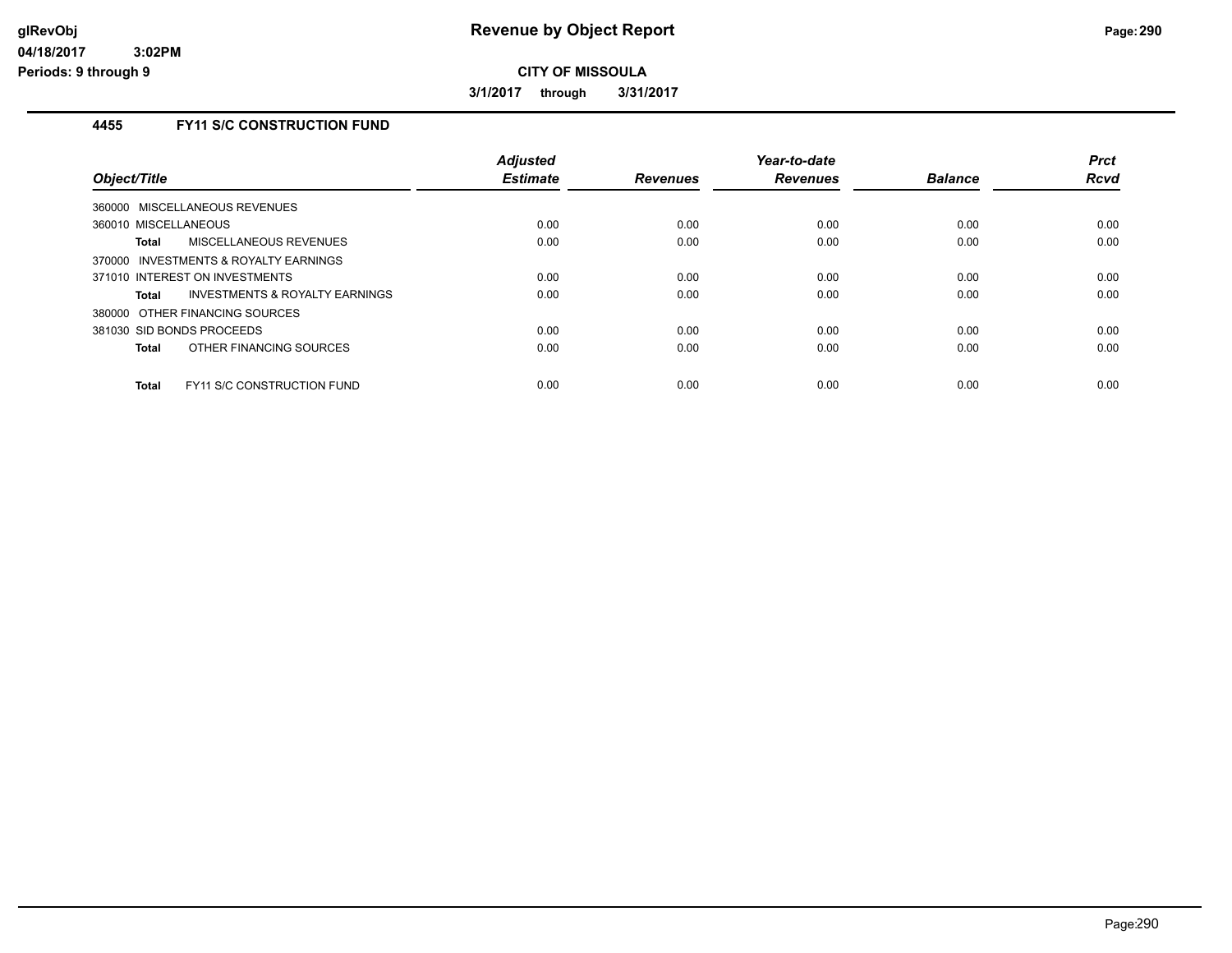**3/1/2017 through 3/31/2017**

**4456 FY12 S/C CONSTRUCTION FUND**

**4456 FY12 S/C CONSTRUCTION FUND**

|                                                    | <b>Adjusted</b> |                 | Year-to-date    |                | <b>Prct</b> |
|----------------------------------------------------|-----------------|-----------------|-----------------|----------------|-------------|
| Object/Title                                       | <b>Estimate</b> | <b>Revenues</b> | <b>Revenues</b> | <b>Balance</b> | <b>Rcvd</b> |
| 360000 MISCELLANEOUS REVENUES                      |                 |                 |                 |                |             |
| 360010 MISCELLANEOUS                               | 0.00            | 0.00            | 0.00            | 0.00           | 0.00        |
| 362000 OTHER MISCELLANEOUS REVENUE                 | 0.00            | 0.00            | 0.00            | 0.00           | 0.00        |
| MISCELLANEOUS REVENUES<br>Total                    | 0.00            | 0.00            | 0.00            | 0.00           | 0.00        |
| 370000 INVESTMENTS & ROYALTY EARNINGS              |                 |                 |                 |                |             |
| 371010 INTEREST ON INVESTMENTS                     | 0.00            | 0.00            | 0.00            | 0.00           | 0.00        |
| <b>INVESTMENTS &amp; ROYALTY EARNINGS</b><br>Total | 0.00            | 0.00            | 0.00            | 0.00           | 0.00        |
| 380000 OTHER FINANCING SOURCES                     |                 |                 |                 |                |             |
| 381030 SID BONDS PROCEEDS                          | 0.00            | 0.00            | 0.00            | 0.00           | 0.00        |
| OTHER FINANCING SOURCES<br>Total                   | 0.00            | 0.00            | 0.00            | 0.00           | 0.00        |
| <b>FY12 S/C CONSTRUCTION FUND</b><br>Total         | 0.00            | 0.00            | 0.00            | 0.00           | 0.00        |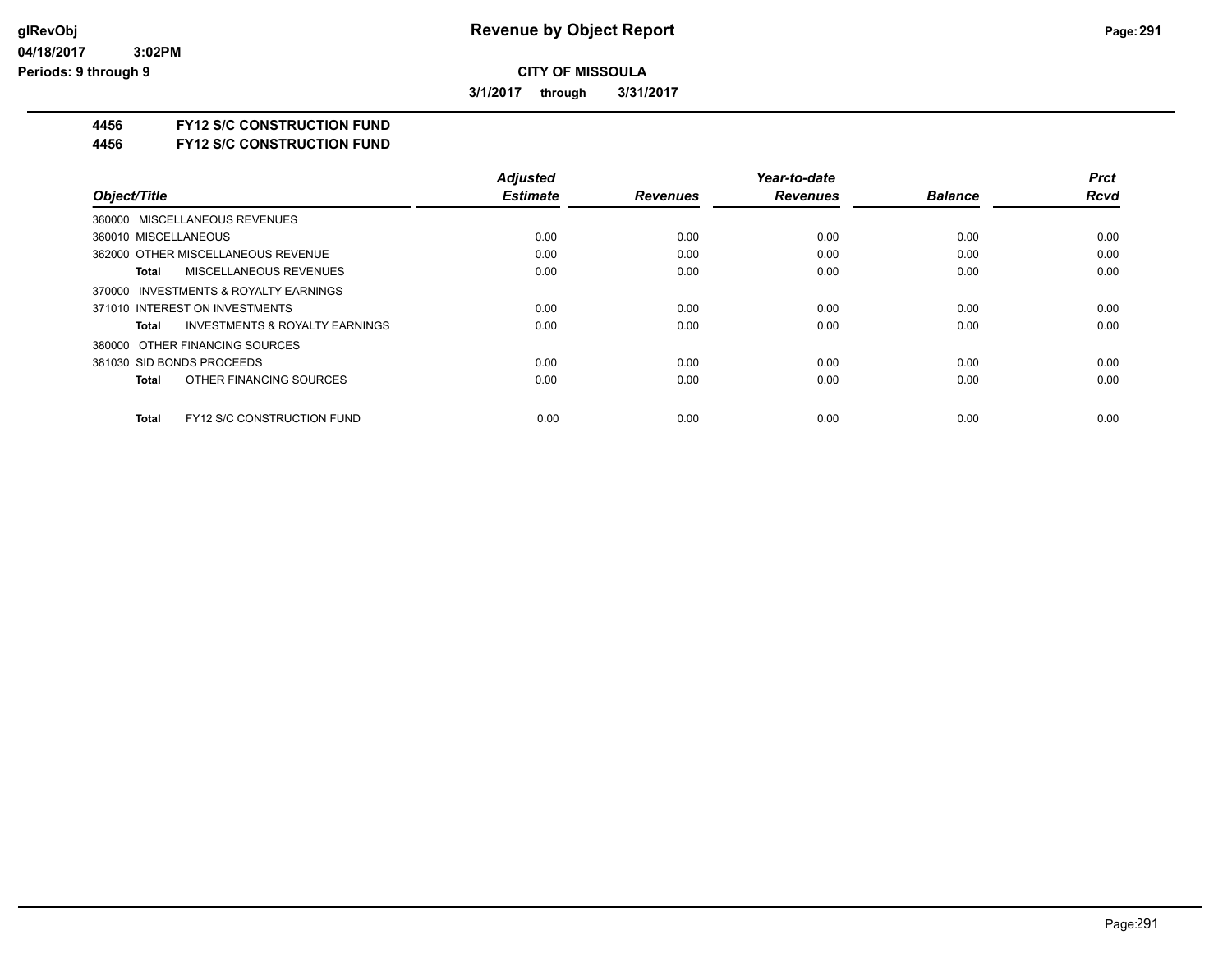**3/1/2017 through 3/31/2017**

### **4456 FY12 S/C CONSTRUCTION FUND**

|                                                           | <b>Adjusted</b> |                 | Year-to-date    |                | <b>Prct</b> |
|-----------------------------------------------------------|-----------------|-----------------|-----------------|----------------|-------------|
| Object/Title                                              | <b>Estimate</b> | <b>Revenues</b> | <b>Revenues</b> | <b>Balance</b> | <b>Rcvd</b> |
| 360000 MISCELLANEOUS REVENUES                             |                 |                 |                 |                |             |
| 360010 MISCELLANEOUS                                      | 0.00            | 0.00            | 0.00            | 0.00           | 0.00        |
| 362000 OTHER MISCELLANEOUS REVENUE                        | 0.00            | 0.00            | 0.00            | 0.00           | 0.00        |
| <b>MISCELLANEOUS REVENUES</b><br>Total                    | 0.00            | 0.00            | 0.00            | 0.00           | 0.00        |
| 370000 INVESTMENTS & ROYALTY EARNINGS                     |                 |                 |                 |                |             |
| 371010 INTEREST ON INVESTMENTS                            | 0.00            | 0.00            | 0.00            | 0.00           | 0.00        |
| <b>INVESTMENTS &amp; ROYALTY EARNINGS</b><br><b>Total</b> | 0.00            | 0.00            | 0.00            | 0.00           | 0.00        |
| OTHER FINANCING SOURCES<br>380000                         |                 |                 |                 |                |             |
| 381030 SID BONDS PROCEEDS                                 | 0.00            | 0.00            | 0.00            | 0.00           | 0.00        |
| OTHER FINANCING SOURCES<br>Total                          | 0.00            | 0.00            | 0.00            | 0.00           | 0.00        |
| <b>FY12 S/C CONSTRUCTION FUND</b><br><b>Total</b>         | 0.00            | 0.00            | 0.00            | 0.00           | 0.00        |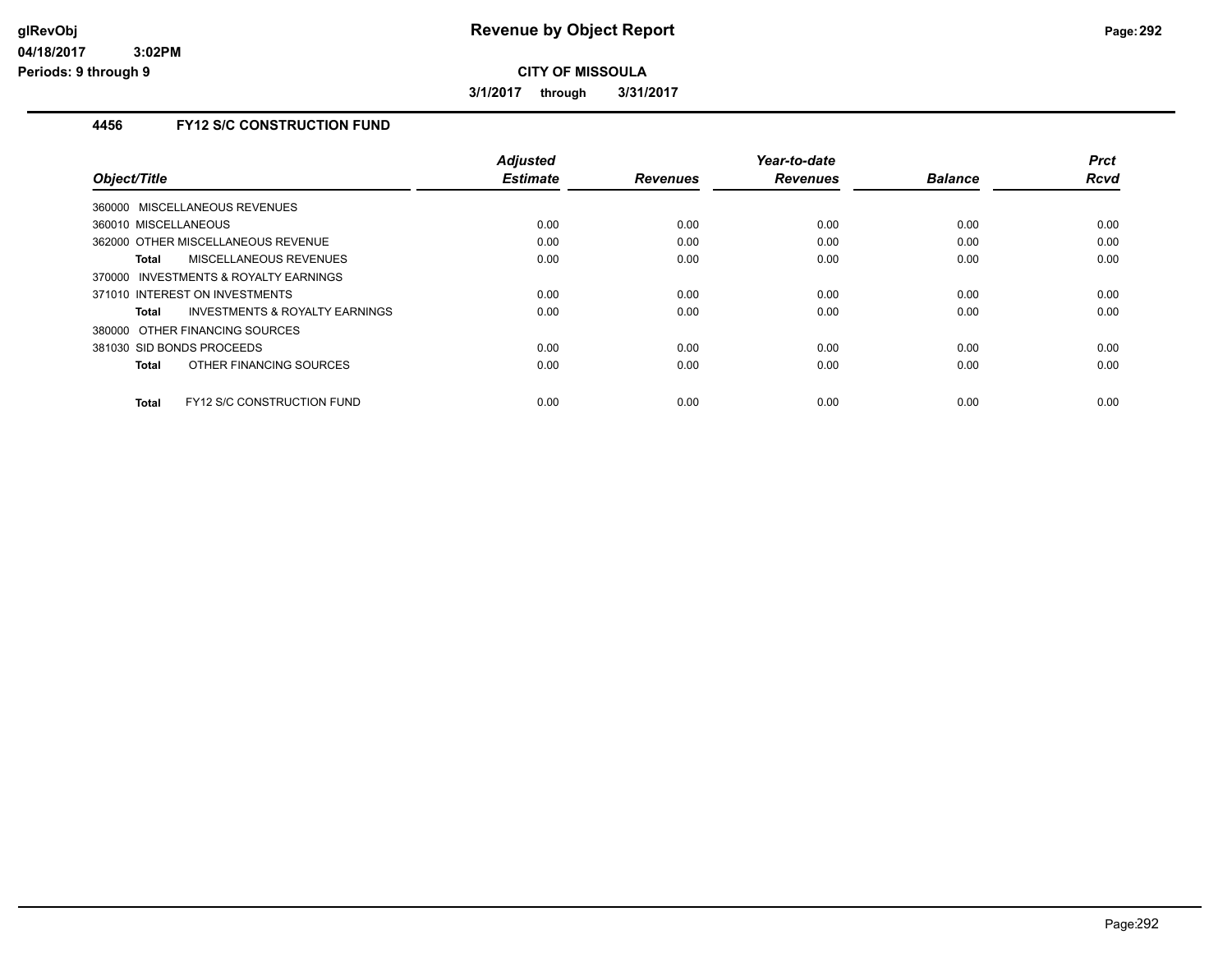**3/1/2017 through 3/31/2017**

## **4457 FY13 SIDEWALK/CURB CONSTRUCTION 4457 FY13 SIDEWALK/CURB CONSTRUCTION**

| Object/Title                                           | <b>Adjusted</b><br><b>Estimate</b> | <b>Revenues</b> | Year-to-date<br><b>Revenues</b> | <b>Balance</b> | <b>Prct</b><br><b>Rcvd</b> |
|--------------------------------------------------------|------------------------------------|-----------------|---------------------------------|----------------|----------------------------|
|                                                        |                                    |                 |                                 |                |                            |
| MISCELLANEOUS REVENUES<br>360000                       |                                    |                 |                                 |                |                            |
| 360010 MISCELLANEOUS                                   | 0.00                               | 0.00            | 0.00                            | 0.00           | 0.00                       |
| <b>MISCELLANEOUS REVENUES</b><br>Total                 | 0.00                               | 0.00            | 0.00                            | 0.00           | 0.00                       |
| INVESTMENTS & ROYALTY EARNINGS<br>370000               |                                    |                 |                                 |                |                            |
| 371010 INTEREST ON INVESTMENTS                         | 0.00                               | 0.00            | 0.00                            | 0.00           | 0.00                       |
| INVESTMENTS & ROYALTY EARNINGS<br>Total                | 0.00                               | 0.00            | 0.00                            | 0.00           | 0.00                       |
| OTHER FINANCING SOURCES<br>380000                      |                                    |                 |                                 |                |                            |
| 381030 SID BONDS PROCEEDS                              | 0.00                               | 0.00            | 0.00                            | 0.00           | 0.00                       |
| 383000 OPERATING TRANSFERS                             | 0.00                               | 0.00            | 0.00                            | 0.00           | 0.00                       |
| OTHER FINANCING SOURCES<br>Total                       | 0.00                               | 0.00            | 0.00                            | 0.00           | 0.00                       |
| <b>FY13 SIDEWALK/CURB CONSTRUCTION</b><br><b>Total</b> | 0.00                               | 0.00            | 0.00                            | 0.00           | 0.00                       |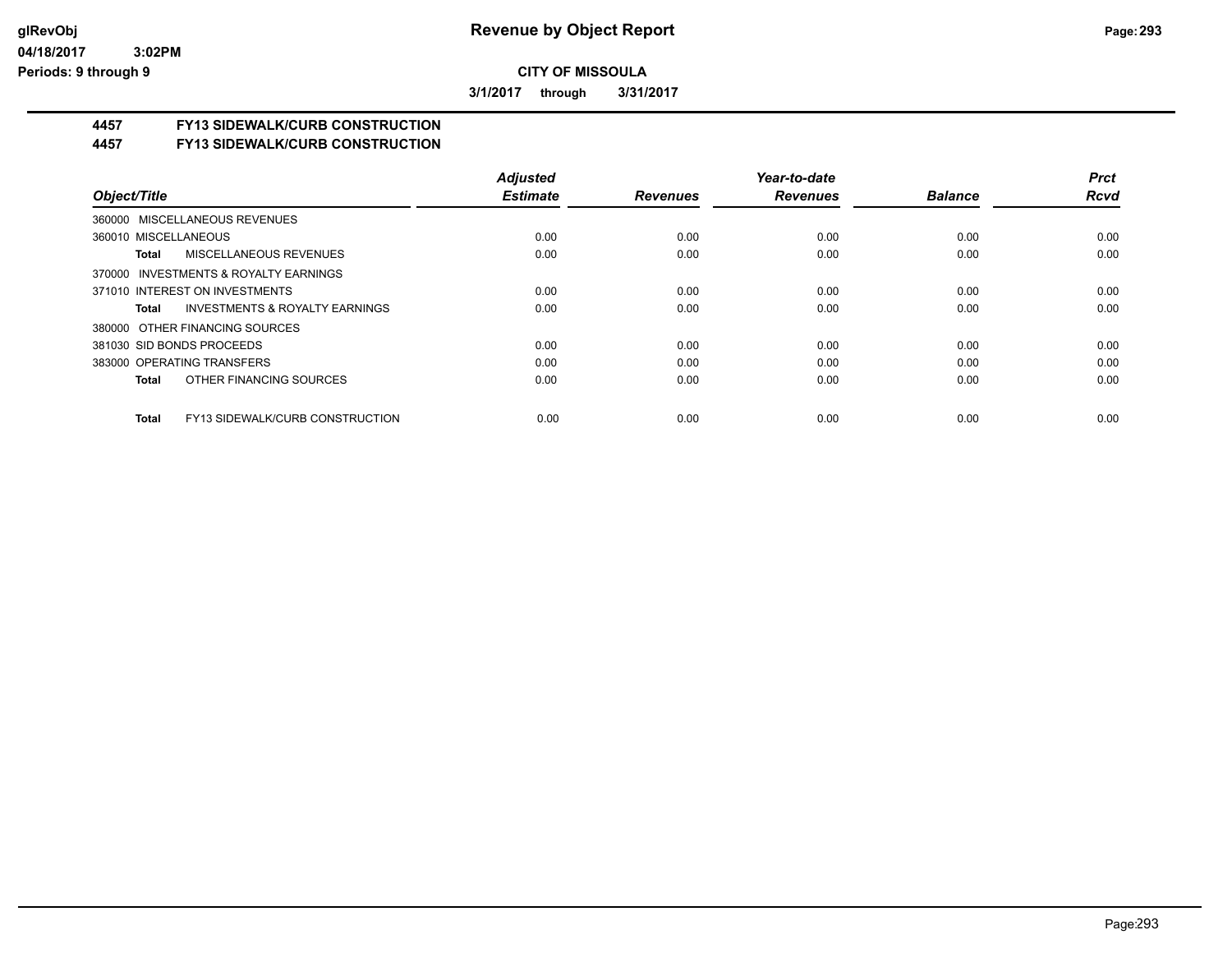**3/1/2017 through 3/31/2017**

### **4457 FY13 SIDEWALK/CURB CONSTRUCTION**

| Object/Title                                           | <b>Adjusted</b><br><b>Estimate</b> | <b>Revenues</b> | Year-to-date<br><b>Revenues</b> | <b>Balance</b> | <b>Prct</b><br><b>Rcvd</b> |
|--------------------------------------------------------|------------------------------------|-----------------|---------------------------------|----------------|----------------------------|
| 360000 MISCELLANEOUS REVENUES                          |                                    |                 |                                 |                |                            |
| 360010 MISCELLANEOUS                                   | 0.00                               | 0.00            | 0.00                            | 0.00           | 0.00                       |
| MISCELLANEOUS REVENUES<br>Total                        | 0.00                               | 0.00            | 0.00                            | 0.00           | 0.00                       |
| 370000 INVESTMENTS & ROYALTY EARNINGS                  |                                    |                 |                                 |                |                            |
| 371010 INTEREST ON INVESTMENTS                         | 0.00                               | 0.00            | 0.00                            | 0.00           | 0.00                       |
| <b>INVESTMENTS &amp; ROYALTY EARNINGS</b><br>Total     | 0.00                               | 0.00            | 0.00                            | 0.00           | 0.00                       |
| 380000 OTHER FINANCING SOURCES                         |                                    |                 |                                 |                |                            |
| 381030 SID BONDS PROCEEDS                              | 0.00                               | 0.00            | 0.00                            | 0.00           | 0.00                       |
| 383000 OPERATING TRANSFERS                             | 0.00                               | 0.00            | 0.00                            | 0.00           | 0.00                       |
| OTHER FINANCING SOURCES<br>Total                       | 0.00                               | 0.00            | 0.00                            | 0.00           | 0.00                       |
| <b>Total</b><br><b>FY13 SIDEWALK/CURB CONSTRUCTION</b> | 0.00                               | 0.00            | 0.00                            | 0.00           | 0.00                       |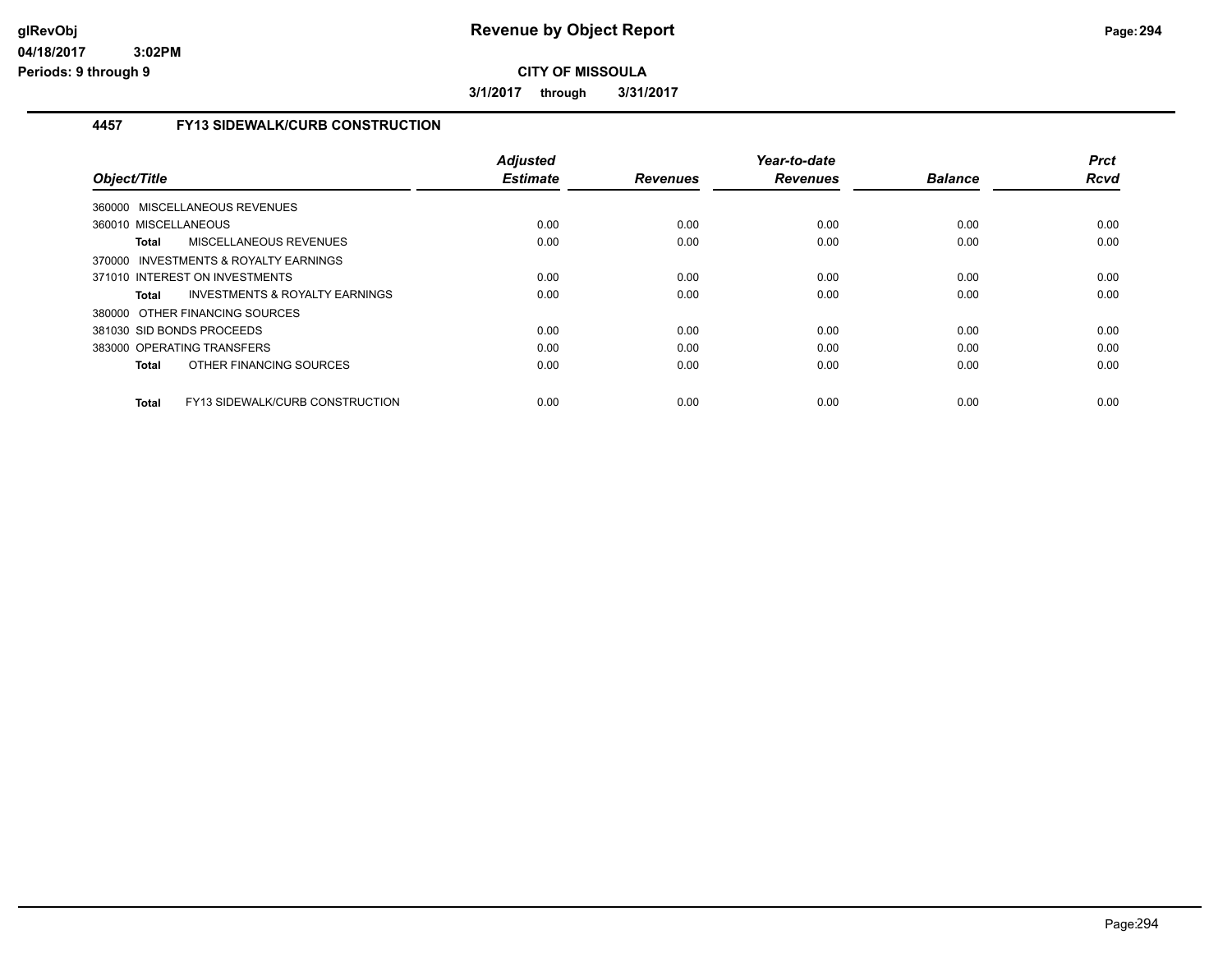**3/1/2017 through 3/31/2017**

### **4458 FY14 SIDEWALK & CURB CONSTRUCTION 4458 FY14 SIDEWALK & CURB CONSTRUCTION**

| Object/Title                                                 | <b>Adjusted</b><br><b>Estimate</b> | <b>Revenues</b> | Year-to-date<br><b>Revenues</b> | <b>Balance</b> | <b>Prct</b><br><b>Rcvd</b> |
|--------------------------------------------------------------|------------------------------------|-----------------|---------------------------------|----------------|----------------------------|
| 360000 MISCELLANEOUS REVENUES                                |                                    |                 |                                 |                |                            |
| 360010 MISCELLANEOUS                                         | 0.00                               | 0.00            | 0.00                            | 0.00           | 0.00                       |
| Total<br><b>MISCELLANEOUS REVENUES</b>                       | 0.00                               | 0.00            | 0.00                            | 0.00           | 0.00                       |
| 370000 INVESTMENTS & ROYALTY EARNINGS                        |                                    |                 |                                 |                |                            |
| 371010 INTEREST ON INVESTMENTS                               | 0.00                               | 0.00            | 0.00                            | 0.00           | 0.00                       |
| INVESTMENTS & ROYALTY EARNINGS<br>Total                      | 0.00                               | 0.00            | 0.00                            | 0.00           | 0.00                       |
| 380000 OTHER FINANCING SOURCES                               |                                    |                 |                                 |                |                            |
| 381030 SID BONDS PROCEEDS                                    | 0.00                               | 0.00            | 0.00                            | 0.00           | 0.00                       |
| OTHER FINANCING SOURCES<br>Total                             | 0.00                               | 0.00            | 0.00                            | 0.00           | 0.00                       |
|                                                              |                                    |                 |                                 |                |                            |
| <b>FY14 SIDEWALK &amp; CURB CONSTRUCTION</b><br><b>Total</b> | 0.00                               | 0.00            | 0.00                            | 0.00           | 0.00                       |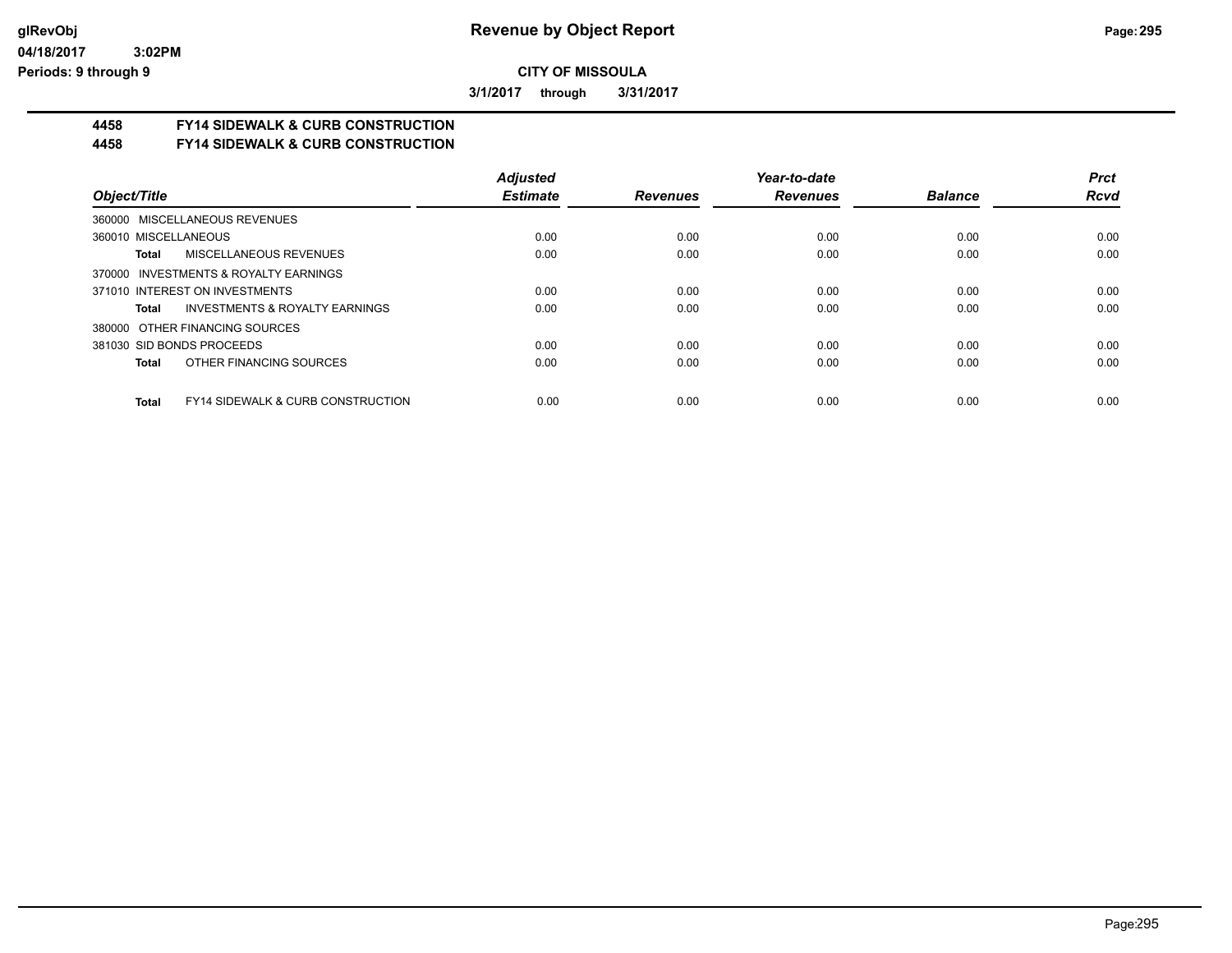**3/1/2017 through 3/31/2017**

### **4458 FY14 SIDEWALK & CURB CONSTRUCTION**

| Object/Title         |                                              | <b>Adjusted</b><br><b>Estimate</b> | <b>Revenues</b> | Year-to-date<br><b>Revenues</b> | <b>Balance</b> | <b>Prct</b><br><b>Rcvd</b> |
|----------------------|----------------------------------------------|------------------------------------|-----------------|---------------------------------|----------------|----------------------------|
|                      | MISCELLANEOUS REVENUES                       |                                    |                 |                                 |                |                            |
| 360000               |                                              |                                    |                 |                                 |                |                            |
| 360010 MISCELLANEOUS |                                              | 0.00                               | 0.00            | 0.00                            | 0.00           | 0.00                       |
| Total                | <b>MISCELLANEOUS REVENUES</b>                | 0.00                               | 0.00            | 0.00                            | 0.00           | 0.00                       |
|                      | 370000 INVESTMENTS & ROYALTY EARNINGS        |                                    |                 |                                 |                |                            |
|                      | 371010 INTEREST ON INVESTMENTS               | 0.00                               | 0.00            | 0.00                            | 0.00           | 0.00                       |
| Total                | INVESTMENTS & ROYALTY EARNINGS               | 0.00                               | 0.00            | 0.00                            | 0.00           | 0.00                       |
|                      | 380000 OTHER FINANCING SOURCES               |                                    |                 |                                 |                |                            |
|                      | 381030 SID BONDS PROCEEDS                    | 0.00                               | 0.00            | 0.00                            | 0.00           | 0.00                       |
| Total                | OTHER FINANCING SOURCES                      | 0.00                               | 0.00            | 0.00                            | 0.00           | 0.00                       |
| Total                | <b>FY14 SIDEWALK &amp; CURB CONSTRUCTION</b> | 0.00                               | 0.00            | 0.00                            | 0.00           | 0.00                       |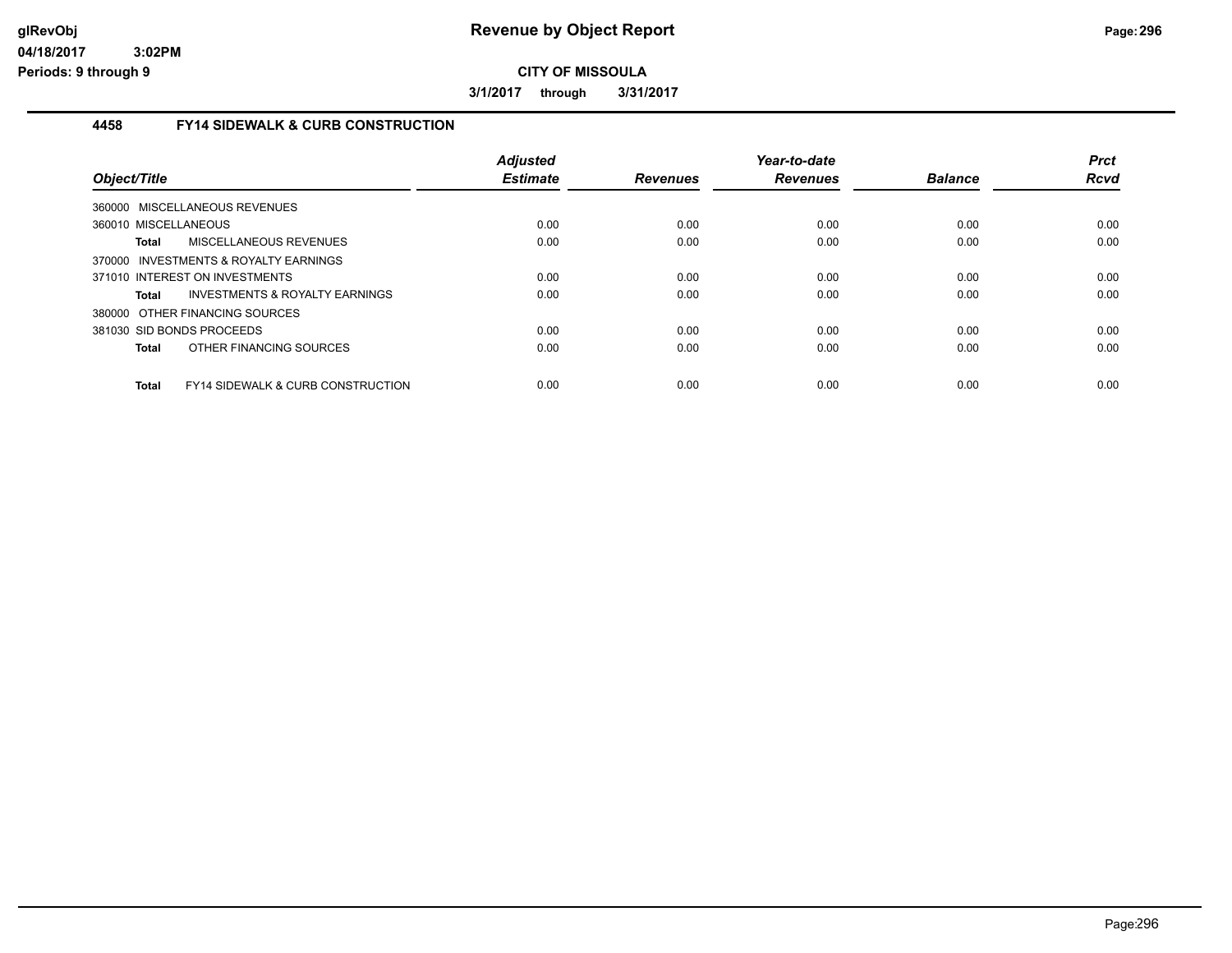**3/1/2017 through 3/31/2017**

## **4459 FY15 SIDEWALK/CURB CONSTRUCTION 4459 FY15 SIDEWALK/CURB CONSTRUCTION**

| Object/Title                                    | <b>Adjusted</b><br><b>Estimate</b> | <b>Revenues</b> | Year-to-date<br>Revenues | <b>Balance</b> | <b>Prct</b><br><b>Rcvd</b> |
|-------------------------------------------------|------------------------------------|-----------------|--------------------------|----------------|----------------------------|
| 330000 INTERGOVERNMENTAL REVENUES               |                                    |                 |                          |                |                            |
| 331156 CTEP GRANTS                              | 0.00                               | 0.00            | 0.00                     | 0.00           | 0.00                       |
| INTERGOVERNMENTAL REVENUES<br>Total             | 0.00                               | 0.00            | 0.00                     | 0.00           | 0.00                       |
| 360000 MISCELLANEOUS REVENUES                   |                                    |                 |                          |                |                            |
| 360010 MISCELLANEOUS                            | 0.00                               | 0.00            | 0.00                     | 0.00           | 0.00                       |
| <b>MISCELLANEOUS REVENUES</b><br>Total          | 0.00                               | 0.00            | 0.00                     | 0.00           | 0.00                       |
| 380000 OTHER FINANCING SOURCES                  |                                    |                 |                          |                |                            |
| 381030 SID BONDS PROCEEDS                       | 0.00                               | 0.00            | 0.00                     | 0.00           | 0.00                       |
| OTHER FINANCING SOURCES<br>Total                | 0.00                               | 0.00            | 0.00                     | 0.00           | 0.00                       |
|                                                 |                                    |                 |                          |                |                            |
| <b>FY15 SIDEWALK/CURB CONSTRUCTION</b><br>Total | 0.00                               | 0.00            | 0.00                     | 0.00           | 0.00                       |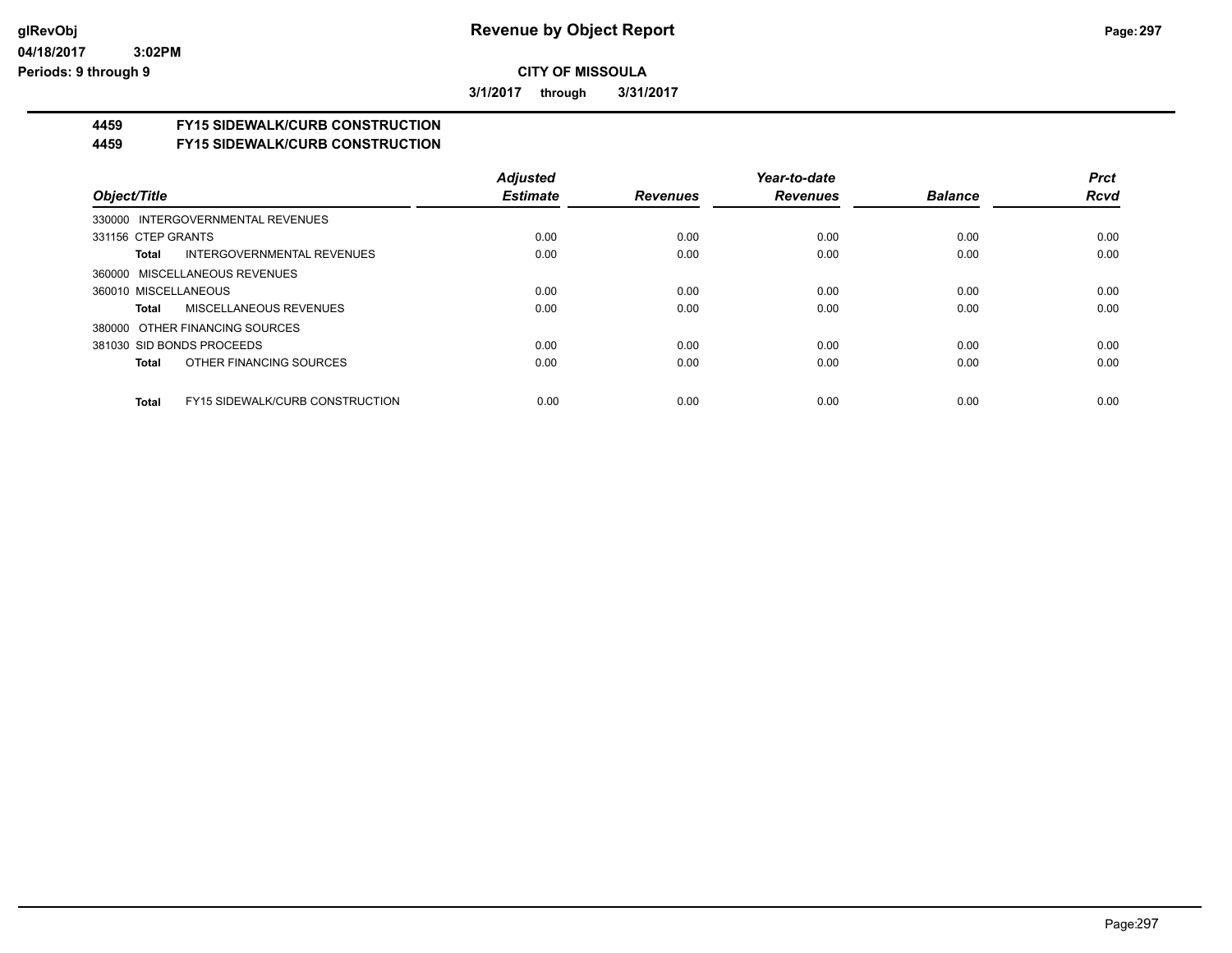**3/1/2017 through 3/31/2017**

### **4459 FY15 SIDEWALK/CURB CONSTRUCTION**

| Object/Title         |                                        | <b>Adjusted</b><br><b>Estimate</b> | <b>Revenues</b> | Year-to-date<br><b>Revenues</b> | <b>Balance</b> | <b>Prct</b><br><b>Rcvd</b> |
|----------------------|----------------------------------------|------------------------------------|-----------------|---------------------------------|----------------|----------------------------|
|                      | 330000 INTERGOVERNMENTAL REVENUES      |                                    |                 |                                 |                |                            |
| 331156 CTEP GRANTS   |                                        | 0.00                               | 0.00            | 0.00                            | 0.00           | 0.00                       |
| Total                | INTERGOVERNMENTAL REVENUES             | 0.00                               | 0.00            | 0.00                            | 0.00           | 0.00                       |
|                      | 360000 MISCELLANEOUS REVENUES          |                                    |                 |                                 |                |                            |
| 360010 MISCELLANEOUS |                                        | 0.00                               | 0.00            | 0.00                            | 0.00           | 0.00                       |
| Total                | MISCELLANEOUS REVENUES                 | 0.00                               | 0.00            | 0.00                            | 0.00           | 0.00                       |
|                      | 380000 OTHER FINANCING SOURCES         |                                    |                 |                                 |                |                            |
|                      | 381030 SID BONDS PROCEEDS              | 0.00                               | 0.00            | 0.00                            | 0.00           | 0.00                       |
| Total                | OTHER FINANCING SOURCES                | 0.00                               | 0.00            | 0.00                            | 0.00           | 0.00                       |
| <b>Total</b>         | <b>FY15 SIDEWALK/CURB CONSTRUCTION</b> | 0.00                               | 0.00            | 0.00                            | 0.00           | 0.00                       |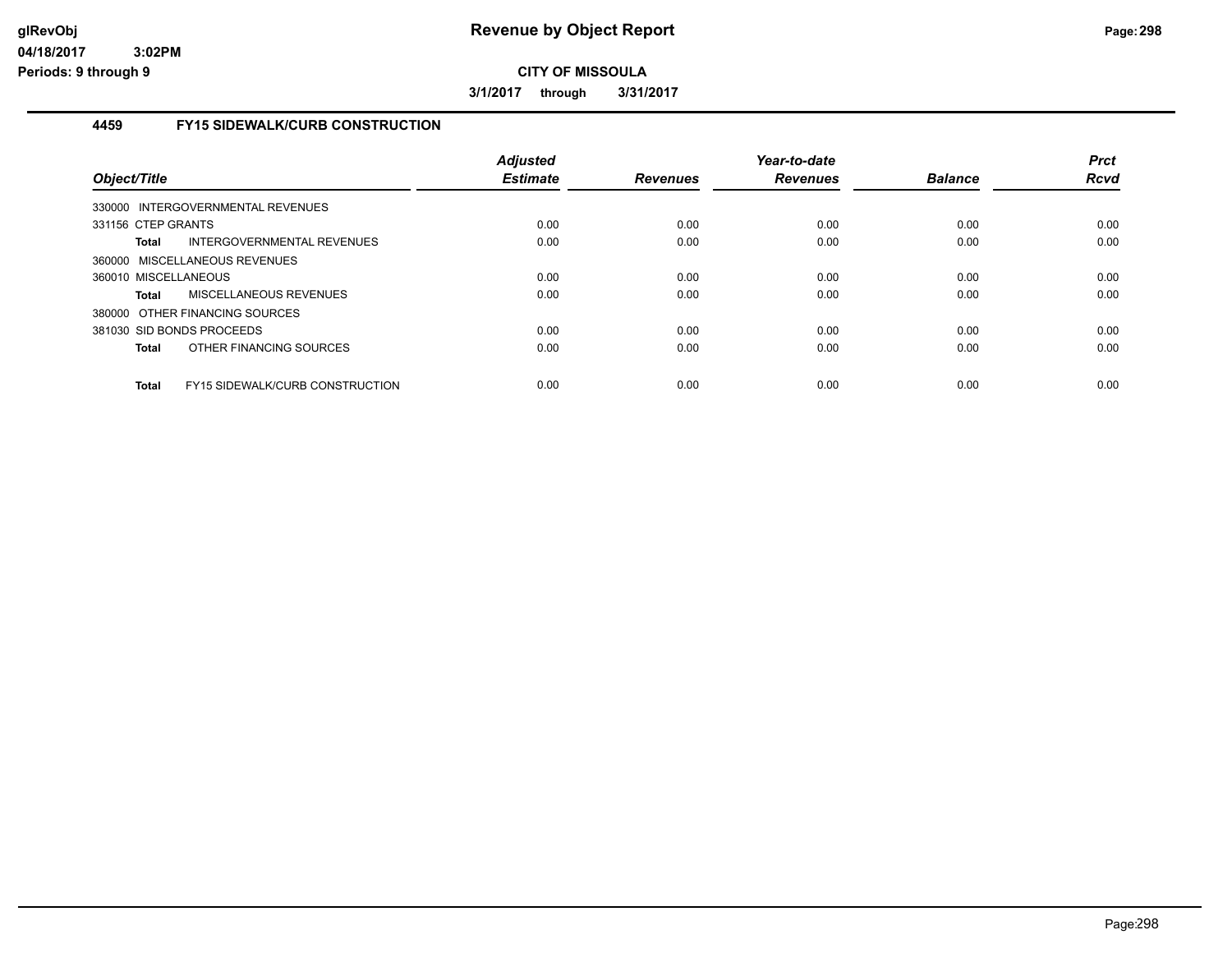**3/1/2017 through 3/31/2017**

## **4460 FY16 SIDEWALK/CURB CONSTRUCTION 4460 FY16 SIDEWALK/CURB CONSTRUCTION**

|                                                        | <b>Adjusted</b> |                 | Year-to-date    |                | <b>Prct</b> |
|--------------------------------------------------------|-----------------|-----------------|-----------------|----------------|-------------|
| Object/Title                                           | <b>Estimate</b> | <b>Revenues</b> | <b>Revenues</b> | <b>Balance</b> | <b>Rcvd</b> |
| 330000 INTERGOVERNMENTAL REVENUES                      |                 |                 |                 |                |             |
| 331156 CTEP GRANTS                                     | 0.00            | 0.00            | 0.00            | 0.00           | 0.00        |
| INTERGOVERNMENTAL REVENUES<br>Total                    | 0.00            | 0.00            | 0.00            | 0.00           | 0.00        |
| 360000 MISCELLANEOUS REVENUES                          |                 |                 |                 |                |             |
| 360010 MISCELLANEOUS                                   | 0.00            | 0.00            | 0.00            | 0.00           | 0.00        |
| MISCELLANEOUS REVENUES<br>Total                        | 0.00            | 0.00            | 0.00            | 0.00           | 0.00        |
| 380000 OTHER FINANCING SOURCES                         |                 |                 |                 |                |             |
| 381030 SID BONDS PROCEEDS                              | 342,685.00      | 0.00            | 342,685.00      | 0.00           | 100.00      |
| OTHER FINANCING SOURCES<br>Total                       | 342,685.00      | 0.00            | 342,685.00      | 0.00           | 100.00      |
|                                                        |                 |                 |                 |                |             |
| <b>FY16 SIDEWALK/CURB CONSTRUCTION</b><br><b>Total</b> | 342.685.00      | 0.00            | 342.685.00      | 0.00           | 100.00      |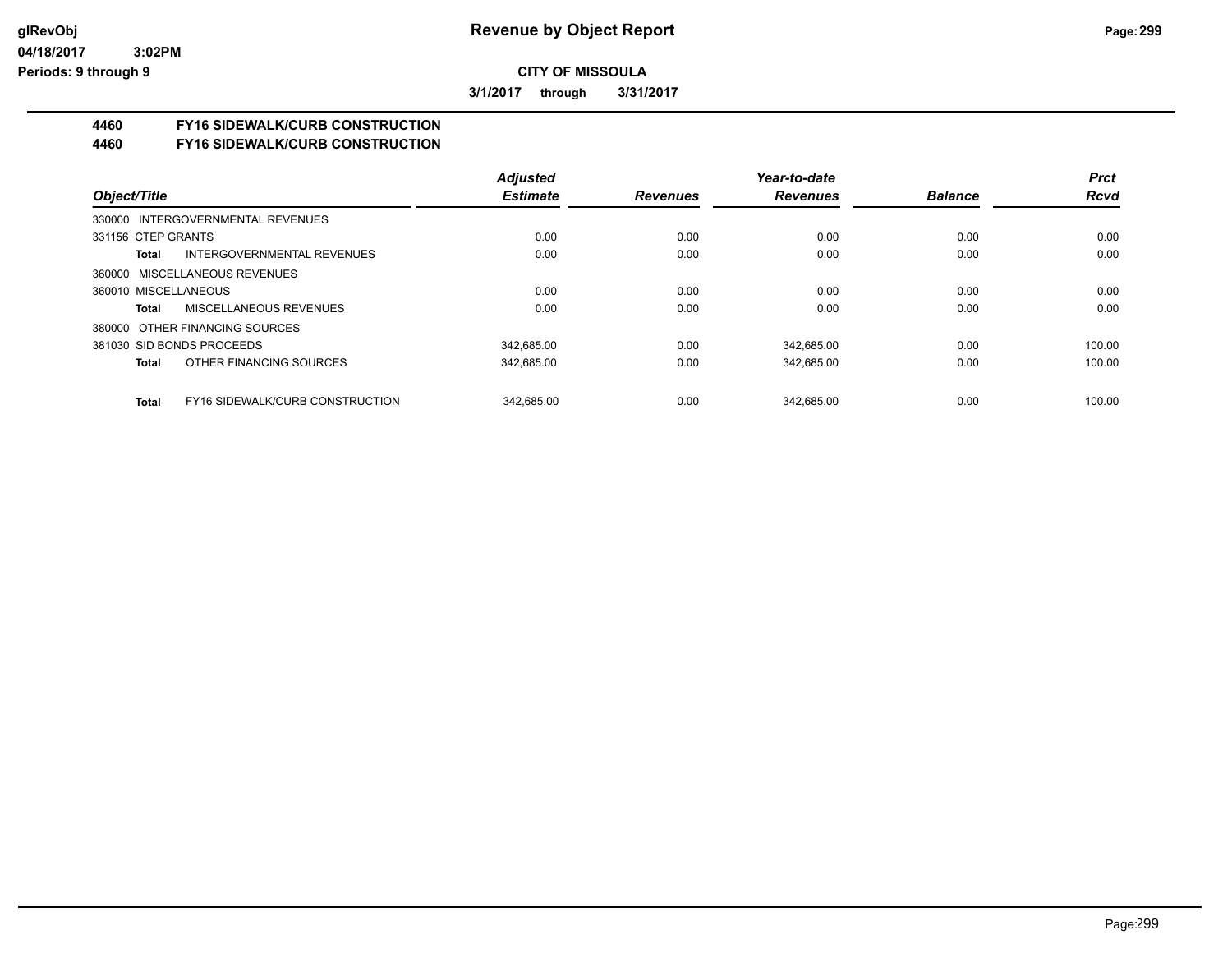**3/1/2017 through 3/31/2017**

### **4460 FY16 SIDEWALK/CURB CONSTRUCTION**

| Object/Title         |                                 | <b>Adjusted</b><br><b>Estimate</b> | <b>Revenues</b> | Year-to-date<br><b>Revenues</b> | <b>Balance</b> | <b>Prct</b><br><b>Rcvd</b> |
|----------------------|---------------------------------|------------------------------------|-----------------|---------------------------------|----------------|----------------------------|
| 330000               | INTERGOVERNMENTAL REVENUES      |                                    |                 |                                 |                |                            |
| 331156 CTEP GRANTS   |                                 | 0.00                               | 0.00            | 0.00                            | 0.00           | 0.00                       |
| <b>Total</b>         | INTERGOVERNMENTAL REVENUES      | 0.00                               | 0.00            | 0.00                            | 0.00           | 0.00                       |
|                      | 360000 MISCELLANEOUS REVENUES   |                                    |                 |                                 |                |                            |
| 360010 MISCELLANEOUS |                                 | 0.00                               | 0.00            | 0.00                            | 0.00           | 0.00                       |
| <b>Total</b>         | <b>MISCELLANEOUS REVENUES</b>   | 0.00                               | 0.00            | 0.00                            | 0.00           | 0.00                       |
|                      | 380000 OTHER FINANCING SOURCES  |                                    |                 |                                 |                |                            |
|                      | 381030 SID BONDS PROCEEDS       | 342,685.00                         | 0.00            | 342.685.00                      | 0.00           | 100.00                     |
| <b>Total</b>         | OTHER FINANCING SOURCES         | 342,685.00                         | 0.00            | 342,685.00                      | 0.00           | 100.00                     |
| <b>Total</b>         | FY16 SIDEWALK/CURB CONSTRUCTION | 342.685.00                         | 0.00            | 342.685.00                      | 0.00           | 100.00                     |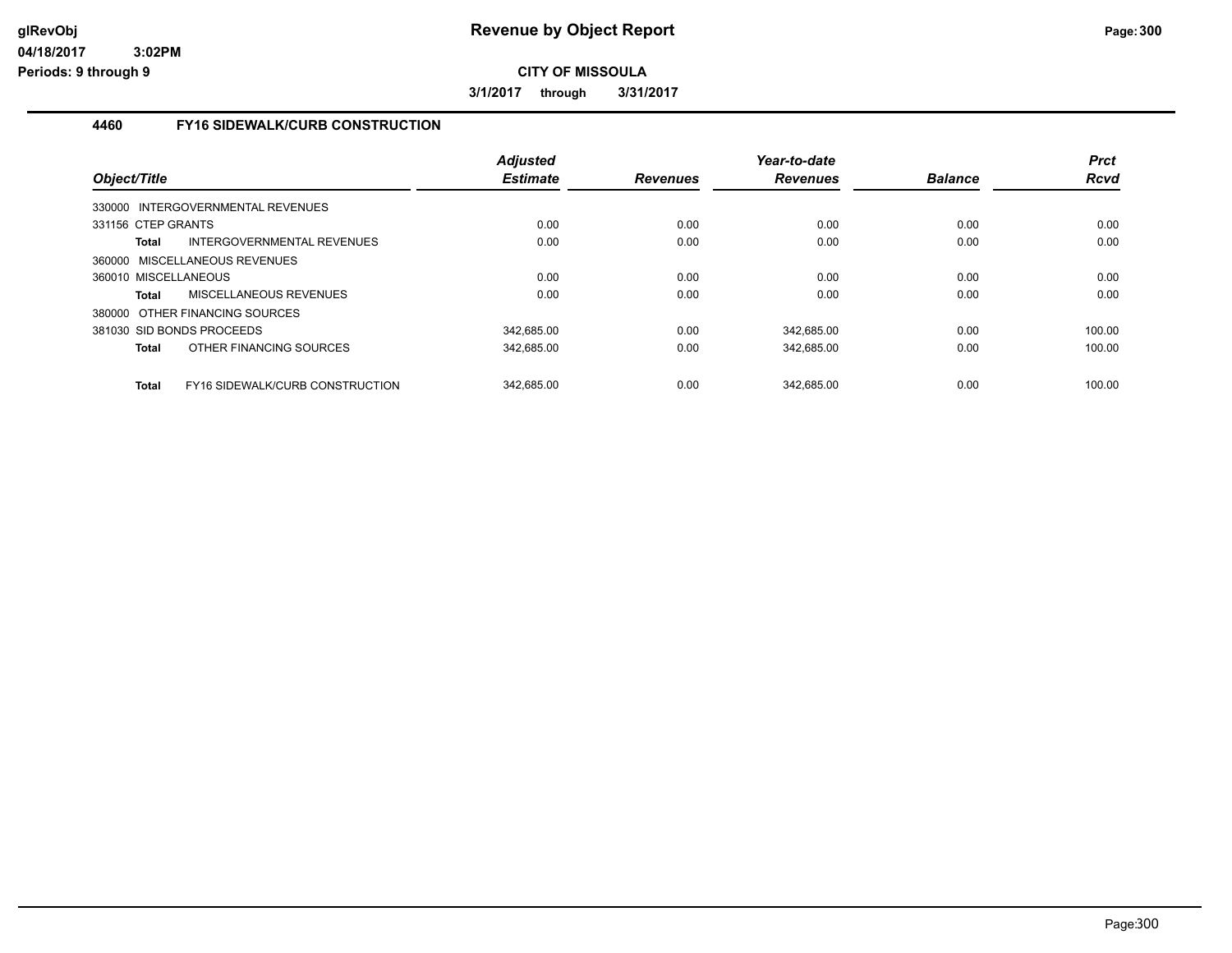**3/1/2017 through 3/31/2017**

## **4461 FY17 SIDEWALK/CURB CONSTRUCTION 4461 FY17 SIDEWALK/CURB CONSTRUCTION**

| Object/Title                                           | <b>Adjusted</b><br><b>Estimate</b> | <b>Revenues</b> | Year-to-date<br><b>Revenues</b> | <b>Balance</b> | <b>Prct</b><br><b>Rcvd</b> |
|--------------------------------------------------------|------------------------------------|-----------------|---------------------------------|----------------|----------------------------|
| 330000 INTERGOVERNMENTAL REVENUES                      |                                    |                 |                                 |                |                            |
| 331156 CTEP GRANTS                                     | 0.00                               | 0.00            | 0.00                            | 0.00           | 0.00                       |
| <b>INTERGOVERNMENTAL REVENUES</b><br>Total             | 0.00                               | 0.00            | 0.00                            | 0.00           | 0.00                       |
| 360000 MISCELLANEOUS REVENUES                          |                                    |                 |                                 |                |                            |
| 360010 MISCELLANEOUS                                   | 0.00                               | 0.00            | 250.926.61                      | $-250.926.61$  | 0.00                       |
| MISCELLANEOUS REVENUES<br>Total                        | 0.00                               | 0.00            | 250,926.61                      | $-250.926.61$  | 0.00                       |
| 380000 OTHER FINANCING SOURCES                         |                                    |                 |                                 |                |                            |
| 381030 SID BONDS PROCEEDS                              | 0.00                               | 0.00            | 0.00                            | 0.00           | 0.00                       |
| OTHER FINANCING SOURCES<br>Total                       | 0.00                               | 0.00            | 0.00                            | 0.00           | 0.00                       |
|                                                        |                                    |                 |                                 |                |                            |
| <b>FY17 SIDEWALK/CURB CONSTRUCTION</b><br><b>Total</b> | 0.00                               | 0.00            | 250.926.61                      | -250.926.61    | 0.00                       |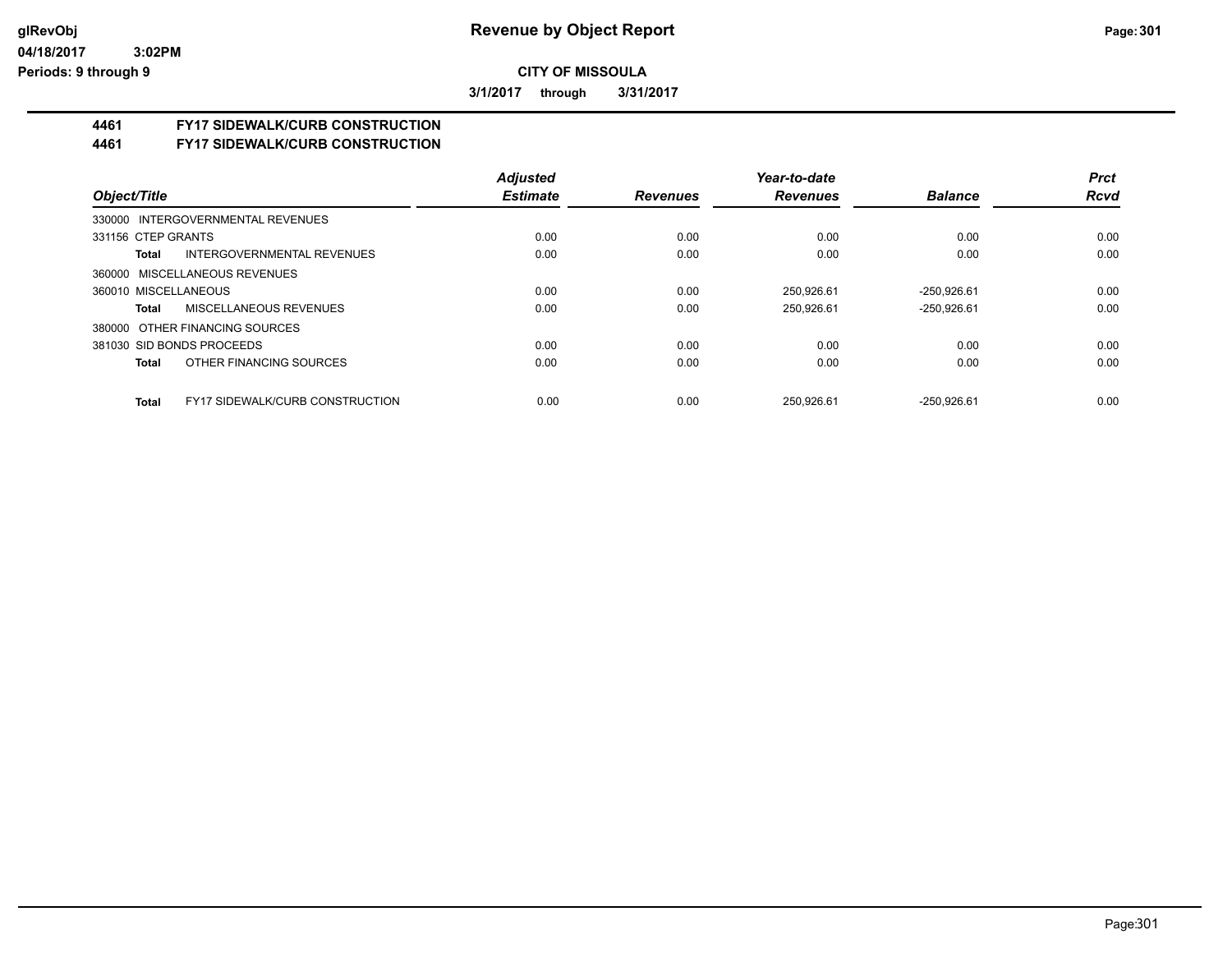**3/1/2017 through 3/31/2017**

### **4461 FY17 SIDEWALK/CURB CONSTRUCTION**

| Object/Title              |                                        | <b>Adjusted</b><br><b>Estimate</b> | <b>Revenues</b> | Year-to-date<br><b>Revenues</b> | <b>Balance</b> | <b>Prct</b><br><b>Rcvd</b> |
|---------------------------|----------------------------------------|------------------------------------|-----------------|---------------------------------|----------------|----------------------------|
|                           | 330000 INTERGOVERNMENTAL REVENUES      |                                    |                 |                                 |                |                            |
| 331156 CTEP GRANTS        |                                        | 0.00                               | 0.00            | 0.00                            | 0.00           | 0.00                       |
| Total                     | INTERGOVERNMENTAL REVENUES             | 0.00                               | 0.00            | 0.00                            | 0.00           | 0.00                       |
|                           | 360000 MISCELLANEOUS REVENUES          |                                    |                 |                                 |                |                            |
| 360010 MISCELLANEOUS      |                                        | 0.00                               | 0.00            | 250,926.61                      | $-250.926.61$  | 0.00                       |
| Total                     | MISCELLANEOUS REVENUES                 | 0.00                               | 0.00            | 250.926.61                      | $-250.926.61$  | 0.00                       |
|                           | 380000 OTHER FINANCING SOURCES         |                                    |                 |                                 |                |                            |
| 381030 SID BONDS PROCEEDS |                                        | 0.00                               | 0.00            | 0.00                            | 0.00           | 0.00                       |
| Total                     | OTHER FINANCING SOURCES                | 0.00                               | 0.00            | 0.00                            | 0.00           | 0.00                       |
| <b>Total</b>              | <b>FY17 SIDEWALK/CURB CONSTRUCTION</b> | 0.00                               | 0.00            | 250.926.61                      | $-250.926.61$  | 0.00                       |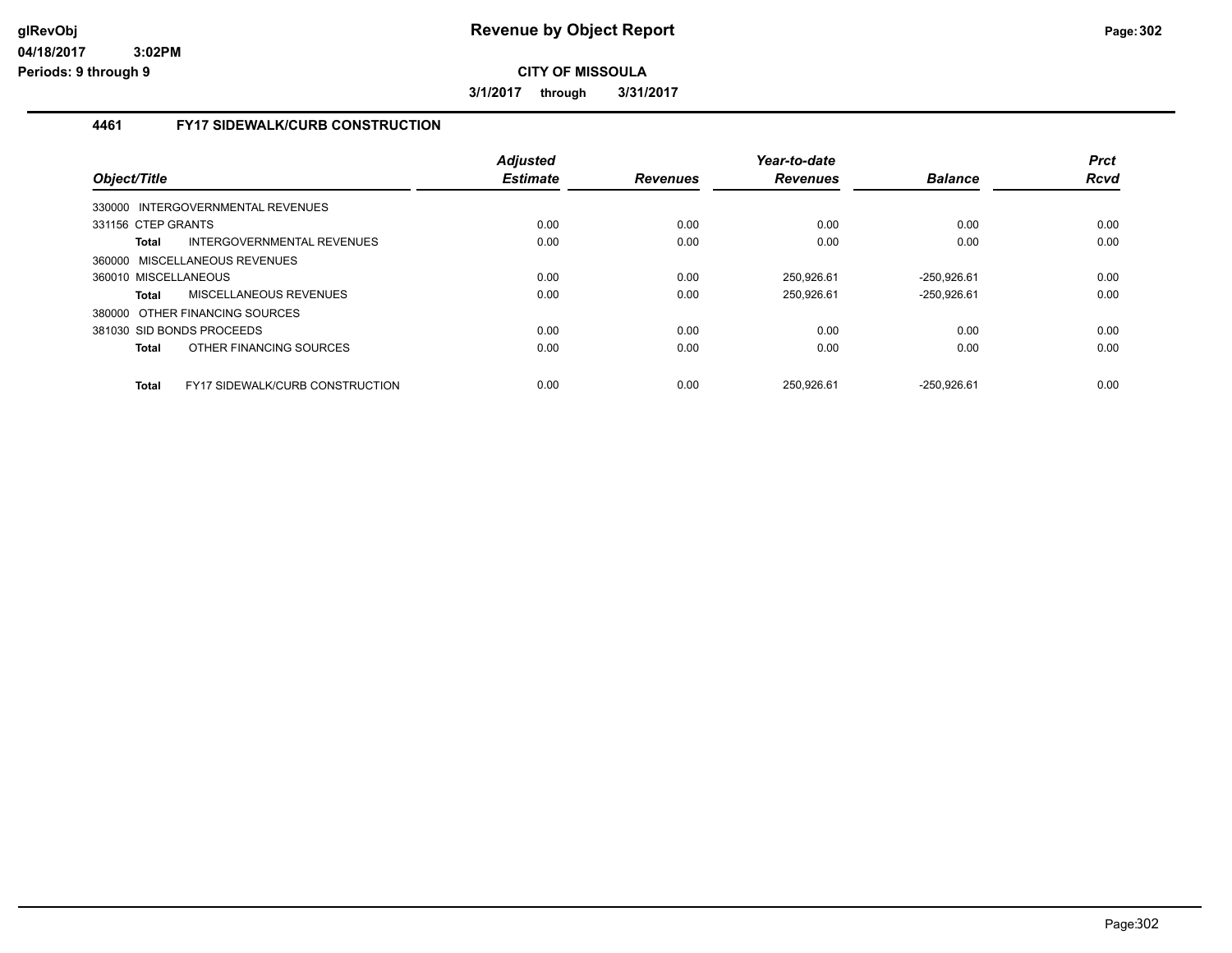**3/1/2017 through 3/31/2017**

### **4529 SID 529 CHRISTIAN DR TRAFFIC CALMING 4529 SID 529 CHRISTIAN DR TRAFFIC CALMING**

|                                                 | <b>Adjusted</b> |                 | Year-to-date    |                | <b>Prct</b> |
|-------------------------------------------------|-----------------|-----------------|-----------------|----------------|-------------|
| Object/Title                                    | <b>Estimate</b> | <b>Revenues</b> | <b>Revenues</b> | <b>Balance</b> | Rcvd        |
| 370000 INVESTMENTS & ROYALTY EARNINGS           |                 |                 |                 |                |             |
| 371010 INTEREST ON INVESTMENTS                  | 0.00            | 0.00            | 0.00            | 0.00           | 0.00        |
| 371020 GAIN/LOSS IN MARKET VALUE OF INVESTMENTS | 0.00            | 0.00            | 0.00            | 0.00           | 0.00        |
| INVESTMENTS & ROYALTY EARNINGS<br>Total         | 0.00            | 0.00            | 0.00            | 0.00           | 0.00        |
| 380000 OTHER FINANCING SOURCES                  |                 |                 |                 |                |             |
| 381000 LOAN PROCEEDS                            | 0.00            | 0.00            | 0.00            | 0.00           | 0.00        |
| 381002 SRF LOAN                                 | 0.00            | 0.00            | 0.00            | 0.00           | 0.00        |
| 381030 SID BONDS PROCEEDS                       | 0.00            | 0.00            | 0.00            | 0.00           | 0.00        |
| OTHER FINANCING SOURCES<br>Total                | 0.00            | 0.00            | 0.00            | 0.00           | 0.00        |
|                                                 |                 |                 |                 |                |             |
| SID 529 CHRISTIAN DR TRAFFIC CALMING<br>Total   | 0.00            | 0.00            | 0.00            | 0.00           | 0.00        |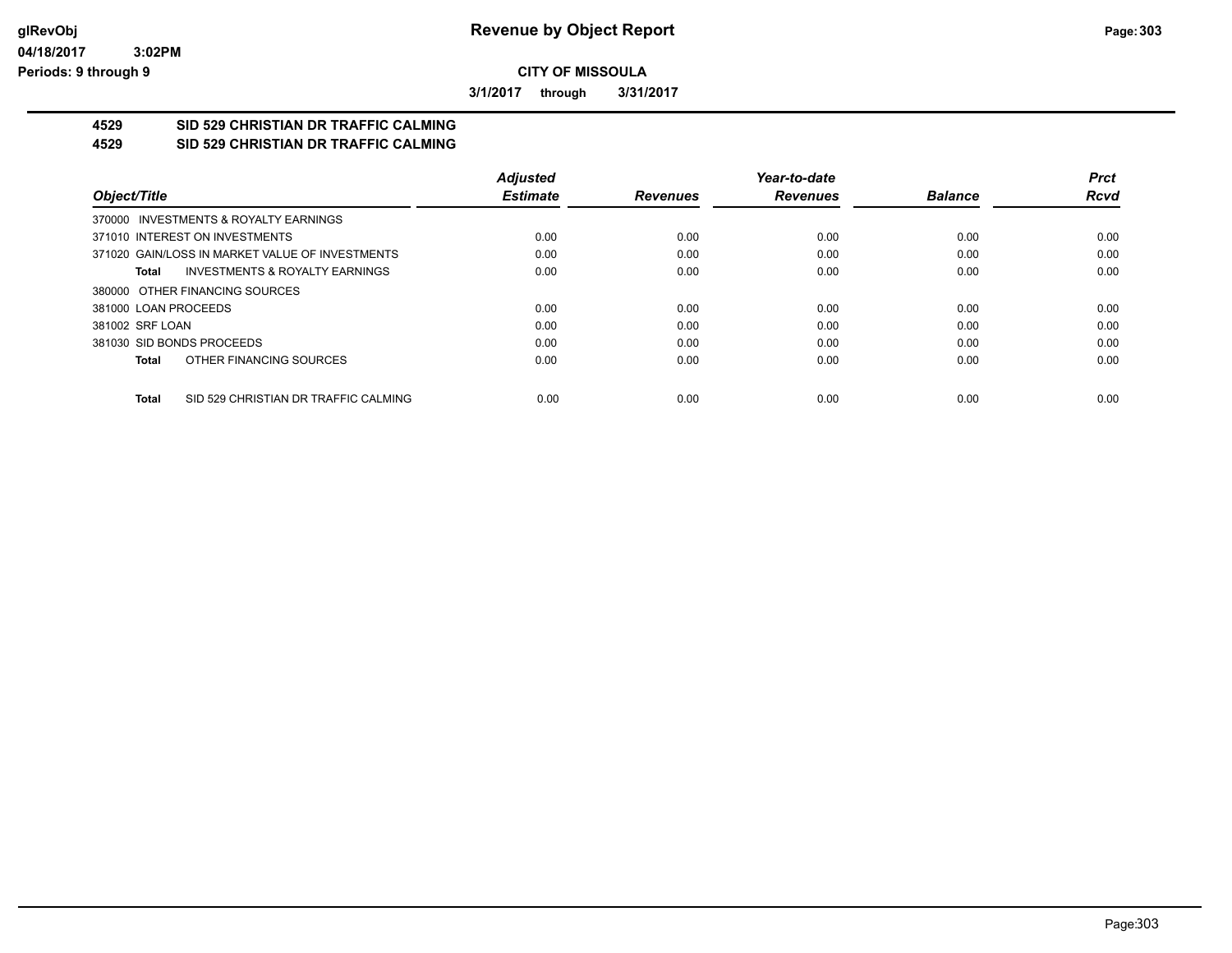**3/1/2017 through 3/31/2017**

### **4529 SID 529 CHRISTIAN DR TRAFFIC CALMING**

| Object/Title                                         | <b>Adjusted</b><br><b>Estimate</b> | <b>Revenues</b> | Year-to-date<br><b>Revenues</b> | <b>Balance</b> | <b>Prct</b><br>Rcvd |
|------------------------------------------------------|------------------------------------|-----------------|---------------------------------|----------------|---------------------|
| INVESTMENTS & ROYALTY EARNINGS<br>370000             |                                    |                 |                                 |                |                     |
| 371010 INTEREST ON INVESTMENTS                       | 0.00                               | 0.00            | 0.00                            | 0.00           | 0.00                |
| 371020 GAIN/LOSS IN MARKET VALUE OF INVESTMENT       | 0.00                               | 0.00            | 0.00                            | 0.00           | 0.00                |
| <b>INVESTMENTS &amp; ROYALTY EARNINGS</b><br>Total   | 0.00                               | 0.00            | 0.00                            | 0.00           | 0.00                |
| 380000 OTHER FINANCING SOURCES                       |                                    |                 |                                 |                |                     |
| 381000 LOAN PROCEEDS                                 | 0.00                               | 0.00            | 0.00                            | 0.00           | 0.00                |
| 381002 SRF LOAN                                      | 0.00                               | 0.00            | 0.00                            | 0.00           | 0.00                |
| 381030 SID BONDS PROCEEDS                            | 0.00                               | 0.00            | 0.00                            | 0.00           | 0.00                |
| OTHER FINANCING SOURCES<br><b>Total</b>              | 0.00                               | 0.00            | 0.00                            | 0.00           | 0.00                |
| <b>Total</b><br>SID 529 CHRISTIAN DR TRAFFIC CALMING | 0.00                               | 0.00            | 0.00                            | 0.00           | 0.00                |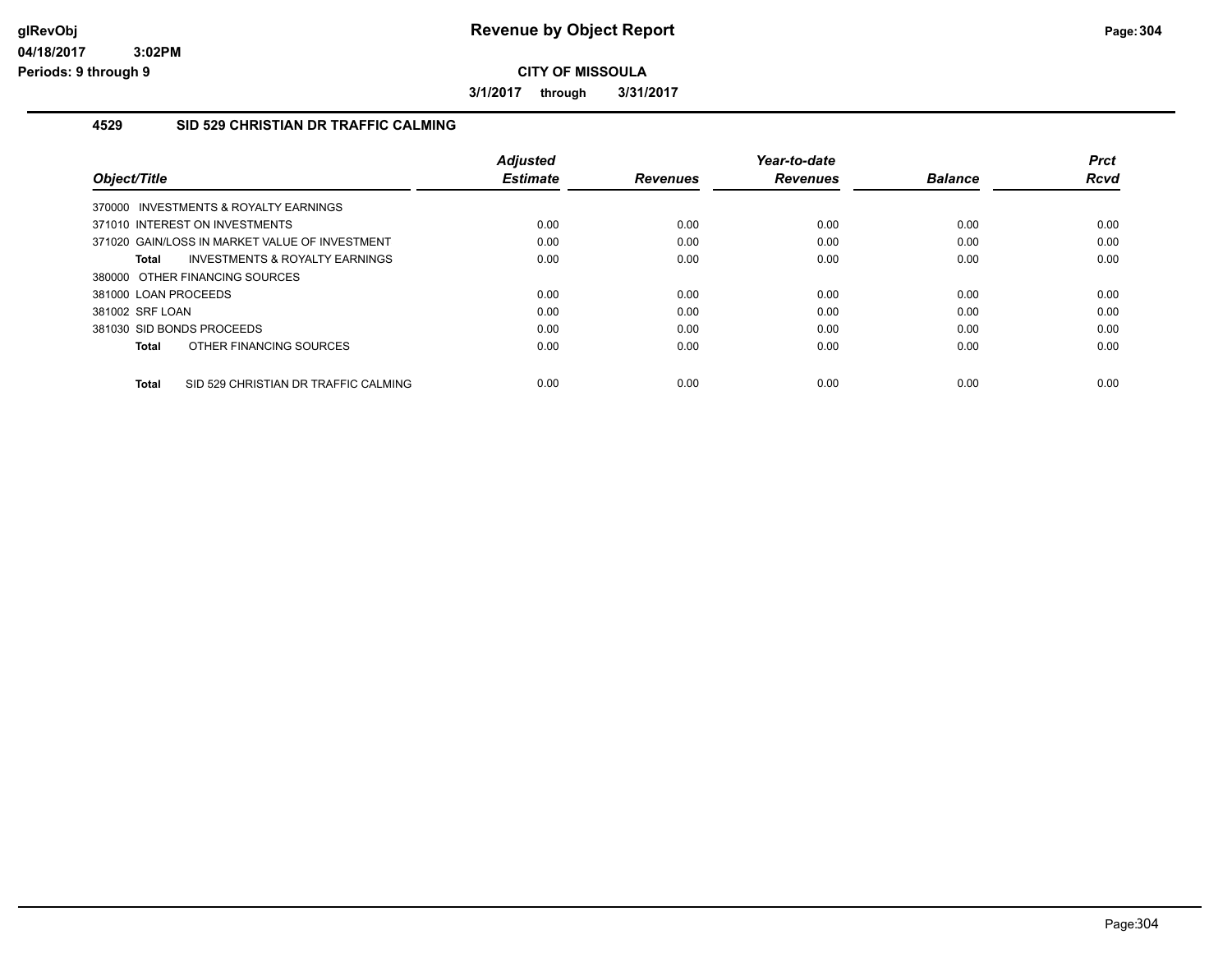**3/1/2017 through 3/31/2017**

# **4530 SID 530 CHRISTIAN DR CALMING**

**4530 SID 530 CHRISTIAN DR CALMING**

|                                                 | <b>Adjusted</b> |                 | Year-to-date    |                | <b>Prct</b> |
|-------------------------------------------------|-----------------|-----------------|-----------------|----------------|-------------|
| Object/Title                                    | <b>Estimate</b> | <b>Revenues</b> | <b>Revenues</b> | <b>Balance</b> | <b>Rcvd</b> |
| INVESTMENTS & ROYALTY EARNINGS<br>370000        |                 |                 |                 |                |             |
| 371010 INTEREST ON INVESTMENTS                  | 0.00            | 0.00            | 0.00            | 0.00           | 0.00        |
| 371020 GAIN/LOSS IN MARKET VALUE OF INVESTMENTS | 0.00            | 0.00            | 0.00            | 0.00           | 0.00        |
| INVESTMENTS & ROYALTY EARNINGS<br>Total         | 0.00            | 0.00            | 0.00            | 0.00           | 0.00        |
| 380000 OTHER FINANCING SOURCES                  |                 |                 |                 |                |             |
| 381000 LOAN PROCEEDS                            | 0.00            | 0.00            | 0.00            | 0.00           | 0.00        |
| 381002 SRF LOAN                                 | 0.00            | 0.00            | 0.00            | 0.00           | 0.00        |
| 381030 SID BONDS PROCEEDS                       | 0.00            | 0.00            | 0.00            | 0.00           | 0.00        |
| OTHER FINANCING SOURCES<br><b>Total</b>         | 0.00            | 0.00            | 0.00            | 0.00           | 0.00        |
|                                                 |                 |                 |                 |                |             |
| <b>Total</b><br>SID 530 CHRISTIAN DR CALMING    | 0.00            | 0.00            | 0.00            | 0.00           | 0.00        |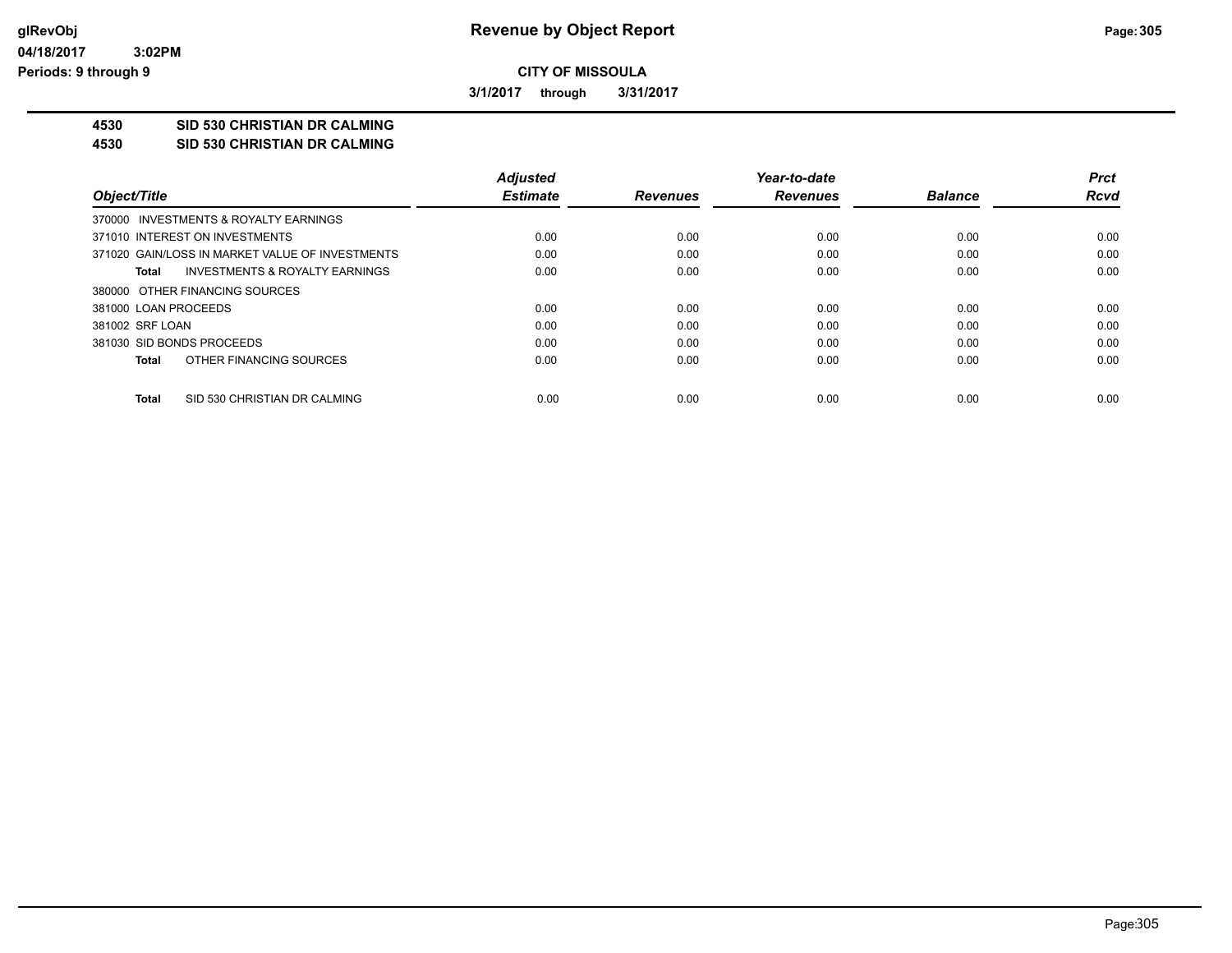**3/1/2017 through 3/31/2017**

### **4530 SID 530 CHRISTIAN DR CALMING**

| Object/Title                                       | <b>Adjusted</b><br><b>Estimate</b> | <b>Revenues</b> | Year-to-date<br><b>Revenues</b> | <b>Balance</b> | <b>Prct</b><br><b>Rcvd</b> |
|----------------------------------------------------|------------------------------------|-----------------|---------------------------------|----------------|----------------------------|
| 370000 INVESTMENTS & ROYALTY EARNINGS              |                                    |                 |                                 |                |                            |
| 371010 INTEREST ON INVESTMENTS                     | 0.00                               | 0.00            | 0.00                            | 0.00           | 0.00                       |
| 371020 GAIN/LOSS IN MARKET VALUE OF INVESTMENT     | 0.00                               | 0.00            | 0.00                            | 0.00           | 0.00                       |
| <b>INVESTMENTS &amp; ROYALTY EARNINGS</b><br>Total | 0.00                               | 0.00            | 0.00                            | 0.00           | 0.00                       |
| 380000 OTHER FINANCING SOURCES                     |                                    |                 |                                 |                |                            |
| 381000 LOAN PROCEEDS                               | 0.00                               | 0.00            | 0.00                            | 0.00           | 0.00                       |
| 381002 SRF LOAN                                    | 0.00                               | 0.00            | 0.00                            | 0.00           | 0.00                       |
| 381030 SID BONDS PROCEEDS                          | 0.00                               | 0.00            | 0.00                            | 0.00           | 0.00                       |
| OTHER FINANCING SOURCES<br><b>Total</b>            | 0.00                               | 0.00            | 0.00                            | 0.00           | 0.00                       |
| SID 530 CHRISTIAN DR CALMING<br><b>Total</b>       | 0.00                               | 0.00            | 0.00                            | 0.00           | 0.00                       |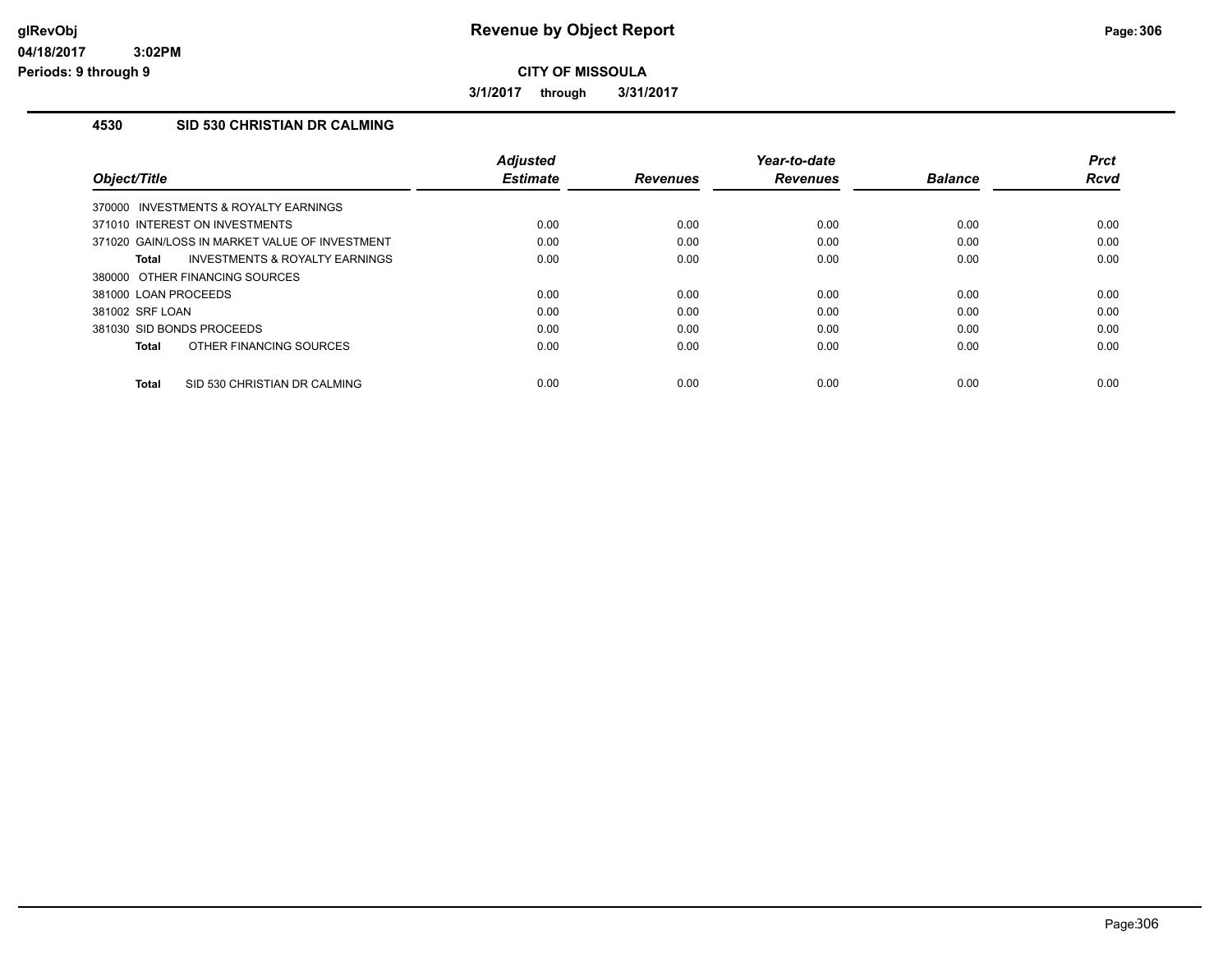*Prct Rcvd*

**CITY OF MISSOULA**

**3/1/2017 through 3/31/2017**

**4531 SID 531 TRAFFIC CALMING 4531 SID 531 TRAFFIC CALMING**

| Object/Title |                                                    | <b>Adjusted</b><br><b>Estimate</b> | <b>Revenues</b> | Year-to-date<br><b>Revenues</b> | <b>Balance</b> | <b>Prct</b><br>Rcvd |
|--------------|----------------------------------------------------|------------------------------------|-----------------|---------------------------------|----------------|---------------------|
|              |                                                    |                                    |                 |                                 |                |                     |
|              | 370000 INVESTMENTS & ROYALTY EARNINGS              |                                    |                 |                                 |                |                     |
|              | 371010 INTEREST ON INVESTMENTS                     | 0.00                               | 0.00            | 0.00                            | 0.00           | 0.00                |
|              | 371020 GAIN/LOSS IN MARKET VALUE OF INVESTMENTS    | 0.00                               | 0.00            | 0.00                            | 0.00           | 0.00                |
|              | <b>INVESTMENTS &amp; ROYALTY EARNINGS</b><br>Total | 0.00                               | 0.00            | 0.00                            | 0.00           | 0.00                |
|              | 380000 OTHER FINANCING SOURCES                     |                                    |                 |                                 |                |                     |
|              | 383000 OPERATING TRANSFERS                         | 0.00                               | 0.00            | 0.00                            | 0.00           | 0.00                |
|              | OTHER FINANCING SOURCES<br>Total                   | 0.00                               | 0.00            | 0.00                            | 0.00           | 0.00                |
|              | SID 531 TRAFFIC CALMING<br>Total                   | 0.00                               | 0.00            | 0.00                            | 0.00           | 0.00                |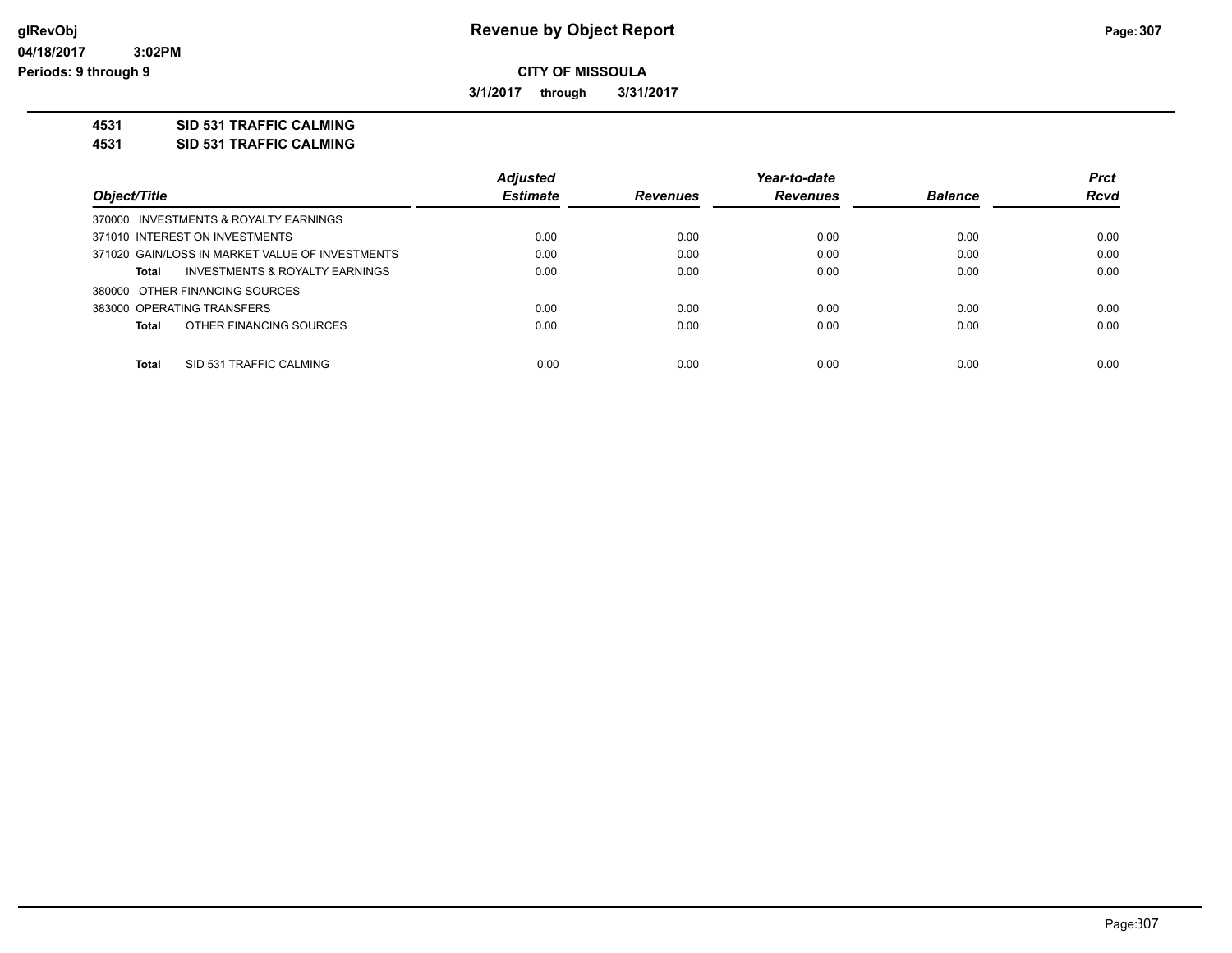**3/1/2017 through 3/31/2017**

### **4531 SID 531 TRAFFIC CALMING**

|                                                | <b>Adjusted</b> |                 | Year-to-date    |                | <b>Prct</b> |
|------------------------------------------------|-----------------|-----------------|-----------------|----------------|-------------|
| Object/Title                                   | <b>Estimate</b> | <b>Revenues</b> | <b>Revenues</b> | <b>Balance</b> | <b>Rcvd</b> |
| 370000 INVESTMENTS & ROYALTY EARNINGS          |                 |                 |                 |                |             |
| 371010 INTEREST ON INVESTMENTS                 | 0.00            | 0.00            | 0.00            | 0.00           | 0.00        |
| 371020 GAIN/LOSS IN MARKET VALUE OF INVESTMENT | 0.00            | 0.00            | 0.00            | 0.00           | 0.00        |
| Total<br>INVESTMENTS & ROYALTY EARNINGS        | 0.00            | 0.00            | 0.00            | 0.00           | 0.00        |
| 380000 OTHER FINANCING SOURCES                 |                 |                 |                 |                |             |
| 383000 OPERATING TRANSFERS                     | 0.00            | 0.00            | 0.00            | 0.00           | 0.00        |
| OTHER FINANCING SOURCES<br>Total               | 0.00            | 0.00            | 0.00            | 0.00           | 0.00        |
|                                                |                 |                 |                 |                |             |
| Total<br>SID 531 TRAFFIC CALMING               | 0.00            | 0.00            | 0.00            | 0.00           | 0.00        |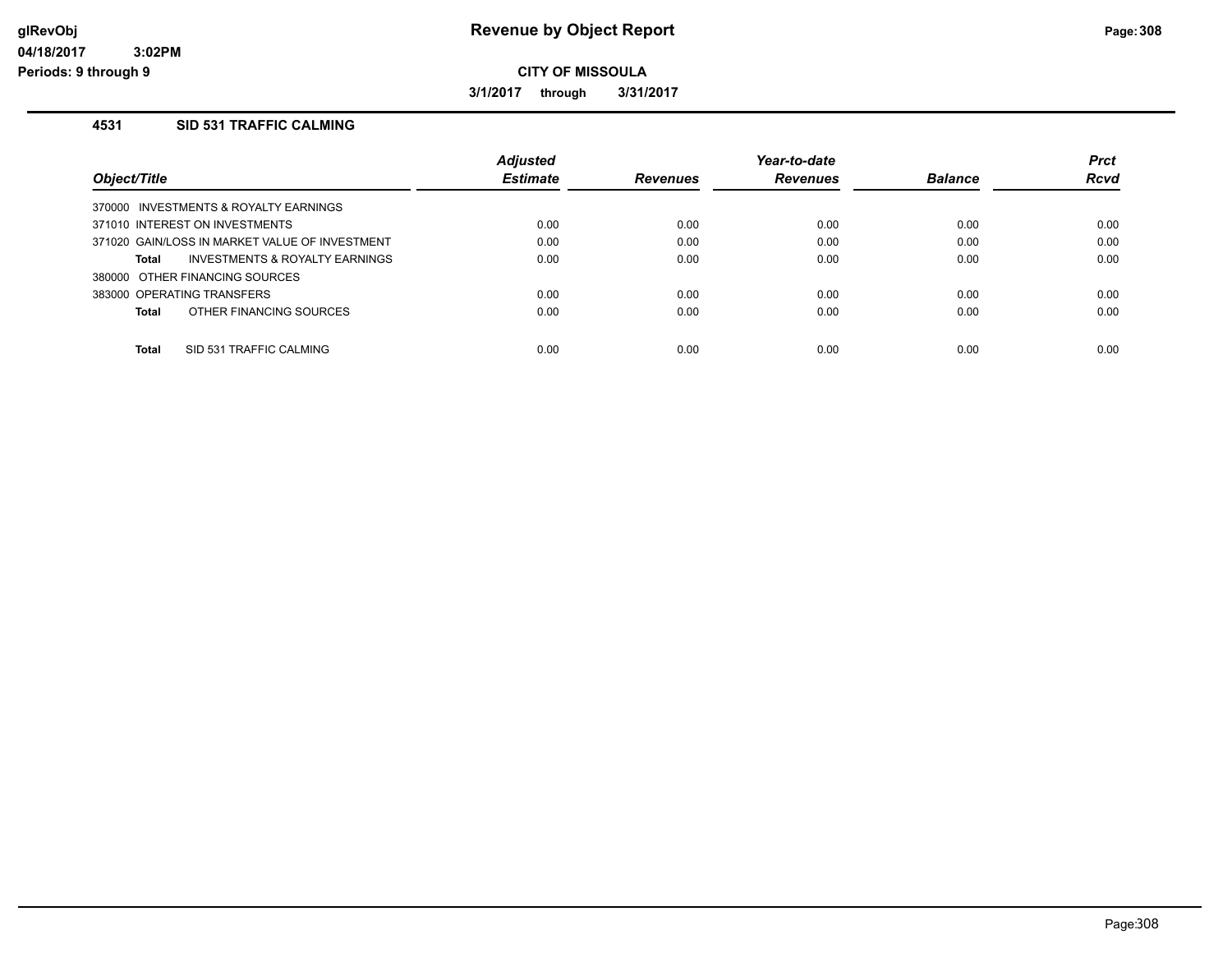**3/1/2017 through 3/31/2017**

**4532 MALONEY RANCH SID**

**4532 MALONEY RANCH SID**

|                                       |                                                 | <b>Adjusted</b> |                 | Year-to-date    |                | <b>Prct</b> |
|---------------------------------------|-------------------------------------------------|-----------------|-----------------|-----------------|----------------|-------------|
| Object/Title                          |                                                 | <b>Estimate</b> | <b>Revenues</b> | <b>Revenues</b> | <b>Balance</b> | <b>Rcvd</b> |
| 370000 INVESTMENTS & ROYALTY EARNINGS |                                                 |                 |                 |                 |                |             |
| 371010 INTEREST ON INVESTMENTS        |                                                 | 0.00            | 0.00            | 0.00            | 0.00           | 0.00        |
|                                       | 371020 GAIN/LOSS IN MARKET VALUE OF INVESTMENTS | 0.00            | 0.00            | 0.00            | 0.00           | 0.00        |
| Total                                 | INVESTMENTS & ROYALTY EARNINGS                  | 0.00            | 0.00            | 0.00            | 0.00           | 0.00        |
| 380000 OTHER FINANCING SOURCES        |                                                 |                 |                 |                 |                |             |
| 381030 SID BONDS PROCEEDS             |                                                 | 0.00            | 0.00            | 0.00            | 0.00           | 0.00        |
| Total                                 | OTHER FINANCING SOURCES                         | 0.00            | 0.00            | 0.00            | 0.00           | 0.00        |
| <b>Total</b>                          | <b>MALONEY RANCH SID</b>                        | 0.00            | 0.00            | 0.00            | 0.00           | 0.00        |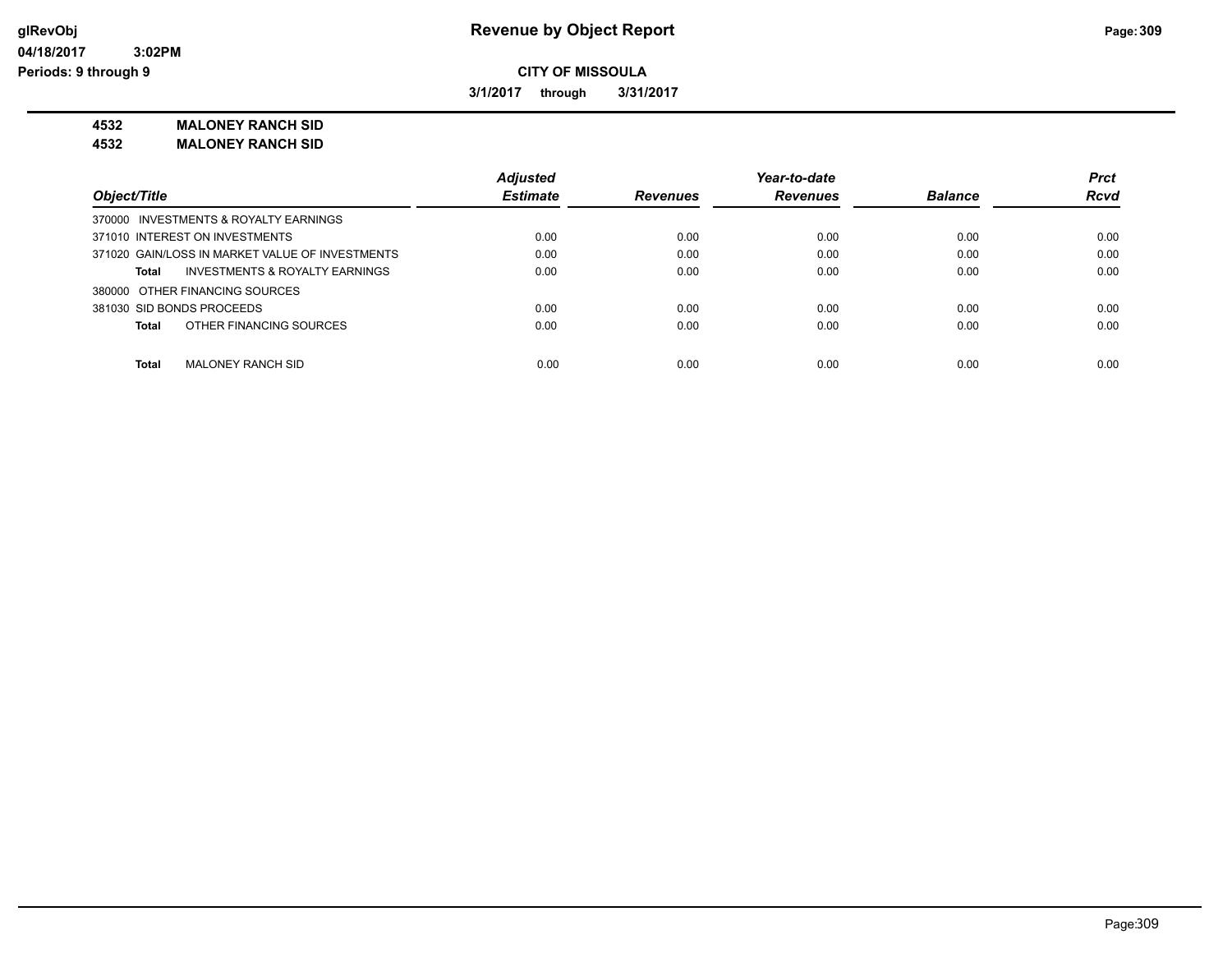**3/1/2017 through 3/31/2017**

### **4532 MALONEY RANCH SID**

| Object/Title                                   | <b>Adjusted</b><br><b>Estimate</b> | <b>Revenues</b> | Year-to-date<br><b>Revenues</b> | <b>Balance</b> | <b>Prct</b><br><b>Rcvd</b> |
|------------------------------------------------|------------------------------------|-----------------|---------------------------------|----------------|----------------------------|
|                                                |                                    |                 |                                 |                |                            |
| 370000 INVESTMENTS & ROYALTY EARNINGS          |                                    |                 |                                 |                |                            |
| 371010 INTEREST ON INVESTMENTS                 | 0.00                               | 0.00            | 0.00                            | 0.00           | 0.00                       |
| 371020 GAIN/LOSS IN MARKET VALUE OF INVESTMENT | 0.00                               | 0.00            | 0.00                            | 0.00           | 0.00                       |
| Total<br>INVESTMENTS & ROYALTY EARNINGS        | 0.00                               | 0.00            | 0.00                            | 0.00           | 0.00                       |
| 380000 OTHER FINANCING SOURCES                 |                                    |                 |                                 |                |                            |
| 381030 SID BONDS PROCEEDS                      | 0.00                               | 0.00            | 0.00                            | 0.00           | 0.00                       |
| OTHER FINANCING SOURCES<br>Total               | 0.00                               | 0.00            | 0.00                            | 0.00           | 0.00                       |
|                                                |                                    |                 |                                 |                |                            |
| Total<br>MALONEY RANCH SID                     | 0.00                               | 0.00            | 0.00                            | 0.00           | 0.00                       |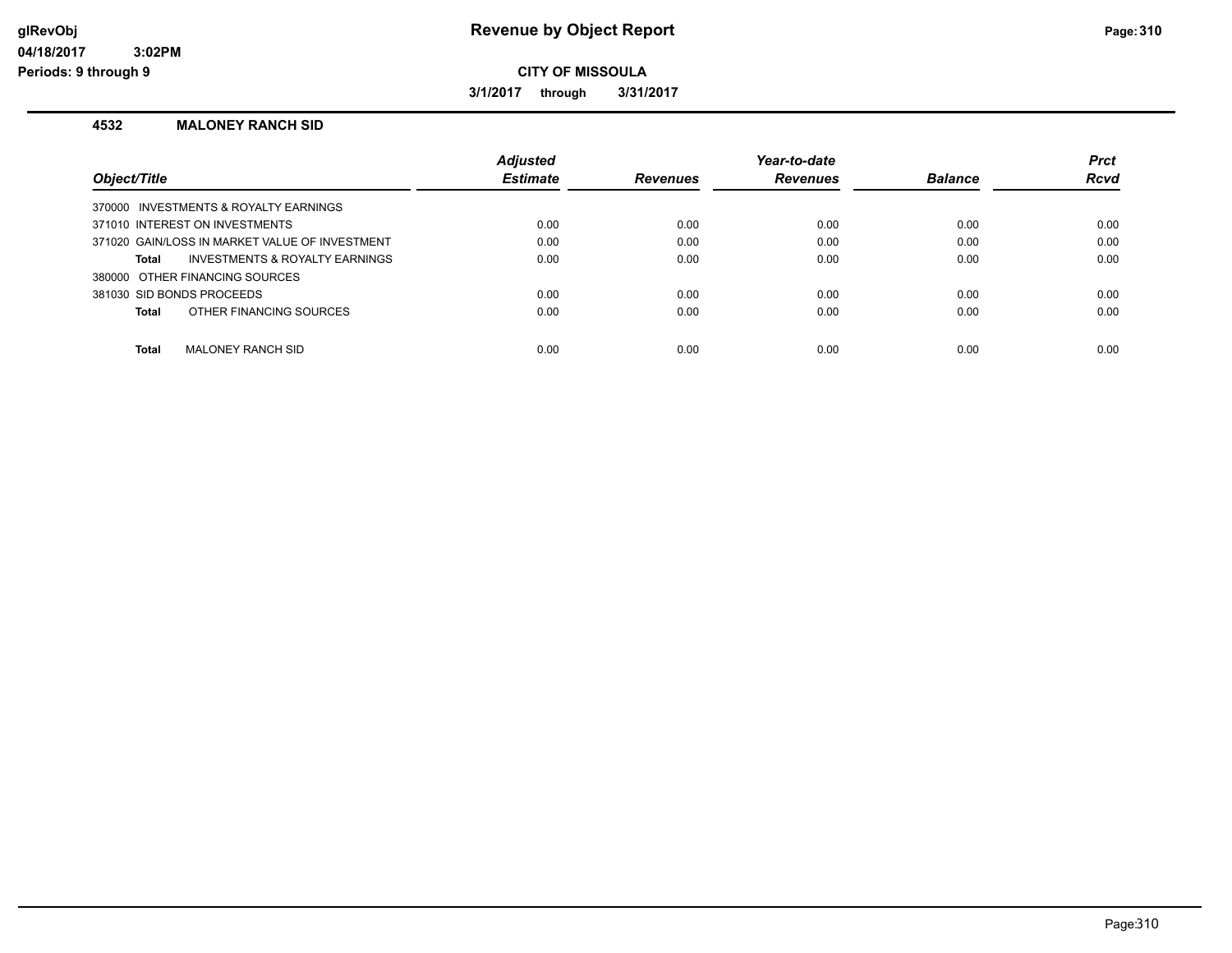**3/1/2017 through 3/31/2017**

**4533 RATTLESNAKE SEWER SID**

**4533 RATTLESNAKE SEWER SID**

|                                                    | <b>Adjusted</b> |                 | Year-to-date    |                | <b>Prct</b> |
|----------------------------------------------------|-----------------|-----------------|-----------------|----------------|-------------|
| Object/Title                                       | <b>Estimate</b> | <b>Revenues</b> | <b>Revenues</b> | <b>Balance</b> | Rcvd        |
| 330000 INTERGOVERNMENTAL REVENUES                  |                 |                 |                 |                |             |
| 334121 DNRC GRANT                                  | 0.00            | 0.00            | 0.00            | 0.00           | 0.00        |
| <b>INTERGOVERNMENTAL REVENUES</b><br>Total         | 0.00            | 0.00            | 0.00            | 0.00           | 0.00        |
| 370000 INVESTMENTS & ROYALTY EARNINGS              |                 |                 |                 |                |             |
| 371010 INTEREST ON INVESTMENTS                     | 0.00            | 0.00            | 0.00            | 0.00           | 0.00        |
| 371020 GAIN/LOSS IN MARKET VALUE OF INVESTMENTS    | 0.00            | 0.00            | 0.00            | 0.00           | 0.00        |
| <b>INVESTMENTS &amp; ROYALTY EARNINGS</b><br>Total | 0.00            | 0.00            | 0.00            | 0.00           | 0.00        |
| 380000 OTHER FINANCING SOURCES                     |                 |                 |                 |                |             |
| 381002 SRF LOAN                                    | 0.00            | 0.00            | 0.00            | 0.00           | 0.00        |
| OTHER FINANCING SOURCES<br>Total                   | 0.00            | 0.00            | 0.00            | 0.00           | 0.00        |
| RATTLESNAKE SEWER SID<br><b>Total</b>              | 0.00            | 0.00            | 0.00            | 0.00           | 0.00        |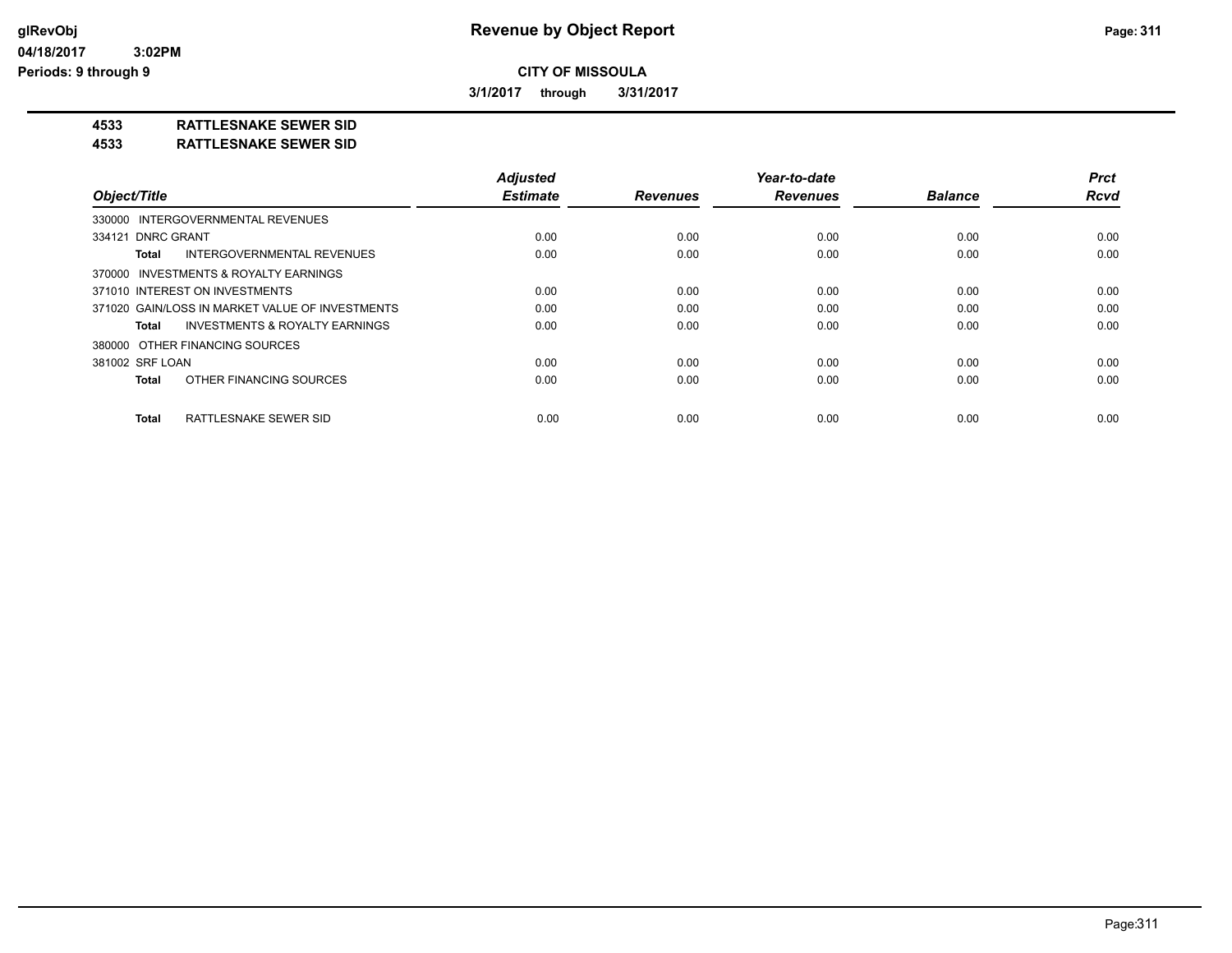**3/1/2017 through 3/31/2017**

### **4533 RATTLESNAKE SEWER SID**

|                                                | <b>Adjusted</b> |                 | Year-to-date    |                | <b>Prct</b> |
|------------------------------------------------|-----------------|-----------------|-----------------|----------------|-------------|
| Object/Title                                   | <b>Estimate</b> | <b>Revenues</b> | <b>Revenues</b> | <b>Balance</b> | <b>Rcvd</b> |
| 330000 INTERGOVERNMENTAL REVENUES              |                 |                 |                 |                |             |
| 334121 DNRC GRANT                              | 0.00            | 0.00            | 0.00            | 0.00           | 0.00        |
| INTERGOVERNMENTAL REVENUES<br>Total            | 0.00            | 0.00            | 0.00            | 0.00           | 0.00        |
| 370000 INVESTMENTS & ROYALTY EARNINGS          |                 |                 |                 |                |             |
| 371010 INTEREST ON INVESTMENTS                 | 0.00            | 0.00            | 0.00            | 0.00           | 0.00        |
| 371020 GAIN/LOSS IN MARKET VALUE OF INVESTMENT | 0.00            | 0.00            | 0.00            | 0.00           | 0.00        |
| INVESTMENTS & ROYALTY EARNINGS<br>Total        | 0.00            | 0.00            | 0.00            | 0.00           | 0.00        |
| 380000 OTHER FINANCING SOURCES                 |                 |                 |                 |                |             |
| 381002 SRF LOAN                                | 0.00            | 0.00            | 0.00            | 0.00           | 0.00        |
| OTHER FINANCING SOURCES<br>Total               | 0.00            | 0.00            | 0.00            | 0.00           | 0.00        |
| RATTLESNAKE SEWER SID<br><b>Total</b>          | 0.00            | 0.00            | 0.00            | 0.00           | 0.00        |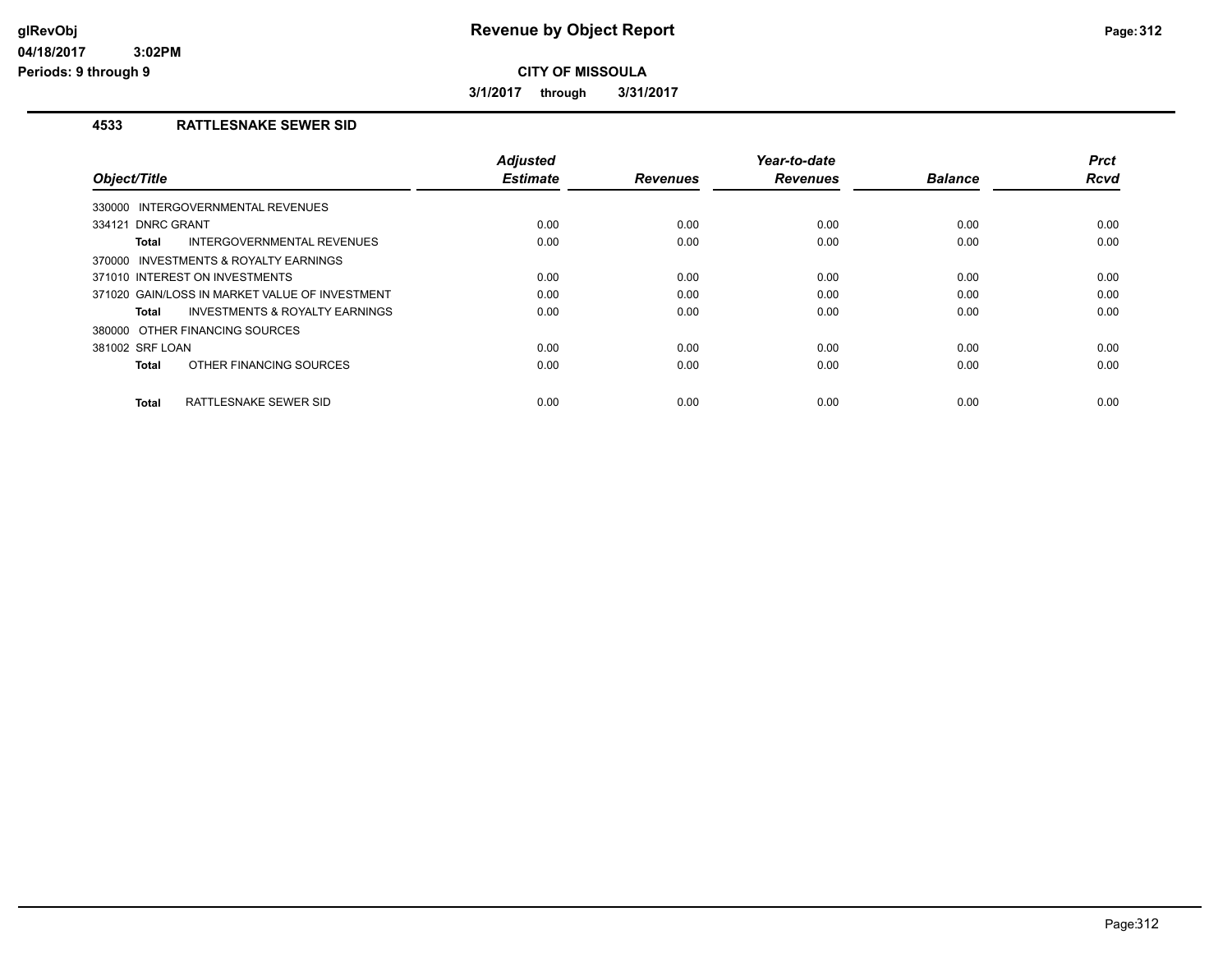**3/1/2017 through 3/31/2017**

**4534 SID 534 LINCOLNWOOD**

| 4534 | <b>SID 534 LINCOLNWOOD</b> |
|------|----------------------------|
|------|----------------------------|

|                                                    | <b>Adjusted</b> |                 | Year-to-date    |                | Prct |
|----------------------------------------------------|-----------------|-----------------|-----------------|----------------|------|
| Object/Title                                       | <b>Estimate</b> | <b>Revenues</b> | <b>Revenues</b> | <b>Balance</b> | Rcvd |
| 330000 INTERGOVERNMENTAL REVENUES                  |                 |                 |                 |                |      |
| 334121 DNRC GRANT                                  | 0.00            | 0.00            | 0.00            | 0.00           | 0.00 |
| INTERGOVERNMENTAL REVENUES<br>Total                | 0.00            | 0.00            | 0.00            | 0.00           | 0.00 |
| 370000 INVESTMENTS & ROYALTY EARNINGS              |                 |                 |                 |                |      |
| 371010 INTEREST ON INVESTMENTS                     | 0.00            | 0.00            | 0.00            | 0.00           | 0.00 |
| 371020 GAIN/LOSS IN MARKET VALUE OF INVESTMENTS    | 0.00            | 0.00            | 0.00            | 0.00           | 0.00 |
| <b>INVESTMENTS &amp; ROYALTY EARNINGS</b><br>Total | 0.00            | 0.00            | 0.00            | 0.00           | 0.00 |
| 380000 OTHER FINANCING SOURCES                     |                 |                 |                 |                |      |
| 381002 SRF LOAN                                    | 0.00            | 0.00            | 0.00            | 0.00           | 0.00 |
| OTHER FINANCING SOURCES<br>Total                   | 0.00            | 0.00            | 0.00            | 0.00           | 0.00 |
| SID 534 LINCOLNWOOD<br><b>Total</b>                | 0.00            | 0.00            | 0.00            | 0.00           | 0.00 |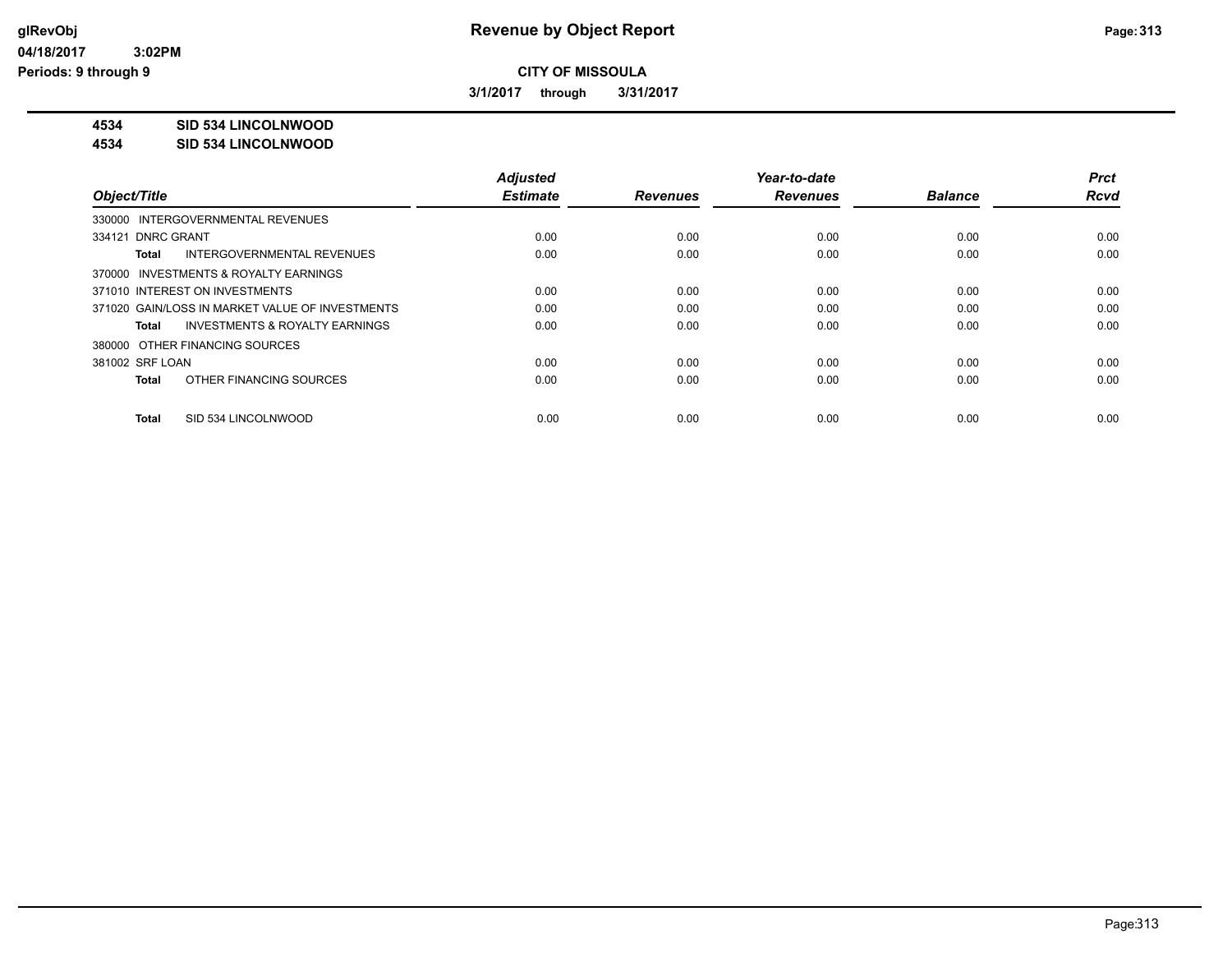**3/1/2017 through 3/31/2017**

### **4534 SID 534 LINCOLNWOOD**

|                                                    | <b>Adjusted</b> |                 | Year-to-date    |                | <b>Prct</b> |
|----------------------------------------------------|-----------------|-----------------|-----------------|----------------|-------------|
| Object/Title                                       | <b>Estimate</b> | <b>Revenues</b> | <b>Revenues</b> | <b>Balance</b> | <b>Rcvd</b> |
| 330000 INTERGOVERNMENTAL REVENUES                  |                 |                 |                 |                |             |
| 334121 DNRC GRANT                                  | 0.00            | 0.00            | 0.00            | 0.00           | 0.00        |
| INTERGOVERNMENTAL REVENUES<br>Total                | 0.00            | 0.00            | 0.00            | 0.00           | 0.00        |
| 370000 INVESTMENTS & ROYALTY EARNINGS              |                 |                 |                 |                |             |
| 371010 INTEREST ON INVESTMENTS                     | 0.00            | 0.00            | 0.00            | 0.00           | 0.00        |
| 371020 GAIN/LOSS IN MARKET VALUE OF INVESTMENT     | 0.00            | 0.00            | 0.00            | 0.00           | 0.00        |
| <b>INVESTMENTS &amp; ROYALTY EARNINGS</b><br>Total | 0.00            | 0.00            | 0.00            | 0.00           | 0.00        |
| 380000 OTHER FINANCING SOURCES                     |                 |                 |                 |                |             |
| 381002 SRF LOAN                                    | 0.00            | 0.00            | 0.00            | 0.00           | 0.00        |
| OTHER FINANCING SOURCES<br>Total                   | 0.00            | 0.00            | 0.00            | 0.00           | 0.00        |
| SID 534 LINCOLNWOOD<br><b>Total</b>                | 0.00            | 0.00            | 0.00            | 0.00           | 0.00        |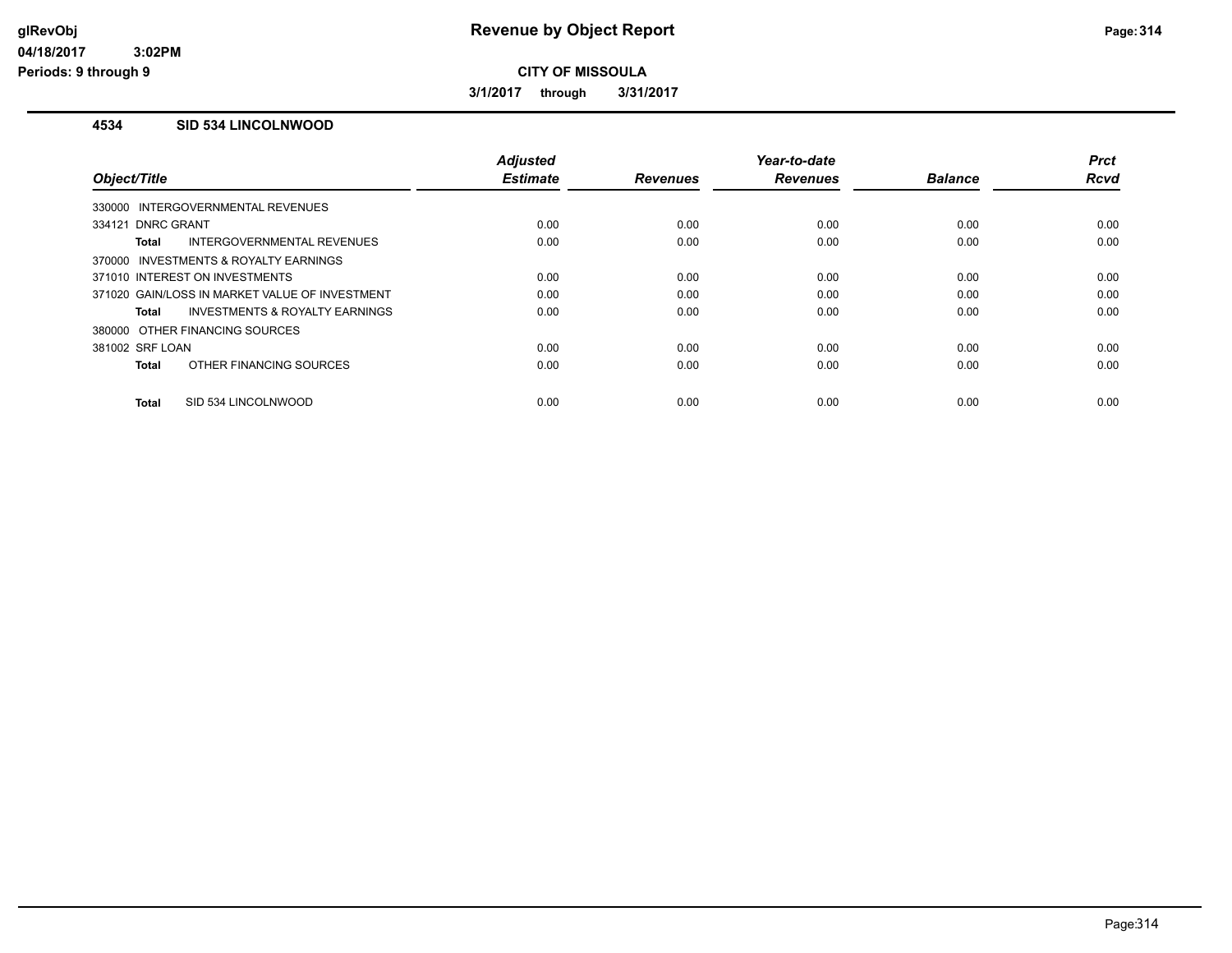**3/1/2017 through 3/31/2017**

### **4535 SLANT STREET TRAFFIC CALMING 4535 SLANT STREET TRAFFIC CALMING**

|                                                 | <b>Adjusted</b> |                 | Year-to-date    |                | <b>Prct</b> |
|-------------------------------------------------|-----------------|-----------------|-----------------|----------------|-------------|
| Object/Title                                    | <b>Estimate</b> | <b>Revenues</b> | <b>Revenues</b> | <b>Balance</b> | Rcvd        |
| 370000 INVESTMENTS & ROYALTY EARNINGS           |                 |                 |                 |                |             |
| 371010 INTEREST ON INVESTMENTS                  | 0.00            | 0.00            | 0.00            | 0.00           | 0.00        |
| 371020 GAIN/LOSS IN MARKET VALUE OF INVESTMENTS | 0.00            | 0.00            | 0.00            | 0.00           | 0.00        |
| INVESTMENTS & ROYALTY EARNINGS<br>Total         | 0.00            | 0.00            | 0.00            | 0.00           | 0.00        |
| 380000 OTHER FINANCING SOURCES                  |                 |                 |                 |                |             |
| 383000 OPERATING TRANSFERS                      | 0.00            | 0.00            | 0.00            | 0.00           | 0.00        |
| OTHER FINANCING SOURCES<br>Total                | 0.00            | 0.00            | 0.00            | 0.00           | 0.00        |
|                                                 |                 |                 |                 |                |             |
| <b>Total</b><br>SLANT STREET TRAFFIC CALMING    | 0.00            | 0.00            | 0.00            | 0.00           | 0.00        |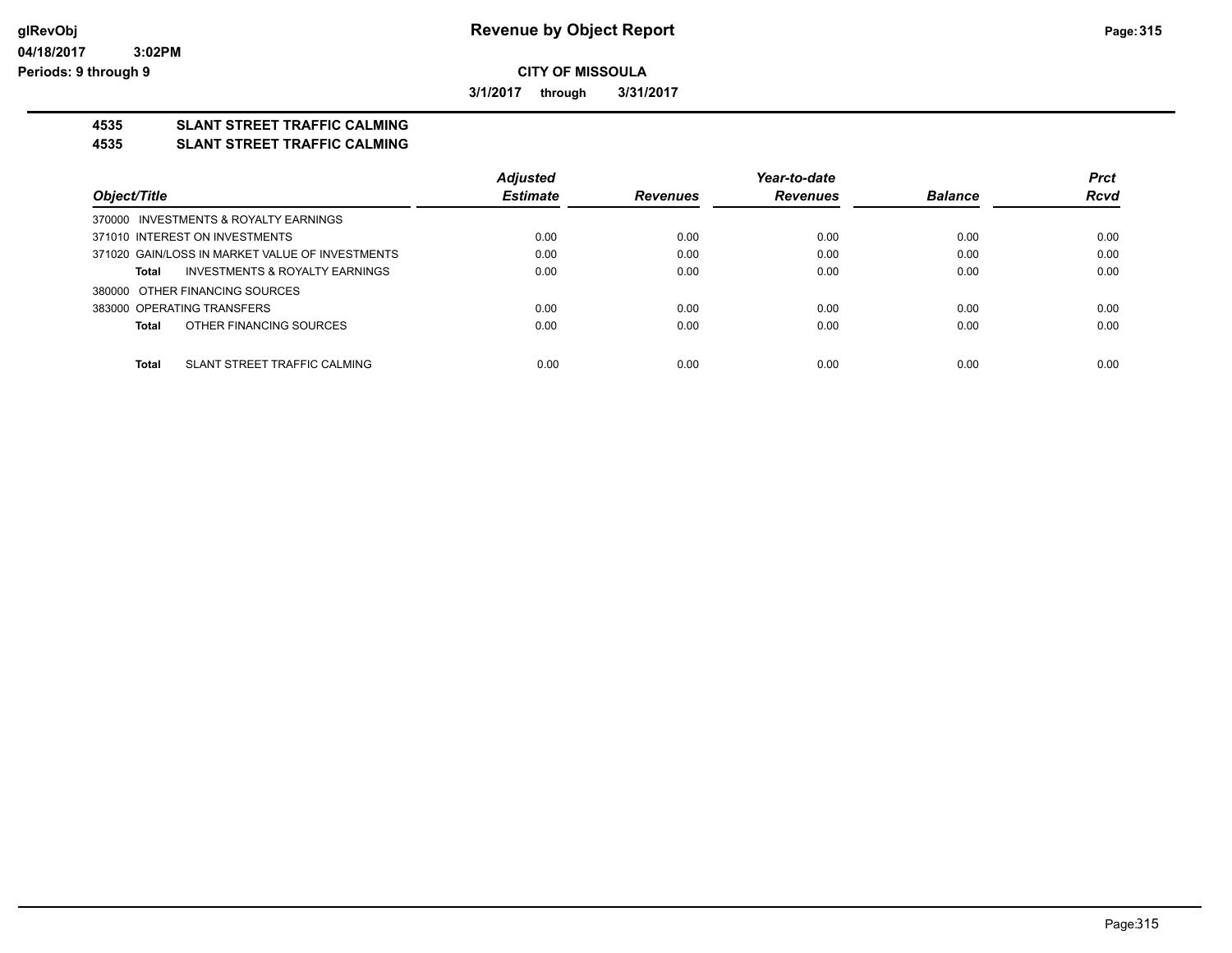**3/1/2017 through 3/31/2017**

### **4535 SLANT STREET TRAFFIC CALMING**

|              |                                                | <b>Adjusted</b> |                 | Year-to-date    |                | <b>Prct</b> |
|--------------|------------------------------------------------|-----------------|-----------------|-----------------|----------------|-------------|
| Object/Title |                                                | <b>Estimate</b> | <b>Revenues</b> | <b>Revenues</b> | <b>Balance</b> | <b>Rcvd</b> |
| 370000       | INVESTMENTS & ROYALTY EARNINGS                 |                 |                 |                 |                |             |
|              | 371010 INTEREST ON INVESTMENTS                 | 0.00            | 0.00            | 0.00            | 0.00           | 0.00        |
|              | 371020 GAIN/LOSS IN MARKET VALUE OF INVESTMENT | 0.00            | 0.00            | 0.00            | 0.00           | 0.00        |
| Total        | INVESTMENTS & ROYALTY EARNINGS                 | 0.00            | 0.00            | 0.00            | 0.00           | 0.00        |
|              | 380000 OTHER FINANCING SOURCES                 |                 |                 |                 |                |             |
|              | 383000 OPERATING TRANSFERS                     | 0.00            | 0.00            | 0.00            | 0.00           | 0.00        |
| Total        | OTHER FINANCING SOURCES                        | 0.00            | 0.00            | 0.00            | 0.00           | 0.00        |
| <b>Total</b> | SLANT STREET TRAFFIC CALMING                   | 0.00            | 0.00            | 0.00            | 0.00           | 0.00        |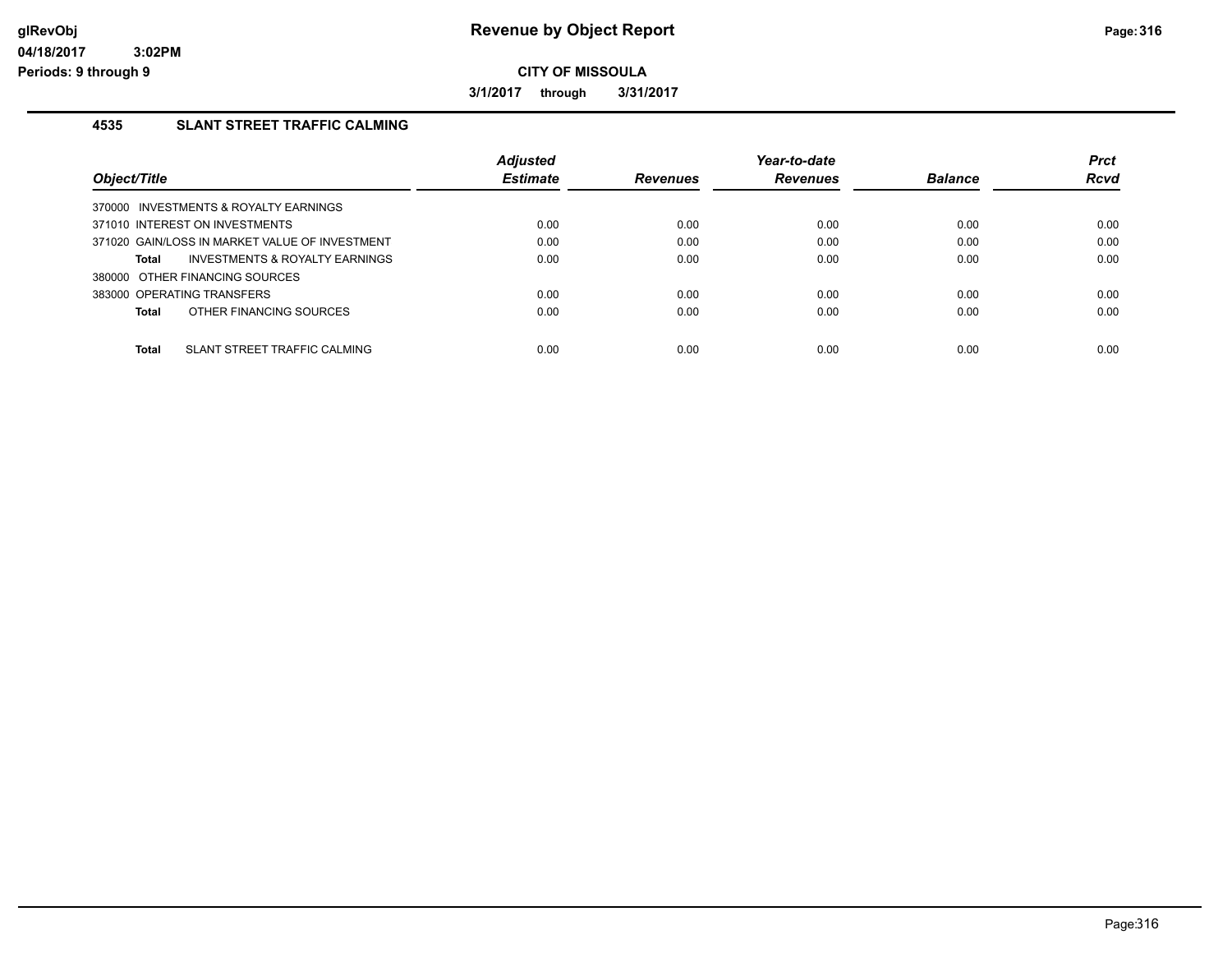**3/1/2017 through 3/31/2017**

**4536 SID536 LINCOLNWOOD SWR PH2**

**4536 SID536 LINCOLNWOOD SWR PH2**

|                                                    | <b>Adjusted</b> |                 | Year-to-date    |                | <b>Prct</b> |
|----------------------------------------------------|-----------------|-----------------|-----------------|----------------|-------------|
| Object/Title                                       | <b>Estimate</b> | <b>Revenues</b> | <b>Revenues</b> | <b>Balance</b> | Rcvd        |
| 330000 INTERGOVERNMENTAL REVENUES                  |                 |                 |                 |                |             |
| 334121 DNRC GRANT                                  | 0.00            | 0.00            | 0.00            | 0.00           | 0.00        |
| <b>INTERGOVERNMENTAL REVENUES</b><br>Total         | 0.00            | 0.00            | 0.00            | 0.00           | 0.00        |
| 360000 MISCELLANEOUS REVENUES                      |                 |                 |                 |                |             |
| 365001 *** Title Not Found ***                     | 0.00            | 0.00            | 0.00            | 0.00           | 0.00        |
| MISCELLANEOUS REVENUES<br>Total                    | 0.00            | 0.00            | 0.00            | 0.00           | 0.00        |
| 370000 INVESTMENTS & ROYALTY EARNINGS              |                 |                 |                 |                |             |
| 371010 INTEREST ON INVESTMENTS                     | 0.00            | 0.00            | 0.00            | 0.00           | 0.00        |
| 371020 GAIN/LOSS IN MARKET VALUE OF INVESTMENTS    | 0.00            | 0.00            | 0.00            | 0.00           | 0.00        |
| <b>INVESTMENTS &amp; ROYALTY EARNINGS</b><br>Total | 0.00            | 0.00            | 0.00            | 0.00           | 0.00        |
| 380000 OTHER FINANCING SOURCES                     |                 |                 |                 |                |             |
| 381030 SID BONDS PROCEEDS                          | 0.00            | 0.00            | 0.00            | 0.00           | 0.00        |
| OTHER FINANCING SOURCES<br><b>Total</b>            | 0.00            | 0.00            | 0.00            | 0.00           | 0.00        |
|                                                    |                 |                 |                 |                |             |
| SID536 LINCOLNWOOD SWR PH2<br><b>Total</b>         | 0.00            | 0.00            | 0.00            | 0.00           | 0.00        |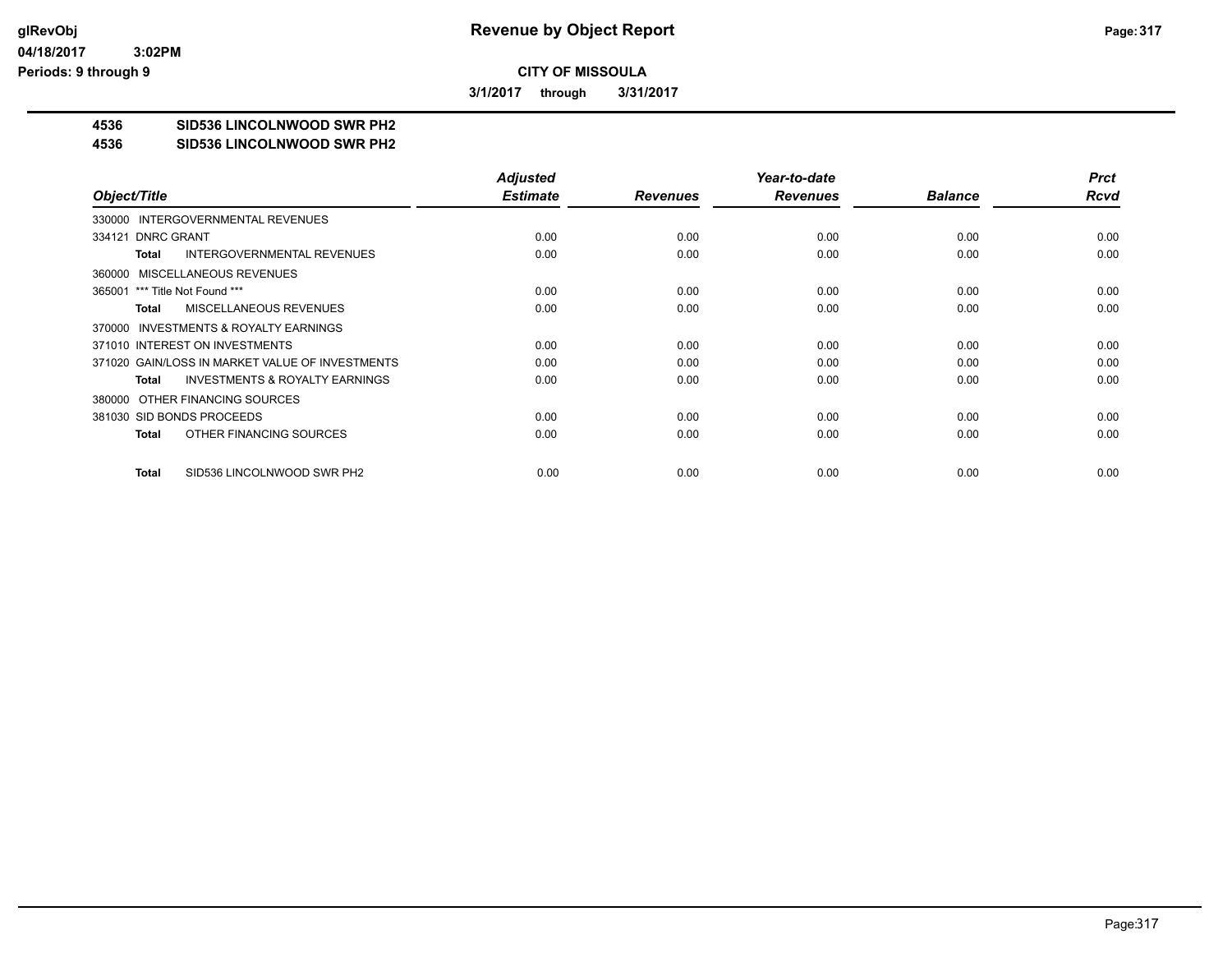**3/1/2017 through 3/31/2017**

### **4536 SID536 LINCOLNWOOD SWR PH2**

| Object/Title                                              | <b>Adjusted</b><br><b>Estimate</b> | <b>Revenues</b> | Year-to-date<br><b>Revenues</b> | <b>Balance</b> | <b>Prct</b><br><b>Rcvd</b> |
|-----------------------------------------------------------|------------------------------------|-----------------|---------------------------------|----------------|----------------------------|
| <b>INTERGOVERNMENTAL REVENUES</b><br>330000               |                                    |                 |                                 |                |                            |
| 334121 DNRC GRANT                                         | 0.00                               | 0.00            | 0.00                            | 0.00           | 0.00                       |
| <b>INTERGOVERNMENTAL REVENUES</b><br><b>Total</b>         | 0.00                               | 0.00            | 0.00                            | 0.00           | 0.00                       |
| <b>MISCELLANEOUS REVENUES</b><br>360000                   |                                    |                 |                                 |                |                            |
| 365001 *** Title Not Found ***                            | 0.00                               | 0.00            | 0.00                            | 0.00           | 0.00                       |
| MISCELLANEOUS REVENUES<br><b>Total</b>                    | 0.00                               | 0.00            | 0.00                            | 0.00           | 0.00                       |
| INVESTMENTS & ROYALTY EARNINGS<br>370000                  |                                    |                 |                                 |                |                            |
| 371010 INTEREST ON INVESTMENTS                            | 0.00                               | 0.00            | 0.00                            | 0.00           | 0.00                       |
| 371020 GAIN/LOSS IN MARKET VALUE OF INVESTMENT            | 0.00                               | 0.00            | 0.00                            | 0.00           | 0.00                       |
| <b>INVESTMENTS &amp; ROYALTY EARNINGS</b><br><b>Total</b> | 0.00                               | 0.00            | 0.00                            | 0.00           | 0.00                       |
| 380000 OTHER FINANCING SOURCES                            |                                    |                 |                                 |                |                            |
| 381030 SID BONDS PROCEEDS                                 | 0.00                               | 0.00            | 0.00                            | 0.00           | 0.00                       |
| OTHER FINANCING SOURCES<br><b>Total</b>                   | 0.00                               | 0.00            | 0.00                            | 0.00           | 0.00                       |
| SID536 LINCOLNWOOD SWR PH2<br><b>Total</b>                | 0.00                               | 0.00            | 0.00                            | 0.00           | 0.00                       |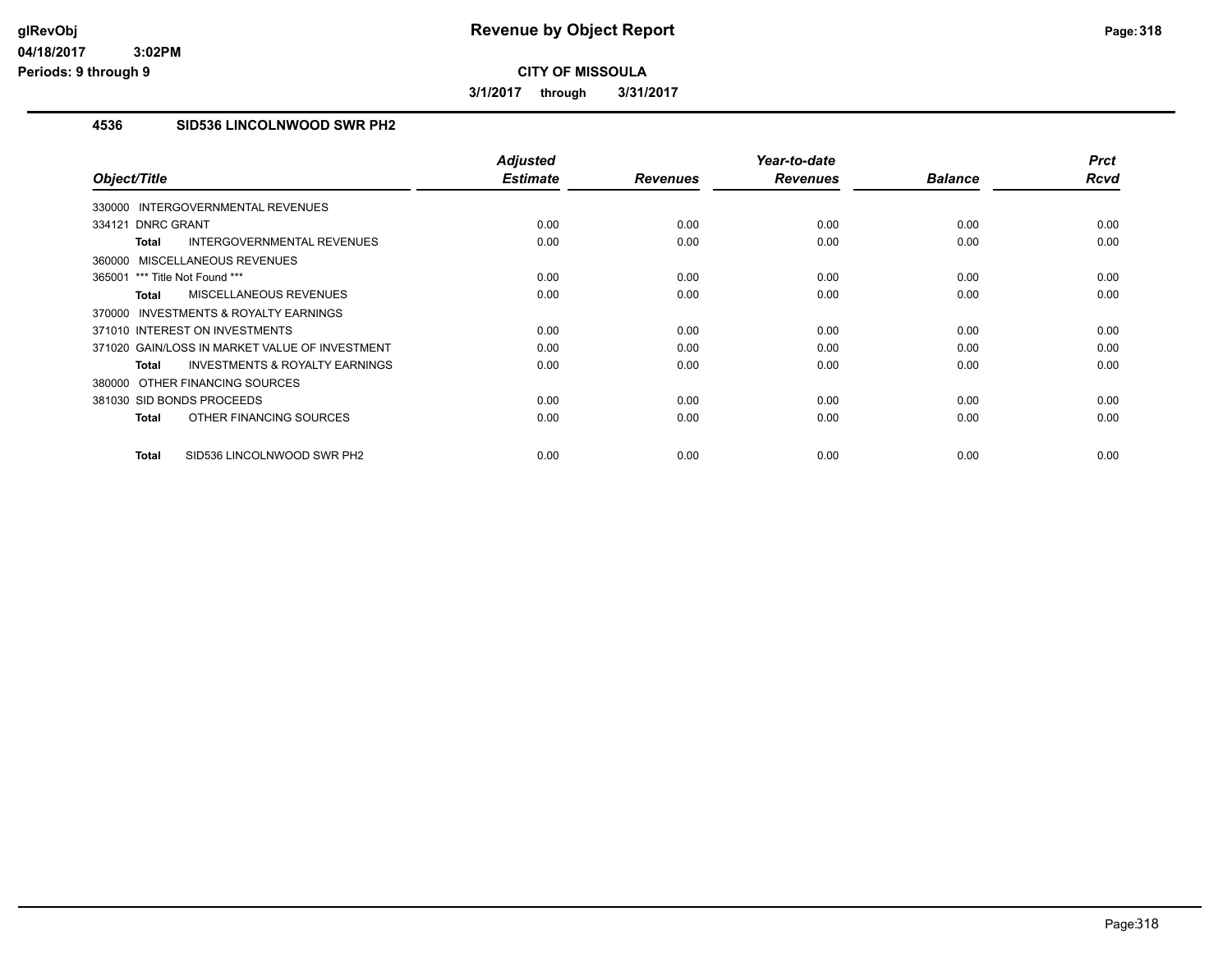**3/1/2017 through 3/31/2017**

**4538 SID 538 HILLVIEW WAY**

**4538 SID 538 HILLVIEW WAY**

|                                                 | <b>Adjusted</b> |                 | Year-to-date    |                | <b>Prct</b> |
|-------------------------------------------------|-----------------|-----------------|-----------------|----------------|-------------|
| Object/Title                                    | <b>Estimate</b> | <b>Revenues</b> | <b>Revenues</b> | <b>Balance</b> | <b>Rcvd</b> |
| 370000 INVESTMENTS & ROYALTY EARNINGS           |                 |                 |                 |                |             |
| 371010 INTEREST ON INVESTMENTS                  | 0.00            | 0.00            | 0.00            | 0.00           | 0.00        |
| 371020 GAIN/LOSS IN MARKET VALUE OF INVESTMENTS | 0.00            | 0.00            | 0.00            | 0.00           | 0.00        |
| INVESTMENTS & ROYALTY EARNINGS<br>Total         | 0.00            | 0.00            | 0.00            | 0.00           | 0.00        |
| 380000 OTHER FINANCING SOURCES                  |                 |                 |                 |                |             |
| 383000 OPERATING TRANSFERS                      | 0.00            | 0.00            | 0.00            | 0.00           | 0.00        |
| OTHER FINANCING SOURCES<br>Total                | 0.00            | 0.00            | 0.00            | 0.00           | 0.00        |
|                                                 |                 |                 |                 |                |             |
| SID 538 HILLVIEW WAY<br><b>Total</b>            | 0.00            | 0.00            | 0.00            | 0.00           | 0.00        |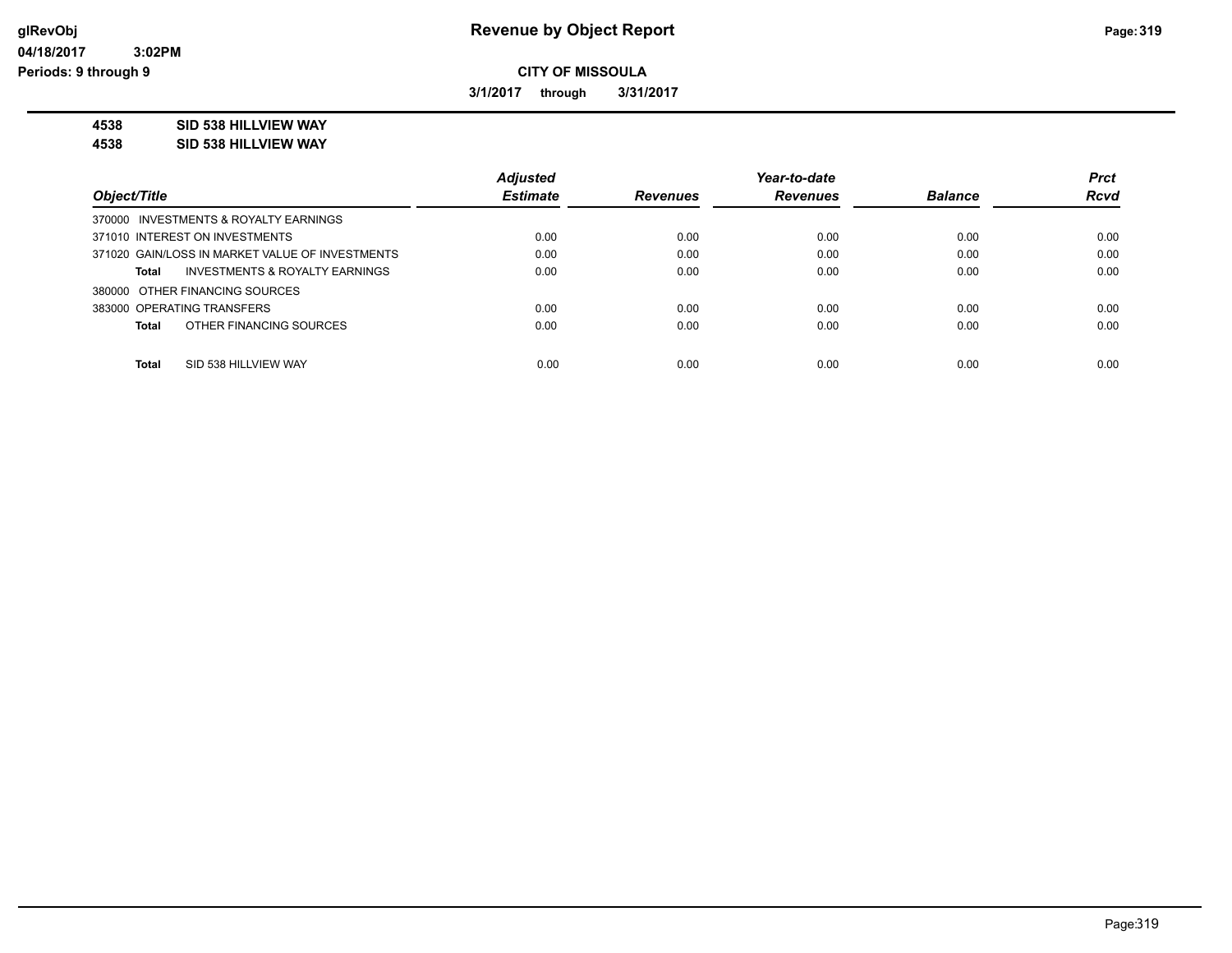**3/1/2017 through 3/31/2017**

### **4538 SID 538 HILLVIEW WAY**

|                                                | <b>Adjusted</b> |                 | Year-to-date    |                | <b>Prct</b> |
|------------------------------------------------|-----------------|-----------------|-----------------|----------------|-------------|
| Object/Title                                   | <b>Estimate</b> | <b>Revenues</b> | <b>Revenues</b> | <b>Balance</b> | <b>Rcvd</b> |
| 370000 INVESTMENTS & ROYALTY EARNINGS          |                 |                 |                 |                |             |
| 371010 INTEREST ON INVESTMENTS                 | 0.00            | 0.00            | 0.00            | 0.00           | 0.00        |
| 371020 GAIN/LOSS IN MARKET VALUE OF INVESTMENT | 0.00            | 0.00            | 0.00            | 0.00           | 0.00        |
| Total<br>INVESTMENTS & ROYALTY EARNINGS        | 0.00            | 0.00            | 0.00            | 0.00           | 0.00        |
| 380000 OTHER FINANCING SOURCES                 |                 |                 |                 |                |             |
| 383000 OPERATING TRANSFERS                     | 0.00            | 0.00            | 0.00            | 0.00           | 0.00        |
| OTHER FINANCING SOURCES<br>Total               | 0.00            | 0.00            | 0.00            | 0.00           | 0.00        |
|                                                |                 |                 |                 |                |             |
| Total<br>SID 538 HILLVIEW WAY                  | 0.00            | 0.00            | 0.00            | 0.00           | 0.00        |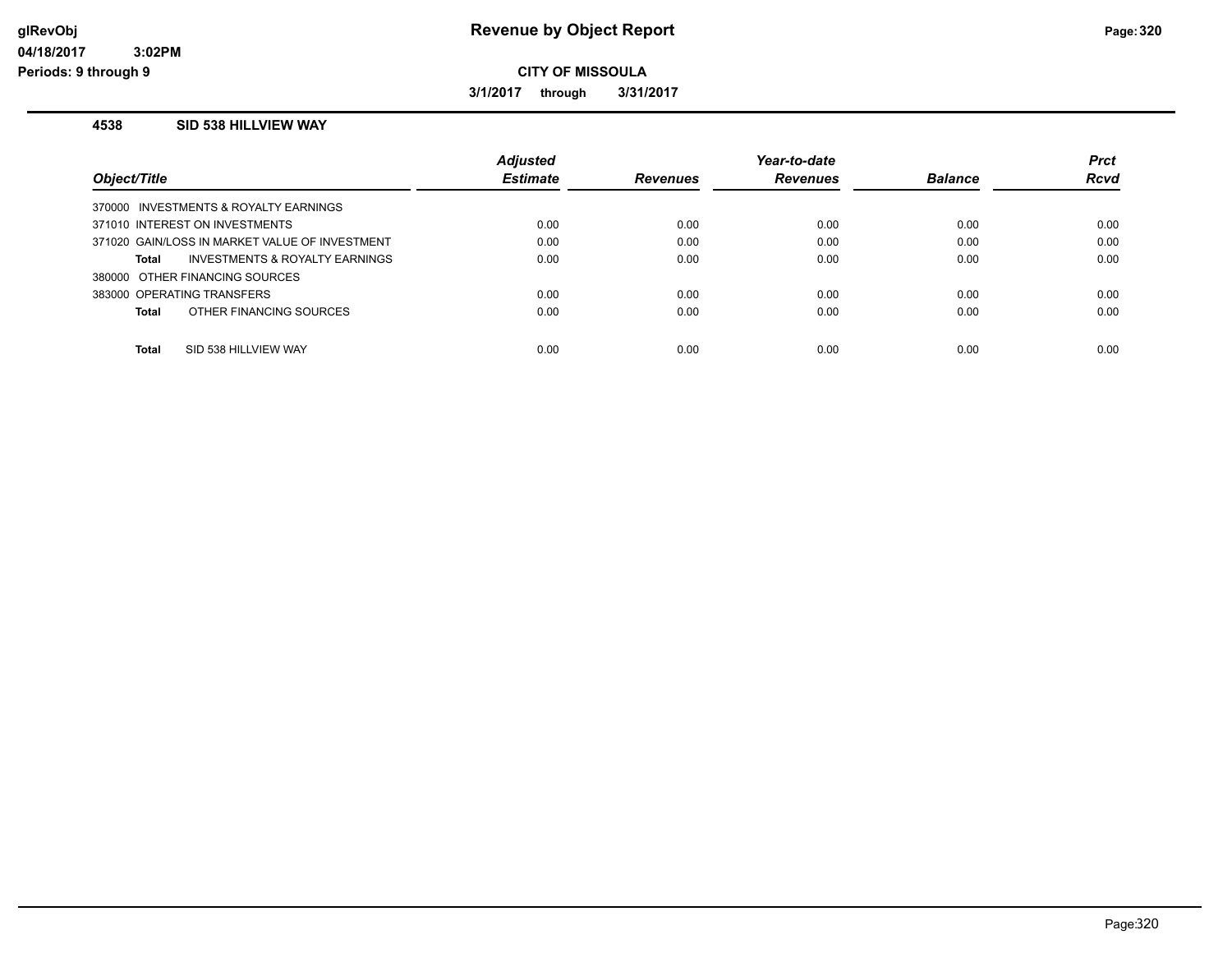**3/1/2017 through 3/31/2017**

**4539 SID 539 4th STREET 4539 SID 539 4th STREET**

| Object/Title                            | <b>Adjusted</b><br><b>Estimate</b> | <b>Revenues</b> | Year-to-date<br><b>Revenues</b> | <b>Balance</b> | <b>Prct</b><br><b>Rcvd</b> |
|-----------------------------------------|------------------------------------|-----------------|---------------------------------|----------------|----------------------------|
| 370000 INVESTMENTS & ROYALTY EARNINGS   |                                    |                 |                                 |                |                            |
| 371010 INTEREST ON INVESTMENTS          | 0.00                               | 0.00            | 0.00                            | 0.00           | 0.00                       |
| INVESTMENTS & ROYALTY EARNINGS<br>Total | 0.00                               | 0.00            | 0.00                            | 0.00           | 0.00                       |
| 380000 OTHER FINANCING SOURCES          |                                    |                 |                                 |                |                            |
| 383000 OPERATING TRANSFERS              | 0.00                               | 0.00            | 0.00                            | 0.00           | 0.00                       |
| OTHER FINANCING SOURCES<br><b>Total</b> | 0.00                               | 0.00            | 0.00                            | 0.00           | 0.00                       |
|                                         |                                    |                 |                                 |                |                            |
| <b>Total</b><br>SID 539 4th STREET      | 0.00                               | 0.00            | 0.00                            | 0.00           | 0.00                       |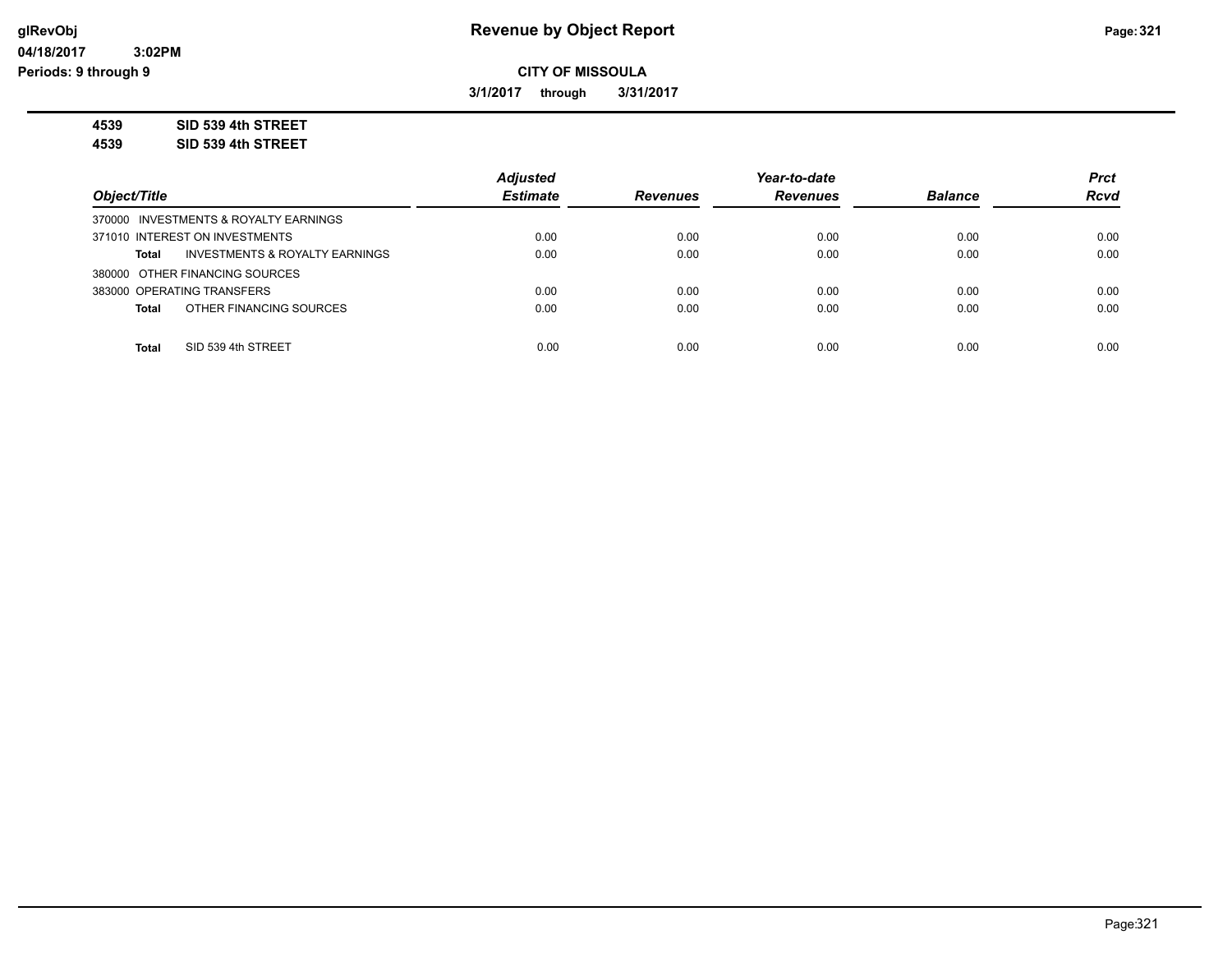**Periods: 9 through 9**

**CITY OF MISSOULA**

**3/1/2017 through 3/31/2017**

### **4539 SID 539 4th STREET**

 **3:02PM**

|                                         | <b>Adjusted</b> |                 |                 | <b>Prct</b>    |             |
|-----------------------------------------|-----------------|-----------------|-----------------|----------------|-------------|
| Object/Title                            | <b>Estimate</b> | <b>Revenues</b> | <b>Revenues</b> | <b>Balance</b> | <b>Rcvd</b> |
| 370000 INVESTMENTS & ROYALTY EARNINGS   |                 |                 |                 |                |             |
| 371010 INTEREST ON INVESTMENTS          | 0.00            | 0.00            | 0.00            | 0.00           | 0.00        |
| INVESTMENTS & ROYALTY EARNINGS<br>Total | 0.00            | 0.00            | 0.00            | 0.00           | 0.00        |
| 380000 OTHER FINANCING SOURCES          |                 |                 |                 |                |             |
| 383000 OPERATING TRANSFERS              | 0.00            | 0.00            | 0.00            | 0.00           | 0.00        |
| OTHER FINANCING SOURCES<br>Total        | 0.00            | 0.00            | 0.00            | 0.00           | 0.00        |
| Total<br>SID 539 4th STREET             | 0.00            | 0.00            | 0.00            | 0.00           | 0.00        |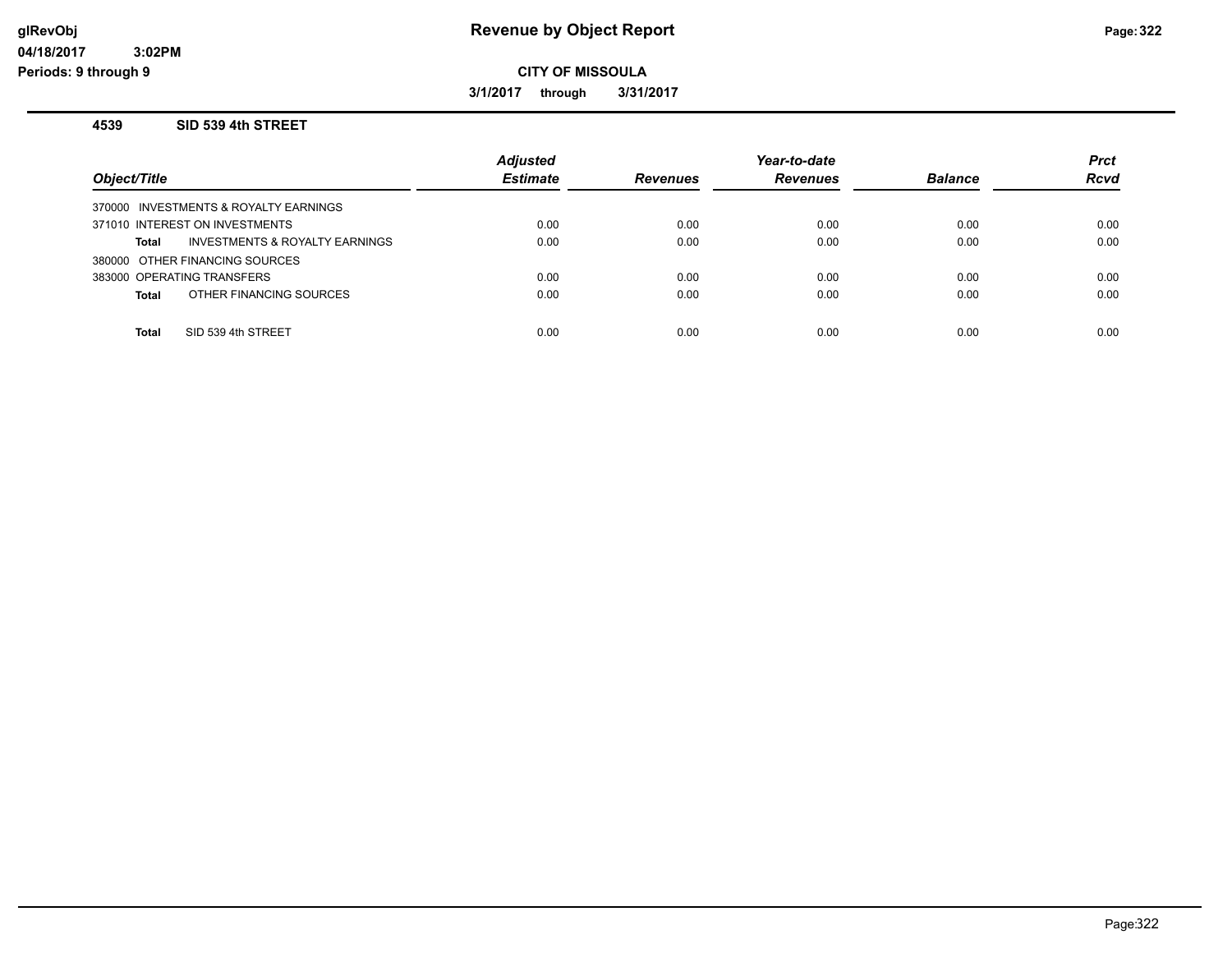**3/1/2017 through 3/31/2017**

**4540 SID 540 ENGLAND BLVD 4540 SID 540 ENGLAND BLVD**

|                                                           | <b>Adjusted</b> |                 | Year-to-date    |                | <b>Prct</b> |
|-----------------------------------------------------------|-----------------|-----------------|-----------------|----------------|-------------|
| Object/Title                                              | <b>Estimate</b> | <b>Revenues</b> | <b>Revenues</b> | <b>Balance</b> | Rcvd        |
| TAXES/ASSESSMENTS<br>310000                               |                 |                 |                 |                |             |
| PENALTIES & INTEREST<br>312001                            | 0.00            | 0.00            | 0.00            | 0.00           | 0.00        |
| TAXES/ASSESSMENTS<br>Total                                | 0.00            | 0.00            | 0.00            | 0.00           | 0.00        |
| MISCELLANEOUS REVENUES<br>360000                          |                 |                 |                 |                |             |
| 363020 PROPERTY ASSESSMENTS                               | 0.00            | 0.00            | 0.00            | 0.00           | 0.00        |
| PAYOFF PRINCIPAL ASSESSMENTS<br>363021                    | 0.00            | 0.00            | 0.00            | 0.00           | 0.00        |
| 363022 BOND INTEREST ASSESSMENTS                          | 0.00            | 0.00            | 0.00            | 0.00           | 0.00        |
| 363040 PENALTY AND INTEREST                               | 0.00            | 0.00            | 0.00            | 0.00           | 0.00        |
| MISCELLANEOUS REVENUES<br><b>Total</b>                    | 0.00            | 0.00            | 0.00            | 0.00           | 0.00        |
| <b>INVESTMENTS &amp; ROYALTY EARNINGS</b><br>370000       |                 |                 |                 |                |             |
| 371010 INTEREST ON INVESTMENTS                            | 0.00            | 0.00            | 0.00            | 0.00           | 0.00        |
| 371020 GAIN/LOSS IN MARKET VALUE OF INVESTMENTS           | 0.00            | 0.00            | 0.00            | 0.00           | 0.00        |
| <b>INVESTMENTS &amp; ROYALTY EARNINGS</b><br><b>Total</b> | 0.00            | 0.00            | 0.00            | 0.00           | 0.00        |
| OTHER FINANCING SOURCES<br>380000                         |                 |                 |                 |                |             |
| 381030 SID BONDS PROCEEDS                                 | 0.00            | 0.00            | 0.00            | 0.00           | 0.00        |
| OTHER FINANCING SOURCES<br><b>Total</b>                   | 0.00            | 0.00            | 0.00            | 0.00           | 0.00        |
|                                                           |                 |                 |                 |                |             |
| SID 540 ENGLAND BLVD<br><b>Total</b>                      | 0.00            | 0.00            | 0.00            | 0.00           | 0.00        |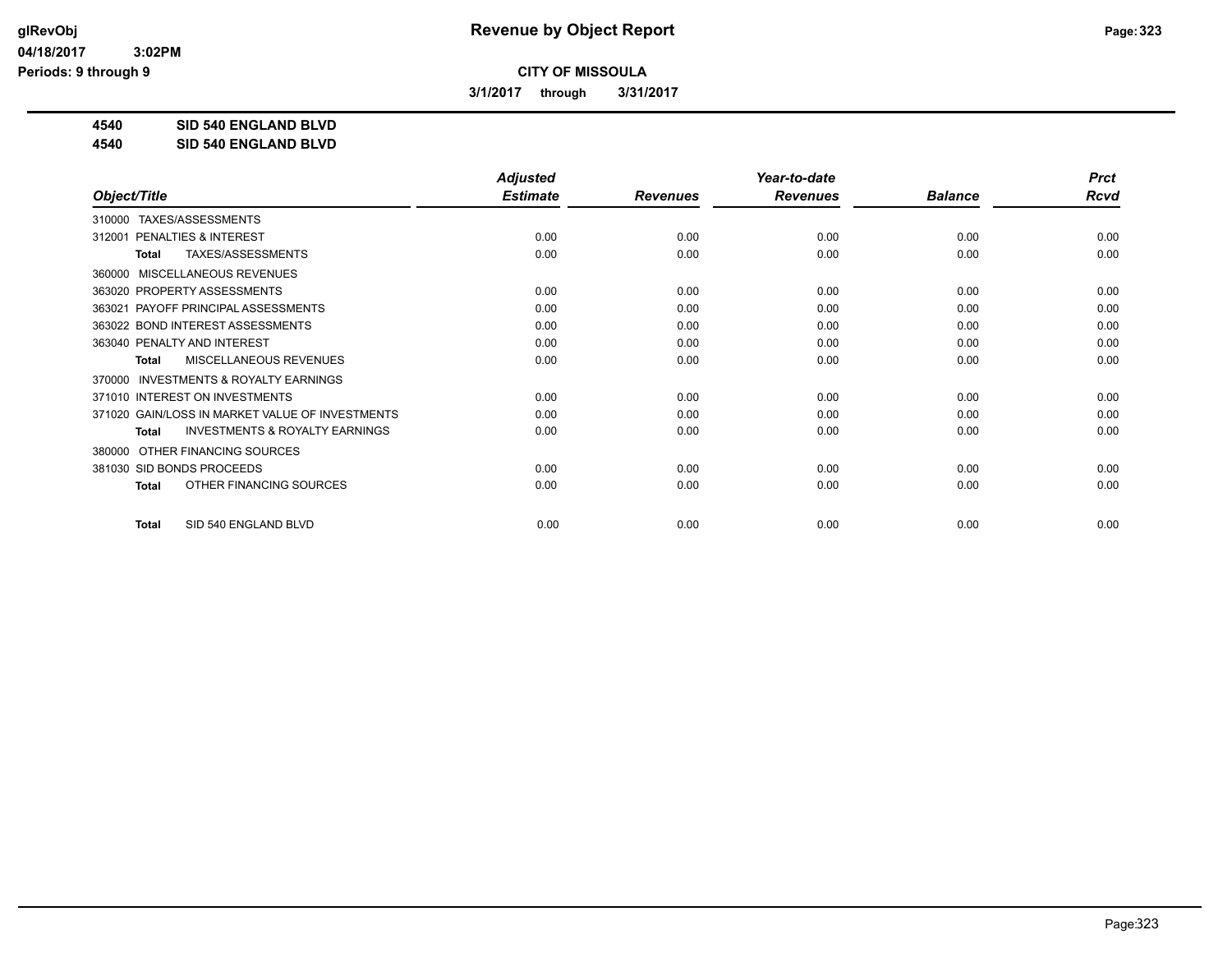**3/1/2017 through 3/31/2017**

### **4540 SID 540 ENGLAND BLVD**

| Object/Title                                        | <b>Adjusted</b> |                 | Year-to-date    |                | <b>Prct</b> |
|-----------------------------------------------------|-----------------|-----------------|-----------------|----------------|-------------|
|                                                     | <b>Estimate</b> | <b>Revenues</b> | <b>Revenues</b> | <b>Balance</b> | <b>Rcvd</b> |
| TAXES/ASSESSMENTS<br>310000                         |                 |                 |                 |                |             |
| 312001 PENALTIES & INTEREST                         | 0.00            | 0.00            | 0.00            | 0.00           | 0.00        |
| TAXES/ASSESSMENTS<br>Total                          | 0.00            | 0.00            | 0.00            | 0.00           | 0.00        |
| MISCELLANEOUS REVENUES<br>360000                    |                 |                 |                 |                |             |
| 363020 PROPERTY ASSESSMENTS                         | 0.00            | 0.00            | 0.00            | 0.00           | 0.00        |
| 363021 PAYOFF PRINCIPAL ASSESSMENTS                 | 0.00            | 0.00            | 0.00            | 0.00           | 0.00        |
| 363022 BOND INTEREST ASSESSMENTS                    | 0.00            | 0.00            | 0.00            | 0.00           | 0.00        |
| 363040 PENALTY AND INTEREST                         | 0.00            | 0.00            | 0.00            | 0.00           | 0.00        |
| <b>MISCELLANEOUS REVENUES</b><br>Total              | 0.00            | 0.00            | 0.00            | 0.00           | 0.00        |
| <b>INVESTMENTS &amp; ROYALTY EARNINGS</b><br>370000 |                 |                 |                 |                |             |
| 371010 INTEREST ON INVESTMENTS                      | 0.00            | 0.00            | 0.00            | 0.00           | 0.00        |
| 371020 GAIN/LOSS IN MARKET VALUE OF INVESTMENT      | 0.00            | 0.00            | 0.00            | 0.00           | 0.00        |
| <b>INVESTMENTS &amp; ROYALTY EARNINGS</b><br>Total  | 0.00            | 0.00            | 0.00            | 0.00           | 0.00        |
| 380000 OTHER FINANCING SOURCES                      |                 |                 |                 |                |             |
| 381030 SID BONDS PROCEEDS                           | 0.00            | 0.00            | 0.00            | 0.00           | 0.00        |
| OTHER FINANCING SOURCES<br>Total                    | 0.00            | 0.00            | 0.00            | 0.00           | 0.00        |
| SID 540 ENGLAND BLVD<br><b>Total</b>                | 0.00            | 0.00            | 0.00            | 0.00           | 0.00        |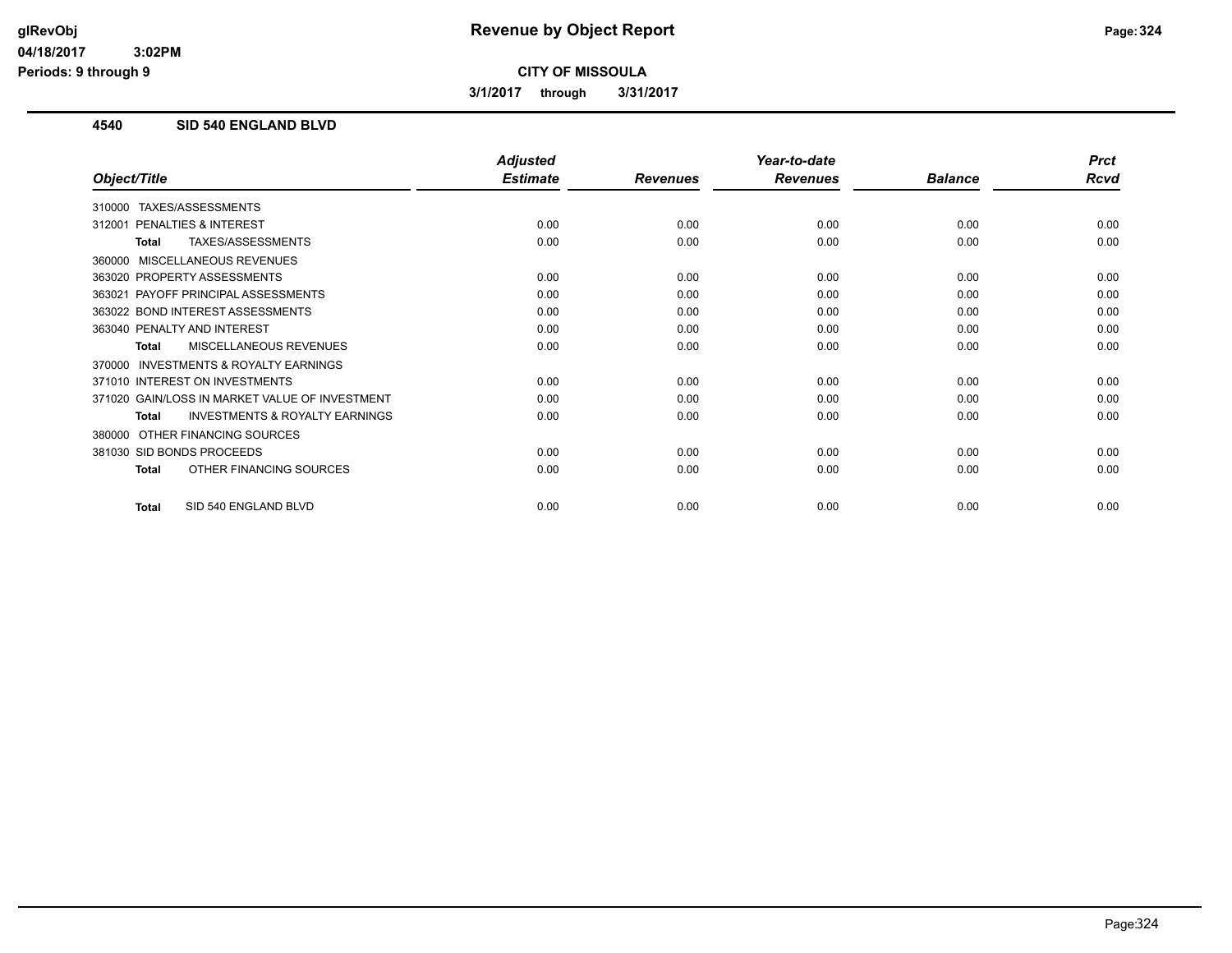**3/1/2017 through 3/31/2017**

**4541 SID 541 PINEVIEW PARK**

**4541 SID 541 PINEVIEW PARK**

|                                                           | <b>Adjusted</b> |                 | Year-to-date    |                | <b>Prct</b> |
|-----------------------------------------------------------|-----------------|-----------------|-----------------|----------------|-------------|
| Object/Title                                              | <b>Estimate</b> | <b>Revenues</b> | <b>Revenues</b> | <b>Balance</b> | Rcvd        |
| TAXES/ASSESSMENTS<br>310000                               |                 |                 |                 |                |             |
| 312001 PENALTIES & INTEREST                               | 0.00            | 0.00            | 0.00            | 0.00           | 0.00        |
| TAXES/ASSESSMENTS<br><b>Total</b>                         | 0.00            | 0.00            | 0.00            | 0.00           | 0.00        |
| MISCELLANEOUS REVENUES<br>360000                          |                 |                 |                 |                |             |
| 363020 PROPERTY ASSESSMENTS                               | 0.00            | 0.00            | 0.00            | 0.00           | 0.00        |
| 363021 PAYOFF PRINCIPAL ASSESSMENTS                       | 0.00            | 0.00            | 0.00            | 0.00           | 0.00        |
| 363022 BOND INTEREST ASSESSMENTS                          | 0.00            | 0.00            | 0.00            | 0.00           | 0.00        |
| 363040 PENALTY AND INTEREST                               | 0.00            | 0.00            | 0.00            | 0.00           | 0.00        |
| MISCELLANEOUS REVENUES<br>Total                           | 0.00            | 0.00            | 0.00            | 0.00           | 0.00        |
| 370000 INVESTMENTS & ROYALTY EARNINGS                     |                 |                 |                 |                |             |
| 371010 INTEREST ON INVESTMENTS                            | 0.00            | 0.00            | 0.00            | 0.00           | 0.00        |
| 371020 GAIN/LOSS IN MARKET VALUE OF INVESTMENTS           | 0.00            | 0.00            | 0.00            | 0.00           | 0.00        |
| <b>INVESTMENTS &amp; ROYALTY EARNINGS</b><br><b>Total</b> | 0.00            | 0.00            | 0.00            | 0.00           | 0.00        |
| OTHER FINANCING SOURCES<br>380000                         |                 |                 |                 |                |             |
| 381030 SID BONDS PROCEEDS                                 | 0.00            | 0.00            | 0.00            | 0.00           | 0.00        |
| OTHER FINANCING SOURCES<br><b>Total</b>                   | 0.00            | 0.00            | 0.00            | 0.00           | 0.00        |
| SID 541 PINEVIEW PARK<br><b>Total</b>                     | 0.00            | 0.00            | 0.00            | 0.00           | 0.00        |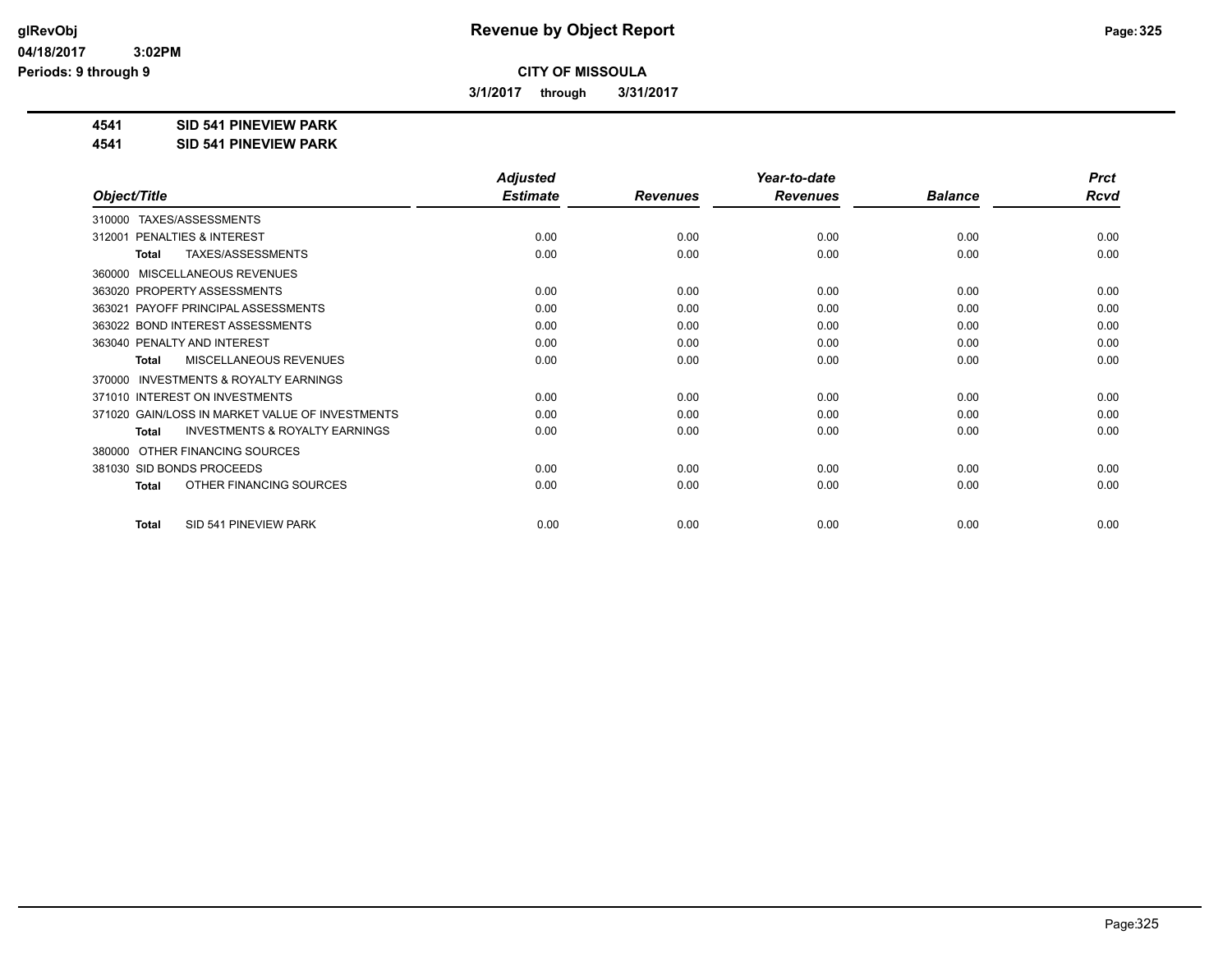**3/1/2017 through 3/31/2017**

#### **4541 SID 541 PINEVIEW PARK**

|                                                     | <b>Adjusted</b> |                 | Year-to-date    |                | <b>Prct</b> |
|-----------------------------------------------------|-----------------|-----------------|-----------------|----------------|-------------|
| Object/Title                                        | <b>Estimate</b> | <b>Revenues</b> | <b>Revenues</b> | <b>Balance</b> | Rcvd        |
| TAXES/ASSESSMENTS<br>310000                         |                 |                 |                 |                |             |
| 312001 PENALTIES & INTEREST                         | 0.00            | 0.00            | 0.00            | 0.00           | 0.00        |
| TAXES/ASSESSMENTS<br>Total                          | 0.00            | 0.00            | 0.00            | 0.00           | 0.00        |
| MISCELLANEOUS REVENUES<br>360000                    |                 |                 |                 |                |             |
| 363020 PROPERTY ASSESSMENTS                         | 0.00            | 0.00            | 0.00            | 0.00           | 0.00        |
| 363021 PAYOFF PRINCIPAL ASSESSMENTS                 | 0.00            | 0.00            | 0.00            | 0.00           | 0.00        |
| 363022 BOND INTEREST ASSESSMENTS                    | 0.00            | 0.00            | 0.00            | 0.00           | 0.00        |
| 363040 PENALTY AND INTEREST                         | 0.00            | 0.00            | 0.00            | 0.00           | 0.00        |
| MISCELLANEOUS REVENUES<br>Total                     | 0.00            | 0.00            | 0.00            | 0.00           | 0.00        |
| <b>INVESTMENTS &amp; ROYALTY EARNINGS</b><br>370000 |                 |                 |                 |                |             |
| 371010 INTEREST ON INVESTMENTS                      | 0.00            | 0.00            | 0.00            | 0.00           | 0.00        |
| 371020 GAIN/LOSS IN MARKET VALUE OF INVESTMENT      | 0.00            | 0.00            | 0.00            | 0.00           | 0.00        |
| <b>INVESTMENTS &amp; ROYALTY EARNINGS</b><br>Total  | 0.00            | 0.00            | 0.00            | 0.00           | 0.00        |
| OTHER FINANCING SOURCES<br>380000                   |                 |                 |                 |                |             |
| 381030 SID BONDS PROCEEDS                           | 0.00            | 0.00            | 0.00            | 0.00           | 0.00        |
| OTHER FINANCING SOURCES<br><b>Total</b>             | 0.00            | 0.00            | 0.00            | 0.00           | 0.00        |
| SID 541 PINEVIEW PARK<br><b>Total</b>               | 0.00            | 0.00            | 0.00            | 0.00           | 0.00        |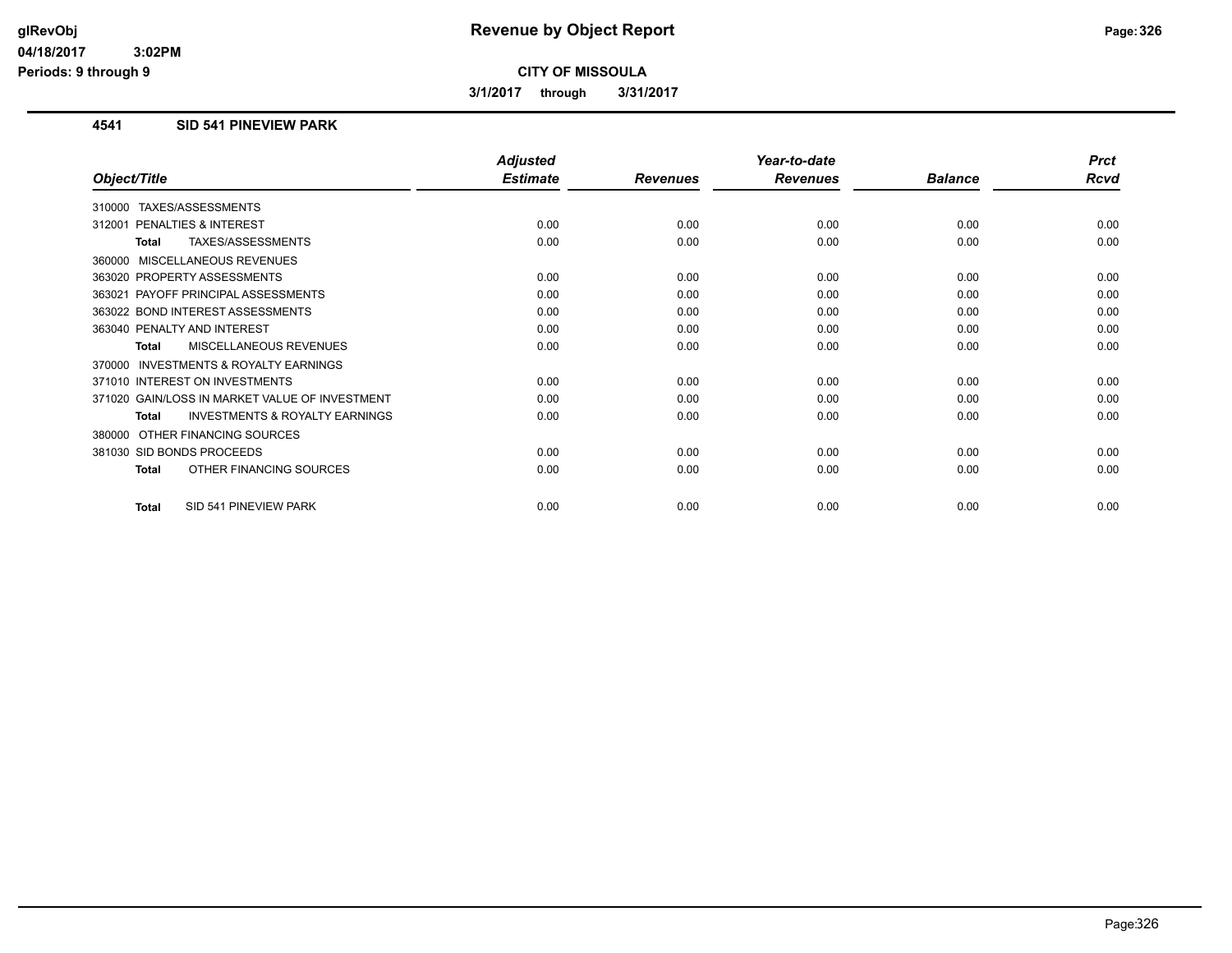**3/1/2017 through 3/31/2017**

**4542 SID 542 HILLVIEW WAY**

**4542 SID 542 HILLVIEW WAY**

|                                                 | <b>Adjusted</b> |                 | Year-to-date    |                | <b>Prct</b> |
|-------------------------------------------------|-----------------|-----------------|-----------------|----------------|-------------|
| Object/Title                                    | <b>Estimate</b> | <b>Revenues</b> | <b>Revenues</b> | <b>Balance</b> | <b>Rcvd</b> |
| 370000 INVESTMENTS & ROYALTY EARNINGS           |                 |                 |                 |                |             |
| 371010 INTEREST ON INVESTMENTS                  | 0.00            | 0.00            | 0.00            | 0.00           | 0.00        |
| 371020 GAIN/LOSS IN MARKET VALUE OF INVESTMENTS | 0.00            | 0.00            | 0.00            | 0.00           | 0.00        |
| INVESTMENTS & ROYALTY EARNINGS<br>Total         | 0.00            | 0.00            | 0.00            | 0.00           | 0.00        |
| 380000 OTHER FINANCING SOURCES                  |                 |                 |                 |                |             |
| 381030 SID BONDS PROCEEDS                       | 0.00            | 0.00            | 0.00            | 0.00           | 0.00        |
| 383000 OPERATING TRANSFERS                      | 0.00            | 0.00            | 0.00            | 0.00           | 0.00        |
| OTHER FINANCING SOURCES<br>Total                | 0.00            | 0.00            | 0.00            | 0.00           | 0.00        |
| SID 542 HILLVIEW WAY<br><b>Total</b>            | 0.00            | 0.00            | 0.00            | 0.00           | 0.00        |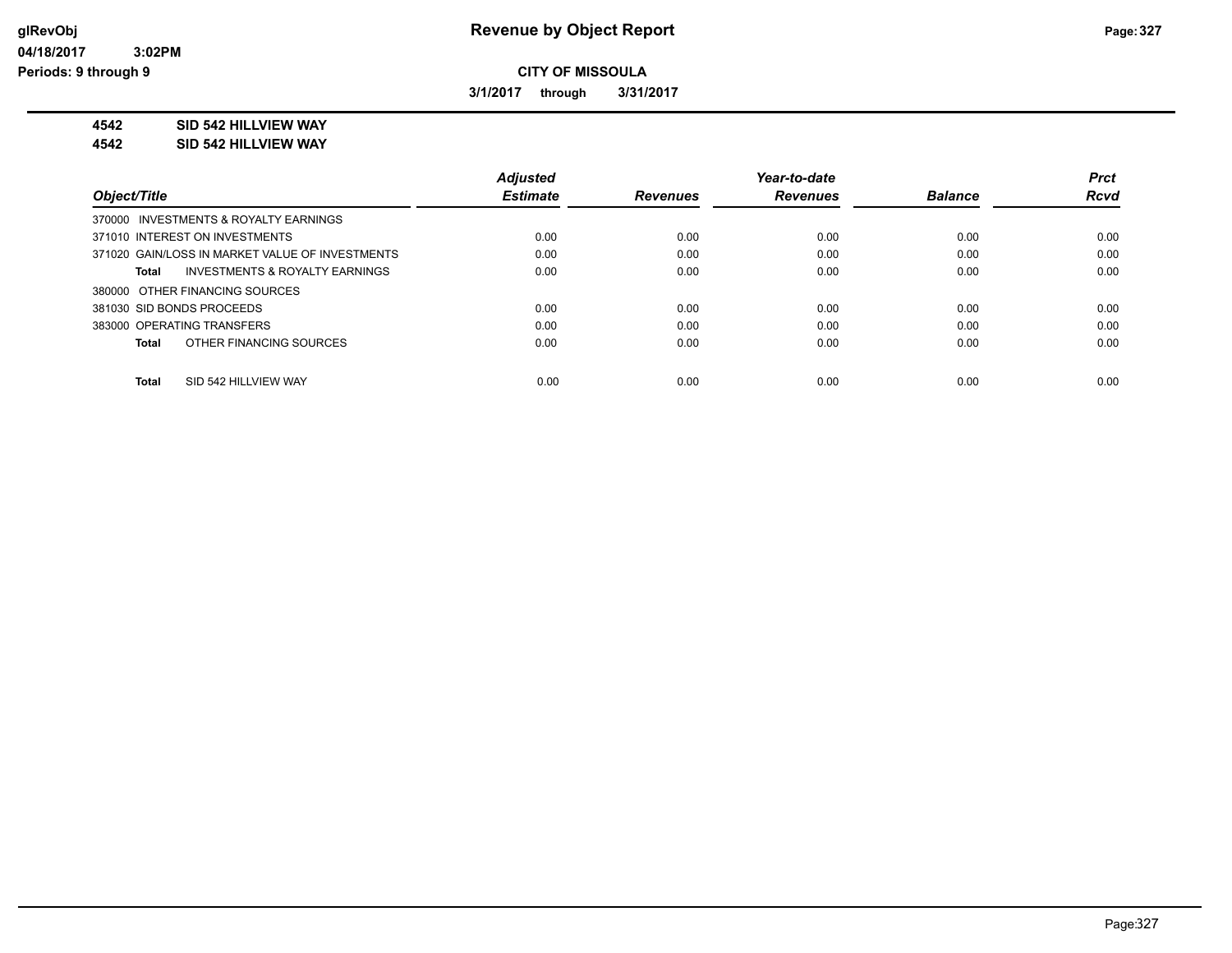**3/1/2017 through 3/31/2017**

#### **4542 SID 542 HILLVIEW WAY**

|                                                | <b>Adjusted</b> |                 | Year-to-date    |                | <b>Prct</b> |
|------------------------------------------------|-----------------|-----------------|-----------------|----------------|-------------|
| Object/Title                                   | <b>Estimate</b> | <b>Revenues</b> | <b>Revenues</b> | <b>Balance</b> | <b>Rcvd</b> |
| 370000 INVESTMENTS & ROYALTY EARNINGS          |                 |                 |                 |                |             |
| 371010 INTEREST ON INVESTMENTS                 | 0.00            | 0.00            | 0.00            | 0.00           | 0.00        |
| 371020 GAIN/LOSS IN MARKET VALUE OF INVESTMENT | 0.00            | 0.00            | 0.00            | 0.00           | 0.00        |
| INVESTMENTS & ROYALTY EARNINGS<br>Total        | 0.00            | 0.00            | 0.00            | 0.00           | 0.00        |
| 380000 OTHER FINANCING SOURCES                 |                 |                 |                 |                |             |
| 381030 SID BONDS PROCEEDS                      | 0.00            | 0.00            | 0.00            | 0.00           | 0.00        |
| 383000 OPERATING TRANSFERS                     | 0.00            | 0.00            | 0.00            | 0.00           | 0.00        |
| Total<br>OTHER FINANCING SOURCES               | 0.00            | 0.00            | 0.00            | 0.00           | 0.00        |
| SID 542 HILLVIEW WAY<br>Total                  | 0.00            | 0.00            | 0.00            | 0.00           | 0.00        |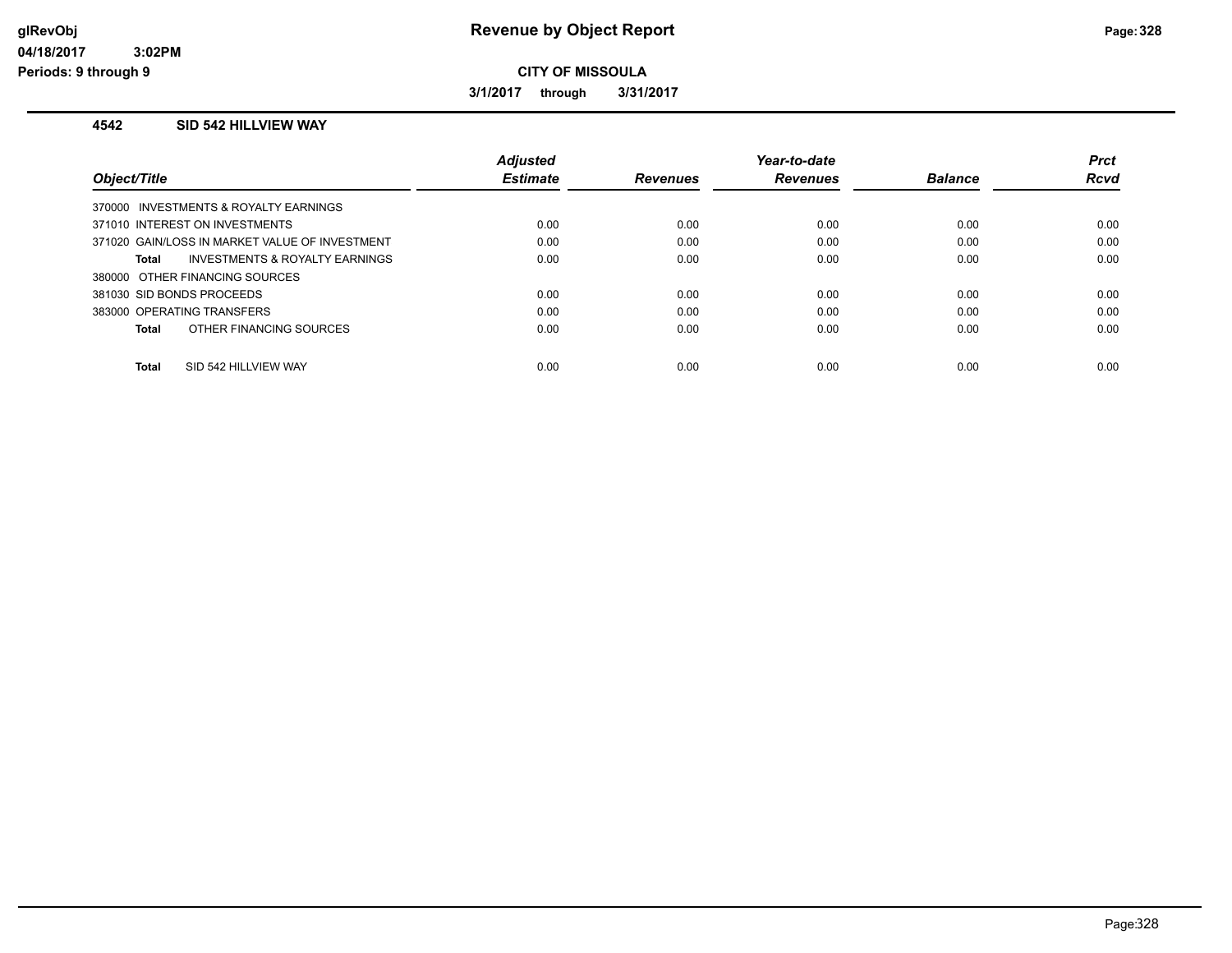**3/1/2017 through 3/31/2017**

**4543 SID 543 TRAFFIC CALMING 4543 SID 543 TRAFFIC CALMING**

| Object/Title                                       | <b>Adjusted</b><br><b>Estimate</b> | <b>Revenues</b> | Year-to-date<br><b>Revenues</b> | <b>Balance</b> | <b>Prct</b><br><b>Rcvd</b> |
|----------------------------------------------------|------------------------------------|-----------------|---------------------------------|----------------|----------------------------|
| 370000 INVESTMENTS & ROYALTY EARNINGS              |                                    |                 |                                 |                |                            |
| 371010 INTEREST ON INVESTMENTS                     | 0.00                               | 0.00            | 0.00                            | 0.00           | 0.00                       |
| <b>INVESTMENTS &amp; ROYALTY EARNINGS</b><br>Total | 0.00                               | 0.00            | 0.00                            | 0.00           | 0.00                       |
| 380000 OTHER FINANCING SOURCES                     |                                    |                 |                                 |                |                            |
| 383000 OPERATING TRANSFERS                         | 0.00                               | 0.00            | 0.00                            | 0.00           | 0.00                       |
| OTHER FINANCING SOURCES<br>Total                   | 0.00                               | 0.00            | 0.00                            | 0.00           | 0.00                       |
|                                                    |                                    |                 |                                 |                |                            |
| SID 543 TRAFFIC CALMING<br><b>Total</b>            | 0.00                               | 0.00            | 0.00                            | 0.00           | 0.00                       |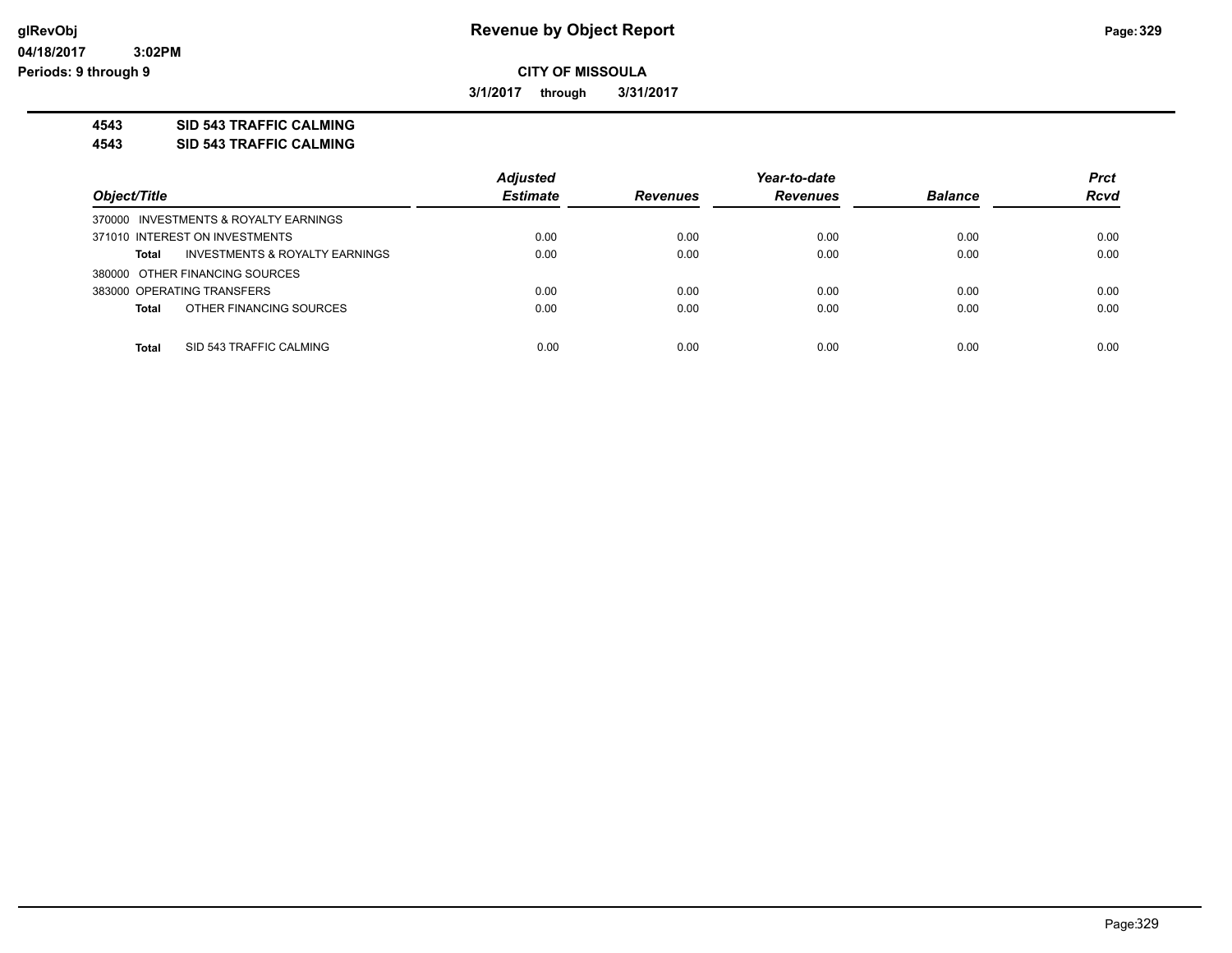**3/1/2017 through 3/31/2017**

## **4543 SID 543 TRAFFIC CALMING**

|                                |                                           | <b>Adjusted</b> |                 | Year-to-date    |                | <b>Prct</b> |
|--------------------------------|-------------------------------------------|-----------------|-----------------|-----------------|----------------|-------------|
| Object/Title                   |                                           | <b>Estimate</b> | <b>Revenues</b> | <b>Revenues</b> | <b>Balance</b> | <b>Rcvd</b> |
|                                | 370000 INVESTMENTS & ROYALTY EARNINGS     |                 |                 |                 |                |             |
| 371010 INTEREST ON INVESTMENTS |                                           | 0.00            | 0.00            | 0.00            | 0.00           | 0.00        |
| Total                          | <b>INVESTMENTS &amp; ROYALTY EARNINGS</b> | 0.00            | 0.00            | 0.00            | 0.00           | 0.00        |
|                                | 380000 OTHER FINANCING SOURCES            |                 |                 |                 |                |             |
| 383000 OPERATING TRANSFERS     |                                           | 0.00            | 0.00            | 0.00            | 0.00           | 0.00        |
| Total                          | OTHER FINANCING SOURCES                   | 0.00            | 0.00            | 0.00            | 0.00           | 0.00        |
| Total                          | SID 543 TRAFFIC CALMING                   | 0.00            | 0.00            | 0.00            | 0.00           | 0.00        |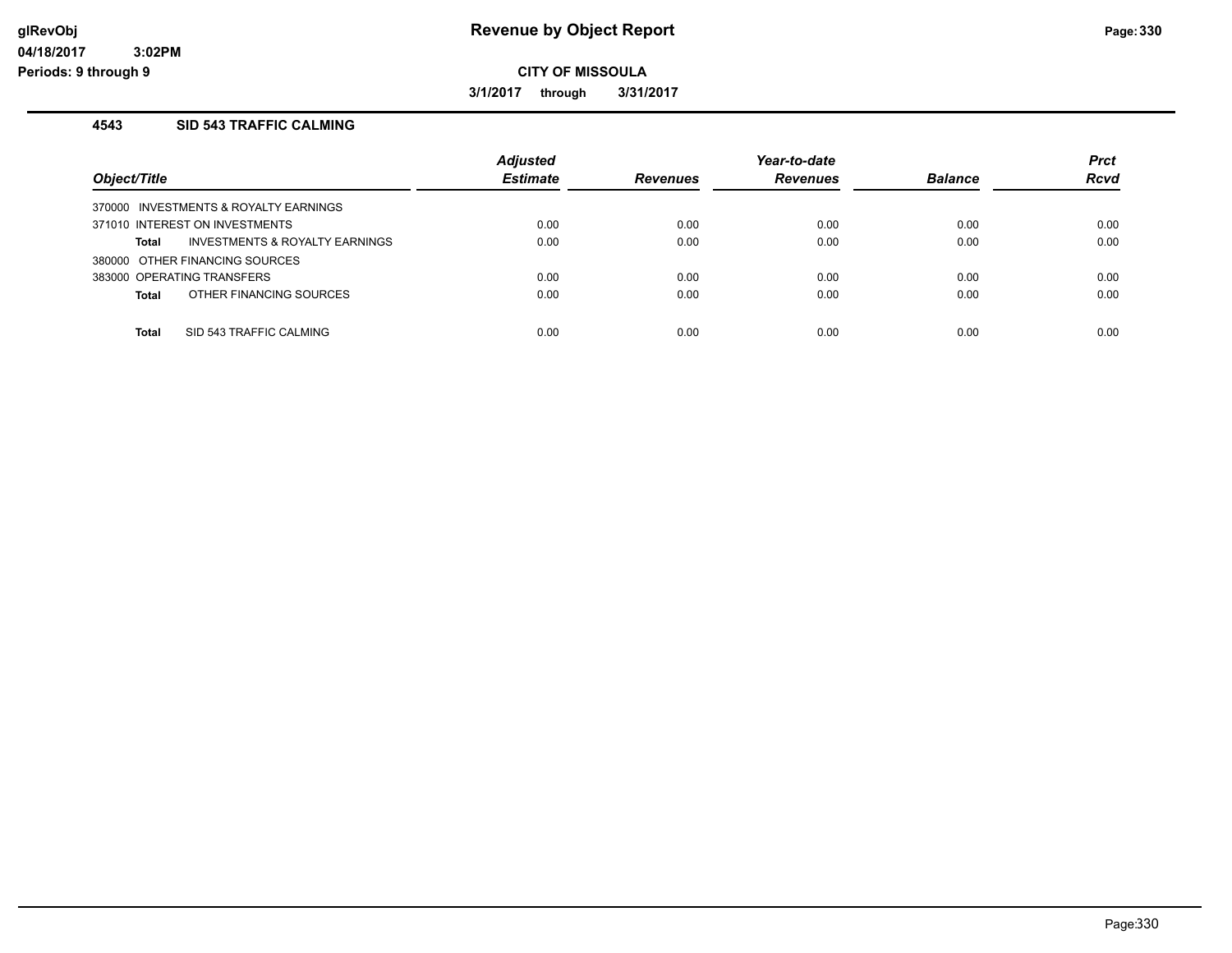**3/1/2017 through 3/31/2017**

# **4544 MILLER CREEK MITIGATION FUND**

# **4544 MILLER CREEK MITIGATION FUND**

|                                                    | <b>Adjusted</b> |                 | Year-to-date    |                | <b>Prct</b> |
|----------------------------------------------------|-----------------|-----------------|-----------------|----------------|-------------|
| Object/Title                                       | <b>Estimate</b> | <b>Revenues</b> | <b>Revenues</b> | <b>Balance</b> | <b>Rcvd</b> |
| TAXES/ASSESSMENTS<br>310000                        |                 |                 |                 |                |             |
| 312001 PENALTIES & INTEREST                        | 0.00            | 0.00            | 0.00            | 0.00           | 0.00        |
| TAXES/ASSESSMENTS<br>Total                         | 0.00            | 0.00            | 0.00            | 0.00           | 0.00        |
| 370000 INVESTMENTS & ROYALTY EARNINGS              |                 |                 |                 |                |             |
| 371010 INTEREST ON INVESTMENTS                     | 0.00            | 0.00            | 0.00            | 0.00           | 0.00        |
| 371020 GAIN/LOSS IN MARKET VALUE OF INVESTMENTS    | 0.00            | 0.00            | 0.00            | 0.00           | 0.00        |
| <b>INVESTMENTS &amp; ROYALTY EARNINGS</b><br>Total | 0.00            | 0.00            | 0.00            | 0.00           | 0.00        |
| 380000 OTHER FINANCING SOURCES                     |                 |                 |                 |                |             |
| 381030 SID BONDS PROCEEDS                          | 0.00            | 0.00            | 0.00            | 0.00           | 0.00        |
| OTHER FINANCING SOURCES<br>Total                   | 0.00            | 0.00            | 0.00            | 0.00           | 0.00        |
| MILLER CREEK MITIGATION FUND<br><b>Total</b>       | 0.00            | 0.00            | 0.00            | 0.00           | 0.00        |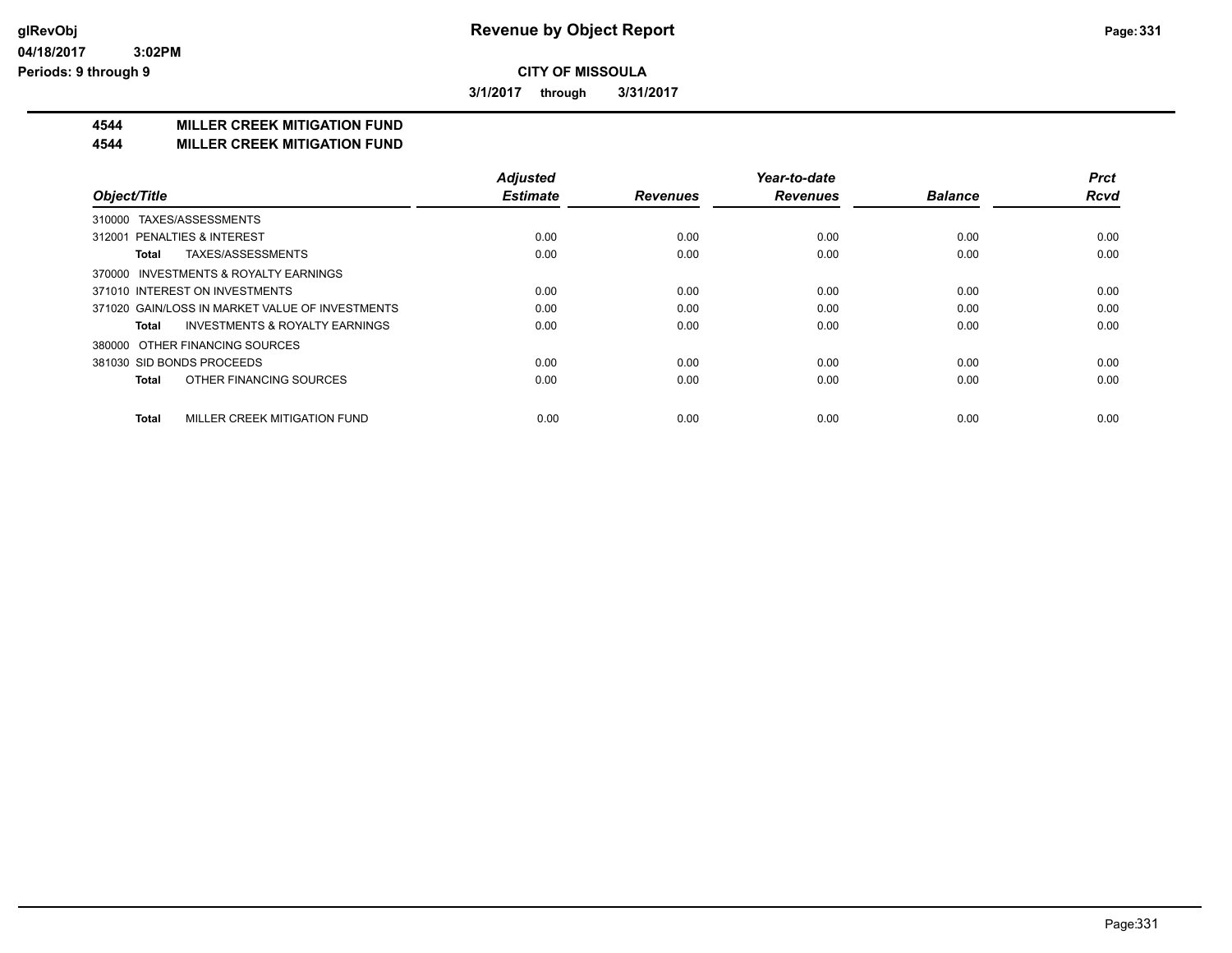**3/1/2017 through 3/31/2017**

## **4544 MILLER CREEK MITIGATION FUND**

|                                                    | <b>Adjusted</b> |                 | Year-to-date    |                | <b>Prct</b> |
|----------------------------------------------------|-----------------|-----------------|-----------------|----------------|-------------|
| Object/Title                                       | <b>Estimate</b> | <b>Revenues</b> | <b>Revenues</b> | <b>Balance</b> | <b>Rcvd</b> |
| TAXES/ASSESSMENTS<br>310000                        |                 |                 |                 |                |             |
| 312001 PENALTIES & INTEREST                        | 0.00            | 0.00            | 0.00            | 0.00           | 0.00        |
| TAXES/ASSESSMENTS<br>Total                         | 0.00            | 0.00            | 0.00            | 0.00           | 0.00        |
| 370000 INVESTMENTS & ROYALTY EARNINGS              |                 |                 |                 |                |             |
| 371010 INTEREST ON INVESTMENTS                     | 0.00            | 0.00            | 0.00            | 0.00           | 0.00        |
| 371020 GAIN/LOSS IN MARKET VALUE OF INVESTMENT     | 0.00            | 0.00            | 0.00            | 0.00           | 0.00        |
| <b>INVESTMENTS &amp; ROYALTY EARNINGS</b><br>Total | 0.00            | 0.00            | 0.00            | 0.00           | 0.00        |
| 380000 OTHER FINANCING SOURCES                     |                 |                 |                 |                |             |
| 381030 SID BONDS PROCEEDS                          | 0.00            | 0.00            | 0.00            | 0.00           | 0.00        |
| OTHER FINANCING SOURCES<br>Total                   | 0.00            | 0.00            | 0.00            | 0.00           | 0.00        |
| MILLER CREEK MITIGATION FUND<br><b>Total</b>       | 0.00            | 0.00            | 0.00            | 0.00           | 0.00        |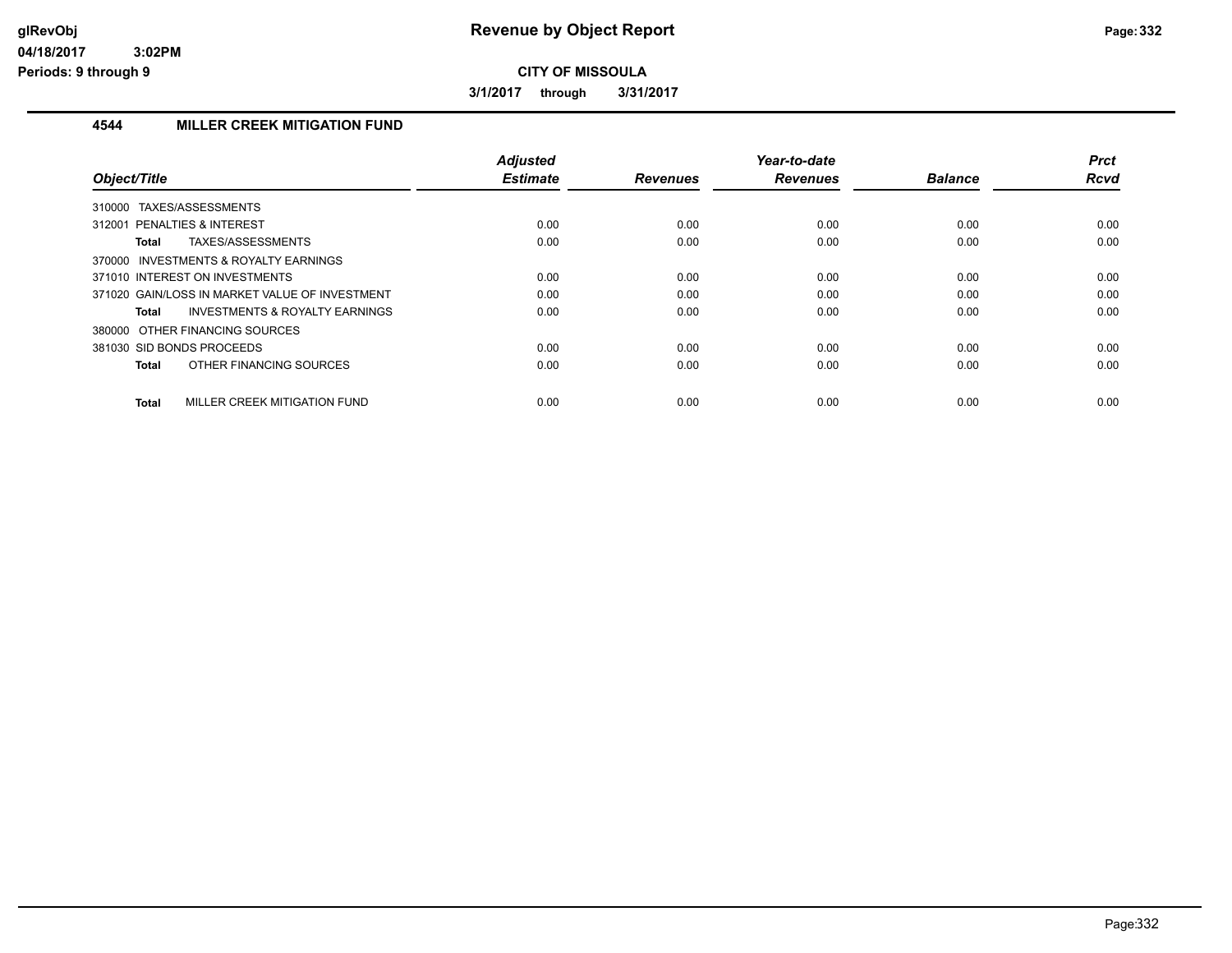**3/1/2017 through 3/31/2017**

## **4545 MILLER CREEK TWITE CONSTRUCTION 4545 MILLER CREEK TWITE CONSTRUCTION**

| Object/Title                                        | <b>Adjusted</b><br><b>Estimate</b> | <b>Revenues</b> | Year-to-date<br><b>Revenues</b> | <b>Balance</b> | <b>Prct</b><br>Rcvd |
|-----------------------------------------------------|------------------------------------|-----------------|---------------------------------|----------------|---------------------|
| TAXES/ASSESSMENTS<br>310000                         |                                    |                 |                                 |                |                     |
| PENALTIES & INTEREST<br>312001                      | 0.00                               | 0.00            | 0.00                            | 0.00           | 0.00                |
| TAXES/ASSESSMENTS<br><b>Total</b>                   | 0.00                               | 0.00            | 0.00                            | 0.00           | 0.00                |
| <b>INVESTMENTS &amp; ROYALTY EARNINGS</b><br>370000 |                                    |                 |                                 |                |                     |
| 371010 INTEREST ON INVESTMENTS                      | 0.00                               | 0.00            | 0.00                            | 0.00           | 0.00                |
| 371020 GAIN/LOSS IN MARKET VALUE OF INVESTMENTS     | 0.00                               | 0.00            | 0.00                            | 0.00           | 0.00                |
| <b>INVESTMENTS &amp; ROYALTY EARNINGS</b><br>Total  | 0.00                               | 0.00            | 0.00                            | 0.00           | 0.00                |
| OTHER FINANCING SOURCES<br>380000                   |                                    |                 |                                 |                |                     |
| 381030 SID BONDS PROCEEDS                           | 0.00                               | 0.00            | 0.00                            | 0.00           | 0.00                |
| OTHER FINANCING SOURCES<br>Total                    | 0.00                               | 0.00            | 0.00                            | 0.00           | 0.00                |
| <b>MILLER CREEK</b><br>430000                       |                                    |                 |                                 |                |                     |
| 430230 MILLER CR TWITE CONSTRUCTION                 | 0.00                               | 0.00            | 0.00                            | 0.00           | 0.00                |
| <b>MILLER CREEK</b><br><b>Total</b>                 | 0.00                               | 0.00            | 0.00                            | 0.00           | 0.00                |
|                                                     |                                    |                 |                                 |                |                     |
| MILLER CREEK TWITE CONSTRUCTION<br><b>Total</b>     | 0.00                               | 0.00            | 0.00                            | 0.00           | 0.00                |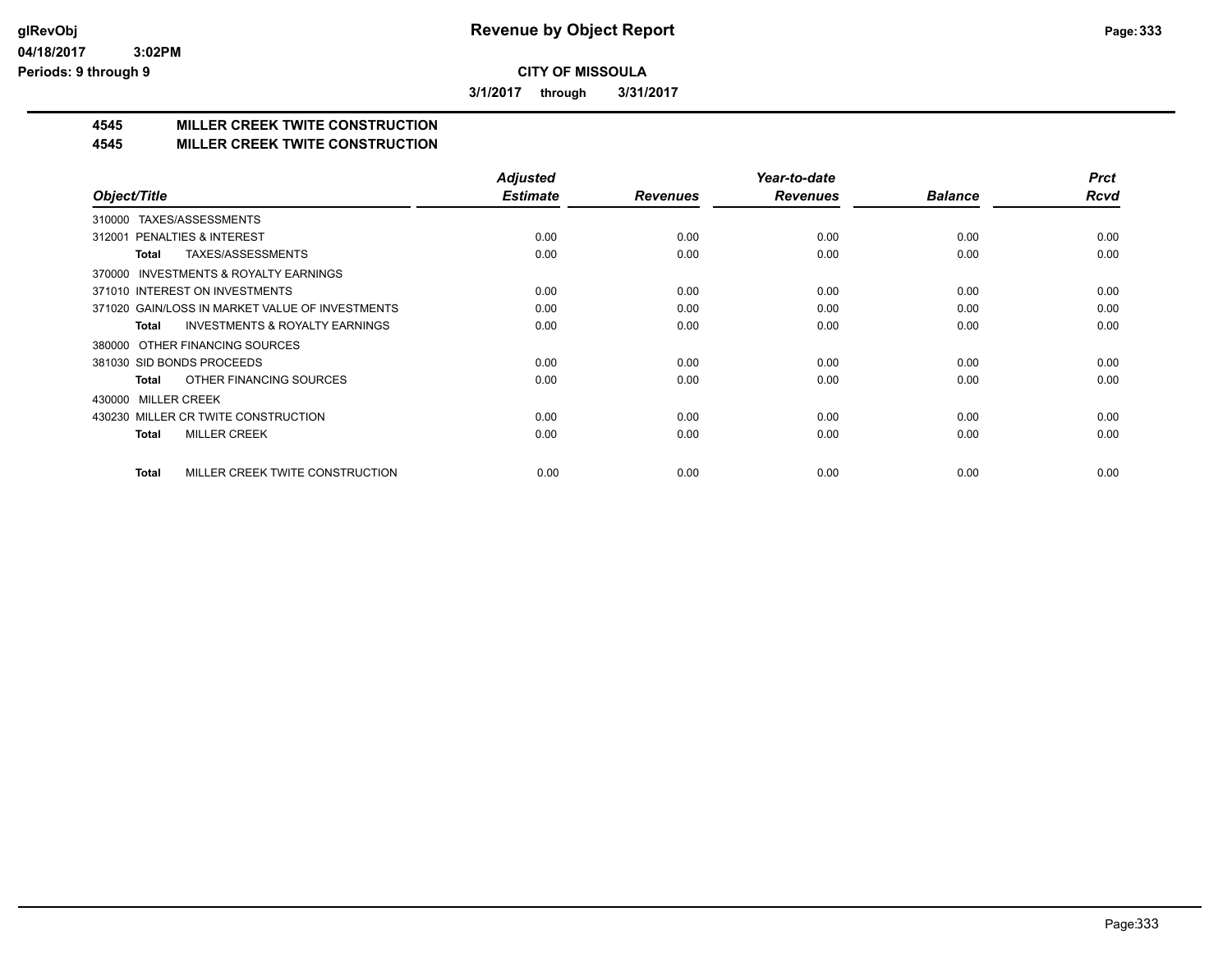**3/1/2017 through 3/31/2017**

## **4545 MILLER CREEK TWITE CONSTRUCTION**

| <b>Adjusted</b> |                                 | Year-to-date                    |                                 | <b>Prct</b><br><b>Rcvd</b>     |
|-----------------|---------------------------------|---------------------------------|---------------------------------|--------------------------------|
|                 |                                 |                                 |                                 |                                |
|                 |                                 |                                 |                                 |                                |
|                 |                                 |                                 |                                 | 0.00                           |
| 0.00            | 0.00                            | 0.00                            | 0.00                            | 0.00                           |
|                 |                                 |                                 |                                 |                                |
| 0.00            | 0.00                            | 0.00                            | 0.00                            | 0.00                           |
| 0.00            | 0.00                            | 0.00                            | 0.00                            | 0.00                           |
| 0.00            | 0.00                            | 0.00                            | 0.00                            | 0.00                           |
|                 |                                 |                                 |                                 |                                |
| 0.00            | 0.00                            | 0.00                            | 0.00                            | 0.00                           |
| 0.00            | 0.00                            | 0.00                            | 0.00                            | 0.00                           |
|                 |                                 |                                 |                                 |                                |
| 0.00            | 0.00                            | 0.00                            | 0.00                            | 0.00                           |
| 0.00            | 0.00                            | 0.00                            | 0.00                            | 0.00                           |
|                 |                                 |                                 |                                 | 0.00                           |
|                 | <b>Estimate</b><br>0.00<br>0.00 | <b>Revenues</b><br>0.00<br>0.00 | <b>Revenues</b><br>0.00<br>0.00 | <b>Balance</b><br>0.00<br>0.00 |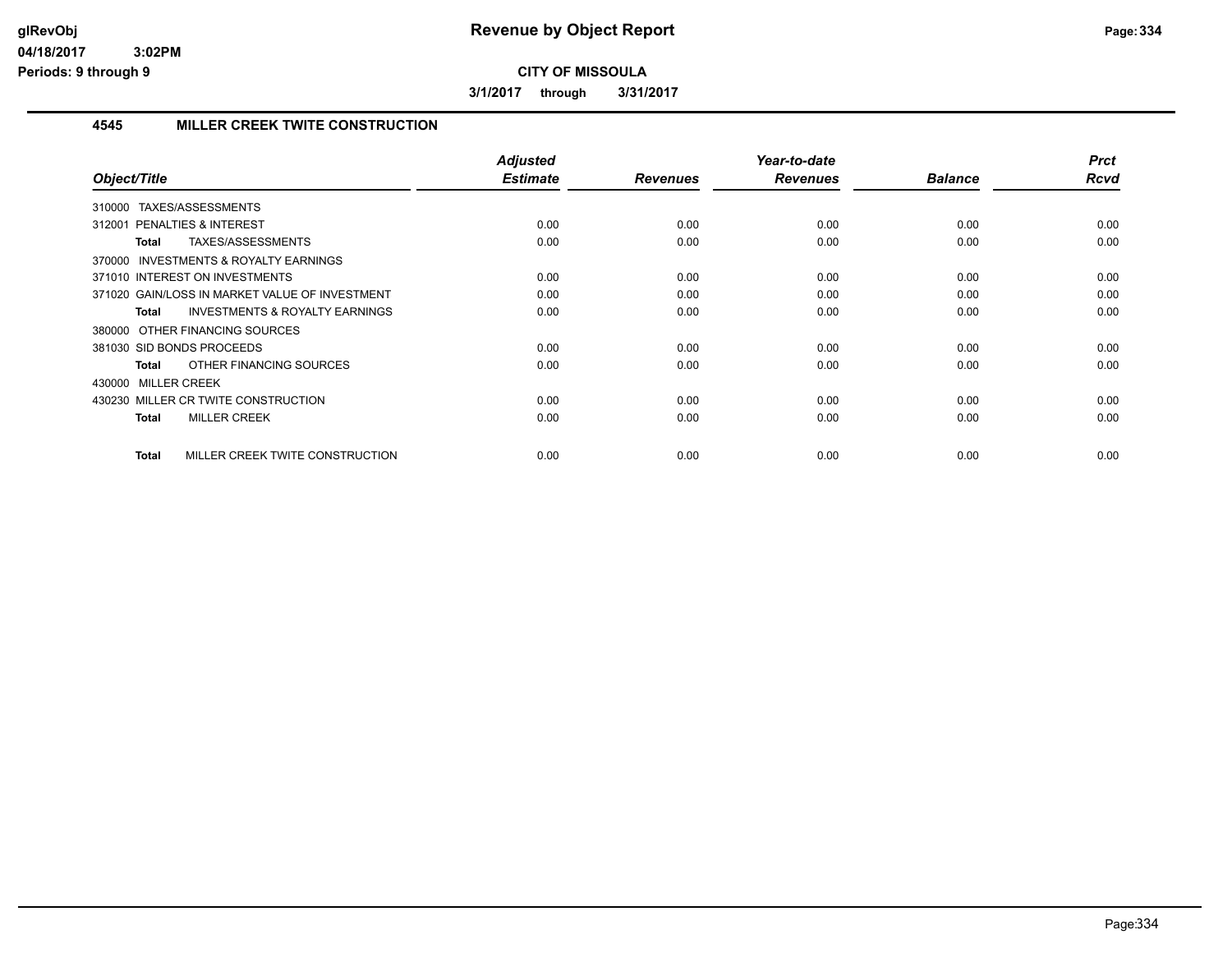**3/1/2017 through 3/31/2017**

## **4546 MILLER CREEK MALOHNEY CONSTRUCTION 4546 MILLER CREEK MALOHNEY CONSTRUCTION**

|                                                           | <b>Adjusted</b> |                 | Year-to-date    |                | <b>Prct</b> |
|-----------------------------------------------------------|-----------------|-----------------|-----------------|----------------|-------------|
| Object/Title                                              | <b>Estimate</b> | <b>Revenues</b> | <b>Revenues</b> | <b>Balance</b> | <b>Rcvd</b> |
| TAXES/ASSESSMENTS<br>310000                               |                 |                 |                 |                |             |
| PENALTIES & INTEREST<br>312001                            | 0.00            | 0.00            | 0.00            | 0.00           | 0.00        |
| TAXES/ASSESSMENTS<br><b>Total</b>                         | 0.00            | 0.00            | 0.00            | 0.00           | 0.00        |
| MISCELLANEOUS REVENUES<br>360000                          |                 |                 |                 |                |             |
| 365000 DONATIONS                                          | 0.00            | 0.00            | 0.00            | 0.00           | 0.00        |
| MISCELLANEOUS REVENUES<br>Total                           | 0.00            | 0.00            | 0.00            | 0.00           | 0.00        |
| <b>INVESTMENTS &amp; ROYALTY EARNINGS</b><br>370000       |                 |                 |                 |                |             |
| 371010 INTEREST ON INVESTMENTS                            | 0.00            | 0.00            | 0.00            | 0.00           | 0.00        |
| 371020 GAIN/LOSS IN MARKET VALUE OF INVESTMENTS           | 0.00            | 0.00            | 0.00            | 0.00           | 0.00        |
| <b>INVESTMENTS &amp; ROYALTY EARNINGS</b><br><b>Total</b> | 0.00            | 0.00            | 0.00            | 0.00           | 0.00        |
| OTHER FINANCING SOURCES<br>380000                         |                 |                 |                 |                |             |
| 381030 SID BONDS PROCEEDS                                 | 0.00            | 0.00            | 0.00            | 0.00           | 0.00        |
| OTHER FINANCING SOURCES<br><b>Total</b>                   | 0.00            | 0.00            | 0.00            | 0.00           | 0.00        |
| <b>MILLER CREEK</b><br>430000                             |                 |                 |                 |                |             |
| 430230 MILLER CR TWITE CONSTRUCTION                       | 0.00            | 0.00            | 0.00            | 0.00           | 0.00        |
| <b>MILLER CREEK</b><br><b>Total</b>                       | 0.00            | 0.00            | 0.00            | 0.00           | 0.00        |
|                                                           |                 |                 |                 |                |             |
| MILLER CREEK MALOHNEY CONSTRUCTION<br><b>Total</b>        | 0.00            | 0.00            | 0.00            | 0.00           | 0.00        |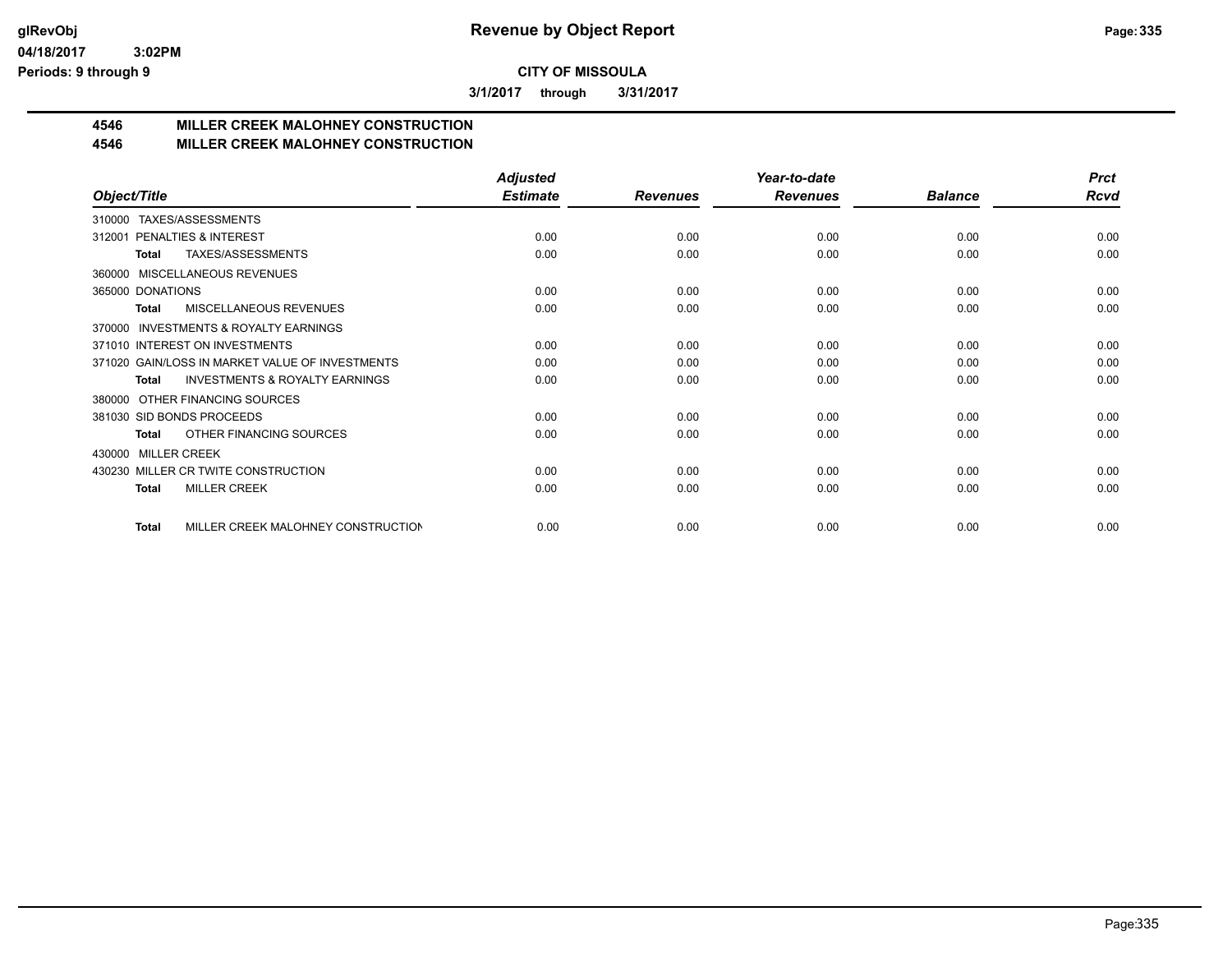**3/1/2017 through 3/31/2017**

## **4546 MILLER CREEK MALOHNEY CONSTRUCTION**

|                                                           | <b>Adjusted</b> |                 | Year-to-date    |                | <b>Prct</b> |
|-----------------------------------------------------------|-----------------|-----------------|-----------------|----------------|-------------|
| Object/Title                                              | <b>Estimate</b> | <b>Revenues</b> | <b>Revenues</b> | <b>Balance</b> | <b>Rcvd</b> |
| TAXES/ASSESSMENTS<br>310000                               |                 |                 |                 |                |             |
| 312001 PENALTIES & INTEREST                               | 0.00            | 0.00            | 0.00            | 0.00           | 0.00        |
| TAXES/ASSESSMENTS<br>Total                                | 0.00            | 0.00            | 0.00            | 0.00           | 0.00        |
| 360000 MISCELLANEOUS REVENUES                             |                 |                 |                 |                |             |
| 365000 DONATIONS                                          | 0.00            | 0.00            | 0.00            | 0.00           | 0.00        |
| MISCELLANEOUS REVENUES<br>Total                           | 0.00            | 0.00            | 0.00            | 0.00           | 0.00        |
| <b>INVESTMENTS &amp; ROYALTY EARNINGS</b><br>370000       |                 |                 |                 |                |             |
| 371010 INTEREST ON INVESTMENTS                            | 0.00            | 0.00            | 0.00            | 0.00           | 0.00        |
| 371020 GAIN/LOSS IN MARKET VALUE OF INVESTMENT            | 0.00            | 0.00            | 0.00            | 0.00           | 0.00        |
| <b>INVESTMENTS &amp; ROYALTY EARNINGS</b><br><b>Total</b> | 0.00            | 0.00            | 0.00            | 0.00           | 0.00        |
| 380000 OTHER FINANCING SOURCES                            |                 |                 |                 |                |             |
| 381030 SID BONDS PROCEEDS                                 | 0.00            | 0.00            | 0.00            | 0.00           | 0.00        |
| OTHER FINANCING SOURCES<br>Total                          | 0.00            | 0.00            | 0.00            | 0.00           | 0.00        |
| <b>MILLER CREEK</b><br>430000                             |                 |                 |                 |                |             |
| 430230 MILLER CR TWITE CONSTRUCTION                       | 0.00            | 0.00            | 0.00            | 0.00           | 0.00        |
| <b>MILLER CREEK</b><br><b>Total</b>                       | 0.00            | 0.00            | 0.00            | 0.00           | 0.00        |
| MILLER CREEK MALOHNEY CONSTRUCTIOI<br><b>Total</b>        | 0.00            | 0.00            | 0.00            | 0.00           | 0.00        |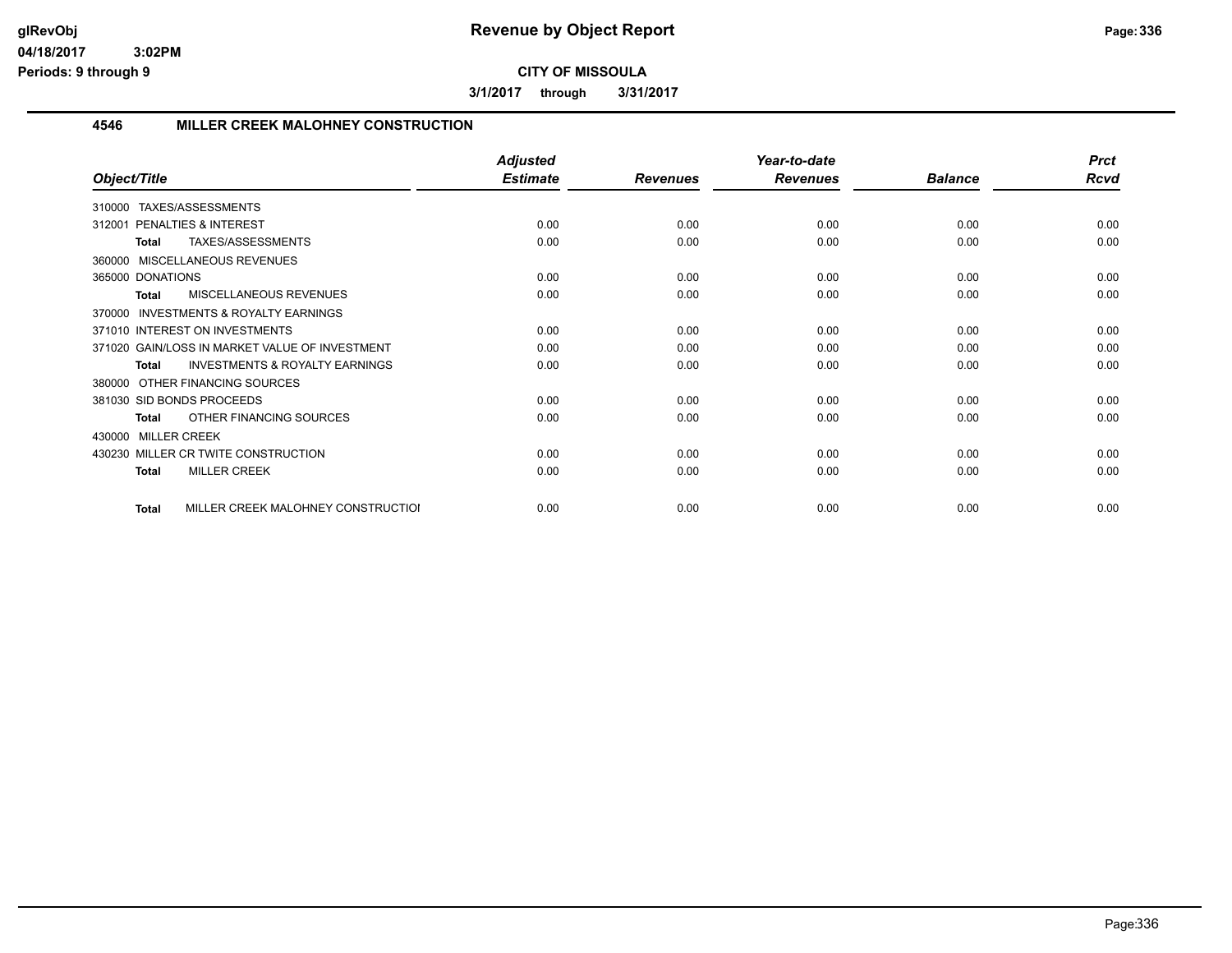**3/1/2017 through 3/31/2017**

## **4547 MILLER CREEK MCCARTHY CONSTRUCTION 4547 MILLER CREEK MCCARTHY CONSTRUCTION**

| Object/Title                                        | <b>Adjusted</b><br><b>Estimate</b> | <b>Revenues</b> | Year-to-date<br><b>Revenues</b> | <b>Balance</b> | <b>Prct</b><br>Rcvd |
|-----------------------------------------------------|------------------------------------|-----------------|---------------------------------|----------------|---------------------|
| 310000 TAXES/ASSESSMENTS                            |                                    |                 |                                 |                |                     |
| <b>PENALTIES &amp; INTEREST</b><br>312001           | 0.00                               | 0.00            | 0.00                            | 0.00           | 0.00                |
| TAXES/ASSESSMENTS<br>Total                          | 0.00                               | 0.00            | 0.00                            | 0.00           | 0.00                |
| <b>INVESTMENTS &amp; ROYALTY EARNINGS</b><br>370000 |                                    |                 |                                 |                |                     |
| 371010 INTEREST ON INVESTMENTS                      | 0.00                               | 0.00            | 0.00                            | 0.00           | 0.00                |
| 371020 GAIN/LOSS IN MARKET VALUE OF INVESTMENTS     | 0.00                               | 0.00            | 0.00                            | 0.00           | 0.00                |
| <b>INVESTMENTS &amp; ROYALTY EARNINGS</b><br>Total  | 0.00                               | 0.00            | 0.00                            | 0.00           | 0.00                |
| OTHER FINANCING SOURCES<br>380000                   |                                    |                 |                                 |                |                     |
| 381030 SID BONDS PROCEEDS                           | 0.00                               | 0.00            | 0.00                            | 0.00           | 0.00                |
| OTHER FINANCING SOURCES<br>Total                    | 0.00                               | 0.00            | 0.00                            | 0.00           | 0.00                |
| <b>MILLER CREEK</b><br>430000                       |                                    |                 |                                 |                |                     |
| 430230 MILLER CR TWITE CONSTRUCTION                 | 0.00                               | 0.00            | 0.00                            | 0.00           | 0.00                |
| <b>MILLER CREEK</b><br>Total                        | 0.00                               | 0.00            | 0.00                            | 0.00           | 0.00                |
|                                                     |                                    |                 |                                 |                |                     |
| MILLER CREEK MCCARTHY CONSTRUCTION<br>Total         | 0.00                               | 0.00            | 0.00                            | 0.00           | 0.00                |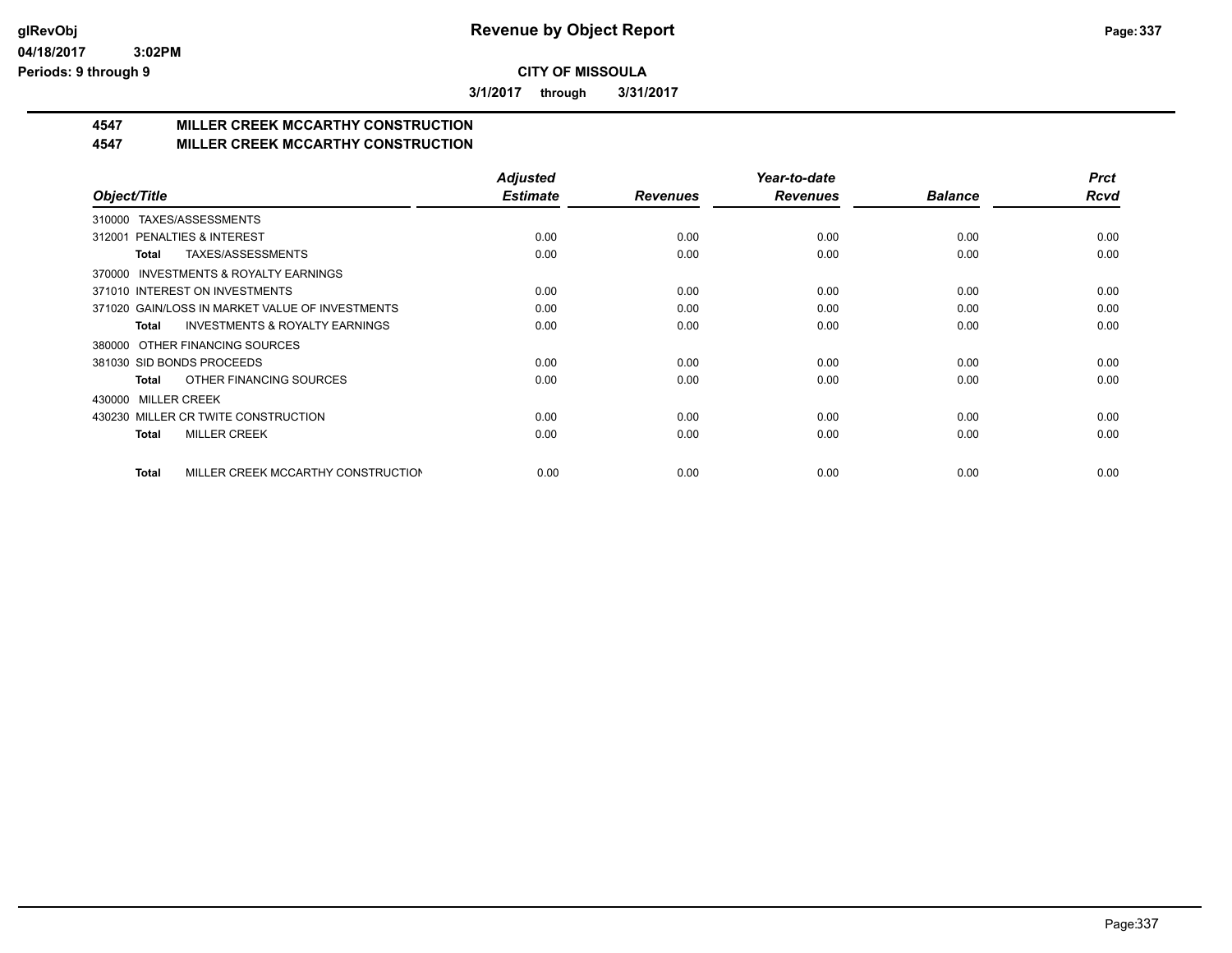**3/1/2017 through 3/31/2017**

#### **4547 MILLER CREEK MCCARTHY CONSTRUCTION**

| Object/Title                                              | <b>Adjusted</b><br><b>Estimate</b> | <b>Revenues</b> | Year-to-date<br><b>Revenues</b> | <b>Balance</b> | <b>Prct</b><br><b>Rcvd</b> |
|-----------------------------------------------------------|------------------------------------|-----------------|---------------------------------|----------------|----------------------------|
| TAXES/ASSESSMENTS<br>310000                               |                                    |                 |                                 |                |                            |
| 312001 PENALTIES & INTEREST                               | 0.00                               | 0.00            | 0.00                            | 0.00           | 0.00                       |
| TAXES/ASSESSMENTS<br><b>Total</b>                         | 0.00                               | 0.00            | 0.00                            | 0.00           | 0.00                       |
| INVESTMENTS & ROYALTY EARNINGS<br>370000                  |                                    |                 |                                 |                |                            |
| 371010 INTEREST ON INVESTMENTS                            | 0.00                               | 0.00            | 0.00                            | 0.00           | 0.00                       |
| 371020 GAIN/LOSS IN MARKET VALUE OF INVESTMENT            | 0.00                               | 0.00            | 0.00                            | 0.00           | 0.00                       |
| <b>INVESTMENTS &amp; ROYALTY EARNINGS</b><br><b>Total</b> | 0.00                               | 0.00            | 0.00                            | 0.00           | 0.00                       |
| 380000 OTHER FINANCING SOURCES                            |                                    |                 |                                 |                |                            |
| 381030 SID BONDS PROCEEDS                                 | 0.00                               | 0.00            | 0.00                            | 0.00           | 0.00                       |
| OTHER FINANCING SOURCES<br>Total                          | 0.00                               | 0.00            | 0.00                            | 0.00           | 0.00                       |
| 430000 MILLER CREEK                                       |                                    |                 |                                 |                |                            |
| 430230 MILLER CR TWITE CONSTRUCTION                       | 0.00                               | 0.00            | 0.00                            | 0.00           | 0.00                       |
| <b>MILLER CREEK</b><br><b>Total</b>                       | 0.00                               | 0.00            | 0.00                            | 0.00           | 0.00                       |
|                                                           |                                    |                 |                                 |                |                            |
| MILLER CREEK MCCARTHY CONSTRUCTIOL<br><b>Total</b>        | 0.00                               | 0.00            | 0.00                            | 0.00           | 0.00                       |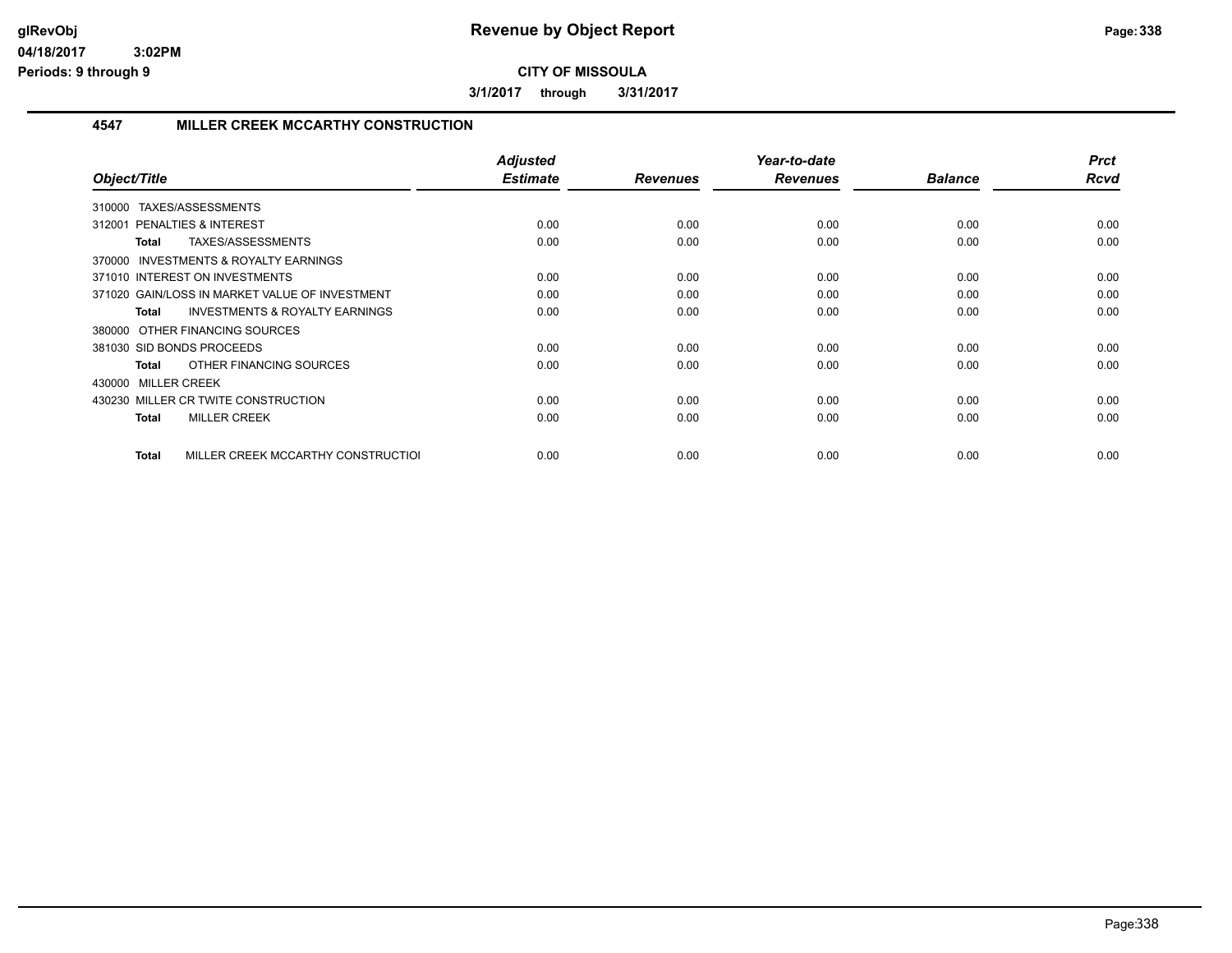**3/1/2017 through 3/31/2017**

## **4548 5TH,6TH & ARTHUR ROAD IMPROVEMENTS 4548 5TH,6TH & ARTHUR ROAD IMPROVEMENTS**

| Object/Title                                        | <b>Adjusted</b><br><b>Estimate</b> | <b>Revenues</b> | Year-to-date<br><b>Revenues</b> | <b>Balance</b> | <b>Prct</b><br><b>Rcvd</b> |
|-----------------------------------------------------|------------------------------------|-----------------|---------------------------------|----------------|----------------------------|
| 330000 INTERGOVERNMENTAL REVENUES                   |                                    |                 |                                 |                |                            |
| 336001 MDT REIMBURSEMENTS                           | 0.00                               | 0.00            | 0.00                            | 0.00           | 0.00                       |
| INTERGOVERNMENTAL REVENUES<br>Total                 | 0.00                               | 0.00            | 0.00                            | 0.00           | 0.00                       |
| <b>INVESTMENTS &amp; ROYALTY EARNINGS</b><br>370000 |                                    |                 |                                 |                |                            |
| 371010 INTEREST ON INVESTMENTS                      | 0.00                               | 0.00            | 0.00                            | 0.00           | 0.00                       |
| <b>INVESTMENTS &amp; ROYALTY EARNINGS</b><br>Total  | 0.00                               | 0.00            | 0.00                            | 0.00           | 0.00                       |
| OTHER FINANCING SOURCES<br>380000                   |                                    |                 |                                 |                |                            |
| 381010 BOND PROCEEDS                                | 0.00                               | 0.00            | 0.00                            | 0.00           | 0.00                       |
| 381030 SID BONDS PROCEEDS                           | 0.00                               | 0.00            | 0.00                            | 0.00           | 0.00                       |
| OTHER FINANCING SOURCES<br>Total                    | 0.00                               | 0.00            | 0.00                            | 0.00           | 0.00                       |
|                                                     |                                    |                 |                                 |                |                            |
| 5TH, 6TH & ARTHUR ROAD IMPROVEMENTS<br><b>Total</b> | 0.00                               | 0.00            | 0.00                            | 0.00           | 0.00                       |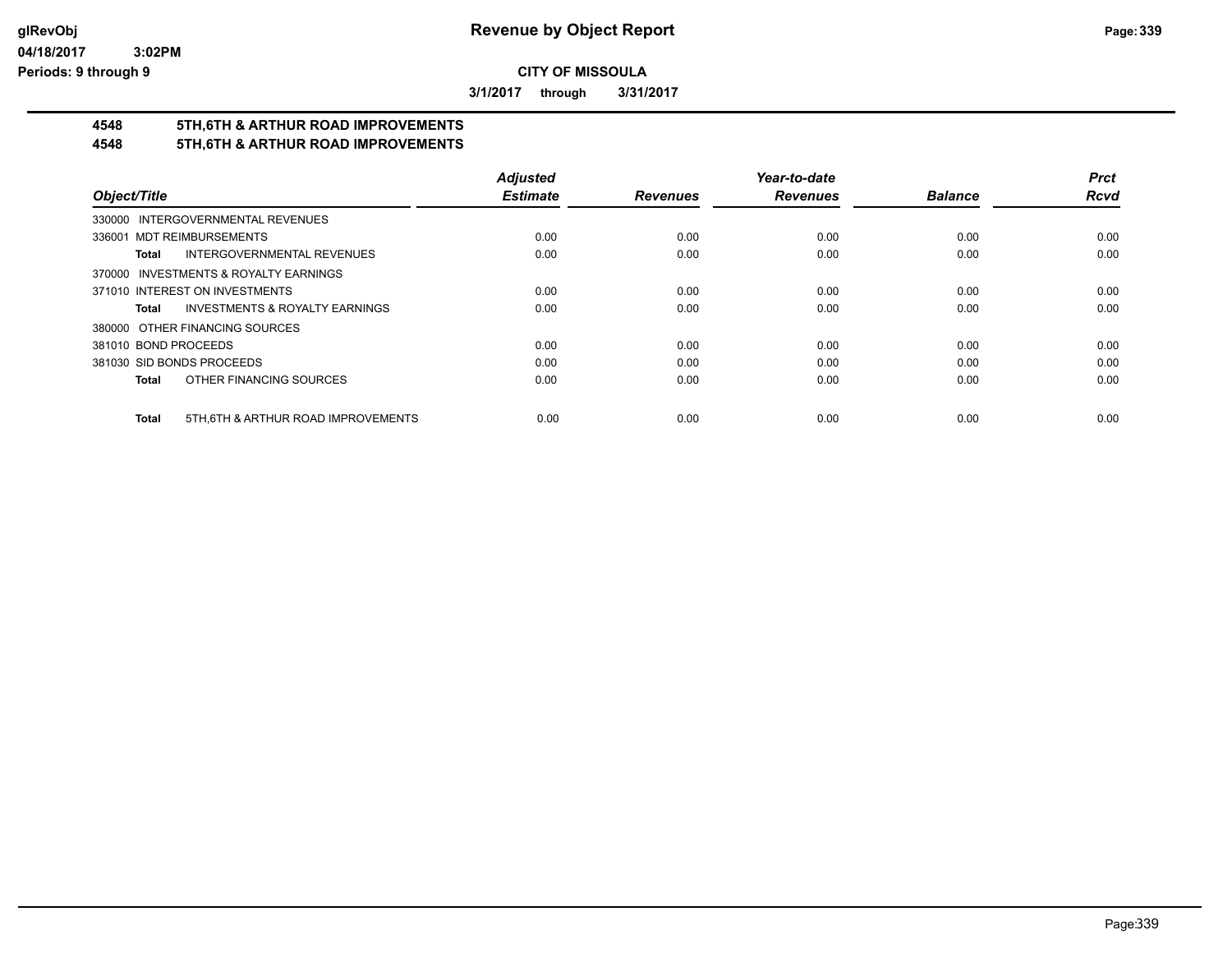**3/1/2017 through 3/31/2017**

#### **4548 5TH,6TH & ARTHUR ROAD IMPROVEMENTS**

|                                                     | <b>Adjusted</b> |                 | Year-to-date    |                | <b>Prct</b> |
|-----------------------------------------------------|-----------------|-----------------|-----------------|----------------|-------------|
| Object/Title                                        | <b>Estimate</b> | <b>Revenues</b> | <b>Revenues</b> | <b>Balance</b> | <b>Rcvd</b> |
| INTERGOVERNMENTAL REVENUES<br>330000                |                 |                 |                 |                |             |
| 336001 MDT REIMBURSEMENTS                           | 0.00            | 0.00            | 0.00            | 0.00           | 0.00        |
| INTERGOVERNMENTAL REVENUES<br><b>Total</b>          | 0.00            | 0.00            | 0.00            | 0.00           | 0.00        |
| 370000 INVESTMENTS & ROYALTY EARNINGS               |                 |                 |                 |                |             |
| 371010 INTEREST ON INVESTMENTS                      | 0.00            | 0.00            | 0.00            | 0.00           | 0.00        |
| INVESTMENTS & ROYALTY EARNINGS<br>Total             | 0.00            | 0.00            | 0.00            | 0.00           | 0.00        |
| 380000 OTHER FINANCING SOURCES                      |                 |                 |                 |                |             |
| 381010 BOND PROCEEDS                                | 0.00            | 0.00            | 0.00            | 0.00           | 0.00        |
| 381030 SID BONDS PROCEEDS                           | 0.00            | 0.00            | 0.00            | 0.00           | 0.00        |
| OTHER FINANCING SOURCES<br>Total                    | 0.00            | 0.00            | 0.00            | 0.00           | 0.00        |
| 5TH, 6TH & ARTHUR ROAD IMPROVEMENTS<br><b>Total</b> | 0.00            | 0.00            | 0.00            | 0.00           | 0.00        |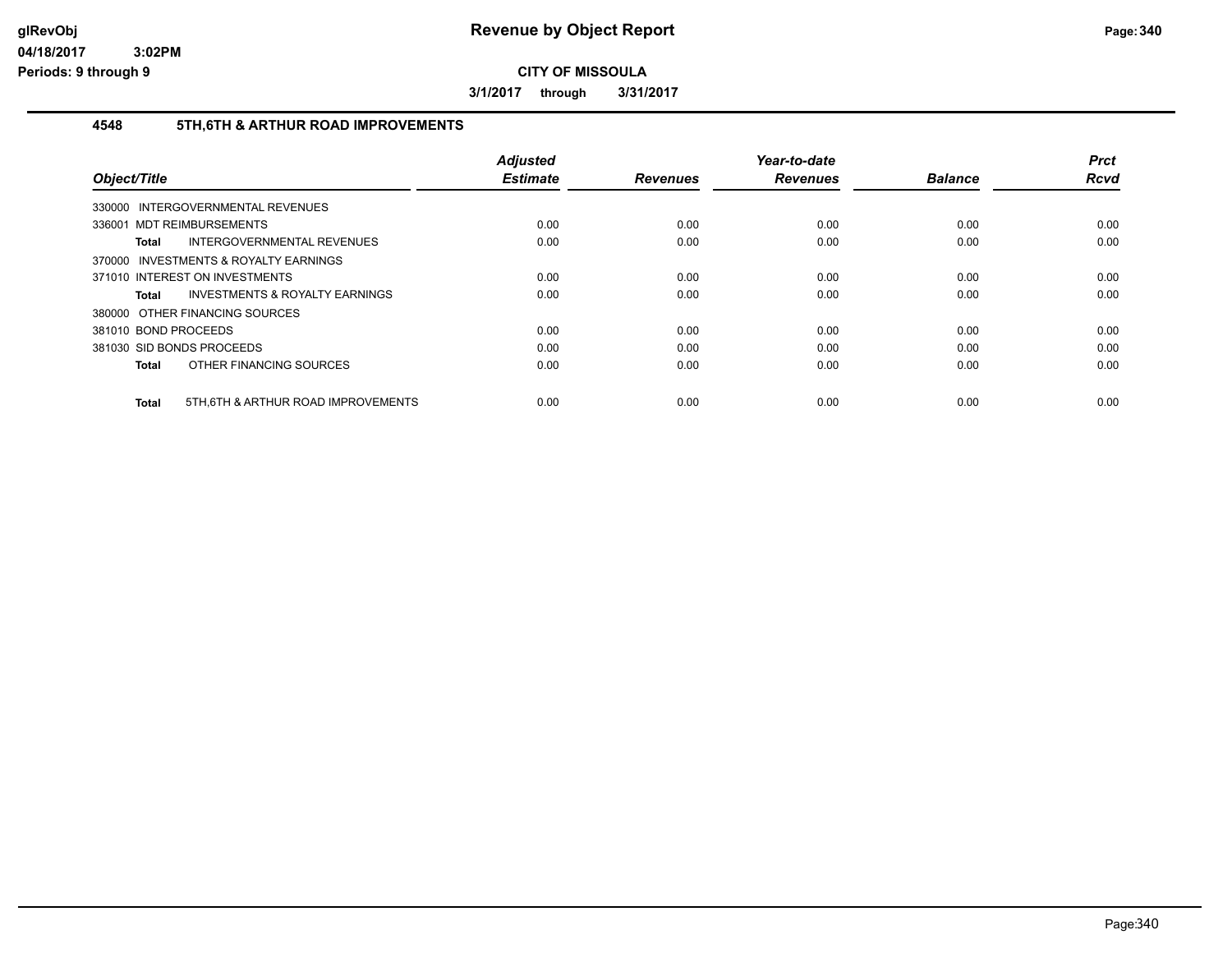**3/1/2017 through 3/31/2017**

**4549 SID 549 HILLVIEW WAY**

| SID 549 HILLVIEW WAY<br>4549 |
|------------------------------|
|------------------------------|

|                                            | <b>Adjusted</b> |                 | Year-to-date    |                | <b>Prct</b> |
|--------------------------------------------|-----------------|-----------------|-----------------|----------------|-------------|
| Object/Title                               | <b>Estimate</b> | <b>Revenues</b> | <b>Revenues</b> | <b>Balance</b> | <b>Rcvd</b> |
| 330000 INTERGOVERNMENTAL REVENUES          |                 |                 |                 |                |             |
| <b>MDT REIMBURSEMENTS</b><br>336001        | 0.00            | 0.00            | 0.00            | 0.00           | 0.00        |
| <b>INTERGOVERNMENTAL REVENUES</b><br>Total | 0.00            | 0.00            | 0.00            | 0.00           | 0.00        |
| 360000 MISCELLANEOUS REVENUES              |                 |                 |                 |                |             |
| 363020 PROPERTY ASSESSMENTS                | 0.00            | 0.00            | 0.00            | 0.00           | 0.00        |
| MISCELLANEOUS REVENUES<br>Total            | 0.00            | 0.00            | 0.00            | 0.00           | 0.00        |
| 370000 INVESTMENTS & ROYALTY EARNINGS      |                 |                 |                 |                |             |
| 371010 INTEREST ON INVESTMENTS             | 0.00            | 0.00            | 0.00            | 0.00           | 0.00        |
| INVESTMENTS & ROYALTY EARNINGS<br>Total    | 0.00            | 0.00            | 0.00            | 0.00           | 0.00        |
| 380000 OTHER FINANCING SOURCES             |                 |                 |                 |                |             |
| 381010 BOND PROCEEDS                       | 0.00            | 0.00            | 0.00            | 0.00           | 0.00        |
| 381030 SID BONDS PROCEEDS                  | 0.00            | 0.00            | 0.00            | 0.00           | 0.00        |
| OTHER FINANCING SOURCES<br>Total           | 0.00            | 0.00            | 0.00            | 0.00           | 0.00        |
|                                            |                 |                 |                 |                |             |
| SID 549 HILLVIEW WAY<br>Total              | 0.00            | 0.00            | 0.00            | 0.00           | 0.00        |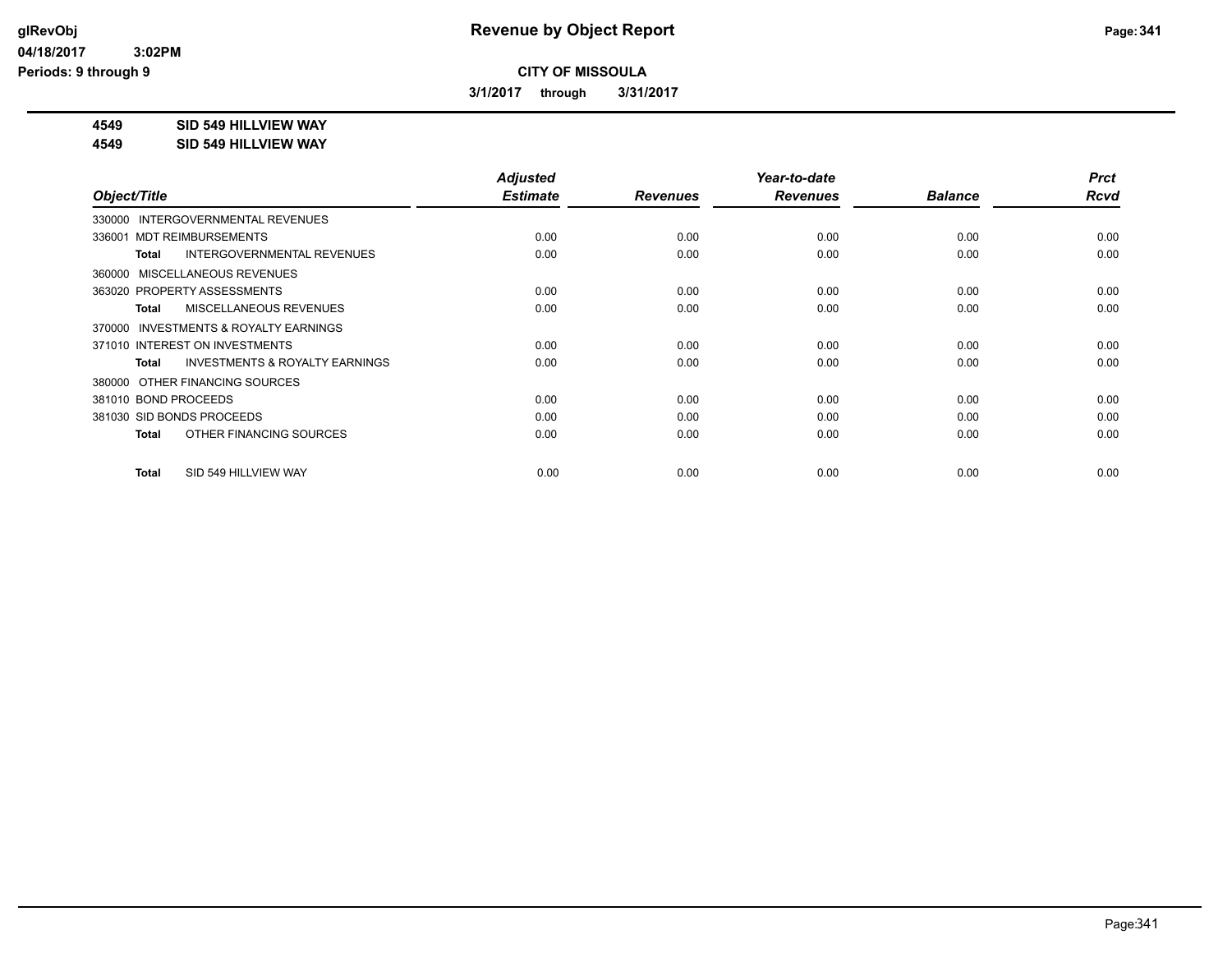**3/1/2017 through 3/31/2017**

#### **4549 SID 549 HILLVIEW WAY**

|                                                           | <b>Adjusted</b> |                 | Year-to-date    |                | <b>Prct</b> |
|-----------------------------------------------------------|-----------------|-----------------|-----------------|----------------|-------------|
| Object/Title                                              | <b>Estimate</b> | <b>Revenues</b> | <b>Revenues</b> | <b>Balance</b> | <b>Rcvd</b> |
| 330000 INTERGOVERNMENTAL REVENUES                         |                 |                 |                 |                |             |
| 336001 MDT REIMBURSEMENTS                                 | 0.00            | 0.00            | 0.00            | 0.00           | 0.00        |
| INTERGOVERNMENTAL REVENUES<br>Total                       | 0.00            | 0.00            | 0.00            | 0.00           | 0.00        |
| 360000 MISCELLANEOUS REVENUES                             |                 |                 |                 |                |             |
| 363020 PROPERTY ASSESSMENTS                               | 0.00            | 0.00            | 0.00            | 0.00           | 0.00        |
| MISCELLANEOUS REVENUES<br>Total                           | 0.00            | 0.00            | 0.00            | 0.00           | 0.00        |
| 370000 INVESTMENTS & ROYALTY EARNINGS                     |                 |                 |                 |                |             |
| 371010 INTEREST ON INVESTMENTS                            | 0.00            | 0.00            | 0.00            | 0.00           | 0.00        |
| <b>INVESTMENTS &amp; ROYALTY EARNINGS</b><br><b>Total</b> | 0.00            | 0.00            | 0.00            | 0.00           | 0.00        |
| 380000 OTHER FINANCING SOURCES                            |                 |                 |                 |                |             |
| 381010 BOND PROCEEDS                                      | 0.00            | 0.00            | 0.00            | 0.00           | 0.00        |
| 381030 SID BONDS PROCEEDS                                 | 0.00            | 0.00            | 0.00            | 0.00           | 0.00        |
| OTHER FINANCING SOURCES<br><b>Total</b>                   | 0.00            | 0.00            | 0.00            | 0.00           | 0.00        |
|                                                           |                 |                 |                 |                |             |
| SID 549 HILLVIEW WAY<br><b>Total</b>                      | 0.00            | 0.00            | 0.00            | 0.00           | 0.00        |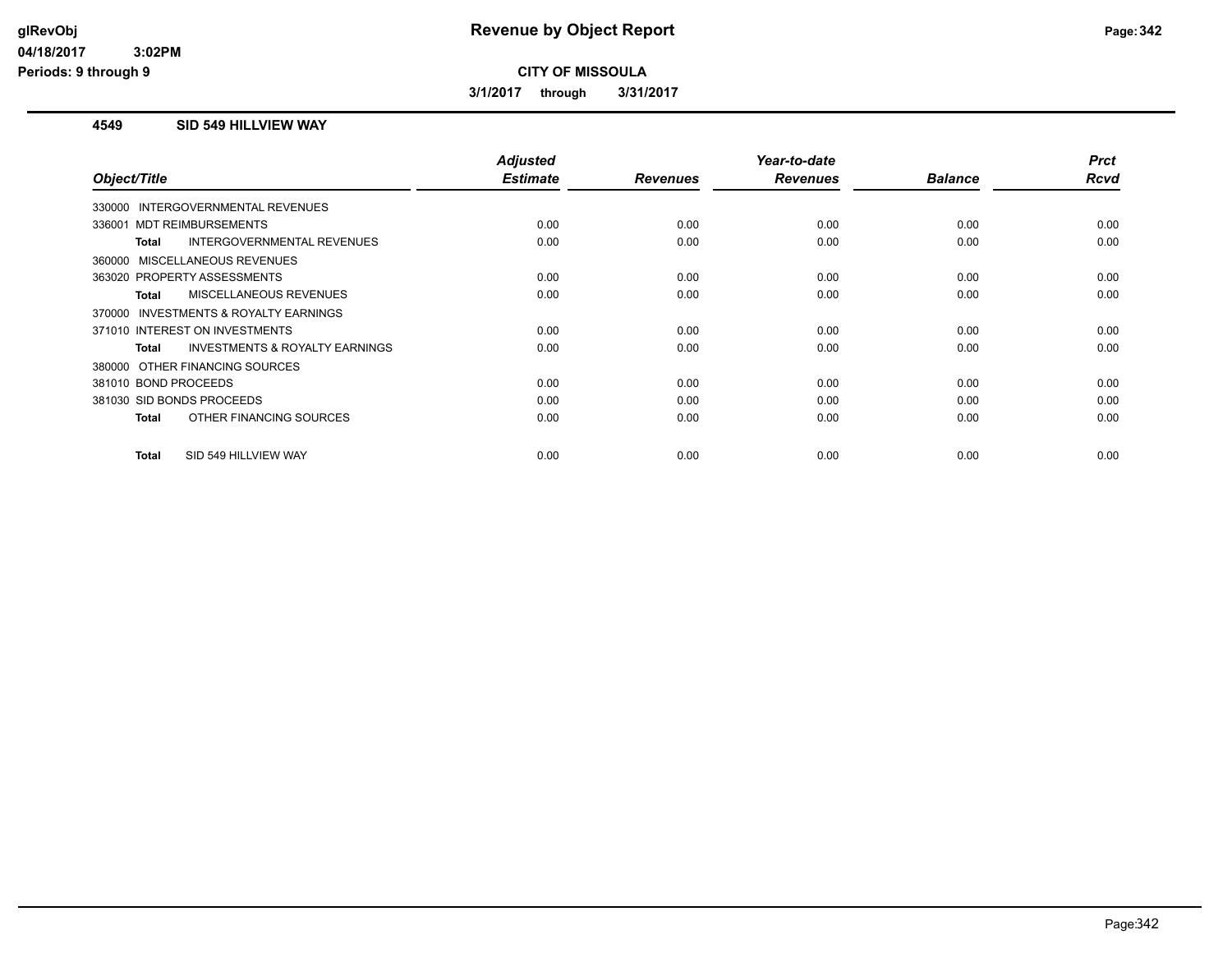**3/1/2017 through 3/31/2017**

## **4745 MALONEY/TWITE MILLER CR \$1.2M CONTRIB 4745 MALONEY/TWITE MILLER CR \$1.2M CONTRIB**

| Object/Title                                          | <b>Adjusted</b><br><b>Estimate</b> | <b>Revenues</b> | Year-to-date<br><b>Revenues</b> | <b>Balance</b> | <b>Prct</b><br><b>Rcvd</b> |
|-------------------------------------------------------|------------------------------------|-----------------|---------------------------------|----------------|----------------------------|
| TAXES/ASSESSMENTS<br>310000                           |                                    |                 |                                 |                |                            |
| 312001 PENALTIES & INTEREST                           | 0.00                               | 0.00            | 0.00                            | 0.00           | 0.00                       |
| TAXES/ASSESSMENTS<br>Total                            | 0.00                               | 0.00            | 0.00                            | 0.00           | 0.00                       |
| 360000 MISCELLANEOUS REVENUES                         |                                    |                 |                                 |                |                            |
| 365000 DONATIONS                                      | 0.00                               | 0.00            | 0.00                            | 0.00           | 0.00                       |
| MISCELLANEOUS REVENUES<br>Total                       | 0.00                               | 0.00            | 0.00                            | 0.00           | 0.00                       |
| <b>INVESTMENTS &amp; ROYALTY EARNINGS</b><br>370000   |                                    |                 |                                 |                |                            |
| 371010 INTEREST ON INVESTMENTS                        | 0.00                               | 0.00            | 0.00                            | 0.00           | 0.00                       |
| 371020 GAIN/LOSS IN MARKET VALUE OF INVESTMENTS       | 0.00                               | 0.00            | 0.00                            | 0.00           | 0.00                       |
| INVESTMENTS & ROYALTY EARNINGS<br>Total               | 0.00                               | 0.00            | 0.00                            | 0.00           | 0.00                       |
| MALONEY/TWITE MILLER CR \$1.2M CONTRI<br><b>Total</b> | 0.00                               | 0.00            | 0.00                            | 0.00           | 0.00                       |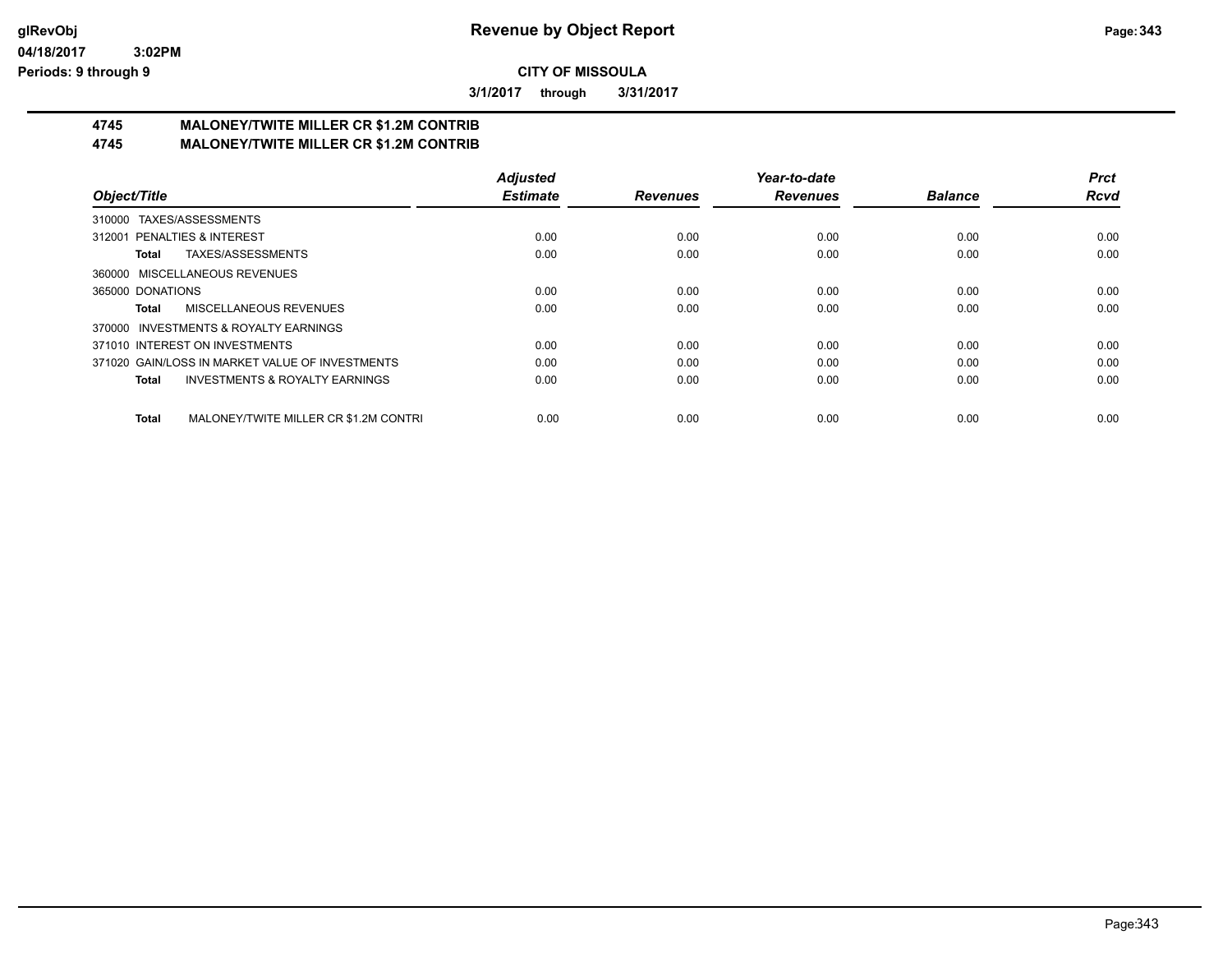**3/1/2017 through 3/31/2017**

#### **4745 MALONEY/TWITE MILLER CR \$1.2M CONTRIB**

| Object/Title                                              | <b>Adjusted</b><br><b>Estimate</b> | <b>Revenues</b> | Year-to-date<br><b>Revenues</b> | <b>Balance</b> | <b>Prct</b><br><b>Rcvd</b> |
|-----------------------------------------------------------|------------------------------------|-----------------|---------------------------------|----------------|----------------------------|
| 310000 TAXES/ASSESSMENTS                                  |                                    |                 |                                 |                |                            |
| <b>PENALTIES &amp; INTEREST</b><br>312001                 | 0.00                               | 0.00            | 0.00                            | 0.00           | 0.00                       |
| TAXES/ASSESSMENTS<br>Total                                | 0.00                               | 0.00            | 0.00                            | 0.00           | 0.00                       |
| 360000 MISCELLANEOUS REVENUES                             |                                    |                 |                                 |                |                            |
| 365000 DONATIONS                                          | 0.00                               | 0.00            | 0.00                            | 0.00           | 0.00                       |
| MISCELLANEOUS REVENUES<br>Total                           | 0.00                               | 0.00            | 0.00                            | 0.00           | 0.00                       |
| 370000 INVESTMENTS & ROYALTY EARNINGS                     |                                    |                 |                                 |                |                            |
| 371010 INTEREST ON INVESTMENTS                            | 0.00                               | 0.00            | 0.00                            | 0.00           | 0.00                       |
| 371020 GAIN/LOSS IN MARKET VALUE OF INVESTMENT            | 0.00                               | 0.00            | 0.00                            | 0.00           | 0.00                       |
| <b>INVESTMENTS &amp; ROYALTY EARNINGS</b><br><b>Total</b> | 0.00                               | 0.00            | 0.00                            | 0.00           | 0.00                       |
| MALONEY/TWITE MILLER CR \$1.2M CONTR<br><b>Total</b>      | 0.00                               | 0.00            | 0.00                            | 0.00           | 0.00                       |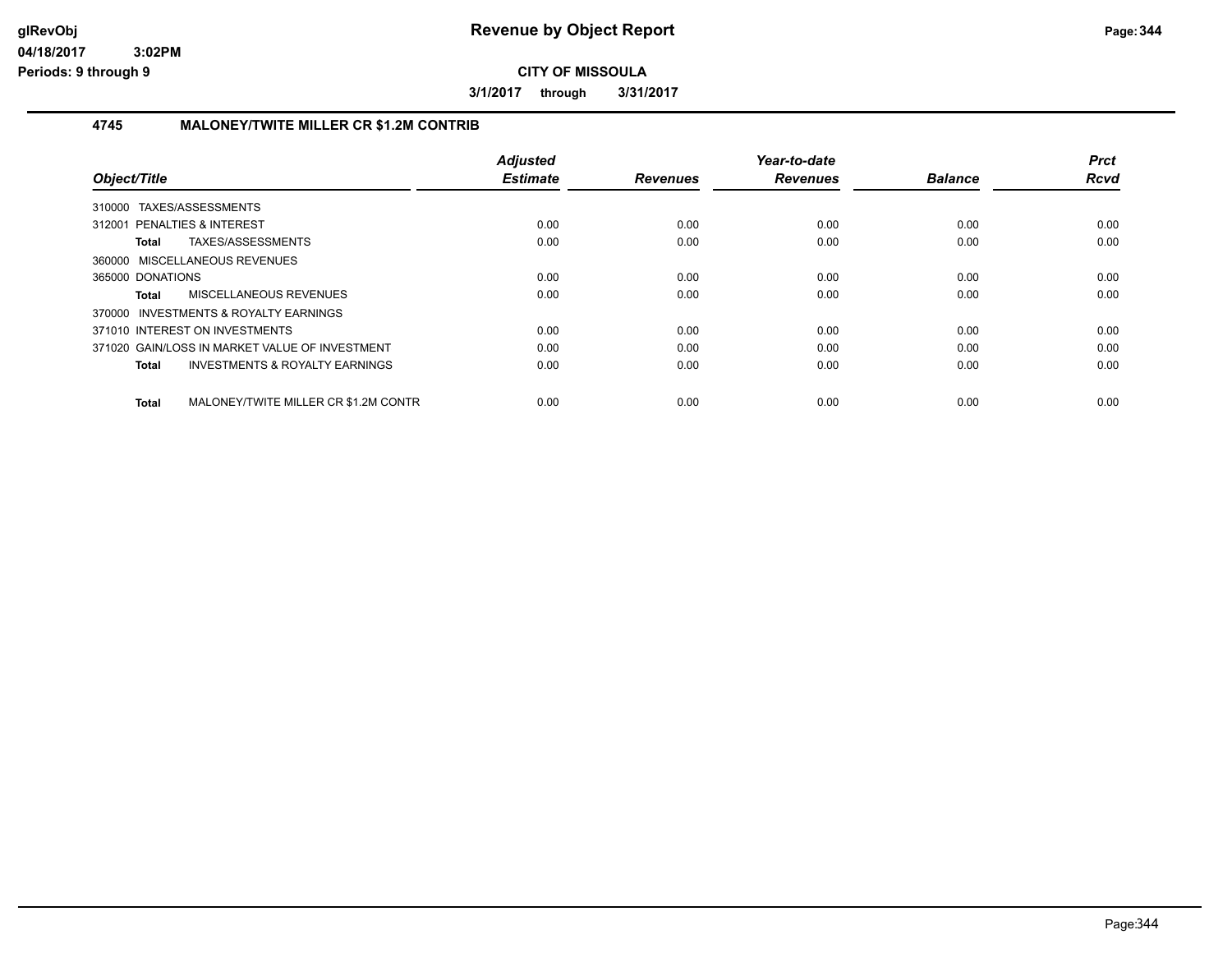**3/1/2017 through 3/31/2017**

**4941 HILLVIEW WAY CONSTRUCTION**

**4941 HILLVIEW WAY CONSTRUCTION**

|                                                    | <b>Adjusted</b> |                 | Year-to-date    |                | <b>Prct</b> |
|----------------------------------------------------|-----------------|-----------------|-----------------|----------------|-------------|
| Object/Title                                       | <b>Estimate</b> | <b>Revenues</b> | <b>Revenues</b> | <b>Balance</b> | <b>Rcvd</b> |
| 360000 MISCELLANEOUS REVENUES                      |                 |                 |                 |                |             |
| 360010 MISCELLANEOUS                               | 0.00            | 0.00            | 5.942.73        | $-5.942.73$    | 0.00        |
| MISCELLANEOUS REVENUES<br>Total                    | 0.00            | 0.00            | 5.942.73        | $-5,942.73$    | 0.00        |
| 370000 INVESTMENTS & ROYALTY EARNINGS              |                 |                 |                 |                |             |
| 371010 INTEREST ON INVESTMENTS                     | 0.00            | 0.00            | 0.00            | 0.00           | 0.00        |
| <b>INVESTMENTS &amp; ROYALTY EARNINGS</b><br>Total | 0.00            | 0.00            | 0.00            | 0.00           | 0.00        |
| 380000 OTHER FINANCING SOURCES                     |                 |                 |                 |                |             |
| 381030 SID BONDS PROCEEDS                          | 2.550.000.00    | 0.00            | 2.527.050.00    | 22.950.00      | 99.10       |
| OTHER FINANCING SOURCES<br>Total                   | 2.550.000.00    | 0.00            | 2.527.050.00    | 22.950.00      | 99.10       |
|                                                    |                 |                 |                 |                |             |
| HILLVIEW WAY CONSTRUCTION<br><b>Total</b>          | 2.550.000.00    | 0.00            | 2.532.992.73    | 17.007.27      | 99.33       |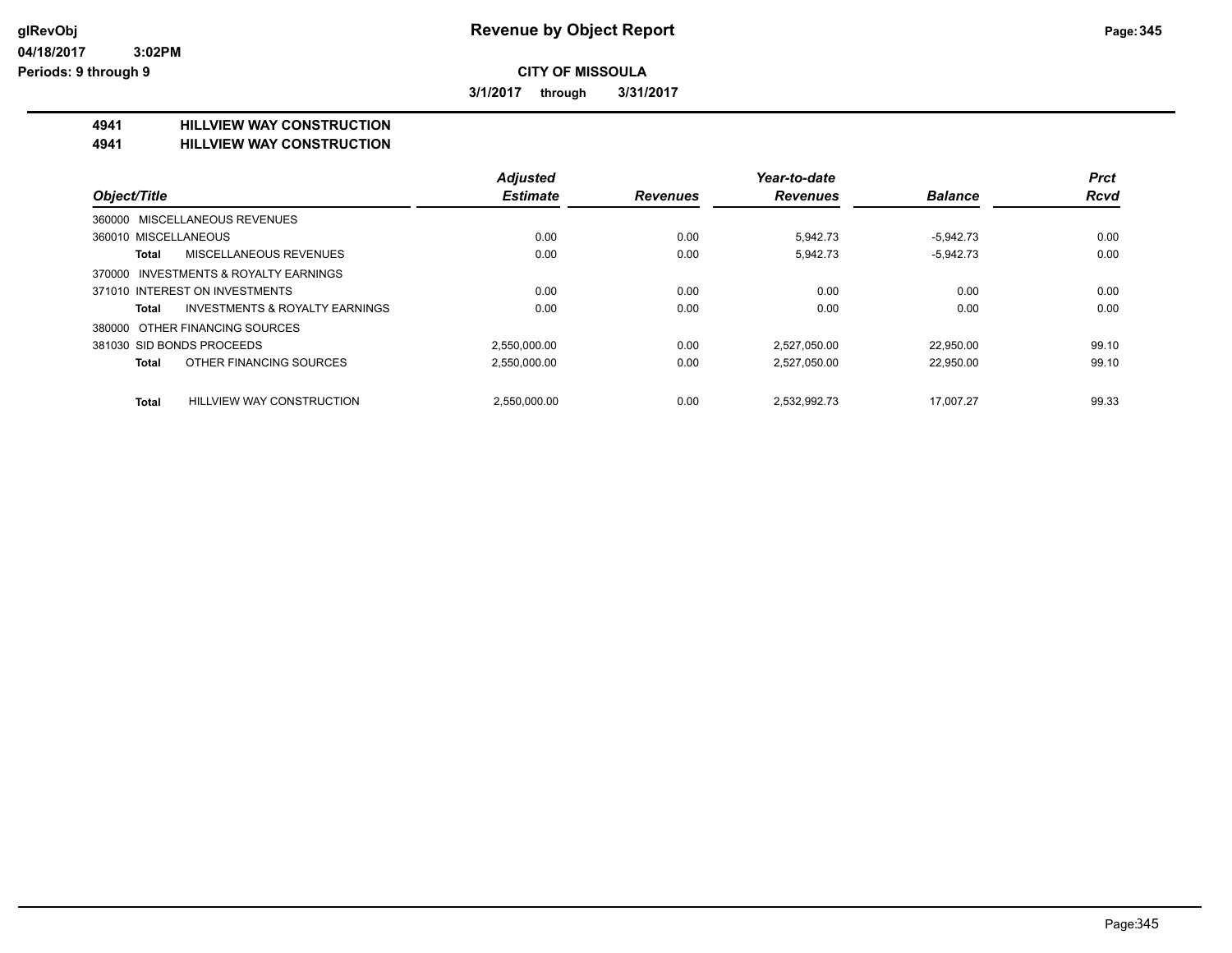**3/1/2017 through 3/31/2017**

#### **4941 HILLVIEW WAY CONSTRUCTION**

|                      |                                           | <b>Adjusted</b> |                 | Year-to-date    |                | <b>Prct</b> |
|----------------------|-------------------------------------------|-----------------|-----------------|-----------------|----------------|-------------|
| Object/Title         |                                           | <b>Estimate</b> | <b>Revenues</b> | <b>Revenues</b> | <b>Balance</b> | <b>Rcvd</b> |
| 360000               | MISCELLANEOUS REVENUES                    |                 |                 |                 |                |             |
| 360010 MISCELLANEOUS |                                           | 0.00            | 0.00            | 5.942.73        | $-5.942.73$    | 0.00        |
| Total                | MISCELLANEOUS REVENUES                    | 0.00            | 0.00            | 5.942.73        | $-5.942.73$    | 0.00        |
| 370000               | <b>INVESTMENTS &amp; ROYALTY EARNINGS</b> |                 |                 |                 |                |             |
|                      | 371010 INTEREST ON INVESTMENTS            | 0.00            | 0.00            | 0.00            | 0.00           | 0.00        |
| Total                | INVESTMENTS & ROYALTY EARNINGS            | 0.00            | 0.00            | 0.00            | 0.00           | 0.00        |
| 380000               | OTHER FINANCING SOURCES                   |                 |                 |                 |                |             |
|                      | 381030 SID BONDS PROCEEDS                 | 2,550,000.00    | 0.00            | 2.527.050.00    | 22.950.00      | 99.10       |
| Total                | OTHER FINANCING SOURCES                   | 2,550,000.00    | 0.00            | 2,527,050.00    | 22,950.00      | 99.10       |
| <b>Total</b>         | HILLVIEW WAY CONSTRUCTION                 | 2,550,000.00    | 0.00            | 2.532.992.73    | 17.007.27      | 99.33       |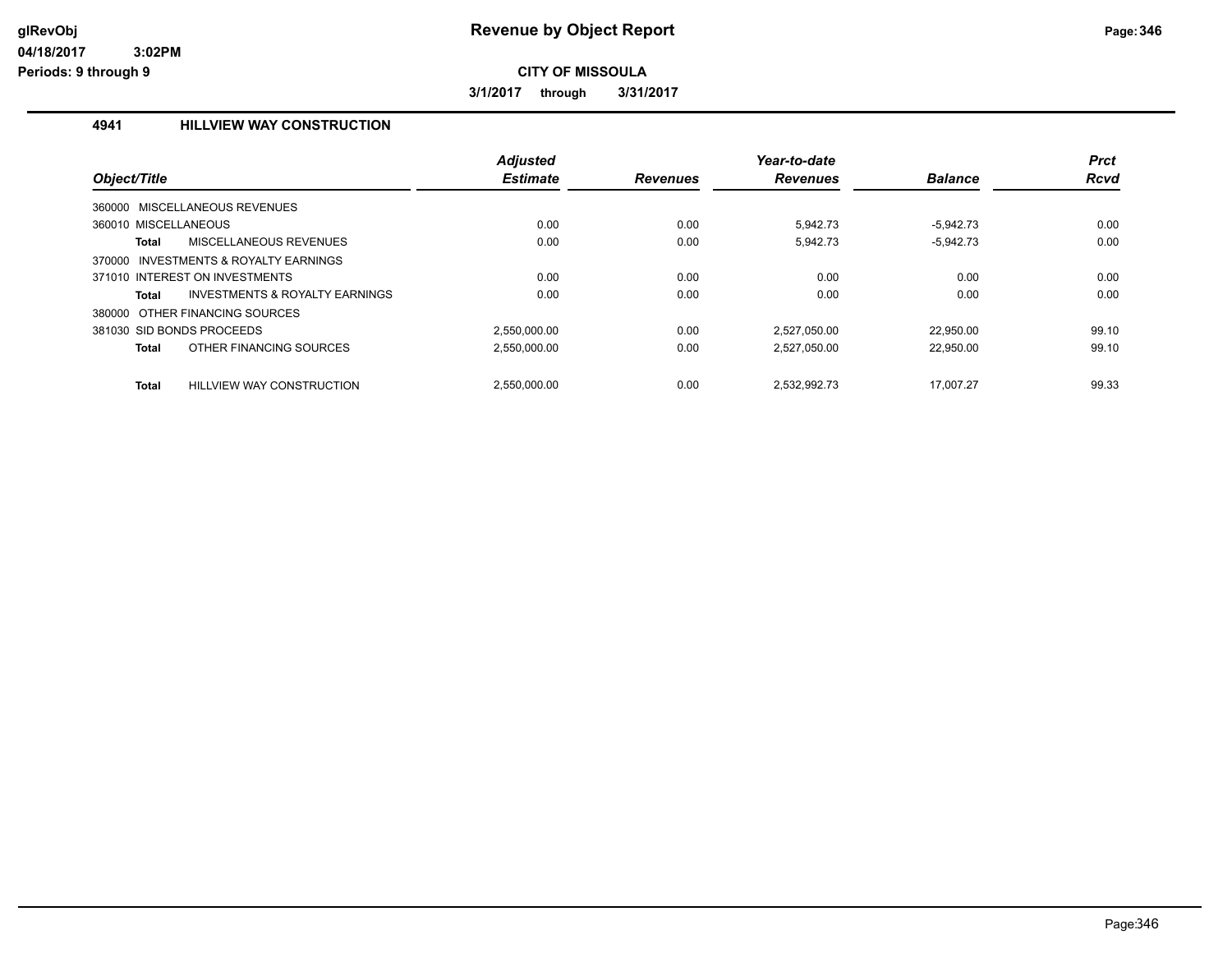**3/1/2017 through 3/31/2017**

# **4944 RATTLESNAKE SEWER COLLECTION (544) 4944 RATTLESNAKE SEWER COLLECTION (544)**

|                                                     | <b>Adjusted</b> |                 | Year-to-date    |                | <b>Prct</b> |
|-----------------------------------------------------|-----------------|-----------------|-----------------|----------------|-------------|
| Object/Title                                        | <b>Estimate</b> | <b>Revenues</b> | <b>Revenues</b> | <b>Balance</b> | Rcvd        |
| 330000 INTERGOVERNMENTAL REVENUES                   |                 |                 |                 |                |             |
| 331090 EPA GRANT                                    | 0.00            | 0.00            | 0.00            | 0.00           | 0.00        |
| 334120 TSEP GRANT                                   | 0.00            | 0.00            | 0.00            | 0.00           | 0.00        |
| 334121 DNRC GRANT                                   | 0.00            | 0.00            | 0.00            | 0.00           | 0.00        |
| 334990 ARRA FUNDING                                 | 0.00            | 0.00            | 0.00            | 0.00           | 0.00        |
| 334992 ARRA LOAN                                    | 0.00            | 0.00            | 0.00            | 0.00           | 0.00        |
| INTERGOVERNMENTAL REVENUES<br>Total                 | 0.00            | 0.00            | 0.00            | 0.00           | 0.00        |
| <b>INVESTMENTS &amp; ROYALTY EARNINGS</b><br>370000 |                 |                 |                 |                |             |
| 371010 INTEREST ON INVESTMENTS                      | 0.00            | 0.00            | 0.00            | 0.00           | 0.00        |
| <b>INVESTMENTS &amp; ROYALTY EARNINGS</b><br>Total  | 0.00            | 0.00            | 0.00            | 0.00           | 0.00        |
| 380000 OTHER FINANCING SOURCES                      |                 |                 |                 |                |             |
| 381010 BOND PROCEEDS                                | 0.00            | 0.00            | 0.00            | 0.00           | 0.00        |
| 381020 REVENUE BONDS                                | 0.00            | 0.00            | 0.00            | 0.00           | 0.00        |
| 381030 SID BONDS PROCEEDS                           | 0.00            | 0.00            | 0.00            | 0.00           | 0.00        |
| OTHER FINANCING SOURCES<br>Total                    | 0.00            | 0.00            | 0.00            | 0.00           | 0.00        |
| RATTLESNAKE SEWER COLLECTION (544)<br>Total         | 0.00            | 0.00            | 0.00            | 0.00           | 0.00        |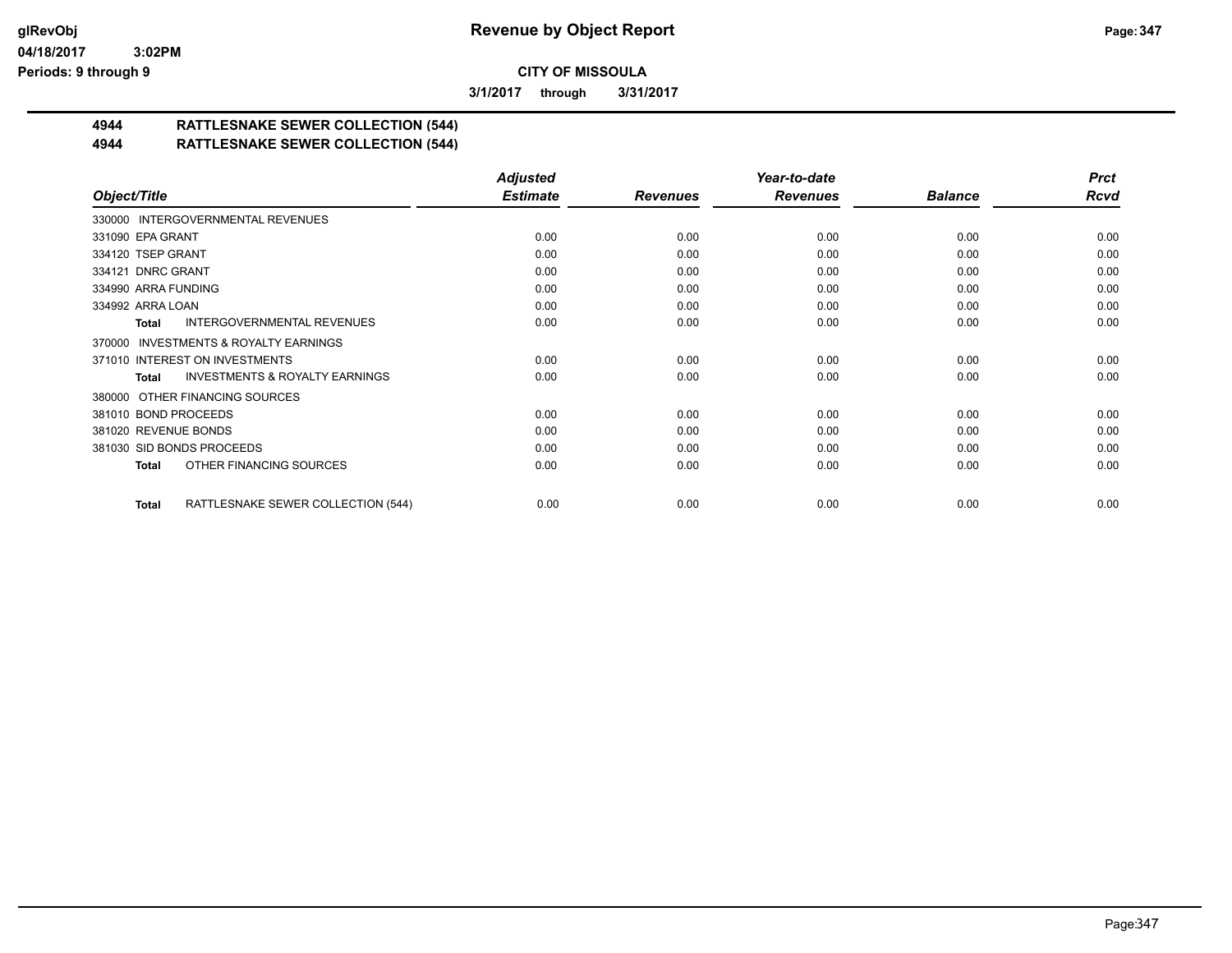**3/1/2017 through 3/31/2017**

# **4944 RATTLESNAKE SEWER COLLECTION (544)**

|                                                     | <b>Adjusted</b> |                 | Year-to-date    |                | <b>Prct</b> |
|-----------------------------------------------------|-----------------|-----------------|-----------------|----------------|-------------|
| Object/Title                                        | <b>Estimate</b> | <b>Revenues</b> | <b>Revenues</b> | <b>Balance</b> | <b>Rcvd</b> |
| 330000 INTERGOVERNMENTAL REVENUES                   |                 |                 |                 |                |             |
| 331090 EPA GRANT                                    | 0.00            | 0.00            | 0.00            | 0.00           | 0.00        |
| 334120 TSEP GRANT                                   | 0.00            | 0.00            | 0.00            | 0.00           | 0.00        |
| 334121 DNRC GRANT                                   | 0.00            | 0.00            | 0.00            | 0.00           | 0.00        |
| 334990 ARRA FUNDING                                 | 0.00            | 0.00            | 0.00            | 0.00           | 0.00        |
| 334992 ARRA LOAN                                    | 0.00            | 0.00            | 0.00            | 0.00           | 0.00        |
| <b>INTERGOVERNMENTAL REVENUES</b><br><b>Total</b>   | 0.00            | 0.00            | 0.00            | 0.00           | 0.00        |
| <b>INVESTMENTS &amp; ROYALTY EARNINGS</b><br>370000 |                 |                 |                 |                |             |
| 371010 INTEREST ON INVESTMENTS                      | 0.00            | 0.00            | 0.00            | 0.00           | 0.00        |
| <b>INVESTMENTS &amp; ROYALTY EARNINGS</b><br>Total  | 0.00            | 0.00            | 0.00            | 0.00           | 0.00        |
| 380000 OTHER FINANCING SOURCES                      |                 |                 |                 |                |             |
| 381010 BOND PROCEEDS                                | 0.00            | 0.00            | 0.00            | 0.00           | 0.00        |
| 381020 REVENUE BONDS                                | 0.00            | 0.00            | 0.00            | 0.00           | 0.00        |
| 381030 SID BONDS PROCEEDS                           | 0.00            | 0.00            | 0.00            | 0.00           | 0.00        |
| OTHER FINANCING SOURCES<br>Total                    | 0.00            | 0.00            | 0.00            | 0.00           | 0.00        |
|                                                     |                 |                 |                 |                |             |
| RATTLESNAKE SEWER COLLECTION (544)<br>Total         | 0.00            | 0.00            | 0.00            | 0.00           | 0.00        |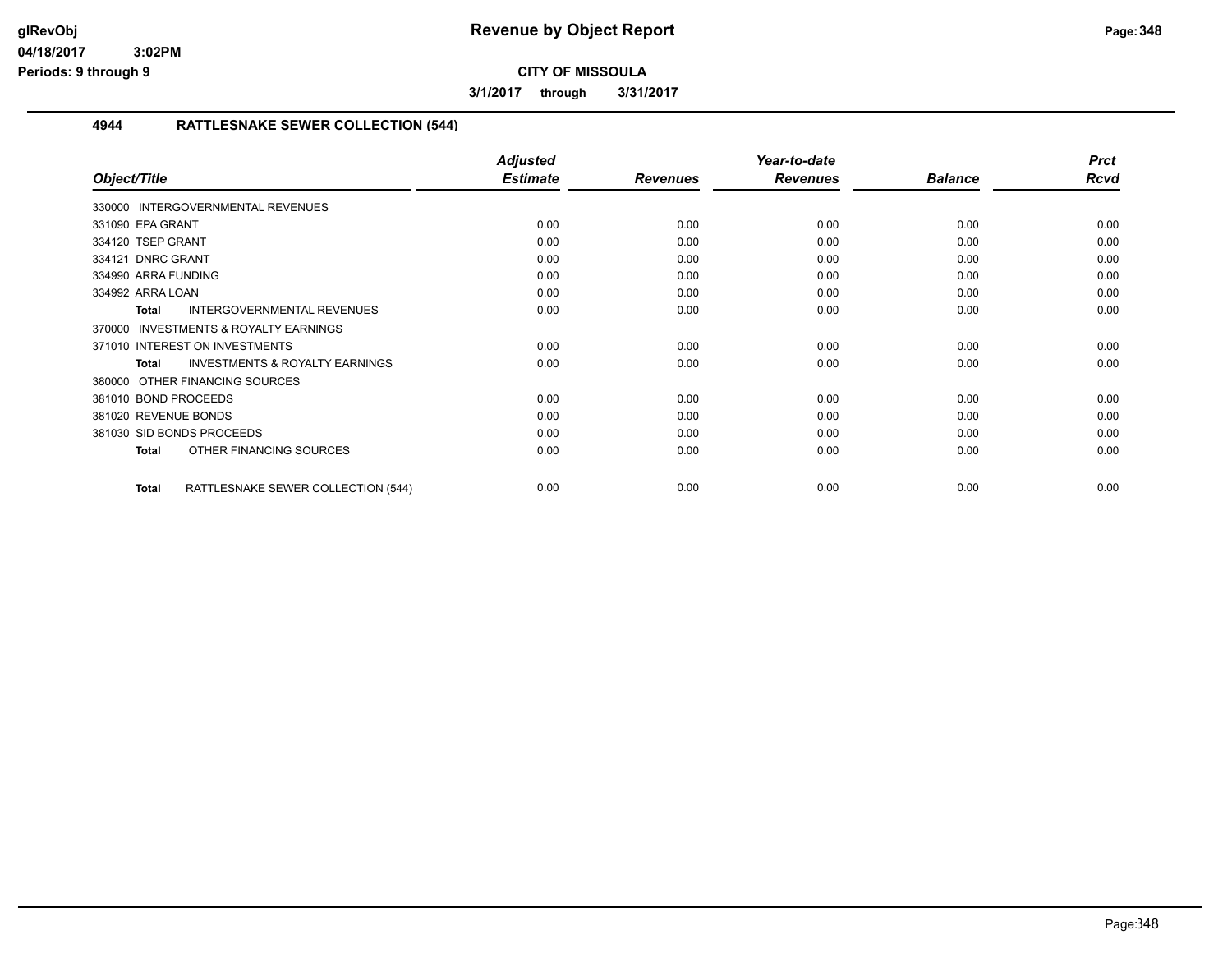**3/1/2017 through 3/31/2017**

**4945 PHILLIPS ST TRAFFIC CALMING**

**4945 PHILLIPS ST TRAFFIC CALMING**

|                                             | <b>Adjusted</b> |                 | Year-to-date    |                | <b>Prct</b> |
|---------------------------------------------|-----------------|-----------------|-----------------|----------------|-------------|
| Object/Title                                | <b>Estimate</b> | <b>Revenues</b> | <b>Revenues</b> | <b>Balance</b> | <b>Rcvd</b> |
| 370000 INVESTMENTS & ROYALTY EARNINGS       |                 |                 |                 |                |             |
| 371010 INTEREST ON INVESTMENTS              | 0.00            | 0.00            | 0.00            | 0.00           | 0.00        |
| INVESTMENTS & ROYALTY EARNINGS<br>Total     | 0.00            | 0.00            | 0.00            | 0.00           | 0.00        |
| 380000 OTHER FINANCING SOURCES              |                 |                 |                 |                |             |
| 381030 SID BONDS PROCEEDS                   | 0.00            | 0.00            | 0.00            | 0.00           | 0.00        |
| 383000 OPERATING TRANSFERS                  | 0.00            | 0.00            | 0.00            | 0.00           | 0.00        |
| OTHER FINANCING SOURCES<br>Total            | 0.00            | 0.00            | 0.00            | 0.00           | 0.00        |
| <b>Total</b><br>PHILLIPS ST TRAFFIC CALMING | 0.00            | 0.00            | 0.00            | 0.00           | 0.00        |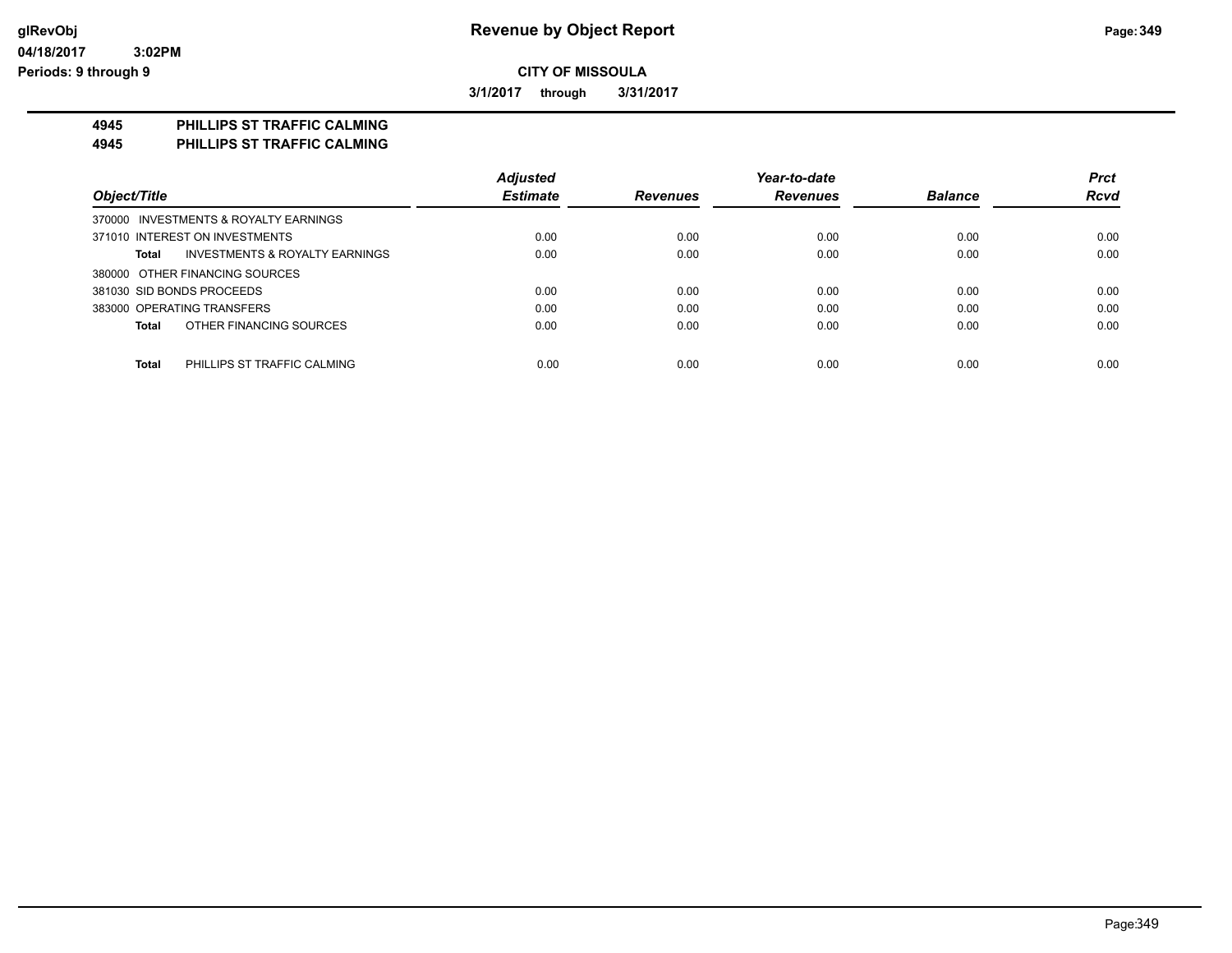**3/1/2017 through 3/31/2017**

#### **4945 PHILLIPS ST TRAFFIC CALMING**

|                                             | <b>Adjusted</b> |                 | Year-to-date    |                | <b>Prct</b> |
|---------------------------------------------|-----------------|-----------------|-----------------|----------------|-------------|
| Object/Title                                | <b>Estimate</b> | <b>Revenues</b> | <b>Revenues</b> | <b>Balance</b> | <b>Rcvd</b> |
| 370000 INVESTMENTS & ROYALTY EARNINGS       |                 |                 |                 |                |             |
| 371010 INTEREST ON INVESTMENTS              | 0.00            | 0.00            | 0.00            | 0.00           | 0.00        |
| INVESTMENTS & ROYALTY EARNINGS<br>Total     | 0.00            | 0.00            | 0.00            | 0.00           | 0.00        |
| 380000 OTHER FINANCING SOURCES              |                 |                 |                 |                |             |
| 381030 SID BONDS PROCEEDS                   | 0.00            | 0.00            | 0.00            | 0.00           | 0.00        |
| 383000 OPERATING TRANSFERS                  | 0.00            | 0.00            | 0.00            | 0.00           | 0.00        |
| OTHER FINANCING SOURCES<br>Total            | 0.00            | 0.00            | 0.00            | 0.00           | 0.00        |
| <b>Total</b><br>PHILLIPS ST TRAFFIC CALMING | 0.00            | 0.00            | 0.00            | 0.00           | 0.00        |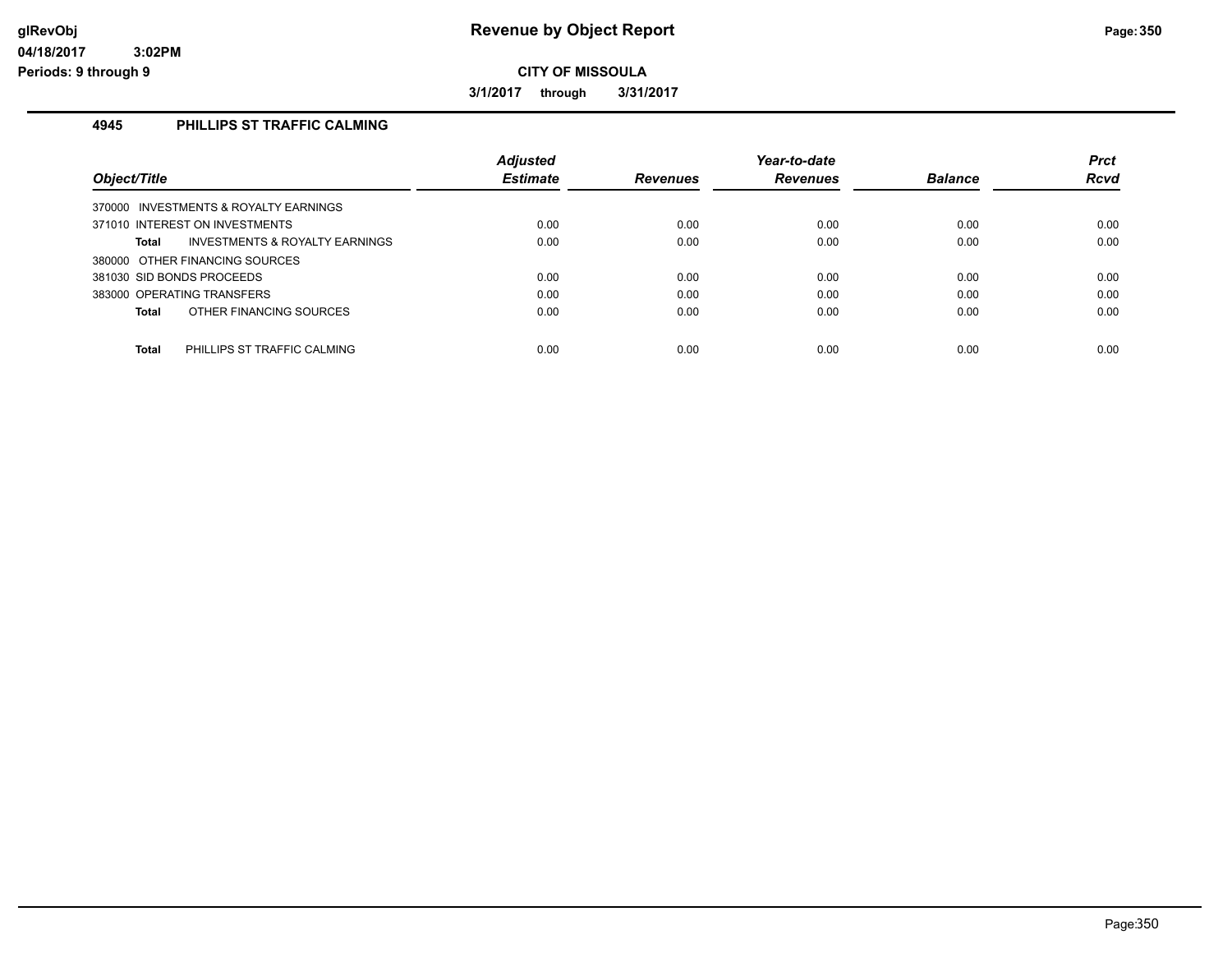**3/1/2017 through 3/31/2017**

## **4946 PATTEE CREEK DR. TRAFFIC CALMING 4946 PATTEE CREEK DR. TRAFFIC CALMING**

|                                                  | <b>Adjusted</b> |                 | Year-to-date    |                | <b>Prct</b> |
|--------------------------------------------------|-----------------|-----------------|-----------------|----------------|-------------|
| Object/Title                                     | <b>Estimate</b> | <b>Revenues</b> | <b>Revenues</b> | <b>Balance</b> | <b>Rcvd</b> |
| 370000 INVESTMENTS & ROYALTY EARNINGS            |                 |                 |                 |                |             |
| 371010 INTEREST ON INVESTMENTS                   | 0.00            | 0.00            | 0.00            | 0.00           | 0.00        |
| INVESTMENTS & ROYALTY EARNINGS<br>Total          | 0.00            | 0.00            | 0.00            | 0.00           | 0.00        |
| 380000 OTHER FINANCING SOURCES                   |                 |                 |                 |                |             |
| 381030 SID BONDS PROCEEDS                        | 0.00            | 0.00            | 0.00            | 0.00           | 0.00        |
| 383000 OPERATING TRANSFERS                       | 0.00            | 0.00            | 0.00            | 0.00           | 0.00        |
| OTHER FINANCING SOURCES<br>Total                 | 0.00            | 0.00            | 0.00            | 0.00           | 0.00        |
|                                                  |                 |                 |                 |                |             |
| <b>Total</b><br>PATTEE CREEK DR. TRAFFIC CALMING | 0.00            | 0.00            | 0.00            | 0.00           | 0.00        |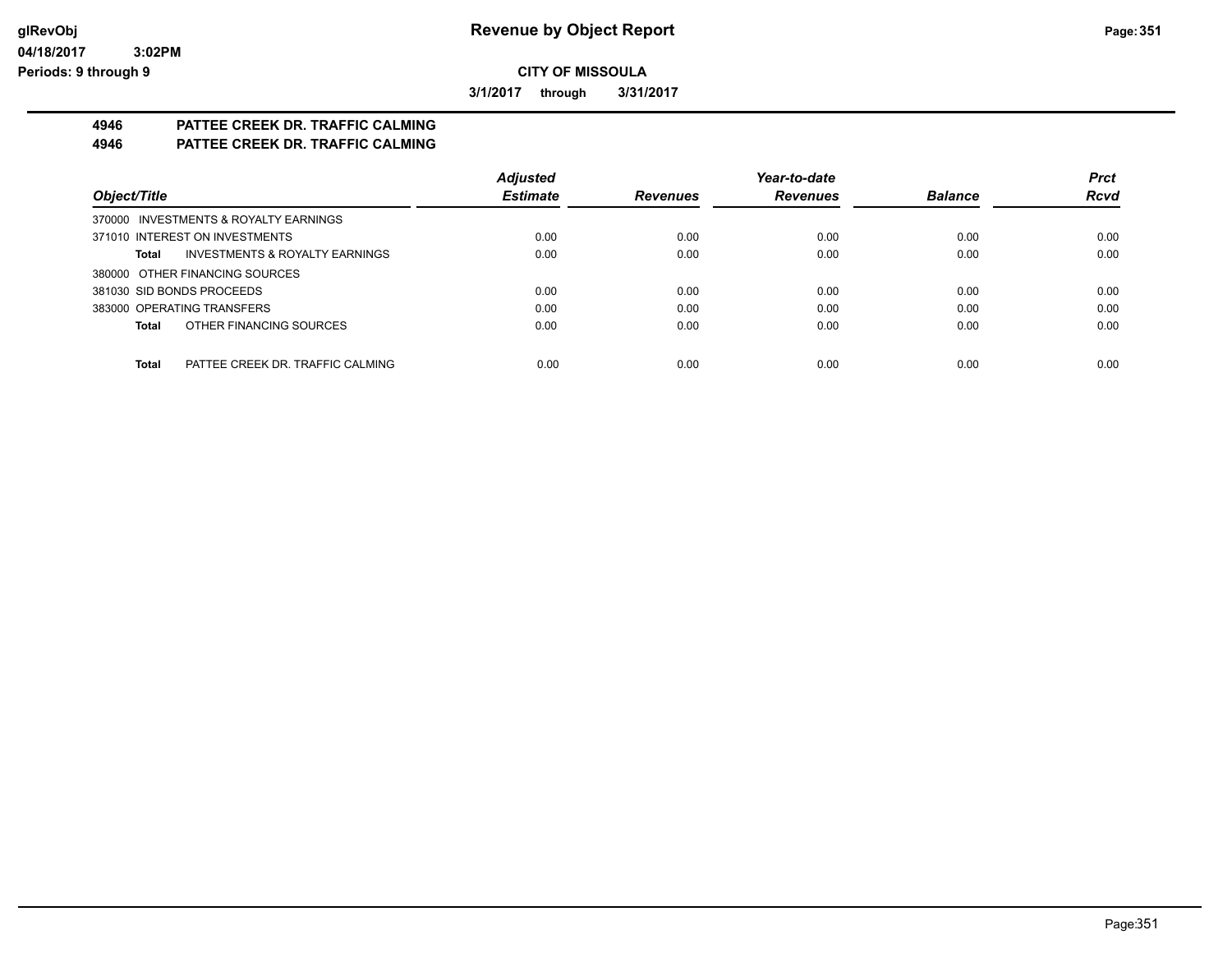**3/1/2017 through 3/31/2017**

## **4946 PATTEE CREEK DR. TRAFFIC CALMING**

|                                                  | <b>Adjusted</b> |                 | Year-to-date    |                | <b>Prct</b> |
|--------------------------------------------------|-----------------|-----------------|-----------------|----------------|-------------|
| Object/Title                                     | <b>Estimate</b> | <b>Revenues</b> | <b>Revenues</b> | <b>Balance</b> | <b>Rcvd</b> |
| 370000 INVESTMENTS & ROYALTY EARNINGS            |                 |                 |                 |                |             |
| 371010 INTEREST ON INVESTMENTS                   | 0.00            | 0.00            | 0.00            | 0.00           | 0.00        |
| INVESTMENTS & ROYALTY EARNINGS<br>Total          | 0.00            | 0.00            | 0.00            | 0.00           | 0.00        |
| 380000 OTHER FINANCING SOURCES                   |                 |                 |                 |                |             |
| 381030 SID BONDS PROCEEDS                        | 0.00            | 0.00            | 0.00            | 0.00           | 0.00        |
| 383000 OPERATING TRANSFERS                       | 0.00            | 0.00            | 0.00            | 0.00           | 0.00        |
| OTHER FINANCING SOURCES<br>Total                 | 0.00            | 0.00            | 0.00            | 0.00           | 0.00        |
|                                                  |                 |                 |                 |                |             |
| <b>Total</b><br>PATTEE CREEK DR. TRAFFIC CALMING | 0.00            | 0.00            | 0.00            | 0.00           | 0.00        |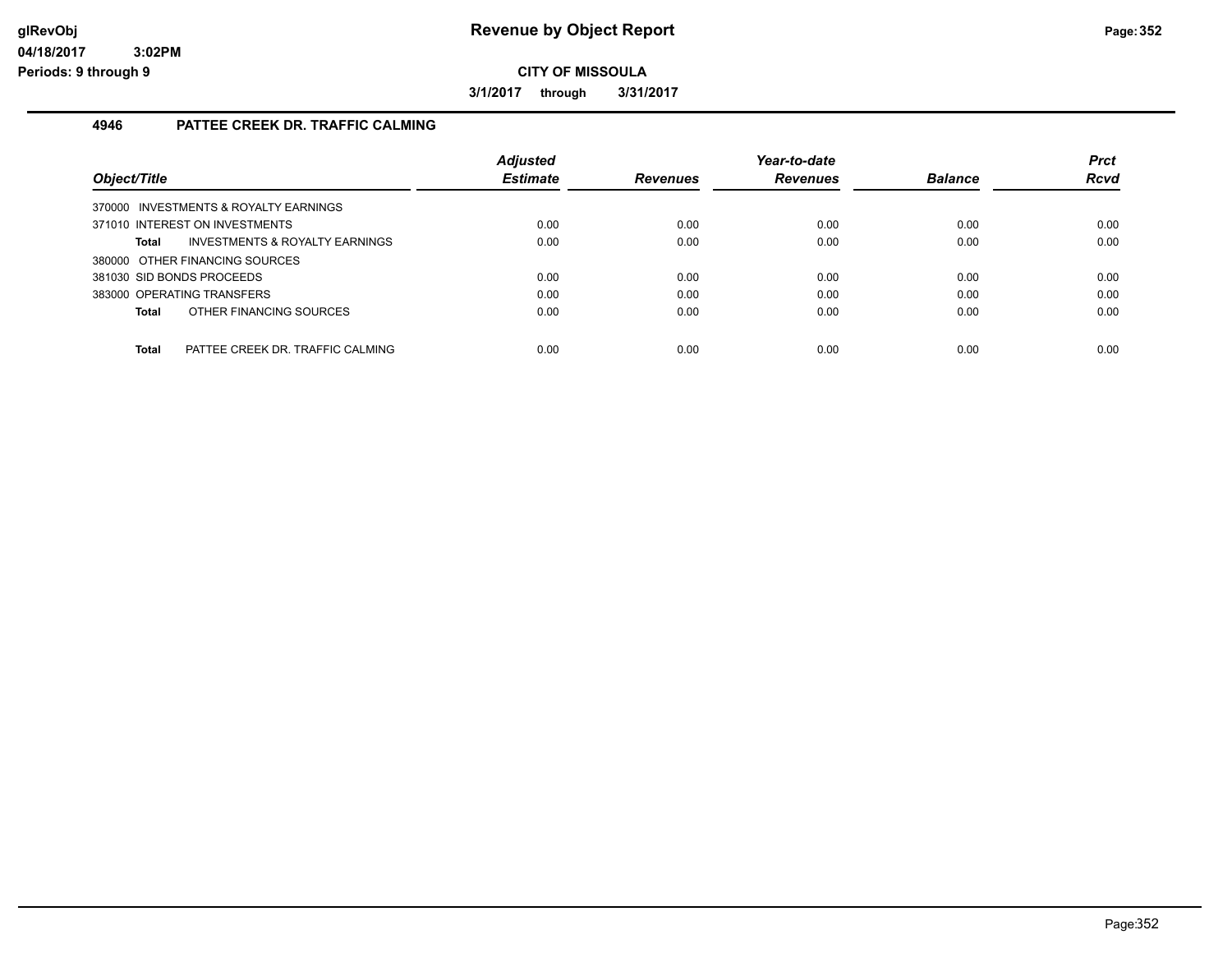**3/1/2017 through 3/31/2017**

## **4948 STORMWATER OUTFALL RETROFITS 4948 STORMWATER OUTFALL RETROFITS**

|                                              | <b>Adjusted</b> |                 | Year-to-date    |                | <b>Prct</b> |
|----------------------------------------------|-----------------|-----------------|-----------------|----------------|-------------|
| Object/Title                                 | <b>Estimate</b> | <b>Revenues</b> | <b>Revenues</b> | <b>Balance</b> | <b>Rcvd</b> |
| 330000 INTERGOVERNMENTAL REVENUES            |                 |                 |                 |                |             |
| 334121 DNRC GRANT                            | 0.00            | 0.00            | 5.508.00        | $-5,508.00$    | 0.00        |
| 337003 HEALTH DEPT-STORM WATER MGMT          | 0.00            | 0.00            | 20,000.00       | $-20,000.00$   | 0.00        |
| 337004 MRA GRANTS                            | 0.00            | 0.00            | 0.00            | 0.00           | 0.00        |
| INTERGOVERNMENTAL REVENUES<br>Total          | 0.00            | 0.00            | 25.508.00       | $-25,508.00$   | 0.00        |
| 380000 OTHER FINANCING SOURCES               |                 |                 |                 | 0.00           | 0.00        |
| 383014 TRANS FR MRA                          | 0.00            | 0.00            | 0.00            |                |             |
| 383015 TRANS FR MPC                          | 0.00            | 0.00            | 25.000.00       | $-25.000.00$   | 0.00        |
| OTHER FINANCING SOURCES<br>Total             | 0.00            | 0.00            | 25.000.00       | $-25.000.00$   | 0.00        |
|                                              |                 |                 |                 |                |             |
| STORMWATER OUTFALL RETROFITS<br><b>Total</b> | 0.00            | 0.00            | 50.508.00       | $-50.508.00$   | 0.00        |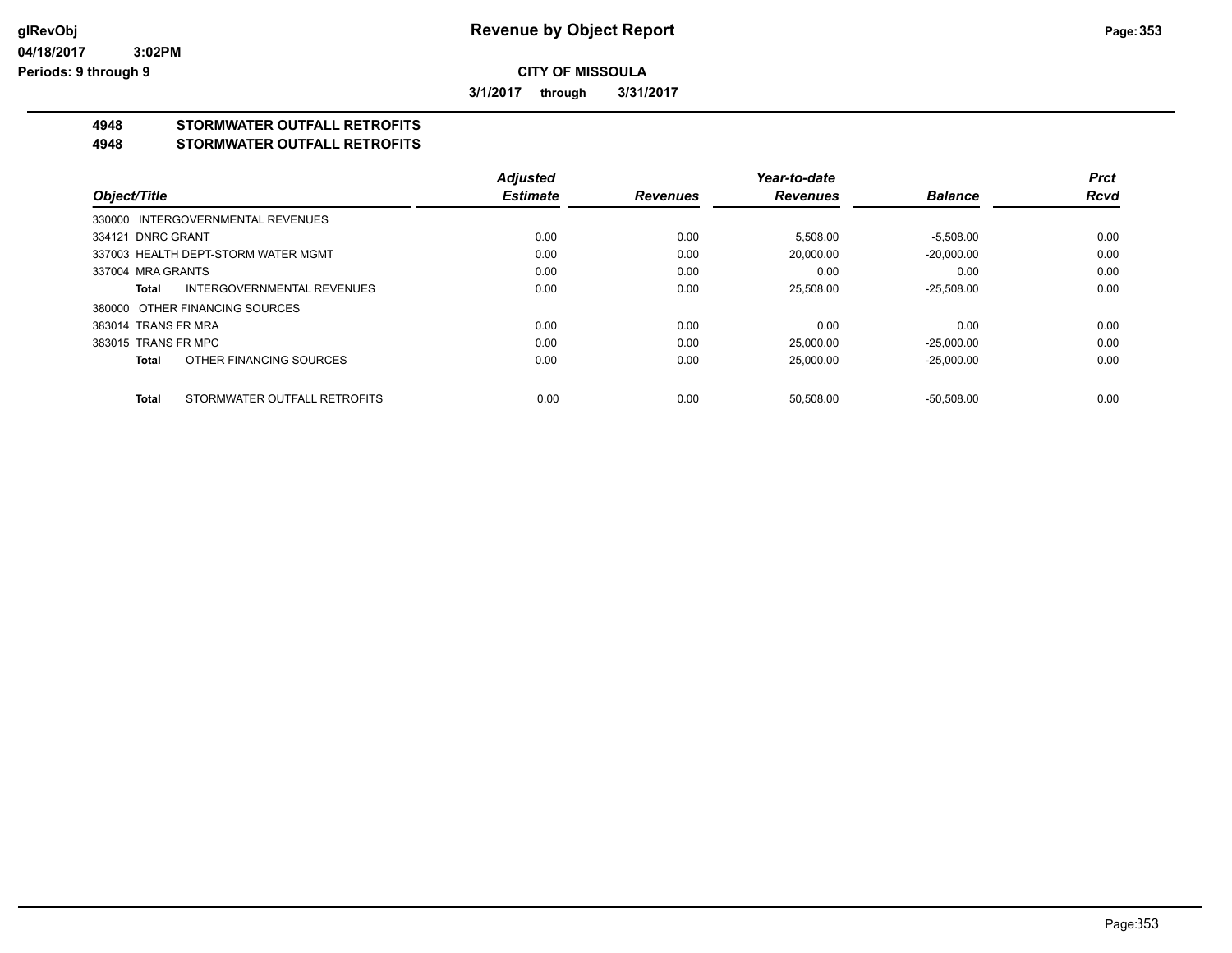**3/1/2017 through 3/31/2017**

#### **4948 STORMWATER OUTFALL RETROFITS**

| Object/Title                                 | <b>Adjusted</b><br><b>Estimate</b> | <b>Revenues</b> | Year-to-date<br><b>Revenues</b> | <b>Balance</b> | <b>Prct</b><br>Rcvd |
|----------------------------------------------|------------------------------------|-----------------|---------------------------------|----------------|---------------------|
| 330000 INTERGOVERNMENTAL REVENUES            |                                    |                 |                                 |                |                     |
| 334121 DNRC GRANT                            | 0.00                               | 0.00            | 5,508.00                        | $-5,508.00$    | 0.00                |
| 337003 HEALTH DEPT-STORM WATER MGMT          | 0.00                               | 0.00            | 20.000.00                       | $-20.000.00$   | 0.00                |
| 337004 MRA GRANTS                            | 0.00                               | 0.00            | 0.00                            | 0.00           | 0.00                |
| INTERGOVERNMENTAL REVENUES<br>Total          | 0.00                               | 0.00            | 25,508.00                       | $-25,508.00$   | 0.00                |
| 380000 OTHER FINANCING SOURCES               |                                    |                 |                                 |                |                     |
| 383014 TRANS FR MRA                          | 0.00                               | 0.00            | 0.00                            | 0.00           | 0.00                |
| 383015 TRANS FR MPC                          | 0.00                               | 0.00            | 25.000.00                       | $-25,000.00$   | 0.00                |
| OTHER FINANCING SOURCES<br>Total             | 0.00                               | 0.00            | 25.000.00                       | $-25.000.00$   | 0.00                |
| STORMWATER OUTFALL RETROFITS<br><b>Total</b> | 0.00                               | 0.00            | 50.508.00                       | $-50.508.00$   | 0.00                |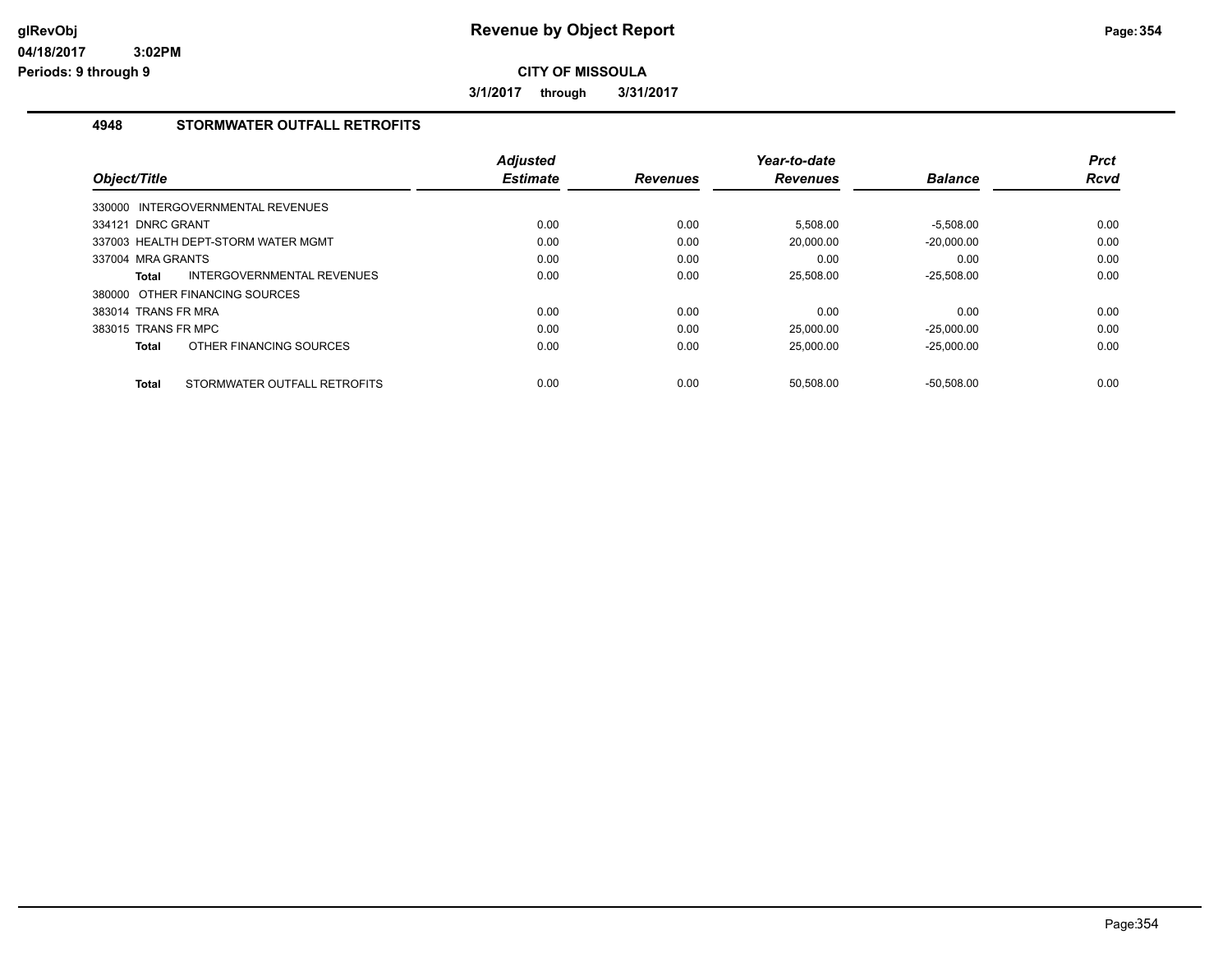**3/1/2017 through 3/31/2017**

**4949 WAYFINDING PROJECT 4949 WAYFINDING PROJECT**

|                                            | <b>Adjusted</b> |                 | Year-to-date    |                | <b>Prct</b> |
|--------------------------------------------|-----------------|-----------------|-----------------|----------------|-------------|
| Object/Title                               | <b>Estimate</b> | <b>Revenues</b> | <b>Revenues</b> | <b>Balance</b> | <b>Rcvd</b> |
| 330000 INTERGOVERNMENTAL REVENUES          |                 |                 |                 |                |             |
| 334125 FWP GRANT                           | 0.00            | 0.00            | 11.997.08       | $-11,997.08$   | 0.00        |
| <b>INTERGOVERNMENTAL REVENUES</b><br>Total | 0.00            | 0.00            | 11.997.08       | $-11,997.08$   | 0.00        |
| 360000 MISCELLANEOUS REVENUES              |                 |                 |                 |                |             |
| 365000 DONATIONS                           | 0.00            | 0.00            | 0.00            | 0.00           | 0.00        |
| <b>MISCELLANEOUS REVENUES</b><br>Total     | 0.00            | 0.00            | 0.00            | 0.00           | 0.00        |
| 380000 OTHER FINANCING SOURCES             |                 |                 |                 |                |             |
| 383042 TRANSFERS FROM OTHER FUNDS          | 0.00            | 0.00            | 0.00            | 0.00           | 0.00        |
| OTHER FINANCING SOURCES<br>Total           | 0.00            | 0.00            | 0.00            | 0.00           | 0.00        |
|                                            |                 |                 |                 |                |             |
| <b>WAYFINDING PROJECT</b><br><b>Total</b>  | 0.00            | 0.00            | 11.997.08       | $-11.997.08$   | 0.00        |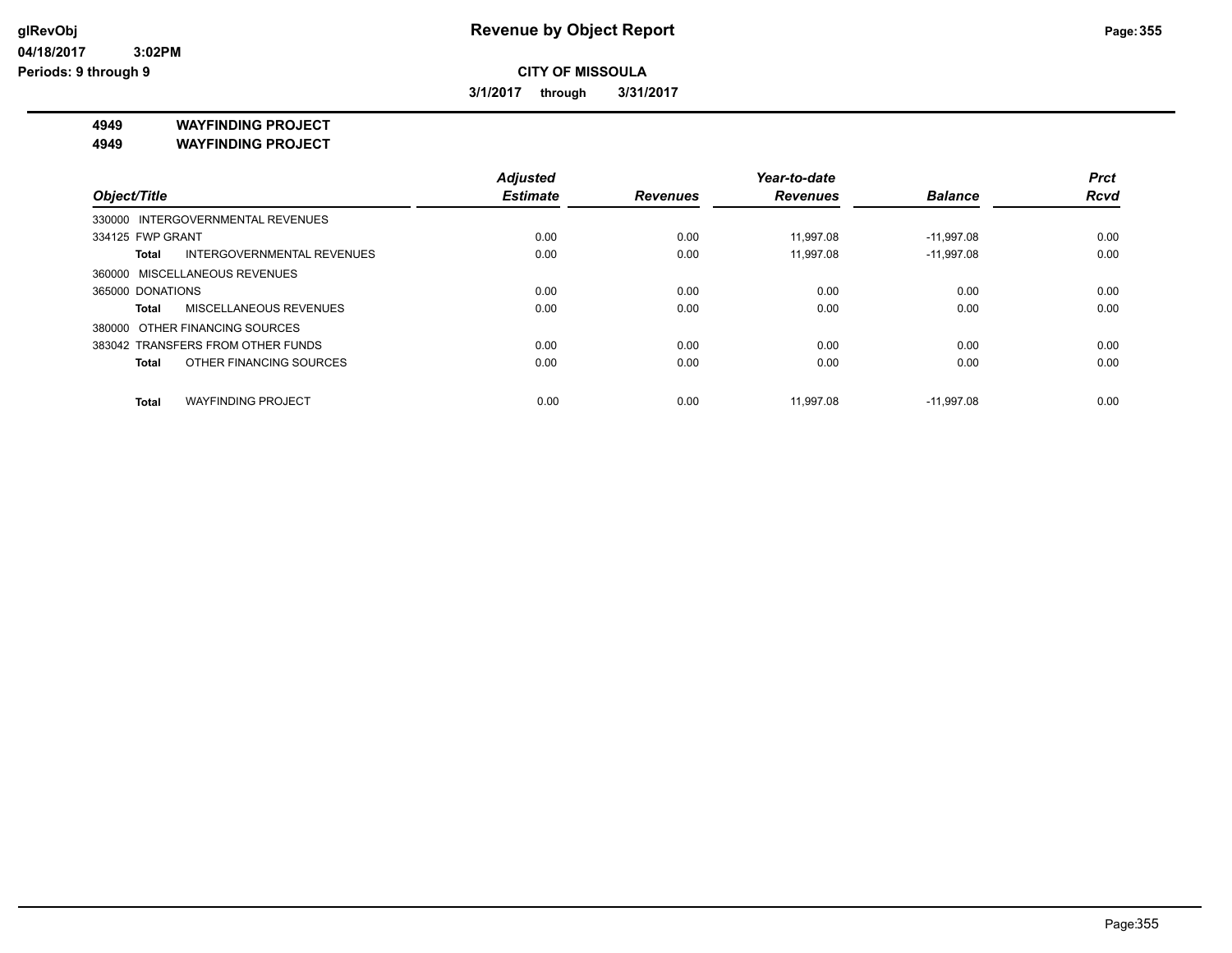**3/1/2017 through 3/31/2017**

#### **4949 WAYFINDING PROJECT**

|                                           | <b>Adjusted</b> |                 | Year-to-date    |                | <b>Prct</b> |
|-------------------------------------------|-----------------|-----------------|-----------------|----------------|-------------|
| Object/Title                              | <b>Estimate</b> | <b>Revenues</b> | <b>Revenues</b> | <b>Balance</b> | <b>Rcvd</b> |
| 330000 INTERGOVERNMENTAL REVENUES         |                 |                 |                 |                |             |
| 334125 FWP GRANT                          | 0.00            | 0.00            | 11,997.08       | $-11,997.08$   | 0.00        |
| INTERGOVERNMENTAL REVENUES<br>Total       | 0.00            | 0.00            | 11,997.08       | $-11,997.08$   | 0.00        |
| 360000 MISCELLANEOUS REVENUES             |                 |                 |                 |                |             |
| 365000 DONATIONS                          | 0.00            | 0.00            | 0.00            | 0.00           | 0.00        |
| <b>MISCELLANEOUS REVENUES</b><br>Total    | 0.00            | 0.00            | 0.00            | 0.00           | 0.00        |
| OTHER FINANCING SOURCES<br>380000         |                 |                 |                 |                |             |
| 383042 TRANSFERS FROM OTHER FUNDS         | 0.00            | 0.00            | 0.00            | 0.00           | 0.00        |
| OTHER FINANCING SOURCES<br>Total          | 0.00            | 0.00            | 0.00            | 0.00           | 0.00        |
| <b>WAYFINDING PROJECT</b><br><b>Total</b> | 0.00            | 0.00            | 11.997.08       | $-11.997.08$   | 0.00        |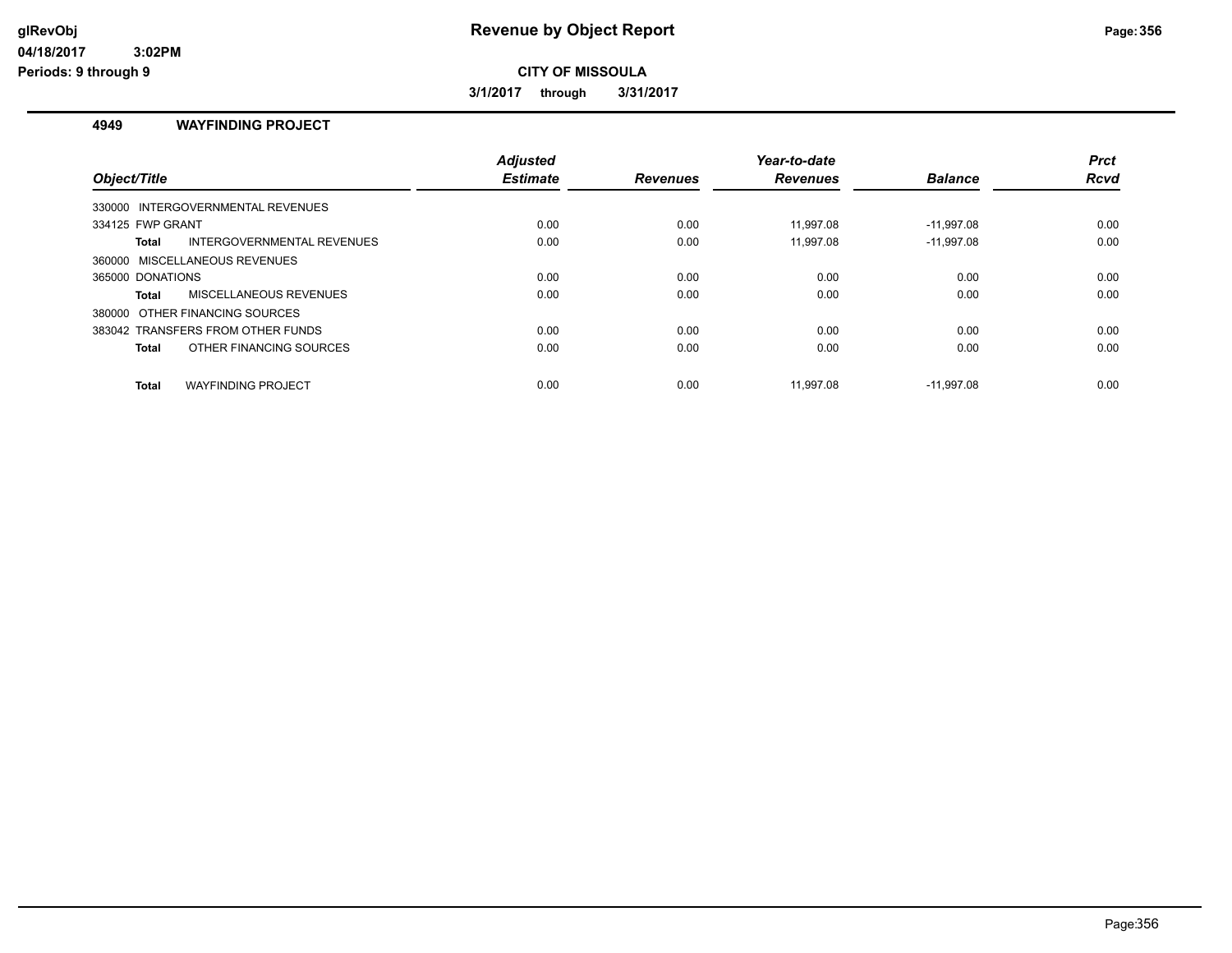**3/1/2017 through 3/31/2017**

**4990 ARRA ENHANCEMENTS**

| 4990 | <b>ARRA ENHANCEMENTS</b> |
|------|--------------------------|
|      |                          |

|                                         | <b>Adjusted</b> |                 | Year-to-date    |                | <b>Prct</b> |
|-----------------------------------------|-----------------|-----------------|-----------------|----------------|-------------|
| Object/Title                            | <b>Estimate</b> | <b>Revenues</b> | <b>Revenues</b> | <b>Balance</b> | <b>Rcvd</b> |
| 330000 INTERGOVERNMENTAL REVENUES       |                 |                 |                 |                |             |
| 334990 ARRA FUNDING                     | 0.00            | 0.00            | 0.00            | 0.00           | 0.00        |
| INTERGOVERNMENTAL REVENUES<br>Total     | 0.00            | 0.00            | 0.00            | 0.00           | 0.00        |
| 370000 INVESTMENTS & ROYALTY EARNINGS   |                 |                 |                 |                |             |
| 371010 INTEREST ON INVESTMENTS          | 0.00            | 0.00            | 0.00            | 0.00           | 0.00        |
| INVESTMENTS & ROYALTY EARNINGS<br>Total | 0.00            | 0.00            | 0.00            | 0.00           | 0.00        |
|                                         |                 |                 |                 |                |             |
| <b>Total</b><br>ARRA ENHANCEMENTS       | 0.00            | 0.00            | 0.00            | 0.00           | 0.00        |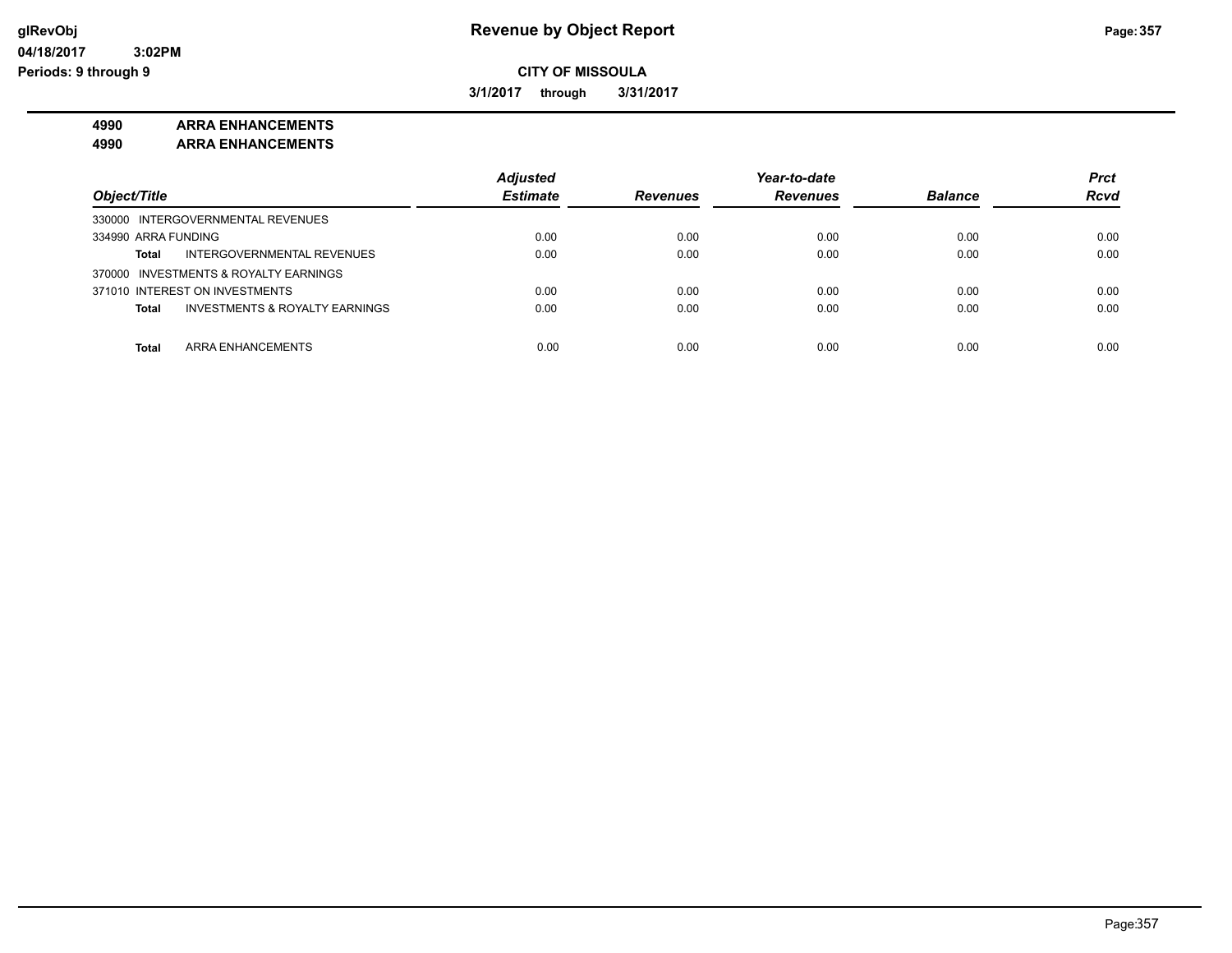**3/1/2017 through 3/31/2017**

#### **4990 ARRA ENHANCEMENTS**

|                                                           | <b>Adjusted</b> |                 | Year-to-date    |                | <b>Prct</b> |
|-----------------------------------------------------------|-----------------|-----------------|-----------------|----------------|-------------|
| Object/Title                                              | <b>Estimate</b> | <b>Revenues</b> | <b>Revenues</b> | <b>Balance</b> | <b>Rcvd</b> |
| 330000 INTERGOVERNMENTAL REVENUES                         |                 |                 |                 |                |             |
| 334990 ARRA FUNDING                                       | 0.00            | 0.00            | 0.00            | 0.00           | 0.00        |
| INTERGOVERNMENTAL REVENUES<br>Total                       | 0.00            | 0.00            | 0.00            | 0.00           | 0.00        |
| 370000 INVESTMENTS & ROYALTY EARNINGS                     |                 |                 |                 |                |             |
| 371010 INTEREST ON INVESTMENTS                            | 0.00            | 0.00            | 0.00            | 0.00           | 0.00        |
| <b>INVESTMENTS &amp; ROYALTY EARNINGS</b><br><b>Total</b> | 0.00            | 0.00            | 0.00            | 0.00           | 0.00        |
| Total<br>ARRA ENHANCEMENTS                                | 0.00            | 0.00            | 0.00            | 0.00           | 0.00        |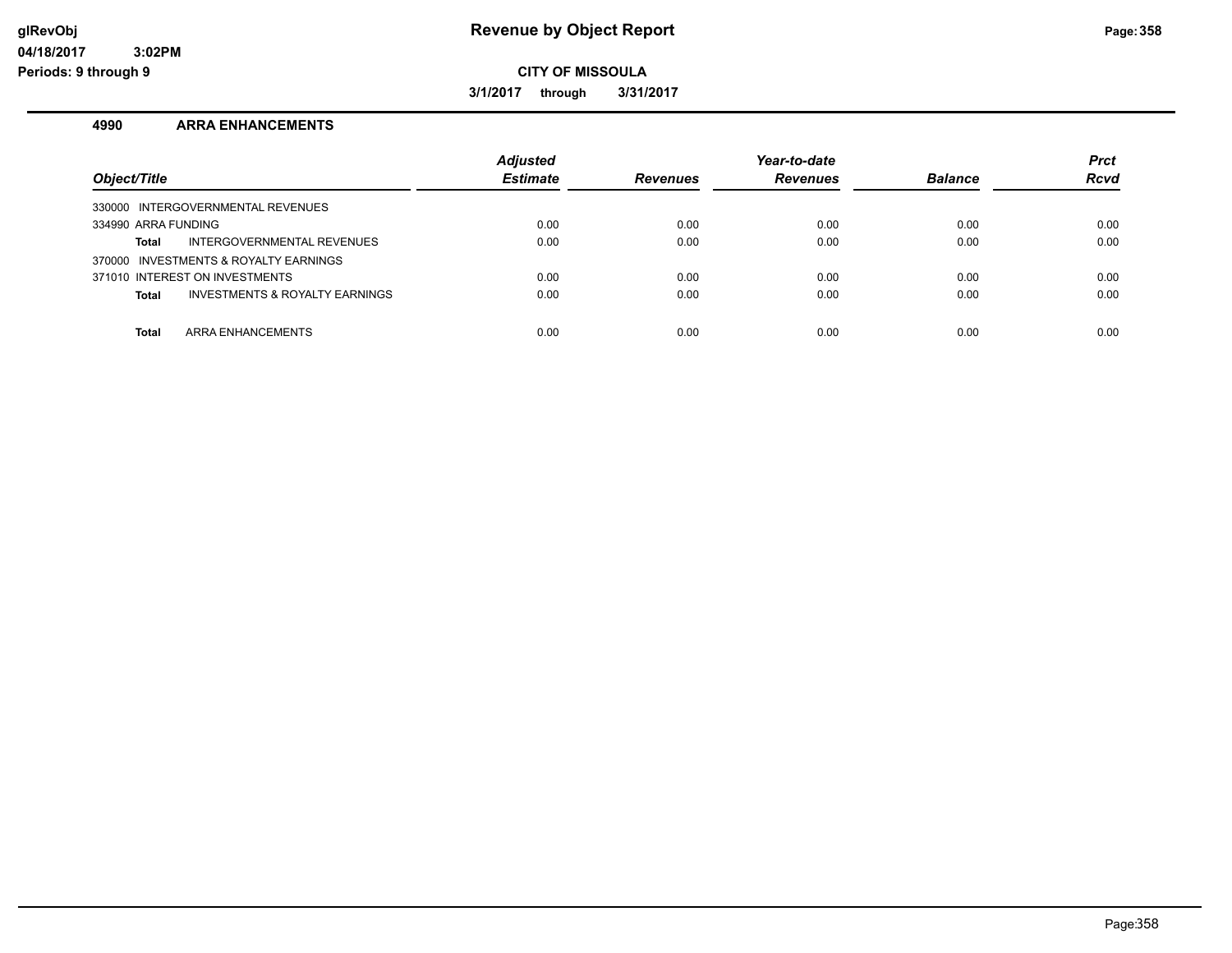**3/1/2017 through 3/31/2017**

# **4991 ARRA HB645**

**4991 ARRA HB645**

|                                                     | <b>Adjusted</b> |                 | Year-to-date    |                | <b>Prct</b> |
|-----------------------------------------------------|-----------------|-----------------|-----------------|----------------|-------------|
| Object/Title                                        | <b>Estimate</b> | <b>Revenues</b> | <b>Revenues</b> | <b>Balance</b> | <b>Rcvd</b> |
| 330000 INTERGOVERNMENTAL REVENUES                   |                 |                 |                 |                |             |
| 334991 ARRA HB645 FUNDING                           | 0.00            | 0.00            | 0.00            | 0.00           | 0.00        |
| 336023 STATE CONTRIB. - PERS                        | 0.00            | 0.00            | 0.00            | 0.00           | 0.00        |
| <b>INTERGOVERNMENTAL REVENUES</b><br>Total          | 0.00            | 0.00            | 0.00            | 0.00           | 0.00        |
| 340000 CHARGES FOR SERVICES                         |                 |                 |                 |                |             |
| 343005 NON-ARRA MOUNTAIN WATER CONTRACT             | 0.00            | 0.00            | 0.00            | 0.00           | 0.00        |
| <b>CHARGES FOR SERVICES</b><br>Total                | 0.00            | 0.00            | 0.00            | 0.00           | 0.00        |
| 360000 MISCELLANEOUS REVENUES                       |                 |                 |                 |                |             |
| 360000 MISCELLANEOUS REVENUES                       | 0.00            | 0.00            | 0.00            | 0.00           | 0.00        |
| MISCELLANEOUS REVENUES<br>Total                     | 0.00            | 0.00            | 0.00            | 0.00           | 0.00        |
| <b>INVESTMENTS &amp; ROYALTY EARNINGS</b><br>370000 |                 |                 |                 |                |             |
| 371010 INTEREST ON INVESTMENTS                      | 0.00            | 0.00            | 0.00            | 0.00           | 0.00        |
| <b>INVESTMENTS &amp; ROYALTY EARNINGS</b><br>Total  | 0.00            | 0.00            | 0.00            | 0.00           | 0.00        |
|                                                     |                 |                 |                 |                |             |
| ARRA HB645<br>Total                                 | 0.00            | 0.00            | 0.00            | 0.00           | 0.00        |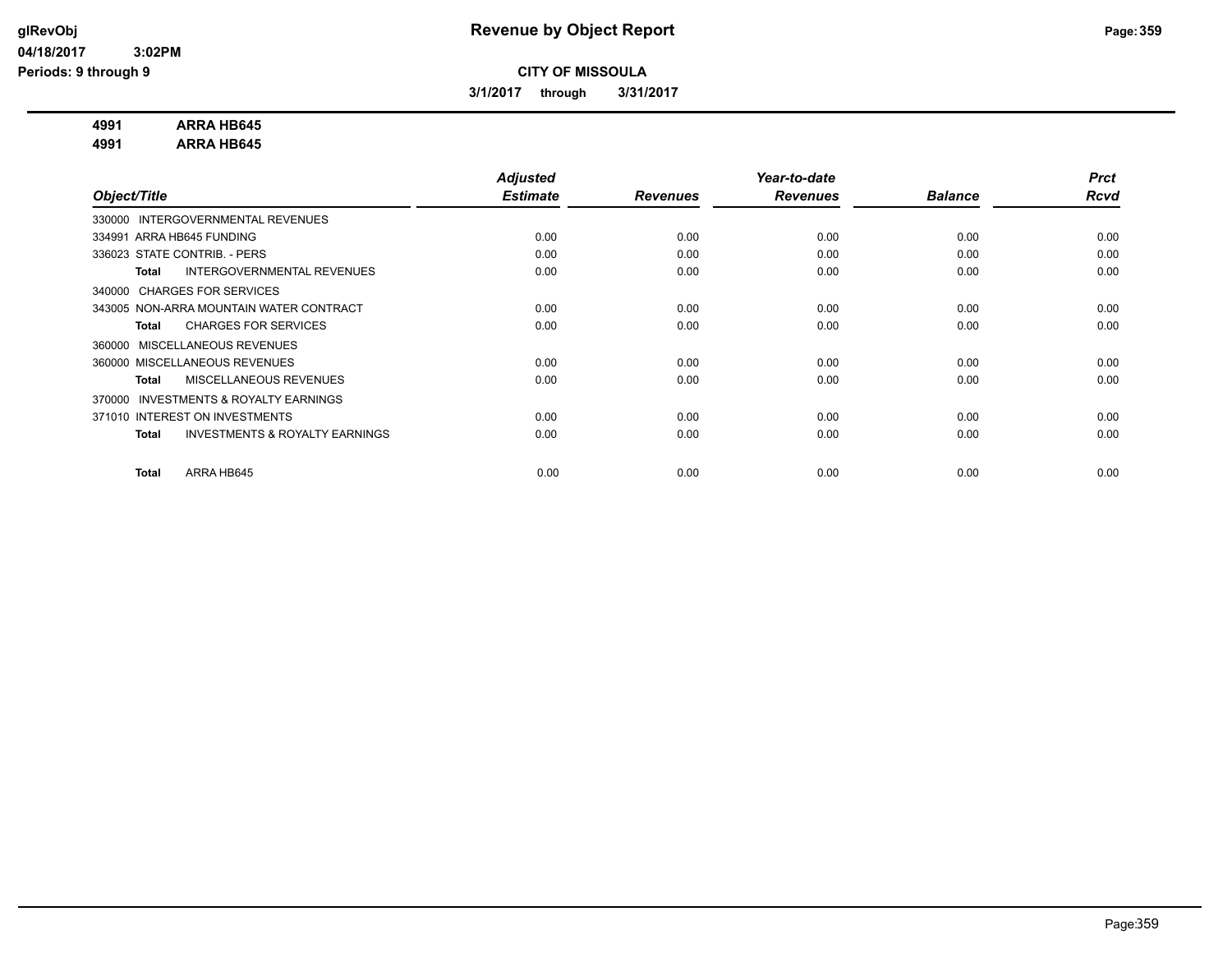**3/1/2017 through 3/31/2017**

#### **4991 ARRA HB645**

| Object/Title                                              | <b>Adjusted</b><br><b>Estimate</b> | <b>Revenues</b> | Year-to-date<br><b>Revenues</b> | <b>Balance</b> | <b>Prct</b><br><b>Rcvd</b> |
|-----------------------------------------------------------|------------------------------------|-----------------|---------------------------------|----------------|----------------------------|
|                                                           |                                    |                 |                                 |                |                            |
| 330000 INTERGOVERNMENTAL REVENUES                         |                                    |                 |                                 |                |                            |
| 334991 ARRA HB645 FUNDING                                 | 0.00                               | 0.00            | 0.00                            | 0.00           | 0.00                       |
| 336023 STATE CONTRIB. - PERS                              | 0.00                               | 0.00            | 0.00                            | 0.00           | 0.00                       |
| <b>INTERGOVERNMENTAL REVENUES</b><br>Total                | 0.00                               | 0.00            | 0.00                            | 0.00           | 0.00                       |
| 340000 CHARGES FOR SERVICES                               |                                    |                 |                                 |                |                            |
| 343005 NON-ARRA MOUNTAIN WATER CONTRACT                   | 0.00                               | 0.00            | 0.00                            | 0.00           | 0.00                       |
| <b>CHARGES FOR SERVICES</b><br>Total                      | 0.00                               | 0.00            | 0.00                            | 0.00           | 0.00                       |
| 360000 MISCELLANEOUS REVENUES                             |                                    |                 |                                 |                |                            |
| 360000 MISCELLANEOUS REVENUES                             | 0.00                               | 0.00            | 0.00                            | 0.00           | 0.00                       |
| MISCELLANEOUS REVENUES<br><b>Total</b>                    | 0.00                               | 0.00            | 0.00                            | 0.00           | 0.00                       |
| 370000 INVESTMENTS & ROYALTY EARNINGS                     |                                    |                 |                                 |                |                            |
| 371010 INTEREST ON INVESTMENTS                            | 0.00                               | 0.00            | 0.00                            | 0.00           | 0.00                       |
| <b>INVESTMENTS &amp; ROYALTY EARNINGS</b><br><b>Total</b> | 0.00                               | 0.00            | 0.00                            | 0.00           | 0.00                       |
|                                                           |                                    |                 |                                 |                |                            |
| ARRA HB645<br><b>Total</b>                                | 0.00                               | 0.00            | 0.00                            | 0.00           | 0.00                       |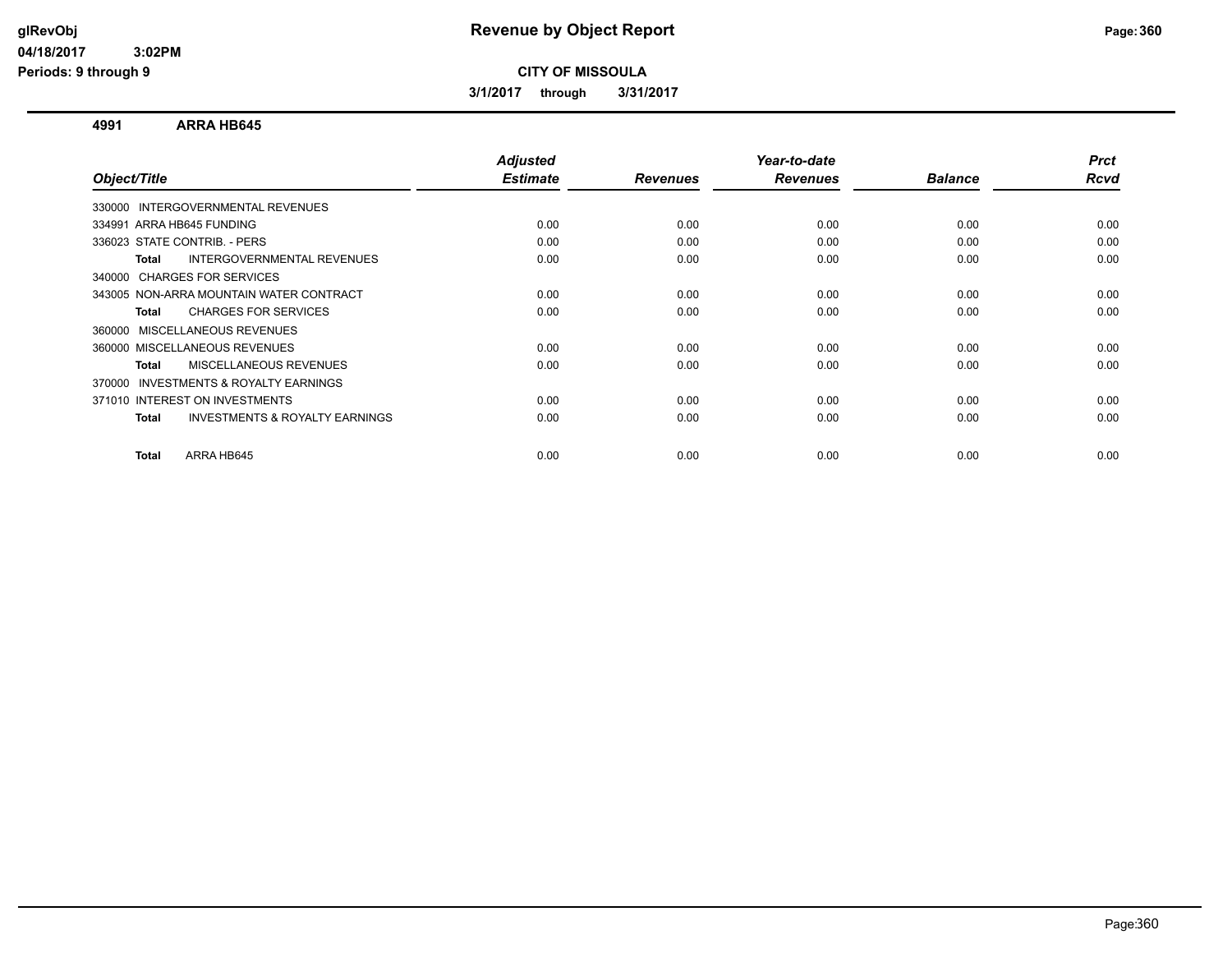**3/1/2017 through 3/31/2017**

**4992 WFL MILLER CREEK ROAD**

**4992 WFL MILLER CREEK ROAD**

|                                                | <b>Adjusted</b> |                 | Year-to-date    |                | <b>Prct</b> |
|------------------------------------------------|-----------------|-----------------|-----------------|----------------|-------------|
| Object/Title                                   | <b>Estimate</b> | <b>Revenues</b> | <b>Revenues</b> | <b>Balance</b> | <b>Rcvd</b> |
| 330000 INTERGOVERNMENTAL REVENUES              |                 |                 |                 |                |             |
| 334990 ARRA FUNDING                            | 0.00            | 0.00            | 0.00            | 0.00           | 0.00        |
| INTERGOVERNMENTAL REVENUES<br>Total            | 0.00            | 0.00            | 0.00            | 0.00           | 0.00        |
| 370000 INVESTMENTS & ROYALTY EARNINGS          |                 |                 |                 |                |             |
| 371010 INTEREST ON INVESTMENTS                 | 0.00            | 0.00            | 0.00            | 0.00           | 0.00        |
| INVESTMENTS & ROYALTY EARNINGS<br><b>Total</b> | 0.00            | 0.00            | 0.00            | 0.00           | 0.00        |
|                                                |                 |                 |                 |                |             |
| WFL MILLER CREEK ROAD<br><b>Total</b>          | 0.00            | 0.00            | 0.00            | 0.00           | 0.00        |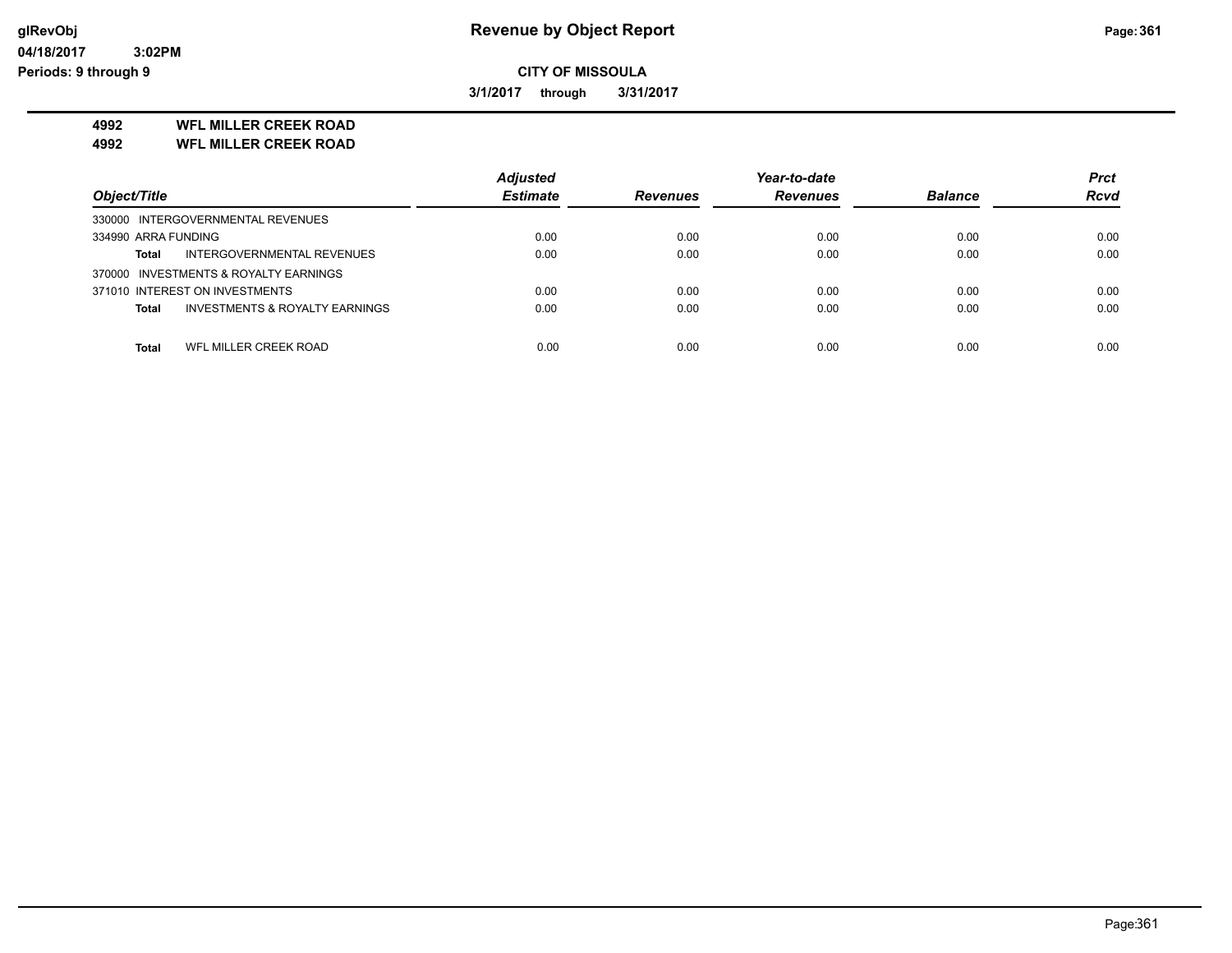**3/1/2017 through 3/31/2017**

### **4992 WFL MILLER CREEK ROAD**

|                     |                                       | <b>Adjusted</b> |                 | Year-to-date    |                | <b>Prct</b> |
|---------------------|---------------------------------------|-----------------|-----------------|-----------------|----------------|-------------|
| Object/Title        |                                       | <b>Estimate</b> | <b>Revenues</b> | <b>Revenues</b> | <b>Balance</b> | <b>Rcvd</b> |
|                     | 330000 INTERGOVERNMENTAL REVENUES     |                 |                 |                 |                |             |
| 334990 ARRA FUNDING |                                       | 0.00            | 0.00            | 0.00            | 0.00           | 0.00        |
| Total               | INTERGOVERNMENTAL REVENUES            | 0.00            | 0.00            | 0.00            | 0.00           | 0.00        |
|                     | 370000 INVESTMENTS & ROYALTY EARNINGS |                 |                 |                 |                |             |
|                     | 371010 INTEREST ON INVESTMENTS        | 0.00            | 0.00            | 0.00            | 0.00           | 0.00        |
| <b>Total</b>        | INVESTMENTS & ROYALTY EARNINGS        | 0.00            | 0.00            | 0.00            | 0.00           | 0.00        |
| <b>Total</b>        | WFL MILLER CREEK ROAD                 | 0.00            | 0.00            | 0.00            | 0.00           | 0.00        |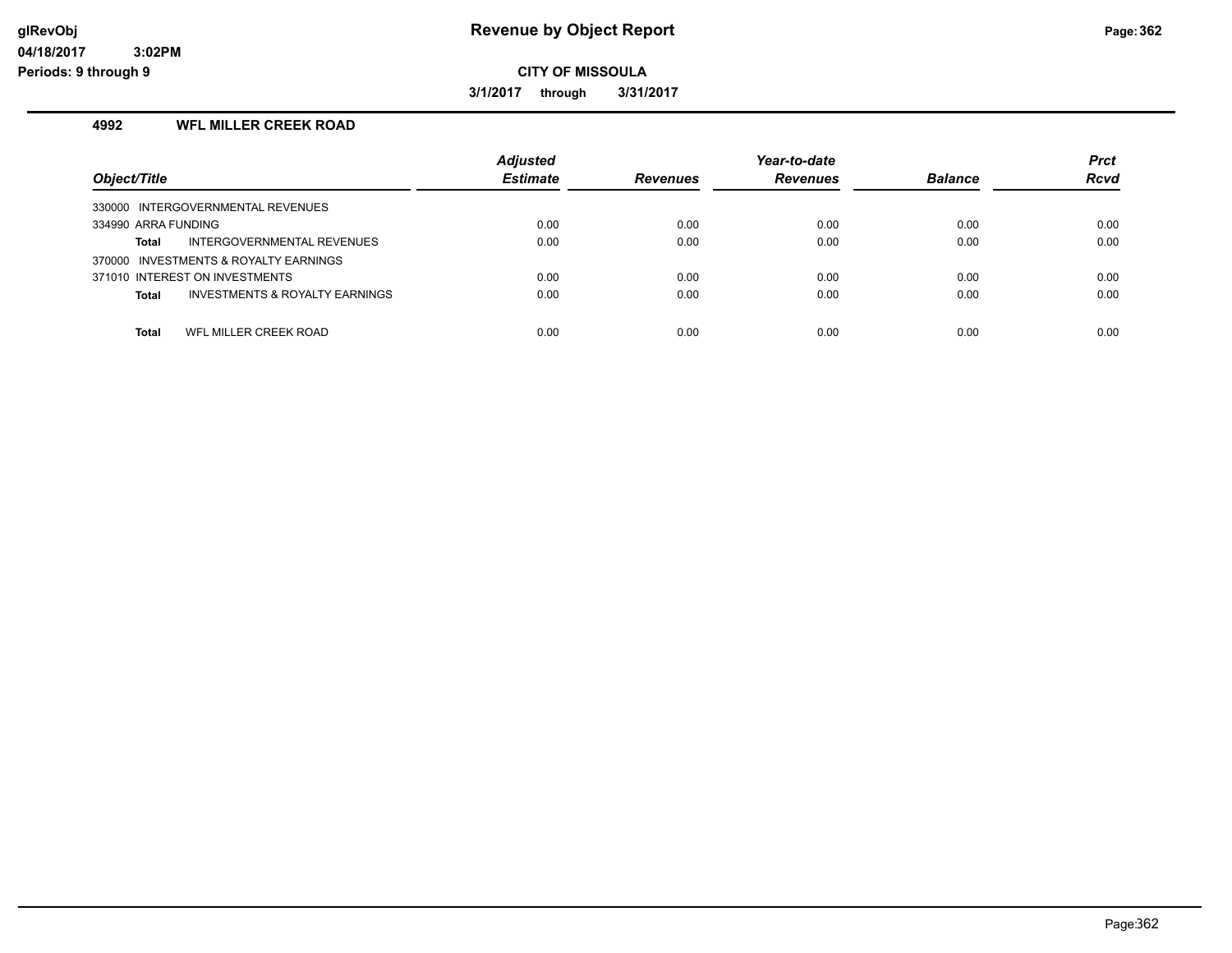*Prct Rcvd*

**CITY OF MISSOULA**

**3/1/2017 through 3/31/2017**

**4993 WESTERN FEDERAL LANDS 4993 WESTERN FEDERAL LANDS**

|                                            | <b>Adjusted</b> |                 | Year-to-date    |                | <b>Prct</b> |
|--------------------------------------------|-----------------|-----------------|-----------------|----------------|-------------|
| Object/Title                               | <b>Estimate</b> | <b>Revenues</b> | <b>Revenues</b> | <b>Balance</b> | Rcva        |
| 330000 INTERGOVERNMENTAL REVENUES          |                 |                 |                 |                |             |
| 331005 WESTERN FEDERAL LANDS GRANT         | 0.00            | 0.00            | 0.00            | 0.00           | 0.00        |
| 334125 FWP GRANT                           | 0.00            | 0.00            | 0.00            | 0.00           | 0.00        |
| <b>INTERGOVERNMENTAL REVENUES</b><br>Total | 0.00            | 0.00            | 0.00            | 0.00           | 0.00        |
| MISCELLANEOUS REVENUES<br>360000           |                 |                 |                 |                |             |
| 365010 FRIENDS OF MISSOULA PARKS DONATION  | 0.00            | 0.00            | 0.00            | 0.00           | 0.00        |
| <b>MISCELLANEOUS REVENUES</b><br>Total     | 0.00            | 0.00            | 0.00            | 0.00           | 0.00        |
| INVESTMENTS & ROYALTY EARNINGS<br>370000   |                 |                 |                 |                |             |
| 371010 INTEREST ON INVESTMENTS             | 0.00            | 0.00            | 0.00            | 0.00           | 0.00        |
| INVESTMENTS & ROYALTY EARNINGS<br>Total    | 0.00            | 0.00            | 0.00            | 0.00           | 0.00        |
|                                            |                 |                 |                 |                |             |
| <b>WESTERN FEDERAL LANDS</b><br>Total      | 0.00            | 0.00            | 0.00            | 0.00           | 0.00        |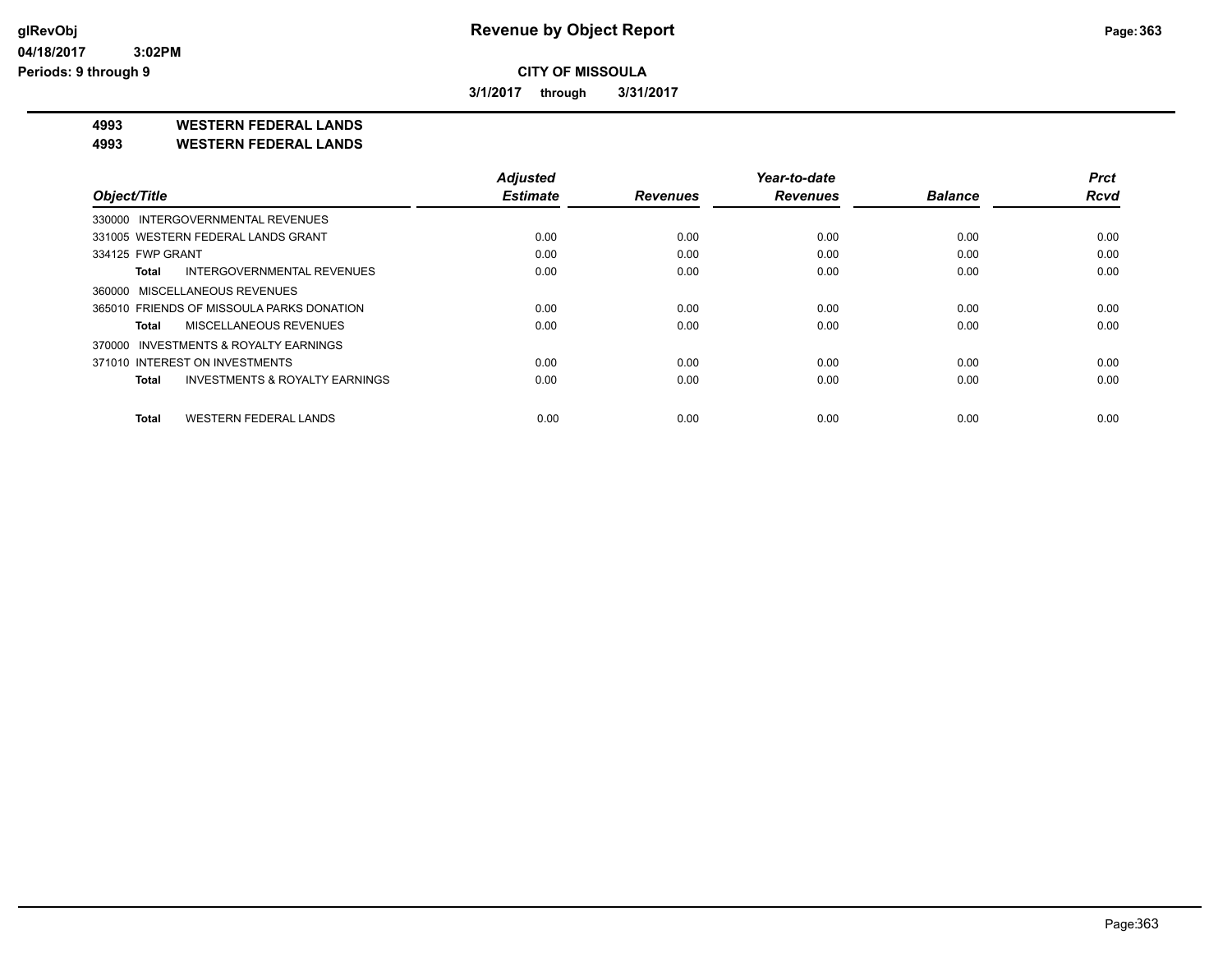**3/1/2017 through 3/31/2017**

# **4993 WESTERN FEDERAL LANDS**

|                                                    | <b>Adjusted</b> |                 | Year-to-date    |                | <b>Prct</b> |
|----------------------------------------------------|-----------------|-----------------|-----------------|----------------|-------------|
| Object/Title                                       | <b>Estimate</b> | <b>Revenues</b> | <b>Revenues</b> | <b>Balance</b> | <b>Rcvd</b> |
| 330000 INTERGOVERNMENTAL REVENUES                  |                 |                 |                 |                |             |
| 331005 WESTERN FEDERAL LANDS GRANT                 | 0.00            | 0.00            | 0.00            | 0.00           | 0.00        |
| 334125 FWP GRANT                                   | 0.00            | 0.00            | 0.00            | 0.00           | 0.00        |
| INTERGOVERNMENTAL REVENUES<br>Total                | 0.00            | 0.00            | 0.00            | 0.00           | 0.00        |
| 360000 MISCELLANEOUS REVENUES                      |                 |                 |                 |                |             |
| 365010 FRIENDS OF MISSOULA PARKS DONATION          | 0.00            | 0.00            | 0.00            | 0.00           | 0.00        |
| MISCELLANEOUS REVENUES<br>Total                    | 0.00            | 0.00            | 0.00            | 0.00           | 0.00        |
| 370000 INVESTMENTS & ROYALTY EARNINGS              |                 |                 |                 |                |             |
| 371010 INTEREST ON INVESTMENTS                     | 0.00            | 0.00            | 0.00            | 0.00           | 0.00        |
| <b>INVESTMENTS &amp; ROYALTY EARNINGS</b><br>Total | 0.00            | 0.00            | 0.00            | 0.00           | 0.00        |
|                                                    |                 |                 |                 |                |             |
| <b>WESTERN FEDERAL LANDS</b><br><b>Total</b>       | 0.00            | 0.00            | 0.00            | 0.00           | 0.00        |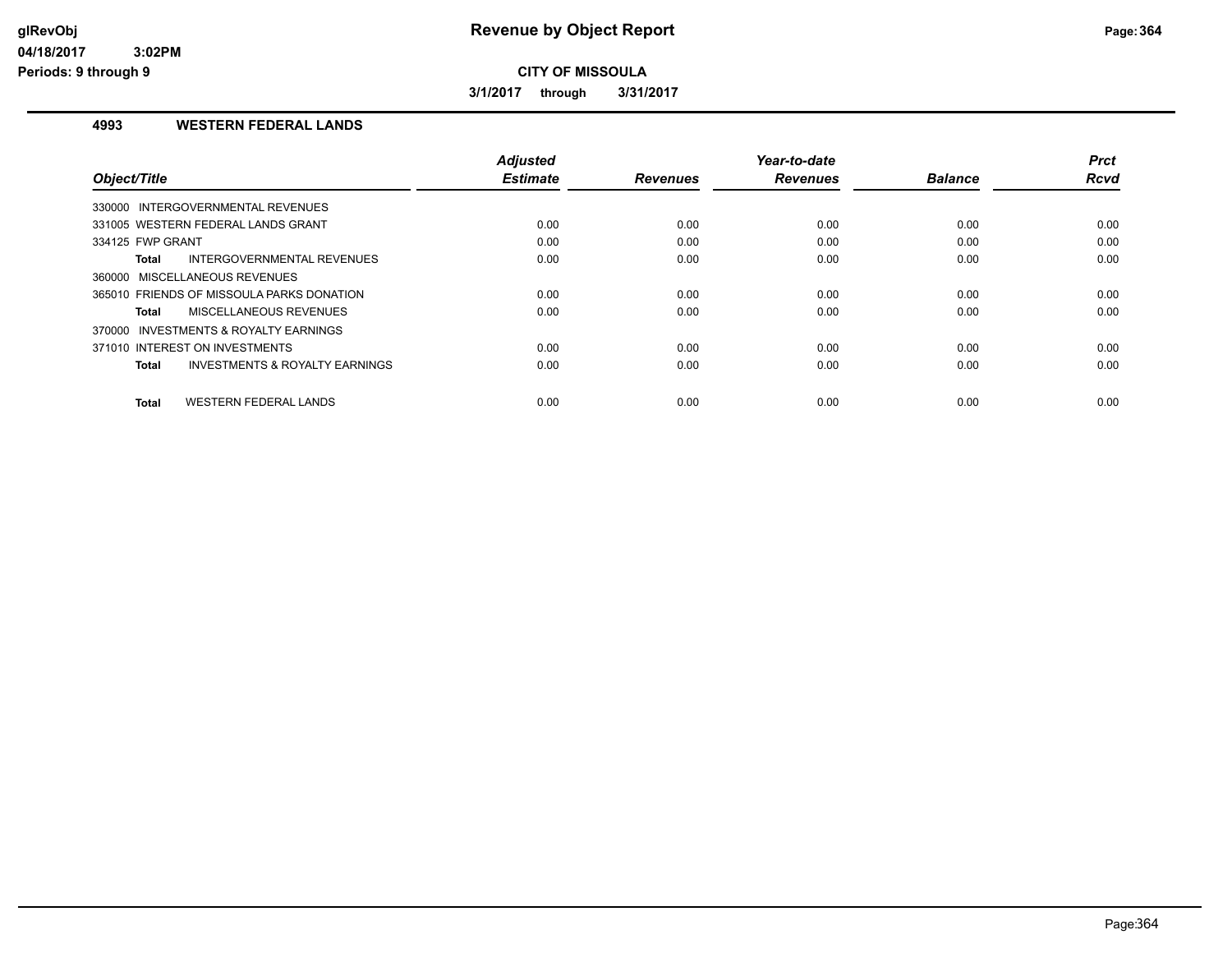**3/1/2017 through 3/31/2017**

**5020 CIVIC STADIUM 5020 CIVIC STADIUM**

|                                                           | <b>Adjusted</b> |                 | Year-to-date    |                | <b>Prct</b> |
|-----------------------------------------------------------|-----------------|-----------------|-----------------|----------------|-------------|
| Object/Title                                              | <b>Estimate</b> | <b>Revenues</b> | <b>Revenues</b> | <b>Balance</b> | <b>Rcvd</b> |
| <b>INTERGOVERNMENTAL REVENUES</b><br>330000               |                 |                 |                 |                |             |
| 336023 STATE CONTRIB. - PERS                              | 0.00            | 0.00            | 0.00            | 0.00           | 0.00        |
| INTERGOVERNMENTAL REVENUES<br>Total                       | 0.00            | 0.00            | 0.00            | 0.00           | 0.00        |
| MISCELLANEOUS REVENUES<br>360000                          |                 |                 |                 |                |             |
| 360010 MISCELLANEOUS                                      | 0.00            | 0.00            | 0.00            | 0.00           | 0.00        |
| 361010 RENTAL REVENUE                                     | 120,000.00      | 0.00            | 3,517.81        | 116,482.19     | 2.93        |
| 362003 US BANK FEE REIMBURSEMENT                          | 0.00            | 0.00            | 0.00            | 0.00           | 0.00        |
| 365030 DONATIONS STADIUM R&D                              | 0.00            | 0.00            | 0.00            | 0.00           | 0.00        |
| <b>MISCELLANEOUS REVENUES</b><br><b>Total</b>             | 120,000.00      | 0.00            | 3,517.81        | 116,482.19     | 2.93        |
| <b>INVESTMENTS &amp; ROYALTY EARNINGS</b><br>370000       |                 |                 |                 |                |             |
| 371010 INTEREST ON INVESTMENTS                            | 0.00            | 0.00            | 0.00            | 0.00           | 0.00        |
| <b>INVESTMENTS &amp; ROYALTY EARNINGS</b><br><b>Total</b> | 0.00            | 0.00            | 0.00            | 0.00           | 0.00        |
| OTHER FINANCING SOURCES<br>380000                         |                 |                 |                 |                |             |
| 383000 OPERATING TRANSFERS                                | 0.00            | 0.00            | 0.00            | 0.00           | 0.00        |
| 383400 CAPITAL CONTRIBUTION                               | 0.00            | 0.00            | 0.00            | 0.00           | 0.00        |
| OTHER FINANCING SOURCES<br><b>Total</b>                   | 0.00            | 0.00            | 0.00            | 0.00           | 0.00        |
|                                                           |                 |                 |                 |                |             |
| <b>CIVIC STADIUM</b><br><b>Total</b>                      | 120,000.00      | 0.00            | 3,517.81        | 116,482.19     | 2.93        |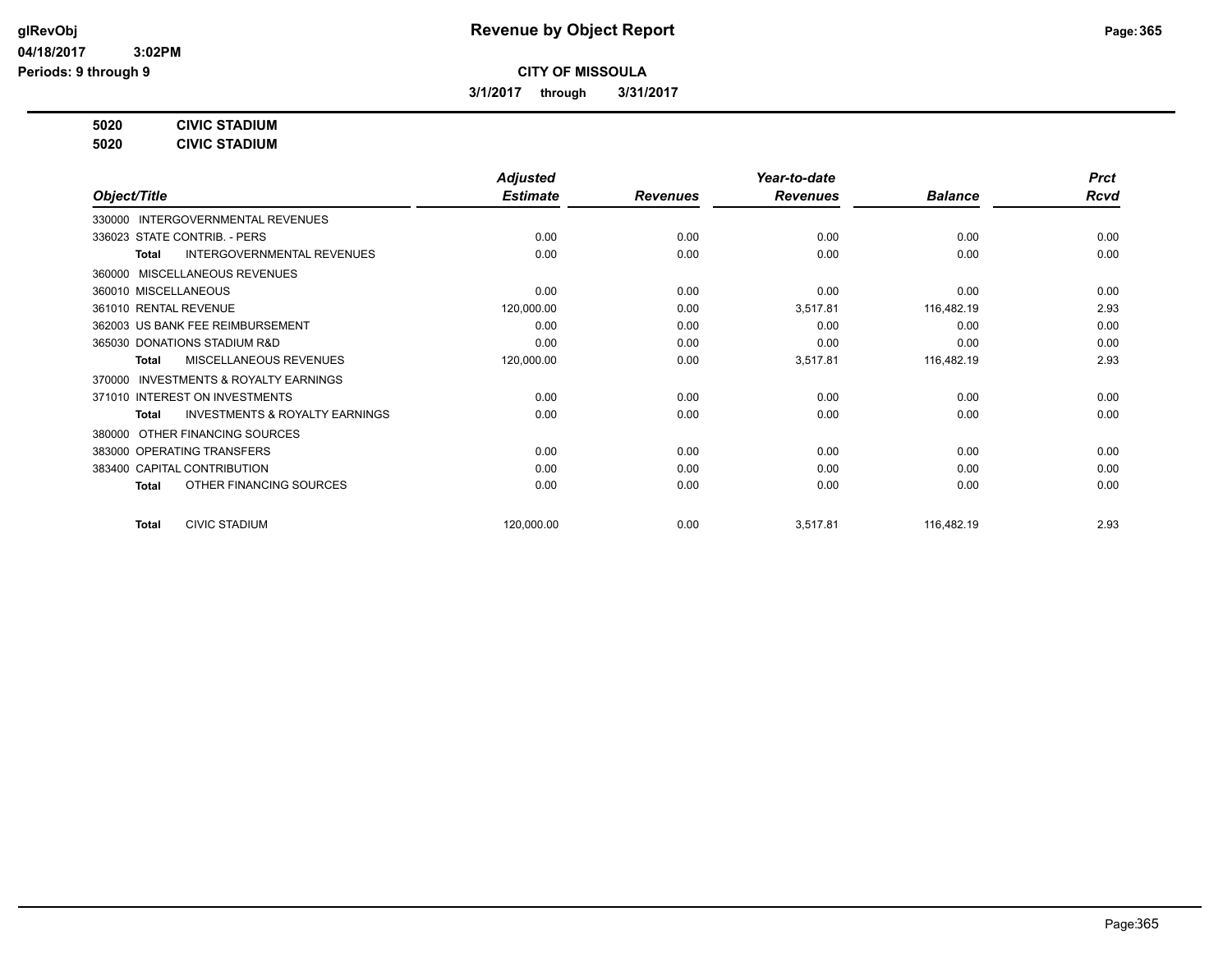**3/1/2017 through 3/31/2017**

### **5020 CIVIC STADIUM**

|                                                           | <b>Adjusted</b> |                 | Year-to-date    |                | <b>Prct</b> |
|-----------------------------------------------------------|-----------------|-----------------|-----------------|----------------|-------------|
| Object/Title                                              | <b>Estimate</b> | <b>Revenues</b> | <b>Revenues</b> | <b>Balance</b> | <b>Rcvd</b> |
| <b>INTERGOVERNMENTAL REVENUES</b><br>330000               |                 |                 |                 |                |             |
| 336023 STATE CONTRIB. - PERS                              | 0.00            | 0.00            | 0.00            | 0.00           | 0.00        |
| <b>INTERGOVERNMENTAL REVENUES</b><br>Total                | 0.00            | 0.00            | 0.00            | 0.00           | 0.00        |
| MISCELLANEOUS REVENUES<br>360000                          |                 |                 |                 |                |             |
| 360010 MISCELLANEOUS                                      | 0.00            | 0.00            | 0.00            | 0.00           | 0.00        |
| 361010 RENTAL REVENUE                                     | 120,000.00      | 0.00            | 3,517.81        | 116,482.19     | 2.93        |
| 362003 US BANK FEE REIMBURSEMENT                          | 0.00            | 0.00            | 0.00            | 0.00           | 0.00        |
| 365030 DONATIONS STADIUM R&D                              | 0.00            | 0.00            | 0.00            | 0.00           | 0.00        |
| <b>MISCELLANEOUS REVENUES</b><br><b>Total</b>             | 120,000.00      | 0.00            | 3,517.81        | 116,482.19     | 2.93        |
| <b>INVESTMENTS &amp; ROYALTY EARNINGS</b><br>370000       |                 |                 |                 |                |             |
| 371010 INTEREST ON INVESTMENTS                            | 0.00            | 0.00            | 0.00            | 0.00           | 0.00        |
| <b>INVESTMENTS &amp; ROYALTY EARNINGS</b><br><b>Total</b> | 0.00            | 0.00            | 0.00            | 0.00           | 0.00        |
| OTHER FINANCING SOURCES<br>380000                         |                 |                 |                 |                |             |
| 383000 OPERATING TRANSFERS                                | 0.00            | 0.00            | 0.00            | 0.00           | 0.00        |
| 383400 CAPITAL CONTRIBUTION                               | 0.00            | 0.00            | 0.00            | 0.00           | 0.00        |
| OTHER FINANCING SOURCES<br><b>Total</b>                   | 0.00            | 0.00            | 0.00            | 0.00           | 0.00        |
| <b>CIVIC STADIUM</b><br><b>Total</b>                      | 120,000.00      | 0.00            | 3,517.81        | 116,482.19     | 2.93        |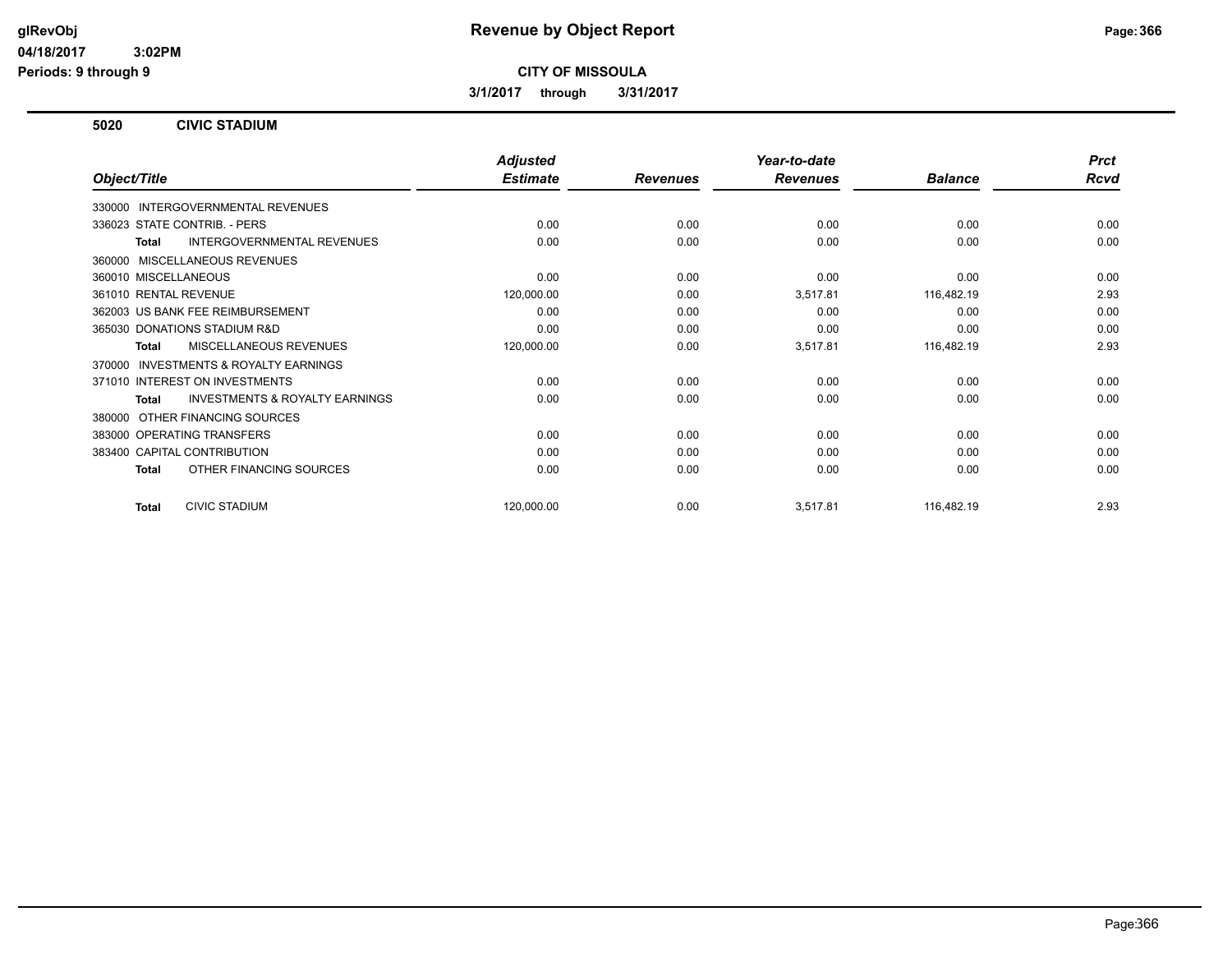**3/1/2017 through 3/31/2017**

# **5210 WATER**

**5210 WATER**

|                                                    | <b>Adjusted</b> |                 | Year-to-date    |                | <b>Prct</b> |
|----------------------------------------------------|-----------------|-----------------|-----------------|----------------|-------------|
| Object/Title                                       | <b>Estimate</b> | <b>Revenues</b> | <b>Revenues</b> | <b>Balance</b> | <b>Rcvd</b> |
| 330000 INTERGOVERNMENTAL REVENUES                  |                 |                 |                 |                |             |
| 336023 STATE CONTRIB. - PERS                       | 0.00            | 0.00            | 5.57            | $-5.57$        | 0.00        |
| INTERGOVERNMENTAL REVENUES<br>Total                | 0.00            | 0.00            | 5.57            | $-5.57$        | 0.00        |
| 340000 CHARGES FOR SERVICES                        |                 |                 |                 |                |             |
| 343021 METERED WATER REVENUE                       | 0.00            | 0.00            | 0.00            | 0.00           | 0.00        |
| <b>CHARGES FOR SERVICES</b><br>Total               | 0.00            | 0.00            | 0.00            | 0.00           | 0.00        |
| 370000 INVESTMENTS & ROYALTY EARNINGS              |                 |                 |                 |                |             |
| 371010 INTEREST ON INVESTMENTS                     | 0.00            | 0.00            | 0.00            | 0.00           | 0.00        |
| <b>INVESTMENTS &amp; ROYALTY EARNINGS</b><br>Total | 0.00            | 0.00            | 0.00            | 0.00           | 0.00        |
|                                                    |                 |                 |                 |                |             |
| <b>WATER</b><br>Total                              | 0.00            | 0.00            | 5.57            | $-5.57$        | 0.00        |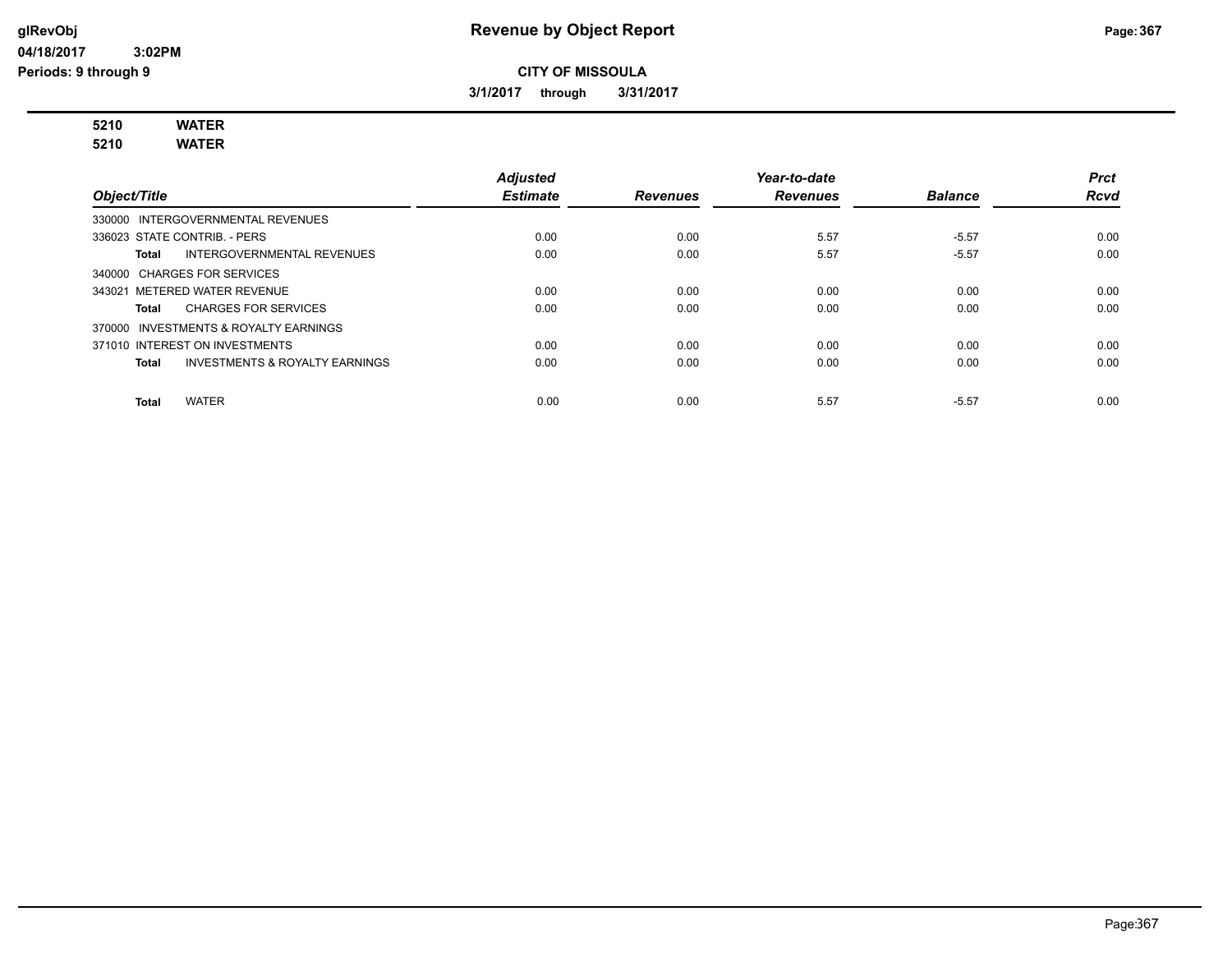**3/1/2017 through 3/31/2017**

### **5210 WATER**

| Object/Title                               | <b>Adjusted</b><br><b>Estimate</b> | <b>Revenues</b> | Year-to-date<br><b>Revenues</b> | <b>Balance</b> | <b>Prct</b><br><b>Rcvd</b> |
|--------------------------------------------|------------------------------------|-----------------|---------------------------------|----------------|----------------------------|
|                                            |                                    |                 |                                 |                |                            |
| 330000 INTERGOVERNMENTAL REVENUES          |                                    |                 |                                 |                |                            |
| 336023 STATE CONTRIB. - PERS               | 0.00                               | 0.00            | 5.57                            | $-5.57$        | 0.00                       |
| <b>INTERGOVERNMENTAL REVENUES</b><br>Total | 0.00                               | 0.00            | 5.57                            | $-5.57$        | 0.00                       |
| 340000 CHARGES FOR SERVICES                |                                    |                 |                                 |                |                            |
| 343021 METERED WATER REVENUE               | 0.00                               | 0.00            | 0.00                            | 0.00           | 0.00                       |
| <b>CHARGES FOR SERVICES</b><br>Total       | 0.00                               | 0.00            | 0.00                            | 0.00           | 0.00                       |
| 370000 INVESTMENTS & ROYALTY EARNINGS      |                                    |                 |                                 |                |                            |
| 371010 INTEREST ON INVESTMENTS             | 0.00                               | 0.00            | 0.00                            | 0.00           | 0.00                       |
| INVESTMENTS & ROYALTY EARNINGS<br>Total    | 0.00                               | 0.00            | 0.00                            | 0.00           | 0.00                       |
| WATER<br><b>Total</b>                      | 0.00                               | 0.00            | 5.57                            | $-5.57$        | 0.00                       |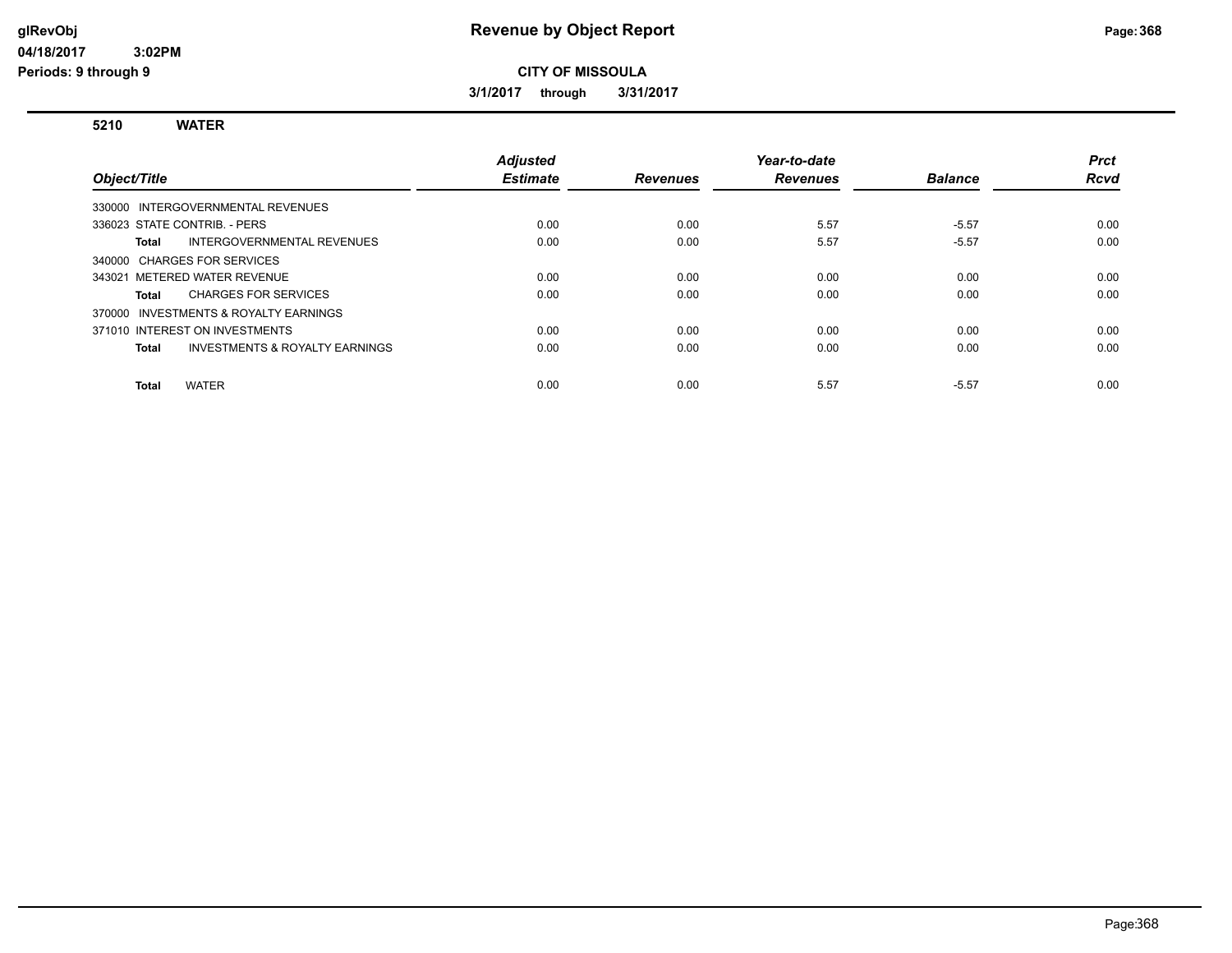**3/1/2017 through 3/31/2017**

# **5211 WATER REVENUE COLLECTION & CLEARING 5211 WATER REVENUE COLLECTION & CLEARING**

|                                                     | <b>Adjusted</b> |                 | Year-to-date    |                | <b>Prct</b> |
|-----------------------------------------------------|-----------------|-----------------|-----------------|----------------|-------------|
| Object/Title                                        | <b>Estimate</b> | <b>Revenues</b> | <b>Revenues</b> | <b>Balance</b> | <b>Rcvd</b> |
| 340000 CHARGES FOR SERVICES                         |                 |                 |                 |                |             |
| 343021 *** Title Not Found ***                      | 0.00            | 0.00            | 0.00            | 0.00           | 0.00        |
| <b>CHARGES FOR SERVICES</b><br>Total                | 0.00            | 0.00            | 0.00            | 0.00           | 0.00        |
| 360000 MISCELLANEOUS REVENUES                       |                 |                 |                 |                |             |
| 360010 MISCELLANEOUS                                | 0.00            | 0.00            | 0.00            | 0.00           | 0.00        |
| MISCELLANEOUS REVENUES<br>Total                     | 0.00            | 0.00            | 0.00            | 0.00           | 0.00        |
| INVESTMENTS & ROYALTY EARNINGS<br>370000            |                 |                 |                 |                |             |
| 371010 INTEREST ON INVESTMENTS                      | 0.00            | 0.00            | 0.00            | 0.00           | 0.00        |
| 371020 GAIN/LOSS IN MARKET VALUE OF INVESTMENTS     | 0.00            | 0.00            | 0.00            | 0.00           | 0.00        |
| INVESTMENTS & ROYALTY EARNINGS<br>Total             | 0.00            | 0.00            | 0.00            | 0.00           | 0.00        |
| WATER REVENUE COLLECTION & CLEARING<br><b>Total</b> | 0.00            | 0.00            | 0.00            | 0.00           | 0.00        |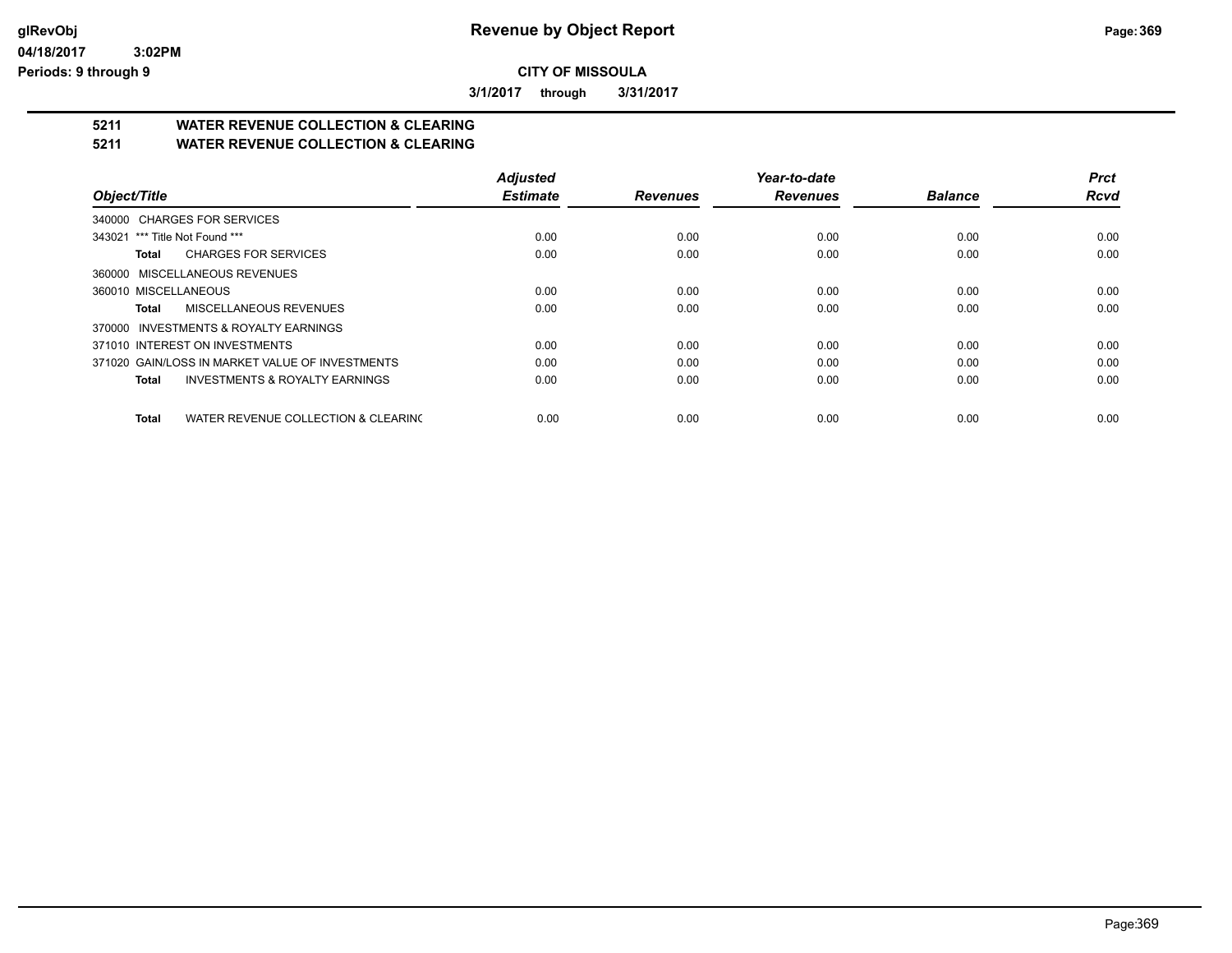**3/1/2017 through 3/31/2017**

# **5211 WATER REVENUE COLLECTION & CLEARING**

|                                                     | <b>Adjusted</b> |                 | Year-to-date    |                | <b>Prct</b> |
|-----------------------------------------------------|-----------------|-----------------|-----------------|----------------|-------------|
| Object/Title                                        | <b>Estimate</b> | <b>Revenues</b> | <b>Revenues</b> | <b>Balance</b> | <b>Rcvd</b> |
| 340000 CHARGES FOR SERVICES                         |                 |                 |                 |                |             |
| 343021 *** Title Not Found ***                      | 0.00            | 0.00            | 0.00            | 0.00           | 0.00        |
| <b>CHARGES FOR SERVICES</b><br>Total                | 0.00            | 0.00            | 0.00            | 0.00           | 0.00        |
| 360000 MISCELLANEOUS REVENUES                       |                 |                 |                 |                |             |
| 360010 MISCELLANEOUS                                | 0.00            | 0.00            | 0.00            | 0.00           | 0.00        |
| MISCELLANEOUS REVENUES<br>Total                     | 0.00            | 0.00            | 0.00            | 0.00           | 0.00        |
| 370000 INVESTMENTS & ROYALTY EARNINGS               |                 |                 |                 |                |             |
| 371010 INTEREST ON INVESTMENTS                      | 0.00            | 0.00            | 0.00            | 0.00           | 0.00        |
| 371020 GAIN/LOSS IN MARKET VALUE OF INVESTMENT      | 0.00            | 0.00            | 0.00            | 0.00           | 0.00        |
| INVESTMENTS & ROYALTY EARNINGS<br>Total             | 0.00            | 0.00            | 0.00            | 0.00           | 0.00        |
| WATER REVENUE COLLECTION & CLEARING<br><b>Total</b> | 0.00            | 0.00            | 0.00            | 0.00           | 0.00        |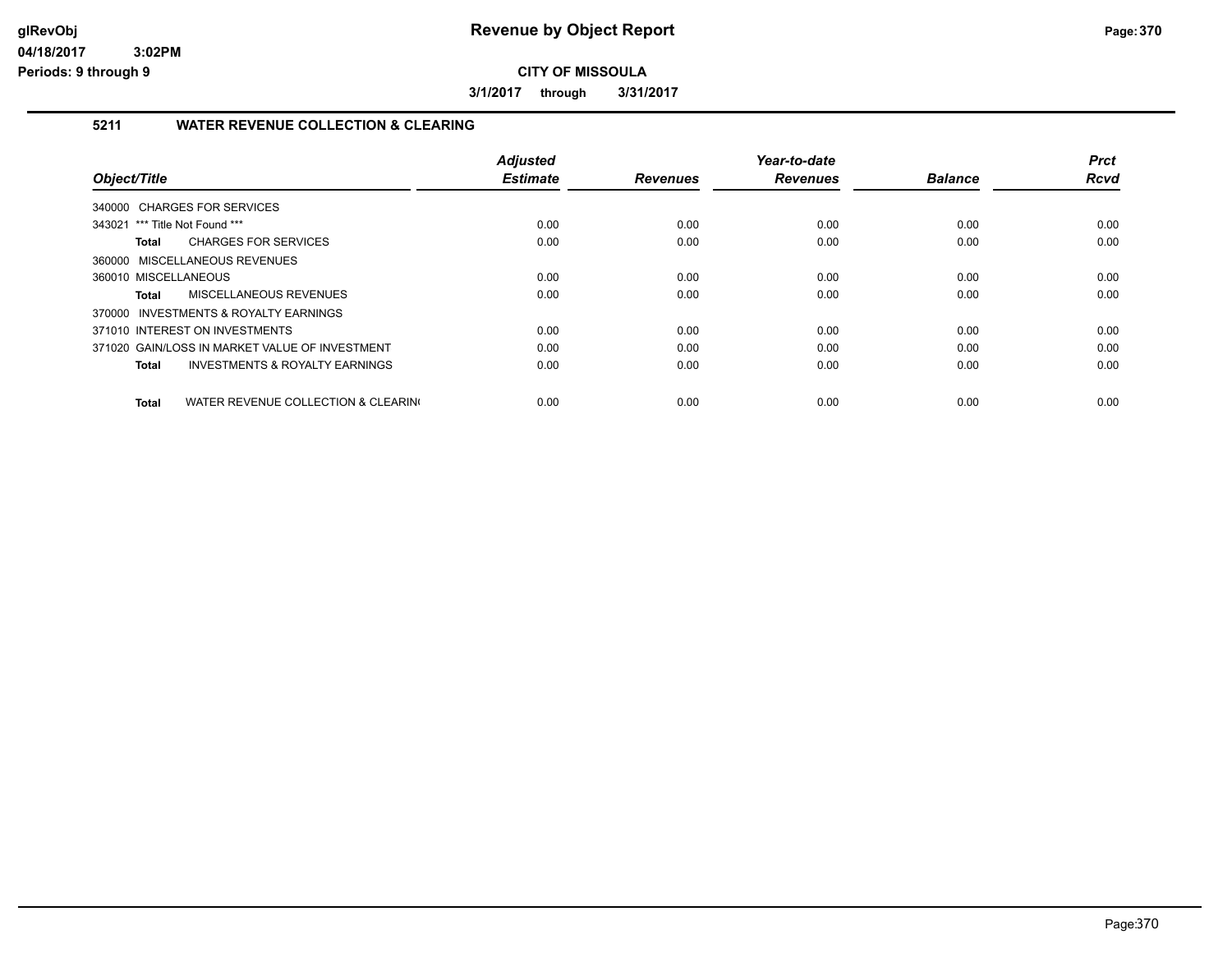**3/1/2017 through 3/31/2017**

**5215 WATER LOAN FUND**

**5215 WATER LOAN FUND**

|                                                 | <b>Adjusted</b> |                 | Year-to-date    |                | <b>Prct</b> |
|-------------------------------------------------|-----------------|-----------------|-----------------|----------------|-------------|
| Object/Title                                    | <b>Estimate</b> | <b>Revenues</b> | <b>Revenues</b> | <b>Balance</b> | <b>Rcvd</b> |
| 340000 CHARGES FOR SERVICES                     |                 |                 |                 |                |             |
| 343021 *** Title Not Found ***                  | 0.00            | 0.00            | 0.00            | 0.00           | 0.00        |
| <b>CHARGES FOR SERVICES</b><br>Total            | 0.00            | 0.00            | 0.00            | 0.00           | 0.00        |
| 360000 MISCELLANEOUS REVENUES                   |                 |                 |                 |                |             |
| 360010 MISCELLANEOUS                            | 0.00            | 0.00            | 0.00            | 0.00           | 0.00        |
| MISCELLANEOUS REVENUES<br>Total                 | 0.00            | 0.00            | 0.00            | 0.00           | 0.00        |
| 370000 INVESTMENTS & ROYALTY EARNINGS           |                 |                 |                 |                |             |
| 371010 INTEREST ON INVESTMENTS                  | 0.00            | 0.00            | 0.00            | 0.00           | 0.00        |
| 371020 GAIN/LOSS IN MARKET VALUE OF INVESTMENTS | 0.00            | 0.00            | 0.00            | 0.00           | 0.00        |
| INVESTMENTS & ROYALTY EARNINGS<br>Total         | 0.00            | 0.00            | 0.00            | 0.00           | 0.00        |
| <b>WATER LOAN FUND</b><br>Total                 | 0.00            | 0.00            | 0.00            | 0.00           | 0.00        |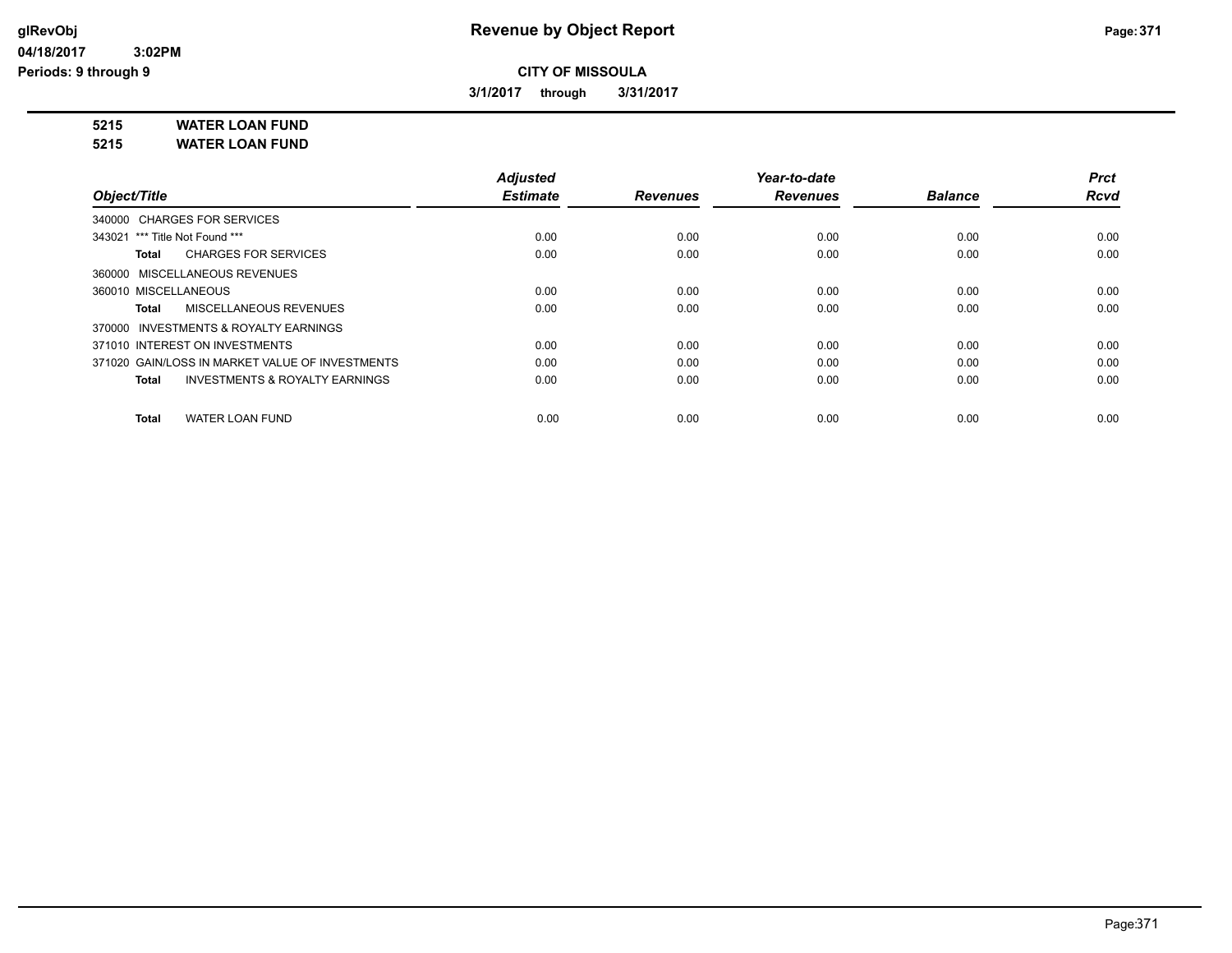**3/1/2017 through 3/31/2017**

## **5215 WATER LOAN FUND**

|                                                | <b>Adjusted</b> |                 | Year-to-date    |                | <b>Prct</b> |
|------------------------------------------------|-----------------|-----------------|-----------------|----------------|-------------|
| Object/Title                                   | <b>Estimate</b> | <b>Revenues</b> | <b>Revenues</b> | <b>Balance</b> | <b>Rcvd</b> |
| 340000 CHARGES FOR SERVICES                    |                 |                 |                 |                |             |
| 343021 *** Title Not Found ***                 | 0.00            | 0.00            | 0.00            | 0.00           | 0.00        |
| <b>CHARGES FOR SERVICES</b><br>Total           | 0.00            | 0.00            | 0.00            | 0.00           | 0.00        |
| 360000 MISCELLANEOUS REVENUES                  |                 |                 |                 |                |             |
| 360010 MISCELLANEOUS                           | 0.00            | 0.00            | 0.00            | 0.00           | 0.00        |
| MISCELLANEOUS REVENUES<br>Total                | 0.00            | 0.00            | 0.00            | 0.00           | 0.00        |
| 370000 INVESTMENTS & ROYALTY EARNINGS          |                 |                 |                 |                |             |
| 371010 INTEREST ON INVESTMENTS                 | 0.00            | 0.00            | 0.00            | 0.00           | 0.00        |
| 371020 GAIN/LOSS IN MARKET VALUE OF INVESTMENT | 0.00            | 0.00            | 0.00            | 0.00           | 0.00        |
| INVESTMENTS & ROYALTY EARNINGS<br><b>Total</b> | 0.00            | 0.00            | 0.00            | 0.00           | 0.00        |
| <b>WATER LOAN FUND</b><br><b>Total</b>         | 0.00            | 0.00            | 0.00            | 0.00           | 0.00        |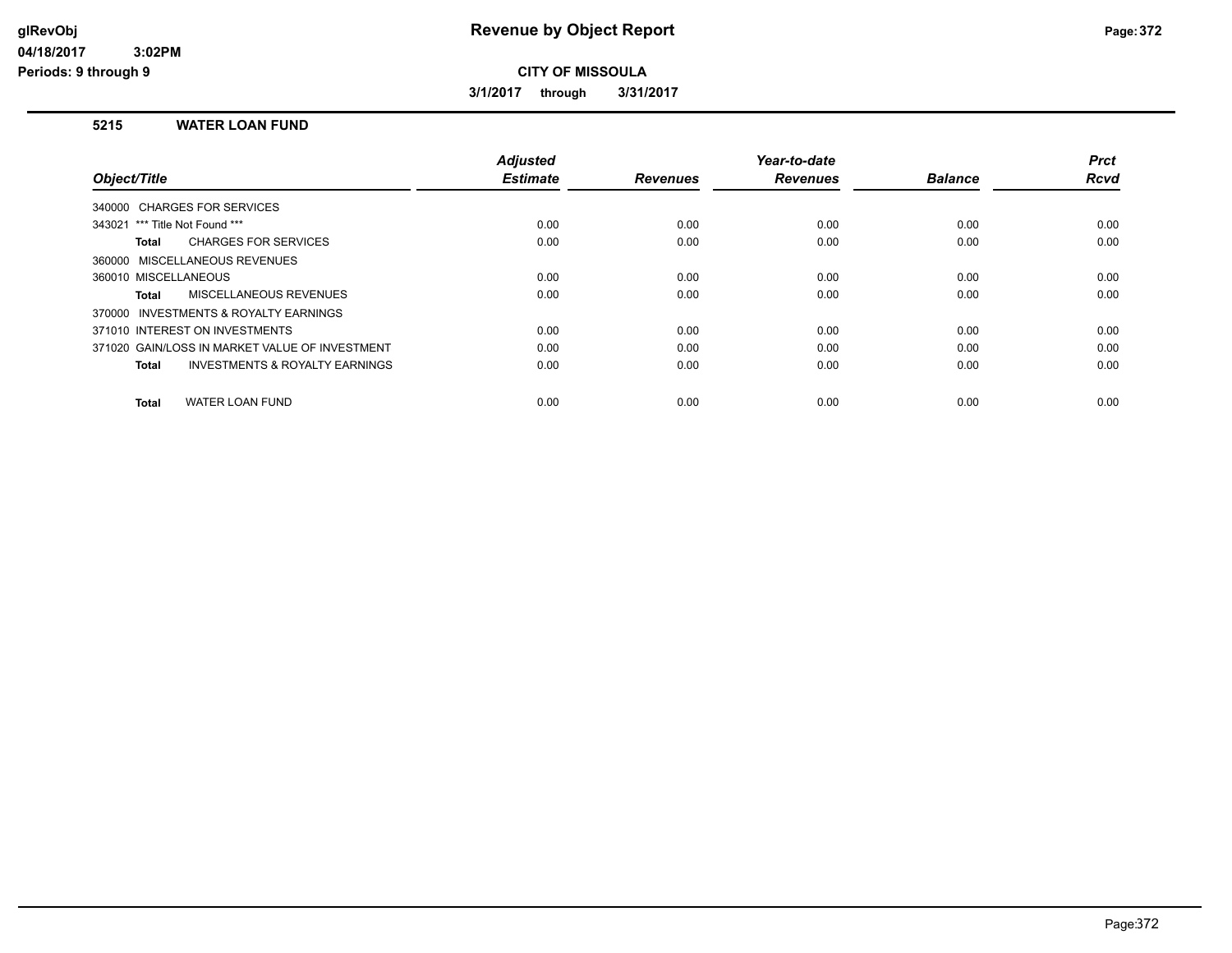**3/1/2017 through 3/31/2017**

**5220 WATER R&D FUND 5220 WATER R&D FUND**

|                                                           | <b>Adjusted</b> |                 | Year-to-date    |                | <b>Prct</b> |
|-----------------------------------------------------------|-----------------|-----------------|-----------------|----------------|-------------|
| Object/Title                                              | <b>Estimate</b> | <b>Revenues</b> | <b>Revenues</b> | <b>Balance</b> | <b>Rcvd</b> |
| 340000 CHARGES FOR SERVICES                               |                 |                 |                 |                |             |
| 343032 SEWER INSTALLATION CHARGES                         | 0.00            | 0.00            | 0.00            | 0.00           | 0.00        |
| <b>CHARGES FOR SERVICES</b><br><b>Total</b>               | 0.00            | 0.00            | 0.00            | 0.00           | 0.00        |
| MISCELLANEOUS REVENUES<br>360000                          |                 |                 |                 |                |             |
| 360000 MISCELLANEOUS REVENUES                             | 0.00            | 0.00            | 0.00            | 0.00           | 0.00        |
| 360010 MISCELLANEOUS                                      | 0.00            | 0.00            | 0.00            | 0.00           | 0.00        |
| <b>MISCELLANEOUS REVENUES</b><br><b>Total</b>             | 0.00            | 0.00            | 0.00            | 0.00           | 0.00        |
| <b>INVESTMENTS &amp; ROYALTY EARNINGS</b><br>370000       |                 |                 |                 |                |             |
| 371010 INTEREST ON INVESTMENTS                            | 0.00            | 0.00            | 0.00            | 0.00           | 0.00        |
| 371020 GAIN/LOSS IN MARKET VALUE OF INVESTMENTS           | 0.00            | 0.00            | 0.00            | 0.00           | 0.00        |
| <b>INVESTMENTS &amp; ROYALTY EARNINGS</b><br><b>Total</b> | 0.00            | 0.00            | 0.00            | 0.00           | 0.00        |
| OTHER FINANCING SOURCES<br>380000                         |                 |                 |                 |                |             |
| 381090 PROCEEDS FROM CAPITAL LEASE                        | 0.00            | 0.00            | 0.00            | 0.00           | 0.00        |
| 383000 OPERATING TRANSFERS                                | 0.00            | 0.00            | 0.00            | 0.00           | 0.00        |
| OTHER FINANCING SOURCES<br><b>Total</b>                   | 0.00            | 0.00            | 0.00            | 0.00           | 0.00        |
| <b>WATER R&amp;D FUND</b><br><b>Total</b>                 | 0.00            | 0.00            | 0.00            | 0.00           | 0.00        |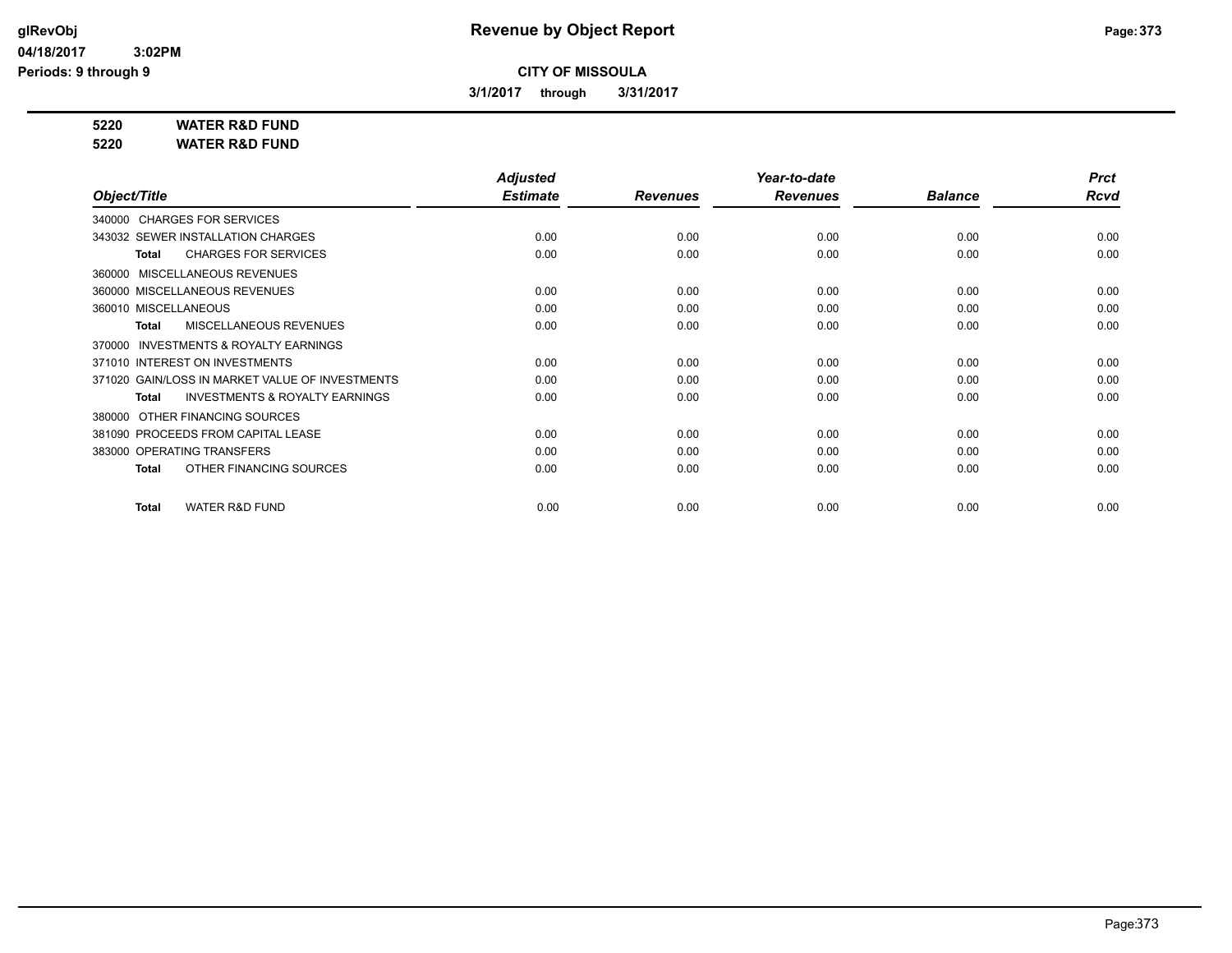**3/1/2017 through 3/31/2017**

## **5220 WATER R&D FUND**

|                                                           | <b>Adjusted</b> |                 | Year-to-date    |                | <b>Prct</b> |
|-----------------------------------------------------------|-----------------|-----------------|-----------------|----------------|-------------|
| Object/Title                                              | <b>Estimate</b> | <b>Revenues</b> | <b>Revenues</b> | <b>Balance</b> | <b>Rcvd</b> |
| 340000 CHARGES FOR SERVICES                               |                 |                 |                 |                |             |
| 343032 SEWER INSTALLATION CHARGES                         | 0.00            | 0.00            | 0.00            | 0.00           | 0.00        |
| <b>CHARGES FOR SERVICES</b><br><b>Total</b>               | 0.00            | 0.00            | 0.00            | 0.00           | 0.00        |
| 360000 MISCELLANEOUS REVENUES                             |                 |                 |                 |                |             |
| 360000 MISCELLANEOUS REVENUES                             | 0.00            | 0.00            | 0.00            | 0.00           | 0.00        |
| 360010 MISCELLANEOUS                                      | 0.00            | 0.00            | 0.00            | 0.00           | 0.00        |
| MISCELLANEOUS REVENUES<br>Total                           | 0.00            | 0.00            | 0.00            | 0.00           | 0.00        |
| <b>INVESTMENTS &amp; ROYALTY EARNINGS</b><br>370000       |                 |                 |                 |                |             |
| 371010 INTEREST ON INVESTMENTS                            | 0.00            | 0.00            | 0.00            | 0.00           | 0.00        |
| 371020 GAIN/LOSS IN MARKET VALUE OF INVESTMENT            | 0.00            | 0.00            | 0.00            | 0.00           | 0.00        |
| <b>INVESTMENTS &amp; ROYALTY EARNINGS</b><br><b>Total</b> | 0.00            | 0.00            | 0.00            | 0.00           | 0.00        |
| 380000 OTHER FINANCING SOURCES                            |                 |                 |                 |                |             |
| 381090 PROCEEDS FROM CAPITAL LEASE                        | 0.00            | 0.00            | 0.00            | 0.00           | 0.00        |
| 383000 OPERATING TRANSFERS                                | 0.00            | 0.00            | 0.00            | 0.00           | 0.00        |
| OTHER FINANCING SOURCES<br>Total                          | 0.00            | 0.00            | 0.00            | 0.00           | 0.00        |
|                                                           |                 |                 |                 |                |             |
| <b>WATER R&amp;D FUND</b><br>Total                        | 0.00            | 0.00            | 0.00            | 0.00           | 0.00        |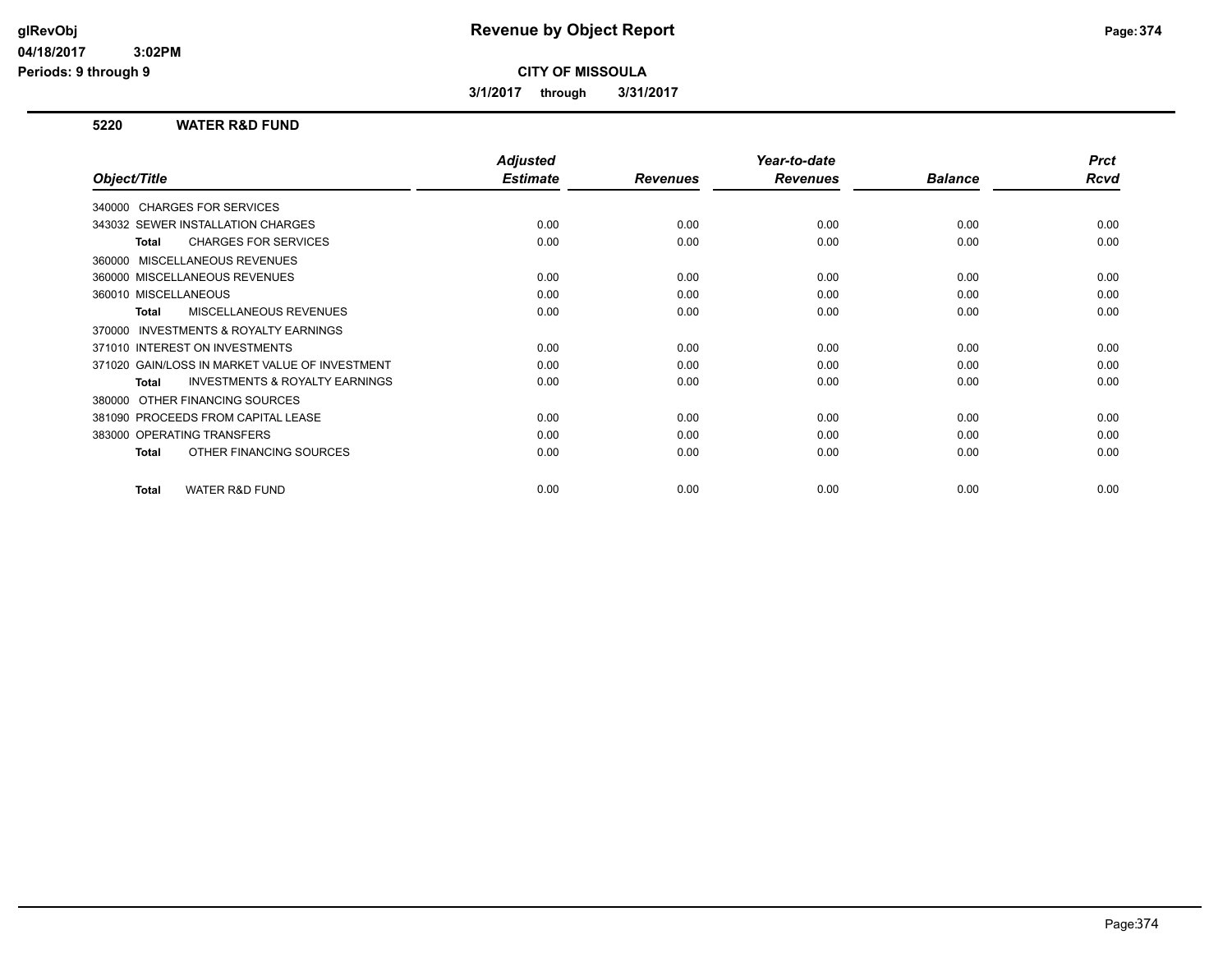**04/18/2017 3:02PM Periods: 9 through 9**

**CITY OF MISSOULA**

**3/1/2017 through 3/31/2017**

**5240 WATER CONSTRUCTION FUND 5240 WATER CONSTRUCTION FUND**

|                                             | <b>Adjusted</b> |                 |                 | <b>Prct</b>    |             |
|---------------------------------------------|-----------------|-----------------|-----------------|----------------|-------------|
| Object/Title                                | <b>Estimate</b> | <b>Revenues</b> | <b>Revenues</b> | <b>Balance</b> | <b>Rcvd</b> |
| 340000 CHARGES FOR SERVICES                 |                 |                 |                 |                |             |
| 343026 WATER INSTALLATION CHARGES           | 0.00            | 0.00            | 0.00            | 0.00           | 0.00        |
| <b>CHARGES FOR SERVICES</b><br><b>Total</b> | 0.00            | 0.00            | 0.00            | 0.00           | 0.00        |
| <b>Total</b><br>WATER CONSTRUCTION FUND     | 0.00            | 0.00            | 0.00            | 0.00           | 0.00        |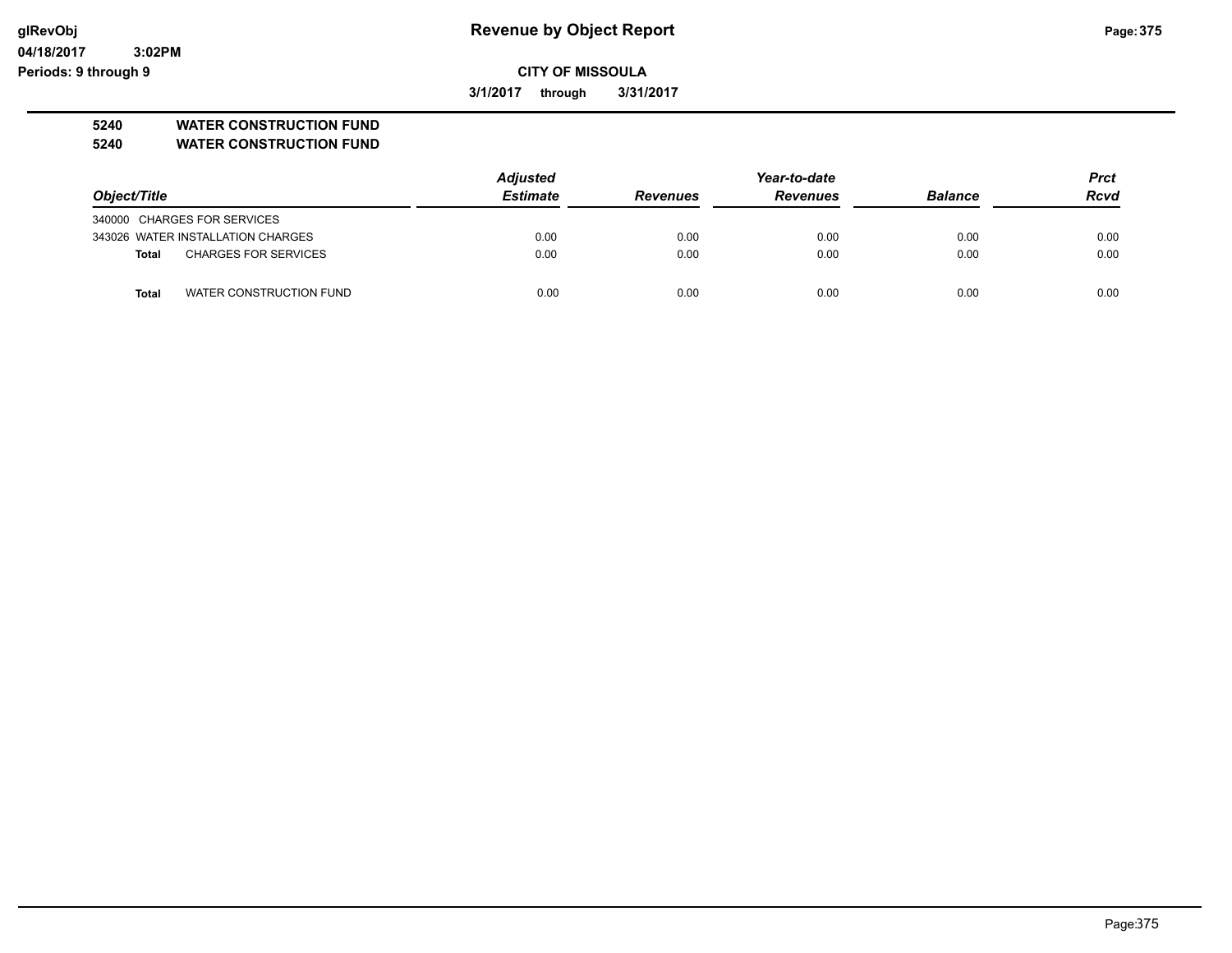**3/1/2017 through 3/31/2017**

### **5240 WATER CONSTRUCTION FUND**

| Object/Title |                                   | <b>Adjusted</b> |                 | Year-to-date    |                | <b>Prct</b> |
|--------------|-----------------------------------|-----------------|-----------------|-----------------|----------------|-------------|
|              |                                   | <b>Estimate</b> | <b>Revenues</b> | <b>Revenues</b> | <b>Balance</b> | <b>Rcvd</b> |
|              | 340000 CHARGES FOR SERVICES       |                 |                 |                 |                |             |
|              | 343026 WATER INSTALLATION CHARGES | 0.00            | 0.00            | 0.00            | 0.00           | 0.00        |
| <b>Total</b> | <b>CHARGES FOR SERVICES</b>       | 0.00            | 0.00            | 0.00            | 0.00           | 0.00        |
| Total        | WATER CONSTRUCTION FUND           | 0.00            | 0.00            | 0.00            | 0.00           | 0.00        |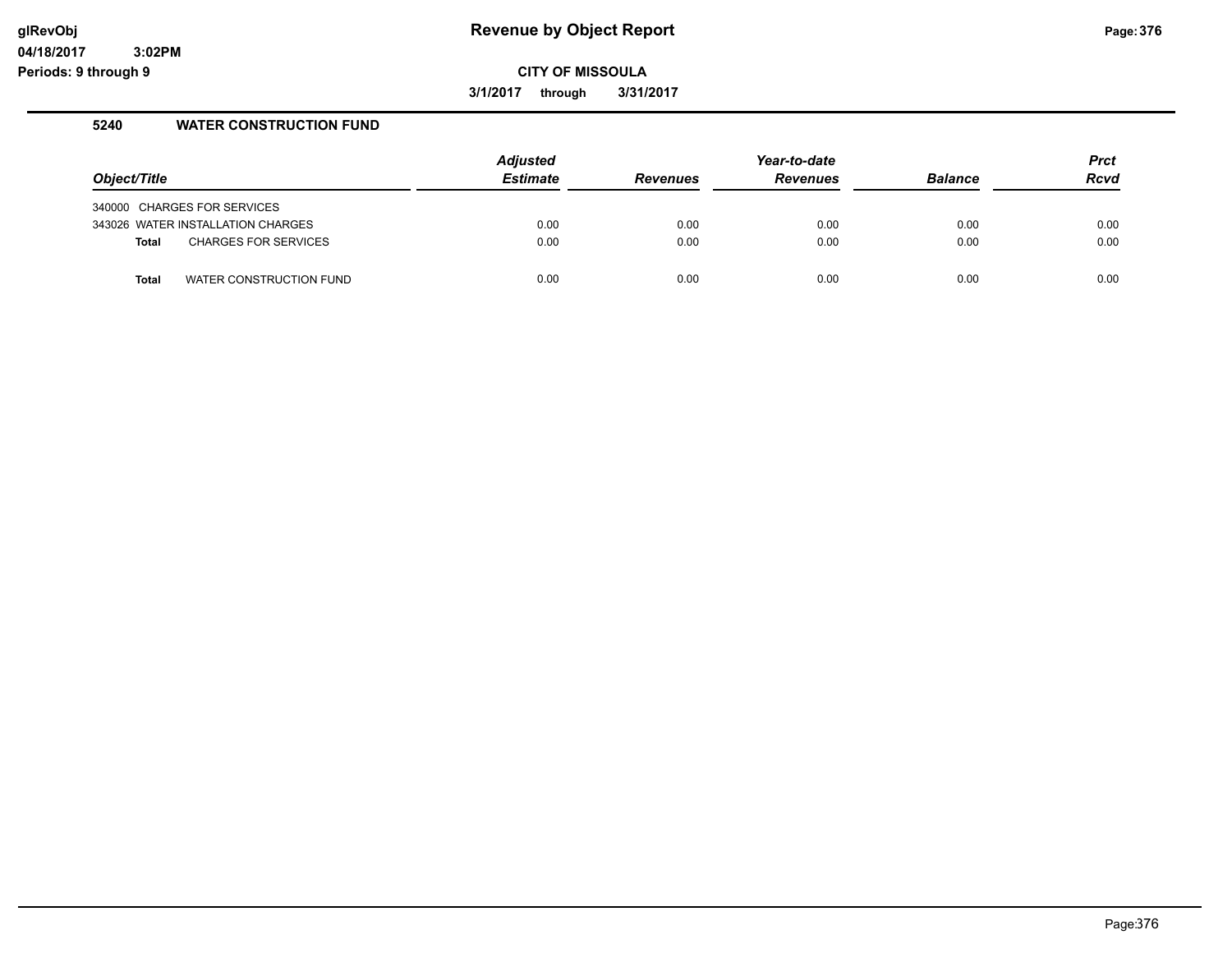**3/1/2017 through 3/31/2017**

**5250 WATER PURCHASE LOAN 5250 WATER PURCHASE LOAN**

| Object/Title                                    |                                | <b>Adjusted</b> |                                    | Year-to-date |                | <b>Prct</b> |
|-------------------------------------------------|--------------------------------|-----------------|------------------------------------|--------------|----------------|-------------|
|                                                 |                                | <b>Estimate</b> | <b>Revenues</b><br><b>Revenues</b> |              | <b>Balance</b> | <b>Rcvd</b> |
| 370000 INVESTMENTS & ROYALTY EARNINGS           |                                |                 |                                    |              |                |             |
| 371010 INTEREST ON INVESTMENTS                  |                                | 0.00            | 0.00                               | 0.00         | 0.00           | 0.00        |
| 371020 GAIN/LOSS IN MARKET VALUE OF INVESTMENTS |                                | 0.00            | 0.00                               | 0.00         | 0.00           | 0.00        |
| <b>Total</b>                                    | INVESTMENTS & ROYALTY EARNINGS | 0.00            | 0.00                               | 0.00         | 0.00           | 0.00        |
| Total                                           | WATER PURCHASE LOAN            | 0.00            | 0.00                               | 0.00         | 0.00           | 0.00        |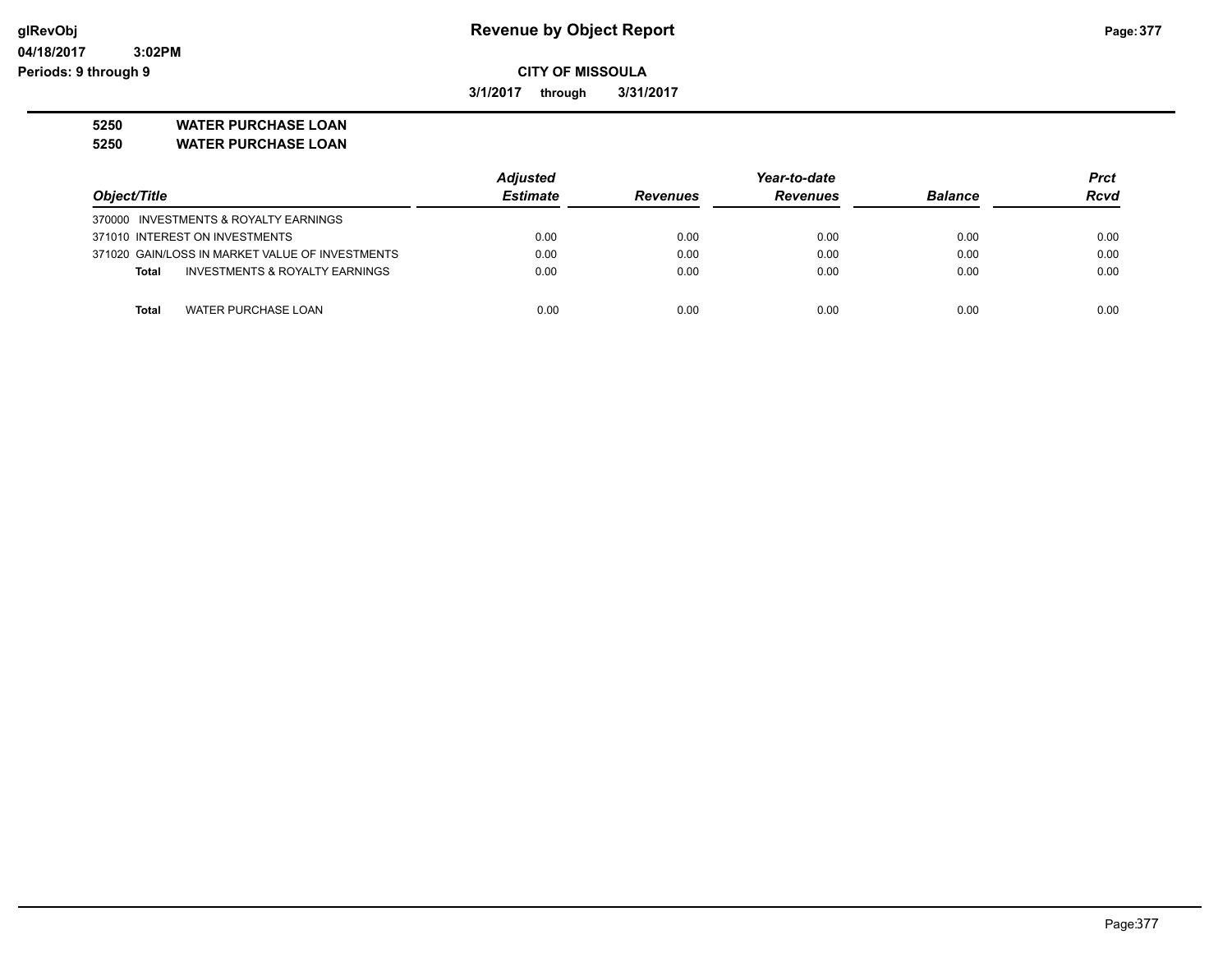**3/1/2017 through 3/31/2017**

# **5250 WATER PURCHASE LOAN**

| Object/Title                                       | <b>Adjusted</b><br><b>Estimate</b> | <b>Revenues</b> | Year-to-date<br><b>Revenues</b> | <b>Balance</b> | <b>Prct</b><br><b>Rcvd</b> |
|----------------------------------------------------|------------------------------------|-----------------|---------------------------------|----------------|----------------------------|
| 370000 INVESTMENTS & ROYALTY EARNINGS              |                                    |                 |                                 |                |                            |
| 371010 INTEREST ON INVESTMENTS                     | 0.00                               | 0.00            | 0.00                            | 0.00           | 0.00                       |
| 371020 GAIN/LOSS IN MARKET VALUE OF INVESTMENT     | 0.00                               | 0.00            | 0.00                            | 0.00           | 0.00                       |
| <b>INVESTMENTS &amp; ROYALTY EARNINGS</b><br>Total | 0.00                               | 0.00            | 0.00                            | 0.00           | 0.00                       |
|                                                    |                                    |                 |                                 |                |                            |
| <b>Total</b><br><b>WATER PURCHASE LOAN</b>         | 0.00                               | 0.00            | 0.00                            | 0.00           | 0.00                       |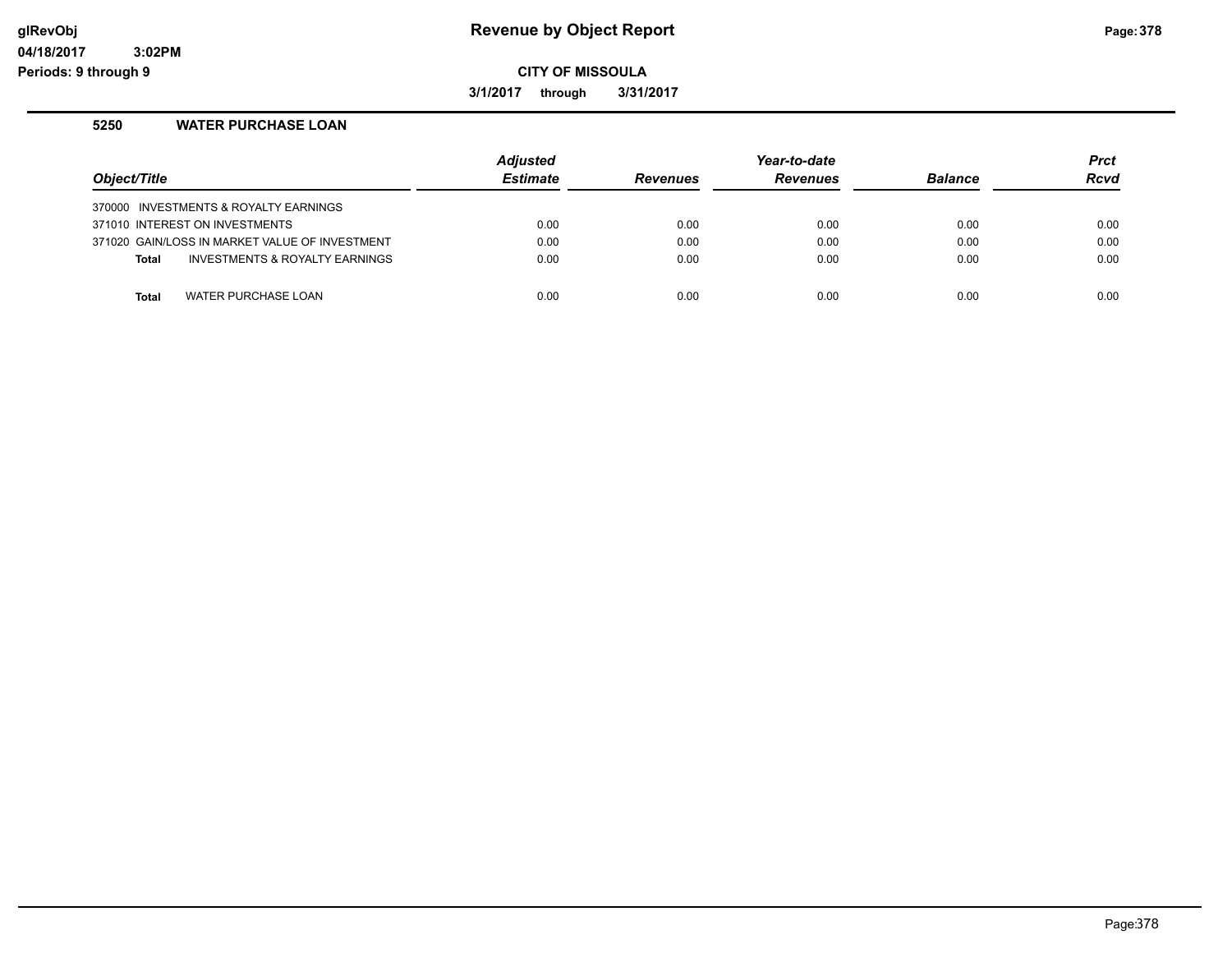**3/1/2017 through 3/31/2017**

# **5251 WATER PURCHASE LOAN RESERVE**

**5251 WATER PURCHASE LOAN RESERVE**

|                                                    | <b>Adjusted</b> |                 | Year-to-date    |                | <b>Prct</b> |
|----------------------------------------------------|-----------------|-----------------|-----------------|----------------|-------------|
| Object/Title                                       | <b>Estimate</b> | <b>Revenues</b> | <b>Revenues</b> | <b>Balance</b> | <b>Rcvd</b> |
| 360000 MISCELLANEOUS REVENUES                      |                 |                 |                 |                |             |
| 360010 MISCELLANEOUS                               | 0.00            | 0.00            | 0.00            | 0.00           | 0.00        |
| MISCELLANEOUS REVENUES<br>Total                    | 0.00            | 0.00            | 0.00            | 0.00           | 0.00        |
| 370000 INVESTMENTS & ROYALTY EARNINGS              |                 |                 |                 |                |             |
| 371010 INTEREST ON INVESTMENTS                     | 0.00            | 0.00            | 0.00            | 0.00           | 0.00        |
| 371020 GAIN/LOSS IN MARKET VALUE OF INVESTMENTS    | 0.00            | 0.00            | 0.00            | 0.00           | 0.00        |
| <b>INVESTMENTS &amp; ROYALTY EARNINGS</b><br>Total | 0.00            | 0.00            | 0.00            | 0.00           | 0.00        |
| 380000 OTHER FINANCING SOURCES                     |                 |                 |                 |                |             |
| 383042 TRANSFERS FROM OTHER FUNDS                  | 0.00            | 0.00            | 0.00            | 0.00           | 0.00        |
| OTHER FINANCING SOURCES<br>Total                   | 0.00            | 0.00            | 0.00            | 0.00           | 0.00        |
| WATER PURCHASE LOAN RESERVE<br><b>Total</b>        | 0.00            | 0.00            | 0.00            | 0.00           | 0.00        |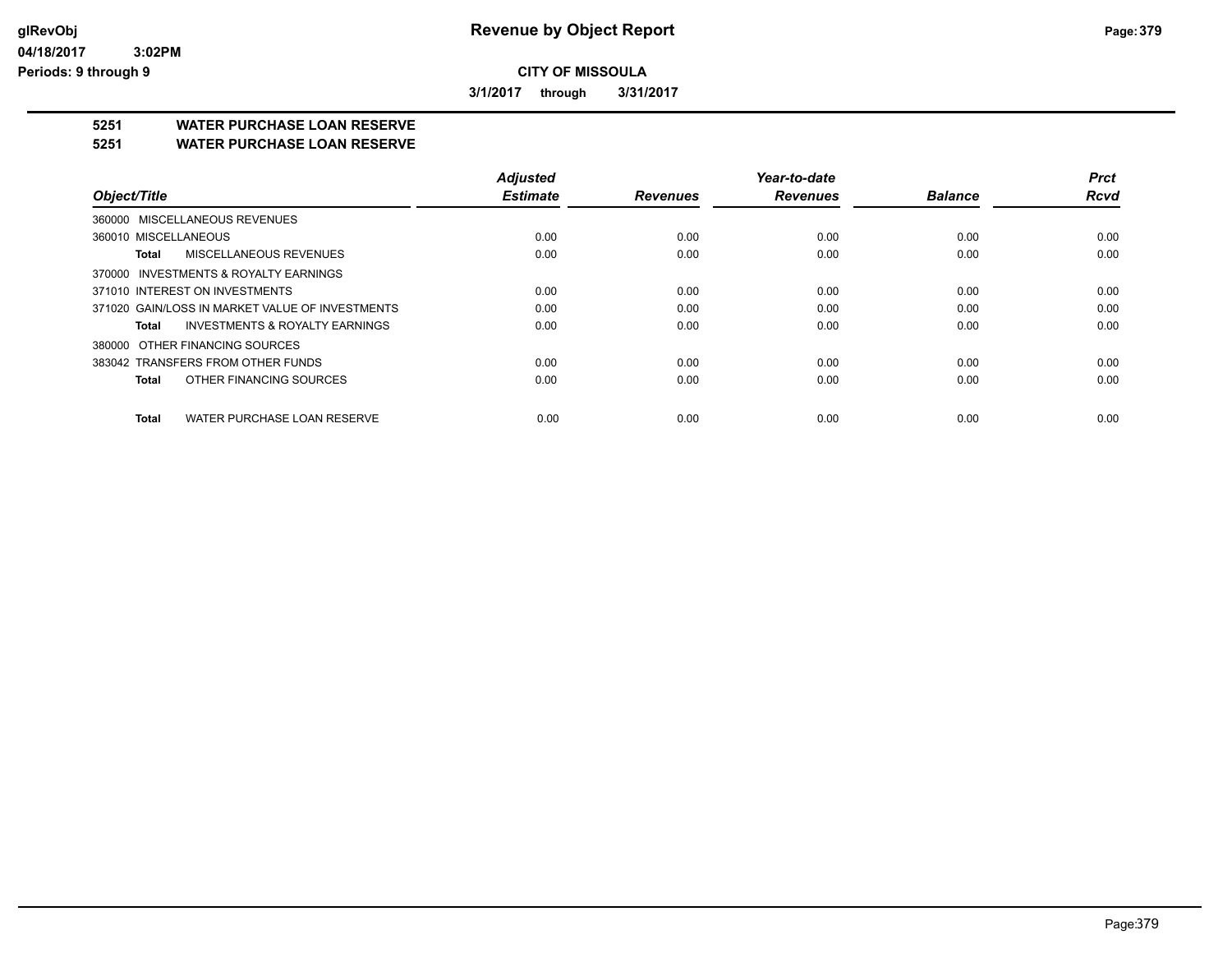**3/1/2017 through 3/31/2017**

# **5251 WATER PURCHASE LOAN RESERVE**

|                                                    | <b>Adjusted</b> |                 | Year-to-date    |                | <b>Prct</b> |
|----------------------------------------------------|-----------------|-----------------|-----------------|----------------|-------------|
| Object/Title                                       | <b>Estimate</b> | <b>Revenues</b> | <b>Revenues</b> | <b>Balance</b> | <b>Rcvd</b> |
| MISCELLANEOUS REVENUES<br>360000                   |                 |                 |                 |                |             |
| 360010 MISCELLANEOUS                               | 0.00            | 0.00            | 0.00            | 0.00           | 0.00        |
| MISCELLANEOUS REVENUES<br>Total                    | 0.00            | 0.00            | 0.00            | 0.00           | 0.00        |
| 370000 INVESTMENTS & ROYALTY EARNINGS              |                 |                 |                 |                |             |
| 371010 INTEREST ON INVESTMENTS                     | 0.00            | 0.00            | 0.00            | 0.00           | 0.00        |
| 371020 GAIN/LOSS IN MARKET VALUE OF INVESTMENT     | 0.00            | 0.00            | 0.00            | 0.00           | 0.00        |
| <b>INVESTMENTS &amp; ROYALTY EARNINGS</b><br>Total | 0.00            | 0.00            | 0.00            | 0.00           | 0.00        |
| 380000 OTHER FINANCING SOURCES                     |                 |                 |                 |                |             |
| 383042 TRANSFERS FROM OTHER FUNDS                  | 0.00            | 0.00            | 0.00            | 0.00           | 0.00        |
| OTHER FINANCING SOURCES<br>Total                   | 0.00            | 0.00            | 0.00            | 0.00           | 0.00        |
| WATER PURCHASE LOAN RESERVE<br><b>Total</b>        | 0.00            | 0.00            | 0.00            | 0.00           | 0.00        |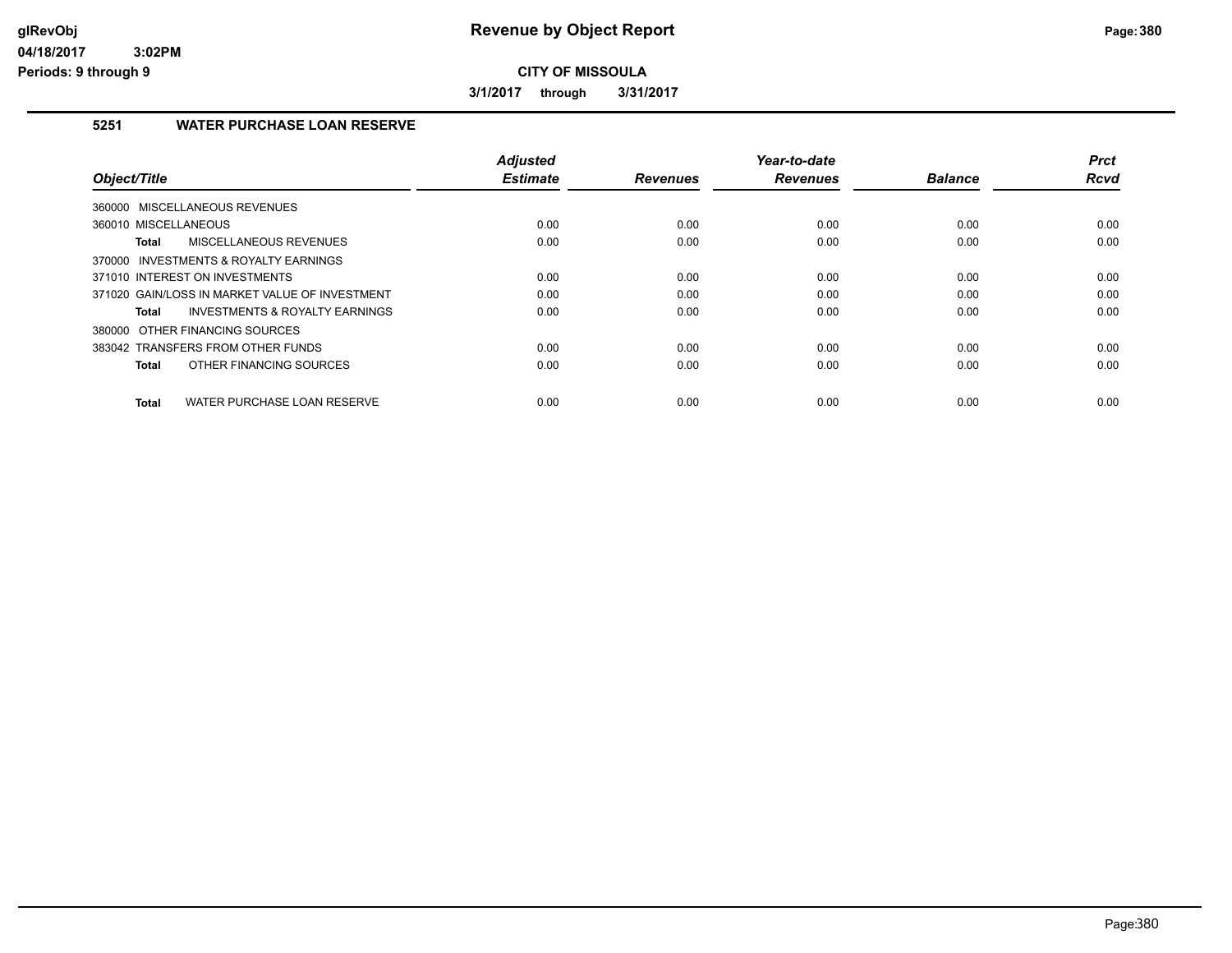**3/1/2017 through 3/31/2017**

# **5310 SEWER OPERATING BUDGET FUND**

**5310 SEWER OPERATING BUDGET FUND**

|                                                    | <b>Adjusted</b> |                 | Year-to-date    | <b>Prct</b>    |       |
|----------------------------------------------------|-----------------|-----------------|-----------------|----------------|-------|
| Object/Title                                       | <b>Estimate</b> | <b>Revenues</b> | <b>Revenues</b> | <b>Balance</b> | Rcvd  |
| 320000 LICENSES & PERMITS                          |                 |                 |                 |                |       |
| 323027 HAULER PERMITS                              | 0.00            | 0.00            | 150.00          | $-150.00$      | 0.00  |
| <b>LICENSES &amp; PERMITS</b><br><b>Total</b>      | 0.00            | 0.00            | 150.00          | $-150.00$      | 0.00  |
| 330000 INTERGOVERNMENTAL REVENUES                  |                 |                 |                 |                |       |
| 334071 DEQ/RIVER WATER SAMPLING                    | 0.00            | 0.00            | 0.00            | 0.00           | 0.00  |
| 336020 STATE PENSION CONTRIBUTION                  | 0.00            | 0.00            | 0.00            | 0.00           | 0.00  |
| 336023 STATE CONTRIB. - PERS                       | 0.00            | 0.00            | 866.80          | $-866.80$      | 0.00  |
| <b>INTERGOVERNMENTAL REVENUES</b><br><b>Total</b>  | 0.00            | 0.00            | 866.80          | $-866.80$      | 0.00  |
| 340000 CHARGES FOR SERVICES                        |                 |                 |                 |                |       |
| 343018 SALE/MILLING OF WOOD                        | 0.00            | 0.00            | 7,800.00        | $-7,800.00$    | 0.00  |
| 343031 SEWER SERVICE CHARGES                       | 0.00            | 0.00            | 993.00          | $-993.00$      | 0.00  |
| 343032 SEWER INSTALLATION CHARGES                  | 86,384.00       | 0.00            | 0.00            | 86.384.00      | 0.00  |
| 343035 SALE OF SEWER MATERIALS AND SUPPLIES        | 0.00            | 0.00            | 0.00            | 0.00           | 0.00  |
| 343039 DISPOSAL FEES                               | 0.00            | 3,271.32        | 19,142.39       | $-19,142.39$   | 0.00  |
| 343041 COMPOST TIPPING FEES                        | 0.00            | 0.00            | 0.00            | 0.00           | 0.00  |
| 343045 COMPOST SALES                               | 0.00            | 0.00            | 0.00            | 0.00           | 0.00  |
| 343046 COMPOST DELIVERY CHARGE                     | 0.00            | 0.00            | 0.00            | 0.00           | 0.00  |
| <b>CHARGES FOR SERVICES</b><br>Total               | 86,384.00       | 3,271.32        | 27,935.39       | 58,448.61      | 32.34 |
| 360000 MISCELLANEOUS REVENUES                      |                 |                 |                 |                |       |
| 360010 MISCELLANEOUS                               | 0.00            | 0.00            | 0.00            | 0.00           | 0.00  |
| 360030 CONTRIBUTIONS FROM PROPERTY OWNERS          | 0.00            | 0.00            | 0.00            | 0.00           | 0.00  |
| 363040 PENALTY AND INTEREST                        | 0.00            | 291.05          | 1,993.00        | $-1,993.00$    | 0.00  |
| 364012 SALE OF SURPLUS PROPERTY                    | 0.00            | 0.00            | 43,547.25       | $-43,547.25$   | 0.00  |
| MISCELLANEOUS REVENUES<br><b>Total</b>             | 0.00            | 291.05          | 45,540.25       | $-45,540.25$   | 0.00  |
| 370000 INVESTMENTS & ROYALTY EARNINGS              |                 |                 |                 |                |       |
| 371010 INTEREST ON INVESTMENTS                     | 0.00            | 0.00            | 0.00            | 0.00           | 0.00  |
| 371020 GAIN/LOSS IN MARKET VALUE OF INVESTMENTS    | 0.00            | 0.00            | 0.00            | 0.00           | 0.00  |
| <b>INVESTMENTS &amp; ROYALTY EARNINGS</b><br>Total | 0.00            | 0.00            | 0.00            | 0.00           | 0.00  |
| 380000 OTHER FINANCING SOURCES                     |                 |                 |                 |                |       |
| 381090 PROCEEDS FROM CAPITAL LEASE                 | 0.00            | 0.00            | 0.00            | 0.00           | 0.00  |
| 382010 SALE OF FIXED ASSETS                        | 0.00            | 0.00            | 0.00            | 0.00           | 0.00  |
| 383024 TRANS FR SEWER CLEARING                     | 5,466,072.00    | 0.00            | 0.00            | 5,466,072.00   | 0.00  |
| OTHER FINANCING SOURCES<br><b>Total</b>            | 5,466,072.00    | 0.00            | 0.00            | 5,466,072.00   | 0.00  |
| SEWER OPERATING BUDGET FUND<br><b>Total</b>        | 5,552,456.00    | 3,562.37        | 74,492.44       | 5,477,963.56   | 1.34  |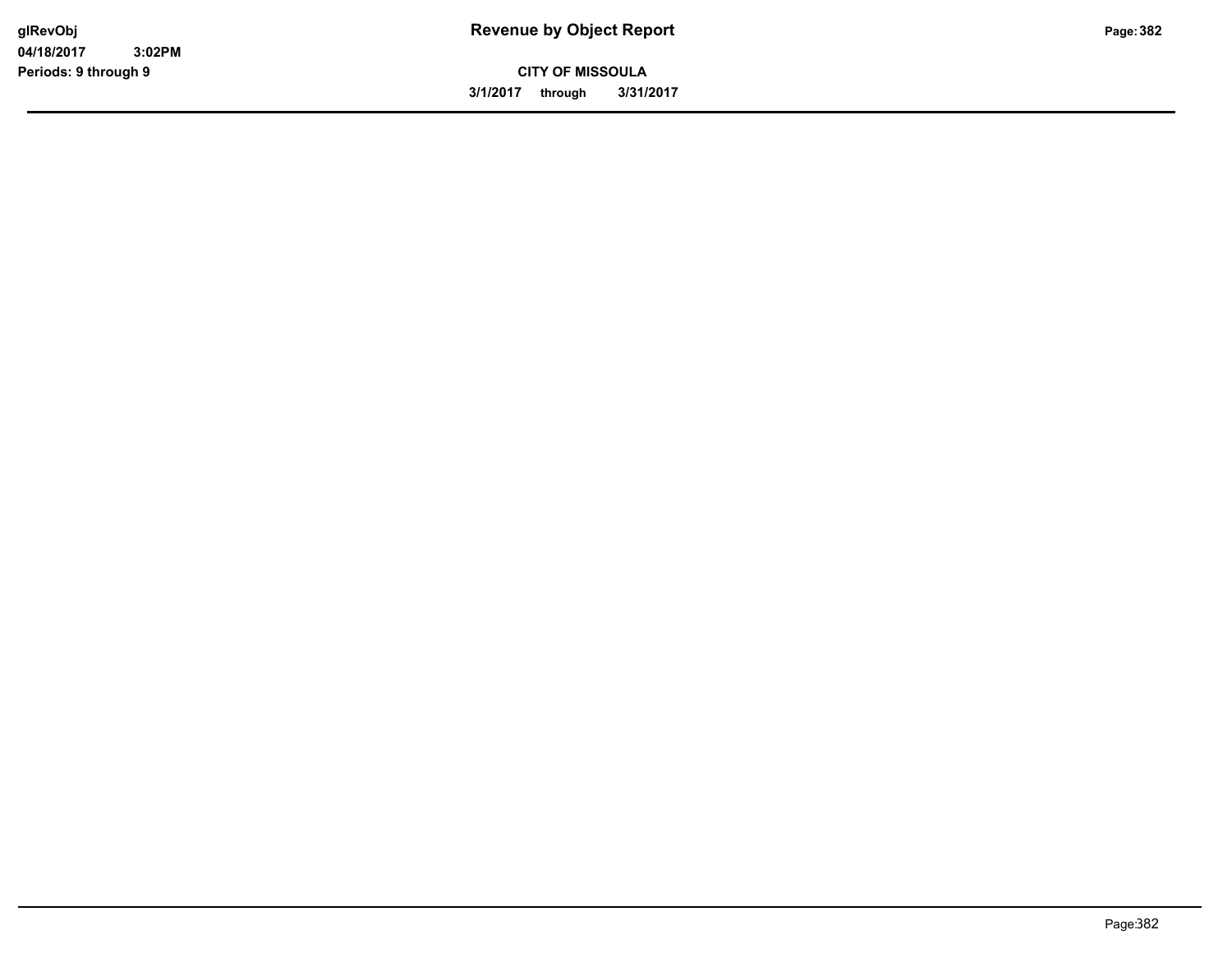**3/1/2017 through 3/31/2017**

# **5310 SEWER OPERATING BUDGET FUND**

|                                                    | <b>Adjusted</b> |                 | Year-to-date    |                | <b>Prct</b> |
|----------------------------------------------------|-----------------|-----------------|-----------------|----------------|-------------|
| Object/Title                                       | <b>Estimate</b> | <b>Revenues</b> | <b>Revenues</b> | <b>Balance</b> | <b>Rcvd</b> |
| 320000 LICENSES & PERMITS                          |                 |                 |                 |                |             |
| 323027 HAULER PERMITS                              | 0.00            | 0.00            | 150.00          | $-150.00$      | 0.00        |
| <b>LICENSES &amp; PERMITS</b><br>Total             | 0.00            | 0.00            | 150.00          | $-150.00$      | 0.00        |
| 330000 INTERGOVERNMENTAL REVENUES                  |                 |                 |                 |                |             |
| 334071 DEQ/RIVER WATER SAMPLING                    | 0.00            | 0.00            | 0.00            | 0.00           | 0.00        |
| 336020 STATE PENSION CONTRIBUTION                  | 0.00            | 0.00            | 0.00            | 0.00           | 0.00        |
| 336023 STATE CONTRIB. - PERS                       | 0.00            | 0.00            | 866.80          | $-866.80$      | 0.00        |
| <b>INTERGOVERNMENTAL REVENUES</b><br>Total         | 0.00            | 0.00            | 866.80          | $-866.80$      | 0.00        |
| 340000 CHARGES FOR SERVICES                        |                 |                 |                 |                |             |
| 343018 SALE/MILLING OF WOOD                        | 0.00            | 0.00            | 7,800.00        | $-7,800.00$    | 0.00        |
| 343031 SEWER SERVICE CHARGES                       | 0.00            | 0.00            | 993.00          | $-993.00$      | 0.00        |
| 343032 SEWER INSTALLATION CHARGES                  | 86,384.00       | 0.00            | 0.00            | 86,384.00      | 0.00        |
| 343035 SALE OF SEWER MATERIALS AND SUPPLIES        | 0.00            | 0.00            | 0.00            | 0.00           | 0.00        |
| 343039 DISPOSAL FEES                               | 0.00            | 3,271.32        | 19,142.39       | $-19,142.39$   | 0.00        |
| 343041 COMPOST TIPPING FEES                        | 0.00            | 0.00            | 0.00            | 0.00           | 0.00        |
| 343045 COMPOST SALES                               | 0.00            | 0.00            | 0.00            | 0.00           | 0.00        |
| 343046 COMPOST DELIVERY CHARGE                     | 0.00            | 0.00            | 0.00            | 0.00           | 0.00        |
| <b>CHARGES FOR SERVICES</b><br><b>Total</b>        | 86,384.00       | 3,271.32        | 27,935.39       | 58,448.61      | 32.34       |
| 360000 MISCELLANEOUS REVENUES                      |                 |                 |                 |                |             |
| 360010 MISCELLANEOUS                               | 0.00            | 0.00            | 0.00            | 0.00           | 0.00        |
| 360030 CONTRIBUTIONS FROM PROPERTY OWNERS          | 0.00            | 0.00            | 0.00            | 0.00           | 0.00        |
| 363040 PENALTY AND INTEREST                        | 0.00            | 291.05          | 1,993.00        | $-1,993.00$    | 0.00        |
| 364012 SALE OF SURPLUS PROPERTY                    | 0.00            | 0.00            | 43,547.25       | $-43,547.25$   | 0.00        |
| MISCELLANEOUS REVENUES<br>Total                    | 0.00            | 291.05          | 45,540.25       | $-45,540.25$   | 0.00        |
| 370000 INVESTMENTS & ROYALTY EARNINGS              |                 |                 |                 |                |             |
| 371010 INTEREST ON INVESTMENTS                     | 0.00            | 0.00            | 0.00            | 0.00           | 0.00        |
| 371020 GAIN/LOSS IN MARKET VALUE OF INVESTMENT     | 0.00            | 0.00            | 0.00            | 0.00           | 0.00        |
| <b>INVESTMENTS &amp; ROYALTY EARNINGS</b><br>Total | 0.00            | 0.00            | 0.00            | 0.00           | 0.00        |
| 380000 OTHER FINANCING SOURCES                     |                 |                 |                 |                |             |
| 381090 PROCEEDS FROM CAPITAL LEASE                 | 0.00            | 0.00            | 0.00            | 0.00           | 0.00        |
| 382010 SALE OF FIXED ASSETS                        | 0.00            | 0.00            | 0.00            | 0.00           | 0.00        |
| 383024 TRANS FR SEWER CLEARING                     | 5,466,072.00    | 0.00            | 0.00            | 5,466,072.00   | 0.00        |
| OTHER FINANCING SOURCES<br><b>Total</b>            | 5,466,072.00    | 0.00            | 0.00            | 5,466,072.00   | 0.00        |
| SEWER OPERATING BUDGET FUND<br><b>Total</b>        | 5,552,456.00    | 3,562.37        | 74,492.44       | 5,477,963.56   | 1.34        |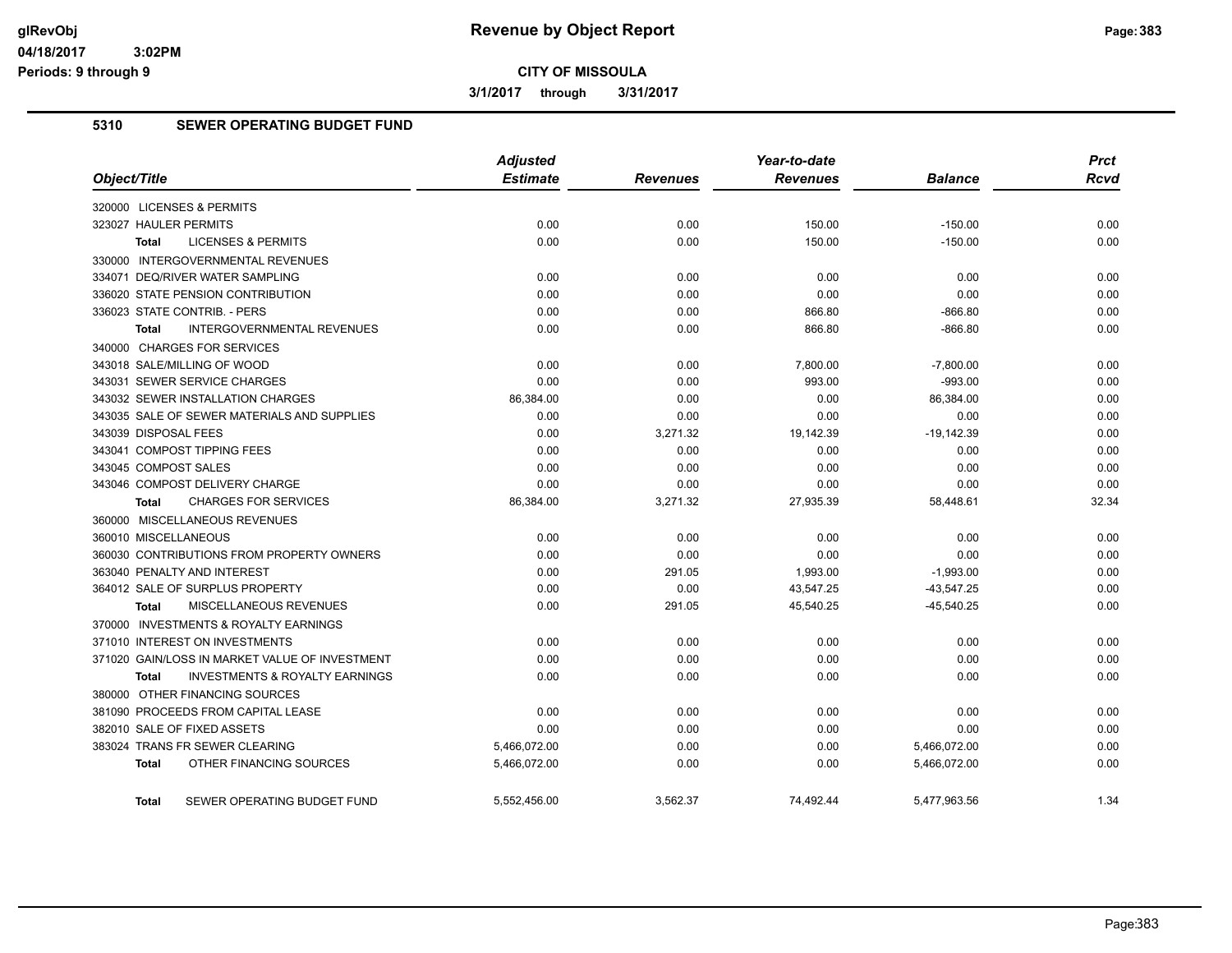**3/1/2017 through 3/31/2017**

# **5311 SEWER REVENUE COLLECTION & CLEARING FUND 5311 SEWER REVENUE COLLECTION & CLEARING FUND**

|                                                           | <b>Adjusted</b> |                 | Year-to-date    |                | <b>Prct</b> |
|-----------------------------------------------------------|-----------------|-----------------|-----------------|----------------|-------------|
| Object/Title                                              | <b>Estimate</b> | <b>Revenues</b> | <b>Revenues</b> | <b>Balance</b> | Rcvd        |
| <b>INTERGOVERNMENTAL REVENUES</b><br>330000               |                 |                 |                 |                |             |
| 331992 FEDERAL ARRA GRANTS                                | 0.00            | 0.00            | 0.00            | 0.00           | 0.00        |
| <b>INTERGOVERNMENTAL REVENUES</b><br><b>Total</b>         | 0.00            | 0.00            | 0.00            | 0.00           | 0.00        |
| <b>CHARGES FOR SERVICES</b><br>340000                     |                 |                 |                 |                |             |
| 343032 SEWER INSTALLATION CHARGES                         | 0.00            | 0.00            | 0.00            | 0.00           | 0.00        |
| 343034 TREATMENT FACILITIES FEES                          | 7,963,568.00    | 6,860.28        | 7,572,897.29    | 390,670.71     | 95.09       |
| 343037 DELINQUENT SEWER FEES                              | 0.00            | 0.00            | 0.00            | 0.00           | 0.00        |
| 343038 P & I TAX LIENS                                    | 0.00            | 80.39           | 2,828.50        | $-2,828.50$    | 0.00        |
| <b>CHARGES FOR SERVICES</b><br><b>Total</b>               | 7,963,568.00    | 6,940.67        | 7,575,725.79    | 387,842.21     | 95.13       |
| MISCELLANEOUS REVENUES<br>360000                          |                 |                 |                 |                |             |
| 360010 MISCELLANEOUS                                      | 0.00            | 0.00            | 0.00            | 0.00           | 0.00        |
| 361200 RADIO TOWER LEASE PAYMENTS                         | 0.00            | 0.00            | 5,000.00        | $-5,000.00$    | 0.00        |
| 361201 EKO LAND LEASE                                     | 0.00            | 0.00            | 0.00            | 0.00           | 0.00        |
| 365023 NORTHWESTERN ENERGY GRANT                          | 0.00            | 0.00            | 0.00            | 0.00           | 0.00        |
| MISCELLANEOUS REVENUES<br><b>Total</b>                    | 0.00            | 0.00            | 5,000.00        | $-5,000.00$    | 0.00        |
| <b>INVESTMENTS &amp; ROYALTY EARNINGS</b><br>370000       |                 |                 |                 |                |             |
| 371010 INTEREST ON INVESTMENTS                            | 0.00            | 0.00            | 0.00            | 0.00           | 0.00        |
| 371020 GAIN/LOSS IN MARKET VALUE OF INVESTMENTS           | 0.00            | 0.00            | 0.00            | 0.00           | 0.00        |
| <b>INVESTMENTS &amp; ROYALTY EARNINGS</b><br><b>Total</b> | 0.00            | 0.00            | 0.00            | 0.00           | 0.00        |
| OTHER FINANCING SOURCES<br>380000                         |                 |                 |                 |                |             |
| TRANS FR 01 SERIES DEBT SERVICE<br>383034                 | 0.00            | 0.00            | 0.00            | 0.00           | 0.00        |
| 383042 TRANSFERS FROM OTHER FUNDS                         | 0.00            | 0.00            | 0.00            | 0.00           | 0.00        |
| OTHER FINANCING SOURCES<br><b>Total</b>                   | 0.00            | 0.00            | 0.00            | 0.00           | 0.00        |
|                                                           |                 |                 |                 |                |             |
| SEWER REVENUE COLLECTION & CLEARING<br><b>Total</b>       | 7,963,568.00    | 6,940.67        | 7,580,725.79    | 382.842.21     | 95.19       |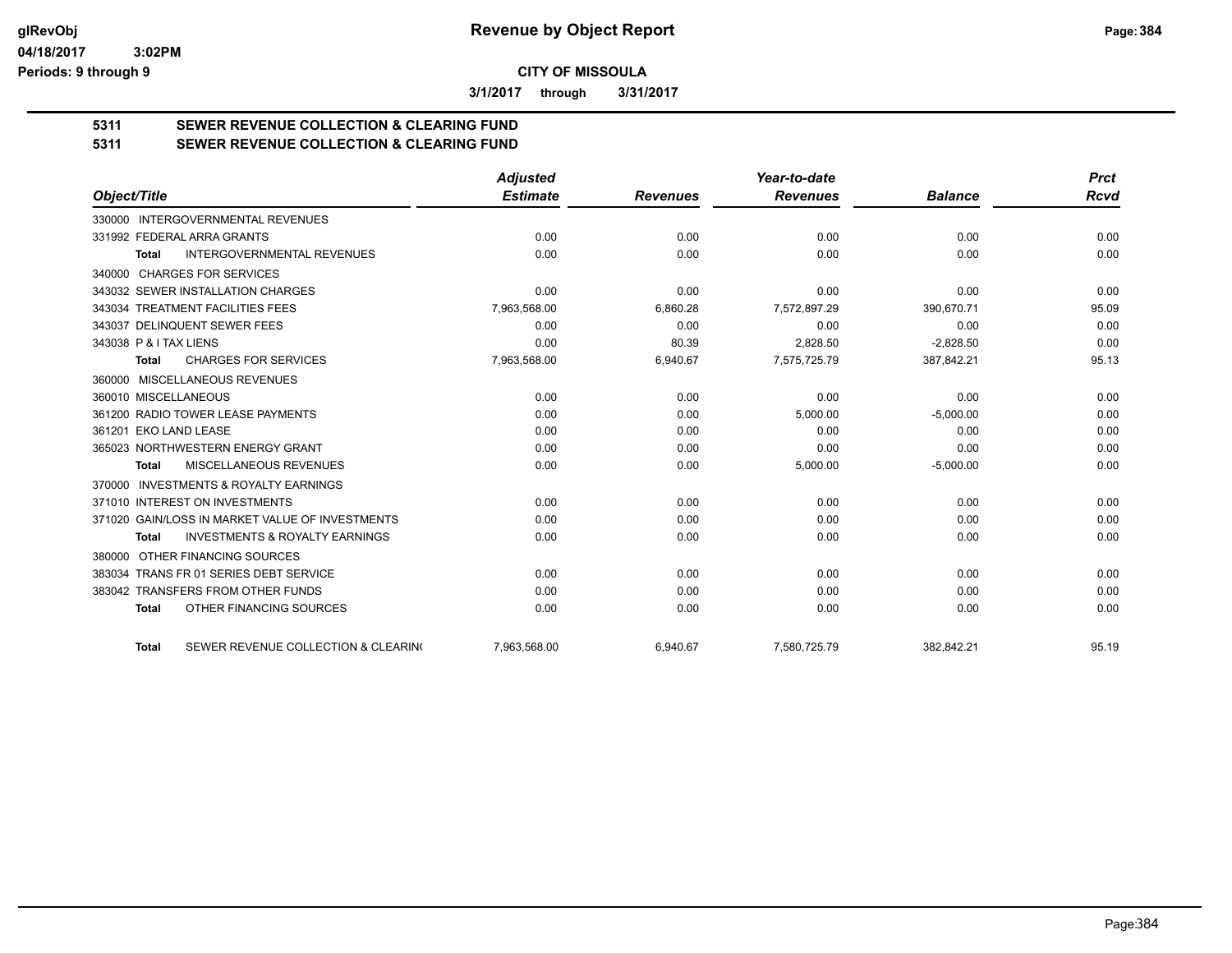**3/1/2017 through 3/31/2017**

# **5311 SEWER REVENUE COLLECTION & CLEARING FUND**

|                                                    | <b>Adjusted</b> |                 | Year-to-date    |                | <b>Prct</b> |
|----------------------------------------------------|-----------------|-----------------|-----------------|----------------|-------------|
| Object/Title                                       | <b>Estimate</b> | <b>Revenues</b> | <b>Revenues</b> | <b>Balance</b> | <b>Rcvd</b> |
| 330000 INTERGOVERNMENTAL REVENUES                  |                 |                 |                 |                |             |
| 331992 FEDERAL ARRA GRANTS                         | 0.00            | 0.00            | 0.00            | 0.00           | 0.00        |
| <b>INTERGOVERNMENTAL REVENUES</b><br><b>Total</b>  | 0.00            | 0.00            | 0.00            | 0.00           | 0.00        |
| 340000 CHARGES FOR SERVICES                        |                 |                 |                 |                |             |
| 343032 SEWER INSTALLATION CHARGES                  | 0.00            | 0.00            | 0.00            | 0.00           | 0.00        |
| 343034 TREATMENT FACILITIES FEES                   | 7.963.568.00    | 6,860.28        | 7,572,897.29    | 390,670.71     | 95.09       |
| 343037 DELINQUENT SEWER FEES                       | 0.00            | 0.00            | 0.00            | 0.00           | 0.00        |
| 343038 P & I TAX LIENS                             | 0.00            | 80.39           | 2.828.50        | $-2.828.50$    | 0.00        |
| <b>CHARGES FOR SERVICES</b><br><b>Total</b>        | 7,963,568.00    | 6,940.67        | 7,575,725.79    | 387,842.21     | 95.13       |
| 360000 MISCELLANEOUS REVENUES                      |                 |                 |                 |                |             |
| 360010 MISCELLANEOUS                               | 0.00            | 0.00            | 0.00            | 0.00           | 0.00        |
| 361200 RADIO TOWER LEASE PAYMENTS                  | 0.00            | 0.00            | 5,000.00        | $-5,000.00$    | 0.00        |
| 361201 EKO LAND LEASE                              | 0.00            | 0.00            | 0.00            | 0.00           | 0.00        |
| 365023 NORTHWESTERN ENERGY GRANT                   | 0.00            | 0.00            | 0.00            | 0.00           | 0.00        |
| <b>MISCELLANEOUS REVENUES</b><br>Total             | 0.00            | 0.00            | 5,000.00        | $-5,000.00$    | 0.00        |
| 370000 INVESTMENTS & ROYALTY EARNINGS              |                 |                 |                 |                |             |
| 371010 INTEREST ON INVESTMENTS                     | 0.00            | 0.00            | 0.00            | 0.00           | 0.00        |
| 371020 GAIN/LOSS IN MARKET VALUE OF INVESTMENT     | 0.00            | 0.00            | 0.00            | 0.00           | 0.00        |
| <b>INVESTMENTS &amp; ROYALTY EARNINGS</b><br>Total | 0.00            | 0.00            | 0.00            | 0.00           | 0.00        |
| 380000 OTHER FINANCING SOURCES                     |                 |                 |                 |                |             |
| 383034 TRANS FR 01 SERIES DEBT SERVICE             | 0.00            | 0.00            | 0.00            | 0.00           | 0.00        |
| 383042 TRANSFERS FROM OTHER FUNDS                  | 0.00            | 0.00            | 0.00            | 0.00           | 0.00        |
| OTHER FINANCING SOURCES<br><b>Total</b>            | 0.00            | 0.00            | 0.00            | 0.00           | 0.00        |
| SEWER REVENUE COLLECTION & CLEARIN<br><b>Total</b> | 7,963,568.00    | 6,940.67        | 7,580,725.79    | 382,842.21     | 95.19       |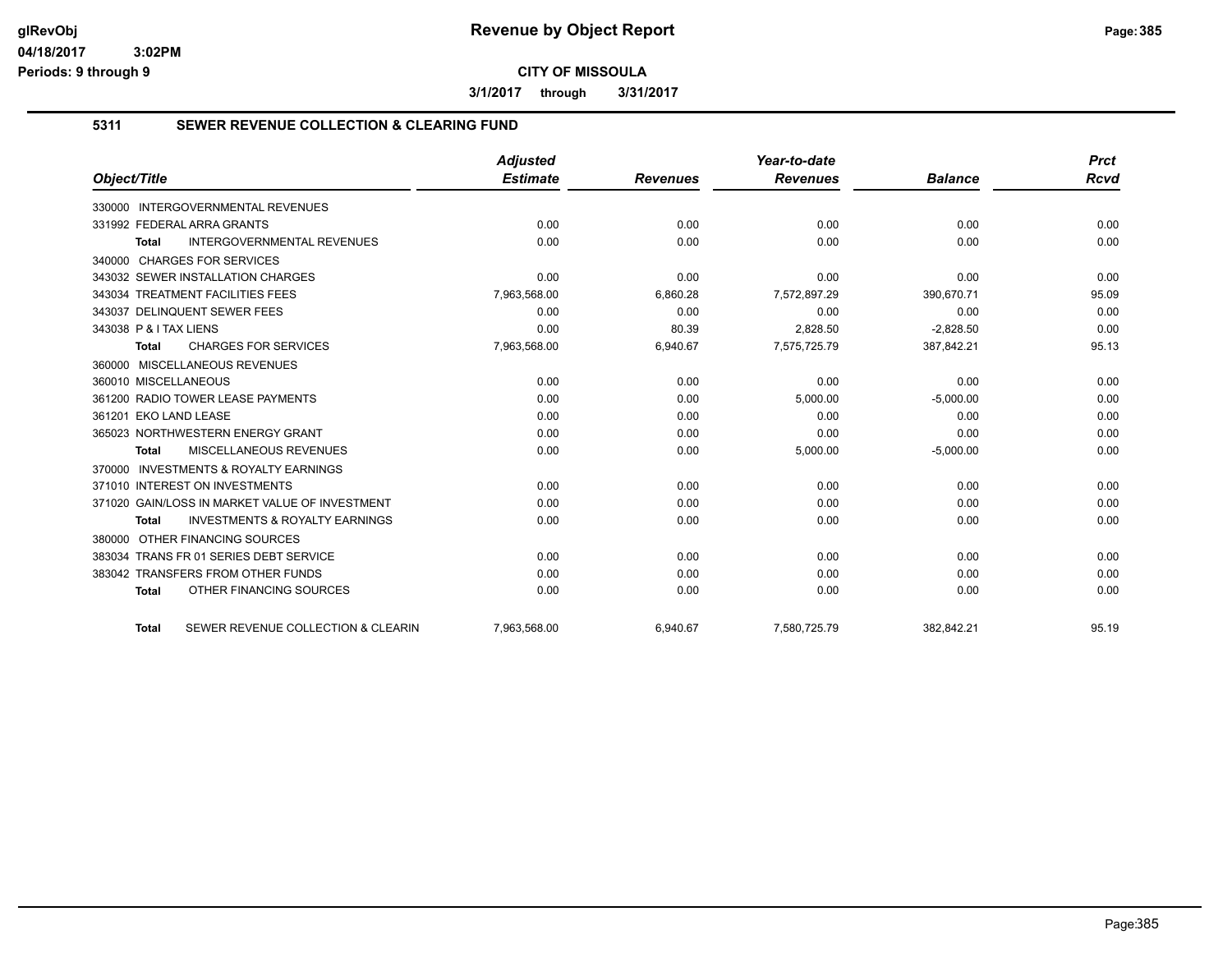**3/1/2017 through 3/31/2017**

**5315 SEWER LOAN FUND**

| 5315 | <b>SEWER LOAN FUND</b> |
|------|------------------------|
|      |                        |

|                                                           | <b>Adjusted</b> |                 | Year-to-date    |                | <b>Prct</b> |
|-----------------------------------------------------------|-----------------|-----------------|-----------------|----------------|-------------|
| Object/Title                                              | <b>Estimate</b> | <b>Revenues</b> | <b>Revenues</b> | <b>Balance</b> | Rcvd        |
| 340000 CHARGES FOR SERVICES                               |                 |                 |                 |                |             |
| 343032 SEWER INSTALLATION CHARGES                         | 0.00            | 0.00            | 0.00            | 0.00           | 0.00        |
| 343035 SALE OF SEWER MATERIALS AND SUPPLIES               | 0.00            | 0.00            | $-23,514.51$    | 23,514.51      | 0.00        |
| 343037 GREASE INTERCEPTOR LOANS                           | 0.00            | 0.00            | 0.00            | 0.00           | 0.00        |
| <b>CHARGES FOR SERVICES</b><br><b>Total</b>               | 0.00            | 0.00            | $-23,514.51$    | 23,514.51      | 0.00        |
| MISCELLANEOUS REVENUES<br>360000                          |                 |                 |                 |                |             |
| 360010 MISCELLANEOUS                                      | 0.00            | 0.00            | 0.00            | 0.00           | 0.00        |
| MISCELLANEOUS REVENUES<br><b>Total</b>                    | 0.00            | 0.00            | 0.00            | 0.00           | 0.00        |
| <b>INVESTMENTS &amp; ROYALTY EARNINGS</b><br>370000       |                 |                 |                 |                |             |
| 371010 INTEREST ON INVESTMENTS                            | 0.00            | 0.00            | 0.00            | 0.00           | 0.00        |
| 371020 GAIN/LOSS IN MARKET VALUE OF INVESTMENTS           | 0.00            | 0.00            | 0.00            | 0.00           | 0.00        |
| <b>INVESTMENTS &amp; ROYALTY EARNINGS</b><br><b>Total</b> | 0.00            | 0.00            | 0.00            | 0.00           | 0.00        |
| OTHER FINANCING SOURCES<br>380000                         |                 |                 |                 |                |             |
| 383024 TRANS FR SEWER CLEARING                            | 0.00            | 0.00            | 0.00            | 0.00           | 0.00        |
| 383025 TRANS FR SEWER R & D                               | 0.00            | 0.00            | 0.00            | 0.00           | 0.00        |
| OTHER FINANCING SOURCES<br><b>Total</b>                   | 0.00            | 0.00            | 0.00            | 0.00           | 0.00        |
|                                                           |                 |                 |                 |                |             |
| SEWER LOAN FUND<br><b>Total</b>                           | 0.00            | 0.00            | $-23,514.51$    | 23,514.51      | 0.00        |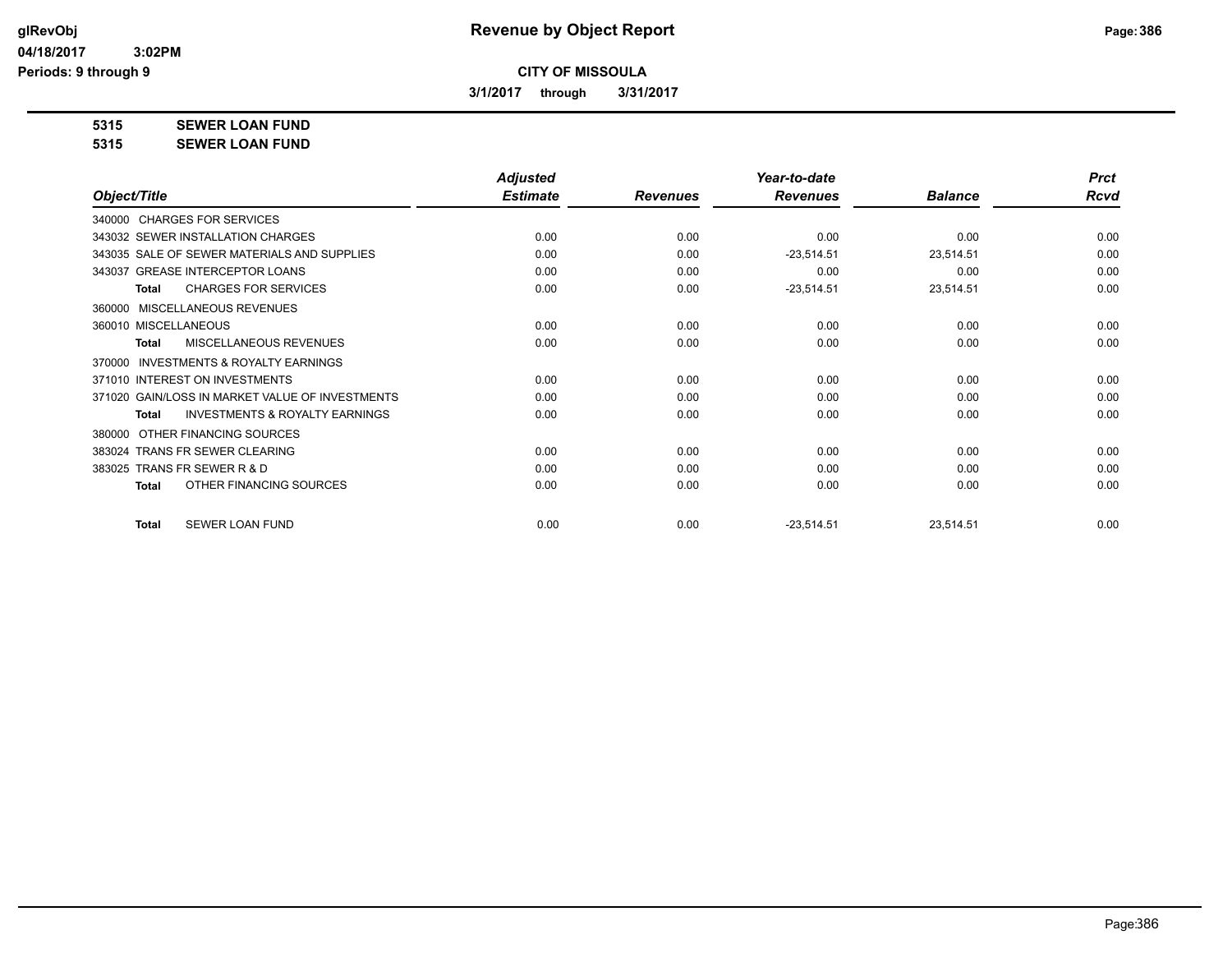**3/1/2017 through 3/31/2017**

### **5315 SEWER LOAN FUND**

|                                                           | <b>Adjusted</b> |                 | Year-to-date    |                | <b>Prct</b> |
|-----------------------------------------------------------|-----------------|-----------------|-----------------|----------------|-------------|
| Object/Title                                              | <b>Estimate</b> | <b>Revenues</b> | <b>Revenues</b> | <b>Balance</b> | <b>Rcvd</b> |
| 340000 CHARGES FOR SERVICES                               |                 |                 |                 |                |             |
| 343032 SEWER INSTALLATION CHARGES                         | 0.00            | 0.00            | 0.00            | 0.00           | 0.00        |
| 343035 SALE OF SEWER MATERIALS AND SUPPLIES               | 0.00            | 0.00            | $-23,514.51$    | 23,514.51      | 0.00        |
| 343037 GREASE INTERCEPTOR LOANS                           | 0.00            | 0.00            | 0.00            | 0.00           | 0.00        |
| <b>CHARGES FOR SERVICES</b><br><b>Total</b>               | 0.00            | 0.00            | $-23,514.51$    | 23,514.51      | 0.00        |
| 360000 MISCELLANEOUS REVENUES                             |                 |                 |                 |                |             |
| 360010 MISCELLANEOUS                                      | 0.00            | 0.00            | 0.00            | 0.00           | 0.00        |
| MISCELLANEOUS REVENUES<br><b>Total</b>                    | 0.00            | 0.00            | 0.00            | 0.00           | 0.00        |
| 370000 INVESTMENTS & ROYALTY EARNINGS                     |                 |                 |                 |                |             |
| 371010 INTEREST ON INVESTMENTS                            | 0.00            | 0.00            | 0.00            | 0.00           | 0.00        |
| 371020 GAIN/LOSS IN MARKET VALUE OF INVESTMENT            | 0.00            | 0.00            | 0.00            | 0.00           | 0.00        |
| <b>INVESTMENTS &amp; ROYALTY EARNINGS</b><br><b>Total</b> | 0.00            | 0.00            | 0.00            | 0.00           | 0.00        |
| 380000 OTHER FINANCING SOURCES                            |                 |                 |                 |                |             |
| 383024 TRANS FR SEWER CLEARING                            | 0.00            | 0.00            | 0.00            | 0.00           | 0.00        |
| 383025 TRANS FR SEWER R & D                               | 0.00            | 0.00            | 0.00            | 0.00           | 0.00        |
| OTHER FINANCING SOURCES<br><b>Total</b>                   | 0.00            | 0.00            | 0.00            | 0.00           | 0.00        |
| <b>SEWER LOAN FUND</b><br><b>Total</b>                    | 0.00            | 0.00            | $-23,514.51$    | 23,514.51      | 0.00        |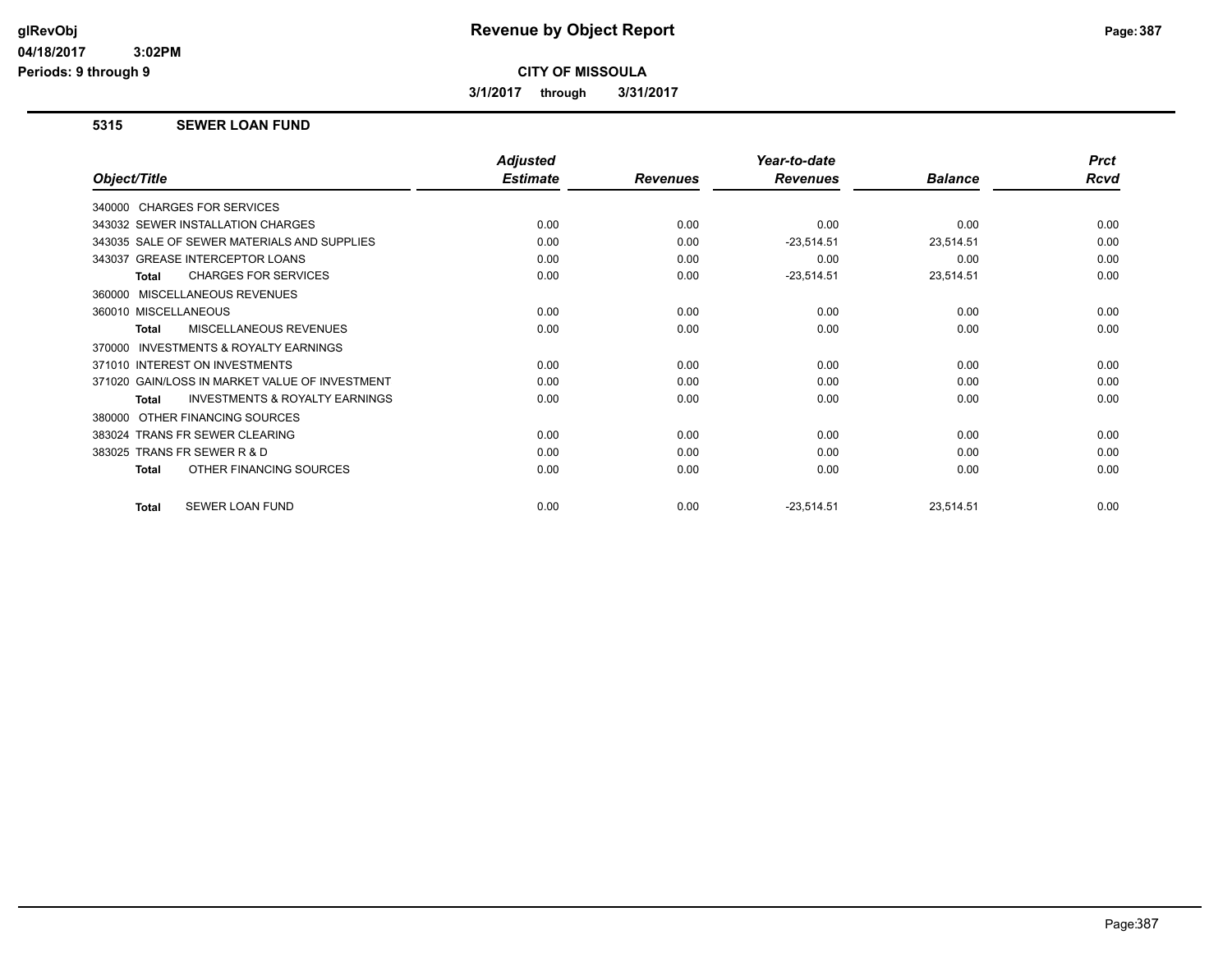**3/1/2017 through 3/31/2017**

# **5320 SEWER REPLACEMENT & DEPRECIATION FUND 5320 SEWER REPLACEMENT & DEPRECIATION FUND**

|                                                           | <b>Adjusted</b> |                 | Year-to-date    |                | <b>Prct</b> |
|-----------------------------------------------------------|-----------------|-----------------|-----------------|----------------|-------------|
| Object/Title                                              | <b>Estimate</b> | <b>Revenues</b> | <b>Revenues</b> | <b>Balance</b> | <b>Rcvd</b> |
| 330000 INTERGOVERNMENTAL REVENUES                         |                 |                 |                 |                |             |
| 337010 COUNTY REIMBURSEMENT-DEANOS                        | 0.00            | 0.00            | 0.00            | 0.00           | 0.00        |
| <b>INTERGOVERNMENTAL REVENUES</b><br><b>Total</b>         | 0.00            | 0.00            | 0.00            | 0.00           | 0.00        |
| 340000 CHARGES FOR SERVICES                               |                 |                 |                 |                |             |
| 343032 SEWER INSTALLATION CHARGES                         | 0.00            | 0.00            | 17,675.00       | $-17,675.00$   | 0.00        |
| <b>CHARGES FOR SERVICES</b><br><b>Total</b>               | 0.00            | 0.00            | 17,675.00       | $-17.675.00$   | 0.00        |
| MISCELLANEOUS REVENUES<br>360000                          |                 |                 |                 |                |             |
| 360000 MISCELLANEOUS REVENUES                             | 0.00            | 0.00            | 0.00            | 0.00           | 0.00        |
| 360010 MISCELLANEOUS                                      | 1,300,000.00    | 0.00            | 0.00            | 1,300,000.00   | 0.00        |
| 362006 GAIC INSURANCE SETTLEMENT                          | 0.00            | 0.00            | 0.00            | 0.00           | 0.00        |
| MISCELLANEOUS REVENUES<br><b>Total</b>                    | 1,300,000.00    | 0.00            | 0.00            | 1,300,000.00   | 0.00        |
| <b>INVESTMENTS &amp; ROYALTY EARNINGS</b><br>370000       |                 |                 |                 |                |             |
| 371010 INTEREST ON INVESTMENTS                            | 0.00            | 0.00            | 0.00            | 0.00           | 0.00        |
| 371020 GAIN/LOSS IN MARKET VALUE OF INVESTMENTS           | 0.00            | 0.00            | 0.00            | 0.00           | 0.00        |
| <b>INVESTMENTS &amp; ROYALTY EARNINGS</b><br><b>Total</b> | 0.00            | 0.00            | 0.00            | 0.00           | 0.00        |
| 380000 OTHER FINANCING SOURCES                            |                 |                 |                 |                |             |
| 381002 SRF LOAN                                           | 0.00            | 0.00            | 0.00            | 0.00           | 0.00        |
| 381010 BOND PROCEEDS                                      | 0.00            | 0.00            | 531,109.15      | $-531,109.15$  | 0.00        |
| 381090 PROCEEDS FROM CAPITAL LEASE                        | 0.00            | 0.00            | 0.00            | 0.00           | 0.00        |
| 383000 OPERATING TRANSFERS                                | 0.00            | 0.00            | 0.00            | 0.00           | 0.00        |
| 383024 TRANS FR SEWER CLEARING                            | 416.418.00      | 0.00            | 0.00            | 416.418.00     | 0.00        |
| 383042 TRANSFERS FROM OTHER FUNDS                         | 0.00            | 0.00            | 0.00            | 0.00           | 0.00        |
| OTHER FINANCING SOURCES<br><b>Total</b>                   | 416,418.00      | 0.00            | 531,109.15      | $-114,691.15$  | 127.54      |
|                                                           |                 |                 |                 |                |             |
| SEWER REPLACEMENT & DEPRECIATION FU<br><b>Total</b>       | 1,716,418.00    | 0.00            | 548,784.15      | 1,167,633.85   | 31.97       |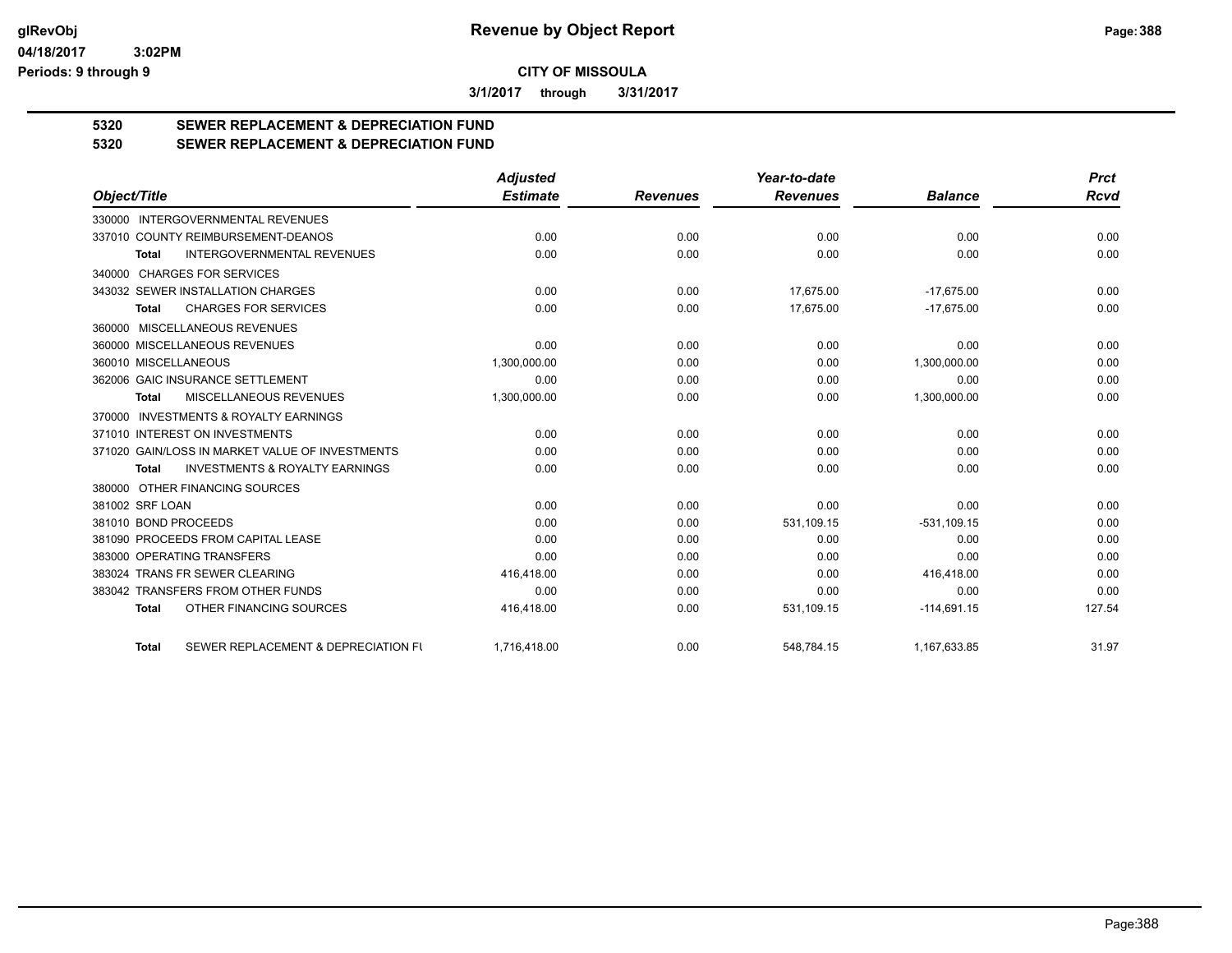**3/1/2017 through 3/31/2017**

# **5320 SEWER REPLACEMENT & DEPRECIATION FUND**

|                                                           | <b>Adjusted</b> |                 | Year-to-date    |                | <b>Prct</b> |
|-----------------------------------------------------------|-----------------|-----------------|-----------------|----------------|-------------|
| Object/Title                                              | <b>Estimate</b> | <b>Revenues</b> | <b>Revenues</b> | <b>Balance</b> | <b>Rcvd</b> |
| 330000 INTERGOVERNMENTAL REVENUES                         |                 |                 |                 |                |             |
| 337010 COUNTY REIMBURSEMENT-DEANOS                        | 0.00            | 0.00            | 0.00            | 0.00           | 0.00        |
| <b>INTERGOVERNMENTAL REVENUES</b><br><b>Total</b>         | 0.00            | 0.00            | 0.00            | 0.00           | 0.00        |
| 340000 CHARGES FOR SERVICES                               |                 |                 |                 |                |             |
| 343032 SEWER INSTALLATION CHARGES                         | 0.00            | 0.00            | 17.675.00       | $-17.675.00$   | 0.00        |
| <b>CHARGES FOR SERVICES</b><br><b>Total</b>               | 0.00            | 0.00            | 17,675.00       | $-17,675.00$   | 0.00        |
| 360000 MISCELLANEOUS REVENUES                             |                 |                 |                 |                |             |
| 360000 MISCELLANEOUS REVENUES                             | 0.00            | 0.00            | 0.00            | 0.00           | 0.00        |
| 360010 MISCELLANEOUS                                      | 1,300,000.00    | 0.00            | 0.00            | 1,300,000.00   | 0.00        |
| 362006 GAIC INSURANCE SETTLEMENT                          | 0.00            | 0.00            | 0.00            | 0.00           | 0.00        |
| MISCELLANEOUS REVENUES<br><b>Total</b>                    | 1,300,000.00    | 0.00            | 0.00            | 1,300,000.00   | 0.00        |
| 370000 INVESTMENTS & ROYALTY EARNINGS                     |                 |                 |                 |                |             |
| 371010 INTEREST ON INVESTMENTS                            | 0.00            | 0.00            | 0.00            | 0.00           | 0.00        |
| 371020 GAIN/LOSS IN MARKET VALUE OF INVESTMENT            | 0.00            | 0.00            | 0.00            | 0.00           | 0.00        |
| <b>INVESTMENTS &amp; ROYALTY EARNINGS</b><br><b>Total</b> | 0.00            | 0.00            | 0.00            | 0.00           | 0.00        |
| 380000 OTHER FINANCING SOURCES                            |                 |                 |                 |                |             |
| 381002 SRF LOAN                                           | 0.00            | 0.00            | 0.00            | 0.00           | 0.00        |
| 381010 BOND PROCEEDS                                      | 0.00            | 0.00            | 531,109.15      | $-531,109.15$  | 0.00        |
| 381090 PROCEEDS FROM CAPITAL LEASE                        | 0.00            | 0.00            | 0.00            | 0.00           | 0.00        |
| 383000 OPERATING TRANSFERS                                | 0.00            | 0.00            | 0.00            | 0.00           | 0.00        |
| 383024 TRANS FR SEWER CLEARING                            | 416,418.00      | 0.00            | 0.00            | 416,418.00     | 0.00        |
| 383042 TRANSFERS FROM OTHER FUNDS                         | 0.00            | 0.00            | 0.00            | 0.00           | 0.00        |
| OTHER FINANCING SOURCES<br><b>Total</b>                   | 416,418.00      | 0.00            | 531,109.15      | $-114,691.15$  | 127.54      |
| SEWER REPLACEMENT & DEPRECIATION F<br><b>Total</b>        | 1,716,418.00    | 0.00            | 548,784.15      | 1,167,633.85   | 31.97       |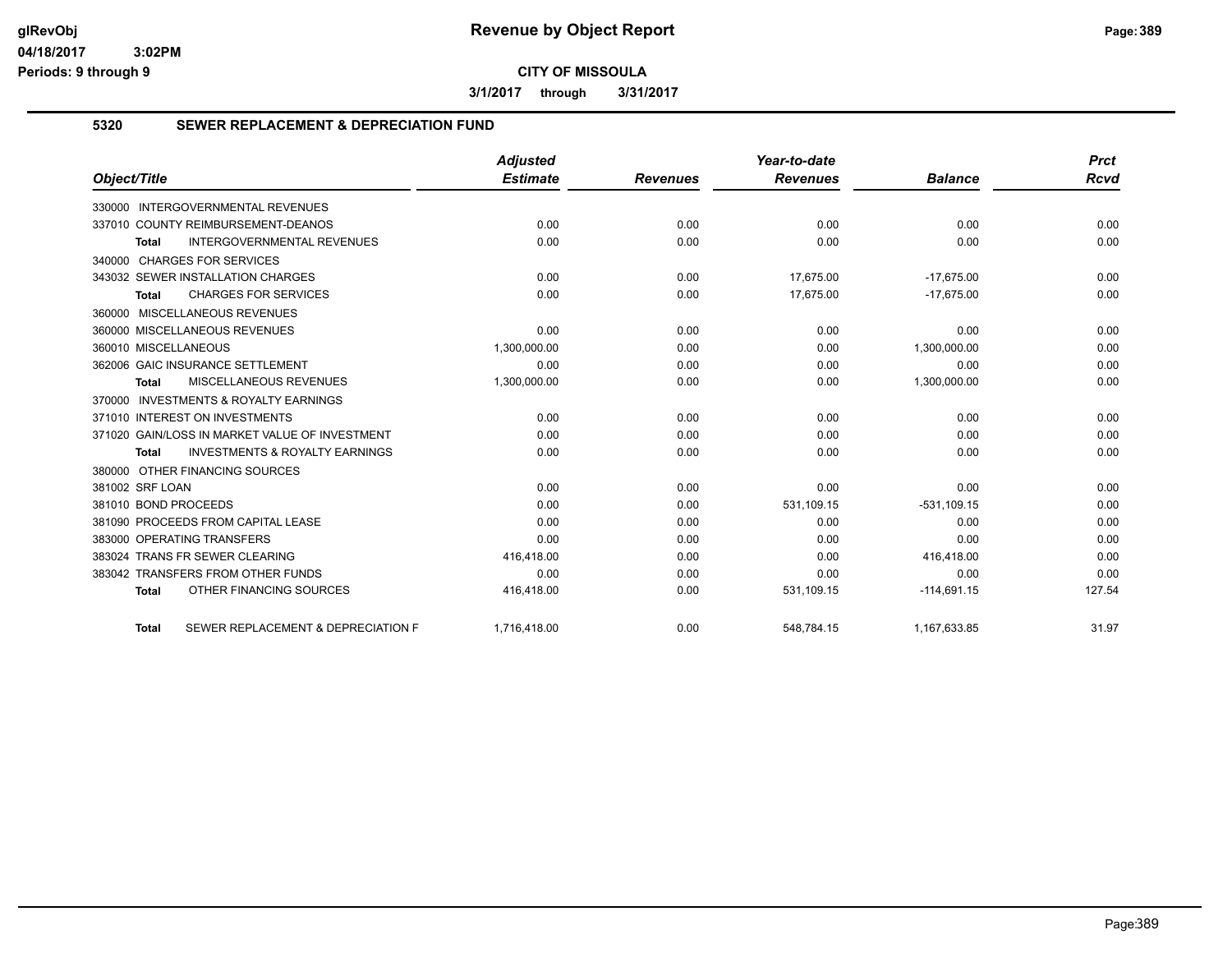**3/1/2017 through 3/31/2017**

# **5325 SEWER DEVELOPMENT FEE FUND**

**5325 SEWER DEVELOPMENT FEE FUND**

|                                                           | <b>Adjusted</b> |                 | Year-to-date    |                | <b>Prct</b> |
|-----------------------------------------------------------|-----------------|-----------------|-----------------|----------------|-------------|
| Object/Title                                              | <b>Estimate</b> | <b>Revenues</b> | <b>Revenues</b> | <b>Balance</b> | Rcvd        |
| 330000 INTERGOVERNMENTAL REVENUES                         |                 |                 |                 |                |             |
| 334120 TSEP GRANT                                         | 0.00            | 0.00            | 0.00            | 0.00           | 0.00        |
| <b>INTERGOVERNMENTAL REVENUES</b><br><b>Total</b>         | 0.00            | 0.00            | 0.00            | 0.00           | 0.00        |
| 340000 CHARGES FOR SERVICES                               |                 |                 |                 |                |             |
| 343032 SEWER INSTALLATION CHARGES                         | 0.00            | 0.00            | 0.00            | 0.00           | 0.00        |
| 343034 TREATMENT FACILITIES FEES                          | 1,118,994.00    | 104,960.04      | 714,283.37      | 404,710.63     | 63.83       |
| 343036 *** Title Not Found ***                            | 0.00            | 0.00            | 0.00            | 0.00           | 0.00        |
| <b>CHARGES FOR SERVICES</b><br><b>Total</b>               | 1,118,994.00    | 104,960.04      | 714,283.37      | 404,710.63     | 63.83       |
| 360000 MISCELLANEOUS REVENUES                             |                 |                 |                 |                |             |
| 360010 MISCELLANEOUS                                      | 0.00            | 0.00            | 0.00            | 0.00           | 0.00        |
| 360030 CONTRIBUTIONS FROM PROPERTY OWNERS                 | 0.00            | 0.00            | 0.00            | 0.00           | 0.00        |
| 362000 OTHER MISCELLANEOUS REVENUE                        | 0.00            | 0.00            | 32,310.55       | $-32,310.55$   | 0.00        |
| MISCELLANEOUS REVENUES<br>Total                           | 0.00            | 0.00            | 32,310.55       | $-32,310.55$   | 0.00        |
| <b>INVESTMENTS &amp; ROYALTY EARNINGS</b><br>370000       |                 |                 |                 |                |             |
| 371010 INTEREST ON INVESTMENTS                            | 0.00            | 0.00            | 0.00            | 0.00           | 0.00        |
| 371020 GAIN/LOSS IN MARKET VALUE OF INVESTMENTS           | 0.00            | 0.00            | 0.00            | 0.00           | 0.00        |
| <b>INVESTMENTS &amp; ROYALTY EARNINGS</b><br><b>Total</b> | 0.00            | 0.00            | 0.00            | 0.00           | 0.00        |
| 380000 OTHER FINANCING SOURCES                            |                 |                 |                 |                |             |
| 383042 TRANSFERS FROM OTHER FUNDS                         | 0.00            | 0.00            | 0.00            | 0.00           | 0.00        |
| OTHER FINANCING SOURCES<br><b>Total</b>                   | 0.00            | 0.00            | 0.00            | 0.00           | 0.00        |
| SEWER DEVELOPMENT FEE FUND<br><b>Total</b>                | 1,118,994.00    | 104,960.04      | 746,593.92      | 372,400.08     | 66.72       |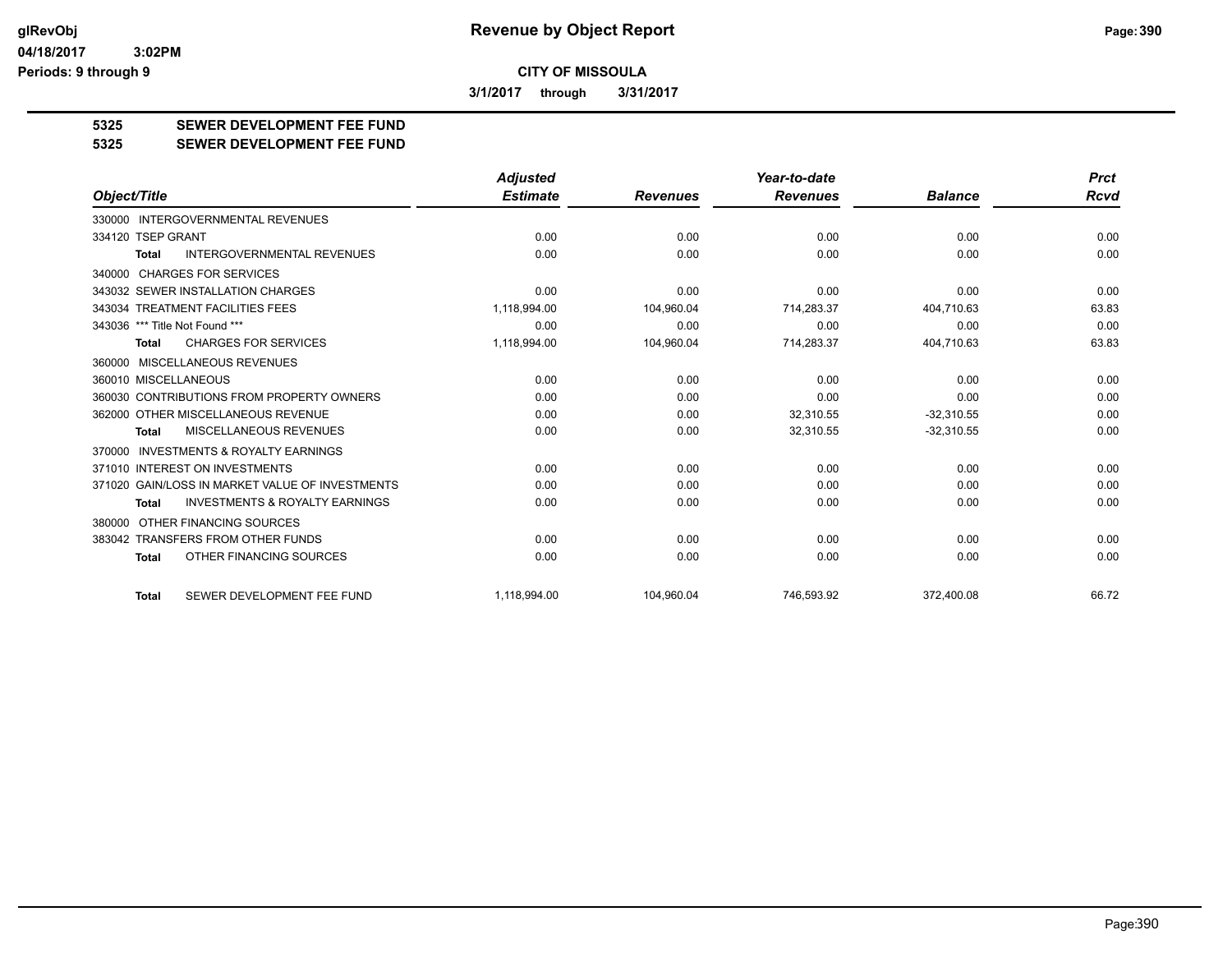**3/1/2017 through 3/31/2017**

# **5325 SEWER DEVELOPMENT FEE FUND**

|                                                           | <b>Adjusted</b> |                 | Year-to-date    |                | <b>Prct</b> |
|-----------------------------------------------------------|-----------------|-----------------|-----------------|----------------|-------------|
| Object/Title                                              | <b>Estimate</b> | <b>Revenues</b> | <b>Revenues</b> | <b>Balance</b> | <b>Rcvd</b> |
| 330000 INTERGOVERNMENTAL REVENUES                         |                 |                 |                 |                |             |
| 334120 TSEP GRANT                                         | 0.00            | 0.00            | 0.00            | 0.00           | 0.00        |
| <b>INTERGOVERNMENTAL REVENUES</b><br>Total                | 0.00            | 0.00            | 0.00            | 0.00           | 0.00        |
| 340000 CHARGES FOR SERVICES                               |                 |                 |                 |                |             |
| 343032 SEWER INSTALLATION CHARGES                         | 0.00            | 0.00            | 0.00            | 0.00           | 0.00        |
| 343034 TREATMENT FACILITIES FEES                          | 1,118,994.00    | 104,960.04      | 714,283.37      | 404,710.63     | 63.83       |
| 343036 *** Title Not Found ***                            | 0.00            | 0.00            | 0.00            | 0.00           | 0.00        |
| Total<br><b>CHARGES FOR SERVICES</b>                      | 1,118,994.00    | 104,960.04      | 714,283.37      | 404,710.63     | 63.83       |
| 360000 MISCELLANEOUS REVENUES                             |                 |                 |                 |                |             |
| 360010 MISCELLANEOUS                                      | 0.00            | 0.00            | 0.00            | 0.00           | 0.00        |
| 360030 CONTRIBUTIONS FROM PROPERTY OWNERS                 | 0.00            | 0.00            | 0.00            | 0.00           | 0.00        |
| 362000 OTHER MISCELLANEOUS REVENUE                        | 0.00            | 0.00            | 32,310.55       | $-32,310.55$   | 0.00        |
| <b>MISCELLANEOUS REVENUES</b><br><b>Total</b>             | 0.00            | 0.00            | 32,310.55       | $-32,310.55$   | 0.00        |
| 370000 INVESTMENTS & ROYALTY EARNINGS                     |                 |                 |                 |                |             |
| 371010 INTEREST ON INVESTMENTS                            | 0.00            | 0.00            | 0.00            | 0.00           | 0.00        |
| 371020 GAIN/LOSS IN MARKET VALUE OF INVESTMENT            | 0.00            | 0.00            | 0.00            | 0.00           | 0.00        |
| <b>INVESTMENTS &amp; ROYALTY EARNINGS</b><br><b>Total</b> | 0.00            | 0.00            | 0.00            | 0.00           | 0.00        |
| 380000 OTHER FINANCING SOURCES                            |                 |                 |                 |                |             |
| 383042 TRANSFERS FROM OTHER FUNDS                         | 0.00            | 0.00            | 0.00            | 0.00           | 0.00        |
| OTHER FINANCING SOURCES<br><b>Total</b>                   | 0.00            | 0.00            | 0.00            | 0.00           | 0.00        |
| SEWER DEVELOPMENT FEE FUND<br><b>Total</b>                | 1,118,994.00    | 104.960.04      | 746.593.92      | 372.400.08     | 66.72       |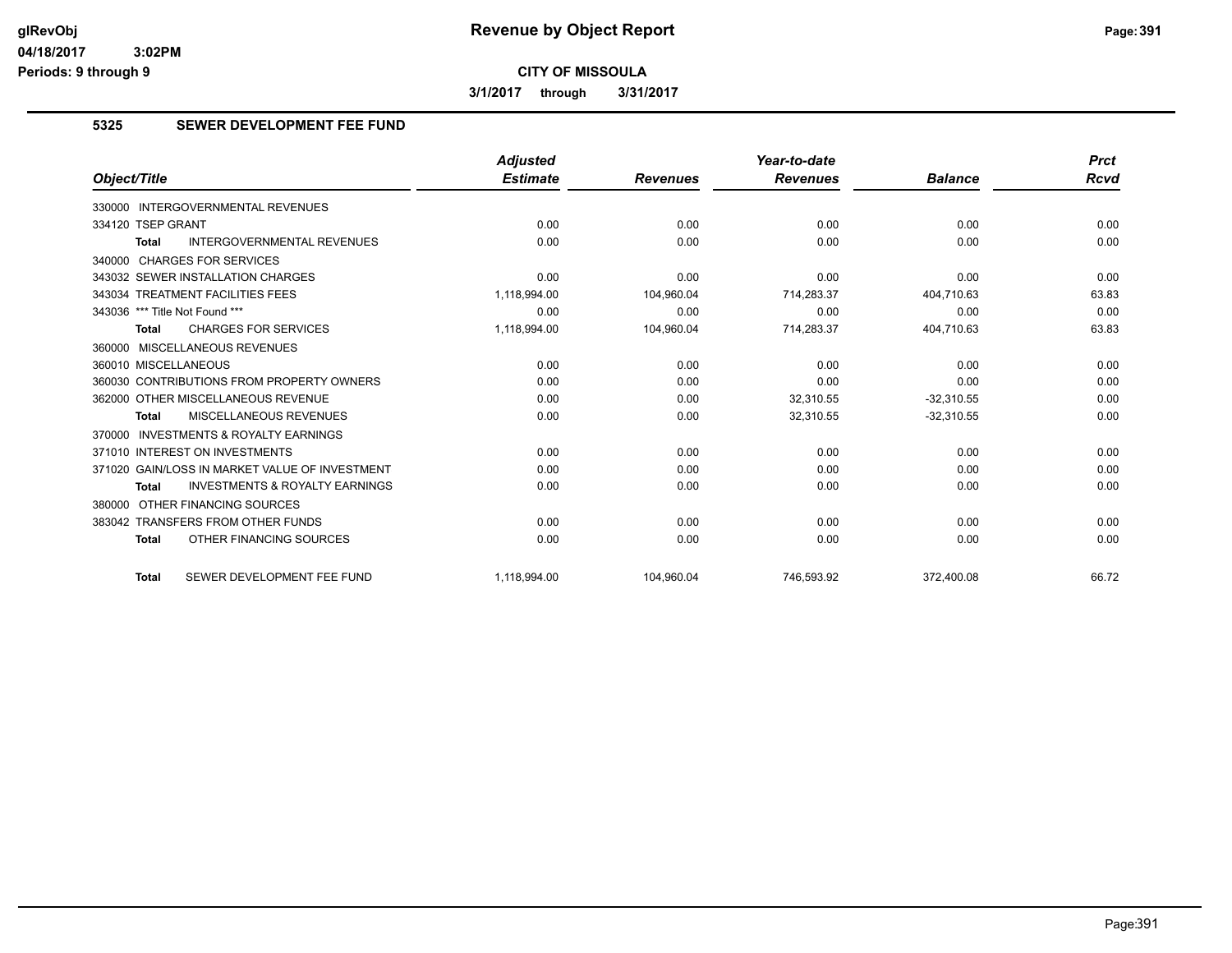**3/1/2017 through 3/31/2017**

**5340 SEWER CONSTRUCTION FUND**

**5340 SEWER CONSTRUCTION FUND**

|                                                    | <b>Adjusted</b> |                 | Year-to-date    |                | <b>Prct</b> |
|----------------------------------------------------|-----------------|-----------------|-----------------|----------------|-------------|
| Object/Title                                       | <b>Estimate</b> | <b>Revenues</b> | <b>Revenues</b> | <b>Balance</b> | <b>Rcvd</b> |
| 330000 INTERGOVERNMENTAL REVENUES                  |                 |                 |                 |                |             |
| 331090 EPA GRANT                                   | 0.00            | 0.00            | 0.00            | 0.00           | 0.00        |
| 334120 TSEP GRANT                                  | 0.00            | 0.00            | 0.00            | 0.00           | 0.00        |
| 334140 DNRC GRANT                                  | 0.00            | 0.00            | 0.00            | 0.00           | 0.00        |
| 337000 LOCAL GRANTS                                | 0.00            | 0.00            | 0.00            | 0.00           | 0.00        |
| <b>INTERGOVERNMENTAL REVENUES</b><br>Total         | 0.00            | 0.00            | 0.00            | 0.00           | 0.00        |
| 340000 CHARGES FOR SERVICES                        |                 |                 |                 |                |             |
| 343032 SEWER INSTALLATION CHARGES                  | 0.00            | 0.00            | 0.00            | 0.00           | 0.00        |
| <b>CHARGES FOR SERVICES</b><br><b>Total</b>        | 0.00            | 0.00            | 0.00            | 0.00           | 0.00        |
| 360000 MISCELLANEOUS REVENUES                      |                 |                 |                 |                |             |
| 360030 CONTRIBUTIONS FROM PROPERTY OWNERS          | 0.00            | 0.00            | 0.00            | 0.00           | 0.00        |
| 363020 PROPERTY ASSESSMENTS                        | 0.00            | 0.00            | 0.00            | 0.00           | 0.00        |
| 365000 DONATIONS                                   | 0.00            | 0.00            | 0.00            | 0.00           | 0.00        |
| MISCELLANEOUS REVENUES<br><b>Total</b>             | 0.00            | 0.00            | 0.00            | 0.00           | 0.00        |
| 370000 INVESTMENTS & ROYALTY EARNINGS              |                 |                 |                 |                |             |
| 371010 INTEREST ON INVESTMENTS                     | 0.00            | 0.00            | 0.00            | 0.00           | 0.00        |
| 371020 GAIN/LOSS IN MARKET VALUE OF INVESTMENTS    | 0.00            | 0.00            | 0.00            | 0.00           | 0.00        |
| <b>INVESTMENTS &amp; ROYALTY EARNINGS</b><br>Total | 0.00            | 0.00            | 0.00            | 0.00           | 0.00        |
| 380000 OTHER FINANCING SOURCES                     |                 |                 |                 |                |             |
| 381002 SRF LOAN                                    | 0.00            | 0.00            | 0.00            | 0.00           | 0.00        |
| 381020 REVENUE BONDS                               | 2,517,966.00    | 0.00            | 0.00            | 2,517,966.00   | 0.00        |
| 383011 TRANS FR SID REVOLVING                      | 0.00            | 0.00            | 0.00            | 0.00           | 0.00        |
| 383024 TRANS FR SEWER CLEARING                     | 0.00            | 0.00            | 0.00            | 0.00           | 0.00        |
| 383025 TRANS FR SEWER R & D                        | 0.00            | 0.00            | 0.00            | 0.00           | 0.00        |
| 383026 TRANS FR CDBG                               | 0.00            | 0.00            | 0.00            | 0.00           | 0.00        |
| 383040 TRANSFER FROM CITY GRANTS                   | 0.00            | 0.00            | 0.00            | 0.00           | 0.00        |
| OTHER FINANCING SOURCES<br>Total                   | 2,517,966.00    | 0.00            | 0.00            | 2,517,966.00   | 0.00        |
| SEWER CONSTRUCTION FUND<br>Total                   | 2,517,966.00    | 0.00            | 0.00            | 2,517,966.00   | 0.00        |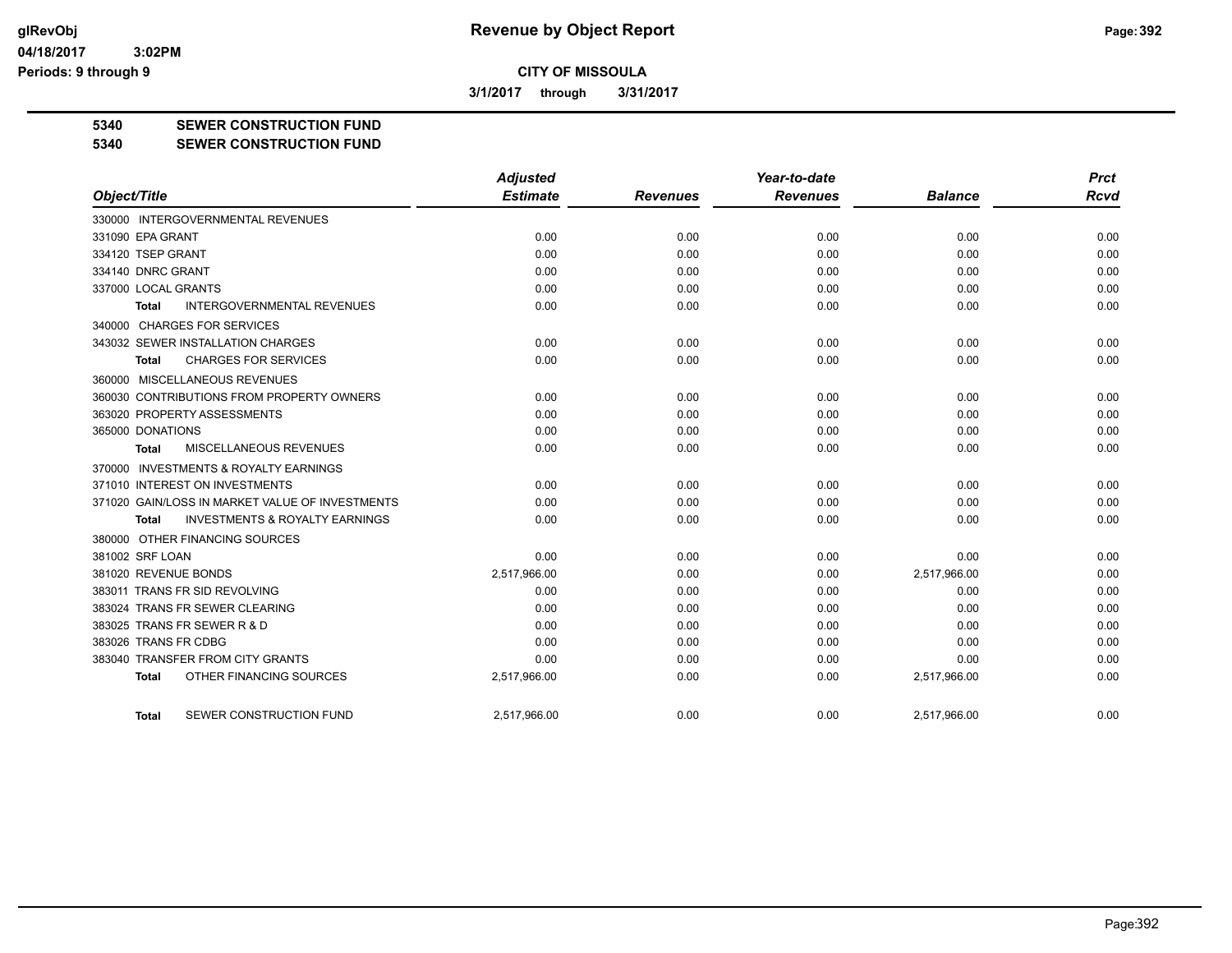**3/1/2017 through 3/31/2017**

# **5340 SEWER CONSTRUCTION FUND**

|                                                    | <b>Adjusted</b> |                 | Year-to-date    |                | <b>Prct</b> |
|----------------------------------------------------|-----------------|-----------------|-----------------|----------------|-------------|
| Object/Title                                       | <b>Estimate</b> | <b>Revenues</b> | <b>Revenues</b> | <b>Balance</b> | <b>Rcvd</b> |
| 330000 INTERGOVERNMENTAL REVENUES                  |                 |                 |                 |                |             |
| 331090 EPA GRANT                                   | 0.00            | 0.00            | 0.00            | 0.00           | 0.00        |
| 334120 TSEP GRANT                                  | 0.00            | 0.00            | 0.00            | 0.00           | 0.00        |
| 334140 DNRC GRANT                                  | 0.00            | 0.00            | 0.00            | 0.00           | 0.00        |
| 337000 LOCAL GRANTS                                | 0.00            | 0.00            | 0.00            | 0.00           | 0.00        |
| INTERGOVERNMENTAL REVENUES<br>Total                | 0.00            | 0.00            | 0.00            | 0.00           | 0.00        |
| 340000 CHARGES FOR SERVICES                        |                 |                 |                 |                |             |
| 343032 SEWER INSTALLATION CHARGES                  | 0.00            | 0.00            | 0.00            | 0.00           | 0.00        |
| <b>CHARGES FOR SERVICES</b><br>Total               | 0.00            | 0.00            | 0.00            | 0.00           | 0.00        |
| 360000 MISCELLANEOUS REVENUES                      |                 |                 |                 |                |             |
| 360030 CONTRIBUTIONS FROM PROPERTY OWNERS          | 0.00            | 0.00            | 0.00            | 0.00           | 0.00        |
| 363020 PROPERTY ASSESSMENTS                        | 0.00            | 0.00            | 0.00            | 0.00           | 0.00        |
| 365000 DONATIONS                                   | 0.00            | 0.00            | 0.00            | 0.00           | 0.00        |
| MISCELLANEOUS REVENUES<br>Total                    | 0.00            | 0.00            | 0.00            | 0.00           | 0.00        |
| 370000 INVESTMENTS & ROYALTY EARNINGS              |                 |                 |                 |                |             |
| 371010 INTEREST ON INVESTMENTS                     | 0.00            | 0.00            | 0.00            | 0.00           | 0.00        |
| 371020 GAIN/LOSS IN MARKET VALUE OF INVESTMENT     | 0.00            | 0.00            | 0.00            | 0.00           | 0.00        |
| <b>INVESTMENTS &amp; ROYALTY EARNINGS</b><br>Total | 0.00            | 0.00            | 0.00            | 0.00           | 0.00        |
| 380000 OTHER FINANCING SOURCES                     |                 |                 |                 |                |             |
| 381002 SRF LOAN                                    | 0.00            | 0.00            | 0.00            | 0.00           | 0.00        |
| 381020 REVENUE BONDS                               | 2,517,966.00    | 0.00            | 0.00            | 2,517,966.00   | 0.00        |
| 383011 TRANS FR SID REVOLVING                      | 0.00            | 0.00            | 0.00            | 0.00           | 0.00        |
| 383024 TRANS FR SEWER CLEARING                     | 0.00            | 0.00            | 0.00            | 0.00           | 0.00        |
| 383025 TRANS FR SEWER R & D                        | 0.00            | 0.00            | 0.00            | 0.00           | 0.00        |
| 383026 TRANS FR CDBG                               | 0.00            | 0.00            | 0.00            | 0.00           | 0.00        |
| 383040 TRANSFER FROM CITY GRANTS                   | 0.00            | 0.00            | 0.00            | 0.00           | 0.00        |
| OTHER FINANCING SOURCES<br><b>Total</b>            | 2,517,966.00    | 0.00            | 0.00            | 2,517,966.00   | 0.00        |
| SEWER CONSTRUCTION FUND<br><b>Total</b>            | 2.517.966.00    | 0.00            | 0.00            | 2.517.966.00   | 0.00        |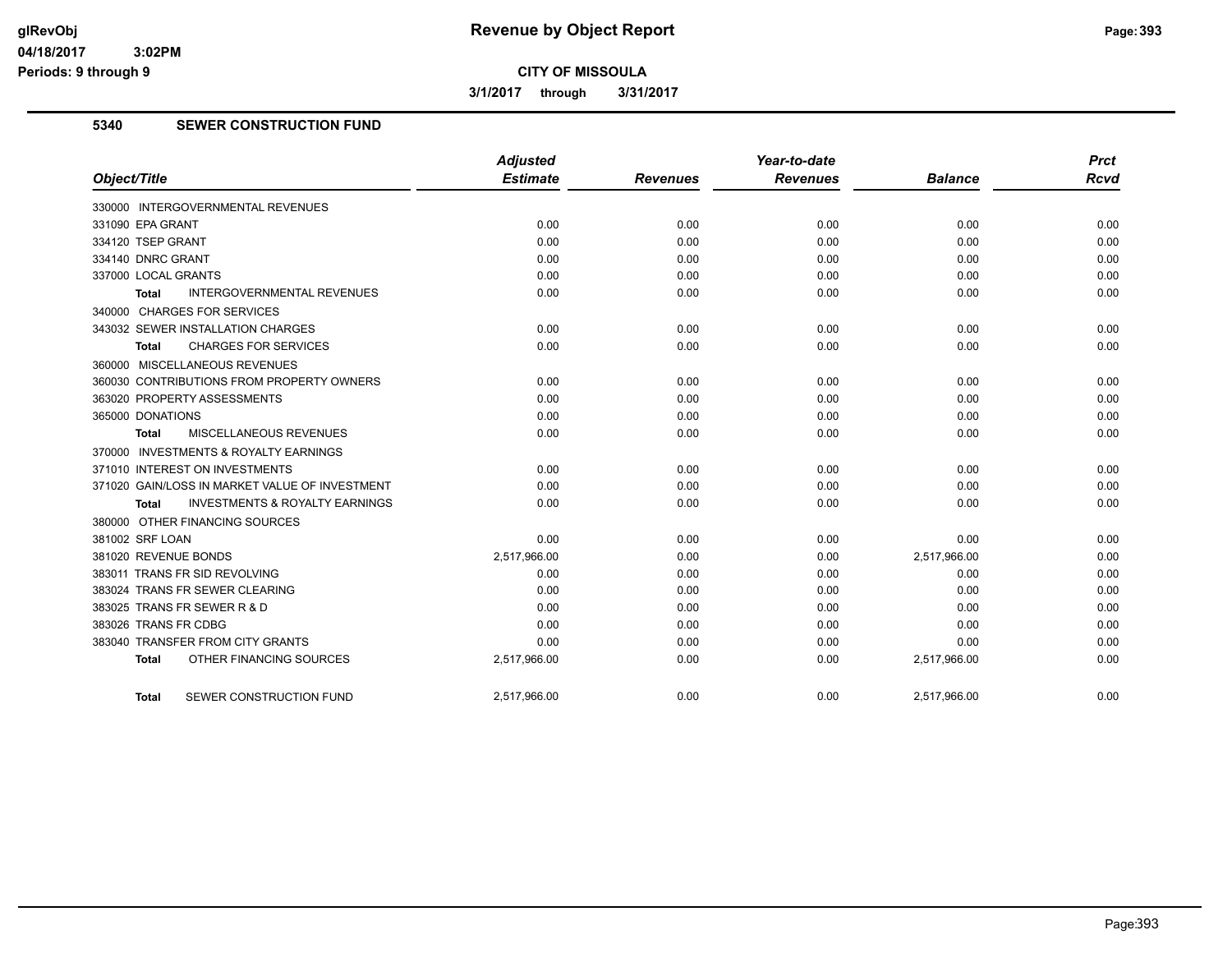**3/1/2017 through 3/31/2017**

# **5361 2001 SEWER REVENUE BONDS-DEBT SERVICE**

**5361 2001 SEWER REVENUE BONDS-DEBT SERVICE**

|                                                           | <b>Adjusted</b> |                 | Year-to-date    |                | <b>Prct</b> |
|-----------------------------------------------------------|-----------------|-----------------|-----------------|----------------|-------------|
| Object/Title                                              | <b>Estimate</b> | <b>Revenues</b> | <b>Revenues</b> | <b>Balance</b> | Rcvd        |
| 340000 CHARGES FOR SERVICES                               |                 |                 |                 |                |             |
| 343031 SEWER SERVICE CHARGES                              | 0.00            | 0.00            | 0.00            | 0.00           | 0.00        |
| 343032 SEWER INSTALLATION CHARGES                         | 0.00            | 0.00            | 0.00            | 0.00           | 0.00        |
| 343035 SALE OF SEWER MATERIALS AND SUPPLIES               | 0.00            | 0.00            | 0.00            | 0.00           | 0.00        |
| <b>CHARGES FOR SERVICES</b><br>Total                      | 0.00            | 0.00            | 0.00            | 0.00           | 0.00        |
| 360000 MISCELLANEOUS REVENUES                             |                 |                 |                 |                |             |
| 360010 MISCELLANEOUS                                      | 0.00            | 0.00            | 0.00            | 0.00           | 0.00        |
| MISCELLANEOUS REVENUES<br><b>Total</b>                    | 0.00            | 0.00            | 0.00            | 0.00           | 0.00        |
| <b>INVESTMENTS &amp; ROYALTY EARNINGS</b><br>370000       |                 |                 |                 |                |             |
| 371010 INTEREST ON INVESTMENTS                            | 0.00            | 0.00            | 0.00            | 0.00           | 0.00        |
| 371020 GAIN/LOSS IN MARKET VALUE OF INVESTMENTS           | 0.00            | 0.00            | 0.00            | 0.00           | 0.00        |
| <b>INVESTMENTS &amp; ROYALTY EARNINGS</b><br><b>Total</b> | 0.00            | 0.00            | 0.00            | 0.00           | 0.00        |
| 380000 OTHER FINANCING SOURCES                            |                 |                 |                 |                |             |
| 382010 SALE OF FIXED ASSETS                               | 0.00            | 0.00            | 0.00            | 0.00           | 0.00        |
| 383024 TRANS FR SEWER CLEARING                            | 30,480.00       | 0.00            | 0.00            | 30,480.00      | 0.00        |
| OTHER FINANCING SOURCES<br>Total                          | 30,480.00       | 0.00            | 0.00            | 30,480.00      | 0.00        |
| 2001 SEWER REVENUE BONDS-DEBT SERVI<br>Total              | 30,480.00       | 0.00            | 0.00            | 30,480.00      | 0.00        |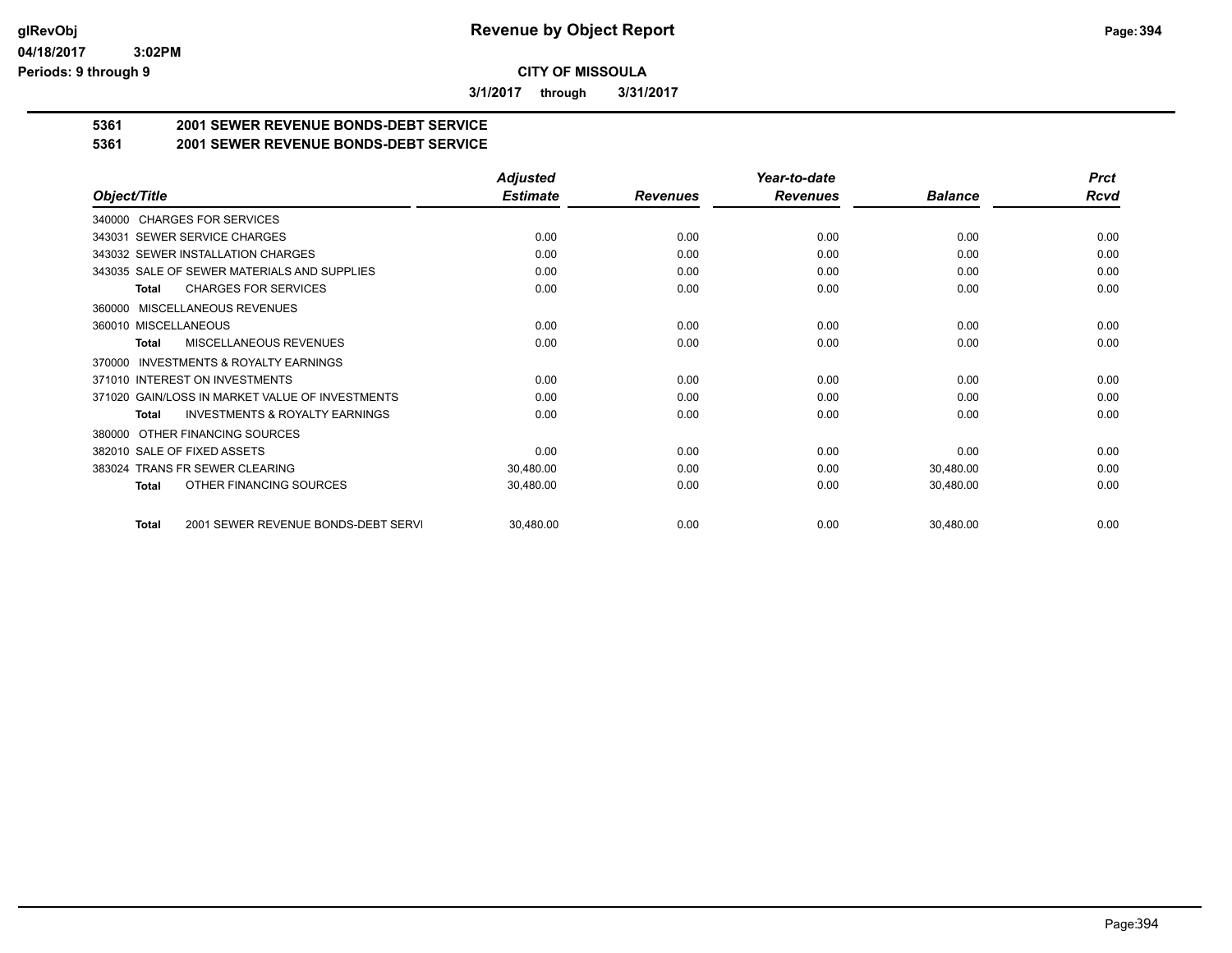**3/1/2017 through 3/31/2017**

# **5361 2001 SEWER REVENUE BONDS-DEBT SERVICE**

|                                                           | <b>Adjusted</b> |                 | Year-to-date    |                | <b>Prct</b> |
|-----------------------------------------------------------|-----------------|-----------------|-----------------|----------------|-------------|
| Object/Title                                              | <b>Estimate</b> | <b>Revenues</b> | <b>Revenues</b> | <b>Balance</b> | <b>Rcvd</b> |
| 340000 CHARGES FOR SERVICES                               |                 |                 |                 |                |             |
| 343031 SEWER SERVICE CHARGES                              | 0.00            | 0.00            | 0.00            | 0.00           | 0.00        |
| 343032 SEWER INSTALLATION CHARGES                         | 0.00            | 0.00            | 0.00            | 0.00           | 0.00        |
| 343035 SALE OF SEWER MATERIALS AND SUPPLIES               | 0.00            | 0.00            | 0.00            | 0.00           | 0.00        |
| <b>CHARGES FOR SERVICES</b><br>Total                      | 0.00            | 0.00            | 0.00            | 0.00           | 0.00        |
| MISCELLANEOUS REVENUES<br>360000                          |                 |                 |                 |                |             |
| 360010 MISCELLANEOUS                                      | 0.00            | 0.00            | 0.00            | 0.00           | 0.00        |
| MISCELLANEOUS REVENUES<br><b>Total</b>                    | 0.00            | 0.00            | 0.00            | 0.00           | 0.00        |
| <b>INVESTMENTS &amp; ROYALTY EARNINGS</b><br>370000       |                 |                 |                 |                |             |
| 371010 INTEREST ON INVESTMENTS                            | 0.00            | 0.00            | 0.00            | 0.00           | 0.00        |
| 371020 GAIN/LOSS IN MARKET VALUE OF INVESTMENT            | 0.00            | 0.00            | 0.00            | 0.00           | 0.00        |
| <b>INVESTMENTS &amp; ROYALTY EARNINGS</b><br><b>Total</b> | 0.00            | 0.00            | 0.00            | 0.00           | 0.00        |
| OTHER FINANCING SOURCES<br>380000                         |                 |                 |                 |                |             |
| 382010 SALE OF FIXED ASSETS                               | 0.00            | 0.00            | 0.00            | 0.00           | 0.00        |
| 383024 TRANS FR SEWER CLEARING                            | 30,480.00       | 0.00            | 0.00            | 30,480.00      | 0.00        |
| OTHER FINANCING SOURCES<br><b>Total</b>                   | 30,480.00       | 0.00            | 0.00            | 30,480.00      | 0.00        |
| 2001 SEWER REVENUE BONDS-DEBT SERV<br><b>Total</b>        | 30,480.00       | 0.00            | 0.00            | 30,480.00      | 0.00        |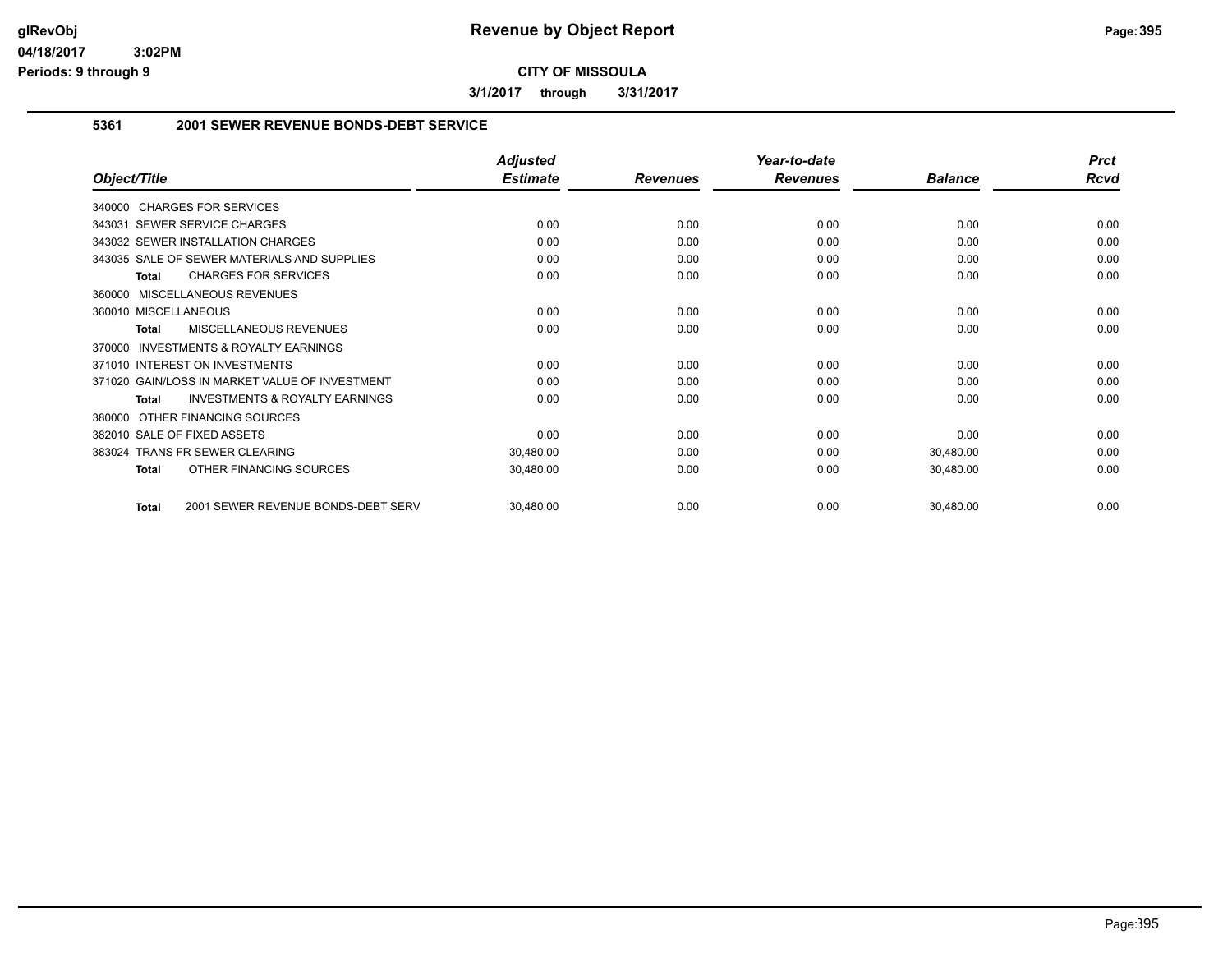**3/1/2017 through 3/31/2017**

# **5362 00 SEWER REVENUE BOND - SERIES B DEBT SE 5362 00 SEWER REVENUE BOND - SERIES B DEBT SE**

|                                                      | <b>Adjusted</b> |                 | Year-to-date    |                | <b>Prct</b> |
|------------------------------------------------------|-----------------|-----------------|-----------------|----------------|-------------|
| Object/Title                                         | <b>Estimate</b> | <b>Revenues</b> | <b>Revenues</b> | <b>Balance</b> | Rcvd        |
| 340000 CHARGES FOR SERVICES                          |                 |                 |                 |                |             |
| 343032 SEWER INSTALLATION CHARGES                    | 0.00            | 0.00            | 0.00            | 0.00           | 0.00        |
| <b>CHARGES FOR SERVICES</b><br><b>Total</b>          | 0.00            | 0.00            | 0.00            | 0.00           | 0.00        |
| MISCELLANEOUS REVENUES<br>360000                     |                 |                 |                 |                |             |
| 360010 MISCELLANEOUS                                 | 0.00            | 0.00            | 0.00            | 0.00           | 0.00        |
| <b>MISCELLANEOUS REVENUES</b><br>Total               | 0.00            | 0.00            | 0.00            | 0.00           | 0.00        |
| INVESTMENTS & ROYALTY EARNINGS<br>370000             |                 |                 |                 |                |             |
| 371010 INTEREST ON INVESTMENTS                       | 0.00            | 0.00            | 0.00            | 0.00           | 0.00        |
| 371020 GAIN/LOSS IN MARKET VALUE OF INVESTMENTS      | 0.00            | 0.00            | 0.00            | 0.00           | 0.00        |
| <b>INVESTMENTS &amp; ROYALTY EARNINGS</b><br>Total   | 0.00            | 0.00            | 0.00            | 0.00           | 0.00        |
| OTHER FINANCING SOURCES<br>380000                    |                 |                 |                 |                |             |
| 383024 TRANS FR SEWER CLEARING                       | 48,480.00       | 0.00            | 0.00            | 48,480.00      | 0.00        |
| OTHER FINANCING SOURCES<br><b>Total</b>              | 48,480.00       | 0.00            | 0.00            | 48,480.00      | 0.00        |
|                                                      |                 |                 |                 |                |             |
| 00 SEWER REVENUE BOND - SERIES B DEB<br><b>Total</b> | 48,480.00       | 0.00            | 0.00            | 48,480.00      | 0.00        |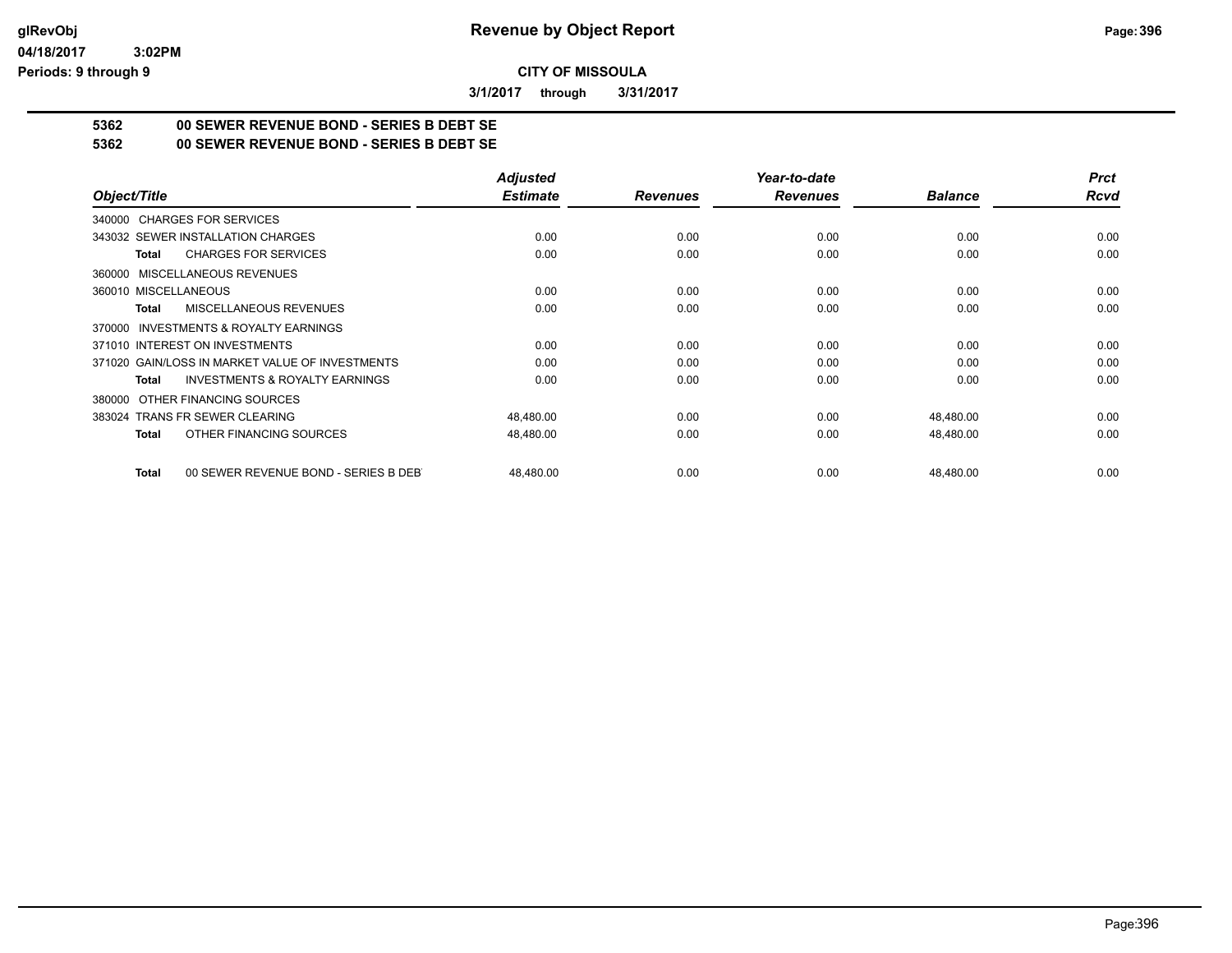**3/1/2017 through 3/31/2017**

## **5362 00 SEWER REVENUE BOND - SERIES B DEBT SE**

| Object/Title                                              | <b>Adjusted</b><br><b>Estimate</b> | <b>Revenues</b> | Year-to-date<br><b>Revenues</b> | <b>Balance</b> | <b>Prct</b><br><b>Rcvd</b> |
|-----------------------------------------------------------|------------------------------------|-----------------|---------------------------------|----------------|----------------------------|
|                                                           |                                    |                 |                                 |                |                            |
| 340000 CHARGES FOR SERVICES                               |                                    |                 |                                 |                |                            |
| 343032 SEWER INSTALLATION CHARGES                         | 0.00                               | 0.00            | 0.00                            | 0.00           | 0.00                       |
| <b>CHARGES FOR SERVICES</b><br>Total                      | 0.00                               | 0.00            | 0.00                            | 0.00           | 0.00                       |
| 360000 MISCELLANEOUS REVENUES                             |                                    |                 |                                 |                |                            |
| 360010 MISCELLANEOUS                                      | 0.00                               | 0.00            | 0.00                            | 0.00           | 0.00                       |
| <b>MISCELLANEOUS REVENUES</b><br>Total                    | 0.00                               | 0.00            | 0.00                            | 0.00           | 0.00                       |
| <b>INVESTMENTS &amp; ROYALTY EARNINGS</b><br>370000       |                                    |                 |                                 |                |                            |
| 371010 INTEREST ON INVESTMENTS                            | 0.00                               | 0.00            | 0.00                            | 0.00           | 0.00                       |
| 371020 GAIN/LOSS IN MARKET VALUE OF INVESTMENT            | 0.00                               | 0.00            | 0.00                            | 0.00           | 0.00                       |
| <b>INVESTMENTS &amp; ROYALTY EARNINGS</b><br><b>Total</b> | 0.00                               | 0.00            | 0.00                            | 0.00           | 0.00                       |
| 380000 OTHER FINANCING SOURCES                            |                                    |                 |                                 |                |                            |
| 383024 TRANS FR SEWER CLEARING                            | 48,480.00                          | 0.00            | 0.00                            | 48,480.00      | 0.00                       |
| OTHER FINANCING SOURCES<br>Total                          | 48,480.00                          | 0.00            | 0.00                            | 48,480.00      | 0.00                       |
|                                                           |                                    |                 |                                 |                |                            |
| 00 SEWER REVENUE BOND - SERIES B DEE<br>Total             | 48,480.00                          | 0.00            | 0.00                            | 48,480.00      | 0.00                       |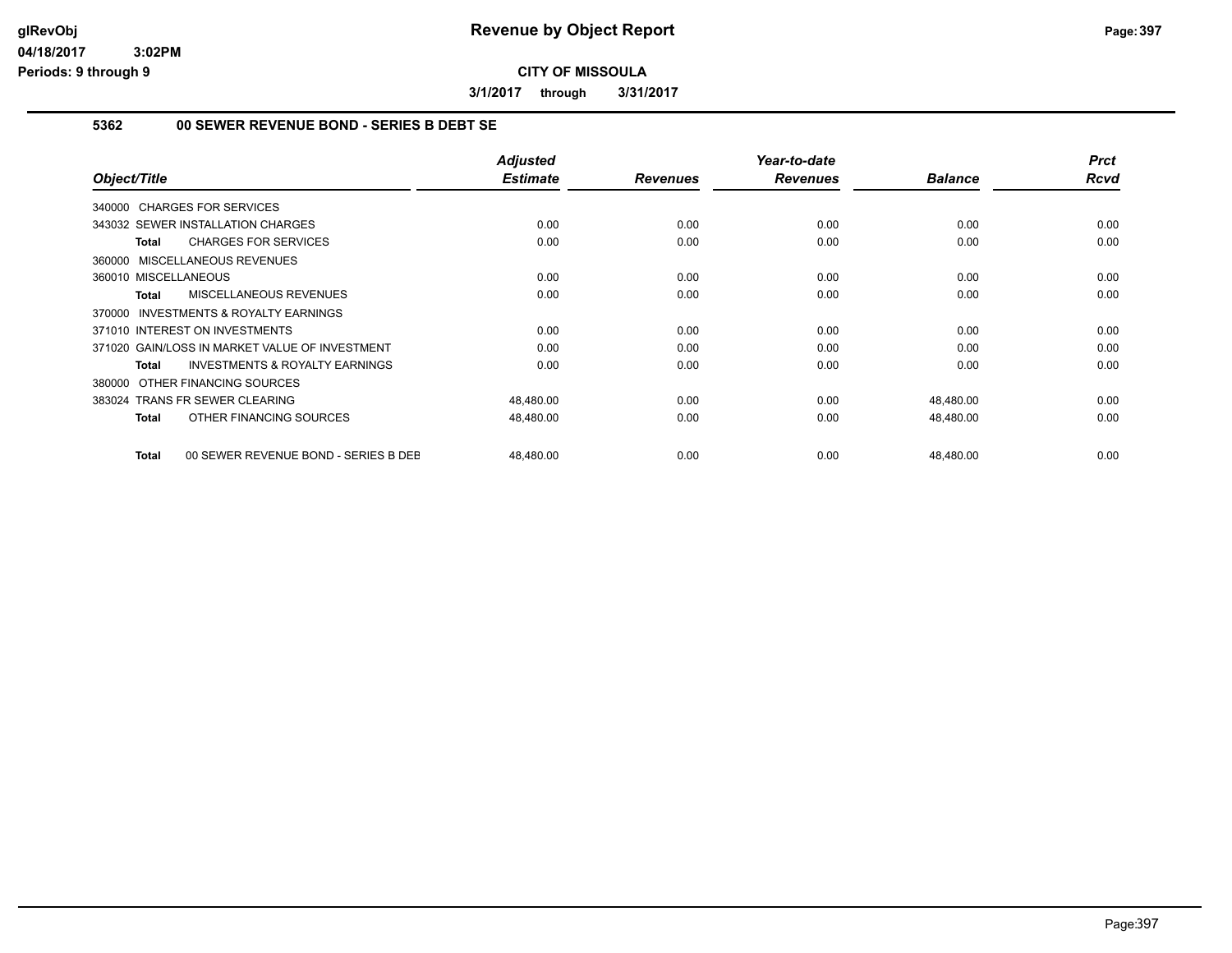**3/1/2017 through 3/31/2017**

## **5364 92 SEWER REVENUE BOND - SERIES B DEBT S 5364 92 SEWER REVENUE BOND - SERIES B DEBT S**

|                                                      | <b>Adjusted</b> |                 | Year-to-date    |                | <b>Prct</b> |
|------------------------------------------------------|-----------------|-----------------|-----------------|----------------|-------------|
| Object/Title                                         | <b>Estimate</b> | <b>Revenues</b> | <b>Revenues</b> | <b>Balance</b> | Rcvd        |
| 340000 CHARGES FOR SERVICES                          |                 |                 |                 |                |             |
| 343032 SEWER INSTALLATION CHARGES                    | 0.00            | 0.00            | 0.00            | 0.00           | 0.00        |
| <b>CHARGES FOR SERVICES</b><br>Total                 | 0.00            | 0.00            | 0.00            | 0.00           | 0.00        |
| 370000 INVESTMENTS & ROYALTY EARNINGS                |                 |                 |                 |                |             |
| 371010 INTEREST ON INVESTMENTS                       | 0.00            | 0.00            | 0.00            | 0.00           | 0.00        |
| 371020 GAIN/LOSS IN MARKET VALUE OF INVESTMENTS      | 0.00            | 0.00            | 0.00            | 0.00           | 0.00        |
| <b>INVESTMENTS &amp; ROYALTY EARNINGS</b><br>Total   | 0.00            | 0.00            | 0.00            | 0.00           | 0.00        |
| 380000 OTHER FINANCING SOURCES                       |                 |                 |                 |                |             |
| 383024 TRANS FR SEWER CLEARING                       | 0.00            | 0.00            | 0.00            | 0.00           | 0.00        |
| 383042 TRANSFERS FROM OTHER FUNDS                    | 0.00            | 0.00            | 0.00            | 0.00           | 0.00        |
| OTHER FINANCING SOURCES<br><b>Total</b>              | 0.00            | 0.00            | 0.00            | 0.00           | 0.00        |
| 92 SEWER REVENUE BOND - SERIES B DEE<br><b>Total</b> | 0.00            | 0.00            | 0.00            | 0.00           | 0.00        |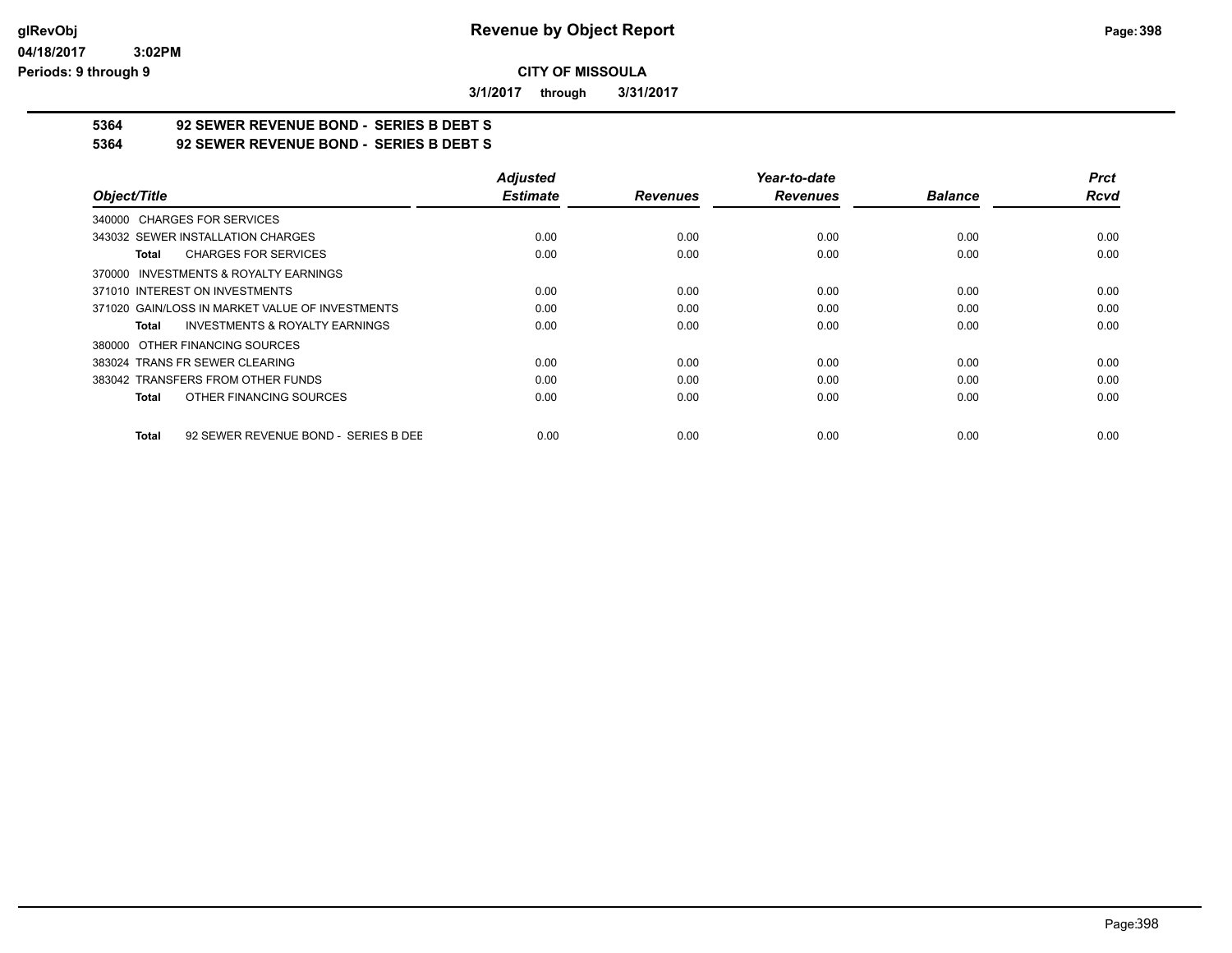**3/1/2017 through 3/31/2017**

## **5364 92 SEWER REVENUE BOND - SERIES B DEBT S**

| Object/Title                                         | <b>Adjusted</b><br><b>Estimate</b> | <b>Revenues</b> | Year-to-date<br><b>Revenues</b> | <b>Balance</b> | <b>Prct</b><br>Rcvd |
|------------------------------------------------------|------------------------------------|-----------------|---------------------------------|----------------|---------------------|
|                                                      |                                    |                 |                                 |                |                     |
| 340000 CHARGES FOR SERVICES                          |                                    |                 |                                 |                |                     |
| 343032 SEWER INSTALLATION CHARGES                    | 0.00                               | 0.00            | 0.00                            | 0.00           | 0.00                |
| <b>CHARGES FOR SERVICES</b><br>Total                 | 0.00                               | 0.00            | 0.00                            | 0.00           | 0.00                |
| 370000 INVESTMENTS & ROYALTY EARNINGS                |                                    |                 |                                 |                |                     |
| 371010 INTEREST ON INVESTMENTS                       | 0.00                               | 0.00            | 0.00                            | 0.00           | 0.00                |
| 371020 GAIN/LOSS IN MARKET VALUE OF INVESTMENT       | 0.00                               | 0.00            | 0.00                            | 0.00           | 0.00                |
| <b>INVESTMENTS &amp; ROYALTY EARNINGS</b><br>Total   | 0.00                               | 0.00            | 0.00                            | 0.00           | 0.00                |
| 380000 OTHER FINANCING SOURCES                       |                                    |                 |                                 |                |                     |
| 383024 TRANS FR SEWER CLEARING                       | 0.00                               | 0.00            | 0.00                            | 0.00           | 0.00                |
| 383042 TRANSFERS FROM OTHER FUNDS                    | 0.00                               | 0.00            | 0.00                            | 0.00           | 0.00                |
| OTHER FINANCING SOURCES<br><b>Total</b>              | 0.00                               | 0.00            | 0.00                            | 0.00           | 0.00                |
| 92 SEWER REVENUE BOND - SERIES B DEI<br><b>Total</b> | 0.00                               | 0.00            | 0.00                            | 0.00           | 0.00                |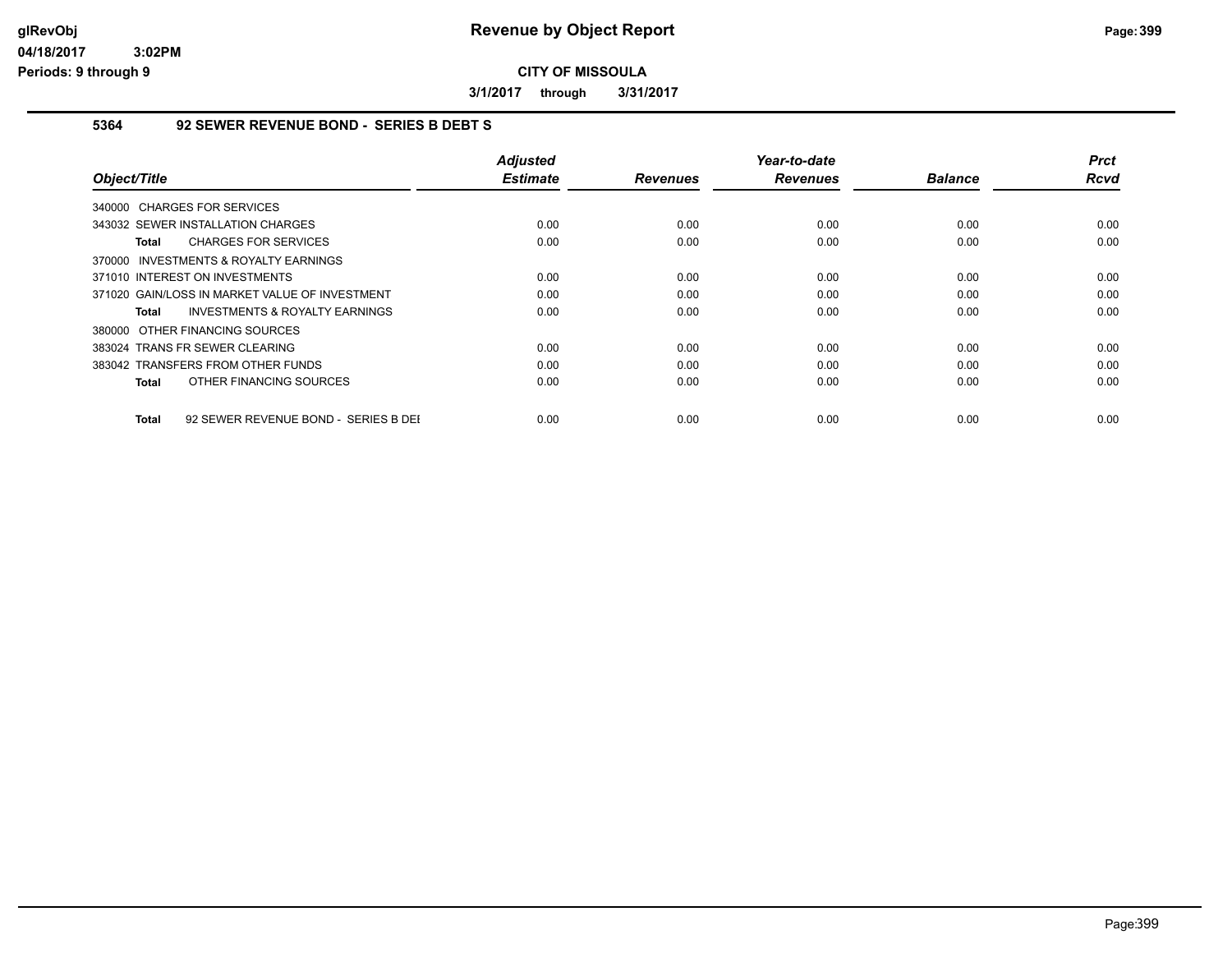*Prct Rcvd*

## **CITY OF MISSOULA**

**3/1/2017 through 3/31/2017**

#### **5365 99 SEWER REVENUE BONDS DEBT SERVICE FUND 5365 99 SEWER REVENUE BONDS DEBT SERVICE FUND**

|                                                 | <b>Adjusted</b> |                 | Year-to-date    |                | <b>Prct</b> |
|-------------------------------------------------|-----------------|-----------------|-----------------|----------------|-------------|
| Object/Title                                    | <b>Estimate</b> | <b>Revenues</b> | <b>Revenues</b> | <b>Balance</b> | Rcva        |
| 340000 CHARGES FOR SERVICES                     |                 |                 |                 |                |             |
| 343032 SEWER INSTALLATION CHARGES               | 0.00            | 0.00            | 0.00            | 0.00           | 0.00        |
| <b>CHARGES FOR SERVICES</b><br>Total            | 0.00            | 0.00            | 0.00            | 0.00           | 0.00        |
| INVESTMENTS & ROYALTY EARNINGS<br>370000        |                 |                 |                 |                |             |
| 371010 INTEREST ON INVESTMENTS                  | 0.00            | 0.00            | 0.00            | 0.00           | 0.00        |
| 371020 GAIN/LOSS IN MARKET VALUE OF INVESTMENTS | 0.00            | 0.00            | 0.00            | 0.00           | 0.00        |
| INVESTMENTS & ROYALTY EARNINGS<br>Total         | 0.00            | 0.00            | 0.00            | 0.00           | 0.00        |
| OTHER FINANCING SOURCES<br>380000               |                 |                 |                 |                |             |
| 383024 TRANS FR SEWER CLEARING                  | 123,600.00      | 0.00            | 0.00            | 123,600.00     | 0.00        |
| OTHER FINANCING SOURCES<br>Total                | 123,600.00      | 0.00            | 0.00            | 123.600.00     | 0.00        |
| 99 SEWER REVENUE BONDS DEBT SERVICE<br>Total    | 123,600.00      | 0.00            | 0.00            | 123,600.00     | 0.00        |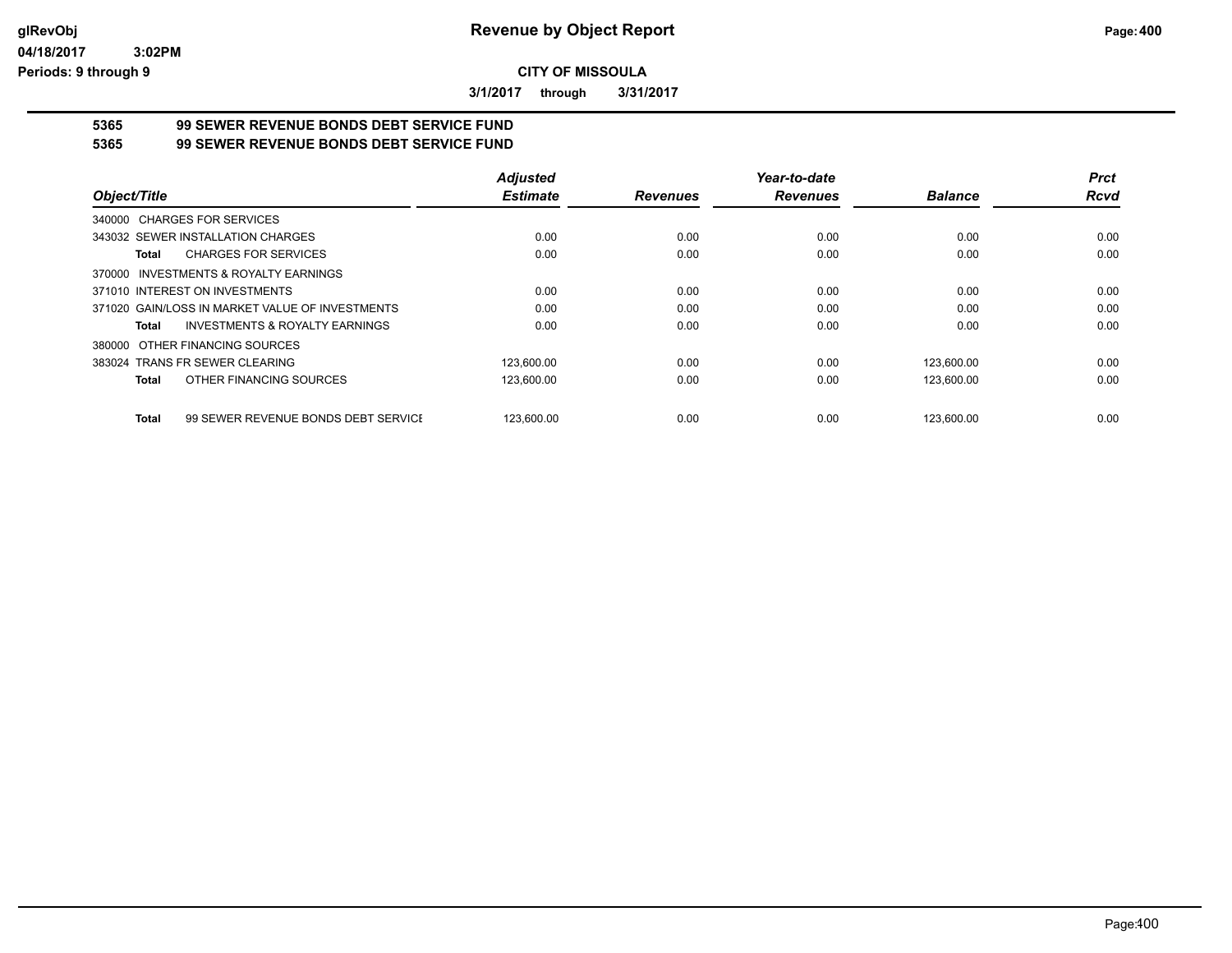**3/1/2017 through 3/31/2017**

## **5365 99 SEWER REVENUE BONDS DEBT SERVICE FUND**

| Object/Title                                              | <b>Adjusted</b><br><b>Estimate</b> | <b>Revenues</b> | Year-to-date<br><b>Revenues</b> | <b>Balance</b> | <b>Prct</b><br><b>Rcvd</b> |
|-----------------------------------------------------------|------------------------------------|-----------------|---------------------------------|----------------|----------------------------|
| <b>CHARGES FOR SERVICES</b><br>340000                     |                                    |                 |                                 |                |                            |
| 343032 SEWER INSTALLATION CHARGES                         | 0.00                               | 0.00            | 0.00                            | 0.00           | 0.00                       |
| <b>CHARGES FOR SERVICES</b><br><b>Total</b>               | 0.00                               | 0.00            | 0.00                            | 0.00           | 0.00                       |
| INVESTMENTS & ROYALTY EARNINGS<br>370000                  |                                    |                 |                                 |                |                            |
| 371010 INTEREST ON INVESTMENTS                            | 0.00                               | 0.00            | 0.00                            | 0.00           | 0.00                       |
| 371020 GAIN/LOSS IN MARKET VALUE OF INVESTMENT            | 0.00                               | 0.00            | 0.00                            | 0.00           | 0.00                       |
| <b>INVESTMENTS &amp; ROYALTY EARNINGS</b><br><b>Total</b> | 0.00                               | 0.00            | 0.00                            | 0.00           | 0.00                       |
| 380000 OTHER FINANCING SOURCES                            |                                    |                 |                                 |                |                            |
| 383024 TRANS FR SEWER CLEARING                            | 123,600.00                         | 0.00            | 0.00                            | 123,600.00     | 0.00                       |
| OTHER FINANCING SOURCES<br><b>Total</b>                   | 123,600.00                         | 0.00            | 0.00                            | 123,600.00     | 0.00                       |
| 99 SEWER REVENUE BONDS DEBT SERVIC<br><b>Total</b>        | 123.600.00                         | 0.00            | 0.00                            | 123.600.00     | 0.00                       |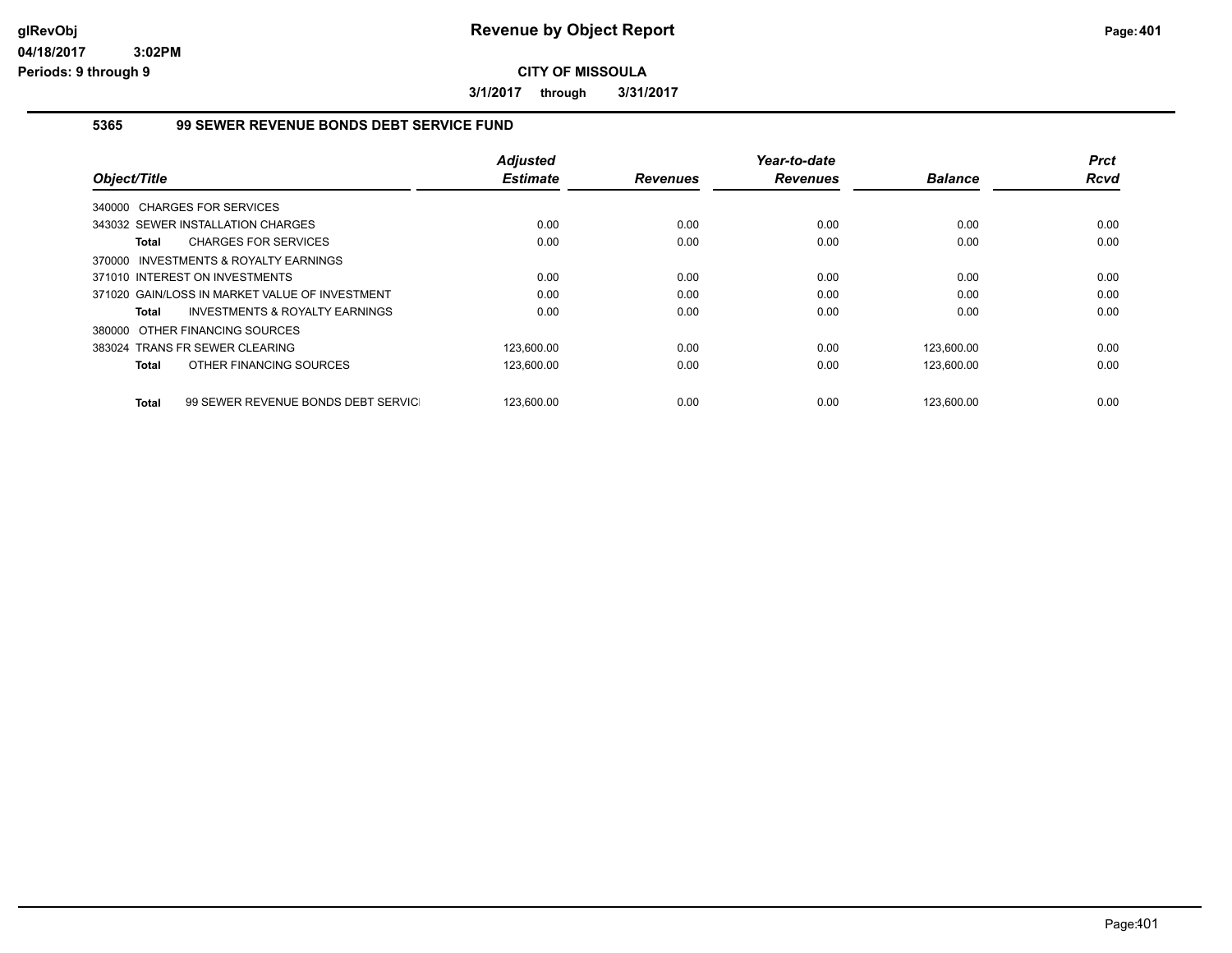**3/1/2017 through 3/31/2017**

## **5367 92 SEWER REVENUE BOND - SERIES B BOND RE 5367 92 SEWER REVENUE BOND - SERIES B BOND RE**

|                                                 | <b>Adjusted</b> |                 | Year-to-date    |                | <b>Prct</b> |
|-------------------------------------------------|-----------------|-----------------|-----------------|----------------|-------------|
| Object/Title                                    | <b>Estimate</b> | <b>Revenues</b> | <b>Revenues</b> | <b>Balance</b> | <b>Rcvd</b> |
| 370000 INVESTMENTS & ROYALTY EARNINGS           |                 |                 |                 |                |             |
| 371010 INTEREST ON INVESTMENTS                  | 0.00            | 0.00            | 0.00            | 0.00           | 0.00        |
| 371020 GAIN/LOSS IN MARKET VALUE OF INVESTMENTS | 0.00            | 0.00            | 0.00            | 0.00           | 0.00        |
| INVESTMENTS & ROYALTY EARNINGS<br>Total         | 0.00            | 0.00            | 0.00            | 0.00           | 0.00        |
| 380000 OTHER FINANCING SOURCES                  |                 |                 |                 |                |             |
| 383042 TRANSFERS FROM OTHER FUNDS               | 0.00            | 0.00            | 0.00            | 0.00           | 0.00        |
| OTHER FINANCING SOURCES<br>Total                | 0.00            | 0.00            | 0.00            | 0.00           | 0.00        |
|                                                 |                 |                 |                 |                |             |
| Total<br>92 SEWER REVENUE BOND - SERIES B BON   | 0.00            | 0.00            | 0.00            | 0.00           | 0.00        |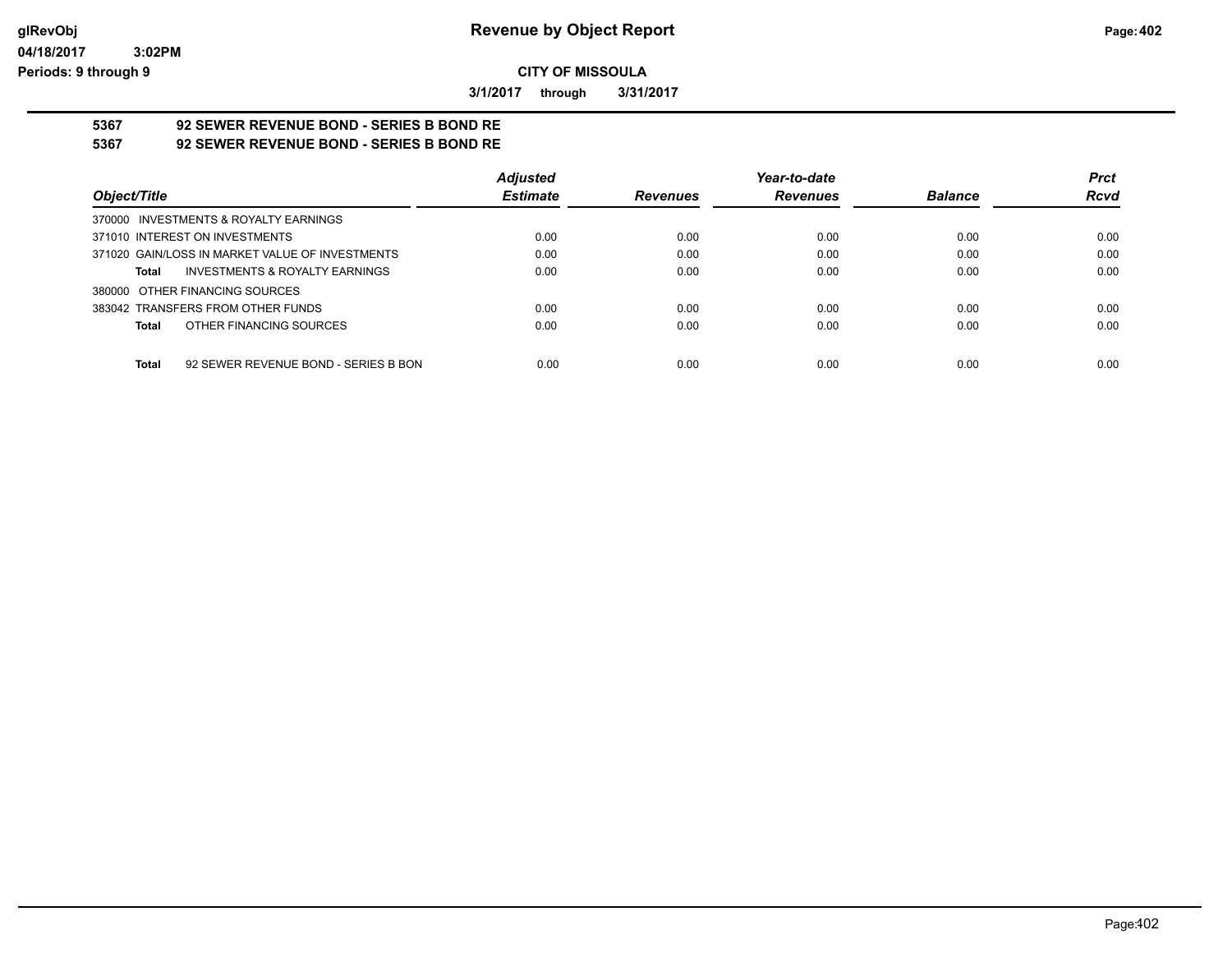**3/1/2017 through 3/31/2017**

## **5367 92 SEWER REVENUE BOND - SERIES B BOND RE**

| Object/Title                                   | <b>Adjusted</b><br><b>Estimate</b> | <b>Revenues</b> | Year-to-date<br><b>Revenues</b> | <b>Balance</b> | <b>Prct</b><br><b>Rcvd</b> |
|------------------------------------------------|------------------------------------|-----------------|---------------------------------|----------------|----------------------------|
|                                                |                                    |                 |                                 |                |                            |
| 370000 INVESTMENTS & ROYALTY EARNINGS          |                                    |                 |                                 |                |                            |
| 371010 INTEREST ON INVESTMENTS                 | 0.00                               | 0.00            | 0.00                            | 0.00           | 0.00                       |
| 371020 GAIN/LOSS IN MARKET VALUE OF INVESTMENT | 0.00                               | 0.00            | 0.00                            | 0.00           | 0.00                       |
| Total<br>INVESTMENTS & ROYALTY EARNINGS        | 0.00                               | 0.00            | 0.00                            | 0.00           | 0.00                       |
| 380000 OTHER FINANCING SOURCES                 |                                    |                 |                                 |                |                            |
| 383042 TRANSFERS FROM OTHER FUNDS              | 0.00                               | 0.00            | 0.00                            | 0.00           | 0.00                       |
| OTHER FINANCING SOURCES<br>Total               | 0.00                               | 0.00            | 0.00                            | 0.00           | 0.00                       |
|                                                |                                    |                 |                                 |                |                            |
| Total<br>92 SEWER REVENUE BOND - SERIES B BON  | 0.00                               | 0.00            | 0.00                            | 0.00           | 0.00                       |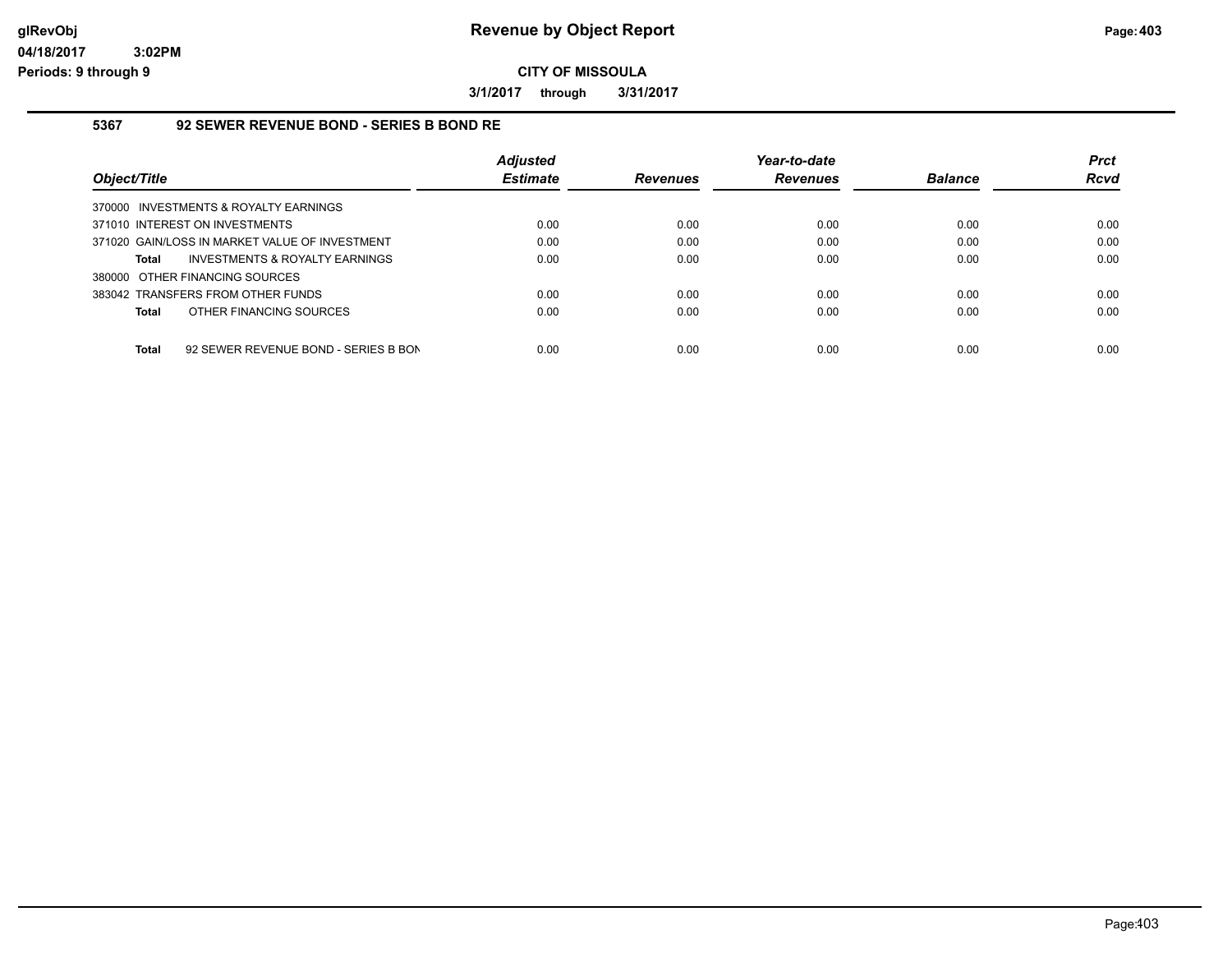**3/1/2017 through 3/31/2017**

## **5368 00 SEWER REVENUE BOND RESERVE FUND 5368 00 SEWER REVENUE BOND RESERVE FUND**

|                                                 | <b>Adjusted</b> |                 | Year-to-date    |                | <b>Prct</b> |
|-------------------------------------------------|-----------------|-----------------|-----------------|----------------|-------------|
| Object/Title                                    | <b>Estimate</b> | <b>Revenues</b> | <b>Revenues</b> | <b>Balance</b> | <b>Rcvd</b> |
| 370000 INVESTMENTS & ROYALTY EARNINGS           |                 |                 |                 |                |             |
| 371010 INTEREST ON INVESTMENTS                  | 0.00            | 0.00            | 0.00            | 0.00           | 0.00        |
| 371020 GAIN/LOSS IN MARKET VALUE OF INVESTMENTS | 0.00            | 0.00            | 0.00            | 0.00           | 0.00        |
| INVESTMENTS & ROYALTY EARNINGS<br>Total         | 0.00            | 0.00            | 0.00            | 0.00           | 0.00        |
| 380000 OTHER FINANCING SOURCES                  |                 |                 |                 |                |             |
| 383042 TRANSFERS FROM OTHER FUNDS               | 0.00            | 0.00            | 0.00            | 0.00           | 0.00        |
| OTHER FINANCING SOURCES<br>Total                | 0.00            | 0.00            | 0.00            | 0.00           | 0.00        |
|                                                 |                 |                 |                 |                |             |
| 00 SEWER REVENUE BOND RESERVE FUND<br>Total     | 0.00            | 0.00            | 0.00            | 0.00           | 0.00        |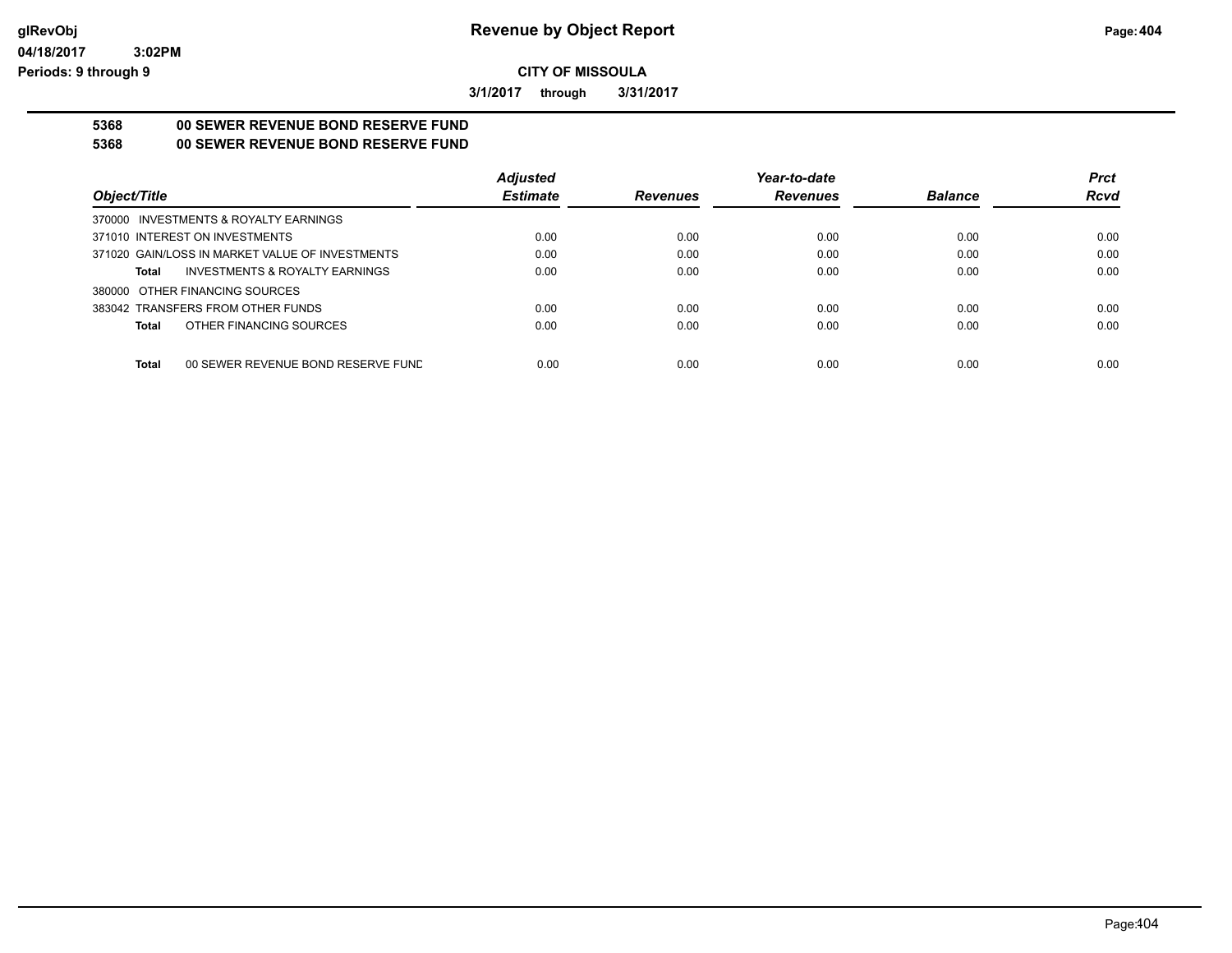**3/1/2017 through 3/31/2017**

#### **5368 00 SEWER REVENUE BOND RESERVE FUND**

| Object/Title                                   | <b>Adjusted</b><br><b>Estimate</b> | <b>Revenues</b> | Year-to-date<br><b>Revenues</b> | <b>Balance</b> | <b>Prct</b><br><b>Rcvd</b> |
|------------------------------------------------|------------------------------------|-----------------|---------------------------------|----------------|----------------------------|
|                                                |                                    |                 |                                 |                |                            |
| 370000 INVESTMENTS & ROYALTY EARNINGS          |                                    |                 |                                 |                |                            |
| 371010 INTEREST ON INVESTMENTS                 | 0.00                               | 0.00            | 0.00                            | 0.00           | 0.00                       |
| 371020 GAIN/LOSS IN MARKET VALUE OF INVESTMENT | 0.00                               | 0.00            | 0.00                            | 0.00           | 0.00                       |
| Total<br>INVESTMENTS & ROYALTY EARNINGS        | 0.00                               | 0.00            | 0.00                            | 0.00           | 0.00                       |
| 380000 OTHER FINANCING SOURCES                 |                                    |                 |                                 |                |                            |
| 383042 TRANSFERS FROM OTHER FUNDS              | 0.00                               | 0.00            | 0.00                            | 0.00           | 0.00                       |
| OTHER FINANCING SOURCES<br>Total               | 0.00                               | 0.00            | 0.00                            | 0.00           | 0.00                       |
|                                                |                                    |                 |                                 |                |                            |
| Total<br>00 SEWER REVENUE BOND RESERVE FUNI    | 0.00                               | 0.00            | 0.00                            | 0.00           | 0.00                       |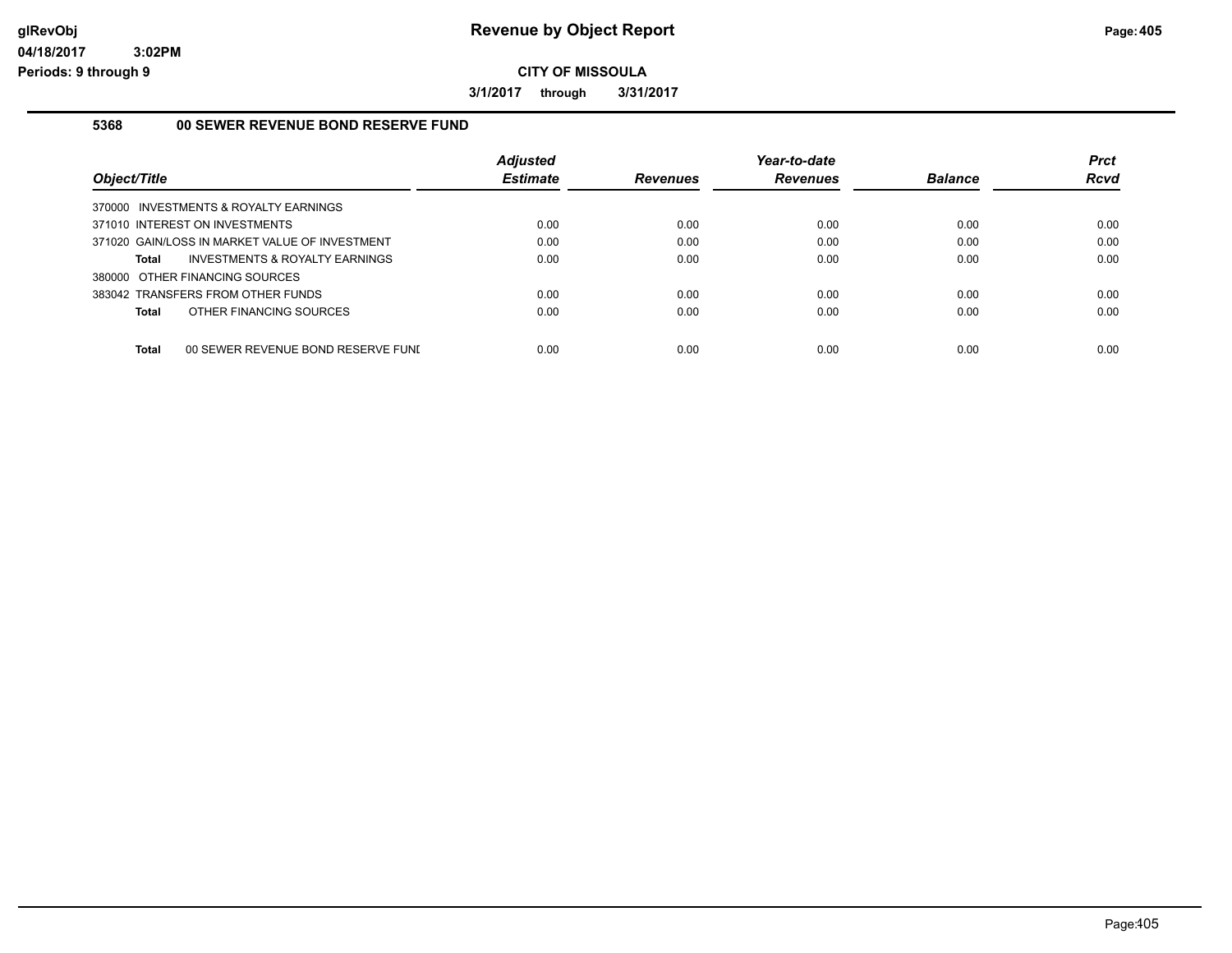**3/1/2017 through 3/31/2017**

**5369 2001 SEWER REVENUE BOND**

**5369 2001 SEWER REVENUE BOND**

|                                                 | <b>Adjusted</b> |                 | Year-to-date    |                | <b>Prct</b> |
|-------------------------------------------------|-----------------|-----------------|-----------------|----------------|-------------|
| Object/Title                                    | <b>Estimate</b> | <b>Revenues</b> | <b>Revenues</b> | <b>Balance</b> | <b>Rcvd</b> |
| 370000 INVESTMENTS & ROYALTY EARNINGS           |                 |                 |                 |                |             |
| 371010 INTEREST ON INVESTMENTS                  | 0.00            | 0.00            | 0.00            | 0.00           | 0.00        |
| 371020 GAIN/LOSS IN MARKET VALUE OF INVESTMENTS | 0.00            | 0.00            | 0.00            | 0.00           | 0.00        |
| INVESTMENTS & ROYALTY EARNINGS<br><b>Total</b>  | 0.00            | 0.00            | 0.00            | 0.00           | 0.00        |
| 380000 OTHER FINANCING SOURCES                  |                 |                 |                 |                |             |
| 383042 TRANSFERS FROM OTHER FUNDS               | 0.00            | 0.00            | 0.00            | 0.00           | 0.00        |
| OTHER FINANCING SOURCES<br><b>Total</b>         | 0.00            | 0.00            | 0.00            | 0.00           | 0.00        |
| <b>Total</b><br>2001 SEWER REVENUE BOND         | 0.00            | 0.00            | 0.00            | 0.00           | 0.00        |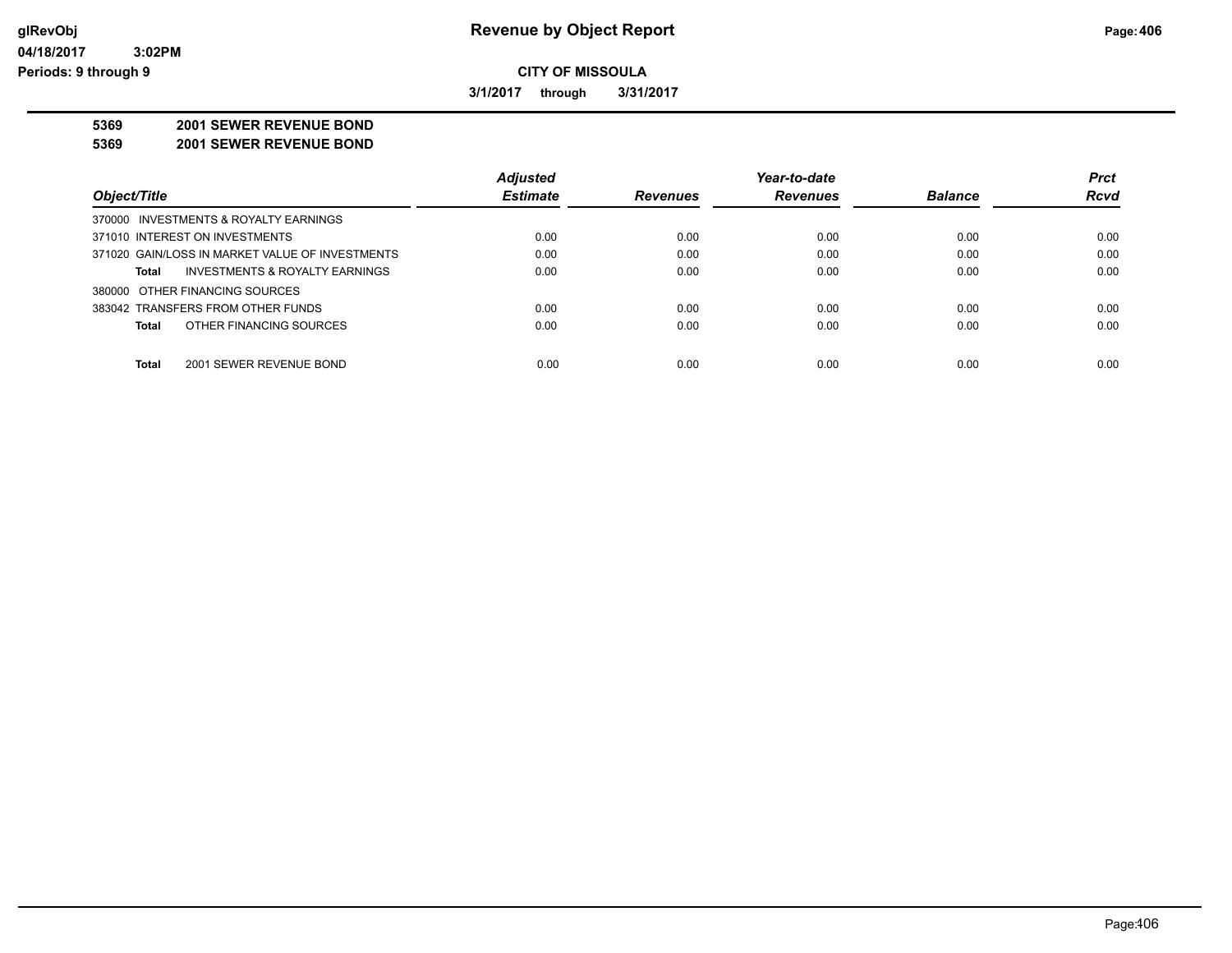**3/1/2017 through 3/31/2017**

#### **5369 2001 SEWER REVENUE BOND**

|                                                | <b>Adjusted</b> |                 | Year-to-date    | <b>Prct</b>    |             |
|------------------------------------------------|-----------------|-----------------|-----------------|----------------|-------------|
| Object/Title                                   | <b>Estimate</b> | <b>Revenues</b> | <b>Revenues</b> | <b>Balance</b> | <b>Rcvd</b> |
| 370000 INVESTMENTS & ROYALTY EARNINGS          |                 |                 |                 |                |             |
| 371010 INTEREST ON INVESTMENTS                 | 0.00            | 0.00            | 0.00            | 0.00           | 0.00        |
| 371020 GAIN/LOSS IN MARKET VALUE OF INVESTMENT | 0.00            | 0.00            | 0.00            | 0.00           | 0.00        |
| Total<br>INVESTMENTS & ROYALTY EARNINGS        | 0.00            | 0.00            | 0.00            | 0.00           | 0.00        |
| 380000 OTHER FINANCING SOURCES                 |                 |                 |                 |                |             |
| 383042 TRANSFERS FROM OTHER FUNDS              | 0.00            | 0.00            | 0.00            | 0.00           | 0.00        |
| OTHER FINANCING SOURCES<br>Total               | 0.00            | 0.00            | 0.00            | 0.00           | 0.00        |
| Total<br>2001 SEWER REVENUE BOND               | 0.00            | 0.00            | 0.00            | 0.00           | 0.00        |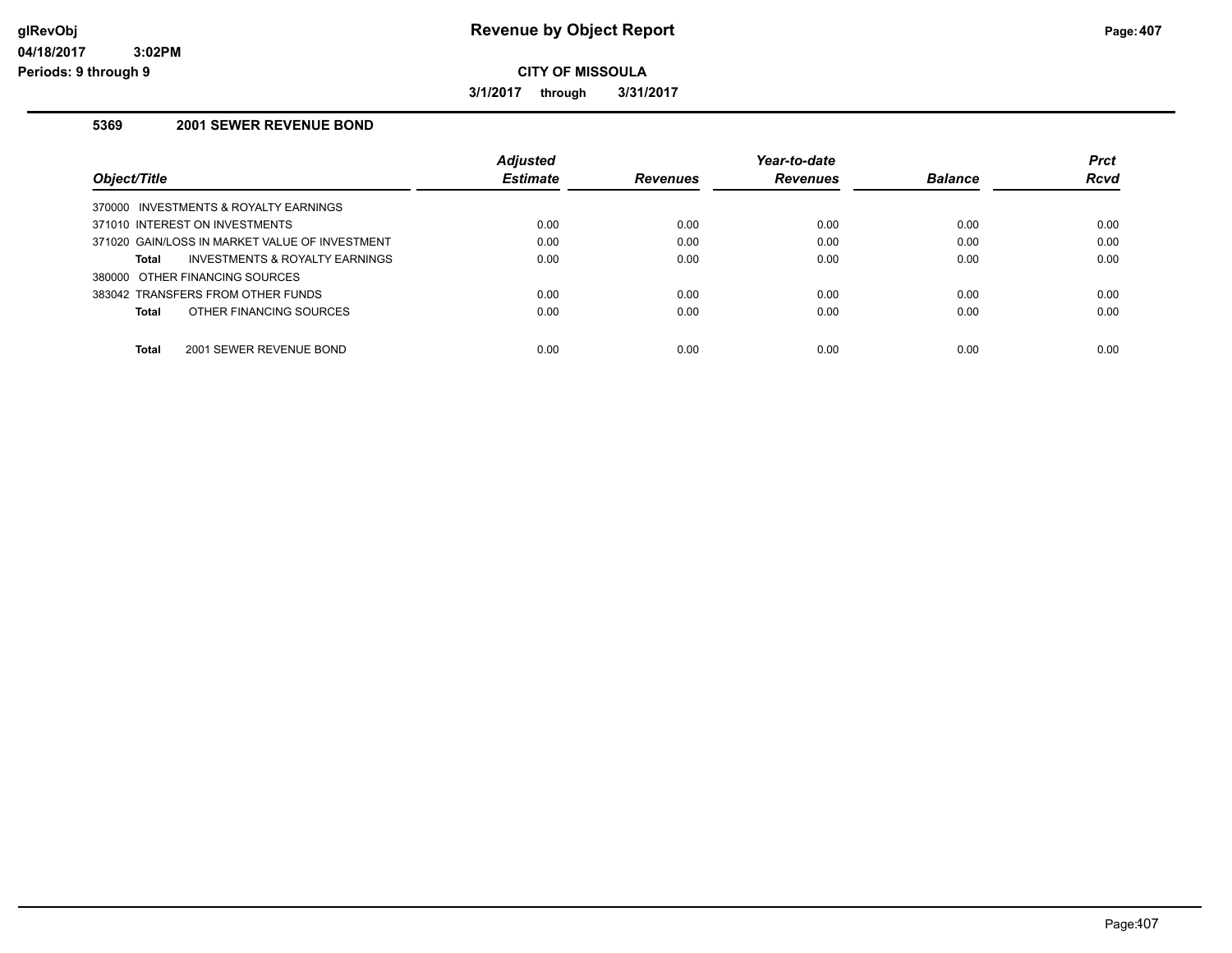**3/1/2017 through 3/31/2017**

## **5370 99 SEWER REVENUE BOND RESERVE FUND 5370 99 SEWER REVENUE BOND RESERVE FUND**

|                                                    | <b>Adjusted</b> |                 | Year-to-date    |                | <b>Prct</b> |
|----------------------------------------------------|-----------------|-----------------|-----------------|----------------|-------------|
| Object/Title                                       | <b>Estimate</b> | <b>Revenues</b> | <b>Revenues</b> | <b>Balance</b> | Rcvd        |
| 360000 MISCELLANEOUS REVENUES                      |                 |                 |                 |                |             |
| 360010 MISCELLANEOUS                               | 0.00            | 0.00            | 0.00            | 0.00           | 0.00        |
| MISCELLANEOUS REVENUES<br>Total                    | 0.00            | 0.00            | 0.00            | 0.00           | 0.00        |
| 370000 INVESTMENTS & ROYALTY EARNINGS              |                 |                 |                 |                |             |
| 371010 INTEREST ON INVESTMENTS                     | 0.00            | 0.00            | 0.00            | 0.00           | 0.00        |
| 371020 GAIN/LOSS IN MARKET VALUE OF INVESTMENTS    | 0.00            | 0.00            | 0.00            | 0.00           | 0.00        |
| <b>INVESTMENTS &amp; ROYALTY EARNINGS</b><br>Total | 0.00            | 0.00            | 0.00            | 0.00           | 0.00        |
| 380000 OTHER FINANCING SOURCES                     |                 |                 |                 |                |             |
| 383042 TRANSFERS FROM OTHER FUNDS                  | 0.00            | 0.00            | 0.00            | 0.00           | 0.00        |
| OTHER FINANCING SOURCES<br>Total                   | 0.00            | 0.00            | 0.00            | 0.00           | 0.00        |
| 99 SEWER REVENUE BOND RESERVE FUND<br><b>Total</b> | 0.00            | 0.00            | 0.00            | 0.00           | 0.00        |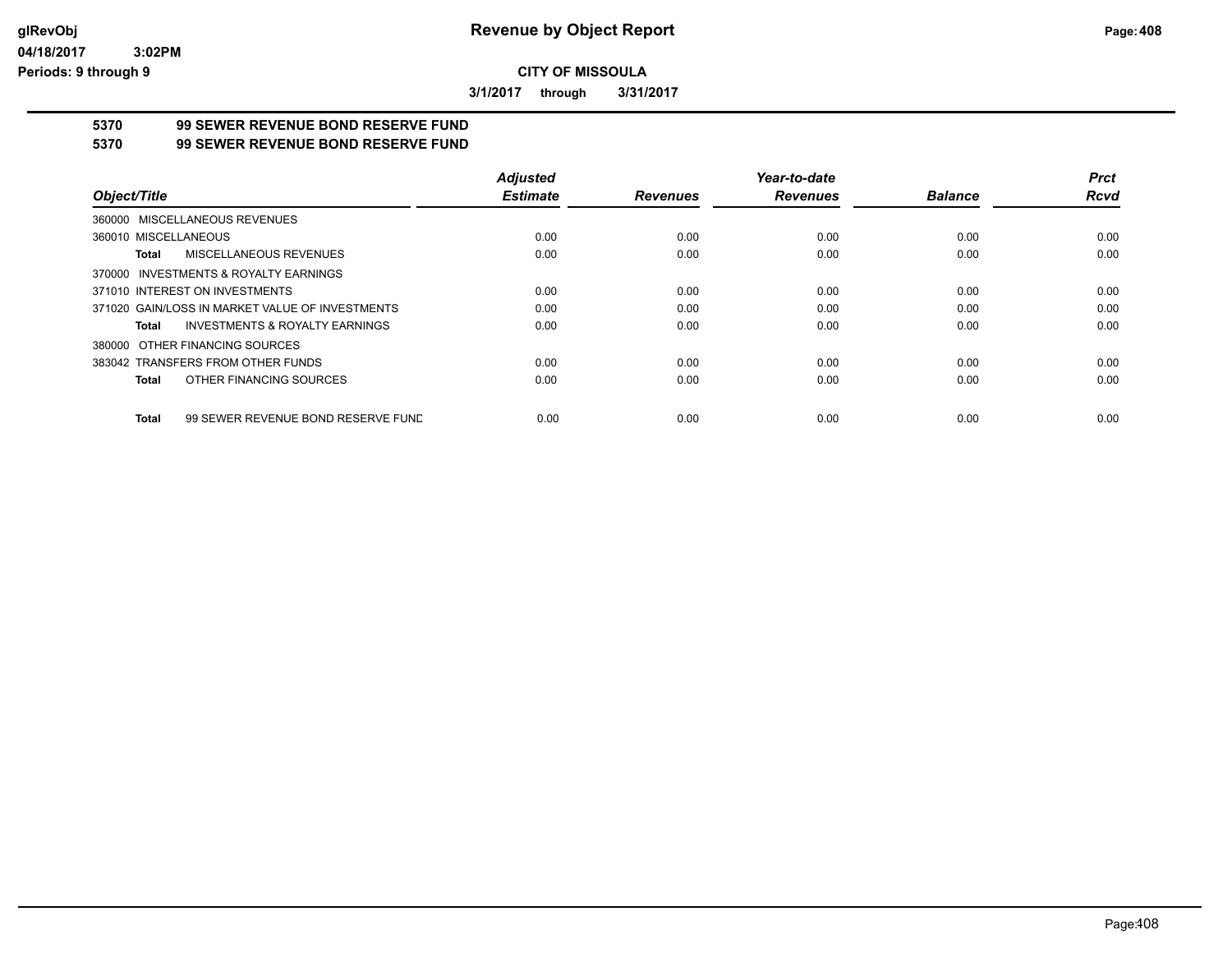**3/1/2017 through 3/31/2017**

#### **5370 99 SEWER REVENUE BOND RESERVE FUND**

| Object/Title                                       | <b>Adjusted</b><br><b>Estimate</b> | <b>Revenues</b> | Year-to-date<br><b>Revenues</b> | <b>Balance</b> | <b>Prct</b><br><b>Rcvd</b> |
|----------------------------------------------------|------------------------------------|-----------------|---------------------------------|----------------|----------------------------|
|                                                    |                                    |                 |                                 |                |                            |
| 360000 MISCELLANEOUS REVENUES                      |                                    |                 |                                 |                |                            |
| 360010 MISCELLANEOUS                               | 0.00                               | 0.00            | 0.00                            | 0.00           | 0.00                       |
| MISCELLANEOUS REVENUES<br>Total                    | 0.00                               | 0.00            | 0.00                            | 0.00           | 0.00                       |
| 370000 INVESTMENTS & ROYALTY EARNINGS              |                                    |                 |                                 |                |                            |
| 371010 INTEREST ON INVESTMENTS                     | 0.00                               | 0.00            | 0.00                            | 0.00           | 0.00                       |
| 371020 GAIN/LOSS IN MARKET VALUE OF INVESTMENT     | 0.00                               | 0.00            | 0.00                            | 0.00           | 0.00                       |
| INVESTMENTS & ROYALTY EARNINGS<br>Total            | 0.00                               | 0.00            | 0.00                            | 0.00           | 0.00                       |
| 380000 OTHER FINANCING SOURCES                     |                                    |                 |                                 |                |                            |
| 383042 TRANSFERS FROM OTHER FUNDS                  | 0.00                               | 0.00            | 0.00                            | 0.00           | 0.00                       |
| OTHER FINANCING SOURCES<br>Total                   | 0.00                               | 0.00            | 0.00                            | 0.00           | 0.00                       |
| 99 SEWER REVENUE BOND RESERVE FUNI<br><b>Total</b> | 0.00                               | 0.00            | 0.00                            | 0.00           | 0.00                       |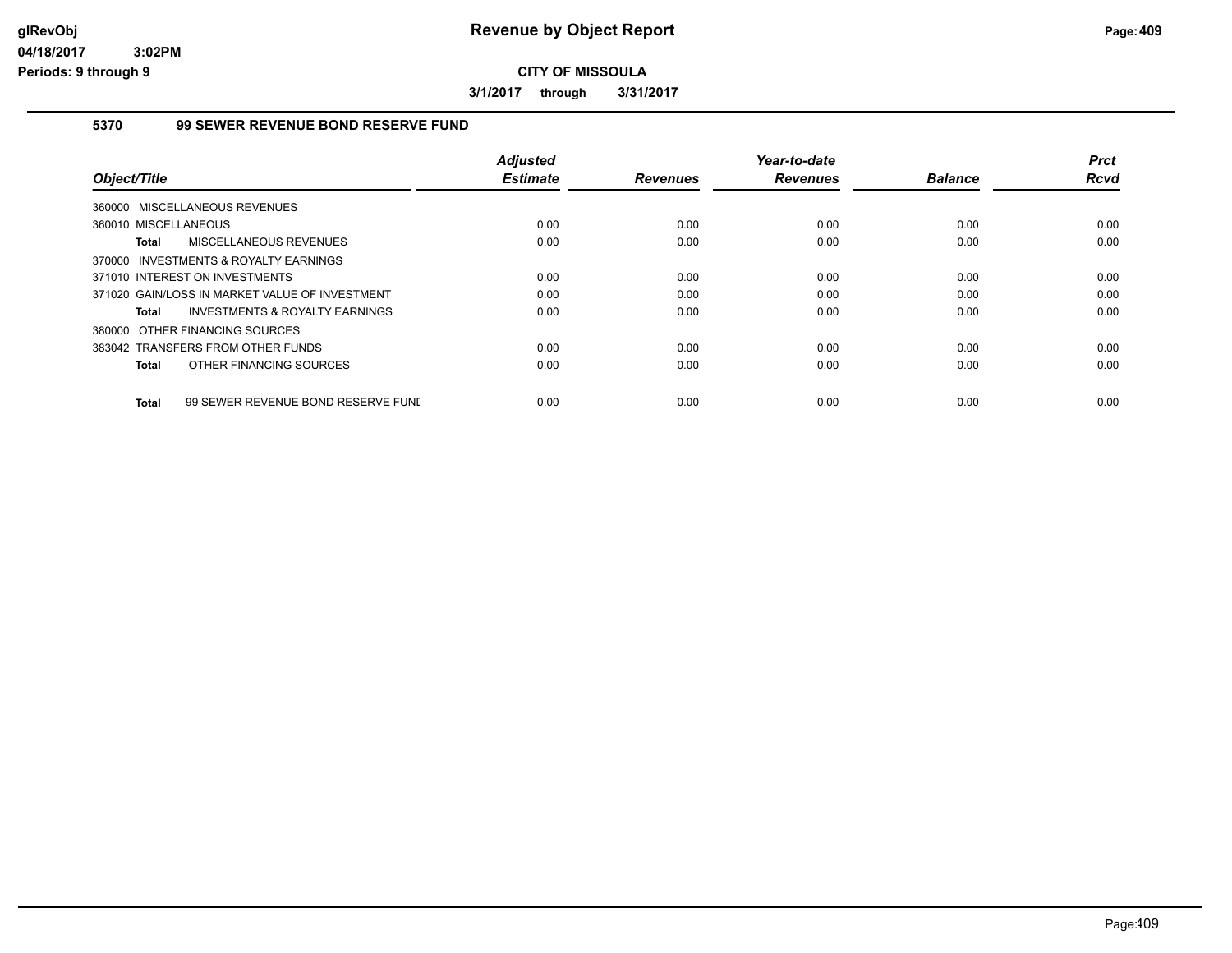**3/1/2017 through 3/31/2017**

**5371 2002 SEWER BONDS**

**5371 2002 SEWER BONDS**

|                                                 |                                | <b>Adjusted</b> |                 | Year-to-date    |                | <b>Prct</b> |
|-------------------------------------------------|--------------------------------|-----------------|-----------------|-----------------|----------------|-------------|
| Object/Title                                    |                                | <b>Estimate</b> | <b>Revenues</b> | <b>Revenues</b> | <b>Balance</b> | Rcvd        |
| 370000 INVESTMENTS & ROYALTY EARNINGS           |                                |                 |                 |                 |                |             |
| 371010 INTEREST ON INVESTMENTS                  |                                | 0.00            | 0.00            | 0.00            | 0.00           | 0.00        |
| 371020 GAIN/LOSS IN MARKET VALUE OF INVESTMENTS |                                | 0.00            | 0.00            | 0.00            | 0.00           | 0.00        |
| <b>Total</b>                                    | INVESTMENTS & ROYALTY EARNINGS | 0.00            | 0.00            | 0.00            | 0.00           | 0.00        |
| 380000 OTHER FINANCING SOURCES                  |                                |                 |                 |                 |                |             |
| 383024 TRANS FR SEWER CLEARING                  |                                | 84.420.00       | 0.00            | 0.00            | 84.420.00      | 0.00        |
| <b>Total</b>                                    | OTHER FINANCING SOURCES        | 84.420.00       | 0.00            | 0.00            | 84.420.00      | 0.00        |
| 2002 SEWER BONDS<br><b>Total</b>                |                                | 84.420.00       | 0.00            | 0.00            | 84.420.00      | 0.00        |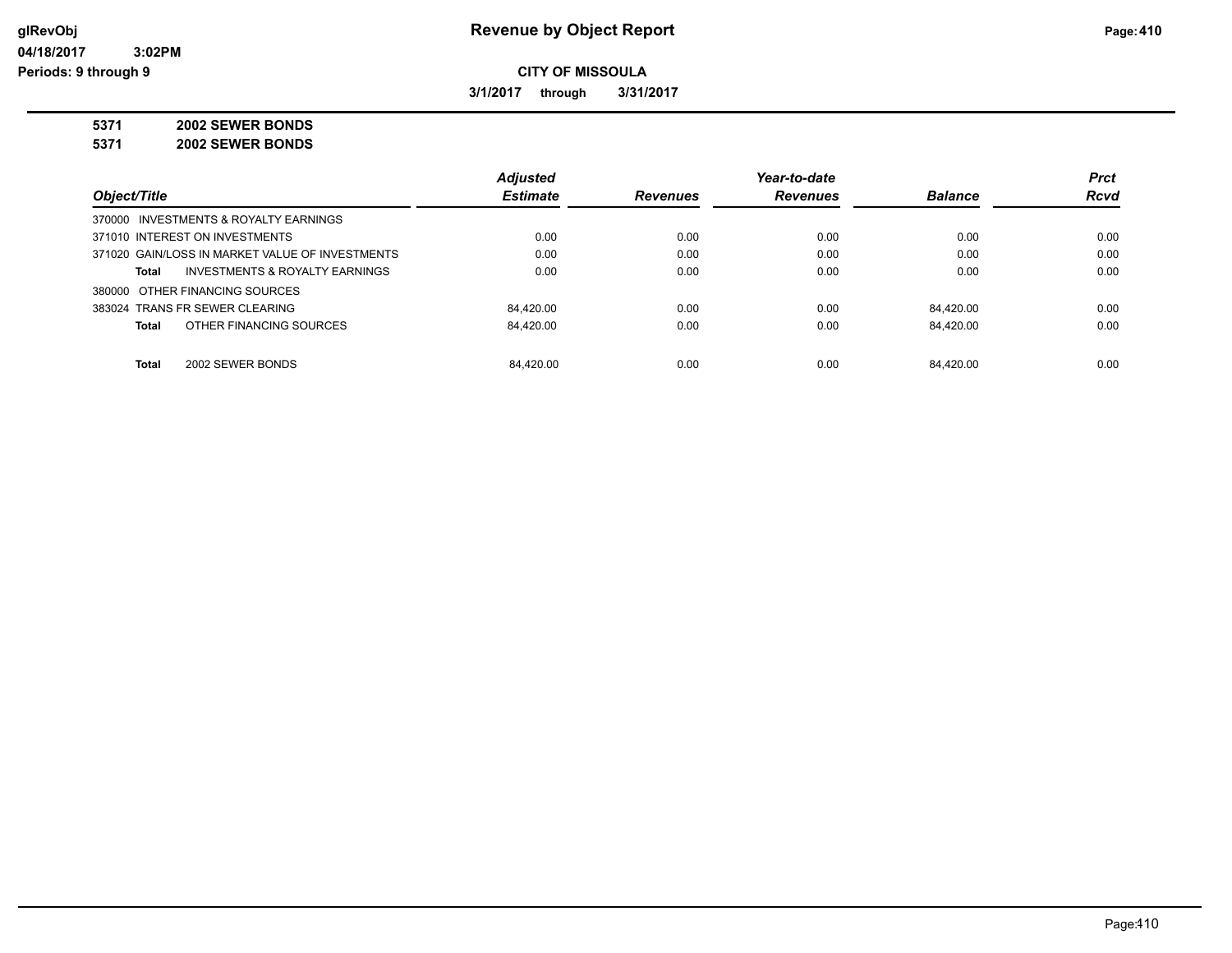**3/1/2017 through 3/31/2017**

#### **5371 2002 SEWER BONDS**

|              |                                                | <b>Adjusted</b> |                 | Year-to-date    |                | <b>Prct</b> |
|--------------|------------------------------------------------|-----------------|-----------------|-----------------|----------------|-------------|
| Object/Title |                                                | <b>Estimate</b> | <b>Revenues</b> | <b>Revenues</b> | <b>Balance</b> | <b>Rcvd</b> |
| 370000       | INVESTMENTS & ROYALTY EARNINGS                 |                 |                 |                 |                |             |
|              | 371010 INTEREST ON INVESTMENTS                 | 0.00            | 0.00            | 0.00            | 0.00           | 0.00        |
|              | 371020 GAIN/LOSS IN MARKET VALUE OF INVESTMENT | 0.00            | 0.00            | 0.00            | 0.00           | 0.00        |
| Total        | INVESTMENTS & ROYALTY EARNINGS                 | 0.00            | 0.00            | 0.00            | 0.00           | 0.00        |
|              | 380000 OTHER FINANCING SOURCES                 |                 |                 |                 |                |             |
|              | 383024 TRANS FR SEWER CLEARING                 | 84.420.00       | 0.00            | 0.00            | 84.420.00      | 0.00        |
| Total        | OTHER FINANCING SOURCES                        | 84.420.00       | 0.00            | 0.00            | 84.420.00      | 0.00        |
| <b>Total</b> | 2002 SEWER BONDS                               | 84.420.00       | 0.00            | 0.00            | 84.420.00      | 0.00        |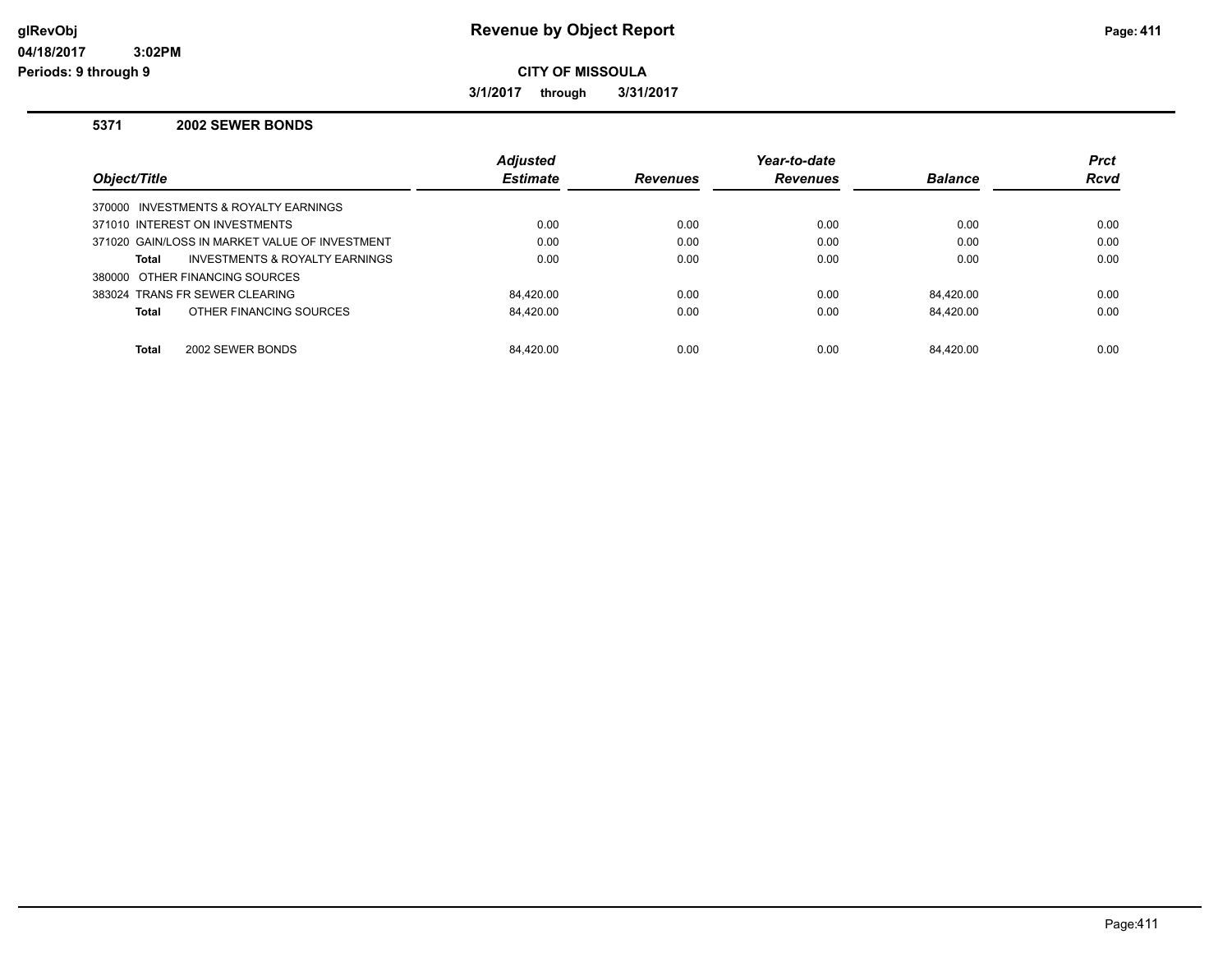**3/1/2017 through 3/31/2017**

**5372 2002 SEWER REVENUE BOND**

**5372 2002 SEWER REVENUE BOND**

|                                                    | <b>Adjusted</b> |                 | Year-to-date    |                | <b>Prct</b> |
|----------------------------------------------------|-----------------|-----------------|-----------------|----------------|-------------|
| Object/Title                                       | <b>Estimate</b> | <b>Revenues</b> | <b>Revenues</b> | <b>Balance</b> | Rcvd        |
| 360000 MISCELLANEOUS REVENUES                      |                 |                 |                 |                |             |
| 360000 MISCELLANEOUS REVENUES                      | 0.00            | 0.00            | 0.00            | 0.00           | 0.00        |
| MISCELLANEOUS REVENUES<br>Total                    | 0.00            | 0.00            | 0.00            | 0.00           | 0.00        |
| 370000 INVESTMENTS & ROYALTY EARNINGS              |                 |                 |                 |                |             |
| 371010 INTEREST ON INVESTMENTS                     | 0.00            | 0.00            | 0.00            | 0.00           | 0.00        |
| 371020 GAIN/LOSS IN MARKET VALUE OF INVESTMENTS    | 0.00            | 0.00            | 0.00            | 0.00           | 0.00        |
| <b>INVESTMENTS &amp; ROYALTY EARNINGS</b><br>Total | 0.00            | 0.00            | 0.00            | 0.00           | 0.00        |
| 380000 OTHER FINANCING SOURCES                     |                 |                 |                 |                |             |
| 383024 TRANS FR SEWER CLEARING                     | 0.00            | 0.00            | 0.00            | 0.00           | 0.00        |
| 383042 TRANSFERS FROM OTHER FUNDS                  | 0.00            | 0.00            | 0.00            | 0.00           | 0.00        |
| OTHER FINANCING SOURCES<br>Total                   | 0.00            | 0.00            | 0.00            | 0.00           | 0.00        |
| 2002 SEWER REVENUE BOND<br>Total                   | 0.00            | 0.00            | 0.00            | 0.00           | 0.00        |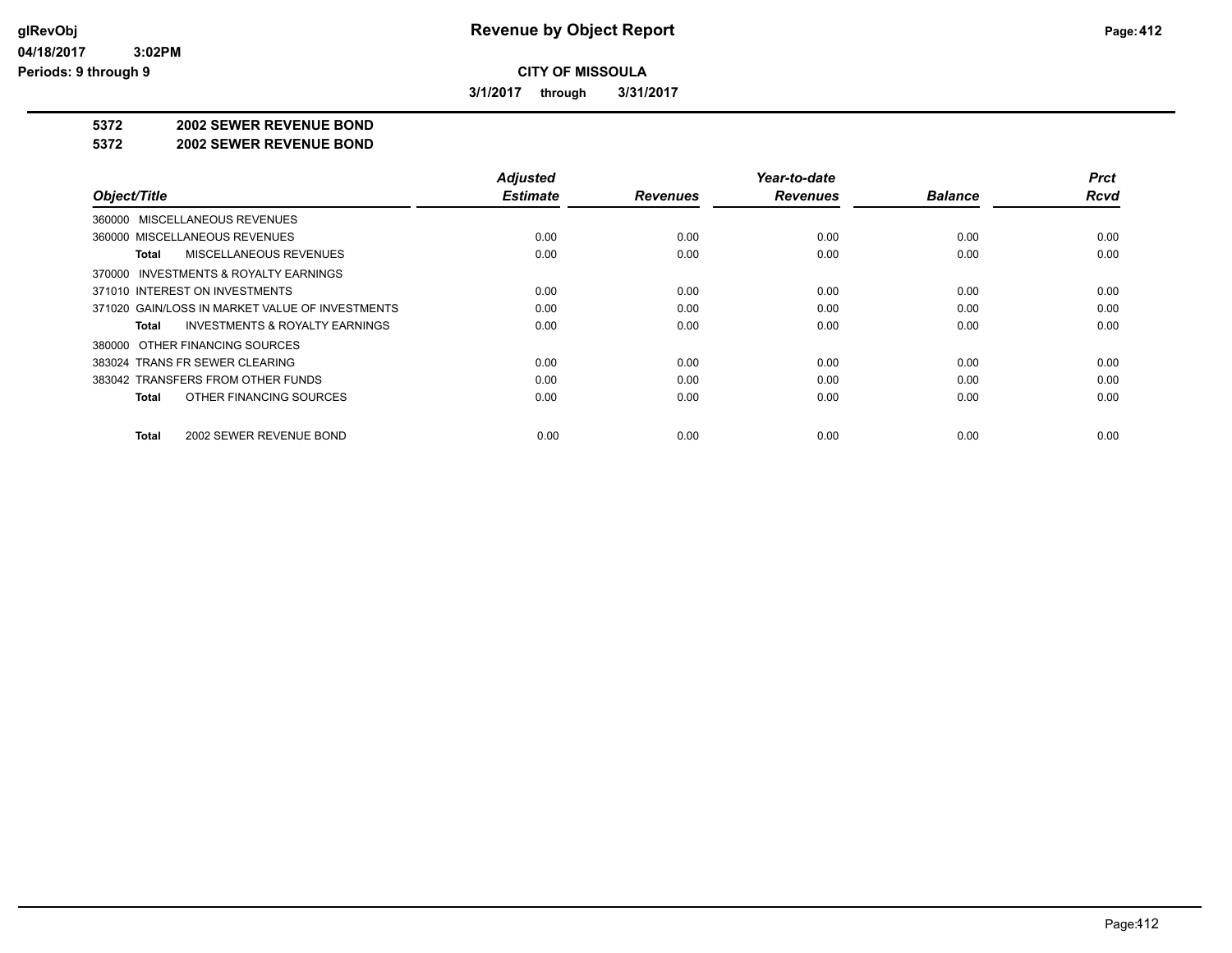**3/1/2017 through 3/31/2017**

#### **5372 2002 SEWER REVENUE BOND**

| Object/Title                                        | <b>Adjusted</b><br><b>Estimate</b> | <b>Revenues</b> | Year-to-date<br><b>Revenues</b> | <b>Balance</b> | <b>Prct</b><br>Rcvd |
|-----------------------------------------------------|------------------------------------|-----------------|---------------------------------|----------------|---------------------|
|                                                     |                                    |                 |                                 |                |                     |
| MISCELLANEOUS REVENUES<br>360000                    |                                    |                 |                                 |                |                     |
| 360000 MISCELLANEOUS REVENUES                       | 0.00                               | 0.00            | 0.00                            | 0.00           | 0.00                |
| MISCELLANEOUS REVENUES<br>Total                     | 0.00                               | 0.00            | 0.00                            | 0.00           | 0.00                |
| <b>INVESTMENTS &amp; ROYALTY EARNINGS</b><br>370000 |                                    |                 |                                 |                |                     |
| 371010 INTEREST ON INVESTMENTS                      | 0.00                               | 0.00            | 0.00                            | 0.00           | 0.00                |
| 371020 GAIN/LOSS IN MARKET VALUE OF INVESTMENT      | 0.00                               | 0.00            | 0.00                            | 0.00           | 0.00                |
| <b>INVESTMENTS &amp; ROYALTY EARNINGS</b><br>Total  | 0.00                               | 0.00            | 0.00                            | 0.00           | 0.00                |
| OTHER FINANCING SOURCES<br>380000                   |                                    |                 |                                 |                |                     |
| 383024 TRANS FR SEWER CLEARING                      | 0.00                               | 0.00            | 0.00                            | 0.00           | 0.00                |
| 383042 TRANSFERS FROM OTHER FUNDS                   | 0.00                               | 0.00            | 0.00                            | 0.00           | 0.00                |
| OTHER FINANCING SOURCES<br>Total                    | 0.00                               | 0.00            | 0.00                            | 0.00           | 0.00                |
| 2002 SEWER REVENUE BOND<br><b>Total</b>             | 0.00                               | 0.00            | 0.00                            | 0.00           | 0.00                |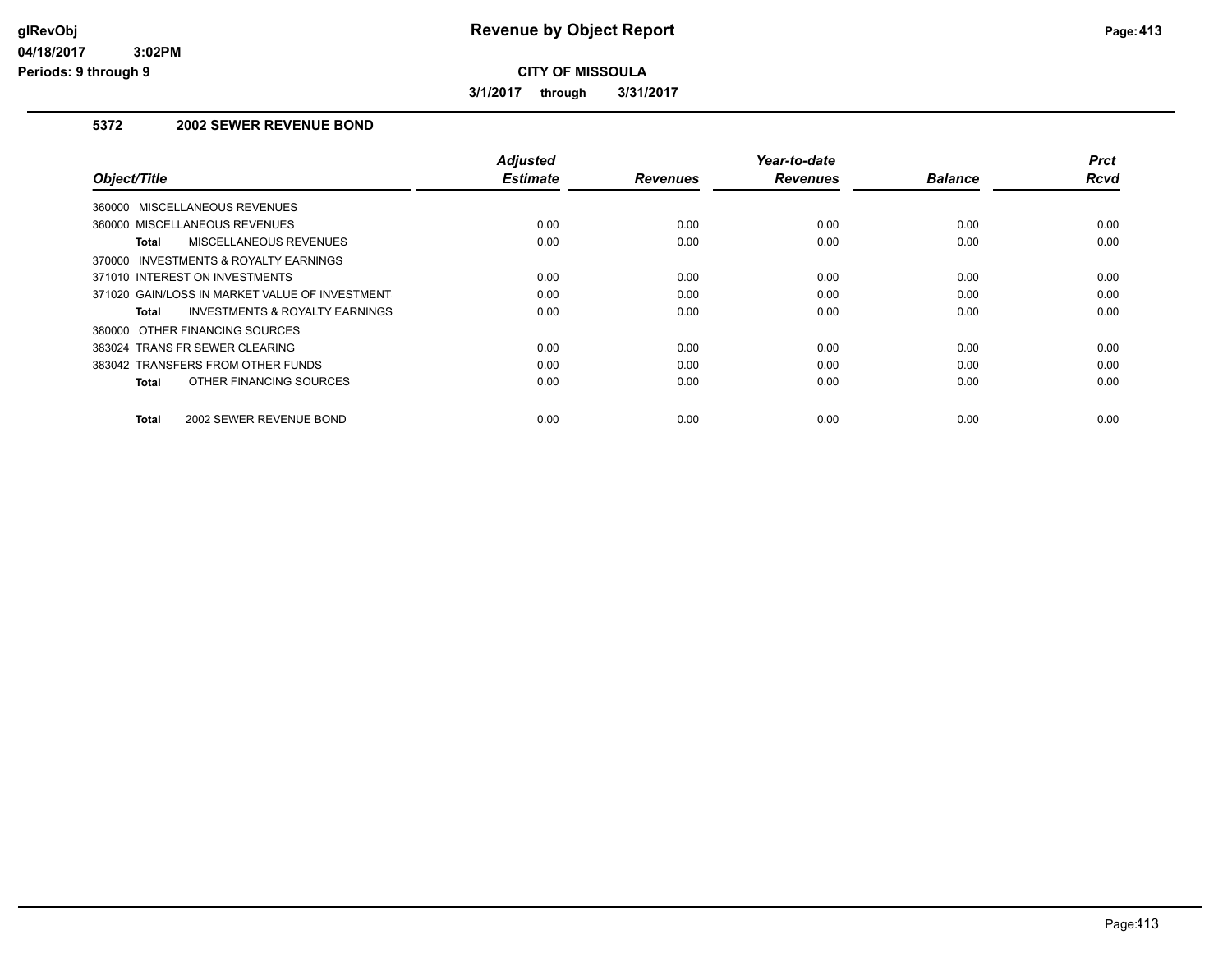**3/1/2017 through 3/31/2017**

## **5373 2002 WWTP UPGRADE REVENUE BOND 5373 2002 WWTP UPGRADE REVENUE BOND**

|                                                 | <b>Adjusted</b> |                 | Year-to-date    |                | <b>Prct</b> |
|-------------------------------------------------|-----------------|-----------------|-----------------|----------------|-------------|
| Object/Title                                    | <b>Estimate</b> | <b>Revenues</b> | <b>Revenues</b> | <b>Balance</b> | <b>Rcvd</b> |
| 370000 INVESTMENTS & ROYALTY EARNINGS           |                 |                 |                 |                |             |
| 371010 INTEREST ON INVESTMENTS                  | 0.00            | 0.00            | 0.00            | 0.00           | 0.00        |
| 371020 GAIN/LOSS IN MARKET VALUE OF INVESTMENTS | 0.00            | 0.00            | 0.00            | 0.00           | 0.00        |
| INVESTMENTS & ROYALTY EARNINGS<br>Total         | 0.00            | 0.00            | 0.00            | 0.00           | 0.00        |
| 380000 OTHER FINANCING SOURCES                  |                 |                 |                 |                |             |
| 383024 TRANS FR SEWER CLEARING                  | 330.810.00      | 0.00            | 0.00            | 330.810.00     | 0.00        |
| OTHER FINANCING SOURCES<br>Total                | 330.810.00      | 0.00            | 0.00            | 330.810.00     | 0.00        |
| <b>Total</b><br>2002 WWTP UPGRADE REVENUE BOND  | 330.810.00      | 0.00            | 0.00            | 330.810.00     | 0.00        |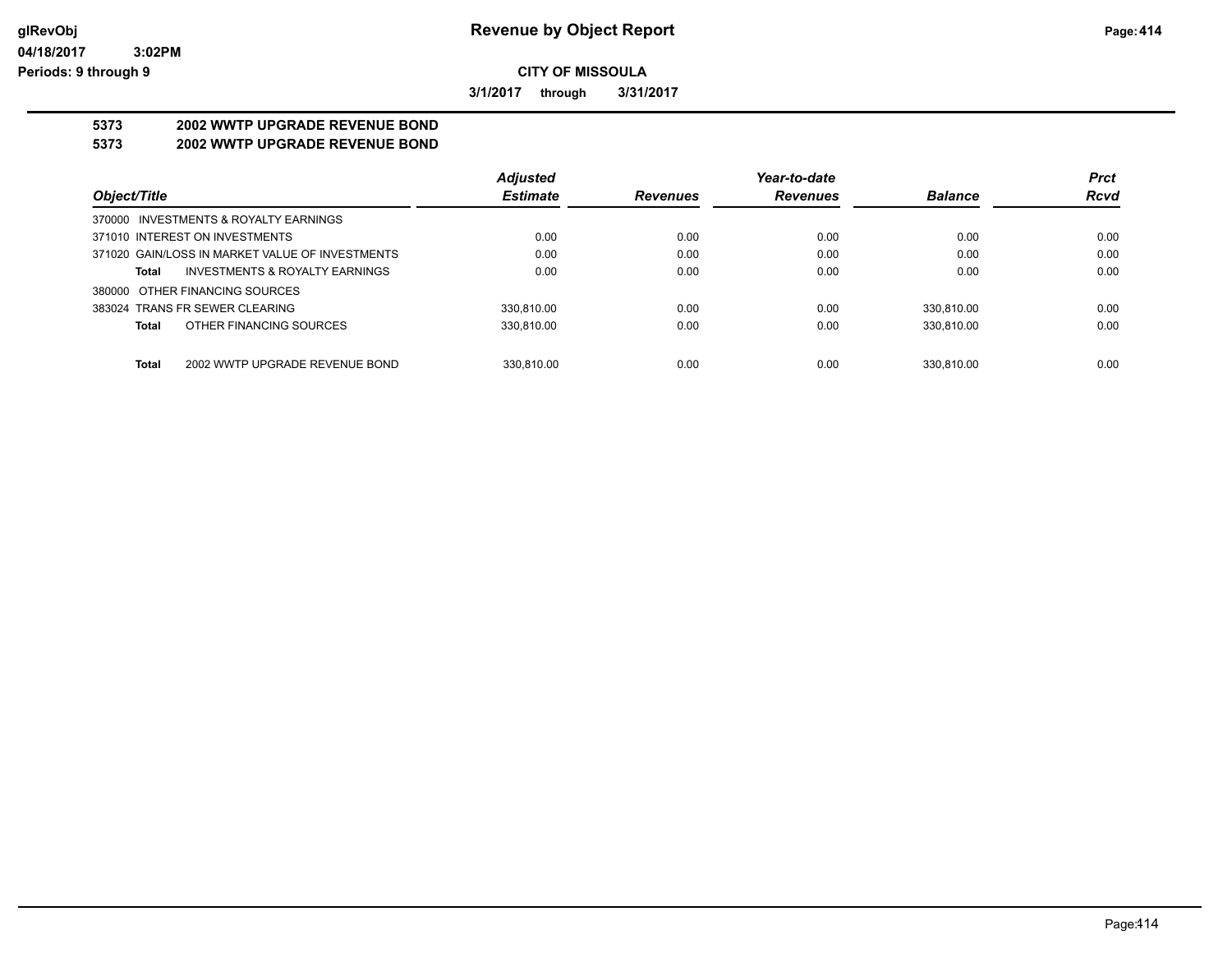**3/1/2017 through 3/31/2017**

#### **5373 2002 WWTP UPGRADE REVENUE BOND**

| Object/Title                   |                                                | <b>Adjusted</b><br><b>Estimate</b> | <b>Revenues</b> | Year-to-date<br><b>Revenues</b> | <b>Balance</b> | <b>Prct</b><br><b>Rcvd</b> |
|--------------------------------|------------------------------------------------|------------------------------------|-----------------|---------------------------------|----------------|----------------------------|
|                                | 370000 INVESTMENTS & ROYALTY EARNINGS          |                                    |                 |                                 |                |                            |
| 371010 INTEREST ON INVESTMENTS |                                                | 0.00                               | 0.00            | 0.00                            | 0.00           | 0.00                       |
|                                | 371020 GAIN/LOSS IN MARKET VALUE OF INVESTMENT | 0.00                               | 0.00            | 0.00                            | 0.00           | 0.00                       |
| Total                          | INVESTMENTS & ROYALTY EARNINGS                 | 0.00                               | 0.00            | 0.00                            | 0.00           | 0.00                       |
| 380000 OTHER FINANCING SOURCES |                                                |                                    |                 |                                 |                |                            |
| 383024 TRANS FR SEWER CLEARING |                                                | 330.810.00                         | 0.00            | 0.00                            | 330.810.00     | 0.00                       |
| Total                          | OTHER FINANCING SOURCES                        | 330.810.00                         | 0.00            | 0.00                            | 330.810.00     | 0.00                       |
|                                |                                                |                                    |                 |                                 |                |                            |
| <b>Total</b>                   | 2002 WWTP UPGRADE REVENUE BOND                 | 330.810.00                         | 0.00            | 0.00                            | 330.810.00     | 0.00                       |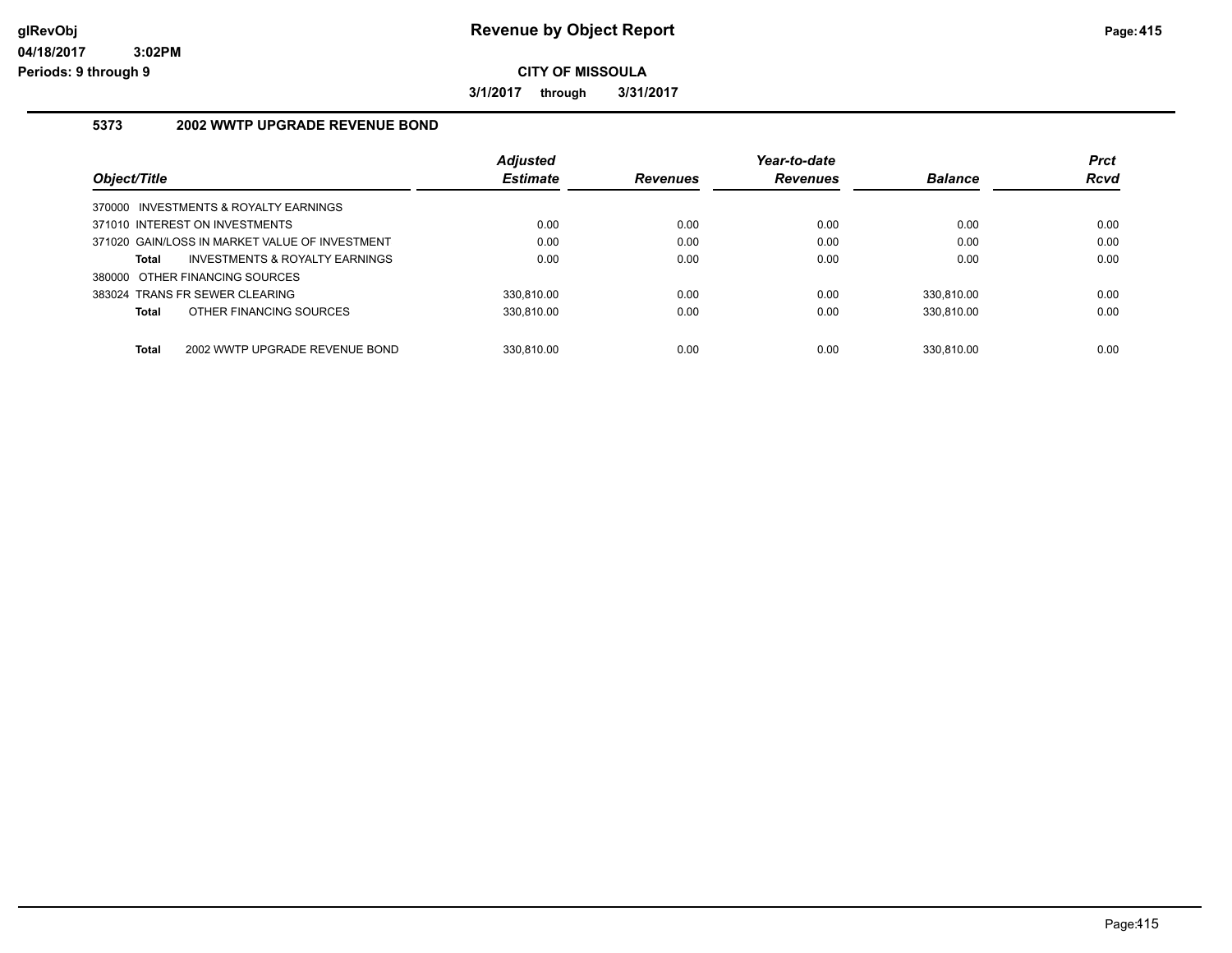**3/1/2017 through 3/31/2017**

## **5374 2002 WWTP UPGRADE RESERVE**

**5374 2002 WWTP UPGRADE RESERVE**

|                                                    | <b>Adjusted</b> |                 | Year-to-date    |                | <b>Prct</b> |
|----------------------------------------------------|-----------------|-----------------|-----------------|----------------|-------------|
| Object/Title                                       | <b>Estimate</b> | <b>Revenues</b> | <b>Revenues</b> | <b>Balance</b> | <b>Rcvd</b> |
| 360000 MISCELLANEOUS REVENUES                      |                 |                 |                 |                |             |
| 360000 MISCELLANEOUS REVENUES                      | 0.00            | 0.00            | 0.00            | 0.00           | 0.00        |
| MISCELLANEOUS REVENUES<br>Total                    | 0.00            | 0.00            | 0.00            | 0.00           | 0.00        |
| 370000 INVESTMENTS & ROYALTY EARNINGS              |                 |                 |                 |                |             |
| 371010 INTEREST ON INVESTMENTS                     | 0.00            | 0.00            | 0.00            | 0.00           | 0.00        |
| 371020 GAIN/LOSS IN MARKET VALUE OF INVESTMENTS    | 0.00            | 0.00            | 0.00            | 0.00           | 0.00        |
| <b>INVESTMENTS &amp; ROYALTY EARNINGS</b><br>Total | 0.00            | 0.00            | 0.00            | 0.00           | 0.00        |
| 380000 OTHER FINANCING SOURCES                     |                 |                 |                 |                |             |
| 381002 SRF LOAN                                    | 0.00            | 0.00            | 0.00            | 0.00           | 0.00        |
| 383042 TRANSFERS FROM OTHER FUNDS                  | 0.00            | 0.00            | 0.00            | 0.00           | 0.00        |
| OTHER FINANCING SOURCES<br><b>Total</b>            | 0.00            | 0.00            | 0.00            | 0.00           | 0.00        |
| 2002 WWTP UPGRADE RESERVE<br>Total                 | 0.00            | 0.00            | 0.00            | 0.00           | 0.00        |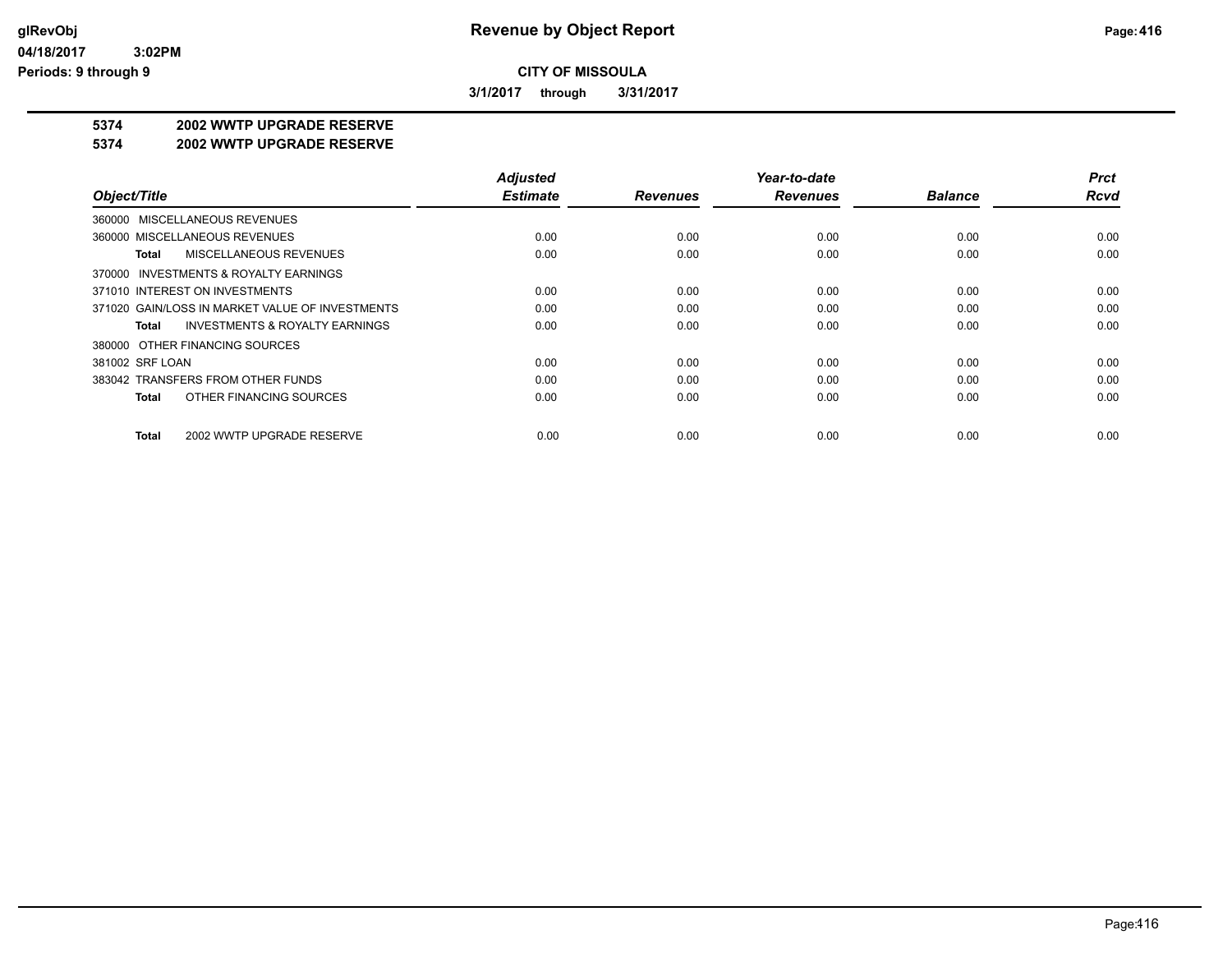**3/1/2017 through 3/31/2017**

#### **5374 2002 WWTP UPGRADE RESERVE**

| Object/Title                                       | <b>Adjusted</b><br><b>Estimate</b> | <b>Revenues</b> | Year-to-date<br><b>Revenues</b> | <b>Balance</b> | <b>Prct</b><br>Rcvd |
|----------------------------------------------------|------------------------------------|-----------------|---------------------------------|----------------|---------------------|
| MISCELLANEOUS REVENUES                             |                                    |                 |                                 |                |                     |
| 360000                                             |                                    |                 |                                 |                |                     |
| 360000 MISCELLANEOUS REVENUES                      | 0.00                               | 0.00            | 0.00                            | 0.00           | 0.00                |
| MISCELLANEOUS REVENUES<br>Total                    | 0.00                               | 0.00            | 0.00                            | 0.00           | 0.00                |
| INVESTMENTS & ROYALTY EARNINGS<br>370000           |                                    |                 |                                 |                |                     |
| 371010 INTEREST ON INVESTMENTS                     | 0.00                               | 0.00            | 0.00                            | 0.00           | 0.00                |
| 371020 GAIN/LOSS IN MARKET VALUE OF INVESTMENT     | 0.00                               | 0.00            | 0.00                            | 0.00           | 0.00                |
| <b>INVESTMENTS &amp; ROYALTY EARNINGS</b><br>Total | 0.00                               | 0.00            | 0.00                            | 0.00           | 0.00                |
| 380000 OTHER FINANCING SOURCES                     |                                    |                 |                                 |                |                     |
| 381002 SRF LOAN                                    | 0.00                               | 0.00            | 0.00                            | 0.00           | 0.00                |
| 383042 TRANSFERS FROM OTHER FUNDS                  | 0.00                               | 0.00            | 0.00                            | 0.00           | 0.00                |
| OTHER FINANCING SOURCES<br><b>Total</b>            | 0.00                               | 0.00            | 0.00                            | 0.00           | 0.00                |
| <b>Total</b><br>2002 WWTP UPGRADE RESERVE          | 0.00                               | 0.00            | 0.00                            | 0.00           | 0.00                |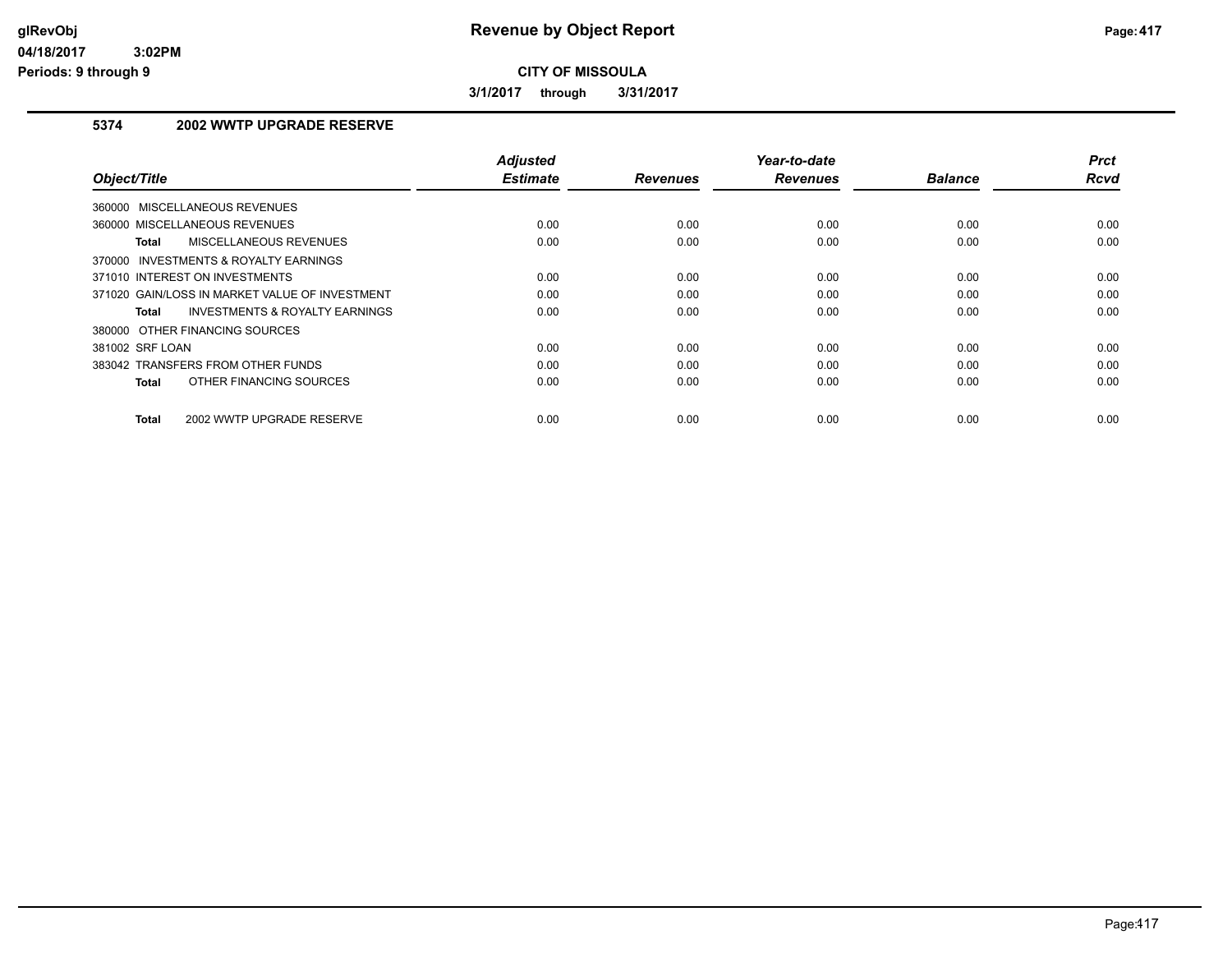**3/1/2017 through 3/31/2017**

**5375 2003 WWTP SRF \$3.8M EPA DEBT**

**5375 2003 WWTP SRF \$3.8M EPA DEBT**

|                                                    | <b>Adjusted</b> |                 | Year-to-date    |                | <b>Prct</b> |
|----------------------------------------------------|-----------------|-----------------|-----------------|----------------|-------------|
| Object/Title                                       | <b>Estimate</b> | <b>Revenues</b> | <b>Revenues</b> | <b>Balance</b> | Rcvd        |
| 340000 CHARGES FOR SERVICES                        |                 |                 |                 |                |             |
| 343032 SEWER INSTALLATION CHARGES                  | 0.00            | 0.00            | 0.00            | 0.00           | 0.00        |
| <b>CHARGES FOR SERVICES</b><br>Total               | 0.00            | 0.00            | 0.00            | 0.00           | 0.00        |
| 370000 INVESTMENTS & ROYALTY EARNINGS              |                 |                 |                 |                |             |
| 371010 INTEREST ON INVESTMENTS                     | 0.00            | 0.00            | 0.00            | 0.00           | 0.00        |
| 371020 GAIN/LOSS IN MARKET VALUE OF INVESTMENTS    | 0.00            | 0.00            | 0.00            | 0.00           | 0.00        |
| <b>INVESTMENTS &amp; ROYALTY EARNINGS</b><br>Total | 0.00            | 0.00            | 0.00            | 0.00           | 0.00        |
| 380000 OTHER FINANCING SOURCES                     |                 |                 |                 |                |             |
| 383024 TRANS FR SEWER CLEARING                     | 250,156.00      | 0.00            | 0.00            | 250,156.00     | 0.00        |
| OTHER FINANCING SOURCES<br><b>Total</b>            | 250,156.00      | 0.00            | 0.00            | 250,156.00     | 0.00        |
| <b>Total</b><br>2003 WWTP SRF \$3.8M EPA DEBT      | 250.156.00      | 0.00            | 0.00            | 250.156.00     | 0.00        |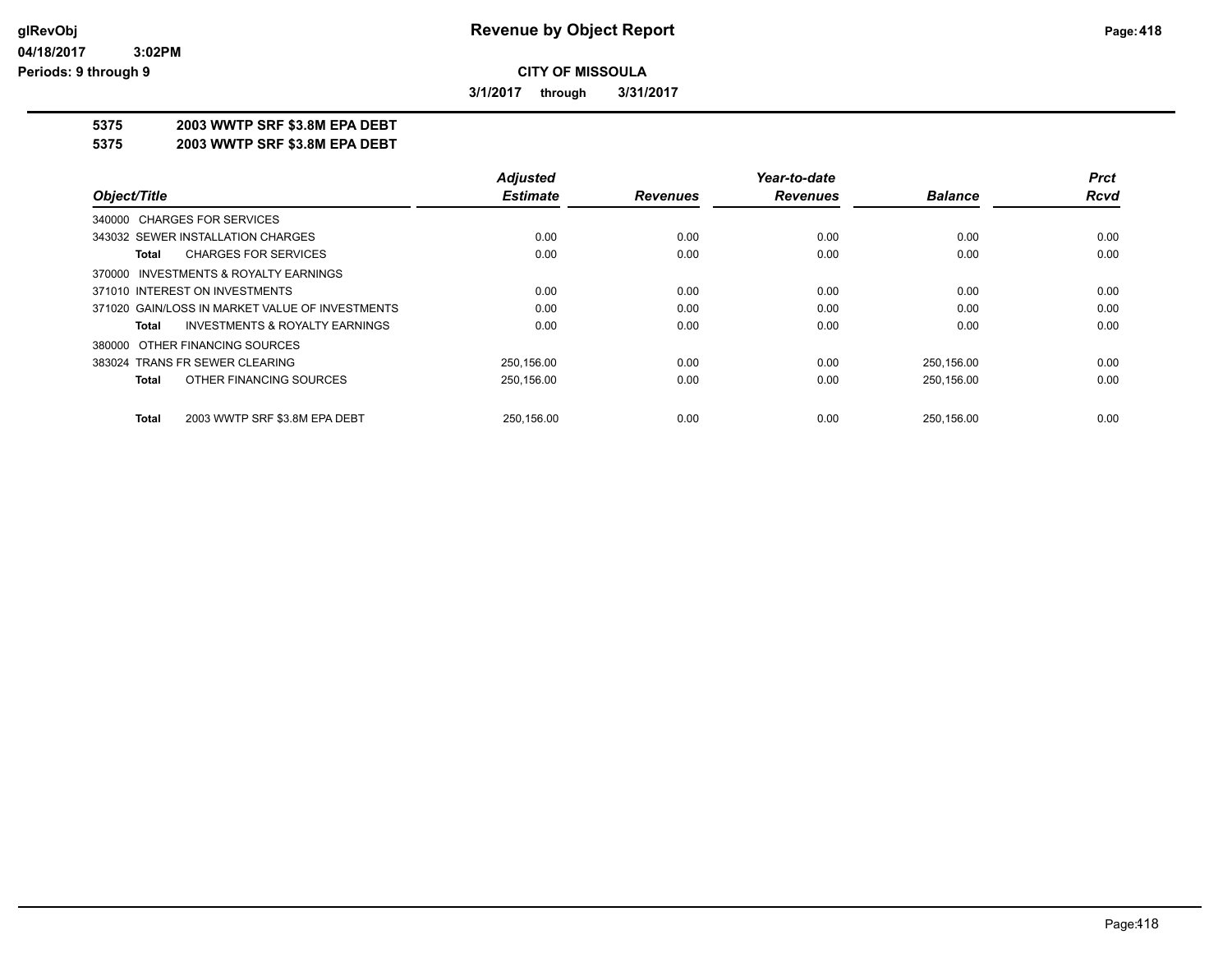**3/1/2017 through 3/31/2017**

#### **5375 2003 WWTP SRF \$3.8M EPA DEBT**

|                                                    | <b>Adjusted</b> |                 | Year-to-date    |                | <b>Prct</b> |
|----------------------------------------------------|-----------------|-----------------|-----------------|----------------|-------------|
| Object/Title                                       | <b>Estimate</b> | <b>Revenues</b> | <b>Revenues</b> | <b>Balance</b> | <b>Rcvd</b> |
| <b>CHARGES FOR SERVICES</b><br>340000              |                 |                 |                 |                |             |
| 343032 SEWER INSTALLATION CHARGES                  | 0.00            | 0.00            | 0.00            | 0.00           | 0.00        |
| <b>CHARGES FOR SERVICES</b><br>Total               | 0.00            | 0.00            | 0.00            | 0.00           | 0.00        |
| INVESTMENTS & ROYALTY EARNINGS<br>370000           |                 |                 |                 |                |             |
| 371010 INTEREST ON INVESTMENTS                     | 0.00            | 0.00            | 0.00            | 0.00           | 0.00        |
| 371020 GAIN/LOSS IN MARKET VALUE OF INVESTMENT     | 0.00            | 0.00            | 0.00            | 0.00           | 0.00        |
| <b>INVESTMENTS &amp; ROYALTY EARNINGS</b><br>Total | 0.00            | 0.00            | 0.00            | 0.00           | 0.00        |
| OTHER FINANCING SOURCES<br>380000                  |                 |                 |                 |                |             |
| 383024 TRANS FR SEWER CLEARING                     | 250,156.00      | 0.00            | 0.00            | 250,156.00     | 0.00        |
| OTHER FINANCING SOURCES<br>Total                   | 250,156.00      | 0.00            | 0.00            | 250,156.00     | 0.00        |
| 2003 WWTP SRF \$3.8M EPA DEBT<br><b>Total</b>      | 250.156.00      | 0.00            | 0.00            | 250.156.00     | 0.00        |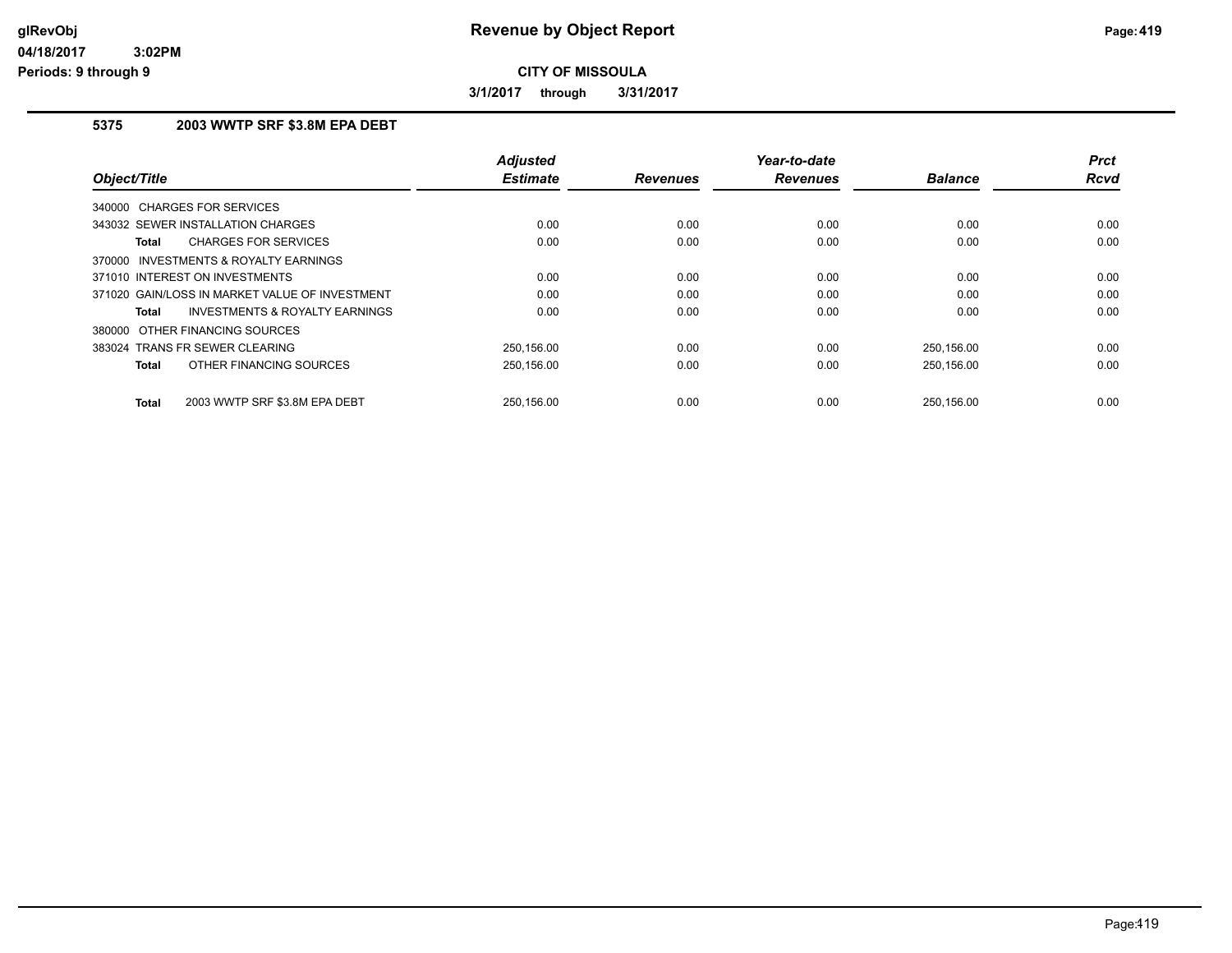**3/1/2017 through 3/31/2017**

# **5376 2003 WWTP SRF \$3.8M EPA RESERVE**

**5376 2003 WWTP SRF \$3.8M EPA RESERVE**

|                                                    | <b>Adjusted</b> |                 | Year-to-date    |                | <b>Prct</b> |
|----------------------------------------------------|-----------------|-----------------|-----------------|----------------|-------------|
| Object/Title                                       | <b>Estimate</b> | <b>Revenues</b> | <b>Revenues</b> | <b>Balance</b> | <b>Rcvd</b> |
| 360000 MISCELLANEOUS REVENUES                      |                 |                 |                 |                |             |
| 360000 MISCELLANEOUS REVENUES                      | 0.00            | 0.00            | 0.00            | 0.00           | 0.00        |
| 360010 MISCELLANEOUS                               | 0.00            | 0.00            | 0.00            | 0.00           | 0.00        |
| MISCELLANEOUS REVENUES<br>Total                    | 0.00            | 0.00            | 0.00            | 0.00           | 0.00        |
| 370000 INVESTMENTS & ROYALTY EARNINGS              |                 |                 |                 |                |             |
| 371010 INTEREST ON INVESTMENTS                     | 0.00            | 0.00            | 0.00            | 0.00           | 0.00        |
| 371020 GAIN/LOSS IN MARKET VALUE OF INVESTMENTS    | 0.00            | 0.00            | 0.00            | 0.00           | 0.00        |
| <b>INVESTMENTS &amp; ROYALTY EARNINGS</b><br>Total | 0.00            | 0.00            | 0.00            | 0.00           | 0.00        |
| 380000 OTHER FINANCING SOURCES                     |                 |                 |                 |                |             |
| 381002 SRF LOAN                                    | 0.00            | 0.00            | 0.00            | 0.00           | 0.00        |
| 383042 TRANSFERS FROM OTHER FUNDS                  | 0.00            | 0.00            | 0.00            | 0.00           | 0.00        |
| OTHER FINANCING SOURCES<br>Total                   | 0.00            | 0.00            | 0.00            | 0.00           | 0.00        |
| 2003 WWTP SRF \$3.8M EPA RESERVE<br>Total          | 0.00            | 0.00            | 0.00            | 0.00           | 0.00        |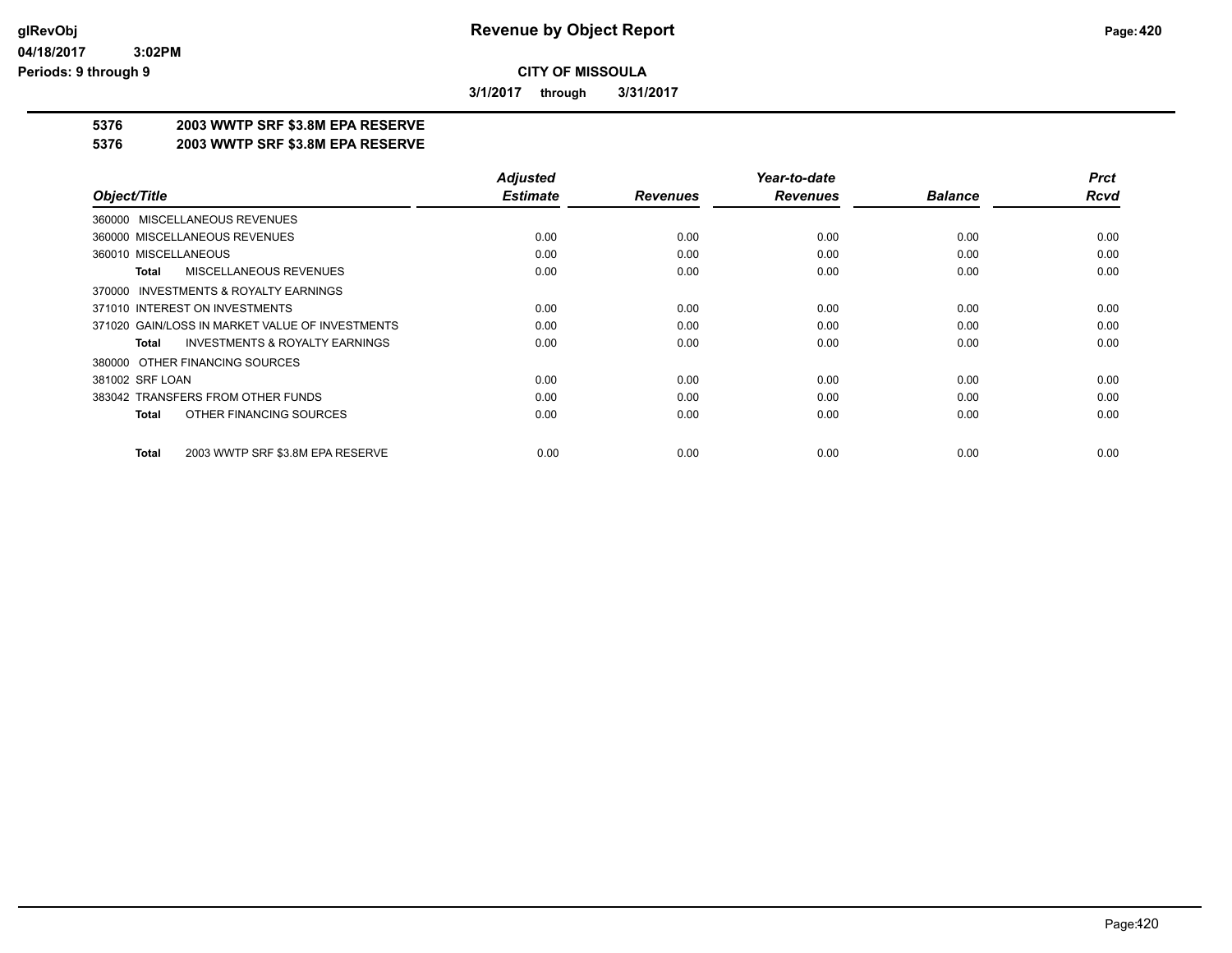**3/1/2017 through 3/31/2017**

#### **5376 2003 WWTP SRF \$3.8M EPA RESERVE**

|                                                    | <b>Adjusted</b> |                 | Year-to-date    |                | <b>Prct</b> |
|----------------------------------------------------|-----------------|-----------------|-----------------|----------------|-------------|
| Object/Title                                       | <b>Estimate</b> | <b>Revenues</b> | <b>Revenues</b> | <b>Balance</b> | <b>Rcvd</b> |
| 360000 MISCELLANEOUS REVENUES                      |                 |                 |                 |                |             |
| 360000 MISCELLANEOUS REVENUES                      | 0.00            | 0.00            | 0.00            | 0.00           | 0.00        |
| 360010 MISCELLANEOUS                               | 0.00            | 0.00            | 0.00            | 0.00           | 0.00        |
| MISCELLANEOUS REVENUES<br>Total                    | 0.00            | 0.00            | 0.00            | 0.00           | 0.00        |
| 370000 INVESTMENTS & ROYALTY EARNINGS              |                 |                 |                 |                |             |
| 371010 INTEREST ON INVESTMENTS                     | 0.00            | 0.00            | 0.00            | 0.00           | 0.00        |
| 371020 GAIN/LOSS IN MARKET VALUE OF INVESTMENT     | 0.00            | 0.00            | 0.00            | 0.00           | 0.00        |
| <b>INVESTMENTS &amp; ROYALTY EARNINGS</b><br>Total | 0.00            | 0.00            | 0.00            | 0.00           | 0.00        |
| 380000 OTHER FINANCING SOURCES                     |                 |                 |                 |                |             |
| 381002 SRF LOAN                                    | 0.00            | 0.00            | 0.00            | 0.00           | 0.00        |
| 383042 TRANSFERS FROM OTHER FUNDS                  | 0.00            | 0.00            | 0.00            | 0.00           | 0.00        |
| OTHER FINANCING SOURCES<br><b>Total</b>            | 0.00            | 0.00            | 0.00            | 0.00           | 0.00        |
|                                                    |                 |                 |                 |                |             |
| 2003 WWTP SRF \$3.8M EPA RESERVE<br><b>Total</b>   | 0.00            | 0.00            | 0.00            | 0.00           | 0.00        |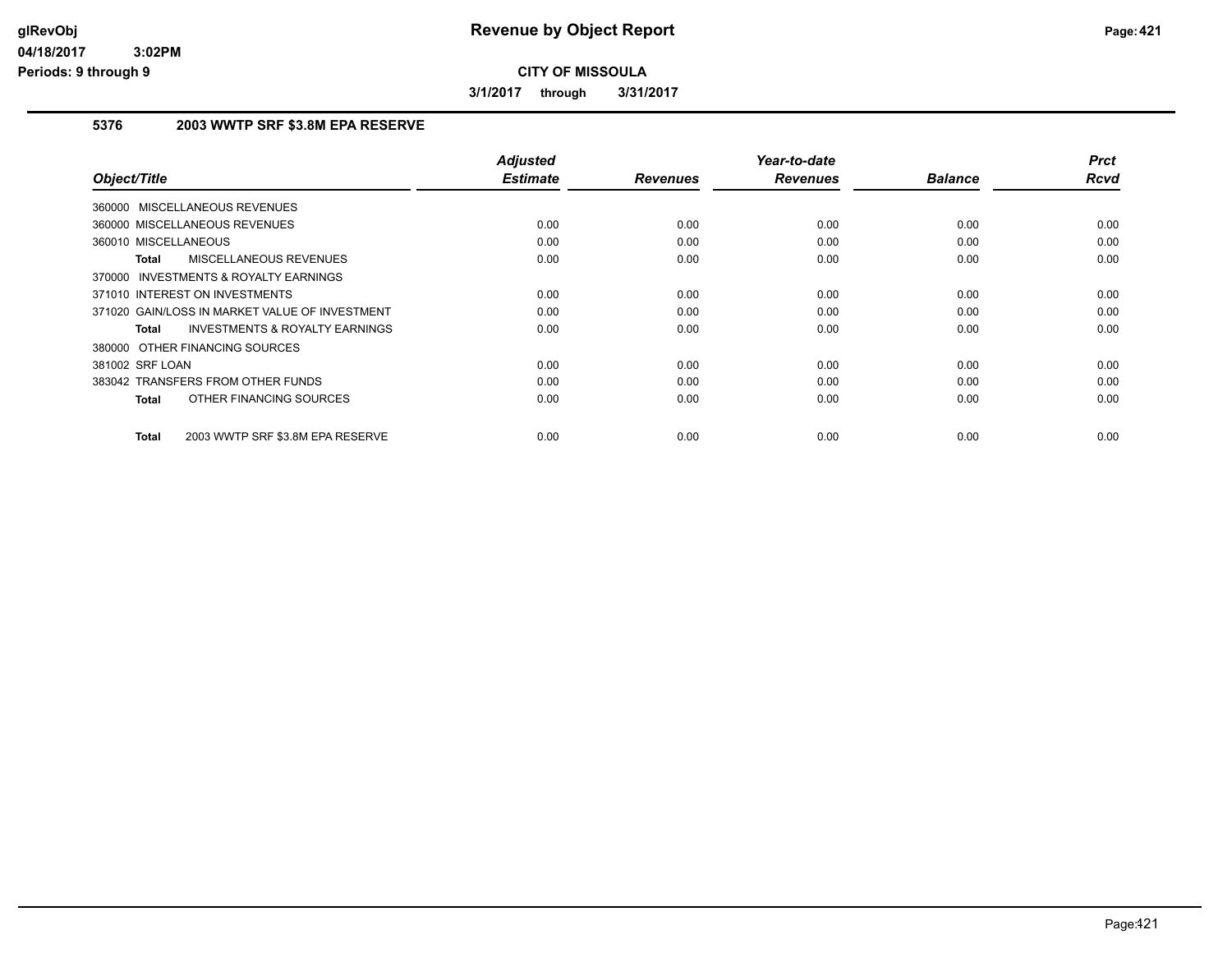**3/1/2017 through 3/31/2017**

## **5377 2004 WWTP \$3.023 LOAN DEBT SERVICE 5377 2004 WWTP \$3.023 LOAN DEBT SERVICE**

|                                                     | <b>Adiusted</b> |                 | Year-to-date    |                | <b>Prct</b> |
|-----------------------------------------------------|-----------------|-----------------|-----------------|----------------|-------------|
| Object/Title                                        | <b>Estimate</b> | <b>Revenues</b> | <b>Revenues</b> | <b>Balance</b> | Rcvd        |
| 340000 CHARGES FOR SERVICES                         |                 |                 |                 |                |             |
| 343032 SEWER INSTALLATION CHARGES                   | 0.00            | 0.00            | 0.00            | 0.00           | 0.00        |
| <b>CHARGES FOR SERVICES</b><br>Total                | 0.00            | 0.00            | 0.00            | 0.00           | 0.00        |
| <b>INVESTMENTS &amp; ROYALTY EARNINGS</b><br>370000 |                 |                 |                 |                |             |
| 371010 INTEREST ON INVESTMENTS                      | 0.00            | 0.00            | 0.00            | 0.00           | 0.00        |
| 371020 GAIN/LOSS IN MARKET VALUE OF INVESTMENTS     | 0.00            | 0.00            | 0.00            | 0.00           | 0.00        |
| INVESTMENTS & ROYALTY EARNINGS<br>Total             | 0.00            | 0.00            | 0.00            | 0.00           | 0.00        |
| 380000 OTHER FINANCING SOURCES                      |                 |                 |                 |                |             |
| 383024 TRANS FR SEWER CLEARING                      | 243,416.00      | 0.00            | 0.00            | 243,416.00     | 0.00        |
| OTHER FINANCING SOURCES<br>Total                    | 243,416.00      | 0.00            | 0.00            | 243,416.00     | 0.00        |
| 2004 WWTP \$3.023 LOAN DEBT SERVICE<br>Total        | 243.416.00      | 0.00            | 0.00            | 243.416.00     | 0.00        |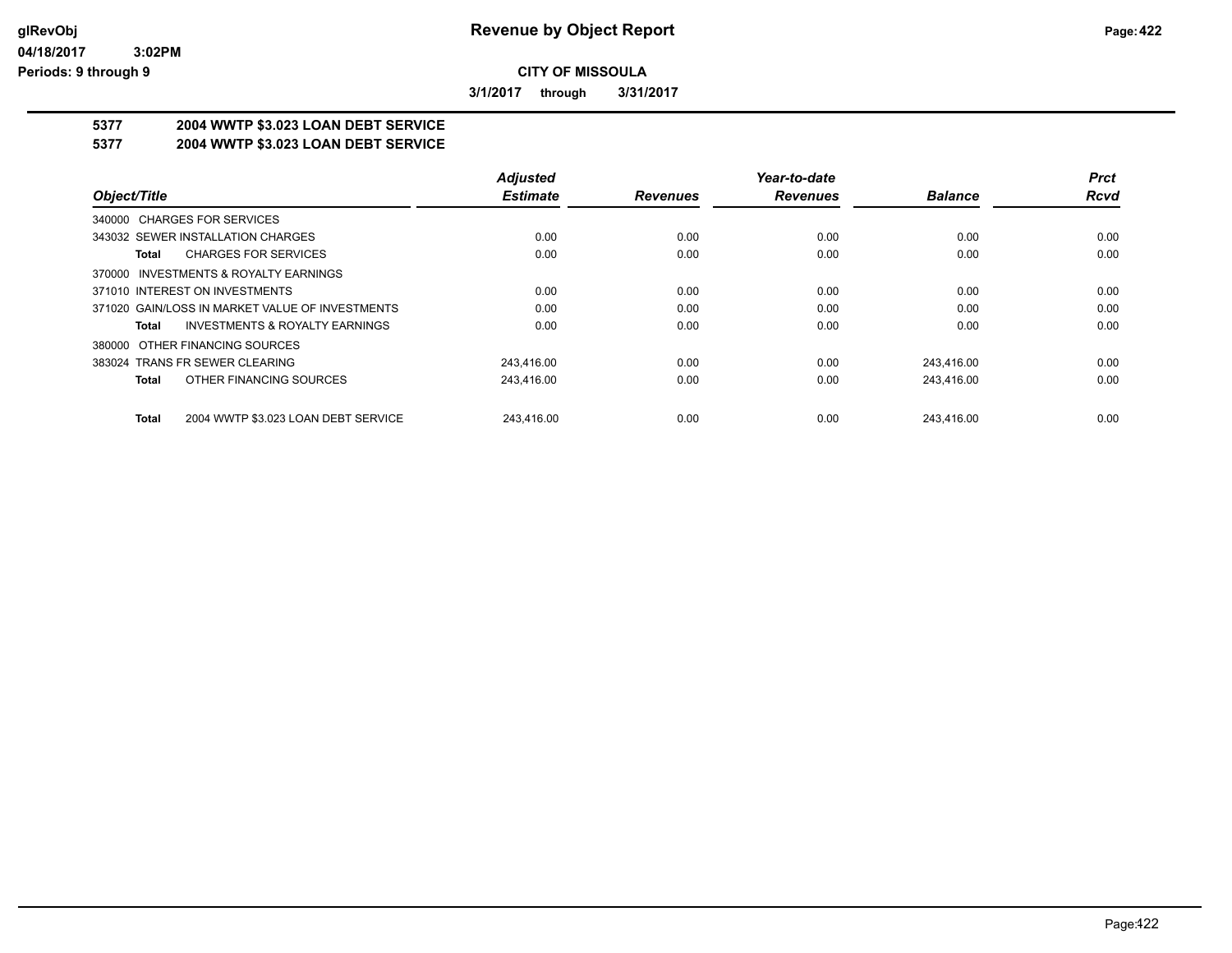**3/1/2017 through 3/31/2017**

## **5377 2004 WWTP \$3.023 LOAN DEBT SERVICE**

|                                                     | <b>Adjusted</b> |                 | Year-to-date    |                | <b>Prct</b> |
|-----------------------------------------------------|-----------------|-----------------|-----------------|----------------|-------------|
| Object/Title                                        | <b>Estimate</b> | <b>Revenues</b> | <b>Revenues</b> | <b>Balance</b> | <b>Rcvd</b> |
| <b>CHARGES FOR SERVICES</b><br>340000               |                 |                 |                 |                |             |
| 343032 SEWER INSTALLATION CHARGES                   | 0.00            | 0.00            | 0.00            | 0.00           | 0.00        |
| <b>CHARGES FOR SERVICES</b><br>Total                | 0.00            | 0.00            | 0.00            | 0.00           | 0.00        |
| 370000 INVESTMENTS & ROYALTY EARNINGS               |                 |                 |                 |                |             |
| 371010 INTEREST ON INVESTMENTS                      | 0.00            | 0.00            | 0.00            | 0.00           | 0.00        |
| 371020 GAIN/LOSS IN MARKET VALUE OF INVESTMENT      | 0.00            | 0.00            | 0.00            | 0.00           | 0.00        |
| <b>INVESTMENTS &amp; ROYALTY EARNINGS</b><br>Total  | 0.00            | 0.00            | 0.00            | 0.00           | 0.00        |
| OTHER FINANCING SOURCES<br>380000                   |                 |                 |                 |                |             |
| 383024 TRANS FR SEWER CLEARING                      | 243,416.00      | 0.00            | 0.00            | 243,416.00     | 0.00        |
| OTHER FINANCING SOURCES<br>Total                    | 243.416.00      | 0.00            | 0.00            | 243.416.00     | 0.00        |
| <b>Total</b><br>2004 WWTP \$3.023 LOAN DEBT SERVICE | 243.416.00      | 0.00            | 0.00            | 243.416.00     | 0.00        |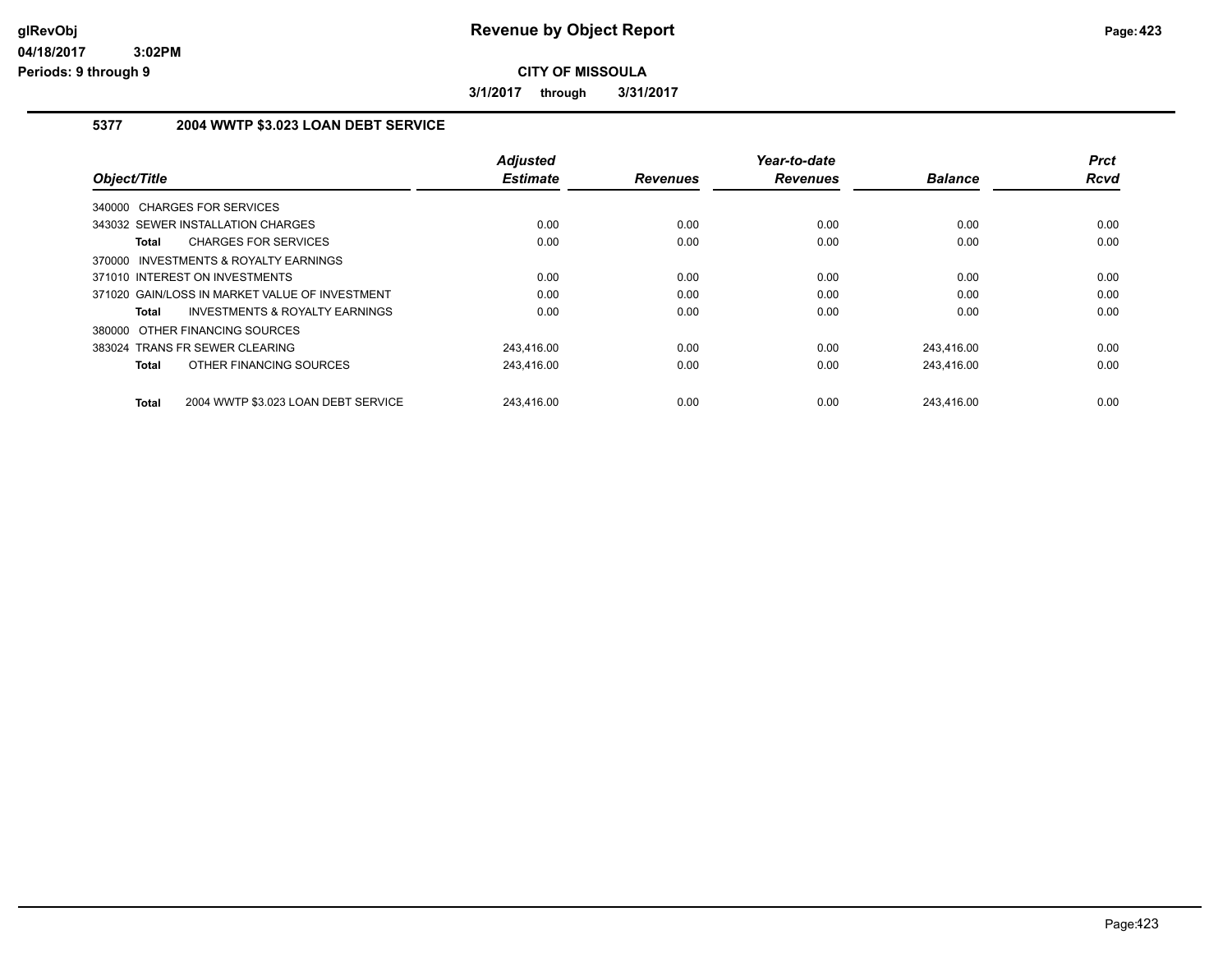**3/1/2017 through 3/31/2017**

# **5378 2004 WWTP \$3.023 LOAN RESERVE**

## **5378 2004 WWTP \$3.023 LOAN RESERVE**

|                                                    | <b>Adjusted</b> |                 | Year-to-date    |                | <b>Prct</b> |
|----------------------------------------------------|-----------------|-----------------|-----------------|----------------|-------------|
| Object/Title                                       | <b>Estimate</b> | <b>Revenues</b> | <b>Revenues</b> | <b>Balance</b> | <b>Rcvd</b> |
| 360000 MISCELLANEOUS REVENUES                      |                 |                 |                 |                |             |
| 360000 MISCELLANEOUS REVENUES                      | 0.00            | 0.00            | 0.00            | 0.00           | 0.00        |
| MISCELLANEOUS REVENUES<br>Total                    | 0.00            | 0.00            | 0.00            | 0.00           | 0.00        |
| 370000 INVESTMENTS & ROYALTY EARNINGS              |                 |                 |                 |                |             |
| 371010 INTEREST ON INVESTMENTS                     | 0.00            | 0.00            | 0.00            | 0.00           | 0.00        |
| 371020 GAIN/LOSS IN MARKET VALUE OF INVESTMENTS    | 0.00            | 0.00            | 0.00            | 0.00           | 0.00        |
| <b>INVESTMENTS &amp; ROYALTY EARNINGS</b><br>Total | 0.00            | 0.00            | 0.00            | 0.00           | 0.00        |
| 380000 OTHER FINANCING SOURCES                     |                 |                 |                 |                |             |
| 381002 SRF LOAN                                    | 0.00            | 0.00            | 0.00            | 0.00           | 0.00        |
| 383024 TRANS FR SEWER CLEARING                     | 0.00            | 0.00            | 0.00            | 0.00           | 0.00        |
| 383042 TRANSFERS FROM OTHER FUNDS                  | 0.00            | 0.00            | 0.00            | 0.00           | 0.00        |
| OTHER FINANCING SOURCES<br>Total                   | 0.00            | 0.00            | 0.00            | 0.00           | 0.00        |
| 2004 WWTP \$3.023 LOAN RESERVE<br>Total            | 0.00            | 0.00            | 0.00            | 0.00           | 0.00        |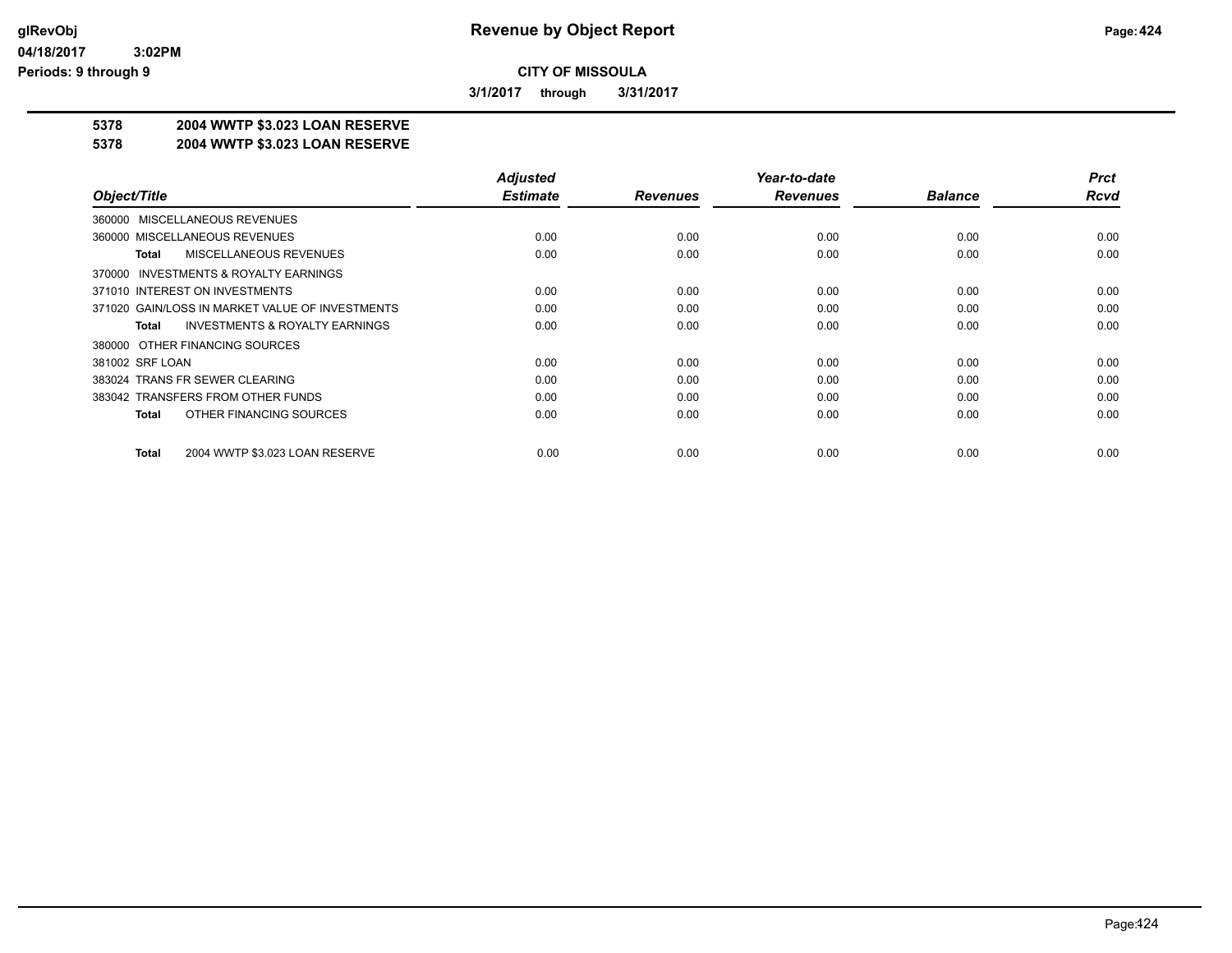**3/1/2017 through 3/31/2017**

## **5378 2004 WWTP \$3.023 LOAN RESERVE**

| Object/Title                                              | <b>Adjusted</b><br><b>Estimate</b> | <b>Revenues</b> | Year-to-date<br><b>Revenues</b> | <b>Balance</b> | <b>Prct</b><br><b>Rcvd</b> |
|-----------------------------------------------------------|------------------------------------|-----------------|---------------------------------|----------------|----------------------------|
| <b>MISCELLANEOUS REVENUES</b><br>360000                   |                                    |                 |                                 |                |                            |
| 360000 MISCELLANEOUS REVENUES                             | 0.00                               | 0.00            | 0.00                            | 0.00           | 0.00                       |
| MISCELLANEOUS REVENUES<br><b>Total</b>                    | 0.00                               | 0.00            | 0.00                            | 0.00           | 0.00                       |
| <b>INVESTMENTS &amp; ROYALTY EARNINGS</b><br>370000       |                                    |                 |                                 |                |                            |
| 371010 INTEREST ON INVESTMENTS                            | 0.00                               | 0.00            | 0.00                            | 0.00           | 0.00                       |
| 371020 GAIN/LOSS IN MARKET VALUE OF INVESTMENT            | 0.00                               | 0.00            | 0.00                            | 0.00           | 0.00                       |
| <b>INVESTMENTS &amp; ROYALTY EARNINGS</b><br><b>Total</b> | 0.00                               | 0.00            | 0.00                            | 0.00           | 0.00                       |
| 380000 OTHER FINANCING SOURCES                            |                                    |                 |                                 |                |                            |
| 381002 SRF LOAN                                           | 0.00                               | 0.00            | 0.00                            | 0.00           | 0.00                       |
| 383024 TRANS FR SEWER CLEARING                            | 0.00                               | 0.00            | 0.00                            | 0.00           | 0.00                       |
| 383042 TRANSFERS FROM OTHER FUNDS                         | 0.00                               | 0.00            | 0.00                            | 0.00           | 0.00                       |
| OTHER FINANCING SOURCES<br><b>Total</b>                   | 0.00                               | 0.00            | 0.00                            | 0.00           | 0.00                       |
|                                                           |                                    |                 |                                 |                |                            |
| 2004 WWTP \$3.023 LOAN RESERVE<br><b>Total</b>            | 0.00                               | 0.00            | 0.00                            | 0.00           | 0.00                       |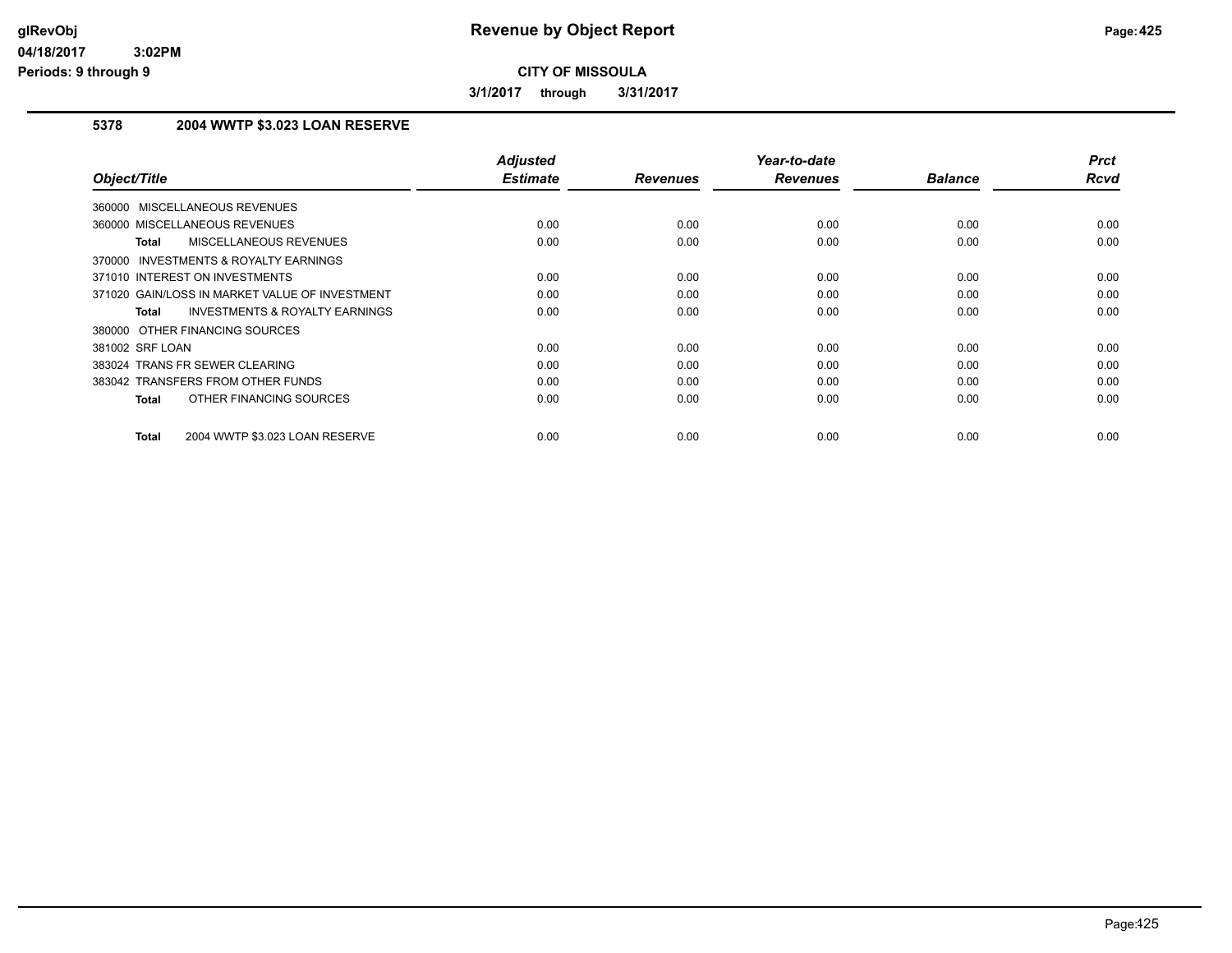**3/1/2017 through 3/31/2017**

## **5379 2005 BRICH/BRDY/LIN/GIL SRF DEBT 5379 2005 BRICH/BRDY/LIN/GIL SRF DEBT**

|                                                 | <b>Adiusted</b> |                 | Year-to-date    |                | <b>Prct</b> |
|-------------------------------------------------|-----------------|-----------------|-----------------|----------------|-------------|
| Object/Title                                    | <b>Estimate</b> | <b>Revenues</b> | <b>Revenues</b> | <b>Balance</b> | <b>Rcvd</b> |
| INVESTMENTS & ROYALTY EARNINGS<br>370000        |                 |                 |                 |                |             |
| 371010 INTEREST ON INVESTMENTS                  | 0.00            | 0.00            | 0.00            | 0.00           | 0.00        |
| 371020 GAIN/LOSS IN MARKET VALUE OF INVESTMENTS | 0.00            | 0.00            | 0.00            | 0.00           | 0.00        |
| INVESTMENTS & ROYALTY EARNINGS<br>Total         | 0.00            | 0.00            | 0.00            | 0.00           | 0.00        |
| 380000 OTHER FINANCING SOURCES                  |                 |                 |                 |                |             |
| 383024 TRANS FR SEWER CLEARING                  | 109.451.00      | 0.00            | 0.00            | 109.451.00     | 0.00        |
| OTHER FINANCING SOURCES<br>Total                | 109,451.00      | 0.00            | 0.00            | 109.451.00     | 0.00        |
| Total<br>2005 BRICH/BRDY/LIN/GIL SRF DEBT       | 109.451.00      | 0.00            | 0.00            | 109.451.00     | 0.00        |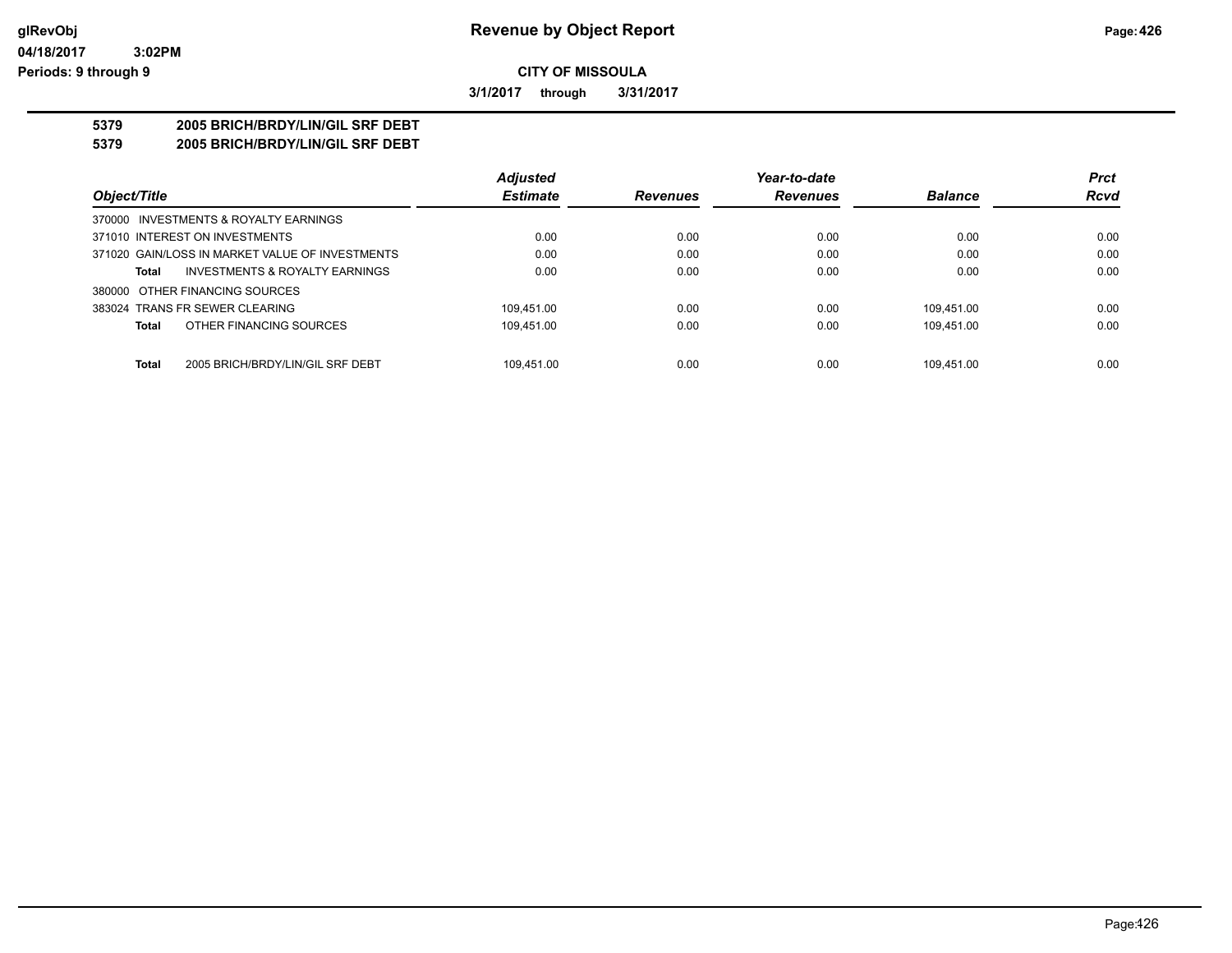**3/1/2017 through 3/31/2017**

#### **5379 2005 BRICH/BRDY/LIN/GIL SRF DEBT**

|              |                                                | <b>Adjusted</b> |                 | Year-to-date   |             | <b>Prct</b> |
|--------------|------------------------------------------------|-----------------|-----------------|----------------|-------------|-------------|
| Object/Title | <b>Estimate</b>                                | <b>Revenues</b> | <b>Revenues</b> | <b>Balance</b> | <b>Rcvd</b> |             |
|              | 370000 INVESTMENTS & ROYALTY EARNINGS          |                 |                 |                |             |             |
|              | 371010 INTEREST ON INVESTMENTS                 | 0.00            | 0.00            | 0.00           | 0.00        | 0.00        |
|              | 371020 GAIN/LOSS IN MARKET VALUE OF INVESTMENT | 0.00            | 0.00            | 0.00           | 0.00        | 0.00        |
| Total        | INVESTMENTS & ROYALTY EARNINGS                 | 0.00            | 0.00            | 0.00           | 0.00        | 0.00        |
|              | 380000 OTHER FINANCING SOURCES                 |                 |                 |                |             |             |
|              | 383024 TRANS FR SEWER CLEARING                 | 109.451.00      | 0.00            | 0.00           | 109.451.00  | 0.00        |
| Total        | OTHER FINANCING SOURCES                        | 109.451.00      | 0.00            | 0.00           | 109.451.00  | 0.00        |
| <b>Total</b> | 2005 BRICH/BRDY/LIN/GIL SRF DEBT               | 109.451.00      | 0.00            | 0.00           | 109.451.00  | 0.00        |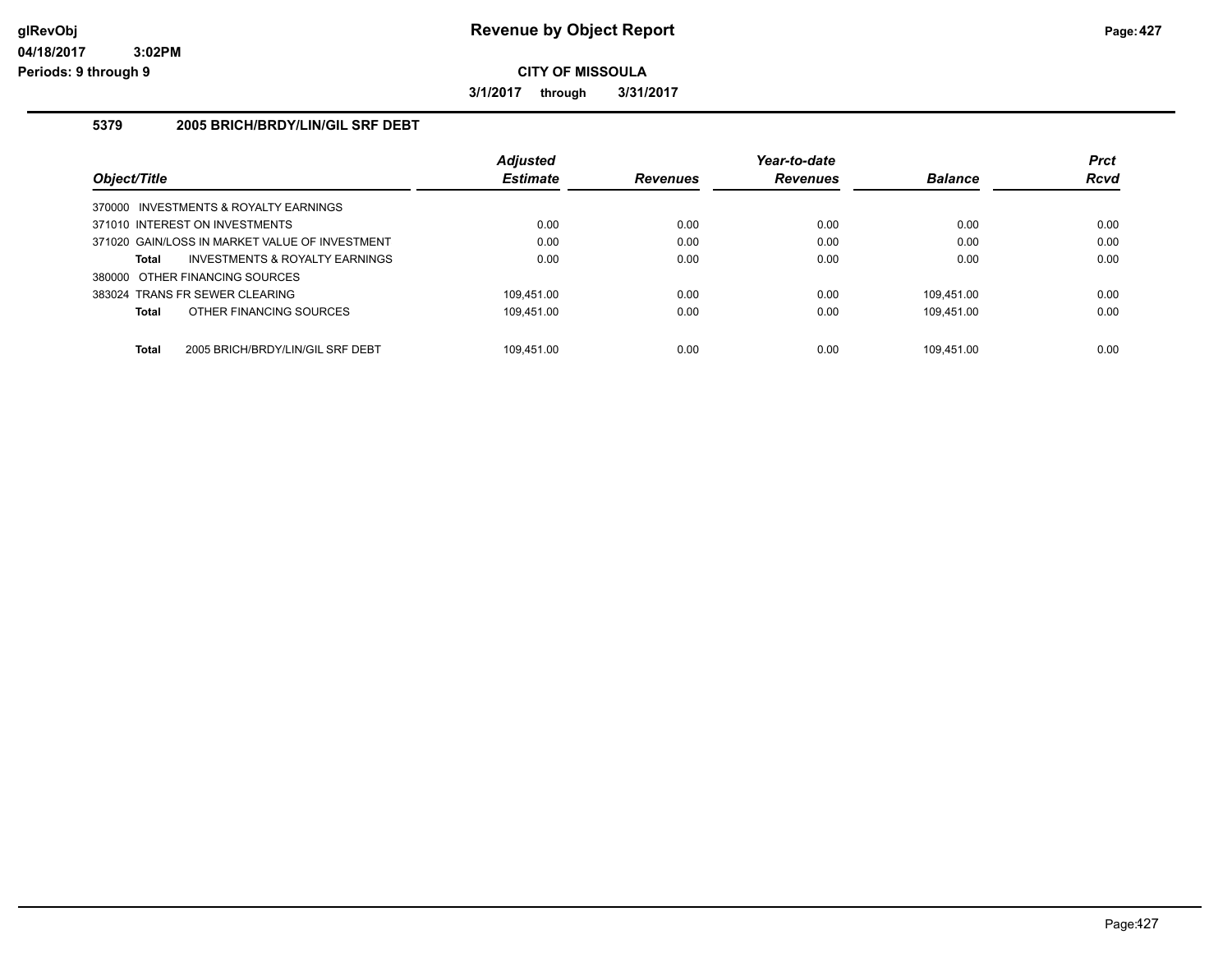**3/1/2017 through 3/31/2017**

## **5380 BRDWY/BIRCH/GILBERT/LINCOLNWOOD 5380 BRDWY/BIRCH/GILBERT/LINCOLNWOOD**

|                                                    | <b>Adjusted</b> |                 | Year-to-date    |                | <b>Prct</b> |
|----------------------------------------------------|-----------------|-----------------|-----------------|----------------|-------------|
| Object/Title                                       | <b>Estimate</b> | <b>Revenues</b> | <b>Revenues</b> | <b>Balance</b> | Rcvd        |
| 370000 INVESTMENTS & ROYALTY EARNINGS              |                 |                 |                 |                |             |
| 371010 INTEREST ON INVESTMENTS                     | 0.00            | 0.00            | 0.00            | 0.00           | 0.00        |
| 371020 GAIN/LOSS IN MARKET VALUE OF INVESTMENTS    | 0.00            | 0.00            | 0.00            | 0.00           | 0.00        |
| <b>INVESTMENTS &amp; ROYALTY EARNINGS</b><br>Total | 0.00            | 0.00            | 0.00            | 0.00           | 0.00        |
| 380000 OTHER FINANCING SOURCES                     |                 |                 |                 |                |             |
| 381002 SRF LOAN                                    | 0.00            | 0.00            | 0.00            | 0.00           | 0.00        |
| 383042 TRANSFERS FROM OTHER FUNDS                  | 0.00            | 0.00            | 0.00            | 0.00           | 0.00        |
| OTHER FINANCING SOURCES<br>Total                   | 0.00            | 0.00            | 0.00            | 0.00           | 0.00        |
|                                                    |                 |                 |                 |                |             |
| BRDWY/BIRCH/GILBERT/LINCOLNWOOD<br>Total           | 0.00            | 0.00            | 0.00            | 0.00           | 0.00        |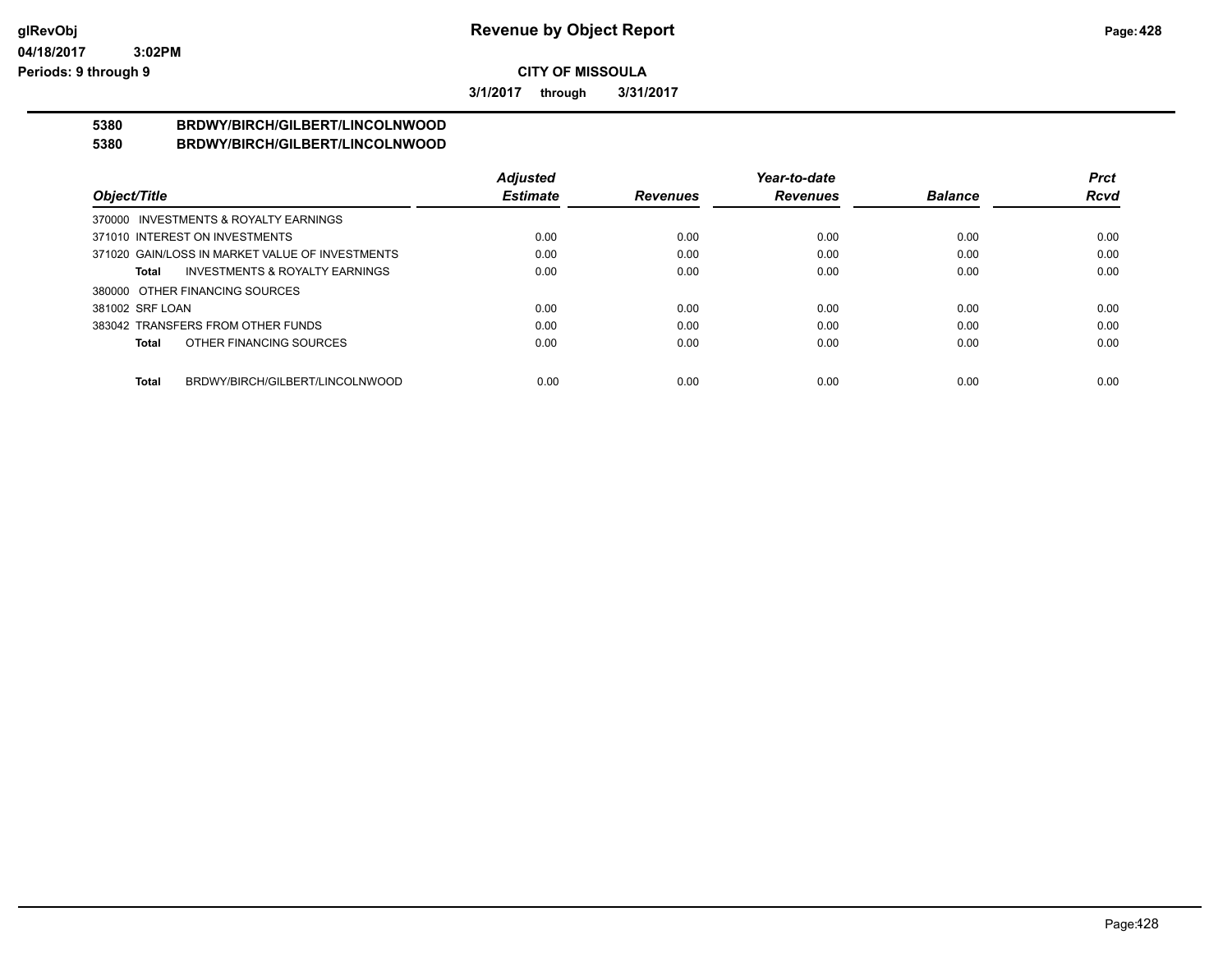**3/1/2017 through 3/31/2017**

#### **5380 BRDWY/BIRCH/GILBERT/LINCOLNWOOD**

|                                                 | <b>Adiusted</b> |                 | Year-to-date    |                | <b>Prct</b> |
|-------------------------------------------------|-----------------|-----------------|-----------------|----------------|-------------|
| Object/Title                                    | <b>Estimate</b> | <b>Revenues</b> | <b>Revenues</b> | <b>Balance</b> | Rcvd        |
| 370000 INVESTMENTS & ROYALTY EARNINGS           |                 |                 |                 |                |             |
| 371010 INTEREST ON INVESTMENTS                  | 0.00            | 0.00            | 0.00            | 0.00           | 0.00        |
| 371020 GAIN/LOSS IN MARKET VALUE OF INVESTMENT  | 0.00            | 0.00            | 0.00            | 0.00           | 0.00        |
| INVESTMENTS & ROYALTY EARNINGS<br>Total         | 0.00            | 0.00            | 0.00            | 0.00           | 0.00        |
| 380000 OTHER FINANCING SOURCES                  |                 |                 |                 |                |             |
| 381002 SRF LOAN                                 | 0.00            | 0.00            | 0.00            | 0.00           | 0.00        |
| 383042 TRANSFERS FROM OTHER FUNDS               | 0.00            | 0.00            | 0.00            | 0.00           | 0.00        |
| Total<br>OTHER FINANCING SOURCES                | 0.00            | 0.00            | 0.00            | 0.00           | 0.00        |
| BRDWY/BIRCH/GILBERT/LINCOLNWOOD<br><b>Total</b> | 0.00            | 0.00            | 0.00            | 0.00           | 0.00        |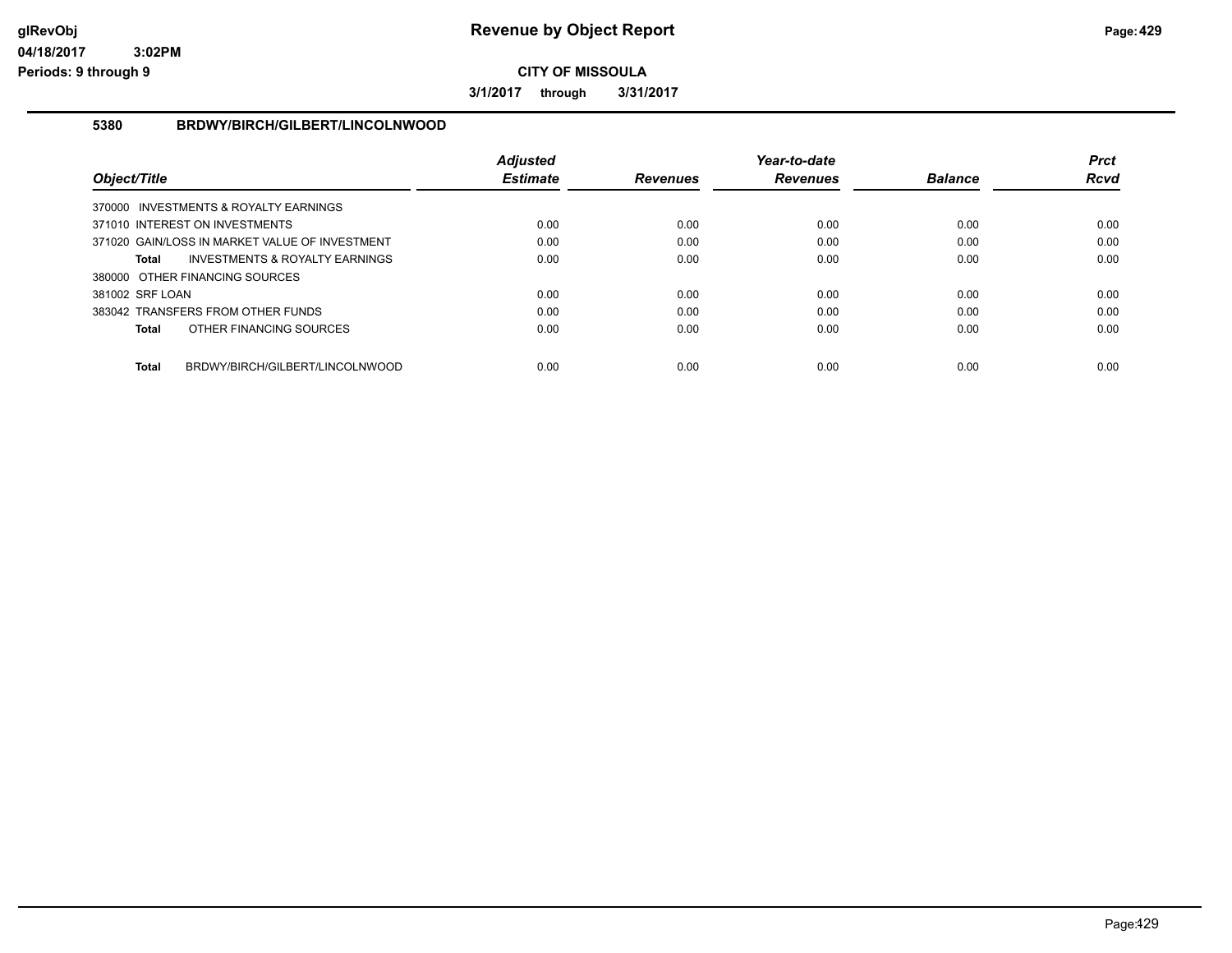**3/1/2017 through 3/31/2017**

## **5382 LINCOLNWOOD PH2 RESERVE FUND 5382 LINCOLNWOOD PH2 RESERVE FUND**

|                                                    | <b>Adjusted</b> |                 | Year-to-date    |                | <b>Prct</b> |
|----------------------------------------------------|-----------------|-----------------|-----------------|----------------|-------------|
| Object/Title                                       | <b>Estimate</b> | <b>Revenues</b> | <b>Revenues</b> | <b>Balance</b> | <b>Rcvd</b> |
| 370000 INVESTMENTS & ROYALTY EARNINGS              |                 |                 |                 |                |             |
| 371010 INTEREST ON INVESTMENTS                     | 0.00            | 0.00            | 0.00            | 0.00           | 0.00        |
| 371020 GAIN/LOSS IN MARKET VALUE OF INVESTMENTS    | 0.00            | 0.00            | 0.00            | 0.00           | 0.00        |
| <b>INVESTMENTS &amp; ROYALTY EARNINGS</b><br>Total | 0.00            | 0.00            | 0.00            | 0.00           | 0.00        |
| 380000 OTHER FINANCING SOURCES                     |                 |                 |                 |                |             |
| 381002 SRF LOAN                                    | 0.00            | 0.00            | 0.00            | 0.00           | 0.00        |
| 381030 SID BONDS PROCEEDS                          | 0.00            | 0.00            | 0.00            | 0.00           | 0.00        |
| 383024 TRANS FR SEWER CLEARING                     | 0.00            | 0.00            | 0.00            | 0.00           | 0.00        |
| 383042 TRANSFERS FROM OTHER FUNDS                  | 0.00            | 0.00            | 0.00            | 0.00           | 0.00        |
| OTHER FINANCING SOURCES<br>Total                   | 0.00            | 0.00            | 0.00            | 0.00           | 0.00        |
| LINCOLNWOOD PH2 RESERVE FUND<br><b>Total</b>       | 0.00            | 0.00            | 0.00            | 0.00           | 0.00        |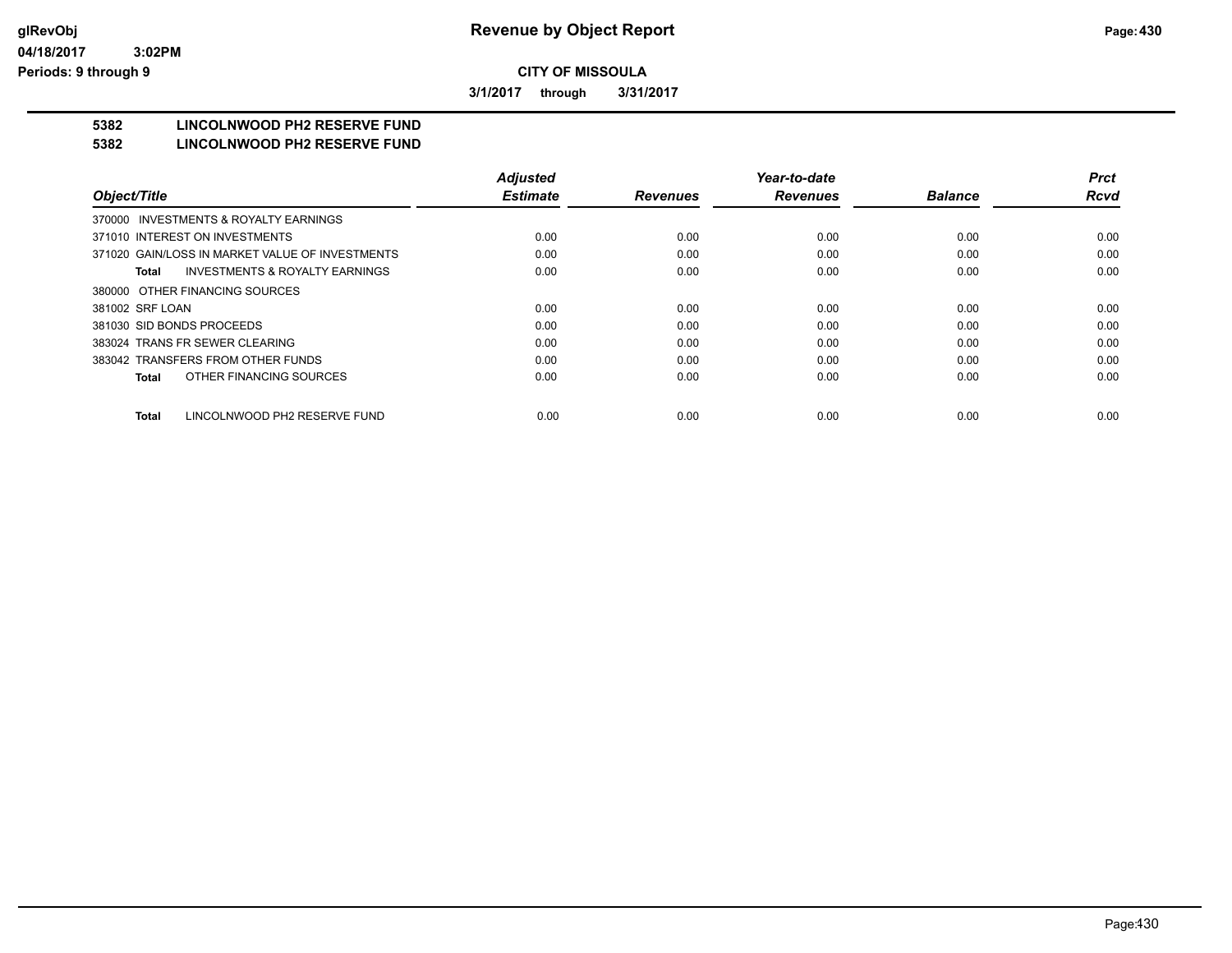**3/1/2017 through 3/31/2017**

#### **5382 LINCOLNWOOD PH2 RESERVE FUND**

| Object/Title                                        | <b>Adjusted</b><br><b>Estimate</b> | <b>Revenues</b> | Year-to-date<br><b>Revenues</b> | <b>Balance</b> | <b>Prct</b><br><b>Rcvd</b> |
|-----------------------------------------------------|------------------------------------|-----------------|---------------------------------|----------------|----------------------------|
|                                                     |                                    |                 |                                 |                |                            |
| <b>INVESTMENTS &amp; ROYALTY EARNINGS</b><br>370000 |                                    |                 |                                 |                |                            |
| 371010 INTEREST ON INVESTMENTS                      | 0.00                               | 0.00            | 0.00                            | 0.00           | 0.00                       |
| 371020 GAIN/LOSS IN MARKET VALUE OF INVESTMENT      | 0.00                               | 0.00            | 0.00                            | 0.00           | 0.00                       |
| INVESTMENTS & ROYALTY EARNINGS<br>Total             | 0.00                               | 0.00            | 0.00                            | 0.00           | 0.00                       |
| 380000 OTHER FINANCING SOURCES                      |                                    |                 |                                 |                |                            |
| 381002 SRF LOAN                                     | 0.00                               | 0.00            | 0.00                            | 0.00           | 0.00                       |
| 381030 SID BONDS PROCEEDS                           | 0.00                               | 0.00            | 0.00                            | 0.00           | 0.00                       |
| 383024 TRANS FR SEWER CLEARING                      | 0.00                               | 0.00            | 0.00                            | 0.00           | 0.00                       |
| 383042 TRANSFERS FROM OTHER FUNDS                   | 0.00                               | 0.00            | 0.00                            | 0.00           | 0.00                       |
| OTHER FINANCING SOURCES<br><b>Total</b>             | 0.00                               | 0.00            | 0.00                            | 0.00           | 0.00                       |
|                                                     |                                    |                 |                                 |                |                            |
| LINCOLNWOOD PH2 RESERVE FUND<br><b>Total</b>        | 0.00                               | 0.00            | 0.00                            | 0.00           | 0.00                       |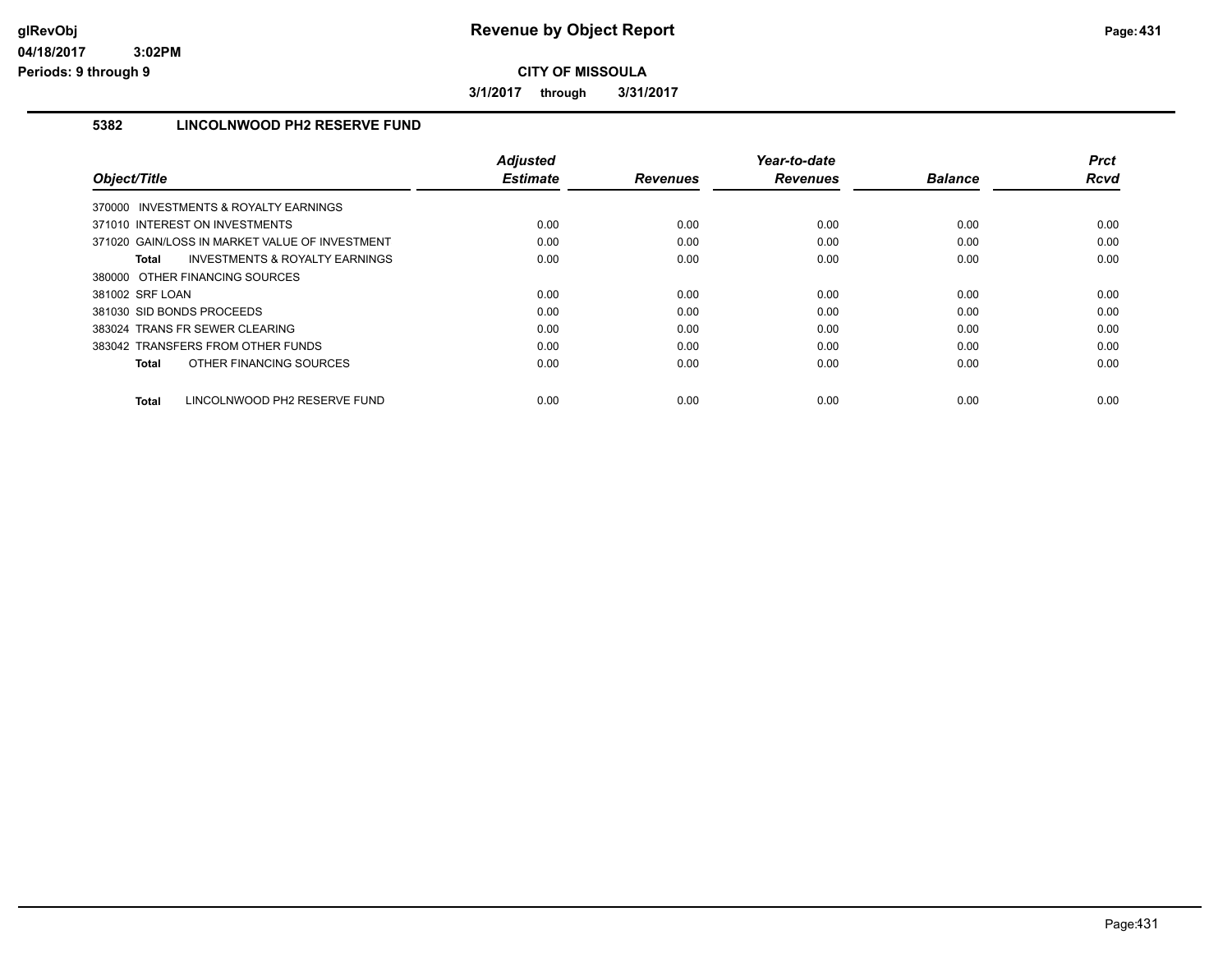**3/1/2017 through 3/31/2017**

## **5383 FY09 RATTLESNAKE SEWER DEBT SVS 5383 FY09 RATTLESNAKE SEWER DEBT SVS**

|                                                        | <b>Adjusted</b> |                 | Year-to-date    |                | <b>Prct</b> |
|--------------------------------------------------------|-----------------|-----------------|-----------------|----------------|-------------|
| Object/Title                                           | <b>Estimate</b> | <b>Revenues</b> | <b>Revenues</b> | <b>Balance</b> | <b>Rcvd</b> |
| 340000 CHARGES FOR SERVICES                            |                 |                 |                 |                |             |
| 343032 SEWER INSTALLATION CHARGES                      | 0.00            | 0.00            | 0.00            | 0.00           | 0.00        |
| <b>CHARGES FOR SERVICES</b><br>Total                   | 0.00            | 0.00            | 0.00            | 0.00           | 0.00        |
| INVESTMENTS & ROYALTY EARNINGS<br>370000               |                 |                 |                 |                |             |
| 371010 INTEREST ON INVESTMENTS                         | 0.00            | 0.00            | 0.00            | 0.00           | 0.00        |
| 371020 GAIN/LOSS IN MARKET VALUE OF INVESTMENTS        | 0.00            | 0.00            | 0.00            | 0.00           | 0.00        |
| <b>INVESTMENTS &amp; ROYALTY EARNINGS</b><br>Total     | 0.00            | 0.00            | 0.00            | 0.00           | 0.00        |
| OTHER FINANCING SOURCES<br>380000                      |                 |                 |                 |                |             |
| 381002 SRF LOAN                                        | 0.00            | 0.00            | 0.00            | 0.00           | 0.00        |
| 381020 REVENUE BONDS                                   | 0.00            | 0.00            | 0.00            | 0.00           | 0.00        |
| 383024 TRANS FR SEWER CLEARING                         | 30,350.00       | 0.00            | 0.00            | 30,350.00      | 0.00        |
| 383042 TRANSFERS FROM OTHER FUNDS                      | 0.00            | 0.00            | 0.00            | 0.00           | 0.00        |
| OTHER FINANCING SOURCES<br>Total                       | 30,350.00       | 0.00            | 0.00            | 30,350.00      | 0.00        |
| <b>FY09 RATTLESNAKE SEWER DEBT SVS</b><br><b>Total</b> | 30,350.00       | 0.00            | 0.00            | 30,350.00      | 0.00        |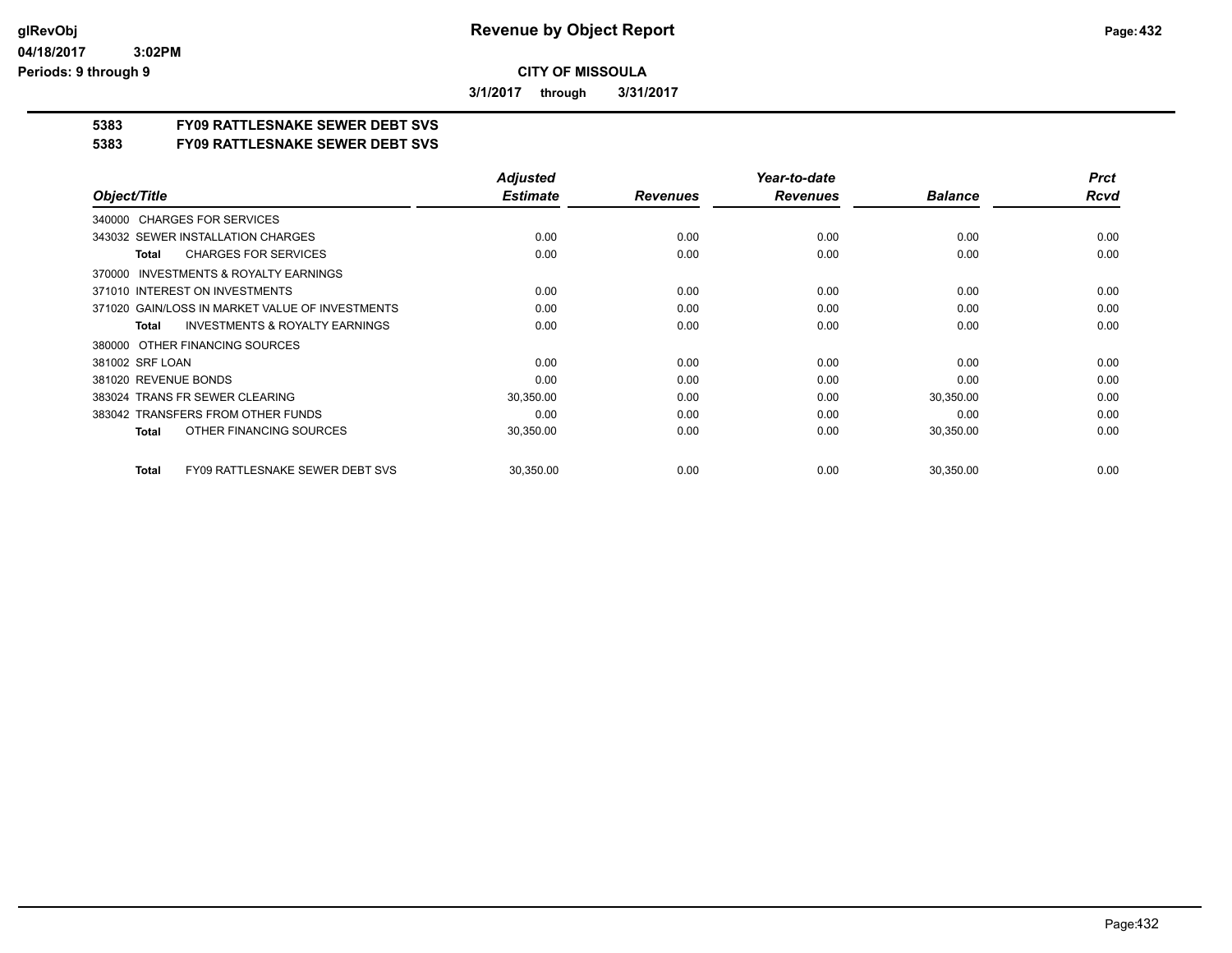**3/1/2017 through 3/31/2017**

## **5383 FY09 RATTLESNAKE SEWER DEBT SVS**

| Object/Title                                              | <b>Adjusted</b><br><b>Estimate</b> | <b>Revenues</b> | Year-to-date<br><b>Revenues</b> | <b>Balance</b> | <b>Prct</b><br><b>Rcvd</b> |
|-----------------------------------------------------------|------------------------------------|-----------------|---------------------------------|----------------|----------------------------|
| 340000 CHARGES FOR SERVICES                               |                                    |                 |                                 |                |                            |
| 343032 SEWER INSTALLATION CHARGES                         | 0.00                               | 0.00            | 0.00                            | 0.00           | 0.00                       |
| <b>CHARGES FOR SERVICES</b><br>Total                      | 0.00                               | 0.00            | 0.00                            | 0.00           | 0.00                       |
| <b>INVESTMENTS &amp; ROYALTY EARNINGS</b><br>370000       |                                    |                 |                                 |                |                            |
| 371010 INTEREST ON INVESTMENTS                            | 0.00                               | 0.00            | 0.00                            | 0.00           | 0.00                       |
| 371020 GAIN/LOSS IN MARKET VALUE OF INVESTMENT            | 0.00                               | 0.00            | 0.00                            | 0.00           | 0.00                       |
| <b>INVESTMENTS &amp; ROYALTY EARNINGS</b><br><b>Total</b> | 0.00                               | 0.00            | 0.00                            | 0.00           | 0.00                       |
| 380000 OTHER FINANCING SOURCES                            |                                    |                 |                                 |                |                            |
| 381002 SRF LOAN                                           | 0.00                               | 0.00            | 0.00                            | 0.00           | 0.00                       |
| 381020 REVENUE BONDS                                      | 0.00                               | 0.00            | 0.00                            | 0.00           | 0.00                       |
| 383024 TRANS FR SEWER CLEARING                            | 30,350.00                          | 0.00            | 0.00                            | 30,350.00      | 0.00                       |
| 383042 TRANSFERS FROM OTHER FUNDS                         | 0.00                               | 0.00            | 0.00                            | 0.00           | 0.00                       |
| OTHER FINANCING SOURCES<br><b>Total</b>                   | 30,350.00                          | 0.00            | 0.00                            | 30,350.00      | 0.00                       |
| <b>FY09 RATTLESNAKE SEWER DEBT SVS</b><br><b>Total</b>    | 30,350.00                          | 0.00            | 0.00                            | 30,350.00      | 0.00                       |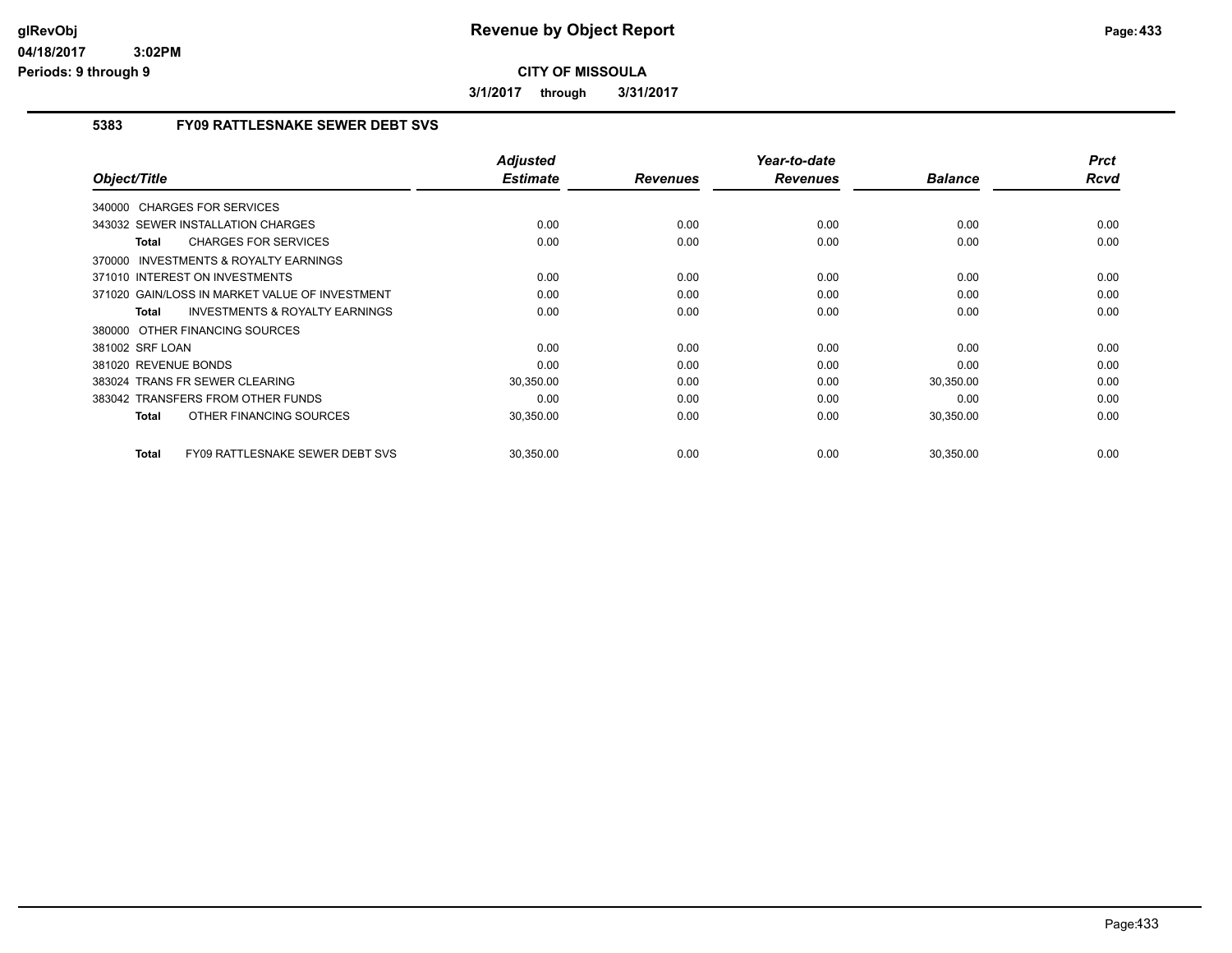**3/1/2017 through 3/31/2017**

**5384 09 LOLO BOND RESERVE**

**5384 09 LOLO BOND RESERVE**

|                                                 | <b>Adjusted</b> |                 | Year-to-date    |                | <b>Prct</b> |
|-------------------------------------------------|-----------------|-----------------|-----------------|----------------|-------------|
| Object/Title                                    | <b>Estimate</b> | <b>Revenues</b> | <b>Revenues</b> | <b>Balance</b> | <b>Rcvd</b> |
| 370000 INVESTMENTS & ROYALTY EARNINGS           |                 |                 |                 |                |             |
| 371010 INTEREST ON INVESTMENTS                  | 0.00            | 0.00            | 0.00            | 0.00           | 0.00        |
| 371020 GAIN/LOSS IN MARKET VALUE OF INVESTMENTS | 0.00            | 0.00            | 0.00            | 0.00           | 0.00        |
| INVESTMENTS & ROYALTY EARNINGS<br>Total         | 0.00            | 0.00            | 0.00            | 0.00           | 0.00        |
| 380000 OTHER FINANCING SOURCES                  |                 |                 |                 |                |             |
| 381002 SRF LOAN                                 | 0.00            | 0.00            | 0.00            | 0.00           | 0.00        |
| 383024 TRANS FR SEWER CLEARING                  | 0.00            | 0.00            | 0.00            | 0.00           | 0.00        |
| OTHER FINANCING SOURCES<br>Total                | 0.00            | 0.00            | 0.00            | 0.00           | 0.00        |
| 09 LOLO BOND RESERVE<br><b>Total</b>            | 0.00            | 0.00            | 0.00            | 0.00           | 0.00        |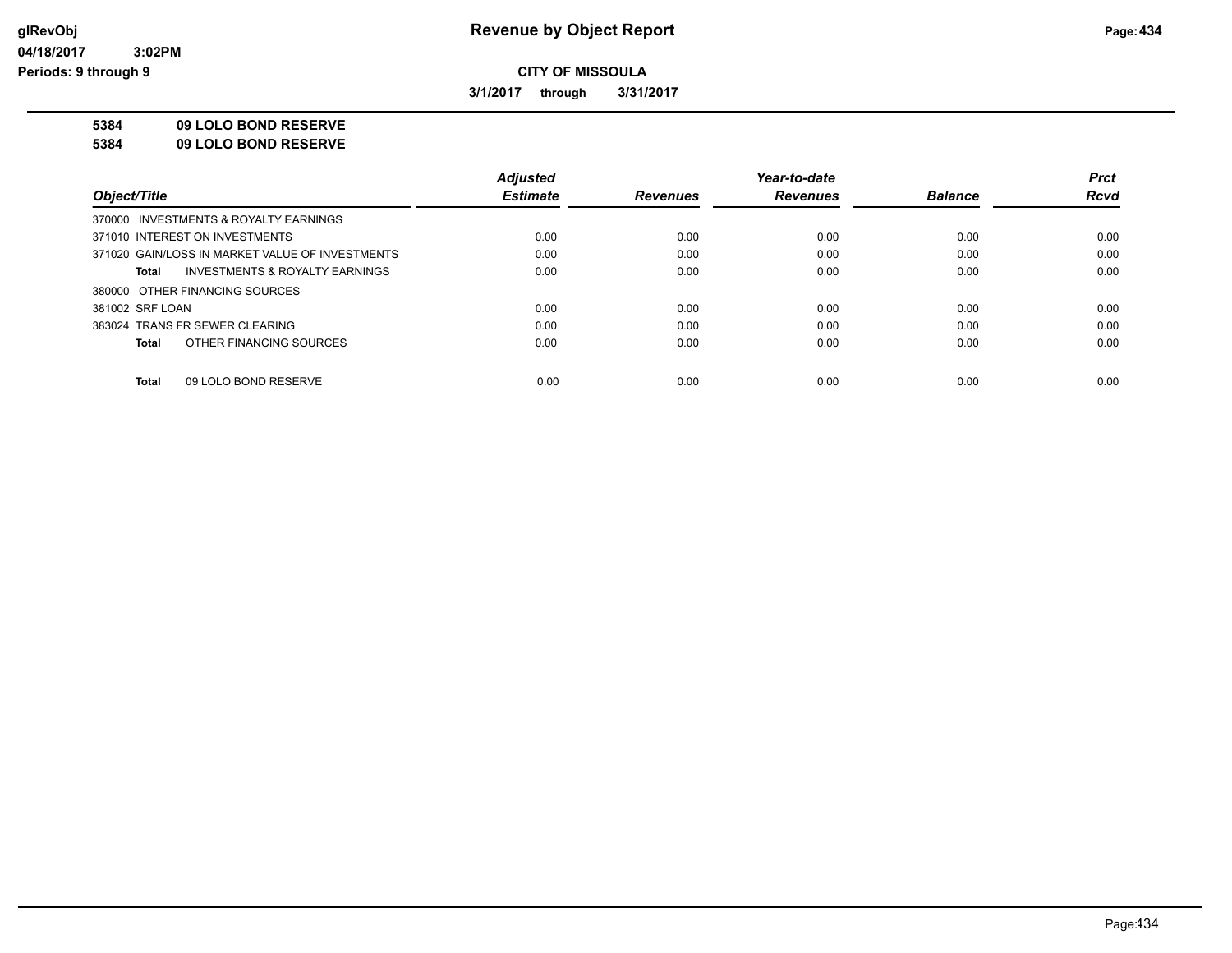**3/1/2017 through 3/31/2017**

## **5384 09 LOLO BOND RESERVE**

|                                                | <b>Adjusted</b> |                 | Year-to-date    |                | <b>Prct</b> |
|------------------------------------------------|-----------------|-----------------|-----------------|----------------|-------------|
| Object/Title                                   | <b>Estimate</b> | <b>Revenues</b> | <b>Revenues</b> | <b>Balance</b> | <b>Rcvd</b> |
| 370000 INVESTMENTS & ROYALTY EARNINGS          |                 |                 |                 |                |             |
| 371010 INTEREST ON INVESTMENTS                 | 0.00            | 0.00            | 0.00            | 0.00           | 0.00        |
| 371020 GAIN/LOSS IN MARKET VALUE OF INVESTMENT | 0.00            | 0.00            | 0.00            | 0.00           | 0.00        |
| INVESTMENTS & ROYALTY EARNINGS<br>Total        | 0.00            | 0.00            | 0.00            | 0.00           | 0.00        |
| 380000 OTHER FINANCING SOURCES                 |                 |                 |                 |                |             |
| 381002 SRF LOAN                                | 0.00            | 0.00            | 0.00            | 0.00           | 0.00        |
| 383024 TRANS FR SEWER CLEARING                 | 0.00            | 0.00            | 0.00            | 0.00           | 0.00        |
| OTHER FINANCING SOURCES<br><b>Total</b>        | 0.00            | 0.00            | 0.00            | 0.00           | 0.00        |
|                                                |                 |                 |                 |                |             |
| 09 LOLO BOND RESERVE<br>Total                  | 0.00            | 0.00            | 0.00            | 0.00           | 0.00        |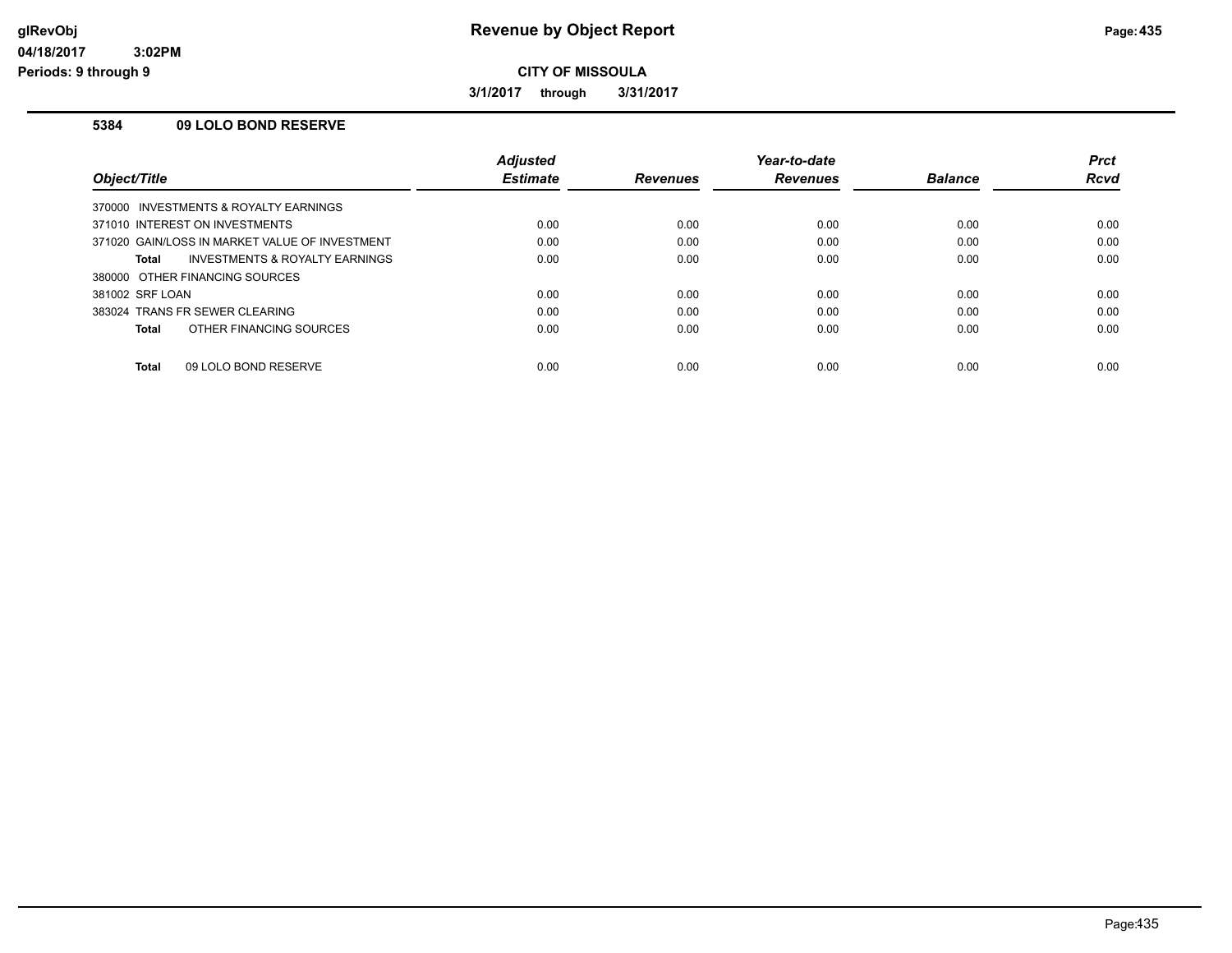**3/1/2017 through 3/31/2017**

#### **5385 HEADWORKS 2010 BOND RESERVE 5385 HEADWORKS 2010 BOND RESERVE**

|                 |                                    | <b>Adjusted</b> |                 | Year-to-date    |                | Prct        |
|-----------------|------------------------------------|-----------------|-----------------|-----------------|----------------|-------------|
| Object/Title    |                                    | <b>Estimate</b> | <b>Revenues</b> | <b>Revenues</b> | <b>Balance</b> | <b>Rcvd</b> |
|                 | 380000 OTHER FINANCING SOURCES     |                 |                 |                 |                |             |
| 381002 SRF LOAN |                                    | 0.00            | 0.00            | 0.00            | 0.00           | 0.00        |
| <b>Total</b>    | OTHER FINANCING SOURCES            | 0.00            | 0.00            | 0.00            | 0.00           | 0.00        |
| <b>Total</b>    | <b>HEADWORKS 2010 BOND RESERVE</b> | 0.00            | 0.00            | 0.00            | 0.00           | 0.00        |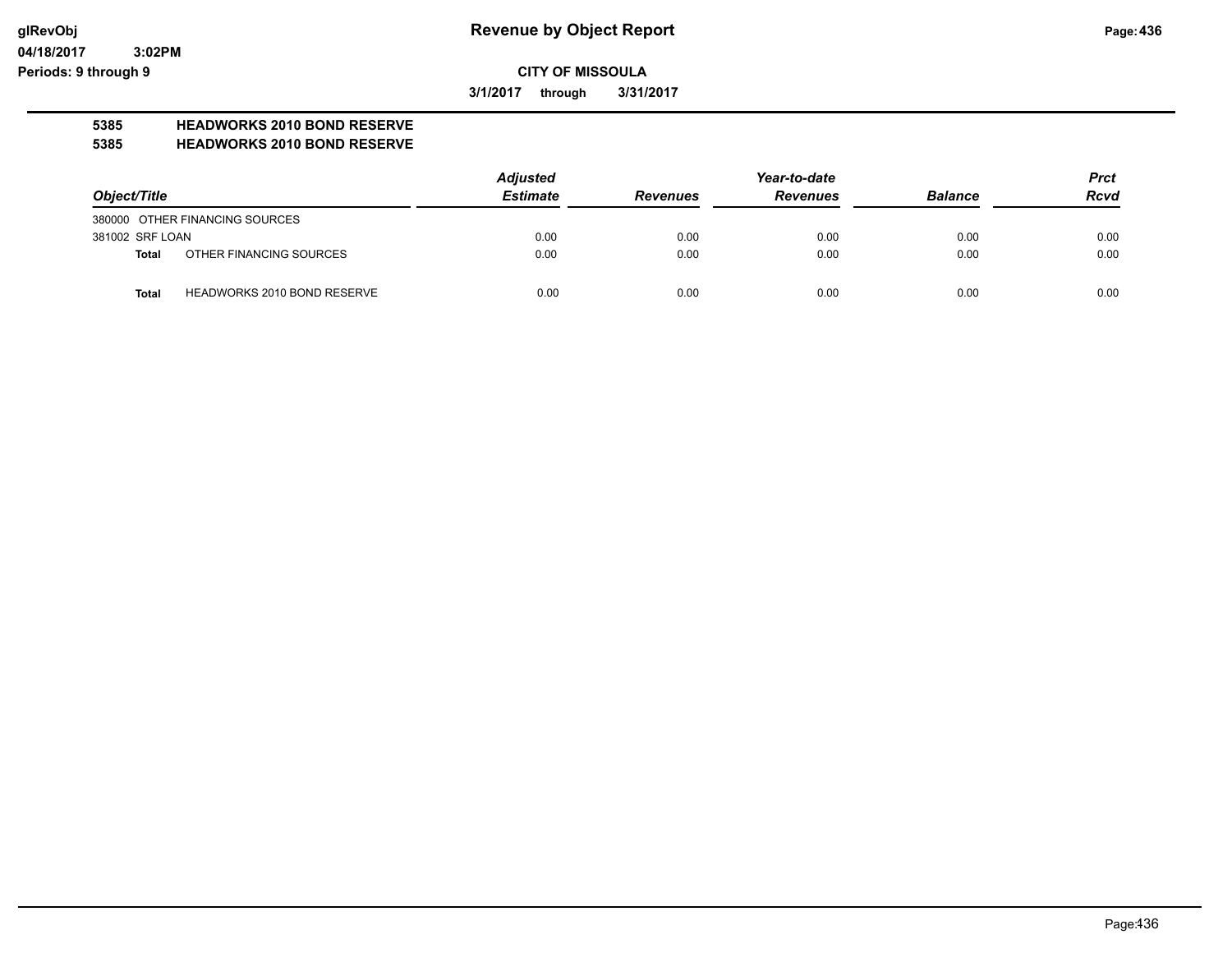**3/1/2017 through 3/31/2017**

#### **5385 HEADWORKS 2010 BOND RESERVE**

|                 |                                    | <b>Adjusted</b> |                 | Year-to-date    |                | <b>Prct</b> |
|-----------------|------------------------------------|-----------------|-----------------|-----------------|----------------|-------------|
| Object/Title    |                                    | <b>Estimate</b> | <b>Revenues</b> | <b>Revenues</b> | <b>Balance</b> | <b>Rcvd</b> |
|                 | 380000 OTHER FINANCING SOURCES     |                 |                 |                 |                |             |
| 381002 SRF LOAN |                                    | 0.00            | 0.00            | 0.00            | 0.00           | 0.00        |
| <b>Total</b>    | OTHER FINANCING SOURCES            | 0.00            | 0.00            | 0.00            | 0.00           | 0.00        |
| Total           | <b>HEADWORKS 2010 BOND RESERVE</b> | 0.00            | 0.00            | 0.00            | 0.00           | 0.00        |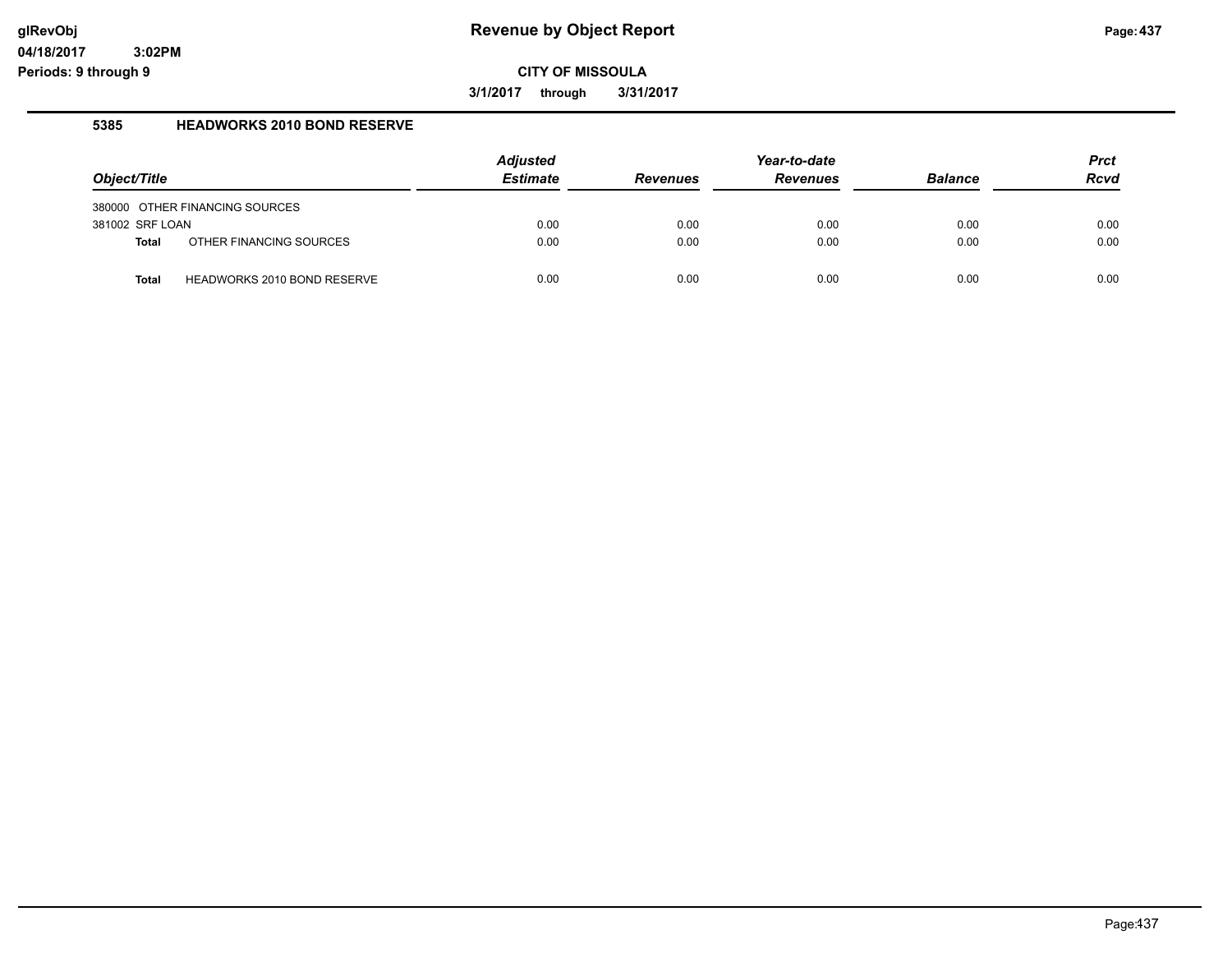**3/1/2017 through 3/31/2017**

**5386 FY10 HEADWORKS DEBT SERVICE 5386 FY10 HEADWORKS DEBT SERVICE**

|                                      | <b>Adjusted</b> |                 | Year-to-date    |                | <b>Prct</b> |
|--------------------------------------|-----------------|-----------------|-----------------|----------------|-------------|
| Object/Title                         | <b>Estimate</b> | <b>Revenues</b> | <b>Revenues</b> | <b>Balance</b> | <b>Rcvd</b> |
| 330000 INTERGOVERNMENTAL REVENUES    |                 |                 |                 |                |             |
| 331990 IRS REIMB/DEBT SVS INTEREST   | 251.145.00      | 0.00            | 116.907.84      | 134.237.16     | 46.55       |
| INTERGOVERNMENTAL REVENUES<br>Total  | 251,145.00      | 0.00            | 116.907.84      | 134.237.16     | 46.55       |
| 380000 OTHER FINANCING SOURCES       |                 |                 |                 |                |             |
| 383024 TRANS FR SEWER CLEARING       | 446.954.00      | 0.00            | 0.00            | 446.954.00     | 0.00        |
| OTHER FINANCING SOURCES<br>Total     | 446,954.00      | 0.00            | 0.00            | 446.954.00     | 0.00        |
|                                      |                 |                 |                 |                |             |
| FY10 HEADWORKS DEBT SERVICE<br>Total | 698.099.00      | 0.00            | 116.907.84      | 581.191.16     | 16.75       |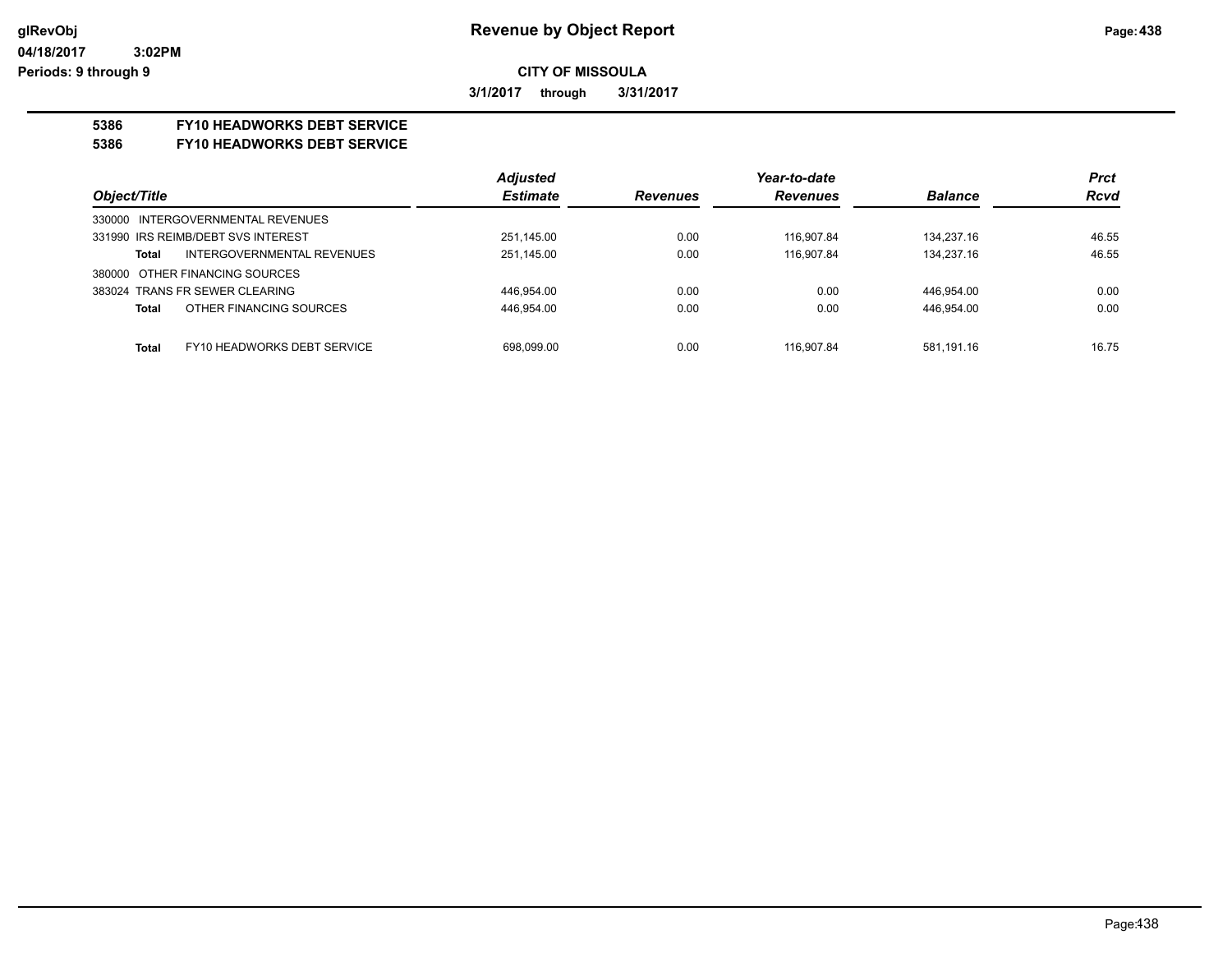**3/1/2017 through 3/31/2017**

#### **5386 FY10 HEADWORKS DEBT SERVICE**

|                                |                                    | <b>Adjusted</b> |                 | Year-to-date    |                | <b>Prct</b> |
|--------------------------------|------------------------------------|-----------------|-----------------|-----------------|----------------|-------------|
| Object/Title                   |                                    | <b>Estimate</b> | <b>Revenues</b> | <b>Revenues</b> | <b>Balance</b> | <b>Rcvd</b> |
|                                | 330000 INTERGOVERNMENTAL REVENUES  |                 |                 |                 |                |             |
|                                | 331990 IRS REIMB/DEBT SVS INTEREST | 251.145.00      | 0.00            | 116.907.84      | 134.237.16     | 46.55       |
| Total                          | INTERGOVERNMENTAL REVENUES         | 251.145.00      | 0.00            | 116.907.84      | 134.237.16     | 46.55       |
| 380000 OTHER FINANCING SOURCES |                                    |                 |                 |                 |                |             |
| 383024 TRANS FR SEWER CLEARING |                                    | 446.954.00      | 0.00            | 0.00            | 446.954.00     | 0.00        |
| Total                          | OTHER FINANCING SOURCES            | 446,954.00      | 0.00            | 0.00            | 446,954.00     | 0.00        |
| <b>Total</b>                   | FY10 HEADWORKS DEBT SERVICE        | 698.099.00      | 0.00            | 116.907.84      | 581.191.16     | 16.75       |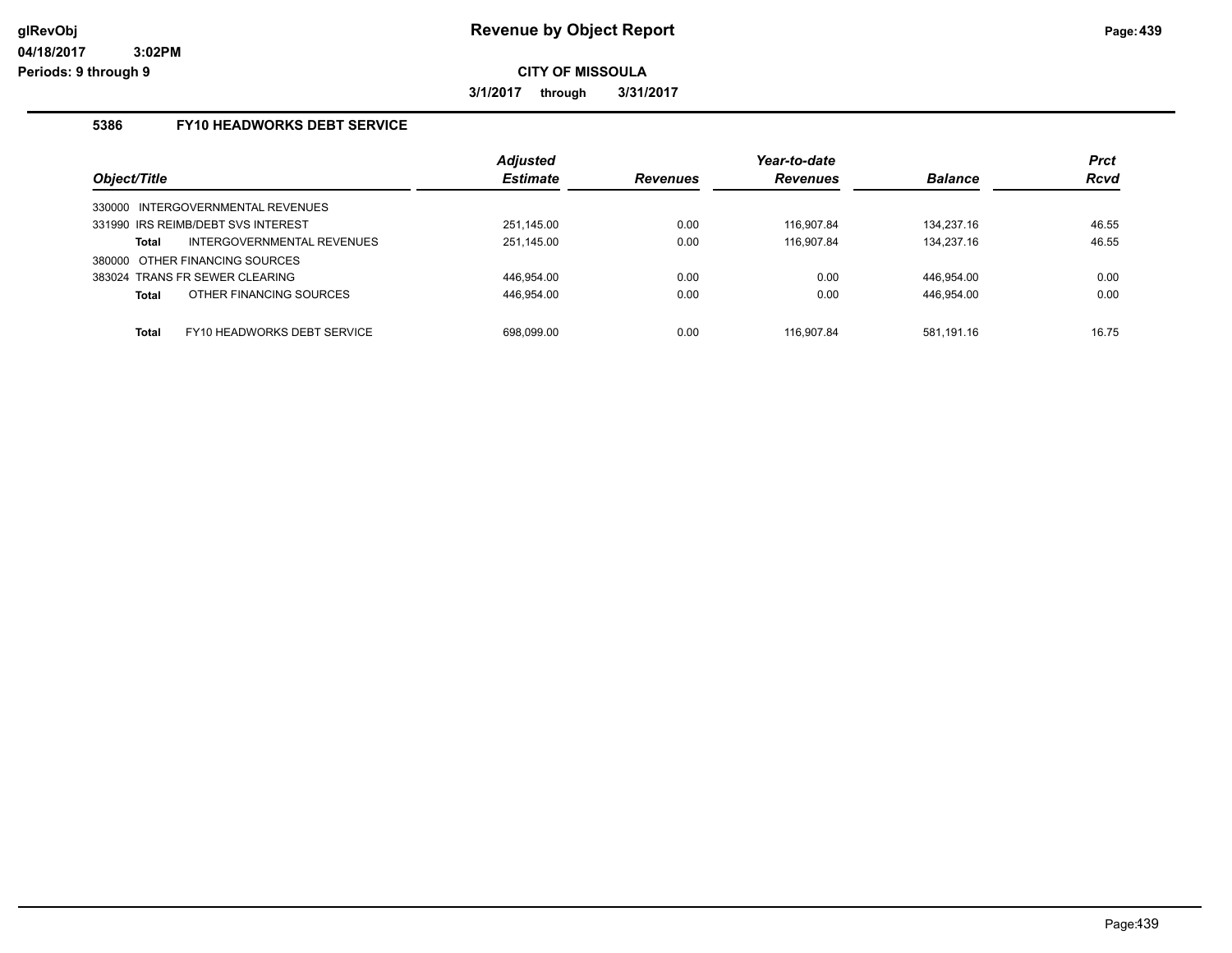**3/1/2017 through 3/31/2017**

## **5387 FY11 SEWER \$1.29M BOND DEBT SERVICE 5387 FY11 SEWER \$1.29M BOND DEBT SERVICE**

|                                                      | <b>Adjusted</b> |                 | Year-to-date    |                | <b>Prct</b> |
|------------------------------------------------------|-----------------|-----------------|-----------------|----------------|-------------|
| Object/Title                                         | <b>Estimate</b> | <b>Revenues</b> | <b>Revenues</b> | <b>Balance</b> | <b>Rcvd</b> |
| 370000 INVESTMENTS & ROYALTY EARNINGS                |                 |                 |                 |                |             |
| 371010 INTEREST ON INVESTMENTS                       | 0.00            | 0.00            | 0.00            | 0.00           | 0.00        |
| 371020 GAIN/LOSS IN MARKET VALUE OF INVESTMENTS      | 0.00            | 0.00            | 0.00            | 0.00           | 0.00        |
| INVESTMENTS & ROYALTY EARNINGS<br>Total              | 0.00            | 0.00            | 0.00            | 0.00           | 0.00        |
| 380000 OTHER FINANCING SOURCES                       |                 |                 |                 |                |             |
| 383024 TRANS FR SEWER CLEARING                       | 100.380.00      | 0.00            | 0.00            | 100.380.00     | 0.00        |
| OTHER FINANCING SOURCES<br>Total                     | 100,380.00      | 0.00            | 0.00            | 100.380.00     | 0.00        |
|                                                      |                 |                 |                 |                |             |
| <b>Total</b><br>FY11 SEWER \$1.29M BOND DEBT SERVICE | 100.380.00      | 0.00            | 0.00            | 100.380.00     | 0.00        |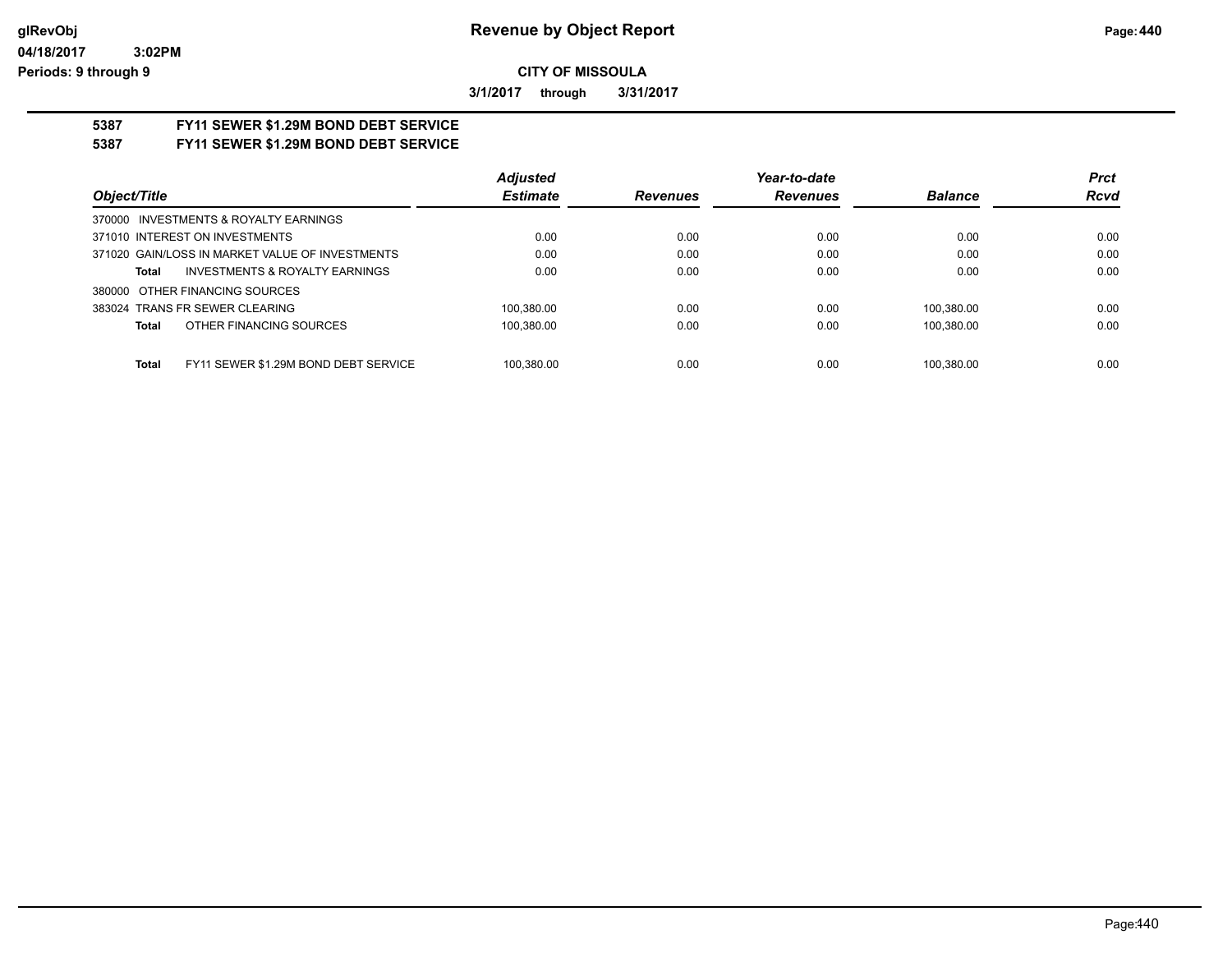**3/1/2017 through 3/31/2017**

## **5387 FY11 SEWER \$1.29M BOND DEBT SERVICE**

|              |                                                | <b>Adjusted</b> |                 | Year-to-date    |                | <b>Prct</b> |
|--------------|------------------------------------------------|-----------------|-----------------|-----------------|----------------|-------------|
| Object/Title |                                                | <b>Estimate</b> | <b>Revenues</b> | <b>Revenues</b> | <b>Balance</b> | <b>Rcvd</b> |
| 370000       | INVESTMENTS & ROYALTY EARNINGS                 |                 |                 |                 |                |             |
|              | 371010 INTEREST ON INVESTMENTS                 | 0.00            | 0.00            | 0.00            | 0.00           | 0.00        |
|              | 371020 GAIN/LOSS IN MARKET VALUE OF INVESTMENT | 0.00            | 0.00            | 0.00            | 0.00           | 0.00        |
| Total        | INVESTMENTS & ROYALTY EARNINGS                 | 0.00            | 0.00            | 0.00            | 0.00           | 0.00        |
|              | 380000 OTHER FINANCING SOURCES                 |                 |                 |                 |                |             |
|              | 383024 TRANS FR SEWER CLEARING                 | 100.380.00      | 0.00            | 0.00            | 100.380.00     | 0.00        |
| Total        | OTHER FINANCING SOURCES                        | 100.380.00      | 0.00            | 0.00            | 100.380.00     | 0.00        |
| <b>Total</b> | FY11 SEWER \$1.29M BOND DEBT SERVICE           | 100.380.00      | 0.00            | 0.00            | 100.380.00     | 0.00        |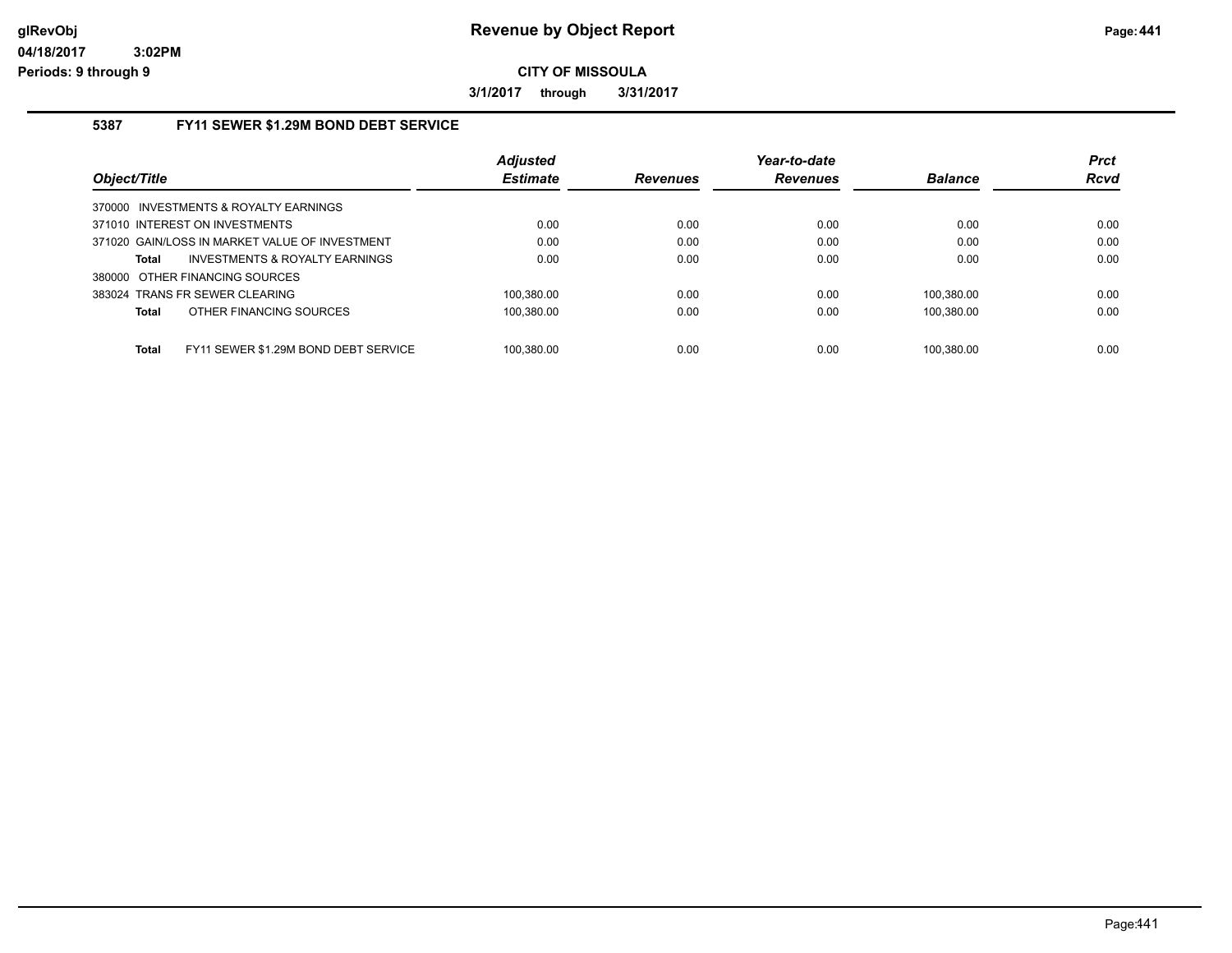**3/1/2017 through 3/31/2017**

## **5388 FY11 \$1.29M SEWER BOND RESERVE 5388 FY11 \$1.29M SEWER BOND RESERVE**

|                                                 | <b>Adjusted</b> |                 | Year-to-date    |                | <b>Prct</b> |
|-------------------------------------------------|-----------------|-----------------|-----------------|----------------|-------------|
| Object/Title                                    | <b>Estimate</b> | <b>Revenues</b> | <b>Revenues</b> | <b>Balance</b> | <b>Rcvd</b> |
| INVESTMENTS & ROYALTY EARNINGS<br>370000        |                 |                 |                 |                |             |
| 371010 INTEREST ON INVESTMENTS                  | 0.00            | 0.00            | 0.00            | 0.00           | 0.00        |
| INVESTMENTS & ROYALTY EARNINGS<br>Total         | 0.00            | 0.00            | 0.00            | 0.00           | 0.00        |
| 380000 OTHER FINANCING SOURCES                  |                 |                 |                 |                |             |
| 381002 SRF LOAN                                 | 0.00            | 0.00            | 0.00            | 0.00           | 0.00        |
| 383024 TRANS FR SEWER CLEARING                  | 0.00            | 0.00            | 0.00            | 0.00           | 0.00        |
| 383042 TRANSFERS FROM OTHER FUNDS               | 0.00            | 0.00            | 0.00            | 0.00           | 0.00        |
| OTHER FINANCING SOURCES<br>Total                | 0.00            | 0.00            | 0.00            | 0.00           | 0.00        |
|                                                 |                 |                 |                 |                |             |
| FY11 \$1.29M SEWER BOND RESERVE<br><b>Total</b> | 0.00            | 0.00            | 0.00            | 0.00           | 0.00        |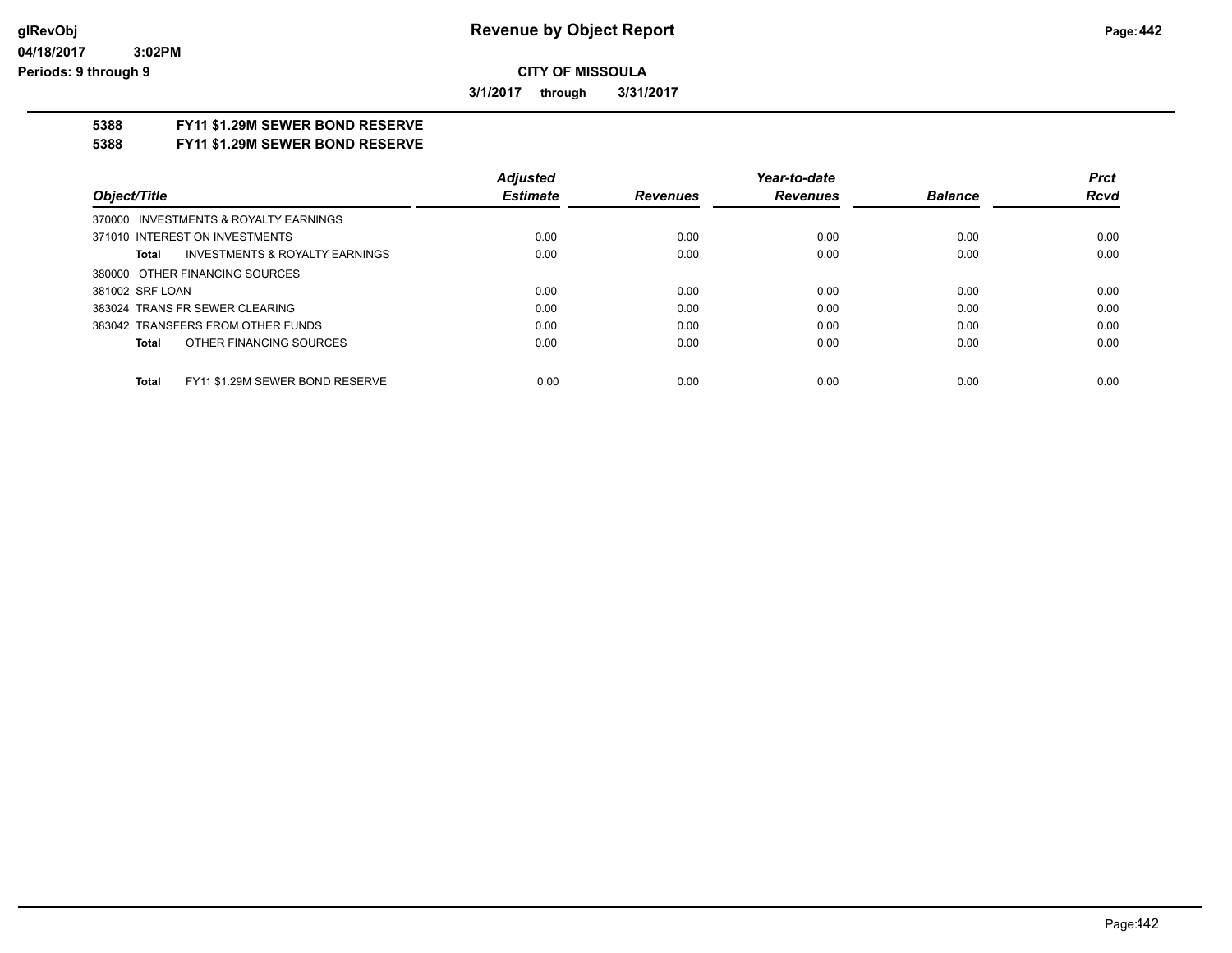**3/1/2017 through 3/31/2017**

### **5388 FY11 \$1.29M SEWER BOND RESERVE**

|                                                    | <b>Adiusted</b> |                 | Year-to-date    |                | <b>Prct</b> |
|----------------------------------------------------|-----------------|-----------------|-----------------|----------------|-------------|
| Object/Title                                       | <b>Estimate</b> | <b>Revenues</b> | <b>Revenues</b> | <b>Balance</b> | <b>Rcvd</b> |
| 370000 INVESTMENTS & ROYALTY EARNINGS              |                 |                 |                 |                |             |
| 371010 INTEREST ON INVESTMENTS                     | 0.00            | 0.00            | 0.00            | 0.00           | 0.00        |
| <b>INVESTMENTS &amp; ROYALTY EARNINGS</b><br>Total | 0.00            | 0.00            | 0.00            | 0.00           | 0.00        |
| 380000 OTHER FINANCING SOURCES                     |                 |                 |                 |                |             |
| 381002 SRF LOAN                                    | 0.00            | 0.00            | 0.00            | 0.00           | 0.00        |
| 383024 TRANS FR SEWER CLEARING                     | 0.00            | 0.00            | 0.00            | 0.00           | 0.00        |
| 383042 TRANSFERS FROM OTHER FUNDS                  | 0.00            | 0.00            | 0.00            | 0.00           | 0.00        |
| OTHER FINANCING SOURCES<br>Total                   | 0.00            | 0.00            | 0.00            | 0.00           | 0.00        |
| FY11 \$1.29M SEWER BOND RESERVE<br>Total           | 0.00            | 0.00            | 0.00            | 0.00           | 0.00        |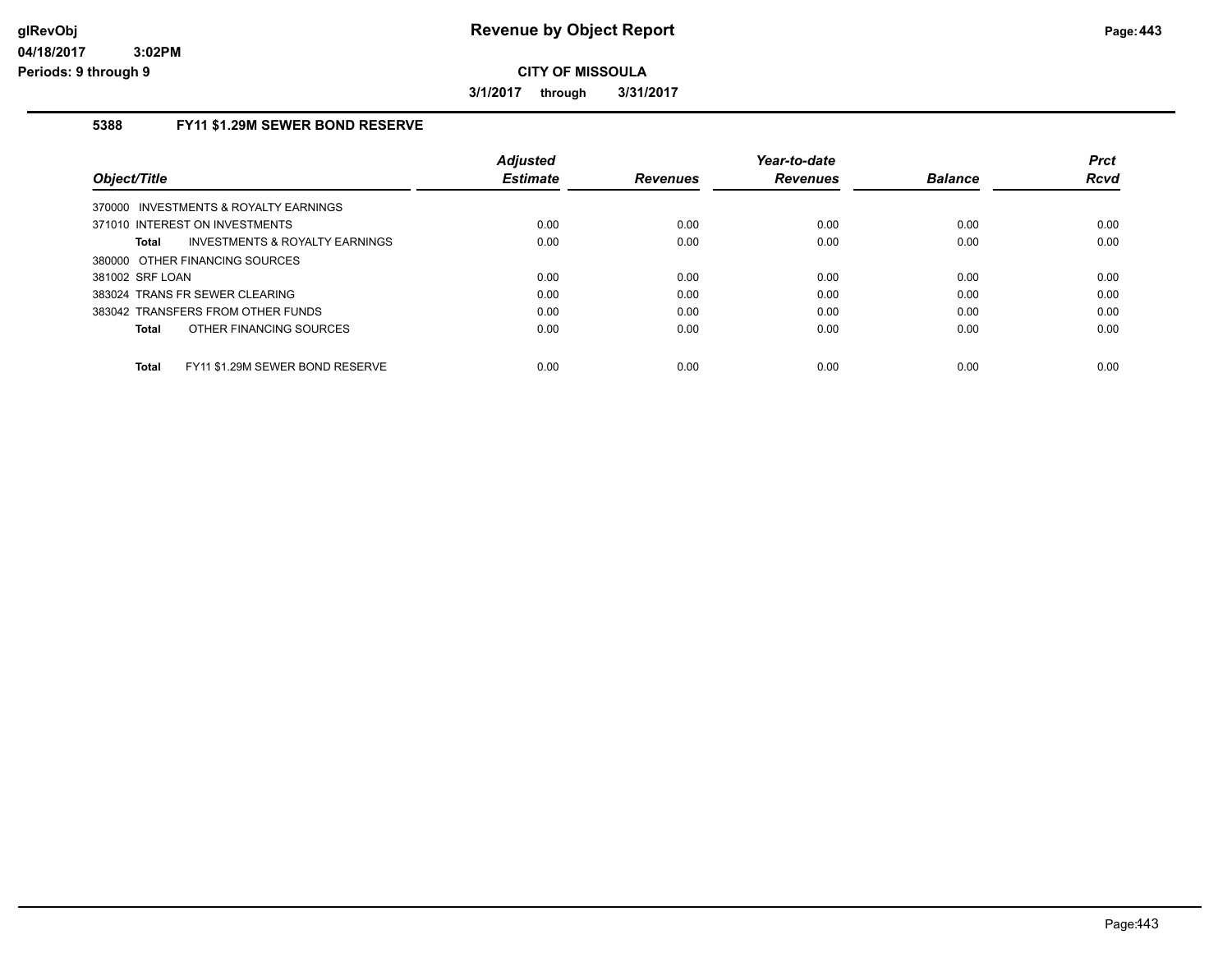**3/1/2017 through 3/31/2017**

#### **5389 FY15 SEWER REVENUE BOND DEBT SERVICE 5389 FY15 SEWER REVENUE BOND DEBT SERVICE**

|                                                     | Adjusted        |                 | Year-to-date    |                | <b>Prct</b> |
|-----------------------------------------------------|-----------------|-----------------|-----------------|----------------|-------------|
| Object/Title                                        | <b>Estimate</b> | <b>Revenues</b> | <b>Revenues</b> | <b>Balance</b> | Rcvd        |
| INVESTMENTS & ROYALTY EARNINGS<br>370000            |                 |                 |                 |                |             |
| 371010 INTEREST ON INVESTMENTS                      | 0.00            | 0.00            | 0.00            | 0.00           | 0.00        |
| 371020 GAIN/LOSS IN MARKET VALUE OF INVESTMENTS     | 0.00            | 0.00            | 0.00            | 0.00           | 0.00        |
| INVESTMENTS & ROYALTY EARNINGS<br>Total             | 0.00            | 0.00            | 0.00            | 0.00           | 0.00        |
| 380000 OTHER FINANCING SOURCES                      |                 |                 |                 |                |             |
| 381010 BOND PROCEEDS                                | 0.00            | 0.00            | 0.00            | 0.00           | 0.00        |
| 383024 TRANS FR SEWER CLEARING                      | 62.063.00       | 0.00            | 0.00            | 62.063.00      | 0.00        |
| OTHER FINANCING SOURCES<br>Total                    | 62,063.00       | 0.00            | 0.00            | 62,063.00      | 0.00        |
|                                                     |                 |                 |                 |                |             |
| FY15 SEWER REVENUE BOND DEBT SERVIC<br><b>Total</b> | 62.063.00       | 0.00            | 0.00            | 62.063.00      | 0.00        |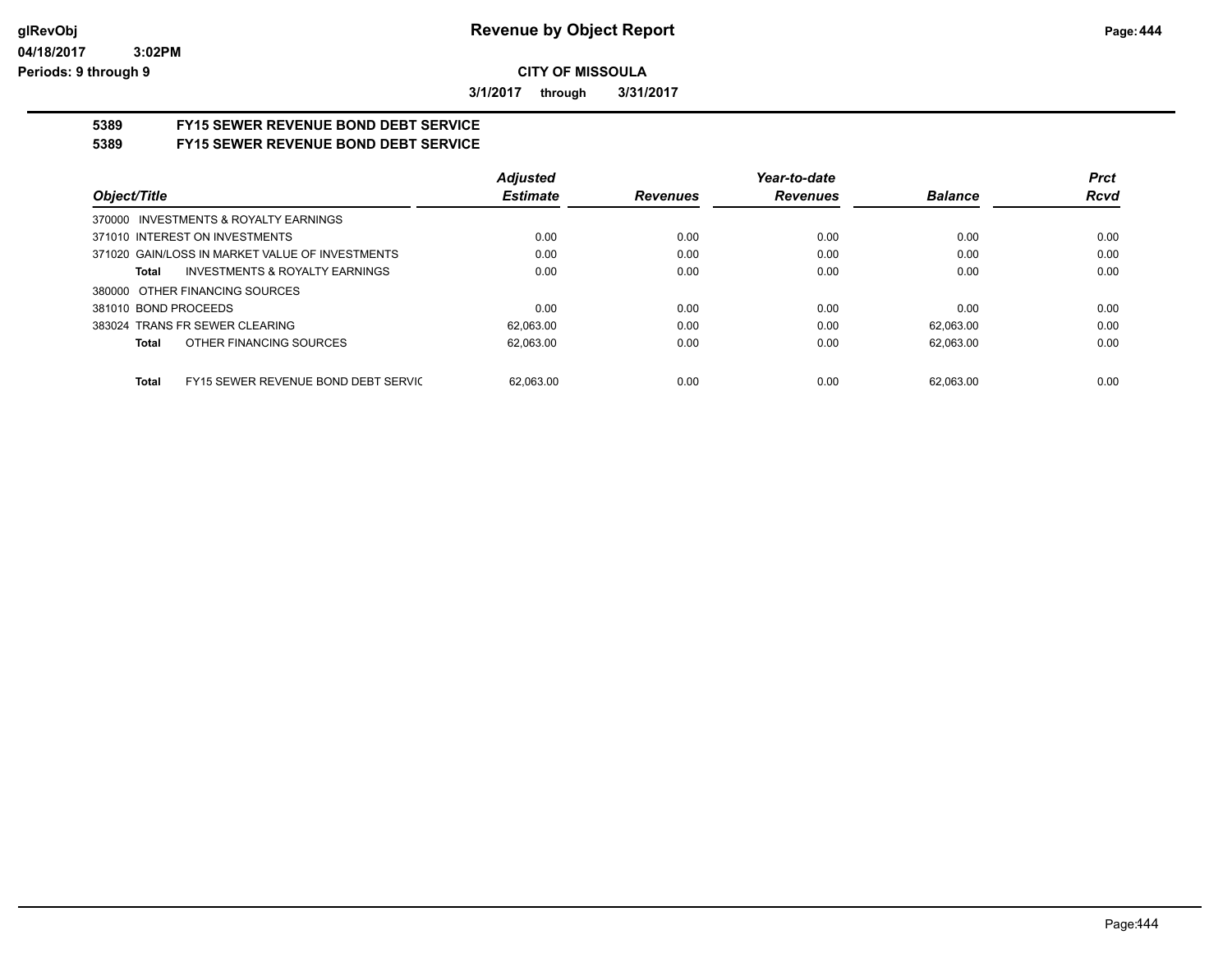**3/1/2017 through 3/31/2017**

## **5389 FY15 SEWER REVENUE BOND DEBT SERVICE**

|                                                             | <b>Adiusted</b> |                 | Year-to-date    |                | <b>Prct</b> |
|-------------------------------------------------------------|-----------------|-----------------|-----------------|----------------|-------------|
| Object/Title                                                | <b>Estimate</b> | <b>Revenues</b> | <b>Revenues</b> | <b>Balance</b> | <b>Rcvd</b> |
| 370000 INVESTMENTS & ROYALTY EARNINGS                       |                 |                 |                 |                |             |
| 371010 INTEREST ON INVESTMENTS                              | 0.00            | 0.00            | 0.00            | 0.00           | 0.00        |
| 371020 GAIN/LOSS IN MARKET VALUE OF INVESTMENT              | 0.00            | 0.00            | 0.00            | 0.00           | 0.00        |
| INVESTMENTS & ROYALTY EARNINGS<br>Total                     | 0.00            | 0.00            | 0.00            | 0.00           | 0.00        |
| 380000 OTHER FINANCING SOURCES                              |                 |                 |                 |                |             |
| 381010 BOND PROCEEDS                                        | 0.00            | 0.00            | 0.00            | 0.00           | 0.00        |
| 383024 TRANS FR SEWER CLEARING                              | 62.063.00       | 0.00            | 0.00            | 62.063.00      | 0.00        |
| OTHER FINANCING SOURCES<br><b>Total</b>                     | 62,063.00       | 0.00            | 0.00            | 62.063.00      | 0.00        |
| <b>FY15 SEWER REVENUE BOND DEBT SERVICE</b><br><b>Total</b> | 62.063.00       | 0.00            | 0.00            | 62.063.00      | 0.00        |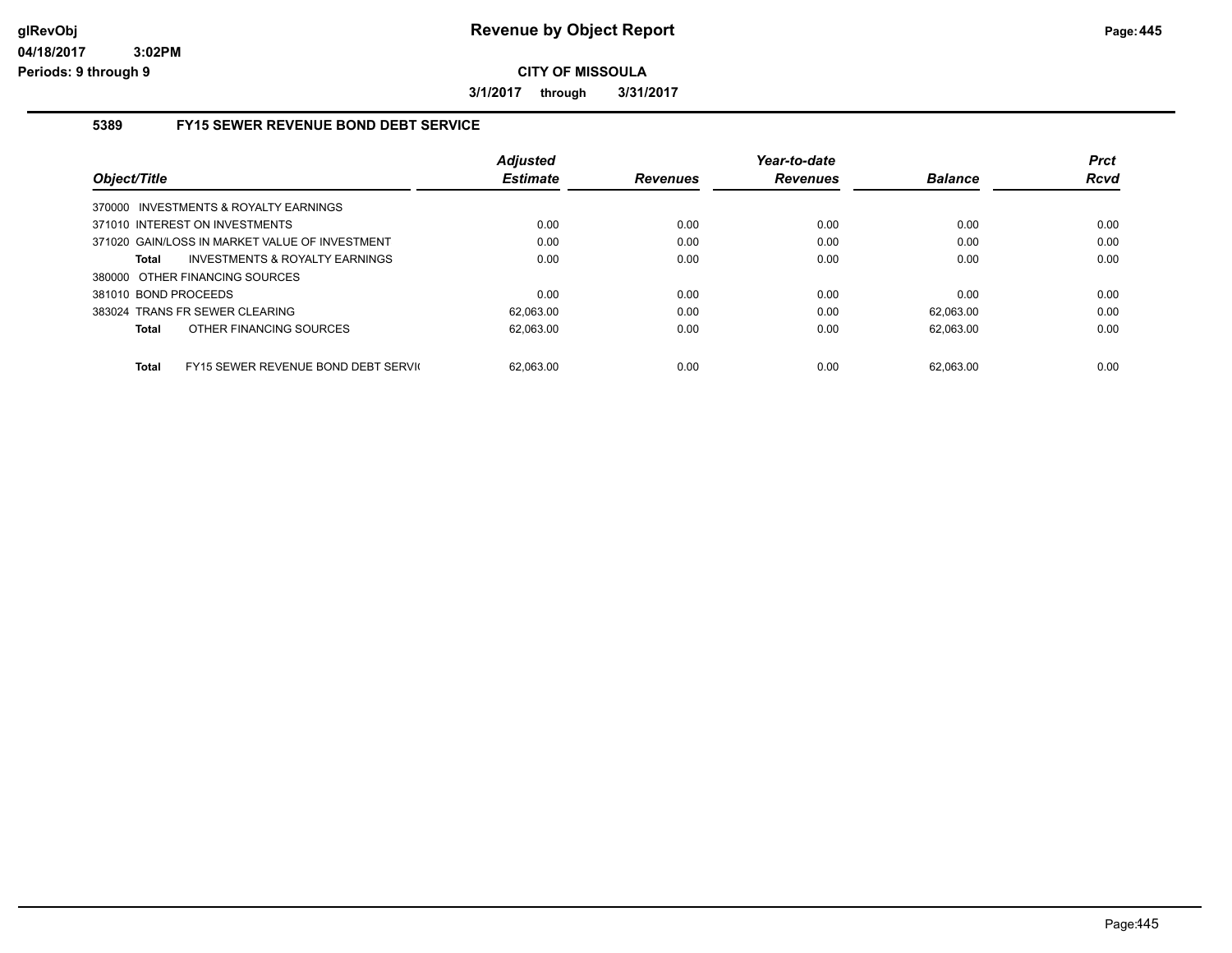**3/1/2017 through 3/31/2017**

#### **5390 FY15 SEWER BOND DEBT RESERVE 5390 FY15 SEWER BOND DEBT RESERVE**

|                                                    | <b>Adiusted</b> |                 | Year-to-date    |                | <b>Prct</b> |
|----------------------------------------------------|-----------------|-----------------|-----------------|----------------|-------------|
| Object/Title                                       | <b>Estimate</b> | <b>Revenues</b> | <b>Revenues</b> | <b>Balance</b> | <b>Rcvd</b> |
| 370000 INVESTMENTS & ROYALTY EARNINGS              |                 |                 |                 |                |             |
| 371010 INTEREST ON INVESTMENTS                     | 0.00            | 0.00            | 0.00            | 0.00           | 0.00        |
| 371020 GAIN/LOSS IN MARKET VALUE OF INVESTMENTS    | 0.00            | 0.00            | 0.00            | 0.00           | 0.00        |
| <b>INVESTMENTS &amp; ROYALTY EARNINGS</b><br>Total | 0.00            | 0.00            | 0.00            | 0.00           | 0.00        |
| 380000 OTHER FINANCING SOURCES                     |                 |                 |                 |                |             |
| 381002 SRF LOAN                                    | 0.00            | 0.00            | 0.00            | 0.00           | 0.00        |
| 383024 TRANS FR SEWER CLEARING                     | 337.00          | 0.00            | 0.00            | 337.00         | 0.00        |
| 383042 TRANSFERS FROM OTHER FUNDS                  | 0.00            | 0.00            | 0.00            | 0.00           | 0.00        |
| OTHER FINANCING SOURCES<br>Total                   | 337.00          | 0.00            | 0.00            | 337.00         | 0.00        |
|                                                    |                 |                 |                 |                |             |
| FY15 SEWER BOND DEBT RESERVE<br><b>Total</b>       | 337.00          | 0.00            | 0.00            | 337.00         | 0.00        |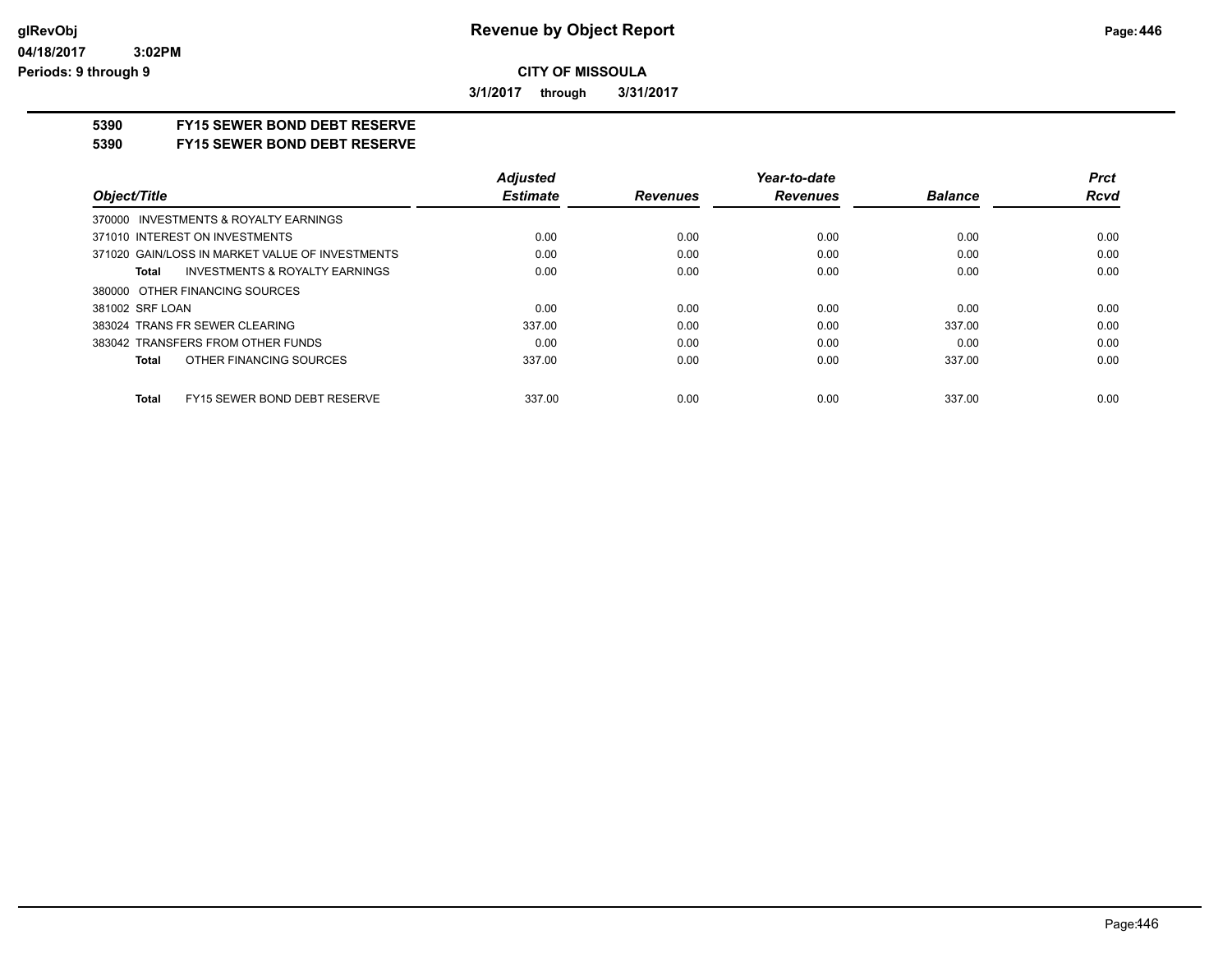**3/1/2017 through 3/31/2017**

### **5390 FY15 SEWER BOND DEBT RESERVE**

| Object/Title                                        | <b>Adjusted</b><br><b>Estimate</b> | <b>Revenues</b> | Year-to-date<br><b>Revenues</b> | <b>Balance</b> | <b>Prct</b><br><b>Rcvd</b> |
|-----------------------------------------------------|------------------------------------|-----------------|---------------------------------|----------------|----------------------------|
| 370000 INVESTMENTS & ROYALTY EARNINGS               |                                    |                 |                                 |                |                            |
| 371010 INTEREST ON INVESTMENTS                      | 0.00                               | 0.00            | 0.00                            | 0.00           | 0.00                       |
| 371020 GAIN/LOSS IN MARKET VALUE OF INVESTMENT      | 0.00                               | 0.00            | 0.00                            | 0.00           | 0.00                       |
| INVESTMENTS & ROYALTY EARNINGS<br>Total             | 0.00                               | 0.00            | 0.00                            | 0.00           | 0.00                       |
| 380000 OTHER FINANCING SOURCES                      |                                    |                 |                                 |                |                            |
| 381002 SRF LOAN                                     | 0.00                               | 0.00            | 0.00                            | 0.00           | 0.00                       |
| 383024 TRANS FR SEWER CLEARING                      | 337.00                             | 0.00            | 0.00                            | 337.00         | 0.00                       |
| 383042 TRANSFERS FROM OTHER FUNDS                   | 0.00                               | 0.00            | 0.00                            | 0.00           | 0.00                       |
| OTHER FINANCING SOURCES<br>Total                    | 337.00                             | 0.00            | 0.00                            | 337.00         | 0.00                       |
| <b>FY15 SEWER BOND DEBT RESERVE</b><br><b>Total</b> | 337.00                             | 0.00            | 0.00                            | 337.00         | 0.00                       |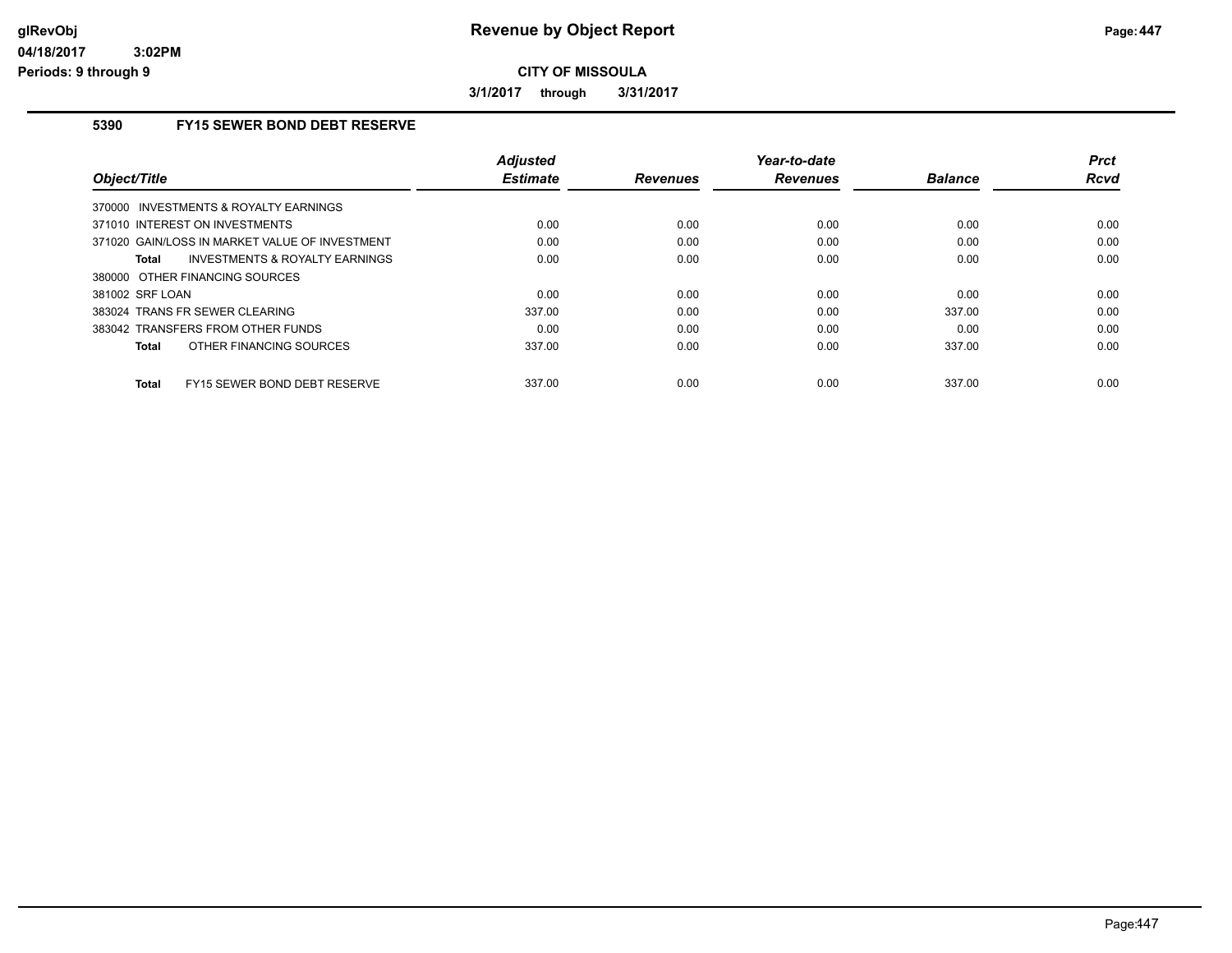**3/1/2017 through 3/31/2017**

## **5391 16 SEWER REVENUE BOND DEBT SERVICE 5391 16 SEWER REVENUE BOND DEBT SERVICE**

|                      |                                    | <b>Adjusted</b> |                 | Year-to-date    |                | <b>Prct</b> |
|----------------------|------------------------------------|-----------------|-----------------|-----------------|----------------|-------------|
| Object/Title         |                                    | <b>Estimate</b> | <b>Revenues</b> | <b>Revenues</b> | <b>Balance</b> | Rcvd        |
|                      | 380000 OTHER FINANCING SOURCES     |                 |                 |                 |                |             |
| 381010 BOND PROCEEDS |                                    | 268.969.00      | 0.00            | 149.500.00      | 119.469.00     | 55.58       |
|                      | 383024 TRANS FR SEWER CLEARING     | 0.00            | 0.00            | 0.00            | 0.00           | 0.00        |
| Total                | OTHER FINANCING SOURCES            | 268.969.00      | 0.00            | 149.500.00      | 119.469.00     | 55.58       |
|                      |                                    |                 |                 |                 |                |             |
| <b>Total</b>         | 16 SEWER REVENUE BOND DEBT SERVICE | 268.969.00      | 0.00            | 149.500.00      | 119.469.00     | 55.58       |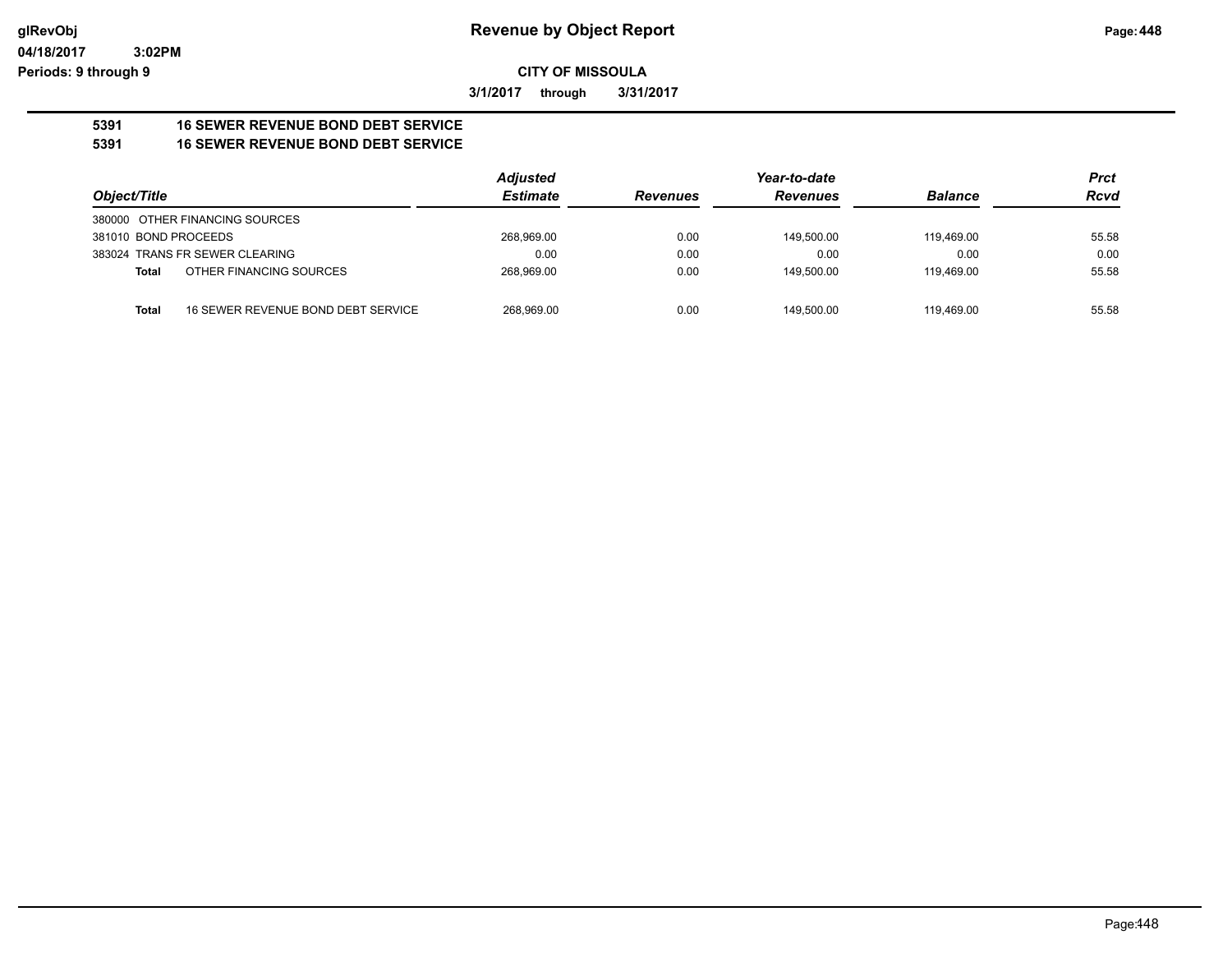**3/1/2017 through 3/31/2017**

## **5391 16 SEWER REVENUE BOND DEBT SERVICE**

|                      |                                    | <b>Adjusted</b> |                 | Year-to-date    |                | <b>Prct</b> |
|----------------------|------------------------------------|-----------------|-----------------|-----------------|----------------|-------------|
| Object/Title         |                                    | <b>Estimate</b> | <b>Revenues</b> | <b>Revenues</b> | <b>Balance</b> | <b>Rcvd</b> |
|                      | 380000 OTHER FINANCING SOURCES     |                 |                 |                 |                |             |
| 381010 BOND PROCEEDS |                                    | 268.969.00      | 0.00            | 149.500.00      | 119,469.00     | 55.58       |
|                      | 383024 TRANS FR SEWER CLEARING     | 0.00            | 0.00            | 0.00            | 0.00           | 0.00        |
| <b>Total</b>         | OTHER FINANCING SOURCES            | 268.969.00      | 0.00            | 149.500.00      | 119.469.00     | 55.58       |
| <b>Total</b>         | 16 SEWER REVENUE BOND DEBT SERVICE | 268.969.00      | 0.00            | 149.500.00      | 119.469.00     | 55.58       |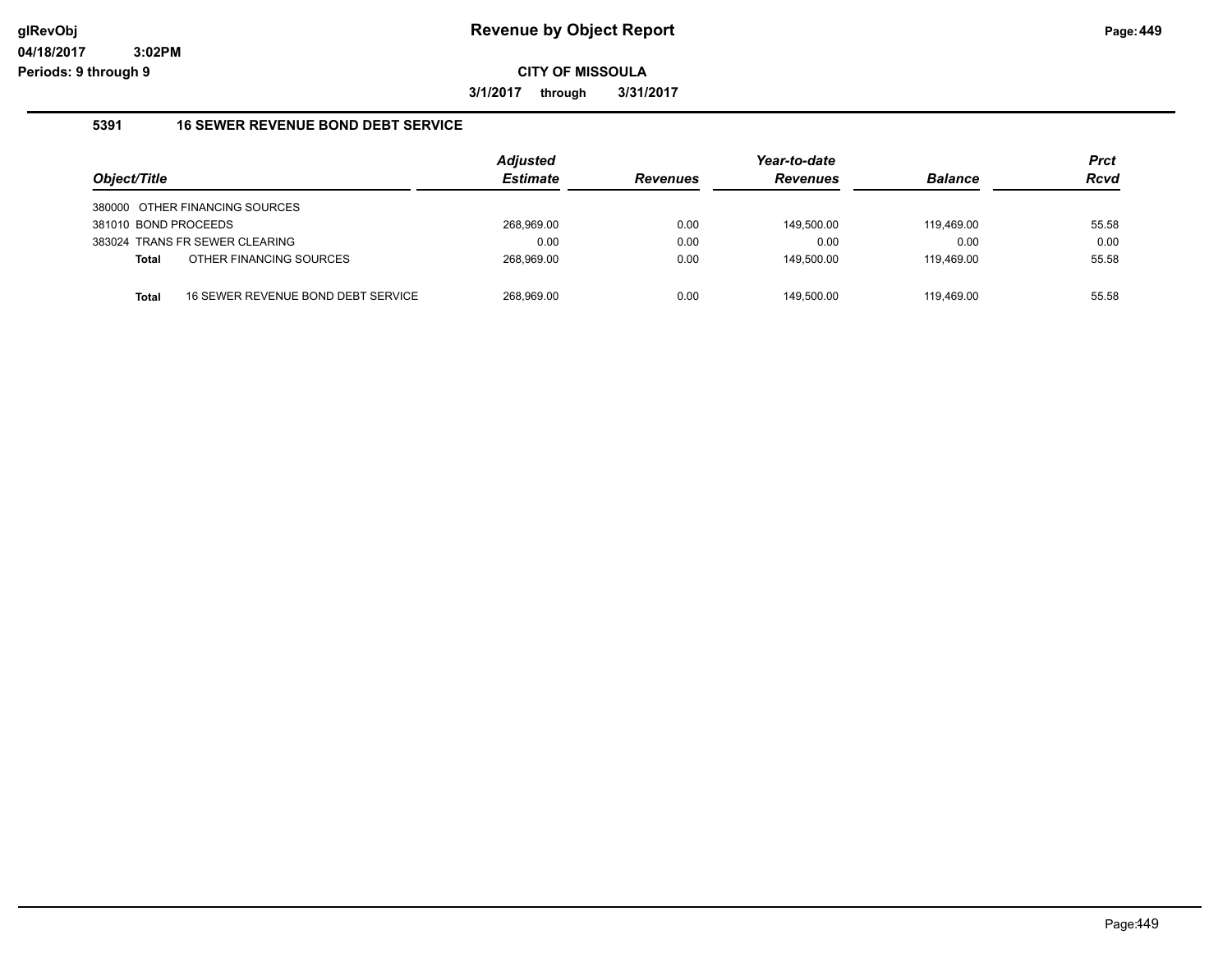**3/1/2017 through 3/31/2017**

## **5392 16 SEWER REVENUE BOND DEBT RESERVE 5392 16 SEWER REVENUE BOND DEBT RESERVE**

| Object/Title                                       | <b>Adjusted</b><br><b>Estimate</b> | <b>Revenues</b> | Year-to-date<br><b>Revenues</b> | <b>Balance</b> | <b>Prct</b><br><b>Rcvd</b> |
|----------------------------------------------------|------------------------------------|-----------------|---------------------------------|----------------|----------------------------|
| 380000 OTHER FINANCING SOURCES                     |                                    |                 |                                 |                |                            |
| 381010 BOND PROCEEDS                               | 0.00                               | 0.00            | 0.00                            | 0.00           | 0.00                       |
| 383024 TRANS FR SEWER CLEARING                     | 0.00                               | 0.00            | 0.00                            | 0.00           | 0.00                       |
| 383042 TRANSFERS FROM OTHER FUNDS                  | 170.238.00                         | 0.00            | 0.00                            | 170.238.00     | 0.00                       |
| OTHER FINANCING SOURCES<br>Total                   | 170.238.00                         | 0.00            | 0.00                            | 170.238.00     | 0.00                       |
|                                                    |                                    |                 |                                 |                |                            |
| 16 SEWER REVENUE BOND DEBT RESERVE<br><b>Total</b> | 170.238.00                         | 0.00            | 0.00                            | 170.238.00     | 0.00                       |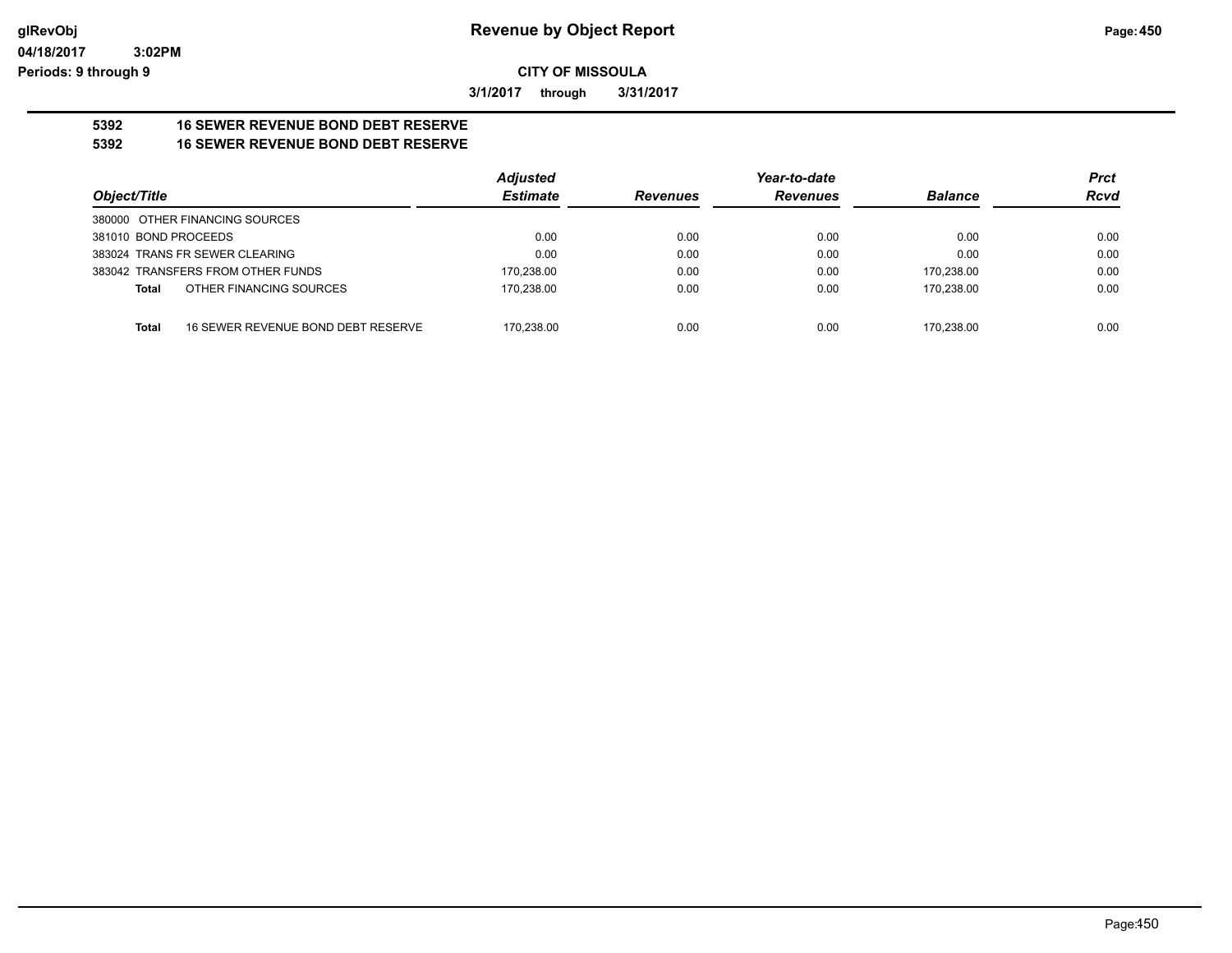**3/1/2017 through 3/31/2017**

## **5392 16 SEWER REVENUE BOND DEBT RESERVE**

| Object/Title                                       | <b>Adjusted</b><br><b>Estimate</b> | <b>Revenues</b> | Year-to-date<br><b>Revenues</b> | <b>Balance</b> | <b>Prct</b><br><b>Rcvd</b> |
|----------------------------------------------------|------------------------------------|-----------------|---------------------------------|----------------|----------------------------|
| 380000 OTHER FINANCING SOURCES                     |                                    |                 |                                 |                |                            |
| 381010 BOND PROCEEDS                               | 0.00                               | 0.00            | 0.00                            | 0.00           | 0.00                       |
| 383024 TRANS FR SEWER CLEARING                     | 0.00                               | 0.00            | 0.00                            | 0.00           | 0.00                       |
| 383042 TRANSFERS FROM OTHER FUNDS                  | 170.238.00                         | 0.00            | 0.00                            | 170.238.00     | 0.00                       |
| OTHER FINANCING SOURCES<br><b>Total</b>            | 170.238.00                         | 0.00            | 0.00                            | 170.238.00     | 0.00                       |
| <b>Total</b><br>16 SEWER REVENUE BOND DEBT RESERVE | 170.238.00                         | 0.00            | 0.00                            | 170.238.00     | 0.00                       |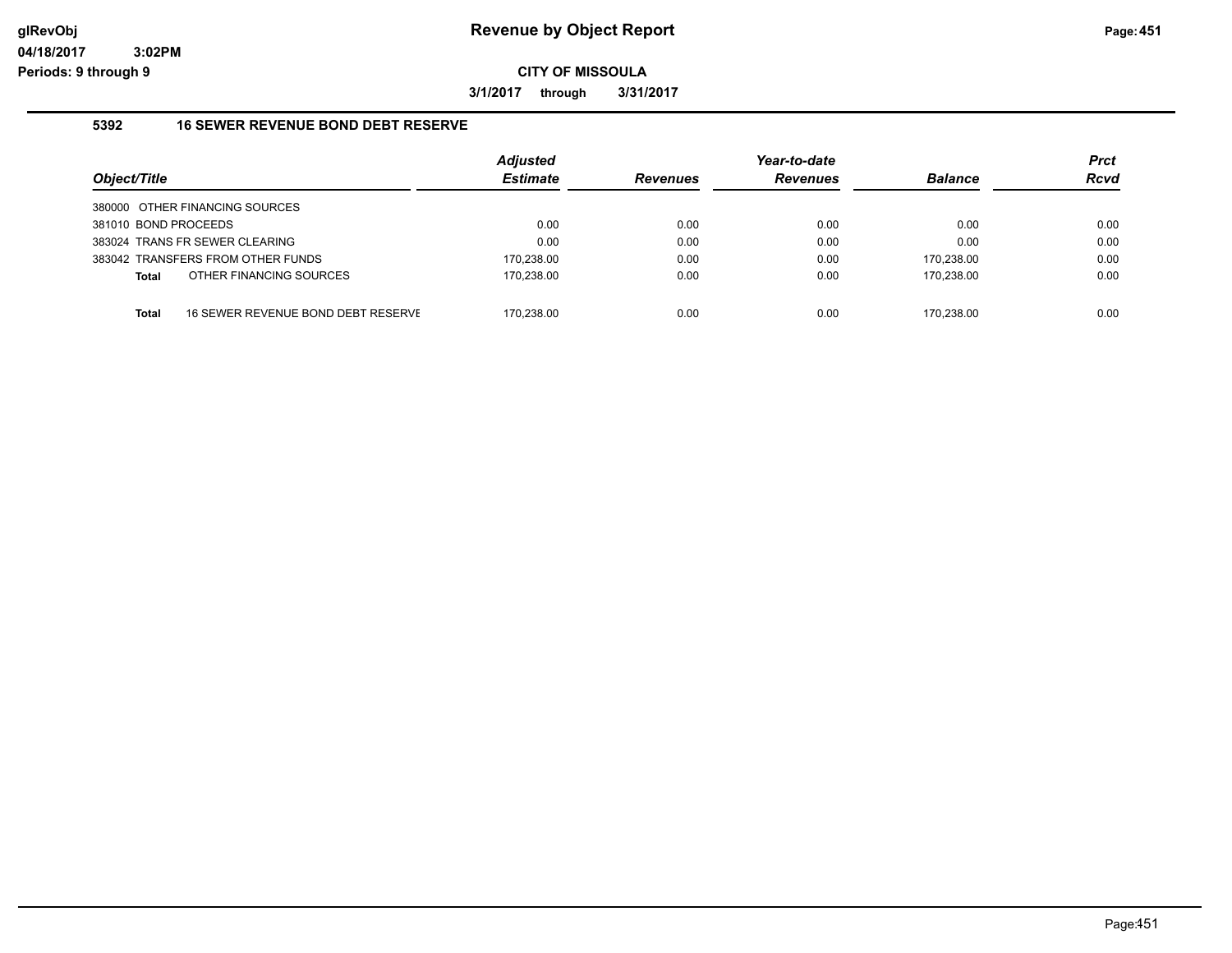**3/1/2017 through 3/31/2017**

**5450 STORMWATER UTILITIY**

| 5450 | <b>STORMWATER UTILITIY</b> |
|------|----------------------------|
|      |                            |

|                                                           | <b>Adjusted</b> |                 | Year-to-date    |                | <b>Prct</b> |
|-----------------------------------------------------------|-----------------|-----------------|-----------------|----------------|-------------|
| Object/Title                                              | <b>Estimate</b> | <b>Revenues</b> | <b>Revenues</b> | <b>Balance</b> | Rcvd        |
| 330000 INTERGOVERNMENTAL REVENUES                         |                 |                 |                 |                |             |
| 336020 STATE PENSION CONTRIBUTION                         | 0.00            | 0.00            | 0.00            | 0.00           | 0.00        |
| 336023 STATE CONTRIB. - PERS                              | 0.00            | 0.00            | 17.46           | $-17.46$       | 0.00        |
| <b>INTERGOVERNMENTAL REVENUES</b><br><b>Total</b>         | 0.00            | 0.00            | 17.46           | $-17.46$       | 0.00        |
| 340000 CHARGES FOR SERVICES                               |                 |                 |                 |                |             |
| 345032 STORMWATER INSTALLATION FEES                       | 0.00            | 0.00            | 0.00            | 0.00           | 0.00        |
| 345034 STORMWATER USE FEES                                | 257,500.00      | 168.39          | 131,578.97      | 125,921.03     | 51.10       |
| 345036 STORM WATER USE FEE PENALTY                        | 0.00            | 0.00            | 0.00            | 0.00           | 0.00        |
| <b>CHARGES FOR SERVICES</b><br><b>Total</b>               | 257,500.00      | 168.39          | 131,578.97      | 125,921.03     | 51.10       |
| 360000 MISCELLANEOUS REVENUES                             |                 |                 |                 |                |             |
| 360010 MISCELLANEOUS                                      | 0.00            | 0.00            | 0.00            | 0.00           | 0.00        |
| <b>MISCELLANEOUS REVENUES</b><br><b>Total</b>             | 0.00            | 0.00            | 0.00            | 0.00           | 0.00        |
| <b>INVESTMENTS &amp; ROYALTY EARNINGS</b><br>370000       |                 |                 |                 |                |             |
| 371010 INTEREST ON INVESTMENTS                            | 0.00            | 0.00            | 0.00            | 0.00           | 0.00        |
| <b>INVESTMENTS &amp; ROYALTY EARNINGS</b><br><b>Total</b> | 0.00            | 0.00            | 0.00            | 0.00           | 0.00        |
| 380000 OTHER FINANCING SOURCES                            |                 |                 |                 |                |             |
| 381000 LOAN PROCEEDS                                      | 35,000.00       | 0.00            | 0.00            | 35,000.00      | 0.00        |
| 383000 OPERATING TRANSFERS                                | 0.00            | 0.00            | 0.00            | 0.00           | 0.00        |
| OTHER FINANCING SOURCES<br><b>Total</b>                   | 35,000.00       | 0.00            | 0.00            | 35,000.00      | 0.00        |
| STORMWATER UTILITIY<br><b>Total</b>                       | 292.500.00      | 168.39          | 131.596.43      | 160,903.57     | 44.99       |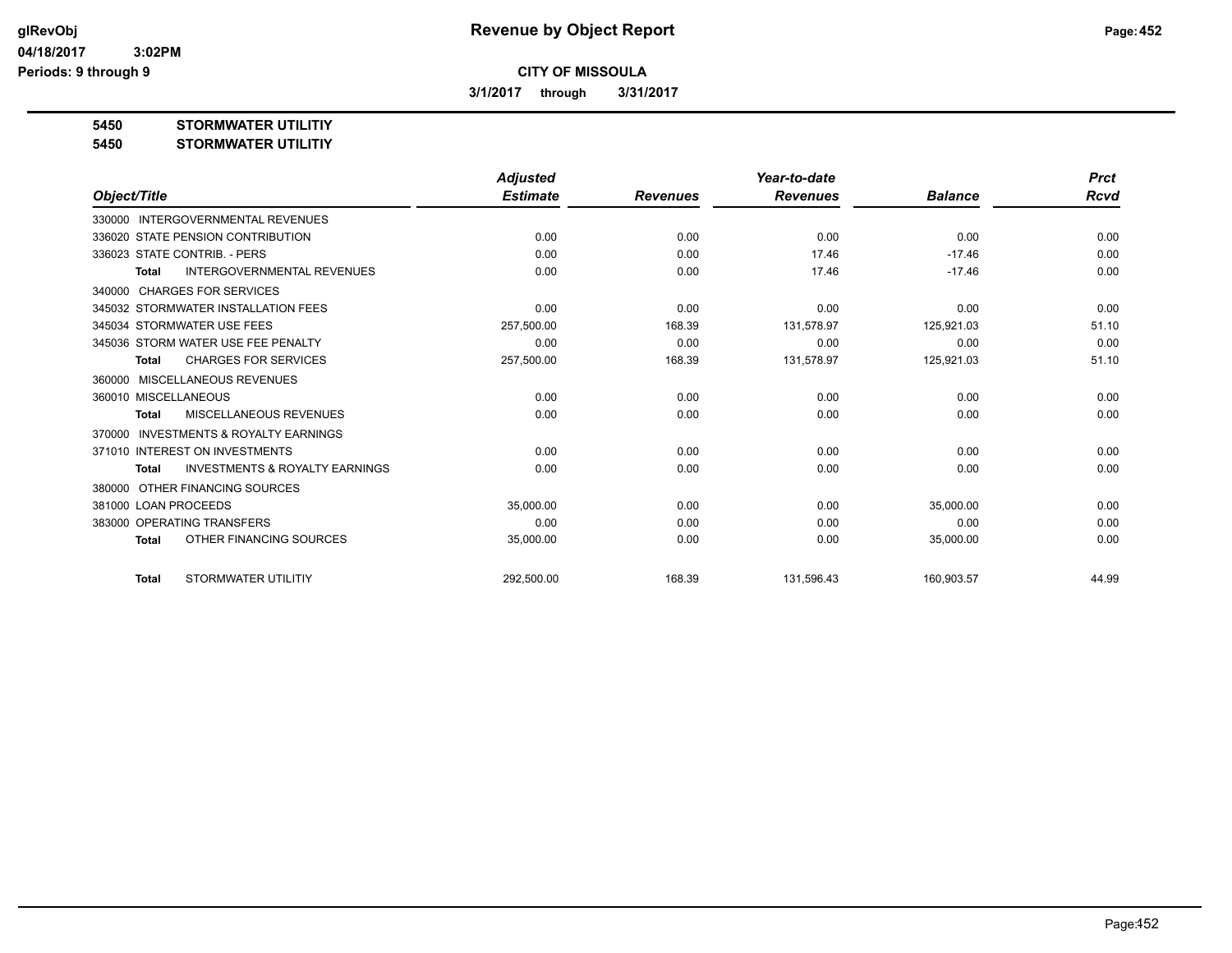**3/1/2017 through 3/31/2017**

### **5450 STORMWATER UTILITIY**

|                                                           | <b>Adjusted</b> |                 | Year-to-date    |                | <b>Prct</b> |
|-----------------------------------------------------------|-----------------|-----------------|-----------------|----------------|-------------|
| Object/Title                                              | <b>Estimate</b> | <b>Revenues</b> | <b>Revenues</b> | <b>Balance</b> | <b>Rcvd</b> |
| 330000 INTERGOVERNMENTAL REVENUES                         |                 |                 |                 |                |             |
| 336020 STATE PENSION CONTRIBUTION                         | 0.00            | 0.00            | 0.00            | 0.00           | 0.00        |
| 336023 STATE CONTRIB. - PERS                              | 0.00            | 0.00            | 17.46           | $-17.46$       | 0.00        |
| <b>INTERGOVERNMENTAL REVENUES</b><br><b>Total</b>         | 0.00            | 0.00            | 17.46           | $-17.46$       | 0.00        |
| 340000 CHARGES FOR SERVICES                               |                 |                 |                 |                |             |
| 345032 STORMWATER INSTALLATION FEES                       | 0.00            | 0.00            | 0.00            | 0.00           | 0.00        |
| 345034 STORMWATER USE FEES                                | 257.500.00      | 168.39          | 131,578.97      | 125,921.03     | 51.10       |
| 345036 STORM WATER USE FEE PENALTY                        | 0.00            | 0.00            | 0.00            | 0.00           | 0.00        |
| <b>CHARGES FOR SERVICES</b><br><b>Total</b>               | 257,500.00      | 168.39          | 131,578.97      | 125,921.03     | 51.10       |
| 360000 MISCELLANEOUS REVENUES                             |                 |                 |                 |                |             |
| 360010 MISCELLANEOUS                                      | 0.00            | 0.00            | 0.00            | 0.00           | 0.00        |
| MISCELLANEOUS REVENUES<br>Total                           | 0.00            | 0.00            | 0.00            | 0.00           | 0.00        |
| <b>INVESTMENTS &amp; ROYALTY EARNINGS</b><br>370000       |                 |                 |                 |                |             |
| 371010 INTEREST ON INVESTMENTS                            | 0.00            | 0.00            | 0.00            | 0.00           | 0.00        |
| <b>INVESTMENTS &amp; ROYALTY EARNINGS</b><br><b>Total</b> | 0.00            | 0.00            | 0.00            | 0.00           | 0.00        |
| 380000 OTHER FINANCING SOURCES                            |                 |                 |                 |                |             |
| 381000 LOAN PROCEEDS                                      | 35.000.00       | 0.00            | 0.00            | 35,000.00      | 0.00        |
| 383000 OPERATING TRANSFERS                                | 0.00            | 0.00            | 0.00            | 0.00           | 0.00        |
| OTHER FINANCING SOURCES<br><b>Total</b>                   | 35,000.00       | 0.00            | 0.00            | 35,000.00      | 0.00        |
| STORMWATER UTILITIY<br><b>Total</b>                       | 292,500.00      | 168.39          | 131,596.43      | 160,903.57     | 44.99       |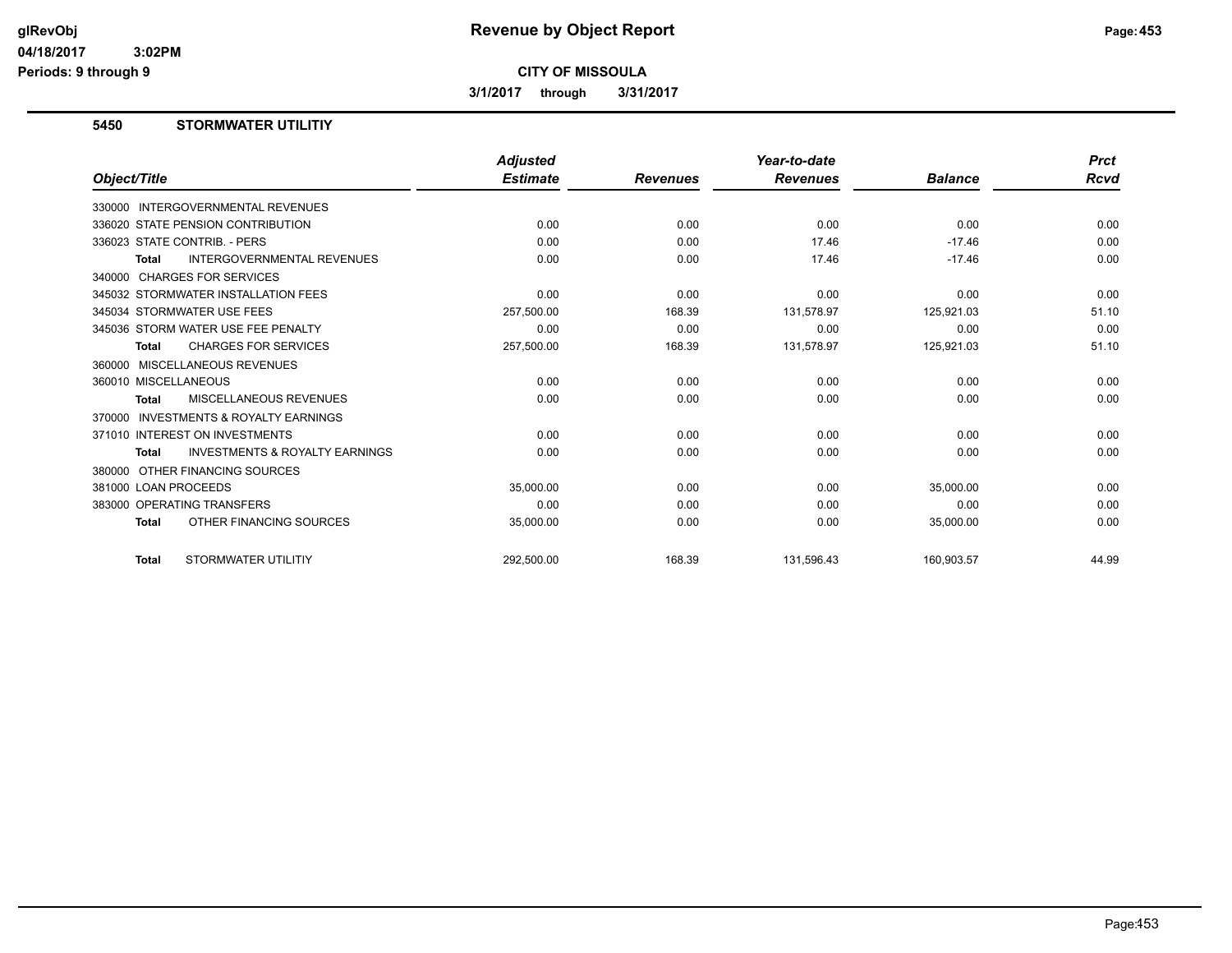**3/1/2017 through 3/31/2017**

# **5711 AQUATICS**

**5711 AQUATICS**

|                                                           | <b>Adjusted</b> |                 | Year-to-date    |                | <b>Prct</b> |
|-----------------------------------------------------------|-----------------|-----------------|-----------------|----------------|-------------|
| Object/Title                                              | <b>Estimate</b> | <b>Revenues</b> | <b>Revenues</b> | <b>Balance</b> | <b>Rcvd</b> |
| 330000 INTERGOVERNMENTAL REVENUES                         |                 |                 |                 |                |             |
| 336020 STATE PENSION CONTRIBUTION                         | 0.00            | 0.00            | 0.00            | 0.00           | 0.00        |
| 336023 STATE CONTRIB. - PERS                              | 0.00            | 0.00            | 303.40          | $-303.40$      | 0.00        |
| <b>INTERGOVERNMENTAL REVENUES</b><br><b>Total</b>         | 0.00            | 0.00            | 303.40          | $-303.40$      | 0.00        |
| <b>CHARGES FOR SERVICES</b><br>340000                     |                 |                 |                 |                |             |
| 340051 GRILL VAN CONCESSIONS                              | 38,000.00       | 0.00            | 24,910.80       | 13.089.20      | 65.55       |
| 346030 SWIMMING POOL FEES                                 | 603,825.00      | 1,928.87        | 358,029.09      | 245.795.91     | 59.29       |
| 346060 CURRENTS SWIMMING FACILITY                         | 442,900.00      | 51,903.95       | 330,482.62      | 112,417.38     | 74.62       |
| 346061 CURRENTS ENTERPRISE                                | 0.00            | 0.00            | 0.00            | 0.00           | 0.00        |
| 346062 SPLASH ENTERPRISE                                  | 0.00            | 0.00            | 0.00            | 0.00           | 0.00        |
| <b>CHARGES FOR SERVICES</b><br><b>Total</b>               | 1,084,725.00    | 53,832.82       | 713,422.51      | 371,302.49     | 65.77       |
| 360000 MISCELLANEOUS REVENUES                             |                 |                 |                 |                |             |
| 360010 MISCELLANEOUS                                      | 0.00            | 4,746.72        | 4,746.72        | $-4,746.72$    | 0.00        |
| 365000 DONATIONS                                          | 0.00            | 0.00            | 0.00            | 0.00           | 0.00        |
| 365019 AQUATICS DONATIONS & GRANTS                        | 0.00            | 0.00            | 1,350.00        | $-1,350.00$    | 0.00        |
| MISCELLANEOUS REVENUES<br><b>Total</b>                    | 0.00            | 4,746.72        | 6,096.72        | $-6,096.72$    | 0.00        |
| 370000 INVESTMENTS & ROYALTY EARNINGS                     |                 |                 |                 |                |             |
| 371010 INTEREST ON INVESTMENTS                            | 0.00            | 0.00            | 0.00            | 0.00           | 0.00        |
| <b>INVESTMENTS &amp; ROYALTY EARNINGS</b><br><b>Total</b> | 0.00            | 0.00            | 0.00            | 0.00           | 0.00        |
| OTHER FINANCING SOURCES<br>380000                         |                 |                 |                 |                |             |
| 383029 TRANS FR GENERAL                                   | 203,000.00      | 0.00            | 203,000.00      | 0.00           | 100.00      |
| 383043 TRANSFERS FROM IMPACT FEES                         | 0.00            | 0.00            | 0.00            | 0.00           | 0.00        |
| 383400 CAPITAL CONTRIBUTION                               | 0.00            | 0.00            | 0.00            | 0.00           | 0.00        |
| OTHER FINANCING SOURCES<br><b>Total</b>                   | 203,000.00      | 0.00            | 203,000.00      | 0.00           | 100.00      |
|                                                           |                 |                 |                 |                |             |
| <b>AQUATICS</b><br><b>Total</b>                           | 1,287,725.00    | 58,579.54       | 922,822.63      | 364,902.37     | 71.66       |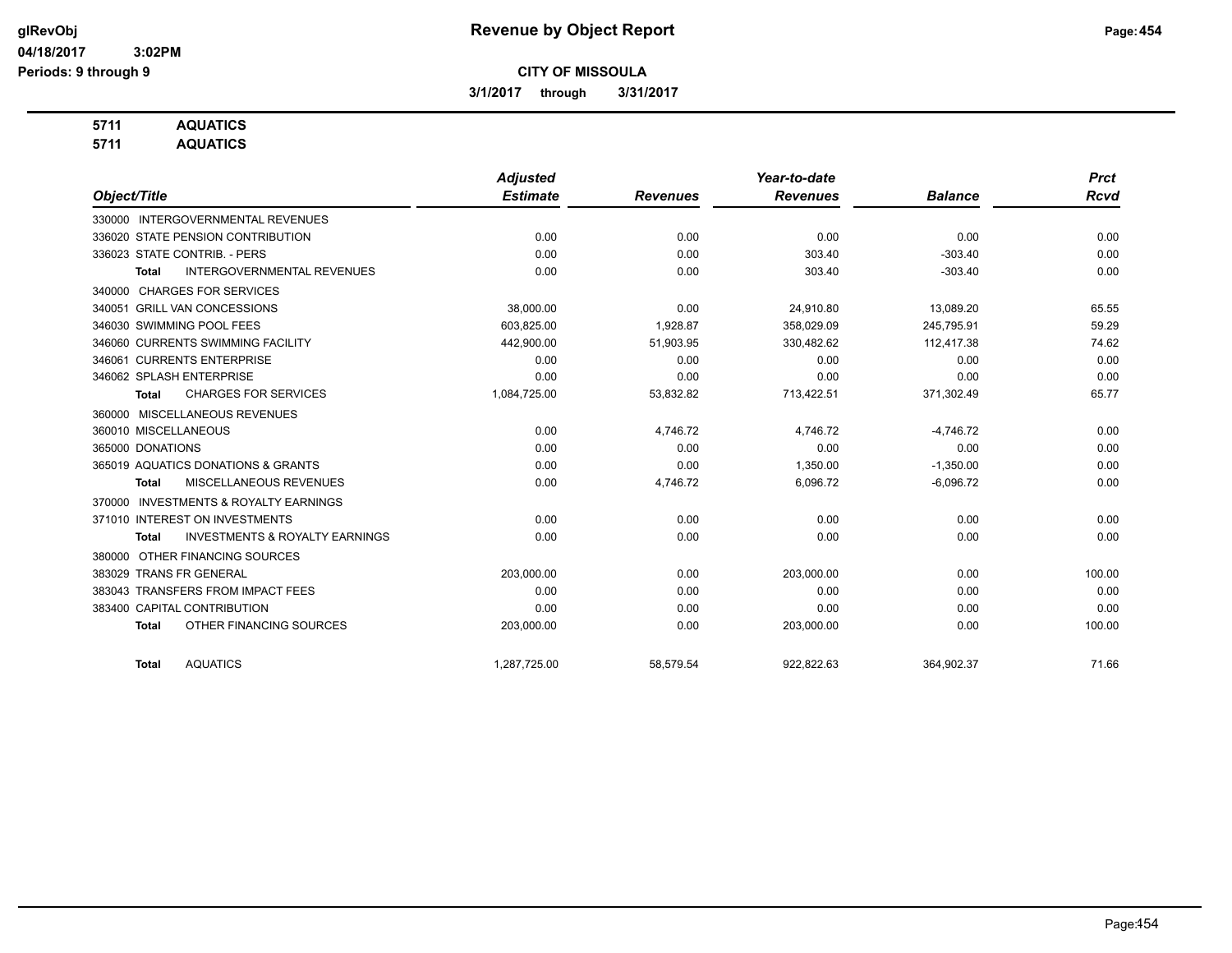**3/1/2017 through 3/31/2017**

#### **5711 AQUATICS**

|                                                     | <b>Adjusted</b> |                 | Year-to-date    |                | <b>Prct</b> |
|-----------------------------------------------------|-----------------|-----------------|-----------------|----------------|-------------|
| Object/Title                                        | <b>Estimate</b> | <b>Revenues</b> | <b>Revenues</b> | <b>Balance</b> | <b>Rcvd</b> |
| 330000 INTERGOVERNMENTAL REVENUES                   |                 |                 |                 |                |             |
| 336020 STATE PENSION CONTRIBUTION                   | 0.00            | 0.00            | 0.00            | 0.00           | 0.00        |
| 336023 STATE CONTRIB. - PERS                        | 0.00            | 0.00            | 303.40          | $-303.40$      | 0.00        |
| <b>INTERGOVERNMENTAL REVENUES</b><br><b>Total</b>   | 0.00            | 0.00            | 303.40          | $-303.40$      | 0.00        |
| 340000 CHARGES FOR SERVICES                         |                 |                 |                 |                |             |
| 340051 GRILL VAN CONCESSIONS                        | 38.000.00       | 0.00            | 24.910.80       | 13.089.20      | 65.55       |
| 346030 SWIMMING POOL FEES                           | 603,825.00      | 1,928.87        | 358,029.09      | 245,795.91     | 59.29       |
| 346060 CURRENTS SWIMMING FACILITY                   | 442,900.00      | 51,903.95       | 330,482.62      | 112,417.38     | 74.62       |
| 346061 CURRENTS ENTERPRISE                          | 0.00            | 0.00            | 0.00            | 0.00           | 0.00        |
| 346062 SPLASH ENTERPRISE                            | 0.00            | 0.00            | 0.00            | 0.00           | 0.00        |
| <b>CHARGES FOR SERVICES</b><br><b>Total</b>         | 1,084,725.00    | 53,832.82       | 713,422.51      | 371,302.49     | 65.77       |
| 360000 MISCELLANEOUS REVENUES                       |                 |                 |                 |                |             |
| 360010 MISCELLANEOUS                                | 0.00            | 4,746.72        | 4,746.72        | $-4,746.72$    | 0.00        |
| 365000 DONATIONS                                    | 0.00            | 0.00            | 0.00            | 0.00           | 0.00        |
| 365019 AQUATICS DONATIONS & GRANTS                  | 0.00            | 0.00            | 1,350.00        | $-1,350.00$    | 0.00        |
| MISCELLANEOUS REVENUES<br><b>Total</b>              | 0.00            | 4,746.72        | 6,096.72        | $-6,096.72$    | 0.00        |
| <b>INVESTMENTS &amp; ROYALTY EARNINGS</b><br>370000 |                 |                 |                 |                |             |
| 371010 INTEREST ON INVESTMENTS                      | 0.00            | 0.00            | 0.00            | 0.00           | 0.00        |
| <b>INVESTMENTS &amp; ROYALTY EARNINGS</b><br>Total  | 0.00            | 0.00            | 0.00            | 0.00           | 0.00        |
| OTHER FINANCING SOURCES<br>380000                   |                 |                 |                 |                |             |
| 383029 TRANS FR GENERAL                             | 203,000.00      | 0.00            | 203,000.00      | 0.00           | 100.00      |
| 383043 TRANSFERS FROM IMPACT FEES                   | 0.00            | 0.00            | 0.00            | 0.00           | 0.00        |
| 383400 CAPITAL CONTRIBUTION                         | 0.00            | 0.00            | 0.00            | 0.00           | 0.00        |
| OTHER FINANCING SOURCES<br><b>Total</b>             | 203,000.00      | 0.00            | 203,000.00      | 0.00           | 100.00      |
| <b>AQUATICS</b><br><b>Total</b>                     | 1,287,725.00    | 58,579.54       | 922,822.63      | 364,902.37     | 71.66       |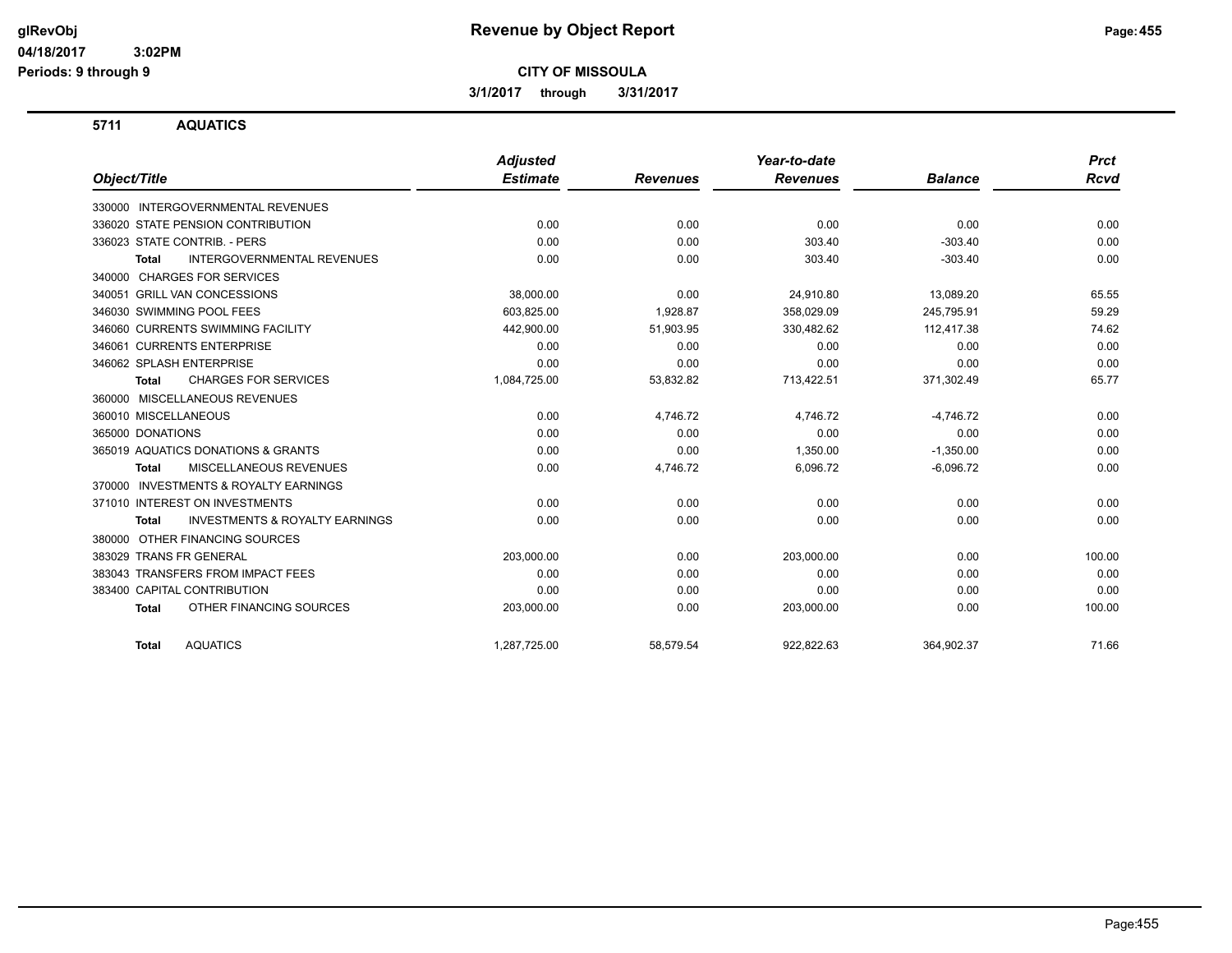**3/1/2017 through 3/31/2017**

**6050 EMPLOYEE BENEFIT PLAN FUND**

**6050 EMPLOYEE BENEFIT PLAN FUND**

|                                                    | <b>Adjusted</b> |                 | Year-to-date    |                | <b>Prct</b> |
|----------------------------------------------------|-----------------|-----------------|-----------------|----------------|-------------|
| Object/Title                                       | <b>Estimate</b> | <b>Revenues</b> | <b>Revenues</b> | <b>Balance</b> | <b>Rcvd</b> |
| 330000 INTERGOVERNMENTAL REVENUES                  |                 |                 |                 |                |             |
| 334112 WELLNESS GRANT                              | 0.00            | 0.00            | 0.00            | 0.00           | 0.00        |
| <b>INTERGOVERNMENTAL REVENUES</b><br><b>Total</b>  | 0.00            | 0.00            | 0.00            | 0.00           | 0.00        |
| 360000 MISCELLANEOUS REVENUES                      |                 |                 |                 |                |             |
| 360010 MISCELLANEOUS                               | 0.00            | 0.00            | 0.00            | 0.00           | 0.00        |
| <b>MISCELLANEOUS REVENUES</b><br><b>Total</b>      | 0.00            | 0.00            | 0.00            | 0.00           | 0.00        |
| 370000 INVESTMENTS & ROYALTY EARNINGS              |                 |                 |                 |                |             |
| 371010 INTEREST ON INVESTMENTS                     | 0.00            | 0.00            | 0.00            | 0.00           | 0.00        |
| <b>INVESTMENTS &amp; ROYALTY EARNINGS</b><br>Total | 0.00            | 0.00            | 0.00            | 0.00           | 0.00        |
| 380000 OTHER FINANCING SOURCES                     |                 |                 |                 |                |             |
| 383028 TRANS FROM GF FOR HEALTH RESERVE            | 0.00            | 0.00            | 147,333.36      | $-147,333.36$  | 0.00        |
| 383029 TRANS FR GENERAL                            | 527,056.00      | 6,240.96        | 280,828.20      | 246,227.80     | 53.28       |
| OTHER FINANCING SOURCES<br><b>Total</b>            | 527,056.00      | 6,240.96        | 428,161.56      | 98,894.44      | 81.24       |
| 390000 INTERNAL SERVICES                           |                 |                 |                 |                |             |
| 396001 INSURANCE REIMBURSEMENTS                    | 0.00            | 0.00            | 0.00            | 0.00           | 0.00        |
| 396002 CITY CONTRIBUTIONS                          | 3,255,600.00    | 261,788.97      | 2,509,787.31    | 745,812.69     | 77.09       |
| 396003 EMPLOYEE DEDUCTION CONTRIBUTIONS            | 1,101,219.00    | 67,115.40       | 904,185.16      | 197,033.84     | 82.11       |
| 396004 RETIREE CONTRIBUTIONS                       | 433.080.00      | 36.788.34       | 281,830.02      | 151,249.98     | 65.08       |
| 396005 FIRE + POLICE ADDTL HEALTH CONTRIB          | 1,572,000.00    | 134,082.00      | 1,338,678.00    | 233,322.00     | 85.16       |
| 396006 RX REBATES                                  | 0.00            | 0.00            | 6,776.08        | $-6,776.08$    | 0.00        |
| 396007 OTHER PARTICIPANT HEALTH PREM CONTRIB       | 0.00            | 0.00            | 912.45          | $-912.45$      | 0.00        |
| 396008 COBRA CONTRIBUTIONS                         | 4.800.00        | 0.00            | 0.00            | 4.800.00       | 0.00        |
| 396009 WELLNESS PROGRAM CONTRIBUTIONS              | 0.00            | 0.00            | 0.00            | 0.00           | 0.00        |
| 396010 EMPLOYEE SUPPLI LIFE INSURANCE CONTRI       | 0.00            | 2.516.54        | 22.134.72       | $-22,134.72$   | 0.00        |
| 396011 EMPLOYEE VISION INSURANCE CONTRIBUTIONS     | 0.00            | 136.15          | 1.171.12        | $-1.171.12$    | 0.00        |
| <b>INTERNAL SERVICES</b><br><b>Total</b>           | 6,366,699.00    | 502,427.40      | 5,065,474.86    | 1,301,224.14   | 79.56       |
| EMPLOYEE BENEFIT PLAN FUND<br><b>Total</b>         | 6,893,755.00    | 508,668.36      | 5,493,636.42    | 1,400,118.58   | 79.69       |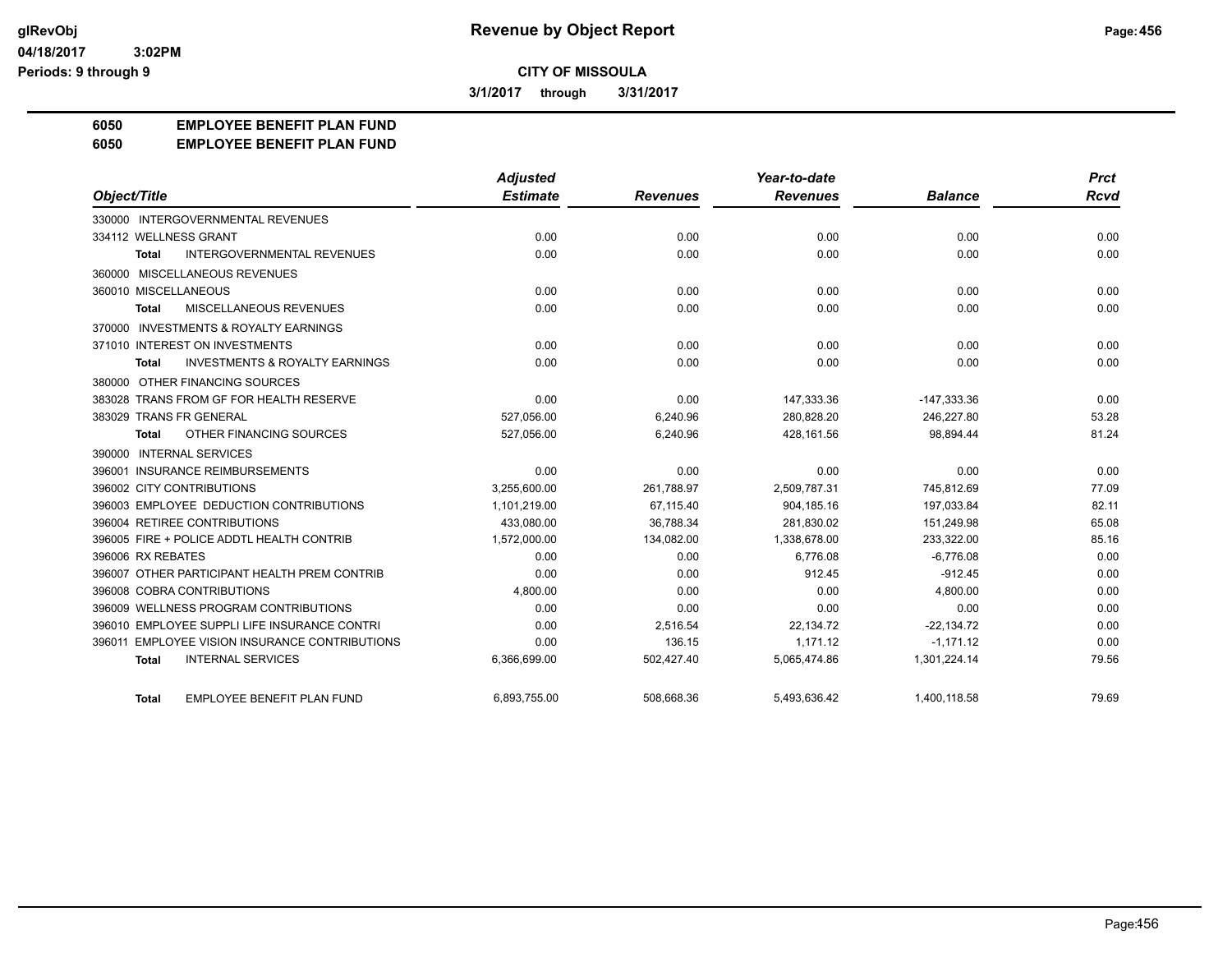**3/1/2017 through 3/31/2017**

## **6050 EMPLOYEE BENEFIT PLAN FUND**

|                                                    | <b>Adjusted</b> |                 | Year-to-date    |                | <b>Prct</b> |
|----------------------------------------------------|-----------------|-----------------|-----------------|----------------|-------------|
| Object/Title                                       | <b>Estimate</b> | <b>Revenues</b> | <b>Revenues</b> | <b>Balance</b> | <b>Rcvd</b> |
| 330000 INTERGOVERNMENTAL REVENUES                  |                 |                 |                 |                |             |
| 334112 WELLNESS GRANT                              | 0.00            | 0.00            | 0.00            | 0.00           | 0.00        |
| <b>INTERGOVERNMENTAL REVENUES</b><br><b>Total</b>  | 0.00            | 0.00            | 0.00            | 0.00           | 0.00        |
| 360000 MISCELLANEOUS REVENUES                      |                 |                 |                 |                |             |
| 360010 MISCELLANEOUS                               | 0.00            | 0.00            | 0.00            | 0.00           | 0.00        |
| MISCELLANEOUS REVENUES<br><b>Total</b>             | 0.00            | 0.00            | 0.00            | 0.00           | 0.00        |
| 370000 INVESTMENTS & ROYALTY EARNINGS              |                 |                 |                 |                |             |
| 371010 INTEREST ON INVESTMENTS                     | 0.00            | 0.00            | 0.00            | 0.00           | 0.00        |
| <b>INVESTMENTS &amp; ROYALTY EARNINGS</b><br>Total | 0.00            | 0.00            | 0.00            | 0.00           | 0.00        |
| 380000 OTHER FINANCING SOURCES                     |                 |                 |                 |                |             |
| 383028 TRANS FROM GF FOR HEALTH RESERVE            | 0.00            | 0.00            | 147,333.36      | $-147,333.36$  | 0.00        |
| 383029 TRANS FR GENERAL                            | 527,056.00      | 6,240.96        | 280,828.20      | 246.227.80     | 53.28       |
| OTHER FINANCING SOURCES<br>Total                   | 527,056.00      | 6,240.96        | 428,161.56      | 98,894.44      | 81.24       |
| 390000 INTERNAL SERVICES                           |                 |                 |                 |                |             |
| 396001 INSURANCE REIMBURSEMENTS                    | 0.00            | 0.00            | 0.00            | 0.00           | 0.00        |
| 396002 CITY CONTRIBUTIONS                          | 3,255,600.00    | 261,788.97      | 2,509,787.31    | 745,812.69     | 77.09       |
| 396003 EMPLOYEE DEDUCTION CONTRIBUTIONS            | 1,101,219.00    | 67,115.40       | 904,185.16      | 197,033.84     | 82.11       |
| 396004 RETIREE CONTRIBUTIONS                       | 433,080.00      | 36,788.34       | 281,830.02      | 151,249.98     | 65.08       |
| 396005 FIRE + POLICE ADDTL HEALTH CONTRIB          | 1,572,000.00    | 134,082.00      | 1,338,678.00    | 233,322.00     | 85.16       |
| 396006 RX REBATES                                  | 0.00            | 0.00            | 6.776.08        | $-6.776.08$    | 0.00        |
| 396007 OTHER PARTICIPANT HEALTH PREM CONTRIB       | 0.00            | 0.00            | 912.45          | $-912.45$      | 0.00        |
| 396008 COBRA CONTRIBUTIONS                         | 4,800.00        | 0.00            | 0.00            | 4.800.00       | 0.00        |
| 396009 WELLNESS PROGRAM CONTRIBUTIONS              | 0.00            | 0.00            | 0.00            | 0.00           | 0.00        |
| 396010 EMPLOYEE SUPPLI LIFE INSURANCE CONTRI       | 0.00            | 2,516.54        | 22,134.72       | $-22,134.72$   | 0.00        |
| 396011 EMPLOYEE VISION INSURANCE CONTRIBUTION      | 0.00            | 136.15          | 1,171.12        | $-1,171.12$    | 0.00        |
| <b>INTERNAL SERVICES</b><br><b>Total</b>           | 6,366,699.00    | 502,427.40      | 5,065,474.86    | 1,301,224.14   | 79.56       |
| <b>EMPLOYEE BENEFIT PLAN FUND</b><br><b>Total</b>  | 6,893,755.00    | 508,668.36      | 5,493,636.42    | 1,400,118.58   | 79.69       |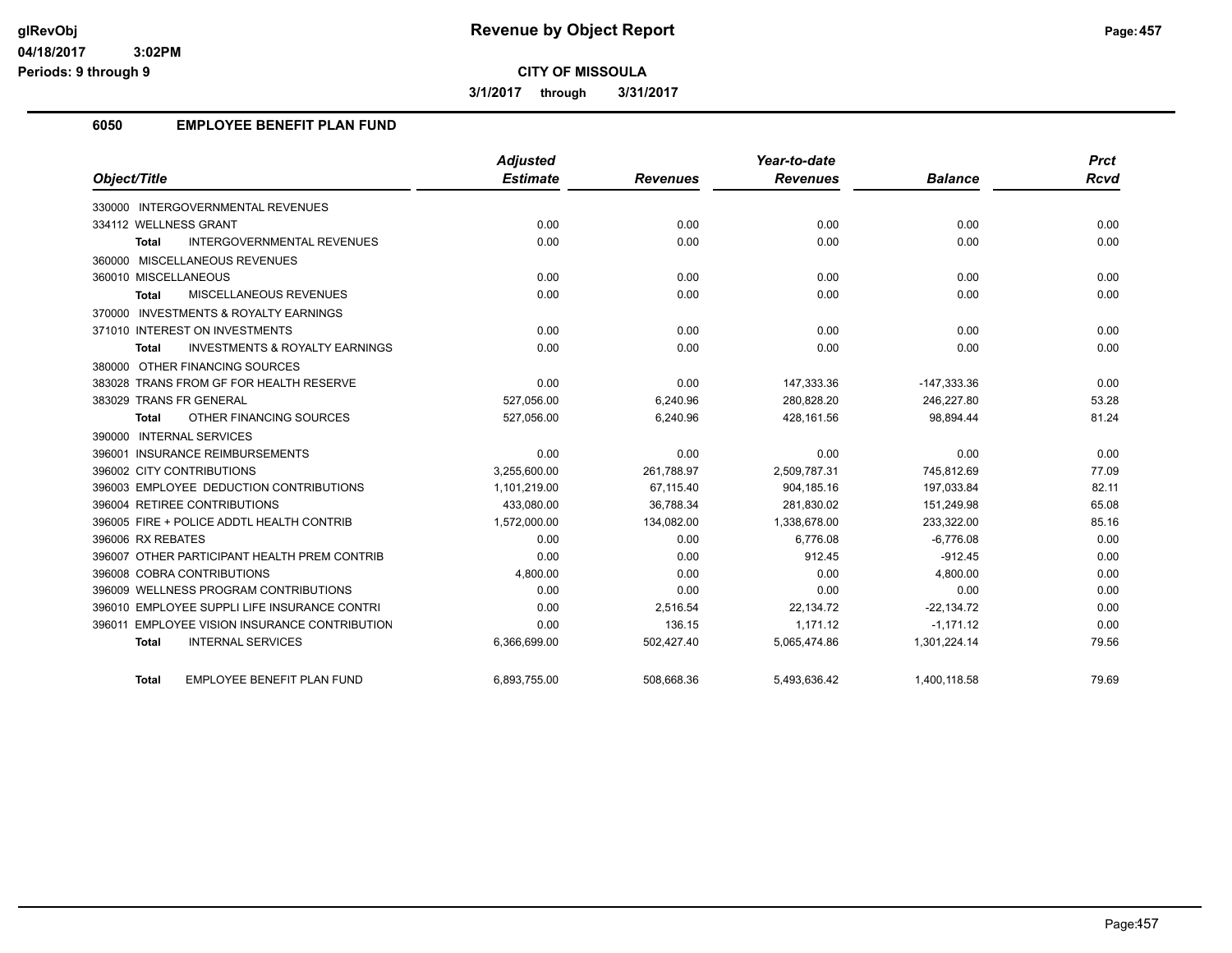**3/1/2017 through 3/31/2017**

**7370 PARKING COMMISSION FUND**

**7370 PARKING COMMISSION FUND**

|                                                    | <b>Adjusted</b> |                 | Year-to-date    |                | <b>Prct</b> |
|----------------------------------------------------|-----------------|-----------------|-----------------|----------------|-------------|
| Object/Title                                       | <b>Estimate</b> | <b>Revenues</b> | <b>Revenues</b> | <b>Balance</b> | <b>Rcvd</b> |
| 330000 INTERGOVERNMENTAL REVENUES                  |                 |                 |                 |                |             |
| 336020 STATE PENSION CONTRIBUTION                  | 0.00            | 0.00            | 0.00            | 0.00           | 0.00        |
| 336023 STATE CONTRIB. - PERS                       | 0.00            | 0.00            | 215.37          | $-215.37$      | 0.00        |
| <b>INTERGOVERNMENTAL REVENUES</b><br><b>Total</b>  | 0.00            | 0.00            | 215.37          | $-215.37$      | 0.00        |
| 340000 CHARGES FOR SERVICES                        |                 |                 |                 |                |             |
| 343009 TOW CHARGES                                 | 0.00            | 0.00            | 0.00            | 0.00           | 0.00        |
| 343015 PARKING                                     | 1,672,690.00    | 0.00            | 0.00            | 1,672,690.00   | 0.00        |
| 343016 METER MONEY                                 | 0.00            | 101,427.52      | 750,051.85      | $-750,051.85$  | 0.00        |
| 343017 PARKING LEASE REVENUE                       | 0.00            | 87,836.00       | 638,063.00      | $-638,063.00$  | 0.00        |
| 343018 SALE OF MATERIALS                           | 0.00            | 10,164.77       | 82,736.09       | $-82,736.09$   | 0.00        |
| 343301 BOOT REMOVAL                                | 0.00            | 1,405.00        | 8,535.00        | $-8,535.00$    | 0.00        |
| <b>CHARGES FOR SERVICES</b><br>Total               | 1,672,690.00    | 200,833.29      | 1,479,385.94    | 193,304.06     | 88.44       |
| 350000 FINES & FORFEITURES                         |                 |                 |                 |                |             |
| 352000 TICKETS                                     | 0.00            | 0.00            | 0.00            | 0.00           | 0.00        |
| 352001 PARKING TICKET REVENUE                      | 270,000.00      | 23,620.00       | 168,795.00      | 101,205.00     | 62.52       |
| 352002 PARKING FINES                               | 0.00            | 0.00            | 0.00            | 0.00           | 0.00        |
| <b>FINES &amp; FORFEITURES</b><br><b>Total</b>     | 270,000.00      | 23,620.00       | 168,795.00      | 101,205.00     | 62.52       |
| 360000 MISCELLANEOUS REVENUES                      |                 |                 |                 |                |             |
| 360010 MISCELLANEOUS                               | 0.00            | 939.67          | 28,460.55       | $-28,460.55$   | 0.00        |
| 360018 MARKET ON FRONT UTILITY PAYMENTS            | 0.00            | 196.39          | 983.66          | $-983.66$      | 0.00        |
| 360019 GARBAGE-MARKET ON FRONT                     | 0.00            | 152.03          | 566.39          | $-566.39$      | 0.00        |
| 362002 BAD CHECK CHARGES                           | 0.00            | 15.00           | 112.50          | $-112.50$      | 0.00        |
| 362005 LEASE LATE PAYMENT PENALTY                  | 0.00            | 0.00            | 0.00            | 0.00           | 0.00        |
| 364040 INSURANCE AND DAMAGE RECOVERY               | 0.00            | 0.00            | 0.00            | 0.00           | 0.00        |
| MISCELLANEOUS REVENUES<br>Total                    | 0.00            | 1,303.09        | 30,123.10       | $-30,123.10$   | 0.00        |
| 370000 INVESTMENTS & ROYALTY EARNINGS              |                 |                 |                 |                |             |
| 371010 INTEREST ON INVESTMENTS                     | 0.00            | 0.00            | 0.00            | 0.00           | 0.00        |
| 371020 GAIN/LOSS IN MARKET VALUE OF INVESTMENTS    | 0.00            | 0.00            | 0.00            | 0.00           | 0.00        |
| <b>INVESTMENTS &amp; ROYALTY EARNINGS</b><br>Total | 0.00            | 0.00            | 0.00            | 0.00           | 0.00        |
| 380000 OTHER FINANCING SOURCES                     |                 |                 |                 |                |             |
| 381010 BOND PROCEEDS                               | 0.00            | 0.00            | 0.00            | 0.00           | 0.00        |
| 381090 PROCEEDS FROM CAPITAL LEASE                 | 0.00            | 0.00            | 0.00            | 0.00           | 0.00        |
| 382010 SALE OF FIXED ASSETS                        | 0.00            | 0.00            | 0.00            | 0.00           | 0.00        |
| 383013 TRANS FR SID DEBT SERVICE                   | 0.00            | 0.00            | 0.00            | 0.00           | 0.00        |
| 383400 CAPITAL CONTRIBUTION                        | 0.00            | 0.00            | 0.00            | 0.00           | 0.00        |
| OTHER FINANCING SOURCES<br><b>Total</b>            | 0.00            | 0.00            | 0.00            | 0.00           | 0.00        |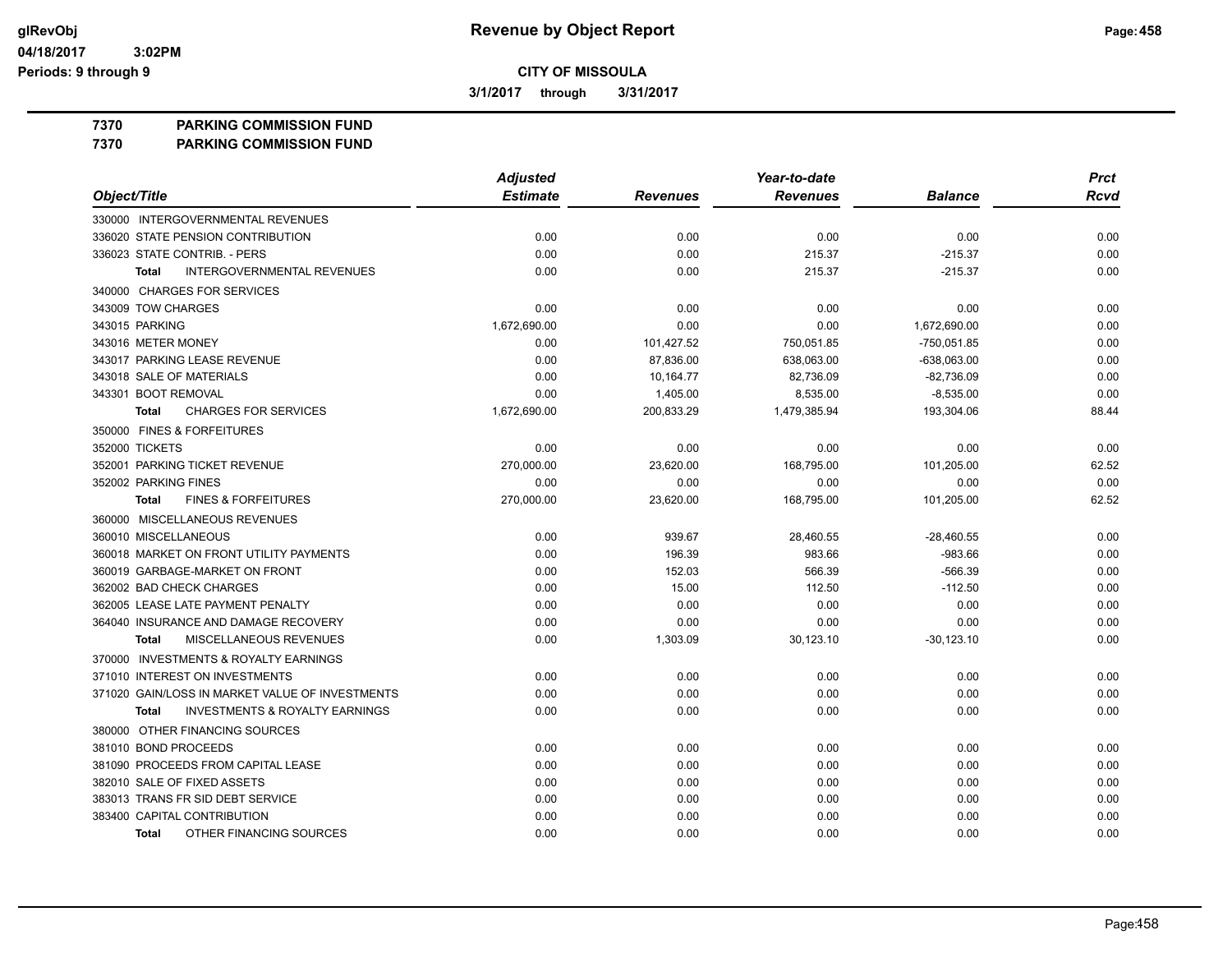| glRevObj<br>04/18/2017<br>3:02PM |                      | <b>Revenue by Object Report</b>                           | Page: 459           |                                      |              |            |       |  |
|----------------------------------|----------------------|-----------------------------------------------------------|---------------------|--------------------------------------|--------------|------------|-------|--|
|                                  | Periods: 9 through 9 |                                                           | 3/1/2017<br>throuah | <b>CITY OF MISSOULA</b><br>3/31/2017 |              |            |       |  |
| 7370                             | Total                | <b>PARKING COMMISSION FUND</b><br>PARKING COMMISSION FUND | 1,942,690.00        | 225.756.38                           | 1.678.519.41 | 264.170.59 | 86.40 |  |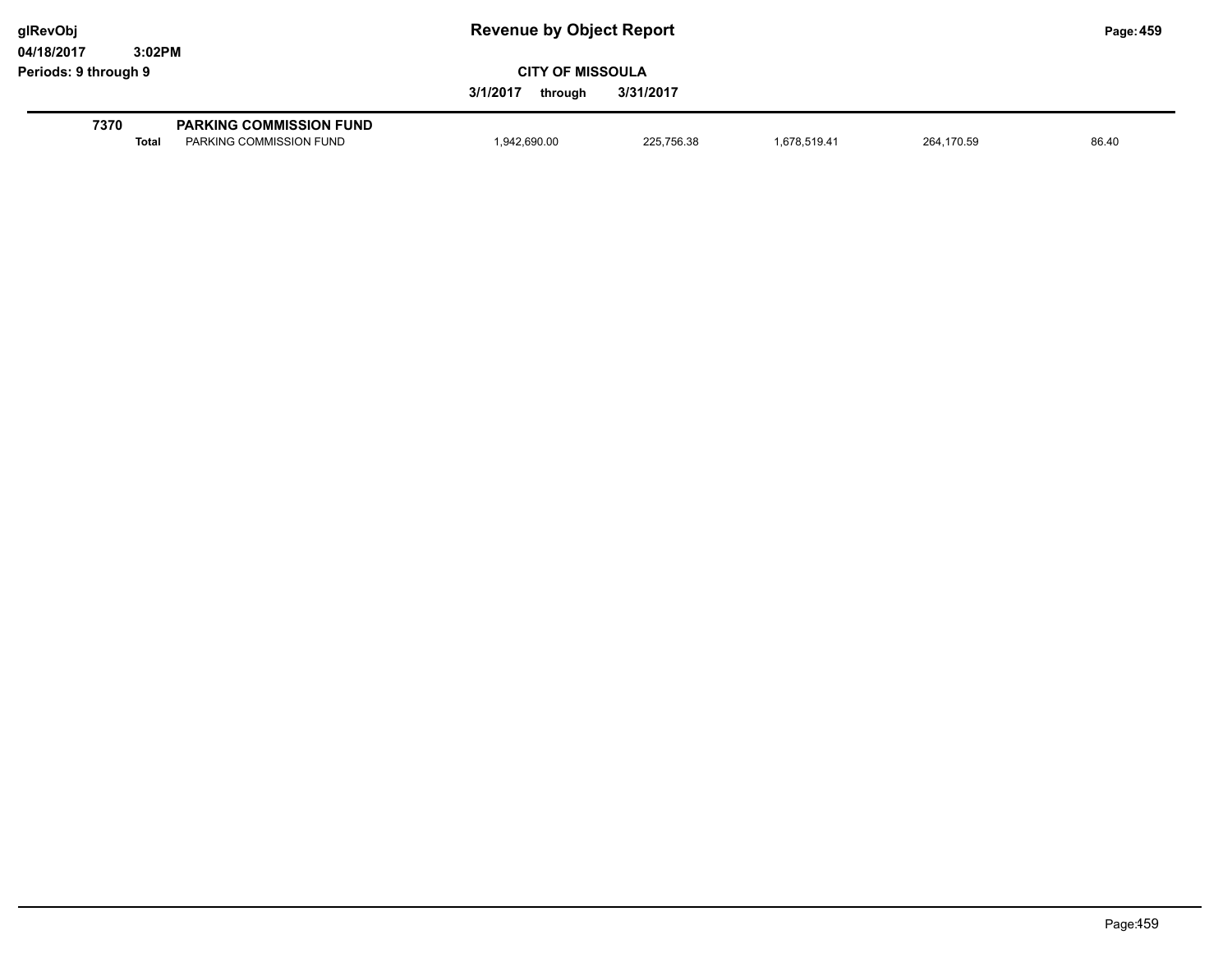**3/1/2017 through 3/31/2017**

#### **7370 PARKING COMMISSION FUND**

|                                                           | <b>Adjusted</b> |                 | Year-to-date    |               | <b>Prct</b> |
|-----------------------------------------------------------|-----------------|-----------------|-----------------|---------------|-------------|
| Object/Title                                              | <b>Estimate</b> | <b>Revenues</b> | <b>Revenues</b> | Balance       | <b>Rcvd</b> |
| 330000 INTERGOVERNMENTAL REVENUES                         |                 |                 |                 |               |             |
| 336020 STATE PENSION CONTRIBUTION                         | 0.00            | 0.00            | 0.00            | 0.00          | 0.00        |
| 336023 STATE CONTRIB. - PERS                              | 0.00            | 0.00            | 215.37          | $-215.37$     | 0.00        |
| <b>INTERGOVERNMENTAL REVENUES</b><br><b>Total</b>         | 0.00            | 0.00            | 215.37          | $-215.37$     | 0.00        |
| 340000 CHARGES FOR SERVICES                               |                 |                 |                 |               |             |
| 343009 TOW CHARGES                                        | 0.00            | 0.00            | 0.00            | 0.00          | 0.00        |
| 343015 PARKING                                            | 1,672,690.00    | 0.00            | 0.00            | 1,672,690.00  | 0.00        |
| 343016 METER MONEY                                        | 0.00            | 101,427.52      | 750,051.85      | $-750,051.85$ | 0.00        |
| 343017 PARKING LEASE REVENUE                              | 0.00            | 87,836.00       | 638,063.00      | -638,063.00   | 0.00        |
| 343018 SALE OF MATERIALS                                  | 0.00            | 10,164.77       | 82,736.09       | $-82,736.09$  | 0.00        |
| 343301 BOOT REMOVAL                                       | 0.00            | 1,405.00        | 8,535.00        | $-8,535.00$   | 0.00        |
| <b>CHARGES FOR SERVICES</b><br><b>Total</b>               | 1,672,690.00    | 200,833.29      | 1,479,385.94    | 193,304.06    | 88.44       |
| 350000 FINES & FORFEITURES                                |                 |                 |                 |               |             |
| 352000 TICKETS                                            | 0.00            | 0.00            | 0.00            | 0.00          | 0.00        |
| 352001 PARKING TICKET REVENUE                             | 270,000.00      | 23,620.00       | 168,795.00      | 101,205.00    | 62.52       |
| 352002 PARKING FINES                                      | 0.00            | 0.00            | 0.00            | 0.00          | 0.00        |
| <b>FINES &amp; FORFEITURES</b><br><b>Total</b>            | 270,000.00      | 23,620.00       | 168,795.00      | 101,205.00    | 62.52       |
| 360000 MISCELLANEOUS REVENUES                             |                 |                 |                 |               |             |
| 360010 MISCELLANEOUS                                      | 0.00            | 939.67          | 28,460.55       | $-28,460.55$  | 0.00        |
| 360018 MARKET ON FRONT UTILITY PAYMENTS                   | 0.00            | 196.39          | 983.66          | $-983.66$     | 0.00        |
| 360019 GARBAGE-MARKET ON FRONT                            | 0.00            | 152.03          | 566.39          | $-566.39$     | 0.00        |
| 362002 BAD CHECK CHARGES                                  | 0.00            | 15.00           | 112.50          | $-112.50$     | 0.00        |
| 362005 LEASE LATE PAYMENT PENALTY                         | 0.00            | 0.00            | 0.00            | 0.00          | 0.00        |
| 364040 INSURANCE AND DAMAGE RECOVERY                      | 0.00            | 0.00            | 0.00            | 0.00          | 0.00        |
| MISCELLANEOUS REVENUES<br><b>Total</b>                    | 0.00            | 1,303.09        | 30,123.10       | $-30, 123.10$ | 0.00        |
| 370000 INVESTMENTS & ROYALTY EARNINGS                     |                 |                 |                 |               |             |
| 371010 INTEREST ON INVESTMENTS                            | 0.00            | 0.00            | 0.00            | 0.00          | 0.00        |
| 371020 GAIN/LOSS IN MARKET VALUE OF INVESTMENT            | 0.00            | 0.00            | 0.00            | 0.00          | 0.00        |
| <b>INVESTMENTS &amp; ROYALTY EARNINGS</b><br><b>Total</b> | 0.00            | 0.00            | 0.00            | 0.00          | 0.00        |
| 380000 OTHER FINANCING SOURCES                            |                 |                 |                 |               |             |
| 381010 BOND PROCEEDS                                      | 0.00            | 0.00            | 0.00            | 0.00          | 0.00        |
| 381090 PROCEEDS FROM CAPITAL LEASE                        | 0.00            | 0.00            | 0.00            | 0.00          | 0.00        |
| 382010 SALE OF FIXED ASSETS                               | 0.00            | 0.00            | 0.00            | 0.00          | 0.00        |
| 383013 TRANS FR SID DEBT SERVICE                          | 0.00            | 0.00            | 0.00            | 0.00          | 0.00        |
| 383400 CAPITAL CONTRIBUTION                               | 0.00            | 0.00            | 0.00            | 0.00          | 0.00        |
| OTHER FINANCING SOURCES<br>Total                          | 0.00            | 0.00            | 0.00            | 0.00          | 0.00        |
| PARKING COMMISSION FUND<br><b>Total</b>                   | 1,942,690.00    | 225,756.38      | 1,678,519.41    | 264,170.59    | 86.40       |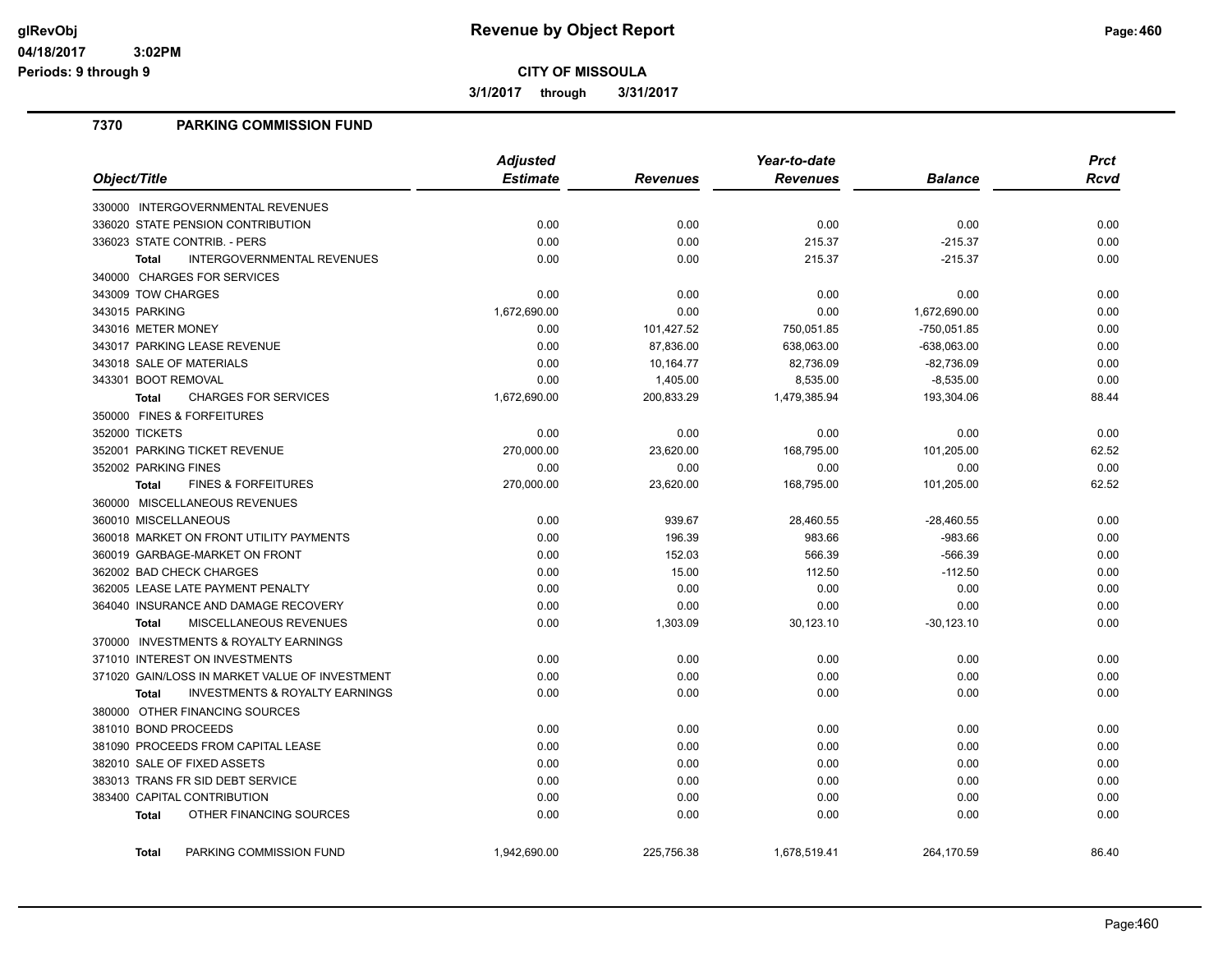**CITY OF MISSOULA 3/1/2017 through 3/31/2017**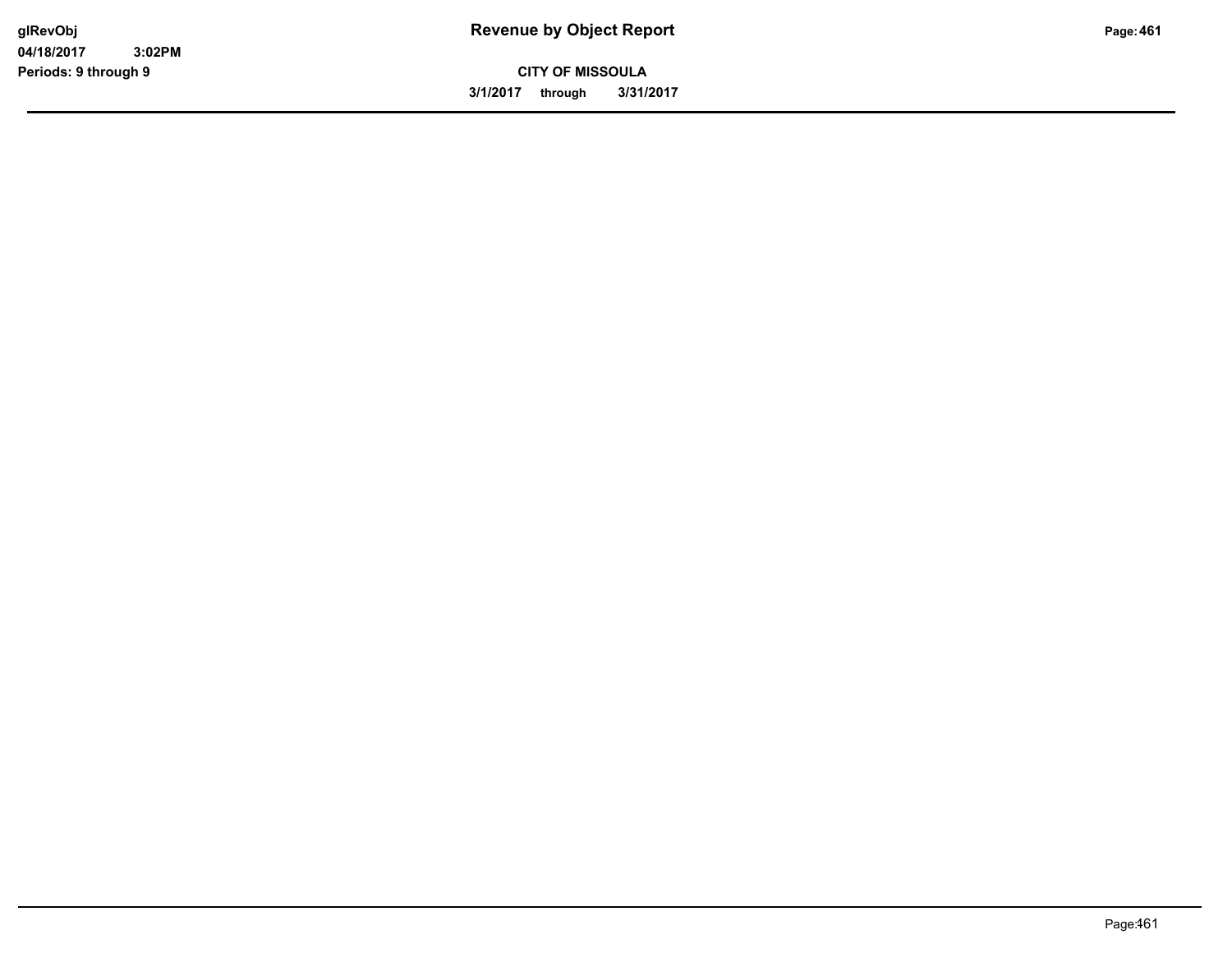**3/1/2017 through 3/31/2017**

**7371 FRONT STREET PARKING BONDS**

**7371 FRONT STREET PARKING BONDS**

|                                                    | <b>Adjusted</b> |                 | Year-to-date    |                | <b>Prct</b> |
|----------------------------------------------------|-----------------|-----------------|-----------------|----------------|-------------|
| Object/Title                                       | <b>Estimate</b> | <b>Revenues</b> | <b>Revenues</b> | <b>Balance</b> | <b>Rcvd</b> |
| 330000 INTERGOVERNMENTAL REVENUES                  |                 |                 |                 |                |             |
| 331990 IRS REIMB/DEBT SVS INTEREST                 | 0.00            | 0.00            | 0.00            | 0.00           | 0.00        |
| 338000 LOCAL SHARING OF TAX INCREMENT              | 0.00            | 0.00            | 0.00            | 0.00           | 0.00        |
| <b>INTERGOVERNMENTAL REVENUES</b><br>Total         | 0.00            | 0.00            | 0.00            | 0.00           | 0.00        |
| 360000 MISCELLANEOUS REVENUES                      |                 |                 |                 |                |             |
| 360010 MISCELLANEOUS                               | 0.00            | 0.00            | 0.00            | 0.00           | 0.00        |
| <b>MISCELLANEOUS REVENUES</b><br>Total             | 0.00            | 0.00            | 0.00            | 0.00           | 0.00        |
| 370000 INVESTMENTS & ROYALTY EARNINGS              |                 |                 |                 |                |             |
| 371010 INTEREST ON INVESTMENTS                     | 0.00            | 0.00            | 0.00            | 0.00           | 0.00        |
| <b>INVESTMENTS &amp; ROYALTY EARNINGS</b><br>Total | 0.00            | 0.00            | 0.00            | 0.00           | 0.00        |
| 380000 OTHER FINANCING SOURCES                     |                 |                 |                 |                |             |
| 381009 TRANSFERS IN                                | 266,220.00      | 0.00            | 0.00            | 266,220.00     | 0.00        |
| 381010 BOND PROCEEDS                               | 0.00            | 0.00            | 0.00            | 0.00           | 0.00        |
| 383000 OPERATING TRANSFERS                         | 0.00            | 13,048.75       | 118,518.75      | $-118,518.75$  | 0.00        |
| OTHER FINANCING SOURCES<br>Total                   | 266,220.00      | 13,048.75       | 118,518.75      | 147,701.25     | 44.52       |
| <b>FRONT STREET PARKING BONDS</b><br><b>Total</b>  | 266,220.00      | 13,048.75       | 118,518.75      | 147,701.25     | 44.52       |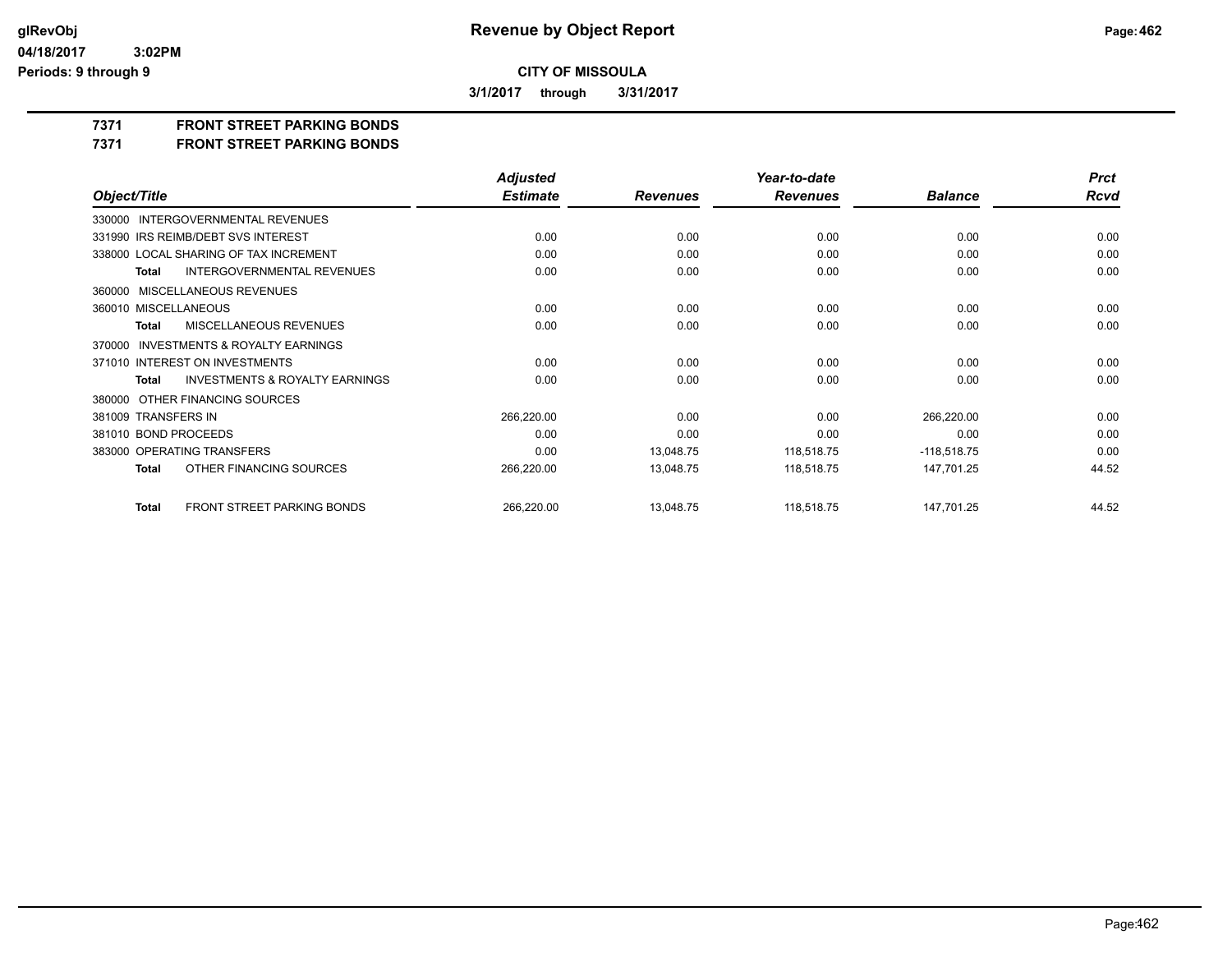**3/1/2017 through 3/31/2017**

### **7371 FRONT STREET PARKING BONDS**

|                                                           | <b>Adjusted</b> |                 | Year-to-date    |                | <b>Prct</b> |
|-----------------------------------------------------------|-----------------|-----------------|-----------------|----------------|-------------|
| Object/Title                                              | <b>Estimate</b> | <b>Revenues</b> | <b>Revenues</b> | <b>Balance</b> | <b>Rcvd</b> |
| INTERGOVERNMENTAL REVENUES<br>330000                      |                 |                 |                 |                |             |
| 331990 IRS REIMB/DEBT SVS INTEREST                        | 0.00            | 0.00            | 0.00            | 0.00           | 0.00        |
| 338000 LOCAL SHARING OF TAX INCREMENT                     | 0.00            | 0.00            | 0.00            | 0.00           | 0.00        |
| <b>INTERGOVERNMENTAL REVENUES</b><br><b>Total</b>         | 0.00            | 0.00            | 0.00            | 0.00           | 0.00        |
| 360000 MISCELLANEOUS REVENUES                             |                 |                 |                 |                |             |
| 360010 MISCELLANEOUS                                      | 0.00            | 0.00            | 0.00            | 0.00           | 0.00        |
| MISCELLANEOUS REVENUES<br><b>Total</b>                    | 0.00            | 0.00            | 0.00            | 0.00           | 0.00        |
| INVESTMENTS & ROYALTY EARNINGS<br>370000                  |                 |                 |                 |                |             |
| 371010 INTEREST ON INVESTMENTS                            | 0.00            | 0.00            | 0.00            | 0.00           | 0.00        |
| <b>INVESTMENTS &amp; ROYALTY EARNINGS</b><br><b>Total</b> | 0.00            | 0.00            | 0.00            | 0.00           | 0.00        |
| 380000 OTHER FINANCING SOURCES                            |                 |                 |                 |                |             |
| 381009 TRANSFERS IN                                       | 266,220.00      | 0.00            | 0.00            | 266,220.00     | 0.00        |
| 381010 BOND PROCEEDS                                      | 0.00            | 0.00            | 0.00            | 0.00           | 0.00        |
| 383000 OPERATING TRANSFERS                                | 0.00            | 13,048.75       | 118,518.75      | $-118,518.75$  | 0.00        |
| OTHER FINANCING SOURCES<br><b>Total</b>                   | 266,220.00      | 13,048.75       | 118,518.75      | 147,701.25     | 44.52       |
| <b>FRONT STREET PARKING BONDS</b><br><b>Total</b>         | 266,220.00      | 13,048.75       | 118,518.75      | 147,701.25     | 44.52       |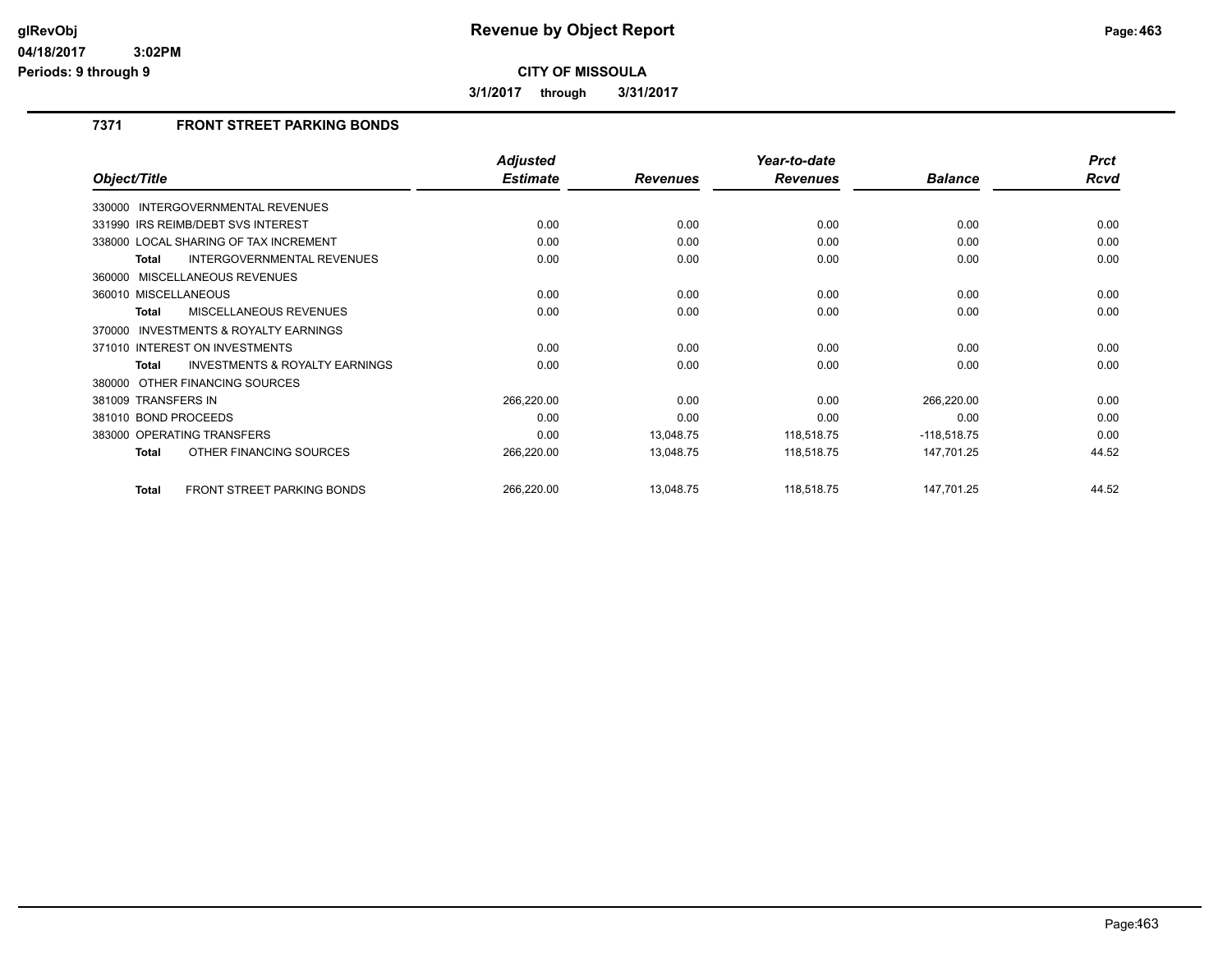**3/1/2017 through 3/31/2017**

## **7372 SINKING FUND/FRONT ST PARKING BONDS 7372 SINKING FUND/FRONT ST PARKING BONDS**

|                      |                                           | <b>Adjusted</b> |                 | Year-to-date    |                | <b>Prct</b> |
|----------------------|-------------------------------------------|-----------------|-----------------|-----------------|----------------|-------------|
| Object/Title         |                                           | <b>Estimate</b> | <b>Revenues</b> | <b>Revenues</b> | <b>Balance</b> | Rcvd        |
| 330000               | INTERGOVERNMENTAL REVENUES                |                 |                 |                 |                |             |
|                      | 338000 LOCAL SHARING OF TAX INCREMENT     | 0.00            | 0.00            | 0.00            | 0.00           | 0.00        |
| Total                | INTERGOVERNMENTAL REVENUES                | 0.00            | 0.00            | 0.00            | 0.00           | 0.00        |
| 370000               | INVESTMENTS & ROYALTY EARNINGS            |                 |                 |                 |                |             |
|                      | 371010 INTEREST ON INVESTMENTS            | 0.00            | 0.00            | 0.00            | 0.00           | 0.00        |
| Total                | <b>INVESTMENTS &amp; ROYALTY EARNINGS</b> | 0.00            | 0.00            | 0.00            | 0.00           | 0.00        |
|                      | 380000 OTHER FINANCING SOURCES            |                 |                 |                 |                |             |
| 381009 TRANSFERS IN  |                                           | 250.000.00      | 0.00            | 0.00            | 250,000.00     | 0.00        |
| 381010 BOND PROCEEDS |                                           | 0.00            | 0.00            | 0.00            | 0.00           | 0.00        |
|                      | 383000 OPERATING TRANSFERS                | 0.00            | 12.750.00       | 115,000.00      | $-115,000.00$  | 0.00        |
| <b>Total</b>         | OTHER FINANCING SOURCES                   | 250,000.00      | 12,750.00       | 115,000.00      | 135,000.00     | 46.00       |
| <b>Total</b>         | SINKING FUND/FRONT ST PARKING BONDS       | 250.000.00      | 12.750.00       | 115.000.00      | 135.000.00     | 46.00       |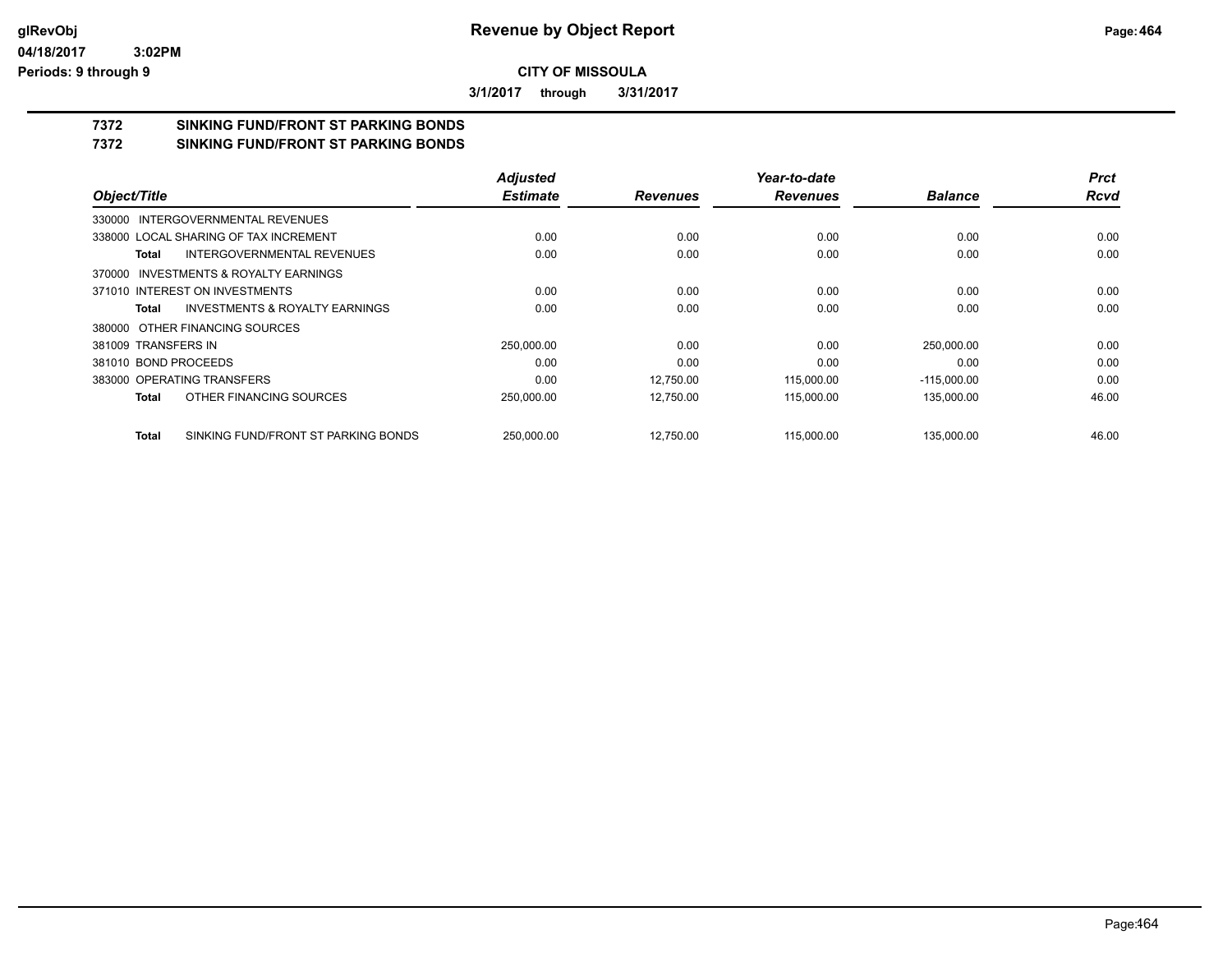**3/1/2017 through 3/31/2017**

## **7372 SINKING FUND/FRONT ST PARKING BONDS**

|                                                     | <b>Adjusted</b> |                 | Year-to-date    |                | <b>Prct</b> |
|-----------------------------------------------------|-----------------|-----------------|-----------------|----------------|-------------|
| Object/Title                                        | <b>Estimate</b> | <b>Revenues</b> | <b>Revenues</b> | <b>Balance</b> | <b>Rcvd</b> |
| 330000 INTERGOVERNMENTAL REVENUES                   |                 |                 |                 |                |             |
| 338000 LOCAL SHARING OF TAX INCREMENT               | 0.00            | 0.00            | 0.00            | 0.00           | 0.00        |
| INTERGOVERNMENTAL REVENUES<br><b>Total</b>          | 0.00            | 0.00            | 0.00            | 0.00           | 0.00        |
| 370000 INVESTMENTS & ROYALTY EARNINGS               |                 |                 |                 |                |             |
| 371010 INTEREST ON INVESTMENTS                      | 0.00            | 0.00            | 0.00            | 0.00           | 0.00        |
| INVESTMENTS & ROYALTY EARNINGS<br>Total             | 0.00            | 0.00            | 0.00            | 0.00           | 0.00        |
| 380000 OTHER FINANCING SOURCES                      |                 |                 |                 |                |             |
| 381009 TRANSFERS IN                                 | 250,000.00      | 0.00            | 0.00            | 250,000.00     | 0.00        |
| 381010 BOND PROCEEDS                                | 0.00            | 0.00            | 0.00            | 0.00           | 0.00        |
| 383000 OPERATING TRANSFERS                          | 0.00            | 12.750.00       | 115,000.00      | $-115,000.00$  | 0.00        |
| OTHER FINANCING SOURCES<br><b>Total</b>             | 250,000.00      | 12,750.00       | 115,000.00      | 135,000.00     | 46.00       |
| SINKING FUND/FRONT ST PARKING BONDS<br><b>Total</b> | 250,000.00      | 12,750.00       | 115,000.00      | 135,000.00     | 46.00       |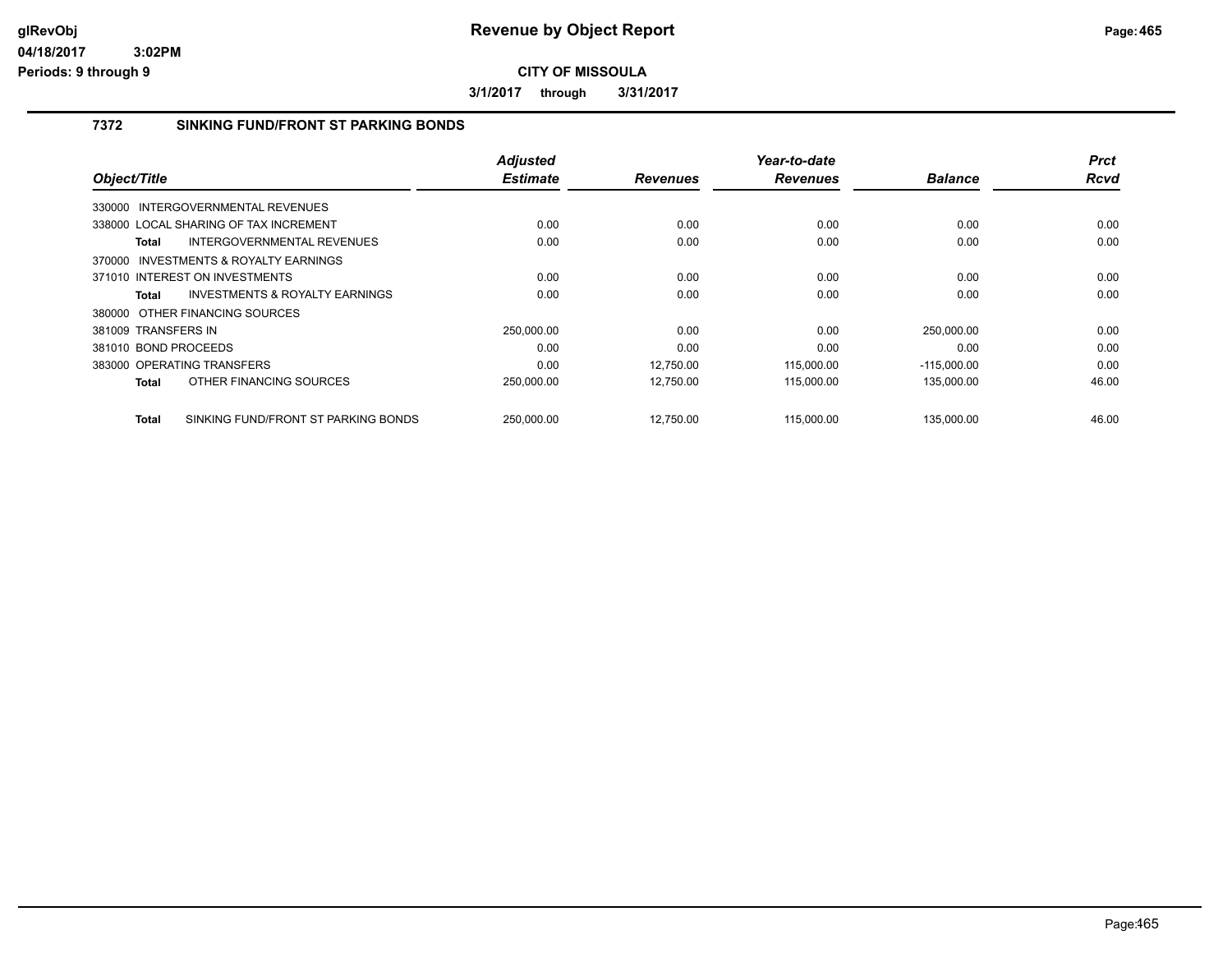**3/1/2017 through 3/31/2017**

## **7373 MPC SERIES 2010B CONSTRUCTION**

**7373 MPC SERIES 2010B CONSTRUCTION**

|                                                     | <b>Adjusted</b> |                 | Year-to-date    |                | <b>Prct</b> |
|-----------------------------------------------------|-----------------|-----------------|-----------------|----------------|-------------|
| Object/Title                                        | <b>Estimate</b> | <b>Revenues</b> | <b>Revenues</b> | <b>Balance</b> | <b>Rcvd</b> |
| TAXES/ASSESSMENTS<br>310000                         |                 |                 |                 |                |             |
| 312001 PENALTIES & INTEREST                         | 0.00            | 0.00            | 0.00            | 0.00           | 0.00        |
| TAXES/ASSESSMENTS<br>Total                          | 0.00            | 0.00            | 0.00            | 0.00           | 0.00        |
| 360000 MISCELLANEOUS REVENUES                       |                 |                 |                 |                |             |
| 360010 MISCELLANEOUS                                | 0.00            | 0.00            | 0.00            | 0.00           | 0.00        |
| MISCELLANEOUS REVENUES<br>Total                     | 0.00            | 0.00            | 0.00            | 0.00           | 0.00        |
| <b>INVESTMENTS &amp; ROYALTY EARNINGS</b><br>370000 |                 |                 |                 |                |             |
| 371010 INTEREST ON INVESTMENTS                      | 0.00            | 0.00            | 0.00            | 0.00           | 0.00        |
| <b>INVESTMENTS &amp; ROYALTY EARNINGS</b><br>Total  | 0.00            | 0.00            | 0.00            | 0.00           | 0.00        |
| OTHER FINANCING SOURCES<br>380000                   |                 |                 |                 |                |             |
| 381010 BOND PROCEEDS                                | 0.00            | 0.00            | 0.00            | 0.00           | 0.00        |
| 383000 OPERATING TRANSFERS                          | 0.00            | 0.00            | 0.00            | 0.00           | 0.00        |
| 383042 TRANSFERS FROM OTHER FUNDS                   | 0.00            | 0.00            | 0.00            | 0.00           | 0.00        |
| 383400 CAPITAL CONTRIBUTION                         | 0.00            | 0.00            | 0.00            | 0.00           | 0.00        |
| OTHER FINANCING SOURCES<br><b>Total</b>             | 0.00            | 0.00            | 0.00            | 0.00           | 0.00        |
| MPC SERIES 2010B CONSTRUCTION<br><b>Total</b>       | 0.00            | 0.00            | 0.00            | 0.00           | 0.00        |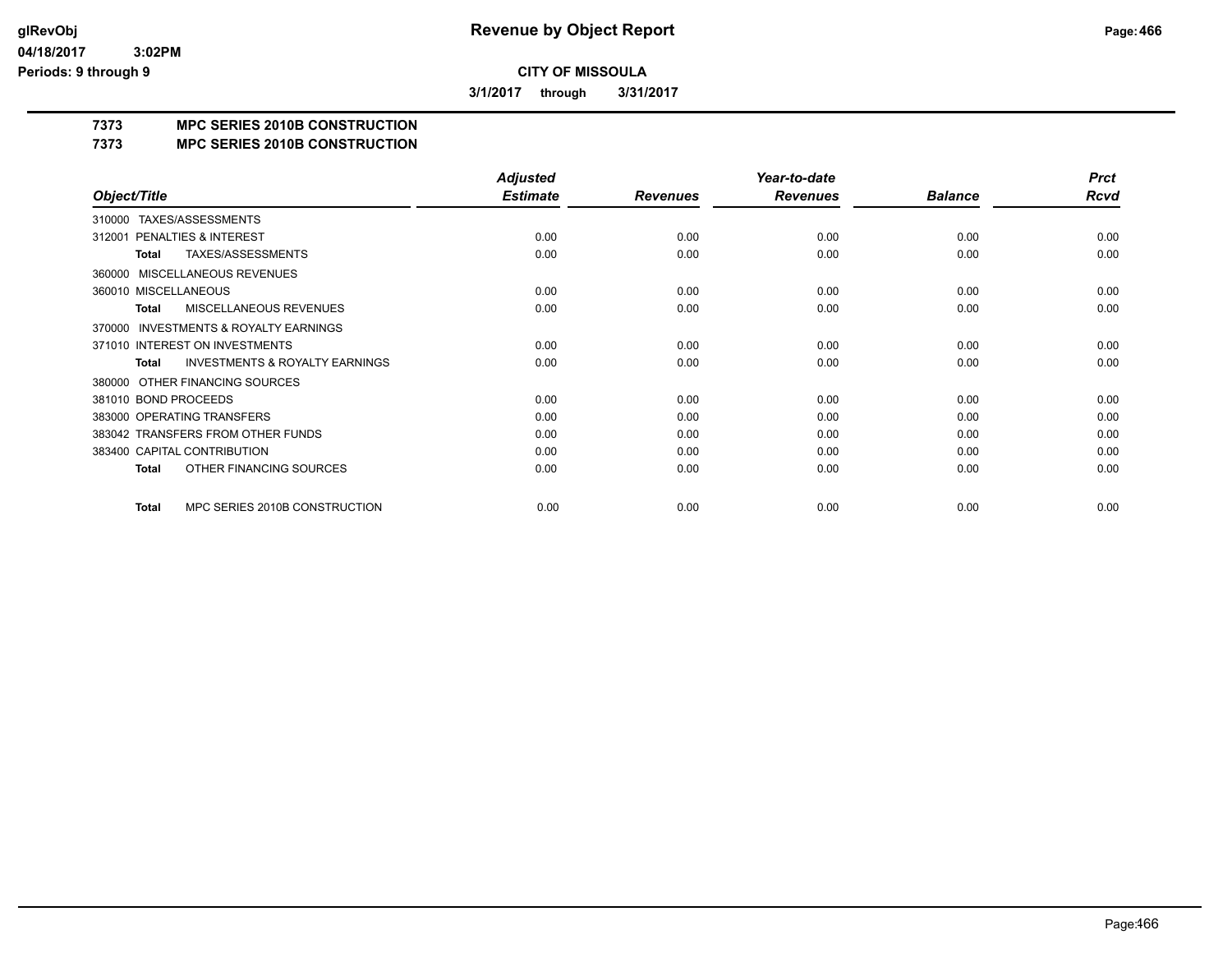**3/1/2017 through 3/31/2017**

## **7373 MPC SERIES 2010B CONSTRUCTION**

|                                                           | <b>Adjusted</b> |                 | Year-to-date    |                | <b>Prct</b> |
|-----------------------------------------------------------|-----------------|-----------------|-----------------|----------------|-------------|
| Object/Title                                              | <b>Estimate</b> | <b>Revenues</b> | <b>Revenues</b> | <b>Balance</b> | <b>Rcvd</b> |
| 310000 TAXES/ASSESSMENTS                                  |                 |                 |                 |                |             |
| 312001 PENALTIES & INTEREST                               | 0.00            | 0.00            | 0.00            | 0.00           | 0.00        |
| TAXES/ASSESSMENTS<br><b>Total</b>                         | 0.00            | 0.00            | 0.00            | 0.00           | 0.00        |
| 360000 MISCELLANEOUS REVENUES                             |                 |                 |                 |                |             |
| 360010 MISCELLANEOUS                                      | 0.00            | 0.00            | 0.00            | 0.00           | 0.00        |
| MISCELLANEOUS REVENUES<br>Total                           | 0.00            | 0.00            | 0.00            | 0.00           | 0.00        |
| <b>INVESTMENTS &amp; ROYALTY EARNINGS</b><br>370000       |                 |                 |                 |                |             |
| 371010 INTEREST ON INVESTMENTS                            | 0.00            | 0.00            | 0.00            | 0.00           | 0.00        |
| <b>INVESTMENTS &amp; ROYALTY EARNINGS</b><br><b>Total</b> | 0.00            | 0.00            | 0.00            | 0.00           | 0.00        |
| 380000 OTHER FINANCING SOURCES                            |                 |                 |                 |                |             |
| 381010 BOND PROCEEDS                                      | 0.00            | 0.00            | 0.00            | 0.00           | 0.00        |
| 383000 OPERATING TRANSFERS                                | 0.00            | 0.00            | 0.00            | 0.00           | 0.00        |
| 383042 TRANSFERS FROM OTHER FUNDS                         | 0.00            | 0.00            | 0.00            | 0.00           | 0.00        |
| 383400 CAPITAL CONTRIBUTION                               | 0.00            | 0.00            | 0.00            | 0.00           | 0.00        |
| OTHER FINANCING SOURCES<br>Total                          | 0.00            | 0.00            | 0.00            | 0.00           | 0.00        |
| MPC SERIES 2010B CONSTRUCTION<br>Total                    | 0.00            | 0.00            | 0.00            | 0.00           | 0.00        |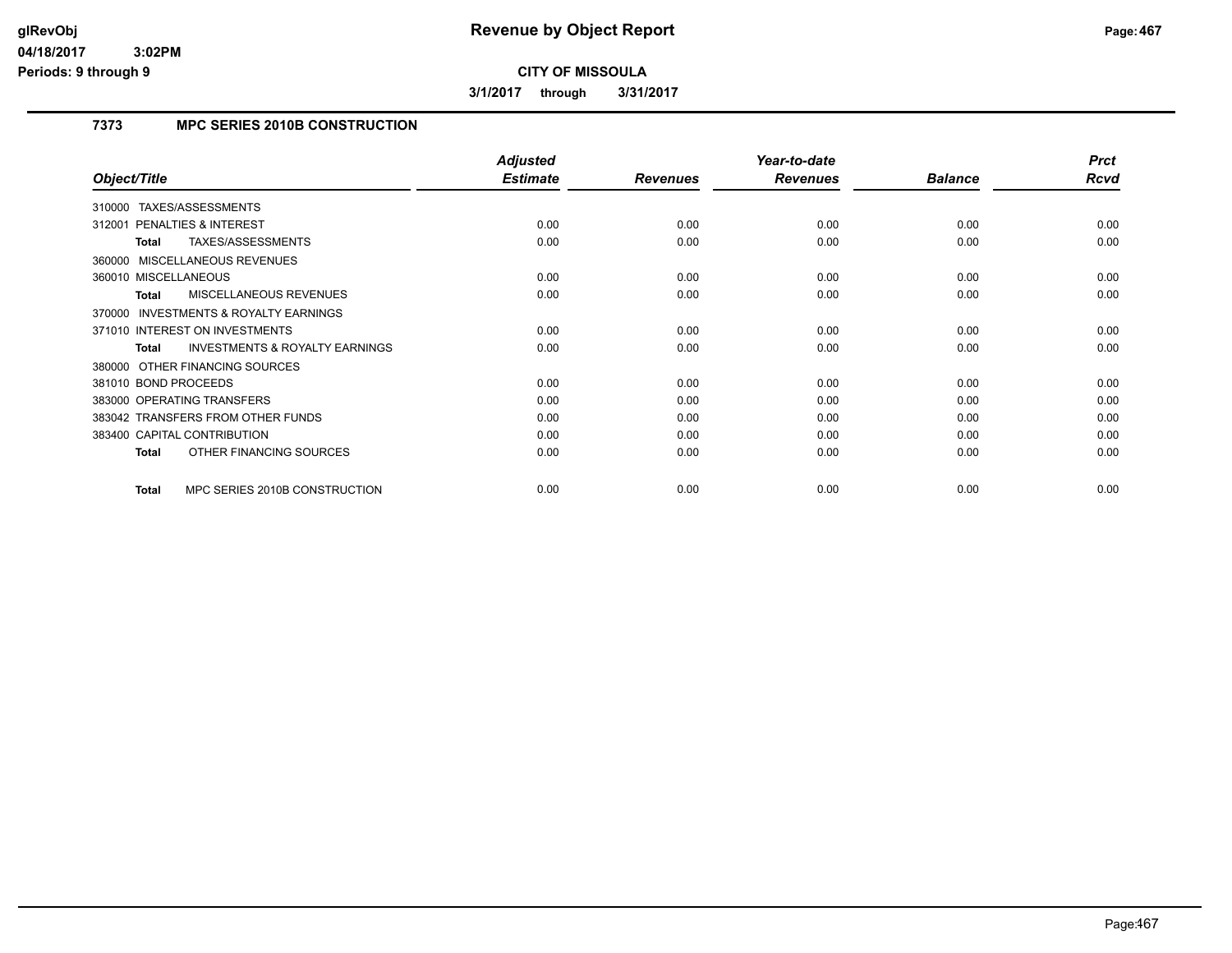**3/1/2017 through 3/31/2017**

# **7374 RESERVE FUND-PARKING BONDS**

## **7374 RESERVE FUND-PARKING BONDS**

|                      |                                       | <b>Adjusted</b> |                 | Year-to-date    |                | <b>Prct</b> |
|----------------------|---------------------------------------|-----------------|-----------------|-----------------|----------------|-------------|
| Object/Title         |                                       | <b>Estimate</b> | <b>Revenues</b> | <b>Revenues</b> | <b>Balance</b> | <b>Rcvd</b> |
|                      | 370000 INVESTMENTS & ROYALTY EARNINGS |                 |                 |                 |                |             |
|                      | 371010 INTEREST ON INVESTMENTS        | 0.00            | 0.00            | 0.00            | 0.00           | 0.00        |
| Total                | INVESTMENTS & ROYALTY EARNINGS        | 0.00            | 0.00            | 0.00            | 0.00           | 0.00        |
|                      | 380000 OTHER FINANCING SOURCES        |                 |                 |                 |                |             |
| 381009 TRANSFERS IN  |                                       | 0.00            | 0.00            | 0.00            | 0.00           | 0.00        |
| 381010 BOND PROCEEDS |                                       | 0.00            | 0.00            | 0.00            | 0.00           | 0.00        |
|                      | 383000 OPERATING TRANSFERS            | 0.00            | 0.00            | 0.00            | 0.00           | 0.00        |
| Total                | OTHER FINANCING SOURCES               | 0.00            | 0.00            | 0.00            | 0.00           | 0.00        |
| Total                | RESERVE FUND-PARKING BONDS            | 0.00            | 0.00            | 0.00            | 0.00           | 0.00        |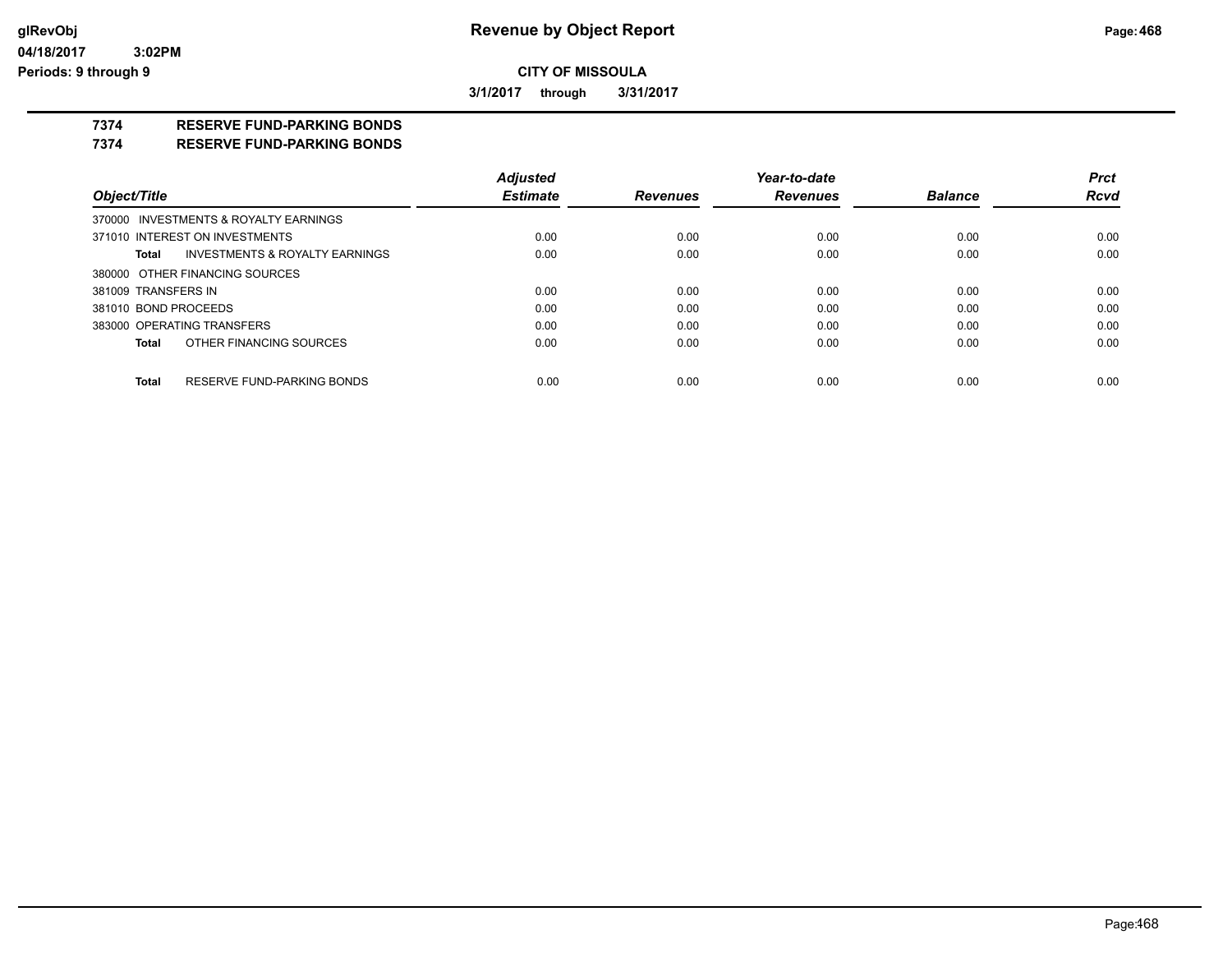**3/1/2017 through 3/31/2017**

## **7374 RESERVE FUND-PARKING BONDS**

|                                                   | <b>Adjusted</b> |                 | Year-to-date    |                | <b>Prct</b> |
|---------------------------------------------------|-----------------|-----------------|-----------------|----------------|-------------|
| Object/Title                                      | <b>Estimate</b> | <b>Revenues</b> | <b>Revenues</b> | <b>Balance</b> | <b>Rcvd</b> |
| 370000 INVESTMENTS & ROYALTY EARNINGS             |                 |                 |                 |                |             |
| 371010 INTEREST ON INVESTMENTS                    | 0.00            | 0.00            | 0.00            | 0.00           | 0.00        |
| INVESTMENTS & ROYALTY EARNINGS<br><b>Total</b>    | 0.00            | 0.00            | 0.00            | 0.00           | 0.00        |
| 380000 OTHER FINANCING SOURCES                    |                 |                 |                 |                |             |
| 381009 TRANSFERS IN                               | 0.00            | 0.00            | 0.00            | 0.00           | 0.00        |
| 381010 BOND PROCEEDS                              | 0.00            | 0.00            | 0.00            | 0.00           | 0.00        |
| 383000 OPERATING TRANSFERS                        | 0.00            | 0.00            | 0.00            | 0.00           | 0.00        |
| <b>Total</b><br>OTHER FINANCING SOURCES           | 0.00            | 0.00            | 0.00            | 0.00           | 0.00        |
| <b>RESERVE FUND-PARKING BONDS</b><br><b>Total</b> | 0.00            | 0.00            | 0.00            | 0.00           | 0.00        |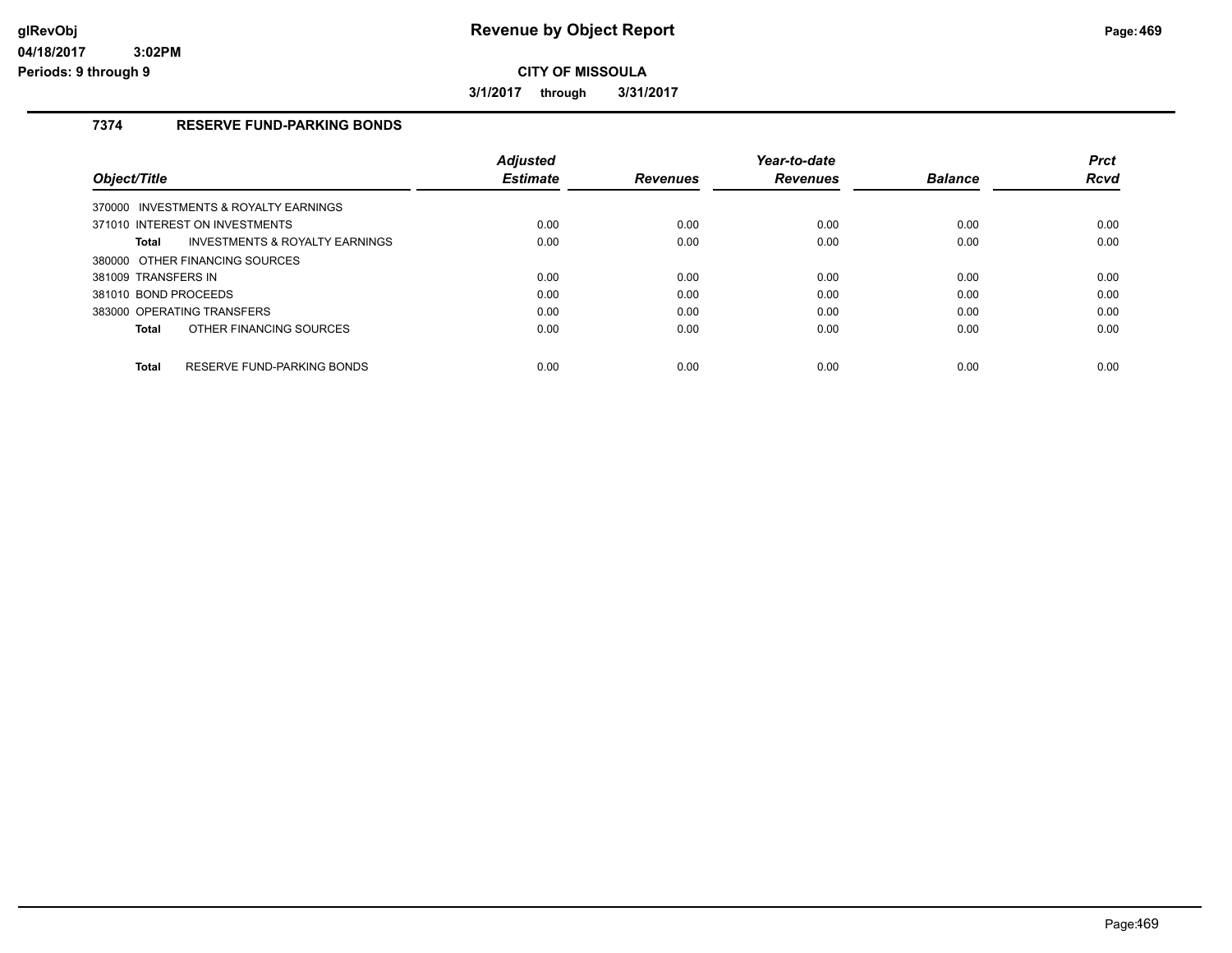**3/1/2017 through 3/31/2017**

## **7375 PLEDGED TAX INCREMENT-2010B BOND 7375 PLEDGED TAX INCREMENT-2010B BOND**

|                                            | <b>Adjusted</b> |                 | Year-to-date    |                | <b>Prct</b> |
|--------------------------------------------|-----------------|-----------------|-----------------|----------------|-------------|
| Object/Title                               | <b>Estimate</b> | <b>Revenues</b> | <b>Revenues</b> | <b>Balance</b> | <b>Rcvd</b> |
| 330000 INTERGOVERNMENTAL REVENUES          |                 |                 |                 |                |             |
| 338000 LOCAL SHARING OF TAX INCREMENT      | 266.851.00      | 0.00            | 133.425.29      | 133.425.71     | 50.00       |
| <b>INTERGOVERNMENTAL REVENUES</b><br>Total | 266,851.00      | 0.00            | 133,425.29      | 133.425.71     | 50.00       |
| 370000 INVESTMENTS & ROYALTY EARNINGS      |                 |                 |                 |                |             |
| 371010 INTEREST ON INVESTMENTS             | 0.00            | 0.00            | 0.00            | 0.00           | 0.00        |
| INVESTMENTS & ROYALTY EARNINGS<br>Total    | 0.00            | 0.00            | 0.00            | 0.00           | 0.00        |
| 380000 OTHER FINANCING SOURCES             |                 |                 |                 |                |             |
| 383000 OPERATING TRANSFERS                 | 0.00            | 0.00            | 0.00            | 0.00           | 0.00        |
| OTHER FINANCING SOURCES<br>Total           | 0.00            | 0.00            | 0.00            | 0.00           | 0.00        |
|                                            |                 |                 |                 |                |             |
| PLEDGED TAX INCREMENT-2010B BOND<br>Total  | 266.851.00      | 0.00            | 133.425.29      | 133.425.71     | 50.00       |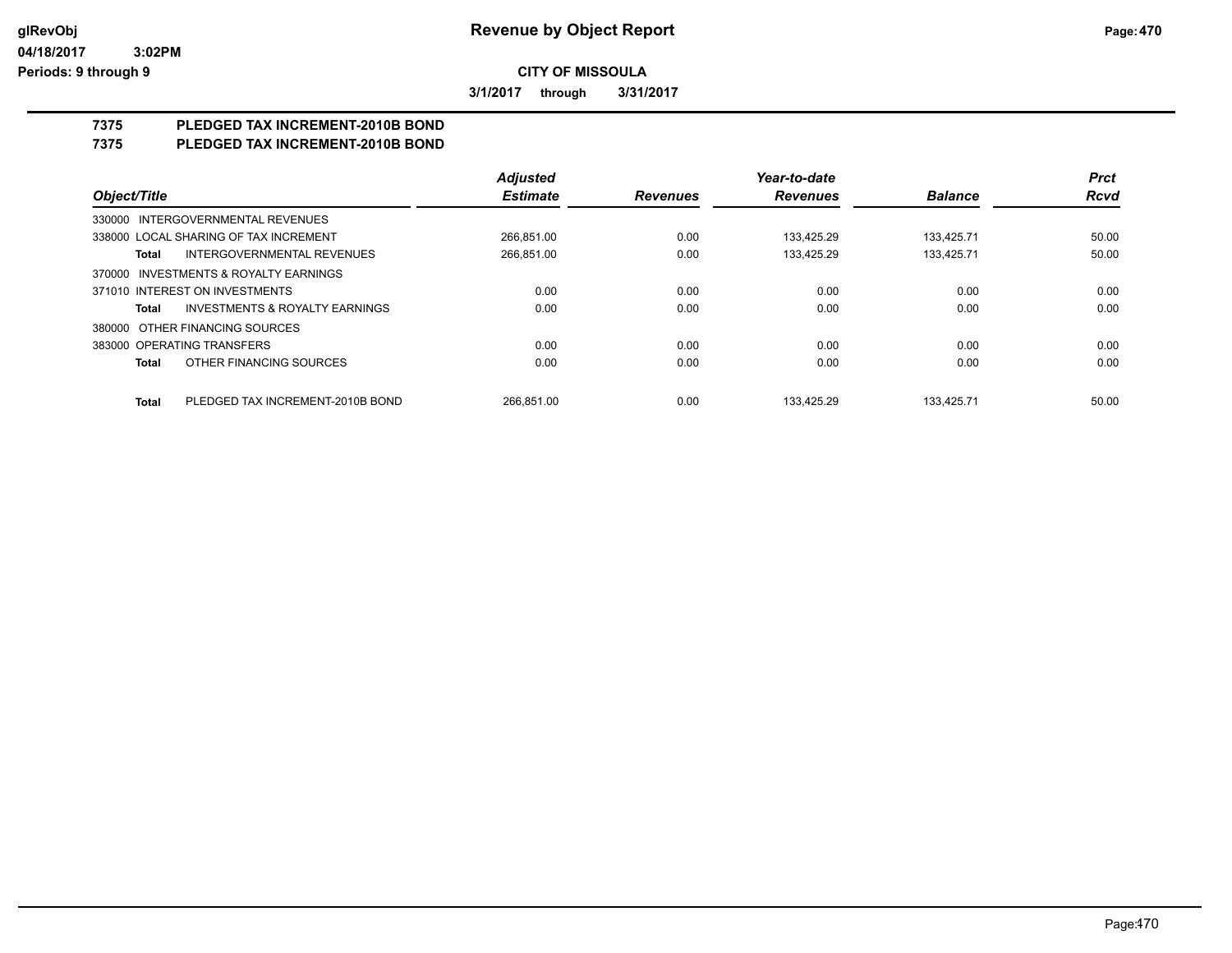**3/1/2017 through 3/31/2017**

## **7375 PLEDGED TAX INCREMENT-2010B BOND**

| Object/Title                   |                                           | <b>Adjusted</b><br><b>Estimate</b> | <b>Revenues</b> | Year-to-date<br><b>Revenues</b> | <b>Balance</b> | <b>Prct</b><br><b>Rcvd</b> |
|--------------------------------|-------------------------------------------|------------------------------------|-----------------|---------------------------------|----------------|----------------------------|
| 330000                         | INTERGOVERNMENTAL REVENUES                |                                    |                 |                                 |                |                            |
|                                | 338000 LOCAL SHARING OF TAX INCREMENT     | 266.851.00                         | 0.00            | 133.425.29                      | 133.425.71     | 50.00                      |
| Total                          | INTERGOVERNMENTAL REVENUES                | 266.851.00                         | 0.00            | 133.425.29                      | 133.425.71     | 50.00                      |
| 370000                         | <b>INVESTMENTS &amp; ROYALTY EARNINGS</b> |                                    |                 |                                 |                |                            |
| 371010 INTEREST ON INVESTMENTS |                                           | 0.00                               | 0.00            | 0.00                            | 0.00           | 0.00                       |
| Total                          | <b>INVESTMENTS &amp; ROYALTY EARNINGS</b> | 0.00                               | 0.00            | 0.00                            | 0.00           | 0.00                       |
| 380000 OTHER FINANCING SOURCES |                                           |                                    |                 |                                 |                |                            |
| 383000 OPERATING TRANSFERS     |                                           | 0.00                               | 0.00            | 0.00                            | 0.00           | 0.00                       |
| Total                          | OTHER FINANCING SOURCES                   | 0.00                               | 0.00            | 0.00                            | 0.00           | 0.00                       |
| <b>Total</b>                   | PLEDGED TAX INCREMENT-2010B BOND          | 266.851.00                         | 0.00            | 133.425.29                      | 133.425.71     | 50.00                      |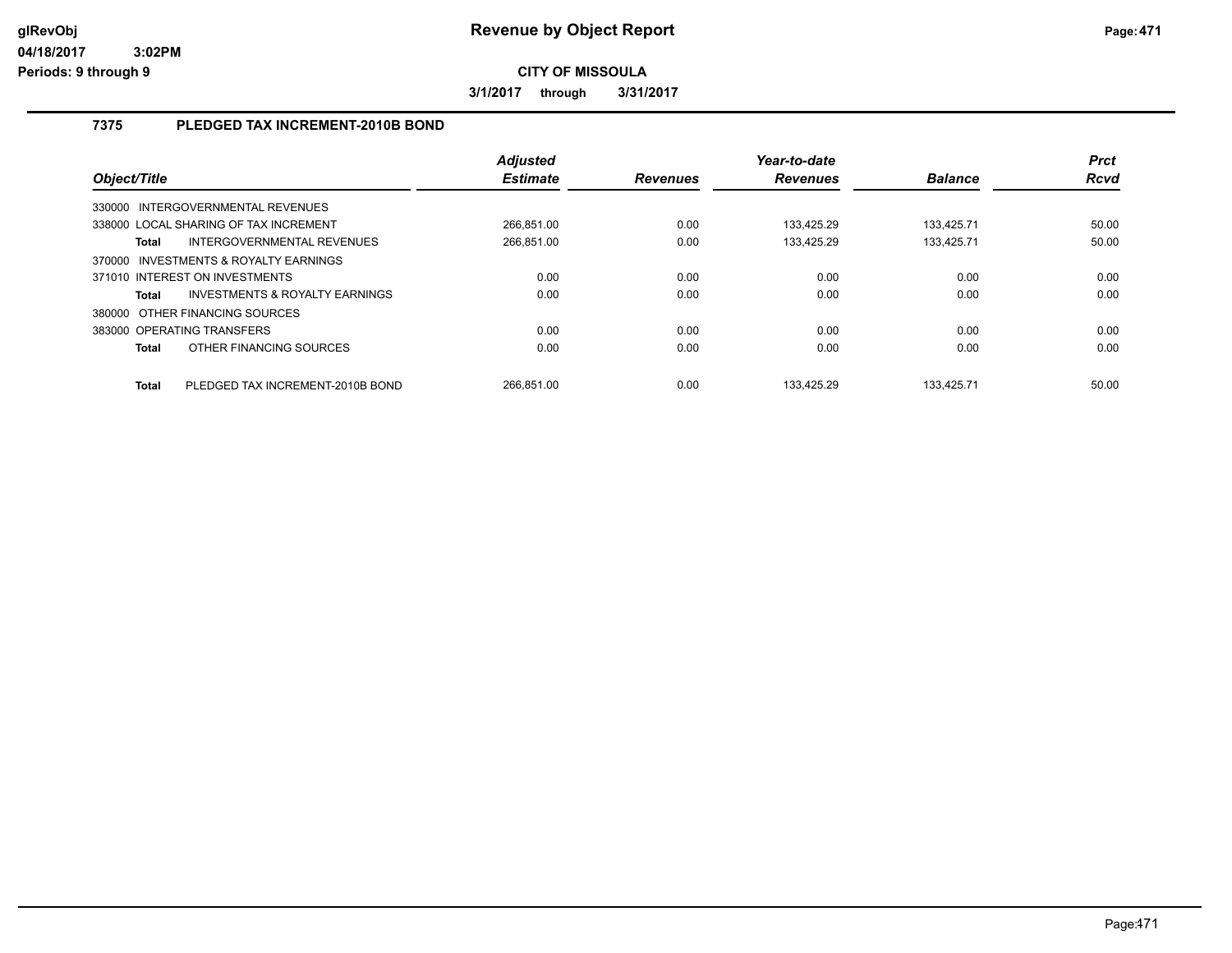**3/1/2017 through 3/31/2017**

# **7376 MPC 2010A BONDS DEBT INTEREST**

## **7376 MPC 2010A BONDS DEBT INTEREST**

|                      |                                       | <b>Adjusted</b> |                 | Year-to-date    |                | <b>Prct</b> |
|----------------------|---------------------------------------|-----------------|-----------------|-----------------|----------------|-------------|
| Object/Title         |                                       | <b>Estimate</b> | <b>Revenues</b> | <b>Revenues</b> | <b>Balance</b> | <b>Rcvd</b> |
|                      | 370000 INVESTMENTS & ROYALTY EARNINGS |                 |                 |                 |                |             |
|                      | 371010 INTEREST ON INVESTMENTS        | 0.00            | 0.00            | 0.00            | 0.00           | 0.00        |
| Total                | INVESTMENTS & ROYALTY EARNINGS        | 0.00            | 0.00            | 0.00            | 0.00           | 0.00        |
|                      | 380000 OTHER FINANCING SOURCES        |                 |                 |                 |                |             |
| 381009 TRANSFERS IN  |                                       | 0.00            | 0.00            | 0.00            | 0.00           | 0.00        |
| 381010 BOND PROCEEDS |                                       | 0.00            | 0.00            | 0.00            | 0.00           | 0.00        |
|                      | 383000 OPERATING TRANSFERS            | 0.00            | 0.00            | 0.00            | 0.00           | 0.00        |
| Total                | OTHER FINANCING SOURCES               | 0.00            | 0.00            | 0.00            | 0.00           | 0.00        |
| <b>Total</b>         | MPC 2010A BONDS DEBT INTEREST         | 0.00            | 0.00            | 0.00            | 0.00           | 0.00        |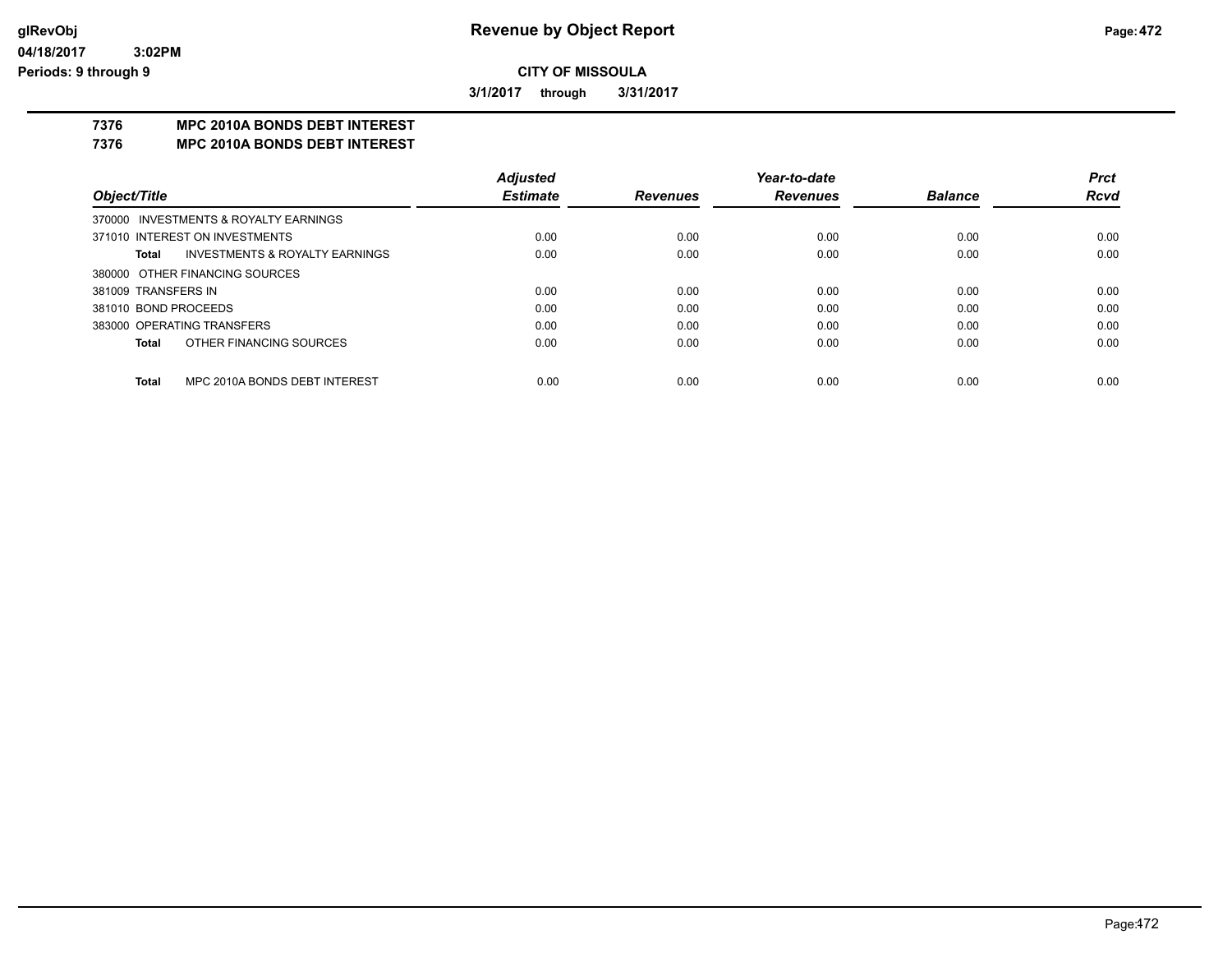**3/1/2017 through 3/31/2017**

## **7376 MPC 2010A BONDS DEBT INTEREST**

|                                         | <b>Adiusted</b> |                 | Year-to-date    |                | <b>Prct</b> |
|-----------------------------------------|-----------------|-----------------|-----------------|----------------|-------------|
| Object/Title                            | <b>Estimate</b> | <b>Revenues</b> | <b>Revenues</b> | <b>Balance</b> | <b>Rcvd</b> |
| 370000 INVESTMENTS & ROYALTY EARNINGS   |                 |                 |                 |                |             |
| 371010 INTEREST ON INVESTMENTS          | 0.00            | 0.00            | 0.00            | 0.00           | 0.00        |
| INVESTMENTS & ROYALTY EARNINGS<br>Total | 0.00            | 0.00            | 0.00            | 0.00           | 0.00        |
| 380000 OTHER FINANCING SOURCES          |                 |                 |                 |                |             |
| 381009 TRANSFERS IN                     | 0.00            | 0.00            | 0.00            | 0.00           | 0.00        |
| 381010 BOND PROCEEDS                    | 0.00            | 0.00            | 0.00            | 0.00           | 0.00        |
| 383000 OPERATING TRANSFERS              | 0.00            | 0.00            | 0.00            | 0.00           | 0.00        |
| OTHER FINANCING SOURCES<br>Total        | 0.00            | 0.00            | 0.00            | 0.00           | 0.00        |
| MPC 2010A BONDS DEBT INTEREST<br>Total  | 0.00            | 0.00            | 0.00            | 0.00           | 0.00        |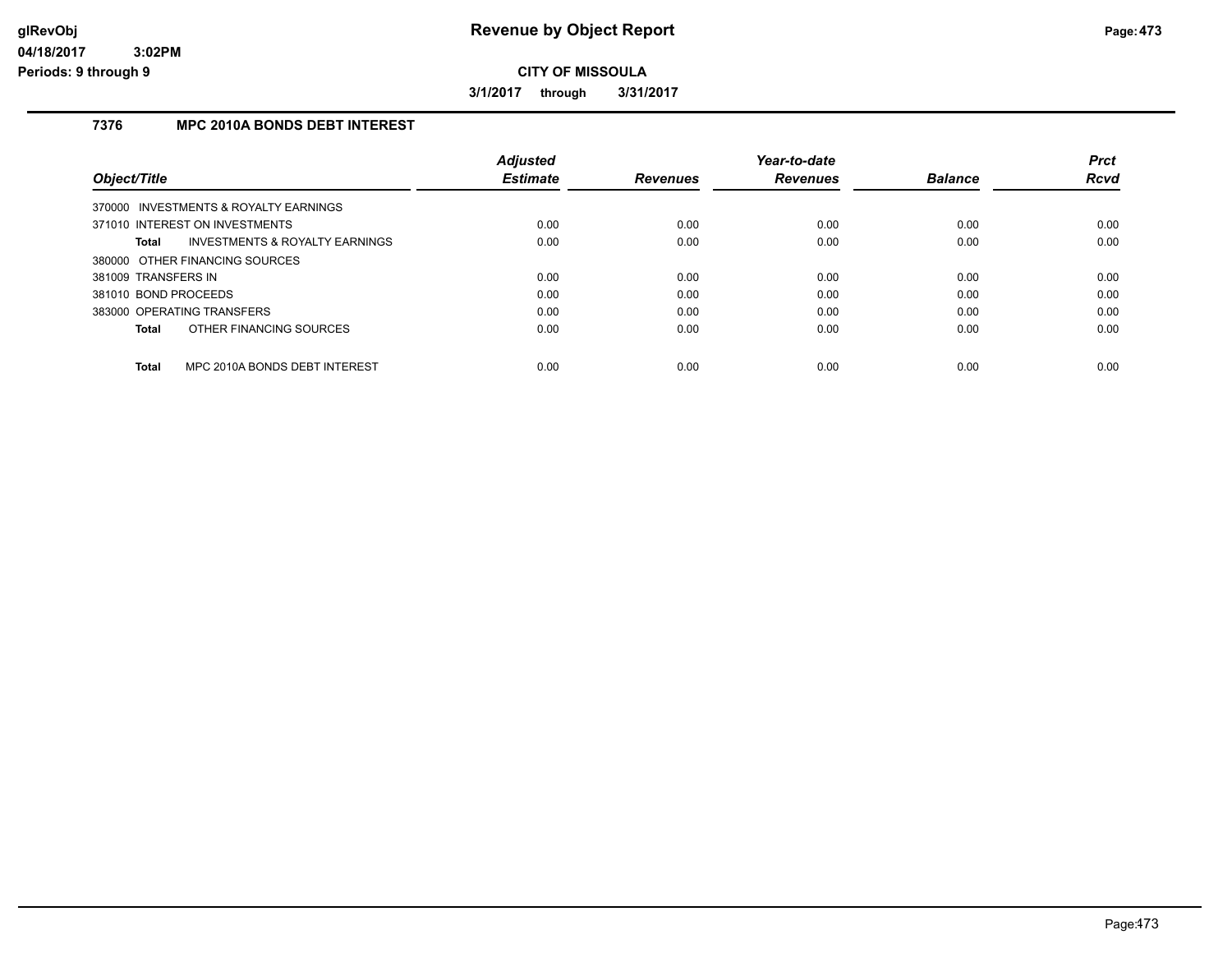**3/1/2017 through 3/31/2017**

## **7377 MPC 2010A BONDS SINKING FUND**

**7377 MPC 2010A BONDS SINKING FUND**

|                                              | <b>Adjusted</b> |                 | Year-to-date    |                | <b>Prct</b> |
|----------------------------------------------|-----------------|-----------------|-----------------|----------------|-------------|
| Object/Title                                 | <b>Estimate</b> | <b>Revenues</b> | <b>Revenues</b> | <b>Balance</b> | <b>Rcvd</b> |
| 370000 INVESTMENTS & ROYALTY EARNINGS        |                 |                 |                 |                |             |
| 371010 INTEREST ON INVESTMENTS               | 0.00            | 0.00            | 0.00            | 0.00           | 0.00        |
| INVESTMENTS & ROYALTY EARNINGS<br>Total      | 0.00            | 0.00            | 0.00            | 0.00           | 0.00        |
| 380000 OTHER FINANCING SOURCES               |                 |                 |                 |                |             |
| 381009 TRANSFERS IN                          | 0.00            | 0.00            | 0.00            | 0.00           | 0.00        |
| 381010 BOND PROCEEDS                         | 0.00            | 0.00            | 0.00            | 0.00           | 0.00        |
| 383000 OPERATING TRANSFERS                   | 0.00            | 0.00            | 0.00            | 0.00           | 0.00        |
| OTHER FINANCING SOURCES<br>Total             | 0.00            | 0.00            | 0.00            | 0.00           | 0.00        |
|                                              |                 |                 |                 |                |             |
| MPC 2010A BONDS SINKING FUND<br><b>Total</b> | 0.00            | 0.00            | 0.00            | 0.00           | 0.00        |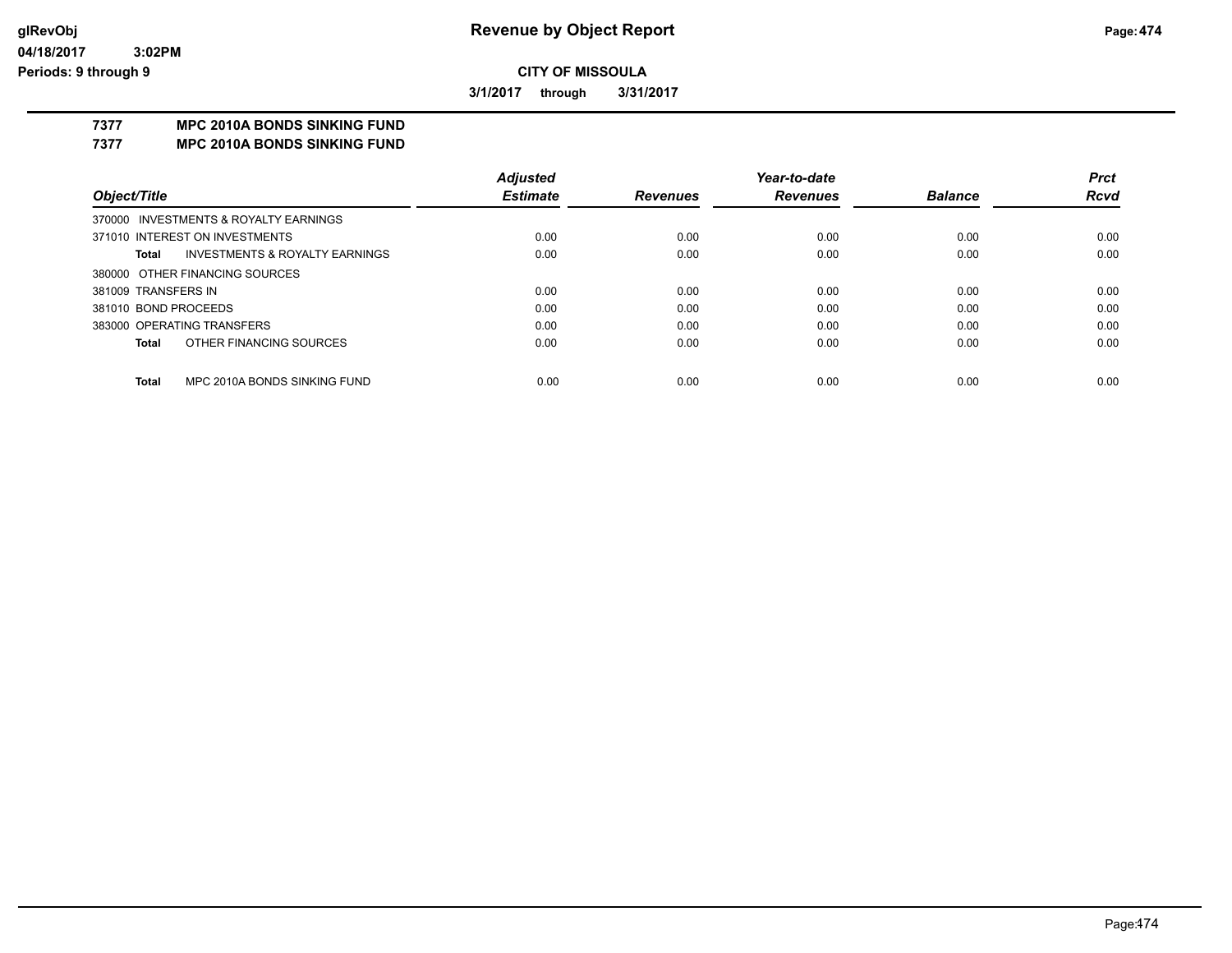**3/1/2017 through 3/31/2017**

## **7377 MPC 2010A BONDS SINKING FUND**

|                                                    | <b>Adjusted</b> |                 | Year-to-date    |                | <b>Prct</b> |
|----------------------------------------------------|-----------------|-----------------|-----------------|----------------|-------------|
| Object/Title                                       | <b>Estimate</b> | <b>Revenues</b> | <b>Revenues</b> | <b>Balance</b> | <b>Rcvd</b> |
| 370000 INVESTMENTS & ROYALTY EARNINGS              |                 |                 |                 |                |             |
| 371010 INTEREST ON INVESTMENTS                     | 0.00            | 0.00            | 0.00            | 0.00           | 0.00        |
| <b>INVESTMENTS &amp; ROYALTY EARNINGS</b><br>Total | 0.00            | 0.00            | 0.00            | 0.00           | 0.00        |
| 380000 OTHER FINANCING SOURCES                     |                 |                 |                 |                |             |
| 381009 TRANSFERS IN                                | 0.00            | 0.00            | 0.00            | 0.00           | 0.00        |
| 381010 BOND PROCEEDS                               | 0.00            | 0.00            | 0.00            | 0.00           | 0.00        |
| 383000 OPERATING TRANSFERS                         | 0.00            | 0.00            | 0.00            | 0.00           | 0.00        |
| Total<br>OTHER FINANCING SOURCES                   | 0.00            | 0.00            | 0.00            | 0.00           | 0.00        |
| MPC 2010A BONDS SINKING FUND<br><b>Total</b>       | 0.00            | 0.00            | 0.00            | 0.00           | 0.00        |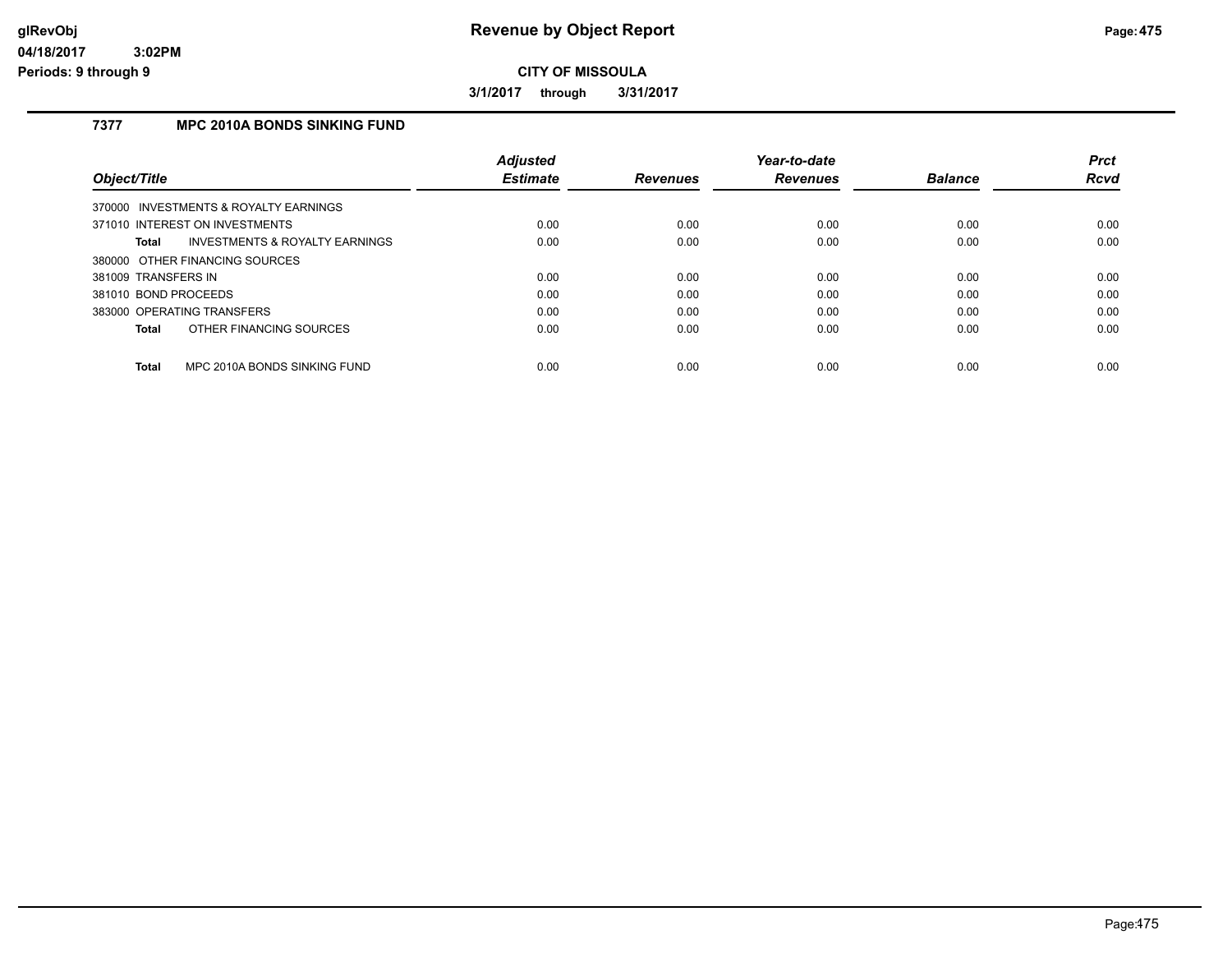**3/1/2017 through 3/31/2017**

**7378 MPC 2010A BOND RESERVE**

**7378 MPC 2010A BOND RESERVE**

|                                         | <b>Adjusted</b> |                 | Year-to-date    |                | <b>Prct</b> |
|-----------------------------------------|-----------------|-----------------|-----------------|----------------|-------------|
| Object/Title                            | <b>Estimate</b> | <b>Revenues</b> | <b>Revenues</b> | <b>Balance</b> | <b>Rcvd</b> |
| 370000 INVESTMENTS & ROYALTY EARNINGS   |                 |                 |                 |                |             |
| 371010 INTEREST ON INVESTMENTS          | 0.00            | 0.00            | 0.00            | 0.00           | 0.00        |
| INVESTMENTS & ROYALTY EARNINGS<br>Total | 0.00            | 0.00            | 0.00            | 0.00           | 0.00        |
| 380000 OTHER FINANCING SOURCES          |                 |                 |                 |                |             |
| 381009 TRANSFERS IN                     | 0.00            | 0.00            | 0.00            | 0.00           | 0.00        |
| 381010 BOND PROCEEDS                    | 0.00            | 0.00            | 0.00            | 0.00           | 0.00        |
| 383000 OPERATING TRANSFERS              | 0.00            | 0.00            | 0.00            | 0.00           | 0.00        |
| OTHER FINANCING SOURCES<br>Total        | 0.00            | 0.00            | 0.00            | 0.00           | 0.00        |
| MPC 2010A BOND RESERVE<br><b>Total</b>  | 0.00            | 0.00            | 0.00            | 0.00           | 0.00        |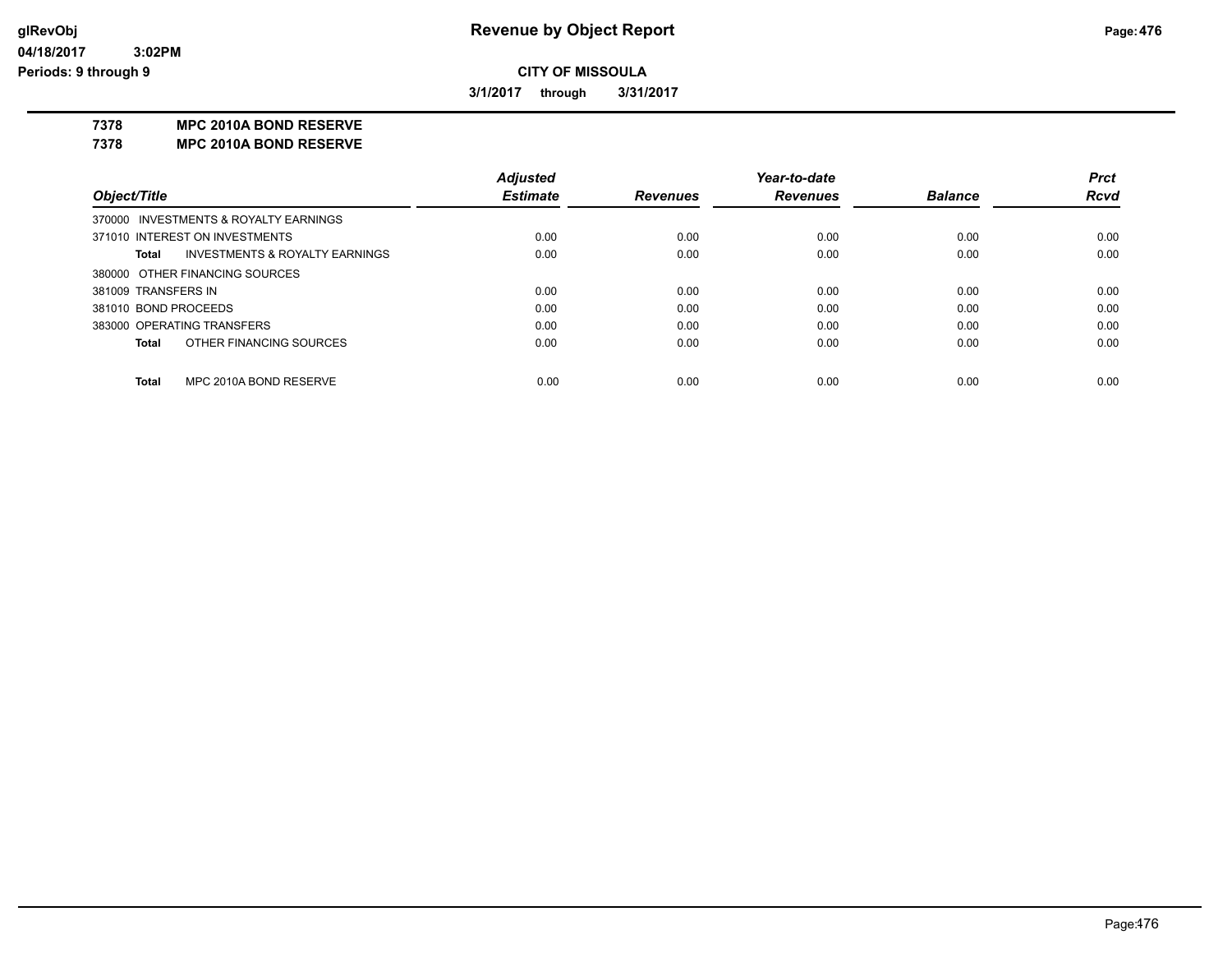**3/1/2017 through 3/31/2017**

## **7378 MPC 2010A BOND RESERVE**

|                                                    | <b>Adiusted</b> |                 | Year-to-date    |                | <b>Prct</b> |
|----------------------------------------------------|-----------------|-----------------|-----------------|----------------|-------------|
| Object/Title                                       | <b>Estimate</b> | <b>Revenues</b> | <b>Revenues</b> | <b>Balance</b> | <b>Rcvd</b> |
| 370000 INVESTMENTS & ROYALTY EARNINGS              |                 |                 |                 |                |             |
| 371010 INTEREST ON INVESTMENTS                     | 0.00            | 0.00            | 0.00            | 0.00           | 0.00        |
| <b>INVESTMENTS &amp; ROYALTY EARNINGS</b><br>Total | 0.00            | 0.00            | 0.00            | 0.00           | 0.00        |
| 380000 OTHER FINANCING SOURCES                     |                 |                 |                 |                |             |
| 381009 TRANSFERS IN                                | 0.00            | 0.00            | 0.00            | 0.00           | 0.00        |
| 381010 BOND PROCEEDS                               | 0.00            | 0.00            | 0.00            | 0.00           | 0.00        |
| 383000 OPERATING TRANSFERS                         | 0.00            | 0.00            | 0.00            | 0.00           | 0.00        |
| OTHER FINANCING SOURCES<br>Total                   | 0.00            | 0.00            | 0.00            | 0.00           | 0.00        |
|                                                    |                 |                 |                 |                |             |
| MPC 2010A BOND RESERVE<br>Total                    | 0.00            | 0.00            | 0.00            | 0.00           | 0.00        |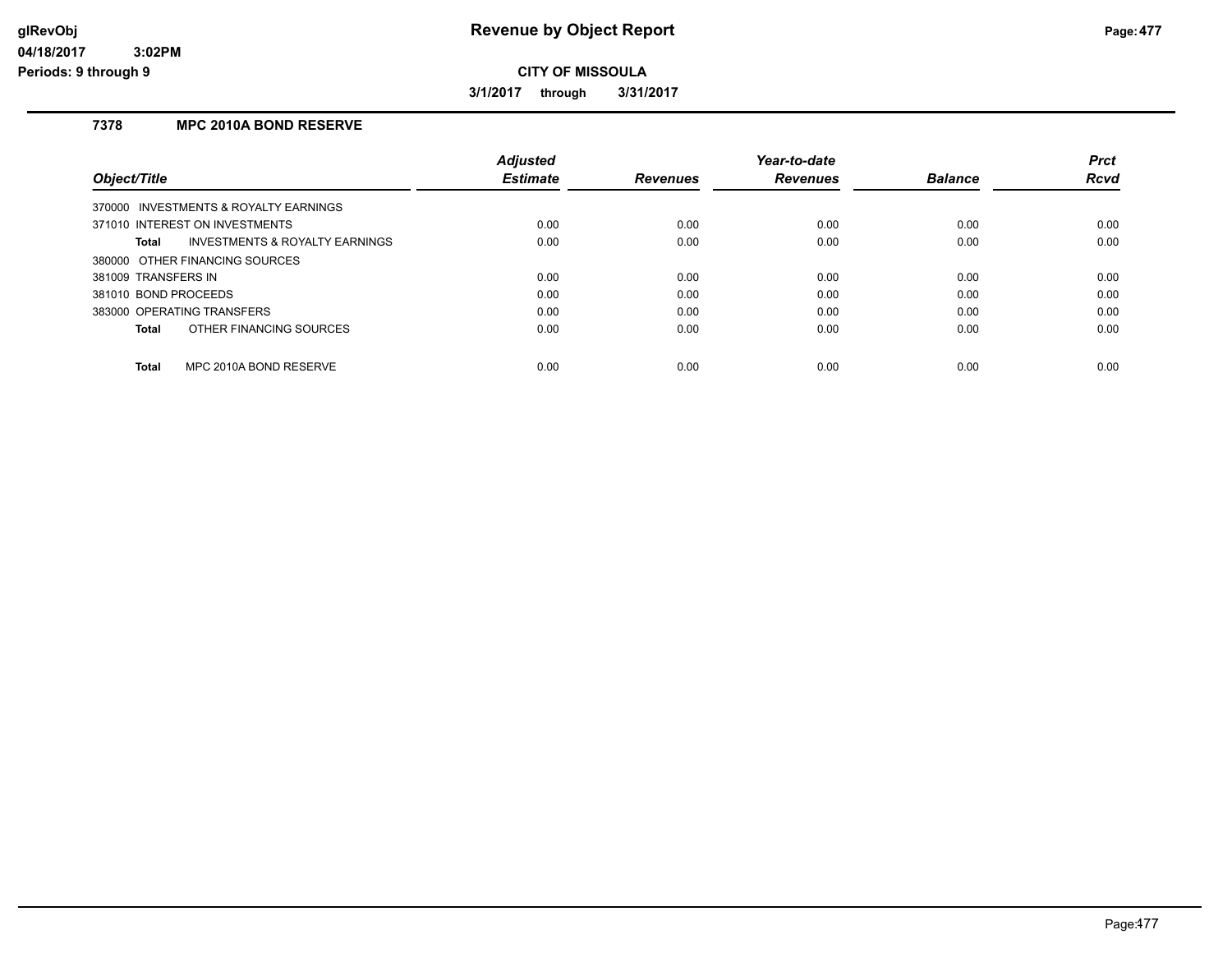**3/1/2017 through 3/31/2017**

## **7379 MPC 2010A BOND CONSTRUCTION**

## **7379 MPC 2010A BOND CONSTRUCTION**

|                                                    | <b>Adjusted</b> |                 | Year-to-date    |                | <b>Prct</b> |
|----------------------------------------------------|-----------------|-----------------|-----------------|----------------|-------------|
| Object/Title                                       | <b>Estimate</b> | <b>Revenues</b> | <b>Revenues</b> | <b>Balance</b> | <b>Rcvd</b> |
| 370000 INVESTMENTS & ROYALTY EARNINGS              |                 |                 |                 |                |             |
| 371010 INTEREST ON INVESTMENTS                     | 0.00            | 0.00            | 0.00            | 0.00           | 0.00        |
| <b>INVESTMENTS &amp; ROYALTY EARNINGS</b><br>Total | 0.00            | 0.00            | 0.00            | 0.00           | 0.00        |
| 380000 OTHER FINANCING SOURCES                     |                 |                 |                 |                |             |
| 381009 TRANSFERS IN                                | 0.00            | 0.00            | 0.00            | 0.00           | 0.00        |
| 381010 BOND PROCEEDS                               | 0.00            | 0.00            | 0.00            | 0.00           | 0.00        |
| 383000 OPERATING TRANSFERS                         | 0.00            | 0.00            | 0.00            | 0.00           | 0.00        |
| OTHER FINANCING SOURCES<br>Total                   | 0.00            | 0.00            | 0.00            | 0.00           | 0.00        |
| MPC 2010A BOND CONSTRUCTION<br><b>Total</b>        | 0.00            | 0.00            | 0.00            | 0.00           | 0.00        |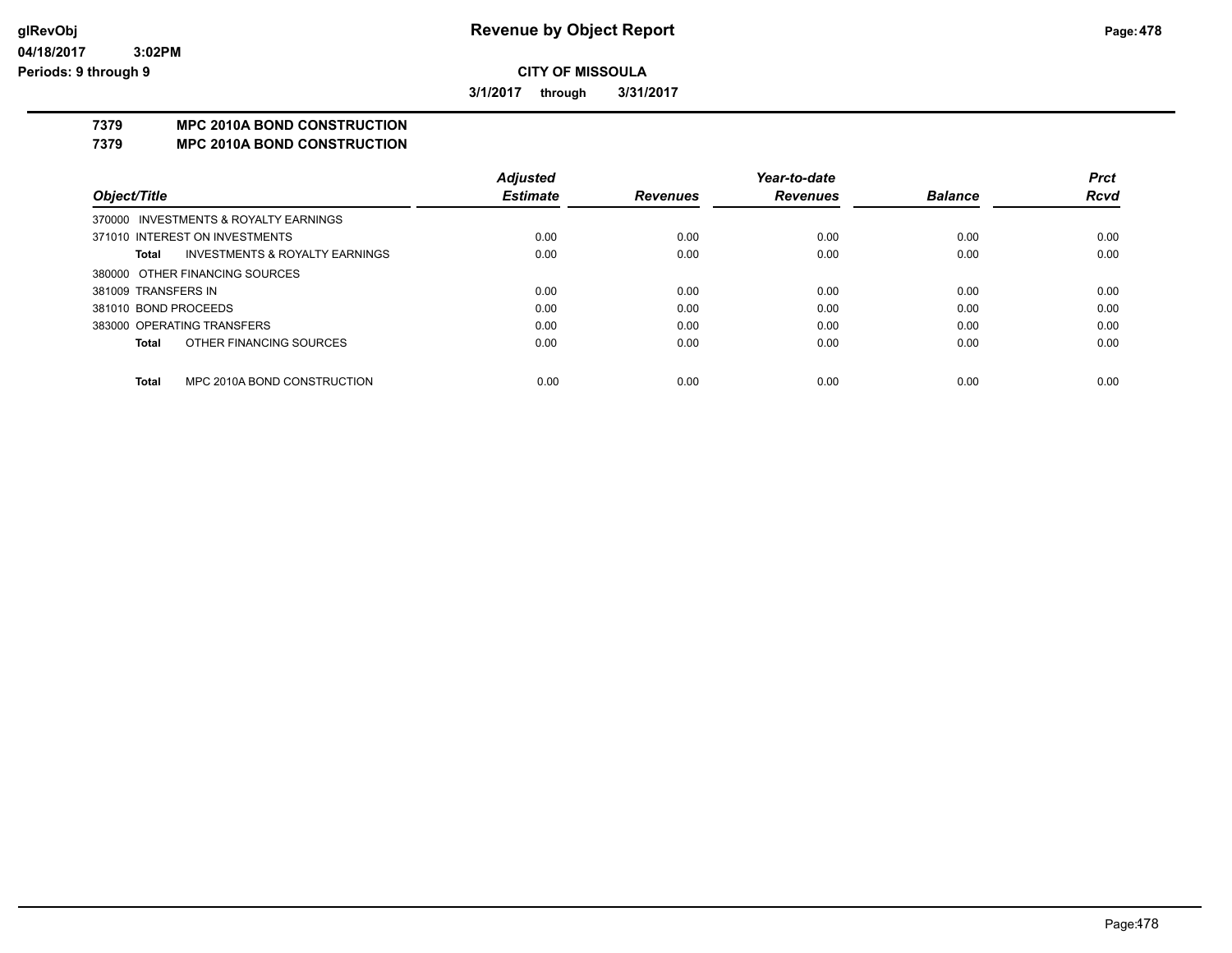**3/1/2017 through 3/31/2017**

## **7379 MPC 2010A BOND CONSTRUCTION**

|                                             | <b>Adiusted</b> |                 | Year-to-date    |                | <b>Prct</b> |
|---------------------------------------------|-----------------|-----------------|-----------------|----------------|-------------|
| Object/Title                                | <b>Estimate</b> | <b>Revenues</b> | <b>Revenues</b> | <b>Balance</b> | <b>Rcvd</b> |
| 370000 INVESTMENTS & ROYALTY EARNINGS       |                 |                 |                 |                |             |
| 371010 INTEREST ON INVESTMENTS              | 0.00            | 0.00            | 0.00            | 0.00           | 0.00        |
| INVESTMENTS & ROYALTY EARNINGS<br>Total     | 0.00            | 0.00            | 0.00            | 0.00           | 0.00        |
| 380000 OTHER FINANCING SOURCES              |                 |                 |                 |                |             |
| 381009 TRANSFERS IN                         | 0.00            | 0.00            | 0.00            | 0.00           | 0.00        |
| 381010 BOND PROCEEDS                        | 0.00            | 0.00            | 0.00            | 0.00           | 0.00        |
| 383000 OPERATING TRANSFERS                  | 0.00            | 0.00            | 0.00            | 0.00           | 0.00        |
| <b>Total</b><br>OTHER FINANCING SOURCES     | 0.00            | 0.00            | 0.00            | 0.00           | 0.00        |
| MPC 2010A BOND CONSTRUCTION<br><b>Total</b> | 0.00            | 0.00            | 0.00            | 0.00           | 0.00        |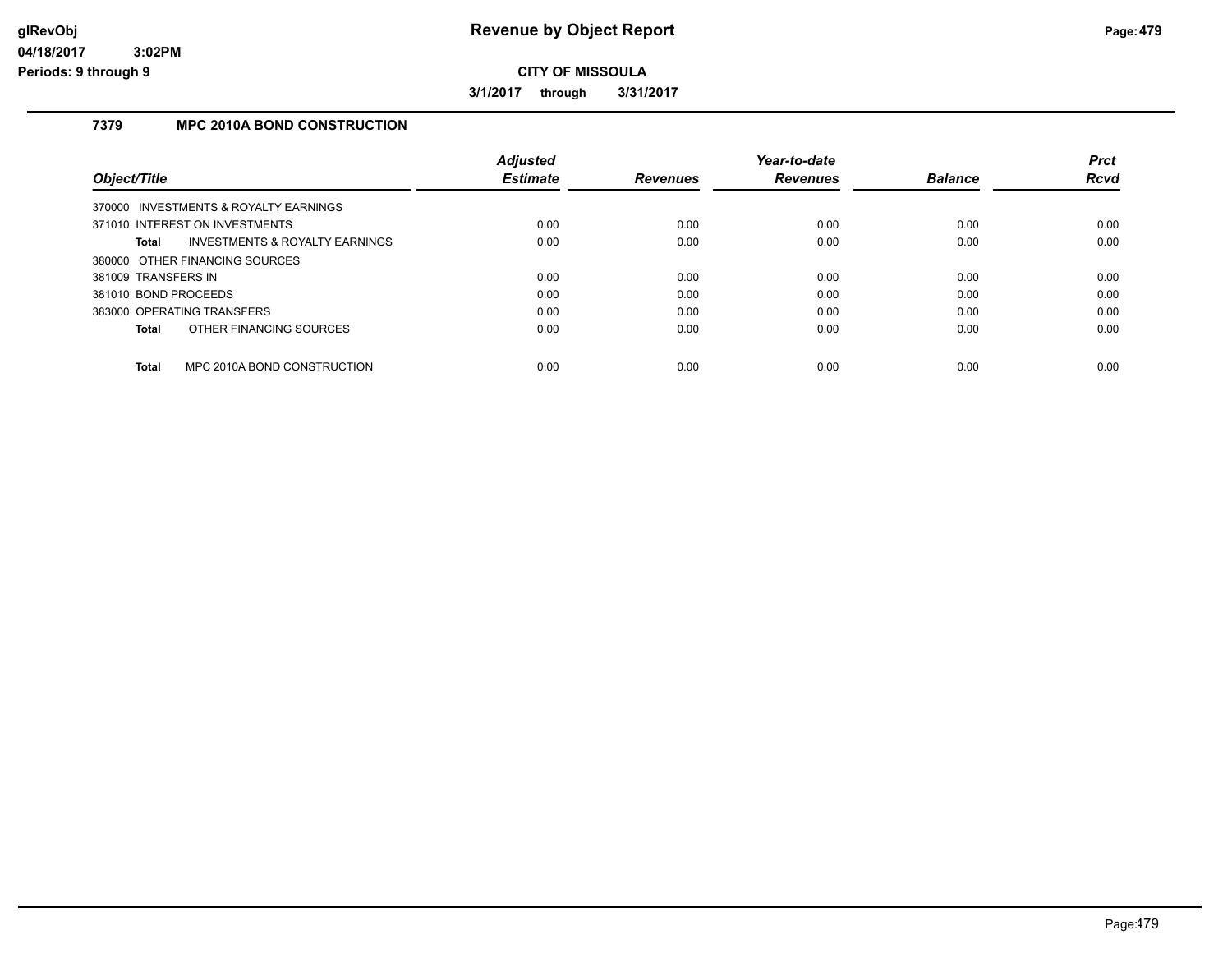**3/1/2017 through 3/31/2017**

## **7380 BUSINESS IMPROVEMENT DISTRICT**

## **7380 BUSINESS IMPROVEMENT DISTRICT**

|                                                           | <b>Adjusted</b> |                 | Year-to-date    |                | <b>Prct</b> |
|-----------------------------------------------------------|-----------------|-----------------|-----------------|----------------|-------------|
| Object/Title                                              | <b>Estimate</b> | <b>Revenues</b> | <b>Revenues</b> | <b>Balance</b> | <b>Rcvd</b> |
| TAXES/ASSESSMENTS<br>310000                               |                 |                 |                 |                |             |
| <b>TAX INCREMENT</b><br>311011                            | 364,322.00      | 2,065.60        | 173,333.59      | 190,988.41     | 47.58       |
| PENALTIES & INTEREST<br>312001                            | 0.00            | 37.93           | 385.23          | $-385.23$      | 0.00        |
| TAXES/ASSESSMENTS<br><b>Total</b>                         | 364,322.00      | 2,103.53        | 173,718.82      | 190,603.18     | 47.68       |
| <b>CHARGES FOR SERVICES</b><br>340000                     |                 |                 |                 |                |             |
| <b>COMPOST TIPPING FEES</b><br>343041                     | 5,000.00        | 1,332.59        | 14,710.03       | $-9,710.03$    | 294.20      |
| <b>CHARGES FOR SERVICES</b><br>Total                      | 5,000.00        | 1,332.59        | 14,710.03       | $-9,710.03$    | 294.20      |
| MISCELLANEOUS REVENUES<br>360000                          |                 |                 |                 |                |             |
| 363010 LIGHTING ASSESSMENTS                               | 0.00            | 0.00            | 0.00            | 0.00           | 0.00        |
| 363020 PROPERTY ASSESSMENTS                               | 0.00            | 0.00            | 0.00            | 0.00           | 0.00        |
| <b>MISCELLANEOUS REVENUES</b><br><b>Total</b>             | 0.00            | 0.00            | 0.00            | 0.00           | 0.00        |
| <b>INVESTMENTS &amp; ROYALTY EARNINGS</b><br>370000       |                 |                 |                 |                |             |
| 371010 INTEREST ON INVESTMENTS                            | 0.00            | 0.00            | 0.00            | 0.00           | 0.00        |
| 371020 GAIN/LOSS IN MARKET VALUE OF INVESTMENTS           | 0.00            | 0.00            | 0.00            | 0.00           | 0.00        |
| <b>INVESTMENTS &amp; ROYALTY EARNINGS</b><br><b>Total</b> | 0.00            | 0.00            | 0.00            | 0.00           | 0.00        |
| <b>BUSINESS IMPROVEMENT DISTRICT</b><br><b>Total</b>      | 369,322.00      | 3,436.12        | 188,428.85      | 180,893.15     | 51.02       |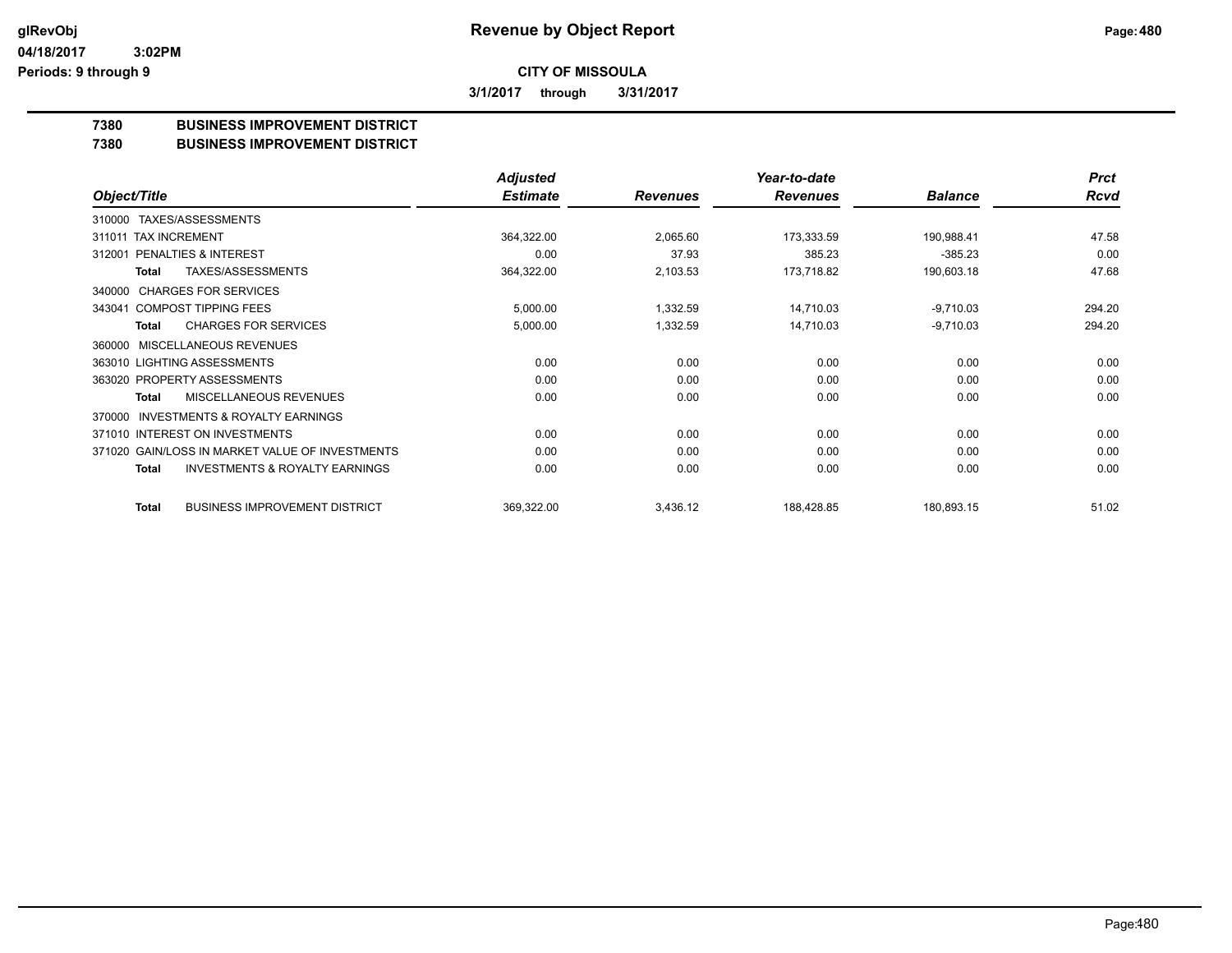**3/1/2017 through 3/31/2017**

## **7380 BUSINESS IMPROVEMENT DISTRICT**

|                                                           | <b>Adjusted</b> |                 | Year-to-date    |                | <b>Prct</b> |
|-----------------------------------------------------------|-----------------|-----------------|-----------------|----------------|-------------|
| Object/Title                                              | <b>Estimate</b> | <b>Revenues</b> | <b>Revenues</b> | <b>Balance</b> | <b>Rcvd</b> |
| 310000 TAXES/ASSESSMENTS                                  |                 |                 |                 |                |             |
| <b>TAX INCREMENT</b><br>311011                            | 364,322.00      | 2,065.60        | 173,333.59      | 190,988.41     | 47.58       |
| PENALTIES & INTEREST<br>312001                            | 0.00            | 37.93           | 385.23          | $-385.23$      | 0.00        |
| TAXES/ASSESSMENTS<br><b>Total</b>                         | 364,322.00      | 2,103.53        | 173,718.82      | 190,603.18     | 47.68       |
| 340000 CHARGES FOR SERVICES                               |                 |                 |                 |                |             |
| <b>COMPOST TIPPING FEES</b><br>343041                     | 5,000.00        | 1,332.59        | 14,710.03       | $-9,710.03$    | 294.20      |
| <b>CHARGES FOR SERVICES</b><br>Total                      | 5,000.00        | 1,332.59        | 14,710.03       | $-9,710.03$    | 294.20      |
| 360000 MISCELLANEOUS REVENUES                             |                 |                 |                 |                |             |
| 363010 LIGHTING ASSESSMENTS                               | 0.00            | 0.00            | 0.00            | 0.00           | 0.00        |
| 363020 PROPERTY ASSESSMENTS                               | 0.00            | 0.00            | 0.00            | 0.00           | 0.00        |
| MISCELLANEOUS REVENUES<br>Total                           | 0.00            | 0.00            | 0.00            | 0.00           | 0.00        |
| <b>INVESTMENTS &amp; ROYALTY EARNINGS</b><br>370000       |                 |                 |                 |                |             |
| 371010 INTEREST ON INVESTMENTS                            | 0.00            | 0.00            | 0.00            | 0.00           | 0.00        |
| 371020 GAIN/LOSS IN MARKET VALUE OF INVESTMENT            | 0.00            | 0.00            | 0.00            | 0.00           | 0.00        |
| <b>INVESTMENTS &amp; ROYALTY EARNINGS</b><br><b>Total</b> | 0.00            | 0.00            | 0.00            | 0.00           | 0.00        |
| <b>BUSINESS IMPROVEMENT DISTRICT</b><br>Total             | 369,322.00      | 3,436.12        | 188,428.85      | 180,893.15     | 51.02       |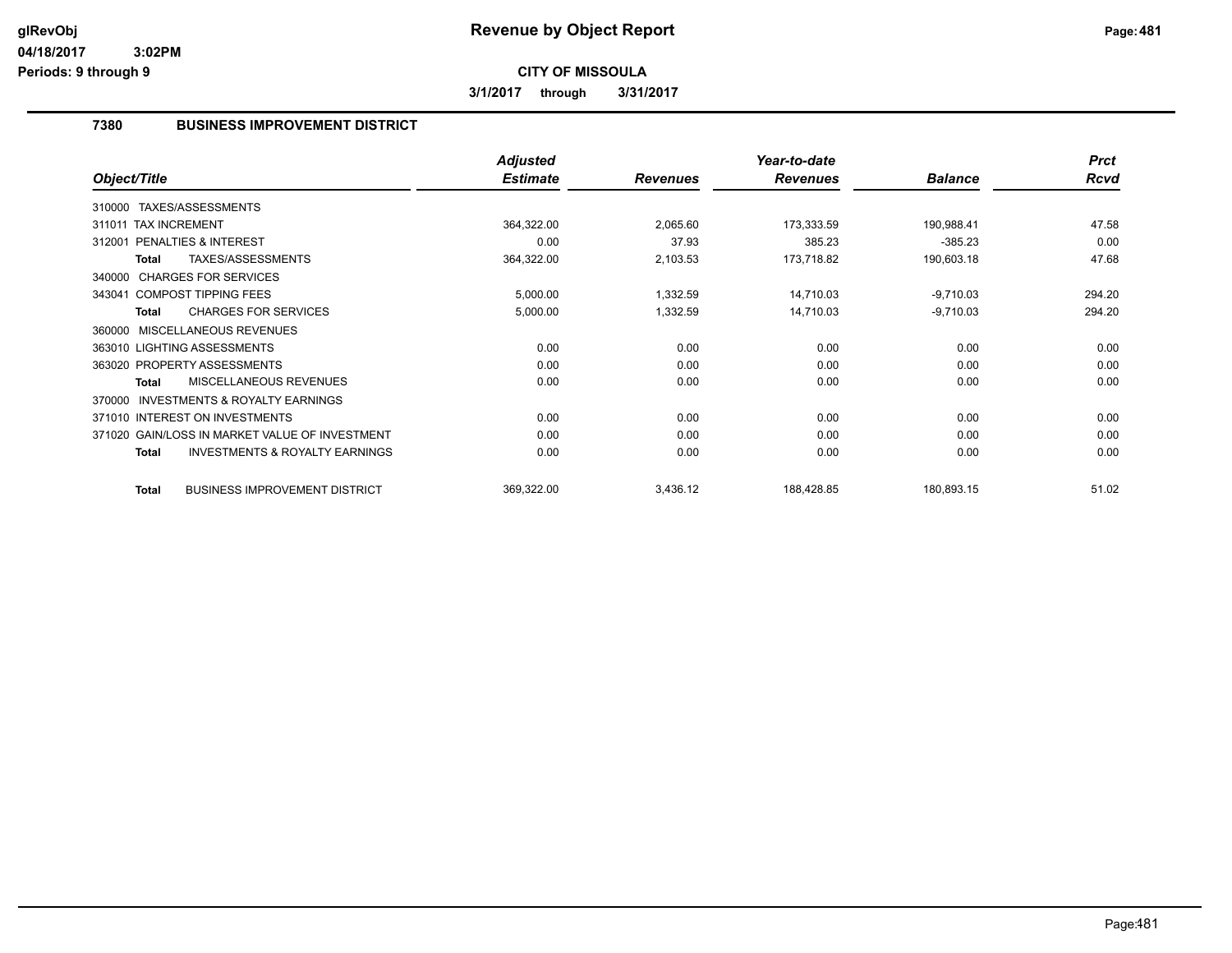**3/1/2017 through 3/31/2017**

## **7381 TOURISM BUSINESS IMPROVEMENT DISTRICT 7381 TOURISM BUSINESS IMPROVEMENT DISTRICT**

| Object/Title                                        | <b>Adjusted</b><br><b>Estimate</b> | <b>Revenues</b> | Year-to-date<br><b>Revenues</b> | <b>Balance</b> | <b>Prct</b><br><b>Rcvd</b> |
|-----------------------------------------------------|------------------------------------|-----------------|---------------------------------|----------------|----------------------------|
| 310000 TAXES/ASSESSMENTS                            |                                    |                 |                                 |                |                            |
| 314100 TBID REVENUE                                 | 296,713.00                         | 0.00            | 0.00                            | 296,713.00     | 0.00                       |
| TAXES/ASSESSMENTS<br>Total                          | 296,713.00                         | 0.00            | 0.00                            | 296,713.00     | 0.00                       |
| 370000 INVESTMENTS & ROYALTY EARNINGS               |                                    |                 |                                 |                |                            |
| 371010 INTEREST ON INVESTMENTS                      | 0.00                               | 0.00            | 0.00                            | 0.00           | 0.00                       |
| <b>INVESTMENTS &amp; ROYALTY EARNINGS</b><br>Total  | 0.00                               | 0.00            | 0.00                            | 0.00           | 0.00                       |
|                                                     |                                    |                 |                                 |                |                            |
| TOURISM BUSINESS IMPROVEMENT DISTRI<br><b>Total</b> | 296.713.00                         | 0.00            | 0.00                            | 296.713.00     | 0.00                       |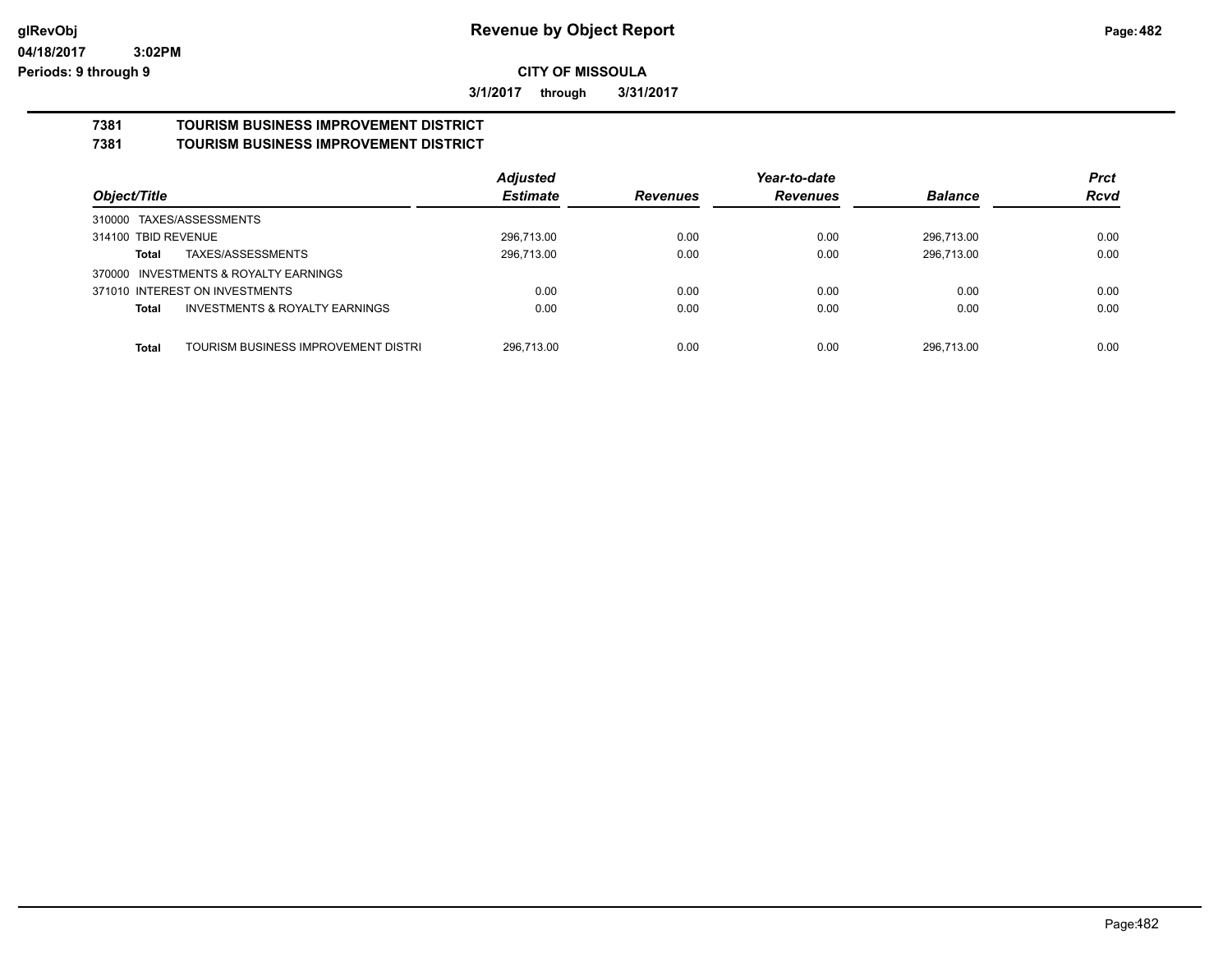**3/1/2017 through 3/31/2017**

## **7381 TOURISM BUSINESS IMPROVEMENT DISTRICT**

| Object/Title        |                                           | <b>Adjusted</b><br><b>Estimate</b> | <b>Revenues</b> | Year-to-date<br><b>Revenues</b> | <b>Balance</b> | <b>Prct</b><br><b>Rcvd</b> |
|---------------------|-------------------------------------------|------------------------------------|-----------------|---------------------------------|----------------|----------------------------|
|                     | 310000 TAXES/ASSESSMENTS                  |                                    |                 |                                 |                |                            |
| 314100 TBID REVENUE |                                           | 296.713.00                         | 0.00            | 0.00                            | 296.713.00     | 0.00                       |
| Total               | TAXES/ASSESSMENTS                         | 296,713.00                         | 0.00            | 0.00                            | 296,713.00     | 0.00                       |
|                     | 370000 INVESTMENTS & ROYALTY EARNINGS     |                                    |                 |                                 |                |                            |
|                     | 371010 INTEREST ON INVESTMENTS            | 0.00                               | 0.00            | 0.00                            | 0.00           | 0.00                       |
| Total               | <b>INVESTMENTS &amp; ROYALTY EARNINGS</b> | 0.00                               | 0.00            | 0.00                            | 0.00           | 0.00                       |
|                     |                                           |                                    |                 |                                 |                |                            |
| Total               | TOURISM BUSINESS IMPROVEMENT DISTR        | 296.713.00                         | 0.00            | 0.00                            | 296.713.00     | 0.00                       |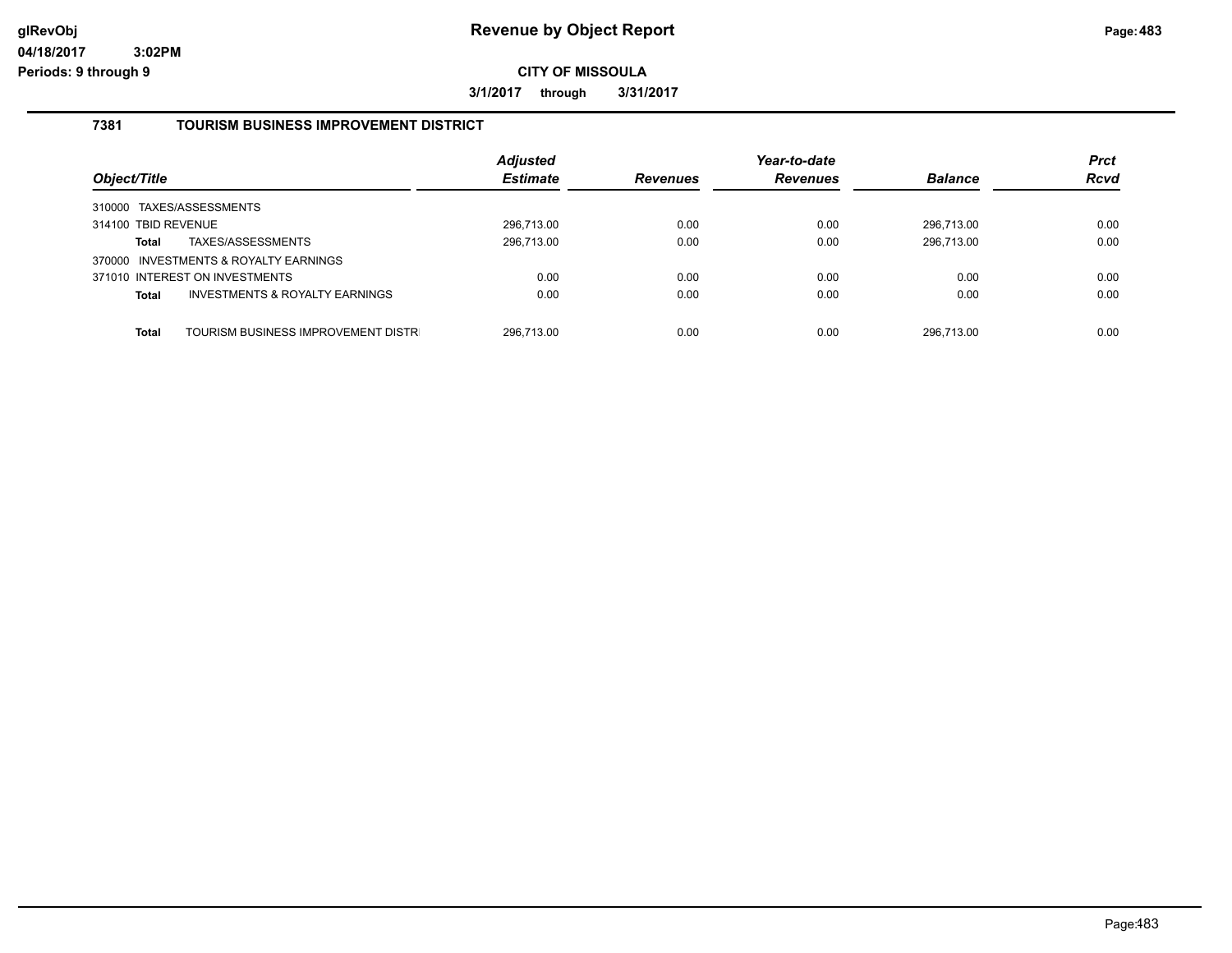**3/1/2017 through 3/31/2017**

**7382 5.75M TIF RESERVE**

|                                         | <b>Adjusted</b> |                 | Year-to-date    |                | <b>Prct</b> |
|-----------------------------------------|-----------------|-----------------|-----------------|----------------|-------------|
| Object/Title                            | <b>Estimate</b> | <b>Revenues</b> | <b>Revenues</b> | <b>Balance</b> | <b>Rcvd</b> |
| 370000 INVESTMENTS & ROYALTY EARNINGS   |                 |                 |                 |                |             |
| 371010 INTEREST ON INVESTMENTS          | 0.00            | 0.00            | 0.00            | 0.00           | 0.00        |
| INVESTMENTS & ROYALTY EARNINGS<br>Total | 0.00            | 0.00            | 0.00            | 0.00           | 0.00        |
| 380000 OTHER FINANCING SOURCES          |                 |                 |                 |                |             |
| 381025 BOND PROCEEDS                    | 0.00            | 0.00            | 0.00            | 0.00           | 0.00        |
| 383014 TRANS FR MRA                     | 0.00            | 0.00            | 0.00            | 0.00           | 0.00        |
| 383040 TRANSFER FROM CITY GRANTS        | 0.00            | 0.00            | 0.00            | 0.00           | 0.00        |
| OTHER FINANCING SOURCES<br>Total        | 0.00            | 0.00            | 0.00            | 0.00           | 0.00        |
| 5.75M TIF RESERVE<br><b>Total</b>       | 0.00            | 0.00            | 0.00            | 0.00           | 0.00        |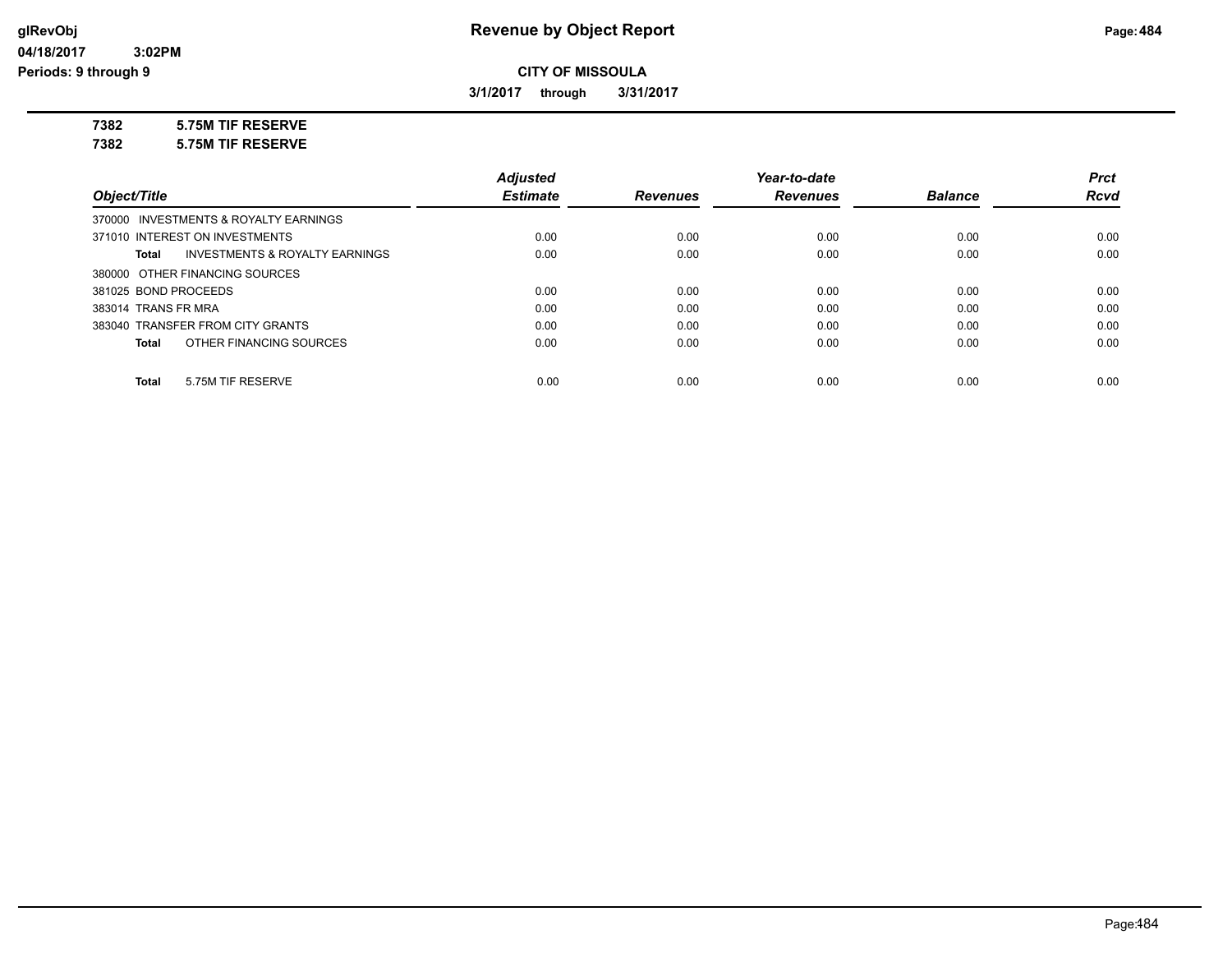**3/1/2017 through 3/31/2017**

#### **7382 5.75M TIF RESERVE**

|                                                | <b>Adiusted</b> |                 | Year-to-date    |                | <b>Prct</b> |
|------------------------------------------------|-----------------|-----------------|-----------------|----------------|-------------|
| Object/Title                                   | <b>Estimate</b> | <b>Revenues</b> | <b>Revenues</b> | <b>Balance</b> | <b>Rcvd</b> |
| 370000 INVESTMENTS & ROYALTY EARNINGS          |                 |                 |                 |                |             |
| 371010 INTEREST ON INVESTMENTS                 | 0.00            | 0.00            | 0.00            | 0.00           | 0.00        |
| INVESTMENTS & ROYALTY EARNINGS<br><b>Total</b> | 0.00            | 0.00            | 0.00            | 0.00           | 0.00        |
| 380000 OTHER FINANCING SOURCES                 |                 |                 |                 |                |             |
| 381025 BOND PROCEEDS                           | 0.00            | 0.00            | 0.00            | 0.00           | 0.00        |
| 383014 TRANS FR MRA                            | 0.00            | 0.00            | 0.00            | 0.00           | 0.00        |
| 383040 TRANSFER FROM CITY GRANTS               | 0.00            | 0.00            | 0.00            | 0.00           | 0.00        |
| OTHER FINANCING SOURCES<br><b>Total</b>        | 0.00            | 0.00            | 0.00            | 0.00           | 0.00        |
|                                                |                 |                 |                 |                |             |
| 5.75M TIF RESERVE<br><b>Total</b>              | 0.00            | 0.00            | 0.00            | 0.00           | 0.00        |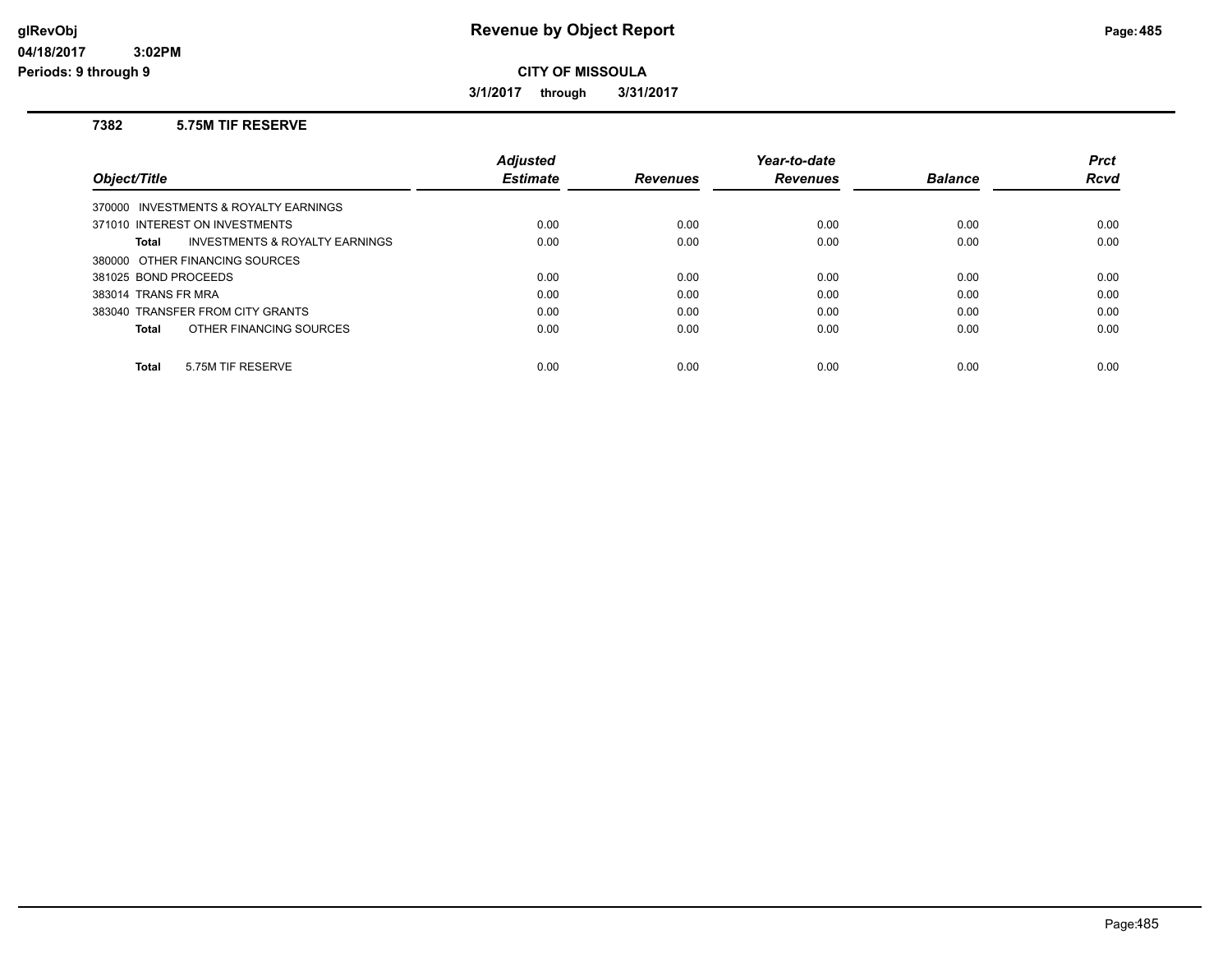**3/1/2017 through 3/31/2017**

**7383 RIVERFRONT TRIANGLE URD**

**7383 RIVERFRONT TRIANGLE URD**

|                                                    | <b>Adjusted</b> |                 | Year-to-date    |                | <b>Prct</b> |
|----------------------------------------------------|-----------------|-----------------|-----------------|----------------|-------------|
| Object/Title                                       | <b>Estimate</b> | <b>Revenues</b> | <b>Revenues</b> | <b>Balance</b> | <b>Rcvd</b> |
| 310000 TAXES/ASSESSMENTS                           |                 |                 |                 |                |             |
| 311011 TAX INCREMENT                               | 0.00            | 0.00            | 0.00            | 0.00           | 0.00        |
| 312001 PENALTIES & INTEREST                        | 0.00            | 0.00            | 0.00            | 0.00           | 0.00        |
| TAXES/ASSESSMENTS<br>Total                         | 0.00            | 0.00            | 0.00            | 0.00           | 0.00        |
| 330000 INTERGOVERNMENTAL REVENUES                  |                 |                 |                 |                |             |
| 335210 PERSONAL PROPERTY TAX REIMBURSEMENT         | 9.316.00        | 0.00            | 4,657.92        | 4,658.08       | 50.00       |
| <b>INTERGOVERNMENTAL REVENUES</b><br>Total         | 9.316.00        | 0.00            | 4,657.92        | 4,658.08       | 50.00       |
| 370000 INVESTMENTS & ROYALTY EARNINGS              |                 |                 |                 |                |             |
| 371010 INTEREST ON INVESTMENTS                     | 0.00            | 0.00            | 0.00            | 0.00           | 0.00        |
| <b>INVESTMENTS &amp; ROYALTY EARNINGS</b><br>Total | 0.00            | 0.00            | 0.00            | 0.00           | 0.00        |
| <b>RIVERFRONT TRIANGLE URD</b><br>Total            | 9.316.00        | 0.00            | 4,657.92        | 4,658.08       | 50.00       |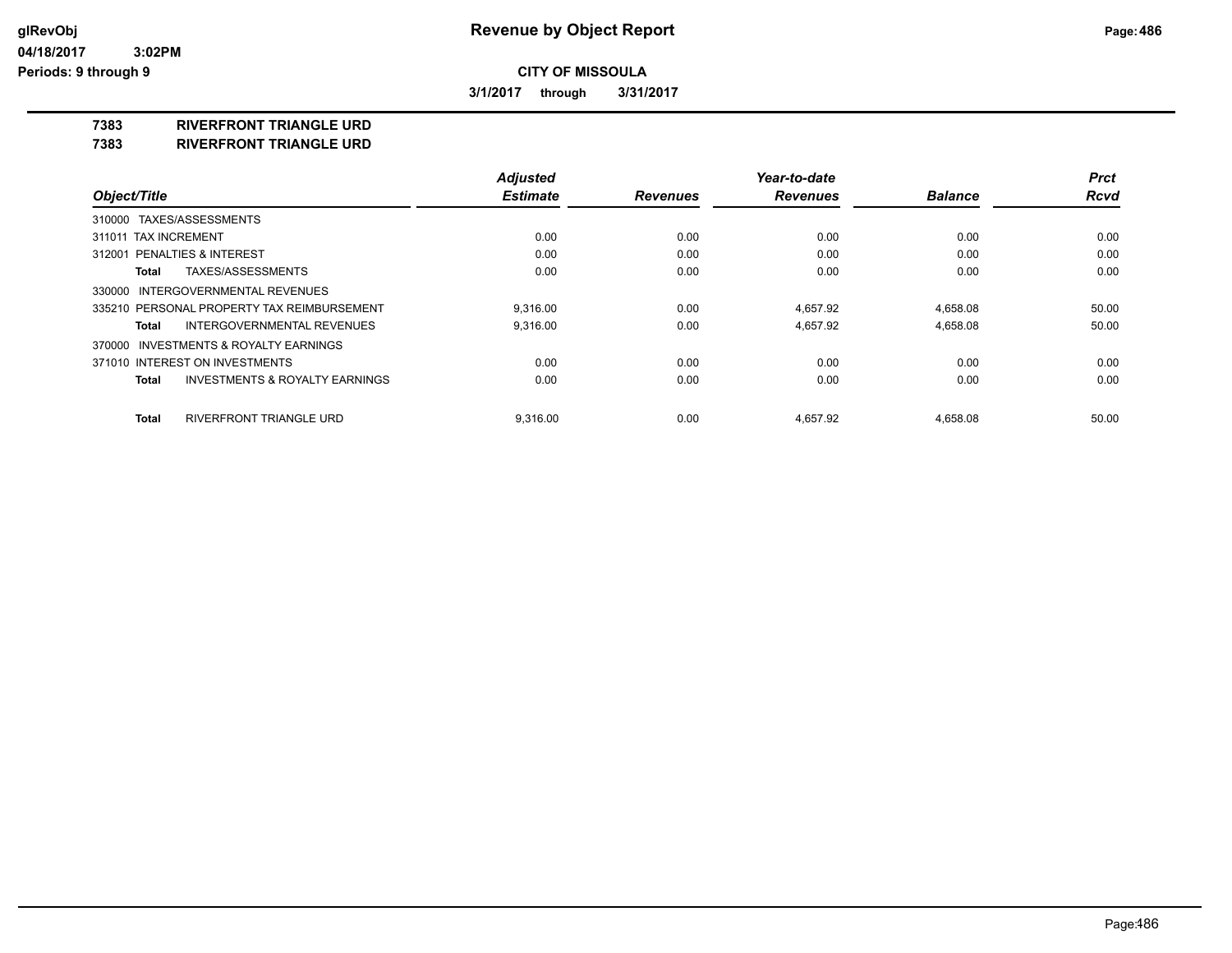**3/1/2017 through 3/31/2017**

## **7383 RIVERFRONT TRIANGLE URD**

| Object/Title                                       | <b>Adjusted</b><br><b>Estimate</b> | <b>Revenues</b> | Year-to-date<br><b>Revenues</b> | <b>Balance</b> | <b>Prct</b><br><b>Rcvd</b> |
|----------------------------------------------------|------------------------------------|-----------------|---------------------------------|----------------|----------------------------|
| 310000 TAXES/ASSESSMENTS                           |                                    |                 |                                 |                |                            |
| 311011 TAX INCREMENT                               | 0.00                               | 0.00            | 0.00                            | 0.00           | 0.00                       |
| 312001 PENALTIES & INTEREST                        | 0.00                               | 0.00            | 0.00                            | 0.00           | 0.00                       |
| TAXES/ASSESSMENTS<br>Total                         | 0.00                               | 0.00            | 0.00                            | 0.00           | 0.00                       |
| 330000 INTERGOVERNMENTAL REVENUES                  |                                    |                 |                                 |                |                            |
| 335210 PERSONAL PROPERTY TAX REIMBURSEMENT         | 9.316.00                           | 0.00            | 4.657.92                        | 4,658.08       | 50.00                      |
| INTERGOVERNMENTAL REVENUES<br><b>Total</b>         | 9,316.00                           | 0.00            | 4,657.92                        | 4,658.08       | 50.00                      |
| 370000 INVESTMENTS & ROYALTY EARNINGS              |                                    |                 |                                 |                |                            |
| 371010 INTEREST ON INVESTMENTS                     | 0.00                               | 0.00            | 0.00                            | 0.00           | 0.00                       |
| <b>INVESTMENTS &amp; ROYALTY EARNINGS</b><br>Total | 0.00                               | 0.00            | 0.00                            | 0.00           | 0.00                       |
| RIVERFRONT TRIANGLE URD<br><b>Total</b>            | 9.316.00                           | 0.00            | 4.657.92                        | 4.658.08       | 50.00                      |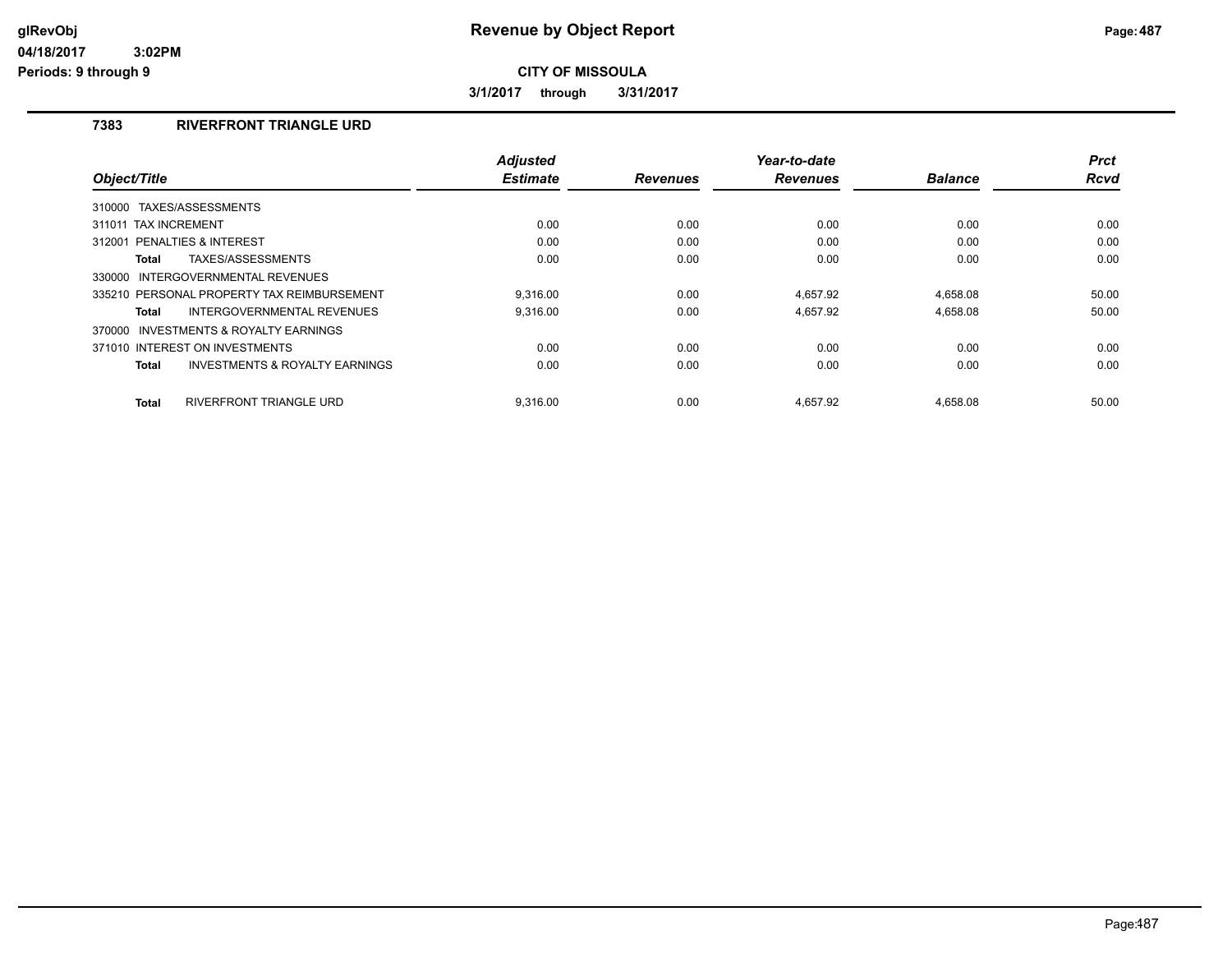**3/1/2017 through 3/31/2017**

**7384 NRSS DEBT SERVICE CLEARING**

**7384 NRSS DEBT SERVICE CLEARING**

|                                                    | <b>Adjusted</b> |                 | Year-to-date    |                | <b>Prct</b> |
|----------------------------------------------------|-----------------|-----------------|-----------------|----------------|-------------|
| Object/Title                                       | <b>Estimate</b> | <b>Revenues</b> | <b>Revenues</b> | <b>Balance</b> | <b>Rcvd</b> |
| 310000 TAXES/ASSESSMENTS                           |                 |                 |                 |                |             |
| 311011 TAX INCREMENT                               | 59,452.00       | 1.841.64        | 54,182.39       | 5,269.61       | 91.14       |
| 312001 PENALTIES & INTEREST                        | 0.00            | 18.66           | 103.13          | $-103.13$      | 0.00        |
| TAXES/ASSESSMENTS<br>Total                         | 59,452.00       | 1,860.30        | 54,285.52       | 5,166.48       | 91.31       |
| 370000 INVESTMENTS & ROYALTY EARNINGS              |                 |                 |                 |                |             |
| 371010 INTEREST ON INVESTMENTS                     | 0.00            | 0.00            | 0.00            | 0.00           | 0.00        |
| <b>INVESTMENTS &amp; ROYALTY EARNINGS</b><br>Total | 0.00            | 0.00            | 0.00            | 0.00           | 0.00        |
| 380000 OTHER FINANCING SOURCES                     |                 |                 |                 |                |             |
| 383014 TRANS FR MRA                                | 0.00            | 0.00            | 0.00            | 0.00           | 0.00        |
| OTHER FINANCING SOURCES<br>Total                   | 0.00            | 0.00            | 0.00            | 0.00           | 0.00        |
| NRSS DEBT SERVICE CLEARING<br>Total                | 59,452.00       | 1.860.30        | 54,285.52       | 5,166.48       | 91.31       |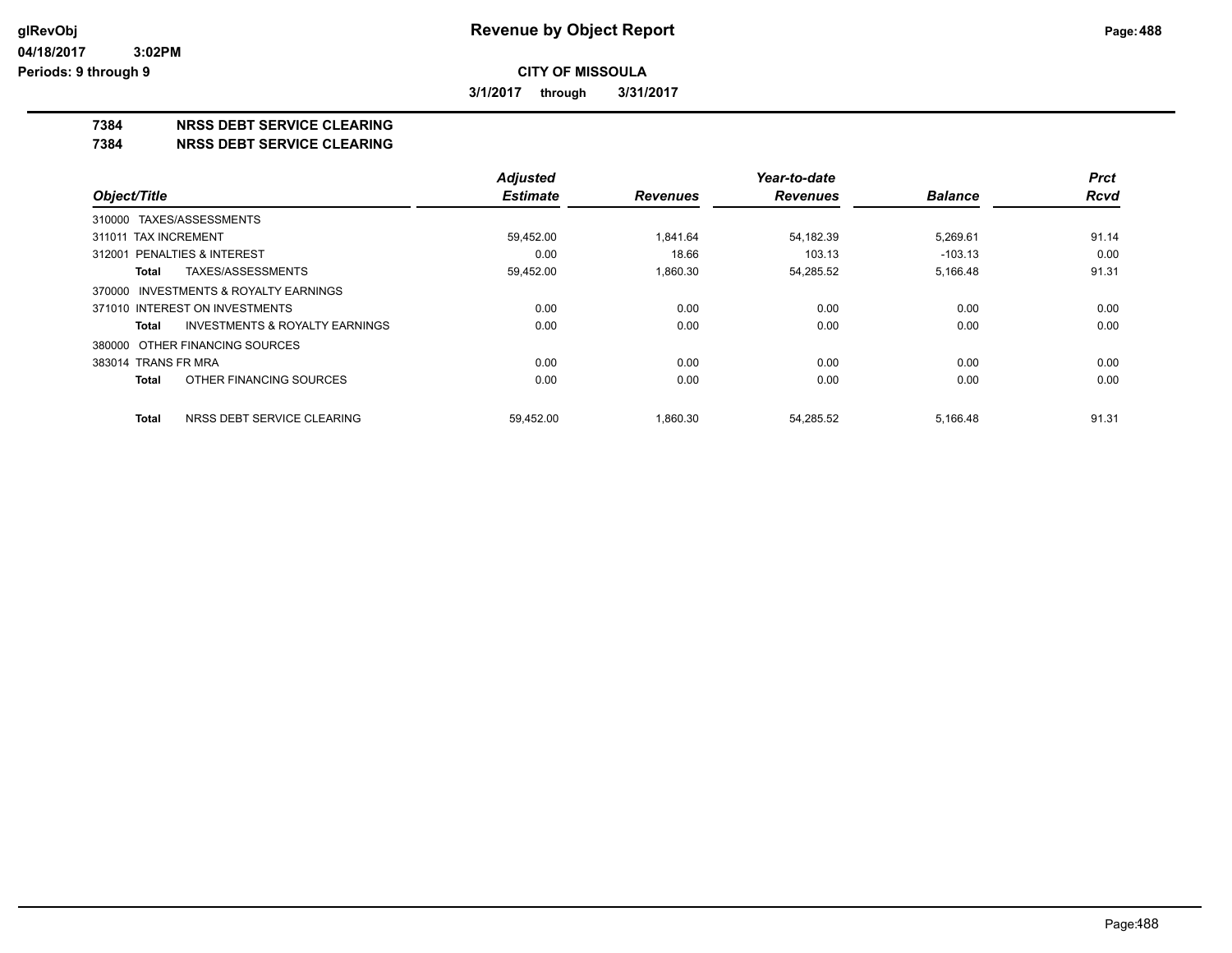**3/1/2017 through 3/31/2017**

## **7384 NRSS DEBT SERVICE CLEARING**

|                                                    | <b>Adjusted</b> |                 | Year-to-date    |                | <b>Prct</b> |
|----------------------------------------------------|-----------------|-----------------|-----------------|----------------|-------------|
| Object/Title                                       | <b>Estimate</b> | <b>Revenues</b> | <b>Revenues</b> | <b>Balance</b> | <b>Rcvd</b> |
| 310000 TAXES/ASSESSMENTS                           |                 |                 |                 |                |             |
| 311011 TAX INCREMENT                               | 59,452.00       | 1.841.64        | 54,182.39       | 5,269.61       | 91.14       |
| 312001 PENALTIES & INTEREST                        | 0.00            | 18.66           | 103.13          | $-103.13$      | 0.00        |
| TAXES/ASSESSMENTS<br><b>Total</b>                  | 59,452.00       | 1,860.30        | 54,285.52       | 5,166.48       | 91.31       |
| 370000 INVESTMENTS & ROYALTY EARNINGS              |                 |                 |                 |                |             |
| 371010 INTEREST ON INVESTMENTS                     | 0.00            | 0.00            | 0.00            | 0.00           | 0.00        |
| <b>INVESTMENTS &amp; ROYALTY EARNINGS</b><br>Total | 0.00            | 0.00            | 0.00            | 0.00           | 0.00        |
| 380000 OTHER FINANCING SOURCES                     |                 |                 |                 |                |             |
| 383014 TRANS FR MRA                                | 0.00            | 0.00            | 0.00            | 0.00           | 0.00        |
| OTHER FINANCING SOURCES<br><b>Total</b>            | 0.00            | 0.00            | 0.00            | 0.00           | 0.00        |
| NRSS DEBT SERVICE CLEARING<br><b>Total</b>         | 59,452.00       | 1.860.30        | 54,285.52       | 5,166.48       | 91.31       |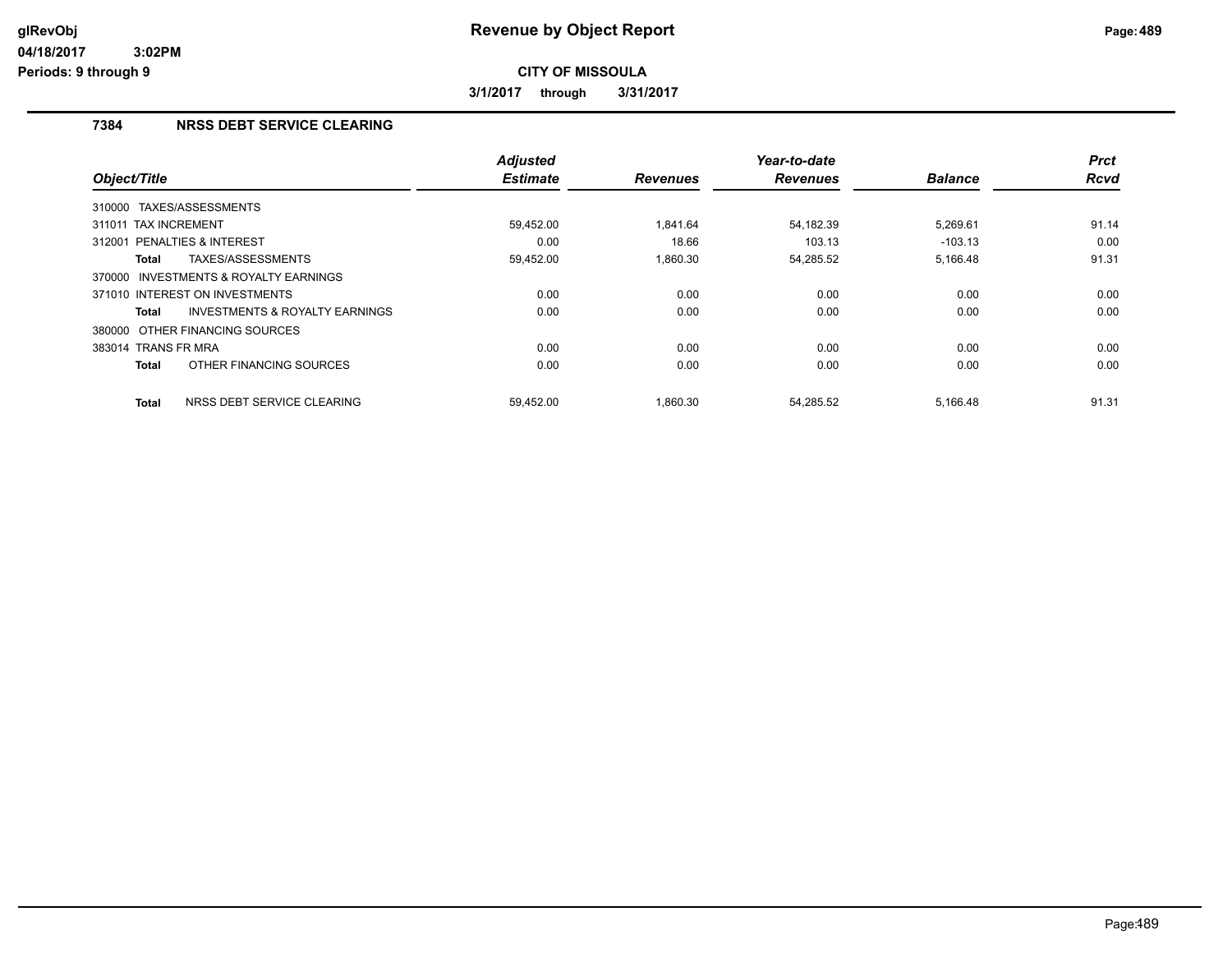**3/1/2017 through 3/31/2017**

**7385 FRONT STREET URD**

| 7385 | <b>FRONT STREET URD</b> |
|------|-------------------------|
|      |                         |

|                                                     | <b>Adjusted</b> |                 | Year-to-date    |                | <b>Prct</b> |
|-----------------------------------------------------|-----------------|-----------------|-----------------|----------------|-------------|
| Object/Title                                        | <b>Estimate</b> | <b>Revenues</b> | <b>Revenues</b> | <b>Balance</b> | <b>Rcvd</b> |
| 310000 TAXES/ASSESSMENTS                            |                 |                 |                 |                |             |
| 311011 TAX INCREMENT                                | 0.00            | 0.00            | 0.00            | 0.00           | 0.00        |
| TAXES/ASSESSMENTS<br><b>Total</b>                   | 0.00            | 0.00            | 0.00            | 0.00           | 0.00        |
| <b>INTERGOVERNMENTAL REVENUES</b><br>330000         |                 |                 |                 |                |             |
| 331056 MDT FEDERAL CMAQ                             | 0.00            | 0.00            | 0.00            | 0.00           | 0.00        |
| 335210 PERSONAL PROPERTY TAX REIMBURSEMENT          | 0.00            | 0.00            | 0.00            | 0.00           | 0.00        |
| <b>INTERGOVERNMENTAL REVENUES</b><br><b>Total</b>   | 0.00            | 0.00            | 0.00            | 0.00           | 0.00        |
| 360000 MISCELLANEOUS REVENUES                       |                 |                 |                 |                |             |
| 365000 DONATIONS                                    | 0.00            | 0.00            | 0.00            | 0.00           | 0.00        |
| <b>MISCELLANEOUS REVENUES</b><br><b>Total</b>       | 0.00            | 0.00            | 0.00            | 0.00           | 0.00        |
| <b>INVESTMENTS &amp; ROYALTY EARNINGS</b><br>370000 |                 |                 |                 |                |             |
| 371010 INTEREST ON INVESTMENTS                      | 0.00            | 0.00            | 0.00            | 0.00           | 0.00        |
| <b>INVESTMENTS &amp; ROYALTY EARNINGS</b><br>Total  | 0.00            | 0.00            | 0.00            | 0.00           | 0.00        |
| OTHER FINANCING SOURCES<br>380000                   |                 |                 |                 |                |             |
| 381010 BOND PROCEEDS                                | 0.00            | 0.00            | 46,883.94       | $-46,883.94$   | 0.00        |
| 381029 PARKING STRUCTURE BOND PROCEEDS              | 0.00            | 0.00            | 0.00            | 0.00           | 0.00        |
| 381071 WILMA NOTE PROCEEDS                          | 0.00            | 0.00            | 0.00            | 0.00           | 0.00        |
| 381072 FIB NOTE PROCEEDS                            | 0.00            | 0.00            | 0.00            | 0.00           | 0.00        |
| 383066 TRANSFER FROM FRONT ST CLEARING              | 0.00            | 0.00            | 71,367.45       | $-71,367.45$   | 0.00        |
| 383067 TRANSFER FROM FSPS                           | 70,235.00       | 0.00            | 0.00            | 70,235.00      | 0.00        |
| 383068 TRANSFER FROM SUBORDINATE LIEN               | 0.00            | 0.00            | 0.00            | 0.00           | 0.00        |
| OTHER FINANCING SOURCES<br><b>Total</b>             | 70,235.00       | 0.00            | 118,251.39      | -48,016.39     | 168.37      |
| <b>FRONT STREET URD</b>                             | 70,235.00       | 0.00            | 118,251.39      | $-48,016.39$   | 168.37      |
| Total                                               |                 |                 |                 |                |             |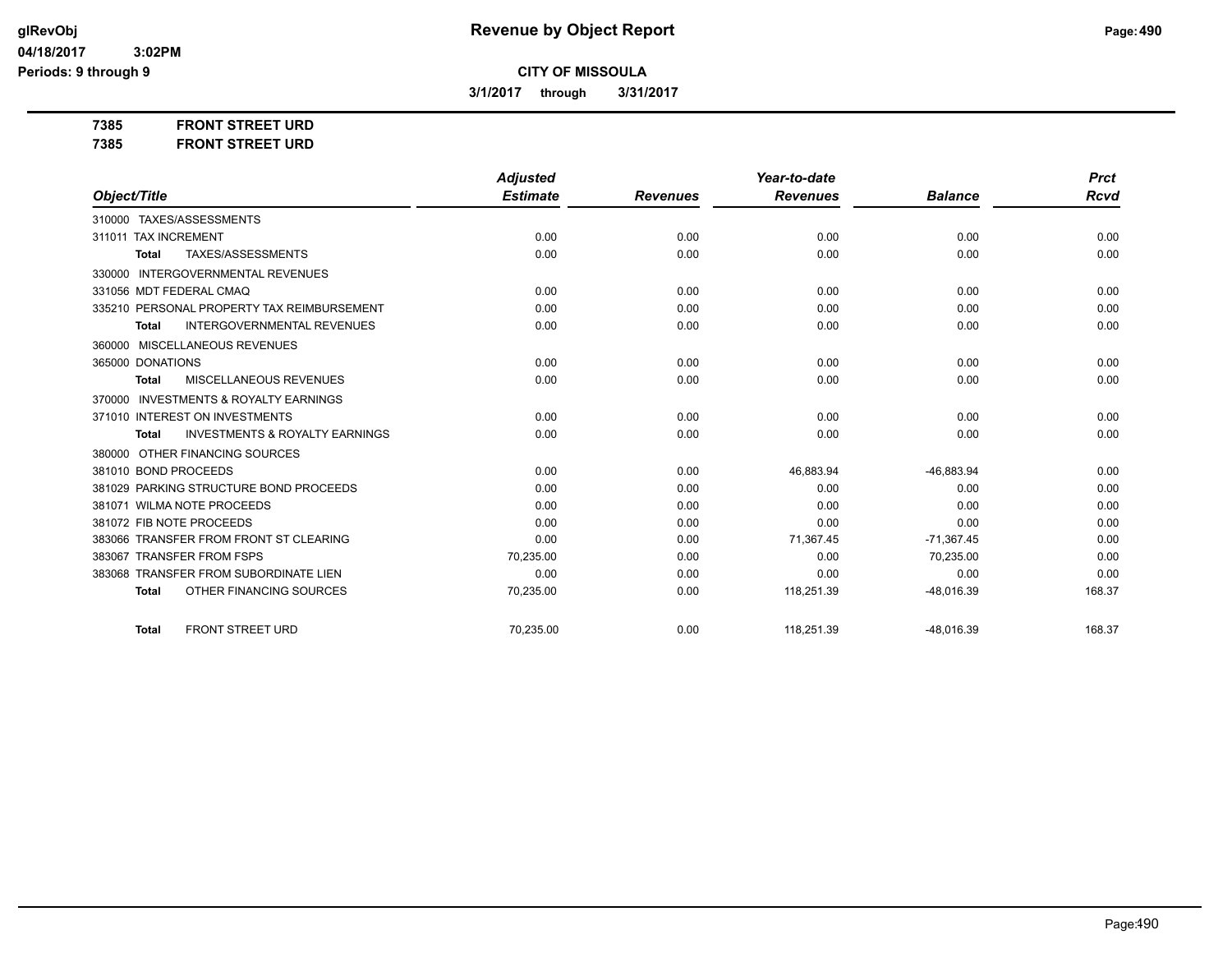**3/1/2017 through 3/31/2017**

## **7385 FRONT STREET URD**

|                                                   | <b>Adjusted</b> |                 | Year-to-date    |                | <b>Prct</b> |
|---------------------------------------------------|-----------------|-----------------|-----------------|----------------|-------------|
| Object/Title                                      | <b>Estimate</b> | <b>Revenues</b> | <b>Revenues</b> | <b>Balance</b> | Rcvd        |
| 310000 TAXES/ASSESSMENTS                          |                 |                 |                 |                |             |
| 311011 TAX INCREMENT                              | 0.00            | 0.00            | 0.00            | 0.00           | 0.00        |
| TAXES/ASSESSMENTS<br>Total                        | 0.00            | 0.00            | 0.00            | 0.00           | 0.00        |
| <b>INTERGOVERNMENTAL REVENUES</b><br>330000       |                 |                 |                 |                |             |
| 331056 MDT FEDERAL CMAQ                           | 0.00            | 0.00            | 0.00            | 0.00           | 0.00        |
| 335210 PERSONAL PROPERTY TAX REIMBURSEMENT        | 0.00            | 0.00            | 0.00            | 0.00           | 0.00        |
| <b>INTERGOVERNMENTAL REVENUES</b><br><b>Total</b> | 0.00            | 0.00            | 0.00            | 0.00           | 0.00        |
| 360000 MISCELLANEOUS REVENUES                     |                 |                 |                 |                |             |
| 365000 DONATIONS                                  | 0.00            | 0.00            | 0.00            | 0.00           | 0.00        |
| <b>MISCELLANEOUS REVENUES</b><br><b>Total</b>     | 0.00            | 0.00            | 0.00            | 0.00           | 0.00        |
| 370000 INVESTMENTS & ROYALTY EARNINGS             |                 |                 |                 |                |             |
| 371010 INTEREST ON INVESTMENTS                    | 0.00            | 0.00            | 0.00            | 0.00           | 0.00        |
| INVESTMENTS & ROYALTY EARNINGS<br><b>Total</b>    | 0.00            | 0.00            | 0.00            | 0.00           | 0.00        |
| 380000 OTHER FINANCING SOURCES                    |                 |                 |                 |                |             |
| 381010 BOND PROCEEDS                              | 0.00            | 0.00            | 46,883.94       | $-46,883.94$   | 0.00        |
| 381029 PARKING STRUCTURE BOND PROCEEDS            | 0.00            | 0.00            | 0.00            | 0.00           | 0.00        |
| 381071 WILMA NOTE PROCEEDS                        | 0.00            | 0.00            | 0.00            | 0.00           | 0.00        |
| 381072 FIB NOTE PROCEEDS                          | 0.00            | 0.00            | 0.00            | 0.00           | 0.00        |
| 383066 TRANSFER FROM FRONT ST CLEARING            | 0.00            | 0.00            | 71,367.45       | $-71,367.45$   | 0.00        |
| 383067 TRANSFER FROM FSPS                         | 70,235.00       | 0.00            | 0.00            | 70,235.00      | 0.00        |
| 383068 TRANSFER FROM SUBORDINATE LIEN             | 0.00            | 0.00            | 0.00            | 0.00           | 0.00        |
| OTHER FINANCING SOURCES<br><b>Total</b>           | 70,235.00       | 0.00            | 118,251.39      | $-48,016.39$   | 168.37      |
| <b>FRONT STREET URD</b><br><b>Total</b>           | 70.235.00       | 0.00            | 118.251.39      | $-48.016.39$   | 168.37      |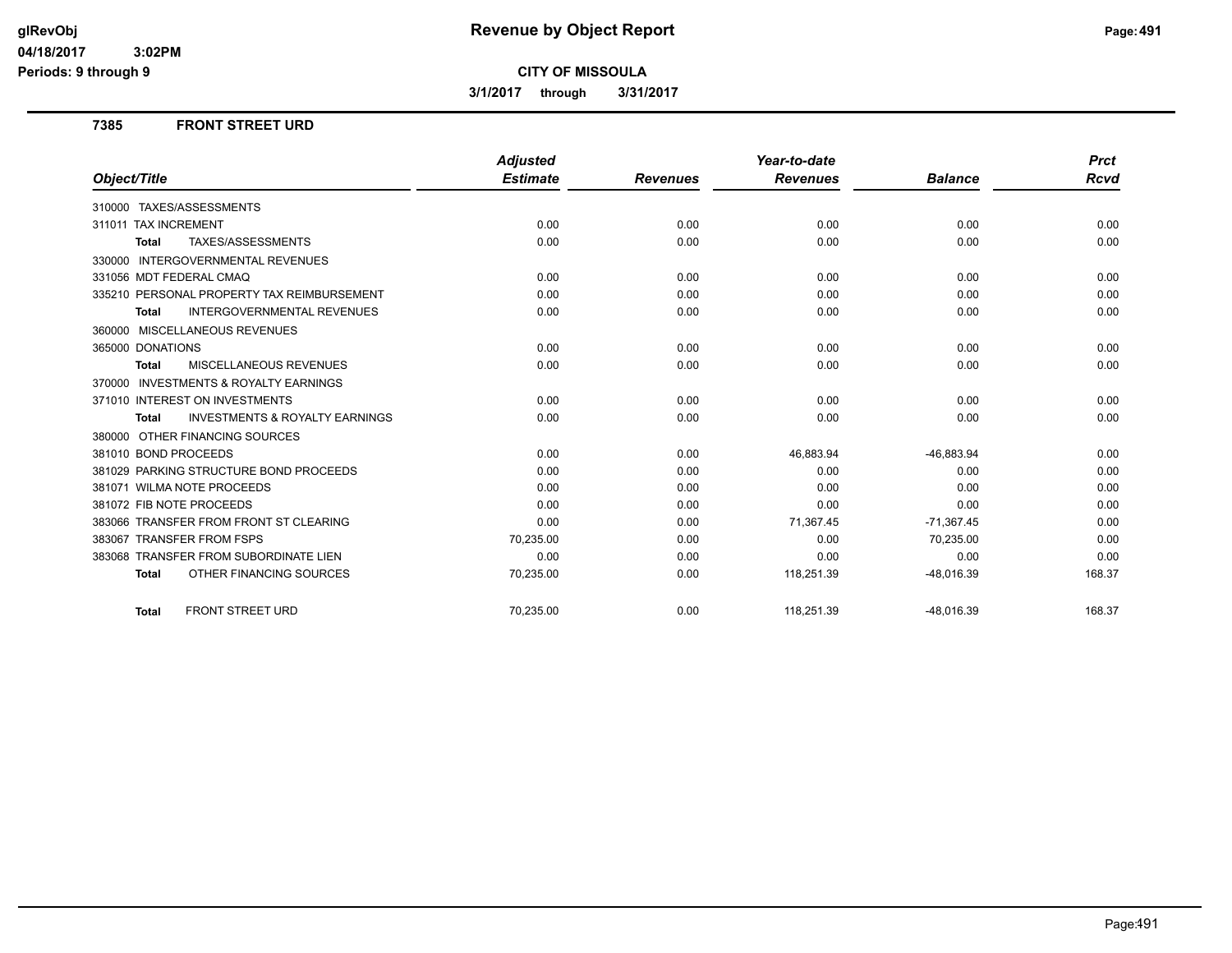**3/1/2017 through 3/31/2017**

#### **7386 DEBT SERVICE-SAFEWAY/ST PAT 1.5M 7386 DEBT SERVICE-SAFEWAY/ST PAT 1.5M**

|                                                           | <b>Adjusted</b> |                 | Year-to-date    |                | <b>Prct</b> |
|-----------------------------------------------------------|-----------------|-----------------|-----------------|----------------|-------------|
| Object/Title                                              | <b>Estimate</b> | <b>Revenues</b> | <b>Revenues</b> | <b>Balance</b> | <b>Rcvd</b> |
| 310000 TAXES/ASSESSMENTS                                  |                 |                 |                 |                |             |
| <b>TAX INCREMENT</b><br>311011                            | 0.00            | 0.00            | 0.00            | 0.00           | 0.00        |
| TAXES/ASSESSMENTS<br>Total                                | 0.00            | 0.00            | 0.00            | 0.00           | 0.00        |
| 360000 MISCELLANEOUS REVENUES                             |                 |                 |                 |                |             |
| 365000 DONATIONS                                          | 0.00            | 0.00            | 0.00            | 0.00           | 0.00        |
| <b>MISCELLANEOUS REVENUES</b><br>Total                    | 0.00            | 0.00            | 0.00            | 0.00           | 0.00        |
| INVESTMENTS & ROYALTY EARNINGS<br>370000                  |                 |                 |                 |                |             |
| 371010 INTEREST ON INVESTMENTS                            | 0.00            | 0.00            | 0.00            | 0.00           | 0.00        |
| <b>INVESTMENTS &amp; ROYALTY EARNINGS</b><br><b>Total</b> | 0.00            | 0.00            | 0.00            | 0.00           | 0.00        |
| OTHER FINANCING SOURCES<br>380000                         |                 |                 |                 |                |             |
| 383014 TRANS FR MRA                                       | 127,012.00      | 0.00            | 115,103.00      | 11,909.00      | 90.62       |
| 383037 TRANSFER - URD II                                  | 0.00            | 0.00            | 0.00            | 0.00           | 0.00        |
| 384000 GUARANTOR REVENUE                                  | 0.00            | 0.00            | 0.00            | 0.00           | 0.00        |
| OTHER FINANCING SOURCES<br><b>Total</b>                   | 127,012.00      | 0.00            | 115,103.00      | 11,909.00      | 90.62       |
| DEBT SERVICE-SAFEWAY/ST PAT 1.5M<br><b>Total</b>          | 127,012.00      | 0.00            | 115,103.00      | 11,909.00      | 90.62       |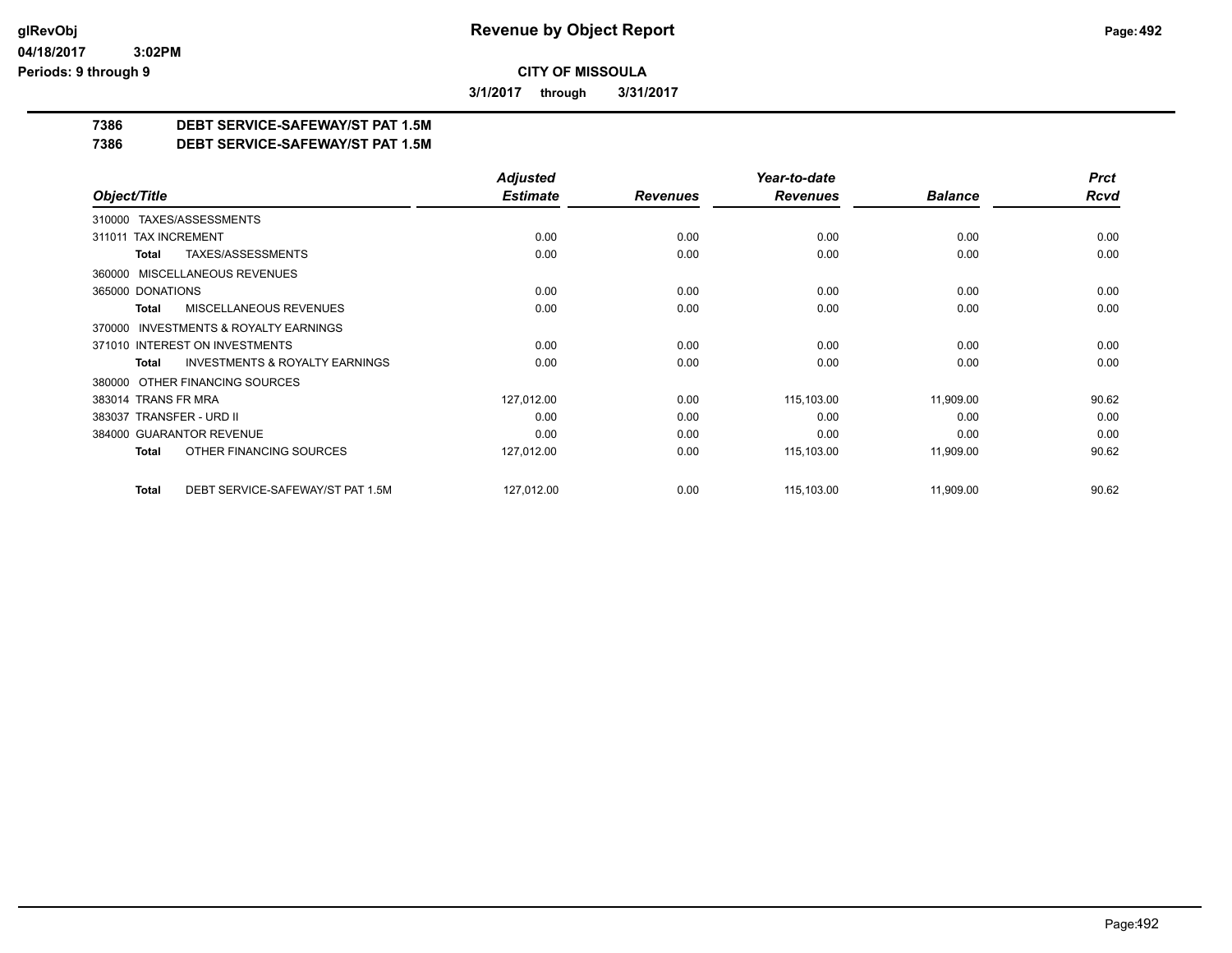**3/1/2017 through 3/31/2017**

## **7386 DEBT SERVICE-SAFEWAY/ST PAT 1.5M**

|                                                           | <b>Adjusted</b> |                 | Year-to-date    |                | <b>Prct</b> |
|-----------------------------------------------------------|-----------------|-----------------|-----------------|----------------|-------------|
| Object/Title                                              | <b>Estimate</b> | <b>Revenues</b> | <b>Revenues</b> | <b>Balance</b> | <b>Rcvd</b> |
| 310000 TAXES/ASSESSMENTS                                  |                 |                 |                 |                |             |
| <b>TAX INCREMENT</b><br>311011                            | 0.00            | 0.00            | 0.00            | 0.00           | 0.00        |
| TAXES/ASSESSMENTS<br><b>Total</b>                         | 0.00            | 0.00            | 0.00            | 0.00           | 0.00        |
| 360000 MISCELLANEOUS REVENUES                             |                 |                 |                 |                |             |
| 365000 DONATIONS                                          | 0.00            | 0.00            | 0.00            | 0.00           | 0.00        |
| MISCELLANEOUS REVENUES<br><b>Total</b>                    | 0.00            | 0.00            | 0.00            | 0.00           | 0.00        |
| 370000 INVESTMENTS & ROYALTY EARNINGS                     |                 |                 |                 |                |             |
| 371010 INTEREST ON INVESTMENTS                            | 0.00            | 0.00            | 0.00            | 0.00           | 0.00        |
| <b>INVESTMENTS &amp; ROYALTY EARNINGS</b><br><b>Total</b> | 0.00            | 0.00            | 0.00            | 0.00           | 0.00        |
| 380000 OTHER FINANCING SOURCES                            |                 |                 |                 |                |             |
| 383014 TRANS FR MRA                                       | 127,012.00      | 0.00            | 115,103.00      | 11,909.00      | 90.62       |
| 383037 TRANSFER - URD II                                  | 0.00            | 0.00            | 0.00            | 0.00           | 0.00        |
| 384000 GUARANTOR REVENUE                                  | 0.00            | 0.00            | 0.00            | 0.00           | 0.00        |
| OTHER FINANCING SOURCES<br><b>Total</b>                   | 127,012.00      | 0.00            | 115,103.00      | 11,909.00      | 90.62       |
| DEBT SERVICE-SAFEWAY/ST PAT 1.5M<br><b>Total</b>          | 127,012.00      | 0.00            | 115,103.00      | 11,909.00      | 90.62       |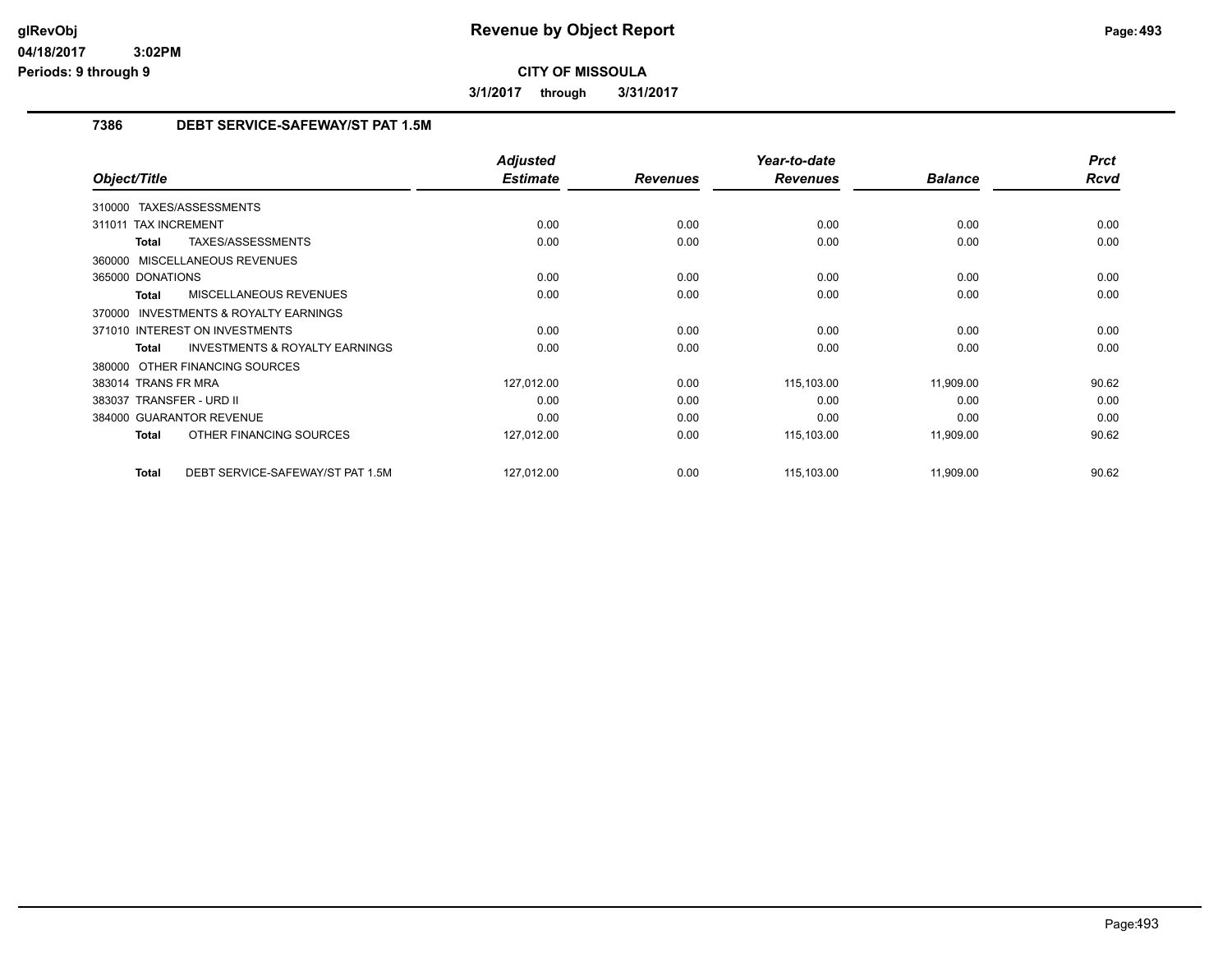**3/1/2017 through 3/31/2017**

#### **7387 DEBT SERVICE-BROWNFIELD RLF 1.125M 7387 DEBT SERVICE-BROWNFIELD RLF 1.125M**

|                                                    | <b>Adjusted</b> |                 | Year-to-date    |                | <b>Prct</b> |
|----------------------------------------------------|-----------------|-----------------|-----------------|----------------|-------------|
| Object/Title                                       | <b>Estimate</b> | <b>Revenues</b> | <b>Revenues</b> | <b>Balance</b> | <b>Rcvd</b> |
| 310000 TAXES/ASSESSMENTS                           |                 |                 |                 |                |             |
| <b>TAX INCREMENT</b><br>311011                     | 0.00            | 0.00            | 0.00            | 0.00           | 0.00        |
| TAXES/ASSESSMENTS<br>Total                         | 0.00            | 0.00            | 0.00            | 0.00           | 0.00        |
| 370000 INVESTMENTS & ROYALTY EARNINGS              |                 |                 |                 |                |             |
| 371010 INTEREST ON INVESTMENTS                     | 0.00            | 0.00            | 0.00            | 0.00           | 0.00        |
| <b>INVESTMENTS &amp; ROYALTY EARNINGS</b><br>Total | 0.00            | 0.00            | 0.00            | 0.00           | 0.00        |
| 380000 OTHER FINANCING SOURCES                     |                 |                 |                 |                |             |
| 383014 TRANS FR MRA                                | 54.716.00       | 0.00            | 58.092.00       | $-3.376.00$    | 106.17      |
| 383016 TRANS FR TAX INCREMENT BOND                 | 0.00            | 0.00            | 0.00            | 0.00           | 0.00        |
| OTHER FINANCING SOURCES<br><b>Total</b>            | 54,716.00       | 0.00            | 58,092.00       | $-3,376.00$    | 106.17      |
| DEBT SERVICE-BROWNFIELD RLF 1.125M<br><b>Total</b> | 54,716.00       | 0.00            | 58.092.00       | $-3,376.00$    | 106.17      |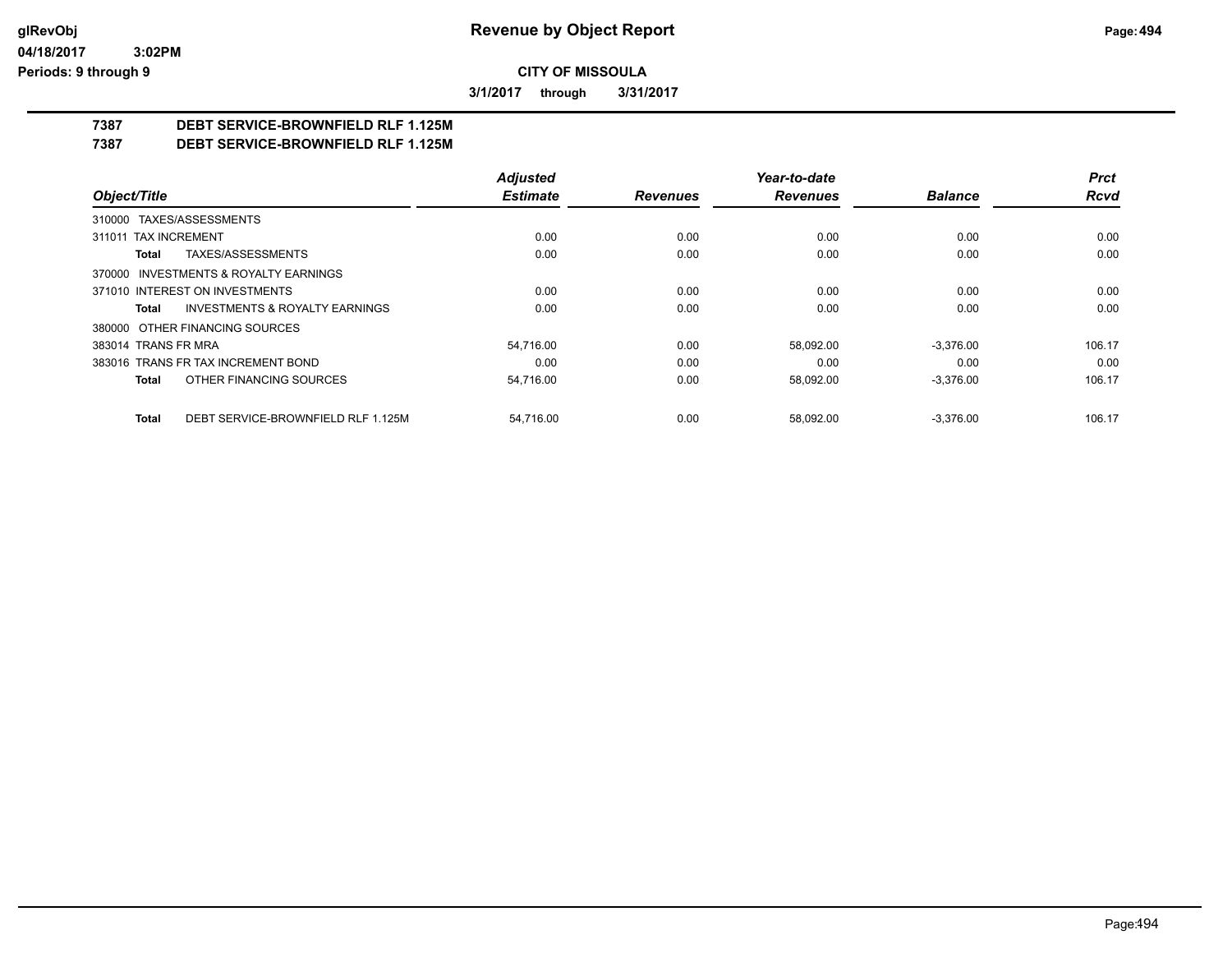**3/1/2017 through 3/31/2017**

## **7387 DEBT SERVICE-BROWNFIELD RLF 1.125M**

| Object/Title                                       | <b>Adjusted</b><br><b>Estimate</b> | <b>Revenues</b> | Year-to-date<br><b>Revenues</b> | <b>Balance</b> | <b>Prct</b><br><b>Rcvd</b> |
|----------------------------------------------------|------------------------------------|-----------------|---------------------------------|----------------|----------------------------|
| TAXES/ASSESSMENTS<br>310000                        |                                    |                 |                                 |                |                            |
| 311011 TAX INCREMENT                               | 0.00                               | 0.00            | 0.00                            | 0.00           | 0.00                       |
| TAXES/ASSESSMENTS<br>Total                         | 0.00                               | 0.00            | 0.00                            | 0.00           | 0.00                       |
| 370000 INVESTMENTS & ROYALTY EARNINGS              |                                    |                 |                                 |                |                            |
| 371010 INTEREST ON INVESTMENTS                     | 0.00                               | 0.00            | 0.00                            | 0.00           | 0.00                       |
| <b>INVESTMENTS &amp; ROYALTY EARNINGS</b><br>Total | 0.00                               | 0.00            | 0.00                            | 0.00           | 0.00                       |
| 380000 OTHER FINANCING SOURCES                     |                                    |                 |                                 |                |                            |
| 383014 TRANS FR MRA                                | 54.716.00                          | 0.00            | 58,092.00                       | $-3.376.00$    | 106.17                     |
| 383016 TRANS FR TAX INCREMENT BOND                 | 0.00                               | 0.00            | 0.00                            | 0.00           | 0.00                       |
| OTHER FINANCING SOURCES<br><b>Total</b>            | 54,716.00                          | 0.00            | 58,092.00                       | $-3,376.00$    | 106.17                     |
| <b>Total</b><br>DEBT SERVICE-BROWNFIELD RLF 1.125M | 54,716.00                          | 0.00            | 58.092.00                       | $-3,376.00$    | 106.17                     |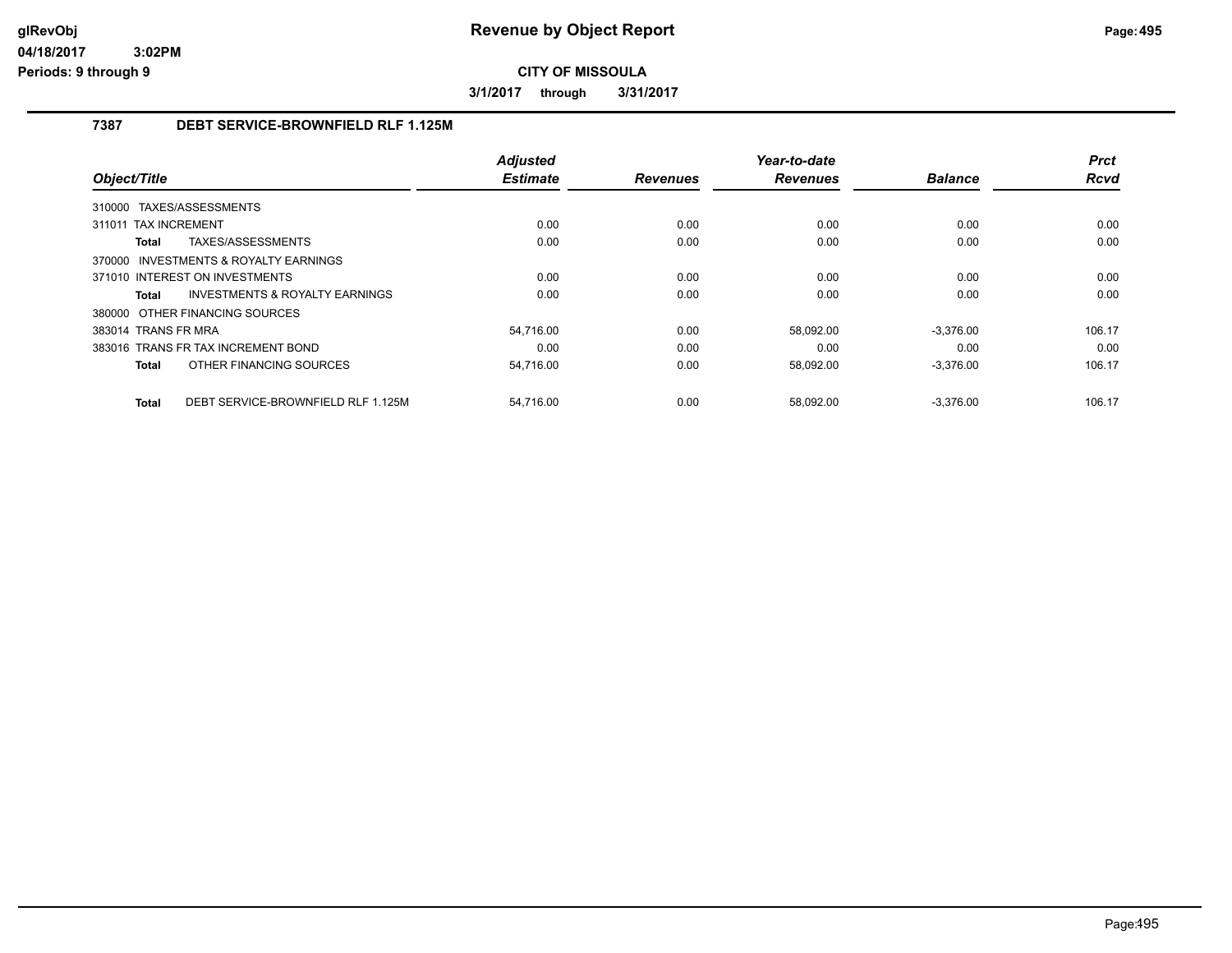**3/1/2017 through 3/31/2017**

**7388 RESERVE-3.6m TIF 7388 RESERVE-3.6m TIF**

|                                                 | <b>Adjusted</b> |                 | Year-to-date    |                | <b>Prct</b> |
|-------------------------------------------------|-----------------|-----------------|-----------------|----------------|-------------|
| Object/Title                                    | <b>Estimate</b> | <b>Revenues</b> | <b>Revenues</b> | <b>Balance</b> | <b>Rcvd</b> |
| 370000 INVESTMENTS & ROYALTY EARNINGS           |                 |                 |                 |                |             |
| 371010 INTEREST ON INVESTMENTS                  | 0.00            | 0.00            | 0.00            | 0.00           | 0.00        |
| 371020 GAIN/LOSS IN MARKET VALUE OF INVESTMENTS | 0.00            | 0.00            | 0.00            | 0.00           | 0.00        |
| INVESTMENTS & ROYALTY EARNINGS<br>Total         | 0.00            | 0.00            | 0.00            | 0.00           | 0.00        |
| 380000 OTHER FINANCING SOURCES                  |                 |                 |                 |                |             |
| 381025 BOND PROCEEDS                            | 0.00            | 0.00            | 0.00            | 0.00           | 0.00        |
| 383014 TRANS FR MRA                             | 0.00            | 0.00            | 0.00            | 0.00           | 0.00        |
| 383037 TRANSFER - URD II                        | 0.00            | 0.00            | 0.00            | 0.00           | 0.00        |
| 383040 TRANSFER FROM CITY GRANTS                | 0.00            | 0.00            | 0.00            | 0.00           | 0.00        |
| OTHER FINANCING SOURCES<br>Total                | 0.00            | 0.00            | 0.00            | 0.00           | 0.00        |
| RESERVE-3.6m TIF<br>Total                       | 0.00            | 0.00            | 0.00            | 0.00           | 0.00        |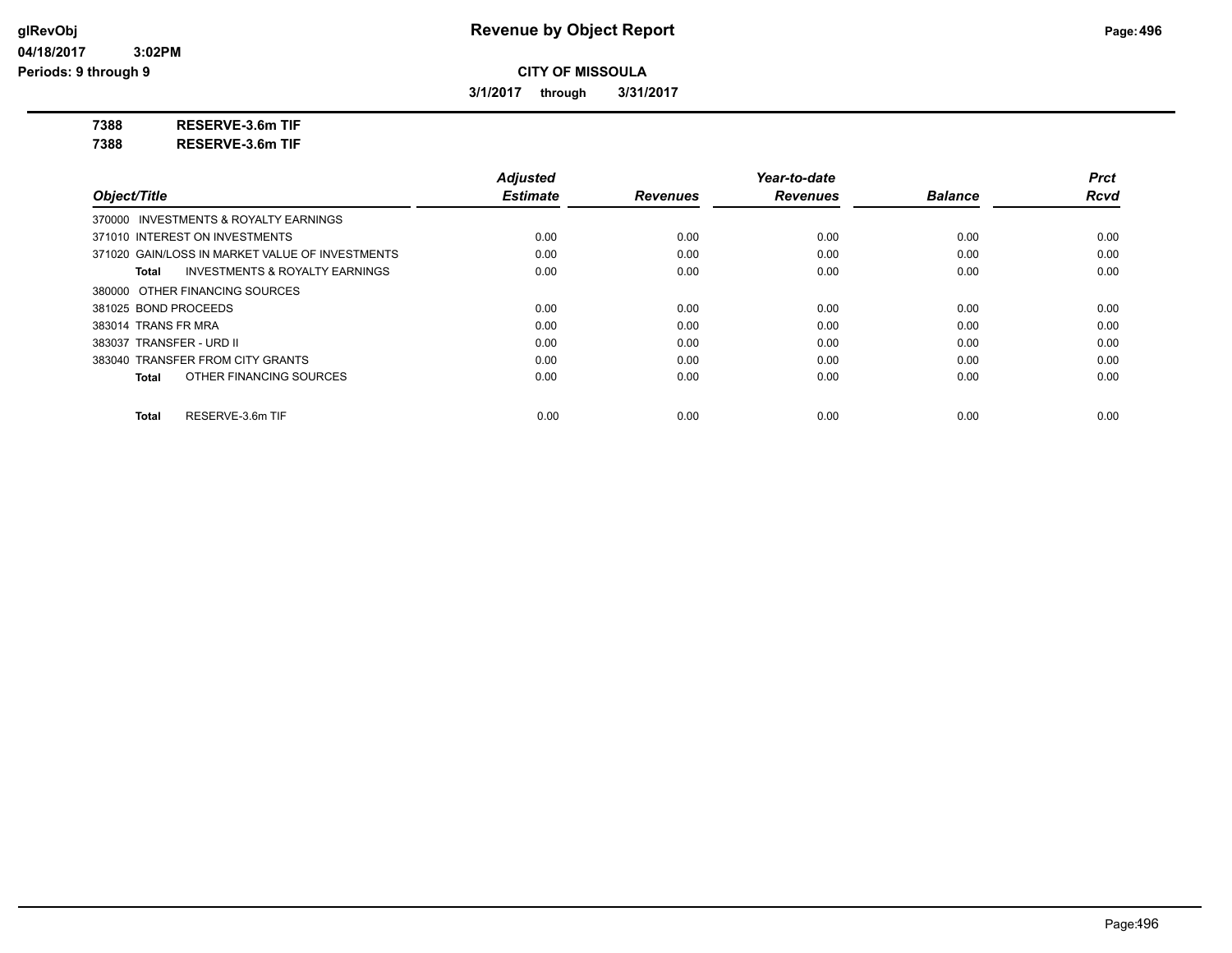**3/1/2017 through 3/31/2017**

#### **7388 RESERVE-3.6m TIF**

|                                                    | <b>Adjusted</b> |                 | Year-to-date    |                | <b>Prct</b> |
|----------------------------------------------------|-----------------|-----------------|-----------------|----------------|-------------|
| Object/Title                                       | <b>Estimate</b> | <b>Revenues</b> | <b>Revenues</b> | <b>Balance</b> | <b>Rcvd</b> |
| INVESTMENTS & ROYALTY EARNINGS<br>370000           |                 |                 |                 |                |             |
| 371010 INTEREST ON INVESTMENTS                     | 0.00            | 0.00            | 0.00            | 0.00           | 0.00        |
| 371020 GAIN/LOSS IN MARKET VALUE OF INVESTMENT     | 0.00            | 0.00            | 0.00            | 0.00           | 0.00        |
| <b>INVESTMENTS &amp; ROYALTY EARNINGS</b><br>Total | 0.00            | 0.00            | 0.00            | 0.00           | 0.00        |
| 380000 OTHER FINANCING SOURCES                     |                 |                 |                 |                |             |
| 381025 BOND PROCEEDS                               | 0.00            | 0.00            | 0.00            | 0.00           | 0.00        |
| 383014 TRANS FR MRA                                | 0.00            | 0.00            | 0.00            | 0.00           | 0.00        |
| 383037 TRANSFER - URD II                           | 0.00            | 0.00            | 0.00            | 0.00           | 0.00        |
| 383040 TRANSFER FROM CITY GRANTS                   | 0.00            | 0.00            | 0.00            | 0.00           | 0.00        |
| OTHER FINANCING SOURCES<br>Total                   | 0.00            | 0.00            | 0.00            | 0.00           | 0.00        |
| RESERVE-3.6m TIF<br><b>Total</b>                   | 0.00            | 0.00            | 0.00            | 0.00           | 0.00        |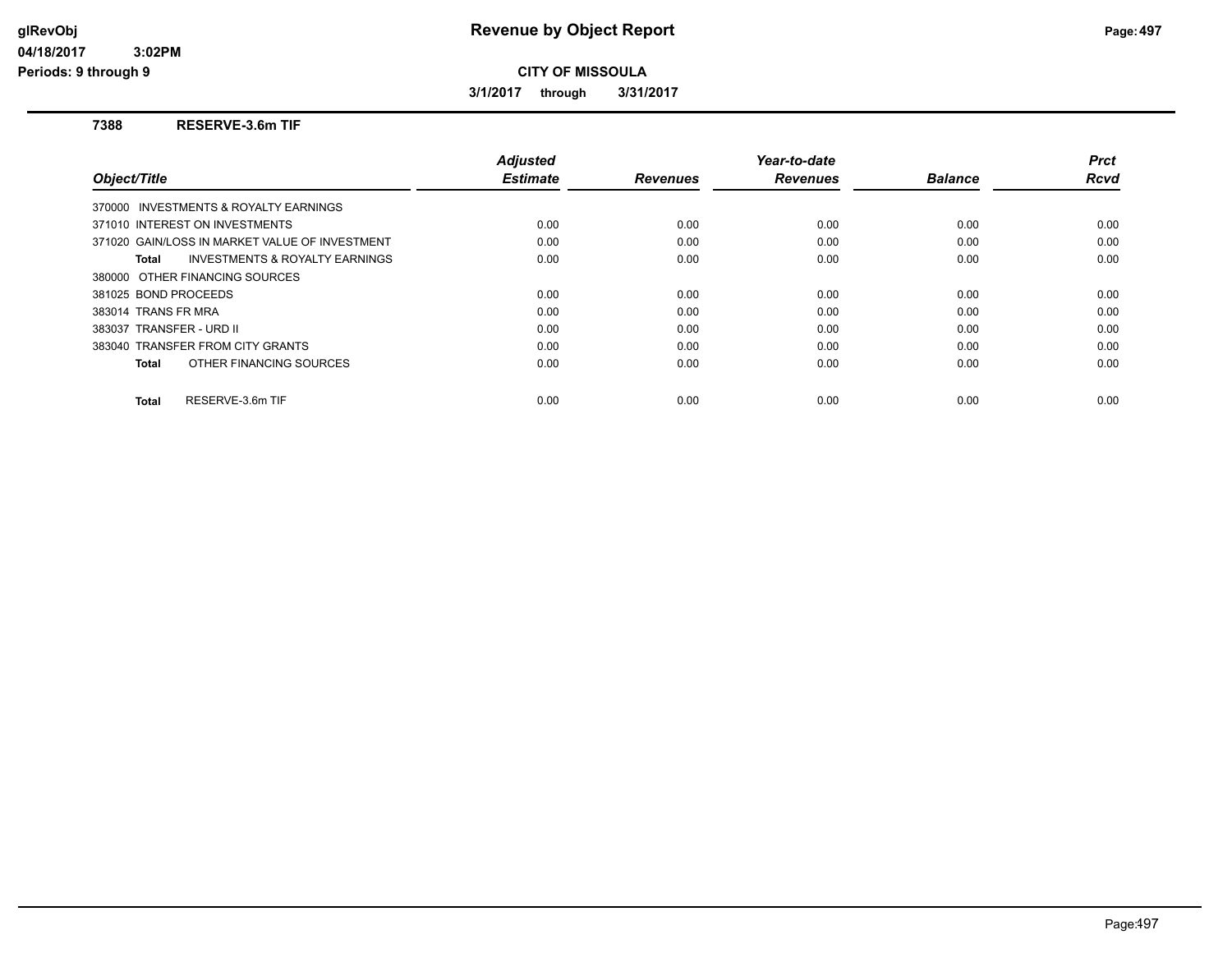**3/1/2017 through 3/31/2017**

**7389 DEBT SERVICE - 3.6M/5.75M 7389 DEBT SERVICE - 3.6M/5.75M**

|                                                 | <b>Adjusted</b> |                 | Year-to-date    |                | <b>Prct</b> |
|-------------------------------------------------|-----------------|-----------------|-----------------|----------------|-------------|
| Object/Title                                    | <b>Estimate</b> | <b>Revenues</b> | <b>Revenues</b> | <b>Balance</b> | <b>Rcvd</b> |
| 370000 INVESTMENTS & ROYALTY EARNINGS           |                 |                 |                 |                |             |
| 371010 INTEREST ON INVESTMENTS                  | 0.00            | 0.00            | 0.00            | 0.00           | 0.00        |
| 371020 GAIN/LOSS IN MARKET VALUE OF INVESTMENTS | 0.00            | 0.00            | 0.00            | 0.00           | 0.00        |
| INVESTMENTS & ROYALTY EARNINGS<br>Total         | 0.00            | 0.00            | 0.00            | 0.00           | 0.00        |
| 380000 OTHER FINANCING SOURCES                  |                 |                 |                 |                |             |
| 381009 TRANSFER FROM CLEARING                   | 0.00            | 0.00            | 0.00            | 0.00           | 0.00        |
| 381025 BOND PROCEEDS                            | 0.00            | 0.00            | 0.00            | 0.00           | 0.00        |
| 383014 TRANS FR MRA                             | 676.312.00      | 0.00            | 679.473.27      | $-3.161.27$    | 100.47      |
| OTHER FINANCING SOURCES<br><b>Total</b>         | 676.312.00      | 0.00            | 679.473.27      | $-3,161.27$    | 100.47      |
|                                                 |                 |                 |                 |                |             |
| DEBT SERVICE - 3.6M/5.75M<br><b>Total</b>       | 676.312.00      | 0.00            | 679.473.27      | $-3.161.27$    | 100.47      |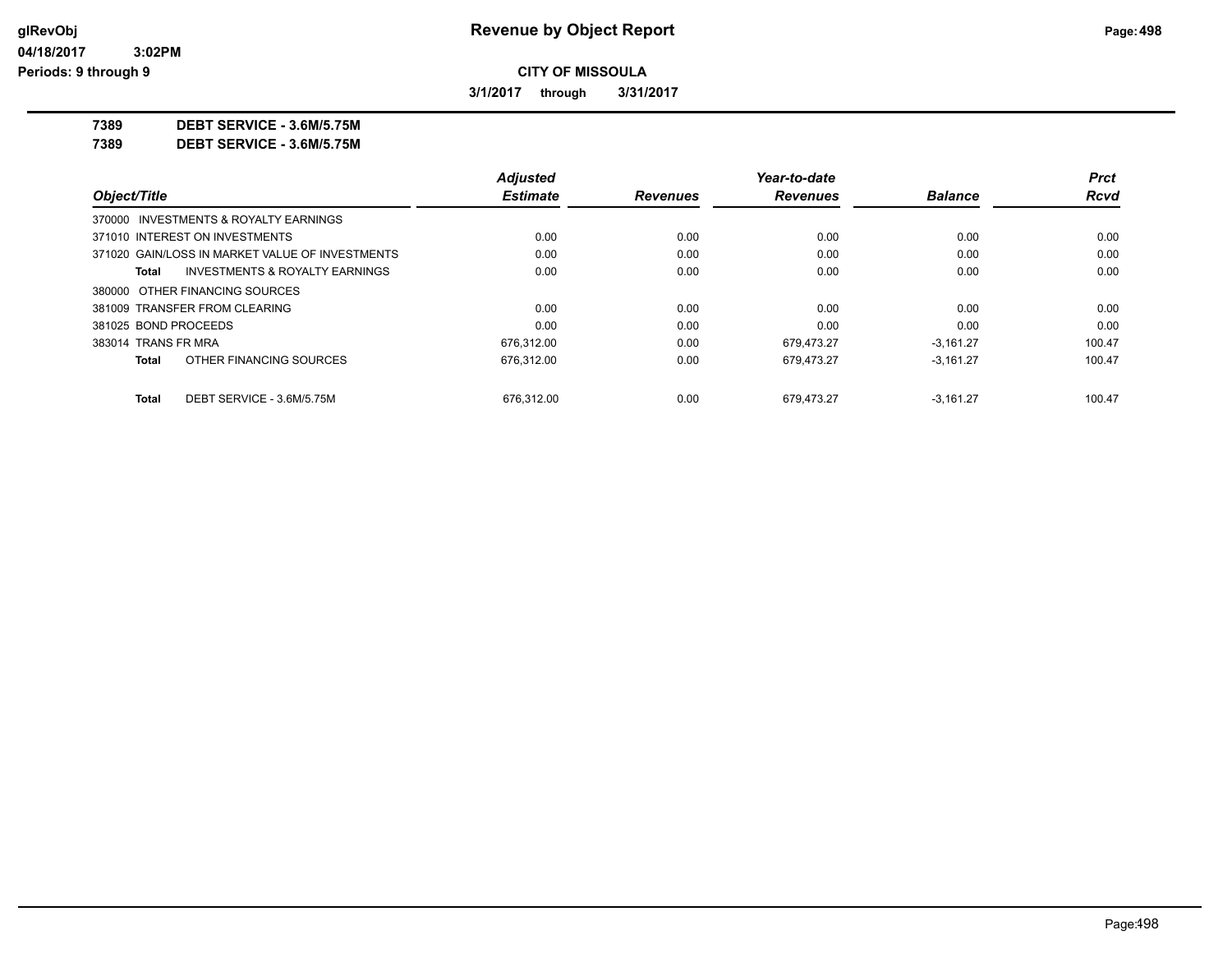**3/1/2017 through 3/31/2017**

## **7389 DEBT SERVICE - 3.6M/5.75M**

| Object/Title                                   | <b>Adjusted</b><br><b>Estimate</b> | <b>Revenues</b> | Year-to-date<br><b>Revenues</b> | <b>Balance</b> | <b>Prct</b><br>Rcvd |
|------------------------------------------------|------------------------------------|-----------------|---------------------------------|----------------|---------------------|
| 370000 INVESTMENTS & ROYALTY EARNINGS          |                                    |                 |                                 |                |                     |
| 371010 INTEREST ON INVESTMENTS                 | 0.00                               | 0.00            | 0.00                            | 0.00           | 0.00                |
| 371020 GAIN/LOSS IN MARKET VALUE OF INVESTMENT | 0.00                               | 0.00            | 0.00                            | 0.00           | 0.00                |
| INVESTMENTS & ROYALTY EARNINGS<br>Total        | 0.00                               | 0.00            | 0.00                            | 0.00           | 0.00                |
| 380000 OTHER FINANCING SOURCES                 |                                    |                 |                                 |                |                     |
| 381009 TRANSFER FROM CLEARING                  | 0.00                               | 0.00            | 0.00                            | 0.00           | 0.00                |
| 381025 BOND PROCEEDS                           | 0.00                               | 0.00            | 0.00                            | 0.00           | 0.00                |
| 383014 TRANS FR MRA                            | 676.312.00                         | 0.00            | 679.473.27                      | $-3.161.27$    | 100.47              |
| OTHER FINANCING SOURCES<br><b>Total</b>        | 676,312.00                         | 0.00            | 679,473.27                      | $-3.161.27$    | 100.47              |
| <b>Total</b><br>DEBT SERVICE - 3.6M/5.75M      | 676.312.00                         | 0.00            | 679.473.27                      | $-3.161.27$    | 100.47              |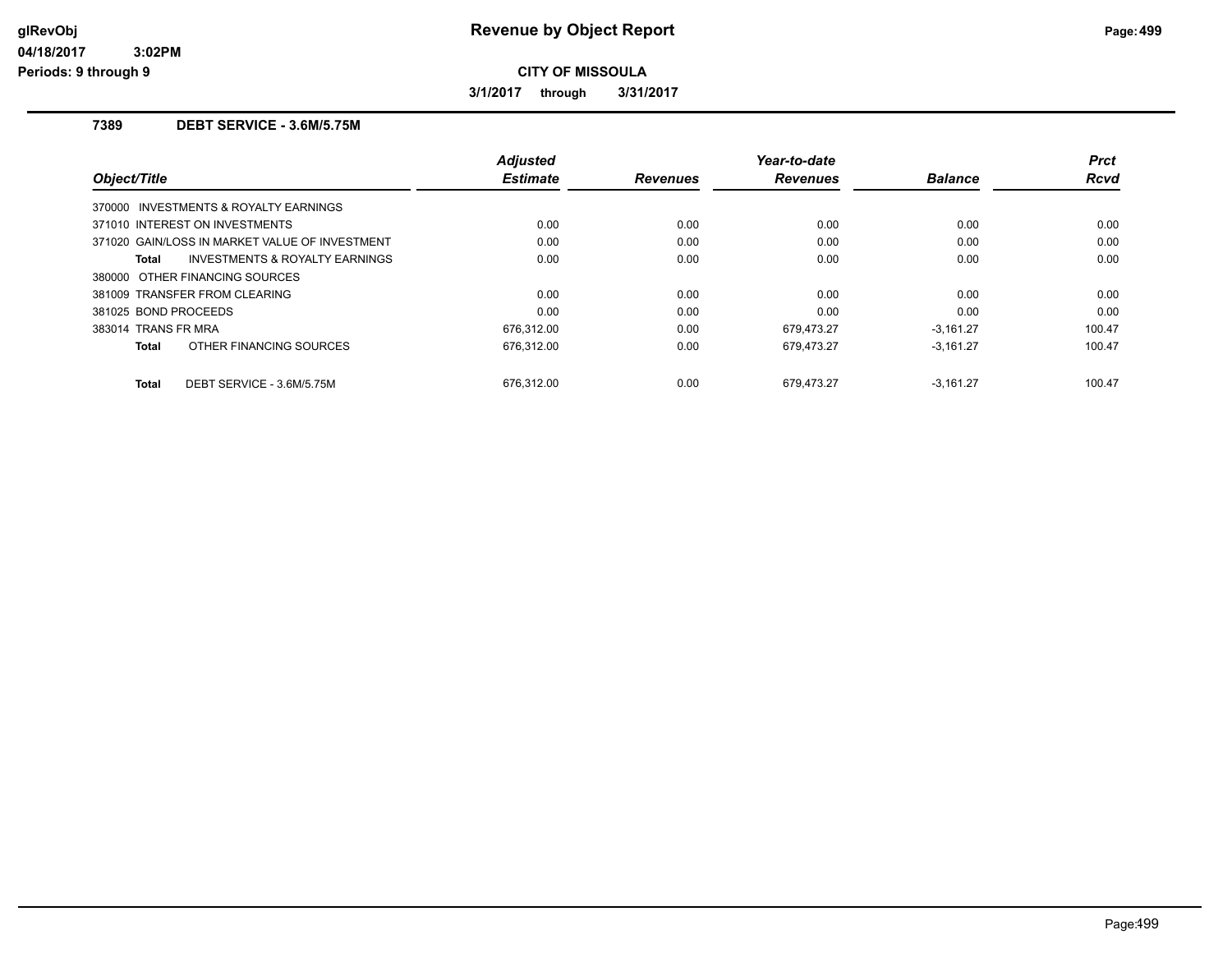**3/1/2017 through 3/31/2017**

**7390 URDII CLEARING - 3.6M TIF**

| 7390 | <b>URDII CLEARING - 3.6M TIF</b> |
|------|----------------------------------|
|------|----------------------------------|

|                                                    | <b>Adjusted</b> |                 | Year-to-date    |                | <b>Prct</b> |
|----------------------------------------------------|-----------------|-----------------|-----------------|----------------|-------------|
| Object/Title                                       | <b>Estimate</b> | <b>Revenues</b> | <b>Revenues</b> | <b>Balance</b> | Rcvd        |
| TAXES/ASSESSMENTS<br>310000                        |                 |                 |                 |                |             |
| 310000 TAXES/ASSESSMENTS                           | 0.00            | 0.00            | 0.00            | 0.00           | 0.00        |
| 311011 TAX INCREMENT                               | 1,682,563.00    | 5,362.42        | 930,727.63      | 751,835.37     | 55.32       |
| <b>PENALTIES &amp; INTEREST</b><br>312001          | 0.00            | 106.12          | 1,297.39        | $-1,297.39$    | 0.00        |
| TAXES/ASSESSMENTS<br><b>Total</b>                  | 1,682,563.00    | 5,468.54        | 932,025.02      | 750,537.98     | 55.39       |
| INTERGOVERNMENTAL REVENUES<br>330000               |                 |                 |                 |                |             |
| 335210 PERSONAL PROPERTY TAX REIMBURSEMENT         | 187,331.00      | 0.00            | 93,665.65       | 93,665.35      | 50.00       |
| 335230 HB 124 REVENUE                              | 255,260.00      | 0.00            | 127,630.00      | 127,630.00     | 50.00       |
| INTERGOVERNMENTAL REVENUES<br><b>Total</b>         | 442,591.00      | 0.00            | 221,295.65      | 221,295.35     | 50.00       |
| INVESTMENTS & ROYALTY EARNINGS<br>370000           |                 |                 |                 |                |             |
| 371010 INTEREST ON INVESTMENTS                     | 0.00            | 0.00            | 0.00            | 0.00           | 0.00        |
| 371020 GAIN/LOSS IN MARKET VALUE OF INVESTMENTS    | 0.00            | 0.00            | 0.00            | 0.00           | 0.00        |
| <b>INVESTMENTS &amp; ROYALTY EARNINGS</b><br>Total | 0.00            | 0.00            | 0.00            | 0.00           | 0.00        |
| OTHER FINANCING SOURCES<br>380000                  |                 |                 |                 |                |             |
| 383037 TRANSFER FROM URD II                        | 0.00            | 0.00            | 0.00            | 0.00           | 0.00        |
| OTHER FINANCING SOURCES<br><b>Total</b>            | 0.00            | 0.00            | 0.00            | 0.00           | 0.00        |
| <b>URDII CLEARING - 3.6M TIF</b><br><b>Total</b>   | 2,125,154.00    | 5,468.54        | 1,153,320.67    | 971,833.33     | 54.27       |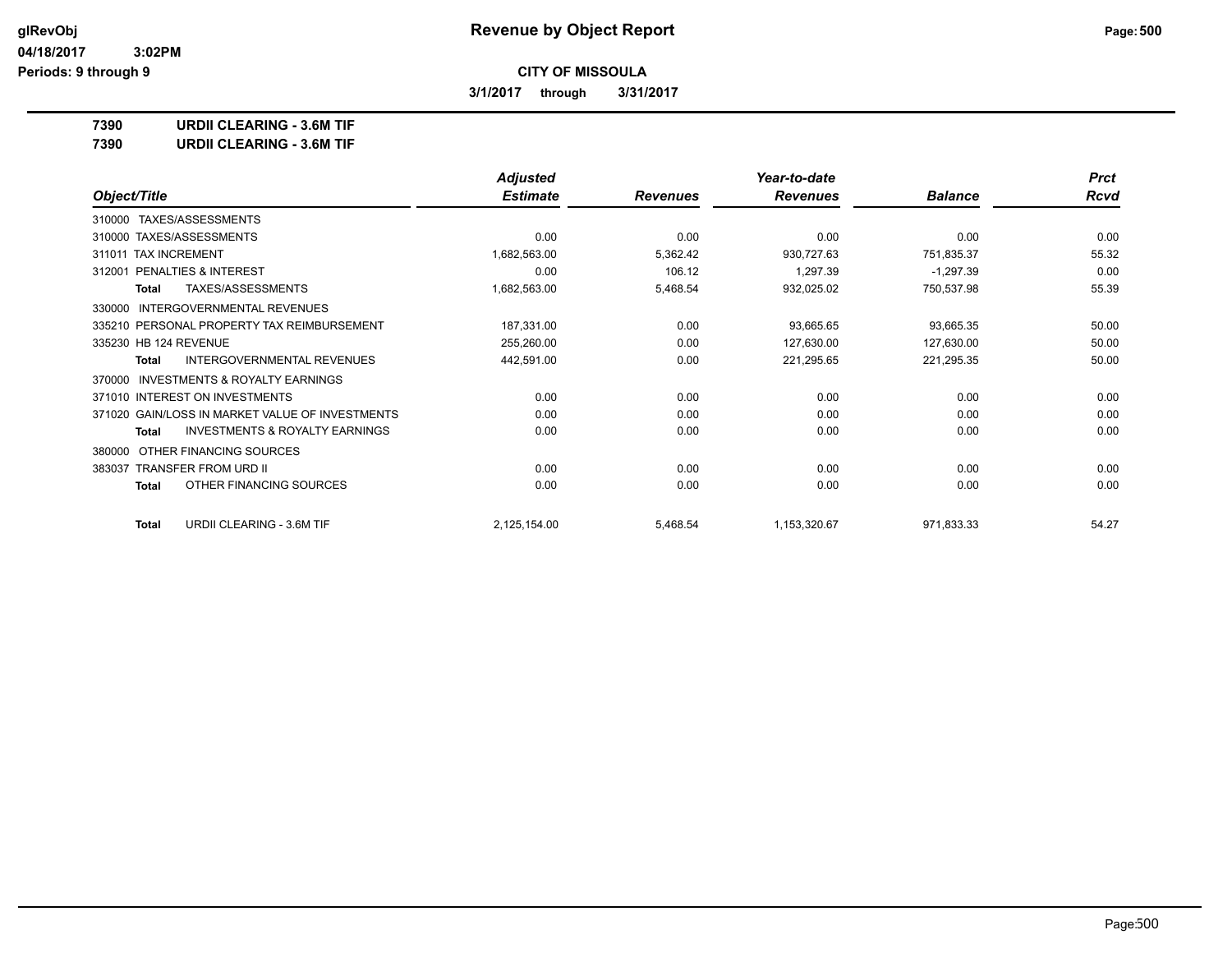**3/1/2017 through 3/31/2017**

## **7390 URDII CLEARING - 3.6M TIF**

|                                                     | <b>Adjusted</b> |                 | Year-to-date    |                | <b>Prct</b> |
|-----------------------------------------------------|-----------------|-----------------|-----------------|----------------|-------------|
| Object/Title                                        | <b>Estimate</b> | <b>Revenues</b> | <b>Revenues</b> | <b>Balance</b> | <b>Rcvd</b> |
| TAXES/ASSESSMENTS<br>310000                         |                 |                 |                 |                |             |
| 310000 TAXES/ASSESSMENTS                            | 0.00            | 0.00            | 0.00            | 0.00           | 0.00        |
| 311011 TAX INCREMENT                                | 1,682,563.00    | 5,362.42        | 930,727.63      | 751,835.37     | 55.32       |
| 312001 PENALTIES & INTEREST                         | 0.00            | 106.12          | 1,297.39        | $-1,297.39$    | 0.00        |
| TAXES/ASSESSMENTS<br><b>Total</b>                   | 1,682,563.00    | 5,468.54        | 932,025.02      | 750,537.98     | 55.39       |
| INTERGOVERNMENTAL REVENUES<br>330000                |                 |                 |                 |                |             |
| 335210 PERSONAL PROPERTY TAX REIMBURSEMENT          | 187,331.00      | 0.00            | 93,665.65       | 93,665.35      | 50.00       |
| 335230 HB 124 REVENUE                               | 255,260.00      | 0.00            | 127,630.00      | 127,630.00     | 50.00       |
| <b>INTERGOVERNMENTAL REVENUES</b><br>Total          | 442,591.00      | 0.00            | 221,295.65      | 221,295.35     | 50.00       |
| <b>INVESTMENTS &amp; ROYALTY EARNINGS</b><br>370000 |                 |                 |                 |                |             |
| 371010 INTEREST ON INVESTMENTS                      | 0.00            | 0.00            | 0.00            | 0.00           | 0.00        |
| 371020 GAIN/LOSS IN MARKET VALUE OF INVESTMENT      | 0.00            | 0.00            | 0.00            | 0.00           | 0.00        |
| <b>INVESTMENTS &amp; ROYALTY EARNINGS</b><br>Total  | 0.00            | 0.00            | 0.00            | 0.00           | 0.00        |
| OTHER FINANCING SOURCES<br>380000                   |                 |                 |                 |                |             |
| 383037 TRANSFER FROM URD II                         | 0.00            | 0.00            | 0.00            | 0.00           | 0.00        |
| OTHER FINANCING SOURCES<br><b>Total</b>             | 0.00            | 0.00            | 0.00            | 0.00           | 0.00        |
| URDII CLEARING - 3.6M TIF<br><b>Total</b>           | 2,125,154.00    | 5,468.54        | 1,153,320.67    | 971,833.33     | 54.27       |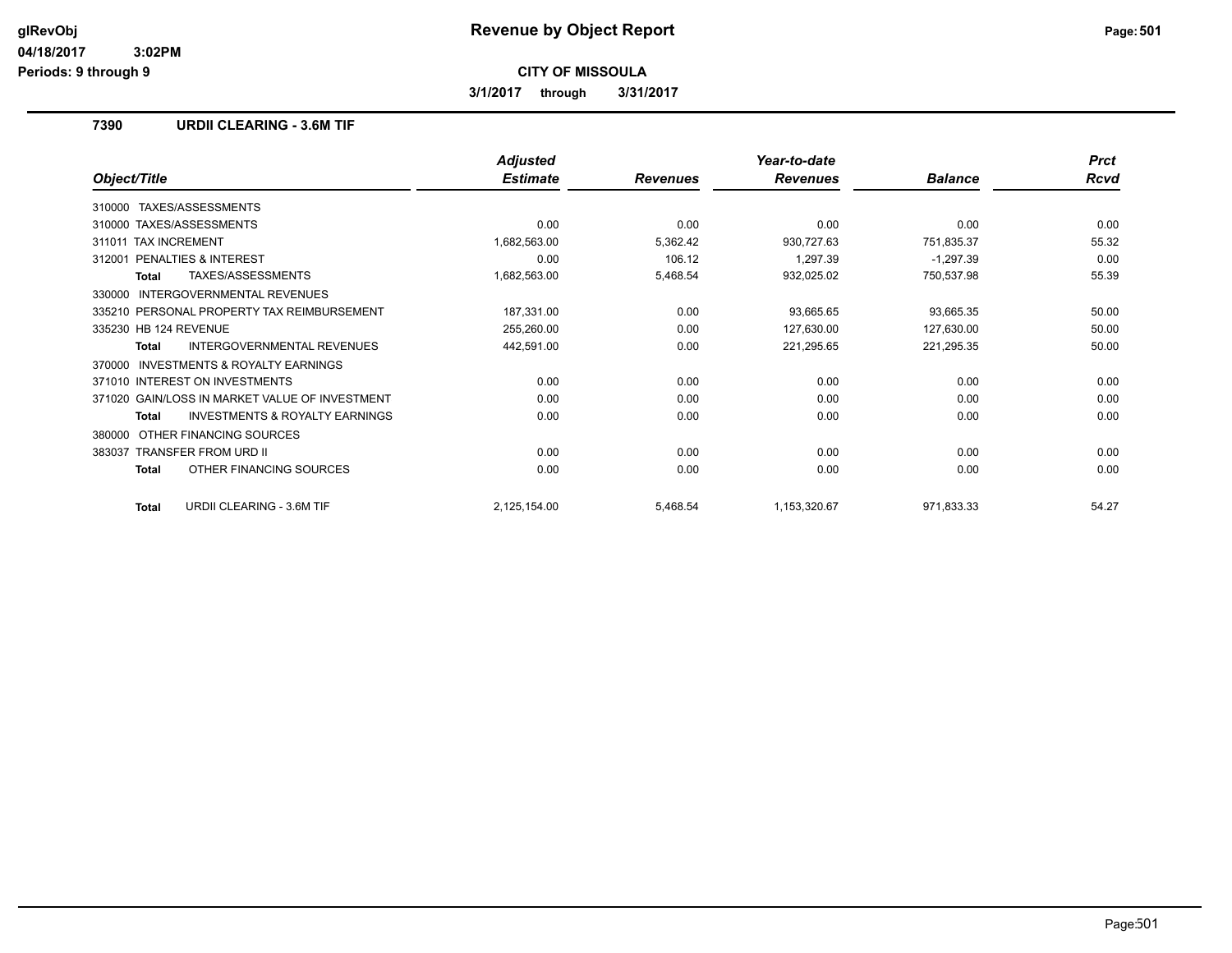**3/1/2017 through 3/31/2017**

**7391 MRA - URD I FUND 7391 MRA - URD I FUND**

|                                                     | <b>Adjusted</b> |                 | Year-to-date    |                | <b>Prct</b> |
|-----------------------------------------------------|-----------------|-----------------|-----------------|----------------|-------------|
| Object/Title                                        | <b>Estimate</b> | <b>Revenues</b> | <b>Revenues</b> | <b>Balance</b> | <b>Rcvd</b> |
| 310000 TAXES/ASSESSMENTS                            |                 |                 |                 |                |             |
| 311011 TAX INCREMENT                                | 0.00            | 0.00            | 0.00            | 0.00           | 0.00        |
| 312001 PENALTIES & INTEREST                         | 0.00            | 0.00            | 0.00            | 0.00           | 0.00        |
| TAXES/ASSESSMENTS<br>Total                          | 0.00            | 0.00            | 0.00            | 0.00           | 0.00        |
| <b>INTERGOVERNMENTAL REVENUES</b><br>330000         |                 |                 |                 |                |             |
| 331050 ISTEA/CTEP GRANT                             | 0.00            | 0.00            | 0.00            | 0.00           | 0.00        |
| 336023 STATE CONTRIB. - PERS                        | 0.00            | 0.00            | 0.00            | 0.00           | 0.00        |
| <b>INTERGOVERNMENTAL REVENUES</b><br><b>Total</b>   | 0.00            | 0.00            | 0.00            | 0.00           | 0.00        |
| 360000 MISCELLANEOUS REVENUES                       |                 |                 |                 |                |             |
| 360000 MISCELLANEOUS REVENUES                       | 0.00            | 0.00            | 0.00            | 0.00           | 0.00        |
| 360010 MISCELLANEOUS                                | 0.00            | 0.00            | 0.00            | 0.00           | 0.00        |
| 364012 SALE OF SURPLUS PROPERTY                     | 0.00            | 0.00            | 0.00            | 0.00           | 0.00        |
| 365000 DONATIONS                                    | 0.00            | 0.00            | 0.00            | 0.00           | 0.00        |
| MISCELLANEOUS REVENUES<br>Total                     | 0.00            | 0.00            | 0.00            | 0.00           | 0.00        |
| <b>INVESTMENTS &amp; ROYALTY EARNINGS</b><br>370000 |                 |                 |                 |                |             |
| 371010 INTEREST ON INVESTMENTS                      | 0.00            | 0.00            | 0.00            | 0.00           | 0.00        |
| 371020 GAIN/LOSS IN MARKET VALUE OF INVESTMENTS     | 0.00            | 0.00            | 0.00            | 0.00           | 0.00        |
| <b>INVESTMENTS &amp; ROYALTY EARNINGS</b><br>Total  | 0.00            | 0.00            | 0.00            | 0.00           | 0.00        |
| 380000 OTHER FINANCING SOURCES                      |                 |                 |                 |                |             |
| 382010 SALE OF FIXED ASSETS                         | 0.00            | 0.00            | 0.00            | 0.00           | 0.00        |
| 383001 TRANS FR FLUSHING DISTRICT                   | 0.00            | 0.00            | 0.00            | 0.00           | 0.00        |
| 383016 TRANS FR TAX INCREMENT BOND                  | 0.00            | 0.00            | 0.00            | 0.00           | 0.00        |
| 383029 TRANS FR GENERAL                             | 0.00            | 0.00            | 0.00            | 0.00           | 0.00        |
| 383037 TRANSFER - URD II                            | 0.00            | 0.00            | 0.00            | 0.00           | 0.00        |
| 383038 TRANSFER - URD III                           | 0.00            | 0.00            | 0.00            | 0.00           | 0.00        |
| OTHER FINANCING SOURCES<br><b>Total</b>             | 0.00            | 0.00            | 0.00            | 0.00           | 0.00        |
|                                                     |                 |                 |                 |                |             |
| MRA - URD I FUND<br><b>Total</b>                    | 0.00            | 0.00            | 0.00            | 0.00           | 0.00        |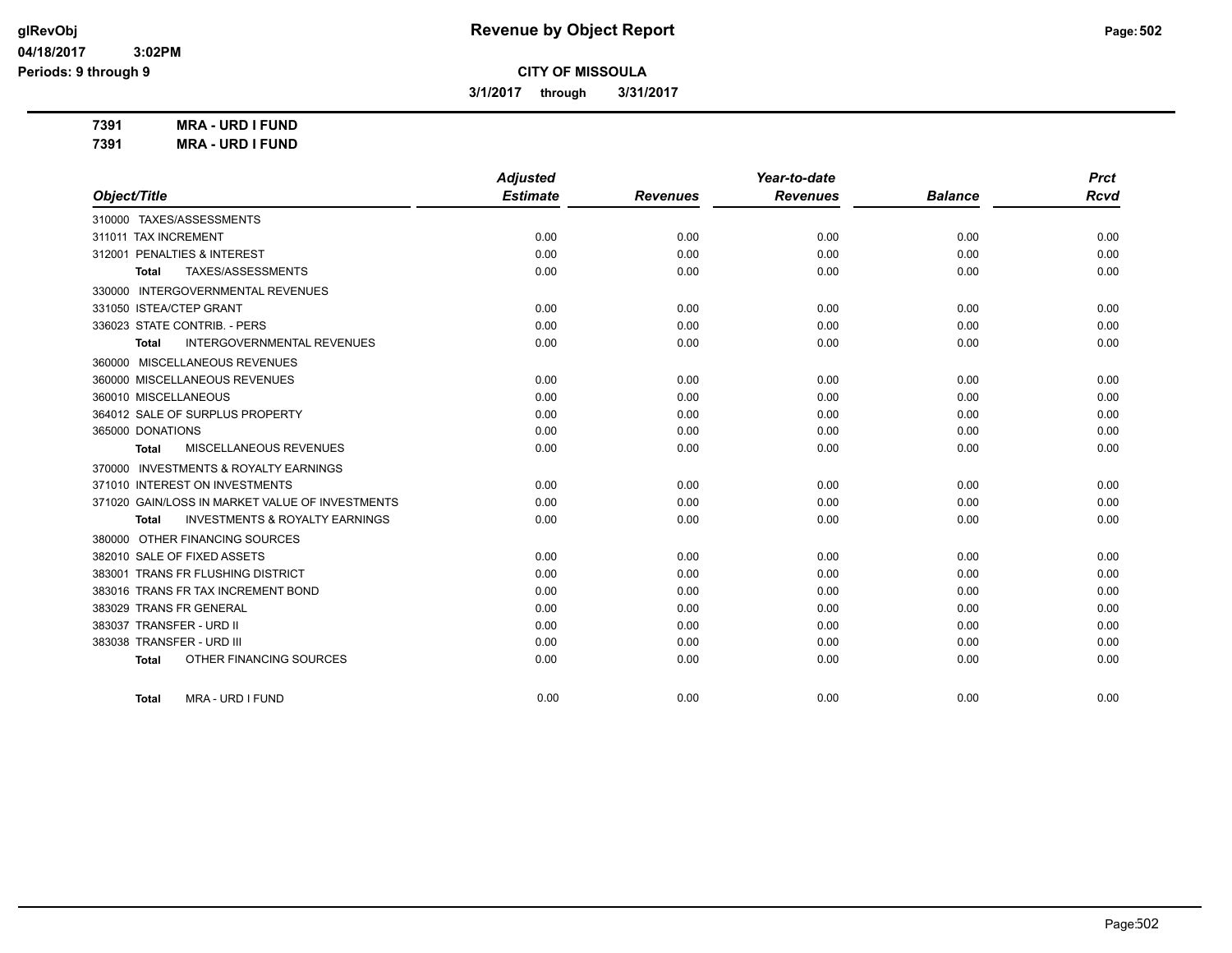**3/1/2017 through 3/31/2017**

#### **7391 MRA - URD I FUND**

| Object/Title                                       | <b>Adjusted</b><br><b>Estimate</b> | <b>Revenues</b> | Year-to-date<br><b>Revenues</b> | <b>Balance</b> | <b>Prct</b><br><b>Rcvd</b> |
|----------------------------------------------------|------------------------------------|-----------------|---------------------------------|----------------|----------------------------|
|                                                    |                                    |                 |                                 |                |                            |
| 311011 TAX INCREMENT                               | 0.00                               | 0.00            | 0.00                            | 0.00           | 0.00                       |
| 312001 PENALTIES & INTEREST                        | 0.00                               | 0.00            | 0.00                            | 0.00           | 0.00                       |
| TAXES/ASSESSMENTS<br><b>Total</b>                  | 0.00                               | 0.00            | 0.00                            | 0.00           | 0.00                       |
| 330000 INTERGOVERNMENTAL REVENUES                  |                                    |                 |                                 |                |                            |
| 331050 ISTEA/CTEP GRANT                            | 0.00                               | 0.00            | 0.00                            | 0.00           | 0.00                       |
| 336023 STATE CONTRIB. - PERS                       | 0.00                               | 0.00            | 0.00                            | 0.00           | 0.00                       |
| <b>INTERGOVERNMENTAL REVENUES</b><br><b>Total</b>  | 0.00                               | 0.00            | 0.00                            | 0.00           | 0.00                       |
| 360000 MISCELLANEOUS REVENUES                      |                                    |                 |                                 |                |                            |
| 360000 MISCELLANEOUS REVENUES                      | 0.00                               | 0.00            | 0.00                            | 0.00           | 0.00                       |
| 360010 MISCELLANEOUS                               | 0.00                               | 0.00            | 0.00                            | 0.00           | 0.00                       |
| 364012 SALE OF SURPLUS PROPERTY                    | 0.00                               | 0.00            | 0.00                            | 0.00           | 0.00                       |
| 365000 DONATIONS                                   | 0.00                               | 0.00            | 0.00                            | 0.00           | 0.00                       |
| MISCELLANEOUS REVENUES<br><b>Total</b>             | 0.00                               | 0.00            | 0.00                            | 0.00           | 0.00                       |
| 370000 INVESTMENTS & ROYALTY EARNINGS              |                                    |                 |                                 |                |                            |
| 371010 INTEREST ON INVESTMENTS                     | 0.00                               | 0.00            | 0.00                            | 0.00           | 0.00                       |
| 371020 GAIN/LOSS IN MARKET VALUE OF INVESTMENT     | 0.00                               | 0.00            | 0.00                            | 0.00           | 0.00                       |
| <b>INVESTMENTS &amp; ROYALTY EARNINGS</b><br>Total | 0.00                               | 0.00            | 0.00                            | 0.00           | 0.00                       |
| 380000 OTHER FINANCING SOURCES                     |                                    |                 |                                 |                |                            |
| 382010 SALE OF FIXED ASSETS                        | 0.00                               | 0.00            | 0.00                            | 0.00           | 0.00                       |
| 383001 TRANS FR FLUSHING DISTRICT                  | 0.00                               | 0.00            | 0.00                            | 0.00           | 0.00                       |
| 383016 TRANS FR TAX INCREMENT BOND                 | 0.00                               | 0.00            | 0.00                            | 0.00           | 0.00                       |
| 383029 TRANS FR GENERAL                            | 0.00                               | 0.00            | 0.00                            | 0.00           | 0.00                       |
| 383037 TRANSFER - URD II                           | 0.00                               | 0.00            | 0.00                            | 0.00           | 0.00                       |
| 383038 TRANSFER - URD III                          | 0.00                               | 0.00            | 0.00                            | 0.00           | 0.00                       |
| OTHER FINANCING SOURCES<br><b>Total</b>            | 0.00                               | 0.00            | 0.00                            | 0.00           | 0.00                       |
| MRA - URD I FUND<br><b>Total</b>                   | 0.00                               | 0.00            | 0.00                            | 0.00           | 0.00                       |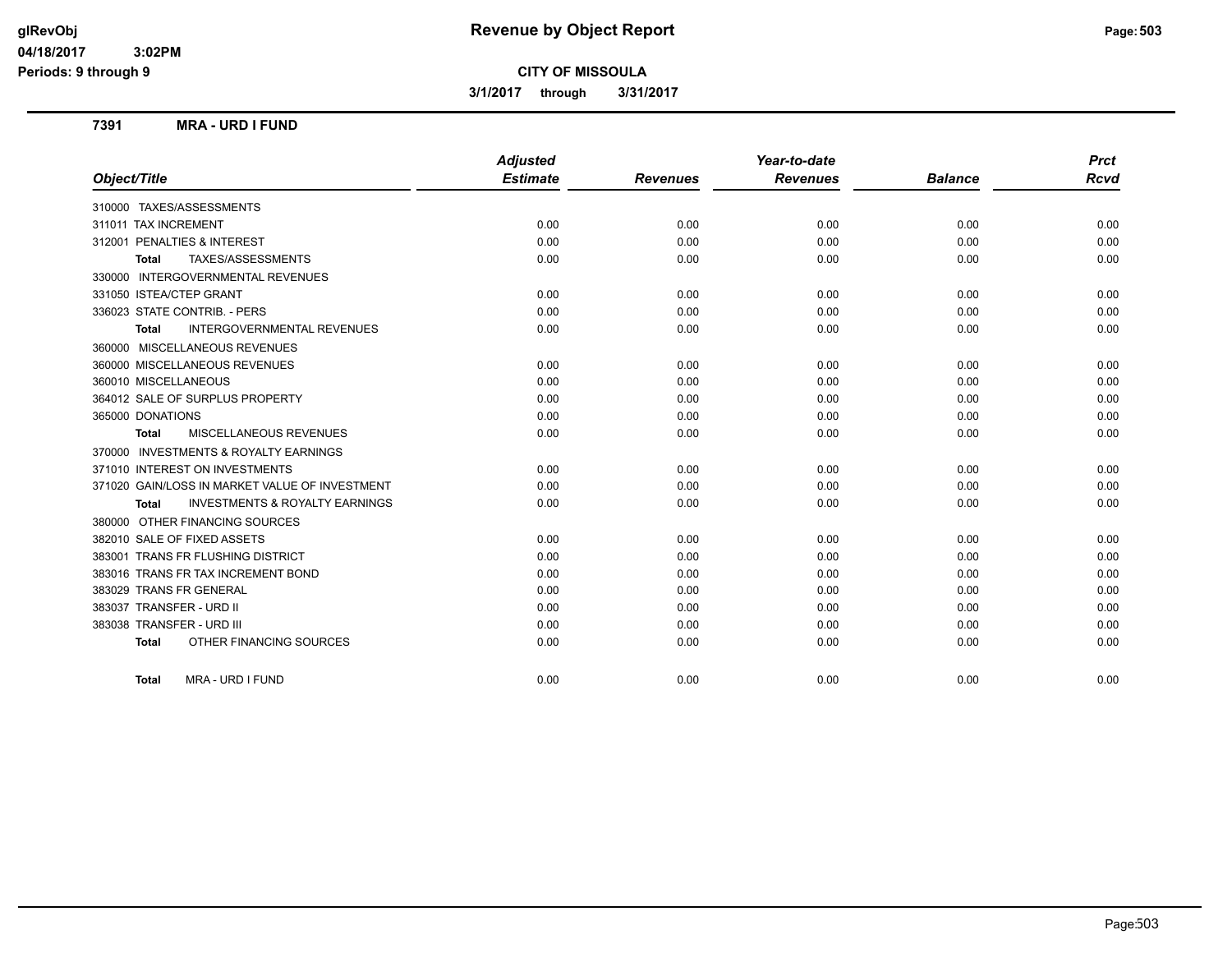**3/1/2017 through 3/31/2017**

**7392 MRA - URD II FUND 7392 MRA - URD II FUND**

| Object/Title                                              | <b>Adjusted</b><br><b>Estimate</b> | <b>Revenues</b> | Year-to-date<br><b>Revenues</b> | <b>Balance</b> | <b>Prct</b><br>Rcva |
|-----------------------------------------------------------|------------------------------------|-----------------|---------------------------------|----------------|---------------------|
| 310000 TAXES/ASSESSMENTS                                  |                                    |                 |                                 |                |                     |
| 311011 TAX INCREMENT                                      | 0.00                               | 0.00            | 0.00                            | 0.00           | 0.00                |
| TAXES/ASSESSMENTS<br><b>Total</b>                         | 0.00                               | 0.00            | 0.00                            | 0.00           | 0.00                |
| 330000 INTERGOVERNMENTAL REVENUES                         |                                    |                 |                                 |                |                     |
| 330000 INTERGOVERNMENTAL REVENUES                         | 0.00                               | 0.00            | 0.00                            | 0.00           | 0.00                |
| 331050 ISTEA/CTEP GRANT                                   | 0.00                               | 0.00            | 0.00                            | 0.00           | 0.00                |
| 331060 NATL RECREATION TRAILS GRANTS                      | 0.00                               | 0.00            | 0.00                            | 0.00           | 0.00                |
| 335210 PERSONAL PROPERTY TAX REIMBURSEMENT                | 0.00                               | 0.00            | 0.00                            | 0.00           | 0.00                |
| 335250 STATE REIMB - SB #184                              | 0.00                               | 0.00            | 0.00                            | 0.00           | 0.00                |
| 336023 STATE CONTRIB. - PERS                              | 0.00                               | 0.00            | 0.00                            | 0.00           | 0.00                |
| INTERGOVERNMENTAL REVENUES<br><b>Total</b>                | 0.00                               | 0.00            | 0.00                            | 0.00           | 0.00                |
| 340000 CHARGES FOR SERVICES                               |                                    |                 |                                 |                |                     |
| 343300 MISC CHARGES FOR SERVICES                          | 0.00                               | 0.00            | 0.00                            | 0.00           | 0.00                |
| <b>CHARGES FOR SERVICES</b><br><b>Total</b>               | 0.00                               | 0.00            | 0.00                            | 0.00           | 0.00                |
|                                                           |                                    |                 |                                 |                |                     |
| 360000 MISCELLANEOUS REVENUES                             |                                    |                 |                                 |                |                     |
| 360000 MISCELLANEOUS REVENUES                             | 0.00                               | 0.00            | 0.00                            | 0.00           | 0.00                |
| 360007 RLF REVENUES                                       | 0.00                               | 0.00            | 0.00                            | 0.00           | 0.00                |
| 360010 MISCELLANEOUS                                      | 0.00                               | 0.00            | 0.00                            | 0.00           | 0.00                |
| 365000 DONATIONS                                          | 0.00                               | 0.00            | 0.00                            | 0.00           | 0.00                |
| MISCELLANEOUS REVENUES<br><b>Total</b>                    | 0.00                               | 0.00            | 0.00                            | 0.00           | 0.00                |
| 370000 INVESTMENTS & ROYALTY EARNINGS                     |                                    |                 |                                 |                |                     |
| 371010 INTEREST ON INVESTMENTS                            | 0.00                               | 0.00            | 0.00                            | 0.00           | 0.00                |
| 371020 GAIN/LOSS IN MARKET VALUE OF INVESTMENTS           | 0.00                               | 0.00            | 0.00                            | 0.00           | 0.00                |
| <b>INVESTMENTS &amp; ROYALTY EARNINGS</b><br><b>Total</b> | 0.00                               | 0.00            | 0.00                            | 0.00           | 0.00                |
| 380000 OTHER FINANCING SOURCES                            |                                    |                 |                                 |                |                     |
| 381009 TRANSFERS IN                                       | 0.00                               | 0.00            | 0.00                            | 0.00           | 0.00                |
| 381025 BOND PROCEEDS                                      | 0.00                               | 0.00            | 0.00                            | 0.00           | 0.00                |
| 381026 DEBT SERVICE/BROWNSFIELD RLF 1.125M                | 0.00                               | 0.00            | 0.00                            | 0.00           | 0.00                |
| 381027 SOUTH RESERVE TRAIL CROSSING 5.M                   | 0.00                               | 0.00            | 0.00                            | 0.00           | 0.00                |
| 381028 BOND PROCEEDS-MILL SITE                            | 0.00                               | 0.00            | 0.00                            | 0.00           | 0.00                |
| 381074 CIVIC STADIUM TIF NOTES 1.5M                       | 0.00                               | 0.00            | 0.00                            | 0.00           | 0.00                |
| 383014 TRANS FR MRA                                       | 1,121,177.00                       | 0.00            | 159,651.13                      | 961,525.87     | 14.24               |
| 383037 TRANSFER - URD II                                  | 0.00                               | 0.00            | 0.00                            | 0.00           | 0.00                |
| 383038 TRANSFER - URD III                                 | 0.00                               | 0.00            | 0.00                            | 0.00           | 0.00                |
| 383039 FROM SID TRANSFERS                                 | 0.00                               | 0.00            | 0.00                            | 0.00           | 0.00                |
| 383060 TRANSFERS FROM FRONT ST URD                        | 0.00                               | 0.00            | 0.00                            | 0.00           | 0.00                |
| 383061 TRANSFERS FROM PARK IMPACT FEES                    | 0.00                               | 0.00            | 0.00                            | 0.00           | 0.00                |
| 383062 TRANSFERS FROM PARK SIDS                           | 0.00                               | 0.00            | 0.00                            | 0.00           | 0.00                |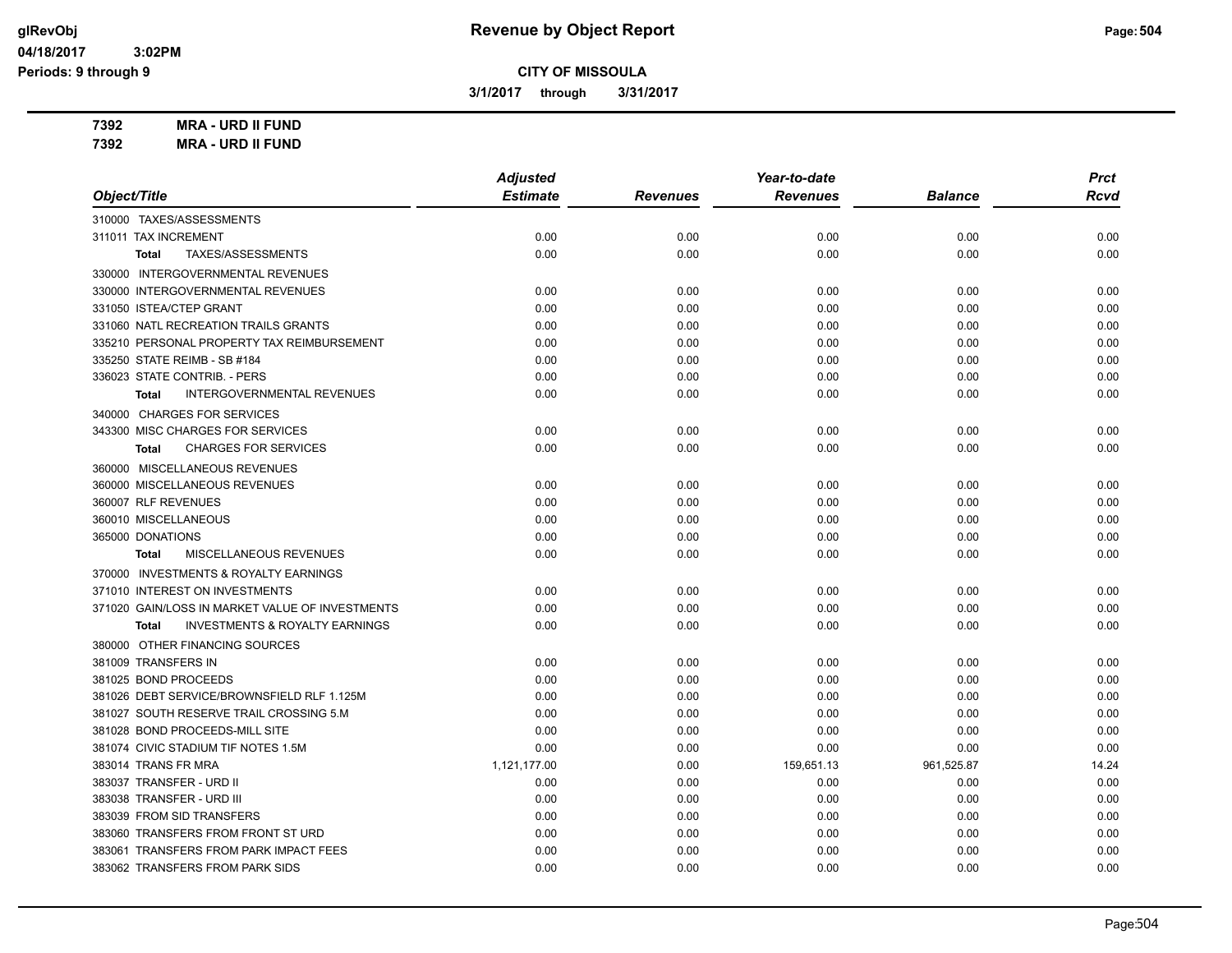**04/18/2017**

**Periods: 9 through 9**

**CITY OF MISSOULA 3/1/2017 through 3/31/2017**

**7392 MRA - URD II FUND 7392 MRA - URD II FUND**

 **3:02PM**

|                                         | <b>Adjusted</b> |                 | Year-to-date    |                | <b>Prct</b> |
|-----------------------------------------|-----------------|-----------------|-----------------|----------------|-------------|
| Object/Title                            | <b>Estimate</b> | <b>Revenues</b> | <b>Revenues</b> | <b>Balance</b> | Rcvd        |
| 383063 TRANSF FROM SAFETY-LU (CTEP)FUND | 0.00            | 0.00            | 0.00            | 0.00           | 0.00        |
| OTHER FINANCING SOURCES<br>Total        | 1.121.177.00    | 0.00            | 159.651.13      | 961.525.87     | 14.24       |
| MRA - URD II FUND<br>Total              | 1,121,177.00    | 0.00            | 159,651.13      | 961.525.87     | 14.24       |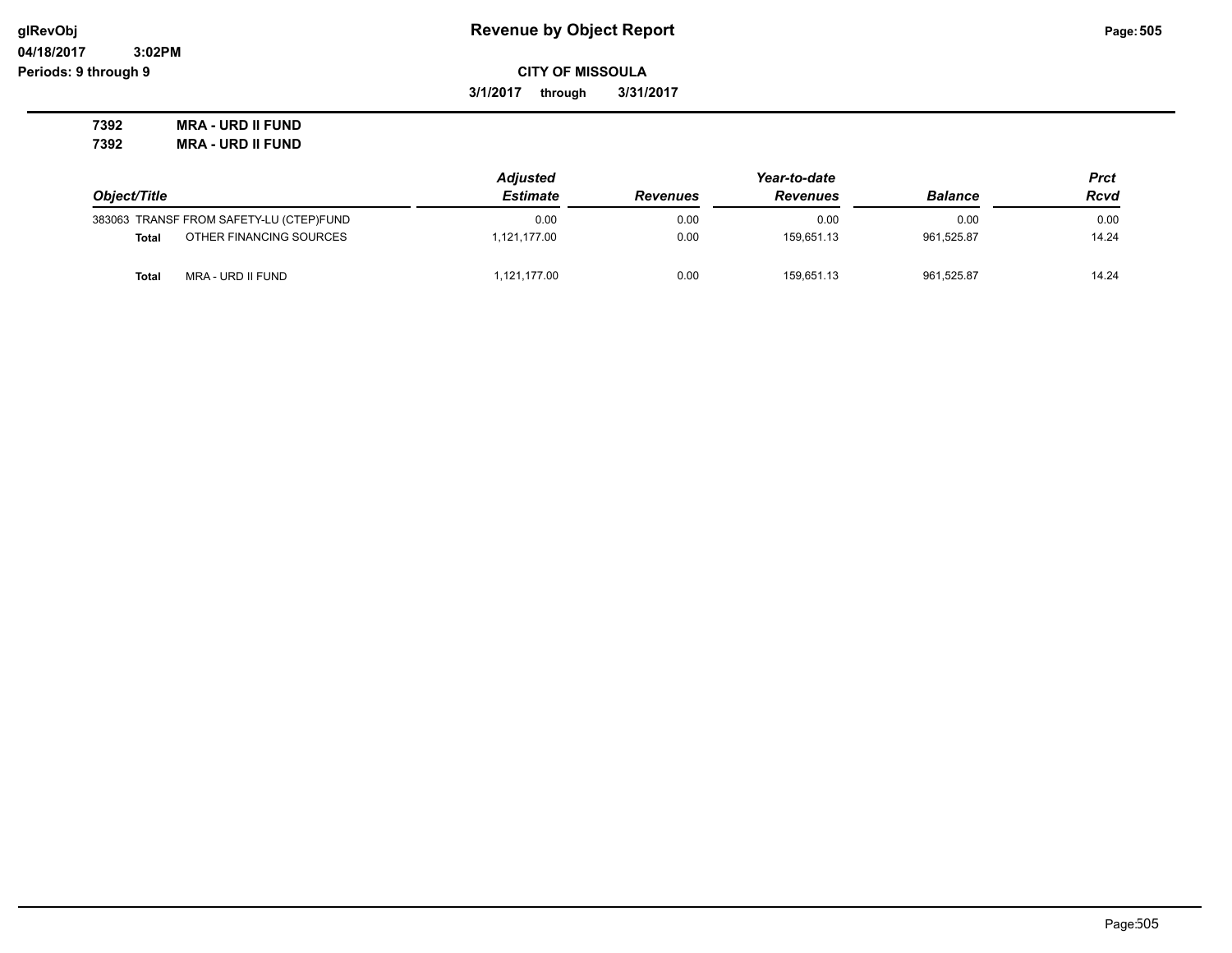**3/1/2017 through 3/31/2017**

#### **7392 MRA - URD II FUND**

|                                                           | <b>Adjusted</b> |                 | Year-to-date    |                | <b>Prct</b> |
|-----------------------------------------------------------|-----------------|-----------------|-----------------|----------------|-------------|
| Object/Title                                              | <b>Estimate</b> | <b>Revenues</b> | <b>Revenues</b> | <b>Balance</b> | <b>Rcvd</b> |
| 310000 TAXES/ASSESSMENTS                                  |                 |                 |                 |                |             |
| 311011 TAX INCREMENT                                      | 0.00            | 0.00            | 0.00            | 0.00           | 0.00        |
| TAXES/ASSESSMENTS<br>Total                                | 0.00            | 0.00            | 0.00            | 0.00           | 0.00        |
| 330000 INTERGOVERNMENTAL REVENUES                         |                 |                 |                 |                |             |
| 330000 INTERGOVERNMENTAL REVENUES                         | 0.00            | 0.00            | 0.00            | 0.00           | 0.00        |
| 331050 ISTEA/CTEP GRANT                                   | 0.00            | 0.00            | 0.00            | 0.00           | 0.00        |
| 331060 NATL RECREATION TRAILS GRANTS                      | 0.00            | 0.00            | 0.00            | 0.00           | 0.00        |
| 335210 PERSONAL PROPERTY TAX REIMBURSEMENT                | 0.00            | 0.00            | 0.00            | 0.00           | 0.00        |
| 335250 STATE REIMB - SB #184                              | 0.00            | 0.00            | 0.00            | 0.00           | 0.00        |
| 336023 STATE CONTRIB. - PERS                              | 0.00            | 0.00            | 0.00            | 0.00           | 0.00        |
| <b>INTERGOVERNMENTAL REVENUES</b><br><b>Total</b>         | 0.00            | 0.00            | 0.00            | 0.00           | 0.00        |
| 340000 CHARGES FOR SERVICES                               |                 |                 |                 |                |             |
| 343300 MISC CHARGES FOR SERVICES                          | 0.00            | 0.00            | 0.00            | 0.00           | 0.00        |
| <b>CHARGES FOR SERVICES</b><br><b>Total</b>               | 0.00            | 0.00            | 0.00            | 0.00           | 0.00        |
| 360000 MISCELLANEOUS REVENUES                             |                 |                 |                 |                |             |
| 360000 MISCELLANEOUS REVENUES                             | 0.00            | 0.00            | 0.00            | 0.00           | 0.00        |
| 360007 RLF REVENUES                                       | 0.00            | 0.00            | 0.00            | 0.00           | 0.00        |
| 360010 MISCELLANEOUS                                      | 0.00            | 0.00            | 0.00            | 0.00           | 0.00        |
| 365000 DONATIONS                                          | 0.00            | 0.00            | 0.00            | 0.00           | 0.00        |
| MISCELLANEOUS REVENUES<br>Total                           | 0.00            | 0.00            | 0.00            | 0.00           | 0.00        |
| 370000 INVESTMENTS & ROYALTY EARNINGS                     |                 |                 |                 |                |             |
| 371010 INTEREST ON INVESTMENTS                            | 0.00            | 0.00            | 0.00            | 0.00           | 0.00        |
| 371020 GAIN/LOSS IN MARKET VALUE OF INVESTMENT            | 0.00            | 0.00            | 0.00            | 0.00           | 0.00        |
| <b>INVESTMENTS &amp; ROYALTY EARNINGS</b><br><b>Total</b> | 0.00            | 0.00            | 0.00            | 0.00           | 0.00        |
| 380000 OTHER FINANCING SOURCES                            |                 |                 |                 |                |             |
| 381009 TRANSFERS IN                                       | 0.00            | 0.00            | 0.00            | 0.00           | 0.00        |
| 381025 BOND PROCEEDS                                      | 0.00            | 0.00            | 0.00            | 0.00           | 0.00        |
| 381026 DEBT SERVICE/BROWNSFIELD RLF 1.125M                | 0.00            | 0.00            | 0.00            | 0.00           | 0.00        |
| 381027 SOUTH RESERVE TRAIL CROSSING 5.M                   | 0.00            | 0.00            | 0.00            | 0.00           | 0.00        |
| 381028 BOND PROCEEDS-MILL SITE                            | 0.00            | 0.00            | 0.00            | 0.00           | 0.00        |
| 381074 CIVIC STADIUM TIF NOTES 1.5M                       | 0.00            | 0.00            | 0.00            | 0.00           | 0.00        |
| 383014 TRANS FR MRA                                       | 1,121,177.00    | 0.00            | 159,651.13      | 961,525.87     | 14.24       |
| 383037 TRANSFER - URD II                                  | 0.00            | 0.00            | 0.00            | 0.00           | 0.00        |
| 383038 TRANSFER - URD III                                 | 0.00            | 0.00            | 0.00            | 0.00           | 0.00        |
| 383039 FROM SID TRANSFERS                                 | 0.00            | 0.00            | 0.00            | 0.00           | 0.00        |
| 383060 TRANSFERS FROM FRONT ST URD                        | 0.00            | 0.00            | 0.00            | 0.00           | 0.00        |
| 383061 TRANSFERS FROM PARK IMPACT FEES                    | 0.00            | 0.00            | 0.00            | 0.00           | 0.00        |
| 383062 TRANSFERS FROM PARK SIDS                           | 0.00            | 0.00            | 0.00            | 0.00           | 0.00        |
| 383063 TRANSF FROM SAFETY-LU (CTEP)FUND                   | 0.00            | 0.00            | 0.00            | 0.00           | 0.00        |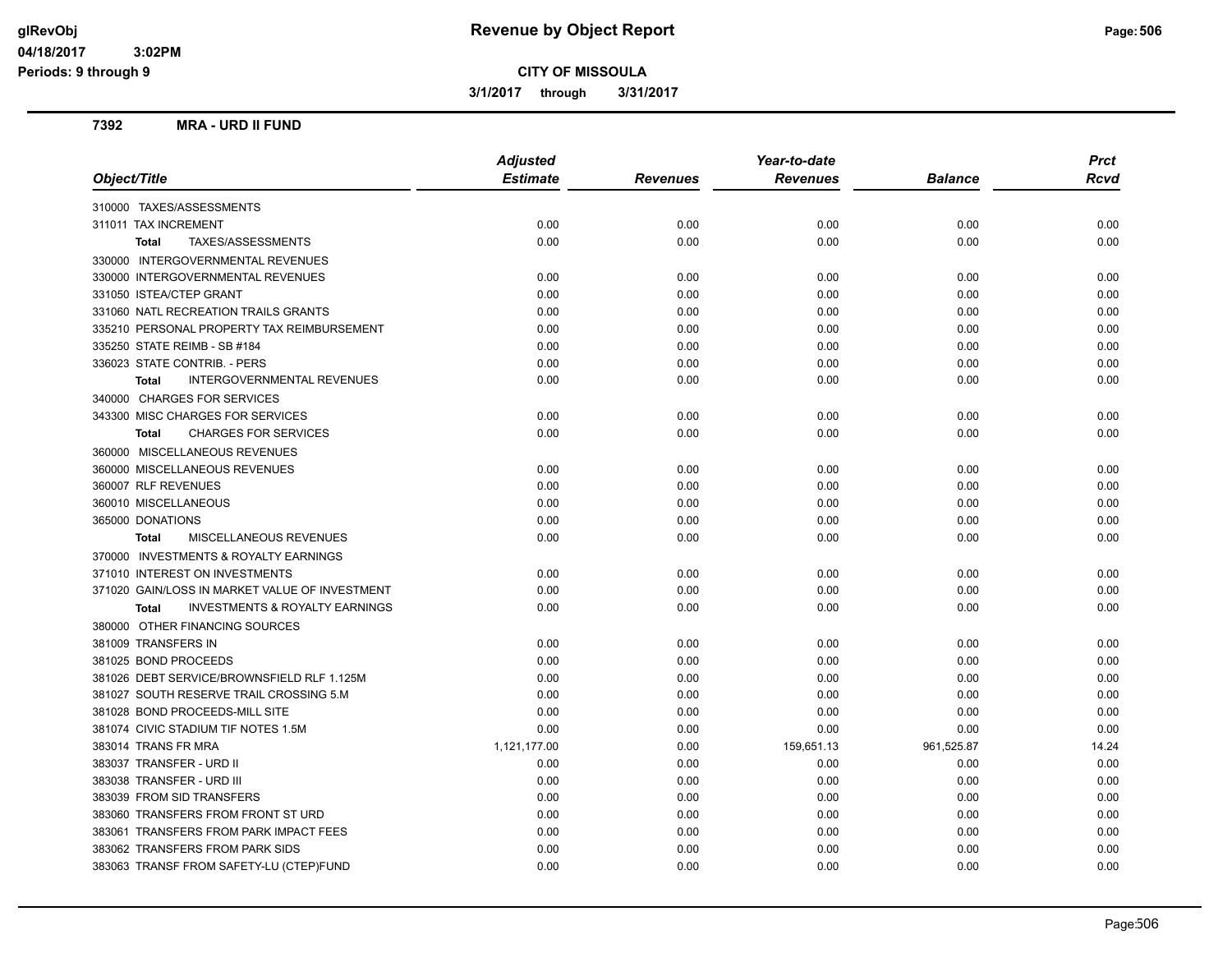**04/18/2017 3:02PM Periods: 9 through 9**

**CITY OF MISSOULA**

**3/1/2017 through 3/31/2017**

**7392 MRA - URD II FUND**

|              |                         | <b>Adjusted</b> |                 | Year-to-date    |                | <b>Prct</b> |
|--------------|-------------------------|-----------------|-----------------|-----------------|----------------|-------------|
| Object/Title |                         | <b>Estimate</b> | <b>Revenues</b> | <b>Revenues</b> | <b>Balance</b> | <b>Rcvd</b> |
| <b>Total</b> | OTHER FINANCING SOURCES | 1.121.177.00    | 0.00            | 159.651.13      | 961.525.87     | 14.24       |
| Total        | MRA - URD II FUND       | 1,121,177.00    | 0.00            | 159,651.13      | 961,525.87     | 14.24       |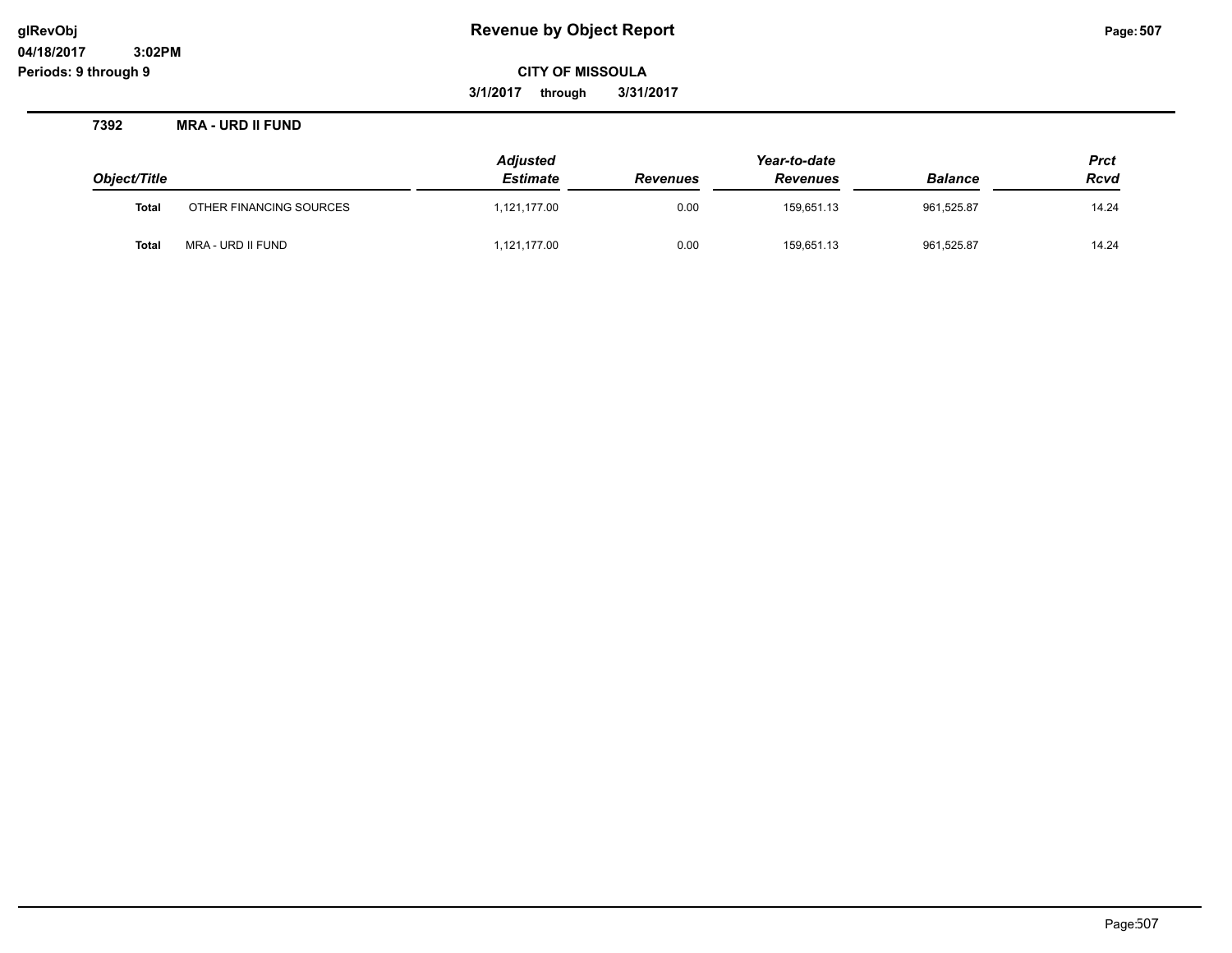**3/1/2017 through 3/31/2017**

**7393 MRA - URD III FUND**

| <b>MRA - URD III FUND</b><br>7393 |
|-----------------------------------|
|-----------------------------------|

|                                                    | <b>Adjusted</b> |                 | Year-to-date    |                 | <b>Prct</b> |
|----------------------------------------------------|-----------------|-----------------|-----------------|-----------------|-------------|
| Object/Title                                       | <b>Estimate</b> | <b>Revenues</b> | <b>Revenues</b> | <b>Balance</b>  | <b>Rcvd</b> |
| 310000 TAXES/ASSESSMENTS                           |                 |                 |                 |                 |             |
| 311011 TAX INCREMENT                               | 0.00            | 0.00            | 0.00            | 0.00            | 0.00        |
| 312001 PENALTIES & INTEREST                        | 0.00            | 0.00            | 0.00            | 0.00            | 0.00        |
| TAXES/ASSESSMENTS<br>Total                         | 0.00            | 0.00            | 0.00            | 0.00            | 0.00        |
| 330000 INTERGOVERNMENTAL REVENUES                  |                 |                 |                 |                 |             |
| 331050 ISTEA/CTEP GRANT                            | 0.00            | 0.00            | 0.00            | 0.00            | 0.00        |
| 331060 NATL RECREATION TRAILS GRANTS               | 0.00            | 0.00            | 0.00            | 0.00            | 0.00        |
| 335210 PERSONAL PROPERTY TAX REIMBURSEMENT         | 0.00            | 0.00            | 0.00            | 0.00            | 0.00        |
| 336020 STATE PENSION CONTRIBUTION                  | 0.00            | 0.00            | 0.00            | 0.00            | 0.00        |
| 336023 STATE CONTRIB. - PERS                       | 0.00            | 0.00            | 201.22          | $-201.22$       | 0.00        |
| <b>INTERGOVERNMENTAL REVENUES</b><br>Total         | 0.00            | 0.00            | 201.22          | $-201.22$       | 0.00        |
| 360000 MISCELLANEOUS REVENUES                      |                 |                 |                 |                 |             |
| 360000 MISCELLANEOUS REVENUES                      | 7,100,000.00    | 0.00            | 3.75            | 7,099,996.25    | 0.00        |
| 360010 MISCELLANEOUS                               | 0.00            | 0.00            | 0.00            | 0.00            | 0.00        |
| 362000 OTHER MISCELLANEOUS REVENUE                 | 0.00            | 0.00            | 0.00            | 0.00            | 0.00        |
| 362004 URD III FACADE IMPROVEMENT LOAN REC         | 0.00            | 0.00            | 0.00            | 0.00            | 0.00        |
| 365000 DONATIONS                                   | 0.00            | 0.00            | 0.00            | 0.00            | 0.00        |
| MISCELLANEOUS REVENUES<br><b>Total</b>             | 7,100,000.00    | 0.00            | 3.75            | 7,099,996.25    | 0.00        |
| 370000 INVESTMENTS & ROYALTY EARNINGS              |                 |                 |                 |                 |             |
| 371010 INTEREST ON INVESTMENTS                     | 0.00            | 0.00            | 0.00            | 0.00            | 0.00        |
| 371020 GAIN/LOSS IN MARKET VALUE OF INVESTMENTS    | 0.00            | 0.00            | 0.00            | 0.00            | 0.00        |
| <b>INVESTMENTS &amp; ROYALTY EARNINGS</b><br>Total | 0.00            | 0.00            | 0.00            | 0.00            | 0.00        |
| 380000 OTHER FINANCING SOURCES                     |                 |                 |                 |                 |             |
| 381000 LOAN PROCEEDS                               | 0.00            | 0.00            | 0.00            | 0.00            | 0.00        |
| 381024 MARY AVENUE BOND PROCEEDS                   | 0.00            | 0.00            | 4,200,000.00    | $-4,200,000.00$ | 0.00        |
| 381027 5M SO RESERVE TRAIL CROSSING                | 0.00            | 0.00            | 0.00            | 0.00            | 0.00        |
| 383014 TRANS FR MRA                                | 1,401,738.00    | 0.00            | $-69,888.07$    | 1,471,626.07    | $-4.99$     |
| 383037 TRANSFER - URD II                           | 250,000.00      | 0.00            | 0.00            | 250,000.00      | 0.00        |
| OTHER FINANCING SOURCES<br><b>Total</b>            | 1,651,738.00    | 0.00            | 4,130,111.93    | $-2,478,373.93$ | 250.05      |
| MRA - URD III FUND<br><b>Total</b>                 | 8.751.738.00    | 0.00            | 4,130,316.90    | 4.621.421.10    | 47.19       |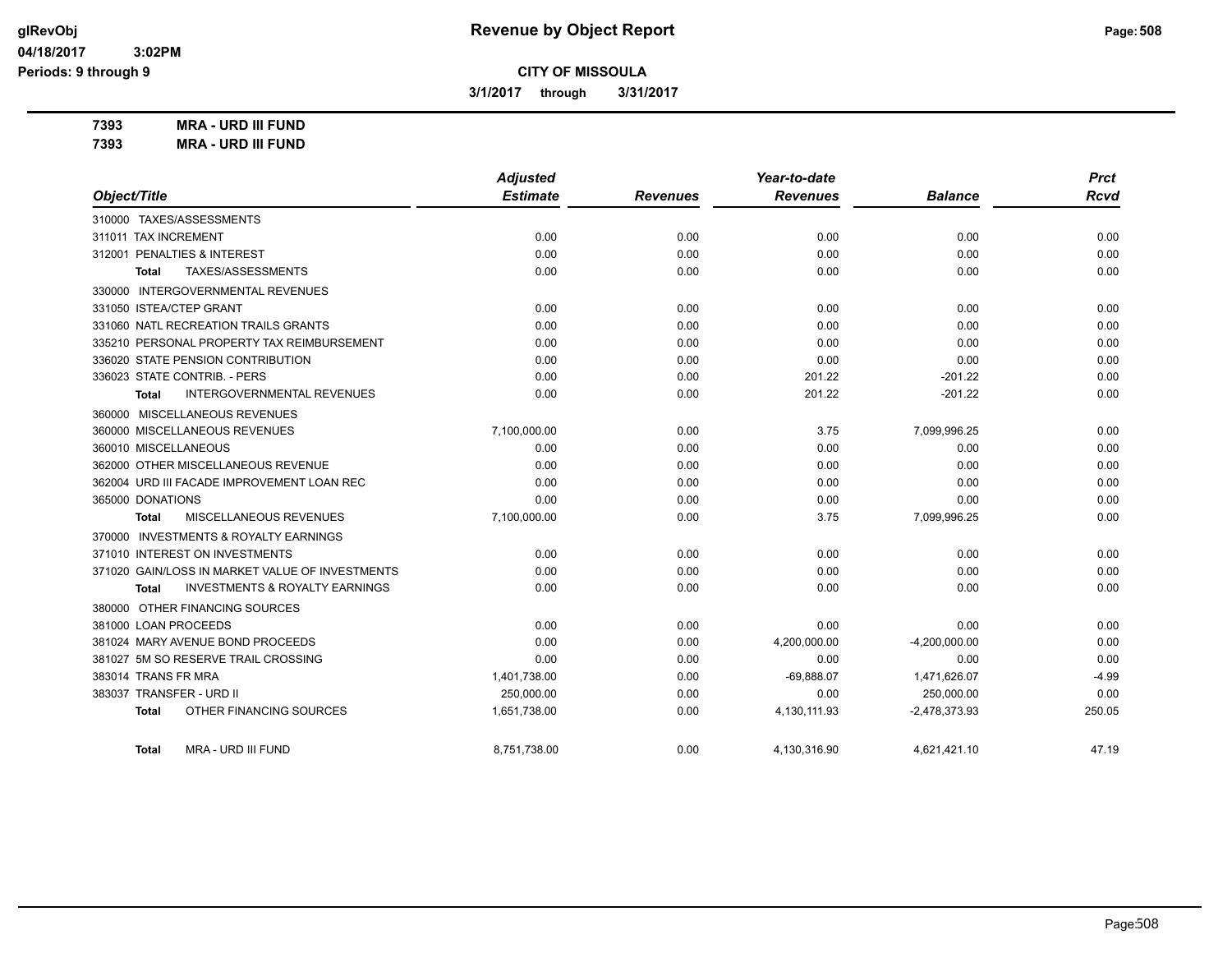**3/1/2017 through 3/31/2017**

#### **7393 MRA - URD III FUND**

| Object/Title                                       | <b>Adjusted</b><br><b>Estimate</b> | <b>Revenues</b> | Year-to-date<br><b>Revenues</b> | <b>Balance</b>  | <b>Prct</b><br><b>Rcvd</b> |
|----------------------------------------------------|------------------------------------|-----------------|---------------------------------|-----------------|----------------------------|
|                                                    |                                    |                 |                                 |                 |                            |
| 310000 TAXES/ASSESSMENTS                           |                                    |                 |                                 |                 |                            |
| 311011 TAX INCREMENT                               | 0.00                               | 0.00            | 0.00                            | 0.00            | 0.00                       |
| 312001 PENALTIES & INTEREST                        | 0.00                               | 0.00            | 0.00                            | 0.00            | 0.00                       |
| TAXES/ASSESSMENTS<br>Total                         | 0.00                               | 0.00            | 0.00                            | 0.00            | 0.00                       |
| 330000 INTERGOVERNMENTAL REVENUES                  |                                    |                 |                                 |                 |                            |
| 331050 ISTEA/CTEP GRANT                            | 0.00                               | 0.00            | 0.00                            | 0.00            | 0.00                       |
| 331060 NATL RECREATION TRAILS GRANTS               | 0.00                               | 0.00            | 0.00                            | 0.00            | 0.00                       |
| 335210 PERSONAL PROPERTY TAX REIMBURSEMENT         | 0.00                               | 0.00            | 0.00                            | 0.00            | 0.00                       |
| 336020 STATE PENSION CONTRIBUTION                  | 0.00                               | 0.00            | 0.00                            | 0.00            | 0.00                       |
| 336023 STATE CONTRIB. - PERS                       | 0.00                               | 0.00            | 201.22                          | $-201.22$       | 0.00                       |
| <b>INTERGOVERNMENTAL REVENUES</b><br>Total         | 0.00                               | 0.00            | 201.22                          | $-201.22$       | 0.00                       |
| 360000 MISCELLANEOUS REVENUES                      |                                    |                 |                                 |                 |                            |
| 360000 MISCELLANEOUS REVENUES                      | 7,100,000.00                       | 0.00            | 3.75                            | 7,099,996.25    | 0.00                       |
| 360010 MISCELLANEOUS                               | 0.00                               | 0.00            | 0.00                            | 0.00            | 0.00                       |
| 362000 OTHER MISCELLANEOUS REVENUE                 | 0.00                               | 0.00            | 0.00                            | 0.00            | 0.00                       |
| 362004 URD III FACADE IMPROVEMENT LOAN REC         | 0.00                               | 0.00            | 0.00                            | 0.00            | 0.00                       |
| 365000 DONATIONS                                   | 0.00                               | 0.00            | 0.00                            | 0.00            | 0.00                       |
| MISCELLANEOUS REVENUES<br>Total                    | 7,100,000.00                       | 0.00            | 3.75                            | 7,099,996.25    | 0.00                       |
| 370000 INVESTMENTS & ROYALTY EARNINGS              |                                    |                 |                                 |                 |                            |
| 371010 INTEREST ON INVESTMENTS                     | 0.00                               | 0.00            | 0.00                            | 0.00            | 0.00                       |
| 371020 GAIN/LOSS IN MARKET VALUE OF INVESTMENT     | 0.00                               | 0.00            | 0.00                            | 0.00            | 0.00                       |
| <b>INVESTMENTS &amp; ROYALTY EARNINGS</b><br>Total | 0.00                               | 0.00            | 0.00                            | 0.00            | 0.00                       |
| 380000 OTHER FINANCING SOURCES                     |                                    |                 |                                 |                 |                            |
| 381000 LOAN PROCEEDS                               | 0.00                               | 0.00            | 0.00                            | 0.00            | 0.00                       |
| 381024 MARY AVENUE BOND PROCEEDS                   | 0.00                               | 0.00            | 4,200,000.00                    | $-4,200,000.00$ | 0.00                       |
| 381027 5M SO RESERVE TRAIL CROSSING                | 0.00                               | 0.00            | 0.00                            | 0.00            | 0.00                       |
| 383014 TRANS FR MRA                                | 1,401,738.00                       | 0.00            | $-69,888.07$                    | 1,471,626.07    | $-4.99$                    |
| 383037 TRANSFER - URD II                           | 250,000.00                         | 0.00            | 0.00                            | 250,000.00      | 0.00                       |
| OTHER FINANCING SOURCES<br><b>Total</b>            | 1,651,738.00                       | 0.00            | 4,130,111.93                    | $-2,478,373.93$ | 250.05                     |
| <b>MRA - URD III FUND</b><br><b>Total</b>          | 8.751.738.00                       | 0.00            | 4.130.316.90                    | 4.621.421.10    | 47.19                      |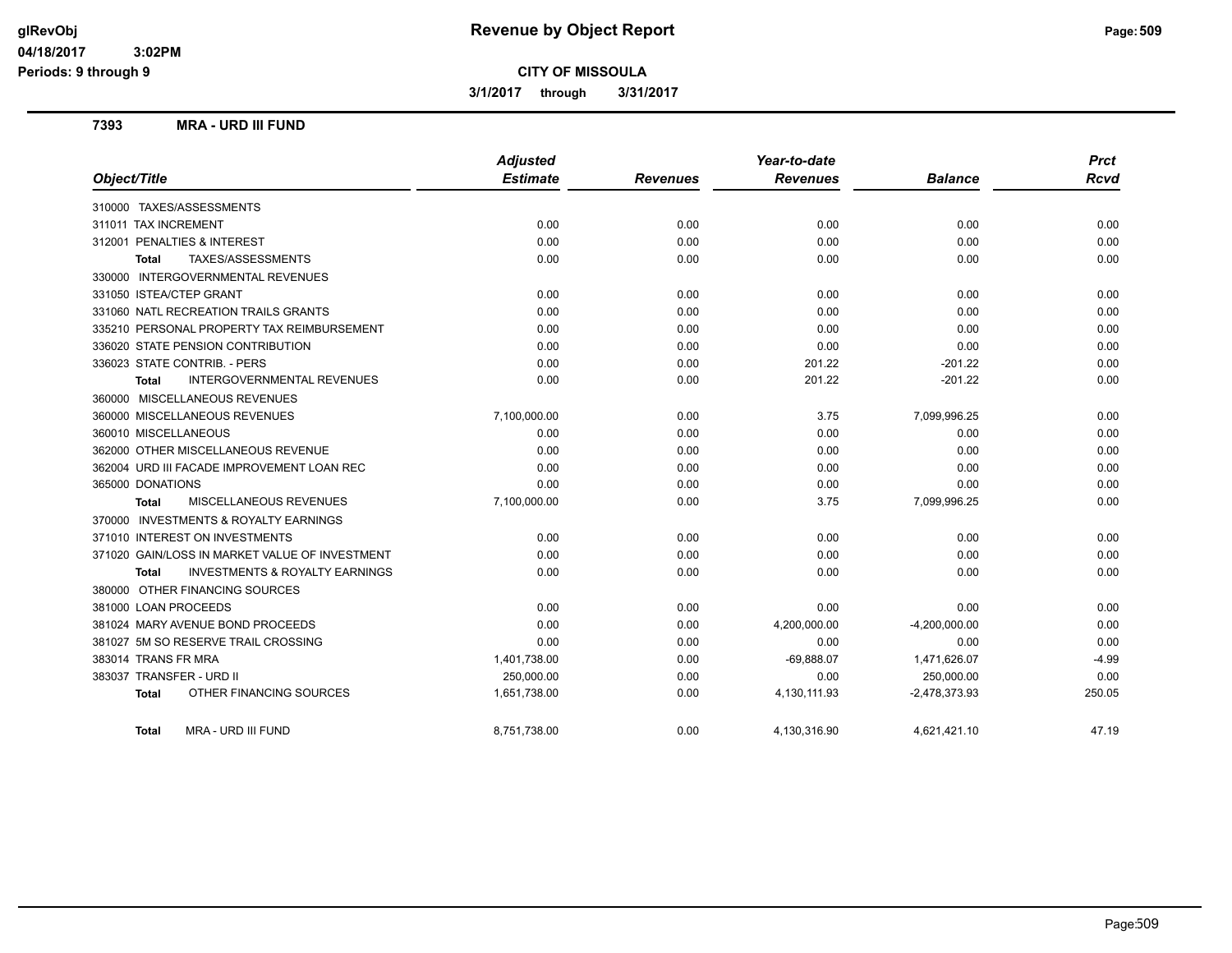**3/1/2017 through 3/31/2017**

# **7394 MRA URD III TI DEBT CLEARING FUND**

**7394 MRA URD III TI DEBT CLEARING FUND**

|                                                     | <b>Adjusted</b> |                 | Year-to-date    |                | <b>Prct</b> |
|-----------------------------------------------------|-----------------|-----------------|-----------------|----------------|-------------|
| Object/Title                                        | <b>Estimate</b> | <b>Revenues</b> | <b>Revenues</b> | <b>Balance</b> | <b>Rcvd</b> |
| TAXES/ASSESSMENTS<br>310000                         |                 |                 |                 |                |             |
| 311011 TAX INCREMENT                                | 1,467,088.00    | 4,587.97        | 871,900.61      | 595,187.39     | 59.43       |
| PENALTIES & INTEREST<br>312001                      | 0.00            | 104.66          | 908.12          | $-908.12$      | 0.00        |
| TAXES/ASSESSMENTS<br>Total                          | 1,467,088.00    | 4,692.63        | 872,808.73      | 594,279.27     | 59.49       |
| INTERGOVERNMENTAL REVENUES<br>330000                |                 |                 |                 |                |             |
| 335210 PERSONAL PROPERTY TAX REIMBURSEMENT          | 277,850.00      | 0.00            | 138,925.02      | 138,924.98     | 50.00       |
| 335250 STATE REIMB - SB #184                        | 0.00            | 0.00            | 0.00            | 0.00           | 0.00        |
| <b>INTERGOVERNMENTAL REVENUES</b><br>Total          | 277,850.00      | 0.00            | 138,925.02      | 138,924.98     | 50.00       |
| <b>INVESTMENTS &amp; ROYALTY EARNINGS</b><br>370000 |                 |                 |                 |                |             |
| 371010 INTEREST ON INVESTMENTS                      | 0.00            | 0.00            | 0.00            | 0.00           | 0.00        |
| 371020 GAIN/LOSS IN MARKET VALUE OF INVESTMENTS     | 0.00            | 0.00            | 0.00            | 0.00           | 0.00        |
| <b>INVESTMENTS &amp; ROYALTY EARNINGS</b><br>Total  | 0.00            | 0.00            | 0.00            | 0.00           | 0.00        |
| OTHER FINANCING SOURCES<br>380000                   |                 |                 |                 |                |             |
| 383014 TRANS FR MRA                                 | 0.00            | 0.00            | 0.00            | 0.00           | 0.00        |
| OTHER FINANCING SOURCES<br>Total                    | 0.00            | 0.00            | 0.00            | 0.00           | 0.00        |
| MRA URD III TI DEBT CLEARING FUND<br><b>Total</b>   | 1,744,938.00    | 4,692.63        | 1,011,733.75    | 733,204.25     | 57.98       |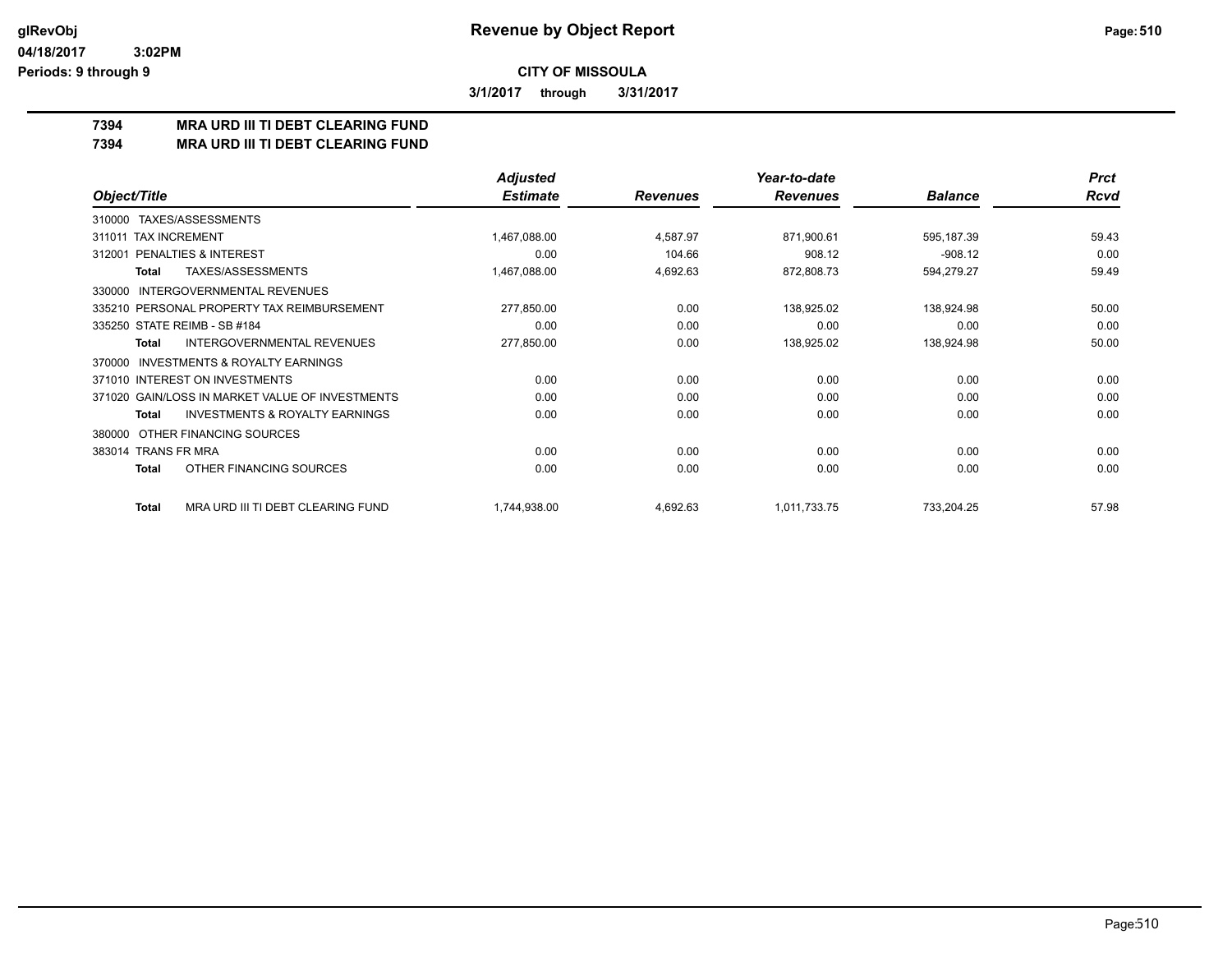**3/1/2017 through 3/31/2017**

# **7394 MRA URD III TI DEBT CLEARING FUND**

|                                                    | <b>Adjusted</b> |                 | Year-to-date    |                | <b>Prct</b> |
|----------------------------------------------------|-----------------|-----------------|-----------------|----------------|-------------|
| Object/Title                                       | <b>Estimate</b> | <b>Revenues</b> | <b>Revenues</b> | <b>Balance</b> | <b>Rcvd</b> |
| TAXES/ASSESSMENTS<br>310000                        |                 |                 |                 |                |             |
| 311011 TAX INCREMENT                               | 1,467,088.00    | 4,587.97        | 871,900.61      | 595, 187.39    | 59.43       |
| 312001 PENALTIES & INTEREST                        | 0.00            | 104.66          | 908.12          | $-908.12$      | 0.00        |
| TAXES/ASSESSMENTS<br>Total                         | 1,467,088.00    | 4,692.63        | 872,808.73      | 594,279.27     | 59.49       |
| <b>INTERGOVERNMENTAL REVENUES</b><br>330000        |                 |                 |                 |                |             |
| 335210 PERSONAL PROPERTY TAX REIMBURSEMENT         | 277,850.00      | 0.00            | 138,925.02      | 138,924.98     | 50.00       |
| 335250 STATE REIMB - SB #184                       | 0.00            | 0.00            | 0.00            | 0.00           | 0.00        |
| <b>Total</b><br><b>INTERGOVERNMENTAL REVENUES</b>  | 277,850.00      | 0.00            | 138,925.02      | 138,924.98     | 50.00       |
| INVESTMENTS & ROYALTY EARNINGS<br>370000           |                 |                 |                 |                |             |
| 371010 INTEREST ON INVESTMENTS                     | 0.00            | 0.00            | 0.00            | 0.00           | 0.00        |
| 371020 GAIN/LOSS IN MARKET VALUE OF INVESTMENT     | 0.00            | 0.00            | 0.00            | 0.00           | 0.00        |
| <b>INVESTMENTS &amp; ROYALTY EARNINGS</b><br>Total | 0.00            | 0.00            | 0.00            | 0.00           | 0.00        |
| OTHER FINANCING SOURCES<br>380000                  |                 |                 |                 |                |             |
| 383014 TRANS FR MRA                                | 0.00            | 0.00            | 0.00            | 0.00           | 0.00        |
| OTHER FINANCING SOURCES<br><b>Total</b>            | 0.00            | 0.00            | 0.00            | 0.00           | 0.00        |
| MRA URD III TI DEBT CLEARING FUND<br><b>Total</b>  | 1,744,938.00    | 4,692.63        | 1,011,733.75    | 733,204.25     | 57.98       |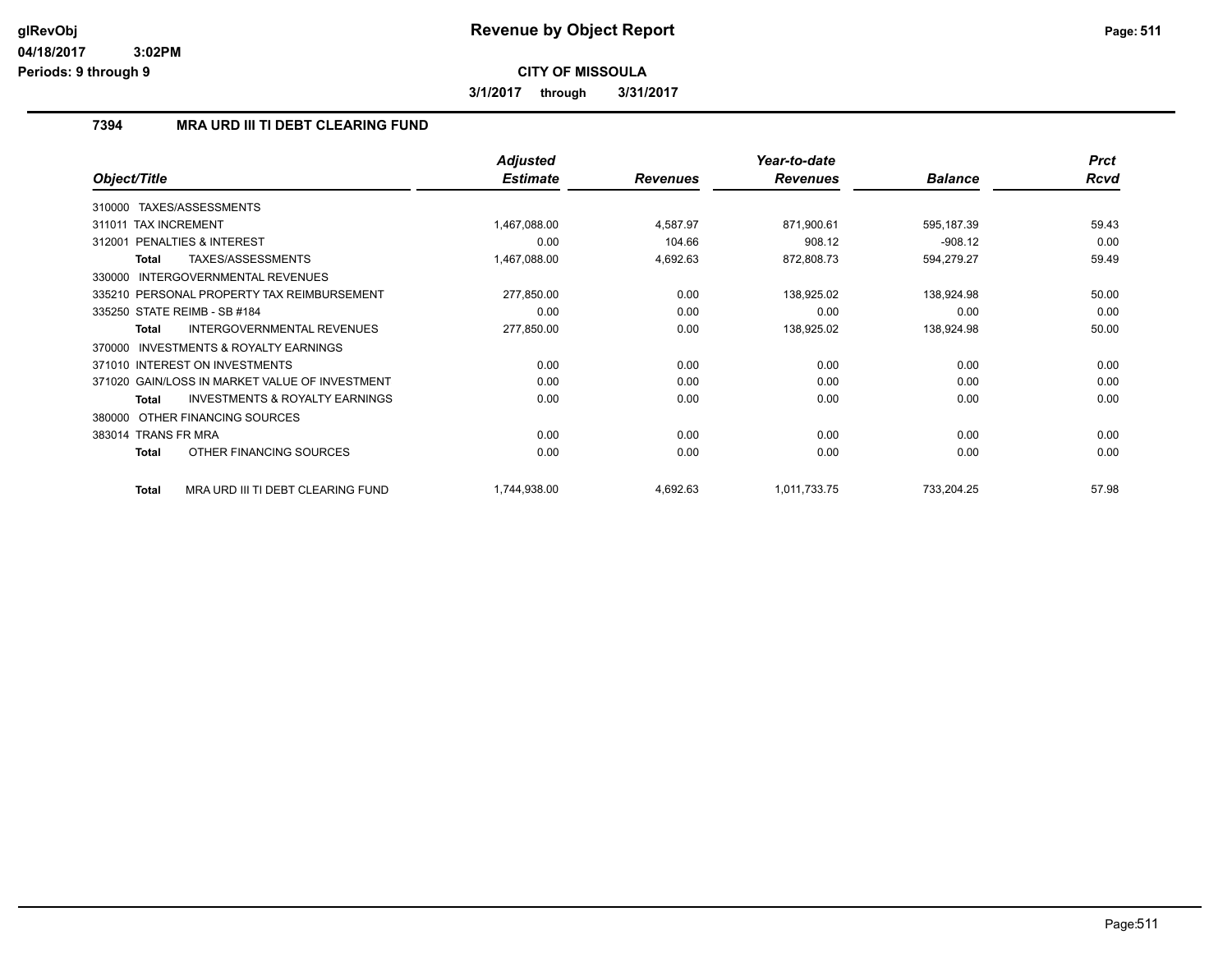**3/1/2017 through 3/31/2017**

# **7395 MRA TAX INCREMENT DEBT SERVICE 7395 MRA TAX INCREMENT DEBT SERVICE**

|                                       |                                | <b>Adjusted</b> |                 | Year-to-date    |                | <b>Prct</b> |
|---------------------------------------|--------------------------------|-----------------|-----------------|-----------------|----------------|-------------|
| Object/Title                          |                                | <b>Estimate</b> | <b>Revenues</b> | <b>Revenues</b> | <b>Balance</b> | <b>Rcvd</b> |
| 370000 INVESTMENTS & ROYALTY EARNINGS |                                |                 |                 |                 |                |             |
| 371010 INTEREST ON INVESTMENTS        |                                | 0.00            | 0.00            | 0.00            | 0.00           | 0.00        |
| Total                                 | INVESTMENTS & ROYALTY EARNINGS | 0.00            | 0.00            | 0.00            | 0.00           | 0.00        |
| 380000 OTHER FINANCING SOURCES        |                                |                 |                 |                 |                |             |
| 383014 TRANS FR MRA                   |                                | 343.200.00      | 0.00            | 0.00            | 343.200.00     | 0.00        |
| Total                                 | OTHER FINANCING SOURCES        | 343,200.00      | 0.00            | 0.00            | 343.200.00     | 0.00        |
| <b>Total</b>                          | MRA TAX INCREMENT DEBT SERVICE | 343,200.00      | 0.00            | 0.00            | 343.200.00     | 0.00        |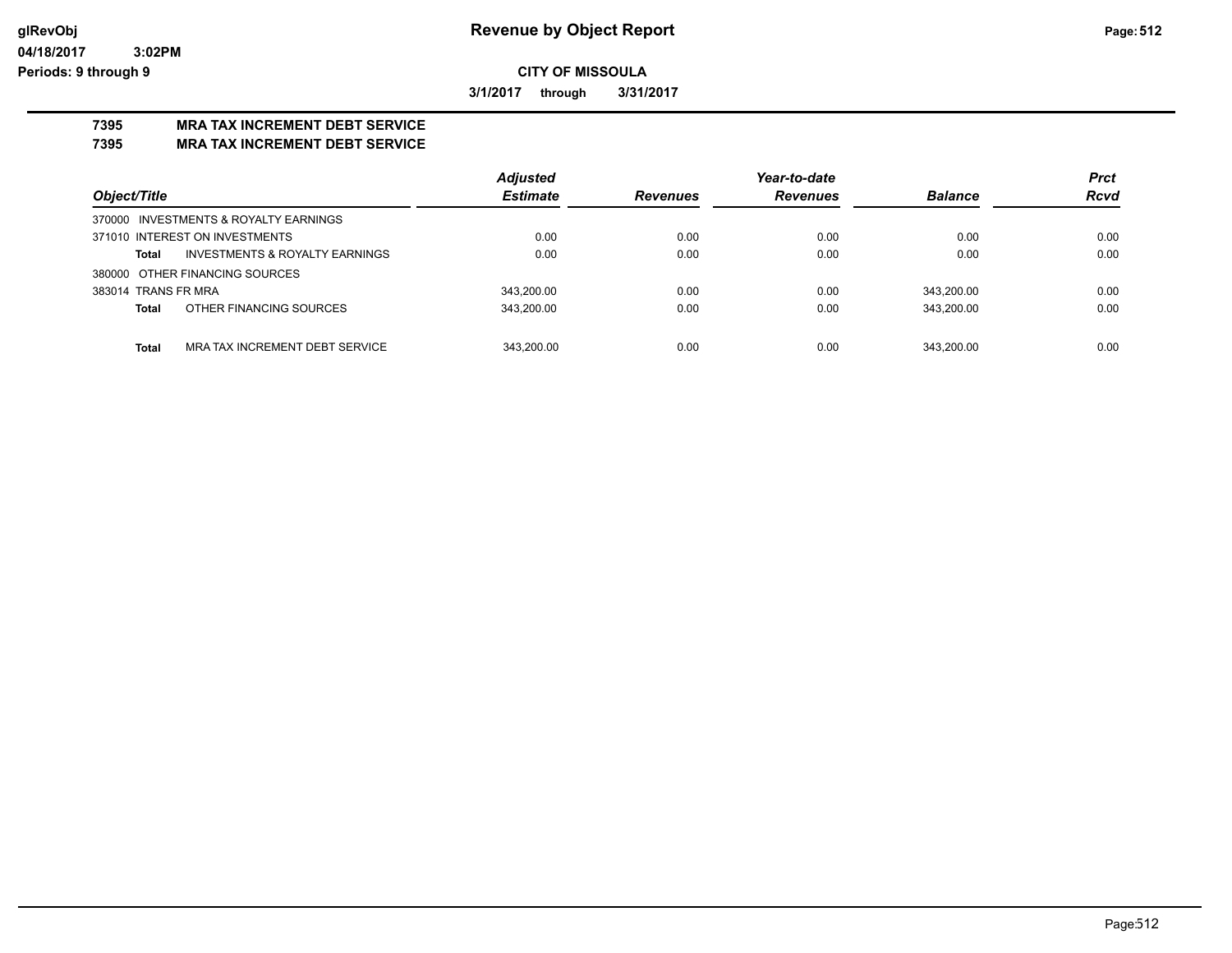**3/1/2017 through 3/31/2017**

## **7395 MRA TAX INCREMENT DEBT SERVICE**

|                     |                                           | <b>Adjusted</b> |                 | Year-to-date    |                | <b>Prct</b> |
|---------------------|-------------------------------------------|-----------------|-----------------|-----------------|----------------|-------------|
| Object/Title        |                                           | <b>Estimate</b> | <b>Revenues</b> | <b>Revenues</b> | <b>Balance</b> | <b>Rcvd</b> |
|                     | 370000 INVESTMENTS & ROYALTY EARNINGS     |                 |                 |                 |                |             |
|                     | 371010 INTEREST ON INVESTMENTS            | 0.00            | 0.00            | 0.00            | 0.00           | 0.00        |
| Total               | <b>INVESTMENTS &amp; ROYALTY EARNINGS</b> | 0.00            | 0.00            | 0.00            | 0.00           | 0.00        |
|                     | 380000 OTHER FINANCING SOURCES            |                 |                 |                 |                |             |
| 383014 TRANS FR MRA |                                           | 343,200.00      | 0.00            | 0.00            | 343.200.00     | 0.00        |
| Total               | OTHER FINANCING SOURCES                   | 343,200.00      | 0.00            | 0.00            | 343,200.00     | 0.00        |
| <b>Total</b>        | MRA TAX INCREMENT DEBT SERVICE            | 343.200.00      | 0.00            | 0.00            | 343.200.00     | 0.00        |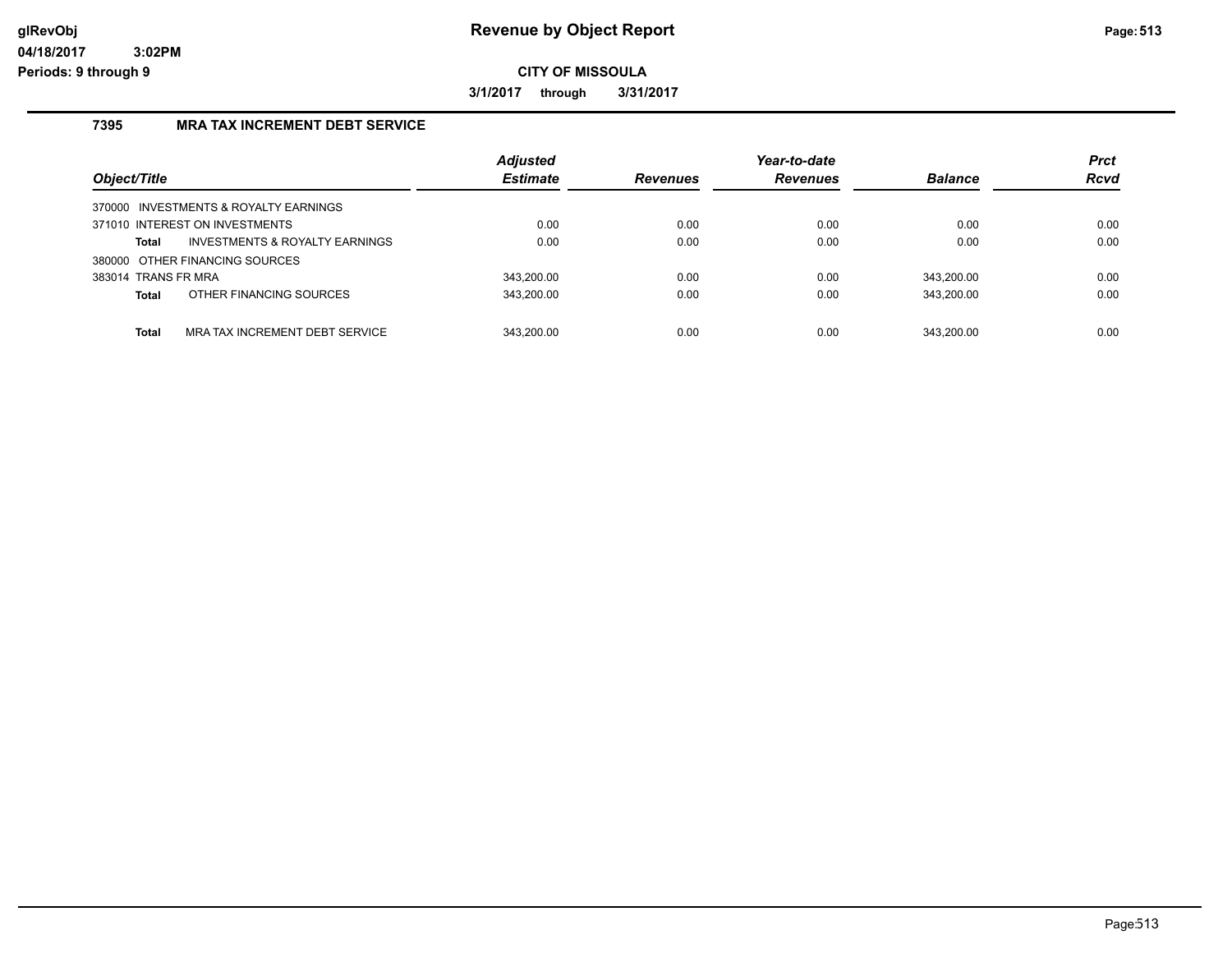**3/1/2017 through 3/31/2017**

# **7396 NRSS DEBT SERVICE SINKING FUND 7396 NRSS DEBT SERVICE SINKING FUND**

|                                                 | <b>Adjusted</b> |                 | Year-to-date    |                | <b>Prct</b> |
|-------------------------------------------------|-----------------|-----------------|-----------------|----------------|-------------|
| Object/Title                                    | <b>Estimate</b> | <b>Revenues</b> | <b>Revenues</b> | <b>Balance</b> | <b>Rcvd</b> |
| 370000 INVESTMENTS & ROYALTY EARNINGS           |                 |                 |                 |                |             |
| 371010 INTEREST ON INVESTMENTS                  | 0.00            | 0.00            | 0.00            | 0.00           | 0.00        |
| 371020 GAIN/LOSS IN MARKET VALUE OF INVESTMENTS | 0.00            | 0.00            | 0.00            | 0.00           | 0.00        |
| INVESTMENTS & ROYALTY EARNINGS<br>Total         | 0.00            | 0.00            | 0.00            | 0.00           | 0.00        |
| 380000 OTHER FINANCING SOURCES                  |                 |                 |                 |                |             |
| 383014 TRANS FR MRA                             | 31.690.00       | 0.00            | 0.00            | 31.690.00      | 0.00        |
| OTHER FINANCING SOURCES<br>Total                | 31.690.00       | 0.00            | 0.00            | 31.690.00      | 0.00        |
| Total<br>NRSS DEBT SERVICE SINKING FUND         | 31.690.00       | 0.00            | 0.00            | 31.690.00      | 0.00        |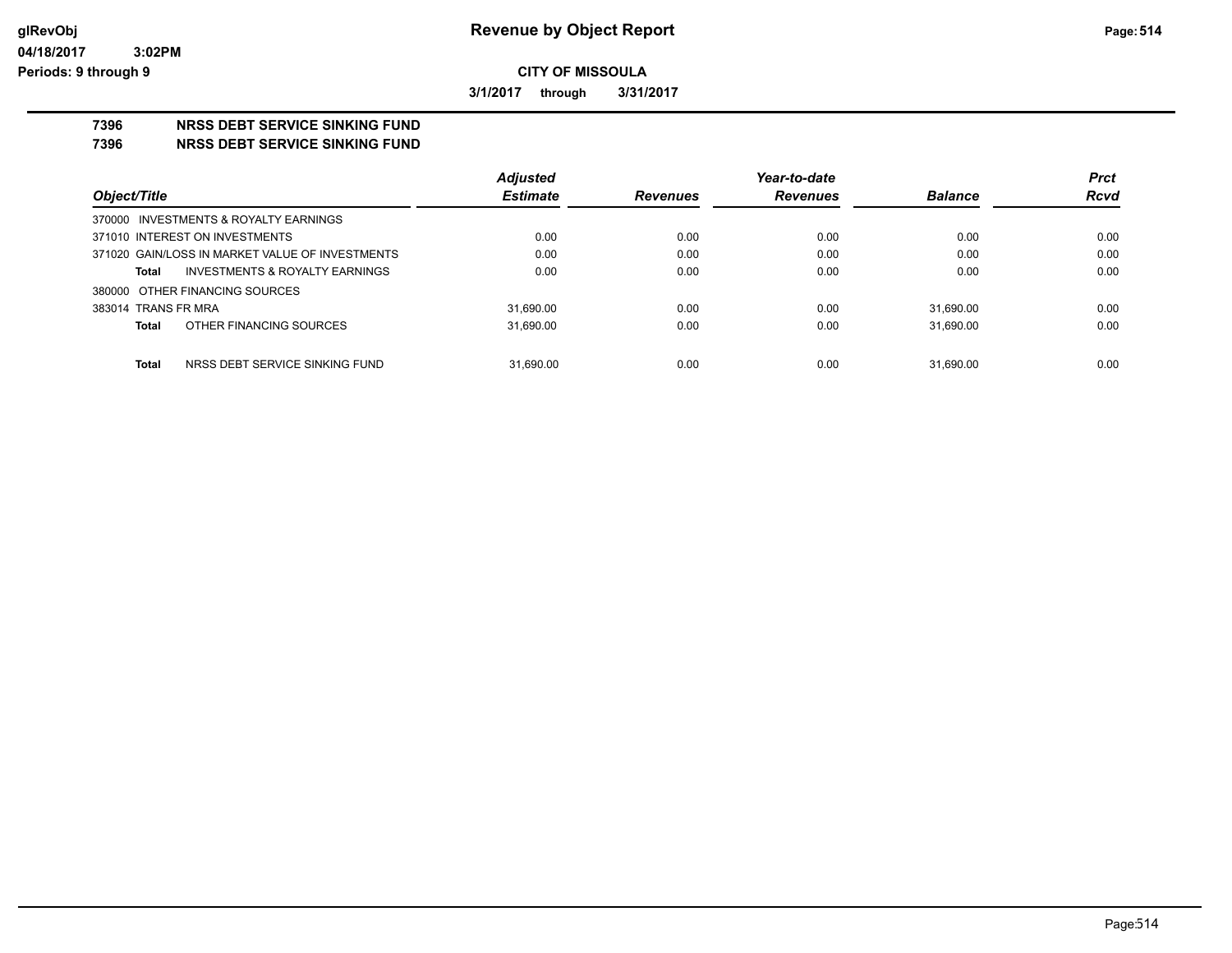**3/1/2017 through 3/31/2017**

## **7396 NRSS DEBT SERVICE SINKING FUND**

|                     |                                                | <b>Adjusted</b> |                 | Year-to-date    |                | <b>Prct</b> |
|---------------------|------------------------------------------------|-----------------|-----------------|-----------------|----------------|-------------|
| Object/Title        |                                                | <b>Estimate</b> | <b>Revenues</b> | <b>Revenues</b> | <b>Balance</b> | <b>Rcvd</b> |
|                     | 370000 INVESTMENTS & ROYALTY EARNINGS          |                 |                 |                 |                |             |
|                     | 371010 INTEREST ON INVESTMENTS                 | 0.00            | 0.00            | 0.00            | 0.00           | 0.00        |
|                     | 371020 GAIN/LOSS IN MARKET VALUE OF INVESTMENT | 0.00            | 0.00            | 0.00            | 0.00           | 0.00        |
| Total               | INVESTMENTS & ROYALTY EARNINGS                 | 0.00            | 0.00            | 0.00            | 0.00           | 0.00        |
|                     | 380000 OTHER FINANCING SOURCES                 |                 |                 |                 |                |             |
| 383014 TRANS FR MRA |                                                | 31.690.00       | 0.00            | 0.00            | 31.690.00      | 0.00        |
| Total               | OTHER FINANCING SOURCES                        | 31.690.00       | 0.00            | 0.00            | 31.690.00      | 0.00        |
| <b>Total</b>        | NRSS DEBT SERVICE SINKING FUND                 | 31.690.00       | 0.00            | 0.00            | 31.690.00      | 0.00        |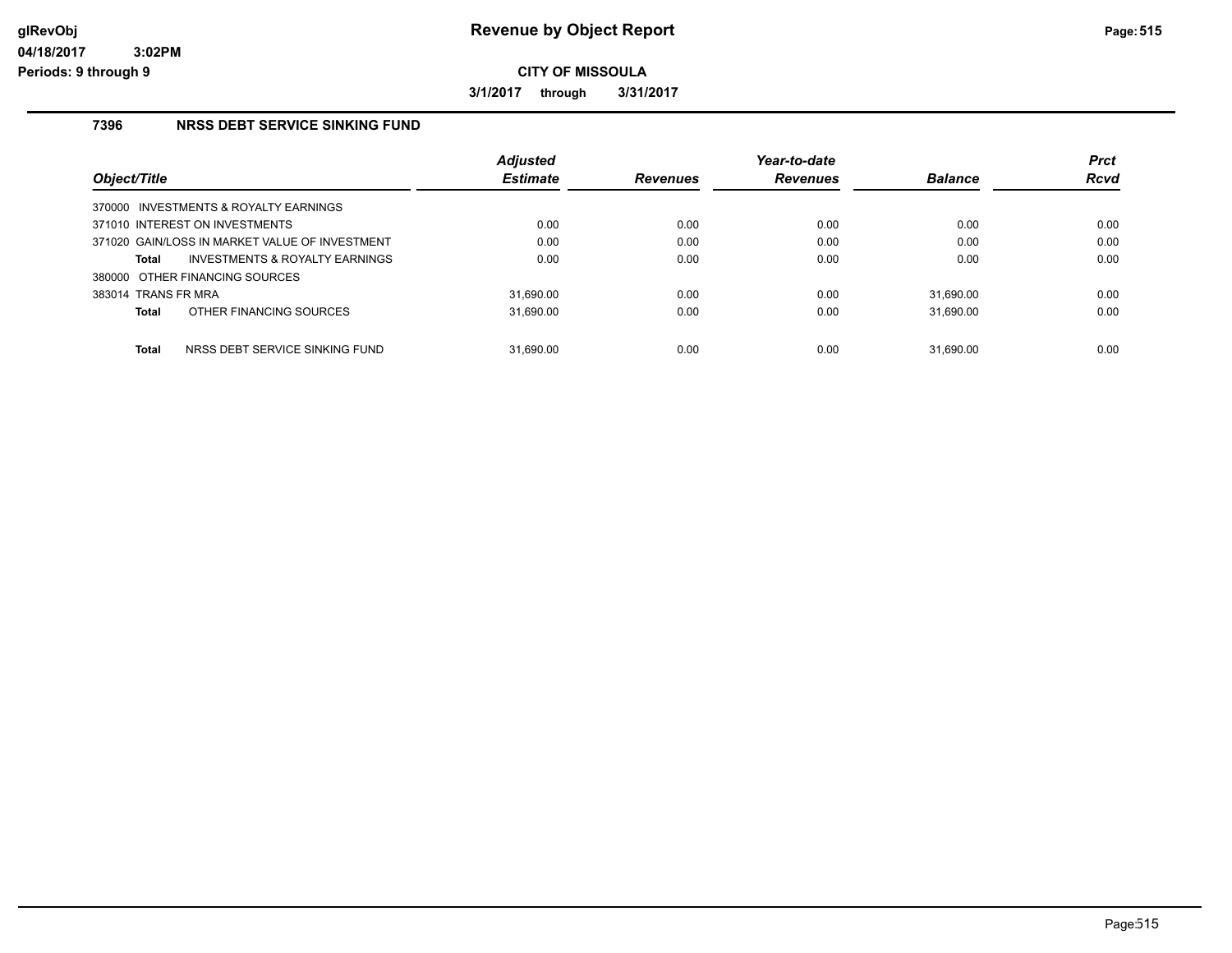**3/1/2017 through 3/31/2017**

**7397 NORTH RESERVE/SCOTT ST URD**

**7397 NORTH RESERVE/SCOTT ST URD**

|                                                           | <b>Adjusted</b> |                 | Year-to-date    |                | <b>Prct</b> |
|-----------------------------------------------------------|-----------------|-----------------|-----------------|----------------|-------------|
| Object/Title                                              | <b>Estimate</b> | <b>Revenues</b> | <b>Revenues</b> | <b>Balance</b> | <b>Rcvd</b> |
| TAXES/ASSESSMENTS<br>310000                               |                 |                 |                 |                |             |
| 311011 TAX INCREMENT                                      | 0.00            | 0.00            | 0.00            | 0.00           | 0.00        |
| PENALTIES & INTEREST<br>312001                            | 0.00            | 0.00            | 0.00            | 0.00           | 0.00        |
| TAXES/ASSESSMENTS<br><b>Total</b>                         | 0.00            | 0.00            | 0.00            | 0.00           | 0.00        |
| INTERGOVERNMENTAL REVENUES<br>330000                      |                 |                 |                 |                |             |
| 335210 PERSONAL PROPERTY TAX REIMBURSEMENT                | 0.00            | 0.00            | 0.00            | 0.00           | 0.00        |
| <b>INTERGOVERNMENTAL REVENUES</b><br>Total                | 0.00            | 0.00            | 0.00            | 0.00           | 0.00        |
| MISCELLANEOUS REVENUES<br>360000                          |                 |                 |                 |                |             |
| 360000 MISCELLANEOUS REVENUES                             | 0.00            | 0.00            | 0.00            | 0.00           | 0.00        |
| MISCELLANEOUS REVENUES<br><b>Total</b>                    | 0.00            | 0.00            | 0.00            | 0.00           | 0.00        |
| INVESTMENTS & ROYALTY EARNINGS<br>370000                  |                 |                 |                 |                |             |
| 371010 INTEREST ON INVESTMENTS                            | 0.00            | 0.00            | 0.00            | 0.00           | 0.00        |
| <b>INVESTMENTS &amp; ROYALTY EARNINGS</b><br><b>Total</b> | 0.00            | 0.00            | 0.00            | 0.00           | 0.00        |
| OTHER FINANCING SOURCES<br>380000                         |                 |                 |                 |                |             |
| 381010 BOND PROCEEDS                                      | 0.00            | 0.00            | 645,166.47      | $-645, 166.47$ | 0.00        |
| 383014 TRANS FR MRA                                       | 27,762.00       | 0.00            | $-6,429.03$     | 34,191.03      | $-23.16$    |
| OTHER FINANCING SOURCES<br><b>Total</b>                   | 27,762.00       | 0.00            | 638,737.44      | $-610,975.44$  | 2,300.76    |
| NORTH RESERVE/SCOTT ST URD<br><b>Total</b>                | 27,762.00       | 0.00            | 638,737.44      | $-610,975.44$  | 2,300.76    |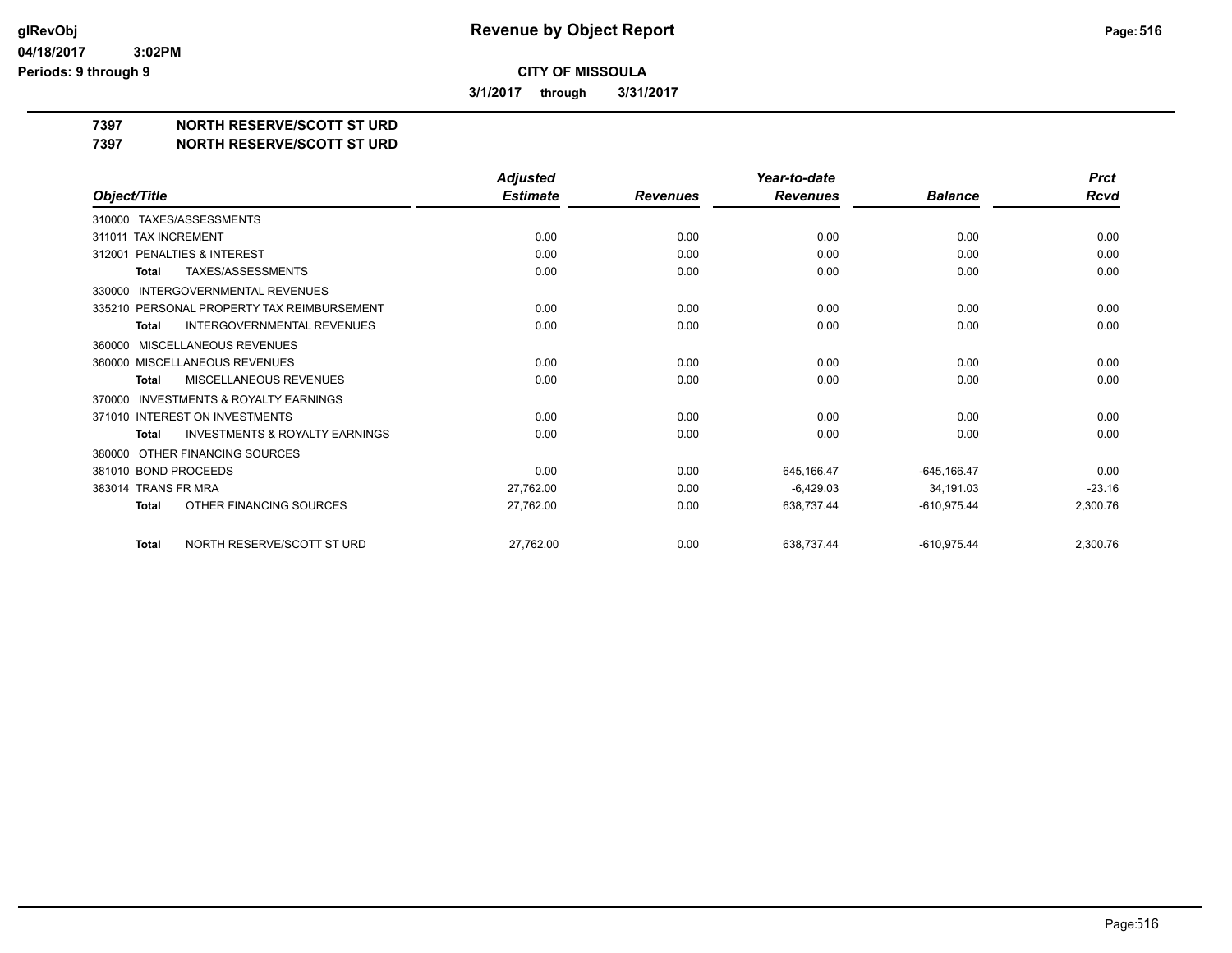**3/1/2017 through 3/31/2017**

# **7397 NORTH RESERVE/SCOTT ST URD**

|                                                    | <b>Adjusted</b> |                 | Year-to-date    |                | <b>Prct</b> |
|----------------------------------------------------|-----------------|-----------------|-----------------|----------------|-------------|
| Object/Title                                       | <b>Estimate</b> | <b>Revenues</b> | <b>Revenues</b> | <b>Balance</b> | <b>Rcvd</b> |
| 310000 TAXES/ASSESSMENTS                           |                 |                 |                 |                |             |
| 311011 TAX INCREMENT                               | 0.00            | 0.00            | 0.00            | 0.00           | 0.00        |
| PENALTIES & INTEREST<br>312001                     | 0.00            | 0.00            | 0.00            | 0.00           | 0.00        |
| TAXES/ASSESSMENTS<br><b>Total</b>                  | 0.00            | 0.00            | 0.00            | 0.00           | 0.00        |
| INTERGOVERNMENTAL REVENUES<br>330000               |                 |                 |                 |                |             |
| 335210 PERSONAL PROPERTY TAX REIMBURSEMENT         | 0.00            | 0.00            | 0.00            | 0.00           | 0.00        |
| <b>INTERGOVERNMENTAL REVENUES</b><br>Total         | 0.00            | 0.00            | 0.00            | 0.00           | 0.00        |
| 360000 MISCELLANEOUS REVENUES                      |                 |                 |                 |                |             |
| 360000 MISCELLANEOUS REVENUES                      | 0.00            | 0.00            | 0.00            | 0.00           | 0.00        |
| MISCELLANEOUS REVENUES<br>Total                    | 0.00            | 0.00            | 0.00            | 0.00           | 0.00        |
| 370000 INVESTMENTS & ROYALTY EARNINGS              |                 |                 |                 |                |             |
| 371010 INTEREST ON INVESTMENTS                     | 0.00            | 0.00            | 0.00            | 0.00           | 0.00        |
| <b>INVESTMENTS &amp; ROYALTY EARNINGS</b><br>Total | 0.00            | 0.00            | 0.00            | 0.00           | 0.00        |
| 380000 OTHER FINANCING SOURCES                     |                 |                 |                 |                |             |
| 381010 BOND PROCEEDS                               | 0.00            | 0.00            | 645,166.47      | $-645, 166.47$ | 0.00        |
| 383014 TRANS FR MRA                                | 27,762.00       | 0.00            | $-6,429.03$     | 34,191.03      | $-23.16$    |
| OTHER FINANCING SOURCES<br><b>Total</b>            | 27,762.00       | 0.00            | 638,737.44      | $-610,975.44$  | 2,300.76    |
| NORTH RESERVE/SCOTT ST URD<br><b>Total</b>         | 27,762.00       | 0.00            | 638,737.44      | $-610,975.44$  | 2,300.76    |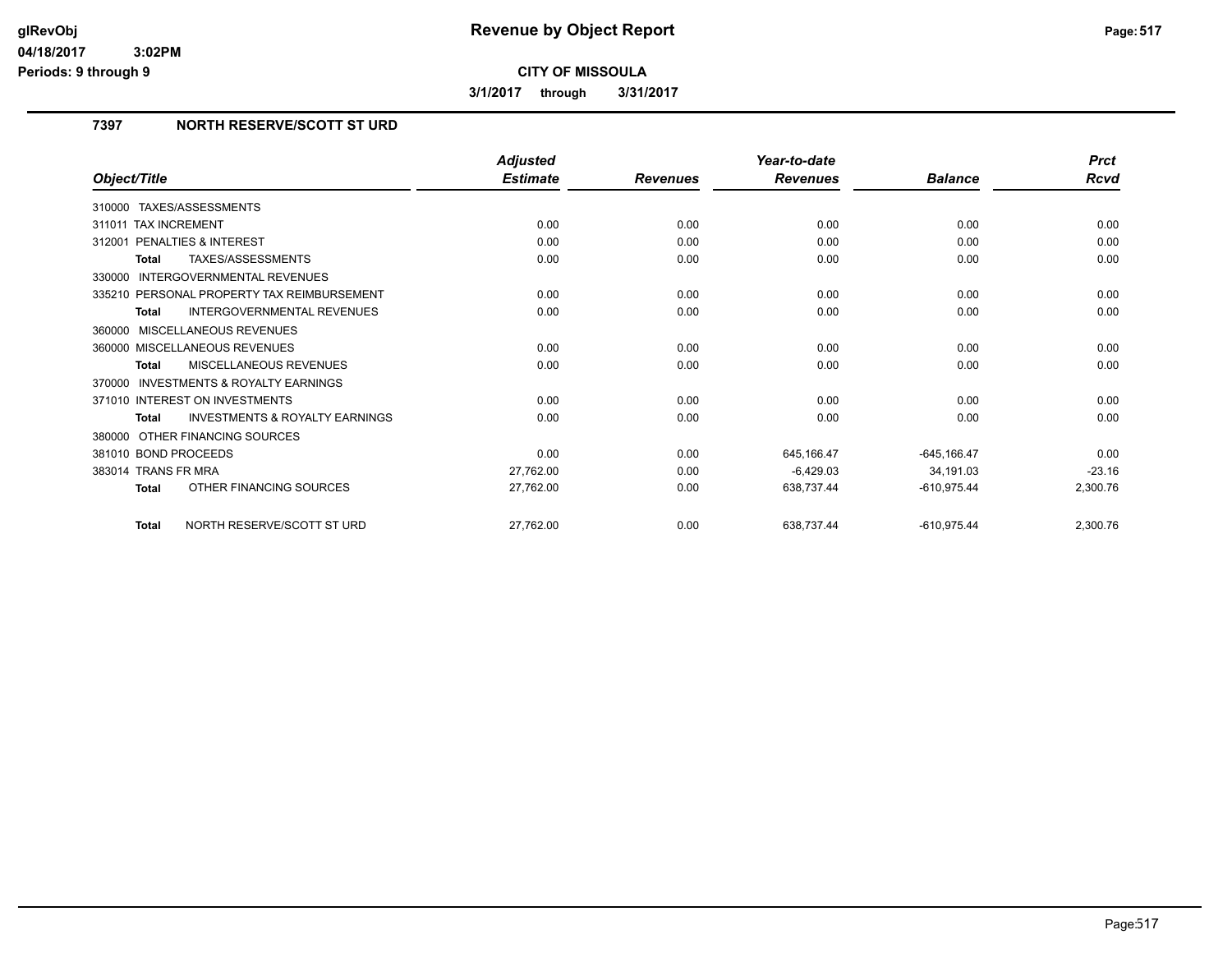**3/1/2017 through 3/31/2017**

# **7399 INTERMOUNTAIN BOND DEBT SERVICE 7399 INTERMOUNTAIN BOND DEBT SERVICE**

|                      |                                           | <b>Adjusted</b> |                 | Year-to-date    |                | <b>Prct</b> |
|----------------------|-------------------------------------------|-----------------|-----------------|-----------------|----------------|-------------|
| Object/Title         |                                           | <b>Estimate</b> | <b>Revenues</b> | <b>Revenues</b> | <b>Balance</b> | Rcvd        |
|                      | 310000 TAXES/ASSESSMENTS                  |                 |                 |                 |                |             |
| 311011               | <b>TAX INCREMENT</b>                      | 0.00            | 0.00            | 0.00            | 0.00           | 0.00        |
| Total                | TAXES/ASSESSMENTS                         | 0.00            | 0.00            | 0.00            | 0.00           | 0.00        |
| 370000               | <b>INVESTMENTS &amp; ROYALTY EARNINGS</b> |                 |                 |                 |                |             |
|                      | 371010 INTEREST ON INVESTMENTS            | 0.00            | 0.00            | 0.00            | 0.00           | 0.00        |
| Total                | <b>INVESTMENTS &amp; ROYALTY EARNINGS</b> | 0.00            | 0.00            | 0.00            | 0.00           | 0.00        |
|                      | 380000 OTHER FINANCING SOURCES            |                 |                 |                 |                |             |
| 381025 BOND PROCEEDS |                                           | 0.00            | 0.00            | 0.00            | 0.00           | 0.00        |
|                      | 383000 OPERATING TRANSFERS                | 145,937.00      | 0.00            | 0.00            | 145,937.00     | 0.00        |
| 383014 TRANS FR MRA  |                                           | 0.00            | 0.00            | 112,627.50      | $-112,627.50$  | 0.00        |
| Total                | OTHER FINANCING SOURCES                   | 145,937.00      | 0.00            | 112.627.50      | 33,309.50      | 77.18       |
| <b>Total</b>         | INTERMOUNTAIN BOND DEBT SERVICE           | 145.937.00      | 0.00            | 112.627.50      | 33,309.50      | 77.18       |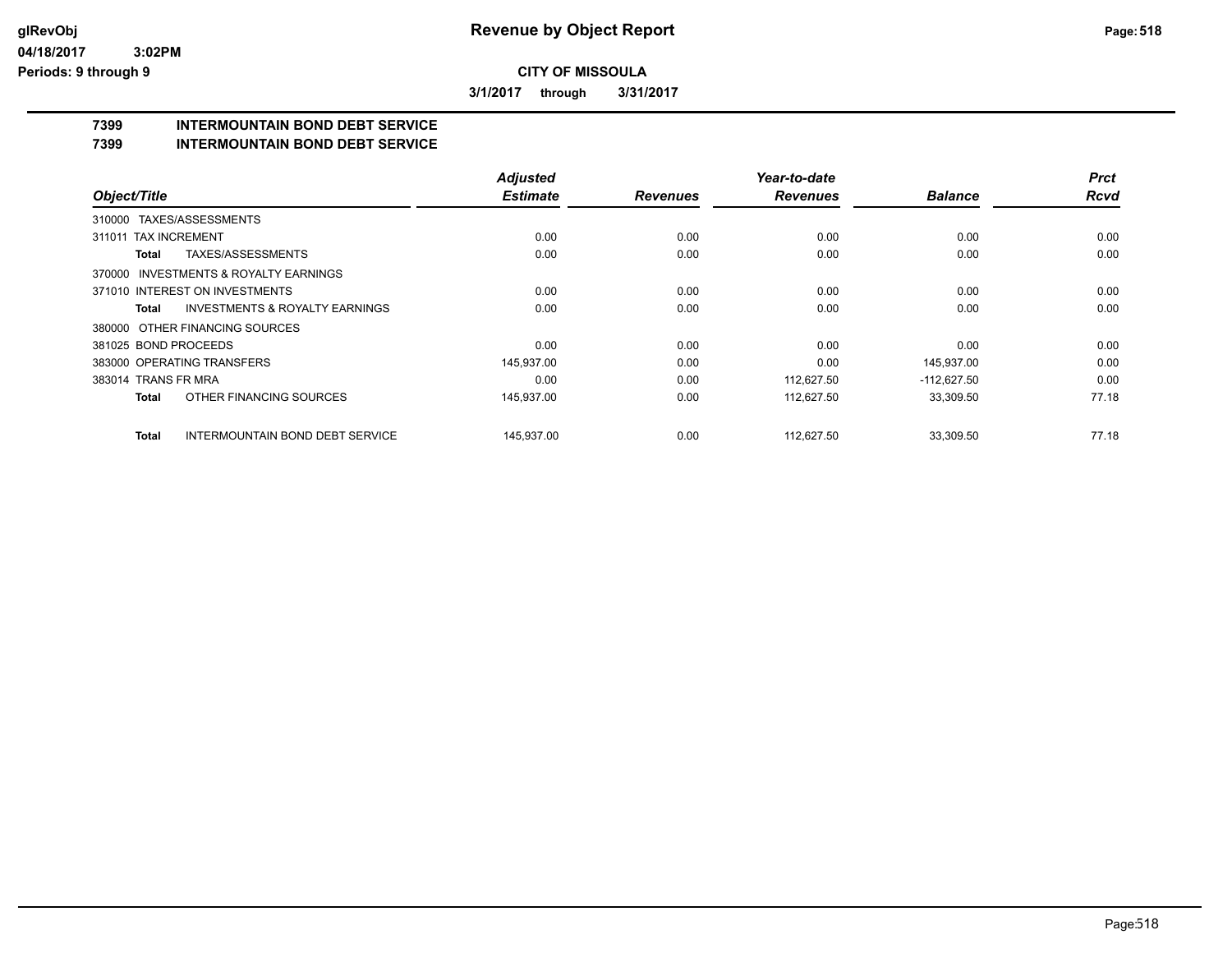**3/1/2017 through 3/31/2017**

## **7399 INTERMOUNTAIN BOND DEBT SERVICE**

|                                                    | <b>Adjusted</b> |                 | Year-to-date    |                | <b>Prct</b> |
|----------------------------------------------------|-----------------|-----------------|-----------------|----------------|-------------|
| Object/Title                                       | <b>Estimate</b> | <b>Revenues</b> | <b>Revenues</b> | <b>Balance</b> | Rcvd        |
| 310000 TAXES/ASSESSMENTS                           |                 |                 |                 |                |             |
| <b>TAX INCREMENT</b><br>311011                     | 0.00            | 0.00            | 0.00            | 0.00           | 0.00        |
| TAXES/ASSESSMENTS<br><b>Total</b>                  | 0.00            | 0.00            | 0.00            | 0.00           | 0.00        |
| 370000 INVESTMENTS & ROYALTY EARNINGS              |                 |                 |                 |                |             |
| 371010 INTEREST ON INVESTMENTS                     | 0.00            | 0.00            | 0.00            | 0.00           | 0.00        |
| <b>INVESTMENTS &amp; ROYALTY EARNINGS</b><br>Total | 0.00            | 0.00            | 0.00            | 0.00           | 0.00        |
| 380000 OTHER FINANCING SOURCES                     |                 |                 |                 |                |             |
| 381025 BOND PROCEEDS                               | 0.00            | 0.00            | 0.00            | 0.00           | 0.00        |
| 383000 OPERATING TRANSFERS                         | 145,937.00      | 0.00            | 0.00            | 145,937.00     | 0.00        |
| 383014 TRANS FR MRA                                | 0.00            | 0.00            | 112,627.50      | $-112,627.50$  | 0.00        |
| OTHER FINANCING SOURCES<br><b>Total</b>            | 145,937.00      | 0.00            | 112,627.50      | 33,309.50      | 77.18       |
| INTERMOUNTAIN BOND DEBT SERVICE<br><b>Total</b>    | 145,937.00      | 0.00            | 112,627.50      | 33,309.50      | 77.18       |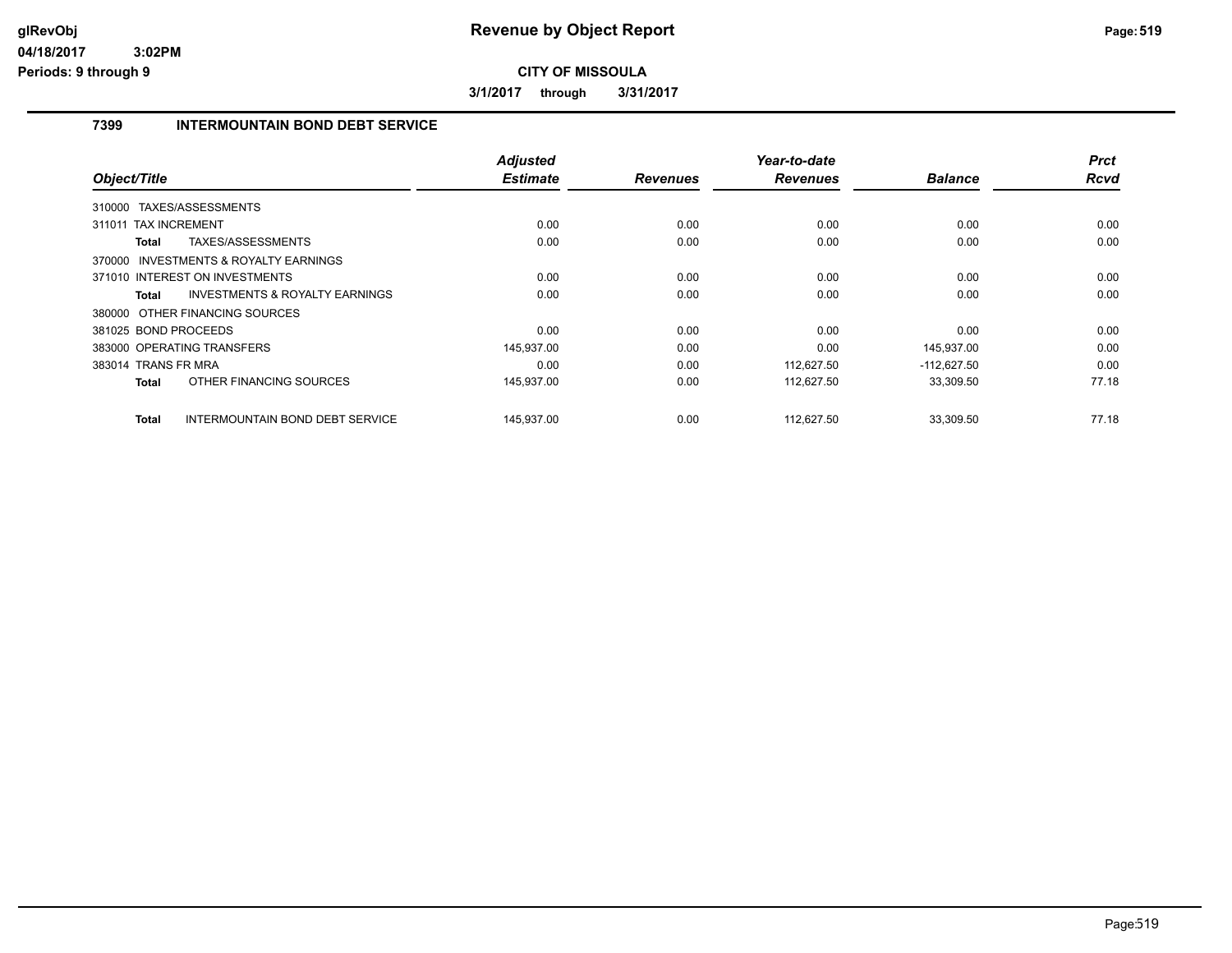**3/1/2017 through 3/31/2017**

**7400 FRONT ST BOND CLEARING 7400 FRONT ST BOND CLEARING**

*Object/Title Adjusted Estimate Revenues Year-to-date Revenues Balance Prct Rcvd* 310000 TAXES/ASSESSMENTS 311011 TAX INCREMENT 562,468.00 8,059.18 224,516.51 337,951.49 39.92 312001 PENALTIES & INTEREST 0.00 0 000 0 000 151.52 387.64 387.64 387.64 387.64 387.64 387.64 387.64 387.64 387.64 **Total** TAXES/ASSESSMENTS 562,468.00 8,210.70 224,904.15 337,563.85 39.99 330000 INTERGOVERNMENTAL REVENUES 335210 PERSONAL PROPERTY TAX REIMBURSEMENT 53,975.00 0.00 26,987.29 26,987.71 50.00 **Total** INTERGOVERNMENTAL REVENUES 53,975.00 0.00 26,987.29 26,987.71 50.00 370000 INVESTMENTS & ROYALTY EARNINGS 371010 INTEREST ON INVESTMENTS 0.00 0.00 0.00 0.00 0.00 **Total** INVESTMENTS & ROYALTY EARNINGS 0.00 0.00 0.00 0.00 0.00 **Total FRONT ST BOND CLEARING**  $616,443.00$  $8.210.70$  $251,891.44$  $364,551.56$  $40.86$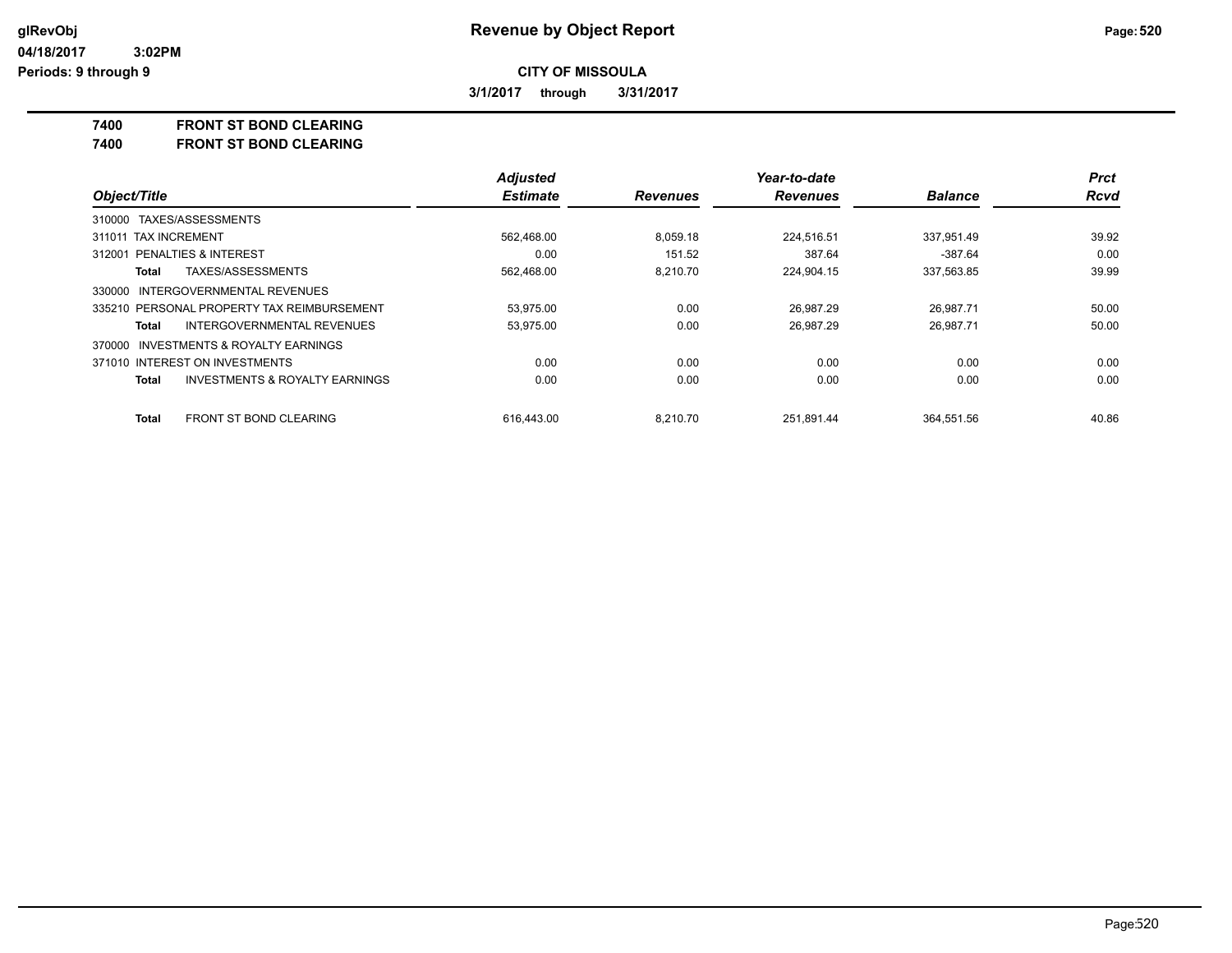**3/1/2017 through 3/31/2017**

# **7400 FRONT ST BOND CLEARING**

|                                                | <b>Adjusted</b> |                 | Year-to-date    |                | <b>Prct</b> |
|------------------------------------------------|-----------------|-----------------|-----------------|----------------|-------------|
| Object/Title                                   | <b>Estimate</b> | <b>Revenues</b> | <b>Revenues</b> | <b>Balance</b> | <b>Rcvd</b> |
| TAXES/ASSESSMENTS<br>310000                    |                 |                 |                 |                |             |
| 311011 TAX INCREMENT                           | 562,468.00      | 8.059.18        | 224.516.51      | 337,951.49     | 39.92       |
| 312001 PENALTIES & INTEREST                    | 0.00            | 151.52          | 387.64          | $-387.64$      | 0.00        |
| TAXES/ASSESSMENTS<br><b>Total</b>              | 562,468.00      | 8.210.70        | 224,904.15      | 337,563.85     | 39.99       |
| 330000 INTERGOVERNMENTAL REVENUES              |                 |                 |                 |                |             |
| 335210 PERSONAL PROPERTY TAX REIMBURSEMENT     | 53.975.00       | 0.00            | 26.987.29       | 26.987.71      | 50.00       |
| INTERGOVERNMENTAL REVENUES<br>Total            | 53.975.00       | 0.00            | 26.987.29       | 26.987.71      | 50.00       |
| 370000 INVESTMENTS & ROYALTY EARNINGS          |                 |                 |                 |                |             |
| 371010 INTEREST ON INVESTMENTS                 | 0.00            | 0.00            | 0.00            | 0.00           | 0.00        |
| INVESTMENTS & ROYALTY EARNINGS<br><b>Total</b> | 0.00            | 0.00            | 0.00            | 0.00           | 0.00        |
| FRONT ST BOND CLEARING<br><b>Total</b>         | 616.443.00      | 8.210.70        | 251,891.44      | 364,551.56     | 40.86       |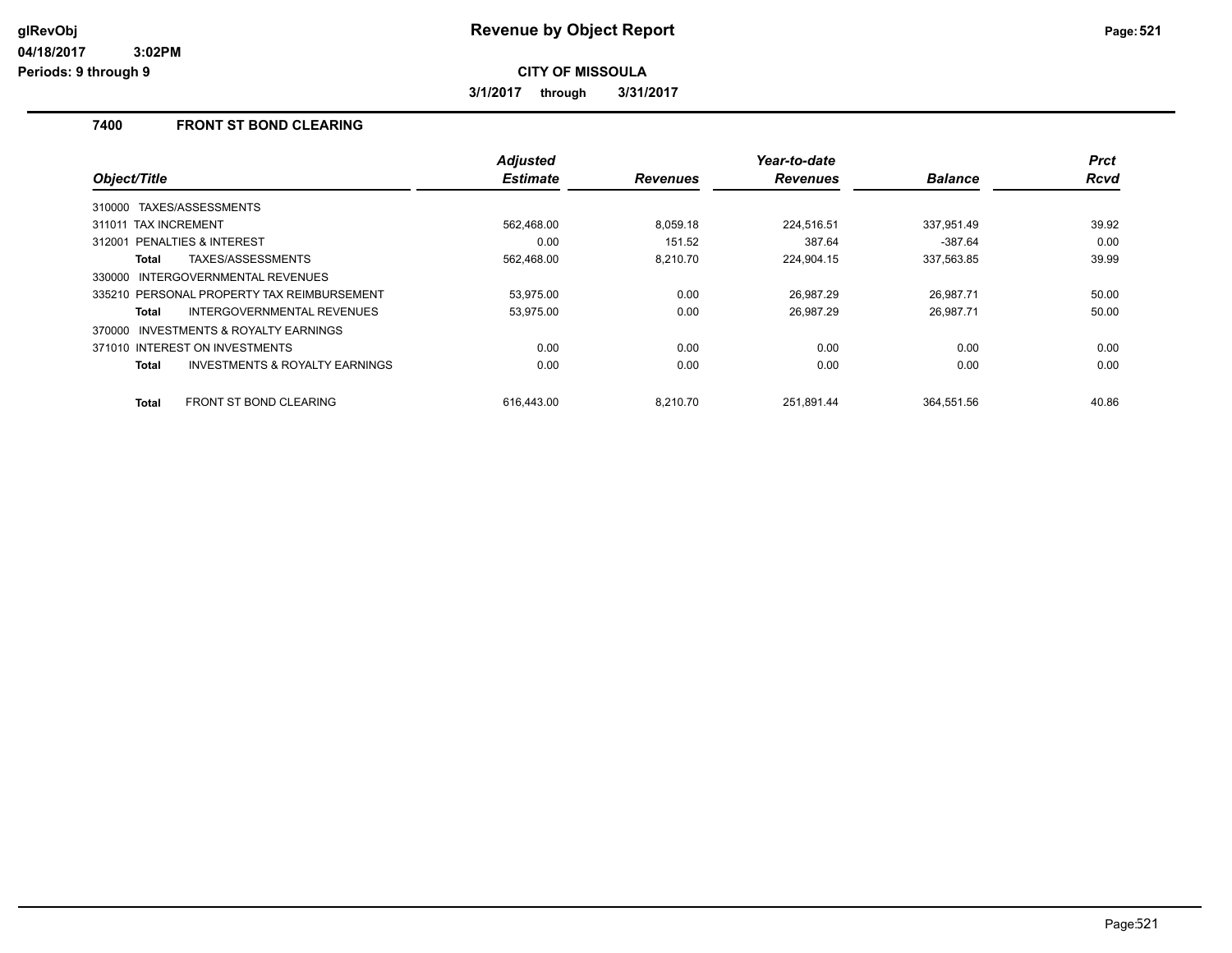**3/1/2017 through 3/31/2017**

**7401 FRONT ST PARKING STRUCTURE 7401 FRONT ST PARKING STRUCTURE**

|                                                    | <b>Adjusted</b> |                 | Year-to-date    |                | <b>Prct</b> |
|----------------------------------------------------|-----------------|-----------------|-----------------|----------------|-------------|
| Object/Title                                       | <b>Estimate</b> | <b>Revenues</b> | <b>Revenues</b> | <b>Balance</b> | <b>Rcvd</b> |
| 370000 INVESTMENTS & ROYALTY EARNINGS              |                 |                 |                 |                |             |
| 371010 INTEREST ON INVESTMENTS                     | 0.00            | 0.00            | 0.00            | 0.00           | 0.00        |
| <b>INVESTMENTS &amp; ROYALTY EARNINGS</b><br>Total | 0.00            | 0.00            | 0.00            | 0.00           | 0.00        |
| 380000 OTHER FINANCING SOURCES                     |                 |                 |                 |                |             |
| 383066 TRANSFER FROM FRONT ST CLEARING             | 208.290.00      | 0.00            | 133.425.29      | 74.864.71      | 64.06       |
| OTHER FINANCING SOURCES<br>Total                   | 208.290.00      | 0.00            | 133.425.29      | 74.864.71      | 64.06       |
|                                                    |                 |                 |                 |                |             |
| <b>FRONT ST PARKING STRUCTURE</b><br><b>Total</b>  | 208,290.00      | 0.00            | 133.425.29      | 74.864.71      | 64.06       |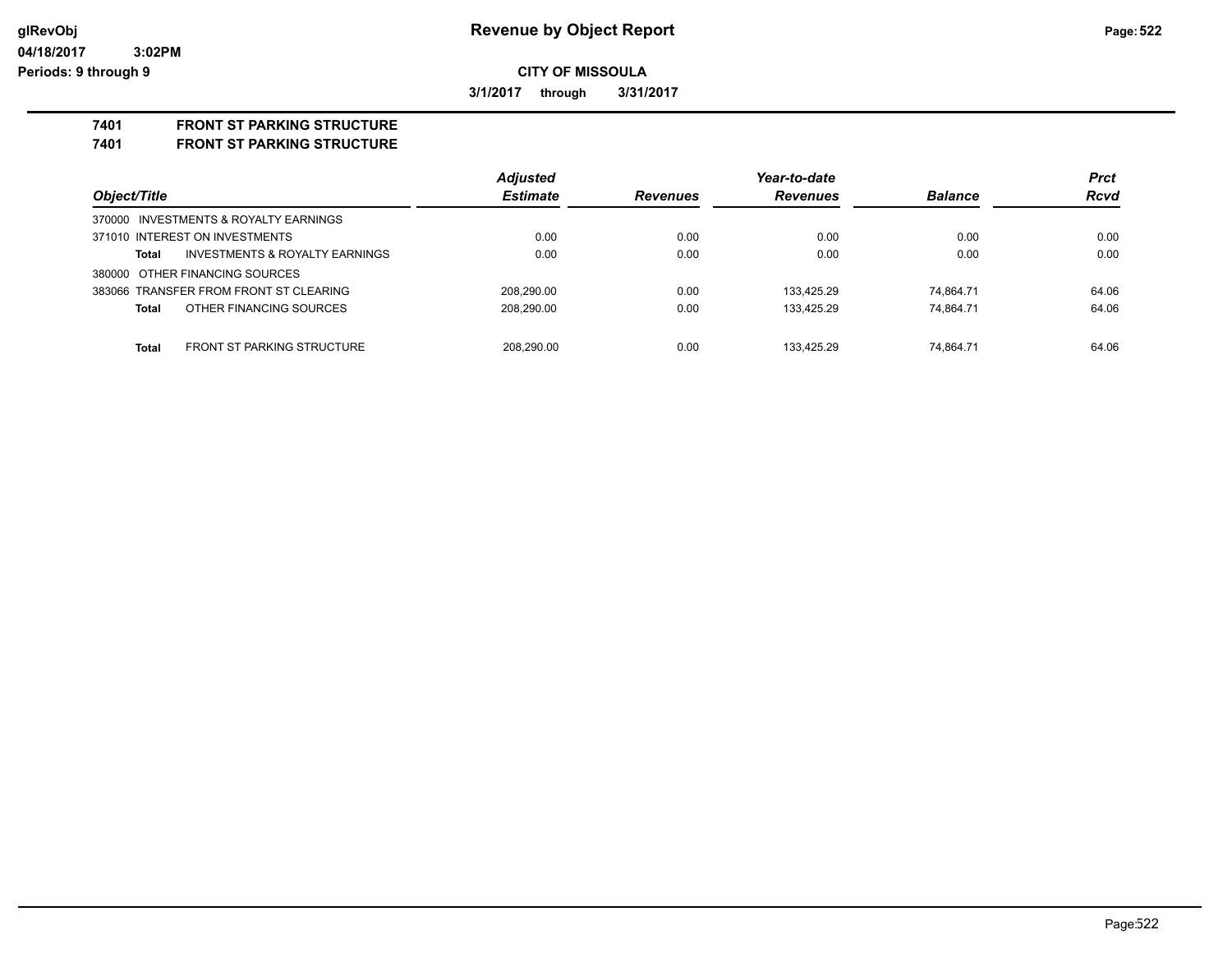**3/1/2017 through 3/31/2017**

## **7401 FRONT ST PARKING STRUCTURE**

|              |                                        | <b>Adjusted</b> |                 | Year-to-date    |                | <b>Prct</b> |
|--------------|----------------------------------------|-----------------|-----------------|-----------------|----------------|-------------|
| Object/Title |                                        | <b>Estimate</b> | <b>Revenues</b> | <b>Revenues</b> | <b>Balance</b> | <b>Rcvd</b> |
|              | 370000 INVESTMENTS & ROYALTY EARNINGS  |                 |                 |                 |                |             |
|              | 371010 INTEREST ON INVESTMENTS         | 0.00            | 0.00            | 0.00            | 0.00           | 0.00        |
| Total        | INVESTMENTS & ROYALTY EARNINGS         | 0.00            | 0.00            | 0.00            | 0.00           | 0.00        |
|              | 380000 OTHER FINANCING SOURCES         |                 |                 |                 |                |             |
|              | 383066 TRANSFER FROM FRONT ST CLEARING | 208.290.00      | 0.00            | 133.425.29      | 74.864.71      | 64.06       |
| Total        | OTHER FINANCING SOURCES                | 208,290.00      | 0.00            | 133.425.29      | 74.864.71      | 64.06       |
| <b>Total</b> | <b>FRONT ST PARKING STRUCTURE</b>      | 208.290.00      | 0.00            | 133.425.29      | 74.864.71      | 64.06       |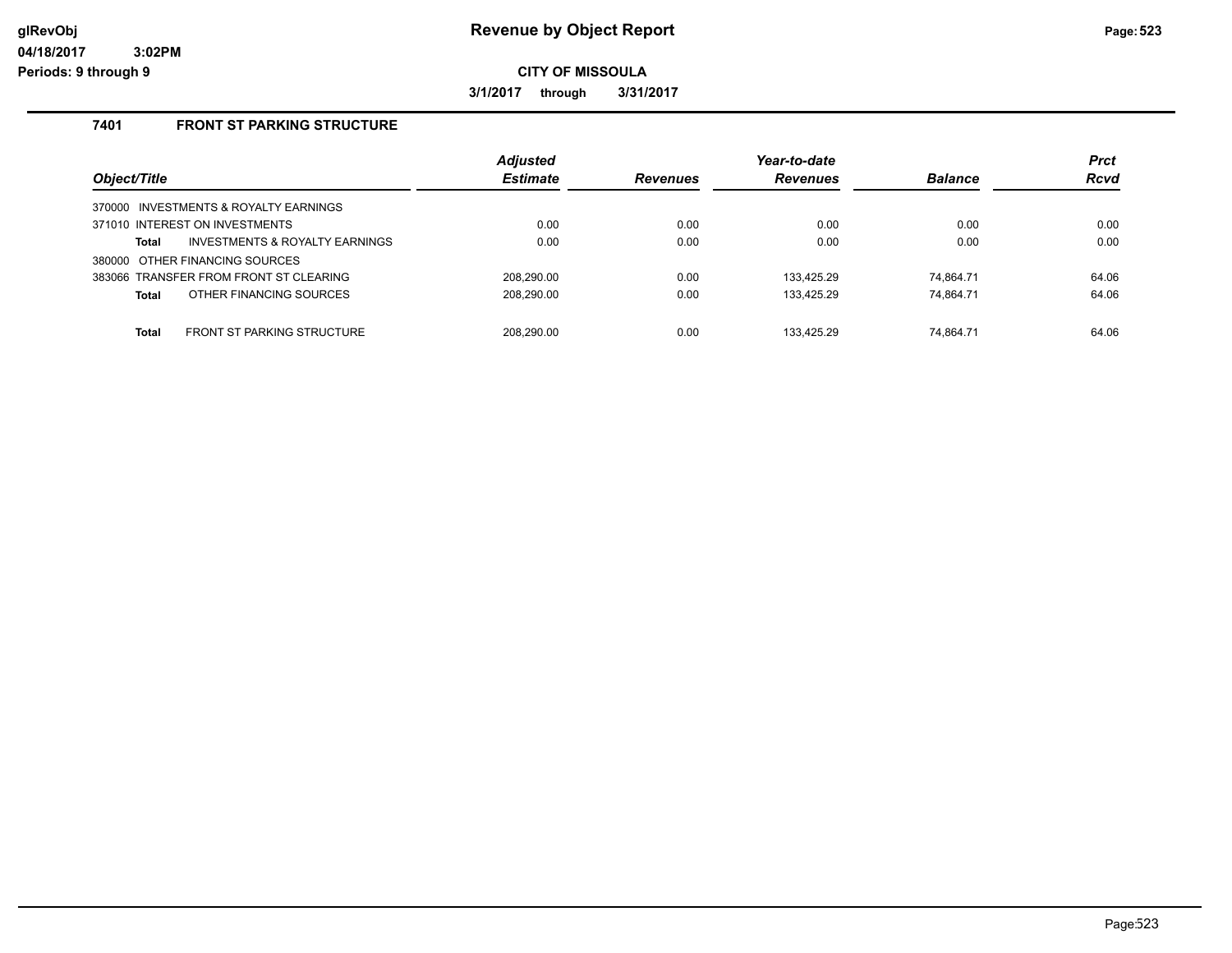**3/1/2017 through 3/31/2017**

# **7402 FRONT ST SUBORDINATE LIEN NOTE 7402 FRONT ST SUBORDINATE LIEN NOTE**

|                                                       | <b>Adjusted</b> |                 | Year-to-date    |                | <b>Prct</b> |
|-------------------------------------------------------|-----------------|-----------------|-----------------|----------------|-------------|
| Object/Title                                          | <b>Estimate</b> | <b>Revenues</b> | <b>Revenues</b> | <b>Balance</b> | <b>Rcvd</b> |
| 330000 INTERGOVERNMENTAL REVENUES                     |                 |                 |                 |                |             |
| EXCESS PLEDGED TAX INCREMENT RETURNED<br>338001       | 0.00            | 0.00            | 0.00            | 0.00           | 0.00        |
| INTERGOVERNMENTAL REVENUES<br>Total                   | 0.00            | 0.00            | 0.00            | 0.00           | 0.00        |
| 370000 INVESTMENTS & ROYALTY EARNINGS                 |                 |                 |                 |                |             |
| 371010 INTEREST ON INVESTMENTS                        | 0.00            | 0.00            | 0.00            | 0.00           | 0.00        |
| <b>INVESTMENTS &amp; ROYALTY EARNINGS</b><br>Total    | 0.00            | 0.00            | 0.00            | 0.00           | 0.00        |
| 380000 OTHER FINANCING SOURCES                        |                 |                 |                 |                |             |
| 383066 TRANSFER FROM FRONT ST CLEARING                | 131.207.00      | 0.00            | 38,888.00       | 92.319.00      | 29.64       |
| 383067 TRANSFER FROM FSPS                             | 0.00            | 0.00            | 0.00            | 0.00           | 0.00        |
| OTHER FINANCING SOURCES<br>Total                      | 131,207.00      | 0.00            | 38,888.00       | 92,319.00      | 29.64       |
| <b>FRONT ST SUBORDINATE LIEN NOTE</b><br><b>Total</b> | 131,207.00      | 0.00            | 38.888.00       | 92.319.00      | 29.64       |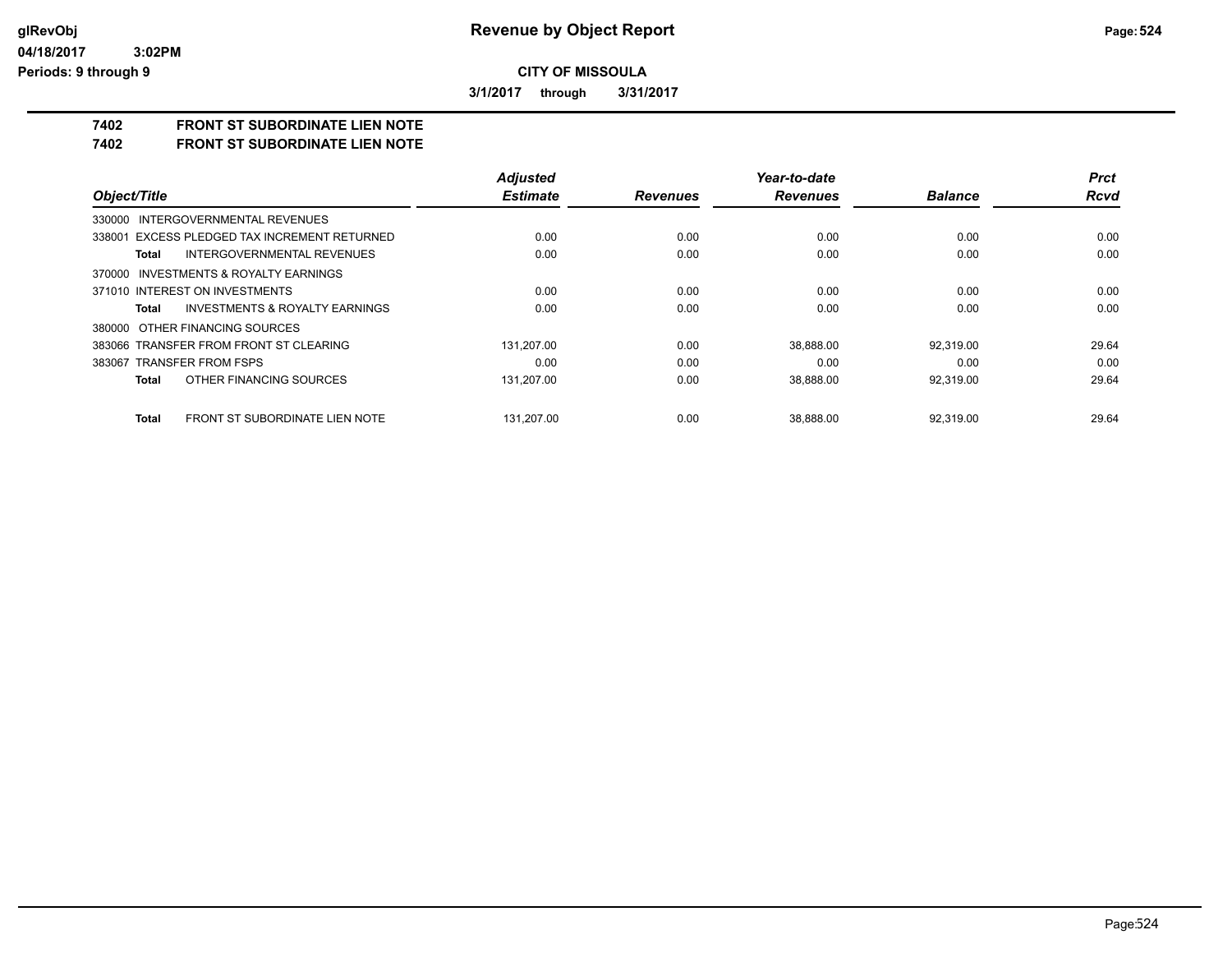**3/1/2017 through 3/31/2017**

## **7402 FRONT ST SUBORDINATE LIEN NOTE**

|                                                       | <b>Adjusted</b> |                 | Year-to-date    |                | <b>Prct</b> |
|-------------------------------------------------------|-----------------|-----------------|-----------------|----------------|-------------|
| Object/Title                                          | <b>Estimate</b> | <b>Revenues</b> | <b>Revenues</b> | <b>Balance</b> | <b>Rcvd</b> |
| INTERGOVERNMENTAL REVENUES<br>330000                  |                 |                 |                 |                |             |
| 338001 EXCESS PLEDGED TAX INCREMENT RETURNED          | 0.00            | 0.00            | 0.00            | 0.00           | 0.00        |
| <b>INTERGOVERNMENTAL REVENUES</b><br>Total            | 0.00            | 0.00            | 0.00            | 0.00           | 0.00        |
| 370000 INVESTMENTS & ROYALTY EARNINGS                 |                 |                 |                 |                |             |
| 371010 INTEREST ON INVESTMENTS                        | 0.00            | 0.00            | 0.00            | 0.00           | 0.00        |
| <b>INVESTMENTS &amp; ROYALTY EARNINGS</b><br>Total    | 0.00            | 0.00            | 0.00            | 0.00           | 0.00        |
| OTHER FINANCING SOURCES<br>380000                     |                 |                 |                 |                |             |
| 383066 TRANSFER FROM FRONT ST CLEARING                | 131.207.00      | 0.00            | 38.888.00       | 92.319.00      | 29.64       |
| <b>TRANSFER FROM FSPS</b><br>383067                   | 0.00            | 0.00            | 0.00            | 0.00           | 0.00        |
| OTHER FINANCING SOURCES<br><b>Total</b>               | 131,207.00      | 0.00            | 38,888.00       | 92,319.00      | 29.64       |
| <b>FRONT ST SUBORDINATE LIEN NOTE</b><br><b>Total</b> | 131.207.00      | 0.00            | 38.888.00       | 92.319.00      | 29.64       |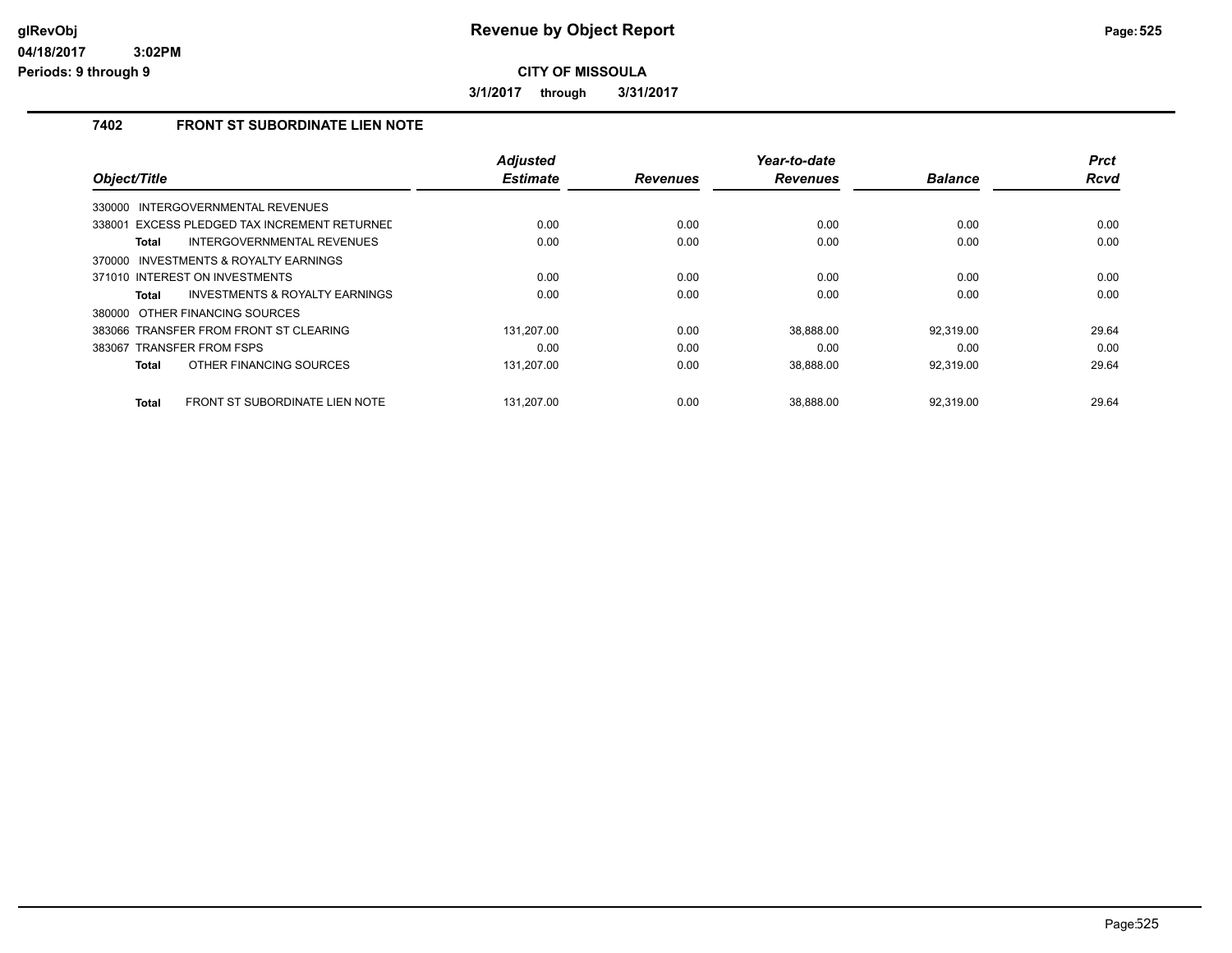**3/1/2017 through 3/31/2017**

# **7447 COURT COLLECTED PARKING FINES 7447 COURT COLLECTED PARKING FINES**

|                                               | <b>Adjusted</b> |                 | Year-to-date    |                | <b>Prct</b> |
|-----------------------------------------------|-----------------|-----------------|-----------------|----------------|-------------|
| Object/Title                                  | <b>Estimate</b> | <b>Revenues</b> | <b>Revenues</b> | <b>Balance</b> | <b>Rcvd</b> |
| 350000 FINES & FORFEITURES                    |                 |                 |                 |                |             |
| 352002 PARKING FINES                          | 0.00            | 0.00            | 0.00            | 0.00           | 0.00        |
| <b>FINES &amp; FORFEITURES</b><br>Total       | 0.00            | 0.00            | 0.00            | 0.00           | 0.00        |
| 370000 INVESTMENTS & ROYALTY EARNINGS         |                 |                 |                 |                |             |
| 371010 INTEREST ON INVESTMENTS                | 0.00            | 0.00            | 0.00            | 0.00           | 0.00        |
| INVESTMENTS & ROYALTY EARNINGS<br>Total       | 0.00            | 0.00            | 0.00            | 0.00           | 0.00        |
|                                               |                 |                 |                 |                |             |
| COURT COLLECTED PARKING FINES<br><b>Total</b> | 0.00            | 0.00            | 0.00            | 0.00           | 0.00        |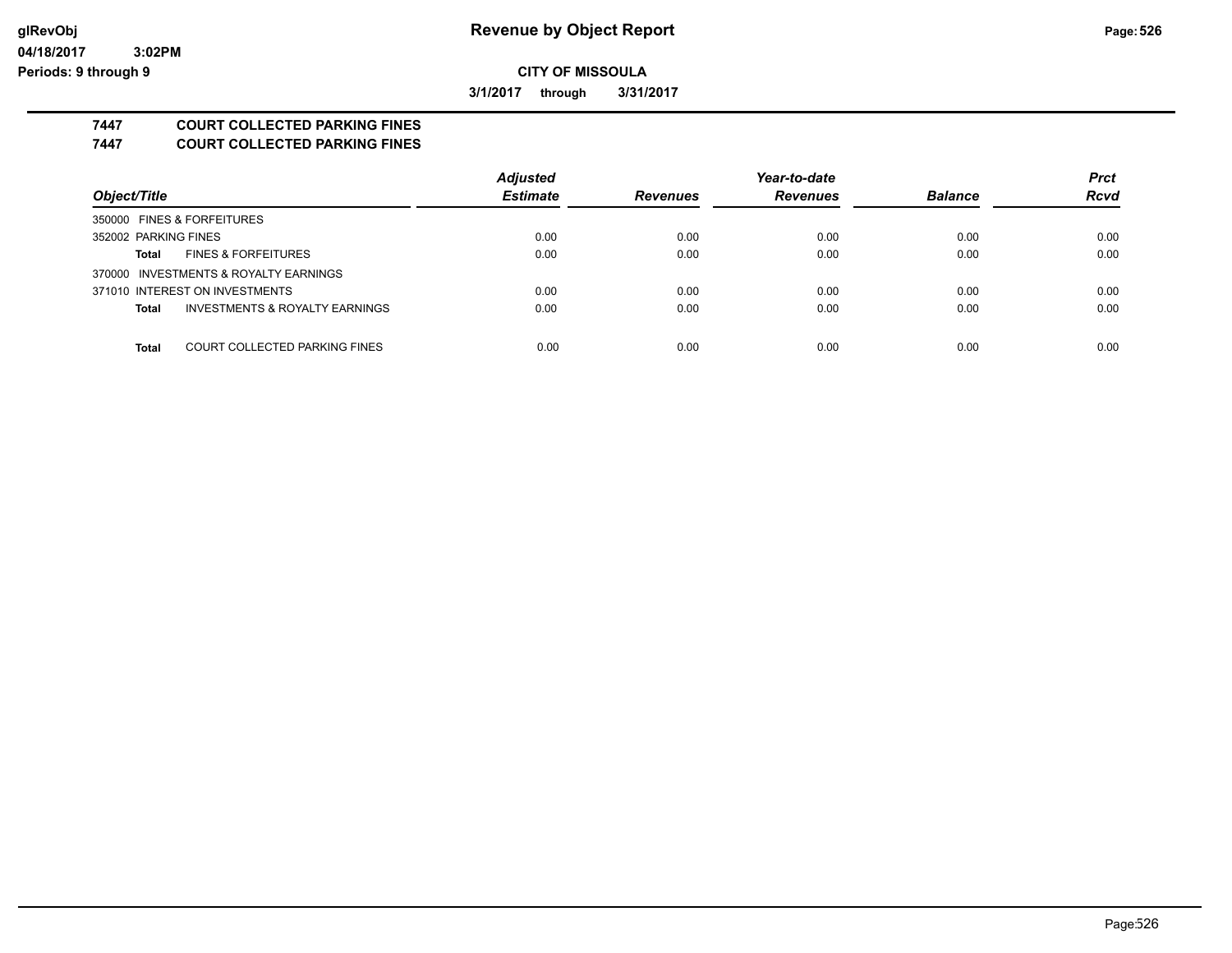**3/1/2017 through 3/31/2017**

## **7447 COURT COLLECTED PARKING FINES**

|                                                | <b>Adjusted</b> |                 | Year-to-date    |                | <b>Prct</b> |
|------------------------------------------------|-----------------|-----------------|-----------------|----------------|-------------|
| Object/Title                                   | <b>Estimate</b> | <b>Revenues</b> | <b>Revenues</b> | <b>Balance</b> | <b>Rcvd</b> |
| 350000 FINES & FORFEITURES                     |                 |                 |                 |                |             |
| 352002 PARKING FINES                           | 0.00            | 0.00            | 0.00            | 0.00           | 0.00        |
| <b>FINES &amp; FORFEITURES</b><br>Total        | 0.00            | 0.00            | 0.00            | 0.00           | 0.00        |
| 370000 INVESTMENTS & ROYALTY EARNINGS          |                 |                 |                 |                |             |
| 371010 INTEREST ON INVESTMENTS                 | 0.00            | 0.00            | 0.00            | 0.00           | 0.00        |
| INVESTMENTS & ROYALTY EARNINGS<br><b>Total</b> | 0.00            | 0.00            | 0.00            | 0.00           | 0.00        |
| COURT COLLECTED PARKING FINES<br><b>Total</b>  | 0.00            | 0.00            | 0.00            | 0.00           | 0.00        |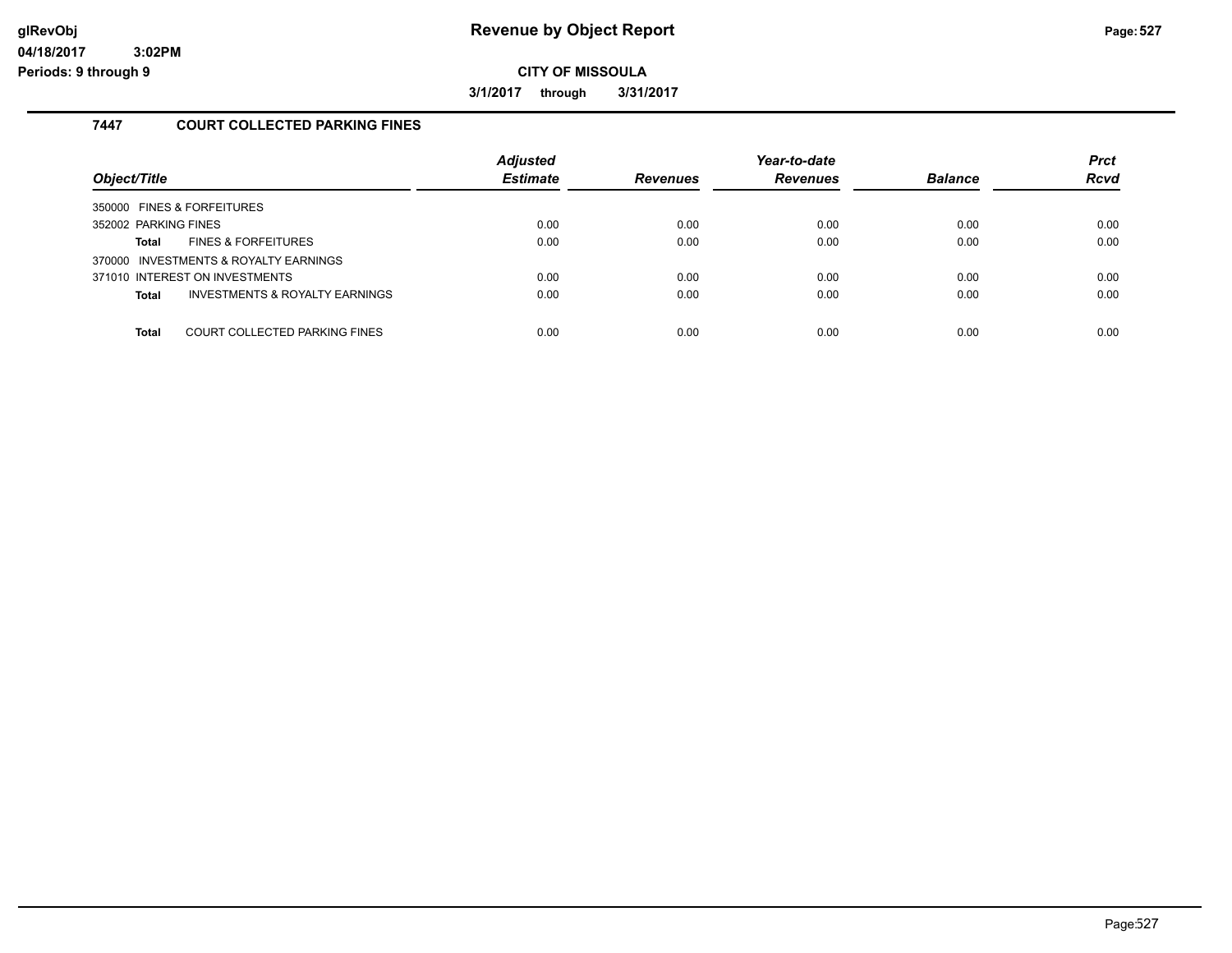**3/1/2017 through 3/31/2017**

**7458 COURT SURCHARGE**

**7458 COURT SURCHARGE**

|                                                 | <b>Adjusted</b> |                 | Year-to-date    |                | <b>Prct</b> |
|-------------------------------------------------|-----------------|-----------------|-----------------|----------------|-------------|
| Object/Title                                    | <b>Estimate</b> | <b>Revenues</b> | <b>Revenues</b> | <b>Balance</b> | <b>Rcvd</b> |
| 350000 FINES & FORFEITURES                      |                 |                 |                 |                |             |
| 351032 SURCHARGE ON FINES                       | 0.00            | 4.961.25        | 25.197.12       | $-25.197.12$   | 0.00        |
| <b>FINES &amp; FORFEITURES</b><br>Total         | 0.00            | 4.961.25        | 25,197.12       | $-25,197.12$   | 0.00        |
| 370000 INVESTMENTS & ROYALTY EARNINGS           |                 |                 |                 |                |             |
| 371010 INTEREST ON INVESTMENTS                  | 0.00            | 0.00            | 0.00            | 0.00           | 0.00        |
| 371020 GAIN/LOSS IN MARKET VALUE OF INVESTMENTS | 0.00            | 0.00            | 0.00            | 0.00           | 0.00        |
| INVESTMENTS & ROYALTY EARNINGS<br>Total         | 0.00            | 0.00            | 0.00            | 0.00           | 0.00        |
| Total<br><b>COURT SURCHARGE</b>                 | 0.00            | 4.961.25        | 25.197.12       | $-25.197.12$   | 0.00        |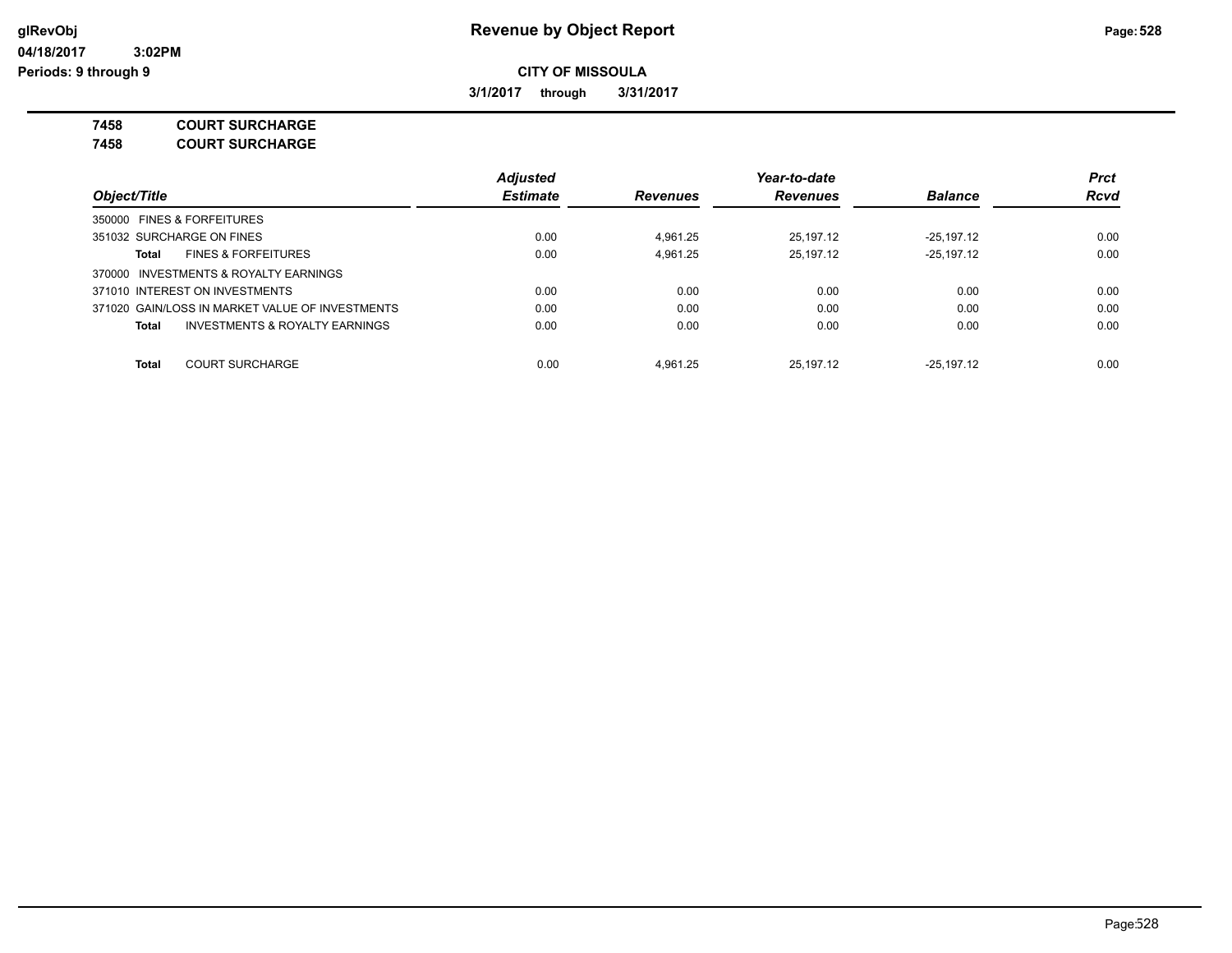**3/1/2017 through 3/31/2017**

#### **7458 COURT SURCHARGE**

| Object/Title                                   | <b>Adjusted</b><br><b>Estimate</b> | <b>Revenues</b> | Year-to-date<br><b>Revenues</b> | <b>Balance</b> | <b>Prct</b><br><b>Rcvd</b> |
|------------------------------------------------|------------------------------------|-----------------|---------------------------------|----------------|----------------------------|
| 350000 FINES & FORFEITURES                     |                                    |                 |                                 |                |                            |
| 351032 SURCHARGE ON FINES                      | 0.00                               | 4.961.25        | 25.197.12                       | $-25.197.12$   | 0.00                       |
| <b>FINES &amp; FORFEITURES</b><br>Total        | 0.00                               | 4.961.25        | 25,197.12                       | $-25,197.12$   | 0.00                       |
| 370000 INVESTMENTS & ROYALTY EARNINGS          |                                    |                 |                                 |                |                            |
| 371010 INTEREST ON INVESTMENTS                 | 0.00                               | 0.00            | 0.00                            | 0.00           | 0.00                       |
| 371020 GAIN/LOSS IN MARKET VALUE OF INVESTMENT | 0.00                               | 0.00            | 0.00                            | 0.00           | 0.00                       |
| INVESTMENTS & ROYALTY EARNINGS<br>Total        | 0.00                               | 0.00            | 0.00                            | 0.00           | 0.00                       |
|                                                |                                    |                 |                                 |                |                            |
| <b>Total</b><br><b>COURT SURCHARGE</b>         | 0.00                               | 4.961.25        | 25.197.12                       | $-25.197.12$   | 0.00                       |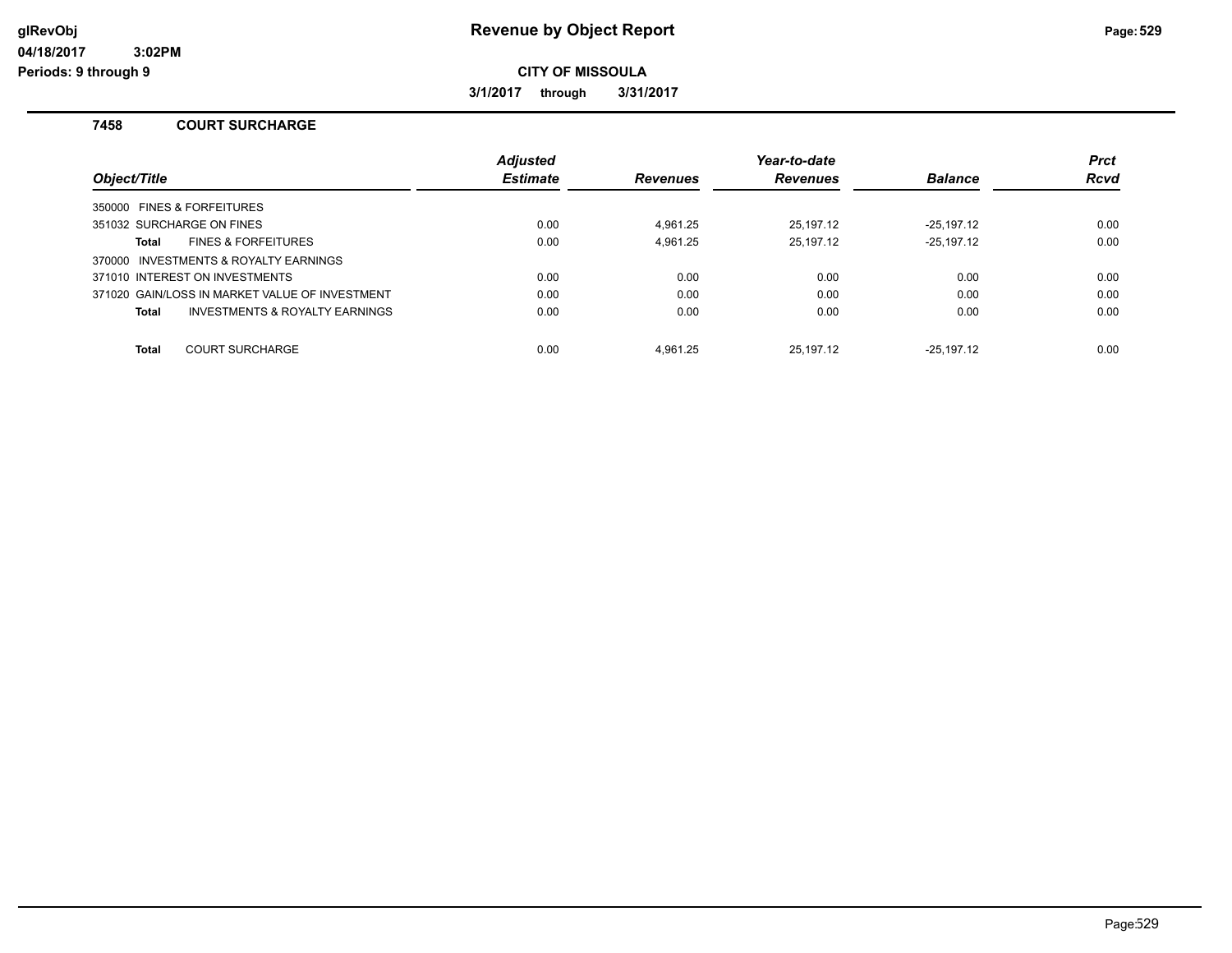**3/1/2017 through 3/31/2017**

**7469 PUBLIC DEFENDER FEES**

**7469 PUBLIC DEFENDER FEES**

|                                                 | <b>Adjusted</b> |                 | Year-to-date    |                | <b>Prct</b> |
|-------------------------------------------------|-----------------|-----------------|-----------------|----------------|-------------|
| Object/Title                                    | <b>Estimate</b> | <b>Revenues</b> | <b>Revenues</b> | <b>Balance</b> | <b>Rcvd</b> |
| 350000 FINES & FORFEITURES                      |                 |                 |                 |                |             |
| 351032 SURCHARGE ON FINES                       | 0.00            | 0.00            | 0.00            | 0.00           | 0.00        |
| 351033 PUBLIC DEFENDER FEES                     | 0.00            | 425.00          | 1.494.00        | $-1.494.00$    | 0.00        |
| <b>FINES &amp; FORFEITURES</b><br>Total         | 0.00            | 425.00          | 1.494.00        | $-1.494.00$    | 0.00        |
| 370000 INVESTMENTS & ROYALTY EARNINGS           |                 |                 |                 |                |             |
| 371010 INTEREST ON INVESTMENTS                  | 0.00            | 0.00            | 0.00            | 0.00           | 0.00        |
| 371020 GAIN/LOSS IN MARKET VALUE OF INVESTMENTS | 0.00            | 0.00            | 0.00            | 0.00           | 0.00        |
| INVESTMENTS & ROYALTY EARNINGS<br><b>Total</b>  | 0.00            | 0.00            | 0.00            | 0.00           | 0.00        |
| <b>Total</b><br>PUBLIC DEFENDER FEES            | 0.00            | 425.00          | 1.494.00        | $-1.494.00$    | 0.00        |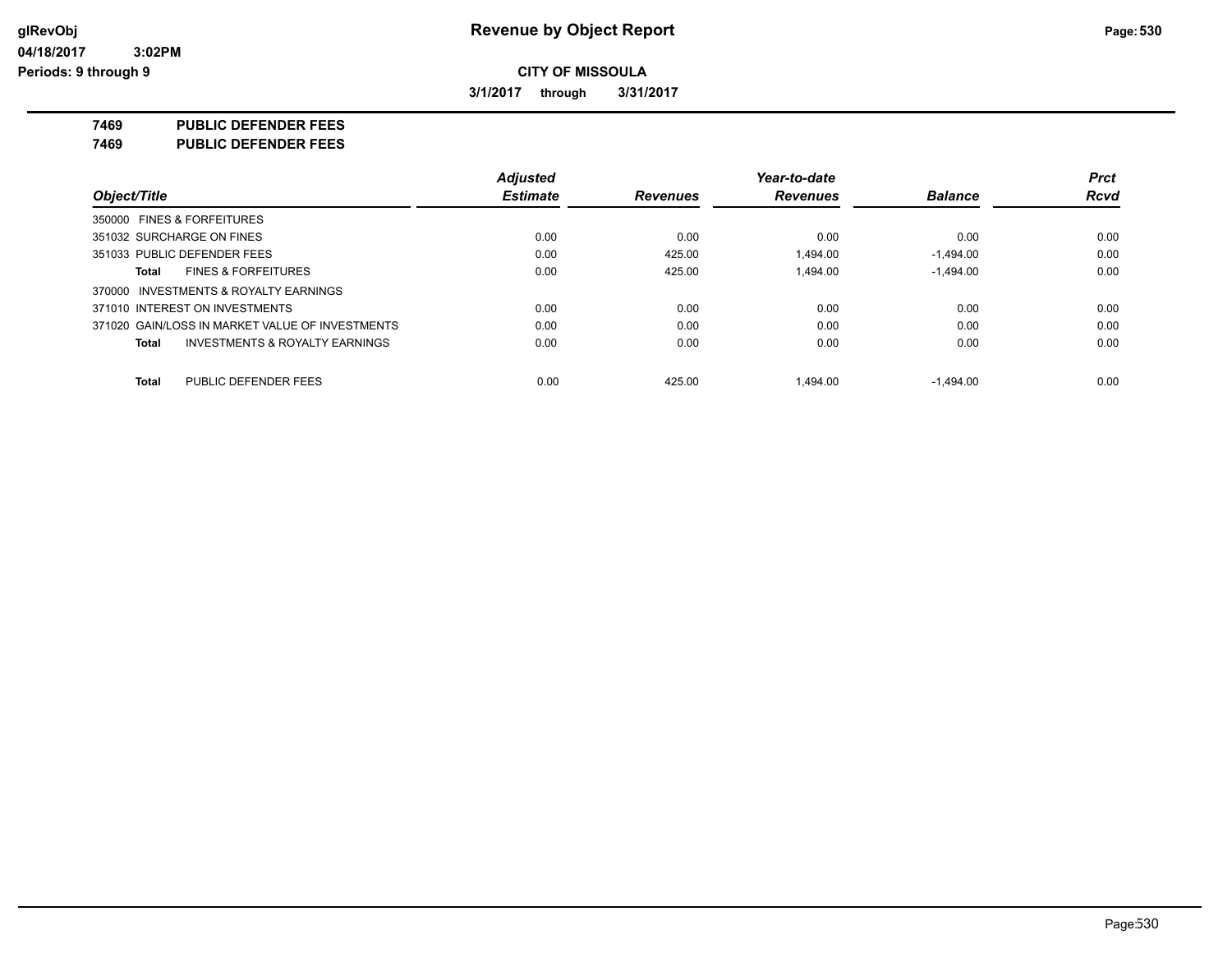**3/1/2017 through 3/31/2017**

# **7469 PUBLIC DEFENDER FEES**

|                                                | <b>Adjusted</b> |                 | Year-to-date    |                | <b>Prct</b> |
|------------------------------------------------|-----------------|-----------------|-----------------|----------------|-------------|
| Object/Title                                   | <b>Estimate</b> | <b>Revenues</b> | <b>Revenues</b> | <b>Balance</b> | <b>Rcvd</b> |
| 350000 FINES & FORFEITURES                     |                 |                 |                 |                |             |
| 351032 SURCHARGE ON FINES                      | 0.00            | 0.00            | 0.00            | 0.00           | 0.00        |
| 351033 PUBLIC DEFENDER FEES                    | 0.00            | 425.00          | 1.494.00        | $-1,494.00$    | 0.00        |
| <b>FINES &amp; FORFEITURES</b><br>Total        | 0.00            | 425.00          | 1.494.00        | $-1.494.00$    | 0.00        |
| 370000 INVESTMENTS & ROYALTY EARNINGS          |                 |                 |                 |                |             |
| 371010 INTEREST ON INVESTMENTS                 | 0.00            | 0.00            | 0.00            | 0.00           | 0.00        |
| 371020 GAIN/LOSS IN MARKET VALUE OF INVESTMENT | 0.00            | 0.00            | 0.00            | 0.00           | 0.00        |
| INVESTMENTS & ROYALTY EARNINGS<br><b>Total</b> | 0.00            | 0.00            | 0.00            | 0.00           | 0.00        |
| PUBLIC DEFENDER FEES<br><b>Total</b>           | 0.00            | 425.00          | 1.494.00        | $-1.494.00$    | 0.00        |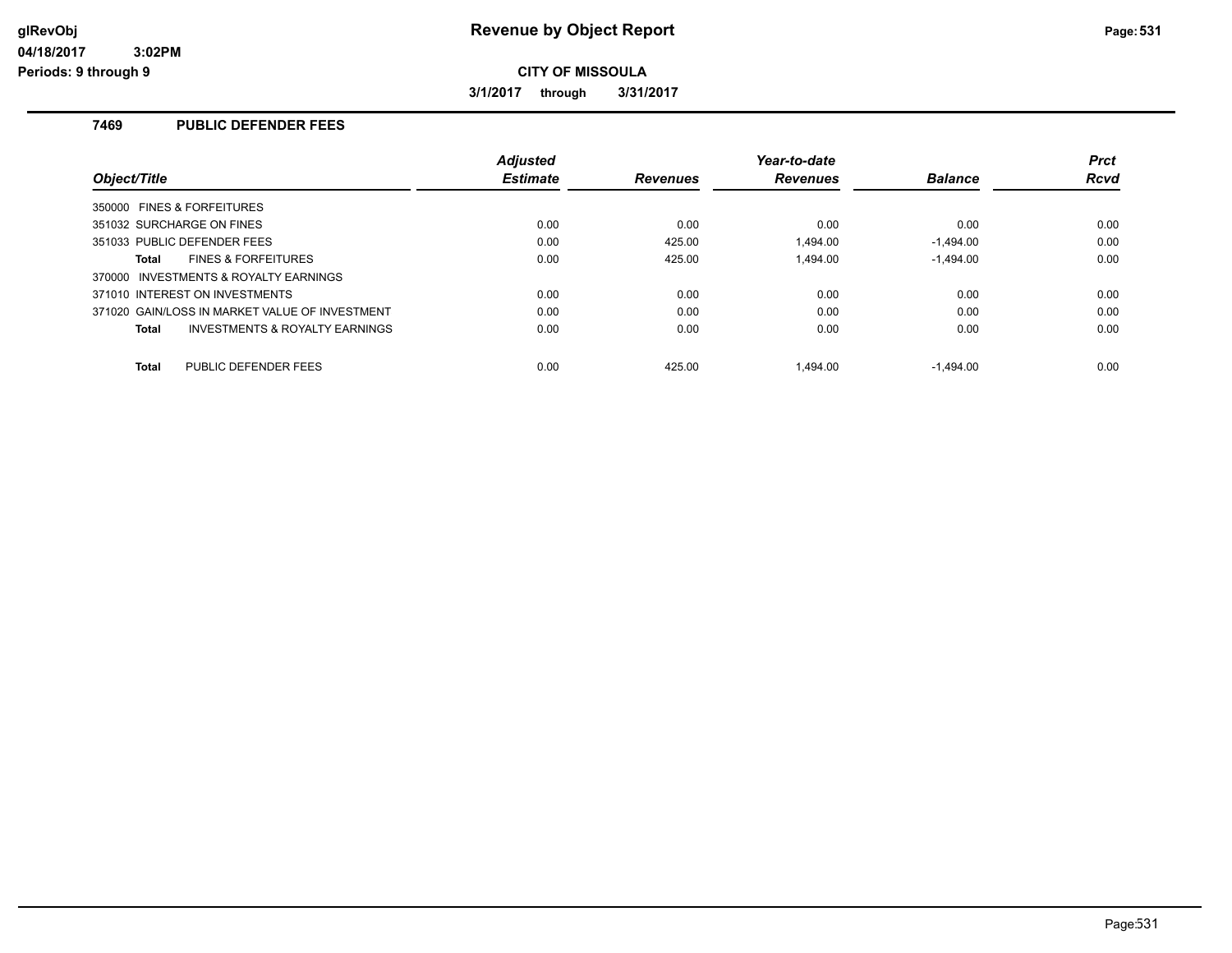**3/1/2017 through 3/31/2017**

**7900 PAYROLL CLEARING FUND 7900 PAYROLL CLEARING FUND**

|                                                 | <b>Adjusted</b> |                 | Year-to-date    |                | <b>Prct</b> |
|-------------------------------------------------|-----------------|-----------------|-----------------|----------------|-------------|
| Object/Title                                    | <b>Estimate</b> | <b>Revenues</b> | <b>Revenues</b> | <b>Balance</b> | <b>Rcvd</b> |
| 370000 INVESTMENTS & ROYALTY EARNINGS           |                 |                 |                 |                |             |
| 371010 INTEREST ON INVESTMENTS                  | 0.00            | 0.00            | 0.00            | 0.00           | 0.00        |
| 371020 GAIN/LOSS IN MARKET VALUE OF INVESTMENTS | 0.00            | 0.00            | 0.00            | 0.00           | 0.00        |
| INVESTMENTS & ROYALTY EARNINGS<br><b>Total</b>  | 0.00            | 0.00            | 0.00            | 0.00           | 0.00        |
|                                                 |                 |                 |                 |                |             |
| PAYROLL CLEARING FUND<br>Total                  | 0.00            | 0.00            | 0.00            | 0.00           | 0.00        |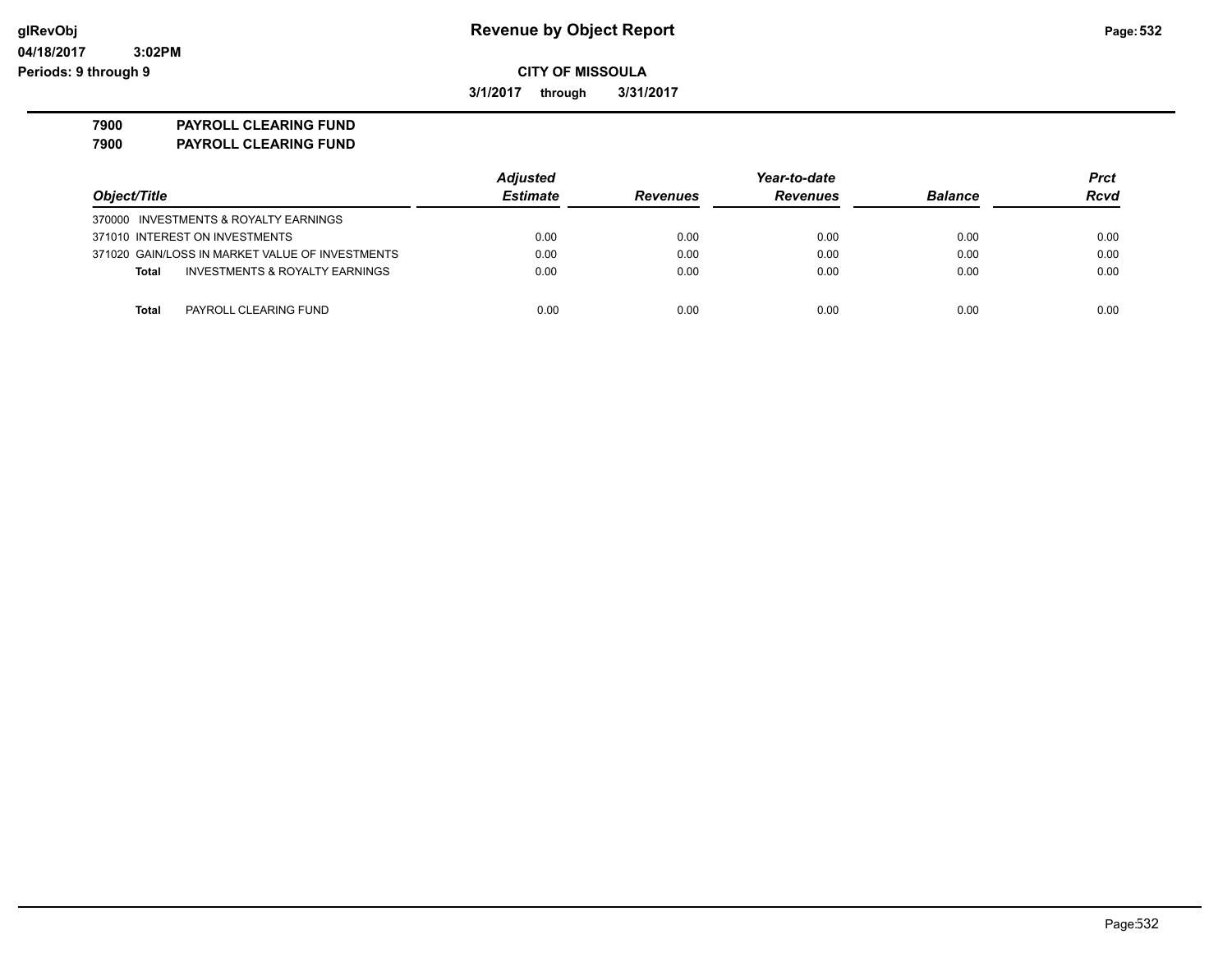**3/1/2017 through 3/31/2017**

## **7900 PAYROLL CLEARING FUND**

|                                                           | <b>Adjusted</b> | Year-to-date    |                 |                |             |  |
|-----------------------------------------------------------|-----------------|-----------------|-----------------|----------------|-------------|--|
| Object/Title                                              | <b>Estimate</b> | <b>Revenues</b> | <b>Revenues</b> | <b>Balance</b> | <b>Rcvd</b> |  |
| 370000 INVESTMENTS & ROYALTY EARNINGS                     |                 |                 |                 |                |             |  |
| 371010 INTEREST ON INVESTMENTS                            | 0.00            | 0.00            | 0.00            | 0.00           | 0.00        |  |
| 371020 GAIN/LOSS IN MARKET VALUE OF INVESTMENT            | 0.00            | 0.00            | 0.00            | 0.00           | 0.00        |  |
| <b>INVESTMENTS &amp; ROYALTY EARNINGS</b><br><b>Total</b> | 0.00            | 0.00            | 0.00            | 0.00           | 0.00        |  |
| <b>Total</b><br>PAYROLL CLEARING FUND                     | 0.00            | 0.00            | 0.00            | 0.00           | 0.00        |  |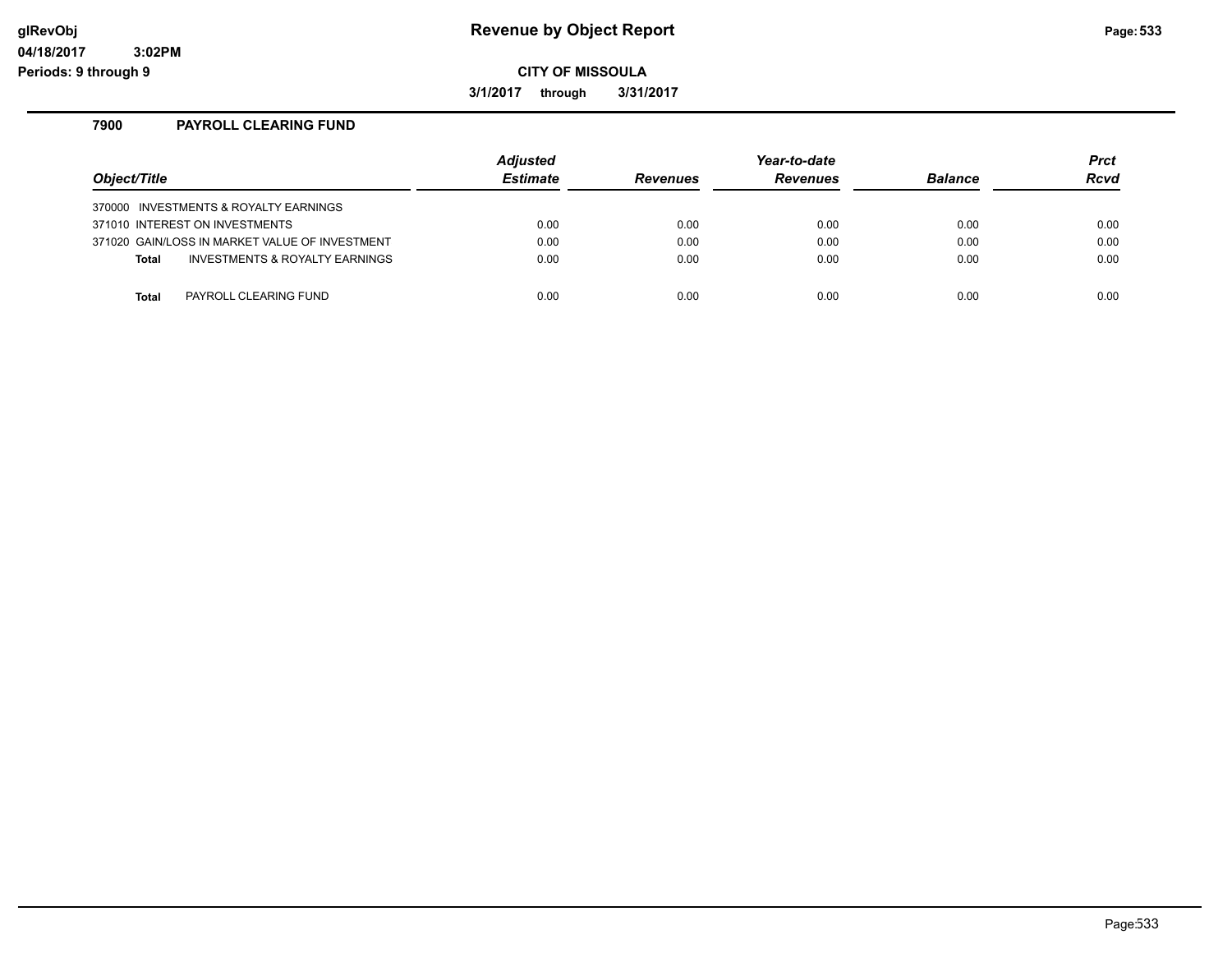**3/1/2017 through 3/31/2017**

**7903 COUNTY CLEARING 7903 COUNTY CLEARING**

|                                                    | <b>Adjusted</b> |                 | Year-to-date    |                | <b>Prct</b> |
|----------------------------------------------------|-----------------|-----------------|-----------------|----------------|-------------|
| Object/Title                                       | <b>Estimate</b> | <b>Revenues</b> | <b>Revenues</b> | <b>Balance</b> | <b>Rcvd</b> |
| 320000 LICENSES & PERMITS                          |                 |                 |                 |                |             |
| 323030 ANIMAL LICENSES                             | 0.00            | 741.25          | 7.378.78        | $-7.378.78$    | 0.00        |
| <b>LICENSES &amp; PERMITS</b><br>Total             | 0.00            | 741.25          | 7,378.78        | $-7.378.78$    | 0.00        |
| 360000 MISCELLANEOUS REVENUES                      |                 |                 |                 |                |             |
| 360010 MISCELLANEOUS                               | 0.00            | 0.00            | 0.00            | 0.00           | 0.00        |
| MISCELLANEOUS REVENUES<br>Total                    | 0.00            | 0.00            | 0.00            | 0.00           | 0.00        |
| INVESTMENTS & ROYALTY EARNINGS<br>370000           |                 |                 |                 |                |             |
| 371010 INTEREST ON INVESTMENTS                     | 0.00            | 0.00            | 0.00            | 0.00           | 0.00        |
| 371020 GAIN/LOSS IN MARKET VALUE OF INVESTMENTS    | 0.00            | 0.00            | 0.00            | 0.00           | 0.00        |
| <b>INVESTMENTS &amp; ROYALTY EARNINGS</b><br>Total | 0.00            | 0.00            | 0.00            | 0.00           | 0.00        |
| <b>COUNTY CLEARING</b><br><b>Total</b>             | 0.00            | 741.25          | 7.378.78        | $-7,378.78$    | 0.00        |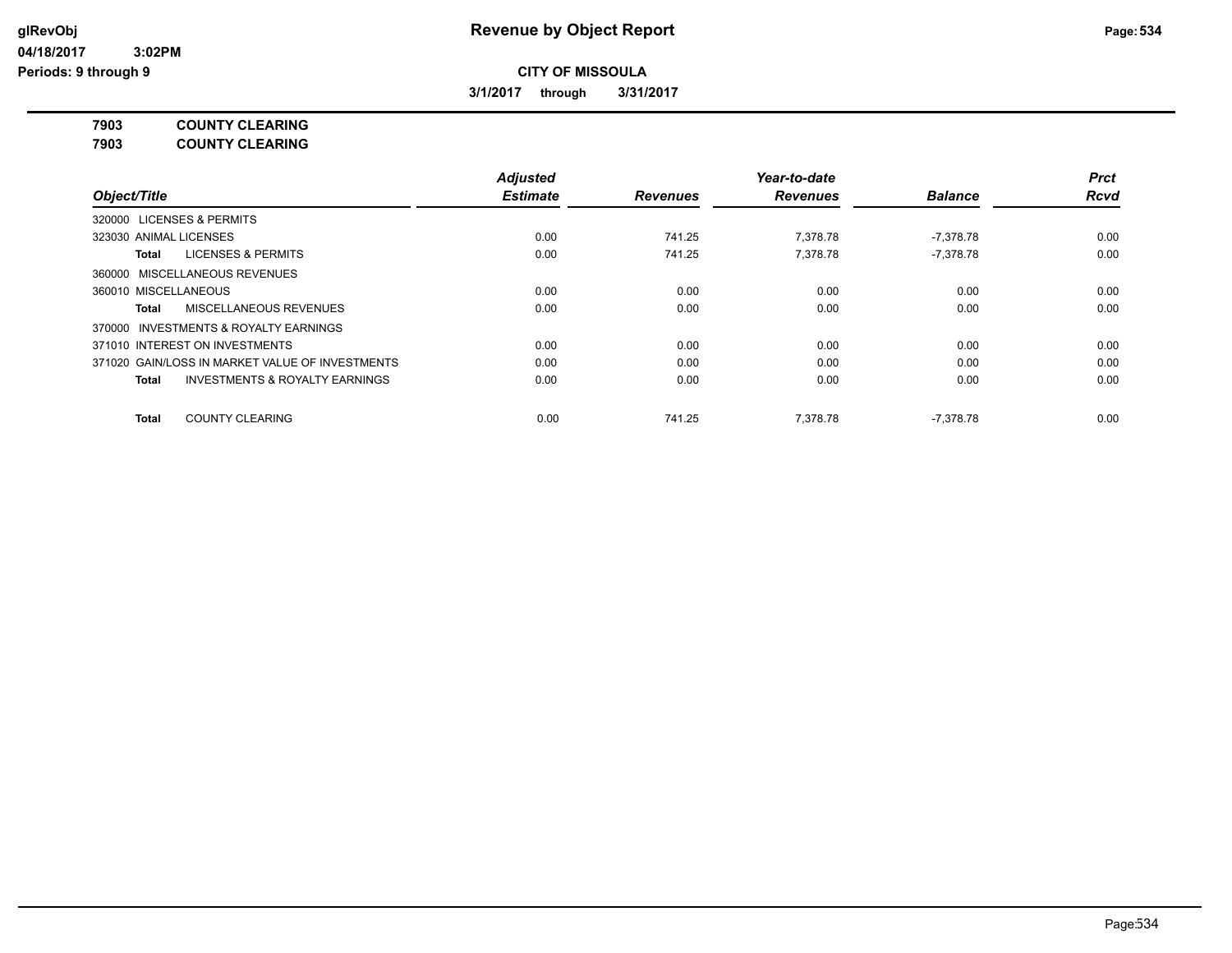**3/1/2017 through 3/31/2017**

#### **7903 COUNTY CLEARING**

|                                                           | <b>Adjusted</b> |                 | Year-to-date    |                | <b>Prct</b> |
|-----------------------------------------------------------|-----------------|-----------------|-----------------|----------------|-------------|
| Object/Title                                              | <b>Estimate</b> | <b>Revenues</b> | <b>Revenues</b> | <b>Balance</b> | <b>Rcvd</b> |
| 320000 LICENSES & PERMITS                                 |                 |                 |                 |                |             |
| 323030 ANIMAL LICENSES                                    | 0.00            | 741.25          | 7.378.78        | $-7,378.78$    | 0.00        |
| <b>LICENSES &amp; PERMITS</b><br><b>Total</b>             | 0.00            | 741.25          | 7,378.78        | $-7,378.78$    | 0.00        |
| 360000 MISCELLANEOUS REVENUES                             |                 |                 |                 |                |             |
| 360010 MISCELLANEOUS                                      | 0.00            | 0.00            | 0.00            | 0.00           | 0.00        |
| MISCELLANEOUS REVENUES<br>Total                           | 0.00            | 0.00            | 0.00            | 0.00           | 0.00        |
| 370000 INVESTMENTS & ROYALTY EARNINGS                     |                 |                 |                 |                |             |
| 371010 INTEREST ON INVESTMENTS                            | 0.00            | 0.00            | 0.00            | 0.00           | 0.00        |
| 371020 GAIN/LOSS IN MARKET VALUE OF INVESTMENT            | 0.00            | 0.00            | 0.00            | 0.00           | 0.00        |
| <b>INVESTMENTS &amp; ROYALTY EARNINGS</b><br><b>Total</b> | 0.00            | 0.00            | 0.00            | 0.00           | 0.00        |
| <b>COUNTY CLEARING</b><br><b>Total</b>                    | 0.00            | 741.25          | 7.378.78        | $-7,378.78$    | 0.00        |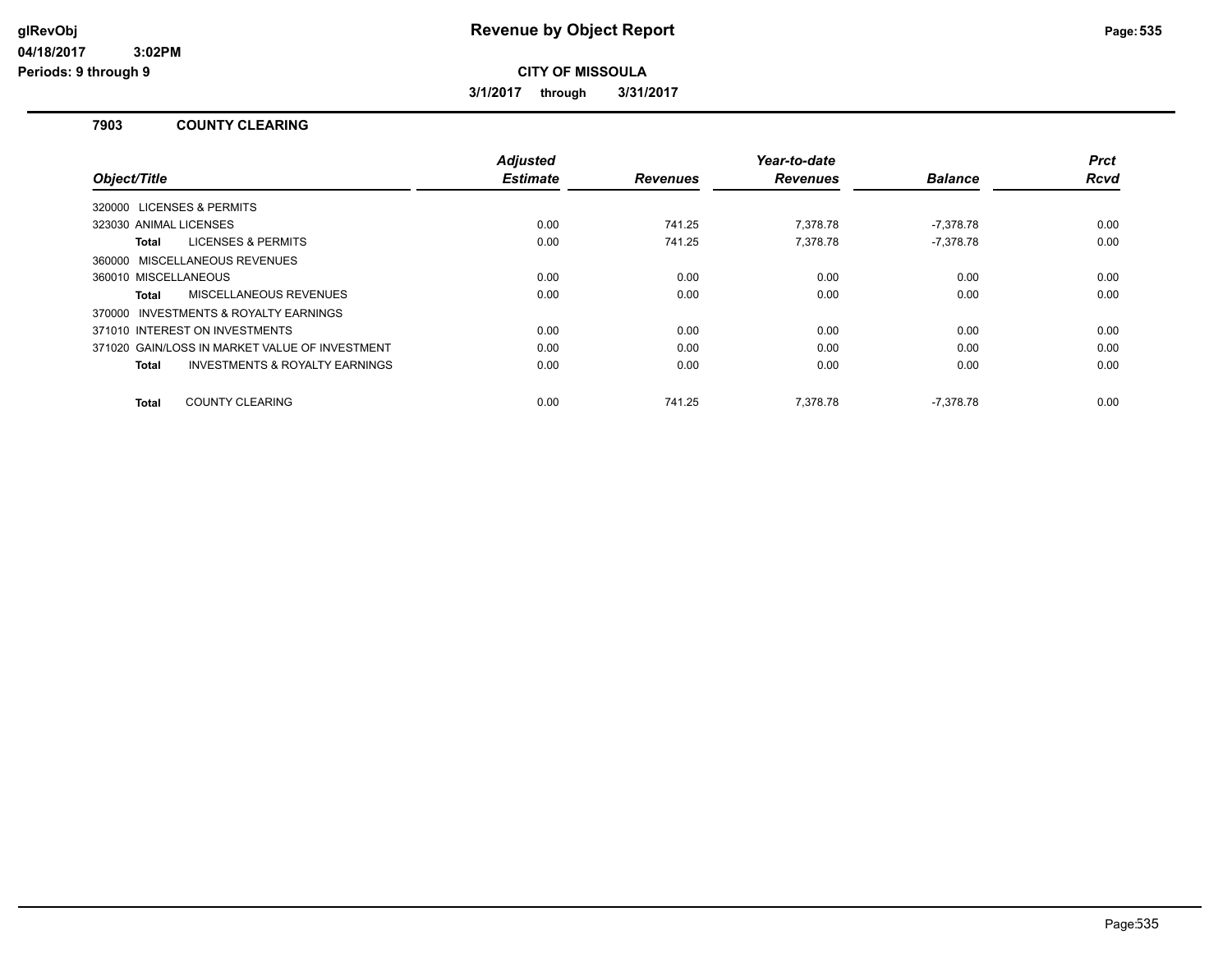**3/1/2017 through 3/31/2017**

**7904 SEWER REBATE 7904 SEWER REBATE**

|                                                 | <b>Adjusted</b> |                 | Year-to-date    |                | <b>Prct</b> |
|-------------------------------------------------|-----------------|-----------------|-----------------|----------------|-------------|
| Object/Title                                    | <b>Estimate</b> | <b>Revenues</b> | <b>Revenues</b> | <b>Balance</b> | Rcvd        |
| 340000 CHARGES FOR SERVICES                     |                 |                 |                 |                |             |
| 343036 *** Title Not Found ***                  | 0.00            | 0.00            | 10,364.16       | $-10,364.16$   | 0.00        |
| <b>CHARGES FOR SERVICES</b><br>Total            | 0.00            | 0.00            | 10,364.16       | $-10,364.16$   | 0.00        |
| 360000 MISCELLANEOUS REVENUES                   |                 |                 |                 |                |             |
| 360010 MISCELLANEOUS                            | 0.00            | 0.00            | 0.00            | 0.00           | 0.00        |
| MISCELLANEOUS REVENUES<br>Total                 | 0.00            | 0.00            | 0.00            | 0.00           | 0.00        |
| INVESTMENTS & ROYALTY EARNINGS<br>370000        |                 |                 |                 |                |             |
| 371010 INTEREST ON INVESTMENTS                  | 0.00            | 0.00            | 0.00            | 0.00           | 0.00        |
| 371020 GAIN/LOSS IN MARKET VALUE OF INVESTMENTS | 0.00            | 0.00            | 0.00            | 0.00           | 0.00        |
| INVESTMENTS & ROYALTY EARNINGS<br>Total         | 0.00            | 0.00            | 0.00            | 0.00           | 0.00        |
| <b>SEWER REBATE</b><br><b>Total</b>             | 0.00            | 0.00            | 10.364.16       | $-10.364.16$   | 0.00        |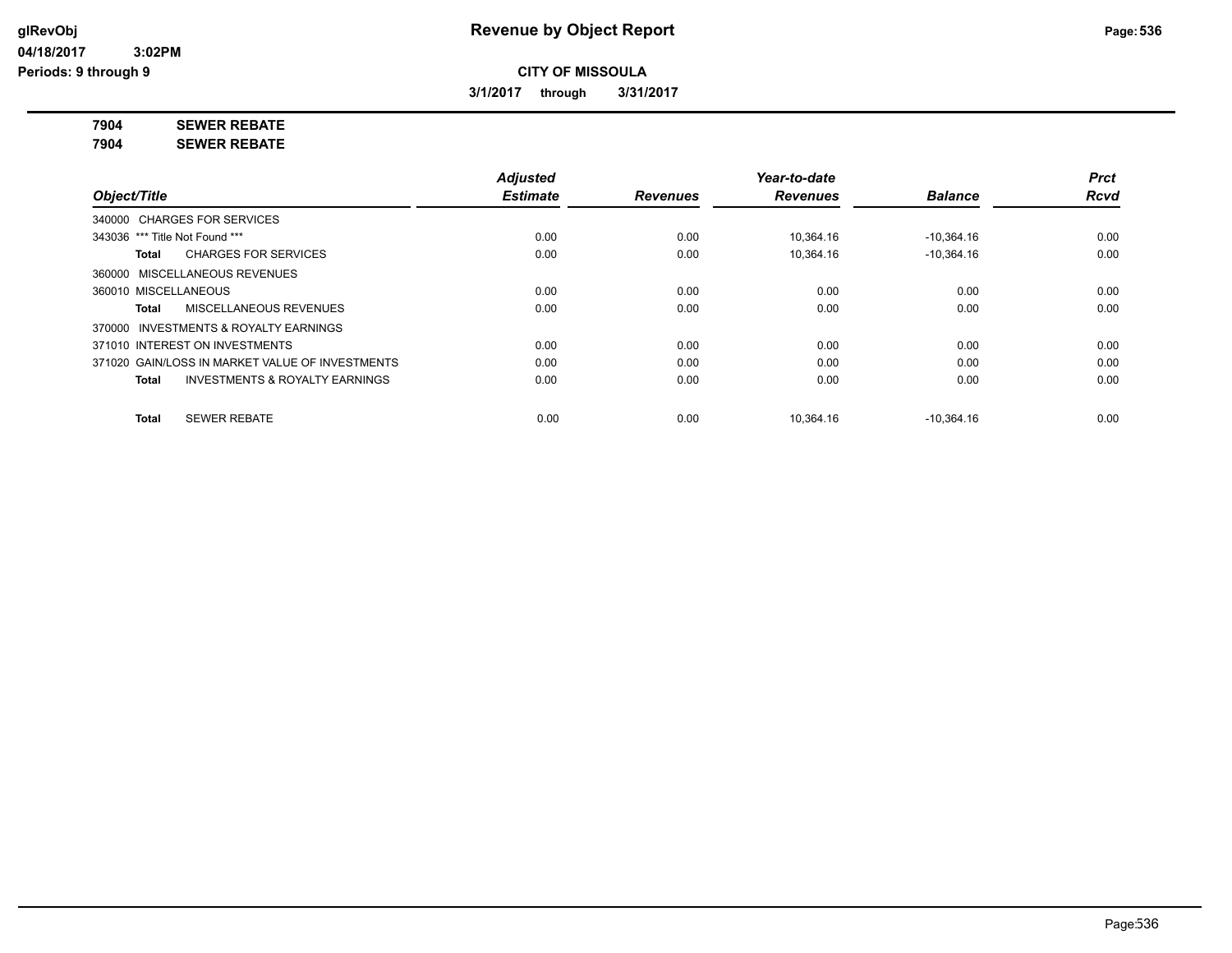**3/1/2017 through 3/31/2017**

#### **7904 SEWER REBATE**

|                                                | <b>Adjusted</b> |                 | Year-to-date    |                | <b>Prct</b> |
|------------------------------------------------|-----------------|-----------------|-----------------|----------------|-------------|
| Object/Title                                   | <b>Estimate</b> | <b>Revenues</b> | <b>Revenues</b> | <b>Balance</b> | <b>Rcvd</b> |
| 340000 CHARGES FOR SERVICES                    |                 |                 |                 |                |             |
| 343036 *** Title Not Found ***                 | 0.00            | 0.00            | 10.364.16       | $-10.364.16$   | 0.00        |
| <b>CHARGES FOR SERVICES</b><br><b>Total</b>    | 0.00            | 0.00            | 10,364.16       | $-10,364.16$   | 0.00        |
| 360000 MISCELLANEOUS REVENUES                  |                 |                 |                 |                |             |
| 360010 MISCELLANEOUS                           | 0.00            | 0.00            | 0.00            | 0.00           | 0.00        |
| MISCELLANEOUS REVENUES<br>Total                | 0.00            | 0.00            | 0.00            | 0.00           | 0.00        |
| 370000 INVESTMENTS & ROYALTY EARNINGS          |                 |                 |                 |                |             |
| 371010 INTEREST ON INVESTMENTS                 | 0.00            | 0.00            | 0.00            | 0.00           | 0.00        |
| 371020 GAIN/LOSS IN MARKET VALUE OF INVESTMENT | 0.00            | 0.00            | 0.00            | 0.00           | 0.00        |
| INVESTMENTS & ROYALTY EARNINGS<br>Total        | 0.00            | 0.00            | 0.00            | 0.00           | 0.00        |
| <b>SEWER REBATE</b><br><b>Total</b>            | 0.00            | 0.00            | 10.364.16       | $-10.364.16$   | 0.00        |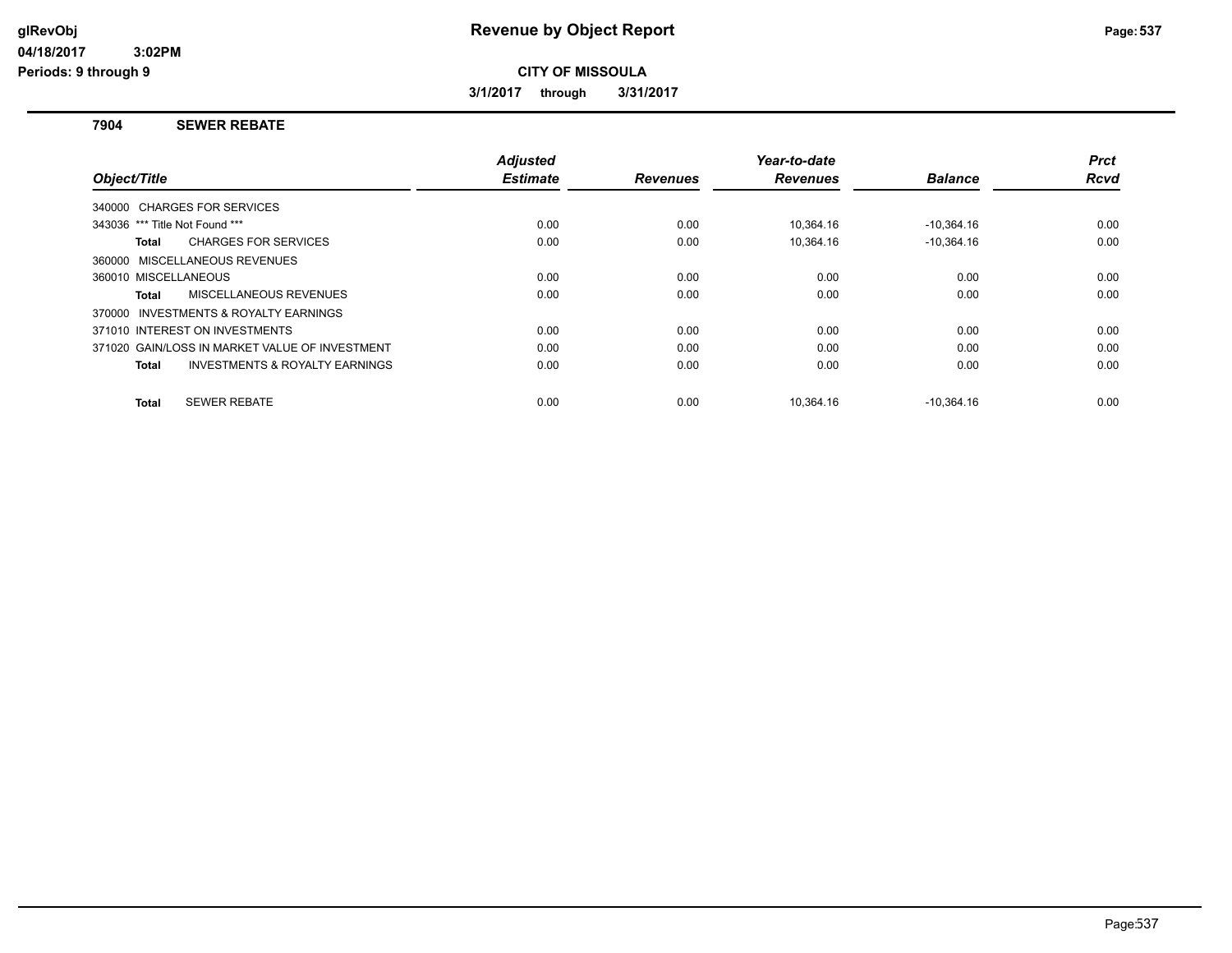**3/1/2017 through 3/31/2017**

**7905 WYE SEWER RSID 8489**

**7905 WYE SEWER RSID 8489**

|                                                 | <b>Adjusted</b> |                 | Year-to-date    |                | <b>Prct</b> |
|-------------------------------------------------|-----------------|-----------------|-----------------|----------------|-------------|
| Object/Title                                    | <b>Estimate</b> | <b>Revenues</b> | <b>Revenues</b> | <b>Balance</b> | Rcvd        |
| 360000 MISCELLANEOUS REVENUES                   |                 |                 |                 |                |             |
| 360010 MISCELLANEOUS                            | 0.00            | 0.00            | 0.00            | 0.00           | 0.00        |
| MISCELLANEOUS REVENUES<br>Total                 | 0.00            | 0.00            | 0.00            | 0.00           | 0.00        |
| 370000 INVESTMENTS & ROYALTY EARNINGS           |                 |                 |                 |                |             |
| 371010 INTEREST ON INVESTMENTS                  | 0.00            | 0.00            | 0.00            | 0.00           | 0.00        |
| 371020 GAIN/LOSS IN MARKET VALUE OF INVESTMENTS | 0.00            | 0.00            | 0.00            | 0.00           | 0.00        |
| INVESTMENTS & ROYALTY EARNINGS<br><b>Total</b>  | 0.00            | 0.00            | 0.00            | 0.00           | 0.00        |
|                                                 |                 |                 |                 |                |             |
| WYE SEWER RSID 8489<br>Total                    | 0.00            | 0.00            | 0.00            | 0.00           | 0.00        |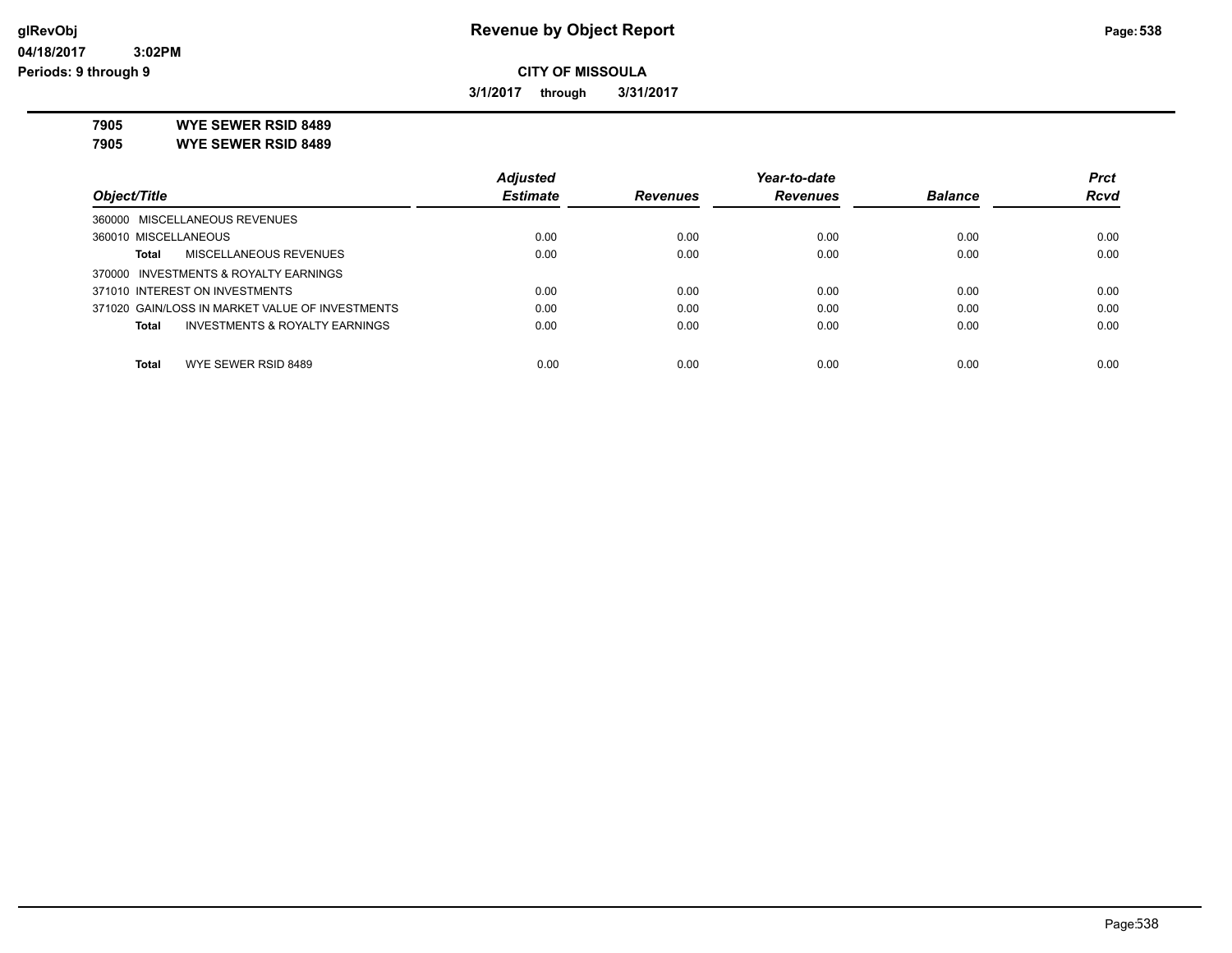**3/1/2017 through 3/31/2017**

#### **7905 WYE SEWER RSID 8489**

| Object/Title                                       | <b>Adjusted</b><br><b>Estimate</b> | <b>Revenues</b> | Year-to-date<br><b>Revenues</b> | <b>Balance</b> | <b>Prct</b><br><b>Rcvd</b> |
|----------------------------------------------------|------------------------------------|-----------------|---------------------------------|----------------|----------------------------|
|                                                    |                                    |                 |                                 |                |                            |
| 360000 MISCELLANEOUS REVENUES                      |                                    |                 |                                 |                |                            |
| 360010 MISCELLANEOUS                               | 0.00                               | 0.00            | 0.00                            | 0.00           | 0.00                       |
| MISCELLANEOUS REVENUES<br>Total                    | 0.00                               | 0.00            | 0.00                            | 0.00           | 0.00                       |
| 370000 INVESTMENTS & ROYALTY EARNINGS              |                                    |                 |                                 |                |                            |
| 371010 INTEREST ON INVESTMENTS                     | 0.00                               | 0.00            | 0.00                            | 0.00           | 0.00                       |
| 371020 GAIN/LOSS IN MARKET VALUE OF INVESTMENT     | 0.00                               | 0.00            | 0.00                            | 0.00           | 0.00                       |
| <b>INVESTMENTS &amp; ROYALTY EARNINGS</b><br>Total | 0.00                               | 0.00            | 0.00                            | 0.00           | 0.00                       |
| Total<br>WYE SEWER RSID 8489                       | 0.00                               | 0.00            | 0.00                            | 0.00           | 0.00                       |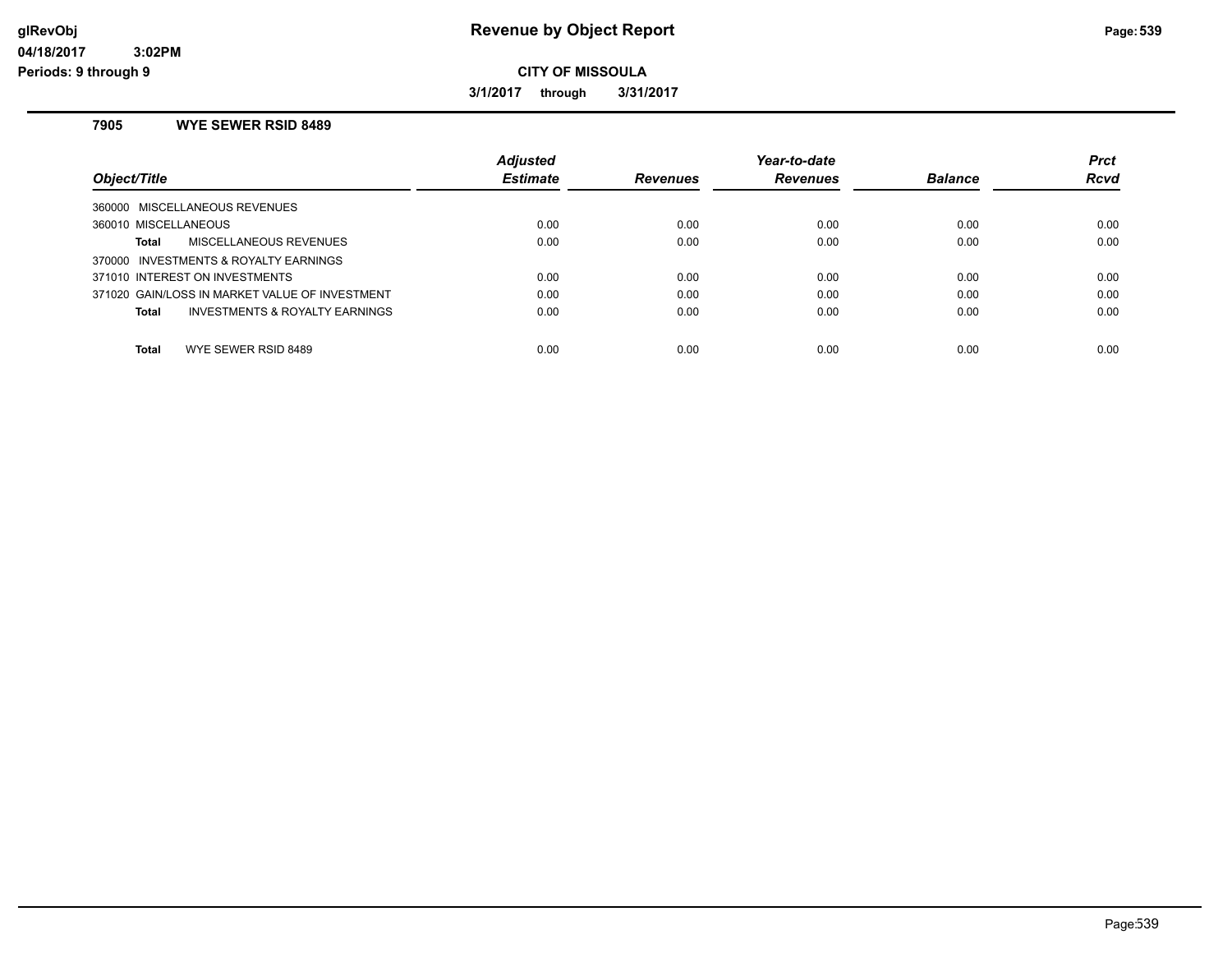**3/1/2017 through 3/31/2017**

**7906 COUNTY PARK BOARD CIP**

**7906 COUNTY PARK BOARD CIP**

|                                                 | <b>Adjusted</b> |                 | Year-to-date    |                | <b>Prct</b> |
|-------------------------------------------------|-----------------|-----------------|-----------------|----------------|-------------|
| Object/Title                                    | <b>Estimate</b> | <b>Revenues</b> | <b>Revenues</b> | <b>Balance</b> | <b>Rcvd</b> |
| 340000 CHARGES FOR SERVICES                     |                 |                 |                 |                |             |
| 346050 COUNTY PLAYGROUND CONTRACT               | 0.00            | 0.00            | 0.00            | 0.00           | 0.00        |
| <b>CHARGES FOR SERVICES</b><br>Total            | 0.00            | 0.00            | 0.00            | 0.00           | 0.00        |
| 370000 INVESTMENTS & ROYALTY EARNINGS           |                 |                 |                 |                |             |
| 371010 INTEREST ON INVESTMENTS                  | 0.00            | 0.00            | 0.00            | 0.00           | 0.00        |
| 371020 GAIN/LOSS IN MARKET VALUE OF INVESTMENTS | 0.00            | 0.00            | 0.00            | 0.00           | 0.00        |
| INVESTMENTS & ROYALTY EARNINGS<br><b>Total</b>  | 0.00            | 0.00            | 0.00            | 0.00           | 0.00        |
|                                                 |                 |                 |                 |                |             |
| COUNTY PARK BOARD CIP<br><b>Total</b>           | 0.00            | 0.00            | 0.00            | 0.00           | 0.00        |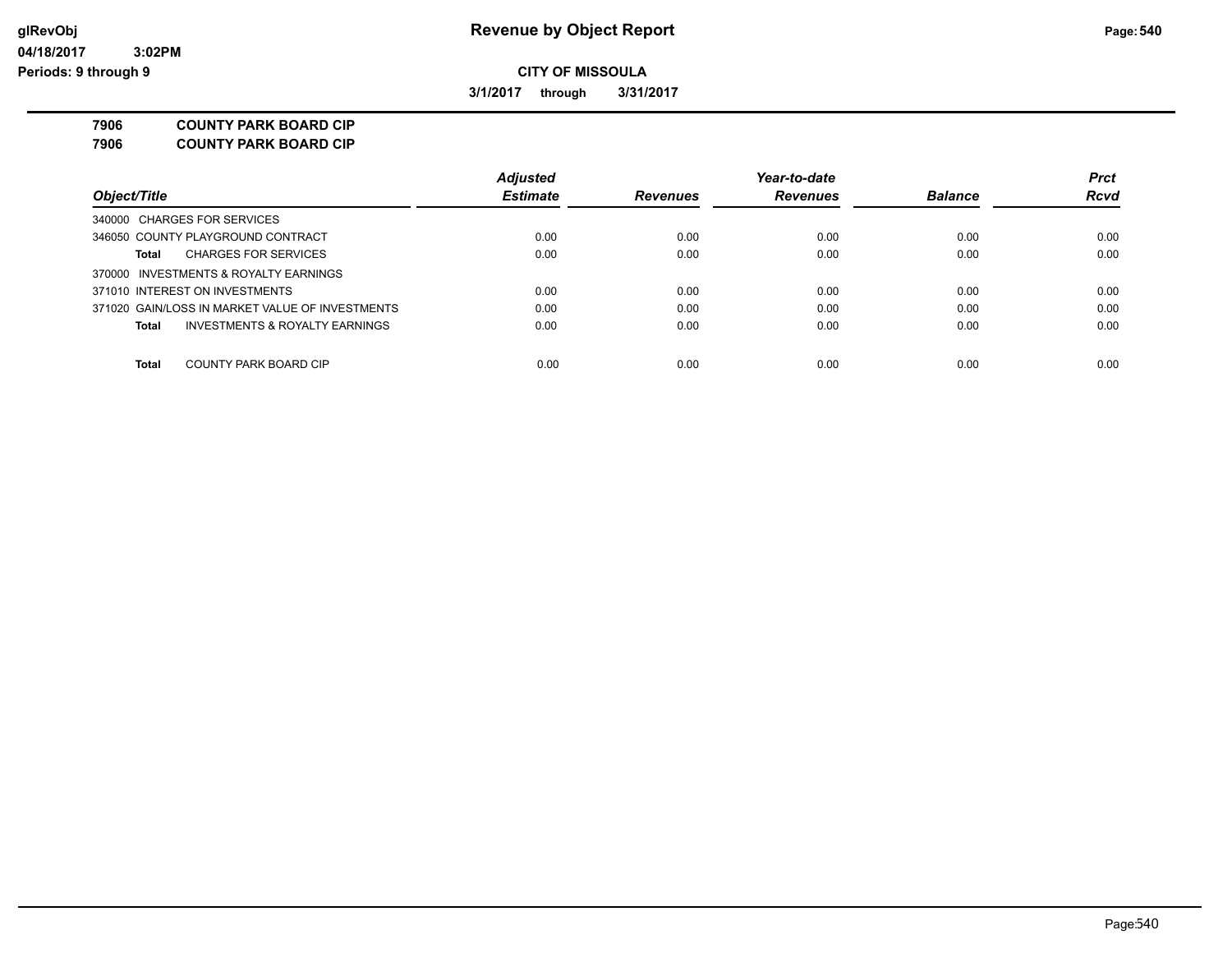**3/1/2017 through 3/31/2017**

#### **7906 COUNTY PARK BOARD CIP**

| Object/Title                                   | <b>Adjusted</b><br><b>Estimate</b> | <b>Revenues</b> | Year-to-date<br><b>Revenues</b> | <b>Balance</b> | <b>Prct</b><br><b>Rcvd</b> |
|------------------------------------------------|------------------------------------|-----------------|---------------------------------|----------------|----------------------------|
| 340000 CHARGES FOR SERVICES                    |                                    |                 |                                 |                |                            |
| 346050 COUNTY PLAYGROUND CONTRACT              | 0.00                               | 0.00            | 0.00                            | 0.00           | 0.00                       |
| <b>CHARGES FOR SERVICES</b><br>Total           | 0.00                               | 0.00            | 0.00                            | 0.00           | 0.00                       |
| 370000 INVESTMENTS & ROYALTY EARNINGS          |                                    |                 |                                 |                |                            |
| 371010 INTEREST ON INVESTMENTS                 | 0.00                               | 0.00            | 0.00                            | 0.00           | 0.00                       |
| 371020 GAIN/LOSS IN MARKET VALUE OF INVESTMENT | 0.00                               | 0.00            | 0.00                            | 0.00           | 0.00                       |
| INVESTMENTS & ROYALTY EARNINGS<br>Total        | 0.00                               | 0.00            | 0.00                            | 0.00           | 0.00                       |
| <b>Total</b><br>COUNTY PARK BOARD CIP          | 0.00                               | 0.00            | 0.00                            | 0.00           | 0.00                       |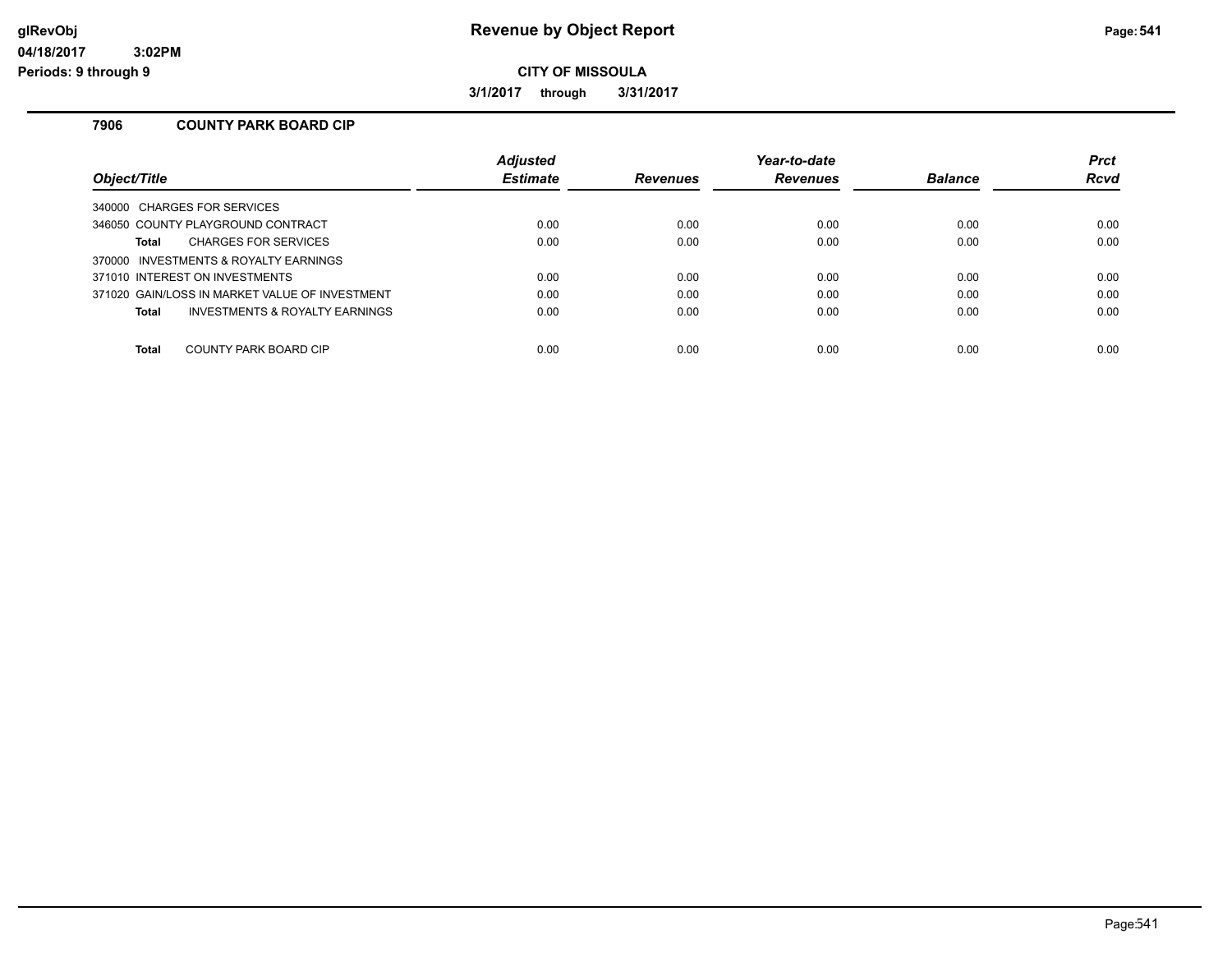**3/1/2017 through 3/31/2017**

**7907 ELK HILLS SUBDIVISION 7907 ELK HILLS SUBDIVISION**

|                                                 | <b>Adjusted</b> |                 | Year-to-date    |                | Prct        |
|-------------------------------------------------|-----------------|-----------------|-----------------|----------------|-------------|
| Object/Title                                    | <b>Estimate</b> | <b>Revenues</b> | <b>Revenues</b> | <b>Balance</b> | <b>Rcvd</b> |
| 370000 INVESTMENTS & ROYALTY EARNINGS           |                 |                 |                 |                |             |
| 371010 INTEREST ON INVESTMENTS                  | 0.00            | 0.00            | 0.00            | 0.00           | 0.00        |
| 371020 GAIN/LOSS IN MARKET VALUE OF INVESTMENTS | 0.00            | 0.00            | 0.00            | 0.00           | 0.00        |
| INVESTMENTS & ROYALTY EARNINGS<br>Total         | 0.00            | 0.00            | 0.00            | 0.00           | 0.00        |
|                                                 |                 |                 |                 |                |             |
| ELK HILLS SUBDIVISION<br>Total                  | 0.00            | 0.00            | 0.00            | 0.00           | 0.00        |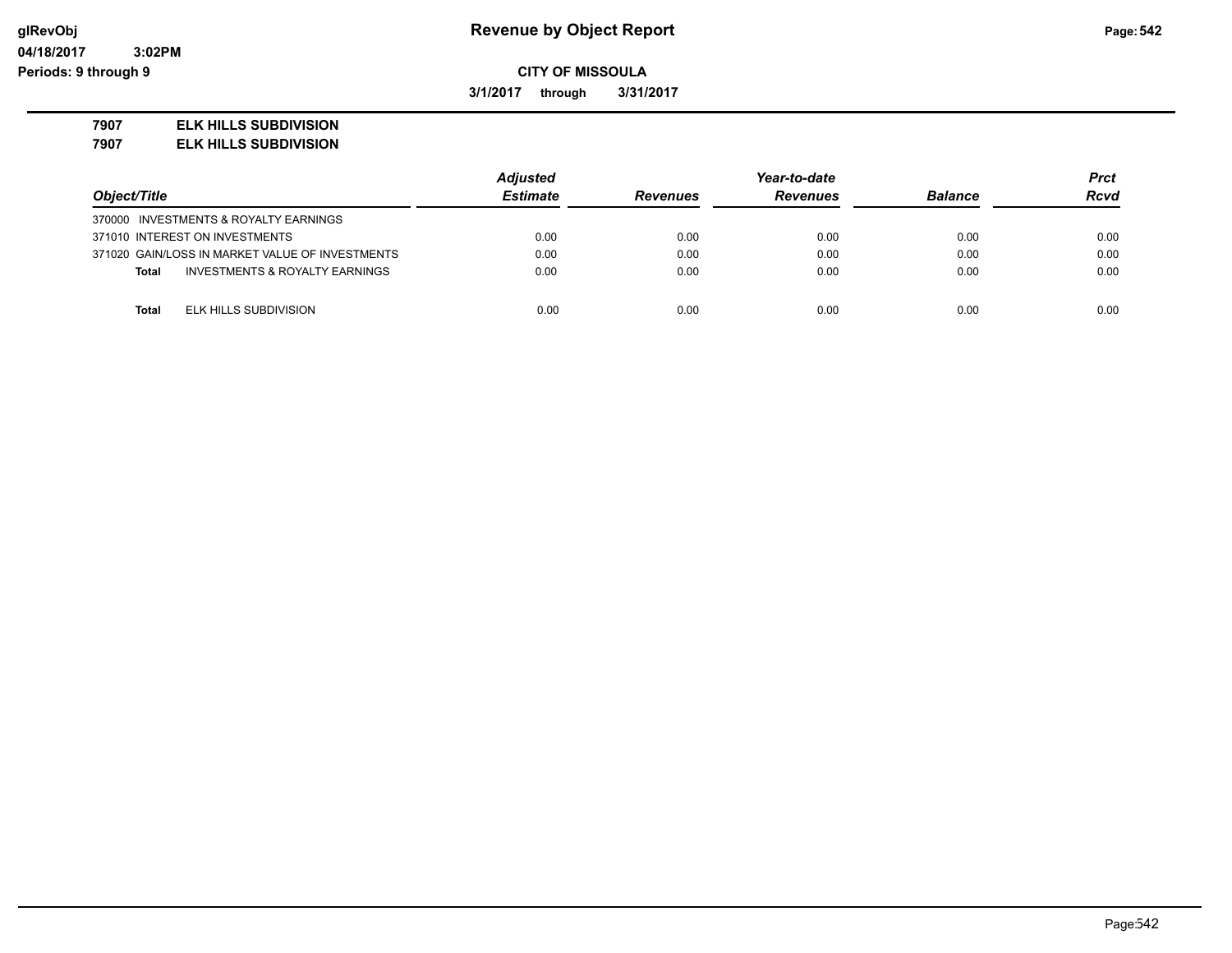**3/1/2017 through 3/31/2017**

#### **7907 ELK HILLS SUBDIVISION**

|                                                           | <b>Adjusted</b> | Year-to-date    |                 |                | <b>Prct</b> |
|-----------------------------------------------------------|-----------------|-----------------|-----------------|----------------|-------------|
| Object/Title                                              | <b>Estimate</b> | <b>Revenues</b> | <b>Revenues</b> | <b>Balance</b> | <b>Rcvd</b> |
| 370000 INVESTMENTS & ROYALTY EARNINGS                     |                 |                 |                 |                |             |
| 371010 INTEREST ON INVESTMENTS                            | 0.00            | 0.00            | 0.00            | 0.00           | 0.00        |
| 371020 GAIN/LOSS IN MARKET VALUE OF INVESTMENT            | 0.00            | 0.00            | 0.00            | 0.00           | 0.00        |
| <b>INVESTMENTS &amp; ROYALTY EARNINGS</b><br><b>Total</b> | 0.00            | 0.00            | 0.00            | 0.00           | 0.00        |
| Total<br>ELK HILLS SUBDIVISION                            | 0.00            | 0.00            | 0.00            | 0.00           | 0.00        |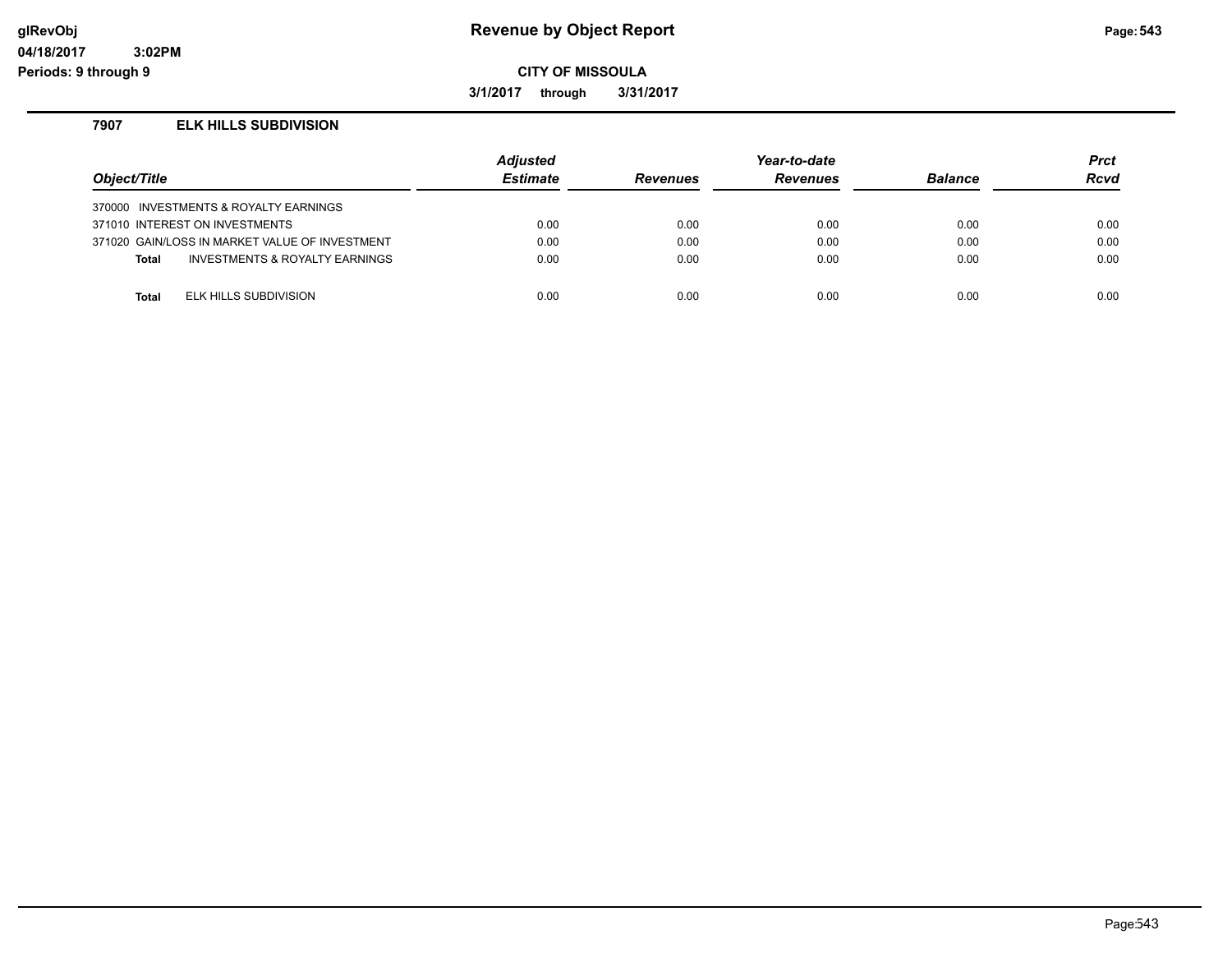**3/1/2017 through 3/31/2017**

### **7908 RATTLESNAKE-CORNERSTONE TRAIL SW 7908 RATTLESNAKE-CORNERSTONE TRAIL SW**

|                                                 | <b>Adjusted</b> |                 | Year-to-date    |                | <b>Prct</b> |
|-------------------------------------------------|-----------------|-----------------|-----------------|----------------|-------------|
| Object/Title                                    | <b>Estimate</b> | <b>Revenues</b> | <b>Revenues</b> | <b>Balance</b> | Rcvd        |
| 370000 INVESTMENTS & ROYALTY EARNINGS           |                 |                 |                 |                |             |
| 371010 INTEREST ON INVESTMENTS                  | 0.00            | 0.00            | 0.00            | 0.00           | 0.00        |
| 371020 GAIN/LOSS IN MARKET VALUE OF INVESTMENTS | 0.00            | 0.00            | 0.00            | 0.00           | 0.00        |
| INVESTMENTS & ROYALTY EARNINGS<br>Total         | 0.00            | 0.00            | 0.00            | 0.00           | 0.00        |
| 380000 OTHER FINANCING SOURCES                  |                 |                 |                 |                |             |
| 383000 OPERATING TRANSFERS                      | 0.00            | 0.00            | 0.00            | 0.00           | 0.00        |
| OTHER FINANCING SOURCES<br>Total                | 0.00            | 0.00            | 0.00            | 0.00           | 0.00        |
| Total<br>RATTLESNAKE-CORNERSTONE TRAIL SW       | 0.00            | 0.00            | 0.00            | 0.00           | 0.00        |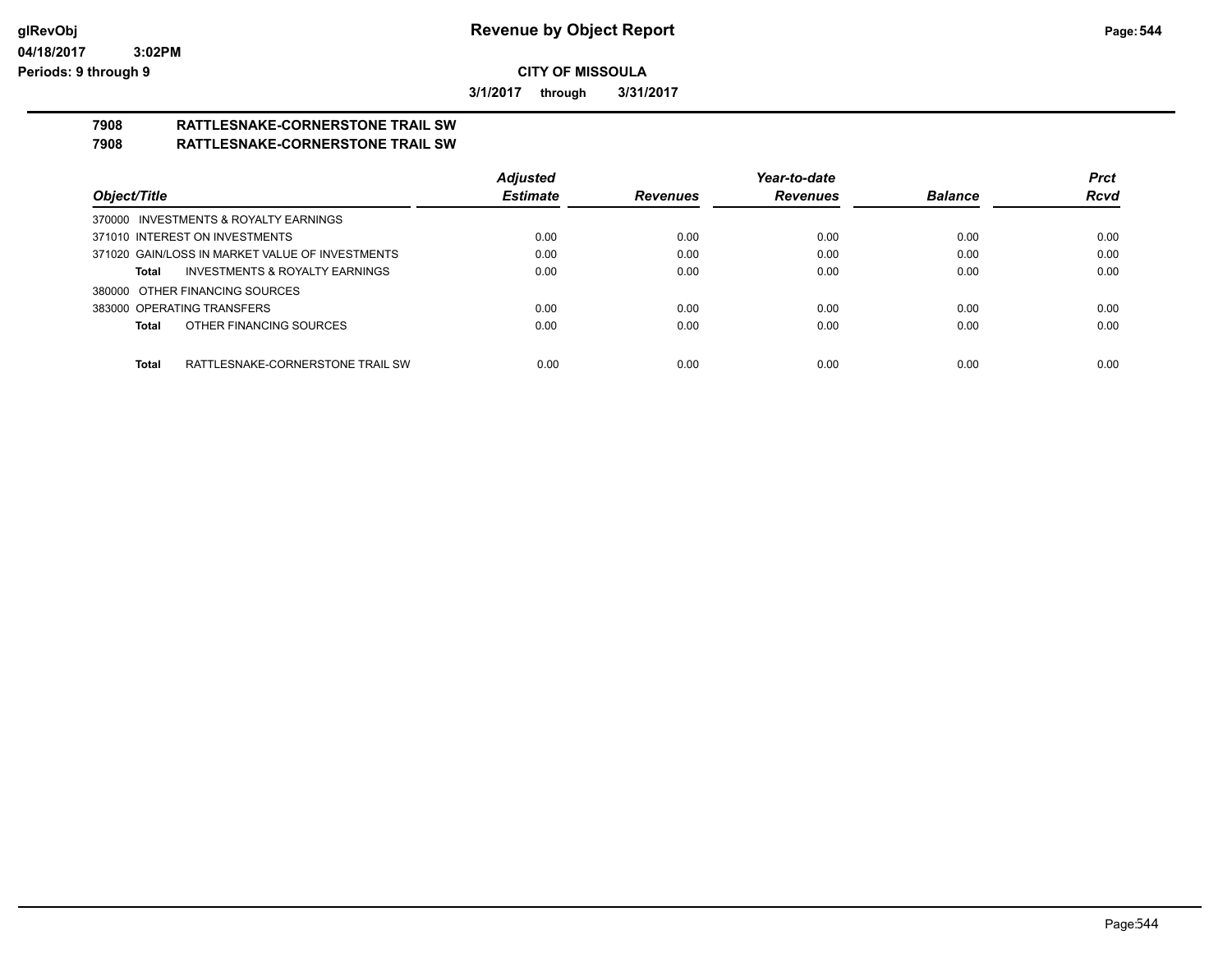**3/1/2017 through 3/31/2017**

#### **7908 RATTLESNAKE-CORNERSTONE TRAIL SW**

|                                                | <b>Adjusted</b> |                 | Year-to-date    |                | <b>Prct</b> |
|------------------------------------------------|-----------------|-----------------|-----------------|----------------|-------------|
| Object/Title                                   | <b>Estimate</b> | <b>Revenues</b> | <b>Revenues</b> | <b>Balance</b> | <b>Rcvd</b> |
| 370000 INVESTMENTS & ROYALTY EARNINGS          |                 |                 |                 |                |             |
| 371010 INTEREST ON INVESTMENTS                 | 0.00            | 0.00            | 0.00            | 0.00           | 0.00        |
| 371020 GAIN/LOSS IN MARKET VALUE OF INVESTMENT | 0.00            | 0.00            | 0.00            | 0.00           | 0.00        |
| Total<br>INVESTMENTS & ROYALTY EARNINGS        | 0.00            | 0.00            | 0.00            | 0.00           | 0.00        |
| 380000 OTHER FINANCING SOURCES                 |                 |                 |                 |                |             |
| 383000 OPERATING TRANSFERS                     | 0.00            | 0.00            | 0.00            | 0.00           | 0.00        |
| OTHER FINANCING SOURCES<br>Total               | 0.00            | 0.00            | 0.00            | 0.00           | 0.00        |
|                                                |                 |                 |                 |                |             |
| Total<br>RATTLESNAKE-CORNERSTONE TRAIL SW      | 0.00            | 0.00            | 0.00            | 0.00           | 0.00        |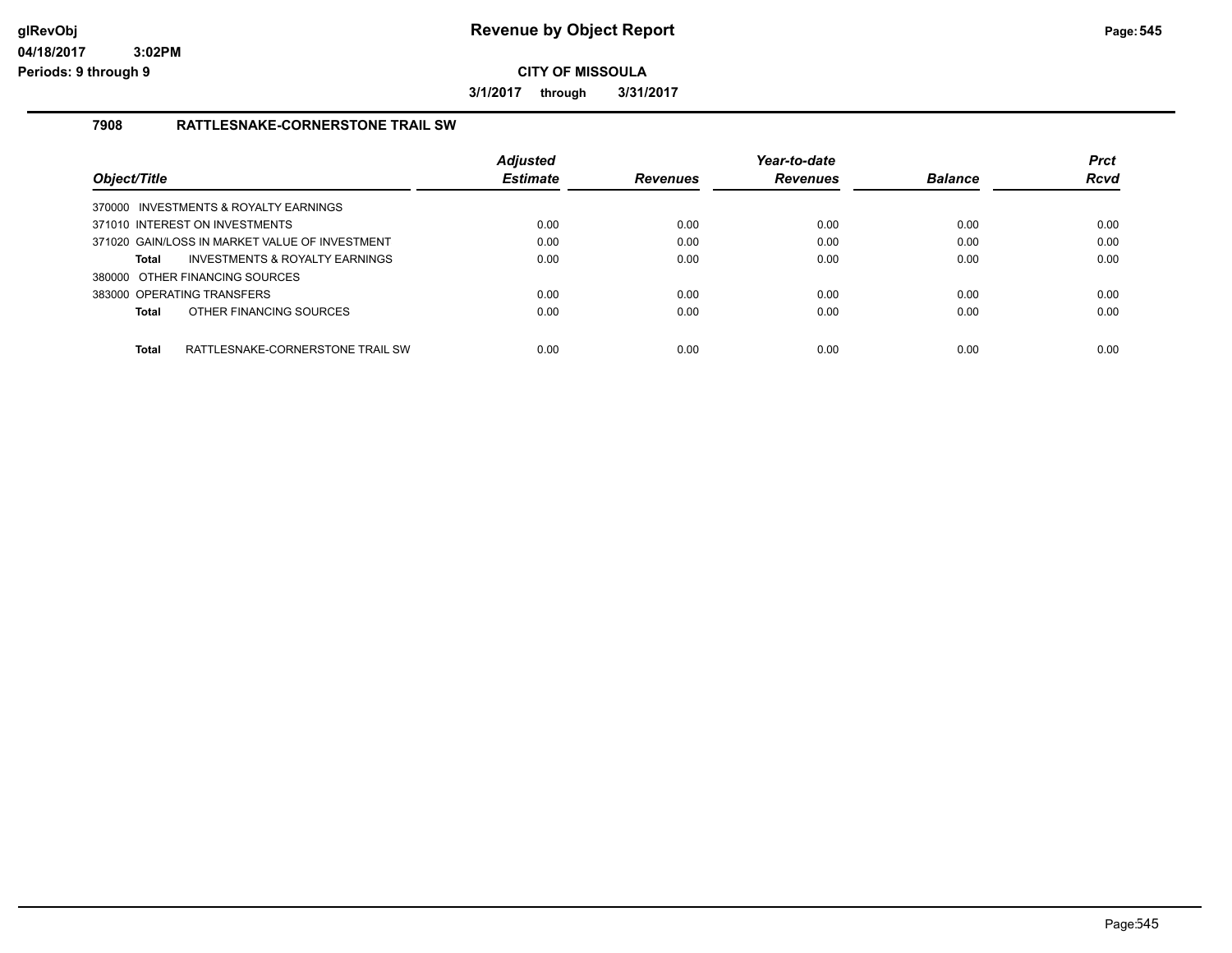**3/1/2017 through 3/31/2017**

**7909 YOUTH PROGRAMS 7909 YOUTH PROGRAMS**

| Object/Title                                    | <b>Adjusted</b><br><b>Estimate</b> | <b>Revenues</b> | Year-to-date<br><b>Revenues</b> | <b>Balance</b> | Prct<br><b>Rcvd</b> |
|-------------------------------------------------|------------------------------------|-----------------|---------------------------------|----------------|---------------------|
| 370000 INVESTMENTS & ROYALTY EARNINGS           |                                    |                 |                                 |                |                     |
| 371010 INTEREST ON INVESTMENTS                  | 0.00                               | 0.00            | 0.00                            | 0.00           | 0.00                |
| 371020 GAIN/LOSS IN MARKET VALUE OF INVESTMENTS | 0.00                               | 0.00            | 0.00                            | 0.00           | 0.00                |
| INVESTMENTS & ROYALTY EARNINGS<br>Total         | 0.00                               | 0.00            | 0.00                            | 0.00           | 0.00                |
|                                                 |                                    |                 |                                 |                |                     |
| YOUTH PROGRAMS<br><b>Total</b>                  | 0.00                               | 0.00            | 0.00                            | 0.00           | 0.00                |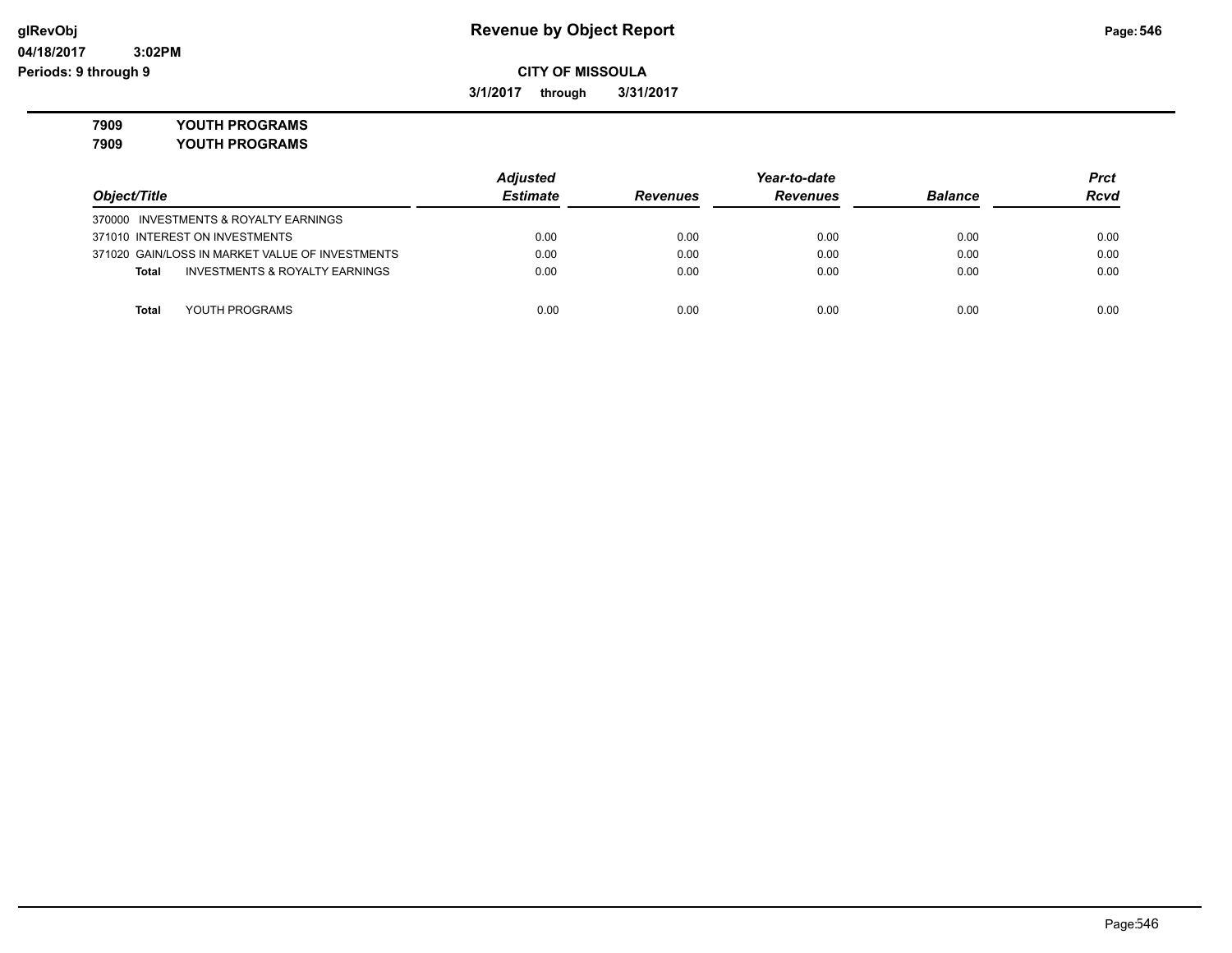**3/1/2017 through 3/31/2017**

#### **7909 YOUTH PROGRAMS**

| Object/Title                                       | <b>Adjusted</b><br><b>Estimate</b> | <b>Revenues</b> | Year-to-date<br><b>Revenues</b> | <b>Balance</b> | <b>Prct</b><br><b>Rcvd</b> |
|----------------------------------------------------|------------------------------------|-----------------|---------------------------------|----------------|----------------------------|
| 370000 INVESTMENTS & ROYALTY EARNINGS              |                                    |                 |                                 |                |                            |
| 371010 INTEREST ON INVESTMENTS                     | 0.00                               | 0.00            | 0.00                            | 0.00           | 0.00                       |
| 371020 GAIN/LOSS IN MARKET VALUE OF INVESTMENT     | 0.00                               | 0.00            | 0.00                            | 0.00           | 0.00                       |
| <b>INVESTMENTS &amp; ROYALTY EARNINGS</b><br>Total | 0.00                               | 0.00            | 0.00                            | 0.00           | 0.00                       |
|                                                    |                                    |                 |                                 |                |                            |
| YOUTH PROGRAMS<br>Total                            | 0.00                               | 0.00            | 0.00                            | 0.00           | 0.00                       |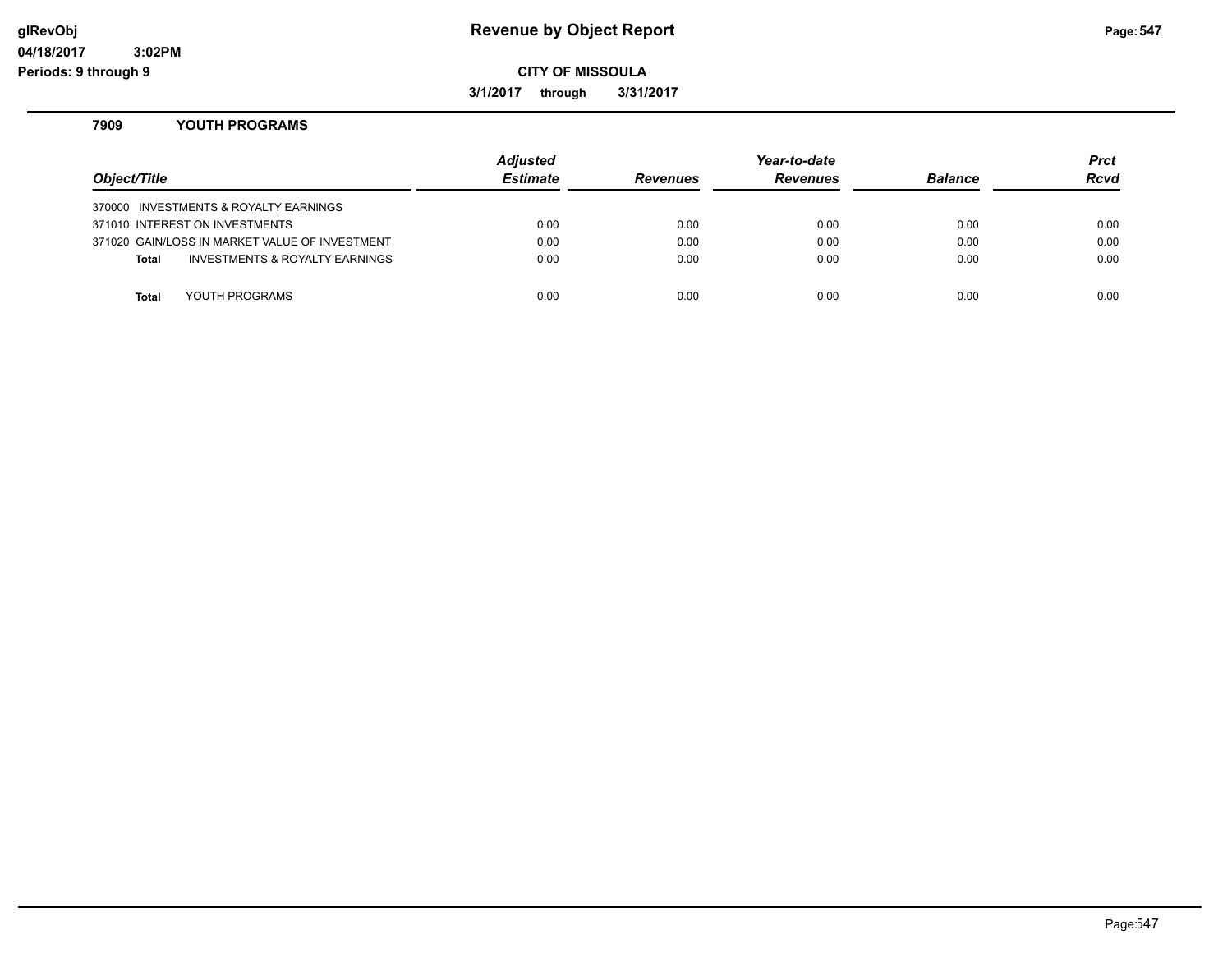**3/1/2017 through 3/31/2017**

**7910 SIDEWALK & CURB LOAN FUND 7910 SIDEWALK & CURB LOAN FUND**

|                                                    | <b>Adjusted</b> |                 | Year-to-date    |                |             |
|----------------------------------------------------|-----------------|-----------------|-----------------|----------------|-------------|
| Object/Title                                       | <b>Estimate</b> | <b>Revenues</b> | <b>Revenues</b> | <b>Balance</b> | <b>Rcvd</b> |
| 370000 INVESTMENTS & ROYALTY EARNINGS              |                 |                 |                 |                |             |
| 371010 INTEREST ON INVESTMENTS                     | 0.00            | 0.00            | 0.00            | 0.00           | 0.00        |
| 371020 GAIN/LOSS IN MARKET VALUE OF INVESTMENTS    | 0.00            | 0.00            | 0.00            | 0.00           | 0.00        |
| <b>INVESTMENTS &amp; ROYALTY EARNINGS</b><br>Total | 0.00            | 0.00            | 0.00            | 0.00           | 0.00        |
|                                                    |                 |                 |                 |                |             |
| <b>Total</b><br>SIDEWALK & CURB LOAN FUND          | 0.00            | 0.00            | 0.00            | 0.00           | 0.00        |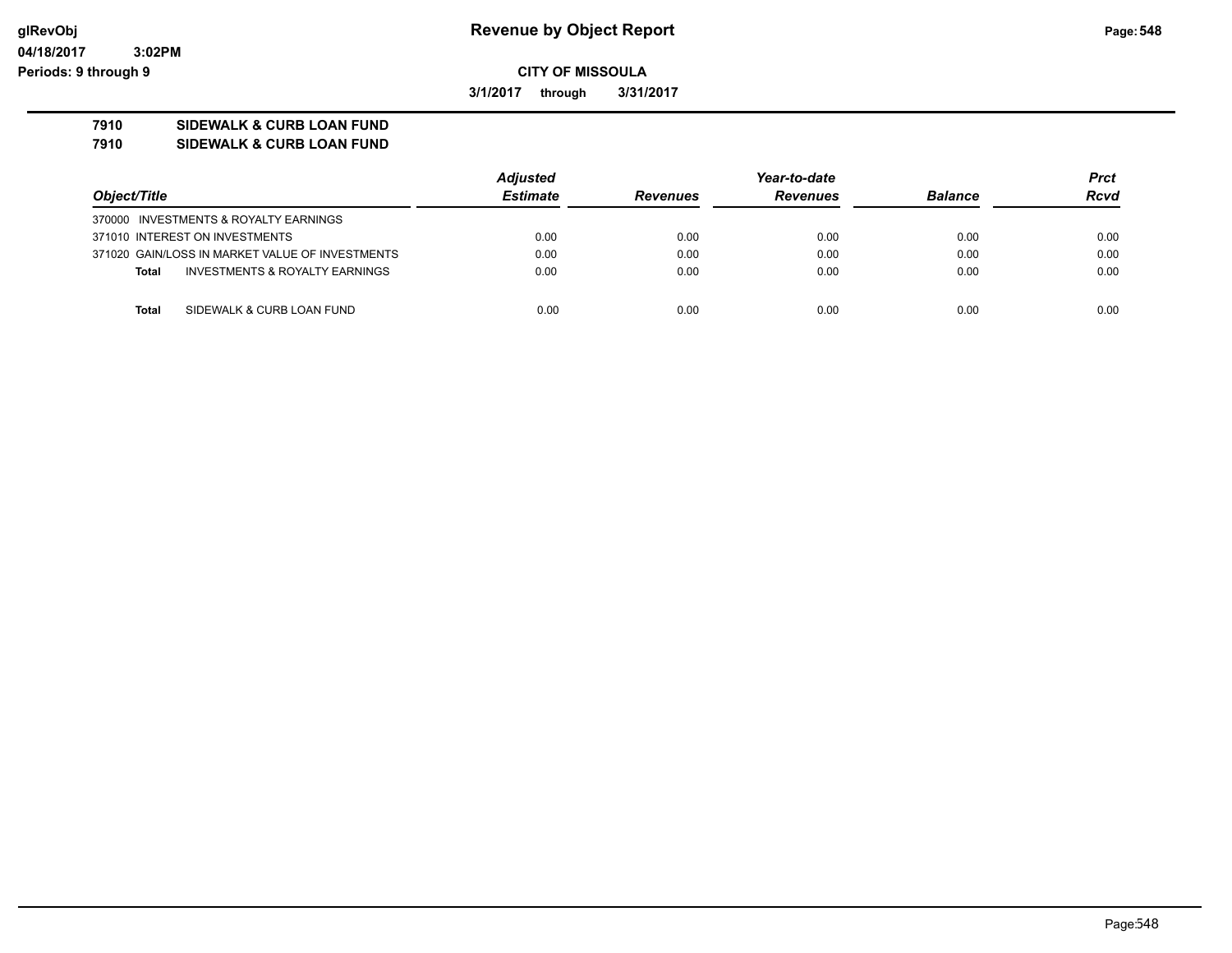**3/1/2017 through 3/31/2017**

### **7910 SIDEWALK & CURB LOAN FUND**

|                                                | <b>Adjusted</b> | Year-to-date    |                 |                | <b>Prct</b> |
|------------------------------------------------|-----------------|-----------------|-----------------|----------------|-------------|
| Object/Title                                   | <b>Estimate</b> | <b>Revenues</b> | <b>Revenues</b> | <b>Balance</b> | <b>Rcvd</b> |
| 370000 INVESTMENTS & ROYALTY EARNINGS          |                 |                 |                 |                |             |
| 371010 INTEREST ON INVESTMENTS                 | 0.00            | 0.00            | 0.00            | 0.00           | 0.00        |
| 371020 GAIN/LOSS IN MARKET VALUE OF INVESTMENT | 0.00            | 0.00            | 0.00            | 0.00           | 0.00        |
| INVESTMENTS & ROYALTY EARNINGS<br><b>Total</b> | 0.00            | 0.00            | 0.00            | 0.00           | 0.00        |
| Total<br>SIDEWALK & CURB LOAN FUND             | 0.00            | 0.00            | 0.00            | 0.00           | 0.00        |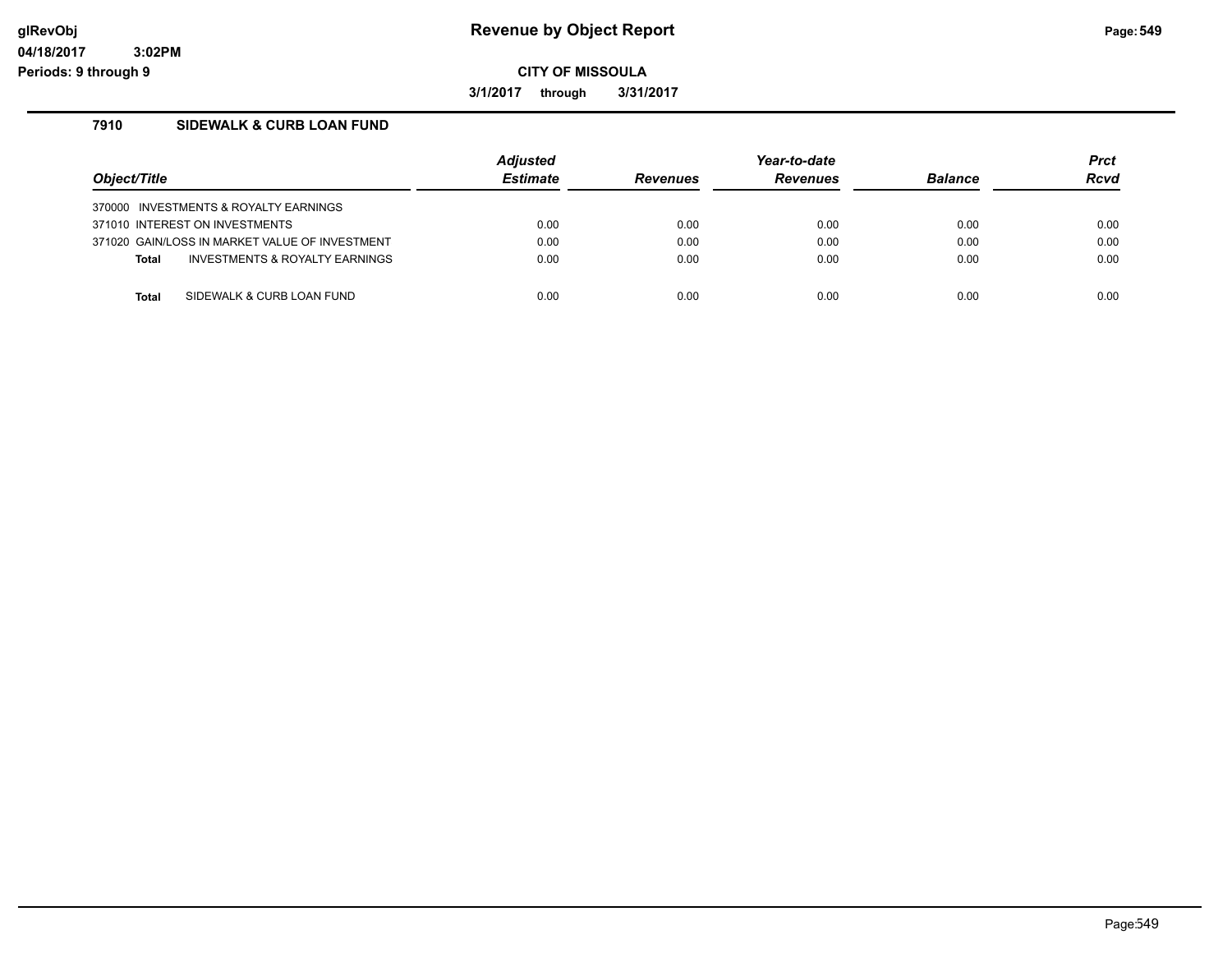**3/1/2017 through 3/31/2017**

**7911 RESIDENTIAL INSPECTION FUND**

**7911 RESIDENTIAL INSPECTION FUND**

|                                                     | <b>Adjusted</b> |                 | Year-to-date    |                | <b>Prct</b> |
|-----------------------------------------------------|-----------------|-----------------|-----------------|----------------|-------------|
| Object/Title                                        | <b>Estimate</b> | <b>Revenues</b> | <b>Revenues</b> | <b>Balance</b> | <b>Rcvd</b> |
| 320000 LICENSES & PERMITS                           |                 |                 |                 |                |             |
| 323018 PAVING ASSESSMENTS                           | 0.00            | 0.00            | 0.00            | 0.00           | 0.00        |
| <b>LICENSES &amp; PERMITS</b><br>Total              | 0.00            | 0.00            | 0.00            | 0.00           | 0.00        |
| 360000 MISCELLANEOUS REVENUES                       |                 |                 |                 |                |             |
| 360010 MISCELLANEOUS                                | 0.00            | 0.00            | 0.00            | 0.00           | 0.00        |
| 365001 *** Title Not Found ***                      | 0.00            | 0.00            | 0.00            | 0.00           | 0.00        |
| 365002 OTHER RECREATION DONATIONS                   | 0.00            | 0.00            | 0.00            | 0.00           | 0.00        |
| MISCELLANEOUS REVENUES<br>Total                     | 0.00            | 0.00            | 0.00            | 0.00           | 0.00        |
| <b>INVESTMENTS &amp; ROYALTY EARNINGS</b><br>370000 |                 |                 |                 |                |             |
| 371010 INTEREST ON INVESTMENTS                      | 0.00            | 0.00            | 0.00            | 0.00           | 0.00        |
| 371020 GAIN/LOSS IN MARKET VALUE OF INVESTMENTS     | 0.00            | 0.00            | 0.00            | 0.00           | 0.00        |
| <b>INVESTMENTS &amp; ROYALTY EARNINGS</b><br>Total  | 0.00            | 0.00            | 0.00            | 0.00           | 0.00        |
| <b>RESIDENTIAL INSPECTION FUND</b><br>Total         | 0.00            | 0.00            | 0.00            | 0.00           | 0.00        |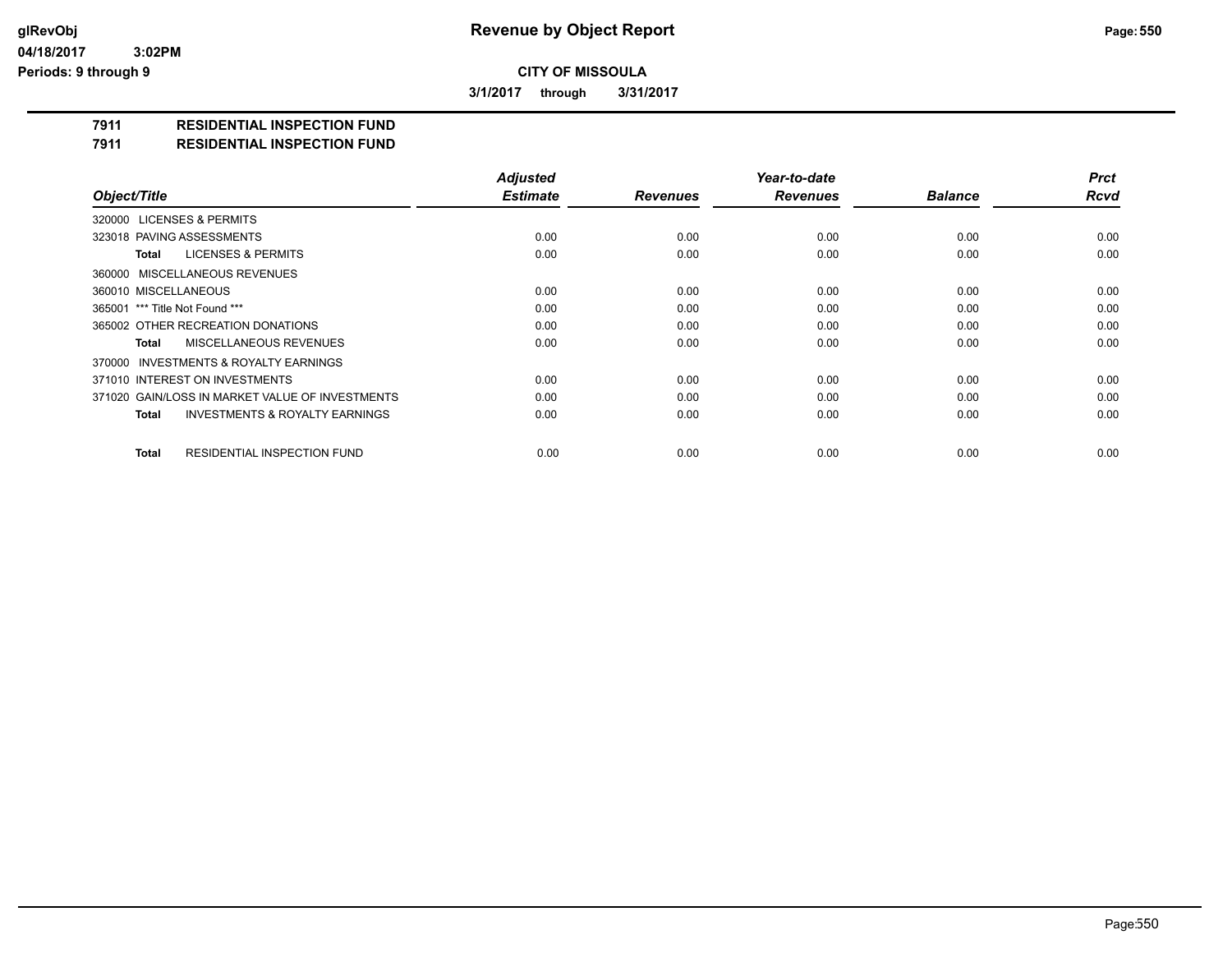**3/1/2017 through 3/31/2017**

#### **7911 RESIDENTIAL INSPECTION FUND**

|                                                           | <b>Adjusted</b> |                 | Year-to-date    |                | <b>Prct</b> |
|-----------------------------------------------------------|-----------------|-----------------|-----------------|----------------|-------------|
| Object/Title                                              | <b>Estimate</b> | <b>Revenues</b> | <b>Revenues</b> | <b>Balance</b> | Rcvd        |
| <b>LICENSES &amp; PERMITS</b><br>320000                   |                 |                 |                 |                |             |
| 323018 PAVING ASSESSMENTS                                 | 0.00            | 0.00            | 0.00            | 0.00           | 0.00        |
| <b>LICENSES &amp; PERMITS</b><br><b>Total</b>             | 0.00            | 0.00            | 0.00            | 0.00           | 0.00        |
| 360000 MISCELLANEOUS REVENUES                             |                 |                 |                 |                |             |
| 360010 MISCELLANEOUS                                      | 0.00            | 0.00            | 0.00            | 0.00           | 0.00        |
| 365001 *** Title Not Found ***                            | 0.00            | 0.00            | 0.00            | 0.00           | 0.00        |
| 365002 OTHER RECREATION DONATIONS                         | 0.00            | 0.00            | 0.00            | 0.00           | 0.00        |
| MISCELLANEOUS REVENUES<br><b>Total</b>                    | 0.00            | 0.00            | 0.00            | 0.00           | 0.00        |
| INVESTMENTS & ROYALTY EARNINGS<br>370000                  |                 |                 |                 |                |             |
| 371010 INTEREST ON INVESTMENTS                            | 0.00            | 0.00            | 0.00            | 0.00           | 0.00        |
| 371020 GAIN/LOSS IN MARKET VALUE OF INVESTMENT            | 0.00            | 0.00            | 0.00            | 0.00           | 0.00        |
| <b>INVESTMENTS &amp; ROYALTY EARNINGS</b><br><b>Total</b> | 0.00            | 0.00            | 0.00            | 0.00           | 0.00        |
|                                                           |                 |                 |                 |                |             |
| <b>RESIDENTIAL INSPECTION FUND</b><br><b>Total</b>        | 0.00            | 0.00            | 0.00            | 0.00           | 0.00        |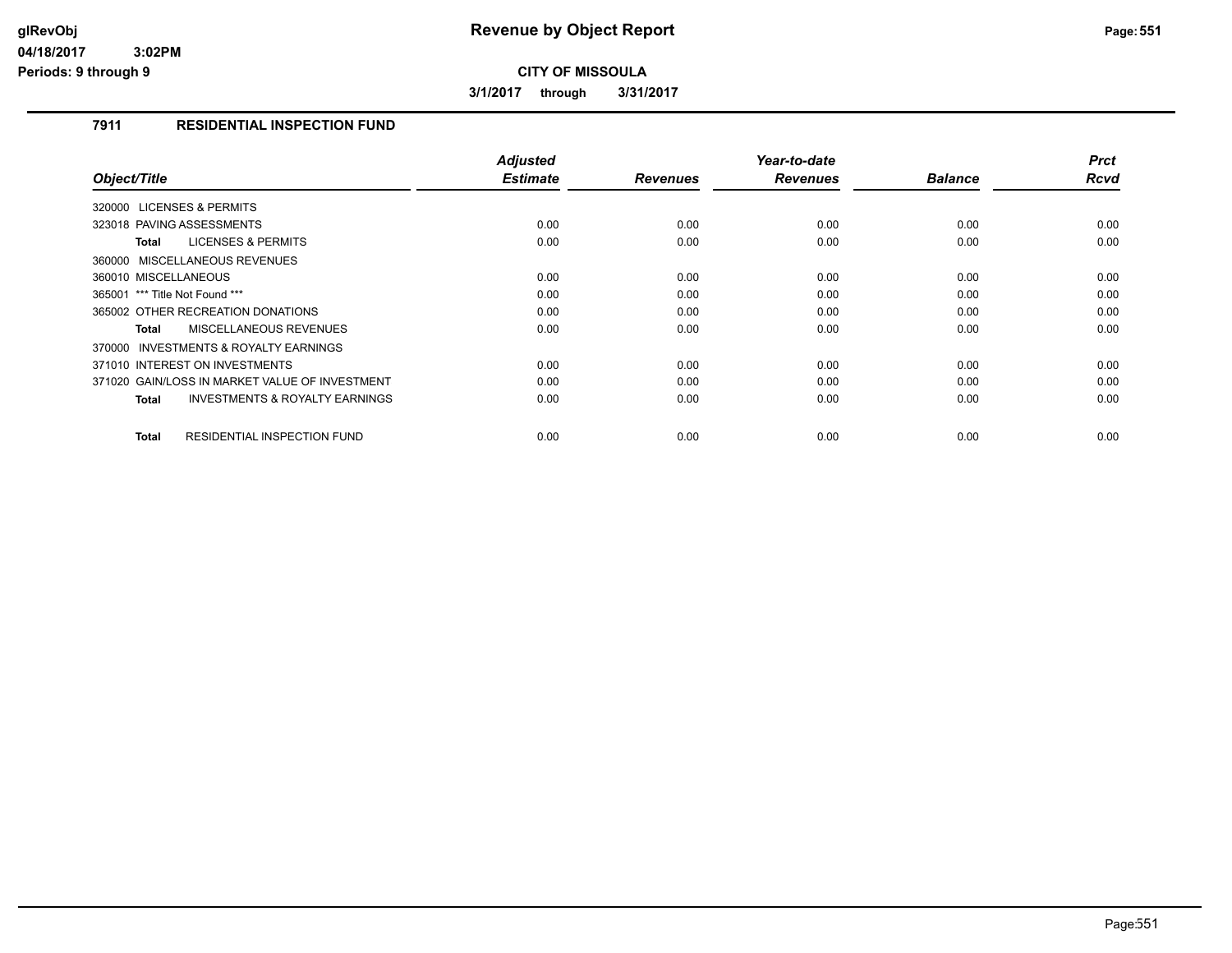**3/1/2017 through 3/31/2017**

**7955 PROPERTY TAX RELIEF FUND 7955 PROPERTY TAX RELIEF FUND**

|                                      | <b>Adjusted</b> |                 | <b>Prct</b>     |                |             |
|--------------------------------------|-----------------|-----------------|-----------------|----------------|-------------|
| Object/Title                         | <b>Estimate</b> | <b>Revenues</b> | <b>Revenues</b> | <b>Balance</b> | <b>Rcvd</b> |
| 360000 MISCELLANEOUS REVENUES        |                 |                 |                 |                |             |
| 365010 PROPERTY TAX RELIEF DONATIONS | 0.00            | 0.00            | 0.00            | 0.00           | 0.00        |
| MISCELLANEOUS REVENUES<br>Total      | 0.00            | 0.00            | 0.00            | 0.00           | 0.00        |
| PROPERTY TAX RELIEF FUND<br>Total    | 0.00            | 0.00            | 0.00            | 0.00           | 0.00        |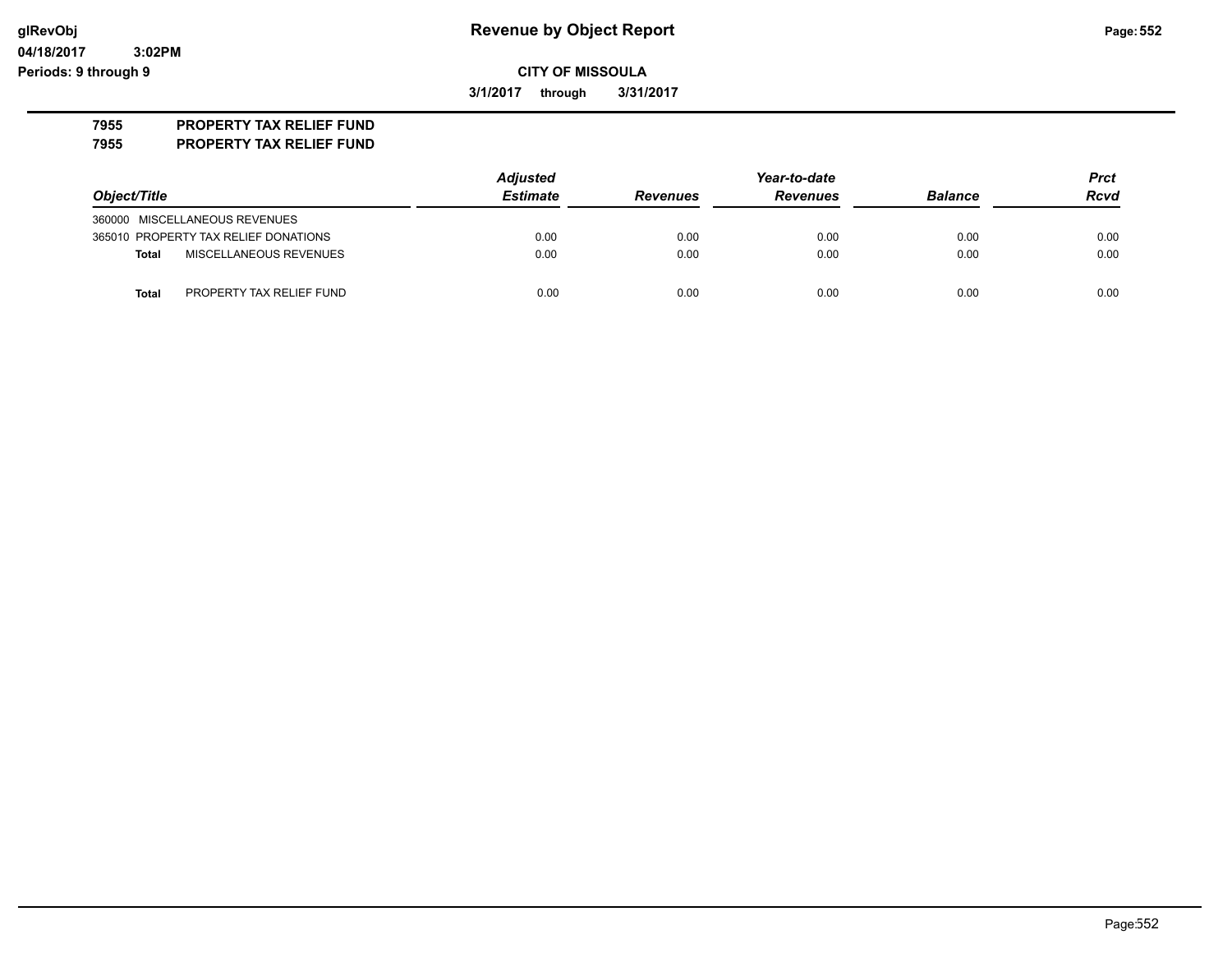**3/1/2017 through 3/31/2017**

#### **7955 PROPERTY TAX RELIEF FUND**

|                                          | <b>Adjusted</b> |                 | <b>Prct</b>     |                |             |
|------------------------------------------|-----------------|-----------------|-----------------|----------------|-------------|
| Object/Title                             | <b>Estimate</b> | <b>Revenues</b> | <b>Revenues</b> | <b>Balance</b> | <b>Rcvd</b> |
| 360000 MISCELLANEOUS REVENUES            |                 |                 |                 |                |             |
| 365010 PROPERTY TAX RELIEF DONATIONS     | 0.00            | 0.00            | 0.00            | 0.00           | 0.00        |
| MISCELLANEOUS REVENUES<br><b>Total</b>   | 0.00            | 0.00            | 0.00            | 0.00           | 0.00        |
| <b>Total</b><br>PROPERTY TAX RELIEF FUND | 0.00            | 0.00            | 0.00            | 0.00           | 0.00        |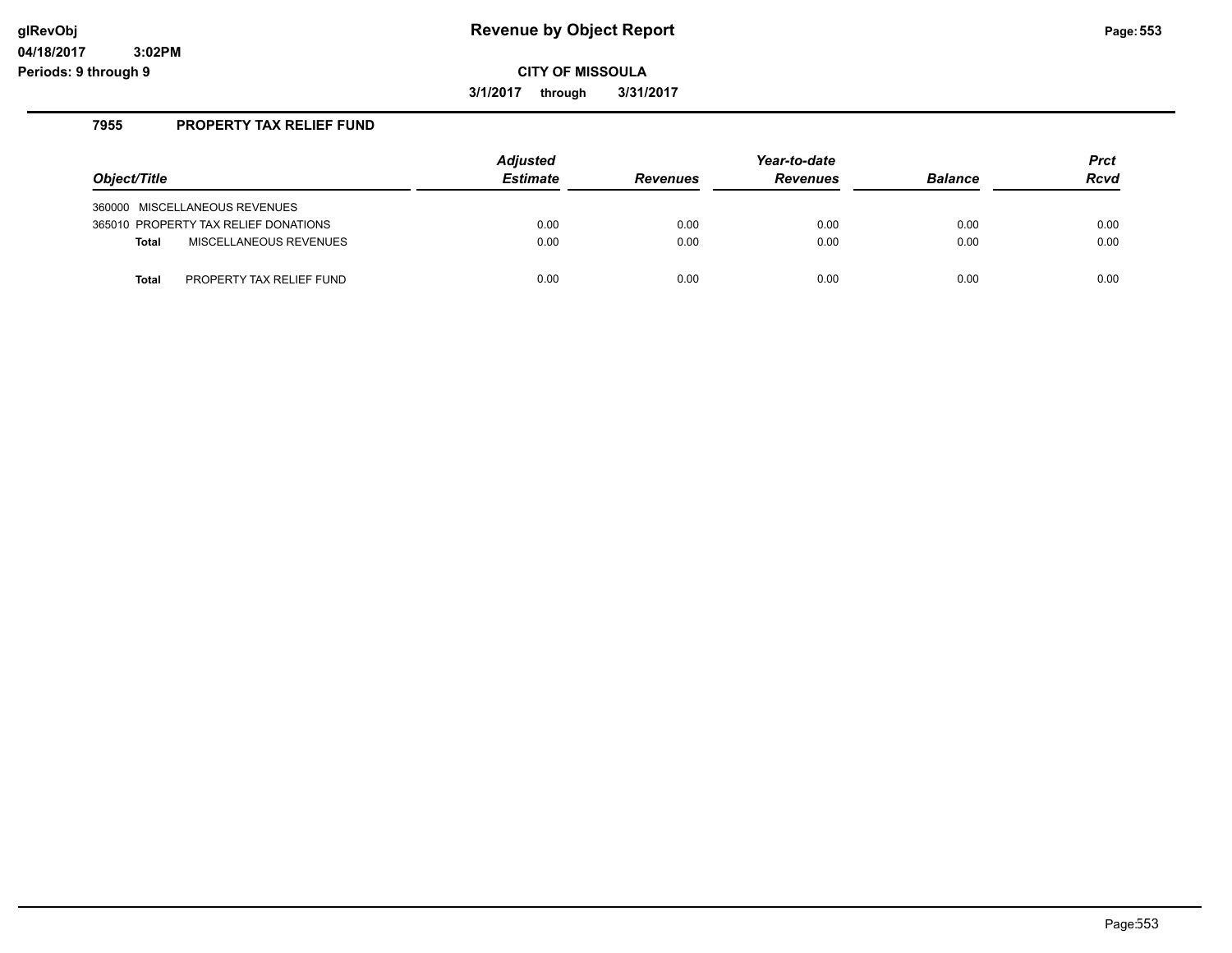**3/1/2017 through 3/31/2017**

### **9000 GENERAL FIXED ASSETS ACCOUNT GROUP 9000 GENERAL FIXED ASSETS ACCOUNT GROUP**

|                                |                                           | <b>Adjusted</b> |                 |                 | <b>Prct</b>    |             |
|--------------------------------|-------------------------------------------|-----------------|-----------------|-----------------|----------------|-------------|
| Object/Title                   |                                           | <b>Estimate</b> | <b>Revenues</b> | <b>Revenues</b> | <b>Balance</b> | <b>Rcvd</b> |
|                                | 380000 OTHER FINANCING SOURCES            |                 |                 |                 |                |             |
| 382000 *** Title Not Found *** |                                           | 0.00            | 0.00            | 0.00            | 0.00           | 0.00        |
| Total                          | OTHER FINANCING SOURCES                   | 0.00            | 0.00            | 0.00            | 0.00           | 0.00        |
| Total                          | <b>GENERAL FIXED ASSETS ACCOUNT GROUP</b> | 0.00            | 0.00            | 0.00            | 0.00           | 0.00        |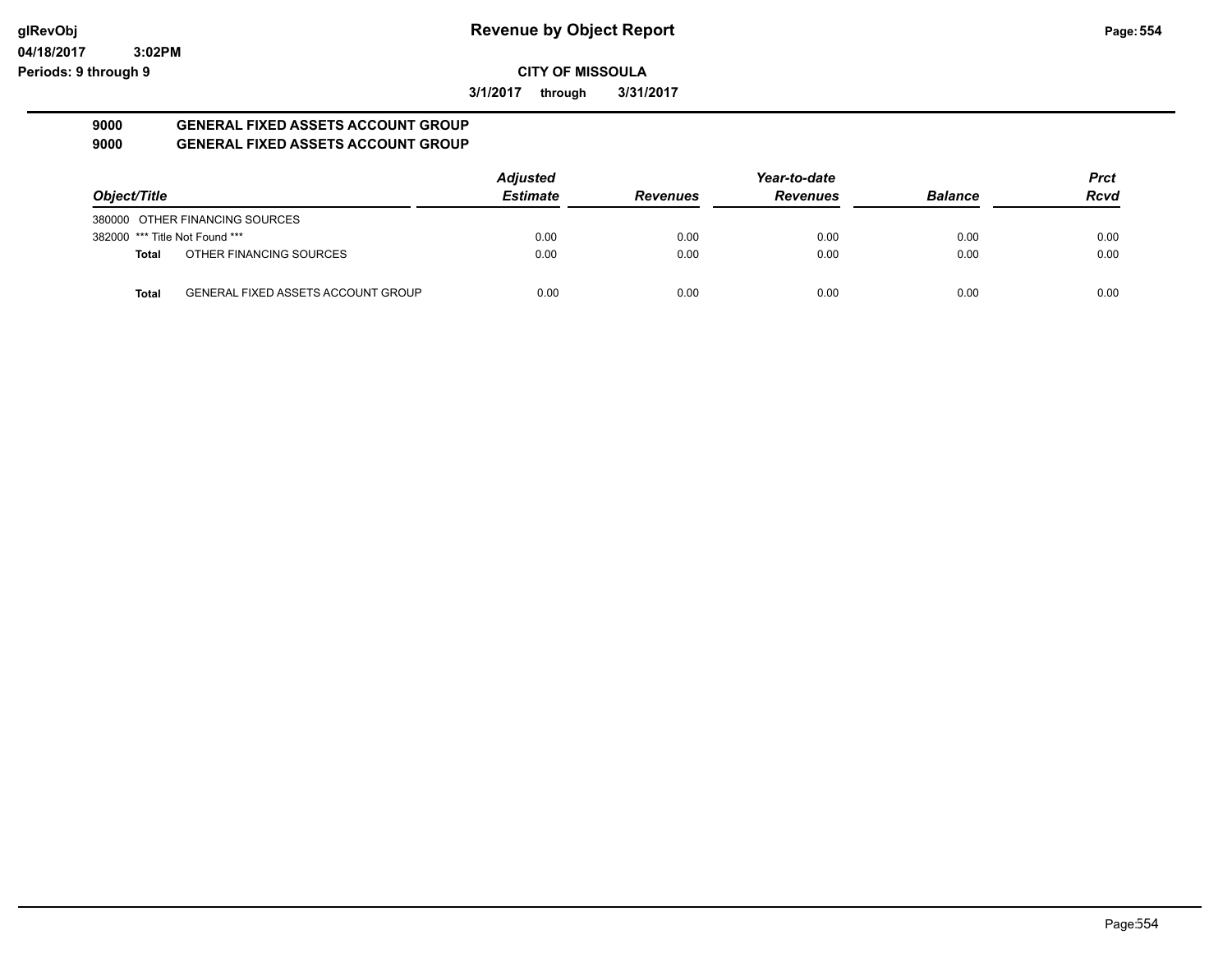**3/1/2017 through 3/31/2017**

### **9000 GENERAL FIXED ASSETS ACCOUNT GROUP**

|                                |                                           | <b>Adjusted</b> |                 | Year-to-date    |                | <b>Prct</b> |
|--------------------------------|-------------------------------------------|-----------------|-----------------|-----------------|----------------|-------------|
| Object/Title                   |                                           | <b>Estimate</b> | <b>Revenues</b> | <b>Revenues</b> | <b>Balance</b> | <b>Rcvd</b> |
|                                | 380000 OTHER FINANCING SOURCES            |                 |                 |                 |                |             |
| 382000 *** Title Not Found *** |                                           | 0.00            | 0.00            | 0.00            | 0.00           | 0.00        |
| <b>Total</b>                   | OTHER FINANCING SOURCES                   | 0.00            | 0.00            | 0.00            | 0.00           | 0.00        |
| Total                          | <b>GENERAL FIXED ASSETS ACCOUNT GROUF</b> | 0.00            | 0.00            | 0.00            | 0.00           | 0.00        |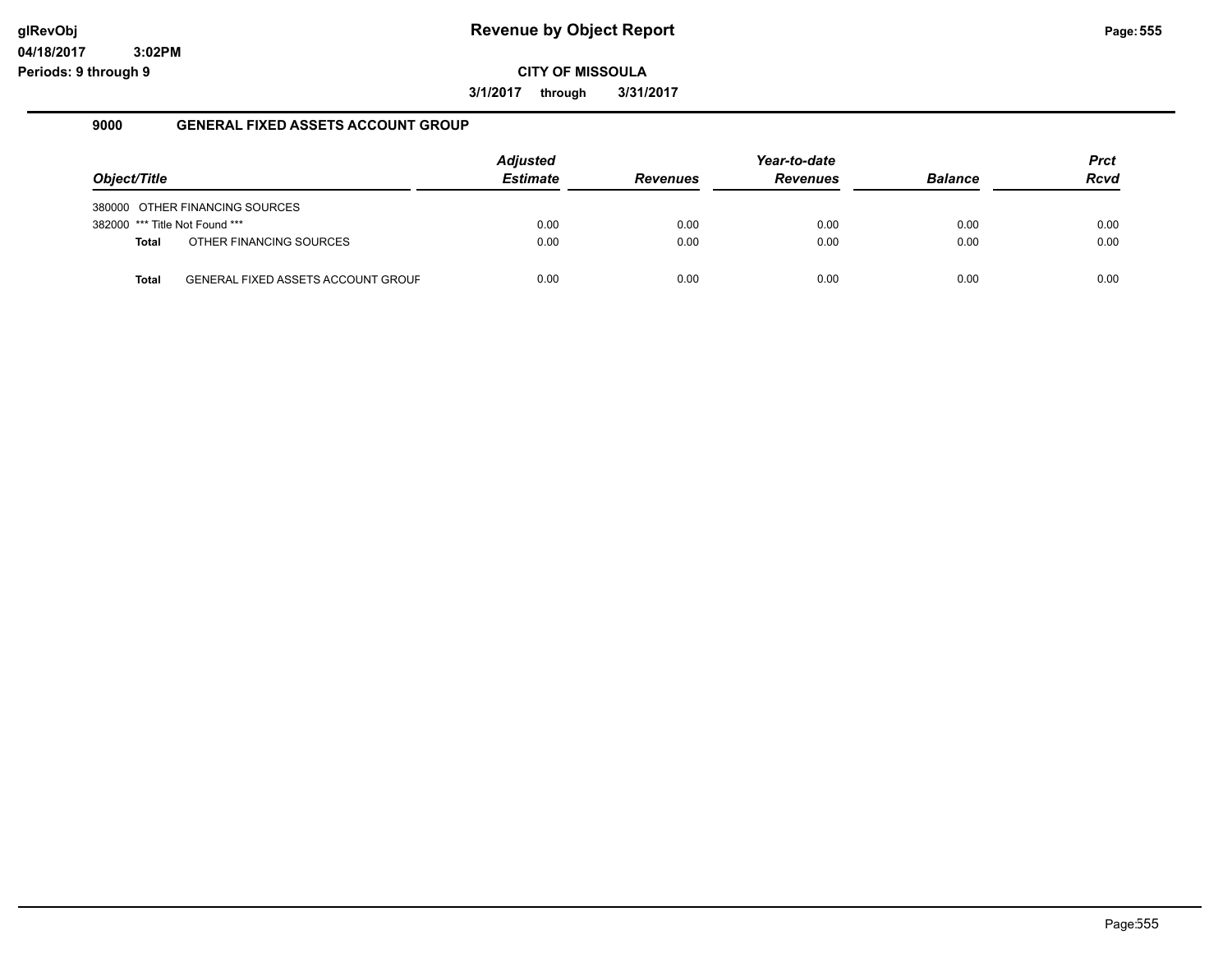#### *Grand Totals*

| Object/Title                                   | <b>Adjusted</b><br><b>Estimate</b> | <b>Revenues</b> | Year-to-date<br><b>Revenues</b> | <b>Balance</b> | <b>Prct</b><br><b>Rcvd</b> |
|------------------------------------------------|------------------------------------|-----------------|---------------------------------|----------------|----------------------------|
| 310000 TAXES/ASSESSMENTS                       |                                    |                 |                                 |                |                            |
| 310000 TAXES/ASSESSMENTS                       | 0.00                               | 0.00            | 0.00                            | 0.00           | 0.00                       |
| 311000 GENERAL PROPERTY TAXES                  | 29,422,797.00                      | 108,417.51      | 15,389,627.04                   | 14,033,169.96  | 52.31                      |
| 311001 CURRENT TAXES                           | 0.00                               | 0.00            | 0.00                            | 0.00           | 0.00                       |
| 311005 DELINQUENT TAXES                        | 0.00                               | 2,332.00        | 13,355.19                       | $-13,355.19$   | 0.00                       |
| 311011 TAX INCREMENT                           | 4,135,893.00                       | 21,916.81       | 2,254,660.73                    | 1,881,232.27   | 54.51                      |
| 311030 MOTOR VEHICLE TAXES                     | 1,360,088.00                       | 118,814.71      | 750,634.62                      | 609,453.38     | 55.19                      |
| 312000 PENALTIES & INTEREST - DELINQUENT TAXES | 0.00                               | 0.00            | 0.00                            | 0.00           | 0.00                       |
| 312001 PENALTIES & INTEREST                    | 63,000.00                          | 2,254.81        | 22,439.07                       | 40,560.93      | 35.62                      |
| 314000 PROP TAX - OTHER THAN ASSESSED VAL      | 0.00                               | 0.00            | 0.00                            | 0.00           | 0.00                       |
| 314001 LIGHT VEHICLE TAX                       | 0.00                               | 0.00            | 0.00                            | 0.00           | 0.00                       |
| 314100 TBID REVENUE                            | 296,713.00                         | 0.00            | 0.00                            | 296,713.00     | 0.00                       |
| TAXES/ASSESSMENTS<br><b>Total</b>              | 35,278,491.00                      | 253,735.84      | 18,430,716.65                   | 16,847,774.35  | 52.24                      |
| 320000 LICENSES & PERMITS                      |                                    |                 |                                 |                |                            |
| 322011 LIQUOR LICENSES                         | 33,975.00                          | $-2.00$         | 32,310.50                       | 1,664.50       | 95.10                      |
| 322012 BEER LICENSES                           | 34,900.00                          | 400.00          | 45,400.50                       | $-10,500.50$   | 130.09                     |
| 322013 WINE LICENSES                           | 11,700.00                          | 0.00            | 200.00                          | 11,500.00      | 1.71                       |
| 322014 GOING OUT OF BUSINESS LICENSE           | 0.00                               | 0.00            | 0.00                            | 0.00           | 0.00                       |
| 322020 GENERAL BUSINESS/PROF/OCCUPATIONAL LIC  | 677,941.00                         | 42,198.00       | 317,900.15                      | 360,040.85     | 46.89                      |
| 322021 RENTAL LICENSES                         | 62,045.00                          | 3,845.65        | 7,239.55                        | 54,805.45      | 11.67                      |
| 322022 BLIC PENALTIES & LICENSES               | 12,607.00                          | 0.00            | $-751.83$                       | 13,358.83      | $-5.96$                    |
| 322023 TOURIST HOME REGISTRATION               | 0.00                               | 100.00          | 950.00                          | $-950.00$      | 0.00                       |
| 322031 FRANCHISE FEE - AT&T                    | 680,000.00                         | 0.00            | 346,315.86                      | 333,684.14     | 50.93                      |
| 322034 PEG ACCESS                              | 56,000.00                          | 0.00            | 19,385.05                       | 36,614.95      | 34.62                      |
| 323011 BUILDING PERMITS                        | 1,111,650.00                       | 111,713.07      | 1,002,440.17                    | 109,209.83     | 90.18                      |
| 323012 ELECTRICAL PERMITS                      | 239,641.00                         | 18,664.19       | 198,073.78                      | 41,567.22      | 82.65                      |
| 323013 PLUMBING PERMITS                        | 137,006.00                         | 47,333.00       | 166,159.00                      | $-29,153.00$   | 121.28                     |
| 323014 BLDG PERMIT REVIEW FEE                  | 0.00                               | 0.00            | 0.00                            | 0.00           | 0.00                       |
| 323015 EXCAVATING PERMITS                      | 414,681.00                         | 43,831.00       | 386,157.83                      | 28,523.17      | 93.12                      |
| 323016 MOVING PERMITS                          | 0.00                               | 0.00            | 1,060.00                        | $-1,060.00$    | 0.00                       |
| 323017 MECHANICAL PERMITS                      | 100,282.00                         | 10,918.00       | 97,820.80                       | 2,461.20       | 97.55                      |
| 323018 PAVING ASSESSMENTS                      | 7,140.00                           | 0.00            | 0.00                            | 7,140.00       | 0.00                       |
| 323019 ALARM USERS PERMITS                     | 16,068.00                          | 312.00          | 12,558.00                       | 3,510.00       | 78.16                      |
| 323020 FENCE PERMITS                           | 14,068.00                          | 551.00          | 5,723.00                        | 8,345.00       | 40.68                      |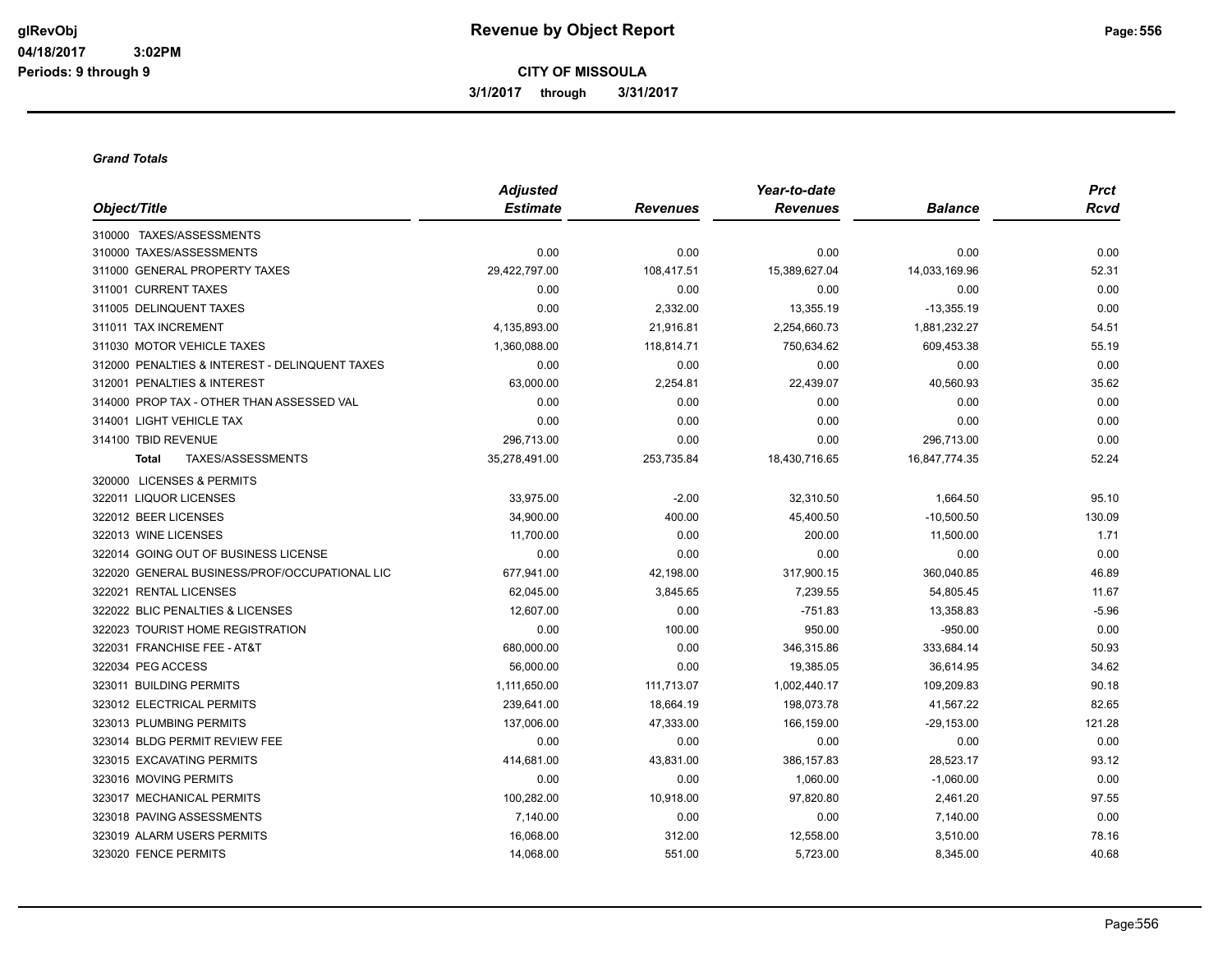| Object/Title                                   | <b>Adjusted</b><br><b>Estimate</b> | <b>Revenues</b> | Year-to-date<br><b>Revenues</b> | <b>Balance</b> | <b>Prct</b><br>Rcvd |
|------------------------------------------------|------------------------------------|-----------------|---------------------------------|----------------|---------------------|
|                                                |                                    |                 |                                 |                |                     |
| 323021 PAVING PERMITS                          | 33,619.00                          | 2,912.00        | 28,163.00                       | 5,456.00       | 83.77               |
| 323022 GRADING/DRAINAGE PERMITS                | 7,877.00                           | 1,790.00        | 13,427.00                       | $-5,550.00$    | 170.46              |
| 323023 ADA ACCESS PERMITS                      | 14,630.00                          | 1,395.00        | 12,374.00                       | 2,256.00       | 84.58               |
| 323025 STREET USE PERMITS                      | 3,939.00                           | 613.00          | 2,665.00                        | 1,274.00       | 67.66               |
| 323026 PYROTECHNICS PERMITS                    | 3,060.00                           | 0.00            | 2,504.00                        | 556.00         | 81.83               |
| 323027 HAULER PERMITS                          | 0.00                               | 0.00            | 150.00                          | $-150.00$      | 0.00                |
| 323030 ANIMAL LICENSES                         | 0.00                               | 741.25          | 7,378.78                        | $-7,378.78$    | 0.00                |
| 323031 CHICKEN LICENSES                        | 477.00                             | 0.00            | 240.00                          | 237.00         | 50.31               |
| 323052 STORM WATER POLLUTION PREVENTION PERMIT | 3,887.00                           | 292.00          | 4,640.00                        | $-753.00$      | 119.37              |
| 323054 ZONING COMPLIANCE PERMITS               | 3,152.00                           | 2,036.00        | 12,504.00                       | $-9,352.00$    | 396.70              |
| 323055 FLOOD PLAIN PERMITS                     | 1,020.00                           | 0.00            | 2,308.00                        | $-1,288.00$    | 226.27              |
| 323056 SIGN PERMITS                            | 10,200.00                          | 895.00          | 9,055.00                        | 1,145.00       | 88.77               |
| 323057 SIDEWALK CAFE PERMIT                    | 255.00                             | 0.00            | 265.00                          | $-10.00$       | 103.92              |
| <b>LICENSES &amp; PERMITS</b><br><b>Total</b>  | 3,691,820.00                       | 290,538.16      | 2,734,616.14                    | 957,203.86     | 74.07               |
| 330000 INTERGOVERNMENTAL REVENUES              |                                    |                 |                                 |                |                     |
| 330000 INTERGOVERNMENTAL REVENUES              | 95,948.00                          | 0.00            | 441,323.27                      | -345,375.27    | 459.96              |
| 330005 MUTD GRANT ADMIN FEE                    | 0.00                               | 0.00            | 0.00                            | 0.00           | 0.00                |
| 331000 FEDERAL GRANTS                          | 14,383.00                          | 0.00            | 29,370.12                       | $-14,987.12$   | 204.20              |
| 331001 BYRNE DISCRETIONARY                     | 0.00                               | 0.00            | 0.00                            | 0.00           | 0.00                |
| 331002 COUNTY ASSISTANCE CIP PROJECTS          | 0.00                               | 0.00            | 0.00                            | 0.00           | 0.00                |
| 331003 STATE HOME PROGRAM INCOME               | 186,935.00                         | 0.00            | 0.00                            | 186,935.00     | 0.00                |
| 331004 CITY ASSESSMENTS                        | 0.00                               | 0.00            | 0.00                            | 0.00           | 0.00                |
| 331005 WESTERN FEDERAL LANDS GRANT             | 0.00                               | 0.00            | 0.00                            | 0.00           | 0.00                |
| 331010 ENTITLEMENT - CDBG                      | 577,639.00                         | 0.00            | 266,856.09                      | 310,782.91     | 46.20               |
| 331011 NSP GRANT/SILVERTIP PROJECT             | 0.00                               | 0.00            | 0.00                            | 0.00           | 0.00                |
| 331012 ARRA/CDBG STIMULUS REVENUE              | 112,504.00                         | 0.00            | 0.00                            | 112,504.00     | 0.00                |
| 331013 NORTHSIDE PED BRIDGE ARRA GRANT         | 0.00                               | 0.00            | 0.00                            | 0.00           | 0.00                |
| 331014 EECBG GRANT                             | 0.00                               | 0.00            | 0.00                            | 0.00           | 0.00                |
| 331016 HOMEWORD 1800 PHILLIPS                  | 0.00                               | 0.00            | 337.28                          | $-337.28$      | 0.00                |
| 331017 HUD 6.7M/SILVERTIP APTS                 | 0.00                               | 0.00            | 0.00                            | 0.00           | 0.00                |
| 331018 MHA 1M/SILVERTIP APTS                   | 0.00                               | 0.00            | 0.00                            | 0.00           | 0.00                |
| 331022 EQUIPMENT GRANT                         | 44,100.00                          | 0.00            | 0.00                            | 44,100.00      | 0.00                |
| 331023 MISSOULA HOUSING POLICE GRANT           | 85,000.00                          | 0.00            | 21,933.32                       | 63,066.68      | 25.80               |
| 331024 DEPT OF JUSTICE GRANTS                  | 50,000.00                          | 0.00            | 43,805.14                       | 6,194.86       | 87.61               |
| 331025 DV ACCOUNTABILITY PROJECT               | 0.00                               | 0.00            | 0.00                            | 0.00           | 0.00                |
| 331026 FY09 POLICE ICAC FEDERAL GRANT          | 105,411.00                         | 197.68          | 48,401.27                       | 57,009.73      | 45.92               |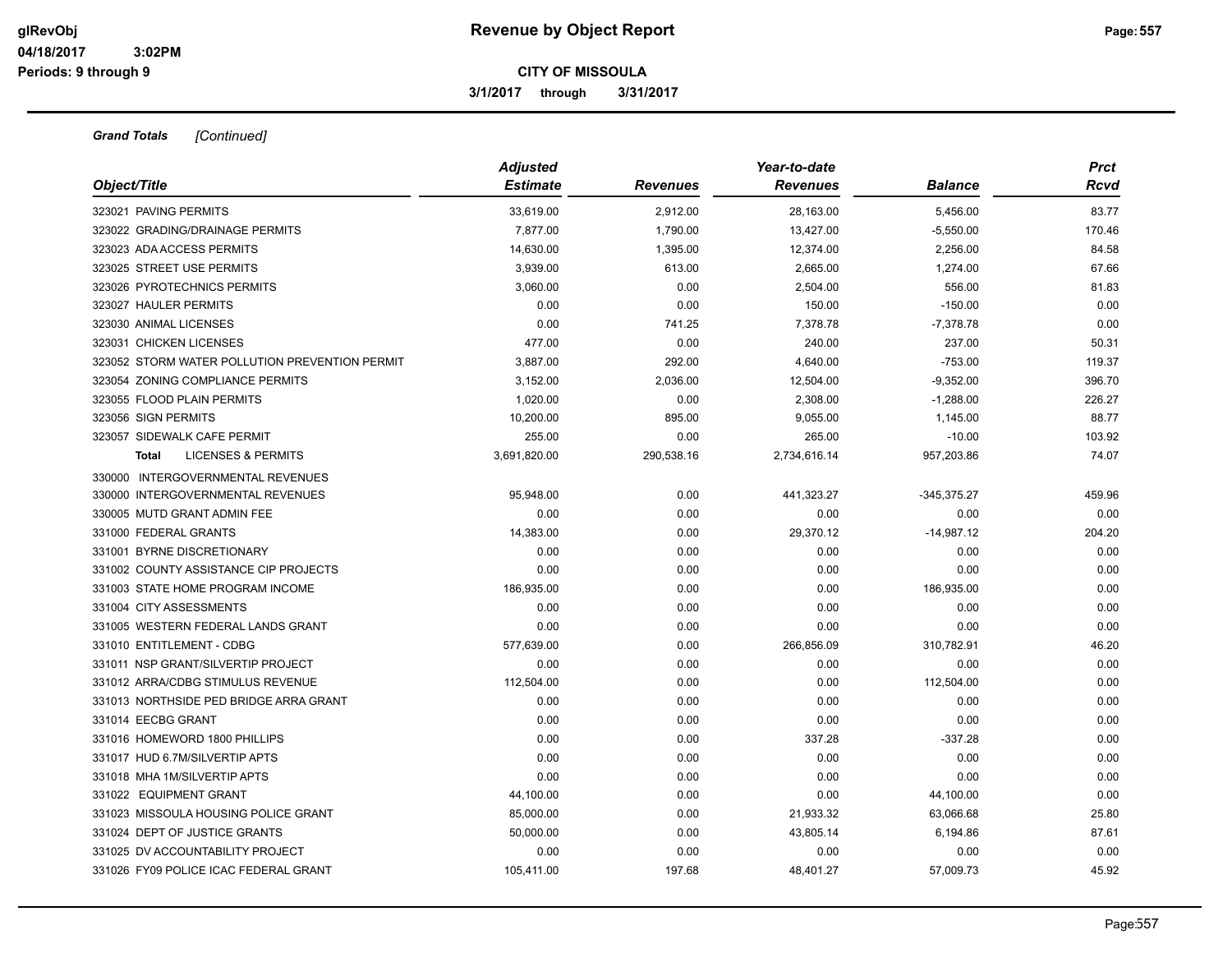| Object/Title                                | <b>Adjusted</b><br><b>Estimate</b> | <b>Revenues</b> | Year-to-date<br><b>Revenues</b> | <b>Balance</b> | <b>Prct</b><br><b>Rcvd</b> |
|---------------------------------------------|------------------------------------|-----------------|---------------------------------|----------------|----------------------------|
| 331027 JAG GRANTS REVENUE                   | 60,373.00                          | 0.00            | 43,124.00                       | 17,249.00      | 71.43                      |
| 331028 JAG VII                              | 5,000.00                           | 0.00            | 0.00                            | 5,000.00       | 0.00                       |
| 331029 CHRP GRANT                           | 0.00                               | 0.00            | 0.00                            | 0.00           | 0.00                       |
| 331030 COMMUNITY RESOURCE OFFICER/MCPS      | 0.00                               | 0.00            | 0.00                            | 0.00           | 0.00                       |
| 331033 WORD                                 | 0.00                               | 0.00            | 2,899.28                        | $-2,899.28$    | 0.00                       |
| 331038 EPA BROWNSFIELD GRANT                | 509,603.00                         | 36,265.08       | 36,265.08                       | 473,337.92     | 7.12                       |
| 331050 ISTEA/CTEP GRANT                     | 0.00                               | 0.00            | 0.00                            | 0.00           | 0.00                       |
| 331051 ISTEA/CTEP-HIGGINS HILL/BECKWITH     | 0.00                               | 0.00            | 0.00                            | 0.00           | 0.00                       |
| 331052 MDT CMAQ STRIPING GRANT              | 0.00                               | 0.00            | 0.00                            | 0.00           | 0.00                       |
| 331053 CTEP PLAYFAIR                        | 0.00                               | 0.00            | 53,488.16                       | $-53,488.16$   | 0.00                       |
| 331054 FHWA PL GRANT                        | 851,201.00                         | 109,812.87      | 202,424.50                      | 648,776.50     | 23.78                      |
| 331055 FTA GRANT                            | 166,584.00                         | 24,517.79       | 62,149.65                       | 104,434.35     | 37.31                      |
| 331056 MDT FEDERAL CMAQ                     | 285,698.00                         | 0.00            | 61,460.97                       | 224,237.03     | 21.51                      |
| 331060 NATL RECREATION TRAILS GRANTS        | 0.00                               | 0.00            | 0.00                            | 0.00           | 0.00                       |
| 331090 EPA GRANT                            | 378,075.00                         | 271,945.16      | 59,928.93                       | 318,146.07     | 15.85                      |
| 331091 US DOT HMEP GRANT                    | 0.00                               | 2,736.55        | 36,632.13                       | -36,632.13     | 0.00                       |
| 331112 SAFER GRANT                          | 0.00                               | 0.00            | 0.00                            | 0.00           | 0.00                       |
| 331113 *** Title Not Found ***              | 60,000.00                          | 0.00            | 0.00                            | 60,000.00      | 0.00                       |
| 331114 TITLE III GRANT-MSLA CO              | 14,500.00                          | 0.00            | 0.00                            | 14,500.00      | 0.00                       |
| 331153 RUSSELL S 3RD IMPROVEMENTS           | 0.00                               | 0.00            | 0.00                            | 0.00           | 0.00                       |
| 331154 CTEP-MILWAUKEE RR TRAIL              | 0.00                               | 0.00            | 0.00                            | 0.00           | 0.00                       |
| 331155 CTEP/GRANT CREEK TRAIL BCN           | 0.00                               | 0.00            | 0.00                            | 0.00           | 0.00                       |
| 331156 CTEP GRANT - S HILLS TRAILS SYSTEM   | 371,738.00                         | 0.00            | 0.00                            | 371,738.00     | 0.00                       |
| 331159 CTEP-U OF M CROSSWALK PROJECT        | 0.00                               | 0.00            | 0.00                            | 0.00           | 0.00                       |
| 331160 SAFE ROUTES TO SCHOOLS fY08 \$82,500 | 0.00                               | 0.00            | 0.00                            | 0.00           | 0.00                       |
| 331161 CTEP-LOLO ST/BRIDGE TO DUNCAN S/C    | 0.00                               | 0.00            | 0.00                            | 0.00           | 0.00                       |
| 331170 HISTORICAL PRESERVATION GRANT        | 5,500.00                           | 0.00            | 5,500.00                        | 0.00           | 100.00                     |
| 331178 DUI TASK FORCE                       | 0.00                               | 0.00            | 0.00                            | 0.00           | 0.00                       |
| 331180 LIBRARY LITERACY GRANT               | 0.00                               | 0.00            | 0.00                            | 0.00           | 0.00                       |
| 331181 CTEP/CMAQ MADISON ST TO U CONNECTOR  | 0.00                               | 0.00            | 0.00                            | 0.00           | 0.00                       |
| 331990 IRS REIMB/DEBT SVS INTEREST          | 251,145.00                         | 0.00            | 116,907.84                      | 134,237.16     | 46.55                      |
| 331992 FEDERAL ARRA GRANTS                  | 0.00                               | 0.00            | 0.00                            | 0.00           | 0.00                       |
| 334013 STATE GRANT - OT SEATBELT            | 53,600.00                          | 7,869.42        | 27,481.03                       | 26,118.97      | 51.27                      |
| 334014 *** Title Not Found ***              | 0.00                               | 0.00            | 0.00                            | 0.00           | 0.00                       |
| 334015 COPS TECHNOLOGY GRANT                | 279,242.00                         | 0.00            | 114,614.44                      | 164,627.56     | 41.04                      |
| 334016 BULLETPROOF VEST GRANT               | 10,500.00                          | 0.00            | 0.00                            | 10,500.00      | 0.00                       |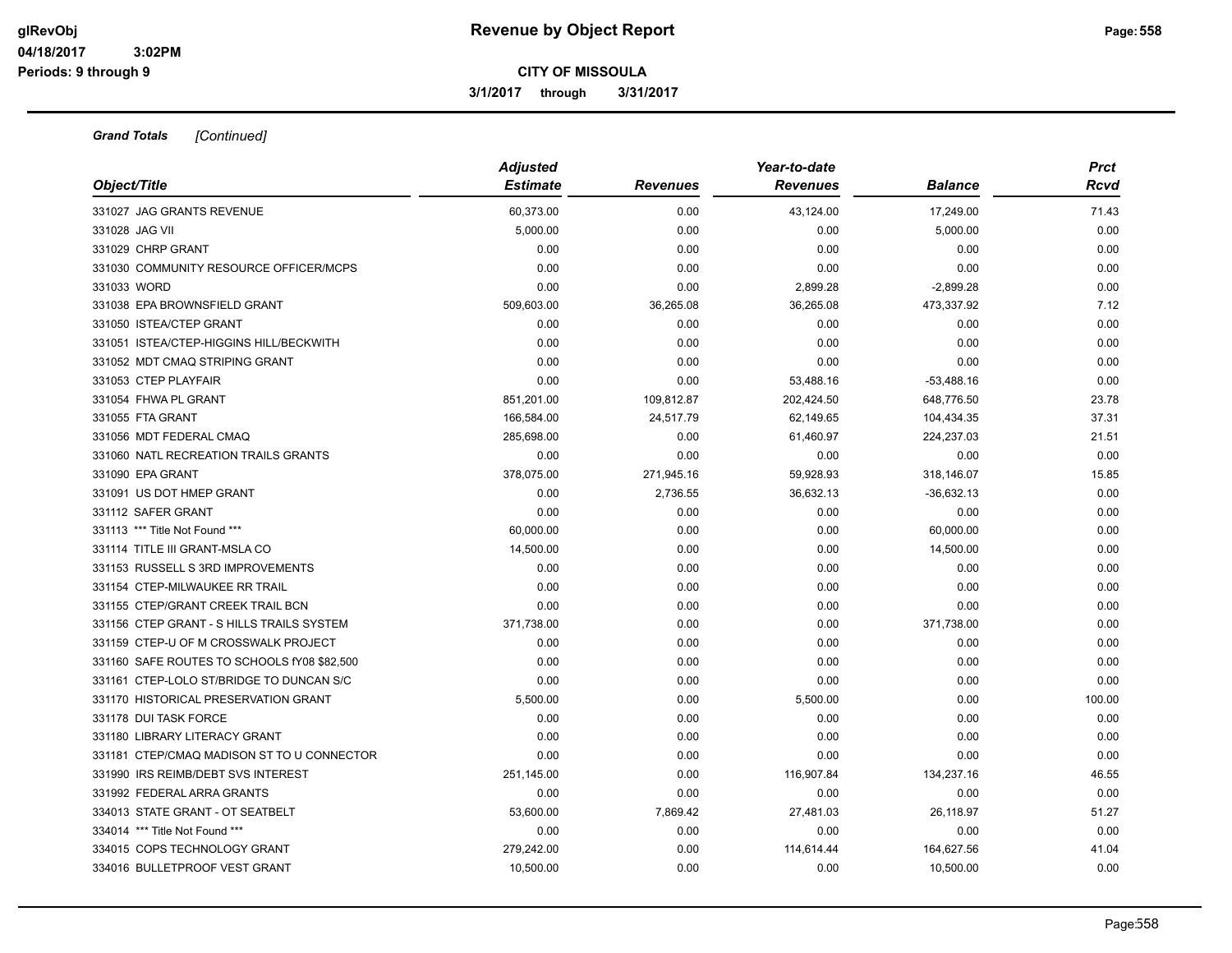| Object/Title                                  | <b>Adjusted</b><br><b>Estimate</b> | <b>Revenues</b> | Year-to-date<br><b>Revenues</b> | <b>Balance</b> | <b>Prct</b><br><b>Rcvd</b> |
|-----------------------------------------------|------------------------------------|-----------------|---------------------------------|----------------|----------------------------|
| 334017 SCHOOL RESOURCE OFFICER                | 240,000.00                         | 0.00            | 68,850.00                       | 171,150.00     | 28.69                      |
| 334018 STATE GRANT - CAPITAL                  | 0.00                               | 0.00            | 0.00                            | 0.00           | 0.00                       |
| 334020 UNDERAGE DRINKING GRANT                | 10,903.00                          | 0.00            | 0.00                            | 10,903.00      | 0.00                       |
| 334025 COUNTY WEED                            | 15,000.00                          | 0.00            | 43,007.68                       | $-28,007.68$   | 286.72                     |
| 334026 FOREST HEALTH GRANT                    | 20,000.00                          | 0.00            | 0.00                            | 20,000.00      | 0.00                       |
| 334028 DEPT OF AG INTERN GRANT                | 0.00                               | 0.00            | 0.00                            | 0.00           | 0.00                       |
| 334040 GAS TAX APPORTIONMENT                  | 1,081,510.00                       | 90,125.79       | 811,132.13                      | 270,377.87     | 75.00                      |
| 334045 MONTANA DEPARTMENT TRANSPORTATION      | 0.00                               | 0.00            | 0.00                            | 0.00           | 0.00                       |
| 334056 BANK CORP. LIC. TAX - (PREVIOUS YEARS) | 0.00                               | 0.00            | 0.00                            | 0.00           | 0.00                       |
| 334061 IMPACT FEES-CLEARING ACCOUNT           | 0.00                               | 0.00            | 0.00                            | 0.00           | 0.00                       |
| 334071 DEQ/RIVER WATER SAMPLING               | 0.00                               | 0.00            | 0.00                            | 0.00           | 0.00                       |
| 334076 BIG SKY TRUST FUND GRANTS              | 0.00                               | 0.00            | 0.00                            | 0.00           | 0.00                       |
| 334112 WELLNESS GRANT                         | 0.00                               | 0.00            | 0.00                            | 0.00           | 0.00                       |
| 334120 TSEP GRANT                             | 0.00                               | 0.00            | 0.00                            | 0.00           | 0.00                       |
| 334121 DNRC GRANT                             | 50,000.00                          | 0.00            | 5,508.00                        | 44,492.00      | 11.02                      |
| 334122 RENEWABLE RESOURCE GRANTS              | 0.00                               | 0.00            | 0.00                            | 0.00           | 0.00                       |
| 334123 MAQI FEDERAL ASSISTANCE                | 0.00                               | 0.00            | 0.00                            | 0.00           | 0.00                       |
| 334124 GRANTS-CIP                             | 0.00                               | 0.00            | 0.00                            | 0.00           | 0.00                       |
| 334125 FWP GRANT                              | 27,000.00                          | 0.00            | 11,997.08                       | 15,002.92      | 44.43                      |
| 334126 DEVELOPER ASSESSMENTS                  | 0.00                               | 0.00            | 0.00                            | 0.00           | 0.00                       |
| 334127 TONKIN TRAIL - FISH WILDLIFE PARKS     | 0.00                               | 0.00            | 0.00                            | 0.00           | 0.00                       |
| 334128 CDBG FIRE HYDRANT GRANT                | 0.00                               | 0.00            | 0.00                            | 0.00           | 0.00                       |
| 334140 DNRC GRANT                             | 0.00                               | 0.00            | 0.00                            | 0.00           | 0.00                       |
| 334143 MONTANA TOURISM GRANT                  | 0.00                               | 0.00            | 0.00                            | 0.00           | 0.00                       |
| 334145 WESTERN MT MENTAL HEALTH CTR           | 0.00                               | 0.00            | 0.00                            | 0.00           | 0.00                       |
| 334146 ADDI FUNDS-1ST TIME HOMEBUYERS         | 0.00                               | 0.00            | 0.00                            | 0.00           | 0.00                       |
| 334149 MISSOULA HOMEOWNERSHIP PROGRAM         | 0.00                               | 0.00            | 0.00                            | 0.00           | 0.00                       |
| 334153 FY14 DISTRICT XI HRC TBRA              | 0.00                               | 0.00            | $-8.00$                         | 8.00           | 0.00                       |
| 334154 HOMEWORD SWEETGRASS                    | 0.00                               | 0.00            | 102,627.00                      | $-102,627.00$  | 0.00                       |
| 334155 FY08 NMCDC                             | 0.00                               | 0.00            | 0.00                            | 0.00           | 0.00                       |
| 334156 *** Title Not Found ***                | 437,800.00                         | 0.00            | 40,183.85                       | 397,616.15     | 9.18                       |
| 334157 FY09 MHA                               | 0.00                               | 0.00            | 0.00                            | 0.00           | 0.00                       |
| 334159 FY09 HOMEWORD                          | 0.00                               | 0.00            | 0.00                            | 0.00           | 0.00                       |
| 334160 FY09 NMCDC                             | 0.00                               | 0.00            | 0.00                            | 0.00           | 0.00                       |
| 334161 FY10 DISTRICT XI HRC                   | 0.00                               | 0.00            | 0.00                            | 0.00           | 0.00                       |
| 334163 FY10 homeWORD/SOLSTICE APT             | 0.00                               | 0.00            | 0.00                            | 0.00           | 0.00                       |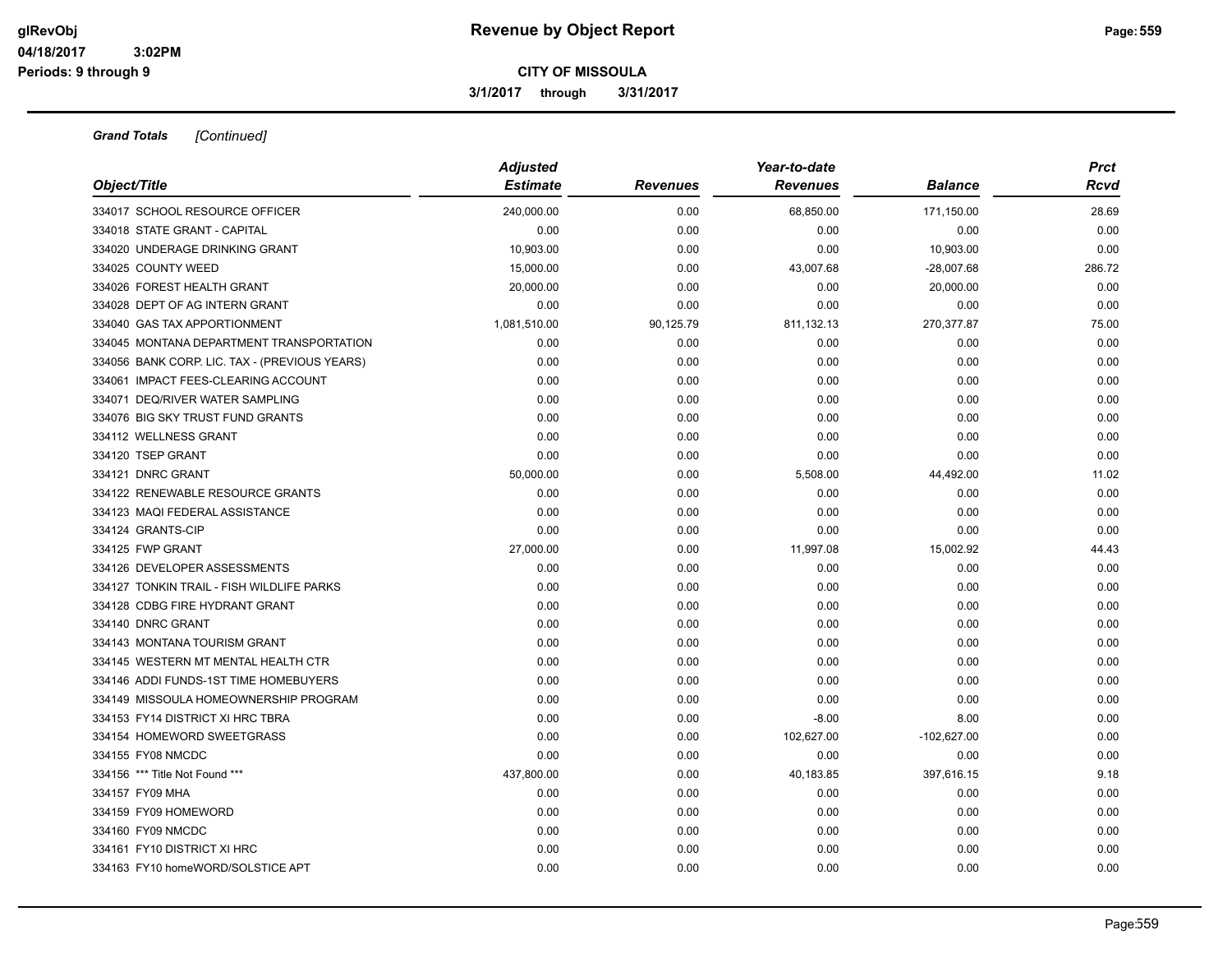**3/1/2017 through 3/31/2017**

| Object/Title                                      | <b>Adjusted</b><br><b>Estimate</b> | <b>Revenues</b> | Year-to-date<br><b>Revenues</b> | <b>Balance</b> | Prct<br><b>Rcvd</b> |
|---------------------------------------------------|------------------------------------|-----------------|---------------------------------|----------------|---------------------|
| 334251 RTP/TAP STATE GRANTS                       | 0.00                               | 0.00            | $-2,548.00$                     | 2,548.00       | 0.00                |
| 334990 ARRA FUNDING                               | 0.00                               | 0.00            | 0.00                            | 0.00           | 0.00                |
| 334991 ARRA HB645 FUNDING                         | 0.00                               | 0.00            | 0.00                            | 0.00           | 0.00                |
| 334992 ARRA LOAN                                  | 0.00                               | 0.00            | 0.00                            | 0.00           | 0.00                |
| 335075 STATE GAMBLING/VIDEO/KENO/BINGO FEES       | 127,650.00                         | 0.00            | 121,045.56                      | 6,604.44       | 94.83               |
| 335077 STATE KENO/BINGO PROCEEDS TAX              | 0.00                               | 0.00            | 0.00                            | 0.00           | 0.00                |
| 335210 PERSONAL PROPERTY TAX REIMBURSEMENT        | 963,588.00                         | 0.00            | 264,235.88                      | 699,352.12     | 27.42               |
| 335230 HB 124 REVENUE                             | 8,327,658.00                       | 2,126,878.67    | 6,508,266.01                    | 1,819,391.99   | 78.15               |
| 335250 STATE REIMB - SB #184                      | 0.00                               | 0.00            | 0.00                            | 0.00           | 0.00                |
| 336001 MDT REIMBURSEMENTS                         | 0.00                               | 0.00            | 152,600.00                      | $-152,600.00$  | 0.00                |
| 336020 STATE PENSION CONTRIBUTION                 | 0.00                               | 0.00            | 0.00                            | 0.00           | 0.00                |
| 336021 STATE CONTRIB - POLICE RETIREMENT          | 2,459,661.00                       | 0.00            | 1,454,125.65                    | 1,005,535.35   | 59.12               |
| 336022 STATE CONTRIB. - FIRE RETIREMENT           | 2,265,164.00                       | 0.00            | 1,467,277.57                    | 797,886.43     | 64.78               |
| 336023 STATE CONTRIB. - PERS                      | 10,098.00                          | 0.00            | 11,118.18                       | $-1,020.18$    | 110.10              |
| 336030 COUNTY CONTRIBUTION                        | 9,900.00                           | 5,023.60        | 13,023.60                       | $-3,123.60$    | 131.55              |
| 337000 LOCAL GRANTS                               | 0.00                               | 0.00            | 0.00                            | 0.00           | 0.00                |
| 337002 MRA GRANT                                  | 0.00                               | 0.00            | 1,000.00                        | $-1,000.00$    | 0.00                |
| 337003 HEALTH DEPT-STORM WATER MGMT               | 0.00                               | 0.00            | 20,000.00                       | $-20,000.00$   | 0.00                |
| 337004 MRA GRANTS                                 | 0.00                               | 0.00            | 0.00                            | 0.00           | 0.00                |
| 337009 *** Title Not Found ***                    | 0.00                               | 0.00            | 0.00                            | 0.00           | 0.00                |
| 337010 COUNTY REIMBURSEMENT-DEANOS                | 0.00                               | 0.00            | 0.00                            | 0.00           | 0.00                |
| 337012 LEGAL SERVICES-CONTRACTED/REIMB.           | 6,000.00                           | 0.00            | 6,412.50                        | $-412.50$      | 106.88              |
| 337013 MUTD SIGN MAINTENANCE AGREEMENT            | 3,000.00                           | 0.00            | 0.00                            | 3,000.00       | 0.00                |
| 338000 LOCAL SHARING OF TAX INCREMENT             | 266,851.00                         | 0.00            | 133,425.29                      | 133,425.71     | 50.00               |
| 338001 EXCESS PLEDGED TAX INCREMENT RETURNED      | 0.00                               | 0.00            | 0.00                            | 0.00           | 0.00                |
| 338100 PLANNING MILLS PASSED THRU COUNTY          | 329,157.00                         | 0.00            | 41,867.00                       | 287,290.00     | 12.72               |
| 339000 PAYMENT IN LIEU OF TAXES                   | 34,056.00                          | 0.00            | 14,898.00                       | 19,158.00      | 43.75               |
| <b>INTERGOVERNMENTAL REVENUES</b><br><b>Total</b> | 21,259,675.00                      | 2,675,372.61    | 12,964,947.48                   | 8,294,727.52   | 60.98               |
| 340000 CHARGES FOR SERVICES                       |                                    |                 |                                 |                |                     |
| 340051 GRILL VAN CONCESSIONS                      | 38,000.00                          | 0.00            | 24,910.80                       | 13,089.20      | 65.55               |
| 341009 BLDG ADMIN FEES                            | 363,860.00                         | 0.00            | 181,930.00                      | 181,930.00     | 50.00               |
| 341010 MISCELLANEOUS COLLECTIONS                  | 76,264.00                          | 75.00           | 175.00                          | 76,089.00      | 0.23                |
| 341011 TRANSPORTATION ADMIN FEES                  | 24,720.00                          | 0.00            | 12,360.00                       | 12,360.00      | 50.00               |
| 341012 MAYORS PROCLAMATION FEES                   | 100.00                             | 0.00            | 0.00                            | 100.00         | 0.00                |
| 341013 AIR FUND FEES                              | 250.00                             | 0.00            | 70.00                           | 180.00         | 28.00               |
| 341015 SEWER ADMINISTRATION FEES                  | 1.350.838.00                       | 0.00            | 675.419.00                      | 675,419.00     | 50.00               |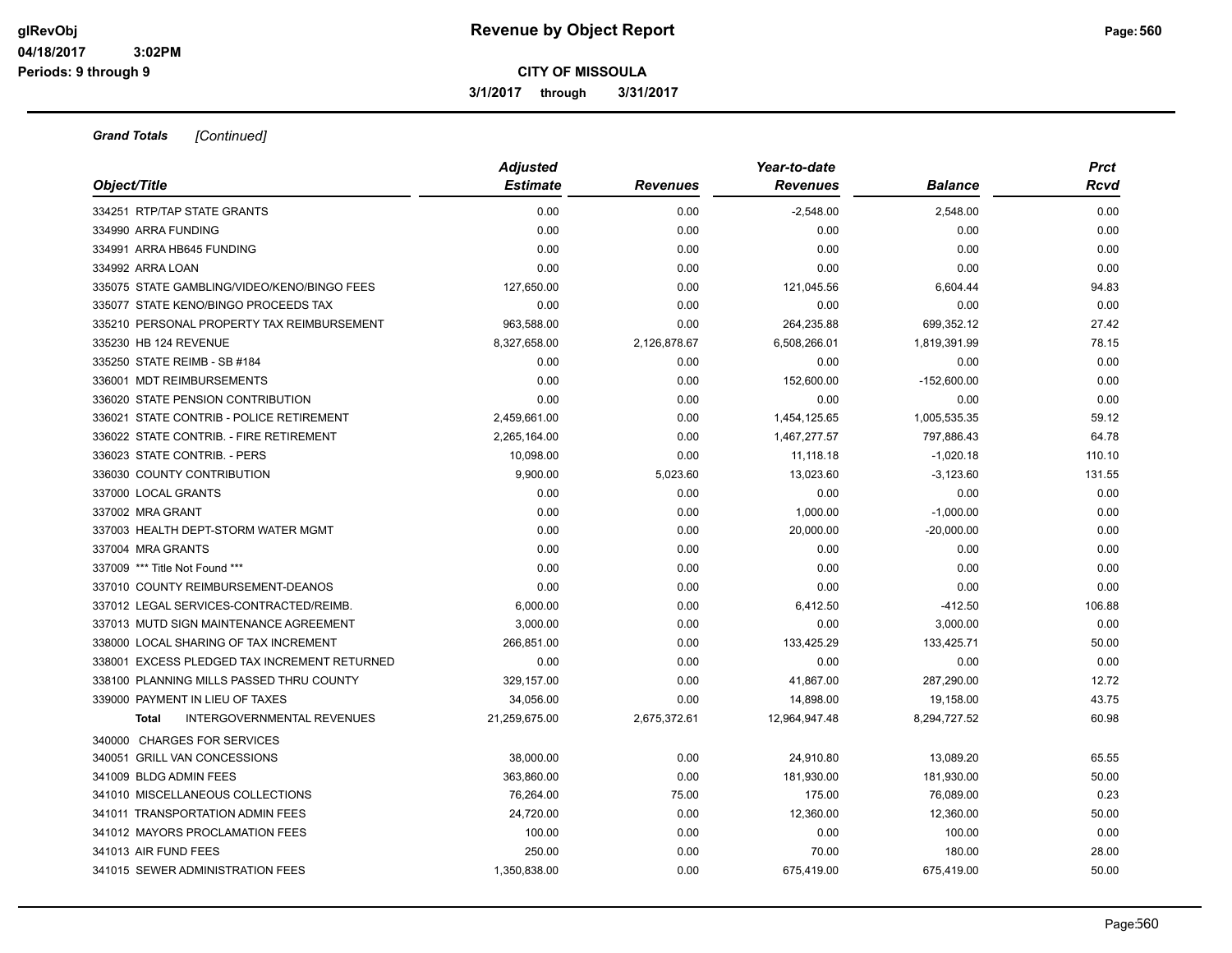|                                            | <b>Adjusted</b> |                 | Year-to-date    |              | <b>Prct</b><br>Rcvd |
|--------------------------------------------|-----------------|-----------------|-----------------|--------------|---------------------|
| Object/Title                               | <b>Estimate</b> | <b>Revenues</b> | <b>Revenues</b> | Balance      |                     |
| 341016 MRA ADMINISTRATION FEES             | 148,635.00      | 0.00            | 74,318.00       | 74,317.00    | 50.00               |
| 341017 LIGHTING ADMINISTRATION FEES        | 15,916.00       | 0.00            | 7,958.00        | 7,958.00     | 50.00               |
| 341018 PARKING COMM ADMIN FEES             | 198,357.00      | 0.00            | 99,179.00       | 99,178.00    | 50.00               |
| 341019 *** Title Not Found ***             | 4,647.00        | 0.00            | 2,324.00        | 2,323.00     | 50.01               |
| 341021 SID ADMINISTRATION FEES             | 0.00            | 0.00            | 0.00            | 0.00         | 0.00                |
| 341022 PROJECT ADMIN FEES                  | 0.00            | 0.00            | 0.00            | 0.00         | 0.00                |
| 341023 PLANNING ADMIN FEES                 | 25,462.00       | 0.00            | 12,731.00       | 12,731.00    | 50.00               |
| 341024 HOUSING GRANT ADMIN FEES            | 52,000.00       | 0.00            | 0.00            | 52,000.00    | 0.00                |
| 341026 WATER ADMINISTRATION FEES           | 0.00            | 0.00            | 0.00            | 0.00         | 0.00                |
| 341027 STORMWATER ADMINISTRATION FEES      | 0.00            | 0.00            | 13,190.00       | $-13,190.00$ | 0.00                |
| 341031 STATE REIMB MUNI COURT              | 0.00            | 0.00            | 0.00            | 0.00         | 0.00                |
| 341032 IMPACT FEE CLEARING ACCOUNT         | 1,200,000.00    | 45,003.51       | 1,268,048.79    | $-68,048.79$ | 105.67              |
| 341033 IMPACT FEES-PARKS SHARE             | 0.00            | 0.00            | 0.00            | 0.00         | 0.00                |
| 341034 IMPACT FEES-FIRE SHARE              | 0.00            | 0.00            | 0.00            | 0.00         | 0.00                |
| 341035 IMPACT FEES-POLICE SHARE            | 0.00            | 0.00            | 0.00            | 0.00         | 0.00                |
| 341036 IMPACT FEES-COMMUNITY SERVICE SHARE | 0.00            | 0.00            | 0.00            | 0.00         | 0.00                |
| 341037 IMPACT FEE-ROAD SHARE               | 0.00            | 0.00            | 0.00            | 0.00         | 0.00                |
| 341041 SEWER EXTENSION RECORDING FEES      | 4,500.00        | 626.00          | 3,028.00        | 1,472.00     | 67.29               |
| 341052 MUNICIPAL COURT FILING FEES         | 330,916.00      | 20,950.73       | 208,422.66      | 122,493.34   | 62.98               |
| 341055 CRIME VICTIM SURCHARGE              | 2,500.00        | 136.00          | 961.73          | 1,538.27     | 38.47               |
| 341067 SUBDIVISION EXEMPTION AFFIDAVITS    | 0.00            | 400.00          | 3,791.16        | $-3,791.16$  | 0.00                |
| 341068 SUBDIVISON FEES                     | 5,100.00        | 2,548.00        | 11,071.00       | $-5,971.00$  | 217.08              |
| 341069 REZONING FEES                       | 5,100.00        | 0.00            | 8,025.00        | $-2,925.00$  | 157.35              |
| 341070 DESIGN REVIEW BOARD                 | 15,300.00       | 1,115.36        | 23,768.64       | $-8,468.64$  | 155.35              |
| 341071 BOARD OF ADJUST. ZONING, SIGNS      | 0.00            | 0.00            | 0.00            | 0.00         | 0.00                |
| 341072 FLOOD PLAIN-0THER FEES              | 0.00            | 0.00            | 0.00            | 0.00         | 0.00                |
| 341073 FIRE PLAN CHECK FEES                | 28,541.00       | 4,056.00        | 29,448.00       | $-907.00$    | 103.18              |
| 341074 FIRE INSPECTION FEES                | 51,000.00       | 7,643.00        | 51,352.00       | $-352.00$    | 100.69              |
| 341076 ENGINEERING PLAN CHECK FEES         | 34,148.00       | 5,643.00        | 36,540.00       | $-2,392.00$  | 107.00              |
| 341077 ZONING COMPLIANCE INSPECTIONS       | 0.00            | 0.00            | 0.00            | 0.00         | 0.00                |
| 341078 ENGINEERING MAP FEES                | 122.00          | 12.00           | 72.00           | 50.00        | 59.02               |
| 341079 GREASE INTERCEPTOR APPEAL FEES      | 2,000.00        | 154.50          | 618.00          | 1,382.00     | 30.90               |
| 341090 STREET VACATION PETITION FEES       | 0.00            | 0.00            | 0.00            | 0.00         | 0.00                |
| 341091 INSPECTION CODE BOOKS & COPIES      | 1,393.00        | 79.50           | 432.75          | 960.25       | 31.07               |
| 341100 GRANT ADMINISTRATION SERVICE FEES   | 0.00            | 0.00            | 0.00            | 0.00         | 0.00                |
| 341450 *** Title Not Found ***             | 0.00            | 0.00            | 0.00            | 0.00         | 0.00                |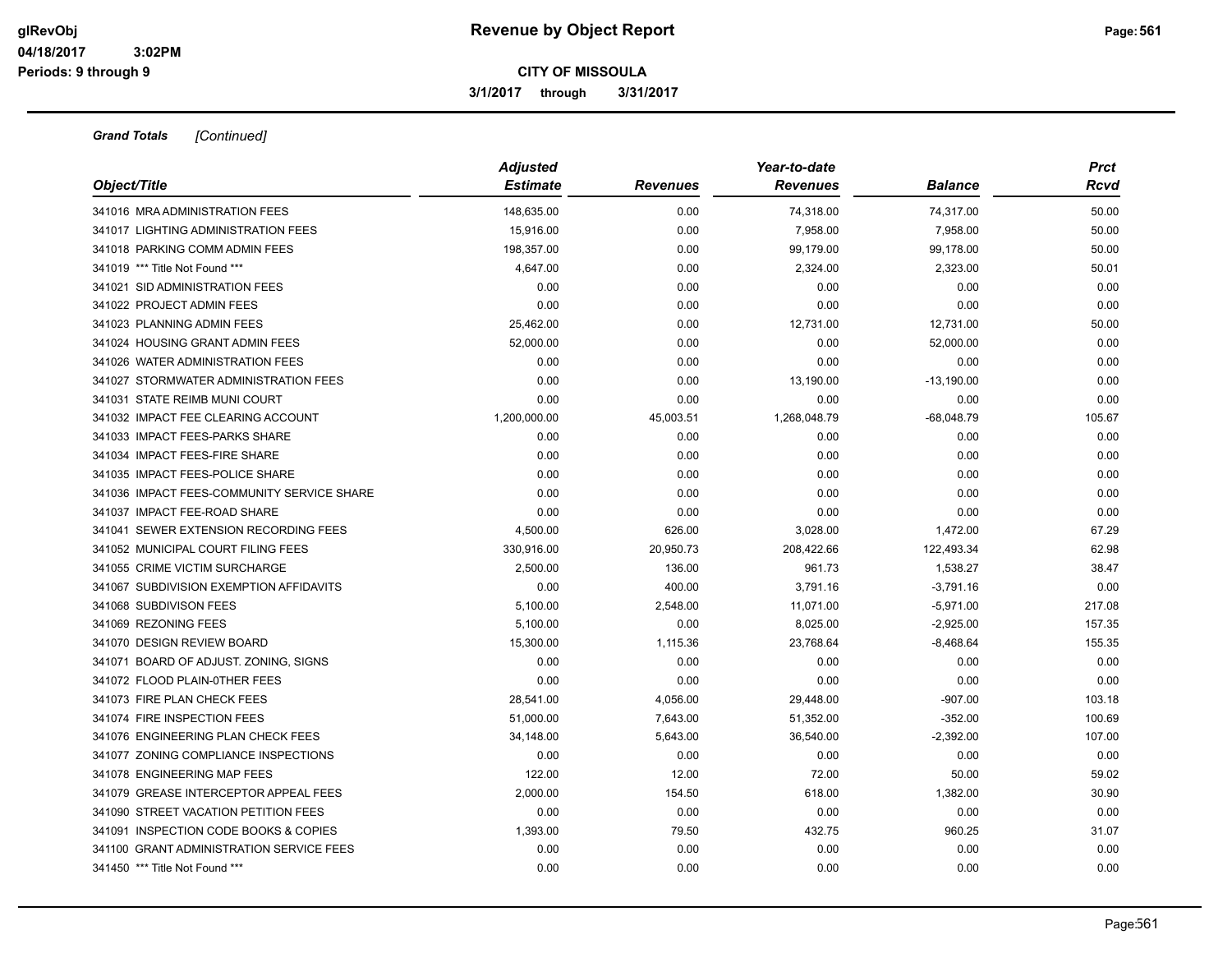| Object/Title                                | <b>Adjusted</b><br><b>Estimate</b> | <b>Revenues</b> | Year-to-date<br><b>Revenues</b> | <b>Balance</b> | <b>Prct</b><br><b>Rcvd</b> |
|---------------------------------------------|------------------------------------|-----------------|---------------------------------|----------------|----------------------------|
| 342000 ANTI-GRAFFITI PROJECT                | 5,000.00                           | 787.50          | 787.50                          | 4,212.50       | 15.75                      |
| 342010 POLICE/BID AGREEMENT                 | 48,000.00                          | 0.00            | 49,115.00                       | $-1,115.00$    | 102.32                     |
| 342012 PD REIMBURSABLE SERVICES             | 750.00                             | 0.00            | 531.66                          | 218.34         | 70.89                      |
| 342013 SECURITY INVEST FEES                 | 151,600.00                         | 1,651.46        | 35,856.25                       | 115,743.75     | 23.65                      |
| 342014 POLICE DEPARTMENT SERVICE FEES       | 15,000.00                          | 3,406.07        | 30,997.18                       | $-15,997.18$   | 206.65                     |
| 342015 POLICE OVERTIME FEES                 | 84,000.00                          | 3,531.66        | 76,481.53                       | 7,518.47       | 91.05                      |
| 342016 POLICE TRAINING FEES                 | 36,000.00                          | 1,170.22        | 3,142.32                        | 32,857.68      | 8.73                       |
| 342017 CATERING FEES                        | 7,200.00                           | 385.00          | 3,220.00                        | 3,980.00       | 44.72                      |
| 342018 DESK REPORTS                         | 20,000.00                          | 2,567.00        | 21,892.00                       | $-1,892.00$    | 109.46                     |
| 342019 ABANDONED VEHICLE REVENUE FEES       | 12,500.00                          | 315.00          | 6,505.00                        | 5,995.00       | 52.04                      |
| 342020 FIRE DEPARTMENT FEES                 | 100.00                             | 89.00           | 498.00                          | $-398.00$      | 498.00                     |
| 342021 CPR EDUCATION PROGRAM                | 7,435.00                           | 455.00          | 5,610.00                        | 1,825.00       | 75.45                      |
| 342022 OUTSIDE HIRES                        | 920,150.00                         | 6,363.15        | 540,944.19                      | 379,205.81     | 58.79                      |
| 342060 BIKE PROGRAM SALES & FEES            | 2.700.00                           | 0.00            | 0.00                            | 2.700.00       | 0.00                       |
| 343000 PW REIMBURSABLE SERVICES             | 31,258.00                          | 12,763.28       | 34,747.24                       | $-3,489.24$    | 111.16                     |
| 343001 SIGN FABRICATION & CONTRACTS         | 500.00                             | 0.00            | 0.00                            | 500.00         | 0.00                       |
| 343002 OTHER AGENCIES - VEH MAINT           | 48,000.00                          | 0.00            | 15,333.83                       | 32,666.17      | 31.95                      |
| 343003 STATE PAYMENT - TRAFFIC COUNTS       | 4,450.00                           | 0.00            | 0.00                            | 4,450.00       | 0.00                       |
| 343004 SPECIAL STATE CONTRACTS              | 80,000.00                          | 0.00            | 99,672.50                       | $-19,672.50$   | 124.59                     |
| 343005 NON-ARRA MOUNTAIN WATER CONTRACT     | 0.00                               | 0.00            | 0.00                            | 0.00           | 0.00                       |
| 343006 OTHER GOVT AGENCY-STREET PROJECTS    | 98,318.00                          | 0.00            | 0.00                            | 98,318.00      | 0.00                       |
| 343008 PRIVATE COMPANY STREET PAYMENTS      | 0.00                               | 0.00            | 0.00                            | 0.00           | 0.00                       |
| 343009 TOW CHARGES                          | 0.00                               | 0.00            | 0.00                            | 0.00           | 0.00                       |
| 343010 STREET DEPT SALES & SERVICES         | 19,195.00                          | 0.00            | 0.00                            | 19,195.00      | 0.00                       |
| 343011 STREET AND ROADWAY REPAIR CHARGES    | 0.00                               | 0.00            | 0.00                            | 0.00           | 0.00                       |
| 343013 SNOW REMOVAL FEES                    | 2,933.00                           | 0.00            | 126.00                          | 2,807.00       | 4.30                       |
| 343015 PARKING                              | 1,672,690.00                       | 0.00            | 0.00                            | 1,672,690.00   | 0.00                       |
| 343016 METER MONEY                          | 0.00                               | 101,427.52      | 750,051.85                      | -750,051.85    | 0.00                       |
| 343017 PARKING LEASE REVENUE                | 0.00                               | 87,836.00       | 638,063.00                      | $-638,063.00$  | 0.00                       |
| 343018 SALE OF MATERIALS                    | 0.00                               | 10,164.77       | 90,536.09                       | $-90,536.09$   | 0.00                       |
| 343021 METERED WATER REVENUE                | 0.00                               | 0.00            | 0.00                            | 0.00           | 0.00                       |
| 343026 WATER INSTALLATION CHARGES           | 0.00                               | 0.00            | 0.00                            | 0.00           | 0.00                       |
| 343031 SEWER SERVICE CHARGES                | 0.00                               | 0.00            | 993.00                          | $-993.00$      | 0.00                       |
| 343032 SEWER INSTALLATION CHARGES           | 86,384.00                          | 0.00            | 17,675.00                       | 68,709.00      | 20.46                      |
| 343034 TREATMENT FACILITIES FEES            | 9,082,562.00                       | 111,820.32      | 8,287,180.66                    | 795,381.34     | 91.24                      |
| 343035 SALE OF SEWER MATERIALS AND SUPPLIES | 0.00                               | 0.00            | $-23,514.51$                    | 23,514.51      | 0.00                       |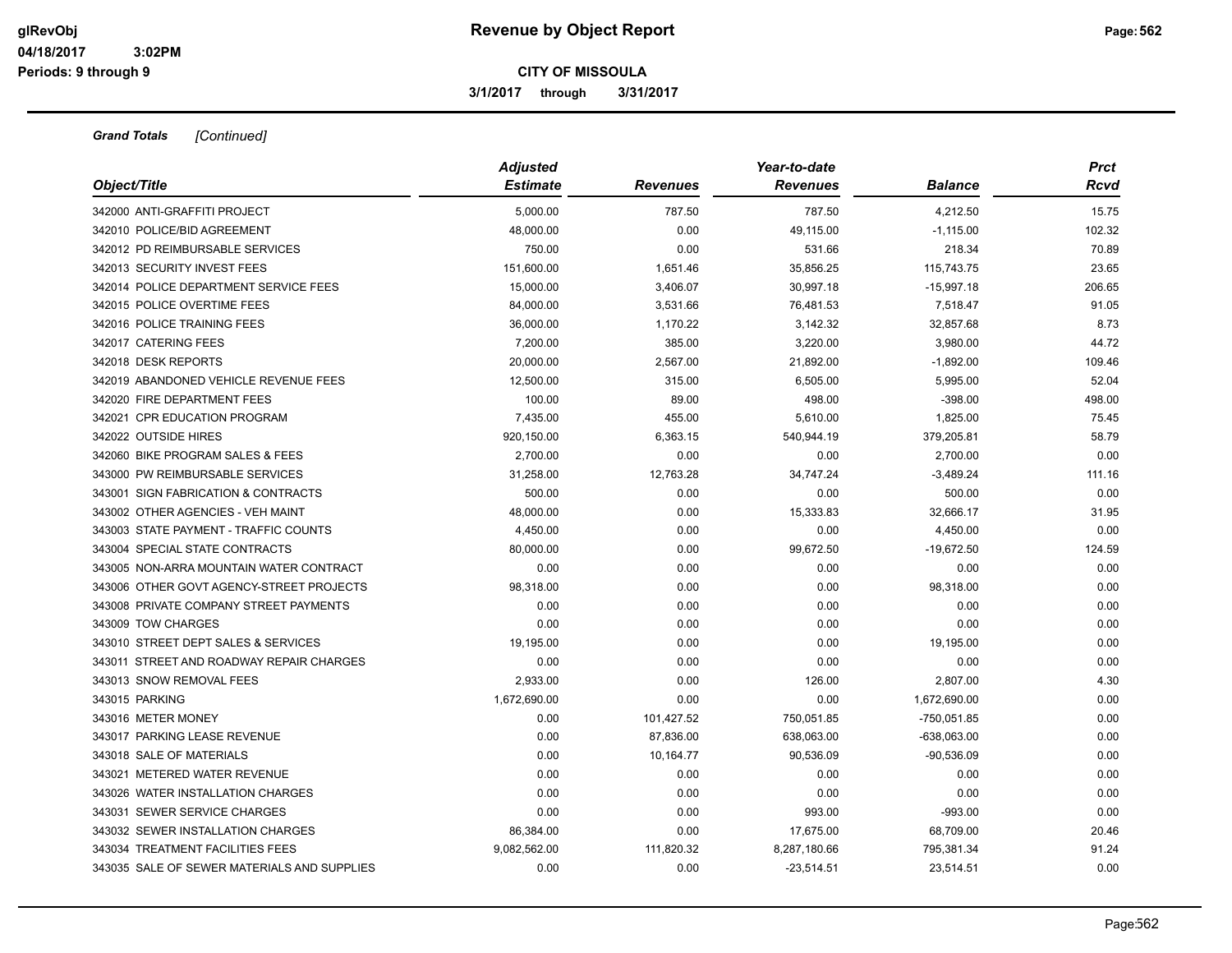**3/1/2017 through 3/31/2017**

|                                           | <b>Adjusted</b> |                 | Year-to-date    |                | <b>Prct</b> |  |
|-------------------------------------------|-----------------|-----------------|-----------------|----------------|-------------|--|
| Object/Title                              | <b>Estimate</b> | <b>Revenues</b> | <b>Revenues</b> | <b>Balance</b> | <b>Rcvd</b> |  |
| 343036 *** Title Not Found ***            | 0.00            | 0.00            | 10,364.16       | $-10,364.16$   | 0.00        |  |
| 343037 DELINQUENT SEWER FEES              | 0.00            | 0.00            | 0.00            | 0.00           | 0.00        |  |
| 343038 P & I TAX LIENS                    | 0.00            | 80.39           | 2,828.50        | $-2,828.50$    | 0.00        |  |
| 343039 DISPOSAL FEES                      | 0.00            | 3,271.32        | 19,142.39       | $-19, 142.39$  | 0.00        |  |
| 343041 COMPOST TIPPING FEES               | 5,000.00        | 1,332.59        | 14,710.03       | $-9,710.03$    | 294.20      |  |
| 343045 COMPOST SALES                      | 0.00            | 0.00            | 0.00            | 0.00           | 0.00        |  |
| 343046 COMPOST DELIVERY CHARGE            | 0.00            | 0.00            | 0.00            | 0.00           | 0.00        |  |
| 343065 BUILDING RENTALS                   | 0.00            | 0.00            | 0.00            | 0.00           | 0.00        |  |
| 343080 STATE MAINTENANCE CONTRACT         | 530,082.00      | 4,466.20        | 302,403.49      | 227,678.51     | 57.05       |  |
| 343082 MDT URBAN PROJECTS                 | 0.00            | 0.00            | 0.00            | 0.00           | 0.00        |  |
| 343083 CONTRACT SEWER APPLICATIONS        | 0.00            | 0.00            | 0.00            | 0.00           | 0.00        |  |
| 343084 STREET MAINTENANCE MATERIALS REIMB | 55,500.00       | 0.00            | 10,744.31       | 44,755.69      | 19.36       |  |
| 343097 SIDEWALK AND CURB FEES             | 340,000.00      | 5,101.00        | 259,036.01      | 80,963.99      | 76.19       |  |
| 343300 MISC CHARGES FOR SERVICES          | 0.00            | 0.00            | 0.00            | 0.00           | 0.00        |  |
| 343301 BOOT REMOVAL                       | 0.00            | 1,405.00        | 8,535.00        | $-8,535.00$    | 0.00        |  |
| 343302 PARKS SOIL PROJECT                 | 0.00            | 0.00            | 0.00            | 0.00           | 0.00        |  |
| 343310 SALE OF NICHE NAMEPLATES & VASES   | 5,000.00        | 0.00            | 6,100.00        | $-1,100.00$    | 122.00      |  |
| 343311 SALE OF NICHES                     | 3,200.00        | 0.00            | 0.00            | 3,200.00       | 0.00        |  |
| 343320 CEMETERY - SALE OF PLOTS           | 12,870.00       | 2,800.00        | 21,800.00       | $-8,930.00$    | 169.39      |  |
| 343321 CEMETERY FOUNDATIONS               | 1,570.00        | 0.00            | 4,030.00        | $-2,460.00$    | 256.69      |  |
| 343322 CEMETERY FLOWER CARE               | 4,250.00        | 3,860.00        | 3,860.00        | 390.00         | 90.82       |  |
| 343323 CEMETERY - LINER INSTALL FEES      | 5,580.00        | 3,000.00        | 19,250.00       | $-13,670.00$   | 344.98      |  |
| 343324 OTHER CEMETERY FEES                | 1,500.00        | 300.00          | 2,700.00        | $-1,200.00$    | 180.00      |  |
| 343325 2ND INTERMENT RIGHT                | 0.00            | 0.00            | 4,000.00        | $-4,000.00$    | 0.00        |  |
| 343340 CEMETERY - OPENINGS & CLOSINGS     | 10,950.00       | 2,550.00        | 19,800.00       | $-8,850.00$    | 180.82      |  |
| 343350 CEMETERY CARE, FEES                | 104,000.00      | 0.00            | 0.00            | 104,000.00     | 0.00        |  |
| 343360 WEED CONTROL                       | 3,000.00        | 0.00            | 1,985.00        | 1,015.00       | 66.17       |  |
| 345032 STORMWATER INSTALLATION FEES       | 0.00            | 0.00            | 0.00            | 0.00           | 0.00        |  |
| 345034 STORMWATER USE FEES                | 257,500.00      | 168.39          | 131,578.97      | 125,921.03     | 51.10       |  |
| 345036 STORM WATER USE FEE PENALTY        | 0.00            | 0.00            | 0.00            | 0.00           | 0.00        |  |
| 346000 FEES                               | 223,100.00      | 2,548.81        | 20,280.20       | 202,819.80     | 9.09        |  |
| 346001 TENNIS FEE                         | 1,000.00        | 0.00            | 1,380.00        | $-380.00$      | 138.00      |  |
| 346029 PARKS PETTY CASH FUND              | 0.00            | 0.00            | 0.00            | 0.00           | 0.00        |  |
| 346030 SWIMMING POOL FEES                 | 604,825.00      | 1,928.87        | 359,029.09      | 245,795.91     | 59.36       |  |
| 346031 RECREATION FEES                    | 244,283.00      | 22,729.00       | 186,686.15      | 57,596.85      | 76.42       |  |
| 346032 PRESCHOOL PROGRAMS                 | 0.00            | 0.00            | 0.00            | 0.00           | 0.00        |  |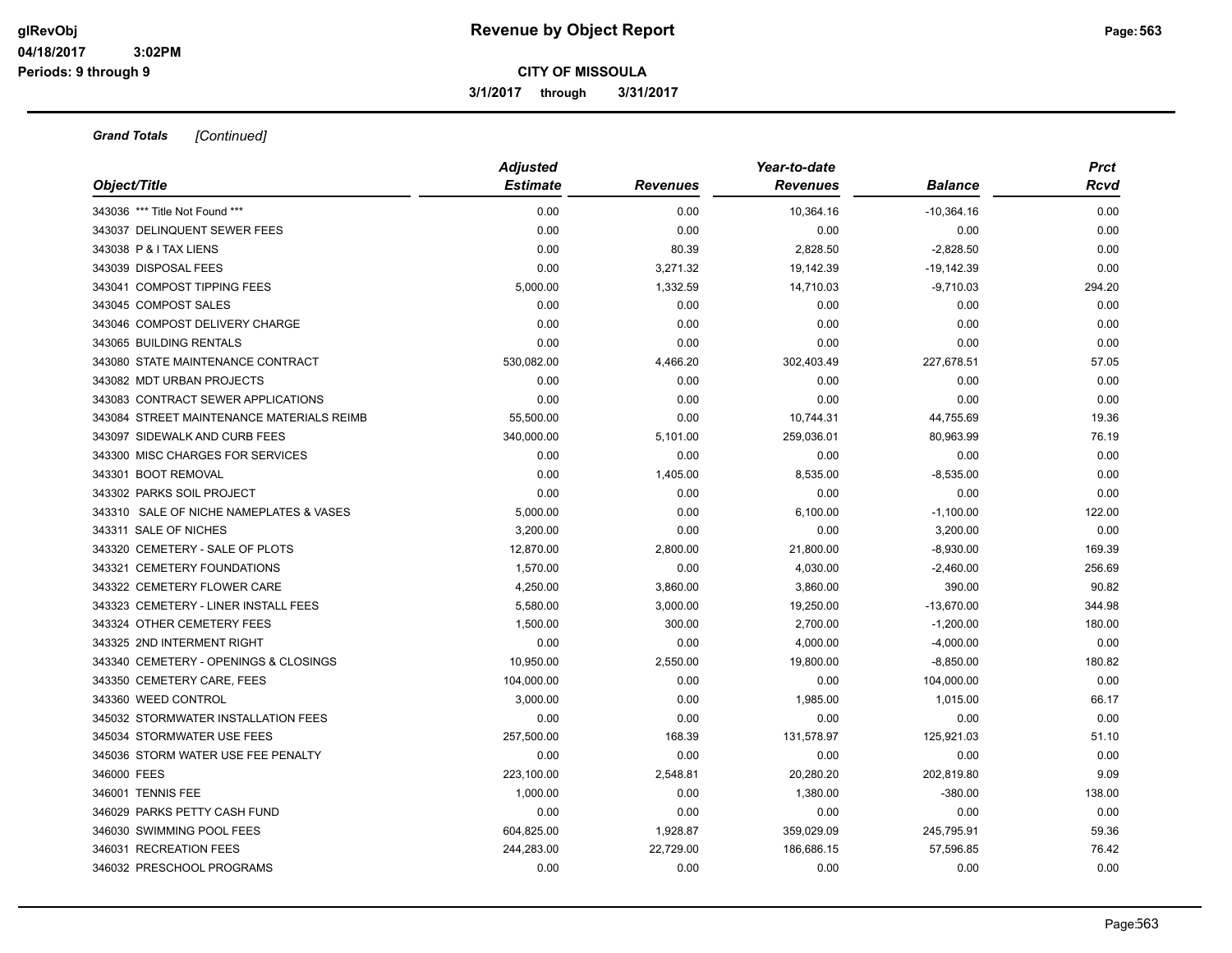| Object/Title                                | <b>Adjusted</b><br><b>Estimate</b> | <b>Revenues</b> | Year-to-date<br><b>Revenues</b> | <b>Balance</b> | <b>Prct</b><br><b>Rcvd</b> |
|---------------------------------------------|------------------------------------|-----------------|---------------------------------|----------------|----------------------------|
| 346033 PARK FEES/FACILITY RENTALS           | 9,075.00                           | 8,329.37        | 48,234.36                       | $-39,159.36$   | 531.51                     |
| 346034 GROUNDS MAINTENANCE CONTRACT         | 181,734.00                         | 0.00            | 48,368.00                       | 133,366.00     | 26.61                      |
| 346036 PARK CONCESSION FEES                 | 23,000.00                          | 26.50           | 506.64                          | 22,493.36      | 2.20                       |
| 346037 YOUTH DRUG COURT CONTRACT            | 11,700.00                          | 0.00            | 0.00                            | 11,700.00      | 0.00                       |
| 346040 MCCORMICK SWIMMING POOL              | 0.00                               | 0.00            | 0.00                            | 0.00           | 0.00                       |
| 346050 COUNTY PLAYGROUND CONTRACT           | 3,150.00                           | 0.00            | 0.00                            | 3,150.00       | 0.00                       |
| 346051 MONTANA PARKS/REC CONFERENCE 2012    | 4,500.00                           | 404.60          | 3,236.80                        | 1,263.20       | 71.93                      |
| 346052 PLAYGROUND SAFETY TRAINING           | 0.00                               | 0.00            | 0.00                            | 0.00           | 0.00                       |
| 346053 CITY LIFE PROGRAMS                   | 7,250.00                           | 1,499.00        | 8,143.00                        | $-893.00$      | 112.32                     |
| 346054 PARKS MISC OVERTIME FEES             | 0.00                               | 0.00            | 329.34                          | $-329.34$      | 0.00                       |
| 346055 COUNTY PARK SUPPORT                  | 0.00                               | 0.00            | 0.00                            | 0.00           | 0.00                       |
| 346056 PICNIC SITE FEES                     | 0.00                               | 0.00            | 0.00                            | 0.00           | 0.00                       |
| 346060 CURRENTS SWIMMING FACILITY           | 442,900.00                         | 51,903.95       | 330,482.62                      | 112,417.38     | 74.62                      |
| 346061 CURRENTS ENTERPRISE                  | 0.00                               | 0.00            | 0.00                            | 0.00           | 0.00                       |
| 346062 SPLASH ENTERPRISE                    | 0.00                               | 0.00            | 0.00                            | 0.00           | 0.00                       |
| 346070 RECREATION GENERAL MERCHANDISE       | 0.00                               | 0.00            | 0.00                            | 0.00           | 0.00                       |
| 346080 PAYMENT IN LIEU OF PARKS             | 243,228.00                         | 0.00            | 30,760.00                       | 212,468.00     | 12.65                      |
| 346082 HIGH PARK EASEMENT EXCHANGE          | 0.00                               | 0.00            | 0.00                            | 0.00           | 0.00                       |
| <b>CHARGES FOR SERVICES</b><br><b>Total</b> | 19,756,141.00                      | 550,880.54      | 15,316,893.88                   | 4,439,247.12   | 77.53                      |
| 350000 FINES & FORFEITURES                  |                                    |                 |                                 |                |                            |
| 351013 DRUG FORFEITURES                     | 16.800.00                          | 2,064.73        | 10,394.85                       | 6,405.15       | 61.87                      |
| 351022 LAW ENFORCEMENT ACADEMY SURCHARGE #5 | 0.00                               | 5,165.58        | 25,103.79                       | $-25,103.79$   | 0.00                       |
| 351031 TRAFFIC FINES                        | 1,356,738.00                       | 107,674.60      | 823,141.35                      | 533,596.65     | 60.67                      |
| 351032 SURCHARGE ON FINES                   | 129,089.00                         | 12,444.92       | 88,058.29                       | 41,030.71      | 68.22                      |
| 351033 PUBLIC DEFENDER FEES                 | 125,000.00                         | 6,651.32        | 48,288.25                       | 76,711.75      | 38.63                      |
| 351034 CELLULAR PHONE FINES                 | 65,000.00                          | 3,615.12        | 60,283.75                       | 4,716.25       | 92.74                      |
| 351035 CELL PHONE FINES: EDUCATION          | 65,000.00                          | 3.615.12        | 60,283.75                       | 4,716.25       | 92.74                      |
| 352000 TICKETS                              | 0.00                               | 0.00            | 0.00                            | 0.00           | 0.00                       |
| 352001 PARKING TICKET REVENUE               | 270,000.00                         | 23,620.00       | 168,795.00                      | 101,205.00     | 62.52                      |
| 352002 PARKING FINES                        | 0.00                               | 0.00            | 0.00                            | 0.00           | 0.00                       |
| 355000 FALSE ALARM PENALTY                  | 10,000.00                          | 1,352.00        | 7,046.00                        | 2,954.00       | 70.46                      |
| <b>FINES &amp; FORFEITURES</b><br>Total     | 2,037,627.00                       | 166,203.39      | 1,291,395.03                    | 746,231.97     | 63.38                      |
| 360000 MISCELLANEOUS REVENUES               |                                    |                 |                                 |                |                            |
| 360000 MISCELLANEOUS REVENUES               | 7,125,000.00                       | 0.00            | 3.75                            | 7,124,996.25   | 0.00                       |
| 360001 COPIES                               | 2,200.00                           | 4,226.75        | 5.716.00                        | $-3,516.00$    | 259.82                     |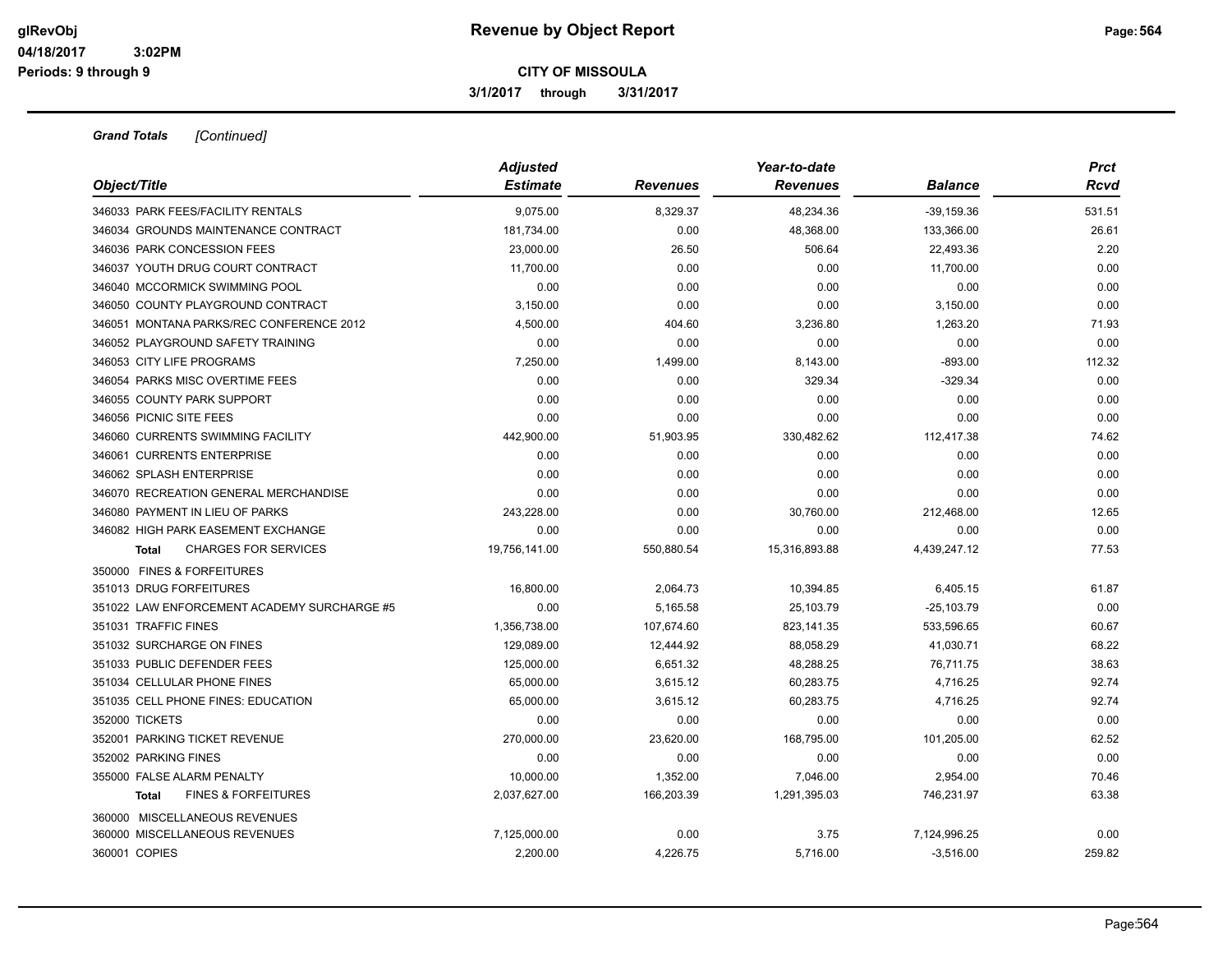**3/1/2017 through 3/31/2017**

| Object/Title                               | <b>Adjusted</b> | <b>Revenues</b> | Year-to-date<br><b>Revenues</b> | <b>Balance</b> | <b>Prct</b><br>Rcvd |
|--------------------------------------------|-----------------|-----------------|---------------------------------|----------------|---------------------|
|                                            | <b>Estimate</b> |                 |                                 |                |                     |
| 360002 PHONES                              | 0.00            | 0.00            | 0.00                            | 0.00           | 0.00                |
| 360003 MMIA REIMBURSEMENT-ATTORNEY         | 0.00            | 0.00            | 0.00                            | 0.00           | 0.00                |
| 360005 LOAN REPAYMENTS                     | 25,000.00       | 0.00            | 0.00                            | 25,000.00      | 0.00                |
| 360007 RLF REVENUES                        | 0.00            | 0.00            | 0.00                            | 0.00           | 0.00                |
| 360010 MISCELLANEOUS                       | 1,325,095.00    | 6,227.09        | 612,769.96                      | 712,325.04     | 46.24               |
| 360011 YOUTH COUNCIL FUNDS                 | 0.00            | 0.00            | 0.00                            | 0.00           | 0.00                |
| 360012 SEWER GRANT REPAYMENTS              | 0.00            | 0.00            | 0.00                            | 0.00           | 0.00                |
| 360013 REPAYMENT OF SEWER GRANT            | 7,000.00        | 0.00            | 8,762.00                        | $-1,762.00$    | 125.17              |
| 360014 REPAYMENT OF LOAN/MHA               | 0.00            | 0.00            | 0.00                            | 0.00           | 0.00                |
| 360015 CONFERENCE REVENUES - BUILDING      | 0.00            | 0.00            | 0.00                            | 0.00           | 0.00                |
| 360016 MRA SHARE OF CIVIC STADIUM PARKING  | 0.00            | 0.00            | 0.00                            | 0.00           | 0.00                |
| 360017 PARK PLANS FORFEITURE               | 0.00            | 0.00            | 0.00                            | 0.00           | 0.00                |
| 360018 MARKET ON FRONT UTILITY PAYMENTS    | 0.00            | 196.39          | 983.66                          | $-983.66$      | 0.00                |
| 360019 GARBAGE-MARKET ON FRONT             | 0.00            | 152.03          | 566.39                          | $-566.39$      | 0.00                |
| 360020 GREENOUGH PARK ENCROACHMENTS        | 0.00            | 0.00            | 0.00                            | 0.00           | 0.00                |
| 360030 CONTRIBUTIONS FROM PROPERTY OWNERS  | 0.00            | 0.00            | 0.00                            | 0.00           | 0.00                |
| 360050 OVER/SHORT                          | 0.00            | 0.00            | 1.00                            | $-1.00$        | 0.00                |
| 360100 REFUNDS                             | 200.00          | 0.00            | 0.00                            | 200.00         | 0.00                |
| 361000 RATTLESNAKE LAND LEASES             | 0.00            | 1,000.00        | 2,100.00                        | $-2,100.00$    | 0.00                |
| 361003 CARAS PARK CONCERT REVENUE          | 0.00            | 0.00            | 0.00                            | 0.00           | 0.00                |
| 361010 RENTAL REVENUE                      | 120,000.00      | 0.00            | 3,517.81                        | 116,482.19     | 2.93                |
| 361013 CLOSED GRANT REPAYMENTS             | 0.00            | 0.00            | 0.00                            | 0.00           | 0.00                |
| 361200 RADIO TOWER LEASE PAYMENTS          | 0.00            | 0.00            | 5,000.00                        | $-5,000.00$    | 0.00                |
| 361201 EKO LAND LEASE                      | 0.00            | 0.00            | 0.00                            | 0.00           | 0.00                |
| 362000 OTHER MISCELLANEOUS REVENUE         | 20,105.00       | 0.00            | 32,310.55                       | $-12,205.55$   | 160.71              |
| 362001 MUNICIPAL COURT BAD CHECK CHARGES   | 0.00            | 0.00            | 0.00                            | 0.00           | 0.00                |
| 362002 BAD CHECK CHARGES                   | 500.00          | 15.00           | 277.50                          | 222.50         | 55.50               |
| 362003 US BANK FEE REIMBURSEMENT           | 0.00            | 0.00            | 0.00                            | 0.00           | 0.00                |
| 362004 URD III FACADE IMPROVEMENT LOAN REC | 0.00            | 0.00            | 0.00                            | 0.00           | 0.00                |
| 362005 LEASE LATE PAYMENT PENALTY          | 0.00            | 0.00            | 0.00                            | 0.00           | 0.00                |
| 362006 GAIC INSURANCE SETTLEMENT           | 0.00            | 0.00            | 0.00                            | 0.00           | 0.00                |
| 362007 *** Title Not Found ***             | 0.00            | 0.00            | 0.00                            | 0.00           | 0.00                |
| 362011 SALE OF UNCLAIMED PROPERTY          | 0.00            | 0.00            | 0.00                            | 0.00           | 0.00                |
| 362012 REC/GREEN TAG PROGRAM               | 300.00          | 0.00            | 0.00                            | 300.00         | 0.00                |
| 363000 ASSESSMENTS PAID                    | 15,000.00       | 0.00            | 0.00                            | 15,000.00      | 0.00                |
| 363010 LIGHTING ASSESSMENTS                | 380,056.00      | 3,477.44        | 340,434.75                      | 39,621.25      | 89.57               |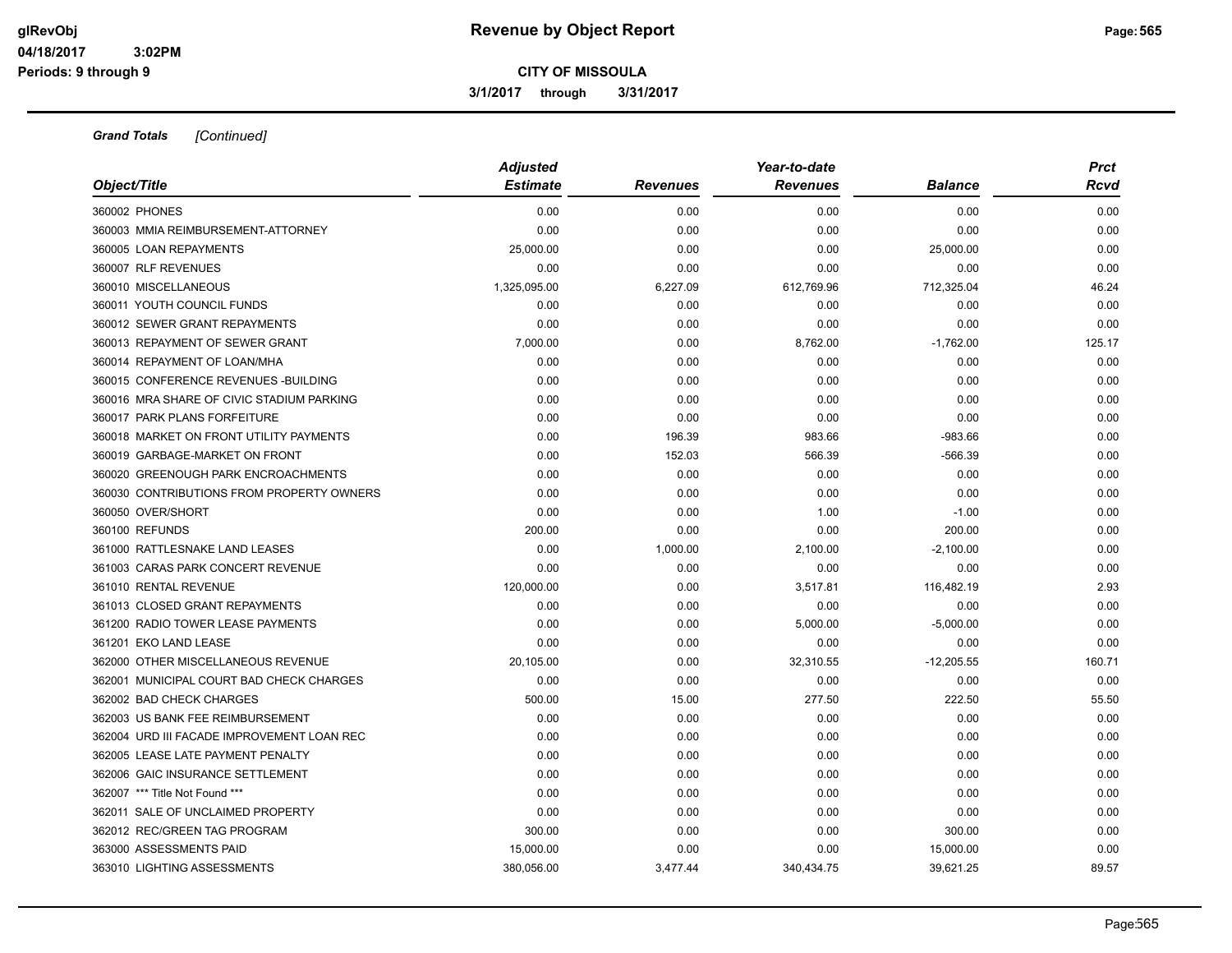| Object/Title                                 | <b>Adjusted</b><br><b>Estimate</b> | <b>Revenues</b> | Year-to-date<br><b>Revenues</b> | <b>Balance</b> | <b>Prct</b><br>Rcvd |
|----------------------------------------------|------------------------------------|-----------------|---------------------------------|----------------|---------------------|
| 363020 PROPERTY ASSESSMENTS                  | 4,667,343.00                       | 20,997.56       | 2,451,726.12                    | 2,215,616.88   | 52.53               |
| 363021 PAYOFF PRINCIPAL ASSESSMENTS          | 0.00                               | 0.00            | 179,681.42                      | $-179,681.42$  | 0.00                |
| 363022 BOND INTEREST ASSESSMENTS             | 0.00                               | 0.00            | 0.00                            | 0.00           | 0.00                |
| 363030 SIDEWALK AND CURB ASSESSMENTS         | 0.00                               | 0.00            | 0.00                            | 0.00           | 0.00                |
| 363040 PENALTY AND INTEREST                  | 0.00                               | 637.85          | 14,112.65                       | $-14, 112.65$  | 0.00                |
| 364012 SALE OF SURPLUS PROPERTY              | 40,000.00                          | 0.00            | 57,992.47                       | $-17,992.47$   | 144.98              |
| 364040 INSURANCE AND DAMAGE RECOVERY         | 40,000.00                          | 4,685.68        | 37,459.93                       | 2,540.07       | 93.65               |
| 364041 WORKERS COMPENSATION REIMBURSEMENT    | 2,500.00                           | 0.00            | 0.00                            | 2,500.00       | 0.00                |
| 364042 EXPENDITURE REIMBURSEMENTS            | 1,200.00                           | 0.00            | 0.00                            | 1,200.00       | 0.00                |
| 364043 RATTLESNAKE CORRIDOR REIMBURSEMENT    | 10,000.00                          | $-572.00$       | 8,294.00                        | 1,706.00       | 82.94               |
| 364044 EMERGENCY RESPONSE REIMBURSEMENT      | 50,000.00                          | 0.00            | 0.00                            | 50,000.00      | 0.00                |
| 364047 MMIA EXPENDITURE REIMBURSEMENT        | 0.00                               | 0.00            | 0.00                            | 0.00           | 0.00                |
| 364051 DOT RADAR GRANT                       | 0.00                               | 0.00            | 0.00                            | 0.00           | 0.00                |
| 364053 EXPENDITURE REIMB-FIRE SERVICES       | 0.00                               | 0.00            | 0.00                            | 0.00           | 0.00                |
| 364060 REIMB LETTER OF CREDIT-709 PARKVIEW   | 0.00                               | 0.00            | 0.00                            | 0.00           | 0.00                |
| 364061 REIMB LETTER OF CREDIT-LINNEA LANE    | 0.00                               | 0.00            | 0.00                            | 0.00           | 0.00                |
| 365000 DONATIONS                             | 58,410.00                          | 6,200.00        | 10,609.45                       | 47,800.55      | 18.16               |
| 365001 *** Title Not Found ***               | 19,650.00                          | 141.00          | 183,702.57                      | $-164,052.57$  | 934.87              |
| 365002 OTHER RECREATION DONATIONS            | 70,000.00                          | 125.00          | 11,957.89                       | 58,042.11      | 17.08               |
| 365003 DONATIONS - SMOKE ALARMS              | 0.00                               | 0.00            | 100.55                          | $-100.55$      | 0.00                |
| 365004 GRANT CR TRAIL ASSN DONATION          | 0.00                               | 0.00            | 0.00                            | 0.00           | 0.00                |
| 365005 DONATIONS - ARCO                      | 0.00                               | 0.00            | 0.00                            | 0.00           | 0.00                |
| 365009 DONATIONS - BASKETBALL/TENNIS COURT   | 45,000.00                          | 0.00            | 1,224.00                        | 43,776.00      | 2.72                |
| 365010 FRIENDS OF MISSOULA PARKS DONATION    | 0.00                               | 0.00            | 0.00                            | 0.00           | 0.00                |
| 365015 DONATIONS - COMBAT CHALLENGE          | 0.00                               | 0.00            | 0.00                            | 0.00           | 0.00                |
| 365016 LOCAL MATCH MDT                       | 30,000.00                          | 1,400.00        | 6,628.68                        | 23,371.32      | 22.10               |
| 365017 LOCAL MATCH TRANSIT                   | 0.00                               | 0.00            | 0.00                            | 0.00           | 0.00                |
| 365018 DONATIONS - MLCT CONFERENCE           | 0.00                               | 0.00            | 0.00                            | 0.00           | 0.00                |
| 365019 PARKS DONATIONS                       | 271,100.00                         | 34.80           | 24,247.37                       | 246,852.63     | 8.94                |
| 365020 OPEN SPACE DONATIONS                  | 10,000.00                          | 0.00            | 25.00                           | 9,975.00       | 0.25                |
| 365021 PARKS AND RECS GRANTS & CONTRIBUTIONS | 15,000.00                          | 0.00            | 15,000.00                       | 0.00           | 100.00              |
| 365022 NEIGHBORHOOD COUNCIL DONATIONS        | 0.00                               | 0.00            | 0.00                            | 0.00           | 0.00                |
| 365023 NORTHWESTERN ENERGY GRANT             | 0.00                               | 0.00            | 0.00                            | 0.00           | 0.00                |
| 365030 WHITE PINE PARK DONATION-ZIP BEVERAGE | 0.00                               | 0.00            | 0.00                            | 0.00           | 0.00                |
| 365100 RECREATION OUTDOOR                    | 30,000.00                          | 0.00            | 2,004.00                        | 27,996.00      | 6.68                |
| 365101 RECREATION SCHOLARSHIP                | 0.00                               | $-179.86$       | 6,905.29                        | $-6,905.29$    | 0.00                |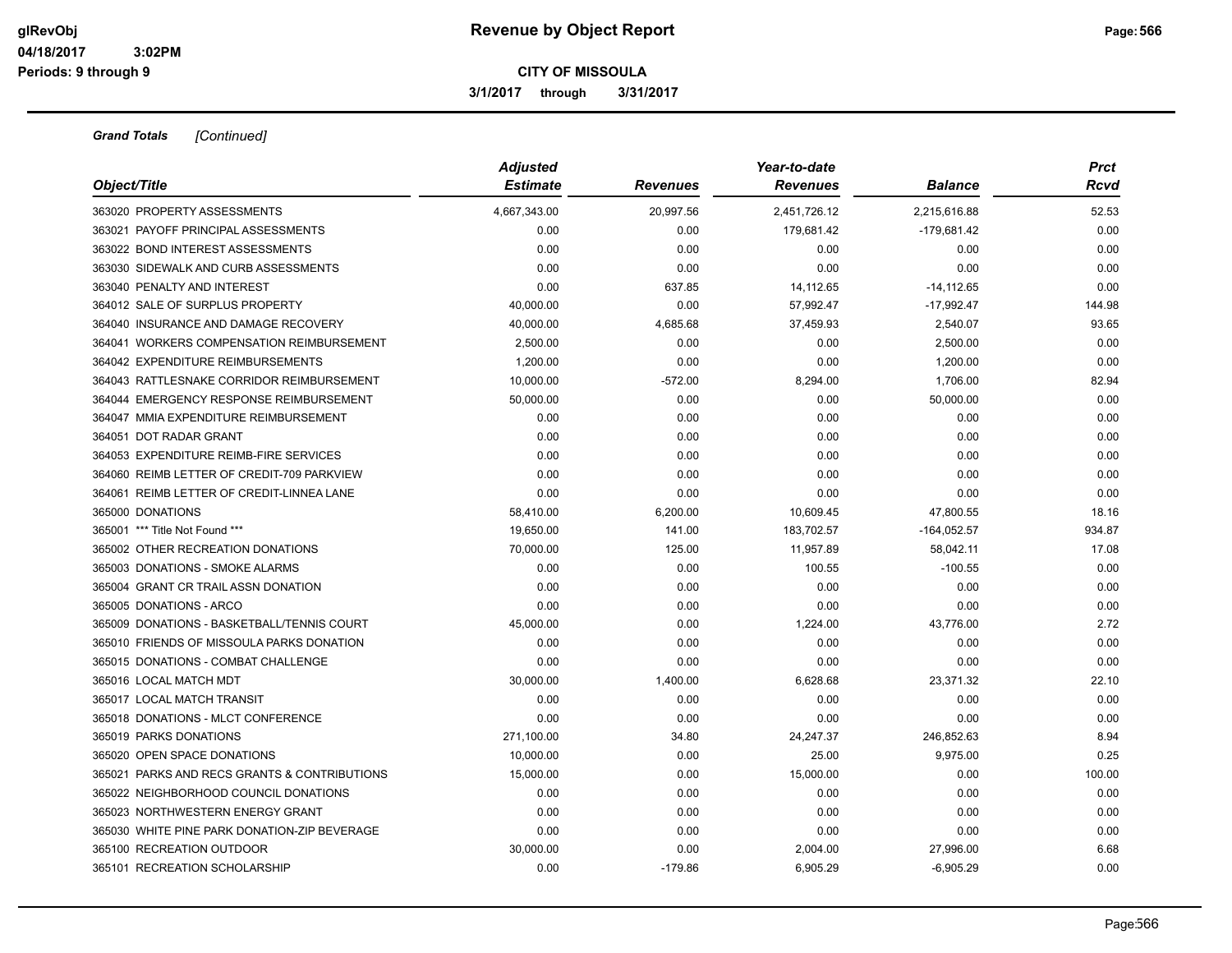| Object/Title                                              | <b>Adjusted</b><br><b>Estimate</b> | <b>Revenues</b> | Year-to-date<br><b>Revenues</b> | <b>Balance</b>  | <b>Prct</b><br><b>Rcvd</b> |
|-----------------------------------------------------------|------------------------------------|-----------------|---------------------------------|-----------------|----------------------------|
| 365102 RECREATION YOUTH & ADULT SPORTS                    | 0.00                               | 1,720.00        | 3,070.00                        | $-3,070.00$     | 0.00                       |
| 365103 URBAN FORESTRY PROGRAMS                            | 55,000.00                          | 0.00            | 2,848.00                        | 52,152.00       | 5.18                       |
| 365109 CONSERVATION LANDS DONATIONS                       | 20,000.00                          | 0.00            | 0.00                            | 20,000.00       | 0.00                       |
| 368000 SALE OF COINS                                      | 0.00                               | 0.00            | 0.00                            | 0.00            | 0.00                       |
| 368001 SALE OF POLICE PROMOTIONS                          | 0.00                               | 0.00            | 0.00                            | 0.00            | 0.00                       |
| 368002 SALE OF FIRE PROMOTIONS                            | 0.00                               | 0.00            | 0.00                            | 0.00            | 0.00                       |
| MISCELLANEOUS REVENUES<br><b>Total</b>                    | 14,455,659.00                      | 50,484.73       | 4,030,032.76                    | 10,425,626.24   | 27.88                      |
| 370000 INVESTMENTS & ROYALTY EARNINGS                     |                                    |                 |                                 |                 |                            |
| 371010 INTEREST ON INVESTMENTS                            | 3,500.00                           | 0.00            | 665,697.58                      | $-662, 197.58$  | 19,019.93                  |
| 371020 GAIN/LOSS IN MARKET VALUE OF INVESTMENTS           | 0.00                               | 0.00            | 0.00                            | 0.00            | 0.00                       |
| 371500 INTEREST ON INTERFUND LOAN                         | 0.00                               | 0.00            | 0.00                            | 0.00            | 0.00                       |
| 373002 LOAN REPAYMENT - FAMILY SERVICES                   | 70,000.00                          | 0.00            | 0.00                            | 70,000.00       | 0.00                       |
| 373006 BURNS ST COMMONS                                   | 0.00                               | 0.00            | 0.00                            | 0.00            | 0.00                       |
| <b>INVESTMENTS &amp; ROYALTY EARNINGS</b><br><b>Total</b> | 73,500.00                          | 0.00            | 665,697.58                      | $-592, 197.58$  | 905.71                     |
| 380000 OTHER FINANCING SOURCES                            |                                    |                 |                                 |                 |                            |
| 380000 OTHER FINANCING SOURCES                            | 0.00                               | 0.00            | 0.00                            | 0.00            | 0.00                       |
| 381000 LOAN PROCEEDS                                      | 35,000.00                          | 0.00            | 0.00                            | 35,000.00       | 0.00                       |
| 381002 SRF LOAN                                           | 0.00                               | 0.00            | 0.00                            | 0.00            | 0.00                       |
| 381009 TRANSFERS IN                                       | 516,220.00                         | 0.00            | 0.00                            | 516,220.00      | 0.00                       |
| 381010 BOND PROCEEDS                                      | 401,084.00                         | 0.00            | 1,372,659.56                    | $-971,575.56$   | 342.24                     |
| 381011 OPEN SPACE REVENUE                                 | 0.00                               | 0.00            | 0.00                            | 0.00            | 0.00                       |
| 381012 \$680,000 FIRE GF DEBT                             | 0.00                               | 0.00            | 0.00                            | 0.00            | 0.00                       |
| 381015 \$1,010,000 LIMITED TAX GO BONDS 2010C             | 0.00                               | 0.00            | 0.00                            | 0.00            | 0.00                       |
| 381020 REVENUE BONDS                                      | 2,517,966.00                       | 0.00            | 0.00                            | 2,517,966.00    | 0.00                       |
| 381024 MARY AVENUE BOND PROCEEDS                          | 0.00                               | 0.00            | 4,200,000.00                    | $-4,200,000.00$ | 0.00                       |
| 381025 BOND PROCEEDS                                      | 0.00                               | 0.00            | 0.00                            | 0.00            | 0.00                       |
| 381026 DEBT SERVICE/BROWNSFIELD RLF 1.125M                | 0.00                               | 0.00            | 0.00                            | 0.00            | 0.00                       |
| 381027 SOUTH RESERVE TRAIL CROSSING 5.M                   | 0.00                               | 0.00            | 0.00                            | 0.00            | 0.00                       |
| 381028 BOND PROCEEDS-MILL SITE                            | 0.00                               | 0.00            | 0.00                            | 0.00            | 0.00                       |
| 381029 PARKING STRUCTURE BOND PROCEEDS                    | 0.00                               | 0.00            | 0.00                            | 0.00            | 0.00                       |
| 381030 SID BONDS PROCEEDS                                 | 2,892,685.00                       | 0.00            | 2,869,735.00                    | 22,950.00       | 99.21                      |
| 381070 PROCEEDS FROM NOTES/LOANS/INTERCAP                 | 0.00                               | 0.00            | 0.00                            | 0.00            | 0.00                       |
| 381071 WILMA NOTE PROCEEDS                                | 0.00                               | 0.00            | 0.00                            | 0.00            | 0.00                       |
| 381072 FIB NOTE PROCEEDS                                  | 0.00                               | 0.00            | 0.00                            | 0.00            | 0.00                       |
| 381074 CIVIC STADIUM TIF NOTES 1.5M                       | 0.00                               | 0.00            | 0.00                            | 0.00            | 0.00                       |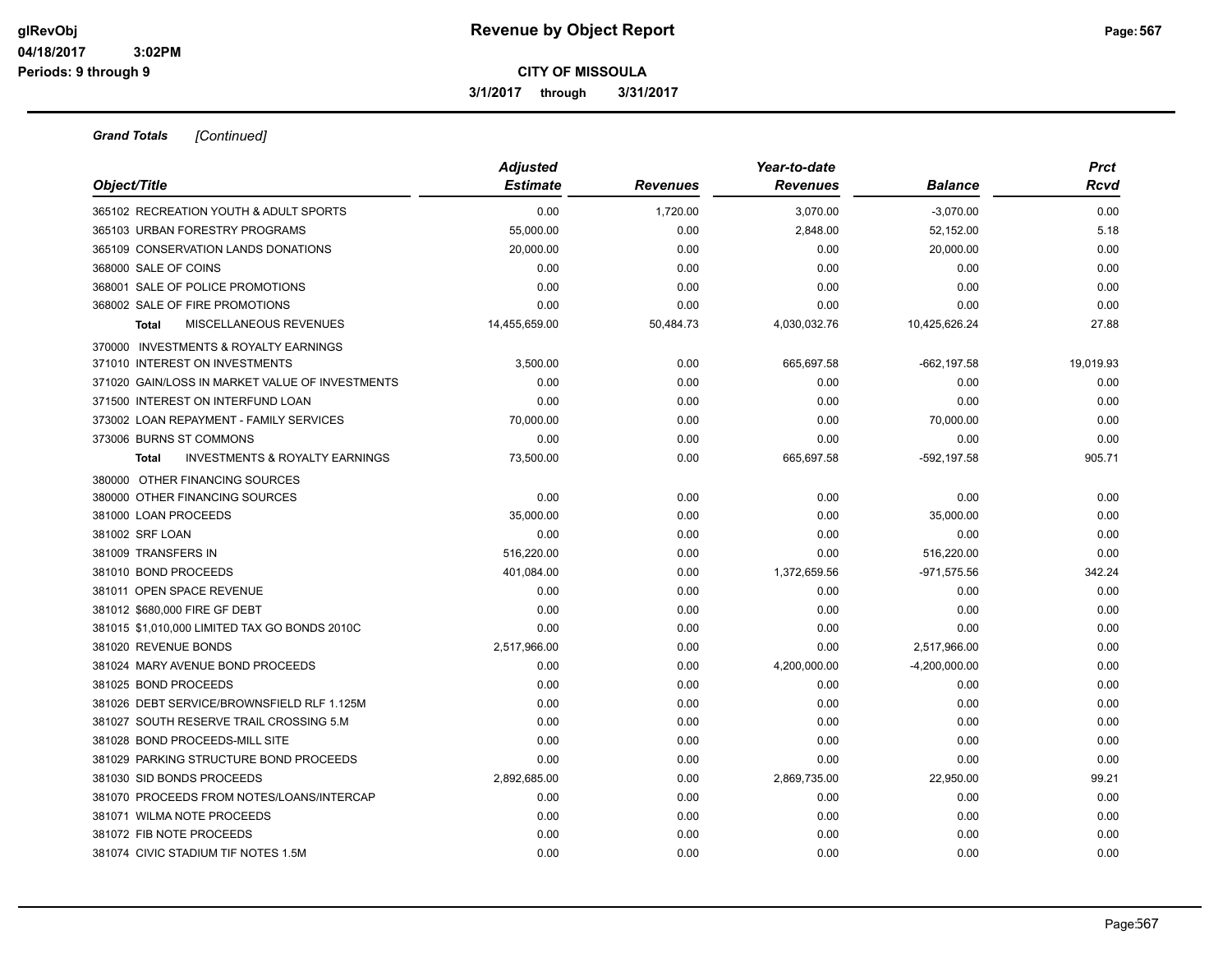| Object/Title                                   | <b>Adjusted</b><br><b>Estimate</b> | <b>Revenues</b> | Year-to-date<br><b>Revenues</b> | <b>Balance</b>  | <b>Prct</b><br><b>Rcvd</b> |
|------------------------------------------------|------------------------------------|-----------------|---------------------------------|-----------------|----------------------------|
|                                                |                                    |                 |                                 |                 |                            |
| 381090 PROCEEDS FROM CAPITAL LEASE             | 632.258.00                         | 0.00            | 1,758,426.64                    | $-1,126,168.64$ | 278.12                     |
| 382000 *** Title Not Found ***                 | 0.00                               | 0.00            | 0.00                            | 0.00            | 0.00                       |
| 382010 SALE OF FIXED ASSETS                    | 0.00                               | 0.00            | 0.00                            | 0.00            | 0.00                       |
| 383000 OPERATING TRANSFERS                     | 485,312.00                         | 25,798.75       | 476,271.00                      | 9,041.00        | 98.14                      |
| 383001 TRANS FR FLUSHING DISTRICT              | 41,200.00                          | 0.00            | 20,600.00                       | 20,600.00       | 50.00                      |
| 383002 TRANS FR GAS TAX                        | 564,000.00                         | 0.00            | 282,000.00                      | 282,000.00      | 50.00                      |
| 383003 TRANS FR COMPREHENSIVE INSURANCE LEVY   | 0.00                               | 0.00            | 0.00                            | 0.00            | 0.00                       |
| 383004 TRANS FR EMPLOYEE HEALTH INSURANCE LEVY | 4,778,675.00                       | 0.00            | 2,389,338.00                    | 2,389,337.00    | 50.00                      |
| 383007 TRANS FR CABLE FRANCHISE                | 301,433.00                         | 0.00            | 150,717.00                      | 150,716.00      | 50.00                      |
| 383008 TRANS FR RUSSELL PARK DISTRICT          | 0.00                               | 0.00            | 0.00                            | 0.00            | 0.00                       |
| 383009 TRANS FR TITLE I                        | 0.00                               | 0.00            | 0.00                            | 0.00            | 0.00                       |
| 383010 TRANS FR CIP                            | 11,387.00                          | 0.00            | 0.00                            | 11,387.00       | 0.00                       |
| 383011 TRANS FR SID REVOLVING                  | 100,000.00                         | 0.00            | 0.00                            | 100,000.00      | 0.00                       |
| 383013 TRANS FR SID DEBT SERVICE               | 0.00                               | 0.00            | 0.00                            | 0.00            | 0.00                       |
| 383014 TRANS FR MRA                            | 3,783,607.00                       | 0.00            | 1,048,629.80                    | 2,734,977.20    | 27.72                      |
| 383015 TRANS FR MPC                            | 0.00                               | 0.00            | 25,000.00                       | $-25,000.00$    | 0.00                       |
| 383016 TRANS FR TAX INCREMENT BOND             | 0.00                               | 0.00            | 0.00                            | 0.00            | 0.00                       |
| 383017 TRANS FR BUILDING                       | 0.00                               | 0.00            | 0.00                            | 0.00            | 0.00                       |
| 383018 TRANS FR WILLOWWOOD PARK DISTRICT       | 0.00                               | 0.00            | 0.00                            | 0.00            | 0.00                       |
| 383020 TRANS FR CEMETERY CARE                  | 0.00                               | 0.00            | 0.00                            | 0.00            | 0.00                       |
| 383021 TRANS FR P&R TRAILS DEVLP               | 0.00                               | 0.00            | 0.00                            | 0.00            | 0.00                       |
| 383022 TRANS FR OPEN SPACE BOND                | 0.00                               | 0.00            | 0.00                            | 0.00            | 0.00                       |
| 383023 TRANS FR DRUG FORFEITURE                | 0.00                               | 0.00            | 0.00                            | 0.00            | 0.00                       |
| 383024 TRANS FR SEWER CLEARING                 | 7,743,387.00                       | 0.00            | 0.00                            | 7,743,387.00    | 0.00                       |
| 383025 TRANS FR SEWER R & D                    | 0.00                               | 0.00            | 0.00                            | 0.00            | 0.00                       |
| 383026 TRANS FR CDBG                           | 158,000.00                         | 0.00            | 160,000.00                      | $-2,000.00$     | 101.27                     |
| 383027 TRANS FR URD                            | 0.00                               | 0.00            | 0.00                            | 0.00            | 0.00                       |
| 383028 TRANS FROM GF FOR HEALTH RESERVE        | 0.00                               | 0.00            | 147,333.36                      | $-147,333.36$   | 0.00                       |
| 383029 TRANS FR GENERAL                        | 2,160,531.00                       | 6,240.96        | 499,728.20                      | 1,660,802.80    | 23.13                      |
| 383034 TRANS FR 01 SERIES DEBT SERVICE         | 0.00                               | 0.00            | 0.00                            | 0.00            | 0.00                       |
| 383036 TRANSFER - GRANT                        | 0.00                               | 0.00            | 0.00                            | 0.00            | 0.00                       |
| 383037 TRANSFER FROM URD II                    | 250,000.00                         | 0.00            | 0.00                            | 250,000.00      | 0.00                       |
| 383038 TRANSFER - URD III                      | 0.00                               | 0.00            | 0.00                            | 0.00            | 0.00                       |
| 383039 FROM SID TRANSFERS                      | 0.00                               | 0.00            | 0.00                            | 0.00            | 0.00                       |
| 383040 TRANSFER FROM CITY GRANTS               | 0.00                               | 0.00            | 0.00                            | 0.00            | 0.00                       |
| 383041 TRANS FR CDBG                           | 0.00                               | 0.00            | 0.00                            | 0.00            | 0.00                       |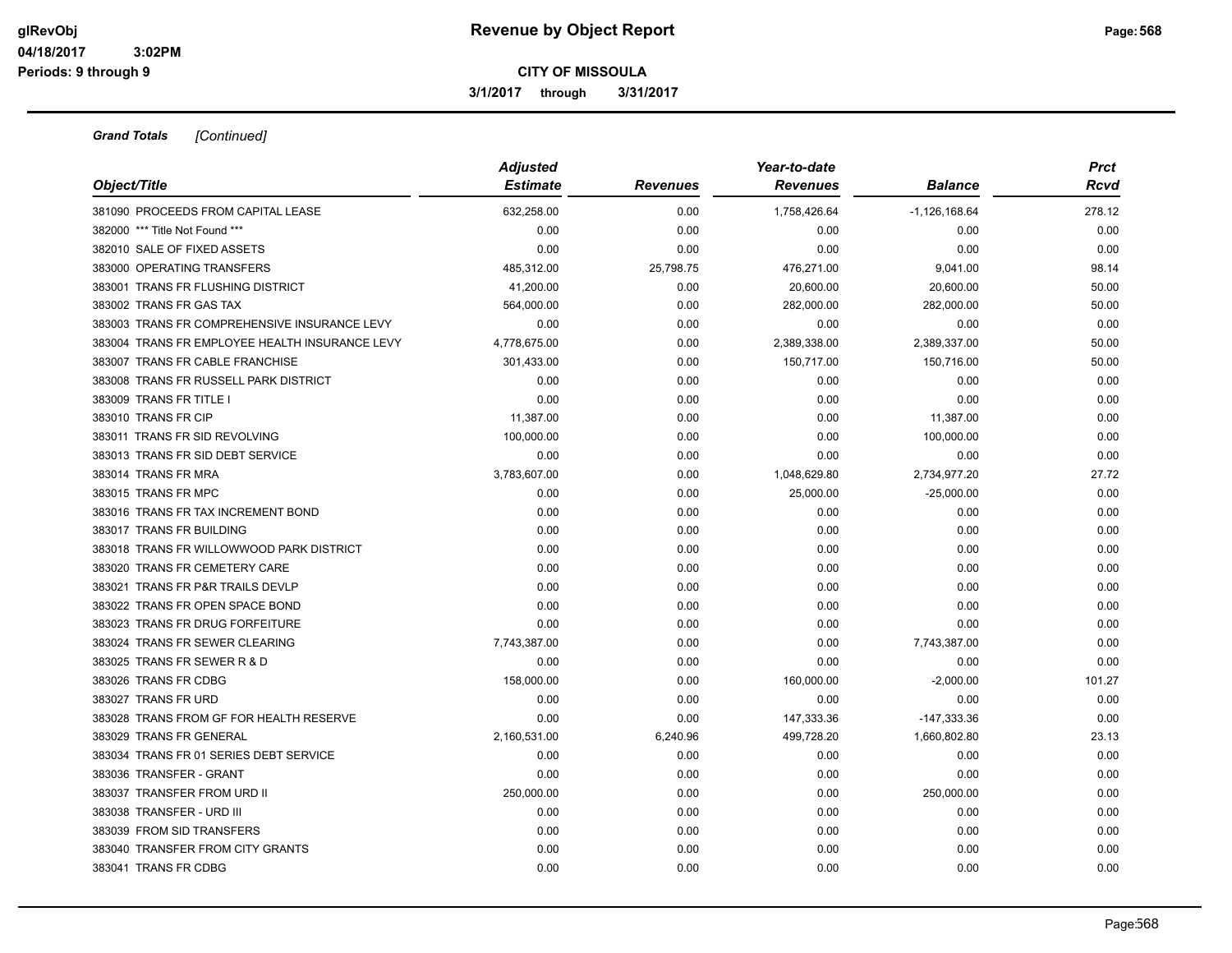| Object/Title                                   | <b>Adjusted</b><br><b>Estimate</b> | <b>Revenues</b> | Year-to-date<br><b>Revenues</b> | <b>Balance</b> | Prct<br><b>Rcvd</b> |
|------------------------------------------------|------------------------------------|-----------------|---------------------------------|----------------|---------------------|
|                                                |                                    |                 |                                 |                |                     |
| 383042 TRANSFERS FROM OTHER FUNDS              | 270,238.00                         | 0.00            | 0.00                            | 270,238.00     | 0.00                |
| 383043 TRANSFERS FROM IMPACT FEES              | 0.00                               | 0.00            | 0.00                            | 0.00           | 0.00                |
| 383044 TRANSFER FROM PYMT IN LIEU OF PARKS     | 0.00                               | 0.00            | 0.00                            | 0.00           | 0.00                |
| 383045 TRANSFER FROM PARK ENTERPRISE           | 0.00                               | 0.00            | 0.00                            | 0.00           | 0.00                |
| 383046 TRANS FR PARKS MAINTENANCE DIST         | 0.00                               | 0.00            | 0.00                            | 0.00           | 0.00                |
| 383047 TRANS FR STREET MAINTENANCE DISTRICT    | 0.00                               | 0.00            | 0.00                            | 0.00           | 0.00                |
| 383050 TRANSFER FROM IMPACT FEES               | 0.00                               | 0.00            | 0.00                            | 0.00           | 0.00                |
| 383060 TRANSFERS FROM FRONT ST URD             | 0.00                               | 0.00            | 0.00                            | 0.00           | 0.00                |
| 383061 TRANSFERS FROM PARK IMPACT FEES         | 0.00                               | 0.00            | 0.00                            | 0.00           | 0.00                |
| 383062 TRANSFERS FROM PARK SIDS                | 0.00                               | 0.00            | 0.00                            | 0.00           | 0.00                |
| 383063 TRANSF FROM SAFETY-LU (CTEP)FUND        | 0.00                               | 0.00            | 0.00                            | 0.00           | 0.00                |
| 383065 TRANSFER FROM WWTF                      | 50,213.00                          | 0.00            | 0.00                            | 50,213.00      | 0.00                |
| 383066 TRANSFER FROM FRONT ST CLEARING         | 339,497.00                         | 0.00            | 243,680.74                      | 95,816.26      | 71.78               |
| 383067 TRANSFER FROM FSPS                      | 70,235.00                          | 0.00            | 0.00                            | 70,235.00      | 0.00                |
| 383068 TRANSFER FROM SUBORDINATE LIEN          | 0.00                               | 0.00            | 0.00                            | 0.00           | 0.00                |
| 383400 CAPITAL CONTRIBUTION                    | 0.00                               | 0.00            | 0.00                            | 0.00           | 0.00                |
| 384000 GUARANTOR REVENUE                       | 0.00                               | 0.00            | 0.00                            | 0.00           | 0.00                |
| OTHER FINANCING SOURCES<br>Total               | 28,102,928.00                      | 32,039.71       | 15,644,119.30                   | 12,458,808.70  | 55.67               |
| 390000 INTERNAL SERVICES                       |                                    |                 |                                 |                |                     |
| 396001 INSURANCE REIMBURSEMENTS                | 0.00                               | 0.00            | 0.00                            | 0.00           | 0.00                |
| 396002 CITY CONTRIBUTIONS                      | 3,255,600.00                       | 261,788.97      | 2,509,787.31                    | 745,812.69     | 77.09               |
| 396003 EMPLOYEE DEDUCTION CONTRIBUTIONS        | 1,101,219.00                       | 67,115.40       | 904,185.16                      | 197,033.84     | 82.11               |
| 396004 RETIREE CONTRIBUTIONS                   | 433,080.00                         | 36,788.34       | 281.830.02                      | 151,249.98     | 65.08               |
| 396005 FIRE + POLICE ADDTL HEALTH CONTRIB      | 1,572,000.00                       | 134,082.00      | 1.338.678.00                    | 233.322.00     | 85.16               |
| 396006 RX REBATES                              | 0.00                               | 0.00            | 6,776.08                        | $-6,776.08$    | 0.00                |
| 396007 OTHER PARTICIPANT HEALTH PREM CONTRIB   | 0.00                               | 0.00            | 912.45                          | $-912.45$      | 0.00                |
| 396008 COBRA CONTRIBUTIONS                     | 4,800.00                           | 0.00            | 0.00                            | 4,800.00       | 0.00                |
| 396009 WELLNESS PROGRAM CONTRIBUTIONS          | 0.00                               | 0.00            | 0.00                            | 0.00           | 0.00                |
| 396010 EMPLOYEE SUPPLI LIFE INSURANCE CONTRI   | 0.00                               | 2,516.54        | 22,134.72                       | $-22,134.72$   | 0.00                |
| 396011 EMPLOYEE VISION INSURANCE CONTRIBUTIONS | 0.00                               | 136.15          | 1.171.12                        | $-1,171.12$    | 0.00                |
| 399999 NEW REQUESTS FUNDING                    | 0.00                               | 0.00            | 0.00                            | 0.00           | 0.00                |
| <b>INTERNAL SERVICES</b><br>Total              | 6,366,699.00                       | 502,427.40      | 5,065,474.86                    | 1,301,224.14   | 79.56               |
| 430000 MILLER CREEK                            |                                    |                 |                                 |                |                     |
| 430230 MILLER CR TWITE CONSTRUCTION            | 0.00                               | 0.00            | 0.00                            | 0.00           | 0.00                |
| <b>MILLER CREEK</b><br>Total                   | 0.00                               | 0.00            | 0.00                            | 0.00           | 0.00                |